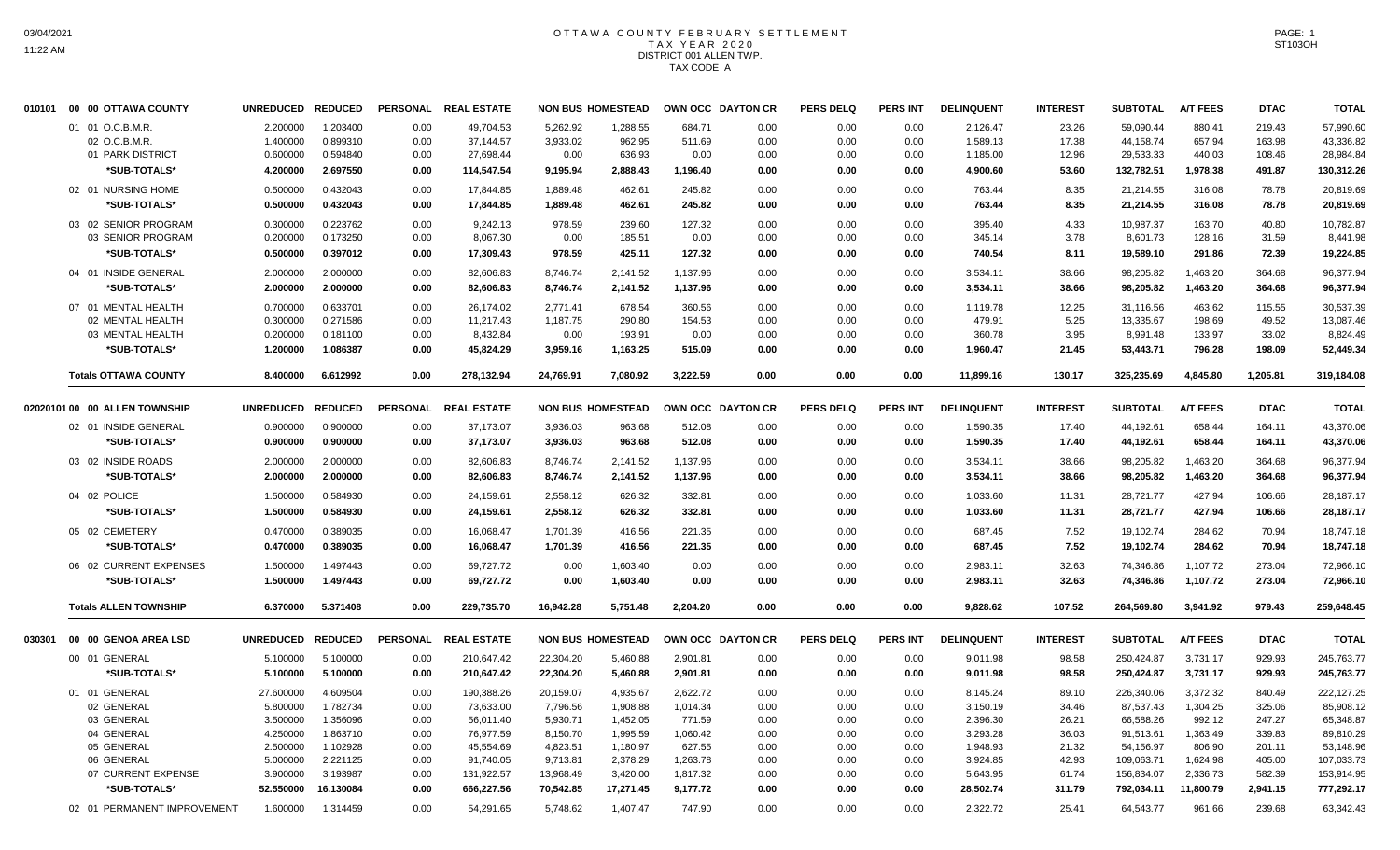## OTTAWA COUNTY FEBRUARY SETTLEMENT TAX YEAR 2020 DISTRICT 001 ALLEN TWP. TAX CODE A

| 030301            | 00 00 GENOA AREA LSD                             | UNREDUCED REDUCED |                     |                 | PERSONAL REAL ESTATE |            | <b>NON BUS HOMESTEAD</b> | OWN OCC DAYTON CR |      | <b>PERS DELQ</b> | <b>PERS INT</b> | <b>DELINQUENT</b> | <b>INTEREST</b> | <b>SUBTOTAL</b> | <b>A/T FEES</b> | <b>DTAC</b> | <b>TOTAL</b> |
|-------------------|--------------------------------------------------|-------------------|---------------------|-----------------|----------------------|------------|--------------------------|-------------------|------|------------------|-----------------|-------------------|-----------------|-----------------|-----------------|-------------|--------------|
|                   | 02 03 PERMANENT IMPROVEMENT                      | 0.500000          | 0.410769            | 0.00            | 16,966.16            | 1,796.45   | 439.84                   | 233.72            | 0.00 | 0.00             | 0.00            | 725.85            | 7.94            | 20,169.96       | 300.52          | 74.90       | 19,794.54    |
|                   | *SUB-TOTALS*                                     | 2.100000          | 1.725228            | 0.00            | 71,257.81            | 7,545.07   | 1,847.31                 | 981.62            | 0.00 | 0.00             | 0.00            | 3,048.57          | 33.35           | 84,713.73       | 1,262.18        | 314.58      | 83,136.97    |
|                   | 03 01 EDUCATION TECHNOLOGY                       | 0.500000          | 0.461896            | 0.00            | 21,507.97            | 0.00       | 494.58                   | 0.00              | 0.00 | 0.00             | 0.00            | 920.16            | 10.07           | 22,932.78       | 341.68          | 84.22       | 22,506.88    |
|                   | *SUB-TOTALS*                                     | 0.500000          | 0.461896            | 0.00            | 21,507.97            | 0.00       | 494.58                   | 0.00              | 0.00 | 0.00             | 0.00            | 920.16            | 10.07           | 22,932.78       | 341.68          | 84.22       | 22,506.88    |
|                   | 04 01 DEBT                                       | 1.450000          | 1.450000            | 0.00            | 59,889.95            | 6,341.39   | 1,552.60                 | 825.02            | 0.00 | 0.00             | 0.00            | 2,562.23          | 28.03           | 71,199.22       | 1,060.82        | 264.39      | 69,874.01    |
|                   | 02 DEBT                                          | 1.800000          | 1.800000            | 0.00            | 74,346.15            | 7,872.07   | 1,927.37                 | 1,024.17          | 0.00 | 0.00             | 0.00            | 3,180.70          | 34.79           | 88,385.25       | 1,316.88        | 328.21      | 86,740.16    |
|                   | *SUB-TOTALS*                                     | 3.250000          | 3.250000            | 0.00            | 134,236.10           | 14,213.46  | 3,479.97                 | 1,849.19          | 0.00 | 0.00             | 0.00            | 5,742.93          | 62.82           | 159,584.47      | 2,377.70        | 592.60      | 156,614.17   |
|                   | 05 01 SUBSTITUTE                                 | 5.400000          | 5.400000            | 0.00            | 251,448.43           | 0.00       | 5.782.11                 | 0.00              | 0.00 | 0.00             | 0.00            | 10,757.54         | 117.68          | 268,105.76      | 3,994.60        | 984.63      | 263,126.53   |
|                   | *SUB-TOTALS*                                     | 5.400000          | 5.400000            | 0.00            | 251,448.43           | 0.00       | 5,782.11                 | 0.00              | 0.00 | 0.00             | 0.00            | 10,757.54         | 117.68          | 268,105.76      | 3,994.60        | 984.63      | 263,126.53   |
|                   | <b>Totals GENOA AREA LSD</b>                     |                   | 68.900000 32.067208 | 0.00            | 1.355.325.29         | 114.605.58 | 34.336.30                | 14.910.34         | 0.00 | 0.00             | 0.00            | 57,983.92         | 634.29          | 1.577.795.72    | 23.508.12       | 5.847.11    | 1.548.440.49 |
| 050501            | 00 00 PENTA COUNTY JVS                           | UNREDUCED REDUCED |                     | <b>PERSONAL</b> | <b>REAL ESTATE</b>   |            | <b>NON BUS HOMESTEAD</b> | OWN OCC DAYTON CR |      | <b>PERS DELQ</b> | <b>PERS INT</b> | <b>DELINQUENT</b> | <b>INTEREST</b> | <b>SUBTOTAL</b> | <b>A/T FEES</b> | <b>DTAC</b> | <b>TOTAL</b> |
|                   | 01 01 GENERAL                                    | 1.400000          | 1.272727            | 0.00            | 52,567.97            | 5,566.11   | 1,362.79                 | 724.16            | 0.00 | 0.00             | 0.00            | 2,248.98          | 24.60           | 62,494.61       | 931.13          | 232.07      | 61,331.41    |
|                   | 02 GENERAL                                       | 0.800000          | 0.727273            | 0.00            | 30,038.86            | 3,180.64   | 778.74                   | 413.81            | 0.00 | 0.00             | 0.00            | 1,285.13          | 14.06           | 35,711.24       | 532.07          | 132.61      | 35,046.56    |
|                   | 03 PERMANENT IMP.                                | 1.000000          | 0.796351            | 0.00            | 32,892.02            | 3,482.74   | 852.70                   | 453.11            | 0.00 | 0.00             | 0.00            | 1,407.20          | 15.39           | 39,103.16       | 582.61          | 145.21      | 38,375.34    |
|                   | *SUB-TOTALS*                                     | 3.200000          | 2.796351            | 0.00            | 115,498.85           | 12,229.49  | 2,994.23                 | 1,591.08          | 0.00 | 0.00             | 0.00            | 4,941.31          | 54.05           | 137,309.01      | 2,045.81        | 509.89      | 134,753.31   |
|                   | <b>Totals PENTA COUNTY JVS</b>                   | 3.200000          | 2.796351            | 0.00            | 115.498.85           | 12.229.49  | 2.994.23                 | 1.591.08          | 0.00 | 0.00             | 0.00            | 4.941.31          | 54.05           | 137,309.01      | 2.045.81        | 509.89      | 134,753.31   |
| 060602            | 00 00 HARRIS ELMORE PUBLIC LIE UNREDUCED REDUCED |                   |                     |                 | PERSONAL REAL ESTATE |            | <b>NON BUS HOMESTEAD</b> | OWN OCC DAYTON CR |      | <b>PERS DELQ</b> | <b>PERS INT</b> | <b>DELINQUENT</b> | <b>INTEREST</b> | <b>SUBTOTAL</b> | <b>A/T FEES</b> | <b>DTAC</b> | <b>TOTAL</b> |
|                   | 01 01 CURRENT EXPENSE                            | 1.100000          | 0.916402            | 0.00            | 37,850.53            | 4,007.77   | 981.25                   | 521.42            | 0.00 | 0.00             | 0.00            | 1,619.33          | 17.71           | 44,998.01       | 670.44          | 167.10      | 44,160.47    |
|                   | *SUB-TOTALS*                                     | 1.100000          | 0.916402            | 0.00            | 37,850.53            | 4.007.77   | 981.25                   | 521.42            | 0.00 | 0.00             | 0.00            | 1,619.33          | 17.71           | 44,998.01       | 670.44          | 167.10      | 44,160.47    |
|                   | <b>Totals HARRIS ELMORE PUBLIC LIB</b>           | 1.100000          | 0.916402            | 0.00            | 37.850.53            | 4.007.77   | 981.25                   | 521.42            | 0.00 | 0.00             | 0.00            | 1.619.33          | 17.71           | 44.998.01       | 670.44          | 167.10      | 44.160.47    |
| 080806            | 00 00 ALLEN CLAY FIRE DIST                       | UNREDUCED REDUCED |                     | <b>PERSONAL</b> | <b>REAL ESTATE</b>   |            | <b>NON BUS HOMESTEAD</b> | OWN OCC DAYTON CR |      | <b>PERS DELQ</b> | <b>PERS INT</b> | <b>DELINQUENT</b> | <b>INTEREST</b> | <b>SUBTOTAL</b> | <b>A/T FEES</b> | <b>DTAC</b> | <b>TOTAL</b> |
|                   | 01 01 GENERAL                                    | 5.000000          | 4.107445            | 0.00            | 169,651.50           | 17,963.37  | 4,398.10                 | 2,337.08          | 0.00 | 0.00             | 0.00            | 7,258.07          | 79.42           | 201.687.54      | 3,005.03        | 748.94      | 197,933.57   |
|                   | *SUB-TOTALS*                                     | 5.000000          | 4.107445            | 0.00            | 169,651.50           | 17,963.37  | 4,398.10                 | 2,337.08          | 0.00 | 0.00             | 0.00            | 7,258.07          | 79.42           | 201,687.54      | 3,005.03        | 748.94      | 197,933.57   |
|                   | <b>Totals ALLEN CLAY FIRE DIST</b>               | 5.000000          | 4.107445            | 0.00            | 169.651.50           | 17.963.37  | 4.398.10                 | 2.337.08          | 0.00 | 0.00             | 0.00            | 7.258.07          | 79.42           | 201.687.54      | 3.005.03        | 748.94      | 197,933.57   |
| <b>ALLEN TWP.</b> |                                                  |                   |                     |                 |                      |            |                          |                   |      |                  |                 |                   |                 |                 |                 |             |              |
|                   | TAX CODE A TOTALS                                |                   | 92.970000 51.871806 | 0.00            | 2,186,194.81         | 190.518.40 | 55.542.28                | 24.786.71         | 0.00 | 0.00             | 0.00            | 93,530.41         | 1.023.16        | 2,551,595.77    | 38,017.12       | 9.458.28    | 2,504,120.37 |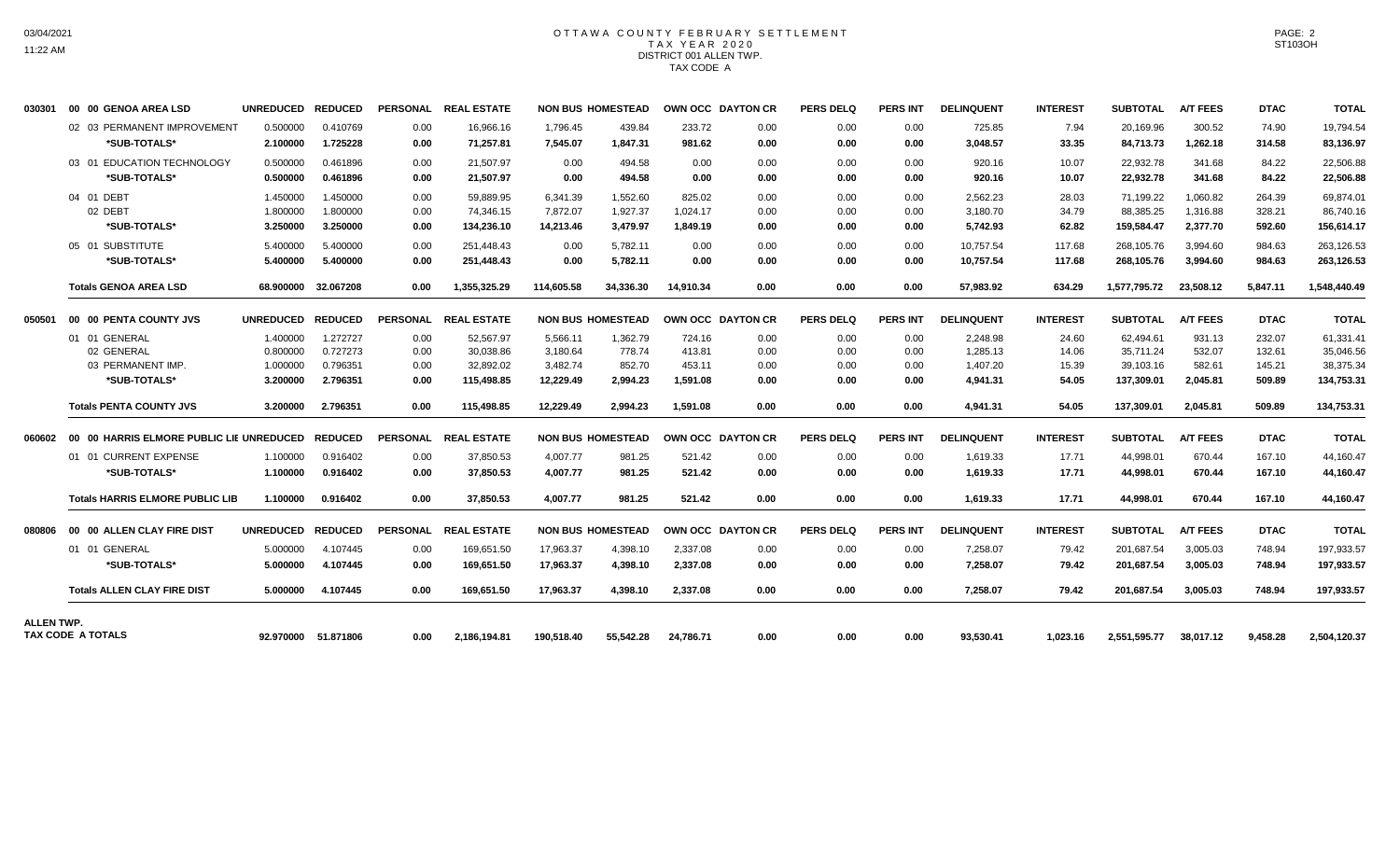## OTTAWA COUNTY FEBRUARY SETTLEMENT TAX YEAR 2020 DISTRICT 001 ALLEN TWP. TAX CODE B

|                    |                                                                                                                                                                                                                                                                                                                                                                                                                                                               | <b>REDUCED</b>                          |                                                                                                                                                                                                                        |                                                                       |                                                                                                                                              |                                              |                                                                                                                                                                                                                                                                                                                                                                                                  |                                                                                                                                                                                                                                                                                                               | <b>PERS INT</b>                                                                                                                                                                                                                                                                                                                                                             | <b>DELINQUENT</b>                                                                                                                                                                                                                                                                                                                                                                                                                                                                                      | <b>INTEREST</b>                                                             | <b>SUBTOTAL</b>                                                 | <b>A/T FEES</b>                                                                          | <b>DTAC</b>                                                              | <b>TOTAL</b>                                                       |
|--------------------|---------------------------------------------------------------------------------------------------------------------------------------------------------------------------------------------------------------------------------------------------------------------------------------------------------------------------------------------------------------------------------------------------------------------------------------------------------------|-----------------------------------------|------------------------------------------------------------------------------------------------------------------------------------------------------------------------------------------------------------------------|-----------------------------------------------------------------------|----------------------------------------------------------------------------------------------------------------------------------------------|----------------------------------------------|--------------------------------------------------------------------------------------------------------------------------------------------------------------------------------------------------------------------------------------------------------------------------------------------------------------------------------------------------------------------------------------------------|---------------------------------------------------------------------------------------------------------------------------------------------------------------------------------------------------------------------------------------------------------------------------------------------------------------|-----------------------------------------------------------------------------------------------------------------------------------------------------------------------------------------------------------------------------------------------------------------------------------------------------------------------------------------------------------------------------|--------------------------------------------------------------------------------------------------------------------------------------------------------------------------------------------------------------------------------------------------------------------------------------------------------------------------------------------------------------------------------------------------------------------------------------------------------------------------------------------------------|-----------------------------------------------------------------------------|-----------------------------------------------------------------|------------------------------------------------------------------------------------------|--------------------------------------------------------------------------|--------------------------------------------------------------------|
|                    | 2.200000                                                                                                                                                                                                                                                                                                                                                                                                                                                      | 1.883836                                | 4,277.70                                                                                                                                                                                                               | 3,122.00                                                              | 0.00                                                                                                                                         |                                              |                                                                                                                                                                                                                                                                                                                                                                                                  |                                                                                                                                                                                                                                                                                                               | 0.00                                                                                                                                                                                                                                                                                                                                                                        | 191.25                                                                                                                                                                                                                                                                                                                                                                                                                                                                                                 | 2.55                                                                        | 7,877.58                                                        | 117.37                                                                                   | 54.90                                                                    | 7,705.31                                                           |
| 02 O.C.B.M.R.      | 1.400000                                                                                                                                                                                                                                                                                                                                                                                                                                                      | 1.248331                                | 2,722.17                                                                                                                                                                                                               | 2,068.81                                                              | 0.00                                                                                                                                         |                                              |                                                                                                                                                                                                                                                                                                                                                                                                  |                                                                                                                                                                                                                                                                                                               | 0.00                                                                                                                                                                                                                                                                                                                                                                        | 126.73                                                                                                                                                                                                                                                                                                                                                                                                                                                                                                 | 1.69                                                                        | 5,100.20                                                        | 75.99                                                                                    | 36.38                                                                    | 4,987.83                                                           |
| 01 PARK DISTRICT   | 0.600000                                                                                                                                                                                                                                                                                                                                                                                                                                                      | 0.595592                                | 1,166.65                                                                                                                                                                                                               | 987.05                                                                | 0.00                                                                                                                                         |                                              |                                                                                                                                                                                                                                                                                                                                                                                                  |                                                                                                                                                                                                                                                                                                               | 0.00                                                                                                                                                                                                                                                                                                                                                                        | 60.47                                                                                                                                                                                                                                                                                                                                                                                                                                                                                                  | 0.81                                                                        | 2,292.17                                                        | 34.15                                                                                    | 17.36                                                                    | 2,240.66                                                           |
| *SUB-TOTALS*       | 4.200000                                                                                                                                                                                                                                                                                                                                                                                                                                                      | 3.727759                                | 8,166.52                                                                                                                                                                                                               | 6,177.86                                                              | 0.00                                                                                                                                         |                                              |                                                                                                                                                                                                                                                                                                                                                                                                  |                                                                                                                                                                                                                                                                                                               | 0.00                                                                                                                                                                                                                                                                                                                                                                        | 378.45                                                                                                                                                                                                                                                                                                                                                                                                                                                                                                 | 5.05                                                                        | 15,269.95                                                       | 227.51                                                                                   | 108.64                                                                   | 14,933.80                                                          |
|                    | 0.500000                                                                                                                                                                                                                                                                                                                                                                                                                                                      | 0.485399                                | 972.21                                                                                                                                                                                                                 | 804.43                                                                | 0.00                                                                                                                                         |                                              |                                                                                                                                                                                                                                                                                                                                                                                                  |                                                                                                                                                                                                                                                                                                               | 0.00                                                                                                                                                                                                                                                                                                                                                                        | 49.28                                                                                                                                                                                                                                                                                                                                                                                                                                                                                                  | 0.66                                                                        | 1,891.17                                                        | 28.18                                                                                    | 14.15                                                                    | 1,848.84                                                           |
| *SUB-TOTALS*       | 0.500000                                                                                                                                                                                                                                                                                                                                                                                                                                                      | 0.485399                                | 972.21                                                                                                                                                                                                                 | 804.43                                                                | 0.00                                                                                                                                         |                                              |                                                                                                                                                                                                                                                                                                                                                                                                  |                                                                                                                                                                                                                                                                                                               | 0.00                                                                                                                                                                                                                                                                                                                                                                        | 49.28                                                                                                                                                                                                                                                                                                                                                                                                                                                                                                  | 0.66                                                                        | 1,891.17                                                        | 28.18                                                                                    | 14.15                                                                    | 1,848.84                                                           |
|                    | 0.300000                                                                                                                                                                                                                                                                                                                                                                                                                                                      | 0.286012                                | 583.32                                                                                                                                                                                                                 | 474.00                                                                | 0.00                                                                                                                                         |                                              |                                                                                                                                                                                                                                                                                                                                                                                                  |                                                                                                                                                                                                                                                                                                               | 0.00                                                                                                                                                                                                                                                                                                                                                                        | 29.04                                                                                                                                                                                                                                                                                                                                                                                                                                                                                                  | 0.39                                                                        | 1,125.50                                                        | 16.77                                                                                    | 8.34                                                                     | 1,100.39                                                           |
| 03 SENIOR PROGRAM  | 0.200000                                                                                                                                                                                                                                                                                                                                                                                                                                                      | 0.194640                                | 388.88                                                                                                                                                                                                                 | 322.57                                                                | 0.00                                                                                                                                         |                                              |                                                                                                                                                                                                                                                                                                                                                                                                  |                                                                                                                                                                                                                                                                                                               | 0.00                                                                                                                                                                                                                                                                                                                                                                        | 19.76                                                                                                                                                                                                                                                                                                                                                                                                                                                                                                  | 0.26                                                                        | 757.20                                                          | 11.28                                                                                    | 5.67                                                                     | 740.25                                                             |
| *SUB-TOTALS*       | 0.500000                                                                                                                                                                                                                                                                                                                                                                                                                                                      | 0.480652                                | 972.20                                                                                                                                                                                                                 | 796.57                                                                | 0.00                                                                                                                                         |                                              |                                                                                                                                                                                                                                                                                                                                                                                                  |                                                                                                                                                                                                                                                                                                               | 0.00                                                                                                                                                                                                                                                                                                                                                                        | 48.80                                                                                                                                                                                                                                                                                                                                                                                                                                                                                                  | 0.65                                                                        | 1,882.70                                                        | 28.05                                                                                    | 14.01                                                                    | 1,840.64                                                           |
|                    | 2.000000                                                                                                                                                                                                                                                                                                                                                                                                                                                      | 2.000000                                | 3,888.82                                                                                                                                                                                                               | 3,314.51                                                              | 0.00                                                                                                                                         |                                              |                                                                                                                                                                                                                                                                                                                                                                                                  |                                                                                                                                                                                                                                                                                                               | 0.00                                                                                                                                                                                                                                                                                                                                                                        | 203.04                                                                                                                                                                                                                                                                                                                                                                                                                                                                                                 | 2.70                                                                        | 7.667.49                                                        | 114.24                                                                                   | 58.29                                                                    | 7,494.96                                                           |
| *SUB-TOTALS*       | 2.000000                                                                                                                                                                                                                                                                                                                                                                                                                                                      | 2.000000                                | 3,888.82                                                                                                                                                                                                               | 3,314.51                                                              | 0.00                                                                                                                                         |                                              |                                                                                                                                                                                                                                                                                                                                                                                                  |                                                                                                                                                                                                                                                                                                               | 0.00                                                                                                                                                                                                                                                                                                                                                                        | 203.04                                                                                                                                                                                                                                                                                                                                                                                                                                                                                                 | 2.70                                                                        | 7,667.49                                                        | 114.24                                                                                   | 58.29                                                                    | 7,494.96                                                           |
|                    | 0.700000                                                                                                                                                                                                                                                                                                                                                                                                                                                      | 0.684293                                | 1,361.09                                                                                                                                                                                                               | 1,134.05                                                              | 0.00                                                                                                                                         |                                              |                                                                                                                                                                                                                                                                                                                                                                                                  |                                                                                                                                                                                                                                                                                                               | 0.00                                                                                                                                                                                                                                                                                                                                                                        | 69.47                                                                                                                                                                                                                                                                                                                                                                                                                                                                                                  | 0.93                                                                        | 2,655.98                                                        | 39.57                                                                                    | 19.94                                                                    | 2.596.47                                                           |
| 02 MENTAL HEALTH   | 0.300000                                                                                                                                                                                                                                                                                                                                                                                                                                                      | 0.293268                                | 583.32                                                                                                                                                                                                                 | 486.02                                                                | 0.00                                                                                                                                         |                                              |                                                                                                                                                                                                                                                                                                                                                                                                  |                                                                                                                                                                                                                                                                                                               | 0.00                                                                                                                                                                                                                                                                                                                                                                        | 29.77                                                                                                                                                                                                                                                                                                                                                                                                                                                                                                  | 0.40                                                                        | 1,138.27                                                        | 16.96                                                                                    | 8.55                                                                     | 1,112.76                                                           |
| 03 MENTAL HEALTH   | 0.200000                                                                                                                                                                                                                                                                                                                                                                                                                                                      | 0.195512                                | 388.88                                                                                                                                                                                                                 | 324.01                                                                | 0.00                                                                                                                                         |                                              |                                                                                                                                                                                                                                                                                                                                                                                                  |                                                                                                                                                                                                                                                                                                               | 0.00                                                                                                                                                                                                                                                                                                                                                                        | 19.85                                                                                                                                                                                                                                                                                                                                                                                                                                                                                                  | 0.26                                                                        | 758.73                                                          | 11.30                                                                                    | 5.70                                                                     | 741.73                                                             |
| *SUB-TOTALS*       | 1.200000                                                                                                                                                                                                                                                                                                                                                                                                                                                      | 1.173073                                | 2,333.29                                                                                                                                                                                                               | 1,944.08                                                              | 0.00                                                                                                                                         |                                              |                                                                                                                                                                                                                                                                                                                                                                                                  |                                                                                                                                                                                                                                                                                                               | 0.00                                                                                                                                                                                                                                                                                                                                                                        | 119.09                                                                                                                                                                                                                                                                                                                                                                                                                                                                                                 | 1.59                                                                        | 4,552.98                                                        | 67.83                                                                                    | 34.19                                                                    | 4,450.96                                                           |
|                    | 8.400000                                                                                                                                                                                                                                                                                                                                                                                                                                                      | 7.866883                                | 16,333.04                                                                                                                                                                                                              | 13,037.45                                                             | 0.00                                                                                                                                         |                                              |                                                                                                                                                                                                                                                                                                                                                                                                  | 1,080.61                                                                                                                                                                                                                                                                                                      | 0.00                                                                                                                                                                                                                                                                                                                                                                        | 798.66                                                                                                                                                                                                                                                                                                                                                                                                                                                                                                 | 10.65                                                                       | 31,264.29                                                       | 465.81                                                                                   | 229.28                                                                   | 30,569.20                                                          |
|                    |                                                                                                                                                                                                                                                                                                                                                                                                                                                               |                                         |                                                                                                                                                                                                                        |                                                                       |                                                                                                                                              |                                              |                                                                                                                                                                                                                                                                                                                                                                                                  |                                                                                                                                                                                                                                                                                                               |                                                                                                                                                                                                                                                                                                                                                                             |                                                                                                                                                                                                                                                                                                                                                                                                                                                                                                        |                                                                             |                                                                 |                                                                                          |                                                                          | <b>TOTAL</b>                                                       |
|                    |                                                                                                                                                                                                                                                                                                                                                                                                                                                               |                                         |                                                                                                                                                                                                                        |                                                                       |                                                                                                                                              |                                              |                                                                                                                                                                                                                                                                                                                                                                                                  |                                                                                                                                                                                                                                                                                                               |                                                                                                                                                                                                                                                                                                                                                                             |                                                                                                                                                                                                                                                                                                                                                                                                                                                                                                        |                                                                             |                                                                 |                                                                                          |                                                                          | 3,372.74                                                           |
|                    |                                                                                                                                                                                                                                                                                                                                                                                                                                                               |                                         |                                                                                                                                                                                                                        |                                                                       |                                                                                                                                              |                                              |                                                                                                                                                                                                                                                                                                                                                                                                  |                                                                                                                                                                                                                                                                                                               |                                                                                                                                                                                                                                                                                                                                                                             |                                                                                                                                                                                                                                                                                                                                                                                                                                                                                                        |                                                                             |                                                                 |                                                                                          |                                                                          | 3,372.74                                                           |
|                    |                                                                                                                                                                                                                                                                                                                                                                                                                                                               |                                         |                                                                                                                                                                                                                        |                                                                       |                                                                                                                                              |                                              |                                                                                                                                                                                                                                                                                                                                                                                                  |                                                                                                                                                                                                                                                                                                               |                                                                                                                                                                                                                                                                                                                                                                             |                                                                                                                                                                                                                                                                                                                                                                                                                                                                                                        |                                                                             |                                                                 |                                                                                          |                                                                          |                                                                    |
|                    |                                                                                                                                                                                                                                                                                                                                                                                                                                                               |                                         |                                                                                                                                                                                                                        |                                                                       |                                                                                                                                              |                                              |                                                                                                                                                                                                                                                                                                                                                                                                  |                                                                                                                                                                                                                                                                                                               |                                                                                                                                                                                                                                                                                                                                                                             |                                                                                                                                                                                                                                                                                                                                                                                                                                                                                                        |                                                                             |                                                                 |                                                                                          |                                                                          | 7,494.96                                                           |
|                    |                                                                                                                                                                                                                                                                                                                                                                                                                                                               |                                         |                                                                                                                                                                                                                        |                                                                       |                                                                                                                                              |                                              |                                                                                                                                                                                                                                                                                                                                                                                                  |                                                                                                                                                                                                                                                                                                               |                                                                                                                                                                                                                                                                                                                                                                             |                                                                                                                                                                                                                                                                                                                                                                                                                                                                                                        |                                                                             |                                                                 |                                                                                          |                                                                          | 7,494.96                                                           |
|                    | 1.500000                                                                                                                                                                                                                                                                                                                                                                                                                                                      | 0.786233                                | 2,916.62                                                                                                                                                                                                               | 1,302.99                                                              | 0.00                                                                                                                                         |                                              |                                                                                                                                                                                                                                                                                                                                                                                                  |                                                                                                                                                                                                                                                                                                               | 0.00                                                                                                                                                                                                                                                                                                                                                                        | 79.82                                                                                                                                                                                                                                                                                                                                                                                                                                                                                                  | 1.06                                                                        | 4,493.90                                                        | 66.96                                                                                    | 22.91                                                                    | 4,404.03                                                           |
| *SUB-TOTALS*       | 1.500000                                                                                                                                                                                                                                                                                                                                                                                                                                                      | 0.786233                                | 2,916.62                                                                                                                                                                                                               | 1,302.99                                                              | 0.00                                                                                                                                         |                                              |                                                                                                                                                                                                                                                                                                                                                                                                  |                                                                                                                                                                                                                                                                                                               | 0.00                                                                                                                                                                                                                                                                                                                                                                        | 79.82                                                                                                                                                                                                                                                                                                                                                                                                                                                                                                  | 1.06                                                                        | 4,493.90                                                        | 66.96                                                                                    | 22.91                                                                    | 4,404.03                                                           |
|                    | 0.470000                                                                                                                                                                                                                                                                                                                                                                                                                                                      | 0.420057                                | 913.87                                                                                                                                                                                                                 | 696.14                                                                | 0.00                                                                                                                                         |                                              |                                                                                                                                                                                                                                                                                                                                                                                                  |                                                                                                                                                                                                                                                                                                               | 0.00                                                                                                                                                                                                                                                                                                                                                                        | 42.64                                                                                                                                                                                                                                                                                                                                                                                                                                                                                                  | 0.57                                                                        | 1,713.92                                                        | 25.54                                                                                    | 12.24                                                                    | 1,676.14                                                           |
| *SUB-TOTALS*       | 0.470000                                                                                                                                                                                                                                                                                                                                                                                                                                                      | 0.420057                                | 913.87                                                                                                                                                                                                                 | 696.14                                                                | 0.00                                                                                                                                         |                                              |                                                                                                                                                                                                                                                                                                                                                                                                  |                                                                                                                                                                                                                                                                                                               | 0.00                                                                                                                                                                                                                                                                                                                                                                        | 42.64                                                                                                                                                                                                                                                                                                                                                                                                                                                                                                  | 0.57                                                                        | 1,713.92                                                        | 25.54                                                                                    | 12.24                                                                    | 1,676.14                                                           |
|                    |                                                                                                                                                                                                                                                                                                                                                                                                                                                               |                                         |                                                                                                                                                                                                                        |                                                                       |                                                                                                                                              |                                              |                                                                                                                                                                                                                                                                                                                                                                                                  |                                                                                                                                                                                                                                                                                                               |                                                                                                                                                                                                                                                                                                                                                                             |                                                                                                                                                                                                                                                                                                                                                                                                                                                                                                        |                                                                             |                                                                 |                                                                                          |                                                                          | 5,620.41                                                           |
| *SUB-TOTALS*       | 1.500000                                                                                                                                                                                                                                                                                                                                                                                                                                                      | 1.500000                                | 2,916.62                                                                                                                                                                                                               | 2,485.89                                                              | 0.00                                                                                                                                         |                                              |                                                                                                                                                                                                                                                                                                                                                                                                  |                                                                                                                                                                                                                                                                                                               | 0.00                                                                                                                                                                                                                                                                                                                                                                        | 152.28                                                                                                                                                                                                                                                                                                                                                                                                                                                                                                 | 2.03                                                                        | 5,749.79                                                        | 85.67                                                                                    | 43.71                                                                    | 5,620.41                                                           |
|                    |                                                                                                                                                                                                                                                                                                                                                                                                                                                               |                                         |                                                                                                                                                                                                                        |                                                                       |                                                                                                                                              |                                              |                                                                                                                                                                                                                                                                                                                                                                                                  |                                                                                                                                                                                                                                                                                                               |                                                                                                                                                                                                                                                                                                                                                                             |                                                                                                                                                                                                                                                                                                                                                                                                                                                                                                        |                                                                             |                                                                 |                                                                                          |                                                                          | 22,568.28                                                          |
|                    |                                                                                                                                                                                                                                                                                                                                                                                                                                                               |                                         |                                                                                                                                                                                                                        |                                                                       |                                                                                                                                              |                                              |                                                                                                                                                                                                                                                                                                                                                                                                  |                                                                                                                                                                                                                                                                                                               |                                                                                                                                                                                                                                                                                                                                                                             |                                                                                                                                                                                                                                                                                                                                                                                                                                                                                                        |                                                                             |                                                                 |                                                                                          |                                                                          |                                                                    |
|                    |                                                                                                                                                                                                                                                                                                                                                                                                                                                               | <b>REDUCED</b>                          |                                                                                                                                                                                                                        |                                                                       |                                                                                                                                              |                                              |                                                                                                                                                                                                                                                                                                                                                                                                  |                                                                                                                                                                                                                                                                                                               | <b>PERS INT</b>                                                                                                                                                                                                                                                                                                                                                             | <b>DELINQUENT</b>                                                                                                                                                                                                                                                                                                                                                                                                                                                                                      | <b>INTEREST</b>                                                             | <b>SUBTOTAL</b>                                                 | <b>A/T FEES</b>                                                                          | <b>DTAC</b>                                                              | <b>TOTAL</b>                                                       |
|                    | 5.100000                                                                                                                                                                                                                                                                                                                                                                                                                                                      | 5.100000                                | 9,916.49                                                                                                                                                                                                               | 8,452.01                                                              | 0.00                                                                                                                                         |                                              |                                                                                                                                                                                                                                                                                                                                                                                                  |                                                                                                                                                                                                                                                                                                               | 0.00                                                                                                                                                                                                                                                                                                                                                                        | 517.76                                                                                                                                                                                                                                                                                                                                                                                                                                                                                                 | 6.90                                                                        | 19,552.12                                                       | 291.31                                                                                   | 148.63                                                                   | 19,112.18                                                          |
| *SUB-TOTALS*       | 5.100000                                                                                                                                                                                                                                                                                                                                                                                                                                                      | 5.100000                                | 9,916.49                                                                                                                                                                                                               | 8,452.01                                                              | 0.00                                                                                                                                         |                                              |                                                                                                                                                                                                                                                                                                                                                                                                  |                                                                                                                                                                                                                                                                                                               | 0.00                                                                                                                                                                                                                                                                                                                                                                        | 517.76                                                                                                                                                                                                                                                                                                                                                                                                                                                                                                 | 6.90                                                                        | 19,552.12                                                       | 291.31                                                                                   | 148.63                                                                   | 19,112.18                                                          |
|                    | 27.600000                                                                                                                                                                                                                                                                                                                                                                                                                                                     | 9.062598                                | 53,665.73                                                                                                                                                                                                              | 15,019.06                                                             | 0.00                                                                                                                                         |                                              |                                                                                                                                                                                                                                                                                                                                                                                                  |                                                                                                                                                                                                                                                                                                               | 0.00                                                                                                                                                                                                                                                                                                                                                                        | 920.05                                                                                                                                                                                                                                                                                                                                                                                                                                                                                                 | 12.25                                                                       | 73,172.77                                                       | 1,090.23                                                                                 | 264.11                                                                   | 71,818.43                                                          |
|                    | 5.800000                                                                                                                                                                                                                                                                                                                                                                                                                                                      |                                         | 11,277.58                                                                                                                                                                                                              | 4,323.03                                                              | 0.00                                                                                                                                         |                                              |                                                                                                                                                                                                                                                                                                                                                                                                  |                                                                                                                                                                                                                                                                                                               | 0.00                                                                                                                                                                                                                                                                                                                                                                        | 264.82                                                                                                                                                                                                                                                                                                                                                                                                                                                                                                 | 3.53                                                                        | 16,616.57                                                       | 247.58                                                                                   | 76.02                                                                    | 16,292.97                                                          |
| 03 GENERAL         | 3.500000                                                                                                                                                                                                                                                                                                                                                                                                                                                      | 1.957708                                | 6,805.44                                                                                                                                                                                                               | 3,244.43                                                              | 0.00                                                                                                                                         |                                              |                                                                                                                                                                                                                                                                                                                                                                                                  |                                                                                                                                                                                                                                                                                                               | 0.00                                                                                                                                                                                                                                                                                                                                                                        | 198.75                                                                                                                                                                                                                                                                                                                                                                                                                                                                                                 | 2.65                                                                        | 10,702.62                                                       | 159.46                                                                                   | 57.05                                                                    | 10,486.11                                                          |
| 04 GENERAL         | 4.250000                                                                                                                                                                                                                                                                                                                                                                                                                                                      | 2.765467                                | 8,263.75                                                                                                                                                                                                               | 4,583.09                                                              | 0.00                                                                                                                                         |                                              |                                                                                                                                                                                                                                                                                                                                                                                                  |                                                                                                                                                                                                                                                                                                               | 0.00                                                                                                                                                                                                                                                                                                                                                                        | 280.75                                                                                                                                                                                                                                                                                                                                                                                                                                                                                                 | 3.74                                                                        | 13,679.63                                                       | 203.82                                                                                   | 80.59                                                                    | 13,395.22                                                          |
| 05 GENERAL         | 2.500000                                                                                                                                                                                                                                                                                                                                                                                                                                                      | 1.629303                                | 4,861.03                                                                                                                                                                                                               | 2,700.17                                                              | 0.00                                                                                                                                         |                                              |                                                                                                                                                                                                                                                                                                                                                                                                  |                                                                                                                                                                                                                                                                                                               | 0.00                                                                                                                                                                                                                                                                                                                                                                        | 165.41                                                                                                                                                                                                                                                                                                                                                                                                                                                                                                 | 2.20                                                                        | 8,051.34                                                        | 119.96                                                                                   | 47.48                                                                    | 7,883.90                                                           |
| 06 GENERAL         | 5.000000                                                                                                                                                                                                                                                                                                                                                                                                                                                      | 3.714550                                | 9,722.05                                                                                                                                                                                                               | 6,155.96                                                              | 0.00                                                                                                                                         |                                              |                                                                                                                                                                                                                                                                                                                                                                                                  |                                                                                                                                                                                                                                                                                                               | 0.00                                                                                                                                                                                                                                                                                                                                                                        | 377.11                                                                                                                                                                                                                                                                                                                                                                                                                                                                                                 | 5.02                                                                        | 16,905.46                                                       | 251.88                                                                                   | 108.25                                                                   | 16,545.33                                                          |
| 07 CURRENT EXPENSE | 3.900000                                                                                                                                                                                                                                                                                                                                                                                                                                                      | 3.685321                                | 7,583.20                                                                                                                                                                                                               | 6,107.52                                                              | 0.00                                                                                                                                         |                                              |                                                                                                                                                                                                                                                                                                                                                                                                  |                                                                                                                                                                                                                                                                                                               | 0.00                                                                                                                                                                                                                                                                                                                                                                        | 374.14                                                                                                                                                                                                                                                                                                                                                                                                                                                                                                 | 4.98                                                                        | 14,573.63                                                       | 217.14                                                                                   | 107.40                                                                   | 14,249.09                                                          |
| *SUB-TOTALS*       |                                                                                                                                                                                                                                                                                                                                                                                                                                                               | 25.423491                               | 102,178.78                                                                                                                                                                                                             | 42,133.26                                                             | 0.00                                                                                                                                         |                                              |                                                                                                                                                                                                                                                                                                                                                                                                  |                                                                                                                                                                                                                                                                                                               | 0.00                                                                                                                                                                                                                                                                                                                                                                        | 2,581.03                                                                                                                                                                                                                                                                                                                                                                                                                                                                                               | 34.37                                                                       | 153,702.02                                                      | 2,290.07                                                                                 | 740.90                                                                   | 150,671.05                                                         |
|                    | 1.600000                                                                                                                                                                                                                                                                                                                                                                                                                                                      | 1.524392                                | 3,111.06                                                                                                                                                                                                               | 2,526.31                                                              | 0.00                                                                                                                                         |                                              |                                                                                                                                                                                                                                                                                                                                                                                                  |                                                                                                                                                                                                                                                                                                               | 0.00                                                                                                                                                                                                                                                                                                                                                                        | 154.76                                                                                                                                                                                                                                                                                                                                                                                                                                                                                                 | 2.06                                                                        | 6,000.88                                                        | 89.41                                                                                    | 44.43                                                                    | 5,867.04                                                           |
|                    | 010101 00 00 OTTAWA COUNTY<br>01 01 O.C.B.M.R.<br>02 01 NURSING HOME<br>03 02 SENIOR PROGRAM<br>04 01 INSIDE GENERAL<br>07 01 MENTAL HEALTH<br><b>Totals OTTAWA COUNTY</b><br>02020101 00 00 ALLEN TOWNSHIP<br>02 01 INSIDE GENERAL<br>*SUB-TOTALS*<br>03 02 INSIDE ROADS<br>*SUB-TOTALS*<br>04 02 POLICE<br>05 02 CEMETERY<br>06 02 CURRENT EXPENSES<br><b>Totals ALLEN TOWNSHIP</b><br>00 00 GENOA AREA LSD<br>00 01 GENERAL<br>01 01 GENERAL<br>02 GENERAL | 2.000000<br>02 01 PERMANENT IMPROVEMENT | <b>UNREDUCED</b><br>UNREDUCED REDUCED<br>0.900000<br>0.900000<br>0.900000<br>0.900000<br>2.000000<br>2.000000<br>2.000000<br>1.500000<br>1.500000<br>5.606290<br>6.370000<br><b>UNREDUCED</b><br>2.608544<br>52.550000 | 1,749.97<br>1,749.97<br>3,888.82<br>3,888.82<br>2,916.62<br>12,385.90 | PERSONAL REAL ESTATE<br>PERSONAL REAL ESTATE<br>1,491.53<br>1,491.53<br>3,314.51<br>3,314.51<br>2,485.89<br>9,291.06<br>PERSONAL REAL ESTATE | 0.00<br>0.00<br>0.00<br>0.00<br>0.00<br>0.00 | <b>NON BUS HOMESTEAD</b><br>0.00<br>0.00<br>0.00<br>0.00<br>0.00<br>0.00<br>0.00<br>0.00<br>0.00<br>0.00<br>0.00<br>0.00<br>0.00<br>0.00<br>0.00<br>0.00<br><b>NON BUS HOMESTEAD</b><br>0.00<br>0.00<br>0.00<br>0.00<br>0.00<br>0.00<br>0.00<br>0.00<br>0.00<br>0.00<br>0.00<br><b>NON BUS HOMESTEAD</b><br>0.00<br>0.00<br>0.00<br>0.00<br>0.00<br>0.00<br>0.00<br>0.00<br>0.00<br>0.00<br>0.00 | 1.06<br>0.70<br>0.00<br>1.76<br>0.27<br>0.27<br>0.16<br>0.00<br>0.16<br>1.13<br>1.13<br>0.39<br>0.17<br>0.00<br>0.56<br>3.88<br>0.51<br>0.51<br>1.13<br>1.13<br>0.44<br>0.44<br>0.24<br>0.24<br>0.00<br>0.00<br>2.32<br>2.88<br>2.88<br>5.11<br>1.47<br>1.10<br>1.56<br>0.92<br>2.10<br>2.08<br>14.34<br>0.86 | OWN OCC DAYTON CR<br>0.00<br>0.00<br>0.00<br>0.00<br>0.00<br>0.00<br>0.00<br>0.00<br>0.00<br>0.00<br>0.00<br>0.00<br>0.00<br>0.00<br>0.00<br>0.00<br>OWN OCC DAYTON CR<br>0.00<br>0.00<br>0.00<br>0.00<br>0.00<br>0.00<br>0.00<br>0.00<br>0.00<br>0.00<br>0.00<br>OWN OCC DAYTON CR<br>0.00<br>0.00<br>0.00<br>0.00<br>0.00<br>0.00<br>0.00<br>0.00<br>0.00<br>0.00<br>0.00 | <b>PERS DELQ</b><br>283.02<br>180.10<br>77.19<br>540.31<br>64.32<br>64.32<br>38.59<br>25.73<br>64.32<br>257.29<br>257.29<br>90.05<br>38.59<br>25.73<br>154.37<br><b>PERS DELQ</b><br><b>PERS INT</b><br>115.78<br>0.00<br>115.78<br>0.00<br>257.29<br>0.00<br>257.29<br>0.00<br>192.97<br>192.97<br>60.46<br>60.46<br>192.97<br>0.00<br>192.97<br>819.47<br>0.00<br><b>PERS DELQ</b><br>656.08<br>656.08<br>3,550.57<br>746.14<br>450.25<br>546.74<br>321.61<br>643.22<br>501.71<br>6,760.24<br>205.83 | <b>DELINQUENT</b><br>91.37<br>91.37<br>203.04<br>203.04<br>152.28<br>569.15 | <b>INTEREST</b><br>1.22<br>1.22<br>2.70<br>2.70<br>2.03<br>7.58 | <b>SUBTOTAL</b><br>3,450.38<br>3,450.38<br>7,667.49<br>7,667.49<br>5,749.79<br>23,075.48 | <b>A/T FEES</b><br>51.41<br>51.41<br>114.24<br>114.24<br>85.67<br>343.82 | <b>DTAC</b><br>26.23<br>26.23<br>58.29<br>58.29<br>43.71<br>163.38 |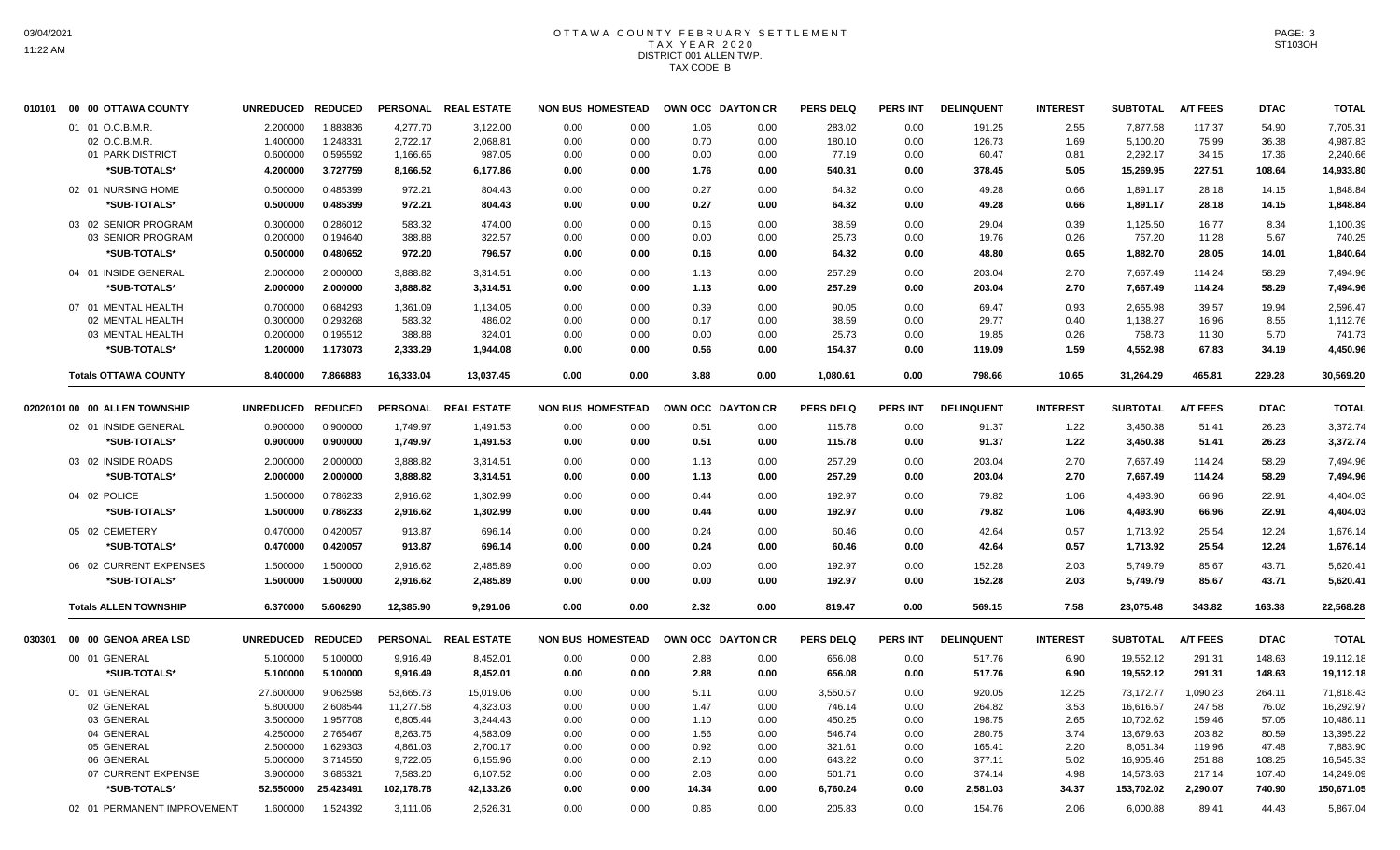## OTTAWA COUNTY FEBRUARY SETTLEMENT TAX YEAR 2020 DISTRICT 001 ALLEN TWP. TAX CODE B

| 030301            | 00 00 GENOA AREA LSD                             | UNREDUCED REDUCED |                     |            | PERSONAL REAL ESTATE | <b>NON BUS HOMESTEAD</b> |      | OWN OCC DAYTON CR |      | <b>PERS DELQ</b> | <b>PERS INT</b> | <b>DELINQUENT</b> | <b>INTEREST</b> | <b>SUBTOTAL</b> | <b>A/T FEES</b> | <b>DTAC</b> | <b>TOTAL</b> |
|-------------------|--------------------------------------------------|-------------------|---------------------|------------|----------------------|--------------------------|------|-------------------|------|------------------|-----------------|-------------------|-----------------|-----------------|-----------------|-------------|--------------|
|                   | 02 03 PERMANENT IMPROVEMENT                      | 0.500000          | 0.476373            | 972.21     | 789.47               | 0.00                     | 0.00 | 0.27              | 0.00 | 64.32            | 0.00            | 48.36             | 0.64            | 1,875.27        | 27.94           | 13.88       | 1,833.45     |
|                   | *SUB-TOTALS*                                     | 2.100000          | 2.000765            | 4,083.27   | 3,315.78             | 0.00                     | 0.00 | 1.13              | 0.00 | 270.15           | 0.00            | 203.12            | 2.70            | 7,876.15        | 117.35          | 58.31       | 7,700.49     |
|                   | 03 01 EDUCATION TECHNOLOGY                       | 0.500000          | 0.499390            | 972.21     | 827.62               | 0.00                     | 0.00 | 0.00              | 0.00 | 64.32            | 0.00            | 50.70             | 0.68            | 1,915.53        | 28.54           | 14.55       | 1,872.44     |
|                   | *SUB-TOTALS*                                     | 0.500000          | 0.499390            | 972.21     | 827.62               | 0.00                     | 0.00 | 0.00              | 0.00 | 64.32            | 0.00            | 50.70             | 0.68            | 1,915.53        | 28.54           | 14.55       | 1,872.44     |
|                   | 04 01 DEBT                                       | 1.450000          | 1.450000            | 2,819.40   | 2,403.02             | 0.00                     | 0.00 | 0.82              | 0.00 | 186.53           | 0.00            | 147.21            | 1.96            | 5,558.94        | 82.82           | 42.26       | 5,433.86     |
|                   | 02 DEBT                                          | 1.800000          | 1.800000            | 3,499.94   | 2,983.06             | 0.00                     | 0.00 | 1.02              | 0.00 | 231.56           | 0.00            | 182.74            | 2.43            | 6,900.75        | 102.82          | 52.46       | 6,745.47     |
|                   | *SUB-TOTALS*                                     | 3.250000          | 3.250000            | 6,319.34   | 5,386.08             | 0.00                     | 0.00 | 1.84              | 0.00 | 418.09           | 0.00            | 329.95            | 4.39            | 12,459.69       | 185.64          | 94.72       | 12,179.33    |
|                   | 05 01 SUBSTITUTE                                 | 5.400000          | 5.400000            | 10.499.82  | 8.949.19             | 0.00                     | 0.00 | 0.00              | 0.00 | 694.68           | 0.00            | 548.22            | 7.30            | 20.699.21       | 308.40          | 157.37      | 20,233.44    |
|                   | *SUB-TOTALS*                                     | 5.400000          | 5.400000            | 10,499.82  | 8,949.19             | 0.00                     | 0.00 | 0.00              | 0.00 | 694.68           | 0.00            | 548.22            | 7.30            | 20,699.21       | 308.40          | 157.37      | 20,233.44    |
|                   | <b>Totals GENOA AREA LSD</b>                     |                   | 68.900000 41.673646 | 133.969.91 | 69,063.94            | 0.00                     | 0.00 | 20.19             | 0.00 | 8,863.56         | 0.00            | 4,230.78          | 56.34           | 216,204.72      | 3,221.31        | 1,214.48    | 211,768.93   |
| 050501            | 00 00 PENTA COUNTY JVS                           | UNREDUCED REDUCED |                     |            | PERSONAL REAL ESTATE | <b>NON BUS HOMESTEAD</b> |      | OWN OCC DAYTON CR |      | <b>PERS DELQ</b> | <b>PERS INT</b> | <b>DELINQUENT</b> | <b>INTEREST</b> | <b>SUBTOTAL</b> | <b>A/T FEES</b> | <b>DTAC</b> | <b>TOTAL</b> |
|                   | 01 01 GENERAL                                    | 1.400000          | 1.370355            | 2,722.17   | 2,271.03             | 0.00                     | 0.00 | 0.77              | 0.00 | 180.10           | 0.00            | 139.12            | 1.85            | 5,315.04        | 79.19           | 39.94       | 5,195.91     |
|                   | 02 GENERAL                                       | 0.800000          | 0.783060            | 1,555.53   | 1.297.73             | 0.00                     | 0.00 | 0.44              | 0.00 | 102.92           | 0.00            | 79.50             | 1.06            | 3,037.18        | 45.25           | 22.82       | 2,969.11     |
|                   | 03 PERMANENT IMP.                                | 1.000000          | 0.978825            | 1,944.41   | 1,622.16             | 0.00                     | 0.00 | 0.55              | 0.00 | 128.64           | 0.00            | 99.37             | 1.32            | 3,796.45        | 56.56           | 28.53       | 3,711.36     |
|                   | *SUB-TOTALS*                                     | 3.200000          | 3.132240            | 6,222.11   | 5,190.92             | 0.00                     | 0.00 | 1.76              | 0.00 | 411.66           | 0.00            | 317.99            | 4.23            | 12,148.67       | 181.00          | 91.29       | 11,876.38    |
|                   | <b>Totals PENTA COUNTY JVS</b>                   | 3.200000          | 3.132240            | 6,222.11   | 5,190.92             | 0.00                     | 0.00 | 1.76              | 0.00 | 411.66           | 0.00            | 317.99            | 4.23            | 12,148.67       | 181.00          | 91.29       | 11,876.38    |
| 060602            | 00 00 HARRIS ELMORE PUBLIC LIE UNREDUCED REDUCED |                   |                     |            | PERSONAL REAL ESTATE | <b>NON BUS HOMESTEAD</b> |      | OWN OCC DAYTON CR |      | <b>PERS DELQ</b> | <b>PERS INT</b> | <b>DELINQUENT</b> | <b>INTEREST</b> | <b>SUBTOTAL</b> | <b>A/T FEES</b> | <b>DTAC</b> | <b>TOTAL</b> |
|                   | 01 01 CURRENT EXPENSE                            | 1.100000          | 1.060521            | 2,138.85   | 1.757.56             | 0.00                     | 0.00 | 0.60              | 0.00 | 141.51           | 0.00            | 107.67            | 1.43            | 4.147.62        | 61.80           | 30.91       | 4,054.91     |
|                   | *SUB-TOTALS*                                     | 1.100000          | 1.060521            | 2,138.85   | 1.757.56             | 0.00                     | 0.00 | 0.60              | 0.00 | 141.51           | 0.00            | 107.67            | 1.43            | 4.147.62        | 61.80           | 30.91       | 4,054.91     |
|                   | <b>Totals HARRIS ELMORE PUBLIC LIB</b>           | 1.100000          | 1.060521            | 2,138.85   | 1,757.56             | 0.00                     | 0.00 | 0.60              | 0.00 | 141.51           | 0.00            | 107.67            | 1.43            | 4,147.62        | 61.80           | 30.91       | 4,054.91     |
| 080806            | 00 00 ALLEN CLAY FIRE DIST                       | UNREDUCED REDUCED |                     |            | PERSONAL REAL ESTATE | <b>NON BUS HOMESTEAD</b> |      | OWN OCC DAYTON CR |      | <b>PERS DELQ</b> | <b>PERS INT</b> | <b>DELINQUENT</b> | <b>INTEREST</b> | <b>SUBTOTAL</b> | <b>A/T FEES</b> | <b>DTAC</b> | <b>TOTAL</b> |
|                   | 01 01 GENERAL                                    | 5.000000          | 4.761040            | 9.722.05   | 7,890.28             | 0.00                     | 0.00 | 2.69              | 0.00 | 643.22           | 0.00            | 483.33            | 6.45            | 18.748.02       | 279.33          | 138.75      | 18,329.94    |
|                   | *SUB-TOTALS*                                     | 5.000000          | 4.761040            | 9.722.05   | 7.890.28             | 0.00                     | 0.00 | 2.69              | 0.00 | 643.22           | 0.00            | 483.33            | 6.45            | 18,748.02       | 279.33          | 138.75      | 18,329.94    |
|                   | <b>Totals ALLEN CLAY FIRE DIST</b>               | 5.000000          | 4.761040            | 9,722.05   | 7,890.28             | 0.00                     | 0.00 | 2.69              | 0.00 | 643.22           | 0.00            | 483.33            | 6.45            | 18,748.02       | 279.33          | 138.75      | 18,329.94    |
| <b>ALLEN TWP.</b> |                                                  |                   |                     |            |                      |                          |      |                   |      |                  |                 |                   |                 |                 |                 |             |              |
|                   | TAX CODE B TOTALS                                |                   | 92.970000 64.100620 | 180.771.86 | 106,231.21           | 0.00                     | 0.00 | 31.44             | 0.00 | 11.960.03        | 0.00            | 6,507.58          | 86.68           | 305.588.80      | 4.553.07        | 1.868.09    | 299.167.64   |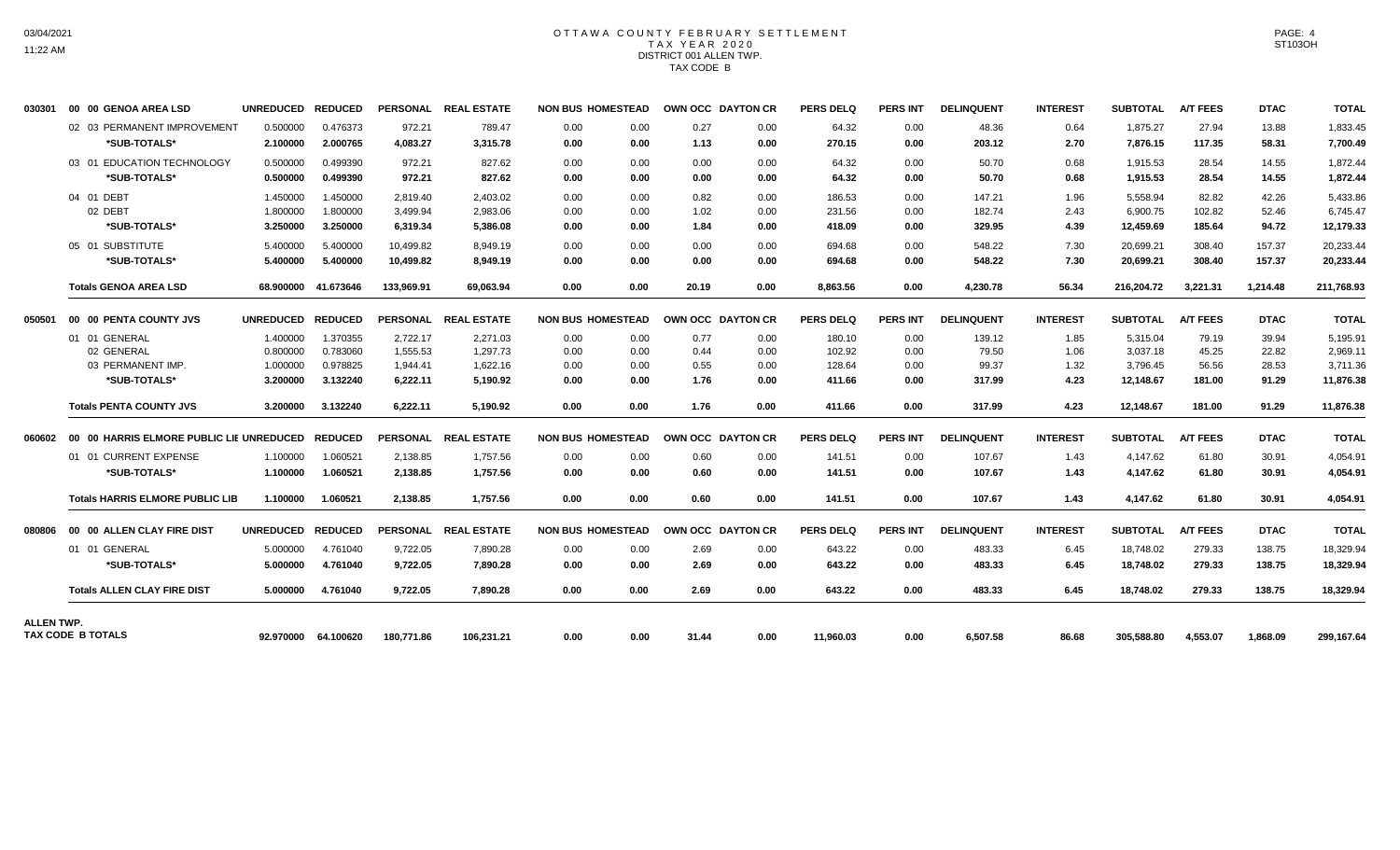#### OTTAWA COUNTY FEBRUARY SETTLEMENT TAX YEAR 2020 DISTRICT 001 ALLEN TWP. DISTRICT

|        | 010101 00 00 OTTAWA COUNTY    | UNREDUCED REDUCED |                 | PERSONAL REAL ESTATE |           | <b>NON BUS HOMESTEAD</b> |          | OWN OCC DAYTON CR | <b>PERS DELQ</b> | PERS INT        | <b>DELINQUENT</b> | <b>INTEREST</b> | <b>SUBTOTAL</b> | <b>A/T FEES</b> | <b>DTAC</b> | <b>TOTAL</b> |
|--------|-------------------------------|-------------------|-----------------|----------------------|-----------|--------------------------|----------|-------------------|------------------|-----------------|-------------------|-----------------|-----------------|-----------------|-------------|--------------|
|        | 01 01 O.C.B.M.R.              |                   | 4.277.70        | 52.826.53            | 5.262.92  | 1.288.55                 | 685.77   | 0.00              | 283.02           | 0.00            | 2,317.72          | 25.81           | 66,968.02       | 997.78          | 274.33      | 65,695.91    |
|        | 02 O.C.B.M.R.                 |                   | 2,722.17        | 39,213.38            | 3,933.02  | 962.95                   | 512.39   | 0.00              | 180.10           | 0.00            | 1,715.86          | 19.07           | 49,258.94       | 733.93          | 200.36      | 48,324.65    |
|        | 01 PARK DISTRICT              |                   | 1,166.65        | 28,685.49            | 0.00      | 636.93                   | 0.00     | 0.00              | 77.19            | 0.00            | 1,245.47          | 13.77           | 31,825.50       | 474.18          | 125.82      | 31,225.50    |
|        | *SUB-TOTALS*                  |                   | 8,166.52        | 120,725.40           | 9,195.94  | 2,888.43                 | 1,198.16 | 0.00              | 540.31           | 0.00            | 5,279.05          | 58.65           | 148,052.46      | 2,205.89        | 600.51      | 145,246.06   |
|        | 02 01 NURSING HOME            |                   | 972.21          | 18,649.28            | 1,889.48  | 462.61                   | 246.09   | 0.00              | 64.32            | 0.00            | 812.72            | 9.01            | 23,105.72       | 344.26          | 92.93       | 22,668.53    |
|        | *SUB-TOTALS*                  |                   | 972.21          | 18,649.28            | 1,889.48  | 462.61                   | 246.09   | 0.00              | 64.32            | 0.00            | 812.72            | 9.01            | 23,105.72       | 344.26          | 92.93       | 22,668.53    |
|        | 03 02 SENIOR PROGRAM          |                   | 583.32          | 9,716.13             | 978.59    | 239.60                   | 127.48   | 0.00              | 38.59            | 0.00            | 424.44            | 4.72            | 12,112.87       | 180.47          | 49.14       | 11,883.26    |
|        | 03 SENIOR PROGRAM             |                   | 388.88          | 8,389.87             | 0.00      | 185.51                   | 0.00     | 0.00              | 25.73            | 0.00            | 364.90            | 4.04            | 9,358.93        | 139.44          | 37.26       | 9,182.23     |
|        | *SUB-TOTALS*                  |                   | 972.20          | 18,106.00            | 978.59    | 425.11                   | 127.48   | 0.00              | 64.32            | 0.00            | 789.34            | 8.76            | 21,471.80       | 319.91          | 86.40       | 21,065.49    |
|        | 04 01 INSIDE GENERAL          |                   | 3,888.82        | 85,921.34            | 8,746.74  | 2,141.52                 | 1,139.09 | 0.00              | 257.29           | 0.00            | 3,737.15          | 41.36           | 105,873.31      | 1,577.44        | 422.97      | 103,872.90   |
|        | *SUB-TOTALS*                  |                   | 3.888.82        | 85.921.34            | 8.746.74  | 2.141.52                 | 1,139.09 | 0.00              | 257.29           | 0.00            | 3,737.15          | 41.36           | 105.873.31      | 1.577.44        | 422.97      | 103,872.90   |
|        | 07 01 MENTAL HEALTH           |                   | 1,361.09        | 27,308.07            | 2,771.41  | 678.54                   | 360.95   | 0.00              | 90.05            | 0.00            | 1,189.25          | 13.18           | 33,772.54       | 503.19          | 135.49      | 33,133.86    |
|        | 02 MENTAL HEALTH              |                   | 583.32          | 11,703.45            | 1,187.75  | 290.80                   | 154.70   | 0.00              | 38.59            | 0.00            | 509.68            | 5.65            | 14,473.94       | 215.65          | 58.07       | 14,200.22    |
|        | 03 MENTAL HEALTH              |                   | 388.88          | 8,756.85             | 0.00      | 193.91                   | 0.00     | 0.00              | 25.73            | 0.00            | 380.63            | 4.21            | 9,750.21        | 145.27          | 38.72       | 9,566.22     |
|        | *SUB-TOTALS*                  |                   | 2,333.29        | 47,768.37            | 3,959.16  | 1,163.25                 | 515.65   | 0.00              | 154.37           | 0.00            | 2,079.56          | 23.04           | 57.996.69       | 864.11          | 232.28      | 56.900.30    |
|        | <b>Totals OTTAWA COUNTY</b>   |                   | 16,333.04       | 291,170.39           | 24,769.91 | 7,080.92                 | 3,226.47 | 0.00              | 1,080.61         | 0.00            | 12,697.82         | 140.82          | 356,499.98      | 5,311.61        | 1,435.09    | 349,753.28   |
|        | 02020101 00 00 ALLEN TOWNSHIP | UNREDUCED REDUCED |                 | PERSONAL REAL ESTATE |           | <b>NON BUS HOMESTEAD</b> |          | OWN OCC DAYTON CR | <b>PERS DELQ</b> | <b>PERS INT</b> | <b>DELINQUENT</b> | <b>INTEREST</b> | <b>SUBTOTAL</b> | <b>A/T FEES</b> | <b>DTAC</b> | <b>TOTAL</b> |
|        | 02 01 INSIDE GENERAL          |                   | 1,749.97        | 38,664.60            | 3,936.03  | 963.68                   | 512.59   | 0.00              | 115.78           | 0.00            | 1,681.72          | 18.62           | 47,642.99       | 709.85          | 190.34      | 46,742.80    |
|        | *SUB-TOTALS*                  |                   | 1,749.97        | 38,664.60            | 3,936.03  | 963.68                   | 512.59   | 0.00              | 115.78           | 0.00            | 1,681.72          | 18.62           | 47,642.99       | 709.85          | 190.34      | 46,742.80    |
|        |                               |                   |                 |                      |           |                          |          |                   |                  |                 |                   |                 |                 |                 |             |              |
|        | 03 02 INSIDE ROADS            |                   | 3.888.82        | 85.921.34            | 8,746.74  | 2,141.52                 | 1,139.09 | 0.00              | 257.29           | 0.00            | 3,737.15          | 41.36           | 105,873.31      | 1.577.44        | 422.97      | 103,872.90   |
|        | *SUB-TOTALS*                  |                   | 3,888.82        | 85,921.34            | 8,746.74  | 2,141.52                 | 1,139.09 | 0.00              | 257.29           | 0.00            | 3,737.15          | 41.36           | 105,873.31      | 1,577.44        | 422.97      | 103,872.90   |
|        | 04 02 POLICE                  |                   | 2,916.62        | 25,462.60            | 2,558.12  | 626.32                   | 333.25   | 0.00              | 192.97           | 0.00            | 1,113.42          | 12.37           | 33,215.67       | 494.90          | 129.57      | 32,591.20    |
|        | *SUB-TOTALS*                  |                   | 2,916.62        | 25,462.60            | 2,558.12  | 626.32                   | 333.25   | 0.00              | 192.97           | 0.00            | 1,113.42          | 12.37           | 33,215.67       | 494.90          | 129.57      | 32,591.20    |
|        | 05 02 CEMETERY                |                   | 913.87          | 16,764.61            | 1.701.39  | 416.56                   | 221.59   | 0.00              | 60.46            | 0.00            | 730.09            | 8.09            | 20,816.66       | 310.16          | 83.18       | 20,423.32    |
|        | *SUB-TOTALS*                  |                   | 913.87          | 16,764.61            | 1,701.39  | 416.56                   | 221.59   | 0.00              | 60.46            | 0.00            | 730.09            | 8.09            | 20,816.66       | 310.16          | 83.18       | 20,423.32    |
|        | 06 02 CURRENT EXPENSES        |                   | 2,916.62        | 72,213.61            | 0.00      | 1,603.40                 | 0.00     | 0.00              | 192.97           | 0.00            | 3,135.39          | 34.66           | 80,096.65       | 1,193.39        | 316.75      | 78,586.51    |
|        | *SUB-TOTALS*                  |                   | 2,916.62        | 72,213.61            | 0.00      | 1,603.40                 | 0.00     | 0.00              | 192.97           | 0.00            | 3,135.39          | 34.66           | 80,096.65       | 1,193.39        | 316.75      | 78,586.51    |
|        | <b>Totals ALLEN TOWNSHIP</b>  |                   | 12,385.90       | 239,026.76           | 16,942.28 | 5,751.48                 | 2,206.52 | 0.00              | 819.47           | 0.00            | 10,397.77         | 115.10          | 287,645.28      | 4,285.74        | 1,142.81    | 282,216.73   |
|        |                               |                   |                 |                      |           |                          |          |                   |                  |                 |                   |                 |                 |                 |             |              |
| 030301 | 00 00 GENOA AREA LSD          | UNREDUCED REDUCED | <b>PERSONAL</b> | <b>REAL ESTATE</b>   |           | <b>NON BUS HOMESTEAD</b> |          | OWN OCC DAYTON CR | <b>PERS DELQ</b> | <b>PERS INT</b> | <b>DELINQUENT</b> | <b>INTEREST</b> | <b>SUBTOTAL</b> | <b>A/T FEES</b> | <b>DTAC</b> | <b>TOTAL</b> |
|        | 00 01 GENERAL                 |                   | 9,916.49        | 219,099.43           | 22,304.20 | 5,460.88                 | 2,904.69 | 0.00              | 656.08           | 0.00            | 9,529.74          | 105.48          | 269,976.99      | 4,022.48        | 1,078.56    | 264,875.95   |
|        | *SUB-TOTALS*                  |                   | 9,916.49        | 219,099.43           | 22,304.20 | 5,460.88                 | 2,904.69 | 0.00              | 656.08           | 0.00            | 9,529.74          | 105.48          | 269,976.99      | 4,022.48        | 1,078.56    | 264,875.95   |
|        | 01 01 GENERAL                 |                   | 53,665.73       | 205,407.32           | 20,159.07 | 4,935.67                 | 2,627.83 | 0.00              | 3,550.57         | 0.00            | 9,065.29          | 101.35          | 299,512.83      | 4,462.55        | 1,104.60    | 293,945.68   |
|        | 02 GENERAL                    |                   | 11,277.58       | 77.956.03            | 7.796.56  | 1.908.88                 | 1,015.81 | 0.00              | 746.14           | 0.00            | 3,415.01          | 37.99           | 104,154.00      | 1.551.83        | 401.08      | 102,201.09   |
|        | 03 GENERAL                    |                   | 6,805.44        | 59,255.83            | 5,930.71  | 1,452.05                 | 772.69   | 0.00              | 450.25           | 0.00            | 2,595.05          | 28.86           | 77,290.88       | 1,151.58        | 304.32      | 75,834.98    |
|        | 04 GENERAL                    |                   | 8,263.75        | 81,560.68            | 8,150.70  | 1,995.59                 | 1,061.98 | 0.00              | 546.74           | 0.00            | 3,574.03          | 39.77           | 105,193.24      | 1,567.31        | 420.42      | 103,205.51   |
|        | 05 GENERAL                    |                   | 4,861.03        | 48,254.86            | 4,823.51  | 1,180.97                 | 628.47   | 0.00              | 321.61           | 0.00            | 2,114.34          | 23.52           | 62,208.31       | 926.86          | 248.59      | 61,032.86    |
|        | 06 GENERAL                    |                   | 9,722.05        | 97,896.01            | 9,713.81  | 2,378.29                 | 1,265.88 | 0.00              | 643.22           | 0.00            | 4,301.96          | 47.95           | 125,969.17      | 1,876.86        | 513.25      | 123,579.06   |
|        | 07 CURRENT EXPENSE            |                   | 7,583.20        | 138,030.09           | 13,968.49 | 3,420.00                 | 1,819.40 | 0.00              | 501.71           | 0.00            | 6,018.09          | 66.72           | 171,407.70      | 2,553.87        | 689.79      | 168,164.04   |
|        | *SUB-TOTALS*                  |                   | 102,178.78      | 708,360.82           | 70,542.85 | 17,271.45                | 9,192.06 | 0.00              | 6,760.24         | 0.00            | 31,083.77         | 346.16          | 945,736.13      | 14,090.86       | 3,682.05    | 927,963.22   |
|        | 02 01 PERMANENT IMPROVEMENT   |                   | 3,111.06        | 56,817.96            | 5,748.62  | 1,407.47                 | 748.76   | 0.00              | 205.83           | 0.00            | 2,477.48          | 27.47           | 70,544.65       | 1,051.07        | 284.11      | 69,209.47    |

PAGE: 5 ST103OH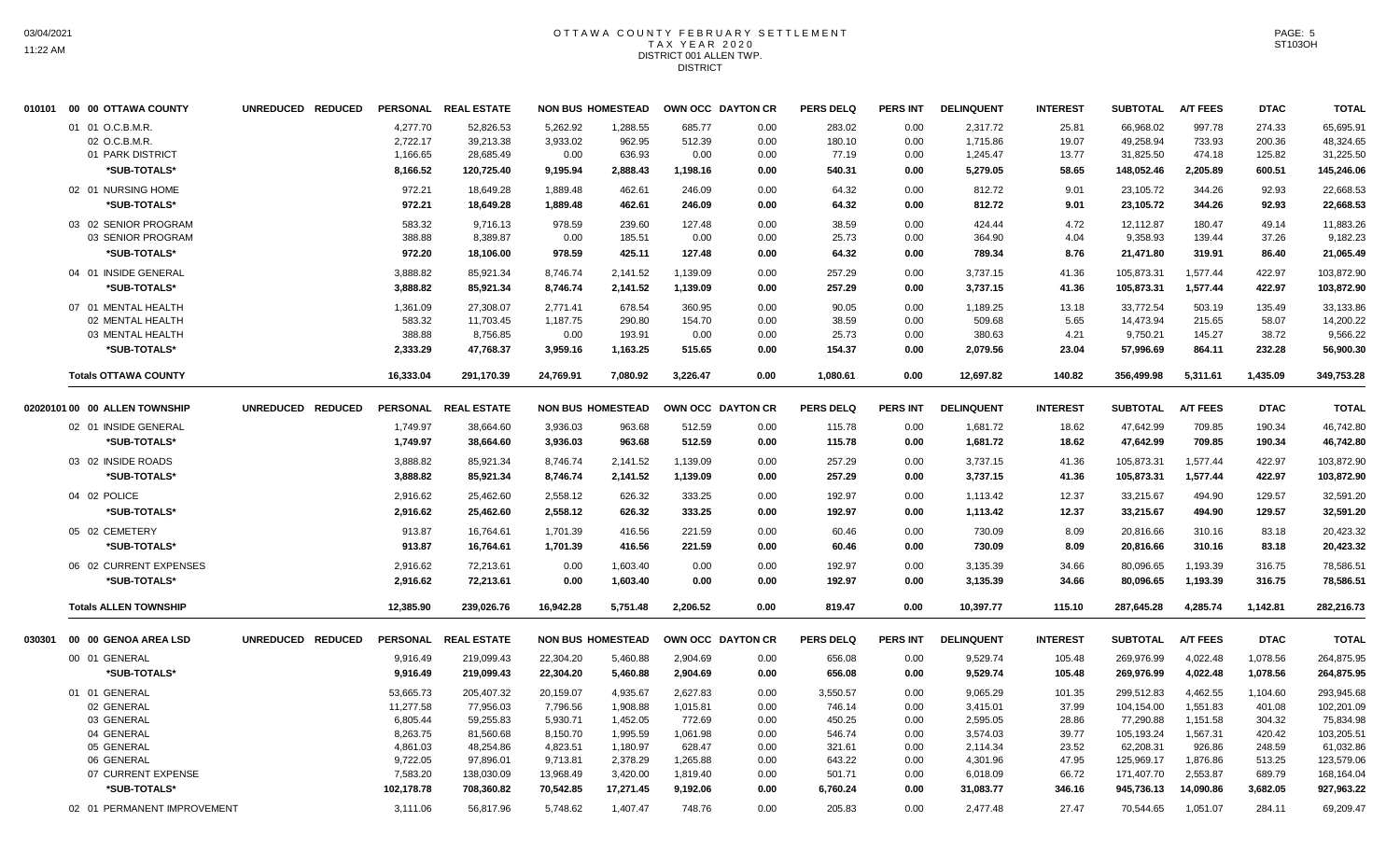### OTTAWA COUNTY FEBRUARY SETTLEMENT TAX YEAR 2020 DISTRICT 001 ALLEN TWP. DISTRICT

| 030301     | 00 00 GENOA AREA LSD                             | UNREDUCED REDUCED |            | PERSONAL REAL ESTATE |            | <b>NON BUS HOMESTEAD</b> | OWN OCC DAYTON CR |      | <b>PERS DELQ</b> | <b>PERS INT</b> | <b>DELINQUENT</b> | <b>INTEREST</b> | <b>SUBTOTAL</b> | <b>A/T FEES</b>     | <b>DTAC</b> | <b>TOTAL</b> |
|------------|--------------------------------------------------|-------------------|------------|----------------------|------------|--------------------------|-------------------|------|------------------|-----------------|-------------------|-----------------|-----------------|---------------------|-------------|--------------|
|            | 02 03 PERMANENT IMPROVEMENT                      |                   | 972.21     | 17,755.63            | 1,796.45   | 439.84                   | 233.99            | 0.00 | 64.32            | 0.00            | 774.21            | 8.58            | 22,045.23       | 328.46              | 88.78       | 21,627.99    |
|            | *SUB-TOTALS*                                     |                   | 4,083.27   | 74,573.59            | 7,545.07   | 1,847.31                 | 982.75            | 0.00 | 270.15           | 0.00            | 3,251.69          | 36.05           | 92,589.88       | 1,379.53            | 372.89      | 90,837.46    |
|            | 03 01 EDUCATION TECHNOLOGY                       |                   | 972.21     | 22,335.59            | 0.00       | 494.58                   | 0.00              | 0.00 | 64.32            | 0.00            | 970.86            | 10.75           | 24,848.31       | 370.22              | 98.77       | 24,379.32    |
|            | *SUB-TOTALS*                                     |                   | 972.21     | 22,335.59            | 0.00       | 494.58                   | 0.00              | 0.00 | 64.32            | 0.00            | 970.86            | 10.75           | 24,848.31       | 370.22              | 98.77       | 24,379.32    |
|            | 04 01 DEBT                                       |                   | 2,819.40   | 62,292.97            | 6,341.39   | 1,552.60                 | 825.84            | 0.00 | 186.53           | 0.00            | 2,709.44          | 29.99           | 76,758.16       | 1,143.64            | 306.65      | 75,307.87    |
|            | 02 DEBT                                          |                   | 3,499.94   | 77,329.21            | 7,872.07   | 1,927.37                 | 1,025.19          | 0.00 | 231.56           | 0.00            | 3,363.44          | 37.22           | 95,286.00       | 1,419.70            | 380.67      | 93,485.63    |
|            | *SUB-TOTALS*                                     |                   | 6,319.34   | 139,622.18           | 14,213.46  | 3,479.97                 | 1,851.03          | 0.00 | 418.09           | 0.00            | 6,072.88          | 67.21           | 172,044.16      | 2,563.34            | 687.32      | 168,793.50   |
|            | 05 01 SUBSTITUTE                                 |                   | 10,499.82  | 260.397.62           | 0.00       | 5.782.11                 | 0.00              | 0.00 | 694.68           | 0.00            | 11,305.76         | 124.98          | 288,804.97      | 4,303.00            | 1,142.00    | 283,359.97   |
|            | *SUB-TOTALS*                                     |                   | 10,499.82  | 260,397.62           | 0.00       | 5,782.11                 | 0.00              | 0.00 | 694.68           | 0.00            | 11,305.76         | 124.98          | 288,804.97      | 4,303.00            | 1,142.00    | 283,359.97   |
|            | <b>Totals GENOA AREA LSD</b>                     |                   | 133,969.91 | 1,424,389.23         | 114,605.58 | 34,336.30                | 14,930.53         | 0.00 | 8,863.56         | 0.00            | 62,214.70         | 690.63          | 1,794,000.44    | 26,729.43           | 7,061.59    | 1,760,209.42 |
| 050501     | 00 00 PENTA COUNTY JVS                           | UNREDUCED REDUCED |            | PERSONAL REAL ESTATE |            | <b>NON BUS HOMESTEAD</b> | OWN OCC DAYTON CR |      | <b>PERS DELQ</b> | <b>PERS INT</b> | <b>DELINQUENT</b> | <b>INTEREST</b> | <b>SUBTOTAL</b> | <b>A/T FEES</b>     | <b>DTAC</b> | <b>TOTAL</b> |
|            | 01 01 GENERAL                                    |                   | 2,722.17   | 54,839.00            | 5.566.11   | 1.362.79                 | 724.93            | 0.00 | 180.10           | 0.00            | 2.388.10          | 26.45           | 67,809.65       | 1.010.32            | 272.01      | 66,527.32    |
|            | 02 GENERAL                                       |                   | 1,555.53   | 31,336.59            | 3,180.64   | 778.74                   | 414.25            | 0.00 | 102.92           | 0.00            | 1,364.63          | 15.12           | 38,748.42       | 577.32              | 155.43      | 38,015.67    |
|            | 03 PERMANENT IMP.                                |                   | 1,944.41   | 34,514.18            | 3,482.74   | 852.70                   | 453.66            | 0.00 | 128.64           | 0.00            | 1,506.57          | 16.71           | 42,899.61       | 639.17              | 173.74      | 42,086.70    |
|            | *SUB-TOTALS*                                     |                   | 6,222.11   | 120,689.77           | 12,229.49  | 2,994.23                 | 1,592.84          | 0.00 | 411.66           | 0.00            | 5,259.30          | 58.28           | 149,457.68      | 2,226.81            | 601.18      | 146,629.69   |
|            | <b>Totals PENTA COUNTY JVS</b>                   |                   | 6,222.11   | 120,689.77           | 12,229.49  | 2,994.23                 | 1.592.84          | 0.00 | 411.66           | 0.00            | 5,259.30          | 58.28           | 149,457.68      | 2,226.81            | 601.18      | 146,629.69   |
| 060602     | 00 00 HARRIS ELMORE PUBLIC LIE UNREDUCED REDUCED |                   |            | PERSONAL REAL ESTATE |            | <b>NON BUS HOMESTEAD</b> | OWN OCC DAYTON CR |      | <b>PERS DELQ</b> | <b>PERS INT</b> | <b>DELINQUENT</b> | <b>INTEREST</b> | <b>SUBTOTAL</b> | <b>A/T FEES</b>     | <b>DTAC</b> | <b>TOTAL</b> |
|            | 01 01 CURRENT EXPENSE                            |                   | 2,138.85   | 39,608.09            | 4,007.77   | 981.25                   | 522.02            | 0.00 | 141.51           | 0.00            | 1,727.00          | 19.14           | 49,145.63       | 732.24              | 198.01      | 48,215.38    |
|            | *SUB-TOTALS*                                     |                   | 2,138.85   | 39,608.09            | 4,007.77   | 981.25                   | 522.02            | 0.00 | 141.51           | 0.00            | 1,727.00          | 19.14           | 49,145.63       | 732.24              | 198.01      | 48,215.38    |
|            | <b>Totals HARRIS ELMORE PUBLIC LIB</b>           |                   | 2,138.85   | 39.608.09            | 4.007.77   | 981.25                   | 522.02            | 0.00 | 141.51           | 0.00            | 1,727.00          | 19.14           | 49,145.63       | 732.24              | 198.01      | 48,215.38    |
| 080806     | 00 00 ALLEN CLAY FIRE DIST                       | UNREDUCED REDUCED |            | PERSONAL REAL ESTATE |            | <b>NON BUS HOMESTEAD</b> | OWN OCC DAYTON CR |      | <b>PERS DELQ</b> | <b>PERS INT</b> | <b>DELINQUENT</b> | <b>INTEREST</b> | <b>SUBTOTAL</b> | <b>A/T FEES</b>     | <b>DTAC</b> | <b>TOTAL</b> |
|            | 01 01 GENERAL                                    |                   | 9,722.05   | 177,541.78           | 17,963.37  | 4,398.10                 | 2,339.77          | 0.00 | 643.22           | 0.00            | 7,741.40          | 85.87           | 220,435.56      | 3,284.36            | 887.69      | 216,263.51   |
|            | *SUB-TOTALS*                                     |                   | 9,722.05   | 177,541.78           | 17,963.37  | 4,398.10                 | 2,339.77          | 0.00 | 643.22           | 0.00            | 7,741.40          | 85.87           | 220,435.56      | 3,284.36            | 887.69      | 216,263.51   |
|            | <b>Totals ALLEN CLAY FIRE DIST</b>               |                   | 9,722.05   | 177,541.78           | 17.963.37  | 4.398.10                 | 2,339.77          | 0.00 | 643.22           | 0.00            | 7.741.40          | 85.87           | 220,435.56      | 3.284.36            | 887.69      | 216,263.51   |
| ALLEN TWP. |                                                  |                   |            |                      |            |                          |                   |      |                  |                 |                   |                 |                 |                     |             |              |
|            | <b>DISTRICT TOTALS</b>                           |                   | 180.771.86 | 2.292.426.02         | 190.518.40 | 55,542.28                | 24.818.15         | 0.00 | 11.960.03        | 0.00            | 100.037.99        | 1.109.84        | 2.857.184.57    | 42,570.19 11,326.37 |             | 2.803.288.01 |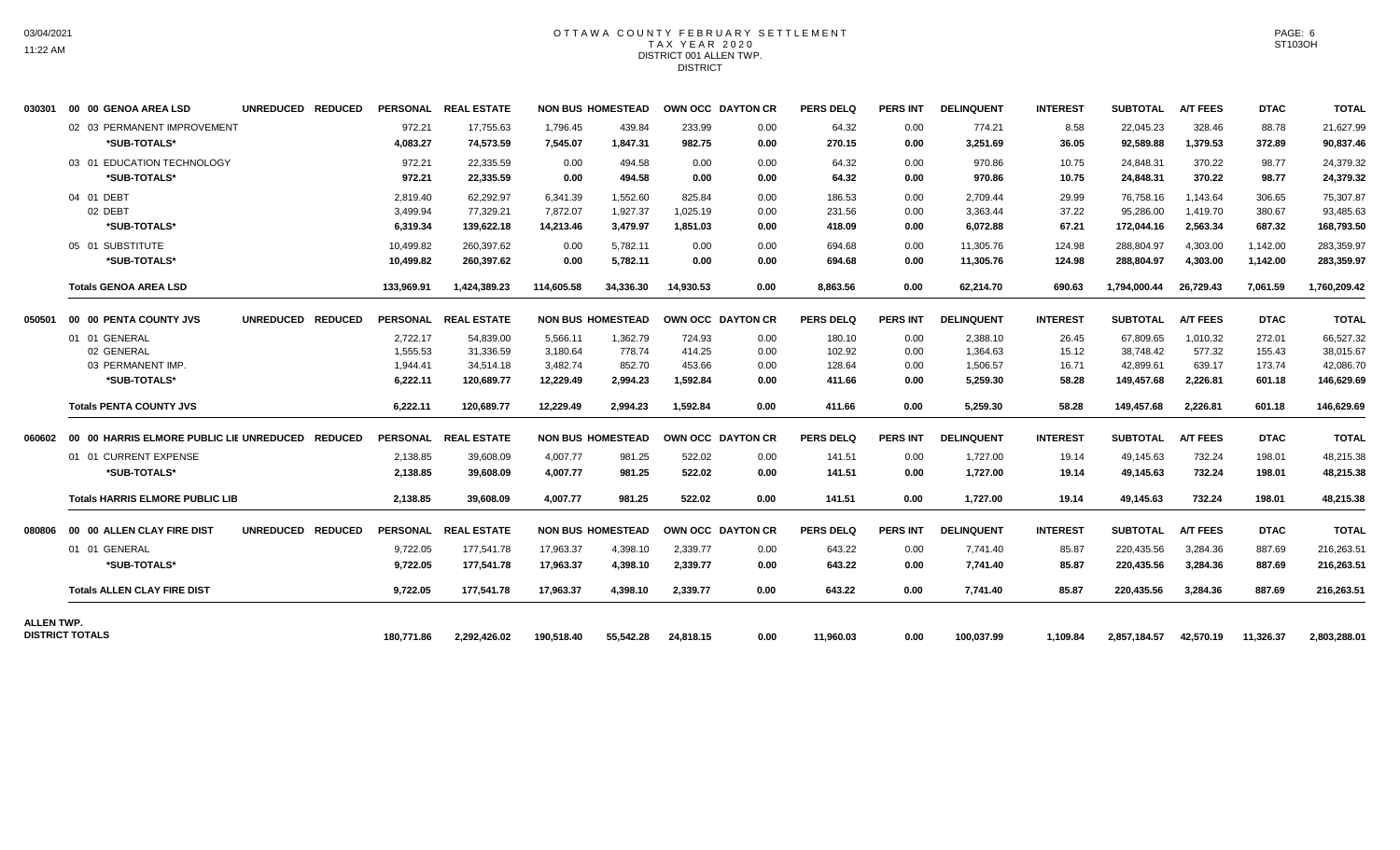#### OTTAWA COUNTY FEBRUARY SETTLEMENT T A X Y E A R 2 0 2 0 DISTRICT 002 CLAY CENTER CORP. TAX CODE A

| 010101 | 00 00 OTTAWA COUNTY                | <b>UNREDUCED</b> | <b>REDUCED</b>       |      | PERSONAL REAL ESTATE |          | <b>NON BUS HOMESTEAD</b> |        | OWN OCC DAYTON CR | <b>PERS DELQ</b> | <b>PERS INT</b> | <b>DELINQUENT</b> | <b>INTEREST</b> | <b>SUBTOTAL</b> | <b>A/T FEES</b> | <b>DTAC</b>    | <b>TOTAL</b>         |
|--------|------------------------------------|------------------|----------------------|------|----------------------|----------|--------------------------|--------|-------------------|------------------|-----------------|-------------------|-----------------|-----------------|-----------------|----------------|----------------------|
|        | 01 01 O.C.B.M.R.                   | 2.200000         | 1.203400             | 0.00 | 1,724.36             | 194.96   | 95.44                    | 18.96  | 0.00              | 0.00             | 0.00            | 136.49            | 3.89            | 2,174.10        | 32.39           | 15.12          | 2,126.59             |
|        | 02 O.C.B.M.R                       | 1.400000         | 0.899310             | 0.00 | 1,288.63             | 145.70   | 71.32                    | 14.17  | 0.00              | 0.00             | 0.00            | 102.00            | 2.90            | 1,624.72        | 24.21           | 11.30          | 1,589.21             |
|        | 01 PARK DISTRICT                   | 0.600000         | 0.594840             | 0.00 | 957.41               | 0.00     | 47.18                    | 0.00   | 0.00              | 0.00             | 0.00            | 75.78             | 2.16            | 1,082.53        | 16.13           | 7.47           | 1,058.93             |
|        | *SUB-TOTALS*                       | 4.200000         | 2.697550             | 0.00 | 3,970.40             | 340.66   | 213.94                   | 33.13  | 0.00              | 0.00             | 0.00            | 314.27            | 8.95            | 4,881.35        | 72.73           | 33.89          | 4,774.73             |
|        | 02 01 NURSING HOME                 | 0.500000         | 0.432043             | 0.00 | 619.08               | 70.00    | 34.27                    | 6.81   | 0.00              | 0.00             | 0.00            | 49.00             | 1.40            | 780.56          | 11.63           | 5.43           | 763.50               |
|        | *SUB-TOTALS*                       | 0.500000         | 0.432043             | 0.00 | 619.08               | 70.00    | 34.27                    | 6.81   | 0.00              | 0.00             | 0.00            | 49.00             | 1.40            | 780.56          | 11.63           | 5.43           | 763.50               |
|        | 03 02 SENIOR PROGRAM               | 0.300000         | 0.223762             | 0.00 | 320.63               | 36.25    | 17.75                    | 3.53   | 0.00              | 0.00             | 0.00            | 25.38             | 0.72            | 404.26          | 6.02            | 2.81           | 395.43               |
|        | 03 SENIOR PROGRAM                  | 0.200000         | 0.173250             | 0.00 | 278.85               | 0.00     | 13.74                    | 0.00   | 0.00              | 0.00             | 0.00            | 22.07             | 0.63            | 315.29          | 4.70            | 2.18           | 308.41               |
|        | *SUB-TOTALS*                       | 0.500000         | 0.397012             | 0.00 | 599.48               | 36.25    | 31.49                    | 3.53   | 0.00              | 0.00             | 0.00            | 47.45             | 1.35            | 719.55          | 10.72           | 4.99           | 703.84               |
|        | 04 01 INSIDE GENERAL               | 2.000000         | 2.000000             | 0.00 | 2,865.82             | 324.02   | 158.62                   | 31.52  | 0.00              | 0.00             | 0.00            | 226.84            | 6.46            | 3,613.28        | 53.84           | 25.13          | 3,534.31             |
|        | *SUB-TOTALS*                       | 2.000000         | 2.000000             | 0.00 | 2,865.82             | 324.02   | 158.62                   | 31.52  | 0.00              | 0.00             | 0.00            | 226.84            | 6.46            | 3,613.28        | 53.84           | 25.13          | 3,534.31             |
|        | 07 01 MENTAL HEALTH                | 0.700000         | 0.633701             | 0.00 | 908.04               | 102.67   | 50.26                    | 9.99   | 0.00              | 0.00             | 0.00            | 71.87             | 2.05            | 1,144.88        | 17.06           | 7.96           | 1,119.86             |
|        | 02 MENTAL HEALTH                   | 0.300000         | 0.271586             | 0.00 | 389.16               | 44.00    | 21.54                    | 4.28   | 0.00              | 0.00             | 0.00            | 30.80             | 0.88            | 490.66          | 7.31            | 3.41           | 479.94               |
|        | 03 MENTAL HEALTH                   | 0.200000         | 0.181100             | 0.00 | 291.48               | 0.00     | 14.36                    | 0.00   | 0.00              | 0.00             | 0.00            | 23.07             | 0.66            | 329.57          | 4.91            | 2.28           | 322.38               |
|        | *SUB-TOTALS*                       | 1.200000         | 1.086387             | 0.00 | 1,588.68             | 146.67   | 86.16                    | 14.27  | 0.00              | 0.00             | 0.00            | 125.74            | 3.59            | 1,965.11        | 29.28           | 13.65          | 1,922.18             |
|        | <b>Totals OTTAWA COUNTY</b>        | 8.400000         | 6.612992             | 0.00 | 9,643.46             | 917.60   | 524.48                   | 89.26  | 0.00              | 0.00             | 0.00            | 763.30            | 21.75           | 11,959.85       | 178.20          | 83.09          | 11,698.56            |
|        |                                    |                  |                      |      |                      |          |                          |        |                   |                  |                 |                   |                 |                 |                 |                |                      |
|        | 02020102 00 00 ALLEN TWP INC CORP. | <b>UNREDUCED</b> | <b>REDUCED</b>       |      | PERSONAL REAL ESTATE |          | <b>NON BUS HOMESTEAD</b> |        | OWN OCC DAYTON CR | <b>PERS DELQ</b> | <b>PERS INT</b> | <b>DELINQUENT</b> | <b>INTEREST</b> | <b>SUBTOTAL</b> | <b>A/T FEES</b> | <b>DTAC</b>    | <b>TOTAL</b>         |
|        | 02 01 INSIDE GENERAL               | 0.900000         | 0.900000             | 0.00 | 1,289.62             | 145.81   | 71.38                    | 14.18  | 0.00              | 0.00             | 0.00            | 102.08            | 2.91            | 1,625.98        | 24.23           | 11.31          | 1,590.44             |
|        | *SUB-TOTALS*                       | 0.900000         | 0.900000             | 0.00 | 1,289.62             | 145.81   | 71.38                    | 14.18  | 0.00              | 0.00             | 0.00            | 102.08            | 2.91            | 1,625.98        | 24.23           | 11.31          | 1,590.44             |
|        | 05 02 CEMETERY                     | 0.470000         | 0.389035             | 0.00 | 557.45               | 63.03    | 30.85                    | 6.13   | 0.00              | 0.00             | 0.00            | 44.12             | 1.26            | 702.84          | 10.47           | 4.89           | 687.48               |
|        | *SUB-TOTALS*                       | 0.470000         | 0.389035             | 0.00 | 557.45               | 63.03    | 30.85                    | 6.13   | 0.00              | 0.00             | 0.00            | 44.12             | 1.26            | 702.84          | 10.47           | 4.89           | 687.48               |
|        | 06 02 CURRENT EXPENSES             | 1.500000         | 1.497443             | 0.00 | 2,410.17             | 0.00     | 118.76                   | 0.00   | 0.00              | 0.00             | 0.00            | 190.77            | 5.43            | 2,725.13        | 40.60           | 18.82          | 2,665.71             |
|        | *SUB-TOTALS*                       | 1.500000         | 1.497443             | 0.00 | 2,410.17             | 0.00     | 118.76                   | 0.00   | 0.00              | 0.00             | 0.00            | 190.77            | 5.43            | 2,725.13        | 40.60           | 18.82          | 2,665.71             |
|        | <b>Totals ALLEN TWP INC CORP.</b>  | 2.870000         | 2.786478             | 0.00 | 4,257.24             | 208.84   | 220.99                   | 20.31  | 0.00              | 0.00             | 0.00            | 336.97            | 9.60            | 5,053.95        | 75.30           | 35.02          | 4,943.63             |
| 030301 | 00 00 GENOA AREA LSD               | <b>UNREDUCED</b> | <b>REDUCED</b>       |      | PERSONAL REAL ESTATE |          | <b>NON BUS HOMESTEAD</b> |        | OWN OCC DAYTON CR | <b>PERS DELQ</b> | <b>PERS INT</b> | <b>DELINQUENT</b> | <b>INTEREST</b> | <b>SUBTOTAL</b> | <b>A/T FEES</b> | <b>DTAC</b>    | <b>TOTAL</b>         |
|        | 00 01 GENERAL                      | 5.100000         | 5.100000             | 0.00 | 7,307.84             | 826.26   | 404.48                   | 80.36  | 0.00              | 0.00             | 0.00            | 578.45            | 16.47           | 9,213.86        | 137.28          | 64.08          | 9,012.50             |
|        |                                    |                  |                      |      |                      | 826.26   |                          | 80.36  |                   |                  |                 | 578.45            |                 |                 | 137.28          |                | 9,012.50             |
|        | *SUB-TOTALS*                       | 5.100000         | 5.100000             | 0.00 | 7,307.84             |          | 404.48                   |        | 0.00              | 0.00             | 0.00            |                   | 16.47           | 9,213.86        |                 | 64.08          |                      |
|        | 01 01 GENERAL                      | 27.600000        | 4.609504             | 0.00 | 6,605.01             | 746.79   | 365.58                   | 72.64  | 0.00              | 0.00             | 0.00            | 522.81            | 14.89           | 8,327.72        | 124.08          | 57.92          | 8,145.72             |
|        | 02 GENERAL                         | 5.800000         | 1.782734             | 0.00 | 2,554.50             | 288.82   | 141.39                   | 28.09  | 0.00              | 0.00             | 0.00            | 202.20            | 5.76            | 3,220.76        | 47.99           | 22.40          | 3,150.37             |
|        | 03 GENERAL                         | 3.500000         | 1.356096             | 0.00 | 1,943.16             | 219.70   | 107.55                   | 21.37  | 0.00              | 0.00             | 0.00            | 153.81            | 4.38            | 2,449.97        | 36.50           | 17.04          | 2,396.43             |
|        | 04 GENERAL                         | 4.250000         | 1.863710             | 0.00 | 2,670.53             | 301.94   | 147.81                   | 29.37  | 0.00              | 0.00             | 0.00            | 211.38            | 6.02            | 3,367.05        | 50.17           | 23.42          | 3,293.46             |
|        | 05 GENERAL                         | 2.500000         | 1.102928             | 0.00 | 1,580.40             | 178.69   | 87.47                    | 17.38  | 0.00              | 0.00             | 0.00            | 125.09            | 3.56            | 1,992.59        | 29.69           | 13.86          | 1,949.04             |
|        | 06 GENERAL<br>07 CURRENT EXPENSE   | 5.000000         | 2.221125<br>3.193987 | 0.00 | 3,182.67             | 359.85   | 176.16<br>253.32         | 35.00  | 0.00              | 0.00             | 0.00            | 251.92            | 7.17<br>10.32   | 4,012.77        | 59.79           | 27.91<br>40.13 | 3,925.07<br>5,644.28 |
|        |                                    | 3.900000         |                      | 0.00 | 4,576.70             | 517.46   |                          | 50.33  | 0.00              | 0.00             | 0.00            | 362.26            |                 | 5,770.39        | 85.98           |                |                      |
|        | *SUB-TOTALS*                       | 52.550000        | 16.130084            | 0.00 | 23,112.97            | 2,613.25 | 1,279.28                 | 254.18 | 0.00              | 0.00             | 0.00            | 1,829.47          | 52.10           | 29,141.25       | 434.20          | 202.68         | 28,504.37            |
|        | 02 01 PERMANENT IMPROVEMENT        | 1.600000         | 1.314459             | 0.00 | 1,883.50             | 212.96   | 104.25                   | 20.71  | 0.00              | 0.00             | 0.00            | 149.09            | 4.25            | 2,374.76        | 35.38           | 16.52          | 2,322.86             |
|        | 03 PERMANENT IMPROVEMENT           | 0.500000         | 0.410769             | 0.00 | 588.60               | 66.55    | 32.58                    | 6.47   | 0.00              | 0.00             | 0.00            | 46.59             | 1.33            | 742.12          | 11.06           | 5.16           | 725.90               |
|        | *SUB-TOTALS*                       | 2.100000         | 1.725228             | 0.00 | 2,472.10             | 279.51   | 136.83                   | 27.18  | 0.00              | 0.00             | 0.00            | 195.68            | 5.58            | 3,116.88        | 46.44           | 21.68          | 3,048.76             |
|        | 03 01 EDUCATION TECHNOLOGY         | 0.500000         | 0.461896             | 0.00 | 743.43               | 0.00     | 36.63                    | 0.00   | 0.00              | 0.00             | 0.00            | 58.85             | 1.68            | 840.59          | 12.52           | 5.80           | 822.27               |
|        | *SUB-TOTALS*                       | 0.500000         | 0.461896             | 0.00 | 743.43               | 0.00     | 36.63                    | 0.00   | 0.00              | 0.00             | 0.00            | 58.85             | 1.68            | 840.59          | 12.52           | 5.80           | 822.27               |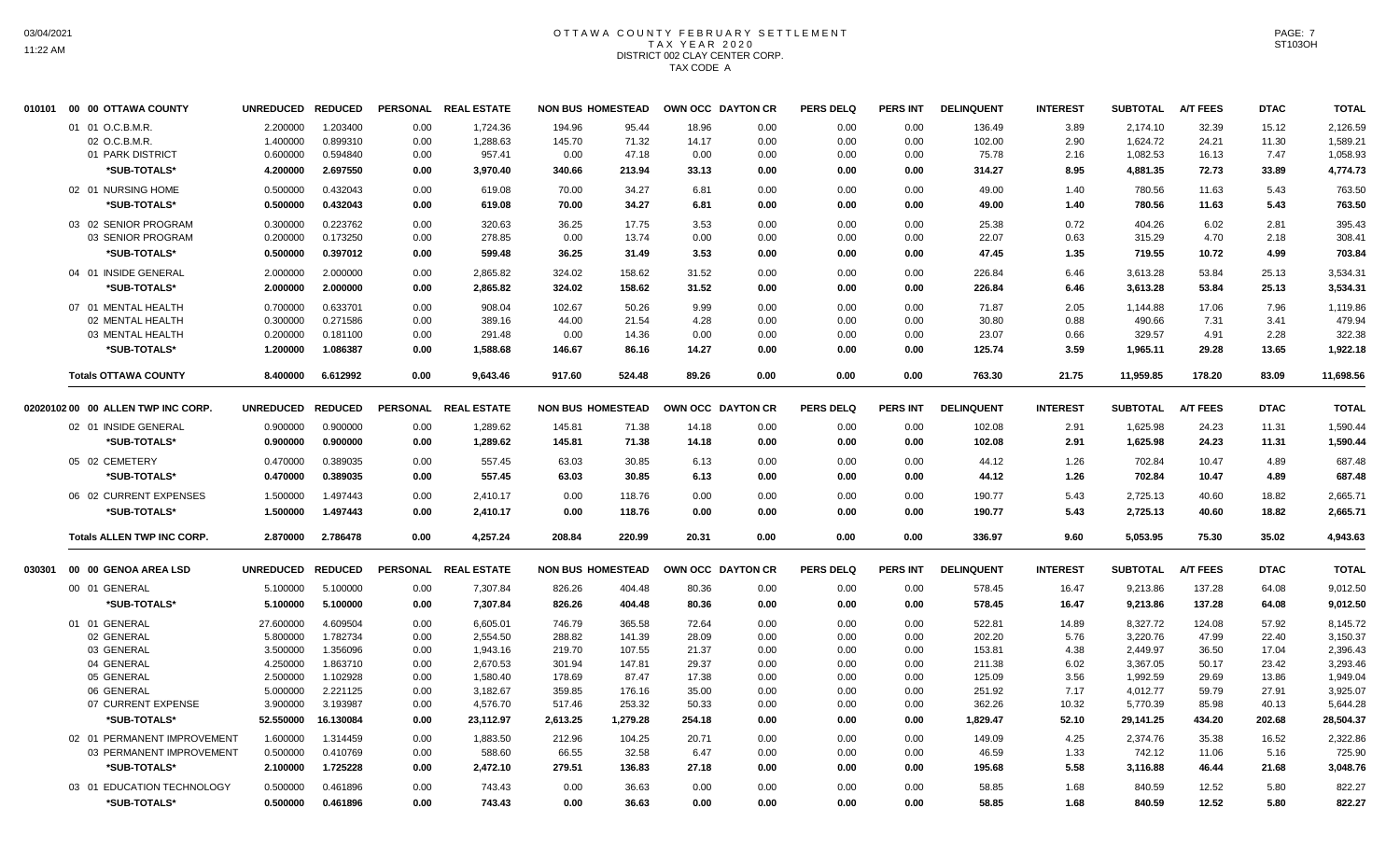#### OTTAWA COUNTY FEBRUARY SETTLEMENT T A X Y E A R 2 0 2 0 DISTRICT 002 CLAY CENTER CORP. TAX CODE A

| 030301 | 00 00 GENOA AREA LSD                                 | <b>UNREDUCED</b> | <b>REDUCED</b>      |      | PERSONAL REAL ESTATE | <b>NON BUS HOMESTEAD</b> |          |        | OWN OCC DAYTON CR | <b>PERS DELQ</b> | <b>PERS INT</b> | <b>DELINQUENT</b> | <b>INTEREST</b> | <b>SUBTOTAL</b> | <b>A/T FEES</b> | <b>DTAC</b> | <b>TOTAL</b> |
|--------|------------------------------------------------------|------------------|---------------------|------|----------------------|--------------------------|----------|--------|-------------------|------------------|-----------------|-------------------|-----------------|-----------------|-----------------|-------------|--------------|
|        | 04 01 DEBT                                           | 1.450000         | 1.450000            | 0.00 | 2,077.72             | 234.92                   | 115.00   | 22.85  | 0.00              | 0.00             | 0.00            | 164.46            | 4.68            | 2,619.63        | 39.03           | 18.22       | 2,562.38     |
|        | 02 DEBT                                              | 1.800000         | 1.800000            | 0.00 | 2,579.24             | 291.62                   | 142.76   | 28.36  | 0.00              | 0.00             | 0.00            | 204.16            | 5.81            | 3,251.95        | 48.45           | 22.62       | 3,180.88     |
|        | *SUB-TOTALS*                                         | 3.250000         | 3.250000            | 0.00 | 4,656.96             | 526.54                   | 257.76   | 51.21  | 0.00              | 0.00             | 0.00            | 368.62            | 10.49           | 5,871.58        | 87.48           | 40.84       | 5,743.26     |
|        | 05 01 SUBSTITUTE                                     | 5.400000         | 5.400000            | 0.00 | 8,691.43             | 0.00                     | 428.28   | 0.00   | 0.00              | 0.00             | 0.00            | 687.96            | 19.59           | 9,827.26        | 146.42          | 67.85       | 9,612.99     |
|        | *SUB-TOTALS*                                         | 5.400000         | 5.400000            | 0.00 | 8,691.43             | 0.00                     | 428.28   | 0.00   | 0.00              | 0.00             | 0.00            | 687.96            | 19.59           | 9,827.26        | 146.42          | 67.85       | 9,612.99     |
|        | <b>Totals GENOA AREA LSD</b>                         | 68.900000        | 32.067208           | 0.00 | 46,984.73            | 4.245.56                 | 2,543.26 | 412.93 | 0.00              | 0.00             | 0.00            | 3,719.03          | 105.91          | 58,011.42       | 864.34          | 402.93      | 56,744.15    |
| 040401 | 00 00 CLAY CENTER CORP.                              | <b>UNREDUCED</b> | <b>REDUCED</b>      |      | PERSONAL REAL ESTATE | <b>NON BUS HOMESTEAD</b> |          |        | OWN OCC DAYTON CR | PERS DELO        | <b>PERS INT</b> | <b>DELINQUENT</b> | <b>INTEREST</b> | <b>SUBTOTAL</b> | <b>A/T FEES</b> | <b>DTAC</b> | <b>TOTAL</b> |
|        | 00 01 GENERAL                                        | 2.000000         | 2.000000            | 0.00 | 2,865.82             | 324.02                   | 158.62   | 31.52  | 0.00              | 0.00             | 0.00            | 226.84            | 6.46            | 3,613.28        | 53.84           | 25.13       | 3,534.31     |
|        | *SUB-TOTALS*                                         | 2.000000         | 2.000000            | 0.00 | 2,865.82             | 324.02                   | 158.62   | 31.52  | 0.00              | 0.00             | 0.00            | 226.84            | 6.46            | 3,613.28        | 53.84           | 25.13       | 3,534.31     |
|        | <b>Totals CLAY CENTER CORP.</b>                      | 2.000000         | 2.000000            | 0.00 | 2,865.82             | 324.02                   | 158.62   | 31.52  | 0.00              | 0.00             | 0.00            | 226.84            | 6.46            | 3.613.28        | 53.84           | 25.13       | 3,534.31     |
| 050501 | 00 00 PENTA COUNTY JVS                               | <b>UNREDUCED</b> | <b>REDUCED</b>      |      | PERSONAL REAL ESTATE | <b>NON BUS HOMESTEAD</b> |          |        | OWN OCC DAYTON CR | PERS DELO        | <b>PERS INT</b> | <b>DELINQUENT</b> | <b>INTEREST</b> | <b>SUBTOTAL</b> | <b>A/T FEES</b> | <b>DTAC</b> | <b>TOTAL</b> |
|        | 01 01 GENERAL                                        | 1.400000         | 1.272727            | 0.00 | 1,823.70             | 206.20                   | 100.94   | 20.06  | 0.00              | 0.00             | 0.00            | 144.35            | 4.11            | 2,299.36        | 34.26           | 15.99       | 2,249.11     |
|        | 02 GENERAL                                           | 0.800000         | 0.727273            | 0.00 | 1.042.12             | 117.83                   | 57.68    | 11.46  | 0.00              | 0.00             | 0.00            | 82.49             | 2.35            | 1.313.93        | 19.58           | 9.14        | 1.285.21     |
|        | 03 PERMANENT IMP.                                    | 1.000000         | 0.796351            | 0.00 | 1,141.10             | 129.02                   | 63.16    | 12.55  | 0.00              | 0.00             | 0.00            | 90.32             | 2.57            | 1,438.72        | 21.44           | 10.01       | 1,407.27     |
|        | *SUB-TOTALS*                                         | 3.200000         | 2.796351            | 0.00 | 4,006.92             | 453.05                   | 221.78   | 44.07  | 0.00              | 0.00             | 0.00            | 317.16            | 9.03            | 5,052.01        | 75.28           | 35.14       | 4,941.59     |
|        | <b>Totals PENTA COUNTY JVS</b>                       | 3.200000         | 2.796351            | 0.00 | 4.006.92             | 453.05                   | 221.78   | 44.07  | 0.00              | 0.00             | 0.00            | 317.16            | 9.03            | 5,052.01        | 75.28           | 35.14       | 4.941.59     |
| 060602 | 00 00 HARRIS ELMORE PUBLIC LIE UNREDUCED             |                  | <b>REDUCED</b>      |      | PERSONAL REAL ESTATE | <b>NON BUS HOMESTEAD</b> |          |        | OWN OCC DAYTON CR | <b>PERS DELQ</b> | <b>PERS INT</b> | <b>DELINQUENT</b> | <b>INTEREST</b> | <b>SUBTOTAL</b> | <b>A/T FEES</b> | <b>DTAC</b> | <b>TOTAL</b> |
|        | 01 01 CURRENT EXPENSE                                | 1.100000         | 0.916402            | 0.00 | 1,313.12             | 148.47                   | 72.68    | 14.44  | 0.00              | 0.00             | 0.00            | 103.94            | 2.96            | 1,655.61        | 24.67           | 11.51       | 1,619.43     |
|        | *SUB-TOTALS*                                         | 1.100000         | 0.916402            | 0.00 | 1,313.12             | 148.47                   | 72.68    | 14.44  | 0.00              | 0.00             | 0.00            | 103.94            | 2.96            | 1,655.61        | 24.67           | 11.51       | 1,619.43     |
|        | <b>Totals HARRIS ELMORE PUBLIC LIB</b>               | 1.100000         | 0.916402            | 0.00 | 1,313.12             | 148.47                   | 72.68    | 14.44  | 0.00              | 0.00             | 0.00            | 103.94            | 2.96            | 1,655.61        | 24.67           | 11.51       | 1,619.43     |
| 080806 | 00 00 ALLEN CLAY FIRE DIST                           | <b>UNREDUCED</b> | <b>REDUCED</b>      |      | PERSONAL REAL ESTATE | <b>NON BUS HOMESTEAD</b> |          |        | OWN OCC DAYTON CR | <b>PERS DELQ</b> | <b>PERS INT</b> | <b>DELINQUENT</b> | <b>INTEREST</b> | <b>SUBTOTAL</b> | <b>A/T FEES</b> | <b>DTAC</b> | <b>TOTAL</b> |
|        | 01 01 GENERAL                                        | 5.000000         | 4.107445            | 0.00 | 5,885.60             | 665.43                   | 325.77   | 64.71  | 0.00              | 0.00             | 0.00            | 465.89            | 13.24           | 7,420.64        | 110.57          | 51.61       | 7,258.46     |
|        | *SUB-TOTALS*                                         | 5.000000         | 4.107445            | 0.00 | 5,885.60             | 665.43                   | 325.77   | 64.71  | 0.00              | 0.00             | 0.00            | 465.89            | 13.24           | 7,420.64        | 110.57          | 51.61       | 7,258.46     |
|        | <b>Totals ALLEN CLAY FIRE DIST</b>                   | 5.000000         | 4.107445            | 0.00 | 5,885.60             | 665.43                   | 325.77   | 64.71  | 0.00              | 0.00             | 0.00            | 465.89            | 13.24           | 7,420.64        | 110.57          | 51.61       | 7,258.46     |
|        | <b>CLAY CENTER CORP.</b><br><b>TAX CODE A TOTALS</b> |                  | 91.470000 51.286876 | 0.00 | 74.956.89            | 6.962.97                 | 4.067.58 | 677.24 | 0.00              | 0.00             | 0.00            | 5.933.13          | 168.95          | 92.766.76       | 1.382.20        | 644.43      | 90,740.13    |
|        |                                                      |                  |                     |      |                      |                          |          |        |                   |                  |                 |                   |                 |                 |                 |             |              |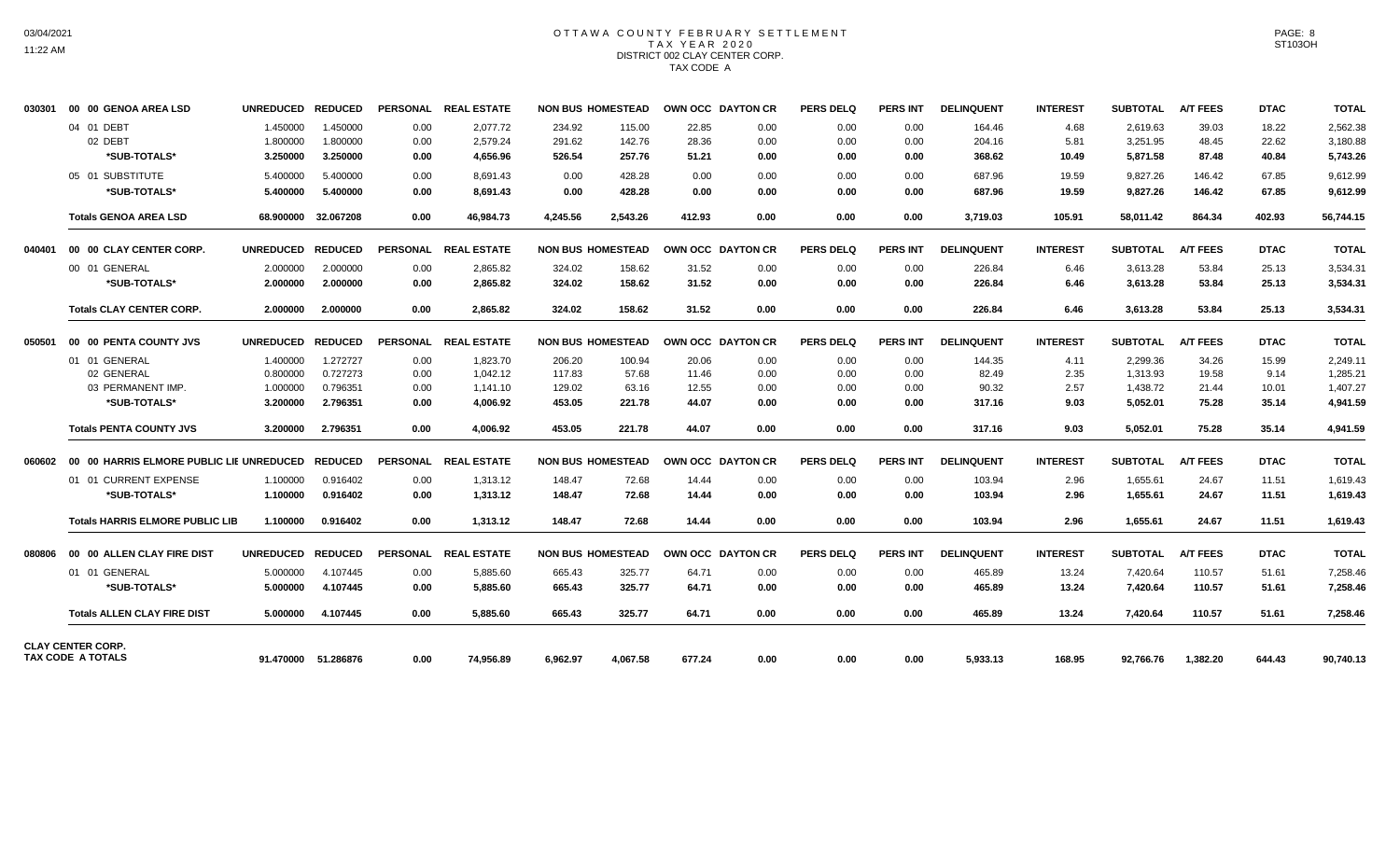#### OTTAWA COUNTY FEBRUARY SETTLEMENT T A X Y E A R 2 0 2 0 DISTRICT 002 CLAY CENTER CORP. TAX CODE B

| 010101 | 00 00 OTTAWA COUNTY                | <b>UNREDUCED</b> | <b>REDUCED</b> |                 | PERSONAL REAL ESTATE | <b>NON BUS HOMESTEAD</b> |      |      | OWN OCC DAYTON CR | <b>PERS DELQ</b> | <b>PERS INT</b> | <b>DELINQUENT</b> | <b>INTEREST</b> | <b>SUBTOTAL</b> | <b>A/T FEES</b> | <b>DTAC</b> | <b>TOTAL</b> |
|--------|------------------------------------|------------------|----------------|-----------------|----------------------|--------------------------|------|------|-------------------|------------------|-----------------|-------------------|-----------------|-----------------|-----------------|-------------|--------------|
|        | 01 01 O.C.B.M.R.                   | 2.200000         | 1.883836       | 221.03          | 438.39               | 0.00                     | 0.00 | 0.00 | 0.00              | 34.03            | 0.00            | 0.00              | 0.00            | 693.45          | 10.33           | 4.21        | 678.91       |
|        | 02 O.C.B.M.R                       | 1.400000         | 1.248331       | 140.66          | 290.50               | 0.00                     | 0.00 | 0.00 | 0.00              | 21.65            | 0.00            | 0.00              | 0.00            | 452.81          | 6.75            | 2.79        | 443.27       |
|        | 01 PARK DISTRICT                   | 0.600000         | 0.595592       | 60.28           | 138.60               | 0.00                     | 0.00 | 0.00 | 0.00              | 9.28             | 0.00            | 0.00              | 0.00            | 208.16          | 3.10            | 1.33        | 203.73       |
|        | *SUB-TOTALS*                       | 4.200000         | 3.727759       | 421.97          | 867.49               | 0.00                     | 0.00 | 0.00 | 0.00              | 64.96            | 0.00            | 0.00              | 0.00            | 1,354.42        | 20.18           | 8.33        | 1,325.91     |
|        | 02 01 NURSING HOME                 | 0.500000         | 0.485399       | 50.24           | 112.96               | 0.00                     | 0.00 | 0.00 | 0.00              | 7.73             | 0.00            | 0.00              | 0.00            | 170.93          | 2.55            | 1.09        | 167.29       |
|        | *SUB-TOTALS*                       | 0.500000         | 0.485399       | 50.24           | 112.96               | 0.00                     | 0.00 | 0.00 | 0.00              | 7.73             | 0.00            | 0.00              | 0.00            | 170.93          | 2.55            | 1.09        | 167.29       |
|        | 03 02 SENIOR PROGRAM               | 0.300000         | 0.286012       | 30.14           | 66.56                | 0.00                     | 0.00 | 0.00 | 0.00              | 4.64             | 0.00            | 0.00              | 0.00            | 101.34          | 1.51            | 0.64        | 99.19        |
|        | 03 SENIOR PROGRAM                  | 0.200000         | 0.194640       | 20.09           | 45.29                | 0.00                     | 0.00 | 0.00 | 0.00              | 3.09             | 0.00            | 0.00              | 0.00            | 68.47           | 1.02            | 0.44        | 67.01        |
|        | *SUB-TOTALS*                       | 0.500000         | 0.480652       | 50.23           | 111.85               | 0.00                     | 0.00 | 0.00 | 0.00              | 7.73             | 0.00            | 0.00              | 0.00            | 169.81          | 2.53            | 1.08        | 166.20       |
|        | 04 01 INSIDE GENERAL               | 2.000000         | 2.000000       | 200.94          | 465.42               | 0.00                     | 0.00 | 0.00 | 0.00              | 30.93            | 0.00            | 0.00              | 0.00            | 697.29          | 10.39           | 4.47        | 682.43       |
|        | *SUB-TOTALS*                       | 2.000000         | 2.000000       | 200.94          | 465.42               | 0.00                     | 0.00 | 0.00 | 0.00              | 30.93            | 0.00            | 0.00              | 0.00            | 697.29          | 10.39           | 4.47        | 682.43       |
|        | 07 01 MENTAL HEALTH                | 0.700000         | 0.684293       | 70.33           | 159.24               | 0.00                     | 0.00 | 0.00 | 0.00              | 10.83            | 0.00            | 0.00              | 0.00            | 240.40          | 3.58            | 1.53        | 235.29       |
|        | 02 MENTAL HEALTH                   | 0.300000         | 0.293268       | 30.14           | 68.25                | 0.00                     | 0.00 | 0.00 | 0.00              | 4.64             | 0.00            | 0.00              | 0.00            | 103.03          | 1.54            | 0.66        | 100.83       |
|        | 03 MENTAL HEALTH                   | 0.200000         | 0.195512       | 20.09           | 45.50                | 0.00                     | 0.00 | 0.00 | 0.00              | 3.09             | 0.00            | 0.00              | 0.00            | 68.68           | 1.02            | 0.44        | 67.22        |
|        | *SUB-TOTALS*                       | 1.200000         | 1.173073       | 120.56          | 272.99               | 0.00                     | 0.00 | 0.00 | 0.00              | 18.56            | 0.00            | 0.00              | 0.00            | 412.11          | 6.14            | 2.63        | 403.34       |
|        | <b>Totals OTTAWA COUNTY</b>        | 8.400000         | 7.866883       | 843.94          | 1,830.71             | 0.00                     | 0.00 | 0.00 | 0.00              | 129.91           | 0.00            | 0.00              | 0.00            | 2,804.56        | 41.79           | 17.60       | 2,745.17     |
|        | 02020102 00 00 ALLEN TWP INC CORP. | <b>UNREDUCED</b> | <b>REDUCED</b> | <b>PERSONAL</b> | <b>REAL ESTATE</b>   | <b>NON BUS HOMESTEAD</b> |      |      | OWN OCC DAYTON CR | <b>PERS DELQ</b> | <b>PERS INT</b> | <b>DELINQUENT</b> | <b>INTEREST</b> | <b>SUBTOTAL</b> | <b>A/T FEES</b> | <b>DTAC</b> | <b>TOTAL</b> |
|        |                                    |                  |                |                 |                      |                          |      |      |                   |                  |                 |                   |                 |                 |                 |             |              |
|        | 02 01 INSIDE GENERAL               | 0.900000         | 0.900000       | 90.42           | 209.44               | 0.00                     | 0.00 | 0.00 | 0.00              | 13.92            | 0.00            | 0.00              | 0.00            | 313.78          | 4.68            | 2.01        | 307.09       |
|        | *SUB-TOTALS*                       | 0.900000         | 0.900000       | 90.42           | 209.44               | 0.00                     | 0.00 | 0.00 | 0.00              | 13.92            | 0.00            | 0.00              | 0.00            | 313.78          | 4.68            | 2.01        | 307.09       |
|        | 05 02 CEMETERY                     | 0.470000         | 0.420057       | 47.22           | 97.75                | 0.00                     | 0.00 | 0.00 | 0.00              | 7.27             | 0.00            | 0.00              | 0.00            | 152.24          | 2.27            | 0.94        | 149.03       |
|        | *SUB-TOTALS*                       | 0.470000         | 0.420057       | 47.22           | 97.75                | 0.00                     | 0.00 | 0.00 | 0.00              | 7.27             | 0.00            | 0.00              | 0.00            | 152.24          | 2.27            | 0.94        | 149.03       |
|        | 06 02 CURRENT EXPENSES             | 1.500000         | 1.500000       | 150.71          | 349.07               | 0.00                     | 0.00 | 0.00 | 0.00              | 23.20            | 0.00            | 0.00              | 0.00            | 522.98          | 7.79            | 3.35        | 511.84       |
|        | *SUB-TOTALS*                       | 1.500000         | 1.500000       | 150.71          | 349.07               | 0.00                     | 0.00 | 0.00 | 0.00              | 23.20            | 0.00            | 0.00              | 0.00            | 522.98          | 7.79            | 3.35        | 511.84       |
|        | <b>Totals ALLEN TWP INC CORP.</b>  | 2.870000         | 2.820057       | 288.35          | 656.26               | 0.00                     | 0.00 | 0.00 | 0.00              | 44.39            | 0.00            | 0.00              | 0.00            | 989.00          | 14.74           | 6.30        | 967.96       |
| 030301 | 00 00 GENOA AREA LSD               | <b>UNREDUCED</b> | <b>REDUCED</b> |                 | PERSONAL REAL ESTATE | <b>NON BUS HOMESTEAD</b> |      |      | OWN OCC DAYTON CR | <b>PERS DELQ</b> | <b>PERS INT</b> | <b>DELINQUENT</b> | <b>INTEREST</b> | <b>SUBTOTAL</b> | <b>A/T FEES</b> | <b>DTAC</b> | <b>TOTAL</b> |
|        | 00 01 GENERAL                      | 5.100000         | 5.100000       | 512.40          | 1,186.82             | 0.00                     | 0.00 | 0.00 | 0.00              | 78.88            | 0.00            | 0.00              | 0.00            | 1,778.10        | 26.49           | 11.40       | 1,740.21     |
|        | *SUB-TOTALS*                       | 5.100000         | 5.100000       | 512.40          | 1,186.82             | 0.00                     | 0.00 | 0.00 | 0.00              | 78.88            | 0.00            | 0.00              | 0.00            | 1,778.10        | 26.49           | 11.40       | 1,740.21     |
|        |                                    |                  |                |                 |                      |                          |      |      |                   |                  |                 |                   |                 |                 |                 |             |              |
|        | 01 01 GENERAL                      | 27.600000        | 9.062598       | 2,772.98        | 2,108.96             | 0.00                     | 0.00 | 0.00 | 0.00              | 426.86           | 0.00            | 0.00              | 0.00            | 5,308.80        | 79.10           | 20.25       | 5,209.45     |
|        | 02 GENERAL                         | 5.800000         | 2.608544       | 582.73          | 607.04               | 0.00                     | 0.00 | 0.00 | 0.00              | 89.70            | 0.00            | 0.00              | 0.00            | 1,279.47        | 19.06           | 5.83        | 1,254.58     |
|        | 03 GENERAL                         | 3.500000         | 1.957708       | 351.65          | 455.58               | 0.00                     | 0.00 | 0.00 | 0.00              | 54.13            | 0.00            | 0.00              | 0.00            | 861.36          | 12.83           | 4.37        | 844.16       |
|        | 04 GENERAL                         | 4.250000         | 2.765467       | 427.00          | 643.55               | 0.00                     | 0.00 | 0.00 | 0.00              | 65.73            | 0.00            | 0.00              | 0.00            | 1,136.28        | 16.93           | 6.18        | 1,113.17     |
|        | 05 GENERAL                         | 2.500000         | 1.629303       | 251.18          | 379.16               | 0.00                     | 0.00 | 0.00 | 0.00              | 38.66            | 0.00            | 0.00              | 0.00            | 669.00          | 9.97            | 3.64        | 655.39       |
|        | 06 GENERAL                         | 5.000000         | 3.714550       | 502.35          | 864.42               | 0.00                     | 0.00 | 0.00 | 0.00              | 77.33            | 0.00            | 0.00              | 0.00            | 1,444.10        | 21.52           | 8.30        | 1,414.28     |
|        | 07 CURRENT EXPENSE                 | 3.900000         | 3.685321       | 391.83          | 857.61               | 0.00                     | 0.00 | 0.00 | 0.00              | 60.32            | 0.00            | 0.00              | 0.00            | 1,309.76        | 19.51           | 8.23        | 1,282.02     |
|        | *SUB-TOTALS*                       | 52.550000        | 25.423491      | 5,279.72        | 5,916.32             | 0.00                     | 0.00 | 0.00 | 0.00              | 812.73           | 0.00            | 0.00              | 0.00            | 12,008.77       | 178.92          | 56.80       | 11,773.05    |
|        | 02 01 PERMANENT IMPROVEMENT        | 1.600000         | 1.524392       | 160.75          | 354.74               | 0.00                     | 0.00 | 0.00 | 0.00              | 24.75            | 0.00            | 0.00              | 0.00            | 540.24          | 8.05            | 3.41        | 528.78       |
|        | 03 PERMANENT IMPROVEMENT           | 0.500000         | 0.476373       | 50.24           | 110.86               | 0.00                     | 0.00 | 0.00 | 0.00              | 7.73             | 0.00            | 0.00              | 0.00            | 168.83          | 2.52            | 1.06        | 165.25       |
|        | *SUB-TOTALS*                       | 2.100000         | 2.000765       | 210.99          | 465.60               | 0.00                     | 0.00 | 0.00 | 0.00              | 32.48            | 0.00            | 0.00              | 0.00            | 709.07          | 10.57           | 4.47        | 694.03       |
|        | 03 01 EDUCATION TECHNOLOGY         | 0.500000         | 0.499390       | 50.24           | 116.21               | 0.00                     | 0.00 | 0.00 | 0.00              | 7.73             | 0.00            | 0.00              | 0.00            | 174.18          | 2.60            | 1.12        | 170.46       |
|        | *SUB-TOTALS*                       | 0.500000         | 0.499390       | 50.24           | 116.21               | 0.00                     | 0.00 | 0.00 | 0.00              | 7.73             | 0.00            | 0.00              | 0.00            | 174.18          | 2.60            | 1.12        | 170.46       |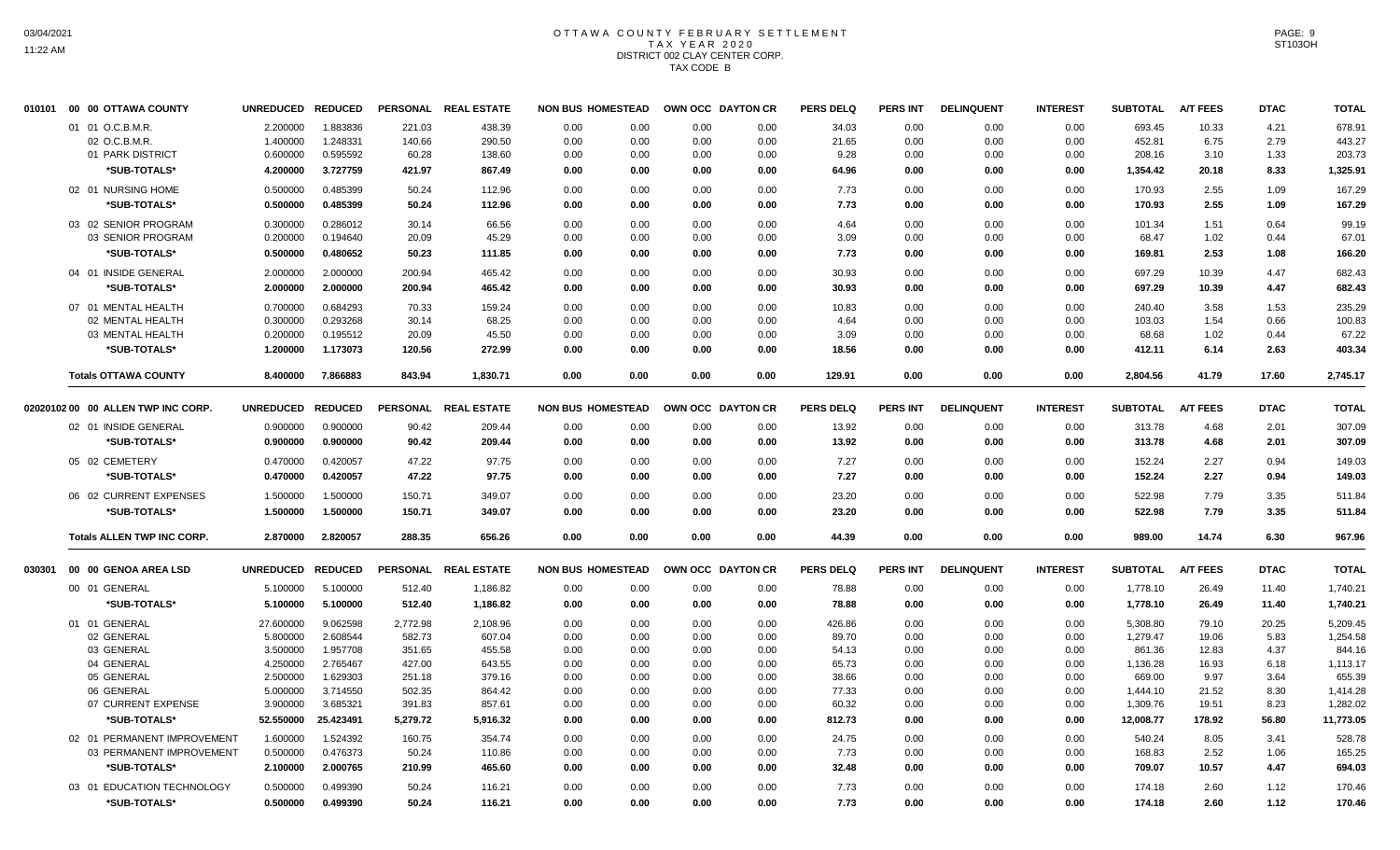#### OTTAWA COUNTY FEBRUARY SETTLEMENT T A X Y E A R 2 0 2 0 DISTRICT 002 CLAY CENTER CORP. TAX CODE B

| 030301 | 00 00 GENOA AREA LSD                     | <b>UNREDUCED</b> | <b>REDUCED</b>      |          | PERSONAL REAL ESTATE | <b>NON BUS HOMESTEAD</b> |              | OWN OCC DAYTON CR | <b>PERS DELQ</b> | <b>PERS INT</b> | <b>DELINQUENT</b> | <b>INTEREST</b> | <b>SUBTOTAL</b> | <b>A/T FEES</b> | <b>DTAC</b> | <b>TOTAL</b> |
|--------|------------------------------------------|------------------|---------------------|----------|----------------------|--------------------------|--------------|-------------------|------------------|-----------------|-------------------|-----------------|-----------------|-----------------|-------------|--------------|
|        | 04 01 DEBT                               | 1.450000         | 1.450000            | 145.68   | 337.43               | 0.00                     | 0.00<br>0.00 | 0.00              | 22.43            | 0.00            | 0.00              | 0.00            | 505.54          | 7.53            | 3.24        | 494.77       |
|        | 02 DEBT                                  | 1.800000         | 1.800000            | 180.85   | 418.88               | 0.00                     | 0.00<br>0.00 | 0.00              | 27.84            | 0.00            | 0.00              | 0.00            | 627.57          | 9.35            | 4.02        | 614.20       |
|        | *SUB-TOTALS*                             | 3.250000         | 3.250000            | 326.53   | 756.31               | 0.00                     | 0.00         | 0.00<br>0.00      | 50.27            | 0.00            | 0.00              | 0.00            | 1,133.11        | 16.88           | 7.26        | 1,108.97     |
|        | 05 01 SUBSTITUTE                         | 5.400000         | 5.400000            | 542.54   | 1,256.64             | 0.00                     | 0.00<br>0.00 | 0.00              | 83.52            | 0.00            | 0.00              | 0.00            | 1,882.70        | 28.05           | 12.07       | 1,842.58     |
|        | *SUB-TOTALS*                             | 5.400000         | 5.400000            | 542.54   | 1,256.64             | 0.00                     | 0.00<br>0.00 | 0.00              | 83.52            | 0.00            | 0.00              | 0.00            | 1,882.70        | 28.05           | 12.07       | 1,842.58     |
|        | <b>Totals GENOA AREA LSD</b>             | 68.900000        | 41.673646           | 6,922.42 | 9,697.90             | 0.00                     | 0.00<br>0.00 | 0.00              | 1,065.61         | 0.00            | 0.00              | 0.00            | 17,685.93       | 263.51          | 93.12       | 17,329.30    |
| 040401 | 00 00 CLAY CENTER CORP.                  | <b>UNREDUCED</b> | <b>REDUCED</b>      |          | PERSONAL REAL ESTATE | <b>NON BUS HOMESTEAD</b> |              | OWN OCC DAYTON CR | <b>PERS DELQ</b> | <b>PERS INT</b> | <b>DELINQUENT</b> | <b>INTEREST</b> | <b>SUBTOTAL</b> | <b>A/T FEES</b> | <b>DTAC</b> | <b>TOTAL</b> |
|        | 00 01 GENERAL                            | 2.000000         | 2.000000            | 200.94   | 465.42               | 0.00                     | 0.00<br>0.00 | 0.00              | 30.93            | 0.00            | 0.00              | 0.00            | 697.29          | 10.39           | 4.47        | 682.43       |
|        | *SUB-TOTALS*                             | 2.000000         | 2.000000            | 200.94   | 465.42               | 0.00                     | 0.00<br>0.00 | 0.00              | 30.93            | 0.00            | 0.00              | 0.00            | 697.29          | 10.39           | 4.47        | 682.43       |
|        | <b>Totals CLAY CENTER CORP.</b>          | 2.000000         | 2.000000            | 200.94   | 465.42               | 0.00                     | 0.00<br>0.00 | 0.00              | 30.93            | 0.00            | 0.00              | 0.00            | 697.29          | 10.39           | 4.47        | 682.43       |
| 050501 | 00 00 PENTA COUNTY JVS                   | <b>UNREDUCED</b> | <b>REDUCED</b>      |          | PERSONAL REAL ESTATE | <b>NON BUS HOMESTEAD</b> |              | OWN OCC DAYTON CR | <b>PERS DELQ</b> | <b>PERS INT</b> | <b>DELINQUENT</b> | <b>INTEREST</b> | <b>SUBTOTAL</b> | <b>A/T FEES</b> | <b>DTAC</b> | <b>TOTAL</b> |
|        | 01 01 GENERAL                            | 1.400000         | 1.370355            | 140.66   | 318.90               | 0.00                     | 0.00<br>0.00 | 0.00              | 21.65            | 0.00            | 0.00              | 0.00            | 481.21          | 7.17            | 3.06        | 470.98       |
|        | 02 GENERAL                               | 0.800000         | 0.783060            | 80.38    | 182.23               | 0.00                     | 0.00<br>0.00 | 0.00              | 12.37            | 0.00            | 0.00              | 0.00            | 274.98          | 4.10            | 1.75        | 269.13       |
|        | 03 PERMANENT IMP.                        | 1.000000         | 0.978825            | 100.47   | 227.78               | 0.00                     | 0.00<br>0.00 | 0.00              | 15.47            | 0.00            | 0.00              | 0.00            | 343.72          | 5.12            | 2.19        | 336.41       |
|        | *SUB-TOTALS*                             | 3.200000         | 3.132240            | 321.51   | 728.91               | 0.00                     | 0.00<br>0.00 | 0.00              | 49.49            | 0.00            | 0.00              | 0.00            | 1,099.91        | 16.39           | 7.00        | 1,076.52     |
|        | <b>Totals PENTA COUNTY JVS</b>           | 3.200000         | 3.132240            | 321.51   | 728.91               | 0.00                     | 0.00<br>0.00 | 0.00              | 49.49            | 0.00            | 0.00              | 0.00            | 1,099.91        | 16.39           | 7.00        | 1,076.52     |
| 060602 | 00 00 HARRIS ELMORE PUBLIC LIE UNREDUCED |                  | <b>REDUCED</b>      |          | PERSONAL REAL ESTATE | <b>NON BUS HOMESTEAD</b> |              | OWN OCC DAYTON CR | <b>PERS DELQ</b> | <b>PERS INT</b> | <b>DELINQUENT</b> | <b>INTEREST</b> | <b>SUBTOTAL</b> | <b>A/T FEES</b> | <b>DTAC</b> | <b>TOTAL</b> |
|        | 01 01 CURRENT EXPENSE                    | 1.100000         | 1.060521            | 110.52   | 246.79               | 0.00                     | 0.00<br>0.00 | 0.00              | 17.01            | 0.00            | 0.00              | 0.00            | 374.32          | 5.58            | 2.37        | 366.37       |
|        | *SUB-TOTALS*                             | 1.100000         | 1.060521            | 110.52   | 246.79               | 0.00                     | 0.00<br>0.00 | 0.00              | 17.01            | 0.00            | 0.00              | 0.00            | 374.32          | 5.58            | 2.37        | 366.37       |
|        | <b>Totals HARRIS ELMORE PUBLIC LIB</b>   | 1.100000         | 1.060521            | 110.52   | 246.79               | 0.00                     | 0.00<br>0.00 | 0.00              | 17.01            | 0.00            | 0.00              | 0.00            | 374.32          | 5.58            | 2.37        | 366.37       |
| 080806 | 00 00 ALLEN CLAY FIRE DIST               | <b>UNREDUCED</b> | <b>REDUCED</b>      |          | PERSONAL REAL ESTATE | <b>NON BUS HOMESTEAD</b> |              | OWN OCC DAYTON CR | <b>PERS DELQ</b> | <b>PERS INT</b> | <b>DELINQUENT</b> | <b>INTEREST</b> | <b>SUBTOTAL</b> | <b>A/T FEES</b> | <b>DTAC</b> | <b>TOTAL</b> |
|        | 01 01 GENERAL                            | 5.000000         | 4.761040            | 502.35   | 1,107.94             | 0.00                     | 0.00<br>0.00 | 0.00              | 77.33            | 0.00            | 0.00              | 0.00            | 1,687.62        | 25.14           | 10.64       | 1,651.84     |
|        | *SUB-TOTALS*                             | 5.000000         | 4.761040            | 502.35   | 1,107.94             | 0.00                     | 0.00<br>0.00 | 0.00              | 77.33            | 0.00            | 0.00              | 0.00            | 1,687.62        | 25.14           | 10.64       | 1,651.84     |
|        | <b>Totals ALLEN CLAY FIRE DIST</b>       | 5.000000         | 4.761040            | 502.35   | 1.107.94             | 0.00                     | 0.00<br>0.00 | 0.00              | 77.33            | 0.00            | 0.00              | 0.00            | 1,687.62        | 25.14           | 10.64       | 1,651.84     |
|        | <b>CLAY CENTER CORP.</b>                 |                  |                     |          |                      |                          |              |                   |                  |                 |                   |                 |                 |                 |             |              |
|        | TAX CODE B TOTALS                        |                  | 91.470000 63.314387 | 9.190.03 | 14.733.93            | 0.00                     | 0.00         | 0.00<br>0.00      | 1.414.67         | 0.00            | 0.00              | 0.00            | 25.338.63       | 377.54          | 141.50      | 24,819.59    |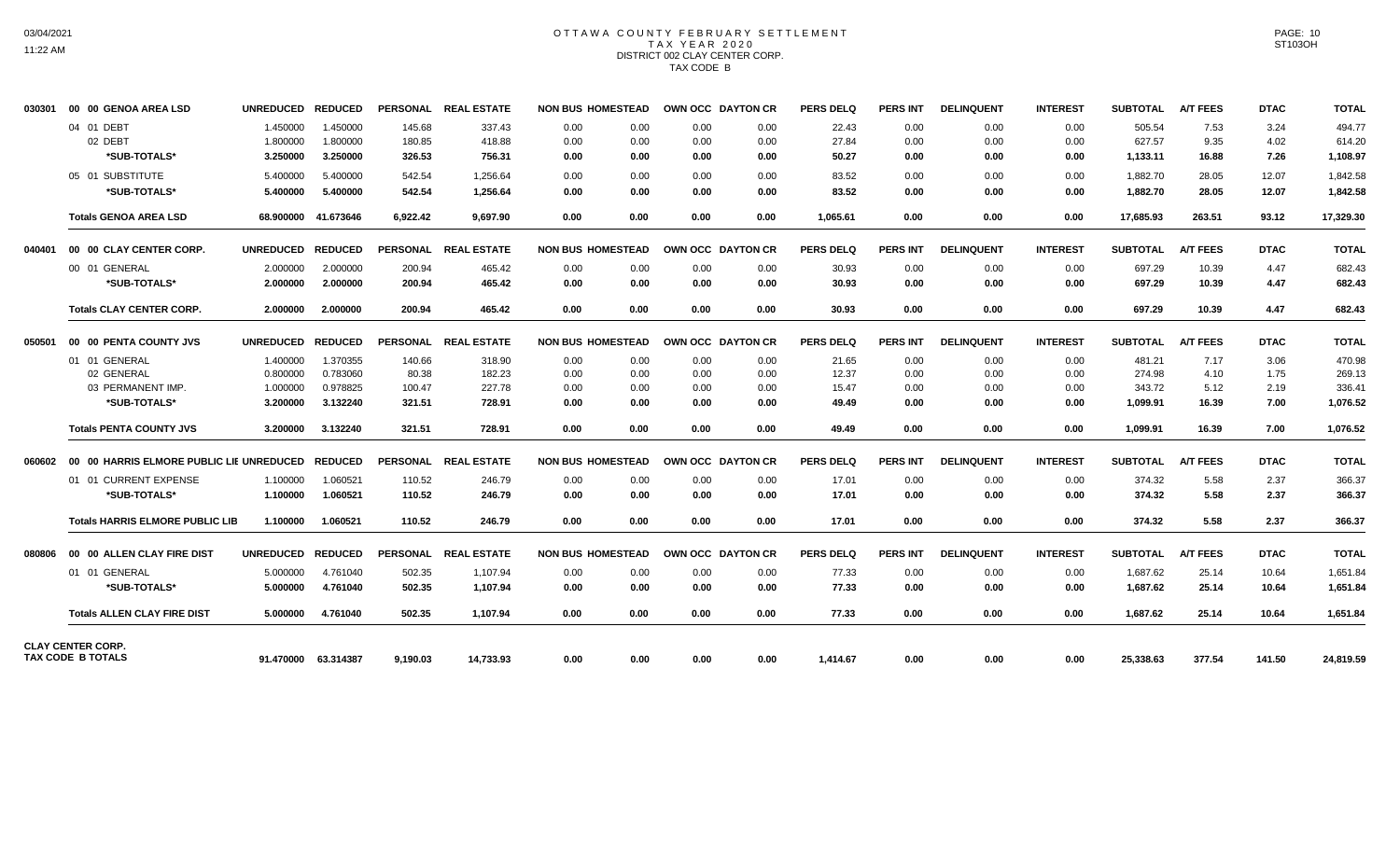#### OTTAWA COUNTY FEBRUARY SETTLEMENT T A X Y E A R 2 0 2 0 DISTRICT 002 CLAY CENTER CORP. **DISTRICT**

|        | 010101 00 00 OTTAWA COUNTY         | UNREDUCED REDUCED |          | PERSONAL REAL ESTATE |          | <b>NON BUS HOMESTEAD</b> |        | OWN OCC DAYTON CR | <b>PERS DELQ</b> | <b>PERS INT</b> | <b>DELINQUENT</b> | <b>INTEREST</b> | <b>SUBTOTAL</b> | <b>A/T FEES</b> | <b>DTAC</b> | <b>TOTAL</b> |
|--------|------------------------------------|-------------------|----------|----------------------|----------|--------------------------|--------|-------------------|------------------|-----------------|-------------------|-----------------|-----------------|-----------------|-------------|--------------|
|        | 01 01 O.C.B.M.R                    |                   | 221.03   | 2.162.75             | 194.96   | 95.44                    | 18.96  | 0.00              | 34.03            | 0.00            | 136.49            | 3.89            | 2.867.55        | 42.72           | 19.33       | 2,805.50     |
|        | 02 O.C.B.M.R.                      |                   | 140.66   | 1,579.13             | 145.70   | 71.32                    | 14.17  | 0.00              | 21.65            | 0.00            | 102.00            | 2.90            | 2,077.53        | 30.96           | 14.09       | 2,032.48     |
|        | 01 PARK DISTRICT                   |                   | 60.28    | 1,096.01             | 0.00     | 47.18                    | 0.00   | 0.00              | 9.28             | 0.00            | 75.78             | 2.16            | 1,290.69        | 19.23           | 8.80        | 1,262.66     |
|        | *SUB-TOTALS*                       |                   | 421.97   | 4,837.89             | 340.66   | 213.94                   | 33.13  | 0.00              | 64.96            | 0.00            | 314.27            | 8.95            | 6,235.77        | 92.91           | 42.22       | 6,100.64     |
|        | 02 01 NURSING HOME                 |                   | 50.24    | 732.04               | 70.00    | 34.27                    | 6.81   | 0.00              | 7.73             | 0.00            | 49.00             | 1.40            | 951.49          | 14.18           | 6.52        | 930.79       |
|        | *SUB-TOTALS*                       |                   | 50.24    | 732.04               | 70.00    | 34.27                    | 6.81   | 0.00              | 7.73             | 0.00            | 49.00             | 1.40            | 951.49          | 14.18           | 6.52        | 930.79       |
|        | 03 02 SENIOR PROGRAM               |                   | 30.14    | 387.19               | 36.25    | 17.75                    | 3.53   | 0.00              | 4.64             | 0.00            | 25.38             | 0.72            | 505.60          | 7.53            | 3.45        | 494.62       |
|        | 03 SENIOR PROGRAM                  |                   | 20.09    | 324.14               | 0.00     | 13.74                    | 0.00   | 0.00              | 3.09             | 0.00            | 22.07             | 0.63            | 383.76          | 5.72            | 2.62        | 375.42       |
|        | *SUB-TOTALS*                       |                   | 50.23    | 711.33               | 36.25    | 31.49                    | 3.53   | 0.00              | 7.73             | 0.00            | 47.45             | 1.35            | 889.36          | 13.25           | 6.07        | 870.04       |
|        | 04 01 INSIDE GENERAL               |                   | 200.94   | 3,331.24             | 324.02   | 158.62                   | 31.52  | 0.00              | 30.93            | 0.00            | 226.84            | 6.46            | 4.310.57        | 64.23           | 29.60       | 4.216.74     |
|        | *SUB-TOTALS*                       |                   | 200.94   | 3,331.24             | 324.02   | 158.62                   | 31.52  | 0.00              | 30.93            | 0.00            | 226.84            | 6.46            | 4,310.57        | 64.23           | 29.60       | 4,216.74     |
|        | 07 01 MENTAL HEALTH                |                   | 70.33    | 1,067.28             | 102.67   | 50.26                    | 9.99   | 0.00              | 10.83            | 0.00            | 71.87             | 2.05            | 1,385.28        | 20.64           | 9.49        | 1,355.15     |
|        | 02 MENTAL HEALTH                   |                   | 30.14    | 457.41               | 44.00    | 21.54                    | 4.28   | 0.00              | 4.64             | 0.00            | 30.80             | 0.88            | 593.69          | 8.85            | 4.07        | 580.77       |
|        | 03 MENTAL HEALTH                   |                   | 20.09    | 336.98               | 0.00     | 14.36                    | 0.00   | 0.00              | 3.09             | 0.00            | 23.07             | 0.66            | 398.25          | 5.93            | 2.72        | 389.60       |
|        | *SUB-TOTALS*                       |                   | 120.56   | 1,861.67             | 146.67   | 86.16                    | 14.27  | 0.00              | 18.56            | 0.00            | 125.74            | 3.59            | 2,377.22        | 35.42           | 16.28       | 2,325.52     |
|        | <b>Totals OTTAWA COUNTY</b>        |                   | 843.94   | 11.474.17            | 917.60   | 524.48                   | 89.26  | 0.00              | 129.91           | 0.00            | 763.30            | 21.75           | 14,764.41       | 219.99          | 100.69      | 14,443.73    |
|        | 02020102 00 00 ALLEN TWP INC CORP. | UNREDUCED REDUCED |          | PERSONAL REAL ESTATE |          | <b>NON BUS HOMESTEAD</b> |        | OWN OCC DAYTON CR | <b>PERS DELQ</b> | <b>PERS INT</b> | <b>DELINQUENT</b> | <b>INTEREST</b> | <b>SUBTOTAL</b> | <b>A/T FEES</b> | <b>DTAC</b> | <b>TOTAL</b> |
|        | 02 01 INSIDE GENERAL               |                   | 90.42    | 1,499.06             | 145.81   | 71.38                    | 14.18  | 0.00              | 13.92            | 0.00            | 102.08            | 2.91            | 1,939.76        | 28.91           | 13.32       | 1,897.53     |
|        | *SUB-TOTALS*                       |                   | 90.42    | 1,499.06             | 145.81   | 71.38                    | 14.18  | 0.00              | 13.92            | 0.00            | 102.08            | 2.91            | 1,939.76        | 28.91           | 13.32       | 1,897.53     |
|        |                                    |                   |          |                      |          |                          |        |                   |                  |                 |                   |                 |                 |                 |             |              |
|        | 05 02 CEMETERY                     |                   | 47.22    | 655.20               | 63.03    | 30.85                    | 6.13   | 0.00              | 7.27             | 0.00            | 44.12             | 1.26            | 855.08          | 12.74           | 5.83        | 836.51       |
|        | *SUB-TOTALS*                       |                   | 47.22    | 655.20               | 63.03    | 30.85                    | 6.13   | 0.00              | 7.27             | 0.00            | 44.12             | 1.26            | 855.08          | 12.74           | 5.83        | 836.51       |
|        | 06 02 CURRENT EXPENSES             |                   | 150.71   | 2,759.24             | 0.00     | 118.76                   | 0.00   | 0.00              | 23.20            | 0.00            | 190.77            | 5.43            | 3,248.11        | 48.39           | 22.17       | 3,177.55     |
|        | *SUB-TOTALS*                       |                   | 150.71   | 2,759.24             | 0.00     | 118.76                   | 0.00   | 0.00              | 23.20            | 0.00            | 190.77            | 5.43            | 3,248.11        | 48.39           | 22.17       | 3,177.55     |
|        | <b>Totals ALLEN TWP INC CORP.</b>  |                   | 288.35   | 4,913.50             | 208.84   | 220.99                   | 20.31  | 0.00              | 44.39            | 0.00            | 336.97            | 9.60            | 6,042.95        | 90.04           | 41.32       | 5,911.59     |
| 030301 | 00 00 GENOA AREA LSD               | UNREDUCED REDUCED |          | PERSONAL REAL ESTATE |          | <b>NON BUS HOMESTEAD</b> |        | OWN OCC DAYTON CR | <b>PERS DELQ</b> | <b>PERS INT</b> | <b>DELINQUENT</b> | <b>INTEREST</b> | <b>SUBTOTAL</b> | <b>A/T FEES</b> | <b>DTAC</b> | <b>TOTAL</b> |
|        | 00 01 GENERAL                      |                   | 512.40   | 8,494.66             | 826.26   | 404.48                   | 80.36  | 0.00              | 78.88            | 0.00            | 578.45            | 16.47           | 10,991.96       | 163.77          | 75.48       | 10,752.71    |
|        | *SUB-TOTALS*                       |                   | 512.40   | 8,494.66             | 826.26   | 404.48                   | 80.36  | 0.00              | 78.88            | 0.00            | 578.45            | 16.47           | 10,991.96       | 163.77          | 75.48       | 10,752.71    |
|        | 01 01 GENERAL                      |                   | 2,772.98 | 8,713.97             | 746.79   | 365.58                   | 72.64  | 0.00              | 426.86           | 0.00            | 522.81            | 14.89           | 13,636.52       | 203.18          | 78.17       | 13,355.17    |
|        | 02 GENERAL                         |                   | 582.73   | 3,161.54             | 288.82   | 141.39                   | 28.09  | 0.00              | 89.70            | 0.00            | 202.20            | 5.76            | 4,500.23        | 67.05           | 28.23       | 4,404.95     |
|        | 03 GENERAL                         |                   | 351.65   | 2,398.74             | 219.70   | 107.55                   | 21.37  | 0.00              | 54.13            | 0.00            | 153.81            | 4.38            | 3,311.33        | 49.33           | 21.41       | 3,240.59     |
|        | 04 GENERAL                         |                   | 427.00   | 3,314.08             | 301.94   | 147.81                   | 29.37  | 0.00              | 65.73            | 0.00            | 211.38            | 6.02            | 4,503.33        | 67.10           | 29.60       | 4,406.63     |
|        | 05 GENERAL                         |                   | 251.18   | 1,959.56             | 178.69   | 87.47                    | 17.38  | 0.00              | 38.66            | 0.00            | 125.09            | 3.56            | 2,661.59        | 39.66           | 17.50       | 2,604.43     |
|        | 06 GENERAL                         |                   | 502.35   | 4,047.09             | 359.85   | 176.16                   | 35.00  | 0.00              | 77.33            | 0.00            | 251.92            | 7.17            | 5,456.87        | 81.31           | 36.21       | 5,339.35     |
|        | 07 CURRENT EXPENSE                 |                   | 391.83   | 5,434.31             | 517.46   | 253.32                   | 50.33  | 0.00              | 60.32            | 0.00            | 362.26            | 10.32           | 7,080.15        | 105.49          | 48.36       | 6,926.30     |
|        | *SUB-TOTALS*                       |                   | 5,279.72 | 29,029.29            | 2,613.25 | 1,279.28                 | 254.18 | 0.00              | 812.73           | 0.00            | 1,829.47          | 52.10           | 41,150.02       | 613.12          | 259.48      | 40,277.42    |
|        | 02 01 PERMANENT IMPROVEMENT        |                   | 160.75   | 2,238.24             | 212.96   | 104.25                   | 20.71  | 0.00              | 24.75            | 0.00            | 149.09            | 4.25            | 2,915.00        | 43.43           | 19.93       | 2.851.64     |
|        | 03 PERMANENT IMPROVEMENT           |                   | 50.24    | 699.46               | 66.55    | 32.58                    | 6.47   | 0.00              | 7.73             | 0.00            | 46.59             | 1.33            | 910.95          | 13.58           | 6.22        | 891.15       |
|        | *SUB-TOTALS*                       |                   | 210.99   | 2,937.70             | 279.51   | 136.83                   | 27.18  | 0.00              | 32.48            | 0.00            | 195.68            | 5.58            | 3,825.95        | 57.01           | 26.15       | 3,742.79     |
|        | 03 01 EDUCATION TECHNOLOGY         |                   | 50.24    | 859.64               | 0.00     | 36.63                    | 0.00   | 0.00              | 7.73             | 0.00            | 58.85             | 1.68            | 1,014.77        | 15.12           | 6.92        | 992.73       |
|        | *SUB-TOTALS*                       |                   | 50.24    | 859.64               | 0.00     | 36.63                    | 0.00   | 0.00              | 7.73             | 0.00            | 58.85             | 1.68            | 1,014.77        | 15.12           | 6.92        | 992.73       |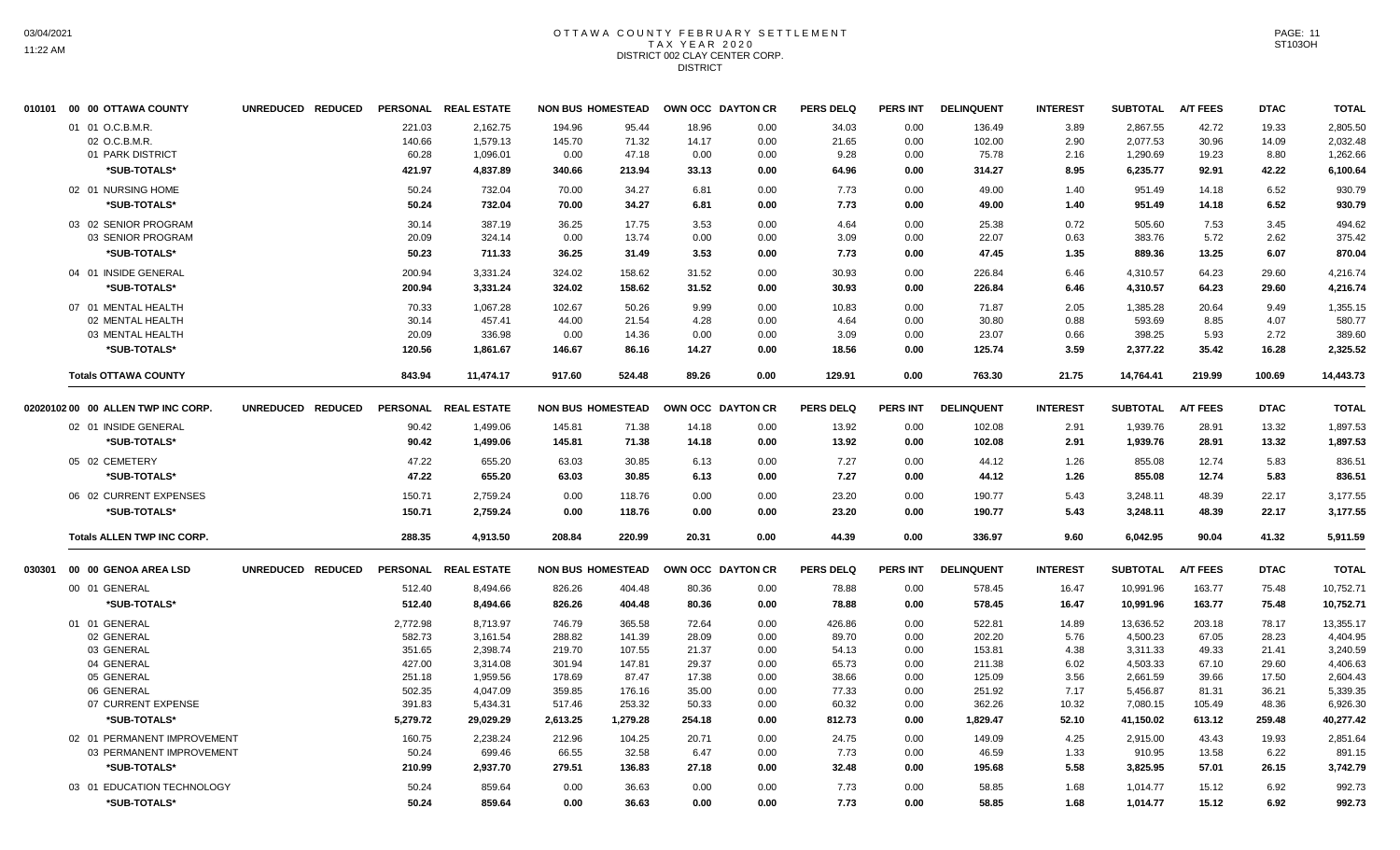## OTTAWA COUNTY FEBRUARY SETTLEMENT TAX YEAR 2020 DISTRICT 002 CLAY CENTER CORP. **DISTRICT**

| 030301 | 00 00 GENOA AREA LSD                                             | UNREDUCED REDUCED |                                     | PERSONAL REAL ESTATE                         |                                      | <b>NON BUS HOMESTEAD</b>           | OWN OCC DAYTON CR                |                              | <b>PERS DELQ</b>                 | <b>PERS INT</b>              | <b>DELINQUENT</b>                  | <b>INTEREST</b>              | <b>SUBTOTAL</b>                              | <b>A/T FEES</b>                  | <b>DTAC</b>                      | <b>TOTAL</b>                                 |
|--------|------------------------------------------------------------------|-------------------|-------------------------------------|----------------------------------------------|--------------------------------------|------------------------------------|----------------------------------|------------------------------|----------------------------------|------------------------------|------------------------------------|------------------------------|----------------------------------------------|----------------------------------|----------------------------------|----------------------------------------------|
|        | 04 01 DEBT<br>02 DEBT<br>*SUB-TOTALS*                            |                   | 145.68<br>180.85<br>326.53          | 2.415.15<br>2,998.12<br>5.413.27             | 234.92<br>291.62<br>526.54           | 115.00<br>142.76<br>257.76         | 22.85<br>28.36<br>51.21          | 0.00<br>0.00<br>0.00         | 22.43<br>27.84<br>50.27          | 0.00<br>0.00<br>0.00         | 164.46<br>204.16<br>368.62         | 4.68<br>5.81<br>10.49        | 3,125.17<br>3,879.52<br>7.004.69             | 46.56<br>57.80<br>104.36         | 21.46<br>26.64<br>48.10          | 3,057.15<br>3,795.08<br>6,852.23             |
|        | 05 01 SUBSTITUTE<br>*SUB-TOTALS*                                 |                   | 542.54<br>542.54                    | 9.948.07<br>9,948.07                         | 0.00<br>0.00                         | 428.28<br>428.28                   | 0.00<br>0.00                     | 0.00<br>0.00                 | 83.52<br>83.52                   | 0.00<br>0.00                 | 687.96<br>687.96                   | 19.59<br>19.59               | 11.709.96<br>11,709.96                       | 174.47<br>174.47                 | 79.92<br>79.92                   | 11,455.57<br>11,455.57                       |
|        | <b>Totals GENOA AREA LSD</b>                                     |                   | 6,922.42                            | 56,682.63                                    | 4.245.56                             | 2,543.26                           | 412.93                           | 0.00                         | 1.065.61                         | 0.00                         | 3,719.03                           | 105.91                       | 75.697.35                                    | 1,127.85                         | 496.05                           | 74,073.45                                    |
| 040401 | 00 00 CLAY CENTER CORP.                                          | UNREDUCED REDUCED |                                     | PERSONAL REAL ESTATE                         |                                      | <b>NON BUS HOMESTEAD</b>           | OWN OCC DAYTON CR                |                              | <b>PERS DELQ</b>                 | <b>PERS INT</b>              | <b>DELINQUENT</b>                  | <b>INTEREST</b>              | <b>SUBTOTAL</b>                              | <b>A/T FEES</b>                  | <b>DTAC</b>                      | <b>TOTAL</b>                                 |
|        | 00 01 GENERAL<br>*SUB-TOTALS*                                    |                   | 200.94<br>200.94                    | 3,331.24<br>3,331.24                         | 324.02<br>324.02                     | 158.62<br>158.62                   | 31.52<br>31.52                   | 0.00<br>0.00                 | 30.93<br>30.93                   | 0.00<br>0.00                 | 226.84<br>226.84                   | 6.46<br>6.46                 | 4,310.57<br>4,310.57                         | 64.23<br>64.23                   | 29.60<br>29.60                   | 4,216.74<br>4,216.74                         |
|        | <b>Totals CLAY CENTER CORP.</b>                                  |                   | 200.94                              | 3,331.24                                     | 324.02                               | 158.62                             | 31.52                            | 0.00                         | 30.93                            | 0.00                         | 226.84                             | 6.46                         | 4,310.57                                     | 64.23                            | 29.60                            | 4,216.74                                     |
| 050501 | <b>00 00 PENTA COUNTY JVS</b>                                    | UNREDUCED REDUCED |                                     | PERSONAL REAL ESTATE                         |                                      | <b>NON BUS HOMESTEAD</b>           | OWN OCC DAYTON CR                |                              | <b>PERS DELQ</b>                 | <b>PERS INT</b>              | <b>DELINQUENT</b>                  | <b>INTEREST</b>              | <b>SUBTOTAL</b>                              | <b>A/T FEES</b>                  | <b>DTAC</b>                      | <b>TOTAL</b>                                 |
|        | 01 01 GENERAL<br>02 GENERAL<br>03 PERMANENT IMP.<br>*SUB-TOTALS* |                   | 140.66<br>80.38<br>100.47<br>321.51 | 2.142.60<br>1,224.35<br>1,368.88<br>4,735.83 | 206.20<br>117.83<br>129.02<br>453.05 | 100.94<br>57.68<br>63.16<br>221.78 | 20.06<br>11.46<br>12.55<br>44.07 | 0.00<br>0.00<br>0.00<br>0.00 | 21.65<br>12.37<br>15.47<br>49.49 | 0.00<br>0.00<br>0.00<br>0.00 | 144.35<br>82.49<br>90.32<br>317.16 | 4.11<br>2.35<br>2.57<br>9.03 | 2.780.57<br>1,588.91<br>1,782.44<br>6,151.92 | 41.43<br>23.68<br>26.56<br>91.67 | 19.05<br>10.89<br>12.20<br>42.14 | 2,720.09<br>1,554.34<br>1,743.68<br>6,018.11 |
|        | <b>Totals PENTA COUNTY JVS</b>                                   |                   | 321.51                              | 4.735.83                                     | 453.05                               | 221.78                             | 44.07                            | 0.00                         | 49.49                            | 0.00                         | 317.16                             | 9.03                         | 6,151.92                                     | 91.67                            | 42.14                            | 6,018.11                                     |
|        |                                                                  |                   |                                     | PERSONAL REAL ESTATE                         |                                      | <b>NON BUS HOMESTEAD</b>           | OWN OCC DAYTON CR                |                              | <b>PERS DELQ</b>                 | <b>PERS INT</b>              | <b>DELINQUENT</b>                  | <b>INTEREST</b>              | <b>SUBTOTAL</b>                              | <b>A/T FEES</b>                  | <b>DTAC</b>                      | <b>TOTAL</b>                                 |
|        | 01 01 CURRENT EXPENSE<br>*SUB-TOTALS*                            |                   | 110.52<br>110.52                    | 1.559.91<br>1,559.91                         | 148.47<br>148.47                     | 72.68<br>72.68                     | 14.44<br>14.44                   | 0.00<br>0.00                 | 17.01<br>17.01                   | 0.00<br>0.00                 | 103.94<br>103.94                   | 2.96<br>2.96                 | 2.029.93<br>2,029.93                         | 30.25<br>30.25                   | 13.88<br>13.88                   | 1,985.80<br>1,985.80                         |
|        | <b>Totals HARRIS ELMORE PUBLIC LIB</b>                           |                   | 110.52                              | 1.559.91                                     | 148.47                               | 72.68                              | 14.44                            | 0.00                         | 17.01                            | 0.00                         | 103.94                             | 2.96                         | 2.029.93                                     | 30.25                            | 13.88                            | 1.985.80                                     |
|        |                                                                  | UNREDUCED REDUCED |                                     | PERSONAL REAL ESTATE                         |                                      | <b>NON BUS HOMESTEAD</b>           | OWN OCC DAYTON CR                |                              | <b>PERS DELQ</b>                 | <b>PERS INT</b>              | <b>DELINQUENT</b>                  | <b>INTEREST</b>              | <b>SUBTOTAL</b>                              | <b>A/T FEES</b>                  | <b>DTAC</b>                      | <b>TOTAL</b>                                 |
|        | 01 01 GENERAL<br>*SUB-TOTALS*                                    |                   | 502.35<br>502.35                    | 6,993.54<br>6.993.54                         | 665.43<br>665.43                     | 325.77<br>325.77                   | 64.71<br>64.71                   | 0.00<br>0.00                 | 77.33<br>77.33                   | 0.00<br>0.00                 | 465.89<br>465.89                   | 13.24<br>13.24               | 9,108.26<br>9,108.26                         | 135.71<br>135.71                 | 62.25<br>62.25                   | 8,910.30<br>8,910.30                         |
|        | <b>Totals ALLEN CLAY FIRE DIST</b>                               |                   | 502.35                              | 6,993.54                                     | 665.43                               | 325.77                             | 64.71                            | 0.00                         | 77.33                            | 0.00                         | 465.89                             | 13.24                        | 9,108.26                                     | 135.71                           | 62.25                            | 8,910.30                                     |
|        | <b>CLAY CENTER CORP.</b><br><b>DISTRICT TOTALS</b>               |                   | 9.190.03                            | 89.690.82                                    | 6.962.97                             | 4.067.58                           | 677.24                           | 0.00                         | 1.414.67                         | 0.00                         | 5,933.13                           | 168.95                       | 118,105.39                                   | 1.759.74                         | 785.93                           | 115,559.72                                   |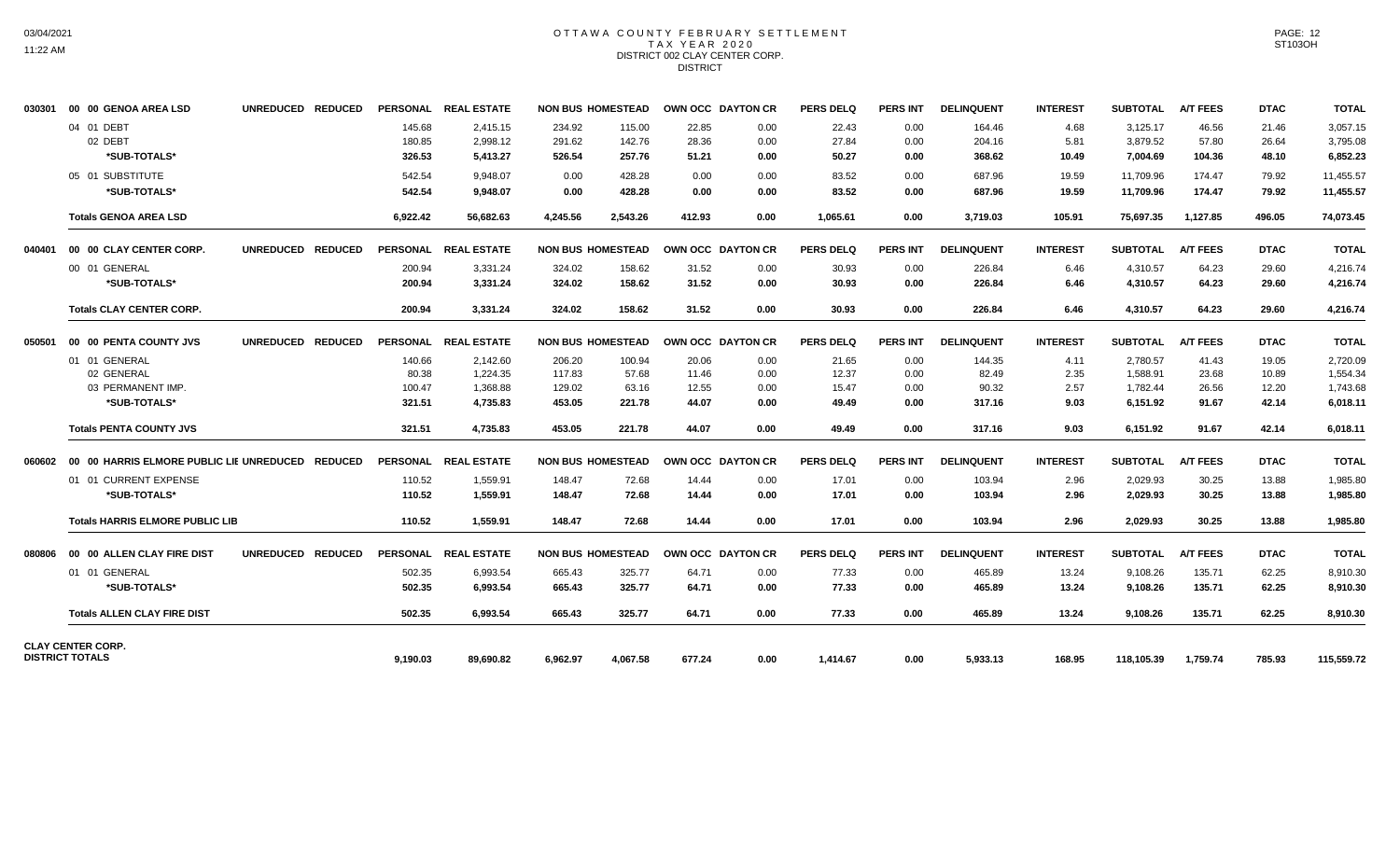## OTTAWA COUNTY FEBRUARY SETTLEMENT TAX YEAR 2020 DISTRICT 003 LAKE SCHOOL IN ALLEN TAX CODE A

| 010101 | 00 00 OTTAWA COUNTY               | <b>UNREDUCED</b>  | <b>REDUCED</b> |      | PERSONAL REAL ESTATE | <b>NON BUS HOMESTEAD</b> |        | OWN OCC DAYTON CR |      | <b>PERS DELQ</b> | <b>PERS INT</b> | <b>DELINQUENT</b> | <b>INTEREST</b> | <b>SUBTOTAL</b> | <b>A/T FEES</b> | <b>DTAC</b> | <b>TOTAL</b> |
|--------|-----------------------------------|-------------------|----------------|------|----------------------|--------------------------|--------|-------------------|------|------------------|-----------------|-------------------|-----------------|-----------------|-----------------|-------------|--------------|
|        | 01 01 O.C.B.M.R.                  | 2.200000          | 1.203400       | 0.00 | 577.20               | 57.42                    | 13.91  | 8.55              | 0.00 | 0.00             | 0.00            | 29.90             | 0.00            | 686.98          | 10.24           | 3.01        | 673.73       |
|        | 02 O.C.B.M.R.                     | 1.400000          | 0.899310       | 0.00 | 431.34               | 42.91                    | 10.40  | 6.39              | 0.00 | 0.00             | 0.00            | 22.34             | 0.00            | 513.38          | 7.65            | 2.25        | 503.48       |
|        | 01 PARK DISTRICT                  | 0.600000          | 0.594840       | 0.00 | 322.34               | 0.00                     | 6.88   | 0.00              | 0.00 | 0.00             | 0.00            | 16.70             | 0.00            | 345.92          | 5.15            | 1.49        | 339.28       |
|        | *SUB-TOTALS*                      | 4.200000          | 2.697550       | 0.00 | 1,330.88             | 100.33                   | 31.19  | 14.94             | 0.00 | 0.00             | 0.00            | 68.94             | 0.00            | 1,546.28        | 23.04           | 6.75        | 1,516.49     |
|        | 02 01 NURSING HOME                | 0.500000          | 0.432043       | 0.00 | 207.22               | 20.62                    | 4.99   | 3.07              | 0.00 | 0.00             | 0.00            | 10.73             | 0.00            | 246.63          | 3.67            | 1.08        | 241.88       |
|        | *SUB-TOTALS*                      | 0.500000          | 0.432043       | 0.00 | 207.22               | 20.62                    | 4.99   | 3.07              | 0.00 | 0.00             | 0.00            | 10.73             | 0.00            | 246.63          | 3.67            | 1.08        | 241.88       |
|        | 03 02 SENIOR PROGRAM              | 0.300000          | 0.223762       | 0.00 | 107.32               | 10.68                    | 2.59   | 1.59              | 0.00 | 0.00             | 0.00            | 5.56              | 0.00            | 127.74          | 1.90            | 0.56        | 125.28       |
|        | 03 SENIOR PROGRAM                 | 0.200000          | 0.173250       | 0.00 | 93.88                | 0.00                     | 2.00   | 0.00              | 0.00 | 0.00             | 0.00            | 4.86              | 0.00            | 100.74          | 1.50            | 0.43        | 98.81        |
|        | *SUB-TOTALS*                      | 0.500000          | 0.397012       | 0.00 | 201.20               | 10.68                    | 4.59   | 1.59              | 0.00 | 0.00             | 0.00            | 10.42             | 0.00            | 228.48          | 3.40            | 0.99        | 224.09       |
|        | 04 01 INSIDE GENERAL              | 2.000000          | 2.000000       | 0.00 | 959.28               | 95.43                    | 23.12  | 14.21             | 0.00 | 0.00             | 0.00            | 49.69             | 0.00            | 1,141.73        | 17.01           | 5.00        | 1,119.72     |
|        | *SUB-TOTALS*                      | 2.000000          | 2.000000       | 0.00 | 959.28               | 95.43                    | 23.12  | 14.21             | 0.00 | 0.00             | 0.00            | 49.69             | 0.00            | 1,141.73        | 17.01           | 5.00        | 1,119.72     |
|        | 07 01 MENTAL HEALTH               | 0.700000          | 0.633701       | 0.00 | 303.95               | 30.24                    | 7.33   | 4.50              | 0.00 | 0.00             | 0.00            | 15.74             | 0.00            | 361.76          | 5.39            | 1.58        | 354.79       |
|        | 02 MENTAL HEALTH                  | 0.300000          | 0.271586       | 0.00 | 130.26               | 12.96                    | 3.14   | 1.93              | 0.00 | 0.00             | 0.00            | 6.75              | 0.00            | 155.04          | 2.31            | 0.68        | 152.05       |
|        | 03 MENTAL HEALTH                  | 0.200000          | 0.181100       | 0.00 | 98.14                | 0.00                     | 2.09   | 0.00              | 0.00 | 0.00             | 0.00            | 5.08              | 0.00            | 105.31          | 1.57            | 0.45        | 103.29       |
|        | *SUB-TOTALS*                      | 1.200000          | 1.086387       | 0.00 | 532.35               | 43.20                    | 12.56  | 6.43              | 0.00 | 0.00             | 0.00            | 27.57             | 0.00            | 622.11          | 9.27            | 2.71        | 610.13       |
|        | <b>Totals OTTAWA COUNTY</b>       | 8.400000          | 6.612992       | 0.00 | 3,230.93             | 270.26                   | 76.45  | 40.24             | 0.00 | 0.00             | 0.00            | 167.35            | 0.00            | 3,785.23        | 56.39           | 16.53       | 3,712.31     |
|        | 02020101 00 00 ALLEN TOWNSHIP     | UNREDUCED REDUCED |                |      | PERSONAL REAL ESTATE | <b>NON BUS HOMESTEAD</b> |        | OWN OCC DAYTON CR |      | <b>PERS DELQ</b> | <b>PERS INT</b> | <b>DELINQUENT</b> | <b>INTEREST</b> | <b>SUBTOTAL</b> | <b>A/T FEES</b> | <b>DTAC</b> | <b>TOTAL</b> |
|        | 02 01 INSIDE GENERAL              | 0.900000          | 0.900000       | 0.00 | 431.67               | 42.94                    | 10.41  | 6.40              | 0.00 | 0.00             | 0.00            | 22.36             | 0.00            | 513.78          | 7.65            | 2.25        | 503.88       |
|        | *SUB-TOTALS*                      | 0.900000          | 0.900000       | 0.00 | 431.67               | 42.94                    | 10.41  | 6.40              | 0.00 | 0.00             | 0.00            | 22.36             | 0.00            | 513.78          | 7.65            | 2.25        | 503.88       |
|        | 03 02 INSIDE ROADS                | 2.000000          | 2.000000       | 0.00 | 959.28               | 95.43                    | 23.12  | 14.21             | 0.00 | 0.00             | 0.00            | 49.69             | 0.00            | 1,141.73        | 17.01           | 5.00        | 1,119.72     |
|        | *SUB-TOTALS*                      | 2.000000          | 2.000000       | 0.00 | 959.28               | 95.43                    | 23.12  | 14.21             | 0.00 | 0.00             | 0.00            | 49.69             | 0.00            | 1,141.73        | 17.01           | 5.00        | 1,119.72     |
|        |                                   |                   |                |      |                      |                          |        |                   |      |                  |                 |                   |                 |                 |                 |             |              |
|        | 04 02 POLICE                      | 1.500000          | 0.584930       | 0.00 | 280.55               | 27.91                    | 6.76   | 4.16              | 0.00 | 0.00             | 0.00            | 14.53             | 0.00            | 333.91          | 4.98            | 1.46        | 327.47       |
|        | *SUB-TOTALS*                      | 1.500000          | 0.584930       | 0.00 | 280.55               | 27.91                    | 6.76   | 4.16              | 0.00 | 0.00             | 0.00            | 14.53             | 0.00            | 333.91          | 4.98            | 1.46        | 327.47       |
|        | 05 02 CEMETERY                    | 0.470000          | 0.389035       | 0.00 | 186.60               | 18.56                    | 4.50   | 2.76              | 0.00 | 0.00             | 0.00            | 9.67              | 0.00            | 222.09          | 3.31            | 0.97        | 217.81       |
|        | *SUB-TOTALS*                      | 0.470000          | 0.389035       | 0.00 | 186.60               | 18.56                    | 4.50   | 2.76              | 0.00 | 0.00             | 0.00            | 9.67              | 0.00            | 222.09          | 3.31            | 0.97        | 217.81       |
|        | 06 02 CURRENT EXPENSES            | 1.500000          | 1.497443       | 0.00 | 811.47               | 0.00                     | 17.31  | 0.00              | 0.00 | 0.00             | 0.00            | 42.03             | 0.00            | 870.81          | 12.97           | 3.74        | 854.10       |
|        | *SUB-TOTALS*                      | 1.500000          | 1.497443       | 0.00 | 811.47               | 0.00                     | 17.31  | 0.00              | 0.00 | 0.00             | 0.00            | 42.03             | 0.00            | 870.81          | 12.97           | 3.74        | 854.10       |
|        | <b>Totals ALLEN TOWNSHIP</b>      | 6.370000          | 5.371408       | 0.00 | 2,669.57             | 184.84                   | 62.10  | 27.53             | 0.00 | 0.00             | 0.00            | 138.28            | 0.00            | 3,082.32        | 45.92           | 13.42       | 3,022.98     |
|        | 030302 00 00 LAKE SCHOOL IN ALLEN | UNREDUCED REDUCED |                |      | PERSONAL REAL ESTATE | <b>NON BUS HOMESTEAD</b> |        | OWN OCC DAYTON CR |      | <b>PERS DELQ</b> | <b>PERS INT</b> | <b>DELINQUENT</b> | <b>INTEREST</b> | <b>SUBTOTAL</b> | <b>A/T FEES</b> | <b>DTAC</b> | <b>TOTAL</b> |
|        | 00 01 GENERAL                     | 4.700000          | 4.700000       | 0.00 | 2,254.30             | 224.26                   | 54.34  | 33.40             | 0.00 | 0.00             | 0.00            | 116.78            | 0.00            | 2,683.08        | 39.98           | 11.75       | 2,631.35     |
|        | *SUB-TOTALS*                      | 4.700000          | 4.700000       | 0.00 | 2,254.30             | 224.26                   | 54.34  | 33.40             | 0.00 | 0.00             | 0.00            | 116.78            | 0.00            | 2,683.08        | 39.98           | 11.75       | 2,631.35     |
|        | 01 01 GENERAL                     | 20.500000         | 4.913030       | 0.00 | 2,356.47             | 234.43                   | 56.80  | 34.92             | 0.00 | 0.00             | 0.00            | 122.07            | 0.00            | 2,804.69        | 41.79           | 12.28       | 2,750.62     |
|        | 02 GENERAL                        | 4.500000          | 1.093392       | 0.00 | 524.43               | 52.17                    | 12.64  | 7.77              | 0.00 | 0.00             | 0.00            | 27.17             | 0.00            | 624.18          | 9.30            | 2.73        | 612.15       |
|        | 03 GENERAL                        | 4.300000          | 1.181825       | 0.00 | 566.85               | 56.39                    | 13.66  | 8.40              | 0.00 | 0.00             | 0.00            | 29.36             | 0.00            | 674.66          | 10.05           | 2.95        | 661.66       |
|        | 04 GENERAL                        | 4.500000          | 1.989189       | 0.00 | 954.09               | 94.92                    | 23.00  | 14.14             | 0.00 | 0.00             | 0.00            | 49.42             | 0.00            | 1,135.57        | 16.92           | 4.97        | 1,113.68     |
|        | 05 GENERAL                        | 5.560000          | 4.558066       | 0.00 | 2,186.22             | 217.49                   | 52.70  | 32.39             | 0.00 | 0.00             | 0.00            | 113.25            | 0.00            | 2,602.05        | 38.77           | 11.39       | 2,551.89     |
|        | 06 CURRENT EXPENSE                | 6.630000          | 5.435247       | 0.00 | 2,606.95             | 259.35                   | 62.84  | 38.63             | 0.00 | 0.00             | 0.00            | 135.04            | 0.00            | 3,102.81        | 46.23           | 13.59       | 3,042.99     |
|        | 07 CURRENT EXPENSE                | 6.750000          | 5.533623       | 0.00 | 2,654.13             | 264.04                   | 63.98  | 39.33             | 0.00 | 0.00             | 0.00            | 137.49            | 0.00            | 3,158.97        | 47.07           | 13.83       | 3,098.07     |
|        | *SUB-TOTALS*                      | 52.740000         | 24.704372      | 0.00 | 11,849.14            | 1,178.79                 | 285.62 | 175.58            | 0.00 | 0.00             | 0.00            | 613.80            | 0.00            | 14,102.93       | 210.13          | 61.74       | 13,831.06    |
|        | 02 01 PERMANENT IMPROVEMENT       | 1.400000          | 1.036357       | 0.00 | 497.08               | 49.45                    | 11.98  | 7.37              | 0.00 | 0.00             | 0.00            | 25.75             | 0.00            | 591.63          | 8.81            | 2.59        | 580.23       |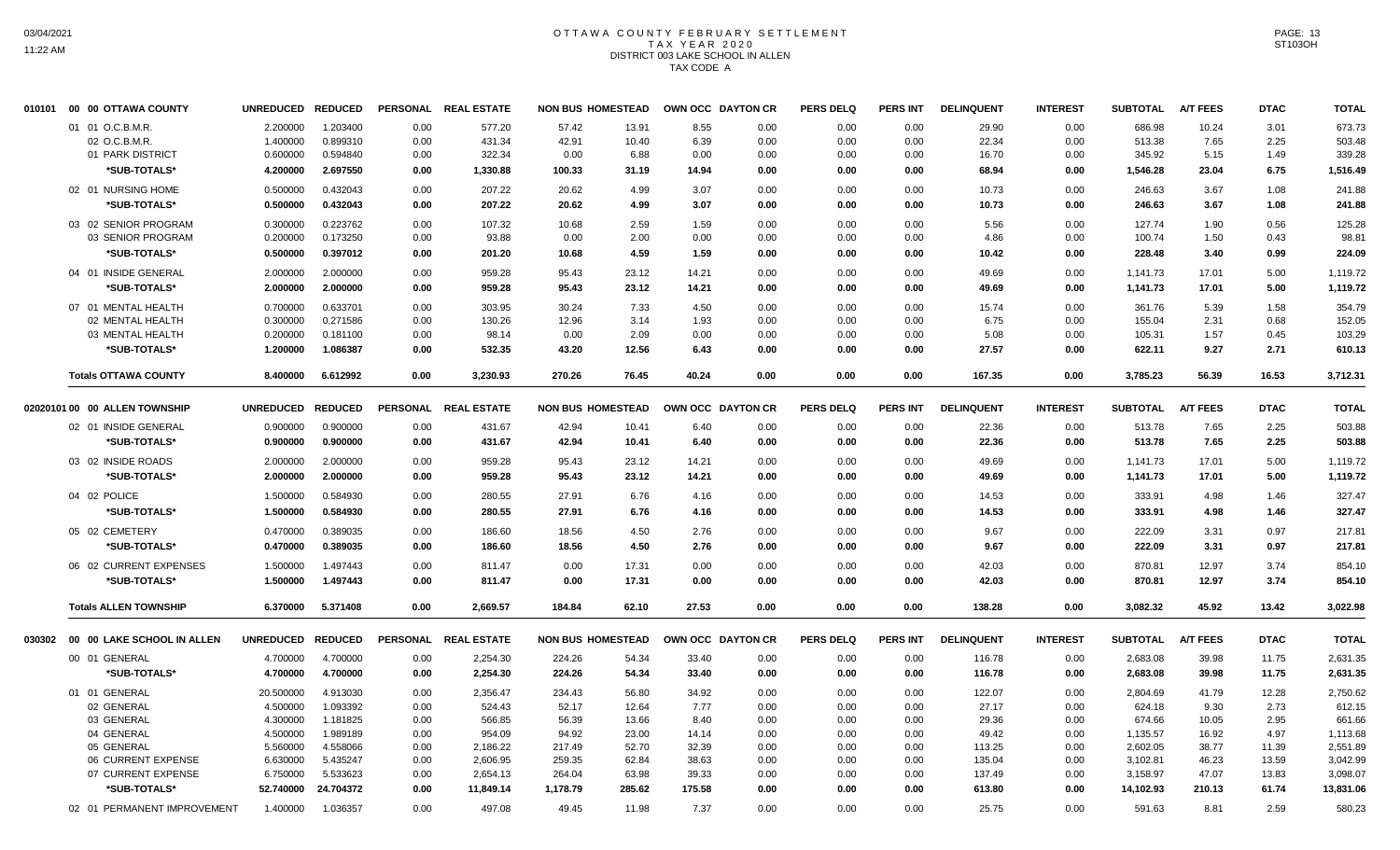# 03/04/2021 11:22 AM

### OTTAWA COUNTY FEBRUARY SETTLEMENT TAX YEAR 2020 DISTRICT 003 LAKE SCHOOL IN ALLEN TAX CODE A

| 030302 | 00                       | <b>00 LAKE SCHOOL IN ALLEN</b>     | <b>UNREDUCED</b> | <b>REDUCED</b> | <b>PERSONAL</b> | <b>LESTATE</b><br><b>REAL</b> |          | <b>NON BUS HOMESTEAD</b> | OWN OCC DAYTON CR |      | <b>PERS DELQ</b> | <b>PERS INT</b> | <b>DELINQUENT</b> | <b>INTEREST</b> | <b>SUBTOTAL</b> | <b>A/T FEES</b> | <b>DTAC</b> | <b>TOTAL</b> |
|--------|--------------------------|------------------------------------|------------------|----------------|-----------------|-------------------------------|----------|--------------------------|-------------------|------|------------------|-----------------|-------------------|-----------------|-----------------|-----------------|-------------|--------------|
|        | 02                       | *SUB-TOTALS*                       | 1.400000         | 1.036357       | 0.00            | 497.08                        | 49.45    | 11.98                    | 7.37              | 0.00 | 0.00             | 0.00            | 25.75             | 0.00            | 591.63          | 8.81            | 2.59        | 580.23       |
|        | 03 02 DEBT               |                                    | 3.300000         | 3.300000       | 0.00            | 1,582.80                      | 157.46   | 38.15                    | 23.45             | 0.00 | 0.00             | 0.00            | 81.99             | 0.00            | 1,883.85        | 28.07           | 8.25        | 1,847.53     |
|        |                          | *SUB-TOTALS*                       | 3.300000         | 3.300000       | 0.00            | 1,582.80                      | 157.46   | 38.15                    | 23.45             | 0.00 | 0.00             | 0.00            | 81.99             | 0.00            | 1,883.85        | 28.07           | 8.25        | 1,847.53     |
|        |                          | <b>Totals LAKE SCHOOL IN ALLEN</b> | 62.140000        | 33.740729      | 0.00            | 16,183.32                     | 1,609.96 | 390.09                   | 239.80            | 0.00 | 0.00             | 0.00            | 838.32            | 0.00            | 19,261.49       | 286.99          | 84.33       | 18,890.17    |
| 050501 |                          | 00 00 PENTA COUNTY JVS             | <b>UNREDUCED</b> | <b>REDUCED</b> | <b>PERSONAL</b> | <b>REAL ESTATE</b>            |          | <b>NON BUS HOMESTEAD</b> | OWN OCC DAYTON CR |      | <b>PERS DELQ</b> | <b>PERS INT</b> | <b>DELINQUENT</b> | <b>INTEREST</b> | <b>SUBTOTAL</b> | <b>A/T FEES</b> | <b>DTAC</b> | <b>TOTAL</b> |
|        |                          | 01 01 GENERAL                      | 1.400000         | 1.272727       | 0.00            | 610.45                        | 60.73    | 14.71                    | 9.05              | 0.00 | 0.00             | 0.00            | 31.62             | 0.00            | 726.56          | 10.83           | 3.18        | 712.55       |
|        |                          | 02 GENERAL                         | 0.800000         | 0.727273       | 0.00            | 348.83                        | 34.70    | 8.41                     | 5.17              | 0.00 | 0.00             | 0.00            | 18.07             | 0.00            | 415.18          | 6.19            | 1.82        | 407.17       |
|        |                          | 03 PERMANENT IMP                   | 1.000000         | 0.796351       | 0.00            | 381.96                        | 38.00    | 9.21                     | 5.66              | 0.00 | 0.00             | 0.00            | 19.79             | 0.00            | 454.62          | 6.77            | 1.99        | 445.86       |
|        |                          | *SUB-TOTALS*                       | 3.200000         | 2.796351       | 0.00            | 1,341.24                      | 133.43   | 32.33                    | 19.88             | 0.00 | 0.00             | 0.00            | 69.48             | 0.00            | 1,596.36        | 23.79           | 6.99        | 1,565.58     |
|        |                          | <b>Totals PENTA COUNTY JVS</b>     | 3.200000         | 2.796351       | 0.00            | 1,341.24                      | 133.43   | 32.33                    | 19.88             | 0.00 | 0.00             | 0.00            | 69.48             | 0.00            | 1,596.36        | 23.79           | 6.99        | 1,565.58     |
| 080806 |                          | 00 00 ALLEN CLAY FIRE DIST         | <b>UNREDUCED</b> | <b>REDUCED</b> | <b>PERSONAL</b> | <b>REAL ESTATE</b>            |          | <b>NON BUS HOMESTEAD</b> | OWN OCC DAYTON CR |      | <b>PERS DELQ</b> | <b>PERS INT</b> | <b>DELINQUENT</b> | <b>INTEREST</b> | <b>SUBTOTAL</b> | <b>A/T FEES</b> | <b>DTAC</b> | <b>TOTAL</b> |
|        |                          | 01 01 GENERAL                      | 5.000000         | 4.107445       | 0.00            | 1,970.09                      | 195.98   | 47.49                    | 29.20             | 0.00 | 0.00             | 0.00            | 102.06            | 0.00            | 2,344.82        | 34.95           | 10.27       | 2,299.60     |
|        |                          | *SUB-TOTALS*                       | 5.000000         | 4.107445       | 0.00            | 1,970.09                      | 195.98   | 47.49                    | 29.20             | 0.00 | 0.00             | 0.00            | 102.06            | 0.00            | 2,344.82        | 34.95           | 10.27       | 2,299.60     |
|        |                          | <b>Totals ALLEN CLAY FIRE DIST</b> | 5.000000         | 4.107445       | 0.00            | 1,970.09                      | 195.98   | 47.49                    | 29.20             | 0.00 | 0.00             | 0.00            | 102.06            | 0.00            | 2,344.82        | 34.95           | 10.27       | 2,299.60     |
|        | <b>TAX CODE A TOTALS</b> | <b>LAKE SCHOOL IN ALLEN</b>        | 85.110000        | 52.628925      | 0.00            | 25,395.15                     | 2,394.47 | 608.46                   | 356.65            | 0.00 | 0.00             | 0.00            | 1,315.49          | 0.00            | 30,070.22       | 448.04          | 131.54      | 29,490.64    |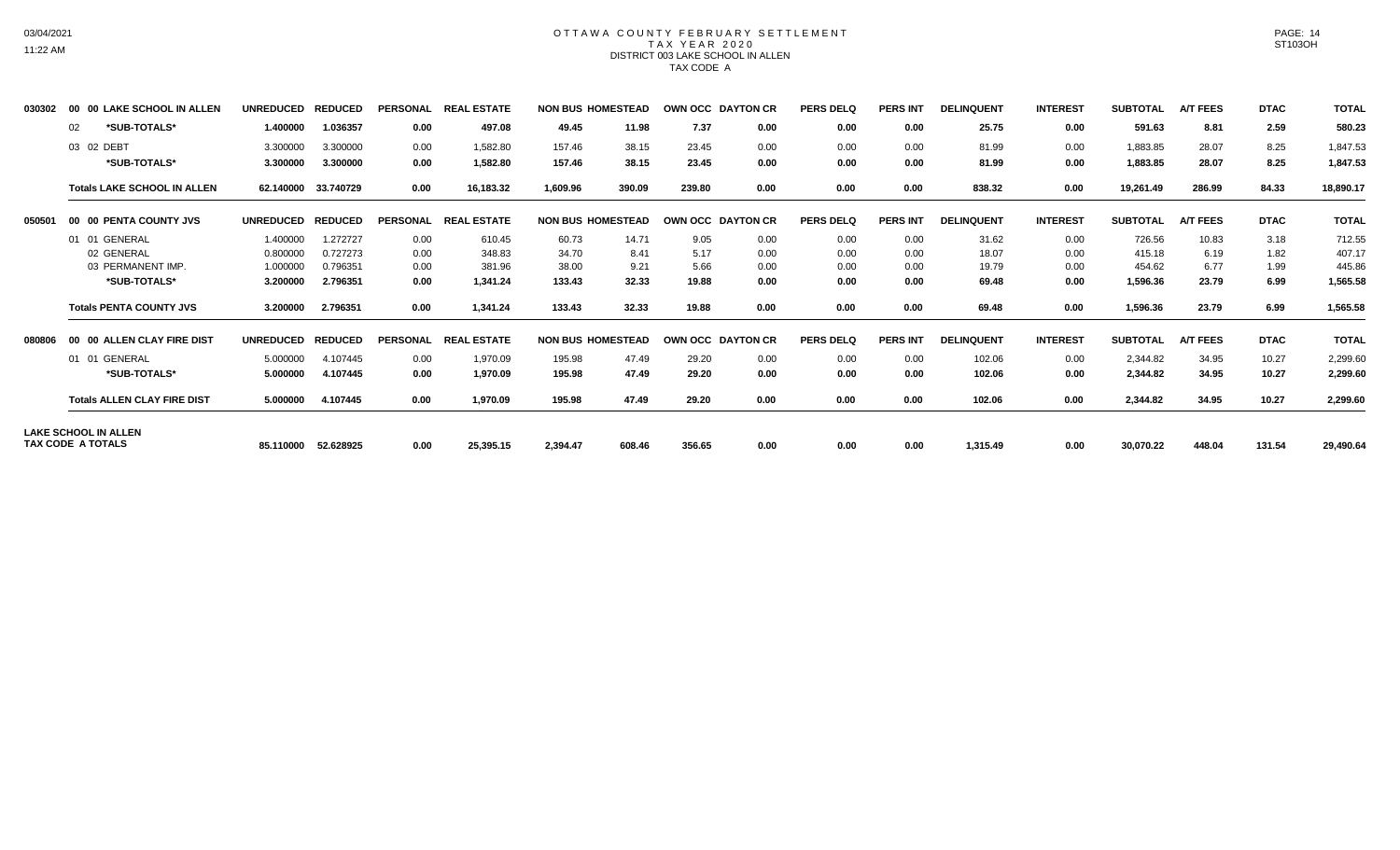## OTTAWA COUNTY FEBRUARY SETTLEMENT TAX YEAR 2020 DISTRICT 003 LAKE SCHOOL IN ALLEN TAX CODE B

| 010101 | 00 00 OTTAWA COUNTY           | <b>UNREDUCED</b>  | <b>REDUCED</b> | <b>PERSONAL</b> | <b>REAL ESTATE</b> | <b>NON BUS HOMESTEAD</b> |      | OWN OCC DAYTON CR |      | <b>PERS DELQ</b> | <b>PERS INT</b> | <b>DELINQUENT</b> | <b>INTEREST</b> | <b>SUBTOTAL</b> | <b>A/T FEES</b> | <b>DTAC</b> | <b>TOTAL</b> |
|--------|-------------------------------|-------------------|----------------|-----------------|--------------------|--------------------------|------|-------------------|------|------------------|-----------------|-------------------|-----------------|-----------------|-----------------|-------------|--------------|
|        | 01 01 O.C.B.M.R.              | 2.200000          | 1.883836       | 75.64           | 0.00               | 0.00                     | 0.00 | 0.00              | 0.00 | 1.98             | 0.00            | 0.00              | 0.00            | 77.62           | 1.16            | 0.23        | 76.23        |
|        | 02 O.C.B.M.R.                 | 1.400000          | 1.248331       | 48.13           | 0.00               | 0.00                     | 0.00 | 0.00              | 0.00 | 1.26             | 0.00            | 0.00              | 0.00            | 49.39           | 0.74            | 0.15        | 48.50        |
|        | 01 PARK DISTRICT              | 0.600000          | 0.595592       | 20.63           | 0.00               | 0.00                     | 0.00 | 0.00              | 0.00 | 0.54             | 0.00            | 0.00              | 0.00            | 21.17           | 0.32            | 0.07        | 20.78        |
|        | *SUB-TOTALS*                  | 4.200000          | 3.727759       | 144.40          | 0.00               | 0.00                     | 0.00 | 0.00              | 0.00 | 3.78             | 0.00            | 0.00              | 0.00            | 148.18          | 2.22            | 0.45        | 145.51       |
|        | 02 01 NURSING HOME            | 0.500000          | 0.485399       | 17.19           | 0.00               | 0.00                     | 0.00 | 0.00              | 0.00 | 0.45             | 0.00            | 0.00              | 0.00            | 17.64           | 0.26            | 0.06        | 17.32        |
|        | *SUB-TOTALS*                  | 0.500000          | 0.485399       | 17.19           | 0.00               | 0.00                     | 0.00 | 0.00              | 0.00 | 0.45             | 0.00            | 0.00              | 0.00            | 17.64           | 0.26            | 0.06        | 17.32        |
|        | 03 02 SENIOR PROGRAM          | 0.300000          | 0.286012       | 10.31           | 0.00               | 0.00                     | 0.00 | 0.00              | 0.00 | 0.27             | 0.00            | 0.00              | 0.00            | 10.58           | 0.16            | 0.03        | 10.39        |
|        | 03 SENIOR PROGRAM             | 0.200000          | 0.194640       | 6.88            | 0.00               | 0.00                     | 0.00 | 0.00              | 0.00 | 0.18             | 0.00            | 0.00              | 0.00            | 7.06            | 0.11            | 0.02        | 6.93         |
|        | *SUB-TOTALS*                  | 0.500000          | 0.480652       | 17.19           | 0.00               | 0.00                     | 0.00 | 0.00              | 0.00 | 0.45             | 0.00            | 0.00              | 0.00            | 17.64           | 0.27            | 0.05        | 17.32        |
|        | 04 01 INSIDE GENERAL          | 2.000000          | 2.000000       | 68.76           | 0.00               | 0.00                     | 0.00 | 0.00              | 0.00 | 1.80             | 0.00            | 0.00              | 0.00            | 70.56           | 1.05            | 0.24        | 69.27        |
|        | *SUB-TOTALS*                  | 2.000000          | 2.000000       | 68.76           | 0.00               | 0.00                     | 0.00 | 0.00              | 0.00 | 1.80             | 0.00            | 0.00              | 0.00            | 70.56           | 1.05            | 0.24        | 69.27        |
|        | 07 01 MENTAL HEALTH           | 0.700000          | 0.684293       | 24.07           | 0.00               | 0.00                     | 0.00 | 0.00              | 0.00 | 0.63             | 0.00            | 0.00              | 0.00            | 24.70           | 0.37            | 0.08        | 24.25        |
|        | 02 MENTAL HEALTH              | 0.300000          | 0.293268       | 10.31           | 0.00               | 0.00                     | 0.00 | 0.00              | 0.00 | 0.27             | 0.00            | 0.00              | 0.00            | 10.58           | 0.16            | 0.04        | 10.38        |
|        | 03 MENTAL HEALTH              | 0.200000          | 0.195512       | 6.88            | 0.00               | 0.00                     | 0.00 | 0.00              | 0.00 | 0.18             | 0.00            | 0.00              | 0.00            | 7.06            | 0.11            | 0.02        | 6.93         |
|        | *SUB-TOTALS*                  | 1.200000          | 1.173073       | 41.26           | 0.00               | 0.00                     | 0.00 | 0.00              | 0.00 | 1.08             | 0.00            | 0.00              | 0.00            | 42.34           | 0.64            | 0.14        | 41.56        |
|        | <b>Totals OTTAWA COUNTY</b>   | 8.400000          | 7.866883       | 288.80          | 0.00               | 0.00                     | 0.00 | 0.00              | 0.00 | 7.56             | 0.00            | 0.00              | 0.00            | 296.36          | 4.44            | 0.94        | 290.98       |
|        |                               |                   |                |                 |                    |                          |      |                   |      |                  |                 |                   |                 |                 |                 |             |              |
|        | 02020101 00 00 ALLEN TOWNSHIP | <b>UNREDUCED</b>  | <b>REDUCED</b> | <b>PERSONAL</b> | <b>REAL ESTATE</b> | <b>NON BUS HOMESTEAD</b> |      | OWN OCC DAYTON CR |      | <b>PERS DELQ</b> | <b>PERS INT</b> | <b>DELINQUENT</b> | <b>INTEREST</b> | <b>SUBTOTAL</b> | <b>A/T FEES</b> | <b>DTAC</b> | <b>TOTAL</b> |
|        | 02 01 INSIDE GENERAL          | 0.900000          | 0.900000       | 30.94           | 0.00               | 0.00                     | 0.00 | 0.00              | 0.00 | 0.81             | 0.00            | 0.00              | 0.00            | 31.75           | 0.47            | 0.11        | 31.17        |
|        | *SUB-TOTALS*                  | 0.900000          | 0.900000       | 30.94           | 0.00               | 0.00                     | 0.00 | 0.00              | 0.00 | 0.81             | 0.00            | 0.00              | 0.00            | 31.75           | 0.47            | 0.11        | 31.17        |
|        | 03 02 INSIDE ROADS            | 2.000000          | 2.000000       | 68.76           | 0.00               | 0.00                     | 0.00 | 0.00              | 0.00 | 1.80             | 0.00            | 0.00              | 0.00            | 70.56           | 1.05            | 0.24        | 69.27        |
|        | *SUB-TOTALS*                  | 2.000000          | 2.000000       | 68.76           | 0.00               | 0.00                     | 0.00 | 0.00              | 0.00 | 1.80             | 0.00            | 0.00              | 0.00            | 70.56           | 1.05            | 0.24        | 69.27        |
|        |                               |                   |                |                 |                    |                          |      |                   |      |                  |                 |                   |                 |                 |                 |             |              |
|        | 04 02 POLICE                  | 1.500000          | 0.786233       | 51.57           | 0.00               | 0.00                     | 0.00 | 0.00              | 0.00 | 1.35             | 0.00            | 0.00              | 0.00            | 52.92           | 0.79            | 0.09        | 52.04        |
|        | *SUB-TOTALS*                  | 1.500000          | 0.786233       | 51.57           | 0.00               | 0.00                     | 0.00 | 0.00              | 0.00 | 1.35             | 0.00            | 0.00              | 0.00            | 52.92           | 0.79            | 0.09        | 52.04        |
|        | 05 02 CEMETERY                | 0.470000          | 0.420057       | 16.16           | 0.00               | 0.00                     | 0.00 | 0.00              | 0.00 | 0.42             | 0.00            | 0.00              | 0.00            | 16.58           | 0.25            | 0.05        | 16.28        |
|        | *SUB-TOTALS*                  | 0.470000          | 0.420057       | 16.16           | 0.00               | 0.00                     | 0.00 | 0.00              | 0.00 | 0.42             | 0.00            | 0.00              | 0.00            | 16.58           | 0.25            | 0.05        | 16.28        |
|        | 06 02 CURRENT EXPENSES        | 1.500000          | 1.500000       | 51.57           | 0.00               | 0.00                     | 0.00 | 0.00              | 0.00 | 1.35             | 0.00            | 0.00              | 0.00            | 52.92           | 0.79            | 0.18        | 51.95        |
|        | *SUB-TOTALS*                  | 1.500000          | 1.500000       | 51.57           | 0.00               | 0.00                     | 0.00 | 0.00              | 0.00 | 1.35             | 0.00            | 0.00              | 0.00            | 52.92           | 0.79            | 0.18        | 51.95        |
|        | <b>Totals ALLEN TOWNSHIP</b>  | 6.370000          | 5.606290       | 219.00          | 0.00               | 0.00                     | 0.00 | 0.00              | 0.00 | 5.73             | 0.00            | 0.00              | 0.00            | 224.73          | 3.35            | 0.67        | 220.71       |
|        |                               |                   |                |                 |                    |                          |      |                   |      |                  |                 |                   |                 |                 |                 |             |              |
| 030302 | 00 00 LAKE SCHOOL IN ALLEN    | UNREDUCED REDUCED |                | <b>PERSONAL</b> | <b>REAL ESTATE</b> | <b>NON BUS HOMESTEAD</b> |      | OWN OCC DAYTON CR |      | <b>PERS DELQ</b> | <b>PERS INT</b> | <b>DELINQUENT</b> | <b>INTEREST</b> | <b>SUBTOTAL</b> | <b>A/T FEES</b> | <b>DTAC</b> | <b>TOTAL</b> |
|        | 00 01 GENERAL                 | 4.700000          | 4.700000       | 161.59          | 0.00               | 0.00                     | 0.00 | 0.00              | 0.00 | 4.24             | 0.00            | 0.00              | 0.00            | 165.83          | 2.47            | 0.56        | 162.80       |
|        | *SUB-TOTALS*                  | 4.700000          | 4.700000       | 161.59          | 0.00               | 0.00                     | 0.00 | 0.00              | 0.00 | 4.24             | 0.00            | 0.00              | 0.00            | 165.83          | 2.47            | 0.56        | 162.80       |
|        | 01 01 GENERAL                 | 20.500000         | 8.157750       | 704.80          | 0.00               | 0.00                     | 0.00 | 0.00              | 0.00 | 18.47            | 0.00            | 0.00              | 0.00            | 723.27          | 10.78           | 0.98        | 711.51       |
|        | 02 GENERAL                    | 4.500000          | 1.802489       | 154.71          | 0.00               | 0.00                     | 0.00 | 0.00              | 0.00 | 4.05             | 0.00            | 0.00              | 0.00            | 158.76          | 2.37            | 0.22        | 156.17       |
|        | 03 GENERAL                    | 4.300000          | 1.920432       | 147.84          | 0.00               | 0.00                     | 0.00 | 0.00              | 0.00 | 3.87             | 0.00            | 0.00              | 0.00            | 151.71          | 2.26            | 0.23        | 149.22       |
|        | 04 GENERAL                    | 4.500000          | 3.494250       | 154.71          | 0.00               | 0.00                     | 0.00 | 0.00              | 0.00 | 4.05             | 0.00            | 0.00              | 0.00            | 158.76          | 2.37            | 0.42        | 155.97       |
|        | 05 GENERAL                    | 5.560000          | 5.306848       | 191.15          | 0.00               | 0.00                     | 0.00 | 0.00              | 0.00 | 5.01             | 0.00            | 0.00              | 0.00            | 196.16          | 2.92            | 0.63        | 192.61       |
|        | 06 CURRENT EXPENSE            | 6.630000          | 6.328129       | 227.94          | 0.00               | 0.00                     | 0.00 | 0.00              | 0.00 | 5.97             | 0.00            | 0.00              | 0.00            | 233.91          | 3.49            | 0.76        | 229.66       |
|        | 07 CURRENT EXPENSE            | 6.750000          | 6.442666       | 232.07          | 0.00               | 0.00                     | 0.00 | 0.00              | 0.00 | 6.08             | 0.00            | 0.00              | 0.00            | 238.15          | 3.55            | 0.77        | 233.83       |
|        | *SUB-TOTALS*                  | 52.740000         | 33.452564      | 1,813.22        | 0.00               | 0.00                     | 0.00 | 0.00              | 0.00 | 47.50            | 0.00            | 0.00              | 0.00            | 1,860.72        | 27.74           | 4.01        | 1,828.97     |
|        | 02 01 PERMANENT IMPROVEMENT   | 1.400000          | 1.336257       | 48.13           | 0.00               | 0.00                     | 0.00 | 0.00              | 0.00 | 1.26             | 0.00            | 0.00              | 0.00            | 49.39           | 0.74            | 0.16        | 48.49        |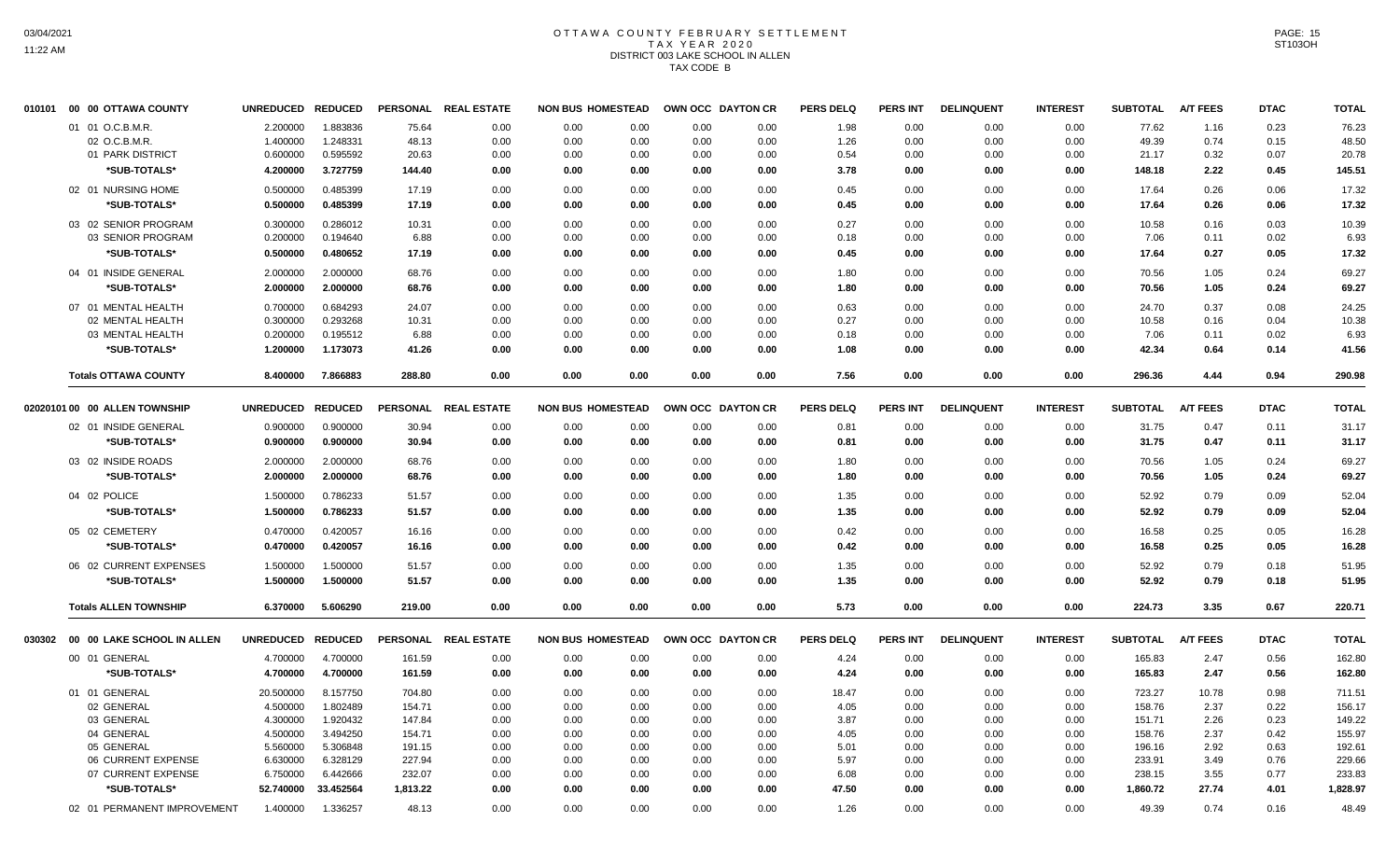# 03/04/2021 11:22 AM

### OTTAWA COUNTY FEBRUARY SETTLEMENT TAX YEAR 2020 DISTRICT 003 LAKE SCHOOL IN ALLEN TAX CODE B

| 030302 | <b>00 LAKE SCHOOL IN ALLEN</b><br>00 | <b>UNREDUCED</b> | <b>REDUCED</b> | <b>PERSONAL</b> | <b>REAL ESTATE</b> |      | <b>NON BUS HOMESTEAD</b> | OWN OCC DAYTON CR |      | <b>PERS DELQ</b> | <b>PERS INT</b> | <b>DELINQUENT</b> | <b>INTEREST</b> | <b>SUBTOTAL</b> | <b>A/T FEES</b> | <b>DTAC</b> | <b>TOTAL</b> |
|--------|--------------------------------------|------------------|----------------|-----------------|--------------------|------|--------------------------|-------------------|------|------------------|-----------------|-------------------|-----------------|-----------------|-----------------|-------------|--------------|
|        | *SUB-TOTALS*<br>02                   | 1.400000         | 1.336257       | 48.13           | 0.00               | 0.00 | 0.00                     | 0.00              | 0.00 | 1.26             | 0.00            | 0.00              | 0.00            | 49.39           | 0.74            | 0.16        | 48.49        |
|        | 03 02 DEBT                           | 3.300000         | 3.300000       | 113.46          | 0.00               | 0.00 | 0.00                     | 0.00              | 0.00 | 2.97             | 0.00            | 0.00              | 0.00            | 116.43          | 1.73            | 0.39        | 114.31       |
|        | *SUB-TOTALS*                         | 3.300000         | 3.300000       | 113.46          | 0.00               | 0.00 | 0.00                     | 0.00              | 0.00 | 2.97             | 0.00            | 0.00              | 0.00            | 116.43          | 1.73            | 0.39        | 114.31       |
|        | <b>Totals LAKE SCHOOL IN ALLEN</b>   | 62.140000        | 42.788821      | 2.136.40        | 0.00               | 0.00 | 0.00                     | 0.00              | 0.00 | 55.97            | 0.00            | 0.00              | 0.00            | 2,192.37        | 32.68           | 5.12        | 2,154.57     |
| 050501 | 00 00 PENTA COUNTY JVS               | <b>UNREDUCED</b> | <b>REDUCED</b> | <b>PERSONAL</b> | <b>REAL ESTATE</b> |      | <b>NON BUS HOMESTEAD</b> | OWN OCC DAYTON CR |      | <b>PERS DELQ</b> | <b>PERS INT</b> | <b>DELINQUENT</b> | <b>INTEREST</b> | <b>SUBTOTAL</b> | <b>A/T FEES</b> | <b>DTAC</b> | <b>TOTAL</b> |
|        | 01 01 GENERAL                        | 1.400000         | 1.370355       | 48.13           | 0.00               | 0.00 | 0.00                     | 0.00              | 0.00 | 1.26             | 0.00            | 0.00              | 0.00            | 49.39           | 0.74            | 0.16        | 48.49        |
|        | 02 GENERAL                           | 0.800000         | 0.783060       | 27.50           | 0.00               | 0.00 | 0.00                     | 0.00              | 0.00 | 0.72             | 0.00            | 0.00              | 0.00            | 28.22           | 0.42            | 0.09        | 27.71        |
|        | 03 PERMANENT IMP.                    | 1.000000         | 0.978825       | 34.38           | 0.00               | 0.00 | 0.00                     | 0.00              | 0.00 | 0.90             | 0.00            | 0.00              | 0.00            | 35.28           | 0.53            | 0.12        | 34.63        |
|        | *SUB-TOTALS*                         | 3.200000         | 3.132240       | 110.01          | 0.00               | 0.00 | 0.00                     | 0.00              | 0.00 | 2.88             | 0.00            | 0.00              | 0.00            | 112.89          | 1.69            | 0.37        | 110.83       |
|        | <b>Totals PENTA COUNTY JVS</b>       | 3.200000         | 3.132240       | 110.01          | 0.00               | 0.00 | 0.00                     | 0.00              | 0.00 | 2.88             | 0.00            | 0.00              | 0.00            | 112.89          | 1.69            | 0.37        | 110.83       |
| 080806 | 00 00 ALLEN CLAY FIRE DIST           | <b>UNREDUCED</b> | <b>REDUCED</b> | <b>PERSONAL</b> | <b>REAL ESTATE</b> |      | <b>NON BUS HOMESTEAD</b> | OWN OCC DAYTON CR |      | <b>PERS DELQ</b> | <b>PERS INT</b> | <b>DELINQUENT</b> | <b>INTEREST</b> | <b>SUBTOTAL</b> | <b>A/T FEES</b> | <b>DTAC</b> | <b>TOTAL</b> |
|        | 01 01 GENERAL                        | 5.000000         | 4.761040       | 171.90          | 0.00               | 0.00 | 0.00                     | 0.00              | 0.00 | 4.55             | 0.00            | 0.00              | 0.00            | 176.45          | 2.63            | 0.57        | 173.25       |
|        | *SUB-TOTALS*                         | 5.000000         | 4.761040       | 171.90          | 0.00               | 0.00 | 0.00                     | 0.00              | 0.00 | 4.55             | 0.00            | 0.00              | 0.00            | 176.45          | 2.63            | 0.57        | 173.25       |
|        | <b>Totals ALLEN CLAY FIRE DIST</b>   | 5.000000         | 4.761040       | 171.90          | 0.00               | 0.00 | 0.00                     | 0.00              | 0.00 | 4.55             | 0.00            | 0.00              | 0.00            | 176.45          | 2.63            | 0.57        | 173.25       |
|        | <b>LAKE SCHOOL IN ALLEN</b>          |                  |                |                 |                    |      |                          |                   |      |                  |                 |                   |                 |                 |                 |             |              |
|        | TAX CODE B TOTALS                    | 85.110000        | 64.155274      | 2,926.11        | 0.00               | 0.00 | 0.00                     | 0.00              | 0.00 | 76.69            | 0.00            | 0.00              | 0.00            | 3,002.80        | 44.79           | 7.67        | 2,950.34     |

PAGE: 16 ST103OH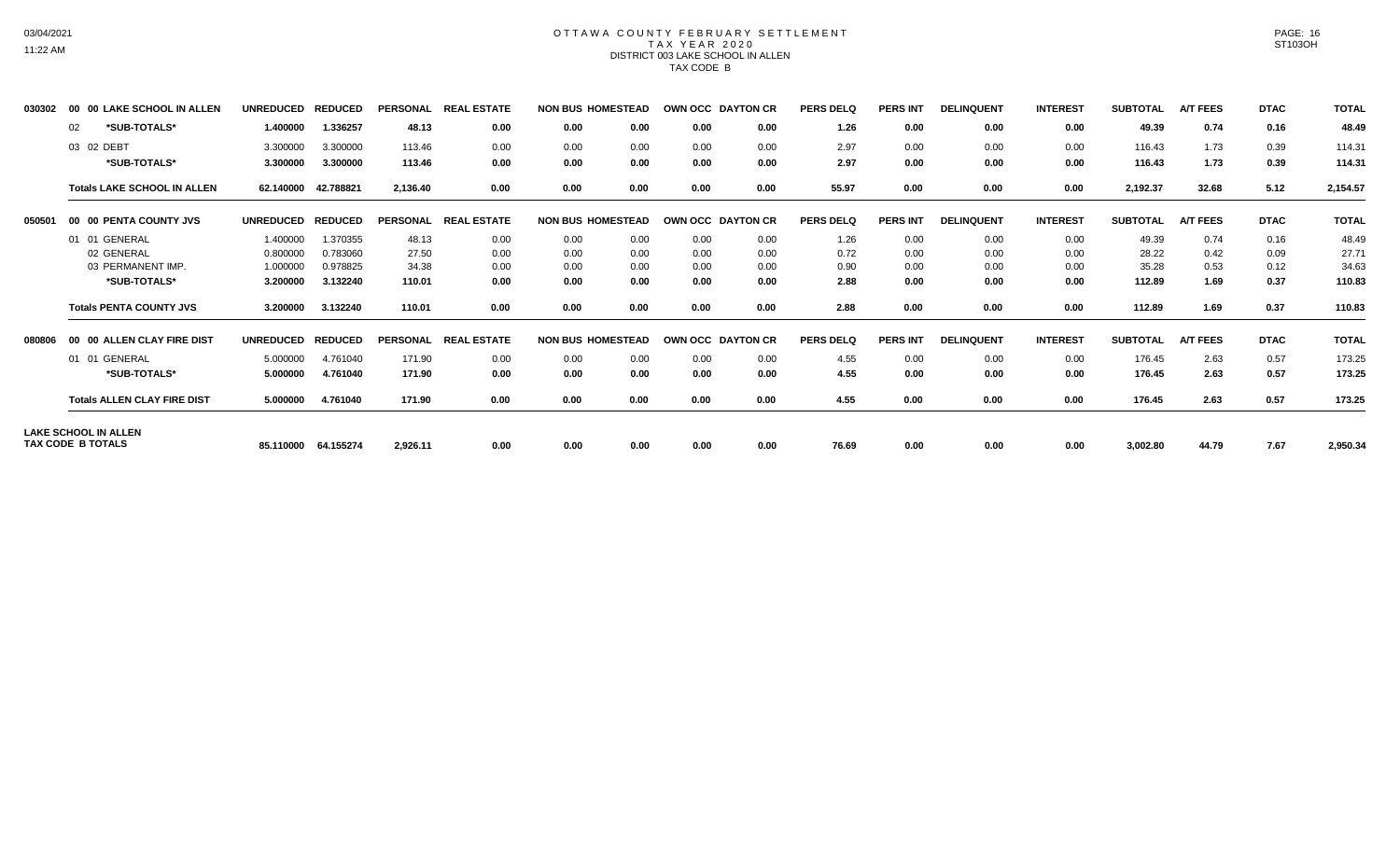## OTTAWA COUNTY FEBRUARY SETTLEMENT TAX YEAR 2020 DISTRICT 003 LAKE SCHOOL IN ALLEN DISTRICT

| 010101 | 00 00 OTTAWA COUNTY               | UNREDUCED REDUCED |                | PERSONAL REAL ESTATE | <b>NON BUS HOMESTEAD</b> |                | OWN OCC DAYTON CR |              | <b>PERS DELQ</b> | <b>PERS INT</b> | <b>DELINQUENT</b> | <b>INTEREST</b> | <b>SUBTOTAL</b>  | <b>A/T FEES</b> | <b>DTAC</b>  | <b>TOTAL</b>     |
|--------|-----------------------------------|-------------------|----------------|----------------------|--------------------------|----------------|-------------------|--------------|------------------|-----------------|-------------------|-----------------|------------------|-----------------|--------------|------------------|
|        | 01 01 O.C.B.M.R.<br>02 O.C.B.M.R. |                   | 75.64<br>48.13 | 577.20<br>431.34     | 57.42<br>42.91           | 13.91<br>10.40 | 8.55<br>6.39      | 0.00<br>0.00 | 1.98<br>1.26     | 0.00<br>0.00    | 29.90<br>22.34    | 0.00<br>0.00    | 764.60<br>562.77 | 11.40<br>8.39   | 3.24<br>2.40 | 749.96<br>551.98 |
|        | 01 PARK DISTRICT                  |                   | 20.63          | 322.34               | 0.00                     | 6.88           | 0.00              | 0.00         | 0.54             | 0.00            | 16.70             | 0.00            | 367.09           | 5.47            | 1.56         | 360.06           |
|        | *SUB-TOTALS*                      |                   | 144.40         | 1,330.88             | 100.33                   | 31.19          | 14.94             | 0.00         | 3.78             | 0.00            | 68.94             | 0.00            | 1,694.46         | 25.26           | 7.20         | 1,662.00         |
|        | 02 01 NURSING HOME                |                   | 17.19          | 207.22               | 20.62                    | 4.99           | 3.07              | 0.00         | 0.45             | 0.00            | 10.73             | 0.00            | 264.27           | 3.93            | 1.14         | 259.20           |
|        | *SUB-TOTALS*                      |                   | 17.19          | 207.22               | 20.62                    | 4.99           | 3.07              | 0.00         | 0.45             | 0.00            | 10.73             | 0.00            | 264.27           | 3.93            | 1.14         | 259.20           |
|        | 03 02 SENIOR PROGRAM              |                   | 10.31          | 107.32               | 10.68                    | 2.59           | 1.59              | 0.00         | 0.27             | 0.00            | 5.56              | 0.00            | 138.32           | 2.06            | 0.59         | 135.67           |
|        | 03 SENIOR PROGRAM                 |                   | 6.88           | 93.88                | 0.00                     | 2.00           | 0.00              | 0.00         | 0.18             | 0.00            | 4.86              | 0.00            | 107.80           | 1.61            | 0.45         | 105.74           |
|        | *SUB-TOTALS*                      |                   | 17.19          | 201.20               | 10.68                    | 4.59           | 1.59              | 0.00         | 0.45             | 0.00            | 10.42             | 0.00            | 246.12           | 3.67            | 1.04         | 241.41           |
|        | 04 01 INSIDE GENERAL              |                   | 68.76          | 959.28               | 95.43                    | 23.12          | 14.21             | 0.00         | 1.80             | 0.00            | 49.69             | 0.00            | 1,212.29         | 18.06           | 5.24         | 1,188.99         |
|        | *SUB-TOTALS*                      |                   | 68.76          | 959.28               | 95.43                    | 23.12          | 14.21             | 0.00         | 1.80             | 0.00            | 49.69             | 0.00            | 1,212.29         | 18.06           | 5.24         | 1,188.99         |
|        | 07 01 MENTAL HEALTH               |                   | 24.07          | 303.95               | 30.24                    | 7.33           | 4.50              | 0.00         | 0.63             | 0.00            | 15.74             | 0.00            | 386.46           | 5.76            | 1.66         | 379.04           |
|        | 02 MENTAL HEALTH                  |                   | 10.31          | 130.26               | 12.96                    | 3.14           | 1.93              | 0.00         | 0.27             | 0.00            | 6.75              | 0.00            | 165.62           | 2.47            | 0.72         | 162.43           |
|        | 03 MENTAL HEALTH                  |                   | 6.88           | 98.14                | 0.00                     | 2.09           | 0.00              | 0.00         | 0.18             | 0.00            | 5.08              | 0.00            | 112.37           | 1.68            | 0.47         | 110.22           |
|        | *SUB-TOTALS*                      |                   | 41.26          | 532.35               | 43.20                    | 12.56          | 6.43              | 0.00         | 1.08             | 0.00            | 27.57             | 0.00            | 664.45           | 9.91            | 2.85         | 651.69           |
|        | <b>Totals OTTAWA COUNTY</b>       |                   | 288.80         | 3,230.93             | 270.26                   | 76.45          | 40.24             | 0.00         | 7.56             | 0.00            | 167.35            | 0.00            | 4,081.59         | 60.83           | 17.47        | 4,003.29         |
|        |                                   |                   |                |                      |                          |                |                   |              |                  |                 |                   |                 |                  |                 |              |                  |
|        | 02020101 00 00 ALLEN TOWNSHIP     | UNREDUCED REDUCED |                | PERSONAL REAL ESTATE | <b>NON BUS HOMESTEAD</b> |                | OWN OCC DAYTON CR |              | <b>PERS DELQ</b> | PERS INT        | <b>DELINQUENT</b> | <b>INTEREST</b> | <b>SUBTOTAL</b>  | <b>A/T FEES</b> | <b>DTAC</b>  | <b>TOTAL</b>     |
|        | 02 01 INSIDE GENERAL              |                   | 30.94          | 431.67               | 42.94                    | 10.41          | 6.40              | 0.00         | 0.81             | 0.00            | 22.36             | 0.00            | 545.53           | 8.12            | 2.36         | 535.05           |
|        | *SUB-TOTALS*                      |                   | 30.94          | 431.67               | 42.94                    | 10.41          | 6.40              | 0.00         | 0.81             | 0.00            | 22.36             | 0.00            | 545.53           | 8.12            | 2.36         | 535.05           |
|        | 03 02 INSIDE ROADS                |                   | 68.76          | 959.28               | 95.43                    | 23.12          | 14.21             | 0.00         | 1.80             | 0.00            | 49.69             | 0.00            | 1,212.29         | 18.06           | 5.24         | 1,188.99         |
|        | *SUB-TOTALS*                      |                   | 68.76          | 959.28               | 95.43                    | 23.12          | 14.21             | 0.00         | 1.80             | 0.00            | 49.69             | 0.00            | 1,212.29         | 18.06           | 5.24         | 1,188.99         |
|        | 04 02 POLICE                      |                   | 51.57          | 280.55               | 27.91                    | 6.76           | 4.16              | 0.00         | 1.35             | 0.00            | 14.53             | 0.00            | 386.83           | 5.77            | 1.55         | 379.51           |
|        | *SUB-TOTALS*                      |                   | 51.57          | 280.55               | 27.91                    | 6.76           | 4.16              | 0.00         | 1.35             | 0.00            | 14.53             | 0.00            | 386.83           | 5.77            | 1.55         | 379.51           |
|        | 05 02 CEMETERY                    |                   | 16.16          | 186.60               | 18.56                    | 4.50           | 2.76              | 0.00         | 0.42             | 0.00            | 9.67              | 0.00            | 238.67           | 3.56            | 1.02         | 234.09           |
|        | *SUB-TOTALS*                      |                   | 16.16          | 186.60               | 18.56                    | 4.50           | 2.76              | 0.00         | 0.42             | 0.00            | 9.67              | 0.00            | 238.67           | 3.56            | 1.02         | 234.09           |
|        | 06 02 CURRENT EXPENSES            |                   | 51.57          | 811.47               | 0.00                     | 17.31          | 0.00              | 0.00         | 1.35             | 0.00            | 42.03             | 0.00            | 923.73           | 13.76           | 3.92         | 906.05           |
|        | *SUB-TOTALS*                      |                   | 51.57          | 811.47               | 0.00                     | 17.31          | 0.00              | 0.00         | 1.35             | 0.00            | 42.03             | 0.00            | 923.73           | 13.76           | 3.92         | 906.05           |
|        |                                   |                   |                |                      |                          |                |                   |              |                  |                 |                   |                 |                  |                 |              |                  |
|        | <b>Totals ALLEN TOWNSHIP</b>      |                   | 219.00         | 2,669.57             | 184.84                   | 62.10          | 27.53             | 0.00         | 5.73             | 0.00            | 138.28            | 0.00            | 3,307.05         | 49.27           | 14.09        | 3,243.69         |
|        | 030302 00 00 LAKE SCHOOL IN ALLEN | UNREDUCED REDUCED |                | PERSONAL REAL ESTATE | <b>NON BUS HOMESTEAD</b> |                | OWN OCC DAYTON CR |              | <b>PERS DELQ</b> | PERS INT        | <b>DELINQUENT</b> | <b>INTEREST</b> | <b>SUBTOTAL</b>  | <b>A/T FEES</b> | <b>DTAC</b>  | <b>TOTAL</b>     |
|        | 00 01 GENERAL                     |                   | 161.59         | 2,254.30             | 224.26                   | 54.34          | 33.40             | 0.00         | 4.24             | 0.00            | 116.78            | 0.00            | 2,848.91         | 42.45           | 12.31        | 2,794.15         |
|        | *SUB-TOTALS*                      |                   | 161.59         | 2,254.30             | 224.26                   | 54.34          | 33.40             | 0.00         | 4.24             | 0.00            | 116.78            | 0.00            | 2,848.91         | 42.45           | 12.31        | 2,794.15         |
|        | 01 01 GENERAL                     |                   | 704.80         | 2,356.47             | 234.43                   | 56.80          | 34.92             | 0.00         | 18.47            | 0.00            | 122.07            | 0.00            | 3,527.96         | 52.57           | 13.26        | 3,462.13         |
|        | 02 GENERAL                        |                   | 154.71         | 524.43               | 52.17                    | 12.64          | 7.77              | 0.00         | 4.05             | 0.00            | 27.17             | 0.00            | 782.94           | 11.67           | 2.95         | 768.32           |
|        | 03 GENERAL                        |                   | 147.84         | 566.85               | 56.39                    | 13.66          | 8.40              | 0.00         | 3.87             | 0.00            | 29.36             | 0.00            | 826.37           | 12.31           | 3.18         | 810.88           |
|        | 04 GENERAL                        |                   | 154.71         | 954.09               | 94.92                    | 23.00          | 14.14             | 0.00         | 4.05             | 0.00            | 49.42             | 0.00            | 1,294.33         | 19.29           | 5.39         | 1,269.65         |
|        | 05 GENERAL                        |                   | 191.15         | 2,186.22             | 217.49                   | 52.70          | 32.39             | 0.00         | 5.01             | 0.00            | 113.25            | 0.00            | 2,798.21         | 41.69           | 12.02        | 2,744.50         |
|        | 06 CURRENT EXPENSE                |                   | 227.94         | 2,606.95             | 259.35                   | 62.84          | 38.63             | 0.00         | 5.97             | 0.00            | 135.04            | 0.00            | 3,336.72         | 49.72           | 14.35        | 3,272.65         |
|        | 07 CURRENT EXPENSE                |                   | 232.07         | 2,654.13             | 264.04                   | 63.98          | 39.33             | 0.00         | 6.08             | 0.00            | 137.49            | 0.00            | 3,397.12         | 50.62           | 14.60        | 3,331.90         |
|        | *SUB-TOTALS*                      |                   | 1,813.22       | 11,849.14            | 1,178.79                 | 285.62         | 175.58            | 0.00         | 47.50            | 0.00            | 613.80            | 0.00            | 15,963.65        | 237.87          | 65.75        | 15,660.03        |
|        | 02 01 PERMANENT IMPROVEMENT       |                   | 48.13          | 497.08               | 49.45                    | 11.98          | 7.37              | 0.00         | 1.26             | 0.00            | 25.75             | 0.00            | 641.02           | 9.55            | 2.75         | 628.72           |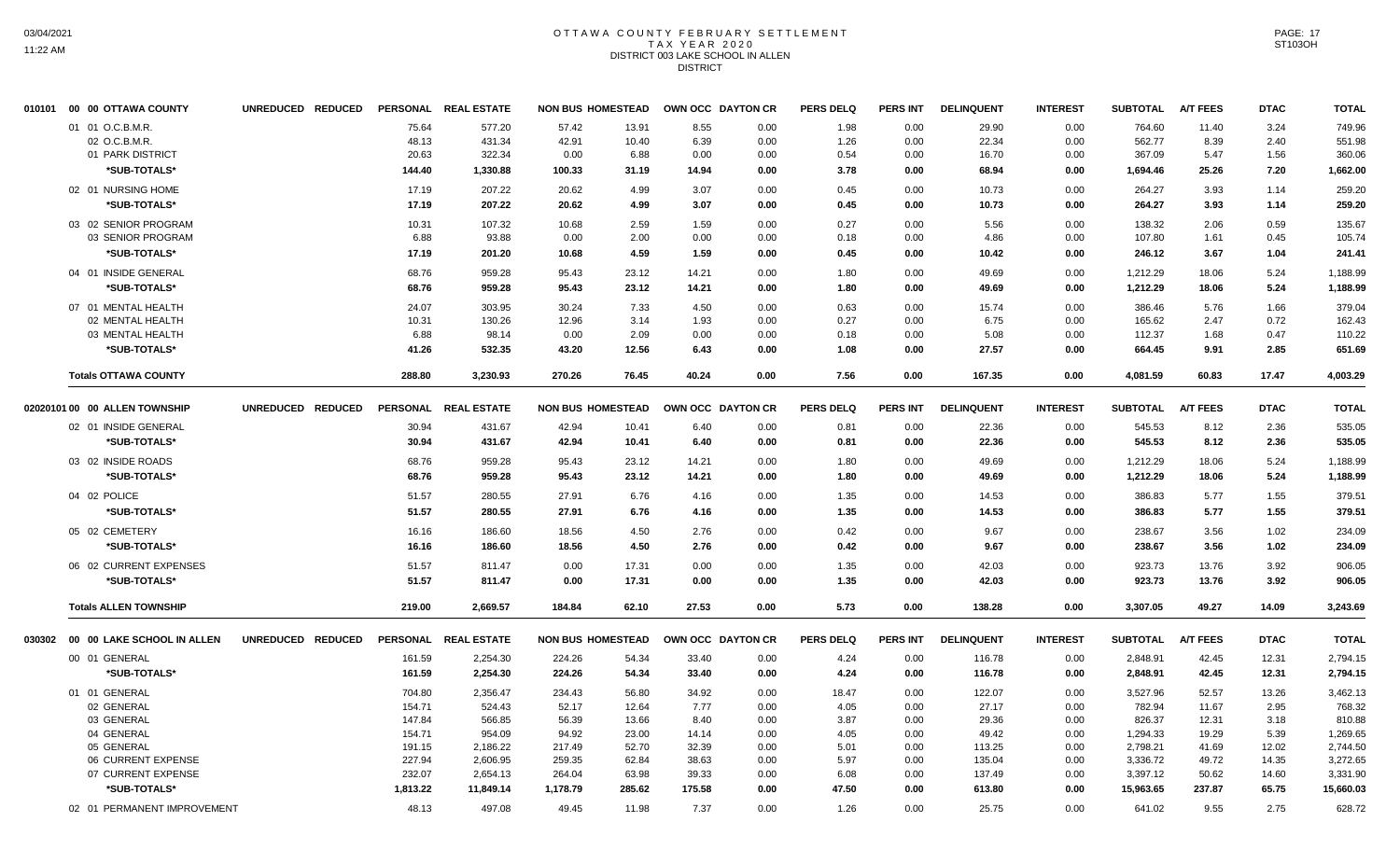# 03/04/2021 11:22 AM

### OTTAWA COUNTY FEBRUARY SETTLEMENT TAX YEAR 2020 DISTRICT 003 LAKE SCHOOL IN ALLEN DISTRICT

| 030302 | 00 00 LAKE SCHOOL IN ALLEN                     | <b>UNREDUCED</b><br><b>REDUCED</b> | <b>PERSONAL</b> | <b>REAL ESTATE</b> | <b>NON BUS HOMESTEAD</b> |        |        | OWN OCC DAYTON CR | <b>PERS DELQ</b> | <b>PERS INT</b> | <b>DELINQUENT</b> | <b>INTEREST</b> | <b>SUBTOTAL</b> | <b>A/T FEES</b> | <b>DTAC</b> | <b>TOTAL</b> |
|--------|------------------------------------------------|------------------------------------|-----------------|--------------------|--------------------------|--------|--------|-------------------|------------------|-----------------|-------------------|-----------------|-----------------|-----------------|-------------|--------------|
|        | *SUB-TOTALS*<br>02                             |                                    | 48.13           | 497.08             | 49.45                    | 11.98  | 7.37   | 0.00              | 1.26             | 0.00            | 25.75             | 0.00            | 641.02          | 9.55            | 2.75        | 628.72       |
|        | 03 02 DEBT                                     |                                    | 113.46          | 1,582.80           | 157.46                   | 38.15  | 23.45  | 0.00              | 2.97             | 0.00            | 81.99             | 0.00            | 2,000.28        | 29.80           | 8.64        | 1,961.84     |
|        | *SUB-TOTALS*                                   |                                    | 113.46          | 1,582.80           | 157.46                   | 38.15  | 23.45  | 0.00              | 2.97             | 0.00            | 81.99             | 0.00            | 2,000.28        | 29.80           | 8.64        | 1,961.84     |
|        | <b>Totals LAKE SCHOOL IN ALLEN</b>             |                                    | 2,136.40        | 16,183.32          | 1,609.96                 | 390.09 | 239.80 | 0.00              | 55.97            | 0.00            | 838.32            | 0.00            | 21,453.86       | 319.67          | 89.45       | 21,044.74    |
| 050501 | 00 00 PENTA COUNTY JVS                         | UNREDUCED REDUCED                  | <b>PERSONAL</b> | <b>REAL ESTATE</b> | <b>NON BUS HOMESTEAD</b> |        |        | OWN OCC DAYTON CR | <b>PERS DELQ</b> | <b>PERS INT</b> | <b>DELINQUENT</b> | <b>INTEREST</b> | <b>SUBTOTAL</b> | <b>A/T FEES</b> | <b>DTAC</b> | <b>TOTAL</b> |
|        | 01 01 GENERAL                                  |                                    | 48.13           | 610.45             | 60.73                    | 14.71  | 9.05   | 0.00              | 1.26             | 0.00            | 31.62             | 0.00            | 775.95          | 11.57           | 3.34        | 761.04       |
|        | 02 GENERAL                                     |                                    | 27.50           | 348.83             | 34.70                    | 8.41   | 5.17   | 0.00              | 0.72             | 0.00            | 18.07             | 0.00            | 443.40          | 6.61            | 1.91        | 434.88       |
|        | 03 PERMANENT IMP.                              |                                    | 34.38           | 381.96             | 38.00                    | 9.21   | 5.66   | 0.00              | 0.90             | 0.00            | 19.79             | 0.00            | 489.90          | 7.30            | 2.11        | 480.49       |
|        | *SUB-TOTALS*                                   |                                    | 110.01          | 1,341.24           | 133.43                   | 32.33  | 19.88  | 0.00              | 2.88             | 0.00            | 69.48             | 0.00            | 1,709.25        | 25.48           | 7.36        | 1,676.41     |
|        | <b>Totals PENTA COUNTY JVS</b>                 |                                    | 110.01          | 1,341.24           | 133.43                   | 32.33  | 19.88  | 0.00              | 2.88             | 0.00            | 69.48             | 0.00            | 1,709.25        | 25.48           | 7.36        | 1,676.41     |
| 080806 | 00 00 ALLEN CLAY FIRE DIST                     | <b>REDUCED</b><br><b>UNREDUCED</b> | <b>PERSONAL</b> | <b>REAL ESTATE</b> | <b>NON BUS HOMESTEAD</b> |        |        | OWN OCC DAYTON CR | <b>PERS DELQ</b> | <b>PERS INT</b> | <b>DELINQUENT</b> | <b>INTEREST</b> | <b>SUBTOTAL</b> | <b>A/T FEES</b> | <b>DTAC</b> | <b>TOTAL</b> |
|        | 01 01 GENERAL                                  |                                    | 171.90          | 1,970.09           | 195.98                   | 47.49  | 29.20  | 0.00              | 4.55             | 0.00            | 102.06            | 0.00            | 2,521.27        | 37.58           | 10.84       | 2,472.85     |
|        | *SUB-TOTALS*                                   |                                    | 171.90          | 1,970.09           | 195.98                   | 47.49  | 29.20  | 0.00              | 4.55             | 0.00            | 102.06            | 0.00            | 2,521.27        | 37.58           | 10.84       | 2,472.85     |
|        | <b>Totals ALLEN CLAY FIRE DIST</b>             |                                    | 171.90          | 1,970.09           | 195.98                   | 47.49  | 29.20  | 0.00              | 4.55             | 0.00            | 102.06            | 0.00            | 2,521.27        | 37.58           | 10.84       | 2,472.85     |
|        | LAKE SCHOOL IN ALLEN<br><b>DISTRICT TOTALS</b> |                                    |                 |                    |                          |        |        |                   |                  |                 |                   |                 |                 |                 |             |              |
|        |                                                |                                    | 2,926.11        | 25,395.15          | 2,394.47                 | 608.46 | 356.65 | 0.00              | 76.69            | 0.00            | 1,315.49          | 0.00            | 33,073.02       | 492.83          | 139.21      | 32,440.98    |

PAGE: 18 ST103OH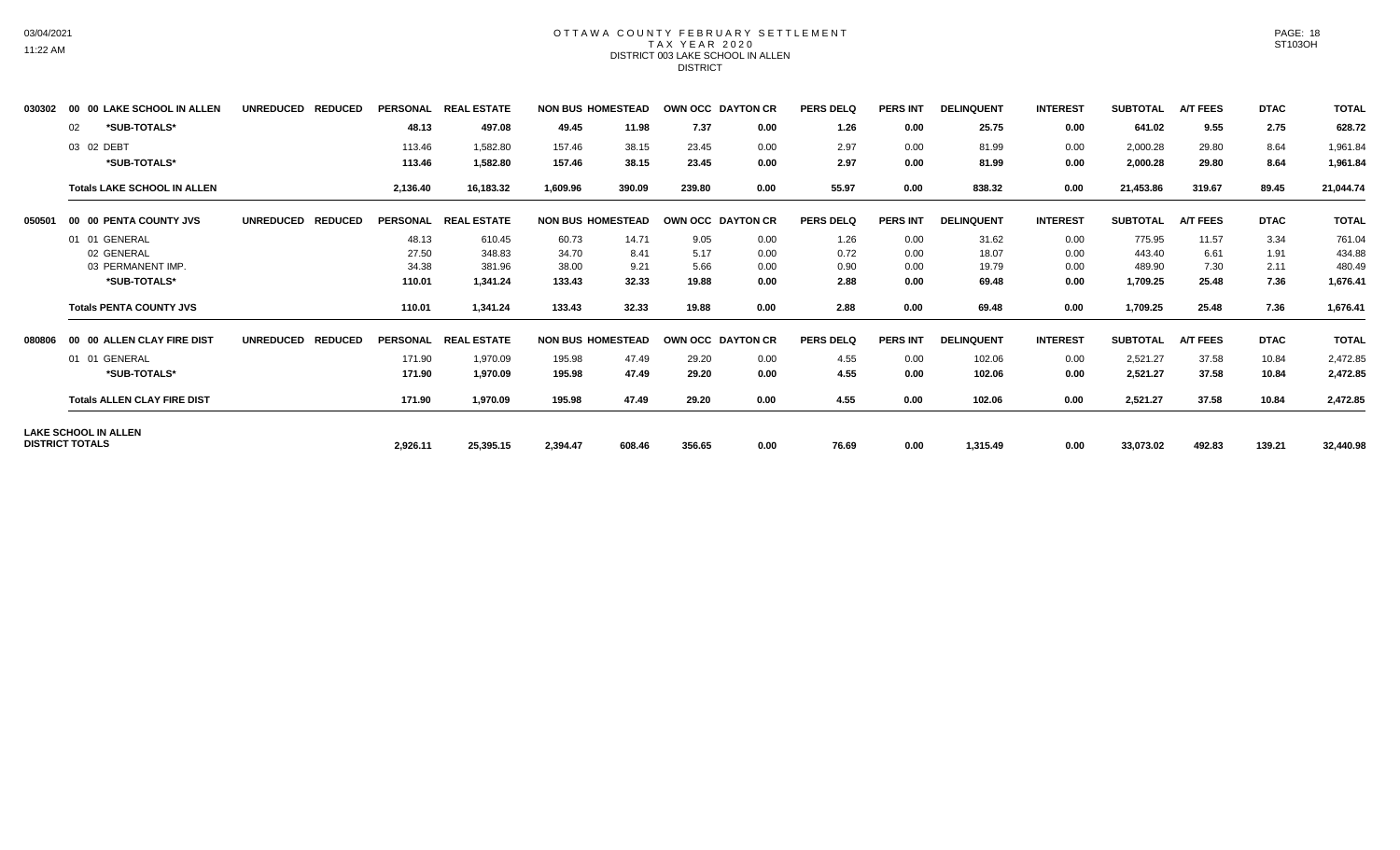## OTTAWA COUNTY FEBRUARY SETTLEMENT TAX YEAR 2020 DISTRICT 004 BENTON TOWNSHIP TAX CODE A

|        | 010101 00 00 OTTAWA COUNTY      | UNREDUCED REDUCED |                | <b>PERSONAL</b> | <b>REAL ESTATE</b>   |           | <b>NON BUS HOMESTEAD</b> | OWN OCC DAYTON CR |      | <b>PERS DELQ</b> | <b>PERS INT</b> | <b>DELINQUENT</b> | <b>INTEREST</b> | <b>SUBTOTAL</b> | <b>A/T FEES</b> | <b>DTAC</b> | <b>TOTAL</b> |
|--------|---------------------------------|-------------------|----------------|-----------------|----------------------|-----------|--------------------------|-------------------|------|------------------|-----------------|-------------------|-----------------|-----------------|-----------------|-------------|--------------|
|        | 01 01 O.C.B.M.R.                | 2.200000          | 1.203400       | 0.00            | 37,726.47            | 3,627.11  | 746.74                   | 356.76            | 0.00 | 0.00             | 0.00            | 1,493.24          | 10.78           | 43,961.10       | 654.99          | 154.61      | 43,151.50    |
|        | 02 O.C.B.M.R.                   | 1.400000          | 0.899310       | 0.00            | 28,193.28            | 2,710.57  | 558.04                   | 266.61            | 0.00 | 0.00             | 0.00            | 1,115.91          | 8.06            | 32,852.47       | 489.48          | 115.54      | 32,247.45    |
|        | 01 PARK DISTRICT                | 0.600000          | 0.594840       | 0.00            | 20,948.20            | 0.00      | 369.11                   | 0.00              | 0.00 | 0.00             | 0.00            | 829.14            | 5.99            | 22,152.44       | 330.06          | 76.42       | 21,745.96    |
|        | *SUB-TOTALS*                    | 4.200000          | 2.697550       | 0.00            | 86,867.95            | 6,337.68  | 1,673.89                 | 623.37            | 0.00 | 0.00             | 0.00            | 3,438.29          | 24.83           | 98,966.01       | 1,474.53        | 346.57      | 97,144.91    |
|        | 02 01 NURSING HOME              | 0.500000          | 0.432043       | 0.00            | 13,544.50            | 1,302.20  | 268.09                   | 128.08            | 0.00 | 0.00             | 0.00            | 536.10            | 3.87            | 15,782.84       | 235.15          | 55.51       | 15,492.18    |
|        | *SUB-TOTALS*                    | 0.500000          | 0.432043       | 0.00            | 13,544.50            | 1,302.20  | 268.09                   | 128.08            | 0.00 | 0.00             | 0.00            | 536.10            | 3.87            | 15,782.84       | 235.15          | 55.51       | 15,492.18    |
|        | 03 02 SENIOR PROGRAM            | 0.300000          | 0.223762       | 0.00            | 7,014.92             | 674.43    | 138.85                   | 66.34             | 0.00 | 0.00             | 0.00            | 277.65            | 2.01            | 8,174.20        | 121.79          | 28.75       | 8,023.66     |
|        | 03 SENIOR PROGRAM               | 0.200000          | 0.173250       | 0.00            | 6,101.26             | 0.00      | 107.51                   | 0.00              | 0.00 | 0.00             | 0.00            | 241.49            | 1.74            | 6,452.00        | 96.13           | 22.26       | 6,333.61     |
|        | *SUB-TOTALS*                    | 0.500000          | 0.397012       | 0.00            | 13,116.18            | 674.43    | 246.36                   | 66.34             | 0.00 | 0.00             | 0.00            | 519.14            | 3.75            | 14,626.20       | 217.92          | 51.01       | 14,357.27    |
|        | 04 01 INSIDE GENERAL            | 2.000000          | 2.000000       | 0.00            | 62,699.80            | 6,028.10  | 1,241.05                 | 592.93            | 0.00 | 0.00             | 0.00            | 2,481.70          | 17.92           | 73,061.50       | 1,088.57        | 256.95      | 71,715.98    |
|        | *SUB-TOTALS*                    | 2.000000          | 2.000000       | 0.00            | 62,699.80            | 6,028.10  | 1,241.05                 | 592.93            | 0.00 | 0.00             | 0.00            | 2,481.70          | 17.92           | 73,061.50       | 1,088.57        | 256.95      | 71,715.98    |
|        | 07 01 MENTAL HEALTH             | 0.700000          | 0.633701       | 0.00            | 19,866.46            | 1,910.01  | 393.23                   | 187.87            | 0.00 | 0.00             | 0.00            | 786.33            | 5.68            | 23.149.58       | 344.91          | 81.41       | 22,723.26    |
|        | 02 MENTAL HEALTH                | 0.300000          | 0.271586       | 0.00            | 8,514.19             | 818.57    | 168.53                   | 80.52             | 0.00 | 0.00             | 0.00            | 337.00            | 2.43            | 9,921.24        | 147.82          | 34.89       | 9,738.53     |
|        | 03 MENTAL HEALTH                | 0.200000          | 0.181100       | 0.00            | 6,377.71             | 0.00      | 112.38                   | 0.00              | 0.00 | 0.00             | 0.00            | 252.43            | 1.82            | 6,744.34        | 100.49          | 23.27       | 6,620.58     |
|        | *SUB-TOTALS*                    | 1.200000          | 1.086387       | 0.00            | 34,758.36            | 2,728.58  | 674.14                   | 268.39            | 0.00 | 0.00             | 0.00            | 1,375.76          | 9.93            | 39,815.16       | 593.22          | 139.57      | 39,082.37    |
|        | <b>Totals OTTAWA COUNTY</b>     | 8.400000          | 6.612992       | 0.00            | 210,986.79           | 17,070.99 | 4,103.53                 | 1,679.11          | 0.00 | 0.00             | 0.00            | 8,350.99          | 60.30           | 242,251.71      | 3,609.39        | 849.61      | 237,792.71   |
|        | 02020301 00 00 BENTON EXC CORP. | <b>UNREDUCED</b>  | <b>REDUCED</b> | <b>PERSONAL</b> | <b>REAL ESTATE</b>   |           | <b>NON BUS HOMESTEAD</b> | OWN OCC DAYTON CR |      | <b>PERS DELQ</b> | <b>PERS INT</b> | <b>DELINQUENT</b> | <b>INTEREST</b> | <b>SUBTOTAL</b> | <b>A/T FEES</b> | <b>DTAC</b> | <b>TOTAL</b> |
|        | 01 01 CEMETERY                  | 0.500000          | 0.384907       | 0.00            | 12,066.80            | 1,160.13  | 238.84                   | 114.11            | 0.00 | 0.00             | 0.00            | 477.61            | 3.45            | 14,060.94       | 209.50          | 49.45       | 13,801.99    |
|        | *SUB-TOTALS*                    | 0.500000          | 0.384907       | 0.00            | 12,066.80            | 1,160.13  | 238.84                   | 114.11            | 0.00 | 0.00             | 0.00            | 477.61            | 3.45            | 14,060.94       | 209.50          | 49.45       | 13,801.99    |
|        | 02 01 GENERAL                   | 5.500000          | 3.632607       | 0.00            | 113,881.86           | 10,948.87 | 2,254.11                 | 1,076.93          | 0.00 | 0.00             | 0.00            | 4,507.51          | 32.55           | 132,701.83      | 1,977.17        | 466.70      | 130,257.96   |
|        | 02 CURRENT EXPENSE              | 1.500000          | 1.425642       | 0.00            | 50,206.16            | 0.00      | 884.64                   | 0.00              | 0.00 | 0.00             | 0.00            | 1,987.19          | 14.35           | 53,092.34       | 791.04          | 183.16      | 52,118.14    |
|        | *SUB-TOTALS*                    | 7.000000          | 5.058249       | 0.00            | 164,088.02           | 10,948.87 | 3,138.75                 | 1,076.93          | 0.00 | 0.00             | 0.00            | 6,494.70          | 46.90           | 185,794.17      | 2,768.21        | 649.86      | 182,376.10   |
|        | 03 01 INSIDE GENERAL            | 1.500000          | 1.500000       | 0.00            | 47,024.85            | 4,521.08  | 930.78                   | 444.69            | 0.00 | 0.00             | 0.00            | 1,861.27          | 13.44           | 54,796.11       | 816.43          | 192.71      | 53,786.97    |
|        | *SUB-TOTALS*                    | 1.500000          | 1.500000       | 0.00            | 47,024.85            | 4,521.08  | 930.78                   | 444.69            | 0.00 | 0.00             | 0.00            | 1,861.27          | 13.44           | 54,796.11       | 816.43          | 192.71      | 53,786.97    |
|        | 04 02 INSIDE ROADS              | 2.200000          | 2.200000       | 0.00            | 68,969.78            | 6,630.92  | 1,365.15                 | 652.22            | 0.00 | 0.00             | 0.00            | 2,729.87          | 19.72           | 80,367.66       | 1,197.43        | 282.64      | 78,887.59    |
|        | *SUB-TOTALS*                    | 2.200000          | 2.200000       | 0.00            | 68,969.78            | 6,630.92  | 1,365.15                 | 652.22            | 0.00 | 0.00             | 0.00            | 2,729.87          | 19.72           | 80,367.66       | 1,197.43        | 282.64      | 78,887.59    |
|        | <b>Totals BENTON EXC CORP.</b>  | 11.200000         | 9.143156       | 0.00            | 292,149.45           | 23,261.00 | 5,673.52                 | 2,287.95          | 0.00 | 0.00             | 0.00            | 11,563.45         | 83.51           | 335,018.88      | 4,991.57        | 1,174.66    | 328,852.65   |
| 030303 | 00 00 BENTON CARROLL SALEM      | UNREDUCED REDUCED |                |                 | PERSONAL REAL ESTATE |           | <b>NON BUS HOMESTEAD</b> | OWN OCC DAYTON CR |      | <b>PERS DELQ</b> | <b>PERS INT</b> | <b>DELINQUENT</b> | <b>INTEREST</b> | <b>SUBTOTAL</b> | <b>A/T FEES</b> | <b>DTAC</b> | <b>TOTAL</b> |
|        | 00 01 GENERAL                   | 3.700000          | 3.700000       | 0.00            | 115,994.62           | 11,151.99 | 2,295.93                 | 1,096.91          | 0.00 | 0.00             | 0.00            | 4,591.14          | 33.16           | 135,163.75      | 2,013.85        | 475.35      | 132,674.55   |
|        | 02 PERMANENT IMPROVEMENT        | 0.300000          | 0.300000       | 0.00            | 9,404.97             | 904.22    | 186.16                   | 88.94             | 0.00 | 0.00             | 0.00            | 372.25            | 2.69            | 10,959.23       | 163.29          | 38.54       | 10,757.40    |
|        | *SUB-TOTALS*                    | 4.000000          | 4.000000       | 0.00            | 125,399.59           | 12,056.21 | 2,482.09                 | 1,185.85          | 0.00 | 0.00             | 0.00            | 4,963.39          | 35.85           | 146,122.98      | 2,177.14        | 513.89      | 143,431.95   |
|        | 01 01 GENERAL                   | 20.700000         | 11.029271      | 0.00            | 345,766.52           | 33,242.80 | 6,843.91                 | 3,269.77          | 0.00 | 0.00             | 0.00            | 13,685.65         | 98.84           | 402,907.49      | 6.003.06        | 1,416.98    | 395,487.45   |
|        | 02 GENERAL                      | 4.330000          | 2.529980       | 0.00            | 79,314.62            | 7,625.49  | 1,569.91                 | 750.05            | 0.00 | 0.00             | 0.00            | 3,139.32          | 22.67           | 92,422.06       | 1.377.03        | 325.04      | 90,719.99    |
|        | 03 GENERAL                      | 3.900000          | 2.740764       | 0.00            | 85,922.67            | 8,260.81  | 1,700.71                 | 812.53            | 0.00 | 0.00             | 0.00            | 3,400.87          | 24.56           | 100,122.15      | 1,491.76        | 352.12      | 98,278.27    |
|        | 04 EMERGENCY                    | 3.650000          | 3.650000       | 0.00            | 128,540.32           | 0.00      | 2,264.91                 | 0.00              | 0.00 | 0.00             | 0.00            | 5,087.70          | 36.74           | 135,929.67      | 2,025.27        | 468.93      | 133,435.47   |
|        | 05 EMERGENCY                    | 3.900000          | 3.900000       | 0.00            | 137,344.45           | 0.00      | 2,420.04                 | 0.00              | 0.00 | 0.00             | 0.00            | 5,436.18          | 39.26           | 145,239.93      | 2,163.98        | 501.05      | 142,574.90   |
|        | *SUB-TOTALS*                    | 36.480000         | 23.850015      | 0.00            | 776,888.58           | 49,129.10 | 14,799.48                | 4,832.35          | 0.00 | 0.00             | 0.00            | 30,749.72         | 222.07          | 876,621.30      | 13,061.10       | 3,064.12    | 860,496.08   |
|        | 02 01 PERMANENT IMPROVEMENT     | 1.200000          | 0.335698       | 0.00            | 10.524.10            | 1.011.81  | 208.31                   | 99.52             | 0.00 | 0.00             | 0.00            | 416.55            | 3.01            | 12.263.30       | 182.72          | 43.13       | 12,037.45    |
|        | *SUB-TOTALS*                    | 1.200000          | 0.335698       | 0.00            | 10,524.10            | 1,011.81  | 208.31                   | 99.52             | 0.00 | 0.00             | 0.00            | 416.55            | 3.01            | 12,263.30       | 182.72          | 43.13       | 12,037.45    |
|        |                                 |                   |                |                 |                      |           |                          |                   |      |                  |                 |                   |                 |                 |                 |             |              |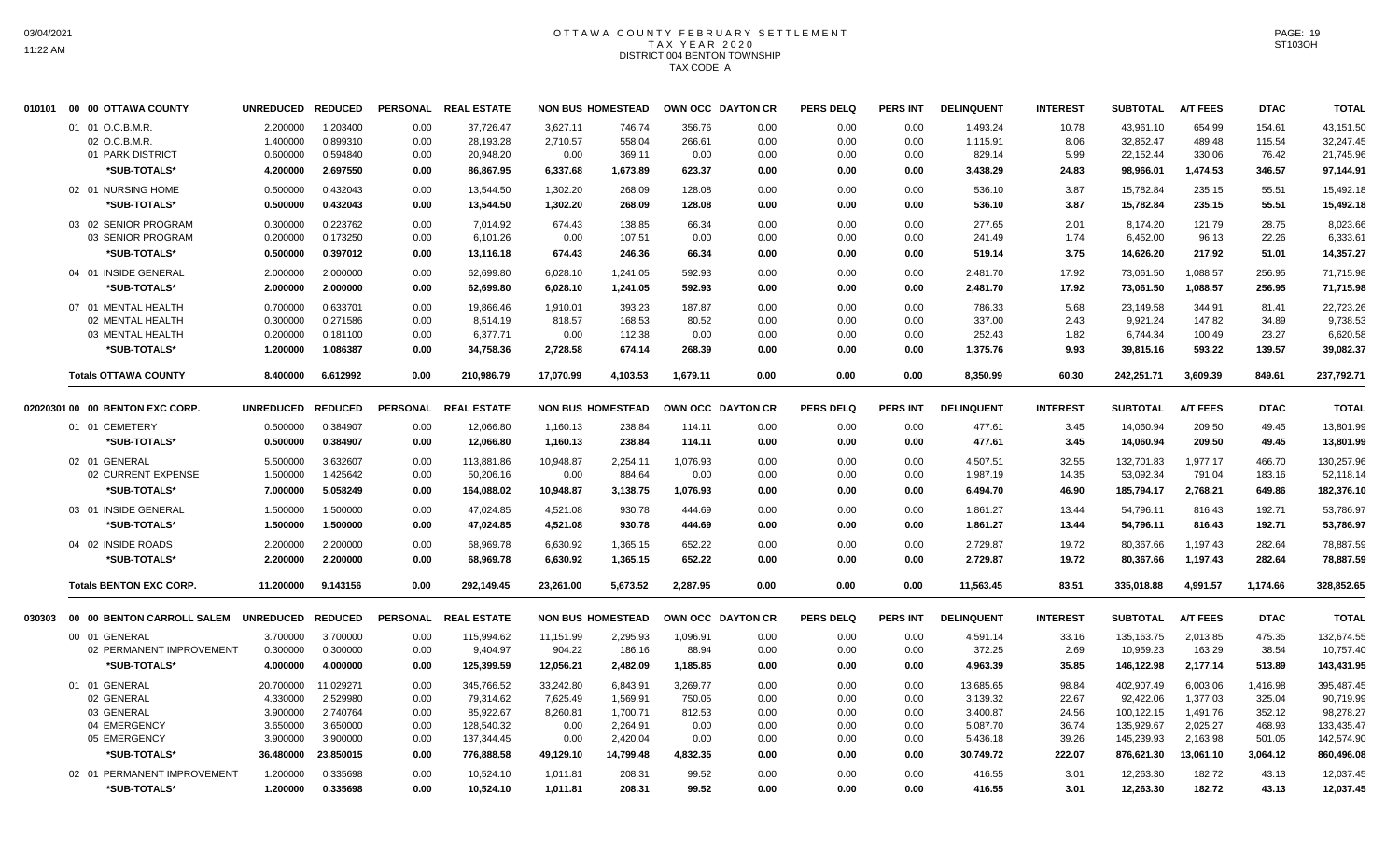#### OTTAWA COUNTY FEBRUARY SETTLEMENT TAX YEAR 2020 DISTRICT 004 BENTON TOWNSHIP TAX CODE A

| 030303 | 00 00 BENTON CARROLL SALEM         | <b>UNREDUCED</b> | <b>REDUCED</b> | <b>PERSONAL</b> | <b>REAL ESTATE</b> |            | <b>NON BUS HOMESTEAD</b> |           | OWN OCC DAYTON CR | <b>PERS DELQ</b> | <b>PERS INT</b> | <b>DELINQUENT</b> | <b>INTEREST</b> | <b>SUBTOTAL</b> | <b>A/T FEES</b> | <b>DTAC</b> | <b>TOTAL</b> |
|--------|------------------------------------|------------------|----------------|-----------------|--------------------|------------|--------------------------|-----------|-------------------|------------------|-----------------|-------------------|-----------------|-----------------|-----------------|-------------|--------------|
|        | <b>Totals BENTON CARROLL SALEM</b> | 41.680000        | 28.185713      | 0.00            | 912,812.27         | 62,197.12  | 17,489.88                | 6,117.72  | 0.00              | 0.00             | 0.00            | 36,129.66         | 260.93          | 1,035,007.58    | 15,420.96       | 3,621.14    | 1,015,965.48 |
| 050501 | 00 00 PENTA COUNTY JVS             | <b>UNREDUCED</b> | <b>REDUCED</b> | <b>PERSONAL</b> | <b>REAL ESTATE</b> |            | <b>NON BUS HOMESTEAD</b> |           | OWN OCC DAYTON CR | <b>PERS DELQ</b> | <b>PERS INT</b> | <b>DELINQUENT</b> | <b>INTEREST</b> | <b>SUBTOTAL</b> | <b>A/T FEES</b> | <b>DTAC</b> | <b>TOTAL</b> |
|        | 01 01 GENERAL                      | 1.400000         | 1.272727       | 0.00            | 39,899.86          | 3,836.07   | 789.76                   | 377.32    | 0.00              | 0.00             | 0.00            | 1,579.26          | 11.41           | 46,493.68       | 692.73          | 163.51      | 45,637.44    |
|        | 02 GENERAL                         | 0.800000         | 0.727273       | 0.00            | 22,799.93          | 2,192.04   | 451.29                   | 215.61    | 0.00              | 0.00             | 0.00            | 902.44            | 6.52            | 26,567.83       | 395.84          | 93.44       | 26,078.55    |
|        | 03 PERMANENT IMP.                  | 1.000000         | 0.796351       | 0.00            | 24,965.51          | 2,400.24   | 494.14                   | 236.09    | 0.00              | 0.00             | 0.00            | 988.14            | 7.13            | 29,091.25       | 433.45          | 102.31      | 28,555.49    |
|        | *SUB-TOTALS*                       | 3.200000         | 2.796351       | 0.00            | 87,665.30          | 8,428.35   | 1,735.19                 | 829.02    | 0.00              | 0.00             | 0.00            | 3,469.84          | 25.06           | 102,152.76      | 1,522.02        | 359.26      | 100,271.48   |
|        | <b>Totals PENTA COUNTY JVS</b>     | 3.200000         | 2.796351       | 0.00            | 87,665.30          | 8,428.35   | 1,735.19                 | 829.02    | 0.00              | 0.00             | 0.00            | 3,469.84          | 25.06           | 102,152.76      | 1,522.02        | 359.26      | 100,271.48   |
| 060604 | 00 00 OAK HARBOR LIBRARY           | <b>UNREDUCED</b> | <b>REDUCED</b> | <b>PERSONAL</b> | <b>REAL ESTATE</b> |            | <b>NON BUS HOMESTEAD</b> |           | OWN OCC DAYTON CR | <b>PERS DELQ</b> | <b>PERS INT</b> | <b>DELINQUENT</b> | <b>INTEREST</b> | <b>SUBTOTAL</b> | <b>A/T FEES</b> | <b>DTAC</b> | <b>TOTAL</b> |
|        | 01 04 OAK HARBOR LIBRARY           | 1.000000         | 0.861811       | 0.00            | 30,349.99          | 0.00       | 534.77                   | 0.00      | 0.00              | 0.00             | 0.00            | 1,201.27          | 8.68            | 32,094.71       | 478.19          | 110.72      | 31,505.80    |
|        | *SUB-TOTALS*                       | 1.000000         | 0.861811       | 0.00            | 30,349.99          | 0.00       | 534.77                   | 0.00      | 0.00              | 0.00             | 0.00            | 1,201.27          | 8.68            | 32,094.71       | 478.19          | 110.72      | 31,505.80    |
|        | <b>Totals OAK HARBOR LIBRARY</b>   | 1.000000         | 0.861811       | 0.00            | 30,349.99          | 0.00       | 534.77                   | 0.00      | 0.00              | 0.00             | 0.00            | 1,201.27          | 8.68            | 32,094.71       | 478.19          | 110.72      | 31,505.80    |
|        | <b>BENTON TOWNSHIP</b>             |                  |                |                 |                    |            |                          |           |                   |                  |                 |                   |                 |                 |                 |             |              |
|        | TAX CODE A TOTALS                  | 65.480000        | 47.600023      | 0.00            | 1,533,963.80       | 110,957.46 | 29,536.89                | 10,913.80 | 0.00              | 0.00             | 0.00            | 60,715.21         | 438.48          | 1,746,525.64    | 26,022.13       | 6,115.39    | 1,714,388.12 |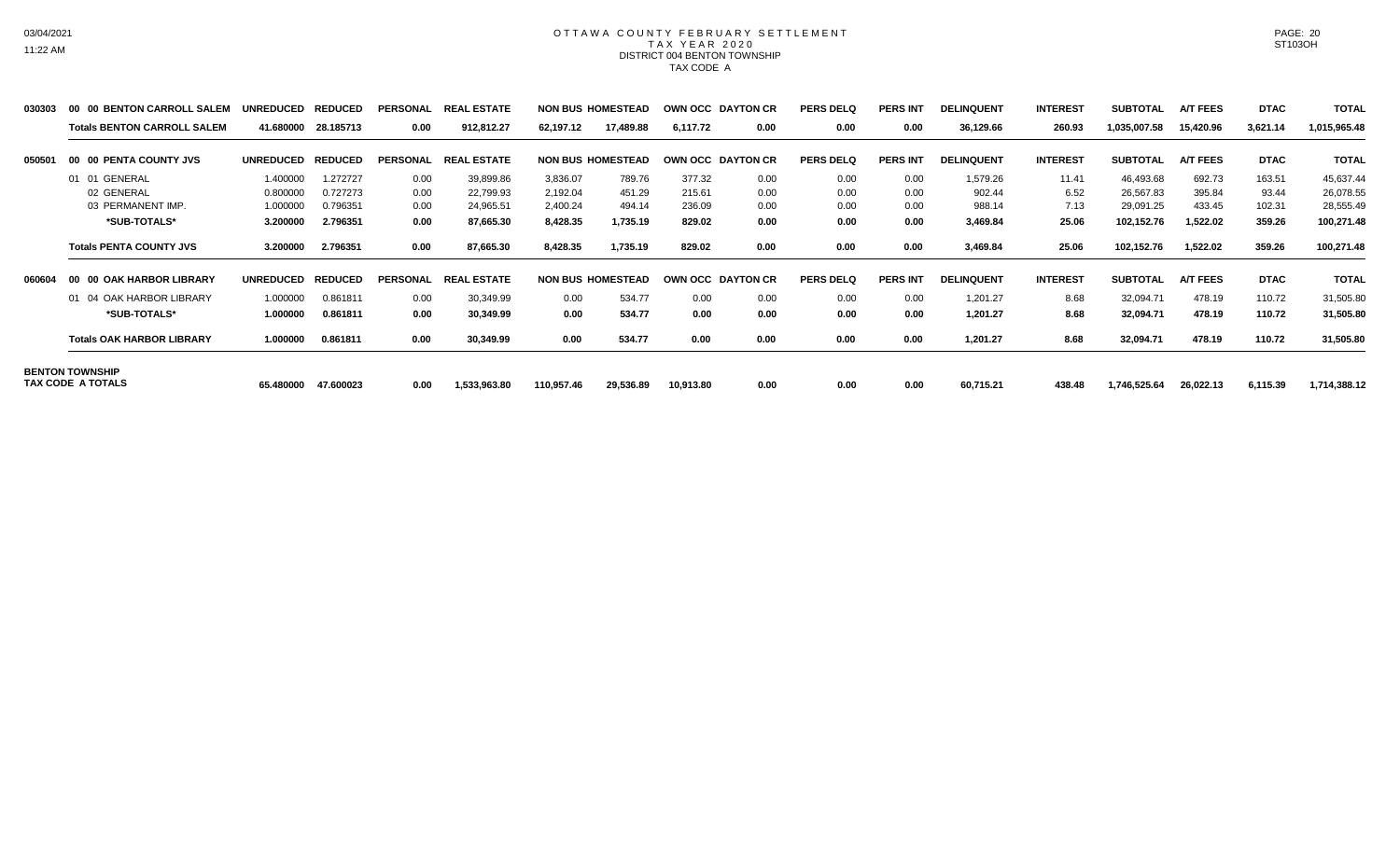## OTTAWA COUNTY FEBRUARY SETTLEMENT TAX YEAR 2020 DISTRICT 004 BENTON TOWNSHIP TAX CODE B

| 010101 | 00 00 OTTAWA COUNTY                  | <b>UNREDUCED</b> | <b>REDUCED</b> |           | PERSONAL REAL ESTATE | <b>NON BUS HOMESTEAD</b> |      | OWN OCC DAYTON CR |      | <b>PERS DELQ</b> | <b>PERS INT</b> | <b>DELINQUENT</b> | <b>INTEREST</b> | <b>SUBTOTAL</b> | <b>A/T FEES</b> | <b>DTAC</b> | <b>TOTAL</b> |
|--------|--------------------------------------|------------------|----------------|-----------|----------------------|--------------------------|------|-------------------|------|------------------|-----------------|-------------------|-----------------|-----------------|-----------------|-------------|--------------|
|        | 01 01 O.C.B.M.R.                     | 2.200000         | 1.883836       | 3,689.80  | 1,117.15             | 0.00                     | 0.00 | 0.76              | 0.00 | 0.26             | 0.00            | 0.00              | 0.00            | 4,807.97        | 71.64           | 0.03        | 4,736.30     |
|        | 02 O.C.B.M.R.                        | 1.400000         | 1.248331       | 2,348.05  | 740.29               | 0.00                     | 0.00 | 0.50              | 0.00 | 0.17             | 0.00            | 0.00              | 0.00            | 3,089.01        | 46.02           | 0.02        | 3,042.97     |
|        | 01 PARK DISTRICT                     | 0.600000         | 0.595592       | 1,006.31  | 353.20               | 0.00                     | 0.00 | 0.00              | 0.00 | 0.07             | 0.00            | 0.00              | 0.00            | 1,359.58        | 20.26           | 0.01        | 1,339.31     |
|        | *SUB-TOTALS*                         | 4.200000         | 3.727759       | 7,044.16  | 2,210.64             | 0.00                     | 0.00 | 1.26              | 0.00 | 0.50             | 0.00            | 0.00              | 0.00            | 9,256.56        | 137.92          | 0.06        | 9,118.58     |
|        | 02 01 NURSING HOME                   | 0.500000         | 0.485399       | 838.59    | 287.85               | 0.00                     | 0.00 | 0.20              | 0.00 | 0.06             | 0.00            | 0.00              | 0.00            | 1,126.70        | 16.79           | 0.01        | 1,109.90     |
|        | *SUB-TOTALS*                         | 0.500000         | 0.485399       | 838.59    | 287.85               | 0.00                     | 0.00 | 0.20              | 0.00 | 0.06             | 0.00            | 0.00              | 0.00            | 1,126.70        | 16.79           | 0.01        | 1,109.90     |
|        |                                      |                  |                |           |                      |                          |      |                   |      |                  |                 |                   |                 |                 |                 |             |              |
|        | 03 02 SENIOR PROGRAM                 | 0.300000         | 0.286012       | 503.15    | 169.61               | 0.00                     | 0.00 | 0.12              | 0.00 | 0.04             | 0.00            | 0.00              | 0.00            | 672.92          | 10.03           | 0.00        | 662.89       |
|        | 03 SENIOR PROGRAM                    | 0.200000         | 0.194640       | 335.44    | 115.43               | 0.00                     | 0.00 | 0.00              | 0.00 | 0.02             | 0.00            | 0.00              | 0.00            | 450.89          | 6.72            | 0.00        | 444.17       |
|        | *SUB-TOTALS*                         | 0.500000         | 0.480652       | 838.59    | 285.04               | 0.00                     | 0.00 | 0.12              | 0.00 | 0.06             | 0.00            | 0.00              | 0.00            | 1,123.81        | 16.75           | 0.00        | 1,107.06     |
|        | 04 01 INSIDE GENERAL                 | 2.000000         | 2.000000       | 3,354.36  | 1.186.04             | 0.00                     | 0.00 | 0.80              | 0.00 | 0.24             | 0.00            | 0.00              | 0.00            | 4,541.44        | 67.66           | 0.03        | 4,473.75     |
|        | *SUB-TOTALS*                         | 2.000000         | 2.000000       | 3,354.36  | 1,186.04             | 0.00                     | 0.00 | 0.80              | 0.00 | 0.24             | 0.00            | 0.00              | 0.00            | 4,541.44        | 67.66           | 0.03        | 4,473.75     |
|        | 07 01 MENTAL HEALTH                  | 0.700000         | 0.684293       | 1,174.03  | 405.80               | 0.00                     | 0.00 | 0.28              | 0.00 | 0.08             | 0.00            | 0.00              | 0.00            | 1,580.19        | 23.54           | 0.01        | 1,556.64     |
|        | 02 MENTAL HEALTH                     | 0.300000         | 0.293268       | 503.15    | 173.91               | 0.00                     | 0.00 | 0.12              | 0.00 | 0.04             | 0.00            | 0.00              | 0.00            | 677.22          | 10.09           | 0.00        | 667.13       |
|        | 03 MENTAL HEALTH                     | 0.200000         | 0.195512       | 335.44    | 115.94               | 0.00                     | 0.00 | 0.00              | 0.00 | 0.02             | 0.00            | 0.00              | 0.00            | 451.40          | 6.73            | 0.00        | 444.67       |
|        | *SUB-TOTALS*                         | 1.200000         | 1.173073       | 2,012.62  | 695.65               | 0.00                     | 0.00 | 0.40              | 0.00 | 0.14             | 0.00            | 0.00              | 0.00            | 2,708.81        | 40.36           | 0.01        | 2,668.44     |
|        |                                      |                  |                |           |                      |                          |      |                   |      |                  |                 |                   |                 |                 |                 |             |              |
|        | <b>Totals OTTAWA COUNTY</b>          | 8.400000         | 7.866883       | 14,088.32 | 4.665.22             | 0.00                     | 0.00 | 2.78              | 0.00 | 1.00             | 0.00            | 0.00              | 0.00            | 18,757.32       | 279.48          | 0.11        | 18,477.73    |
|        | 02020301 00 00 BENTON EXC CORP.      | <b>UNREDUCED</b> | <b>REDUCED</b> |           | PERSONAL REAL ESTATE | <b>NON BUS HOMESTEAD</b> |      | OWN OCC DAYTON CR |      | <b>PERS DELQ</b> | PERS INT        | <b>DELINQUENT</b> | <b>INTEREST</b> | <b>SUBTOTAL</b> | <b>A/T FEES</b> | <b>DTAC</b> | <b>TOTAL</b> |
|        | 01 01 CEMETERY                       | 0.500000         | 0.402911       | 838.59    | 238.93               | 0.00                     | 0.00 | 0.16              | 0.00 | 0.06             | 0.00            | 0.00              | 0.00            | 1,077.74        | 16.06           | 0.01        | 1,061.67     |
|        | *SUB-TOTALS*                         | 0.500000         | 0.402911       | 838.59    | 238.93               | 0.00                     | 0.00 | 0.16              | 0.00 | 0.06             | 0.00            | 0.00              | 0.00            | 1,077.74        | 16.06           | 0.01        | 1,061.67     |
|        |                                      |                  |                |           |                      |                          |      |                   |      |                  |                 |                   |                 |                 |                 |             |              |
|        | 02 01 GENERAL                        | 5.500000         | 4.140774       | 9,224.49  | 2,455.56             | 0.00                     | 0.00 | 1.67              | 0.00 | 0.66             | 0.00            | 0.00              | 0.00            | 11,682.38       | 174.06          | 0.06        | 11,508.26    |
|        | 02 CURRENT EXPENSE                   | 1.500000         | 1.468730       | 2,515.77  | 870.99               | 0.00                     | 0.00 | 0.00              | 0.00 | 0.18             | 0.00            | 0.00              | 0.00            | 3,386.94        | 50.46           | 0.02        | 3,336.46     |
|        | *SUB-TOTALS*                         | 7.000000         | 5.609504       | 11,740.26 | 3,326.55             | 0.00                     | 0.00 | 1.67              | 0.00 | 0.84             | 0.00            | 0.00              | 0.00            | 15,069.32       | 224.52          | 0.08        | 14,844.72    |
|        | 03 01 INSIDE GENERAL                 | 1.500000         | 1.500000       | 2,515.77  | 889.53               | 0.00                     | 0.00 | 0.60              | 0.00 | 0.18             | 0.00            | 0.00              | 0.00            | 3,406.08        | 50.75           | 0.02        | 3,355.31     |
|        | *SUB-TOTALS*                         | 1.500000         | 1.500000       | 2,515.77  | 889.53               | 0.00                     | 0.00 | 0.60              | 0.00 | 0.18             | 0.00            | 0.00              | 0.00            | 3,406.08        | 50.75           | 0.02        | 3,355.31     |
|        | 04 02 INSIDE ROADS                   | 2.200000         | 2.200000       | 3,689.80  | 1,304.64             | 0.00                     | 0.00 | 0.89              | 0.00 | 0.26             | 0.00            | 0.00              | 0.00            | 4,995.59        | 74.43           | 0.03        | 4,921.13     |
|        | *SUB-TOTALS*                         | 2.200000         | 2.200000       | 3,689.80  | 1,304.64             | 0.00                     | 0.00 | 0.89              | 0.00 | 0.26             | 0.00            | 0.00              | 0.00            | 4,995.59        | 74.43           | 0.03        | 4,921.13     |
|        | <b>Totals BENTON EXC CORP.</b>       | 11.200000        | 9.712415       | 18.784.42 | 5.759.65             | 0.00                     | 0.00 | 3.32              | 0.00 | 1.34             | 0.00            | 0.00              | 0.00            | 24.548.73       | 365.76          | 0.14        | 24,182.83    |
|        |                                      |                  |                |           |                      |                          |      |                   |      |                  |                 |                   |                 |                 |                 |             |              |
| 030303 | 00 00 BENTON CARROLL SALEM UNREDUCED |                  | <b>REDUCED</b> |           | PERSONAL REAL ESTATE | <b>NON BUS HOMESTEAD</b> |      | OWN OCC DAYTON CR |      | <b>PERS DELQ</b> | <b>PERS INT</b> | <b>DELINQUENT</b> | <b>INTEREST</b> | <b>SUBTOTAL</b> | A/T FEES        | <b>DTAC</b> | <b>TOTAL</b> |
|        | 00 01 GENERAL                        | 3.700000         | 3.700000       | 6,205.57  | 2,194.18             | 0.00                     | 0.00 | 1.49              | 0.00 | 0.44             | 0.00            | 0.00              | 0.00            | 8,401.68        | 125.18          | 0.05        | 8,276.45     |
|        | 02 PERMANENT IMPROVEMENT             | 0.300000         | 0.300000       | 503.15    | 177.91               | 0.00                     | 0.00 | 0.12              | 0.00 | 0.04             | 0.00            | 0.00              | 0.00            | 681.22          | 10.15           | 0.00        | 671.07       |
|        | *SUB-TOTALS*                         | 4.000000         | 4.000000       | 6,708.72  | 2,372.09             | 0.00                     | 0.00 | 1.61              | 0.00 | 0.48             | 0.00            | 0.00              | 0.00            | 9,082.90        | 135.33          | 0.05        | 8,947.52     |
|        | 01 01 GENERAL                        | 20.700000        | 14.248659      | 34,717.64 | 8,449.74             | 0.00                     | 0.00 | 5.73              | 0.00 | 2.47             | 0.00            | 0.00              | 0.00            | 43,175.58       | 643.29          | 0.20        | 42,532.09    |
|        | 02 GENERAL                           | 4.330000         | 3.711330       | 7,262.19  | 2,200.89             | 0.00                     | 0.00 | 1.49              | 0.00 | 0.52             | 0.00            | 0.00              | 0.00            | 9,465.09        | 141.02          | 0.05        | 9,324.02     |
|        | 03 GENERAL                           | 3.900000         | 3.867899       | 6,541.01  | 2,293.74             | 0.00                     | 0.00 | 1.56              | 0.00 | 0.47             | 0.00            | 0.00              | 0.00            | 8,836.78        | 131.66          | 0.05        | 8,705.07     |
|        |                                      |                  |                |           |                      |                          |      |                   |      |                  |                 |                   |                 |                 |                 |             |              |
|        | 04 EMERGENCY                         | 3.650000         | 3.650000       | 6,121.71  | 2,164.52             | 0.00                     | 0.00 | 0.00              | 0.00 | 0.44             | 0.00            | 0.00              | 0.00            | 8,286.67        | 123.47          | 0.05        | 8,163.15     |
|        | 05 EMERGENCY                         | 3.900000         | 3.900000       | 6,541.01  | 2,312.78             | 0.00                     | 0.00 | 0.00              | 0.00 | 0.47             | 0.00            | 0.00              | 0.00            | 8,854.26        | 131.92          | 0.06        | 8,722.28     |
|        | *SUB-TOTALS*                         | 36.480000        | 29.377888      | 61,183.56 | 17,421.67            | 0.00                     | 0.00 | 8.78              | 0.00 | 4.37             | 0.00            | 0.00              | 0.00            | 78,618.38       | 1,171.36        | 0.41        | 77,446.61    |
|        | 02 01 PERMANENT IMPROVEMENT          | 1.200000         | 0.651552       | 2,012.62  | 386.38               | 0.00                     | 0.00 | 0.26              | 0.00 | 0.14             | 0.00            | 0.00              | 0.00            | 2,399.40        | 35.75           | 0.01        | 2,363.64     |
|        | *SUB-TOTALS*                         | 1.200000         | 0.651552       | 2,012.62  | 386.38               | 0.00                     | 0.00 | 0.26              | 0.00 | 0.14             | 0.00            | 0.00              | 0.00            | 2,399.40        | 35.75           | 0.01        | 2,363.64     |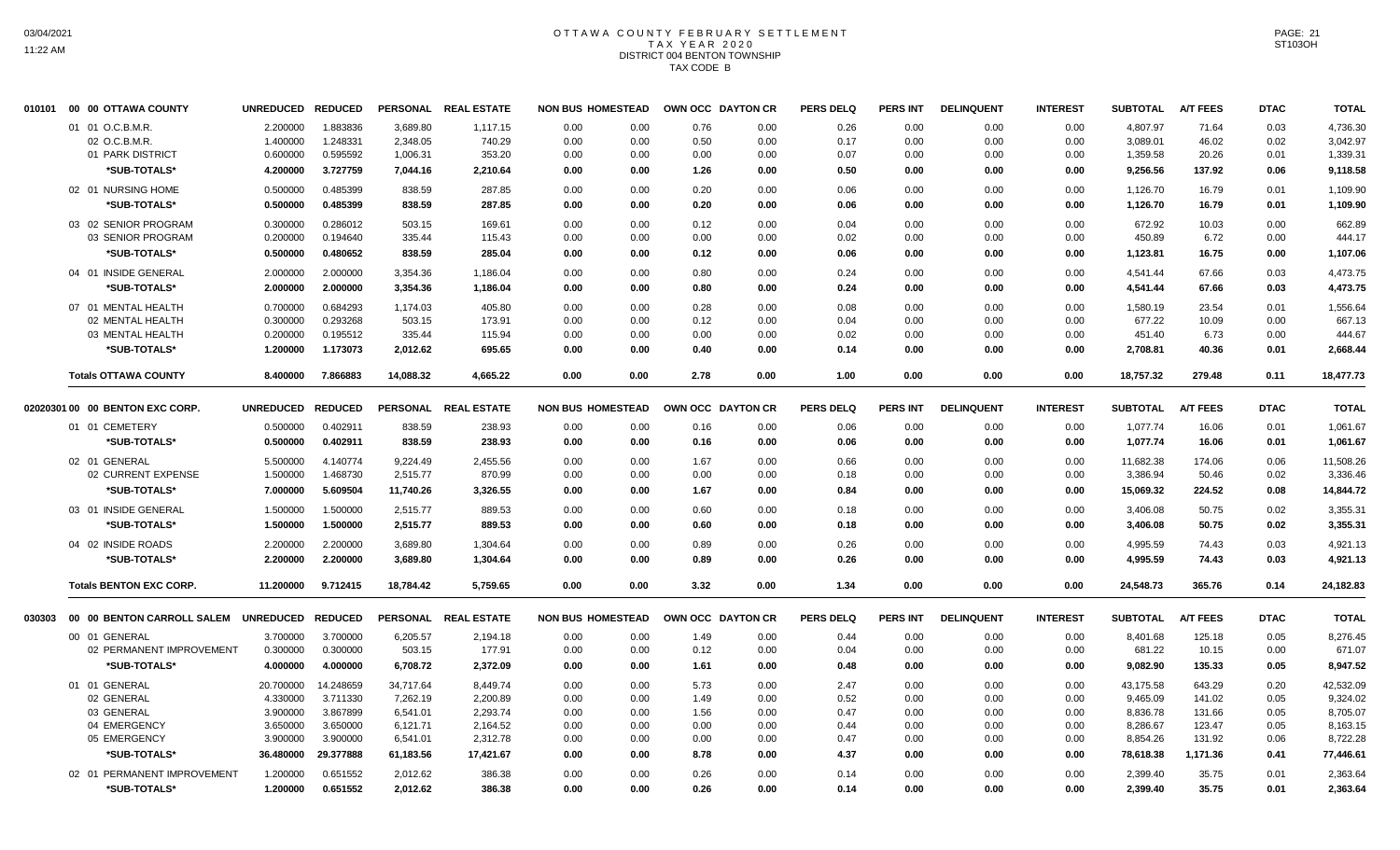#### OTTAWA COUNTY FEBRUARY SETTLEMENT TAX YEAR 2020 DISTRICT 004 BENTON TOWNSHIP TAX CODE B

| 030303 | 00 00 BENTON CARROLL SALEM         | <b>UNREDUCED</b> | <b>REDUCED</b> | <b>PERSONAL</b> | <b>REAL ESTATE</b> | <b>NON BUS HOMESTEAD</b> |      | OWN OCC DAYTON CR |                   | <b>PERS DELQ</b> | <b>PERS INT</b> | <b>DELINQUENT</b> | <b>INTEREST</b> | <b>SUBTOTAL</b> | <b>A/T FEES</b> | <b>DTAC</b> | <b>TOTAL</b> |
|--------|------------------------------------|------------------|----------------|-----------------|--------------------|--------------------------|------|-------------------|-------------------|------------------|-----------------|-------------------|-----------------|-----------------|-----------------|-------------|--------------|
|        | <b>Totals BENTON CARROLL SALEM</b> | 41.680000        | 34.029440      | 69,904.90       | 20,180.14          | 0.00                     | 0.00 | 10.65             | 0.00              | 4.99             | 0.00            | 0.00              | 0.00            | 90,100.68       | 1,342.44        | 0.47        | 88,757.77    |
| 050501 | 00 00 PENTA COUNTY JVS             | <b>UNREDUCED</b> | <b>REDUCED</b> | <b>PERSONAL</b> | <b>REAL ESTATE</b> | <b>NON BUS HOMESTEAD</b> |      | OWN OCC DAYTON CR |                   | <b>PERS DELQ</b> | <b>PERS INT</b> | <b>DELINQUENT</b> | <b>INTEREST</b> | <b>SUBTOTAL</b> | <b>A/T FEES</b> | <b>DTAC</b> | <b>TOTAL</b> |
|        | 01 01 GENERAL                      | 1.400000         | 1.370355       | 2,348.05        | 812.65             | 0.00                     | 0.00 | 0.55              | 0.00              | 0.17             | 0.00            | 0.00              | 0.00            | 3,161.42        | 47.10           | 0.02        | 3,114.30     |
|        | 02 GENERAL                         | 0.800000         | 0.783060       | 1.341.74        | 464.37             | 0.00                     | 0.00 | 0.32              | 0.00              | 0.10             | 0.00            | 0.00              | 0.00            | 1,806.53        | 26.92           | 0.01        | 1,779.60     |
|        | 03 PERMANENT IMP.                  | 1.000000         | 0.978825       | 1,677.19        | 580.48             | 0.00                     | 0.00 | 0.38              | 0.00              | 0.09             | 0.00            | 0.00              | 0.00            | 2,258.14        | 33.64           | 0.01        | 2,224.49     |
|        | *SUB-TOTALS*                       | 3.200000         | 3.132240       | 5,366.98        | 1,857.50           | 0.00                     | 0.00 | 1.25              | 0.00              | 0.36             | 0.00            | 0.00              | 0.00            | 7,226.09        | 107.66          | 0.04        | 7,118.39     |
|        | <b>Totals PENTA COUNTY JVS</b>     | 3.200000         | 3.132240       | 5,366.98        | 1,857.50           | 0.00                     | 0.00 | 1.25              | 0.00              | 0.36             | 0.00            | 0.00              | 0.00            | 7,226.09        | 107.66          | 0.04        | 7,118.39     |
| 060604 | 00 00 OAK HARBOR LIBRARY           | <b>UNREDUCED</b> | <b>REDUCED</b> | <b>PERSONAL</b> | <b>REAL ESTATE</b> | <b>NON BUS HOMESTEAD</b> |      |                   | OWN OCC DAYTON CR | <b>PERS DELQ</b> | <b>PERS INT</b> | <b>DELINQUENT</b> | <b>INTEREST</b> | <b>SUBTOTAL</b> | <b>A/T FEES</b> | <b>DTAC</b> | <b>TOTAL</b> |
|        | 01 04 OAK HARBOR LIBRARY           | 1.000000         | 0.991769       | 1,677.18        | 588.14             | 0.00                     | 0.00 | 0.00              | 0.00              | 0.12             | 0.00            | 0.00              | 0.00            | 2,265.44        | 33.75           | 0.01        | 2,231.68     |
|        | *SUB-TOTALS*                       | 1.000000         | 0.991769       | 1,677.18        | 588.14             | 0.00                     | 0.00 | 0.00              | 0.00              | 0.12             | 0.00            | 0.00              | 0.00            | 2,265.44        | 33.75           | 0.01        | 2,231.68     |
|        | <b>Totals OAK HARBOR LIBRARY</b>   | 1.000000         | 0.991769       | 1,677.18        | 588.14             | 0.00                     | 0.00 | 0.00              | 0.00              | 0.12             | 0.00            | 0.00              | 0.00            | 2,265.44        | 33.75           | 0.01        | 2,231.68     |
|        | <b>BENTON TOWNSHIP</b>             |                  |                |                 |                    |                          |      |                   |                   |                  |                 |                   |                 |                 |                 |             |              |
|        | TAX CODE B TOTALS                  | 65.480000        | 55.732747      | 109,821.80      | 33,050.65          | 0.00                     | 0.00 | 18.00             | 0.00              | 7.81             | 0.00            | 0.00              | 0.00            | 142,898.26      | 2,129.09        | 0.77        | 140,768.40   |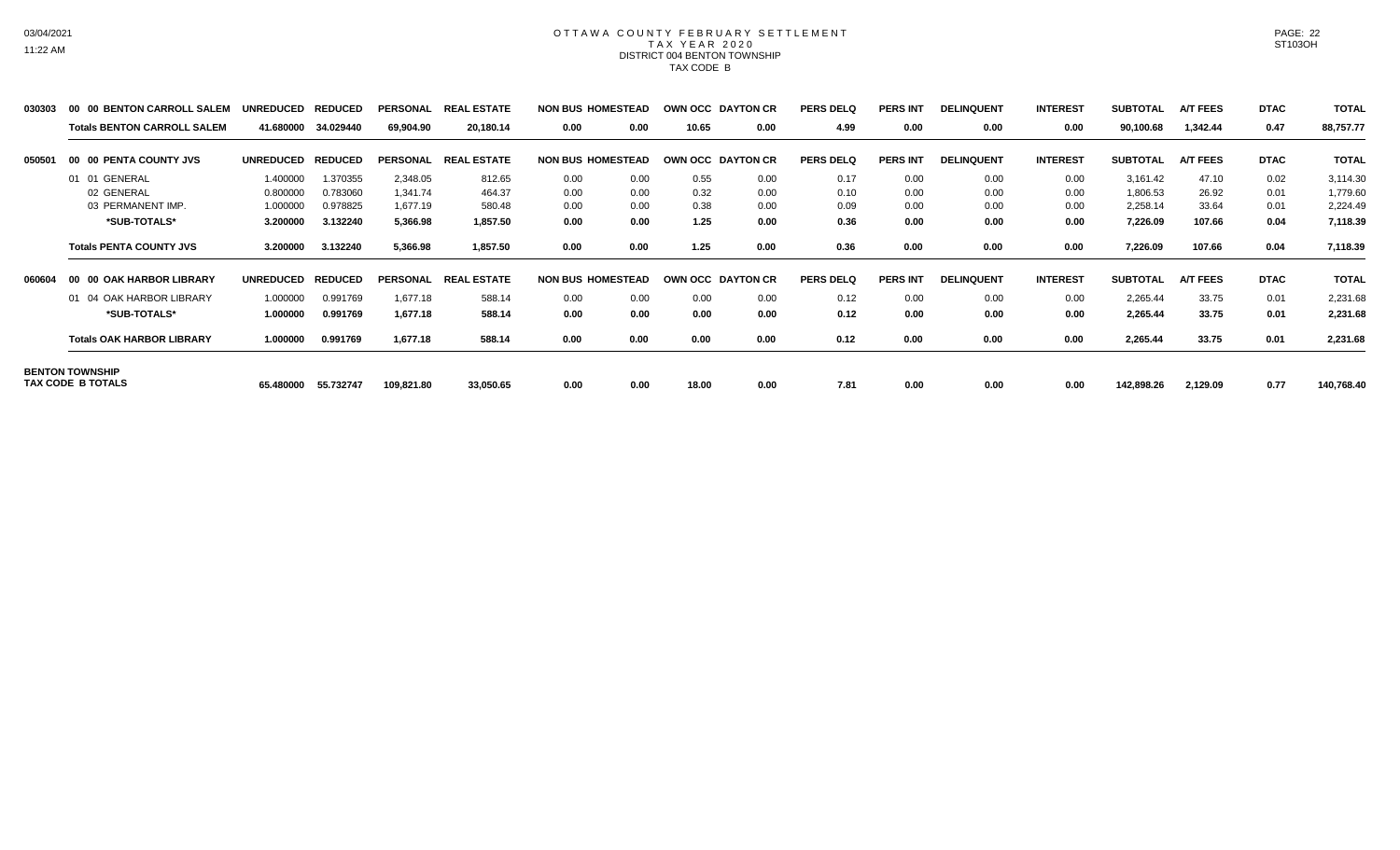#### OTTAWA COUNTY FEBRUARY SETTLEMENT T A X Y E A R 2 0 2 0 DISTRICT 004 BENTON TOWNSHIP **DISTRICT**

|        | 010101 00 00 OTTAWA COUNTY                                                                | UNREDUCED REDUCED |                                                                        | PERSONAL REAL ESTATE                                                           |                                                                | <b>NON BUS HOMESTEAD</b>                                              |                                                          | OWN OCC DAYTON CR                            | <b>PERS DELQ</b>                             | <b>PERS INT</b>                              | <b>DELINQUENT</b>                                                      | <b>INTEREST</b>                                     | <b>SUBTOTAL</b>                                                                  | <b>A/T FEES</b>                                                       | <b>DTAC</b>                                                  | <b>TOTAL</b>                                                                     |
|--------|-------------------------------------------------------------------------------------------|-------------------|------------------------------------------------------------------------|--------------------------------------------------------------------------------|----------------------------------------------------------------|-----------------------------------------------------------------------|----------------------------------------------------------|----------------------------------------------|----------------------------------------------|----------------------------------------------|------------------------------------------------------------------------|-----------------------------------------------------|----------------------------------------------------------------------------------|-----------------------------------------------------------------------|--------------------------------------------------------------|----------------------------------------------------------------------------------|
|        | 01 01 O.C.B.M.R.<br>02 O.C.B.M.R.<br>01 PARK DISTRICT<br>*SUB-TOTALS*                     |                   | 3,689.80<br>2,348.05<br>1,006.31<br>7,044.16                           | 38,843.62<br>28,933.57<br>21,301.40<br>89,078.59                               | 3,627.11<br>2,710.57<br>0.00<br>6,337.68                       | 746.74<br>558.04<br>369.11<br>1,673.89                                | 357.52<br>267.11<br>0.00<br>624.63                       | 0.00<br>0.00<br>0.00<br>0.00                 | 0.26<br>0.17<br>0.07<br>0.50                 | 0.00<br>0.00<br>0.00<br>0.00                 | 1,493.24<br>1,115.91<br>829.14<br>3,438.29                             | 10.78<br>8.06<br>5.99<br>24.83                      | 48,769.07<br>35,941.48<br>23,512.02<br>108,222.57                                | 726.63<br>535.50<br>350.32<br>1,612.45                                | 154.64<br>115.56<br>76.43<br>346.63                          | 47,887.80<br>35,290.42<br>23,085.27<br>106,263.49                                |
|        | 02 01 NURSING HOME<br>*SUB-TOTALS*                                                        |                   | 838.59<br>838.59                                                       | 13,832.35<br>13,832.35                                                         | 1,302.20<br>1,302.20                                           | 268.09<br>268.09                                                      | 128.28<br>128.28                                         | 0.00<br>0.00                                 | 0.06<br>0.06                                 | 0.00<br>0.00                                 | 536.10<br>536.10                                                       | 3.87<br>3.87                                        | 16,909.54<br>16,909.54                                                           | 251.94<br>251.94                                                      | 55.52<br>55.52                                               | 16,602.08<br>16,602.08                                                           |
|        | 03 02 SENIOR PROGRAM<br>03 SENIOR PROGRAM                                                 |                   | 503.15<br>335.44                                                       | 7,184.53<br>6,216.69                                                           | 674.43<br>0.00                                                 | 138.85<br>107.51                                                      | 66.46<br>0.00                                            | 0.00<br>0.00                                 | 0.04<br>0.02                                 | 0.00<br>0.00                                 | 277.65<br>241.49                                                       | 2.01<br>1.74                                        | 8,847.12<br>6,902.89                                                             | 131.82<br>102.85                                                      | 28.75<br>22.26                                               | 8,686.55<br>6,777.78                                                             |
|        | *SUB-TOTALS*<br>04 01 INSIDE GENERAL<br>*SUB-TOTALS*                                      |                   | 838.59<br>3,354.36<br>3,354.36                                         | 13,401.22<br>63,885.84<br>63,885.84                                            | 674.43<br>6,028.10<br>6,028.10                                 | 246.36<br>1,241.05<br>1,241.05                                        | 66.46<br>593.73<br>593.73                                | 0.00<br>0.00<br>0.00                         | 0.06<br>0.24<br>0.24                         | 0.00<br>0.00<br>0.00                         | 519.14<br>2,481.70<br>2,481.70                                         | 3.75<br>17.92<br>17.92                              | 15,750.01<br>77,602.94<br>77,602.94                                              | 234.67<br>1,156.23<br>1,156.23                                        | 51.01<br>256.98<br>256.98                                    | 15,464.33<br>76,189.73<br>76,189.73                                              |
|        | 07 01 MENTAL HEALTH<br>02 MENTAL HEALTH<br>03 MENTAL HEALTH<br>*SUB-TOTALS*               |                   | 1,174.03<br>503.15<br>335.44<br>2,012.62                               | 20,272.26<br>8,688.10<br>6,493.65<br>35,454.01                                 | 1,910.01<br>818.57<br>0.00<br>2,728.58                         | 393.23<br>168.53<br>112.38<br>674.14                                  | 188.15<br>80.64<br>0.00<br>268.79                        | 0.00<br>0.00<br>0.00<br>0.00                 | 0.08<br>0.04<br>0.02<br>0.14                 | 0.00<br>0.00<br>0.00<br>0.00                 | 786.33<br>337.00<br>252.43<br>1,375.76                                 | 5.68<br>2.43<br>1.82<br>9.93                        | 24,729.77<br>10,598.46<br>7,195.74<br>42,523.97                                  | 368.45<br>157.91<br>107.22<br>633.58                                  | 81.42<br>34.89<br>23.27<br>139.58                            | 24,279.90<br>10,405.66<br>7,065.25<br>41,750.81                                  |
|        | <b>Totals OTTAWA COUNTY</b>                                                               |                   | 14.088.32                                                              | 215,652.01                                                                     | 17.070.99                                                      | 4,103.53                                                              | 1.681.89                                                 | 0.00                                         | 1.00                                         | 0.00                                         | 8.350.99                                                               | 60.30                                               | 261,009.03                                                                       | 3.888.87                                                              | 849.72                                                       | 256,270.44                                                                       |
|        | 02020301 00 00 BENTON EXC CORP.                                                           | UNREDUCED REDUCED |                                                                        | PERSONAL REAL ESTATE                                                           |                                                                | <b>NON BUS HOMESTEAD</b>                                              |                                                          | OWN OCC DAYTON CR                            | <b>PERS DELQ</b>                             | <b>PERS INT</b>                              | <b>DELINQUENT</b>                                                      | <b>INTEREST</b>                                     | <b>SUBTOTAL</b>                                                                  | <b>A/T FEES</b>                                                       | <b>DTAC</b>                                                  | <b>TOTAL</b>                                                                     |
|        | 01 01 CEMETERY<br>*SUB-TOTALS*                                                            |                   | 838.59<br>838.59                                                       | 12,305.73<br>12,305.73                                                         | 1,160.13<br>1,160.13                                           | 238.84<br>238.84                                                      | 114.27<br>114.27                                         | 0.00<br>0.00                                 | 0.06<br>0.06                                 | 0.00<br>0.00                                 | 477.61<br>477.61                                                       | 3.45<br>3.45                                        | 15,138.68<br>15,138.68                                                           | 225.56<br>225.56                                                      | 49.46<br>49.46                                               | 14,863.66<br>14,863.66                                                           |
|        | 02 01 GENERAL<br>02 CURRENT EXPENSE<br>*SUB-TOTALS*                                       |                   | 9,224.49<br>2,515.77<br>11,740.26                                      | 116,337.42<br>51,077.15<br>167,414.57                                          | 10,948.87<br>0.00<br>10,948.87                                 | 2,254.11<br>884.64<br>3,138.75                                        | 1,078.60<br>0.00<br>1,078.60                             | 0.00<br>0.00<br>0.00                         | 0.66<br>0.18<br>0.84                         | 0.00<br>0.00<br>0.00                         | 4,507.51<br>1,987.19<br>6,494.70                                       | 32.55<br>14.35<br>46.90                             | 144,384.21<br>56,479.28<br>200,863.49                                            | 2,151.23<br>841.50<br>2,992.73                                        | 466.76<br>183.18<br>649.94                                   | 141,766.22<br>55,454.60<br>197,220.82                                            |
|        | 03 01 INSIDE GENERAL<br>*SUB-TOTALS*                                                      |                   | 2,515.77<br>2.515.77                                                   | 47,914.38<br>47.914.38                                                         | 4,521.08<br>4,521.08                                           | 930.78<br>930.78                                                      | 445.29<br>445.29                                         | 0.00<br>0.00                                 | 0.18<br>0.18                                 | 0.00<br>0.00                                 | 1,861.27<br>1,861.27                                                   | 13.44<br>13.44                                      | 58,202.19<br>58,202.19                                                           | 867.18<br>867.18                                                      | 192.73<br>192.73                                             | 57,142.28<br>57,142.28                                                           |
|        | 04 02 INSIDE ROADS<br>*SUB-TOTALS*                                                        |                   | 3,689.80<br>3,689.80                                                   | 70,274.42<br>70,274.42                                                         | 6,630.92<br>6,630.92                                           | 1,365.15<br>1,365.15                                                  | 653.11<br>653.11                                         | 0.00<br>0.00                                 | 0.26<br>0.26                                 | 0.00<br>0.00                                 | 2,729.87<br>2,729.87                                                   | 19.72<br>19.72                                      | 85,363.25<br>85,363.25                                                           | 1,271.86<br>1,271.86                                                  | 282.67<br>282.67                                             | 83,808.72<br>83,808.72                                                           |
|        | <b>Totals BENTON EXC CORP.</b>                                                            |                   | 18.784.42                                                              | 297,909.10                                                                     | 23,261.00                                                      | 5,673.52                                                              | 2,291.27                                                 | 0.00                                         | 1.34                                         | 0.00                                         | 11,563.45                                                              | 83.51                                               | 359,567.61                                                                       | 5,357.33                                                              | 1.174.80                                                     | 353,035.48                                                                       |
| 030303 | 00 00 BENTON CARROLL SALEM UNREDUCED REDUCED                                              |                   |                                                                        | PERSONAL REAL ESTATE                                                           |                                                                | <b>NON BUS HOMESTEAD</b>                                              |                                                          | OWN OCC DAYTON CR                            | <b>PERS DELQ</b>                             | <b>PERS INT</b>                              | <b>DELINQUENT</b>                                                      | <b>INTEREST</b>                                     | <b>SUBTOTAL</b>                                                                  | <b>A/T FEES</b>                                                       | <b>DTAC</b>                                                  | <b>TOTAL</b>                                                                     |
|        | 00 01 GENERAL<br>02 PERMANENT IMPROVEMENT<br>*SUB-TOTALS*                                 |                   | 6,205.57<br>503.15<br>6,708.72                                         | 118,188.80<br>9,582.88<br>127,771.68                                           | 11,151.99<br>904.22<br>12,056.21                               | 2,295.93<br>186.16<br>2,482.09                                        | 1,098.40<br>89.06<br>1,187.46                            | 0.00<br>0.00<br>0.00                         | 0.44<br>0.04<br>0.48                         | 0.00<br>0.00<br>0.00                         | 4,591.14<br>372.25<br>4,963.39                                         | 33.16<br>2.69<br>35.85                              | 143,565.43<br>11,640.45<br>155,205.88                                            | 2,139.03<br>173.44<br>2,312.47                                        | 475.40<br>38.54<br>513.94                                    | 140,951.00<br>11,428.47<br>152,379.47                                            |
|        | 01 01 GENERAL<br>02 GENERAL<br>03 GENERAL<br>04 EMERGENCY<br>05 EMERGENCY<br>*SUB-TOTALS* |                   | 34,717.64<br>7,262.19<br>6.541.01<br>6,121.71<br>6,541.01<br>61,183.56 | 354,216.26<br>81,515.51<br>88,216.41<br>130,704.84<br>139,657.23<br>794,310.25 | 33,242.80<br>7,625.49<br>8,260.81<br>0.00<br>0.00<br>49,129.10 | 6,843.91<br>1,569.91<br>1,700.71<br>2,264.91<br>2,420.04<br>14,799.48 | 3,275.50<br>751.54<br>814.09<br>0.00<br>0.00<br>4,841.13 | 0.00<br>0.00<br>0.00<br>0.00<br>0.00<br>0.00 | 2.47<br>0.52<br>0.47<br>0.44<br>0.47<br>4.37 | 0.00<br>0.00<br>0.00<br>0.00<br>0.00<br>0.00 | 13,685.65<br>3,139.32<br>3,400.87<br>5,087.70<br>5,436.18<br>30,749.72 | 98.84<br>22.67<br>24.56<br>36.74<br>39.26<br>222.07 | 446,083.07<br>101,887.15<br>108,958.93<br>144,216.34<br>154,094.19<br>955,239.68 | 6,646.35<br>1,518.05<br>1,623.42<br>2,148.74<br>2,295.90<br>14,232.46 | 1,417.18<br>325.09<br>352.17<br>468.98<br>501.11<br>3,064.53 | 438,019.54<br>100,044.01<br>106,983.34<br>141,598.62<br>151,297.18<br>937,942.69 |
|        | 02 01 PERMANENT IMPROVEMENT<br>*SUB-TOTALS*                                               |                   | 2,012.62<br>2,012.62                                                   | 10.910.48<br>10,910.48                                                         | 1,011.81<br>1,011.81                                           | 208.31<br>208.31                                                      | 99.78<br>99.78                                           | 0.00<br>0.00                                 | 0.14<br>0.14                                 | 0.00<br>0.00                                 | 416.55<br>416.55                                                       | 3.01<br>3.01                                        | 14,662.70<br>14,662.70                                                           | 218.47<br>218.47                                                      | 43.14<br>43.14                                               | 14,401.09<br>14,401.09                                                           |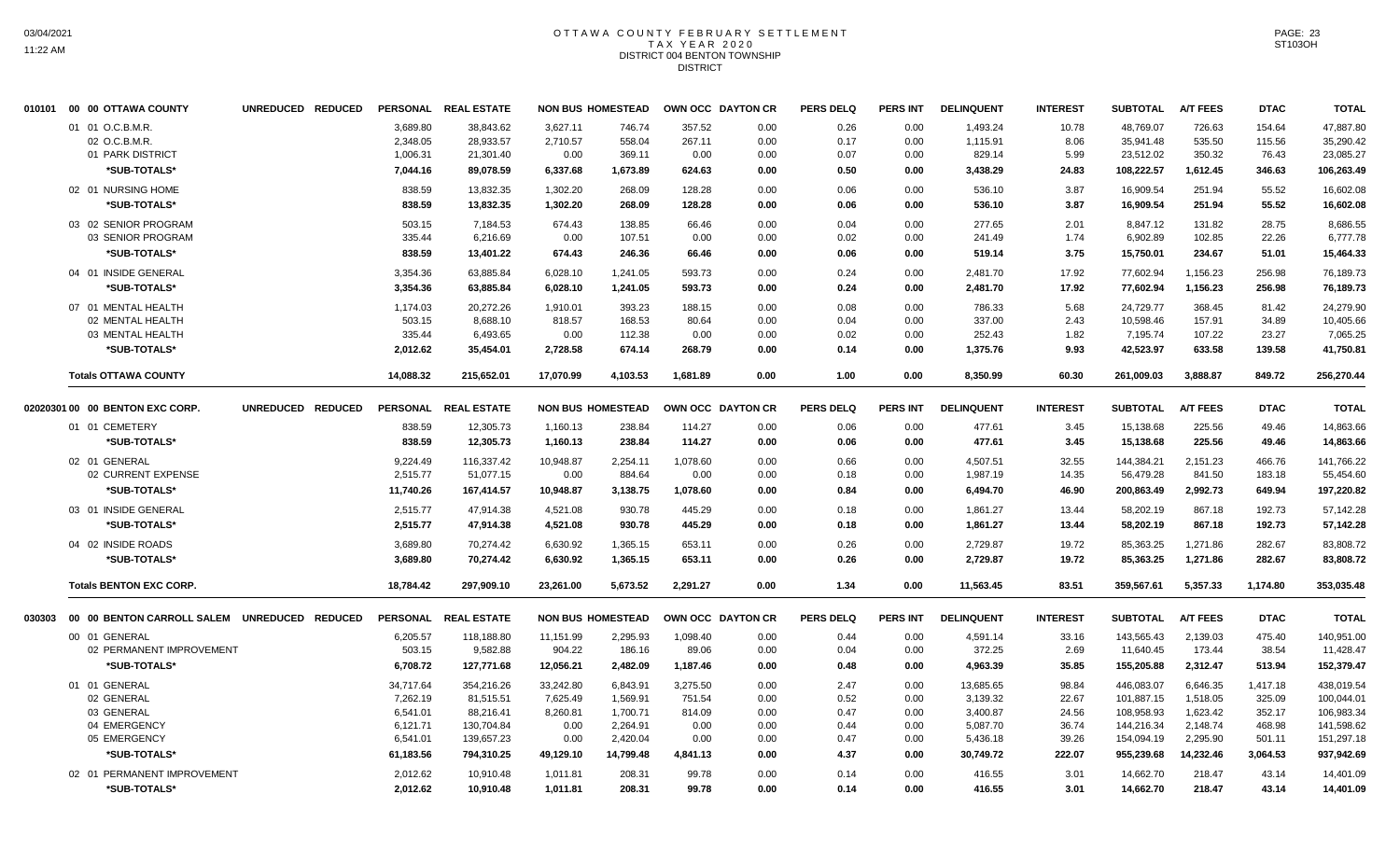### OTTAWA COUNTY FEBRUARY SETTLEMENT TAX YEAR 2020 DISTRICT 004 BENTON TOWNSHIP DISTRICT

| 030303 | 00 00 BENTON CARROLL SALEM                       | <b>UNREDUCED</b><br><b>REDUCED</b> | <b>PERSONAL</b> | <b>REAL ESTATE</b> |            | <b>NON BUS HOMESTEAD</b> |           | OWN OCC DAYTON CR | <b>PERS DELQ</b> | <b>PERS INT</b> | <b>DELINQUENT</b> | <b>INTEREST</b> | <b>SUBTOTAL</b> | <b>A/T FEES</b> | <b>DTAC</b> | <b>TOTAL</b> |
|--------|--------------------------------------------------|------------------------------------|-----------------|--------------------|------------|--------------------------|-----------|-------------------|------------------|-----------------|-------------------|-----------------|-----------------|-----------------|-------------|--------------|
|        | <b>Totals BENTON CARROLL SALEM</b>               |                                    | 69,904.90       | 932,992.41         | 62,197.12  | 17,489.88                | 6,128.37  | 0.00              | 4.99             | 0.00            | 36,129.66         | 260.93          | 1,125,108.26    | 16,763.40       | 3,621.61    | 1,104,723.25 |
| 050501 | 00 00 PENTA COUNTY JVS                           | <b>REDUCED</b><br><b>UNREDUCED</b> | <b>PERSONAL</b> | <b>REAL ESTATE</b> |            | <b>NON BUS HOMESTEAD</b> |           | OWN OCC DAYTON CR | <b>PERS DELQ</b> | <b>PERS INT</b> | <b>DELINQUENT</b> | <b>INTEREST</b> | <b>SUBTOTAL</b> | <b>A/T FEES</b> | <b>DTAC</b> | <b>TOTAL</b> |
|        | 01 01 GENERAL                                    |                                    | 2,348.05        | 40,712.51          | 3,836.07   | 789.76                   | 377.87    | 0.00              | 0.17             | 0.00            | 1,579.26          | 11.41           | 49,655.10       | 739.83          | 163.53      | 48,751.74    |
|        | 02 GENERAL                                       |                                    | 1,341.74        | 23,264.30          | 2,192.04   | 451.29                   | 215.93    | 0.00              | 0.10             | 0.00            | 902.44            | 6.52            | 28,374.36       | 422.76          | 93.45       | 27,858.15    |
|        | 03 PERMANENT IMP.                                |                                    | 1,677.19        | 25,545.99          | 2,400.24   | 494.14                   | 236.47    | 0.00              | 0.09             | 0.00            | 988.14            | 7.13            | 31,349.39       | 467.09          | 102.32      | 30,779.98    |
|        | *SUB-TOTALS*                                     |                                    | 5,366.98        | 89,522.80          | 8,428.35   | 1,735.19                 | 830.27    | 0.00              | 0.36             | 0.00            | 3,469.84          | 25.06           | 109,378.85      | 1,629.68        | 359.30      | 107,389.87   |
|        | <b>Totals PENTA COUNTY JVS</b>                   |                                    | 5,366.98        | 89,522.80          | 8,428.35   | 1,735.19                 | 830.27    | 0.00              | 0.36             | 0.00            | 3,469.84          | 25.06           | 109,378.85      | 1,629.68        | 359.30      | 107,389.87   |
| 060604 | 00 00 OAK HARBOR LIBRARY                         | <b>UNREDUCED</b><br><b>REDUCED</b> | <b>PERSONAL</b> | <b>REAL ESTATE</b> |            | <b>NON BUS HOMESTEAD</b> |           | OWN OCC DAYTON CR | <b>PERS DELQ</b> | <b>PERS INT</b> | <b>DELINQUENT</b> | <b>INTEREST</b> | <b>SUBTOTAL</b> | <b>A/T FEES</b> | <b>DTAC</b> | <b>TOTAL</b> |
|        | 01 04 OAK HARBOR LIBRARY                         |                                    | 1,677.18        | 30,938.13          | 0.00       | 534.77                   | 0.00      | 0.00              | 0.12             | 0.00            | 1,201.27          | 8.68            | 34,360.15       | 511.94          | 110.73      | 33,737.48    |
|        | *SUB-TOTALS*                                     |                                    | 1,677.18        | 30,938.13          | 0.00       | 534.77                   | 0.00      | 0.00              | 0.12             | 0.00            | 1,201.27          | 8.68            | 34,360.15       | 511.94          | 110.73      | 33,737.48    |
|        | <b>Totals OAK HARBOR LIBRARY</b>                 |                                    | 1,677.18        | 30,938.13          | 0.00       | 534.77                   | 0.00      | 0.00              | 0.12             | 0.00            | 1,201.27          | 8.68            | 34,360.15       | 511.94          | 110.73      | 33,737.48    |
|        | <b>BENTON TOWNSHIP</b><br><b>DISTRICT TOTALS</b> |                                    |                 |                    |            |                          |           |                   |                  |                 |                   |                 |                 |                 |             |              |
|        |                                                  |                                    | 109,821.80      | 1,567,014.45       | 110,957.46 | 29,536.89                | 10,931.80 | 0.00              | 7.81             | 0.00            | 60,715.21         | 438.48          | 1,889,423.90    | 28,151.22       | 6,116.16    | 1,855,156.52 |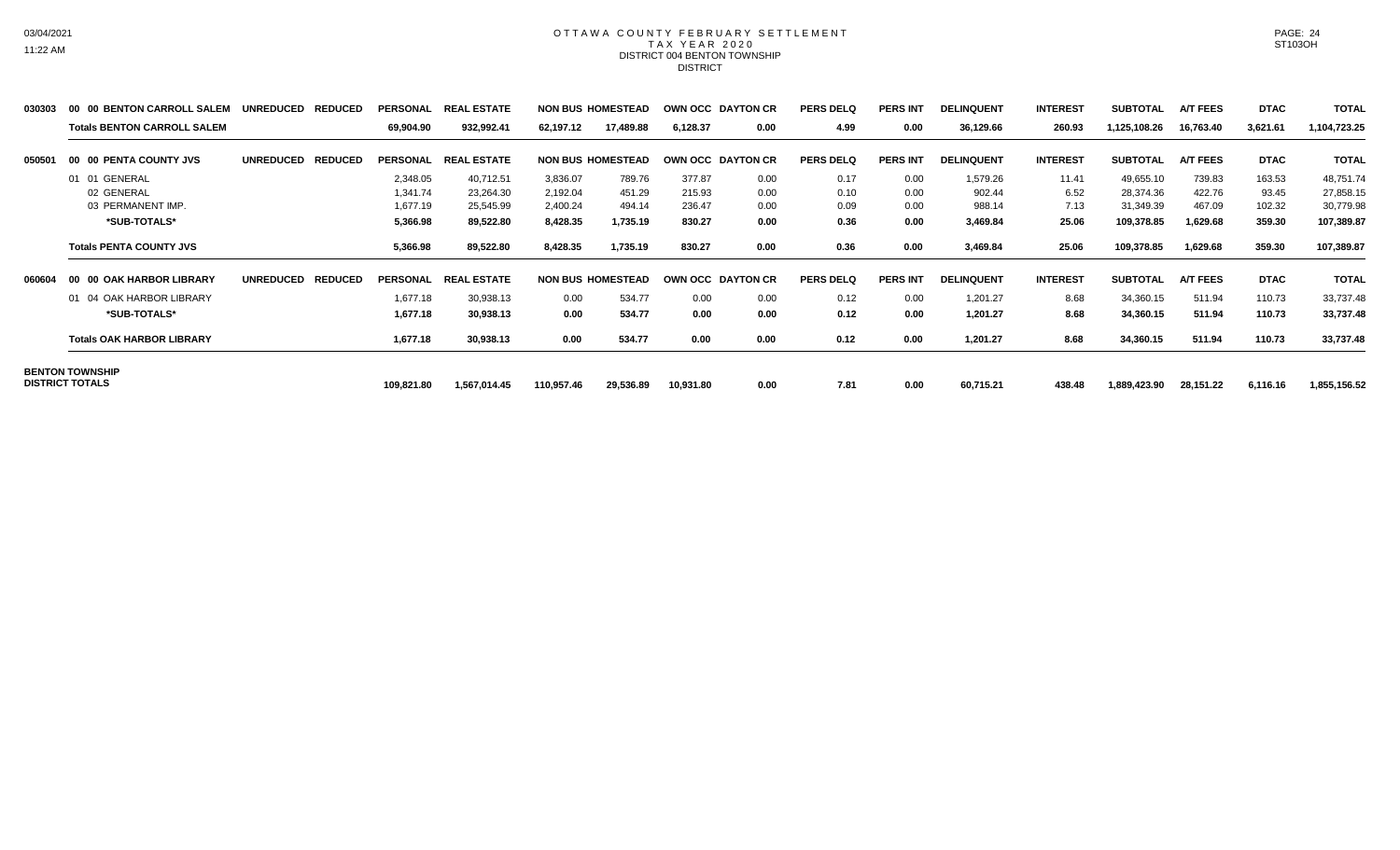## OTTAWA COUNTY FEBRUARY SETTLEMENT TAX YEAR 2020 DISTRICT 005 ROCKY RIDGE CORP. TAX CODE A

|        | 010101 00 00 OTTAWA COUNTY         | UNREDUCED REDUCED |                      | <b>PERSONAL</b> | <b>REAL ESTATE</b>   |               | <b>NON BUS HOMESTEAD</b> | OWN OCC DAYTON CR |              | <b>PERS DELQ</b> | PERS INT        | <b>DELINQUENT</b> | <b>INTEREST</b> | <b>SUBTOTAL</b>    | <b>A/T FEES</b> | <b>DTAC</b> | <b>TOTAL</b>       |
|--------|------------------------------------|-------------------|----------------------|-----------------|----------------------|---------------|--------------------------|-------------------|--------------|------------------|-----------------|-------------------|-----------------|--------------------|-----------------|-------------|--------------------|
|        | 01 01 O.C.B.M.R.                   | 2.200000          | 1.203400             | 0.00            | 2,332.95             | 255.93        | 120.61                   | 25.72             | 0.00         | 0.00             | 0.00            | 207.09            | 0.28            | 2.942.58           | 43.84           | 21.42       | 2,877.32           |
|        | 02 O.C.B.M.R.                      | 1.400000          | 0.899310             | 0.00            | 1,743.43             | 191.26        | 90.13                    | 19.22             | 0.00         | 0.00             | 0.00            | 154.76            | 0.21            | 2,199.01           | 32.76           | 16.01       | 2,150.24           |
|        | 01 PARK DISTRICT                   | 0.600000          | 0.594840             | 0.00            | 1,295.79             | 0.00          | 59.62                    | 0.00              | 0.00         | 0.00             | 0.00            | 115.02            | 0.15            | 1,470.58           | 21.91           | 10.59       | 1,438.08           |
|        | *SUB-TOTALS*                       | 4.200000          | 2.697550             | 0.00            | 5,372.17             | 447.19        | 270.36                   | 44.94             | 0.00         | 0.00             | 0.00            | 476.87            | 0.64            | 6,612.17           | 98.51           | 48.02       | 6,465.64           |
|        | 02 01 NURSING HOME                 | 0.500000          | 0.432043             | 0.00            | 837.57               | 91.88         | 43.30                    | 9.23              | 0.00         | 0.00             | 0.00            | 74.35             | 0.10            | 1,056.43           | 15.74           | 7.69        | 1.033.00           |
|        | *SUB-TOTALS*                       | 0.500000          | 0.432043             | 0.00            | 837.57               | 91.88         | 43.30                    | 9.23              | 0.00         | 0.00             | 0.00            | 74.35             | 0.10            | 1,056.43           | 15.74           | 7.69        | 1,033.00           |
|        | 03 02 SENIOR PROGRAM               | 0.300000          | 0.223762             | 0.00            | 433.79               | 47.59         | 22.43                    | 4.78              | 0.00         | 0.00             | 0.00            | 38.51             | 0.05            | 547.15             | 8.15            | 3.98        | 535.02             |
|        | 03 SENIOR PROGRAM                  | 0.200000          | 0.173250             | 0.00            | 377.40               | 0.00          | 17.36                    | 0.00              | 0.00         | 0.00             | 0.00            | 33.50             | 0.04            | 428.30             | 6.38            | 3.08        | 418.84             |
|        | *SUB-TOTALS*                       | 0.500000          | 0.397012             | 0.00            | 811.19               | 47.59         | 39.79                    | 4.78              | 0.00         | 0.00             | 0.00            | 72.01             | 0.09            | 975.45             | 14.53           | 7.06        | 953.86             |
|        | 04 01 INSIDE GENERAL               | 2.000000          | 2.000000             | 0.00            | 3,877.26             | 425.35        | 200.45                   | 42.75             | 0.00         | 0.00             | 0.00            | 344.17            | 0.46            | 4,890.44           | 72.86           | 35.60       | 4,781.98           |
|        | *SUB-TOTALS*                       | 2.000000          | 2.000000             | 0.00            | 3,877.26             | 425.35        | 200.45                   | 42.75             | 0.00         | 0.00             | 0.00            | 344.17            | 0.46            | 4,890.44           | 72.86           | 35.60       | 4,781.98           |
|        | 07 01 MENTAL HEALTH                | 0.700000          | 0.633701             | 0.00            | 1,228.51             | 134.77        | 63.51                    | 13.54             | 0.00         | 0.00             | 0.00            | 109.05            | 0.15            | 1.549.53           | 23.09           | 11.28       | 1,515.16           |
|        | 02 MENTAL HEALTH                   | 0.300000          | 0.271586             | 0.00            | 526.51               | 57.76         | 27.22                    | 5.80              | 0.00         | 0.00             | 0.00            | 46.74             | 0.06            | 664.09             | 9.89            | 4.83        | 649.37             |
|        | 03 MENTAL HEALTH                   | 0.200000          | 0.181100             | 0.00            | 394.50               | 0.00          | 18.15                    | 0.00              | 0.00         | 0.00             | 0.00            | 35.02             | 0.05            | 447.72             | 6.67            | 3.22        | 437.83             |
|        | *SUB-TOTALS*                       | 1.200000          | 1.086387             | 0.00            | 2,149.52             | 192.53        | 108.88                   | 19.34             | 0.00         | 0.00             | 0.00            | 190.81            | 0.26            | 2,661.34           | 39.65           | 19.33       | 2,602.36           |
|        | <b>Totals OTTAWA COUNTY</b>        | 8.400000          | 6.612992             | 0.00            | 13,047.71            | 1,204.54      | 662.78                   | 121.04            | 0.00         | 0.00             | 0.00            | 1,158.21          | 1.55            | 16,195.83          | 241.29          | 117.70      | 15,836.84          |
|        | 02020302 00 00 BENTON INC CORP.    | UNREDUCED REDUCED |                      |                 | PERSONAL REAL ESTATE |               | <b>NON BUS HOMESTEAD</b> | OWN OCC DAYTON CR |              | <b>PERS DELQ</b> | <b>PERS INT</b> | <b>DELINQUENT</b> | <b>INTEREST</b> | <b>SUBTOTAL</b>    | <b>A/T FEES</b> | <b>DTAC</b> | <b>TOTAL</b>       |
|        | 01 01 CEMETERY                     |                   |                      |                 |                      |               |                          |                   |              |                  |                 |                   |                 |                    |                 |             |                    |
|        | 02 CURRENT EXPENSE                 | 0.500000          | 0.384907<br>1.425642 | 0.00<br>0.00    | 746.19<br>3,105.59   | 81.86<br>0.00 | 38.58<br>142.88          | 8.23<br>0.00      | 0.00<br>0.00 | 0.00<br>0.00     | 0.00<br>0.00    | 66.24<br>275.67   | 0.09<br>0.37    | 941.19<br>3,524.51 | 14.02<br>52.51  | 6.85        | 920.32<br>3,446.63 |
|        |                                    | 1.500000          |                      |                 |                      |               |                          |                   |              |                  |                 |                   |                 |                    |                 | 25.37       |                    |
|        | *SUB-TOTALS*                       | 2.000000          | 1.810549             | 0.00            | 3,851.78             | 81.86         | 181.46                   | 8.23              | 0.00         | 0.00             | 0.00            | 341.91            | 0.46            | 4,465.70           | 66.53           | 32.22       | 4,366.95           |
|        | 03 01 INSIDE GENERAL               | 1.500000          | 1.500000             | 0.00            | 2,907.95             | 319.01        | 150.33                   | 32.06             | 0.00         | 0.00             | 0.00            | 258.13            | 0.35            | 3,667.83           | 54.65           | 26.70       | 3,586.48           |
|        | *SUB-TOTALS*                       | 1.500000          | 1.500000             | 0.00            | 2,907.95             | 319.01        | 150.33                   | 32.06             | 0.00         | 0.00             | 0.00            | 258.13            | 0.35            | 3,667.83           | 54.65           | 26.70       | 3,586.48           |
|        | <b>Totals BENTON INC CORP.</b>     | 3.500000          | 3.310549             | 0.00            | 6,759.73             | 400.87        | 331.79                   | 40.29             | 0.00         | 0.00             | 0.00            | 600.04            | 0.81            | 8,133.53           | 121.18          | 58.92       | 7,953.43           |
| 030303 | 00 00 BENTON CARROLL SALEM         | UNREDUCED REDUCED |                      |                 | PERSONAL REAL ESTATE |               | <b>NON BUS HOMESTEAD</b> | OWN OCC DAYTON CR |              | <b>PERS DELQ</b> | <b>PERS INT</b> | <b>DELINQUENT</b> | <b>INTEREST</b> | <b>SUBTOTAL</b>    | <b>A/T FEES</b> | <b>DTAC</b> | <b>TOTAL</b>       |
|        | 00 01 GENERAL                      | 3.700000          | 3.700000             | 0.00            | 7,172.94             | 786.89        | 370.82                   | 79.08             | 0.00         | 0.00             | 0.00            | 636.71            | 0.85            | 9,047.29           | 134.80          | 65.85       | 8.846.64           |
|        | 02 PERMANENT IMPROVEMENT           | 0.300000          | 0.300000             | 0.00            | 581.59               | 63.80         | 30.07                    | 6.41              | 0.00         | 0.00             | 0.00            | 51.63             | 0.07            | 733.57             | 10.93           | 5.34        | 717.30             |
|        | *SUB-TOTALS*                       | 4.000000          | 4.000000             | 0.00            | 7,754.53             | 850.69        | 400.89                   | 85.49             | 0.00         | 0.00             | 0.00            | 688.34            | 0.92            | 9,780.86           | 145.73          | 71.19       | 9,563.94           |
|        | 01 01 GENERAL                      | 20.700000         | 11.029271            | 0.00            | 21,381.69            | 2,345.64      | 1,105.38                 | 235.74            | 0.00         | 0.00             | 0.00            | 1,897.96          | 2.54            | 26,968.95          | 401.82          | 196.30      | 26,370.83          |
|        | 02 GENERAL                         | 4.330000          | 2.529980             | 0.00            | 4,904.70             | 538.06        | 253.56                   | 54.08             | 0.00         | 0.00             | 0.00            | 435.37            | 0.58            | 6,186.35           | 92.17           | 45.03       | 6,049.15           |
|        | 03 GENERAL                         | 3.900000          | 2.740764             | 0.00            | 5,313.33             | 582.89        | 274.69                   | 58.58             | 0.00         | 0.00             | 0.00            | 471.64            | 0.63            | 6,701.76           | 99.85           | 48.78       | 6,553.13           |
|        | 04 EMERGENCY                       | 3.650000          | 3.650000             | 0.00            | 7,951.09             | 0.00          | 365.81                   | 0.00              | 0.00         | 0.00             | 0.00            | 705.78            | 0.94            | 9,023.62           | 134.45          | 64.96       | 8,824.21           |
|        | 05 EMERGENCY                       | 3.900000          | 3.900000             | 0.00            | 8,495.68             | 0.00          | 390.87                   | 0.00              | 0.00         | 0.00             | 0.00            | 754.13            | 1.01            | 9,641.69           | 143.66          | 69.41       | 9,428.62           |
|        | *SUB-TOTALS*                       | 36.480000         | 23.850015            | 0.00            | 48,046.49            | 3,466.59      | 2,390.31                 | 348.40            | 0.00         | 0.00             | 0.00            | 4,264.88          | 5.70            | 58,522.37          | 871.95          | 424.48      | 57,225.94          |
|        | 02 01 PERMANENT IMPROVEMENT        | 1.200000          | 0.335698             | 0.00            | 650.79               | 71.39         | 33.64                    | 7.18              | 0.00         | 0.00             | 0.00            | 57.77             | 0.08            | 820.85             | 12.23           | 5.98        | 802.64             |
|        | *SUB-TOTALS*                       | 1.200000          | 0.335698             | 0.00            | 650.79               | 71.39         | 33.64                    | 7.18              | 0.00         | 0.00             | 0.00            | 57.77             | 0.08            | 820.85             | 12.23           | 5.98        | 802.64             |
|        | <b>Totals BENTON CARROLL SALEM</b> | 41.680000         | 28.185713            | 0.00            | 56,451.81            | 4,388.67      | 2,824.84                 | 441.07            | 0.00         | 0.00             | 0.00            | 5,010.99          | 6.70            | 69,124.08          | 1,029.91        | 501.65      | 67,592.52          |
|        | 040402 00 00 ROCKY RIDGE CORP.     | UNREDUCED REDUCED |                      |                 | PERSONAL REAL ESTATE |               | <b>NON BUS HOMESTEAD</b> | OWN OCC DAYTON CR |              | <b>PERS DELQ</b> | <b>PERS INT</b> | <b>DELINQUENT</b> | <b>INTEREST</b> | <b>SUBTOTAL</b>    | <b>A/T FEES</b> | <b>DTAC</b> | <b>TOTAL</b>       |
|        | 00 01 GENERAL                      | 2.000000          | 2.000000             | 0.00            | 3,877.26             | 425.35        | 200.45                   | 42.75             | 0.00         | 0.00             | 0.00            | 344.17            | 0.46            | 4,890.44           | 72.86           | 35.60       | 4,781.98           |
|        |                                    |                   |                      |                 |                      |               |                          |                   |              |                  |                 |                   |                 |                    |                 |             |                    |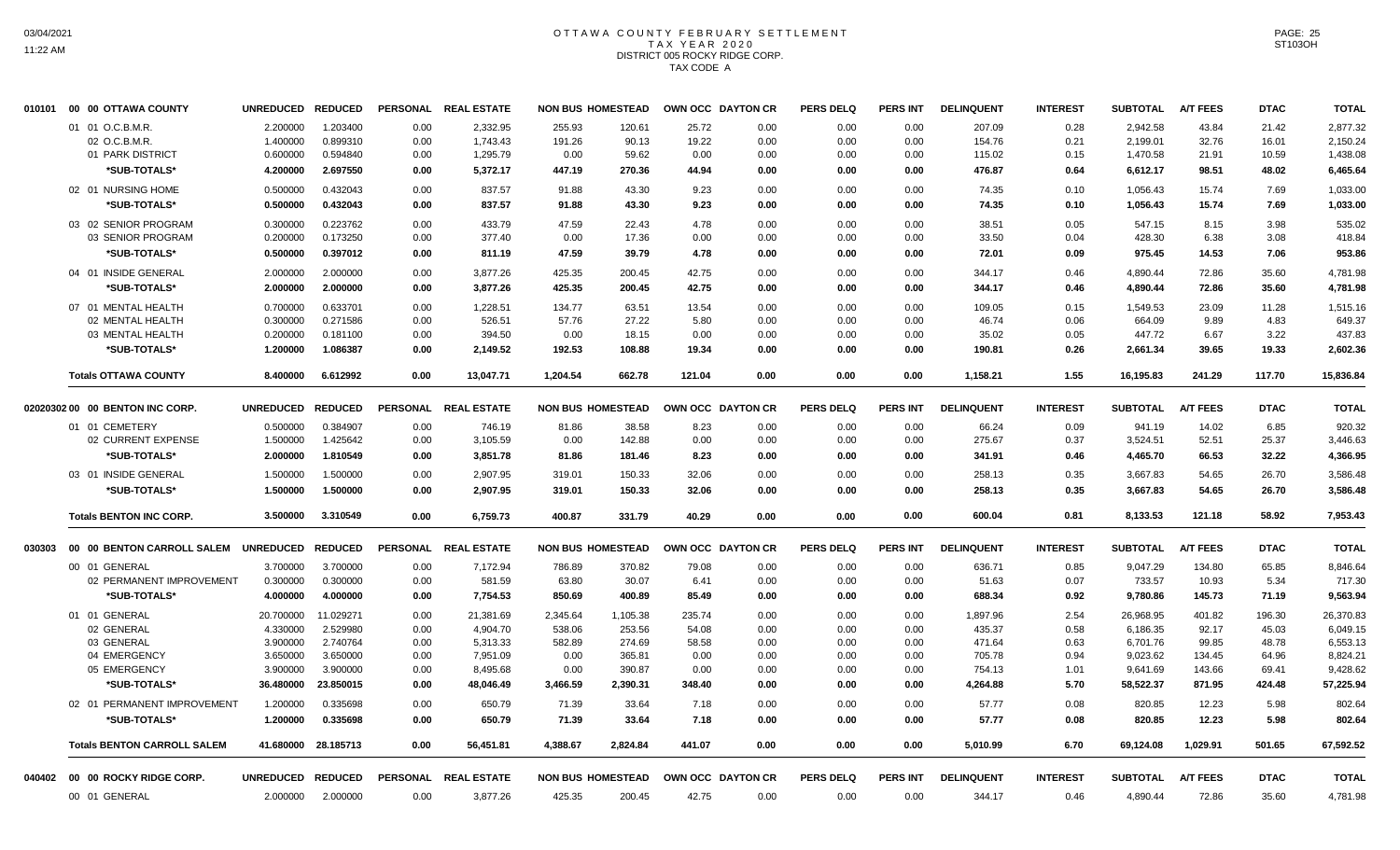# 03/04/2021 11:22 AM

### OTTAWA COUNTY FEBRUARY SETTLEMENT TAX YEAR 2020 DISTRICT 005 ROCKY RIDGE CORP. TAX CODE A

| 040402 | 00 00 ROCKY RIDGE CORP.                              | <b>UNREDUCED</b> | <b>REDUCED</b>      | <b>PERSONAL</b> | <b>REAL ESTATE</b> | <b>NON BUS HOMESTEAD</b> |          | OWN OCC DAYTON CR |      | <b>PERS DELQ</b> | <b>PERS INT</b> | <b>DELINQUENT</b> | <b>INTEREST</b> | <b>SUBTOTAL</b> | <b>A/T FEES</b> | <b>DTAC</b> | <b>TOTAL</b> |
|--------|------------------------------------------------------|------------------|---------------------|-----------------|--------------------|--------------------------|----------|-------------------|------|------------------|-----------------|-------------------|-----------------|-----------------|-----------------|-------------|--------------|
|        | *SUB-TOTALS*<br>$00 \,$                              | 2.000000         | 2.000000            | 0.00            | 3,877.26           | 425.35                   | 200.45   | 42.75             | 0.00 | 0.00             | 0.00            | 344.17            | 0.46            | 4.890.44        | 72.86           | 35.60       | 4,781.98     |
|        | 01 01 POLICE                                         | 0.500000         | 0.225419            | 0.00            | 437.00             | 47.94                    | 22.59    | 4.82              | 0.00 | 0.00             | 0.00            | 38.79             | 0.05            | 551.19          | 8.21            | 4.01        | 538.97       |
|        | *SUB-TOTALS*                                         | 0.500000         | 0.225419            | 0.00            | 437.00             | 47.94                    | 22.59    | 4.82              | 0.00 | 0.00             | 0.00            | 38.79             | 0.05            | 551.19          | 8.21            | 4.01        | 538.97       |
|        | <b>Totals ROCKY RIDGE CORP.</b>                      | 2.500000         | 2.225419            | 0.00            | 4,314.26           | 473.29                   | 223.04   | 47.57             | 0.00 | 0.00             | 0.00            | 382.96            | 0.51            | 5,441.63        | 81.07           | 39.61       | 5,320.95     |
| 050501 | 00 00 PENTA COUNTY JVS                               | <b>UNREDUCED</b> | <b>REDUCED</b>      | <b>PERSONAL</b> | <b>REAL ESTATE</b> | <b>NON BUS HOMESTEAD</b> |          | OWN OCC DAYTON CR |      | <b>PERS DELQ</b> | <b>PERS INT</b> | <b>DELINQUENT</b> | <b>INTEREST</b> | <b>SUBTOTAL</b> | <b>A/T FEES</b> | <b>DTAC</b> | <b>TOTAL</b> |
|        | 01 01 GENERAL                                        | 1.400000         | 1.272727            | 0.00            | 2.467.35           | 270.68                   | 127.56   | 27.20             | 0.00 | 0.00             | 0.00            | 219.02            | 0.29            | 3,112.10        | 46.37           | 22.65       | 3.043.08     |
|        | 02 GENERAL                                           | 0.800000         | 0.727273            | 0.00            | 1.409.91           | 154.67                   | 72.89    | 15.54             | 0.00 | 0.00             | 0.00            | 125.15            | 0.17            | 1,778.33        | 26.50           | 12.94       | 1.738.89     |
|        | 03 PERMANENT IMP.                                    | 1.000000         | 0.796351            | 0.00            | 1,543.83           | 169.36                   | 79.81    | 17.02             | 0.00 | 0.00             | 0.00            | 137.04            | 0.18            | 1,947.24        | 29.01           | 14.17       | 1,904.06     |
|        | *SUB-TOTALS*                                         | 3.200000         | 2.796351            | 0.00            | 5,421.09           | 594.71                   | 280.26   | 59.76             | 0.00 | 0.00             | 0.00            | 481.21            | 0.64            | 6,837.67        | 101.88          | 49.76       | 6,686.03     |
|        | <b>Totals PENTA COUNTY JVS</b>                       | 3.200000         | 2.796351            | 0.00            | 5,421.09           | 594.71                   | 280.26   | 59.76             | 0.00 | 0.00             | 0.00            | 481.21            | 0.64            | 6,837.67        | 101.88          | 49.76       | 6,686.03     |
| 060601 | 00 00 MID COUNTY EMS                                 | <b>UNREDUCED</b> | <b>REDUCED</b>      | PERSONAL        | <b>REAL ESTATE</b> | <b>NON BUS HOMESTEAD</b> |          | OWN OCC DAYTON CR |      | <b>PERS DELQ</b> | <b>PERS INT</b> | <b>DELINQUENT</b> | <b>INTEREST</b> | <b>SUBTOTAL</b> | <b>A/T FEES</b> | <b>DTAC</b> | <b>TOTAL</b> |
|        | 01 01 MID COUNTY EMS                                 | 1.000000         | 0.297825            | 0.00            | 577.37             | 63.34                    | 29.85    | 6.37              | 0.00 | 0.00             | 0.00            | 51.25             | 0.07            | 728.25          | 10.85           | 5.30        | 712.10       |
|        | 02 MID COUNTY EMS                                    | 0.250000         | 0.106916            | 0.00            | 207.27             | 22.74                    | 10.72    | 2.29              | 0.00 | 0.00             | 0.00            | 18.40             | 0.02            | 261.44          | 3.90            | 1.90        | 255.64       |
|        | 03 MID COUNTY EMS                                    | 0.750000         | 0.339888            | 0.00            | 658.92             | 72.29                    | 34.06    | 7.26              | 0.00 | 0.00             | 0.00            | 58.49             | 0.08            | 831.10          | 12.38           | 6.05        | 812.67       |
|        | 04 MID COUNTY EMS                                    | 1.000000         | 0.773080            | 0.00            | 1,498.73           | 164.43                   | 77.48    | 16.53             | 0.00 | 0.00             | 0.00            | 133.01            | 0.17            | 1,890.35        | 28.18           | 13.76       | 1,848.41     |
|        | 05 CURRENT EXPENSE                                   | 2.000000         | 1.791252            | 0.00            | 3,902.03           | 0.00                     | 179.52   | 0.00              | 0.00 | 0.00             | 0.00            | 346.37            | 0.46            | 4,428.38        | 65.98           | 31.88       | 4,330.52     |
|        | *SUB-TOTALS*                                         | 5.000000         | 3.308961            | 0.00            | 6.844.32           | 322.80                   | 331.63   | 32.45             | 0.00 | 0.00             | 0.00            | 607.52            | 0.80            | 8,139.52        | 121.29          | 58.89       | 7,959.34     |
|        | <b>Totals MID COUNTY EMS</b>                         | 5.000000         | 3.308961            | 0.00            | 6,844.32           | 322.80                   | 331.63   | 32.45             | 0.00 | 0.00             | 0.00            | 607.52            | 0.80            | 8,139.52        | 121.29          | 58.89       | 7,959.34     |
| 060604 | 00 00 OAK HARBOR LIBRARY                             | <b>UNREDUCED</b> | <b>REDUCED</b>      | <b>PERSONAL</b> | <b>REAL ESTATE</b> | <b>NON BUS HOMESTEAD</b> |          | OWN OCC DAYTON CR |      | <b>PERS DELQ</b> | <b>PERS INT</b> | <b>DELINQUENT</b> | <b>INTEREST</b> | <b>SUBTOTAL</b> | <b>A/T FEES</b> | <b>DTAC</b> | <b>TOTAL</b> |
|        | 01 04 OAK HARBOR LIBRARY                             | 1.000000         | 0.861811            | 0.00            | 1,877.35           | 0.00                     | 86.37    | 0.00              | 0.00 | 0.00             | 0.00            | 166.64            | 0.22            | 2,130.58        | 31.74           | 15.34       | 2,083.50     |
|        | *SUB-TOTALS*                                         | 1.000000         | 0.861811            | 0.00            | 1,877.35           | 0.00                     | 86.37    | 0.00              | 0.00 | 0.00             | 0.00            | 166.64            | 0.22            | 2,130.58        | 31.74           | 15.34       | 2,083.50     |
|        | <b>Totals OAK HARBOR LIBRARY</b>                     | 1.000000         | 0.861811            | 0.00            | 1.877.35           | 0.00                     | 86.37    | 0.00              | 0.00 | 0.00             | 0.00            | 166.64            | 0.22            | 2,130.58        | 31.74           | 15.34       | 2,083.50     |
|        | <b>ROCKY RIDGE CORP.</b><br><b>TAX CODE A TOTALS</b> |                  | 65.280000 47.301796 | 0.00            | 94.716.27          | 7.384.88                 | 4.740.71 | 742.18            | 0.00 | 0.00             | 0.00            | 8,407.57          | 11.23           | 116,002.84      | 1,728.36        | 841.87      | 113,432.61   |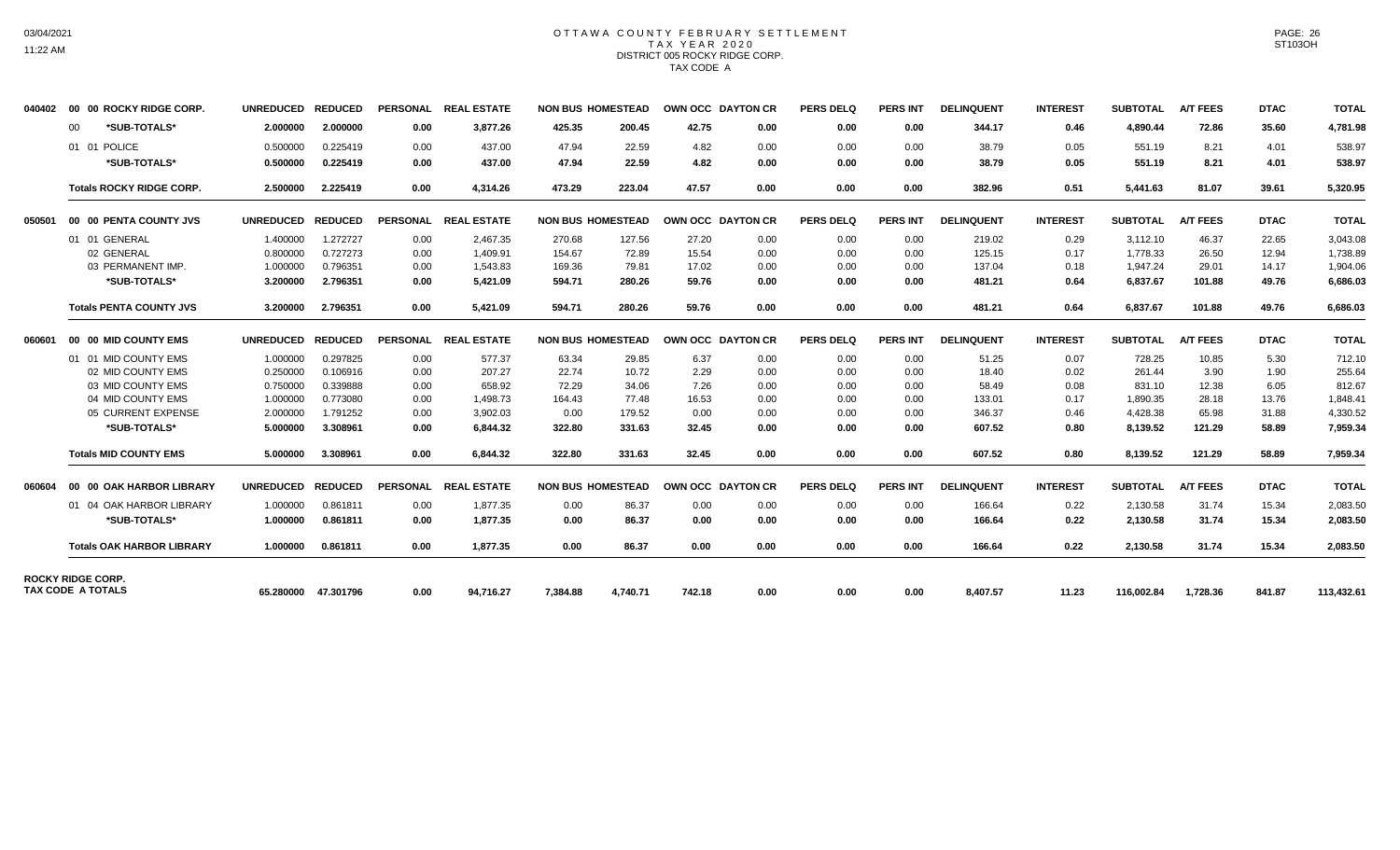## OTTAWA COUNTY FEBRUARY SETTLEMENT TAX YEAR 2020 DISTRICT 005 ROCKY RIDGE CORP. TAX CODE B

|        | 010101  00  00 OTTAWA COUNTY       | <b>UNREDUCED</b>  | <b>REDUCED</b>      |          | PERSONAL REAL ESTATE | <b>NON BUS HOMESTEAD</b> |      | OWN OCC DAYTON CR | <b>PERS DELQ</b> | <b>PERS INT</b> | <b>DELINQUENT</b> | <b>INTEREST</b> | <b>SUBTOTAL</b> | <b>A/T FEES</b> | <b>DTAC</b> | <b>TOTAL</b> |
|--------|------------------------------------|-------------------|---------------------|----------|----------------------|--------------------------|------|-------------------|------------------|-----------------|-------------------|-----------------|-----------------|-----------------|-------------|--------------|
|        | 01 01 O.C.B.M.R.                   | 2.200000          | 1.883836            | 210.77   | 180.18               | 0.00<br>0.00             | 0.00 | 0.00              | 0.00             | 0.00            | 42.77             | 1.55            | 435.27          | 6.49            | 4.43        | 424.35       |
|        | 02 O.C.B.M.R.                      | 1.400000          | 1.248331            | 134.13   | 119.40               | 0.00<br>0.00             | 0.00 | 0.00              | 0.00             | 0.00            | 28.34             | 1.03            | 282.90          | 4.22            | 2.94        | 275.74       |
|        | 01 PARK DISTRICT                   | 0.600000          | 0.595592            | 57.48    | 56.97                | 0.00<br>0.00             | 0.00 | 0.00              | 0.00             | 0.00            | 13.52             | 0.49            | 128.46          | 1.91            | 1.40        | 125.15       |
|        | *SUB-TOTALS*                       | 4.200000          | 3.727759            | 402.38   | 356.55               | 0.00<br>0.00             | 0.00 | 0.00              | 0.00             | 0.00            | 84.63             | 3.07            | 846.63          | 12.62           | 8.77        | 825.24       |
|        | 02 01 NURSING HOME                 | 0.500000          | 0.485399            | 47.90    | 46.43                | 0.00<br>0.00             | 0.00 | 0.00              | 0.00             | 0.00            | 11.02             | 0.40            | 105.75          | 1.58            | 1.14        | 103.03       |
|        | *SUB-TOTALS*                       | 0.500000          | 0.485399            | 47.90    | 46.43                | 0.00<br>0.00             | 0.00 | 0.00              | 0.00             | 0.00            | 11.02             | 0.40            | 105.75          | 1.58            | 1.14        | 103.03       |
|        |                                    |                   |                     |          |                      |                          |      |                   |                  |                 |                   |                 |                 |                 |             |              |
|        | 03 02 SENIOR PROGRAM               | 0.300000          | 0.286012            | 28.74    | 27.36                | 0.00<br>0.00             | 0.00 | 0.00              | 0.00             | 0.00            | 6.49              | 0.24            | 62.83           | 0.94            | 0.67        | 61.22        |
|        | 03 SENIOR PROGRAM                  | 0.200000          | 0.194640            | 19.16    | 18.62                | 0.00<br>0.00             | 0.00 | 0.00              | 0.00             | 0.00            | 4.42              | 0.16            | 42.36           | 0.63            | 0.46        | 41.27        |
|        | *SUB-TOTALS*                       | 0.500000          | 0.480652            | 47.90    | 45.98                | 0.00<br>0.00             | 0.00 | 0.00              | 0.00             | 0.00            | 10.91             | 0.40            | 105.19          | 1.57            | 1.13        | 102.49       |
|        | 04 01 INSIDE GENERAL               | 2.000000          | 2.000000            | 191.61   | 191.29               | 0.00<br>0.00             | 0.00 | 0.00              | 0.00             | 0.00            | 45.41             | 1.65            | 429.96          | 6.41            | 4.71        | 418.84       |
|        | *SUB-TOTALS*                       | 2.000000          | 2.000000            | 191.61   | 191.29               | 0.00<br>0.00             | 0.00 | 0.00              | 0.00             | 0.00            | 45.41             | 1.65            | 429.96          | 6.41            | 4.71        | 418.84       |
|        | 07 01 MENTAL HEALTH                | 0.700000          | 0.684293            | 67.06    | 65.45                | 0.00<br>0.00             | 0.00 | 0.00              | 0.00             | 0.00            | 15.54             | 0.56            | 148.61          | 2.21            | 1.61        | 144.79       |
|        | 02 MENTAL HEALTH                   | 0.300000          | 0.293268            | 28.74    | 28.05                | 0.00<br>0.00             | 0.00 | 0.00              | 0.00             | 0.00            | 6.66              | 0.24            | 63.69           | 0.95            | 0.69        | 62.05        |
|        | 03 MENTAL HEALTH                   | 0.200000          | 0.195512            | 19.16    | 18.70                | 0.00<br>0.00             | 0.00 | 0.00              | 0.00             | 0.00            | 4.44              | 0.16            | 42.46           | 0.63            | 0.46        | 41.37        |
|        | *SUB-TOTALS*                       | 1.200000          | 1.173073            | 114.96   | 112.20               | 0.00<br>0.00             | 0.00 | 0.00              | 0.00             | 0.00            | 26.64             | 0.96            | 254.76          | 3.79            | 2.76        | 248.21       |
|        | <b>Totals OTTAWA COUNTY</b>        | 8.400000          | 7.866883            | 804.75   | 752.45               | 0.00<br>0.00             | 0.00 | 0.00              | 0.00             | 0.00            | 178.61            | 6.48            | 1,742.29        | 25.97           | 18.51       | 1,697.81     |
|        |                                    | <b>UNREDUCED</b>  | <b>REDUCED</b>      |          | PERSONAL REAL ESTATE | <b>NON BUS HOMESTEAD</b> |      | OWN OCC DAYTON CR | <b>PERS DELQ</b> | <b>PERS INT</b> |                   |                 | <b>SUBTOTAL</b> | <b>A/T FEES</b> |             |              |
|        | 02020302 00 00 BENTON INC CORP.    |                   |                     |          |                      |                          |      |                   |                  |                 | <b>DELINQUENT</b> | <b>INTEREST</b> |                 |                 | <b>DTAC</b> | <b>TOTAL</b> |
|        | 01 01 CEMETERY                     | 0.500000          | 0.402911            | 47.90    | 38.54                | 0.00<br>0.00             | 0.00 | 0.00              | 0.00             | 0.00            | 9.15              | 0.33            | 95.92           | 1.43            | 0.95        | 93.54        |
|        | 02 CURRENT EXPENSE                 | 1.500000          | 1.468730            | 143.71   | 140.48               | 0.00<br>0.00             | 0.00 | 0.00              | 0.00             | 0.00            | 33.34             | 1.21            | 318.74          | 4.75            | 3.46        | 310.53       |
|        | *SUB-TOTALS*                       | 2.000000          | 1.871641            | 191.61   | 179.02               | 0.00<br>0.00             | 0.00 | 0.00              | 0.00             | 0.00            | 42.49             | 1.54            | 414.66          | 6.18            | 4.41        | 404.07       |
|        | 03 01 INSIDE GENERAL               | 1.500000          | 1.500000            | 143.71   | 143.47               | 0.00<br>0.00             | 0.00 | 0.00              | 0.00             | 0.00            | 34.05             | 1.24            | 322.47          | 4.80            | 3.53        | 314.14       |
|        | *SUB-TOTALS*                       | 1.500000          | 1.500000            | 143.71   | 143.47               | 0.00<br>0.00             | 0.00 | 0.00              | 0.00             | 0.00            | 34.05             | 1.24            | 322.47          | 4.80            | 3.53        | 314.14       |
|        | <b>Totals BENTON INC CORP.</b>     | 3.500000          | 3.371641            | 335.32   | 322.49               | 0.00<br>0.00             | 0.00 | 0.00              | 0.00             | 0.00            | 76.54             | 2.78            | 737.13          | 10.98           | 7.94        | 718.21       |
| 030303 | 00 00 BENTON CARROLL SALEM         | UNREDUCED REDUCED |                     |          | PERSONAL REAL ESTATE | <b>NON BUS HOMESTEAD</b> |      | OWN OCC DAYTON CR | <b>PERS DELQ</b> | <b>PERS INT</b> | <b>DELINQUENT</b> | <b>INTEREST</b> | <b>SUBTOTAL</b> | <b>A/T FEES</b> | <b>DTAC</b> | <b>TOTAL</b> |
|        | 00 01 GENERAL                      | 3.700000          | 3.700000            | 354.48   | 353.89               | 0.00<br>0.00             | 0.00 | 0.00              | 0.00             | 0.00            | 84.00             | 3.05            | 795.42          | 11.85           | 8.71        | 774.86       |
|        | 02 PERMANENT IMPROVEMENT           | 0.300000          | 0.300000            | 28.74    | 28.69                | 0.00<br>0.00             | 0.00 | 0.00              | 0.00             | 0.00            | 6.81              | 0.25            | 64.49           | 0.96            | 0.71        | 62.82        |
|        | *SUB-TOTALS*                       | 4.000000          | 4.000000            | 383.22   | 382.58               | 0.00<br>0.00             | 0.00 | 0.00              | 0.00             | 0.00            | 90.81             | 3.30            | 859.91          | 12.81           | 9.42        | 837.68       |
|        | 01 01 GENERAL                      | 20.700000         | 14.248659           | 1,983.17 | 1,362.82             | 0.00<br>0.00             | 0.00 | 0.00              | 0.00             | 0.00            | 323.49            | 11.74           | 3,681.22        | 54.85           | 33.52       | 3,592.85     |
|        | 02 GENERAL                         | 4.330000          | 3.711330            | 414.84   | 354.97               | 0.00<br>0.00             | 0.00 | 0.00              | 0.00             | 0.00            | 84.26             | 3.06            | 857.13          | 12.77           | 8.73        | 835.63       |
|        | 03 GENERAL                         | 3.900000          | 3.867899            | 373.64   | 369.95               | 0.00<br>0.00             | 0.00 | 0.00              | 0.00             | 0.00            | 87.81             | 3.19            | 834.59          | 12.43           | 9.10        | 813.06       |
|        | 04 EMERGENCY                       | 3.650000          | 3.650000            | 349.69   | 349.11               | 0.00<br>0.00             | 0.00 | 0.00              | 0.00             | 0.00            | 82.87             | 3.01            | 784.68          | 11.69           | 8.59        | 764.40       |
|        | 05 EMERGENCY                       | 3.900000          | 3.900000            | 373.64   | 373.02               | 0.00<br>0.00             | 0.00 | 0.00              | 0.00             | 0.00            | 88.54             | 3.21            | 838.41          | 12.49           | 9.18        | 816.74       |
|        | *SUB-TOTALS*                       | 36.480000         | 29.377888           | 3,494.98 | 2,809.87             | 0.00<br>0.00             | 0.00 | 0.00              | 0.00             | 0.00            | 666.97            | 24.21           | 6,996.03        | 104.23          | 69.12       | 6,822.68     |
|        | 02 01 PERMANENT IMPROVEMENT        | 1.200000          | 0.651552            | 114.97   | 62.32                | 0.00<br>0.00             | 0.00 | 0.00              | 0.00             | 0.00            | 14.79             | 0.54            | 192.62          | 2.87            | 1.53        | 188.22       |
|        | *SUB-TOTALS*                       | 1.200000          | 0.651552            | 114.97   | 62.32                | 0.00<br>0.00             | 0.00 | 0.00              | 0.00             | 0.00            | 14.79             | 0.54            | 192.62          | 2.87            | 1.53        | 188.22       |
|        | <b>Totals BENTON CARROLL SALEM</b> |                   | 41.680000 34.029440 | 3,993.17 | 3,254.77             | 0.00<br>0.00             | 0.00 | 0.00              | 0.00             | 0.00            | 772.57            | 28.05           | 8,048.56        | 119.91          | 80.07       | 7,848.58     |
|        | 040402 00 00 ROCKY RIDGE CORP.     | <b>UNREDUCED</b>  | <b>REDUCED</b>      |          | PERSONAL REAL ESTATE | <b>NON BUS HOMESTEAD</b> |      | OWN OCC DAYTON CR | <b>PERS DELQ</b> | <b>PERS INT</b> | <b>DELINQUENT</b> | <b>INTEREST</b> | <b>SUBTOTAL</b> | <b>A/T FEES</b> | <b>DTAC</b> | <b>TOTAL</b> |
|        | 00 01 GENERAL                      | 2.000000          | 2.000000            | 191.61   | 191.29               | 0.00<br>0.00             | 0.00 | 0.00              | 0.00             | 0.00            | 45.41             | 1.65            | 429.96          | 6.41            | 4.71        | 418.84       |
|        |                                    |                   |                     |          |                      |                          |      |                   |                  |                 |                   |                 |                 |                 |             |              |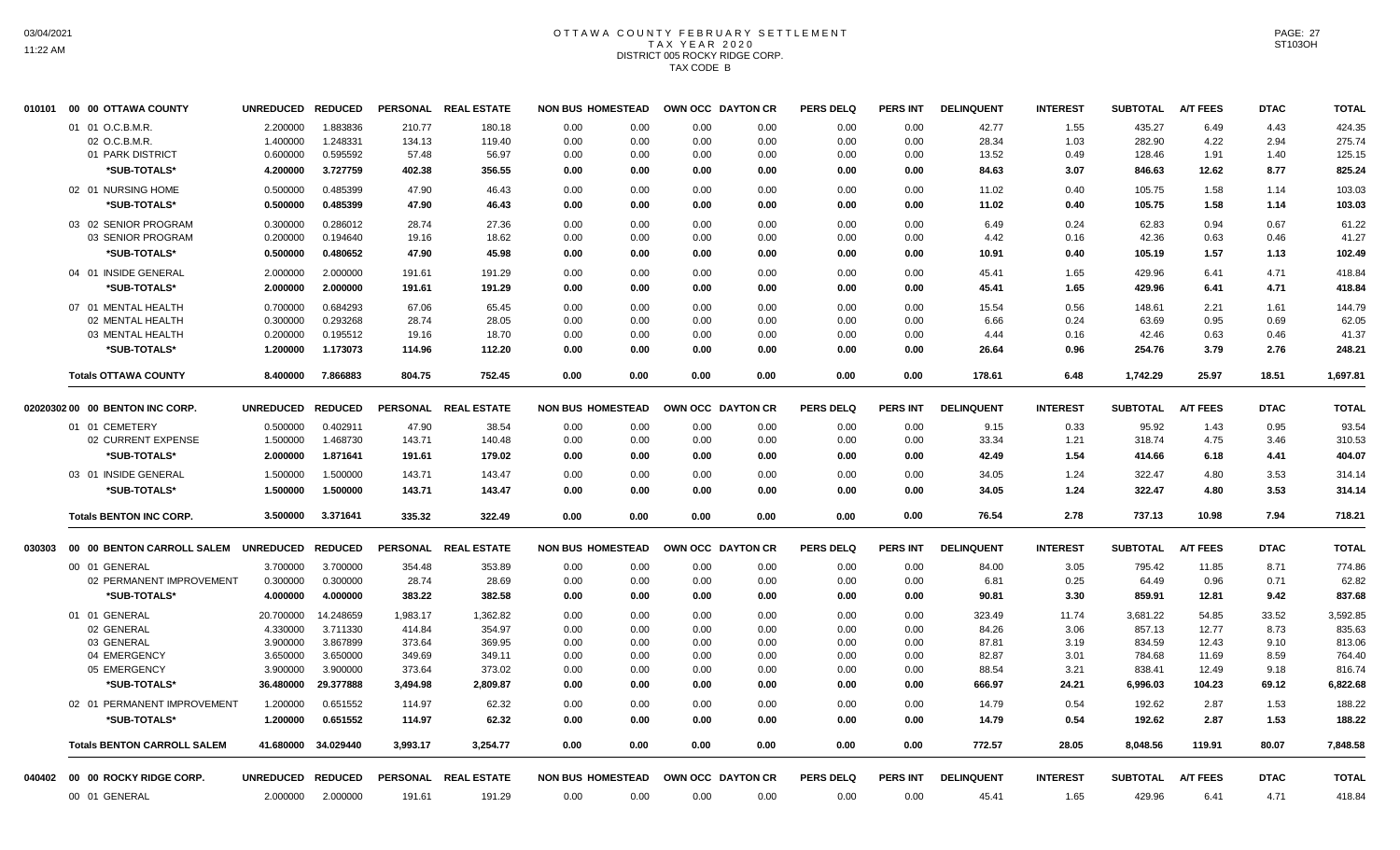# 03/04/2021 11:22 AM

### OTTAWA COUNTY FEBRUARY SETTLEMENT TAX YEAR 2020 DISTRICT 005 ROCKY RIDGE CORP. TAX CODE B

| $00 \,$                                              | *SUB-TOTALS*<br>01 01 POLICE     | 2.000000         | 2.000000       |                 |                    |                          |      |                   |                  |                 |                   |                 |                 |                 |             |              |
|------------------------------------------------------|----------------------------------|------------------|----------------|-----------------|--------------------|--------------------------|------|-------------------|------------------|-----------------|-------------------|-----------------|-----------------|-----------------|-------------|--------------|
|                                                      |                                  |                  |                | 191.61          | 191.29             | 0.00<br>0.00             | 0.00 | 0.00              | 0.00             | 0.00            | 45.41             | 1.65            | 429.96          | 6.41            | 4.71        | 418.84       |
|                                                      |                                  | 0.500000         | 0.454252       | 47.90           | 43.45              | 0.00<br>0.00             | 0.00 | 0.00              | 0.00             | 0.00            | 10.31             | 0.37            | 102.03          | 1.52            | 1.07        | 99.44        |
|                                                      | *SUB-TOTALS*                     | 0.500000         | 0.454252       | 47.90           | 43.45              | 0.00<br>0.00             | 0.00 | 0.00              | 0.00             | 0.00            | 10.31             | 0.37            | 102.03          | 1.52            | 1.07        | 99.44        |
|                                                      | <b>Totals ROCKY RIDGE CORP.</b>  | 2.500000         | 2.454252       | 239.51          | 234.74             | 0.00<br>0.00             | 0.00 | 0.00              | 0.00             | 0.00            | 55.72             | 2.02            | 531.99          | 7.93            | 5.78        | 518.28       |
| 050501                                               | 00 00 PENTA COUNTY JVS           | <b>UNREDUCED</b> | <b>REDUCED</b> | <b>PERSONAL</b> | <b>REAL ESTATE</b> | <b>NON BUS HOMESTEAD</b> |      | OWN OCC DAYTON CR | <b>PERS DELQ</b> | PERS INT        | <b>DELINQUENT</b> | <b>INTEREST</b> | <b>SUBTOTAL</b> | <b>A/T FEES</b> | <b>DTAC</b> | <b>TOTAL</b> |
|                                                      | 01 01 GENERAL                    | 1.400000         | 1.370355       | 134.13          | 131.07             | 0.00<br>0.00             | 0.00 | 0.00              | 0.00             | 0.00            | 31.11             | 1.13            | 297.44          | 4.43            | 3.22        | 289.79       |
|                                                      | 02 GENERAL                       | 0.800000         | 0.783060       | 76.64           | 74.90              | 0.00<br>0.00             | 0.00 | 0.00              | 0.00             | 0.00            | 17.78             | 0.65            | 169.97          | 2.53            | 1.84        | 165.60       |
|                                                      | 03 PERMANENT IMP.                | 1.000000         | 0.978825       | 95.81           | 93.62              | 0.00<br>0.00             | 0.00 | 0.00              | 0.00             | 0.00            | 22.22             | 0.81            | 212.46          | 3.17            | 2.30        | 206.99       |
|                                                      | *SUB-TOTALS*                     | 3.200000         | 3.132240       | 306.58          | 299.59             | 0.00<br>0.00             | 0.00 | 0.00              | 0.00             | 0.00            | 71.11             | 2.59            | 679.87          | 10.13           | 7.36        | 662.38       |
|                                                      | <b>Totals PENTA COUNTY JVS</b>   | 3.200000         | 3.132240       | 306.58          | 299.59             | 0.00<br>0.00             | 0.00 | 0.00              | 0.00             | 0.00            | 71.11             | 2.59            | 679.87          | 10.13           | 7.36        | 662.38       |
| 060601                                               | 00 00 MID COUNTY EMS             | <b>UNREDUCED</b> | <b>REDUCED</b> | <b>PERSONAL</b> | <b>REAL ESTATE</b> | <b>NON BUS HOMESTEAD</b> |      | OWN OCC DAYTON CR | <b>PERS DELQ</b> | <b>PERS INT</b> | <b>DELINQUENT</b> | <b>INTEREST</b> | <b>SUBTOTAL</b> | <b>A/T FEES</b> | <b>DTAC</b> | <b>TOTAL</b> |
|                                                      | 01 01 MID COUNTY EMS             | 1.000000         | 0.429383       | 95.81           | 41.07              | 0.00<br>0.00             | 0.00 | 0.00              | 0.00             | 0.00            | 9.75              | 0.35            | 146.98          | 2.19            | 1.01        | 143.78       |
|                                                      | 02 MID COUNTY EMS                | 0.250000         | 0.153929       | 23.95           | 14.72              | 0.00<br>0.00             | 0.00 | 0.00              | 0.00             | 0.00            | 3.49              | 0.13            | 42.29           | 0.63            | 0.36        | 41.30        |
|                                                      | 03 MID COUNTY EMS                | 0.750000         | 0.519443       | 71.85           | 49.68              | 0.00<br>0.00             | 0.00 | 0.00              | 0.00             | 0.00            | 11.79             | 0.43            | 133.75          | 1.99            | 1.22        | 130.54       |
|                                                      | 04 MID COUNTY EMS                | 1.000000         | 0.896460       | 95.81           | 85.71              | 0.00<br>0.00             | 0.00 | 0.00              | 0.00             | 0.00            | 20.35             | 0.72            | 202.59          | 3.02            | 2.11        | 197.46       |
|                                                      | 05 CURRENT EXPENSE               | 2.000000         | 1.968478       | 191.61          | 188.28             | 0.00<br>0.00             | 0.00 | 0.00              | 0.00             | 0.00            | 44.69             | 1.62            | 426.20          | 6.35            | 4.63        | 415.22       |
|                                                      | *SUB-TOTALS*                     | 5.000000         | 3.967693       | 479.03          | 379.46             | 0.00<br>0.00             | 0.00 | 0.00              | 0.00             | 0.00            | 90.07             | 3.25            | 951.81          | 14.18           | 9.33        | 928.30       |
|                                                      | <b>Totals MID COUNTY EMS</b>     | 5.000000         | 3.967693       | 479.03          | 379.46             | 0.00<br>0.00             | 0.00 | 0.00              | 0.00             | 0.00            | 90.07             | 3.25            | 951.81          | 14.18           | 9.33        | 928.30       |
| 060604                                               | 00 00 OAK HARBOR LIBRARY         | <b>UNREDUCED</b> | <b>REDUCED</b> | <b>PERSONAL</b> | <b>REAL ESTATE</b> | <b>NON BUS HOMESTEAD</b> |      | OWN OCC DAYTON CR | <b>PERS DELQ</b> | <b>PERS INT</b> | <b>DELINQUENT</b> | <b>INTEREST</b> | <b>SUBTOTAL</b> | <b>A/T FEES</b> | <b>DTAC</b> | <b>TOTAL</b> |
|                                                      | 01 04 OAK HARBOR LIBRARY         | 1.000000         | 0.991769       | 95.81           | 94.86              | 0.00<br>0.00             | 0.00 | 0.00              | 0.00             | 0.00            | 22.52             | 0.82            | 214.01          | 3.19            | 2.33        | 208.49       |
|                                                      | *SUB-TOTALS*                     | 1.000000         | 0.991769       | 95.81           | 94.86              | 0.00<br>0.00             | 0.00 | 0.00              | 0.00             | 0.00            | 22.52             | 0.82            | 214.01          | 3.19            | 2.33        | 208.49       |
|                                                      | <b>Totals OAK HARBOR LIBRARY</b> | 1.000000         | 0.991769       | 95.81           | 94.86              | 0.00<br>0.00             | 0.00 | 0.00              | 0.00             | 0.00            | 22.52             | 0.82            | 214.01          | 3.19            | 2.33        | 208.49       |
| <b>ROCKY RIDGE CORP.</b><br><b>TAX CODE B TOTALS</b> |                                  | 65.280000        | 55.813918      | 6,254.17        | 5,338.36           | 0.00<br>0.00             | 0.00 | 0.00              | 0.00             | 0.00            | 1,267.14          | 45.99           | 12,905.66       | 192.29          | 131.32      | 12,582.05    |

PAGE: 28 ST103OH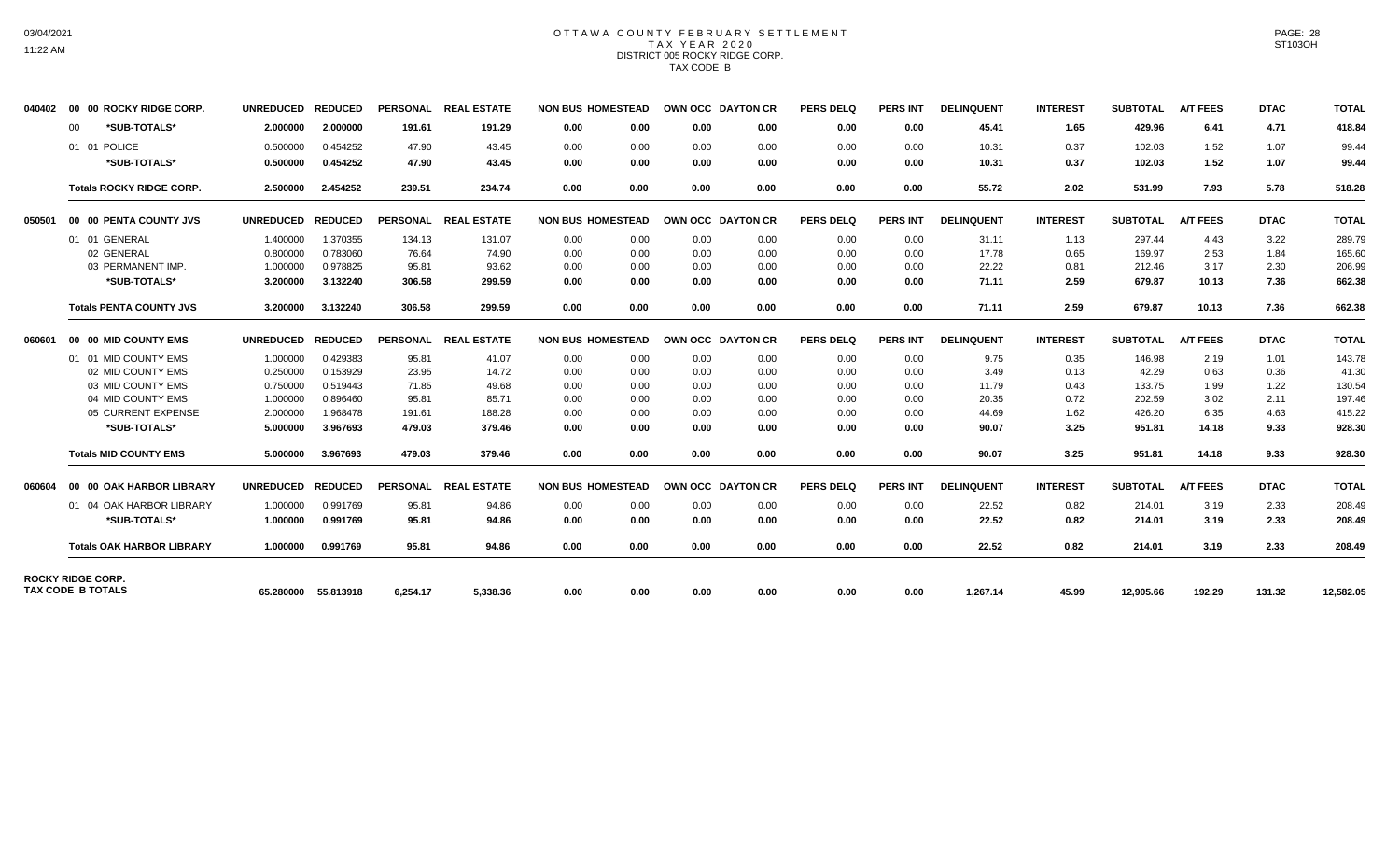## OTTAWA COUNTY FEBRUARY SETTLEMENT TAX YEAR 2020 DISTRICT 005 ROCKY RIDGE CORP. **DISTRICT**

|        | 010101 00 00 OTTAWA COUNTY                   | UNREDUCED REDUCED |          | PERSONAL REAL ESTATE |          | <b>NON BUS HOMESTEAD</b> | OWN OCC DAYTON CR |      | <b>PERS DELQ</b> | <b>PERS INT</b> | <b>DELINQUENT</b> | <b>INTEREST</b> | <b>SUBTOTAL</b> | <b>A/T FEES</b> | <b>DTAC</b> | <b>TOTAL</b> |
|--------|----------------------------------------------|-------------------|----------|----------------------|----------|--------------------------|-------------------|------|------------------|-----------------|-------------------|-----------------|-----------------|-----------------|-------------|--------------|
|        | 01 01 O.C.B.M.R.                             |                   | 210.77   | 2,513.13             | 255.93   | 120.61                   | 25.72             | 0.00 | 0.00             | 0.00            | 249.86            | 1.83            | 3,377.85        | 50.33           | 25.85       | 3,301.67     |
|        | 02 O.C.B.M.R.                                |                   | 134.13   | 1,862.83             | 191.26   | 90.13                    | 19.22             | 0.00 | 0.00             | 0.00            | 183.10            | 1.24            | 2,481.91        | 36.98           | 18.95       | 2,425.98     |
|        | 01 PARK DISTRICT                             |                   | 57.48    | 1,352.76             | 0.00     | 59.62                    | 0.00              | 0.00 | 0.00             | 0.00            | 128.54            | 0.64            | 1,599.04        | 23.82           | 11.99       | 1,563.23     |
|        | *SUB-TOTALS*                                 |                   | 402.38   | 5,728.72             | 447.19   | 270.36                   | 44.94             | 0.00 | 0.00             | 0.00            | 561.50            | 3.71            | 7,458.80        | 111.13          | 56.79       | 7,290.88     |
|        | 02 01 NURSING HOME                           |                   | 47.90    | 884.00               | 91.88    | 43.30                    | 9.23              | 0.00 | 0.00             | 0.00            | 85.37             | 0.50            | 1,162.18        | 17.32           | 8.83        | 1,136.03     |
|        | *SUB-TOTALS*                                 |                   | 47.90    | 884.00               | 91.88    | 43.30                    | 9.23              | 0.00 | 0.00             | 0.00            | 85.37             | 0.50            | 1,162.18        | 17.32           | 8.83        | 1,136.03     |
|        | 03 02 SENIOR PROGRAM                         |                   | 28.74    | 461.15               | 47.59    | 22.43                    | 4.78              | 0.00 | 0.00             | 0.00            | 45.00             | 0.29            | 609.98          | 9.09            | 4.65        | 596.24       |
|        | 03 SENIOR PROGRAM                            |                   | 19.16    | 396.02               | 0.00     | 17.36                    | 0.00              | 0.00 | 0.00             | 0.00            | 37.92             | 0.20            | 470.66          | 7.01            | 3.54        | 460.11       |
|        | *SUB-TOTALS*                                 |                   | 47.90    | 857.17               | 47.59    | 39.79                    | 4.78              | 0.00 | 0.00             | 0.00            | 82.92             | 0.49            | 1,080.64        | 16.10           | 8.19        | 1,056.35     |
|        | 04 01 INSIDE GENERAL                         |                   | 191.61   | 4,068.55             | 425.35   | 200.45                   | 42.75             | 0.00 | 0.00             | 0.00            | 389.58            | 2.11            | 5,320.40        | 79.27           | 40.31       | 5,200.82     |
|        | *SUB-TOTALS*                                 |                   | 191.61   | 4,068.55             | 425.35   | 200.45                   | 42.75             | 0.00 | 0.00             | 0.00            | 389.58            | 2.11            | 5,320.40        | 79.27           | 40.31       | 5,200.82     |
|        | 07 01 MENTAL HEALTH                          |                   | 67.06    | 1.293.96             | 134.77   | 63.51                    | 13.54             | 0.00 | 0.00             | 0.00            | 124.59            | 0.71            | 1,698.14        | 25.30           | 12.89       | 1.659.95     |
|        | 02 MENTAL HEALTH                             |                   | 28.74    | 554.56               | 57.76    | 27.22                    | 5.80              | 0.00 | 0.00             | 0.00            | 53.40             | 0.30            | 727.78          | 10.84           | 5.52        | 711.42       |
|        | 03 MENTAL HEALTH                             |                   | 19.16    | 413.20               | 0.00     | 18.15                    | 0.00              | 0.00 | 0.00             | 0.00            | 39.46             | 0.21            | 490.18          | 7.30            | 3.68        | 479.20       |
|        | *SUB-TOTALS*                                 |                   | 114.96   | 2,261.72             | 192.53   | 108.88                   | 19.34             | 0.00 | 0.00             | 0.00            | 217.45            | 1.22            | 2.916.10        | 43.44           | 22.09       | 2,850.57     |
|        | <b>Totals OTTAWA COUNTY</b>                  |                   | 804.75   | 13,800.16            | 1,204.54 | 662.78                   | 121.04            | 0.00 | 0.00             | 0.00            | 1,336.82          | 8.03            | 17,938.12       | 267.26          | 136.21      | 17,534.65    |
|        | 02020302 00 00 BENTON INC CORP.              | UNREDUCED REDUCED |          | PERSONAL REAL ESTATE |          | <b>NON BUS HOMESTEAD</b> | OWN OCC DAYTON CR |      | <b>PERS DELQ</b> | <b>PERS INT</b> | <b>DELINQUENT</b> | <b>INTEREST</b> | <b>SUBTOTAL</b> | <b>A/T FEES</b> | <b>DTAC</b> | <b>TOTAL</b> |
|        | 01 01 CEMETERY                               |                   | 47.90    | 784.73               | 81.86    | 38.58                    | 8.23              | 0.00 | 0.00             | 0.00            | 75.39             | 0.42            | 1,037.11        | 15.45           | 7.80        | 1,013.86     |
|        | 02 CURRENT EXPENSE                           |                   | 143.71   | 3,246.07             | 0.00     | 142.88                   | 0.00              | 0.00 | 0.00             | 0.00            | 309.01            | 1.58            | 3,843.25        | 57.26           | 28.83       | 3,757.16     |
|        | *SUB-TOTALS*                                 |                   | 191.61   | 4,030.80             | 81.86    | 181.46                   | 8.23              | 0.00 | 0.00             | 0.00            | 384.40            | 2.00            | 4,880.36        | 72.71           | 36.63       | 4,771.02     |
|        | 03 01 INSIDE GENERAL                         |                   | 143.71   | 3,051.42             | 319.01   | 150.33                   | 32.06             | 0.00 | 0.00             | 0.00            | 292.18            | 1.59            | 3,990.30        | 59.45           | 30.23       | 3,900.62     |
|        | *SUB-TOTALS*                                 |                   | 143.71   | 3,051.42             | 319.01   | 150.33                   | 32.06             | 0.00 | 0.00             | 0.00            | 292.18            | 1.59            | 3,990.30        | 59.45           | 30.23       | 3,900.62     |
|        | <b>Totals BENTON INC CORP.</b>               |                   | 335.32   | 7,082.22             | 400.87   | 331.79                   | 40.29             | 0.00 | 0.00             | 0.00            | 676.58            | 3.59            | 8,870.66        | 132.16          | 66.86       | 8,671.64     |
| 030303 | 00 00 BENTON CARROLL SALEM UNREDUCED REDUCED |                   |          | PERSONAL REAL ESTATE |          | <b>NON BUS HOMESTEAD</b> | OWN OCC DAYTON CR |      | <b>PERS DELQ</b> | <b>PERS INT</b> | <b>DELINQUENT</b> | <b>INTEREST</b> | <b>SUBTOTAL</b> | <b>A/T FEES</b> | <b>DTAC</b> | <b>TOTAL</b> |
|        | 00 01 GENERAL                                |                   | 354.48   | 7,526.83             | 786.89   | 370.82                   | 79.08             | 0.00 | 0.00             | 0.00            | 720.71            | 3.90            | 9,842.71        | 146.65          | 74.56       | 9,621.50     |
|        | 02 PERMANENT IMPROVEMENT                     |                   | 28.74    | 610.28               | 63.80    | 30.07                    | 6.41              | 0.00 | 0.00             | 0.00            | 58.44             | 0.32            | 798.06          | 11.89           | 6.05        | 780.12       |
|        | *SUB-TOTALS*                                 |                   | 383.22   | 8,137.11             | 850.69   | 400.89                   | 85.49             | 0.00 | 0.00             | 0.00            | 779.15            | 4.22            | 10,640.77       | 158.54          | 80.61       | 10,401.62    |
|        | 01 01 GENERAL                                |                   | 1,983.17 | 22,744.51            | 2,345.64 | 1,105.38                 | 235.74            | 0.00 | 0.00             | 0.00            | 2,221.45          | 14.28           | 30,650.17       | 456.67          | 229.82      | 29,963.68    |
|        | 02 GENERAL                                   |                   | 414.84   | 5,259.67             | 538.06   | 253.56                   | 54.08             | 0.00 | 0.00             | 0.00            | 519.63            | 3.64            | 7,043.48        | 104.94          | 53.76       | 6,884.78     |
|        | 03 GENERAL                                   |                   | 373.64   | 5,683.28             | 582.89   | 274.69                   | 58.58             | 0.00 | 0.00             | 0.00            | 559.45            | 3.82            | 7,536.35        | 112.28          | 57.88       | 7,366.19     |
|        | 04 EMERGENCY                                 |                   | 349.69   | 8,300.20             | 0.00     | 365.81                   | 0.00              | 0.00 | 0.00             | 0.00            | 788.65            | 3.95            | 9,808.30        | 146.14          | 73.55       | 9,588.61     |
|        | 05 EMERGENCY                                 |                   | 373.64   | 8,868.70             | 0.00     | 390.87                   | 0.00              | 0.00 | 0.00             | 0.00            | 842.67            | 4.22            | 10,480.10       | 156.15          | 78.59       | 10,245.36    |
|        | *SUB-TOTALS*                                 |                   | 3,494.98 | 50,856.36            | 3,466.59 | 2,390.31                 | 348.40            | 0.00 | 0.00             | 0.00            | 4,931.85          | 29.91           | 65,518.40       | 976.18          | 493.60      | 64,048.62    |
|        | 02 01 PERMANENT IMPROVEMENT                  |                   | 114.97   | 713.11               | 71.39    | 33.64                    | 7.18              | 0.00 | 0.00             | 0.00            | 72.56             | 0.62            | 1,013.47        | 15.10           | 7.51        | 990.86       |
|        | *SUB-TOTALS*                                 |                   | 114.97   | 713.11               | 71.39    | 33.64                    | 7.18              | 0.00 | 0.00             | 0.00            | 72.56             | 0.62            | 1,013.47        | 15.10           | 7.51        | 990.86       |
|        | <b>Totals BENTON CARROLL SALEM</b>           |                   | 3,993.17 | 59,706.58            | 4,388.67 | 2,824.84                 | 441.07            | 0.00 | 0.00             | 0.00            | 5,783.56          | 34.75           | 77,172.64       | 1,149.82        | 581.72      | 75,441.10    |
|        | 040402 00 00 ROCKY RIDGE CORP.               | UNREDUCED REDUCED |          | PERSONAL REAL ESTATE |          | <b>NON BUS HOMESTEAD</b> | OWN OCC DAYTON CR |      | <b>PERS DELQ</b> | <b>PERS INT</b> | <b>DELINQUENT</b> | <b>INTEREST</b> | <b>SUBTOTAL</b> | <b>A/T FEES</b> | <b>DTAC</b> | <b>TOTAL</b> |
|        | 00 01 GENERAL                                |                   | 191.61   | 4,068.55             | 425.35   | 200.45                   | 42.75             | 0.00 | 0.00             | 0.00            | 389.58            | 2.11            | 5,320.40        | 79.27           | 40.31       | 5,200.82     |
|        |                                              |                   |          |                      |          |                          |                   |      |                  |                 |                   |                 |                 |                 |             |              |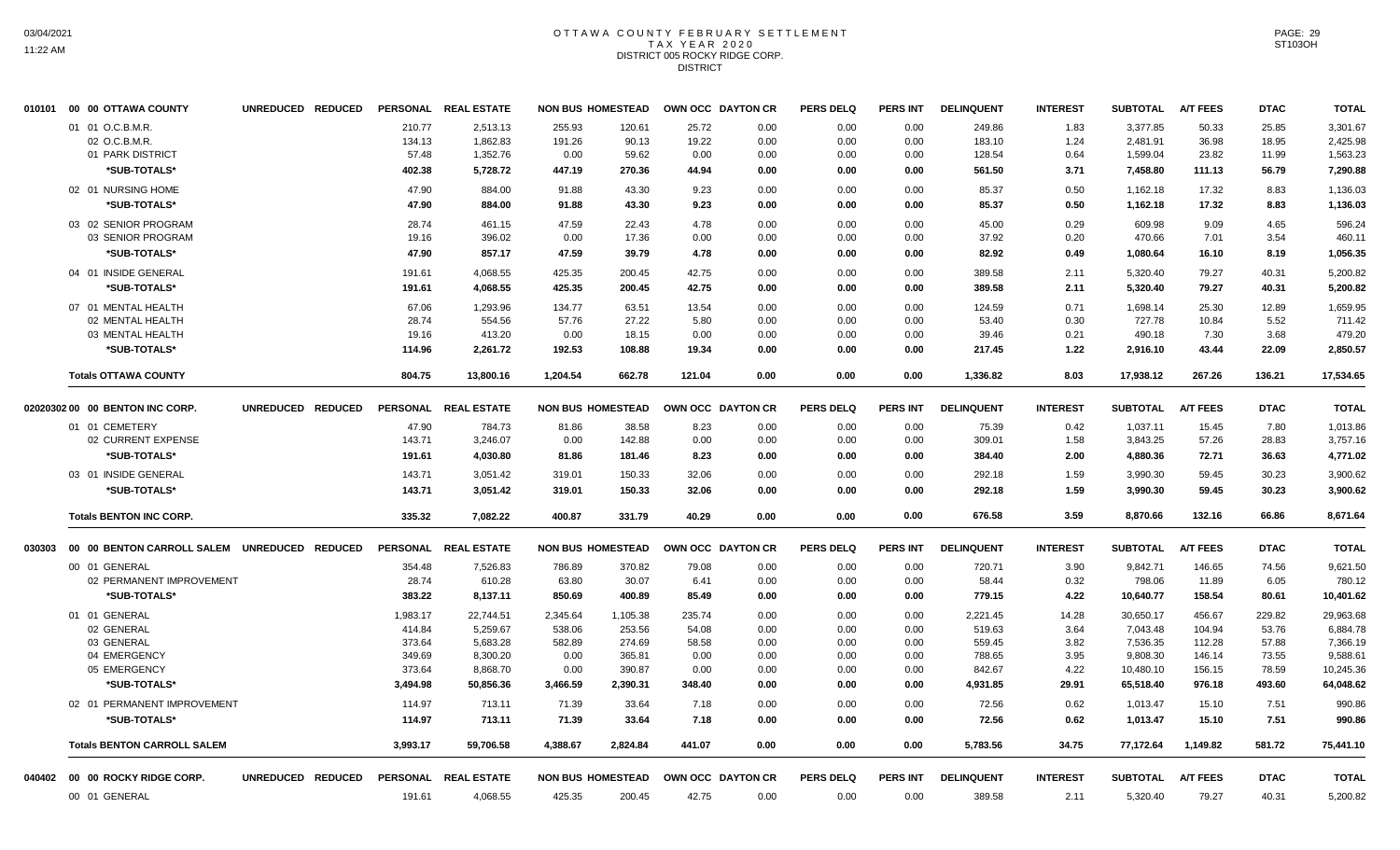# 03/04/2021 11:22 AM

## OTTAWA COUNTY FEBRUARY SETTLEMENT TAX YEAR 2020 DISTRICT 005 ROCKY RIDGE CORP. **DISTRICT**

|                        | 040402 00 00 ROCKY RIDGE CORP.   | UNREDUCED REDUCED |          | PERSONAL REAL ESTATE |          | <b>NON BUS HOMESTEAD</b> | OWN OCC DAYTON CR |      | <b>PERS DELQ</b> | <b>PERS INT</b> | <b>DELINQUENT</b> | <b>INTEREST</b> | <b>SUBTOTAL</b> | <b>A/T FEES</b> | <b>DTAC</b> | <b>TOTAL</b> |
|------------------------|----------------------------------|-------------------|----------|----------------------|----------|--------------------------|-------------------|------|------------------|-----------------|-------------------|-----------------|-----------------|-----------------|-------------|--------------|
|                        | *SUB-TOTALS*<br>00               |                   | 191.61   | 4,068.55             | 425.35   | 200.45                   | 42.75             | 0.00 | 0.00             | 0.00            | 389.58            | 2.11            | 5,320.40        | 79.27           | 40.31       | 5,200.82     |
|                        | 01 01 POLICE                     |                   | 47.90    | 480.45               | 47.94    | 22.59                    | 4.82              | 0.00 | 0.00             | 0.00            | 49.10             | 0.42            | 653.22          | 9.73            | 5.08        | 638.41       |
|                        | *SUB-TOTALS*                     |                   | 47.90    | 480.45               | 47.94    | 22.59                    | 4.82              | 0.00 | 0.00             | 0.00            | 49.10             | 0.42            | 653.22          | 9.73            | 5.08        | 638.41       |
|                        | <b>Totals ROCKY RIDGE CORP.</b>  |                   | 239.51   | 4,549.00             | 473.29   | 223.04                   | 47.57             | 0.00 | 0.00             | 0.00            | 438.68            | 2.53            | 5,973.62        | 89.00           | 45.39       | 5,839.23     |
| 050501                 | 00 00 PENTA COUNTY JVS           | UNREDUCED REDUCED |          | PERSONAL REAL ESTATE |          | <b>NON BUS HOMESTEAD</b> | OWN OCC DAYTON CR |      | <b>PERS DELQ</b> | <b>PERS INT</b> | <b>DELINQUENT</b> | <b>INTEREST</b> | <b>SUBTOTAL</b> | <b>A/T FEES</b> | <b>DTAC</b> | <b>TOTAL</b> |
|                        | 01 01 GENERAL                    |                   | 134.13   | 2,598.42             | 270.68   | 127.56                   | 27.20             | 0.00 | 0.00             | 0.00            | 250.13            | 1.42            | 3,409.54        | 50.80           | 25.87       | 3,332.87     |
|                        | 02 GENERAL                       |                   | 76.64    | 1,484.81             | 154.67   | 72.89                    | 15.54             | 0.00 | 0.00             | 0.00            | 142.93            | 0.82            | 1,948.30        | 29.03           | 14.78       | 1,904.49     |
|                        | 03 PERMANENT IMP.                |                   | 95.81    | 1,637.45             | 169.36   | 79.81                    | 17.02             | 0.00 | 0.00             | 0.00            | 159.26            | 0.99            | 2,159.70        | 32.18           | 16.47       | 2,111.05     |
|                        | *SUB-TOTALS*                     |                   | 306.58   | 5,720.68             | 594.71   | 280.26                   | 59.76             | 0.00 | 0.00             | 0.00            | 552.32            | 3.23            | 7,517.54        | 112.01          | 57.12       | 7,348.41     |
|                        | <b>Totals PENTA COUNTY JVS</b>   |                   | 306.58   | 5,720.68             | 594.71   | 280.26                   | 59.76             | 0.00 | 0.00             | 0.00            | 552.32            | 3.23            | 7.517.54        | 112.01          | 57.12       | 7.348.41     |
| 060601                 | 00 00 MID COUNTY EMS             | UNREDUCED REDUCED |          | PERSONAL REAL ESTATE |          | <b>NON BUS HOMESTEAD</b> | OWN OCC DAYTON CR |      | PERS DELO        | <b>PERS INT</b> | <b>DELINQUENT</b> | <b>INTEREST</b> | <b>SUBTOTAL</b> | <b>A/T FEES</b> | <b>DTAC</b> | <b>TOTAL</b> |
|                        | 01 01 MID COUNTY EMS             |                   | 95.81    | 618.44               | 63.34    | 29.85                    | 6.37              | 0.00 | 0.00             | 0.00            | 61.00             | 0.42            | 875.23          | 13.04           | 6.31        | 855.88       |
|                        | 02 MID COUNTY EMS                |                   | 23.95    | 221.99               | 22.74    | 10.72                    | 2.29              | 0.00 | 0.00             | 0.00            | 21.89             | 0.15            | 303.73          | 4.53            | 2.26        | 296.94       |
|                        | 03 MID COUNTY EMS                |                   | 71.85    | 708.60               | 72.29    | 34.06                    | 7.26              | 0.00 | 0.00             | 0.00            | 70.28             | 0.51            | 964.85          | 14.37           | 7.27        | 943.21       |
|                        | 04 MID COUNTY EMS                |                   | 95.81    | 1.584.44             | 164.43   | 77.48                    | 16.53             | 0.00 | 0.00             | 0.00            | 153.36            | 0.89            | 2,092.94        | 31.20           | 15.87       | 2.045.87     |
|                        | 05 CURRENT EXPENSE               |                   | 191.61   | 4.090.31             | 0.00     | 179.52                   | 0.00              | 0.00 | 0.00             | 0.00            | 391.06            | 2.08            | 4,854.58        | 72.33           | 36.51       | 4,745.74     |
|                        | *SUB-TOTALS*                     |                   | 479.03   | 7.223.78             | 322.80   | 331.63                   | 32.45             | 0.00 | 0.00             | 0.00            | 697.59            | 4.05            | 9.091.33        | 135.47          | 68.22       | 8,887.64     |
|                        | <b>Totals MID COUNTY EMS</b>     |                   | 479.03   | 7,223.78             | 322.80   | 331.63                   | 32.45             | 0.00 | 0.00             | 0.00            | 697.59            | 4.05            | 9,091.33        | 135.47          | 68.22       | 8,887.64     |
| 060604                 | 00 00 OAK HARBOR LIBRARY         | UNREDUCED REDUCED |          | PERSONAL REAL ESTATE |          | <b>NON BUS HOMESTEAD</b> | OWN OCC DAYTON CR |      | <b>PERS DELQ</b> | <b>PERS INT</b> | <b>DELINQUENT</b> | <b>INTEREST</b> | <b>SUBTOTAL</b> | <b>A/T FEES</b> | <b>DTAC</b> | <b>TOTAL</b> |
|                        | 01 04 OAK HARBOR LIBRARY         |                   | 95.81    | 1,972.21             | 0.00     | 86.37                    | 0.00              | 0.00 | 0.00             | 0.00            | 189.16            | 1.04            | 2,344.59        | 34.93           | 17.67       | 2,291.99     |
|                        | *SUB-TOTALS*                     |                   | 95.81    | 1,972.21             | 0.00     | 86.37                    | 0.00              | 0.00 | 0.00             | 0.00            | 189.16            | 1.04            | 2,344.59        | 34.93           | 17.67       | 2,291.99     |
|                        | <b>Totals OAK HARBOR LIBRARY</b> |                   | 95.81    | 1,972.21             | 0.00     | 86.37                    | 0.00              | 0.00 | 0.00             | 0.00            | 189.16            | 1.04            | 2,344.59        | 34.93           | 17.67       | 2,291.99     |
| <b>DISTRICT TOTALS</b> | <b>ROCKY RIDGE CORP.</b>         |                   |          |                      |          |                          |                   |      |                  |                 |                   |                 |                 |                 |             | 126,014.66   |
|                        |                                  |                   | 6,254.17 | 100,054.63           | 7,384.88 | 4,740.71                 | 742.18            | 0.00 | 0.00             | 0.00            | 9,674.71          | 57.22           | 128,908.50      | 1,920.65        |             | 973.19       |

PAGE: 30 ST103OH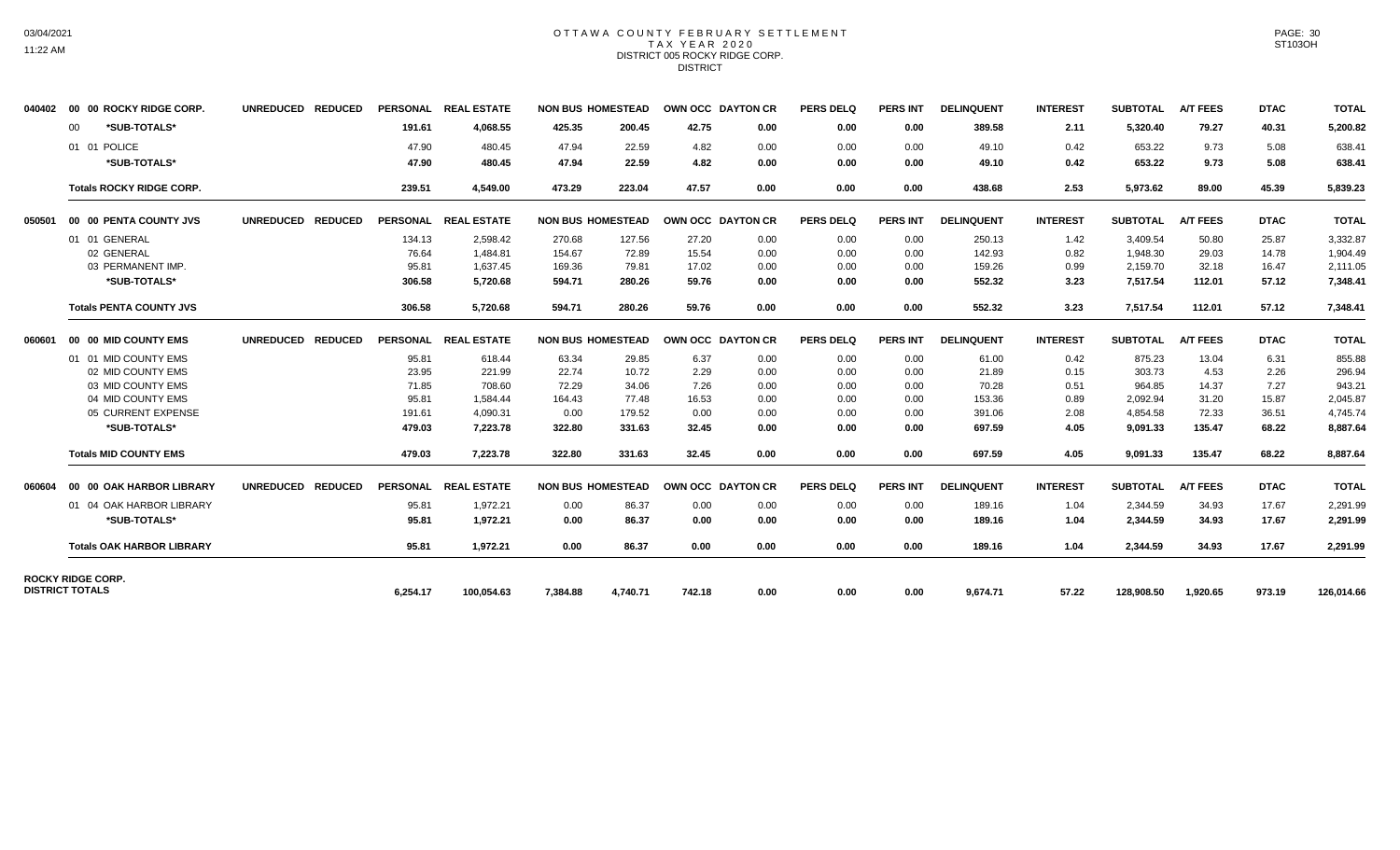## OTTAWA COUNTY FEBRUARY SETTLEMENT TAX YEAR 2020 DISTRICT 006 BAY TOWNSHIP TAX CODE A

|        | 010101 00 00 OTTAWA COUNTY  | <b>UNREDUCED</b>  | <b>REDUCED</b> |      | PERSONAL REAL ESTATE |           | <b>NON BUS HOMESTEAD</b> |          | OWN OCC DAYTON CR | <b>PERS DELQ</b> | PERS INT        | <b>DELINQUENT</b> | <b>INTEREST</b> | <b>SUBTOTAL</b> | <b>A/T FEES</b> | <b>DTAC</b> | <b>TOTAL</b> |
|--------|-----------------------------|-------------------|----------------|------|----------------------|-----------|--------------------------|----------|-------------------|------------------|-----------------|-------------------|-----------------|-----------------|-----------------|-------------|--------------|
|        | 01 01 O.C.B.M.R.            | 2.200000          | 1.203400       | 0.00 | 19.301.16            | 1,878.94  | 604.90                   | 181.49   | 0.00              | 0.00             | 0.00            | 663.75            | 10.66           | 22,640.90       | 337.33          | 92.13       | 22,211.44    |
|        | 02 O.C.B.M.R                | 1.400000          | 0.899310       | 0.00 | 14,423.91            | 1,404.15  | 452.04                   | 135.63   | 0.00              | 0.00             | 0.00            | 496.02            | 7.96            | 16,919.71       | 252.09          | 68.85       | 16,598.77    |
|        | 01 PARK DISTRICT            | 0.600000          | 0.594840       | 0.00 | 10,715.53            | 0.00      | 299.00                   | 0.00     | 0.00              | 0.00             | 0.00            | 368.50            | 5.92            | 11,388.95       | 169.69          | 45.54       | 11,173.72    |
|        | *SUB-TOTALS*                | 4.200000          | 2.697550       | 0.00 | 44,440.60            | 3,283.09  | 1,355.94                 | 317.12   | 0.00              | 0.00             | 0.00            | 1,528.27          | 24.54           | 50,949.56       | 759.11          | 206.52      | 49,983.93    |
|        | 02 01 NURSING HOME          | 0.500000          | 0.432043       | 0.00 | 6,929.48             | 674.58    | 217.17                   | 65.16    | 0.00              | 0.00             | 0.00            | 238.30            | 3.83            | 8,128.52        | 121.11          | 33.08       | 7,974.33     |
|        | *SUB-TOTALS*                | 0.500000          | 0.432043       | 0.00 | 6,929.48             | 674.58    | 217.17                   | 65.16    | 0.00              | 0.00             | 0.00            | 238.30            | 3.83            | 8,128.52        | 121.11          | 33.08       | 7,974.33     |
|        |                             |                   |                |      |                      |           |                          |          |                   |                  |                 |                   |                 |                 |                 |             |              |
|        | 03 02 SENIOR PROGRAM        | 0.300000          | 0.223762       | 0.00 | 3,588.89             | 349.37    | 112.48                   | 33.75    | 0.00              | 0.00             | 0.00            | 123.42            | 1.98            | 4,209.89        | 62.72           | 17.13       | 4,130.04     |
|        | 03 SENIOR PROGRAM           | 0.200000          | 0.173250       | 0.00 | 3,120.95             | 0.00      | 87.09                    | 0.00     | 0.00              | 0.00             | 0.00            | 107.33            | 1.72            | 3,317.09        | 49.42           | 13.26       | 3,254.41     |
|        | *SUB-TOTALS*                | 0.500000          | 0.397012       | 0.00 | 6,709.84             | 349.37    | 199.57                   | 33.75    | 0.00              | 0.00             | 0.00            | 230.75            | 3.70            | 7,526.98        | 112.14          | 30.39       | 7,384.45     |
|        | 04 01 INSIDE GENERAL        | 2.000000          | 2.000000       | 0.00 | 32,077.72            | 3,122.72  | 1,005.31                 | 301.63   | 0.00              | 0.00             | 0.00            | 1,103.12          | 17.71           | 37,628.21       | 560.64          | 153.11      | 36.914.46    |
|        | *SUB-TOTALS*                | 2.000000          | 2.000000       | 0.00 | 32,077.72            | 3,122.72  | 1.005.31                 | 301.63   | 0.00              | 0.00             | 0.00            | 1,103.12          | 17.71           | 37,628.21       | 560.64          | 153.11      | 36,914.46    |
|        | 07 01 MENTAL HEALTH         | 0.700000          | 0.633701       | 0.00 | 10,163.84            | 989.44    | 318.53                   | 95.57    | 0.00              | 0.00             | 0.00            | 349.52            | 5.61            | 11,922.51       | 177.64          | 48.51       | 11,696.36    |
|        | 02 MENTAL HEALTH            | 0.300000          | 0.271586       | 0.00 | 4,355.93             | 424.04    | 136.51                   | 40.96    | 0.00              | 0.00             | 0.00            | 149.80            | 2.41            | 5,109.65        | 76.13           | 20.79       | 5,012.73     |
|        | 03 MENTAL HEALTH            | 0.200000          | 0.181100       | 0.00 | 3,262.36             | 0.00      | 91.03                    | 0.00     | 0.00              | 0.00             | 0.00            | 112.19            | 1.80            | 3,467.38        | 51.66           | 13.86       | 3,401.86     |
|        | *SUB-TOTALS*                | 1.200000          | 1.086387       | 0.00 | 17,782.13            | 1,413.48  | 546.07                   | 136.53   | 0.00              | 0.00             | 0.00            | 611.51            | 9.82            | 20,499.54       | 305.43          | 83.16       | 20,110.95    |
|        | <b>Totals OTTAWA COUNTY</b> | 8.400000          | 6.612992       | 0.00 | 107,939.77           | 8,843.24  | 3,324.06                 | 854.19   | 0.00              | 0.00             | 0.00            | 3,711.95          | 59.60           | 124,732.81      | 1,858.43        | 506.26      | 122,368.12   |
| 020205 | 00 00 BAY TOWNSHIP          | UNREDUCED REDUCED |                |      | PERSONAL REAL ESTATE |           | <b>NON BUS HOMESTEAD</b> |          | OWN OCC DAYTON CR | <b>PERS DELQ</b> | <b>PERS INT</b> | <b>DELINQUENT</b> | <b>INTEREST</b> | <b>SUBTOTAL</b> | <b>A/T FEES</b> | <b>DTAC</b> | <b>TOTAL</b> |
|        | 01 01 INSIDE GENERAL        | 0.794000          | 0.794000       | 0.00 | 12,734.85            | 1,239.72  | 399.11                   | 119.75   | 0.00              | 0.00             | 0.00            | 437.94            | 7.03            | 14,938.40       | 222.57          | 60.79       | 14,655.04    |
|        |                             |                   |                |      |                      |           |                          |          |                   |                  |                 |                   |                 |                 |                 |             |              |
|        | *SUB-TOTALS*                | 0.794000          | 0.794000       | 0.00 | 12,734.85            | 1,239.72  | 399.11                   | 119.75   | 0.00              | 0.00             | 0.00            | 437.94            | 7.03            | 14,938.40       | 222.57          | 60.79       | 14,655.04    |
|        | 02 02 INSIDE ROADS          | 0.738000          | 0.738000       | 0.00 | 11,836.68            | 1,152.28  | 370.96                   | 111.30   | 0.00              | 0.00             | 0.00            | 407.05            | 6.54            | 13,884.81       | 206.87          | 56.50       | 13,621.44    |
|        | *SUB-TOTALS*                | 0.738000          | 0.738000       | 0.00 | 11,836.68            | 1,152.28  | 370.96                   | 111.30   | 0.00              | 0.00             | 0.00            | 407.05            | 6.54            | 13,884.81       | 206.87          | 56.50       | 13,621.44    |
|        | 03 03 INSIDE FIRE           | 0.568000          | 0.568000       | 0.00 | 9,110.07             | 886.85    | 285.51                   | 85.66    | 0.00              | 0.00             | 0.00            | 313.29            | 5.03            | 10,686.41       | 159.22          | 43.48       | 10,483.71    |
|        | *SUB-TOTALS*                | 0.568000          | 0.568000       | 0.00 | 9,110.07             | 886.85    | 285.51                   | 85.66    | 0.00              | 0.00             | 0.00            | 313.29            | 5.03            | 10,686.41       | 159.22          | 43.48       | 10,483.71    |
|        | 04 01 FIRE & EMS            | 2.000000          | 1.993050       | 0.00 | 35,903.09            | 0.00      | 1,001.82                 | 0.00     | 0.00              | 0.00             | 0.00            | 1,234.67          | 19.82           | 38,159.40       | 568.55          | 152.58      | 37,438.27    |
|        | *SUB-TOTALS*                | 2.000000          | 1.993050       | 0.00 | 35,903.09            | 0.00      | 1,001.82                 | 0.00     | 0.00              | 0.00             | 0.00            | 1,234.67          | 19.82           | 38,159.40       | 568.55          | 152.58      | 37,438.27    |
|        | <b>Totals BAY TOWNSHIP</b>  | 4.100000          | 4.093050       | 0.00 | 69,584.69            | 3,278.85  | 2,057.40                 | 316.71   | 0.00              | 0.00             | 0.00            | 2,392.95          | 38.42           | 77,669.02       | 1,157.21        | 313.35      | 76,198.46    |
| 030304 | 00 00 PORT CLINTON CSD      | UNREDUCED REDUCED |                |      | PERSONAL REAL ESTATE |           | <b>NON BUS HOMESTEAD</b> |          | OWN OCC DAYTON CR | <b>PERS DELQ</b> | PERS INT        | <b>DELINQUENT</b> | <b>INTEREST</b> | <b>SUBTOTAL</b> | <b>A/T FEES</b> | <b>DTAC</b> | <b>TOTAL</b> |
|        | 00 01 GENERAL               | 2.800000          | 2.800000       | 0.00 | 44,908.81            | 4,371.81  | 1,407.44                 | 422.29   | 0.00              | 0.00             | 0.00            | 1,544.37          | 24.80           | 52,679.52       | 784.89          | 214.36      | 51,680.27    |
|        | 02 PERMANENT IMPROVEMENT    | 0.700000          | 0.700000       | 0.00 | 11,227.20            | 1,092.95  | 351.86                   | 105.57   | 0.00              | 0.00             | 0.00            | 386.09            | 6.20            | 13,169.87       | 196.22          | 53.59       | 12,920.06    |
|        | *SUB-TOTALS*                | 3.500000          | 3.500000       | 0.00 | 56,136.01            | 5,464.76  | 1,759.30                 | 527.86   | 0.00              | 0.00             | 0.00            | 1,930.46          | 31.00           | 65,849.39       | 981.11          | 267.95      | 64,600.33    |
|        | 01 01 GENERAL               | 27.900000         | 7.150575       | 0.00 | 114,687.07           | 11,164.63 | 3,594.28                 | 1,078.42 | 0.00              | 0.00             | 0.00            | 3,943.98          | 63.33           | 134,531.71      | 2,004.44        | 547.43      | 131,979.84   |
|        | 02 GENERAL                  | 5.900000          | 2.035075       | 0.00 | 32,640.28            | 3,177.49  | 1,022.94                 | 306.92   | 0.00              | 0.00             | 0.00            | 1,122.47          | 18.02           | 38,288.12       | 570.47          | 155.80      | 37,561.85    |
|        | 03 GENERAL                  | 3.900000          | 1.537236       | 0.00 | 24,655.51            | 2,400.18  | 772.70                   | 231.84   | 0.00              | 0.00             | 0.00            | 847.88            | 13.61           | 28,921.72       | 430.92          | 117.69      | 28,373.11    |
|        | 04 GENERAL                  | 4.900000          | 2.317685       | 0.00 | 37,173.02            | 3,618.74  | 1,165.00                 | 349.54   | 0.00              | 0.00             | 0.00            | 1,278.35          | 20.53           | 43,605.18       | 649.69          | 177.44      | 42,778.05    |
|        | 05 GENERAL                  | 6.900000          | 3.569970       | 0.00 | 57,258.25            | 5,574.01  | 1,794.47                 | 538.41   | 0.00              | 0.00             | 0.00            | 1,969.06          | 31.62           | 67,165.82       | 1,000.73        | 273.31      | 65,891.78    |
|        | *SUB-TOTALS*                | 49.500000         | 16.610541      | 0.00 | 266,414.13           | 25,935.05 | 8,349.39                 | 2,505.13 | 0.00              | 0.00             | 0.00            | 9,161.74          | 147.11          | 312,512.55      | 4,656.25        | 1,271.67    | 306,584.63   |
|        | 02 01 SUPPLIES              | 2.300000          | 0.589474       | 0.00 | 9,454.49             | 920.38    | 296.30                   | 88.90    | 0.00              | 0.00             | 0.00            | 325.13            | 5.22            | 11,090.42       | 165.24          | 45.13       | 10,880.05    |
|        | *SUB-TOTALS*                | 2.300000          | 0.589474       | 0.00 | 9,454.49             | 920.38    | 296.30                   | 88.90    | 0.00              | 0.00             | 0.00            | 325.13            | 5.22            | 11,090.42       | 165.24          | 45.13       | 10,880.05    |
|        | 04 01 PERMANENT IMPROVEMENT | 0.300000          | 0.300000       | 0.00 | 4,811.66             | 468.41    | 150.80                   | 45.24    | 0.00              | 0.00             | 0.00            | 165.47            | 2.66            | 5,644.24        | 84.10           | 22.97       | 5,537.17     |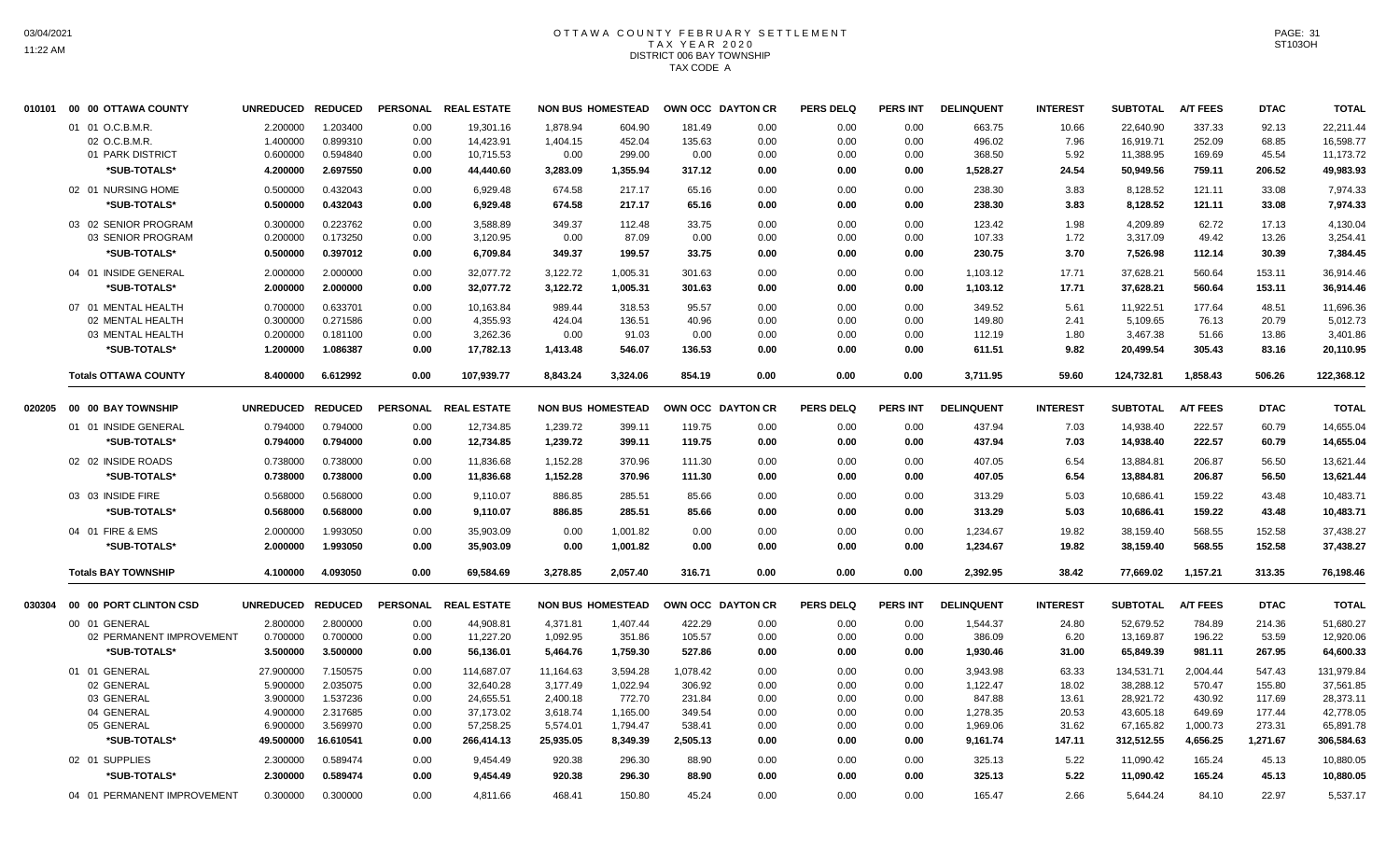## OTTAWA COUNTY FEBRUARY SETTLEMENT TAX YEAR 2020 DISTRICT 006 BAY TOWNSHIP TAX CODE A

| 030304 | 00 00 PORT CLINTON CSD                  | UNREDUCED REDUCED |                     | <b>PERSONAL</b> | <b>REAL ESTATE</b> |           | <b>NON BUS HOMESTEAD</b> |          | OWN OCC DAYTON CR | <b>PERS DELQ</b> | <b>PERS INT</b> | <b>DELINQUENT</b> | <b>INTEREST</b> | <b>SUBTOTAL</b> | <b>A/T FEES</b> | <b>DTAC</b> | <b>TOTAL</b> |
|--------|-----------------------------------------|-------------------|---------------------|-----------------|--------------------|-----------|--------------------------|----------|-------------------|------------------|-----------------|-------------------|-----------------|-----------------|-----------------|-------------|--------------|
|        | *SUB-TOTALS*<br>04                      | 0.300000          | 0.300000            | 0.00            | 4,811.66           | 468.41    | 150.80                   | 45.24    | 0.00              | 0.00             | 0.00            | 165.47            | 2.66            | 5,644.24        | 84.10           | 22.97       | 5,537.17     |
|        | 07 01 EMERGENCY                         | 2.630000          | 2.630000            | 0.00            | 42.182.20          | 4,106.38  | 1.321.99                 | 396.65   | 0.00              | 0.00             | 0.00            | 1,450.61          | 23.29           | 49.481.12       | 737.24          | 201.34      | 48,542.54    |
|        | *SUB-TOTALS*                            | 2.630000          | 2.630000            | 0.00            | 42.182.20          | 4,106.38  | 1,321.99                 | 396.65   | 0.00              | 0.00             | 0.00            | 1,450.61          | 23.29           | 49,481.12       | 737.24          | 201.34      | 48,542.54    |
|        | 09 01 BOND                              | 3.450000          | 3.450000            | 0.00            | 55,334.07          | 5,386.70  | 1,734.16                 | 520.32   | 0.00              | 0.00             | 0.00            | 1,902.89          | 30.55           | 64,908.69       | 967.10          | 264.12      | 63,677.47    |
|        | *SUB-TOTALS*                            | 3.450000          | 3.450000            | 0.00            | 55,334.07          | 5,386.70  | 1,734.16                 | 520.32   | 0.00              | 0.00             | 0.00            | 1,902.89          | 30.55           | 64,908.69       | 967.10          | 264.12      | 63,677.47    |
|        | <b>Totals PORT CLINTON CSD</b>          |                   | 61.680000 27.080015 | 0.00            | 434,332.56         | 42,281.68 | 13,611.94                | 4.084.10 | 0.00              | 0.00             | 0.00            | 14,936.30         | 239.83          | 509,486.41      | 7,591.04        | 2,073.18    | 499,822.19   |
| 050502 | 00 00 VANGUARD JVS                      | UNREDUCED REDUCED |                     | <b>PERSONAL</b> | <b>REAL ESTATE</b> |           | <b>NON BUS HOMESTEAD</b> |          | OWN OCC DAYTON CR | <b>PERS DELQ</b> | <b>PERS INT</b> | <b>DELINQUENT</b> | <b>INTEREST</b> | <b>SUBTOTAL</b> | <b>A/T FEES</b> | <b>DTAC</b> | <b>TOTAL</b> |
|        | 01 01 GENERAL                           | 1.600000          | 1.600000            | 0.00            | 25,662.18          | 2,498.18  | 804.25                   | 241.31   | 0.00              | 0.00             | 0.00            | 882.50            | 14.17           | 30,102.59       | 448.51          | 122.49      | 29,531.59    |
|        | *SUB-TOTALS*                            | 1.600000          | 1.600000            | 0.00            | 25,662.18          | 2,498.18  | 804.25                   | 241.31   | 0.00              | 0.00             | 0.00            | 882.50            | 14.17           | 30,102.59       | 448.51          | 122.49      | 29,531.59    |
|        | <b>Totals VANGUARD JVS</b>              | 1.600000          | 1.600000            | 0.00            | 25.662.18          | 2.498.18  | 804.25                   | 241.31   | 0.00              | 0.00             | 0.00            | 882.50            | 14.17           | 30.102.59       | 448.51          | 122.49      | 29,531.59    |
| 060605 | 00 00 IDA RUPP LIBRARY TAX              | <b>UNREDUCED</b>  | <b>REDUCED</b>      | <b>PERSONAL</b> | <b>REAL ESTATE</b> |           | <b>NON BUS HOMESTEAD</b> |          | OWN OCC DAYTON CR | <b>PERS DELQ</b> | <b>PERS INT</b> | <b>DELINQUENT</b> | <b>INTEREST</b> | <b>SUBTOTAL</b> | <b>A/T FEES</b> | <b>DTAC</b> | <b>TOTAL</b> |
|        | 01 05 IDA RUPP LIBRARY TAX              | 0.800000          | 0.786794            | 0.00            | 14,173.42          | 0.00      | 395.49                   | 0.00     | 0.00              | 0.00             | 0.00            | 487.41            | 7.83            | 15,064.15       | 224.45          | 60.23       | 14,779.47    |
|        | *SUB-TOTALS*                            | 0.800000          | 0.786794            | 0.00            | 14,173.42          | 0.00      | 395.49                   | 0.00     | 0.00              | 0.00             | 0.00            | 487.41            | 7.83            | 15,064.15       | 224.45          | 60.23       | 14,779.47    |
|        | <b>Totals IDA RUPP LIBRARY TAX</b>      | 0.800000          | 0.786794            | 0.00            | 14,173.42          | 0.00      | 395.49                   | 0.00     | 0.00              | 0.00             | 0.00            | 487.41            | 7.83            | 15,064.15       | 224.45          | 60.23       | 14,779.47    |
| 080801 | 00 00 BAY TOWNSHIP NON UNIFOI UNREDUCED |                   | <b>REDUCED</b>      | <b>PERSONAL</b> | <b>REAL ESTATE</b> |           | <b>NON BUS HOMESTEAD</b> |          | OWN OCC DAYTON CR | <b>PERS DELQ</b> | <b>PERS INT</b> | <b>DELINQUENT</b> | <b>INTEREST</b> | <b>SUBTOTAL</b> | <b>A/T FEES</b> | <b>DTAC</b> | <b>TOTAL</b> |
|        | 01 01 INSIDE GENERAL NON UNIFORN        | 0.605000          | 0.605000            | 0.00            | 9.703.51           | 944.62    | 304.11                   | 91.24    | 0.00              | 0.00             | 0.00            | 333.69            | 5.36            | 11.382.53       | 169.59          | 46.32       | 11,166.62    |
|        | 02 INSIDE ROAD AND BRIDGE NON           | 0.562000          | 0.562000            | 0.00            | 9,013.84           | 877.49    | 282.49                   | 84.76    | 0.00              | 0.00             | 0.00            | 309.98            | 4.98            | 10,573.54       | 157.54          | 43.03       | 10,372.97    |
|        | 03 INSIDE FIRE NON UNIFORM              | 0.432000          | 0.432000            | 0.00            | 6.928.78           | 674.52    | 217.14                   | 65.16    | 0.00              | 0.00             | 0.00            | 238.26            | 3.82            | 8,127.68        | 121.10          | 33.07       | 7,973.51     |
|        | *SUB-TOTALS*                            | 1.599000          | 1.599000            | 0.00            | 25,646.13          | 2,496.63  | 803.74                   | 241.16   | 0.00              | 0.00             | 0.00            | 881.93            | 14.16           | 30,083.75       | 448.23          | 122.42      | 29,513.10    |
|        | <b>Totals BAY TOWNSHIP NON UNIFOR</b>   | 1.599000          | 1.599000            | 0.00            | 25,646.13          | 2,496.63  | 803.74                   | 241.16   | 0.00              | 0.00             | 0.00            | 881.93            | 14.16           | 30,083.75       | 448.23          | 122.42      | 29,513.10    |
|        | <b>BAY TOWNSHIP</b>                     |                   |                     |                 |                    |           |                          |          |                   |                  |                 |                   |                 |                 |                 |             |              |
|        | TAX CODE A TOTALS                       |                   | 78.179000 41.771851 | 0.00            | 677,338.75         | 59,398.58 | 20,996.88                | 5,737.47 | 0.00              | 0.00             | 0.00            | 23,293.04         | 374.01          | 787,138.73      | 11,727.87       | 3,197.93    | 772,212.93   |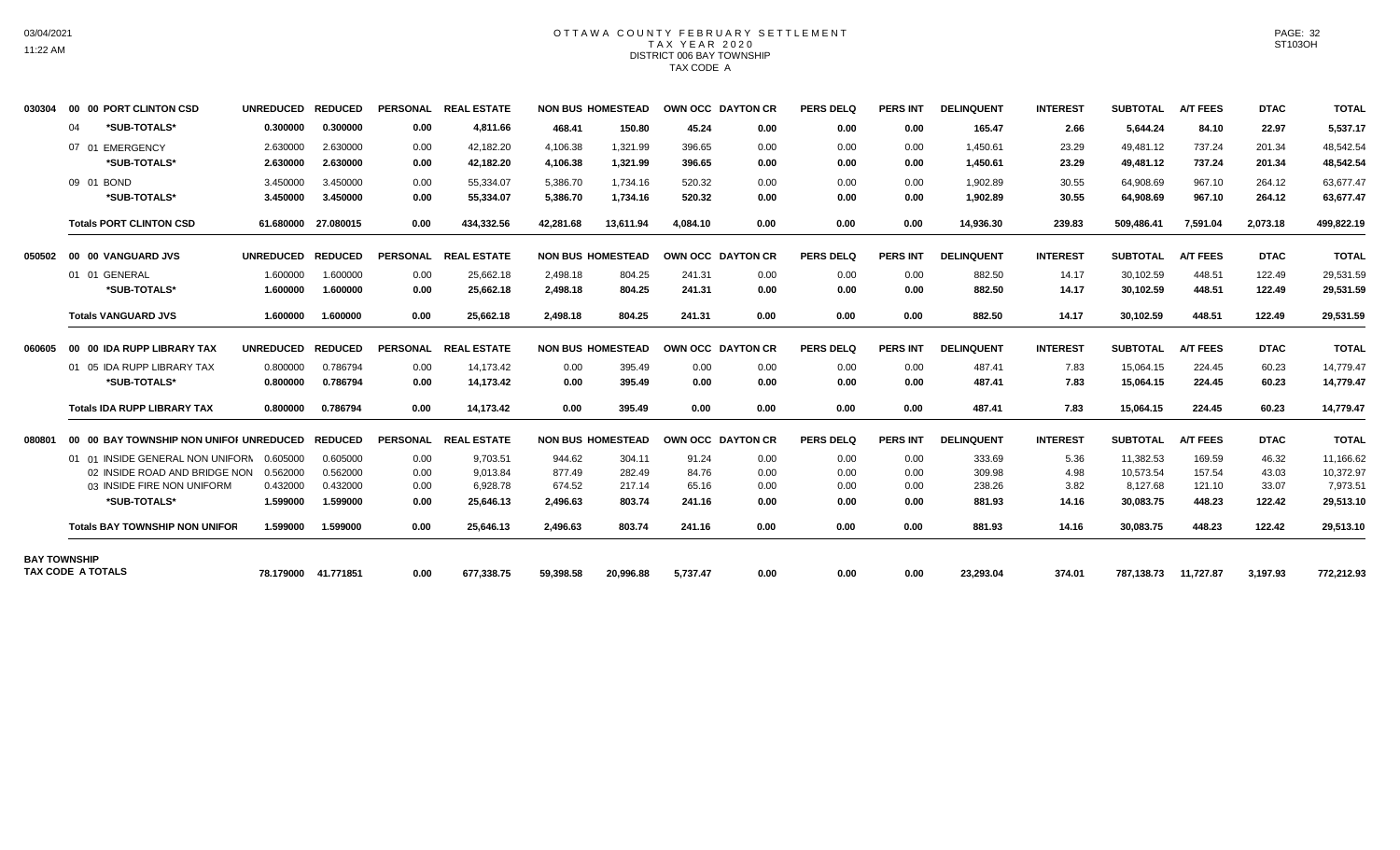#### OTTAWA COUNTY FEBRUARY SETTLEMENT T A X Y E A R 2 0 2 0 DISTRICT 006 BAY TOWNSHIP TAX CODE B

| 010101 | 00 00 OTTAWA COUNTY         | <b>UNREDUCED</b> | <b>REDUCED</b> | <b>PERSONAL</b> | <b>REAL ESTATE</b> | <b>NON BUS HOMESTEAD</b> |      |      | OWN OCC DAYTON CR | <b>PERS DELQ</b> | <b>PERS INT</b> | <b>DELINQUENT</b> | <b>INTEREST</b> | <b>SUBTOTAL</b> | <b>A/T FEES</b> | <b>DTAC</b> | <b>TOTAL</b> |
|--------|-----------------------------|------------------|----------------|-----------------|--------------------|--------------------------|------|------|-------------------|------------------|-----------------|-------------------|-----------------|-----------------|-----------------|-------------|--------------|
|        | 01 01 O.C.B.M.R.            | 2.200000         | 1.883836       | 3,680.93        | 4,869.96           | 0.00                     | 0.00 | 0.21 | 0.00              | 126.60           | 0.00            | $-60.67$          | 0.00            | 8.617.03        | 128.39          | 18.97       | 8,469.67     |
|        | 02 O.C.B.M.R.               | 1.400000         | 1.248331       | 2,342.41        | 3,227.10           | 0.00                     | 0.00 | 0.14 | 0.00              | 80.56            | 0.00            | $-40.20$          | 0.00            | 5,610.01        | 83.59           | 12.57       | 5,513.85     |
|        | 01 PARK DISTRICT            | 0.600000         | 0.595592       | 1,003.89        | 1,539.68           | 0.00                     | 0.00 | 0.00 | 0.00              | 34.53            | 0.00            | $-19.18$          | 0.00            | 2,558.92        | 38.13           | 6.00        | 2,514.79     |
|        | *SUB-TOTALS*                | 4.200000         | 3.727759       | 7,027.23        | 9,636.74           | 0.00                     | 0.00 | 0.35 | 0.00              | 241.69           | 0.00            | $-120.05$         | 0.00            | 16,785.96       | 250.11          | 37.54       | 16,498.31    |
|        | 02 01 NURSING HOME          | 0.500000         | 0.485399       | 836.58          | 1,254.82           | 0.00                     | 0.00 | 0.05 | 0.00              | 28.77            | 0.00            | $-15.63$          | 0.00            | 2,104.59        | 31.36           | 4.89        | 2,068.34     |
|        | *SUB-TOTALS*                | 0.500000         | 0.485399       | 836.58          | 1,254.82           | 0.00                     | 0.00 | 0.05 | 0.00              | 28.77            | 0.00            | $-15.63$          | 0.00            | 2,104.59        | 31.36           | 4.89        | 2.068.34     |
|        | 03 02 SENIOR PROGRAM        | 0.300000         | 0.286012       | 501.95          | 739.38             | 0.00                     | 0.00 | 0.03 | 0.00              | 17.26            | 0.00            | $-9.21$           | 0.00            | 1,249.41        | 18.62           | 2.88        | 1,227.91     |
|        | 03 SENIOR PROGRAM           | 0.200000         | 0.194640       | 334.63          | 503.17             | 0.00                     | 0.00 | 0.00 | 0.00              | 11.51            | 0.00            | $-6.27$           | 0.00            | 843.04          | 12.56           | 1.96        | 828.52       |
|        | *SUB-TOTALS*                | 0.500000         | 0.480652       | 836.58          | 1,242.55           | 0.00                     | 0.00 | 0.03 | 0.00              | 28.77            | 0.00            | $-15.48$          | 0.00            | 2,092.45        | 31.18           | 4.84        | 2,056.43     |
|        | 04 01 INSIDE GENERAL        | 2.000000         | 2.000000       | 3,346.30        | 5,170.26           | 0.00                     | 0.00 | 0.23 | 0.00              | 115.09           | 0.00            | $-64.41$          | 0.00            | 8,567.47        | 127.65          | 20.14       | 8,419.68     |
|        | *SUB-TOTALS*                | 2.000000         | 2.000000       | 3,346.30        | 5,170.26           | 0.00                     | 0.00 | 0.23 | 0.00              | 115.09           | 0.00            | $-64.41$          | 0.00            | 8,567.47        | 127.65          | 20.14       | 8,419.68     |
|        | 07 01 MENTAL HEALTH         | 0.700000         | 0.684293       | 1.171.21        | 1.768.99           | 0.00                     | 0.00 | 0.08 | 0.00              | 40.28            | 0.00            | $-22.04$          | 0.00            | 2.958.52        | 44.08           | 6.89        | 2,907.55     |
|        | 02 MENTAL HEALTH            | 0.300000         | 0.293268       | 501.95          | 758.14             | 0.00                     | 0.00 | 0.03 | 0.00              | 17.26            | 0.00            | $-9.44$           | 0.00            | 1,267.94        | 18.89           | 2.95        | 1,246.10     |
|        | 03 MENTAL HEALTH            | 0.200000         | 0.195512       | 334.63          | 505.42             | 0.00                     | 0.00 | 0.00 | 0.00              | 11.51            | 0.00            | $-6.30$           | 0.00            | 845.26          | 12.59           | 1.97        | 830.70       |
|        | *SUB-TOTALS*                | 1.200000         | 1.173073       | 2,007.79        | 3,032.55           | 0.00                     | 0.00 | 0.11 | 0.00              | 69.05            | 0.00            | $-37.78$          | 0.00            | 5,071.72        | 75.56           | 11.81       | 4,984.35     |
|        | <b>Totals OTTAWA COUNTY</b> | 8.400000         | 7.866883       | 14,054.48       | 20,336.92          | 0.00                     | 0.00 | 0.77 | 0.00              | 483.37           | 0.00            | $-253.35$         | 0.00            | 34,622.19       | 515.86          | 79.22       | 34,027.11    |
| 020205 | 00 00 BAY TOWNSHIP          | <b>UNREDUCED</b> | <b>REDUCED</b> | <b>PERSONAL</b> | <b>REAL ESTATE</b> | <b>NON BUS HOMESTEAD</b> |      |      | OWN OCC DAYTON CR | <b>PERS DELQ</b> | <b>PERS INT</b> | <b>DELINQUENT</b> | <b>INTEREST</b> | <b>SUBTOTAL</b> | <b>A/T FEES</b> | <b>DTAC</b> | <b>TOTAL</b> |
|        | 01 01 INSIDE GENERAL        | 0.794000         | 0.794000       | 1,328.48        | 2,052.59           | 0.00                     | 0.00 | 0.09 | 0.00              | 45.69            | 0.00            | $-25.57$          | 0.00            | 3,401.28        | 50.68           | 7.99        | 3,342.61     |
|        | *SUB-TOTALS*                | 0.794000         | 0.794000       | 1,328.48        | 2,052.59           | 0.00                     | 0.00 | 0.09 | 0.00              | 45.69            | 0.00            | $-25.57$          | 0.00            | 3,401.28        | 50.68           | 7.99        | 3,342.61     |
|        | 02 02 INSIDE ROADS          | 0.738000         | 0.738000       | 1,234.78        | 1,907.83           | 0.00                     | 0.00 | 0.08 | 0.00              | 42.47            | 0.00            | $-23.77$          | 0.00            | 3,161.39        | 47.10           | 7.43        | 3,106.86     |
|        | *SUB-TOTALS*                | 0.738000         | 0.738000       | 1,234.78        | 1,907.83           | 0.00                     | 0.00 | 0.08 | 0.00              | 42.47            | 0.00            | $-23.77$          | 0.00            | 3,161.39        | 47.10           | 7.43        | 3,106.86     |
|        |                             |                  |                |                 |                    |                          |      |      |                   |                  |                 |                   |                 |                 |                 |             |              |
|        | 03 03 INSIDE FIRE           | 0.568000         | 0.568000       | 950.35          | 1,468.35           | 0.00                     | 0.00 | 0.06 | 0.00              | 32.68            | 0.00            | $-18.29$          | 0.00            | 2,433.15        | 36.25           | 5.72        | 2.391.18     |
|        | *SUB-TOTALS*                | 0.568000         | 0.568000       | 950.35          | 1,468.35           | 0.00                     | 0.00 | 0.06 | 0.00              | 32.68            | 0.00            | $-18.29$          | 0.00            | 2,433.15        | 36.25           | 5.72        | 2,391.18     |
|        | 04 01 FIRE & EMS            | 2.000000         | 2.000000       | 3,346.30        | 5,170.26           | 0.00                     | 0.00 | 0.00 | 0.00              | 115.09           | 0.00            | $-64.41$          | 0.00            | 8,567.24        | 127.65          | 20.14       | 8,419.45     |
|        | *SUB-TOTALS*                | 2.000000         | 2.000000       | 3,346.30        | 5,170.26           | 0.00                     | 0.00 | 0.00 | 0.00              | 115.09           | 0.00            | $-64.41$          | 0.00            | 8,567.24        | 127.65          | 20.14       | 8,419.45     |
|        | <b>Totals BAY TOWNSHIP</b>  | 4.100000         | 4.100000       | 6,859.91        | 10,599.03          | 0.00                     | 0.00 | 0.23 | 0.00              | 235.93           | 0.00            | $-132.04$         | 0.00            | 17,563.06       | 261.68          | 41.28       | 17,260.10    |
| 030304 | 00 00 PORT CLINTON CSD      | <b>UNREDUCED</b> | <b>REDUCED</b> | <b>PERSONAL</b> | <b>REAL ESTATE</b> | <b>NON BUS HOMESTEAD</b> |      |      | OWN OCC DAYTON CR | <b>PERS DELQ</b> | <b>PERS INT</b> | <b>DELINQUENT</b> | <b>INTEREST</b> | <b>SUBTOTAL</b> | <b>A/T FEES</b> | <b>DTAC</b> | <b>TOTAL</b> |
|        | 00 01 GENERAL               | 2.800000         | 2.800000       | 4.684.82        | 7,238.37           | 0.00                     | 0.00 | 0.32 | 0.00              | 161.12           | 0.00            | $-90.17$          | 0.00            | 11.994.46       | 178.71          | 28.19       | 11,787.56    |
|        | 02 PERMANENT IMPROVEMENT    | 0.700000         | 0.700000       | 1,171.21        | 1,809.59           | 0.00                     | 0.00 | 0.08 | 0.00              | 40.28            | 0.00            | $-22.54$          | 0.00            | 2,998.62        | 44.68           | 7.05        | 2,946.89     |
|        | *SUB-TOTALS*                | 3.500000         | 3.500000       | 5,856.03        | 9,047.96           | 0.00                     | 0.00 | 0.40 | 0.00              | 201.40           | 0.00            | $-112.71$         | 0.00            | 14,993.08       | 223.39          | 35.24       | 14,734.45    |
|        | 01 01 GENERAL               | 27.900000        | 6.269716       | 46,680.89       | 16,208.04          | 0.00                     | 0.00 | 0.71 | 0.00              | 1,605.48         | 0.00            | $-201.91$         | 0.00            | 64,293.21       | 957.93          | 63.13       | 63,272.15    |
|        | 02 GENERAL                  | 5.900000         | 2.582259       | 9,871.59        | 6,675.48           | 0.00                     | 0.00 | 0.29 | 0.00              | 339.51           | 0.00            | $-83.16$          | 0.00            | 16,803.71       | 250.36          | 26.00       | 16,527.35    |
|        | 03 GENERAL                  | 3.900000         | 1.935313       | 6,525.29        | 5,003.04           | 0.00                     | 0.00 | 0.22 | 0.00              | 224.42           | 0.00            | $-62.32$          | 0.00            | 11,690.65       | 174.18          | 19.49       | 11,496.98    |
|        | 04 GENERAL                  | 4.900000         | 3.312694       | 8,198.44        | 8,563.75           | 0.00                     | 0.00 | 0.37 | 0.00              | 281.97           | 0.00            | $-106.68$         | 0.00            | 16,937.85       | 252.36          | 33.35       | 16,652.14    |
|        | 05 GENERAL                  | 6.900000         | 4.965516       | 11,544.74       | 12,836.51          | 0.00                     | 0.00 | 0.56 | 0.00              | 397.05           | 0.00            | $-159.91$         | 0.00            | 24,618.95       | 366.81          | 50.00       | 24,202.14    |
|        | *SUB-TOTALS*                | 49.500000        | 19.065498      | 82,820.95       | 49,286.82          | 0.00                     | 0.00 | 2.15 | 0.00              | 2,848.43         | 0.00            | $-613.98$         | 0.00            | 134,344.37      | 2,001.64        | 191.97      | 132,150.76   |
|        | 02 01 SUPPLIES              | 2.300000         | 0.516858       | 3,848.25        | 1,336.15           | 0.00                     | 0.00 | 0.06 | 0.00              | 132.35           | 0.00            | $-16.64$          | 0.00            | 5,300.17        | 78.97           | 5.20        | 5,216.00     |
|        | *SUB-TOTALS*                | 2.300000         | 0.516858       | 3,848.25        | 1,336.15           | 0.00                     | 0.00 | 0.06 | 0.00              | 132.35           | 0.00            | $-16.64$          | 0.00            | 5,300.17        | 78.97           | 5.20        | 5,216.00     |
|        | 04 01 PERMANENT IMPROVEMENT | 0.300000         | 0.300000       | 501.95          | 775.54             | 0.00                     | 0.00 | 0.03 | 0.00              | 17.26            | 0.00            | $-9.66$           | 0.00            | 1,285.12        | 19.15           | 3.02        | 1,262.95     |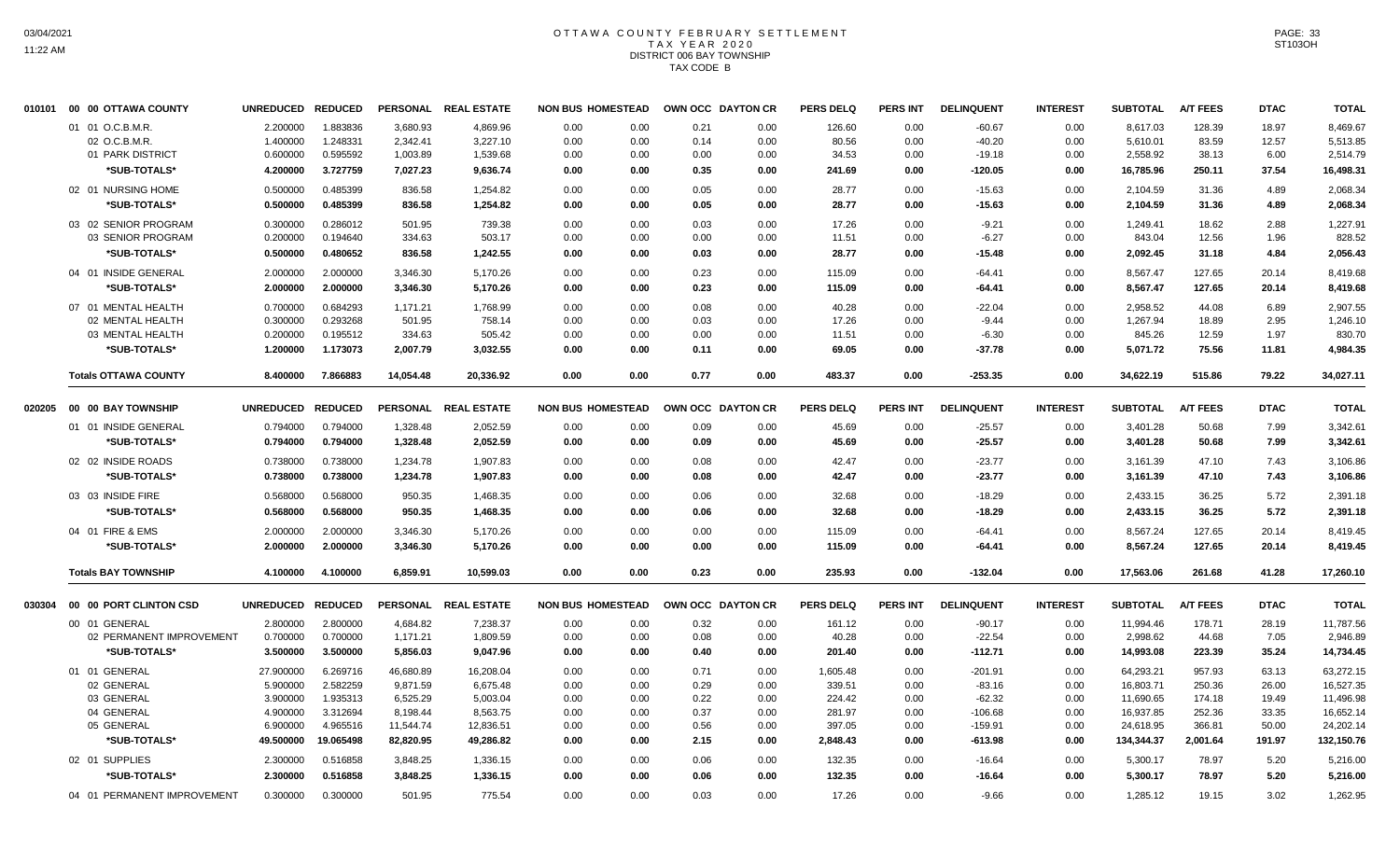## OTTAWA COUNTY FEBRUARY SETTLEMENT TAX YEAR 2020 DISTRICT 006 BAY TOWNSHIP TAX CODE B

| 030304              | 00 00 PORT CLINTON CSD                  | UNREDUCED REDUCED |                     |            | PERSONAL REAL ESTATE | <b>NON BUS HOMESTEAD</b> |      | OWN OCC DAYTON CR |      | <b>PERS DELQ</b> | <b>PERS INT</b> | <b>DELINQUENT</b> | <b>INTEREST</b> | <b>SUBTOTAL</b> | <b>A/T FEES</b> | <b>DTAC</b> | <b>TOTAL</b> |
|---------------------|-----------------------------------------|-------------------|---------------------|------------|----------------------|--------------------------|------|-------------------|------|------------------|-----------------|-------------------|-----------------|-----------------|-----------------|-------------|--------------|
|                     | *SUB-TOTALS*<br>04                      | 0.300000          | 0.300000            | 501.95     | 775.54               | 0.00                     | 0.00 | 0.03              | 0.00 | 17.26            | 0.00            | $-9.66$           | 0.00            | 1,285.12        | 19.15           | 3.02        | 1,262.95     |
|                     | 07 01 EMERGENCY                         | 2.630000          | 2.630000            | 4.400.39   | 6.798.90             | 0.00                     | 0.00 | 0.30              | 0.00 | 151.34           | 0.00            | $-84.70$          | 0.00            | 11.266.23       | 167.86          | 26.48       | 11.071.89    |
|                     | *SUB-TOTALS*                            | 2.630000          | 2.630000            | 4,400.39   | 6,798.90             | 0.00                     | 0.00 | 0.30              | 0.00 | 151.34           | 0.00            | $-84.70$          | 0.00            | 11,266.23       | 167.86          | 26.48       | 11,071.89    |
|                     | 09 01 BOND                              | 3.450000          | 3.450000            | 5,772.37   | 8.918.70             | 0.00                     | 0.00 | 0.39              | 0.00 | 198.53           | 0.00            | $-111.10$         | 0.00            | 14.778.89       | 220.20          | 34.74       | 14,523.95    |
|                     | *SUB-TOTALS*                            | 3.450000          | 3.450000            | 5,772.37   | 8,918.70             | 0.00                     | 0.00 | 0.39              | 0.00 | 198.53           | 0.00            | $-111.10$         | 0.00            | 14,778.89       | 220.20          | 34.74       | 14,523.95    |
|                     | <b>Totals PORT CLINTON CSD</b>          |                   | 61.680000 29.462356 | 103,199.94 | 76.164.07            | 0.00                     | 0.00 | 3.33              | 0.00 | 3,549.31         | 0.00            | $-948.79$         | 0.00            | 181,967.86      | 2,711.21        | 296.65      | 178,960.00   |
| 050502              | 00 00 VANGUARD JVS                      | UNREDUCED REDUCED |                     |            | PERSONAL REAL ESTATE | <b>NON BUS HOMESTEAD</b> |      | OWN OCC DAYTON CR |      | <b>PERS DELQ</b> | <b>PERS INT</b> | <b>DELINQUENT</b> | <b>INTEREST</b> | <b>SUBTOTAL</b> | <b>A/T FEES</b> | <b>DTAC</b> | <b>TOTAL</b> |
|                     | 01 01 GENERAL                           | 1.600000          | 1.600000            | 2.677.04   | 4,136.21             | 0.00                     | 0.00 | 0.18              | 0.00 | 92.07            | 0.00            | $-51.53$          | 0.00            | 6.853.97        | 102.12          | 16.11       | 6,735.74     |
|                     | *SUB-TOTALS*                            | 1.600000          | 1.600000            | 2,677.04   | 4,136.21             | 0.00                     | 0.00 | 0.18              | 0.00 | 92.07            | 0.00            | $-51.53$          | 0.00            | 6,853.97        | 102.12          | 16.11       | 6,735.74     |
|                     | <b>Totals VANGUARD JVS</b>              | 1.600000          | 1.600000            | 2.677.04   | 4,136.21             | 0.00                     | 0.00 | 0.18              | 0.00 | 92.07            | 0.00            | $-51.53$          | 0.00            | 6,853.97        | 102.12          | 16.11       | 6,735.74     |
| 060605              | 00 00 IDA RUPP LIBRARY TAX              | <b>UNREDUCED</b>  | <b>REDUCED</b>      |            | PERSONAL REAL ESTATE | <b>NON BUS HOMESTEAD</b> |      | OWN OCC DAYTON CR |      | <b>PERS DELQ</b> | <b>PERS INT</b> | <b>DELINQUENT</b> | <b>INTEREST</b> | <b>SUBTOTAL</b> | <b>A/T FEES</b> | <b>DTAC</b> | <b>TOTAL</b> |
|                     | 01 05 IDA RUPP LIBRARY TAX              | 0.800000          | 0.790610            | 1,338.52   | 2,043.83             | 0.00                     | 0.00 | 0.00              | 0.00 | 46.04            | 0.00            | $-25.46$          | 0.00            | 3,402.93        | 50.70           | 7.96        | 3,344.27     |
|                     | *SUB-TOTALS*                            | 0.800000          | 0.790610            | 1,338.52   | 2.043.83             | 0.00                     | 0.00 | 0.00              | 0.00 | 46.04            | 0.00            | $-25.46$          | 0.00            | 3,402.93        | 50.70           | 7.96        | 3,344.27     |
|                     | <b>Totals IDA RUPP LIBRARY TAX</b>      | 0.800000          | 0.790610            | 1,338.52   | 2.043.83             | 0.00                     | 0.00 | 0.00              | 0.00 | 46.04            | 0.00            | $-25.46$          | 0.00            | 3,402.93        | 50.70           | 7.96        | 3,344.27     |
| 080801              | 00 00 BAY TOWNSHIP NON UNIFOI UNREDUCED |                   | <b>REDUCED</b>      |            | PERSONAL REAL ESTATE | <b>NON BUS HOMESTEAD</b> |      | OWN OCC DAYTON CR |      | PERS DELO        | <b>PERS INT</b> | <b>DELINQUENT</b> | <b>INTEREST</b> | <b>SUBTOTAL</b> | <b>A/T FEES</b> | <b>DTAC</b> | <b>TOTAL</b> |
|                     | 01 01 INSIDE GENERAL NON UNIFORM        | 0.605000          | 0.605000            | 1,012.26   | 1.564.00             | 0.00                     | 0.00 | 0.07              | 0.00 | 34.81            | 0.00            | $-19.48$          | 0.00            | 2,591.66        | 38.61           | 6.09        | 2,546.96     |
|                     | 02 INSIDE ROAD AND BRIDGE NON           | 0.562000          | 0.562000            | 940.31     | 1.452.84             | 0.00                     | 0.00 | 0.06              | 0.00 | 32.34            | 0.00            | $-18.10$          | 0.00            | 2.407.45        | 35.87           | 5.66        | 2.365.92     |
|                     | 03 INSIDE FIRE NON UNIFORM              | 0.432000          | 0.432000            | 722.76     | 1.116.80             | 0.00                     | 0.00 | 0.06              | 0.00 | 24.86            | 0.00            | $-13.92$          | 0.00            | 1,850.56        | 27.57           | 4.35        | 1,818.64     |
|                     | *SUB-TOTALS*                            | 1.599000          | 1.599000            | 2,675.33   | 4,133.64             | 0.00                     | 0.00 | 0.19              | 0.00 | 92.01            | 0.00            | $-51.50$          | 0.00            | 6,849.67        | 102.05          | 16.10       | 6,731.52     |
|                     | <b>Totals BAY TOWNSHIP NON UNIFOR</b>   | 1.599000          | 1.599000            | 2,675.33   | 4,133.64             | 0.00                     | 0.00 | 0.19              | 0.00 | 92.01            | 0.00            | $-51.50$          | 0.00            | 6,849.67        | 102.05          | 16.10       | 6,731.52     |
| <b>BAY TOWNSHIP</b> | <b>TAX CODE B TOTALS</b>                |                   |                     |            |                      |                          |      |                   |      |                  |                 |                   |                 |                 |                 |             |              |
|                     |                                         |                   | 78.179000 45.418849 | 130,805.22 | 117.413.70           | 0.00                     | 0.00 | 4.70              | 0.00 | 4,498.73         | 0.00            | $-1.462.67$       | 0.00            | 251,259.68      | 3,743.62        | 457.32      | 247,058.74   |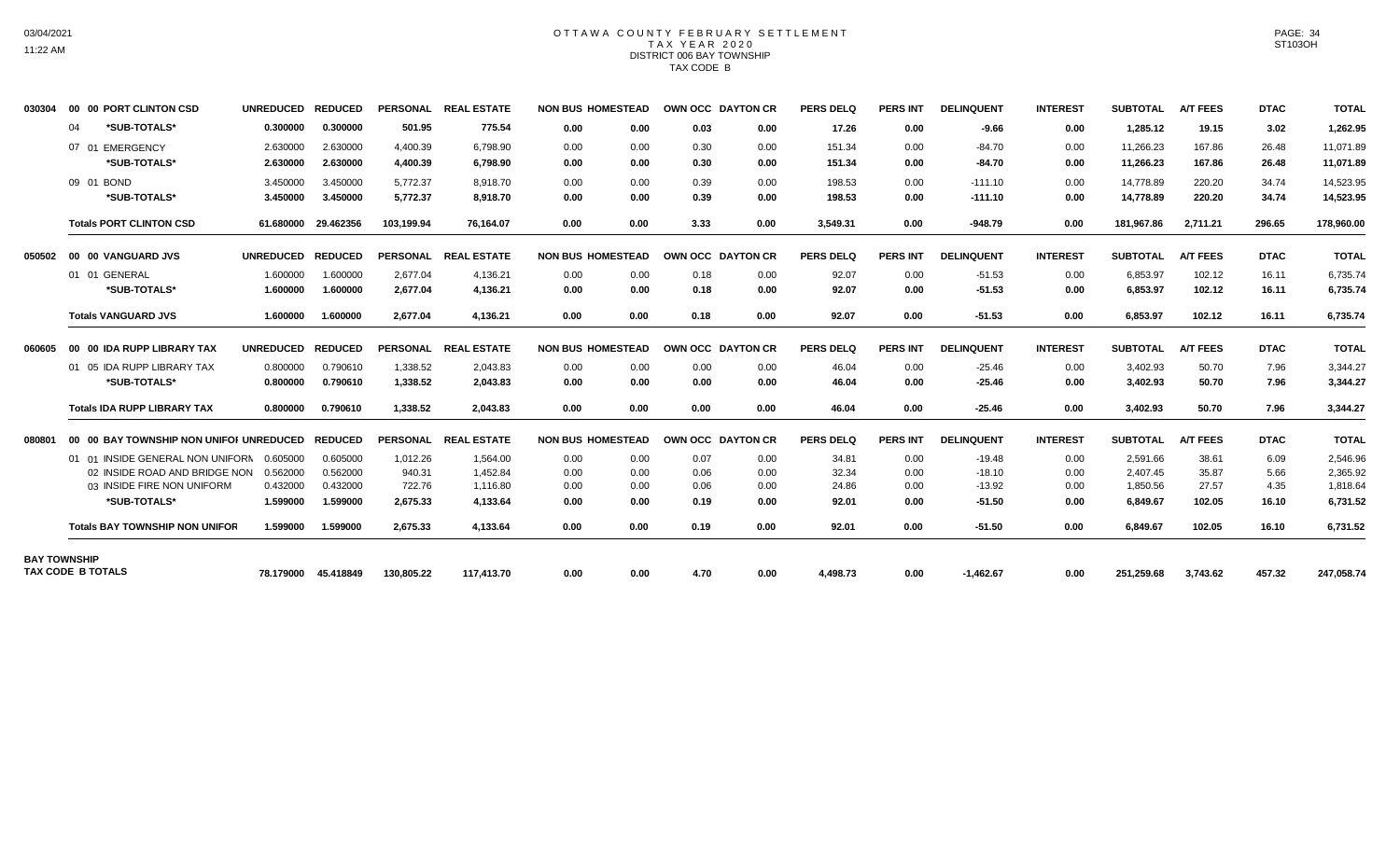#### OTTAWA COUNTY FEBRUARY SETTLEMENT T A X Y E A R 2 0 2 0 DISTRICT 006 BAY TOWNSHIP **DISTRICT**

|        | 010101 00 00 OTTAWA COUNTY  | UNREDUCED REDUCED | <b>PERSONAL</b> | <b>REAL ESTATE</b> | <b>NON BUS HOMESTEAD</b> |          |          | OWN OCC DAYTON CR | <b>PERS DELQ</b> | <b>PERS INT</b> | <b>DELINQUENT</b> | <b>INTEREST</b> | <b>SUBTOTAL</b> | <b>A/T FEES</b> | <b>DTAC</b> | <b>TOTAL</b> |
|--------|-----------------------------|-------------------|-----------------|--------------------|--------------------------|----------|----------|-------------------|------------------|-----------------|-------------------|-----------------|-----------------|-----------------|-------------|--------------|
|        | 01 01 O.C.B.M.R.            |                   | 3,680.93        | 24,171.12          | 1,878.94                 | 604.90   | 181.70   | 0.00              | 126.60           | 0.00            | 603.08            | 10.66           | 31,257.93       | 465.72          | 111.10      | 30,681.11    |
|        | 02 O.C.B.M.R.               |                   | 2,342.41        | 17,651.01          | 1,404.15                 | 452.04   | 135.77   | 0.00              | 80.56            | 0.00            | 455.82            | 7.96            | 22,529.72       | 335.68          | 81.42       | 22,112.62    |
|        | 01 PARK DISTRICT            |                   | 1,003.89        | 12,255.21          | 0.00                     | 299.00   | 0.00     | 0.00              | 34.53            | 0.00            | 349.32            | 5.92            | 13,947.87       | 207.82          | 51.54       | 13,688.51    |
|        | *SUB-TOTALS*                |                   | 7,027.23        | 54,077.34          | 3,283.09                 | 1,355.94 | 317.47   | 0.00              | 241.69           | 0.00            | 1,408.22          | 24.54           | 67,735.52       | 1,009.22        | 244.06      | 66,482.24    |
|        | 02 01 NURSING HOME          |                   | 836.58          | 8,184.30           | 674.58                   | 217.17   | 65.21    | 0.00              | 28.77            | 0.00            | 222.67            | 3.83            | 10,233.11       | 152.47          | 37.97       | 10.042.67    |
|        | *SUB-TOTALS*                |                   | 836.58          | 8,184.30           | 674.58                   | 217.17   | 65.21    | 0.00              | 28.77            | 0.00            | 222.67            | 3.83            | 10,233.11       | 152.47          | 37.97       | 10,042.67    |
|        | 03 02 SENIOR PROGRAM        |                   | 501.95          | 4.328.27           | 349.37                   | 112.48   | 33.78    | 0.00              | 17.26            | 0.00            | 114.21            | 1.98            | 5.459.30        | 81.34           | 20.01       | 5,357.95     |
|        | 03 SENIOR PROGRAM           |                   | 334.63          | 3,624.12           | 0.00                     | 87.09    | 0.00     | 0.00              | 11.51            | 0.00            | 101.06            | 1.72            | 4,160.13        | 61.98           | 15.22       | 4,082.93     |
|        | *SUB-TOTALS*                |                   | 836.58          | 7,952.39           | 349.37                   | 199.57   | 33.78    | 0.00              | 28.77            | 0.00            | 215.27            | 3.70            | 9,619.43        | 143.32          | 35.23       | 9.440.88     |
|        | 04 01 INSIDE GENERAL        |                   | 3,346.30        | 37,247.98          | 3,122.72                 | 1,005.31 | 301.86   | 0.00              | 115.09           | 0.00            | 1,038.71          | 17.71           | 46,195.68       | 688.29          | 173.25      | 45,334.14    |
|        | *SUB-TOTALS*                |                   | 3,346.30        | 37,247.98          | 3,122.72                 | 1,005.31 | 301.86   | 0.00              | 115.09           | 0.00            | 1,038.71          | 17.71           | 46,195.68       | 688.29          | 173.25      | 45,334.14    |
|        | 07 01 MENTAL HEALTH         |                   | 1,171.21        | 11,932.83          | 989.44                   | 318.53   | 95.65    | 0.00              | 40.28            | 0.00            | 327.48            | 5.61            | 14,881.03       | 221.72          | 55.40       | 14,603.91    |
|        | 02 MENTAL HEALTH            |                   | 501.95          | 5,114.07           | 424.04                   | 136.51   | 40.99    | 0.00              | 17.26            | 0.00            | 140.36            | 2.41            | 6,377.59        | 95.02           | 23.74       | 6,258.83     |
|        | 03 MENTAL HEALTH            |                   | 334.63          | 3,767.78           | 0.00                     | 91.03    | 0.00     | 0.00              | 11.51            | 0.00            | 105.89            | 1.80            | 4,312.64        | 64.25           | 15.83       | 4,232.56     |
|        | *SUB-TOTALS*                |                   | 2,007.79        | 20,814.68          | 1,413.48                 | 546.07   | 136.64   | 0.00              | 69.05            | 0.00            | 573.73            | 9.82            | 25,571.26       | 380.99          | 94.97       | 25,095.30    |
|        | <b>Totals OTTAWA COUNTY</b> |                   | 14,054.48       | 128,276.69         | 8,843.24                 | 3,324.06 | 854.96   | 0.00              | 483.37           | 0.00            | 3,458.60          | 59.60           | 159,355.00      | 2,374.29        | 585.48      | 156,395.23   |
| 020205 | 00 00 BAY TOWNSHIP          | UNREDUCED REDUCED | <b>PERSONAL</b> | <b>REAL ESTATE</b> | <b>NON BUS HOMESTEAD</b> |          |          | OWN OCC DAYTON CR | <b>PERS DELQ</b> | PERS INT        | <b>DELINQUENT</b> | <b>INTEREST</b> | <b>SUBTOTAL</b> | <b>A/T FEES</b> | <b>DTAC</b> | <b>TOTAL</b> |
|        | 01 01 INSIDE GENERAL        |                   | 1,328.48        | 14,787.44          | 1,239.72                 | 399.11   | 119.84   | 0.00              | 45.69            | 0.00            | 412.37            | 7.03            | 18,339.68       | 273.25          | 68.78       | 17,997.65    |
|        | *SUB-TOTALS*                |                   | 1,328.48        | 14,787.44          | 1,239.72                 | 399.11   | 119.84   | 0.00              | 45.69            | 0.00            | 412.37            | 7.03            | 18,339.68       | 273.25          | 68.78       | 17,997.65    |
|        | 02 02 INSIDE ROADS          |                   | 1,234.78        | 13,744.51          | 1,152.28                 | 370.96   | 111.38   | 0.00              | 42.47            | 0.00            | 383.28            | 6.54            | 17,046.20       | 253.97          | 63.93       | 16,728.30    |
|        | *SUB-TOTALS*                |                   | 1,234.78        | 13,744.51          | 1,152.28                 | 370.96   | 111.38   | 0.00              | 42.47            | 0.00            | 383.28            | 6.54            | 17,046.20       | 253.97          | 63.93       | 16,728.30    |
|        |                             |                   |                 |                    |                          |          |          |                   |                  |                 |                   |                 |                 |                 |             |              |
|        | 03 03 INSIDE FIRE           |                   | 950.35          | 10,578.42          | 886.85                   | 285.51   | 85.72    | 0.00              | 32.68            | 0.00            | 295.00            | 5.03            | 13,119.56       | 195.47          | 49.20       | 12.874.89    |
|        | *SUB-TOTALS*                |                   | 950.35          | 10,578.42          | 886.85                   | 285.51   | 85.72    | 0.00              | 32.68            | 0.00            | 295.00            | 5.03            | 13,119.56       | 195.47          | 49.20       | 12,874.89    |
|        | 04 01 FIRE & EMS            |                   | 3.346.30        | 41,073.35          | 0.00                     | 1,001.82 | 0.00     | 0.00              | 115.09           | 0.00            | 1,170.26          | 19.82           | 46,726.64       | 696.20          | 172.72      | 45,857.72    |
|        | *SUB-TOTALS*                |                   | 3,346.30        | 41,073.35          | 0.00                     | 1,001.82 | 0.00     | 0.00              | 115.09           | 0.00            | 1,170.26          | 19.82           | 46,726.64       | 696.20          | 172.72      | 45,857.72    |
|        | <b>Totals BAY TOWNSHIP</b>  |                   | 6,859.91        | 80,183.72          | 3,278.85                 | 2.057.40 | 316.94   | 0.00              | 235.93           | 0.00            | 2,260.91          | 38.42           | 95,232.08       | 1,418.89        | 354.63      | 93.458.56    |
| 030304 | 00 00 PORT CLINTON CSD      | UNREDUCED REDUCED | <b>PERSONAL</b> | <b>REAL ESTATE</b> | <b>NON BUS HOMESTEAD</b> |          |          | OWN OCC DAYTON CR | <b>PERS DELQ</b> | <b>PERS INT</b> | <b>DELINQUENT</b> | <b>INTEREST</b> | <b>SUBTOTAL</b> | <b>A/T FEES</b> | <b>DTAC</b> | <b>TOTAL</b> |
|        | 00 01 GENERAL               |                   | 4,684.82        | 52,147.18          | 4,371.81                 | 1,407.44 | 422.61   | 0.00              | 161.12           | 0.00            | 1,454.20          | 24.80           | 64,673.98       | 963.60          | 242.55      | 63,467.83    |
|        | 02 PERMANENT IMPROVEMENT    |                   | 1,171.21        | 13,036.79          | 1,092.95                 | 351.86   | 105.65   | 0.00              | 40.28            | 0.00            | 363.55            | 6.20            | 16,168.49       | 240.90          | 60.64       | 15,866.95    |
|        | *SUB-TOTALS*                |                   | 5,856.03        | 65,183.97          | 5,464.76                 | 1,759.30 | 528.26   | 0.00              | 201.40           | 0.00            | 1,817.75          | 31.00           | 80,842.47       | 1,204.50        | 303.19      | 79,334.78    |
|        | 01 01 GENERAL               |                   | 46.680.89       | 130.895.11         | 11.164.63                | 3.594.28 | 1.079.13 | 0.00              | 1.605.48         | 0.00            | 3.742.07          | 63.33           | 198.824.92      | 2.962.37        | 610.56      | 195,251.99   |
|        | 02 GENERAL                  |                   | 9,871.59        | 39,315.76          | 3,177.49                 | 1,022.94 | 307.21   | 0.00              | 339.51           | 0.00            | 1,039.31          | 18.02           | 55,091.83       | 820.83          | 181.80      | 54,089.20    |
|        | 03 GENERAL                  |                   | 6,525.29        | 29,658.55          | 2,400.18                 | 772.70   | 232.06   | 0.00              | 224.42           | 0.00            | 785.56            | 13.61           | 40,612.37       | 605.10          | 137.18      | 39,870.09    |
|        | 04 GENERAL                  |                   | 8,198.44        | 45,736.77          | 3,618.74                 | 1,165.00 | 349.91   | 0.00              | 281.97           | 0.00            | 1,171.67          | 20.53           | 60.543.03       | 902.05          | 210.79      | 59,430.19    |
|        | 05 GENERAL                  |                   | 11,544.74       | 70,094.76          | 5,574.01                 | 1,794.47 | 538.97   | 0.00              | 397.05           | 0.00            | 1,809.15          | 31.62           | 91,784.77       | 1,367.54        | 323.31      | 90,093.92    |
|        | *SUB-TOTALS*                |                   | 82,820.95       | 315,700.95         | 25,935.05                | 8,349.39 | 2,507.28 | 0.00              | 2,848.43         | 0.00            | 8,547.76          | 147.11          | 446,856.92      | 6,657.89        | 1,463.64    | 438,735.39   |
|        | 02 01 SUPPLIES              |                   | 3,848.25        | 10,790.64          | 920.38                   | 296.30   | 88.96    | 0.00              | 132.35           | 0.00            | 308.49            | 5.22            | 16,390.59       | 244.21          | 50.33       | 16,096.05    |
|        | *SUB-TOTALS*                |                   | 3,848.25        | 10,790.64          | 920.38                   | 296.30   | 88.96    | 0.00              | 132.35           | 0.00            | 308.49            | 5.22            | 16,390.59       | 244.21          | 50.33       | 16,096.05    |
|        | 04 01 PERMANENT IMPROVEMENT |                   | 501.95          | 5,587.20           | 468.41                   | 150.80   | 45.27    | 0.00              | 17.26            | 0.00            | 155.81            | 2.66            | 6,929.36        | 103.25          | 25.99       | 6,800.12     |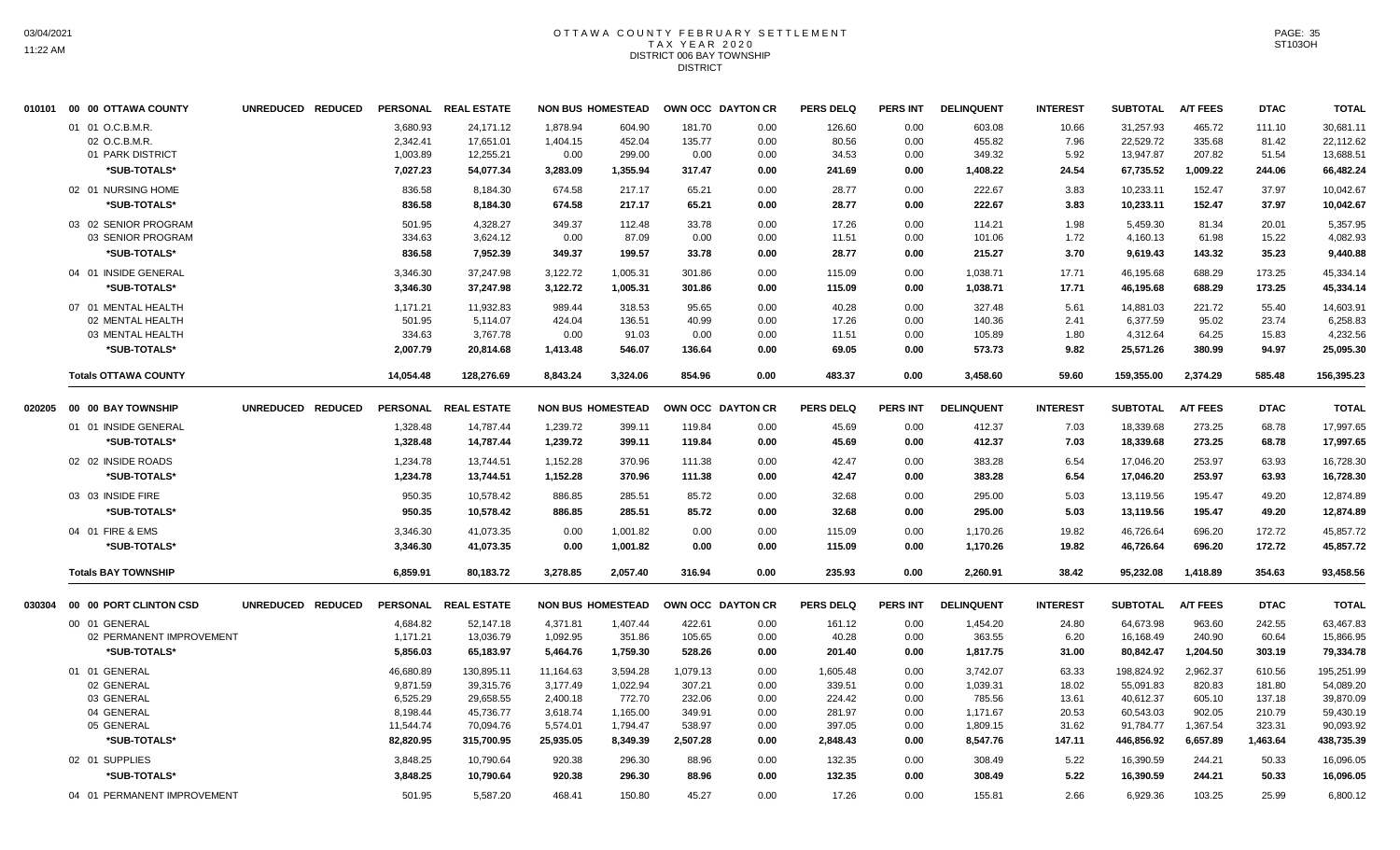### OTTAWA COUNTY FEBRUARY SETTLEMENT TAX YEAR 2020 DISTRICT 006 BAY TOWNSHIP DISTRICT

| 030304              | 00 00 PORT CLINTON CSD                          | UNREDUCED REDUCED |            | PERSONAL REAL ESTATE |           | <b>NON BUS HOMESTEAD</b> | OWN OCC DAYTON CR |      | <b>PERS DELQ</b> | <b>PERS INT</b> | <b>DELINQUENT</b> | <b>INTEREST</b> | <b>SUBTOTAL</b> | <b>A/T FEES</b> | <b>DTAC</b> | <b>TOTAL</b> |
|---------------------|-------------------------------------------------|-------------------|------------|----------------------|-----------|--------------------------|-------------------|------|------------------|-----------------|-------------------|-----------------|-----------------|-----------------|-------------|--------------|
|                     | *SUB-TOTALS*<br>04                              |                   | 501.95     | 5,587.20             | 468.41    | 150.80                   | 45.27             | 0.00 | 17.26            | 0.00            | 155.81            | 2.66            | 6,929.36        | 103.25          | 25.99       | 6,800.12     |
|                     | 07 01 EMERGENCY                                 |                   | 4,400.39   | 48,981.10            | 4,106.38  | 1,321.99                 | 396.95            | 0.00 | 151.34           | 0.00            | 1,365.91          | 23.29           | 60,747.35       | 905.10          | 227.82      | 59,614.43    |
|                     | *SUB-TOTALS*                                    |                   | 4,400.39   | 48.981.10            | 4,106.38  | 1,321.99                 | 396.95            | 0.00 | 151.34           | 0.00            | 1,365.91          | 23.29           | 60,747.35       | 905.10          | 227.82      | 59,614.43    |
|                     | 09 01 BOND                                      |                   | 5,772.37   | 64.252.77            | 5.386.70  | 1.734.16                 | 520.71            | 0.00 | 198.53           | 0.00            | 1.791.79          | 30.55           | 79.687.58       | 1.187.30        | 298.86      | 78.201.42    |
|                     | *SUB-TOTALS*                                    |                   | 5,772.37   | 64,252.77            | 5,386.70  | 1,734.16                 | 520.71            | 0.00 | 198.53           | 0.00            | 1,791.79          | 30.55           | 79,687.58       | 1,187.30        | 298.86      | 78,201.42    |
|                     | <b>Totals PORT CLINTON CSD</b>                  |                   | 103,199.94 | 510,496.63           | 42,281.68 | 13,611.94                | 4.087.43          | 0.00 | 3,549.31         | 0.00            | 13,987.51         | 239.83          | 691,454.27      | 10,302.25       | 2,369.83    | 678,782.19   |
| 050502              | 00 00 VANGUARD JVS                              | UNREDUCED REDUCED |            | PERSONAL REAL ESTATE |           | <b>NON BUS HOMESTEAD</b> | OWN OCC DAYTON CR |      | <b>PERS DELQ</b> | <b>PERS INT</b> | <b>DELINQUENT</b> | <b>INTEREST</b> | <b>SUBTOTAL</b> | <b>A/T FEES</b> | <b>DTAC</b> | <b>TOTAL</b> |
|                     | 01 01 GENERAL                                   |                   | 2.677.04   | 29.798.39            | 2.498.18  | 804.25                   | 241.49            | 0.00 | 92.07            | 0.00            | 830.97            | 14.17           | 36.956.56       | 550.63          | 138.60      | 36,267.33    |
|                     | *SUB-TOTALS*                                    |                   | 2,677.04   | 29,798.39            | 2,498.18  | 804.25                   | 241.49            | 0.00 | 92.07            | 0.00            | 830.97            | 14.17           | 36,956.56       | 550.63          | 138.60      | 36,267.33    |
|                     | <b>Totals VANGUARD JVS</b>                      |                   | 2,677.04   | 29.798.39            | 2.498.18  | 804.25                   | 241.49            | 0.00 | 92.07            | 0.00            | 830.97            | 14.17           | 36.956.56       | 550.63          | 138.60      | 36,267.33    |
| 060605              | 00 00 IDA RUPP LIBRARY TAX                      | UNREDUCED REDUCED |            | PERSONAL REAL ESTATE |           | <b>NON BUS HOMESTEAD</b> | OWN OCC DAYTON CR |      | <b>PERS DELQ</b> | <b>PERS INT</b> | <b>DELINQUENT</b> | <b>INTEREST</b> | <b>SUBTOTAL</b> | <b>A/T FEES</b> | <b>DTAC</b> | <b>TOTAL</b> |
|                     | 01 05 IDA RUPP LIBRARY TAX                      |                   | 1,338.52   | 16,217.25            | 0.00      | 395.49                   | 0.00              | 0.00 | 46.04            | 0.00            | 461.95            | 7.83            | 18,467.08       | 275.15          | 68.19       | 18,123.74    |
|                     | *SUB-TOTALS*                                    |                   | 1,338.52   | 16.217.25            | 0.00      | 395.49                   | 0.00              | 0.00 | 46.04            | 0.00            | 461.95            | 7.83            | 18,467.08       | 275.15          | 68.19       | 18,123.74    |
|                     | <b>Totals IDA RUPP LIBRARY TAX</b>              |                   | 1,338.52   | 16,217.25            | 0.00      | 395.49                   | 0.00              | 0.00 | 46.04            | 0.00            | 461.95            | 7.83            | 18,467.08       | 275.15          | 68.19       | 18,123.74    |
| 080801              | 00 00 BAY TOWNSHIP NON UNIFOI UNREDUCED REDUCED |                   |            | PERSONAL REAL ESTATE |           | <b>NON BUS HOMESTEAD</b> | OWN OCC DAYTON CR |      | <b>PERS DELQ</b> | <b>PERS INT</b> | <b>DELINQUENT</b> | <b>INTEREST</b> | <b>SUBTOTAL</b> | <b>A/T FEES</b> | <b>DTAC</b> | <b>TOTAL</b> |
|                     | 01 01 INSIDE GENERAL NON UNIFORM                |                   | 1,012.26   | 11,267.51            | 944.62    | 304.11                   | 91.31             | 0.00 | 34.81            | 0.00            | 314.21            | 5.36            | 13.974.19       | 208.20          | 52.41       | 13,713.58    |
|                     | 02 INSIDE ROAD AND BRIDGE NON                   |                   | 940.31     | 10.466.68            | 877.49    | 282.49                   | 84.82             | 0.00 | 32.34            | 0.00            | 291.88            | 4.98            | 12,980.99       | 193.41          | 48.69       | 12.738.89    |
|                     | 03 INSIDE FIRE NON UNIFORM                      |                   | 722.76     | 8.045.58             | 674.52    | 217.14                   | 65.22             | 0.00 | 24.86            | 0.00            | 224.34            | 3.82            | 9,978.24        | 148.67          | 37.42       | 9,792.15     |
|                     | *SUB-TOTALS*                                    |                   | 2,675.33   | 29.779.77            | 2,496.63  | 803.74                   | 241.35            | 0.00 | 92.01            | 0.00            | 830.43            | 14.16           | 36,933.42       | 550.28          | 138.52      | 36,244.62    |
|                     | <b>Totals BAY TOWNSHIP NON UNIFOR</b>           |                   | 2,675.33   | 29,779.77            | 2,496.63  | 803.74                   | 241.35            | 0.00 | 92.01            | 0.00            | 830.43            | 14.16           | 36,933.42       | 550.28          | 138.52      | 36,244.62    |
| <b>BAY TOWNSHIP</b> |                                                 |                   |            |                      |           |                          |                   |      |                  |                 |                   |                 |                 |                 |             |              |
|                     | <b>DISTRICT TOTALS</b>                          |                   | 130,805.22 | 794,752.45           | 59,398.58 | 20,996.88                | 5,742.17          | 0.00 | 4,498.73         | 0.00            | 21,830.37         | 374.01          | 1,038,398.41    | 15,471.49       | 3,655.25    | 1,019,271.67 |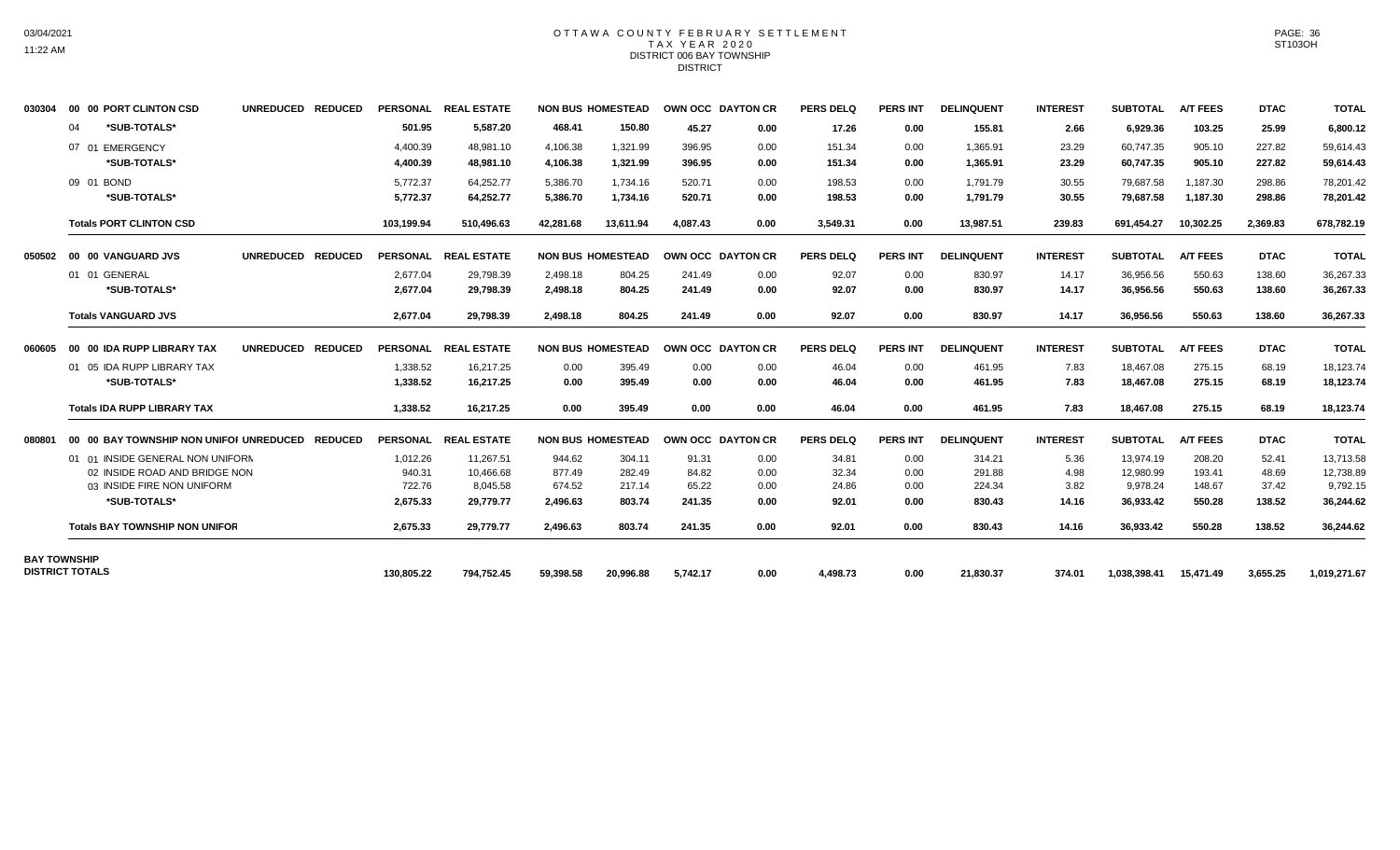# OTTAWA COUNTY FEBRUARY SETTLEMENT TAX YEAR 2020 DISTRICT 007 BCS IN BAY TAX CODE A

| 010101 | 00 00 OTTAWA COUNTY                  | <b>UNREDUCED</b> | <b>REDUCED</b> |      | PERSONAL REAL ESTATE | <b>NON BUS HOMESTEAD</b> |       |       | OWN OCC DAYTON CR | <b>PERS DELQ</b> | <b>PERS INT</b> | <b>DELINQUENT</b> | <b>INTEREST</b> | <b>SUBTOTAL</b> | <b>A/T FEES</b> | <b>DTAC</b> | <b>TOTAL</b> |
|--------|--------------------------------------|------------------|----------------|------|----------------------|--------------------------|-------|-------|-------------------|------------------|-----------------|-------------------|-----------------|-----------------|-----------------|-------------|--------------|
|        | 01 01 O.C.B.M.R.                     | 2.200000         | 1.203400       | 0.00 | 221.72               | 26.31                    | 4.78  | 1.56  | 0.00              | 0.00             | 0.00            | 7.94              | 0.00            | 262.31          | 3.91            | 0.82        | 257.58       |
|        | 02 O.C.B.M.R.                        | 1.400000         | 0.899310       | 0.00 | 165.69               | 19.66                    | 3.57  | 1.16  | 0.00              | 0.00             | 0.00            | 5.93              | 0.00            | 196.01          | 2.92            | 0.61        | 192.48       |
|        | 01 PARK DISTRICT                     | 0.600000         | 0.594840       | 0.00 | 122.58               | 0.00                     | 2.36  | 0.00  | 0.00              | 0.00             | 0.00            | 4.39              | 0.00            | 129.33          | 1.93            | 0.40        | 127.00       |
|        | *SUB-TOTALS*                         | 4.200000         | 2.697550       | 0.00 | 509.99               | 45.97                    | 10.71 | 2.72  | 0.00              | 0.00             | 0.00            | 18.26             | 0.00            | 587.65          | 8.76            | 1.83        | 577.06       |
|        | 02 01 NURSING HOME                   | 0.500000         | 0.432043       | 0.00 | 79.60                | 9.45                     | 1.71  | 0.56  | 0.00              | 0.00             | 0.00            | 2.85              | 0.00            | 94.17           | 1.40            | 0.29        | 92.48        |
|        | *SUB-TOTALS*                         | 0.500000         | 0.432043       | 0.00 | 79.60                | 9.45                     | 1.71  | 0.56  | 0.00              | 0.00             | 0.00            | 2.85              | 0.00            | 94.17           | 1.40            | 0.29        | 92.48        |
|        | 03 02 SENIOR PROGRAM                 | 0.300000         | 0.223762       | 0.00 | 41.23                | 4.89                     | 0.89  | 0.29  | 0.00              | 0.00             | 0.00            | 1.48              | 0.00            | 48.78           | 0.73            | 0.15        | 47.90        |
|        | 03 SENIOR PROGRAM                    | 0.200000         | 0.173250       | 0.00 | 35.70                | 0.00                     | 0.69  | 0.00  | 0.00              | 0.00             | 0.00            | 1.28              | 0.00            | 37.67           | 0.56            | 0.12        | 36.99        |
|        | *SUB-TOTALS*                         | 0.500000         | 0.397012       | 0.00 | 76.93                | 4.89                     | 1.58  | 0.29  | 0.00              | 0.00             | 0.00            | 2.76              | 0.00            | 86.45           | 1.29            | 0.27        | 84.89        |
|        | 04 01 INSIDE GENERAL                 | 2.000000         | 2.000000       | 0.00 | 368.49               | 43.72                    | 7.94  | 2.59  | 0.00              | 0.00             | 0.00            | 13.19             | 0.00            | 435.93          | 6.50            | 1.36        | 428.07       |
|        | *SUB-TOTALS*                         | 2.000000         | 2.000000       | 0.00 | 368.49               | 43.72                    | 7.94  | 2.59  | 0.00              | 0.00             | 0.00            | 13.19             | 0.00            | 435.93          | 6.50            | 1.36        | 428.07       |
|        | 07 01 MENTAL HEALTH                  | 0.700000         | 0.633701       | 0.00 | 116.76               | 13.85                    | 2.52  | 0.82  | 0.00              | 0.00             | 0.00            | 4.18              | 0.00            | 138.13          | 2.06            | 0.43        | 135.64       |
|        | 02 MENTAL HEALTH                     | 0.300000         | 0.271586       | 0.00 | 50.04                | 5.94                     | 1.08  | 0.35  | 0.00              | 0.00             | 0.00            | 1.79              | 0.00            | 59.20           | 0.88            | 0.19        | 58.13        |
|        | 03 MENTAL HEALTH                     | 0.200000         | 0.181100       | 0.00 | 37.32                | 0.00                     | 0.72  | 0.00  | 0.00              | 0.00             | 0.00            | 1.34              | 0.00            | 39.38           | 0.59            | 0.12        | 38.67        |
|        | *SUB-TOTALS*                         | 1.200000         | 1.086387       | 0.00 | 204.12               | 19.79                    | 4.32  | 1.17  | 0.00              | 0.00             | 0.00            | 7.31              | 0.00            | 236.71          | 3.53            | 0.74        | 232.44       |
|        | <b>Totals OTTAWA COUNTY</b>          | 8.400000         | 6.612992       | 0.00 | 1,239.13             | 123.82                   | 26.26 | 7.33  | 0.00              | 0.00             | 0.00            | 44.37             | 0.00            | 1,440.91        | 21.48           | 4.49        | 1,414.94     |
| 020205 | 00 00 BAY TOWNSHIP                   | <b>UNREDUCED</b> | <b>REDUCED</b> |      | PERSONAL REAL ESTATE | <b>NON BUS HOMESTEAD</b> |       |       | OWN OCC DAYTON CR | <b>PERS DELQ</b> | <b>PERS INT</b> | <b>DELINQUENT</b> | <b>INTEREST</b> | <b>SUBTOTAL</b> | <b>A/T FEES</b> | <b>DTAC</b> | <b>TOTAL</b> |
|        | 01 01 INSIDE GENERAL                 | 0.794000         | 0.794000       | 0.00 | 146.29               | 17.36                    | 3.15  | 1.03  | 0.00              | 0.00             | 0.00            | 5.24              | 0.00            | 173.07          | 2.58            | 0.54        | 169.95       |
|        | *SUB-TOTALS*                         | 0.794000         | 0.794000       | 0.00 | 146.29               | 17.36                    | 3.15  | 1.03  | 0.00              | 0.00             | 0.00            | 5.24              | 0.00            | 173.07          | 2.58            | 0.54        | 169.95       |
|        | 02 02 INSIDE ROADS                   | 0.738000         | 0.738000       | 0.00 | 135.97               | 16.13                    | 2.93  | 0.95  | 0.00              | 0.00             | 0.00            | 4.87              | 0.00            | 160.85          | 2.40            | 0.50        | 157.95       |
|        | *SUB-TOTALS*                         | 0.738000         | 0.738000       | 0.00 | 135.97               | 16.13                    | 2.93  | 0.95  | 0.00              | 0.00             | 0.00            | 4.87              | 0.00            | 160.85          | 2.40            | 0.50        | 157.95       |
|        | 03 03 INSIDE FIRE                    | 0.568000         | 0.568000       | 0.00 | 104.65               | 12.42                    | 2.25  | 0.73  | 0.00              | 0.00             | 0.00            | 3.75              | 0.00            | 123.80          | 1.84            | 0.39        | 121.57       |
|        | *SUB-TOTALS*                         | 0.568000         | 0.568000       | 0.00 | 104.65               | 12.42                    | 2.25  | 0.73  | 0.00              | 0.00             | 0.00            | 3.75              | 0.00            | 123.80          | 1.84            | 0.39        | 121.57       |
|        | 04 01 FIRE & EMS                     | 2.000000         | 1.993050       | 0.00 | 410.71               | 0.00                     | 7.91  | 0.00  | 0.00              | 0.00             | 0.00            | 14.70             | 0.00            | 433.32          | 6.46            | 1.35        | 425.51       |
|        | *SUB-TOTALS*                         | 2.000000         | 1.993050       | 0.00 | 410.71               | 0.00                     | 7.91  | 0.00  | 0.00              | 0.00             | 0.00            | 14.70             | 0.00            | 433.32          | 6.46            | 1.35        | 425.51       |
|        | <b>Totals BAY TOWNSHIP</b>           | 4.100000         | 4.093050       | 0.00 | 797.62               | 45.91                    | 16.24 | 2.71  | 0.00              | 0.00             | 0.00            | 28.56             | 0.00            | 891.04          | 13.28           | 2.78        | 874.98       |
| 030303 | 00 00 BENTON CARROLL SALEM UNREDUCED |                  | <b>REDUCED</b> |      | PERSONAL REAL ESTATE | <b>NON BUS HOMESTEAD</b> |       |       | OWN OCC DAYTON CR | <b>PERS DELQ</b> | <b>PERS INT</b> | <b>DELINQUENT</b> | <b>INTEREST</b> | <b>SUBTOTAL</b> | <b>A/T FEES</b> | <b>DTAC</b> | <b>TOTAL</b> |
|        | 00 01 GENERAL                        | 3.700000         | 3.700000       | 0.00 | 681.70               | 80.89                    | 14.69 | 4.79  | 0.00              | 0.00             | 0.00            | 24.40             | 0.00            | 806.47          | 12.02           | 2.51        | 791.94       |
|        | 02 PERMANENT IMPROVEMENT             | 0.300000         | 0.300000       | 0.00 | 55.27                | 6.56                     | 1.19  | 0.39  | 0.00              | 0.00             | 0.00            | 1.98              | 0.00            | 65.39           | 0.97            | 0.20        | 64.22        |
|        | *SUB-TOTALS*                         | 4.000000         | 4.000000       | 0.00 | 736.97               | 87.45                    | 15.88 | 5.18  | 0.00              | 0.00             | 0.00            | 26.38             | 0.00            | 871.86          | 12.99           | 2.71        | 856.16       |
|        | 01 01 GENERAL                        | 20.700000        | 11.029271      | 0.00 | 2,032.07             | 241.12                   | 43.78 | 14.27 | 0.00              | 0.00             | 0.00            | 72.73             | 0.00            | 2,403.97        | 35.82           | 7.50        | 2,360.65     |
|        | 02 GENERAL                           | 4.330000         | 2.529980       | 0.00 | 466.13               | 55.31                    | 10.04 | 3.27  | 0.00              | 0.00             | 0.00            | 16.68             | 0.00            | 551.43          | 8.22            | 1.72        | 541.49       |
|        | 03 GENERAL                           | 3.900000         | 2.740764       | 0.00 | 504.97               | 59.92                    | 10.88 | 3.55  | 0.00              | 0.00             | 0.00            | 18.07             | 0.00            | 597.39          | 8.90            | 1.86        | 586.63       |
|        | 04 EMERGENCY                         | 3.650000         | 3.650000       | 0.00 | 752.16               | 0.00                     | 14.49 | 0.00  | 0.00              | 0.00             | 0.00            | 26.92             | 0.00            | 793.57          | 11.82           | 2.48        | 779.27       |
|        | 05 EMERGENCY                         | 3.900000         | 3.900000       | 0.00 | 803.68               | 0.00                     | 15.48 | 0.00  | 0.00              | 0.00             | 0.00            | 28.76             | 0.00            | 847.92          | 12.63           | 2.65        | 832.64       |
|        | *SUB-TOTALS*                         | 36.480000        | 23.850015      | 0.00 | 4,559.01             | 356.35                   | 94.67 | 21.09 | 0.00              | 0.00             | 0.00            | 163.16            | 0.00            | 5,194.28        | 77.39           | 16.21       | 5,100.68     |
|        | 02 01 PERMANENT IMPROVEMENT          | 1.200000         | 0.335698       | 0.00 | 61.85                | 7.34                     | 1.33  | 0.43  | 0.00              | 0.00             | 0.00            | 2.21              | 0.00            | 73.16           | 1.09            | 0.23        | 71.84        |
|        | *SUB-TOTALS*                         | 1.200000         | 0.335698       | 0.00 | 61.85                | 7.34                     | 1.33  | 0.43  | 0.00              | 0.00             | 0.00            | 2.21              | 0.00            | 73.16           | 1.09            | 0.23        | 71.84        |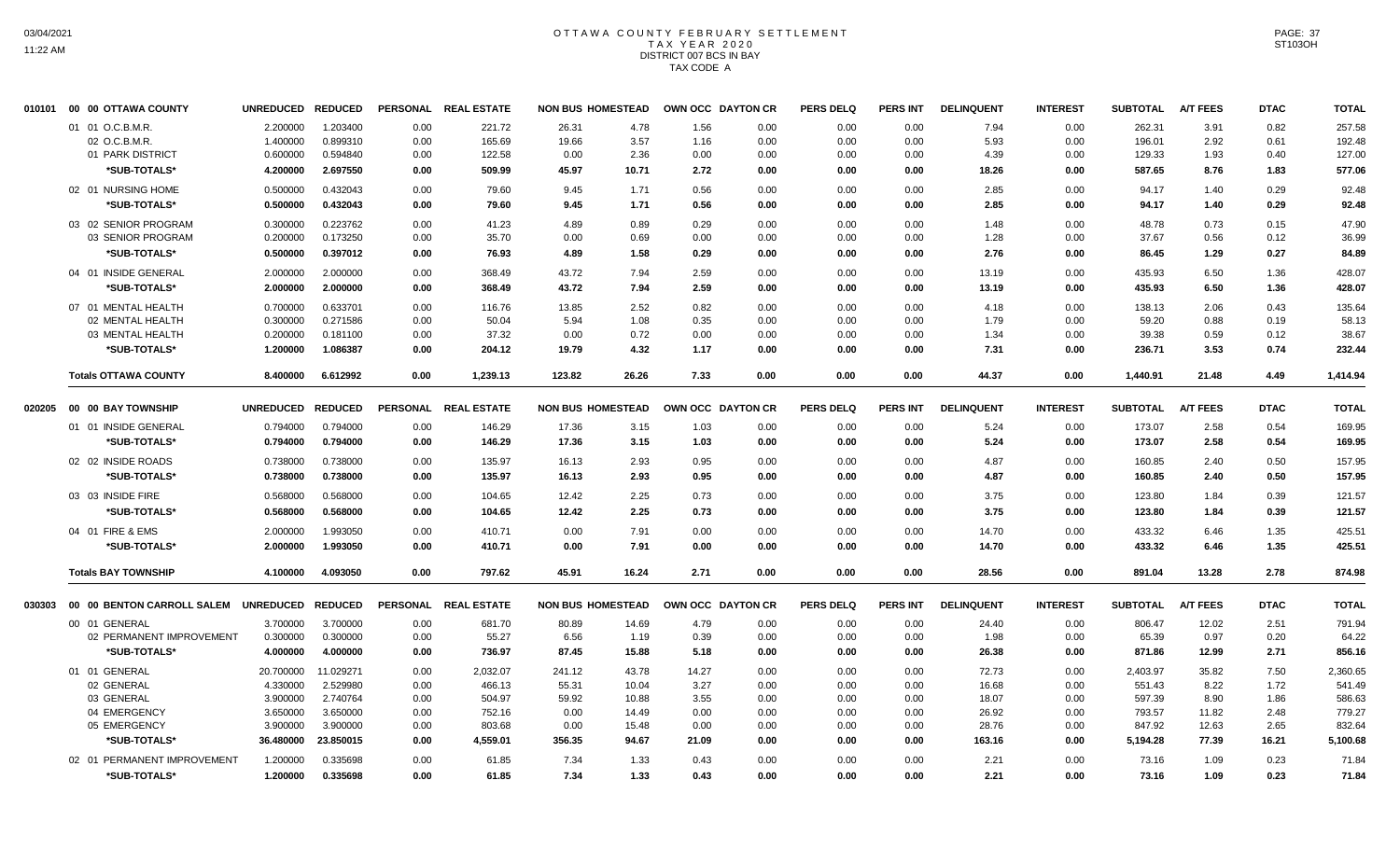#### OTTAWA COUNTY FEBRUARY SETTLEMENT TAX YEAR 2020 DISTRICT 007 BCS IN BAY TAX CODE A

| 030303            | 00 00 BENTON CARROLL SALEM              | <b>UNREDUCED</b> | <b>REDUCED</b> | <b>PERSONAL</b> | <b>REAL ESTATE</b> |        | <b>NON BUS HOMESTEAD</b> | OWN OCC DAYTON CR |                   | <b>PERS DELQ</b> | <b>PERS INT</b> | <b>DELINQUENT</b> | <b>INTEREST</b> | <b>SUBTOTAL</b> | <b>A/T FEES</b> | <b>DTAC</b> | <b>TOTAL</b> |
|-------------------|-----------------------------------------|------------------|----------------|-----------------|--------------------|--------|--------------------------|-------------------|-------------------|------------------|-----------------|-------------------|-----------------|-----------------|-----------------|-------------|--------------|
|                   | <b>Totals BENTON CARROLL SALEM</b>      | 41.680000        | 28.185713      | 0.00            | 5.357.83           | 451.14 | 111.88                   | 26.70             | 0.00              | 0.00             | 0.00            | 191.75            | 0.00            | 6,139.30        | 91.47           | 19.15       | 6,028.68     |
| 050501            | 00 00 PENTA COUNTY JVS                  | <b>UNREDUCED</b> | <b>REDUCED</b> | <b>PERSONAL</b> | <b>REAL ESTATE</b> |        | <b>NON BUS HOMESTEAD</b> | OWN OCC DAYTON CR |                   | <b>PERS DELQ</b> | <b>PERS INT</b> | <b>DELINQUENT</b> | <b>INTEREST</b> | <b>SUBTOTAL</b> | <b>A/T FEES</b> | <b>DTAC</b> | <b>TOTAL</b> |
|                   | 01 01 GENERAL                           | 1.400000         | 1.272727       | 0.00            | 234.49             | 27.82  | 5.05                     | 1.65              | 0.00              | 0.00             | 0.00            | 8.39              | 0.00            | 277.40          | 4.13            | 0.87        | 272.40       |
|                   | 02 GENERAL                              | 0.800000         | 0.727273       | 0.00            | 134.00             | 15.90  | 2.89                     | 0.94              | 0.00              | 0.00             | 0.00            | 4.80              | 0.00            | 158.53          | 2.36            | 0.49        | 155.68       |
|                   | 03 PERMANENT IMP.                       | 1.000000         | 0.796351       | 0.00            | 146.72             | 17.41  | 3.16                     | 1.03              | 0.00              | 0.00             | 0.00            | 5.25              | 0.00            | 173.57          | 2.59            | 0.54        | 170.44       |
|                   | *SUB-TOTALS*                            | 3.200000         | 2.796351       | 0.00            | 515.21             | 61.13  | 11.10                    | 3.62              | 0.00              | 0.00             | 0.00            | 18.44             | 0.00            | 609.50          | 9.08            | 1.90        | 598.52       |
|                   | <b>Totals PENTA COUNTY JVS</b>          | 3.200000         | 2.796351       | 0.00            | 515.21             | 61.13  | 11.10                    | 3.62              | 0.00              | 0.00             | 0.00            | 18.44             | 0.00            | 609.50          | 9.08            | 1.90        | 598.52       |
| 060604            | 00 00 OAK HARBOR LIBRARY                | <b>UNREDUCED</b> | <b>REDUCED</b> | <b>PERSONAL</b> | <b>REAL ESTATE</b> |        | <b>NON BUS HOMESTEAD</b> |                   | OWN OCC DAYTON CR | <b>PERS DELQ</b> | <b>PERS INT</b> | <b>DELINQUENT</b> | <b>INTEREST</b> | <b>SUBTOTAL</b> | <b>A/T FEES</b> | <b>DTAC</b> | <b>TOTAL</b> |
|                   | 01 04 OAK HARBOR LIBRARY                | 1.000000         | 0.861811       | 0.00            | 177.59             | 0.00   | 3.42                     | 0.00              | 0.00              | 0.00             | 0.00            | 6.36              | 0.00            | 187.37          | 2.79            | 0.59        | 183.99       |
|                   | *SUB-TOTALS*                            | 1.000000         | 0.861811       | 0.00            | 177.59             | 0.00   | 3.42                     | 0.00              | 0.00              | 0.00             | 0.00            | 6.36              | 0.00            | 187.37          | 2.79            | 0.59        | 183.99       |
|                   | <b>Totals OAK HARBOR LIBRARY</b>        | 1.000000         | 0.861811       | 0.00            | 177.59             | 0.00   | 3.42                     | 0.00              | 0.00              | 0.00             | 0.00            | 6.36              | 0.00            | 187.37          | 2.79            | 0.59        | 183.99       |
| 080801            | 00 00 BAY TOWNSHIP NON UNIFOI UNREDUCED |                  | <b>REDUCED</b> | <b>PERSONAL</b> | <b>REAL ESTATE</b> |        | <b>NON BUS HOMESTEAD</b> | OWN OCC DAYTON CR |                   | <b>PERS DELQ</b> | <b>PERS INT</b> | <b>DELINQUENT</b> | <b>INTEREST</b> | <b>SUBTOTAL</b> | <b>A/T FEES</b> | <b>DTAC</b> | <b>TOTAL</b> |
|                   | 01 01 INSIDE GENERAL NON UNIFORN        | 0.605000         | 0.605000       | 0.00            | 111.47             | 13.23  | 2.40                     | 0.78              | 0.00              | 0.00             | 0.00            | 3.99              | 0.00            | 131.87          | 1.96            | 0.41        | 129.50       |
|                   | 02 INSIDE ROAD AND BRIDGE NON           | 0.562000         | 0.562000       | 0.00            | 103.54             | 12.29  | 2.23                     | 0.73              | 0.00              | 0.00             | 0.00            | 3.71              | 0.00            | 122.50          | 1.83            | 0.38        | 120.29       |
|                   | 03 INSIDE FIRE NON UNIFORM              | 0.432000         | 0.432000       | 0.00            | 79.59              | 9.45   | 1.71                     | 0.56              | 0.00              | 0.00             | 0.00            | 2.82              | 0.00            | 94.13           | 1.40            | 0.29        | 92.44        |
|                   | *SUB-TOTALS*                            | 1.599000         | 1.599000       | 0.00            | 294.60             | 34.97  | 6.34                     | 2.07              | 0.00              | 0.00             | 0.00            | 10.52             | 0.00            | 348.50          | 5.19            | 1.08        | 342.23       |
|                   | <b>Totals BAY TOWNSHIP NON UNIFOR</b>   | 1.599000         | 1.599000       | 0.00            | 294.60             | 34.97  | 6.34                     | 2.07              | 0.00              | 0.00             | 0.00            | 10.52             | 0.00            | 348.50          | 5.19            | 1.08        | 342.23       |
| <b>BCS IN BAY</b> |                                         |                  |                |                 |                    |        |                          |                   |                   |                  |                 |                   |                 |                 |                 |             |              |
|                   | <b>TAX CODE A TOTALS</b>                | 59.979000        | 44.148917      | 0.00            | 8,381.98           | 716.97 | 175.24                   | 42.43             | 0.00              | 0.00             | 0.00            | 300.00            | 0.00            | 9,616.62        | 143.29          | 29.99       | 9,443.34     |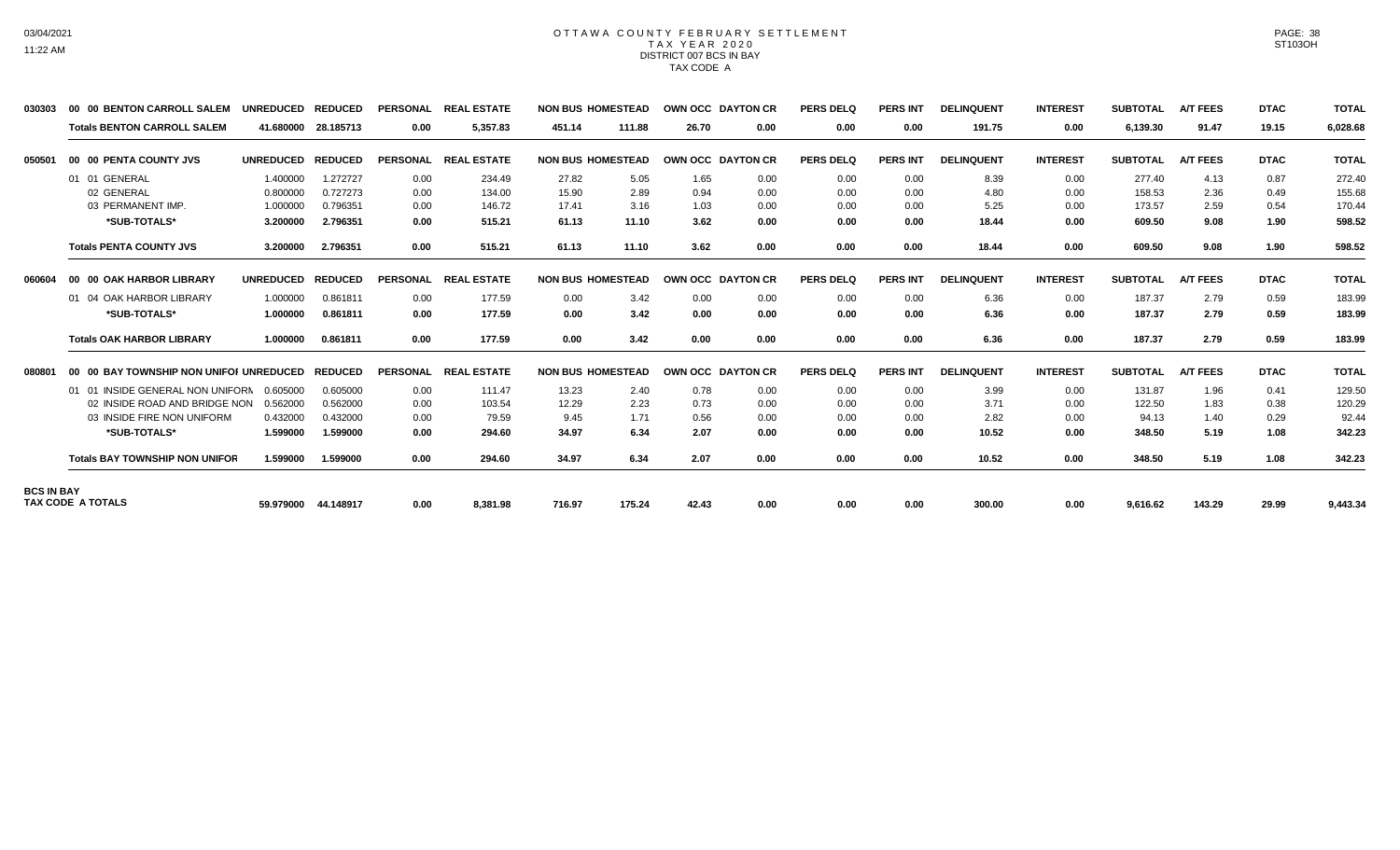# OTTAWA COUNTY FEBRUARY SETTLEMENT TAX YEAR 2020 DISTRICT 007 BCS IN BAY TAX CODE B

| 010101 00 00 OTTAWA COUNTY  | <b>UNREDUCED</b>                                                                                                                                                                 | <b>REDUCED</b>                                                                                                           |                                                                                                                                                    |                                                                        |                                                                                                                                      |                                                              |                                                                                                                                                                                                                                                                                                                                                                                  | <b>PERS DELQ</b>                                                                                                                                                                                                                                                                                                                                                                                                    | <b>PERS INT</b>                                                                  | <b>DELINQUENT</b>                                                               | <b>INTEREST</b>                                                                   | <b>SUBTOTAL</b>                                                                         | <b>A/T FEES</b>                                                                           | <b>DTAC</b>                                                                     | <b>TOTAL</b>                                                                |
|-----------------------------|----------------------------------------------------------------------------------------------------------------------------------------------------------------------------------|--------------------------------------------------------------------------------------------------------------------------|----------------------------------------------------------------------------------------------------------------------------------------------------|------------------------------------------------------------------------|--------------------------------------------------------------------------------------------------------------------------------------|--------------------------------------------------------------|----------------------------------------------------------------------------------------------------------------------------------------------------------------------------------------------------------------------------------------------------------------------------------------------------------------------------------------------------------------------------------|---------------------------------------------------------------------------------------------------------------------------------------------------------------------------------------------------------------------------------------------------------------------------------------------------------------------------------------------------------------------------------------------------------------------|----------------------------------------------------------------------------------|---------------------------------------------------------------------------------|-----------------------------------------------------------------------------------|-----------------------------------------------------------------------------------------|-------------------------------------------------------------------------------------------|---------------------------------------------------------------------------------|-----------------------------------------------------------------------------|
| 01 01 O.C.B.M.R.            | 2.200000                                                                                                                                                                         | 1.883836                                                                                                                 | 137.69                                                                                                                                             | 0.00                                                                   | 0.00                                                                                                                                 |                                                              | 0.00                                                                                                                                                                                                                                                                                                                                                                             | 0.22                                                                                                                                                                                                                                                                                                                                                                                                                | 0.00                                                                             | 0.00                                                                            | 0.00                                                                              | 137.91                                                                                  | 2.05                                                                                      | 0.02                                                                            | 135.84                                                                      |
| 02 O.C.B.M.R                | 1.400000                                                                                                                                                                         | 1.248331                                                                                                                 | 87.62                                                                                                                                              | 0.00                                                                   | 0.00                                                                                                                                 |                                                              | 0.00                                                                                                                                                                                                                                                                                                                                                                             | 0.14                                                                                                                                                                                                                                                                                                                                                                                                                | 0.00                                                                             | 0.00                                                                            | 0.00                                                                              | 87.76                                                                                   | 1.31                                                                                      | 0.01                                                                            | 86.44                                                                       |
| 01 PARK DISTRICT            | 0.600000                                                                                                                                                                         | 0.595592                                                                                                                 | 37.55                                                                                                                                              | 0.00                                                                   | 0.00                                                                                                                                 |                                                              | 0.00                                                                                                                                                                                                                                                                                                                                                                             | 0.06                                                                                                                                                                                                                                                                                                                                                                                                                | 0.00                                                                             | 0.00                                                                            | 0.00                                                                              | 37.61                                                                                   | 0.56                                                                                      | 0.01                                                                            | 37.04                                                                       |
| *SUB-TOTALS*                | 4.200000                                                                                                                                                                         | 3.727759                                                                                                                 | 262.86                                                                                                                                             | 0.00                                                                   | 0.00                                                                                                                                 |                                                              | 0.00                                                                                                                                                                                                                                                                                                                                                                             | 0.42                                                                                                                                                                                                                                                                                                                                                                                                                | 0.00                                                                             | 0.00                                                                            | 0.00                                                                              | 263.28                                                                                  | 3.92                                                                                      | 0.04                                                                            | 259.32                                                                      |
| 02 01 NURSING HOME          | 0.500000                                                                                                                                                                         | 0.485399                                                                                                                 | 31.29                                                                                                                                              | 0.00                                                                   | 0.00                                                                                                                                 |                                                              | 0.00                                                                                                                                                                                                                                                                                                                                                                             | 0.05                                                                                                                                                                                                                                                                                                                                                                                                                | 0.00                                                                             | 0.00                                                                            | 0.00                                                                              | 31.34                                                                                   | 0.47                                                                                      | 0.01                                                                            | 30.86                                                                       |
| *SUB-TOTALS*                | 0.500000                                                                                                                                                                         | 0.485399                                                                                                                 | 31.29                                                                                                                                              | 0.00                                                                   | 0.00                                                                                                                                 |                                                              | 0.00                                                                                                                                                                                                                                                                                                                                                                             | 0.05                                                                                                                                                                                                                                                                                                                                                                                                                | 0.00                                                                             | 0.00                                                                            | 0.00                                                                              | 31.34                                                                                   | 0.47                                                                                      | 0.01                                                                            | 30.86                                                                       |
| 03 02 SENIOR PROGRAM        | 0.300000                                                                                                                                                                         | 0.286012                                                                                                                 | 18.78                                                                                                                                              | 0.00                                                                   | 0.00                                                                                                                                 |                                                              | 0.00                                                                                                                                                                                                                                                                                                                                                                             | 0.03                                                                                                                                                                                                                                                                                                                                                                                                                | 0.00                                                                             | 0.00                                                                            | 0.00                                                                              | 18.81                                                                                   | 0.28                                                                                      | 0.00                                                                            | 18.53                                                                       |
| 03 SENIOR PROGRAM           | 0.200000                                                                                                                                                                         | 0.194640                                                                                                                 | 12.52                                                                                                                                              | 0.00                                                                   | 0.00                                                                                                                                 |                                                              | 0.00                                                                                                                                                                                                                                                                                                                                                                             | 0.02                                                                                                                                                                                                                                                                                                                                                                                                                | 0.00                                                                             | 0.00                                                                            | 0.00                                                                              | 12.54                                                                                   | 0.19                                                                                      | 0.00                                                                            | 12.35                                                                       |
| *SUB-TOTALS*                | 0.500000                                                                                                                                                                         | 0.480652                                                                                                                 | 31.30                                                                                                                                              | 0.00                                                                   | 0.00                                                                                                                                 |                                                              | 0.00                                                                                                                                                                                                                                                                                                                                                                             | 0.05                                                                                                                                                                                                                                                                                                                                                                                                                | 0.00                                                                             | 0.00                                                                            | 0.00                                                                              | 31.35                                                                                   | 0.47                                                                                      | 0.00                                                                            | 30.88                                                                       |
| 04 01 INSIDE GENERAL        | 2.000000                                                                                                                                                                         | 2.000000                                                                                                                 | 125.17                                                                                                                                             | 0.00                                                                   | 0.00                                                                                                                                 |                                                              | 0.00                                                                                                                                                                                                                                                                                                                                                                             | 0.20                                                                                                                                                                                                                                                                                                                                                                                                                | 0.00                                                                             | 0.00                                                                            | 0.00                                                                              | 125.37                                                                                  | 1.87                                                                                      | 0.02                                                                            | 123.48                                                                      |
| *SUB-TOTALS*                | 2.000000                                                                                                                                                                         | 2.000000                                                                                                                 | 125.17                                                                                                                                             | 0.00                                                                   | 0.00                                                                                                                                 |                                                              | 0.00                                                                                                                                                                                                                                                                                                                                                                             | 0.20                                                                                                                                                                                                                                                                                                                                                                                                                | 0.00                                                                             | 0.00                                                                            | 0.00                                                                              | 125.37                                                                                  | 1.87                                                                                      | 0.02                                                                            | 123.48                                                                      |
| 07 01 MENTAL HEALTH         | 0.700000                                                                                                                                                                         | 0.684293                                                                                                                 | 43.81                                                                                                                                              | 0.00                                                                   | 0.00                                                                                                                                 |                                                              | 0.00                                                                                                                                                                                                                                                                                                                                                                             | 0.07                                                                                                                                                                                                                                                                                                                                                                                                                | 0.00                                                                             | 0.00                                                                            | 0.00                                                                              | 43.88                                                                                   | 0.65                                                                                      | 0.01                                                                            | 43.22                                                                       |
| 02 MENTAL HEALTH            | 0.300000                                                                                                                                                                         | 0.293268                                                                                                                 | 18.78                                                                                                                                              | 0.00                                                                   | 0.00                                                                                                                                 |                                                              | 0.00                                                                                                                                                                                                                                                                                                                                                                             | 0.03                                                                                                                                                                                                                                                                                                                                                                                                                | 0.00                                                                             | 0.00                                                                            | 0.00                                                                              | 18.81                                                                                   | 0.28                                                                                      | 0.00                                                                            | 18.53                                                                       |
| 03 MENTAL HEALTH            | 0.200000                                                                                                                                                                         | 0.195512                                                                                                                 | 12.52                                                                                                                                              | 0.00                                                                   | 0.00                                                                                                                                 |                                                              | 0.00                                                                                                                                                                                                                                                                                                                                                                             | 0.02                                                                                                                                                                                                                                                                                                                                                                                                                | 0.00                                                                             | 0.00                                                                            | 0.00                                                                              | 12.54                                                                                   | 0.19                                                                                      | 0.00                                                                            | 12.35                                                                       |
| *SUB-TOTALS*                | 1.200000                                                                                                                                                                         | 1.173073                                                                                                                 | 75.11                                                                                                                                              | 0.00                                                                   | 0.00                                                                                                                                 |                                                              | 0.00                                                                                                                                                                                                                                                                                                                                                                             | 0.12                                                                                                                                                                                                                                                                                                                                                                                                                | 0.00                                                                             | 0.00                                                                            | 0.00                                                                              | 75.23                                                                                   | 1.12                                                                                      | 0.01                                                                            | 74.10                                                                       |
| <b>Totals OTTAWA COUNTY</b> | 8.400000                                                                                                                                                                         | 7.866883                                                                                                                 | 525.73                                                                                                                                             | 0.00                                                                   | 0.00                                                                                                                                 | 0.00                                                         | 0.00                                                                                                                                                                                                                                                                                                                                                                             | 0.84                                                                                                                                                                                                                                                                                                                                                                                                                | 0.00                                                                             | 0.00                                                                            | 0.00                                                                              | 526.57                                                                                  | 7.85                                                                                      | 0.08                                                                            | 518.64                                                                      |
|                             |                                                                                                                                                                                  |                                                                                                                          |                                                                                                                                                    |                                                                        |                                                                                                                                      |                                                              |                                                                                                                                                                                                                                                                                                                                                                                  |                                                                                                                                                                                                                                                                                                                                                                                                                     |                                                                                  |                                                                                 |                                                                                   |                                                                                         |                                                                                           |                                                                                 | <b>TOTAL</b>                                                                |
|                             |                                                                                                                                                                                  |                                                                                                                          |                                                                                                                                                    |                                                                        |                                                                                                                                      |                                                              |                                                                                                                                                                                                                                                                                                                                                                                  |                                                                                                                                                                                                                                                                                                                                                                                                                     |                                                                                  |                                                                                 |                                                                                   |                                                                                         |                                                                                           |                                                                                 | 49.02                                                                       |
|                             |                                                                                                                                                                                  |                                                                                                                          |                                                                                                                                                    |                                                                        |                                                                                                                                      |                                                              |                                                                                                                                                                                                                                                                                                                                                                                  |                                                                                                                                                                                                                                                                                                                                                                                                                     |                                                                                  |                                                                                 |                                                                                   |                                                                                         |                                                                                           |                                                                                 | 49.02                                                                       |
|                             |                                                                                                                                                                                  |                                                                                                                          |                                                                                                                                                    |                                                                        |                                                                                                                                      |                                                              |                                                                                                                                                                                                                                                                                                                                                                                  |                                                                                                                                                                                                                                                                                                                                                                                                                     |                                                                                  |                                                                                 |                                                                                   |                                                                                         |                                                                                           |                                                                                 | 45.56                                                                       |
|                             |                                                                                                                                                                                  |                                                                                                                          |                                                                                                                                                    |                                                                        |                                                                                                                                      |                                                              |                                                                                                                                                                                                                                                                                                                                                                                  |                                                                                                                                                                                                                                                                                                                                                                                                                     |                                                                                  |                                                                                 |                                                                                   |                                                                                         |                                                                                           |                                                                                 | 45.56                                                                       |
|                             |                                                                                                                                                                                  |                                                                                                                          |                                                                                                                                                    |                                                                        |                                                                                                                                      |                                                              |                                                                                                                                                                                                                                                                                                                                                                                  |                                                                                                                                                                                                                                                                                                                                                                                                                     |                                                                                  |                                                                                 |                                                                                   |                                                                                         |                                                                                           |                                                                                 |                                                                             |
|                             |                                                                                                                                                                                  |                                                                                                                          |                                                                                                                                                    |                                                                        |                                                                                                                                      |                                                              |                                                                                                                                                                                                                                                                                                                                                                                  |                                                                                                                                                                                                                                                                                                                                                                                                                     |                                                                                  |                                                                                 |                                                                                   |                                                                                         |                                                                                           |                                                                                 | 35.07<br>35.07                                                              |
|                             |                                                                                                                                                                                  |                                                                                                                          |                                                                                                                                                    |                                                                        |                                                                                                                                      |                                                              |                                                                                                                                                                                                                                                                                                                                                                                  |                                                                                                                                                                                                                                                                                                                                                                                                                     |                                                                                  |                                                                                 |                                                                                   |                                                                                         |                                                                                           |                                                                                 |                                                                             |
|                             |                                                                                                                                                                                  |                                                                                                                          |                                                                                                                                                    |                                                                        |                                                                                                                                      |                                                              |                                                                                                                                                                                                                                                                                                                                                                                  |                                                                                                                                                                                                                                                                                                                                                                                                                     |                                                                                  |                                                                                 |                                                                                   |                                                                                         |                                                                                           |                                                                                 | 123.48                                                                      |
|                             |                                                                                                                                                                                  |                                                                                                                          |                                                                                                                                                    |                                                                        |                                                                                                                                      |                                                              |                                                                                                                                                                                                                                                                                                                                                                                  |                                                                                                                                                                                                                                                                                                                                                                                                                     |                                                                                  |                                                                                 |                                                                                   |                                                                                         |                                                                                           |                                                                                 | 123.48                                                                      |
| <b>Totals BAY TOWNSHIP</b>  | 4.100000                                                                                                                                                                         | 4.100000                                                                                                                 | 256.60                                                                                                                                             | 0.00                                                                   | 0.00                                                                                                                                 |                                                              | 0.00                                                                                                                                                                                                                                                                                                                                                                             | 0.41                                                                                                                                                                                                                                                                                                                                                                                                                | 0.00                                                                             | 0.00                                                                            | 0.00                                                                              | 257.01                                                                                  | 3.83                                                                                      | 0.05                                                                            | 253.13                                                                      |
| 00 00 BENTON CARROLL SALEM  |                                                                                                                                                                                  |                                                                                                                          |                                                                                                                                                    |                                                                        |                                                                                                                                      |                                                              |                                                                                                                                                                                                                                                                                                                                                                                  | <b>PERS DELQ</b>                                                                                                                                                                                                                                                                                                                                                                                                    | <b>PERS INT</b>                                                                  | <b>DELINQUENT</b>                                                               | <b>INTEREST</b>                                                                   | <b>SUBTOTAL</b>                                                                         | <b>A/T FEES</b>                                                                           | <b>DTAC</b>                                                                     | <b>TOTAL</b>                                                                |
| 00 01 GENERAL               | 3.700000                                                                                                                                                                         | 3.700000                                                                                                                 | 231.56                                                                                                                                             | 0.00                                                                   | 0.00                                                                                                                                 |                                                              | 0.00                                                                                                                                                                                                                                                                                                                                                                             | 0.37                                                                                                                                                                                                                                                                                                                                                                                                                | 0.00                                                                             | 0.00                                                                            | 0.00                                                                              | 231.93                                                                                  | 3.46                                                                                      | 0.04                                                                            | 228.43                                                                      |
|                             | 0.300000                                                                                                                                                                         | 0.300000                                                                                                                 | 18.78                                                                                                                                              | 0.00                                                                   | 0.00                                                                                                                                 |                                                              | 0.00                                                                                                                                                                                                                                                                                                                                                                             | 0.03                                                                                                                                                                                                                                                                                                                                                                                                                | 0.00                                                                             | 0.00                                                                            | 0.00                                                                              | 18.81                                                                                   | 0.28                                                                                      | 0.00                                                                            | 18.53                                                                       |
| *SUB-TOTALS*                | 4.000000                                                                                                                                                                         | 4.000000                                                                                                                 | 250.34                                                                                                                                             | 0.00                                                                   | 0.00                                                                                                                                 |                                                              | 0.00                                                                                                                                                                                                                                                                                                                                                                             | 0.40                                                                                                                                                                                                                                                                                                                                                                                                                | 0.00                                                                             | 0.00                                                                            | 0.00                                                                              | 250.74                                                                                  | 3.74                                                                                      | 0.04                                                                            | 246.96                                                                      |
| 01 01 GENERAL               | 20.700000                                                                                                                                                                        | 14.248659                                                                                                                | 1,295.51                                                                                                                                           | 0.00                                                                   | 0.00                                                                                                                                 |                                                              | 0.00                                                                                                                                                                                                                                                                                                                                                                             | 2.05                                                                                                                                                                                                                                                                                                                                                                                                                | 0.00                                                                             | 0.00                                                                            | 0.00                                                                              | 1,297.56                                                                                | 19.33                                                                                     | 0.16                                                                            | 1,278.07                                                                    |
| 02 GENERAL                  | 4.330000                                                                                                                                                                         | 3.711330                                                                                                                 | 270.99                                                                                                                                             | 0.00                                                                   | 0.00                                                                                                                                 |                                                              | 0.00                                                                                                                                                                                                                                                                                                                                                                             | 0.43                                                                                                                                                                                                                                                                                                                                                                                                                | 0.00                                                                             | 0.00                                                                            | 0.00                                                                              | 271.42                                                                                  | 4.04                                                                                      | 0.04                                                                            | 267.34                                                                      |
| 03 GENERAL                  | 3.900000                                                                                                                                                                         |                                                                                                                          | 244.08                                                                                                                                             | 0.00                                                                   | 0.00                                                                                                                                 |                                                              | 0.00                                                                                                                                                                                                                                                                                                                                                                             | 0.39                                                                                                                                                                                                                                                                                                                                                                                                                | 0.00                                                                             | 0.00                                                                            |                                                                                   | 244.47                                                                                  | 3.64                                                                                      | 0.04                                                                            | 240.79                                                                      |
| 04 EMERGENCY                | 3.650000                                                                                                                                                                         | 3.650000                                                                                                                 | 228.44                                                                                                                                             | 0.00                                                                   | 0.00                                                                                                                                 |                                                              | 0.00                                                                                                                                                                                                                                                                                                                                                                             | 0.36                                                                                                                                                                                                                                                                                                                                                                                                                | 0.00                                                                             | 0.00                                                                            | 0.00                                                                              | 228.80                                                                                  | 3.41                                                                                      | 0.04                                                                            | 225.35                                                                      |
| 05 EMERGENCY                | 3.900000                                                                                                                                                                         | 3.900000                                                                                                                 | 244.08                                                                                                                                             | 0.00                                                                   | 0.00                                                                                                                                 |                                                              | 0.00                                                                                                                                                                                                                                                                                                                                                                             | 0.39                                                                                                                                                                                                                                                                                                                                                                                                                | 0.00                                                                             | 0.00                                                                            | 0.00                                                                              | 244.47                                                                                  | 3.64                                                                                      | 0.05                                                                            | 240.78                                                                      |
| *SUB-TOTALS*                | 36.480000                                                                                                                                                                        | 29.377888                                                                                                                | 2,283.10                                                                                                                                           | 0.00                                                                   | 0.00                                                                                                                                 |                                                              | 0.00                                                                                                                                                                                                                                                                                                                                                                             | 3.62                                                                                                                                                                                                                                                                                                                                                                                                                | 0.00                                                                             | 0.00                                                                            | 0.00                                                                              | 2,286.72                                                                                | 34.06                                                                                     | 0.33                                                                            | 2,252.33                                                                    |
| 02 01 PERMANENT IMPROVEMENT | 1.200000                                                                                                                                                                         | 0.651552                                                                                                                 | 75.10                                                                                                                                              | 0.00                                                                   | 0.00                                                                                                                                 |                                                              | 0.00                                                                                                                                                                                                                                                                                                                                                                             | 0.12                                                                                                                                                                                                                                                                                                                                                                                                                | 0.00                                                                             | 0.00                                                                            | 0.00                                                                              | 75.22                                                                                   | 1.12                                                                                      | 0.01                                                                            | 74.09                                                                       |
| *SUB-TOTALS*                | 1.200000                                                                                                                                                                         | 0.651552                                                                                                                 | 75.10                                                                                                                                              | 0.00                                                                   | 0.00                                                                                                                                 |                                                              | 0.00                                                                                                                                                                                                                                                                                                                                                                             | 0.12                                                                                                                                                                                                                                                                                                                                                                                                                | 0.00                                                                             | 0.00                                                                            | 0.00                                                                              | 75.22                                                                                   | 1.12                                                                                      | 0.01                                                                            | 74.09                                                                       |
|                             | <b>00 00 BAY TOWNSHIP</b><br>01 01 INSIDE GENERAL<br>*SUB-TOTALS*<br>02 02 INSIDE ROADS<br>*SUB-TOTALS*<br>03 03 INSIDE FIRE<br>*SUB-TOTALS*<br>04 01 FIRE & EMS<br>*SUB-TOTALS* | 0.794000<br>0.794000<br>0.738000<br>0.738000<br>0.568000<br>0.568000<br>2.000000<br>2.000000<br>02 PERMANENT IMPROVEMENT | UNREDUCED REDUCED<br>0.794000<br>0.794000<br>0.738000<br>0.738000<br>0.568000<br>0.568000<br>2.000000<br>2.000000<br>UNREDUCED REDUCED<br>3.867899 | 49.69<br>49.69<br>46.19<br>46.19<br>35.55<br>35.55<br>125.17<br>125.17 | PERSONAL REAL ESTATE<br>PERSONAL REAL ESTATE<br>0.00<br>0.00<br>0.00<br>0.00<br>0.00<br>0.00<br>0.00<br>0.00<br>PERSONAL REAL ESTATE | 0.00<br>0.00<br>0.00<br>0.00<br>0.00<br>0.00<br>0.00<br>0.00 | <b>NON BUS HOMESTEAD</b><br>0.00<br>0.00<br>0.00<br>0.00<br>0.00<br>0.00<br>0.00<br>0.00<br>0.00<br>0.00<br>0.00<br>0.00<br>0.00<br>0.00<br>0.00<br>0.00<br><b>NON BUS HOMESTEAD</b><br>0.00<br>0.00<br>0.00<br>0.00<br>0.00<br>0.00<br>0.00<br>0.00<br>0.00<br><b>NON BUS HOMESTEAD</b><br>0.00<br>0.00<br>0.00<br>0.00<br>0.00<br>0.00<br>0.00<br>0.00<br>0.00<br>0.00<br>0.00 | OWN OCC DAYTON CR<br>0.00<br>0.00<br>0.00<br>0.00<br>0.00<br>0.00<br>0.00<br>0.00<br>0.00<br>0.00<br>0.00<br>0.00<br>0.00<br>0.00<br>0.00<br>OWN OCC DAYTON CR<br>0.00<br>0.00<br>0.00<br>0.00<br>0.00<br>0.00<br>0.00<br>0.00<br>0.00<br>0.00<br>0.00<br>0.00<br>0.00<br>0.00<br>0.00<br>0.00<br>0.00<br>OWN OCC DAYTON CR<br>0.00<br>0.00<br>0.00<br>0.00<br>0.00<br>0.00<br>0.00<br>0.00<br>0.00<br>0.00<br>0.00 | <b>PERS DELQ</b><br>0.08<br>0.08<br>0.07<br>0.07<br>0.06<br>0.06<br>0.20<br>0.20 | <b>PERS INT</b><br>0.00<br>0.00<br>0.00<br>0.00<br>0.00<br>0.00<br>0.00<br>0.00 | <b>DELINQUENT</b><br>0.00<br>0.00<br>0.00<br>0.00<br>0.00<br>0.00<br>0.00<br>0.00 | <b>INTEREST</b><br>0.00<br>0.00<br>0.00<br>0.00<br>0.00<br>0.00<br>0.00<br>0.00<br>0.00 | <b>SUBTOTAL</b><br>49.77<br>49.77<br>46.26<br>46.26<br>35.61<br>35.61<br>125.37<br>125.37 | <b>A/T FEES</b><br>0.74<br>0.74<br>0.69<br>0.69<br>0.53<br>0.53<br>1.87<br>1.87 | <b>DTAC</b><br>0.01<br>0.01<br>0.01<br>0.01<br>0.01<br>0.01<br>0.02<br>0.02 |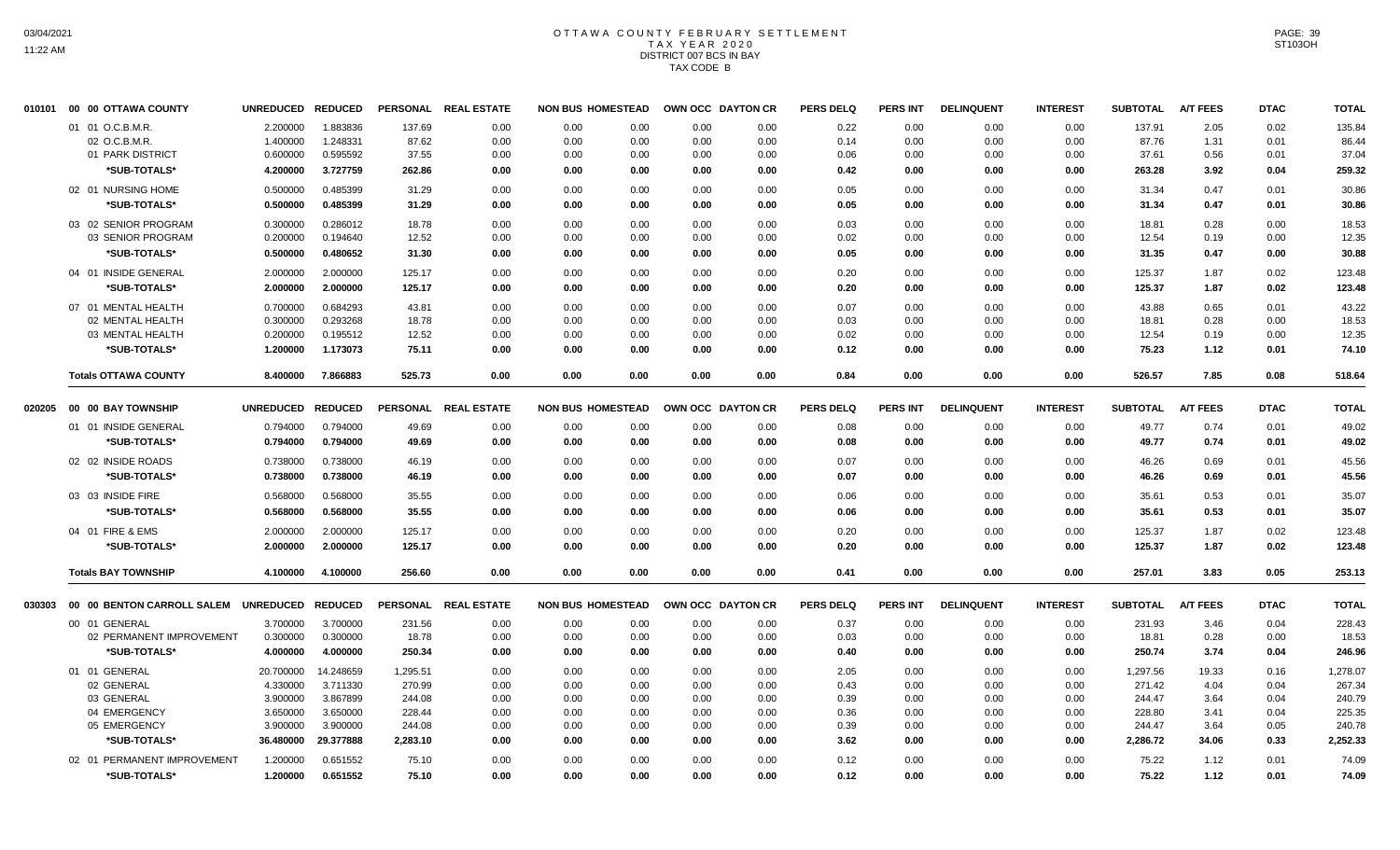#### OTTAWA COUNTY FEBRUARY SETTLEMENT TAX YEAR 2020 DISTRICT 007 BCS IN BAY TAX CODE B

| 030303            | 00 00 BENTON CARROLL SALEM              | <b>UNREDUCED</b> | <b>REDUCED</b> | <b>PERSONAL</b> | <b>REAL ESTATE</b> | <b>NON BUS HOMESTEAD</b> |      |      | OWN OCC DAYTON CR | <b>PERS DELQ</b> | <b>PERS INT</b> | <b>DELINQUENT</b> | <b>INTEREST</b> | <b>SUBTOTAL</b> | <b>A/T FEES</b> | <b>DTAC</b> | <b>TOTAL</b> |
|-------------------|-----------------------------------------|------------------|----------------|-----------------|--------------------|--------------------------|------|------|-------------------|------------------|-----------------|-------------------|-----------------|-----------------|-----------------|-------------|--------------|
|                   | <b>Totals BENTON CARROLL SALEM</b>      | 41.680000        | 34.029440      | 2,608.54        | 0.00               | 0.00                     | 0.00 | 0.00 | 0.00              | 4.14             | 0.00            | 0.00              | 0.00            | 2,612.68        | 38.92           | 0.38        | 2,573.38     |
| 050501            | 00 00 PENTA COUNTY JVS                  | <b>UNREDUCED</b> | <b>REDUCED</b> | <b>PERSONAL</b> | <b>REAL ESTATE</b> | <b>NON BUS HOMESTEAD</b> |      |      | OWN OCC DAYTON CR | <b>PERS DELQ</b> | <b>PERS INT</b> | <b>DELINQUENT</b> | <b>INTEREST</b> | <b>SUBTOTAL</b> | <b>A/T FEES</b> | <b>DTAC</b> | <b>TOTAL</b> |
|                   | 01 01 GENERAL                           | 1.400000         | 1.370355       | 87.62           | 0.00               | 0.00                     | 0.00 | 0.00 | 0.00              | 0.14             | 0.00            | 0.00              | 0.00            | 87.76           | 1.31            | 0.02        | 86.43        |
|                   | 02 GENERAL                              | 0.800000         | 0.783060       | 50.07           | 0.00               | 0.00                     | 0.00 | 0.00 | 0.00              | 0.08             | 0.00            | 0.00              | 0.00            | 50.15           | 0.75            | 0.01        | 49.39        |
|                   | 03 PERMANENT IMP.                       | 1.000000         | 0.978825       | 62.59           | 0.00               | 0.00                     | 0.00 | 0.00 | 0.00              | 0.10             | 0.00            | 0.00              | 0.00            | 62.69           | 0.93            | 0.01        | 61.75        |
|                   | *SUB-TOTALS*                            | 3.200000         | 3.132240       | 200.28          | 0.00               | 0.00                     | 0.00 | 0.00 | 0.00              | 0.32             | 0.00            | 0.00              | 0.00            | 200.60          | 2.99            | 0.04        | 197.57       |
|                   | <b>Totals PENTA COUNTY JVS</b>          | 3.200000         | 3.132240       | 200.28          | 0.00               | 0.00                     | 0.00 | 0.00 | 0.00              | 0.32             | 0.00            | 0.00              | 0.00            | 200.60          | 2.99            | 0.04        | 197.57       |
| 060604            | 00 00 OAK HARBOR LIBRARY                | <b>UNREDUCED</b> | <b>REDUCED</b> | <b>PERSONAL</b> | <b>REAL ESTATE</b> | <b>NON BUS HOMESTEAD</b> |      |      | OWN OCC DAYTON CR | <b>PERS DELQ</b> | <b>PERS INT</b> | <b>DELINQUENT</b> | <b>INTEREST</b> | <b>SUBTOTAL</b> | <b>A/T FEES</b> | <b>DTAC</b> | <b>TOTAL</b> |
|                   | 01 04 OAK HARBOR LIBRARY                | 1.000000         | 0.991769       | 62.59           | 0.00               | 0.00                     | 0.00 | 0.00 | 0.00              | 0.10             | 0.00            | 0.00              | 0.00            | 62.69           | 0.93            | 0.01        | 61.75        |
|                   | *SUB-TOTALS*                            | 1.000000         | 0.991769       | 62.59           | 0.00               | 0.00                     | 0.00 | 0.00 | 0.00              | 0.10             | 0.00            | 0.00              | 0.00            | 62.69           | 0.93            | 0.01        | 61.75        |
|                   | <b>Totals OAK HARBOR LIBRARY</b>        | 1.000000         | 0.991769       | 62.59           | 0.00               | 0.00                     | 0.00 | 0.00 | 0.00              | 0.10             | 0.00            | 0.00              | 0.00            | 62.69           | 0.93            | 0.01        | 61.75        |
| 080801            | 00 00 BAY TOWNSHIP NON UNIFOI UNREDUCED |                  | <b>REDUCED</b> | <b>PERSONAL</b> | <b>REAL ESTATE</b> | <b>NON BUS HOMESTEAD</b> |      |      | OWN OCC DAYTON CR | <b>PERS DELQ</b> | <b>PERS INT</b> | <b>DELINQUENT</b> | <b>INTEREST</b> | <b>SUBTOTAL</b> | <b>A/T FEES</b> | <b>DTAC</b> | <b>TOTAL</b> |
|                   | 01 01 INSIDE GENERAL NON UNIFORN        | 0.605000         | 0.605000       | 37.86           | 0.00               | 0.00                     | 0.00 | 0.00 | 0.00              | 0.06             | 0.00            | 0.00              | 0.00            | 37.92           | 0.56            | 0.01        | 37.35        |
|                   | 02 INSIDE ROAD AND BRIDGE NON           | 0.562000         | 0.562000       | 35.17           | 0.00               | 0.00                     | 0.00 | 0.00 | 0.00              | 0.06             | 0.00            | 0.00              | 0.00            | 35.23           | 0.52            | 0.01        | 34.70        |
|                   | 03 INSIDE FIRE NON UNIFORM              | 0.432000         | 0.432000       | 27.02           | 0.00               | 0.00                     | 0.00 | 0.00 | 0.00              | 0.02             | 0.00            | 0.00              | 0.00            | 27.04           | 0.40            | 0.01        | 26.63        |
|                   | *SUB-TOTALS*                            | 1.599000         | 1.599000       | 100.05          | 0.00               | 0.00                     | 0.00 | 0.00 | 0.00              | 0.14             | 0.00            | 0.00              | 0.00            | 100.19          | 1.48            | 0.03        | 98.68        |
|                   | <b>Totals BAY TOWNSHIP NON UNIFOR</b>   | 1.599000         | 1.599000       | 100.05          | 0.00               | 0.00                     | 0.00 | 0.00 | 0.00              | 0.14             | 0.00            | 0.00              | 0.00            | 100.19          | 1.48            | 0.03        | 98.68        |
| <b>BCS IN BAY</b> | <b>TAX CODE B TOTALS</b>                |                  |                |                 |                    |                          |      |      |                   |                  |                 |                   |                 |                 |                 |             |              |
|                   |                                         | 59.979000        | 51.719332      | 3,753.79        | 0.00               | 0.00                     | 0.00 | 0.00 | 0.00              | 5.95             | 0.00            | 0.00              | 0.00            | 3,759.74        | 56.00           | 0.59        | 3,703.15     |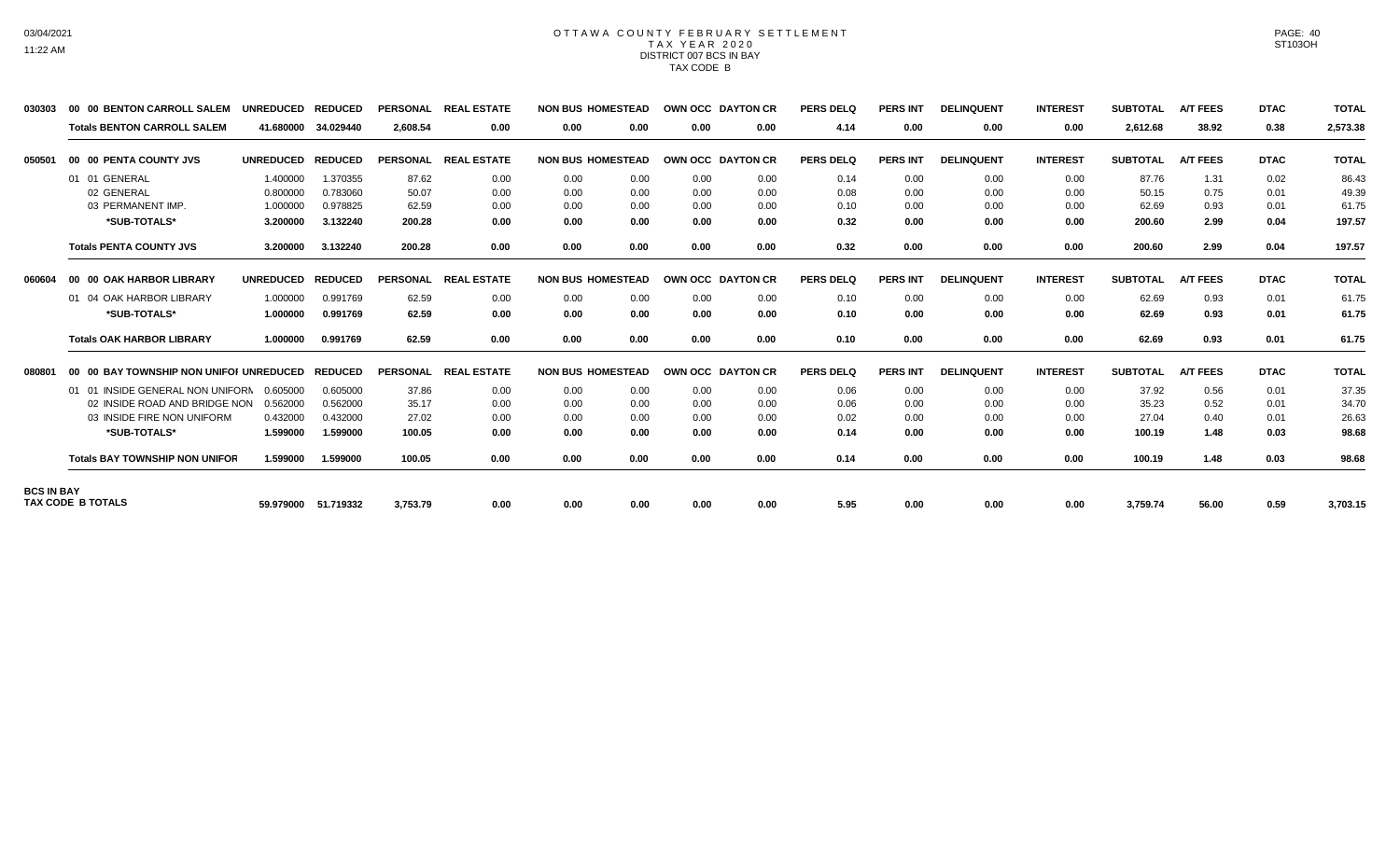#### OTTAWA COUNTY FEBRUARY SETTLEMENT TAX YEAR 2020 DISTRICT 007 BCS IN BAY **DISTRICT**

|        | 010101 00 00 OTTAWA COUNTY                   | UNREDUCED REDUCED |          | PERSONAL REAL ESTATE |        | <b>NON BUS HOMESTEAD</b> |       | OWN OCC DAYTON CR | <b>PERS DELQ</b> | <b>PERS INT</b> | <b>DELINQUENT</b> | <b>INTEREST</b> | <b>SUBTOTAL</b> | <b>A/T FEES</b> | <b>DTAC</b> | <b>TOTAL</b> |
|--------|----------------------------------------------|-------------------|----------|----------------------|--------|--------------------------|-------|-------------------|------------------|-----------------|-------------------|-----------------|-----------------|-----------------|-------------|--------------|
|        | 01 01 O.C.B.M.R                              |                   | 137.69   | 221.72               | 26.31  | 4.78                     | 1.56  | 0.00              | 0.22             | 0.00            | 7.94              | 0.00            | 400.22          | 5.96            | 0.84        | 393.42       |
|        | 02 O.C.B.M.R.                                |                   | 87.62    | 165.69               | 19.66  | 3.57                     | 1.16  | 0.00              | 0.14             | 0.00            | 5.93              | 0.00            | 283.77          | 4.23            | 0.62        | 278.92       |
|        | 01 PARK DISTRICT                             |                   | 37.55    | 122.58               | 0.00   | 2.36                     | 0.00  | 0.00              | 0.06             | 0.00            | 4.39              | 0.00            | 166.94          | 2.49            | 0.41        | 164.04       |
|        | *SUB-TOTALS*                                 |                   | 262.86   | 509.99               | 45.97  | 10.71                    | 2.72  | 0.00              | 0.42             | 0.00            | 18.26             | 0.00            | 850.93          | 12.68           | 1.87        | 836.38       |
|        | 02 01 NURSING HOME                           |                   | 31.29    | 79.60                | 9.45   | 1.71                     | 0.56  | 0.00              | 0.05             | 0.00            | 2.85              | 0.00            | 125.51          | 1.87            | 0.30        | 123.34       |
|        | *SUB-TOTALS*                                 |                   | 31.29    | 79.60                | 9.45   | 1.71                     | 0.56  | 0.00              | 0.05             | 0.00            | 2.85              | 0.00            | 125.51          | 1.87            | 0.30        | 123.34       |
|        | 03 02 SENIOR PROGRAM                         |                   | 18.78    | 41.23                | 4.89   | 0.89                     | 0.29  | 0.00              | 0.03             | 0.00            | 1.48              | 0.00            | 67.59           | 1.01            | 0.15        | 66.43        |
|        | 03 SENIOR PROGRAM                            |                   | 12.52    | 35.70                | 0.00   | 0.69                     | 0.00  | 0.00              | 0.02             | 0.00            | 1.28              | 0.00            | 50.21           | 0.75            | 0.12        | 49.34        |
|        | *SUB-TOTALS*                                 |                   | 31.30    | 76.93                | 4.89   | 1.58                     | 0.29  | 0.00              | 0.05             | 0.00            | 2.76              | 0.00            | 117.80          | 1.76            | 0.27        | 115.77       |
|        | 04 01 INSIDE GENERAL                         |                   | 125.17   | 368.49               | 43.72  | 7.94                     | 2.59  | 0.00              | 0.20             | 0.00            | 13.19             | 0.00            | 561.30          | 8.37            | 1.38        | 551.55       |
|        | *SUB-TOTALS*                                 |                   | 125.17   | 368.49               | 43.72  | 7.94                     | 2.59  | 0.00              | 0.20             | 0.00            | 13.19             | 0.00            | 561.30          | 8.37            | 1.38        | 551.55       |
|        | 07 01 MENTAL HEALTH                          |                   | 43.81    | 116.76               | 13.85  | 2.52                     | 0.82  | 0.00              | 0.07             | 0.00            | 4.18              | 0.00            | 182.01          | 2.71            | 0.44        | 178.86       |
|        | 02 MENTAL HEALTH                             |                   | 18.78    | 50.04                | 5.94   | 1.08                     | 0.35  | 0.00              | 0.03             | 0.00            | 1.79              | 0.00            | 78.01           | 1.16            | 0.19        | 76.66        |
|        | 03 MENTAL HEALTH                             |                   | 12.52    | 37.32                | 0.00   | 0.72                     | 0.00  | 0.00              | 0.02             | 0.00            | 1.34              | 0.00            | 51.92           | 0.78            | 0.12        | 51.02        |
|        | *SUB-TOTALS*                                 |                   | 75.11    | 204.12               | 19.79  | 4.32                     | 1.17  | 0.00              | 0.12             | 0.00            | 7.31              | 0.00            | 311.94          | 4.65            | 0.75        | 306.54       |
|        | <b>Totals OTTAWA COUNTY</b>                  |                   | 525.73   | 1,239.13             | 123.82 | 26.26                    | 7.33  | 0.00              | 0.84             | 0.00            | 44.37             | 0.00            | 1,967.48        | 29.33           | 4.57        | 1.933.58     |
| 020205 | 00 00 BAY TOWNSHIP                           | UNREDUCED REDUCED |          | PERSONAL REAL ESTATE |        | <b>NON BUS HOMESTEAD</b> |       | OWN OCC DAYTON CR | <b>PERS DELQ</b> | <b>PERS INT</b> | <b>DELINQUENT</b> | <b>INTEREST</b> | <b>SUBTOTAL</b> | <b>A/T FEES</b> | <b>DTAC</b> | <b>TOTAL</b> |
|        | 01 01 INSIDE GENERAL                         |                   | 49.69    | 146.29               | 17.36  | 3.15                     | 1.03  | 0.00              | 0.08             | 0.00            | 5.24              | 0.00            | 222.84          | 3.32            | 0.55        | 218.97       |
|        | *SUB-TOTALS*                                 |                   | 49.69    | 146.29               | 17.36  | 3.15                     | 1.03  | 0.00              | 0.08             | 0.00            | 5.24              | 0.00            | 222.84          | 3.32            | 0.55        | 218.97       |
|        | 02 02 INSIDE ROADS                           |                   | 46.19    | 135.97               | 16.13  | 2.93                     | 0.95  | 0.00              | 0.07             | 0.00            | 4.87              | 0.00            | 207.11          | 3.09            | 0.51        | 203.51       |
|        | *SUB-TOTALS*                                 |                   | 46.19    | 135.97               | 16.13  | 2.93                     | 0.95  | 0.00              | 0.07             | 0.00            | 4.87              | 0.00            | 207.11          | 3.09            | 0.51        | 203.51       |
|        | 03 03 INSIDE FIRE                            |                   | 35.55    | 104.65               | 12.42  | 2.25                     | 0.73  | 0.00              | 0.06             | 0.00            | 3.75              | 0.00            | 159.41          | 2.37            | 0.40        | 156.64       |
|        | *SUB-TOTALS*                                 |                   | 35.55    | 104.65               | 12.42  | 2.25                     | 0.73  | 0.00              | 0.06             | 0.00            | 3.75              | 0.00            | 159.41          | 2.37            | 0.40        | 156.64       |
|        | 04 01 FIRE & EMS                             |                   | 125.17   | 410.71               | 0.00   | 7.91                     | 0.00  | 0.00              | 0.20             | 0.00            | 14.70             | 0.00            | 558.69          | 8.33            | 1.37        | 548.99       |
|        | *SUB-TOTALS*                                 |                   | 125.17   | 410.71               | 0.00   | 7.91                     | 0.00  | 0.00              | 0.20             | 0.00            | 14.70             | 0.00            | 558.69          | 8.33            | 1.37        | 548.99       |
|        | <b>Totals BAY TOWNSHIP</b>                   |                   | 256.60   | 797.62               | 45.91  | 16.24                    | 2.71  | 0.00              | 0.41             | 0.00            | 28.56             | 0.00            | 1,148.05        | 17.11           | 2.83        | 1,128.11     |
| 030303 | 00 00 BENTON CARROLL SALEM UNREDUCED REDUCED |                   |          | PERSONAL REAL ESTATE |        | <b>NON BUS HOMESTEAD</b> |       | OWN OCC DAYTON CR | <b>PERS DELQ</b> | <b>PERS INT</b> | <b>DELINQUENT</b> | <b>INTEREST</b> | <b>SUBTOTAL</b> | <b>A/T FEES</b> | <b>DTAC</b> | <b>TOTAL</b> |
|        | 00 01 GENERAL                                |                   | 231.56   | 681.70               | 80.89  | 14.69                    | 4.79  | 0.00              | 0.37             | 0.00            | 24.40             | 0.00            | 1,038.40        | 15.48           | 2.55        | 1,020.37     |
|        | 02 PERMANENT IMPROVEMENT                     |                   | 18.78    | 55.27                | 6.56   | 1.19                     | 0.39  | 0.00              | 0.03             | 0.00            | 1.98              | 0.00            | 84.20           | 1.25            | 0.20        | 82.75        |
|        | *SUB-TOTALS*                                 |                   | 250.34   | 736.97               | 87.45  | 15.88                    | 5.18  | 0.00              | 0.40             | 0.00            | 26.38             | 0.00            | 1,122.60        | 16.73           | 2.75        | 1,103.12     |
|        | 01 01 GENERAL                                |                   | 1,295.51 | 2,032.07             | 241.12 | 43.78                    | 14.27 | 0.00              | 2.05             | 0.00            | 72.73             | 0.00            | 3,701.53        | 55.15           | 7.66        | 3,638.72     |
|        | 02 GENERAL                                   |                   | 270.99   | 466.13               | 55.31  | 10.04                    | 3.27  | 0.00              | 0.43             | 0.00            | 16.68             | 0.00            | 822.85          | 12.26           | 1.76        | 808.83       |
|        | 03 GENERAL                                   |                   | 244.08   | 504.97               | 59.92  | 10.88                    | 3.55  | 0.00              | 0.39             | 0.00            | 18.07             | 0.00            | 841.86          | 12.54           | 1.90        | 827.42       |
|        | 04 EMERGENCY                                 |                   | 228.44   | 752.16               | 0.00   | 14.49                    | 0.00  | 0.00              | 0.36             | 0.00            | 26.92             | 0.00            | 1,022.37        | 15.23           | 2.52        | 1,004.62     |
|        | 05 EMERGENCY                                 |                   | 244.08   | 803.68               | 0.00   | 15.48                    | 0.00  | 0.00              | 0.39             | 0.00            | 28.76             | 0.00            | 1,092.39        | 16.27           | 2.70        | 1,073.42     |
|        | *SUB-TOTALS*                                 |                   | 2,283.10 | 4,559.01             | 356.35 | 94.67                    | 21.09 | 0.00              | 3.62             | 0.00            | 163.16            | 0.00            | 7,481.00        | 111.45          | 16.54       | 7,353.01     |
|        | 02 01 PERMANENT IMPROVEMENT                  |                   | 75.10    | 61.85                | 7.34   | 1.33                     | 0.43  | 0.00              | 0.12             | 0.00            | 2.21              | 0.00            | 148.38          | 2.21            | 0.24        | 145.93       |
|        | *SUB-TOTALS*                                 |                   | 75.10    | 61.85                | 7.34   | 1.33                     | 0.43  | 0.00              | 0.12             | 0.00            | 2.21              | 0.00            | 148.38          | 2.21            | 0.24        | 145.93       |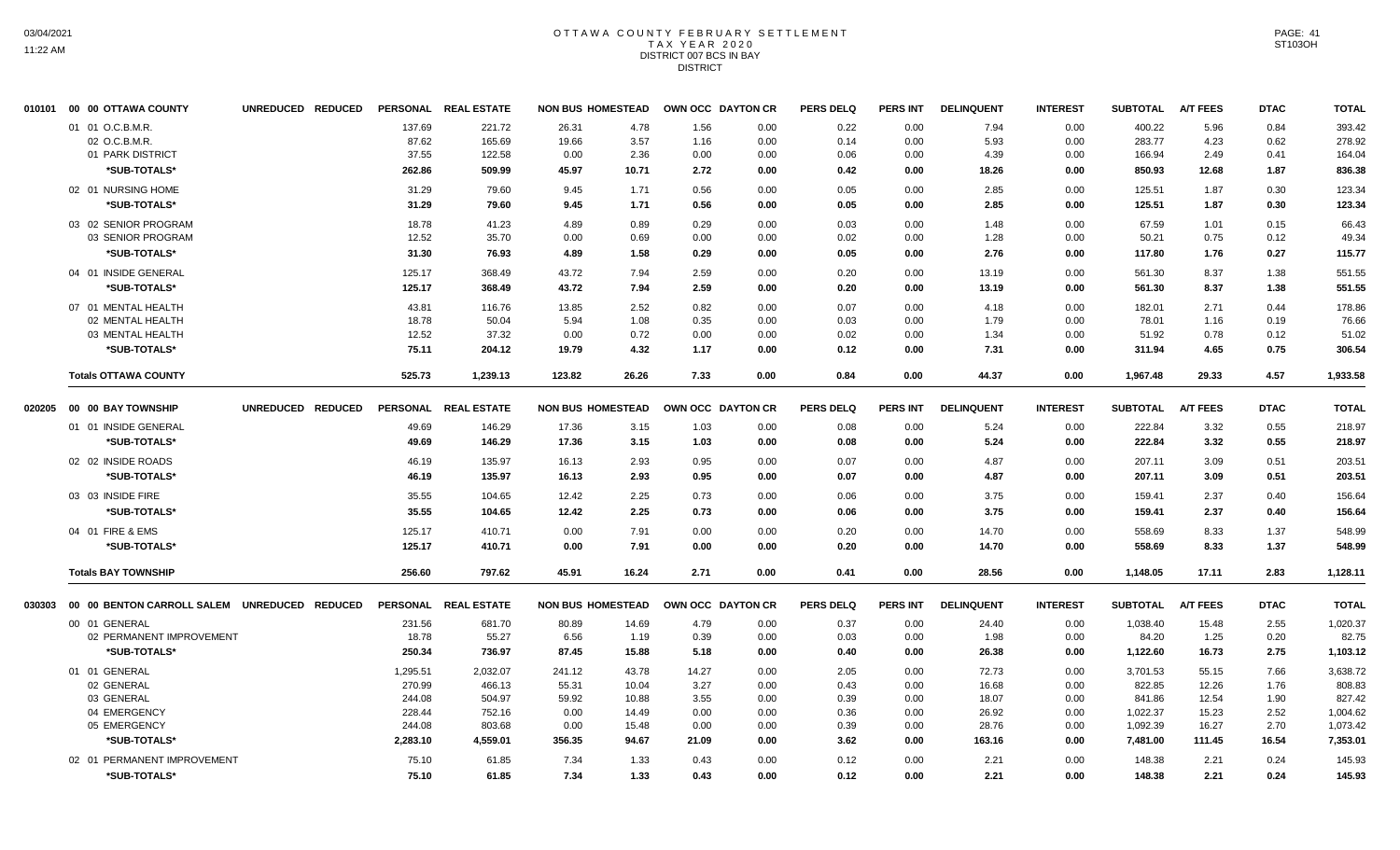#### OTTAWA COUNTY FEBRUARY SETTLEMENT TAX YEAR 2020 DISTRICT 007 BCS IN BAY **DISTRICT**

| 030303            | 00 00 BENTON CARROLL SALEM              | <b>UNREDUCED</b><br><b>REDUCED</b> |                 | PERSONAL REAL ESTATE | <b>NON BUS HOMESTEAD</b> |        | OWN OCC DAYTON CR |      | PERS DELO        | <b>PERS INT</b> | <b>DELINQUENT</b> | <b>INTEREST</b> | <b>SUBTOTAL</b> | <b>A/T FEES</b> | <b>DTAC</b> | <b>TOTAL</b> |
|-------------------|-----------------------------------------|------------------------------------|-----------------|----------------------|--------------------------|--------|-------------------|------|------------------|-----------------|-------------------|-----------------|-----------------|-----------------|-------------|--------------|
|                   | <b>Totals BENTON CARROLL SALEM</b>      |                                    | 2.608.54        | 5,357.83             | 451.14                   | 111.88 | 26.70             | 0.00 | 4.14             | 0.00            | 191.75            | 0.00            | 8,751.98        | 130.39          | 19.53       | 8,602.06     |
| 050501            | 00 00 PENTA COUNTY JVS                  | <b>UNREDUCED</b><br><b>REDUCED</b> | <b>PERSONAL</b> | <b>REAL ESTATE</b>   | <b>NON BUS HOMESTEAD</b> |        | OWN OCC DAYTON CR |      | <b>PERS DELQ</b> | <b>PERS INT</b> | <b>DELINQUENT</b> | <b>INTEREST</b> | <b>SUBTOTAL</b> | <b>A/T FEES</b> | <b>DTAC</b> | <b>TOTAL</b> |
|                   | 01 01 GENERAL                           |                                    | 87.62           | 234.49               | 27.82                    | 5.05   | 1.65              | 0.00 | 0.14             | 0.00            | 8.39              | 0.00            | 365.16          | 5.44            | 0.89        | 358.83       |
|                   | 02 GENERAL                              |                                    | 50.07           | 134.00               | 15.90                    | 2.89   | 0.94              | 0.00 | 0.08             | 0.00            | 4.80              | 0.00            | 208.68          | 3.11            | 0.50        | 205.07       |
|                   | 03 PERMANENT IMP.                       |                                    | 62.59           | 146.72               | 17.41                    | 3.16   | 1.03              | 0.00 | 0.10             | 0.00            | 5.25              | 0.00            | 236.26          | 3.52            | 0.55        | 232.19       |
|                   | *SUB-TOTALS*                            |                                    | 200.28          | 515.21               | 61.13                    | 11.10  | 3.62              | 0.00 | 0.32             | 0.00            | 18.44             | 0.00            | 810.10          | 12.07           | 1.94        | 796.09       |
|                   | <b>Totals PENTA COUNTY JVS</b>          |                                    | 200.28          | 515.21               | 61.13                    | 11.10  | 3.62              | 0.00 | 0.32             | 0.00            | 18.44             | 0.00            | 810.10          | 12.07           | 1.94        | 796.09       |
| 060604            | 00 00 OAK HARBOR LIBRARY                | <b>UNREDUCED</b><br><b>REDUCED</b> | <b>PERSONAL</b> | <b>REAL ESTATE</b>   | <b>NON BUS HOMESTEAD</b> |        | OWN OCC DAYTON CR |      | <b>PERS DELQ</b> | <b>PERS INT</b> | <b>DELINQUENT</b> | <b>INTEREST</b> | <b>SUBTOTAL</b> | <b>A/T FEES</b> | <b>DTAC</b> | <b>TOTAL</b> |
|                   | 01 04 OAK HARBOR LIBRARY                |                                    | 62.59           | 177.59               | 0.00                     | 3.42   | 0.00              | 0.00 | 0.10             | 0.00            | 6.36              | 0.00            | 250.06          | 3.72            | 0.60        | 245.74       |
|                   | *SUB-TOTALS*                            |                                    | 62.59           | 177.59               | 0.00                     | 3.42   | 0.00              | 0.00 | 0.10             | 0.00            | 6.36              | 0.00            | 250.06          | 3.72            | 0.60        | 245.74       |
|                   | <b>Totals OAK HARBOR LIBRARY</b>        |                                    | 62.59           | 177.59               | 0.00                     | 3.42   | 0.00              | 0.00 | 0.10             | 0.00            | 6.36              | 0.00            | 250.06          | 3.72            | 0.60        | 245.74       |
| 080801            | 00 00 BAY TOWNSHIP NON UNIFOI UNREDUCED | <b>REDUCED</b>                     | <b>PERSONAL</b> | <b>REAL ESTATE</b>   | <b>NON BUS HOMESTEAD</b> |        | OWN OCC DAYTON CR |      | <b>PERS DELQ</b> | <b>PERS INT</b> | <b>DELINQUENT</b> | <b>INTEREST</b> | <b>SUBTOTAL</b> | <b>A/T FEES</b> | <b>DTAC</b> | <b>TOTAL</b> |
|                   | 01 01 INSIDE GENERAL NON UNIFORN        |                                    | 37.86           | 111.47               | 13.23                    | 2.40   | 0.78              | 0.00 | 0.06             | 0.00            | 3.99              | 0.00            | 169.79          | 2.52            | 0.42        | 166.85       |
|                   | 02 INSIDE ROAD AND BRIDGE NON           |                                    | 35.17           | 103.54               | 12.29                    | 2.23   | 0.73              | 0.00 | 0.06             | 0.00            | 3.71              | 0.00            | 157.73          | 2.35            | 0.39        | 154.99       |
|                   | 03 INSIDE FIRE NON UNIFORM              |                                    | 27.02           | 79.59                | 9.45                     | 1.71   | 0.56              | 0.00 | 0.02             | 0.00            | 2.82              | 0.00            | 121.17          | 1.80            | 0.30        | 119.07       |
|                   | *SUB-TOTALS*                            |                                    | 100.05          | 294.60               | 34.97                    | 6.34   | 2.07              | 0.00 | 0.14             | 0.00            | 10.52             | 0.00            | 448.69          | 6.67            | 1.11        | 440.91       |
|                   | <b>Totals BAY TOWNSHIP NON UNIFOR</b>   |                                    | 100.05          | 294.60               | 34.97                    | 6.34   | 2.07              | 0.00 | 0.14             | 0.00            | 10.52             | 0.00            | 448.69          | 6.67            | 1.11        | 440.91       |
| <b>BCS IN BAY</b> | <b>DISTRICT TOTALS</b>                  |                                    | 3,753.79        | 8,381.98             | 716.97                   | 175.24 | 42.43             | 0.00 | 5.95             | 0.00            | 300.00            | 0.00            | 13,376.36       | 199.29          | 30.58       | 13,146.49    |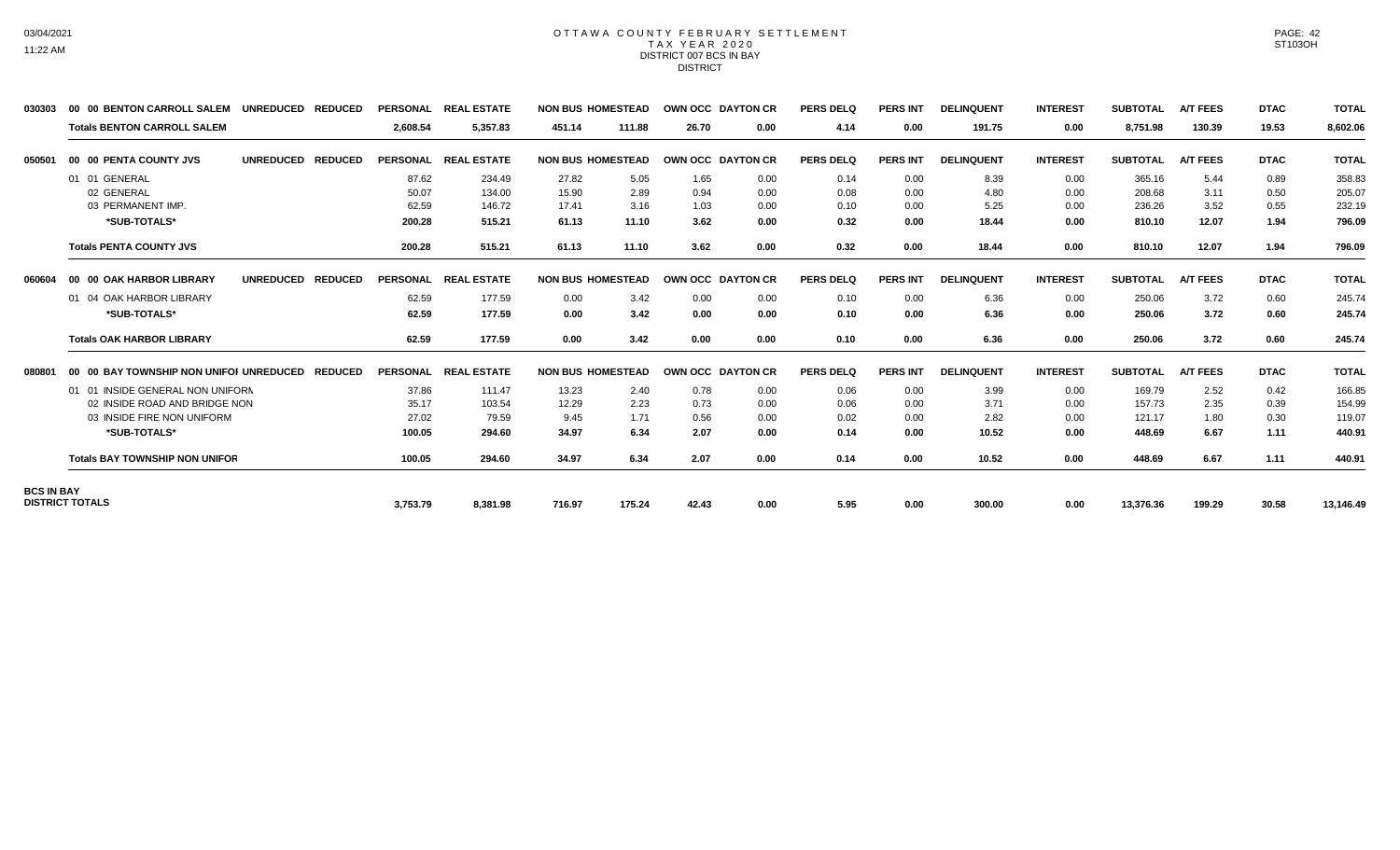# OTTAWA COUNTY FEBRUARY SETTLEMENT TAX YEAR 2020 DISTRICT 008 CARROLL TWP. TAX CODE A

|        | 010101 00 00 OTTAWA COUNTY         | UNREDUCED REDUCED |                     |                 | PERSONAL REAL ESTATE |           | <b>NON BUS HOMESTEAD</b> |                   | OWN OCC DAYTON CR | <b>PERS DELQ</b> | PERS INT        | <b>DELINQUENT</b> | <b>INTEREST</b> | <b>SUBTOTAL</b>   | <b>A/T FEES</b> | <b>DTAC</b> | <b>TOTAL</b> |
|--------|------------------------------------|-------------------|---------------------|-----------------|----------------------|-----------|--------------------------|-------------------|-------------------|------------------|-----------------|-------------------|-----------------|-------------------|-----------------|-------------|--------------|
|        | 01 01 O.C.B.M.R.                   | 2.200000          | 1.203400            | 0.00            | 38,767.43            | 3,697.22  | 784.95                   | 325.55            | 0.00              | 0.00             | 0.00            | 2,158.98          | 55.98           | 45,790.11         | 682.24          | 228.45      | 44,879.42    |
|        | 02 O.C.B.M.R.                      | 1.400000          | 0.899310            | 0.00            | 28,971.20            | 2,762.96  | 586.60                   | 243.29            | 0.00              | 0.00             | 0.00            | 1,613.42          | 41.83           | 34,219.30         | 509.85          | 170.72      | 33,538.73    |
|        | 01 PARK DISTRICT                   | 0.600000          | 0.594840            | 0.00            | 21,502.41            | 0.00      | 388.00                   | 0.00              | 0.00              | 0.00             | 0.00            | 1,197.48          | 31.05           | 23,118.94         | 344.46          | 112.92      | 22,661.56    |
|        | *SUB-TOTALS*                       | 4.200000          | 2.697550            | 0.00            | 89,241.04            | 6,460.18  | 1,759.55                 | 568.84            | 0.00              | 0.00             | 0.00            | 4,969.88          | 128.86          | 103,128.35        | 1,536.55        | 512.09      | 101,079.71   |
|        | 02 01 NURSING HOME                 | 0.500000          | 0.432043            | 0.00            | 13,918.23            | 1,327.37  | 281.81                   | 116.88            | 0.00              | 0.00             | 0.00            | 775.11            | 20.10           | 16,439.50         | 244.94          | 82.02       | 16,112.54    |
|        | *SUB-TOTALS*                       | 0.500000          | 0.432043            | 0.00            | 13,918.23            | 1,327.37  | 281.81                   | 116.88            | 0.00              | 0.00             | 0.00            | 775.11            | 20.10           | 16,439.50         | 244.94          | 82.02       | 16,112.54    |
|        | 03 02 SENIOR PROGRAM               | 0.300000          | 0.223762            | 0.00            | 7.208.47             | 687.47    | 145.96                   | 60.53             | 0.00              | 0.00             | 0.00            | 401.44            | 10.41           | 8.514.28          | 126.86          | 42.48       | 8.344.94     |
|        | 03 SENIOR PROGRAM                  | 0.200000          | 0.173250            | 0.00            | 6,262.68             | 0.00      | 113.01                   | 0.00              | 0.00              | 0.00             | 0.00            | 348.77            | 9.04            | 6,733.50          | 100.32          | 32.89       | 6,600.29     |
|        | *SUB-TOTALS*                       | 0.500000          | 0.397012            | 0.00            | 13,471.15            | 687.47    | 258.97                   | 60.53             | 0.00              | 0.00             | 0.00            | 750.21            | 19.45           | 15,247.78         | 227.18          | 75.37       | 14.945.23    |
|        | 04 01 INSIDE GENERAL               | 2.000000          | 2.000000            | 0.00            | 64,429.84            | 6,144.62  | 1,304.56                 | 541.05            | 0.00              | 0.00             | 0.00            | 3,588.13          | 93.04           | 76,101.24         | 1,133.86        | 379.67      | 74.587.71    |
|        | *SUB-TOTALS*                       | 2.000000          | 2.000000            | 0.00            | 64,429.84            | 6,144.62  | 1,304.56                 | 541.05            | 0.00              | 0.00             | 0.00            | 3,588.13          | 93.04           | 76,101.24         | 1,133.86        | 379.67      | 74,587.71    |
|        | 07 01 MENTAL HEALTH                | 0.700000          | 0.633701            | 0.00            | 20,414.63            | 1,946.93  | 413.35                   | 171.43            | 0.00              | 0.00             | 0.00            | 1,136.90          | 29.48           | 24,112.72         | 359.26          | 120.30      | 23,633.16    |
|        | 02 MENTAL HEALTH                   | 0.300000          | 0.271586            | 0.00            | 8.749.12             | 834.40    | 177.15                   | 73.47             | 0.00              | 0.00             | 0.00            | 487.24            | 12.63           | 10,334.01         | 153.97          | 51.56       | 10,128.48    |
|        | 03 MENTAL HEALTH                   | 0.200000          | 0.181100            | 0.00            | 6,546.44             | 0.00      | 118.13                   | 0.00              | 0.00              | 0.00             | 0.00            | 364.57            | 9.45            | 7,038.59          | 104.87          | 34.38       | 6,899.34     |
|        | *SUB-TOTALS*                       | 1.200000          | 1.086387            | 0.00            | 35,710.19            | 2,781.33  | 708.63                   | 244.90            | 0.00              | 0.00             | 0.00            | 1,988.71          | 51.56           | 41,485.32         | 618.10          | 206.24      | 40,660.98    |
|        | <b>Totals OTTAWA COUNTY</b>        | 8.400000          | 6.612992            | 0.00            | 216,770.45           | 17.400.97 | 4,313.52                 | 1,532.20          | 0.00              | 0.00             | 0.00            | 12,072.04         | 313.01          | 252,402.19        | 3,760.63        | 1,255.39    | 247,386.17   |
| 020206 | 00 00 CARROLL TWP.                 | <b>UNREDUCED</b>  | <b>REDUCED</b>      | <b>PERSONAL</b> | <b>REAL ESTATE</b>   |           | <b>NON BUS HOMESTEAD</b> |                   | OWN OCC DAYTON CR | <b>PERS DELQ</b> | <b>PERS INT</b> | <b>DELINQUENT</b> | <b>INTEREST</b> | <b>SUBTOTAL</b>   | <b>A/T FEES</b> | <b>DTAC</b> | <b>TOTAL</b> |
|        | 01 01 INSIDE GENERAL               | 3.000000          | 3.000000            | 0.00            | 96,644.76            | 9,216.94  | 1,956.84                 | 811.58            | 0.00              | 0.00             | 0.00            | 5,382.20          | 139.55          | 114,151.87        | 1,700.79        | 569.51      | 111,881.57   |
|        | *SUB-TOTALS*                       | 3.000000          | 3.000000            | 0.00            | 96,644.76            | 9,216.94  | 1,956.84                 | 811.58            | 0.00              | 0.00             | 0.00            | 5,382.20          | 139.55          | 114,151.87        | 1,700.79        | 569.51      | 111,881.57   |
|        | 02 02 INSIDE ROADS                 | 1.000000          | 1.000000            | 0.00            | 32,214.92            | 3,072.31  | 652.28                   | 270.53            | 0.00              | 0.00             | 0.00            | 1,794.07          | 46.52           | 38,050.63         | 566.93          | 189.84      | 37,293.86    |
|        | *SUB-TOTALS*                       | 1.000000          | 1.000000            | 0.00            | 32,214.92            | 3,072.31  | 652.28                   | 270.53            | 0.00              | 0.00             | 0.00            | 1,794.07          | 46.52           | 38,050.63         | 566.93          | 189.84      | 37,293.86    |
|        |                                    |                   |                     |                 |                      |           |                          |                   |                   |                  |                 |                   |                 |                   |                 |             |              |
|        | 03 03 POLICE                       | 2.000000          | 1.994470            | 0.00            | 72,096.56            | 0.00      | 1,300.95                 | 0.00              | 0.00              | 0.00             | 0.00            | 4,015.09          | 104.11          | 77,516.71         | 1,154.95        | 378.62      | 75,983.14    |
|        | *SUB-TOTALS*                       | 2.000000          | 1.994470            | 0.00            | 72.096.56            | 0.00      | 1,300.95                 | 0.00              | 0.00              | 0.00             | 0.00            | 4,015.09          | 104.11          | 77.516.71         | 1,154.95        | 378.62      | 75,983.14    |
|        | <b>Totals CARROLL TWP.</b>         | 6.000000          | 5.994470            | 0.00            | 200,956.24           | 12,289.25 | 3,910.07                 | 1,082.11          | 0.00              | 0.00             | 0.00            | 11,191.36         | 290.18          | 229,719.21        | 3,422.67        | 1,137.97    | 225,158.57   |
| 030303 | 00 00 BENTON CARROLL SALEM         | <b>UNREDUCED</b>  | <b>REDUCED</b>      | <b>PERSONAL</b> | <b>REAL ESTATE</b>   |           | <b>NON BUS HOMESTEAD</b> |                   | OWN OCC DAYTON CR | <b>PERS DELQ</b> | <b>PERS INT</b> | <b>DELINQUENT</b> | <b>INTEREST</b> | <b>SUBTOTAL</b>   | <b>A/T FEES</b> | <b>DTAC</b> | <b>TOTAL</b> |
|        | 00 01 GENERAL                      | 3.700000          | 3.700000            | 0.00            | 119,195.20           | 11,367.56 | 2,413.43                 | 1,000.94          | 0.00              | 0.00             | 0.00            | 6,638.04          | 172.12          | 140,787.29        | 2,097.64        | 702.39      | 137,987.26   |
|        | 02 PERMANENT IMPROVEMENT           | 0.300000          | 0.300000            | 0.00            | 9,664.48             | 921.69    | 195.68                   | 81.16             | 0.00              | 0.00             | 0.00            | 538.22            | 13.96           | 11,415.19         | 170.08          | 56.95       | 11,188.16    |
|        | *SUB-TOTALS*                       | 4.000000          | 4.000000            | 0.00            | 128,859.68           | 12,289.25 | 2,609.11                 | 1,082.10          | 0.00              | 0.00             | 0.00            | 7,176.26          | 186.08          | 152,202.48        | 2,267.72        | 759.34      | 149,175.42   |
|        | 01 01 GENERAL                      | 20.700000         | 11.029271           | 0.00            | 355,307.07           | 33,885.37 | 7,194.16                 | 2,983.70          | 0.00              | 0.00             | 0.00            | 19,787.24         | 513.06          | 419,670.60        | 6,252.82        | 2,093.74    | 411,324.04   |
|        | 02 GENERAL                         | 4.330000          | 2.529980            | 0.00            | 81,503.10            | 7,772.89  | 1,650.25                 | 684.42            | 0.00              | 0.00             | 0.00            | 4,538.95          | 117.69          | 96,267.30         | 1,434.32        | 480.28      | 94,352.70    |
|        | 03 GENERAL                         | 3.900000          | 2.740764            | 0.00            | 88,293.49            | 8,420.48  | 1,787.74                 | 741.45            | 0.00              | 0.00             | 0.00            | 4,917.11          | 127.49          | 104,287.76        | 1,553.82        | 520.29      | 102,213.65   |
|        | 04 EMERGENCY                       | 3.650000          | 3.650000            | 0.00            | 131,941.03           | 0.00      | 2,380.82                 | 0.00              | 0.00              | 0.00             | 0.00            | 7,347.87          | 190.52          | 141,860.24        | 2,113.63        | 692.90      | 139,053.71   |
|        | 05 EMERGENCY                       | 3.900000          | 3.900000            | 0.00            | 140,978.09           | 0.00      | 2,543.89                 | 0.00              | 0.00              | 0.00             | 0.00            | 7,851.14          | 203.57          | 151,576.69        | 2,258.40        | 740.36      | 148,577.93   |
|        | *SUB-TOTALS*                       | 36.480000         | 23.850015           | 0.00            | 798,022.78           | 50,078.74 | 15,556.86                | 4,409.57          | 0.00              | 0.00             | 0.00            | 44,442.31         | 1,152.33        | 913,662.59        | 13,612.99       | 4,527.57    | 895,522.03   |
|        | 02 01 PERMANENT IMPROVEMENT        | 1.200000          | 0.335698            | 0.00            | 10,814.48            | 1,031.37  | 218.97                   | 90.81             | 0.00              | 0.00             | 0.00            | 602.26            | 15.62           | 12,773.51         | 190.32          | 63.73       | 12,519.46    |
|        | *SUB-TOTALS*                       | 1.200000          | 0.335698            | 0.00            | 10,814.48            | 1,031.37  | 218.97                   | 90.81             | 0.00              | 0.00             | 0.00            | 602.26            | 15.62           | 12,773.51         | 190.32          | 63.73       | 12,519.46    |
|        | <b>Totals BENTON CARROLL SALEM</b> |                   | 41.680000 28.185713 | 0.00            | 937,696.94           | 63,399.36 | 18,384.94                | 5,582.48          | 0.00              | 0.00             | 0.00            | 52,220.83         | 1,354.03        | 1,078,638.58      | 16,071.03       | 5,350.64    | 1,057,216.91 |
|        | 050501 00 00 PENTA COUNTY JVS      | UNREDUCED REDUCED |                     |                 | PERSONAL REAL ESTATE |           | <b>NON BUS HOMESTEAD</b> | OWN OCC DAYTON CR |                   | <b>PERS DELQ</b> | <b>PERS INT</b> | <b>DELINQUENT</b> | <b>INTEREST</b> | SUBTOTAL A/T FEES |                 | <b>DTAC</b> | <b>TOTAL</b> |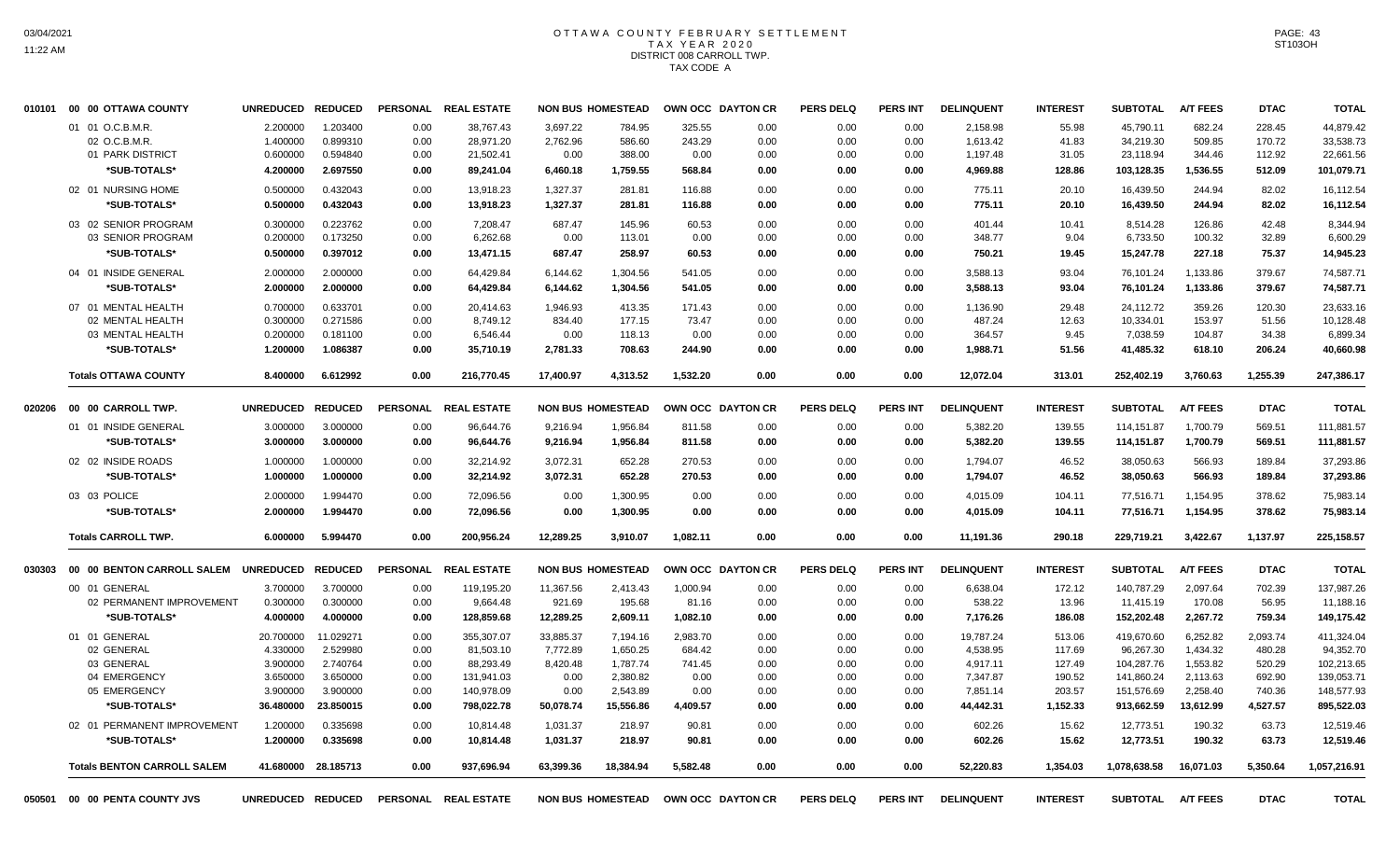# OTTAWA COUNTY FEBRUARY SETTLEMENT TAX YEAR 2020 DISTRICT 008 CARROLL TWP. TAX CODE A

| 050501 | 00 00 PENTA COUNTY JVS                   | UNREDUCED REDUCED |           | <b>PERSONAL</b> | <b>REAL ESTATE</b> |            | <b>NON BUS HOMESTEAD</b> | OWN OCC DAYTON CR |      | <b>PERS DELQ</b> | <b>PERS INT</b> | <b>DELINQUENT</b> | <b>INTEREST</b> | <b>SUBTOTAL</b> | <b>A/T FEES</b> | <b>DTAC</b> | <b>TOTAL</b> |
|--------|------------------------------------------|-------------------|-----------|-----------------|--------------------|------------|--------------------------|-------------------|------|------------------|-----------------|-------------------|-----------------|-----------------|-----------------|-------------|--------------|
|        | 01 01 GENERAL                            | 1.400000          | 1.272727  | 0.00            | 41,000.80          | 3,910.21   | 830.17                   | 344.31            | 0.00 | 0.00             | 0.00            | 2,283.36          | 59.20           | 48,428.05       | 721.55          | 241.61      | 47,464.89    |
|        | 02 GENERAL                               | 0.800000          | 0.727273  | 0.00            | 23,429.04          | 2.234.41   | 474.38                   | 196.75            | 0.00 | 0.00             | 0.00            | 1.304.78          | 33.83           | 27,673.19       | 412.31          | 138.06      | 27,122.82    |
|        | 03 PERMANENT IMP.                        | 1.000000          | 0.796351  | 0.00            | 25,654.37          | 2,446.64   | 519.45                   | 215.43            | 0.00 | 0.00             | 0.00            | 1,428.72          | 37.04           | 30,301.65       | 451.48          | 151.18      | 29,698.99    |
|        | *SUB-TOTALS*                             | 3.200000          | 2.796351  | 0.00            | 90,084.21          | 8,591.26   | 1,824.00                 | 756.49            | 0.00 | 0.00             | 0.00            | 5,016.86          | 130.07          | 106,402.89      | 1,585.34        | 530.85      | 104,286.70   |
|        | <b>Totals PENTA COUNTY JVS</b>           | 3.200000          | 2.796351  | 0.00            | 90,084.21          | 8,591.26   | 1,824.00                 | 756.49            | 0.00 | 0.00             | 0.00            | 5,016.86          | 130.07          | 106,402.89      | 1,585.34        | 530.85      | 104,286.70   |
| 060604 | 00 00 OAK HARBOR LIBRARY                 | UNREDUCED REDUCED |           | <b>PERSONAL</b> | <b>REAL ESTATE</b> |            | <b>NON BUS HOMESTEAD</b> | OWN OCC DAYTON CR |      | <b>PERS DELQ</b> | <b>PERS INT</b> | <b>DELINQUENT</b> | <b>INTEREST</b> | <b>SUBTOTAL</b> | <b>A/T FEES</b> | <b>DTAC</b> | <b>TOTAL</b> |
|        | 01 04 OAK HARBOR LIBRARY                 | 1.000000          | 0.861811  | 0.00            | 31,152.94          | 0.00       | 562.14                   | 0.00              | 0.00 | 0.00             | 0.00            | 1,734.92          | 44.98           | 33,494.98       | 499.05          | 163.60      | 32,832.33    |
|        | *SUB-TOTALS*                             | 1.000000          | 0.861811  | 0.00            | 31,152.94          | 0.00       | 562.14                   | 0.00              | 0.00 | 0.00             | 0.00            | 1,734.92          | 44.98           | 33,494.98       | 499.05          | 163.60      | 32,832.33    |
|        | <b>Totals OAK HARBOR LIBRARY</b>         | 1.000000          | 0.861811  | 0.00            | 31,152.94          | 0.00       | 562.14                   | 0.00              | 0.00 | 0.00             | 0.00            | 1,734.92          | 44.98           | 33.494.98       | 499.05          | 163.60      | 32,832.33    |
|        | <b>CARROLL TWP.</b><br>TAX CODE A TOTALS | 60.280000         | 44.451337 | 0.00            | 1,476,660.78       | 101,680.84 | 28,994.67                | 8,953.28          | 0.00 | 0.00             | 0.00            | 82,236.01         | 2,132.27        | 1,700,657.85    | 25,338.72       | 8,438.45    | 1,666,880.68 |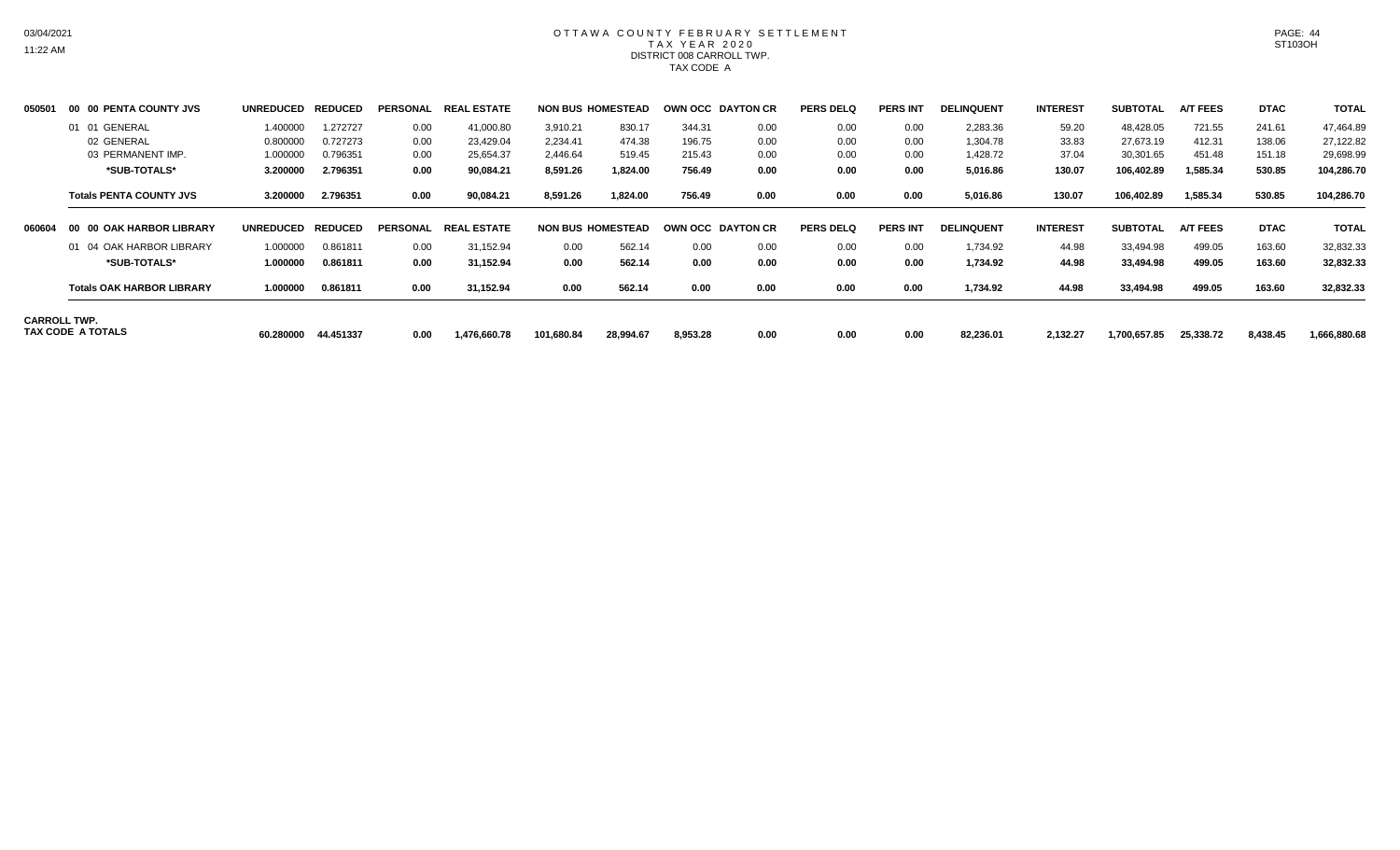#### OTTAWA COUNTY FEBRUARY SETTLEMENT T A X Y E A R 2 0 2 0 DISTRICT 008 CARROLL TWP. TAX CODE B

|        | 010101 00 00 OTTAWA COUNTY           | <b>UNREDUCED</b>  | <b>REDUCED</b> |                 | PERSONAL REAL ESTATE | <b>NON BUS HOMESTEAD</b> |      |      | OWN OCC DAYTON CR        | <b>PERS DELQ</b> | PERS INT        | <b>DELINQUENT</b> | <b>INTEREST</b> | <b>SUBTOTAL</b> | <b>A/T FEES</b> | <b>DTAC</b> | <b>TOTAL</b> |
|--------|--------------------------------------|-------------------|----------------|-----------------|----------------------|--------------------------|------|------|--------------------------|------------------|-----------------|-------------------|-----------------|-----------------|-----------------|-------------|--------------|
|        | 01 01 O.C.B.M.R.                     | 2.200000          | 1.883836       | 103,346.28      | 46,418.87            | 0.00                     | 0.00 | 0.37 | 0.00                     | 0.00             | 0.00            | 292.62            | 10.71           | 150,068.85      | 2,235.93        | 36.83       | 147,796.09   |
|        | 02 O.C.B.M.R.                        | 1.400000          | 1.248331       | 65,765.81       | 30,759.64            | 0.00                     | 0.00 | 0.24 | 0.00                     | 0.00             | 0.00            | 193.91            | 7.10            | 96,726.70       | 1,441.17        | 24.41       | 95,261.12    |
|        | 01 PARK DISTRICT                     | 0.600000          | 0.595592       | 28,185.35       | 14,675.75            | 0.00                     | 0.00 | 0.00 | 0.00                     | 0.00             | 0.00            | 92.52             | 3.39            | 42,957.01       | 640.03          | 11.64       | 42,305.34    |
|        | *SUB-TOTALS*                         | 4.200000          | 3.727759       | 197,297.44      | 91,854.26            | 0.00                     | 0.00 | 0.61 | 0.00                     | 0.00             | 0.00            | 579.05            | 21.20           | 289,752.56      | 4,317.13        | 72.88       | 285,362.55   |
|        | 02 01 NURSING HOME                   | 0.500000          | 0.485399       | 23,487.79       | 11,960.53            | 0.00                     | 0.00 | 0.09 | 0.00                     | 0.00             | 0.00            | 75.40             | 2.76            | 35,526.57       | 529.32          | 9.49        | 34,987.76    |
|        | *SUB-TOTALS*                         | 0.500000          | 0.485399       | 23,487.79       | 11,960.53            | 0.00                     | 0.00 | 0.09 | 0.00                     | 0.00             | 0.00            | 75.40             | 2.76            | 35,526.57       | 529.32          | 9.49        | 34,987.76    |
|        | 03 02 SENIOR PROGRAM                 | 0.300000          | 0.286012       | 14,092.67       | 7,047.51             | 0.00                     | 0.00 | 0.06 | 0.00                     | 0.00             | 0.00            | 44.43             | 1.63            | 21,186.30       | 315.66          | 5.59        | 20,865.05    |
|        | 03 SENIOR PROGRAM                    | 0.200000          | 0.194640       | 9,395.12        | 4,796.05             | 0.00                     | 0.00 | 0.00 | 0.00                     | 0.00             | 0.00            | 30.23             | 1.11            | 14,222.51       | 211.91          | 3.81        | 14,006.79    |
|        | *SUB-TOTALS*                         | 0.500000          | 0.480652       | 23,487.79       | 11,843.56            | 0.00                     | 0.00 | 0.06 | 0.00                     | 0.00             | 0.00            | 74.66             | 2.74            | 35,408.81       | 527.57          | 9.40        | 34,871.84    |
|        | 04 01 INSIDE GENERAL                 | 2.000000          | 2.000000       | 93,951.16       | 49,281.22            | 0.00                     | 0.00 | 0.39 | 0.00                     | 0.00             | 0.00            | 310.67            | 11.37           | 143,554.81      | 2,138.87        | 39.10       | 141,376.84   |
|        | *SUB-TOTALS*                         | 2.000000          | 2.000000       | 93,951.16       | 49,281.22            | 0.00                     | 0.00 | 0.39 | 0.00                     | 0.00             | 0.00            | 310.67            | 11.37           | 143,554.81      | 2,138.87        | 39.10       | 141,376.84   |
|        | 07 01 MENTAL HEALTH                  | 0.700000          | 0.684293       | 32,882.91       | 16,861.40            | 0.00                     | 0.00 | 0.13 | 0.00                     | 0.00             | 0.00            | 106.29            | 3.89            | 49,854.62       | 742.80          | 13.38       | 49,098.44    |
|        | 02 MENTAL HEALTH                     | 0.300000          | 0.293268       | 14.092.67       | 7,226.30             | 0.00                     | 0.00 | 0.06 | 0.00                     | 0.00             | 0.00            | 45.55             | 1.67            | 21,366.25       | 318.34          | 5.73        | 21,042.18    |
|        | 03 MENTAL HEALTH                     | 0.200000          | 0.195512       | 9,395.12        | 4,817.54             | 0.00                     | 0.00 | 0.00 | 0.00                     | 0.00             | 0.00            | 30.37             | 1.11            | 14,244.14       | 212.23          | 3.82        | 14,028.09    |
|        | *SUB-TOTALS*                         | 1.200000          | 1.173073       | 56,370.70       | 28,905.24            | 0.00                     | 0.00 | 0.19 | 0.00                     | 0.00             | 0.00            | 182.21            | 6.67            | 85,465.01       | 1,273.37        | 22.93       | 84,168.71    |
|        | <b>Totals OTTAWA COUNTY</b>          | 8.400000          | 7.866883       | 394,594.88      | 193,844.81           | 0.00                     | 0.00 | 1.34 | 0.00                     | 0.00             | 0.00            | 1,221.99          | 44.74           | 589,707.76      | 8,786.26        | 153.80      | 580,767.70   |
| 020206 | 00 00 CARROLL TWP.                   | <b>UNREDUCED</b>  | <b>REDUCED</b> | <b>PERSONAL</b> | <b>REAL ESTATE</b>   | <b>NON BUS HOMESTEAD</b> |      |      | OWN OCC DAYTON CR        | <b>PERS DELQ</b> | PERS INT        | <b>DELINQUENT</b> | <b>INTEREST</b> | <b>SUBTOTAL</b> | <b>A/T FEES</b> | <b>DTAC</b> | <b>TOTAL</b> |
|        | 01 01 INSIDE GENERAL                 | 3.000000          | 3.000000       | 140,926.74      | 73,921.84            | 0.00                     | 0.00 | 0.58 | 0.00                     | 0.00             | 0.00            | 466.00            | 17.05           | 215,332.21      | 3,208.31        | 58.65       | 212,065.25   |
|        | *SUB-TOTALS*                         | 3.000000          | 3.000000       | 140,926.74      | 73,921.84            | 0.00                     | 0.00 | 0.58 | 0.00                     | 0.00             | 0.00            | 466.00            | 17.05           | 215,332.21      | 3,208.31        | 58.65       | 212,065.25   |
|        |                                      |                   |                |                 |                      |                          |      |      |                          |                  |                 |                   |                 |                 |                 |             |              |
|        | 02 02 INSIDE ROADS                   | 1.000000          | 1.000000       | 46,975.58       | 24,640.61            | 0.00                     | 0.00 | 0.19 | 0.00                     | 0.00             | 0.00            | 155.33            | 5.68            | 71.777.39       | 1,069.44        | 19.55       | 70,688.40    |
|        | *SUB-TOTALS*                         | 1.000000          | 1.000000       | 46,975.58       | 24,640.61            | 0.00                     | 0.00 | 0.19 | 0.00                     | 0.00             | 0.00            | 155.33            | 5.68            | 71,777.39       | 1,069.44        | 19.55       | 70,688.40    |
|        | 03 03 POLICE                         | 2.000000          | 1.994312       | 93,951.16       | 49,141.07            | 0.00                     | 0.00 | 0.00 | 0.00                     | 0.00             | 0.00            | 309.79            | 11.34           | 143,413.36      | 2,136.77        | 38.99       | 141,237.60   |
|        | *SUB-TOTALS*                         | 2.000000          | 1.994312       | 93,951.16       | 49,141.07            | 0.00                     | 0.00 | 0.00 | 0.00                     | 0.00             | 0.00            | 309.79            | 11.34           | 143,413.36      | 2,136.77        | 38.99       | 141,237.60   |
|        | <b>Totals CARROLL TWP.</b>           | 6.000000          | 5.994312       | 281,853.48      | 147,703.52           | 0.00                     | 0.00 | 0.77 | 0.00                     | 0.00             | 0.00            | 931.12            | 34.07           | 430,522.96      | 6,414.52        | 117.19      | 423,991.25   |
| 030303 | 00 00 BENTON CARROLL SALEM UNREDUCED |                   | <b>REDUCED</b> |                 | PERSONAL REAL ESTATE | <b>NON BUS HOMESTEAD</b> |      |      | <b>OWN OCC DAYTON CR</b> | <b>PERS DELQ</b> | <b>PERS INT</b> | <b>DELINQUENT</b> | <b>INTEREST</b> | <b>SUBTOTAL</b> | <b>A/T FEES</b> | <b>DTAC</b> | <b>TOTAL</b> |
|        | 00 01 GENERAL                        | 3.700000          | 3.700000       | 173.809.65      | 91.170.26            | 0.00                     | 0.00 | 0.72 | 0.00                     | 0.00             | 0.00            | 574.74            | 21.03           | 265.576.40      | 3.956.92        | 72.33       | 261,547.15   |
|        | 02 PERMANENT IMPROVEMENT             | 0.300000          | 0.300000       | 14,092.67       | 7,392.18             | 0.00                     | 0.00 | 0.06 | 0.00                     | 0.00             | 0.00            | 46.60             | 1.71            | 21,533.22       | 320.83          | 5.87        | 21,206.52    |
|        | *SUB-TOTALS*                         | 4.000000          | 4.000000       | 187,902.32      | 98,562.44            | 0.00                     | 0.00 | 0.78 | 0.00                     | 0.00             | 0.00            | 621.34            | 22.74           | 287,109.62      | 4,277.75        | 78.20       | 282,753.67   |
|        | 01 01 GENERAL                        | 20.700000         | 14.248659      | 972,394.51      | 351.095.67           | 0.00                     | 0.00 | 2.77 | 0.00                     | 0.00             | 0.00            | 2,213.31          | 81.00           | 1.325.787.26    | 19.753.38       | 278.56      | 1,305,755.32 |
|        | 02 GENERAL                           | 4.330000          | 3.711330       | 203,404.26      | 91,449.44            | 0.00                     | 0.00 | 0.72 | 0.00                     | 0.00             | 0.00            | 576.50            | 21.10           | 295,452.02      | 4,402.05        | 72.56       | 290,977.41   |
|        | 03 GENERAL                           | 3.900000          | 3.867899       | 183,204.76      | 95,307.40            | 0.00                     | 0.00 | 0.75 | 0.00                     | 0.00             | 0.00            | 600.82            | 21.99           | 279,135.72      | 4,158.94        | 75.62       | 274,901.16   |
|        | 04 EMERGENCY                         | 3.650000          | 3.650000       | 171,460.87      | 89,938.23            | 0.00                     | 0.00 | 0.00 | 0.00                     | 0.00             | 0.00            | 566.97            | 20.75           | 261,986.82      | 3,903.44        | 71.36       | 258,012.02   |
|        | 05 EMERGENCY                         | 3.900000          | 3.900000       | 183,204.76      | 96,098.39            | 0.00                     | 0.00 | 0.00 | 0.00                     | 0.00             | 0.00            | 605.80            | 22.17           | 279,931.12      | 4,170.79        | 76.24       | 275,684.09   |
|        | *SUB-TOTALS*                         | 36.480000         | 29.377888      | 1,713,669.16    | 723,889.13           | 0.00                     | 0.00 | 4.24 | 0.00                     | 0.00             | 0.00            | 4,563.40          | 167.01          | 2,442,292.94    | 36,388.60       | 574.34      | 2,405,330.00 |
|        | 02 01 PERMANENT IMPROVEMENT          | 1.200000          | 0.651552       | 56,370.70       | 16,054.64            | 0.00                     | 0.00 | 0.13 | 0.00                     | 0.00             | 0.00            | 101.21            | 3.70            | 72,530.38       | 1,080.66        | 12.74       | 71,436.98    |
|        | *SUB-TOTALS*                         | 1.200000          | 0.651552       | 56,370.70       | 16,054.64            | 0.00                     | 0.00 | 0.13 | 0.00                     | 0.00             | 0.00            | 101.21            | 3.70            | 72,530.38       | 1,080.66        | 12.74       | 71,436.98    |
|        | <b>Totals BENTON CARROLL SALEM</b>   | 41.680000         | 34.029440      | 1,957,942.18    | 838,506.21           | 0.00                     | 0.00 | 5.15 | 0.00                     | 0.00             | 0.00            | 5,285.95          | 193.45          | 2,801,932.94    | 41,747.01       | 665.28      | 2,759,520.65 |
| 050501 | 00 00 PENTA COUNTY JVS               | UNREDUCED REDUCED |                |                 | PERSONAL REAL ESTATE | <b>NON BUS HOMESTEAD</b> |      |      | OWN OCC DAYTON CR        | <b>PERS DELQ</b> | PERS INT        | <b>DELINQUENT</b> | <b>INTEREST</b> | <b>SUBTOTAL</b> | <b>A/T FEES</b> | <b>DTAC</b> | <b>TOTAL</b> |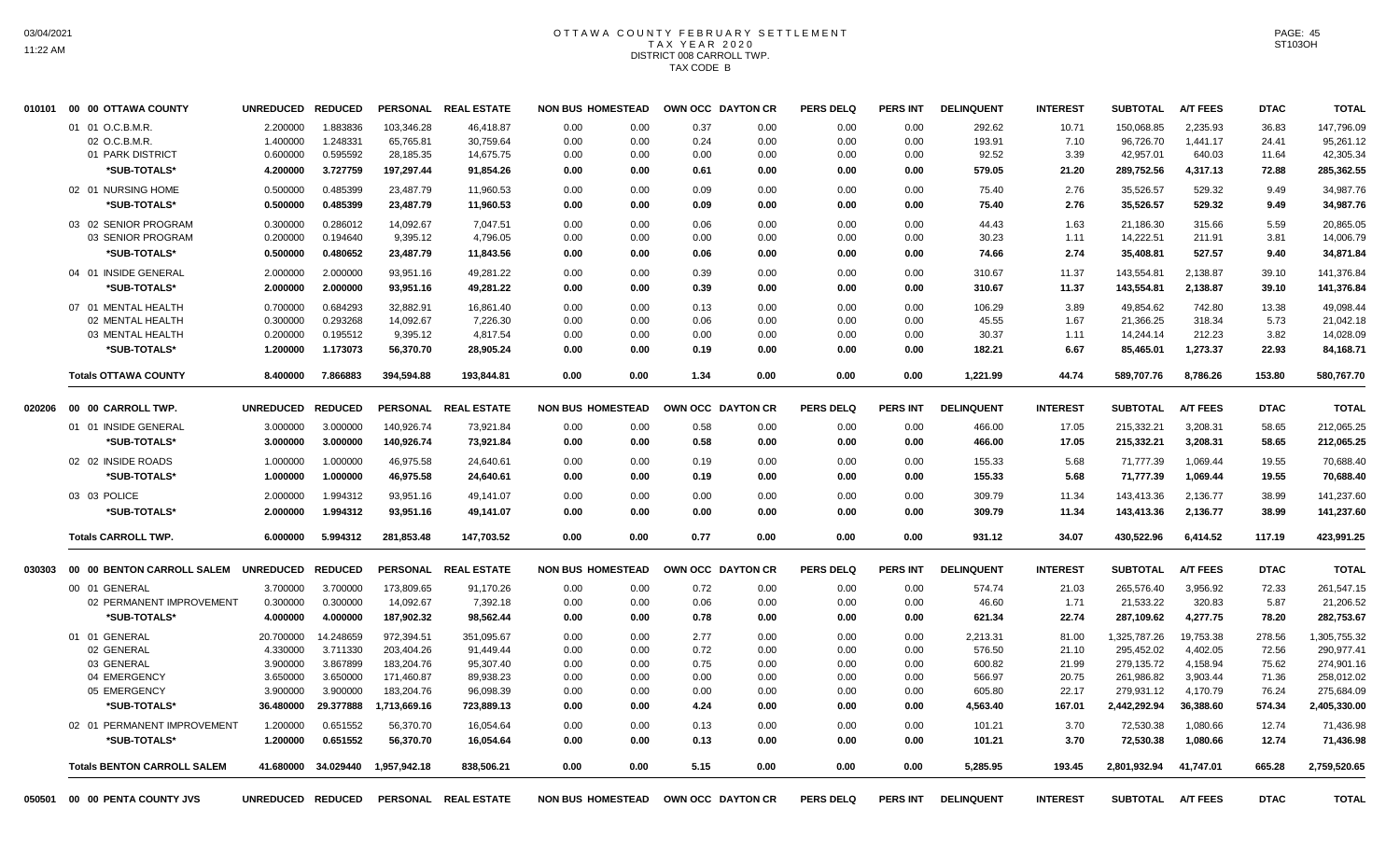# OTTAWA COUNTY FEBRUARY SETTLEMENT TAX YEAR 2020 DISTRICT 008 CARROLL TWP. TAX CODE B

| 050501 | <b>00 PENTA COUNTY JVS</b><br>00         | <b>UNREDUCED</b> | <b>REDUCED</b> | <b>PERSONAL</b> | <b>REAL ESTATE</b> | <b>NON BUS HOMESTEAD</b> |      | OWN OCC DAYTON CR |      | <b>PERS DELQ</b> | <b>PERS INT</b> | <b>DELINQUENT</b> | <b>INTEREST</b> | <b>SUBTOTAL</b> | <b>A/T FEES</b> | <b>DTAC</b> | <b>TOTAL</b> |
|--------|------------------------------------------|------------------|----------------|-----------------|--------------------|--------------------------|------|-------------------|------|------------------|-----------------|-------------------|-----------------|-----------------|-----------------|-------------|--------------|
|        | GENERAL<br>01<br>01                      | 1.400000         | 1.370355       | 65,765.81       | 33,766.39          | 0.00                     | 0.00 | 0.27              | 0.00 | 0.00             | 0.00            | 212.86            | 7.79            | 99,753.12       | 1,486.26        | 26.79       | 98,240.07    |
|        | 02 GENERAL                               | 0.800000         | 0.783060       | 37,580.46       | 19,295.08          | 0.00                     | 0.00 | 0.15              | 0.00 | 0.00             | 0.00            | 121.64            | 4.45            | 57,001.78       | 849.29          | 15.31       | 56,137.18    |
|        | 03 PERMANENT IMP.                        | 1.000000         | 0.978825       | 46,975.58       | 24,118.85          | 0.00                     | 0.00 | 0.20              | 0.00 | 0.00             | 0.00            | 152.05            | 5.54            | 71,252.22       | 1,061.61        | 19.14       | 70,171.47    |
|        | *SUB-TOTALS*                             | 3.200000         | 3.132240       | 150,321.85      | 77,180.32          | 0.00                     | 0.00 | 0.62              | 0.00 | 0.00             | 0.00            | 486.55            | 17.78           | 228,007.12      | 3,397.16        | 61.24       | 224,548.72   |
|        | <b>Totals PENTA COUNTY JVS</b>           | 3.200000         | 3.132240       | 150,321.85      | 77,180.32          | 0.00                     | 0.00 | 0.62              | 0.00 | 0.00             | 0.00            | 486.55            | 17.78           | 228,007.12      | 3,397.16        | 61.24       | 224,548.72   |
| 060604 | <b>00 OAK HARBOR LIBRARY</b><br>-00      | <b>UNREDUCED</b> | <b>REDUCED</b> | <b>PERSONAL</b> | <b>REAL ESTATE</b> | <b>NON BUS HOMESTEAD</b> |      | OWN OCC DAYTON CR |      | <b>PERS DELQ</b> | <b>PERS INT</b> | <b>DELINQUENT</b> | <b>INTEREST</b> | <b>SUBTOTAL</b> | <b>A/T FEES</b> | <b>DTAC</b> | <b>TOTAL</b> |
|        | 01 04 OAK HARBOR LIBRARY                 | 1.000000         | 0.991769       | 46,975.58       | 24,437.79          | 0.00                     | 0.00 | 0.00              | 0.00 | 0.00             | 0.00            | 154.06            | 5.64            | 71,573.07       | 1,066.39        | 19.39       | 70,487.29    |
|        | *SUB-TOTALS*                             | 1.000000         | 0.991769       | 46,975.58       | 24,437.79          | 0.00                     | 0.00 | 0.00              | 0.00 | 0.00             | 0.00            | 154.06            | 5.64            | 71,573.07       | 1,066.39        | 19.39       | 70,487.29    |
|        | <b>Totals OAK HARBOR LIBRARY</b>         | 1.000000         | 0.991769       | 46,975.58       | 24,437.79          | 0.00                     | 0.00 | 0.00              | 0.00 | 0.00             | 0.00            | 154.06            | 5.64            | 71,573.07       | 1,066.39        | 19.39       | 70,487.29    |
|        | <b>CARROLL TWP.</b><br>TAX CODE B TOTALS | 60.280000        | 52.014644      | 2,831,687.97    | 1.281.672.65       | 0.00                     | 0.00 | 7.88              | 0.00 | 0.00             | 0.00            | 8,079.67          | 295.68          | 4,121,743.85    | 61.411.34       | 1,016.90    | 4,059,315.61 |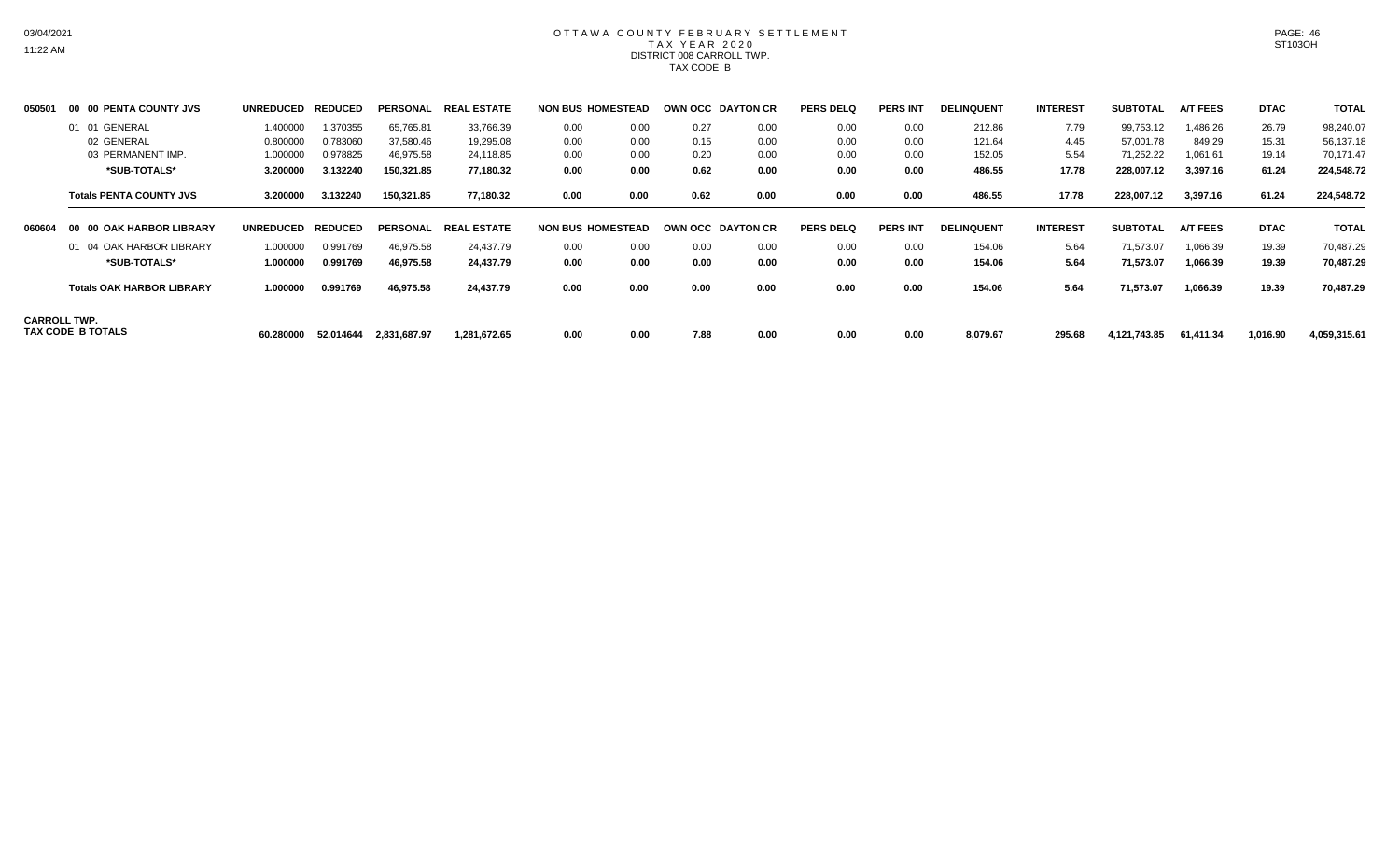#### OTTAWA COUNTY FEBRUARY SETTLEMENT T A X Y E A R 2 0 2 0 DISTRICT 008 CARROLL TWP. **DISTRICT**

|        | 010101 00 00 OTTAWA COUNTY                            | UNREDUCED REDUCED |                                      | PERSONAL REAL ESTATE                |                              | <b>NON BUS HOMESTEAD</b>   |                          | OWN OCC DAYTON CR                   | <b>PERS DELQ</b>     | <b>PERS INT</b>      | <b>DELINQUENT</b>                | <b>INTEREST</b>         | <b>SUBTOTAL</b>                       | <b>A/T FEES</b>                | <b>DTAC</b>                | <b>TOTAL</b>                          |
|--------|-------------------------------------------------------|-------------------|--------------------------------------|-------------------------------------|------------------------------|----------------------------|--------------------------|-------------------------------------|----------------------|----------------------|----------------------------------|-------------------------|---------------------------------------|--------------------------------|----------------------------|---------------------------------------|
|        | 01 01 O.C.B.M.R.<br>02 O.C.B.M.R.<br>01 PARK DISTRICT |                   | 103,346.28<br>65,765.81<br>28,185.35 | 85,186.30<br>59,730.84<br>36,178.16 | 3,697.22<br>2,762.96<br>0.00 | 784.95<br>586.60<br>388.00 | 325.92<br>243.53<br>0.00 | 0.00<br>0.00<br>0.00                | 0.00<br>0.00<br>0.00 | 0.00<br>0.00<br>0.00 | 2,451.60<br>1,807.33<br>1,290.00 | 66.69<br>48.93<br>34.44 | 195,858.96<br>130,946.00<br>66,075.95 | 2,918.17<br>1,951.02<br>984.49 | 265.28<br>195.13<br>124.56 | 192,675.51<br>128,799.85<br>64,966.90 |
|        | *SUB-TOTALS*                                          |                   | 197,297.44                           | 181,095.30                          | 6,460.18                     | 1,759.55                   | 569.45                   | 0.00                                | 0.00                 | 0.00                 | 5,548.93                         | 150.06                  | 392,880.91                            | 5,853.68                       | 584.97                     | 386,442.26                            |
|        | 02 01 NURSING HOME                                    |                   | 23,487.79                            | 25,878.76                           | 1,327.37                     | 281.81                     | 116.97                   | 0.00                                | 0.00                 | 0.00                 | 850.51                           | 22.86                   | 51,966.07                             | 774.26                         | 91.51                      | 51,100.30                             |
|        | *SUB-TOTALS*                                          |                   | 23,487.79                            | 25,878.76                           | 1,327.37                     | 281.81                     | 116.97                   | 0.00                                | 0.00                 | 0.00                 | 850.51                           | 22.86                   | 51,966.07                             | 774.26                         | 91.51                      | 51,100.30                             |
|        | 03 02 SENIOR PROGRAM                                  |                   | 14,092.67                            | 14.255.98                           | 687.47                       | 145.96                     | 60.59                    | 0.00                                | 0.00                 | 0.00                 | 445.87                           | 12.04                   | 29,700.58                             | 442.52                         | 48.07                      | 29,209.99                             |
|        | 03 SENIOR PROGRAM                                     |                   | 9,395.12                             | 11,058.73                           | 0.00                         | 113.01                     | 0.00                     | 0.00                                | 0.00                 | 0.00                 | 379.00                           | 10.15                   | 20,956.01                             | 312.23                         | 36.70                      | 20,607.08                             |
|        | *SUB-TOTALS*                                          |                   | 23,487.79                            | 25,314.71                           | 687.47                       | 258.97                     | 60.59                    | 0.00                                | 0.00                 | 0.00                 | 824.87                           | 22.19                   | 50,656.59                             | 754.75                         | 84.77                      | 49,817.07                             |
|        | 04 01 INSIDE GENERAL                                  |                   | 93,951.16                            | 113,711.06                          | 6,144.62                     | 1,304.56                   | 541.44                   | 0.00                                | 0.00                 | 0.00                 | 3,898.80                         | 104.41                  | 219,656.05                            | 3,272.73                       | 418.77                     | 215,964.55                            |
|        | *SUB-TOTALS*                                          |                   | 93,951.16                            | 113,711.06                          | 6,144.62                     | 1,304.56                   | 541.44                   | 0.00                                | 0.00                 | 0.00                 | 3,898.80                         | 104.41                  | 219,656.05                            | 3,272.73                       | 418.77                     | 215,964.55                            |
|        | 07 01 MENTAL HEALTH                                   |                   | 32,882.91                            | 37,276.03                           | 1,946.93                     | 413.35                     | 171.56                   | 0.00                                | 0.00                 | 0.00                 | 1,243.19                         | 33.37                   | 73,967.34                             | 1,102.06                       | 133.68                     | 72,731.60                             |
|        | 02 MENTAL HEALTH                                      |                   | 14,092.67                            | 15,975.42                           | 834.40                       | 177.15                     | 73.53                    | 0.00                                | 0.00                 | 0.00                 | 532.79                           | 14.30                   | 31,700.26                             | 472.31                         | 57.29                      | 31,170.66                             |
|        | 03 MENTAL HEALTH                                      |                   | 9,395.12                             | 11,363.98                           | 0.00                         | 118.13                     | 0.00                     | 0.00                                | 0.00                 | 0.00                 | 394.94                           | 10.56                   | 21,282.73                             | 317.10                         | 38.20                      | 20,927.43                             |
|        | *SUB-TOTALS*                                          |                   | 56,370.70                            | 64,615.43                           | 2,781.33                     | 708.63                     | 245.09                   | 0.00                                | 0.00                 | 0.00                 | 2,170.92                         | 58.23                   | 126,950.33                            | 1,891.47                       | 229.17                     | 124,829.69                            |
|        | <b>Totals OTTAWA COUNTY</b>                           |                   | 394,594.88                           | 410,615.26                          | 17,400.97                    | 4,313.52                   | 1,533.54                 | 0.00                                | 0.00                 | 0.00                 | 13,294.03                        | 357.75                  | 842,109.95                            | 12,546.89                      | 1,409.19                   | 828,153.87                            |
| 020206 | 00 00 CARROLL TWP.                                    | UNREDUCED REDUCED |                                      | PERSONAL REAL ESTATE                |                              | <b>NON BUS HOMESTEAD</b>   |                          | OWN OCC DAYTON CR                   | <b>PERS DELQ</b>     | <b>PERS INT</b>      | <b>DELINQUENT</b>                | <b>INTEREST</b>         | <b>SUBTOTAL</b>                       | <b>A/T FEES</b>                | <b>DTAC</b>                | <b>TOTAL</b>                          |
|        | 01 01 INSIDE GENERAL                                  |                   | 140,926.74                           | 170,566.60                          | 9,216.94                     | 1,956.84                   | 812.16                   | 0.00                                | 0.00                 | 0.00                 | 5,848.20                         | 156.60                  | 329,484.08                            | 4,909.10                       | 628.16                     | 323,946.82                            |
|        | *SUB-TOTALS*                                          |                   | 140,926.74                           | 170,566.60                          | 9,216.94                     | 1,956.84                   | 812.16                   | 0.00                                | 0.00                 | 0.00                 | 5,848.20                         | 156.60                  | 329,484.08                            | 4,909.10                       | 628.16                     | 323,946.82                            |
|        | 02 02 INSIDE ROADS                                    |                   | 46,975.58                            | 56,855.53                           | 3,072.31                     | 652.28                     | 270.72                   | 0.00                                | 0.00                 | 0.00                 | 1,949.40                         | 52.20                   | 109,828.02                            | 1.636.37                       | 209.39                     | 107,982.26                            |
|        | *SUB-TOTALS*                                          |                   | 46,975.58                            | 56,855.53                           | 3,072.31                     | 652.28                     | 270.72                   | 0.00                                | 0.00                 | 0.00                 | 1,949.40                         | 52.20                   | 109,828.02                            | 1,636.37                       | 209.39                     | 107,982.26                            |
|        | 03 03 POLICE                                          |                   | 93,951.16                            | 121,237.63                          | 0.00                         | 1,300.95                   | 0.00                     | 0.00                                | 0.00                 | 0.00                 | 4,324.88                         | 115.45                  | 220,930.07                            | 3,291.72                       | 417.61                     | 217,220.74                            |
|        | *SUB-TOTALS*                                          |                   | 93,951.16                            | 121,237.63                          | 0.00                         | 1,300.95                   | 0.00                     | 0.00                                | 0.00                 | 0.00                 | 4,324.88                         | 115.45                  | 220,930.07                            | 3,291.72                       | 417.61                     | 217,220.74                            |
|        |                                                       |                   |                                      |                                     |                              |                            |                          |                                     |                      |                      |                                  |                         |                                       |                                |                            |                                       |
|        | <b>Totals CARROLL TWP.</b>                            |                   | 281,853.48                           | 348,659.76                          | 12,289.25                    | 3,910.07                   | 1,082.88                 | 0.00                                | 0.00                 | 0.00                 | 12,122.48                        | 324.25                  | 660,242.17                            | 9,837.19                       | 1,255.16                   | 649,149.82                            |
| 030303 | 00 00 BENTON CARROLL SALEM UNREDUCED REDUCED          |                   |                                      | PERSONAL REAL ESTATE                |                              | <b>NON BUS HOMESTEAD</b>   |                          | OWN OCC DAYTON CR                   | <b>PERS DELQ</b>     | <b>PERS INT</b>      | <b>DELINQUENT</b>                | <b>INTEREST</b>         | <b>SUBTOTAL</b>                       | <b>A/T FEES</b>                | <b>DTAC</b>                | <b>TOTAL</b>                          |
|        | 00 01 GENERAL                                         |                   | 173,809.65                           | 210,365.46                          | 11,367.56                    | 2,413.43                   | 1,001.66                 | 0.00                                | 0.00                 | 0.00                 | 7,212.78                         | 193.15                  | 406,363.69                            | 6,054.56                       | 774.72                     | 399,534.41                            |
|        | 02 PERMANENT IMPROVEMENT                              |                   | 14,092.67                            | 17,056.66                           | 921.69                       | 195.68                     | 81.22                    | 0.00                                | 0.00                 | 0.00                 | 584.82                           | 15.67                   | 32,948.41                             | 490.91                         | 62.82                      | 32,394.68                             |
|        | *SUB-TOTALS*                                          |                   | 187,902.32                           | 227,422.12                          | 12,289.25                    | 2,609.11                   | 1,082.88                 | 0.00                                | 0.00                 | 0.00                 | 7,797.60                         | 208.82                  | 439,312.10                            | 6,545.47                       | 837.54                     | 431,929.09                            |
|        | 01 01 GENERAL                                         |                   | 972,394.51                           | 706,402.74                          | 33,885.37                    | 7,194.16                   | 2,986.47                 | 0.00                                | 0.00                 | 0.00                 | 22,000.55                        | 594.06                  | 1,745,457.86                          | 26,006.20                      | 2,372.30                   | 1,717,079.36                          |
|        | 02 GENERAL                                            |                   | 203,404.26                           | 172,952.54                          | 7,772.89                     | 1,650.25                   | 685.14                   | 0.00                                | 0.00                 | 0.00                 | 5.115.45                         | 138.79                  | 391,719.32                            | 5,836.37                       | 552.84                     | 385,330.11                            |
|        | 03 GENERAL                                            |                   | 183,204.76                           | 183,600.89                          | 8,420.48                     | 1,787.74                   | 742.20                   | 0.00                                | 0.00                 | 0.00                 | 5,517.93                         | 149.48                  | 383,423.48                            | 5,712.76                       | 595.91                     | 377,114.81                            |
|        | 04 EMERGENCY                                          |                   | 171,460.87                           | 221,879.26                          | 0.00                         | 2,380.82                   | 0.00                     | 0.00                                | 0.00                 | 0.00                 | 7,914.84                         | 211.27                  | 403,847.06                            | 6,017.07                       | 764.26                     | 397,065.73                            |
|        | 05 EMERGENCY                                          |                   | 183,204.76                           | 237,076.48                          | 0.00                         | 2,543.89                   | 0.00                     | 0.00                                | 0.00                 | 0.00                 | 8,456.94                         | 225.74                  | 431,507.81                            | 6,429.19                       | 816.60                     | 424,262.02                            |
|        | *SUB-TOTALS*                                          |                   | 1,713,669.16                         | 1,521,911.91                        | 50,078.74                    | 15,556.86                  | 4,413.81                 | 0.00                                | 0.00                 | 0.00                 | 49,005.71                        | 1,319.34                | 3,355,955.53                          | 50,001.59                      | 5,101.91                   | 3,300,852.03                          |
|        | 02 01 PERMANENT IMPROVEMENT                           |                   | 56,370.70                            | 26,869.12                           | 1,031.37                     | 218.97                     | 90.94                    | 0.00                                | 0.00                 | 0.00                 | 703.47                           | 19.32                   | 85,303.89                             | 1,270.98                       | 76.47                      | 83,956.44                             |
|        | *SUB-TOTALS*                                          |                   | 56,370.70                            | 26,869.12                           | 1,031.37                     | 218.97                     | 90.94                    | 0.00                                | 0.00                 | 0.00                 | 703.47                           | 19.32                   | 85,303.89                             | 1,270.98                       | 76.47                      | 83,956.44                             |
|        | <b>Totals BENTON CARROLL SALEM</b>                    |                   | 1,957,942.18                         | 1,776,203.15                        | 63,399.36                    | 18,384.94                  | 5,587.63                 | 0.00                                | 0.00                 | 0.00                 | 57,506.78                        | 1,547.48                | 3,880,571.52                          | 57,818.04                      | 6,015.92                   | 3,816,737.56                          |
| 050501 | 00 00 PENTA COUNTY JVS                                | UNREDUCED REDUCED |                                      | PERSONAL REAL ESTATE                |                              |                            |                          | NON BUS HOMESTEAD OWN OCC DAYTON CR | <b>PERS DELQ</b>     | <b>PERS INT</b>      | <b>DELINQUENT</b>                | <b>INTEREST</b>         | <b>SUBTOTAL</b>                       | <b>A/T FEES</b>                | <b>DTAC</b>                | <b>TOTAL</b>                          |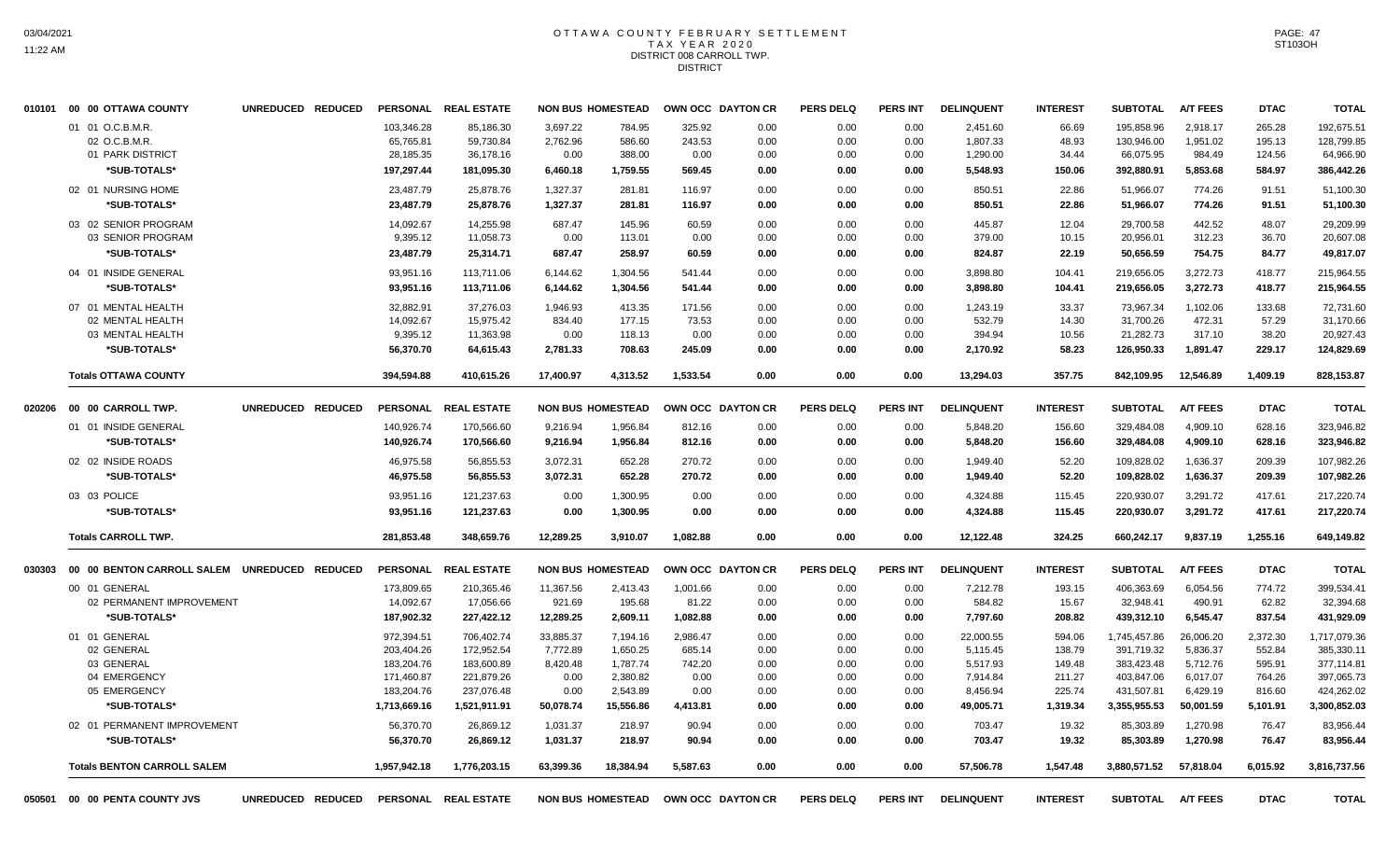#### OTTAWA COUNTY FEBRUARY SETTLEMENT TAX YEAR 2020 DISTRICT 008 CARROLL TWP. **DISTRICT**

| 01 01 GENERAL<br>02 GENERAL<br>03 PERMANENT IMP.<br>*SUB-TOTALS* |                   | 65,765.81<br>37,580.46<br>46,975.58<br>150,321.85 | 74.767.19<br>42,724.12<br>49,773.22<br>167,264.53 | 3,910.21<br>2,234.41<br>2,446.64<br>8,591.26 | 830.17<br>474.38<br>519.45<br>1,824.00 | 344.58<br>196.90<br>215.63 | 0.00<br>0.00<br>0.00 | 0.00<br>0.00<br>0.00 | 0.00<br>0.00<br>0.00 | 2,496.22<br>1,426.42<br>1,580.77 | 66.99<br>38.28<br>42.58 | 148,181.17<br>84,674.97<br>101,553.87 | 2,207.81<br>1,261.60<br>1,513.09 | 268.40<br>153.37 | 145,704.96<br>83,260.00 |
|------------------------------------------------------------------|-------------------|---------------------------------------------------|---------------------------------------------------|----------------------------------------------|----------------------------------------|----------------------------|----------------------|----------------------|----------------------|----------------------------------|-------------------------|---------------------------------------|----------------------------------|------------------|-------------------------|
|                                                                  |                   |                                                   |                                                   |                                              |                                        |                            |                      |                      |                      |                                  |                         |                                       |                                  |                  |                         |
|                                                                  |                   |                                                   |                                                   |                                              |                                        |                            |                      |                      |                      |                                  |                         |                                       |                                  |                  |                         |
|                                                                  |                   |                                                   |                                                   |                                              |                                        |                            |                      |                      |                      |                                  |                         |                                       |                                  | 170.32           | 99,870.46               |
|                                                                  |                   |                                                   |                                                   |                                              |                                        | 757.11                     | 0.00                 | 0.00                 | 0.00                 | 5,503.41                         | 147.85                  | 334,410.01                            | 4,982.50                         | 592.09           | 328,835.42              |
| <b>Totals PENTA COUNTY JVS</b>                                   |                   | 150,321.85                                        | 167,264.53                                        | 8,591.26                                     | 1,824.00                               | 757.11                     | 0.00                 | 0.00                 | 0.00                 | 5,503.41                         | 147.85                  | 334,410.01                            | 4,982.50                         | 592.09           | 328,835.42              |
| 00 00 OAK HARBOR LIBRARY                                         | UNREDUCED REDUCED | PERSONAL                                          | <b>REAL ESTATE</b>                                |                                              | <b>NON BUS HOMESTEAD</b>               | OWN OCC DAYTON CR          |                      | <b>PERS DELQ</b>     | <b>PERS INT</b>      | <b>DELINQUENT</b>                | <b>INTEREST</b>         | <b>SUBTOTAL</b>                       | <b>A/T FEES</b>                  | <b>DTAC</b>      | <b>TOTAL</b>            |
| 01 04 OAK HARBOR LIBRARY                                         |                   | 46,975.58                                         | 55,590.73                                         | 0.00                                         | 562.14                                 | 0.00                       | 0.00                 | 0.00                 | 0.00                 | 1,888.98                         | 50.62                   | 105,068.05                            | 1,565.44                         | 182.99           | 103,319.62              |
| *SUB-TOTALS*                                                     |                   | 46,975.58                                         | 55,590.73                                         | 0.00                                         | 562.14                                 | 0.00                       | 0.00                 | 0.00                 | 0.00                 | 1,888.98                         | 50.62                   | 105,068.05                            | 1,565.44                         | 182.99           | 103,319.62              |
| <b>Totals OAK HARBOR LIBRARY</b>                                 |                   | 46,975.58                                         | 55,590.73                                         | 0.00                                         | 562.14                                 | 0.00                       | 0.00                 | 0.00                 | 0.00                 | 1,888.98                         | 50.62                   | 105,068.05                            | 1,565.44                         | 182.99           | 103,319.62              |
|                                                                  |                   |                                                   |                                                   |                                              |                                        |                            |                      |                      |                      |                                  |                         |                                       |                                  |                  |                         |
|                                                                  |                   |                                                   |                                                   |                                              |                                        |                            |                      |                      |                      |                                  |                         |                                       |                                  |                  |                         |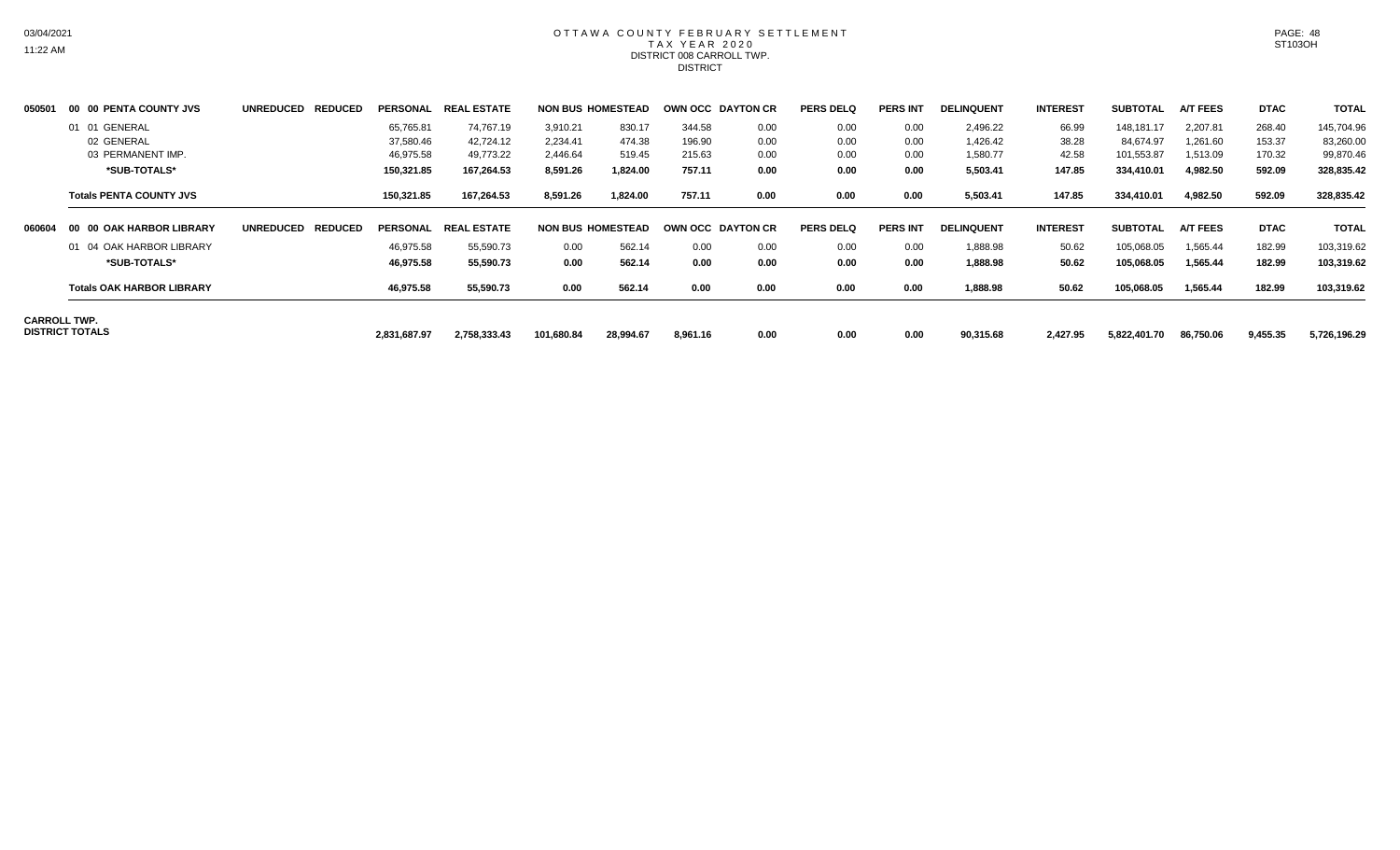# OTTAWA COUNTY FEBRUARY SETTLEMENT TAX YEAR 2020 DISTRICT 009 SAND BEACH TAX CODE A

|        | 010101 00 00 OTTAWA COUNTY         | UNREDUCED REDUCED |                     |      | PERSONAL REAL ESTATE |          | <b>NON BUS HOMESTEAD</b>            | OWN OCC DAYTON CR |      | <b>PERS DELQ</b> | PERS INT        | <b>DELINQUENT</b> | <b>INTEREST</b> | <b>SUBTOTAL</b> | <b>A/T FEES</b> | <b>DTAC</b> | <b>TOTAL</b> |
|--------|------------------------------------|-------------------|---------------------|------|----------------------|----------|-------------------------------------|-------------------|------|------------------|-----------------|-------------------|-----------------|-----------------|-----------------|-------------|--------------|
|        | 01 01 O.C.B.M.R.                   | 2.200000          | 1.203400            | 0.00 | 5,376.77             | 506.88   | 90.73                               | 34.63             | 0.00 | 0.00             | 0.00            | 281.34            | 1.72            | 6,292.07        | 93.75           | 29.17       | 6,169.15     |
|        | 02 O.C.B.M.R.                      | 1.400000          | 0.899310            | 0.00 | 4,018.10             | 378.79   | 67.80                               | 25.88             | 0.00 | 0.00             | 0.00            | 210.25            | 1.29            | 4,702.11        | 70.06           | 21.80       | 4,610.25     |
|        | 01 PARK DISTRICT                   | 0.600000          | 0.594840            | 0.00 | 2,975.65             | 0.00     | 44.85                               | 0.00              | 0.00 | 0.00             | 0.00            | 155.70            | 0.95            | 3,177.15        | 47.34           | 14.42       | 3,115.39     |
|        | *SUB-TOTALS*                       | 4.200000          | 2.697550            | 0.00 | 12,370.52            | 885.67   | 203.38                              | 60.51             | 0.00 | 0.00             | 0.00            | 647.29            | 3.96            | 14,171.33       | 211.15          | 65.39       | 13,894.79    |
|        | 02 01 NURSING HOME                 | 0.500000          | 0.432043            | 0.00 | 1,930.36             | 181.98   | 32.57                               | 12.43             | 0.00 | 0.00             | 0.00            | 101.01            | 0.62            | 2,258.97        | 33.66           | 10.47       | 2.214.84     |
|        | *SUB-TOTALS*                       | 0.500000          | 0.432043            | 0.00 | 1,930.36             | 181.98   | 32.57                               | 12.43             | 0.00 | 0.00             | 0.00            | 101.01            | 0.62            | 2,258.97        | 33.66           | 10.47       | 2,214.84     |
|        | 03 02 SENIOR PROGRAM               | 0.300000          | 0.223762            | 0.00 | 999.76               | 94.25    | 16.87                               | 6.44              | 0.00 | 0.00             | 0.00            | 52.31             | 0.32            | 1,169.95        | 17.43           | 5.42        | 1,147.10     |
|        | 03 SENIOR PROGRAM                  | 0.200000          | 0.173250            | 0.00 | 866.67               | 0.00     | 13.06                               | 0.00              | 0.00 | 0.00             | 0.00            | 45.35             | 0.28            | 925.36          | 13.79           | 4.20        | 907.37       |
|        | *SUB-TOTALS*                       | 0.500000          | 0.397012            | 0.00 | 1,866.43             | 94.25    | 29.93                               | 6.44              | 0.00 | 0.00             | 0.00            | 97.66             | 0.60            | 2,095.31        | 31.22           | 9.62        | 2,054.47     |
|        | 04 01 INSIDE GENERAL               | 2.000000          | 2.000000            | 0.00 | 8,935.96             | 842.41   | 150.79                              | 57.55             | 0.00 | 0.00             | 0.00            | 467.58            | 2.86            | 10,457.15       | 155.80          | 48.48       | 10,252.87    |
|        | *SUB-TOTALS*                       | 2.000000          | 2.000000            | 0.00 | 8,935.96             | 842.41   | 150.79                              | 57.55             | 0.00 | 0.00             | 0.00            | 467.58            | 2.86            | 10,457.15       | 155.80          | 48.48       | 10,252.87    |
|        | 07 01 MENTAL HEALTH                | 0.700000          | 0.633701            | 0.00 | 2.831.36             | 266.92   | 47.78                               | 18.24             | 0.00 | 0.00             | 0.00            | 148.15            | 0.91            | 3.313.36        | 49.37           | 15.36       | 3,248.63     |
|        | 02 MENTAL HEALTH                   | 0.300000          | 0.271586            | 0.00 | 1,213.44             | 114.39   | 20.48                               | 7.82              | 0.00 | 0.00             | 0.00            | 63.49             | 0.39            | 1,420.01        | 21.16           | 6.58        | 1,392.27     |
|        | 03 MENTAL HEALTH                   | 0.200000          | 0.181100            | 0.00 | 905.94               | 0.00     | 13.65                               | 0.00              | 0.00 | 0.00             | 0.00            | 47.40             | 0.29            | 967.28          | 14.41           | 4.39        | 948.48       |
|        | *SUB-TOTALS*                       | 1.200000          | 1.086387            | 0.00 | 4,950.74             | 381.31   | 81.91                               | 26.06             | 0.00 | 0.00             | 0.00            | 259.04            | 1.59            | 5,700.65        | 84.94           | 26.33       | 5,589.38     |
|        | <b>Totals OTTAWA COUNTY</b>        | 8.400000          | 6.612992            | 0.00 | 30.054.01            | 2.385.62 | 498.58                              | 162.99            | 0.00 | 0.00             | 0.00            | 1,572.58          | 9.63            | 34,683.41       | 516.77          | 160.29      | 34,006.35    |
|        |                                    |                   |                     |      |                      |          |                                     |                   |      |                  |                 |                   |                 |                 |                 |             |              |
| 020206 | 00 00 CARROLL TWP.                 | UNREDUCED REDUCED |                     |      | PERSONAL REAL ESTATE |          | <b>NON BUS HOMESTEAD</b>            | OWN OCC DAYTON CR |      | <b>PERS DELQ</b> | <b>PERS INT</b> | <b>DELINQUENT</b> | <b>INTEREST</b> | <b>SUBTOTAL</b> | <b>A/T FEES</b> | <b>DTAC</b> | <b>TOTAL</b> |
|        | 01 01 INSIDE GENERAL               | 3.000000          | 3.000000            | 0.00 | 13,403.95            | 1,263.61 | 226.19                              | 86.33             | 0.00 | 0.00             | 0.00            | 701.37            | 4.29            | 15,685.74       | 233.71          | 72.72       | 15,379.31    |
|        | *SUB-TOTALS*                       | 3.000000          | 3.000000            | 0.00 | 13,403.95            | 1,263.61 | 226.19                              | 86.33             | 0.00 | 0.00             | 0.00            | 701.37            | 4.29            | 15,685.74       | 233.71          | 72.72       | 15,379.31    |
|        | 02 02 INSIDE ROADS                 | 1.000000          | 1.000000            | 0.00 | 4,467.98             | 421.20   | 75.40                               | 28.78             | 0.00 | 0.00             | 0.00            | 233.79            | 1.43            | 5,228.58        | 77.90           | 24.24       | 5,126.44     |
|        | *SUB-TOTALS*                       | 1.000000          | 1.000000            | 0.00 | 4,467.98             | 421.20   | 75.40                               | 28.78             | 0.00 | 0.00             | 0.00            | 233.79            | 1.43            | 5,228.58        | 77.90           | 24.24       | 5,126.44     |
|        | 03 03 POLICE                       | 2.000000          | 1.994470            | 0.00 | 9,977.20             | 0.00     | 150.37                              | 0.00              | 0.00 | 0.00             | 0.00            | 522.07            | 3.19            | 10,652.83       | 158.72          | 48.35       | 10,445.76    |
|        | *SUB-TOTALS*                       | 2.000000          | 1.994470            | 0.00 | 9.977.20             | 0.00     | 150.37                              | 0.00              | 0.00 | 0.00             | 0.00            | 522.07            | 3.19            | 10,652.83       | 158.72          | 48.35       | 10,445.76    |
|        | <b>Totals CARROLL TWP.</b>         | 6.000000          | 5.994470            | 0.00 | 27,849.13            | 1,684.81 | 451.96                              | 115.11            | 0.00 | 0.00             | 0.00            | 1,457.23          | 8.91            | 31,567.15       | 470.33          | 145.31      | 30,951.51    |
| 030303 | 00 00 BENTON CARROLL SALEM         | UNREDUCED REDUCED |                     |      | PERSONAL REAL ESTATE |          | <b>NON BUS HOMESTEAD</b>            | OWN OCC DAYTON CR |      | <b>PERS DELQ</b> | <b>PERS INT</b> | <b>DELINQUENT</b> | <b>INTEREST</b> | <b>SUBTOTAL</b> | <b>A/T FEES</b> | <b>DTAC</b> | <b>TOTAL</b> |
|        | 00 01 GENERAL                      | 3.700000          | 3.700000            | 0.00 | 16,531.54            | 1,558.45 | 278.96                              | 106.47            | 0.00 | 0.00             | 0.00            | 865.03            | 5.29            | 19,345.74       | 288.24          | 89.69       | 18,967.81    |
|        | 02 PERMANENT IMPROVEMENT           | 0.300000          | 0.300000            | 0.00 | 1,340.39             | 126.36   | 22.62                               | 8.63              | 0.00 | 0.00             | 0.00            | 70.14             | 0.43            | 1,568.57        | 23.37           | 7.27        | 1,537.93     |
|        | *SUB-TOTALS*                       | 4.000000          | 4.000000            | 0.00 | 17,871.93            | 1,684.81 | 301.58                              | 115.10            | 0.00 | 0.00             | 0.00            | 935.17            | 5.72            | 20,914.31       | 311.61          | 96.96       | 20,505.74    |
|        | 01 01 GENERAL                      | 20.700000         | 11.029271           | 0.00 | 49,278.59            | 4,645.57 | 831.55                              | 317.38            | 0.00 | 0.00             | 0.00            | 2,578.55          | 15.78           | 57,667.42       | 859.21          | 267.36      | 56,540.85    |
|        | 02 GENERAL                         | 4.330000          | 2.529980            | 0.00 | 11.303.91            | 1.065.64 | 190.75                              | 72.80             | 0.00 | 0.00             | 0.00            | 591.49            | 3.62            | 13.228.21       | 197.09          | 61.33       | 12,969.79    |
|        | 03 GENERAL                         | 3.900000          | 2.740764            | 0.00 | 12,245.69            | 1,154.42 | 206.64                              | 78.87             | 0.00 | 0.00             | 0.00            | 640.77            | 3.92            | 14,330.31       | 213.51          | 66.44       | 14,050.36    |
|        | 04 EMERGENCY                       | 3.650000          | 3.650000            | 0.00 | 18,258.87            | 0.00     | 275.19                              | 0.00              | 0.00 | 0.00             | 0.00            | 955.41            | 5.84            | 19,495.31       | 290.47          | 88.48       | 19,116.36    |
|        | 05 EMERGENCY                       | 3.900000          | 3.900000            | 0.00 | 19,509.48            | 0.00     | 294.04                              | 0.00              | 0.00 | 0.00             | 0.00            | 1,020.85          | 6.25            | 20,830.62       | 310.36          | 94.54       | 20,425.72    |
|        | *SUB-TOTALS*                       | 36.480000         | 23.850015           | 0.00 | 110,596.54           | 6,865.63 | 1,798.17                            | 469.05            | 0.00 | 0.00             | 0.00            | 5,787.07          | 35.41           | 125,551.87      | 1.870.64        | 578.15      | 123,103.08   |
|        | 02 01 PERMANENT IMPROVEMENT        | 1.200000          | 0.335698            | 0.00 | 1,499.89             | 141.40   | 25.31                               | 9.66              | 0.00 | 0.00             | 0.00            | 78.48             | 0.48            | 1,755.22        | 26.15           | 8.14        | 1,720.93     |
|        | *SUB-TOTALS*                       | 1.200000          | 0.335698            | 0.00 | 1,499.89             | 141.40   | 25.31                               | 9.66              | 0.00 | 0.00             | 0.00            | 78.48             | 0.48            | 1,755.22        | 26.15           | 8.14        | 1,720.93     |
|        | <b>Totals BENTON CARROLL SALEM</b> |                   | 41.680000 28.185713 | 0.00 | 129,968.36           | 8,691.84 | 2,125.06                            | 593.81            | 0.00 | 0.00             | 0.00            | 6,800.72          | 41.61           | 148,221.40      | 2,208.40        | 683.25      | 145,329.75   |
|        | 050501 00 00 PENTA COUNTY JVS      | UNREDUCED REDUCED |                     |      | PERSONAL REAL ESTATE |          | NON BUS HOMESTEAD OWN OCC DAYTON CR |                   |      | <b>PERS DELO</b> | <b>PERS INT</b> | <b>DELINQUENT</b> | <b>INTEREST</b> | <b>SUBTOTAL</b> | <b>A/T FEES</b> | <b>DTAC</b> | <b>TOTAL</b> |

PAGE: 49 ST103OH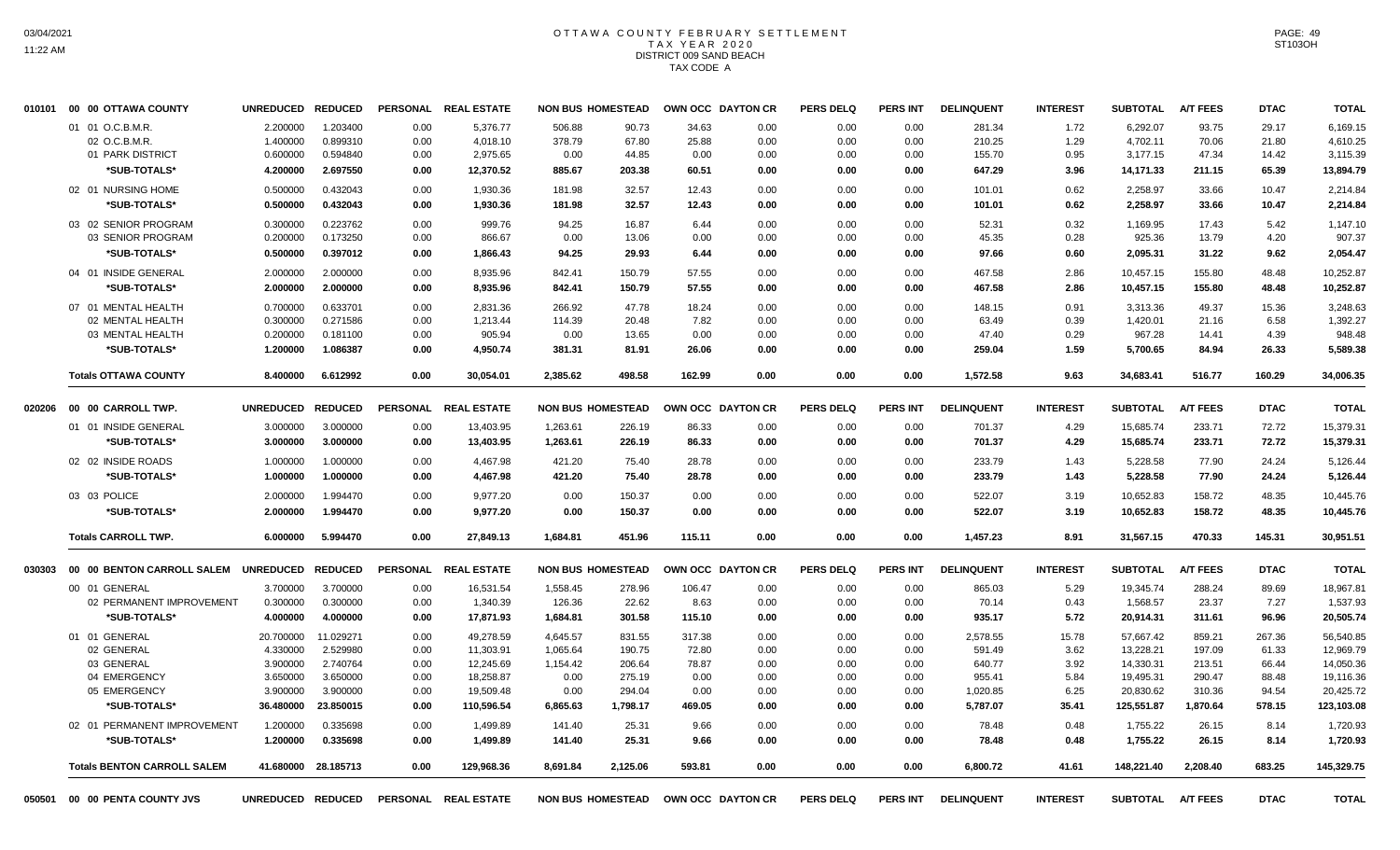# OTTAWA COUNTY FEBRUARY SETTLEMENT TAX YEAR 2020 DISTRICT 009 SAND BEACH TAX CODE A

| 050501            | 00 00 PENTA COUNTY JVS           | <b>UNREDUCED</b> | <b>REDUCED</b> | <b>PERSONAL</b> | . ESTATE<br><b>REAL</b> | <b>NON BUS HOMESTEAD</b> |          | <b>OWN OCC DAYTON CR</b> |      | <b>PERS DELQ</b> | <b>PERS INT</b> | <b>DELINQUENT</b> | <b>INTEREST</b> | <b>SUBTOTAL</b> | <b>A/T FEES</b> | <b>DTAC</b> | <b>TOTAL</b> |
|-------------------|----------------------------------|------------------|----------------|-----------------|-------------------------|--------------------------|----------|--------------------------|------|------------------|-----------------|-------------------|-----------------|-----------------|-----------------|-------------|--------------|
|                   | 01 01 GENERAL                    | 1.400000         | 1.272727       | 0.00            | 5,686.52                | 536.08                   | 95.96    | 36.62                    | 0.00 | 0.00             | 0.00            | 297.55            | 1.82            | 6.654.55        | 99.15           | 30.85       | 6,524.55     |
|                   | 02 GENERAL                       | 0.800000         | 0.727273       | 0.00            | 3,249.44                | 306.33                   | 54.83    | 20.93                    | 0.00 | 0.00             | 0.00            | 170.03            | 1.04            | 3,802.60        | 56.66           | 17.63       | 3,728.31     |
|                   | 03 PERMANENT IMP.                | 1.000000         | 0.796351       | 0.00            | 3,558.10                | 335.42                   | 60.04    | 22.91                    | 0.00 | 0.00             | 0.00            | 186.19            | 1.13            | 4,163.79        | 62.04           | 19.30       | 4,082.45     |
|                   | *SUB-TOTALS*                     | 3.200000         | 2.796351       | 0.00            | 12,494.06               | 1,177.83                 | 210.83   | 80.46                    | 0.00 | 0.00             | 0.00            | 653.77            | 3.99            | 14,620.94       | 217.85          | 67.78       | 14,335.31    |
|                   | <b>Totals PENTA COUNTY JVS</b>   | 3.200000         | 2.796351       | 0.00            | 12,494.06               | 1,177.83                 | 210.83   | 80.46                    | 0.00 | 0.00             | 0.00            | 653.77            | 3.99            | 14,620.94       | 217.85          | 67.78       | 14,335.31    |
| 060604            | 00 00 OAK HARBOR LIBRARY         | <b>UNREDUCED</b> | <b>REDUCED</b> | <b>PERSONAL</b> | <b>REAL ESTATE</b>      | <b>NON BUS HOMESTEAD</b> |          | <b>OWN OCC DAYTON CR</b> |      | <b>PERS DELQ</b> | <b>PERS INT</b> | <b>DELINQUENT</b> | <b>INTEREST</b> | <b>SUBTOTAL</b> | <b>A/T FEES</b> | <b>DTAC</b> | <b>TOTAL</b> |
|                   | 01 04 OAK HARBOR LIBRARY         | 1.000000         | 0.861811       | 0.00            | 4,311.15                | 0.00                     | 64.98    | 0.00                     | 0.00 | 0.00             | 0.00            | 225.58            | 1.38            | 4,603.09        | 68.58           | 20.89       | 4,513.62     |
|                   | *SUB-TOTALS*                     | 1.000000         | 0.861811       | 0.00            | 4,311.15                | 0.00                     | 64.98    | 0.00                     | 0.00 | 0.00             | 0.00            | 225.58            | 1.38            | 4,603.09        | 68.58           | 20.89       | 4,513.62     |
|                   | <b>Totals OAK HARBOR LIBRARY</b> | 1.000000         | 0.861811       | 0.00            | 4,311.15                | 0.00                     | 64.98    | 0.00                     | 0.00 | 0.00             | 0.00            | 225.58            | 1.38            | 4,603.09        | 68.58           | 20.89       | 4,513.62     |
| <b>SAND BEACH</b> | TAX CODE A TOTALS                | 60.280000        | 44.451337      | 0.00            | 204,676.71              | 13,940.10                | 3,351.41 | 952.37                   | 0.00 | 0.00             | 0.00            | 10,709.88         | 65.52           | 233,695.99      | 3,481.93        | 1,077.52    | 229,136.54   |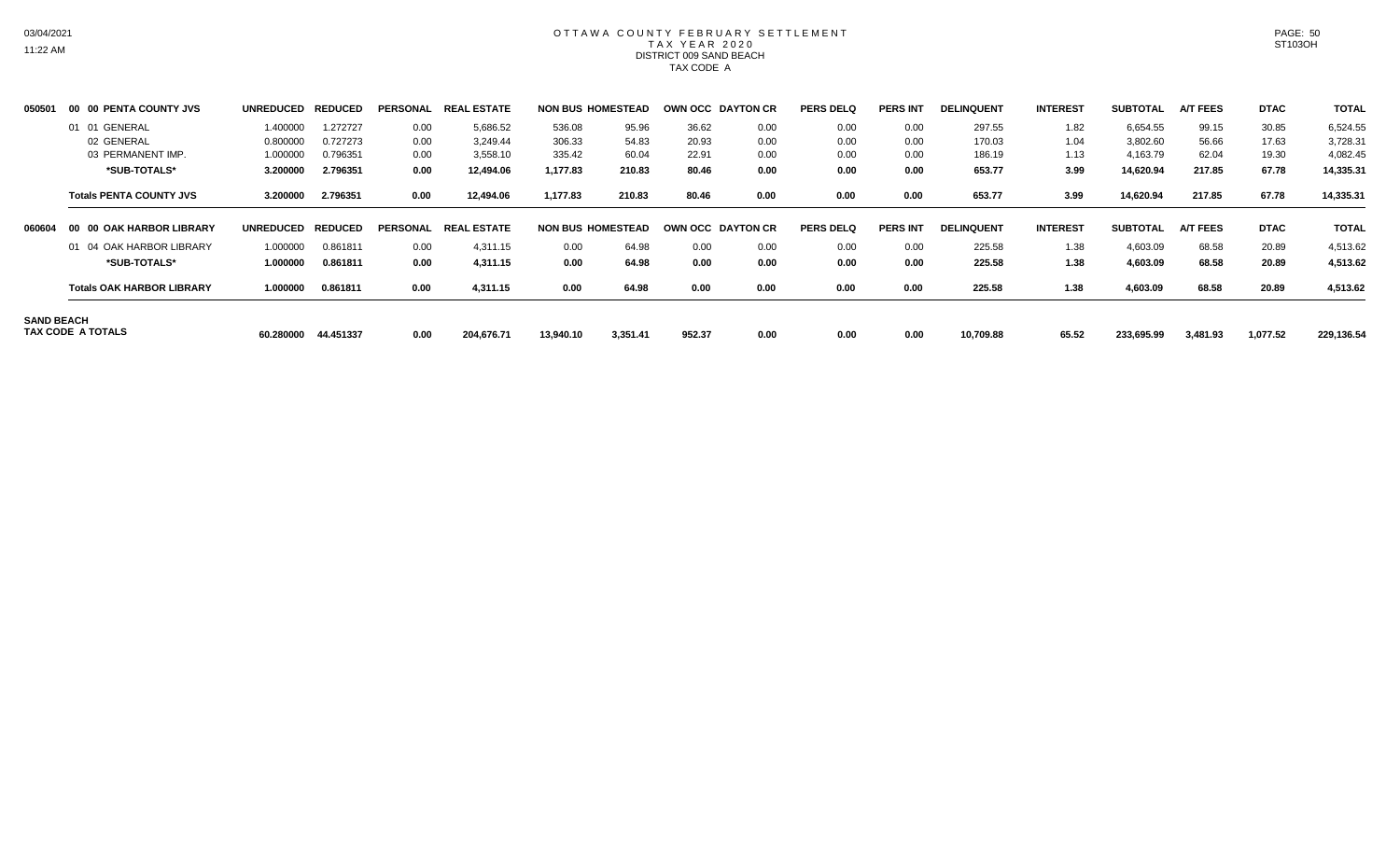# OTTAWA COUNTY FEBRUARY SETTLEMENT TAX YEAR 2020 DISTRICT 009 SAND BEACH TAX CODE B

|        | 050501 00 00 PENTA COUNTY JVS               | UNREDUCED REDUCED             |           |      | PERSONAL REAL ESTATE           |      | <b>NON BUS HOMESTEAD</b>         | OWN OCC DAYTON CR         |      | <b>PERS DELQ</b>         | <b>PERS INT</b>         | <b>DELINQUENT</b>         | <b>INTEREST</b>         | <b>SUBTOTAL</b>           | <b>A/T FEES</b>          | <b>DTAC</b>         | <b>TOTAL</b>           |
|--------|---------------------------------------------|-------------------------------|-----------|------|--------------------------------|------|----------------------------------|---------------------------|------|--------------------------|-------------------------|---------------------------|-------------------------|---------------------------|--------------------------|---------------------|------------------------|
|        | <b>Totals BENTON CARROLL SALEM</b>          | 41.680000                     | 34.029440 | 0.00 | 7,612.56                       | 0.00 | 0.00                             | 0.00                      | 0.00 | 0.00                     | 0.00                    | 0.00                      | 0.00                    | 7,612.56                  | 113.42                   | 0.00                | 7,499.14               |
|        | *SUB-TOTALS*                                | 1.200000                      | 0.651552  | 0.00 | 145.76                         | 0.00 | 0.00                             | 0.00                      | 0.00 | 0.00                     | 0.00                    | 0.00                      | 0.00                    | 145.76                    | 2.17                     | 0.00                | 143.59                 |
|        | 02 01 PERMANENT IMPROVEMENT                 | 1.200000                      | 0.651552  | 0.00 | 145.76                         | 0.00 | 0.00                             | 0.00                      | 0.00 | 0.00                     | 0.00                    | 0.00                      | 0.00                    | 145.76                    | 2.17                     | 0.00                | 143.59                 |
|        | *SUB-TOTALS*                                | 36.480000                     | 29.377888 | 0.00 | 6,571.98                       | 0.00 | 0.00                             | 0.00                      | 0.00 | 0.00                     | 0.00                    | 0.00                      | 0.00                    | 6,571.98                  | 97.92                    | 0.00                | 6,474.06               |
|        | 05 EMERGENCY                                | 3.900000                      | 3.900000  | 0.00 | 872.45                         | 0.00 | 0.00                             | 0.00                      | 0.00 | 0.00                     | 0.00                    | 0.00                      | 0.00                    | 872.45                    | 13.00                    | 0.00                | 859.45                 |
|        | 04 EMERGENCY                                | 3.650000                      | 3.650000  | 0.00 | 816.52                         | 0.00 | 0.00                             | 0.00                      | 0.00 | 0.00                     | 0.00                    | 0.00                      | 0.00                    | 816.52                    | 12.17                    | 0.00                | 804.35                 |
|        | 03 GENERAL                                  | 3.900000                      | 3.867899  | 0.00 | 865.27                         | 0.00 | 0.00                             | 0.00                      | 0.00 | 0.00                     | 0.00                    | 0.00                      | 0.00                    | 865.27                    | 12.89                    | 0.00                | 852.38                 |
|        | 02 GENERAL                                  | 4.330000                      | 3.711330  | 0.00 | 830.24                         | 0.00 | 0.00                             | 0.00                      | 0.00 | 0.00                     | 0.00                    | 0.00                      | 0.00                    | 830.24                    | 12.37                    | 0.00                | 817.87                 |
|        | 01 01 GENERAL                               | 20.700000                     | 14.248659 | 0.00 | 3,187.50                       | 0.00 | 0.00                             | 0.00                      | 0.00 | 0.00                     | 0.00                    | 0.00                      | 0.00                    | 3,187.50                  | 47.49                    | 0.00                | 3,140.01               |
|        | *SUB-TOTALS*                                | 4.000000                      | 4.000000  | 0.00 | 894.82                         | 0.00 | 0.00                             | 0.00                      | 0.00 | 0.00                     | 0.00                    | 0.00                      | 0.00                    | 894.82                    | 13.33                    | 0.00                | 881.49                 |
|        | 02 PERMANENT IMPROVEMENT                    | 0.300000                      | 0.300000  | 0.00 | 67.11                          | 0.00 | 0.00                             | 0.00                      | 0.00 | 0.00                     | 0.00                    | 0.00                      | 0.00                    | 67.11                     | 1.00                     | 0.00                | 66.11                  |
| 030303 | 00 00 BENTON CARROLL SALEM<br>00 01 GENERAL | UNREDUCED REDUCED<br>3.700000 | 3.700000  | 0.00 | PERSONAL REAL ESTATE<br>827.71 | 0.00 | <b>NON BUS HOMESTEAD</b><br>0.00 | OWN OCC DAYTON CR<br>0.00 | 0.00 | <b>PERS DELQ</b><br>0.00 | <b>PERS INT</b><br>0.00 | <b>DELINQUENT</b><br>0.00 | <b>INTEREST</b><br>0.00 | <b>SUBTOTAL</b><br>827.71 | <b>A/T FEES</b><br>12.33 | <b>DTAC</b><br>0.00 | <b>TOTAL</b><br>815.38 |
|        | <b>Totals CARROLL TWP.</b>                  | 6.000000                      | 5.994312  | 0.00 | 1,340.97                       | 0.00 | 0.00                             | 0.00                      | 0.00 | 0.00                     | 0.00                    | 0.00                      | 0.00                    | 1,340.97                  | 19.98                    | 0.00                | 1,320.99               |
|        | *SUB-TOTALS*                                | 2.000000                      | 1.994312  | 0.00 | 446.14                         | 0.00 | 0.00                             | 0.00                      | 0.00 | 0.00                     | 0.00                    | 0.00                      | 0.00                    | 446.14                    | 6.65                     | 0.00                | 439.49                 |
|        | 03 03 POLICE                                | 2.000000                      | 1.994312  | 0.00 | 446.14                         | 0.00 | 0.00                             | 0.00                      | 0.00 | 0.00                     | 0.00                    | 0.00                      | 0.00                    | 446.14                    | 6.65                     | 0.00                | 439.49                 |
|        |                                             |                               |           |      |                                |      |                                  |                           |      |                          |                         |                           |                         |                           |                          |                     |                        |
|        | *SUB-TOTALS*                                | 1.000000                      | 1.000000  | 0.00 | 223.71                         | 0.00 | 0.00                             | 0.00                      | 0.00 | 0.00                     | 0.00                    | 0.00                      | 0.00                    | 223.71                    | 3.33                     | 0.00                | 220.38                 |
|        | 02 02 INSIDE ROADS                          | 1.000000                      | 1.000000  | 0.00 | 223.71                         | 0.00 | 0.00                             | 0.00                      | 0.00 | 0.00                     | 0.00                    | 0.00                      | 0.00                    | 223.71                    | 3.33                     | 0.00                | 220.38                 |
|        | *SUB-TOTALS*                                | 3.000000                      | 3.000000  | 0.00 | 671.12                         | 0.00 | 0.00                             | 0.00                      | 0.00 | 0.00                     | 0.00                    | 0.00                      | 0.00                    | 671.12                    | 10.00                    | 0.00                | 661.12                 |
|        | 01 01 INSIDE GENERAL                        | 3.000000                      | 3.000000  | 0.00 | 671.12                         | 0.00 | 0.00                             | 0.00                      | 0.00 | 0.00                     | 0.00                    | 0.00                      | 0.00                    | 671.12                    | 10.00                    | 0.00                | 661.12                 |
| 020206 | 00 00 CARROLL TWP.                          | UNREDUCED REDUCED             |           |      | PERSONAL REAL ESTATE           |      | <b>NON BUS HOMESTEAD</b>         | OWN OCC DAYTON CR         |      | <b>PERS DELQ</b>         | PERS INT                | <b>DELINQUENT</b>         | <b>INTEREST</b>         | <b>SUBTOTAL</b>           | <b>A/T FEES</b>          | <b>DTAC</b>         | <b>TOTAL</b>           |
|        | <b>Totals OTTAWA COUNTY</b>                 | 8.400000                      | 7.866883  | 0.00 | 1,759.87                       | 0.00 | 0.00                             | 0.00                      | 0.00 | 0.00                     | 0.00                    | 0.00                      | 0.00                    | 1,759.87                  | 26.23                    | 0.00                | 1,733.64               |
|        | *SUB-TOTALS*                                | 1.200000                      | 1.173073  | 0.00 | 262.43                         | 0.00 | 0.00                             | 0.00                      | 0.00 | 0.00                     | 0.00                    | 0.00                      | 0.00                    | 262.43                    | 3.91                     | 0.00                | 258.52                 |
|        | 03 MENTAL HEALTH                            | 0.200000                      | 0.195512  | 0.00 | 43.74                          | 0.00 | 0.00                             | 0.00                      | 0.00 | 0.00                     | 0.00                    | 0.00                      | 0.00                    | 43.74                     | 0.65                     | 0.00                | 43.09                  |
|        | 02 MENTAL HEALTH                            | 0.300000                      | 0.293268  | 0.00 | 65.61                          | 0.00 | 0.00                             | 0.00                      | 0.00 | 0.00                     | 0.00                    | 0.00                      | 0.00                    | 65.61                     | 0.98                     | 0.00                | 64.63                  |
|        | 07 01 MENTAL HEALTH                         | 0.700000                      | 0.684293  | 0.00 | 153.08                         | 0.00 | 0.00                             | 0.00                      | 0.00 | 0.00                     | 0.00                    | 0.00                      | 0.00                    | 153.08                    | 2.28                     | 0.00                | 150.80                 |
|        | *SUB-TOTALS*                                | 2.000000                      | 2.000000  | 0.00 | 447.41                         | 0.00 | 0.00                             | 0.00                      | 0.00 | 0.00                     | 0.00                    | 0.00                      | 0.00                    | 447.41                    | 6.67                     | 0.00                | 440.74                 |
|        | 04 01 INSIDE GENERAL                        | 2.000000                      | 2.000000  | 0.00 | 447.41                         | 0.00 | 0.00                             | 0.00                      | 0.00 | 0.00                     | 0.00                    | 0.00                      | 0.00                    | 447.41                    | 6.67                     | 0.00                | 440.74                 |
|        | *SUB-TOTALS*                                | 0.500000                      | 0.480652  | 0.00 | 107.52                         | 0.00 | 0.00                             | 0.00                      | 0.00 | 0.00                     | 0.00                    | 0.00                      | 0.00                    | 107.52                    | 1.60                     | 0.00                | 105.92                 |
|        | 03 SENIOR PROGRAM                           | 0.200000                      | 0.194640  | 0.00 | 43.54                          | 0.00 | 0.00                             | 0.00                      | 0.00 | 0.00                     | 0.00                    | 0.00                      | 0.00                    | 43.54                     | 0.65                     | 0.00                | 42.89                  |
|        | 03 02 SENIOR PROGRAM                        | 0.300000                      | 0.286012  | 0.00 | 63.98                          | 0.00 | 0.00                             | 0.00                      | 0.00 | 0.00                     | 0.00                    | 0.00                      | 0.00                    | 63.98                     | 0.95                     | 0.00                | 63.03                  |
|        | *SUB-TOTALS*                                | 0.500000                      | 0.485399  | 0.00 | 108.59                         | 0.00 | 0.00                             | 0.00                      | 0.00 | 0.00                     | 0.00                    | 0.00                      | 0.00                    | 108.59                    | 1.62                     | 0.00                | 106.97                 |
|        | 02 01 NURSING HOME                          | 0.500000                      | 0.485399  | 0.00 | 108.59                         | 0.00 | 0.00                             | 0.00                      | 0.00 | 0.00                     | 0.00                    | 0.00                      | 0.00                    | 108.59                    | 1.62                     | 0.00                | 106.97                 |
|        | *SUB-TOTALS*                                | 4.200000                      | 3.727759  | 0.00 | 833.92                         | 0.00 | 0.00                             | 0.00                      | 0.00 | 0.00                     | 0.00                    | 0.00                      | 0.00                    | 833.92                    | 12.43                    | 0.00                | 821.49                 |
|        | 01 PARK DISTRICT                            | 0.600000                      | 0.595592  | 0.00 | 133.24                         | 0.00 | 0.00                             | 0.00                      | 0.00 | 0.00                     | 0.00                    | 0.00                      | 0.00                    | 133.24                    | 1.99                     | 0.00                | 131.25                 |
|        | 02 O.C.B.M.R.                               | 1.400000                      | 1.248331  | 0.00 | 279.26                         | 0.00 | 0.00                             | 0.00                      | 0.00 | 0.00                     | 0.00                    | 0.00                      | 0.00                    | 279.26                    | 4.16                     | 0.00                | 275.10                 |
|        | 01 01 O.C.B.M.R.                            | 2.200000                      | 1.883836  | 0.00 | 421.42                         | 0.00 | 0.00                             | 0.00                      | 0.00 | 0.00                     | 0.00                    | 0.00                      | 0.00                    | 421.42                    | 6.28                     | 0.00                | 415.14                 |
| 010101 | 00 00 OTTAWA COUNTY                         | UNREDUCED REDUCED             |           |      | PERSONAL REAL ESTATE           |      | <b>NON BUS HOMESTEAD</b>         | OWN OCC DAYTON CR         |      | <b>PERS DELQ</b>         | <b>PERS INT</b>         | <b>DELINQUENT</b>         | <b>INTEREST</b>         | <b>SUBTOTAL</b>           | <b>A/T FEES</b>          | <b>DTAC</b>         | <b>TOTAL</b>           |

PAGE: 51 ST103OH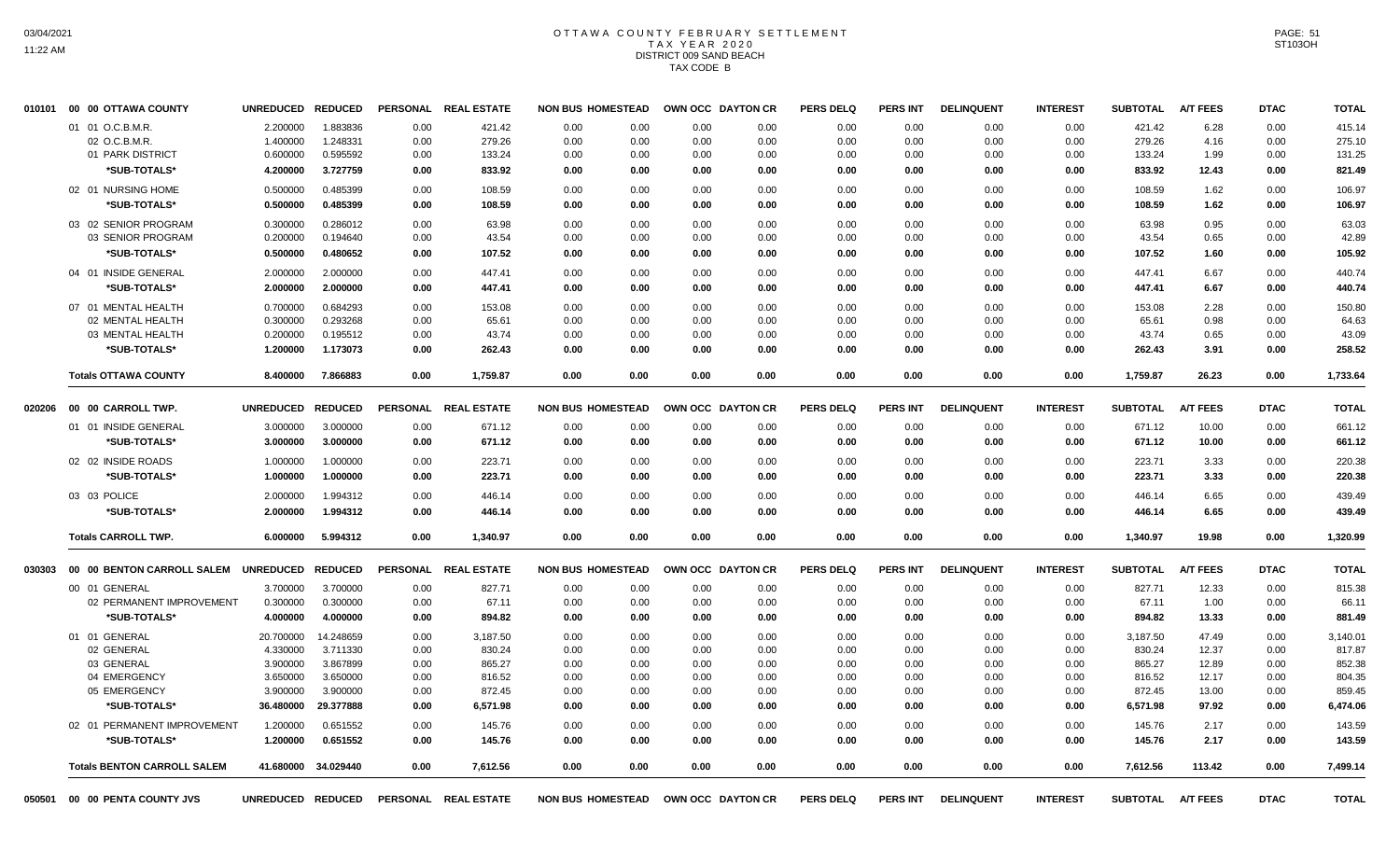# OTTAWA COUNTY FEBRUARY SETTLEMENT TAX YEAR 2020 DISTRICT 009 SAND BEACH TAX CODE B

| 050501            |     | 00 00 PENTA COUNTY JVS           | <b>UNREDUCED</b> | <b>REDUCED</b> | <b>PERSONAL</b> | <b>ESTATE</b><br><b>REAL</b> | <b>NON BUS HOMESTEAD</b> |      | OWN OCC DAYTON CR |      | <b>PERS DELQ</b> | <b>PERS INT</b> | <b>DELINQUENT</b> | <b>INTEREST</b> | <b>SUBTOTAL</b> | <b>A/T FEES</b> | <b>DTAC</b> | <b>TOTAL</b> |
|-------------------|-----|----------------------------------|------------------|----------------|-----------------|------------------------------|--------------------------|------|-------------------|------|------------------|-----------------|-------------------|-----------------|-----------------|-----------------|-------------|--------------|
|                   | -01 | GENERAL<br>01                    | 1.400000         | 1.370355       | 0.00            | 306.56                       | 0.00                     | 0.00 | 0.00              | 0.00 | 0.00             | 0.00            | 0.00              | 0.00            | 306.56          | 4.57            | 0.00        | 301.99       |
|                   |     | 02 GENERAL                       | 0.800000         | 0.783060       | 0.00            | 175.17                       | 0.00                     | 0.00 | 0.00              | 0.00 | 0.00             | 0.00            | 0.00              | 0.00            | 175.17          | 2.61            | 0.00        | 172.56       |
|                   |     | 03 PERMANENT IMP.                | 1.000000         | 0.978825       | 0.00            | 218.95                       | 0.00                     | 0.00 | 0.00              | 0.00 | 0.00             | 0.00            | 0.00              | 0.00            | 218.95          | 3.26            | 0.00        | 215.69       |
|                   |     | *SUB-TOTALS*                     | 3.200000         | 3.132240       | 0.00            | 700.68                       | 0.00                     | 0.00 | 0.00              | 0.00 | 0.00             | 0.00            | 0.00              | 0.00            | 700.68          | 10.44           | 0.00        | 690.24       |
|                   |     | <b>Totals PENTA COUNTY JVS</b>   | 3.200000         | 3.132240       | 0.00            | 700.68                       | 0.00                     | 0.00 | 0.00              | 0.00 | 0.00             | 0.00            | 0.00              | 0.00            | 700.68          | 10.44           | 0.00        | 690.24       |
| 060604            | -00 | <b>00 OAK HARBOR LIBRARY</b>     | <b>UNREDUCED</b> | <b>REDUCED</b> | <b>PERSONAL</b> | <b>REAL ESTATE</b>           | <b>NON BUS HOMESTEAD</b> |      | OWN OCC DAYTON CR |      | <b>PERS DELQ</b> | <b>PERS INT</b> | <b>DELINQUENT</b> | <b>INTEREST</b> | <b>SUBTOTAL</b> | <b>A/T FEES</b> | <b>DTAC</b> | <b>TOTAL</b> |
|                   |     | 01 04 OAK HARBOR LIBRARY         | 1.000000         | 0.991769       | 0.00            | 221.86                       | 0.00                     | 0.00 | 0.00              | 0.00 | 0.00             | 0.00            | 0.00              | 0.00            | 221.86          | 3.31            | 0.00        | 218.55       |
|                   |     | *SUB-TOTALS*                     | 1.000000         | 0.991769       | 0.00            | 221.86                       | 0.00                     | 0.00 | 0.00              | 0.00 | 0.00             | 0.00            | 0.00              | 0.00            | 221.86          | 3.31            | 0.00        | 218.55       |
|                   |     | <b>Totals OAK HARBOR LIBRARY</b> | 1.000000         | 0.991769       | 0.00            | 221.86                       | 0.00                     | 0.00 | 0.00              | 0.00 | 0.00             | 0.00            | 0.00              | 0.00            | 221.86          | 3.31            | 0.00        | 218.55       |
| <b>SAND BEACH</b> |     | TAX CODE B TOTALS                | 60.280000        | 52.014644      | 0.00            | 11,635.94                    | 0.00                     | 0.00 | 0.00              | 0.00 | 0.00             | 0.00            | 0.00              | 0.00            | 11,635.94       | 173.38          | 0.00        | 11,462.56    |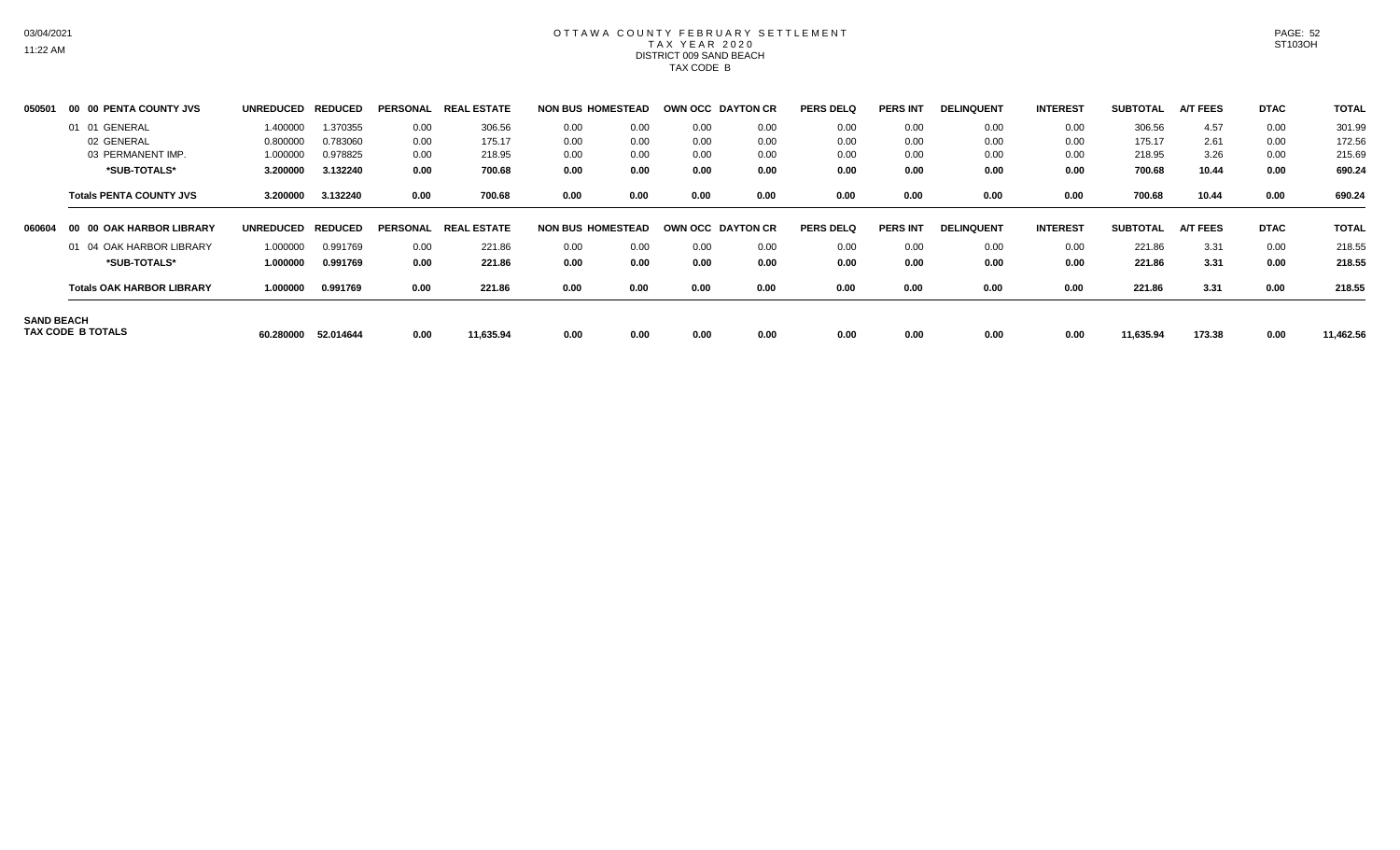#### OTTAWA COUNTY FEBRUARY SETTLEMENT T A X Y E A R 2 0 2 0 DISTRICT 009 SAND BEACH DISTRICT

| 010101 | 00 00 OTTAWA COUNTY                          | UNREDUCED REDUCED | <b>PERSONAL</b> | <b>REAL ESTATE</b>   |          | <b>NON BUS HOMESTEAD</b> |                   | OWN OCC DAYTON CR | <b>PERS DELQ</b> | <b>PERS INT</b> | <b>DELINQUENT</b> | <b>INTEREST</b> | <b>SUBTOTAL</b> | <b>A/T FEES</b> | <b>DTAC</b> | <b>TOTAL</b> |
|--------|----------------------------------------------|-------------------|-----------------|----------------------|----------|--------------------------|-------------------|-------------------|------------------|-----------------|-------------------|-----------------|-----------------|-----------------|-------------|--------------|
|        | 01 01 O.C.B.M.R.                             |                   | 0.00            | 5,798.19             | 506.88   | 90.73                    | 34.63             | 0.00              | 0.00             | 0.00            | 281.34            | 1.72            | 6,713.49        | 100.03          | 29.17       | 6,584.29     |
|        | 02 O.C.B.M.R.                                |                   | 0.00            | 4,297.36             | 378.79   | 67.80                    | 25.88             | 0.00              | 0.00             | 0.00            | 210.25            | 1.29            | 4,981.37        | 74.22           | 21.80       | 4,885.35     |
|        | 01 PARK DISTRICT                             |                   | 0.00            | 3,108.89             | 0.00     | 44.85                    | 0.00              | 0.00              | 0.00             | 0.00            | 155.70            | 0.95            | 3,310.39        | 49.33           | 14.42       | 3,246.64     |
|        | *SUB-TOTALS*                                 |                   | 0.00            | 13,204.44            | 885.67   | 203.38                   | 60.51             | 0.00              | 0.00             | 0.00            | 647.29            | 3.96            | 15,005.25       | 223.58          | 65.39       | 14,716.28    |
|        | 02 01 NURSING HOME                           |                   | 0.00            | 2,038.95             | 181.98   | 32.57                    | 12.43             | 0.00              | 0.00             | 0.00            | 101.01            | 0.62            | 2,367.56        | 35.28           | 10.47       | 2,321.81     |
|        | *SUB-TOTALS*                                 |                   | 0.00            | 2,038.95             | 181.98   | 32.57                    | 12.43             | 0.00              | 0.00             | 0.00            | 101.01            | 0.62            | 2,367.56        | 35.28           | 10.47       | 2,321.81     |
|        | 03 02 SENIOR PROGRAM                         |                   | 0.00            | 1,063.74             | 94.25    | 16.87                    | 6.44              | 0.00              | 0.00             | 0.00            | 52.31             | 0.32            | 1,233.93        | 18.38           | 5.42        | 1,210.13     |
|        | 03 SENIOR PROGRAM                            |                   | 0.00            | 910.21               | 0.00     | 13.06                    | 0.00              | 0.00              | 0.00             | 0.00            | 45.35             | 0.28            | 968.90          | 14.44           | 4.20        | 950.26       |
|        | *SUB-TOTALS*                                 |                   | 0.00            | 1,973.95             | 94.25    | 29.93                    | 6.44              | 0.00              | 0.00             | 0.00            | 97.66             | 0.60            | 2,202.83        | 32.82           | 9.62        | 2,160.39     |
|        | 04 01 INSIDE GENERAL                         |                   | 0.00            | 9,383.37             | 842.41   | 150.79                   | 57.55             | 0.00              | 0.00             | 0.00            | 467.58            | 2.86            | 10,904.56       | 162.47          | 48.48       | 10,693.61    |
|        | *SUB-TOTALS*                                 |                   | 0.00            | 9,383.37             | 842.41   | 150.79                   | 57.55             | 0.00              | 0.00             | 0.00            | 467.58            | 2.86            | 10,904.56       | 162.47          | 48.48       | 10,693.61    |
|        | 07 01 MENTAL HEALTH                          |                   | 0.00            | 2.984.44             | 266.92   | 47.78                    | 18.24             | 0.00              | 0.00             | 0.00            | 148.15            | 0.91            | 3.466.44        | 51.65           | 15.36       | 3,399.43     |
|        | 02 MENTAL HEALTH                             |                   | 0.00            | 1,279.05             | 114.39   | 20.48                    | 7.82              | 0.00              | 0.00             | 0.00            | 63.49             | 0.39            | 1,485.62        | 22.14           | 6.58        | 1,456.90     |
|        | 03 MENTAL HEALTH                             |                   | 0.00            | 949.68               | 0.00     | 13.65                    | 0.00              | 0.00              | 0.00             | 0.00            | 47.40             | 0.29            | 1,011.02        | 15.06           | 4.39        | 991.57       |
|        | *SUB-TOTALS*                                 |                   | 0.00            | 5,213.17             | 381.31   | 81.91                    | 26.06             | 0.00              | 0.00             | 0.00            | 259.04            | 1.59            | 5,963.08        | 88.85           | 26.33       | 5,847.90     |
|        | <b>Totals OTTAWA COUNTY</b>                  |                   | 0.00            | 31,813.88            | 2,385.62 | 498.58                   | 162.99            | 0.00              | 0.00             | 0.00            | 1,572.58          | 9.63            | 36,443.28       | 543.00          | 160.29      | 35,739.99    |
| 020206 | 00 00 CARROLL TWP.                           | UNREDUCED REDUCED | <b>PERSONAL</b> | <b>REAL ESTATE</b>   |          | <b>NON BUS HOMESTEAD</b> |                   | OWN OCC DAYTON CR | <b>PERS DELQ</b> | PERS INT        | <b>DELINQUENT</b> | <b>INTEREST</b> | <b>SUBTOTAL</b> | <b>A/T FEES</b> | <b>DTAC</b> | <b>TOTAL</b> |
|        |                                              |                   |                 |                      |          |                          |                   |                   |                  |                 |                   |                 |                 |                 |             |              |
|        | 01 01 INSIDE GENERAL                         |                   | 0.00            | 14,075.07            | 1,263.61 | 226.19                   | 86.33             | 0.00              | 0.00             | 0.00            | 701.37            | 4.29            | 16,356.86       | 243.71          | 72.72       | 16,040.43    |
|        | *SUB-TOTALS*                                 |                   | 0.00            | 14,075.07            | 1,263.61 | 226.19                   | 86.33             | 0.00              | 0.00             | 0.00            | 701.37            | 4.29            | 16,356.86       | 243.71          | 72.72       | 16,040.43    |
|        | 02 02 INSIDE ROADS                           |                   | 0.00            | 4,691.69             | 421.20   | 75.40                    | 28.78             | 0.00              | 0.00             | 0.00            | 233.79            | 1.43            | 5,452.29        | 81.23           | 24.24       | 5,346.82     |
|        | *SUB-TOTALS*                                 |                   | 0.00            | 4,691.69             | 421.20   | 75.40                    | 28.78             | 0.00              | 0.00             | 0.00            | 233.79            | 1.43            | 5,452.29        | 81.23           | 24.24       | 5,346.82     |
|        | 03 03 POLICE                                 |                   | 0.00            | 10,423.34            | 0.00     | 150.37                   | 0.00              | 0.00              | 0.00             | 0.00            | 522.07            | 3.19            | 11,098.97       | 165.37          | 48.35       | 10,885.25    |
|        | *SUB-TOTALS*                                 |                   | 0.00            | 10,423.34            | 0.00     | 150.37                   | 0.00              | 0.00              | 0.00             | 0.00            | 522.07            | 3.19            | 11,098.97       | 165.37          | 48.35       | 10,885.25    |
|        | <b>Totals CARROLL TWP.</b>                   |                   | 0.00            | 29,190.10            | 1,684.81 | 451.96                   | 115.11            | 0.00              | 0.00             | 0.00            | 1,457.23          | 8.91            | 32,908.12       | 490.31          | 145.31      | 32,272.50    |
| 030303 | 00 00 BENTON CARROLL SALEM UNREDUCED REDUCED |                   | <b>PERSONAL</b> | <b>REAL ESTATE</b>   |          | <b>NON BUS HOMESTEAD</b> |                   | OWN OCC DAYTON CR | <b>PERS DELQ</b> | <b>PERS INT</b> | <b>DELINQUENT</b> | <b>INTEREST</b> | <b>SUBTOTAL</b> | A/T FEES        | <b>DTAC</b> | <b>TOTAL</b> |
|        | 00 01 GENERAL                                |                   | 0.00            | 17,359.25            | 1,558.45 | 278.96                   | 106.47            | 0.00              | 0.00             | 0.00            | 865.03            | 5.29            | 20,173.45       | 300.57          | 89.69       | 19,783.19    |
|        | 02 PERMANENT IMPROVEMENT                     |                   | 0.00            | 1,407.50             | 126.36   | 22.62                    | 8.63              | 0.00              | 0.00             | 0.00            | 70.14             | 0.43            | 1,635.68        | 24.37           | 7.27        | 1,604.04     |
|        | *SUB-TOTALS*                                 |                   | 0.00            | 18,766.75            | 1,684.81 | 301.58                   | 115.10            | 0.00              | 0.00             | 0.00            | 935.17            | 5.72            | 21,809.13       | 324.94          | 96.96       | 21,387.23    |
|        | 01 01 GENERAL                                |                   | 0.00            | 52,466.09            | 4,645.57 | 831.55                   | 317.38            | 0.00              | 0.00             | 0.00            | 2,578.55          | 15.78           | 60,854.92       | 906.70          | 267.36      | 59,680.86    |
|        | 02 GENERAL                                   |                   | 0.00            | 12,134.15            | 1,065.64 | 190.75                   | 72.80             | 0.00              | 0.00             | 0.00            | 591.49            | 3.62            | 14,058.45       | 209.46          | 61.33       | 13,787.66    |
|        | 03 GENERAL                                   |                   | 0.00            | 13,110.96            | 1,154.42 | 206.64                   | 78.87             | 0.00              | 0.00             | 0.00            | 640.77            | 3.92            | 15,195.58       | 226.40          | 66.44       | 14,902.74    |
|        | 04 EMERGENCY                                 |                   | 0.00            | 19,075.39            | 0.00     | 275.19                   | 0.00              | 0.00              | 0.00             | 0.00            | 955.41            | 5.84            | 20,311.83       | 302.64          | 88.48       | 19,920.71    |
|        | 05 EMERGENCY                                 |                   | 0.00            | 20,381.93            | 0.00     | 294.04                   | 0.00              | 0.00              | 0.00             | 0.00            | 1,020.85          | 6.25            | 21,703.07       | 323.36          | 94.54       | 21,285.17    |
|        | *SUB-TOTALS*                                 |                   | 0.00            | 117,168.52           | 6,865.63 | 1,798.17                 | 469.05            | 0.00              | 0.00             | 0.00            | 5,787.07          | 35.41           | 132,123.85      | 1,968.56        | 578.15      | 129,577.14   |
|        | 02 01 PERMANENT IMPROVEMENT                  |                   | 0.00            | 1,645.65             | 141.40   | 25.31                    | 9.66              | 0.00              | 0.00             | 0.00            | 78.48             | 0.48            | 1,900.98        | 28.32           | 8.14        | 1,864.52     |
|        | *SUB-TOTALS*                                 |                   | 0.00            | 1,645.65             | 141.40   | 25.31                    | 9.66              | 0.00              | 0.00             | 0.00            | 78.48             | 0.48            | 1.900.98        | 28.32           | 8.14        | 1,864.52     |
|        | <b>Totals BENTON CARROLL SALEM</b>           |                   | 0.00            | 137,580.92           | 8,691.84 | 2,125.06                 | 593.81            | 0.00              | 0.00             | 0.00            | 6,800.72          | 41.61           | 155,833.96      | 2,321.82        | 683.25      | 152,828.89   |
| 050501 | 00 00 PENTA COUNTY JVS                       | UNREDUCED REDUCED |                 | PERSONAL REAL ESTATE |          | <b>NON BUS HOMESTEAD</b> | OWN OCC DAYTON CR |                   | <b>PERS DELQ</b> | <b>PERS INT</b> | <b>DELINQUENT</b> | <b>INTEREST</b> | <b>SUBTOTAL</b> | <b>A/T FEES</b> | <b>DTAC</b> | <b>TOTAL</b> |

PAGE: 53 ST103OH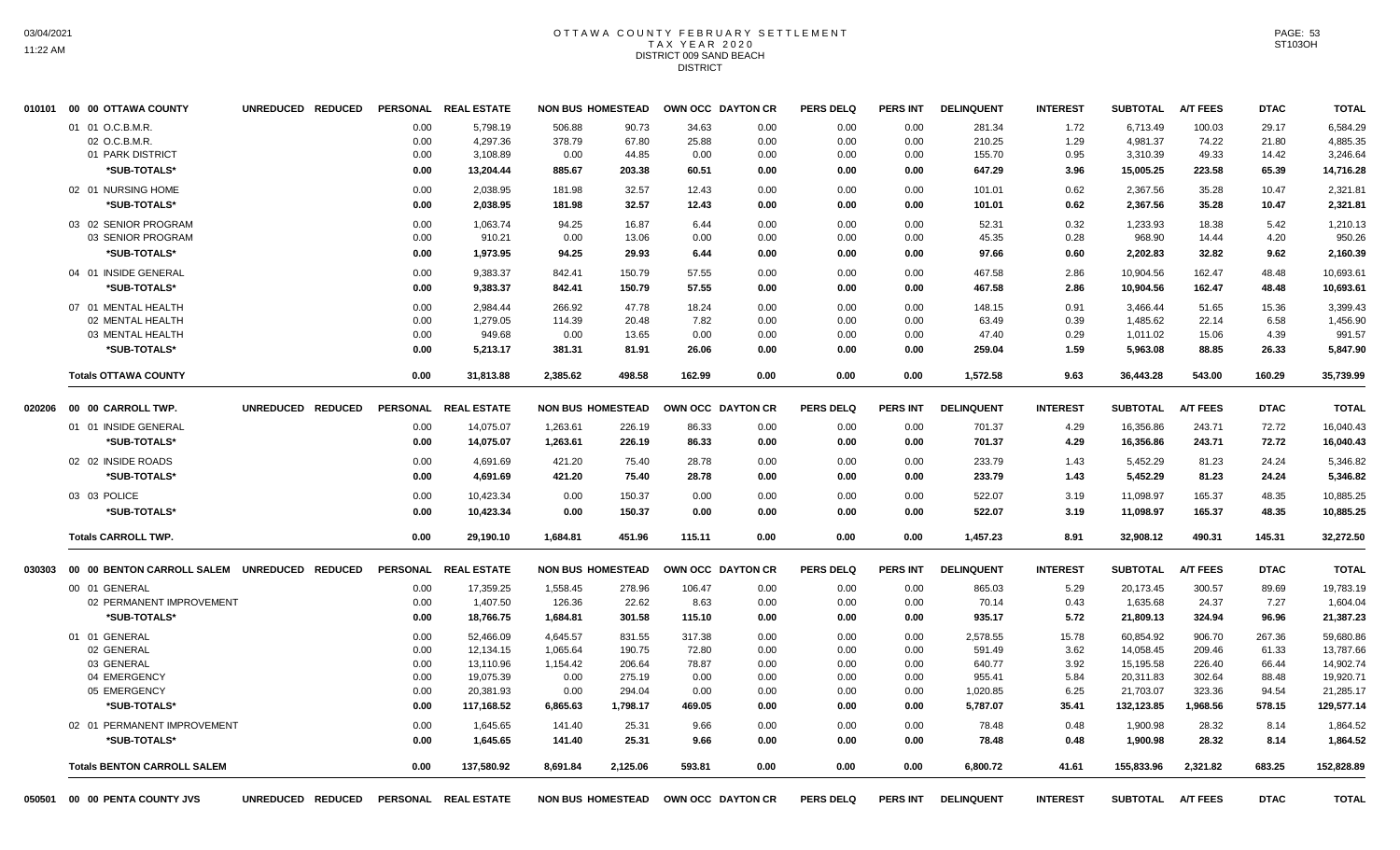#### OTTAWA COUNTY FEBRUARY SETTLEMENT TAX YEAR 2020 DISTRICT 009 SAND BEACH DISTRICT

| 050501            |                 | 00 00 PENTA COUNTY JVS           | <b>UNREDUCED</b>  | <b>REDUCED</b> | PERSONAL REAL | . ESTATE             |           | <b>NON BUS HOMESTEAD</b> | <b>OWN OCC DAYTON CR</b> |      | <b>PERS DELQ</b> | <b>PERS INT</b> | <b>DELINQUENT</b> | <b>INTEREST</b> | <b>SUBTOTAL</b> | <b>A/T FEES</b> | <b>DTAC</b> | <b>TOTAL</b> |
|-------------------|-----------------|----------------------------------|-------------------|----------------|---------------|----------------------|-----------|--------------------------|--------------------------|------|------------------|-----------------|-------------------|-----------------|-----------------|-----------------|-------------|--------------|
|                   |                 | 01 01 GENERAL                    |                   |                | 0.00          | 5,993.08             | 536.08    | 95.96                    | 36.62                    | 0.00 | 0.00             | 0.00            | 297.55            | 1.82            | 6,961.11        | 103.72          | 30.85       | 6,826.54     |
|                   |                 | 02 GENERAL                       |                   |                | 0.00          | 3,424.61             | 306.33    | 54.83                    | 20.93                    | 0.00 | 0.00             | 0.00            | 170.03            | 1.04            | 3,977.77        | 59.27           | 17.63       | 3,900.87     |
|                   |                 | 03 PERMANENT IMP.                |                   |                | 0.00          | 3,777.05             | 335.42    | 60.04                    | 22.91                    | 0.00 | 0.00             | 0.00            | 186.19            | 1.13            | 4,382.74        | 65.30           | 19.30       | 4,298.14     |
|                   |                 | *SUB-TOTALS*                     |                   |                | 0.00          | 13,194.74            | 1,177.83  | 210.83                   | 80.46                    | 0.00 | 0.00             | 0.00            | 653.77            | 3.99            | 15,321.62       | 228.29          | 67.78       | 15,025.55    |
|                   |                 | <b>Totals PENTA COUNTY JVS</b>   |                   |                | 0.00          | 13,194.74            | 1,177.83  | 210.83                   | 80.46                    | 0.00 | 0.00             | 0.00            | 653.77            | 3.99            | 15,321.62       | 228.29          | 67.78       | 15,025.55    |
| 060604            |                 | 00 00 OAK HARBOR LIBRARY         | UNREDUCED REDUCED |                |               | PERSONAL REAL ESTATE |           | <b>NON BUS HOMESTEAD</b> | OWN OCC DAYTON CR        |      | <b>PERS DELQ</b> | <b>PERS INT</b> | <b>DELINQUENT</b> | <b>INTEREST</b> | <b>SUBTOTAL</b> | <b>A/T FEES</b> | <b>DTAC</b> | <b>TOTAL</b> |
|                   |                 | 01 04 OAK HARBOR LIBRARY         |                   |                | 0.00          | 4,533.01             | 0.00      | 64.98                    | 0.00                     | 0.00 | 0.00             | 0.00            | 225.58            | 1.38            | 4,824.95        | 71.89           | 20.89       | 4,732.17     |
|                   |                 | *SUB-TOTALS*                     |                   |                | 0.00          | 4,533.01             | 0.00      | 64.98                    | 0.00                     | 0.00 | 0.00             | 0.00            | 225.58            | 1.38            | 4,824.95        | 71.89           | 20.89       | 4,732.17     |
|                   |                 | <b>Totals OAK HARBOR LIBRARY</b> |                   |                | 0.00          | 4,533.01             | 0.00      | 64.98                    | 0.00                     | 0.00 | 0.00             | 0.00            | 225.58            | 1.38            | 4,824.95        | 71.89           | 20.89       | 4,732.17     |
| <b>SAND BEACH</b> | DISTRICT TOTALS |                                  |                   |                | 0.00          | 216,312.65           | 13,940.10 | 3,351.41                 | 952.37                   | 0.00 | 0.00             | 0.00            | 10,709.88         | 65.52           | 245,331.93      | 3,655.31        | 1,077.52    | 240,599.10   |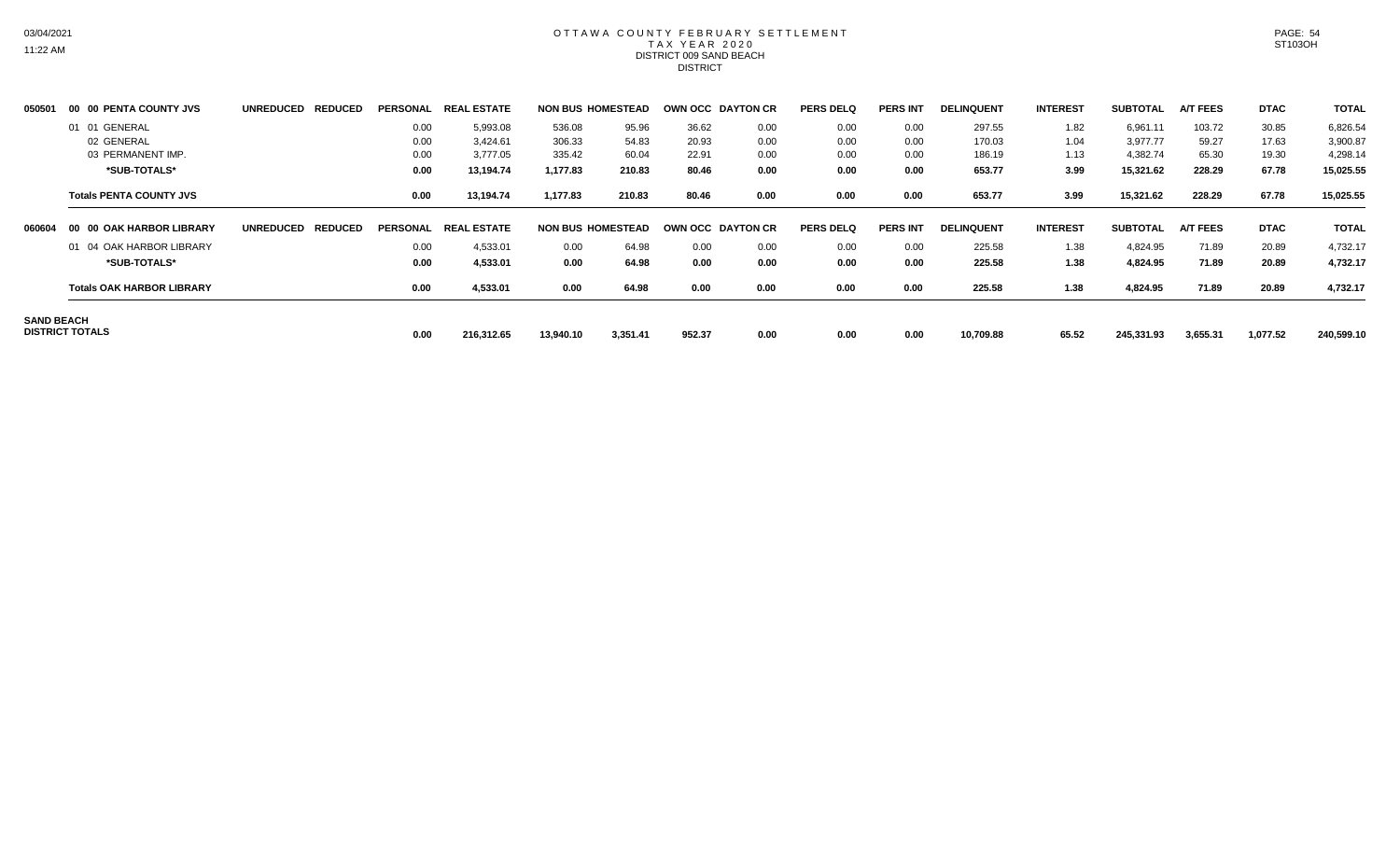# OTTAWA COUNTY FEBRUARY SETTLEMENT TAX YEAR 2020 DISTRICT 010 CLAY TOWNSHIP TAX CODE A

|        | 010101 00 00 OTTAWA COUNTY         | <b>UNREDUCED</b>  | <b>REDUCED</b> |      | PERSONAL REAL ESTATE |           | <b>NON BUS HOMESTEAD</b> | OWN OCC DAYTON CR |      | <b>PERS DELQ</b> | PERS INT        | <b>DELINQUENT</b> | <b>INTEREST</b> | <b>SUBTOTAL</b> | <b>A/T FEES</b> | <b>DTAC</b> | <b>TOTAL</b> |
|--------|------------------------------------|-------------------|----------------|------|----------------------|-----------|--------------------------|-------------------|------|------------------|-----------------|-------------------|-----------------|-----------------|-----------------|-------------|--------------|
|        | 01 01 O.C.B.M.R.                   | 2.200000          | 1.203400       | 0.00 | 31.665.99            | 3.340.78  | 1.266.57                 | 410.60            | 0.00 | 0.00             | 0.00            | 1,236.02          | 9.91            | 37.929.87       | 565.13          | 126.99      | 37,237.75    |
|        | 02 O.C.B.M.R                       | 1.400000          | 0.899310       | 0.00 | 23,664.24            | 2,496.59  | 946.52                   | 306.84            | 0.00 | 0.00             | 0.00            | 923.69            | 7.40            | 28,345.28       | 422.33          | 94.90       | 27,828.05    |
|        | 01 PARK DISTRICT                   | 0.600000          | 0.594840       | 0.00 | 17,631.48            | 0.00      | 626.07                   | 0.00              | 0.00 | 0.00             | 0.00            | 688.21            | 5.52            | 18,951.28       | 282.36          | 62.77       | 18,606.15    |
|        | *SUB-TOTALS*                       | 4.200000          | 2.697550       | 0.00 | 72,961.71            | 5,837.37  | 2,839.16                 | 717.44            | 0.00 | 0.00             | 0.00            | 2,847.92          | 22.83           | 85,226.43       | 1,269.82        | 284.66      | 83,671.95    |
|        | 02 01 NURSING HOME                 | 0.500000          | 0.432043       | 0.00 | 11,368.68            | 1,199.40  | 454.72                   | 147.41            | 0.00 | 0.00             | 0.00            | 443.75            | 3.56            | 13,617.52       | 202.89          | 45.59       | 13,369.04    |
|        | *SUB-TOTALS*                       | 0.500000          | 0.432043       | 0.00 | 11,368.68            | 1,199.40  | 454.72                   | 147.41            | 0.00 | 0.00             | 0.00            | 443.75            | 3.56            | 13,617.52       | 202.89          | 45.59       | 13,369.04    |
|        | 03 02 SENIOR PROGRAM               | 0.300000          | 0.223762       | 0.00 | 5,888.02             | 621.19    | 235.51                   | 76.35             | 0.00 | 0.00             | 0.00            | 229.83            | 1.84            | 7,052.74        | 105.08          | 23.61       | 6,924.05     |
|        | 03 SENIOR PROGRAM                  | 0.200000          | 0.173250       | 0.00 | 5,135.25             | 0.00      | 182.34                   | 0.00              | 0.00 | 0.00             | 0.00            | 200.44            | 1.61            | 5,519.64        | 82.24           | 18.28       | 5,419.12     |
|        | *SUB-TOTALS*                       | 0.500000          | 0.397012       | 0.00 | 11,023.27            | 621.19    | 417.85                   | 76.35             | 0.00 | 0.00             | 0.00            | 430.27            | 3.45            | 12,572.38       | 187.32          | 41.89       | 12,343.17    |
|        | 04 01 INSIDE GENERAL               | 2.000000          | 2.000000       | 0.00 | 52,627.55            | 5,552.23  | 2,104.99                 | 682.39            | 0.00 | 0.00             | 0.00            | 2,054.22          | 16.47           | 63,037.85       | 939.22          | 211.05      | 61,887.58    |
|        | *SUB-TOTALS*                       | 2.000000          | 2.000000       | 0.00 | 52,627.55            | 5,552.23  | 2,104.99                 | 682.39            | 0.00 | 0.00             | 0.00            | 2,054.22          | 16.47           | 63,037.85       | 939.22          | 211.05      | 61,887.58    |
|        | 07 01 MENTAL HEALTH                | 0.700000          | 0.633701       | 0.00 | 16,675.06            | 1,759.23  | 666.97                   | 216.22            | 0.00 | 0.00             | 0.00            | 650.88            | 5.22            | 19,973.58       | 297.59          | 66.87       | 19,609.12    |
|        | 02 MENTAL HEALTH                   | 0.300000          | 0.271586       | 0.00 | 7,146.45             | 753.95    | 285.84                   | 92.66             | 0.00 | 0.00             | 0.00            | 278.95            | 2.24            | 8,560.09        | 127.54          | 28.66       | 8,403.89     |
|        | 03 MENTAL HEALTH                   | 0.200000          | 0.181100       | 0.00 | 5,367.93             | 0.00      | 190.61                   | 0.00              | 0.00 | 0.00             | 0.00            | 209.53            | 1.68            | 5,769.75        | 85.97           | 19.11       | 5,664.67     |
|        | *SUB-TOTALS*                       | 1.200000          | 1.086387       | 0.00 | 29,189.44            | 2,513.18  | 1,143.42                 | 308.88            | 0.00 | 0.00             | 0.00            | 1,139.36          | 9.14            | 34,303.42       | 511.10          | 114.64      | 33,677.68    |
|        | <b>Totals OTTAWA COUNTY</b>        | 8.400000          | 6.612992       | 0.00 | 177,170.65           | 15,723.37 | 6,960.14                 | 1,932.47          | 0.00 | 0.00             | 0.00            | 6,915.52          | 55.45           | 208,757.60      | 3,110.35        | 697.83      | 204,949.42   |
|        | 02020701 00 00 CLAY TWP. EXC CORP. | UNREDUCED REDUCED |                |      | PERSONAL REAL ESTATE |           | <b>NON BUS HOMESTEAD</b> | OWN OCC DAYTON CR |      | <b>PERS DELQ</b> | <b>PERS INT</b> | <b>DELINQUENT</b> | <b>INTEREST</b> | <b>SUBTOTAL</b> | <b>A/T FEES</b> | <b>DTAC</b> | <b>TOTAL</b> |
|        | 02 01 POLICE                       | 1.500000          | 1.134069       | 0.00 | 29,841.63            | 3,148.31  | 1,193.60                 | 386.94            | 0.00 | 0.00             | 0.00            | 1,164.81          | 9.34            | 35,744.63       | 532.57          | 119.68      | 35,092.38    |
|        | 02 POLICE                          | 1.500000          | 0.651566       | 0.00 | 17,145.16            | 1,808.82  | 685.77                   | 222.31            | 0.00 | 0.00             | 0.00            | 669.23            | 5.36            | 20,536.65       | 305.98          | 68.76       | 20,161.91    |
|        | 03 POLICE                          | 2.500000          | 1.890115       | 0.00 | 49,736.06            | 5,247.18  | 1,989.34                 | 644.90            | 0.00 | 0.00             | 0.00            | 1,941.35          | 15.56           | 59,574.39       | 887.62          | 199.46      | 58,487.31    |
|        | 04 POLICE                          | 2.800000          | 1.693384       | 0.00 | 44,559.32            | 4,701.03  | 1,782.28                 | 577.78            | 0.00 | 0.00             | 0.00            | 1,739.29          | 13.94           | 53,373.64       | 795.23          | 178.70      | 52,399.71    |
|        | 05 POLICE                          | 2.000000          | 1.873600       | 0.00 | 55,534.85            | 0.00      | 1,971.96                 | 0.00              | 0.00 | 0.00             | 0.00            | 2,167.70          | 17.38           | 59,691.89       | 889.37          | 197.72      | 58,604.80    |
|        | *SUB-TOTALS*                       | 10.300000         | 7.242734       | 0.00 | 196,817.02           | 14,905.34 | 7,622.95                 | 1,831.93          | 0.00 | 0.00             | 0.00            | 7,682.38          | 61.58           | 228,921.20      | 3,410.77        | 764.32      | 224,746.11   |
|        | 03 02 CEMETERY                     | 0.500000          | 0.407696       | 0.00 | 10,728.02            | 1,131.81  | 429.10                   | 139.10            | 0.00 | 0.00             | 0.00            | 418.75            | 3.36            | 12,850.14       | 191.46          | 43.02       | 12,615.66    |
|        | *SUB-TOTALS*                       | 0.500000          | 0.407696       | 0.00 | 10,728.02            | 1,131.81  | 429.10                   | 139.10            | 0.00 | 0.00             | 0.00            | 418.75            | 3.36            | 12,850.14       | 191.46          | 43.02       | 12,615.66    |
|        | 05 01 INSIDE GENERAL               | 0.500000          | 0.500000       | 0.00 | 13,156.89            | 1,388.06  | 526.25                   | 170.60            | 0.00 | 0.00             | 0.00            | 513.55            | 4.12            | 15,759.47       | 234.81          | 52.76       | 15,471.90    |
|        | *SUB-TOTALS*                       | 0.500000          | 0.500000       | 0.00 | 13,156.89            | 1,388.06  | 526.25                   | 170.60            | 0.00 | 0.00             | 0.00            | 513.55            | 4.12            | 15,759.47       | 234.81          | 52.76       | 15,471.90    |
|        | 06 02 INSIDE ROADS                 | 2.400000          | 2.400000       | 0.00 | 63,153.06            | 6,662.67  | 2,525.99                 | 818.87            | 0.00 | 0.00             | 0.00            | 2,465.06          | 19.76           | 75,645.41       | 1,127.07        | 253.26      | 74,265.08    |
|        | *SUB-TOTALS*                       | 2.400000          | 2.400000       | 0.00 | 63,153.06            | 6,662.67  | 2,525.99                 | 818.87            | 0.00 | 0.00             | 0.00            | 2,465.06          | 19.76           | 75,645.41       | 1,127.07        | 253.26      | 74,265.08    |
|        | <b>Totals CLAY TWP. EXC CORP.</b>  | 13.700000         | 10.550430      | 0.00 | 283,854.99           | 24,087.88 | 11,104.29                | 2,960.50          | 0.00 | 0.00             | 0.00            | 11,079.74         | 88.82           | 333,176.22      | 4,964.11        | 1,113.36    | 327,098.75   |
| 030301 | 00 00 GENOA AREA LSD               | UNREDUCED REDUCED |                |      | PERSONAL REAL ESTATE |           | <b>NON BUS HOMESTEAD</b> | OWN OCC DAYTON CR |      | <b>PERS DELQ</b> | <b>PERS INT</b> | <b>DELINQUENT</b> | <b>INTEREST</b> | <b>SUBTOTAL</b> | <b>A/T FEES</b> | <b>DTAC</b> | <b>TOTAL</b> |
|        | 00 01 GENERAL                      | 5.100000          | 5.100000       | 0.00 | 134,200.24           | 14,158.18 | 5,367.73                 | 1,740.11          | 0.00 | 0.00             | 0.00            | 5,238.25          | 41.99           | 160,746.50      | 2,395.02        | 538.19      | 157,813.29   |
|        | *SUB-TOTALS*                       | 5.100000          | 5.100000       | 0.00 | 134,200.24           | 14,158.18 | 5,367.73                 | 1,740.11          | 0.00 | 0.00             | 0.00            | 5,238.25          | 41.99           | 160,746.50      | 2,395.02        | 538.19      | 157,813.29   |
|        | 01 01 GENERAL                      | 27.600000         | 4.609504       | 0.00 | 121,293.44           | 12,796.51 | 4,851.48                 | 1,572.75          | 0.00 | 0.00             | 0.00            | 4,734.46          | 37.95           | 145,286.59      | 2,164.68        | 486.43      | 142,635.48   |
|        | 02 GENERAL                         | 5.800000          | 1.782734       | 0.00 | 46,910.46            | 4,949.07  | 1,876.32                 | 608.26            | 0.00 | 0.00             | 0.00            | 1,831.06          | 14.68           | 56,189.85       | 837.19          | 188.13      | 55,164.53    |
|        | 03 GENERAL                         | 3.500000          | 1.356096       | 0.00 | 35,684.00            | 3,764.68  | 1,427.29                 | 462.70            | 0.00 | 0.00             | 0.00            | 1,392.86          | 11.17           | 42,742.70       | 636.84          | 143.11      | 41,962.75    |
|        | 04 GENERAL                         | 4.250000          | 1.863710       | 0.00 | 49,041.24            | 5,173.87  | 1,961.55                 | 635.89            | 0.00 | 0.00             | 0.00            | 1,914.23          | 15.35           | 58,742.13       | 875.22          | 196.67      | 57,670.24    |
|        | 05 GENERAL                         | 2.500000          | 1.102928       | 0.00 | 29,022.20            | 3,061.85  | 1,160.83                 | 376.32            | 0.00 | 0.00             | 0.00            | 1,132.83          | 9.08            | 34,763.11       | 517.95          | 116.39      | 34,128.77    |
|        | 06 GENERAL                         | 5.000000          | 2.221125       | 0.00 | 58,446.18            | 6,166.10  | 2,337.72                 | 757.84            | 0.00 | 0.00             | 0.00            | 2,281.33          | 18.29           | 70,007.46       | 1,043.07        | 234.39      | 68,730.00    |
|        | 07 CURRENT EXPENSE                 | 3.900000          | 3.193987       | 0.00 | 84,045.85            | 8,866.87  | 3,361.66                 | 1,089.78          | 0.00 | 0.00             | 0.00            | 3,280.57          | 26.30           | 100,671.03      | 1,499.93        | 337.05      | 98,834.05    |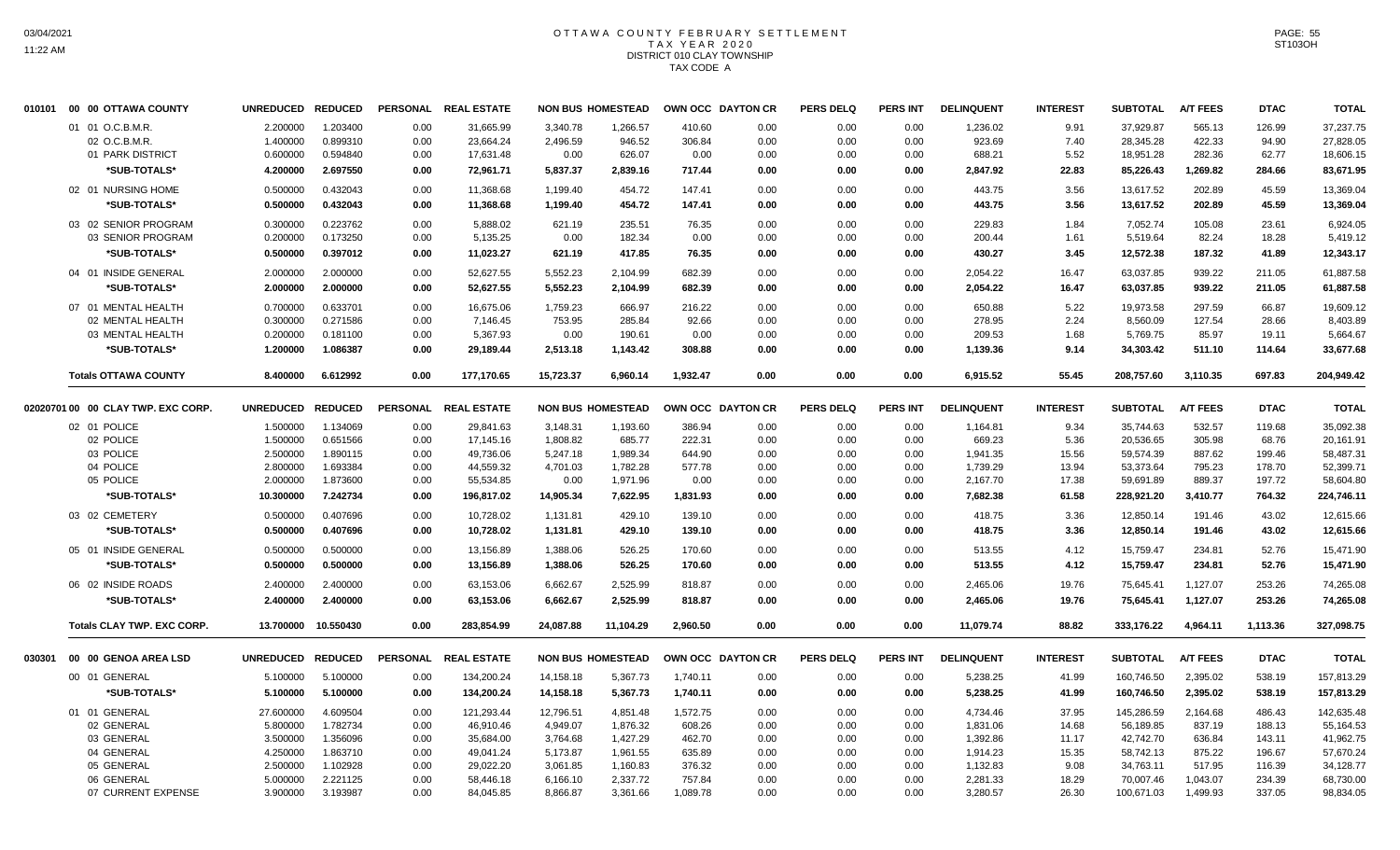# OTTAWA COUNTY FEBRUARY SETTLEMENT TAX YEAR 2020 DISTRICT 010 CLAY TOWNSHIP TAX CODE A

| 030301               |    | 00 00 GENOA AREA LSD                   | UNREDUCED REDUCED |                      |                 | PERSONAL REAL ESTATE |            | <b>NON BUS HOMESTEAD</b> |           | OWN OCC DAYTON CR        | <b>PERS DELQ</b> | <b>PERS INT</b> | <b>DELINQUENT</b> | <b>INTEREST</b> | <b>SUBTOTAL</b> | <b>A/T FEES</b> | <b>DTAC</b> | <b>TOTAL</b> |
|----------------------|----|----------------------------------------|-------------------|----------------------|-----------------|----------------------|------------|--------------------------|-----------|--------------------------|------------------|-----------------|-------------------|-----------------|-----------------|-----------------|-------------|--------------|
|                      | 01 | *SUB-TOTALS*                           | 52.550000         | 16.130084            | 0.00            | 424.443.37           | 44.778.95  | 16.976.85                | 5.503.54  | 0.00                     | 0.00             | 0.00            | 16,567.34         | 132.82          | 508.402.87      | 7.574.88        | 1.702.17    | 499,125.82   |
|                      |    | 02 01 PERMANENT IMPROVEMENT            | 1.600000          | 1.314459             | 0.00            | 34,588.38            | 3.649.09   | 1,383.46                 | 448.49    | 0.00                     | 0.00             | 0.00            | 1,350.09          | 10.82           | 41.430.33       | 617.29          | 138.71      | 40.674.33    |
|                      |    | 03 PERMANENT IMPROVEMENT               | 0.500000          | 0.410769             | 0.00            | 10,808.88            | 1,140.34   | 432.33                   | 140.15    | 0.00                     | 0.00             | 0.00            | 421.90            | 3.38            | 12,946.98       | 192.90          | 43.35       | 12.710.73    |
|                      |    | *SUB-TOTALS*                           | 2.100000          | 1.725228             | 0.00            | 45,397.26            | 4,789.43   | 1,815.79                 | 588.64    | 0.00                     | 0.00             | 0.00            | 1,771.99          | 14.20           | 54,377.31       | 810.19          | 182.06      | 53,385.06    |
|                      |    | 03 01 EDUCATION TECHNOLOGY             | 0.500000          | 0.461896             | 0.00            | 13.690.93            | 0.00       | 486.14                   | 0.00      | 0.00                     | 0.00             | 0.00            | 534.40            | 4.28            | 14.715.75       | 219.26          | 48.74       | 14.447.75    |
|                      |    | *SUB-TOTALS*                           | 0.500000          | 0.461896             | 0.00            | 13.690.93            | 0.00       | 486.14                   | 0.00      | 0.00                     | 0.00             | 0.00            | 534.40            | 4.28            | 14,715.75       | 219.26          | 48.74       | 14,447.75    |
|                      |    | 04 01 DEBT                             | 1.450000          | 1.450000             | 0.00            | 38,154.97            | 4,025.37   | 1,526.12                 | 494.74    | 0.00                     | 0.00             | 0.00            | 1,489.31          | 11.94           | 45,702.45       | 680.94          | 153.01      | 44,868.50    |
|                      |    | 02 DEBT                                | 1.800000          | 1.800000             | 0.00            | 47.364.79            | 4,997.01   | 1.894.49                 | 614.15    | 0.00                     | 0.00             | 0.00            | 1,848.79          | 14.82           | 56,734.05       | 845.30          | 189.95      | 55,698.80    |
|                      |    | *SUB-TOTALS*                           | 3.250000          | 3.250000             | 0.00            | 85,519.76            | 9,022.38   | 3,420.61                 | 1,108.89  | 0.00                     | 0.00             | 0.00            | 3,338.10          | 26.76           | 102,436.50      | 1,526.24        | 342.96      | 100,567.30   |
|                      |    | 05 01 SUBSTITUTE                       | 5.400000          | 5.400000             | 0.00            | 160,059.87           | 0.00       | 5,683.48                 | 0.00      | 0.00                     | 0.00             | 0.00            | 6,247.63          | 50.09           | 172,041.07      | 2,563.30        | 569.85      | 168,907.92   |
|                      |    | *SUB-TOTALS*                           | 5.400000          | 5.400000             | 0.00            | 160,059.87           | 0.00       | 5,683.48                 | 0.00      | 0.00                     | 0.00             | 0.00            | 6,247.63          | 50.09           | 172,041.07      | 2,563.30        | 569.85      | 168,907.92   |
|                      |    | <b>Totals GENOA AREA LSD</b>           | 68.900000         | 32.067208            | 0.00            | 863,311.43           | 72.748.94  | 33,750.60                | 8,941.18  | 0.00                     | 0.00             | 0.00            | 33,697.71         | 270.14          | 1,012,720.00    | 15,088.89       | 3,383.97    | 994,247.14   |
| 050501               |    | 00 00 PENTA COUNTY JVS                 | UNREDUCED REDUCED |                      | <b>PERSONAL</b> | <b>REAL ESTATE</b>   |            | <b>NON BUS HOMESTEAD</b> |           | OWN OCC DAYTON CR        | <b>PERS DELQ</b> | <b>PERS INT</b> | <b>DELINQUENT</b> | <b>INTEREST</b> | <b>SUBTOTAL</b> | <b>A/T FEES</b> | <b>DTAC</b> | <b>TOTAL</b> |
|                      |    | 01 01 GENERAL                          | 1.400000          | 1.272727             | 0.00            | 33,490.25            | 3,533.24   | 1,339.54                 | 434.25    | 0.00                     | 0.00             | 0.00            | 1,307.23          | 10.48           | 40,114.99       | 597.69          | 134.31      | 39,382.99    |
|                      |    | 02 GENERAL                             | 0.800000          | 0.727273             | 0.00            | 19,137.30            | 2,018.99   | 765.45                   | 248.14    | 0.00                     | 0.00             | 0.00            | 746.99            | 5.99            | 22,922.86       | 341.54          | 76.75       | 22,504.57    |
|                      |    | 03 PERMANENT IMP.                      | 1.000000          | 0.796351             | 0.00            | 20,955.00            | 2.210.76   | 838.16                   | 271.71    | 0.00                     | 0.00             | 0.00            | 817.94            | 6.56            | 25,100.13       | 373.98          | 84.04       | 24,642.11    |
|                      |    | *SUB-TOTALS*                           | 3.200000          | 2.796351             | 0.00            | 73.582.55            | 7.762.99   | 2.943.15                 | 954.10    | 0.00                     | 0.00             | 0.00            | 2,872.16          | 23.03           | 88,137.98       | 1.313.21        | 295.10      | 86,529.67    |
|                      |    | <b>Totals PENTA COUNTY JVS</b>         | 3.200000          | 2.796351             | 0.00            | 73,582.55            | 7.762.99   | 2,943.15                 | 954.10    | 0.00                     | 0.00             | 0.00            | 2,872.16          | 23.03           | 88.137.98       | 1,313.21        | 295.10      | 86,529.67    |
|                      |    |                                        |                   |                      |                 | PERSONAL REAL ESTATE |            | <b>NON BUS HOMESTEAD</b> |           | <b>OWN OCC DAYTON CR</b> | <b>PERS DELQ</b> | <b>PERS INT</b> | <b>DELINQUENT</b> | <b>INTEREST</b> | SUBTOTAL        | <b>A/T FEES</b> | <b>DTAC</b> | <b>TOTAL</b> |
|                      |    | 01 01 CURRENT EXPENSE                  | 1.100000          | 0.916402             | 0.00            | 24,113.99            | 2,544.04   | 964.51                   | 312.67    | 0.00                     | 0.00             | 0.00            | 941.24            | 7.55            | 28,884.00       | 430.35          | 96.71       | 28,356.94    |
|                      |    | *SUB-TOTALS*                           | 1.100000          | 0.916402             | 0.00            | 24.113.99            | 2,544.04   | 964.51                   | 312.67    | 0.00                     | 0.00             | 0.00            | 941.24            | 7.55            | 28.884.00       | 430.35          | 96.71       | 28,356.94    |
|                      |    | <b>Totals HARRIS ELMORE PUBLIC LIB</b> | 1.100000          | 0.916402             | 0.00            | 24,113.99            | 2,544.04   | 964.51                   | 312.67    | 0.00                     | 0.00             | 0.00            | 941.24            | 7.55            | 28,884.00       | 430.35          | 96.71       | 28,356.94    |
| 080806               |    | 00 00 ALLEN CLAY FIRE DIST             | UNREDUCED REDUCED |                      | <b>PERSONAL</b> | <b>REAL ESTATE</b>   |            | <b>NON BUS HOMESTEAD</b> |           | OWN OCC DAYTON CR        | <b>PERS DELQ</b> | <b>PERS INT</b> | <b>DELINQUENT</b> | <b>INTEREST</b> | <b>SUBTOTAL</b> | <b>A/T FEES</b> | <b>DTAC</b> | <b>TOTAL</b> |
|                      |    | 01 01 GENERAL                          | 5.000000          | 4.107445             | 0.00            | 108,082.40           | 11,402.72  | 4,323.07                 | 1,401.47  | 0.00                     | 0.00             | 0.00            | 4,218.78          | 33.81           | 129,462.25      | 1,928.90        | 433.45      | 127,099.90   |
|                      |    | *SUB-TOTALS*                           | 5.000000          | 4.107445             | 0.00            | 108,082.40           | 11,402.72  | 4,323.07                 | 1,401.47  | 0.00                     | 0.00             | 0.00            | 4,218.78          | 33.81           | 129,462.25      | 1,928.90        | 433.45      | 127,099.90   |
|                      |    | <b>Totals ALLEN CLAY FIRE DIST</b>     | 5.000000          | 4.107445             | 0.00            | 108,082.40           | 11,402.72  | 4,323.07                 | 1,401.47  | 0.00                     | 0.00             | 0.00            | 4,218.78          | 33.81           | 129,462.25      | 1,928.90        | 433.45      | 127,099.90   |
| <b>CLAY TOWNSHIP</b> |    | TAX CODE A TOTALS                      |                   | 100.300000 57.050828 | 0.00            | 1.530.116.01         | 134.269.94 | 60.045.76                | 16.502.39 | 0.00                     | 0.00             | 0.00            | 59,725.15         | 478.80          | 1.801.138.05    | 26.835.81       | 6.020.42    | 1,768,281.82 |
|                      |    |                                        |                   |                      |                 |                      |            |                          |           |                          |                  |                 |                   |                 |                 |                 |             |              |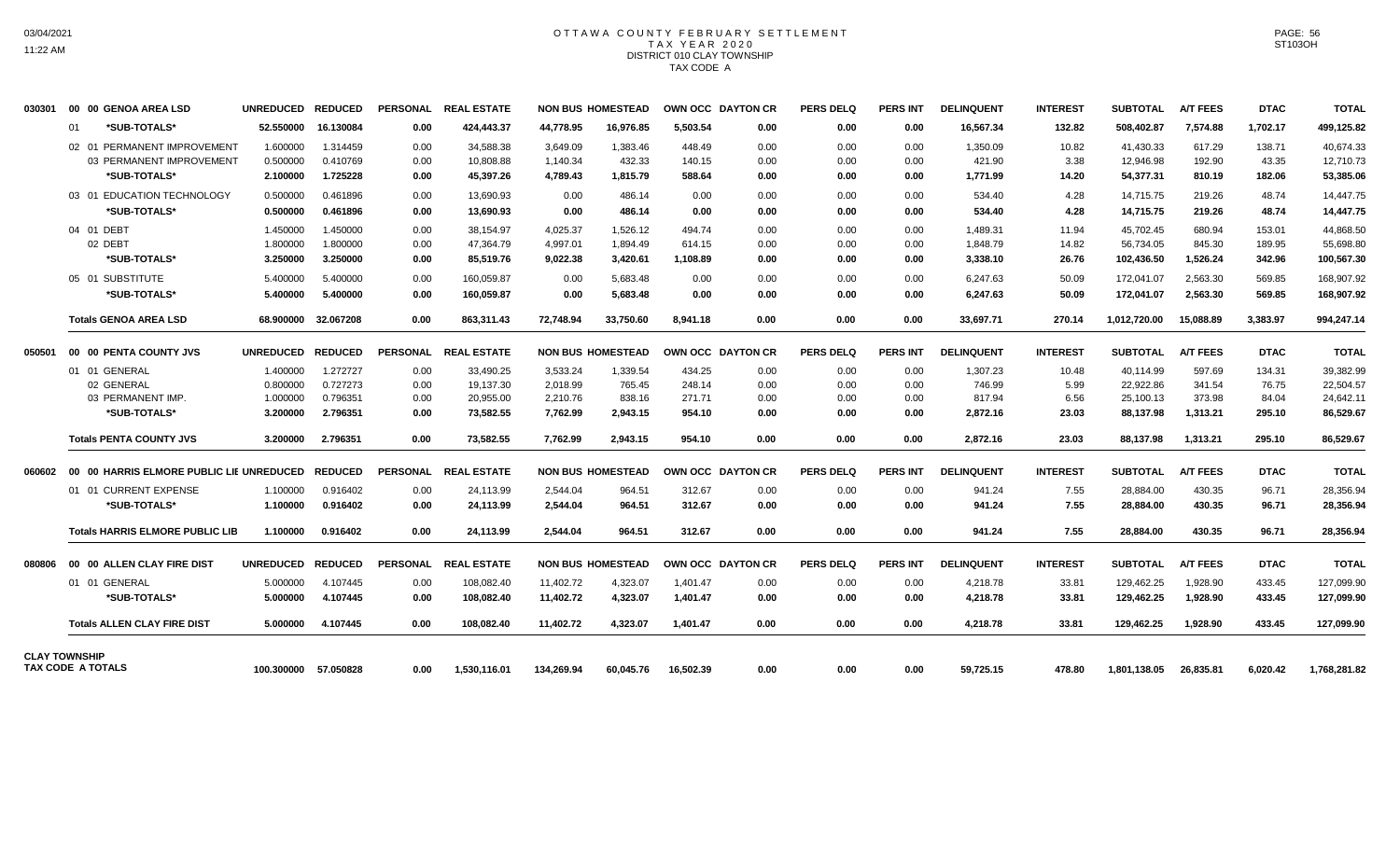# OTTAWA COUNTY FEBRUARY SETTLEMENT TAX YEAR 2020 DISTRICT 010 CLAY TOWNSHIP TAX CODE B

| 010101 | 00 00 OTTAWA COUNTY                | UNREDUCED REDUCED |           |           | PERSONAL REAL ESTATE | <b>NON BUS HOMESTEAD</b> |              | OWN OCC DAYTON CR | <b>PERS DELQ</b> | PERS INT        | <b>DELINQUENT</b> | <b>INTEREST</b> | <b>SUBTOTAL</b> | <b>A/T FEES</b> | <b>DTAC</b> | <b>TOTAL</b> |
|--------|------------------------------------|-------------------|-----------|-----------|----------------------|--------------------------|--------------|-------------------|------------------|-----------------|-------------------|-----------------|-----------------|-----------------|-------------|--------------|
|        | 01 01 O.C.B.M.R.                   | 2.200000          | 1.883836  | 4,500.89  | 3,093.51             | 8.06<br>0.00             | 1.94         | 0.00              | 306.38           | 0.00            | 125.93            | 9.68            | 8,046.39        | 119.89          | 50.61       | 7,875.89     |
|        | 02 O.C.B.M.R.                      | 1.400000          | 1.248331  | 2,864.21  | 2,049.93             | 0.00<br>5.34             | 1.28         | 0.00              | 194.97           | 0.00            | 83.45             | 6.41            | 5,205.59        | 77.56           | 33.54       | 5,094.49     |
|        | 01 PARK DISTRICT                   | 0.600000          | 0.595592  | 1,227.52  | 978.04               | 2.55<br>0.00             | 0.00         | 0.00              | 83.56            | 0.00            | 39.81             | 3.06            | 2,334.54        | 34.78           | 16.00       | 2,283.76     |
|        | *SUB-TOTALS*                       | 4.200000          | 3.727759  | 8,592.62  | 6,121.48             | 0.00<br>15.95            | 3.22         | 0.00              | 584.91           | 0.00            | 249.19            | 19.15           | 15,586.52       | 232.23          | 100.15      | 15,254.14    |
|        | 02 01 NURSING HOME                 | 0.500000          | 0.485399  | 1,022.93  | 797.09               | 0.00<br>2.08             | 0.50         | 0.00              | 69.63            | 0.00            | 32.45             | 2.49            | 1,927.17        | 28.71           | 13.04       | 1,885.42     |
|        | *SUB-TOTALS*                       | 0.500000          | 0.485399  | 1,022.93  | 797.09               | 0.00                     | 0.50<br>2.08 | 0.00              | 69.63            | 0.00            | 32.45             | 2.49            | 1,927.17        | 28.71           | 13.04       | 1,885.42     |
|        | 03 02 SENIOR PROGRAM               | 0.300000          | 0.286012  | 613.76    | 469.67               | 0.00                     | 1.22<br>0.29 | 0.00              | 41.78            | 0.00            | 19.12             | 1.47            | 1,147.31        | 17.09           | 7.68        | 1,122.54     |
|        | 03 SENIOR PROGRAM                  | 0.200000          | 0.194640  | 409.17    | 319.62               | 0.83<br>0.00             | 0.00         | 0.00              | 27.85            | 0.00            | 13.01             | 1.00            | 771.48          | 11.49           | 5.23        | 754.76       |
|        | *SUB-TOTALS*                       | 0.500000          | 0.480652  | 1,022.93  | 789.29               | 0.00                     | 2.05<br>0.29 | 0.00              | 69.63            | 0.00            | 32.13             | 2.47            | 1,918.79        | 28.58           | 12.91       | 1,877.30     |
|        | 04 01 INSIDE GENERAL               | 2.000000          | 2.000000  | 4,091.72  | 3,284.27             | 0.00                     | 8.56<br>2.06 | 0.00              | 278.52           | 0.00            | 133.69            | 10.27           | 7,809.09        | 116.35          | 53.73       | 7,639.01     |
|        | *SUB-TOTALS*                       | 2.000000          | 2.000000  | 4,091.72  | 3,284.27             | 0.00                     | 8.56<br>2.06 | 0.00              | 278.52           | 0.00            | 133.69            | 10.27           | 7,809.09        | 116.35          | 53.73       | 7,639.01     |
|        | 07 01 MENTAL HEALTH                | 0.700000          | 0.684293  | 1,432.10  | 1,123.70             | 0.00                     | 0.70<br>2.93 | 0.00              | 97.48            | 0.00            | 45.74             | 3.52            | 2,706.17        | 40.32           | 18.38       | 2,647.47     |
|        | 02 MENTAL HEALTH                   | 0.300000          | 0.293268  | 613.76    | 481.59               | 0.00                     | 1.26<br>0.30 | 0.00              | 41.78            | 0.00            | 19.60             | 1.51            | 1,159.80        | 17.28           | 7.88        | 1,134.64     |
|        | 03 MENTAL HEALTH                   | 0.200000          | 0.195512  | 409.17    | 321.06               | 0.00                     | 0.84<br>0.00 | 0.00              | 27.85            | 0.00            | 13.07             | 1.00            | 772.99          | 11.52           | 5.25        | 756.22       |
|        | *SUB-TOTALS*                       | 1.200000          | 1.173073  | 2,455.03  | 1,926.35             | 0.00                     | 5.03<br>1.00 | 0.00              | 167.11           | 0.00            | 78.41             | 6.03            | 4,638.96        | 69.12           | 31.51       | 4,538.33     |
|        | <b>Totals OTTAWA COUNTY</b>        | 8.400000          | 7.866883  | 17,185.23 | 12,918.48            | 0.00<br>33.67            | 7.07         | 0.00              |                  | 0.00            | 525.87            | 40.41           | 31,880.53       | 474.99          | 211.34      |              |
|        |                                    |                   |           |           |                      |                          |              |                   | 1,169.80         |                 |                   |                 |                 |                 |             | 31,194.20    |
|        | 02020701 00 00 CLAY TWP. EXC CORP. | UNREDUCED REDUCED |           |           | PERSONAL REAL ESTATE | <b>NON BUS HOMESTEAD</b> |              | OWN OCC DAYTON CR | <b>PERS DELQ</b> | <b>PERS INT</b> | <b>DELINQUENT</b> | <b>INTEREST</b> | <b>SUBTOTAL</b> | <b>A/T FEES</b> | <b>DTAC</b> | <b>TOTAL</b> |
|        | 02 01 POLICE                       | 1.500000          | 1.364414  | 3,068.79  | 2,240.55             | 0.00                     | 5.84<br>1.40 | 0.00              | 208.89           | 0.00            | 91.21             | 7.01            | 5,623.69        | 83.79           | 36.65       | 5,503.25     |
|        | 02 POLICE                          | 1.500000          | 1.102983  | 3,068.79  | 1,811.24             | 0.00<br>4.72             | 1.13         | 0.00              | 208.89           | 0.00            | 73.73             | 5.67            | 5,174.17        | 77.09           | 29.63       | 5,067.45     |
|        | 03 POLICE                          | 2.500000          | 2.274023  | 5,114.65  | 3,734.25             | 0.00<br>9.73             | 2.34         | 0.00              | 348.16           | 0.00            | 152.01            | 11.68           | 9,372.82        | 139.65          | 61.09       | 9,172.08     |
|        | 04 POLICE                          | 2.800000          | 2.412063  | 5,728.41  | 3,960.93             | 0.00<br>10.32            | 2.48         | 0.00              | 389.93           | 0.00            | 161.24            | 12.39           | 10,265.70       | 152.95          | 64.80       | 10,047.95    |
|        | 05 POLICE                          | 2.000000          | 1.996748  | 4,091.72  | 3,278.93             | 8.55<br>0.00             | 0.00         | 0.00              | 278.52           | 0.00            | 133.48            | 10.26           | 7,801.46        | 116.24          | 53.64       | 7,631.58     |
|        | *SUB-TOTALS*                       | 10.300000         | 9.150231  | 21,072.36 | 15,025.90            | 0.00<br>39.16            | 7.35         | 0.00              | 1,434.39         | 0.00            | 611.67            | 47.01           | 38,237.84       | 569.72          | 245.81      | 37,422.31    |
|        | 03 02 CEMETERY                     | 0.500000          | 0.483395  | 1,022.93  | 793.80               | 0.00<br>2.07             | 0.50         | 0.00              | 69.63            | 0.00            | 32.31             | 2.48            | 1,923.72        | 28.66           | 12.99       | 1,882.07     |
|        | *SUB-TOTALS*                       | 0.500000          | 0.483395  | 1,022.93  | 793.80               | 0.00                     | 2.07<br>0.50 | 0.00              | 69.63            | 0.00            | 32.31             | 2.48            | 1,923.72        | 28.66           | 12.99       | 1,882.07     |
|        | 05 01 INSIDE GENERAL               | 0.500000          | 0.500000  | 1.022.93  | 821.07               | 0.00<br>2.14             | 0.51         | 0.00              | 69.63            | 0.00            | 33.42             | 2.57            | 1,952.27        | 29.09           | 13.43       | 1,909.75     |
|        | *SUB-TOTALS*                       | 0.500000          | 0.500000  | 1,022.93  | 821.07               | 2.14<br>0.00             | 0.51         | 0.00              | 69.63            | 0.00            | 33.42             | 2.57            | 1,952.27        | 29.09           | 13.43       | 1,909.75     |
|        | 06 02 INSIDE ROADS                 | 2.400000          | 2.400000  | 4,910.07  | 3,941.12             | 0.00<br>10.27            | 2.47         | 0.00              | 334.23           | 0.00            | 160.43            | 12.33           | 9,370.92        | 139.62          | 64.47       | 9,166.83     |
|        | *SUB-TOTALS*                       | 2.400000          | 2.400000  | 4,910.07  | 3,941.12             | 0.00<br>10.27            | 2.47         | 0.00              | 334.23           | 0.00            | 160.43            | 12.33           | 9,370.92        | 139.62          | 64.47       | 9,166.83     |
|        | Totals CLAY TWP. EXC CORP.         | 13.700000         | 12.533626 | 28,028.29 | 20,581.89            | 0.00<br>53.64            | 10.83        | 0.00              | 1,907.88         | 0.00            | 837.83            | 64.39           | 51,484.75       | 767.09          | 336.70      | 50,380.96    |
| 030301 | 00 00 GENOA AREA LSD               | UNREDUCED REDUCED |           |           | PERSONAL REAL ESTATE | <b>NON BUS HOMESTEAD</b> |              | OWN OCC DAYTON CR | <b>PERS DELQ</b> | PERS INT        | <b>DELINQUENT</b> | <b>INTEREST</b> | <b>SUBTOTAL</b> | <b>A/T FEES</b> | <b>DTAC</b> | <b>TOTAL</b> |
|        | 00 01 GENERAL                      | 5.100000          | 5.100000  | 10,433.89 | 8,374.88             | 21.83                    |              |                   | 710.24           |                 |                   |                 | 19,913.20       | 296.69          | 137.01      | 19,479.50    |
|        |                                    |                   |           |           |                      | 0.00                     | 5.24         | 0.00              |                  | 0.00            | 340.92            | 26.20           |                 |                 |             |              |
|        | *SUB-TOTALS*                       | 5.100000          | 5.100000  | 10,433.89 | 8,374.88             | 0.00<br>21.83            | 5.24         | 0.00              | 710.24           | 0.00            | 340.92            | 26.20           | 19,913.20       | 296.69          | 137.01      | 19,479.50    |
|        | 01 01 GENERAL                      | 27.600000         | 9.062598  | 56,465.76 | 14,881.99            | 0.00<br>38.78            | 9.31         | 0.00              | 3,843.64         | 0.00            | 605.80            | 46.56           | 75,891.84       | 1,130.74        | 243.46      | 74,517.64    |
|        | 02 GENERAL                         | 5.800000          | 2.608544  | 11,865.99 | 4,283.58             | 0.00<br>11.16            | 2.68         | 0.00              | 807.72           | 0.00            | 174.37            | 13.40           | 17,158.90       | 255.66          | 70.08       | 16,833.16    |
|        | 03 GENERAL                         | 3.500000          | 1.957708  | 7,160.51  | 3,214.82             | 0.00<br>8.38             | 2.01         | 0.00              | 487.42           | 0.00            | 130.87            | 10.06           | 11,014.07       | 164.10          | 52.59       | 10,797.38    |
|        | 04 GENERAL                         | 4.250000          | 2.765467  | 8,694.91  | 4,541.26             | 0.00<br>11.84            | 2.84         | 0.00              | 591.87           | 0.00            | 184.86            | 14.21           | 14,041.79       | 209.21          | 74.29       | 13,758.29    |
|        | 05 GENERAL                         | 2.500000          | 1.629303  | 5,114.65  | 2,675.53             | 0.00<br>6.97             | 1.67         | 0.00              | 348.16           | 0.00            | 108.91            | 8.37            | 8,264.26        | 123.13          | 43.77       | 8,097.36     |
|        | 06 GENERAL                         | 5.000000          | 3.714550  | 10,229.31 | 6,099.79             | 0.00<br>15.90            | 3.82         | 0.00              | 696.31           | 0.00            | 248.30            | 19.08           | 17,312.51       | 257.95          | 99.79       | 16,954.77    |
|        | 07 CURRENT EXPENSE                 | 3.900000          | 3.685321  | 7,978.86  | 6,051.79             | 0.00<br>15.77            | 3.79         | 0.00              | 543.12           | 0.00            | 246.35            | 18.93           | 14,858.61       | 221.38          | 99.00       | 14,538.23    |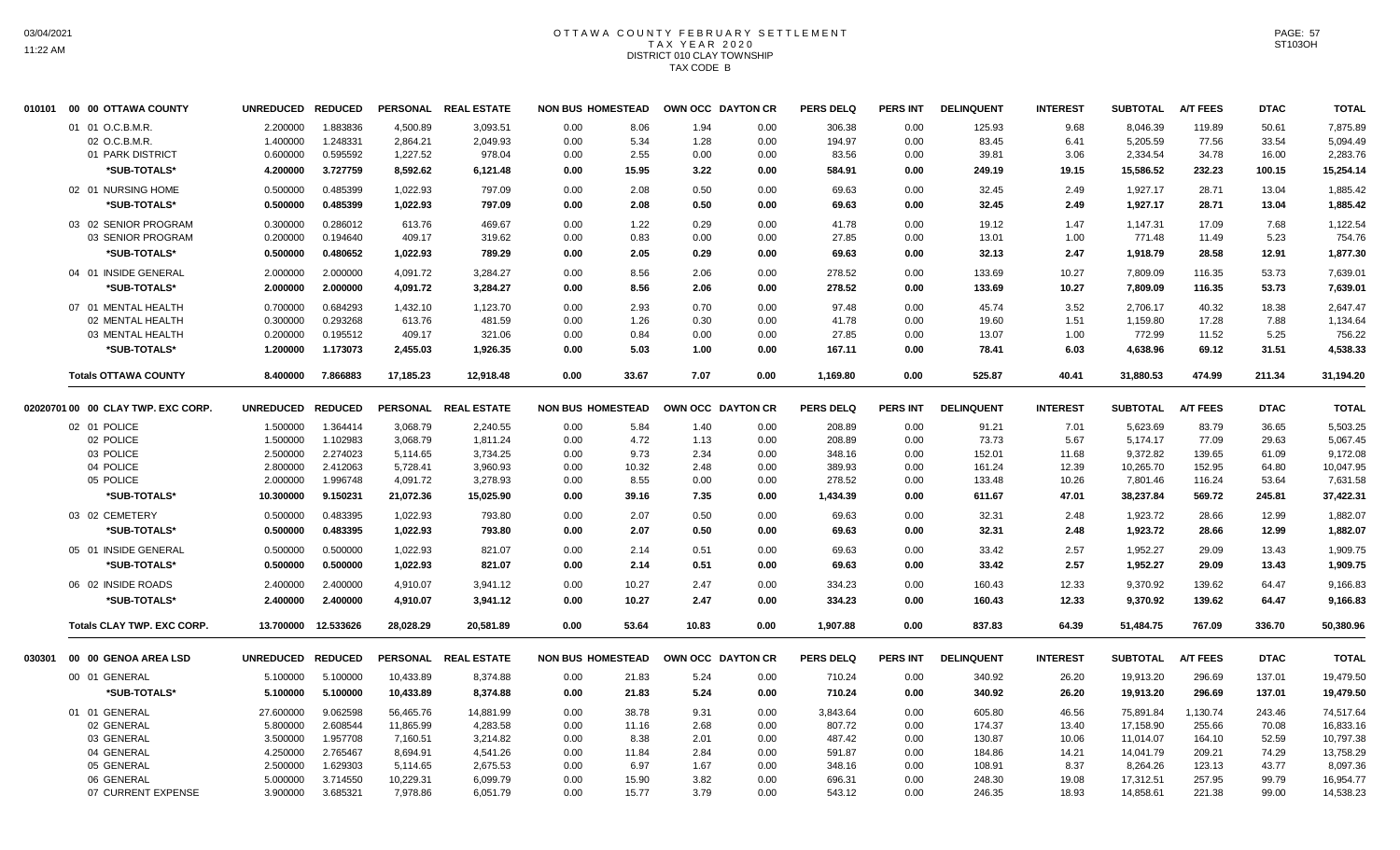# OTTAWA COUNTY FEBRUARY SETTLEMENT TAX YEAR 2020 DISTRICT 010 CLAY TOWNSHIP TAX CODE B

| 030301               |    | 00 00 GENOA AREA LSD                                      | UNREDUCED REDUCED |                      |            | PERSONAL REAL ESTATE | <b>NON BUS HOMESTEAD</b> |        |       | OWN OCC DAYTON CR | <b>PERS DELQ</b> | <b>PERS INT</b> | <b>DELINQUENT</b> | <b>INTEREST</b> | <b>SUBTOTAL</b> | <b>A/T FEES</b> | <b>DTAC</b> | <b>TOTAL</b> |
|----------------------|----|-----------------------------------------------------------|-------------------|----------------------|------------|----------------------|--------------------------|--------|-------|-------------------|------------------|-----------------|-------------------|-----------------|-----------------|-----------------|-------------|--------------|
|                      | 01 | *SUB-TOTALS*                                              | 52,550000         | 25.423491            | 107,509.99 | 41,748.76            | 0.00                     | 108.80 | 26.12 | 0.00              | 7,318.24         | 0.00            | 1,699.46          | 130.61          | 158,541.98      | 2,362.17        | 682.98      | 155,496.83   |
|                      |    | 02 01 PERMANENT IMPROVEMENT                               | 1.600000          | 1.524392             | 3.273.38   | 2.503.25             | 0.00                     | 6.52   | 1.57  | 0.00              | 222.82           | 0.00            | 101.90            | 7.83            | 6.117.27        | 91.14           | 40.95       | 5,985.18     |
|                      |    | 03 PERMANENT IMPROVEMENT                                  | 0.500000          | 0.476373             | 1,022.93   | 782.27               | 0.00                     | 2.04   | 0.49  | 0.00              | 69.63            | 0.00            | 31.84             | 2.45            | 1,911.65        | 28.48           | 12.80       | 1,870.37     |
|                      |    | *SUB-TOTALS*                                              | 2.100000          | 2.000765             | 4,296.31   | 3,285.52             | 0.00                     | 8.56   | 2.06  | 0.00              | 292.45           | 0.00            | 133.74            | 10.28           | 8,028.92        | 119.62          | 53.75       | 7,855.55     |
|                      |    | 03 01 EDUCATION TECHNOLOGY                                | 0.500000          | 0.499390             | 1,022.93   | 820.06               | 0.00                     | 2.14   | 0.00  | 0.00              | 69.63            | 0.00            | 33.38             | 2.57            | 1,950.71        | 29.06           | 13.42       | 1,908.23     |
|                      |    | *SUB-TOTALS*                                              | 0.500000          | 0.499390             | 1,022.93   | 820.06               | 0.00                     | 2.14   | 0.00  | 0.00              | 69.63            | 0.00            | 33.38             | 2.57            | 1,950.71        | 29.06           | 13.42       | 1,908.23     |
|                      |    | 04 01 DEBT                                                | 1.450000          | 1.450000             | 2,966.50   | 2,381.09             | 0.00                     | 6.21   | 1.49  | 0.00              | 201.93           | 0.00            | 96.93             | 7.45            | 5,661.60        | 84.35           | 38.95       | 5,538.30     |
|                      |    | 02 DEBT                                                   | 1.800000          | 1.800000             | 3,682.55   | 2,955.84             | 0.00                     | 7.70   | 1.85  | 0.00              | 250.67           | 0.00            | 120.32            | 9.25            | 7,028.18        | 104.72          | 48.36       | 6,875.10     |
|                      |    | *SUB-TOTALS*                                              | 3.250000          | 3.250000             | 6,649.05   | 5,336.93             | 0.00                     | 13.91  | 3.34  | 0.00              | 452.60           | 0.00            | 217.25            | 16.70           | 12,689.78       | 189.07          | 87.31       | 12,413.40    |
|                      |    | 05 01 SUBSTITUTE                                          | 5.400000          | 5.400000             | 11.047.65  | 8.867.52             | 0.00                     | 23.11  | 0.00  | 0.00              | 752.02           | 0.00            | 360.97            | 27.74           | 21.079.01       | 314.06          | 145.07      | 20,619.88    |
|                      |    | *SUB-TOTALS*                                              | 5.400000          | 5.400000             | 11.047.65  | 8.867.52             | 0.00                     | 23.11  | 0.00  | 0.00              | 752.02           | 0.00            | 360.97            | 27.74           | 21.079.01       | 314.06          | 145.07      | 20.619.88    |
|                      |    | <b>Totals GENOA AREA LSD</b>                              | 68.900000         | 41.673646            | 140.959.82 | 68.433.67            | 0.00                     | 178.35 | 36.76 | 0.00              | 9.595.18         | 0.00            | 2.785.72          | 214.10          | 222.203.60      | 3.310.67        | 1.119.54    | 217,773.39   |
| 050501               |    | 00 00 PENTA COUNTY JVS                                    | UNREDUCED REDUCED |                      |            | PERSONAL REAL ESTATE | <b>NON BUS HOMESTEAD</b> |        |       | OWN OCC DAYTON CR | <b>PERS DELQ</b> | <b>PERS INT</b> | <b>DELINQUENT</b> | <b>INTEREST</b> | <b>SUBTOTAL</b> | <b>A/T FEES</b> | <b>DTAC</b> | <b>TOTAL</b> |
|                      |    | 01 01 GENERAL                                             | 1.400000          | 1.370355             | 2.864.21   | 2,250.31             | 0.00                     | 5.86   | 1.41  | 0.00              | 194.97           | 0.00            | 91.60             | 7.04            | 5,415.40        | 80.69           | 36.81       | 5,297.90     |
|                      |    | 02 GENERAL                                                | 0.800000          | 0.783060             | 1,636.69   | 1,285.89             | 0.00                     | 3.35   | 0.80  | 0.00              | 111.41           | 0.00            | 52.34             | 4.02            | 3,094.50        | 46.11           | 21.04       | 3,027.35     |
|                      |    | 03 PERMANENT IMP.                                         | 1.000000          | 0.978825             | 2,045.86   | 1,607.36             | 0.00                     | 4.19   | 1.01  | 0.00              | 139.26           | 0.00            | 65.43             | 5.03            | 3,868.14        | 57.63           | 26.30       | 3,784.21     |
|                      |    | *SUB-TOTALS*                                              | 3.200000          | 3.132240             | 6,546.76   | 5,143.56             | 0.00                     | 13.40  | 3.22  | 0.00              | 445.64           | 0.00            | 209.37            | 16.09           | 12,378.04       | 184.43          | 84.15       | 12,109.46    |
|                      |    | <b>Totals PENTA COUNTY JVS</b>                            | 3.200000          | 3.132240             | 6,546.76   | 5,143.56             | 0.00                     | 13.40  | 3.22  | 0.00              | 445.64           | 0.00            | 209.37            | 16.09           | 12,378.04       | 184.43          | 84.15       | 12,109.46    |
|                      |    | 060602  00  00 HARRIS ELMORE PUBLIC LIE UNREDUCED REDUCED |                   |                      |            | PERSONAL REAL ESTATE | <b>NON BUS HOMESTEAD</b> |        |       | OWN OCC DAYTON CR | <b>PERS DELQ</b> | <b>PERS INT</b> | <b>DELINQUENT</b> | <b>INTEREST</b> | <b>SUBTOTAL</b> | <b>A/T FEES</b> | <b>DTAC</b> | <b>TOTAL</b> |
|                      |    | 01 01 CURRENT EXPENSE                                     | 1.100000          | 1.060521             | 2,250.45   | 1,741.52             | 0.00                     | 4.54   | 1.09  | 0.00              | 153.19           | 0.00            | 70.89             | 5.45            | 4,227.13        | 62.98           | 28.49       | 4,135.66     |
|                      |    | *SUB-TOTALS*                                              | 1.100000          | 1.060521             | 2,250.45   | 1,741.52             | 0.00                     | 4.54   | 1.09  | 0.00              | 153.19           | 0.00            | 70.89             | 5.45            | 4,227.13        | 62.98           | 28.49       | 4,135.66     |
|                      |    | <b>Totals HARRIS ELMORE PUBLIC LIB</b>                    | 1.100000          | 1.060521             | 2,250.45   | 1.741.52             | 0.00                     | 4.54   | 1.09  | 0.00              | 153.19           | 0.00            | 70.89             | 5.45            | 4.227.13        | 62.98           | 28.49       | 4,135.66     |
| 080806               |    | 00 00 ALLEN CLAY FIRE DIST                                | UNREDUCED REDUCED |                      |            | PERSONAL REAL ESTATE | <b>NON BUS HOMESTEAD</b> |        |       | OWN OCC DAYTON CR | <b>PERS DELQ</b> | <b>PERS INT</b> | <b>DELINQUENT</b> | <b>INTEREST</b> | <b>SUBTOTAL</b> | <b>A/T FEES</b> | <b>DTAC</b> | <b>TOTAL</b> |
|                      |    | 01 01 GENERAL                                             | 5.000000          | 4.761040             | 10,229.31  | 7,818.23             | 0.00                     | 20.37  | 4.90  | 0.00              | 696.33           | 0.00            | 318.28            | 24.46           | 19,111.88       | 284.75          | 127.90      | 18,699.23    |
|                      |    | *SUB-TOTALS*                                              | 5.000000          | 4.761040             | 10,229.31  | 7,818.23             | 0.00                     | 20.37  | 4.90  | 0.00              | 696.33           | 0.00            | 318.28            | 24.46           | 19,111.88       | 284.75          | 127.90      | 18,699.23    |
|                      |    | <b>Totals ALLEN CLAY FIRE DIST</b>                        | 5.000000          | 4.761040             | 10,229.31  | 7,818.23             | 0.00                     | 20.37  | 4.90  | 0.00              | 696.33           | 0.00            | 318.28            | 24.46           | 19,111.88       | 284.75          | 127.90      | 18,699.23    |
| <b>CLAY TOWNSHIP</b> |    | <b>TAX CODE B TOTALS</b>                                  |                   | 100.300000 71.027956 | 205,199.86 | 116,637.35           | 0.00                     | 303.97 | 63.87 | 0.00              | 13,968.02        | 0.00            | 4,747.96          | 364.90          | 341,285.93      | 5.084.91        | 1,908.12    | 334,292.90   |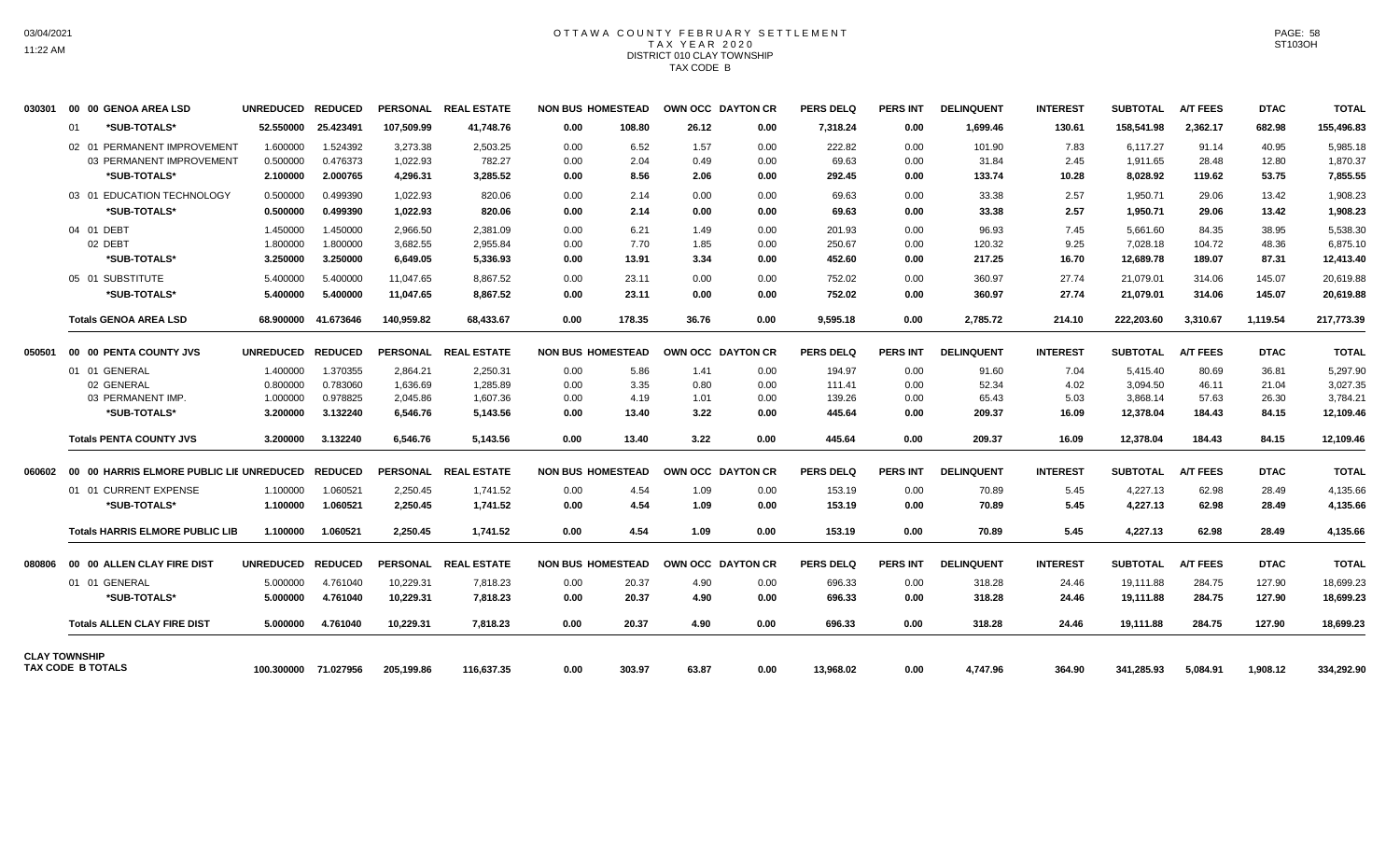## OTTAWA COUNTY FEBRUARY SETTLEMENT TAX YEAR 2020 DISTRICT 010 CLAY TOWNSHIP **DISTRICT**

|        | 010101 00 00 OTTAWA COUNTY         | UNREDUCED REDUCED |           | PERSONAL REAL ESTATE |           | <b>NON BUS HOMESTEAD</b> |          | OWN OCC DAYTON CR | <b>PERS DELQ</b> | <b>PERS INT</b> | <b>DELINQUENT</b> | <b>INTEREST</b> | <b>SUBTOTAL</b> | <b>A/T FEES</b> | <b>DTAC</b> | <b>TOTAL</b> |
|--------|------------------------------------|-------------------|-----------|----------------------|-----------|--------------------------|----------|-------------------|------------------|-----------------|-------------------|-----------------|-----------------|-----------------|-------------|--------------|
|        | 01 01 O.C.B.M.R.                   |                   | 4,500.89  | 34,759.50            | 3,340.78  | 1,274.63                 | 412.54   | 0.00              | 306.38           | 0.00            | 1,361.95          | 19.59           | 45,976.26       | 685.02          | 177.60      | 45,113.64    |
|        | 02 O.C.B.M.R.                      |                   | 2,864.21  | 25,714.17            | 2,496.59  | 951.86                   | 308.12   | 0.00              | 194.97           | 0.00            | 1,007.14          | 13.81           | 33,550.87       | 499.89          | 128.44      | 32,922.54    |
|        | 01 PARK DISTRICT                   |                   | 1,227.52  | 18,609.52            | 0.00      | 628.62                   | 0.00     | 0.00              | 83.56            | 0.00            | 728.02            | 8.58            | 21,285.82       | 317.14          | 78.77       | 20,889.91    |
|        | *SUB-TOTALS*                       |                   | 8,592.62  | 79,083.19            | 5,837.37  | 2,855.11                 | 720.66   | 0.00              | 584.91           | 0.00            | 3,097.11          | 41.98           | 100,812.95      | 1,502.05        | 384.81      | 98,926.09    |
|        | 02 01 NURSING HOME                 |                   | 1,022.93  | 12,165.77            | 1,199.40  | 456.80                   | 147.91   | 0.00              | 69.63            | 0.00            | 476.20            | 6.05            | 15,544.69       | 231.60          | 58.63       | 15,254.46    |
|        | *SUB-TOTALS*                       |                   | 1,022.93  | 12,165.77            | 1,199.40  | 456.80                   | 147.91   | 0.00              | 69.63            | 0.00            | 476.20            | 6.05            | 15,544.69       | 231.60          | 58.63       | 15,254.46    |
|        | 03 02 SENIOR PROGRAM               |                   | 613.76    | 6,357.69             | 621.19    | 236.73                   | 76.64    | 0.00              | 41.78            | 0.00            | 248.95            | 3.31            | 8,200.05        | 122.17          | 31.29       | 8,046.59     |
|        | 03 SENIOR PROGRAM                  |                   | 409.17    | 5,454.87             | 0.00      | 183.17                   | 0.00     | 0.00              | 27.85            | 0.00            | 213.45            | 2.61            | 6,291.12        | 93.73           | 23.51       | 6,173.88     |
|        | *SUB-TOTALS*                       |                   | 1,022.93  | 11,812.56            | 621.19    | 419.90                   | 76.64    | 0.00              | 69.63            | 0.00            | 462.40            | 5.92            | 14,491.17       | 215.90          | 54.80       | 14,220.47    |
|        | 04 01 INSIDE GENERAL               |                   | 4,091.72  | 55,911.82            | 5,552.23  | 2,113.55                 | 684.45   | 0.00              | 278.52           | 0.00            | 2,187.91          | 26.74           | 70,846.94       | 1,055.57        | 264.78      | 69,526.59    |
|        | *SUB-TOTALS*                       |                   | 4,091.72  | 55,911.82            | 5,552.23  | 2,113.55                 | 684.45   | 0.00              | 278.52           | 0.00            | 2,187.91          | 26.74           | 70,846.94       | 1,055.57        | 264.78      | 69,526.59    |
|        | 07 01 MENTAL HEALTH                |                   | 1,432.10  | 17,798.76            | 1,759.23  | 669.90                   | 216.92   | 0.00              | 97.48            | 0.00            | 696.62            | 8.74            | 22,679.75       | 337.91          | 85.25       | 22,256.59    |
|        | 02 MENTAL HEALTH                   |                   | 613.76    | 7,628.04             | 753.95    | 287.10                   | 92.96    | 0.00              | 41.78            | 0.00            | 298.55            | 3.75            | 9,719.89        | 144.82          | 36.54       | 9,538.53     |
|        | 03 MENTAL HEALTH                   |                   | 409.17    | 5,688.99             | 0.00      | 191.45                   | 0.00     | 0.00              | 27.85            | 0.00            | 222.60            | 2.68            | 6,542.74        | 97.49           | 24.36       | 6,420.89     |
|        | *SUB-TOTALS*                       |                   | 2,455.03  | 31,115.79            | 2,513.18  | 1,148.45                 | 309.88   | 0.00              | 167.11           | 0.00            | 1,217.77          | 15.17           | 38,942.38       | 580.22          | 146.15      | 38,216.01    |
|        | <b>Totals OTTAWA COUNTY</b>        |                   | 17,185.23 | 190.089.13           | 15.723.37 | 6.993.81                 | 1.939.54 | 0.00              | 1,169.80         | 0.00            | 7.441.39          | 95.86           | 240.638.13      | 3.585.34        | 909.17      | 236,143.62   |
|        | 02020701 00 00 CLAY TWP. EXC CORP. | UNREDUCED REDUCED |           | PERSONAL REAL ESTATE |           | <b>NON BUS HOMESTEAD</b> |          | OWN OCC DAYTON CR | <b>PERS DELQ</b> | <b>PERS INT</b> | <b>DELINQUENT</b> | <b>INTEREST</b> | <b>SUBTOTAL</b> | <b>A/T FEES</b> | <b>DTAC</b> | <b>TOTAL</b> |
|        | 02 01 POLICE                       |                   | 3,068.79  | 32,082.18            | 3,148.31  | 1,199.44                 | 388.34   | 0.00              | 208.89           | 0.00            | 1,256.02          | 16.35           | 41,368.32       | 616.36          | 156.33      | 40,595.63    |
|        | 02 POLICE                          |                   | 3,068.79  | 18,956.40            | 1,808.82  | 690.49                   | 223.44   | 0.00              | 208.89           | 0.00            | 742.96            | 11.03           | 25,710.82       | 383.07          | 98.39       | 25,229.36    |
|        | 03 POLICE                          |                   | 5,114.65  | 53,470.31            | 5,247.18  | 1,999.07                 | 647.24   | 0.00              | 348.16           | 0.00            | 2,093.36          | 27.24           | 68,947.21       | 1,027.27        | 260.55      | 67,659.39    |
|        | 04 POLICE                          |                   | 5,728.41  | 48,520.25            | 4,701.03  | 1,792.60                 | 580.26   | 0.00              | 389.93           | 0.00            | 1,900.53          | 26.33           | 63,639.34       | 948.18          | 243.50      | 62,447.66    |
|        | 05 POLICE                          |                   | 4,091.72  | 58,813.78            | 0.00      | 1,980.51                 | 0.00     | 0.00              | 278.52           | 0.00            | 2,301.18          | 27.64           | 67,493.35       | 1,005.61        | 251.36      | 66,236.38    |
|        | *SUB-TOTALS*                       |                   | 21,072.36 | 211,842.92           | 14,905.34 | 7,662.11                 | 1,839.28 | 0.00              | 1,434.39         | 0.00            | 8,294.05          | 108.59          | 267,159.04      | 3,980.49        | 1,010.13    | 262,168.42   |
|        | 03 02 CEMETERY                     |                   | 1,022.93  | 11,521.82            | 1,131.81  | 431.17                   | 139.60   | 0.00              | 69.63            | 0.00            | 451.06            | 5.84            | 14,773.86       | 220.12          | 56.01       | 14,497.73    |
|        | *SUB-TOTALS*                       |                   | 1,022.93  | 11,521.82            | 1,131.81  | 431.17                   | 139.60   | 0.00              | 69.63            | 0.00            | 451.06            | 5.84            | 14,773.86       | 220.12          | 56.01       | 14,497.73    |
|        | 05 01 INSIDE GENERAL               |                   | 1,022.93  | 13,977.96            | 1,388.06  | 528.39                   | 171.11   | 0.00              | 69.63            | 0.00            | 546.97            | 6.69            | 17,711.74       | 263.90          | 66.19       | 17,381.65    |
|        | *SUB-TOTALS*                       |                   | 1,022.93  | 13.977.96            | 1,388.06  | 528.39                   | 171.11   | 0.00              | 69.63            | 0.00            | 546.97            | 6.69            | 17,711.74       | 263.90          | 66.19       | 17,381.65    |
|        | 06 02 INSIDE ROADS                 |                   | 4,910.07  | 67,094.18            | 6,662.67  | 2,536.26                 | 821.34   | 0.00              | 334.23           | 0.00            | 2,625.49          | 32.09           | 85,016.33       | 1,266.69        | 317.73      | 83,431.91    |
|        | *SUB-TOTALS*                       |                   | 4,910.07  | 67,094.18            | 6,662.67  | 2,536.26                 | 821.34   | 0.00              | 334.23           | 0.00            | 2,625.49          | 32.09           | 85,016.33       | 1,266.69        | 317.73      | 83,431.91    |
|        | <b>Totals CLAY TWP. EXC CORP.</b>  |                   | 28,028.29 | 304,436.88           | 24,087.88 | 11,157.93                | 2,971.33 | 0.00              | 1,907.88         | 0.00            | 11,917.57         | 153.21          | 384,660.97      | 5,731.20        | 1,450.06    | 377,479.71   |
| 030301 | 00 00 GENOA AREA LSD               | UNREDUCED REDUCED |           | PERSONAL REAL ESTATE |           | <b>NON BUS HOMESTEAD</b> |          | OWN OCC DAYTON CR | <b>PERS DELQ</b> | PERS INT        | <b>DELINQUENT</b> | <b>INTEREST</b> | <b>SUBTOTAL</b> | <b>A/T FEES</b> | <b>DTAC</b> | <b>TOTAL</b> |
|        | 00 01 GENERAL                      |                   | 10,433.89 | 142,575.12           | 14,158.18 | 5,389.56                 | 1,745.35 | 0.00              | 710.24           | 0.00            | 5,579.17          | 68.19           | 180,659.70      | 2,691.71        | 675.20      | 177,292.79   |
|        | *SUB-TOTALS*                       |                   | 10,433.89 | 142,575.12           | 14,158.18 | 5,389.56                 | 1,745.35 | 0.00              | 710.24           | 0.00            | 5,579.17          | 68.19           | 180,659.70      | 2,691.71        | 675.20      | 177,292.79   |
|        | 01 01 GENERAL                      |                   | 56,465.76 | 136,175.43           | 12,796.51 | 4,890.26                 | 1,582.06 | 0.00              | 3,843.64         | 0.00            | 5,340.26          | 84.51           | 221,178.43      | 3,295.42        | 729.89      | 217,153.12   |
|        | 02 GENERAL                         |                   | 11,865.99 | 51,194.04            | 4,949.07  | 1,887.48                 | 610.94   | 0.00              | 807.72           | 0.00            | 2,005.43          | 28.08           | 73,348.75       | 1,092.85        | 258.21      | 71,997.69    |
|        | 03 GENERAL                         |                   | 7,160.51  | 38,898.82            | 3,764.68  | 1,435.67                 | 464.71   | 0.00              | 487.42           | 0.00            | 1,523.73          | 21.23           | 53,756.77       | 800.94          | 195.70      | 52,760.13    |
|        | 04 GENERAL                         |                   | 8,694.91  | 53,582.50            | 5,173.87  | 1,973.39                 | 638.73   | 0.00              | 591.87           | 0.00            | 2,099.09          | 29.56           | 72,783.92       | 1,084.43        | 270.96      | 71,428.53    |
|        | 05 GENERAL                         |                   | 5,114.65  | 31,697.73            | 3,061.85  | 1,167.80                 | 377.99   | 0.00              | 348.16           | 0.00            | 1,241.74          | 17.45           | 43,027.37       | 641.08          | 160.16      | 42,226.13    |
|        | 06 GENERAL                         |                   | 10,229.31 | 64,545.97            | 6,166.10  | 2,353.62                 | 761.66   | 0.00              | 696.31           | 0.00            | 2,529.63          | 37.37           | 87,319.97       | 1,301.02        | 334.18      | 85,684.77    |
|        | 07 CURRENT EXPENSE                 |                   | 7,978.86  | 90,097.64            | 8,866.87  | 3,377.43                 | 1,093.57 | 0.00              | 543.12           | 0.00            | 3,526.92          | 45.23           | 115,529.64      | 1,721.31        | 436.05      | 113,372.28   |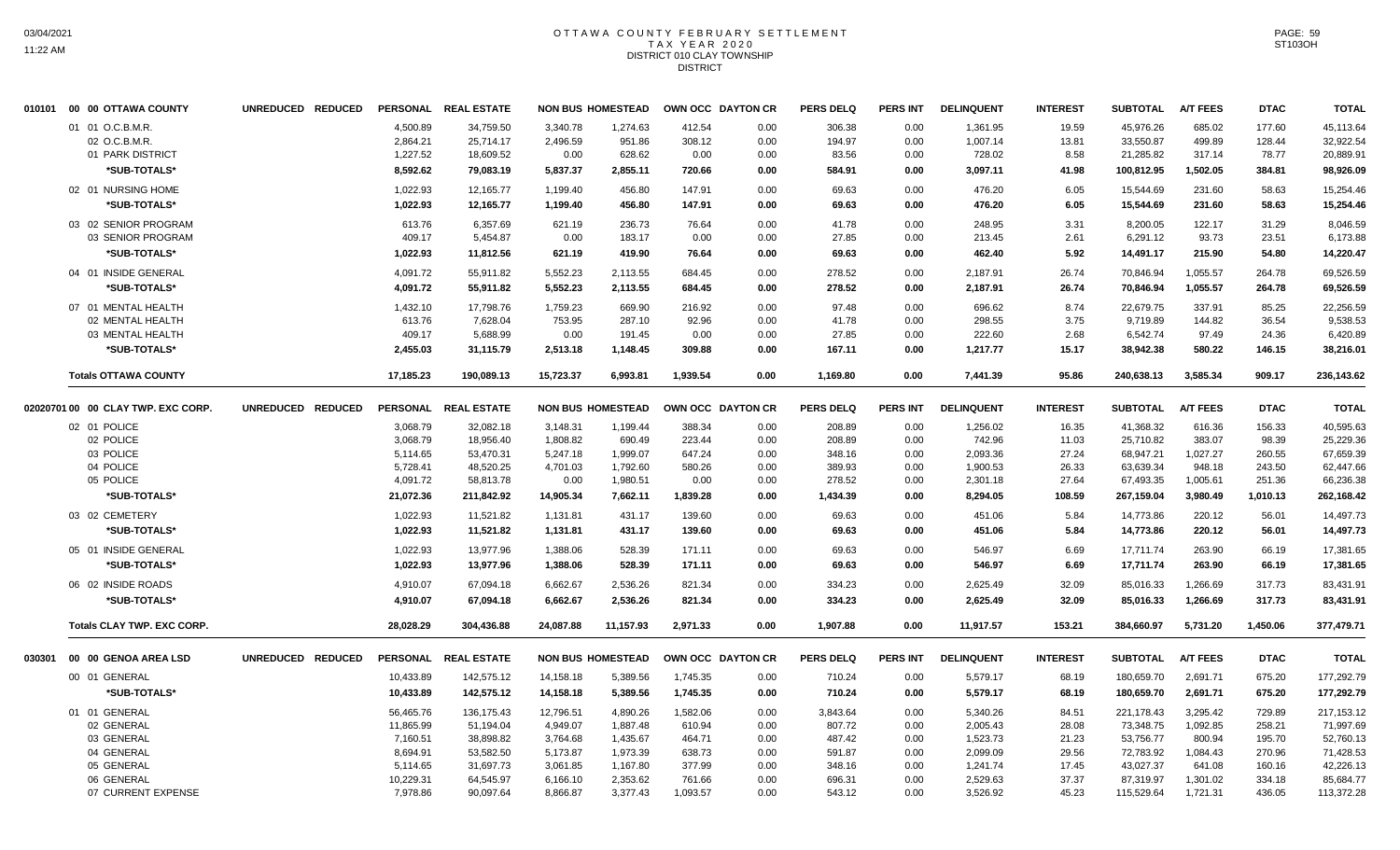#### OTTAWA COUNTY FEBRUARY SETTLEMENT T A X Y E A R 2 0 2 0 DISTRICT 010 CLAY TOWNSHIP **DISTRICT**

| 030301 | 00 00 GENOA AREA LSD                             | UNREDUCED REDUCED |                 | PERSONAL REAL ESTATE |            | <b>NON BUS HOMESTEAD</b> |           | OWN OCC DAYTON CR | <b>PERS DELQ</b> | <b>PERS INT</b> | <b>DELINQUENT</b> | <b>INTEREST</b> | <b>SUBTOTAL</b> | <b>A/T FEES</b> | <b>DTAC</b> | <b>TOTAL</b> |
|--------|--------------------------------------------------|-------------------|-----------------|----------------------|------------|--------------------------|-----------|-------------------|------------------|-----------------|-------------------|-----------------|-----------------|-----------------|-------------|--------------|
|        | *SUB-TOTALS*<br>01                               |                   | 107.509.99      | 466,192.13           | 44,778.95  | 17.085.65                | 5.529.66  | 0.00              | 7,318.24         | 0.00            | 18.266.80         | 263.43          | 666.944.85      | 9.937.05        | 2,385.15    | 654,622.65   |
|        | 02 01 PERMANENT IMPROVEMENT                      |                   | 3,273.38        | 37,091.63            | 3,649.09   | 1,389.98                 | 450.06    | 0.00              | 222.82           | 0.00            | 1,451.99          | 18.65           | 47,547.60       | 708.43          | 179.66      | 46,659.51    |
|        | 03 PERMANENT IMPROVEMENT                         |                   | 1,022.93        | 11,591.15            | 1,140.34   | 434.37                   | 140.64    | 0.00              | 69.63            | 0.00            | 453.74            | 5.83            | 14,858.63       | 221.38          | 56.15       | 14,581.10    |
|        | *SUB-TOTALS*                                     |                   | 4.296.31        | 48,682.78            | 4,789.43   | 1,824.35                 | 590.70    | 0.00              | 292.45           | 0.00            | 1.905.73          | 24.48           | 62,406.23       | 929.81          | 235.81      | 61,240.61    |
|        | 03 01 EDUCATION TECHNOLOGY                       |                   | 1,022.93        | 14,510.99            | 0.00       | 488.28                   | 0.00      | 0.00              | 69.63            | 0.00            | 567.78            | 6.85            | 16,666.46       | 248.32          | 62.16       | 16,355.98    |
|        | *SUB-TOTALS*                                     |                   | 1,022.93        | 14.510.99            | 0.00       | 488.28                   | 0.00      | 0.00              | 69.63            | 0.00            | 567.78            | 6.85            | 16,666.46       | 248.32          | 62.16       | 16,355.98    |
|        | 04 01 DEBT                                       |                   | 2,966.50        | 40,536.06            | 4,025.37   | 1,532.33                 | 496.23    | 0.00              | 201.93           | 0.00            | 1,586.24          | 19.39           | 51,364.05       | 765.29          | 191.96      | 50,406.80    |
|        | 02 DEBT                                          |                   | 3,682.55        | 50,320.63            | 4,997.01   | 1,902.19                 | 616.00    | 0.00              | 250.67           | 0.00            | 1,969.11          | 24.07           | 63,762.23       | 950.02          | 238.31      | 62,573.90    |
|        | *SUB-TOTALS*                                     |                   | 6,649.05        | 90,856.69            | 9,022.38   | 3,434.52                 | 1,112.23  | 0.00              | 452.60           | 0.00            | 3,555.35          | 43.46           | 115,126.28      | 1,715.31        | 430.27      | 112,980.70   |
|        | 05 01 SUBSTITUTE                                 |                   | 11,047.65       | 168,927.39           | 0.00       | 5,706.59                 | 0.00      | 0.00              | 752.02           | 0.00            | 6,608.60          | 77.83           | 193,120.08      | 2,877.36        | 714.92      | 189,527.80   |
|        | *SUB-TOTALS*                                     |                   | 11,047.65       | 168,927.39           | 0.00       | 5,706.59                 | 0.00      | 0.00              | 752.02           | 0.00            | 6,608.60          | 77.83           | 193,120.08      | 2,877.36        | 714.92      | 189,527.80   |
|        | <b>Totals GENOA AREA LSD</b>                     |                   | 140.959.82      | 931.745.10           | 72.748.94  | 33.928.95                | 8.977.94  | 0.00              | 9.595.18         | 0.00            | 36,483.43         | 484.24          | 1,234,923.60    | 18,399.56       | 4.503.51    | 1,212,020.53 |
| 050501 | 00 00 PENTA COUNTY JVS                           | UNREDUCED REDUCED | <b>PERSONAL</b> | <b>REAL ESTATE</b>   |            | <b>NON BUS HOMESTEAD</b> |           | OWN OCC DAYTON CR | <b>PERS DELQ</b> | <b>PERS INT</b> | <b>DELINQUENT</b> | <b>INTEREST</b> | <b>SUBTOTAL</b> | <b>A/T FEES</b> | <b>DTAC</b> | <b>TOTAL</b> |
|        | 01 01 GENERAL                                    |                   | 2.864.21        | 35,740.56            | 3,533.24   | 1.345.40                 | 435.66    | 0.00              | 194.97           | 0.00            | 1.398.83          | 17.52           | 45.530.39       | 678.38          | 171.12      | 44,680.89    |
|        | 02 GENERAL                                       |                   | 1.636.69        | 20,423.19            | 2,018.99   | 768.80                   | 248.94    | 0.00              | 111.41           | 0.00            | 799.33            | 10.01           | 26.017.36       | 387.65          | 97.79       | 25,531.92    |
|        | 03 PERMANENT IMP.                                |                   | 2,045.86        | 22,562.36            | 2,210.76   | 842.35                   | 272.72    | 0.00              | 139.26           | 0.00            | 883.37            | 11.59           | 28,968.27       | 431.61          | 110.34      | 28,426.32    |
|        | *SUB-TOTALS*                                     |                   | 6,546.76        | 78,726.11            | 7,762.99   | 2,956.55                 | 957.32    | 0.00              | 445.64           | 0.00            | 3,081.53          | 39.12           | 100,516.02      | 1,497.64        | 379.25      | 98,639.13    |
|        | <b>Totals PENTA COUNTY JVS</b>                   |                   | 6,546.76        | 78,726.11            | 7,762.99   | 2,956.55                 | 957.32    | 0.00              | 445.64           | 0.00            | 3,081.53          | 39.12           | 100,516.02      | 1,497.64        | 379.25      | 98,639.13    |
| 060602 | 00 00 HARRIS ELMORE PUBLIC LIE UNREDUCED REDUCED |                   | <b>PERSONAL</b> | <b>REAL ESTATE</b>   |            | <b>NON BUS HOMESTEAD</b> |           | OWN OCC DAYTON CR | <b>PERS DELQ</b> | <b>PERS INT</b> | <b>DELINQUENT</b> | <b>INTEREST</b> | <b>SUBTOTAL</b> | <b>A/T FEES</b> | <b>DTAC</b> | <b>TOTAL</b> |
|        | 01 01 CURRENT EXPENSE                            |                   | 2.250.45        | 25.855.51            | 2.544.04   | 969.05                   | 313.76    | 0.00              | 153.19           | 0.00            | 1,012.13          | 13.00           | 33.111.13       | 493.33          | 125.20      | 32,492.60    |
|        | *SUB-TOTALS*                                     |                   | 2.250.45        | 25,855.51            | 2,544.04   | 969.05                   | 313.76    | 0.00              | 153.19           | 0.00            | 1,012.13          | 13.00           | 33,111.13       | 493.33          | 125.20      | 32,492.60    |
|        | <b>Totals HARRIS ELMORE PUBLIC LIB</b>           |                   | 2.250.45        | 25.855.51            | 2.544.04   | 969.05                   | 313.76    | 0.00              | 153.19           | 0.00            | 1.012.13          | 13.00           | 33,111.13       | 493.33          | 125.20      | 32,492.60    |
| 080806 | 00 00 ALLEN CLAY FIRE DIST                       | UNREDUCED REDUCED | <b>PERSONAL</b> | <b>REAL ESTATE</b>   |            | <b>NON BUS HOMESTEAD</b> |           | OWN OCC DAYTON CR | <b>PERS DELQ</b> | <b>PERS INT</b> | <b>DELINQUENT</b> | <b>INTEREST</b> | <b>SUBTOTAL</b> | <b>A/T FEES</b> | <b>DTAC</b> | <b>TOTAL</b> |
|        | 01 01 GENERAL                                    |                   | 10,229.31       | 115,900.63           | 11,402.72  | 4,343.44                 | 1,406.37  | 0.00              | 696.33           | 0.00            | 4,537.06          | 58.27           | 148,574.13      | 2,213.65        | 561.35      | 145,799.13   |
|        | *SUB-TOTALS*                                     |                   | 10,229.31       | 115,900.63           | 11,402.72  | 4,343.44                 | 1,406.37  | 0.00              | 696.33           | 0.00            | 4,537.06          | 58.27           | 148,574.13      | 2,213.65        | 561.35      | 145,799.13   |
|        | <b>Totals ALLEN CLAY FIRE DIST</b>               |                   | 10,229.31       | 115,900.63           | 11,402.72  | 4,343.44                 | 1,406.37  | 0.00              | 696.33           | 0.00            | 4,537.06          | 58.27           | 148,574.13      | 2,213.65        | 561.35      | 145,799.13   |
|        | <b>CLAY TOWNSHIP</b><br><b>DISTRICT TOTALS</b>   |                   | 205,199.86      | 1,646,753.36         | 134,269.94 | 60,349.73                | 16,566.26 | 0.00              | 13,968.02        | 0.00            | 64,473.11         | 843.70          | 2,142,423.98    | 31,920.72       | 7,928.54    | 2,102,574.72 |
|        |                                                  |                   |                 |                      |            |                          |           |                   |                  |                 |                   |                 |                 |                 |             |              |

PAGE: 60 ST103OH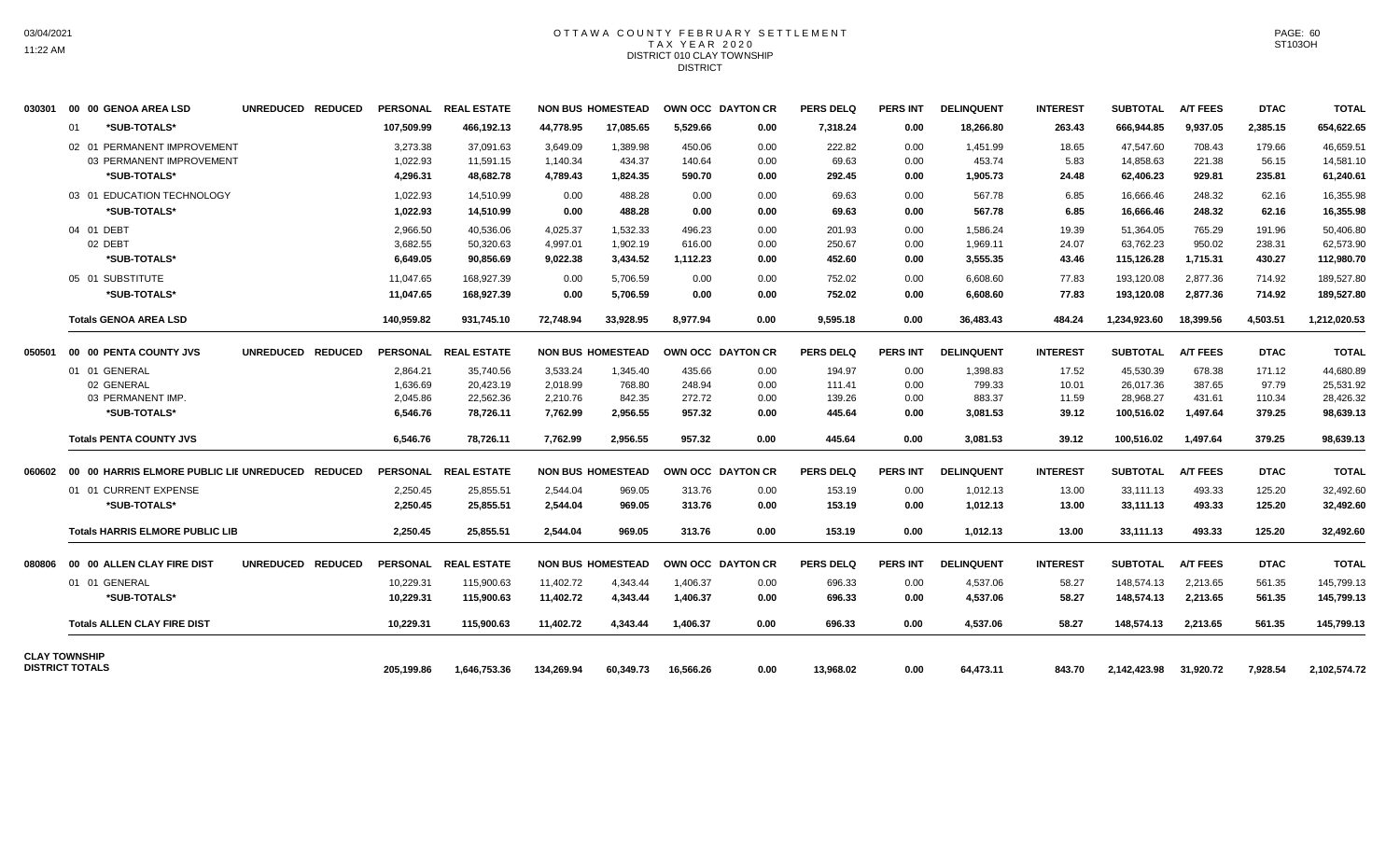# OTTAWA COUNTY FEBRUARY SETTLEMENT TAX YEAR 2020 DISTRICT 011 WOODMORE IN CLAY TAX CODE A

| 010101 | 00 00 OTTAWA COUNTY                | UNREDUCED REDUCED     |                       |              | PERSONAL REAL ESTATE  |                          | <b>NON BUS HOMESTEAD</b> | OWN OCC DAYTON CR |              | <b>PERS DELQ</b> | <b>PERS INT</b> | <b>DELINQUENT</b> | <b>INTEREST</b> | <b>SUBTOTAL</b>       | A/T FEES        | <b>DTAC</b>   | <b>TOTAL</b>          |
|--------|------------------------------------|-----------------------|-----------------------|--------------|-----------------------|--------------------------|--------------------------|-------------------|--------------|------------------|-----------------|-------------------|-----------------|-----------------------|-----------------|---------------|-----------------------|
|        | 01 01 O.C.B.M.R.                   | 2.200000              | 1.203400              | 0.00         | 3,103.52              | 287.05                   | 55.66                    | 26.12             | 0.00         | 0.00             | 0.00            | 16.43             | 0.00            | 3,488.78              | 51.98           | 1.65          | 3,435.15              |
|        | 02 O.C.B.M.R.                      | 1.400000              | 0.899310              | 0.00         | 2,319.28              | 214.52                   | 41.59                    | 19.52             | 0.00         | 0.00             | 0.00            | 12.28             | 0.00            | 2,607.19              | 38.85           | 1.24          | 2,567.10              |
|        | 01 PARK DISTRICT                   | 0.600000              | 0.594840              | 0.00         | 1,721.93              | 0.00                     | 27.51                    | 0.00              | 0.00         | 0.00             | 0.00            | 9.12              | 0.00            | 1,758.56              | 26.20           | 0.82          | 1,731.54              |
|        | *SUB-TOTALS*                       | 4.200000              | 2.697550              | 0.00         | 7,144.73              | 501.57                   | 124.76                   | 45.64             | 0.00         | 0.00             | 0.00            | 37.83             | 0.00            | 7,854.53              | 117.03          | 3.71          | 7,733.79              |
|        | 02 01 NURSING HOME                 | 0.500000              | 0.432043              | 0.00         | 1,114.22              | 103.06                   | 19.98                    | 9.38              | 0.00         | 0.00             | 0.00            | 5.90              | 0.00            | 1,252.54              | 18.66           | 0.59          | 1,233.29              |
|        | *SUB-TOTALS*                       | 0.500000              | 0.432043              | 0.00         | 1,114.22              | 103.06                   | 19.98                    | 9.38              | 0.00         | 0.00             | 0.00            | 5.90              | 0.00            | 1,252.54              | 18.66           | 0.59          | 1,233.29              |
|        | 03 02 SENIOR PROGRAM               | 0.300000              | 0.223762              | 0.00         | 577.07                | 53.38                    | 10.35                    | 4.86              | 0.00         | 0.00             | 0.00            | 3.06              | 0.00            | 648.72                | 9.67            | 0.31          | 638.74                |
|        | 03 SENIOR PROGRAM                  | 0.200000              | 0.173250              | 0.00         | 501.52                | 0.00                     | 8.01                     | 0.00              | 0.00         | 0.00             | 0.00            | 2.66              | 0.00            | 512.19                | 7.63            | 0.24          | 504.32                |
|        | *SUB-TOTALS*                       | 0.500000              | 0.397012              | 0.00         | 1,078.59              | 53.38                    | 18.36                    | 4.86              | 0.00         | 0.00             | 0.00            | 5.72              | 0.00            | 1,160.91              | 17.30           | 0.55          | 1,143.06              |
|        | 04 01 INSIDE GENERAL               | 2.000000              | 2.000000              | 0.00         | 5,157.91              | 477.07                   | 92.50                    | 43.41             | 0.00         | 0.00             | 0.00            | 27.31             | 0.00            | 5,798.20              | 86.39           | 2.75          | 5,709.06              |
|        | *SUB-TOTALS*                       | 2.000000              | 2.000000              | 0.00         | 5,157.91              | 477.07                   | 92.50                    | 43.41             | 0.00         | 0.00             | 0.00            | 27.31             | 0.00            | 5,798.20              | 86.39           | 2.75          | 5,709.06              |
|        | 07 01 MENTAL HEALTH                | 0.700000              | 0.633701              | 0.00         | 1.634.29              | 151.16                   | 29.31                    | 13.75             | 0.00         | 0.00             | 0.00            | 8.65              | 0.00            | 1,837.16              | 27.37           | 0.87          | 1,808.92              |
|        | 02 MENTAL HEALTH                   | 0.300000              | 0.271586              | 0.00         | 700.41                | 64.78                    | 12.56                    | 5.89              | 0.00         | 0.00             | 0.00            | 3.71              | 0.00            | 787.35                | 11.73           | 0.37          | 775.25                |
|        | 03 MENTAL HEALTH                   | 0.200000              | 0.181100              | 0.00         | 524.24                | 0.00                     | 8.38                     | 0.00              | 0.00         | 0.00             | 0.00            | 2.78              | 0.00            | 535.40                | 7.98            | 0.25          | 527.17                |
|        | *SUB-TOTALS*                       | 1.200000              | 1.086387              | 0.00         | 2,858.94              | 215.94                   | 50.25                    | 19.64             | 0.00         | 0.00             | 0.00            | 15.14             | 0.00            | 3,159.91              | 47.08           | 1.49          | 3,111.34              |
|        |                                    |                       |                       |              |                       |                          |                          |                   |              |                  |                 |                   |                 |                       |                 |               |                       |
|        | <b>Totals OTTAWA COUNTY</b>        | 8.400000              | 6.612992              | 0.00         | 17,354.39             | 1,351.02                 | 305.85                   | 122.93            | 0.00         | 0.00             | 0.00            | 91.90             | 0.00            | 19,226.09             | 286.46          | 9.09          | 18,930.54             |
|        | 02020701 00 00 CLAY TWP. EXC CORP. | <b>UNREDUCED</b>      | <b>REDUCED</b>        |              | PERSONAL REAL ESTATE  | <b>NON BUS HOMESTEAD</b> |                          | OWN OCC DAYTON CR |              | <b>PERS DELQ</b> | PERS INT        | <b>DELINQUENT</b> | <b>INTEREST</b> | <b>SUBTOTAL</b>       | <b>A/T FEES</b> | <b>DTAC</b>   | <b>TOTAL</b>          |
|        | 02 01 POLICE                       | 1.500000              | 1.134069              | 0.00         | 2,924.71              | 270.52                   | 52.45                    | 24.61             | 0.00         | 0.00             | 0.00            | 15.49             | 0.00            | 3,287.78              | 48.99           | 1.56          | 3,237.23              |
|        | 02 POLICE                          | 1.500000              | 0.651566              | 0.00         | 1,680.36              | 155.42                   | 30.13                    | 14.14             | 0.00         | 0.00             | 0.00            | 8.90              | 0.00            | 1,888.95              | 28.14           | 0.90          | 1,859.91              |
|        | 03 POLICE                          | 2.500000              | 1.890115              | 0.00         | 4,874.52              | 450.86                   | 87.42                    | 41.02             | 0.00         | 0.00             | 0.00            | 25.81             | 0.00            | 5,479.63              | 81.64           | 2.60          | 5,395.39              |
|        | 04 POLICE                          | 2.800000              | 1.693384              | 0.00         | 4,367.16              | 403.93                   | 78.32                    | 36.75             | 0.00         | 0.00             | 0.00            | 23.12             | 0.00            | 4,909.28              | 73.15           | 2.33          | 4,833.80              |
|        | 05 POLICE                          | 2.000000              | 1.873600              | 0.00         | 5,423.65              | 0.00                     | 86.65                    | 0.00              | 0.00         | 0.00             | 0.00            | 28.72             | 0.00            | 5,539.02              | 82.53           | 2.57          | 5,453.92              |
|        | *SUB-TOTALS*                       | 10.300000             | 7.242734              | 0.00         | 19,270.40             | 1,280.73                 | 334.97                   | 116.52            | 0.00         | 0.00             | 0.00            | 102.04            | 0.00            | 21,104.66             | 314.45          | 9.96          | 20,780.25             |
|        | 03 02 CEMETERY                     | 0.500000              | 0.407696              | 0.00         | 1,051.43              | 97.25                    | 18.86                    | 8.85              | 0.00         | 0.00             | 0.00            | 5.57              | 0.00            | 1,181.96              | 17.61           | 0.56          | 1,163.79              |
|        | *SUB-TOTALS*                       | 0.500000              | 0.407696              | 0.00         | 1,051.43              | 97.25                    | 18.86                    | 8.85              | 0.00         | 0.00             | 0.00            | 5.57              | 0.00            | 1,181.96              | 17.61           | 0.56          | 1,163.79              |
|        | 05 01 INSIDE GENERAL               | 0.500000              | 0.500000              | 0.00         | 1,289.48              | 119.27                   | 23.12                    | 10.85             | 0.00         | 0.00             | 0.00            | 6.83              | 0.00            | 1,449.55              | 21.60           | 0.69          | 1,427.26              |
|        | *SUB-TOTALS*                       | 0.500000              | 0.500000              | 0.00         | 1,289.48              | 119.27                   | 23.12                    | 10.85             | 0.00         | 0.00             | 0.00            | 6.83              | 0.00            | 1,449.55              | 21.60           | 0.69          | 1,427.26              |
|        | 06 02 INSIDE ROADS                 | 2.400000              | 2.400000              | 0.00         | 6,189.49              | 572.48                   | 111.00                   | 52.09             | 0.00         | 0.00             | 0.00            | 32.77             | 0.00            | 6,957.83              | 103.67          | 3.30          | 6,850.86              |
|        | *SUB-TOTALS*                       | 2.400000              | 2.400000              | 0.00         | 6,189.49              | 572.48                   | 111.00                   | 52.09             | 0.00         | 0.00             | 0.00            | 32.77             | 0.00            | 6,957.83              | 103.67          | 3.30          | 6,850.86              |
|        | <b>Totals CLAY TWP. EXC CORP.</b>  |                       | 13.700000 10.550430   | 0.00         | 27,800.80             | 2,069.73                 | 487.95                   | 188.31            | 0.00         | 0.00             | 0.00            | 147.21            | 0.00            | 30,694.00             | 457.33          | 14.51         | 30,222.16             |
| 030305 | 00 00 WOODMORE LSD                 | UNREDUCED REDUCED     |                       |              | PERSONAL REAL ESTATE  |                          | <b>NON BUS HOMESTEAD</b> | OWN OCC DAYTON CR |              | <b>PERS DELQ</b> | <b>PERS INT</b> | <b>DELINQUENT</b> | <b>INTEREST</b> | <b>SUBTOTAL</b>       | <b>A/T FEES</b> | <b>DTAC</b>   | <b>TOTAL</b>          |
|        | 00 01 GENERAL                      | 4.000000              | 4.000000              | 0.00         | 10,315.82             | 954.14                   | 185.00                   | 86.82             | 0.00         | 0.00             | 0.00            | 54.62             | 0.00            | 11,596.40             | 172.78          | 5.49          | 11,418.13             |
|        | *SUB-TOTALS*                       | 4.000000              | 4.000000              | 0.00         | 10,315.82             | 954.14                   | 185.00                   | 86.82             | 0.00         | 0.00             | 0.00            | 54.62             | 0.00            | 11,596.40             | 172.78          | 5.49          | 11,418.13             |
|        | 01 01 GENERAL                      | 23.200000             | 10.703274             | 0.00         | 27,603.28             | 2,553.11                 | 495.01                   | 232.31            | 0.00         | 0.00             | 0.00            | 146.15            | 0.00            | 31,029.86             | 462.33          | 14.70         | 30,552.83             |
|        | 02 GENERAL                         | 6.500000              | 3.564308              |              | 9,192.19              | 850.21                   | 164.84                   | 77.36             | 0.00         | 0.00             | 0.00            | 48.67             | 0.00            | 10,333.27             | 153.96          | 4.90          |                       |
|        |                                    |                       |                       | 0.00         |                       |                          |                          |                   |              |                  |                 |                   |                 |                       |                 |               | 10,174.41             |
|        | 03 GENERAL<br>*SUB-TOTALS*         | 3.000000<br>32.700000 | 1.732434<br>16.000016 | 0.00<br>0.00 | 4,467.87<br>41,263.34 | 413.25<br>3,816.57       | 80.12<br>739.97          | 37.60<br>347.27   | 0.00<br>0.00 | 0.00<br>0.00     | 0.00<br>0.00    | 23.66<br>218.48   | 0.00<br>0.00    | 5,022.50<br>46,385.63 | 74.83<br>691.12 | 2.38<br>21.98 | 4,945.29<br>45,672.53 |
|        |                                    |                       |                       |              |                       |                          |                          |                   |              |                  |                 |                   |                 |                       |                 |               |                       |
|        | 04 01 PERMANENT IMPROVEMENT        | 3.000000              | 2.548659              | 0.00         | 6,572.88              | 607.94                   | 117.87                   | 55.32             | 0.00         | 0.00             | 0.00            | 34.80             | 0.00            | 7,388.81              | 110.09          | 3.50          | 7,275.22              |
|        | 02 PERMANENT IMPROVEMENT           | 0.500000              | 0.427956              | 0.00         | 1,103.68              | 102.08                   | 19.79                    | 9.29              | 0.00         | 0.00             | 0.00            | 5.84              | 0.00            | 1,240.68              | 18.49           | 0.59          | 1,221.60              |
|        | *SUB-TOTALS*                       | 3.500000              | 2.976615              | 0.00         | 7,676.56              | 710.02                   | 137.66                   | 64.61             | 0.00         | 0.00             | 0.00            | 40.64             | 0.00            | 8,629.49              | 128.58          | 4.09          | 8,496.82              |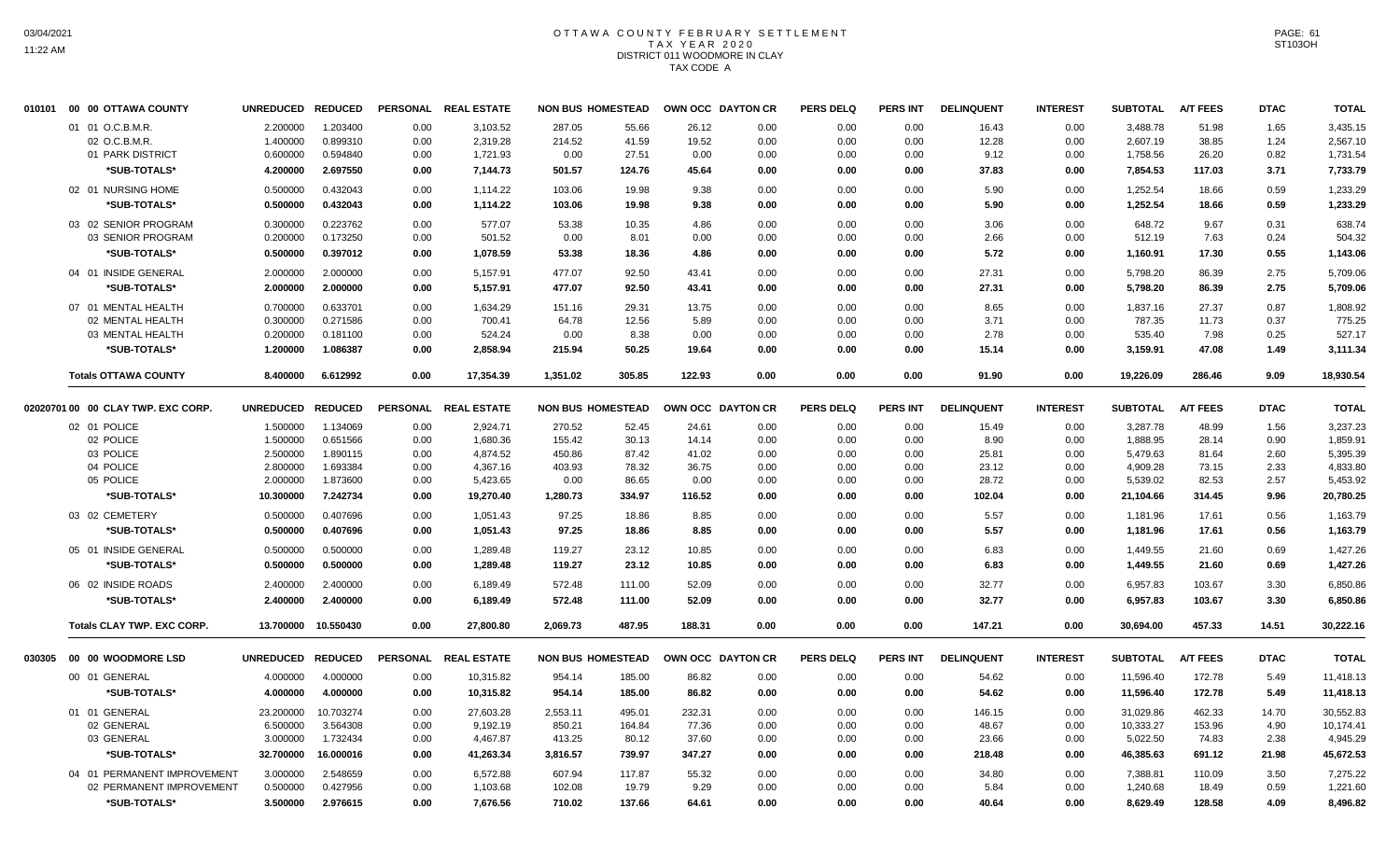#### OTTAWA COUNTY FEBRUARY SETTLEMENT TAX YEAR 2020 DISTRICT 011 WOODMORE IN CLAY TAX CODE A

| 030305 | 00 00 WOODMORE LSD                               | <b>UNREDUCED</b>     | <b>REDUCED</b>       |                 | PERSONAL REAL ESTATE  |                          | <b>NON BUS HOMESTEAD</b> | OWN OCC DAYTON CR |              | <b>PERS DELQ</b> | <b>PERS INT</b> | <b>DELINQUENT</b> | <b>INTEREST</b> | <b>SUBTOTAL</b>       | <b>A/T FEES</b>  | <b>DTAC</b>  | <b>TOTAL</b>          |
|--------|--------------------------------------------------|----------------------|----------------------|-----------------|-----------------------|--------------------------|--------------------------|-------------------|--------------|------------------|-----------------|-------------------|-----------------|-----------------------|------------------|--------------|-----------------------|
|        | 05 01 EMERGENCY<br>02 EMERGENCY                  | 4.200000<br>3.000000 | 4.200000<br>3.000000 | 0.00<br>0.00    | 10,831.62<br>7.736.87 | 1,001.85<br>715.61       | 194.24<br>138.75         | 91.16<br>65.11    | 0.00<br>0.00 | 0.00<br>0.00     | 0.00<br>0.00    | 57.35<br>40.96    | 0.00<br>0.00    | 12.176.22<br>8.697.30 | 181.42<br>129.58 | 5.77<br>4.12 | 11.989.03<br>8,563.60 |
|        | *SUB-TOTALS*                                     | 7.200000             | 7.200000             | 0.00            | 18.568.49             | 1.717.46                 | 332.99                   | 156.27            | 0.00         | 0.00             | 0.00            | 98.31             | 0.00            | 20,873.52             | 311.00           | 9.89         | 20,552.63             |
|        | 06 01 BOND (\$15,709,840)                        | 4.600000             | 4.600000             | 0.00            | 11.863.20             | 1.097.26                 | 212.74                   | 99.84             | 0.00         | 0.00             | 0.00            | 62.81             | 0.00            | 13,335.85             | 198.70           | 6.32         | 13,130.83             |
|        | *SUB-TOTALS*                                     | 4.600000             | 4.600000             | 0.00            | 11.863.20             | 1,097.26                 | 212.74                   | 99.84             | 0.00         | 0.00             | 0.00            | 62.81             | 0.00            | 13,335.85             | 198.70           | 6.32         | 13,130.83             |
|        | <b>Totals WOODMORE LSD</b>                       | 52.000000            | 34.776631            | 0.00            | 89,687.41             | 8,295.45                 | 1,608.36                 | 754.81            | 0.00         | 0.00             | 0.00            | 474.86            | 0.00            | 100,820.89            | 1,502.18         | 47.77        | 99,270.94             |
| 050501 | 00 00 PENTA COUNTY JVS                           | <b>UNREDUCED</b>     | <b>REDUCED</b>       |                 | PERSONAL REAL ESTATE  | <b>NON BUS HOMESTEAD</b> |                          | OWN OCC DAYTON CR |              | <b>PERS DELQ</b> | <b>PERS INT</b> | <b>DELINQUENT</b> | <b>INTEREST</b> | <b>SUBTOTAL</b>       | <b>A/T FEES</b>  | <b>DTAC</b>  | <b>TOTAL</b>          |
|        | 01 01 GENERAL                                    | 1.400000             | 1.272727             | 0.00            | 3,282.31              | 303.59                   | 58.86                    | 27.62             | 0.00         | 0.00             | 0.00            | 17.38             | 0.00            | 3,689.76              | 54.98            | 1.75         | 3,633.03              |
|        | 02 GENERAL                                       | 0.800000             | 0.727273             | 0.00            | 1.875.61              | 173.48                   | 33.64                    | 15.79             | 0.00         | 0.00             | 0.00            | 9.93              | 0.00            | 2,108.45              | 31.41            | 1.00         | 2.076.04              |
|        | 03 PERMANENT IMP.                                | 1.000000             | 0.796351             | 0.00            | 2,053.75              | 189.96                   | 36.83                    | 17.28             | 0.00         | 0.00             | 0.00            | 10.87             | 0.00            | 2,308.69              | 34.40            | 1.09         | 2,273.20              |
|        | *SUB-TOTALS*                                     | 3.200000             | 2.796351             | 0.00            | 7,211.67              | 667.03                   | 129.33                   | 60.69             | 0.00         | 0.00             | 0.00            | 38.18             | 0.00            | 8,106.90              | 120.79           | 3.84         | 7,982.27              |
|        | <b>Totals PENTA COUNTY JVS</b>                   | 3.200000             | 2.796351             | 0.00            | 7,211.67              | 667.03                   | 129.33                   | 60.69             | 0.00         | 0.00             | 0.00            | 38.18             | 0.00            | 8,106.90              | 120.79           | 3.84         | 7,982.27              |
| 060602 | 00 00 HARRIS ELMORE PUBLIC LIE UNREDUCED REDUCED |                      |                      | <b>PERSONAL</b> | <b>REAL ESTATE</b>    | <b>NON BUS HOMESTEAD</b> |                          | OWN OCC DAYTON CR |              | <b>PERS DELQ</b> | <b>PERS INT</b> | <b>DELINQUENT</b> | <b>INTEREST</b> | <b>SUBTOTAL</b>       | <b>A/T FEES</b>  | <b>DTAC</b>  | <b>TOTAL</b>          |
|        | 01 01 CURRENT EXPENSE                            | 1.100000             | 0.916402             | 0.00            | 2,363.36              | 218.59                   | 42.38                    | 19.89             | 0.00         | 0.00             | 0.00            | 12.51             | 0.00            | 2,656.73              | 39.58            | 1.26         | 2,615.89              |
|        | *SUB-TOTALS*                                     | 1.100000             | 0.916402             | 0.00            | 2,363.36              | 218.59                   | 42.38                    | 19.89             | 0.00         | 0.00             | 0.00            | 12.51             | 0.00            | 2,656.73              | 39.58            | 1.26         | 2,615.89              |
|        | <b>Totals HARRIS ELMORE PUBLIC LIB</b>           | 1.100000             | 0.916402             | 0.00            | 2,363.36              | 218.59                   | 42.38                    | 19.89             | 0.00         | 0.00             | 0.00            | 12.51             | 0.00            | 2,656.73              | 39.58            | 1.26         | 2,615.89              |
| 080806 | 00 00 ALLEN CLAY FIRE DIST                       | <b>UNREDUCED</b>     | <b>REDUCED</b>       |                 | PERSONAL REAL ESTATE  | <b>NON BUS HOMESTEAD</b> |                          | OWN OCC DAYTON CR |              | <b>PERS DELQ</b> | <b>PERS INT</b> | <b>DELINQUENT</b> | <b>INTEREST</b> | <b>SUBTOTAL</b>       | <b>A/T FEES</b>  | <b>DTAC</b>  | <b>TOTAL</b>          |
|        | 01 01 GENERAL                                    | 5.000000             | 4.107445             | 0.00            | 10.592.93             | 979.77                   | 189.97                   | 89.18             | 0.00         | 0.00             | 0.00            | 56.09             | 0.01            | 11.907.95             | 177.42           | 5.64         | 11,724.89             |
|        | *SUB-TOTALS*                                     | 5.000000             | 4.107445             | 0.00            | 10.592.93             | 979.77                   | 189.97                   | 89.18             | 0.00         | 0.00             | 0.00            | 56.09             | 0.01            | 11,907.95             | 177.42           | 5.64         | 11,724.89             |
|        | <b>Totals ALLEN CLAY FIRE DIST</b>               | 5.000000             | 4.107445             | 0.00            | 10,592.93             | 979.77                   | 189.97                   | 89.18             | 0.00         | 0.00             | 0.00            | 56.09             | 0.01            | 11,907.95             | 177.42           | 5.64         | 11,724.89             |
|        | <b>WOODMORE IN CLAY</b><br>TAX CODE A TOTALS     |                      | 83.400000 59.760251  | 0.00            | 155,010.56            | 13,581.59                | 2,763.84                 | 1,235.81          | 0.00         | 0.00             | 0.00            | 820.75            | 0.01            | 173,412.56            | 2,583.76         | 82.11        | 170,746.69            |
|        |                                                  |                      |                      |                 |                       |                          |                          |                   |              |                  |                 |                   |                 |                       |                  |              |                       |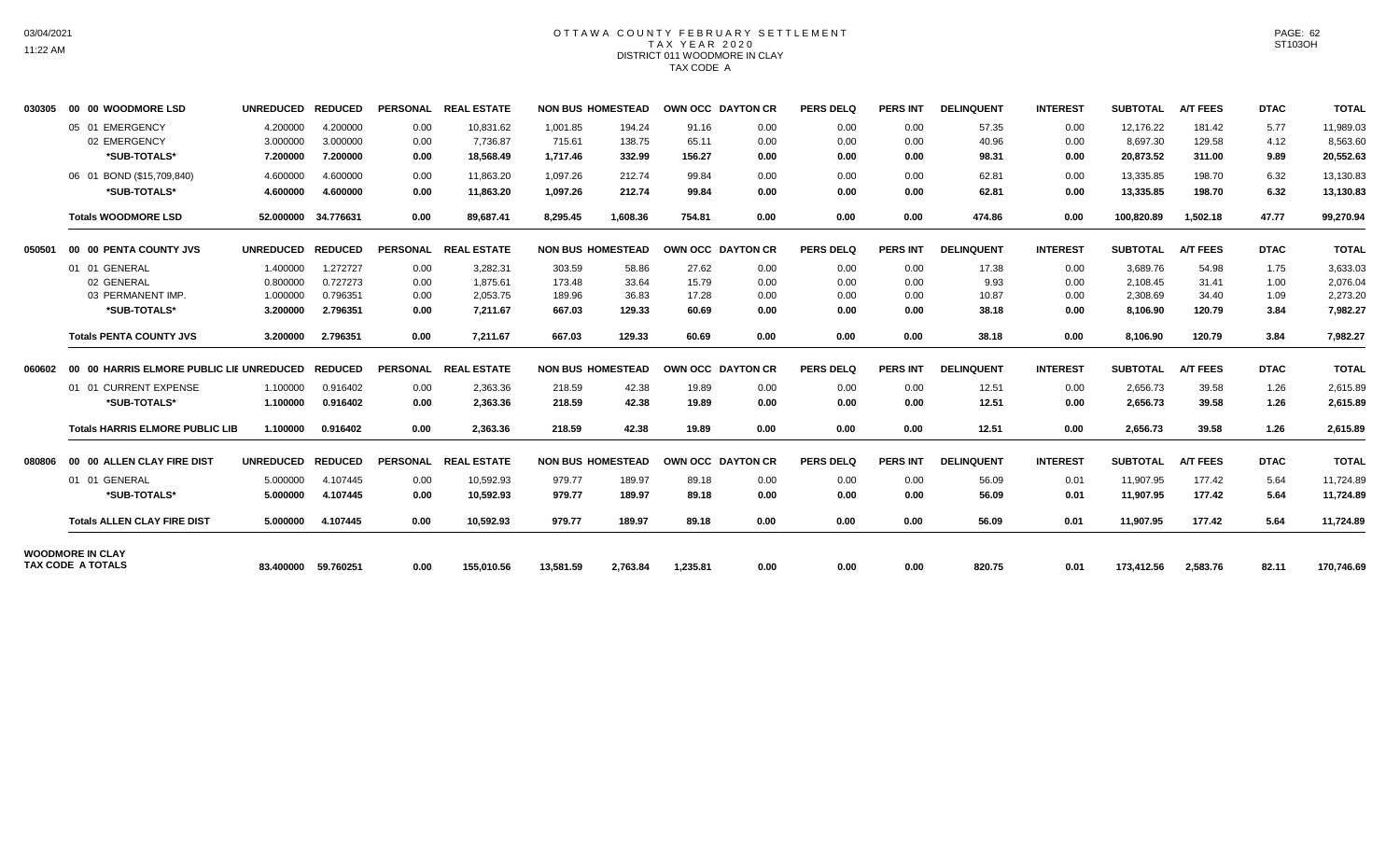# OTTAWA COUNTY FEBRUARY SETTLEMENT TAX YEAR 2020 DISTRICT 011 WOODMORE IN CLAY TAX CODE B

| 010101 | 00 00 OTTAWA COUNTY                | UNREDUCED REDUCED |                     |           | PERSONAL REAL ESTATE | <b>NON BUS HOMESTEAD</b> |      | OWN OCC DAYTON CR |      | <b>PERS DELQ</b> | <b>PERS INT</b> | <b>DELINQUENT</b> | <b>INTEREST</b> | <b>SUBTOTAL</b> | <b>A/T FEES</b> | <b>DTAC</b> | <b>TOTAL</b> |
|--------|------------------------------------|-------------------|---------------------|-----------|----------------------|--------------------------|------|-------------------|------|------------------|-----------------|-------------------|-----------------|-----------------|-----------------|-------------|--------------|
|        | 01 01 O.C.B.M.R.                   | 2.200000          | 1.883836            | 693.33    | 66.84                | 0.00                     | 0.00 | 0.00              | 0.00 | 0.03             | 0.00            | 0.00              | 0.00            | 760.20          | 11.33           | 0.00        | 748.87       |
|        | 02 O.C.B.M.R.                      | 1.400000          | 1.248331            | 441.21    | 44.29                | 0.00                     | 0.00 | 0.00              | 0.00 | 0.02             | 0.00            | 0.00              | 0.00            | 485.52          | 7.23            | 0.00        | 478.29       |
|        | 01 PARK DISTRICT                   | 0.600000          | 0.595592            | 189.09    | 21.13                | 0.00                     | 0.00 | 0.00              | 0.00 | 0.01             | 0.00            | 0.00              | 0.00            | 210.23          | 3.13            | 0.00        | 207.10       |
|        | *SUB-TOTALS*                       | 4.200000          | 3.727759            | 1,323.63  | 132.26               | 0.00                     | 0.00 | 0.00              | 0.00 | 0.06             | 0.00            | 0.00              | 0.00            | 1,455.95        | 21.69           | 0.00        | 1,434.26     |
|        | 02 01 NURSING HOME                 | 0.500000          | 0.485399            | 157.58    | 17.22                | 0.00                     | 0.00 | 0.00              | 0.00 | 0.01             | 0.00            | 0.00              | 0.00            | 174.81          | 2.60            | 0.00        | 172.21       |
|        | *SUB-TOTALS*                       | 0.500000          | 0.485399            | 157.58    | 17.22                | 0.00                     | 0.00 | 0.00              | 0.00 | 0.01             | 0.00            | 0.00              | 0.00            | 174.81          | 2.60            | 0.00        | 172.21       |
|        | 03 02 SENIOR PROGRAM               | 0.300000          | 0.286012            | 94.55     | 10.15                | 0.00                     | 0.00 | 0.00              | 0.00 | 0.00             | 0.00            | 0.00              | 0.00            | 104.70          | 1.56            | 0.00        | 103.14       |
|        | 03 SENIOR PROGRAM                  | 0.200000          | 0.194640            | 63.03     | 6.91                 | 0.00                     | 0.00 | 0.00              | 0.00 | 0.00             | 0.00            | 0.00              | 0.00            | 69.94           | 1.04            | 0.00        | 68.90        |
|        | *SUB-TOTALS*                       | 0.500000          | 0.480652            | 157.58    | 17.06                | 0.00                     | 0.00 | 0.00              | 0.00 | 0.00             | 0.00            | 0.00              | 0.00            | 174.64          | 2.60            | 0.00        | 172.04       |
|        | 04 01 INSIDE GENERAL               | 2.000000          | 2.000000            | 630.30    | 70.96                | 0.00                     | 0.00 | 0.00              | 0.00 | 0.03             | 0.00            | 0.00              | 0.00            | 701.29          | 10.45           | 0.00        | 690.84       |
|        | *SUB-TOTALS*                       | 2.000000          | 2.000000            | 630.30    | 70.96                | 0.00                     | 0.00 | 0.00              | 0.00 | 0.03             | 0.00            | 0.00              | 0.00            | 701.29          | 10.45           | 0.00        | 690.84       |
|        |                                    |                   |                     |           |                      |                          |      |                   |      |                  |                 |                   |                 |                 |                 |             |              |
|        | 07 01 MENTAL HEALTH                | 0.700000          | 0.684293            | 220.61    | 24.28                | 0.00                     | 0.00 | 0.00              | 0.00 | 0.01             | 0.00            | 0.00              | 0.00            | 244.90          | 3.65            | 0.00        | 241.25       |
|        | 02 MENTAL HEALTH                   | 0.300000          | 0.293268            | 94.55     | 10.41                | 0.00                     | 0.00 | 0.00              | 0.00 | 0.00             | 0.00            | 0.00              | 0.00            | 104.96          | 1.56            | 0.00        | 103.40       |
|        | 03 MENTAL HEALTH                   | 0.200000          | 0.195512            | 63.03     | 6.94                 | 0.00                     | 0.00 | 0.00              | 0.00 | 0.00             | 0.00            | 0.00              | 0.00            | 69.97           | 1.04            | 0.00        | 68.93        |
|        | *SUB-TOTALS*                       | 1.200000          | 1.173073            | 378.19    | 41.63                | 0.00                     | 0.00 | 0.00              | 0.00 | 0.01             | 0.00            | 0.00              | 0.00            | 419.83          | 6.25            | 0.00        | 413.58       |
|        | <b>Totals OTTAWA COUNTY</b>        | 8.400000          | 7.866883            | 2,647.28  | 279.13               | 0.00                     | 0.00 | 0.00              | 0.00 | 0.11             | 0.00            | 0.00              | 0.00            | 2,926.52        | 43.59           | 0.00        | 2,882.93     |
|        | 02020701 00 00 CLAY TWP. EXC CORP. | UNREDUCED REDUCED |                     |           | PERSONAL REAL ESTATE | <b>NON BUS HOMESTEAD</b> |      | OWN OCC DAYTON CR |      | <b>PERS DELQ</b> | <b>PERS INT</b> | <b>DELINQUENT</b> | <b>INTEREST</b> | <b>SUBTOTAL</b> | <b>A/T FEES</b> | <b>DTAC</b> | <b>TOTAL</b> |
|        | 02 01 POLICE                       | 1.500000          | 1.364414            | 472.73    | 48.41                | 0.00                     | 0.00 | 0.00              | 0.00 | 0.02             | 0.00            | 0.00              | 0.00            | 521.16          | 7.76            | 0.00        | 513.40       |
|        | 02 POLICE                          | 1.500000          | 1.102983            | 472.73    | 39.13                | 0.00                     | 0.00 | 0.00              | 0.00 | 0.02             | 0.00            | 0.00              | 0.00            | 511.88          | 7.63            | 0.00        | 504.25       |
|        | 03 POLICE                          | 2.500000          | 2.274023            | 787.88    | 80.68                | 0.00                     | 0.00 | 0.00              | 0.00 | 0.04             | 0.00            | 0.00              | 0.00            | 868.60          | 12.94           | 0.00        | 855.66       |
|        | 04 POLICE                          | 2.800000          | 2.412063            | 882.42    | 85.58                | 0.00                     | 0.00 | 0.00              | 0.00 | 0.04             | 0.00            | 0.00              | 0.00            | 968.04          | 14.42           | 0.00        | 953.62       |
|        | 05 POLICE                          | 2.000000          | 1.996748            | 630.30    | 70.84                | 0.00                     | 0.00 | 0.00              | 0.00 | 0.03             | 0.00            | 0.00              | 0.00            | 701.17          | 10.45           | 0.00        | 690.72       |
|        | *SUB-TOTALS*                       | 10.300000         | 9.150231            | 3,246.06  | 324.64               | 0.00                     | 0.00 | 0.00              | 0.00 | 0.15             | 0.00            | 0.00              | 0.00            | 3.570.85        | 53.20           | 0.00        | 3,517.65     |
|        | 03 02 CEMETERY                     | 0.500000          | 0.483395            | 157.58    | 17.15                | 0.00                     | 0.00 | 0.00              | 0.00 | 0.01             | 0.00            | 0.00              | 0.00            | 174.74          | 2.60            | 0.00        | 172.14       |
|        | *SUB-TOTALS*                       | 0.500000          | 0.483395            | 157.58    | 17.15                | 0.00                     | 0.00 | 0.00              | 0.00 | 0.01             | 0.00            | 0.00              | 0.00            | 174.74          | 2.60            | 0.00        | 172.14       |
|        | 05 01 INSIDE GENERAL               | 0.500000          | 0.500000            | 157.58    | 17.74                | 0.00                     | 0.00 | 0.00              | 0.00 | 0.01             | 0.00            | 0.00              | 0.00            | 175.33          | 2.61            | 0.00        | 172.72       |
|        | *SUB-TOTALS*                       | 0.500000          | 0.500000            | 157.58    | 17.74                | 0.00                     | 0.00 | 0.00              | 0.00 | 0.01             | 0.00            | 0.00              | 0.00            | 175.33          | 2.61            | 0.00        | 172.72       |
|        | 06 02 INSIDE ROADS                 |                   | 2.400000            | 756.36    | 85.15                |                          |      |                   | 0.00 | 0.04             | 0.00            | 0.00              | 0.00            | 841.55          | 12.54           |             |              |
|        |                                    | 2.400000          |                     |           |                      | 0.00                     | 0.00 | 0.00              |      |                  |                 |                   |                 |                 |                 | 0.00        | 829.01       |
|        | *SUB-TOTALS*                       | 2.400000          | 2.400000            | 756.36    | 85.15                | 0.00                     | 0.00 | 0.00              | 0.00 | 0.04             | 0.00            | 0.00              | 0.00            | 841.55          | 12.54           | 0.00        | 829.01       |
|        | Totals CLAY TWP. EXC CORP.         |                   | 13.700000 12.533626 | 4,317.58  | 444.68               | 0.00                     | 0.00 | 0.00              | 0.00 | 0.21             | 0.00            | 0.00              | 0.00            | 4,762.47        | 70.95           | 0.00        | 4,691.52     |
| 030305 | 00 00 WOODMORE LSD                 | UNREDUCED REDUCED |                     |           | PERSONAL REAL ESTATE | <b>NON BUS HOMESTEAD</b> |      | OWN OCC DAYTON CR |      | <b>PERS DELQ</b> | <b>PERS INT</b> | <b>DELINQUENT</b> | <b>INTEREST</b> | <b>SUBTOTAL</b> | <b>A/T FEES</b> | <b>DTAC</b> | <b>TOTAL</b> |
|        | 00 01 GENERAL                      | 4.000000          | 4.000000            | 1,260.60  | 141.92               | 0.00                     | 0.00 | 0.00              | 0.00 | 0.06             | 0.00            | 0.00              | 0.00            | 1,402.58        | 20.90           | 0.01        | 1,381.67     |
|        | *SUB-TOTALS*                       | 4.000000          | 4.000000            | 1,260.60  | 141.92               | 0.00                     | 0.00 | 0.00              | 0.00 | 0.06             | 0.00            | 0.00              | 0.00            | 1,402.58        | 20.90           | 0.01        | 1,381.67     |
|        | 01 01 GENERAL                      | 23.200000         | 14.243431           | 7,311.50  | 505.36               | 0.00                     | 0.00 | 0.00              | 0.00 | 0.35             | 0.00            | 0.00              | 0.00            | 7,817.21        | 116.47          | 0.03        | 7,700.71     |
|        | 02 GENERAL                         | 6.500000          | 5.593829            | 2,048.48  | 198.47               | 0.00                     | 0.00 | 0.00              | 0.00 | 0.10             | 0.00            | 0.00              | 0.00            | 2,247.05        | 33.48           | 0.01        | 2,213.56     |
|        | 03 GENERAL                         | 3.000000          | 2.789190            | 945.45    | 98.96                | 0.00                     | 0.00 | 0.00              | 0.00 | 0.05             | 0.00            | 0.00              | 0.00            | 1,044.46        | 15.56           | 0.01        | 1,028.89     |
|        | *SUB-TOTALS*                       | 32.700000         | 22.626450           | 10,305.43 | 802.79               | 0.00                     | 0.00 | 0.00              | 0.00 | 0.50             | 0.00            | 0.00              | 0.00            | 11,108.72       | 165.51          | 0.05        | 10,943.16    |
|        | 04 01 PERMANENT IMPROVEMENT        | 3.000000          | 2.789190            | 945.45    | 98.96                | 0.00                     | 0.00 | 0.00              | 0.00 | 0.05             | 0.00            | 0.00              | 0.00            | 1,044.46        | 15.56           | 0.01        | 1,028.89     |
|        | 02 PERMANENT IMPROVEMENT           | 0.500000          | 0.464865            | 157.58    | 16.49                | 0.00                     | 0.00 | 0.00              | 0.00 | 0.01             | 0.00            | 0.00              | 0.00            | 174.08          | 2.59            | 0.00        | 171.49       |
|        | *SUB-TOTALS*                       | 3.500000          | 3.254055            | 1,103.03  | 115.45               | 0.00                     | 0.00 | 0.00              | 0.00 | 0.06             | 0.00            | 0.00              | 0.00            | 1,218.54        | 18.15           | 0.01        | 1,200.38     |
|        |                                    |                   |                     |           |                      |                          |      |                   |      |                  |                 |                   |                 |                 |                 |             |              |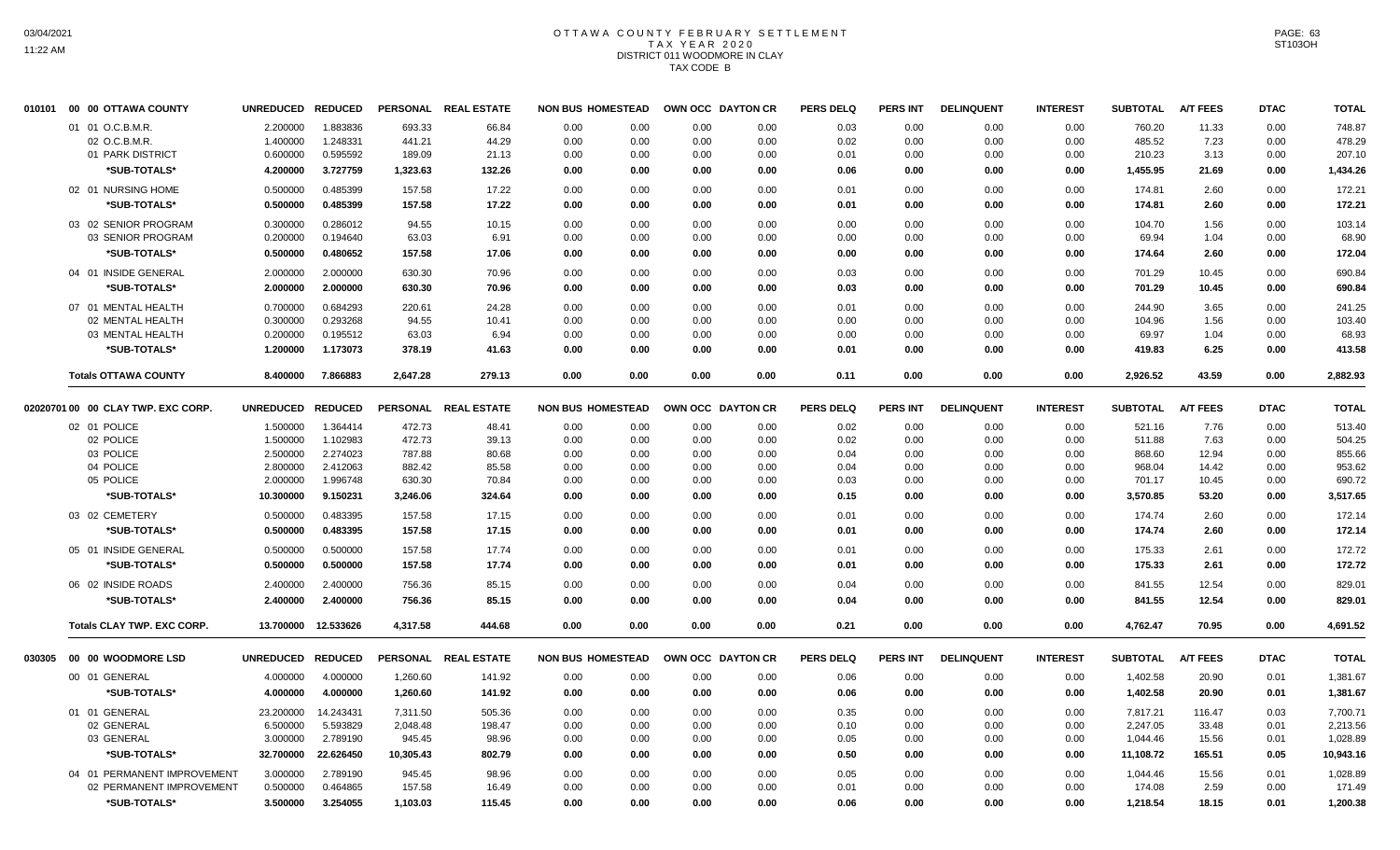#### OTTAWA COUNTY FEBRUARY SETTLEMENT TAX YEAR 2020 DISTRICT 011 WOODMORE IN CLAY TAX CODE B

| 030305 | 00 00 WOODMORE LSD                                               | <b>UNREDUCED</b>                             | <b>REDUCED</b>                               |                                        | PERSONAL REAL ESTATE              | <b>NON BUS HOMESTEAD</b>     |                              | <b>OWN OCC DAYTON CR</b>     |                              | <b>PERS DELQ</b>             | <b>PERS INT</b>              | <b>DELINQUENT</b>            | <b>INTEREST</b>              | <b>SUBTOTAL</b>                        | <b>A/T FEES</b>               | <b>DTAC</b>                  | <b>TOTAL</b>                           |
|--------|------------------------------------------------------------------|----------------------------------------------|----------------------------------------------|----------------------------------------|-----------------------------------|------------------------------|------------------------------|------------------------------|------------------------------|------------------------------|------------------------------|------------------------------|------------------------------|----------------------------------------|-------------------------------|------------------------------|----------------------------------------|
|        | 05 01 EMERGENCY<br>02 EMERGENCY<br>*SUB-TOTALS*                  | 4.200000<br>3.000000<br>7.200000             | 4.200000<br>3.000000<br>7.200000             | 1,323.63<br>945.45<br>2,269.08         | 149.02<br>106.44<br>255.46        | 0.00<br>0.00<br>0.00         | 0.00<br>0.00<br>0.00         | 0.00<br>0.00<br>0.00         | 0.00<br>0.00<br>0.00         | 0.06<br>0.05<br>0.11         | 0.00<br>0.00<br>0.00         | 0.00<br>0.00<br>0.00         | 0.00<br>0.00<br>0.00         | 1.472.71<br>1,051.94<br>2,524.65       | 21.94<br>15.67<br>37.61       | 0.01<br>0.01<br>0.02         | 1.450.76<br>1,036.26<br>2,487.02       |
|        | 06 01 BOND (\$15,709,840)<br>*SUB-TOTALS*                        | 4.600000<br>4.600000                         | 4.600000<br>4.600000                         | 1.449.69<br>1,449.69                   | 163.21<br>163.21                  | 0.00<br>0.00                 | 0.00<br>0.00                 | 0.00<br>0.00                 | 0.00<br>0.00                 | 0.07<br>0.07                 | 0.00<br>0.00                 | 0.00<br>0.00                 | 0.00<br>0.00                 | 1.612.97<br>1,612.97                   | 24.03<br>24.03                | 0.01<br>0.01                 | 1,588.93<br>1,588.93                   |
|        | <b>Totals WOODMORE LSD</b>                                       | 52.000000                                    | 41.680505                                    | 16,387.83                              | 1,478.83                          | 0.00                         | 0.00                         | 0.00                         | 0.00                         | 0.80                         | 0.00                         | 0.00                         | 0.00                         | 17,867.46                              | 266.20                        | 0.10                         | 17,601.16                              |
| 050501 | 00 00 PENTA COUNTY JVS                                           | UNREDUCED REDUCED                            |                                              |                                        | PERSONAL REAL ESTATE              | <b>NON BUS HOMESTEAD</b>     |                              | OWN OCC DAYTON CR            |                              | <b>PERS DELQ</b>             | PERS INT                     | <b>DELINQUENT</b>            | <b>INTEREST</b>              | <b>SUBTOTAL</b>                        | A/T FEES                      | <b>DTAC</b>                  | <b>TOTAL</b>                           |
|        | 01 01 GENERAL<br>02 GENERAL<br>03 PERMANENT IMP.<br>*SUB-TOTALS* | 1.400000<br>0.800000<br>1.000000<br>3.200000 | 1.370355<br>0.783060<br>0.978825<br>3.132240 | 441.21<br>252.12<br>315.15<br>1.008.48 | 48.62<br>27.78<br>34.73<br>111.13 | 0.00<br>0.00<br>0.00<br>0.00 | 0.00<br>0.00<br>0.00<br>0.00 | 0.00<br>0.00<br>0.00<br>0.00 | 0.00<br>0.00<br>0.00<br>0.00 | 0.02<br>0.01<br>0.02<br>0.05 | 0.00<br>0.00<br>0.00<br>0.00 | 0.00<br>0.00<br>0.00<br>0.00 | 0.00<br>0.00<br>0.00<br>0.00 | 489.85<br>279.91<br>349.90<br>1,119.66 | 7.30<br>4.17<br>5.21<br>16.68 | 0.00<br>0.00<br>0.00<br>0.00 | 482.55<br>275.74<br>344.69<br>1,102.98 |
|        | <b>Totals PENTA COUNTY JVS</b>                                   | 3.200000                                     | 3.132240                                     | 1,008.48                               | 111.13                            | 0.00                         | 0.00                         | 0.00                         | 0.00                         | 0.05                         | 0.00                         | 0.00                         | 0.00                         | 1,119.66                               | 16.68                         | 0.00                         | 1,102.98                               |
| 060602 | 00 00 HARRIS ELMORE PUBLIC LIE UNREDUCED REDUCED                 |                                              |                                              | <b>PERSONAL</b>                        | <b>REAL ESTATE</b>                | <b>NON BUS HOMESTEAD</b>     |                              | OWN OCC DAYTON CR            |                              | <b>PERS DELQ</b>             | <b>PERS INT</b>              | <b>DELINQUENT</b>            | <b>INTEREST</b>              | <b>SUBTOTAL</b>                        | <b>A/T FEES</b>               | <b>DTAC</b>                  | <b>TOTAL</b>                           |
|        | 01 01 CURRENT EXPENSE<br>*SUB-TOTALS*                            | 1.100000<br>1.100000                         | 1.060521<br>1.060521                         | 346.67<br>346.67                       | 37.63<br>37.63                    | 0.00<br>0.00                 | 0.00<br>0.00                 | 0.00<br>0.00                 | 0.00<br>0.00                 | 0.02<br>0.02                 | 0.00<br>0.00                 | 0.00<br>0.00                 | 0.00<br>0.00                 | 384.32<br>384.32                       | 5.73<br>5.73                  | 0.00<br>0.00                 | 378.59<br>378.59                       |
|        | <b>Totals HARRIS ELMORE PUBLIC LIB</b>                           | 1.100000                                     | 1.060521                                     | 346.67                                 | 37.63                             | 0.00                         | 0.00                         | 0.00                         | 0.00                         | 0.02                         | 0.00                         | 0.00                         | 0.00                         | 384.32                                 | 5.73                          | 0.00                         | 378.59                                 |
| 080806 | 00 00 ALLEN CLAY FIRE DIST                                       | <b>UNREDUCED</b>                             | <b>REDUCED</b>                               |                                        | PERSONAL REAL ESTATE              | <b>NON BUS HOMESTEAD</b>     |                              | OWN OCC DAYTON CR            |                              | <b>PERS DELQ</b>             | PERS INT                     | <b>DELINQUENT</b>            | <b>INTEREST</b>              | <b>SUBTOTAL</b>                        | <b>A/T FEES</b>               | <b>DTAC</b>                  | <b>TOTAL</b>                           |
|        | 01 01 GENERAL<br>*SUB-TOTALS*                                    | 5.000000<br>5.000000                         | 4.761040<br>4.761040                         | 1.575.73<br>1,575.73                   | 168.91<br>168.91                  | 0.00<br>0.00                 | 0.00<br>0.00                 | 0.00<br>0.00                 | 0.00<br>0.00                 | 0.08<br>0.08                 | 0.00<br>0.00                 | 0.00<br>0.00                 | 0.00<br>0.00                 | 1.744.72<br>1,744.72                   | 26.00<br>26.00                | 0.01<br>0.01                 | 1,718.71<br>1,718.71                   |
|        | <b>Totals ALLEN CLAY FIRE DIST</b>                               | 5.000000                                     | 4.761040                                     | 1,575.73                               | 168.91                            | 0.00                         | 0.00                         | 0.00                         | 0.00                         | 0.08                         | 0.00                         | 0.00                         | 0.00                         | 1,744.72                               | 26.00                         | 0.01                         | 1,718.71                               |
|        | <b>WOODMORE IN CLAY</b><br>TAX CODE B TOTALS                     |                                              | 83.400000 71.034815                          | 26,283.57                              | 2,520.31                          | 0.00                         | 0.00                         | 0.00                         | 0.00                         | 1.27                         | 0.00                         | 0.00                         | 0.00                         | 28,805.15                              | 429.15                        | 0.11                         | 28,375.89                              |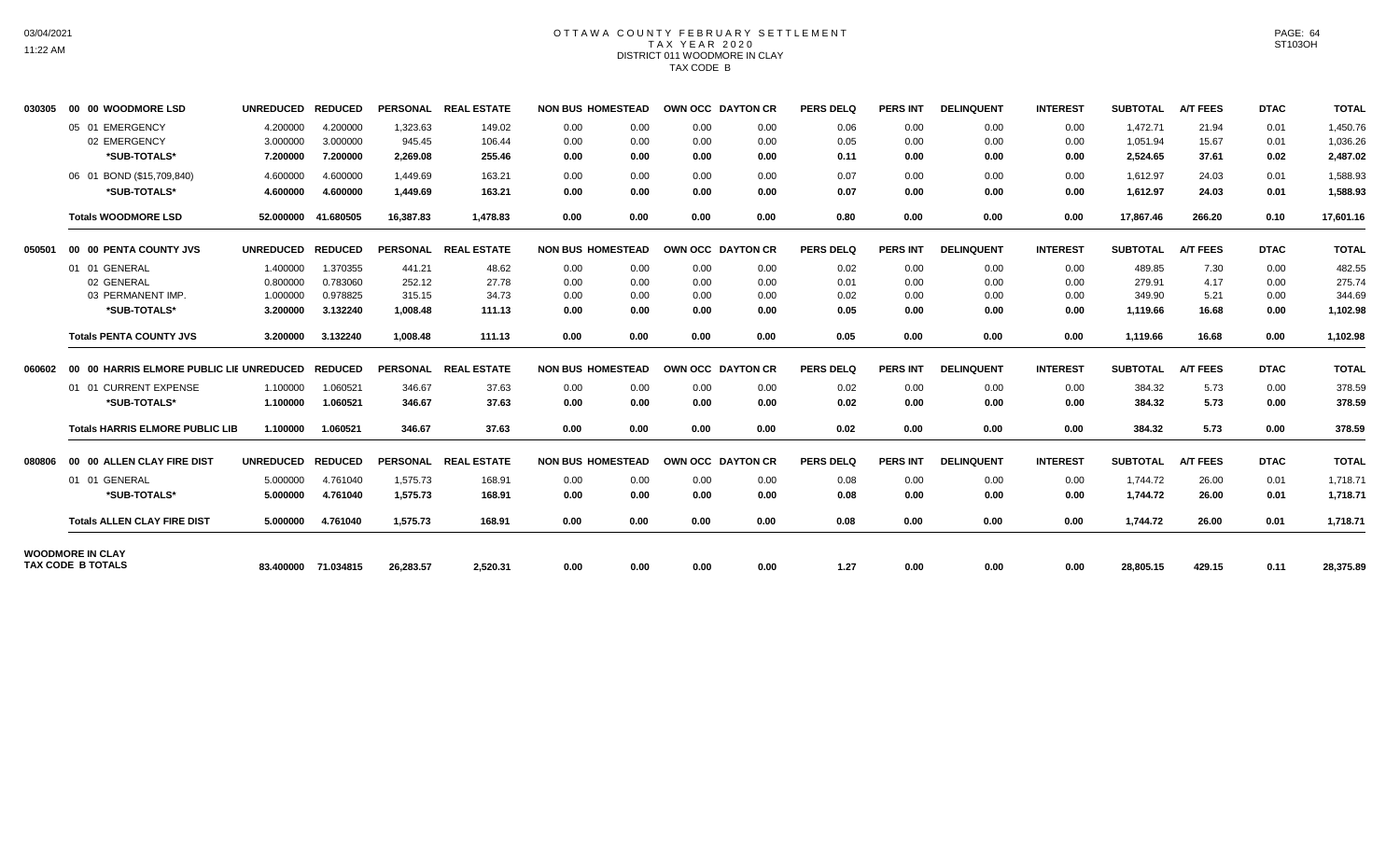# OTTAWA COUNTY FEBRUARY SETTLEMENT TAX YEAR 2020 DISTRICT 011 WOODMORE IN CLAY DISTRICT

|        | 010101 00 00 OTTAWA COUNTY         | UNREDUCED REDUCED |                  | PERSONAL REAL ESTATE |          | <b>NON BUS HOMESTEAD</b> | OWN OCC DAYTON CR |              | <b>PERS DELQ</b> | <b>PERS INT</b> | <b>DELINQUENT</b> | <b>INTEREST</b> | <b>SUBTOTAL</b> | <b>A/T FEES</b> | <b>DTAC</b>  | <b>TOTAL</b>         |
|--------|------------------------------------|-------------------|------------------|----------------------|----------|--------------------------|-------------------|--------------|------------------|-----------------|-------------------|-----------------|-----------------|-----------------|--------------|----------------------|
|        | 01 01 O.C.B.M.R.                   |                   | 693.33           | 3.170.36             | 287.05   | 55.66                    | 26.12             | 0.00         | 0.03             | 0.00            | 16.43             | 0.00            | 4.248.98        | 63.31           | 1.65         | 4,184.02             |
|        | 02 O.C.B.M.R.                      |                   | 441.21           | 2,363.57             | 214.52   | 41.59                    | 19.52             | 0.00         | 0.02             | 0.00            | 12.28             | 0.00            | 3,092.71        | 46.08           | 1.24         | 3,045.39             |
|        | 01 PARK DISTRICT                   |                   | 189.09           | 1,743.06             | 0.00     | 27.51                    | 0.00              | 0.00         | 0.01             | 0.00            | 9.12              | 0.00            | 1,968.79        | 29.33           | 0.82         | 1,938.64             |
|        | *SUB-TOTALS*                       |                   | 1,323.63         | 7,276.99             | 501.57   | 124.76                   | 45.64             | 0.00         | 0.06             | 0.00            | 37.83             | 0.00            | 9,310.48        | 138.72          | 3.71         | 9,168.05             |
|        | 02 01 NURSING HOME                 |                   | 157.58           | 1.131.44             | 103.06   | 19.98                    | 9.38              | 0.00         | 0.01             | 0.00            | 5.90              | 0.00            | 1,427.35        | 21.26           | 0.59         | 1.405.50             |
|        | *SUB-TOTALS*                       |                   | 157.58           | 1,131.44             | 103.06   | 19.98                    | 9.38              | 0.00         | 0.01             | 0.00            | 5.90              | 0.00            | 1,427.35        | 21.26           | 0.59         | 1,405.50             |
|        | 03 02 SENIOR PROGRAM               |                   | 94.55            | 587.22               | 53.38    | 10.35                    | 4.86              | 0.00         | 0.00             | 0.00            | 3.06              | 0.00            | 753.42          | 11.23           | 0.31         | 741.88               |
|        | 03 SENIOR PROGRAM                  |                   | 63.03            | 508.43               | 0.00     | 8.01                     | 0.00              | 0.00         | 0.00             | 0.00            | 2.66              | 0.00            | 582.13          | 8.67            | 0.24         | 573.22               |
|        | *SUB-TOTALS*                       |                   | 157.58           | 1,095.65             | 53.38    | 18.36                    | 4.86              | 0.00         | 0.00             | 0.00            | 5.72              | 0.00            | 1,335.55        | 19.90           | 0.55         | 1,315.10             |
|        | 04 01 INSIDE GENERAL               |                   |                  | 5,228.87             | 477.07   | 92.50                    | 43.41             |              |                  | 0.00            |                   | 0.00            | 6,499.49        | 96.84           |              |                      |
|        | *SUB-TOTALS*                       |                   | 630.30<br>630.30 | 5,228.87             | 477.07   | 92.50                    | 43.41             | 0.00<br>0.00 | 0.03<br>0.03     | 0.00            | 27.31<br>27.31    | 0.00            | 6,499.49        | 96.84           | 2.75<br>2.75 | 6,399.90<br>6,399.90 |
|        |                                    |                   |                  |                      |          |                          |                   |              |                  |                 |                   |                 |                 |                 |              |                      |
|        | 07 01 MENTAL HEALTH                |                   | 220.61           | 1,658.57             | 151.16   | 29.31                    | 13.75             | 0.00         | 0.01             | 0.00            | 8.65              | 0.00            | 2,082.06        | 31.02           | 0.87         | 2,050.17             |
|        | 02 MENTAL HEALTH                   |                   | 94.55            | 710.82               | 64.78    | 12.56                    | 5.89              | 0.00         | 0.00             | 0.00            | 3.71              | 0.00            | 892.31          | 13.29           | 0.37         | 878.65               |
|        | 03 MENTAL HEALTH                   |                   | 63.03            | 531.18               | 0.00     | 8.38                     | 0.00              | 0.00         | 0.00             | 0.00            | 2.78              | 0.00            | 605.37          | 9.02            | 0.25         | 596.10               |
|        | *SUB-TOTALS*                       |                   | 378.19           | 2.900.57             | 215.94   | 50.25                    | 19.64             | 0.00         | 0.01             | 0.00            | 15.14             | 0.00            | 3,579.74        | 53.33           | 1.49         | 3,524.92             |
|        | <b>Totals OTTAWA COUNTY</b>        |                   | 2,647.28         | 17,633.52            | 1,351.02 | 305.85                   | 122.93            | 0.00         | 0.11             | 0.00            | 91.90             | 0.00            | 22,152.61       | 330.05          | 9.09         | 21,813.47            |
|        | 02020701 00 00 CLAY TWP. EXC CORP. | UNREDUCED REDUCED |                  | PERSONAL REAL ESTATE |          | <b>NON BUS HOMESTEAD</b> | OWN OCC DAYTON CR |              | <b>PERS DELQ</b> | <b>PERS INT</b> | <b>DELINQUENT</b> | <b>INTEREST</b> | <b>SUBTOTAL</b> | <b>A/T FEES</b> | <b>DTAC</b>  | <b>TOTAL</b>         |
|        | 02 01 POLICE                       |                   | 472.73           | 2,973.12             | 270.52   | 52.45                    | 24.61             | 0.00         | 0.02             | 0.00            | 15.49             | 0.00            | 3,808.94        | 56.75           | 1.56         | 3,750.63             |
|        | 02 POLICE                          |                   | 472.73           | 1,719.49             | 155.42   | 30.13                    | 14.14             | 0.00         | 0.02             | 0.00            | 8.90              | 0.00            | 2,400.83        | 35.77           | 0.90         | 2,364.16             |
|        | 03 POLICE                          |                   | 787.88           | 4,955.20             | 450.86   | 87.42                    | 41.02             | 0.00         | 0.04             | 0.00            | 25.81             | 0.00            | 6,348.23        | 94.58           | 2.60         | 6,251.05             |
|        | 04 POLICE                          |                   | 882.42           | 4,452.74             | 403.93   | 78.32                    | 36.75             | 0.00         | 0.04             | 0.00            | 23.12             | 0.00            | 5,877.32        | 87.57           | 2.33         | 5,787.42             |
|        | 05 POLICE                          |                   | 630.30           | 5,494.49             | 0.00     | 86.65                    | 0.00              | 0.00         | 0.03             | 0.00            | 28.72             | 0.00            | 6,240.19        | 92.98           | 2.57         | 6,144.64             |
|        | *SUB-TOTALS*                       |                   | 3,246.06         | 19,595.04            | 1,280.73 | 334.97                   | 116.52            | 0.00         | 0.15             | 0.00            | 102.04            | 0.00            | 24,675.51       | 367.65          | 9.96         | 24,297.90            |
|        | 03 02 CEMETERY                     |                   | 157.58           | 1,068.58             | 97.25    | 18.86                    | 8.85              | 0.00         | 0.01             | 0.00            | 5.57              | 0.00            | 1,356.70        | 20.21           | 0.56         | 1,335.93             |
|        | *SUB-TOTALS*                       |                   | 157.58           | 1.068.58             | 97.25    | 18.86                    | 8.85              | 0.00         | 0.01             | 0.00            | 5.57              | 0.00            | 1,356.70        | 20.21           | 0.56         | 1.335.93             |
|        | 05 01 INSIDE GENERAL               |                   | 157.58           | 1,307.22             | 119.27   | 23.12                    | 10.85             | 0.00         | 0.01             | 0.00            | 6.83              | 0.00            | 1,624.88        | 24.21           | 0.69         | 1,599.98             |
|        | *SUB-TOTALS*                       |                   | 157.58           | 1,307.22             | 119.27   | 23.12                    | 10.85             | 0.00         | 0.01             | 0.00            | 6.83              | 0.00            | 1,624.88        | 24.21           | 0.69         | 1,599.98             |
|        | 06 02 INSIDE ROADS                 |                   | 756.36           | 6,274.64             | 572.48   | 111.00                   | 52.09             | 0.00         | 0.04             | 0.00            | 32.77             | 0.00            | 7,799.38        | 116.21          | 3.30         | 7,679.87             |
|        | *SUB-TOTALS*                       |                   | 756.36           | 6,274.64             | 572.48   | 111.00                   | 52.09             | 0.00         | 0.04             | 0.00            | 32.77             | 0.00            | 7,799.38        | 116.21          | 3.30         | 7,679.87             |
|        | <b>Totals CLAY TWP. EXC CORP.</b>  |                   | 4,317.58         | 28,245.48            | 2,069.73 | 487.95                   | 188.31            | 0.00         | 0.21             | 0.00            | 147.21            | 0.00            | 35,456.47       | 528.28          | 14.51        | 34,913.68            |
|        |                                    |                   |                  |                      |          |                          |                   |              |                  |                 |                   |                 |                 |                 |              |                      |
| 030305 | 00 00 WOODMORE LSD                 | UNREDUCED REDUCED |                  | PERSONAL REAL ESTATE |          | <b>NON BUS HOMESTEAD</b> | OWN OCC DAYTON CR |              | <b>PERS DELQ</b> | <b>PERS INT</b> | <b>DELINQUENT</b> | <b>INTEREST</b> | <b>SUBTOTAL</b> | <b>A/T FEES</b> | <b>DTAC</b>  | <b>TOTAL</b>         |
|        | 00 01 GENERAL                      |                   | 1,260.60         | 10,457.74            | 954.14   | 185.00                   | 86.82             | 0.00         | 0.06             | 0.00            | 54.62             | 0.00            | 12,998.98       | 193.68          | 5.50         | 12,799.80            |
|        | *SUB-TOTALS*                       |                   | 1,260.60         | 10,457.74            | 954.14   | 185.00                   | 86.82             | 0.00         | 0.06             | 0.00            | 54.62             | 0.00            | 12,998.98       | 193.68          | 5.50         | 12,799.80            |
|        | 01 01 GENERAL                      |                   | 7,311.50         | 28,108.64            | 2,553.11 | 495.01                   | 232.31            | 0.00         | 0.35             | 0.00            | 146.15            | 0.00            | 38,847.07       | 578.80          | 14.73        | 38,253.54            |
|        | 02 GENERAL                         |                   | 2,048.48         | 9,390.66             | 850.21   | 164.84                   | 77.36             | 0.00         | 0.10             | 0.00            | 48.67             | 0.00            | 12,580.32       | 187.44          | 4.91         | 12,387.97            |
|        | 03 GENERAL                         |                   | 945.45           | 4,566.83             | 413.25   | 80.12                    | 37.60             | 0.00         | 0.05             | 0.00            | 23.66             | 0.00            | 6,066.96        | 90.39           | 2.39         | 5,974.18             |
|        | *SUB-TOTALS*                       |                   | 10,305.43        | 42,066.13            | 3,816.57 | 739.97                   | 347.27            | 0.00         | 0.50             | 0.00            | 218.48            | 0.00            | 57,494.35       | 856.63          | 22.03        | 56,615.69            |
|        | 04 01 PERMANENT IMPROVEMENT        |                   | 945.45           | 6,671.84             | 607.94   | 117.87                   | 55.32             | 0.00         | 0.05             | 0.00            | 34.80             | 0.00            | 8,433.27        | 125.65          | 3.51         | 8,304.11             |
|        | 02 PERMANENT IMPROVEMENT           |                   | 157.58           | 1,120.17             | 102.08   | 19.79                    | 9.29              | 0.00         | 0.01             | 0.00            | 5.84              | 0.00            | 1,414.76        | 21.08           | 0.59         | 1,393.09             |
|        | *SUB-TOTALS*                       |                   | 1.103.03         | 7.792.01             | 710.02   | 137.66                   | 64.61             | 0.00         | 0.06             | 0.00            | 40.64             | 0.00            | 9.848.03        | 146.73          | 4.10         | 9,697.20             |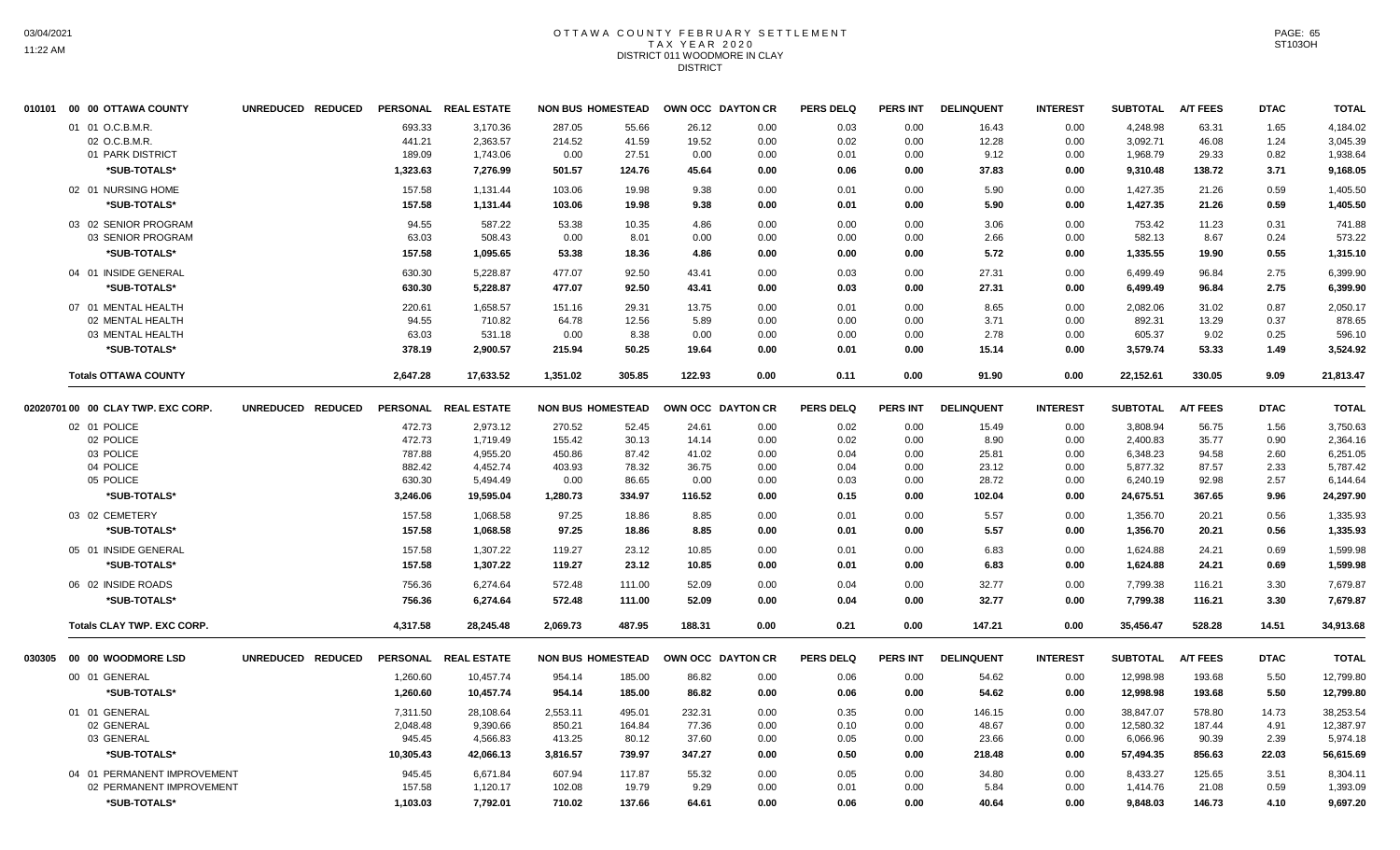# OTTAWA COUNTY FEBRUARY SETTLEMENT TAX YEAR 2020 DISTRICT 011 WOODMORE IN CLAY DISTRICT

| 030305 | 00 00 WOODMORE LSD                                               | UNREDUCED REDUCED |                                        | PERSONAL REAL ESTATE                         |                                      | <b>NON BUS HOMESTEAD</b>          | OWN OCC DAYTON CR                |                              | <b>PERS DELQ</b>             | <b>PERS INT</b>              | <b>DELINQUENT</b>               | <b>INTEREST</b>              | <b>SUBTOTAL</b>                              | <b>A/T FEES</b>                   | <b>DTAC</b>                  | <b>TOTAL</b>                                 |
|--------|------------------------------------------------------------------|-------------------|----------------------------------------|----------------------------------------------|--------------------------------------|-----------------------------------|----------------------------------|------------------------------|------------------------------|------------------------------|---------------------------------|------------------------------|----------------------------------------------|-----------------------------------|------------------------------|----------------------------------------------|
|        | 05 01 EMERGENCY<br>02 EMERGENCY<br>*SUB-TOTALS*                  |                   | 1,323.63<br>945.45<br>2,269.08         | 10,980.64<br>7,843.31<br>18.823.95           | 1,001.85<br>715.61<br>1.717.46       | 194.24<br>138.75<br>332.99        | 91.16<br>65.11<br>156.27         | 0.00<br>0.00<br>0.00         | 0.06<br>0.05<br>0.11         | 0.00<br>0.00<br>0.00         | 57.35<br>40.96<br>98.31         | 0.00<br>0.00<br>0.00         | 13.648.93<br>9,749.24<br>23.398.17           | 203.36<br>145.25<br>348.61        | 5.78<br>4.13<br>9.91         | 13,439.79<br>9,599.86<br>23,039.65           |
|        | 06 01 BOND (\$15,709,840)<br>*SUB-TOTALS*                        |                   | 1.449.69<br>1,449.69                   | 12.026.41<br>12.026.41                       | 1.097.26<br>1,097.26                 | 212.74<br>212.74                  | 99.84<br>99.84                   | 0.00<br>0.00                 | 0.07<br>0.07                 | 0.00<br>0.00                 | 62.81<br>62.81                  | 0.00<br>0.00                 | 14.948.82<br>14,948.82                       | 222.73<br>222.73                  | 6.33<br>6.33                 | 14,719.76<br>14,719.76                       |
|        | <b>Totals WOODMORE LSD</b>                                       |                   | 16,387.83                              | 91.166.24                                    | 8.295.45                             | 1.608.36                          | 754.81                           | 0.00                         | 0.80                         | 0.00                         | 474.86                          | 0.00                         | 118,688,35                                   | 1.768.38                          | 47.87                        | 116,872.10                                   |
| 050501 | 00 00 PENTA COUNTY JVS                                           | UNREDUCED REDUCED |                                        | PERSONAL REAL ESTATE                         |                                      | <b>NON BUS HOMESTEAD</b>          | OWN OCC DAYTON CR                |                              | <b>PERS DELQ</b>             | <b>PERS INT</b>              | <b>DELINQUENT</b>               | <b>INTEREST</b>              | <b>SUBTOTAL</b>                              | <b>A/T FEES</b>                   | <b>DTAC</b>                  | <b>TOTAL</b>                                 |
|        | 01 01 GENERAL<br>02 GENERAL<br>03 PERMANENT IMP.<br>*SUB-TOTALS* |                   | 441.21<br>252.12<br>315.15<br>1,008.48 | 3,330.93<br>1,903.39<br>2,088.48<br>7,322.80 | 303.59<br>173.48<br>189.96<br>667.03 | 58.86<br>33.64<br>36.83<br>129.33 | 27.62<br>15.79<br>17.28<br>60.69 | 0.00<br>0.00<br>0.00<br>0.00 | 0.02<br>0.01<br>0.02<br>0.05 | 0.00<br>0.00<br>0.00<br>0.00 | 17.38<br>9.93<br>10.87<br>38.18 | 0.00<br>0.00<br>0.00<br>0.00 | 4,179.61<br>2,388.36<br>2,658.59<br>9,226.56 | 62.28<br>35.58<br>39.61<br>137.47 | 1.75<br>1.00<br>1.09<br>3.84 | 4,115.58<br>2,351.78<br>2,617.89<br>9,085.25 |
|        | <b>Totals PENTA COUNTY JVS</b>                                   |                   | 1,008.48                               | 7,322.80                                     | 667.03                               | 129.33                            | 60.69                            | 0.00                         | 0.05                         | 0.00                         | 38.18                           | 0.00                         | 9,226.56                                     | 137.47                            | 3.84                         | 9,085.25                                     |
| 060602 | 00 00 HARRIS ELMORE PUBLIC LIE UNREDUCED REDUCED                 |                   |                                        | PERSONAL REAL ESTATE                         | <b>NON BUS HOMESTEAD</b>             |                                   | OWN OCC DAYTON CR                |                              | <b>PERS DELQ</b>             | <b>PERS INT</b>              | <b>DELINQUENT</b>               | <b>INTEREST</b>              | <b>SUBTOTAL</b>                              | <b>A/T FEES</b>                   | <b>DTAC</b>                  | <b>TOTAL</b>                                 |
|        | 01 01 CURRENT EXPENSE<br>*SUB-TOTALS*                            |                   | 346.67<br>346.67                       | 2,400.99<br>2,400.99                         | 218.59<br>218.59                     | 42.38<br>42.38                    | 19.89<br>19.89                   | 0.00<br>0.00                 | 0.02<br>0.02                 | 0.00<br>0.00                 | 12.51<br>12.51                  | 0.00<br>0.00                 | 3,041.05<br>3,041.05                         | 45.31<br>45.31                    | 1.26<br>1.26                 | 2,994.48<br>2,994.48                         |
|        | <b>Totals HARRIS ELMORE PUBLIC LIB</b>                           |                   | 346.67                                 | 2,400.99                                     | 218.59                               | 42.38                             | 19.89                            | 0.00                         | 0.02                         | 0.00                         | 12.51                           | 0.00                         | 3.041.05                                     | 45.31                             | 1.26                         | 2,994.48                                     |
| 080806 | 00 00 ALLEN CLAY FIRE DIST                                       | UNREDUCED REDUCED |                                        | PERSONAL REAL ESTATE                         |                                      | <b>NON BUS HOMESTEAD</b>          | OWN OCC DAYTON CR                |                              | <b>PERS DELQ</b>             | <b>PERS INT</b>              | <b>DELINQUENT</b>               | <b>INTEREST</b>              | <b>SUBTOTAL</b>                              | <b>A/T FEES</b>                   | <b>DTAC</b>                  | <b>TOTAL</b>                                 |
|        | 01 01 GENERAL<br>*SUB-TOTALS*                                    |                   | 1.575.73<br>1,575.73                   | 10.761.84<br>10,761.84                       | 979.77<br>979.77                     | 189.97<br>189.97                  | 89.18<br>89.18                   | 0.00<br>0.00                 | 0.08<br>0.08                 | 0.00<br>0.00                 | 56.09<br>56.09                  | 0.01<br>0.01                 | 13,652.67<br>13,652.67                       | 203.42<br>203.42                  | 5.65<br>5.65                 | 13,443.60<br>13,443.60                       |
|        | <b>Totals ALLEN CLAY FIRE DIST</b>                               |                   | 1.575.73                               | 10.761.84                                    | 979.77                               | 189.97                            | 89.18                            | 0.00                         | 0.08                         | 0.00                         | 56.09                           | 0.01                         | 13,652.67                                    | 203.42                            | 5.65                         | 13.443.60                                    |
|        | <b>WOODMORE IN CLAY</b><br><b>DISTRICT TOTALS</b>                |                   | 26,283.57                              | 157,530.87                                   | 13,581.59                            | 2,763.84                          | 1,235.81                         | 0.00                         | 1.27                         | 0.00                         | 820.75                          | 0.01                         | 202,217.71                                   | 3,012.91                          | 82.22                        | 199,122.58                                   |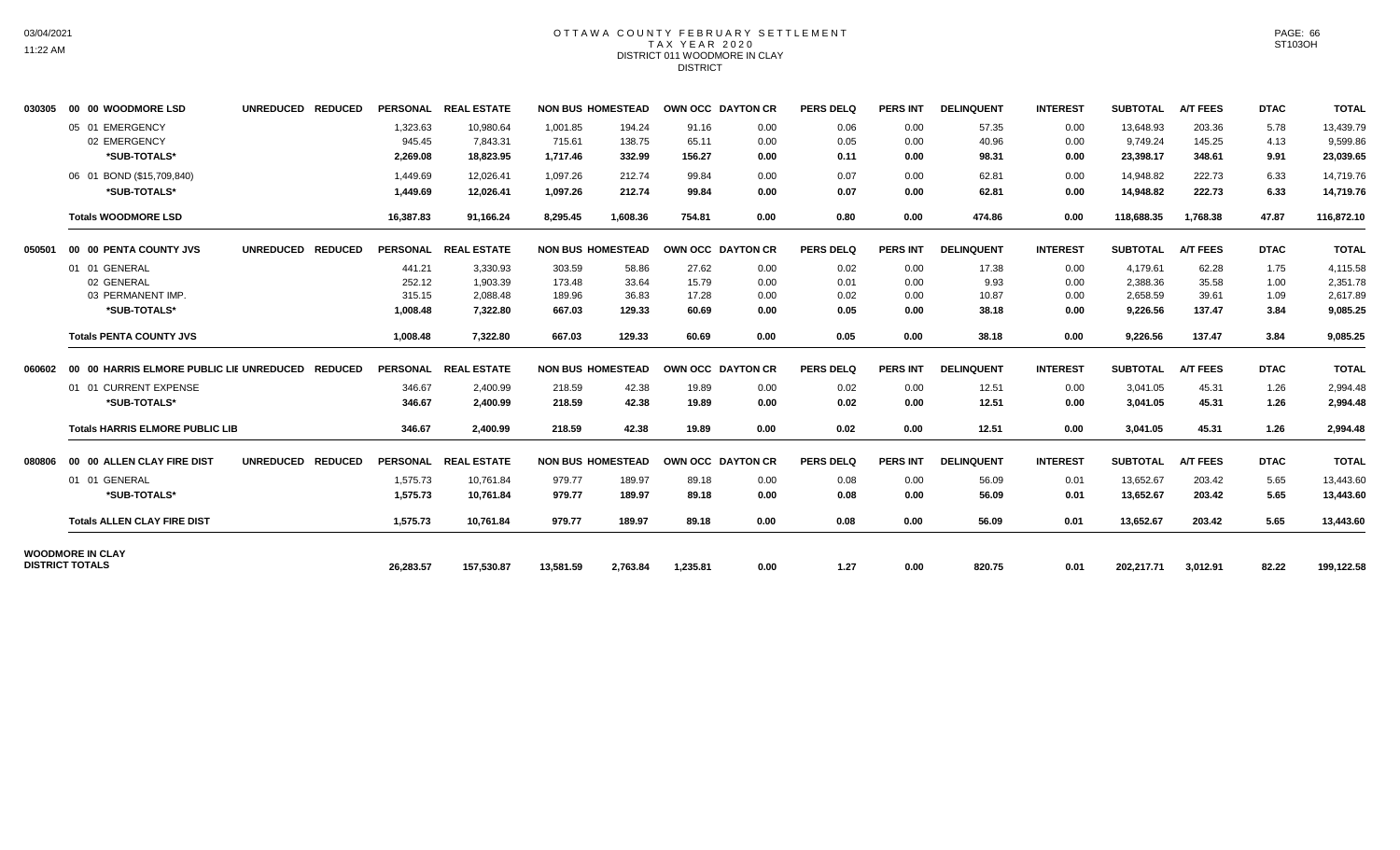#### OTTAWA COUNTY FEBRUARY SETTLEMENT T A X Y E A R 2 0 2 0 DISTRICT 012 GENOA CORPORATION TAX CODE A

|        | 010101 00 00 OTTAWA COUNTY       | <b>UNREDUCED</b> | <b>REDUCED</b> | <b>PERSONAL</b> | <b>REAL ESTATE</b>   | <b>NON BUS HOMESTEAD</b> |          |          | OWN OCC DAYTON CR | <b>PERS DELQ</b> | <b>PERS INT</b> | <b>DELINQUENT</b> | <b>INTEREST</b> | <b>SUBTOTAL</b> | <b>A/T FEES</b> | <b>DTAC</b> | <b>TOTAL</b> |
|--------|----------------------------------|------------------|----------------|-----------------|----------------------|--------------------------|----------|----------|-------------------|------------------|-----------------|-------------------|-----------------|-----------------|-----------------|-------------|--------------|
|        | 01 01 O.C.B.M.R.                 | 2.200000         | 1.203400       | 0.00            | 15,120.62            | 1.697.91                 | 673.61   | 218.99   | 0.00              | 0.00             | 0.00            | 935.33            | 20.84           | 18,667.30       | 278.13          | 97.49       | 18,291.68    |
|        | 02 O.C.B.M.R.                    | 1.400000         | 0.899310       | 0.00            | 11,299.75            | 1,268.86                 | 503.39   | 163.65   | 0.00              | 0.00             | 0.00            | 698.98            | 15.57           | 13,950.20       | 207.85          | 72.86       | 13,669.49    |
|        | 01 PARK DISTRICT                 | 0.600000         | 0.594840       | 0.00            | 8,425.37             | 0.00                     | 332.96   | 0.00     | 0.00              | 0.00             | 0.00            | 521.17            | 11.61           | 9,291.11        | 138.43          | 48.19       | 9,104.49     |
|        | *SUB-TOTALS*                     | 4.200000         | 2.697550       | 0.00            | 34,845.74            | 2,966.77                 | 1,509.96 | 382.64   | 0.00              | 0.00             | 0.00            | 2,155.48          | 48.02           | 41,908.61       | 624.41          | 218.54      | 41,065.66    |
|        | 02 01 NURSING HOME               | 0.500000         | 0.432043       | 0.00            | 5,428.58             | 609.58                   | 241.84   | 78.62    | 0.00              | 0.00             | 0.00            | 335.80            | 7.48            | 6.701.90        | 99.85           | 35.00       | 6,567.05     |
|        | *SUB-TOTALS*                     | 0.500000         | 0.432043       | 0.00            | 5,428.58             | 609.58                   | 241.84   | 78.62    | 0.00              | 0.00             | 0.00            | 335.80            | 7.48            | 6,701.90        | 99.85           | 35.00       | 6,567.05     |
|        | 03 02 SENIOR PROGRAM             | 0.300000         | 0.223762       | 0.00            | 2,811.55             | 315.71                   | 125.25   | 40.72    | 0.00              | 0.00             | 0.00            | 173.92            | 3.88            | 3,471.03        | 51.72           | 18.13       | 3,401.18     |
|        | 03 SENIOR PROGRAM                | 0.200000         | 0.173250       | 0.00            | 2,453.93             | 0.00                     | 96.98    | 0.00     | 0.00              | 0.00             | 0.00            | 151.79            | 3.38            | 2,706.08        | 40.32           | 14.04       | 2,651.72     |
|        | *SUB-TOTALS*                     | 0.500000         | 0.397012       | 0.00            | 5,265.48             | 315.71                   | 222.23   | 40.72    | 0.00              | 0.00             | 0.00            | 325.71            | 7.26            | 6,177.11        | 92.04           | 32.17       | 6,052.90     |
|        | 04 01 INSIDE GENERAL             | 2.000000         | 2.000000       | 0.00            | 25,129.83            | 2,821.85                 | 1,119.51 | 363.95   | 0.00              | 0.00             | 0.00            | 1,554.47          | 34.64           | 31,024.25       | 462.24          | 162.03      | 30,399.98    |
|        | *SUB-TOTALS*                     | 2.000000         | 2.000000       | 0.00            | 25,129.83            | 2,821.85                 | 1,119.51 | 363.95   | 0.00              | 0.00             | 0.00            | 1,554.47          | 34.64           | 31,024.25       | 462.24          | 162.03      | 30,399.98    |
|        | 07 01 MENTAL HEALTH              | 0.700000         | 0.633701       | 0.00            | 7.962.40             | 894.10                   | 354.72   | 115.32   | 0.00              | 0.00             | 0.00            | 492.54            | 10.97           | 9.830.05        | 146.46          | 51.34       | 9,632.25     |
|        | 02 MENTAL HEALTH                 | 0.300000         | 0.271586       | 0.00            | 3,412.46             | 383.19                   | 152.02   | 49.42    | 0.00              | 0.00             | 0.00            | 211.09            | 4.70            | 4,212.88        | 62.77           | 22.00       | 4,128.11     |
|        | 03 MENTAL HEALTH                 | 0.200000         | 0.181100       | 0.00            | 2,565.12             | 0.00                     | 101.37   | 0.00     | 0.00              | 0.00             | 0.00            | 158.67            | 3.54            | 2,828.70        | 42.15           | 14.67       | 2,771.88     |
|        | *SUB-TOTALS*                     | 1.200000         | 1.086387       | 0.00            | 13,939.98            | 1,277.29                 | 608.11   | 164.74   | 0.00              | 0.00             | 0.00            | 862.30            | 19.21           | 16,871.63       | 251.38          | 88.01       | 16,532.24    |
|        | <b>Totals OTTAWA COUNTY</b>      | 8.400000         | 6.612992       | 0.00            | 84,609.61            | 7,991.20                 | 3,701.65 | 1,030.67 | 0.00              | 0.00             | 0.00            | 5,233.76          | 116.61          | 102,683.50      | 1,529.92        | 535.75      | 100,617.83   |
|        | 02020702 00 00 CLAY TWP INC CORP | <b>UNREDUCED</b> | <b>REDUCED</b> |                 | PERSONAL REAL ESTATE | <b>NON BUS HOMESTEAD</b> |          |          | OWN OCC DAYTON CR | <b>PERS DELQ</b> | <b>PERS INT</b> | <b>DELINQUENT</b> | <b>INTEREST</b> | <b>SUBTOTAL</b> | <b>A/T FEES</b> | <b>DTAC</b> | <b>TOTAL</b> |
|        | 03 02 CEMETERY                   | 0.500000         | 0.407696       | 0.00            | 5,122.67             | 575.23                   | 228.21   | 74.19    | 0.00              | 0.00             | 0.00            | 316.88            | 7.06            | 6,324.24        | 94.23           | 33.03       | 6,196.98     |
|        | *SUB-TOTALS*                     | 0.500000         | 0.407696       | 0.00            | 5,122.67             | 575.23                   | 228.21   | 74.19    | 0.00              | 0.00             | 0.00            | 316.88            | 7.06            | 6,324.24        | 94.23           | 33.03       | 6,196.98     |
|        |                                  |                  |                |                 |                      |                          |          |          |                   |                  |                 |                   |                 |                 |                 |             |              |
|        | 05 01 INSIDE GENERAL             | 0.500000         | 0.500000       | 0.00            | 6,282.46             | 705.46                   | 279.88   | 90.99    | 0.00              | 0.00             | 0.00            | 388.62            | 8.66            | 7,756.07        | 115.56          | 40.51       | 7,600.00     |
|        | *SUB-TOTALS*                     | 0.500000         | 0.500000       | 0.00            | 6,282.46             | 705.46                   | 279.88   | 90.99    | 0.00              | 0.00             | 0.00            | 388.62            | 8.66            | 7,756.07        | 115.56          | 40.51       | 7,600.00     |
|        | <b>Totals CLAY TWP INC CORP</b>  | 1.000000         | 0.907696       | 0.00            | 11.405.13            | 1.280.69                 | 508.09   | 165.18   | 0.00              | 0.00             | 0.00            | 705.50            | 15.72           | 14,080.31       | 209.79          | 73.54       | 13,796.98    |
| 030301 | 00 00 GENOA AREA LSD             | <b>UNREDUCED</b> | <b>REDUCED</b> | <b>PERSONAL</b> | <b>REAL ESTATE</b>   | <b>NON BUS HOMESTEAD</b> |          |          | OWN OCC DAYTON CR | <b>PERS DELQ</b> | <b>PERS INT</b> | <b>DELINQUENT</b> | <b>INTEREST</b> | <b>SUBTOTAL</b> | <b>A/T FEES</b> | <b>DTAC</b> | <b>TOTAL</b> |
|        | 00 01 GENERAL                    | 5.100000         | 5.100000       | 0.00            | 64,081.07            | 7,195.72                 | 2.854.74 | 928.07   | 0.00              | 0.00             | 0.00            | 3,963.91          | 88.33           | 79.111.84       | 1.178.72        | 413.18      | 77,519.94    |
|        | *SUB-TOTALS*                     | 5.100000         | 5.100000       | 0.00            | 64,081.07            | 7,195.72                 | 2,854.74 | 928.07   | 0.00              | 0.00             | 0.00            | 3,963.91          | 88.33           | 79,111.84       | 1,178.72        | 413.18      | 77,519.94    |
|        | 01 01 GENERAL                    | 27.600000        | 4.609504       | 0.00            | 57,918.03            | 6,503.66                 | 2,580.18 | 838.82   | 0.00              | 0.00             | 0.00            | 3.582.67          | 79.83           | 71,503.19       | 1,065.35        | 373.44      | 70,064.40    |
|        | 02 GENERAL                       | 5.800000         | 1.782734       | 0.00            | 22,399.90            | 2,515.30                 | 997.89   | 324.41   | 0.00              | 0.00             | 0.00            | 1,385.61          | 30.87           | 27,653.98       | 412.03          | 144.43      | 27,097.52    |
|        | 03 GENERAL                       | 3.500000         | 1.356096       | 0.00            | 17,039.23            | 1,913.35                 | 759.08   | 246.78   | 0.00              | 0.00             | 0.00            | 1,054.01          | 23.49           | 21,035.94       | 313.42          | 109.87      | 20,612.65    |
|        | 04 GENERAL                       | 4.250000         | 1.863710       | 0.00            | 23,417.36            | 2,629.55                 | 1,043.22 | 339.15   | 0.00              | 0.00             | 0.00            | 1,448.54          | 32.28           | 28,910.10       | 430.74          | 150.99      | 28,328.37    |
|        | 05 GENERAL                       | 2.500000         | 1.102928       | 0.00            | 13,858.20            | 1,556.15                 | 617.37   | 200.71   | 0.00              | 0.00             | 0.00            | 857.24            | 19.10           | 17,108.77       | 254.91          | 89.35       | 16,764.51    |
|        | 06 GENERAL                       | 5.000000         | 2.221125       | 0.00            | 27,908.25            | 3,133.84                 | 1,243.28 | 404.19   | 0.00              | 0.00             | 0.00            | 1,726.34          | 38.47           | 34,454.37       | 513.35          | 179.95      | 33,761.07    |
|        | 07 CURRENT EXPENSE               | 3.900000         | 3.193987       | 0.00            | 40,132.18            | 4,506.47                 | 1,787.84 | 581.23   | 0.00              | 0.00             | 0.00            | 2,482.48          | 55.32           | 49,545.52       | 738.20          | 258.76      | 48,548.56    |
|        | *SUB-TOTALS*                     | 52.550000        | 16.130084      | 0.00            | 202.673.15           | 22,758.32                | 9.028.86 | 2.935.29 | 0.00              | 0.00             | 0.00            | 12,536.89         | 279.36          | 250,211.87      | 3.728.00        | 1,306.79    | 245,177.08   |
|        | 02 01 PERMANENT IMPROVEMENT      | 1.600000         | 1.314459       | 0.00            | 16,516.07            | 1,854.60                 | 735.77   | 239.20   | 0.00              | 0.00             | 0.00            | 1,021.65          | 22.76           | 20,390.05       | 303.80          | 106.49      | 19,979.76    |
|        | 03 PERMANENT IMPROVEMENT         | 0.500000         | 0.410769       | 0.00            | 5,161.28             | 579.56                   | 229.93   | 74.75    | 0.00              | 0.00             | 0.00            | 319.26            | 7.11            | 6,371.89        | 94.94           | 33.28       | 6,243.67     |
|        | *SUB-TOTALS*                     | 2.100000         | 1.725228       | 0.00            | 21,677.35            | 2,434.16                 | 965.70   | 313.95   | 0.00              | 0.00             | 0.00            | 1,340.91          | 29.87           | 26,761.94       | 398.74          | 139.77      | 26,223.43    |
|        | 03 01 EDUCATION TECHNOLOGY       | 0.500000         | 0.461896       | 0.00            | 6,542.34             | 0.00                     | 258.55   | 0.00     | 0.00              | 0.00             | 0.00            | 404.69            | 9.02            | 7,214.60        | 107.49          | 37.42       | 7,069.69     |
|        | *SUB-TOTALS*                     | 0.500000         | 0.461896       | 0.00            | 6,542.34             | 0.00                     | 258.55   | 0.00     | 0.00              | 0.00             | 0.00            | 404.69            | 9.02            | 7,214.60        | 107.49          | 37.42       | 7,069.69     |
|        | 04 01 DEBT                       | 1.450000         | 1.450000       | 0.00            | 18,219.13            | 2,045.84                 | 811.64   | 263.86   | 0.00              | 0.00             | 0.00            | 1,126.99          | 25.11           | 22,492.57       | 335.12          | 117.47      | 22,039.98    |
|        | 02 DEBT                          | 1.800000         | 1.800000       | 0.00            | 22,616.85            | 2,539.66                 | 1,007.56 | 327.56   | 0.00              | 0.00             | 0.00            | 1.399.03          | 31.17           | 27,921.83       | 416.02          | 145.83      | 27,359.98    |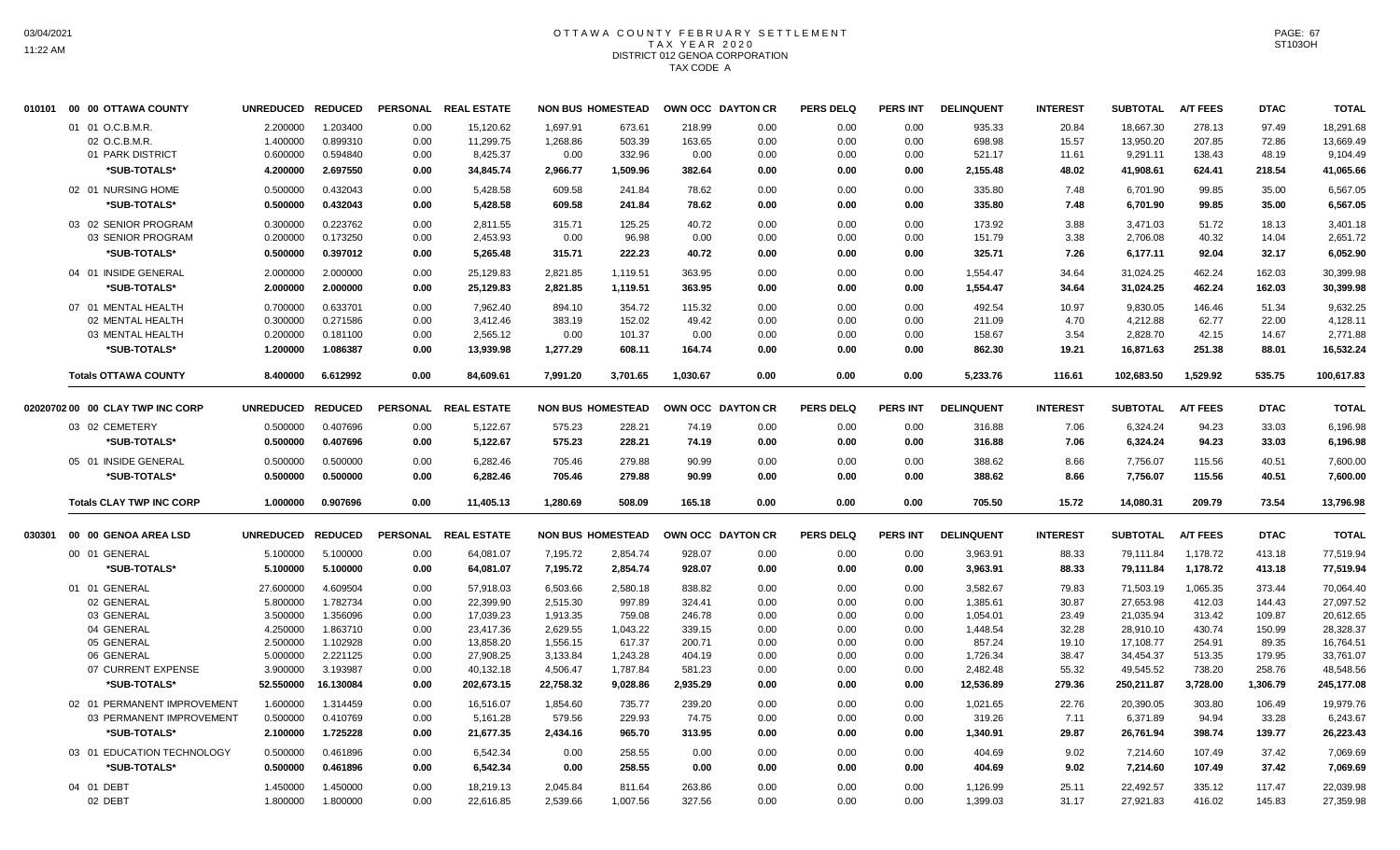### OTTAWA COUNTY FEBRUARY SETTLEMENT TAX YEAR 2020 DISTRICT 012 GENOA CORPORATION TAX CODE A

| 030301 | 00 00 GENOA AREA LSD                     | <b>UNREDUCED</b> | <b>REDUCED</b>      |                 | PERSONAL REAL ESTATE |           | <b>NON BUS HOMESTEAD</b> |          | OWN OCC DAYTON CR | <b>PERS DELQ</b> | <b>PERS INT</b> | <b>DELINQUENT</b> | <b>INTEREST</b> | <b>SUBTOTAL</b> | <b>A/T FEES</b> | <b>DTAC</b> | <b>TOTAL</b> |
|--------|------------------------------------------|------------------|---------------------|-----------------|----------------------|-----------|--------------------------|----------|-------------------|------------------|-----------------|-------------------|-----------------|-----------------|-----------------|-------------|--------------|
|        | *SUB-TOTALS*<br>04                       | 3.250000         | 3.250000            | 0.00            | 40.835.98            | 4,585.50  | 1.819.20                 | 591.42   | 0.00              | 0.00             | 0.00            | 2,526.02          | 56.28           | 50,414.40       | 751.14          | 263.30      | 49,399.96    |
|        | 05 01 SUBSTITUTE                         | 5.400000         | 5.400000            | 0.00            | 76.486.13            | 0.00      | 3.022.67                 | 0.00     | 0.00              | 0.00             | 0.00            | 4.731.25          | 105.43          | 84.345.48       | 1.256.69        | 437.48      | 82.651.31    |
|        | *SUB-TOTALS*                             | 5.400000         | 5.400000            | 0.00            | 76,486.13            | 0.00      | 3,022.67                 | 0.00     | 0.00              | 0.00             | 0.00            | 4,731.25          | 105.43          | 84,345.48       | 1,256.69        | 437.48      | 82,651.31    |
|        | <b>Totals GENOA AREA LSD</b>             | 68.900000        | 32.067208           | 0.00            | 412.296.02           | 36.973.70 | 17.949.72                | 4.768.73 | 0.00              | 0.00             | 0.00            | 25,503.67         | 568.29          | 498.060.13      | 7.420.78        | 2.597.94    | 488.041.41   |
| 040403 | 00 00 GENOA CORP.                        | <b>UNREDUCED</b> | <b>REDUCED</b>      |                 | PERSONAL REAL ESTATE |           | <b>NON BUS HOMESTEAD</b> |          | OWN OCC DAYTON CR | <b>PERS DELQ</b> | <b>PERS INT</b> | <b>DELINQUENT</b> | <b>INTEREST</b> | <b>SUBTOTAL</b> | <b>A/T FEES</b> | <b>DTAC</b> | <b>TOTAL</b> |
|        | 00 01 GENERAL                            | 2.400000         | 2.400000            | 0.00            | 30,155.80            | 3,386.22  | 1,343.41                 | 436.74   | 0.00              | 0.00             | 0.00            | 1,865.37          | 41.57           | 37,229.11       | 554.69          | 194.44      | 36,479.98    |
|        | *SUB-TOTALS*                             | 2.400000         | 2.400000            | 0.00            | 30,155.80            | 3,386.22  | 1,343.41                 | 436.74   | 0.00              | 0.00             | 0.00            | 1,865.37          | 41.57           | 37,229.11       | 554.69          | 194.44      | 36,479.98    |
|        | 01 01 PARK                               | 1.300000         | 1.127924            | 0.00            | 14.172.27            | 1.591.42  | 631.36                   | 205.25   | 0.00              | 0.00             | 0.00            | 876.66            | 19.53           | 17,496.49       | 260.69          | 91.38       | 17.144.42    |
|        | 02 PARK                                  | 0.750000         | 0.748094            | 0.00            | 10,596.08            | 0.00      | 418.75                   | 0.00     | 0.00              | 0.00             | 0.00            | 655.45            | 14.61           | 11,684.89       | 174.10          | 60.61       | 11,450.18    |
|        | *SUB-TOTALS*                             | 2.050000         | 1.876018            | 0.00            | 24,768.35            | 1,591.42  | 1,050.11                 | 205.25   | 0.00              | 0.00             | 0.00            | 1,532.11          | 34.14           | 29,181.38       | 434.79          | 151.99      | 28,594.60    |
|        | <b>Totals GENOA CORP.</b>                | 4.450000         | 4.276018            | 0.00            | 54.924.15            | 4.977.64  | 2.393.52                 | 641.99   | 0.00              | 0.00             | 0.00            | 3,397.48          | 75.71           | 66,410.49       | 989.48          | 346.43      | 65,074.58    |
| 050501 | 00 00 PENTA COUNTY JVS                   | <b>UNREDUCED</b> | <b>REDUCED</b>      |                 | PERSONAL REAL ESTATE |           | <b>NON BUS HOMESTEAD</b> |          | OWN OCC DAYTON CR | <b>PERS DELQ</b> | <b>PERS INT</b> | <b>DELINQUENT</b> | <b>INTEREST</b> | <b>SUBTOTAL</b> | <b>A/T FEES</b> | <b>DTAC</b> | <b>TOTAL</b> |
|        | 01 01 GENERAL                            | 1.400000         | 1.272727            | 0.00            | 15,991.71            | 1,795.72  | 712.41                   | 231.60   | 0.00              | 0.00             | 0.00            | 989.21            | 22.04           | 19,742.69       | 294.15          | 103.11      | 19,345.43    |
|        | 02 GENERAL                               | 0.800000         | 0.727273            | 0.00            | 9,138.12             | 1,026.13  | 407.09                   | 132.35   | 0.00              | 0.00             | 0.00            | 565.26            | 12.60           | 11,281.55       | 168.09          | 58.92       | 11,054.54    |
|        | 03 PERMANENT IMP.                        | 1.000000         | 0.796351            | 0.00            | 10,006.08            | 1,123.59  | 445.76                   | 144.92   | 0.00              | 0.00             | 0.00            | 618.95            | 13.79           | 12,353.09       | 184.05          | 64.52       | 12,104.52    |
|        | *SUB-TOTALS*                             | 3.200000         | 2.796351            | 0.00            | 35,135.91            | 3,945.44  | 1,565.26                 | 508.87   | 0.00              | 0.00             | 0.00            | 2,173.42          | 48.43           | 43,377.33       | 646.29          | 226.55      | 42,504.49    |
|        | <b>Totals PENTA COUNTY JVS</b>           | 3.200000         | 2.796351            | 0.00            | 35,135.91            | 3,945.44  | 1,565.26                 | 508.87   | 0.00              | 0.00             | 0.00            | 2,173.42          | 48.43           | 43,377.33       | 646.29          | 226.55      | 42,504.49    |
| 060602 | 00 00 HARRIS ELMORE PUBLIC LIE UNREDUCED |                  | <b>REDUCED</b>      | <b>PERSONAL</b> | <b>REAL ESTATE</b>   |           | <b>NON BUS HOMESTEAD</b> |          | OWN OCC DAYTON CR | <b>PERS DELQ</b> | <b>PERS INT</b> | <b>DELINQUENT</b> | <b>INTEREST</b> | <b>SUBTOTAL</b> | <b>A/T FEES</b> | <b>DTAC</b> | <b>TOTAL</b> |
|        | 01 01 CURRENT EXPENSE                    | 1.100000         | 0.916402            | 0.00            | 11,514.51            | 1,292.97  | 512.96                   | 166.76   | 0.00              | 0.00             | 0.00            | 712.26            | 15.87           | 14,215.33       | 211.80          | 74.24       | 13,929.29    |
|        | *SUB-TOTALS*                             | 1.100000         | 0.916402            | 0.00            | 11,514.51            | 1,292.97  | 512.96                   | 166.76   | 0.00              | 0.00             | 0.00            | 712.26            | 15.87           | 14,215.33       | 211.80          | 74.24       | 13,929.29    |
|        | <b>Totals HARRIS ELMORE PUBLIC LIB</b>   | 1.100000         | 0.916402            | 0.00            | 11,514.51            | 1,292.97  | 512.96                   | 166.76   | 0.00              | 0.00             | 0.00            | 712.26            | 15.87           | 14,215.33       | 211.80          | 74.24       | 13,929.29    |
| 080806 | 00 00 ALLEN CLAY FIRE DIST               | <b>UNREDUCED</b> | <b>REDUCED</b>      |                 | PERSONAL REAL ESTATE |           | <b>NON BUS HOMESTEAD</b> |          | OWN OCC DAYTON CR | <b>PERS DELQ</b> | <b>PERS INT</b> | <b>DELINQUENT</b> | <b>INTEREST</b> | <b>SUBTOTAL</b> | <b>A/T FEES</b> | <b>DTAC</b> | <b>TOTAL</b> |
|        | 01 01 GENERAL                            | 5.000000         | 4.107445            | 0.00            | 51,609.66            | 5,795.31  | 2,299.14                 | 747.45   | 0.00              | 0.00             | 0.00            | 3,192.43          | 71.15           | 63,715.14       | 949.31          | 332.76      | 62,433.07    |
|        | *SUB-TOTALS*                             | 5.000000         | 4.107445            | 0.00            | 51.609.66            | 5,795.31  | 2,299.14                 | 747.45   | 0.00              | 0.00             | 0.00            | 3,192.43          | 71.15           | 63,715.14       | 949.31          | 332.76      | 62,433.07    |
|        | <b>Totals ALLEN CLAY FIRE DIST</b>       | 5.000000         | 4.107445            | 0.00            | 51,609.66            | 5,795.31  | 2,299.14                 | 747.45   | 0.00              | 0.00             | 0.00            | 3,192.43          | 71.15           | 63,715.14       | 949.31          | 332.76      | 62,433.07    |
|        | <b>GENOA CORPORATION</b>                 |                  |                     |                 |                      |           |                          |          |                   |                  |                 |                   |                 |                 |                 |             |              |
|        | TAX CODE A TOTALS                        |                  | 92.050000 51.684112 | 0.00            | 661.494.99           | 62.256.95 | 28.930.34                | 8.029.65 | 0.00              | 0.00             | 0.00            | 40.918.52         | 911.78          | 802.542.23      | 11.957.37       | 4.187.21    | 786.397.65   |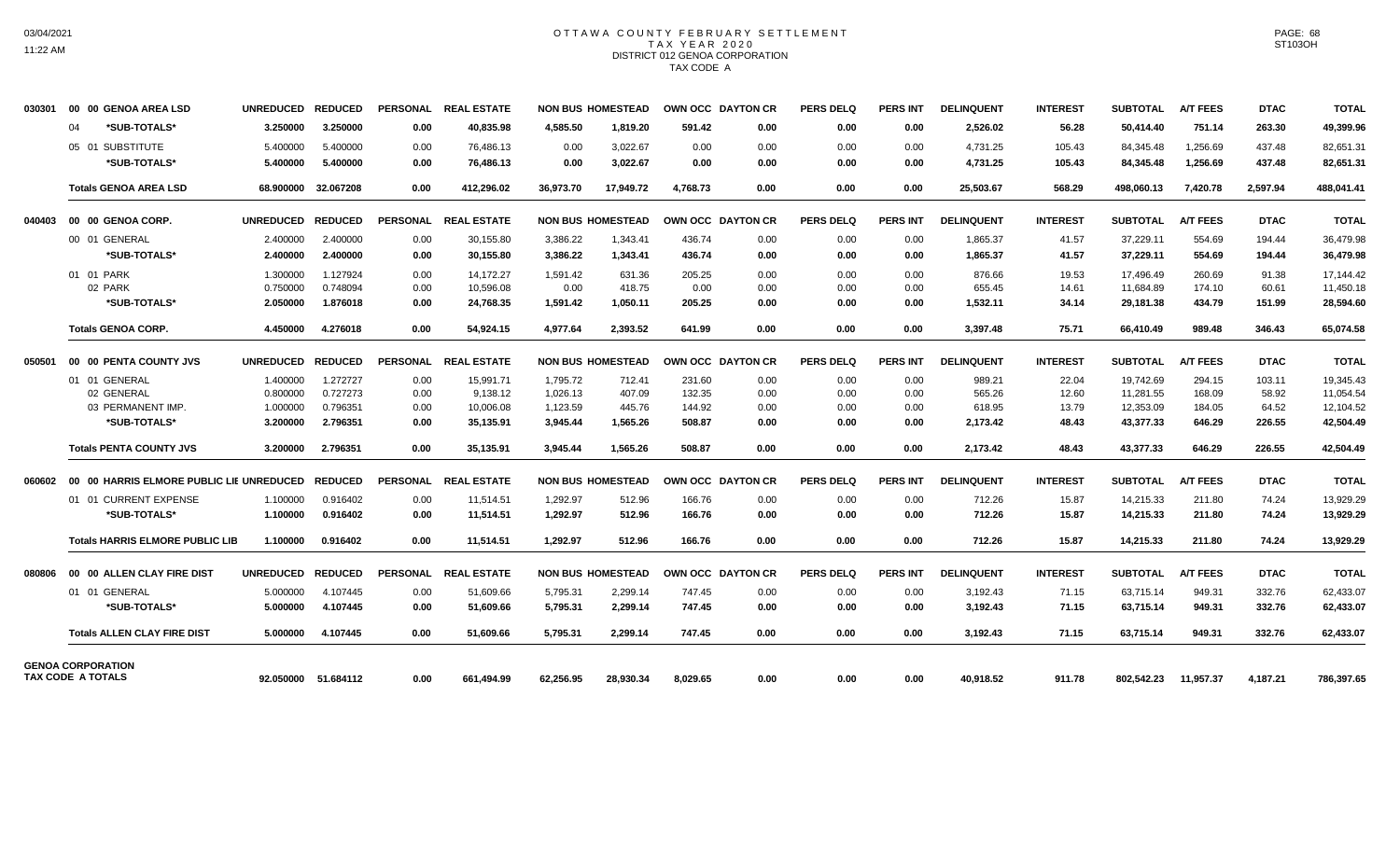#### OTTAWA COUNTY FEBRUARY SETTLEMENT T A X Y E A R 2 0 2 0 DISTRICT 012 GENOA CORPORATION TAX CODE B

|        | 010101 00 00 OTTAWA COUNTY       |                          | <b>UNREDUCED</b> | <b>REDUCED</b> |           | PERSONAL REAL ESTATE | <b>NON BUS HOMESTEAD</b> |      |      | OWN OCC DAYTON CR | <b>PERS DELQ</b> | <b>PERS INT</b> | <b>DELINQUENT</b> | <b>INTEREST</b> | <b>SUBTOTAL</b> | <b>A/T FEES</b> | <b>DTAC</b> | <b>TOTAL</b> |
|--------|----------------------------------|--------------------------|------------------|----------------|-----------|----------------------|--------------------------|------|------|-------------------|------------------|-----------------|-------------------|-----------------|-----------------|-----------------|-------------|--------------|
|        | 01 01 O.C.B.M.R.                 |                          | 2.200000         | 1.883836       | 1,077.92  | 8,650.76             | 0.00                     | 0.00 | 0.00 | 0.00              | 522.45           | 0.00            | 1,109.16          | 12.03           | 11,372.32       | 169.44          | 176.56      | 11,026.32    |
|        | 02 O.C.B.M.R.                    |                          | 1.400000         | 1.248331       | 685.95    | 5,732.46             | 0.00                     | 0.00 | 0.00 | 0.00              | 332.47           | 0.00            | 734.99            | 7.97            | 7,493.84        | 111.65          | 117.00      | 7,265.19     |
|        | 01 PARK DISTRICT                 |                          | 0.600000         | 0.595592       | 293.98    | 2,735.02             | 0.00                     | 0.00 | 0.00 | 0.00              | 142.49           | 0.00            | 350.67            | 3.80            | 3,525.96        | 52.53           | 55.82       | 3,417.61     |
|        | *SUB-TOTALS*                     |                          | 4.200000         | 3.727759       | 2,057.85  | 17,118.24            | 0.00                     | 0.00 | 0.00 | 0.00              | 997.41           | 0.00            | 2,194.82          | 23.80           | 22,392.12       | 333.62          | 349.38      | 21,709.12    |
|        | 02 01 NURSING HOME               |                          | 0.500000         | 0.485399       | 244.98    | 2,229.00             | 0.00                     | 0.00 | 0.00 | 0.00              | 118.74           | 0.00            | 285.79            | 3.10            | 2,881.61        | 42.93           | 45.49       | 2,793.19     |
|        | *SUB-TOTALS*                     |                          | 0.500000         | 0.485399       | 244.98    | 2,229.00             | 0.00                     | 0.00 | 0.00 | 0.00              | 118.74           | 0.00            | 285.79            | 3.10            | 2,881.61        | 42.93           | 45.49       | 2,793.19     |
|        | 03 02 SENIOR PROGRAM             |                          | 0.300000         | 0.286012       | 146.99    | 1,313.40             | 0.00                     | 0.00 | 0.00 | 0.00              | 71.24            | 0.00            | 168.40            | 1.83            | 1,701.86        | 25.36           | 26.81       | 1,649.69     |
|        | 03 SENIOR PROGRAM                |                          | 0.200000         | 0.194640       | 97.99     | 893.81               | 0.00                     | 0.00 | 0.00 | 0.00              | 47.50            | 0.00            | 114.60            | 1.24            | 1,155.14        | 17.21           | 18.24       | 1,119.69     |
|        | *SUB-TOTALS*                     |                          | 0.500000         | 0.480652       | 244.98    | 2,207.21             | 0.00                     | 0.00 | 0.00 | 0.00              | 118.74           | 0.00            | 283.00            | 3.07            | 2,857.00        | 42.57           | 45.05       | 2,769.38     |
|        | 04 01 INSIDE GENERAL             |                          | 2.000000         | 2.000000       | 979.93    | 9,184.20             | 0.00                     | 0.00 | 0.00 | 0.00              | 474.96           | 0.00            | 1,177.55          | 12.77           | 11,829.41       | 176.25          | 187.44      | 11,465.72    |
|        | *SUB-TOTALS*                     |                          | 2.000000         | 2.000000       | 979.93    | 9,184.20             | 0.00                     | 0.00 | 0.00 | 0.00              | 474.96           | 0.00            | 1,177.55          | 12.77           | 11,829.41       | 176.25          | 187.44      | 11,465.72    |
|        | 07 01 MENTAL HEALTH              |                          | 0.700000         | 0.684293       | 342.98    | 3,142.34             | 0.00                     | 0.00 | 0.00 | 0.00              | 166.24           | 0.00            | 402.90            | 4.37            | 4,058.83        | 60.47           | 64.13       | 3,934.23     |
|        | 02 MENTAL HEALTH                 |                          | 0.300000         | 0.293268       | 146.99    | 1,346.72             | 0.00                     | 0.00 | 0.00 | 0.00              | 71.24            | 0.00            | 172.67            | 1.87            | 1,739.49        | 25.92           | 27.49       | 1,686.08     |
|        | 03 MENTAL HEALTH                 |                          | 0.200000         | 0.195512       | 97.99     | 897.81               | 0.00                     | 0.00 | 0.00 | 0.00              | 47.50            | 0.00            | 115.11            | 1.25            | 1,159.66        | 17.28           | 18.32       | 1,124.06     |
|        | *SUB-TOTALS*                     |                          | 1.200000         | 1.173073       | 587.96    | 5,386.87             | 0.00                     | 0.00 | 0.00 | 0.00              | 284.98           | 0.00            | 690.68            | 7.49            | 6,957.98        | 103.67          | 109.94      | 6,744.37     |
|        | <b>Totals OTTAWA COUNTY</b>      |                          | 8.400000         | 7.866883       | 4,115.70  | 36,125.52            | 0.00                     | 0.00 | 0.00 | 0.00              | 1,994.83         | 0.00            | 4,631.84          | 50.23           | 46,918.12       | 699.04          | 737.30      | 45,481.78    |
|        |                                  |                          |                  |                |           |                      |                          |      |      |                   |                  |                 |                   |                 |                 |                 |             |              |
|        | 02020702 00 00 CLAY TWP INC CORP |                          | <b>UNREDUCED</b> | <b>REDUCED</b> |           | PERSONAL REAL ESTATE | <b>NON BUS HOMESTEAD</b> |      |      | OWN OCC DAYTON CR | <b>PERS DELQ</b> | <b>PERS INT</b> | <b>DELINQUENT</b> | <b>INTEREST</b> | <b>SUBTOTAL</b> | <b>A/T FEES</b> | <b>DTAC</b> | <b>TOTAL</b> |
|        | 03 02 CEMETERY                   |                          | 0.500000         | 0.483395       | 244.98    | 2,219.80             | 0.00                     | 0.00 | 0.00 | 0.00              | 118.74           | 0.00            | 284.61            | 3.09            | 2,871.22        | 42.78           | 45.30       | 2,783.14     |
|        | *SUB-TOTALS*                     |                          | 0.500000         | 0.483395       | 244.98    | 2,219.80             | 0.00                     | 0.00 | 0.00 | 0.00              | 118.74           | 0.00            | 284.61            | 3.09            | 2,871.22        | 42.78           | 45.30       | 2,783.14     |
|        | 05 01 INSIDE GENERAL             |                          | 0.500000         | 0.500000       | 244.98    | 2,296.05             | 0.00                     | 0.00 | 0.00 | 0.00              | 118.74           | 0.00            | 294.39            | 3.19            | 2,957.35        | 44.06           | 46.86       | 2,866.43     |
|        | *SUB-TOTALS*                     |                          | 0.500000         | 0.500000       | 244.98    | 2,296.05             | 0.00                     | 0.00 | 0.00 | 0.00              | 118.74           | 0.00            | 294.39            | 3.19            | 2,957.35        | 44.06           | 46.86       | 2,866.43     |
|        | <b>Totals CLAY TWP INC CORP</b>  |                          | 1.000000         | 0.983395       | 489.96    | 4,515.85             | 0.00                     | 0.00 | 0.00 | 0.00              | 237.48           | 0.00            | 579.00            | 6.28            | 5,828.57        | 86.84           | 92.16       | 5,649.57     |
|        |                                  |                          |                  |                |           |                      |                          |      |      |                   |                  |                 |                   |                 |                 |                 |             |              |
| 030301 | 00 00 GENOA AREA LSD             |                          | <b>UNREDUCED</b> | <b>REDUCED</b> |           | PERSONAL REAL ESTATE | <b>NON BUS HOMESTEAD</b> |      |      | OWN OCC DAYTON CR | <b>PERS DELQ</b> | <b>PERS INT</b> | <b>DELINQUENT</b> | <b>INTEREST</b> | <b>SUBTOTAL</b> | <b>A/T FEES</b> | <b>DTAC</b> | <b>TOTAL</b> |
|        | 00 01 GENERAL                    |                          | 5.100000         | 5.100000       | 2,498.83  | 23,419.70            | 0.00                     | 0.00 | 0.00 | 0.00              | 1,211.14         | 0.00            | 3,002.76          | 32.57           | 30,165.00       | 449.44          | 477.98      | 29,237.58    |
|        | *SUB-TOTALS*                     |                          | 5.100000         | 5.100000       | 2,498.83  | 23,419.70            | 0.00                     | 0.00 | 0.00 | 0.00              | 1,211.14         | 0.00            | 3,002.76          | 32.57           | 30,165.00       | 449.44          | 477.98      | 29,237.58    |
|        | 01 01 GENERAL                    |                          | 27.600000        | 9.062598       | 13,523.06 | 41,616.34            | 0.00                     | 0.00 | 0.00 | 0.00              | 6,554.41         | 0.00            | 5,335.85          | 57.88           | 67,087.54       | 999.56          | 849.36      | 65,238.62    |
|        | 02 GENERAL                       |                          | 5.800000         | 2.608544       | 2,841.80  | 11,978.69            | 0.00                     | 0.00 | 0.00 | 0.00              | 1,377.38         | 0.00            | 1,535.85          | 16.66           | 17,750.38       | 264.47          | 244.48      | 17,241.43    |
|        | 03 GENERAL                       |                          | 3.500000         | 1.957708       | 1,714.88  | 8,989.99             | 0.00                     | 0.00 | 0.00 | 0.00              | 831.18           | 0.00            | 1,152.65          | 12.50           | 12,701.20       | 189.24          | 183.48      | 12,328.48    |
|        | 04 GENERAL                       |                          | 4.250000         | 2.765467       | 2,082.35  | 12,699.30            | 0.00                     | 0.00 | 0.00 | 0.00              | 1,009.28         | 0.00            | 1,628.24          | 17.66           | 17,436.83       | 259.80          | 259.18      | 16,917.85    |
|        | 05 GENERAL                       |                          | 2.500000         | 1.629303       | 1,224.91  | 7,481.92             | 0.00                     | 0.00 | 0.00 | 0.00              | 593.70           | 0.00            | 959.30            | 10.41           | 10,270.24       | 153.02          | 152.70      | 9,964.52     |
|        | 06 GENERAL                       |                          | 5.000000         | 3.714550       | 2,449.83  | 17,057.58            | 0.00                     | 0.00 | 0.00 | 0.00              | 1,187.39         | 0.00            | 2,187.04          | 23.72           | 22,905.56       | 341.28          | 348.13      | 22,216.15    |
|        | 07 CURRENT EXPENSE               |                          | 3.900000         | 3.685321       | 1,910.87  | 16,923.36            | 0.00                     | 0.00 | 0.00 | 0.00              | 926.17           | 0.00            | 2,169.83          | 23.54           | 21,953.77       | 327.10          | 345.39      | 21,281.28    |
|        | *SUB-TOTALS*                     |                          | 52.550000        | 25.423491      | 25,747.70 | 116,747.18           | 0.00                     | 0.00 | 0.00 | 0.00              | 12,479.51        | 0.00            | 14,968.76         | 162.37          | 170,105.52      | 2,534.47        | 2,382.72    | 165,188.33   |
|        | 02 01 PERMANENT IMPROVEMENT      |                          | 1.600000         | 1.524392       | 783.95    | 7,000.16             | 0.00                     | 0.00 | 0.00 | 0.00              | 379.97           | 0.00            | 897.53            | 9.74            | 9,071.35        | 135.16          | 142.87      | 8,793.32     |
|        |                                  | 03 PERMANENT IMPROVEMENT | 0.500000         | 0.476373       | 244.98    | 2,187.55             | 0.00                     | 0.00 | 0.00 | 0.00              | 118.74           | 0.00            | 280.48            | 3.04            | 2,834.79        | 42.24           | 44.65       | 2,747.90     |
|        | *SUB-TOTALS*                     |                          | 2.100000         | 2.000765       | 1,028.93  | 9,187.71             | 0.00                     | 0.00 | 0.00 | 0.00              | 498.71           | 0.00            | 1,178.01          | 12.78           | 11,906.14       | 177.40          | 187.52      | 11,541.22    |
|        | 03 01 EDUCATION TECHNOLOGY       |                          | 0.500000         | 0.499390       | 244.98    | 2,293.25             | 0.00                     | 0.00 | 0.00 | 0.00              | 118.74           | 0.00            | 294.03            | 3.19            | 2,954.19        | 44.02           | 46.80       | 2,863.37     |
|        | *SUB-TOTALS*                     |                          | 0.500000         | 0.499390       | 244.98    | 2,293.25             | 0.00                     | 0.00 | 0.00 | 0.00              | 118.74           | 0.00            | 294.03            | 3.19            | 2,954.19        | 44.02           | 46.80       | 2,863.37     |
|        | 04 01 DEBT                       |                          | 1.450000         | 1.450000       | 710.45    | 6,658.54             | 0.00                     | 0.00 | 0.00 | 0.00              | 344.34           | 0.00            | 853.73            | 9.26            | 8,576.32        | 127.78          | 135.90      | 8,312.64     |
|        | 02 DEBT                          |                          | 1.800000         | 1.800000       | 881.94    | 8,265.78             | 0.00                     | 0.00 | 0.00 | 0.00              | 427.46           | 0.00            | 1,059.80          | 11.50           | 10,646.48       | 158.63          | 168.70      | 10,319.15    |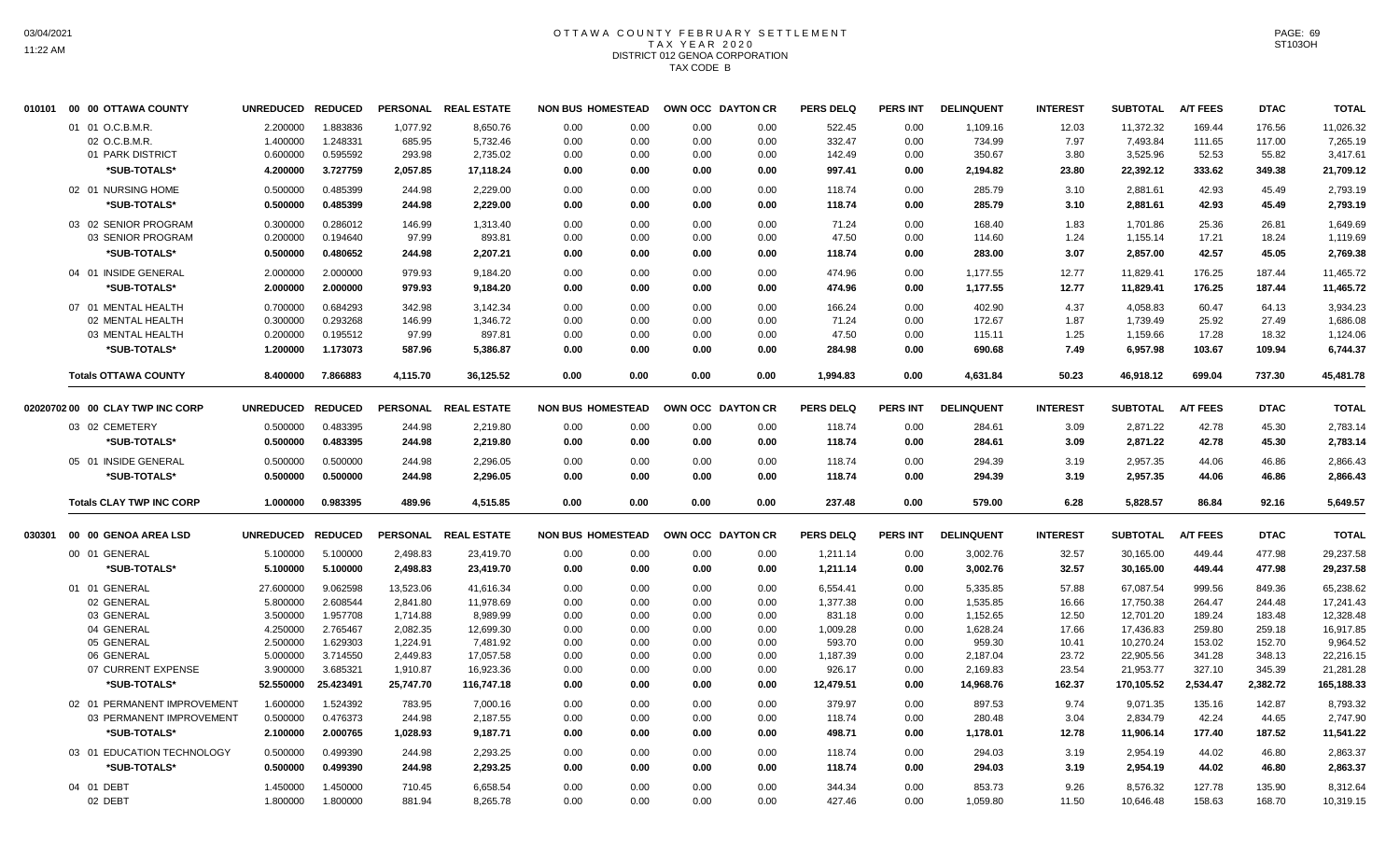#### OTTAWA COUNTY FEBRUARY SETTLEMENT TAX YEAR 2020 DISTRICT 012 GENOA CORPORATION TAX CODE B

| 030301 | 00 00 GENOA AREA LSD                     | <b>UNREDUCED</b> | <b>REDUCED</b>      |                 | PERSONAL REAL ESTATE | <b>NON BUS HOMESTEAD</b> |      | <b>OWN OCC DAYTON CR</b> |      | <b>PERS DELQ</b> | <b>PERS INT</b> | <b>DELINQUENT</b> | <b>INTEREST</b> | SUBTOTAL        | <b>A/T FEES</b> | <b>DTAC</b> | <b>TOTAL</b> |
|--------|------------------------------------------|------------------|---------------------|-----------------|----------------------|--------------------------|------|--------------------------|------|------------------|-----------------|-------------------|-----------------|-----------------|-----------------|-------------|--------------|
|        | *SUB-TOTALS*<br>04                       | 3.250000         | 3.250000            | 1.592.39        | 14.924.32            | 0.00                     | 0.00 | 0.00                     | 0.00 | 771.80           | 0.00            | 1.913.53          | 20.76           | 19.222.80       | 286.41          | 304.60      | 18,631.79    |
|        | 05 01 SUBSTITUTE                         | 5.400000         | 5.400000            | 2.645.82        | 24.797.33            | 0.00                     | 0.00 | 0.00                     | 0.00 | 1,282.39         | 0.00            | 3,179.40          | 34.49           | 31.939.43       | 475.88          | 506.10      | 30,957.45    |
|        | *SUB-TOTALS*                             | 5.400000         | 5.400000            | 2,645.82        | 24,797.33            | 0.00                     | 0.00 | 0.00                     | 0.00 | 1,282.39         | 0.00            | 3,179.40          | 34.49           | 31,939.43       | 475.88          | 506.10      | 30,957.45    |
|        | <b>Totals GENOA AREA LSD</b>             |                  | 68.900000 41.673646 | 33.758.65       | 191.369.49           | 0.00                     | 0.00 | 0.00                     | 0.00 | 16.362.29        | 0.00            | 24,536.49         | 266.16          | 266,293.08      | 3.967.62        | 3.905.72    | 258,419.74   |
| 040403 | 00 00 GENOA CORP.                        | <b>UNREDUCED</b> | <b>REDUCED</b>      |                 | PERSONAL REAL ESTATE | <b>NON BUS HOMESTEAD</b> |      | OWN OCC DAYTON CR        |      | <b>PERS DELQ</b> | <b>PERS INT</b> | <b>DELINQUENT</b> | <b>INTEREST</b> | <b>SUBTOTAL</b> | <b>A/T FEES</b> | <b>DTAC</b> | <b>TOTAL</b> |
|        | 00 01 GENERAL                            | 2.400000         | 2.400000            | 1,175.92        | 11,021.04            | 0.00                     | 0.00 | 0.00                     | 0.00 | 569.95           | 0.00            | 1,413.06          | 15.33           | 14,195.30       | 211.50          | 224.93      | 13,758.87    |
|        | *SUB-TOTALS*                             | 2.400000         | 2.400000            | 1,175.92        | 11,021.04            | 0.00                     | 0.00 | 0.00                     | 0.00 | 569.95           | 0.00            | 1,413.06          | 15.33           | 14,195.30       | 211.50          | 224.93      | 13,758.87    |
|        | 01 01 PARK                               | 1.300000         | 1.280999            | 636.96          | 5.882.47             | 0.00                     | 0.00 | 0.00                     | 0.00 | 308.72           | 0.00            | 754.22            | 8.18            | 7,590.55        | 113.09          | 120.06      | 7,357.40     |
|        | 02 PARK                                  | 0.750000         | 0.750000            | 367.47          | 3.444.07             | 0.00                     | 0.00 | 0.00                     | 0.00 | 178.11           | 0.00            | 441.58            | 4.79            | 4,436.02        | 66.09           | 70.29       | 4,299.64     |
|        | *SUB-TOTALS*                             | 2.050000         | 2.030999            | 1,004.43        | 9,326.54             | 0.00                     | 0.00 | 0.00                     | 0.00 | 486.83           | 0.00            | 1,195.80          | 12.97           | 12,026.57       | 179.18          | 190.35      | 11,657.04    |
|        | <b>Totals GENOA CORP.</b>                | 4.450000         | 4.430999            | 2.180.35        | 20.347.58            | 0.00                     | 0.00 | 0.00                     | 0.00 | 1.056.78         | 0.00            | 2.608.86          | 28.30           | 26.221.87       | 390.68          | 415.28      | 25,415.91    |
| 050501 | 00 00 PENTA COUNTY JVS                   | <b>UNREDUCED</b> | <b>REDUCED</b>      |                 | PERSONAL REAL ESTATE | <b>NON BUS HOMESTEAD</b> |      | <b>OWN OCC DAYTON CR</b> |      | <b>PERS DELQ</b> | <b>PERS INT</b> | <b>DELINQUENT</b> | <b>INTEREST</b> | <b>SUBTOTAL</b> | <b>A/T FEES</b> | <b>DTAC</b> | <b>TOTAL</b> |
|        | 01 01 GENERAL                            | 1.400000         | 1.370355            | 685.95          | 6,292.81             | 0.00                     | 0.00 | 0.00                     | 0.00 | 332.47           | 0.00            | 806.83            | 8.75            | 8,126.81        | 121.08          | 128.43      | 7,877.30     |
|        | 02 GENERAL                               | 0.800000         | 0.783060            | 391.97          | 3,595.89             | 0.00                     | 0.00 | 0.00                     | 0.00 | 189.98           | 0.00            | 461.05            | 5.00            | 4,643.89        | 69.19           | 73.39       | 4,501.31     |
|        | 03 PERMANENT IMP.                        | 1.000000         | 0.978825            | 489.97          | 4.494.86             | 0.00                     | 0.00 | 0.00                     | 0.00 | 237.48           | 0.00            | 576.31            | 6.25            | 5.804.87        | 86.49           | 91.74       | 5,626.64     |
|        | *SUB-TOTALS*                             | 3.200000         | 3.132240            | 1,567.89        | 14,383.56            | 0.00                     | 0.00 | 0.00                     | 0.00 | 759.93           | 0.00            | 1,844.19          | 20.00           | 18,575.57       | 276.76          | 293.56      | 18,005.25    |
|        | <b>Totals PENTA COUNTY JVS</b>           | 3.200000         | 3.132240            | 1.567.89        | 14.383.56            | 0.00                     | 0.00 | 0.00                     | 0.00 | 759.93           | 0.00            | 1.844.19          | 20.00           | 18,575,57       | 276.76          | 293.56      | 18.005.25    |
| 060602 | 00 00 HARRIS ELMORE PUBLIC LIE UNREDUCED |                  | <b>REDUCED</b>      | <b>PERSONAL</b> | <b>REAL ESTATE</b>   | <b>NON BUS HOMESTEAD</b> |      | OWN OCC DAYTON CR        |      | <b>PERS DELQ</b> | <b>PERS INT</b> | <b>DELINQUENT</b> | <b>INTEREST</b> | <b>SUBTOTAL</b> | <b>A/T FEES</b> | <b>DTAC</b> | <b>TOTAL</b> |
|        | 01 01 CURRENT EXPENSE                    | 1.100000         | 1.060521            | 538.96          | 4,870.02             | 0.00                     | 0.00 | 0.00                     | 0.00 | 261.23           | 0.00            | 624.41            | 6.77            | 6,301.39        | 93.89           | 99.39       | 6,108.11     |
|        | *SUB-TOTALS*                             | 1.100000         | 1.060521            | 538.96          | 4,870.02             | 0.00                     | 0.00 | 0.00                     | 0.00 | 261.23           | 0.00            | 624.41            | 6.77            | 6,301.39        | 93.89           | 99.39       | 6,108.11     |
|        | <b>Totals HARRIS ELMORE PUBLIC LIB</b>   | 1.100000         | 1.060521            | 538.96          | 4,870.02             | 0.00                     | 0.00 | 0.00                     | 0.00 | 261.23           | 0.00            | 624.41            | 6.77            | 6,301.39        | 93.89           | 99.39       | 6,108.11     |
| 080806 | 00 00 ALLEN CLAY FIRE DIST               | <b>UNREDUCED</b> | <b>REDUCED</b>      |                 | PERSONAL REAL ESTATE | <b>NON BUS HOMESTEAD</b> |      | OWN OCC DAYTON CR        |      | <b>PERS DELQ</b> | <b>PERS INT</b> | <b>DELINQUENT</b> | <b>INTEREST</b> | <b>SUBTOTAL</b> | <b>A/T FEES</b> | <b>DTAC</b> | <b>TOTAL</b> |
|        | 01 01 GENERAL                            | 5.000000         | 4.761040            | 2,449.84        | 21,863.15            | 0.00                     | 0.00 | 0.00                     | 0.00 | 1,187.38         | 0.00            | 2,803.19          | 30.44           | 28,334.00       | 422.16          | 446.21      | 27,465.63    |
|        | *SUB-TOTALS*                             | 5.000000         | 4.761040            | 2,449.84        | 21,863.15            | 0.00                     | 0.00 | 0.00                     | 0.00 | 1,187.38         | 0.00            | 2,803.19          | 30.44           | 28,334.00       | 422.16          | 446.21      | 27,465.63    |
|        | <b>Totals ALLEN CLAY FIRE DIST</b>       | 5.000000         | 4.761040            | 2.449.84        | 21.863.15            | 0.00                     | 0.00 | 0.00                     | 0.00 | 1.187.38         | 0.00            | 2,803.19          | 30.44           | 28,334.00       | 422.16          | 446.21      | 27,465.63    |
|        | <b>GENOA CORPORATION</b>                 |                  |                     |                 |                      |                          |      |                          |      |                  |                 |                   |                 |                 |                 |             |              |
|        | <b>TAX CODE B TOTALS</b>                 | 92.050000        | 63.908724           | 45.101.35       | 293.475.17           | 0.00                     | 0.00 | 0.00                     | 0.00 | 21.859.92        | 0.00            | 37,627.98         | 408.18          | 398.472.60      | 5.936.99        | 5.989.62    | 386.545.99   |

PAGE: 70 ST103OH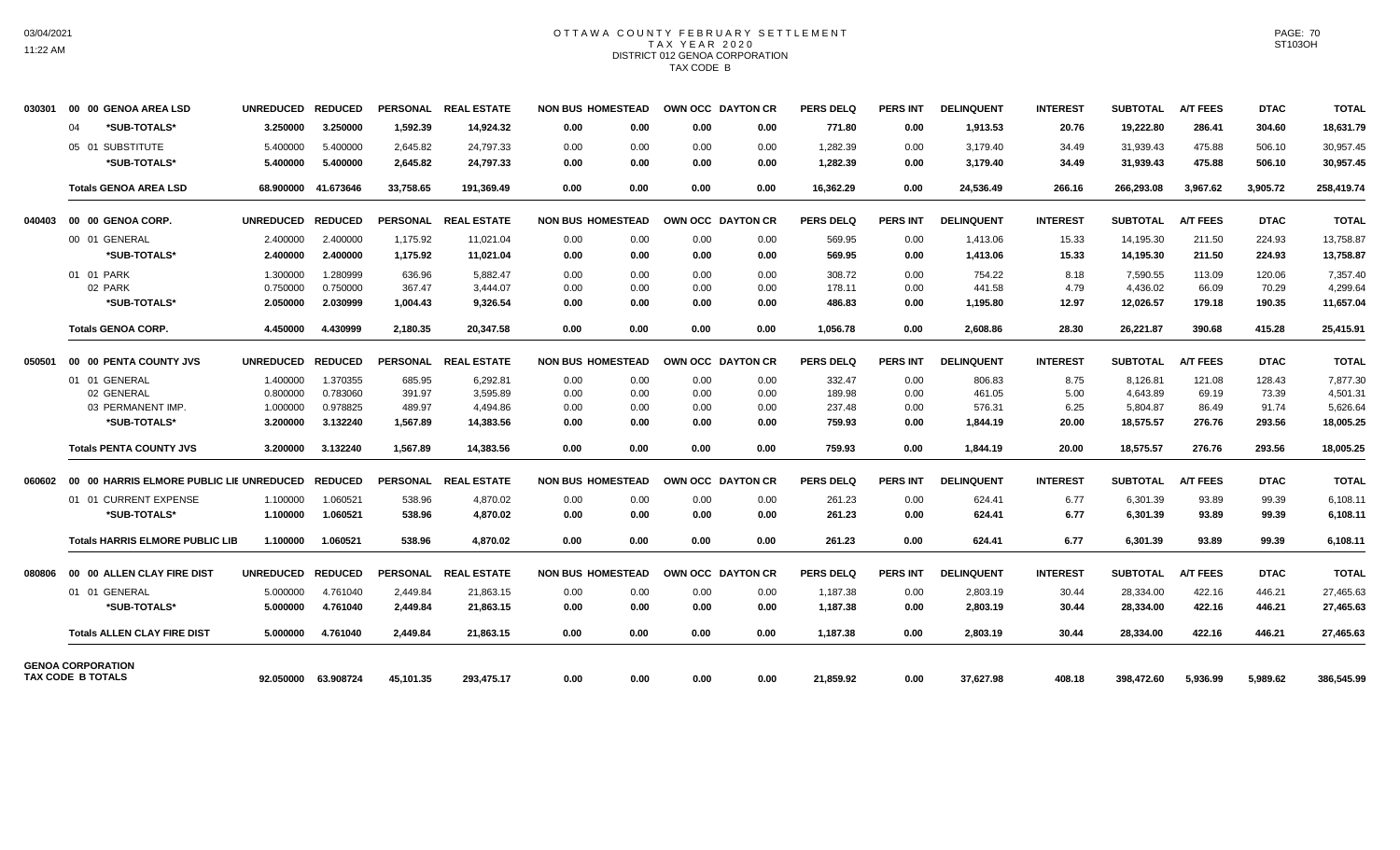#### OTTAWA COUNTY FEBRUARY SETTLEMENT T A X Y E A R 2 0 2 0 DISTRICT 012 GENOA CORPORATION **DISTRICT**

|        | 010101 00 00 OTTAWA COUNTY       | UNREDUCED REDUCED |           | PERSONAL REAL ESTATE | <b>NON BUS HOMESTEAD</b> |          |          | OWN OCC DAYTON CR | <b>PERS DELQ</b> | <b>PERS INT</b> | <b>DELINQUENT</b> | <b>INTEREST</b> | <b>SUBTOTAL</b> | <b>A/T FEES</b> | <b>DTAC</b> | <b>TOTAL</b> |
|--------|----------------------------------|-------------------|-----------|----------------------|--------------------------|----------|----------|-------------------|------------------|-----------------|-------------------|-----------------|-----------------|-----------------|-------------|--------------|
|        | 01 01 O.C.B.M.R.                 |                   | 1,077.92  | 23,771.38            | 1,697.91                 | 673.61   | 218.99   | 0.00              | 522.45           | 0.00            | 2,044.49          | 32.87           | 30,039.62       | 447.57          | 274.05      | 29,318.00    |
|        | 02 O.C.B.M.R.                    |                   | 685.95    | 17,032.21            | 1,268.86                 | 503.39   | 163.65   | 0.00              | 332.47           | 0.00            | 1,433.97          | 23.54           | 21,444.04       | 319.50          | 189.86      | 20,934.68    |
|        | 01 PARK DISTRICT                 |                   | 293.98    | 11,160.39            | 0.00                     | 332.96   | 0.00     | 0.00              | 142.49           | 0.00            | 871.84            | 15.41           | 12,817.07       | 190.96          | 104.01      | 12,522.10    |
|        | *SUB-TOTALS*                     |                   | 2,057.85  | 51,963.98            | 2,966.77                 | 1,509.96 | 382.64   | 0.00              | 997.41           | 0.00            | 4,350.30          | 71.82           | 64,300.73       | 958.03          | 567.92      | 62,774.78    |
|        | 02 01 NURSING HOME               |                   | 244.98    | 7,657.58             | 609.58                   | 241.84   | 78.62    | 0.00              | 118.74           | 0.00            | 621.59            | 10.58           | 9,583.51        | 142.78          | 80.49       | 9,360.24     |
|        | *SUB-TOTALS*                     |                   | 244.98    | 7,657.58             | 609.58                   | 241.84   | 78.62    | 0.00              | 118.74           | 0.00            | 621.59            | 10.58           | 9.583.51        | 142.78          | 80.49       | 9,360.24     |
|        |                                  |                   |           |                      |                          |          |          |                   |                  |                 |                   |                 |                 |                 |             |              |
|        | 03 02 SENIOR PROGRAM             |                   | 146.99    | 4,124.95             | 315.71                   | 125.25   | 40.72    | 0.00              | 71.24            | 0.00            | 342.32            | 5.71            | 5,172.89        | 77.08           | 44.94       | 5,050.87     |
|        | 03 SENIOR PROGRAM                |                   | 97.99     | 3,347.74             | 0.00                     | 96.98    | 0.00     | 0.00              | 47.50            | 0.00            | 266.39            | 4.62            | 3,861.22        | 57.53           | 32.28       | 3,771.41     |
|        | *SUB-TOTALS*                     |                   | 244.98    | 7,472.69             | 315.71                   | 222.23   | 40.72    | 0.00              | 118.74           | 0.00            | 608.71            | 10.33           | 9,034.11        | 134.61          | 77.22       | 8,822.28     |
|        | 04 01 INSIDE GENERAL             |                   | 979.93    | 34,314.03            | 2,821.85                 | 1,119.51 | 363.95   | 0.00              | 474.96           | 0.00            | 2,732.02          | 47.41           | 42,853.66       | 638.49          | 349.47      | 41,865.70    |
|        | *SUB-TOTALS*                     |                   | 979.93    | 34,314.03            | 2,821.85                 | 1,119.51 | 363.95   | 0.00              | 474.96           | 0.00            | 2,732.02          | 47.41           | 42,853.66       | 638.49          | 349.47      | 41,865.70    |
|        | 07 01 MENTAL HEALTH              |                   | 342.98    | 11.104.74            | 894.10                   | 354.72   | 115.32   | 0.00              | 166.24           | 0.00            | 895.44            | 15.34           | 13.888.88       | 206.93          | 115.47      | 13.566.48    |
|        | 02 MENTAL HEALTH                 |                   | 146.99    | 4,759.18             | 383.19                   | 152.02   | 49.42    | 0.00              | 71.24            | 0.00            | 383.76            | 6.57            | 5,952.37        | 88.69           | 49.49       | 5,814.19     |
|        | 03 MENTAL HEALTH                 |                   | 97.99     | 3,462.93             | 0.00                     | 101.37   | 0.00     | 0.00              | 47.50            | 0.00            | 273.78            | 4.79            | 3,988.36        | 59.43           | 32.99       | 3,895.94     |
|        | *SUB-TOTALS*                     |                   | 587.96    | 19,326.85            | 1,277.29                 | 608.11   | 164.74   | 0.00              | 284.98           | 0.00            | 1,552.98          | 26.70           | 23,829.61       | 355.05          | 197.95      | 23,276.61    |
|        | <b>Totals OTTAWA COUNTY</b>      |                   | 4.115.70  | 120.735.13           | 7.991.20                 | 3.701.65 | 1.030.67 | 0.00              | 1.994.83         | 0.00            | 9.865.60          | 166.84          | 149.601.62      | 2.228.96        | 1,273.05    | 146.099.61   |
|        | 02020702 00 00 CLAY TWP INC CORP | UNREDUCED REDUCED |           | PERSONAL REAL ESTATE | <b>NON BUS HOMESTEAD</b> |          |          | OWN OCC DAYTON CR | <b>PERS DELQ</b> | PERS INT        | <b>DELINQUENT</b> | <b>INTEREST</b> | <b>SUBTOTAL</b> | <b>A/T FEES</b> | <b>DTAC</b> | <b>TOTAL</b> |
|        |                                  |                   |           |                      |                          |          |          |                   |                  |                 |                   |                 |                 |                 |             |              |
|        | 03 02 CEMETERY                   |                   | 244.98    | 7,342.47             | 575.23                   | 228.21   | 74.19    | 0.00              | 118.74           | 0.00            | 601.49            | 10.15           | 9,195.46        | 137.01          | 78.33       | 8,980.12     |
|        | *SUB-TOTALS*                     |                   | 244.98    | 7,342.47             | 575.23                   | 228.21   | 74.19    | 0.00              | 118.74           | 0.00            | 601.49            | 10.15           | 9,195.46        | 137.01          | 78.33       | 8.980.12     |
|        | 05 01 INSIDE GENERAL             |                   | 244.98    | 8,578.51             | 705.46                   | 279.88   | 90.99    | 0.00              | 118.74           | 0.00            | 683.01            | 11.85           | 10,713.42       | 159.62          | 87.37       | 10,466.43    |
|        | *SUB-TOTALS*                     |                   | 244.98    | 8,578.51             | 705.46                   | 279.88   | 90.99    | 0.00              | 118.74           | 0.00            | 683.01            | 11.85           | 10,713.42       | 159.62          | 87.37       | 10,466.43    |
|        | <b>Totals CLAY TWP INC CORP</b>  |                   | 489.96    | 15,920.98            | 1,280.69                 | 508.09   | 165.18   | 0.00              | 237.48           | 0.00            | 1,284.50          | 22.00           | 19,908.88       | 296.63          | 165.70      | 19,446.55    |
| 030301 | 00 00 GENOA AREA LSD             | UNREDUCED REDUCED |           | PERSONAL REAL ESTATE | <b>NON BUS HOMESTEAD</b> |          |          | OWN OCC DAYTON CR | <b>PERS DELQ</b> | <b>PERS INT</b> | <b>DELINQUENT</b> | <b>INTEREST</b> | <b>SUBTOTAL</b> | <b>A/T FEES</b> | <b>DTAC</b> | <b>TOTAL</b> |
|        |                                  |                   |           |                      |                          |          |          |                   |                  |                 |                   |                 |                 |                 |             |              |
|        | 00 01 GENERAL                    |                   | 2,498.83  | 87,500.77            | 7,195.72                 | 2,854.74 | 928.07   | 0.00              | 1,211.14         | 0.00            | 6,966.67          | 120.90          | 109,276.84      | 1,628.16        | 891.16      | 106,757.52   |
|        | *SUB-TOTALS*                     |                   | 2,498.83  | 87,500.77            | 7,195.72                 | 2,854.74 | 928.07   | 0.00              | 1,211.14         | 0.00            | 6.966.67          | 120.90          | 109,276.84      | 1,628.16        | 891.16      | 106,757.52   |
|        | 01 01 GENERAL                    |                   | 13,523.06 | 99,534.37            | 6,503.66                 | 2,580.18 | 838.82   | 0.00              | 6,554.41         | 0.00            | 8,918.52          | 137.71          | 138,590.73      | 2,064.91        | 1,222.80    | 135,303.02   |
|        | 02 GENERAL                       |                   | 2,841.80  | 34,378.59            | 2,515.30                 | 997.89   | 324.41   | 0.00              | 1,377.38         | 0.00            | 2,921.46          | 47.53           | 45,404.36       | 676.50          | 388.91      | 44,338.95    |
|        | 03 GENERAL                       |                   | 1,714.88  | 26,029.22            | 1,913.35                 | 759.08   | 246.78   | 0.00              | 831.18           | 0.00            | 2,206.66          | 35.99           | 33,737.14       | 502.66          | 293.35      | 32,941.13    |
|        | 04 GENERAL                       |                   | 2.082.35  | 36,116.66            | 2.629.55                 | 1,043.22 | 339.15   | 0.00              | 1.009.28         | 0.00            | 3.076.78          | 49.94           | 46.346.93       | 690.54          | 410.17      | 45,246.22    |
|        | 05 GENERAL                       |                   | 1,224.91  | 21,340.12            | 1,556.15                 | 617.37   | 200.71   | 0.00              | 593.70           | 0.00            | 1,816.54          | 29.51           | 27,379.01       | 407.93          | 242.05      | 26,729.03    |
|        | 06 GENERAL                       |                   | 2,449.83  | 44,965.83            | 3,133.84                 | 1,243.28 | 404.19   | 0.00              | 1,187.39         | 0.00            | 3,913.38          | 62.19           | 57,359.93       | 854.63          | 528.08      | 55,977.22    |
|        | 07 CURRENT EXPENSE               |                   | 1,910.87  | 57,055.54            | 4,506.47                 | 1,787.84 | 581.23   | 0.00              | 926.17           | 0.00            | 4,652.31          | 78.86           | 71,499.29       | 1,065.30        | 604.15      | 69,829.84    |
|        | *SUB-TOTALS*                     |                   | 25,747.70 | 319,420.33           | 22,758.32                | 9,028.86 | 2,935.29 | 0.00              | 12,479.51        | 0.00            | 27,505.65         | 441.73          | 420,317.39      | 6,262.47        | 3,689.51    | 410,365.41   |
|        | 02 01 PERMANENT IMPROVEMENT      |                   | 783.95    | 23,516.23            | 1,854.60                 | 735.77   | 239.20   | 0.00              | 379.97           | 0.00            | 1.919.18          | 32.50           | 29,461.40       | 438.96          | 249.36      | 28.773.08    |
|        | 03 PERMANENT IMPROVEMENT         |                   | 244.98    | 7,348.83             | 579.56                   | 229.93   | 74.75    | 0.00              | 118.74           | 0.00            | 599.74            | 10.15           | 9,206.68        | 137.18          | 77.93       | 8,991.57     |
|        | *SUB-TOTALS*                     |                   | 1.028.93  | 30.865.06            | 2,434.16                 | 965.70   | 313.95   | 0.00              | 498.71           | 0.00            | 2.518.92          | 42.65           | 38,668.08       | 576.14          | 327.29      | 37.764.65    |
|        | 03 01 EDUCATION TECHNOLOGY       |                   | 244.98    | 8,835.59             | 0.00                     | 258.55   | 0.00     | 0.00              | 118.74           | 0.00            | 698.72            | 12.21           | 10,168.79       | 151.51          | 84.22       | 9,933.06     |
|        | *SUB-TOTALS*                     |                   | 244.98    | 8,835.59             | 0.00                     | 258.55   | 0.00     | 0.00              | 118.74           | 0.00            | 698.72            | 12.21           | 10,168.79       | 151.51          | 84.22       | 9,933.06     |
|        | 04 01 DEBT                       |                   | 710.45    | 24,877.67            | 2,045.84                 | 811.64   | 263.86   | 0.00              | 344.34           | 0.00            | 1,980.72          | 34.37           | 31,068.89       | 462.90          | 253.37      | 30.352.62    |
|        | 02 DEBT                          |                   | 881.94    | 30,882.63            | 2,539.66                 | 1,007.56 | 327.56   | 0.00              | 427.46           | 0.00            | 2,458.83          | 42.67           | 38,568.31       | 574.65          | 314.53      | 37,679.13    |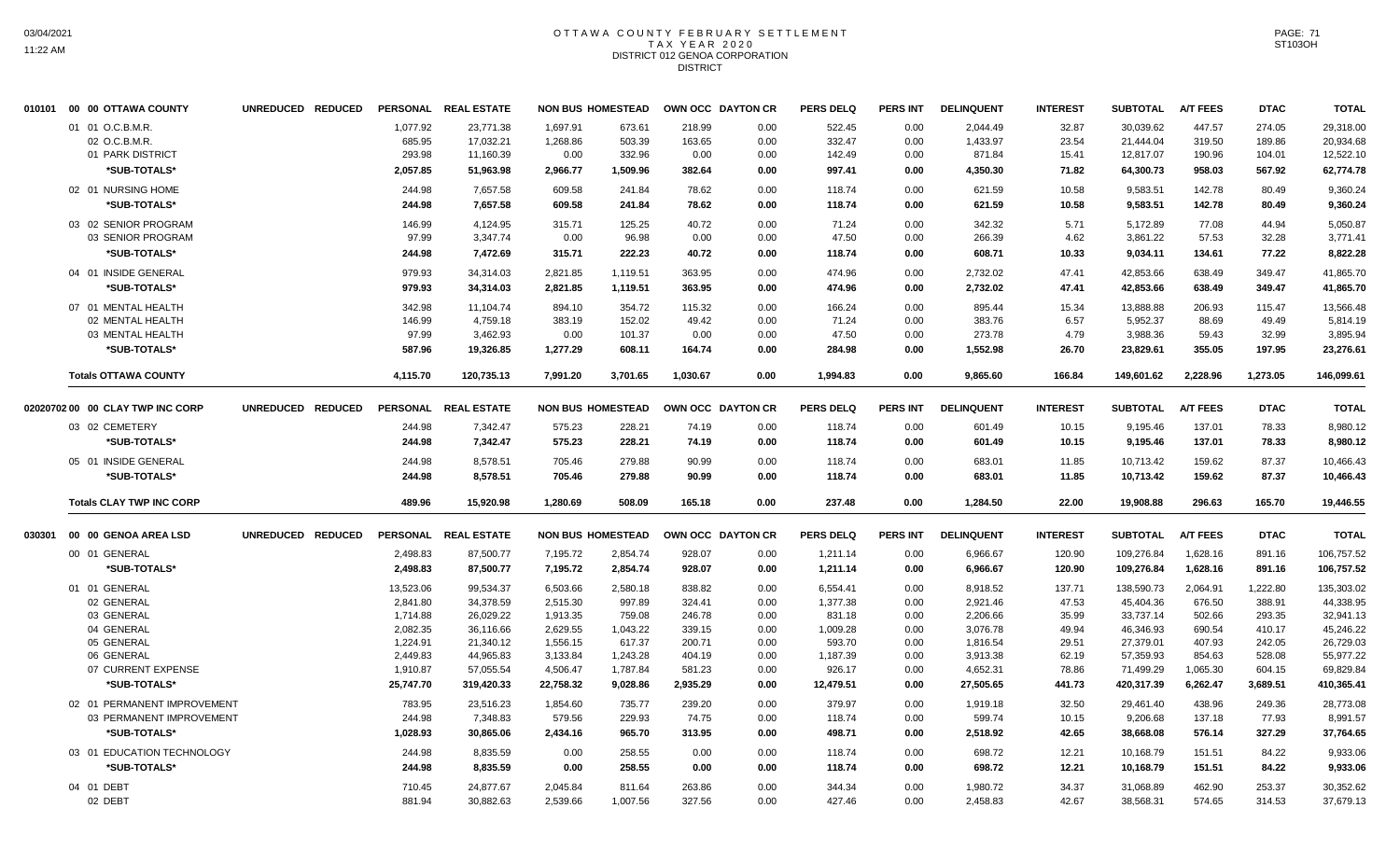#### OTTAWA COUNTY FEBRUARY SETTLEMENT TAX YEAR 2020 DISTRICT 012 GENOA CORPORATION **DISTRICT**

| 030301 | 00 00 GENOA AREA LSD                             | UNREDUCED REDUCED |           | PERSONAL REAL ESTATE |           | <b>NON BUS HOMESTEAD</b> | <b>OWN OCC DAYTON CR</b> |                   | <b>PERS DELQ</b> | <b>PERS INT</b> | <b>DELINQUENT</b> | <b>INTEREST</b> | <b>SUBTOTAL</b> | <b>A/T FEES</b> | <b>DTAC</b> | <b>TOTAL</b> |
|--------|--------------------------------------------------|-------------------|-----------|----------------------|-----------|--------------------------|--------------------------|-------------------|------------------|-----------------|-------------------|-----------------|-----------------|-----------------|-------------|--------------|
|        | *SUB-TOTALS*<br>04                               |                   | 1.592.39  | 55.760.30            | 4.585.50  | 1.819.20                 | 591.42                   | 0.00              | 771.80           | 0.00            | 4.439.55          | 77.04           | 69.637.20       | 1.037.55        | 567.90      | 68,031.75    |
|        | 05 01 SUBSTITUTE                                 |                   | 2,645.82  | 101,283.46           | 0.00      | 3,022.67                 | 0.00                     | 0.00              | 1,282.39         | 0.00            | 7,910.65          | 139.92          | 116,284.91      | 1,732.57        | 943.58      | 113,608.76   |
|        | *SUB-TOTALS*                                     |                   | 2,645.82  | 101,283.46           | 0.00      | 3,022.67                 | 0.00                     | 0.00              | 1,282.39         | 0.00            | 7,910.65          | 139.92          | 116,284.91      | 1,732.57        | 943.58      | 113,608.76   |
|        | <b>Totals GENOA AREA LSD</b>                     |                   | 33,758.65 | 603,665.51           | 36,973.70 | 17,949.72                | 4.768.73                 | 0.00              | 16,362.29        | 0.00            | 50,040.16         | 834.45          | 764,353.21      | 11,388.40       | 6,503.66    | 746,461.15   |
| 040403 | 00 00 GENOA CORP.                                | UNREDUCED REDUCED |           | PERSONAL REAL ESTATE |           | <b>NON BUS HOMESTEAD</b> |                          | OWN OCC DAYTON CR | <b>PERS DELQ</b> | <b>PERS INT</b> | <b>DELINQUENT</b> | <b>INTEREST</b> | <b>SUBTOTAL</b> | <b>A/T FEES</b> | <b>DTAC</b> | <b>TOTAL</b> |
|        | 00 01 GENERAL                                    |                   | 1,175.92  | 41,176.84            | 3,386.22  | 1,343.41                 | 436.74                   | 0.00              | 569.95           | 0.00            | 3,278.43          | 56.90           | 51,424.41       | 766.19          | 419.37      | 50,238.85    |
|        | *SUB-TOTALS*                                     |                   | 1.175.92  | 41,176.84            | 3.386.22  | 1,343.41                 | 436.74                   | 0.00              | 569.95           | 0.00            | 3,278.43          | 56.90           | 51,424.41       | 766.19          | 419.37      | 50.238.85    |
|        | 01 01 PARK                                       |                   | 636.96    | 20,054.74            | 1,591.42  | 631.36                   | 205.25                   | 0.00              | 308.72           | 0.00            | 1,630.88          | 27.71           | 25,087.04       | 373.78          | 211.44      | 24,501.82    |
|        | 02 PARK                                          |                   | 367.47    | 14.040.15            | 0.00      | 418.75                   | 0.00                     | 0.00              | 178.11           | 0.00            | 1,097.03          | 19.40           | 16,120.91       | 240.19          | 130.90      | 15.749.82    |
|        | *SUB-TOTALS*                                     |                   | 1,004.43  | 34,094.89            | 1,591.42  | 1,050.11                 | 205.25                   | 0.00              | 486.83           | 0.00            | 2,727.91          | 47.11           | 41,207.95       | 613.97          | 342.34      | 40,251.64    |
|        | <b>Totals GENOA CORP.</b>                        |                   | 2.180.35  | 75.271.73            | 4.977.64  | 2.393.52                 | 641.99                   | 0.00              | 1.056.78         | 0.00            | 6.006.34          | 104.01          | 92.632.36       | 1.380.16        | 761.71      | 90.490.49    |
| 050501 | 00 00 PENTA COUNTY JVS                           | UNREDUCED REDUCED |           | PERSONAL REAL ESTATE |           | <b>NON BUS HOMESTEAD</b> |                          | OWN OCC DAYTON CR | <b>PERS DELQ</b> | <b>PERS INT</b> | <b>DELINQUENT</b> | <b>INTEREST</b> | <b>SUBTOTAL</b> | <b>A/T FEES</b> | <b>DTAC</b> | <b>TOTAL</b> |
|        | 01 01 GENERAL                                    |                   | 685.95    | 22,284.52            | 1,795.72  | 712.41                   | 231.60                   | 0.00              | 332.47           | 0.00            | 1,796.04          | 30.79           | 27,869.50       | 415.23          | 231.54      | 27,222.73    |
|        | 02 GENERAL                                       |                   | 391.97    | 12,734.01            | 1,026.13  | 407.09                   | 132.35                   | 0.00              | 189.98           | 0.00            | 1,026.31          | 17.60           | 15,925.44       | 237.28          | 132.31      | 15,555.85    |
|        | 03 PERMANENT IMP.                                |                   | 489.97    | 14,500.94            | 1,123.59  | 445.76                   | 144.92                   | 0.00              | 237.48           | 0.00            | 1,195.26          | 20.04           | 18,157.96       | 270.54          | 156.26      | 17,731.16    |
|        | *SUB-TOTALS*                                     |                   | 1,567.89  | 49,519.47            | 3,945.44  | 1,565.26                 | 508.87                   | 0.00              | 759.93           | 0.00            | 4,017.61          | 68.43           | 61,952.90       | 923.05          | 520.11      | 60,509.74    |
|        | <b>Totals PENTA COUNTY JVS</b>                   |                   | 1.567.89  | 49.519.47            | 3.945.44  | 1.565.26                 | 508.87                   | 0.00              | 759.93           | 0.00            | 4.017.61          | 68.43           | 61.952.90       | 923.05          | 520.11      | 60.509.74    |
| 060602 | 00 00 HARRIS ELMORE PUBLIC LIE UNREDUCED REDUCED |                   |           | PERSONAL REAL ESTATE |           | <b>NON BUS HOMESTEAD</b> |                          | OWN OCC DAYTON CR | <b>PERS DELQ</b> | <b>PERS INT</b> | <b>DELINQUENT</b> | <b>INTEREST</b> | <b>SUBTOTAL</b> | <b>A/T FEES</b> | <b>DTAC</b> | <b>TOTAL</b> |
|        | 01 01 CURRENT EXPENSE                            |                   | 538.96    | 16.384.53            | 1.292.97  | 512.96                   | 166.76                   | 0.00              | 261.23           | 0.00            | 1.336.67          | 22.64           | 20.516.72       | 305.69          | 173.63      | 20,037.40    |
|        | *SUB-TOTALS*                                     |                   | 538.96    | 16,384.53            | 1,292.97  | 512.96                   | 166.76                   | 0.00              | 261.23           | 0.00            | 1,336.67          | 22.64           | 20,516.72       | 305.69          | 173.63      | 20,037.40    |
|        | <b>Totals HARRIS ELMORE PUBLIC LIB</b>           |                   | 538.96    | 16,384.53            | 1,292.97  | 512.96                   | 166.76                   | 0.00              | 261.23           | 0.00            | 1,336.67          | 22.64           | 20,516.72       | 305.69          | 173.63      | 20,037.40    |
| 080806 | 00 00 ALLEN CLAY FIRE DIST                       | UNREDUCED REDUCED |           | PERSONAL REAL ESTATE |           | <b>NON BUS HOMESTEAD</b> |                          | OWN OCC DAYTON CR | <b>PERS DELO</b> | <b>PERS INT</b> | <b>DELINQUENT</b> | <b>INTEREST</b> | <b>SUBTOTAL</b> | <b>A/T FEES</b> | <b>DTAC</b> | <b>TOTAL</b> |
|        | 01 01 GENERAL                                    |                   | 2,449.84  | 73,472.81            | 5,795.31  | 2,299.14                 | 747.45                   | 0.00              | 1,187.38         | 0.00            | 5,995.62          | 101.59          | 92,049.14       | 1,371.47        | 778.97      | 89,898.70    |
|        | *SUB-TOTALS*                                     |                   | 2,449.84  | 73,472.81            | 5,795.31  | 2,299.14                 | 747.45                   | 0.00              | 1,187.38         | 0.00            | 5,995.62          | 101.59          | 92,049.14       | 1,371.47        | 778.97      | 89,898.70    |
|        | <b>Totals ALLEN CLAY FIRE DIST</b>               |                   | 2,449.84  | 73,472.81            | 5,795.31  | 2,299.14                 | 747.45                   | 0.00              | 1,187.38         | 0.00            | 5,995.62          | 101.59          | 92,049.14       | 1,371.47        | 778.97      | 89,898.70    |
|        | <b>GENOA CORPORATION</b>                         |                   |           |                      |           |                          |                          |                   |                  |                 |                   |                 |                 |                 |             |              |
|        | <b>DISTRICT TOTALS</b>                           |                   | 45.101.35 | 954.970.16           | 62.256.95 | 28.930.34                | 8.029.65                 | 0.00              | 21.859.92        | 0.00            | 78.546.50         | 1.319.96        | 1.201.014.83    | 17.894.36       | 10.176.83   | 1,172,943.64 |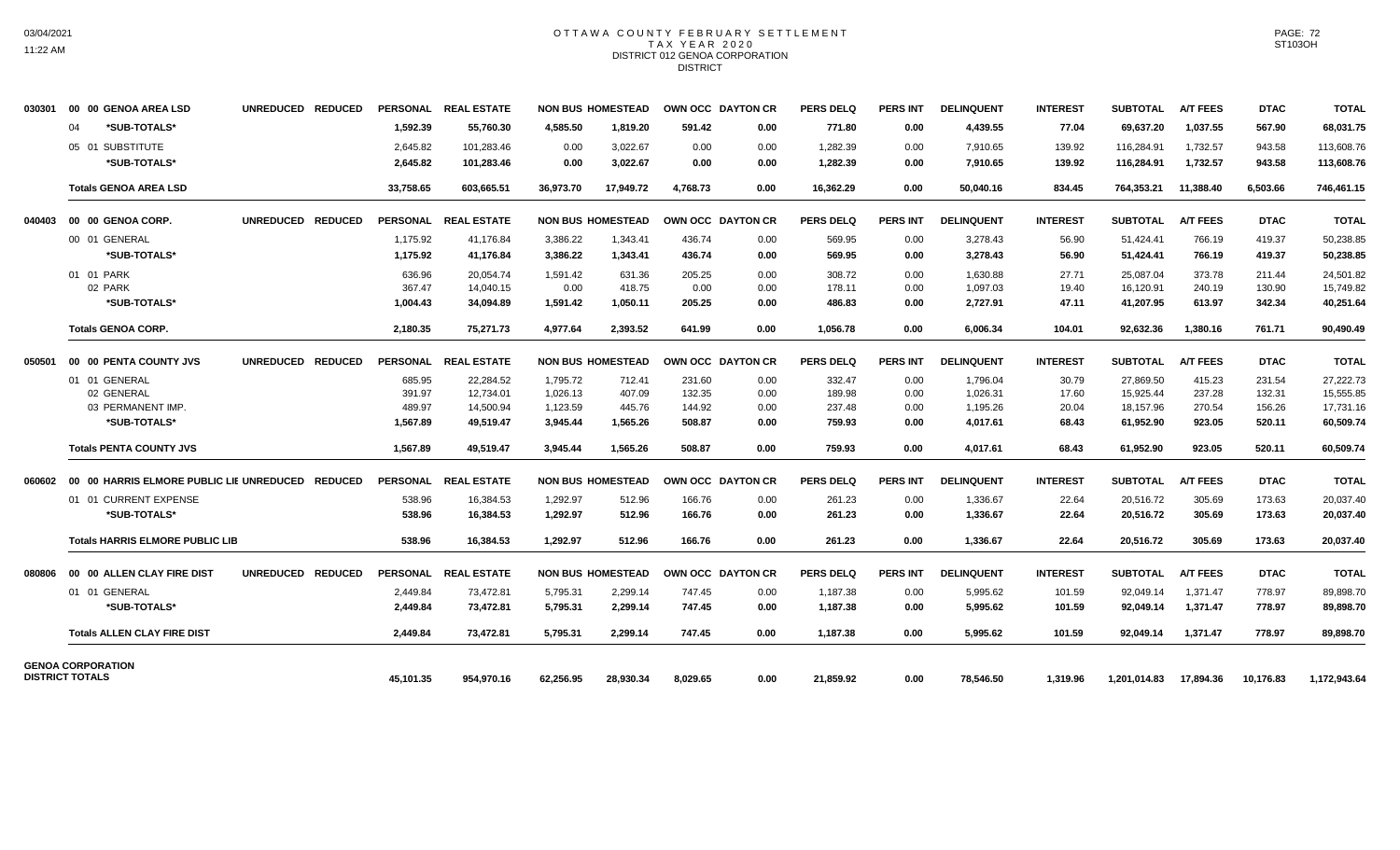# OTTAWA COUNTY FEBRUARY SETTLEMENT TAX YEAR 2020 DISTRICT 013 CATAWBA TOWNSHIP TAX CODE A

|        | 010101 00 00 OTTAWA COUNTY     | UNREDUCED REDUCED |                | <b>PERSONAL</b> | <b>REAL ESTATE</b>   |            | <b>NON BUS HOMESTEAD</b> | OWN OCC DAYTON CR |      | <b>PERS DELQ</b> | <b>PERS INT</b> | <b>DELINQUENT</b> | <b>INTEREST</b> | <b>SUBTOTAL</b> | <b>A/T FEES</b> | <b>DTAC</b> | <b>TOTAL</b> |
|--------|--------------------------------|-------------------|----------------|-----------------|----------------------|------------|--------------------------|-------------------|------|------------------|-----------------|-------------------|-----------------|-----------------|-----------------|-------------|--------------|
|        | 01 01 O.C.B.M.R.               | 2.200000          | 1.203400       | 0.00            | 211.414.26           | 20.244.45  | 2.576.91                 | 1.615.09          | 0.00 | 0.00             | 0.00            | 9.140.64          | 43.49           | 245.034.84      | 3.650.86        | 926.25      | 240,457.73   |
|        | 02 O.C.B.M.R.                  | 1.400000          | 0.899310       | 0.00            | 157,991.49           | 15,128.84  | 1,925.75                 | 1,206.97          | 0.00 | 0.00             | 0.00            | 6,830.87          | 32.50           | 183,116.42      | 2,728.32        | 692.19      | 179,695.91   |
|        | 01 PARK DISTRICT               | 0.600000          | 0.594840       | 0.00            | 117,152.49           | 0.00       | 1,273.77                 | 0.00              | 0.00 | 0.00             | 0.00            | 5,065.17          | 24.10           | 123,515.53      | 1,840.30        | 457.85      | 121,217.38   |
|        | *SUB-TOTALS*                   | 4.200000          | 2.697550       | 0.00            | 486,558.24           | 35,373.29  | 5,776.43                 | 2,822.06          | 0.00 | 0.00             | 0.00            | 21,036.68         | 100.09          | 551,666.79      | 8,219.48        | 2,076.29    | 541,371.02   |
|        | 02 01 NURSING HOME             | 0.500000          | 0.432043       | 0.00            | 75,901.65            | 7,268.14   | 925.16                   | 579.85            | 0.00 | 0.00             | 0.00            | 3,281.66          | 15.61           | 87,972.07       | 1.310.73        | 332.54      | 86.328.80    |
|        | *SUB-TOTALS*                   | 0.500000          | 0.432043       | 0.00            | 75,901.65            | 7,268.14   | 925.16                   | 579.85            | 0.00 | 0.00             | 0.00            | 3,281.66          | 15.61           | 87,972.07       | 1,310.73        | 332.54      | 86,328.80    |
|        | 03 02 SENIOR PROGRAM           | 0.300000          | 0.223762       | 0.00            | 39,310.68            | 3,764.28   | 479.16                   | 300.31            | 0.00 | 0.00             | 0.00            | 1,699.62          | 8.09            | 45,562.14       | 678.85          | 172.23      | 44,711.06    |
|        | 03 SENIOR PROGRAM              | 0.200000          | 0.173250       | 0.00            | 34,121.22            | 0.00       | 370.99                   | 0.00              | 0.00 | 0.00             | 0.00            | 1,475.25          | 7.02            | 35,974.48       | 536.00          | 133.35      | 35,305.13    |
|        | *SUB-TOTALS*                   | 0.500000          | 0.397012       | 0.00            | 73,431.90            | 3,764.28   | 850.15                   | 300.31            | 0.00 | 0.00             | 0.00            | 3,174.87          | 15.11           | 81,536.62       | 1,214.85        | 305.58      | 80,016.19    |
|        | 04 01 INSIDE GENERAL           | 2.000000          | 2.000000       | 0.00            | 351,361.57           | 33,645.43  | 4,282.72                 | 2,684.21          | 0.00 | 0.00             | 0.00            | 15,191.36         | 72.28           | 407,237.57      | 6.067.58        | 1,539.39    | 399,630.60   |
|        | *SUB-TOTALS*                   | 2.000000          | 2.000000       | 0.00            | 351,361.57           | 33,645.43  | 4,282.72                 | 2,684.21          | 0.00 | 0.00             | 0.00            | 15,191.36         | 72.28           | 407,237.57      | 6,067.58        | 1,539.39    | 399,630.60   |
|        | 07 01 MENTAL HEALTH            | 0.700000          | 0.633701       | 0.00            | 111,329.09           | 10,660.57  | 1,356.98                 | 850.49            | 0.00 | 0.00             | 0.00            | 4,813.39          | 22.90           | 129,033.42      | 1,922.52        | 487.76      | 126,623.14   |
|        | 02 MENTAL HEALTH               | 0.300000          | 0.271586       | 0.00            | 47,712.44            | 4,568.81   | 581.56                   | 364.50            | 0.00 | 0.00             | 0.00            | 2,062.88          | 9.82            | 55,300.01       | 823.93          | 209.04      | 54,267.04    |
|        | 03 MENTAL HEALTH               | 0.200000          | 0.181100       | 0.00            | 35,667.27            | 0.00       | 387.80                   | 0.00              | 0.00 | 0.00             | 0.00            | 1,542.10          | 7.34            | 37,604.51       | 560.28          | 139.39      | 36,904.84    |
|        | *SUB-TOTALS*                   | 1.200000          | 1.086387       | 0.00            | 194,708.80           | 15,229.38  | 2,326.34                 | 1,214.99          | 0.00 | 0.00             | 0.00            | 8,418.37          | 40.06           | 221,937.94      | 3,306.73        | 836.19      | 217,795.02   |
|        | <b>Totals OTTAWA COUNTY</b>    | 8.400000          | 6.612992       | 0.00            | 1,181,962.16         | 95,280.52  | 14,160.80                | 7.601.42          | 0.00 | 0.00             | 0.00            | 51,102.94         | 243.15          | 1,350,350.99    | 20.119.37       | 5,089.99    | 1,325,141.63 |
|        |                                |                   |                |                 |                      |            |                          |                   |      |                  |                 |                   |                 |                 |                 |             |              |
| 020209 | 00 00 CATAWBA TOWNSHIP         | <b>UNREDUCED</b>  | <b>REDUCED</b> |                 | PERSONAL REAL ESTATE |            | <b>NON BUS HOMESTEAD</b> | OWN OCC DAYTON CR |      | <b>PERS DELQ</b> | <b>PERS INT</b> | <b>DELINQUENT</b> | <b>INTEREST</b> | <b>SUBTOTAL</b> | <b>A/T FEES</b> | <b>DTAC</b> | <b>TOTAL</b> |
|        | 01 01 POLICE                   | 0.900000          | 0.073886       | 0.00            | 12,980.35            | 1,242.96   | 158.22                   | 99.16             | 0.00 | 0.00             | 0.00            | 561.21            | 2.67            | 15,044.57       | 224.15          | 56.87       | 14,763.55    |
|        | 02 POLICE                      | 0.900000          | 0.117956       | 0.00            | 20.722.60            | 1,984.34   | 252.59                   | 158.31            | 0.00 | 0.00             | 0.00            | 895.96            | 4.26            | 24.018.06       | 357.85          | 90.79       | 23,569.42    |
|        | 03 POLICE                      | 0.500000          | 0.110655       | 0.00            | 19,439.96            | 1,861.52   | 236.95                   | 148.51            | 0.00 | 0.00             | 0.00            | 840.50            | 4.00            | 22,531.44       | 335.70          | 85.17       | 22,110.57    |
|        | *SUB-TOTALS*                   | 2.300000          | 0.302497       | 0.00            | 53,142.91            | 5,088.82   | 647.76                   | 405.98            | 0.00 | 0.00             | 0.00            | 2,297.67          | 10.93           | 61,594.07       | 917.70          | 232.83      | 60,443.54    |
|        | 02 01 FIRE                     | 1.500000          | 0.196593       | 0.00            | 34,537.61            | 3,307.23   | 420.98                   | 263.85            | 0.00 | 0.00             | 0.00            | 1,493.26          | 7.11            | 40,030.04       | 596.42          | 151.32      | 39,282.30    |
|        | 02 FIRE                        | 0.500000          | 0.110655       | 0.00            | 19,439.96            | 1,861.52   | 236.95                   | 148.51            | 0.00 | 0.00             | 0.00            | 840.50            | 4.00            | 22,531.44       | 335.70          | 85.17       | 22,110.57    |
|        | *SUB-TOTALS*                   | 2.000000          | 0.307248       | 0.00            | 53,977.57            | 5,168.75   | 657.93                   | 412.36            | 0.00 | 0.00             | 0.00            | 2,333.76          | 11.11           | 62,561.48       | 932.12          | 236.49      | 61,392.87    |
|        | 03 01 INSIDE GENERAL           | 4.200000          | 4.200000       | 0.00            | 737,859.29           | 70,655.40  | 8,993.72                 | 5,636.85          | 0.00 | 0.00             | 0.00            | 31,901.85         | 151.79          | 855,198.90      | 12,741.92       | 3,232.72    | 839,224.26   |
|        | *SUB-TOTALS*                   | 4.200000          | 4.200000       | 0.00            | 737,859.29           | 70,655.40  | 8.993.72                 | 5,636.85          | 0.00 | 0.00             | 0.00            | 31,901.85         | 151.79          | 855,198.90      | 12.741.92       | 3,232.72    | 839,224.26   |
|        | <b>Totals CATAWBA TOWNSHIP</b> | 8.500000          | 4.809745       | 0.00            | 844,979.77           | 80,912.97  | 10,299.41                | 6,455.19          | 0.00 | 0.00             | 0.00            | 36,533.28         | 173.83          | 979,354.45      | 14,591.74       | 3,702.04    | 961,060.67   |
| 030304 | 00 00 PORT CLINTON CSD         | UNREDUCED REDUCED |                |                 | PERSONAL REAL ESTATE |            | <b>NON BUS HOMESTEAD</b> | OWN OCC DAYTON CR |      | <b>PERS DELQ</b> | <b>PERS INT</b> | <b>DELINQUENT</b> | <b>INTEREST</b> | <b>SUBTOTAL</b> | <b>A/T FEES</b> | <b>DTAC</b> | <b>TOTAL</b> |
|        | 00 01 GENERAL                  | 2.800000          | 2.800000       | 0.00            | 491,906.19           | 47,103.60  | 5,995.81                 | 3,757.90          | 0.00 | 0.00             | 0.00            | 21,267.90         | 101.19          | 570,132.59      | 8,494.61        | 2,155.14    | 559,482.84   |
|        | 02 PERMANENT IMPROVEMENT       | 0.700000          | 0.700000       | 0.00            | 122,976.55           | 11,775.90  | 1,498.95                 | 939.47            | 0.00 | 0.00             | 0.00            | 5,316.98          | 25.30           | 142,533.15      | 2,123.65        | 538.79      | 139,870.71   |
|        | *SUB-TOTALS*                   | 3.500000          | 3.500000       | 0.00            | 614,882.74           | 58,879.50  | 7,494.76                 | 4,697.37          | 0.00 | 0.00             | 0.00            | 26,584.88         | 126.49          | 712,665.74      | 10,618.26       | 2,693.93    | 699,353.55   |
|        | 01 01 GENERAL                  | 27.900000         | 7.150575       | 0.00            | 1,256,218.62         | 120,292.08 | 15,311.96                | 9,596.83          | 0.00 | 0.00             | 0.00            | 54,313.47         | 258.43          | 1,455,991.39    | 21,693.34       | 5,503.76    | 1,428,794.29 |
|        | 02 GENERAL                     | 5.900000          | 2.035075       | 0.00            | 357,523.57           | 34,235.48  | 4,357.83                 | 2,731.29          | 0.00 | 0.00             | 0.00            | 15,457.78         | 73.55           | 414,379.50      | 6,173.99        | 1,566.39    | 406,639.12   |
|        | 03 GENERAL                     | 3.900000          | 1.537236       | 0.00            | 270,062.83           | 25,860.48  | 3,291.78                 | 2,063.13          | 0.00 | 0.00             | 0.00            | 11,676.35         | 55.56           | 313,010.13      | 4,663.65        | 1,183.20    | 307,163.28   |
|        | 04 GENERAL                     | 4.900000          | 2.317685       | 0.00            | 407,172.72           | 38,989.75  | 4,963.00                 | 3,110.58          | 0.00 | 0.00             | 0.00            | 17,604.39         | 83.76           | 471,924.20      | 7,031.37        | 1,783.91    | 463,108.92   |
|        | 05 GENERAL                     | 6.900000          | 3.569970       | 0.00            | 627,175.13           | 60,056.58  | 7,644.59                 | 4,791.28          | 0.00 | 0.00             | 0.00            | 27,116.35         | 129.02          | 726,912.95      | 10,830.54       | 2,747.79    | 713,334.62   |
|        | *SUB-TOTALS*                   | 49.500000         | 16.610541      | 0.00            | 2,918,152.87         | 279,434.37 | 35,569.16                | 22,293.11         | 0.00 | 0.00             | 0.00            | 126,168.34        | 600.32          | 3,382,218.17    | 50,392.89       | 12,785.05   | 3,319,040.23 |
|        | 02 01 SUPPLIES                 | 2.300000          | 0.589474       | 0.00            | 103,559.25           | 9,916.55   | 1,262.28                 | 791.14            | 0.00 | 0.00             | 0.00            | 4,477.46          | 21.30           | 120,027.98      | 1.788.34        | 453.72      | 117,785.92   |
|        | *SUB-TOTALS*                   | 2.300000          | 0.589474       | 0.00            | 103,559.25           | 9,916.55   | 1,262.28                 | 791.14            | 0.00 | 0.00             | 0.00            | 4,477.46          | 21.30           | 120,027.98      | 1,788.34        | 453.72      | 117,785.92   |
|        | 04 01 PERMANENT IMPROVEMENT    | 0.300000          | 0.300000       | 0.00            | 52.704.24            | 5,046.81   | 642.41                   | 402.63            | 0.00 | 0.00             | 0.00            | 2,278.70          | 10.84           | 61,085.63       | 910.14          | 230.91      | 59,944.58    |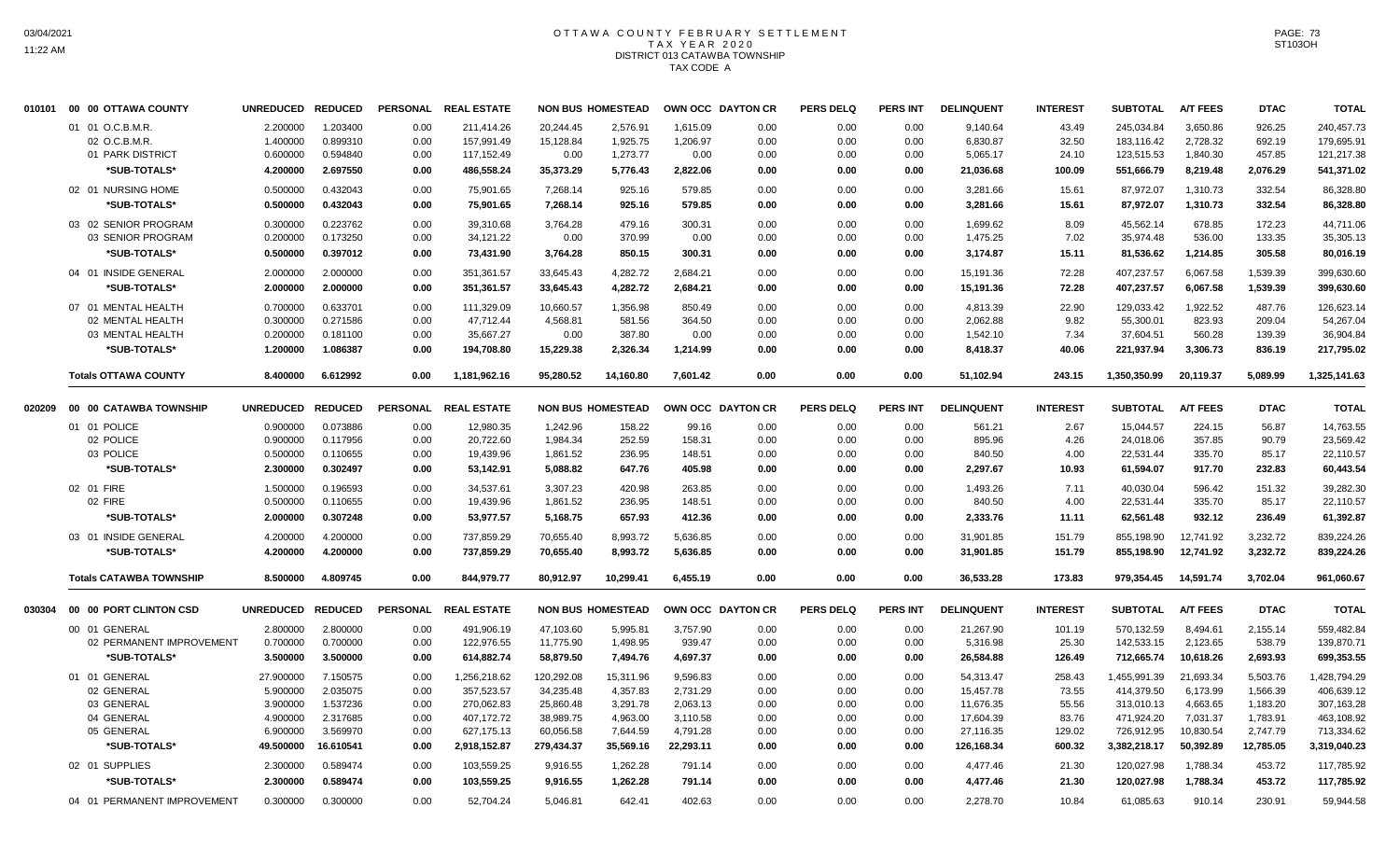## OTTAWA COUNTY FEBRUARY SETTLEMENT TAX YEAR 2020 DISTRICT 013 CATAWBA TOWNSHIP TAX CODE A

| 030304 | 00 00 PORT CLINTON CSD                       | <b>UNREDUCED</b> | <b>REDUCED</b>      | <b>PERSONAL</b> | <b>REAL ESTATE</b> |            | <b>NON BUS HOMESTEAD</b> | OWN OCC DAYTON CR |      | <b>PERS DELQ</b> | <b>PERS INT</b> | <b>DELINQUENT</b> | <b>INTEREST</b> | <b>SUBTOTAL</b> | <b>A/T FEES</b> | <b>DTAC</b> | <b>TOTAL</b> |
|--------|----------------------------------------------|------------------|---------------------|-----------------|--------------------|------------|--------------------------|-------------------|------|------------------|-----------------|-------------------|-----------------|-----------------|-----------------|-------------|--------------|
|        | *SUB-TOTALS*<br>04                           | 0.300000         | 0.300000            | 0.00            | 52,704.24          | 5,046.81   | 642.41                   | 402.63            | 0.00 | 0.00             | 0.00            | 2,278.70          | 10.84           | 61,085.63       | 910.14          | 230.91      | 59,944.58    |
|        | EMERGENCY<br>07 01                           | 2.630000         | 2.630000            | 0.00            | 462,040.46         | 44,243.74  | 5,631.78                 | 3,529.74          | 0.00 | 0.00             | 0.00            | 19,976.64         | 95.05           | 535,517.41      | 7,978.87        | 2,024.30    | 525,514.24   |
|        | *SUB-TOTALS*                                 | 2.630000         | 2.630000            | 0.00            | 462,040.46         | 44,243.74  | 5,631.78                 | 3,529.74          | 0.00 | 0.00             | 0.00            | 19,976.64         | 95.05           | 535,517.41      | 7,978.87        | 2,024.30    | 525,514.24   |
|        | 09 01 BOND                                   | 3.450000         | 3.450000            | 0.00            | 606,098.70         | 58,038.36  | 7.387.70                 | 4.630.27          | 0.00 | 0.00             | 0.00            | 26,205.09         | 124.69          | 702,484.81      | 10.466.57       | 2,655.45    | 689,362.79   |
|        | *SUB-TOTALS*                                 | 3.450000         | 3.450000            | 0.00            | 606,098.70         | 58,038.36  | 7,387.70                 | 4,630.27          | 0.00 | 0.00             | 0.00            | 26,205.09         | 124.69          | 702,484.81      | 10,466.57       | 2,655.45    | 689,362.79   |
|        | <b>Totals PORT CLINTON CSD</b>               |                  | 61.680000 27.080015 | 0.00            | 4,757,438.26       | 455,559.33 | 57,988.09                | 36.344.26         | 0.00 | 0.00             | 0.00            | 205,691.11        | 978.69          | 5.513.999.74    | 82,155.07       | 20,843.36   | 5,411,001.31 |
| 050502 | 00 00 VANGUARD JVS                           | <b>UNREDUCED</b> | <b>REDUCED</b>      | <b>PERSONAL</b> | <b>REAL ESTATE</b> |            | <b>NON BUS HOMESTEAD</b> | OWN OCC DAYTON CR |      | <b>PERS DELO</b> | <b>PERS INT</b> | <b>DELINQUENT</b> | <b>INTEREST</b> | <b>SUBTOTAL</b> | <b>A/T FEES</b> | <b>DTAC</b> | <b>TOTAL</b> |
|        | 01 01 GENERAL                                | 1.600000         | 1.600000            | 0.00            | 281,089.25         | 26,916.36  | 3,426.17                 | 2.147.37          | 0.00 | 0.00             | 0.00            | 12,153.07         | 57.83           | 325,790.05      | 4,854.06        | 1,231.51    | 319,704.48   |
|        | *SUB-TOTALS*                                 | 1.600000         | 1.600000            | 0.00            | 281,089.25         | 26,916.36  | 3,426.17                 | 2,147.37          | 0.00 | 0.00             | 0.00            | 12,153.07         | 57.83           | 325,790.05      | 4,854.06        | 1,231.51    | 319,704.48   |
|        | <b>Totals VANGUARD JVS</b>                   | 1.600000         | 1.600000            | 0.00            | 281,089.25         | 26,916.36  | 3,426.17                 | 2.147.37          | 0.00 | 0.00             | 0.00            | 12,153.07         | 57.83           | 325.790.05      | 4,854.06        | 1,231.51    | 319,704.48   |
| 060605 | 00 00 IDA RUPP LIBRARY TAX                   | <b>UNREDUCED</b> | <b>REDUCED</b>      | <b>PERSONAL</b> | <b>REAL ESTATE</b> |            | <b>NON BUS HOMESTEAD</b> | OWN OCC DAYTON CR |      | <b>PERS DELQ</b> | <b>PERS INT</b> | <b>DELINQUENT</b> | <b>INTEREST</b> | <b>SUBTOTAL</b> | <b>A/T FEES</b> | <b>DTAC</b> | <b>TOTAL</b> |
|        | 05 IDA RUPP LIBRARY TAX<br>01                | 0.800000         | 0.786794            | 0.00            | 154.957.43         | 0.00       | 1.684.81                 | 0.00              | 0.00 | 0.00             | 0.00            | 6,699.69          | 31.88           | 163,373.81      | 2.434.17        | 605.59      | 160,334.05   |
|        | *SUB-TOTALS*                                 | 0.800000         | 0.786794            | 0.00            | 154.957.43         | 0.00       | 1.684.81                 | 0.00              | 0.00 | 0.00             | 0.00            | 6.699.69          | 31.88           | 163,373.81      | 2,434.17        | 605.59      | 160,334.05   |
|        | <b>Totals IDA RUPP LIBRARY TAX</b>           | 0.800000         | 0.786794            | 0.00            | 154,957.43         | 0.00       | 1,684.81                 | 0.00              | 0.00 | 0.00             | 0.00            | 6,699.69          | 31.88           | 163,373.81      | 2,434.17        | 605.59      | 160,334.05   |
|        | <b>CATAWBA TOWNSHIP</b><br>TAX CODE A TOTALS |                  |                     |                 |                    |            |                          |                   |      |                  |                 |                   |                 |                 |                 |             |              |
|        |                                              | 80.980000        | 40.889546           | 0.00            | 7,220,426.87       | 658.669.18 | 87,559.28                | 52.548.24         | 0.00 | 0.00             | 0.00            | 312,180.09        | 1.485.38        | 8,332,869.04    | 124,154.41      | 31,472.49   | 8,177,242.14 |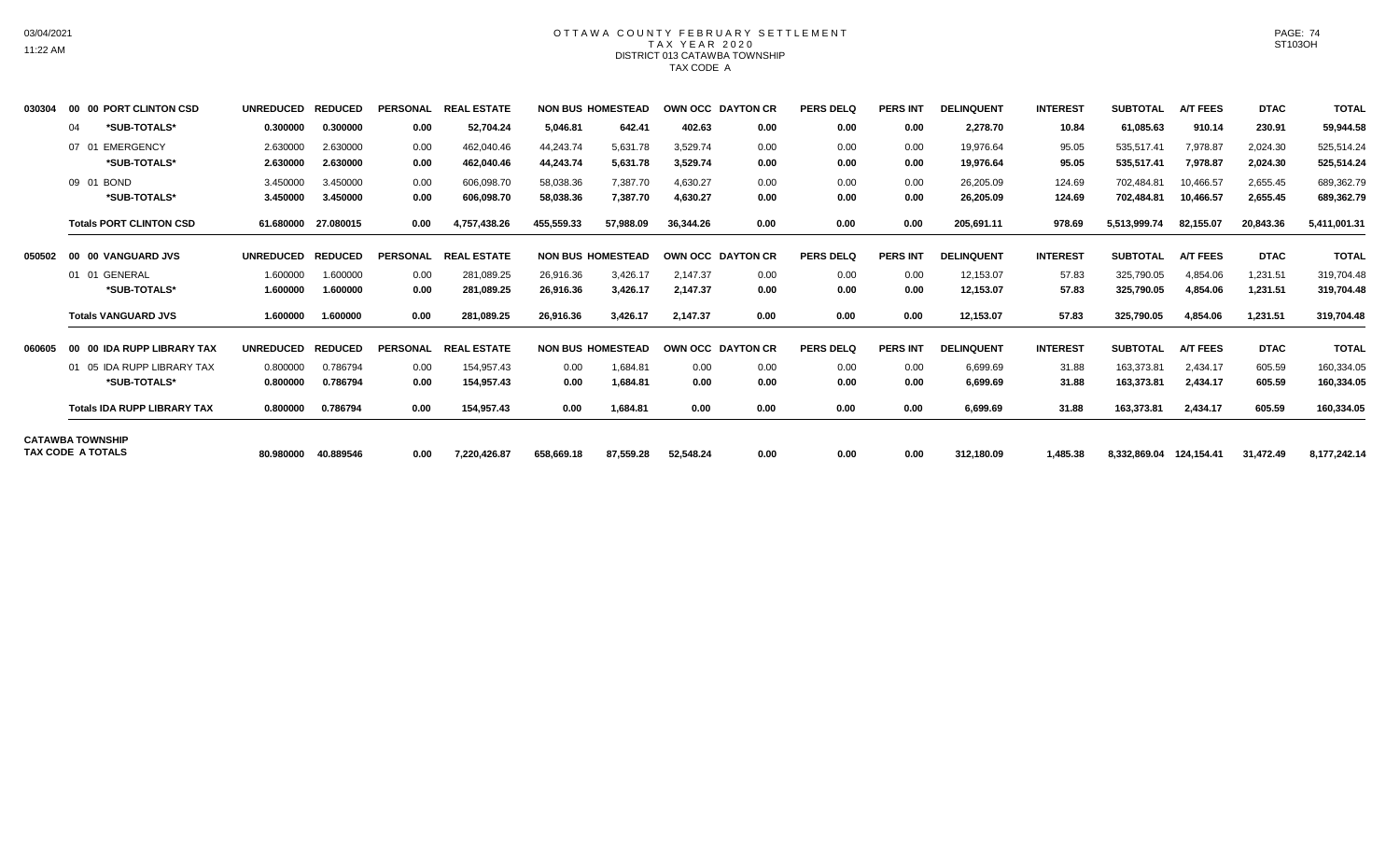# OTTAWA COUNTY FEBRUARY SETTLEMENT TAX YEAR 2020 DISTRICT 013 CATAWBA TOWNSHIP TAX CODE B

|        | 010101 00 00 OTTAWA COUNTY     | UNREDUCED REDUCED |           |            | PERSONAL REAL ESTATE | <b>NON BUS HOMESTEAD</b> |        | OWN OCC DAYTON CR |      | <b>PERS DELQ</b> | PERS INT        | <b>DELINQUENT</b> | <b>INTEREST</b> | <b>SUBTOTAL</b> | <b>A/T FEES</b> | <b>DTAC</b> | <b>TOTAL</b> |
|--------|--------------------------------|-------------------|-----------|------------|----------------------|--------------------------|--------|-------------------|------|------------------|-----------------|-------------------|-----------------|-----------------|-----------------|-------------|--------------|
|        | 01 01 O.C.B.M.R.               | 2.200000          | 1.883836  | 9.433.04   | 23,346.16            | 0.00                     | 16.09  | 1.64              | 0.00 | 962.28           | 0.00            | 471.45            | 0.00            | 34,230.66       | 510.01          | 196.72      | 33,523.93    |
|        | 02 O.C.B.M.R.                  | 1.400000          | 1.248331  | 6,002.84   | 15,470.42            | 0.00                     | 10.66  | 1.09              | 0.00 | 612.36           | 0.00            | 312.41            | 0.00            | 22,409.78       | 333.89          | 130.36      | 21,945.53    |
|        | 01 PARK DISTRICT               | 0.600000          | 0.595592  | 2,572.65   | 7,381.10             | 0.00                     | 5.09   | 0.00              | 0.00 | 262.44           | 0.00            | 149.05            | 0.00            | 10,370.33       | 154.51          | 62.20       | 10,153.62    |
|        | *SUB-TOTALS*                   | 4.200000          | 3.727759  | 18,008.53  | 46,197.68            | 0.00                     | 31.84  | 2.73              | 0.00 | 1,837.08         | 0.00            | 932.91            | 0.00            | 67,010.77       | 998.41          | 389.28      | 65,623.08    |
|        | 02 01 NURSING HOME             | 0.500000          | 0.485399  | 2,143.87   | 6,015.49             | 0.00                     | 4.15   | 0.42              | 0.00 | 218.70           | 0.00            | 121.48            | 0.00            | 8,504.11        | 126.71          | 50.69       | 8,326.71     |
|        | *SUB-TOTALS*                   | 0.500000          | 0.485399  | 2,143.87   | 6,015.49             | 0.00                     | 4.15   | 0.42              | 0.00 | 218.70           | 0.00            | 121.48            | 0.00            | 8,504.11        | 126.71          | 50.69       | 8,326.71     |
|        |                                |                   |           |            |                      |                          |        |                   |      |                  |                 |                   |                 |                 |                 |             |              |
|        | 03 02 SENIOR PROGRAM           | 0.300000          | 0.286012  | 1,286.32   | 3,544.51             | 0.00                     | 2.44   | 0.25              | 0.00 | 131.22           | 0.00            | 71.58             | 0.00            | 5,036.32        | 75.04           | 29.87       | 4,931.41     |
|        | 03 SENIOR PROGRAM              | 0.200000          | 0.194640  | 857.55     | 2,412.15             | 0.00                     | 1.66   | 0.00              | 0.00 | 87.48            | 0.00            | 48.71             | 0.00            | 3,407.55        | 50.77           | 20.33       | 3,336.45     |
|        | *SUB-TOTALS*                   | 0.500000          | 0.480652  | 2,143.87   | 5,956.66             | 0.00                     | 4.10   | 0.25              | 0.00 | 218.70           | 0.00            | 120.29            | 0.00            | 8,443.87        | 125.81          | 50.20       | 8,267.86     |
|        | 04 01 INSIDE GENERAL           | 2.000000          | 2.000000  | 8,575.49   | 24,785.77            | 0.00                     | 17.08  | 1.74              | 0.00 | 874.80           | 0.00            | 500.52            | 0.00            | 34,755.40       | 517.83          | 208.85      | 34,028.72    |
|        | *SUB-TOTALS*                   | 2.000000          | 2.000000  | 8,575.49   | 24,785.77            | 0.00                     | 17.08  | 1.74              | 0.00 | 874.80           | 0.00            | 500.52            | 0.00            | 34,755.40       | 517.83          | 208.85      | 34,028.72    |
|        | 07 01 MENTAL HEALTH            | 0.700000          | 0.684293  | 3,001.42   | 8.480.36             | 0.00                     | 5.84   | 0.60              | 0.00 | 306.18           | 0.00            | 171.25            | 0.00            | 11,965.65       | 178.28          | 71.46       | 11.715.91    |
|        | 02 MENTAL HEALTH               | 0.300000          | 0.293268  | 1,286.32   | 3.634.44             | 0.00                     | 2.50   | 0.26              | 0.00 | 131.22           | 0.00            | 73.39             | 0.00            | 5,128.13        | 76.41           | 30.63       | 5,021.09     |
|        | 03 MENTAL HEALTH               | 0.200000          | 0.195512  | 857.55     | 2,422.96             | 0.00                     | 1.67   | 0.00              | 0.00 | 87.48            | 0.00            | 48.93             | 0.00            | 3,418.59        | 50.93           | 20.42       | 3,347.24     |
|        | *SUB-TOTALS*                   | 1.200000          | 1.173073  | 5,145.29   | 14,537.76            | 0.00                     | 10.01  | 0.86              | 0.00 | 524.88           | 0.00            | 293.57            | 0.00            | 20,512.37       | 305.62          | 122.51      | 20,084.24    |
|        | <b>Totals OTTAWA COUNTY</b>    | 8.400000          | 7.866883  | 36,017.05  | 97.493.36            | 0.00                     | 67.18  | 6.00              | 0.00 | 3.674.16         | 0.00            | 1.968.77          | 0.00            | 139,226.52      | 2.074.38        | 821.53      | 136,330.61   |
| 020209 | 00 00 CATAWBA TOWNSHIP         | UNREDUCED REDUCED |           |            | PERSONAL REAL ESTATE | <b>NON BUS HOMESTEAD</b> |        | OWN OCC DAYTON CR |      | <b>PERS DELQ</b> | <b>PERS INT</b> | <b>DELINQUENT</b> | <b>INTEREST</b> | <b>SUBTOTAL</b> | <b>A/T FEES</b> | <b>DTAC</b> | <b>TOTAL</b> |
|        | 01 01 POLICE                   | 0.900000          | 0.068175  | 3,858.97   | 844.88               | 0.00                     | 0.58   | 0.06              | 0.00 | 393.66           | 0.00            | 17.06             | 0.00            | 5,115.21        | 76.21           | 7.12        | 5,031.88     |
|        | 02 POLICE                      | 0.900000          | 0.140935  | 3,858.97   | 1,746.59             | 0.00                     | 1.20   | 0.12              | 0.00 | 393.66           | 0.00            | 35.27             | 0.00            | 6,035.81        | 89.93           | 14.72       | 5,931.16     |
|        | 03 POLICE                      | 0.500000          | 0.123354  | 2,143.87   | 1,528.71             | 0.00                     | 1.05   | 0.11              | 0.00 | 218.70           | 0.00            | 30.87             | 0.00            | 3,923.31        | 58.45           | 12.88       | 3,851.98     |
|        | *SUB-TOTALS*                   | 2.300000          | 0.332464  | 9,861.81   | 4,120.18             | 0.00                     | 2.83   | 0.29              | 0.00 | 1,006.02         | 0.00            | 83.20             | 0.00            | 15,074.33       | 224.59          | 34.72       | 14,815.02    |
|        |                                |                   |           |            |                      |                          |        |                   |      |                  |                 |                   |                 |                 |                 |             |              |
|        | 02 01 FIRE                     | 1.500000          | 0.234891  | 6,431.62   | 2,910.98             | 0.00                     | 2.01   | 0.20              | 0.00 | 656.10           | 0.00            | 58.78             | 0.00            | 10,059.69       | 149.88          | 24.53       | 9,885.28     |
|        | 02 FIRE                        | 0.500000          | 0.123354  | 2,143.87   | 1,528.71             | 0.00                     | 1.05   | 0.11              | 0.00 | 218.70           | 0.00            | 30.87             | 0.00            | 3,923.31        | 58.45           | 12.88       | 3,851.98     |
|        | *SUB-TOTALS*                   | 2.000000          | 0.358245  | 8,575.49   | 4,439.69             | 0.00                     | 3.06   | 0.31              | 0.00 | 874.80           | 0.00            | 89.65             | 0.00            | 13,983.00       | 208.33          | 37.41       | 13,737.26    |
|        | 03 01 INSIDE GENERAL           | 4.200000          | 4.200000  | 18,008.53  | 52,050.11            | 0.00                     | 35.87  | 3.66              | 0.00 | 1,837.08         | 0.00            | 1,051.10          | 0.00            | 72,986.35       | 1,087.45        | 438.59      | 71,460.31    |
|        | *SUB-TOTALS*                   | 4.200000          | 4.200000  | 18,008.53  | 52,050.11            | 0.00                     | 35.87  | 3.66              | 0.00 | 1,837.08         | 0.00            | 1,051.10          | 0.00            | 72,986.35       | 1,087.45        | 438.59      | 71,460.31    |
|        | <b>Totals CATAWBA TOWNSHIP</b> | 8.500000          | 4.890709  | 36,445.83  | 60,609.98            | 0.00                     | 41.76  | 4.26              | 0.00 | 3,717.90         | 0.00            | 1,223.95          | 0.00            | 102,043.68      | 1,520.37        | 510.72      | 100,012.59   |
| 030304 | 00 00 PORT CLINTON CSD         | UNREDUCED REDUCED |           |            | PERSONAL REAL ESTATE | <b>NON BUS HOMESTEAD</b> |        | OWN OCC DAYTON CR |      | <b>PERS DELQ</b> | <b>PERS INT</b> | <b>DELINQUENT</b> | <b>INTEREST</b> | <b>SUBTOTAL</b> | <b>A/T FEES</b> | <b>DTAC</b> | <b>TOTAL</b> |
|        | 00 01 GENERAL                  | 2.800000          | 2.800000  | 12,005.69  | 34,700.07            | 0.00                     | 23.91  | 2.44              | 0.00 | 1,224.72         | 0.00            | 700.73            | 0.00            | 48,657.56       | 724.97          | 292.39      | 47,640.20    |
|        | 02 PERMANENT IMPROVEMENT       | 0.700000          | 0.700000  | 3,001.42   | 8,675.02             | 0.00                     | 5.98   | 0.61              | 0.00 | 306.18           | 0.00            | 175.18            | 0.00            | 12,164.39       | 181.24          | 73.10       | 11,910.05    |
|        | *SUB-TOTALS*                   | 3.500000          | 3.500000  | 15,007.11  | 43,375.09            | 0.00                     | 29.89  | 3.05              | 0.00 | 1,530.90         | 0.00            | 875.91            | 0.00            | 60,821.95       | 906.21          | 365.49      | 59,550.25    |
|        | 01 01 GENERAL                  | 27.900000         | 6.269716  | 119,628.09 | 77,699.86            | 0.00                     | 53.55  | 5.47              | 0.00 | 12,203.43        | 0.00            | 1,569.07          | 0.00            | 211,159.47      | 3,146.14        | 654.72      | 207,358.61   |
|        | 02 GENERAL                     | 5.900000          | 2.582259  | 25,297.70  | 32,001.63            | 0.00                     | 22.05  | 2.25              | 0.00 | 2,580.65         | 0.00            | 646.24            | 0.00            | 60,550.52       | 902.16          | 269.65      | 59,378.71    |
|        | 03 GENERAL                     | 3.900000          | 1.935313  | 16,722.21  | 23,984.11            | 0.00                     | 16.53  | 1.69              | 0.00 | 1,705.86         | 0.00            | 484.34            | 0.00            | 42,914.74       | 639.40          | 202.10      | 42,073.24    |
|        | 04 GENERAL                     | 4.900000          | 3.312694  | 21,009.95  | 41,053.83            | 0.00                     | 28.29  | 2.89              | 0.00 | 2,143.26         | 0.00            | 829.04            | 0.00            | 65,067.26       | 969.46          | 345.93      | 63,751.87    |
|        | 05 GENERAL                     | 6.900000          | 4.965516  | 29,585.44  | 61,537.06            | 0.00                     | 42.41  | 4.33              | 0.00 | 3,018.05         | 0.00            | 1,242.68          | 0.00            | 95,429.97       | 1,421.85        | 518.53      | 93,489.59    |
|        | *SUB-TOTALS*                   | 49.500000         | 19.065498 | 212,243.39 | 236,276.49           | 0.00                     | 162.83 | 16.63             | 0.00 | 21,651.25        | 0.00            | 4,771.37          | 0.00            | 475,121.96      | 7,079.01        | 1,990.93    | 466,052.02   |
|        | 02 01 SUPPLIES                 | 2.300000          | 0.516858  | 9,861.81   | 6,405.36             | 0.00                     | 4.41   | 0.45              | 0.00 | 1,006.02         | 0.00            | 129.35            | 0.00            | 17,407.40       | 259.36          | 53.97       | 17,094.07    |
|        | *SUB-TOTALS*                   | 2.300000          | 0.516858  | 9,861.81   | 6,405.36             | 0.00                     | 4.41   | 0.45              | 0.00 | 1,006.02         | 0.00            | 129.35            | 0.00            | 17,407.40       | 259.36          | 53.97       | 17,094.07    |
|        | 04 01 PERMANENT IMPROVEMENT    | 0.300000          | 0.300000  | 1,286.32   | 3.717.86             | 0.00                     | 2.56   | 0.26              | 0.00 | 131.22           | 0.00            | 75.08             | 0.00            | 5,213.30        | 77.67           | 31.33       | 5,104.30     |
|        |                                |                   |           |            |                      |                          |        |                   |      |                  |                 |                   |                 |                 |                 |             |              |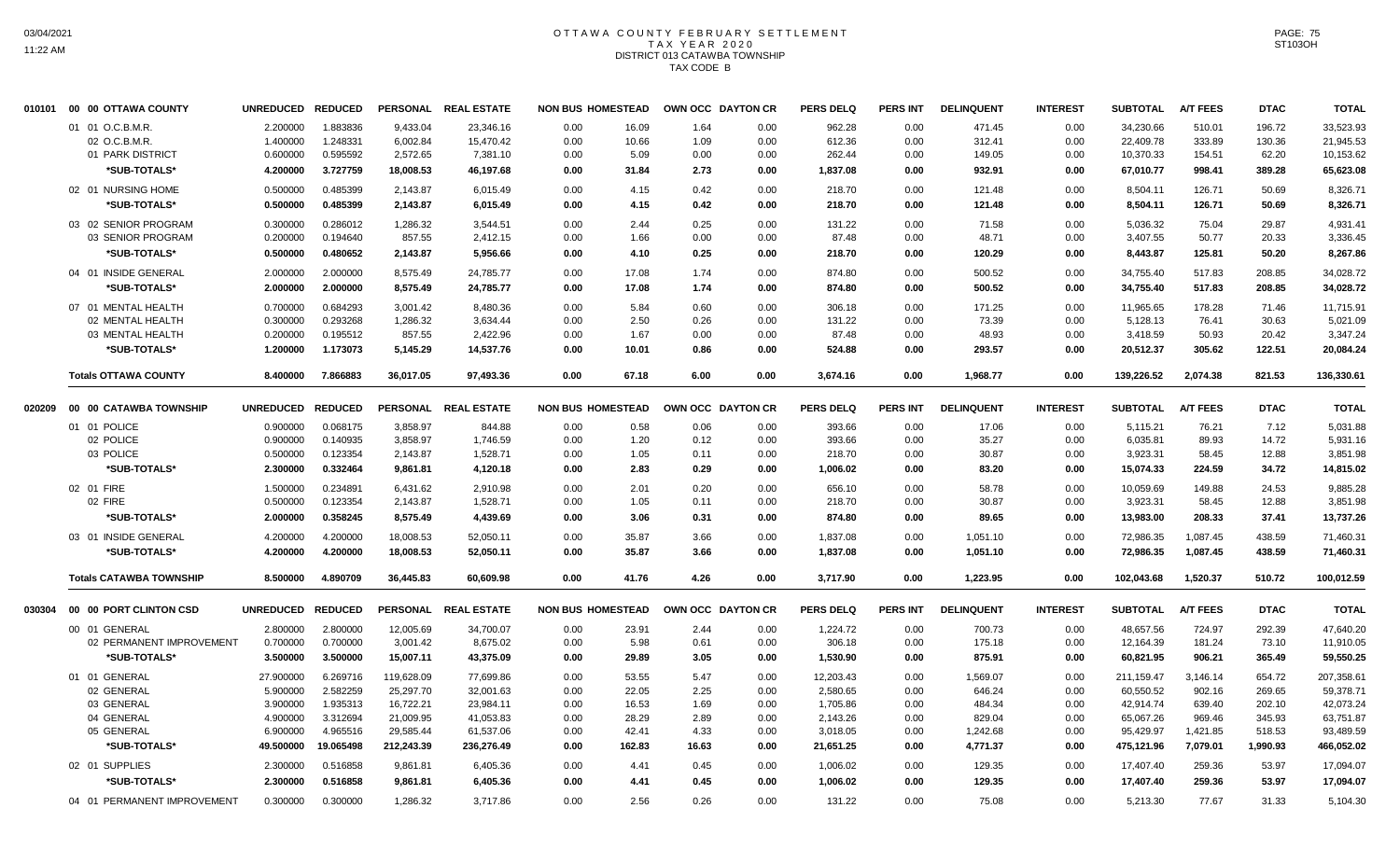## OTTAWA COUNTY FEBRUARY SETTLEMENT TAX YEAR 2020 DISTRICT 013 CATAWBA TOWNSHIP TAX CODE B

| 030304 | 00 00 PORT CLINTON CSD                         | <b>UNREDUCED</b>     | <b>REDUCED</b>       | <b>PERSONAL</b>        | <b>REAL ESTATE</b>     | <b>NON BUS HOMESTEAD</b> |                | OWN OCC DAYTON CR |              | <b>PERS DELQ</b>     | <b>PERS INT</b> | <b>DELINQUENT</b> | <b>INTEREST</b> | <b>SUBTOTAL</b>        | <b>A/T FEES</b>  | <b>DTAC</b>      | <b>TOTAL</b>           |
|--------|------------------------------------------------|----------------------|----------------------|------------------------|------------------------|--------------------------|----------------|-------------------|--------------|----------------------|-----------------|-------------------|-----------------|------------------------|------------------|------------------|------------------------|
|        | *SUB-TOTALS*<br>04                             | 0.300000             | 0.300000             | 1,286.32               | 3,717.86               | 0.00                     | 2.56           | 0.26              | 0.00         | 131.22               | 0.00            | 75.08             | 0.00            | 5,213.30               | 77.67            | 31.33            | 5,104.30               |
|        | <b>EMERGENCY</b><br>07<br>- 01<br>*SUB-TOTALS* | 2.630000<br>2.630000 | 2.630000<br>2.630000 | 11.276.77<br>11.276.77 | 32.593.28<br>32.593.28 | 0.00<br>0.00             | 22.46<br>22.46 | 2.29<br>2.29      | 0.00<br>0.00 | 1,150.36<br>1,150.36 | 0.00<br>0.00    | 658.19<br>658.19  | 0.00<br>0.00    | 45,703.35<br>45,703.35 | 680.95<br>680.95 | 274.64<br>274.64 | 44,747.76<br>44,747.76 |
|        | 09 01<br><b>BOND</b><br>*SUB-TOTALS*           | 3.450000<br>3.450000 | 3.450000<br>3.450000 | 14,792.72<br>14,792.72 | 42.755.45<br>42,755.45 | 0.00<br>0.00             | 29.46<br>29.46 | 3.01<br>3.01      | 0.00<br>0.00 | 1,509.03<br>1,509.03 | 0.00<br>0.00    | 863.40<br>863.40  | 0.00<br>0.00    | 59,953.07<br>59,953.07 | 893.26<br>893.26 | 360.27<br>360.27 | 58,699.54<br>58,699.54 |
|        | <b>Totals PORT CLINTON CSD</b>                 | 61.680000            | 29.462356            | 264,468.12             | 365,123.53             | 0.00                     | 251.61         | 25.69             | 0.00         | 26,978.78            | 0.00            | 7,373.30          | 0.00            | 664,221.03             | 9,896.46         | 3,076.63         | 651,247.94             |
| 050502 | 00 00 VANGUARD JVS                             | <b>UNREDUCED</b>     | <b>REDUCED</b>       | <b>PERSONAL</b>        | <b>REAL ESTATE</b>     | <b>NON BUS HOMESTEAD</b> |                | OWN OCC DAYTON CR |              | <b>PERS DELQ</b>     | <b>PERS INT</b> | <b>DELINQUENT</b> | <b>INTEREST</b> | <b>SUBTOTAL</b>        | <b>A/T FEES</b>  | <b>DTAC</b>      | <b>TOTAL</b>           |
|        | 01 GENERAL<br>01                               | 1.600000             | 1.600000             | 6,860.41               | 19,828.62              | 0.00                     | 13.70          | 1.41              | 0.00         | 699.81               | 0.00            | 400.45            | 0.00            | 27,804.40              | 414.27           | 167.08           | 27,223.05              |
|        | *SUB-TOTALS*                                   | 1.600000             | 1.600000             | 6,860.41               | 19,828.62              | 0.00                     | 13.70          | 1.41              | 0.00         | 699.81               | 0.00            | 400.45            | 0.00            | 27,804.40              | 414.27           | 167.08           | 27,223.05              |
|        | <b>Totals VANGUARD JVS</b>                     | 1.600000             | 1.600000             | 6.860.41               | 19.828.62              | 0.00                     | 13.70          | 1.41              | 0.00         | 699.81               | 0.00            | 400.45            | 0.00            | 27.804.40              | 414.27           | 167.08           | 27,223.05              |
| 060605 | 00 00 IDA RUPP LIBRARY TAX                     | <b>UNREDUCED</b>     | <b>REDUCED</b>       | <b>PERSONAL</b>        | <b>REAL ESTATE</b>     | <b>NON BUS HOMESTEAD</b> |                | OWN OCC DAYTON CR |              | <b>PERS DELQ</b>     | <b>PERS INT</b> | <b>DELINQUENT</b> | <b>INTEREST</b> | <b>SUBTOTAL</b>        | <b>A/T FEES</b>  | <b>DTAC</b>      | <b>TOTAL</b>           |
|        | 01 05 IDA RUPP LIBRARY TAX                     | 0.800000             | 0.790610             | 3,430.20               | 9,797.94               | 0.00                     | 6.75           | 0.00              | 0.00         | 349.92               | 0.00            | 197.86            | 0.00            | 13,782.67              | 205.35           | 82.56            | 13,494.76              |
|        | *SUB-TOTALS*                                   | 0.800000             | 0.790610             | 3,430.20               | 9,797.94               | 0.00                     | 6.75           | 0.00              | 0.00         | 349.92               | 0.00            | 197.86            | 0.00            | 13,782.67              | 205.35           | 82.56            | 13,494.76              |
|        | <b>Totals IDA RUPP LIBRARY TAX</b>             | 0.800000             | 0.790610             | 3,430.20               | 9,797.94               | 0.00                     | 6.75           | 0.00              | 0.00         | 349.92               | 0.00            | 197.86            | 0.00            | 13,782.67              | 205.35           | 82.56            | 13,494.76              |
|        | <b>CATAWBA TOWNSHIP</b><br>TAX CODE B TOTALS   | 80.980000            | 44.610558            | 347,221.61             | 552,853.43             | 0.00                     | 381.00         | 37.36             | 0.00         | 35,420.57            | 0.00            | 11,164.33         | 0.00            | 947,078.30             | 14.110.83        | 4,658.52         | 928,308.95             |
|        |                                                |                      |                      |                        |                        |                          |                |                   |              |                      |                 |                   |                 |                        |                  |                  |                        |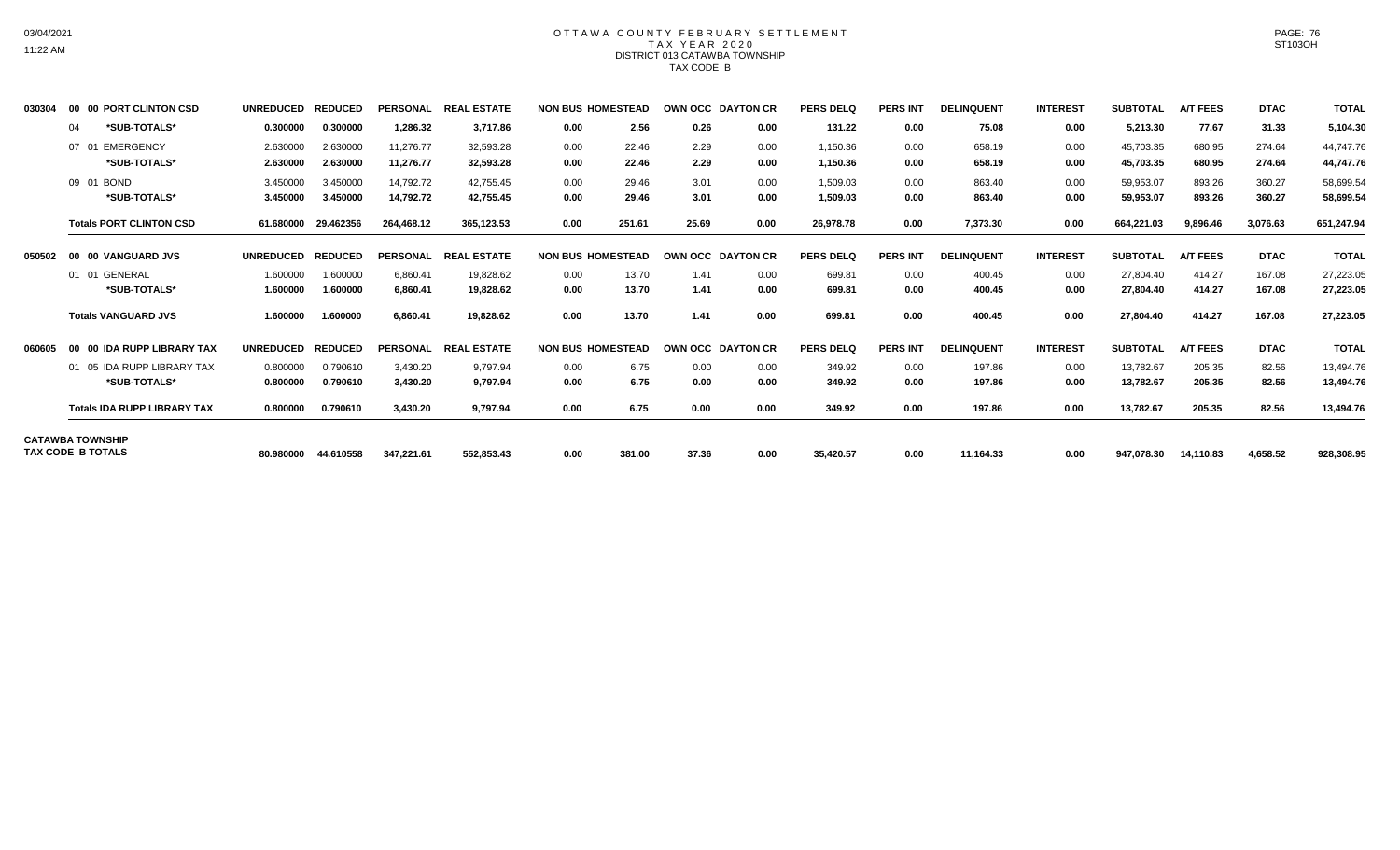#### OTTAWA COUNTY FEBRUARY SETTLEMENT T A X Y E A R 2 0 2 0 DISTRICT 013 CATAWBA TOWNSHIP DISTRICT

|        | 010101 00 00 OTTAWA COUNTY     | UNREDUCED REDUCED | <b>PERSONAL</b>      | <b>REAL ESTATE</b>     |                      | <b>NON BUS HOMESTEAD</b> |                 | OWN OCC DAYTON CR | <b>PERS DELQ</b> | <b>PERS INT</b> | <b>DELINQUENT</b> | <b>INTEREST</b> | <b>SUBTOTAL</b>        | <b>A/T FEES</b>  | <b>DTAC</b>     | <b>TOTAL</b>           |
|--------|--------------------------------|-------------------|----------------------|------------------------|----------------------|--------------------------|-----------------|-------------------|------------------|-----------------|-------------------|-----------------|------------------------|------------------|-----------------|------------------------|
|        | 01 01 O.C.B.M.R.               |                   | 9,433.04             | 234,760.42             | 20,244.45            | 2,593.00                 | 1,616.73        | 0.00              | 962.28           | 0.00            | 9,612.09          | 43.49           | 279,265.50             | 4,160.87         | 1,122.97        | 273,981.66             |
|        | 02 O.C.B.M.R.                  |                   | 6,002.84             | 173,461.91             | 15,128.84            | 1,936.41                 | 1,208.06        | 0.00              | 612.36           | 0.00            | 7,143.28          | 32.50           | 205,526.20             | 3,062.21         | 822.55          | 201,641.44             |
|        | 01 PARK DISTRICT               |                   | 2,572.65             | 124,533.59             | 0.00                 | 1,278.86                 | 0.00            | 0.00              | 262.44           | 0.00            | 5,214.22          | 24.10           | 133,885.86             | 1,994.81         | 520.05          | 131,371.00             |
|        | *SUB-TOTALS*                   |                   | 18,008.53            | 532,755.92             | 35,373.29            | 5,808.27                 | 2,824.79        | 0.00              | 1,837.08         | 0.00            | 21,969.59         | 100.09          | 618,677.56             | 9,217.89         | 2,465.57        | 606,994.10             |
|        | 02 01 NURSING HOME             |                   | 2,143.87             | 81,917.14              | 7,268.14             | 929.31                   | 580.27          | 0.00              | 218.70           | 0.00            | 3,403.14          | 15.61           | 96,476.18              | 1,437.44         | 383.23          | 94,655.51              |
|        | *SUB-TOTALS*                   |                   | 2,143.87             | 81,917.14              | 7,268.14             | 929.31                   | 580.27          | 0.00              | 218.70           | 0.00            | 3,403.14          | 15.61           | 96,476.18              | 1,437.44         | 383.23          | 94,655.51              |
|        |                                |                   |                      |                        |                      |                          |                 |                   |                  |                 |                   |                 |                        |                  |                 |                        |
|        | 03 02 SENIOR PROGRAM           |                   | 1,286.32             | 42,855.19              | 3,764.28             | 481.60                   | 300.56          | 0.00              | 131.22           | 0.00            | 1,771.20          | 8.09            | 50,598.46              | 753.89           | 202.10          | 49,642.47              |
|        | 03 SENIOR PROGRAM              |                   | 857.55               | 36,533.37              | 0.00                 | 372.65                   | 0.00            | 0.00              | 87.48            | 0.00            | 1,523.96          | 7.02            | 39,382.03              | 586.77           | 153.68          | 38,641.58              |
|        | *SUB-TOTALS*                   |                   | 2,143.87             | 79,388.56              | 3,764.28             | 854.25                   | 300.56          | 0.00              | 218.70           | 0.00            | 3,295.16          | 15.11           | 89,980.49              | 1,340.66         | 355.78          | 88,284.05              |
|        | 04 01 INSIDE GENERAL           |                   | 8,575.49             | 376.147.34             | 33,645.43            | 4,299.80                 | 2,685.95        | 0.00              | 874.80           | 0.00            | 15,691.88         | 72.28           | 441,992.97             | 6,585.41         | 1,748.24        | 433,659.32             |
|        | *SUB-TOTALS*                   |                   | 8,575.49             | 376,147.34             | 33,645.43            | 4,299.80                 | 2,685.95        | 0.00              | 874.80           | 0.00            | 15,691.88         | 72.28           | 441,992.97             | 6,585.41         | 1,748.24        | 433,659.32             |
|        | 07 01 MENTAL HEALTH            |                   | 3,001.42             | 119,809.45             | 10,660.57            | 1,362.82                 | 851.09          | 0.00              | 306.18           | 0.00            | 4,984.64          | 22.90           | 140,999.07             | 2,100.80         | 559.22          | 138,339.05             |
|        | 02 MENTAL HEALTH               |                   | 1,286.32             | 51,346.88              | 4,568.81             | 584.06                   | 364.76          | 0.00              | 131.22           | 0.00            | 2,136.27          | 9.82            | 60,428.14              | 900.34           | 239.67          | 59,288.13              |
|        | 03 MENTAL HEALTH               |                   | 857.55               | 38,090.23              | 0.00                 | 389.47                   | 0.00            | 0.00              | 87.48            | 0.00            | 1,591.03          | 7.34            | 41,023.10              | 611.21           | 159.81          | 40,252.08              |
|        | *SUB-TOTALS*                   |                   | 5,145.29             | 209,246.56             | 15,229.38            | 2,336.35                 | 1,215.85        | 0.00              | 524.88           | 0.00            | 8,711.94          | 40.06           | 242,450.31             | 3,612.35         | 958.70          | 237,879.26             |
|        | <b>Totals OTTAWA COUNTY</b>    |                   | 36,017.05            | 1,279,455.52           | 95,280.52            | 14,227.98                | 7,607.42        | 0.00              | 3,674.16         | 0.00            | 53,071.71         | 243.15          | 1,489,577.51           | 22,193.75        | 5,911.52        | 1,461,472.24           |
| 020209 | 00 00 CATAWBA TOWNSHIP         | UNREDUCED REDUCED |                      | PERSONAL REAL ESTATE   |                      | <b>NON BUS HOMESTEAD</b> |                 | OWN OCC DAYTON CR | <b>PERS DELQ</b> | <b>PERS INT</b> | <b>DELINQUENT</b> | <b>INTEREST</b> | <b>SUBTOTAL</b>        | <b>A/T FEES</b>  | <b>DTAC</b>     | <b>TOTAL</b>           |
|        |                                |                   |                      |                        |                      |                          |                 |                   |                  |                 |                   |                 |                        |                  |                 |                        |
|        | 01 01 POLICE<br>02 POLICE      |                   | 3,858.97<br>3,858.97 | 13,825.23<br>22,469.19 | 1,242.96<br>1,984.34 | 158.80<br>253.79         | 99.22<br>158.43 | 0.00<br>0.00      | 393.66<br>393.66 | 0.00<br>0.00    | 578.27<br>931.23  | 2.67<br>4.26    | 20,159.78<br>30,053.87 | 300.36<br>447.78 | 63.99<br>105.51 | 19,795.43<br>29,500.58 |
|        | 03 POLICE                      |                   | 2,143.87             | 20,968.67              | 1,861.52             | 238.00                   | 148.62          | 0.00              | 218.70           | 0.00            | 871.37            | 4.00            | 26,454.75              | 394.15           | 98.05           | 25,962.55              |
|        |                                |                   |                      |                        |                      |                          |                 |                   |                  |                 |                   |                 |                        |                  |                 |                        |
|        | *SUB-TOTALS*                   |                   | 9,861.81             | 57,263.09              | 5,088.82             | 650.59                   | 406.27          | 0.00              | 1,006.02         | 0.00            | 2,380.87          | 10.93           | 76,668.40              | 1,142.29         | 267.55          | 75,258.56              |
|        | 02 01 FIRE                     |                   | 6,431.62             | 37,448.59              | 3,307.23             | 422.99                   | 264.05          | 0.00              | 656.10           | 0.00            | 1,552.04          | 7.11            | 50,089.73              | 746.30           | 175.85          | 49,167.58              |
|        | 02 FIRE                        |                   | 2,143.87             | 20,968.67              | 1,861.52             | 238.00                   | 148.62          | 0.00              | 218.70           | 0.00            | 871.37            | 4.00            | 26,454.75              | 394.15           | 98.05           | 25,962.55              |
|        | *SUB-TOTALS*                   |                   | 8,575.49             | 58,417.26              | 5,168.75             | 660.99                   | 412.67          | 0.00              | 874.80           | 0.00            | 2,423.41          | 11.11           | 76,544.48              | 1,140.45         | 273.90          | 75,130.13              |
|        | 03 01 INSIDE GENERAL           |                   | 18,008.53            | 789,909.40             | 70,655.40            | 9,029.59                 | 5,640.51        | 0.00              | 1,837.08         | 0.00            | 32,952.95         | 151.79          | 928,185.25             | 13,829.37        | 3,671.31        | 910,684.57             |
|        | *SUB-TOTALS*                   |                   | 18,008.53            | 789.909.40             | 70.655.40            | 9,029.59                 | 5,640.51        | 0.00              | 1,837.08         | 0.00            | 32,952.95         | 151.79          | 928,185.25             | 13,829.37        | 3,671.31        | 910,684.57             |
|        | <b>Totals CATAWBA TOWNSHIP</b> |                   | 36,445.83            | 905,589.75             | 80,912.97            | 10,341.17                | 6,459.45        | 0.00              | 3,717.90         | 0.00            | 37,757.23         | 173.83          | 1,081,398.13           | 16,112.11        | 4,212.76        | 1,061,073.26           |
| 030304 | 00 00 PORT CLINTON CSD         | UNREDUCED REDUCED |                      | PERSONAL REAL ESTATE   |                      | <b>NON BUS HOMESTEAD</b> |                 | OWN OCC DAYTON CR | <b>PERS DELQ</b> | <b>PERS INT</b> | <b>DELINQUENT</b> | <b>INTEREST</b> | <b>SUBTOTAL</b>        | <b>A/T FEES</b>  | <b>DTAC</b>     | <b>TOTAL</b>           |
|        | 00 01 GENERAL                  |                   | 12,005.69            | 526,606.26             | 47,103.60            | 6,019.72                 | 3,760.34        | 0.00              | 1,224.72         | 0.00            | 21,968.63         | 101.19          | 618,790.15             | 9,219.58         | 2,447.53        | 607,123.04             |
|        | 02 PERMANENT IMPROVEMENT       |                   | 3,001.42             | 131,651.57             | 11,775.90            | 1,504.93                 | 940.08          | 0.00              | 306.18           | 0.00            | 5,492.16          | 25.30           | 154,697.54             | 2,304.89         | 611.89          | 151,780.76             |
|        | *SUB-TOTALS*                   |                   | 15,007.11            | 658,257.83             | 58,879.50            | 7,524.65                 | 4,700.42        | 0.00              | 1,530.90         | 0.00            | 27,460.79         | 126.49          | 773,487.69             | 11,524.47        | 3,059.42        | 758,903.80             |
|        |                                |                   |                      |                        |                      |                          |                 |                   |                  |                 |                   |                 |                        |                  |                 |                        |
|        | 01 01 GENERAL                  |                   | 119,628.09           | 1,333,918.48           | 120,292.08           | 15,365.51                | 9,602.30        | 0.00              | 12,203.43        | 0.00            | 55,882.54         | 258.43          | 1,667,150.86           | 24,839.48        | 6,158.48        | 1,636,152.90           |
|        | 02 GENERAL                     |                   | 25,297.70            | 389,525.20             | 34,235.48            | 4,379.88                 | 2,733.54        | 0.00              | 2,580.65         | 0.00            | 16,104.02         | 73.55           | 474,930.02             | 7,076.15         | 1,836.04        | 466,017.83             |
|        | 03 GENERAL                     |                   | 16,722.21            | 294,046.94             | 25,860.48            | 3,308.31                 | 2,064.82        | 0.00              | 1,705.86         | 0.00            | 12,160.69         | 55.56           | 355,924.87             | 5,303.05         | 1,385.30        | 349,236.52             |
|        | 04 GENERAL                     |                   | 21,009.95            | 448,226.55             | 38,989.75            | 4,991.29                 | 3,113.47        | 0.00              | 2,143.26         | 0.00            | 18,433.43         | 83.76           | 536,991.46             | 8,000.83         | 2,129.84        | 526,860.79             |
|        | 05 GENERAL                     |                   | 29,585.44            | 688,712.19             | 60,056.58            | 7,687.00                 | 4,795.61        | 0.00              | 3,018.05         | 0.00            | 28,359.03         | 129.02          | 822,342.92             | 12,252.39        | 3,266.32        | 806,824.21             |
|        | *SUB-TOTALS*                   |                   | 212,243.39           | 3,154,429.36           | 279,434.37           | 35,731.99                | 22,309.74       | 0.00              | 21,651.25        | 0.00            | 130,939.71        | 600.32          | 3,857,340.13           | 57,471.90        | 14,775.98       | 3,785,092.25           |
|        | 02 01 SUPPLIES                 |                   | 9,861.81             | 109,964.61             | 9,916.55             | 1,266.69                 | 791.59          | 0.00              | 1,006.02         | 0.00            | 4,606.81          | 21.30           | 137,435.38             | 2,047.70         | 507.69          | 134,879.99             |
|        | *SUB-TOTALS*                   |                   | 9,861.81             | 109,964.61             | 9,916.55             | 1,266.69                 | 791.59          | 0.00              | 1,006.02         | 0.00            | 4,606.81          | 21.30           | 137,435.38             | 2,047.70         | 507.69          | 134,879.99             |
|        | 04 01 PERMANENT IMPROVEMENT    |                   | 1,286.32             | 56,422.10              | 5,046.81             | 644.97                   | 402.89          | 0.00              | 131.22           | 0.00            | 2,353.78          | 10.84           | 66,298.93              | 987.81           | 262.24          | 65,048.88              |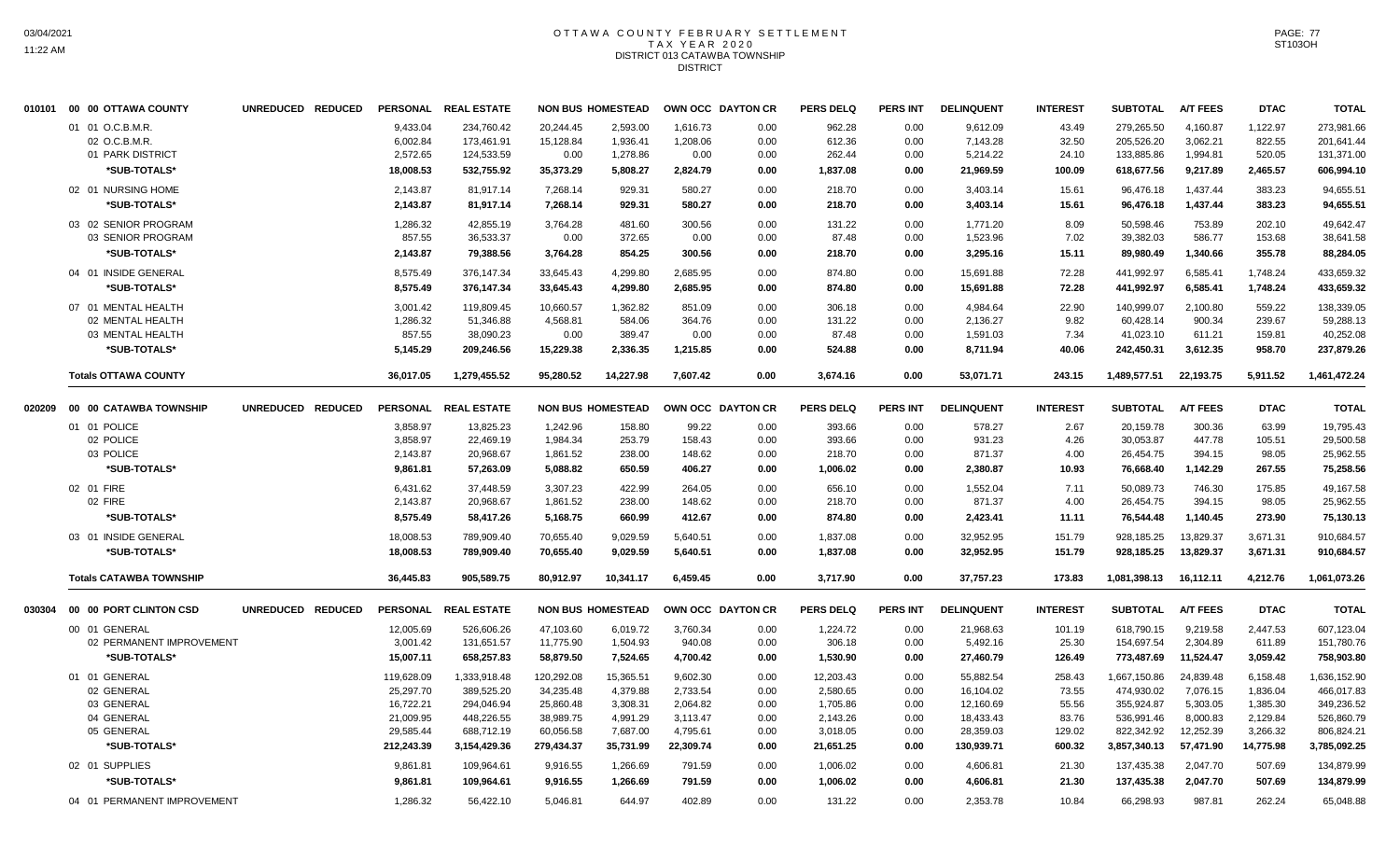## OTTAWA COUNTY FEBRUARY SETTLEMENT TAX YEAR 2020 DISTRICT 013 CATAWBA TOWNSHIP DISTRICT

| 030304 | 00 00 PORT CLINTON CSD                            | UNREDUCED REDUCED | <b>PERSONAL</b>        | <b>REAL ESTATE</b>       |                        | <b>NON BUS HOMESTEAD</b> | OWN OCC DAYTON CR    |              | <b>PERS DELQ</b>     | <b>PERS INT</b> | <b>DELINQUENT</b>      | <b>INTEREST</b>  | <b>SUBTOTAL</b>          | <b>A/T FEES</b>        | <b>DTAC</b>          | <b>TOTAL</b>             |
|--------|---------------------------------------------------|-------------------|------------------------|--------------------------|------------------------|--------------------------|----------------------|--------------|----------------------|-----------------|------------------------|------------------|--------------------------|------------------------|----------------------|--------------------------|
|        | *SUB-TOTALS*<br>04                                |                   | 1,286.32               | 56,422.10                | 5,046.81               | 644.97                   | 402.89               | 0.00         | 131.22               | 0.00            | 2,353.78               | 10.84            | 66,298.93                | 987.81                 | 262.24               | 65,048.88                |
|        | <b>EMERGENCY</b><br>07 01<br>*SUB-TOTALS*         |                   | 11,276.77<br>11,276.77 | 494,633.74<br>494,633.74 | 44.243.74<br>44,243.74 | 5.654.24<br>5,654.24     | 3.532.03<br>3,532.03 | 0.00<br>0.00 | 1,150.36<br>1,150.36 | 0.00<br>0.00    | 20,634.83<br>20,634.83 | 95.05<br>95.05   | 581,220.76<br>581,220.76 | 8,659.82<br>8,659.82   | 2,298.94<br>2,298.94 | 570,262.00<br>570,262.00 |
|        | 09 01 BOND<br>*SUB-TOTALS*                        |                   | 14,792.72<br>14,792.72 | 648,854.15<br>648,854.15 | 58,038.36<br>58,038.36 | 7,417.16<br>7,417.16     | 4,633.28<br>4,633.28 | 0.00<br>0.00 | 1,509.03<br>1,509.03 | 0.00<br>0.00    | 27,068.49<br>27,068.49 | 124.69<br>124.69 | 762,437.88<br>762,437.88 | 11,359.83<br>11,359.83 | 3,015.72<br>3,015.72 | 748,062.33<br>748,062.33 |
|        | <b>Totals PORT CLINTON CSD</b>                    |                   | 264.468.12             | 5,122,561.79             | 455,559.33             | 58,239.70                | 36.369.95            | 0.00         | 26,978.78            | 0.00            | 213,064.41             | 978.69           | 6,178,220.77             | 92,051.53              | 23,919.99            | 6,062,249.25             |
| 050502 | 00 00 VANGUARD JVS                                | UNREDUCED REDUCED | <b>PERSONAL</b>        | <b>REAL ESTATE</b>       |                        | <b>NON BUS HOMESTEAD</b> | OWN OCC DAYTON CR    |              | <b>PERS DELQ</b>     | <b>PERS INT</b> | <b>DELINQUENT</b>      | <b>INTEREST</b>  | <b>SUBTOTAL</b>          | <b>A/T FEES</b>        | <b>DTAC</b>          | <b>TOTAL</b>             |
|        | 01 01 GENERAL                                     |                   | 6,860.41               | 300,917.87               | 26,916.36              | 3,439.87                 | 2.148.78             | 0.00         | 699.81               | 0.00            | 12,553.52              | 57.83            | 353,594.45               | 5,268.33               | 1,398.59             | 346,927.53               |
|        | *SUB-TOTALS*                                      |                   | 6,860.41               | 300,917.87               | 26,916.36              | 3,439.87                 | 2,148.78             | 0.00         | 699.81               | 0.00            | 12,553.52              | 57.83            | 353,594.45               | 5,268.33               | 1,398.59             | 346,927.53               |
|        | <b>Totals VANGUARD JVS</b>                        |                   | 6,860.41               | 300,917.87               | 26,916.36              | 3,439.87                 | 2.148.78             | 0.00         | 699.81               | 0.00            | 12,553.52              | 57.83            | 353.594.45               | 5,268.33               | 1,398.59             | 346,927.53               |
| 060605 | 00 00 IDA RUPP LIBRARY TAX                        | UNREDUCED REDUCED | <b>PERSONAL</b>        | <b>REAL ESTATE</b>       |                        | <b>NON BUS HOMESTEAD</b> | OWN OCC DAYTON CR    |              | <b>PERS DELQ</b>     | <b>PERS INT</b> | <b>DELINQUENT</b>      | <b>INTEREST</b>  | <b>SUBTOTAL</b>          | <b>A/T FEES</b>        | <b>DTAC</b>          | <b>TOTAL</b>             |
|        | 05 IDA RUPP LIBRARY TAX                           |                   | 3,430.20               | 164.755.37               | 0.00                   | 1.691.56                 | 0.00                 | 0.00         | 349.92               | 0.00            | 6,897.55               | 31.88            | 177.156.48               | 2,639.52               | 688.15               | 173,828.81               |
|        | *SUB-TOTALS*                                      |                   | 3,430.20               | 164,755.37               | 0.00                   | 1,691.56                 | 0.00                 | 0.00         | 349.92               | 0.00            | 6,897.55               | 31.88            | 177,156.48               | 2,639.52               | 688.15               | 173,828.81               |
|        | <b>Totals IDA RUPP LIBRARY TAX</b>                |                   | 3,430.20               | 164,755.37               | 0.00                   | 1,691.56                 | 0.00                 | 0.00         | 349.92               | 0.00            | 6,897.55               | 31.88            | 177,156.48               | 2,639.52               | 688.15               | 173,828.81               |
|        | <b>CATAWBA TOWNSHIP</b><br><b>DISTRICT TOTALS</b> |                   |                        |                          |                        |                          |                      |              |                      |                 |                        |                  |                          |                        |                      |                          |
|        |                                                   |                   | 347,221.61             | 7,773,280.30             | 658,669.18             | 87,940.28                | 52,585.60            | 0.00         | 35,420.57            | 0.00            | 323,344.42             | 1,485.38         | 9,279,947.34 138,265.24  |                        | 36,131.01            | 9,105,551.09             |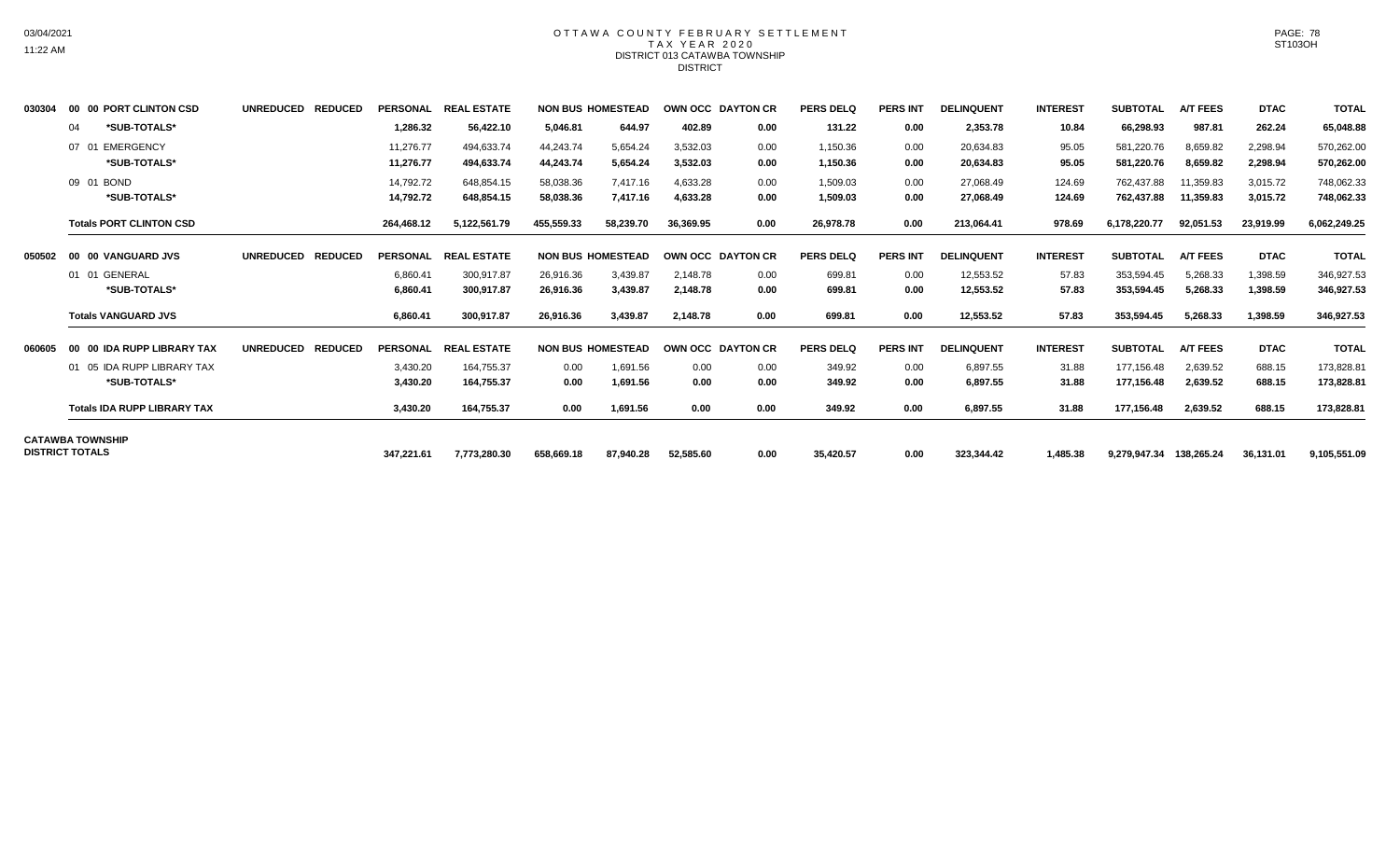# OTTAWA COUNTY FEBRUARY SETTLEMENT TAX YEAR 2020 DISTRICT 014 DANBURY TWP. TAX CODE A

|        | 010101 00 00 OTTAWA COUNTY       | <b>UNREDUCED</b>  | <b>REDUCED</b> | <b>PERSONAL</b> | <b>REAL ESTATE</b> |            | <b>NON BUS HOMESTEAD</b> | OWN OCC DAYTON CR |      | <b>PERS DELQ</b> | <b>PERS INT</b> | <b>DELINQUENT</b> | <b>INTEREST</b> | <b>SUBTOTAL</b> | <b>A/T FEES</b> | <b>DTAC</b> | <b>TOTAL</b> |
|--------|----------------------------------|-------------------|----------------|-----------------|--------------------|------------|--------------------------|-------------------|------|------------------|-----------------|-------------------|-----------------|-----------------|-----------------|-------------|--------------|
|        | 01 01 O.C.B.M.R.                 | 2.200000          | 1.203400       | 0.00            | 200.911.20         | 19.348.80  | 2.337.78                 | 1.094.43          | 0.00 | 0.00             | 0.00            | 8,073.44          | 47.43           | 231,813.08      | 3.453.87        | 849.74      | 227,509.47   |
|        | 02 O.C.B.M.R.                    | 1.400000          | 0.899310       | 0.00            | 150,142.47         | 14,459.51  | 1,747.04                 | 817.87            | 0.00 | 0.00             | 0.00            | 6,033.34          | 35.44           | 173,235.67      | 2,581.10        | 635.02      | 170,019.55   |
|        | 01 PARK DISTRICT                 | 0.600000          | 0.594840       | 0.00            | 111,042.25         | 0.00       | 1,155.56                 | 0.00              | 0.00 | 0.00             | 0.00            | 4,462.13          | 26.21           | 116,686.15      | 1,738.55        | 420.03      | 114,527.57   |
|        | *SUB-TOTALS*                     | 4.200000          | 2.697550       | 0.00            | 462,095.92         | 33,808.31  | 5,240.38                 | 1,912.30          | 0.00 | 0.00             | 0.00            | 18,568.91         | 109.08          | 521,734.90      | 7,773.52        | 1,904.79    | 512,056.59   |
|        | 02 01 NURSING HOME               | 0.500000          | 0.432043       | 0.00            | 72,130.86          | 6,946.58   | 839.31                   | 392.92            | 0.00 | 0.00             | 0.00            | 2,898.51          | 17.03           | 83,225.21       | 1,240.00        | 305.07      | 81,680.14    |
|        | *SUB-TOTALS*                     | 0.500000          | 0.432043       | 0.00            | 72,130.86          | 6,946.58   | 839.31                   | 392.92            | 0.00 | 0.00             | 0.00            | 2,898.51          | 17.03           | 83,225.21       | 1,240.00        | 305.07      | 81,680.14    |
|        | 03 02 SENIOR PROGRAM             | 0.300000          | 0.223762       | 0.00            | 37, 357. 73        | 3,597.74   | 434.69                   | 203.50            | 0.00 | 0.00             | 0.00            | 1,501.19          | 8.82            | 43,103.67       | 642.22          | 158.00      | 42.303.45    |
|        | 03 SENIOR PROGRAM                | 0.200000          | 0.173250       | 0.00            | 32,341.59          | 0.00       | 336.56                   | 0.00              | 0.00 | 0.00             | 0.00            | 1,299.62          | 7.63            | 33,985.40       | 506.36          | 122.34      | 33,356.70    |
|        | *SUB-TOTALS*                     | 0.500000          | 0.397012       | 0.00            | 69,699.32          | 3,597.74   | 771.25                   | 203.50            | 0.00 | 0.00             | 0.00            | 2,800.81          | 16.45           | 77,089.07       | 1,148.58        | 280.34      | 75,660.15    |
|        | 04 01 INSIDE GENERAL             | 2.000000          | 2.000000       | 0.00            | 333,905.93         | 32,156.89  | 3,885.29                 | 1,818.89          | 0.00 | 0.00             | 0.00            | 13,417.71         | 78.82           | 385,263.53      | 5,740.18        | 1,412.24    | 378,111.11   |
|        | *SUB-TOTALS*                     | 2.000000          | 2.000000       | 0.00            | 333,905.93         | 32,156.89  | 3,885.29                 | 1,818.89          | 0.00 | 0.00             | 0.00            | 13,417.71         | 78.82           | 385,263.53      | 5,740.18        | 1,412.24    | 378,111.11   |
|        | 07 01 MENTAL HEALTH              | 0.700000          | 0.633701       | 0.00            | 105,798.26         | 10,188.93  | 1,231.06                 | 576.32            | 0.00 | 0.00             | 0.00            | 4,251.41          | 24.97           | 122,070.95      | 1,818.78        | 447.47      | 119,804.70   |
|        | 02 MENTAL HEALTH                 | 0.300000          | 0.271586       | 0.00            | 45,342.09          | 4,366.68   | 527.60                   | 246.99            | 0.00 | 0.00             | 0.00            | 1,822.03          | 10.70           | 52,316.09       | 779.48          | 191.77      | 51,344.84    |
|        | 03 MENTAL HEALTH                 | 0.200000          | 0.181100       | 0.00            | 33,806.99          | 0.00       | 351.81                   | 0.00              | 0.00 | 0.00             | 0.00            | 1,358.50          | 7.98            | 35,525.28       | 529.30          | 127.88      | 34,868.10    |
|        | *SUB-TOTALS*                     | 1.200000          | 1.086387       | 0.00            | 184,947.34         | 14,555.61  | 2,110.47                 | 823.31            | 0.00 | 0.00             | 0.00            | 7,431.94          | 43.65           | 209,912.32      | 3,127.56        | 767.12      | 206,017.64   |
|        | <b>Totals OTTAWA COUNTY</b>      | 8.400000          | 6.612992       | 0.00            | 1,122,779.37       | 91,065.13  | 12,846.70                | 5,150.92          | 0.00 | 0.00             | 0.00            | 45,117.88         | 265.03          | 1,277,225.03    | 19,029.84       | 4,669.56    | 1,253,525.63 |
|        |                                  |                   |                |                 |                    |            |                          |                   |      |                  |                 |                   |                 |                 |                 |             |              |
|        | 02021001 00 00 DANBURY EXC CORP. | <b>UNREDUCED</b>  | <b>REDUCED</b> | <b>PERSONAL</b> | <b>REAL ESTATE</b> |            | <b>NON BUS HOMESTEAD</b> | OWN OCC DAYTON CR |      | <b>PERS DELQ</b> | <b>PERS INT</b> | <b>DELINQUENT</b> | <b>INTEREST</b> | <b>SUBTOTAL</b> | <b>A/T FEES</b> | <b>DTAC</b> | <b>TOTAL</b> |
|        | 01 02 POLICE                     | 2.000000          | 1.967268       | 0.00            | 367,241.40         | 0.00       | 3,821.70                 | 0.00              | 0.00 | 0.00             | 0.00            | 14,757.27         | 86.69           | 385,907.06      | 5,749.77        | 1,389.12    | 378,768.17   |
|        | 03 POLICE                        | 1.500000          | 1.043406       | 0.00            | 174,199.73         | 16,776.34  | 2.026.97                 | 948.92            | 0.00 | 0.00             | 0.00            | 7,000.06          | 41.12           | 200.993.14      | 2,994.67        | 736.77      | 197,261.70   |
|        | 04 POLICE                        | 1.000000          | 0.435203       | 0.00            | 72,658.43          | 6,997.39   | 845.45                   | 395.79            | 0.00 | 0.00             | 0.00            | 2,919.71          | 17.15           | 83,833.92       | 1,249.07        | 307.30      | 82,277.55    |
|        | *SUB-TOTALS*                     | 4.500000          | 3.445877       | 0.00            | 614,099.56         | 23,773.73  | 6,694.12                 | 1,344.71          | 0.00 | 0.00             | 0.00            | 24,677.04         | 144.96          | 670,734.12      | 9,993.51        | 2,433.19    | 658,307.42   |
|        | 02 01 CURRENT EXPENSES           | 0.600000          | 0.531185       | 0.00            | 99,159.40          | 0.00       | 1,031.90                 | 0.00              | 0.00 | 0.00             | 0.00            | 3,984.63          | 23.41           | 104,199.34      | 1,552.50        | 375.08      | 102,271.76   |
|        | *SUB-TOTALS*                     | 0.600000          | 0.531185       | 0.00            | 99,159.40          | 0.00       | 1,031.90                 | 0.00              | 0.00 | 0.00             | 0.00            | 3,984.63          | 23.41           | 104,199.34      | 1,552.50        | 375.08      | 102,271.76   |
|        | 04 01 INSIDE GENERAL             | 0.400000          | 0.400000       | 0.00            | 66,781.19          | 6,431.38   | 777.06                   | 363.78            | 0.00 | 0.00             | 0.00            | 2,683.54          | 15.76           | 77,052.71       | 1.148.04        | 282.45      | 75,622.22    |
|        | *SUB-TOTALS*                     | 0.400000          | 0.400000       | 0.00            | 66,781.19          | 6,431.38   | 777.06                   | 363.78            | 0.00 | 0.00             | 0.00            | 2,683.54          | 15.76           | 77,052.71       | 1,148.04        | 282.45      | 75,622.22    |
|        | 05 02 INSIDE ROADS               | 1.400000          | 1.400000       | 0.00            | 233,734.15         | 22,509.82  | 2,719.70                 | 1,273.22          | 0.00 | 0.00             | 0.00            | 9,392.40          | 55.17           | 269,684.46      | 4,018.13        | 988.56      | 264,677.77   |
|        | *SUB-TOTALS*                     | 1.400000          | 1.400000       | 0.00            | 233,734.15         | 22,509.82  | 2.719.70                 | 1,273.22          | 0.00 | 0.00             | 0.00            | 9,392.40          | 55.17           | 269.684.46      | 4,018.13        | 988.56      | 264,677.77   |
|        | 06 02 FIRE & EMS                 | 1.500000          | 1.327962       | 0.00            | 247,898.42         | 0.00       | 2,579.76                 | 0.00              | 0.00 | 0.00             | 0.00            | 9,961.58          | 58.52           | 260,498.28      | 3,881.26        | 937.70      | 255,679.32   |
|        | 03 FIRE & EMS                    | 0.750000          | 0.738983       | 0.00            | 137,950.27         | 0.00       | 1.435.58                 | 0.00              | 0.00 | 0.00             | 0.00            | 5,543.41          | 32.56           | 144,961.82      | 2,159.84        | 521.81      | 142,280.17   |
|        | *SUB-TOTALS*                     | 2.250000          | 2.066945       | 0.00            | 385,848.69         | 0.00       | 4,015.34                 | 0.00              | 0.00 | 0.00             | 0.00            | 15,504.99         | 91.08           | 405,460.10      | 6,041.10        | 1,459.51    | 397,959.49   |
|        | <b>Totals DANBURY EXC CORP.</b>  | 9.150000          | 7.844007       | 0.00            | 1,399,622.99       | 52,714.93  | 15,238.12                | 2,981.71          | 0.00 | 0.00             | 0.00            | 56,242.60         | 330.38          | 1,527,130.73    | 22,753.28       | 5,538.79    | 1,498,838.66 |
|        |                                  |                   |                |                 |                    |            |                          |                   |      |                  |                 |                   |                 |                 |                 |             |              |
| 030306 | 00 00 DANBURY LSD                | UNREDUCED REDUCED |                | <b>PERSONAL</b> | <b>REAL ESTATE</b> |            | <b>NON BUS HOMESTEAD</b> | OWN OCC DAYTON CR |      | <b>PERS DELQ</b> | <b>PERS INT</b> | <b>DELINQUENT</b> | <b>INTEREST</b> | <b>SUBTOTAL</b> | <b>A/T FEES</b> | <b>DTAC</b> | <b>TOTAL</b> |
|        | 00 01 GENERAL                    | 5.100000          | 5.100000       | 0.00            | 851,460.13         | 82,000.06  | 9,907.49                 | 4,638.17          | 0.00 | 0.00             | 0.00            | 34,215.16         | 200.99          | 982,422.00      | 14,637.46       | 3,601.20    | 964,183.34   |
|        | *SUB-TOTALS*                     | 5.100000          | 5.100000       | 0.00            | 851,460.13         | 82,000.06  | 9,907.49                 | 4,638.17          | 0.00 | 0.00             | 0.00            | 34,215.16         | 200.99          | 982,422.00      | 14,637.46       | 3,601.20    | 964,183.34   |
|        | 01 01 GENERAL                    | 26.300000         | 9.919860       | 0.00            | 1,656,150.06       | 159,495.91 | 19,270.77                | 9,021.57          | 0.00 | 0.00             | 0.00            | 66,550.90         | 390.95          | 1,910,880.16    | 28,470.89       | 7,004.59    | 1,875,404.68 |
|        | 02 GENERAL                       | 7.500000          | 3.025343       | 0.00            | 505,089.99         | 48,642.81  | 5,877.17                 | 2,751.38          | 0.00 | 0.00             | 0.00            | 20,296.59         | 119.23          | 582.777.17      | 8,683.01        | 2,136.25    | 571,957.91   |
|        | 03 GENERAL                       | 3.000000          | 1.243281       | 0.00            | 207,569.45         | 19,990.02  | 2,415.25                 | 1,130.70          | 0.00 | 0.00             | 0.00            | 8,340.99          | 49.00           | 239,495.41      | 3,568.33        | 877.90      | 235,049.18   |
|        | 04 GENERAL                       | 1.500000          | 0.711552       | 0.00            | 118,795.72         | 11,440.65  | 1,382.29                 | 647.12            | 0.00 | 0.00             | 0.00            | 4,773.70          | 28.04           | 137,067.52      | 2,042.22        | 502.44      | 134,522.86   |
|        | 05 PERMANENT IMPROVEMENT         | 1.500000          | 1.250607       | 0.00            | 233,458.11         | 0.00       | 2,429.49                 | 0.00              | 0.00 | 0.00             | 0.00            | 9,381.30          | 55.11           | 245,324.01      | 3,655.17        | 883.08      | 240,785.76   |
|        | *SUB-TOTALS*                     | 39.800000         | 16.150643      | 0.00            | 2,721,063.33       | 239,569.39 | 31,374.97                | 13,550.77         | 0.00 | 0.00             | 0.00            | 109,343.48        | 642.33          | 3,115,544.27    | 46,419.62       | 11,404.26   | 3,057,720.39 |
|        |                                  |                   |                |                 |                    |            |                          |                   |      |                  |                 |                   |                 |                 |                 |             |              |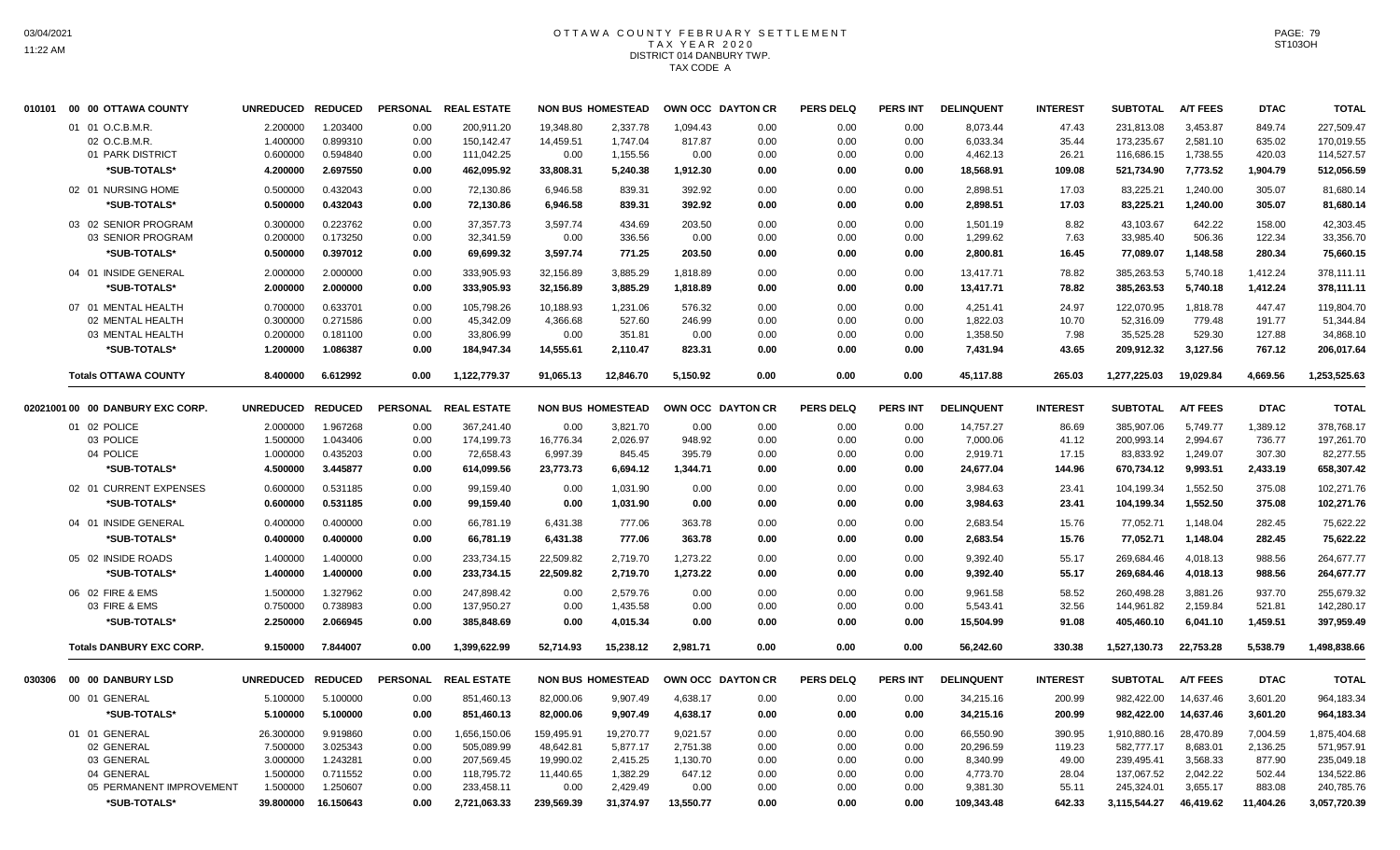## OTTAWA COUNTY FEBRUARY SETTLEMENT TAX YEAR 2020 DISTRICT 014 DANBURY TWP. TAX CODE A

| 030306              | 00 00 DANBURY LSD                   | <b>UNREDUCED</b> | <b>REDUCED</b> | <b>PERSONAL</b> | <b>REAL ESTATE</b> |            | <b>NON BUS HOMESTEAD</b> |           | OWN OCC DAYTON CR | <b>PERS DELQ</b> | <b>PERS INT</b> | <b>DELINQUENT</b> | <b>INTEREST</b> | <b>SUBTOTAL</b>         | <b>A/T FEES</b> | <b>DTAC</b> | <b>TOTAL</b> |
|---------------------|-------------------------------------|------------------|----------------|-----------------|--------------------|------------|--------------------------|-----------|-------------------|------------------|-----------------|-------------------|-----------------|-------------------------|-----------------|-------------|--------------|
|                     | <b>Totals DANBURY LSD</b>           | 44.900000        | 21.250643      | 0.00            | 3,572,523.46       | 321,569.45 | 41.282.46                | 18.188.94 | 0.00              | 0.00             | 0.00            | 143,558.64        | 843.32          | 4,097,966.27            | 61,057.08       | 15,005.46   | 4,021,903.73 |
| 050503              | 00 00 EHOVE JVS                     | <b>UNREDUCED</b> | <b>REDUCED</b> | <b>PERSONAL</b> | <b>REAL ESTATE</b> |            | <b>NON BUS HOMESTEAD</b> |           | OWN OCC DAYTON CR | <b>PERS DELQ</b> | <b>PERS INT</b> | <b>DELINQUENT</b> | <b>INTEREST</b> | <b>SUBTOTAL</b>         | <b>A/T FEES</b> | <b>DTAC</b> | <b>TOTAL</b> |
|                     | 01 01 GENERAL                       | 1.950000         | 0.844042       | 0.00            | 140,915.32         | 13,570.88  | 1,639.67                 | 767.61    | 0.00              | 0.00             | 0.00            | 5,662.56          | 33.26           | 162,589.30              | 2,422.48        | 595.99      | 159,570.83   |
|                     | 02 GENERAL                          | 0.500000         | 0.449686       | 0.00            | 83,945.51          | 0.00       | 873.58                   | 0.00      | 0.00              | 0.00             | 0.00            | 3,373.27          | 19.82           | 88,212.18               | 1.314.31        | 317.53      | 86,580.34    |
|                     | 03 GENERAL                          | 1.500000         | 1.348505       | 0.00            | 225,136.91         | 21,681.86  | 2,619.67                 | 1,226.39  | 0.00              | 0.00             | 0.00            | 9,046.92          | 53.15           | 259,764.90              | 3,870.33        | 952.20      | 254,942.37   |
|                     | *SUB-TOTALS*                        | 3.950000         | 2.642233       | 0.00            | 449,997.74         | 35,252.74  | 5,132.92                 | 1,994.00  | 0.00              | 0.00             | 0.00            | 18,082.75         | 106.23          | 510,566.38              | 7,607.12        | 1,865.72    | 501,093.54   |
|                     | 02 01 PERMANENT IMPROVEMENT         | 0.500000         | 0.475980       | 0.00            | 88.853.96          | 0.00       | 924.66                   | 0.00      | 0.00              | 0.00             | 0.00            | 3.570.52          | 20.97           | 93,370.11               | 1.391.15        | 336.10      | 91,642.86    |
|                     | *SUB-TOTALS*                        | 0.500000         | 0.475980       | 0.00            | 88,853.96          | 0.00       | 924.66                   | 0.00      | 0.00              | 0.00             | 0.00            | 3,570.52          | 20.97           | 93,370.11               | 1,391.15        | 336.10      | 91,642.86    |
|                     | <b>Totals EHOVE JVS</b>             | 4.450000         | 3.118213       | 0.00            | 538,851.70         | 35.252.74  | 6.057.58                 | 1.994.00  | 0.00              | 0.00             | 0.00            | 21,653.27         | 127.20          | 603,936.49              | 8,998.27        | 2,201.82    | 592,736.40   |
| 060603              | 00 00 DANBURY FIRE DISTRICT         | <b>UNREDUCED</b> | <b>REDUCED</b> | <b>PERSONAL</b> | <b>REAL ESTATE</b> |            | <b>NON BUS HOMESTEAD</b> |           | OWN OCC DAYTON CR | <b>PERS DELQ</b> | <b>PERS INT</b> | <b>DELINQUENT</b> | <b>INTEREST</b> | <b>SUBTOTAL</b>         | <b>A/T FEES</b> | <b>DTAC</b> | <b>TOTAL</b> |
|                     | 01 01 DANBURY FIRE DISTRICT         | 0.300000         | 0.100421       | 0.00            | 16.765.60          | 1.614.62   | 195.09                   | 91.34     | 0.00              | 0.00             | 0.00            | 673.71            | 3.97            | 19.344.33               | 288.22          | 70.91       | 18,985.20    |
|                     | *SUB-TOTALS*                        | 0.300000         | 0.100421       | 0.00            | 16,765.60          | 1.614.62   | 195.09                   | 91.34     | 0.00              | 0.00             | 0.00            | 673.71            | 3.97            | 19,344.33               | 288.22          | 70.91       | 18,985.20    |
|                     | <b>Totals DANBURY FIRE DISTRICT</b> | 0.300000         | 0.100421       | 0.00            | 16.765.60          | 1.614.62   | 195.09                   | 91.34     | 0.00              | 0.00             | 0.00            | 673.71            | 3.97            | 19,344.33               | 288.22          | 70.91       | 18,985.20    |
| 060605              | 00 00 IDA RUPP LIBRARY TAX          | <b>UNREDUCED</b> | <b>REDUCED</b> | <b>PERSONAL</b> | <b>REAL ESTATE</b> |            | <b>NON BUS HOMESTEAD</b> |           | OWN OCC DAYTON CR | <b>PERS DELQ</b> | <b>PERS INT</b> | <b>DELINQUENT</b> | <b>INTEREST</b> | <b>SUBTOTAL</b>         | <b>A/T FEES</b> | <b>DTAC</b> | <b>TOTAL</b> |
|                     | 01 05 IDA RUPP LIBRARY TAX          | 0.800000         | 0.786794       | 0.00            | 146,875.43         | 0.00       | 1,528.46                 | 0.00      | 0.00              | 0.00             | 0.00            | 5,902.06          | 34.67           | 154,340.62              | 2,299.58        | 555.57      | 151,485.47   |
|                     | *SUB-TOTALS*                        | 0.800000         | 0.786794       | 0.00            | 146,875.43         | 0.00       | 1,528.46                 | 0.00      | 0.00              | 0.00             | 0.00            | 5,902.06          | 34.67           | 154,340.62              | 2,299.58        | 555.57      | 151,485.47   |
|                     | <b>Totals IDA RUPP LIBRARY TAX</b>  | 0.800000         | 0.786794       | 0.00            | 146,875.43         | 0.00       | 1,528.46                 | 0.00      | 0.00              | 0.00             | 0.00            | 5,902.06          | 34.67           | 154,340.62              | 2,299.58        | 555.57      | 151,485.47   |
| <b>DANBURY TWP.</b> |                                     |                  |                |                 |                    |            |                          |           |                   |                  |                 |                   |                 |                         |                 |             |              |
|                     | <b>TAX CODE A TOTALS</b>            | 68.000000        | 39.713070      | 0.00            | 6,797,418.55       | 502,216.87 | 77,148.41                | 28,406.91 | 0.00              | 0.00             | 0.00            | 273,148.16        | 1,604.57        | 7,679,943.47 114,426.27 |                 | 28,042.11   | 7,537,475.09 |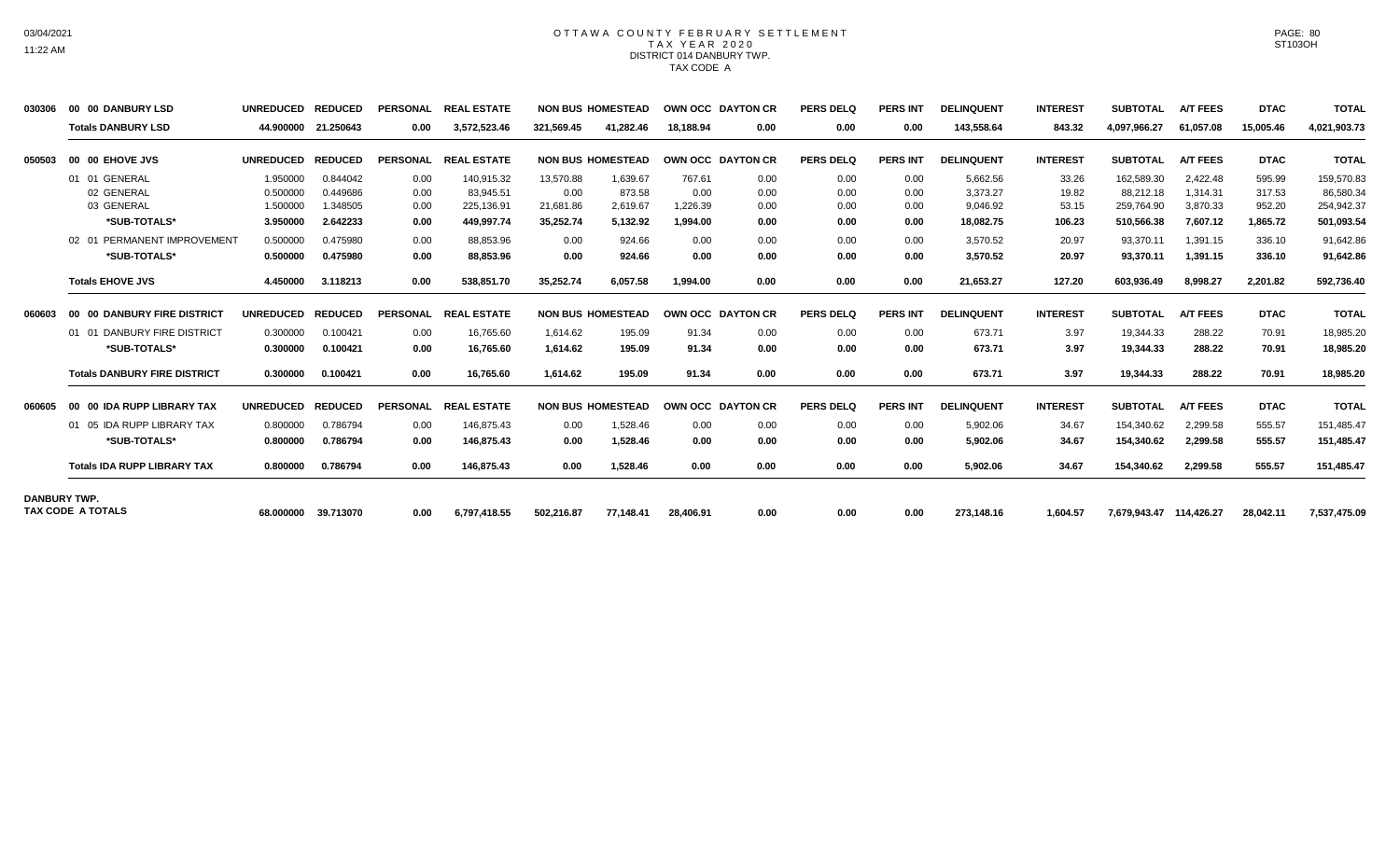# OTTAWA COUNTY FEBRUARY SETTLEMENT TAX YEAR 2020 DISTRICT 014 DANBURY TWP. TAX CODE B

| 010101 | 00 00 OTTAWA COUNTY              | <b>UNREDUCED</b> | <b>REDUCED</b> |                 | PERSONAL REAL ESTATE | <b>NON BUS HOMESTEAD</b> |        | OWN OCC DAYTON CR |      | <b>PERS DELQ</b> | <b>PERS INT</b> | <b>DELINQUENT</b> | <b>INTEREST</b> | <b>SUBTOTAL</b> | <b>A/T FEES</b> | <b>DTAC</b> | <b>TOTAL</b> |
|--------|----------------------------------|------------------|----------------|-----------------|----------------------|--------------------------|--------|-------------------|------|------------------|-----------------|-------------------|-----------------|-----------------|-----------------|-------------|--------------|
|        | 01 01 O.C.B.M.R.                 | 2.200000         | 1.883836       | 11,775.04       | 39,038.70            | 0.00                     | 48.48  | 18.11             | 0.00 | 1,590.76         | 0.00            | 6,160.72          | 139.12          | 58,770.93       | 875.65          | 851.32      | 57,043.96    |
|        | 02 O.C.B.M.R                     | 1.400000         | 1.248331       | 7,493.21        | 25,869.14            | 0.00                     | 32.12  | 12.00             | 0.00 | 1,012.30         | 0.00            | 4,082.43          | 92.19           | 38,593.39       | 575.02          | 564.13      | 37,454.24    |
|        | 01 PARK DISTRICT                 | 0.600000         | 0.595592       | 3,211.37        | 12,342.44            | 0.00                     | 15.33  | 0.00              | 0.00 | 433.84           | 0.00            | 1,947.77          | 43.98           | 17,994.73       | 268.11          | 269.15      | 17,457.47    |
|        | *SUB-TOTALS*                     | 4.200000         | 3.727759       | 22,479.62       | 77,250.28            | 0.00                     | 95.93  | 30.11             | 0.00 | 3,036.90         | 0.00            | 12,190.92         | 275.29          | 115,359.05      | 1,718.78        | 1,684.60    | 111,955.67   |
|        | 02 01 NURSING HOME               | 0.500000         | 0.485399       | 2,676.15        | 10,058.91            | 0.00                     | 12.49  | 4.67              | 0.00 | 361.54           | 0.00            | 1,587.40          | 35.85           | 14,737.01       | 219.57          | 219.36      | 14,298.08    |
|        | *SUB-TOTALS*                     | 0.500000         | 0.485399       | 2,676.15        | 10,058.91            | 0.00                     | 12.49  | 4.67              | 0.00 | 361.54           | 0.00            | 1,587.40          | 35.85           | 14,737.01       | 219.57          | 219.36      | 14,298.08    |
|        | 03 02 SENIOR PROGRAM             | 0.300000         | 0.286012       | 1,605.69        | 5,927.02             | 0.00                     | 7.36   | 2.75              | 0.00 | 216.92           | 0.00            | 935.35            | 21.12           | 8,716.21        | 129.87          | 129.25      | 8,457.09     |
|        | 03 SENIOR PROGRAM                | 0.200000         | 0.194640       | 1,070.46        | 4,033.52             | 0.00                     | 5.01   | 0.00              | 0.00 | 144.61           | 0.00            | 636.53            | 14.37           | 5,904.50        | 87.97           | 87.96       | 5,728.57     |
|        | *SUB-TOTALS*                     | 0.500000         | 0.480652       | 2,676.15        | 9,960.54             | 0.00                     | 12.37  | 2.75              | 0.00 | 361.53           | 0.00            | 1,571.88          | 35.49           | 14,620.71       | 217.84          | 217.21      | 14,185.66    |
|        | 04 01 INSIDE GENERAL             | 2.000000         | 2.000000       | 10,704.58       | 41,445.96            | 0.00                     | 51.47  | 19.23             | 0.00 | 1,446.15         | 0.00            | 6,540.62          | 147.70          | 60,355.71       | 899.26          | 903.82      | 58,552.63    |
|        | *SUB-TOTALS*                     | 2.000000         | 2.000000       | 10,704.58       | 41,445.96            | 0.00                     | 51.47  | 19.23             | 0.00 | 1,446.15         | 0.00            | 6,540.62          | 147.70          | 60,355.71       | 899.26          | 903.82      | 58,552.63    |
|        | 07 01 MENTAL HEALTH              | 0.700000         | 0.684293       | 3,746.60        | 14,180.59            | 0.00                     | 17.61  | 6.58              | 0.00 | 506.15           | 0.00            | 2,237.85          | 50.54           | 20,745.92       | 309.10          | 309.24      | 20,127.58    |
|        | 02 MENTAL HEALTH                 | 0.300000         | 0.293268       | 1,605.69        | 6,077.39             | 0.00                     | 7.55   | 2.82              | 0.00 | 216.92           | 0.00            | 959.08            | 21.66           | 8,891.11        | 132.47          | 132.53      | 8,626.11     |
|        | 03 MENTAL HEALTH                 | 0.200000         | 0.195512       | 1,070.46        | 4,051.59             | 0.00                     | 5.03   | 0.00              | 0.00 | 144.61           | 0.00            | 639.38            | 14.44           | 5,925.51        | 88.29           | 88.35       | 5,748.87     |
|        | *SUB-TOTALS*                     | 1.200000         | 1.173073       | 6,422.75        | 24,309.57            | 0.00                     | 30.19  | 9.40              | 0.00 | 867.68           | 0.00            | 3,836.31          | 86.64           | 35,562.54       | 529.86          | 530.12      | 34,502.56    |
|        | <b>Totals OTTAWA COUNTY</b>      | 8.400000         | 7.866883       | 44,959.25       | 163,025.26           | 0.00                     | 202.45 | 66.16             | 0.00 | 6,073.80         | 0.00            | 25,727.13         | 580.97          | 240,635.02      | 3,585.31        | 3,555.11    | 233,494.60   |
|        |                                  |                  |                |                 |                      |                          |        |                   |      |                  |                 |                   |                 |                 |                 |             |              |
|        | 02021001 00 00 DANBURY EXC CORP. | <b>UNREDUCED</b> | <b>REDUCED</b> |                 | PERSONAL REAL ESTATE | <b>NON BUS HOMESTEAD</b> |        | OWN OCC DAYTON CR |      | <b>PERS DELQ</b> | <b>PERS INT</b> | <b>DELINQUENT</b> | <b>INTEREST</b> | <b>SUBTOTAL</b> | <b>A/T FEES</b> | <b>DTAC</b> | <b>TOTAL</b> |
|        | 01 02 POLICE                     | 2.000000         | 1.981984       | 10,704.58       | 41,072.61            | 0.00                     | 51.00  | 0.00              | 0.00 | 1,446.15         | 0.00            | 6,481.70          | 146.37          | 59,902.41       | 892.51          | 895.68      | 58,114.22    |
|        | 03 POLICE                        | 1.500000         | 1.263818       | 8.028.44        | 26,190.07            | 0.00                     | 32.52  | 12.15             | 0.00 | 1,084.61         | 0.00            | 4,133.07          | 93.33           | 39.574.19       | 589.63          | 571.13      | 38,413.43    |
|        | 04 POLICE                        | 1.000000         | 0.689474       | 5,352.29        | 14,287.96            | 0.00                     | 17.74  | 6.63              | 0.00 | 723.07           | 0.00            | 2,254.79          | 50.92           | 22,693.40       | 338.12          | 311.58      | 22,043.70    |
|        | *SUB-TOTALS*                     | 4.500000         | 3.935276       | 24,085.31       | 81,550.64            | 0.00                     | 101.26 | 18.78             | 0.00 | 3,253.83         | 0.00            | 12,869.56         | 290.62          | 122,170.00      | 1,820.26        | 1,778.39    | 118,571.35   |
|        | 02 01 CURRENT EXPENSES           | 0.600000         | 0.568663       | 3,211.37        | 11,784.39            | 0.00                     | 14.63  | 0.00              | 0.00 | 433.84           | 0.00            | 1,859.70          | 42.00           | 17,345.93       | 258.44          | 256.98      | 16,830.51    |
|        | *SUB-TOTALS*                     | 0.600000         | 0.568663       | 3,211.37        | 11,784.39            | 0.00                     | 14.63  | 0.00              | 0.00 | 433.84           | 0.00            | 1,859.70          | 42.00           | 17,345.93       | 258.44          | 256.98      | 16,830.51    |
|        | 04 01 INSIDE GENERAL             |                  | 0.400000       |                 |                      |                          |        |                   |      |                  |                 |                   |                 |                 |                 |             |              |
|        |                                  | 0.400000         |                | 2,140.92        | 8,289.19             | 0.00                     | 10.29  | 3.85              | 0.00 | 289.23           | 0.00            | 1,308.12          | 29.54           | 12,071.14       | 179.85          | 180.76      | 11,710.53    |
|        | *SUB-TOTALS*                     | 0.400000         | 0.400000       | 2,140.92        | 8,289.19             | 0.00                     | 10.29  | 3.85              | 0.00 | 289.23           | 0.00            | 1,308.12          | 29.54           | 12,071.14       | 179.85          | 180.76      | 11,710.53    |
|        | 05 02 INSIDE ROADS               | 1.400000         | 1.400000       | 7,493.21        | 29,012.17            | 0.00                     | 36.03  | 13.46             | 0.00 | 1,012.30         | 0.00            | 4,578.43          | 103.39          | 42,248.99       | 629.48          | 632.67      | 40,986.84    |
|        | *SUB-TOTALS*                     | 1.400000         | 1.400000       | 7,493.21        | 29,012.17            | 0.00                     | 36.03  | 13.46             | 0.00 | 1,012.30         | 0.00            | 4,578.43          | 103.39          | 42,248.99       | 629.48          | 632.67      | 40,986.84    |
|        | 06 02 FIRE & EMS                 | 1.500000         | 1.421657       | 8,028.44        | 29,460.97            | 0.00                     | 36.58  | 0.00              | 0.00 | 1,084.61         | 0.00            | 4,649.26          | 104.99          | 43,364.85       | 646.11          | 642.46      | 42,076.28    |
|        | 03 FIRE & EMS                    | 0.750000         | 0.739636       | 4,014.22        | 15,327.46            | 0.00                     | 19.03  | 0.00              | 0.00 | 542.30           | 0.00            | 2,418.84          | 54.62           | 22,376.47       | 333.40          | 334.25      | 21,708.82    |
|        | *SUB-TOTALS*                     | 2.250000         | 2.161293       | 12,042.66       | 44,788.43            | 0.00                     | 55.61  | 0.00              | 0.00 | 1,626.91         | 0.00            | 7,068.10          | 159.61          | 65,741.32       | 979.51          | 976.71      | 63,785.10    |
|        | <b>Totals DANBURY EXC CORP.</b>  | 9.150000         | 8.465232       | 48,973.47       | 175,424.82           | 0.00                     | 217.82 | 36.09             | 0.00 | 6,616.11         | 0.00            | 27,683.91         | 625.16          | 259,577.38      | 3,867.54        | 3,825.51    | 251,884.33   |
|        |                                  |                  |                |                 |                      |                          |        |                   |      |                  |                 |                   |                 |                 |                 |             |              |
| 030306 | 00 00 DANBURY LSD                | <b>UNREDUCED</b> | <b>REDUCED</b> | <b>PERSONAL</b> | <b>REAL ESTATE</b>   | <b>NON BUS HOMESTEAD</b> |        | OWN OCC DAYTON CR |      | <b>PERS DELQ</b> | <b>PERS INT</b> | <b>DELINQUENT</b> | <b>INTEREST</b> | <b>SUBTOTAL</b> | <b>A/T FEES</b> | <b>DTAC</b> | <b>TOTAL</b> |
|        | 00 01 GENERAL                    | 5.100000         | 5.100000       | 27,296.69       | 105,687.20           | 0.00                     | 131.24 | 49.04             | 0.00 | 3,687.67         | 0.00            | 16,678.57         | 376.63          | 153,907.04      | 2,293.12        | 2,304.73    | 149,309.19   |
|        | *SUB-TOTALS*                     | 5.100000         | 5.100000       | 27,296.69       | 105,687.20           | 0.00                     | 131.24 | 49.04             | 0.00 | 3,687.67         | 0.00            | 16,678.57         | 376.63          | 153,907.04      | 2,293.12        | 2,304.73    | 149,309.19   |
|        | 01 01 GENERAL                    | 26.300000        | 9.550924       | 140,765.27      | 197,923.60           | 0.00                     | 245.77 | 91.83             | 0.00 | 19,016.81        | 0.00            | 31,234.46         | 705.34          | 389,983.08      | 5,810.50        | 4,316.14    | 379,856.44   |
|        | 02 GENERAL                       | 7.500000         | 3.236520       | 40,142.19       | 67,070.34            | 0.00                     | 83.28  | 31.12             | 0.00 | 5,423.05         | 0.00            | 10,584.42         | 239.02          | 123,573.42      | 1,841.16        | 1,462.61    | 120,269.65   |
|        | 03 GENERAL                       | 3.000000         | 1.330812       | 16,056.87       | 27,578.39            | 0.00                     | 34.25  | 12.80             | 0.00 | 2,169.22         | 0.00            | 4,352.16          | 98.28           | 50,301.97       | 749.47          | 601.41      | 48,951.09    |
|        | 04 GENERAL                       | 1.500000         | 0.781761       | 8,028.44        | 16,200.42            | 0.00                     | 20.12  | 7.52              | 0.00 | 1,084.61         | 0.00            | 2,556.60          | 57.73           | 27,955.44       | 416.52          | 353.28      | 27,185.64    |
|        | 05 PERMANENT IMPROVEMENT         | 1.500000         | 1.377815       | 8,028.44        | 28,552.43            | 0.00                     | 35.46  | 0.00              | 0.00 | 1,084.61         | 0.00            | 4,505.88          | 101.75          | 42,308.57       | 630.37          | 622.65      | 41,055.55    |
|        | *SUB-TOTALS*                     | 39.800000        | 16.277832      | 213,021.21      | 337,325.18           | 0.00                     | 418.88 | 143.27            | 0.00 | 28,778.30        | 0.00            | 53,233.52         | 1,202.12        | 634,122.48      | 9,448.02        | 7,356.09    | 617,318.37   |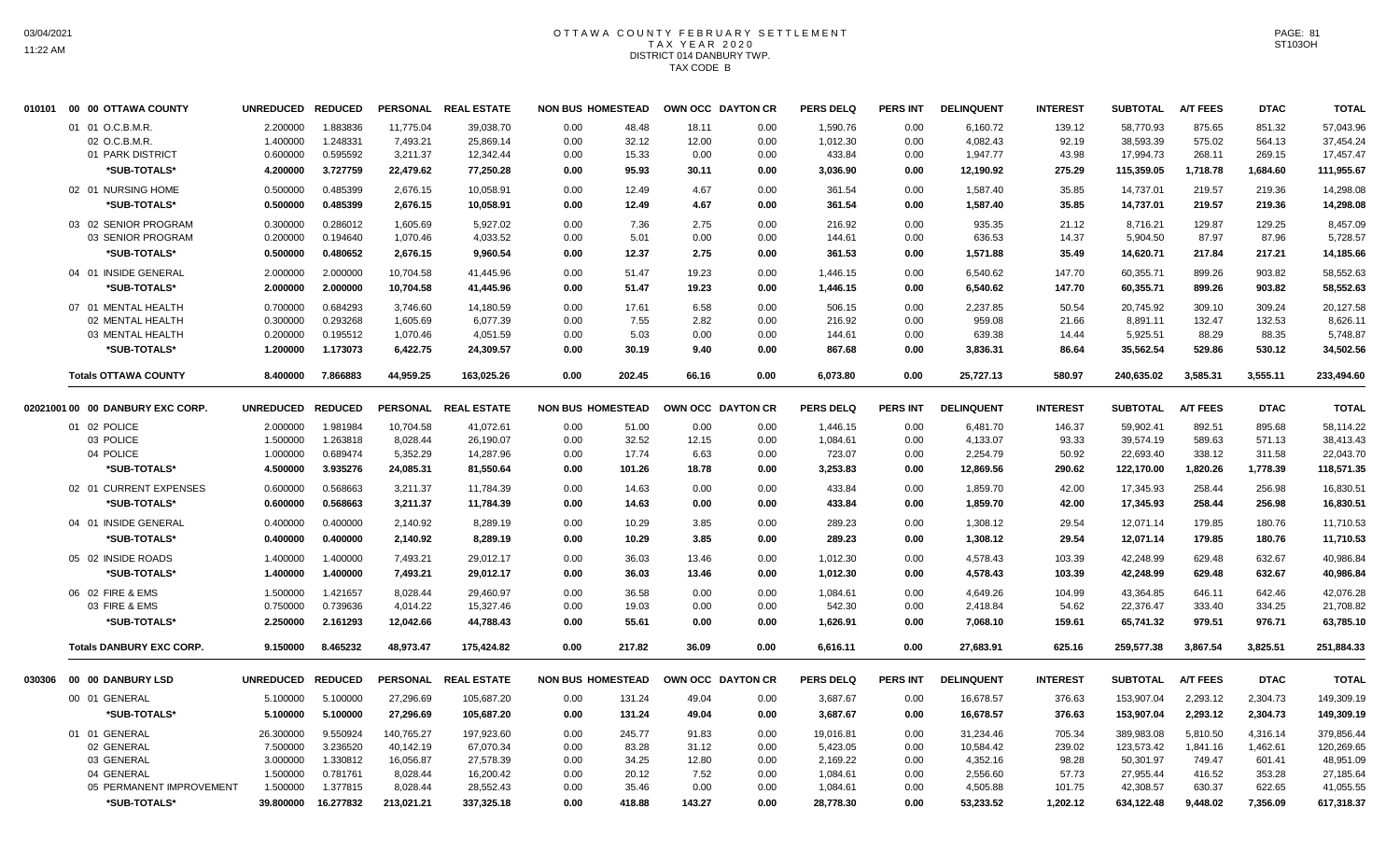## OTTAWA COUNTY FEBRUARY SETTLEMENT TAX YEAR 2020 DISTRICT 014 DANBURY TWP. TAX CODE B

| 030306              | 00 00 DANBURY LSD                   | <b>UNREDUCED</b> | <b>REDUCED</b> | <b>PERSONAL</b> | <b>REAL ESTATE</b> |      | <b>NON BUS HOMESTEAD</b> |        | OWN OCC DAYTON CR        | <b>PERS DELQ</b> | <b>PERS INT</b> | <b>DELINQUENT</b> | <b>INTEREST</b> | <b>SUBTOTAL</b> | <b>A/T FEES</b> | <b>DTAC</b> | <b>TOTAL</b> |
|---------------------|-------------------------------------|------------------|----------------|-----------------|--------------------|------|--------------------------|--------|--------------------------|------------------|-----------------|-------------------|-----------------|-----------------|-----------------|-------------|--------------|
|                     | <b>Totals DANBURY LSD</b>           | 44.900000        | 21.377832      | 240,317.90      | 443.012.38         | 0.00 | 550.12                   | 192.31 | 0.00                     | 32,465.97        | 0.00            | 69,912.09         | 1,578.75        | 788,029.52      | 11.741.14       | 9,660.82    | 766,627.56   |
| 050503              | 00 00 EHOVE JVS                     | <b>UNREDUCED</b> | <b>REDUCED</b> | <b>PERSONAL</b> | <b>REAL ESTATE</b> |      | <b>NON BUS HOMESTEAD</b> |        | OWN OCC DAYTON CR        | <b>PERS DELQ</b> | <b>PERS INT</b> | <b>DELINQUENT</b> | <b>INTEREST</b> | <b>SUBTOTAL</b> | <b>A/T FEES</b> | <b>DTAC</b> | <b>TOTAL</b> |
|                     | 01 01 GENERAL                       | 1.950000         | 0.768216       | 10.436.97       | 15.919.72          | 0.00 | 19.77                    | 7.39   | 0.00                     | 1,409.99         | 0.00            | 2,512.30          | 56.73           | 30.362.87       | 452.39          | 347.16      | 29,563.32    |
|                     | 02 GENERAL                          | 0.500000         | 0.484661       | 2.676.15        | 10.043.62          | 0.00 | 12.47                    | 0.00   | 0.00                     | 361.54           | 0.00            | 1.584.99          | 35.79           | 14.714.56       | 219.24          | 219.02      | 14,276.30    |
|                     | 03 GENERAL                          | 1.500000         | 1.453982       | 8,028.44        | 30,130.84          | 0.00 | 37.42                    | 13.98  | 0.00                     | 1,084.61         | 0.00            | 4,754.97          | 107.38          | 44,157.64       | 657.92          | 657.07      | 42,842.65    |
|                     | *SUB-TOTALS*                        | 3.950000         | 2.706859       | 21,141.56       | 56,094.18          | 0.00 | 69.66                    | 21.37  | 0.00                     | 2,856.14         | 0.00            | 8,852.26          | 199.90          | 89,235.07       | 1,329.55        | 1,223.25    | 86,682.27    |
|                     | 02 01 PERMANENT IMPROVEMENT         | 0.500000         | 0.490867       | 2.676.15        | 10.172.23          | 0.00 | 12.63                    | 0.00   | 0.00                     | 361.54           | 0.00            | 1.605.29          | 36.25           | 14.864.09       | 221.47          | 221.83      | 14,420.79    |
|                     | *SUB-TOTALS*                        | 0.500000         | 0.490867       | 2,676.15        | 10,172.23          | 0.00 | 12.63                    | 0.00   | 0.00                     | 361.54           | 0.00            | 1,605.29          | 36.25           | 14,864.09       | 221.47          | 221.83      | 14,420.79    |
|                     | <b>Totals EHOVE JVS</b>             | 4.450000         | 3.197726       | 23,817.71       | 66,266.41          | 0.00 | 82.29                    | 21.37  | 0.00                     | 3,217.68         | 0.00            | 10,457.55         | 236.15          | 104,099.16      | 1,551.02        | 1,445.08    | 101,103.06   |
| 060603              | 00 00 DANBURY FIRE DISTRICT         | <b>UNREDUCED</b> | <b>REDUCED</b> | <b>PERSONAL</b> | <b>REAL ESTATE</b> |      | <b>NON BUS HOMESTEAD</b> |        | <b>OWN OCC DAYTON CR</b> | <b>PERS DELQ</b> | <b>PERS INT</b> | <b>DELINQUENT</b> | <b>INTEREST</b> | <b>SUBTOTAL</b> | <b>A/T FEES</b> | <b>DTAC</b> | <b>TOTAL</b> |
|                     | 01 01 DANBURY FIRE DISTRICT         | 0.300000         | 0.150220       | 1.605.66        | 3,113.01           | 0.00 | 3.86                     | 1.44   | 0.00                     | 216.93           | 0.00            | 491.27            | 11.09           | 5.443.26        | 81.10           | 67.89       | 5,294.27     |
|                     | *SUB-TOTALS*                        | 0.300000         | 0.150220       | 1.605.66        | 3,113.01           | 0.00 | 3.86                     | 1.44   | 0.00                     | 216.93           | 0.00            | 491.27            | 11.09           | 5,443.26        | 81.10           | 67.89       | 5,294.27     |
|                     | <b>Totals DANBURY FIRE DISTRICT</b> | 0.300000         | 0.150220       | 1.605.66        | 3.113.01           | 0.00 | 3.86                     | 1.44   | 0.00                     | 216.93           | 0.00            | 491.27            | 11.09           | 5,443.26        | 81.10           | 67.89       | 5,294.27     |
| 060605              | 00 00 IDA RUPP LIBRARY TAX          | <b>UNREDUCED</b> | <b>REDUCED</b> | <b>PERSONAL</b> | <b>REAL ESTATE</b> |      | <b>NON BUS HOMESTEAD</b> |        | <b>OWN OCC DAYTON CR</b> | <b>PERS DELQ</b> | <b>PERS INT</b> | <b>DELINQUENT</b> | <b>INTEREST</b> | <b>SUBTOTAL</b> | <b>A/T FEES</b> | <b>DTAC</b> | <b>TOTAL</b> |
|                     | 01 05 IDA RUPP LIBRARY TAX          | 0.800000         | 0.790610       | 4.281.83        | 16.383.80          | 0.00 | 20.34                    | 0.00   | 0.00                     | 578.46           | 0.00            | 2,585.54          | 58.39           | 23,908.36       | 356.22          | 357.29      | 23,194.85    |
|                     | *SUB-TOTALS*                        | 0.800000         | 0.790610       | 4.281.83        | 16.383.80          | 0.00 | 20.34                    | 0.00   | 0.00                     | 578.46           | 0.00            | 2.585.54          | 58.39           | 23,908.36       | 356.22          | 357.29      | 23,194.85    |
|                     | <b>Totals IDA RUPP LIBRARY TAX</b>  | 0.800000         | 0.790610       | 4,281.83        | 16,383.80          | 0.00 | 20.34                    | 0.00   | 0.00                     | 578.46           | 0.00            | 2,585.54          | 58.39           | 23,908.36       | 356.22          | 357.29      | 23,194.85    |
| <b>DANBURY TWP.</b> |                                     |                  |                |                 |                    |      |                          |        |                          |                  |                 |                   |                 |                 |                 |             |              |
|                     | <b>TAX CODE B TOTALS</b>            | 68.000000        | 41.848503      | 363,955.82      | 867,225.68         | 0.00 | 1,076.88                 | 317.37 | 0.00                     | 49,168.95        | 0.00            | 136,857.49        | 3,090.51        | 1,421,692.70    | 21,182.33       | 18,911.70   | 1,381,598.67 |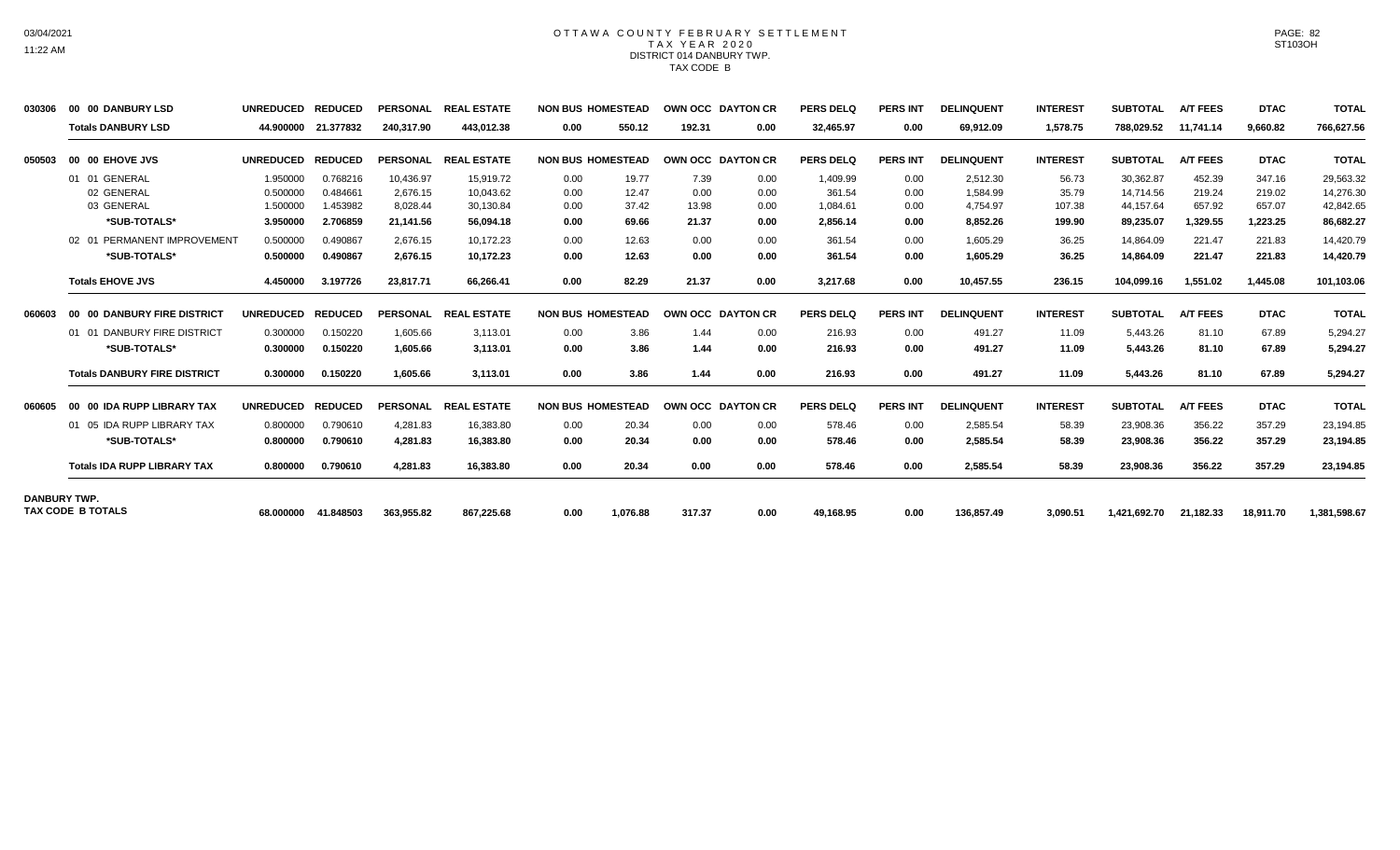### OTTAWA COUNTY FEBRUARY SETTLEMENT TAX YEAR 2020 DISTRICT 014 DANBURY TWP. **DISTRICT**

|  | 010101 00 00 OTTAWA COUNTY                            | UNREDUCED REDUCED |                                   | PERSONAL REAL ESTATE                   |                                | <b>NON BUS HOMESTEAD</b>         | OWN OCC DAYTON CR          |                      | <b>PERS DELQ</b>               | <b>PERS INT</b>      | <b>DELINQUENT</b>                  | <b>INTEREST</b>           | <b>SUBTOTAL</b>                        | <b>A/T FEES</b>                  | <b>DTAC</b>                    | <b>TOTAL</b>                           |
|--|-------------------------------------------------------|-------------------|-----------------------------------|----------------------------------------|--------------------------------|----------------------------------|----------------------------|----------------------|--------------------------------|----------------------|------------------------------------|---------------------------|----------------------------------------|----------------------------------|--------------------------------|----------------------------------------|
|  | 01 01 O.C.B.M.R.<br>02 O.C.B.M.R.<br>01 PARK DISTRICT |                   | 11.775.04<br>7,493.21<br>3,211.37 | 239.949.90<br>176,011.61<br>123,384.69 | 19.348.80<br>14,459.51<br>0.00 | 2,386.26<br>1,779.16<br>1,170.89 | 1,112.54<br>829.87<br>0.00 | 0.00<br>0.00<br>0.00 | 1,590.76<br>1,012.30<br>433.84 | 0.00<br>0.00<br>0.00 | 14,234.16<br>10,115.77<br>6,409.90 | 186.55<br>127.63<br>70.19 | 290.584.01<br>211,829.06<br>134,680.88 | 4.329.52<br>3,156.12<br>2,006.66 | 1,701.06<br>1,199.15<br>689.18 | 284,553.43<br>207,473.79<br>131,985.04 |
|  | *SUB-TOTALS*                                          |                   | 22,479.62                         | 539,346.20                             | 33,808.31                      | 5,336.31                         | 1,942.41                   | 0.00                 | 3,036.90                       | 0.00                 | 30,759.83                          | 384.37                    | 637,093.95                             | 9,492.30                         | 3,589.39                       | 624,012.26                             |
|  | 02 01 NURSING HOME<br>*SUB-TOTALS*                    |                   | 2,676.15<br>2,676.15              | 82,189.77<br>82,189.77                 | 6,946.58<br>6,946.58           | 851.80<br>851.80                 | 397.59<br>397.59           | 0.00<br>0.00         | 361.54<br>361.54               | 0.00<br>0.00         | 4,485.91<br>4,485.91               | 52.88<br>52.88            | 97,962.22<br>97,962.22                 | 1,459.57<br>1,459.57             | 524.43<br>524.43               | 95,978.22<br>95,978.22                 |
|  | 03 02 SENIOR PROGRAM                                  |                   | 1,605.69                          | 43,284.75                              | 3,597.74                       | 442.05                           | 206.25                     | 0.00                 | 216.92                         | 0.00                 | 2,436.54                           | 29.94                     | 51,819.88                              | 772.09                           | 287.25                         | 50,760.54                              |
|  | 03 SENIOR PROGRAM                                     |                   | 1,070.46                          | 36,375.11                              | 0.00                           | 341.57                           | 0.00                       | 0.00                 | 144.61                         | 0.00                 | 1,936.15                           | 22.00                     | 39,889.90                              | 594.33                           | 210.30                         | 39,085.27                              |
|  | *SUB-TOTALS*                                          |                   | 2,676.15                          | 79,659.86                              | 3,597.74                       | 783.62                           | 206.25                     | 0.00                 | 361.53                         | 0.00                 | 4,372.69                           | 51.94                     | 91,709.78                              | 1,366.42                         | 497.55                         | 89,845.81                              |
|  | 04 01 INSIDE GENERAL                                  |                   | 10,704.58                         | 375,351.89                             | 32,156.89                      | 3,936.76                         | 1,838.12                   | 0.00                 | 1,446.15                       | 0.00                 | 19,958.33                          | 226.52                    | 445,619.24                             | 6,639.44                         | 2,316.06                       | 436,663.74                             |
|  | *SUB-TOTALS*                                          |                   | 10,704.58                         | 375,351.89                             | 32,156.89                      | 3,936.76                         | 1,838.12                   | 0.00                 | 1,446.15                       | 0.00                 | 19,958.33                          | 226.52                    | 445,619.24                             | 6,639.44                         | 2,316.06                       | 436,663.74                             |
|  | 07 01 MENTAL HEALTH                                   |                   | 3,746.60                          | 119,978.85                             | 10,188.93                      | 1,248.67                         | 582.90                     | 0.00                 | 506.15                         | 0.00                 | 6,489.26                           | 75.51                     | 142,816.87                             | 2,127.88                         | 756.71                         | 139,932.28                             |
|  | 02 MENTAL HEALTH                                      |                   | 1,605.69                          | 51,419.48                              | 4,366.68                       | 535.15                           | 249.81                     | 0.00                 | 216.92                         | 0.00                 | 2,781.11                           | 32.36                     | 61,207.20                              | 911.95                           | 324.30                         | 59,970.95                              |
|  | 03 MENTAL HEALTH                                      |                   | 1,070.46                          | 37,858.58                              | 0.00                           | 356.84                           | 0.00                       | 0.00                 | 144.61                         | 0.00                 | 1,997.88                           | 22.42                     | 41,450.79                              | 617.59                           | 216.23                         | 40,616.97                              |
|  | *SUB-TOTALS*                                          |                   | 6,422.75                          | 209,256.91                             | 14,555.61                      | 2,140.66                         | 832.71                     | 0.00                 | 867.68                         | 0.00                 | 11,268.25                          | 130.29                    | 245,474.86                             | 3,657.42                         | 1,297.24                       | 240,520.20                             |
|  | <b>Totals OTTAWA COUNTY</b>                           |                   | 44,959.25                         | 1,285,804.63                           | 91,065.13                      | 13,049.15                        | 5,217.08                   | 0.00                 | 6,073.80                       | 0.00                 | 70,845.01                          | 846.00                    | 1,517,860.05                           | 22,615.15                        | 8,224.67                       | 1,487,020.23                           |
|  | 02021001 00 00 DANBURY EXC CORP.                      | UNREDUCED REDUCED |                                   | PERSONAL REAL ESTATE                   |                                | <b>NON BUS HOMESTEAD</b>         | OWN OCC DAYTON CR          |                      | <b>PERS DELQ</b>               | <b>PERS INT</b>      | <b>DELINQUENT</b>                  | <b>INTEREST</b>           | <b>SUBTOTAL</b>                        | <b>A/T FEES</b>                  | <b>DTAC</b>                    | <b>TOTAL</b>                           |
|  | 01 02 POLICE                                          |                   | 10,704.58                         | 408,314.01                             | 0.00                           | 3,872.70                         | 0.00                       | 0.00                 | 1,446.15                       | 0.00                 | 21,238.97                          | 233.06                    | 445,809.47                             | 6,642.28                         | 2,284.80                       | 436,882.39                             |
|  | 03 POLICE                                             |                   | 8,028.44                          | 200,389.80                             | 16,776.34                      | 2,059.49                         | 961.07                     | 0.00                 | 1,084.61                       | 0.00                 | 11,133.13                          | 134.45                    | 240,567.33                             | 3,584.30                         | 1,307.90                       | 235,675.13                             |
|  | 04 POLICE                                             |                   | 5,352.29                          | 86,946.39                              | 6,997.39                       | 863.19                           | 402.42                     | 0.00                 | 723.07                         | 0.00                 | 5,174.50                           | 68.07                     | 106,527.32                             | 1,587.19                         | 618.88                         | 104,321.25                             |
|  | *SUB-TOTALS*                                          |                   | 24,085.31                         | 695,650.20                             | 23,773.73                      | 6,795.38                         | 1,363.49                   | 0.00                 | 3,253.83                       | 0.00                 | 37,546.60                          | 435.58                    | 792,904.12                             | 11,813.77                        | 4,211.58                       | 776,878.77                             |
|  | 02 01 CURRENT EXPENSES                                |                   | 3,211.37                          | 110,943.79                             | 0.00                           | 1,046.53                         | 0.00                       | 0.00                 | 433.84                         | 0.00                 | 5,844.33                           | 65.41                     | 121,545.27                             | 1,810.94                         | 632.06                         | 119,102.27                             |
|  | *SUB-TOTALS*                                          |                   | 3,211.37                          | 110,943.79                             | 0.00                           | 1,046.53                         | 0.00                       | 0.00                 | 433.84                         | 0.00                 | 5,844.33                           | 65.41                     | 121,545.27                             | 1,810.94                         | 632.06                         | 119,102.27                             |
|  | 04 01 INSIDE GENERAL                                  |                   | 2,140.92                          | 75,070.38                              | 6,431.38                       | 787.35                           | 367.63                     | 0.00                 | 289.23                         | 0.00                 | 3,991.66                           | 45.30                     | 89,123.85                              | 1,327.89                         | 463.21                         | 87,332.75                              |
|  | *SUB-TOTALS*                                          |                   | 2,140.92                          | 75,070.38                              | 6,431.38                       | 787.35                           | 367.63                     | 0.00                 | 289.23                         | 0.00                 | 3,991.66                           | 45.30                     | 89,123.85                              | 1,327.89                         | 463.21                         | 87,332.75                              |
|  | 05 02 INSIDE ROADS                                    |                   | 7,493.21                          | 262,746.32                             | 22,509.82                      | 2,755.73                         | 1,286.68                   | 0.00                 | 1,012.30                       | 0.00                 | 13,970.83                          | 158.56                    | 311,933.45                             | 4,647.61                         | 1,621.23                       | 305,664.61                             |
|  | *SUB-TOTALS*                                          |                   | 7,493.21                          | 262,746.32                             | 22,509.82                      | 2,755.73                         | 1,286.68                   | 0.00                 | 1,012.30                       | 0.00                 | 13,970.83                          | 158.56                    | 311,933.45                             | 4,647.61                         | 1,621.23                       | 305,664.61                             |
|  | 06 02 FIRE & EMS                                      |                   | 8,028.44                          | 277,359.39                             | 0.00                           | 2,616.34                         | 0.00                       | 0.00                 | 1,084.61                       | 0.00                 | 14,610.84                          | 163.51                    | 303,863.13                             | 4,527.37                         | 1,580.16                       | 297,755.60                             |
|  | 03 FIRE & EMS                                         |                   | 4,014.22                          | 153,277.73                             | 0.00                           | 1,454.61                         | 0.00                       | 0.00                 | 542.30                         | 0.00                 | 7,962.25                           | 87.18                     | 167,338.29                             | 2,493.24                         | 856.06                         | 163,988.99                             |
|  | *SUB-TOTALS*                                          |                   | 12,042.66                         | 430,637.12                             | 0.00                           | 4,070.95                         | 0.00                       | 0.00                 | 1,626.91                       | 0.00                 | 22,573.09                          | 250.69                    | 471,201.42                             | 7,020.61                         | 2,436.22                       | 461,744.59                             |
|  | <b>Totals DANBURY EXC CORP.</b>                       |                   | 48,973.47                         | 1,575,047.81                           | 52,714.93                      | 15,455.94                        | 3,017.80                   | 0.00                 | 6,616.11                       | 0.00                 | 83,926.51                          | 955.54                    | 1,786,708.11                           | 26,620.82                        | 9,364.30                       | 1,750,722.99                           |
|  | 030306 00 00 DANBURY LSD                              | UNREDUCED REDUCED |                                   | PERSONAL REAL ESTATE                   |                                | <b>NON BUS HOMESTEAD</b>         | OWN OCC DAYTON CR          |                      | <b>PERS DELQ</b>               | <b>PERS INT</b>      | <b>DELINQUENT</b>                  | <b>INTEREST</b>           | <b>SUBTOTAL</b>                        | <b>A/T FEES</b>                  | <b>DTAC</b>                    | <b>TOTAL</b>                           |
|  | 00 01 GENERAL                                         |                   | 27,296.69                         | 957,147.33                             | 82,000.06                      | 10,038.73                        | 4,687.21                   | 0.00                 | 3,687.67                       | 0.00                 | 50,893.73                          | 577.62                    | 1,136,329.04                           | 16,930.58                        | 5,905.93                       | 1,113,492.53                           |
|  | *SUB-TOTALS*                                          |                   | 27,296.69                         | 957,147.33                             | 82,000.06                      | 10,038.73                        | 4,687.21                   | 0.00                 | 3,687.67                       | 0.00                 | 50,893.73                          | 577.62                    | 1,136,329.04                           | 16,930.58                        | 5,905.93                       | 1,113,492.53                           |
|  | 01 01 GENERAL                                         |                   | 140,765.27                        | 1,854,073.66                           | 159,495.91                     | 19,516.54                        | 9,113.40                   | 0.00                 | 19,016.81                      | 0.00                 | 97,785.36                          | 1,096.29                  | 2,300,863.24                           | 34,281.39                        | 11,320.73                      | 2,255,261.12                           |
|  | 02 GENERAL                                            |                   | 40,142.19                         | 572,160.33                             | 48,642.81                      | 5,960.45                         | 2,782.50                   | 0.00                 | 5,423.05                       | 0.00                 | 30,881.01                          | 358.25                    | 706,350.59                             | 10,524.17                        | 3,598.86                       | 692,227.56                             |
|  | 03 GENERAL                                            |                   | 16,056.87                         | 235, 147.84                            | 19,990.02                      | 2,449.50                         | 1,143.50                   | 0.00                 | 2,169.22                       | 0.00                 | 12,693.15                          | 147.28                    | 289,797.38                             | 4,317.80                         | 1,479.31                       | 284,000.27                             |
|  | 04 GENERAL                                            |                   | 8,028.44                          | 134,996.14                             | 11,440.65                      | 1,402.41                         | 654.64                     | 0.00                 | 1,084.61                       | 0.00                 | 7,330.30                           | 85.77                     | 165,022.96                             | 2,458.74                         | 855.72                         | 161,708.50                             |
|  | 05 PERMANENT IMPROVEMENT                              |                   | 8,028.44                          | 262,010.54                             | 0.00                           | 2,464.95                         | 0.00                       | 0.00                 | 1,084.61                       | 0.00                 | 13,887.18                          | 156.86                    | 287,632.58                             | 4,285.54                         | 1,505.73                       | 281,841.31                             |
|  | *SUB-TOTALS*                                          |                   | 213.021.21                        | 3.058.388.51                           | 239.569.39                     | 31.793.85                        | 13.694.04                  | 0.00                 | 28.778.30                      | 0.00                 | 162.577.00                         | 1.844.45                  | 3.749.666.75                           | 55.867.64                        | 18.760.35                      | 3.675.038.76                           |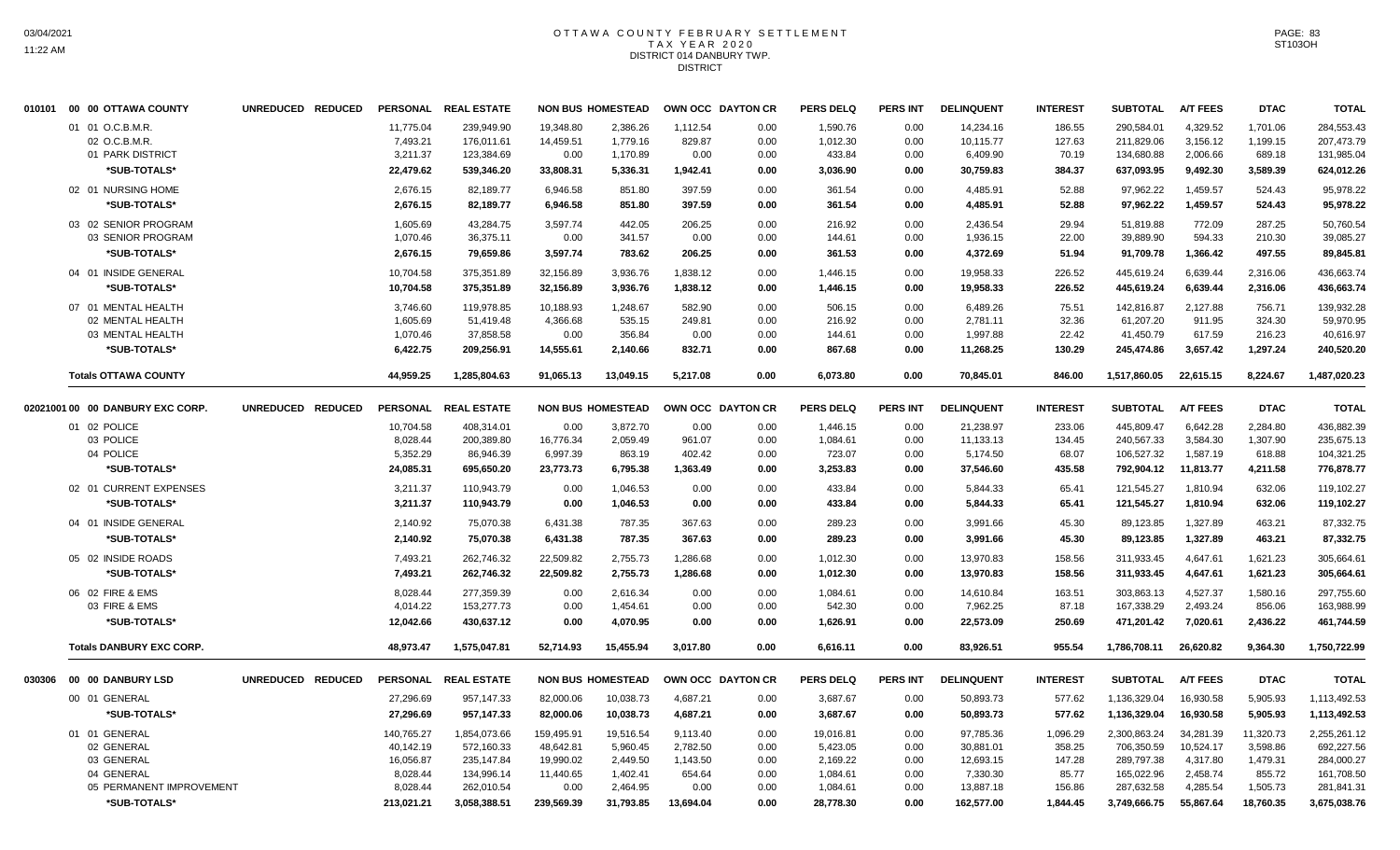#### OTTAWA COUNTY FEBRUARY SETTLEMENT TAX YEAR 2020 DISTRICT 014 DANBURY TWP. **DISTRICT**

| 030306              | 00 00 DANBURY LSD                   | <b>UNREDUCED</b> | <b>REDUCED</b> | <b>PERSONAL</b> | <b>REAL ESTATE</b> |            | <b>NON BUS HOMESTEAD</b> |           | <b>OWN OCC DAYTON CR</b> | <b>PERS DELQ</b> | <b>PERS INT</b> | <b>DELINQUENT</b> | <b>INTEREST</b> | <b>SUBTOTAL</b>         | <b>A/T FEES</b> | <b>DTAC</b> | <b>TOTAL</b> |
|---------------------|-------------------------------------|------------------|----------------|-----------------|--------------------|------------|--------------------------|-----------|--------------------------|------------------|-----------------|-------------------|-----------------|-------------------------|-----------------|-------------|--------------|
|                     | <b>Totals DANBURY LSD</b>           |                  |                | 240,317.90      | 4,015,535.84       | 321,569.45 | 41,832.58                | 18,381.25 | 0.00                     | 32,465.97        | 0.00            | 213,470.73        | 2,422.07        | 4,885,995.79            | 72,798.22       | 24,666.28   | 4,788,531.29 |
| 050503              | 00 00 EHOVE JVS                     | <b>UNREDUCED</b> | <b>REDUCED</b> | <b>PERSONAL</b> | <b>REAL ESTATE</b> |            | <b>NON BUS HOMESTEAD</b> |           | OWN OCC DAYTON CR        | <b>PERS DELQ</b> | <b>PERS INT</b> | <b>DELINQUENT</b> | <b>INTEREST</b> | <b>SUBTOTAL</b>         | <b>A/T FEES</b> | <b>DTAC</b> | <b>TOTAL</b> |
|                     | 01 01 GENERAL                       |                  |                | 10,436.97       | 156,835.04         | 13,570.88  | 1,659.44                 | 775.00    | 0.00                     | 1,409.99         | 0.00            | 8,174.86          | 89.99           | 192,952.17              | 2.874.87        | 943.15      | 189,134.15   |
|                     | 02 GENERAL                          |                  |                | 2,676.15        | 93,989.13          | 0.00       | 886.05                   | 0.00      | 0.00                     | 361.54           | 0.00            | 4,958.26          | 55.61           | 102,926.74              | 1,533.55        | 536.55      | 100,856.64   |
|                     | 03 GENERAL                          |                  |                | 8,028.44        | 255,267.75         | 21,681.86  | 2,657.09                 | 1,240.37  | 0.00                     | 1,084.61         | 0.00            | 13,801.89         | 160.53          | 303,922.54              | 4,528.25        | 1,609.27    | 297,785.02   |
|                     | *SUB-TOTALS*                        |                  |                | 21.141.56       | 506.091.92         | 35.252.74  | 5.202.58                 | 2,015.37  | 0.00                     | 2,856.14         | 0.00            | 26.935.01         | 306.13          | 599,801.45              | 8.936.67        | 3,088.97    | 587,775.81   |
|                     | 02 01 PERMANENT IMPROVEMENT         |                  |                | 2,676.15        | 99,026.19          | 0.00       | 937.29                   | 0.00      | 0.00                     | 361.54           | 0.00            | 5,175.81          | 57.22           | 108,234.20              | 1,612.62        | 557.93      | 106,063.65   |
|                     | *SUB-TOTALS*                        |                  |                | 2,676.15        | 99.026.19          | 0.00       | 937.29                   | 0.00      | 0.00                     | 361.54           | 0.00            | 5,175.81          | 57.22           | 108,234.20              | 1,612.62        | 557.93      | 106,063.65   |
|                     | <b>Totals EHOVE JVS</b>             |                  |                | 23,817.71       | 605,118.11         | 35,252.74  | 6,139.87                 | 2,015.37  | 0.00                     | 3,217.68         | 0.00            | 32,110.82         | 363.35          | 708,035.65              | 10,549.29       | 3,646.90    | 693,839.46   |
| 060603              | 00 00 DANBURY FIRE DISTRICT         | <b>UNREDUCED</b> | <b>REDUCED</b> | PERSONAL        | <b>REAL ESTATE</b> |            | <b>NON BUS HOMESTEAD</b> |           | OWN OCC DAYTON CR        | <b>PERS DELQ</b> | <b>PERS INT</b> | <b>DELINQUENT</b> | <b>INTEREST</b> | <b>SUBTOTAL</b>         | <b>A/T FEES</b> | <b>DTAC</b> | <b>TOTAL</b> |
|                     | 01 01 DANBURY FIRE DISTRICT         |                  |                | 1.605.66        | 19.878.61          | 1.614.62   | 198.95                   | 92.78     | 0.00                     | 216.93           | 0.00            | 1.164.98          | 15.06           | 24.787.59               | 369.32          | 138.80      | 24,279.47    |
|                     | *SUB-TOTALS*                        |                  |                | 1.605.66        | 19,878.61          | 1,614.62   | 198.95                   | 92.78     | 0.00                     | 216.93           | 0.00            | 1,164.98          | 15.06           | 24,787.59               | 369.32          | 138.80      | 24,279.47    |
|                     | <b>Totals DANBURY FIRE DISTRICT</b> |                  |                | 1,605.66        | 19.878.61          | 1.614.62   | 198.95                   | 92.78     | 0.00                     | 216.93           | 0.00            | 1,164.98          | 15.06           | 24,787.59               | 369.32          | 138.80      | 24,279.47    |
| 060605              | 00 00 IDA RUPP LIBRARY TAX          | <b>UNREDUCED</b> | <b>REDUCED</b> | <b>PERSONAL</b> | <b>REAL ESTATE</b> |            | <b>NON BUS HOMESTEAD</b> |           | OWN OCC DAYTON CR        | <b>PERS DELQ</b> | <b>PERS INT</b> | <b>DELINQUENT</b> | <b>INTEREST</b> | <b>SUBTOTAL</b>         | <b>A/T FEES</b> | <b>DTAC</b> | <b>TOTAL</b> |
|                     | 01 05 IDA RUPP LIBRARY TAX          |                  |                | 4,281.83        | 163.259.23         | 0.00       | 1.548.80                 | 0.00      | 0.00                     | 578.46           | 0.00            | 8,487.60          | 93.06           | 178,248.98              | 2,655.80        | 912.86      | 174,680.32   |
|                     | *SUB-TOTALS*                        |                  |                | 4.281.83        | 163.259.23         | 0.00       | 1.548.80                 | 0.00      | 0.00                     | 578.46           | 0.00            | 8.487.60          | 93.06           | 178,248.98              | 2.655.80        | 912.86      | 174,680.32   |
|                     | <b>Totals IDA RUPP LIBRARY TAX</b>  |                  |                | 4,281.83        | 163,259.23         | 0.00       | 1,548.80                 | 0.00      | 0.00                     | 578.46           | 0.00            | 8,487.60          | 93.06           | 178,248.98              | 2,655.80        | 912.86      | 174,680.32   |
| <b>DANBURY TWP.</b> |                                     |                  |                |                 |                    |            |                          |           |                          |                  |                 |                   |                 |                         |                 |             |              |
|                     | <b>DISTRICT TOTALS</b>              |                  |                | 363.955.82      | 7,664,644.23       | 502,216.87 | 78.225.29                | 28,724.28 | 0.00                     | 49,168.95        | 0.00            | 410,005.65        | 4.695.08        | 9,101,636.17 135,608.60 |                 | 46,953.81   | 8,919,073.76 |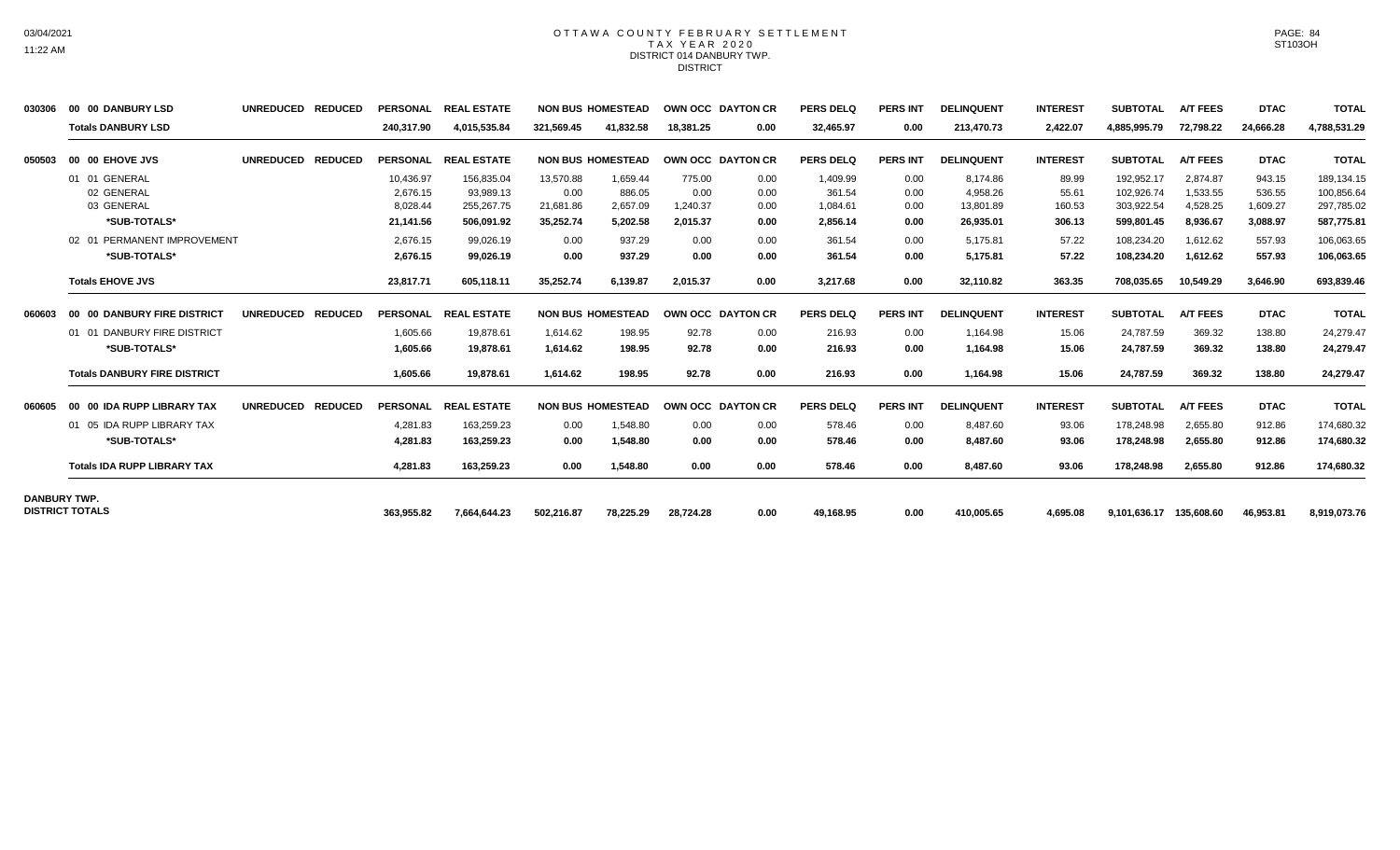## OTTAWA COUNTY FEBRUARY SETTLEMENT TAX YEAR 2020 DISTRICT 015 MARBLEHEAD CORP. TAX CODE A

|        |                                  | UNREDUCED REDUCED |                     | <b>PERSONAL</b> | <b>REAL ESTATE</b>   |            | <b>NON BUS HOMESTEAD</b> | <b>OWN OCC DAYTON CR</b> |      | <b>PERS DELQ</b> | <b>PERS INT</b> | <b>DELINQUENT</b> | <b>INTEREST</b> | <b>SUBTOTAL</b> | <b>A/T FEES</b> | <b>DTAC</b> | <b>TOTAL</b> |
|--------|----------------------------------|-------------------|---------------------|-----------------|----------------------|------------|--------------------------|--------------------------|------|------------------|-----------------|-------------------|-----------------|-----------------|-----------------|-------------|--------------|
|        | 01 01 O.C.B.M.R.                 | 2.200000          | 1.203400            | 0.00            | 79,257.16            | 7.928.49   | 616.89                   | 452.26                   | 0.00 | 0.00             | 0.00            | 3,463.63          | 21.19           | 91.739.62       | 1.366.86        | 355.54      | 90,017.22    |
|        | 02 O.C.B.M.R.                    | 1.400000          | 0.899310            | 0.00            | 59,229.48            | 5,925.02   | 461.01                   | 337.98                   | 0.00 | 0.00             | 0.00            | 2,588.40          | 15.84           | 68,557.73       | 1,021.47        | 265.70      | 67,270.56    |
|        | 01 PARK DISTRICT                 | 0.600000          | 0.594840            | 0.00            | 43,807.49            | 0.00       | 304.93                   | 0.00                     | 0.00 | 0.00             | 0.00            | 1,914.44          | 11.71           | 46,038.57       | 685.95          | 175.74      | 45,176.88    |
|        | *SUB-TOTALS*                     | 4.200000          | 2.697550            | 0.00            | 182,294.13           | 13,853.51  | 1,382.83                 | 790.24                   | 0.00 | 0.00             | 0.00            | 7,966.47          | 48.74           | 206,335.92      | 3,074.28        | 796.98      | 202,464.66   |
|        | 02 01 NURSING HOME               | 0.500000          | 0.432043            | 0.00            | 28,454.80            | 2,846.48   | 221.48                   | 162.37                   | 0.00 | 0.00             | 0.00            | 1,243.51          | 7.61            | 32,936.25       | 490.73          | 127.64      | 32,317.88    |
|        | *SUB-TOTALS*                     | 0.500000          | 0.432043            | 0.00            | 28.454.80            | 2,846.48   | 221.48                   | 162.37                   | 0.00 | 0.00             | 0.00            | 1,243.51          | 7.61            | 32,936.25       | 490.73          | 127.64      | 32.317.88    |
|        | 03 02 SENIOR PROGRAM             | 0.300000          | 0.223762            | 0.00            | 14.737.20            | 1.474.24   | 114.71                   | 84.09                    | 0.00 | 0.00             | 0.00            | 644.03            | 3.94            | 17.058.21       | 254.16          | 66.11       | 16.737.94    |
|        | 03 SENIOR PROGRAM                | 0.200000          | 0.173250            | 0.00            | 12,759.14            | 0.00       | 88.81                    | 0.00                     | 0.00 | 0.00             | 0.00            | 557.59            | 3.41            | 13,408.95       | 199.78          | 51.19       | 13,157.98    |
|        | *SUB-TOTALS*                     | 0.500000          | 0.397012            | 0.00            | 27,496.34            | 1,474.24   | 203.52                   | 84.09                    | 0.00 | 0.00             | 0.00            | 1,201.62          | 7.35            | 30,467.16       | 453.94          | 117.30      | 29,895.92    |
|        | 04 01 INSIDE GENERAL             | 2.000000          | 2.000000            | 0.00            | 131,722.06           | 13,176.82  | 1,025.25                 | 751.64                   | 0.00 | 0.00             | 0.00            | 5,756.41          | 35.23           | 152,467.41      | 2,271.67        | 590.89      | 149,604.85   |
|        | *SUB-TOTALS*                     | 2.000000          | 2.000000            | 0.00            | 131,722.06           | 13,176.82  | 1,025.25                 | 751.64                   | 0.00 | 0.00             | 0.00            | 5,756.41          | 35.23           | 152,467.41      | 2,271.67        | 590.89      | 149,604.85   |
|        | 07 01 MENTAL HEALTH              | 0.700000          | 0.633701            | 0.00            | 41,736.20            | 4,175.08   | 324.85                   | 238.16                   | 0.00 | 0.00             | 0.00            | 1,823.92          | 11.16           | 48,309.37       | 719.78          | 187.22      | 47,402.37    |
|        | 02 MENTAL HEALTH                 | 0.300000          | 0.271586            | 0.00            | 17,886.93            | 1,789.32   | 139.22                   | 102.07                   | 0.00 | 0.00             | 0.00            | 781.68            | 4.78            | 20,704.00       | 308.48          | 80.24       | 20,315.28    |
|        | 03 MENTAL HEALTH                 | 0.200000          | 0.181100            | 0.00            | 13,337.26            | 0.00       | 92.84                    | 0.00                     | 0.00 | 0.00             | 0.00            | 582.85            | 3.57            | 14,016.52       | 208.84          | 53.51       | 13,754.17    |
|        | *SUB-TOTALS*                     | 1.200000          | 1.086387            | 0.00            | 72,960.39            | 5,964.40   | 556.91                   | 340.23                   | 0.00 | 0.00             | 0.00            | 3,188.45          | 19.51           | 83,029.89       | 1,237.10        | 320.97      | 81,471.82    |
|        | <b>Totals OTTAWA COUNTY</b>      | 8.400000          | 6.612992            | 0.00            | 442.927.72           | 37,315.45  | 3.389.99                 | 2.128.57                 | 0.00 | 0.00             | 0.00            | 19.356.46         | 118.44          | 505,236.63      | 7,527.72        | 1,953.78    | 495,755.13   |
|        |                                  |                   |                     |                 |                      |            |                          |                          |      |                  |                 |                   |                 |                 |                 |             |              |
|        | 02021002 00 00 DANBURY INC CORP. | <b>UNREDUCED</b>  | <b>REDUCED</b>      |                 | PERSONAL REAL ESTATE |            | <b>NON BUS HOMESTEAD</b> | OWN OCC DAYTON CR        |      | <b>PERS DELQ</b> | PERS INT        | <b>DELINQUENT</b> | <b>INTEREST</b> | <b>SUBTOTAL</b> | <b>A/T FEES</b> | <b>DTAC</b> | <b>TOTAL</b> |
|        | 02 01 CURRENT EXPENSES           | 0.600000          | 0.531185            | 0.00            | 39,119.57            | 0.00       | 272.30                   | 0.00                     | 0.00 | 0.00             | 0.00            | 1,709.57          | 10.46           | 41.111.90       | 612.54          | 156.94      | 40,342.42    |
|        | 05 FIRE & EMS                    | 1.500000          | 1.327962            | 0.00            | 97,798.88            | 0.00       | 680.75                   | 0.00                     | 0.00 | 0.00             | 0.00            | 4,273.92          | 26.15           | 102,779.70      | 1,531.35        | 392.34      | 100,856.01   |
|        | 06 FIRE & EMS                    | 0.750000          | 0.738983            | 0.00            | 54,423.03            | 0.00       | 378.82                   | 0.00                     | 0.00 | 0.00             | 0.00            | 2,378.35          | 14.55           | 57,194.75       | 852.17          | 218.33      | 56,124.25    |
|        | *SUB-TOTALS*                     | 2.850000          | 2.598130            | 0.00            | 191,341.48           | 0.00       | 1,331.87                 | 0.00                     | 0.00 | 0.00             | 0.00            | 8,361.84          | 51.16           | 201,086.35      | 2,996.06        | 767.61      | 197,322.68   |
|        | 04 01 INSIDE GENERAL             | 0.400000          | 0.400000            | 0.00            | 26,344.41            | 2,635.36   | 205.05                   | 150.33                   | 0.00 | 0.00             | 0.00            | 1,151.28          | 7.05            | 30,493.48       | 454.33          | 118.18      | 29,920.97    |
|        | *SUB-TOTALS*                     | 0.400000          | 0.400000            | 0.00            | 26,344.41            | 2,635.36   | 205.05                   | 150.33                   | 0.00 | 0.00             | 0.00            | 1,151.28          | 7.05            | 30,493.48       | 454.33          | 118.18      | 29,920.97    |
|        | <b>Totals DANBURY INC CORP.</b>  | 3.250000          | 2.998130            | 0.00            | 217.685.89           | 2.635.36   | 1.536.92                 | 150.33                   | 0.00 | 0.00             | 0.00            | 9,513.12          | 58.21           | 231,579.83      | 3,450.39        | 885.79      | 227,243.65   |
| 030306 | 00 00 DANBURY LSD                | <b>UNREDUCED</b>  | <b>REDUCED</b>      | <b>PERSONAL</b> | <b>REAL ESTATE</b>   |            | <b>NON BUS HOMESTEAD</b> | OWN OCC DAYTON CR        |      | <b>PERS DELQ</b> | <b>PERS INT</b> | <b>DELINQUENT</b> | <b>INTEREST</b> | <b>SUBTOTAL</b> | <b>A/T FEES</b> | <b>DTAC</b> | <b>TOTAL</b> |
|        | 00 01 GENERAL                    | 5.100000          | 5.100000            | 0.00            | 335,891.25           | 33,600.88  | 2,614.39                 | 1,916.67                 | 0.00 | 0.00             | 0.00            | 14,678.83         | 89.82           | 388,791.84      | 5,792.75        | 1,506.76    | 381,492.33   |
|        | *SUB-TOTALS*                     | 5.100000          | 5.100000            | 0.00            | 335,891.25           | 33.600.88  | 2.614.39                 | 1.916.67                 | 0.00 | 0.00             | 0.00            | 14,678.83         | 89.82           | 388.791.84      | 5.792.75        | 1,506.76    | 381,492.33   |
|        | 01 01 GENERAL                    | 26.300000         | 9.919860            | 0.00            | 653.332.19           | 65.356.09  | 5.085.17                 | 3,728.06                 | 0.00 | 0.00             | 0.00            | 28.551.37         | 174.71          | 756.227.59      | 11.267.31       | 2,930.75    | 742.029.53   |
|        | 02 GENERAL                       | 7.500000          | 3.025343            | 0.00            | 199,252.20           | 19,932.20  | 1,550.87                 | 1,136.98                 | 0.00 | 0.00             | 0.00            | 8,707.55          | 53.28           | 230,633.08      | 3,436.29        | 893.82      | 226,302.97   |
|        | 03 GENERAL                       | 3.000000          | 1.243281            | 0.00            | 81,883.77            | 8,191.24   | 637.34                   | 467.25                   | 0.00 | 0.00             | 0.00            | 3,578.41          | 21.90           | 94,779.91       | 1,412.16        | 367.32      | 93,000.43    |
|        | 04 GENERAL                       | 1.500000          | 0.711552            | 0.00            | 46,863.55            | 4,688.00   | 364.76                   | 267.41                   | 0.00 | 0.00             | 0.00            | 2,047.99          | 12.53           | 54,244.24       | 808.20          | 210.22      | 53,225.82    |
|        | 05 PERMANENT IMPROVEMENT         | 1.500000          | 1.250607            | 0.00            | 92,102.01            | 0.00       | 641.09                   | 0.00                     | 0.00 | 0.00             | 0.00            | 4,024.96          | 24.63           | 96,792.69       | 1,442.15        | 369.48      | 94,981.06    |
|        | *SUB-TOTALS*                     | 39.800000         | 16.150643           | 0.00            | 1,073,433.72         | 98,167.53  | 8,279.23                 | 5,599.70                 | 0.00 | 0.00             | 0.00            | 46,910.28         | 287.05          | 1,232,677.51    | 18,366.11       | 4,771.59    | 1,209,539.81 |
|        | <b>Totals DANBURY LSD</b>        |                   | 44.900000 21.250643 | 0.00            | 1,409,324.97         | 131,768.41 | 10,893.62                | 7,516.37                 | 0.00 | 0.00             | 0.00            | 61,589.11         | 376.87          | 1,621,469.35    | 24,158.86       | 6,278.35    | 1,591,032.14 |
|        |                                  |                   |                     |                 |                      |            |                          |                          |      |                  |                 |                   |                 |                 |                 |             |              |
| 040404 | 00 00 MARBLEHEAD CORP.           | <b>UNREDUCED</b>  | <b>REDUCED</b>      | <b>PERSONAL</b> | <b>REAL ESTATE</b>   |            | <b>NON BUS HOMESTEAD</b> | OWN OCC DAYTON CR        |      | <b>PERS DELQ</b> | <b>PERS INT</b> | <b>DELINQUENT</b> | <b>INTEREST</b> | <b>SUBTOTAL</b> | <b>A/T FEES</b> | <b>DTAC</b> | <b>TOTAL</b> |
|        | 00 01 GENERAL                    | 2.500000          | 2.500000            | 0.00            | 164,652.57           | 16,471.02  | 1,281.56                 | 939.55                   | 0.00 | 0.00             | 0.00            | 7,195.51          | 44.03           | 190,584.24      | 2,839.58        | 738.61      | 187,006.05   |
|        | *SUB-TOTALS*                     | 2.500000          | 2.500000            | 0.00            | 164,652.57           | 16,471.02  | 1,281.56                 | 939.55                   | 0.00 | 0.00             | 0.00            | 7,195.51          | 44.03           | 190,584.24      | 2,839.58        | 738.61      | 187,006.05   |
|        | 01 01 GENERAL                    | 2.000000          | 1.627360            | 0.00            | 107,179.60           | 10,721.71  | 834.23                   | 611.59                   | 0.00 | 0.00             | 0.00            | 4,683.87          | 28.66           | 124,059.66      | 1,848.41        | 480.79      | 121,730.46   |
|        | 02 GENERAL                       | 0.200000          | 0.180796            | 0.00            | 13,314.87            | 0.00       | 92.68                    | 0.00                     | 0.00 | 0.00             | 0.00            | 581.88            | 3.56            | 13,992.99       | 208.49          | 53.42       | 13,731.08    |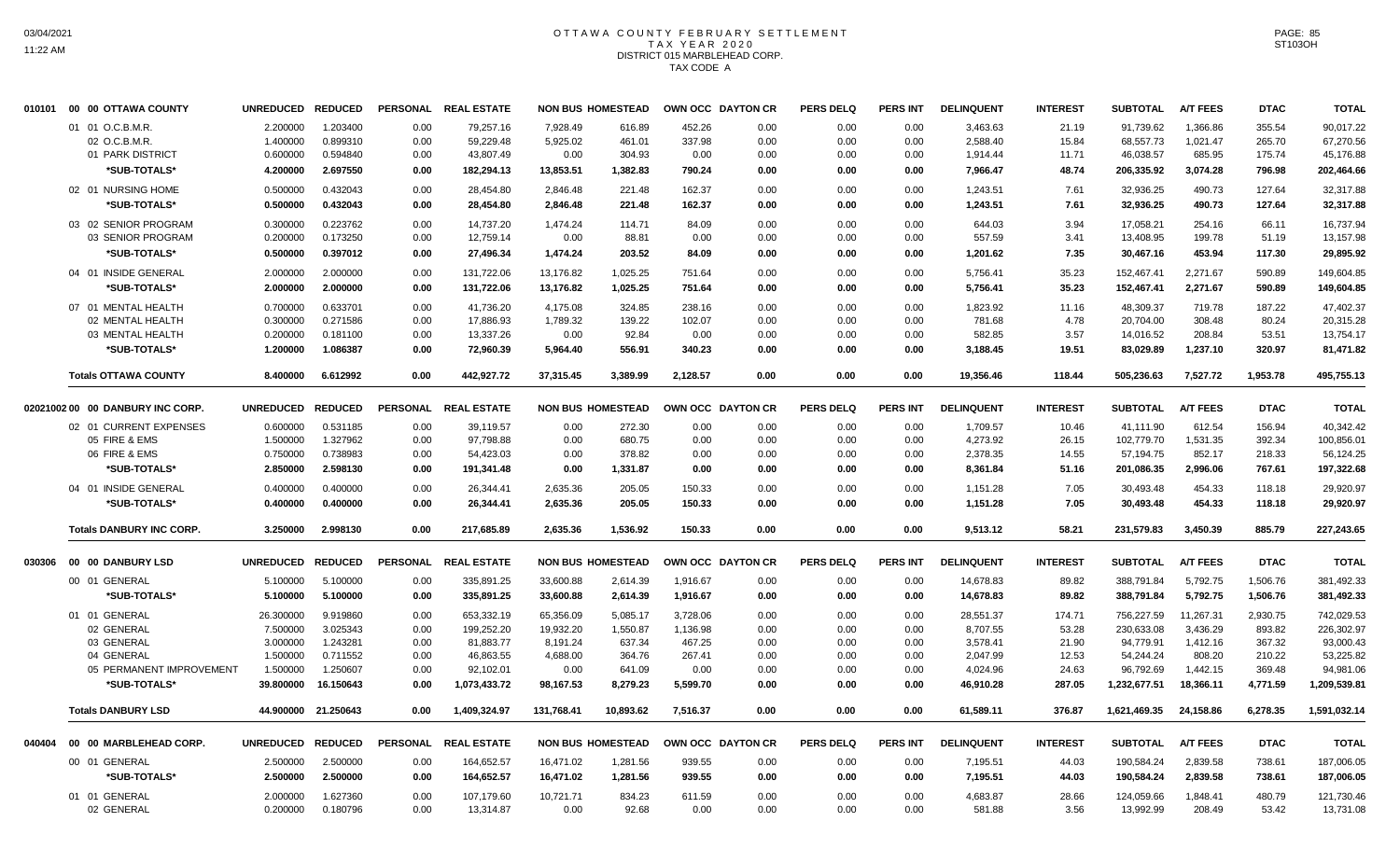### OTTAWA COUNTY FEBRUARY SETTLEMENT TAX YEAR 2020 DISTRICT 015 MARBLEHEAD CORP. TAX CODE A

| 040404                   | 00 | 00 MARBLEHEAD CORP.                | <b>UNREDUCED</b> | <b>REDUCED</b> | <b>PERSONAL</b> | <b>REAL ESTATE</b> |            | <b>NON BUS HOMESTEAD</b> | OWN OCC DAYTON CR |      | <b>PERS DELQ</b> | <b>PERS INT</b> | <b>DELINQUENT</b> | <b>INTEREST</b> | <b>SUBTOTAL</b> | <b>A/T FEES</b> | <b>DTAC</b> | <b>TOTAL</b> |
|--------------------------|----|------------------------------------|------------------|----------------|-----------------|--------------------|------------|--------------------------|-------------------|------|------------------|-----------------|-------------------|-----------------|-----------------|-----------------|-------------|--------------|
|                          | 01 | *SUB-TOTALS*                       | 2.200000         | 1.808156       | 0.00            | 120,494.47         | 10,721.71  | 926.91                   | 611.59            | 0.00 | 0.00             | 0.00            | 5,265.75          | 32.22           | 138,052.65      | 2,056.90        | 534.21      | 135,461.54   |
|                          |    | <b>Totals MARBLEHEAD CORP.</b>     | 4.700000         | 4.308156       | 0.00            | 285.147.04         | 27,192.73  | 2.208.47                 | 1.551.14          | 0.00 | 0.00             | 0.00            | 12,461.26         | 76.25           | 328,636.89      | 4.896.48        | 1.272.82    | 322,467.59   |
| 050503                   |    | 00 00 EHOVE JVS                    | <b>UNREDUCED</b> | <b>REDUCED</b> | <b>PERSONAL</b> | <b>REAL ESTATE</b> |            | <b>NON BUS HOMESTEAD</b> | OWN OCC DAYTON CR |      | <b>PERS DELQ</b> | <b>PERS INT</b> | <b>DELINQUENT</b> | <b>INTEREST</b> | <b>SUBTOTAL</b> | <b>A/T FEES</b> | <b>DTAC</b> | <b>TOTAL</b> |
|                          |    | 01 01 GENERAL                      | 1.950000         | 0.844042       | 0.00            | 55,589.47          | 5,560.89   | 432.68                   | 317.21            | 0.00 | 0.00             | 0.00            | 2,429.32          | 14.87           | 64,344.44       | 958.69          | 249.37      | 63,136.38    |
|                          |    | 02 GENERAL                         | 0.500000         | 0.449686       | 0.00            | 33.117.50          | 0.00       | 230.52                   | 0.00              | 0.00 | 0.00             | 0.00            | 1.447.27          | 8.86            | 34,804.15       | 518.56          | 132.86      | 34,152.73    |
|                          |    | 03 GENERAL                         | 1.500000         | 1.348505       | 0.00            | 88,813.93          | 8,884.51   | 691.28                   | 506.78            | 0.00 | 0.00             | 0.00            | 3,881.27          | 23.76           | 102,801.53      | 1,531.68        | 398.41      | 100,871.44   |
|                          |    | *SUB-TOTALS*                       | 3.950000         | 2.642233       | 0.00            | 177.520.90         | 14.445.40  | 1.354.48                 | 823.99            | 0.00 | 0.00             | 0.00            | 7,757.86          | 47.49           | 201,950.12      | 3,008.93        | 780.64      | 198,160.55   |
|                          |    | 02 01 PERMANENT IMPROVEMENT        | 0.500000         | 0.475980       | 0.00            | 35.053.95          | 0.00       | 244.00                   | 0.00              | 0.00 | 0.00             | 0.00            | 1.531.90          | 9.37            | 36,839.22       | 548.88          | 140.63      | 36,149.71    |
|                          |    | *SUB-TOTALS*                       | 0.500000         | 0.475980       | 0.00            | 35.053.95          | 0.00       | 244.00                   | 0.00              | 0.00 | 0.00             | 0.00            | 1,531.90          | 9.37            | 36,839.22       | 548.88          | 140.63      | 36,149.71    |
|                          |    | <b>Totals EHOVE JVS</b>            | 4.450000         | 3.118213       | 0.00            | 212,574.85         | 14,445.40  | 1,598.48                 | 823.99            | 0.00 | 0.00             | 0.00            | 9,289.76          | 56.86           | 238,789.34      | 3,557.81        | 921.27      | 234,310.26   |
| 060605                   |    | 00 00 IDA RUPP LIBRARY TAX         | <b>UNREDUCED</b> | <b>REDUCED</b> | <b>PERSONAL</b> | <b>REAL ESTATE</b> |            | <b>NON BUS HOMESTEAD</b> | OWN OCC DAYTON CR |      | <b>PERS DELQ</b> | <b>PERS INT</b> | <b>DELINQUENT</b> | <b>INTEREST</b> | <b>SUBTOTAL</b> | <b>A/T FEES</b> | <b>DTAC</b> | <b>TOTAL</b> |
|                          |    | 01 05 IDA RUPP LIBRARY TAX         | 0.800000         | 0.786794       | 0.00            | 57.944.11          | 0.00       | 403.33                   | 0.00              | 0.00 | 0.00             | 0.00            | 2,532.22          | 15.49           | 60.895.15       | 907.30          | 232.45      | 59,755.40    |
|                          |    | *SUB-TOTALS*                       | 0.800000         | 0.786794       | 0.00            | 57,944.11          | 0.00       | 403.33                   | 0.00              | 0.00 | 0.00             | 0.00            | 2,532.22          | 15.49           | 60,895.15       | 907.30          | 232.45      | 59,755.40    |
|                          |    | <b>Totals IDA RUPP LIBRARY TAX</b> | 0.800000         | 0.786794       | 0.00            | 57,944.11          | 0.00       | 403.33                   | 0.00              | 0.00 | 0.00             | 0.00            | 2,532.22          | 15.49           | 60,895.15       | 907.30          | 232.45      | 59,755.40    |
| <b>MARBLEHEAD CORP.</b>  |    |                                    |                  |                |                 |                    |            |                          |                   |      |                  |                 |                   |                 |                 |                 |             |              |
| <b>TAX CODE A TOTALS</b> |    |                                    | 66.500000        | 39.074928      | 0.00            | 2.625.604.58       | 213,357.35 | 20,030.81                | 12,170.40         | 0.00 | 0.00             | 0.00            | 114.741.93        | 702.12          | 2.986.607.19    | 44.498.56       | 11.544.46   | 2,930,564.17 |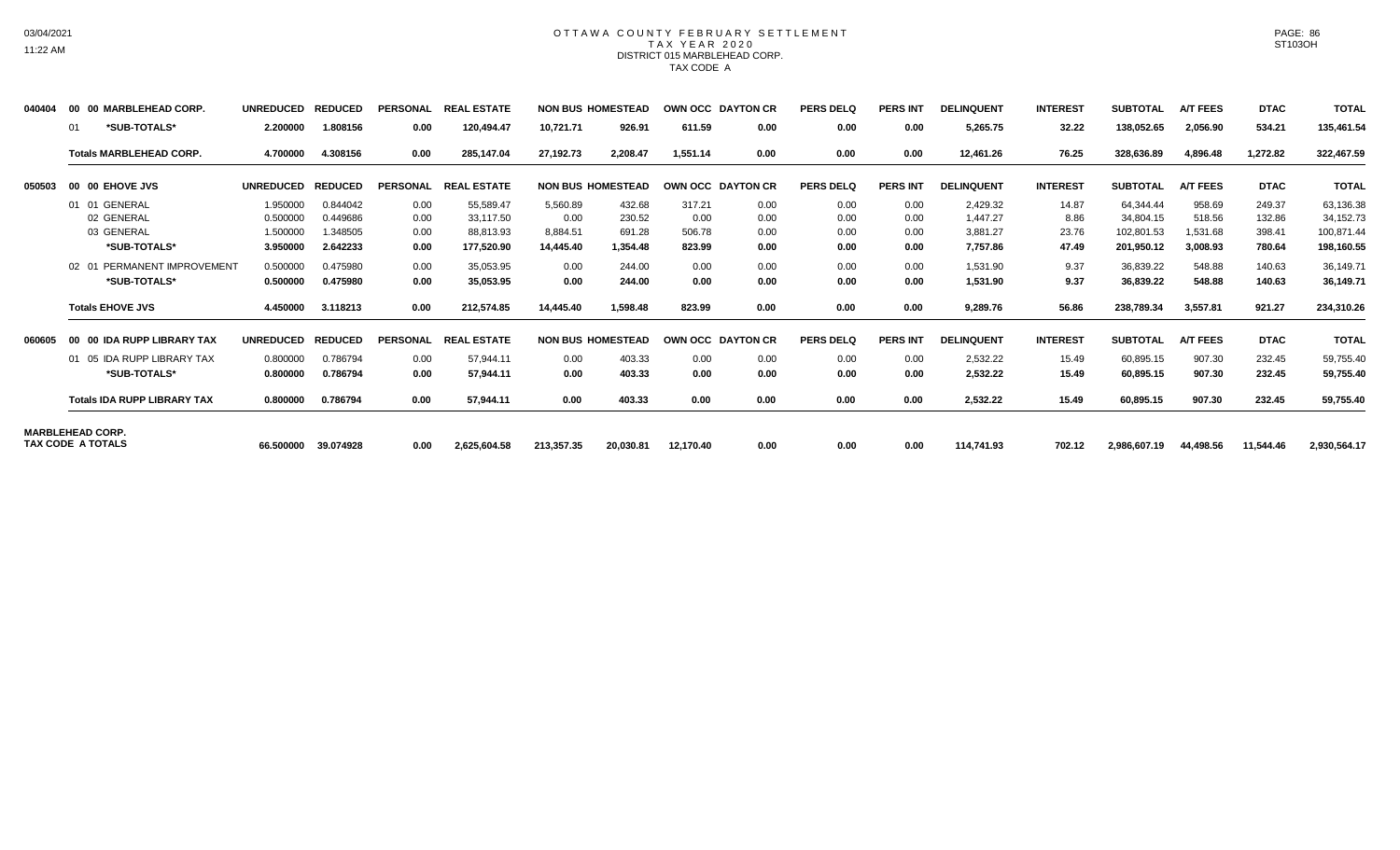## OTTAWA COUNTY FEBRUARY SETTLEMENT TAX YEAR 2020 DISTRICT 015 MARBLEHEAD CORP. TAX CODE B

|        | 010101 00 00 OTTAWA COUNTY       | UNREDUCED REDUCED |                     |           | PERSONAL REAL ESTATE | <b>NON BUS HOMESTEAD</b> |                          | OWN OCC DAYTON CR |      | <b>PERS DELQ</b> | <b>PERS INT</b> | <b>DELINQUENT</b> | <b>INTEREST</b> | <b>SUBTOTAL</b> | <b>A/T FEES</b> | <b>DTAC</b> | <b>TOTAL</b> |
|--------|----------------------------------|-------------------|---------------------|-----------|----------------------|--------------------------|--------------------------|-------------------|------|------------------|-----------------|-------------------|-----------------|-----------------|-----------------|-------------|--------------|
|        | 01 01 O.C.B.M.R.                 | 2.200000          | 1.883836            | 1,980.99  | 8,705.01             | 0.00                     | 16.14                    | 6.23              | 0.00 | 288.47           | 0.00            | 295.59            | 0.30            | 11,292.73       | 168.25          | 69.75       | 11,054.73    |
|        | 02 O.C.B.M.R.                    | 1.400000          | 1.248331            | 1,260.63  | 5,768.41             | 0.00                     | 10.70                    | 4.13              | 0.00 | 183.57           | 0.00            | 195.87            | 0.20            | 7,423.51        | 110.61          | 46.22       | 7,266.68     |
|        | 01 PARK DISTRICT                 | 0.600000          | 0.595592            | 540.27    | 2,752.17             | 0.00                     | 5.10                     | 0.00              | 0.00 | 78.67            | 0.00            | 93.45             | 0.09            | 3,469.75        | 51.70           | 22.05       | 3,396.00     |
|        | *SUB-TOTALS*                     | 4.200000          | 3.727759            | 3,781.89  | 17,225.59            | 0.00                     | 31.94                    | 10.36             | 0.00 | 550.71           | 0.00            | 584.91            | 0.59            | 22,185.99       | 330.56          | 138.02      | 21,717.41    |
|        | 02 01 NURSING HOME               | 0.500000          | 0.485399            | 450.23    | 2,242.98             | 0.00                     | 4.16                     | 1.61              | 0.00 | 65.56            | 0.00            | 76.16             | 0.08            | 2,840.78        | 42.33           | 17.97       | 2,780.48     |
|        | *SUB-TOTALS*                     | 0.500000          | 0.485399            | 450.23    | 2,242.98             | 0.00                     | 4.16                     | 1.61              | 0.00 | 65.56            | 0.00            | 76.16             | 0.08            | 2,840.78        | 42.33           | 17.97       | 2,780.48     |
|        | 03 02 SENIOR PROGRAM             | 0.300000          | 0.286012            | 270.14    | 1,321.63             | 0.00                     | 2.45                     | 0.95              | 0.00 | 39.34            | 0.00            | 44.88             | 0.05            | 1.679.44        | 25.02           | 10.59       | 1.643.83     |
|        | 03 SENIOR PROGRAM                | 0.200000          | 0.194640            | 180.09    | 899.41               | 0.00                     | 1.67                     | 0.00              | 0.00 | 26.22            | 0.00            | 30.54             | 0.03            | 1,137.96        | 16.95           | 7.21        | 1,113.80     |
|        | *SUB-TOTALS*                     | 0.500000          | 0.480652            | 450.23    | 2,221.04             | 0.00                     | 4.12                     | 0.95              | 0.00 | 65.56            | 0.00            | 75.42             | 0.08            | 2,817.40        | 41.97           | 17.80       | 2,757.63     |
|        | 04 01 INSIDE GENERAL             | 2.000000          | 2.000000            | 1,800.90  | 9,241.79             | 0.00                     | 17.14                    | 6.62              | 0.00 | 262.25           | 0.00            | 313.82            | 0.32            | 11,642.84       | 173.47          | 74.05       | 11,395.32    |
|        | *SUB-TOTALS*                     | 2.000000          | 2.000000            | 1,800.90  | 9,241.79             | 0.00                     | 17.14                    | 6.62              | 0.00 | 262.25           | 0.00            | 313.82            | 0.32            | 11,642.84       | 173.47          | 74.05       | 11,395.32    |
|        | 07 01 MENTAL HEALTH              | 0.700000          | 0.684293            | 630.32    | 3.162.05             | 0.00                     | 5.86                     | 2.26              | 0.00 | 91.79            | 0.00            | 107.37            | 0.11            | 3.999.76        | 59.59           | 25.34       | 3,914.83     |
|        | 02 MENTAL HEALTH                 | 0.300000          | 0.293268            | 270.14    | 1,355.16             | 0.00                     | 2.51                     | 0.97              | 0.00 | 39.34            | 0.00            | 46.02             | 0.05            | 1,714.19        | 25.54           | 10.86       | 1,677.79     |
|        | 03 MENTAL HEALTH                 | 0.200000          | 0.195512            | 180.09    | 903.44               | 0.00                     | 1.68                     | 0.00              | 0.00 | 26.22            | 0.00            | 30.68             | 0.03            | 1,142.14        | 17.02           | 7.24        | 1,117.88     |
|        | *SUB-TOTALS*                     | 1.200000          | 1.173073            | 1,080.55  | 5,420.65             | 0.00                     | 10.05                    | 3.23              | 0.00 | 157.35           | 0.00            | 184.07            | 0.19            | 6,856.09        | 102.15          | 43.44       | 6,710.50     |
|        |                                  |                   |                     |           |                      |                          |                          |                   |      |                  |                 |                   |                 |                 |                 |             |              |
|        | <b>Totals OTTAWA COUNTY</b>      | 8.400000          | 7.866883            | 7.563.80  | 36.352.05            | 0.00                     | 67.41                    | 22.77             | 0.00 | 1,101.43         | 0.00            | 1,234.38          | 1.26            | 46.343.10       | 690.48          | 291.28      | 45,361.34    |
|        | 02021002 00 00 DANBURY INC CORP. | UNREDUCED REDUCED |                     |           | PERSONAL REAL ESTATE | <b>NON BUS HOMESTEAD</b> |                          | OWN OCC DAYTON CR |      | <b>PERS DELQ</b> | <b>PERS INT</b> | <b>DELINQUENT</b> | <b>INTEREST</b> | <b>SUBTOTAL</b> | <b>A/T FEES</b> | <b>DTAC</b> | <b>TOTAL</b> |
|        | 02 01 CURRENT EXPENSES           | 0.600000          | 0.568663            | 540.27    | 2,627.73             | 0.00                     | 4.87                     | 0.00              | 0.00 | 78.67            | 0.00            | 89.23             | 0.09            | 3.340.86        | 49.78           | 21.05       | 3,270.03     |
|        | 05 FIRE & EMS                    | 1.500000          | 1.421657            | 1,350.68  | 6,569.33             | 0.00                     | 12.18                    | 0.00              | 0.00 | 196.68           | 0.00            | 223.07            | 0.23            | 8,352.17        | 124.44          | 52.63       | 8,175.10     |
|        | 06 FIRE & EMS                    | 0.750000          | 0.739636            | 675.34    | 3,417.78             | 0.00                     | 6.34                     | 0.00              | 0.00 | 98.34            | 0.00            | 116.05            | 0.12            | 4,313.97        | 64.28           | 27.38       | 4,222.31     |
|        | *SUB-TOTALS*                     | 2.850000          | 2.729956            | 2,566.29  | 12,614.84            | 0.00                     | 23.39                    | 0.00              | 0.00 | 373.69           | 0.00            | 428.35            | 0.44            | 16,007.00       | 238.50          | 101.06      | 15,667.44    |
|        | 04 01 INSIDE GENERAL             | 0.400000          | 0.400000            | 360.18    | 1,848.36             | 0.00                     | 3.43                     | 1.32              | 0.00 | 52.45            | 0.00            | 62.76             | 0.06            | 2,328.56        | 34.69           | 14.81       | 2,279.06     |
|        | *SUB-TOTALS*                     | 0.400000          | 0.400000            | 360.18    | 1,848.36             | 0.00                     | 3.43                     | 1.32              | 0.00 | 52.45            | 0.00            | 62.76             | 0.06            | 2,328.56        | 34.69           | 14.81       | 2,279.06     |
|        | <b>Totals DANBURY INC CORP.</b>  | 3.250000          | 3.129956            | 2,926.47  | 14,463.20            | 0.00                     | 26.82                    | 1.32              | 0.00 | 426.14           | 0.00            | 491.11            | 0.50            | 18,335.56       | 273.19          | 115.87      | 17,946.50    |
| 030306 | 00 00 DANBURY LSD                | UNREDUCED REDUCED |                     |           | PERSONAL REAL ESTATE | <b>NON BUS HOMESTEAD</b> |                          | OWN OCC DAYTON CR |      | <b>PERS DELQ</b> | <b>PERS INT</b> | <b>DELINQUENT</b> | <b>INTEREST</b> | <b>SUBTOTAL</b> | <b>A/T FEES</b> | <b>DTAC</b> | <b>TOTAL</b> |
|        | 00 01 GENERAL                    | 5.100000          | 5.100000            | 4,592.30  | 23,566.56            | 0.00                     | 43.70                    | 16.87             | 0.00 | 668.73           | 0.00            | 800.23            | 0.81            | 29,689.20       | 442.35          | 188.82      | 29,058.03    |
|        | *SUB-TOTALS*                     | 5.100000          | 5.100000            | 4,592.30  | 23,566.56            | 0.00                     | 43.70                    | 16.87             | 0.00 | 668.73           | 0.00            | 800.23            | 0.81            | 29,689.20       | 442.35          | 188.82      | 29,058.03    |
|        | 01 01 GENERAL                    | 26.300000         | 9.550924            | 23,681.86 | 44,133.82            | 0.00                     | 81.85                    | 31.60             | 0.00 | 3,448.54         | 0.00            | 1,498.62          | 1.51            | 72,877.80       | 1,085.83        | 353.61      | 71,438.36    |
|        | 02 GENERAL                       | 7.500000          | 3.236520            | 6,753.38  | 14.955.62            | 0.00                     | 27.74                    | 10.71             | 0.00 | 983.42           | 0.00            | 507.84            | 0.51            | 23,239.22       | 346.25          | 119.83      | 22.773.14    |
|        | 03 GENERAL                       | 3.000000          | 1.330812            | 2,701.35  | 6,149.54             | 0.00                     | 11.40                    | 4.40              | 0.00 | 393.37           | 0.00            | 208.82            | 0.21            | 9,469.09        | 141.08          | 49.27       | 9,278.74     |
|        | 04 GENERAL                       | 1.500000          | 0.781761            | 1,350.68  | 3,612.44             | 0.00                     | 6.70                     | 2.59              | 0.00 | 196.68           | 0.00            | 122.66            | 0.12            | 5,291.87        | 78.85           | 28.94       | 5,184.08     |
|        | 05 PERMANENT IMPROVEMENT         | 1.500000          | 1.377815            | 1,350.68  | 6,366.74             | 0.00                     | 11.81                    | 0.00              | 0.00 | 196.68           | 0.00            | 216.19            | 0.22            | 8,142.32        | 121.32          | 51.01       | 7,969.99     |
|        | *SUB-TOTALS*                     | 39.800000         | 16.277832           | 35,837.95 | 75,218.16            | 0.00                     | 139.50                   | 49.30             | 0.00 | 5,218.69         | 0.00            | 2,554.13          | 2.57            | 119,020.30      | 1,773.33        | 602.66      | 116,644.31   |
|        | <b>Totals DANBURY LSD</b>        |                   | 44.900000 21.377832 | 40,430.25 | 98,784.72            | 0.00                     | 183.20                   | 66.17             | 0.00 | 5,887.42         | 0.00            | 3,354.36          | 3.38            | 148,709.50      | 2,215.68        | 791.48      | 145,702.34   |
|        |                                  |                   |                     |           |                      |                          |                          |                   |      |                  |                 |                   |                 |                 |                 |             |              |
| 040404 | 00 00 MARBLEHEAD CORP.           | UNREDUCED REDUCED |                     |           | PERSONAL REAL ESTATE |                          | <b>NON BUS HOMESTEAD</b> | OWN OCC DAYTON CR |      | <b>PERS DELQ</b> | <b>PERS INT</b> | <b>DELINQUENT</b> | <b>INTEREST</b> | <b>SUBTOTAL</b> | <b>A/T FEES</b> | <b>DTAC</b> | <b>TOTAL</b> |
|        | 00 01 GENERAL                    | 2.500000          | 2.500000            | 2,251.13  | 11,552.24            | 0.00                     | 21.42                    | 8.27              | 0.00 | 327.81           | 0.00            | 392.27            | 0.40            | 14,553.54       | 216.84          | 92.56       | 14,244.14    |
|        | *SUB-TOTALS*                     | 2.500000          | 2.500000            | 2,251.13  | 11,552.24            | 0.00                     | 21.42                    | 8.27              | 0.00 | 327.81           | 0.00            | 392.27            | 0.40            | 14,553.54       | 216.84          | 92.56       | 14,244.14    |
|        | 01 01 GENERAL                    | 2.000000          | 1.854214            | 1,800.90  | 8,568.13             | 0.00                     | 15.89                    | 6.13              | 0.00 | 262.25           | 0.00            | 290.94            | 0.29            | 10,944.53       | 163.07          | 68.65       | 10,712.81    |
|        | 02 GENERAL                       | 0.200000          | 0.188676            | 180.09    | 871.85               | 0.00                     | 1.62                     | 0.00              | 0.00 | 26.22            | 0.00            | 29.60             | 0.03            | 1,109.41        | 16.53           | 6.99        | 1,085.89     |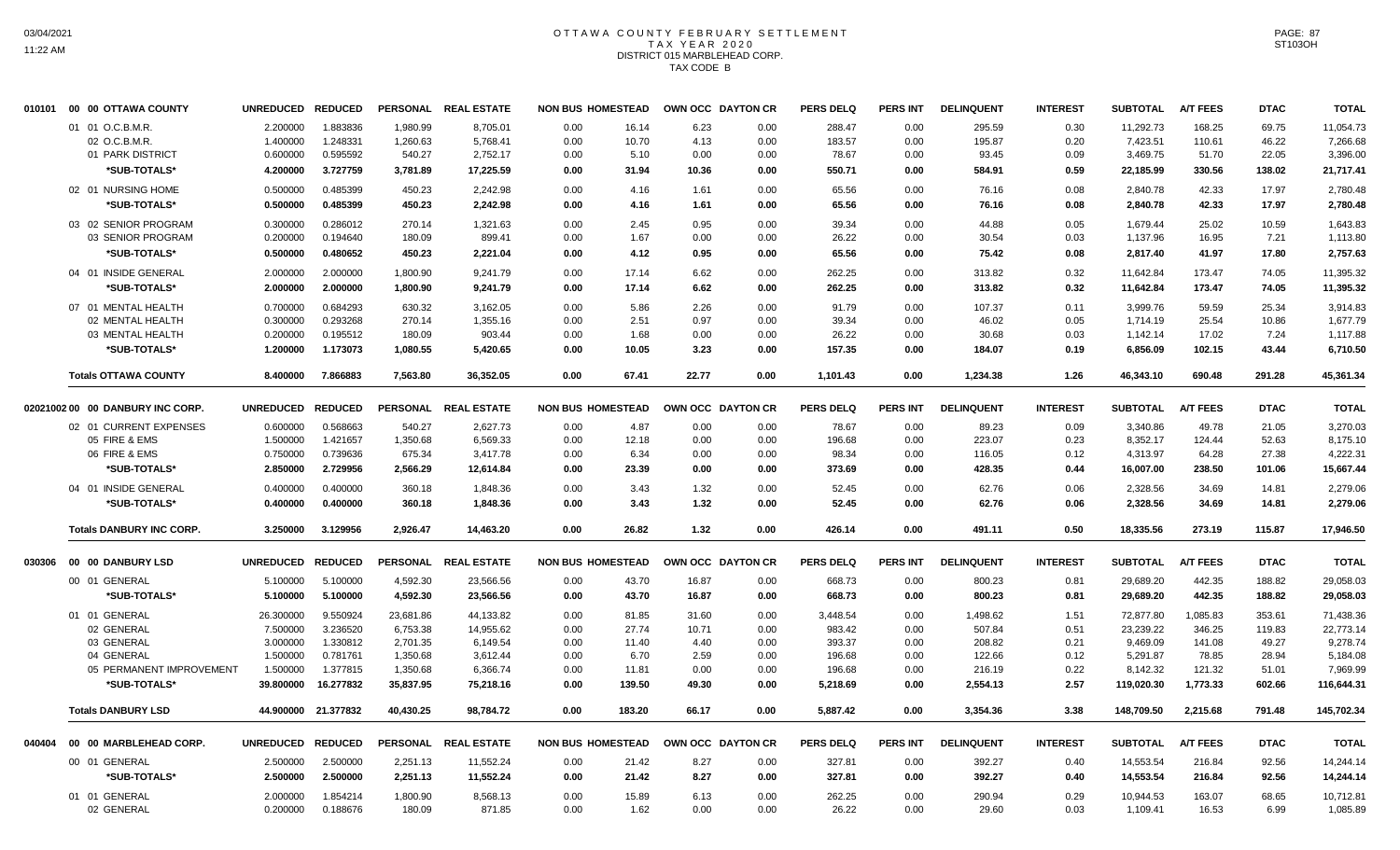### OTTAWA COUNTY FEBRUARY SETTLEMENT TAX YEAR 2020 DISTRICT 015 MARBLEHEAD CORP. TAX CODE B

| 040404                   |    | 00 00 MARBLEHEAD CORP.             | <b>UNREDUCED</b> | <b>REDUCED</b> | <b>PERSONAL</b> | <b>REAL ESTATE</b> | <b>NON BUS HOMESTEAD</b> |        | OWN OCC DAYTON CR        |      | <b>PERS DELQ</b> | <b>PERS INT</b> | <b>DELINQUENT</b> | <b>INTEREST</b> | <b>SUBTOTAL</b> | <b>A/T FEES</b> | <b>DTAC</b> | <b>TOTAL</b> |
|--------------------------|----|------------------------------------|------------------|----------------|-----------------|--------------------|--------------------------|--------|--------------------------|------|------------------|-----------------|-------------------|-----------------|-----------------|-----------------|-------------|--------------|
|                          | 01 | *SUB-TOTALS*                       | 2.200000         | 2.042890       | 1,980.99        | 9,439.98           | 0.00                     | 17.51  | 6.13                     | 0.00 | 288.47           | 0.00            | 320.54            | 0.32            | 12,053.94       | 179.60          | 75.64       | 11,798.70    |
|                          |    | <b>Totals MARBLEHEAD CORP.</b>     | 4.700000         | 4.542890       | 4,232.12        | 20.992.22          | 0.00                     | 38.93  | 14.40                    | 0.00 | 616.28           | 0.00            | 712.81            | 0.72            | 26,607.48       | 396.44          | 168.20      | 26,042.84    |
| 050503                   |    | 00 00 EHOVE JVS                    | <b>UNREDUCED</b> | <b>REDUCED</b> | <b>PERSONAL</b> | <b>REAL ESTATE</b> | <b>NON BUS HOMESTEAD</b> |        | <b>OWN OCC DAYTON CR</b> |      | <b>PERS DELQ</b> | <b>PERS INT</b> | <b>DELINQUENT</b> | <b>INTEREST</b> | <b>SUBTOTAL</b> | <b>A/T FEES</b> | <b>DTAC</b> | <b>TOTAL</b> |
|                          |    | 01 01 GENERAL                      | 1.950000         | 0.768216       | 1,755.88        | 3,549.85           | 0.00                     | 6.58   | 2.54                     | 0.00 | 255.69           | 0.00            | 120.54            | 0.12            | 5,691.20        | 84.80           | 28.44       | 5,577.96     |
|                          |    | 02 GENERAL                         | 0.500000         | 0.484661       | 450.23          | 2,239.57           | 0.00                     | 4.15   | 0.00                     | 0.00 | 65.56            | 0.00            | 76.05             | 0.08            | 2,835.64        | 42.25           | 17.94       | 2,775.45     |
|                          |    | 03 GENERAL                         | 1.500000         | 1.453982       | 1,350.64        | 6.718.67           | 0.00                     | 12.46  | 4.81                     | 0.00 | 196.70           | 0.00            | 228.15            | 0.21            | 8.511.64        | 126.82          | 53.83       | 8,330.99     |
|                          |    | *SUB-TOTALS*                       | 3.950000         | 2.706859       | 3,556.75        | 12,508.09          | 0.00                     | 23.19  | 7.35                     | 0.00 | 517.95           | 0.00            | 424.74            | 0.41            | 17,038.48       | 253.87          | 100.21      | 16,684.40    |
|                          |    | 02 01 PERMANENT IMPROVEMENT        | 0.500000         | 0.490867       | 450.23          | 2,268.24           | 0.00                     | 4.21   | 0.00                     | 0.00 | 65.56            | 0.00            | 77.02             | 0.08            | 2,865.34        | 42.69           | 18.17       | 2,804.48     |
|                          |    | *SUB-TOTALS*                       | 0.500000         | 0.490867       | 450.23          | 2,268.24           | 0.00                     | 4.21   | 0.00                     | 0.00 | 65.56            | 0.00            | 77.02             | 0.08            | 2,865.34        | 42.69           | 18.17       | 2,804.48     |
|                          |    | <b>Totals EHOVE JVS</b>            | 4.450000         | 3.197726       | 4,006.98        | 14.776.33          | 0.00                     | 27.40  | 7.35                     | 0.00 | 583.51           | 0.00            | 501.76            | 0.49            | 19,903.82       | 296.56          | 118.38      | 19,488.88    |
| 060605                   |    | 00 00 IDA RUPP LIBRARY TAX         | <b>UNREDUCED</b> | <b>REDUCED</b> | <b>PERSONAL</b> | <b>REAL ESTATE</b> | <b>NON BUS HOMESTEAD</b> |        | <b>OWN OCC DAYTON CR</b> |      | PERS DELQ        | <b>PERS INT</b> | <b>DELINQUENT</b> | <b>INTEREST</b> | <b>SUBTOTAL</b> | <b>A/T FEES</b> | <b>DTAC</b> | <b>TOTAL</b> |
|                          |    | 01 05 IDA RUPP LIBRARY TAX         | 0.800000         | 0.790610       | 720.36          | 3,653.33           | 0.00                     | 6.78   | 0.00                     | 0.00 | 104.90           | 0.00            | 124.05            | 0.13            | 4,609.55        | 68.68           | 29.27       | 4,511.60     |
|                          |    | *SUB-TOTALS*                       | 0.800000         | 0.790610       | 720.36          | 3,653.33           | 0.00                     | 6.78   | 0.00                     | 0.00 | 104.90           | 0.00            | 124.05            | 0.13            | 4,609.55        | 68.68           | 29.27       | 4,511.60     |
|                          |    | <b>Totals IDA RUPP LIBRARY TAX</b> | 0.800000         | 0.790610       | 720.36          | 3,653.33           | 0.00                     | 6.78   | 0.00                     | 0.00 | 104.90           | 0.00            | 124.05            | 0.13            | 4,609.55        | 68.68           | 29.27       | 4,511.60     |
| <b>MARBLEHEAD CORP.</b>  |    |                                    |                  |                |                 |                    |                          |        |                          |      |                  |                 |                   |                 |                 |                 |             |              |
| <b>TAX CODE B TOTALS</b> |    |                                    | 66.500000        | 40.905897      | 59,879.98       | 189,021.85         | 0.00                     | 350.54 | 112.01                   | 0.00 | 8,719.68         | 0.00            | 6,418.47          | 6.48            | 264,509.01      | 3,941.03        | 1,514.48    | 259,053.50   |

PAGE: 88 ST103OH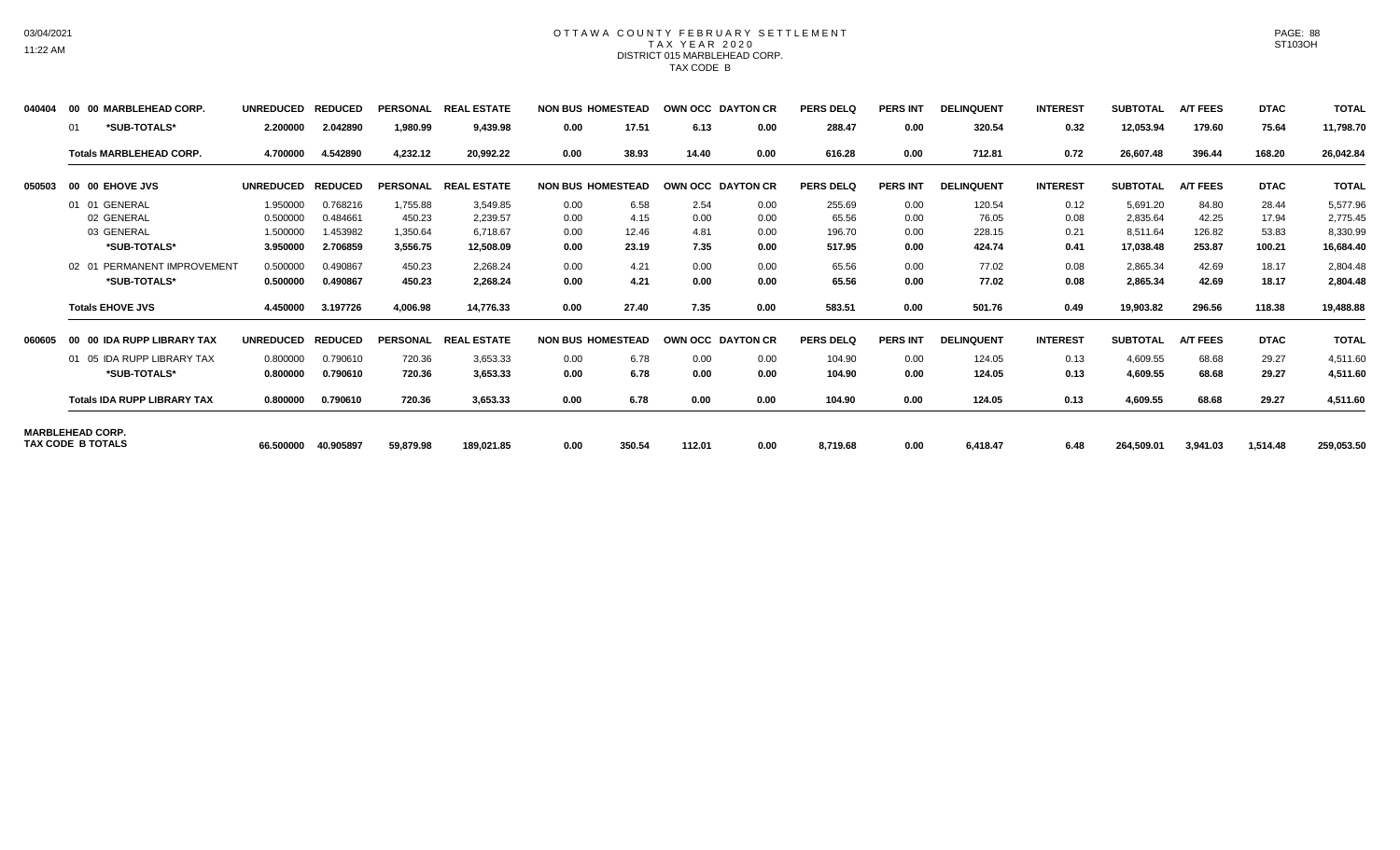## OTTAWA COUNTY FEBRUARY SETTLEMENT TAX YEAR 2020 DISTRICT 015 MARBLEHEAD CORP. DISTRICT

|        | 010101 00 00 OTTAWA COUNTY       | UNREDUCED REDUCED |                 | PERSONAL REAL ESTATE |            | <b>NON BUS HOMESTEAD</b> | OWN OCC DAYTON CR |      | <b>PERS DELQ</b> | <b>PERS INT</b> | <b>DELINQUENT</b> | <b>INTEREST</b> | <b>SUBTOTAL</b> | <b>A/T FEES</b> | <b>DTAC</b> | <b>TOTAL</b> |
|--------|----------------------------------|-------------------|-----------------|----------------------|------------|--------------------------|-------------------|------|------------------|-----------------|-------------------|-----------------|-----------------|-----------------|-------------|--------------|
|        | 01 01 O.C.B.M.R.                 |                   | 1,980.99        | 87,962.17            | 7,928.49   | 633.03                   | 458.49            | 0.00 | 288.47           | 0.00            | 3,759.22          | 21.49           | 103,032.35      | 1,535.11        | 425.29      | 101,071.95   |
|        | 02 O.C.B.M.R.                    |                   | 1,260.63        | 64,997.89            | 5,925.02   | 471.71                   | 342.11            | 0.00 | 183.57           | 0.00            | 2,784.27          | 16.04           | 75,981.24       | 1,132.08        | 311.92      | 74,537.24    |
|        | 01 PARK DISTRICT                 |                   | 540.27          | 46,559.66            | 0.00       | 310.03                   | 0.00              | 0.00 | 78.67            | 0.00            | 2,007.89          | 11.80           | 49,508.32       | 737.65          | 197.79      | 48,572.88    |
|        | *SUB-TOTALS*                     |                   | 3,781.89        | 199,519.72           | 13,853.51  | 1,414.77                 | 800.60            | 0.00 | 550.71           | 0.00            | 8,551.38          | 49.33           | 228,521.91      | 3,404.84        | 935.00      | 224,182.07   |
|        | 02 01 NURSING HOME               |                   | 450.23          | 30,697.78            | 2,846.48   | 225.64                   | 163.98            | 0.00 | 65.56            | 0.00            | 1,319.67          | 7.69            | 35,777.03       | 533.06          | 145.61      | 35,098.36    |
|        | *SUB-TOTALS*                     |                   | 450.23          | 30,697.78            | 2,846.48   | 225.64                   | 163.98            | 0.00 | 65.56            | 0.00            | 1,319.67          | 7.69            | 35,777.03       | 533.06          | 145.61      | 35,098.36    |
|        | 03 02 SENIOR PROGRAM             |                   | 270.14          | 16,058.83            | 1,474.24   | 117.16                   | 85.04             | 0.00 | 39.34            | 0.00            | 688.91            | 3.99            | 18,737.65       | 279.18          | 76.70       | 18,381.77    |
|        | 03 SENIOR PROGRAM                |                   | 180.09          | 13.658.55            | 0.00       | 90.48                    | 0.00              | 0.00 | 26.22            | 0.00            | 588.13            | 3.44            | 14,546.91       | 216.73          | 58.40       | 14,271.78    |
|        | *SUB-TOTALS*                     |                   | 450.23          | 29,717.38            | 1,474.24   | 207.64                   | 85.04             | 0.00 | 65.56            | 0.00            | 1,277.04          | 7.43            | 33,284.56       | 495.91          | 135.10      | 32,653.55    |
|        | 04 01 INSIDE GENERAL             |                   | 1,800.90        | 140.963.85           | 13,176.82  | 1,042.39                 | 758.26            | 0.00 | 262.25           | 0.00            | 6,070.23          | 35.55           | 164.110.25      | 2.445.14        | 664.94      | 161,000.17   |
|        | *SUB-TOTALS*                     |                   | 1.800.90        | 140.963.85           | 13.176.82  | 1.042.39                 | 758.26            | 0.00 | 262.25           | 0.00            | 6,070.23          | 35.55           | 164,110.25      | 2.445.14        | 664.94      | 161,000.17   |
|        | 07 01 MENTAL HEALTH              |                   | 630.32          | 44.898.25            | 4.175.08   | 330.71                   | 240.42            | 0.00 | 91.79            | 0.00            | 1.931.29          | 11.27           | 52.309.13       | 779.37          | 212.56      | 51.317.20    |
|        | 02 MENTAL HEALTH                 |                   | 270.14          | 19,242.09            | 1,789.32   | 141.73                   | 103.04            | 0.00 | 39.34            | 0.00            | 827.70            | 4.83            | 22,418.19       | 334.02          | 91.10       | 21,993.07    |
|        | 03 MENTAL HEALTH                 |                   | 180.09          | 14,240.70            | 0.00       | 94.52                    | 0.00              | 0.00 | 26.22            | 0.00            | 613.53            | 3.60            | 15,158.66       | 225.86          | 60.75       | 14,872.05    |
|        | *SUB-TOTALS*                     |                   | 1,080.55        | 78,381.04            | 5,964.40   | 566.96                   | 343.46            | 0.00 | 157.35           | 0.00            | 3,372.52          | 19.70           | 89,885.98       | 1,339.25        | 364.41      | 88,182.32    |
|        | <b>Totals OTTAWA COUNTY</b>      |                   | 7,563.80        | 479,279.77           | 37,315.45  | 3,457.40                 | 2,151.34          | 0.00 | 1,101.43         | 0.00            | 20,590.84         | 119.70          | 551,579.73      | 8,218.20        | 2,245.06    | 541,116.47   |
|        | 02021002 00 00 DANBURY INC CORP. | UNREDUCED REDUCED | <b>PERSONAL</b> | <b>REAL ESTATE</b>   |            | <b>NON BUS HOMESTEAD</b> | OWN OCC DAYTON CR |      | <b>PERS DELQ</b> | <b>PERS INT</b> | <b>DELINQUENT</b> | <b>INTEREST</b> | <b>SUBTOTAL</b> | <b>A/T FEES</b> | <b>DTAC</b> | <b>TOTAL</b> |
|        | 02 01 CURRENT EXPENSES           |                   | 540.27          | 41,747.30            | 0.00       | 277.17                   | 0.00              | 0.00 | 78.67            | 0.00            | 1,798.80          | 10.55           | 44,452.76       | 662.32          | 177.99      | 43,612.45    |
|        | 05 FIRE & EMS                    |                   | 1,350.68        | 104,368.21           | 0.00       | 692.93                   | 0.00              | 0.00 | 196.68           | 0.00            | 4,496.99          | 26.38           | 111,131.87      | 1,655.79        | 444.97      | 109,031.11   |
|        | 06 FIRE & EMS                    |                   | 675.34          | 57,840.81            | 0.00       | 385.16                   | 0.00              | 0.00 | 98.34            | 0.00            | 2,494.40          | 14.67           | 61,508.72       | 916.45          | 245.71      | 60,346.56    |
|        | *SUB-TOTALS*                     |                   | 2,566.29        | 203,956.32           | 0.00       | 1,355.26                 | 0.00              | 0.00 | 373.69           | 0.00            | 8,790.19          | 51.60           | 217,093.35      | 3,234.56        | 868.67      | 212,990.12   |
|        | 04 01 INSIDE GENERAL             |                   | 360.18          | 28,192.77            | 2,635.36   | 208.48                   | 151.65            | 0.00 | 52.45            | 0.00            | 1,214.04          | 7.11            | 32,822.04       | 489.02          | 132.99      | 32,200.03    |
|        | *SUB-TOTALS*                     |                   | 360.18          | 28,192.77            | 2,635.36   | 208.48                   | 151.65            | 0.00 | 52.45            | 0.00            | 1,214.04          | 7.11            | 32,822.04       | 489.02          | 132.99      | 32,200.03    |
|        | <b>Totals DANBURY INC CORP.</b>  |                   | 2,926.47        | 232,149.09           | 2,635.36   | 1,563.74                 | 151.65            | 0.00 | 426.14           | 0.00            | 10,004.23         | 58.71           | 249,915.39      | 3,723.58        | 1,001.66    | 245,190.15   |
|        | 030306 00 00 DANBURY LSD         | UNREDUCED REDUCED | <b>PERSONAL</b> | <b>REAL ESTATE</b>   |            | <b>NON BUS HOMESTEAD</b> | OWN OCC DAYTON CR |      | <b>PERS DELQ</b> | <b>PERS INT</b> | <b>DELINQUENT</b> | <b>INTEREST</b> | <b>SUBTOTAL</b> | <b>A/T FEES</b> | <b>DTAC</b> | <b>TOTAL</b> |
|        | 00 01 GENERAL                    |                   | 4,592.30        | 359,457.81           | 33,600.88  | 2,658.09                 | 1,933.54          | 0.00 | 668.73           | 0.00            | 15,479.06         | 90.63           | 418,481.04      | 6,235.10        | 1,695.58    | 410,550.36   |
|        | *SUB-TOTALS*                     |                   | 4,592.30        | 359,457.81           | 33,600.88  | 2,658.09                 | 1,933.54          | 0.00 | 668.73           | 0.00            | 15,479.06         | 90.63           | 418,481.04      | 6,235.10        | 1,695.58    | 410,550.36   |
|        | 01 01 GENERAL                    |                   | 23,681.86       | 697,466.01           | 65,356.09  | 5,167.02                 | 3,759.66          | 0.00 | 3,448.54         | 0.00            | 30,049.99         | 176.22          | 829,105.39      | 12,353.14       | 3,284.36    | 813,467.89   |
|        | 02 GENERAL                       |                   | 6,753.38        | 214,207.82           | 19,932.20  | 1,578.61                 | 1,147.69          | 0.00 | 983.42           | 0.00            | 9,215.39          | 53.79           | 253,872.30      | 3,782.54        | 1,013.65    | 249,076.11   |
|        | 03 GENERAL                       |                   | 2,701.35        | 88,033.31            | 8,191.24   | 648.74                   | 471.65            | 0.00 | 393.37           | 0.00            | 3,787.23          | 22.11           | 104,249.00      | 1,553.24        | 416.59      | 102,279.17   |
|        | 04 GENERAL                       |                   | 1,350.68        | 50,475.99            | 4,688.00   | 371.46                   | 270.00            | 0.00 | 196.68           | 0.00            | 2,170.65          | 12.65           | 59,536.11       | 887.05          | 239.16      | 58,409.90    |
|        | 05 PERMANENT IMPROVEMENT         |                   | 1,350.68        | 98,468.75            | 0.00       | 652.90                   | 0.00              | 0.00 | 196.68           | 0.00            | 4,241.15          | 24.85           | 104,935.01      | 1,563.47        | 420.49      | 102,951.05   |
|        | *SUB-TOTALS*                     |                   | 35,837.95       | 1,148,651.88         | 98,167.53  | 8,418.73                 | 5,649.00          | 0.00 | 5,218.69         | 0.00            | 49,464.41         | 289.62          | 1,351,697.81    | 20,139.44       | 5,374.25    | 1,326,184.12 |
|        | <b>Totals DANBURY LSD</b>        |                   | 40,430.25       | 1,508,109.69         | 131,768.41 | 11,076.82                | 7,582.54          | 0.00 | 5,887.42         | 0.00            | 64,943.47         | 380.25          | 1,770,178.85    | 26,374.54       | 7,069.83    | 1,736,734.48 |
| 040404 | 00 00 MARBLEHEAD CORP.           | UNREDUCED REDUCED | <b>PERSONAL</b> | <b>REAL ESTATE</b>   |            | <b>NON BUS HOMESTEAD</b> | OWN OCC DAYTON CR |      | <b>PERS DELQ</b> | <b>PERS INT</b> | <b>DELINQUENT</b> | <b>INTEREST</b> | <b>SUBTOTAL</b> | <b>A/T FEES</b> | <b>DTAC</b> | <b>TOTAL</b> |
|        | 00 01 GENERAL                    |                   | 2,251.13        | 176,204.81           | 16,471.02  | 1,302.98                 | 947.82            | 0.00 | 327.81           | 0.00            | 7,587.78          | 44.43           | 205, 137.78     | 3,056.42        | 831.17      | 201,250.19   |
|        | *SUB-TOTALS*                     |                   | 2,251.13        | 176,204.81           | 16,471.02  | 1,302.98                 | 947.82            | 0.00 | 327.81           | 0.00            | 7,587.78          | 44.43           | 205,137.78      | 3,056.42        | 831.17      | 201,250.19   |
|        | 01 01 GENERAL                    |                   | 1,800.90        | 115,747.73           | 10,721.71  | 850.12                   | 617.72            | 0.00 | 262.25           | 0.00            | 4.974.81          | 28.95           | 135,004.19      | 2.011.48        | 549.44      | 132.443.27   |
|        | 02 GENERAL                       |                   | 180.09          | 14,186.72            | 0.00       | 94.30                    | 0.00              | 0.00 | 26.22            | 0.00            | 611.48            | 3.59            | 15,102.40       | 225.02          | 60.41       | 14,816.97    |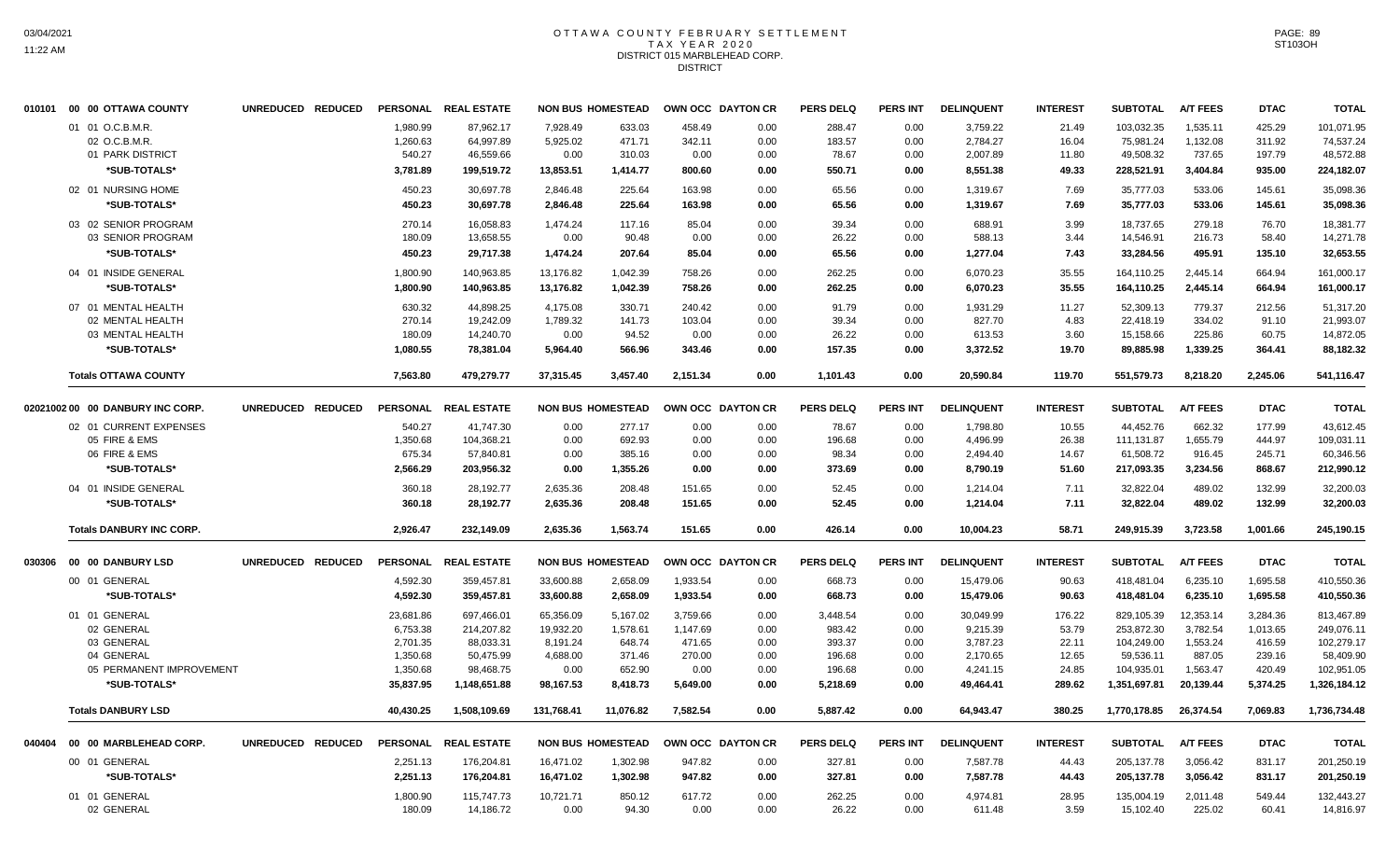### OTTAWA COUNTY FEBRUARY SETTLEMENT TAX YEAR 2020 DISTRICT 015 MARBLEHEAD CORP. DISTRICT

| 040404 | 00 00 MARBLEHEAD CORP.             | <b>UNREDUCED</b> | <b>REDUCED</b> | <b>PERSONAL</b> | <b>REAL ESTATE</b> |            | <b>NON BUS HOMESTEAD</b> | OWN OCC DAYTON CR |      | <b>PERS DELQ</b> | <b>PERS INT</b> | <b>DELINQUENT</b> | <b>INTEREST</b> | <b>SUBTOTAL</b> | <b>A/T FEES</b> | <b>DTAC</b> | <b>TOTAL</b> |
|--------|------------------------------------|------------------|----------------|-----------------|--------------------|------------|--------------------------|-------------------|------|------------------|-----------------|-------------------|-----------------|-----------------|-----------------|-------------|--------------|
|        | *SUB-TOTALS*<br>01                 |                  |                | 1,980.99        | 129,934.45         | 10,721.71  | 944.42                   | 617.72            | 0.00 | 288.47           | 0.00            | 5,586.29          | 32.54           | 150,106.59      | 2,236.50        | 609.85      | 147,260.24   |
|        | <b>Totals MARBLEHEAD CORP.</b>     |                  |                | 4,232.12        | 306,139.26         | 27,192.73  | 2.247.40                 | 1.565.54          | 0.00 | 616.28           | 0.00            | 13,174.07         | 76.97           | 355,244.37      | 5,292.92        | 1,441.02    | 348,510.43   |
| 050503 | 00 00 EHOVE JVS                    | <b>UNREDUCED</b> | <b>REDUCED</b> | <b>PERSONAL</b> | <b>REAL ESTATE</b> |            | <b>NON BUS HOMESTEAD</b> | OWN OCC DAYTON CR |      | <b>PERS DELQ</b> | <b>PERS INT</b> | <b>DELINQUENT</b> | <b>INTEREST</b> | <b>SUBTOTAL</b> | <b>A/T FEES</b> | <b>DTAC</b> | <b>TOTAL</b> |
|        | 01 01 GENERAL                      |                  |                | 1,755.88        | 59,139.32          | 5,560.89   | 439.26                   | 319.75            | 0.00 | 255.69           | 0.00            | 2,549.86          | 14.99           | 70,035.64       | 1,043.49        | 277.81      | 68,714.34    |
|        | 02 GENERAL                         |                  |                | 450.23          | 35,357.07          | 0.00       | 234.67                   | 0.00              | 0.00 | 65.56            | 0.00            | 1,523.32          | 8.94            | 37,639.79       | 560.81          | 150.80      | 36,928.18    |
|        | 03 GENERAL                         |                  |                | 1,350.64        | 95,532.60          | 8,884.51   | 703.74                   | 511.59            | 0.00 | 196.70           | 0.00            | 4,109.42          | 23.97           | 111,313.17      | 1,658.50        | 452.24      | 109,202.43   |
|        | *SUB-TOTALS*                       |                  |                | 3,556.75        | 190,028.99         | 14,445.40  | 1,377.67                 | 831.34            | 0.00 | 517.95           | 0.00            | 8,182.60          | 47.90           | 218,988.60      | 3,262.80        | 880.85      | 214,844.95   |
|        | 02 01 PERMANENT IMPROVEMENT        |                  |                | 450.23          | 37.322.19          | 0.00       | 248.21                   | 0.00              | 0.00 | 65.56            | 0.00            | 1,608.92          | 9.45            | 39,704.56       | 591.57          | 158.80      | 38,954.19    |
|        | *SUB-TOTALS*                       |                  |                | 450.23          | 37,322.19          | 0.00       | 248.21                   | 0.00              | 0.00 | 65.56            | 0.00            | 1,608.92          | 9.45            | 39,704.56       | 591.57          | 158.80      | 38,954.19    |
|        | <b>Totals EHOVE JVS</b>            |                  |                | 4,006.98        | 227,351.18         | 14,445.40  | 1,625.88                 | 831.34            | 0.00 | 583.51           | 0.00            | 9,791.52          | 57.35           | 258,693.16      | 3,854.37        | 1,039.65    | 253,799.14   |
| 060605 | 00 00 IDA RUPP LIBRARY TAX         | <b>UNREDUCED</b> | <b>REDUCED</b> | <b>PERSONAL</b> | <b>REAL ESTATE</b> |            | <b>NON BUS HOMESTEAD</b> | OWN OCC DAYTON CR |      | <b>PERS DELQ</b> | <b>PERS INT</b> | <b>DELINQUENT</b> | <b>INTEREST</b> | <b>SUBTOTAL</b> | <b>A/T FEES</b> | <b>DTAC</b> | <b>TOTAL</b> |
|        | 01 05 IDA RUPP LIBRARY TAX         |                  |                | 720.36          | 61,597.44          | 0.00       | 410.11                   | 0.00              | 0.00 | 104.90           | 0.00            | 2,656.27          | 15.62           | 65,504.70       | 975.98          | 261.72      | 64,267.00    |
|        | *SUB-TOTALS*                       |                  |                | 720.36          | 61,597.44          | 0.00       | 410.11                   | 0.00              | 0.00 | 104.90           | 0.00            | 2,656.27          | 15.62           | 65,504.70       | 975.98          | 261.72      | 64,267.00    |
|        | <b>Totals IDA RUPP LIBRARY TAX</b> |                  |                | 720.36          | 61,597.44          | 0.00       | 410.11                   | 0.00              | 0.00 | 104.90           | 0.00            | 2,656.27          | 15.62           | 65,504.70       | 975.98          | 261.72      | 64,267.00    |
|        | <b>MARBLEHEAD CORP.</b>            |                  |                |                 |                    |            |                          |                   |      |                  |                 |                   |                 |                 |                 |             |              |
|        | <b>DISTRICT TOTALS</b>             |                  |                | 59,879.98       | 2,814,626.43       | 213,357.35 | 20,381.35                | 12,282.41         | 0.00 | 8,719.68         | 0.00            | 121,160.40        | 708.60          | 3,251,116.20    | 48,439.59       | 13,058.94   | 3,189,617.67 |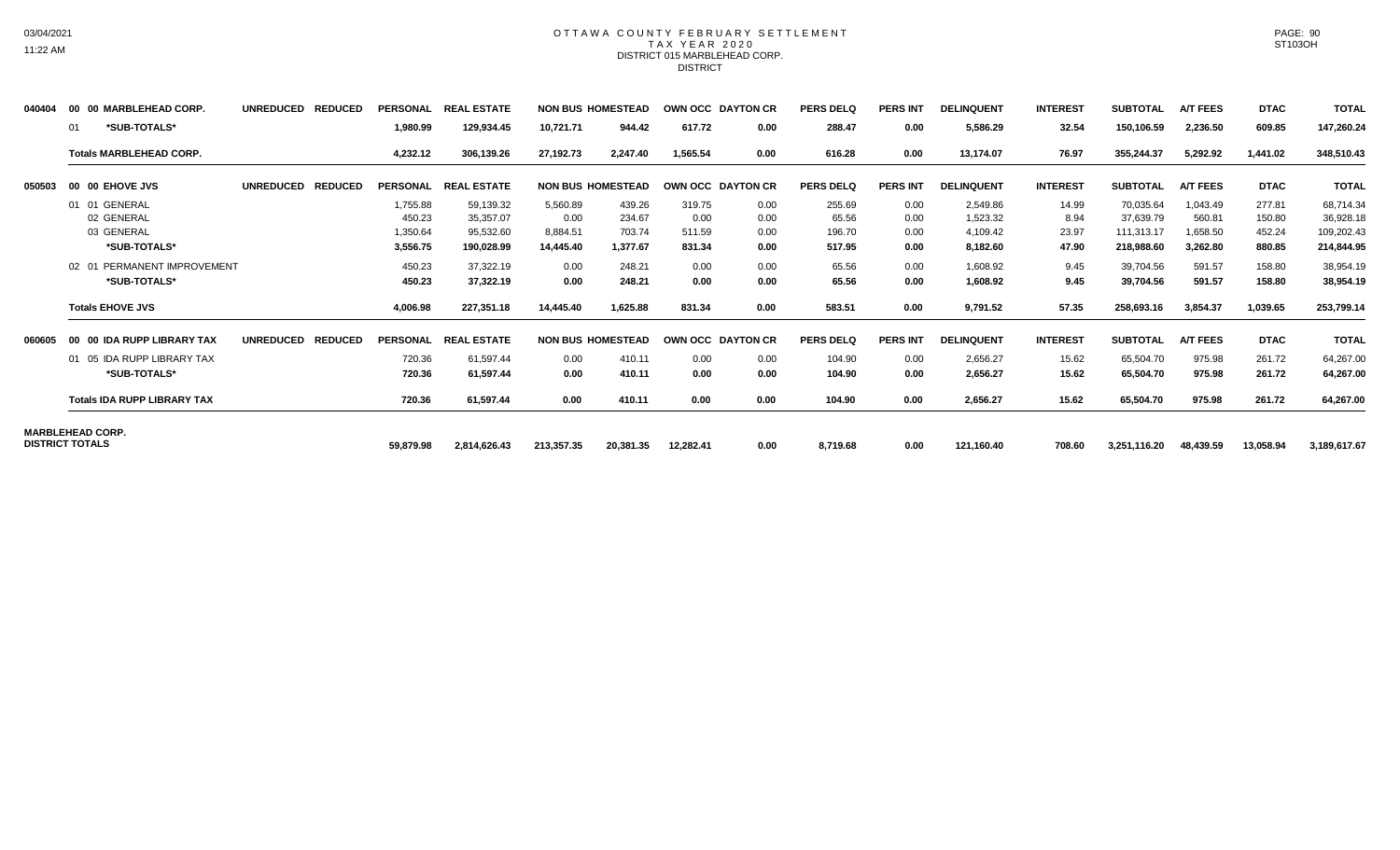# OTTAWA COUNTY FEBRUARY SETTLEMENT TAX YEAR 2020 DISTRICT 016 ERIE TOWNSHIP TAX CODE A

| 010101 | 00 00 OTTAWA COUNTY         | UNREDUCED REDUCED |                |                 | PERSONAL REAL ESTATE |           | <b>NON BUS HOMESTEAD</b> |          | OWN OCC DAYTON CR | <b>PERS DELQ</b> | <b>PERS INT</b> | <b>DELINQUENT</b> | <b>INTEREST</b> | <b>SUBTOTAL</b> | <b>A/T FEES</b> | <b>DTAC</b> | <b>TOTAL</b> |
|--------|-----------------------------|-------------------|----------------|-----------------|----------------------|-----------|--------------------------|----------|-------------------|------------------|-----------------|-------------------|-----------------|-----------------|-----------------|-------------|--------------|
|        | 01 01 O.C.B.M.R.            | 2.200000          | 1.203400       | 0.00            | 18,583.52            | 1,859.74  | 546.57                   | 133.35   | 0.00              | 0.00             | 0.00            | 651.03            | 4.09            | 21,778.30       | 324.48          | 66.18       | 21,387.64    |
|        | 02 O.C.B.M.R.               | 1.400000          | 0.899310       | 0.00            | 13,887.61            | 1,389.80  | 408.46                   | 99.65    | 0.00              | 0.00             | 0.00            | 486.52            | 3.05            | 16,275.09       | 242.49          | 49.46       | 15,983.14    |
|        | 01 PARK DISTRICT            | 0.600000          | 0.594840       | 0.00            | 10,288.33            | 0.00      | 270.17                   | 0.00     | 0.00              | 0.00             | 0.00            | 360.43            | 2.26            | 10,921.19       | 162.72          | 32.71       | 10,725.76    |
|        | *SUB-TOTALS*                | 4.200000          | 2.697550       | 0.00            | 42,759.46            | 3,249.54  | 1,225.20                 | 233.00   | 0.00              | 0.00             | 0.00            | 1,497.98          | 9.40            | 48,974.58       | 729.69          | 148.35      | 48,096.54    |
|        | 02 01 NURSING HOME          | 0.500000          | 0.432043       | 0.00            | 6,671.83             | 667.68    | 196.23                   | 47.88    | 0.00              | 0.00             | 0.00            | 233.73            | 1.47            | 7,818.82        | 116.50          | 23.76       | 7,678.56     |
|        | *SUB-TOTALS*                | 0.500000          | 0.432043       | 0.00            | 6,671.83             | 667.68    | 196.23                   | 47.88    | 0.00              | 0.00             | 0.00            | 233.73            | 1.47            | 7,818.82        | 116.50          | 23.76       | 7,678.56     |
|        | 03 02 SENIOR PROGRAM        | 0.300000          | 0.223762       | 0.00            | 3,455.45             | 345.80    | 101.63                   | 24.80    | 0.00              | 0.00             | 0.00            | 121.05            | 0.76            | 4,049.49        | 60.33           | 12.31       | 3,976.85     |
|        | 03 SENIOR PROGRAM           | 0.200000          | 0.173250       | 0.00            | 2,996.52             | 0.00      | 78.69                    | 0.00     | 0.00              | 0.00             | 0.00            | 104.98            | 0.66            | 3,180.85        | 47.39           | 9.53        | 3,123.93     |
|        | *SUB-TOTALS*                | 0.500000          | 0.397012       | 0.00            | 6,451.97             | 345.80    | 180.32                   | 24.80    | 0.00              | 0.00             | 0.00            | 226.03            | 1.42            | 7,230.34        | 107.72          | 21.84       | 7,100.78     |
|        | 04 01 INSIDE GENERAL        | 2.000000          | 2.000000       | 0.00            | 30,885.03            | 3,090.81  | 908.38                   | 221.62   | 0.00              | 0.00             | 0.00            | 1,081.98          | 6.79            | 36,194.61       | 539.28          | 109.99      | 35,545.34    |
|        | *SUB-TOTALS*                | 2.000000          | 2.000000       | 0.00            | 30,885.03            | 3,090.81  | 908.38                   | 221.62   | 0.00              | 0.00             | 0.00            | 1,081.98          | 6.79            | 36,194.61       | 539.28          | 109.99      | 35,545.34    |
|        | 07 01 MENTAL HEALTH         | 0.700000          | 0.633701       | 0.00            | 9,785.94             | 979.32    | 287.82                   | 70.22    | 0.00              | 0.00             | 0.00            | 342.83            | 2.15            | 11,468.28       | 170.87          | 34.85       | 11,262.56    |
|        | 02 MENTAL HEALTH            | 0.300000          | 0.271586       | 0.00            | 4,193.97             | 419.71    | 123.35                   | 30.09    | 0.00              | 0.00             | 0.00            | 146.93            | 0.92            | 4,914.97        | 73.23           | 14.94       | 4,826.80     |
|        | 03 MENTAL HEALTH            | 0.200000          | 0.181100       | 0.00            | 3,132.30             | 0.00      | 82.25                    | 0.00     | 0.00              | 0.00             | 0.00            | 109.73            | 0.69            | 3,324.97        | 49.54           | 9.96        | 3,265.47     |
|        | *SUB-TOTALS*                | 1.200000          | 1.086387       | 0.00            | 17,112.21            | 1,399.03  | 493.42                   | 100.31   | 0.00              | 0.00             | 0.00            | 599.49            | 3.76            | 19,708.22       | 293.64          | 59.75       | 19,354.83    |
|        | <b>Totals OTTAWA COUNTY</b> | 8.400000          | 6.612992       | 0.00            | 103,880.50           | 8,752.86  | 3,003.55                 | 627.61   | 0.00              | 0.00             | 0.00            | 3,639.21          | 22.84           | 119,926.57      | 1,786.83        | 363.69      | 117,776.05   |
|        |                             |                   |                |                 |                      |           |                          |          |                   |                  |                 |                   |                 |                 |                 |             |              |
|        |                             | <b>UNREDUCED</b>  | <b>REDUCED</b> | <b>PERSONAL</b> | <b>REAL ESTATE</b>   |           | <b>NON BUS HOMESTEAD</b> |          | OWN OCC DAYTON CR | <b>PERS DELQ</b> | <b>PERS INT</b> | <b>DELINQUENT</b> | <b>INTEREST</b> | <b>SUBTOTAL</b> | <b>A/T FEES</b> | <b>DTAC</b> | <b>TOTAL</b> |
|        | 01 01 FIRE                  | 1.500000          | 0.470261       | 0.00            | 7,262.01             | 726.74    | 213.59                   | 52.11    | 0.00              | 0.00             | 0.00            | 254.41            | 1.60            | 8,510.46        | 126.80          | 25.86       | 8,357.80     |
|        | 02 FIRE                     | 2.000000          | 1.881648       | 0.00            | 32,544.90            | 0.00      | 854.62                   | 0.00     | 0.00              | 0.00             | 0.00            | 1,140.13          | 7.16            | 34,546.81       | 514.73          | 103.48      | 33,928.60    |
|        | *SUB-TOTALS*                | 3.500000          | 2.351909       | 0.00            | 39,806.91            | 726.74    | 1,068.21                 | 52.11    | 0.00              | 0.00             | 0.00            | 1,394.54          | 8.76            | 43,057.27       | 641.53          | 129.34      | 42,286.40    |
|        | 02 01 INSIDE GENERAL        | 3.450000          | 3.450000       | 0.00            | 53,276.68            | 5,331.65  | 1,566.95                 | 382.30   | 0.00              | 0.00             | 0.00            | 1,866.41          | 11.72           | 62,435.71       | 930.25          | 189.73      | 61,315.73    |
|        | *SUB-TOTALS*                | 3.450000          | 3.450000       | 0.00            | 53,276.68            | 5,331.65  | 1,566.95                 | 382.30   | 0.00              | 0.00             | 0.00            | 1,866.41          | 11.72           | 62,435.71       | 930.25          | 189.73      | 61,315.73    |
|        | 03 02 INSIDE ROADS          | 0.750000          | 0.750000       | 0.00            | 11,581.89            | 1,159.05  | 340.64                   | 83.11    | 0.00              | 0.00             | 0.00            | 405.74            | 2.55            | 13,572.98       | 202.23          | 41.25       | 13,329.50    |
|        | *SUB-TOTALS*                | 0.750000          | 0.750000       | 0.00            | 11,581.89            | 1,159.05  | 340.64                   | 83.11    | 0.00              | 0.00             | 0.00            | 405.74            | 2.55            | 13,572.98       | 202.23          | 41.25       | 13,329.50    |
|        | <b>Totals ERIE TOWNSHIP</b> | 7.700000          | 6.551909       | 0.00            | 104,665.48           | 7,217.44  | 2,975.80                 | 517.52   | 0.00              | 0.00             | 0.00            | 3,666.69          | 23.03           | 119,065.96      | 1,774.01        | 360.32      | 116,931.63   |
| 030304 | 00 00 PORT CLINTON CSD      | <b>UNREDUCED</b>  | <b>REDUCED</b> |                 | PERSONAL REAL ESTATE |           | <b>NON BUS HOMESTEAD</b> |          | OWN OCC DAYTON CR | <b>PERS DELQ</b> | PERS INT        | <b>DELINQUENT</b> | <b>INTEREST</b> | <b>SUBTOTAL</b> | <b>A/T FEES</b> | <b>DTAC</b> | <b>TOTAL</b> |
|        | 00 01 GENERAL               | 2.800000          | 2.800000       | 0.00            | 43,239.04            | 4,327.13  | 1,271.73                 | 310.27   | 0.00              | 0.00             | 0.00            | 1,514.77          | 9.51            | 50,672.45       | 754.99          | 153.98      | 49,763.48    |
|        | 02 PERMANENT IMPROVEMENT    | 0.700000          | 0.700000       | 0.00            | 10,809.76            | 1,081.78  | 317.93                   | 77.57    | 0.00              | 0.00             | 0.00            | 378.69            | 2.38            | 12,668.11       | 188.75          | 38.50       | 12,440.86    |
|        | *SUB-TOTALS*                | 3.500000          | 3.500000       | 0.00            | 54,048.80            | 5,408.91  | 1,589.66                 | 387.84   | 0.00              | 0.00             | 0.00            | 1,893.46          | 11.89           | 63,340.56       | 943.74          | 192.48      | 62,204.34    |
|        | 01 01 GENERAL               | 27.900000         | 7.150575       | 0.00            | 110,422.86           | 11,050.54 | 3,247.70                 | 792.36   | 0.00              | 0.00             | 0.00            | 3,868.38          | 24.28           | 129,406.12      | 1,928.07        | 393.23      | 127,084.82   |
|        | 02 GENERAL                  | 5.900000          | 2.035075       | 0.00            | 31,426.68            | 3,145.02  | 924.31                   | 225.51   | 0.00              | 0.00             | 0.00            | 1,100.95          | 6.91            | 36,829.38       | 548.73          | 111.91      | 36,168.74    |
|        | 03 GENERAL                  | 3.900000          | 1.537236       | 0.00            | 23,738.79            | 2,375.65  | 698.19                   | 170.34   | 0.00              | 0.00             | 0.00            | 831.63            | 5.22            | 27,819.82       | 414.50          | 84.54       | 27,320.78    |
|        | 04 GENERAL                  | 4.900000          | 2.317685       | 0.00            | 35,790.88            | 3,581.76  | 1,052.66                 | 256.83   | 0.00              | 0.00             | 0.00            | 1,253.84          | 7.87            | 41,943.84       | 624.94          | 127.46      | 41,191.44    |
|        | 05 GENERAL                  | 6.900000          | 3.569970       | 0.00            | 55,129.31            | 5,517.05  | 1,621.44                 | 395.59   | 0.00              | 0.00             | 0.00            | 1,931.32          | 12.12           | 64,606.83       | 962.60          | 196.32      | 63,447.91    |
|        | *SUB-TOTALS*                | 49.500000         | 16.610541      | 0.00            | 256,508.52           | 25,670.02 | 7,544.30                 | 1,840.63 | 0.00              | 0.00             | 0.00            | 8,986.12          | 56.40           | 300,605.99      | 4,478.84        | 913.46      | 295,213.69   |
|        | 02 01 SUPPLIES              | 2.300000          | 0.589474       | 0.00            | 9,102.96             | 910.98    | 267.73                   | 65.32    | 0.00              | 0.00             | 0.00            | 318.90            | 2.00            | 10,667.89       | 158.94          | 32.42       | 10,476.53    |
|        | *SUB-TOTALS*                | 2.300000          | 0.589474       | 0.00            | 9,102.96             | 910.98    | 267.73                   | 65.32    | 0.00              | 0.00             | 0.00            | 318.90            | 2.00            | 10,667.89       | 158.94          | 32.42       | 10,476.53    |
|        | 04 01 PERMANENT IMPROVEMENT | 0.300000          | 0.300000       | 0.00            | 4,632.75             | 463.62    | 136.26                   | 33.24    | 0.00              | 0.00             | 0.00            | 162.30            | 1.02            | 5,429.19        | 80.89           | 16.50       | 5,331.80     |
|        | *SUB-TOTALS*                | 0.300000          | 0.300000       | 0.00            | 4,632.75             | 463.62    | 136.26                   | 33.24    | 0.00              | 0.00             | 0.00            | 162.30            | 1.02            | 5,429.19        | 80.89           | 16.50       | 5,331.80     |
|        | 07 01 EMERGENCY             | 2.630000          | 2.630000       | 0.00            | 40,613.81            | 4,064.42  | 1,194.51                 | 291.43   | 0.00              | 0.00             | 0.00            | 1,422.80          | 8.93            | 47,595.90       | 709.15          | 144.63      | 46,742.12    |
|        |                             |                   |                |                 |                      |           |                          |          |                   |                  |                 |                   |                 |                 |                 |             |              |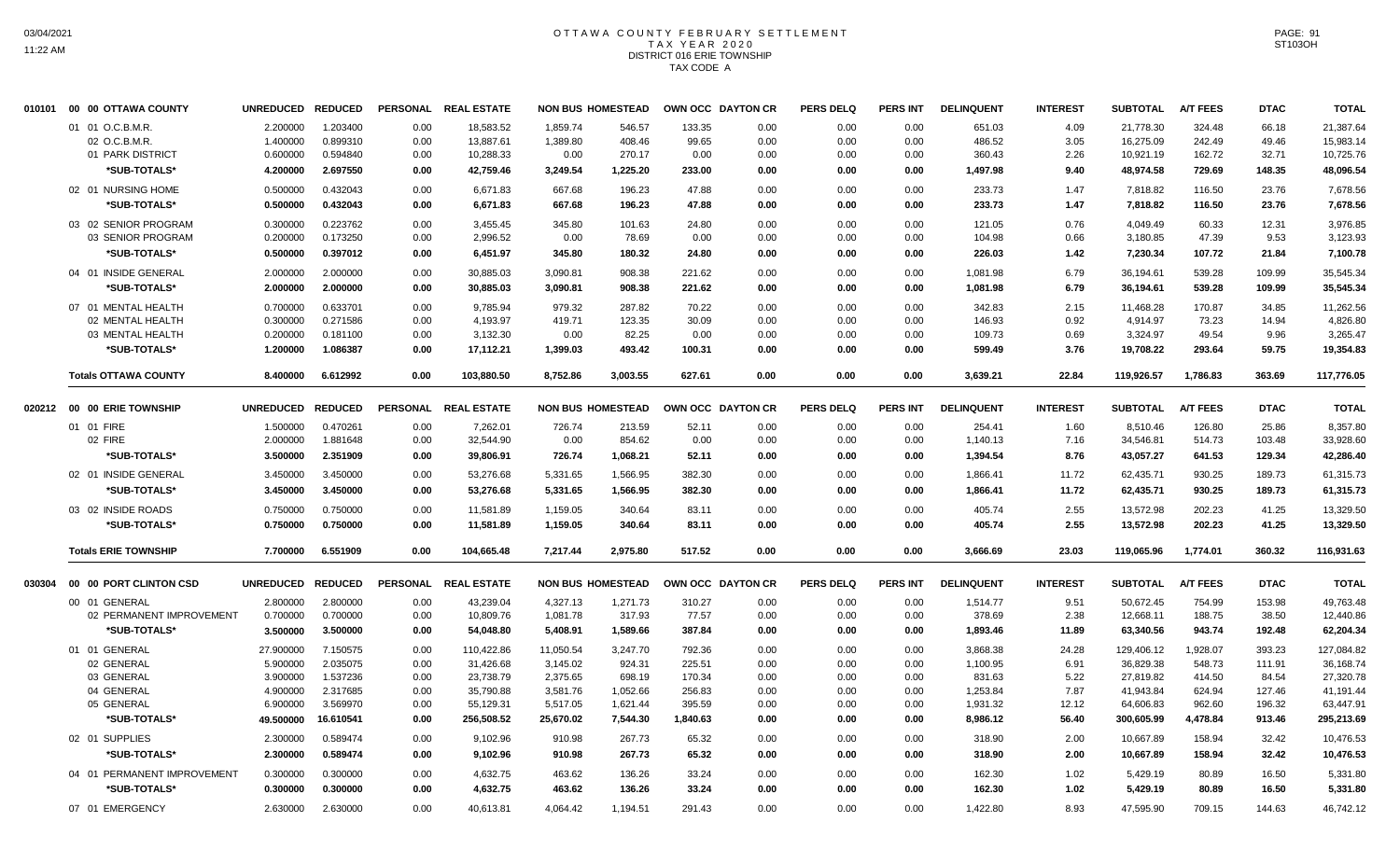## OTTAWA COUNTY FEBRUARY SETTLEMENT TAX YEAR 2020 DISTRICT 016 ERIE TOWNSHIP TAX CODE A

| 030304 | 00 00 PORT CLINTON CSD             | <b>UNREDUCED</b> | <b>REDUCED</b> | <b>PERSONAL</b> | <b>REAL ESTATE</b> |           | <b>NON BUS HOMESTEAD</b> |          | <b>OWN OCC DAYTON CR</b> | <b>PERS DELQ</b> | <b>PERS INT</b> | <b>DELINQUENT</b> | <b>INTEREST</b> | <b>SUBTOTAL</b> | <b>A/T FEES</b> | <b>DTAC</b> | <b>TOTAL</b> |
|--------|------------------------------------|------------------|----------------|-----------------|--------------------|-----------|--------------------------|----------|--------------------------|------------------|-----------------|-------------------|-----------------|-----------------|-----------------|-------------|--------------|
|        | *SUB-TOTALS*<br>07                 | 2.630000         | 2.630000       | 0.00            | 40,613.81          | 4,064.42  | 1,194.51                 | 291.43   | 0.00                     | 0.00             | 0.00            | 1,422.80          | 8.93            | 47,595.90       | 709.15          | 144.63      | 46,742.12    |
|        | 09 01 BOND                         | 3.450000         | 3.450000       | 0.00            | 53,276.68          | 5,331.65  | 1,566.95                 | 382.30   | 0.00                     | 0.00             | 0.00            | 1,866.41          | 11.72           | 62,435.71       | 930.25          | 189.73      | 61,315.73    |
|        | *SUB-TOTALS*                       | 3.450000         | 3.450000       | 0.00            | 53,276.68          | 5,331.65  | 1,566.95                 | 382.30   | 0.00                     | 0.00             | 0.00            | 1,866.41          | 11.72           | 62,435.71       | 930.25          | 189.73      | 61,315.73    |
|        | <b>Totals PORT CLINTON CSD</b>     | 61.680000        | 27.080015      | 0.00            | 418,183.52         | 41,849.60 | 12,299.41                | 3,000.76 | 0.00                     | 0.00             | 0.00            | 14,649.99         | 91.96           | 490,075.24      | 7,301.81        | 1,489.22    | 481,284.21   |
| 050502 | 00 00 VANGUARD JVS                 | <b>UNREDUCED</b> | <b>REDUCED</b> | <b>PERSONAL</b> | <b>REAL ESTATE</b> |           | <b>NON BUS HOMESTEAD</b> |          | OWN OCC DAYTON CR        | <b>PERS DELQ</b> | <b>PERS INT</b> | <b>DELINQUENT</b> | <b>INTEREST</b> | <b>SUBTOTAL</b> | A/T FEES        | <b>DTAC</b> | <b>TOTAL</b> |
|        | 01 01 GENERAL                      | 1.600000         | 1.600000       | 0.00            | 24,708.02          | 2,472.66  | 726.68                   | 177.30   | 0.00                     | 0.00             | 0.00            | 865.58            | 5.42            | 28,955.66       | 431.42          | 87.99       | 28,436.25    |
|        | *SUB-TOTALS*                       | 1.600000         | 1.600000       | 0.00            | 24,708.02          | 2,472.66  | 726.68                   | 177.30   | 0.00                     | 0.00             | 0.00            | 865.58            | 5.42            | 28,955.66       | 431.42          | 87.99       | 28,436.25    |
|        | <b>Totals VANGUARD JVS</b>         | 1.600000         | 1.600000       | 0.00            | 24,708.02          | 2,472.66  | 726.68                   | 177.30   | 0.00                     | 0.00             | 0.00            | 865.58            | 5.42            | 28,955.66       | 431.42          | 87.99       | 28,436.25    |
| 060605 | 00 00 IDA RUPP LIBRARY TAX         | <b>UNREDUCED</b> | <b>REDUCED</b> | <b>PERSONAL</b> | <b>REAL ESTATE</b> |           | <b>NON BUS HOMESTEAD</b> |          | OWN OCC DAYTON CR        | <b>PERS DELQ</b> | <b>PERS INT</b> | <b>DELINQUENT</b> | <b>INTEREST</b> | <b>SUBTOTAL</b> | <b>A/T FEES</b> | <b>DTAC</b> | <b>TOTAL</b> |
|        | 01 05 IDA RUPP LIBRARY TAX         | 0.800000         | 0.786794       | 0.00            | 13,608.35          | 0.00      | 357.35                   | 0.00     | 0.00                     | 0.00             | 0.00            | 476.73            | 2.99            | 14,445.42       | 215.23          | 43.27       | 14,186.92    |
|        | *SUB-TOTALS*                       | 0.800000         | 0.786794       | 0.00            | 13,608.35          | 0.00      | 357.35                   | 0.00     | 0.00                     | 0.00             | 0.00            | 476.73            | 2.99            | 14,445.42       | 215.23          | 43.27       | 14,186.92    |
|        | <b>Totals IDA RUPP LIBRARY TAX</b> | 0.800000         | 0.786794       | 0.00            | 13,608.35          | 0.00      | 357.35                   | 0.00     | 0.00                     | 0.00             | 0.00            | 476.73            | 2.99            | 14,445.42       | 215.23          | 43.27       | 14,186.92    |
|        | <b>ERIE TOWNSHIP</b>               |                  |                |                 |                    |           |                          |          |                          |                  |                 |                   |                 |                 |                 |             |              |
|        | <b>TAX CODE A TOTALS</b>           | 80.180000        | 42.631710      | 0.00            | 665,045.87         | 60,292.56 | 19,362.79                | 4,323.19 | 0.00                     | 0.00             | 0.00            | 23,298.20         | 146.24          | 772,468.85      | 11,509.30       | 2,344.49    | 758,615.06   |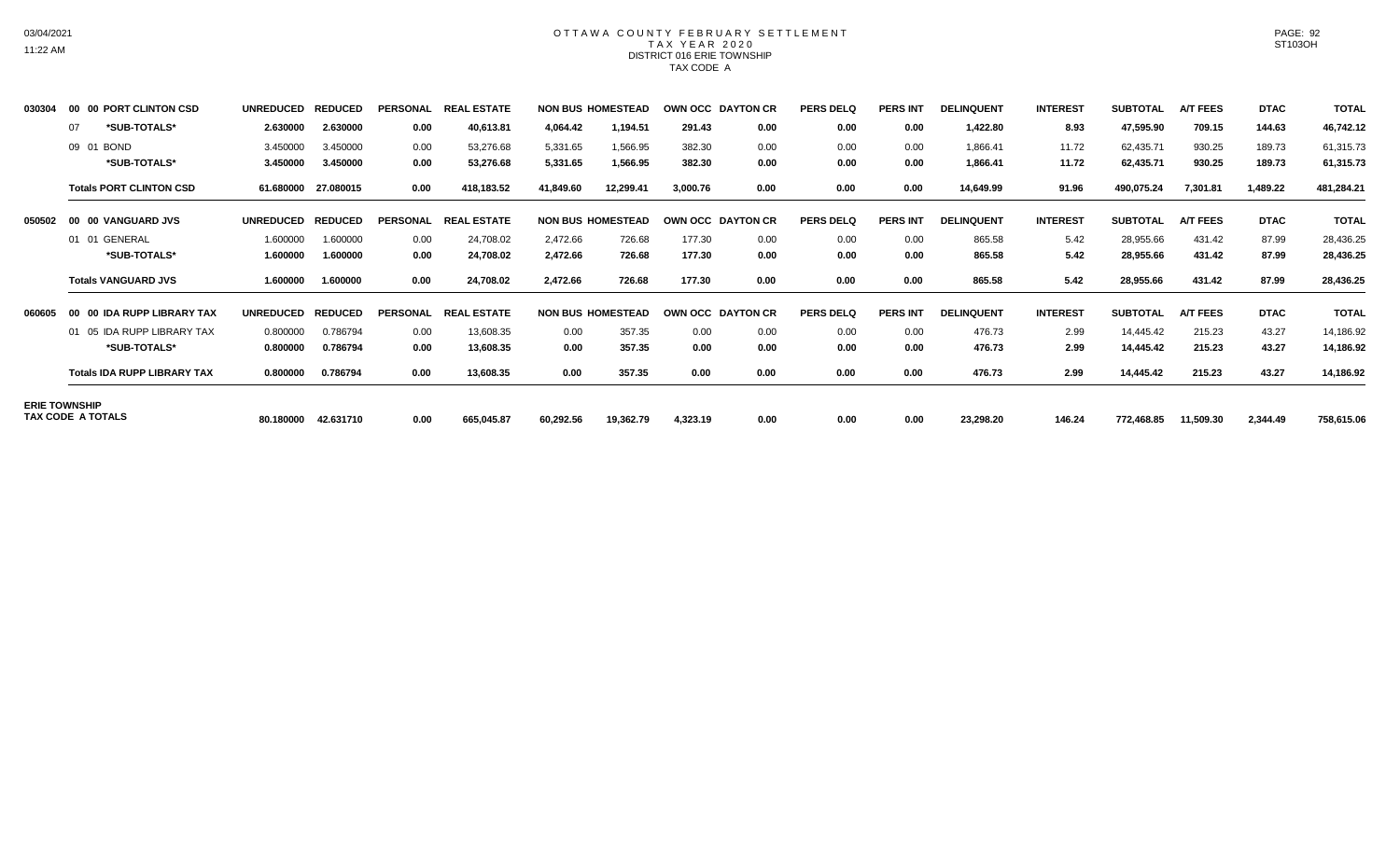# OTTAWA COUNTY FEBRUARY SETTLEMENT TAX YEAR 2020 DISTRICT 016 ERIE TOWNSHIP TAX CODE B

|        | 010101 00 00 OTTAWA COUNTY  | UNREDUCED REDUCED |           |           | PERSONAL REAL ESTATE | <b>NON BUS HOMESTEAD</b> |        | OWN OCC DAYTON CR |      | <b>PERS DELQ</b> | <b>PERS INT</b> | <b>DELINQUENT</b> | <b>INTEREST</b> | <b>SUBTOTAL</b> | <b>A/T FEES</b> | <b>DTAC</b> | <b>TOTAL</b> |
|--------|-----------------------------|-------------------|-----------|-----------|----------------------|--------------------------|--------|-------------------|------|------------------|-----------------|-------------------|-----------------|-----------------|-----------------|-------------|--------------|
|        | 01 01 O.C.B.M.R.            | 2.200000          | 1.883836  | 3.379.38  | 7.728.27             | 0.00                     | 22.70  | 1.29              | 0.00 | 190.45           | 0.00            | 315.45            | 0.39            | 11,637.93       | 173.40          | 59.55       | 11,404.98    |
|        | 02 O.C.B.M.R.               | 1.400000          | 1.248331  | 2,150.51  | 5,121.17             | 0.00                     | 15.05  | 0.85              | 0.00 | 121.19           | 0.00            | 209.03            | 0.26            | 7,618.06        | 113.50          | 39.46       | 7,465.10     |
|        | 01 PARK DISTRICT            | 0.600000          | 0.595592  | 921.65    | 2,443.36             | 0.00                     | 7.18   | 0.00              | 0.00 | 51.94            | 0.00            | 99.73             | 0.12            | 3,523.98        | 52.51           | 18.83       | 3,452.64     |
|        | *SUB-TOTALS*                | 4.200000          | 3.727759  | 6,451.54  | 15,292.80            | 0.00                     | 44.93  | 2.14              | 0.00 | 363.58           | 0.00            | 624.21            | 0.77            | 22,779.97       | 339.41          | 117.84      | 22,322.72    |
|        | 02 01 NURSING HOME          | 0.500000          | 0.485399  | 768.04    | 1,991.31             | 0.00                     | 5.85   | 0.33              | 0.00 | 43.28            | 0.00            | 81.28             | 0.10            | 2,890.19        | 43.06           | 15.34       | 2,831.79     |
|        | *SUB-TOTALS*                | 0.500000          | 0.485399  | 768.04    | 1,991.31             | 0.00                     | 5.85   | 0.33              | 0.00 | 43.28            | 0.00            | 81.28             | 0.10            | 2,890.19        | 43.06           | 15.34       | 2,831.79     |
|        | 03 02 SENIOR PROGRAM        | 0.300000          | 0.286012  | 460.82    | 1,173.34             | 0.00                     | 3.45   | 0.20              | 0.00 | 25.97            | 0.00            | 47.89             | 0.06            | 1,711.73        | 25.50           | 9.04        | 1,677.19     |
|        | 03 SENIOR PROGRAM           | 0.200000          | 0.194640  | 307.22    | 798.49               | 0.00                     | 2.35   | 0.00              | 0.00 | 17.31            | 0.00            | 32.59             | 0.04            | 1,158.00        | 17.25           | 6.15        | 1,134.60     |
|        | *SUB-TOTALS*                | 0.500000          | 0.480652  | 768.04    | 1,971.83             | 0.00                     | 5.80   | 0.20              | 0.00 | 43.28            | 0.00            | 80.48             | 0.10            | 2,869.73        | 42.75           | 15.19       | 2,811.79     |
|        | 04 01 INSIDE GENERAL        | 2.000000          | 2.000000  | 3,072.16  | 8,204.82             | 0.00                     | 24.10  | 1.37              | 0.00 | 173.13           | 0.00            | 334.90            | 0.41            | 11,810.89       | 175.97          | 63.22       | 11,571.70    |
|        | *SUB-TOTALS*                | 2.000000          | 2.000000  | 3,072.16  | 8,204.82             | 0.00                     | 24.10  | 1.37              | 0.00 | 173.13           | 0.00            | 334.90            | 0.41            | 11,810.89       | 175.97          | 63.22       | 11,571.70    |
|        | 07 01 MENTAL HEALTH         | 0.700000          | 0.684293  | 1.075.26  | 2.807.25             | 0.00                     | 8.25   | 0.47              | 0.00 | 60.60            | 0.00            | 114.58            | 0.14            | 4,066.55        | 60.59           | 21.63       | 3,984.33     |
|        | 02 MENTAL HEALTH            | 0.300000          | 0.293268  | 460.82    | 1,203.11             | 0.00                     | 3.53   | 0.20              | 0.00 | 25.97            | 0.00            | 49.11             | 0.06            | 1,742.80        | 25.97           | 9.27        | 1,707.56     |
|        | 03 MENTAL HEALTH            | 0.200000          | 0.195512  | 307.22    | 802.07               | 0.00                     | 2.36   | 0.00              | 0.00 | 17.31            | 0.00            | 32.74             | 0.04            | 1,161.74        | 17.31           | 6.18        | 1,138.25     |
|        | *SUB-TOTALS*                | 1.200000          | 1.173073  | 1,843.30  | 4,812.43             | 0.00                     | 14.14  | 0.67              | 0.00 | 103.88           | 0.00            | 196.43            | 0.24            | 6,971.09        | 103.87          | 37.08       | 6,830.14     |
|        | <b>Totals OTTAWA COUNTY</b> | 8.400000          | 7.866883  | 12,903.08 | 32,273.19            | 0.00                     | 94.82  | 4.71              | 0.00 | 727.15           | 0.00            | 1,317.30          | 1.62            | 47,321.87       | 705.06          | 248.67      | 46,368.14    |
|        |                             | UNREDUCED REDUCED |           |           | PERSONAL REAL ESTATE | <b>NON BUS HOMESTEAD</b> |        | OWN OCC DAYTON CR |      | <b>PERS DELQ</b> | <b>PERS INT</b> | <b>DELINQUENT</b> | <b>INTEREST</b> | <b>SUBTOTAL</b> | <b>A/T FEES</b> | <b>DTAC</b> |              |
|        | 020212 00 00 ERIE TOWNSHIP  |                   |           |           |                      |                          |        |                   |      |                  |                 |                   |                 |                 |                 |             | <b>TOTAL</b> |
|        | 01 01 FIRE                  | 1.500000          | 0.887580  | 2,304.12  | 3,641.22             | 0.00                     | 10.70  | 0.61              | 0.00 | 129.85           | 0.00            | 148.63            | 0.18            | 6,235.31        | 92.90           | 28.06       | 6,114.35     |
|        | 02 FIRE                     | 2.000000          | 1.945102  | 3,072.16  | 7,979.61             | 0.00                     | 23.44  | 0.00              | 0.00 | 173.13           | 0.00            | 325.71            | 0.40            | 11,574.45       | 172.45          | 61.49       | 11,340.51    |
|        | *SUB-TOTALS*                | 3.500000          | 2.832682  | 5,376.28  | 11,620.83            | 0.00                     | 34.14  | 0.61              | 0.00 | 302.98           | 0.00            | 474.34            | 0.58            | 17,809.76       | 265.35          | 89.55       | 17,454.86    |
|        | 02 01 INSIDE GENERAL        | 3.450000          | 3.450000  | 5,299.48  | 14,153.32            | 0.00                     | 41.58  | 2.35              | 0.00 | 298.65           | 0.00            | 577.70            | 0.71            | 20,373.79       | 303.56          | 109.06      | 19,961.17    |
|        | *SUB-TOTALS*                | 3.450000          | 3.450000  | 5,299.48  | 14,153.32            | 0.00                     | 41.58  | 2.35              | 0.00 | 298.65           | 0.00            | 577.70            | 0.71            | 20,373.79       | 303.56          | 109.06      | 19,961.17    |
|        | 03 02 INSIDE ROADS          | 0.750000          | 0.750000  | 1,152.06  | 3,076.81             | 0.00                     | 9.04   | 0.51              | 0.00 | 64.92            | 0.00            | 125.59            | 0.15            | 4,429.08        | 65.99           | 23.71       | 4,339.38     |
|        | *SUB-TOTALS*                | 0.750000          | 0.750000  | 1,152.06  | 3,076.81             | 0.00                     | 9.04   | 0.51              | 0.00 | 64.92            | 0.00            | 125.59            | 0.15            | 4,429.08        | 65.99           | 23.71       | 4,339.38     |
|        | <b>Totals ERIE TOWNSHIP</b> | 7.700000          | 7.032682  | 11,827.82 | 28.850.96            | 0.00                     | 84.76  | 3.47              | 0.00 | 666.55           | 0.00            | 1,177.63          | 1.44            | 42,612.63       | 634.90          | 222.32      | 41,755.41    |
| 030304 | 00 00 PORT CLINTON CSD      | UNREDUCED REDUCED |           |           | PERSONAL REAL ESTATE | <b>NON BUS HOMESTEAD</b> |        | OWN OCC DAYTON CR |      | <b>PERS DELQ</b> | <b>PERS INT</b> | <b>DELINQUENT</b> | <b>INTEREST</b> | <b>SUBTOTAL</b> | <b>A/T FEES</b> | <b>DTAC</b> | <b>TOTAL</b> |
|        | 00 01 GENERAL               | 2.800000          | 2.800000  | 4,301.03  | 11,486.75            | 0.00                     | 33.75  | 1.91              | 0.00 | 242.38           | 0.00            | 468.86            | 0.57            | 16,535.25       | 246.36          | 88.51       | 16,200.38    |
|        | 02 PERMANENT IMPROVEMENT    | 0.700000          | 0.700000  | 1,075.26  | 2,871.69             | 0.00                     | 8.44   | 0.48              | 0.00 | 60.60            | 0.00            | 117.21            | 0.14            | 4,133.82        | 61.59           | 22.13       | 4,050.10     |
|        | *SUB-TOTALS*                | 3.500000          | 3.500000  | 5,376.29  | 14,358.44            | 0.00                     | 42.19  | 2.39              | 0.00 | 302.98           | 0.00            | 586.07            | 0.71            | 20,669.07       | 307.95          | 110.64      | 20,250.48    |
|        | 01 01 GENERAL               | 27.900000         | 6.269716  | 42,856.65 | 25,720.95            | 0.00                     | 75.56  | 4.28              | 0.00 | 2,415.19         | 0.00            | 1,049.86          | 1.28            | 72,123.77       | 1,074.60        | 198.20      | 70,850.97    |
|        | 02 GENERAL                  | 5.900000          | 2.582259  | 9,062.88  | 10,593.49            | 0.00                     | 31.12  | 1.76              | 0.00 | 510.74           | 0.00            | 432.40            | 0.53            | 20,632.92       | 307.42          | 81.63       | 20,243.87    |
|        | 03 GENERAL                  | 3.900000          | 1.935313  | 5,990.72  | 7,939.45             | 0.00                     | 23.32  | 1.32              | 0.00 | 337.61           | 0.00            | 324.07            | 0.40            | 14,616.89       | 217.78          | 61.18       | 14,337.93    |
|        | 04 GENERAL                  | 4.900000          | 3.312694  | 7,526.80  | 13,590.03            | 0.00                     | 39.93  | 2.26              | 0.00 | 424.17           | 0.00            | 554.71            | 0.68            | 22,138.58       | 329.85          | 104.72      | 21,704.01    |
|        | 05 GENERAL                  | 6.900000          | 4.965516  | 10,598.96 | 20,370.59            | 0.00                     | 59.85  | 3.39              | 0.00 | 597.31           | 0.00            | 831.48            | 1.02            | 32,462.60       | 483.67          | 156.97      | 31,821.96    |
|        | *SUB-TOTALS*                | 49.500000         | 19.065498 | 76,036.01 | 78,214.51            | 0.00                     | 229.78 | 13.01             | 0.00 | 4,285.02         | 0.00            | 3,192.52          | 3.91            | 161,974.76      | 2,413.32        | 602.70      | 158,958.74   |
|        |                             |                   |           |           |                      |                          |        |                   |      |                  |                 |                   |                 |                 |                 |             |              |
|        | 02 01 SUPPLIES              | 2.300000          | 0.516858  | 3,532.99  | 2,120.36             | 0.00                     | 6.23   | 0.35              | 0.00 | 199.10           | 0.00            | 86.55             | 0.11            | 5,945.69        | 88.59           | 16.34       | 5,840.76     |
|        | *SUB-TOTALS*                | 2.300000          | 0.516858  | 3,532.99  | 2,120.36             | 0.00                     | 6.23   | 0.35              | 0.00 | 199.10           | 0.00            | 86.55             | 0.11            | 5,945.69        | 88.59           | 16.34       | 5,840.76     |
|        | 04 01 PERMANENT IMPROVEMENT | 0.300000          | 0.300000  | 460.82    | 1,230.72             | 0.00                     | 3.62   | 0.20              | 0.00 | 25.97            | 0.00            | 50.23             | 0.06            | 1,771.62        | 26.40           | 9.48        | 1,735.74     |
|        | *SUB-TOTALS*                | 0.300000          | 0.300000  | 460.82    | 1,230.72             | 0.00                     | 3.62   | 0.20              | 0.00 | 25.97            | 0.00            | 50.23             | 0.06            | 1,771.62        | 26.40           | 9.48        | 1,735.74     |
|        | 07 01 EMERGENCY             | 2.630000          | 2.630000  | 4,039.89  | 10,789.34            | 0.00                     | 31.70  | 1.80              | 0.00 | 227.67           | 0.00            | 440.39            | 0.54            | 15,531.33       | 231.41          | 83.14       | 15,216.78    |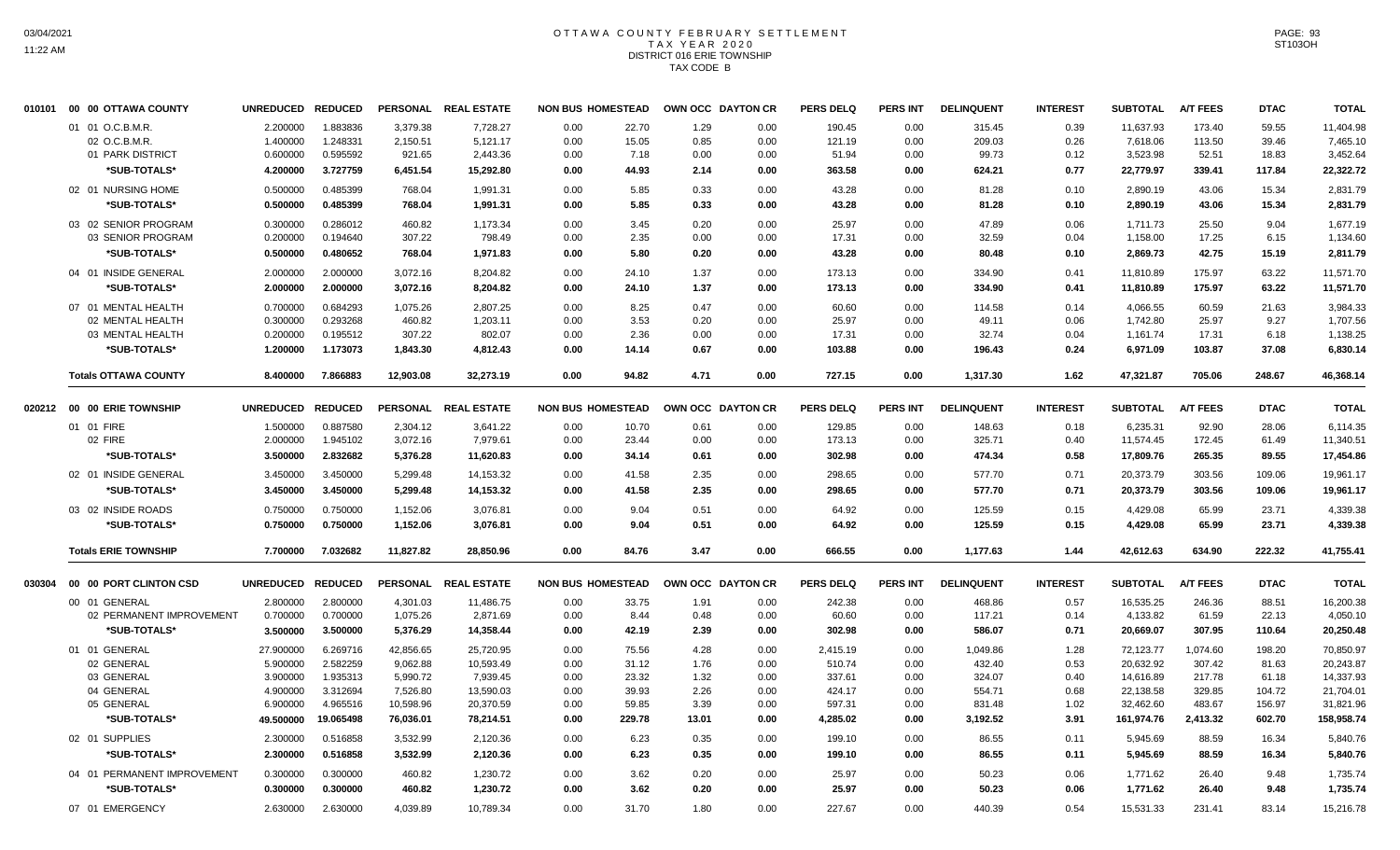## OTTAWA COUNTY FEBRUARY SETTLEMENT TAX YEAR 2020 DISTRICT 016 ERIE TOWNSHIP TAX CODE B

| 030304 | PORT CLINTON CSD<br>00 00          | <b>UNREDUCED</b> | <b>REDUCED</b> | <b>PERSONAL</b> | <b>REAI</b><br>. ESTATE       |      | <b>NON BUS HOMESTEAD</b> |       | OWN OCC DAYTON CR        | <b>PERS DELQ</b> | <b>PERS INT</b> | <b>DELINQUENT</b> | <b>INTEREST</b> | <b>SUBTOTAL</b> | <b>A/T FEES</b> | <b>DTAC</b> | <b>TOTAL</b> |
|--------|------------------------------------|------------------|----------------|-----------------|-------------------------------|------|--------------------------|-------|--------------------------|------------------|-----------------|-------------------|-----------------|-----------------|-----------------|-------------|--------------|
|        | *SUB-TOTALS*<br>07                 | 2.630000         | 2.630000       | 4,039.89        | 10,789.34                     | 0.00 | 31.70                    | 1.80  | 0.00                     | 227.67           | 0.00            | 440.39            | 0.54            | 15,531.33       | 231.41          | 83.14       | 15,216.78    |
|        | 09 01 BOND                         | 3.450000         | 3.450000       | 5,299.48        | 14,153.32                     | 0.00 | 41.58                    | 2.35  | 0.00                     | 298.65           | 0.00            | 577.70            | 0.71            | 20,373.79       | 303.56          | 109.06      | 19,961.17    |
|        | *SUB-TOTALS*                       | 3.450000         | 3.450000       | 5,299.48        | 14,153.32                     | 0.00 | 41.58                    | 2.35  | 0.00                     | 298.65           | 0.00            | 577.70            | 0.71            | 20,373.79       | 303.56          | 109.06      | 19,961.17    |
|        | <b>Totals PORT CLINTON CSD</b>     | 61.680000        | 29.462356      | 94,745.48       | 120,866.69                    | 0.00 | 355.10                   | 20.10 | 0.00                     | 5,339.39         | 0.00            | 4,933.46          | 6.04            | 226,266.26      | 3,371.23        | 931.36      | 221,963.67   |
| 050502 | 00 00 VANGUARD JVS                 | <b>UNREDUCED</b> | <b>REDUCED</b> | <b>PERSONAL</b> | <b>REAL ESTATE</b>            |      | <b>NON BUS HOMESTEAD</b> |       | OWN OCC DAYTON CR        | <b>PERS DELQ</b> | <b>PERS INT</b> | <b>DELINQUENT</b> | <b>INTEREST</b> | <b>SUBTOTAL</b> | <b>A/T FEES</b> | <b>DTAC</b> | <b>TOTAL</b> |
|        | 01 01 GENERAL                      | 1.600000         | 1.600000       | 2,457.72        | 6,563.84                      | 0.00 | 19.26                    | 1.09  | 0.00                     | 138.52           | 0.00            | 267.93            | 0.32            | 9,448.68        | 140.78          | 50.58       | 9,257.32     |
|        | *SUB-TOTALS*                       | 1.600000         | 1.600000       | 2,457.72        | 6,563.84                      | 0.00 | 19.26                    | 1.09  | 0.00                     | 138.52           | 0.00            | 267.93            | 0.32            | 9,448.68        | 140.78          | 50.58       | 9,257.32     |
|        | <b>Totals VANGUARD JVS</b>         | 1.600000         | 1.600000       | 2,457.72        | 6,563.84                      | 0.00 | 19.26                    | 1.09  | 0.00                     | 138.52           | 0.00            | 267.93            | 0.32            | 9,448.68        | 140.78          | 50.58       | 9,257.32     |
| 060605 | 00 00 IDA RUPP LIBRARY TAX         | <b>UNREDUCED</b> | <b>REDUCED</b> | <b>PERSONAL</b> | <b>REAL</b><br><b>LESTATE</b> |      | <b>NON BUS HOMESTEAD</b> |       | <b>OWN OCC DAYTON CR</b> | <b>PERS DELQ</b> | <b>PERS INT</b> | <b>DELINQUENT</b> | <b>INTEREST</b> | <b>SUBTOTAL</b> | <b>A/T FEES</b> | <b>DTAC</b> | <b>TOTAL</b> |
|        | 01 05 IDA RUPP LIBRARY TAX         | 0.800000         | 0.790610       | 1,228.86        | 3,243.41                      | 0.00 | 9.53                     | 0.00  | 0.00                     | 69.25            | 0.00            | 132.39            | 0.16            | 4,683.60        | 69.78           | 24.99       | 4,588.83     |
|        | *SUB-TOTALS*                       | 0.800000         | 0.790610       | 1,228.86        | 3,243.41                      | 0.00 | 9.53                     | 0.00  | 0.00                     | 69.25            | 0.00            | 132.39            | 0.16            | 4,683.60        | 69.78           | 24.99       | 4,588.83     |
|        | <b>Totals IDA RUPP LIBRARY TAX</b> | 0.800000         | 0.790610       | 1,228.86        | 3,243.41                      | 0.00 | 9.53                     | 0.00  | 0.00                     | 69.25            | 0.00            | 132.39            | 0.16            | 4,683.60        | 69.78           | 24.99       | 4,588.83     |
|        | <b>ERIE TOWNSHIP</b>               |                  |                |                 |                               |      |                          |       |                          |                  |                 |                   |                 |                 |                 |             |              |
|        | TAX CODE B TOTALS                  | 80.180000        | 46.752531      | 123.162.96      | 191.798.09                    | 0.00 | 563.47                   | 29.37 | 0.00                     | 6,940.86         | 0.00            | 7.828.71          | 9.58            | 330,333.04      | 4,921.75        | 1.477.92    | 323,933.37   |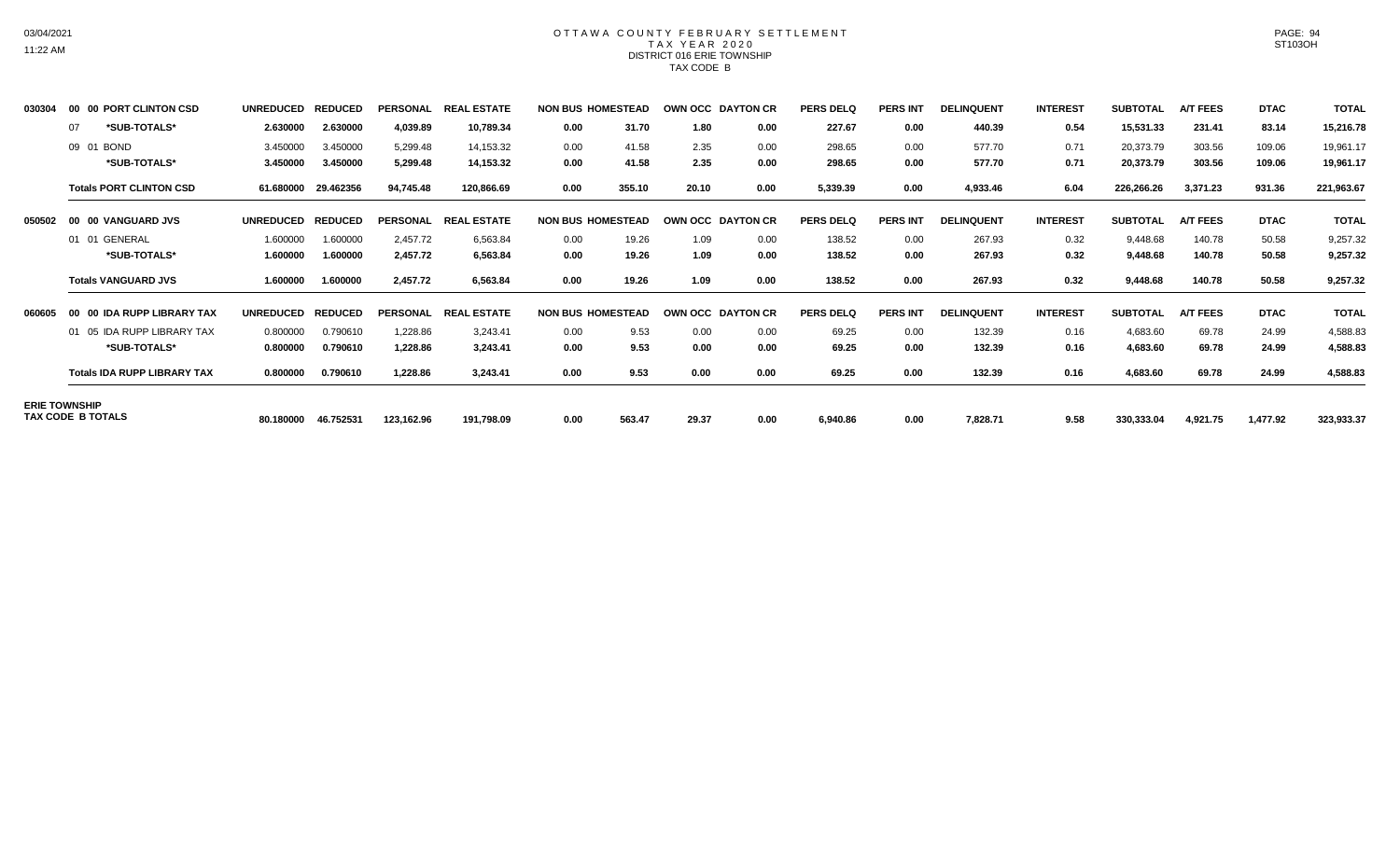## OTTAWA COUNTY FEBRUARY SETTLEMENT TAX YEAR 2020 DISTRICT 016 ERIE TOWNSHIP DISTRICT

|        | 010101 00 00 OTTAWA COUNTY  | UNREDUCED REDUCED |           | PERSONAL REAL ESTATE |           | <b>NON BUS HOMESTEAD</b> | OWN OCC DAYTON CR |      | <b>PERS DELQ</b> | <b>PERS INT</b> | <b>DELINQUENT</b> | <b>INTEREST</b> | <b>SUBTOTAL</b> | <b>A/T FEES</b> | <b>DTAC</b> | <b>TOTAL</b> |
|--------|-----------------------------|-------------------|-----------|----------------------|-----------|--------------------------|-------------------|------|------------------|-----------------|-------------------|-----------------|-----------------|-----------------|-------------|--------------|
|        | 01 01 O.C.B.M.R.            |                   | 3.379.38  | 26,311.79            | 1,859.74  | 569.27                   | 134.64            | 0.00 | 190.45           | 0.00            | 966.48            | 4.48            | 33.416.23       | 497.88          | 125.73      | 32,792.62    |
|        | 02 O.C.B.M.R.               |                   | 2,150.51  | 19,008.78            | 1,389.80  | 423.51                   | 100.50            | 0.00 | 121.19           | 0.00            | 695.55            | 3.31            | 23,893.15       | 355.99          | 88.92       | 23,448.24    |
|        | 01 PARK DISTRICT            |                   | 921.65    | 12,731.69            | 0.00      | 277.35                   | 0.00              | 0.00 | 51.94            | 0.00            | 460.16            | 2.38            | 14,445.17       | 215.23          | 51.54       | 14,178.40    |
|        | *SUB-TOTALS*                |                   | 6,451.54  | 58,052.26            | 3,249.54  | 1,270.13                 | 235.14            | 0.00 | 363.58           | 0.00            | 2,122.19          | 10.17           | 71,754.55       | 1,069.10        | 266.19      | 70,419.26    |
|        | 02 01 NURSING HOME          |                   | 768.04    | 8,663.14             | 667.68    | 202.08                   | 48.21             | 0.00 | 43.28            | 0.00            | 315.01            | 1.57            | 10,709.01       | 159.56          | 39.10       | 10,510.35    |
|        | *SUB-TOTALS*                |                   | 768.04    | 8,663.14             | 667.68    | 202.08                   | 48.21             | 0.00 | 43.28            | 0.00            | 315.01            | 1.57            | 10,709.01       | 159.56          | 39.10       | 10,510.35    |
|        | 03 02 SENIOR PROGRAM        |                   | 460.82    | 4,628.79             | 345.80    | 105.08                   | 25.00             | 0.00 | 25.97            | 0.00            | 168.94            | 0.82            | 5,761.22        | 85.83           | 21.35       | 5.654.04     |
|        | 03 SENIOR PROGRAM           |                   | 307.22    | 3,795.01             | 0.00      | 81.04                    | 0.00              | 0.00 | 17.31            | 0.00            | 137.57            | 0.70            | 4,338.85        | 64.64           | 15.68       | 4,258.53     |
|        | *SUB-TOTALS*                |                   | 768.04    | 8,423.80             | 345.80    | 186.12                   | 25.00             | 0.00 | 43.28            | 0.00            | 306.51            | 1.52            | 10,100.07       | 150.47          | 37.03       | 9.912.57     |
|        | 04 01 INSIDE GENERAL        |                   | 3,072.16  | 39,089.85            | 3,090.81  | 932.48                   | 222.99            | 0.00 | 173.13           | 0.00            | 1,416.88          | 7.20            | 48,005.50       | 715.25          | 173.21      | 47,117.04    |
|        | *SUB-TOTALS*                |                   | 3,072.16  | 39,089.85            | 3,090.81  | 932.48                   | 222.99            | 0.00 | 173.13           | 0.00            | 1,416.88          | 7.20            | 48,005.50       | 715.25          | 173.21      | 47,117.04    |
|        | 07 01 MENTAL HEALTH         |                   | 1.075.26  | 12.593.19            | 979.32    | 296.07                   | 70.69             | 0.00 | 60.60            | 0.00            | 457.41            | 2.29            | 15.534.83       | 231.46          | 56.48       | 15,246.89    |
|        | 02 MENTAL HEALTH            |                   | 460.82    | 5,397.08             | 419.71    | 126.88                   | 30.29             | 0.00 | 25.97            | 0.00            | 196.04            | 0.98            | 6,657.77        | 99.20           | 24.21       | 6,534.36     |
|        | 03 MENTAL HEALTH            |                   | 307.22    | 3,934.37             | 0.00      | 84.61                    | 0.00              | 0.00 | 17.31            | 0.00            | 142.47            | 0.73            | 4,486.71        | 66.85           | 16.14       | 4,403.72     |
|        | *SUB-TOTALS*                |                   | 1,843.30  | 21,924.64            | 1,399.03  | 507.56                   | 100.98            | 0.00 | 103.88           | 0.00            | 795.92            | 4.00            | 26,679.31       | 397.51          | 96.83       | 26,184.97    |
|        | <b>Totals OTTAWA COUNTY</b> |                   | 12,903.08 | 136.153.69           | 8,752.86  | 3.098.37                 | 632.32            | 0.00 | 727.15           | 0.00            | 4,956.51          | 24.46           | 167,248.44      | 2,491.89        | 612.36      | 164,144.19   |
|        | 020212 00 00 ERIE TOWNSHIP  | UNREDUCED REDUCED |           | PERSONAL REAL ESTATE |           | <b>NON BUS HOMESTEAD</b> | OWN OCC DAYTON CR |      | <b>PERS DELQ</b> | <b>PERS INT</b> | <b>DELINQUENT</b> | <b>INTEREST</b> | <b>SUBTOTAL</b> | <b>A/T FEES</b> | <b>DTAC</b> | <b>TOTAL</b> |
|        | 01 01 FIRE                  |                   | 2,304.12  | 10,903.23            | 726.74    | 224.29                   | 52.72             | 0.00 | 129.85           | 0.00            | 403.04            | 1.78            | 14,745.77       | 219.70          | 53.92       | 14,472.15    |
|        | 02 FIRE                     |                   | 3,072.16  | 40,524.51            | 0.00      | 878.06                   | 0.00              | 0.00 | 173.13           | 0.00            | 1,465.84          | 7.56            | 46,121.26       | 687.18          | 164.97      | 45,269.11    |
|        | *SUB-TOTALS*                |                   | 5,376.28  | 51,427.74            | 726.74    | 1,102.35                 | 52.72             | 0.00 | 302.98           | 0.00            | 1,868.88          | 9.34            | 60,867.03       | 906.88          | 218.89      | 59,741.26    |
|        | 02 01 INSIDE GENERAL        |                   | 5,299.48  | 67,430.00            | 5,331.65  | 1,608.53                 | 384.65            | 0.00 | 298.65           | 0.00            | 2,444.11          | 12.43           | 82,809.50       | 1,233.81        | 298.79      | 81,276.90    |
|        | *SUB-TOTALS*                |                   | 5,299.48  | 67.430.00            | 5,331.65  | 1.608.53                 | 384.65            | 0.00 | 298.65           | 0.00            | 2,444.11          | 12.43           | 82,809.50       | 1,233.81        | 298.79      | 81,276.90    |
|        | 03 02 INSIDE ROADS          |                   | 1,152.06  | 14,658.70            | 1,159.05  | 349.68                   | 83.62             | 0.00 | 64.92            | 0.00            | 531.33            | 2.70            | 18,002.06       | 268.22          | 64.96       | 17,668.88    |
|        | *SUB-TOTALS*                |                   | 1,152.06  | 14,658.70            | 1,159.05  | 349.68                   | 83.62             | 0.00 | 64.92            | 0.00            | 531.33            | 2.70            | 18,002.06       | 268.22          | 64.96       | 17,668.88    |
|        | <b>Totals ERIE TOWNSHIP</b> |                   | 11,827.82 | 133,516.44           | 7,217.44  | 3,060.56                 | 520.99            | 0.00 | 666.55           | 0.00            | 4,844.32          | 24.47           | 161,678.59      | 2,408.91        | 582.64      | 158,687.04   |
| 030304 | 00 00 PORT CLINTON CSD      | UNREDUCED REDUCED |           | PERSONAL REAL ESTATE |           | <b>NON BUS HOMESTEAD</b> | OWN OCC DAYTON CR |      | <b>PERS DELQ</b> | <b>PERS INT</b> | <b>DELINQUENT</b> | <b>INTEREST</b> | <b>SUBTOTAL</b> | <b>A/T FEES</b> | <b>DTAC</b> | <b>TOTAL</b> |
|        | 00 01 GENERAL               |                   | 4,301.03  | 54,725.79            | 4,327.13  | 1,305.48                 | 312.18            | 0.00 | 242.38           | 0.00            | 1,983.63          | 10.08           | 67,207.70       | 1,001.35        | 242.49      | 65,963.86    |
|        | 02 PERMANENT IMPROVEMENT    |                   | 1,075.26  | 13,681.45            | 1,081.78  | 326.37                   | 78.05             | 0.00 | 60.60            | 0.00            | 495.90            | 2.52            | 16,801.93       | 250.34          | 60.63       | 16,490.96    |
|        | *SUB-TOTALS*                |                   | 5,376.29  | 68,407.24            | 5,408.91  | 1,631.85                 | 390.23            | 0.00 | 302.98           | 0.00            | 2,479.53          | 12.60           | 84,009.63       | 1,251.69        | 303.12      | 82,454.82    |
|        | 01 01 GENERAL               |                   | 42,856.65 | 136,143.81           | 11,050.54 | 3,323.26                 | 796.64            | 0.00 | 2,415.19         | 0.00            | 4,918.24          | 25.56           | 201,529.89      | 3,002.67        | 591.43      | 197,935.79   |
|        | 02 GENERAL                  |                   | 9,062.88  | 42,020.17            | 3,145.02  | 955.43                   | 227.27            | 0.00 | 510.74           | 0.00            | 1,533.35          | 7.44            | 57,462.30       | 856.15          | 193.54      | 56,412.61    |
|        | 03 GENERAL                  |                   | 5,990.72  | 31,678.24            | 2,375.65  | 721.51                   | 171.66            | 0.00 | 337.61           | 0.00            | 1,155.70          | 5.62            | 42,436.71       | 632.28          | 145.72      | 41,658.71    |
|        | 04 GENERAL                  |                   | 7,526.80  | 49,380.91            | 3,581.76  | 1,092.59                 | 259.09            | 0.00 | 424.17           | 0.00            | 1,808.55          | 8.55            | 64,082.42       | 954.79          | 232.18      | 62,895.45    |
|        | 05 GENERAL                  |                   | 10,598.96 | 75,499.90            | 5,517.05  | 1,681.29                 | 398.98            | 0.00 | 597.31           | 0.00            | 2,762.80          | 13.14           | 97,069.43       | 1,446.27        | 353.29      | 95,269.87    |
|        | *SUB-TOTALS*                |                   | 76,036.01 | 334,723.03           | 25,670.02 | 7,774.08                 | 1,853.64          | 0.00 | 4,285.02         | 0.00            | 12,178.64         | 60.31           | 462,580.75      | 6,892.16        | 1,516.16    | 454,172.43   |
|        | 02 01 SUPPLIES              |                   | 3,532.99  | 11,223.32            | 910.98    | 273.96                   | 65.67             | 0.00 | 199.10           | 0.00            | 405.45            | 2.11            | 16,613.58       | 247.53          | 48.76       | 16,317.29    |
|        | *SUB-TOTALS*                |                   | 3,532.99  | 11,223.32            | 910.98    | 273.96                   | 65.67             | 0.00 | 199.10           | 0.00            | 405.45            | 2.11            | 16,613.58       | 247.53          | 48.76       | 16,317.29    |
|        | 04 01 PERMANENT IMPROVEMENT |                   | 460.82    | 5,863.47             | 463.62    | 139.88                   | 33.44             | 0.00 | 25.97            | 0.00            | 212.53            | 1.08            | 7,200.81        | 107.29          | 25.98       | 7,067.54     |
|        | *SUB-TOTALS*                |                   | 460.82    | 5,863.47             | 463.62    | 139.88                   | 33.44             | 0.00 | 25.97            | 0.00            | 212.53            | 1.08            | 7,200.81        | 107.29          | 25.98       | 7,067.54     |
|        | 07 01 EMERGENCY             |                   | 4,039.89  | 51,403.15            | 4,064.42  | 1,226.21                 | 293.23            | 0.00 | 227.67           | 0.00            | 1,863.19          | 9.47            | 63,127.23       | 940.56          | 227.77      | 61,958.90    |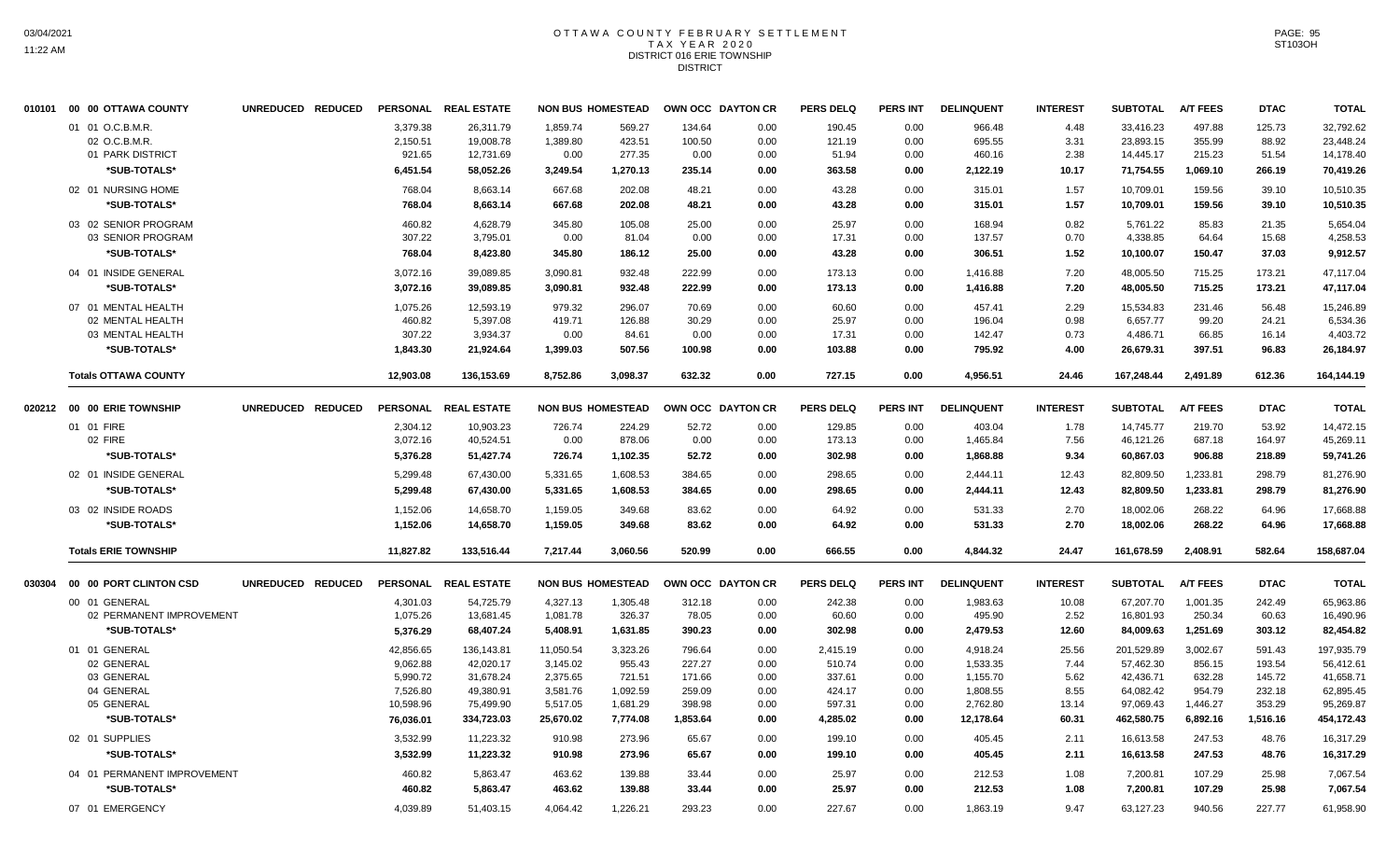## OTTAWA COUNTY FEBRUARY SETTLEMENT TAX YEAR 2020 DISTRICT 016 ERIE TOWNSHIP DISTRICT

| 030304 | 00 00 PORT CLINTON CSD             | <b>UNREDUCED</b><br><b>REDUCED</b> | <b>PERSONAL</b> | <b>REAL ESTATE</b> |           | <b>NON BUS HOMESTEAD</b> | OWN OCC DAYTON CR |      | <b>PERS DELQ</b> | <b>PERS INT</b> | <b>DELINQUENT</b> | <b>INTEREST</b> | <b>SUBTOTAL</b> | A/T FEES        | <b>DTAC</b> | <b>TOTAL</b> |
|--------|------------------------------------|------------------------------------|-----------------|--------------------|-----------|--------------------------|-------------------|------|------------------|-----------------|-------------------|-----------------|-----------------|-----------------|-------------|--------------|
|        | *SUB-TOTALS*<br>07                 |                                    | 4,039.89        | 51,403.15          | 4,064.42  | 1,226.21                 | 293.23            | 0.00 | 227.67           | 0.00            | 1,863.19          | 9.47            | 63,127.23       | 940.56          | 227.77      | 61,958.90    |
|        | 09 01 BOND                         |                                    | 5,299.48        | 67,430.00          | 5,331.65  | 1,608.53                 | 384.65            | 0.00 | 298.65           | 0.00            | 2,444.11          | 12.43           | 82,809.50       | 1,233.81        | 298.79      | 81,276.90    |
|        | *SUB-TOTALS*                       |                                    | 5,299.48        | 67,430.00          | 5,331.65  | 1,608.53                 | 384.65            | 0.00 | 298.65           | 0.00            | 2,444.11          | 12.43           | 82,809.50       | 1,233.81        | 298.79      | 81,276.90    |
|        | <b>Totals PORT CLINTON CSD</b>     |                                    | 94,745.48       | 539,050.21         | 41,849.60 | 12,654.51                | 3,020.86          | 0.00 | 5,339.39         | 0.00            | 19,583.45         | 98.00           | 716,341.50      | 10,673.04       | 2,420.58    | 703,247.88   |
| 050502 | 00 00 VANGUARD JVS                 | <b>UNREDUCED</b><br><b>REDUCED</b> | <b>PERSONAL</b> | <b>REAL ESTATE</b> |           | <b>NON BUS HOMESTEAD</b> | OWN OCC DAYTON CR |      | <b>PERS DELQ</b> | <b>PERS INT</b> | <b>DELINQUENT</b> | <b>INTEREST</b> | <b>SUBTOTAL</b> | <b>A/T FEES</b> | <b>DTAC</b> | <b>TOTAL</b> |
|        | 01 01 GENERAL                      |                                    | 2,457.72        | 31,271.86          | 2,472.66  | 745.94                   | 178.39            | 0.00 | 138.52           | 0.00            | 1,133.51          | 5.74            | 38,404.34       | 572.20          | 138.57      | 37,693.57    |
|        | *SUB-TOTALS*                       |                                    | 2,457.72        | 31,271.86          | 2,472.66  | 745.94                   | 178.39            | 0.00 | 138.52           | 0.00            | 1,133.51          | 5.74            | 38,404.34       | 572.20          | 138.57      | 37,693.57    |
|        | <b>Totals VANGUARD JVS</b>         |                                    | 2,457.72        | 31,271.86          | 2,472.66  | 745.94                   | 178.39            | 0.00 | 138.52           | 0.00            | 1,133.51          | 5.74            | 38,404.34       | 572.20          | 138.57      | 37,693.57    |
| 060605 | 00 IDA RUPP LIBRARY TAX<br>00      | <b>REDUCED</b><br><b>UNREDUCED</b> | <b>PERSONAL</b> | <b>REAL ESTATE</b> |           | <b>NON BUS HOMESTEAD</b> | OWN OCC DAYTON CR |      | <b>PERS DELQ</b> | <b>PERS INT</b> | <b>DELINQUENT</b> | <b>INTEREST</b> | <b>SUBTOTAL</b> | <b>A/T FEES</b> | <b>DTAC</b> | <b>TOTAL</b> |
|        | 01 05 IDA RUPP LIBRARY TAX         |                                    | 1,228.86        | 16,851.76          | 0.00      | 366.88                   | 0.00              | 0.00 | 69.25            | 0.00            | 609.12            | 3.15            | 19,129.02       | 285.01          | 68.26       | 18,775.75    |
|        | *SUB-TOTALS*                       |                                    | 1,228.86        | 16,851.76          | 0.00      | 366.88                   | 0.00              | 0.00 | 69.25            | 0.00            | 609.12            | 3.15            | 19,129.02       | 285.01          | 68.26       | 18,775.75    |
|        | <b>Totals IDA RUPP LIBRARY TAX</b> |                                    | 1,228.86        | 16,851.76          | 0.00      | 366.88                   | 0.00              | 0.00 | 69.25            | 0.00            | 609.12            | 3.15            | 19,129.02       | 285.01          | 68.26       | 18,775.75    |
|        | <b>ERIE TOWNSHIP</b>               |                                    |                 |                    |           |                          |                   |      |                  |                 |                   |                 |                 |                 |             |              |
|        | <b>DISTRICT TOTALS</b>             |                                    | 123,162.96      | 856,843.96         | 60,292.56 | 19,926.26                | 4,352.56          | 0.00 | 6,940.86         | 0.00            | 31,126.91         | 155.82          | 1,102,801.89    | 16,431.05       | 3,822.41    | 1,082,548.43 |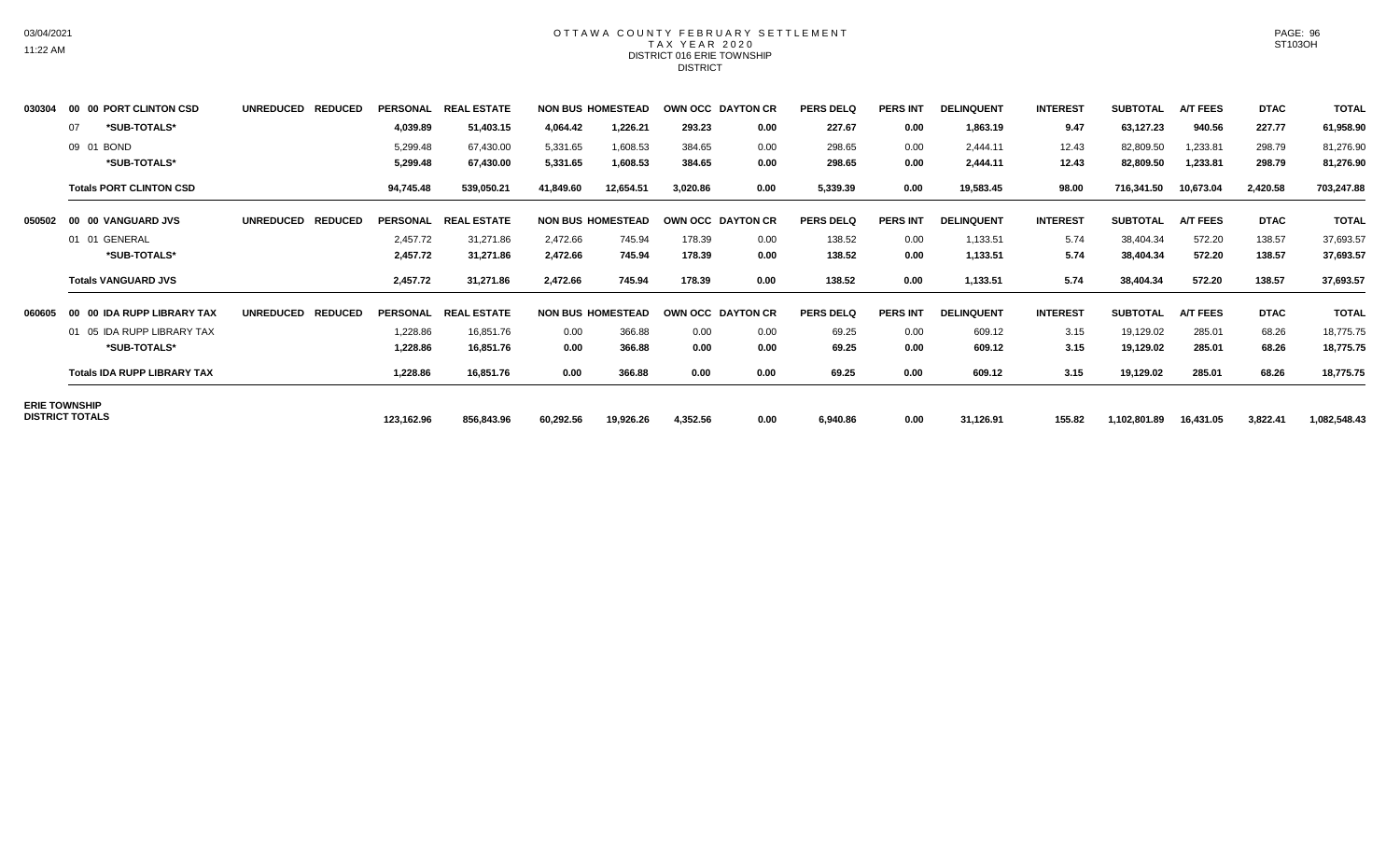### OTTAWA COUNTY FEBRUARY SETTLEMENT TAX YEAR 2020 DISTRICT 017 HARRIS TWP TAX CODE A

| 010101 00 00 OTTAWA COUNTY       | UNREDUCED REDUCED |           | <b>PERSONAL</b> | <b>REAL ESTATE</b>   |           | <b>NON BUS HOMESTEAD</b> |          | OWN OCC DAYTON CR | <b>PERS DELQ</b> | <b>PERS INT</b> | <b>DELINQUENT</b> | <b>INTEREST</b> | <b>SUBTOTAL</b> | <b>A/T FEES</b> | <b>DTAC</b> | <b>TOTAL</b> |
|----------------------------------|-------------------|-----------|-----------------|----------------------|-----------|--------------------------|----------|-------------------|------------------|-----------------|-------------------|-----------------|-----------------|-----------------|-------------|--------------|
| 01 01 O.C.B.M.R.                 | 2.200000          | 1.203400  | 0.00            | 27,350.82            | 2,650.38  | 591.60                   | 278.52   | 0.00              | 0.00             | 0.00            | 530.38            | 9.98            | 31,411.68       | 468.01          | 55.17       | 30,888.50    |
| 02 O.C.B.M.R                     | 1.400000          | 0.899310  | 0.00            | 20,439.48            | 1,980.65  | 442.11                   | 208.14   | 0.00              | 0.00             | 0.00            | 396.36            | 7.46            | 23,474.20       | 349.75          | 41.23       | 23,083.22    |
| 01 PARK DISTRICT                 | 0.600000          | 0.594840  | 0.00            | 15,199.31            | 0.00      | 292.43                   | 0.00     | 0.00              | 0.00             | 0.00            | 294.74            | 5.55            | 15,792.03       | 235.29          | 27.27       | 15,529.47    |
| *SUB-TOTALS*                     | 4.200000          | 2.697550  | 0.00            | 62,989.61            | 4,631.03  | 1,326.14                 | 486.66   | 0.00              | 0.00             | 0.00            | 1,221.48          | 22.99           | 70,677.91       | 1,053.05        | 123.67      | 69,501.19    |
| 02 01 NURSING HOME               | 0.500000          | 0.432043  | 0.00            | 9,819.45             | 951.54    | 212.40                   | 99.99    | 0.00              | 0.00             | 0.00            | 190.42            | 3.58            | 11,277.38       | 168.03          | 19.81       | 11,089.54    |
| *SUB-TOTALS*                     | 0.500000          | 0.432043  | 0.00            | 9,819.45             | 951.54    | 212.40                   | 99.99    | 0.00              | 0.00             | 0.00            | 190.42            | 3.58            | 11,277.38       | 168.03          | 19.81       | 11,089.54    |
| 03 02 SENIOR PROGRAM             | 0.300000          | 0.223762  | 0.00            | 5,085.65             | 492.82    | 110.00                   | 51.79    | 0.00              | 0.00             | 0.00            | 98.62             | 1.86            | 5,840.74        | 87.02           | 10.26       | 5,743.46     |
| 03 SENIOR PROGRAM                | 0.200000          | 0.173250  | 0.00            | 4,426.87             | 0.00      | 85.17                    | 0.00     | 0.00              | 0.00             | 0.00            | 85.84             | 1.62            | 4,599.50        | 68.53           | 7.94        | 4,523.03     |
| *SUB-TOTALS*                     | 0.500000          | 0.397012  | 0.00            | 9.512.52             | 492.82    | 195.17                   | 51.79    | 0.00              | 0.00             | 0.00            | 184.46            | 3.48            | 10,440.24       | 155.55          | 18.20       | 10,266.49    |
| 04 01 INSIDE GENERAL             | 2.000000          | 2.000000  | 0.00            | 45,455.91            | 4,404.83  | 983.22                   | 462.89   | 0.00              | 0.00             | 0.00            | 881.47            | 16.59           | 52,204.91       | 777.82          | 91.70       | 51,335.39    |
| *SUB-TOTALS*                     | 2.000000          | 2.000000  | 0.00            | 45,455.91            | 4,404.83  | 983.22                   | 462.89   | 0.00              | 0.00             | 0.00            | 881.47            | 16.59           | 52,204.91       | 777.82          | 91.70       | 51,335.39    |
| 07 01 MENTAL HEALTH              | 0.700000          | 0.633701  | 0.00            | 14,402.73            | 1,395.67  | 311.53                   | 146.67   | 0.00              | 0.00             | 0.00            | 279.29            | 5.26            | 16,541.15       | 246.45          | 29.05       | 16,265.65    |
| 02 MENTAL HEALTH                 | 0.300000          | 0.271586  | 0.00            | 6,172.60             | 598.14    | 133.51                   | 62.86    | 0.00              | 0.00             | 0.00            | 119.70            | 2.25            | 7,089.06        | 105.62          | 12.45       | 6,970.99     |
| 03 MENTAL HEALTH                 | 0.200000          | 0.181100  | 0.00            | 4,627.45             | 0.00      | 89.03                    | 0.00     | 0.00              | 0.00             | 0.00            | 89.73             | 1.69            | 4,807.90        | 71.63           | 8.30        | 4,727.97     |
| *SUB-TOTALS*                     | 1.200000          | 1.086387  | 0.00            | 25,202.78            | 1,993.81  | 534.07                   | 209.53   | 0.00              | 0.00             | 0.00            | 488.72            | 9.20            | 28,438.11       | 423.70          | 49.80       | 27,964.61    |
| <b>Totals OTTAWA COUNTY</b>      | 8.400000          | 6.612992  | 0.00            | 152,980.27           | 12,474.03 | 3,251.00                 | 1,310.86 | 0.00              | 0.00             | 0.00            | 2.966.55          | 55.84           | 173,038.55      | 2,578.15        | 303.18      | 170,157.22   |
|                                  |                   |           |                 |                      |           |                          |          |                   |                  |                 |                   |                 |                 |                 |             |              |
| 02021301 00 00 HARRIS EXC. CORP. | UNREDUCED REDUCED |           |                 | PERSONAL REAL ESTATE |           | <b>NON BUS HOMESTEAD</b> |          | OWN OCC DAYTON CR | <b>PERS DELQ</b> | <b>PERS INT</b> | <b>DELINQUENT</b> | <b>INTEREST</b> | <b>SUBTOTAL</b> | <b>A/T FEES</b> | <b>DTAC</b> | <b>TOTAL</b> |
| 01 01 INSIDE GENERAL             | 0.267000          | 0.267000  | 0.00            | 6,068.36             | 588.04    | 131.26                   | 61.80    | 0.00              | 0.00             | 0.00            | 117.68            | 2.22            | 6,969.36        | 103.84          | 12.24       | 6,853.28     |
| *SUB-TOTALS*                     | 0.267000          | 0.267000  | 0.00            | 6,068.36             | 588.04    | 131.26                   | 61.80    | 0.00              | 0.00             | 0.00            | 117.68            | 2.22            | 6,969.36        | 103.84          | 12.24       | 6,853.28     |
| 02 02 INSIDE ROADS               | 1.733000          | 1.733000  | 0.00            | 39,387.55            | 3,816.78  | 851.96                   | 401.10   | 0.00              | 0.00             | 0.00            | 763.79            | 14.38           | 45,235.56       | 673.98          | 79.46       | 44,482.12    |
| *SUB-TOTALS*                     | 1.733000          | 1.733000  | 0.00            | 39,387.55            | 3,816.78  | 851.96                   | 401.10   | 0.00              | 0.00             | 0.00            | 763.79            | 14.38           | 45,235.56       | 673.98          | 79.46       | 44,482.12    |
| 03 01 GENERAL                    | 1.000000          | 0.484612  | 0.00            | 11,014.24            | 1,067.32  | 238.24                   | 112.16   | 0.00              | 0.00             | 0.00            | 213.58            | 4.02            | 12,649.56       | 188.47          | 22.22       | 12,438.87    |
| *SUB-TOTALS*                     | 1.000000          | 0.484612  | 0.00            | 11,014.24            | 1,067.32  | 238.24                   | 112.16   | 0.00              | 0.00             | 0.00            | 213.58            | 4.02            | 12,649.56       | 188.47          | 22.22       | 12,438.87    |
| 04 01 CEMETERY                   | 0.700000          | 0.394050  | 0.00            | 8,955.95             | 867.86    | 193.72                   | 91.20    | 0.00              | 0.00             | 0.00            | 173.67            | 3.27            | 10,285.67       | 153.25          | 18.07       | 10,114.35    |
| 02 CEMETERY                      | 0.600000          | 0.518792  | 0.00            | 13,256.13            | 0.00      | 255.04                   | 0.00     | 0.00              | 0.00             | 0.00            | 257.06            | 4.84            | 13,773.07       | 205.21          | 23.79       | 13,544.07    |
| *SUB-TOTALS*                     | 1.300000          | 0.912842  | 0.00            | 22,212.08            | 867.86    | 448.76                   | 91.20    | 0.00              | 0.00             | 0.00            | 430.73            | 8.11            | 24,058.74       | 358.46          | 41.86       | 23,658.42    |
| 05 01 FIRE & EMS                 | 1.500000          | 1.296045  | 0.00            | 29,456.46            | 2,854.43  | 637.15                   | 299.97   | 0.00              | 0.00             | 0.00            | 571.21            | 10.75           | 33,829.97       | 504.04          | 59.42       | 33,266.51    |
| 02 FIRE & EMS                    | 2.300000          | 2.296989  | 0.00            | 58,692.49            | 0.00      | 1,129.22                 | 0.00     | 0.00              | 0.00             | 0.00            | 1,138.14          | 21.43           | 60,981.28       | 908.58          | 105.31      | 59,967.39    |
| *SUB-TOTALS*                     | 3.800000          | 3.593034  | 0.00            | 88,148.95            | 2,854.43  | 1,766.37                 | 299.97   | 0.00              | 0.00             | 0.00            | 1,709.35          | 32.18           | 94,811.25       | 1,412.62        | 164.73      | 93,233.90    |
| 06 01 EMS                        | 4.500000          | 3.888135  | 0.00            | 99,349.33            | 0.00      | 1,911.44                 | 0.00     | 0.00              | 0.00             | 0.00            | 1,926.55          | 36.27           | 103,223.59      | 1,537.97        | 178.27      | 101,507.35   |
| *SUB-TOTALS*                     | 4.500000          | 3.888135  | 0.00            | 99,349.33            | 0.00      | 1,911.44                 | 0.00     | 0.00              | 0.00             | 0.00            | 1,926.55          | 36.27           | 103,223.59      | 1,537.97        | 178.27      | 101,507.35   |
| <b>Totals HARRIS EXC. CORP.</b>  | 12.600000         | 10.878623 | 0.00            | 266.180.51           | 9.194.43  | 5.348.03                 | 966.23   | 0.00              | 0.00             | 0.00            | 5,161.68          | 97.18           | 286.948.06      | 4.275.34        | 498.78      | 282,173.94   |
|                                  |                   |           |                 |                      |           |                          |          |                   |                  |                 |                   |                 |                 |                 |             |              |
| 030305 00 00 WOODMORE LSD        | UNREDUCED REDUCED |           |                 | PERSONAL REAL ESTATE |           | <b>NON BUS HOMESTEAD</b> |          | OWN OCC DAYTON CR | <b>PERS DELQ</b> | <b>PERS INT</b> | <b>DELINQUENT</b> | <b>INTEREST</b> | <b>SUBTOTAL</b> | <b>A/T FEES</b> | <b>DTAC</b> | <b>TOTAL</b> |
| 00 01 GENERAL                    | 4.000000          | 4.000000  | 0.00            | 90,911.83            | 8,809.66  | 1,966.43                 | 925.79   | 0.00              | 0.00             | 0.00            | 1,762.93          | 33.19           | 104,409.83      | 1,555.64        | 183.39      | 102,670.80   |
| *SUB-TOTALS*                     | 4.000000          | 4.000000  | 0.00            | 90,911.83            | 8,809.66  | 1,966.43                 | 925.79   | 0.00              | 0.00             | 0.00            | 1,762.93          | 33.19           | 104,409.83      | 1,555.64        | 183.39      | 102,670.80   |
| 01 01 GENERAL                    | 23.200000         | 10.703274 | 0.00            | 243,263.56           | 23,573.04 | 5,261.82                 | 2,477.24 | 0.00              | 0.00             | 0.00            | 4,717.29          | 88.81           | 279,381.76      | 4,162.61        | 490.73      | 274,728.42   |
| 02 GENERAL                       | 6.500000          | 3.564308  | 0.00            | 81,009.44            | 7,850.08  | 1.752.24                 | 824.95   | 0.00              | 0.00             | 0.00            | 1,570.91          | 29.57           | 93.037.19       | 1,386.19        | 163.42      | 91,487.58    |
| 03 GENERAL                       | 3.000000          | 1.732434  | 0.00            | 39,374.69            | 3,815.54  | 851.68                   | 400.97   | 0.00              | 0.00             | 0.00            | 763.54            | 14.37           | 45,220.79       | 673.76          | 79.43       | 44,467.60    |
| *SUB-TOTALS*                     | 32.700000         | 16.000016 | 0.00            | 363,647.69           | 35,238.66 | 7,865.74                 | 3,703.16 | 0.00              | 0.00             | 0.00            | 7,051.74          | 132.75          | 417,639.74      | 6,222.56        | 733.58      | 410,683.60   |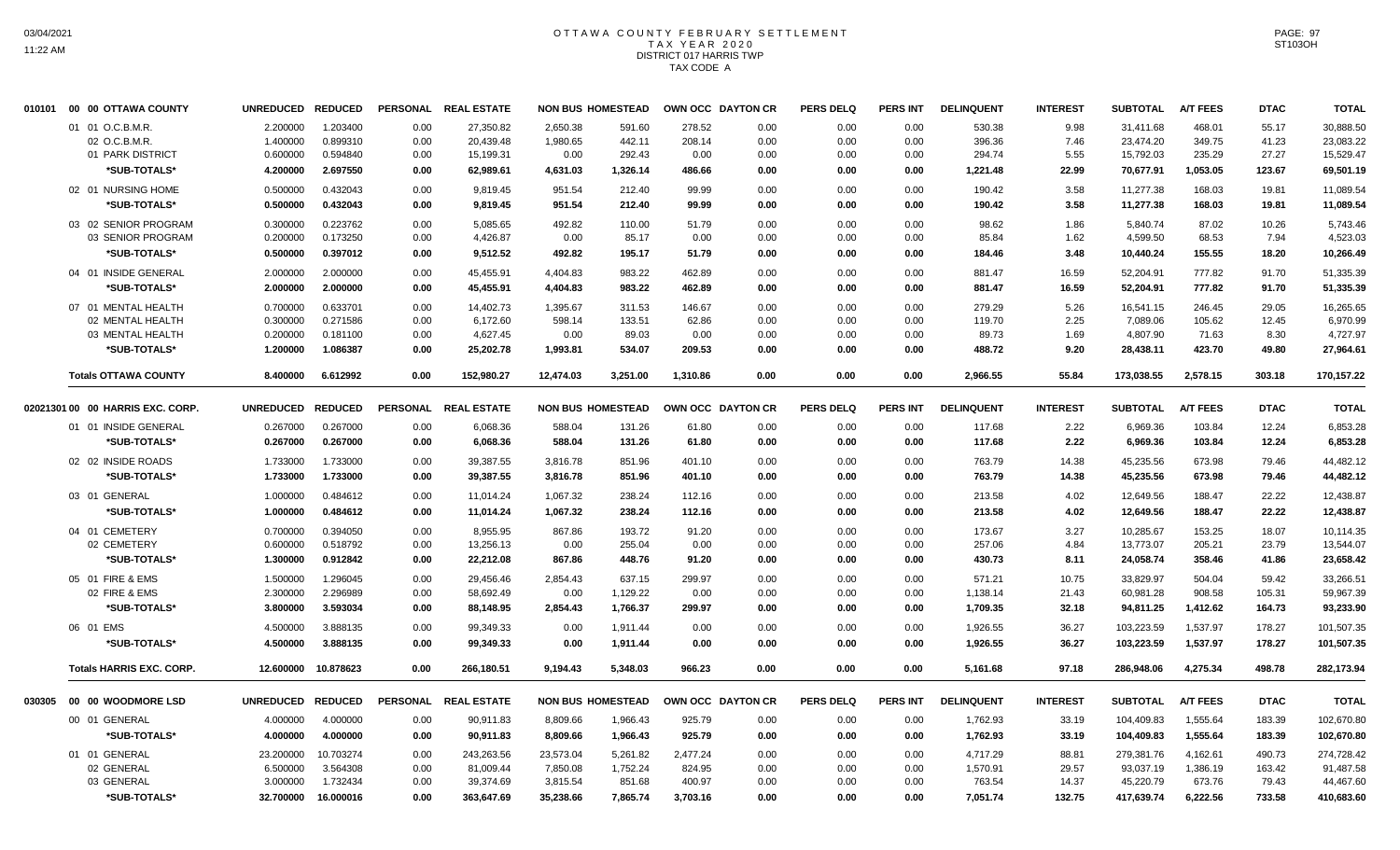#### OTTAWA COUNTY FEBRUARY SETTLEMENT T A X Y E A R 2 0 2 0 DISTRICT 017 HARRIS TWP TAX CODE A

| 030305            | 00 00 WOODMORE LSD                                        | <b>UNREDUCED</b> | <b>REDUCED</b> | <b>PERSONAL</b> | <b>REAL ESTATE</b>   |            | <b>NON BUS HOMESTEAD</b> |           | OWN OCC DAYTON CR | <b>PERS DELQ</b> | <b>PERS INT</b> | <b>DELINQUENT</b> | <b>INTEREST</b> | <b>SUBTOTAL</b> | <b>A/T FEES</b> | <b>DTAC</b> | <b>TOTAL</b> |
|-------------------|-----------------------------------------------------------|------------------|----------------|-----------------|----------------------|------------|--------------------------|-----------|-------------------|------------------|-----------------|-------------------|-----------------|-----------------|-----------------|-------------|--------------|
|                   | 04 01 PERMANENT IMPROVEMENT                               | 3.000000         | 2.548659       | 0.00            | 57,925.81            | 5,613.20   | 1,252.94                 | 589.88    | 0.00              | 0.00             | 0.00            | 1,123.28          | 21.15           | 66,526.26       | 991.20          | 116.85      | 65,418.21    |
|                   | 02 PERMANENT IMPROVEMENT                                  | 0.500000         | 0.427956       | 0.00            | 9,726.57             | 942.54     | 210.39                   | 99.05     | 0.00              | 0.00             | 0.00            | 188.61            | 3.55            | 11,170.71       | 166.44          | 19.62       | 10,984.65    |
|                   | *SUB-TOTALS*                                              | 3.500000         | 2.976615       | 0.00            | 67,652.38            | 6,555.74   | 1,463.33                 | 688.93    | 0.00              | 0.00             | 0.00            | 1,311.89          | 24.70           | 77,696.97       | 1.157.64        | 136.47      | 76,402.86    |
|                   | 05 01 EMERGENCY                                           | 4.200000         | 4.200000       | 0.00            | 95,457.42            | 9,250.14   | 2,064.76                 | 972.08    | 0.00              | 0.00             | 0.00            | 1,851.08          | 34.85           | 109,630.33      | 1,633.42        | 192.56      | 107,804.35   |
|                   | 02 EMERGENCY                                              | 3.000000         | 3.000000       | 0.00            | 68.183.87            | 6,607.24   | 1.474.83                 | 694.34    | 0.00              | 0.00             | 0.00            | 1,322.20          | 24.89           | 78,307.37       | 1.166.73        | 137.55      | 77,003.09    |
|                   | *SUB-TOTALS*                                              | 7.200000         | 7.200000       | 0.00            | 163,641.29           | 15,857.38  | 3,539.59                 | 1,666.42  | 0.00              | 0.00             | 0.00            | 3,173.28          | 59.74           | 187,937.70      | 2,800.15        | 330.11      | 184,807.44   |
|                   | 06 01 BOND (\$15,709,840)                                 | 4.600000         | 4.600000       | 0.00            | 104,548.60           | 10,131.10  | 2,261.40                 | 1,064.65  | 0.00              | 0.00             | 0.00            | 2,027.37          | 38.17           | 120,071.29      | 1,788.99        | 210.90      | 118,071.40   |
|                   | *SUB-TOTALS*                                              | 4.600000         | 4.600000       | 0.00            | 104,548.60           | 10,131.10  | 2,261.40                 | 1.064.65  | 0.00              | 0.00             | 0.00            | 2,027.37          | 38.17           | 120,071.29      | 1,788.99        | 210.90      | 118,071.40   |
|                   | <b>Totals WOODMORE LSD</b>                                | 52.000000        | 34.776631      | 0.00            | 790,401.79           | 76,592.54  | 17,096.49                | 8.048.95  | 0.00              | 0.00             | 0.00            | 15,327.21         | 288.55          | 907,755.53      | 13,524.98       | 1,594.45    | 892,636.10   |
| 050501            | 00 00 PENTA COUNTY JVS                                    | <b>UNREDUCED</b> | <b>REDUCED</b> | <b>PERSONAL</b> | <b>REAL ESTATE</b>   |            | <b>NON BUS HOMESTEAD</b> |           | OWN OCC DAYTON CR | <b>PERS DELQ</b> | <b>PERS INT</b> | <b>DELINQUENT</b> | <b>INTEREST</b> | <b>SUBTOTAL</b> | <b>A/T FEES</b> | <b>DTAC</b> | <b>TOTAL</b> |
|                   | 01 01 GENERAL                                             | 1.400000         | 1.272727       | 0.00            | 28.926.49            | 2.803.07   | 625.68                   | 294.57    | 0.00              | 0.00             | 0.00            | 560.93            | 10.56           | 33.221.30       | 494.98          | 58.35       | 32.667.97    |
|                   | 02 GENERAL                                                | 0.800000         | 0.727273       | 0.00            | 16.529.43            | 1.601.76   | 357.53                   | 168.32    | 0.00              | 0.00             | 0.00            | 320.53            | 6.03            | 18.983.60       | 282.84          | 33.34       | 18.667.42    |
|                   | 03 PERMANENT IMP.                                         | 1.000000         | 0.796351       | 0.00            | 18,099.43            | 1,753.89   | 391.49                   | 184.31    | 0.00              | 0.00             | 0.00            | 350.98            | 6.61            | 20,786.71       | 309.71          | 36.51       | 20,440.49    |
|                   | *SUB-TOTALS*                                              | 3.200000         | 2.796351       | 0.00            | 63,555.35            | 6,158.72   | 1,374.70                 | 647.20    | 0.00              | 0.00             | 0.00            | 1,232.44          | 23.20           | 72,991.61       | 1,087.53        | 128.20      | 71,775.88    |
|                   | <b>Totals PENTA COUNTY JVS</b>                            | 3.200000         | 2.796351       | 0.00            | 63.555.35            | 6,158.72   | 1.374.70                 | 647.20    | 0.00              | 0.00             | 0.00            | 1,232.44          | 23.20           | 72.991.61       | 1.087.53        | 128.20      | 71,775.88    |
| 060602            | 00 00 HARRIS ELMORE PUBLIC LIE UNREDUCED                  |                  | <b>REDUCED</b> | <b>PERSONAL</b> | <b>REAL ESTATE</b>   |            | <b>NON BUS HOMESTEAD</b> |           | OWN OCC DAYTON CR | <b>PERS DELQ</b> | <b>PERS INT</b> | <b>DELINQUENT</b> | <b>INTEREST</b> | <b>SUBTOTAL</b> | <b>A/T FEES</b> | <b>DTAC</b> | <b>TOTAL</b> |
|                   | 01 01 CURRENT EXPENSE                                     | 1.100000         | 0.916402       | 0.00            | 20,827.95            | 2,018.30   | 450.51                   | 212.10    | 0.00              | 0.00             | 0.00            | 403.89            | 7.60            | 23,920.35       | 356.40          | 42.02       | 23,521.93    |
|                   | *SUB-TOTALS*                                              | 1.100000         | 0.916402       | 0.00            | 20,827.95            | 2,018.30   | 450.51                   | 212.10    | 0.00              | 0.00             | 0.00            | 403.89            | 7.60            | 23,920.35       | 356.40          | 42.02       | 23,521.93    |
|                   | <b>Totals HARRIS ELMORE PUBLIC LIB</b>                    | 1.100000         | 0.916402       | 0.00            | 20,827.95            | 2,018.30   | 450.51                   | 212.10    | 0.00              | 0.00             | 0.00            | 403.89            | 7.60            | 23,920.35       | 356.40          | 42.02       | 23,521.93    |
|                   |                                                           |                  |                |                 |                      |            |                          |           |                   |                  |                 |                   |                 |                 |                 |             |              |
|                   | 0707130300 00 HARRIS INC NON UNIFORM II UNREDUCED REDUCED |                  |                |                 | PERSONAL REAL ESTATE |            | <b>NON BUS HOMESTEAD</b> |           | OWN OCC DAYTON CR | <b>PERS DELQ</b> | <b>PERS INT</b> | <b>DELINQUENT</b> | <b>INTEREST</b> | <b>SUBTOTAL</b> | <b>A/T FEES</b> | <b>DTAC</b> | <b>TOTAL</b> |
|                   | 01 01 NON UNIFORM GENERAL INSIDE                          | 0.133000         | 0.133000       | 0.00            | 3.022.82             | 292.92     | 65.38                    | 30.78     | 0.00              | 0.00             | 0.00            | 58.62             | 1.10            | 3.471.62        | 51.72           | 6.10        | 3,413.80     |
|                   | *SUB-TOTALS*                                              | 0.133000         | 0.133000       | 0.00            | 3,022.82             | 292.92     | 65.38                    | 30.78     | 0.00              | 0.00             | 0.00            | 58.62             | 1.10            | 3,471.62        | 51.72           | 6.10        | 3,413.80     |
|                   | <b>Totals HARRIS INC NON UNIFORM IN</b>                   | 0.133000         | 0.133000       | 0.00            | 3,022.82             | 292.92     | 65.38                    | 30.78     | 0.00              | 0.00             | 0.00            | 58.62             | 1.10            | 3,471.62        | 51.72           | 6.10        | 3,413.80     |
|                   | 08081304 00 00 NON UNIFORM HARRIS INC                     | <b>UNREDUCED</b> | <b>REDUCED</b> | <b>PERSONAL</b> | <b>REAL ESTATE</b>   |            | <b>NON BUS HOMESTEAD</b> |           | OWN OCC DAYTON CR | <b>PERS DELQ</b> | <b>PERS INT</b> | <b>DELINQUENT</b> | <b>INTEREST</b> | <b>SUBTOTAL</b> | <b>A/T FEES</b> | <b>DTAC</b> | <b>TOTAL</b> |
|                   | 01 01 ROAD AND BRIDGE INSIDE                              | 0.867000         | 0.867000       | 0.00            | 19,705.14            | 1,909.50   | 426.24                   | 200.65    | 0.00              | 0.00             | 0.00            | 382.10            | 7.21            | 22,630.84       | 337.19          | 39.75       | 22,253.90    |
|                   | *SUB-TOTALS*                                              | 0.867000         | 0.867000       | 0.00            | 19,705.14            | 1,909.50   | 426.24                   | 200.65    | 0.00              | 0.00             | 0.00            | 382.10            | 7.21            | 22,630.84       | 337.19          | 39.75       | 22,253.90    |
|                   | <b>Totals NON UNIFORM HARRIS INC</b>                      | 0.867000         | 0.867000       | 0.00            | 19,705.14            | 1,909.50   | 426.24                   | 200.65    | 0.00              | 0.00             | 0.00            | 382.10            | 7.21            | 22,630.84       | 337.19          | 39.75       | 22,253.90    |
|                   |                                                           |                  |                |                 |                      |            |                          |           |                   |                  |                 |                   |                 |                 |                 |             |              |
| <b>HARRIS TWP</b> | TAX CODE A TOTALS                                         | 78.300000        | 56.980999      | 0.00            | 1,316,673.83         | 108,640.44 | 28,012.35                | 11,416.77 | 0.00              | 0.00             | 0.00            | 25,532.49         | 480.68          | 1,490,756.56    | 22,211.31       | 2,612.48    | 1,465,932.77 |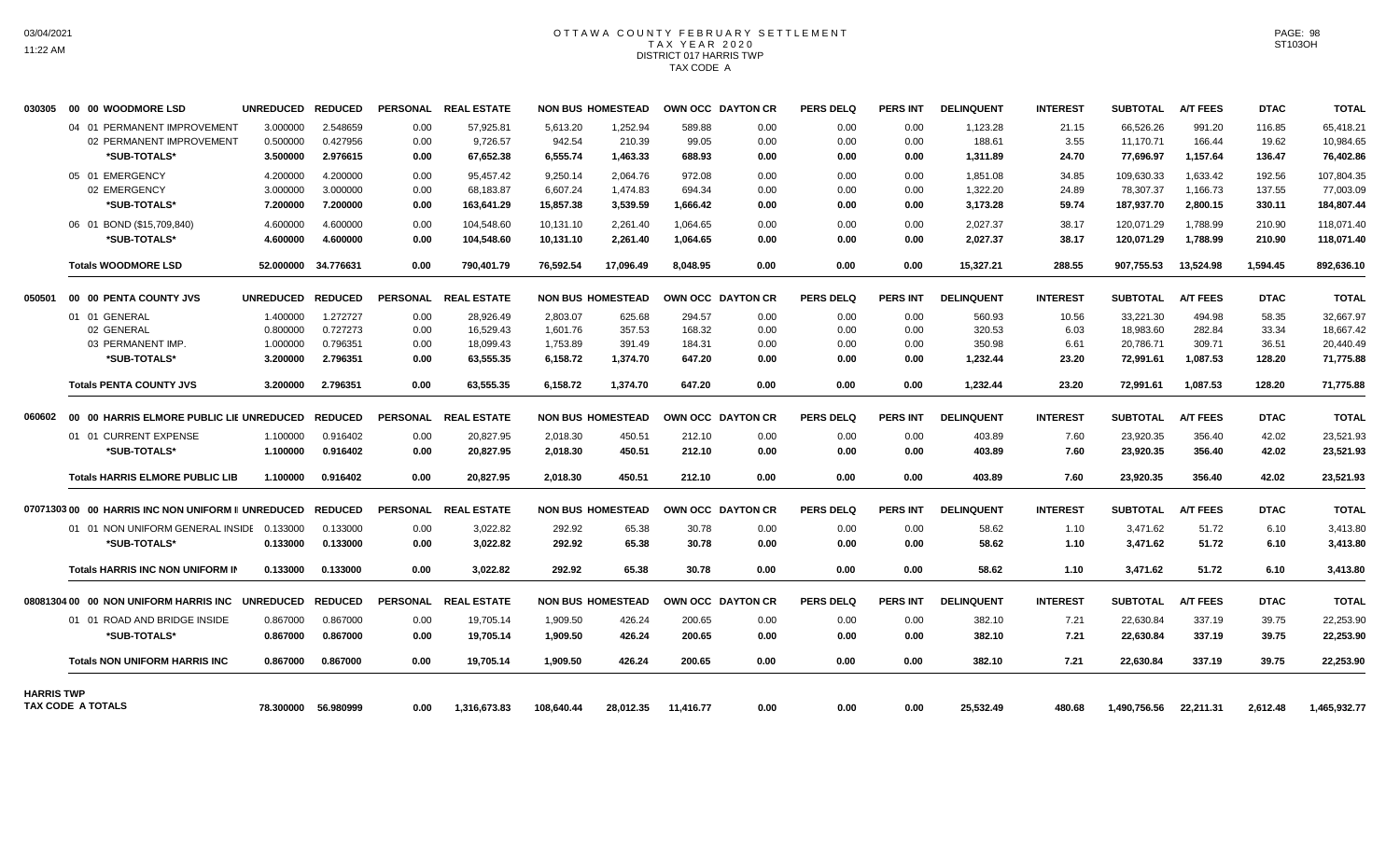### OTTAWA COUNTY FEBRUARY SETTLEMENT TAX YEAR 2020 DISTRICT 017 HARRIS TWP TAX CODE B

| 010101 00 00 OTTAWA COUNTY       | UNREDUCED REDUCED |                     |           | PERSONAL REAL ESTATE | <b>NON BUS HOMESTEAD</b> |              | OWN OCC DAYTON CR | <b>PERS DELQ</b> | <b>PERS INT</b> | <b>DELINQUENT</b> | <b>INTEREST</b> | <b>SUBTOTAL</b> | <b>A/T FEES</b> | <b>DTAC</b> | <b>TOTAL</b> |
|----------------------------------|-------------------|---------------------|-----------|----------------------|--------------------------|--------------|-------------------|------------------|-----------------|-------------------|-----------------|-----------------|-----------------|-------------|--------------|
| 01 01 O.C.B.M.R.                 | 2.200000          | 1.883836            | 2,875.19  | 531.38               | 0.00                     | 0.00<br>0.19 | 0.00              | 68.47            | 0.00            | 174.74            | 9.48            | 3,659.45        | 54.52           | 25.31       | 3,579.62     |
| 02 O.C.B.M.R                     | 1.400000          | 1.248331            | 1,829.67  | 352.12               | 0.00                     | 0.00<br>0.13 | 0.00              | 43.57            | 0.00            | 115.79            | 6.28            | 2,347.56        | 34.98           | 16.77       | 2,295.81     |
| 01 PARK DISTRICT                 | 0.600000          | 0.595592            | 784.14    | 168.00               | 0.00                     | 0.00<br>0.00 | 0.00              | 18.67            | 0.00            | 55.24             | 3.00            | 1,029.05        | 15.33           | 8.00        | 1,005.72     |
| *SUB-TOTALS*                     | 4.200000          | 3.727759            | 5,489.00  | 1,051.50             | 0.00                     | 0.32<br>0.00 | 0.00              | 130.71           | 0.00            | 345.77            | 18.76           | 7,036.06        | 104.83          | 50.08       | 6,881.15     |
| 02 01 NURSING HOME               | 0.500000          | 0.485399            | 653.45    | 136.92               | 0.00                     | 0.00<br>0.05 | 0.00              | 15.56            | 0.00            | 45.02             | 2.44            | 853.44          | 12.72           | 6.52        | 834.20       |
| *SUB-TOTALS*                     | 0.500000          | 0.485399            | 653.45    | 136.92               | 0.00                     | 0.00<br>0.05 | 0.00              | 15.56            | 0.00            | 45.02             | 2.44            | 853.44          | 12.72           | 6.52        | 834.20       |
|                                  |                   |                     |           |                      |                          |              |                   |                  |                 |                   |                 |                 |                 |             |              |
| 03 02 SENIOR PROGRAM             | 0.300000          | 0.286012            | 392.07    | 80.68                | 0.00                     | 0.00<br>0.03 | 0.00              | 9.34             | 0.00            | 26.53             | 1.44            | 510.09          | 7.60            | 3.84        | 498.65       |
| 03 SENIOR PROGRAM                | 0.200000          | 0.194640            | 261.38    | 54.90                | 0.00                     | 0.00<br>0.00 | 0.00              | 6.22             | 0.00            | 18.05             | 0.98            | 341.53          | 5.09            | 2.62        | 333.82       |
| *SUB-TOTALS*                     | 0.500000          | 0.480652            | 653.45    | 135.58               | 0.00                     | 0.00<br>0.03 | 0.00              | 15.56            | 0.00            | 44.58             | 2.42            | 851.62          | 12.69           | 6.46        | 832.47       |
| 04 01 INSIDE GENERAL             | 2.000000          | 2.000000            | 2,613.81  | 564.15               | 0.00                     | 0.00<br>0.20 | 0.00              | 62.25            | 0.00            | 185.51            | 10.07           | 3,435.99        | 51.19           | 26.87       | 3,357.93     |
| *SUB-TOTALS*                     | 2.000000          | 2.000000            | 2,613.81  | 564.15               | 0.00                     | 0.00<br>0.20 | 0.00              | 62.25            | 0.00            | 185.51            | 10.07           | 3,435.99        | 51.19           | 26.87       | 3,357.93     |
| 07 01 MENTAL HEALTH              | 0.700000          | 0.684293            | 914.83    | 193.02               | 0.00                     | 0.07<br>0.00 | 0.00              | 21.79            | 0.00            | 63.47             | 3.44            | 1.196.62        | 17.83           | 9.20        | 1,169.59     |
| 02 MENTAL HEALTH                 | 0.300000          | 0.293268            | 392.07    | 82.72                | 0.00                     | 0.00<br>0.03 | 0.00              | 9.34             | 0.00            | 27.20             | 1.48            | 512.84          | 7.64            | 3.94        | 501.26       |
| 03 MENTAL HEALTH                 | 0.200000          | 0.195512            | 261.38    | 55.15                | 0.00                     | 0.00<br>0.00 | 0.00              | 6.22             | 0.00            | 18.13             | 0.98            | 341.86          | 5.09            | 2.63        | 334.14       |
| *SUB-TOTALS*                     | 1.200000          | 1.173073            | 1,568.28  | 330.89               | 0.00                     | 0.00<br>0.10 | 0.00              | 37.35            | 0.00            | 108.80            | 5.90            | 2,051.32        | 30.56           | 15.77       | 2,004.99     |
| <b>Totals OTTAWA COUNTY</b>      | 8.400000          | 7.866883            | 10,977.99 | 2,219.04             | 0.00                     | 0.00<br>0.70 | 0.00              | 261.43           | 0.00            | 729.68            | 39.59           | 14,228.43       | 211.99          | 105.70      | 13,910.74    |
| 02021301 00 00 HARRIS EXC. CORP. | UNREDUCED REDUCED |                     |           | PERSONAL REAL ESTATE | <b>NON BUS HOMESTEAD</b> |              | OWN OCC DAYTON CR | <b>PERS DELQ</b> | <b>PERS INT</b> | <b>DELINQUENT</b> | <b>INTEREST</b> | <b>SUBTOTAL</b> | <b>A/T FEES</b> | <b>DTAC</b> | <b>TOTAL</b> |
| 01 01 INSIDE GENERAL             | 0.267000          | 0.267000            | 348.94    | 75.31                | 0.00                     | 0.00<br>0.03 | 0.00              | 8.31             | 0.00            | 24.77             | 1.34            | 458.70          | 6.83            | 3.59        | 448.28       |
| *SUB-TOTALS*                     | 0.267000          | 0.267000            | 348.94    | 75.31                | 0.00                     | 0.00<br>0.03 | 0.00              | 8.31             | 0.00            | 24.77             | 1.34            | 458.70          | 6.83            | 3.59        | 448.28       |
|                                  |                   |                     |           |                      |                          |              |                   |                  |                 |                   |                 |                 |                 |             |              |
| 02 02 INSIDE ROADS               | 1.733000          | 1.733000            | 2,264.87  | 488.83               | 0.00                     | 0.00<br>0.18 | 0.00              | 53.94            | 0.00            | 160.75            | 8.72            | 2,977.29        | 44.36           | 23.29       | 2,909.64     |
| *SUB-TOTALS*                     | 1.733000          | 1.733000            | 2,264.87  | 488.83               | 0.00                     | 0.00<br>0.18 | 0.00              | 53.94            | 0.00            | 160.75            | 8.72            | 2,977.29        | 44.36           | 23.29       | 2,909.64     |
| 03 01 GENERAL                    | 1.000000          | 0.932491            | 1,306.91  | 263.03               | 0.00                     | 0.00<br>0.09 | 0.00              | 31.12            | 0.00            | 86.49             | 4.69            | 1,692.33        | 25.21           | 12.53       | 1,654.59     |
| *SUB-TOTALS*                     | 1.000000          | 0.932491            | 1,306.91  | 263.03               | 0.00                     | 0.00<br>0.09 | 0.00              | 31.12            | 0.00            | 86.49             | 4.69            | 1,692.33        | 25.21           | 12.53       | 1,654.59     |
| 04 01 CEMETERY                   | 0.700000          | 0.652744            | 914.83    | 184.12               | 0.00                     | 0.00<br>0.07 | 0.00              | 21.79            | 0.00            | 60.55             | 3.29            | 1,184.65        | 17.65           | 8.77        | 1,158.23     |
| 02 CEMETERY                      | 0.600000          | 0.559495            | 784.14    | 157.82               | 0.00                     | 0.00<br>0.00 | 0.00              | 18.67            | 0.00            | 51.90             | 2.82            | 1,015.35        | 15.13           | 7.52        | 992.70       |
| *SUB-TOTALS*                     | 1.300000          | 1.212239            | 1.698.97  | 341.94               | 0.00                     | 0.00<br>0.07 | 0.00              | 40.46            | 0.00            | 112.45            | 6.11            | 2,200.00        | 32.78           | 16.29       | 2,150.93     |
| 05 01 FIRE & EMS                 | 1.500000          | 1.398737            | 1,960.36  | 394.55               | 0.00                     | 0.00<br>0.14 | 0.00              | 46.69            | 0.00            | 129.74            | 7.04            | 2,538.52        | 37.82           | 18.79       | 2,481.91     |
| 02 FIRE & EMS                    | 2.300000          | 2.152703            | 3,005.88  | 607.22               | 0.00                     | 0.00<br>0.00 | 0.00              | 71.59            | 0.00            | 199.68            | 10.84           | 3,895.21        | 58.04           | 28.93       | 3,808.24     |
| *SUB-TOTALS*                     | 3.800000          | 3.551440            | 4,966.24  | 1,001.77             | 0.00                     | 0.00<br>0.14 | 0.00              | 118.28           | 0.00            | 329.42            | 17.88           | 6,433.73        | 95.86           | 47.72       | 6,290.15     |
| 06 01 EMS                        | 4.500000          | 4.196210            | 5,881.08  | 1,183.64             | 0.00                     | 0.00<br>0.00 | 0.00              | 140.06           | 0.00            | 389.22            | 21.12           | 7,615.12        | 113.46          | 56.38       | 7,445.28     |
| *SUB-TOTALS*                     | 4.500000          | 4.196210            | 5,881.08  | 1,183.64             | 0.00                     | 0.00<br>0.00 | 0.00              | 140.06           | 0.00            | 389.22            | 21.12           | 7,615.12        | 113.46          | 56.38       | 7,445.28     |
| <b>Totals HARRIS EXC. CORP.</b>  |                   | 12.600000 11.892380 | 16,467.01 | 3,354.52             | 0.00                     | 0.00<br>0.51 | 0.00              | 392.17           | 0.00            | 1,103.10          | 59.86           | 21,377.17       | 318.50          | 159.80      | 20,898.87    |
|                                  |                   |                     |           |                      |                          |              |                   |                  |                 |                   |                 |                 |                 |             |              |
| 030305 00 00 WOODMORE LSD        | UNREDUCED REDUCED |                     |           | PERSONAL REAL ESTATE | <b>NON BUS HOMESTEAD</b> |              | OWN OCC DAYTON CR | <b>PERS DELQ</b> | PERS INT        | <b>DELINQUENT</b> | <b>INTEREST</b> | <b>SUBTOTAL</b> | <b>A/T FEES</b> | <b>DTAC</b> | <b>TOTAL</b> |
| 00 01 GENERAL                    | 4.000000          | 4.000000            | 5,227.62  | 1,128.29             | 0.00                     | 0.00<br>0.40 | 0.00              | 124.50           | 0.00            | 371.02            | 20.14           | 6,871.97        | 102.39          | 53.75       | 6,715.83     |
| *SUB-TOTALS*                     | 4.000000          | 4.000000            | 5,227.62  | 1,128.29             | 0.00                     | 0.00<br>0.40 | 0.00              | 124.50           | 0.00            | 371.02            | 20.14           | 6,871.97        | 102.39          | 53.75       | 6,715.83     |
| 01 01 GENERAL                    | 23.200000         | 14.243431           | 30,320.22 | 4,017.68             | 0.00                     | 0.00<br>1.44 | 0.00              | 722.10           | 0.00            | 1,321.17          | 71.70           | 36,454.31       | 543.15          | 191.38      | 35,719.78    |
| 02 GENERAL                       | 6.500000          | 5.593829            | 8,494.89  | 1,577.87             | 0.00                     | 0.00<br>0.57 | 0.00              | 202.31           | 0.00            | 518.86            | 28.16           | 10,822.66       | 161.25          | 75.16       | 10,586.25    |
| 03 GENERAL                       | 3.000000          | 2.789190            | 3,920.72  | 786.75               | 0.00                     | 0.00<br>0.28 | 0.00              | 93.37            | 0.00            | 258.71            | 14.04           | 5,073.87        | 75.60           | 37.48       | 4,960.79     |
| *SUB-TOTALS*                     | 32.700000         | 22.626450           | 42,735.83 | 6,382.30             | 0.00                     | 0.00<br>2.29 | 0.00              | 1,017.78         | 0.00            | 2,098.74          | 113.90          | 52,350.84       | 780.00          | 304.02      | 51,266.82    |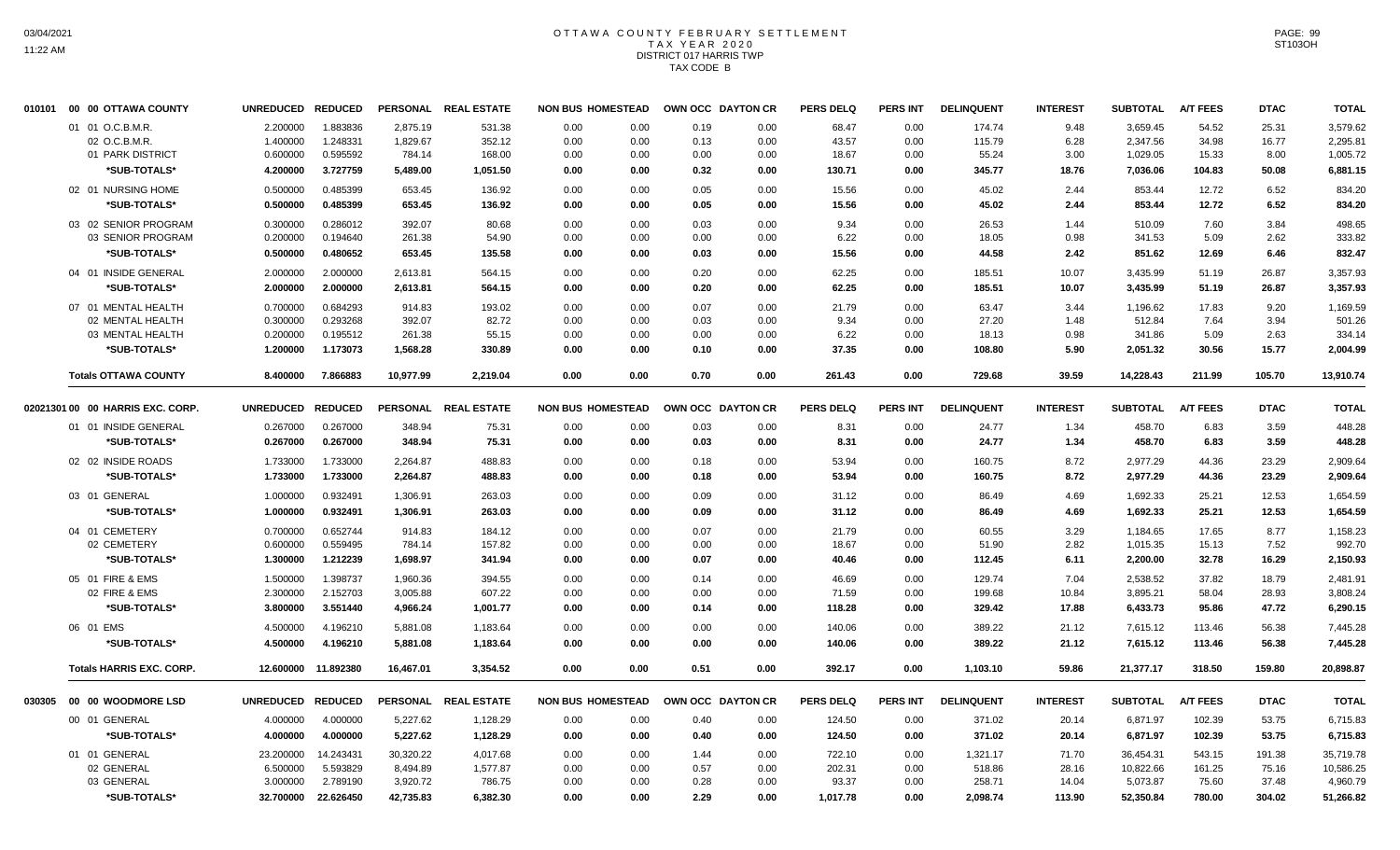### OTTAWA COUNTY FEBRUARY SETTLEMENT TAX YEAR 2020 DISTRICT 017 HARRIS TWP TAX CODE B

| 030305            | 00 00 WOODMORE LSD                                              |                                         | <b>UNREDUCED</b>  | <b>REDUCED</b>      |            | PERSONAL REAL ESTATE | <b>NON BUS HOMESTEAD</b> |      | OWN OCC DAYTON CR |      | <b>PERS DELQ</b> | <b>PERS INT</b> | <b>DELINQUENT</b> | <b>INTEREST</b> | <b>SUBTOTAL</b> | <b>A/T FEES</b> | <b>DTAC</b> | <b>TOTAL</b> |
|-------------------|-----------------------------------------------------------------|-----------------------------------------|-------------------|---------------------|------------|----------------------|--------------------------|------|-------------------|------|------------------|-----------------|-------------------|-----------------|-----------------|-----------------|-------------|--------------|
|                   |                                                                 | 04 01 PERMANENT IMPROVEMENT             | 3.000000          | 2.789190            | 3,920.72   | 786.75               | 0.00                     | 0.00 | 0.28              | 0.00 | 93.37            | 0.00            | 258.71            | 14.04           | 5,073.87        | 75.60           | 37.48       | 4,960.79     |
|                   |                                                                 | 02 PERMANENT IMPROVEMENT                | 0.500000          | 0.464865            | 653.45     | 131.13               | 0.00                     | 0.00 | 0.05              | 0.00 | 15.56            | 0.00            | 43.12             | 2.34            | 845.65          | 12.60           | 6.25        | 826.80       |
|                   | *SUB-TOTALS*                                                    |                                         | 3.500000          | 3.254055            | 4,574.17   | 917.88               | 0.00                     | 0.00 | 0.33              | 0.00 | 108.93           | 0.00            | 301.83            | 16.38           | 5,919.52        | 88.20           | 43.73       | 5,787.59     |
|                   | 05 01 EMERGENCY                                                 |                                         | 4.200000          | 4.200000            | 5,489.01   | 1.184.70             | 0.00                     | 0.00 | 0.42              | 0.00 | 130.72           | 0.00            | 389.58            | 21.14           | 7.215.57        | 107.51          | 56.43       | 7.051.63     |
|                   | 02 EMERGENCY                                                    |                                         | 3.000000          | 3.000000            | 3,920.72   | 846.22               | 0.00                     | 0.00 | 0.30              | 0.00 | 93.37            | 0.00            | 278.27            | 15.10           | 5,153.98        | 76.79           | 40.31       | 5,036.88     |
|                   | *SUB-TOTALS*                                                    |                                         | 7.200000          | 7.200000            | 9,409.73   | 2,030.92             | 0.00                     | 0.00 | 0.72              | 0.00 | 224.09           | 0.00            | 667.85            | 36.24           | 12,369.55       | 184.30          | 96.74       | 12,088.51    |
|                   | 06 01 BOND (\$15,709,840)                                       |                                         | 4.600000          | 4.600000            | 6,011.77   | 1,297.53             | 0.00                     | 0.00 | 0.47              | 0.00 | 143.17           | 0.00            | 426.68            | 23.16           | 7,902.78        | 117.75          | 61.81       | 7,723.22     |
|                   | *SUB-TOTALS*                                                    |                                         | 4.600000          | 4.600000            | 6,011.77   | 1,297.53             | 0.00                     | 0.00 | 0.47              | 0.00 | 143.17           | 0.00            | 426.68            | 23.16           | 7,902.78        | 117.75          | 61.81       | 7,723.22     |
|                   | <b>Totals WOODMORE LSD</b>                                      |                                         |                   | 52.000000 41.680505 | 67.959.12  | 11.756.92            | 0.00                     | 0.00 | 4.21              | 0.00 | 1.618.47         | 0.00            | 3.866.12          | 209.82          | 85.414.66       | 1.272.64        | 560.05      | 83.581.97    |
|                   | 050501 00 00 PENTA COUNTY JVS                                   |                                         | UNREDUCED REDUCED |                     |            | PERSONAL REAL ESTATE | <b>NON BUS HOMESTEAD</b> |      | OWN OCC DAYTON CR |      | <b>PERS DELQ</b> | <b>PERS INT</b> | <b>DELINQUENT</b> | <b>INTEREST</b> | <b>SUBTOTAL</b> | <b>A/T FEES</b> | <b>DTAC</b> | <b>TOTAL</b> |
|                   | 01 01 GENERAL                                                   |                                         | 1.400000          | 1.370355            | 1,829.67   | 386.54               | 0.00                     | 0.00 | 0.14              | 0.00 | 43.57            | 0.00            | 127.11            | 6.90            | 2,393.93        | 35.67           | 18.41       | 2,339.85     |
|                   | 02 GENERAL                                                      |                                         | 0.800000          | 0.783060            | 1.045.52   | 220.88               | 0.00                     | 0.00 | 0.08              | 0.00 | 24.90            | 0.00            | 72.63             | 3.94            | 1.367.95        | 20.38           | 10.52       | 1,337.05     |
|                   | 03 PERMANENT IMP.                                               |                                         | 1.000000          | 0.978825            | 1,306.91   | 276.10               | 0.00                     | 0.00 | 0.10              | 0.00 | 31.12            | 0.00            | 90.79             | 4.93            | 1,709.95        | 25.48           | 13.15       | 1,671.32     |
|                   | *SUB-TOTALS*                                                    |                                         | 3.200000          | 3.132240            | 4,182.10   | 883.52               | 0.00                     | 0.00 | 0.32              | 0.00 | 99.59            | 0.00            | 290.53            | 15.77           | 5,471.83        | 81.53           | 42.08       | 5,348.22     |
|                   | <b>Totals PENTA COUNTY JVS</b>                                  |                                         | 3.200000          | 3.132240            | 4,182.10   | 883.52               | 0.00                     | 0.00 | 0.32              | 0.00 | 99.59            | 0.00            | 290.53            | 15.77           | 5,471.83        | 81.53           | 42.08       | 5,348.22     |
| 060602            | 00 00 HARRIS ELMORE PUBLIC LIE UNREDUCED                        |                                         |                   | <b>REDUCED</b>      |            | PERSONAL REAL ESTATE | <b>NON BUS HOMESTEAD</b> |      | OWN OCC DAYTON CR |      | <b>PERS DELQ</b> | <b>PERS INT</b> | <b>DELINQUENT</b> | <b>INTEREST</b> | <b>SUBTOTAL</b> | <b>A/T FEES</b> | <b>DTAC</b> | <b>TOTAL</b> |
|                   | 01 01 CURRENT EXPENSE                                           |                                         | 1.100000          | 1.060521            | 1,437.60   | 299.14               | 0.00                     | 0.00 | 0.11              | 0.00 | 34.24            | 0.00            | 98.37             | 5.34            | 1,874.80        | 27.93           | 14.25       | 1,832.62     |
|                   | *SUB-TOTALS*                                                    |                                         | 1.100000          | 1.060521            | 1,437.60   | 299.14               | 0.00                     | 0.00 | 0.11              | 0.00 | 34.24            | 0.00            | 98.37             | 5.34            | 1,874.80        | 27.93           | 14.25       | 1,832.62     |
|                   |                                                                 | <b>Totals HARRIS ELMORE PUBLIC LIB</b>  | 1.100000          | 1.060521            | 1,437.60   | 299.14               | 0.00                     | 0.00 | 0.11              | 0.00 | 34.24            | 0.00            | 98.37             | 5.34            | 1,874.80        | 27.93           | 14.25       | 1,832.62     |
|                   | 07071303 00   00  HARRIS INC NON UNIFORM II UNREDUCED   REDUCED |                                         |                   |                     |            | PERSONAL REAL ESTATE | <b>NON BUS HOMESTEAD</b> |      | OWN OCC DAYTON CR |      | <b>PERS DELQ</b> | <b>PERS INT</b> | <b>DELINQUENT</b> | <b>INTEREST</b> | <b>SUBTOTAL</b> | <b>A/T FEES</b> | <b>DTAC</b> | <b>TOTAL</b> |
|                   |                                                                 | 01 01 NON UNIFORM GENERAL INSIDE        | 0.133000          | 0.133000            | 173.82     | 37.52                | 0.00                     | 0.00 | 0.01              | 0.00 | 4.14             | 0.00            | 12.34             | 0.67            | 228.50          | 3.40            | 1.79        | 223.31       |
|                   | *SUB-TOTALS*                                                    |                                         | 0.133000          | 0.133000            | 173.82     | 37.52                | 0.00                     | 0.00 | 0.01              | 0.00 | 4.14             | 0.00            | 12.34             | 0.67            | 228.50          | 3.40            | 1.79        | 223.31       |
|                   |                                                                 | <b>Totals HARRIS INC NON UNIFORM IN</b> | 0.133000          | 0.133000            | 173.82     | 37.52                | 0.00                     | 0.00 | 0.01              | 0.00 | 4.14             | 0.00            | 12.34             | 0.67            | 228.50          | 3.40            | 1.79        | 223.31       |
|                   | 08081304 00 00 NON UNIFORM HARRIS INC                           |                                         | <b>UNREDUCED</b>  | <b>REDUCED</b>      |            | PERSONAL REAL ESTATE | <b>NON BUS HOMESTEAD</b> |      | OWN OCC DAYTON CR |      | <b>PERS DELQ</b> | <b>PERS INT</b> | <b>DELINQUENT</b> | <b>INTEREST</b> | <b>SUBTOTAL</b> | <b>A/T FEES</b> | <b>DTAC</b> | <b>TOTAL</b> |
|                   | 01 01 ROAD AND BRIDGE INSIDE                                    |                                         | 0.867000          | 0.867000            | 1,133.11   | 244.55               | 0.00                     | 0.00 | 0.08              | 0.00 | 27.04            | 0.00            | 80.44             | 4.37            | 1,489.59        | 22.19           | 11.65       | 1,455.75     |
|                   | *SUB-TOTALS*                                                    |                                         | 0.867000          | 0.867000            | 1,133.11   | 244.55               | 0.00                     | 0.00 | 0.08              | 0.00 | 27.04            | 0.00            | 80.44             | 4.37            | 1,489.59        | 22.19           | 11.65       | 1,455.75     |
|                   | <b>Totals NON UNIFORM HARRIS INC</b>                            |                                         | 0.867000          | 0.867000            | 1,133.11   | 244.55               | 0.00                     | 0.00 | 0.08              | 0.00 | 27.04            | 0.00            | 80.44             | 4.37            | 1,489.59        | 22.19           | 11.65       | 1,455.75     |
| <b>HARRIS TWP</b> |                                                                 |                                         |                   |                     |            |                      |                          |      |                   |      |                  |                 |                   |                 |                 |                 |             |              |
|                   | TAX CODE B TOTALS                                               |                                         |                   | 78.300000 66.632529 | 102,330.75 | 18,795.21            | 0.00                     | 0.00 | 5.94              | 0.00 | 2,437.08         | 0.00            | 6,180.58          | 335.42          | 130,084.98      | 1,938.18        | 895.32      | 127,251.48   |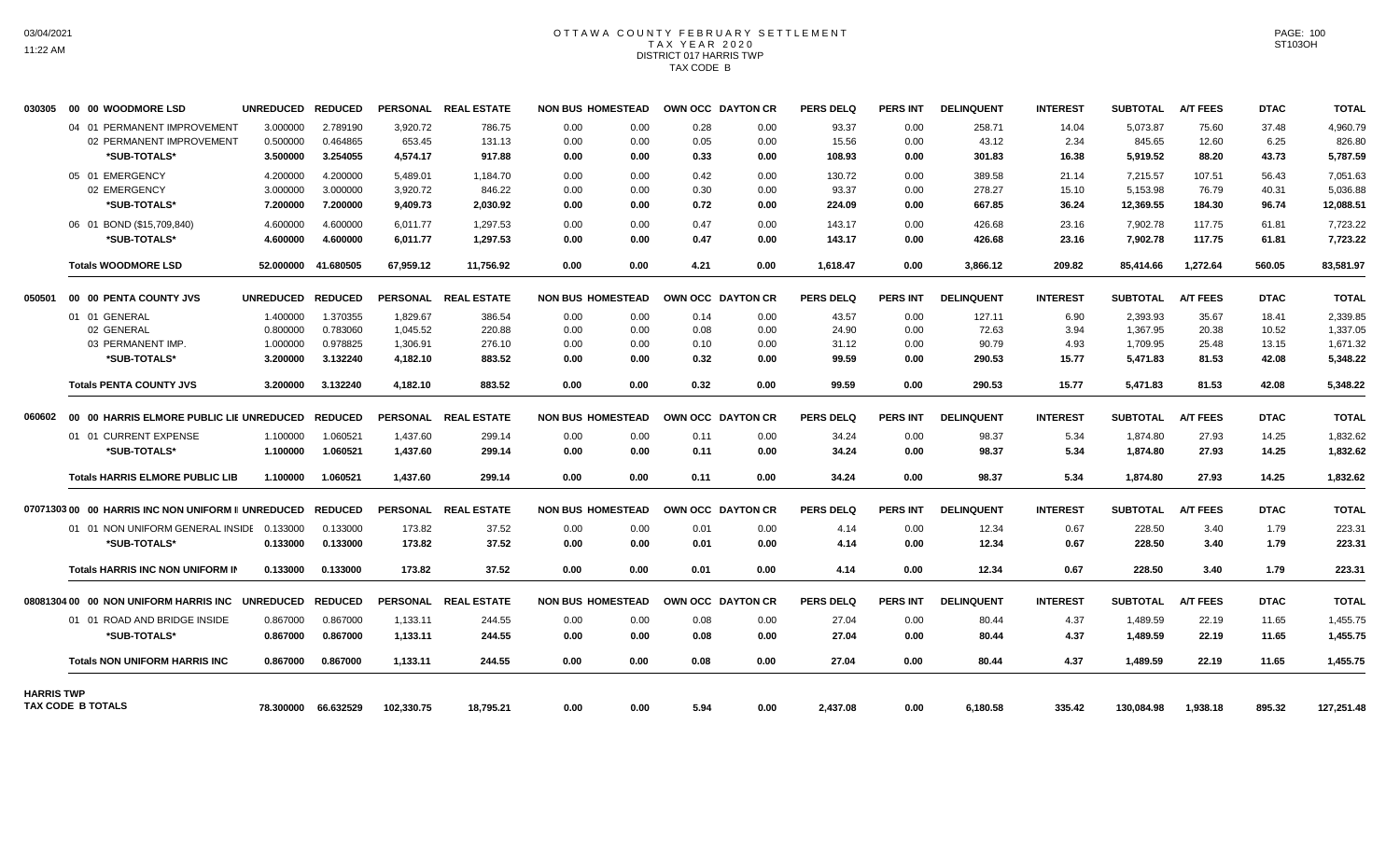### OTTAWA COUNTY FEBRUARY SETTLEMENT TAX YEAR 2020 DISTRICT 017 HARRIS TWP DISTRICT

| 010101 00 00 OTTAWA COUNTY        | UNREDUCED REDUCED |                      | PERSONAL REAL ESTATE   |                      | <b>NON BUS HOMESTEAD</b> |                  | OWN OCC DAYTON CR | <b>PERS DELQ</b> | <b>PERS INT</b> | <b>DELINQUENT</b>    | <b>INTEREST</b> | <b>SUBTOTAL</b>         | <b>A/T FEES</b>    | <b>DTAC</b>      | <b>TOTAL</b>            |
|-----------------------------------|-------------------|----------------------|------------------------|----------------------|--------------------------|------------------|-------------------|------------------|-----------------|----------------------|-----------------|-------------------------|--------------------|------------------|-------------------------|
| 01 01 O.C.B.M.R.<br>02 O.C.B.M.R. |                   | 2,875.19<br>1,829.67 | 27,882.20<br>20,791.60 | 2,650.38<br>1,980.65 | 591.60<br>442.11         | 278.71<br>208.27 | 0.00<br>0.00      | 68.47<br>43.57   | 0.00<br>0.00    | 705.12<br>512.15     | 19.46<br>13.74  | 35,071.13<br>25,821.76  | 522.53<br>384.73   | 80.48<br>58.00   | 34,468.12<br>25,379.03  |
| 01 PARK DISTRICT<br>*SUB-TOTALS*  |                   | 784.14<br>5,489.00   | 15,367.31<br>64,041.11 | 0.00<br>4,631.03     | 292.43<br>1,326.14       | 0.00<br>486.98   | 0.00<br>0.00      | 18.67<br>130.71  | 0.00<br>0.00    | 349.98<br>1,567.25   | 8.55<br>41.75   | 16,821.08<br>77,713.97  | 250.62<br>1,157.88 | 35.27<br>173.75  | 16,535.19<br>76,382.34  |
| 02 01 NURSING HOME                |                   | 653.45               | 9,956.37               | 951.54               | 212.40                   | 100.04           | 0.00              | 15.56            | 0.00            | 235.44               | 6.02            | 12,130.82               | 180.75             | 26.33            | 11,923.74               |
| *SUB-TOTALS*                      |                   | 653.45               | 9,956.37               | 951.54               | 212.40                   | 100.04           | 0.00              | 15.56            | 0.00            | 235.44               | 6.02            | 12,130.82               | 180.75             | 26.33            | 11,923.74               |
| 03 02 SENIOR PROGRAM              |                   | 392.07               | 5.166.33               | 492.82               | 110.00                   | 51.82            | 0.00              | 9.34             | 0.00            | 125.15               | 3.30            | 6,350.83                | 94.62              | 14.10            | 6.242.11                |
| 03 SENIOR PROGRAM<br>*SUB-TOTALS* |                   | 261.38<br>653.45     | 4,481.77<br>9,648.10   | 0.00<br>492.82       | 85.17<br>195.17          | 0.00<br>51.82    | 0.00<br>0.00      | 6.22<br>15.56    | 0.00<br>0.00    | 103.89<br>229.04     | 2.60<br>5.90    | 4,941.03<br>11,291.86   | 73.62<br>168.24    | 10.56<br>24.66   | 4,856.85<br>11,098.96   |
| 04 01 INSIDE GENERAL              |                   | 2,613.81             | 46,020.06              | 4,404.83             | 983.22                   | 463.09           | 0.00              | 62.25            | 0.00            | 1,066.98             | 26.66           | 55,640.90               | 829.01             | 118.57           | 54,693.32               |
| *SUB-TOTALS*                      |                   | 2,613.81             | 46,020.06              | 4,404.83             | 983.22                   | 463.09           | 0.00              | 62.25            | 0.00            | 1,066.98             | 26.66           | 55,640.90               | 829.01             | 118.57           | 54,693.32               |
| 07 01 MENTAL HEALTH               |                   | 914.83               | 14,595.75              | 1,395.67             | 311.53                   | 146.74           | 0.00              | 21.79            | 0.00            | 342.76               | 8.70            | 17,737.77               | 264.28             | 38.25            | 17,435.24               |
| 02 MENTAL HEALTH                  |                   | 392.07               | 6,255.32               | 598.14               | 133.51                   | 62.89            | 0.00              | 9.34             | 0.00            | 146.90               | 3.73            | 7,601.90                | 113.26             | 16.39            | 7,472.25                |
| 03 MENTAL HEALTH<br>*SUB-TOTALS*  |                   | 261.38<br>1,568.28   | 4,682.60<br>25,533.67  | 0.00<br>1,993.81     | 89.03<br>534.07          | 0.00<br>209.63   | 0.00<br>0.00      | 6.22<br>37.35    | 0.00<br>0.00    | 107.86<br>597.52     | 2.67<br>15.10   | 5,149.76<br>30,489.43   | 76.72<br>454.26    | 10.93<br>65.57   | 5,062.11<br>29,969.60   |
| <b>Totals OTTAWA COUNTY</b>       |                   | 10,977.99            | 155.199.31             | 12,474.03            | 3.251.00                 | 1.311.56         | 0.00              | 261.43           | 0.00            | 3,696.23             | 95.43           | 187.266.98              | 2,790.14           | 408.88           | 184,067.96              |
| 02021301 00 00 HARRIS EXC. CORP.  | UNREDUCED REDUCED |                      | PERSONAL REAL ESTATE   |                      | <b>NON BUS HOMESTEAD</b> |                  | OWN OCC DAYTON CR | <b>PERS DELQ</b> | <b>PERS INT</b> | <b>DELINQUENT</b>    | <b>INTEREST</b> | <b>SUBTOTAL</b>         | <b>A/T FEES</b>    | <b>DTAC</b>      | <b>TOTAL</b>            |
| 01 01 INSIDE GENERAL              |                   | 348.94               | 6,143.67               | 588.04               | 131.26                   | 61.83            | 0.00              | 8.31             | 0.00            | 142.45               | 3.56            | 7,428.06                | 110.67             | 15.83            | 7,301.56                |
| *SUB-TOTALS*                      |                   | 348.94               | 6,143.67               | 588.04               | 131.26                   | 61.83            | 0.00              | 8.31             | 0.00            | 142.45               | 3.56            | 7,428.06                | 110.67             | 15.83            | 7,301.56                |
| 02 02 INSIDE ROADS                |                   | 2,264.87             | 39,876.38              | 3,816.78             | 851.96                   | 401.28           | 0.00              | 53.94            | 0.00            | 924.54               | 23.10           | 48,212.85               | 718.34             | 102.75           | 47,391.76               |
| *SUB-TOTALS*                      |                   | 2,264.87             | 39,876.38              | 3,816.78             | 851.96                   | 401.28           | 0.00              | 53.94            | 0.00            | 924.54               | 23.10           | 48,212.85               | 718.34             | 102.75           | 47,391.76               |
| 03 01 GENERAL                     |                   | 1,306.91             | 11.277.27              | 1.067.32             | 238.24                   | 112.25           | 0.00              | 31.12            | 0.00            | 300.07               | 8.71            | 14,341.89               | 213.68             | 34.75            | 14,093.46               |
| *SUB-TOTALS*                      |                   | 1,306.91             | 11,277.27              | 1,067.32             | 238.24                   | 112.25           | 0.00              | 31.12            | 0.00            | 300.07               | 8.71            | 14,341.89               | 213.68             | 34.75            | 14,093.46               |
| 04 01 CEMETERY                    |                   | 914.83               | 9,140.07               | 867.86               | 193.72                   | 91.27            | 0.00              | 21.79            | 0.00            | 234.22               | 6.56            | 11,470.32               | 170.90             | 26.84            | 11,272.58               |
| 02 CEMETERY<br>*SUB-TOTALS*       |                   | 784.14<br>1,698.97   | 13,413.95<br>22,554.02 | 0.00<br>867.86       | 255.04<br>448.76         | 0.00<br>91.27    | 0.00<br>0.00      | 18.67<br>40.46   | 0.00<br>0.00    | 308.96<br>543.18     | 7.66<br>14.22   | 14,788.42<br>26,258.74  | 220.34<br>391.24   | 31.31<br>58.15   | 14,536.77<br>25,809.35  |
|                                   |                   |                      |                        |                      |                          |                  |                   |                  |                 |                      |                 |                         |                    |                  |                         |
| 05 01 FIRE & EMS<br>02 FIRE & EMS |                   | 1.960.36<br>3,005.88 | 29.851.01<br>59,299.71 | 2.854.43<br>0.00     | 637.15<br>1,129.22       | 300.11<br>0.00   | 0.00<br>0.00      | 46.69<br>71.59   | 0.00<br>0.00    | 700.95<br>1,337.82   | 17.79<br>32.27  | 36,368.49<br>64,876.49  | 541.86<br>966.62   | 78.21<br>134.24  | 35,748.42<br>63,775.63  |
| *SUB-TOTALS*                      |                   | 4,966.24             | 89,150.72              | 2,854.43             | 1,766.37                 | 300.11           | 0.00              | 118.28           | 0.00            | 2,038.77             | 50.06           | 101,244.98              | 1,508.48           | 212.45           | 99,524.05               |
| 06 01 EMS                         |                   | 5,881.08             | 100,532.97             | 0.00                 | 1,911.44                 | 0.00             | 0.00              | 140.06           | 0.00            | 2,315.77             | 57.39           | 110,838.71              | 1,651.43           | 234.65           | 108,952.63              |
| *SUB-TOTALS*                      |                   | 5,881.08             | 100,532.97             | 0.00                 | 1,911.44                 | 0.00             | 0.00              | 140.06           | 0.00            | 2,315.77             | 57.39           | 110,838.71              | 1,651.43           | 234.65           | 108,952.63              |
| <b>Totals HARRIS EXC. CORP.</b>   |                   | 16,467.01            | 269.535.03             | 9,194.43             | 5.348.03                 | 966.74           | 0.00              | 392.17           | 0.00            | 6,264.78             | 157.04          | 308,325.23              | 4,593.84           | 658.58           | 303,072.81              |
| 030305 00 00 WOODMORE LSD         | UNREDUCED REDUCED |                      | PERSONAL REAL ESTATE   |                      | <b>NON BUS HOMESTEAD</b> |                  | OWN OCC DAYTON CR | <b>PERS DELQ</b> | <b>PERS INT</b> | <b>DELINQUENT</b>    | <b>INTEREST</b> | <b>SUBTOTAL</b>         | <b>A/T FEES</b>    | <b>DTAC</b>      | <b>TOTAL</b>            |
| 00 01 GENERAL                     |                   | 5,227.62             | 92,040.12              | 8,809.66             | 1,966.43                 | 926.19           | 0.00              | 124.50           | 0.00            | 2,133.95             | 53.33           | 111,281.80              | 1,658.03           | 237.14           | 109,386.63              |
| *SUB-TOTALS*                      |                   | 5,227.62             | 92,040.12              | 8.809.66             | 1,966.43                 | 926.19           | 0.00              | 124.50           | 0.00            | 2,133.95             | 53.33           | 111,281.80              | 1,658.03           | 237.14           | 109,386.63              |
| 01 01 GENERAL                     |                   | 30,320.22            | 247,281.24             | 23,573.04            | 5,261.82                 | 2,478.68         | 0.00              | 722.10           | 0.00            | 6,038.46             | 160.51          | 315,836.07              | 4,705.76           | 682.11           | 310,448.20              |
| 02 GENERAL<br>03 GENERAL          |                   | 8,494.89<br>3,920.72 | 82,587.31<br>40,161.44 | 7,850.08<br>3,815.54 | 1,752.24<br>851.68       | 825.52<br>401.25 | 0.00<br>0.00      | 202.31<br>93.37  | 0.00<br>0.00    | 2,089.77<br>1,022.25 | 57.73<br>28.41  | 103,859.85<br>50,294.66 | 1,547.44<br>749.36 | 238.58<br>116.91 | 102,073.83<br>49,428.39 |
| *SUB-TOTALS*                      |                   | 42,735.83            | 370,029.99             | 35,238.66            | 7,865.74                 | 3,705.45         | 0.00              | 1,017.78         | 0.00            | 9,150.48             | 246.65          | 469,990.58              | 7,002.56           | 1,037.60         | 461,950.42              |
|                                   |                   |                      |                        |                      |                          |                  |                   |                  |                 |                      |                 |                         |                    |                  |                         |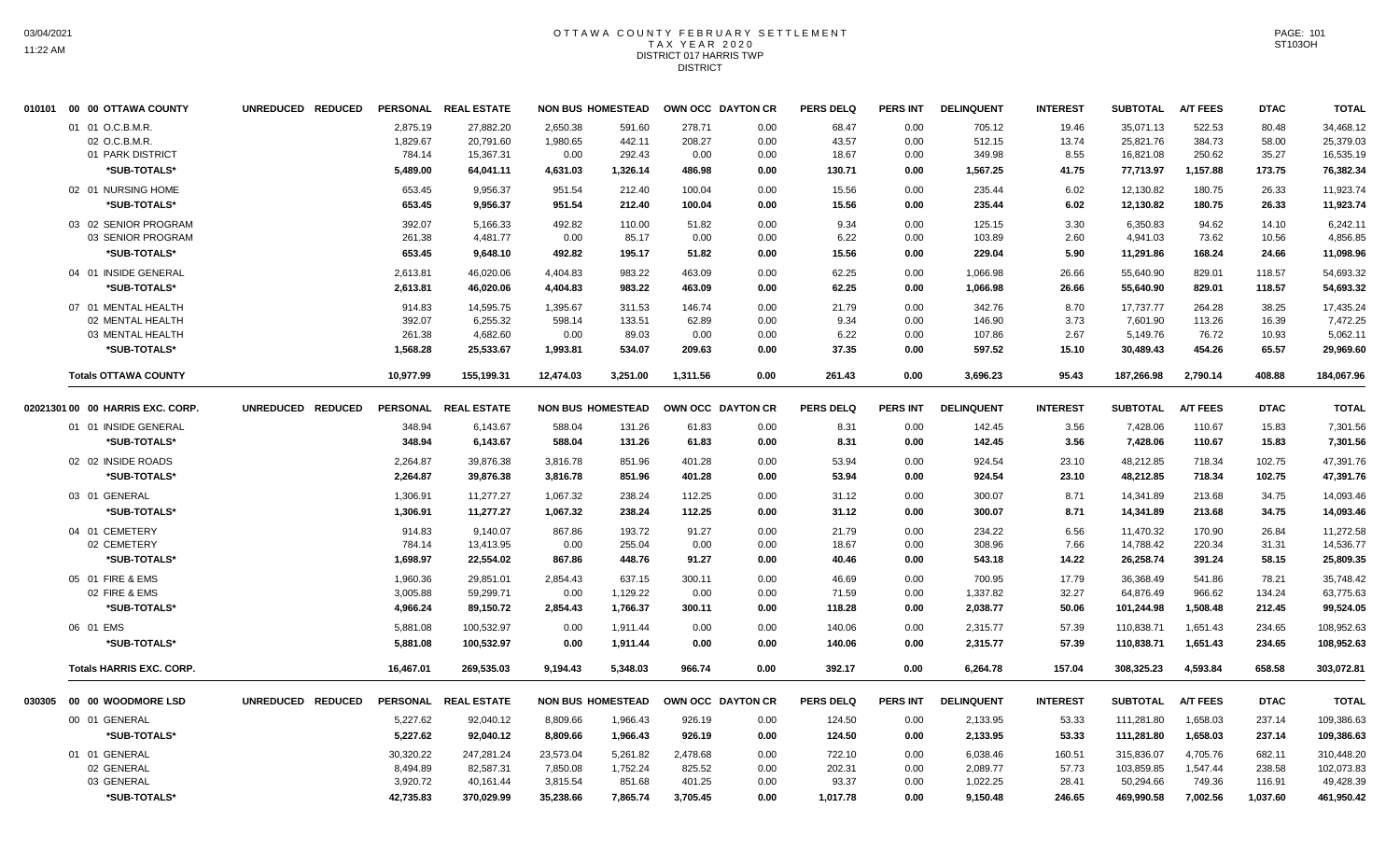#### OTTAWA COUNTY FEBRUARY SETTLEMENT T A X Y E A R 2 0 2 0 DISTRICT 017 HARRIS TWP DISTRICT

| 030305            | 00 00 WOODMORE LSD                                        | UNREDUCED REDUCED |            | PERSONAL REAL ESTATE |            | <b>NON BUS HOMESTEAD</b> |           | OWN OCC DAYTON CR | <b>PERS DELQ</b> | <b>PERS INT</b> | <b>DELINQUENT</b> | <b>INTEREST</b> | <b>SUBTOTAL</b> | <b>A/T FEES</b> | <b>DTAC</b> | <b>TOTAL</b> |
|-------------------|-----------------------------------------------------------|-------------------|------------|----------------------|------------|--------------------------|-----------|-------------------|------------------|-----------------|-------------------|-----------------|-----------------|-----------------|-------------|--------------|
|                   | 04 01 PERMANENT IMPROVEMENT                               |                   | 3,920.72   | 58.712.56            | 5.613.20   | 1,252.94                 | 590.16    | 0.00              | 93.37            | 0.00            | 1.381.99          | 35.19           | 71.600.13       | 1.066.80        | 154.33      | 70.379.00    |
|                   | 02 PERMANENT IMPROVEMENT                                  |                   | 653.45     | 9,857.70             | 942.54     | 210.39                   | 99.10     | 0.00              | 15.56            | 0.00            | 231.73            | 5.89            | 12.016.36       | 179.04          | 25.87       | 11,811.45    |
|                   | *SUB-TOTALS*                                              |                   | 4.574.17   | 68,570.26            | 6,555.74   | 1,463.33                 | 689.26    | 0.00              | 108.93           | 0.00            | 1,613.72          | 41.08           | 83,616.49       | 1,245.84        | 180.20      | 82,190.45    |
|                   | 05 01 EMERGENCY                                           |                   | 5,489.01   | 96,642.12            | 9,250.14   | 2,064.76                 | 972.50    | 0.00              | 130.72           | 0.00            | 2.240.66          | 55.99           | 116,845.90      | 1.740.93        | 248.99      | 114,855.98   |
|                   | 02 EMERGENCY                                              |                   | 3,920.72   | 69.030.09            | 6,607.24   | 1.474.83                 | 694.64    | 0.00              | 93.37            | 0.00            | 1.600.47          | 39.99           | 83,461.35       | 1.243.52        | 177.86      | 82,039.97    |
|                   | *SUB-TOTALS*                                              |                   | 9,409.73   | 165,672.21           | 15,857.38  | 3,539.59                 | 1,667.14  | 0.00              | 224.09           | 0.00            | 3,841.13          | 95.98           | 200,307.25      | 2,984.45        | 426.85      | 196,895.95   |
|                   | 06 01 BOND (\$15,709,840)                                 |                   | 6,011.77   | 105.846.13           | 10,131.10  | 2.261.40                 | 1.065.12  | 0.00              | 143.17           | 0.00            | 2.454.05          | 61.33           | 127.974.07      | 1.906.74        | 272.71      | 125,794.62   |
|                   | *SUB-TOTALS*                                              |                   | 6,011.77   | 105.846.13           | 10,131.10  | 2,261.40                 | 1,065.12  | 0.00              | 143.17           | 0.00            | 2,454.05          | 61.33           | 127,974.07      | 1,906.74        | 272.71      | 125,794.62   |
|                   | <b>Totals WOODMORE LSD</b>                                |                   | 67,959.12  | 802,158.71           | 76,592.54  | 17,096.49                | 8,053.16  | 0.00              | 1,618.47         | 0.00            | 19,193.33         | 498.37          | 993,170.19      | 14,797.62       | 2,154.50    | 976,218.07   |
| 050501            | 00 00 PENTA COUNTY JVS                                    | UNREDUCED REDUCED |            | PERSONAL REAL ESTATE |            | <b>NON BUS HOMESTEAD</b> |           | OWN OCC DAYTON CR | <b>PERS DELQ</b> | <b>PERS INT</b> | <b>DELINQUENT</b> | <b>INTEREST</b> | <b>SUBTOTAL</b> | <b>A/T FEES</b> | <b>DTAC</b> | <b>TOTAL</b> |
|                   | 01 01 GENERAL                                             |                   | 1,829.67   | 29,313.03            | 2,803.07   | 625.68                   | 294.71    | 0.00              | 43.57            | 0.00            | 688.04            | 17.46           | 35,615.23       | 530.65          | 76.76       | 35,007.82    |
|                   | 02 GENERAL                                                |                   | 1.045.52   | 16.750.31            | 1.601.76   | 357.53                   | 168.40    | 0.00              | 24.90            | 0.00            | 393.16            | 9.97            | 20.351.55       | 303.22          | 43.86       | 20.004.47    |
|                   | 03 PERMANENT IMP.                                         |                   | 1,306.91   | 18,375.53            | 1,753.89   | 391.49                   | 184.41    | 0.00              | 31.12            | 0.00            | 441.77            | 11.54           | 22,496.66       | 335.19          | 49.66       | 22,111.81    |
|                   | *SUB-TOTALS*                                              |                   | 4,182.10   | 64,438.87            | 6,158.72   | 1,374.70                 | 647.52    | 0.00              | 99.59            | 0.00            | 1,522.97          | 38.97           | 78,463.44       | 1,169.06        | 170.28      | 77,124.10    |
|                   | <b>Totals PENTA COUNTY JVS</b>                            |                   | 4.182.10   | 64,438.87            | 6.158.72   | 1.374.70                 | 647.52    | 0.00              | 99.59            | 0.00            | 1,522.97          | 38.97           | 78,463.44       | 1.169.06        | 170.28      | 77,124.10    |
| 060602            | 00 00 HARRIS ELMORE PUBLIC LIE UNREDUCED REDUCED          |                   |            | PERSONAL REAL ESTATE |            | <b>NON BUS HOMESTEAD</b> |           | OWN OCC DAYTON CR | <b>PERS DELQ</b> | <b>PERS INT</b> | <b>DELINQUENT</b> | <b>INTEREST</b> | <b>SUBTOTAL</b> | <b>A/T FEES</b> | <b>DTAC</b> | <b>TOTAL</b> |
|                   | 01 01 CURRENT EXPENSE                                     |                   | 1,437.60   | 21,127.09            | 2,018.30   | 450.51                   | 212.21    | 0.00              | 34.24            | 0.00            | 502.26            | 12.94           | 25,795.15       | 384.33          | 56.27       | 25,354.55    |
|                   | *SUB-TOTALS*                                              |                   | 1,437.60   | 21,127.09            | 2,018.30   | 450.51                   | 212.21    | 0.00              | 34.24            | 0.00            | 502.26            | 12.94           | 25,795.15       | 384.33          | 56.27       | 25,354.55    |
|                   | <b>Totals HARRIS ELMORE PUBLIC LIB</b>                    |                   | 1,437.60   | 21,127.09            | 2,018.30   | 450.51                   | 212.21    | 0.00              | 34.24            | 0.00            | 502.26            | 12.94           | 25,795.15       | 384.33          | 56.27       | 25,354.55    |
|                   | 0707130300 00 HARRIS INC NON UNIFORM II UNREDUCED REDUCED |                   |            | PERSONAL REAL ESTATE |            | <b>NON BUS HOMESTEAD</b> |           | OWN OCC DAYTON CR | <b>PERS DELQ</b> | <b>PERS INT</b> | <b>DELINQUENT</b> | <b>INTEREST</b> | <b>SUBTOTAL</b> | <b>A/T FEES</b> | <b>DTAC</b> | <b>TOTAL</b> |
|                   | 01 01 NON UNIFORM GENERAL INSIDE                          |                   | 173.82     | 3,060.34             | 292.92     | 65.38                    | 30.79     | 0.00              | 4.14             | 0.00            | 70.96             | 1.77            | 3.700.12        | 55.12           | 7.89        | 3.637.11     |
|                   | *SUB-TOTALS*                                              |                   | 173.82     | 3,060.34             | 292.92     | 65.38                    | 30.79     | 0.00              | 4.14             | 0.00            | 70.96             | 1.77            | 3,700.12        | 55.12           | 7.89        | 3,637.11     |
|                   | <b>Totals HARRIS INC NON UNIFORM IN</b>                   |                   | 173.82     | 3.060.34             | 292.92     | 65.38                    | 30.79     | 0.00              | 4.14             | 0.00            | 70.96             | 1.77            | 3.700.12        | 55.12           | 7.89        | 3.637.11     |
|                   | 08081304 00 00 NON UNIFORM HARRIS INC                     | UNREDUCED REDUCED |            | PERSONAL REAL ESTATE |            | <b>NON BUS HOMESTEAD</b> |           | OWN OCC DAYTON CR | <b>PERS DELQ</b> | <b>PERS INT</b> | <b>DELINQUENT</b> | <b>INTEREST</b> | <b>SUBTOTAL</b> | <b>A/T FEES</b> | <b>DTAC</b> | <b>TOTAL</b> |
|                   | 01 01 ROAD AND BRIDGE INSIDE                              |                   | 1,133.11   | 19,949.69            | 1,909.50   | 426.24                   | 200.73    | 0.00              | 27.04            | 0.00            | 462.54            | 11.58           | 24,120.43       | 359.38          | 51.40       | 23,709.65    |
|                   | *SUB-TOTALS*                                              |                   | 1,133.11   | 19,949.69            | 1.909.50   | 426.24                   | 200.73    | 0.00              | 27.04            | 0.00            | 462.54            | 11.58           | 24,120.43       | 359.38          | 51.40       | 23,709.65    |
|                   | <b>Totals NON UNIFORM HARRIS INC</b>                      |                   | 1,133.11   | 19,949.69            | 1,909.50   | 426.24                   | 200.73    | 0.00              | 27.04            | 0.00            | 462.54            | 11.58           | 24,120.43       | 359.38          | 51.40       | 23,709.65    |
| <b>HARRIS TWP</b> |                                                           |                   |            |                      |            |                          |           |                   |                  |                 |                   |                 |                 |                 |             |              |
|                   | <b>DISTRICT TOTALS</b>                                    |                   | 102,330.75 | 1,335,469.04         | 108,640.44 | 28,012.35                | 11,422.71 | 0.00              | 2,437.08         | 0.00            | 31,713.07         | 816.10          | 1,620,841.54    | 24,149.49       | 3,507.80    | 1,593,184.25 |

PAGE: 102 ST103OH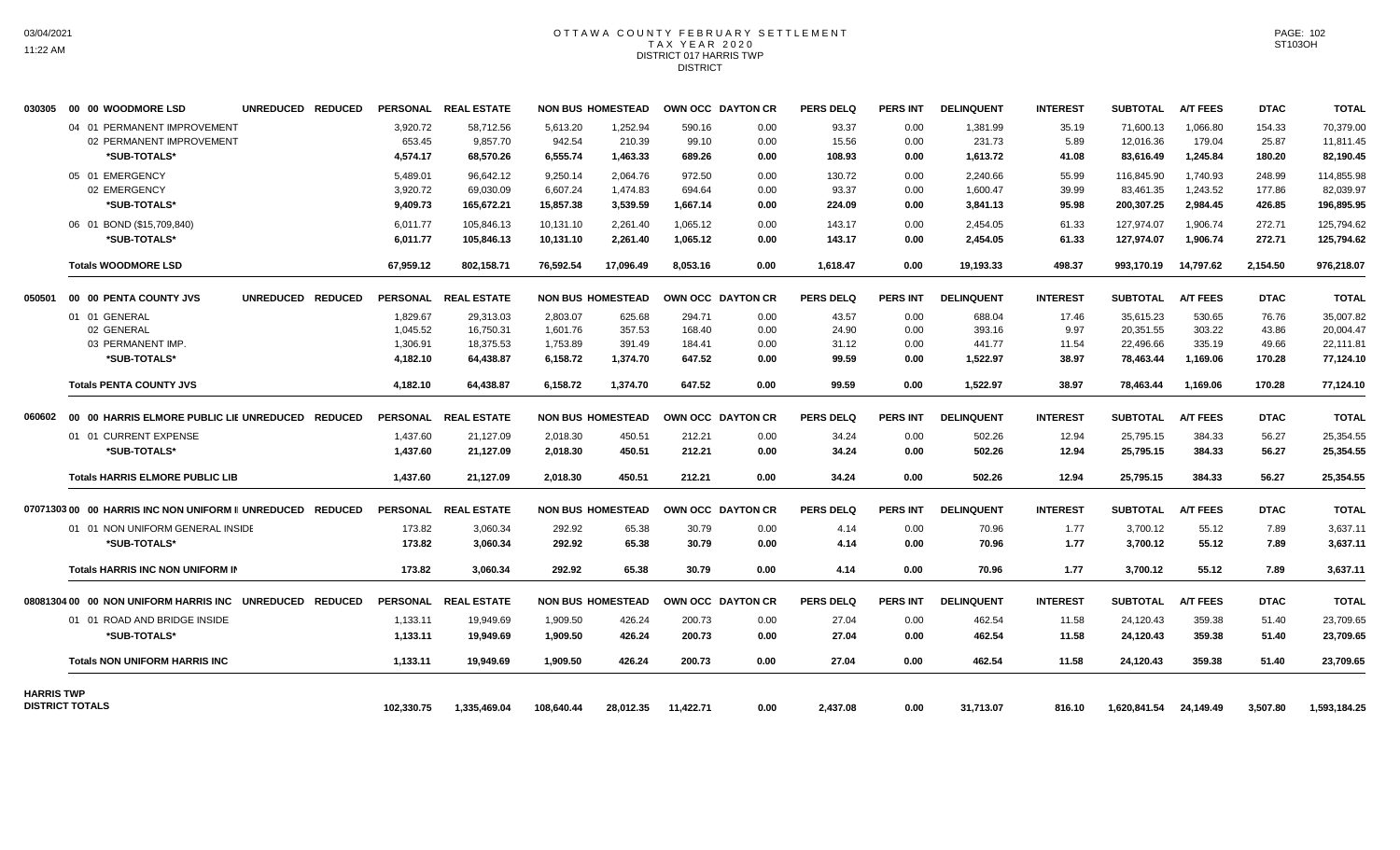# OTTAWA COUNTY FEBRUARY SETTLEMENT TAX YEAR 2020 DISTRICT 018 BCS IN HARRIS TAX CODE A

| 01 01 O.C.B.M.R.<br>02 O.C.B.M.R.<br>01 PARK DISTRICT<br>*SUB-TOTALS*<br>02 01 NURSING HOME<br>*SUB-TOTALS*<br>03 02 SENIOR PROGRAM<br>03 SENIOR PROGRAM<br>*SUB-TOTALS*<br>04 01 INSIDE GENERAL<br>*SUB-TOTALS*<br>07 01 MENTAL HEALTH<br>02 MENTAL HEALTH<br>03 MENTAL HEALTH<br>*SUB-TOTALS*<br><b>Totals OTTAWA COUNTY</b><br>02021301 00 00 HARRIS EXC. CORP. | 2.200000<br>1.400000<br>0.600000<br>4.200000<br>0.500000<br>0.500000<br>0.300000<br>0.200000<br>0.500000<br>2.000000<br>2.000000<br>0.700000<br>0.300000<br>0.200000<br>1.200000<br>8.400000 | 1.203400<br>0.899310<br>0.594840<br>2.697550<br>0.432043<br>0.432043<br>0.223762<br>0.173250<br>0.397012<br>2.000000<br>2.000000<br>0.633701<br>0.271586<br>0.181100<br>1.086387<br>6.612992 | 0.00<br>0.00<br>0.00<br>0.00<br>0.00<br>0.00<br>0.00<br>0.00<br>0.00<br>0.00<br>0.00<br>0.00<br>0.00<br>0.00<br>0.00      | 1,665.37<br>1,244.55<br>924.65<br>3,834.57<br>597.90<br>597.90<br>309.66<br>269.31<br>578.97<br>2,767.78<br>2,767.78<br>876.97<br>375.84<br>281.51<br>1,534.32 | 157.54<br>117.73<br>0.00<br>275.27<br>56.56<br>56.56<br>29.29<br>0.00<br>29.29<br>261.82<br>261.82<br>82.96<br>35.55<br>0.00<br>118.51 | 28.90<br>21.60<br>14.29<br>64.79<br>10.38<br>10.38<br>5.37<br>4.16<br>9.53<br>48.04<br>48.04<br>15.22<br>6.52 | 15.31<br>11.44<br>0.00<br>26.75<br>5.50<br>5.50<br>2.85<br>0.00<br>2.85<br>25.45<br>25.45<br>8.06          | 0.00<br>0.00<br>0.00<br>0.00<br>0.00<br>0.00<br>0.00<br>0.00<br>0.00<br>0.00<br>0.00 | 0.00<br>0.00<br>0.00<br>0.00<br>0.00<br>0.00<br>0.00<br>0.00<br>0.00<br>0.00<br>0.00   | 0.00<br>0.00<br>0.00<br>0.00<br>0.00<br>0.00<br>0.00<br>0.00<br>0.00<br>0.00<br>0.00 | 0.56<br>0.42<br>0.31<br>1.29<br>0.20<br>0.20<br>0.10<br>0.09<br>0.19<br>0.94 | 0.00<br>0.00<br>0.00<br>0.00<br>0.00<br>0.00<br>0.00<br>0.00<br>0.00<br>0.00 | 1,867.68<br>1,395.74<br>939.25<br>4,202.67<br>670.54<br>670.54<br>347.27<br>273.56<br>620.83<br>3,104.03 | 27.83<br>20.80<br>13.99<br>62.62<br>9.99<br>9.99<br>5.17<br>4.08<br>9.25<br>46.25 | 0.06<br>0.04<br>0.03<br>0.13<br>0.02<br>0.02<br>0.01<br>0.01<br>0.02<br>0.10 | 1,839.79<br>1,374.90<br>925.23<br>4,139.92<br>660.53<br>660.53<br>342.09<br>269.47<br>611.56<br>3,057.68                  |
|--------------------------------------------------------------------------------------------------------------------------------------------------------------------------------------------------------------------------------------------------------------------------------------------------------------------------------------------------------------------|----------------------------------------------------------------------------------------------------------------------------------------------------------------------------------------------|----------------------------------------------------------------------------------------------------------------------------------------------------------------------------------------------|---------------------------------------------------------------------------------------------------------------------------|----------------------------------------------------------------------------------------------------------------------------------------------------------------|----------------------------------------------------------------------------------------------------------------------------------------|---------------------------------------------------------------------------------------------------------------|------------------------------------------------------------------------------------------------------------|--------------------------------------------------------------------------------------|----------------------------------------------------------------------------------------|--------------------------------------------------------------------------------------|------------------------------------------------------------------------------|------------------------------------------------------------------------------|----------------------------------------------------------------------------------------------------------|-----------------------------------------------------------------------------------|------------------------------------------------------------------------------|---------------------------------------------------------------------------------------------------------------------------|
|                                                                                                                                                                                                                                                                                                                                                                    |                                                                                                                                                                                              |                                                                                                                                                                                              |                                                                                                                           |                                                                                                                                                                |                                                                                                                                        |                                                                                                               |                                                                                                            |                                                                                      |                                                                                        |                                                                                      |                                                                              |                                                                              |                                                                                                          |                                                                                   |                                                                              |                                                                                                                           |
|                                                                                                                                                                                                                                                                                                                                                                    |                                                                                                                                                                                              |                                                                                                                                                                                              |                                                                                                                           |                                                                                                                                                                |                                                                                                                                        |                                                                                                               |                                                                                                            |                                                                                      |                                                                                        |                                                                                      |                                                                              |                                                                              |                                                                                                          |                                                                                   |                                                                              |                                                                                                                           |
|                                                                                                                                                                                                                                                                                                                                                                    |                                                                                                                                                                                              |                                                                                                                                                                                              |                                                                                                                           |                                                                                                                                                                |                                                                                                                                        |                                                                                                               |                                                                                                            |                                                                                      |                                                                                        |                                                                                      |                                                                              |                                                                              |                                                                                                          |                                                                                   |                                                                              |                                                                                                                           |
|                                                                                                                                                                                                                                                                                                                                                                    |                                                                                                                                                                                              |                                                                                                                                                                                              |                                                                                                                           |                                                                                                                                                                |                                                                                                                                        |                                                                                                               |                                                                                                            |                                                                                      |                                                                                        |                                                                                      |                                                                              |                                                                              |                                                                                                          |                                                                                   |                                                                              |                                                                                                                           |
|                                                                                                                                                                                                                                                                                                                                                                    |                                                                                                                                                                                              |                                                                                                                                                                                              |                                                                                                                           |                                                                                                                                                                |                                                                                                                                        |                                                                                                               |                                                                                                            |                                                                                      |                                                                                        |                                                                                      |                                                                              |                                                                              |                                                                                                          |                                                                                   |                                                                              |                                                                                                                           |
|                                                                                                                                                                                                                                                                                                                                                                    |                                                                                                                                                                                              |                                                                                                                                                                                              |                                                                                                                           |                                                                                                                                                                |                                                                                                                                        |                                                                                                               |                                                                                                            |                                                                                      |                                                                                        |                                                                                      |                                                                              |                                                                              |                                                                                                          |                                                                                   |                                                                              |                                                                                                                           |
|                                                                                                                                                                                                                                                                                                                                                                    |                                                                                                                                                                                              |                                                                                                                                                                                              |                                                                                                                           |                                                                                                                                                                |                                                                                                                                        |                                                                                                               |                                                                                                            |                                                                                      |                                                                                        |                                                                                      |                                                                              |                                                                              |                                                                                                          |                                                                                   |                                                                              |                                                                                                                           |
|                                                                                                                                                                                                                                                                                                                                                                    |                                                                                                                                                                                              |                                                                                                                                                                                              |                                                                                                                           |                                                                                                                                                                |                                                                                                                                        |                                                                                                               |                                                                                                            |                                                                                      |                                                                                        |                                                                                      |                                                                              |                                                                              |                                                                                                          |                                                                                   |                                                                              |                                                                                                                           |
|                                                                                                                                                                                                                                                                                                                                                                    |                                                                                                                                                                                              |                                                                                                                                                                                              |                                                                                                                           |                                                                                                                                                                |                                                                                                                                        |                                                                                                               |                                                                                                            |                                                                                      |                                                                                        |                                                                                      |                                                                              |                                                                              |                                                                                                          |                                                                                   |                                                                              |                                                                                                                           |
|                                                                                                                                                                                                                                                                                                                                                                    |                                                                                                                                                                                              |                                                                                                                                                                                              |                                                                                                                           |                                                                                                                                                                |                                                                                                                                        |                                                                                                               |                                                                                                            |                                                                                      |                                                                                        |                                                                                      |                                                                              |                                                                              |                                                                                                          |                                                                                   |                                                                              |                                                                                                                           |
|                                                                                                                                                                                                                                                                                                                                                                    |                                                                                                                                                                                              |                                                                                                                                                                                              |                                                                                                                           |                                                                                                                                                                |                                                                                                                                        |                                                                                                               |                                                                                                            |                                                                                      |                                                                                        |                                                                                      | 0.94                                                                         | 0.00                                                                         | 3,104.03                                                                                                 | 46.25                                                                             | 0.10                                                                         | 3,057.68                                                                                                                  |
|                                                                                                                                                                                                                                                                                                                                                                    |                                                                                                                                                                                              |                                                                                                                                                                                              |                                                                                                                           |                                                                                                                                                                |                                                                                                                                        |                                                                                                               |                                                                                                            | 0.00                                                                                 | 0.00                                                                                   | 0.00                                                                                 | 0.30                                                                         | 0.00                                                                         | 983.51                                                                                                   | 14.65                                                                             | 0.03                                                                         | 968.83                                                                                                                    |
|                                                                                                                                                                                                                                                                                                                                                                    |                                                                                                                                                                                              |                                                                                                                                                                                              |                                                                                                                           |                                                                                                                                                                |                                                                                                                                        |                                                                                                               | 3.46                                                                                                       | 0.00                                                                                 | 0.00                                                                                   | 0.00                                                                                 | 0.13                                                                         | 0.00                                                                         | 421.50                                                                                                   | 6.28                                                                              | 0.01                                                                         | 415.21                                                                                                                    |
|                                                                                                                                                                                                                                                                                                                                                                    |                                                                                                                                                                                              |                                                                                                                                                                                              |                                                                                                                           |                                                                                                                                                                |                                                                                                                                        | 4.35                                                                                                          | 0.00                                                                                                       | 0.00                                                                                 | 0.00                                                                                   | 0.00                                                                                 | 0.10                                                                         | 0.00                                                                         | 285.96                                                                                                   | 4.26                                                                              | 0.01                                                                         | 281.69                                                                                                                    |
|                                                                                                                                                                                                                                                                                                                                                                    |                                                                                                                                                                                              |                                                                                                                                                                                              |                                                                                                                           |                                                                                                                                                                |                                                                                                                                        | 26.09                                                                                                         | 11.52                                                                                                      | 0.00                                                                                 | 0.00                                                                                   | 0.00                                                                                 | 0.53                                                                         | 0.00                                                                         | 1,690.97                                                                                                 | 25.19                                                                             | 0.05                                                                         | 1,665.73                                                                                                                  |
|                                                                                                                                                                                                                                                                                                                                                                    |                                                                                                                                                                                              |                                                                                                                                                                                              |                                                                                                                           | 9,313.54                                                                                                                                                       | 741.45                                                                                                                                 | 158.83                                                                                                        | 72.07                                                                                                      | 0.00                                                                                 | 0.00                                                                                   | 0.00                                                                                 | 3.15                                                                         | 0.00                                                                         | 10,289.04                                                                                                | 153.30                                                                            | 0.32                                                                         | 10,135.42                                                                                                                 |
|                                                                                                                                                                                                                                                                                                                                                                    |                                                                                                                                                                                              |                                                                                                                                                                                              |                                                                                                                           |                                                                                                                                                                |                                                                                                                                        |                                                                                                               |                                                                                                            |                                                                                      |                                                                                        |                                                                                      |                                                                              |                                                                              |                                                                                                          |                                                                                   |                                                                              |                                                                                                                           |
|                                                                                                                                                                                                                                                                                                                                                                    |                                                                                                                                                                                              |                                                                                                                                                                                              |                                                                                                                           |                                                                                                                                                                |                                                                                                                                        |                                                                                                               |                                                                                                            |                                                                                      | <b>PERS DELQ</b>                                                                       | <b>PERS INT</b>                                                                      | <b>DELINQUENT</b>                                                            | <b>INTEREST</b>                                                              | <b>SUBTOTAL</b>                                                                                          | <b>A/T FEES</b>                                                                   | <b>DTAC</b>                                                                  | <b>TOTAL</b>                                                                                                              |
|                                                                                                                                                                                                                                                                                                                                                                    | 0.267000                                                                                                                                                                                     | 0.267000                                                                                                                                                                                     | 0.00                                                                                                                      | 369.50                                                                                                                                                         | 34.95                                                                                                                                  | 6.41                                                                                                          | 3.40                                                                                                       | 0.00                                                                                 | 0.00                                                                                   | 0.00                                                                                 | 0.13                                                                         | 0.00                                                                         | 414.39                                                                                                   | 6.17                                                                              | 0.01                                                                         | 408.21                                                                                                                    |
| *SUB-TOTALS*                                                                                                                                                                                                                                                                                                                                                       | 0.267000                                                                                                                                                                                     | 0.267000                                                                                                                                                                                     | 0.00                                                                                                                      | 369.50                                                                                                                                                         | 34.95                                                                                                                                  | 6.41                                                                                                          | 3.40                                                                                                       | 0.00                                                                                 | 0.00                                                                                   | 0.00                                                                                 | 0.13                                                                         | 0.00                                                                         | 414.39                                                                                                   | 6.17                                                                              | 0.01                                                                         | 408.21                                                                                                                    |
| 02 02 INSIDE ROADS                                                                                                                                                                                                                                                                                                                                                 | 1.733000                                                                                                                                                                                     | 1.733000                                                                                                                                                                                     | 0.00                                                                                                                      | 2,398.28                                                                                                                                                       | 226.87                                                                                                                                 | 41.62                                                                                                         | 22.05                                                                                                      | 0.00                                                                                 | 0.00                                                                                   | 0.00                                                                                 | 0.81                                                                         | 0.00                                                                         | 2,689.63                                                                                                 | 40.07                                                                             | 0.08                                                                         | 2,649.48                                                                                                                  |
| *SUB-TOTALS*                                                                                                                                                                                                                                                                                                                                                       | 1.733000                                                                                                                                                                                     | 1.733000                                                                                                                                                                                     | 0.00                                                                                                                      | 2,398.28                                                                                                                                                       | 226.87                                                                                                                                 | 41.62                                                                                                         | 22.05                                                                                                      | 0.00                                                                                 | 0.00                                                                                   | 0.00                                                                                 | 0.81                                                                         | 0.00                                                                         | 2,689.63                                                                                                 | 40.07                                                                             | 0.08                                                                         | 2,649.48                                                                                                                  |
| 03 01 GENERAL                                                                                                                                                                                                                                                                                                                                                      |                                                                                                                                                                                              | 0.484612                                                                                                                                                                                     |                                                                                                                           | 670.65                                                                                                                                                         | 63.44                                                                                                                                  | 11.64                                                                                                         | 6.17                                                                                                       | 0.00                                                                                 |                                                                                        |                                                                                      |                                                                              | 0.00                                                                         | 752.13                                                                                                   | 11.21                                                                             |                                                                              | 740.90                                                                                                                    |
| *SUB-TOTALS*                                                                                                                                                                                                                                                                                                                                                       | 1.000000                                                                                                                                                                                     | 0.484612                                                                                                                                                                                     | 0.00                                                                                                                      | 670.65                                                                                                                                                         | 63.44                                                                                                                                  | 11.64                                                                                                         | 6.17                                                                                                       | 0.00                                                                                 | 0.00                                                                                   | 0.00                                                                                 | 0.23                                                                         | 0.00                                                                         | 752.13                                                                                                   | 11.21                                                                             | 0.02                                                                         | 740.90                                                                                                                    |
|                                                                                                                                                                                                                                                                                                                                                                    |                                                                                                                                                                                              |                                                                                                                                                                                              |                                                                                                                           |                                                                                                                                                                |                                                                                                                                        |                                                                                                               |                                                                                                            |                                                                                      |                                                                                        |                                                                                      |                                                                              |                                                                              |                                                                                                          |                                                                                   |                                                                              | 602.42                                                                                                                    |
|                                                                                                                                                                                                                                                                                                                                                                    |                                                                                                                                                                                              |                                                                                                                                                                                              |                                                                                                                           |                                                                                                                                                                |                                                                                                                                        |                                                                                                               |                                                                                                            |                                                                                      |                                                                                        |                                                                                      |                                                                              |                                                                              |                                                                                                          |                                                                                   |                                                                              | 806.93                                                                                                                    |
| *SUB-TOTALS*                                                                                                                                                                                                                                                                                                                                                       | 1.300000                                                                                                                                                                                     | 0.912842                                                                                                                                                                                     | 0.00                                                                                                                      | 1,351.76                                                                                                                                                       | 51.58                                                                                                                                  | 21.92                                                                                                         | 5.01                                                                                                       | 0.00                                                                                 | 0.00                                                                                   | 0.00                                                                                 | 0.45                                                                         | 0.00                                                                         | 1,430.72                                                                                                 | 21.32                                                                             | 0.05                                                                         | 1,409.35                                                                                                                  |
|                                                                                                                                                                                                                                                                                                                                                                    |                                                                                                                                                                                              |                                                                                                                                                                                              |                                                                                                                           |                                                                                                                                                                |                                                                                                                                        |                                                                                                               |                                                                                                            |                                                                                      |                                                                                        |                                                                                      |                                                                              |                                                                              |                                                                                                          |                                                                                   |                                                                              | 1,981.44                                                                                                                  |
|                                                                                                                                                                                                                                                                                                                                                                    |                                                                                                                                                                                              |                                                                                                                                                                                              |                                                                                                                           |                                                                                                                                                                |                                                                                                                                        |                                                                                                               |                                                                                                            |                                                                                      |                                                                                        |                                                                                      |                                                                              |                                                                              |                                                                                                          |                                                                                   |                                                                              | 3,572.78                                                                                                                  |
| *SUB-TOTALS*                                                                                                                                                                                                                                                                                                                                                       | 3.800000                                                                                                                                                                                     | 3.593034                                                                                                                                                                                     | 0.00                                                                                                                      | 5,364.13                                                                                                                                                       | 169.66                                                                                                                                 | 86.30                                                                                                         | 16.49                                                                                                      | 0.00                                                                                 | 0.00                                                                                   | 0.00                                                                                 | 1.82                                                                         | 0.00                                                                         | 5,638.40                                                                                                 | 84.01                                                                             | 0.17                                                                         | 5,554.22                                                                                                                  |
|                                                                                                                                                                                                                                                                                                                                                                    |                                                                                                                                                                                              |                                                                                                                                                                                              |                                                                                                                           |                                                                                                                                                                |                                                                                                                                        |                                                                                                               |                                                                                                            |                                                                                      |                                                                                        |                                                                                      |                                                                              |                                                                              |                                                                                                          |                                                                                   |                                                                              | 6,047.68                                                                                                                  |
|                                                                                                                                                                                                                                                                                                                                                                    | 4.500000                                                                                                                                                                                     | 3.888135                                                                                                                                                                                     | 0.00                                                                                                                      | 6,043.91                                                                                                                                                       | 0.00                                                                                                                                   | 93.38                                                                                                         | 0.00                                                                                                       | 0.00                                                                                 | 0.00                                                                                   | 0.00                                                                                 | 2.05                                                                         | 0.00                                                                         |                                                                                                          | 91.47                                                                             | 0.19                                                                         | 6,047.68                                                                                                                  |
|                                                                                                                                                                                                                                                                                                                                                                    |                                                                                                                                                                                              |                                                                                                                                                                                              |                                                                                                                           |                                                                                                                                                                |                                                                                                                                        |                                                                                                               |                                                                                                            |                                                                                      |                                                                                        |                                                                                      |                                                                              |                                                                              |                                                                                                          |                                                                                   |                                                                              |                                                                                                                           |
|                                                                                                                                                                                                                                                                                                                                                                    |                                                                                                                                                                                              |                                                                                                                                                                                              |                                                                                                                           |                                                                                                                                                                |                                                                                                                                        |                                                                                                               |                                                                                                            |                                                                                      |                                                                                        |                                                                                      |                                                                              |                                                                              |                                                                                                          |                                                                                   |                                                                              | 16,809.84                                                                                                                 |
| 00 00 BENTON CARROLL SALEM                                                                                                                                                                                                                                                                                                                                         |                                                                                                                                                                                              |                                                                                                                                                                                              |                                                                                                                           |                                                                                                                                                                |                                                                                                                                        |                                                                                                               |                                                                                                            |                                                                                      | <b>PERS DELQ</b>                                                                       | <b>PERS INT</b>                                                                      | <b>DELINQUENT</b>                                                            | <b>INTEREST</b>                                                              | <b>SUBTOTAL</b>                                                                                          | <b>A/T FEES</b>                                                                   | <b>DTAC</b>                                                                  | <b>TOTAL</b>                                                                                                              |
| 00 01 GENERAL                                                                                                                                                                                                                                                                                                                                                      | 3.700000                                                                                                                                                                                     | 3.700000                                                                                                                                                                                     | 0.00                                                                                                                      | 5,120.39                                                                                                                                                       | 484.36                                                                                                                                 | 88.87                                                                                                         | 47.08                                                                                                      | 0.00                                                                                 | 0.00                                                                                   | 0.00                                                                                 | 1.74                                                                         | 0.00                                                                         | 5,742.44                                                                                                 | 85.56                                                                             | 0.18                                                                         | 5,656.70                                                                                                                  |
|                                                                                                                                                                                                                                                                                                                                                                    | 0.300000                                                                                                                                                                                     | 0.300000                                                                                                                                                                                     | 0.00                                                                                                                      | 415.17                                                                                                                                                         | 39.27                                                                                                                                  | 7.21                                                                                                          | 3.82                                                                                                       | 0.00                                                                                 | 0.00                                                                                   | 0.00                                                                                 | 0.14                                                                         | 0.00                                                                         | 465.61                                                                                                   | 6.94                                                                              | 0.02                                                                         | 458.65                                                                                                                    |
| *SUB-TOTALS*                                                                                                                                                                                                                                                                                                                                                       | 4.000000                                                                                                                                                                                     | 4.000000                                                                                                                                                                                     | 0.00                                                                                                                      | 5,535.56                                                                                                                                                       | 523.63                                                                                                                                 | 96.08                                                                                                         | 50.90                                                                                                      | 0.00                                                                                 | 0.00                                                                                   | 0.00                                                                                 | 1.88                                                                         | 0.00                                                                         | 6,208.05                                                                                                 | 92.50                                                                             | 0.20                                                                         | 6,115.35                                                                                                                  |
| 01 01 GENERAL                                                                                                                                                                                                                                                                                                                                                      | 20.700000                                                                                                                                                                                    | 11.029271                                                                                                                                                                                    | 0.00                                                                                                                      | 15,263.29                                                                                                                                                      | 1,443.83                                                                                                                               | 264.90                                                                                                        | 140.35                                                                                                     | 0.00                                                                                 | 0.00                                                                                   | 0.00                                                                                 | 5.18                                                                         | 0.00                                                                         | 17,117.55                                                                                                | 255.04                                                                            | 0.54                                                                         | 16,861.97                                                                                                                 |
| 02 GENERAL                                                                                                                                                                                                                                                                                                                                                         | 4.330000                                                                                                                                                                                     | 2.529980                                                                                                                                                                                     | 0.00                                                                                                                      | 3,501.21                                                                                                                                                       | 331.20                                                                                                                                 | 60.76                                                                                                         | 32.19                                                                                                      | 0.00                                                                                 | 0.00                                                                                   | 0.00                                                                                 | 1.19                                                                         | 0.00                                                                         | 3,926.55                                                                                                 | 58.50                                                                             | 0.12                                                                         | 3,867.93                                                                                                                  |
| 03 GENERAL                                                                                                                                                                                                                                                                                                                                                         | 3.900000                                                                                                                                                                                     | 2.740764                                                                                                                                                                                     | 0.00                                                                                                                      | 3,792.91                                                                                                                                                       | 358.79                                                                                                                                 | 65.83                                                                                                         | 34.88                                                                                                      | 0.00                                                                                 | 0.00                                                                                   | 0.00                                                                                 | 1.29                                                                         | 0.00                                                                         | 4,253.70                                                                                                 | 63.38                                                                             | 0.13                                                                         | 4,190.19                                                                                                                  |
|                                                                                                                                                                                                                                                                                                                                                                    |                                                                                                                                                                                              | 3.650000                                                                                                                                                                                     | 0.00                                                                                                                      |                                                                                                                                                                | 0.00                                                                                                                                   | 87.66                                                                                                         | 0.00                                                                                                       |                                                                                      |                                                                                        |                                                                                      |                                                                              |                                                                              |                                                                                                          |                                                                                   |                                                                              | 5,677.27                                                                                                                  |
|                                                                                                                                                                                                                                                                                                                                                                    | 01 01 INSIDE GENERAL<br>04 01 CEMETERY<br>02 CEMETERY<br>05 01 FIRE & EMS<br>02 FIRE & EMS<br>06 01 EMS<br>*SUB-TOTALS*<br><b>Totals HARRIS EXC. CORP.</b>                                   | 1.000000<br>0.700000<br>0.600000<br>1.500000<br>2.300000<br>4.500000<br>02 PERMANENT IMPROVEMENT<br>04 EMERGENCY<br>3.650000                                                                 | UNREDUCED REDUCED<br>0.394050<br>0.518792<br>1.296045<br>2.296989<br>3.888135<br>12.600000 10.878623<br>UNREDUCED REDUCED | 0.00<br>0.00<br>0.00<br>0.00<br>0.00<br>0.00<br>0.00<br>0.00                                                                                                   | PERSONAL REAL ESTATE<br>545.32<br>806.44<br>1,793.58<br>3,570.55<br>6,043.91<br>16,198.23<br>PERSONAL REAL ESTATE<br>5,673.74          | 51.58<br>0.00<br>169.66<br>0.00<br>0.00<br>546.50                                                             | <b>NON BUS HOMESTEAD</b><br>9.46<br>12.46<br>31.13<br>55.17<br>93.38<br>261.27<br><b>NON BUS HOMESTEAD</b> | 5.01<br>0.00<br>16.49<br>0.00<br>0.00<br>53.12                                       | OWN OCC DAYTON CR<br>0.00<br>0.00<br>0.00<br>0.00<br>0.00<br>0.00<br>OWN OCC DAYTON CR | 0.00<br>0.00<br>0.00<br>0.00<br>0.00<br>0.00<br>0.00                                 | 0.00<br>0.00<br>0.00<br>0.00<br>0.00<br>0.00<br>0.00                         | 0.23<br>0.18<br>0.27<br>0.61<br>1.21<br>2.05<br>5.49                         | 0.00<br>0.00<br>0.00<br>0.00<br>0.00<br>0.00                                                             | 611.55<br>819.17<br>2,011.47<br>3,626.93<br>6,139.34<br>6,139.34<br>17,064.61     | 9.11<br>12.21<br>29.97<br>54.04<br>91.47<br>254.25                           | 0.02<br>0.02<br>0.03<br>0.06<br>0.11<br>0.19<br>0.52<br>0.00<br>0.00<br>0.00<br>1.92<br>0.00<br>5,763.32<br>85.87<br>0.18 |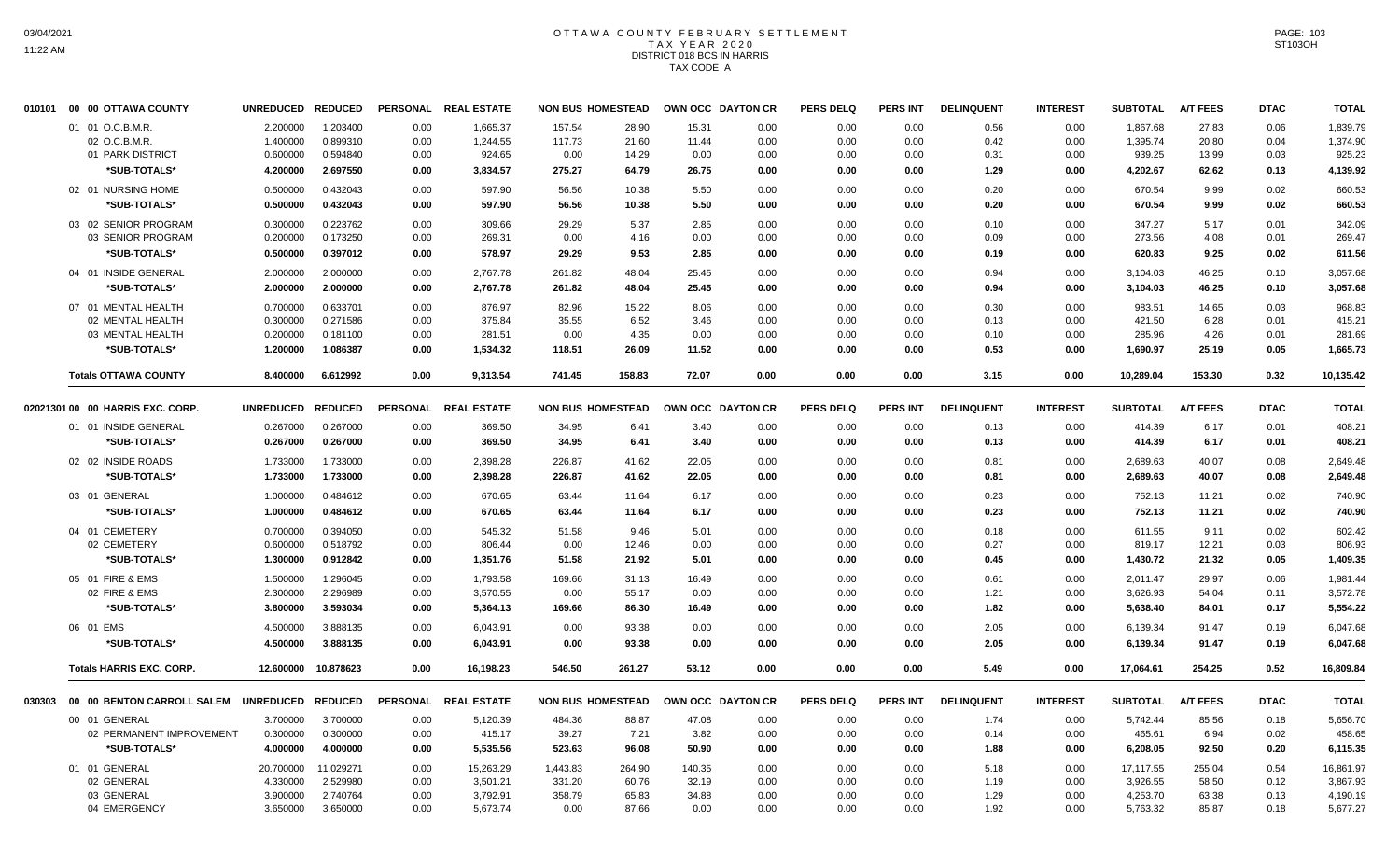## OTTAWA COUNTY FEBRUARY SETTLEMENT TAX YEAR 2020 DISTRICT 018 BCS IN HARRIS TAX CODE A

| 030303               | 00 00 BENTON CARROLL SALEM                        | <b>UNREDUCED</b> | <b>REDUCED</b>      |                 | PERSONAL REAL ESTATE |          | <b>NON BUS HOMESTEAD</b> |                   | OWN OCC DAYTON CR | <b>PERS DELQ</b> | <b>PERS INT</b> | <b>DELINQUENT</b> | <b>INTEREST</b> | <b>SUBTOTAL</b> | <b>A/T FEES</b> | <b>DTAC</b> | <b>TOTAL</b> |
|----------------------|---------------------------------------------------|------------------|---------------------|-----------------|----------------------|----------|--------------------------|-------------------|-------------------|------------------|-----------------|-------------------|-----------------|-----------------|-----------------|-------------|--------------|
|                      | 01 05 EMERGENCY                                   | 3.900000         | 3.900000            | 0.00            | 6.062.35             | 0.00     | 93.67                    | 0.00              | 0.00              | 0.00             | 0.00            | 2.05              | 0.00            | 6,158.07        | 91.75           | 0.19        | 6,066.13     |
|                      | *SUB-TOTALS*                                      | 36.480000        | 23.850015           | 0.00            | 34,293.50            | 2,133.82 | 572.82                   | 207.42            | 0.00              | 0.00             | 0.00            | 11.63             | 0.00            | 37,219.19       | 554.54          | 1.16        | 36,663.49    |
|                      | 02 01 PERMANENT IMPROVEMENT                       | 1.200000         | 0.335698            | 0.00            | 464.57               | 43.95    | 8.06                     | 4.27              | 0.00              | 0.00             | 0.00            | 0.16              | 0.00            | 521.01          | 7.76            | 0.02        | 513.23       |
|                      | *SUB-TOTALS*                                      | 1.200000         | 0.335698            | 0.00            | 464.57               | 43.95    | 8.06                     | 4.27              | 0.00              | 0.00             | 0.00            | 0.16              | 0.00            | 521.01          | 7.76            | 0.02        | 513.23       |
|                      | <b>Totals BENTON CARROLL SALEM</b>                |                  | 41.680000 28.185713 | 0.00            | 40,293.63            | 2.701.40 | 676.96                   | 262.59            | 0.00              | 0.00             | 0.00            | 13.67             | 0.00            | 43,948.25       | 654.80          | 1.38        | 43,292.07    |
| 050501               | 00 00 PENTA COUNTY JVS                            | <b>UNREDUCED</b> | <b>REDUCED</b>      |                 | PERSONAL REAL ESTATE |          | <b>NON BUS HOMESTEAD</b> |                   | OWN OCC DAYTON CR | <b>PERS DELQ</b> | <b>PERS INT</b> | <b>DELINQUENT</b> | <b>INTEREST</b> | <b>SUBTOTAL</b> | <b>A/T FEES</b> | <b>DTAC</b> | <b>TOTAL</b> |
|                      | 01 01 GENERAL                                     | 1.400000         | 1.272727            | 0.00            | 1,761.31             | 166.61   | 30.57                    | 16.20             | 0.00              | 0.00             | 0.00            | 0.60              | 0.00            | 1,975.29        | 29.43           | 0.06        | 1,945.80     |
|                      | 02 GENERAL                                        | 0.800000         | 0.727273            | 0.00            | 1,006.47             | 95.21    | 17.47                    | 9.25              | 0.00              | 0.00             | 0.00            | 0.34              | 0.00            | 1,128.74        | 16.82           | 0.04        | 1,111.88     |
|                      | 03 PERMANENT IMP.                                 | 1.000000         | 0.796351            | 0.00            | 1,102.06             | 104.25   | 19.13                    | 10.13             | 0.00              | 0.00             | 0.00            | 0.37              | 0.00            | 1,235.94        | 18.41           | 0.04        | 1,217.49     |
|                      | *SUB-TOTALS*                                      | 3.200000         | 2.796351            | 0.00            | 3,869.84             | 366.07   | 67.17                    | 35.58             | 0.00              | 0.00             | 0.00            | 1.31              | 0.00            | 4,339.97        | 64.66           | 0.14        | 4.275.17     |
|                      | <b>Totals PENTA COUNTY JVS</b>                    | 3.200000         | 2.796351            | 0.00            | 3,869.84             | 366.07   | 67.17                    | 35.58             | 0.00              | 0.00             | 0.00            | 1.31              | 0.00            | 4,339.97        | 64.66           | 0.14        | 4,275.17     |
| 060604               | 00 00 OAK HARBOR LIBRARY                          | <b>UNREDUCED</b> | <b>REDUCED</b>      | <b>PERSONAL</b> | <b>REAL ESTATE</b>   |          | <b>NON BUS HOMESTEAD</b> | OWN OCC DAYTON CR |                   | <b>PERS DELQ</b> | <b>PERS INT</b> | <b>DELINQUENT</b> | <b>INTEREST</b> | <b>SUBTOTAL</b> | <b>A/T FEES</b> | <b>DTAC</b> | <b>TOTAL</b> |
|                      | 01 04 OAK HARBOR LIBRARY                          | 1.000000         | 0.861811            | 0.00            | 1,339.64             | 0.00     | 20.70                    | 0.00              | 0.00              | 0.00             | 0.00            | 0.45              | 0.00            | 1,360.79        | 20.27           | 0.04        | 1,340.48     |
|                      | *SUB-TOTALS*                                      | 1.000000         | 0.861811            | 0.00            | 1,339.64             | 0.00     | 20.70                    | 0.00              | 0.00              | 0.00             | 0.00            | 0.45              | 0.00            | 1,360.79        | 20.27           | 0.04        | 1,340.48     |
|                      | <b>Totals OAK HARBOR LIBRARY</b>                  | 1.000000         | 0.861811            | 0.00            | 1.339.64             | 0.00     | 20.70                    | 0.00              | 0.00              | 0.00             | 0.00            | 0.45              | 0.00            | 1.360.79        | 20.27           | 0.04        | 1.340.48     |
|                      | 0707130300 00 HARRIS INC NON UNIFORM II UNREDUCED |                  | <b>REDUCED</b>      | <b>PERSONAL</b> | <b>REAL ESTATE</b>   |          | <b>NON BUS HOMESTEAD</b> |                   | OWN OCC DAYTON CR | <b>PERS DELO</b> | <b>PERS INT</b> | <b>DELINQUENT</b> | <b>INTEREST</b> | <b>SUBTOTAL</b> | <b>A/T FEES</b> | <b>DTAC</b> | <b>TOTAL</b> |
|                      | 01 01 NON UNIFORM GENERAL INSIDE 0.133000         |                  | 0.133000            | 0.00            | 184.06               | 17.41    | 3.19                     | 1.69              | 0.00              | 0.00             | 0.00            | 0.06              | 0.00            | 206.41          | 3.08            | 0.01        | 203.32       |
|                      | *SUB-TOTALS*                                      | 0.133000         | 0.133000            | 0.00            | 184.06               | 17.41    | 3.19                     | 1.69              | 0.00              | 0.00             | 0.00            | 0.06              | 0.00            | 206.41          | 3.08            | 0.01        | 203.32       |
|                      | <b>Totals HARRIS INC NON UNIFORM IN</b>           | 0.133000         | 0.133000            | 0.00            | 184.06               | 17.41    | 3.19                     | 1.69              | 0.00              | 0.00             | 0.00            | 0.06              | 0.00            | 206.41          | 3.08            | 0.01        | 203.32       |
|                      | 08081304 00 00 NON UNIFORM HARRIS INC UNREDUCED   |                  | <b>REDUCED</b>      | <b>PERSONAL</b> | <b>REAL ESTATE</b>   |          | <b>NON BUS HOMESTEAD</b> |                   | OWN OCC DAYTON CR | <b>PERS DELQ</b> | <b>PERS INT</b> | <b>DELINQUENT</b> | <b>INTEREST</b> | <b>SUBTOTAL</b> | <b>A/T FEES</b> | <b>DTAC</b> | <b>TOTAL</b> |
|                      | 01 01 ROAD AND BRIDGE INSIDE                      | 0.867000         | 0.867000            | 0.00            | 1,199.84             | 113.50   | 20.82                    | 11.04             | 0.00              | 0.00             | 0.00            | 0.40              | 0.00            | 1,345.60        | 20.05           | 0.05        | 1,325.50     |
|                      | *SUB-TOTALS*                                      | 0.867000         | 0.867000            | 0.00            | 1,199.84             | 113.50   | 20.82                    | 11.04             | 0.00              | 0.00             | 0.00            | 0.40              | 0.00            | 1,345.60        | 20.05           | 0.05        | 1,325.50     |
|                      | <b>Totals NON UNIFORM HARRIS INC</b>              | 0.867000         | 0.867000            | 0.00            | 1.199.84             | 113.50   | 20.82                    | 11.04             | 0.00              | 0.00             | 0.00            | 0.40              | 0.00            | 1.345.60        | 20.05           | 0.05        | 1,325.50     |
| <b>BCS IN HARRIS</b> | TAX CODE A TOTALS                                 | 67.880000        | 50.335490           | 0.00            | 72,398.78            | 4,486.33 | 1,208.94                 | 436.09            | 0.00              | 0.00             | 0.00            | 24.53             | 0.00            | 78,554.67       | 1,170.41        | 2.46        | 77,381.80    |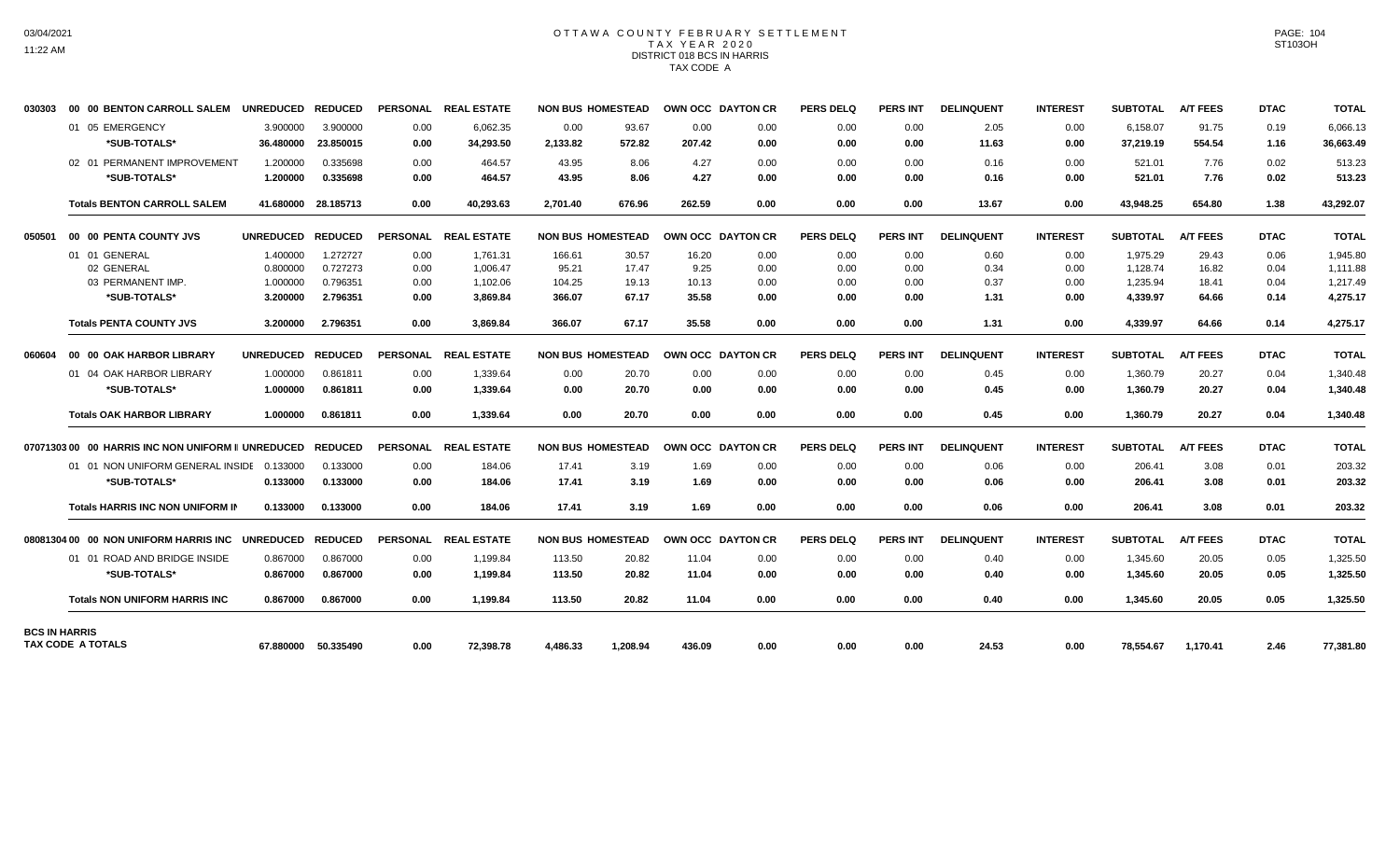# OTTAWA COUNTY FEBRUARY SETTLEMENT TAX YEAR 2020 DISTRICT 018 BCS IN HARRIS TAX CODE B

|        | 010101 00 00 OTTAWA COUNTY                | UNREDUCED REDUCED |                     |                 | PERSONAL REAL ESTATE | <b>NON BUS HOMESTEAD</b> |      | OWN OCC DAYTON CR |      | <b>PERS DELQ</b> | <b>PERS INT</b> | <b>DELINQUENT</b> | <b>INTEREST</b> | <b>SUBTOTAL</b> | <b>A/T FEES</b> | <b>DTAC</b> | <b>TOTAL</b> |
|--------|-------------------------------------------|-------------------|---------------------|-----------------|----------------------|--------------------------|------|-------------------|------|------------------|-----------------|-------------------|-----------------|-----------------|-----------------|-------------|--------------|
|        | 01 01 O.C.B.M.R.                          | 2.200000          | 1.883836            | 165.00          | 48.88                | 0.00                     | 0.00 | 0.00              | 0.00 | 19.92            | 0.00            | 0.00              | 0.00            | 233.80          | 3.48            | 1.97        | 228.35       |
|        | 02 O.C.B.M.R.                             | 1.400000          | 1.248331            | 105.00          | 32.39                | 0.00                     | 0.00 | 0.00              | 0.00 | 12.67            | 0.00            | 0.00              | 0.00            | 150.06          | 2.24            | 1.30        | 146.52       |
|        | 01 PARK DISTRICT                          | 0.600000          | 0.595592            | 45.00           | 15.45                | 0.00                     | 0.00 | 0.00              | 0.00 | 5.43             | 0.00            | 0.00              | 0.00            | 65.88           | 0.98            | 0.62        | 64.28        |
|        | *SUB-TOTALS*                              | 4.200000          | 3.727759            | 315.00          | 96.72                | 0.00                     | 0.00 | 0.00              | 0.00 | 38.02            | 0.00            | 0.00              | 0.00            | 449.74          | 6.70            | 3.89        | 439.15       |
|        | 02 01 NURSING HOME                        | 0.500000          | 0.485399            | 37.50           | 12.59                | 0.00                     | 0.00 | 0.00              | 0.00 | 4.53             | 0.00            | 0.00              | 0.00            | 54.62           | 0.81            | 0.51        | 53.30        |
|        | *SUB-TOTALS*                              | 0.500000          | 0.485399            | 37.50           | 12.59                | 0.00                     | 0.00 | 0.00              | 0.00 | 4.53             | 0.00            | 0.00              | 0.00            | 54.62           | 0.81            | 0.51        | 53.30        |
|        | 03 02 SENIOR PROGRAM                      | 0.300000          | 0.286012            | 22.50           | 7.42                 | 0.00                     | 0.00 | 0.00              | 0.00 | 2.72             | 0.00            | 0.00              | 0.00            | 32.64           | 0.49            | 0.30        | 31.85        |
|        | 03 SENIOR PROGRAM                         | 0.200000          | 0.194640            | 15.00           | 5.05                 | 0.00                     | 0.00 | 0.00              | 0.00 | 1.81             | 0.00            | 0.00              | 0.00            | 21.86           | 0.33            | 0.20        | 21.33        |
|        | *SUB-TOTALS*                              | 0.500000          | 0.480652            | 37.50           | 12.47                | 0.00                     | 0.00 | 0.00              | 0.00 | 4.53             | 0.00            | 0.00              | 0.00            | 54.50           | 0.82            | 0.50        | 53.18        |
|        | 04 01 INSIDE GENERAL                      | 2.000000          | 2.000000            | 150.00          | 51.89                | 0.00                     | 0.00 | 0.00              | 0.00 | 18.11            | 0.00            | 0.00              | 0.00            | 220.00          | 3.28            | 2.09        | 214.63       |
|        | *SUB-TOTALS*                              | 2.000000          | 2.000000            | 150.00          | 51.89                | 0.00                     | 0.00 | 0.00              | 0.00 | 18.11            | 0.00            | 0.00              | 0.00            | 220.00          | 3.28            | 2.09        | 214.63       |
|        | 07 01 MENTAL HEALTH                       | 0.700000          | 0.684293            | 52.50           | 17.75                | 0.00                     | 0.00 | 0.00              | 0.00 | 6.34             | 0.00            | 0.00              | 0.00            | 76.59           | 1.14            | 0.71        | 74.74        |
|        | 02 MENTAL HEALTH                          | 0.300000          | 0.293268            | 22.50           | 7.61                 | 0.00                     | 0.00 | 0.00              | 0.00 | 2.72             | 0.00            | 0.00              | 0.00            | 32.83           | 0.49            | 0.31        | 32.03        |
|        | 03 MENTAL HEALTH                          | 0.200000          | 0.195512            | 15.00           | 5.07                 | 0.00                     | 0.00 | 0.00              | 0.00 | 1.81             | 0.00            | 0.00              | 0.00            | 21.88           | 0.33            | 0.20        | 21.35        |
|        | *SUB-TOTALS*                              | 1.200000          | 1.173073            | 90.00           | 30.43                | 0.00                     | 0.00 | 0.00              | 0.00 | 10.87            | 0.00            | 0.00              | 0.00            | 131.30          | 1.96            | 1.22        | 128.12       |
|        | <b>Totals OTTAWA COUNTY</b>               | 8.400000          | 7.866883            | 630.00          | 204.10               | 0.00                     | 0.00 | 0.00              | 0.00 | 76.06            | 0.00            | 0.00              | 0.00            | 910.16          | 13.57           | 8.21        | 888.38       |
|        |                                           |                   |                     |                 |                      |                          |      |                   |      |                  |                 |                   |                 |                 |                 |             |              |
|        | 02021301 00 00 HARRIS EXC. CORP.          | <b>UNREDUCED</b>  | <b>REDUCED</b>      | <b>PERSONAL</b> | <b>REAL ESTATE</b>   | <b>NON BUS HOMESTEAD</b> |      | OWN OCC DAYTON CR |      | <b>PERS DELQ</b> | PERS INT        | <b>DELINQUENT</b> | <b>INTEREST</b> | <b>SUBTOTAL</b> | <b>A/T FEES</b> | <b>DTAC</b> | <b>TOTAL</b> |
|        | 01 01 INSIDE GENERAL                      | 0.267000          | 0.267000            | 20.03           | 6.93                 | 0.00                     | 0.00 | 0.00              | 0.00 | 2.42             | 0.00            | 0.00              | 0.00            | 29.38           | 0.44            | 0.28        | 28.66        |
|        | *SUB-TOTALS*                              | 0.267000          | 0.267000            | 20.03           | 6.93                 | 0.00                     | 0.00 | 0.00              | 0.00 | 2.42             | 0.00            | 0.00              | 0.00            | 29.38           | 0.44            | 0.28        | 28.66        |
|        | 02 02 INSIDE ROADS                        | 1.733000          | 1.733000            | 129.98          | 44.96                | 0.00                     | 0.00 | 0.00              | 0.00 | 15.69            | 0.00            | 0.00              | 0.00            | 190.63          | 2.84            | 1.81        | 185.98       |
|        | *SUB-TOTALS*                              | 1.733000          | 1.733000            | 129.98          | 44.96                | 0.00                     | 0.00 | 0.00              | 0.00 | 15.69            | 0.00            | 0.00              | 0.00            | 190.63          | 2.84            | 1.81        | 185.98       |
|        | 03 01 GENERAL                             | 1.000000          | 0.932491            | 75.00           | 24.19                | 0.00                     | 0.00 | 0.00              | 0.00 | 9.05             | 0.00            | 0.00              | 0.00            | 108.24          | 1.61            | 0.97        | 105.66       |
|        | *SUB-TOTALS*                              | 1.000000          | 0.932491            | 75.00           | 24.19                | 0.00                     | 0.00 | 0.00              | 0.00 | 9.05             | 0.00            | 0.00              | 0.00            | 108.24          | 1.61            | 0.97        | 105.66       |
|        | 04 01 CEMETERY                            | 0.700000          | 0.652744            | 52.50           | 16.94                | 0.00                     | 0.00 | 0.00              | 0.00 | 6.34             | 0.00            | 0.00              | 0.00            | 75.78           | 1.13            | 0.68        | 73.97        |
|        | 02 CEMETERY                               | 0.600000          | 0.559495            | 45.00           | 14.52                | 0.00                     | 0.00 | 0.00              | 0.00 | 5.43             | 0.00            | 0.00              | 0.00            | 64.95           | 0.97            | 0.58        | 63.40        |
|        | *SUB-TOTALS*                              | 1.300000          | 1.212239            | 97.50           | 31.46                | 0.00                     | 0.00 | 0.00              | 0.00 | 11.77            | 0.00            | 0.00              | 0.00            | 140.73          | 2.10            | 1.26        | 137.37       |
|        | 05 01 FIRE & EMS                          | 1.500000          | 1.398737            | 112.50          | 36.29                | 0.00                     | 0.00 | 0.00              | 0.00 | 13.58            | 0.00            | 0.00              | 0.00            | 162.37          | 2.42            | 1.46        | 158.49       |
|        | 02 FIRE & EMS                             | 2.300000          | 2.152703            | 172.50          | 55.85                | 0.00                     | 0.00 | 0.00              | 0.00 | 20.82            | 0.00            | 0.00              | 0.00            | 249.17          | 3.71            | 2.25        | 243.21       |
|        | *SUB-TOTALS*                              | 3.800000          | 3.551440            | 285.00          | 92.14                | 0.00                     | 0.00 | 0.00              | 0.00 | 34.40            | 0.00            | 0.00              | 0.00            | 411.54          | 6.13            | 3.71        | 401.70       |
|        | 06 01 EMS                                 | 4.500000          | 4.196210            | 337.50          | 108.87               | 0.00                     | 0.00 | 0.00              | 0.00 | 40.74            | 0.00            | 0.00              | 0.00            | 487.11          | 7.26            | 4.38        | 475.47       |
|        | *SUB-TOTALS*                              | 4.500000          | 4.196210            | 337.50          | 108.87               | 0.00                     | 0.00 | 0.00              | 0.00 | 40.74            | 0.00            | 0.00              | 0.00            | 487.11          | 7.26            | 4.38        | 475.47       |
|        | <b>Totals HARRIS EXC. CORP.</b>           |                   | 12.600000 11.892380 | 945.01          | 308.55               | 0.00                     | 0.00 | 0.00              | 0.00 | 114.07           | 0.00            | 0.00              | 0.00            | 1,367.63        | 20.38           | 12.41       | 1,334.84     |
| 030303 | 00 00 BENTON CARROLL SALEM                | UNREDUCED REDUCED |                     |                 | PERSONAL REAL ESTATE | <b>NON BUS HOMESTEAD</b> |      | OWN OCC DAYTON CR |      | <b>PERS DELQ</b> | PERS INT        | <b>DELINQUENT</b> | <b>INTEREST</b> | <b>SUBTOTAL</b> | <b>A/T FEES</b> | <b>DTAC</b> | <b>TOTAL</b> |
|        |                                           |                   |                     |                 |                      |                          |      |                   |      |                  |                 |                   |                 |                 |                 |             |              |
|        | 00 01 GENERAL<br>02 PERMANENT IMPROVEMENT | 3.700000          | 3.700000            | 277.50          | 96.00                | 0.00                     | 0.00 | 0.00              | 0.00 | 33.50            | 0.00            | 0.00              | 0.00            | 407.00          | 6.06<br>0.49    | 3.86        | 397.08       |
|        |                                           | 0.300000          | 0.300000            | 22.50           | 7.78                 | 0.00                     | 0.00 | 0.00              | 0.00 | 2.72             | 0.00            | 0.00              | 0.00            | 33.00           |                 | 0.31        | 32.20        |
|        | *SUB-TOTALS*                              | 4.000000          | 4.000000            | 300.00          | 103.78               | 0.00                     | 0.00 | 0.00              | 0.00 | 36.22            | 0.00            | 0.00              | 0.00            | 440.00          | 6.55            | 4.17        | 429.28       |
|        | 01 01 GENERAL                             | 20.700000         | 14.248659           | 1,552.52        | 369.68               | 0.00                     | 0.00 | 0.00              | 0.00 | 187.40           | 0.00            | 0.00              | 0.00            | 2,109.60        | 31.43           | 14.86       | 2,063.31     |
|        | 02 GENERAL                                | 4.330000          | 3.711330            | 324.75          | 96.29                | 0.00                     | 0.00 | 0.00              | 0.00 | 39.20            | 0.00            | 0.00              | 0.00            | 460.24          | 6.86            | 3.87        | 449.51       |
|        | 03 GENERAL                                | 3.900000          | 3.867899            | 292.50          | 100.35               | 0.00                     | 0.00 | 0.00              | 0.00 | 35.31            | 0.00            | 0.00              | 0.00            | 428.16          | 6.38            | 4.04        | 417.74       |
|        | 04 EMERGENCY                              | 3.650000          | 3.650000            | 273.75          | 94.70                | 0.00                     | 0.00 | 0.00              | 0.00 | 33.04            | 0.00            | 0.00              | 0.00            | 401.49          | 5.98            | 3.81        | 391.70       |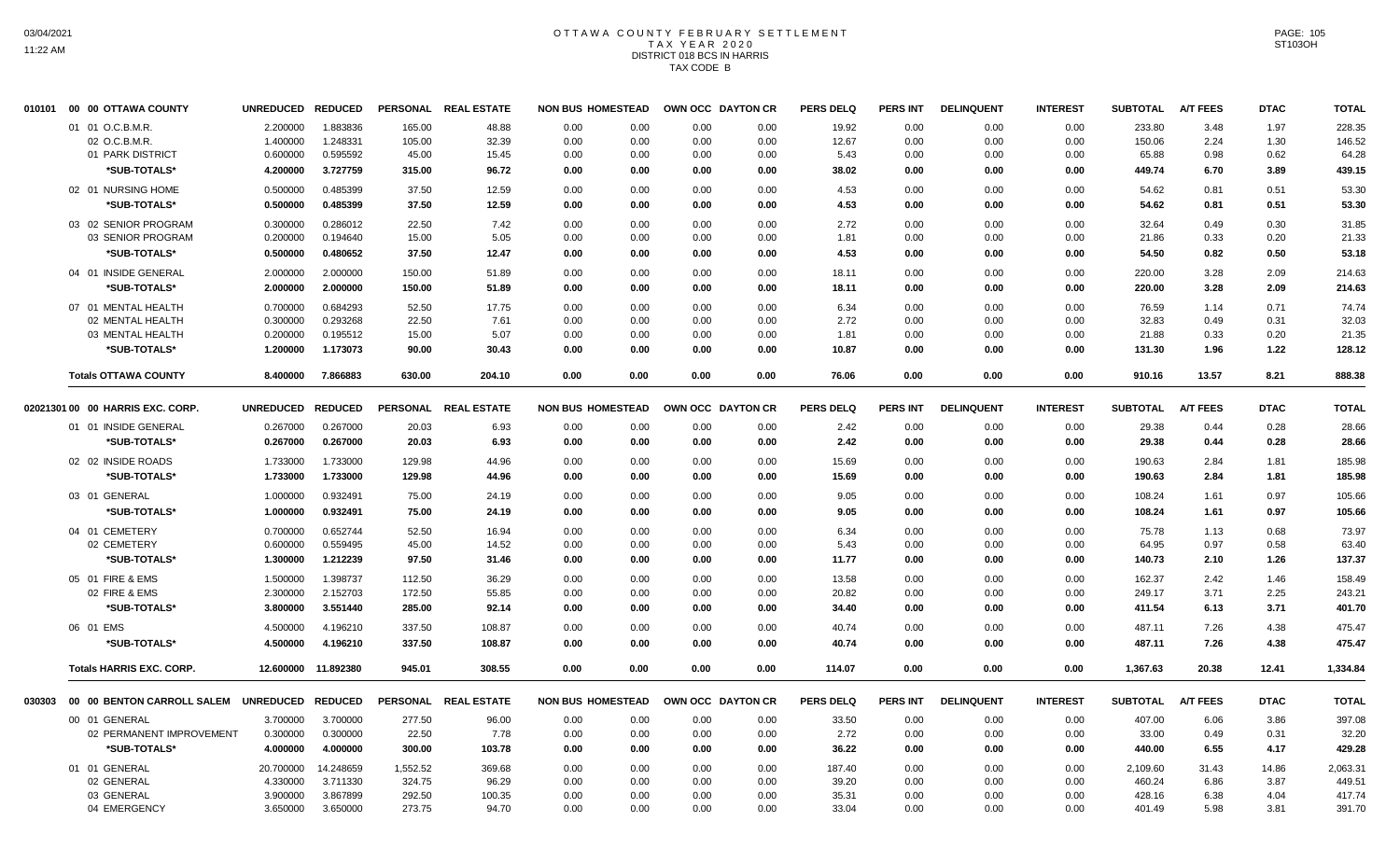# OTTAWA COUNTY FEBRUARY SETTLEMENT TAX YEAR 2020 DISTRICT 018 BCS IN HARRIS TAX CODE B

| 030303               | 00 00 BENTON CARROLL SALEM                        | <b>UNREDUCED</b> | <b>REDUCED</b>      |                 | PERSONAL REAL ESTATE | <b>NON BUS HOMESTEAD</b> |      | OWN OCC DAYTON CR |      | <b>PERS DELQ</b> | <b>PERS INT</b> | <b>DELINQUENT</b> | <b>INTEREST</b> | <b>SUBTOTAL</b> | <b>A/T FEES</b> | <b>DTAC</b> | <b>TOTAL</b> |
|----------------------|---------------------------------------------------|------------------|---------------------|-----------------|----------------------|--------------------------|------|-------------------|------|------------------|-----------------|-------------------|-----------------|-----------------|-----------------|-------------|--------------|
|                      | 01 05 EMERGENCY                                   | 3.900000         | 3.900000            | 292.50          | 101.19               | 0.00                     | 0.00 | 0.00              | 0.00 | 35.31            | 0.00            | 0.00              | 0.00            | 429.00          | 6.39            | 4.07        | 418.54       |
|                      | *SUB-TOTALS*                                      | 36.480000        | 29.377888           | 2,736.02        | 762.21               | 0.00                     | 0.00 | 0.00              | 0.00 | 330.26           | 0.00            | 0.00              | 0.00            | 3,828.49        | 57.04           | 30.65       | 3,740.80     |
|                      | 02 01 PERMANENT IMPROVEMENT                       | 1.200000         | 0.651552            | 90.00           | 16.90                | 0.00                     | 0.00 | 0.00              | 0.00 | 10.86            | 0.00            | 0.00              | 0.00            | 117.76          | 1.75            | 0.68        | 115.33       |
|                      | *SUB-TOTALS*                                      | 1.200000         | 0.651552            | 90.00           | 16.90                | 0.00                     | 0.00 | 0.00              | 0.00 | 10.86            | 0.00            | 0.00              | 0.00            | 117.76          | 1.75            | 0.68        | 115.33       |
|                      | <b>Totals BENTON CARROLL SALEM</b>                | 41.680000        | 34.029440           | 3,126.02        | 882.89               | 0.00                     | 0.00 | 0.00              | 0.00 | 377.34           | 0.00            | 0.00              | 0.00            | 4,386.25        | 65.34           | 35.50       | 4,285.41     |
| 050501               | 00 00 PENTA COUNTY JVS                            | <b>UNREDUCED</b> | <b>REDUCED</b>      |                 | PERSONAL REAL ESTATE | <b>NON BUS HOMESTEAD</b> |      | OWN OCC DAYTON CR |      | <b>PERS DELQ</b> | PERS INT        | <b>DELINQUENT</b> | <b>INTEREST</b> | <b>SUBTOTAL</b> | <b>A/T FEES</b> | <b>DTAC</b> | <b>TOTAL</b> |
|                      | 01 01 GENERAL                                     | 1.400000         | 1.370355            | 105.00          | 35.55                | 0.00                     | 0.00 | 0.00              | 0.00 | 12.67            | 0.00            | 0.00              | 0.00            | 153.22          | 2.28            | 1.43        | 149.51       |
|                      | 02 GENERAL                                        | 0.800000         | 0.783060            | 60.00           | 20.32                | 0.00                     | 0.00 | 0.00              | 0.00 | 7.24             | 0.00            | 0.00              | 0.00            | 87.56           | 1.30            | 0.82        | 85.44        |
|                      | 03 PERMANENT IMP.                                 | 1.000000         | 0.978825            | 75.00           | 25.40                | 0.00                     | 0.00 | 0.00              | 0.00 | 9.05             | 0.00            | 0.00              | 0.00            | 109.45          | 1.63            | 1.02        | 106.80       |
|                      | *SUB-TOTALS*                                      | 3.200000         | 3.132240            | 240.00          | 81.27                | 0.00                     | 0.00 | 0.00              | 0.00 | 28.96            | 0.00            | 0.00              | 0.00            | 350.23          | 5.21            | 3.27        | 341.75       |
|                      | <b>Totals PENTA COUNTY JVS</b>                    | 3.200000         | 3.132240            | 240.00          | 81.27                | 0.00                     | 0.00 | 0.00              | 0.00 | 28.96            | 0.00            | 0.00              | 0.00            | 350.23          | 5.21            | 3.27        | 341.75       |
| 060604               | 00 00 OAK HARBOR LIBRARY                          | <b>UNREDUCED</b> | <b>REDUCED</b>      | <b>PERSONAL</b> | <b>REAL ESTATE</b>   | <b>NON BUS HOMESTEAD</b> |      | OWN OCC DAYTON CR |      | <b>PERS DELQ</b> | <b>PERS INT</b> | <b>DELINQUENT</b> | <b>INTEREST</b> | <b>SUBTOTAL</b> | <b>A/T FEES</b> | <b>DTAC</b> | <b>TOTAL</b> |
|                      | 01 04 OAK HARBOR LIBRARY                          | 1.000000         | 0.991769            | 75.00           | 25.73                | 0.00                     | 0.00 | 0.00              | 0.00 | 9.05             | 0.00            | 0.00              | 0.00            | 109.78          | 1.64            | 1.04        | 107.10       |
|                      | *SUB-TOTALS*                                      | 1.000000         | 0.991769            | 75.00           | 25.73                | 0.00                     | 0.00 | 0.00              | 0.00 | 9.05             | 0.00            | 0.00              | 0.00            | 109.78          | 1.64            | 1.04        | 107.10       |
|                      | <b>Totals OAK HARBOR LIBRARY</b>                  | 1.000000         | 0.991769            | 75.00           | 25.73                | 0.00                     | 0.00 | 0.00              | 0.00 | 9.05             | 0.00            | 0.00              | 0.00            | 109.78          | 1.64            | 1.04        | 107.10       |
|                      | 0707130300 00 HARRIS INC NON UNIFORM II UNREDUCED |                  | <b>REDUCED</b>      | <b>PERSONAL</b> | <b>REAL ESTATE</b>   | <b>NON BUS HOMESTEAD</b> |      | OWN OCC DAYTON CR |      | <b>PERS DELQ</b> | <b>PERS INT</b> | <b>DELINQUENT</b> | <b>INTEREST</b> | <b>SUBTOTAL</b> | <b>A/T FEES</b> | <b>DTAC</b> | <b>TOTAL</b> |
|                      | 01 01 NON UNIFORM GENERAL INSIDE 0.133000         |                  | 0.133000            | 9.98            | 3.45                 | 0.00                     | 0.00 | 0.00              | 0.00 | 1.20             | 0.00            | 0.00              | 0.00            | 14.63           | 0.22            | 0.14        | 14.27        |
|                      | *SUB-TOTALS*                                      | 0.133000         | 0.133000            | 9.98            | 3.45                 | 0.00                     | 0.00 | 0.00              | 0.00 | 1.20             | 0.00            | 0.00              | 0.00            | 14.63           | 0.22            | 0.14        | 14.27        |
|                      | <b>Totals HARRIS INC NON UNIFORM IN</b>           | 0.133000         | 0.133000            | 9.98            | 3.45                 | 0.00                     | 0.00 | 0.00              | 0.00 | 1.20             | 0.00            | 0.00              | 0.00            | 14.63           | 0.22            | 0.14        | 14.27        |
|                      | 08081304 00 00 NON UNIFORM HARRIS INC UNREDUCED   |                  | <b>REDUCED</b>      | <b>PERSONAL</b> | <b>REAL ESTATE</b>   | <b>NON BUS HOMESTEAD</b> |      | OWN OCC DAYTON CR |      | <b>PERS DELO</b> | <b>PERS INT</b> | <b>DELINQUENT</b> | <b>INTEREST</b> | <b>SUBTOTAL</b> | <b>A/T FEES</b> | <b>DTAC</b> | <b>TOTAL</b> |
|                      | 01 01 ROAD AND BRIDGE INSIDE                      | 0.867000         | 0.867000            | 65.04           | 22.50                | 0.00                     | 0.00 | 0.00              | 0.00 | 7.84             | 0.00            | 0.00              | 0.00            | 95.38           | 1.42            | 0.90        | 93.06        |
|                      | *SUB-TOTALS*                                      | 0.867000         | 0.867000            | 65.04           | 22.50                | 0.00                     | 0.00 | 0.00              | 0.00 | 7.84             | 0.00            | 0.00              | 0.00            | 95.38           | 1.42            | 0.90        | 93.06        |
|                      | <b>Totals NON UNIFORM HARRIS INC</b>              | 0.867000         | 0.867000            | 65.04           | 22.50                | 0.00                     | 0.00 | 0.00              | 0.00 | 7.84             | 0.00            | 0.00              | 0.00            | 95.38           | 1.42            | 0.90        | 93.06        |
| <b>BCS IN HARRIS</b> | <b>TAX CODE B TOTALS</b>                          |                  | 67.880000 58.912712 | 5,091.05        | 1,528.49             | 0.00                     | 0.00 | 0.00              | 0.00 | 614.52           | 0.00            | 0.00              | 0.00            | 7,234.06        | 107.78          | 61.47       | 7,064.81     |
|                      |                                                   |                  |                     |                 |                      |                          |      |                   |      |                  |                 |                   |                 |                 |                 |             |              |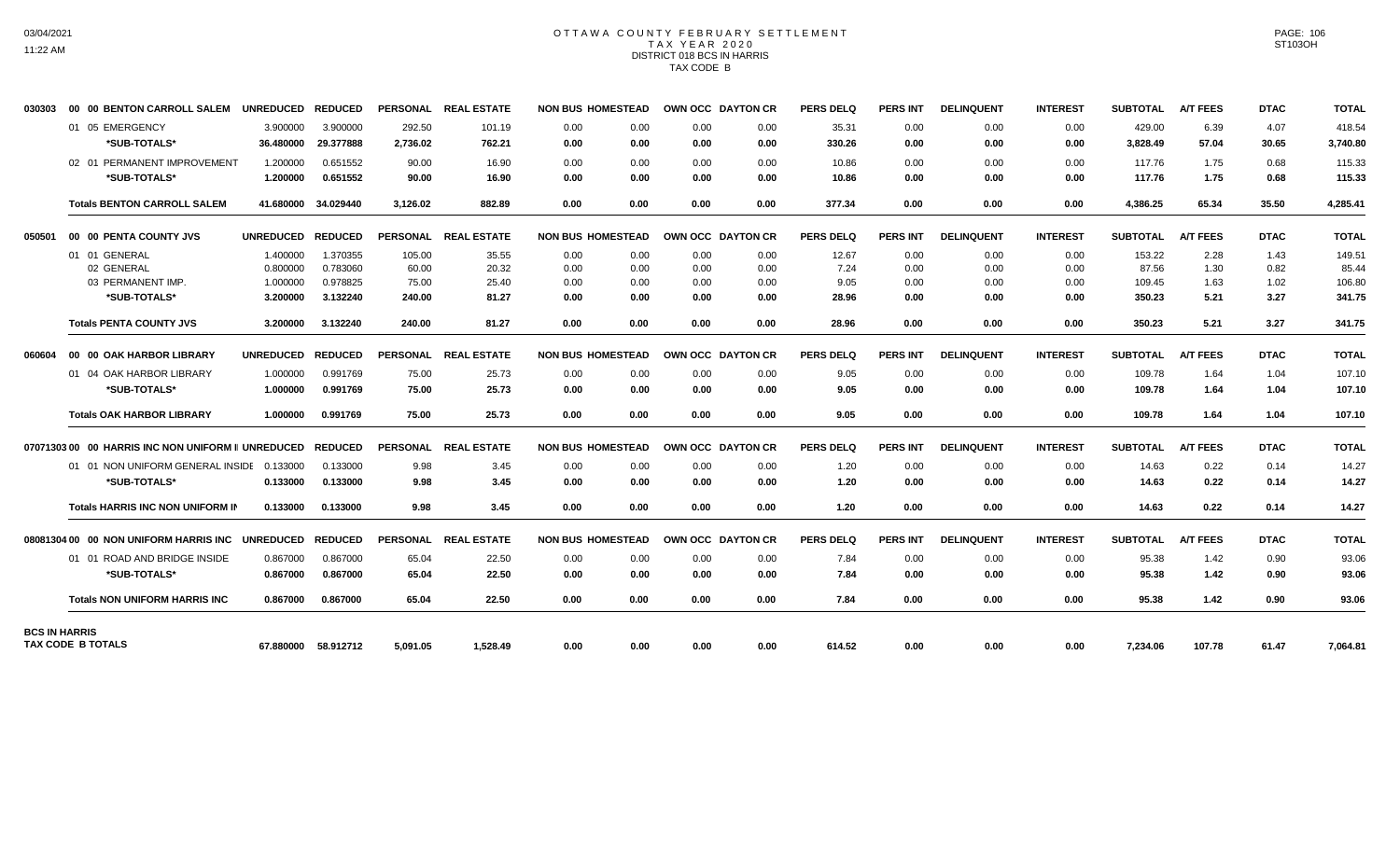### OTTAWA COUNTY FEBRUARY SETTLEMENT TAX YEAR 2020 DISTRICT 018 BCS IN HARRIS DISTRICT

| 010101 00 00 OTTAWA COUNTY       |                   |          | UNREDUCED REDUCED PERSONAL REALESTATE |          | <b>NON BUS HOMESTEAD</b> | OWN OCC DAYTON CR |      | <b>PERS DELQ</b> | <b>PERS INT</b> | <b>DELINQUENT</b> | <b>INTEREST</b> | <b>SUBTOTAL</b> | <b>A/T FEES</b> | <b>DTAC</b>  | <b>TOTAL</b> |
|----------------------------------|-------------------|----------|---------------------------------------|----------|--------------------------|-------------------|------|------------------|-----------------|-------------------|-----------------|-----------------|-----------------|--------------|--------------|
| 01 01 O.C.B.M.R.                 |                   | 165.00   | 1,714.25                              | 157.54   | 28.90                    | 15.31             | 0.00 | 19.92            | 0.00            | 0.56              | 0.00            | 2,101.48        | 31.31           | 2.03         | 2,068.14     |
| 02 O.C.B.M.R.                    |                   | 105.00   | 1,276.94                              | 117.73   | 21.60                    | 11.44             | 0.00 | 12.67            | 0.00            | 0.42              | 0.00            | 1,545.80        | 23.04           | 1.34         | 1,521.42     |
| 01 PARK DISTRICT                 |                   | 45.00    | 940.10                                | 0.00     | 14.29                    | 0.00              | 0.00 | 5.43             | 0.00            | 0.31              | 0.00            | 1,005.13        | 14.97           | 0.65         | 989.51       |
| *SUB-TOTALS*                     |                   | 315.00   | 3,931.29                              | 275.27   | 64.79                    | 26.75             | 0.00 | 38.02            | 0.00            | 1.29              | 0.00            | 4,652.41        | 69.32           | 4.02         | 4,579.07     |
| 02 01 NURSING HOME               |                   | 37.50    | 610.49                                | 56.56    | 10.38                    | 5.50              | 0.00 | 4.53             | 0.00            | 0.20              | 0.00            | 725.16          | 10.80           | 0.53         | 713.83       |
| *SUB-TOTALS*                     |                   | 37.50    | 610.49                                | 56.56    | 10.38                    | 5.50              | 0.00 | 4.53             | 0.00            | 0.20              | 0.00            | 725.16          | 10.80           | 0.53         | 713.83       |
| 03 02 SENIOR PROGRAM             |                   | 22.50    | 317.08                                | 29.29    | 5.37                     | 2.85              | 0.00 | 2.72             | 0.00            | 0.10              | 0.00            | 379.91          | 5.66            | 0.31         | 373.94       |
| 03 SENIOR PROGRAM                |                   | 15.00    | 274.36                                | 0.00     | 4.16                     | 0.00              | 0.00 | 1.81             | 0.00            | 0.09              | 0.00            | 295.42          | 4.41            | 0.21         | 290.80       |
| *SUB-TOTALS*                     |                   | 37.50    | 591.44                                | 29.29    | 9.53                     | 2.85              | 0.00 | 4.53             | 0.00            | 0.19              | 0.00            | 675.33          | 10.07           | 0.52         | 664.74       |
| 04 01 INSIDE GENERAL             |                   | 150.00   | 2.819.67                              | 261.82   | 48.04                    | 25.45             | 0.00 | 18.11            | 0.00            | 0.94              | 0.00            | 3.324.03        | 49.53           | 2.19         | 3.272.31     |
| *SUB-TOTALS*                     |                   | 150.00   | 2,819.67                              | 261.82   | 48.04                    | 25.45             | 0.00 | 18.11            | 0.00            | 0.94              | 0.00            | 3,324.03        | 49.53           | 2.19         | 3,272.31     |
| 07 01 MENTAL HEALTH              |                   | 52.50    | 894.72                                | 82.96    | 15.22                    | 8.06              | 0.00 | 6.34             | 0.00            | 0.30              | 0.00            | 1,060.10        | 15.79           | 0.74         | 1,043.57     |
| 02 MENTAL HEALTH                 |                   | 22.50    | 383.45                                | 35.55    | 6.52                     | 3.46              | 0.00 | 2.72             | 0.00            | 0.13              | 0.00            | 454.33          | 6.77            | 0.32         | 447.24       |
| 03 MENTAL HEALTH                 |                   | 15.00    | 286.58                                | 0.00     | 4.35                     | 0.00              | 0.00 | 1.81             | 0.00            | 0.10              | 0.00            | 307.84          | 4.59            | 0.21         | 303.04       |
| *SUB-TOTALS*                     |                   | 90.00    | 1,564.75                              | 118.51   | 26.09                    | 11.52             | 0.00 | 10.87            | 0.00            | 0.53              | 0.00            | 1,822.27        | 27.15           | 1.27         | 1,793.85     |
| <b>Totals OTTAWA COUNTY</b>      |                   | 630.00   | 9,517.64                              | 741.45   | 158.83                   | 72.07             | 0.00 | 76.06            | 0.00            | 3.15              | 0.00            | 11,199.20       | 166.87          | 8.53         | 11,023.80    |
| 02021301 00 00 HARRIS EXC. CORP. | UNREDUCED REDUCED |          | PERSONAL REAL ESTATE                  |          | <b>NON BUS HOMESTEAD</b> | OWN OCC DAYTON CR |      | <b>PERS DELQ</b> | <b>PERS INT</b> | <b>DELINQUENT</b> | <b>INTEREST</b> | <b>SUBTOTAL</b> | <b>A/T FEES</b> | <b>DTAC</b>  | <b>TOTAL</b> |
| 01 01 INSIDE GENERAL             |                   | 20.03    | 376.43                                | 34.95    | 6.41                     | 3.40              | 0.00 | 2.42             | 0.00            | 0.13              | 0.00            | 443.77          | 6.61            | 0.29         | 436.87       |
| *SUB-TOTALS*                     |                   | 20.03    | 376.43                                | 34.95    | 6.41                     | 3.40              | 0.00 | 2.42             | 0.00            | 0.13              | 0.00            | 443.77          | 6.61            | 0.29         | 436.87       |
| 02 02 INSIDE ROADS               |                   | 129.98   | 2,443.24                              | 226.87   | 41.62                    | 22.05             | 0.00 | 15.69            | 0.00            | 0.81              | 0.00            | 2,880.26        | 42.91           | 1.89         | 2,835.46     |
| *SUB-TOTALS*                     |                   | 129.98   | 2,443.24                              | 226.87   | 41.62                    | 22.05             | 0.00 | 15.69            | 0.00            | 0.81              | 0.00            | 2,880.26        | 42.91           | 1.89         | 2,835.46     |
| 03 01 GENERAL                    |                   | 75.00    | 694.84                                | 63.44    | 11.64                    | 6.17              | 0.00 | 9.05             | 0.00            | 0.23              | 0.00            | 860.37          | 12.82           | 0.99         | 846.56       |
| *SUB-TOTALS*                     |                   | 75.00    | 694.84                                | 63.44    | 11.64                    | 6.17              | 0.00 | 9.05             | 0.00            | 0.23              | 0.00            | 860.37          | 12.82           | 0.99         | 846.56       |
| 04 01 CEMETERY                   |                   | 52.50    | 562.26                                | 51.58    | 9.46                     | 5.01              | 0.00 | 6.34             | 0.00            | 0.18              | 0.00            | 687.33          | 10.24           | 0.70         | 676.39       |
| 02 CEMETERY                      |                   | 45.00    | 820.96                                | 0.00     | 12.46                    | 0.00              | 0.00 | 5.43             | 0.00            | 0.27              | 0.00            | 884.12          | 13.18           | 0.61         | 870.33       |
| *SUB-TOTALS*                     |                   | 97.50    | 1,383.22                              | 51.58    | 21.92                    | 5.01              | 0.00 | 11.77            | 0.00            | 0.45              | 0.00            | 1,571.45        | 23.42           | 1.31         | 1,546.72     |
| 05 01 FIRE & EMS                 |                   | 112.50   | 1,829.87                              | 169.66   |                          | 16.49             | 0.00 | 13.58            | 0.00            | 0.61              | 0.00            | 2,173.84        | 32.39           |              | 2,139.93     |
| 02 FIRE & EMS                    |                   | 172.50   | 3,626.40                              | 0.00     | 31.13<br>55.17           | 0.00              | 0.00 | 20.82            | 0.00            | 1.21              | 0.00            | 3,876.10        | 57.75           | 1.52<br>2.36 | 3,815.99     |
| *SUB-TOTALS*                     |                   | 285.00   | 5,456.27                              | 169.66   | 86.30                    | 16.49             | 0.00 | 34.40            | 0.00            | 1.82              | 0.00            | 6,049.94        | 90.14           | 3.88         | 5,955.92     |
| 06 01 EMS                        |                   | 337.50   | 6,152.78                              | 0.00     | 93.38                    | 0.00              | 0.00 | 40.74            | 0.00            | 2.05              | 0.00            | 6,626.45        | 98.73           | 4.57         | 6,523.15     |
| *SUB-TOTALS*                     |                   | 337.50   | 6,152.78                              | 0.00     | 93.38                    | 0.00              | 0.00 | 40.74            | 0.00            | 2.05              | 0.00            | 6,626.45        | 98.73           | 4.57         | 6,523.15     |
|                                  |                   |          |                                       |          |                          |                   |      |                  |                 |                   |                 |                 |                 |              |              |
| <b>Totals HARRIS EXC. CORP.</b>  |                   | 945.01   | 16,506.78                             | 546.50   | 261.27                   | 53.12             | 0.00 | 114.07           | 0.00            | 5.49              | 0.00            | 18,432.24       | 274.63          | 12.93        | 18,144.68    |
|                                  |                   |          | PERSONAL REAL ESTATE                  |          | <b>NON BUS HOMESTEAD</b> | OWN OCC DAYTON CR |      | <b>PERS DELQ</b> | PERS INT        | <b>DELINQUENT</b> | <b>INTEREST</b> | <b>SUBTOTAL</b> | <b>A/T FEES</b> | <b>DTAC</b>  | <b>TOTAL</b> |
| 00 01 GENERAL                    |                   | 277.50   | 5,216.39                              | 484.36   | 88.87                    | 47.08             | 0.00 | 33.50            | 0.00            | 1.74              | 0.00            | 6,149.44        | 91.62           | 4.04         | 6,053.78     |
| 02 PERMANENT IMPROVEMENT         |                   | 22.50    | 422.95                                | 39.27    | 7.21                     | 3.82              | 0.00 | 2.72             | 0.00            | 0.14              | 0.00            | 498.61          | 7.43            | 0.33         | 490.85       |
| *SUB-TOTALS*                     |                   | 300.00   | 5,639.34                              | 523.63   | 96.08                    | 50.90             | 0.00 | 36.22            | 0.00            | 1.88              | 0.00            | 6,648.05        | 99.05           | 4.37         | 6,544.63     |
| 01 01 GENERAL                    |                   | 1,552.52 | 15,632.97                             | 1,443.83 | 264.90                   | 140.35            | 0.00 | 187.40           | 0.00            | 5.18              | 0.00            | 19,227.15       | 286.47          | 15.40        | 18,925.28    |
| 02 GENERAL                       |                   | 324.75   | 3,597.50                              | 331.20   | 60.76                    | 32.19             | 0.00 | 39.20            | 0.00            | 1.19              | 0.00            | 4,386.79        | 65.36           | 3.99         | 4,317.44     |
| 03 GENERAL                       |                   | 292.50   | 3,893.26                              | 358.79   | 65.83                    | 34.88             | 0.00 | 35.31            | 0.00            | 1.29              | 0.00            | 4,681.86        | 69.76           | 4.17         | 4,607.93     |
| 04 EMERGENCY                     |                   | 273.75   | 5,768.44                              | 0.00     | 87.66                    | 0.00              | 0.00 | 33.04            | 0.00            | 1.92              | 0.00            | 6,164.81        | 91.85           | 3.99         | 6,068.97     |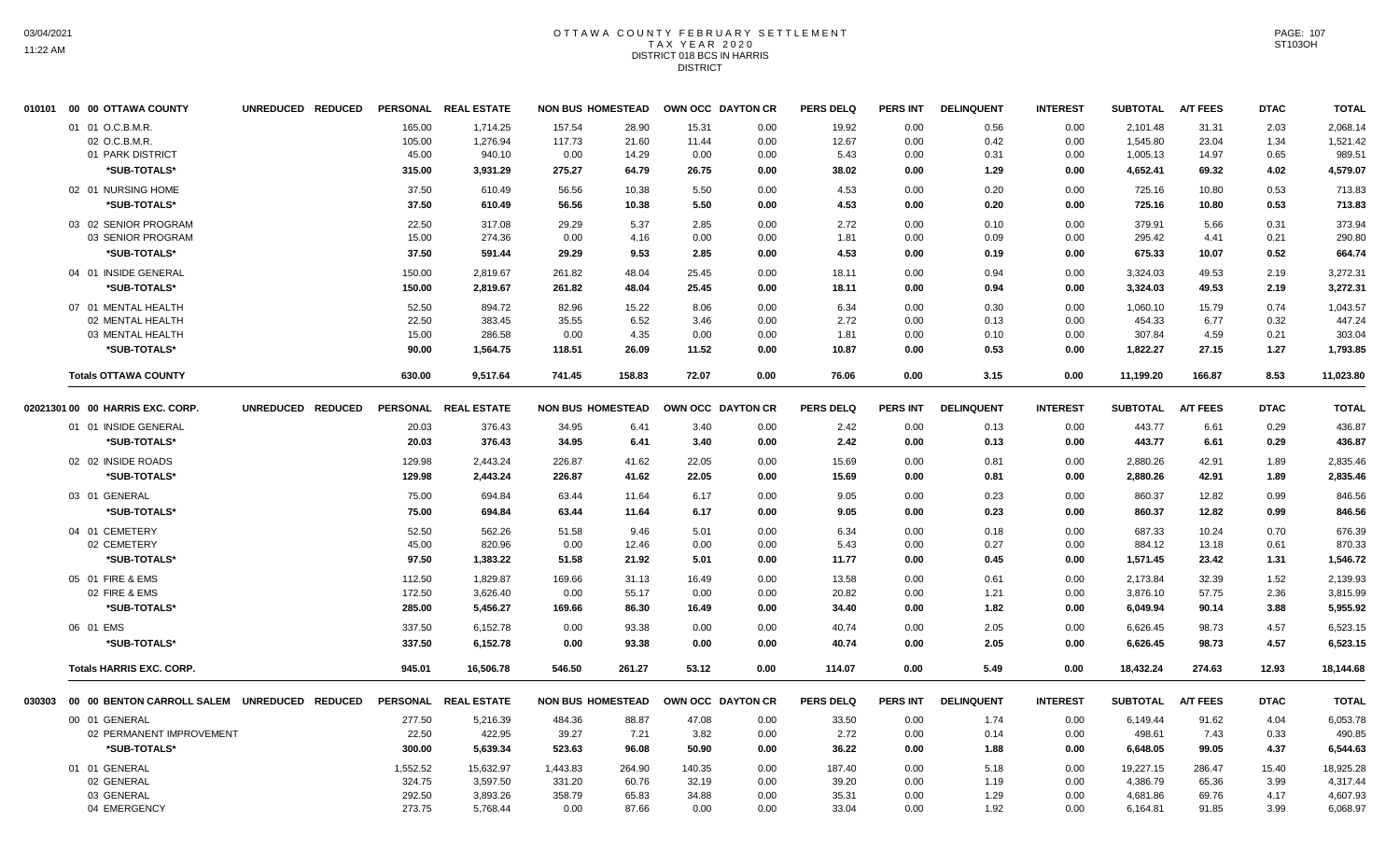## OTTAWA COUNTY FEBRUARY SETTLEMENT TAX YEAR 2020 DISTRICT 018 BCS IN HARRIS DISTRICT

| 030303               | 00 00 BENTON CARROLL SALEM UNREDUCED REDUCED                    |          | PERSONAL REAL ESTATE | <b>NON BUS HOMESTEAD</b> |          | OWN OCC DAYTON CR |      | <b>PERS DELQ</b> | <b>PERS INT</b> | <b>DELINQUENT</b> | <b>INTEREST</b> | <b>SUBTOTAL</b> | <b>A/T FEES</b> | <b>DTAC</b> | <b>TOTAL</b> |
|----------------------|-----------------------------------------------------------------|----------|----------------------|--------------------------|----------|-------------------|------|------------------|-----------------|-------------------|-----------------|-----------------|-----------------|-------------|--------------|
|                      | 01 05 EMERGENCY                                                 | 292.50   | 6.163.54             | 0.00                     | 93.67    | 0.00              | 0.00 | 35.31            | 0.00            | 2.05              | 0.00            | 6.587.07        | 98.14           | 4.26        | 6.484.67     |
|                      | *SUB-TOTALS*                                                    | 2,736.02 | 35,055.71            | 2,133.82                 | 572.82   | 207.42            | 0.00 | 330.26           | 0.00            | 11.63             | 0.00            | 41.047.68       | 611.58          | 31.81       | 40,404.29    |
|                      | 02 01 PERMANENT IMPROVEMENT                                     | 90.00    | 481.47               | 43.95                    | 8.06     | 4.27              | 0.00 | 10.86            | 0.00            | 0.16              | 0.00            | 638.77          | 9.51            | 0.70        | 628.56       |
|                      | *SUB-TOTALS*                                                    | 90.00    | 481.47               | 43.95                    | 8.06     | 4.27              | 0.00 | 10.86            | 0.00            | 0.16              | 0.00            | 638.77          | 9.51            | 0.70        | 628.56       |
|                      | <b>Totals BENTON CARROLL SALEM</b>                              | 3,126.02 | 41,176.52            | 2.701.40                 | 676.96   | 262.59            | 0.00 | 377.34           | 0.00            | 13.67             | 0.00            | 48.334.50       | 720.14          | 36.88       | 47,577.48    |
| 050501               | UNREDUCED REDUCED<br>00 00 PENTA COUNTY JVS                     |          | PERSONAL REAL ESTATE | <b>NON BUS HOMESTEAD</b> |          | OWN OCC DAYTON CR |      | <b>PERS DELQ</b> | <b>PERS INT</b> | <b>DELINQUENT</b> | <b>INTEREST</b> | <b>SUBTOTAL</b> | <b>A/T FEES</b> | <b>DTAC</b> | <b>TOTAL</b> |
|                      | 01 01 GENERAL                                                   | 105.00   | 1,796.86             | 166.61                   | 30.57    | 16.20             | 0.00 | 12.67            | 0.00            | 0.60              | 0.00            | 2,128.51        | 31.71           | 1.49        | 2,095.31     |
|                      | 02 GENERAL                                                      | 60.00    | 1.026.79             | 95.21                    | 17.47    | 9.25              | 0.00 | 7.24             | 0.00            | 0.34              | 0.00            | 1.216.30        | 18.12           | 0.86        | 1,197.32     |
|                      | 03 PERMANENT IMP.                                               | 75.00    | 1,127.46             | 104.25                   | 19.13    | 10.13             | 0.00 | 9.05             | 0.00            | 0.37              | 0.00            | 1,345.39        | 20.04           | 1.06        | 1,324.29     |
|                      | *SUB-TOTALS*                                                    | 240.00   | 3,951.11             | 366.07                   | 67.17    | 35.58             | 0.00 | 28.96            | 0.00            | 1.31              | 0.00            | 4,690.20        | 69.87           | 3.41        | 4,616.92     |
|                      | <b>Totals PENTA COUNTY JVS</b>                                  | 240.00   | 3.951.11             | 366.07                   | 67.17    | 35.58             | 0.00 | 28.96            | 0.00            | 1.31              | 0.00            | 4.690.20        | 69.87           | 3.41        | 4.616.92     |
| 060604               | UNREDUCED REDUCED<br>00 00 OAK HARBOR LIBRARY                   |          | PERSONAL REAL ESTATE | <b>NON BUS HOMESTEAD</b> |          | OWN OCC DAYTON CR |      | <b>PERS DELQ</b> | <b>PERS INT</b> | <b>DELINQUENT</b> | <b>INTEREST</b> | <b>SUBTOTAL</b> | <b>A/T FEES</b> | <b>DTAC</b> | <b>TOTAL</b> |
|                      | 01 04 OAK HARBOR LIBRARY                                        | 75.00    | 1,365.37             | 0.00                     | 20.70    | 0.00              | 0.00 | 9.05             | 0.00            | 0.45              | 0.00            | 1,470.57        | 21.91           | 1.08        | 1,447.58     |
|                      | *SUB-TOTALS*                                                    | 75.00    | 1,365.37             | 0.00                     | 20.70    | 0.00              | 0.00 | 9.05             | 0.00            | 0.45              | 0.00            | 1,470.57        | 21.91           | 1.08        | 1,447.58     |
|                      | <b>Totals OAK HARBOR LIBRARY</b>                                | 75.00    | 1,365.37             | 0.00                     | 20.70    | 0.00              | 0.00 | 9.05             | 0.00            | 0.45              | 0.00            | 1,470.57        | 21.91           | 1.08        | 1,447.58     |
|                      | 07071303 00 00 HARRIS INC NON UNIFORM II UNREDUCED REDUCED      |          | PERSONAL REAL ESTATE | <b>NON BUS HOMESTEAD</b> |          | OWN OCC DAYTON CR |      | <b>PERS DELQ</b> | <b>PERS INT</b> | <b>DELINQUENT</b> | <b>INTEREST</b> | <b>SUBTOTAL</b> | <b>A/T FEES</b> | <b>DTAC</b> | <b>TOTAL</b> |
|                      | 01 01 NON UNIFORM GENERAL INSIDE                                | 9.98     | 187.51               | 17.41                    | 3.19     | 1.69              | 0.00 | 1.20             | 0.00            | 0.06              | 0.00            | 221.04          | 3.30            | 0.15        | 217.59       |
|                      | *SUB-TOTALS*                                                    | 9.98     | 187.51               | 17.41                    | 3.19     | 1.69              | 0.00 | 1.20             | 0.00            | 0.06              | 0.00            | 221.04          | 3.30            | 0.15        | 217.59       |
|                      | <b>Totals HARRIS INC NON UNIFORM IN</b>                         | 9.98     | 187.51               | 17.41                    | 3.19     | 1.69              | 0.00 | 1.20             | 0.00            | 0.06              | 0.00            | 221.04          | 3.30            | 0.15        | 217.59       |
|                      | 08081304 00   00  NON UNIFORM HARRIS INC    UNREDUCED   REDUCED |          | PERSONAL REAL ESTATE | <b>NON BUS HOMESTEAD</b> |          | OWN OCC DAYTON CR |      | <b>PERS DELQ</b> | <b>PERS INT</b> | <b>DELINQUENT</b> | <b>INTEREST</b> | <b>SUBTOTAL</b> | <b>A/T FEES</b> | <b>DTAC</b> | <b>TOTAL</b> |
|                      | 01 01 ROAD AND BRIDGE INSIDE                                    | 65.04    | 1,222.34             | 113.50                   | 20.82    | 11.04             | 0.00 | 7.84             | 0.00            | 0.40              | 0.00            | 1,440.98        | 21.47           | 0.95        | 1,418.56     |
|                      | *SUB-TOTALS*                                                    | 65.04    | 1,222.34             | 113.50                   | 20.82    | 11.04             | 0.00 | 7.84             | 0.00            | 0.40              | 0.00            | 1,440.98        | 21.47           | 0.95        | 1,418.56     |
|                      | <b>Totals NON UNIFORM HARRIS INC</b>                            | 65.04    | 1,222.34             | 113.50                   | 20.82    | 11.04             | 0.00 | 7.84             | 0.00            | 0.40              | 0.00            | 1,440.98        | 21.47           | 0.95        | 1,418.56     |
| <b>BCS IN HARRIS</b> | <b>DISTRICT TOTALS</b>                                          | 5,091.05 | 73,927.27            | 4,486.33                 | 1,208.94 | 436.09            | 0.00 | 614.52           | 0.00            | 24.53             | 0.00            | 85,788.73       | 1,278.19        | 63.93       | 84,446.61    |
|                      |                                                                 |          |                      |                          |          |                   |      |                  |                 |                   |                 |                 |                 |             |              |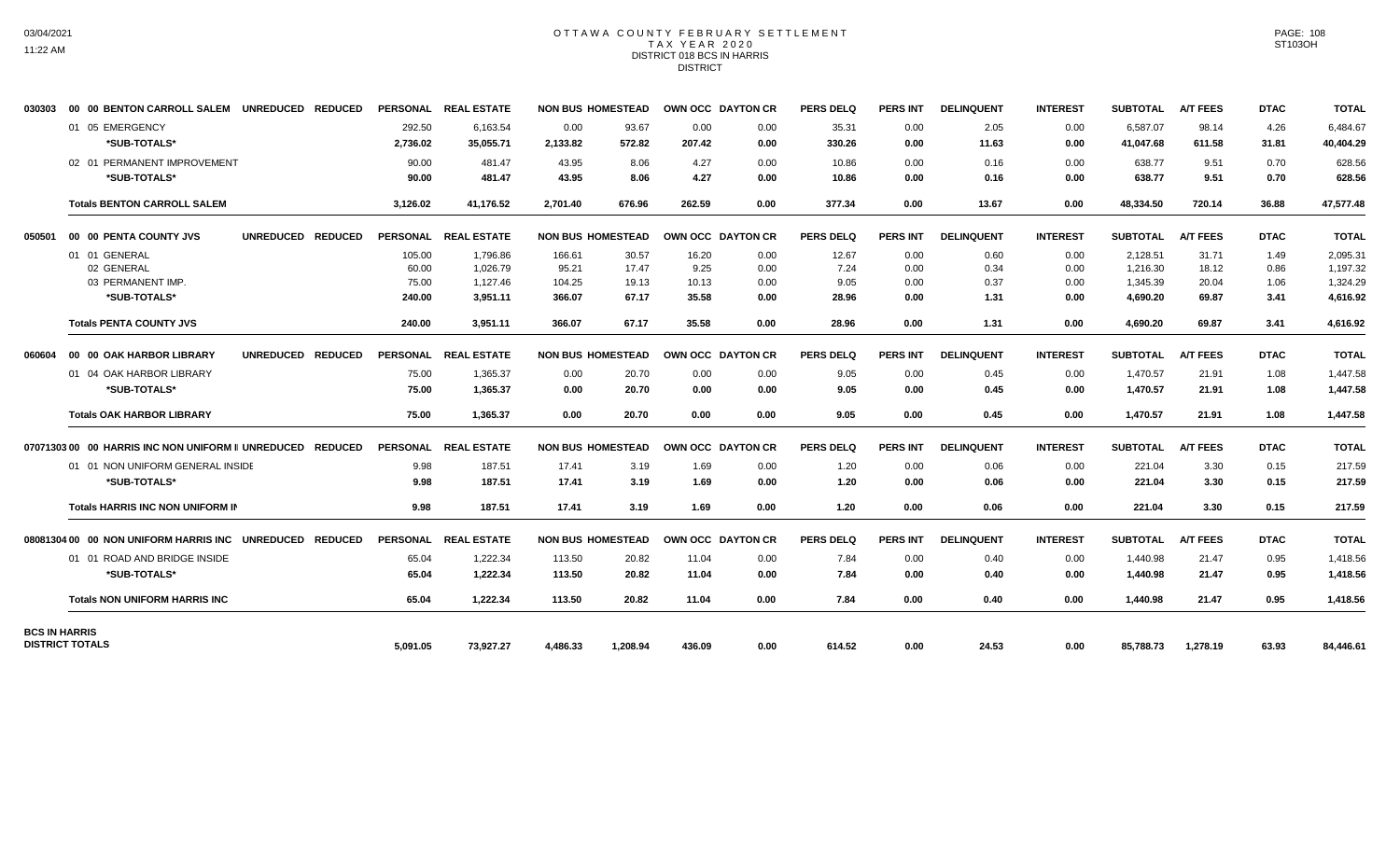# OTTAWA COUNTY FEBRUARY SETTLEMENT TAX YEAR 2020 DISTRICT 019 ELMORE CORPORATION TAX CODE A

|        | 010101 00 00 OTTAWA COUNTY       | <b>UNREDUCED</b>  | <b>REDUCED</b> | <b>PERSONAL</b> | <b>REAL ESTATE</b>   |           | <b>NON BUS HOMESTEAD</b> |          | OWN OCC DAYTON CR | <b>PERS DELQ</b> | <b>PERS INT</b> | <b>DELINQUENT</b> | <b>INTEREST</b> | <b>SUBTOTAL</b> | <b>A/T FEES</b> | <b>DTAC</b> | <b>TOTAL</b> |
|--------|----------------------------------|-------------------|----------------|-----------------|----------------------|-----------|--------------------------|----------|-------------------|------------------|-----------------|-------------------|-----------------|-----------------|-----------------|-------------|--------------|
|        | 01 01 O.C.B.M.R                  | 2.200000          | 1.203400       | 0.00            | 11,012.57            | 1,210.23  | 529.31                   | 176.85   | 0.00              | 0.00             | 0.00            | 300.24            | 0.84            | 13,230.04       | 197.12          | 30.54       | 13,002.38    |
|        | 02 O.C.B.M.R                     | 1.400000          | 0.899310       | 0.00            | 8,229.78             | 904.42    | 395.56                   | 132.16   | 0.00              | 0.00             | 0.00            | 224.37            | 0.62            | 9,886.91        | 147.31          | 22.83       | 9,716.77     |
|        | 01 PARK DISTRICT                 | 0.600000          | 0.594840       | 0.00            | 6,148.13             | 0.00      | 261.64                   | 0.00     | 0.00              | 0.00             | 0.00            | 167.62            | 0.47            | 6,577.86        | 98.01           | 15.10       | 6,464.75     |
|        | *SUB-TOTALS*                     | 4.200000          | 2.697550       | 0.00            | 25,390.48            | 2,114.65  | 1,186.51                 | 309.01   | 0.00              | 0.00             | 0.00            | 692.23            | 1.93            | 29,694.81       | 442.44          | 68.47       | 29,183.90    |
|        | 02 01 NURSING HOME               | 0.500000          | 0.432043       | 0.00            | 3,953.72             | 434.50    | 190.03                   | 63.49    | 0.00              | 0.00             | 0.00            | 107.79            | 0.30            | 4,749.83        | 70.77           | 10.97       | 4,668.09     |
|        | <b><i><b>SUB-TOTALS*</b></i></b> | 0.500000          | 0.432043       | 0.00            | 3,953.72             | 434.50    | 190.03                   | 63.49    | 0.00              | 0.00             | 0.00            | 107.79            | 0.30            | 4,749.83        | 70.77           | 10.97       | 4,668.09     |
|        | 03 02 SENIOR PROGRAM             | 0.300000          | 0.223762       | 0.00            | 2,047.69             | 225.03    | 98.42                    | 32.88    | 0.00              | 0.00             | 0.00            | 55.83             | 0.16            | 2,460.01        | 36.65           | 5.68        | 2,417.68     |
|        | 03 SENIOR PROGRAM                | 0.200000          | 0.173250       | 0.00            | 1,790.67             | 0.00      | 76.20                    | 0.00     | 0.00              | 0.00             | 0.00            | 48.82             | 0.14            | 1,915.83        | 28.54           | 4.40        | 1,882.89     |
|        | *SUB-TOTALS*                     | 0.500000          | 0.397012       | 0.00            | 3,838.36             | 225.03    | 174.62                   | 32.88    | 0.00              | 0.00             | 0.00            | 104.65            | 0.30            | 4,375.84        | 65.19           | 10.08       | 4.300.57     |
|        | 04 01 INSIDE GENERAL             | 2.000000          | 2.000000       | 0.00            | 18,302.43            | 2,011.36  | 879.70                   | 293.91   | 0.00              | 0.00             | 0.00            | 498.98            | 1.39            | 21,987.77       | 327.60          | 50.76       | 21,609.41    |
|        | *SUB-TOTALS*                     | 2.000000          | 2.000000       | 0.00            | 18,302.43            | 2,011.36  | 879.70                   | 293.91   | 0.00              | 0.00             | 0.00            | 498.98            | 1.39            | 21,987.77       | 327.60          | 50.76       | 21,609.41    |
|        | 07 01 MENTAL HEALTH              | 0.700000          | 0.633701       | 0.00            | 5.799.13             | 637.30    | 278.73                   | 93.13    | 0.00              | 0.00             | 0.00            | 158.10            | 0.44            | 6,966.83        | 103.80          | 16.08       | 6,846.95     |
|        | 02 MENTAL HEALTH                 | 0.300000          | 0.271586       | 0.00            | 2,485.34             | 273.13    | 119.46                   | 39.91    | 0.00              | 0.00             | 0.00            | 67.76             | 0.19            | 2,985.79        | 44.49           | 6.89        | 2,934.41     |
|        | 03 MENTAL HEALTH                 | 0.200000          | 0.181100       | 0.00            | 1,871.81             | 0.00      | 79.66                    | 0.00     | 0.00              | 0.00             | 0.00            | 51.03             | 0.14            | 2,002.64        | 29.84           | 4.60        | 1,968.20     |
|        | *SUB-TOTALS*                     | 1.200000          | 1.086387       | 0.00            | 10,156.28            | 910.43    | 477.85                   | 133.04   | 0.00              | 0.00             | 0.00            | 276.89            | 0.77            | 11,955.26       | 178.13          | 27.57       | 11,749.56    |
|        | <b>Totals OTTAWA COUNTY</b>      | 8.400000          | 6.612992       | 0.00            | 61,641.27            | 5.695.97  | 2,908.71                 | 832.33   | 0.00              | 0.00             | 0.00            | 1,680.54          | 4.69            | 72,763.51       | 1,084.13        | 167.85      | 71,511.53    |
|        | 02021302 00 00 HARRIS INC. CORP. | UNREDUCED REDUCED |                |                 | PERSONAL REAL ESTATE |           | <b>NON BUS HOMESTEAD</b> |          | OWN OCC DAYTON CR | <b>PERS DELQ</b> | <b>PERS INT</b> | <b>DELINQUENT</b> | <b>INTEREST</b> | <b>SUBTOTAL</b> | <b>A/T FEES</b> | <b>DTAC</b> | <b>TOTAL</b> |
|        | 01 01 INSIDE GENERAL             | 0.267000          | 0.267000       | 0.00            | 2,443.37             | 268.52    | 117.44                   | 39.24    | 0.00              | 0.00             | 0.00            | 66.61             | 0.19            | 2,935.37        | 43.74           | 6.78        | 2,884.85     |
|        | *SUB-TOTALS*                     | 0.267000          | 0.267000       | 0.00            | 2,443.37             | 268.52    | 117.44                   | 39.24    | 0.00              | 0.00             | 0.00            | 66.61             | 0.19            | 2,935.37        | 43.74           | 6.78        | 2,884.85     |
|        |                                  |                   |                |                 |                      |           |                          |          |                   |                  |                 |                   |                 |                 |                 |             |              |
|        | 03 01 GENERAL                    | 1.000000          | 0.484612       | 0.00            | 4,434.79             | 487.36    | 213.16                   | 71.22    | 0.00              | 0.00             | 0.00            | 120.91            | 0.34            | 5,327.78        | 79.38           | 12.30       | 5,236.10     |
|        | *SUB-TOTALS*                     | 1.000000          | 0.484612       | 0.00            | 4,434.79             | 487.36    | 213.16                   | 71.22    | 0.00              | 0.00             | 0.00            | 120.91            | 0.34            | 5,327.78        | 79.38           | 12.30       | 5,236.10     |
|        | 04 01 CEMETERY                   | 0.700000          | 0.394050       | 0.00            | 3,606.04             | 396.29    | 173.32                   | 57.91    | 0.00              | 0.00             | 0.00            | 98.31             | 0.27            | 4,332.14        | 64.55           | 10.00       | 4,257.59     |
|        | 02 CEMETERY                      | 0.600000          | 0.518792       | 0.00            | 5,362.11             | 0.00      | 228.19                   | 0.00     | 0.00              | 0.00             | 0.00            | 146.19            | 0.41            | 5,736.90        | 85.48           | 13.17       | 5,638.25     |
|        | *SUB-TOTALS*                     | 1.300000          | 0.912842       | 0.00            | 8,968.15             | 396.29    | 401.51                   | 57.91    | 0.00              | 0.00             | 0.00            | 244.50            | 0.68            | 10,069.04       | 150.03          | 23.17       | 9,895.84     |
|        | 05 01 FIRE & EMS                 | 1.500000          | 1.296045       | 0.00            | 11,860.39            | 1,303.41  | 570.06                   | 190.46   | 0.00              | 0.00             | 0.00            | 323.35            | 0.90            | 14,248.57       | 212.29          | 32.90       | 14,003.38    |
|        | 02 FIRE & EMS                    | 2.300000          | 2.296989       | 0.00            | 23,741.14            | 0.00      | 1,010.33                 | 0.00     | 0.00              | 0.00             | 0.00            | 647.26            | 1.80            | 25,400.53       | 378.45          | 58.30       | 24,963.78    |
|        | *SUB-TOTALS*                     | 3.800000          | 3.593034       | 0.00            | 35,601.53            | 1,303.41  | 1,580.39                 | 190.46   | 0.00              | 0.00             | 0.00            | 970.61            | 2.70            | 39,649.10       | 590.74          | 91.20       | 38,967.16    |
|        | 06 01 EMS                        | 4.500000          | 3.888135       | 0.00            | 40,186.85            | 0.00      | 1,710.19                 | 0.00     | 0.00              | 0.00             | 0.00            | 1,095.62          | 3.05            | 42,995.71       | 640.61          | 98.69       | 42,256.41    |
|        | *SUB-TOTALS*                     | 4.500000          | 3.888135       | 0.00            | 40,186.85            | 0.00      | 1,710.19                 | 0.00     | 0.00              | 0.00             | 0.00            | 1,095.62          | 3.05            | 42,995.71       | 640.61          | 98.69       | 42,256.41    |
|        | <b>Totals HARRIS INC. CORP.</b>  | 10.867000         | 9.145623       | 0.00            | 91.634.69            | 2.455.58  | 4.022.69                 | 358.83   | 0.00              | 0.00             | 0.00            | 2,498.25          | 6.96            | 100.977.00      | 1.504.50        | 232.14      | 99,240.36    |
| 030305 | 00 00 WOODMORE LSD               | UNREDUCED REDUCED |                |                 | PERSONAL REAL ESTATE |           | <b>NON BUS HOMESTEAD</b> |          | OWN OCC DAYTON CR | <b>PERS DELQ</b> | <b>PERS INT</b> | <b>DELINQUENT</b> | <b>INTEREST</b> | <b>SUBTOTAL</b> | <b>A/T FEES</b> | <b>DTAC</b> | <b>TOTAL</b> |
|        | 00 01 GENERAL                    | 4.000000          | 4.000000       | 0.00            | 36,604.86            | 4,022.72  | 1,759.39                 | 587.83   | 0.00              | 0.00             | 0.00            | 997.96            | 2.78            | 43,975.54       | 655.21          | 101.53      | 43,218.80    |
|        | *SUB-TOTALS*                     | 4.000000          | 4.000000       | 0.00            | 36,604.86            | 4,022.72  | 1,759.39                 | 587.83   | 0.00              | 0.00             | 0.00            | 997.96            | 2.78            | 43,975.54       | 655.21          | 101.53      |              |
|        |                                  |                   |                |                 |                      |           |                          |          |                   |                  |                 |                   |                 |                 |                 |             | 43,218.80    |
|        | 01 01 GENERAL                    | 23.200000         | 10.703274      | 0.00            | 97,947.97            | 10,764.06 | 4,707.81                 | 1,572.92 | 0.00              | 0.00             | 0.00            | 2,670.36          | 7.44            | 117,670.56      | 1,753.22        | 271.66      | 115,645.68   |
|        | 02 GENERAL                       | 6.500000          | 3.564308       | 0.00            | 32,617.75            | 3,584.55  | 1,567.75                 | 523.80   | 0.00              | 0.00             | 0.00            | 889.26            | 2.48            | 39,185.59       | 583.84          | 90.47       | 38,511.28    |
|        | 03 GENERAL                       | 3.000000          | 1.732434       | 0.00            | 15,853.88            | 1,742.27  | 762.01                   | 254.59   | 0.00              | 0.00             | 0.00            | 432.22            | 1.20            | 19,046.17       | 283.78          | 43.97       | 18,718.42    |
|        | *SUB-TOTALS*                     | 32.700000         | 16.000016      | 0.00            | 146,419.60           | 16,090.88 | 7,037.57                 | 2,351.31 | 0.00              | 0.00             | 0.00            | 3,991.84          | 11.12           | 175,902.32      | 2,620.84        | 406.10      | 172,875.38   |
|        | 04 01 PERMANENT IMPROVEMENT      | 3.000000          | 2.548659       | 0.00            | 23,323.33            | 2,563.13  | 1,121.02                 | 374.54   | 0.00              | 0.00             | 0.00            | 635.86            | 1.77            | 28,019.65       | 417.47          | 64.69       | 27,537.49    |
|        | 02 PERMANENT IMPROVEMENT         | 0.500000          | 0.427956       | 0.00            | 3,916.32             | 430.39    | 188.24                   | 62.89    | 0.00              | 0.00             | 0.00            | 106.77            | 0.30            | 4,704.91        | 70.10           | 10.86       | 4,623.95     |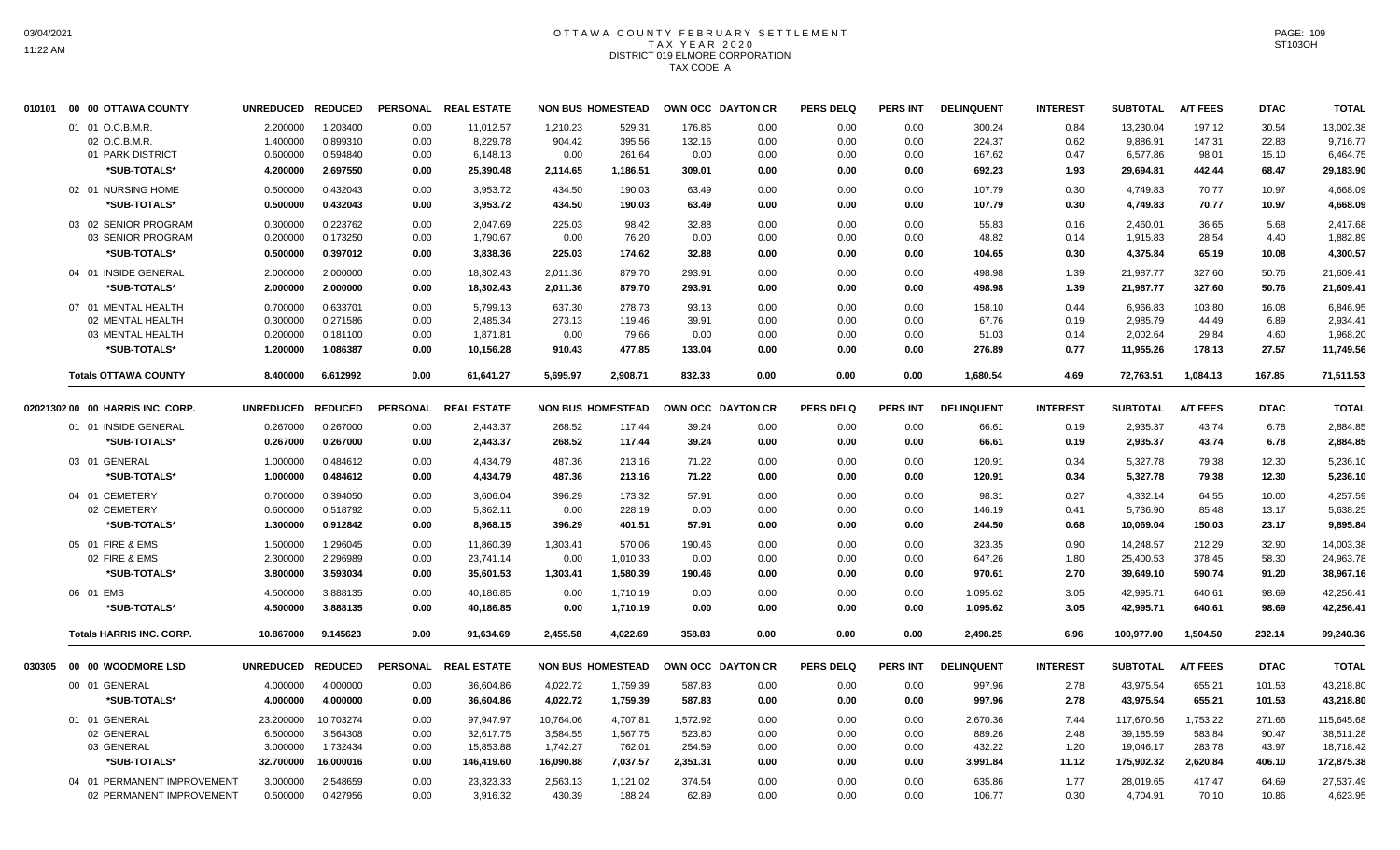# OTTAWA COUNTY FEBRUARY SETTLEMENT TAX YEAR 2020 DISTRICT 019 ELMORE CORPORATION TAX CODE A

| 030305 | 00 00 WOODMORE LSD                                | UNREDUCED REDUCED |                |      | PERSONAL REAL ESTATE |           | <b>NON BUS HOMESTEAD</b> |          | OWN OCC DAYTON CR | <b>PERS DELQ</b> | <b>PERS INT</b> | <b>DELINQUENT</b> | <b>INTEREST</b> | <b>SUBTOTAL</b> | <b>A/T FEES</b> | <b>DTAC</b> | <b>TOTAL</b> |
|--------|---------------------------------------------------|-------------------|----------------|------|----------------------|-----------|--------------------------|----------|-------------------|------------------|-----------------|-------------------|-----------------|-----------------|-----------------|-------------|--------------|
|        | *SUB-TOTALS*<br>04                                | 3.500000          | 2.976615       | 0.00 | 27,239.65            | 2,993.52  | 1,309.26                 | 437.43   | 0.00              | 0.00             | 0.00            | 742.63            | 2.07            | 32,724.56       | 487.57          | 75.55       | 32,161.44    |
|        | 05 01 EMERGENCY                                   | 4.200000          | 4.200000       | 0.00 | 38,435.11            | 4,223.85  | 1,847.36                 | 617.22   | 0.00              | 0.00             | 0.00            | 1,047.86          | 2.92            | 46,174.32       | 687.97          | 106.60      | 45,379.75    |
|        | 02 EMERGENCY                                      | 3.000000          | 3.000000       | 0.00 | 27,453.65            | 3,017.04  | 1,319.54                 | 440.87   | 0.00              | 0.00             | 0.00            | 748.47            | 2.08            | 32,981.65       | 491.41          | 76.14       | 32,414.10    |
|        | *SUB-TOTALS*                                      | 7.200000          | 7.200000       | 0.00 | 65,888.76            | 7,240.89  | 3,166.90                 | 1,058.09 | 0.00              | 0.00             | 0.00            | 1,796.33          | 5.00            | 79,155.97       | 1,179.38        | 182.74      | 77,793.85    |
|        | 06 01 BOND (\$15,709,840)                         | 4.600000          | 4.600000       | 0.00 | 42,095.59            | 4,626.12  | 2,023.30                 | 676.00   | 0.00              | 0.00             | 0.00            | 1,147.65          | 3.20            | 50,571.86       | 753.49          | 116.75      | 49,701.62    |
|        | *SUB-TOTALS*                                      | 4.600000          | 4.600000       | 0.00 | 42,095.59            | 4,626.12  | 2,023.30                 | 676.00   | 0.00              | 0.00             | 0.00            | 1,147.65          | 3.20            | 50,571.86       | 753.49          | 116.75      | 49,701.62    |
|        | <b>Totals WOODMORE LSD</b>                        | 52.000000         | 34.776631      | 0.00 | 318,248.46           | 34,974.13 | 15,296.42                | 5,110.66 | 0.00              | 0.00             | 0.00            | 8,676.41          | 24.17           | 382,330.25      | 5,696.49        | 882.67      | 375,751.09   |
| 040405 | 00 00 ELMORE CORP.                                | <b>UNREDUCED</b>  | <b>REDUCED</b> |      | PERSONAL REAL ESTATE |           | <b>NON BUS HOMESTEAD</b> |          | OWN OCC DAYTON CR | <b>PERS DELQ</b> | PERS INT        | <b>DELINQUENT</b> | <b>INTEREST</b> | <b>SUBTOTAL</b> | <b>A/T FEES</b> | <b>DTAC</b> | <b>TOTAL</b> |
|        | 00 01 GENERAL                                     | 2.000000          | 2.000000       | 0.00 | 18,302.43            | 2.011.36  | 879.70                   | 293.91   | 0.00              | 0.00             | 0.00            | 498.98            | 1.39            | 21,987.77       | 327.60          | 50.76       | 21,609.41    |
|        | *SUB-TOTALS*                                      | 2.000000          | 2.000000       | 0.00 | 18,302.43            | 2,011.36  | 879.70                   | 293.91   | 0.00              | 0.00             | 0.00            | 498.98            | 1.39            | 21,987.77       | 327.60          | 50.76       | 21,609.41    |
|        | 01 01 STREETS                                     | 2.500000          | 2.314348       | 0.00 | 21,179.10            | 2,327.49  | 1,017.96                 | 340.11   | 0.00              | 0.00             | 0.00            | 577.41            | 1.61            | 25,443.68       | 379.09          | 58.74       | 25,005.85    |
|        | 02 STREETS                                        | 3.000000          | 2.777217       | 0.00 | 25,414.91            | 2,792.99  | 1,221.55                 | 408.13   | 0.00              | 0.00             | 0.00            | 692.89            | 1.93            | 30,532.40       | 454.91          | 70.49       | 30,007.00    |
|        | *SUB-TOTALS*                                      | 5.500000          | 5.091565       | 0.00 | 46,594.01            | 5,120.48  | 2,239.51                 | 748.24   | 0.00              | 0.00             | 0.00            | 1,270.30          | 3.54            | 55,976.08       | 834.00          | 129.23      | 55,012.85    |
|        | 02 01 SOLID WASTE                                 | 3.000000          | 2.777217       | 0.00 | 25,414.91            | 2,792.99  | 1,221.55                 | 408.13   | 0.00              | 0.00             | 0.00            | 692.89            | 1.93            | 30,532.40       | 454.91          | 70.49       | 30,007.00    |
|        | *SUB-TOTALS*                                      | 3.000000          | 2.777217       | 0.00 | 25,414.91            | 2,792.99  | 1,221.55                 | 408.13   | 0.00              | 0.00             | 0.00            | 692.89            | 1.93            | 30,532.40       | 454.91          | 70.49       | 30,007.00    |
|        | 03 01 GENERAL                                     | 3.000000          | 2.587959       | 0.00 | 23,682.97            | 2,602.66  | 1,138.31                 | 380.32   | 0.00              | 0.00             | 0.00            | 645.67            | 1.80            | 28,451.73       | 423.91          | 65.69       | 27,962.13    |
|        | *SUB-TOTALS*                                      | 3.000000          | 2.587959       | 0.00 | 23,682.97            | 2,602.66  | 1,138.31                 | 380.32   | 0.00              | 0.00             | 0.00            | 645.67            | 1.80            | 28,451.73       | 423.91          | 65.69       | 27,962.13    |
|        |                                                   |                   |                |      |                      |           |                          |          |                   |                  |                 |                   |                 |                 |                 |             |              |
|        | <b>Totals ELMORE CORP.</b>                        | 13.500000         | 12.456741      | 0.00 | 113,994.32           | 12,527.49 | 5,479.07                 | 1,830.60 | 0.00              | 0.00             | 0.00            | 3,107.84          | 8.66            | 136,947.98      | 2,040.42        | 316.17      | 134,591.39   |
| 050501 | 00 00 PENTA COUNTY JVS                            | <b>UNREDUCED</b>  | <b>REDUCED</b> |      | PERSONAL REAL ESTATE |           | <b>NON BUS HOMESTEAD</b> |          | OWN OCC DAYTON CR | <b>PERS DELQ</b> | <b>PERS INT</b> | <b>DELINQUENT</b> | <b>INTEREST</b> | <b>SUBTOTAL</b> | <b>A/T FEES</b> | <b>DTAC</b> | <b>TOTAL</b> |
|        | 01 01 GENERAL                                     | 1.400000          | 1.272727       | 0.00 | 11,647.00            | 1,279.95  | 559.81                   | 187.04   | 0.00              | 0.00             | 0.00            | 317.53            | 0.88            | 13,992.21       | 208.47          | 32.30       | 13,751.44    |
|        | 02 GENERAL                                        | 0.800000          | 0.727273       | 0.00 | 6,655.43             | 731.40    | 319.89                   | 106.88   | 0.00              | 0.00             | 0.00            | 181.45            | 0.51            | 7,995.56        | 119.13          | 18.46       | 7,857.97     |
|        | 03 PERMANENT IMP.                                 | 1.000000          | 0.796351       | 0.00 | 7,287.58             | 800.87    | 350.27                   | 117.03   | 0.00              | 0.00             | 0.00            | 198.68            | 0.55            | 8,754.98        | 130.44          | 20.21       | 8,604.33     |
|        | *SUB-TOTALS*                                      | 3.200000          | 2.796351       | 0.00 | 25,590.01            | 2,812.22  | 1,229.97                 | 410.95   | 0.00              | 0.00             | 0.00            | 697.66            | 1.94            | 30,742.75       | 458.04          | 70.97       | 30,213.74    |
|        | <b>Totals PENTA COUNTY JVS</b>                    | 3.200000          | 2.796351       | 0.00 | 25,590.01            | 2,812.22  | 1,229.97                 | 410.95   | 0.00              | 0.00             | 0.00            | 697.66            | 1.94            | 30,742.75       | 458.04          | 70.97       | 30,213.74    |
| 060602 | 00 00 HARRIS ELMORE PUBLIC LIE UNREDUCED          |                   | <b>REDUCED</b> |      | PERSONAL REAL ESTATE |           | <b>NON BUS HOMESTEAD</b> |          | OWN OCC DAYTON CR | <b>PERS DELQ</b> | <b>PERS INT</b> | <b>DELINQUENT</b> | <b>INTEREST</b> | <b>SUBTOTAL</b> | <b>A/T FEES</b> | <b>DTAC</b> | <b>TOTAL</b> |
|        | 01 01 CURRENT EXPENSE                             | 1.100000          | 0.916402       | 0.00 | 8,386.19             | 921.61    | 403.08                   | 134.67   | 0.00              | 0.00             | 0.00            | 228.63            | 0.64            | 10,074.82       | 150.11          | 23.26       | 9,901.45     |
|        | *SUB-TOTALS*                                      | 1.100000          | 0.916402       | 0.00 | 8,386.19             | 921.61    | 403.08                   | 134.67   | 0.00              | 0.00             | 0.00            | 228.63            | 0.64            | 10,074.82       | 150.11          | 23.26       | 9,901.45     |
|        | <b>Totals HARRIS ELMORE PUBLIC LIB</b>            | 1.100000          | 0.916402       | 0.00 | 8,386.19             | 921.61    | 403.08                   | 134.67   | 0.00              | 0.00             | 0.00            | 228.63            | 0.64            | 10,074.82       | 150.11          | 23.26       | 9,901.45     |
|        | 0707130300 00 HARRIS INC NON UNIFORM II UNREDUCED |                   | <b>REDUCED</b> |      | PERSONAL REAL ESTATE |           | <b>NON BUS HOMESTEAD</b> |          | OWN OCC DAYTON CR | <b>PERS DELQ</b> | PERS INT        | <b>DELINQUENT</b> | <b>INTEREST</b> | <b>SUBTOTAL</b> | <b>A/T FEES</b> | <b>DTAC</b> | <b>TOTAL</b> |
|        | 01 01 NON UNIFORM GENERAL INSIDE 0.133000         |                   | 0.133000       | 0.00 | 1,217.11             | 133.76    | 58.50                    | 19.55    | 0.00              | 0.00             | 0.00            | 33.18             | 0.09            | 1,462.19        | 21.79           | 3.38        | 1,437.02     |
|        | *SUB-TOTALS*                                      | 0.133000          | 0.133000       | 0.00 | 1,217.11             | 133.76    | 58.50                    | 19.55    | 0.00              | 0.00             | 0.00            | 33.18             | 0.09            | 1,462.19        | 21.79           | 3.38        | 1,437.02     |
|        |                                                   |                   |                |      |                      |           |                          |          |                   |                  |                 |                   |                 |                 |                 |             |              |
|        |                                                   |                   |                |      |                      |           |                          |          |                   |                  |                 |                   |                 |                 |                 |             |              |
|        | <b>Totals HARRIS INC NON UNIFORM IN</b>           | 0.133000          | 0.133000       | 0.00 | 1,217.11             | 133.76    | 58.50                    | 19.55    | 0.00              | 0.00             | 0.00            | 33.18             | 0.09            | 1,462.19        | 21.79           | 3.38        | 1,437.02     |
|        | 0808051 00 00 ELMORE NON UNIFORM                  | <b>UNREDUCED</b>  | <b>REDUCED</b> |      | PERSONAL REAL ESTATE |           | <b>NON BUS HOMESTEAD</b> |          | OWN OCC DAYTON CR | <b>PERS DELQ</b> | <b>PERS INT</b> | <b>DELINQUENT</b> | <b>INTEREST</b> | <b>SUBTOTAL</b> | <b>A/T FEES</b> | <b>DTAC</b> | <b>TOTAL</b> |

PAGE: 110 ST103OH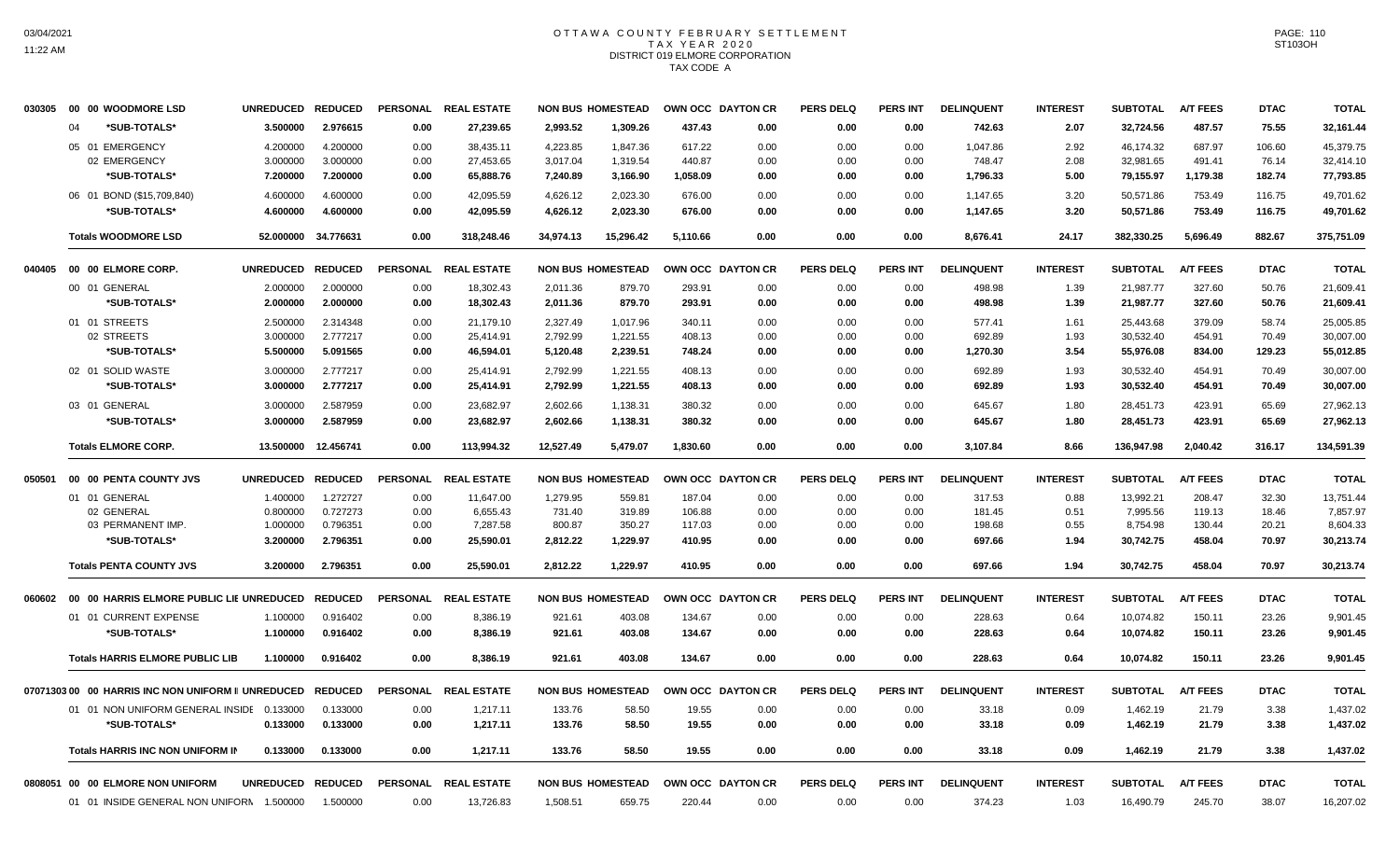#### OTTAWA COUNTY FEBRUARY SETTLEMENT T A X Y E A R 2 0 2 0 DISTRICT 019 ELMORE CORPORATION TAX CODE A

| 0808051 00               | <b>00 ELMORE NON UNIFORM</b>     | UNREDUCED REDUCED |           |      | PERSONAL REAL ESTATE | <b>NON BUS HOMESTEAD</b> |           |          | OWN OCC DAYTON CR | <b>PERS DELQ</b> | <b>PERS IN</b> | <b>DELINQUENT</b> | <b>INTEREST</b> | SUBTOTAL   | <b>A/T FEES</b> | <b>DTAC</b> | <b>TOTAL</b> |
|--------------------------|----------------------------------|-------------------|-----------|------|----------------------|--------------------------|-----------|----------|-------------------|------------------|----------------|-------------------|-----------------|------------|-----------------|-------------|--------------|
|                          | *SUB-TOTALS*                     | 1.500000          | 1.500000  | 0.00 | 13.726.83            | 1,508.51                 | 659.75    | 220.44   | 0.00              | 0.00             | 0.00           | 374.23            | 1.03            | 16,490.79  | 245.70          | 38.07       | 16.207.02    |
|                          | <b>Totals ELMORE NON UNIFORM</b> | 1.500000          | 1.500000  | 0.00 | 13,726.83            | 1,508.51                 | 659.75    | 220.44   | 0.00              | 0.00             | 0.00           | 374.23            | 1.03            | 16.490.79  | 245.70          | 38.07       | 16.207.02    |
| <b>TAX CODE A TOTALS</b> | <b>ELMORE CORPORATION</b>        | 90.700000         | 68.337740 | 0.00 | 634,438.88           | 61,029.27                | 30,058.19 | 8.918.03 | 0.00              | 0.00             | 0.00           | 17,296.74         | 48.18           | 751,789.29 | 11,201.18       | 1,734.51    | 738.853.60   |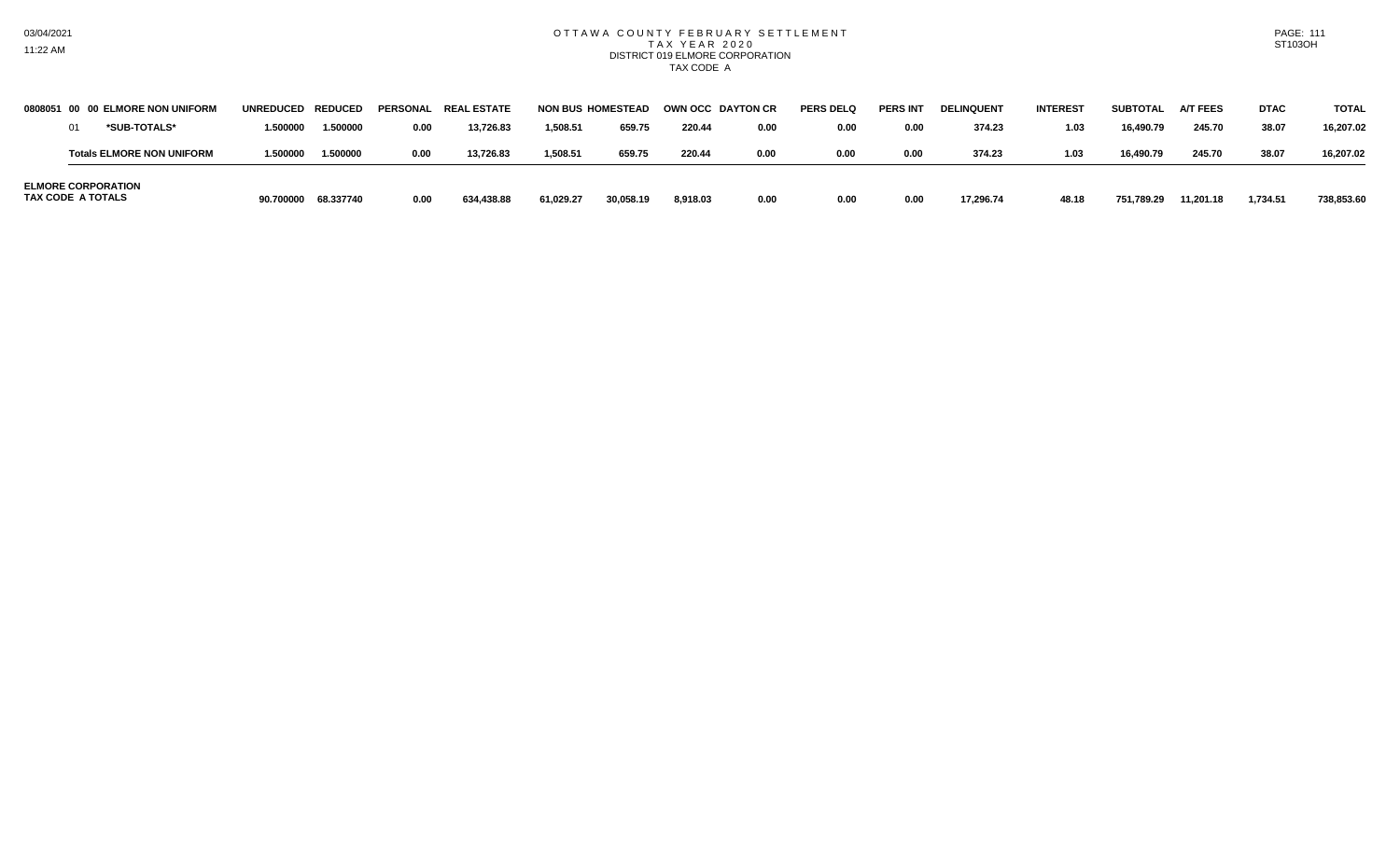# OTTAWA COUNTY FEBRUARY SETTLEMENT TAX YEAR 2020 DISTRICT 019 ELMORE CORPORATION TAX CODE B

| 010101 | 00 00 OTTAWA COUNTY              | UNREDUCED REDUCED |                     | <b>PERSONAL</b> | <b>REAL ESTATE</b>   | <b>NON BUS HOMESTEAD</b> |      | OWN OCC DAYTON CR | <b>PERS DELQ</b> | <b>PERS INT</b> | <b>DELINQUENT</b> | <b>INTEREST</b> | <b>SUBTOTAL</b> | <b>A/T FEES</b> | <b>DTAC</b> | <b>TOTAL</b> |
|--------|----------------------------------|-------------------|---------------------|-----------------|----------------------|--------------------------|------|-------------------|------------------|-----------------|-------------------|-----------------|-----------------|-----------------|-------------|--------------|
|        | 01 01 O.C.B.M.R.                 | 2.200000          | 1.883836            | 556.63          | 3,158.04             | 0.00<br>0.00             | 0.00 | 0.00              | 432.69           | 0.00            | 947.44            | 0.00            | 5,094.80        | 75.91           | 138.49      | 4,880.40     |
|        | 02 O.C.B.M.R.                    | 1.400000          | 1.248331            | 354.22          | 2,092.68             | 0.00<br>0.00             | 0.00 | 0.00              | 275.35           | 0.00            | 627.82            | 0.00            | 3,350.07        | 49.91           | 91.77       | 3,208.39     |
|        | 01 PARK DISTRICT                 | 0.600000          | 0.595592            | 151.81          | 998.44               | 0.00<br>0.00             | 0.00 | 0.00              | 118.01           | 0.00            | 299.54            | 0.00            | 1,567.80        | 23.36           | 43.79       | 1,500.65     |
|        | *SUB-TOTALS*                     | 4.200000          | 3.727759            | 1,062.66        | 6,249.16             | 0.00<br>0.00             | 0.00 | 0.00              | 826.05           | 0.00            | 1,874.80          | 0.00            | 10,012.67       | 149.18          | 274.05      | 9,589.44     |
|        | 02 01 NURSING HOME               | 0.500000          | 0.485399            | 126.51          | 813.72               | 0.00<br>0.00             | 0.00 | 0.00              | 98.34            | 0.00            | 244.12            | 0.00            | 1,282.69        | 19.11           | 35.68       | 1,227.90     |
|        | *SUB-TOTALS*                     | 0.500000          | 0.485399            | 126.51          | 813.72               | 0.00<br>0.00             | 0.00 | 0.00              | 98.34            | 0.00            | 244.12            | 0.00            | 1,282.69        | 19.11           | 35.68       | 1,227.90     |
|        | 03 02 SENIOR PROGRAM             | 0.300000          | 0.286012            | 75.90           | 479.47               | 0.00<br>0.00             | 0.00 | 0.00              | 59.00            | 0.00            | 143.84            | 0.00            | 758.21          | 11.30           | 21.03       | 725.88       |
|        | 03 SENIOR PROGRAM                | 0.200000          | 0.194640            | 50.60           | 326.29               | 0.00<br>0.00             | 0.00 | 0.00              | 39.34            | 0.00            | 97.89             | 0.00            | 514.12          | 7.66            | 14.31       | 492.15       |
|        | *SUB-TOTALS*                     | 0.500000          | 0.480652            | 126.50          | 805.76               | 0.00<br>0.00             | 0.00 | 0.00              | 98.34            | 0.00            | 241.73            | 0.00            | 1,272.33        | 18.96           | 35.34       | 1,218.03     |
|        | 04 01 INSIDE GENERAL             | 2.000000          | 2.000000            | 506.03          | 3,352.77             | 0.00<br>0.00             | 0.00 | 0.00              | 393.35           | 0.00            | 1,005.86          | 0.00            | 5,258.01        | 78.34           | 147.03      | 5,032.64     |
|        | *SUB-TOTALS*                     | 2.000000          | 2.000000            | 506.03          | 3,352.77             | 0.00<br>0.00             | 0.00 | 0.00              | 393.35           | 0.00            | 1,005.86          | 0.00            | 5,258.01        | 78.34           | 147.03      | 5,032.64     |
|        | 07 01 MENTAL HEALTH              | 0.700000          | 0.684293            | 177.11          | 1,147.14             | 0.00<br>0.00             | 0.00 | 0.00              | 137.67           | 0.00            | 344.15            | 0.00            | 1,806.07        | 26.91           | 50.31       | 1,728.85     |
|        | 02 MENTAL HEALTH                 | 0.300000          | 0.293268            | 75.90           | 491.63               | 0.00<br>0.00             | 0.00 | 0.00              | 59.00            | 0.00            | 147.49            | 0.00            | 774.02          | 11.53           | 21.56       | 740.93       |
|        | 03 MENTAL HEALTH                 | 0.200000          | 0.195512            | 50.60           | 327.75               | 0.00<br>0.00             | 0.00 | 0.00              | 39.34            | 0.00            | 98.33             | 0.00            | 516.02          | 7.69            | 14.37       | 493.96       |
|        | *SUB-TOTALS*                     | 1.200000          | 1.173073            | 303.61          | 1,966.52             | 0.00<br>0.00             | 0.00 | 0.00              | 236.01           | 0.00            | 589.97            | 0.00            | 3,096.11        | 46.13           | 86.24       | 2,963.74     |
|        | <b>Totals OTTAWA COUNTY</b>      | 8.400000          | 7.866883            | 2,125.31        | 13,187.93            | 0.00<br>0.00             | 0.00 | 0.00              | 1,652.09         | 0.00            | 3,956.48          | 0.00            | 20,921.81       | 311.72          | 578.34      | 20,031.75    |
|        |                                  |                   |                     |                 |                      |                          |      |                   |                  |                 |                   |                 |                 |                 |             |              |
|        | 02021302 00 00 HARRIS INC. CORP. | UNREDUCED REDUCED |                     |                 | PERSONAL REAL ESTATE | <b>NON BUS HOMESTEAD</b> |      | OWN OCC DAYTON CR | <b>PERS DELQ</b> | <b>PERS INT</b> | <b>DELINQUENT</b> | <b>INTEREST</b> | <b>SUBTOTAL</b> | <b>A/T FEES</b> | <b>DTAC</b> | <b>TOTAL</b> |
|        | 01 01 INSIDE GENERAL             | 0.267000          | 0.267000            | 67.56           | 447.59               | 0.00<br>0.00             | 0.00 | 0.00              | 52.51            | 0.00            | 134.28            | 0.00            | 701.94          | 10.46           | 19.63       | 671.85       |
|        | *SUB-TOTALS*                     | 0.267000          | 0.267000            | 67.56           | 447.59               | 0.00<br>0.00             | 0.00 | 0.00              | 52.51            | 0.00            | 134.28            | 0.00            | 701.94          | 10.46           | 19.63       | 671.85       |
|        | 03 01 GENERAL                    | 1.000000          | 0.932491            | 253.02          | 1,563.21             | 0.00<br>0.00             | 0.00 | 0.00              | 196.68           | 0.00            | 468.98            | 0.00            | 2,481.89        | 36.98           | 68.55       | 2,376.36     |
|        |                                  |                   |                     |                 |                      |                          |      |                   |                  |                 |                   |                 |                 |                 |             |              |
|        | *SUB-TOTALS*                     | 1.000000          | 0.932491            | 253.02          | 1,563.21             | 0.00<br>0.00             | 0.00 | 0.00              | 196.68           | 0.00            | 468.98            | 0.00            | 2,481.89        | 36.98           | 68.55       | 2,376.36     |
|        | 04 01 CEMETERY                   | 0.700000          | 0.652744            | 177.11          | 1,094.25             | 0.00<br>0.00             | 0.00 | 0.00              | 137.67           | 0.00            | 328.28            | 0.00            | 1,737.31        | 25.88           | 47.99       | 1,663.44     |
|        | 02 CEMETERY                      | 0.600000          | 0.559495            | 151.81          | 937.93               | 0.00<br>0.00             | 0.00 | 0.00              | 118.01           | 0.00            | 281.39            | 0.00            | 1,489.14        | 22.19           | 41.13       | 1,425.82     |
|        | *SUB-TOTALS*                     | 1.300000          | 1.212239            | 328.92          | 2,032.18             | 0.00<br>0.00             | 0.00 | 0.00              | 255.68           | 0.00            | 609.67            | 0.00            | 3,226.45        | 48.07           | 89.12       | 3,089.26     |
|        | 05 01 FIRE & EMS                 | 1.500000          | 1.398737            | 379.52          | 2,344.82             | 0.00<br>0.00             | 0.00 | 0.00              | 295.01           | 0.00            | 703.47            | 0.00            | 3,722.82        | 55.47           | 102.83      | 3,564.52     |
|        | 02 FIRE & EMS                    | 2.300000          | 2.152703            | 581.94          | 3,608.76             | 0.00<br>0.00             | 0.00 | 0.00              | 452.35           | 0.00            | 1,082.66          | 0.00            | 5,725.71        | 85.31           | 158.26      | 5,482.14     |
|        | *SUB-TOTALS*                     | 3.800000          | 3.551440            | 961.46          | 5,953.58             | 0.00<br>0.00             | 0.00 | 0.00              | 747.36           | 0.00            | 1,786.13          | 0.00            | 9,448.53        | 140.78          | 261.09      | 9,046.66     |
|        | 06 01 EMS                        | 4.500000          | 4.196210            | 1,138.57        | 7,034.47             | 0.00<br>0.00             | 0.00 | 0.00              | 885.04           | 0.00            | 2,110.40          | 0.00            | 11,168.48       | 166.40          | 308.48      | 10,693.60    |
|        | *SUB-TOTALS*                     | 4.500000          | 4.196210            | 1,138.57        | 7,034.47             | 0.00<br>0.00             | 0.00 | 0.00              | 885.04           | 0.00            | 2,110.40          | 0.00            | 11,168.48       | 166.40          | 308.48      | 10,693.60    |
|        | <b>Totals HARRIS INC. CORP.</b>  |                   | 10.867000 10.159380 | 2.749.53        | 17.031.03            | 0.00<br>0.00             | 0.00 | 0.00              | 2,137.27         | 0.00            | 5,109.46          | 0.00            | 27,027.29       | 402.69          | 746.87      | 25,877.73    |
|        |                                  |                   |                     |                 |                      |                          |      |                   |                  |                 |                   |                 |                 |                 |             |              |
| 030305 | 00 00 WOODMORE LSD               | UNREDUCED REDUCED |                     |                 | PERSONAL REAL ESTATE | <b>NON BUS HOMESTEAD</b> |      | OWN OCC DAYTON CR | <b>PERS DELQ</b> | <b>PERS INT</b> | <b>DELINQUENT</b> | <b>INTEREST</b> | <b>SUBTOTAL</b> | <b>A/T FEES</b> | <b>DTAC</b> | <b>TOTAL</b> |
|        | 00 01 GENERAL                    | 4.000000          | 4.000000            | 1,012.06        | 6,705.54             | 0.00<br>0.00             | 0.00 | 0.00              | 786.70           | 0.00            | 2,011.72          | 0.00            | 10,516.02       | 156.68          | 294.06      | 10,065.28    |
|        | *SUB-TOTALS*                     | 4.000000          | 4.000000            | 1,012.06        | 6,705.54             | 0.00<br>0.00             | 0.00 | 0.00              | 786.70           | 0.00            | 2,011.72          | 0.00            | 10,516.02       | 156.68          | 294.06      | 10,065.28    |
|        | 01 01 GENERAL                    | 23.200000         | 14.243431           | 5,869.96        | 23,877.48            | 0.00<br>0.00             | 0.00 | 0.00              | 4,562.87         | 0.00            | 7,163.45          | 0.00            | 41,473.76       | 617.93          | 1,047.10    | 39,808.73    |
|        | 02 GENERAL                       | 6.500000          | 5.593829            | 1,644.60        | 9,377.41             | 0.00<br>0.00             | 0.00 | 0.00              | 1,278.39         | 0.00            | 2,813.30          | 0.00            | 15,113.70       | 225.18          | 411.23      | 14,477.29    |
|        | 03 GENERAL                       | 3.000000          | 2.789190            | 759.05          | 4,675.76             | 0.00<br>0.00             | 0.00 | 0.00              | 590.03           | 0.00            | 1,402.77          | 0.00            | 7,427.61        | 110.67          | 205.05      | 7,111.89     |
|        | *SUB-TOTALS*                     | 32.700000         | 22.626450           | 8,273.61        | 37,930.65            | 0.00<br>0.00             | 0.00 | 0.00              | 6,431.29         | 0.00            | 11,379.52         | 0.00            | 64,015.07       | 953.78          | 1,663.38    | 61,397.91    |
|        | 04 01 PERMANENT IMPROVEMENT      | 3.000000          | 2.789190            | 759.05          | 4,675.76             | 0.00<br>0.00             | 0.00 | 0.00              | 590.03           | 0.00            | 1,402.77          | 0.00            | 7,427.61        | 110.67          | 205.05      | 7,111.89     |
|        | 02 PERMANENT IMPROVEMENT         | 0.500000          | 0.464865            | 126.51          | 779.29               | 0.00<br>0.00             | 0.00 | 0.00              | 98.34            | 0.00            | 233.79            | 0.00            | 1,237.93        | 18.44           | 34.17       | 1,185.32     |
|        |                                  |                   |                     |                 |                      |                          |      |                   |                  |                 |                   |                 |                 |                 |             |              |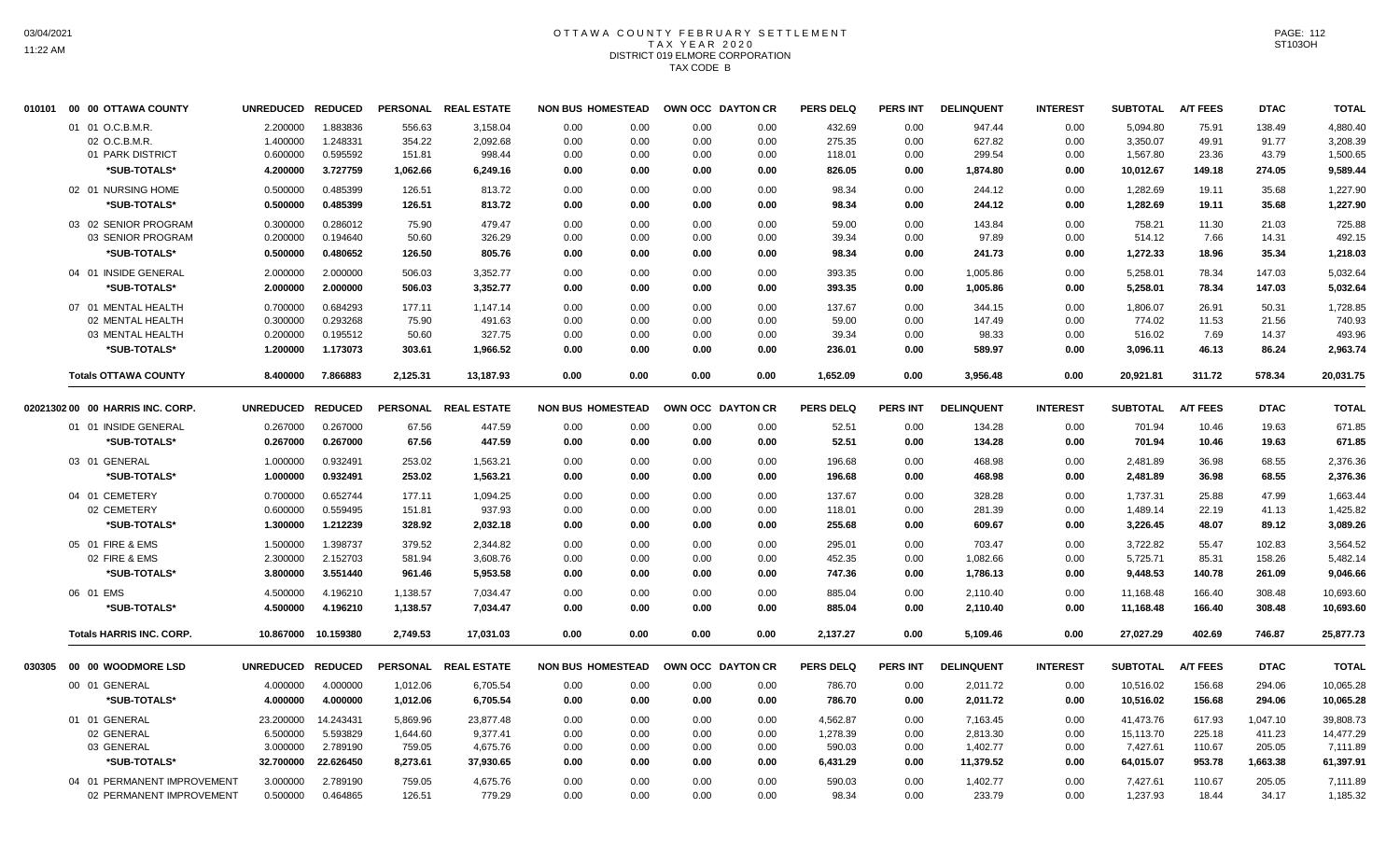# OTTAWA COUNTY FEBRUARY SETTLEMENT TAX YEAR 2020 DISTRICT 019 ELMORE CORPORATION TAX CODE B

| 030305 | 00 00 WOODMORE LSD                                | <b>UNREDUCED</b> | <b>REDUCED</b> |                 | PERSONAL REAL ESTATE | <b>NON BUS HOMESTEAD</b> |      |      | OWN OCC DAYTON CR | <b>PERS DELQ</b> | <b>PERS INT</b> | <b>DELINQUENT</b> | <b>INTEREST</b> | <b>SUBTOTAL</b> | <b>A/T FEES</b> | <b>DTAC</b> | <b>TOTAL</b> |
|--------|---------------------------------------------------|------------------|----------------|-----------------|----------------------|--------------------------|------|------|-------------------|------------------|-----------------|-------------------|-----------------|-----------------|-----------------|-------------|--------------|
|        | *SUB-TOTALS*<br>04                                | 3.500000         | 3.254055       | 885.56          | 5,455.05             | 0.00                     | 0.00 | 0.00 | 0.00              | 688.37           | 0.00            | 1,636.56          | 0.00            | 8,665.54        | 129.11          | 239.22      | 8,297.21     |
|        | 05 01 EMERGENCY                                   | 4.200000         | 4.200000       | 1,062.66        | 7,040.82             | 0.00                     | 0.00 | 0.00 | 0.00              | 826.04           | 0.00            | 2,112.30          | 0.00            | 11,041.82       | 164.52          | 308.76      | 10,568.54    |
|        | 02 EMERGENCY                                      | 3.000000         | 3.000000       | 759.05          | 5,029.16             | 0.00                     | 0.00 | 0.00 | 0.00              | 590.03           | 0.00            | 1,508.79          | 0.00            | 7,887.03        | 117.51          | 220.55      | 7,548.97     |
|        | *SUB-TOTALS*                                      | 7.200000         | 7.200000       | 1,821.71        | 12,069.98            | 0.00                     | 0.00 | 0.00 | 0.00              | 1,416.07         | 0.00            | 3,621.09          | 0.00            | 18,928.85       | 282.03          | 529.31      | 18,117.51    |
|        | 06 01 BOND (\$15,709,840)                         | 4.600000         | 4.600000       | 1,163.87        | 7,711.37             | 0.00                     | 0.00 | 0.00 | 0.00              | 904.71           | 0.00            | 2,313.48          | 0.00            | 12,093.43       | 180.18          | 338.17      | 11,575.08    |
|        | *SUB-TOTALS*                                      | 4.600000         | 4.600000       | 1,163.87        | 7,711.37             | 0.00                     | 0.00 | 0.00 | 0.00              | 904.71           | 0.00            | 2,313.48          | 0.00            | 12,093.43       | 180.18          | 338.17      | 11,575.08    |
|        | <b>Totals WOODMORE LSD</b>                        | 52.000000        | 41.680505      | 13,156.81       | 69,872.59            | 0.00                     | 0.00 | 0.00 | 0.00              | 10,227.14        | 0.00            | 20,962.37         | 0.00            | 114,218.91      | 1,701.78        | 3,064.14    | 109,452.99   |
| 040405 | 00 00 ELMORE CORP.                                | <b>UNREDUCED</b> | <b>REDUCED</b> |                 | PERSONAL REAL ESTATE | <b>NON BUS HOMESTEAD</b> |      |      | OWN OCC DAYTON CR | <b>PERS DELQ</b> | <b>PERS INT</b> | <b>DELINQUENT</b> | <b>INTEREST</b> | <b>SUBTOTAL</b> | <b>A/T FEES</b> | <b>DTAC</b> | <b>TOTAL</b> |
|        | 00 01 GENERAL                                     | 2.000000         | 2.000000       | 506.03          | 3,352.77             | 0.00                     | 0.00 | 0.00 | 0.00              | 393.35           | 0.00            | 1,005.86          | 0.00            | 5,258.01        | 78.34           | 147.03      | 5,032.64     |
|        | *SUB-TOTALS*                                      | 2.000000         | 2.000000       | 506.03          | 3,352.77             | 0.00                     | 0.00 | 0.00 | 0.00              | 393.35           | 0.00            | 1,005.86          | 0.00            | 5,258.01        | 78.34           | 147.03      | 5,032.64     |
|        | 01 01 STREETS                                     | 2.500000         | 2.018465       | 632.54          | 3,383.73             | 0.00                     | 0.00 | 0.00 | 0.00              | 491.69           | 0.00            | 1,015.15          | 0.00            | 5,523.11        | 82.29           | 148.39      | 5,292.43     |
|        | 02 STREETS                                        | 3.000000         | 2.422158       | 759.05          | 4,060.47             | 0.00                     | 0.00 | 0.00 | 0.00              | 590.03           | 0.00            | 1,218.18          | 0.00            | 6,627.73        | 98.75           | 178.07      | 6,350.91     |
|        | *SUB-TOTALS*                                      | 5.500000         | 4.440623       | 1,391.59        | 7,444.20             | 0.00                     | 0.00 | 0.00 | 0.00              | 1,081.72         | 0.00            | 2,233.33          | 0.00            | 12,150.84       | 181.04          | 326.46      | 11,643.34    |
|        | 02 01 SOLID WASTE                                 | 3.000000         | 2.422158       | 759.05          | 4,060.47             | 0.00                     | 0.00 | 0.00 | 0.00              | 590.03           | 0.00            | 1,218.18          | 0.00            | 6,627.73        | 98.75           | 178.07      | 6,350.91     |
|        | *SUB-TOTALS*                                      | 3.000000         | 2.422158       | 759.05          | 4,060.47             | 0.00                     | 0.00 | 0.00 | 0.00              | 590.03           | 0.00            | 1,218.18          | 0.00            | 6,627.73        | 98.75           | 178.07      | 6,350.91     |
|        | 03 01 GENERAL                                     | 3.000000         | 2.422158       | 759.05          | 4,060.47             | 0.00                     | 0.00 | 0.00 | 0.00              | 590.03           | 0.00            | 1,218.18          | 0.00            | 6,627.73        | 98.75           | 178.07      | 6,350.91     |
|        | *SUB-TOTALS*                                      | 3.000000         | 2.422158       | 759.05          | 4,060.47             | 0.00                     | 0.00 | 0.00 | 0.00              | 590.03           | 0.00            | 1,218.18          | 0.00            | 6,627.73        | 98.75           | 178.07      | 6,350.91     |
|        | <b>Totals ELMORE CORP.</b>                        | 13.500000        | 11.284939      | 3,415.72        | 18,917.91            | 0.00                     | 0.00 | 0.00 | 0.00              | 2,655.13         | 0.00            | 5,675.55          | 0.00            | 30,664.31       | 456.88          | 829.63      | 29,377.80    |
| 050501 | 00 00 PENTA COUNTY JVS                            | <b>UNREDUCED</b> | <b>REDUCED</b> |                 | PERSONAL REAL ESTATE | <b>NON BUS HOMESTEAD</b> |      |      | OWN OCC DAYTON CR | <b>PERS DELQ</b> | PERS INT        | <b>DELINQUENT</b> | <b>INTEREST</b> | <b>SUBTOTAL</b> | <b>A/T FEES</b> | <b>DTAC</b> | <b>TOTAL</b> |
|        | 01 01 GENERAL                                     | 1.400000         | 1.370355       | 354.22          | 2,297.24             | 0.00                     | 0.00 | 0.00 | 0.00              | 275.35           | 0.00            | 689.19            | 0.00            | 3,616.00        | 53.88           | 100.74      | 3,461.38     |
|        | 02 GENERAL                                        | 0.800000         | 0.783060       | 202.41          | 1,312.71             | 0.00                     | 0.00 | 0.00 | 0.00              | 157.34           | 0.00            | 393.82            | 0.00            | 2,066.28        | 30.79           | 57.57       | 1,977.92     |
|        | 03 PERMANENT IMP.                                 | 1.000000         | 0.978825       | 253.02          | 1,640.89             | 0.00                     | 0.00 | 0.00 | 0.00              | 196.68           | 0.00            | 492.28            | 0.00            | 2,582.87        | 38.48           | 71.96       | 2,472.43     |
|        | *SUB-TOTALS*                                      | 3.200000         | 3.132240       | 809.65          | 5,250.84             | 0.00                     | 0.00 | 0.00 | 0.00              | 629.37           | 0.00            | 1,575.29          | 0.00            | 8,265.15        | 123.15          | 230.27      | 7,911.73     |
|        | <b>Totals PENTA COUNTY JVS</b>                    | 3.200000         | 3.132240       | 809.65          | 5,250.84             | 0.00                     | 0.00 | 0.00 | 0.00              | 629.37           | 0.00            | 1,575.29          | 0.00            | 8,265.15        | 123.15          | 230.27      | 7,911.73     |
| 060602 | 00 00 HARRIS ELMORE PUBLIC LIE UNREDUCED          |                  | <b>REDUCED</b> | <b>PERSONAL</b> | <b>REAL ESTATE</b>   | <b>NON BUS HOMESTEAD</b> |      |      | OWN OCC DAYTON CR | <b>PERS DELQ</b> | <b>PERS INT</b> | <b>DELINQUENT</b> | <b>INTEREST</b> | <b>SUBTOTAL</b> | <b>A/T FEES</b> | <b>DTAC</b> | <b>TOTAL</b> |
|        | 01 01 CURRENT EXPENSE                             | 1.100000         | 1.060521       | 278.32          | 1,777.84             | 0.00                     | 0.00 | 0.00 | 0.00              | 216.34           | 0.00            | 533.37            | 0.00            | 2,805.87        | 41.81           | 77.96       | 2,686.10     |
|        | *SUB-TOTALS*                                      | 1.100000         | 1.060521       | 278.32          | 1,777.84             | 0.00                     | 0.00 | 0.00 | 0.00              | 216.34           | 0.00            | 533.37            | 0.00            | 2,805.87        | 41.81           | 77.96       | 2,686.10     |
|        | <b>Totals HARRIS ELMORE PUBLIC LIB</b>            | 1.100000         | 1.060521       | 278.32          | 1,777.84             | 0.00                     | 0.00 | 0.00 | 0.00              | 216.34           | 0.00            | 533.37            | 0.00            | 2,805.87        | 41.81           | 77.96       | 2,686.10     |
|        | 0707130300 00 HARRIS INC NON UNIFORM II UNREDUCED |                  | <b>REDUCED</b> | <b>PERSONAL</b> | <b>REAL ESTATE</b>   | <b>NON BUS HOMESTEAD</b> |      |      | OWN OCC DAYTON CR | <b>PERS DELQ</b> | PERS INT        | <b>DELINQUENT</b> | <b>INTEREST</b> | <b>SUBTOTAL</b> | <b>A/T FEES</b> | <b>DTAC</b> | <b>TOTAL</b> |
|        | 01 01 NON UNIFORM GENERAL INSIDE 0.133000         |                  | 0.133000       | 33.65           | 222.96               | 0.00                     | 0.00 | 0.00 | 0.00              | 26.16            | 0.00            | 66.89             | 0.00            | 349.66          | 5.21            | 9.78        | 334.67       |
|        | *SUB-TOTALS*                                      | 0.133000         | 0.133000       | 33.65           | 222.96               | 0.00                     | 0.00 | 0.00 | 0.00              | 26.16            | 0.00            | 66.89             | 0.00            | 349.66          | 5.21            | 9.78        | 334.67       |
|        |                                                   |                  |                |                 |                      |                          |      |      |                   |                  |                 |                   |                 |                 |                 |             |              |
|        | <b>Totals HARRIS INC NON UNIFORM IN</b>           | 0.133000         | 0.133000       | 33.65           | 222.96               | 0.00                     | 0.00 | 0.00 | 0.00              | 26.16            | 0.00            | 66.89             | 0.00            | 349.66          | 5.21            | 9.78        | 334.67       |
|        | 0808051 00 00 ELMORE NON UNIFORM                  |                  |                |                 |                      |                          |      |      |                   |                  |                 |                   |                 |                 |                 |             |              |
|        |                                                   | <b>UNREDUCED</b> | <b>REDUCED</b> |                 | PERSONAL REAL ESTATE | <b>NON BUS HOMESTEAD</b> |      |      | OWN OCC DAYTON CR | <b>PERS DELQ</b> | <b>PERS INT</b> | <b>DELINQUENT</b> | <b>INTEREST</b> | <b>SUBTOTAL</b> | <b>A/T FEES</b> | <b>DTAC</b> | <b>TOTAL</b> |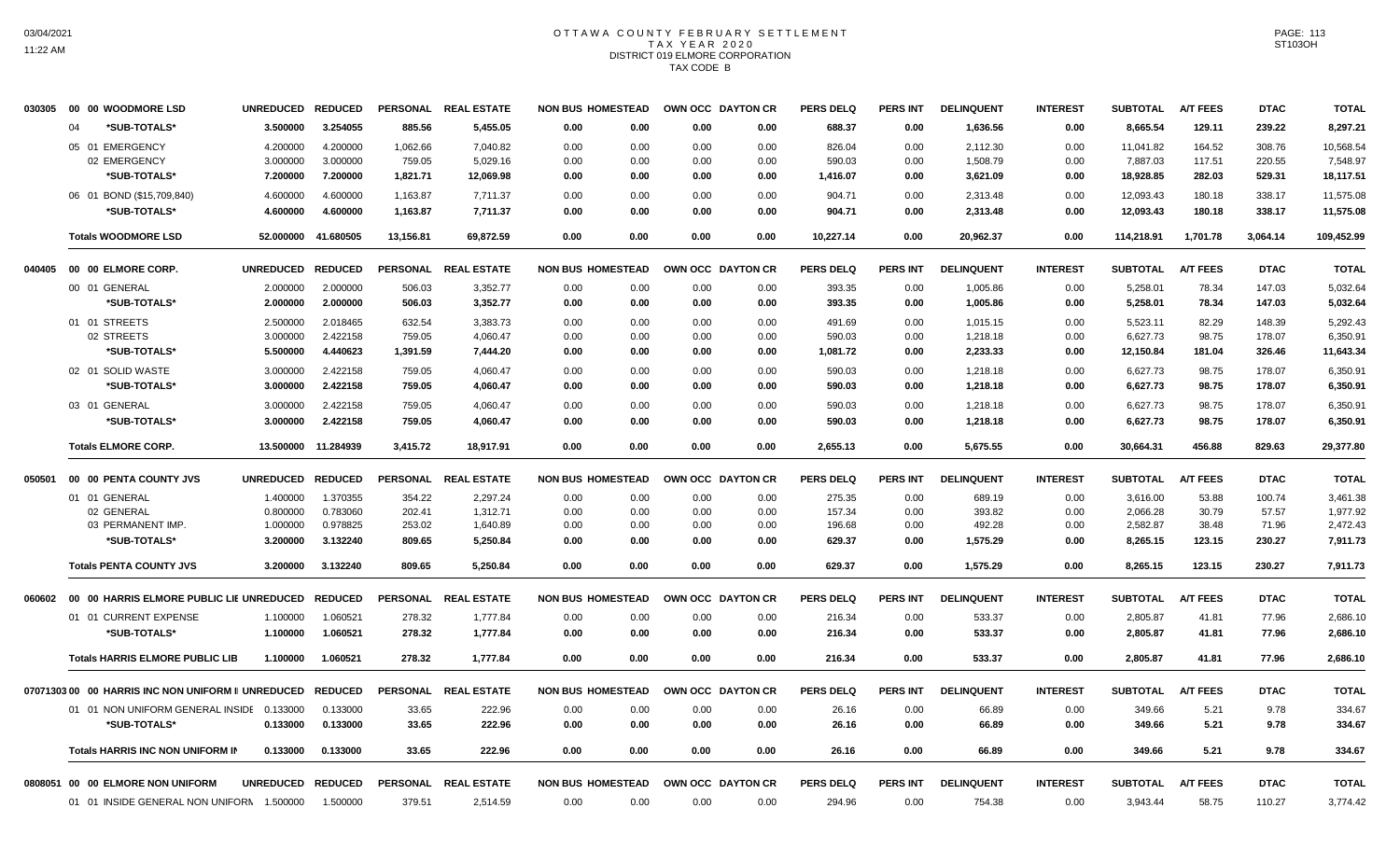#### OTTAWA COUNTY FEBRUARY SETTLEMENT T A X Y E A R 2 0 2 0 DISTRICT 019 ELMORE CORPORATION TAX CODE B

| 0808051 00               | <b>00 ELMORE NON UNIFORM</b>     | UNREDUCED REDUCED |           |           | PERSONAL REAL ESTATE | <b>NON BUS HOMESTEAD</b> |      |      | OWN OCC DAYTON CR | <b>PERS DELQ</b> | <b>PERS IN</b> | <b>DELINQUENT</b> | <b>INTEREST</b> | SUBTOTAL   | <b>A/T FEES</b> | <b>DTAC</b> | <b>TOTAL</b> |
|--------------------------|----------------------------------|-------------------|-----------|-----------|----------------------|--------------------------|------|------|-------------------|------------------|----------------|-------------------|-----------------|------------|-----------------|-------------|--------------|
|                          | *SUB-TOTALS*                     | 1.500000          | 1.500000  | 379.5     | 2.514.59             | 0.00                     | 0.00 | 0.00 | 0.00              | 294.96           | 0.00           | 754.38            | 0.00            | 3,943.44   | 58.75           | 110.27      | 3.774.42     |
|                          | <b>Totals ELMORE NON UNIFORM</b> | 1.500000          | 1,500000  | 379.51    | 2.514.59             | 0.00                     | 0.00 | 0.00 | 0.00              | 294.96           | 0.00           | 754.38            | 0.00            | 3,943.44   | 58.75           | 110.27      | 3.774.42     |
| <b>TAX CODE B TOTALS</b> | <b>ELMORE CORPORATION</b>        | 90.700000         | 76.817468 | 22.948.50 | 128.775.69           | 0.00                     | 0.00 | 0.00 | 0.00              | 17,838.46        | 0.00           | 38,633.79         | 0.00            | 208.196.44 | 3,101.99        | 5,647.26    | 199,447.19   |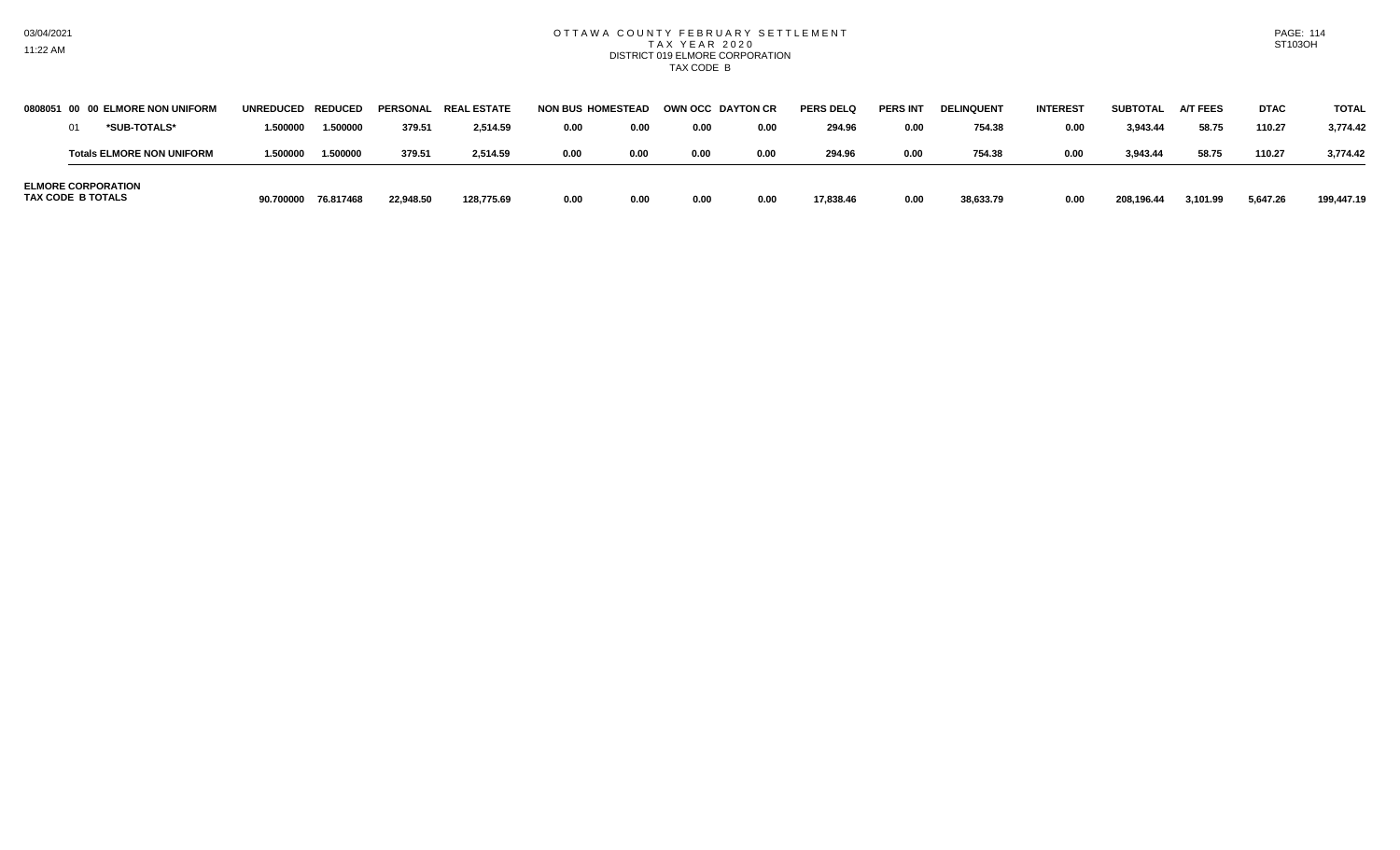# OTTAWA COUNTY FEBRUARY SETTLEMENT TAX YEAR 2020 DISTRICT 019 ELMORE CORPORATION DISTRICT

|        | 010101 00 00 OTTAWA COUNTY       | UNREDUCED REDUCED |          | PERSONAL REAL ESTATE |           | <b>NON BUS HOMESTEAD</b> | OWN OCC DAYTON CR |      | <b>PERS DELQ</b> | <b>PERS INT</b> | <b>DELINQUENT</b> | <b>INTEREST</b> | <b>SUBTOTAL</b> | <b>A/T FEES</b> | <b>DTAC</b> | <b>TOTAL</b> |
|--------|----------------------------------|-------------------|----------|----------------------|-----------|--------------------------|-------------------|------|------------------|-----------------|-------------------|-----------------|-----------------|-----------------|-------------|--------------|
|        | 01 01 O.C.B.M.R.                 |                   | 556.63   | 14.170.61            | 1.210.23  | 529.31                   | 176.85            | 0.00 | 432.69           | 0.00            | 1,247.68          | 0.84            | 18.324.84       | 273.03          | 169.03      | 17.882.78    |
|        | 02 O.C.B.M.R.                    |                   | 354.22   | 10,322.46            | 904.42    | 395.56                   | 132.16            | 0.00 | 275.35           | 0.00            | 852.19            | 0.62            | 13,236.98       | 197.22          | 114.60      | 12,925.16    |
|        | 01 PARK DISTRICT                 |                   | 151.81   | 7,146.57             | 0.00      | 261.64                   | 0.00              | 0.00 | 118.01           | 0.00            | 467.16            | 0.47            | 8,145.66        | 121.37          | 58.89       | 7,965.40     |
|        | *SUB-TOTALS*                     |                   | 1,062.66 | 31,639.64            | 2,114.65  | 1,186.51                 | 309.01            | 0.00 | 826.05           | 0.00            | 2,567.03          | 1.93            | 39,707.48       | 591.62          | 342.52      | 38,773.34    |
|        | 02 01 NURSING HOME               |                   | 126.51   | 4,767.44             | 434.50    | 190.03                   | 63.49             | 0.00 | 98.34            | 0.00            | 351.91            | 0.30            | 6,032.52        | 89.88           | 46.65       | 5,895.99     |
|        | *SUB-TOTALS*                     |                   | 126.51   | 4.767.44             | 434.50    | 190.03                   | 63.49             | 0.00 | 98.34            | 0.00            | 351.91            | 0.30            | 6,032.52        | 89.88           | 46.65       | 5.895.99     |
|        | 03 02 SENIOR PROGRAM             |                   | 75.90    | 2,527.16             | 225.03    | 98.42                    | 32.88             | 0.00 | 59.00            | 0.00            | 199.67            | 0.16            | 3,218.22        | 47.95           | 26.71       | 3,143.56     |
|        | 03 SENIOR PROGRAM                |                   | 50.60    | 2.116.96             | 0.00      | 76.20                    | 0.00              | 0.00 | 39.34            | 0.00            | 146.71            | 0.14            | 2,429.95        | 36.20           | 18.71       | 2,375.04     |
|        | *SUB-TOTALS*                     |                   | 126.50   | 4,644.12             | 225.03    | 174.62                   | 32.88             | 0.00 | 98.34            | 0.00            | 346.38            | 0.30            | 5,648.17        | 84.15           | 45.42       | 5,518.60     |
|        | 04 01 INSIDE GENERAL             |                   | 506.03   | 21,655.20            | 2,011.36  | 879.70                   | 293.91            | 0.00 | 393.35           | 0.00            | 1,504.84          | 1.39            | 27,245.78       | 405.94          | 197.79      | 26,642.05    |
|        | *SUB-TOTALS*                     |                   | 506.03   | 21,655.20            | 2,011.36  | 879.70                   | 293.91            | 0.00 | 393.35           | 0.00            | 1,504.84          | 1.39            | 27,245.78       | 405.94          | 197.79      | 26,642.05    |
|        | 07 01 MENTAL HEALTH              |                   | 177.11   | 6,946.27             | 637.30    | 278.73                   | 93.13             | 0.00 | 137.67           | 0.00            | 502.25            | 0.44            | 8,772.90        | 130.71          | 66.39       | 8,575.80     |
|        | 02 MENTAL HEALTH                 |                   | 75.90    | 2,976.97             | 273.13    | 119.46                   | 39.91             | 0.00 | 59.00            | 0.00            | 215.25            | 0.19            | 3,759.81        | 56.02           | 28.45       | 3,675.34     |
|        | 03 MENTAL HEALTH                 |                   | 50.60    | 2,199.56             | 0.00      | 79.66                    | 0.00              | 0.00 | 39.34            | 0.00            | 149.36            | 0.14            | 2,518.66        | 37.53           | 18.97       | 2,462.16     |
|        | *SUB-TOTALS*                     |                   | 303.61   | 12,122.80            | 910.43    | 477.85                   | 133.04            | 0.00 | 236.01           | 0.00            | 866.86            | 0.77            | 15,051.37       | 224.26          | 113.81      | 14,713.30    |
|        | <b>Totals OTTAWA COUNTY</b>      |                   | 2,125.31 | 74.829.20            | 5.695.97  | 2.908.71                 | 832.33            | 0.00 | 1.652.09         | 0.00            | 5.637.02          | 4.69            | 93.685.32       | 1.395.85        | 746.19      | 91.543.28    |
|        | 02021302 00 00 HARRIS INC. CORP. | UNREDUCED REDUCED |          | PERSONAL REAL ESTATE |           | <b>NON BUS HOMESTEAD</b> | OWN OCC DAYTON CR |      | <b>PERS DELQ</b> | <b>PERS INT</b> | <b>DELINQUENT</b> | <b>INTEREST</b> | <b>SUBTOTAL</b> | <b>A/T FEES</b> | <b>DTAC</b> | <b>TOTAL</b> |
|        | 01 01 INSIDE GENERAL             |                   | 67.56    | 2,890.96             | 268.52    | 117.44                   | 39.24             | 0.00 | 52.51            | 0.00            | 200.89            | 0.19            | 3,637.31        | 54.20           | 26.41       | 3,556.70     |
|        | *SUB-TOTALS*                     |                   | 67.56    | 2,890.96             | 268.52    | 117.44                   | 39.24             | 0.00 | 52.51            | 0.00            | 200.89            | 0.19            | 3,637.31        | 54.20           | 26.41       | 3,556.70     |
|        | 03 01 GENERAL                    |                   | 253.02   | 5,998.00             | 487.36    | 213.16                   | 71.22             | 0.00 | 196.68           | 0.00            | 589.89            | 0.34            | 7,809.67        | 116.36          | 80.85       | 7,612.46     |
|        | *SUB-TOTALS*                     |                   | 253.02   | 5,998.00             | 487.36    | 213.16                   | 71.22             | 0.00 | 196.68           | 0.00            | 589.89            | 0.34            | 7,809.67        | 116.36          | 80.85       | 7,612.46     |
|        | 04 01 CEMETERY                   |                   | 177.11   | 4,700.29             | 396.29    | 173.32                   | 57.91             | 0.00 | 137.67           | 0.00            | 426.59            | 0.27            | 6,069.45        | 90.43           | 57.99       | 5,921.03     |
|        | 02 CEMETERY                      |                   | 151.81   | 6,300.04             | 0.00      | 228.19                   | 0.00              | 0.00 | 118.01           | 0.00            | 427.58            | 0.41            | 7,226.04        | 107.67          | 54.30       | 7,064.07     |
|        | *SUB-TOTALS*                     |                   | 328.92   | 11,000.33            | 396.29    | 401.51                   | 57.91             | 0.00 | 255.68           | 0.00            | 854.17            | 0.68            | 13,295.49       | 198.10          | 112.29      | 12,985.10    |
|        | 05 01 FIRE & EMS                 |                   | 379.52   | 14,205.21            | 1,303.41  | 570.06                   | 190.46            | 0.00 | 295.01           | 0.00            | 1,026.82          | 0.90            | 17,971.39       | 267.76          | 135.73      | 17,567.90    |
|        | 02 FIRE & EMS                    |                   | 581.94   | 27,349.90            | 0.00      | 1,010.33                 | 0.00              | 0.00 | 452.35           | 0.00            | 1,729.92          | 1.80            | 31,126.24       | 463.76          | 216.56      | 30,445.92    |
|        | *SUB-TOTALS*                     |                   | 961.46   | 41,555.11            | 1,303.41  | 1,580.39                 | 190.46            | 0.00 | 747.36           | 0.00            | 2,756.74          | 2.70            | 49,097.63       | 731.52          | 352.29      | 48,013.82    |
|        | 06 01 EMS                        |                   | 1,138.57 | 47,221.32            | 0.00      | 1,710.19                 | 0.00              | 0.00 | 885.04           | 0.00            | 3,206.02          | 3.05            | 54,164.19       | 807.01          | 407.17      | 52,950.01    |
|        | *SUB-TOTALS*                     |                   | 1,138.57 | 47,221.32            | 0.00      | 1,710.19                 | 0.00              | 0.00 | 885.04           | 0.00            | 3,206.02          | 3.05            | 54,164.19       | 807.01          | 407.17      | 52,950.01    |
|        | <b>Totals HARRIS INC. CORP.</b>  |                   | 2,749.53 | 108,665.72           | 2.455.58  | 4.022.69                 | 358.83            | 0.00 | 2,137.27         | 0.00            | 7,607.71          | 6.96            | 128,004.29      | 1.907.19        | 979.01      | 125,118.09   |
| 030305 | 00 00 WOODMORE LSD               | UNREDUCED REDUCED |          | PERSONAL REAL ESTATE |           | <b>NON BUS HOMESTEAD</b> | OWN OCC DAYTON CR |      | <b>PERS DELQ</b> | <b>PERS INT</b> | <b>DELINQUENT</b> | <b>INTEREST</b> | <b>SUBTOTAL</b> | <b>A/T FEES</b> | <b>DTAC</b> | <b>TOTAL</b> |
|        | 00 01 GENERAL                    |                   | 1,012.06 | 43,310.40            | 4,022.72  | 1,759.39                 | 587.83            | 0.00 | 786.70           | 0.00            | 3,009.68          | 2.78            | 54,491.56       | 811.89          | 395.59      | 53,284.08    |
|        | *SUB-TOTALS*                     |                   | 1,012.06 | 43,310.40            | 4,022.72  | 1,759.39                 | 587.83            | 0.00 | 786.70           | 0.00            | 3,009.68          | 2.78            | 54,491.56       | 811.89          | 395.59      | 53,284.08    |
|        | 01 01 GENERAL                    |                   | 5,869.96 | 121,825.45           | 10,764.06 | 4,707.81                 | 1,572.92          | 0.00 | 4,562.87         | 0.00            | 9,833.81          | 7.44            | 159,144.32      | 2,371.15        | 1,318.76    | 155,454.41   |
|        | 02 GENERAL                       |                   | 1,644.60 | 41,995.16            | 3,584.55  | 1,567.75                 | 523.80            | 0.00 | 1,278.39         | 0.00            | 3,702.56          | 2.48            | 54,299.29       | 809.02          | 501.70      | 52,988.57    |
|        | 03 GENERAL                       |                   | 759.05   | 20,529.64            | 1,742.27  | 762.01                   | 254.59            | 0.00 | 590.03           | 0.00            | 1,834.99          | 1.20            | 26,473.78       | 394.45          | 249.02      | 25,830.31    |
|        | *SUB-TOTALS*                     |                   | 8,273.61 | 184,350.25           | 16,090.88 | 7,037.57                 | 2,351.31          | 0.00 | 6,431.29         | 0.00            | 15,371.36         | 11.12           | 239,917.39      | 3,574.62        | 2,069.48    | 234,273.29   |
|        | 04 01 PERMANENT IMPROVEMENT      |                   | 759.05   | 27,999.09            | 2,563.13  | 1,121.02                 | 374.54            | 0.00 | 590.03           | 0.00            | 2,038.63          | 1.77            | 35,447.26       | 528.14          | 269.74      | 34,649.38    |
|        | 02 PERMANENT IMPROVEMENT         |                   | 126.51   | 4,695.61             | 430.39    | 188.24                   | 62.89             | 0.00 | 98.34            | 0.00            | 340.56            | 0.30            | 5,942.84        | 88.54           | 45.03       | 5,809.27     |
|        |                                  |                   |          |                      |           |                          |                   |      |                  |                 |                   |                 |                 |                 |             |              |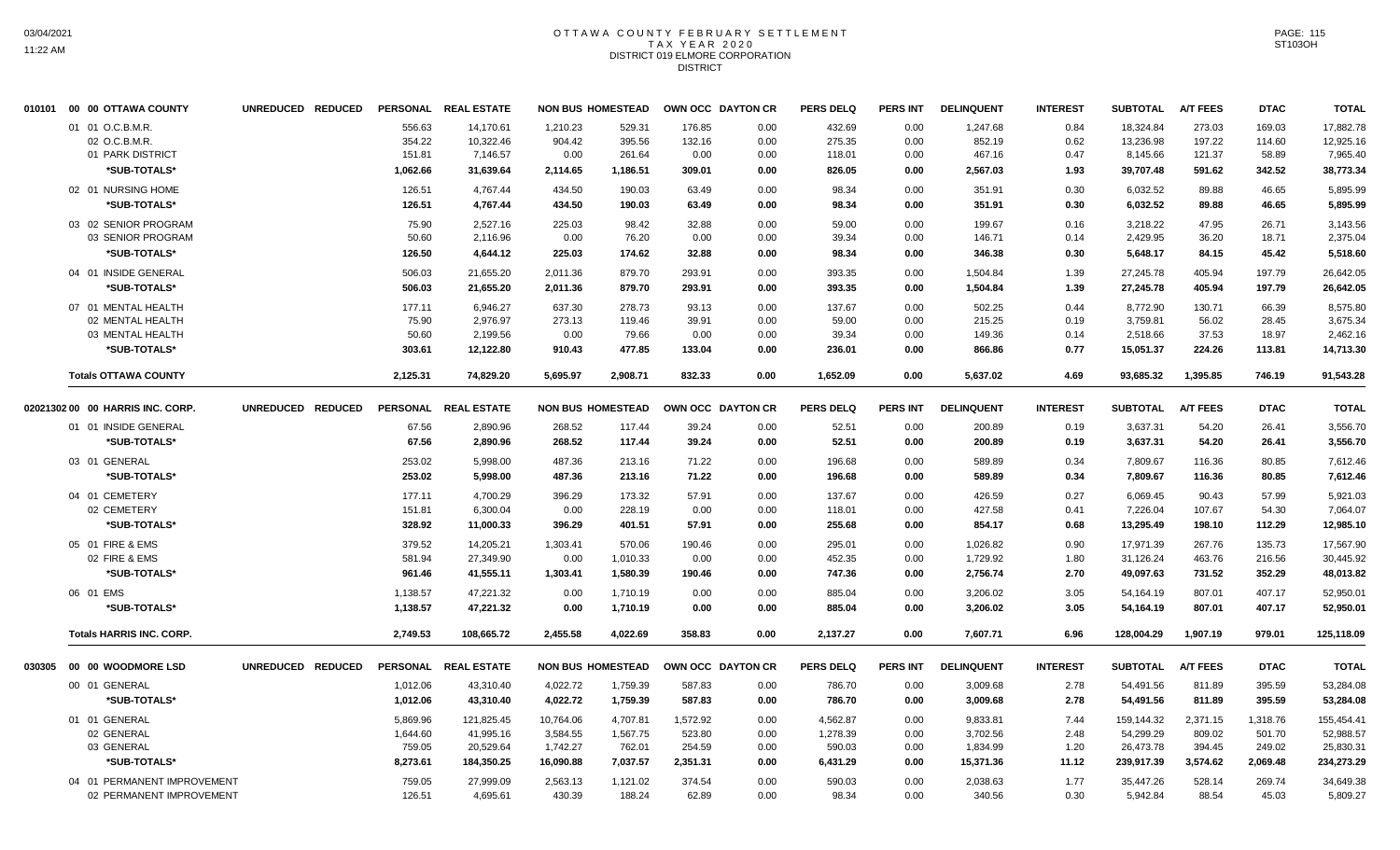# OTTAWA COUNTY FEBRUARY SETTLEMENT TAX YEAR 2020 DISTRICT 019 ELMORE CORPORATION DISTRICT

| 030305  | 00 00 WOODMORE LSD                                         | UNREDUCED REDUCED | PERSONAL        | <b>REAL ESTATE</b> |           | <b>NON BUS HOMESTEAD</b> |          | OWN OCC DAYTON CR | <b>PERS DELQ</b> | <b>PERS INT</b> | <b>DELINQUENT</b> | <b>INTEREST</b> | <b>SUBTOTAL</b> | <b>A/T FEES</b> | <b>DTAC</b> | <b>TOTAL</b> |
|---------|------------------------------------------------------------|-------------------|-----------------|--------------------|-----------|--------------------------|----------|-------------------|------------------|-----------------|-------------------|-----------------|-----------------|-----------------|-------------|--------------|
|         | *SUB-TOTALS*<br>04                                         |                   | 885.56          | 32,694.70          | 2,993.52  | 1,309.26                 | 437.43   | 0.00              | 688.37           | 0.00            | 2,379.19          | 2.07            | 41,390.10       | 616.68          | 314.77      | 40,458.65    |
|         | 05 01 EMERGENCY                                            |                   | 1,062.66        | 45,475.93          | 4,223.85  | 1,847.36                 | 617.22   | 0.00              | 826.04           | 0.00            | 3,160.16          | 2.92            | 57,216.14       | 852.49          | 415.36      | 55,948.29    |
|         | 02 EMERGENCY                                               |                   | 759.05          | 32,482.81          | 3,017.04  | 1,319.54                 | 440.87   | 0.00              | 590.03           | 0.00            | 2,257.26          | 2.08            | 40,868.68       | 608.92          | 296.69      | 39,963.07    |
|         | *SUB-TOTALS*                                               |                   | 1,821.71        | 77,958.74          | 7,240.89  | 3,166.90                 | 1,058.09 | 0.00              | 1,416.07         | 0.00            | 5,417.42          | 5.00            | 98,084.82       | 1,461.41        | 712.05      | 95,911.36    |
|         | 06 01 BOND (\$15,709,840)                                  |                   | 1,163.87        | 49,806.96          | 4,626.12  | 2,023.30                 | 676.00   | 0.00              | 904.71           | 0.00            | 3,461.13          | 3.20            | 62,665.29       | 933.67          | 454.92      | 61,276.70    |
|         | *SUB-TOTALS*                                               |                   | 1,163.87        | 49.806.96          | 4,626.12  | 2.023.30                 | 676.00   | 0.00              | 904.71           | 0.00            | 3,461.13          | 3.20            | 62.665.29       | 933.67          | 454.92      | 61,276.70    |
|         | <b>Totals WOODMORE LSD</b>                                 |                   | 13,156.81       | 388,121.05         | 34,974.13 | 15,296.42                | 5,110.66 | 0.00              | 10,227.14        | 0.00            | 29,638.78         | 24.17           | 496,549.16      | 7,398.27        | 3,946.81    | 485,204.08   |
| 040405  | 00 00 ELMORE CORP.                                         | UNREDUCED REDUCED | <b>PERSONAL</b> | <b>REAL ESTATE</b> |           | <b>NON BUS HOMESTEAD</b> |          | OWN OCC DAYTON CR | <b>PERS DELQ</b> | <b>PERS INT</b> | <b>DELINQUENT</b> | <b>INTEREST</b> | <b>SUBTOTAL</b> | <b>A/T FEES</b> | <b>DTAC</b> | <b>TOTAL</b> |
|         | 00 01 GENERAL                                              |                   | 506.03          | 21,655.20          | 2.011.36  | 879.70                   | 293.91   | 0.00              | 393.35           | 0.00            | 1,504.84          | 1.39            | 27,245.78       | 405.94          | 197.79      | 26,642.05    |
|         | *SUB-TOTALS*                                               |                   | 506.03          | 21,655.20          | 2,011.36  | 879.70                   | 293.91   | 0.00              | 393.35           | 0.00            | 1,504.84          | 1.39            | 27,245.78       | 405.94          | 197.79      | 26,642.05    |
|         | 01 01 STREETS                                              |                   | 632.54          | 24,562.83          | 2,327.49  | 1,017.96                 | 340.11   | 0.00              | 491.69           | 0.00            | 1,592.56          | 1.61            | 30,966.79       | 461.38          | 207.13      | 30,298.28    |
|         | 02 STREETS                                                 |                   | 759.05          | 29,475.38          | 2,792.99  | 1,221.55                 | 408.13   | 0.00              | 590.03           | 0.00            | 1,911.07          | 1.93            | 37,160.13       | 553.66          | 248.56      | 36,357.91    |
|         | *SUB-TOTALS*                                               |                   | 1,391.59        | 54,038.21          | 5,120.48  | 2,239.51                 | 748.24   | 0.00              | 1,081.72         | 0.00            | 3,503.63          | 3.54            | 68,126.92       | 1,015.04        | 455.69      | 66,656.19    |
|         | 02 01 SOLID WASTE                                          |                   | 759.05          | 29,475.38          | 2,792.99  | 1,221.55                 | 408.13   | 0.00              | 590.03           | 0.00            | 1,911.07          | 1.93            | 37,160.13       | 553.66          | 248.56      | 36,357.91    |
|         | *SUB-TOTALS*                                               |                   | 759.05          | 29,475.38          | 2,792.99  | 1,221.55                 | 408.13   | 0.00              | 590.03           | 0.00            | 1,911.07          | 1.93            | 37,160.13       | 553.66          | 248.56      | 36,357.91    |
|         | 03 01 GENERAL                                              |                   | 759.05          | 27,743.44          | 2,602.66  | 1,138.31                 | 380.32   | 0.00              | 590.03           | 0.00            | 1,863.85          | 1.80            | 35,079.46       | 522.66          | 243.76      | 34,313.04    |
|         | *SUB-TOTALS*                                               |                   | 759.05          | 27.743.44          | 2.602.66  | 1,138.31                 | 380.32   | 0.00              | 590.03           | 0.00            | 1,863.85          | 1.80            | 35.079.46       | 522.66          | 243.76      | 34,313.04    |
|         | <b>Totals ELMORE CORP.</b>                                 |                   | 3,415.72        | 132,912.23         | 12,527.49 | 5,479.07                 | 1,830.60 | 0.00              | 2,655.13         | 0.00            | 8,783.39          | 8.66            | 167,612.29      | 2,497.30        | 1,145.80    | 163,969.19   |
| 050501  | 00 00 PENTA COUNTY JVS                                     | UNREDUCED REDUCED | <b>PERSONAL</b> | <b>REAL ESTATE</b> |           | <b>NON BUS HOMESTEAD</b> |          | OWN OCC DAYTON CR | <b>PERS DELQ</b> | <b>PERS INT</b> | <b>DELINQUENT</b> | <b>INTEREST</b> | <b>SUBTOTAL</b> | <b>A/T FEES</b> | <b>DTAC</b> | <b>TOTAL</b> |
|         | 01 01 GENERAL                                              |                   | 354.22          | 13,944.24          | 1,279.95  | 559.81                   | 187.04   | 0.00              | 275.35           | 0.00            | 1,006.72          | 0.88            | 17,608.21       | 262.35          | 133.04      | 17,212.82    |
|         | 02 GENERAL                                                 |                   | 202.41          | 7,968.14           | 731.40    | 319.89                   | 106.88   | 0.00              | 157.34           | 0.00            | 575.27            | 0.51            | 10,061.84       | 149.92          | 76.03       | 9,835.89     |
|         | 03 PERMANENT IMP.                                          |                   | 253.02          | 8,928.47           | 800.87    | 350.27                   | 117.03   | 0.00              | 196.68           | 0.00            | 690.96            | 0.55            | 11,337.85       | 168.92          | 92.17       | 11,076.76    |
|         | *SUB-TOTALS*                                               |                   | 809.65          | 30,840.85          | 2,812.22  | 1,229.97                 | 410.95   | 0.00              | 629.37           | 0.00            | 2,272.95          | 1.94            | 39,007.90       | 581.19          | 301.24      | 38,125.47    |
|         | <b>Totals PENTA COUNTY JVS</b>                             |                   | 809.65          | 30.840.85          | 2.812.22  | 1.229.97                 | 410.95   | 0.00              | 629.37           | 0.00            | 2,272.95          | 1.94            | 39,007.90       | 581.19          | 301.24      | 38,125.47    |
| 060602  | 00 00 HARRIS ELMORE PUBLIC LIE UNREDUCED REDUCED           |                   | <b>PERSONAL</b> | <b>REAL ESTATE</b> |           | <b>NON BUS HOMESTEAD</b> |          | OWN OCC DAYTON CR | <b>PERS DELQ</b> | <b>PERS INT</b> | <b>DELINQUENT</b> | <b>INTEREST</b> | <b>SUBTOTAL</b> | <b>A/T FEES</b> | <b>DTAC</b> | <b>TOTAL</b> |
|         | 01 01 CURRENT EXPENSE                                      |                   | 278.32          | 10,164.03          | 921.61    | 403.08                   | 134.67   | 0.00              | 216.34           | 0.00            | 762.00            | 0.64            | 12,880.69       | 191.92          | 101.22      | 12,587.55    |
|         | *SUB-TOTALS*                                               |                   | 278.32          | 10,164.03          | 921.61    | 403.08                   | 134.67   | 0.00              | 216.34           | 0.00            | 762.00            | 0.64            | 12,880.69       | 191.92          | 101.22      | 12,587.55    |
|         | <b>Totals HARRIS ELMORE PUBLIC LIB</b>                     |                   | 278.32          | 10.164.03          | 921.61    | 403.08                   | 134.67   | 0.00              | 216.34           | 0.00            | 762.00            | 0.64            | 12.880.69       | 191.92          | 101.22      | 12,587.55    |
|         | 07071303 00 00 HARRIS INC NON UNIFORM II UNREDUCED REDUCED |                   | <b>PERSONAL</b> | <b>REAL ESTATE</b> |           | <b>NON BUS HOMESTEAD</b> |          | OWN OCC DAYTON CR | <b>PERS DELQ</b> | <b>PERS INT</b> | <b>DELINQUENT</b> | <b>INTEREST</b> | <b>SUBTOTAL</b> | <b>A/T FEES</b> | <b>DTAC</b> | <b>TOTAL</b> |
|         | 01 01 NON UNIFORM GENERAL INSIDE                           |                   | 33.65           | 1,440.07           | 133.76    | 58.50                    | 19.55    | 0.00              | 26.16            | 0.00            | 100.07            | 0.09            | 1,811.85        | 27.00           | 13.16       | 1,771.69     |
|         | *SUB-TOTALS*                                               |                   | 33.65           | 1,440.07           | 133.76    | 58.50                    | 19.55    | 0.00              | 26.16            | 0.00            | 100.07            | 0.09            | 1,811.85        | 27.00           | 13.16       | 1,771.69     |
|         | <b>Totals HARRIS INC NON UNIFORM IN</b>                    |                   | 33.65           | 1,440.07           | 133.76    | 58.50                    | 19.55    | 0.00              | 26.16            | 0.00            | 100.07            | 0.09            | 1,811.85        | 27.00           | 13.16       | 1,771.69     |
| 0808051 | 00 00 ELMORE NON UNIFORM                                   | UNREDUCED REDUCED | <b>PERSONAL</b> | <b>REAL ESTATE</b> |           | <b>NON BUS HOMESTEAD</b> |          | OWN OCC DAYTON CR | <b>PERS DELQ</b> | <b>PERS INT</b> | <b>DELINQUENT</b> | <b>INTEREST</b> | <b>SUBTOTAL</b> | <b>A/T FEES</b> | <b>DTAC</b> | <b>TOTAL</b> |
|         | 01 01 INSIDE GENERAL NON UNIFORM                           |                   | 379.51          | 16,241.42          | 1,508.51  | 659.75                   | 220.44   | 0.00              | 294.96           | 0.00            | 1,128.61          | 1.03            | 20,434.23       | 304.45          | 148.34      | 19,981.44    |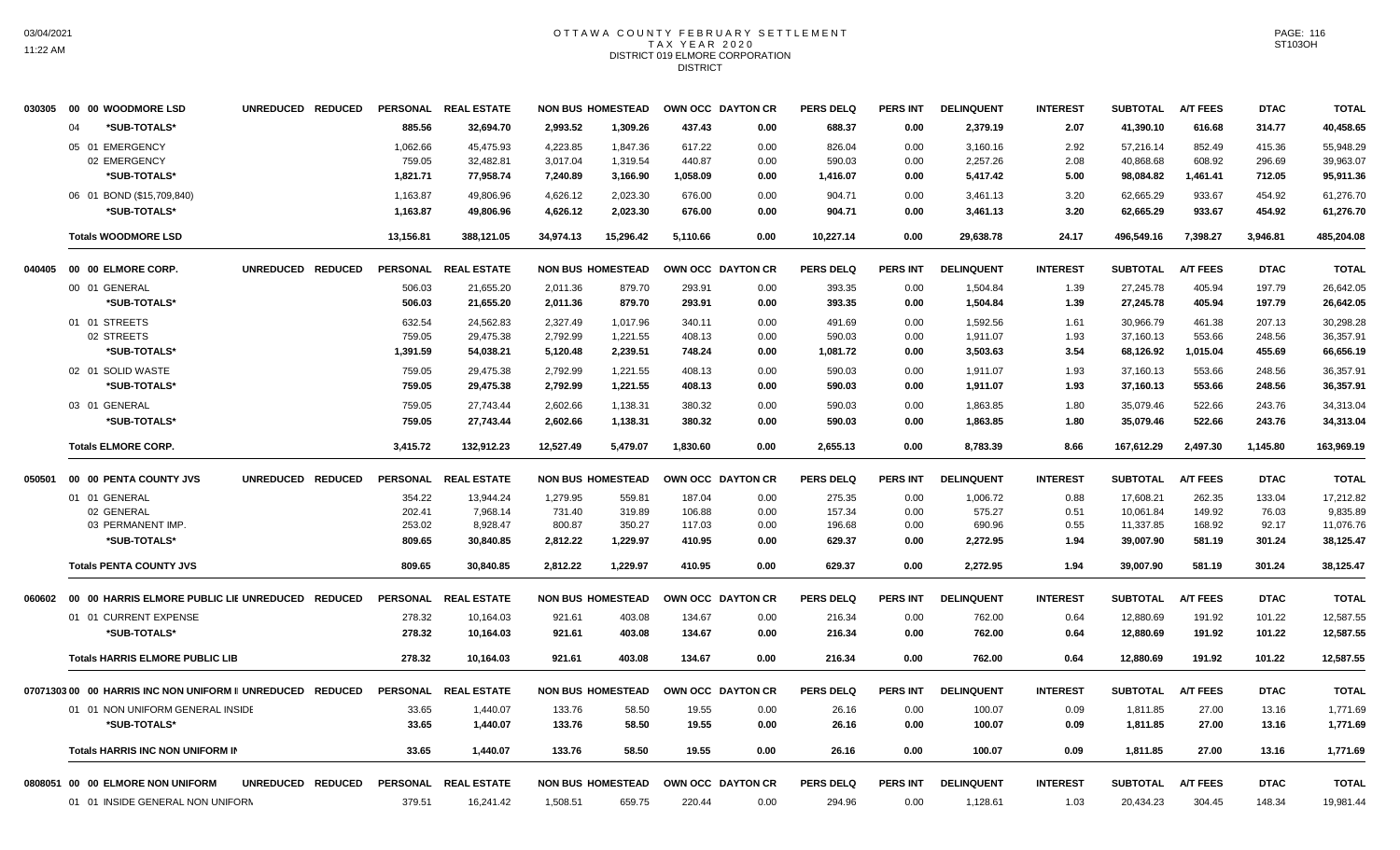#### OTTAWA COUNTY FEBRUARY SETTLEMENT T A X Y E A R 2 0 2 0 DISTRICT 019 ELMORE CORPORATION **DISTRICT**

| <b>DISTRICT TOTALS</b> | <b>ELMORE CORPORATION</b>        |                   | 22.948.50       | 763.214.57         | 61,029.27                | 30,058.19 | 8,918.03                 | 0.00 | 17,838.46        | 0.00            | 55,930.53         | 48.18           | 959,985.73      | 14,303.17       | 7,381.77    | 938,300.79   |
|------------------------|----------------------------------|-------------------|-----------------|--------------------|--------------------------|-----------|--------------------------|------|------------------|-----------------|-------------------|-----------------|-----------------|-----------------|-------------|--------------|
|                        | <b>Totals ELMORE NON UNIFORM</b> |                   | 379.51          | 16.241.42          | 1,508.51                 | 659.75    | 220.44                   | 0.00 | 294.96           | 0.00            | 1,128.61          | 1.03            | 20.434.23       | 304.45          | 148.34      | 19.981.44    |
|                        | *SUB-TOTALS*                     |                   | 379.5           | 16.241.42          | 1.508.51                 | 659.75    | 220.44                   | 0.00 | 294.96           | 0.00            | 1.128.61          | 1.03            | 20,434.23       | 304.45          | 148.34      | 19.981.44    |
|                        | 0808051 00 00 ELMORE NON UNIFORM | UNREDUCED REDUCED | <b>PERSONAL</b> | <b>REAL ESTATE</b> | <b>NON BUS HOMESTEAD</b> |           | <b>OWN OCC DAYTON CR</b> |      | <b>PERS DELQ</b> | <b>PERS INT</b> | <b>DELINQUENT</b> | <b>INTEREST</b> | <b>SUBTOTAL</b> | <b>A/T FEES</b> | <b>DTAC</b> | <b>TOTAL</b> |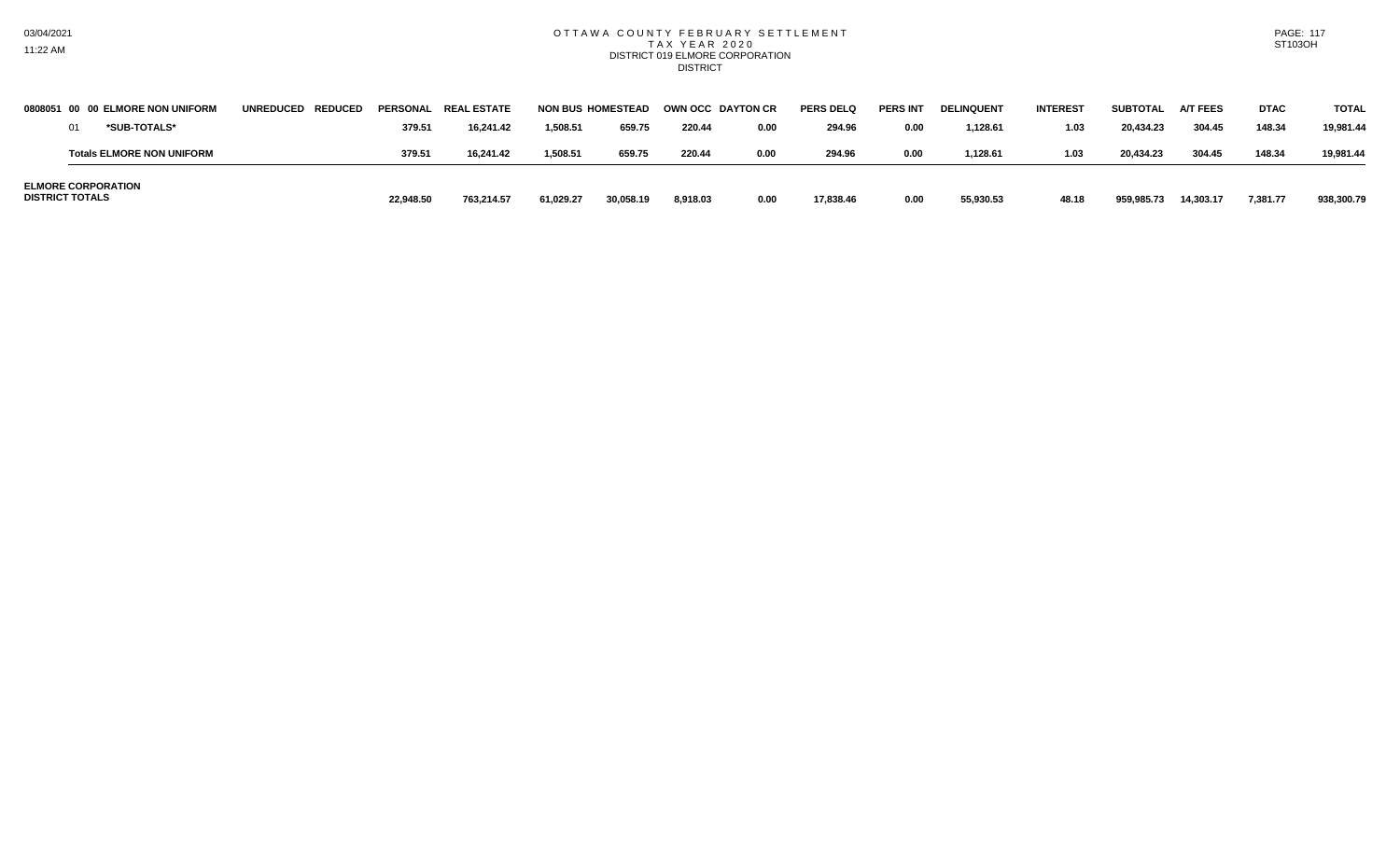# OTTAWA COUNTY FEBRUARY SETTLEMENT TAX YEAR 2020 DISTRICT 020 PORTAGE TOWNSHIP TAX CODE A

| 010101 | 00 00 OTTAWA COUNTY         | UNREDUCED REDUCED |           |      | PERSONAL REAL ESTATE |           | <b>NON BUS HOMESTEAD</b> | OWN OCC DAYTON CR |      | <b>PERS DELQ</b> | <b>PERS INT</b> | <b>DELINQUENT</b> | <b>INTEREST</b> | <b>SUBTOTAL</b> | <b>A/T FEES</b> | <b>DTAC</b> | <b>TOTAL</b> |
|--------|-----------------------------|-------------------|-----------|------|----------------------|-----------|--------------------------|-------------------|------|------------------|-----------------|-------------------|-----------------|-----------------|-----------------|-------------|--------------|
|        | 01 01 O.C.B.M.R.            | 2.200000          | 1.203400  | 0.00 | 39,314.44            | 3,819.90  | 642.03                   | 340.46            | 0.00 | 0.00             | 0.00            | 1,087.03          | 24.86           | 45,228.72       | 673.88          | 114.82      | 44,440.02    |
|        | 02 O.C.B.M.R.               | 1.400000          | 0.899310  | 0.00 | 29,379.98            | 2,854.64  | 479.79                   | 254.43            | 0.00 | 0.00             | 0.00            | 812.34            | 18.58           | 33,799.76       | 503.59          | 85.80       | 33,210.37    |
|        | 01 PARK DISTRICT            | 0.600000          | 0.594840  | 0.00 | 21,805.65            | 0.00      | 317.35                   | 0.00              | 0.00 | 0.00             | 0.00            | 602.92            | 13.79           | 22,739.71       | 338.81          | 56.75       | 22,344.15    |
|        | *SUB-TOTALS*                | 4.200000          | 2.697550  | 0.00 | 90,500.07            | 6,674.54  | 1,439.17                 | 594.89            | 0.00 | 0.00             | 0.00            | 2,502.29          | 57.23           | 101,768.19      | 1,516.28        | 257.37      | 99,994.54    |
|        | 02 01 NURSING HOME          | 0.500000          | 0.432043  | 0.00 | 14,114.61            | 1,371.41  | 230.50                   | 122.23            | 0.00 | 0.00             | 0.00            | 390.26            | 8.93            | 16,237.94       | 241.93          | 41.22       | 15,954.79    |
|        | *SUB-TOTALS*                | 0.500000          | 0.432043  | 0.00 | 14,114.61            | 1,371.41  | 230.50                   | 122.23            | 0.00 | 0.00             | 0.00            | 390.26            | 8.93            | 16,237.94       | 241.93          | 41.22       | 15.954.79    |
|        | 03 02 SENIOR PROGRAM        | 0.300000          | 0.223762  | 0.00 | 7,310.19             | 710.28    | 119.38                   | 63.31             | 0.00 | 0.00             | 0.00            | 202.12            | 4.62            | 8,409.90        | 125.30          | 21.35       | 8,263.25     |
|        | 03 SENIOR PROGRAM           | 0.200000          | 0.173250  | 0.00 | 6,351.00             | 0.00      | 92.43                    | 0.00              | 0.00 | 0.00             | 0.00            | 175.60            | 4.02            | 6,623.05        | 98.68           | 16.53       | 6,507.84     |
|        | *SUB-TOTALS*                | 0.500000          | 0.397012  | 0.00 | 13,661.19            | 710.28    | 211.81                   | 63.31             | 0.00 | 0.00             | 0.00            | 377.72            | 8.64            | 15,032.95       | 223.98          | 37.88       | 14,771.09    |
|        | 04 01 INSIDE GENERAL        | 2.000000          | 2.000000  | 0.00 | 65,338.93            | 6,348.51  | 1,067.02                 | 565.83            | 0.00 | 0.00             | 0.00            | 1,806.59          | 41.32           | 75,168.20       | 1,119.96        | 190.82      | 73,857.42    |
|        | *SUB-TOTALS*                | 2.000000          | 2.000000  | 0.00 | 65,338.93            | 6,348.51  | 1,067.02                 | 565.83            | 0.00 | 0.00             | 0.00            | 1,806.59          | 41.32           | 75,168.20       | 1,119.96        | 190.82      | 73,857.42    |
|        | 07 01 MENTAL HEALTH         | 0.700000          | 0.633701  | 0.00 | 20,702.67            | 2,011.53  | 338.09                   | 179.29            | 0.00 | 0.00             | 0.00            | 572.42            | 13.09           | 23,817.09       | 354.86          | 60.46       | 23,401.77    |
|        | 02 MENTAL HEALTH            | 0.300000          | 0.271586  | 0.00 | 8,872.57             | 862.08    | 144.89                   | 76.84             | 0.00 | 0.00             | 0.00            | 245.32            | 5.61            | 10,207.31       | 152.08          | 25.91       | 10,029.32    |
|        | 03 MENTAL HEALTH            | 0.200000          | 0.181100  | 0.00 | 6,638.77             | 0.00      | 96.62                    | 0.00              | 0.00 | 0.00             | 0.00            | 183.56            | 4.20            | 6,923.15        | 103.15          | 17.28       | 6,802.72     |
|        | *SUB-TOTALS*                | 1.200000          | 1.086387  | 0.00 | 36,214.01            | 2,873.61  | 579.60                   | 256.13            | 0.00 | 0.00             | 0.00            | 1,001.30          | 22.90           | 40,947.55       | 610.09          | 103.65      | 40,233.81    |
|        | <b>Totals OTTAWA COUNTY</b> | 8.400000          | 6.612992  | 0.00 | 219,828.81           | 17,978.35 | 3,528.10                 | 1,602.39          | 0.00 | 0.00             | 0.00            | 6,078.16          | 139.02          | 249,154.83      | 3,712.24        | 630.94      | 244,811.65   |
|        |                             |                   |           |      |                      |           |                          |                   |      |                  |                 |                   |                 |                 |                 |             |              |
| 020215 | 00 00 PORTAGE TWP.          | UNREDUCED REDUCED |           |      | PERSONAL REAL ESTATE |           | <b>NON BUS HOMESTEAD</b> | OWN OCC DAYTON CR |      | <b>PERS DELQ</b> | <b>PERS INT</b> | <b>DELINQUENT</b> | <b>INTEREST</b> | <b>SUBTOTAL</b> | <b>A/T FEES</b> | <b>DTAC</b> | <b>TOTAL</b> |
|        | 01 02 FIRE & EMS            | 2.500000          | 2.465855  | 0.00 | 90,393.35            | 0.00      | 1,315.56                 | 0.00              | 0.00 | 0.00             | 0.00            | 2,499.34          | 57.16           | 94,265.41       | 1,404.49        | 235.26      | 92,625.66    |
|        | *SUB-TOTALS*                | 2.500000          | 2.465855  | 0.00 | 90,393.35            | 0.00      | 1,315.56                 | 0.00              | 0.00 | 0.00             | 0.00            | 2,499.34          | 57.16           | 94,265.41       | 1,404.49        | 235.26      | 92,625.66    |
|        | 02 01 INSIDE GENERAL        | 2.100000          | 2.100000  | 0.00 | 68,605.88            | 6,665.93  | 1,120.37                 | 594.13            | 0.00 | 0.00             | 0.00            | 1,896.92          | 43.38           | 78,926.61       | 1,175.96        | 200.36      | 77,550.29    |
|        | *SUB-TOTALS*                | 2.100000          | 2.100000  | 0.00 | 68,605.88            | 6,665.93  | 1,120.37                 | 594.13            | 0.00 | 0.00             | 0.00            | 1,896.92          | 43.38           | 78,926.61       | 1,175.96        | 200.36      | 77,550.29    |
|        | 03 02 INSIDE ROADS          | 2.100000          | 2.100000  | 0.00 | 68,605.88            | 6,665.93  | 1,120.37                 | 594.13            | 0.00 | 0.00             | 0.00            | 1,896.92          | 43.38           | 78,926.61       | 1,175.96        | 200.36      | 77,550.29    |
|        | *SUB-TOTALS*                | 2.100000          | 2.100000  | 0.00 | 68,605.88            | 6,665.93  | 1,120.37                 | 594.13            | 0.00 | 0.00             | 0.00            | 1,896.92          | 43.38           | 78,926.61       | 1,175.96        | 200.36      | 77,550.29    |
|        | <b>Totals PORTAGE TWP.</b>  | 6.700000          | 6.665855  | 0.00 | 227,605.11           | 13,331.86 | 3,556.30                 | 1,188.26          | 0.00 | 0.00             | 0.00            | 6,293.18          | 143.92          | 252,118.63      | 3,756.41        | 635.98      | 247,726.24   |
| 030304 | 00 00 PORT CLINTON CSD      | UNREDUCED REDUCED |           |      | PERSONAL REAL ESTATE |           | <b>NON BUS HOMESTEAD</b> | OWN OCC DAYTON CR |      | <b>PERS DELQ</b> | PERS INT        | <b>DELINQUENT</b> | <b>INTEREST</b> | <b>SUBTOTAL</b> | <b>A/T FEES</b> | <b>DTAC</b> | <b>TOTAL</b> |
|        | 00 01 GENERAL               | 2.800000          | 2.800000  | 0.00 | 91,474.51            | 8,887.91  | 1,493.83                 | 792.17            | 0.00 | 0.00             | 0.00            | 2,529.23          | 57.85           | 105,235.50      | 1,567.94        | 267.15      | 103,400.41   |
|        | 02 PERMANENT IMPROVEMENT    | 0.700000          | 0.700000  | 0.00 | 22,868.63            | 2,221.98  | 373.46                   | 198.04            | 0.00 | 0.00             | 0.00            | 632.31            | 14.46           | 26,308.88       | 391.99          | 66.79       | 25,850.10    |
|        | *SUB-TOTALS*                | 3.500000          | 3.500000  | 0.00 | 114,343.14           | 11,109.89 | 1,867.29                 | 990.21            | 0.00 | 0.00             | 0.00            | 3,161.54          | 72.31           | 131,544.38      | 1,959.93        | 333.94      | 129,250.51   |
|        | 01 01 GENERAL               | 27.900000         | 7.150575  | 0.00 | 233,605.47           | 22,697.74 | 3,814.90                 | 2,023.02          | 0.00 | 0.00             | 0.00            | 6,459.09          | 147.72          | 268,747.94      | 4,004.17        | 682.23      | 264,061.54   |
|        | 02 GENERAL                  | 5.900000          | 2.035075  | 0.00 | 66,484.81            | 6,459.85  | 1,085.73                 | 575.76            | 0.00 | 0.00             | 0.00            | 1,838.28          | 42.04           | 76,486.47       | 1,139.60        | 194.16      | 75,152.71    |
|        | 03 GENERAL                  | 3.900000          | 1.537236  | 0.00 | 50,220.68            | 4,879.58  | 820.13                   | 434.91            | 0.00 | 0.00             | 0.00            | 1,388.58          | 31.76           | 57,775.64       | 860.82          | 146.67      | 56,768.15    |
|        | 04 GENERAL                  | 4.900000          | 2.317685  | 0.00 | 75,717.53            | 7,356.92  | 1,236.51                 | 655.71            | 0.00 | 0.00             | 0.00            | 2,093.56          | 47.88           | 87,108.11       | 1,297.86        | 221.13      | 85,589.12    |
|        | 05 GENERAL                  | 6.900000          | 3.569970  | 0.00 | 116,629.01           | 11,331.99 | 1,904.61                 | 1,010.01          | 0.00 | 0.00             | 0.00            | 3,224.74          | 73.75           | 134,174.11      | 1,999.11        | 340.61      | 131,834.39   |
|        | *SUB-TOTALS*                | 49.500000         | 16.610541 | 0.00 | 542,657.50           | 52,726.08 | 8,861.88                 | 4,699.41          | 0.00 | 0.00             | 0.00            | 15,004.25         | 343.15          | 624,292.27      | 9,301.56        | 1,584.80    | 613,405.91   |
|        | 02 01 SUPPLIES              | 2.300000          | 0.589474  | 0.00 | 19,257.80            | 1,871.14  | 314.49                   | 166.77            | 0.00 | 0.00             | 0.00            | 532.47            | 12.18           | 22,154.85       | 330.09          | 56.24       | 21,768.52    |
|        | *SUB-TOTALS*                | 2.300000          | 0.589474  | 0.00 | 19,257.80            | 1,871.14  | 314.49                   | 166.77            | 0.00 | 0.00             | 0.00            | 532.47            | 12.18           | 22,154.85       | 330.09          | 56.24       | 21,768.52    |
|        | 04 01 PERMANENT IMPROVEMENT | 0.300000          | 0.300000  | 0.00 | 9,800.84             | 952.28    | 160.05                   | 84.88             | 0.00 | 0.00             | 0.00            | 270.99            | 6.20            | 11,275.24       | 167.99          | 28.62       | 11,078.63    |
|        | *SUB-TOTALS*                | 0.300000          | 0.300000  | 0.00 | 9,800.84             | 952.28    | 160.05                   | 84.88             | 0.00 | 0.00             | 0.00            | 270.99            | 6.20            | 11,275.24       | 167.99          | 28.62       | 11,078.63    |
|        | 07 01 EMERGENCY             | 2.630000          | 2.630000  | 0.00 | 85,920.70            | 8,348.29  | 1,403.13                 | 744.07            | 0.00 | 0.00             | 0.00            | 2,375.67          | 54.33           | 98,846.19       | 1,472.74        | 250.93      | 97,122.52    |
|        |                             |                   |           |      |                      |           |                          |                   |      |                  |                 |                   |                 |                 |                 |             |              |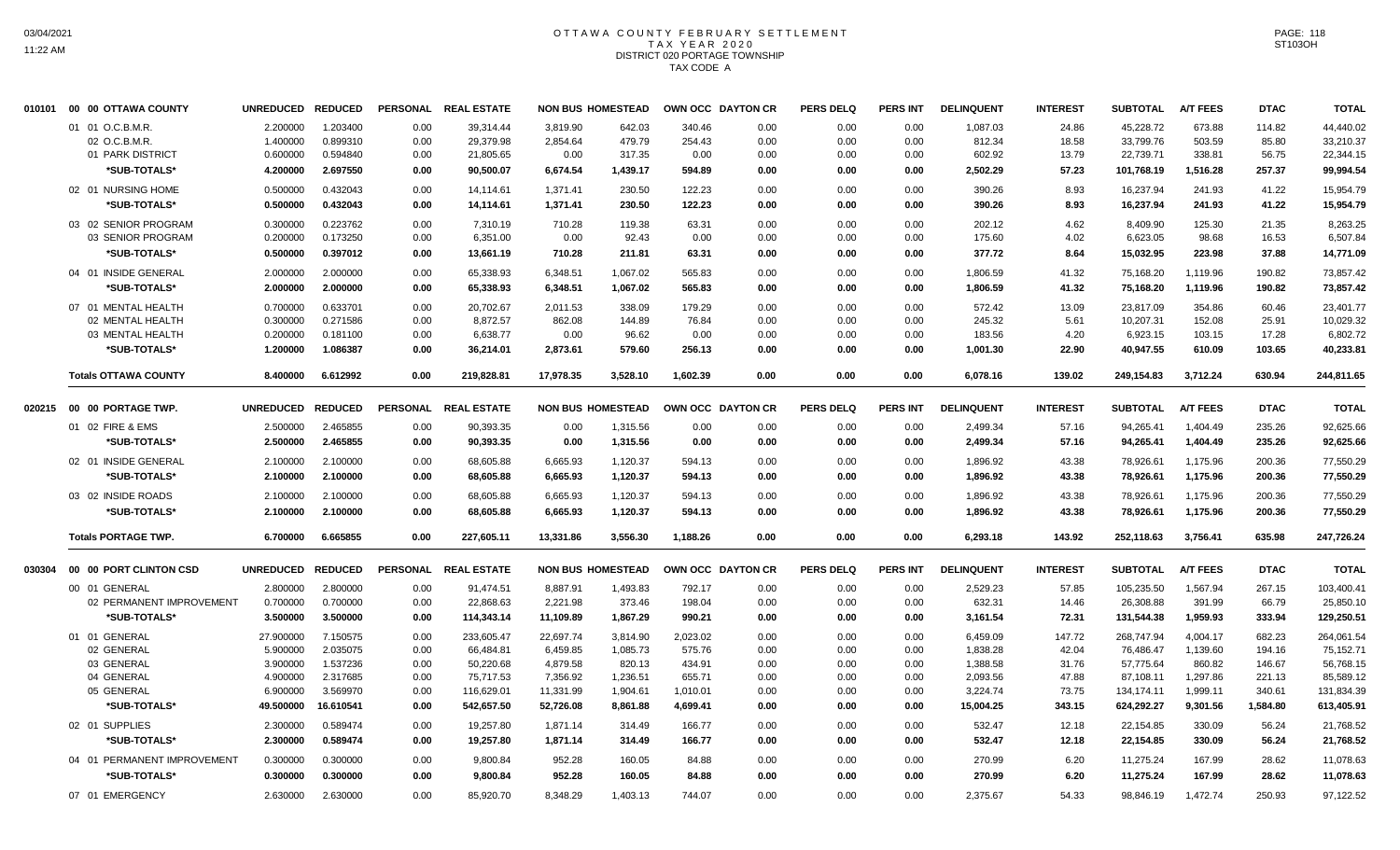### OTTAWA COUNTY FEBRUARY SETTLEMENT TAX YEAR 2020 DISTRICT 020 PORTAGE TOWNSHIP TAX CODE A

| 030304                   | 00 00 | PORT CLINTON CSD                   | <b>UNREDUCED</b> | <b>REDUCED</b> | <b>PERSONAL</b> | <b>REAI</b><br>. ESTATE |            | <b>NON BUS HOMESTEAD</b> |           | OWN OCC DAYTON CR | <b>PERS DELQ</b> | <b>PERS INT</b> | <b>DELINQUENT</b> | <b>INTEREST</b> | <b>SUBTOTAL</b> | <b>A/T FEES</b> | <b>DTAC</b> | <b>TOTAL</b> |
|--------------------------|-------|------------------------------------|------------------|----------------|-----------------|-------------------------|------------|--------------------------|-----------|-------------------|------------------|-----------------|-------------------|-----------------|-----------------|-----------------|-------------|--------------|
|                          | 07    | *SUB-TOTALS*                       | 2.630000         | 2.630000       | 0.00            | 85,920.70               | 8,348.29   | 1,403.13                 | 744.07    | 0.00              | 0.00             | 0.00            | 2,375.67          | 54.33           | 98,846.19       | 1,472.74        | 250.93      | 97,122.52    |
|                          | 09 01 | <b>BOND</b>                        | 3.450000         | 3.450000       | 0.00            | 112,709.66              | 10,951.18  | 1,840.61                 | 976.07    | 0.00              | 0.00             | 0.00            | 3,116.37          | 71.27           | 129,665.16      | 1,931.93        | 329.16      | 127,404.07   |
|                          |       | *SUB-TOTALS*                       | 3.450000         | 3.450000       | 0.00            | 112,709.66              | 10,951.18  | 1,840.61                 | 976.07    | 0.00              | 0.00             | 0.00            | 3,116.37          | 71.27           | 129,665.16      | 1,931.93        | 329.16      | 127,404.07   |
|                          |       | <b>Totals PORT CLINTON CSD</b>     | 61.680000        | 27.080015      | 0.00            | 884,689.64              | 85,958.86  | 14.447.45                | 7,661.41  | 0.00              | 0.00             | 0.00            | 24,461.29         | 559.44          | 1,017,778.09    | 15,164.24       | 2,583.69    | 1,000,030.16 |
| 050502                   |       | 00 00 VANGUARD JVS                 | <b>UNREDUCED</b> | <b>REDUCED</b> | <b>PERSONAL</b> | <b>REAL ESTATE</b>      |            | <b>NON BUS HOMESTEAD</b> |           | OWN OCC DAYTON CR | <b>PERS DELQ</b> | <b>PERS INT</b> | <b>DELINQUENT</b> | <b>INTEREST</b> | <b>SUBTOTAL</b> | <b>A/T FEES</b> | <b>DTAC</b> | <b>TOTAL</b> |
|                          |       | 01 01 GENERAL                      | 1.600000         | 1.600000       | 0.00            | 52,271.14               | 5,078.80   | 853.61                   | 452.66    | 0.00              | 0.00             | 0.00            | 1,445.27          | 33.07           | 60,134.55       | 895.97          | 152.65      | 59,085.93    |
|                          |       | *SUB-TOTALS*                       | 1.600000         | 1.600000       | 0.00            | 52,271.14               | 5,078.80   | 853.61                   | 452.66    | 0.00              | 0.00             | 0.00            | 1,445.27          | 33.07           | 60,134.55       | 895.97          | 152.65      | 59,085.93    |
|                          |       | <b>Totals VANGUARD JVS</b>         | 1.600000         | 1.600000       | 0.00            | 52,271.14               | 5,078.80   | 853.61                   | 452.66    | 0.00              | 0.00             | 0.00            | 1,445.27          | 33.07           | 60,134.55       | 895.97          | 152.65      | 59,085.93    |
| 060605                   |       | 00 00 IDA RUPP LIBRARY TAX         | <b>UNREDUCED</b> | <b>REDUCED</b> | <b>PERSONAL</b> | L ESTATE<br><b>REAL</b> |            | <b>NON BUS HOMESTEAD</b> |           | OWN OCC DAYTON CR | <b>PERS DELQ</b> | <b>PERS INT</b> | <b>DELINQUENT</b> | <b>INTEREST</b> | <b>SUBTOTAL</b> | <b>A/T FEES</b> | <b>DTAC</b> | <b>TOTAL</b> |
|                          |       | 01 05 IDA RUPP LIBRARY TAX         | 0.800000         | 0.786794       | 0.00            | 28,842.31               | 0.00       | 419.76                   | 0.00      | 0.00              | 0.00             | 0.00            | 797.48            | 18.24           | 30,077.79       | 448.14          | 75.06       | 29,554.59    |
|                          |       | *SUB-TOTALS*                       | 0.800000         | 0.786794       | 0.00            | 28,842.31               | 0.00       | 419.76                   | 0.00      | 0.00              | 0.00             | 0.00            | 797.48            | 18.24           | 30,077.79       | 448.14          | 75.06       | 29,554.59    |
|                          |       | <b>Totals IDA RUPP LIBRARY TAX</b> | 0.800000         | 0.786794       | 0.00            | 28,842.31               | 0.00       | 419.76                   | 0.00      | 0.00              | 0.00             | 0.00            | 797.48            | 18.24           | 30,077.79       | 448.14          | 75.06       | 29,554.59    |
| <b>PORTAGE TOWNSHIP</b>  |       |                                    |                  |                |                 |                         |            |                          |           |                   |                  |                 |                   |                 |                 |                 |             |              |
| <b>TAX CODE A TOTALS</b> |       |                                    | 79.180000        | 42.745656      | 0.00            | 1,413,237.01            | 122,347.87 | 22,805.22                | 10,904.72 | 0.00              | 0.00             | 0.00            | 39,075.38         | 893.69          | 1,609,263.89    | 23,977.00       | 4,078.32    | 1,581,208.57 |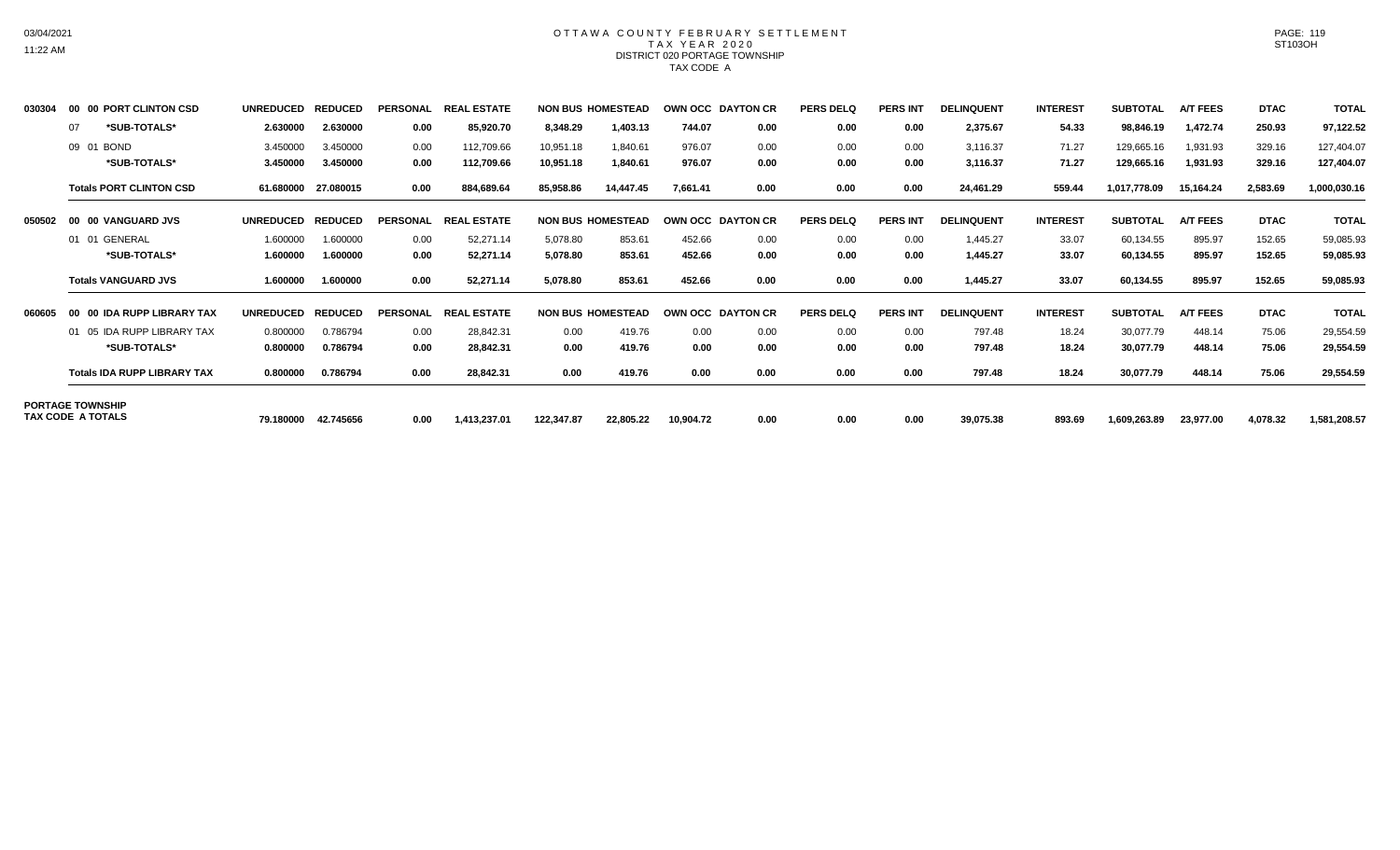# OTTAWA COUNTY FEBRUARY SETTLEMENT TAX YEAR 2020 DISTRICT 020 PORTAGE TOWNSHIP TAX CODE B

|        | 010101 00 00 OTTAWA COUNTY         | <b>UNREDUCED</b> | <b>REDUCED</b> |            | PERSONAL REAL ESTATE | <b>NON BUS HOMESTEAD</b> |        | OWN OCC DAYTON CR |      | <b>PERS DELQ</b> | PERS INT        | <b>DELINQUENT</b> | <b>INTEREST</b> | <b>SUBTOTAL</b> | <b>A/T FEES</b> | <b>DTAC</b> | <b>TOTAL</b> |
|--------|------------------------------------|------------------|----------------|------------|----------------------|--------------------------|--------|-------------------|------|------------------|-----------------|-------------------|-----------------|-----------------|-----------------|-------------|--------------|
|        | 01 01 O.C.B.M.R.                   | 2.200000         | 1.883836       | 4.847.35   | 34.121.76            | 0.00                     | 24.16  | 4.26              | 0.00 | 379.89           | 0.00            | 573.80            | 6.57            | 39.957.79       | 595.35          | 113.55      | 39.248.89    |
|        | 02 O.C.B.M.R.                      | 1.400000         | 1.248331       | 3,084.68   | 22,610.91            | 0.00                     | 16.01  | 2.82              | 0.00 | 241.75           | 0.00            | 380.23            | 4.35            | 26,340.75       | 392.46          | 75.25       | 25,873.04    |
|        | 01 PARK DISTRICT                   | 0.600000         | 0.595592       | 1,322.00   | 10,787.91            | 0.00                     | 7.64   | 0.00              | 0.00 | 103.61           | 0.00            | 181.41            | 2.08            | 12,404.65       | 184.82          | 35.90       | 12,183.93    |
|        | *SUB-TOTALS*                       | 4.200000         | 3.727759       | 9,254.03   | 67,520.58            | 0.00                     | 47.81  | 7.08              | 0.00 | 725.25           | 0.00            | 1,135.44          | 13.00           | 78,703.19       | 1,172.63        | 224.70      | 77,305.86    |
|        | 02 01 NURSING HOME                 | 0.500000         | 0.485399       | 1,101.67   | 8,791.99             | 0.00                     | 6.23   | 1.10              | 0.00 | 86.34            | 0.00            | 147.85            | 1.69            | 10,136.87       | 151.03          | 29.26       | 9,956.58     |
|        | *SUB-TOTALS*                       | 0.500000         | 0.485399       | 1,101.67   | 8,791.99             | 0.00                     | 6.23   | 1.10              | 0.00 | 86.34            | 0.00            | 147.85            | 1.69            | 10,136.87       | 151.03          | 29.26       | 9,956.58     |
|        |                                    |                  |                |            |                      |                          |        |                   |      |                  |                 |                   |                 |                 |                 |             |              |
|        | 03 02 SENIOR PROGRAM               | 0.300000         | 0.286012       | 661.00     | 5,180.51             | 0.00                     | 3.67   | 0.65              | 0.00 | 51.80            | 0.00            | 87.12             | 1.00            | 5,985.75        | 89.18           | 17.24       | 5,879.33     |
|        | 03 SENIOR PROGRAM                  | 0.200000         | 0.194640       | 440.67     | 3,525.50             | 0.00                     | 2.50   | 0.00              | 0.00 | 34.54            | 0.00            | 59.29             | 0.68            | 4,063.18        | 60.54           | 11.73       | 3,990.91     |
|        | *SUB-TOTALS*                       | 0.500000         | 0.480652       | 1,101.67   | 8,706.01             | 0.00                     | 6.17   | 0.65              | 0.00 | 86.34            | 0.00            | 146.41            | 1.68            | 10,048.93       | 149.72          | 28.97       | 9,870.24     |
|        | 04 01 INSIDE GENERAL               | 2.000000         | 2.000000       | 4,406.68   | 36,225.83            | 0.00                     | 25.65  | 4.52              | 0.00 | 345.36           | 0.00            | 609.18            | 6.97            | 41,624.19       | 620.17          | 120.55      | 40,883.47    |
|        | *SUB-TOTALS*                       | 2.000000         | 2.000000       | 4,406.68   | 36,225.83            | 0.00                     | 25.65  | 4.52              | 0.00 | 345.36           | 0.00            | 609.18            | 6.97            | 41,624.19       | 620.17          | 120.55      | 40,883.47    |
|        | 07 01 MENTAL HEALTH                | 0.700000         | 0.684293       | 1,542.34   | 12,394.54            | 0.00                     | 8.78   | 1.55              | 0.00 | 120.87           | 0.00            | 208.43            | 2.39            | 14,278.90       | 212.75          | 41.25       | 14,024.90    |
|        | 02 MENTAL HEALTH                   | 0.300000         | 0.293268       | 661.00     | 5,311.94             | 0.00                     | 3.76   | 0.66              | 0.00 | 51.80            | 0.00            | 89.33             | 1.02            | 6,119.51        | 91.18           | 17.68       | 6,010.65     |
|        | 03 MENTAL HEALTH                   | 0.200000         | 0.195512       | 440.67     | 3,541.29             | 0.00                     | 2.51   | 0.00              | 0.00 | 34.54            | 0.00            | 59.55             | 0.68            | 4,079.24        | 60.78           | 11.79       | 4,006.67     |
|        | *SUB-TOTALS*                       | 1.200000         | 1.173073       | 2,644.01   | 21,247.77            | 0.00                     | 15.05  | 2.21              | 0.00 | 207.21           | 0.00            | 357.31            | 4.09            | 24,477.65       | 364.71          | 70.72       | 24,042.22    |
|        | <b>Totals OTTAWA COUNTY</b>        | 8.400000         | 7.866883       | 18,508.06  | 142,492.18           | 0.00                     | 100.91 | 15.56             | 0.00 | 1,450.50         | 0.00            | 2,396.19          | 27.43           | 164,990.83      | 2,458.26        | 474.20      | 162,058.37   |
|        |                                    |                  |                |            |                      |                          |        |                   |      |                  |                 |                   |                 |                 |                 |             |              |
|        | 020215    00    00    PORTAGE TWP. | <b>UNREDUCED</b> | <b>REDUCED</b> |            | PERSONAL REAL ESTATE | <b>NON BUS HOMESTEAD</b> |        | OWN OCC DAYTON CR |      | <b>PERS DELQ</b> | <b>PERS INT</b> | <b>DELINQUENT</b> | <b>INTEREST</b> | <b>SUBTOTAL</b> | <b>A/T FEES</b> | <b>DTAC</b> | <b>TOTAL</b> |
|        | 01 02 FIRE & EMS                   | 2.500000         | 2.476000       | 5,508.35   | 44,847.57            | 0.00                     | 31.76  | 0.00              | 0.00 | 431.70           | 0.00            | 754.16            | 8.63            | 51,582.17       | 768.54          | 149.25      | 50,664.38    |
|        | *SUB-TOTALS*                       | 2.500000         | 2.476000       | 5,508.35   | 44,847.57            | 0.00                     | 31.76  | 0.00              | 0.00 | 431.70           | 0.00            | 754.16            | 8.63            | 51,582.17       | 768.54          | 149.25      | 50,664.38    |
|        | 02 01 INSIDE GENERAL               | 2.100000         | 2.100000       | 4,627.01   | 38,037.12            | 0.00                     | 26.94  | 4.75              | 0.00 | 362.62           | 0.00            | 639.64            | 7.32            | 43,705.40       | 651.18          | 126.58      | 42,927.64    |
|        | *SUB-TOTALS*                       | 2.100000         | 2.100000       | 4,627.01   | 38,037.12            | 0.00                     | 26.94  | 4.75              | 0.00 | 362.62           | 0.00            | 639.64            | 7.32            | 43,705.40       | 651.18          | 126.58      | 42,927.64    |
|        | 03 02 INSIDE ROADS                 | 2.100000         | 2.100000       | 4,627.01   | 38,037.12            | 0.00                     | 26.94  | 4.75              | 0.00 | 362.62           | 0.00            | 639.64            | 7.32            | 43,705.40       | 651.18          | 126.58      | 42,927.64    |
|        | *SUB-TOTALS*                       | 2.100000         | 2.100000       | 4,627.01   | 38,037.12            | 0.00                     | 26.94  | 4.75              | 0.00 | 362.62           | 0.00            | 639.64            | 7.32            | 43,705.40       | 651.18          | 126.58      | 42,927.64    |
|        | <b>Totals PORTAGE TWP.</b>         | 6.700000         | 6.676000       | 14,762.37  | 120,921.81           | 0.00                     | 85.64  | 9.50              | 0.00 | 1,156.94         | 0.00            | 2,033.44          | 23.27           | 138,992.97      | 2,070.90        | 402.41      | 136,519.66   |
| 030304 | 00 00 PORT CLINTON CSD             | <b>UNREDUCED</b> | <b>REDUCED</b> |            | PERSONAL REAL ESTATE | <b>NON BUS HOMESTEAD</b> |        | OWN OCC DAYTON CR |      | <b>PERS DELQ</b> | <b>PERS INT</b> | <b>DELINQUENT</b> | <b>INTEREST</b> | <b>SUBTOTAL</b> | <b>A/T FEES</b> | <b>DTAC</b> | <b>TOTAL</b> |
|        | 00 01 GENERAL                      | 2.800000         | 2.800000       | 6,169.35   | 50,716.16            | 0.00                     | 35.92  | 6.33              | 0.00 | 483.50           | 0.00            | 852.85            | 9.76            | 58,273.87       | 868.24          | 168.78      | 57,236.85    |
|        | 02 PERMANENT IMPROVEMENT           | 0.700000         | 0.700000       | 1,542.34   | 12,679.04            | 0.00                     | 8.98   | 1.58              | 0.00 | 120.87           | 0.00            | 213.21            | 2.44            | 14,568.46       | 217.06          | 42.19       | 14,309.21    |
|        | *SUB-TOTALS*                       | 3.500000         | 3.500000       | 7,711.69   | 63,395.20            | 0.00                     | 44.90  | 7.91              | 0.00 | 604.37           | 0.00            | 1,066.06          | 12.20           | 72,842.33       | 1,085.30        | 210.97      | 71,546.06    |
|        | 01 01 GENERAL                      | 27.900000        | 6.269716       | 61,473.19  | 113,562.82           | 0.00                     | 80.42  | 14.17             | 0.00 | 4,817.73         | 0.00            | 1,909.69          | 21.85           | 181,879.87      | 2,709.89        | 377.92      | 178,792.06   |
|        | 02 GENERAL                         | 5.900000         | 2.582259       | 12,999.71  | 46,772.23            | 0.00                     | 33.12  | 5.84              | 0.00 | 1,018.80         | 0.00            | 786.53            | 9.00            | 61,625.23       | 918.18          | 155.65      | 60,551.40    |
|        | 03 GENERAL                         | 3.900000         | 1.935313       | 8,593.03   | 35,054.16            | 0.00                     | 24.83  | 4.37              | 0.00 | 673.45           | 0.00            | 589.47            | 6.75            | 44,946.06       | 669.67          | 116.66      | 44,159.73    |
|        | 04 GENERAL                         | 4.900000         | 3.312694       | 10,796.37  | 60,002.54            | 0.00                     | 42.49  | 7.49              | 0.00 | 846.12           | 0.00            | 1,009.01          | 11.55           | 72,715.57       | 1,083.42        | 199.68      | 71,432.47    |
|        | 05 GENERAL                         | 6.900000         | 4.965516       | 15,203.05  | 89,939.96            | 0.00                     | 63.69  | 11.22             | 0.00 | 1,191.48         | 0.00            | 1,512.44          | 17.31           | 107,939.15      | 1,608.22        | 299.31      | 106,031.62   |
|        | *SUB-TOTALS*                       | 49.500000        | 19.065498      | 109,065.35 | 345,331.71           | 0.00                     | 244.55 | 43.09             | 0.00 | 8,547.58         | 0.00            | 5,807.14          | 66.46           | 469,105.88      | 6,989.38        | 1,149.22    | 460,967.28   |
|        | 02 01 SUPPLIES                     | 2.300000         | 0.516858       | 5,067.68   | 9,361.80             | 0.00                     | 6.63   | 1.17              | 0.00 | 397.16           | 0.00            | 157.43            | 1.80            | 14,993.67       | 223.40          | 31.16       | 14,739.11    |
|        | *SUB-TOTALS*                       | 2.300000         | 0.516858       | 5,067.68   | 9,361.80             | 0.00                     | 6.63   | 1.17              | 0.00 | 397.16           | 0.00            | 157.43            | 1.80            | 14,993.67       | 223.40          | 31.16       | 14,739.11    |
|        | 04 01 PERMANENT IMPROVEMENT        | 0.300000         | 0.300000       | 661.00     | 5,433.87             | 0.00                     | 3.85   | 0.68              | 0.00 | 51.80            | 0.00            | 91.38             | 1.05            | 6,243.63        | 93.03           | 18.08       | 6,132.52     |
|        | *SUB-TOTALS*                       | 0.300000         | 0.300000       | 661.00     | 5,433.87             | 0.00                     | 3.85   | 0.68              | 0.00 | 51.80            | 0.00            | 91.38             | 1.05            | 6,243.63        | 93.03           | 18.08       | 6,132.52     |
|        | 07 01 EMERGENCY                    | 2.630000         | 2.630000       | 5,794.78   | 47,636.96            | 0.00                     | 33.74  | 5.94              | 0.00 | 454.14           | 0.00            | 801.07            | 9.17            | 54,735.80       | 815.53          | 158.53      | 53,761.74    |
|        |                                    |                  |                |            |                      |                          |        |                   |      |                  |                 |                   |                 |                 |                 |             |              |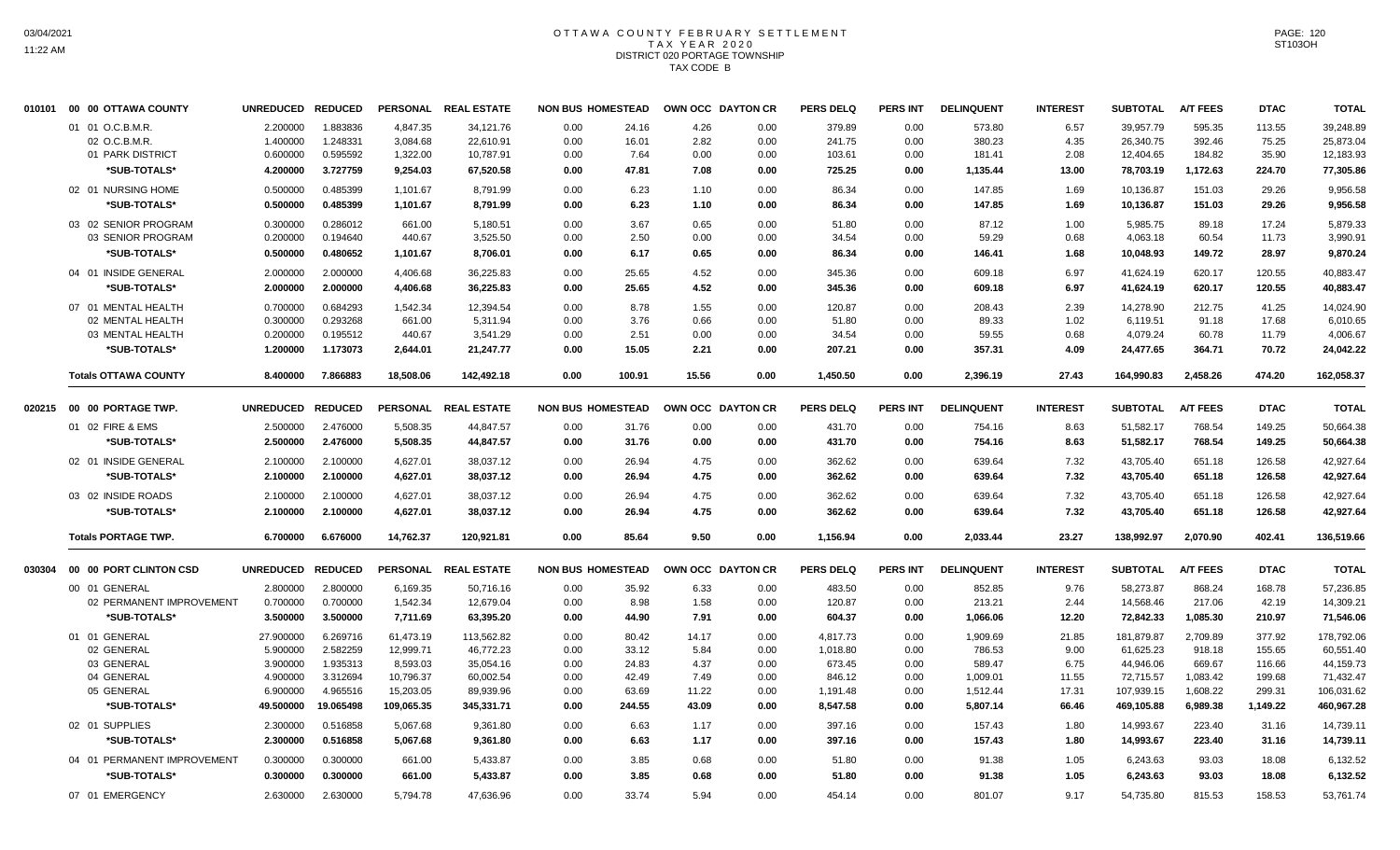### OTTAWA COUNTY FEBRUARY SETTLEMENT TAX YEAR 2020 DISTRICT 020 PORTAGE TOWNSHIP TAX CODE B

| 030304                                              |    | 00 00 PORT CLINTON CSD             | <b>UNREDUCED</b> | <b>REDUCED</b> | <b>PERSONAL</b> | <b>REAL ESTATE</b> |      | <b>NON BUS HOMESTEAD</b> |       | OWN OCC DAYTON CR | <b>PERS DELQ</b> | <b>PERS INT</b> | <b>DELINQUENT</b> | <b>INTEREST</b> | <b>SUBTOTAL</b> | <b>A/T FEES</b> | <b>DTAC</b> | <b>TOTAL</b> |
|-----------------------------------------------------|----|------------------------------------|------------------|----------------|-----------------|--------------------|------|--------------------------|-------|-------------------|------------------|-----------------|-------------------|-----------------|-----------------|-----------------|-------------|--------------|
|                                                     | 07 | *SUB-TOTALS*                       | 2.630000         | 2.630000       | 5,794.78        | 47,636.96          | 0.00 | 33.74                    | 5.94  | 0.00              | 454.14           | 0.00            | 801.07            | 9.17            | 54,735.80       | 815.53          | 158.53      | 53,761.74    |
|                                                     |    | 09 01 BOND                         | 3.450000         | 3.450000       | 7,601.52        | 62,489.55          | 0.00 | 44.25                    | 7.80  | 0.00              | 595.74           | 0.00            | 1,050.83          | 12.02           | 71,801.71       | 1,069.80        | 207.96      | 70,523.95    |
|                                                     |    | *SUB-TOTALS*                       | 3.450000         | 3.450000       | 7,601.52        | 62,489.55          | 0.00 | 44.25                    | 7.80  | 0.00              | 595.74           | 0.00            | 1,050.83          | 12.02           | 71,801.71       | 1,069.80        | 207.96      | 70,523.95    |
|                                                     |    | <b>Totals PORT CLINTON CSD</b>     | 61.680000        | 29.462356      | 135,902.02      | 533,649.09         | 0.00 | 377.92                   | 66.59 | 0.00              | 10,650.79        | 0.00            | 8,973.91          | 102.70          | 689,723.02      | 10,276.44       | 1,775.92    | 677,670.66   |
| 050502                                              |    | 00 00 VANGUARD JVS                 | <b>UNREDUCED</b> | <b>REDUCED</b> | <b>PERSONAL</b> | <b>REAL ESTATE</b> |      | <b>NON BUS HOMESTEAD</b> |       | OWN OCC DAYTON CR | <b>PERS DELQ</b> | <b>PERS INT</b> | <b>DELINQUENT</b> | <b>INTEREST</b> | <b>SUBTOTAL</b> | <b>A/T FEES</b> | <b>DTAC</b> | <b>TOTAL</b> |
|                                                     |    | 01 01 GENERAL                      | 1.600000         | 1.600000       | 3,525.35        | 28,980.66          | 0.00 | 20.53                    | 3.59  | 0.00              | 276.30           | 0.00            | 487.31            | 5.55            | 33,299.29       | 496.14          | 96.44       | 32,706.71    |
|                                                     |    | *SUB-TOTALS*                       | 1.600000         | 1.600000       | 3,525.35        | 28,980.66          | 0.00 | 20.53                    | 3.59  | 0.00              | 276.30           | 0.00            | 487.31            | 5.55            | 33,299.29       | 496.14          | 96.44       | 32,706.71    |
|                                                     |    | <b>Totals VANGUARD JVS</b>         | 1.600000         | 1.600000       | 3,525.35        | 28,980.66          | 0.00 | 20.53                    | 3.59  | 0.00              | 276.30           | 0.00            | 487.31            | 5.55            | 33,299.29       | 496.14          | 96.44       | 32,706.71    |
| 060605                                              |    | 00 00 IDA RUPP LIBRARY TAX         | <b>UNREDUCED</b> | <b>REDUCED</b> | <b>PERSONAL</b> | <b>REAL ESTATE</b> |      | <b>NON BUS HOMESTEAD</b> |       | OWN OCC DAYTON CR | PERS DELO        | <b>PERS INT</b> | <b>DELINQUENT</b> | <b>INTEREST</b> | <b>SUBTOTAL</b> | <b>A/T FEES</b> | <b>DTAC</b> | <b>TOTAL</b> |
|                                                     |    | 01 05 IDA RUPP LIBRARY TAX         | 0.800000         | 0.790610       | 1,762.67        | 14,320.25          | 0.00 | 10.14                    | 0.00  | 0.00              | 138.14           | 0.00            | 240.81            | 2.76            | 16,474.77       | 245.46          | 47.65       | 16,181.66    |
|                                                     |    | *SUB-TOTALS*                       | 0.800000         | 0.790610       | 1,762.67        | 14,320.25          | 0.00 | 10.14                    | 0.00  | 0.00              | 138.14           | 0.00            | 240.81            | 2.76            | 16,474.77       | 245.46          | 47.65       | 16,181.66    |
|                                                     |    | <b>Totals IDA RUPP LIBRARY TAX</b> | 0.800000         | 0.790610       | 1,762.67        | 14,320.25          | 0.00 | 10.14                    | 0.00  | 0.00              | 138.14           | 0.00            | 240.81            | 2.76            | 16,474.77       | 245.46          | 47.65       | 16,181.66    |
| <b>PORTAGE TOWNSHIP</b><br><b>TAX CODE B TOTALS</b> |    |                                    |                  |                |                 |                    |      |                          |       |                   |                  |                 |                   |                 |                 |                 |             |              |
|                                                     |    |                                    | 79.180000        | 46.395849      | 174.460.47      | 840,363.99         | 0.00 | 595.14                   | 95.24 | 0.00              | 13,672.67        | 0.00            | 14,131.66         | 161.71          | 1,043,480.88    | 15.547.20       | 2,796.62    | 1,025,137.06 |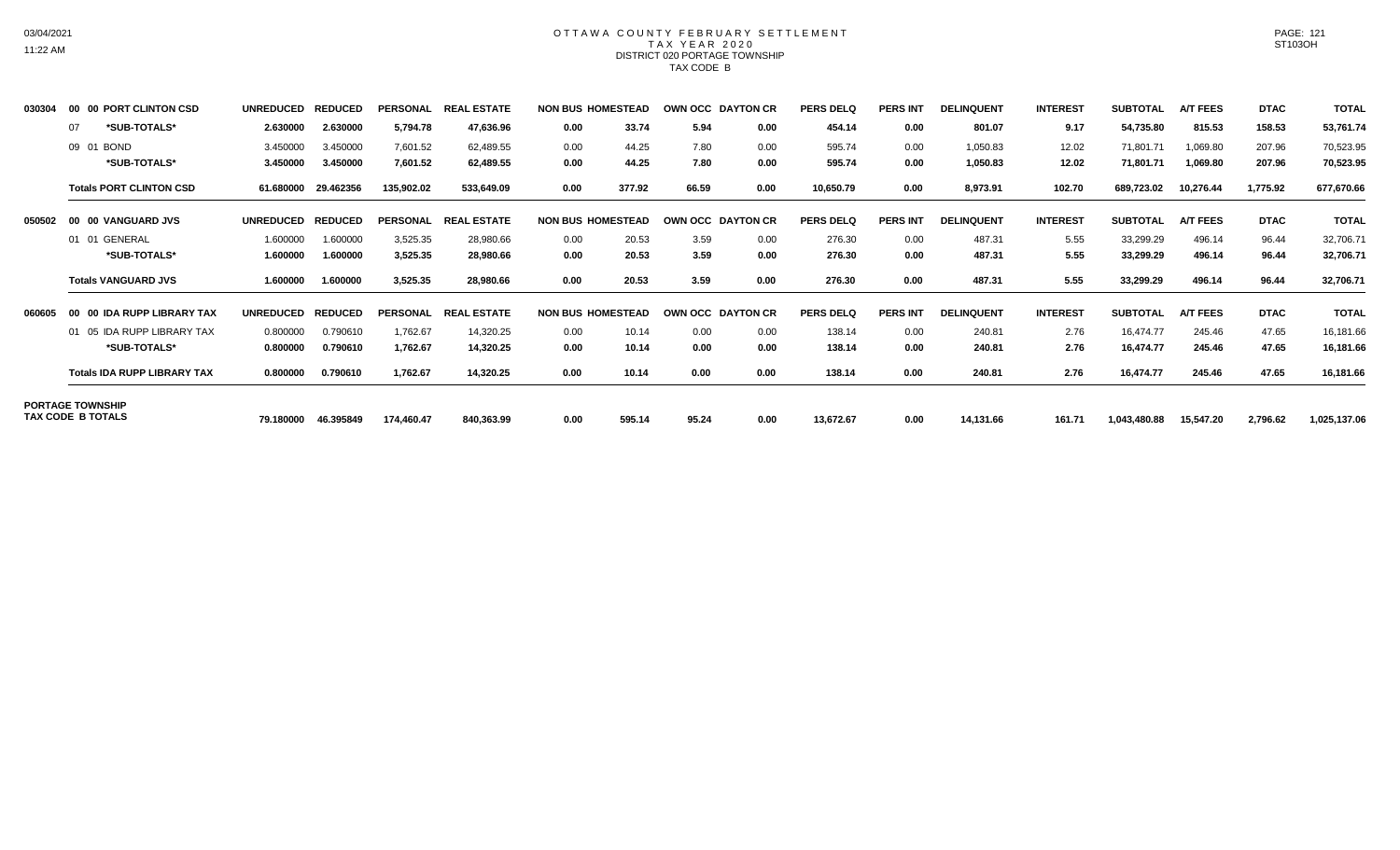#### OTTAWA COUNTY FEBRUARY SETTLEMENT T A X Y E A R 2 0 2 0 DISTRICT 020 PORTAGE TOWNSHIP **DISTRICT**

|        | 010101 00 00 OTTAWA COUNTY                              | UNREDUCED REDUCED                  |                                  | PERSONAL REAL ESTATE                 |                                | <b>NON BUS HOMESTEAD</b>     |                           | OWN OCC DAYTON CR    | <b>PERS DELQ</b>           | <b>PERS INT</b>      | <b>DELINQUENT</b>              | <b>INTEREST</b>         | <b>SUBTOTAL</b>                      | <b>A/T FEES</b>              | <b>DTAC</b>               | <b>TOTAL</b>                         |
|--------|---------------------------------------------------------|------------------------------------|----------------------------------|--------------------------------------|--------------------------------|------------------------------|---------------------------|----------------------|----------------------------|----------------------|--------------------------------|-------------------------|--------------------------------------|------------------------------|---------------------------|--------------------------------------|
|        | 01 01 O.C.B.M.R.<br>02 O.C.B.M.R.<br>01 PARK DISTRICT   |                                    | 4,847.35<br>3,084.68<br>1,322.00 | 73,436.20<br>51,990.89<br>32,593.56  | 3,819.90<br>2,854.64<br>0.00   | 666.19<br>495.80<br>324.99   | 344.72<br>257.25<br>0.00  | 0.00<br>0.00<br>0.00 | 379.89<br>241.75<br>103.61 | 0.00<br>0.00<br>0.00 | 1,660.83<br>1,192.57<br>784.33 | 31.43<br>22.93<br>15.87 | 85,186.51<br>60,140.51<br>35,144.36  | 1,269.23<br>896.05<br>523.63 | 228.37<br>161.05<br>92.65 | 83,688.91<br>59,083.41<br>34,528.08  |
|        | *SUB-TOTALS*                                            |                                    | 9.254.03                         | 158,020.65                           | 6,674.54                       | 1,486.98                     | 601.97                    | 0.00                 | 725.25                     | 0.00                 | 3,637.73                       | 70.23                   | 180,471.38                           | 2.688.91                     | 482.07                    | 177,300.40                           |
|        | 02 01 NURSING HOME<br>*SUB-TOTALS*                      |                                    | 1,101.67<br>1,101.67             | 22,906.60<br>22,906.60               | 1,371.41<br>1,371.41           | 236.73<br>236.73             | 123.33<br>123.33          | 0.00<br>0.00         | 86.34<br>86.34             | 0.00<br>0.00         | 538.11<br>538.11               | 10.62<br>10.62          | 26,374.81<br>26,374.81               | 392.96<br>392.96             | 70.48<br>70.48            | 25,911.37<br>25,911.37               |
|        | 03 02 SENIOR PROGRAM<br>03 SENIOR PROGRAM               |                                    | 661.00<br>440.67                 | 12,490.70<br>9,876.50                | 710.28<br>0.00                 | 123.05<br>94.93              | 63.96<br>0.00             | 0.00<br>0.00         | 51.80<br>34.54             | 0.00<br>0.00         | 289.24<br>234.89               | 5.62<br>4.70            | 14,395.65<br>10,686.23               | 214.48<br>159.22             | 38.59<br>28.26            | 14,142.58<br>10,498.75               |
|        | *SUB-TOTALS*<br>04 01 INSIDE GENERAL                    |                                    | 1,101.67<br>4,406.68             | 22,367.20<br>101,564.76              | 710.28<br>6,348.51             | 217.98<br>1,092.67           | 63.96<br>570.35           | 0.00<br>0.00         | 86.34<br>345.36            | 0.00<br>0.00         | 524.13<br>2,415.77             | 10.32<br>48.29          | 25,081.88<br>116,792.39              | 373.70<br>1,740.13           | 66.85<br>311.37           | 24,641.33<br>114,740.89              |
|        | *SUB-TOTALS*<br>07 01 MENTAL HEALTH<br>02 MENTAL HEALTH |                                    | 4,406.68<br>1,542.34<br>661.00   | 101,564.76<br>33,097.21<br>14,184.51 | 6,348.51<br>2,011.53<br>862.08 | 1,092.67<br>346.87<br>148.65 | 570.35<br>180.84<br>77.50 | 0.00<br>0.00<br>0.00 | 345.36<br>120.87<br>51.80  | 0.00<br>0.00<br>0.00 | 2,415.77<br>780.85<br>334.65   | 48.29<br>15.48<br>6.63  | 116,792.39<br>38,095.99<br>16,326.82 | 1,740.13<br>567.61<br>243.26 | 311.37<br>101.71<br>43.59 | 114,740.89<br>37,426.67<br>16.039.97 |
|        | 03 MENTAL HEALTH<br>*SUB-TOTALS*                        |                                    | 440.67<br>2,644.01               | 10,180.06<br>57,461.78               | 0.00<br>2,873.61               | 99.13<br>594.65              | 0.00<br>258.34            | 0.00<br>0.00         | 34.54<br>207.21            | 0.00<br>0.00         | 243.11<br>1,358.61             | 4.88<br>26.99           | 11,002.39<br>65,425.20               | 163.93<br>974.80             | 29.07<br>174.37           | 10,809.39<br>64,276.03               |
|        | <b>Totals OTTAWA COUNTY</b>                             |                                    | 18,508.06                        | 362,320.99                           | 17,978.35                      | 3,629.01                     | 1,617.95                  | 0.00                 | 1,450.50                   | 0.00                 | 8,474.35                       | 166.45                  | 414,145.66                           | 6,170.50                     | 1,105.14                  | 406,870.02                           |
| 020215 | 00 00 PORTAGE TWP.                                      | <b>REDUCED</b><br><b>UNREDUCED</b> | <b>PERSONAL</b>                  | <b>REAL ESTATE</b>                   |                                | <b>NON BUS HOMESTEAD</b>     |                           | OWN OCC DAYTON CR    | <b>PERS DELQ</b>           | PERS INT             | <b>DELINQUENT</b>              | <b>INTEREST</b>         | <b>SUBTOTAL</b>                      | <b>A/T FEES</b>              | <b>DTAC</b>               | <b>TOTAL</b>                         |
|        | 01 02 FIRE & EMS                                        |                                    | 5.508.35                         | 135.240.92                           | 0.00                           | 1,347.32                     | 0.00                      | 0.00                 | 431.70                     | 0.00                 | 3,253.50                       | 65.79                   | 145.847.58                           | 2,173.03                     | 384.51                    | 143,290.04                           |
|        | *SUB-TOTALS*                                            |                                    | 5,508.35                         | 135,240.92                           | 0.00                           | 1,347.32                     | 0.00                      | 0.00                 | 431.70                     | 0.00                 | 3,253.50                       | 65.79                   | 145,847.58                           | 2,173.03                     | 384.51                    | 143,290.04                           |
|        | 02 01 INSIDE GENERAL                                    |                                    | 4,627.01                         | 106,643.00                           | 6,665.93                       | 1,147.31                     | 598.88                    | 0.00                 | 362.62                     | 0.00                 | 2,536.56                       | 50.70                   | 122,632.01                           | 1,827.14                     | 326.94                    | 120,477.93                           |
|        | *SUB-TOTALS*                                            |                                    | 4,627.01                         | 106,643.00                           | 6,665.93                       | 1,147.31                     | 598.88                    | 0.00                 | 362.62                     | 0.00                 | 2,536.56                       | 50.70                   | 122,632.01                           | 1,827.14                     | 326.94                    | 120,477.93                           |
|        | 03 02 INSIDE ROADS                                      |                                    | 4,627.01                         | 106,643.00                           | 6,665.93                       | 1,147.31                     | 598.88                    | 0.00                 | 362.62                     | 0.00                 | 2,536.56                       | 50.70                   | 122,632.01                           | 1,827.14                     | 326.94                    | 120,477.93                           |
|        | *SUB-TOTALS*                                            |                                    | 4,627.01                         | 106,643.00                           | 6,665.93                       | 1,147.31                     | 598.88                    | 0.00                 | 362.62                     | 0.00                 | 2,536.56                       | 50.70                   | 122,632.01                           | 1,827.14                     | 326.94                    | 120,477.93                           |
|        | <b>Totals PORTAGE TWP.</b>                              |                                    | 14,762.37                        | 348,526.92                           | 13,331.86                      | 3,641.94                     | 1,197.76                  | 0.00                 | 1,156.94                   | 0.00                 | 8,326.62                       | 167.19                  | 391,111.60                           | 5,827.31                     | 1,038.39                  | 384,245.90                           |
| 030304 | 00 00 PORT CLINTON CSD                                  | UNREDUCED REDUCED                  | <b>PERSONAL</b>                  | <b>REAL ESTATE</b>                   |                                | <b>NON BUS HOMESTEAD</b>     |                           | OWN OCC DAYTON CR    | <b>PERS DELQ</b>           | <b>PERS INT</b>      | <b>DELINQUENT</b>              | <b>INTEREST</b>         | <b>SUBTOTAL</b>                      | <b>A/T FEES</b>              | <b>DTAC</b>               | <b>TOTAL</b>                         |
|        | 00 01 GENERAL<br>02 PERMANENT IMPROVEMENT               |                                    | 6,169.35<br>1,542.34             | 142,190.67<br>35,547.67              | 8,887.91<br>2,221.98           | 1,529.75<br>382.44           | 798.50<br>199.62          | 0.00<br>0.00         | 483.50<br>120.87           | 0.00<br>0.00         | 3,382.08<br>845.52             | 67.61<br>16.90          | 163,509.37<br>40,877.34              | 2,436.18<br>609.05           | 435.93<br>108.98          | 160,637.26<br>40,159.31              |
|        | *SUB-TOTALS*                                            |                                    | 7,711.69                         | 177,738.34                           | 11,109.89                      | 1,912.19                     | 998.12                    | 0.00                 | 604.37                     | 0.00                 | 4,227.60                       | 84.51                   | 204,386.71                           | 3,045.23                     | 544.91                    | 200,796.57                           |
|        | 01 01 GENERAL<br>02 GENERAL                             |                                    | 61,473.19<br>12,999.71           | 347,168.29<br>113,257.04             | 22,697.74<br>6,459.85          | 3,895.32<br>1,118.85         | 2,037.19<br>581.60        | 0.00<br>0.00         | 4,817.73<br>1,018.80       | 0.00<br>0.00         | 8,368.78<br>2,624.81           | 169.57<br>51.04         | 450,627.81<br>138,111.70             | 6,714.06<br>2,057.78         | 1,060.15<br>349.81        | 442,853.60<br>135,704.11             |
|        | 03 GENERAL                                              |                                    | 8,593.03                         | 85,274.84                            | 4,879.58                       | 844.96                       | 439.28                    | 0.00                 | 673.45                     | 0.00                 | 1,978.05                       | 38.51                   | 102,721.70                           | 1,530.49                     | 263.33                    | 100,927.88                           |
|        | 04 GENERAL                                              |                                    | 10,796.37                        | 135,720.07                           | 7,356.92                       | 1,279.00                     | 663.20                    | 0.00                 | 846.12                     | 0.00                 | 3,102.57                       | 59.43                   | 159,823.68                           | 2,381.28                     | 420.81                    | 157,021.59                           |
|        | 05 GENERAL                                              |                                    | 15,203.05                        | 206,568.97                           | 11,331.99                      | 1,968.30                     | 1,021.23                  | 0.00                 | 1,191.48                   | 0.00                 | 4,737.18                       | 91.06                   | 242,113.26                           | 3,607.33                     | 639.92                    | 237,866.01                           |
|        | *SUB-TOTALS*                                            |                                    | 109,065.35                       | 887,989.21                           | 52,726.08                      | 9,106.43                     | 4,742.50                  | 0.00                 | 8,547.58                   | 0.00                 | 20,811.39                      | 409.61                  | 1,093,398.15                         | 16,290.94                    | 2,734.02                  | 1,074,373.19                         |
|        | 02 01 SUPPLIES<br>*SUB-TOTALS*                          |                                    | 5,067.68<br>5,067.68             | 28,619.60<br>28.619.60               | 1,871.14<br>1,871.14           | 321.12<br>321.12             | 167.94<br>167.94          | 0.00<br>0.00         | 397.16<br>397.16           | 0.00<br>0.00         | 689.90<br>689.90               | 13.98<br>13.98          | 37,148.52<br>37,148.52               | 553.49<br>553.49             | 87.40<br>87.40            | 36,507.63<br>36,507.63               |
|        | 04 01 PERMANENT IMPROVEMENT                             |                                    | 661.00                           | 15,234.71                            | 952.28                         | 163.90                       | 85.56                     | 0.00                 | 51.80                      | 0.00                 | 362.37                         | 7.25                    | 17,518.87                            | 261.02                       | 46.70                     | 17,211.15                            |
|        | *SUB-TOTALS*                                            |                                    | 661.00                           | 15,234.71                            | 952.28                         | 163.90                       | 85.56                     | 0.00                 | 51.80                      | 0.00                 | 362.37                         | 7.25                    | 17,518.87                            | 261.02                       | 46.70                     | 17,211.15                            |
|        | 07 01 EMERGENCY                                         |                                    | 5,794.78                         | 133,557.66                           | 8,348.29                       | 1,436.87                     | 750.01                    | 0.00                 | 454.14                     | 0.00                 | 3,176.74                       | 63.50                   | 153,581.99                           | 2,288.27                     | 409.46                    | 150,884.26                           |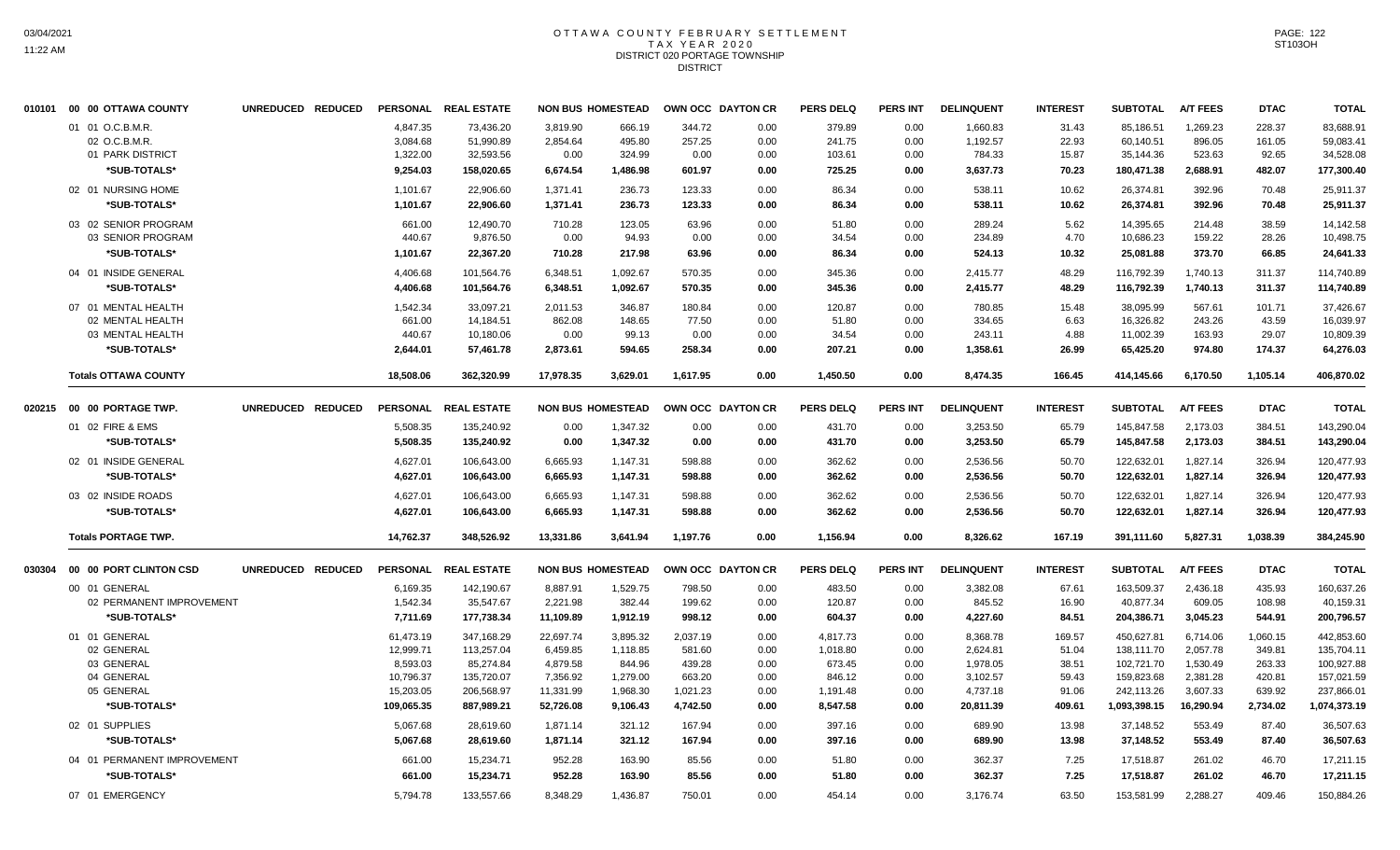## OTTAWA COUNTY FEBRUARY SETTLEMENT TAX YEAR 2020 DISTRICT 020 PORTAGE TOWNSHIP **DISTRICT**

| 030304 | 00 00 PORT CLINTON CSD             | <b>UNREDUCED</b><br><b>REDUCED</b> | <b>PERSONAL</b> | <b>REAL ESTATE</b>   |            | <b>NON BUS HOMESTEAD</b> | OWN OCC DAYTON CR |      | <b>PERS DELQ</b> | <b>PERS INT</b> | <b>DELINQUENT</b> | <b>INTEREST</b> | <b>SUBTOTAL</b> | <b>A/T FEES</b> | <b>DTAC</b> | <b>TOTAL</b> |
|--------|------------------------------------|------------------------------------|-----------------|----------------------|------------|--------------------------|-------------------|------|------------------|-----------------|-------------------|-----------------|-----------------|-----------------|-------------|--------------|
|        | *SUB-TOTALS*<br>07                 |                                    | 5,794.78        | 133,557.66           | 8,348.29   | 1,436.87                 | 750.01            | 0.00 | 454.14           | 0.00            | 3,176.74          | 63.50           | 153,581.99      | 2,288.27        | 409.46      | 150,884.26   |
|        | 09 01 BOND                         |                                    | 7,601.52        | 175,199.21           | 10,951.18  | 1,884.86                 | 983.87            | 0.00 | 595.74           | 0.00            | 4,167.20          | 83.29           | 201,466.87      | 3,001.73        | 537.12      | 197,928.02   |
|        | *SUB-TOTALS*                       |                                    | 7,601.52        | 175,199.21           | 10,951.18  | 1,884.86                 | 983.87            | 0.00 | 595.74           | 0.00            | 4,167.20          | 83.29           | 201,466.87      | 3,001.73        | 537.12      | 197,928.02   |
|        | <b>Totals PORT CLINTON CSD</b>     |                                    | 135,902.02      | 1,418,338.73         | 85,958.86  | 14,825.37                | 7,728.00          | 0.00 | 10,650.79        | 0.00            | 33,435.20         | 662.14          | 1,707,501.11    | 25,440.68       | 4,359.61    | 1,677,700.82 |
| 050502 | 00 00 VANGUARD JVS                 | <b>UNREDUCED</b><br><b>REDUCED</b> |                 | PERSONAL REAL ESTATE |            | <b>NON BUS HOMESTEAD</b> | OWN OCC DAYTON CR |      | <b>PERS DELQ</b> | <b>PERS INT</b> | <b>DELINQUENT</b> | <b>INTEREST</b> | <b>SUBTOTAL</b> | <b>A/T FEES</b> | <b>DTAC</b> | <b>TOTAL</b> |
|        | 01 01 GENERAL                      |                                    | 3,525.35        | 81,251.80            | 5,078.80   | 874.14                   | 456.25            | 0.00 | 276.30           | 0.00            | 1,932.58          | 38.62           | 93,433.84       | 1,392.11        | 249.09      | 91,792.64    |
|        | *SUB-TOTALS*                       |                                    | 3,525.35        | 81,251.80            | 5,078.80   | 874.14                   | 456.25            | 0.00 | 276.30           | 0.00            | 1,932.58          | 38.62           | 93,433.84       | 1,392.11        | 249.09      | 91,792.64    |
|        | <b>Totals VANGUARD JVS</b>         |                                    | 3,525.35        | 81,251.80            | 5,078.80   | 874.14                   | 456.25            | 0.00 | 276.30           | 0.00            | 1,932.58          | 38.62           | 93,433.84       | 1,392.11        | 249.09      | 91,792.64    |
| 060605 | 00 IDA RUPP LIBRARY TAX<br>00      | <b>UNREDUCED</b><br><b>REDUCED</b> | <b>PERSONAL</b> | <b>REAL ESTATE</b>   |            | <b>NON BUS HOMESTEAD</b> | OWN OCC DAYTON CR |      | <b>PERS DELQ</b> | <b>PERS INT</b> | <b>DELINQUENT</b> | <b>INTEREST</b> | <b>SUBTOTAL</b> | <b>A/T FEES</b> | <b>DTAC</b> | <b>TOTAL</b> |
|        | 01 05 IDA RUPP LIBRARY TAX         |                                    | 1,762.67        | 43,162.56            | 0.00       | 429.90                   | 0.00              | 0.00 | 138.14           | 0.00            | 1,038.29          | 21.00           | 46,552.56       | 693.60          | 122.71      | 45,736.25    |
|        | *SUB-TOTALS*                       |                                    | 1,762.67        | 43,162.56            | 0.00       | 429.90                   | 0.00              | 0.00 | 138.14           | 0.00            | 1,038.29          | 21.00           | 46,552.56       | 693.60          | 122.71      | 45,736.25    |
|        | <b>Totals IDA RUPP LIBRARY TAX</b> |                                    | 1,762.67        | 43,162.56            | 0.00       | 429.90                   | 0.00              | 0.00 | 138.14           | 0.00            | 1,038.29          | 21.00           | 46,552.56       | 693.60          | 122.71      | 45,736.25    |
|        | <b>PORTAGE TOWNSHIP</b>            |                                    |                 |                      |            |                          |                   |      |                  |                 |                   |                 |                 |                 |             |              |
|        | <b>DISTRICT TOTALS</b>             |                                    | 174,460.47      | 2,253,601.00         | 122,347.87 | 23,400.36                | 10,999.96         | 0.00 | 13,672.67        | 0.00            | 53,207.04         | 1,055.40        | 2,652,744.77    | 39,524.20       | 6,874.94    | 2,606,345.63 |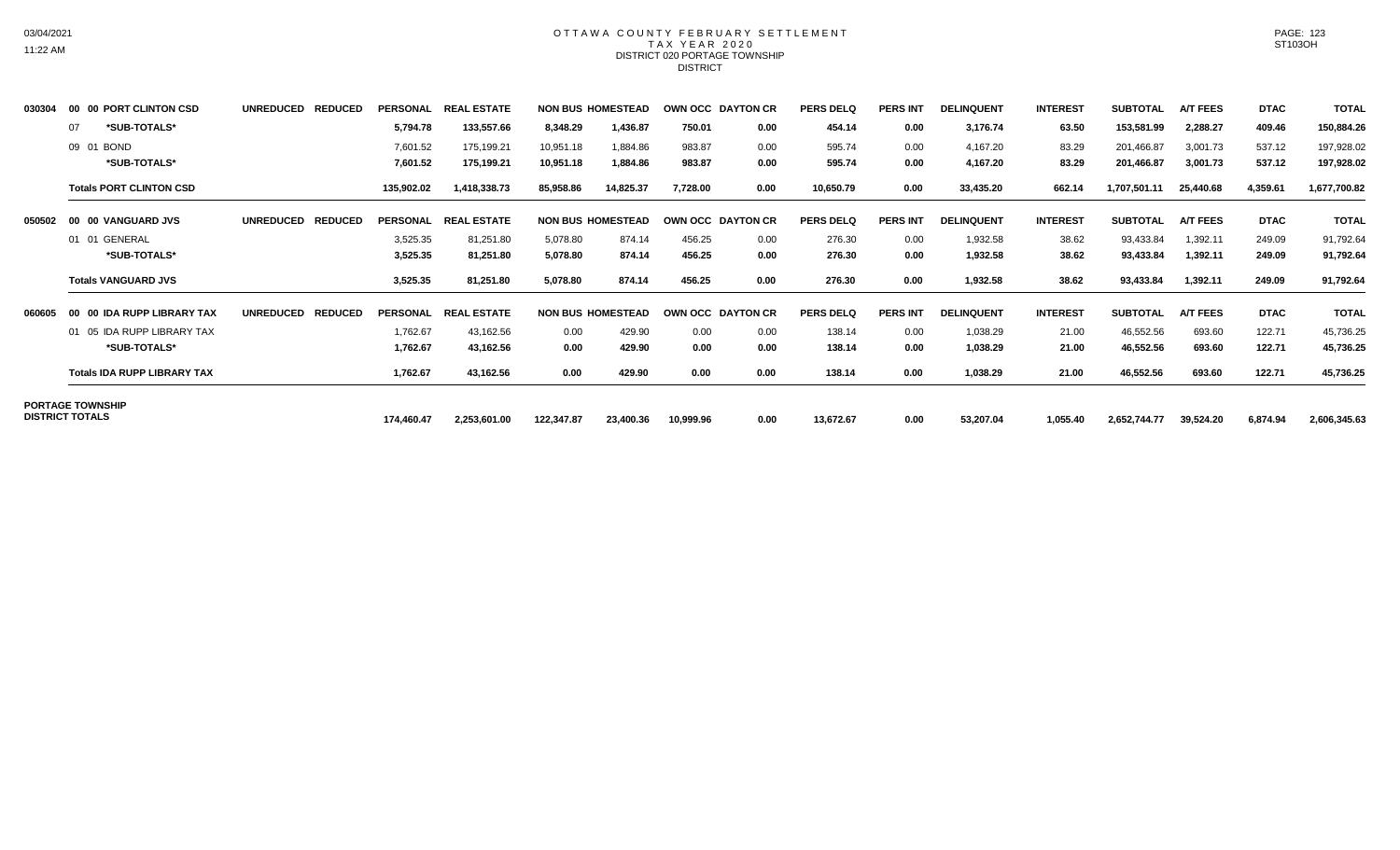# OTTAWA COUNTY FEBRUARY SETTLEMENT TAX YEAR 2020 DISTRICT 021 PORT CLINTON CITY TAX CODE A

| 010101 | 00 00 OTTAWA COUNTY            | <b>UNREDUCED</b> | <b>REDUCED</b>      | <b>PERSONAL</b> | <b>REAL ESTATE</b> |            | <b>NON BUS HOMESTEAD</b> | OWN OCC DAYTON CR |      | <b>PERS DELQ</b> | PERS INT        | <b>DELINQUENT</b> | <b>INTEREST</b> | <b>SUBTOTAL</b> | <b>A/T FEES</b> | <b>DTAC</b> | <b>TOTAL</b> |
|--------|--------------------------------|------------------|---------------------|-----------------|--------------------|------------|--------------------------|-------------------|------|------------------|-----------------|-------------------|-----------------|-----------------|-----------------|-------------|--------------|
|        | 01 01 O.C.B.M.R.               | 2.200000         | 1.203400            | 0.00            | 59,710.94          | 6,209.91   | 2,345.64                 | 669.41            | 0.00 | 0.00             | 0.00            | 2,772.81          | 88.61           | 71,797.32       | 1,069.73        | 289.21      | 70,438.38    |
|        | 02 O.C.B.M.R                   | 1.400000         | 0.899310            | 0.00            | 44,622.44          | 4,640.71   | 1,752.91                 | 500.25            | 0.00 | 0.00             | 0.00            | 2,072.14          | 66.22           | 53,654.67       | 799.42          | 216.13      | 52,639.12    |
|        | 01 PARK DISTRICT               | 0.600000         | 0.594840            | 0.00            | 33,191.60          | 0.00       | 1,159.45                 | 0.00              | 0.00 | 0.00             | 0.00            | 1,541.33          | 49.25           | 35,941.63       | 535.51          | 142.95      | 35,263.17    |
|        | *SUB-TOTALS*                   | 4.200000         | 2.697550            | 0.00            | 137,524.98         | 10,850.62  | 5,258.00                 | 1,169.66          | 0.00 | 0.00             | 0.00            | 6,386.28          | 204.08          | 161,393.62      | 2,404.66        | 648.29      | 158,340.67   |
|        | 02 01 NURSING HOME             | 0.500000         | 0.432043            | 0.00            | 21,437.34          | 2,229.47   | 842.13                   | 240.33            | 0.00 | 0.00             | 0.00            | 995.49            | 31.81           | 25,776.57       | 384.05          | 103.83      | 25,288.69    |
|        | *SUB-TOTALS*                   | 0.500000         | 0.432043            | 0.00            | 21,437.34          | 2,229.47   | 842.13                   | 240.33            | 0.00 | 0.00             | 0.00            | 995.49            | 31.81           | 25,776.57       | 384.05          | 103.83      | 25,288.69    |
|        | 03 02 SENIOR PROGRAM           | 0.300000         | 0.223762            | 0.00            | 11,102.74          | 1,154.68   | 436.15                   | 124.47            | 0.00 | 0.00             | 0.00            | 515.58            | 16.48           | 13,350.10       | 198.91          | 53.78       | 13,097.41    |
|        | 03 SENIOR PROGRAM              | 0.200000         | 0.173250            | 0.00            | 9,667.21           | 0.00       | 337.69                   | 0.00              | 0.00 | 0.00             | 0.00            | 448.92            | 14.35           | 10,468.17       | 155.97          | 41.64       | 10,270.56    |
|        | *SUB-TOTALS*                   | 0.500000         | 0.397012            | 0.00            | 20,769.95          | 1,154.68   | 773.84                   | 124.47            | 0.00 | 0.00             | 0.00            | 964.50            | 30.83           | 23,818.27       | 354.88          | 95.42       | 23,367.97    |
|        | 04 01 INSIDE GENERAL           | 2.000000         | 2.000000            | 0.00            | 99,237.06          | 10,320.61  | 3,898.35                 | 1,112.52          | 0.00 | 0.00             | 0.00            | 4,608.29          | 147.26          | 119,324.09      | 1,777.85        | 480.65      | 117,065.59   |
|        | *SUB-TOTALS*                   | 2.000000         | 2.000000            | 0.00            | 99,237.06          | 10,320.61  | 3,898.35                 | 1,112.52          | 0.00 | 0.00             | 0.00            | 4,608.29          | 147.26          | 119,324.09      | 1,777.85        | 480.65      | 117,065.59   |
|        | 07 01 MENTAL HEALTH            | 0.700000         | 0.633701            | 0.00            | 31,443.31          | 3,270.09   | 1,235.20                 | 352.50            | 0.00 | 0.00             | 0.00            | 1,460.14          | 46.66           | 37,807.90       | 563.31          | 152.29      | 37,092.30    |
|        | 02 MENTAL HEALTH               | 0.300000         | 0.271586            | 0.00            | 13,475.70          | 1,401.47   | 529.37                   | 151.07            | 0.00 | 0.00             | 0.00            | 625.77            | 20.00           | 16,203.38       | 241.42          | 65.27       | 15,896.69    |
|        | 03 MENTAL HEALTH               | 0.200000         | 0.181100            | 0.00            | 10,105.24          | 0.00       | 353.00                   | 0.00              | 0.00 | 0.00             | 0.00            | 469.26            | 15.00           | 10,942.50       | 163.04          | 43.52       | 10,735.94    |
|        | *SUB-TOTALS*                   | 1.200000         | 1.086387            | 0.00            | 55,024.25          | 4,671.56   | 2,117.57                 | 503.57            | 0.00 | 0.00             | 0.00            | 2,555.17          | 81.66           | 64,953.78       | 967.77          | 261.08      | 63,724.93    |
|        | <b>Totals OTTAWA COUNTY</b>    | 8.400000         | 6.612992            | 0.00            | 333,993.58         | 29,226.94  | 12,889.89                | 3,150.55          | 0.00 | 0.00             | 0.00            | 15,509.73         | 495.64          | 395,266.33      | 5,889.21        | 1,589.27    | 387,787.85   |
| 030304 | 00 00 PORT CLINTON CSD         | <b>UNREDUCED</b> | <b>REDUCED</b>      | <b>PERSONAL</b> | <b>REAL ESTATE</b> |            | <b>NON BUS HOMESTEAD</b> | OWN OCC DAYTON CR |      | <b>PERS DELQ</b> | <b>PERS INT</b> | <b>DELINQUENT</b> | <b>INTEREST</b> | <b>SUBTOTAL</b> | <b>A/T FEES</b> | <b>DTAC</b> | <b>TOTAL</b> |
|        | 00 01 GENERAL                  | 2.800000         | 2.800000            | 0.00            | 138,931.89         | 14,448.85  | 5,457.70                 | 1,557.53          | 0.00 | 0.00             | 0.00            | 6,451.61          | 206.17          | 167,053.75      | 2,488.99        | 672.91      | 163,891.85   |
|        | 02 PERMANENT IMPROVEMENT       | 0.700000         | 0.700000            | 0.00            | 34,732.97          | 3,612.21   | 1,364.42                 | 389.38            | 0.00 | 0.00             | 0.00            | 1,612.90          | 51.54           | 41,763.42       | 622.25          | 168.23      | 40,972.94    |
|        | *SUB-TOTALS*                   | 3.500000         | 3.500000            | 0.00            | 173,664.86         | 18,061.06  | 6,822.12                 | 1,946.91          | 0.00 | 0.00             | 0.00            | 8,064.51          | 257.71          | 208,817.17      | 3,111.24        | 841.14      | 204,864.79   |
|        | 01 01 GENERAL                  | 27.900000        | 7.150575            | 0.00            | 354,801.02         | 36,899.15  | 13,937.74                | 3,977.59          | 0.00 | 0.00             | 0.00            | 16,475.97         | 526.50          | 426,617.97      | 6,356.33        | 1,718.45    | 418,543.19   |
|        | 02 GENERAL                     | 5.900000         | 2.035075            | 0.00            | 100,977.43         | 10,501.61  | 3,966.72                 | 1,132.03          | 0.00 | 0.00             | 0.00            | 4,689.11          | 149.84          | 121,416.74      | 1,809.03        | 489.08      | 119,118.63   |
|        | 03 GENERAL                     | 3.900000         | 1.537236            | 0.00            | 76,275.39          | 7,932.61   | 2,996.35                 | 855.11            | 0.00 | 0.00             | 0.00            | 3,542.02          | 113.19          | 91,714.67       | 1,366.49        | 369.44      | 89,978.74    |
|        | 04 GENERAL                     | 4.900000         | 2.317685            | 0.00            | 115,000.12         | 11,959.96  | 4,517.58                 | 1,289.24          | 0.00 | 0.00             | 0.00            | 5,340.29          | 170.65          | 138,277.84      | 2,060.25        | 557.00      | 135,660.59   |
|        | 05 GENERAL                     | 6.900000         | 3.569970            | 0.00            | 177,136.67         | 18,422.13  | 6,958.50                 | 1,985.84          | 0.00 | 0.00             | 0.00            | 8,225.73          | 262.86          | 212,991.73      | 3,173.44        | 857.95      | 208,960.34   |
|        | *SUB-TOTALS*                   | 49.500000        | 16.610541           | 0.00            | 824,190.63         | 85,715.46  | 32,376.89                | 9,239.81          | 0.00 | 0.00             | 0.00            | 38,273.12         | 1,223.04        | 991,018.95      | 14,765.54       | 3,991.92    | 972,261.49   |
|        | 02 01 SUPPLIES                 | 2.300000         | 0.589474            | 0.00            | 29,248.83          | 3,041.87   | 1,148.99                 | 327.90            | 0.00 | 0.00             | 0.00            | 1,358.23          | 43.40           | 35,169.22       | 524.00          | 141.67      | 34,503.55    |
|        | *SUB-TOTALS*                   | 2.300000         | 0.589474            | 0.00            | 29,248.83          | 3,041.87   | 1,148.99                 | 327.90            | 0.00 | 0.00             | 0.00            | 1,358.23          | 43.40           | 35,169.22       | 524.00          | 141.67      | 34,503.55    |
|        | 04 01 PERMANENT IMPROVEMENT    | 0.300000         | 0.300000            | 0.00            | 14,885.56          | 1,548.09   | 584.75                   | 166.88            | 0.00 | 0.00             | 0.00            | 691.24            | 22.09           | 17,898.61       | 266.68          | 72.10       | 17,559.83    |
|        | *SUB-TOTALS*                   | 0.300000         | 0.300000            | 0.00            | 14,885.56          | 1,548.09   | 584.75                   | 166.88            | 0.00 | 0.00             | 0.00            | 691.24            | 22.09           | 17,898.61       | 266.68          | 72.10       | 17,559.83    |
|        | 07 01 EMERGENCY                | 2.630000         | 2.630000            | 0.00            | 130,496.74         | 13,571.60  | 5,126.34                 | 1,462.97          | 0.00 | 0.00             | 0.00            | 6,059.91          | 193.65          | 156,911.21      | 2,337.88        | 632.05      | 153,941.28   |
|        | *SUB-TOTALS*                   | 2.630000         | 2.630000            | 0.00            | 130,496.74         | 13,571.60  | 5,126.34                 | 1,462.97          | 0.00 | 0.00             | 0.00            | 6,059.91          | 193.65          | 156,911.21      | 2,337.88        | 632.05      | 153,941.28   |
|        | 09 01 BOND                     | 3.450000         | 3.450000            | 0.00            | 171,183.93         | 17,803.05  | 6,724.66                 | 1,919.10          | 0.00 | 0.00             | 0.00            | 7,949.31          | 254.03          | 205,834.08      | 3,066.80        | 829.12      | 201,938.16   |
|        | *SUB-TOTALS*                   | 3.450000         | 3.450000            | 0.00            | 171,183.93         | 17,803.05  | 6,724.66                 | 1,919.10          | 0.00 | 0.00             | 0.00            | 7,949.31          | 254.03          | 205,834.08      | 3,066.80        | 829.12      | 201,938.16   |
|        | <b>Totals PORT CLINTON CSD</b> |                  | 61.680000 27.080015 | 0.00            | 1,343,670.55       | 139,741.13 | 52,783.75                | 15,063.57         | 0.00 | 0.00             | 0.00            | 62,396.32         | 1,993.92        | 1,615,649.24    | 24,072.14       | 6,508.00    | 1,585,069.10 |
| 040406 | 00 00 PORT CLINTON CITY        | <b>UNREDUCED</b> | <b>REDUCED</b>      | <b>PERSONAL</b> | <b>REAL ESTATE</b> |            | <b>NON BUS HOMESTEAD</b> | OWN OCC DAYTON CR |      | <b>PERS DELQ</b> | <b>PERS INT</b> | <b>DELINQUENT</b> | <b>INTEREST</b> | <b>SUBTOTAL</b> | <b>A/T FEES</b> | <b>DTAC</b> | <b>TOTAL</b> |
|        | 00 01 GENERAL                  | 1.950000         | 1.950000            | 0.00            | 96,756.13          | 10,062.59  | 3,800.90                 | 1,084.71          | 0.00 | 0.00             | 0.00            | 4,493.09          | 143.58          | 116,341.00      | 1,733.41        | 468.63      | 114,138.96   |
|        | *SUB-TOTALS*                   | 1.950000         | 1.950000            | 0.00            | 96,756.13          | 10,062.59  | 3,800.90                 | 1,084.71          | 0.00 | 0.00             | 0.00            | 4,493.09          | 143.58          | 116,341.00      | 1,733.41        | 468.63      | 114,138.96   |
|        | 01 01 INSIDE POLICE PENSION    | 0.150000         | 0.150000            | 0.00            | 7,442.78           | 774.05     | 292.38                   | 83.44             | 0.00 | 0.00             | 0.00            | 345.62            | 11.04           | 8,949.31        | 133.34          | 36.05       | 8,779.92     |
|        |                                |                  |                     |                 |                    |            |                          |                   |      |                  |                 |                   |                 |                 |                 |             |              |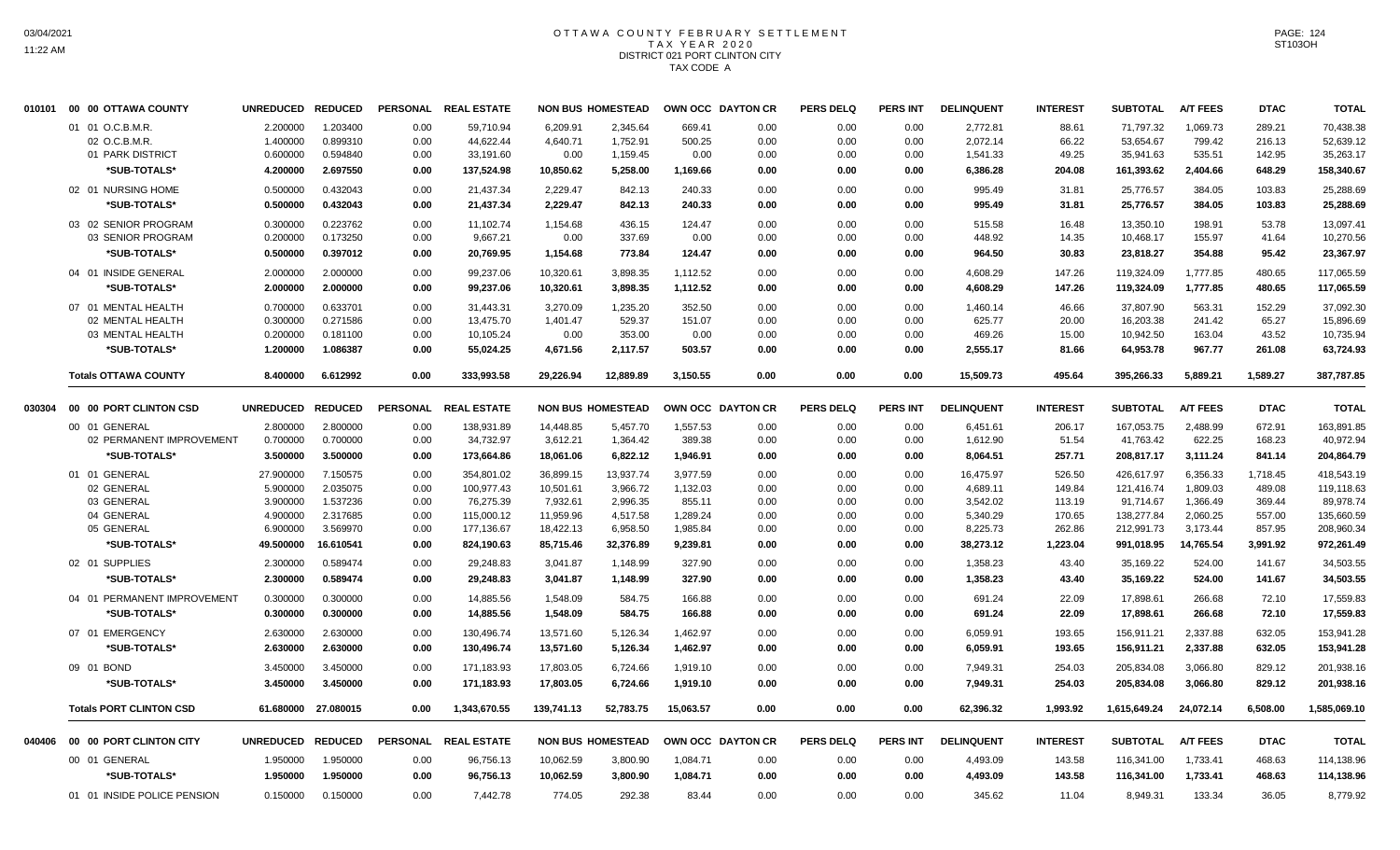## OTTAWA COUNTY FEBRUARY SETTLEMENT TAX YEAR 2020 DISTRICT 021 PORT CLINTON CITY TAX CODE A

| 040406  | 00 00 PORT CLINTON CITY                              | <b>UNREDUCED</b> | <b>REDUCED</b> | <b>PERSONAL</b> | <b>REAL ESTATE</b> |            | <b>NON BUS HOMESTEAD</b> | OWN OCC DAYTON CR |      | <b>PERS DELQ</b> | <b>PERS INT</b> | <b>DELINQUENT</b> | <b>INTEREST</b> | <b>SUBTOTAL</b> | <b>A/T FEES</b> | <b>DTAC</b> | <b>TOTAL</b> |
|---------|------------------------------------------------------|------------------|----------------|-----------------|--------------------|------------|--------------------------|-------------------|------|------------------|-----------------|-------------------|-----------------|-----------------|-----------------|-------------|--------------|
|         | *SUB-TOTALS*<br>01                                   | 0.150000         | 0.150000       | 0.00            | 7.442.78           | 774.05     | 292.38                   | 83.44             | 0.00 | 0.00             | 0.00            | 345.62            | 11.04           | 8,949.31        | 133.34          | 36.05       | 8,779.92     |
|         | 02 01 FIRE & EMS                                     | 1.900000         | 1.747037       | 0.00            | 86.685.41          | 9,015.24   | 3,405.28                 | 971.81            | 0.00 | 0.00             | 0.00            | 4,025.43          | 128.64          | 104,231.8       | 1,552.99        | 419.86      | 102,258.96   |
|         | *SUB-TOTALS*                                         | 1.900000         | 1.747037       | 0.00            | 86.685.41          | 9,015.24   | 3,405.28                 | 971.81            | 0.00 | 0.00             | 0.00            | 4,025.43          | 128.64          | 104,231.81      | 1,552.99        | 419.86      | 102,258.96   |
|         | <b>Totals PORT CLINTON CITY</b>                      | 4.000000         | 3.847037       | 0.00            | 190,884.32         | 19,851.88  | 7,498.56                 | 2,139.96          | 0.00 | 0.00             | 0.00            | 8,864.14          | 283.26          | 229,522.12      | 3,419.74        | 924.54      | 225,177.84   |
| 050502  | 00 00 VANGUARD JVS                                   | <b>UNREDUCED</b> | <b>REDUCED</b> | <b>PERSONAL</b> | <b>REAL ESTATE</b> |            | <b>NON BUS HOMESTEAD</b> | OWN OCC DAYTON CR |      | <b>PERS DELQ</b> | <b>PERS INT</b> | <b>DELINQUENT</b> | <b>INTEREST</b> | <b>SUBTOTAL</b> | <b>A/T FEES</b> | <b>DTAC</b> | <b>TOTAL</b> |
|         | 01 01 GENERAL                                        | 1.600000         | 1.600000       | 0.00            | 79,389.65          | 8,256.49   | 3,118.68                 | 890.02            | 0.00 | 0.00             | 0.00            | 3,686.63          | 117.81          | 95,459.28       | 1,422.28        | 384.52      | 93,652.48    |
|         | *SUB-TOTALS*                                         | 1.600000         | 1.600000       | 0.00            | 79,389.65          | 8,256.49   | 3,118.68                 | 890.02            | 0.00 | 0.00             | 0.00            | 3,686.63          | 117.81          | 95,459.28       | 1,422.28        | 384.52      | 93,652.48    |
|         | <b>Totals VANGUARD JVS</b>                           | 1.600000         | 1.600000       | 0.00            | 79,389.65          | 8,256.49   | 3,118.68                 | 890.02            | 0.00 | 0.00             | 0.00            | 3.686.63          | 117.81          | 95,459.28       | 1,422.28        | 384.52      | 93,652.48    |
| 060605  | 00 00 IDA RUPP LIBRARY TAX                           | <b>UNREDUCED</b> | <b>REDUCED</b> | <b>PERSONAL</b> | <b>REAL ESTATE</b> |            | <b>NON BUS HOMESTEAD</b> | OWN OCC DAYTON CR |      | <b>PERS DELQ</b> | <b>PERS INT</b> | <b>DELINQUENT</b> | <b>INTEREST</b> | <b>SUBTOTAL</b> | <b>A/T FEES</b> | <b>DTAC</b> | <b>TOTAL</b> |
|         | 01 05 IDA RUPP LIBRARY TAX                           | 0.800000         | 0.786794       | 0.00            | 43,902.48          | 0.00       | 1,533.60                 | 0.00              | 0.00 | 0.00             | 0.00            | 2,038.71          | 65.15           | 47,539.94       | 708.31          | 189.09      | 46,642.54    |
|         | *SUB-TOTALS*                                         | 0.800000         | 0.786794       | 0.00            | 43,902.48          | 0.00       | 1,533.60                 | 0.00              | 0.00 | 0.00             | 0.00            | 2,038.71          | 65.15           | 47,539.94       | 708.31          | 189.09      | 46,642.54    |
|         | <b>Totals IDA RUPP LIBRARY TAX</b>                   | 0.800000         | 0.786794       | 0.00            | 43.902.48          | 0.00       | 1,533.60                 | 0.00              | 0.00 | 0.00             | 0.00            | 2,038.71          | 65.15           | 47,539.94       | 708.31          | 189.09      | 46,642.54    |
| 0707061 | 00 00 PORT CLINTON CITY NON UN UNREDUCED             |                  | <b>REDUCED</b> | <b>PERSONAL</b> | <b>REAL ESTATE</b> |            | <b>NON BUS HOMESTEAD</b> | OWN OCC DAYTON CR |      | <b>PERS DELQ</b> | <b>PERS INT</b> | <b>DELINQUENT</b> | <b>INTEREST</b> | <b>SUBTOTAL</b> | <b>A/T FEES</b> | <b>DTAC</b> | <b>TOTAL</b> |
|         | 01 01 INSIDE GENERAL NON UNIFORN                     | 1.950000         | 1.950000       | 0.00            | 96,756.13          | 10,062.59  | 3,800.90                 | 1.084.71          | 0.00 | 0.00             | 0.00            | 4.493.09          | 143.58          | 116.341.00      | 1,733.41        | 468.63      | 114,138.96   |
|         | 02 INSIDE POLICE PENSION NON U                       | 0.150000         | 0.150000       | 0.00            | 7.442.79           | 774.06     | 292.37                   | 83.46             | 0.00 | 0.00             | 0.00            | 345.64            | 11.04           | 8,949.36        | 133.34          | 36.05       | 8,779.97     |
|         | *SUB-TOTALS*                                         | 2.100000         | 2.100000       | 0.00            | 104,198.92         | 10,836.65  | 4,093.27                 | 1,168.17          | 0.00 | 0.00             | 0.00            | 4,838.73          | 154.62          | 125,290.36      | 1,866.75        | 504.68      | 122,918.93   |
|         | <b>Totals PORT CLINTON CITY NON UN</b>               | 2.100000         | 2.100000       | 0.00            | 104.198.92         | 10.836.65  | 4.093.27                 | 1.168.17          | 0.00 | 0.00             | 0.00            | 4.838.73          | 154.62          | 125.290.36      | 1.866.75        | 504.68      | 122,918.93   |
|         | <b>PORT CLINTON CITY</b><br><b>TAX CODE A TOTALS</b> | 78.580000        | 42.026838      | 0.00            | 2,096,039.50       | 207.913.09 | 81,917.75                | 22,412.27         | 0.00 | 0.00             | 0.00            | 97,334.26         | 3,110.40        | 2,508,727.27    | 37,378.43       | 10,100.10   | 2,461,248.74 |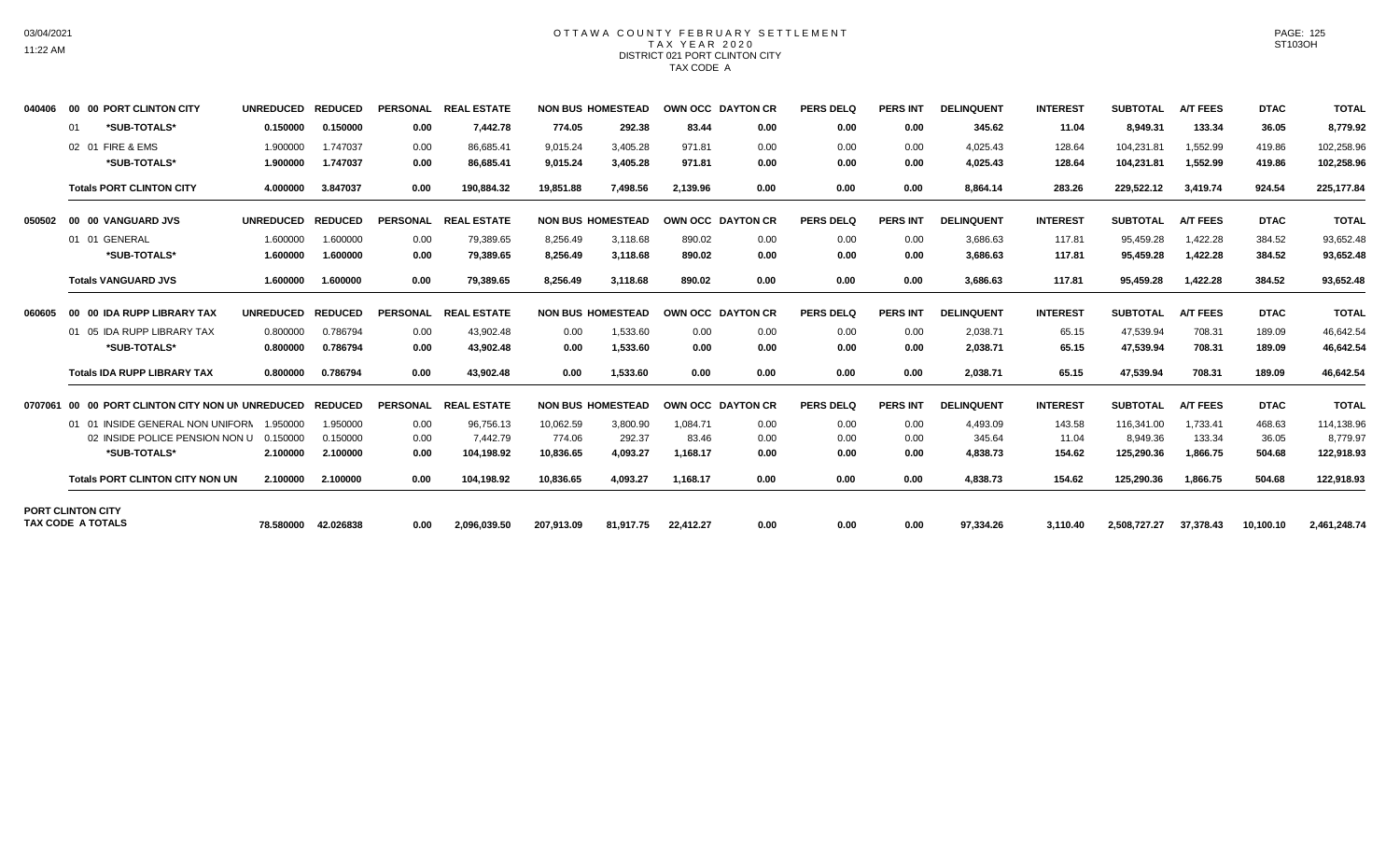# OTTAWA COUNTY FEBRUARY SETTLEMENT TAX YEAR 2020 DISTRICT 021 PORT CLINTON CITY TAX CODE B

| 010101 | 00 00 OTTAWA COUNTY            | <b>UNREDUCED</b>  | <b>REDUCED</b>      |            | PERSONAL REAL ESTATE | <b>NON BUS HOMESTEAD</b> |        | OWN OCC DAYTON CR |      | <b>PERS DELQ</b> | <b>PERS INT</b> | <b>DELINQUENT</b> | <b>INTEREST</b> | <b>SUBTOTAL</b> | <b>A/T FEES</b> | <b>DTAC</b> | <b>TOTAL</b> |
|--------|--------------------------------|-------------------|---------------------|------------|----------------------|--------------------------|--------|-------------------|------|------------------|-----------------|-------------------|-----------------|-----------------|-----------------|-------------|--------------|
|        | 01 01 O.C.B.M.R.               | 2.200000          | 1.883836            | 11,696.11  | 30,728.24            | 0.00                     | 18.00  | 9.82              | 0.00 | 1,585.61         | 0.00            | 936.93            | 0.05            | 44,974.76       | 670.10          | 344.39      | 43,960.27    |
|        | 02 O.C.B.M.R.                  | 1.400000          | 1.248331            | 7,442.98   | 20,362.18            | 0.00                     | 11.93  | 6.50              | 0.00 | 1,009.03         | 0.00            | 620.86            | 0.03            | 29,453.51       | 438.84          | 228.21      | 28,786.46    |
|        | 01 PARK DISTRICT               | 0.600000          | 0.595592            | 3,189.85   | 9,715.01             | 0.00                     | 5.69   | 0.00              | 0.00 | 432.44           | 0.00            | 296.22            | 0.02            | 13,639.23       | 203.22          | 108.88      | 13,327.13    |
|        | *SUB-TOTALS*                   | 4.200000          | 3.727759            | 22,328.94  | 60,805.43            | 0.00                     | 35.62  | 16.32             | 0.00 | 3,027.08         | 0.00            | 1,854.01          | 0.10            | 88,067.50       | 1,312.16        | 681.48      | 86,073.86    |
|        | 02 01 NURSING HOME             | 0.500000          | 0.485399            | 2.658.21   | 7.917.60             | 0.00                     | 4.64   | 2.53              | 0.00 | 360.37           | 0.00            | 241.41            | 0.01            | 11,184.77       | 166.65          | 88.74       | 10.929.38    |
|        | *SUB-TOTALS*                   | 0.500000          | 0.485399            | 2,658.21   | 7,917.60             | 0.00                     | 4.64   | 2.53              | 0.00 | 360.37           | 0.00            | 241.41            | 0.01            | 11,184.77       | 166.65          | 88.74       | 10,929.38    |
|        | 03 02 SENIOR PROGRAM           | 0.300000          | 0.286012            | 1,594.92   | 4,665.29             | 0.00                     | 2.73   | 1.49              | 0.00 | 216.22           | 0.00            | 142.25            | 0.01            | 6,622.91        | 98.68           | 52.29       | 6.471.94     |
|        | 03 SENIOR PROGRAM              | 0.200000          | 0.194640            | 1,063.28   | 3,174.88             | 0.00                     | 1.86   | 0.00              | 0.00 | 144.15           | 0.00            | 96.80             | 0.00            | 4,480.97        | 66.76           | 35.58       | 4,378.63     |
|        | *SUB-TOTALS*                   | 0.500000          | 0.480652            | 2,658.20   | 7,840.17             | 0.00                     | 4.59   | 1.49              | 0.00 | 360.37           | 0.00            | 239.05            | 0.01            | 11,103.88       | 165.44          | 87.87       | 10,850.57    |
|        | 04 01 INSIDE GENERAL           | 2.000000          | 2.000000            | 10,632.83  | 32,623.05            | 0.00                     | 19.11  | 10.42             | 0.00 | 1,441.47         | 0.00            | 994.70            | 0.05            | 45,721.63       | 681.22          | 365.63      | 44,674.78    |
|        | *SUB-TOTALS*                   | 2.000000          | 2.000000            | 10,632.83  | 32,623.05            | 0.00                     | 19.11  | 10.42             | 0.00 | 1,441.47         | 0.00            | 994.70            | 0.05            | 45,721.63       | 681.22          | 365.63      | 44,674.78    |
|        | 07 01 MENTAL HEALTH            | 0.700000          | 0.684293            | 3,721.49   | 11,161.86            | 0.00                     | 6.54   | 3.57              | 0.00 | 504.51           | 0.00            | 340.33            | 0.02            | 15,738.32       | 234.49          | 125.10      | 15,378.73    |
|        | 02 MENTAL HEALTH               | 0.300000          | 0.293268            | 1,594.92   | 4,783.65             | 0.00                     | 2.80   | 1.53              | 0.00 | 216.22           | 0.00            | 145.86            | 0.01            | 6,744.99        | 100.50          | 53.61       | 6,590.88     |
|        | 03 MENTAL HEALTH               | 0.200000          | 0.195512            | 1,063.28   | 3,189.10             | 0.00                     | 1.87   | 0.00              | 0.00 | 144.15           | 0.00            | 97.24             | 0.00            | 4,495.64        | 66.98           | 35.74       | 4,392.92     |
|        | *SUB-TOTALS*                   | 1.200000          | 1.173073            | 6,379.69   | 19,134.61            | 0.00                     | 11.21  | 5.10              | 0.00 | 864.88           | 0.00            | 583.43            | 0.03            | 26,978.95       | 401.97          | 214.45      | 26,362.53    |
|        | <b>Totals OTTAWA COUNTY</b>    | 8.400000          | 7.866883            | 44,657.87  | 128,320.86           | 0.00                     | 75.17  | 35.86             | 0.00 | 6,054.17         | 0.00            | 3,912.60          | 0.20            | 183,056.73      | 2,727.44        | 1,438.17    | 178,891.12   |
|        |                                |                   |                     |            |                      |                          |        |                   |      |                  |                 |                   |                 |                 |                 |             |              |
| 030304 | 00 00 PORT CLINTON CSD         | UNREDUCED REDUCED |                     |            | PERSONAL REAL ESTATE | <b>NON BUS HOMESTEAD</b> |        | OWN OCC DAYTON CR |      | <b>PERS DELQ</b> | <b>PERS INT</b> | <b>DELINQUENT</b> | <b>INTEREST</b> | <b>SUBTOTAL</b> | <b>A/T FEES</b> | <b>DTAC</b> | <b>TOTAL</b> |
|        | 00 01 GENERAL                  | 2.800000          | 2.800000            | 14,885.96  | 45,672.27            | 0.00                     | 26.75  | 14.59             | 0.00 | 2,018.05         | 0.00            | 1,392.58          | 0.07            | 64,010.27       | 953.71          | 511.88      | 62,544.68    |
|        | 02 PERMANENT IMPROVEMENT       | 0.700000          | 0.700000            | 3,721.49   | 11,418.07            | 0.00                     | 6.69   | 3.65              | 0.00 | 504.51           | 0.00            | 348.15            | 0.02            | 16,002.58       | 238.43          | 127.97      | 15,636.18    |
|        | *SUB-TOTALS*                   | 3.500000          | 3.500000            | 18,607.45  | 57,090.34            | 0.00                     | 33.44  | 18.24             | 0.00 | 2,522.56         | 0.00            | 1,740.73          | 0.09            | 80,012.85       | 1,192.14        | 639.85      | 78,180.86    |
|        | 01 01 GENERAL                  | 27.900000         | 6.269716            | 148,327.98 | 102,268.64           | 0.00                     | 59.91  | 32.67             | 0.00 | 20,108.44        | 0.00            | 3,118.25          | 0.16            | 273,916.05      | 4,081.17        | 1,146.19    | 268,688.69   |
|        | 02 GENERAL                     | 5.900000          | 2.582259            | 31,366.85  | 42,120.59            | 0.00                     | 24.67  | 13.45             | 0.00 | 4,252.32         | 0.00            | 1,284.29          | 0.07            | 79,062.24       | 1,177.98        | 472.07      | 77,412.19    |
|        | 03 GENERAL                     | 3.900000          | 1.935313            | 20,734.02  | 31,567.91            | 0.00                     | 18.49  | 10.08             | 0.00 | 2,810.86         | 0.00            | 962.53            | 0.05            | 56,103.94       | 835.91          | 353.80      | 54,914.23    |
|        | 04 GENERAL                     | 4.900000          | 3.312694            | 26,050.43  | 54,035.10            | 0.00                     | 31.65  | 17.26             | 0.00 | 3,531.59         | 0.00            | 1,647.57          | 0.08            | 85,313.68       | 1,271.12        | 605.61      | 83,436.95    |
|        | 05 GENERAL                     | 6.900000          | 4.965516            | 36,683.26  | 80,995.14            | 0.00                     | 47.45  | 25.87             | 0.00 | 4,973.06         | 0.00            | 2,469.61          | 0.13            | 125,194.52      | 1,865.32        | 907.77      | 122,421.43   |
|        | *SUB-TOTALS*                   | 49.500000         | 19.065498           | 263,162.54 | 310,987.38           | 0.00                     | 182.17 | 99.33             | 0.00 | 35,676.27        | 0.00            | 9,482.25          | 0.49            | 619,590.43      | 9,231.50        | 3,485.44    | 606,873.49   |
|        | 02 01 SUPPLIES                 | 2.300000          | 0.516858            | 12,227.75  | 8,430.74             | 0.00                     | 4.94   | 2.69              | 0.00 | 1,657.69         | 0.00            | 257.06            | 0.01            | 22,580.88       | 336.44          | 94.49       | 22,149.95    |
|        | *SUB-TOTALS*                   | 2.300000          | 0.516858            | 12,227.75  | 8,430.74             | 0.00                     | 4.94   | 2.69              | 0.00 | 1,657.69         | 0.00            | 257.06            | 0.01            | 22,580.88       | 336.44          | 94.49       | 22,149.95    |
|        | 04 01 PERMANENT IMPROVEMENT    | 0.300000          | 0.300000            | 1,594.92   | 4,893.46             | 0.00                     | 2.87   | 1.56              | 0.00 | 216.22           | 0.00            | 149.21            | 0.01            | 6,858.25        | 102.18          | 54.84       | 6,701.23     |
|        | *SUB-TOTALS*                   | 0.300000          | 0.300000            | 1,594.92   | 4,893.46             | 0.00                     | 2.87   | 1.56              | 0.00 | 216.22           | 0.00            | 149.21            | 0.01            | 6,858.25        | 102.18          | 54.84       | 6,701.23     |
|        | 07 01 EMERGENCY                | 2.630000          | 2.630000            | 13,982.17  | 42,899.31            | 0.00                     | 25.13  | 13.70             | 0.00 | 1,895.53         | 0.00            | 1,308.03          | 0.07            | 60,123.94       | 895.81          | 480.80      | 58,747.33    |
|        | *SUB-TOTALS*                   | 2.630000          | 2.630000            | 13,982.17  | 42,899.31            | 0.00                     | 25.13  | 13.70             | 0.00 | 1,895.53         | 0.00            | 1,308.03          | 0.07            | 60,123.94       | 895.81          | 480.80      | 58,747.33    |
|        | 09 01 BOND                     | 3.450000          | 3.450000            | 18,341.63  | 56,274.77            | 0.00                     | 32.97  | 17.98             | 0.00 | 2,486.53         | 0.00            | 1,715.86          | 0.09            | 78,869.83       | 1,175.11        | 630.71      | 77,064.01    |
|        | *SUB-TOTALS*                   | 3.450000          | 3.450000            | 18,341.63  | 56,274.77            | 0.00                     | 32.97  | 17.98             | 0.00 | 2,486.53         | 0.00            | 1,715.86          | 0.09            | 78,869.83       | 1,175.11        | 630.71      | 77,064.01    |
|        | <b>Totals PORT CLINTON CSD</b> |                   | 61.680000 29.462356 | 327,916.46 | 480,576.00           | 0.00                     | 281.52 | 153.50            | 0.00 | 44,454.80        | 0.00            | 14,653.14         | 0.76            | 868,036.18      | 12,933.18       | 5,386.13    | 849,716.87   |
| 040406 | 00 00 PORT CLINTON CITY        | UNREDUCED REDUCED |                     |            | PERSONAL REAL ESTATE | <b>NON BUS HOMESTEAD</b> |        | OWN OCC DAYTON CR |      | <b>PERS DELQ</b> | <b>PERS INT</b> | <b>DELINQUENT</b> | <b>INTEREST</b> | <b>SUBTOTAL</b> | <b>A/T FEES</b> | <b>DTAC</b> | <b>TOTAL</b> |
|        | 00 01 GENERAL                  | 1.950000          | 1.950000            | 10,367.01  | 31,807.48            | 0.00                     | 18.63  |                   | 0.00 | 1,405.43         | 0.00            | 969.84            |                 | 44,578.60       | 664.19          | 356.49      | 43,557.92    |
|        | *SUB-TOTALS*                   | 1.950000          | 1.950000            | 10,367.01  | 31,807.48            | 0.00                     | 18.63  | 10.16<br>10.16    | 0.00 | 1,405.43         | 0.00            | 969.84            | 0.05<br>0.05    | 44,578.60       | 664.19          | 356.49      | 43,557.92    |
|        | 01 01 INSIDE POLICE PENSION    |                   |                     |            |                      |                          |        |                   |      |                  |                 |                   |                 |                 |                 |             |              |
|        |                                | 0.150000          | 0.150000            | 797.46     | 2,446.73             | 0.00                     | 1.43   | 0.78              | 0.00 | 108.11           | 0.00            | 74.60             | 0.00            | 3,429.11        | 51.09           | 27.42       | 3,350.60     |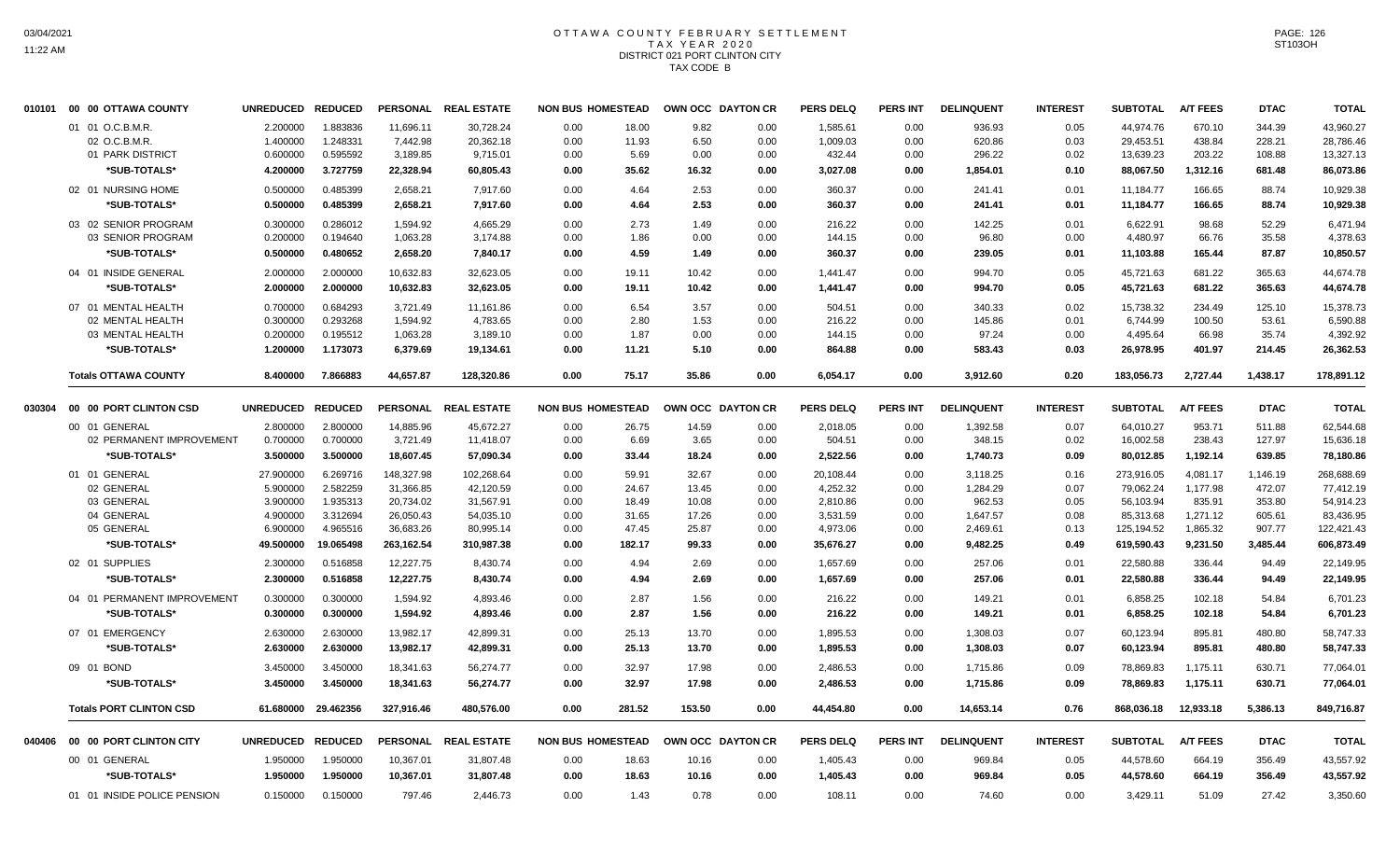## OTTAWA COUNTY FEBRUARY SETTLEMENT TAX YEAR 2020 DISTRICT 021 PORT CLINTON CITY TAX CODE B

| 040406  | 00 00 PORT CLINTON CITY                              | <b>UNREDUCED</b> | <b>REDUCED</b> | <b>PERSONAL</b> | <b>REAL ESTATE</b> | <b>NON BUS HOMESTEAD</b> |        |        | OWN OCC DAYTON CR | PERS DELO        | <b>PERS INT</b> | <b>DELINQUENT</b> | <b>INTEREST</b> | <b>SUBTOTAL</b> | <b>A/T FEES</b> | <b>DTAC</b> | <b>TOTAL</b> |
|---------|------------------------------------------------------|------------------|----------------|-----------------|--------------------|--------------------------|--------|--------|-------------------|------------------|-----------------|-------------------|-----------------|-----------------|-----------------|-------------|--------------|
|         | *SUB-TOTALS*<br>01                                   | 0.150000         | 0.150000       | 797.46          | 2,446.73           | 0.00                     | 1.43   | 0.78   | 0.00              | 108.11           | 0.00            | 74.60             | 0.00            | 3,429.11        | 51.09           | 27.42       | 3,350.60     |
|         | 02 01 FIRE & EMS                                     | 1.900000         | 1.896267       | 10.101.19       | 30.931.01          | 0.00                     | 18.12  | 9.88   | 0.00              | 1.369.39         | 0.00            | 943.11            | 0.05            | 43.372.75       | 646.23          | 346.67      | 42,379.85    |
|         | *SUB-TOTALS*                                         | 1.900000         | 1.896267       | 10,101.19       | 30.931.01          | 0.00                     | 18.12  | 9.88   | 0.00              | 1,369.39         | 0.00            | 943.11            | 0.05            | 43,372.75       | 646.23          | 346.67      | 42,379.85    |
|         | <b>Totals PORT CLINTON CITY</b>                      | 4.000000         | 3.996267       | 21,265.66       | 65,185.22          | 0.00                     | 38.18  | 20.82  | 0.00              | 2,882.93         | 0.00            | 1,987.55          | 0.10            | 91,380.46       | 1,361.51        | 730.58      | 89,288.37    |
| 050502  | 00 00 VANGUARD JVS                                   | <b>UNREDUCED</b> | <b>REDUCED</b> | <b>PERSONAL</b> | <b>REAL ESTATE</b> | <b>NON BUS HOMESTEAD</b> |        |        | OWN OCC DAYTON CR | <b>PERS DELQ</b> | <b>PERS INT</b> | <b>DELINQUENT</b> | <b>INTEREST</b> | <b>SUBTOTAL</b> | <b>A/T FEES</b> | <b>DTAC</b> | <b>TOTAL</b> |
|         | 01 01 GENERAL                                        | 1.600000         | 1.600000       | 8.506.26        | 26.098.44          | 0.00                     | 15.29  | 8.34   | 0.00              | 1,153.17         | 0.00            | 795.76            | 0.04            | 36.577.30       | 544.98          | 292.50      | 35,739.82    |
|         | *SUB-TOTALS*                                         | 1.600000         | 1.600000       | 8.506.26        | 26.098.44          | 0.00                     | 15.29  | 8.34   | 0.00              | 1.153.17         | 0.00            | 795.76            | 0.04            | 36.577.30       | 544.98          | 292.50      | 35,739.82    |
|         | <b>Totals VANGUARD JVS</b>                           | 1.600000         | 1.600000       | 8,506.26        | 26,098.44          | 0.00                     | 15.29  | 8.34   | 0.00              | 1,153.17         | 0.00            | 795.76            | 0.04            | 36,577.30       | 544.98          | 292.50      | 35,739.82    |
| 060605  | 00 00 IDA RUPP LIBRARY TAX                           | <b>UNREDUCED</b> | <b>REDUCED</b> | <b>PERSONAL</b> | <b>REAL ESTATE</b> | <b>NON BUS HOMESTEAD</b> |        |        | OWN OCC DAYTON CR | PERS DELO        | <b>PERS INT</b> | <b>DELINQUENT</b> | <b>INTEREST</b> | <b>SUBTOTAL</b> | <b>A/T FEES</b> | <b>DTAC</b> | <b>TOTAL</b> |
|         | 01 05 IDA RUPP LIBRARY TAX                           | 0.800000         | 0.790610       | 4,253.13        | 12.896.06          | 0.00                     | 7.55   | 0.00   | 0.00              | 576.59           | 0.00            | 393.21            | 0.02            | 18,126.56       | 270.07          | 144.54      | 17,711.95    |
|         | *SUB-TOTALS*                                         | 0.800000         | 0.790610       | 4,253.13        | 12,896.06          | 0.00                     | 7.55   | 0.00   | 0.00              | 576.59           | 0.00            | 393.21            | 0.02            | 18,126.56       | 270.07          | 144.54      | 17,711.95    |
|         | <b>Totals IDA RUPP LIBRARY TAX</b>                   | 0.800000         | 0.790610       | 4.253.13        | 12.896.06          | 0.00                     | 7.55   | 0.00   | 0.00              | 576.59           | 0.00            | 393.21            | 0.02            | 18.126.56       | 270.07          | 144.54      | 17.711.95    |
| 0707061 | 00 00 PORT CLINTON CITY NON UN UNREDUCED             |                  | <b>REDUCED</b> | <b>PERSONAL</b> | <b>REAL ESTATE</b> | <b>NON BUS HOMESTEAD</b> |        |        | OWN OCC DAYTON CR | <b>PERS DELQ</b> | <b>PERS INT</b> | <b>DELINQUENT</b> | <b>INTEREST</b> | <b>SUBTOTAL</b> | <b>A/T FEES</b> | <b>DTAC</b> | <b>TOTAL</b> |
|         | 01 01 INSIDE GENERAL NON UNIFORN                     | 1.950000         | 1.950000       | 10.367.01       | 31.807.48          | 0.00                     | 18.63  | 10.16  | 0.00              | 1,405.43         | 0.00            | 969.84            | 0.05            | 44.578.60       | 664.19          | 356.49      | 43,557.92    |
|         | 02 INSIDE POLICE PENSION NON U                       | 0.150000         | 0.150000       | 797.51          | 2.446.72           | 0.00                     | 1.44   | 0.79   | 0.00              | 108.08           | 0.00            | 74.61             | $-0.01$         | 3,429.14        | 51.09           | 27.42       | 3,350.63     |
|         | *SUB-TOTALS*                                         | 2.100000         | 2.100000       | 11,164.52       | 34,254.20          | 0.00                     | 20.07  | 10.95  | 0.00              | 1,513.51         | 0.00            | 1,044.45          | 0.04            | 48,007.74       | 715.28          | 383.91      | 46,908.55    |
|         | <b>Totals PORT CLINTON CITY NON UN</b>               | 2.100000         | 2.100000       | 11,164.52       | 34.254.20          | 0.00                     | 20.07  | 10.95  | 0.00              | 1.513.51         | 0.00            | 1.044.45          | 0.04            | 48,007.74       | 715.28          | 383.91      | 46,908.55    |
|         | <b>PORT CLINTON CITY</b><br><b>TAX CODE B TOTALS</b> | 78,580000        | 45.816116      | 417.763.90      | 747.330.78         | 0.00                     | 437.78 | 229.47 | 0.00              | 56.635.17        | 0.00            | 22.786.71         | 1.16            | 1.245.184.97    | 18.552.46       | 8.375.83    | 1,218,256.68 |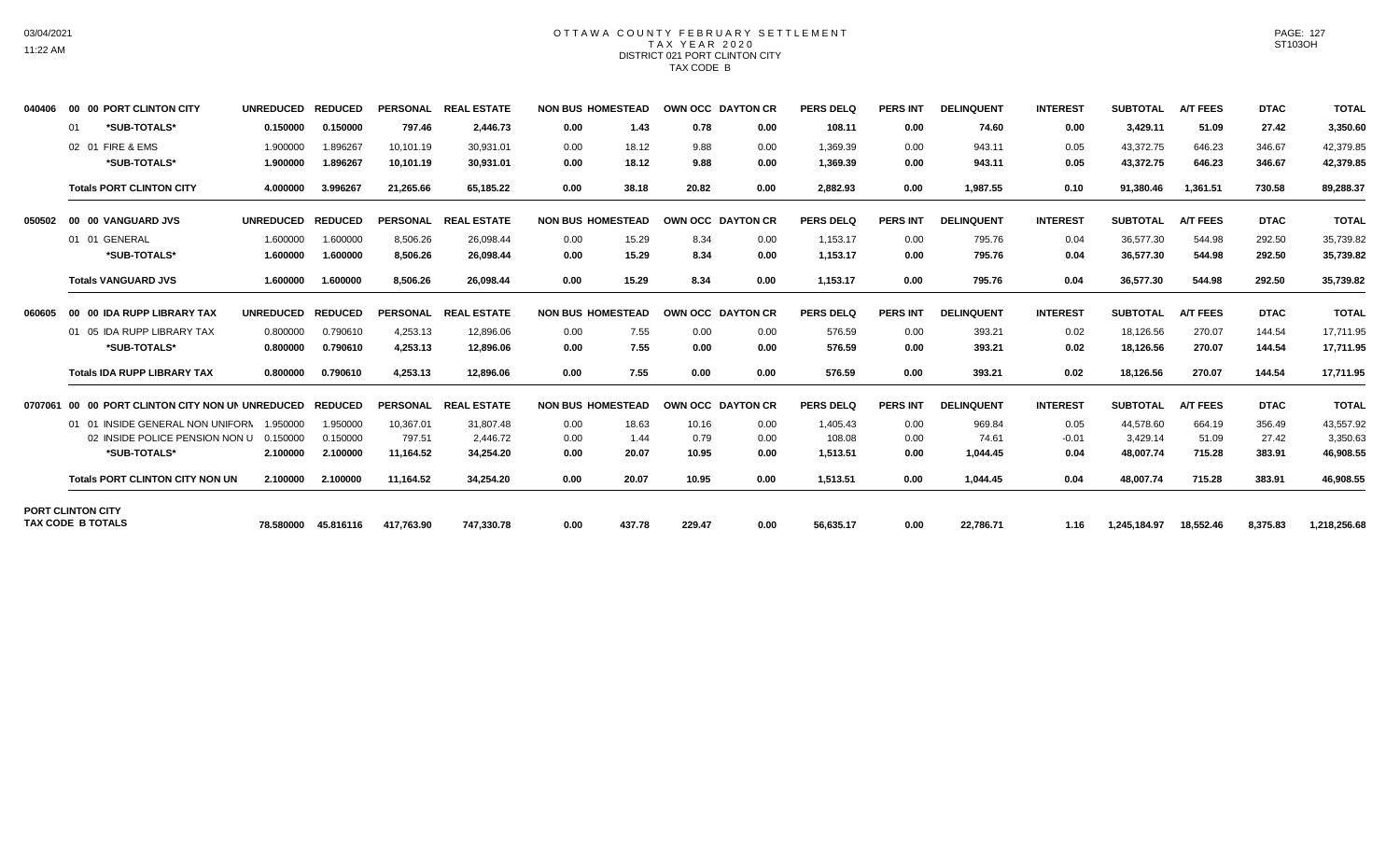#### OTTAWA COUNTY FEBRUARY SETTLEMENT T A X Y E A R 2 0 2 0 DISTRICT 021 PORT CLINTON CITY **DISTRICT**

|        | 010101 00 00 OTTAWA COUNTY       | UNREDUCED REDUCED |                        | PERSONAL REAL ESTATE     |                        | <b>NON BUS HOMESTEAD</b> |                      | OWN OCC DAYTON CR | <b>PERS DELQ</b>     | <b>PERS INT</b> | <b>DELINQUENT</b>     | <b>INTEREST</b>  | <b>SUBTOTAL</b>          | <b>A/T FEES</b>      | <b>DTAC</b>          | <b>TOTAL</b>             |
|--------|----------------------------------|-------------------|------------------------|--------------------------|------------------------|--------------------------|----------------------|-------------------|----------------------|-----------------|-----------------------|------------------|--------------------------|----------------------|----------------------|--------------------------|
|        | 01 01 O.C.B.M.R<br>02 O.C.B.M.R. |                   | 11,696.11<br>7,442.98  | 90,439.18<br>64,984.62   | 6.209.91<br>4,640.71   | 2,363.64<br>1,764.84     | 679.23<br>506.75     | 0.00<br>0.00      | 1,585.61<br>1,009.03 | 0.00<br>0.00    | 3,709.74<br>2,693.00  | 88.66<br>66.25   | 116,772.08<br>83,108.18  | 1,739.83<br>1,238.26 | 633.60<br>444.34     | 114,398.65<br>81,425.58  |
|        | 01 PARK DISTRICT                 |                   | 3,189.85               | 42,906.61                | 0.00                   | 1,165.14                 | 0.00                 | 0.00              | 432.44               | 0.00            | 1,837.55              | 49.27            | 49,580.86                | 738.73               | 251.83               | 48,590.30                |
|        | *SUB-TOTALS*                     |                   | 22,328.94              | 198,330.41               | 10,850.62              | 5,293.62                 | 1,185.98             | 0.00              | 3,027.08             | 0.00            | 8,240.29              | 204.18           | 249,461.12               | 3,716.82             | 1,329.77             | 244,414.53               |
|        | 02 01 NURSING HOME               |                   | 2,658.21               | 29,354.94                | 2,229.47               | 846.77                   | 242.86               | 0.00              | 360.37               | 0.00            | 1,236.90              | 31.82            | 36,961.34                | 550.70               | 192.57               | 36,218.07                |
|        | *SUB-TOTALS*                     |                   | 2,658.21               | 29,354.94                | 2,229.47               | 846.77                   | 242.86               | 0.00              | 360.37               | 0.00            | 1,236.90              | 31.82            | 36,961.34                | 550.70               | 192.57               | 36,218.07                |
|        | 03 02 SENIOR PROGRAM             |                   | 1.594.92               | 15,768.03                | 1,154.68               | 438.88                   | 125.96               | 0.00              | 216.22               | 0.00            | 657.83                | 16.49            | 19.973.01                | 297.59               | 106.07               | 19,569.35                |
|        | 03 SENIOR PROGRAM                |                   | 1,063.28               | 12,842.09                | 0.00                   | 339.55                   | 0.00                 | 0.00              | 144.15               | 0.00            | 545.72                | 14.35            | 14,949.14                | 222.73               | 77.22                | 14,649.19                |
|        | *SUB-TOTALS*                     |                   | 2,658.20               | 28,610.12                | 1,154.68               | 778.43                   | 125.96               | 0.00              | 360.37               | 0.00            | 1,203.55              | 30.84            | 34,922.15                | 520.32               | 183.29               | 34,218.54                |
|        | 04 01 INSIDE GENERAL             |                   | 10,632.83              | 131,860.11               | 10,320.61              | 3,917.46                 | 1,122.94             | 0.00              | 1,441.47             | 0.00            | 5,602.99              | 147.31           | 165,045.72               | 2,459.07             | 846.28               | 161,740.37               |
|        | *SUB-TOTALS*                     |                   | 10,632.83              | 131,860.11               | 10,320.61              | 3,917.46                 | 1,122.94             | 0.00              | 1,441.47             | 0.00            | 5,602.99              | 147.31           | 165,045.72               | 2,459.07             | 846.28               | 161,740.37               |
|        | 07 01 MENTAL HEALTH              |                   | 3,721.49               | 42.605.17                | 3,270.09               | 1.241.74                 | 356.07               | 0.00              | 504.51               | 0.00            | 1,800.47              | 46.68            | 53.546.22                | 797.80               | 277.39               | 52.471.03                |
|        | 02 MENTAL HEALTH                 |                   | 1,594.92               | 18,259.35                | 1,401.47               | 532.17                   | 152.60               | 0.00              | 216.22               | 0.00            | 771.63                | 20.01            | 22,948.37                | 341.92               | 118.88               | 22,487.57                |
|        | 03 MENTAL HEALTH                 |                   | 1,063.28               | 13,294.34                | 0.00                   | 354.87                   | 0.00                 | 0.00              | 144.15               | 0.00            | 566.50                | 15.00            | 15,438.14                | 230.02               | 79.26                | 15,128.86                |
|        | *SUB-TOTALS*                     |                   | 6,379.69               | 74,158.86                | 4,671.56               | 2,128.78                 | 508.67               | 0.00              | 864.88               | 0.00            | 3,138.60              | 81.69            | 91,932.73                | 1,369.74             | 475.53               | 90,087.46                |
|        | <b>Totals OTTAWA COUNTY</b>      |                   | 44,657.87              | 462,314.44               | 29,226.94              | 12,965.06                | 3,186.41             | 0.00              | 6,054.17             | 0.00            | 19,422.33             | 495.84           | 578,323.06               | 8,616.65             | 3,027.44             | 566,678.97               |
| 030304 | 00 00 PORT CLINTON CSD           | UNREDUCED REDUCED |                        | PERSONAL REAL ESTATE     |                        | <b>NON BUS HOMESTEAD</b> |                      | OWN OCC DAYTON CR | <b>PERS DELQ</b>     | <b>PERS INT</b> | <b>DELINQUENT</b>     | <b>INTEREST</b>  | <b>SUBTOTAL</b>          | <b>A/T FEES</b>      | <b>DTAC</b>          | <b>TOTAL</b>             |
|        | 00 01 GENERAL                    |                   | 14,885.96              | 184,604.16               | 14,448.85              | 5,484.45                 | 1,572.12             | 0.00              | 2,018.05             | 0.00            | 7,844.19              | 206.24           | 231,064.02               | 3,442.70             | 1,184.79             | 226,436.53               |
|        | 02 PERMANENT IMPROVEMENT         |                   | 3,721.49               | 46,151.04                | 3,612.21               | 1,371.11                 | 393.03               | 0.00              | 504.51               | 0.00            | 1,961.05              | 51.56            | 57,766.00                | 860.68               | 296.20               | 56,609.12                |
|        | *SUB-TOTALS*                     |                   | 18,607.45              | 230,755.20               | 18,061.06              | 6,855.56                 | 1,965.15             | 0.00              | 2,522.56             | 0.00            | 9,805.24              | 257.80           | 288,830.02               | 4,303.38             | 1,480.99             | 283,045.65               |
|        | 01 01 GENERAL                    |                   | 148,327.98             | 457,069.66               | 36,899.15              | 13,997.65                | 4,010.26             | 0.00              | 20,108.44            | 0.00            | 19,594.22             | 526.66           | 700,534.02               | 10,437.50            | 2,864.64             | 687,231.88               |
|        | 02 GENERAL                       |                   | 31,366.85              | 143,098.02               | 10,501.61              | 3,991.39                 | 1,145.48             | 0.00              | 4,252.32             | 0.00            | 5,973.40              | 149.91           | 200,478.98               | 2,987.01             | 961.15               | 196,530.82               |
|        | 03 GENERAL                       |                   | 20,734.02              | 107,843.30               | 7,932.61               | 3,014.84                 | 865.19               | 0.00              | 2,810.86             | 0.00            | 4,504.55              | 113.24           | 147,818.61               | 2,202.40             | 723.24               | 144,892.97               |
|        | 04 GENERAL<br>05 GENERAL         |                   | 26,050.43<br>36,683.26 | 169,035.22<br>258,131.81 | 11,959.96<br>18,422.13 | 4,549.23<br>7,005.95     | 1,306.50<br>2,011.71 | 0.00<br>0.00      | 3,531.59<br>4,973.06 | 0.00<br>0.00    | 6,987.86<br>10,695.34 | 170.73<br>262.99 | 223,591.52<br>338,186.25 | 3,331.37<br>5,038.76 | 1,162.61<br>1,765.72 | 219,097.54<br>331,381.77 |
|        | *SUB-TOTALS*                     |                   | 263,162.54             | 1,135,178.01             | 85,715.46              | 32,559.06                | 9,339.14             | 0.00              | 35,676.27            | 0.00            | 47,755.37             | 1,223.53         | 1,610,609.38             | 23,997.04            | 7,477.36             | 1,579,134.98             |
|        | 02 01 SUPPLIES                   |                   | 12,227.75              | 37,679.57                | 3,041.87               | 1,153.93                 | 330.59               | 0.00              | 1,657.69             | 0.00            | 1,615.29              | 43.41            | 57,750.10                | 860.44               | 236.16               | 56,653.50                |
|        | *SUB-TOTALS*                     |                   | 12,227.75              | 37,679.57                | 3,041.87               | 1,153.93                 | 330.59               | 0.00              | 1,657.69             | 0.00            | 1,615.29              | 43.41            | 57,750.10                | 860.44               | 236.16               | 56,653.50                |
|        | 04 01 PERMANENT IMPROVEMENT      |                   |                        |                          |                        |                          |                      |                   |                      |                 |                       |                  |                          |                      |                      |                          |
|        | *SUB-TOTALS*                     |                   | 1,594.92<br>1,594.92   | 19,779.02<br>19,779.02   | 1,548.09<br>1,548.09   | 587.62<br>587.62         | 168.44<br>168.44     | 0.00<br>0.00      | 216.22<br>216.22     | 0.00<br>0.00    | 840.45<br>840.45      | 22.10<br>22.10   | 24,756.86<br>24,756.86   | 368.86<br>368.86     | 126.94<br>126.94     | 24,261.06<br>24,261.06   |
|        |                                  |                   |                        |                          |                        |                          |                      |                   |                      |                 |                       |                  |                          |                      |                      |                          |
|        | 07 01 EMERGENCY                  |                   | 13,982.17              | 173,396.05               | 13,571.60              | 5,151.47                 | 1,476.67             | 0.00              | 1,895.53             | 0.00            | 7,367.94              | 193.72           | 217,035.15               | 3,233.69             | 1,112.85             | 212,688.61               |
|        | *SUB-TOTALS*                     |                   | 13,982.17              | 173,396.05               | 13,571.60              | 5,151.47                 | 1,476.67             | 0.00              | 1,895.53             | 0.00            | 7,367.94              | 193.72           | 217,035.15               | 3,233.69             | 1,112.85             | 212,688.61               |
|        | 09 01 BOND                       |                   | 18,341.63              | 227,458.70               | 17,803.05              | 6,757.63                 | 1,937.08             | 0.00              | 2,486.53             | 0.00            | 9,665.17              | 254.12           | 284,703.91               | 4,241.91             | 1,459.83             | 279,002.17               |
|        | *SUB-TOTALS*                     |                   | 18,341.63              | 227,458.70               | 17,803.05              | 6,757.63                 | 1,937.08             | 0.00              | 2,486.53             | 0.00            | 9,665.17              | 254.12           | 284,703.91               | 4,241.91             | 1,459.83             | 279,002.17               |
|        | <b>Totals PORT CLINTON CSD</b>   |                   | 327,916.46             | 1,824,246.55             | 139,741.13             | 53,065.27                | 15,217.07            | 0.00              | 44,454.80            | 0.00            | 77,049.46             | 1.994.68         | 2,483,685.42             | 37,005.32            | 11,894.13            | 2,434,785.97             |
| 040406 | 00 00 PORT CLINTON CITY          | UNREDUCED REDUCED | <b>PERSONAL</b>        | <b>REAL ESTATE</b>       |                        | <b>NON BUS HOMESTEAD</b> |                      | OWN OCC DAYTON CR | <b>PERS DELQ</b>     | <b>PERS INT</b> | <b>DELINQUENT</b>     | <b>INTEREST</b>  | <b>SUBTOTAL</b>          | <b>A/T FEES</b>      | <b>DTAC</b>          | <b>TOTAL</b>             |
|        | 00 01 GENERAL                    |                   | 10,367.01              | 128,563.61               | 10,062.59              | 3,819.53                 | 1,094.87             | 0.00              | 1,405.43             | 0.00            | 5,462.93              | 143.63           | 160,919.60               | 2,397.60             | 825.12               | 157,696.88               |
|        | *SUB-TOTALS*                     |                   | 10,367.01              | 128,563.61               | 10,062.59              | 3,819.53                 | 1,094.87             | 0.00              | 1,405.43             | 0.00            | 5,462.93              | 143.63           | 160,919.60               | 2,397.60             | 825.12               | 157,696.88               |
|        | 01 01 INSIDE POLICE PENSION      |                   | 797.46                 | 9.889.51                 | 774.05                 | 293.81                   | 84.22                | 0.00              | 108.11               | 0.00            | 420.22                | 11.04            | 12,378.42                | 184.43               | 63.47                | 12,130.52                |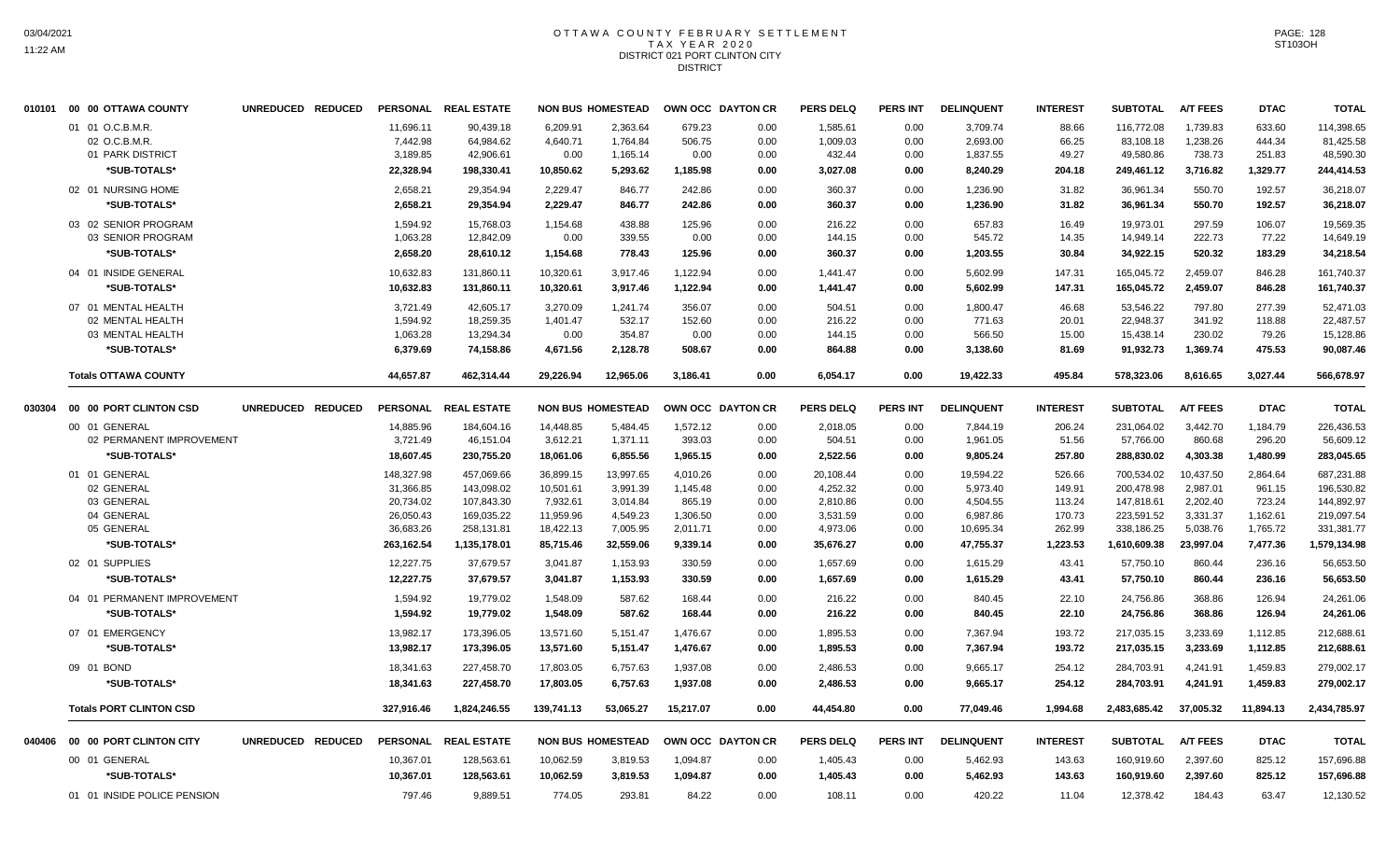## OTTAWA COUNTY FEBRUARY SETTLEMENT TAX YEAR 2020 DISTRICT 021 PORT CLINTON CITY **DISTRICT**

| 040406  | 00 00 PORT CLINTON CITY                            | <b>UNREDUCED</b><br><b>REDUCED</b> | <b>PERSONAL</b> | <b>REAL ESTATE</b> |            | <b>NON BUS HOMESTEAD</b> | OWN OCC DAYTON CR |      | <b>PERS DELQ</b> | <b>PERS INT</b> | <b>DELINQUENT</b> | <b>INTEREST</b> | <b>SUBTOTAL</b> | <b>A/T FEES</b> | <b>DTAC</b> | <b>TOTAL</b> |
|---------|----------------------------------------------------|------------------------------------|-----------------|--------------------|------------|--------------------------|-------------------|------|------------------|-----------------|-------------------|-----------------|-----------------|-----------------|-------------|--------------|
|         | *SUB-TOTALS*<br>01                                 |                                    | 797.46          | 9,889.51           | 774.05     | 293.81                   | 84.22             | 0.00 | 108.11           | 0.00            | 420.22            | 11.04           | 12,378.42       | 184.43          | 63.47       | 12,130.52    |
|         | 02 01 FIRE & EMS                                   |                                    | 10,101.19       | 117,616.42         | 9,015.24   | 3,423.40                 | 981.69            | 0.00 | 1,369.39         | 0.00            | 4,968.54          | 128.69          | 147,604.56      | 2,199.22        | 766.53      | 144,638.81   |
|         | *SUB-TOTALS*                                       |                                    | 10,101.19       | 117.616.42         | 9,015.24   | 3,423.40                 | 981.69            | 0.00 | 1,369.39         | 0.00            | 4.968.54          | 128.69          | 147,604.56      | 2,199.22        | 766.53      | 144,638.81   |
|         | <b>Totals PORT CLINTON CITY</b>                    |                                    | 21,265.66       | 256,069.54         | 19,851.88  | 7,536.74                 | 2.160.78          | 0.00 | 2,882.93         | 0.00            | 10.851.69         | 283.36          | 320,902.58      | 4.781.25        | 1,655.12    | 314,466.21   |
| 050502  | 00 00 VANGUARD JVS                                 | <b>UNREDUCED</b><br><b>REDUCED</b> | <b>PERSONAL</b> | <b>REAL ESTATE</b> |            | <b>NON BUS HOMESTEAD</b> | OWN OCC DAYTON CR |      | <b>PERS DELQ</b> | <b>PERS INT</b> | <b>DELINQUENT</b> | <b>INTEREST</b> | <b>SUBTOTAL</b> | <b>A/T FEES</b> | <b>DTAC</b> | <b>TOTAL</b> |
|         | 01 01 GENERAL                                      |                                    | 8.506.26        | 105,488.09         | 8,256.49   | 3.133.97                 | 898.36            | 0.00 | 1,153.17         | 0.00            | 4,482.39          | 117.85          | 132,036.58      | 1.967.26        | 677.02      | 129,392.30   |
|         | *SUB-TOTALS*                                       |                                    | 8,506.26        | 105,488.09         | 8,256.49   | 3,133.97                 | 898.36            | 0.00 | 1,153.17         | 0.00            | 4,482.39          | 117.85          | 132,036.58      | 1,967.26        | 677.02      | 129,392.30   |
|         | <b>Totals VANGUARD JVS</b>                         |                                    | 8,506.26        | 105,488.09         | 8,256.49   | 3,133.97                 | 898.36            | 0.00 | 1,153.17         | 0.00            | 4,482.39          | 117.85          | 132,036.58      | 1,967.26        | 677.02      | 129,392.30   |
| 060605  | 00 00 IDA RUPP LIBRARY TAX                         | <b>UNREDUCED</b><br><b>REDUCED</b> | <b>PERSONAL</b> | <b>REAL ESTATE</b> |            | <b>NON BUS HOMESTEAD</b> | OWN OCC DAYTON CR |      | <b>PERS DELQ</b> | <b>PERS INT</b> | <b>DELINQUENT</b> | <b>INTEREST</b> | <b>SUBTOTAL</b> | <b>A/T FEES</b> | <b>DTAC</b> | <b>TOTAL</b> |
|         | 01 05 IDA RUPP LIBRARY TAX                         |                                    | 4,253.13        | 56,798.54          | 0.00       | 1,541.15                 | 0.00              | 0.00 | 576.59           | 0.00            | 2,431.92          | 65.17           | 65,666.50       | 978.38          | 333.63      | 64,354.49    |
|         | *SUB-TOTALS*                                       |                                    | 4.253.13        | 56.798.54          | 0.00       | 1,541.15                 | 0.00              | 0.00 | 576.59           | 0.00            | 2,431.92          | 65.17           | 65.666.50       | 978.38          | 333.63      | 64,354.49    |
|         | <b>Totals IDA RUPP LIBRARY TAX</b>                 |                                    | 4,253.13        | 56.798.54          | 0.00       | 1,541.15                 | 0.00              | 0.00 | 576.59           | 0.00            | 2.431.92          | 65.17           | 65,666.50       | 978.38          | 333.63      | 64,354.49    |
| 0707061 | 00 00 PORT CLINTON CITY NON UN UNREDUCED           | <b>REDUCED</b>                     | <b>PERSONAL</b> | <b>REAL ESTATE</b> |            | <b>NON BUS HOMESTEAD</b> | OWN OCC DAYTON CR |      | <b>PERS DELQ</b> | <b>PERS INT</b> | <b>DELINQUENT</b> | <b>INTEREST</b> | <b>SUBTOTAL</b> | <b>A/T FEES</b> | <b>DTAC</b> | <b>TOTAL</b> |
|         | 01 01 INSIDE GENERAL NON UNIFORM                   |                                    | 10.367.01       | 128.563.61         | 10.062.59  | 3.819.53                 | 1.094.87          | 0.00 | 1.405.43         | 0.00            | 5,462.93          | 143.63          | 160.919.60      | 2.397.60        | 825.12      | 157,696.88   |
|         | 02 INSIDE POLICE PENSION NON U                     |                                    | 797.51          | 9,889.51           | 774.06     | 293.81                   | 84.25             | 0.00 | 108.08           | 0.00            | 420.25            | 11.03           | 12,378.50       | 184.43          | 63.47       | 12,130.60    |
|         | *SUB-TOTALS*                                       |                                    | 11.164.52       | 138.453.12         | 10.836.65  | 4.113.34                 | 1,179.12          | 0.00 | 1,513.51         | 0.00            | 5,883.18          | 154.66          | 173,298.10      | 2,582.03        | 888.59      | 169,827.48   |
|         | <b>Totals PORT CLINTON CITY NON UN</b>             |                                    | 11,164.52       | 138,453.12         | 10,836.65  | 4,113.34                 | 1,179.12          | 0.00 | 1,513.51         | 0.00            | 5,883.18          | 154.66          | 173,298.10      | 2,582.03        | 888.59      | 169,827.48   |
|         | <b>PORT CLINTON CITY</b><br><b>DISTRICT TOTALS</b> |                                    |                 |                    |            |                          |                   |      |                  |                 |                   |                 |                 |                 |             |              |
|         |                                                    |                                    | 417.763.90      | 2,843,370.28       | 207.913.09 | 82.355.53                | 22,641.74         | 0.00 | 56,635.17        | 0.00            | 120,120.97        | 3.111.56        | 3.753.912.24    | 55.930.89       | 18,475.93   | 3,679,505.42 |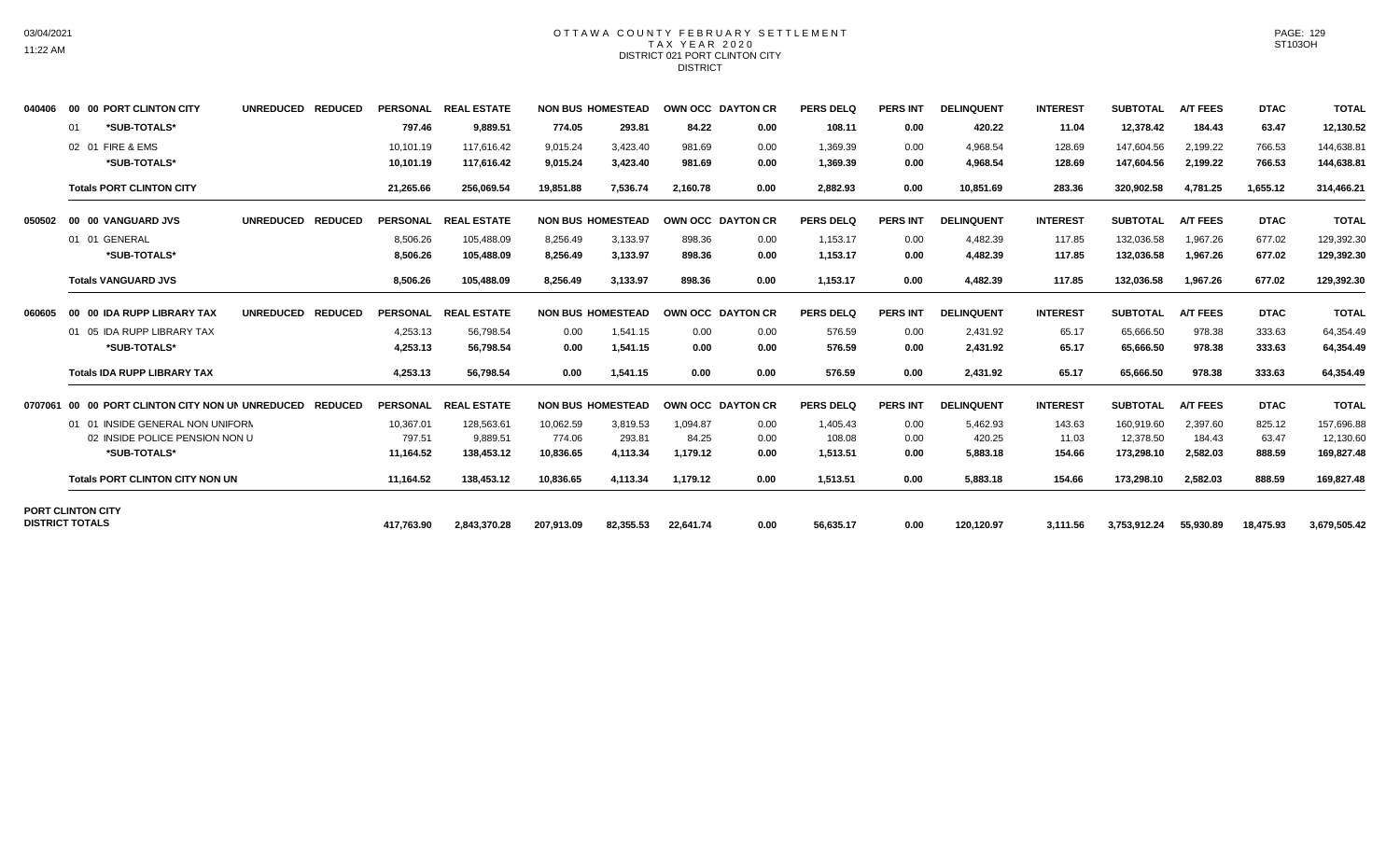# OTTAWA COUNTY FEBRUARY SETTLEMENT TAX YEAR 2020 DISTRICT 022 NORTH BASS TAX CODE A

| 010101 | 00 00 OTTAWA COUNTY                | <b>UNREDUCED</b> | <b>REDUCED</b> | <b>PERSONAL</b> | <b>REAL ESTATE</b>   | <b>NON BUS HOMESTEAD</b> |       |       | OWN OCC DAYTON CR | <b>PERS DELQ</b> | <b>PERS INT</b> | <b>DELINQUENT</b> | <b>INTEREST</b> | <b>SUBTOTAL</b> | <b>A/T FEES</b> | <b>DTAC</b> | <b>TOTAL</b> |
|--------|------------------------------------|------------------|----------------|-----------------|----------------------|--------------------------|-------|-------|-------------------|------------------|-----------------|-------------------|-----------------|-----------------|-----------------|-------------|--------------|
|        | 01 01 O.C.B.M.R.                   | 2.200000         | 1.203400       | 0.00            | 431.21               | 41.11                    | 14.06 | 2.96  | 0.00              | 0.00             | 0.00            | 29.93             | 0.00            | 519.27          | 7.74            | 3.04        | 508.49       |
|        | 02 O.C.B.M.R.                      | 1.400000         | 0.899310       | 0.00            | 322.24               | 30.72                    | 10.51 | 2.21  | 0.00              | 0.00             | 0.00            | 22.37             | 0.00            | 388.05          | 5.78            | 2.27        | 380.00       |
|        | 01 PARK DISTRICT                   | 0.600000         | 0.594840       | 0.00            | 238.74               | 0.00                     | 6.95  | 0.00  | 0.00              | 0.00             | 0.00            | 16.57             | 0.00            | 262.26          | 3.91            | 1.50        | 256.85       |
|        | *SUB-TOTALS*                       | 4.200000         | 2.697550       | 0.00            | 992.19               | 71.83                    | 31.52 | 5.17  | 0.00              | 0.00             | 0.00            | 68.87             | 0.00            | 1,169.58        | 17.43           | 6.81        | 1,145.34     |
|        | 02 01 NURSING HOME                 | 0.500000         | 0.432043       | 0.00            | 154.81               | 14.76                    | 5.05  | 1.06  | 0.00              | 0.00             | 0.00            | 10.75             | 0.00            | 186.43          | 2.78            | 1.09        | 182.56       |
|        | *SUB-TOTALS*                       | 0.500000         | 0.432043       | 0.00            | 154.81               | 14.76                    | 5.05  | 1.06  | 0.00              | 0.00             | 0.00            | 10.75             | 0.00            | 186.43          | 2.78            | 1.09        | 182.56       |
|        | 03 02 SENIOR PROGRAM               | 0.300000         | 0.223762       | 0.00            | 80.18                | 7.64                     | 2.61  | 0.55  | 0.00              | 0.00             | 0.00            | 5.57              | 0.00            | 96.55           | 1.44            | 0.57        | 94.54        |
|        | 03 SENIOR PROGRAM                  | 0.200000         | 0.173250       | 0.00            | 69.53                | 0.00                     | 2.02  | 0.00  | 0.00              | 0.00             | 0.00            | 4.83              | 0.00            | 76.38           | 1.14            | 0.44        | 74.80        |
|        | *SUB-TOTALS*                       | 0.500000         | 0.397012       | 0.00            | 149.71               | 7.64                     | 4.63  | 0.55  | 0.00              | 0.00             | 0.00            | 10.40             | 0.00            | 172.93          | 2.58            | 1.01        | 169.34       |
|        | 04 01 INSIDE GENERAL               | 2.000000         | 2.000000       | 0.00            | 716.65               | 68.32                    | 23.37 | 4.92  | 0.00              | 0.00             | 0.00            | 49.75             | 0.00            | 863.01          | 12.86           | 5.05        | 845.10       |
|        | *SUB-TOTALS*                       | 2.000000         | 2.000000       | 0.00            | 716.65               | 68.32                    | 23.37 | 4.92  | 0.00              | 0.00             | 0.00            | 49.75             | 0.00            | 863.01          | 12.86           | 5.05        | 845.10       |
|        | 07 01 MENTAL HEALTH                | 0.700000         | 0.633701       | 0.00            | 227.07               | 21.65                    | 7.41  | 1.56  | 0.00              | 0.00             | 0.00            | 15.76             | 0.00            | 273.45          | 4.07            | 1.60        | 267.78       |
|        | 02 MENTAL HEALTH                   | 0.300000         | 0.271586       | 0.00            | 97.32                | 9.28                     | 3.17  | 0.67  | 0.00              | 0.00             | 0.00            | 6.76              | 0.00            | 117.20          | 1.75            | 0.69        | 114.76       |
|        | 03 MENTAL HEALTH                   | 0.200000         | 0.181100       | 0.00            | 72.69                | 0.00                     | 2.12  | 0.00  | 0.00              | 0.00             | 0.00            | 5.05              | 0.00            | 79.86           | 1.19            | 0.46        | 78.21        |
|        | *SUB-TOTALS*                       | 1.200000         | 1.086387       | 0.00            | 397.08               | 30.93                    | 12.70 | 2.23  | 0.00              | 0.00             | 0.00            | 27.57             | 0.00            | 470.51          | 7.01            | 2.75        | 460.75       |
|        | <b>Totals OTTAWA COUNTY</b>        | 8.400000         | 6.612992       | 0.00            | 2,410.44             | 193.48                   | 77.27 | 13.93 | 0.00              | 0.00             | 0.00            | 167.34            | 0.00            | 2,862.46        | 42.66           | 16.71       | 2,803.09     |
|        | 02021801 00 00 PUT IN BAY EXC CORP | <b>UNREDUCED</b> | <b>REDUCED</b> | <b>PERSONAL</b> | <b>REAL ESTATE</b>   | <b>NON BUS HOMESTEAD</b> |       |       | OWN OCC DAYTON CR | <b>PERS DELQ</b> | <b>PERS INT</b> | <b>DELINQUENT</b> | <b>INTEREST</b> | <b>SUBTOTAL</b> | <b>A/T FEES</b> | <b>DTAC</b> | <b>TOTAL</b> |
|        | 01 01 GENERAL                      | 1.500000         | 1.009415       | 0.00            | 361.70               | 34.48                    | 11.80 | 2.48  | 0.00              | 0.00             | 0.00            | 25.11             | 0.00            | 435.57          | 6.49            | 2.55        | 426.53       |
|        | 03 ROADS                           | 0.800000         | 0.797368       | 0.00            | 320.03               | 0.00                     | 9.32  | 0.00  | 0.00              | 0.00             | 0.00            | 22.22             | 0.00            | 351.57          | 5.24            | 2.01        | 344.32       |
|        | *SUB-TOTALS*                       | 2.300000         | 1.806783       | 0.00            | 681.73               | 34.48                    | 21.12 | 2.48  | 0.00              | 0.00             | 0.00            | 47.33             | 0.00            | 787.14          | 11.73           | 4.56        | 770.85       |
|        | 02 01 ROADS                        | 3.000000         | 0.117192       | 0.00            | 41.99                | 4.00                     | 1.37  | 0.29  | 0.00              | 0.00             | 0.00            | 2.91              | 0.00            | 50.56           | 0.75            | 0.30        | 49.51        |
|        | 02 ROADS                           | 1.000000         | 0.100548       | 0.00            | 36.03                | 3.43                     | 1.18  | 0.25  | 0.00              | 0.00             | 0.00            | 2.50              | 0.00            | 43.39           | 0.65            | 0.25        | 42.49        |
|        | *SUB-TOTALS*                       | 4.000000         | 0.217740       | 0.00            | 78.02                | 7.43                     | 2.55  | 0.54  | 0.00              | 0.00             | 0.00            | 5.41              | 0.00            | 93.95           | 1.40            | 0.55        | 92.00        |
|        | 03 01 CEMETERY                     | 0.450000         | 0.410909       | 0.00            | 164.92               | 0.00                     | 4.80  | 0.00  | 0.00              | 0.00             | 0.00            | 11.45             | 0.00            | 181.17          | 2.70            | 1.04        | 177.43       |
|        | *SUB-TOTALS*                       | 0.450000         | 0.410909       | 0.00            | 164.92               | 0.00                     | 4.80  | 0.00  | 0.00              | 0.00             | 0.00            | 11.45             | 0.00            | 181.17          | 2.70            | 1.04        | 177.43       |
|        | 04 01 DOCTOR'S RESIDENCE           | 0.250000         | 0.228498       | 0.00            | 91.71                | 0.00                     | 2.67  | 0.00  | 0.00              | 0.00             | 0.00            | 6.37              | 0.00            | 100.75          | 1.50            | 0.58        | 98.67        |
|        | *SUB-TOTALS*                       | 0.250000         | 0.228498       | 0.00            | 91.71                | 0.00                     | 2.67  | 0.00  | 0.00              | 0.00             | 0.00            | 6.37              | 0.00            | 100.75          | 1.50            | 0.58        | 98.67        |
|        | 05 01 EMS                          | 1.300000         | 1.187069       | 0.00            | 476.43               | 0.00                     | 13.87 | 0.00  | 0.00              | 0.00             | 0.00            | 33.07             | 0.00            | 523.37          | 7.80            | 3.00        | 512.57       |
|        | *SUB-TOTALS*                       | 1.300000         | 1.187069       | 0.00            | 476.43               | 0.00                     | 13.87 | 0.00  | 0.00              | 0.00             | 0.00            | 33.07             | 0.00            | 523.37          | 7.80            | 3.00        | 512.57       |
|        | 06 01 INSIDE GENERAL               | 0.300000         | 0.300000       | 0.00            | 107.50               | 10.25                    | 3.51  | 0.74  | 0.00              | 0.00             | 0.00            | 7.46              | 0.00            | 129.46          | 1.93            | 0.76        | 126.77       |
|        | *SUB-TOTALS*                       | 0.300000         | 0.300000       | 0.00            | 107.50               | 10.25                    | 3.51  | 0.74  | 0.00              | 0.00             | 0.00            | 7.46              | 0.00            | 129.46          | 1.93            | 0.76        | 126.77       |
|        | 07 02 INSIDE ROADS                 | 1.200000         | 1.200000       | 0.00            | 429.99               | 40.99                    | 14.02 | 2.95  | 0.00              | 0.00             | 0.00            | 29.85             | 0.00            | 517.80          | 7.71            | 3.03        | 507.06       |
|        | *SUB-TOTALS*                       | 1.200000         | 1.200000       | 0.00            | 429.99               | 40.99                    | 14.02 | 2.95  | 0.00              | 0.00             | 0.00            | 29.85             | 0.00            | 517.80          | 7.71            | 3.03        | 507.06       |
|        | 08 03 EMERGENCY MEDICAL            | 0.750000         | 0.517263       | 0.00            | 185.35               | 17.67                    | 6.04  | 1.27  | 0.00              | 0.00             | 0.00            | 12.87             | 0.00            | 223.20          | 3.33            | 1.31        | 218.56       |
|        | *SUB-TOTALS*                       | 0.750000         | 0.517263       | 0.00            | 185.35               | 17.67                    | 6.04  | 1.27  | 0.00              | 0.00             | 0.00            | 12.87             | 0.00            | 223.20          | 3.33            | 1.31        | 218.56       |
|        | <b>Totals PUT IN BAY EXC CORP</b>  | 10.550000        | 5.868262       | 0.00            | 2,215.65             | 110.82                   | 68.58 | 7.98  | 0.00              | 0.00             | 0.00            | 153.81            | 0.00            | 2,556.84        | 38.10           | 14.83       | 2,503.91     |
|        |                                    |                  |                |                 |                      |                          |       |       |                   |                  |                 |                   |                 |                 |                 |             |              |
| 030307 | 00 00 NORTH BASS LSD               | <b>UNREDUCED</b> | <b>REDUCED</b> |                 | PERSONAL REAL ESTATE | <b>NON BUS HOMESTEAD</b> |       |       | OWN OCC DAYTON CR | <b>PERS DELQ</b> | <b>PERS INT</b> | <b>DELINQUENT</b> | <b>INTEREST</b> | <b>SUBTOTAL</b> | <b>A/T FEES</b> | <b>DTAC</b> | <b>TOTAL</b> |
|        | 00 01 GENERAL                      | 5.600000         | 5.600000       | 0.00            | 2,006.62             | 191.31                   | 65.44 | 13.78 | 0.00              | 0.00             | 0.00            | 139.29            | 0.00            | 2,416.44        | 36.00           | 14.13       | 2,366.31     |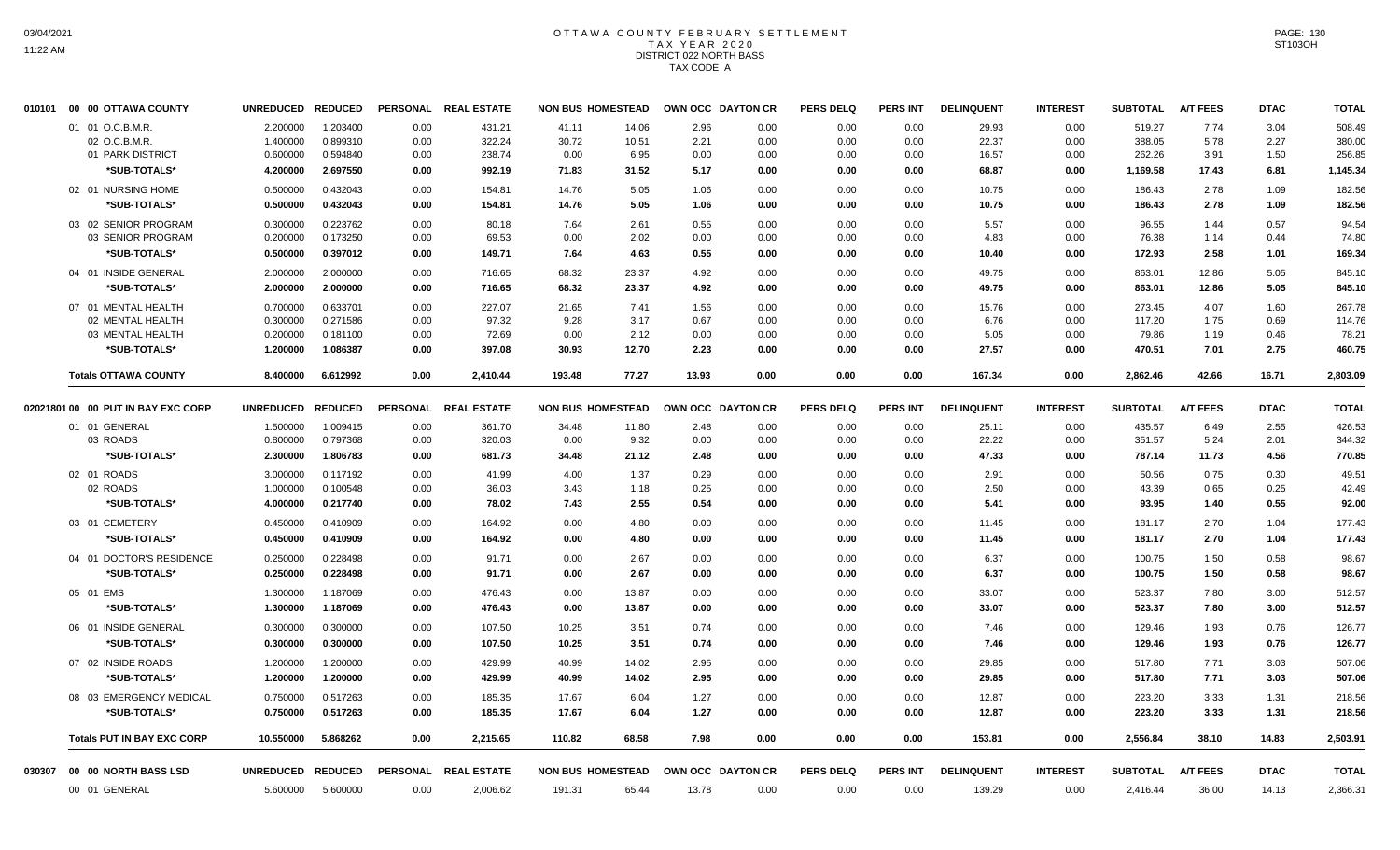# OTTAWA COUNTY FEBRUARY SETTLEMENT TAX YEAR 2020 DISTRICT 022 NORTH BASS TAX CODE A

| 030307            | 00 00 NORTH BASS LSD                     | <b>UNREDUCED</b> | <b>REDUCED</b>      |                 | PERSONAL REAL ESTATE | <b>NON BUS HOMESTEAD</b> |              | <b>OWN OCC DAYTON CR</b> | <b>PERS DELQ</b> | <b>PERS INT</b> | <b>DELINQUENT</b> | <b>INTEREST</b> | <b>SUBTOTAL</b> | <b>A/T FEES</b> | <b>DTAC</b> | <b>TOTAL</b> |
|-------------------|------------------------------------------|------------------|---------------------|-----------------|----------------------|--------------------------|--------------|--------------------------|------------------|-----------------|-------------------|-----------------|-----------------|-----------------|-------------|--------------|
|                   | *SUB-TOTALS*<br>$00 \,$                  | 5.600000         | 5.600000            | 0.00            | 2,006.62             | 191.31<br>65.44          | 13.78        | 0.00                     | 0.00             | 0.00            | 139.29            | 0.00            | 2,416.44        | 36.00           | 14.13       | 2,366.31     |
|                   | 01 01 GENERAL                            | 13.000000        | 13.000000           | 0.00            | 4.658.22             | 444.11<br>151.92         | 32.00        | 0.00                     | 0.00             | 0.00            | 323.35            | 0.00            | 5,609.60        | 83.58           | 32.81       | 5,493.21     |
|                   | *SUB-TOTALS*                             | 13.000000        | 13.000000           | 0.00            | 4,658.22             | 444.11<br>151.92         | 32.00        | 0.00                     | 0.00             | 0.00            | 323.35            | 0.00            | 5,609.60        | 83.58           | 32.81       | 5,493.21     |
|                   | <b>Totals NORTH BASS LSD</b>             | 18.600000        | 18,600000           | 0.00            | 6,664.84             | 635.42<br>217.36         | 45.78        | 0.00                     | 0.00             | 0.00            | 462.64            | 0.00            | 8,026.04        | 119.58          | 46.94       | 7,859.52     |
| 060605            | 00 00 IDA RUPP LIBRARY TAX               | <b>UNREDUCED</b> | <b>REDUCED</b>      | <b>PERSONAL</b> | <b>REAL ESTATE</b>   | <b>NON BUS HOMESTEAD</b> |              | OWN OCC DAYTON CR        | <b>PERS DELQ</b> | <b>PERS INT</b> | <b>DELINQUENT</b> | <b>INTEREST</b> | <b>SUBTOTAL</b> | <b>A/T FEES</b> | <b>DTAC</b> | <b>TOTAL</b> |
|                   | 01 05 IDA RUPP LIBRARY TAX               | 0.800000         | 0.786794            | 0.00            | 315.78               | 0.00                     | 9.19<br>0.00 | 0.00                     | 0.00             | 0.00            | 21.92             | 0.00            | 346.89          | 5.17            | 1.99        | 339.73       |
|                   | *SUB-TOTALS*                             | 0.800000         | 0.786794            | 0.00            | 315.78               | 0.00                     | 9.19<br>0.00 | 0.00                     | 0.00             | 0.00            | 21.92             | 0.00            | 346.89          | 5.17            | 1.99        | 339.73       |
|                   | <b>Totals IDA RUPP LIBRARY TAX</b>       | 0.800000         | 0.786794            | 0.00            | 315.78               | 0.00<br>9.19             | 0.00         | 0.00                     | 0.00             | 0.00            | 21.92             | 0.00            | 346.89          | 5.17            | 1.99        | 339.73       |
| 060606            | 00 00 PIB - NORTH BASS                   | <b>UNREDUCED</b> | <b>REDUCED</b>      |                 | PERSONAL REAL ESTATE | <b>NON BUS HOMESTEAD</b> |              | OWN OCC DAYTON CR        | <b>PERS DELO</b> | <b>PERS INT</b> | <b>DELINQUENT</b> | <b>INTEREST</b> | <b>SUBTOTAL</b> | <b>A/T FEES</b> | <b>DTAC</b> | <b>TOTAL</b> |
|                   | 01 01 REFUSE                             | 3.000000         | 2.748126            | 0.00            | 984.72               | 93.88<br>32.11           | 6.76         | 0.00                     | 0.00             | 0.00            | 68.35             | 0.00            | 1,185.82        | 17.67           | 6.94        | 1,161.21     |
|                   | *SUB-TOTALS*                             | 3.000000         | 2.748126            | 0.00            | 984.72               | 93.88<br>32.11           | 6.76         | 0.00                     | 0.00             | 0.00            | 68.35             | 0.00            | 1,185.82        | 17.67           | 6.94        | 1,161.21     |
|                   | <b>Totals PIB - NORTH BASS</b>           | 3.000000         | 2.748126            | 0.00            | 984.72               | 93.88<br>32.11           | 6.76         | 0.00                     | 0.00             | 0.00            | 68.35             | 0.00            | 1,185.82        | 17.67           | 6.94        | 1,161.21     |
| 080802            | 00 00 PUT IN BAY PARK DISTRICT UNREDUCED |                  | <b>REDUCED</b>      | <b>PERSONAL</b> | <b>REAL ESTATE</b>   | <b>NON BUS HOMESTEAD</b> |              | OWN OCC DAYTON CR        | <b>PERS DELQ</b> | <b>PERS INT</b> | <b>DELINQUENT</b> | <b>INTEREST</b> | <b>SUBTOTAL</b> | <b>A/T FEES</b> | <b>DTAC</b> | <b>TOTAL</b> |
|                   | 01 01 GENERAL FUND                       | 0.700000         | 0.700000            | 0.00            | 250.83               | 23.91                    | 8.18<br>1.72 | 0.00                     | 0.00             | 0.00            | 17.41             | 0.00            | 302.05          | 4.50            | 1.77        | 295.78       |
|                   | *SUB-TOTALS*                             | 0.700000         | 0.700000            | 0.00            | 250.83               | 23.91                    | 8.18<br>1.72 | 0.00                     | 0.00             | 0.00            | 17.41             | 0.00            | 302.05          | 4.50            | 1.77        | 295.78       |
|                   | <b>Totals PUT IN BAY PARK DISTRICT</b>   | 0.700000         | 0.700000            | 0.00            | 250.83               | 23.91<br>8.18            | 1.72         | 0.00                     | 0.00             | 0.00            | 17.41             | 0.00            | 302.05          | 4.50            | 1.77        | 295.78       |
| 080805            | 00 00 PIB PORT AUTHORITY                 | <b>UNREDUCED</b> | <b>REDUCED</b>      | <b>PERSONAL</b> | <b>REAL ESTATE</b>   | <b>NON BUS HOMESTEAD</b> |              | OWN OCC DAYTON CR        | <b>PERS DELQ</b> | <b>PERS INT</b> | <b>DELINQUENT</b> | <b>INTEREST</b> | <b>SUBTOTAL</b> | <b>A/T FEES</b> | <b>DTAC</b> | <b>TOTAL</b> |
|                   | 08 00 PIB PORT AUTHORITY                 | 0.450000         | 0.410909            | 0.00            | 147.22               | 14.07                    | 4.82<br>1.04 | 0.00                     | 0.00             | 0.00            | 10.21             | 0.00            | 177.36          | 2.64            | 1.04        | 173.68       |
|                   | *SUB-TOTALS*                             | 0.450000         | 0.410909            | 0.00            | 147.22               | 14.07                    | 4.82<br>1.04 | 0.00                     | 0.00             | 0.00            | 10.21             | 0.00            | 177.36          | 2.64            | 1.04        | 173.68       |
|                   | <b>Totals PIB PORT AUTHORITY</b>         | 0.450000         | 0.410909            | 0.00            | 147.22               | 14.07                    | 4.82<br>1.04 | 0.00                     | 0.00             | 0.00            | 10.21             | 0.00            | 177.36          | 2.64            | 1.04        | 173.68       |
| <b>NORTH BASS</b> |                                          |                  |                     |                 |                      |                          |              |                          |                  |                 |                   |                 |                 |                 |             |              |
|                   | <b>TAX CODE A TOTALS</b>                 |                  | 42.500000 35.727083 | 0.00            | 12.989.48            | 1.071.58<br>417.51       | 77.21        | 0.00                     | 0.00             | 0.00            | 901.68            | 0.00            | 15.457.46       | 230.32          | 90.22       | 15,136.92    |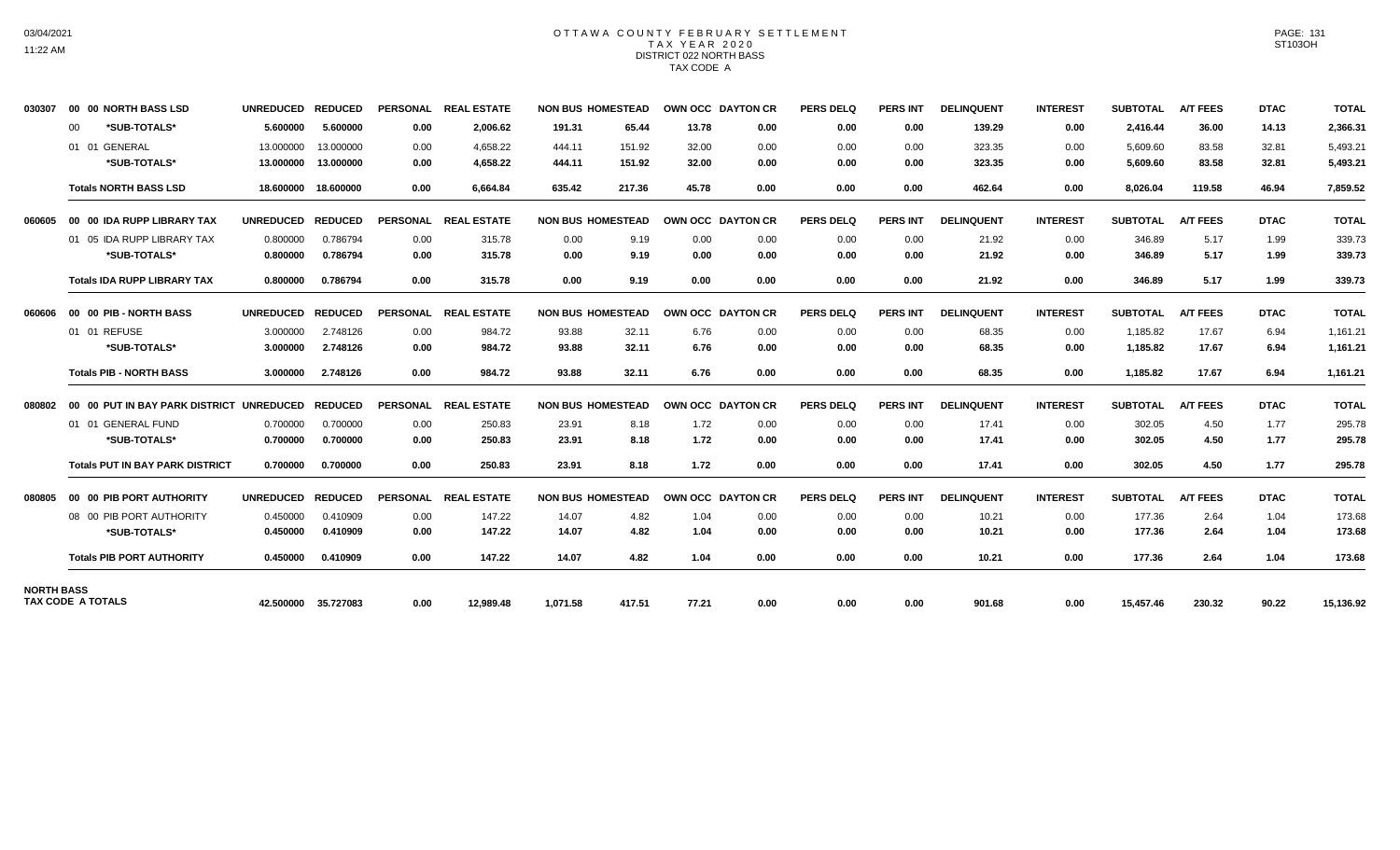# OTTAWA COUNTY FEBRUARY SETTLEMENT TAX YEAR 2020 DISTRICT 022 NORTH BASS TAX CODE B

| 010101 | 00<br>00 OTTAWA COUNTY             | <b>UNREDUCED</b> | <b>REDUCED</b> | <b>PERSONAL</b> | <b>REAL ESTATE</b> | <b>NON BUS HOMESTEAD</b> |      | OWN OCC DAYTON CR | <b>PERS DELQ</b> | <b>PERS INT</b> | <b>DELINQUENT</b> | <b>INTEREST</b> | <b>SUBTOTAL</b> | <b>A/T FEES</b> | <b>DTAC</b> | <b>TOTAL</b> |
|--------|------------------------------------|------------------|----------------|-----------------|--------------------|--------------------------|------|-------------------|------------------|-----------------|-------------------|-----------------|-----------------|-----------------|-------------|--------------|
|        | 01 01 O.C.B.M.R.                   | 2.200000         | 1.883836       | 97.17           | 0.00               | 0.00<br>0.00             | 0.00 | 0.00              | 0.00             | 0.00            | 0.00              | 0.00            | 97.17           | 1.45            | 0.00        | 95.72        |
|        | 02 O.C.B.M.R.                      | 1.400000         | 1.248331       | 61.84           | 0.00               | 0.00<br>0.00             | 0.00 | 0.00              | 0.00             | 0.00            | 0.00              | 0.00            | 61.84           | 0.92            | 0.00        | 60.92        |
|        | 01 PARK DISTRICT                   | 0.600000         | 0.595592       | 26.50           | 0.00               | 0.00<br>0.00             | 0.00 | 0.00              | 0.00             | 0.00            | 0.00              | 0.00            | 26.50           | 0.39            | 0.00        | 26.11        |
|        | *SUB-TOTALS*                       | 4.200000         | 3.727759       | 185.51          | 0.00               | 0.00<br>0.00             | 0.00 | 0.00              | 0.00             | 0.00            | 0.00              | 0.00            | 185.51          | 2.76            | 0.00        | 182.75       |
|        | 02 01 NURSING HOME                 | 0.500000         | 0.485399       | 22.09           | 0.00               | 0.00<br>0.00             | 0.00 | 0.00              | 0.00             | 0.00            | 0.00              | 0.00            | 22.09           | 0.33            | 0.00        | 21.76        |
|        | *SUB-TOTALS*                       | 0.500000         | 0.485399       | 22.09           | 0.00               | 0.00<br>0.00             | 0.00 | 0.00              | 0.00             | 0.00            | 0.00              | 0.00            | 22.09           | 0.33            | 0.00        | 21.76        |
|        | 03 02 SENIOR PROGRAM               | 0.300000         | 0.286012       | 13.25           | 0.00               | 0.00<br>0.00             | 0.00 | 0.00              | 0.00             | 0.00            | 0.00              | 0.00            | 13.25           | 0.20            | 0.00        | 13.05        |
|        | 03 SENIOR PROGRAM                  | 0.200000         | 0.194640       | 8.83            | 0.00               | 0.00<br>0.00             | 0.00 | 0.00              | 0.00             | 0.00            | 0.00              | 0.00            | 8.83            | 0.13            | 0.00        | 8.70         |
|        | *SUB-TOTALS*                       | 0.500000         | 0.480652       | 22.08           | 0.00               | 0.00<br>0.00             | 0.00 | 0.00              | 0.00             | 0.00            | 0.00              | 0.00            | 22.08           | 0.33            | 0.00        | 21.75        |
|        | 04 01 INSIDE GENERAL               | 2.000000         | 2.000000       | 88.34           | 0.00               | 0.00<br>0.00             | 0.00 | 0.00              | 0.00             | 0.00            | 0.00              | 0.00            | 88.34           | 1.32            | 0.00        | 87.02        |
|        | *SUB-TOTALS*                       | 2.000000         | 2.000000       | 88.34           | 0.00               | 0.00<br>0.00             | 0.00 | 0.00              | 0.00             | 0.00            | 0.00              | 0.00            | 88.34           | 1.32            | 0.00        | 87.02        |
|        | 07 01 MENTAL HEALTH                | 0.700000         | 0.684293       | 30.92           | 0.00               | 0.00<br>0.00             | 0.00 | 0.00              | 0.00             | 0.00            | 0.00              | 0.00            | 30.92           | 0.46            | 0.00        | 30.46        |
|        | 02 MENTAL HEALTH                   | 0.300000         | 0.293268       | 13.25           | 0.00               | 0.00<br>0.00             | 0.00 | 0.00              | 0.00             | 0.00            | 0.00              | 0.00            | 13.25           | 0.20            | 0.00        | 13.05        |
|        | 03 MENTAL HEALTH                   | 0.200000         | 0.195512       | 8.83            | 0.00               | 0.00<br>0.00             | 0.00 | 0.00              | 0.00             | 0.00            | 0.00              | 0.00            | 8.83            | 0.13            | 0.00        | 8.70         |
|        | *SUB-TOTALS*                       | 1.200000         | 1.173073       | 53.00           | 0.00               | 0.00<br>0.00             | 0.00 | 0.00              | 0.00             | 0.00            | 0.00              | 0.00            | 53.00           | 0.79            | 0.00        | 52.21        |
|        | <b>Totals OTTAWA COUNTY</b>        | 8.400000         | 7.866883       | 371.02          | 0.00               | 0.00<br>0.00             | 0.00 | 0.00              | 0.00             | 0.00            | 0.00              | 0.00            | 371.02          | 5.53            | 0.00        | 365.49       |
|        | 02021801 00 00 PUT IN BAY EXC CORP | <b>UNREDUCED</b> | <b>REDUCED</b> | <b>PERSONAL</b> | <b>REAL ESTATE</b> | <b>NON BUS HOMESTEAD</b> |      | OWN OCC DAYTON CR | <b>PERS DELQ</b> | <b>PERS INT</b> | <b>DELINQUENT</b> | <b>INTEREST</b> | <b>SUBTOTAL</b> | <b>A/T FEES</b> | <b>DTAC</b> | <b>TOTAL</b> |
|        | 01 01 GENERAL                      | 1.500000         | 1.146869       | 66.26           | 0.00               | 0.00<br>0.00             | 0.00 | 0.00              | 0.00             | 0.00            | 0.00              | 0.00            | 66.26           | 0.99            | 0.00        | 65.27        |
|        | 03 ROADS                           | 0.800000         | 0.792380       | 35.34           | 0.00               | 0.00<br>0.00             | 0.00 | 0.00              | 0.00             | 0.00            | 0.00              | 0.00            | 35.34           | 0.53            | 0.00        | 34.81        |
|        | *SUB-TOTALS*                       | 2.300000         | 1.939249       | 101.60          | 0.00               | 0.00<br>0.00             | 0.00 | 0.00              | 0.00             | 0.00            | 0.00              | 0.00            | 101.60          | 1.52            | 0.00        | 100.08       |
|        | 02 01 ROADS                        | 3.000000         | 0.234663       | 132.51          | 0.00               | 0.00<br>0.00             | 0.00 | 0.00              | 0.00             | 0.00            | 0.00              | 0.00            | 132.51          | 1.97            | 0.00        | 130.54       |
|        | 02 ROADS                           | 1.000000         | 0.140944       | 44.17           | 0.00               | 0.00<br>0.00             | 0.00 | 0.00              | 0.00             | 0.00            | 0.00              | 0.00            | 44.17           | 0.66            | 0.00        | 43.51        |
|        | *SUB-TOTALS*                       | 4.000000         | 0.375607       | 176.68          | 0.00               | 0.00<br>0.00             | 0.00 | 0.00              | 0.00             | 0.00            | 0.00              | 0.00            | 176.68          | 2.63            | 0.00        | 174.05       |
|        | 03 01 CEMETERY                     | 0.450000         | 0.423106       | 19.88           | 0.00               | 0.00<br>0.00             | 0.00 | 0.00              | 0.00             | 0.00            | 0.00              | 0.00            | 19.88           | 0.30            | 0.00        | 19.58        |
|        | *SUB-TOTALS*                       | 0.450000         | 0.423106       | 19.88           | 0.00               | 0.00<br>0.00             | 0.00 | 0.00              | 0.00             | 0.00            | 0.00              | 0.00            | 19.88           | 0.30            | 0.00        | 19.58        |
|        | 04 01 DOCTOR'S RESIDENCE           | 0.250000         | 0.237097       | 11.04           | 0.00               | 0.00<br>0.00             | 0.00 | 0.00              | 0.00             | 0.00            | 0.00              | 0.00            | 11.04           | 0.16            | 0.00        | 10.88        |
|        | *SUB-TOTALS*                       | 0.250000         | 0.237097       | 11.04           | 0.00               | 0.00<br>0.00             | 0.00 | 0.00              | 0.00             | 0.00            | 0.00              | 0.00            | 11.04           | 0.16            | 0.00        | 10.88        |
|        | 05 01 EMS                          | 1.300000         | 1.222306       | 57.42           | 0.00               | 0.00<br>0.00             | 0.00 | 0.00              | 0.00             | 0.00            | 0.00              | 0.00            | 57.42           | 0.86            | 0.00        | 56.56        |
|        | *SUB-TOTALS*                       | 1.300000         | 1.222306       | 57.42           | 0.00               | 0.00<br>0.00             | 0.00 | 0.00              | 0.00             | 0.00            | 0.00              | 0.00            | 57.42           | 0.86            | 0.00        | 56.56        |
|        | 06 01 INSIDE GENERAL               | 0.300000         | 0.300000       | 13.25           | 0.00               | 0.00<br>0.00             | 0.00 | 0.00              | 0.00             | 0.00            | 0.00              | 0.00            | 13.25           | 0.20            | 0.00        | 13.05        |
|        | *SUB-TOTALS*                       | 0.300000         | 0.300000       | 13.25           | 0.00               | 0.00<br>0.00             | 0.00 | 0.00              | 0.00             | 0.00            | 0.00              | 0.00            | 13.25           | 0.20            | 0.00        | 13.05        |
|        | 07 02 INSIDE ROADS                 | 1.200000         | 1.200000       | 53.00           | 0.00               | 0.00<br>0.00             | 0.00 | 0.00              | 0.00             | 0.00            | 0.00              | 0.00            | 53.00           | 0.79            | 0.00        | 52.21        |
|        | *SUB-TOTALS*                       | 1.200000         | 1.200000       | 53.00           | 0.00               | 0.00<br>0.00             | 0.00 | 0.00              | 0.00             | 0.00            | 0.00              | 0.00            | 53.00           | 0.79            | 0.00        | 52.21        |
|        | 08 03 EMERGENCY MEDICAL            | 0.750000         | 0.584279       | 33.13           | 0.00               | 0.00<br>0.00             | 0.00 | 0.00              | 0.00             | 0.00            | 0.00              | 0.00            | 33.13           | 0.49            | 0.00        | 32.64        |
|        | *SUB-TOTALS*                       | 0.750000         | 0.584279       | 33.13           | 0.00               | 0.00<br>0.00             | 0.00 | 0.00              | 0.00             | 0.00            | 0.00              | 0.00            | 33.13           | 0.49            | 0.00        | 32.64        |
|        | <b>Totals PUT IN BAY EXC CORP</b>  | 10.550000        | 6.281644       | 466.00          | 0.00               | 0.00<br>0.00             | 0.00 | 0.00              | 0.00             | 0.00            | 0.00              | 0.00            | 466.00          | 6.95            | 0.00        | 459.05       |
| 030307 | 00 00 NORTH BASS LSD               | <b>UNREDUCED</b> | <b>REDUCED</b> | <b>PERSONAL</b> | <b>REAL ESTATE</b> | <b>NON BUS HOMESTEAD</b> |      | OWN OCC DAYTON CR | <b>PERS DELQ</b> | <b>PERS INT</b> | <b>DELINQUENT</b> | <b>INTEREST</b> | <b>SUBTOTAL</b> | <b>A/T FEES</b> | <b>DTAC</b> | <b>TOTAL</b> |
|        | 00 01 GENERAL                      | 5.600000         | 5.600000       | 247.35          | 0.00               | 0.00<br>0.00             | 0.00 | 0.00              | 0.00             | 0.00            | 0.00              | 0.00            | 247.35          | 3.69            | 0.00        | 243.66       |
|        |                                    |                  |                |                 |                    |                          |      |                   |                  |                 |                   |                 |                 |                 |             |              |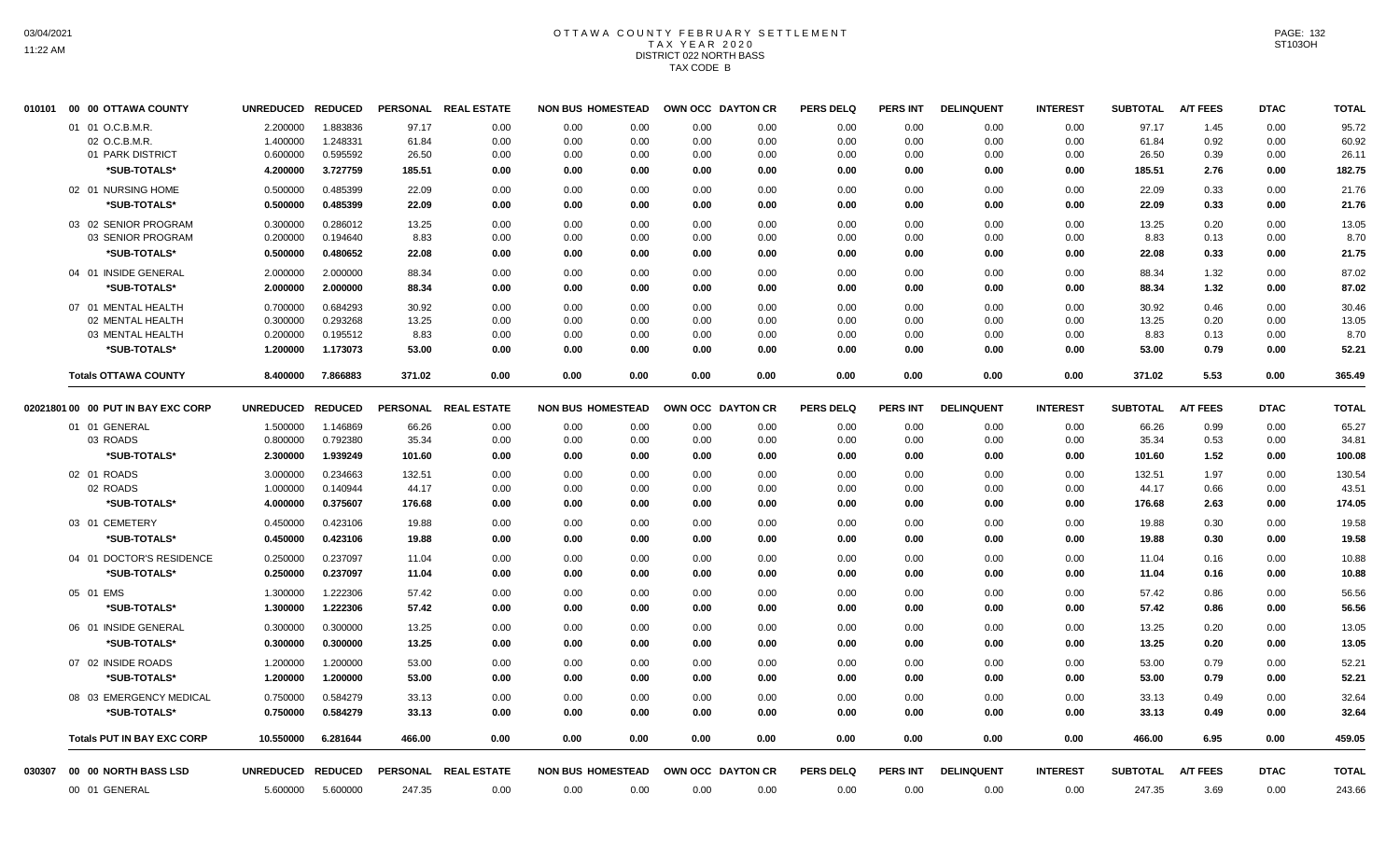# OTTAWA COUNTY FEBRUARY SETTLEMENT TAX YEAR 2020 DISTRICT 022 NORTH BASS TAX CODE B

| 030307            | 00 00 NORTH BASS LSD                     | <b>UNREDUCED</b> | <b>REDUCED</b>      |                 | PERSONAL REAL ESTATE | <b>NON BUS HOMESTEAD</b> |      | OWN OCC DAYTON CR | <b>PERS DELQ</b> | <b>PERS INT</b> | <b>DELINQUENT</b> | <b>INTEREST</b> | <b>SUBTOTAL</b> | <b>A/T FEES</b> | <b>DTAC</b> | <b>TOTAL</b> |
|-------------------|------------------------------------------|------------------|---------------------|-----------------|----------------------|--------------------------|------|-------------------|------------------|-----------------|-------------------|-----------------|-----------------|-----------------|-------------|--------------|
|                   | *SUB-TOTALS*<br>00                       | 5.600000         | 5.600000            | 247.35          | 0.00                 | 0.00<br>0.00             | 0.00 | 0.00              | 0.00             | 0.00            | 0.00              | 0.00            | 247.35          | 3.69            | 0.00        | 243.66       |
|                   | 01 01 GENERAL                            | 13.000000        | 13.000000           | 574.21          | 0.00                 | 0.00<br>0.00             | 0.00 | 0.00              | 0.00             | 0.00            | 0.00              | 0.00            | 574.21          | 8.56            | 0.00        | 565.65       |
|                   | *SUB-TOTALS*                             | 13.000000        | 13.000000           | 574.21          | 0.00                 | 0.00<br>0.00             | 0.00 | 0.00              | 0.00             | 0.00            | 0.00              | 0.00            | 574.21          | 8.56            | 0.00        | 565.65       |
|                   | <b>Totals NORTH BASS LSD</b>             | 18.600000        | 18.600000           | 821.56          | 0.00                 | 0.00<br>0.00             | 0.00 | 0.00              | 0.00             | 0.00            | 0.00              | 0.00            | 821.56          | 12.25           | 0.00        | 809.31       |
| 060605            | 00 00 IDA RUPP LIBRARY TAX               | <b>UNREDUCED</b> | <b>REDUCED</b>      | <b>PERSONAL</b> | <b>REAL ESTATE</b>   | <b>NON BUS HOMESTEAD</b> |      | OWN OCC DAYTON CR | <b>PERS DELQ</b> | <b>PERS INT</b> | <b>DELINQUENT</b> | <b>INTEREST</b> | <b>SUBTOTAL</b> | <b>A/T FEES</b> | <b>DTAC</b> | <b>TOTAL</b> |
|                   | 01 05 IDA RUPP LIBRARY TAX               | 0.800000         | 0.790610            | 35.34           | 0.00                 | 0.00<br>0.00             | 0.00 | 0.00              | 0.00             | 0.00            | 0.00              | 0.00            | 35.34           | 0.53            | 0.00        | 34.81        |
|                   | *SUB-TOTALS*                             | 0.800000         | 0.790610            | 35.34           | 0.00                 | 0.00<br>0.00             | 0.00 | 0.00              | 0.00             | 0.00            | 0.00              | 0.00            | 35.34           | 0.53            | 0.00        | 34.81        |
|                   | <b>Totals IDA RUPP LIBRARY TAX</b>       | 0.800000         | 0.790610            | 35.34           | 0.00                 | 0.00<br>0.00             | 0.00 | 0.00              | 0.00             | 0.00            | 0.00              | 0.00            | 35.34           | 0.53            | 0.00        | 34.81        |
| 060606            | 00 00 PIB - NORTH BASS                   | <b>UNREDUCED</b> | <b>REDUCED</b>      |                 | PERSONAL REAL ESTATE | <b>NON BUS HOMESTEAD</b> |      | OWN OCC DAYTON CR | <b>PERS DELQ</b> | <b>PERS INT</b> | <b>DELINQUENT</b> | <b>INTEREST</b> | <b>SUBTOTAL</b> | <b>A/T FEES</b> | <b>DTAC</b> | <b>TOTAL</b> |
|                   | 01 01 REFUSE                             | 3.000000         | 3.000000            | 132.51          | 0.00                 | 0.00<br>0.00             | 0.00 | 0.00              | 0.00             | 0.00            | 0.00              | 0.00            | 132.51          | 1.97            | 0.00        | 130.54       |
|                   | *SUB-TOTALS*                             | 3.000000         | 3.000000            | 132.51          | 0.00                 | 0.00<br>0.00             | 0.00 | 0.00              | 0.00             | 0.00            | 0.00              | 0.00            | 132.51          | 1.97            | 0.00        | 130.54       |
|                   | <b>Totals PIB - NORTH BASS</b>           | 3.000000         | 3.000000            | 132.51          | 0.00                 | 0.00<br>0.00             | 0.00 | 0.00              | 0.00             | 0.00            | 0.00              | 0.00            | 132.51          | 1.97            | 0.00        | 130.54       |
| 080802            | 00 00 PUT IN BAY PARK DISTRICT UNREDUCED |                  | <b>REDUCED</b>      | <b>PERSONAL</b> | <b>REAL ESTATE</b>   | <b>NON BUS HOMESTEAD</b> |      | OWN OCC DAYTON CR | <b>PERS DELQ</b> | <b>PERS INT</b> | <b>DELINQUENT</b> | <b>INTEREST</b> | <b>SUBTOTAL</b> | <b>A/T FEES</b> | <b>DTAC</b> | <b>TOTAL</b> |
|                   | 01 01 GENERAL FUND                       | 0.700000         | 0.700000            | 30.92           | 0.00                 | 0.00<br>0.00             | 0.00 | 0.00              | 0.00             | 0.00            | 0.00              | 0.00            | 30.92           | 0.46            | 0.00        | 30.46        |
|                   | *SUB-TOTALS*                             | 0.700000         | 0.700000            | 30.92           | 0.00                 | 0.00<br>0.00             | 0.00 | 0.00              | 0.00             | 0.00            | 0.00              | 0.00            | 30.92           | 0.46            | 0.00        | 30.46        |
|                   | <b>Totals PUT IN BAY PARK DISTRICT</b>   | 0.700000         | 0.700000            | 30.92           | 0.00                 | 0.00<br>0.00             | 0.00 | 0.00              | 0.00             | 0.00            | 0.00              | 0.00            | 30.92           | 0.46            | 0.00        | 30.46        |
| 080805            | 00 00 PIB PORT AUTHORITY                 | <b>UNREDUCED</b> | <b>REDUCED</b>      | <b>PERSONAL</b> | <b>REAL ESTATE</b>   | <b>NON BUS HOMESTEAD</b> |      | OWN OCC DAYTON CR | <b>PERS DELQ</b> | <b>PERS INT</b> | <b>DELINQUENT</b> | <b>INTEREST</b> | <b>SUBTOTAL</b> | <b>A/T FEES</b> | <b>DTAC</b> | <b>TOTAL</b> |
|                   | 08 00 PIB PORT AUTHORITY                 | 0.450000         | 0.423106            | 19.88           | 0.00                 | 0.00<br>0.00             | 0.00 | 0.00              | 0.00             | 0.00            | 0.00              | 0.00            | 19.88           | 0.30            | 0.00        | 19.58        |
|                   | *SUB-TOTALS*                             | 0.450000         | 0.423106            | 19.88           | 0.00                 | 0.00<br>0.00             | 0.00 | 0.00              | 0.00             | 0.00            | 0.00              | 0.00            | 19.88           | 0.30            | 0.00        | 19.58        |
|                   | <b>Totals PIB PORT AUTHORITY</b>         | 0.450000         | 0.423106            | 19.88           | 0.00                 | 0.00<br>0.00             | 0.00 | 0.00              | 0.00             | 0.00            | 0.00              | 0.00            | 19.88           | 0.30            | 0.00        | 19.58        |
| <b>NORTH BASS</b> |                                          |                  |                     |                 |                      |                          |      |                   |                  |                 |                   |                 |                 |                 |             |              |
|                   | <b>TAX CODE B TOTALS</b>                 |                  | 42.500000 37.662243 | 1.877.23        | 0.00                 | 0.00<br>0.00             | 0.00 | 0.00              | 0.00             | 0.00            | 0.00              | 0.00            | 1,877.23        | 27.99           | 0.00        | 1,849.24     |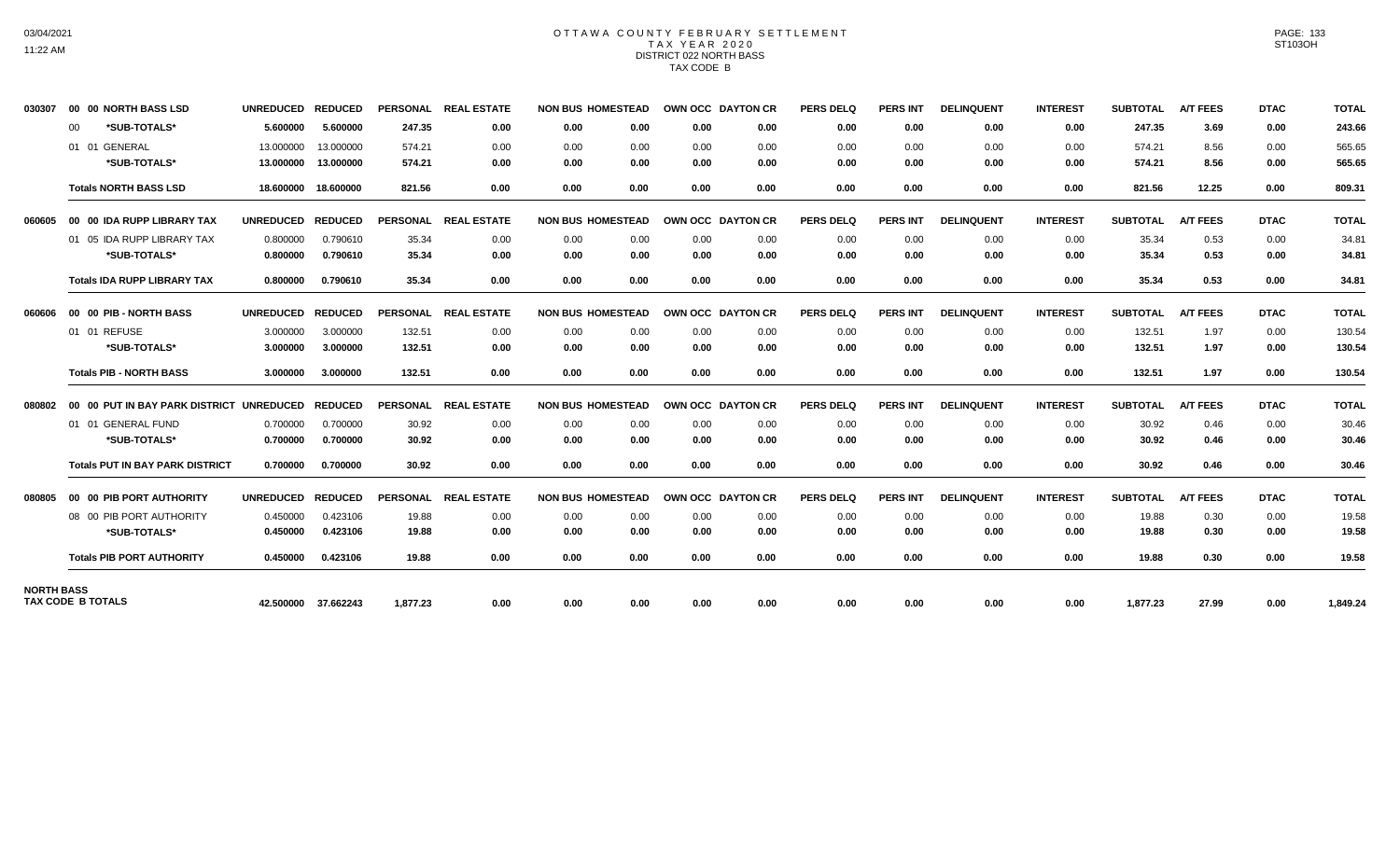## OTTAWA COUNTY FEBRUARY SETTLEMENT TAX YEAR 2020 DISTRICT 022 NORTH BASS DISTRICT

| 010101 00 00 OTTAWA COUNTY         | UNREDUCED REDUCED |                | PERSONAL REAL ESTATE | <b>NON BUS HOMESTEAD</b> |                | OWN OCC DAYTON CR |              | <b>PERS DELQ</b> | <b>PERS INT</b> | <b>DELINQUENT</b> | <b>INTEREST</b> | <b>SUBTOTAL</b>   | <b>A/T FEES</b> | <b>DTAC</b>  | <b>TOTAL</b>     |
|------------------------------------|-------------------|----------------|----------------------|--------------------------|----------------|-------------------|--------------|------------------|-----------------|-------------------|-----------------|-------------------|-----------------|--------------|------------------|
| 01 01 O.C.B.M.R.<br>02 O.C.B.M.R.  |                   | 97.17<br>61.84 | 431.21<br>322.24     | 41.11<br>30.72           | 14.06<br>10.51 | 2.96<br>2.21      | 0.00<br>0.00 | 0.00<br>0.00     | 0.00<br>0.00    | 29.93<br>22.37    | 0.00<br>0.00    | 616.44<br>449.89  | 9.19<br>6.70    | 3.04<br>2.27 | 604.21<br>440.92 |
| 01 PARK DISTRICT                   |                   | 26.50          | 238.74               | 0.00                     | 6.95           | 0.00              | 0.00         | 0.00             | 0.00            | 16.57             | 0.00            | 288.76            | 4.30            | 1.50         | 282.96           |
| *SUB-TOTALS*                       |                   | 185.51         | 992.19               | 71.83                    | 31.52          | 5.17              | 0.00         | 0.00             | 0.00            | 68.87             | 0.00            | 1,355.09          | 20.19           | 6.81         | 1,328.09         |
| 02 01 NURSING HOME                 |                   | 22.09          | 154.81               | 14.76                    | 5.05           | 1.06              | 0.00         | 0.00             | 0.00            | 10.75             | 0.00            | 208.52            | 3.11            | 1.09         | 204.32           |
| *SUB-TOTALS*                       |                   | 22.09          | 154.81               | 14.76                    | 5.05           | 1.06              | 0.00         | 0.00             | 0.00            | 10.75             | 0.00            | 208.52            | 3.11            | 1.09         | 204.32           |
| 03 02 SENIOR PROGRAM               |                   | 13.25          | 80.18                | 7.64                     | 2.61           | 0.55              | 0.00         | 0.00             | 0.00            | 5.57              | 0.00            | 109.80            | 1.64            | 0.57         | 107.59           |
| 03 SENIOR PROGRAM                  |                   | 8.83           | 69.53                | 0.00                     | 2.02           | 0.00              | 0.00         | 0.00             | 0.00            | 4.83              | 0.00            | 85.21             | 1.27            | 0.44         | 83.50            |
| *SUB-TOTALS*                       |                   | 22.08          | 149.71               | 7.64                     | 4.63           | 0.55              | 0.00         | 0.00             | 0.00            | 10.40             | 0.00            | 195.01            | 2.91            | 1.01         | 191.09           |
| 04 01 INSIDE GENERAL               |                   | 88.34          | 716.65               | 68.32                    | 23.37          | 4.92              | 0.00         | 0.00             | 0.00            | 49.75             | 0.00            | 951.35            | 14.18           | 5.05         | 932.12           |
| *SUB-TOTALS*                       |                   | 88.34          | 716.65               | 68.32                    | 23.37          | 4.92              | 0.00         | 0.00             | 0.00            | 49.75             | 0.00            | 951.35            | 14.18           | 5.05         | 932.12           |
| 07 01 MENTAL HEALTH                |                   | 30.92          | 227.07               | 21.65                    | 7.41           | 1.56              | 0.00         | 0.00             | 0.00            | 15.76             | 0.00            | 304.37            | 4.53            | 1.60         | 298.24           |
| 02 MENTAL HEALTH                   |                   | 13.25          | 97.32                | 9.28                     | 3.17           | 0.67              | 0.00         | 0.00             | 0.00            | 6.76              | 0.00            | 130.45            | 1.95            | 0.69         | 127.81           |
| 03 MENTAL HEALTH                   |                   | 8.83           | 72.69                | 0.00                     | 2.12           | 0.00              | 0.00         | 0.00             | 0.00            | 5.05              | 0.00            | 88.69<br>523.51   | 1.32            | 0.46         | 86.91            |
| *SUB-TOTALS*                       |                   | 53.00          | 397.08               | 30.93                    | 12.70          | 2.23              | 0.00         | 0.00             | 0.00            | 27.57             | 0.00            |                   | 7.80            | 2.75         | 512.96           |
| <b>Totals OTTAWA COUNTY</b>        |                   | 371.02         | 2,410.44             | 193.48                   | 77.27          | 13.93             | 0.00         | 0.00             | 0.00            | 167.34            | 0.00            | 3,233.48          | 48.19           | 16.71        | 3,168.58         |
| 02021801 00 00 PUT IN BAY EXC CORP | UNREDUCED REDUCED |                | PERSONAL REAL ESTATE | <b>NON BUS HOMESTEAD</b> |                | OWN OCC DAYTON CR |              | <b>PERS DELQ</b> | <b>PERS INT</b> | <b>DELINQUENT</b> | <b>INTEREST</b> | <b>SUBTOTAL</b>   | <b>A/T FEES</b> | <b>DTAC</b>  | <b>TOTAL</b>     |
| 01 01 GENERAL                      |                   | 66.26          | 361.70               | 34.48                    | 11.80          | 2.48              | 0.00         | 0.00             | 0.00            | 25.11             | 0.00            | 501.83            | 7.48            | 2.55         | 491.80           |
| 03 ROADS                           |                   | 35.34          | 320.03               | 0.00                     | 9.32           | 0.00              | 0.00         | 0.00             | 0.00            | 22.22             | 0.00            | 386.91            | 5.77            | 2.01         | 379.13           |
| *SUB-TOTALS*                       |                   | 101.60         | 681.73               | 34.48                    | 21.12          | 2.48              | 0.00         | 0.00             | 0.00            | 47.33             | 0.00            | 888.74            | 13.25           | 4.56         | 870.93           |
| 02 01 ROADS                        |                   | 132.51         | 41.99                | 4.00                     | 1.37           | 0.29              | 0.00         | 0.00             | 0.00            | 2.91              | 0.00            | 183.07            | 2.72            | 0.30         | 180.05           |
| 02 ROADS                           |                   | 44.17          | 36.03                | 3.43                     | 1.18           | 0.25              | 0.00         | 0.00             | 0.00            | 2.50              | 0.00            | 87.56             | 1.31            | 0.25         | 86.00            |
| *SUB-TOTALS*                       |                   | 176.68         | 78.02                | 7.43                     | 2.55           | 0.54              | 0.00         | 0.00             | 0.00            | 5.41              | 0.00            | 270.63            | 4.03            | 0.55         | 266.05           |
| 03 01 CEMETERY                     |                   | 19.88          | 164.92               | 0.00                     | 4.80           | 0.00              | 0.00         | 0.00             | 0.00            | 11.45             | 0.00            | 201.05            | 3.00            | 1.04         | 197.01           |
| *SUB-TOTALS*                       |                   | 19.88          | 164.92               | 0.00                     | 4.80           | 0.00              | 0.00         | 0.00             | 0.00            | 11.45             | 0.00            | 201.05            | 3.00            | 1.04         | 197.01           |
| 04 01 DOCTOR'S RESIDENCE           |                   | 11.04          | 91.71                | 0.00                     | 2.67           | 0.00              | 0.00         | 0.00             | 0.00            | 6.37              | 0.00            | 111.79            | 1.66            | 0.58         | 109.55           |
| *SUB-TOTALS*                       |                   | 11.04          | 91.71                | 0.00                     | 2.67           | 0.00              | 0.00         | 0.00             | 0.00            | 6.37              | 0.00            | 111.79            | 1.66            | 0.58         | 109.55           |
| 05 01 EMS                          |                   | 57.42          | 476.43               | 0.00                     | 13.87          | 0.00              | 0.00         | 0.00             | 0.00            | 33.07             | 0.00            | 580.79            | 8.66            | 3.00         | 569.13           |
| *SUB-TOTALS*                       |                   | 57.42          | 476.43               | 0.00                     | 13.87          | 0.00              | 0.00         | 0.00             | 0.00            | 33.07             | 0.00            | 580.79            | 8.66            | 3.00         | 569.13           |
| 06 01 INSIDE GENERAL               |                   | 13.25          | 107.50               | 10.25                    | 3.51           | 0.74              | 0.00         | 0.00             | 0.00            | 7.46              | 0.00            | 142.71            | 2.13            | 0.76         | 139.82           |
| *SUB-TOTALS*                       |                   | 13.25          | 107.50               | 10.25                    | 3.51           | 0.74              | 0.00         | 0.00             | 0.00            | 7.46              | 0.00            | 142.71            | 2.13            | 0.76         | 139.82           |
| 07 02 INSIDE ROADS                 |                   | 53.00          | 429.99               | 40.99                    | 14.02          | 2.95              | 0.00         | 0.00             | 0.00            | 29.85             | 0.00            | 570.80            | 8.50            | 3.03         | 559.27           |
| *SUB-TOTALS*                       |                   | 53.00          | 429.99               | 40.99                    | 14.02          | 2.95              | 0.00         | 0.00             | 0.00            | 29.85             | 0.00            | 570.80            | 8.50            | 3.03         | 559.27           |
| 08 03 EMERGENCY MEDICAL            |                   | 33.13          | 185.35               | 17.67                    | 6.04           | 1.27              | 0.00         | 0.00             | 0.00            | 12.87             | 0.00            | 256.33            | 3.82            | 1.31         | 251.20           |
| *SUB-TOTALS*                       |                   | 33.13          | 185.35               | 17.67                    | 6.04           | 1.27              | 0.00         | 0.00             | 0.00            | 12.87             | 0.00            | 256.33            | 3.82            | 1.31         | 251.20           |
| <b>Totals PUT IN BAY EXC CORP</b>  |                   | 466.00         | 2.215.65             | 110.82                   | 68.58          | 7.98              | 0.00         | 0.00             | 0.00            | 153.81            | 0.00            | 3,022.84          | 45.05           | 14.83        | 2,962.96         |
|                                    | UNREDUCED REDUCED |                | PERSONAL REAL ESTATE | <b>NON BUS HOMESTEAD</b> |                | OWN OCC DAYTON CR |              | <b>PERS DELQ</b> | PERS INT        | <b>DELINQUENT</b> | <b>INTEREST</b> | SUBTOTAL A/T FEES |                 | <b>DTAC</b>  | <b>TOTAL</b>     |
| 00 01 GENERAL                      |                   | 247.35         | 2,006.62             | 191.31                   | 65.44          | 13.78             | 0.00         | 0.00             | 0.00            | 139.29            | 0.00            | 2,663.79          | 39.69           | 14.13        | 2,609.97         |
|                                    |                   |                |                      |                          |                |                   |              |                  |                 |                   |                 |                   |                 |              |                  |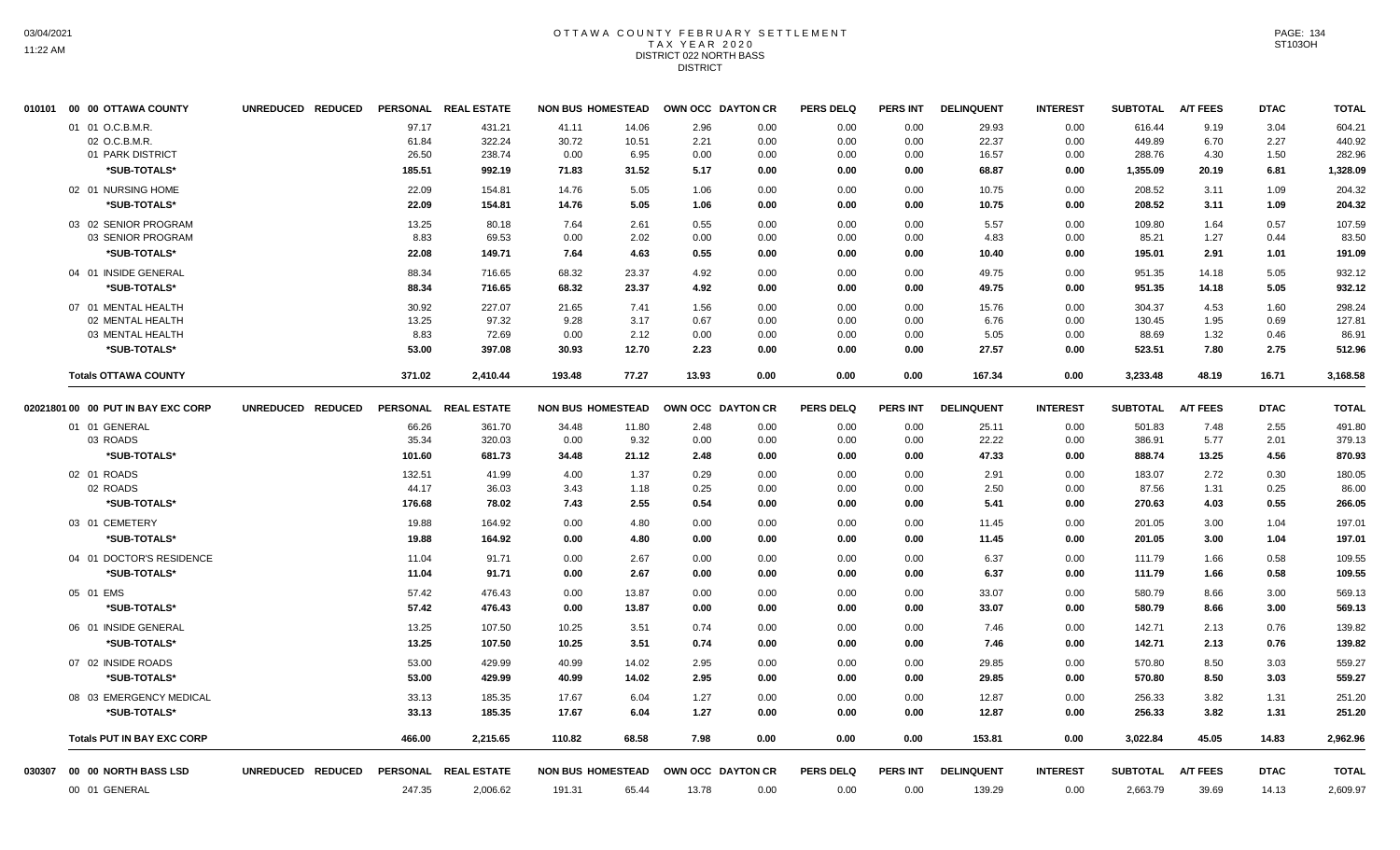## OTTAWA COUNTY FEBRUARY SETTLEMENT TAX YEAR 2020 DISTRICT 022 NORTH BASS DISTRICT

| 030307            | 00 00 NORTH BASS LSD                     | UNREDUCED REDUCED |                 | PERSONAL REAL ESTATE | <b>NON BUS HOMESTEAD</b> |        | OWN OCC DAYTON CR        |      | <b>PERS DELQ</b> | <b>PERS INT</b> | <b>DELINQUENT</b> | <b>INTEREST</b> | <b>SUBTOTAL</b> | <b>A/T FEES</b> | <b>DTAC</b> | <b>TOTAL</b> |
|-------------------|------------------------------------------|-------------------|-----------------|----------------------|--------------------------|--------|--------------------------|------|------------------|-----------------|-------------------|-----------------|-----------------|-----------------|-------------|--------------|
|                   | *SUB-TOTALS*<br>00                       |                   | 247.35          | 2,006.62             | 191.31                   | 65.44  | 13.78                    | 0.00 | 0.00             | 0.00            | 139.29            | 0.00            | 2,663.79        | 39.69           | 14.13       | 2,609.97     |
|                   | 01 01 GENERAL                            |                   | 574.21          | 4.658.22             | 444.11                   | 151.92 | 32.00                    | 0.00 | 0.00             | 0.00            | 323.35            | 0.00            | 6,183.81        | 92.14           | 32.81       | 6,058.86     |
|                   | *SUB-TOTALS*                             |                   | 574.21          | 4,658.22             | 444.11                   | 151.92 | 32.00                    | 0.00 | 0.00             | 0.00            | 323.35            | 0.00            | 6,183.81        | 92.14           | 32.81       | 6,058.86     |
|                   | <b>Totals NORTH BASS LSD</b>             |                   | 821.56          | 6,664.84             | 635.42                   | 217.36 | 45.78                    | 0.00 | 0.00             | 0.00            | 462.64            | 0.00            | 8,847.60        | 131.83          | 46.94       | 8,668.83     |
| 060605            | 00 00 IDA RUPP LIBRARY TAX               | UNREDUCED REDUCED |                 | PERSONAL REAL ESTATE | <b>NON BUS HOMESTEAD</b> |        | OWN OCC DAYTON CR        |      | <b>PERS DELQ</b> | <b>PERS INT</b> | <b>DELINQUENT</b> | <b>INTEREST</b> | <b>SUBTOTAL</b> | <b>A/T FEES</b> | <b>DTAC</b> | <b>TOTAL</b> |
|                   | 01 05 IDA RUPP LIBRARY TAX               |                   | 35.34           | 315.78               | 0.00                     | 9.19   | 0.00                     | 0.00 | 0.00             | 0.00            | 21.92             | 0.00            | 382.23          | 5.70            | 1.99        | 374.54       |
|                   | *SUB-TOTALS*                             |                   | 35.34           | 315.78               | 0.00                     | 9.19   | 0.00                     | 0.00 | 0.00             | 0.00            | 21.92             | 0.00            | 382.23          | 5.70            | 1.99        | 374.54       |
|                   | <b>Totals IDA RUPP LIBRARY TAX</b>       |                   | 35.34           | 315.78               | 0.00                     | 9.19   | 0.00                     | 0.00 | 0.00             | 0.00            | 21.92             | 0.00            | 382.23          | 5.70            | 1.99        | 374.54       |
| 060606            | 00 00 PIB - NORTH BASS                   | UNREDUCED REDUCED |                 | PERSONAL REAL ESTATE | <b>NON BUS HOMESTEAD</b> |        | OWN OCC DAYTON CR        |      | <b>PERS DELQ</b> | <b>PERS INT</b> | <b>DELINQUENT</b> | <b>INTEREST</b> | <b>SUBTOTAL</b> | <b>A/T FEES</b> | <b>DTAC</b> | <b>TOTAL</b> |
|                   | 01 01 REFUSE                             |                   | 132.51          | 984.72               | 93.88                    | 32.11  | 6.76                     | 0.00 | 0.00             | 0.00            | 68.35             | 0.00            | 1,318.33        | 19.64           | 6.94        | 1,291.75     |
|                   | *SUB-TOTALS*                             |                   | 132.51          | 984.72               | 93.88                    | 32.11  | 6.76                     | 0.00 | 0.00             | 0.00            | 68.35             | 0.00            | 1,318.33        | 19.64           | 6.94        | 1,291.75     |
|                   | <b>Totals PIB - NORTH BASS</b>           |                   | 132.51          | 984.72               | 93.88                    | 32.11  | 6.76                     | 0.00 | 0.00             | 0.00            | 68.35             | 0.00            | 1,318.33        | 19.64           | 6.94        | 1,291.75     |
| 080802            | 00 00 PUT IN BAY PARK DISTRICT UNREDUCED | <b>REDUCED</b>    |                 | PERSONAL REAL ESTATE | <b>NON BUS HOMESTEAD</b> |        | OWN OCC DAYTON CR        |      | <b>PERS DELQ</b> | <b>PERS INT</b> | <b>DELINQUENT</b> | <b>INTEREST</b> | <b>SUBTOTAL</b> | <b>A/T FEES</b> | <b>DTAC</b> | <b>TOTAL</b> |
|                   | 01 01 GENERAL FUND                       |                   | 30.92           | 250.83               | 23.91                    | 8.18   | 1.72                     | 0.00 | 0.00             | 0.00            | 17.41             | 0.00            | 332.97          | 4.96            | 1.77        | 326.24       |
|                   | *SUB-TOTALS*                             |                   | 30.92           | 250.83               | 23.91                    | 8.18   | 1.72                     | 0.00 | 0.00             | 0.00            | 17.41             | 0.00            | 332.97          | 4.96            | 1.77        | 326.24       |
|                   | <b>Totals PUT IN BAY PARK DISTRICT</b>   |                   | 30.92           | 250.83               | 23.91                    | 8.18   | 1.72                     | 0.00 | 0.00             | 0.00            | 17.41             | 0.00            | 332.97          | 4.96            | 1.77        | 326.24       |
| 080805            | 00 00 PIB PORT AUTHORITY                 | UNREDUCED REDUCED | <b>PERSONAL</b> | <b>REAL ESTATE</b>   | <b>NON BUS HOMESTEAD</b> |        | <b>OWN OCC DAYTON CR</b> |      | <b>PERS DELO</b> | <b>PERS INT</b> | <b>DELINQUENT</b> | <b>INTEREST</b> | <b>SUBTOTAL</b> | <b>A/T FEES</b> | <b>DTAC</b> | <b>TOTAL</b> |
|                   | 08 00 PIB PORT AUTHORITY                 |                   | 19.88           | 147.22               | 14.07                    | 4.82   | 1.04                     | 0.00 | 0.00             | 0.00            | 10.21             | 0.00            | 197.24          | 2.94            | 1.04        | 193.26       |
|                   | *SUB-TOTALS*                             |                   | 19.88           | 147.22               | 14.07                    | 4.82   | 1.04                     | 0.00 | 0.00             | 0.00            | 10.21             | 0.00            | 197.24          | 2.94            | 1.04        | 193.26       |
|                   | <b>Totals PIB PORT AUTHORITY</b>         |                   | 19.88           | 147.22               | 14.07                    | 4.82   | 1.04                     | 0.00 | 0.00             | 0.00            | 10.21             | 0.00            | 197.24          | 2.94            | 1.04        | 193.26       |
| <b>NORTH BASS</b> |                                          |                   |                 |                      |                          |        |                          |      |                  |                 |                   |                 |                 |                 |             |              |
|                   | <b>DISTRICT TOTALS</b>                   |                   | 1,877.23        | 12,989.48            | 1,071.58                 | 417.51 | 77.21                    | 0.00 | 0.00             | 0.00            | 901.68            | 0.00            | 17,334.69       | 258.31          | 90.22       | 16,986.16    |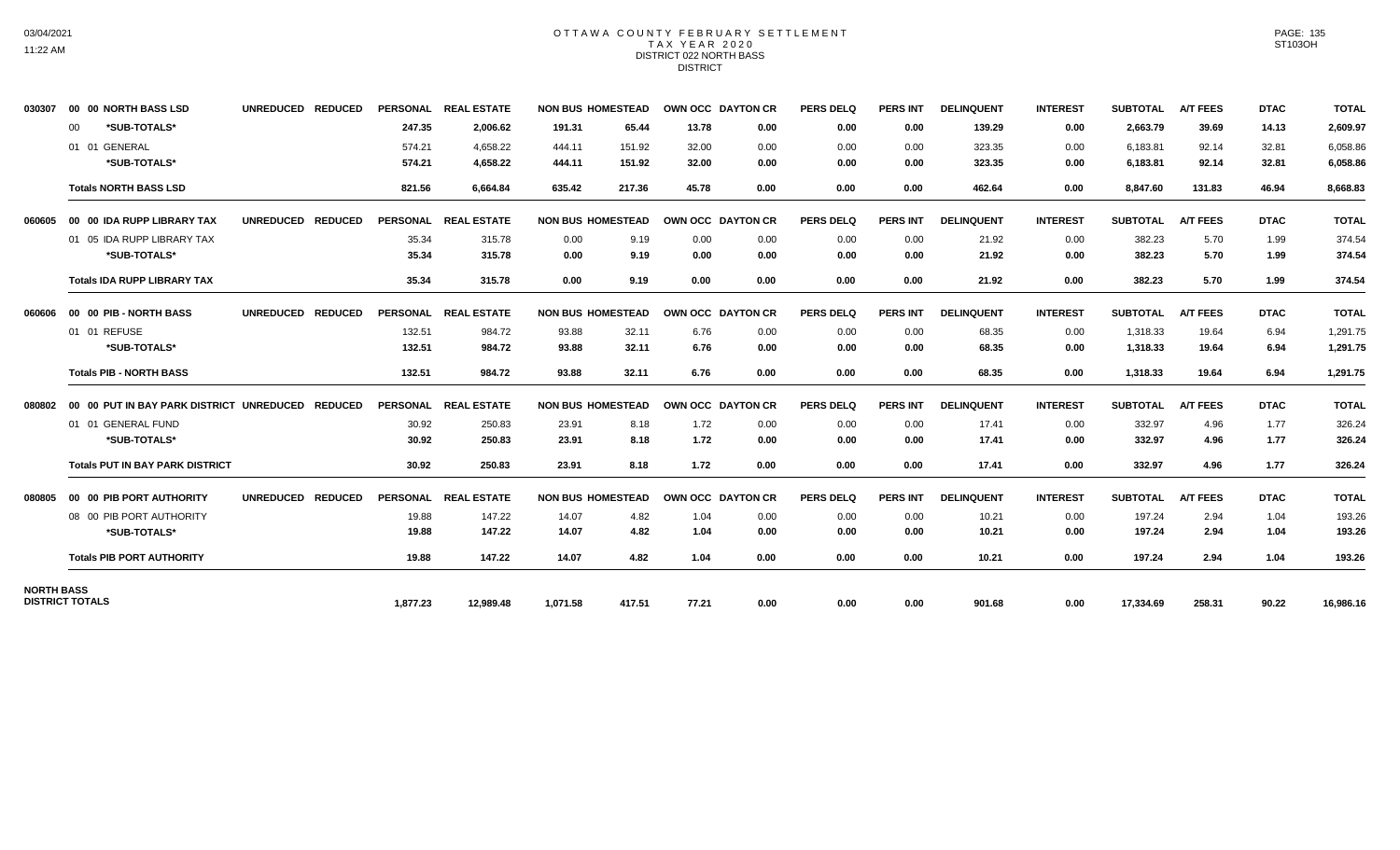# OTTAWA COUNTY FEBRUARY SETTLEMENT TAX YEAR 2020 DISTRICT 023 MIDDLE BASS TAX CODE A

| 010101 | 00 00 OTTAWA COUNTY                | <b>UNREDUCED</b>     | <b>REDUCED</b>       | <b>PERSONAL</b> | <b>REAL ESTATE</b>     | <b>NON BUS HOMESTEAD</b> |                |                | OWN OCC DAYTON CR | <b>PERS DELQ</b> | PERS INT        | <b>DELINQUENT</b>  | <b>INTEREST</b> | <b>SUBTOTAL</b>        | <b>A/T FEES</b>  | <b>DTAC</b>      | <b>TOTAL</b>           |
|--------|------------------------------------|----------------------|----------------------|-----------------|------------------------|--------------------------|----------------|----------------|-------------------|------------------|-----------------|--------------------|-----------------|------------------------|------------------|------------------|------------------------|
|        | 01 01 O.C.B.M.R.<br>02 O.C.B.M.R.  | 2.200000<br>1.400000 | 1.203400<br>0.899310 | 0.00<br>0.00    | 20.349.48<br>15,207.32 | 1.838.02<br>1,373.56     | 84.91<br>63.45 | 46.01<br>34.38 | 0.00<br>0.00      | 0.00<br>0.00     | 0.00<br>0.00    | 1,333.83<br>996.78 | 31.14<br>23.27  | 23,683.39<br>17,698.76 | 352.87<br>263.70 | 139.10<br>103.95 | 23,191.42<br>17,331.11 |
|        | 01 PARK DISTRICT                   | 0.600000             | 0.594840             | 0.00            | 11,207.62              | 0.00                     | 41.97          | 0.00           | 0.00              | 0.00             | 0.00            | 734.61             | 17.15           | 12,001.35              | 178.81           | 68.76            | 11,753.78              |
|        | *SUB-TOTALS*                       | 4.200000             | 2.697550             | 0.00            | 46,764.42              | 3,211.58                 | 190.33         | 80.39          | 0.00              | 0.00             | 0.00            | 3,065.22           | 71.56           | 53,383.50              | 795.38           | 311.81           | 52,276.31              |
|        | 02 01 NURSING HOME                 | 0.500000             | 0.432043             | 0.00            | 7,305.84               | 659.88                   | 30.48          | 16.52          | 0.00              | 0.00             | 0.00            | 478.87             | 11.18           | 8,502.77               | 126.69           | 49.94            | 8,326.14               |
|        | *SUB-TOTALS*                       | 0.500000             | 0.432043             | 0.00            | 7,305.84               | 659.88                   | 30.48          | 16.52          | 0.00              | 0.00             | 0.00            | 478.87             | 11.18           | 8,502.77               | 126.69           | 49.94            | 8,326.14               |
|        | 03 02 SENIOR PROGRAM               | 0.300000             | 0.223762             | 0.00            | 3,783.81               | 341.76                   | 15.79          | 8.55           | 0.00              | 0.00             | 0.00            | 248.01             | 5.79            | 4,403.71               | 65.61            | 25.86            | 4,312.24               |
|        | 03 SENIOR PROGRAM                  | 0.200000             | 0.173250             | 0.00            | 3,264.27               | 0.00                     | 12.22          | 0.00           | 0.00              | 0.00             | 0.00            | 213.96             | 5.00            | 3,495.45               | 52.08            | 20.03            | 3,423.34               |
|        | *SUB-TOTALS*                       | 0.500000             | 0.397012             | 0.00            | 7,048.08               | 341.76                   | 28.01          | 8.55           | 0.00              | 0.00             | 0.00            | 461.97             | 10.79           | 7,899.16               | 117.69           | 45.89            | 7,735.58               |
|        | 04 01 INSIDE GENERAL               | 2.000000             | 2.000000             | 0.00            | 33,819.98              | 3,054.70                 | 141.12         | 76.46          | 0.00              | 0.00             | 0.00            | 2,216.76           | 51.76           | 39,360.78              | 586.45           | 231.18           | 38,543.15              |
|        | *SUB-TOTALS*                       | 2.000000             | 2.000000             | 0.00            | 33,819.98              | 3,054.70                 | 141.12         | 76.46          | 0.00              | 0.00             | 0.00            | 2,216.76           | 51.76           | 39,360.78              | 586.45           | 231.18           | 38,543.15              |
|        | 07 01 MENTAL HEALTH                | 0.700000             | 0.633701             | 0.00            | 10,715.88              | 967.88                   | 44.71          | 24.23          | 0.00              | 0.00             | 0.00            | 702.38             | 16.40           | 12,471.48              | 185.82           | 73.25            | 12,212.41              |
|        | 02 MENTAL HEALTH                   | 0.300000             | 0.271586             | 0.00            | 4,592.52               | 414.81                   | 19.16          | 10.38          | 0.00              | 0.00             | 0.00            | 301.02             | 7.03            | 5,344.92               | 79.64            | 31.39            | 5,233.89               |
|        | 03 MENTAL HEALTH                   | 0.200000             | 0.181100             | 0.00            | 3,412.18               | 0.00                     | 12.78          | 0.00           | 0.00              | 0.00             | 0.00            | 223.65             | 5.22            | 3,653.83               | 54.44            | 20.93            | 3,578.46               |
|        | *SUB-TOTALS*                       | 1.200000             | 1.086387             | 0.00            | 18,720.58              | 1,382.69                 | 76.65          | 34.61          | 0.00              | 0.00             | 0.00            | 1,227.05           | 28.65           | 21,470.23              | 319.90           | 125.57           | 21,024.76              |
|        | <b>Totals OTTAWA COUNTY</b>        | 8.400000             | 6.612992             | 0.00            | 113,658.90             | 8,650.61                 | 466.59         | 216.53         | 0.00              | 0.00             | 0.00            | 7,449.87           | 173.94          | 130,616.44             | 1,946.11         | 764.39           | 127,905.94             |
|        | 02021801 00 00 PUT IN BAY EXC CORP | <b>UNREDUCED</b>     | <b>REDUCED</b>       | <b>PERSONAL</b> | <b>REAL ESTATE</b>     | <b>NON BUS HOMESTEAD</b> |                |                | OWN OCC DAYTON CR | <b>PERS DELQ</b> | <b>PERS INT</b> | <b>DELINQUENT</b>  | <b>INTEREST</b> | <b>SUBTOTAL</b>        | <b>A/T FEES</b>  | <b>DTAC</b>      | <b>TOTAL</b>           |
|        | 01 01 GENERAL                      | 1.500000             | 1.009415             | 0.00            | 17,069.20              | 1,541.73                 | 71.22          | 38.59          | 0.00              | 0.00             | 0.00            | 1,118.82           | 26.12           | 19,865.68              | 295.99           | 116.68           | 19,453.01              |
|        | 03 ROADS                           | 0.800000             | 0.797368             | 0.00            | 15,023.53              | 0.00                     | 56.26          | 0.00           | 0.00              | 0.00             | 0.00            | 984.73             | 22.99           | 16,087.51              | 239.69           | 92.17            | 15,755.65              |
|        | *SUB-TOTALS*                       | 2.300000             | 1.806783             | 0.00            | 32,092.73              | 1,541.73                 | 127.48         | 38.59          | 0.00              | 0.00             | 0.00            | 2,103.55           | 49.11           | 35,953.19              | 535.68           | 208.85           | 35,208.66              |
|        | 02 01 ROADS                        | 3.000000             | 0.117192             | 0.00            | 1,981.72               | 178.99                   | 8.27           | 4.48           | 0.00              | 0.00             | 0.00            | 129.89             | 3.03            | 2,306.38               | 34.36            | 13.55            | 2,258.47               |
|        | 02 ROADS                           | 1.000000             | 0.100548             | 0.00            | 1,700.27               | 153.57                   | 7.09           | 3.84           | 0.00              | 0.00             | 0.00            | 111.45             | 2.60            | 1,978.82               | 29.48            | 11.62            | 1,937.72               |
|        | *SUB-TOTALS*                       | 4.000000             | 0.217740             | 0.00            | 3,681.99               | 332.56                   | 15.36          | 8.32           | 0.00              | 0.00             | 0.00            | 241.34             | 5.63            | 4,285.20               | 63.84            | 25.17            | 4,196.19               |
|        | 03 01 CEMETERY                     | 0.450000             | 0.410909             | 0.00            | 7,742.10               | 0.00                     | 28.99          | 0.00           | 0.00              | 0.00             | 0.00            | 507.46             | 11.85           | 8,290.40               | 123.52           | 47.50            | 8,119.38               |
|        | *SUB-TOTALS*                       | 0.450000             | 0.410909             | 0.00            | 7,742.10               | 0.00                     | 28.99          | 0.00           | 0.00              | 0.00             | 0.00            | 507.46             | 11.85           | 8,290.40               | 123.52           | 47.50            | 8,119.38               |
|        | 04 01 DOCTOR'S RESIDENCE           | 0.250000             | 0.228498             | 0.00            | 4,305.22               | 0.00                     | 16.12          | 0.00           | 0.00              | 0.00             | 0.00            | 282.19             | 6.59            | 4,610.12               | 68.69            | 26.41            | 4,515.02               |
|        | *SUB-TOTALS*                       | 0.250000             | 0.228498             | 0.00            | 4,305.22               | 0.00                     | 16.12          | 0.00           | 0.00              | 0.00             | 0.00            | 282.19             | 6.59            | 4,610.12               | 68.69            | 26.41            | 4,515.02               |
|        | 05 01 EMS                          | 1.300000             | 1.187069             | 0.00            | 22,366.04              | 0.00                     | 83.76          | 0.00           | 0.00              | 0.00             | 0.00            | 1,466.00           | 34.23           | 23,950.03              | 356.84           | 137.21           | 23,455.98              |
|        | *SUB-TOTALS*                       | 1.300000             | 1.187069             | 0.00            | 22,366.04              | 0.00                     | 83.76          | 0.00           | 0.00              | 0.00             | 0.00            | 1,466.00           | 34.23           | 23,950.03              | 356.84           | 137.21           | 23,455.98              |
|        | 06 01 INSIDE GENERAL               | 0.300000             | 0.300000             | 0.00            | 5,073.00               | 458.21                   | 21.17          | 11.47          | 0.00              | 0.00             | 0.00            | 332.51             | 7.76            | 5,904.12               | 87.97            | 34.68            | 5,781.47               |
|        | *SUB-TOTALS*                       | 0.300000             | 0.300000             | 0.00            | 5,073.00               | 458.21                   | 21.17          | 11.47          | 0.00              | 0.00             | 0.00            | 332.51             | 7.76            | 5,904.12               | 87.97            | 34.68            | 5,781.47               |
|        | 07 02 INSIDE ROADS                 | 1.200000             | 1.200000             | 0.00            | 20,291.99              | 1,832.82                 | 84.67          | 45.88          | 0.00              | 0.00             | 0.00            | 1,330.06           | 31.06           | 23,616.48              | 351.87           | 138.71           | 23,125.90              |
|        | *SUB-TOTALS*                       | 1.200000             | 1.200000             | 0.00            | 20,291.99              | 1,832.82                 | 84.67          | 45.88          | 0.00              | 0.00             | 0.00            | 1,330.06           | 31.06           | 23,616.48              | 351.87           | 138.71           | 23,125.90              |
|        | 08 03 EMERGENCY MEDICAL            | 0.750000             | 0.517263             | 0.00            | 8,746.91               | 790.04                   | 36.50          | 19.78          | 0.00              | 0.00             | 0.00            | 573.33             | 13.39           | 10,179.95              | 151.67           | 59.79            | 9,968.49               |
|        | *SUB-TOTALS*                       | 0.750000             | 0.517263             | 0.00            | 8,746.91               | 790.04                   | 36.50          | 19.78          | 0.00              | 0.00             | 0.00            | 573.33             | 13.39           | 10,179.95              | 151.67           | 59.79            | 9,968.49               |
|        | <b>Totals PUT IN BAY EXC CORP</b>  | 10.550000            | 5.868262             | 0.00            | 104,299.98             | 4,955.36                 | 414.05         | 124.04         | 0.00              | 0.00             | 0.00            | 6,836.44           | 159.62          | 116,789.49             | 1,740.08         | 678.32           | 114,371.09             |
| 030308 | 00 00 MIDDLE BASS LSD              | <b>UNREDUCED</b>     | <b>REDUCED</b>       |                 | PERSONAL REAL ESTATE   | <b>NON BUS HOMESTEAD</b> |                |                | OWN OCC DAYTON CR | <b>PERS DELQ</b> | PERS INT        | <b>DELINQUENT</b>  | <b>INTEREST</b> | <b>SUBTOTAL</b>        | <b>A/T FEES</b>  | <b>DTAC</b>      | <b>TOTAL</b>           |
|        | 00 01 GENERAL                      | 4.800000             | 4.800000             | 0.00            | 81,167.95              | 7,331.29                 | 338.68         | 183.51         | 0.00              | 0.00             | 0.00            | 5,320.23           | 124.22          | 94,465.88              | 1,407.48         | 554.82           | 92,503.58              |
|        |                                    |                      |                      |                 |                        |                          |                |                |                   |                  |                 |                    |                 |                        |                  |                  |                        |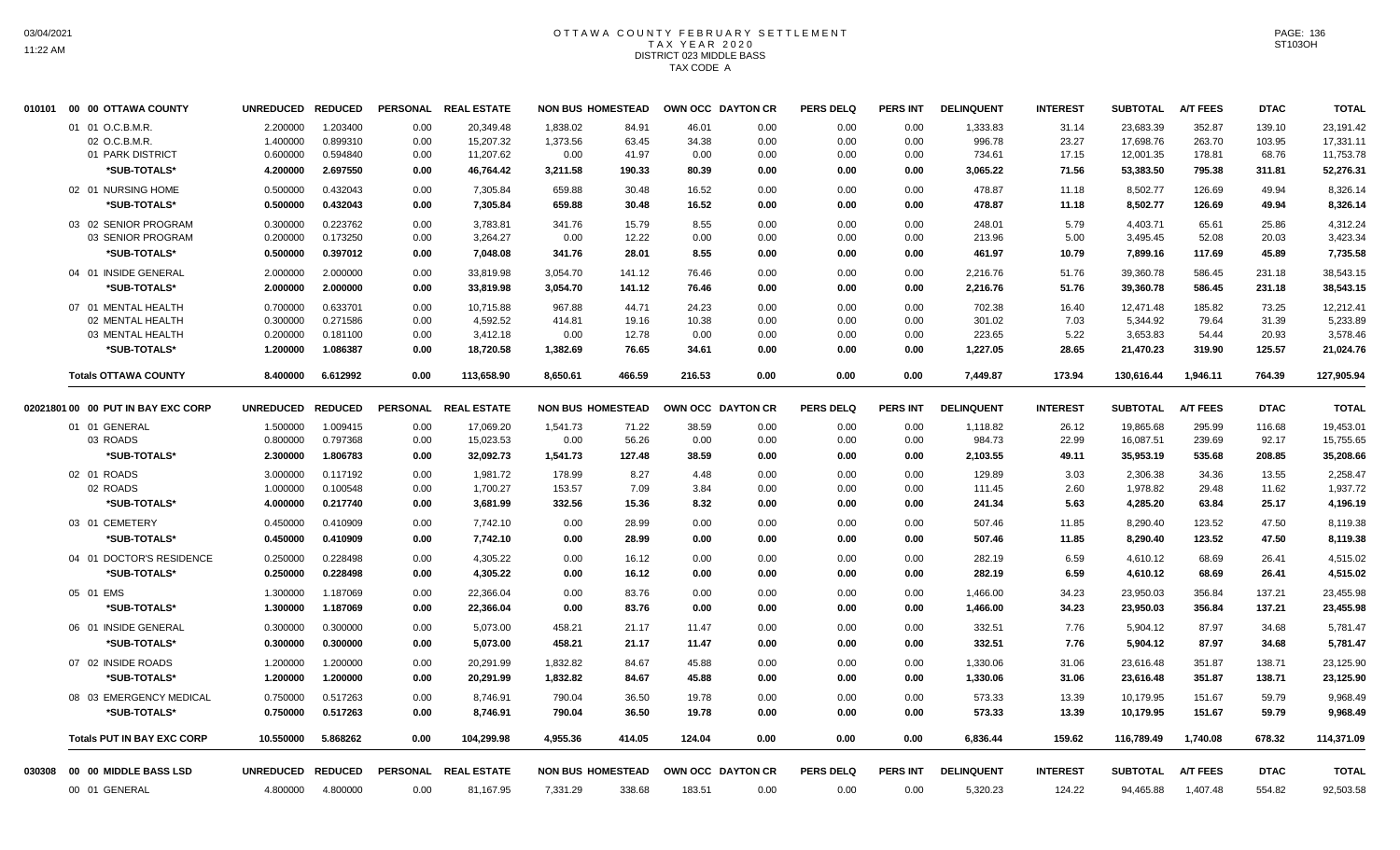## OTTAWA COUNTY FEBRUARY SETTLEMENT TAX YEAR 2020 DISTRICT 023 MIDDLE BASS TAX CODE A

| 030308             |         | 00 00 MIDDLE BASS LSD                    | UNREDUCED REDUCED |                | <b>PERSONAL</b> | <b>REAL ESTATE</b>   |           | <b>NON BUS HOMESTEAD</b> |        | OWN OCC DAYTON CR | <b>PERS DELQ</b> | <b>PERS INT</b> | <b>DELINQUENT</b> | <b>INTEREST</b> | <b>SUBTOTAL</b> | <b>A/T FEES</b> | <b>DTAC</b> | <b>TOTAL</b> |
|--------------------|---------|------------------------------------------|-------------------|----------------|-----------------|----------------------|-----------|--------------------------|--------|-------------------|------------------|-----------------|-------------------|-----------------|-----------------|-----------------|-------------|--------------|
|                    | $00 \,$ | *SUB-TOTALS*                             | 4.800000          | 4.800000       | 0.00            | 81,167.95            | 7,331.29  | 338.68                   | 183.51 | 0.00              | 0.00             | 0.00            | 5,320.23          | 124.22          | 94,465.88       | 1,407.48        | 554.82      | 92,503.58    |
|                    |         | <b>Totals MIDDLE BASS LSD</b>            | 4.800000          | 4.800000       | 0.00            | 81,167.95            | 7,331.29  | 338.68                   | 183.51 | 0.00              | 0.00             | 0.00            | 5,320.23          | 124.22          | 94,465.88       | 1,407.48        | 554.82      | 92,503.58    |
| 060605             |         | 00 00 IDA RUPP LIBRARY TAX               | <b>UNREDUCED</b>  | <b>REDUCED</b> | <b>PERSONAL</b> | <b>REAL ESTATE</b>   |           | <b>NON BUS HOMESTEAD</b> |        | OWN OCC DAYTON CR | <b>PERS DELQ</b> | <b>PERS INT</b> | <b>DELINQUENT</b> | <b>INTEREST</b> | <b>SUBTOTAL</b> | <b>A/T FEES</b> | <b>DTAC</b> | <b>TOTAL</b> |
|                    |         | 01 05 IDA RUPP LIBRARY TAX               | 0.800000          | 0.786794       | 0.00            | 14,824.30            | 0.00      | 55.52                    | 0.00   | 0.00              | 0.00             | 0.00            | 971.67            | 22.69           | 15,874.18       | 236.52          | 90.94       | 15,546.72    |
|                    |         | *SUB-TOTALS*                             | 0.800000          | 0.786794       | 0.00            | 14,824.30            | 0.00      | 55.52                    | 0.00   | 0.00              | 0.00             | 0.00            | 971.67            | 22.69           | 15,874.18       | 236.52          | 90.94       | 15,546.72    |
|                    |         | <b>Totals IDA RUPP LIBRARY TAX</b>       | 0.800000          | 0.786794       | 0.00            | 14.824.30            | 0.00      | 55.52                    | 0.00   | 0.00              | 0.00             | 0.00            | 971.67            | 22.69           | 15,874.18       | 236.52          | 90.94       | 15,546.72    |
| 060607             |         | 00 00 PIB MIDDLE BASS                    | <b>UNREDUCED</b>  | <b>REDUCED</b> | <b>PERSONAL</b> | <b>REAL ESTATE</b>   |           | <b>NON BUS HOMESTEAD</b> |        | OWN OCC DAYTON CR | <b>PERS DELQ</b> | <b>PERS INT</b> | <b>DELINQUENT</b> | <b>INTEREST</b> | <b>SUBTOTAL</b> | <b>A/T FEES</b> | <b>DTAC</b> | <b>TOTAL</b> |
|                    |         | 01 03 REFUSE                             | 3.000000          | 2.990763       | 0.00            | 50.573.77            | 4,567.95  | 211.02                   | 114.34 | 0.00              | 0.00             | 0.00            | 3,314.91          | 77.40           | 58,859.39       | 876.97          | 345.70      | 57,636.72    |
|                    |         | *SUB-TOTALS*                             | 3.000000          | 2.990763       | 0.00            | 50,573.77            | 4,567.95  | 211.02                   | 114.34 | 0.00              | 0.00             | 0.00            | 3,314.91          | 77.40           | 58,859.39       | 876.97          | 345.70      | 57,636.72    |
|                    |         | 02 01 ROADS                              | 8.000000          | 1.318432       | 0.00            | 22,294.67            | 2,013.71  | 93.03                    | 50.40  | 0.00              | 0.00             | 0.00            | 1,461.33          | 34.12           | 25,947.26       | 386.60          | 152.40      | 25,408.26    |
|                    |         | *SUB-TOTALS*                             | 8.000000          | 1.318432       | 0.00            | 22,294.67            | 2,013.71  | 93.03                    | 50.40  | 0.00              | 0.00             | 0.00            | 1,461.33          | 34.12           | 25,947.26       | 386.60          | 152.40      | 25,408.26    |
|                    |         | 03 01 FIRE                               | 2.000000          | 1.758176       | 0.00            | 29,730.74            | 2,685.35  | 124.05                   | 67.22  | 0.00              | 0.00             | 0.00            | 1,948.73          | 45.50           | 34,601.59       | 515.54          | 203.22      | 33,882.83    |
|                    |         | *SUB-TOTALS*                             | 2.000000          | 1.758176       | 0.00            | 29,730.74            | 2,685.35  | 124.05                   | 67.22  | 0.00              | 0.00             | 0.00            | 1,948.73          | 45.50           | 34,601.59       | 515.54          | 203.22      | 33,882.83    |
|                    |         | 04 01 TOWN HALL                          | 1.000000          | 0.879088       | 0.00            | 14,865.37            | 1,342.68  | 62.03                    | 33.61  | 0.00              | 0.00             | 0.00            | 974.37            | 22.75           | 17,300.81       | 257.77          | 101.61      | 16,941.43    |
|                    |         | *SUB-TOTALS*                             | 1.000000          | 0.879088       | 0.00            | 14,865.37            | 1,342.68  | 62.03                    | 33.61  | 0.00              | 0.00             | 0.00            | 974.37            | 22.75           | 17,300.81       | 257.77          | 101.61      | 16,941.43    |
|                    |         | <b>Totals PIB MIDDLE BASS</b>            | 14.000000         | 6.946459       | 0.00            | 117.464.55           | 10.609.69 | 490.13                   | 265.57 | 0.00              | 0.00             | 0.00            | 7,699.34          | 179.77          | 136,709.05      | 2.036.88        | 802.93      | 133,869.24   |
| 080802             |         | 00 00 PUT IN BAY PARK DISTRICT UNREDUCED |                   | <b>REDUCED</b> |                 | PERSONAL REAL ESTATE |           | <b>NON BUS HOMESTEAD</b> |        | OWN OCC DAYTON CR | <b>PERS DELQ</b> | <b>PERS INT</b> | <b>DELINQUENT</b> | <b>INTEREST</b> | <b>SUBTOTAL</b> | <b>A/T FEES</b> | <b>DTAC</b> | <b>TOTAL</b> |
|                    |         | 01 01 GENERAL FUND                       | 0.700000          | 0.700000       | 0.00            | 11,836.99            | 1,069.15  | 49.39                    | 26.76  | 0.00              | 0.00             | 0.00            | 775.87            | 18.12           | 13,776.28       | 205.26          | 80.91       | 13,490.11    |
|                    |         | *SUB-TOTALS*                             | 0.700000          | 0.700000       | 0.00            | 11,836.99            | 1,069.15  | 49.39                    | 26.76  | 0.00              | 0.00             | 0.00            | 775.87            | 18.12           | 13,776.28       | 205.26          | 80.91       | 13,490.11    |
|                    |         | <b>Totals PUT IN BAY PARK DISTRICT</b>   | 0.700000          | 0.700000       | 0.00            | 11,836.99            | 1,069.15  | 49.39                    | 26.76  | 0.00              | 0.00             | 0.00            | 775.87            | 18.12           | 13,776.28       | 205.26          | 80.91       | 13,490.11    |
| 080805             |         | 00 00 PIB PORT AUTHORITY                 | <b>UNREDUCED</b>  | <b>REDUCED</b> |                 | PERSONAL REAL ESTATE |           | <b>NON BUS HOMESTEAD</b> |        | OWN OCC DAYTON CR | <b>PERS DELQ</b> | <b>PERS INT</b> | <b>DELINQUENT</b> | <b>INTEREST</b> | <b>SUBTOTAL</b> | <b>A/T FEES</b> | <b>DTAC</b> | <b>TOTAL</b> |
|                    |         | 08 00 PIB PORT AUTHORITY                 | 0.450000          | 0.410909       | 0.00            | 6,948.44             | 627.61    | 29.02                    | 15.70  | 0.00              | 0.00             | 0.00            | 455.44            | 10.64           | 8,086.85        | 120.49          | 47.50       | 7,918.86     |
|                    |         | *SUB-TOTALS*                             | 0.450000          | 0.410909       | 0.00            | 6.948.44             | 627.61    | 29.02                    | 15.70  | 0.00              | 0.00             | 0.00            | 455.44            | 10.64           | 8,086.85        | 120.49          | 47.50       | 7,918.86     |
|                    |         | <b>Totals PIB PORT AUTHORITY</b>         | 0.450000          | 0.410909       | 0.00            | 6,948.44             | 627.61    | 29.02                    | 15.70  | 0.00              | 0.00             | 0.00            | 455.44            | 10.64           | 8,086.85        | 120.49          | 47.50       | 7,918.86     |
| <b>MIDDLE BASS</b> |         |                                          |                   |                |                 |                      |           |                          |        |                   |                  |                 |                   |                 |                 |                 |             |              |
|                    |         | TAX CODE A TOTALS                        | 39.700000         | 26.125416      | 0.00            | 450,201.11           | 33,243.71 | 1,843.38                 | 832.11 | 0.00              | 0.00             | 0.00            | 29,508.86         | 689.00          | 516,318.17      | 7,692.82        | 3,019.81    | 505,605.54   |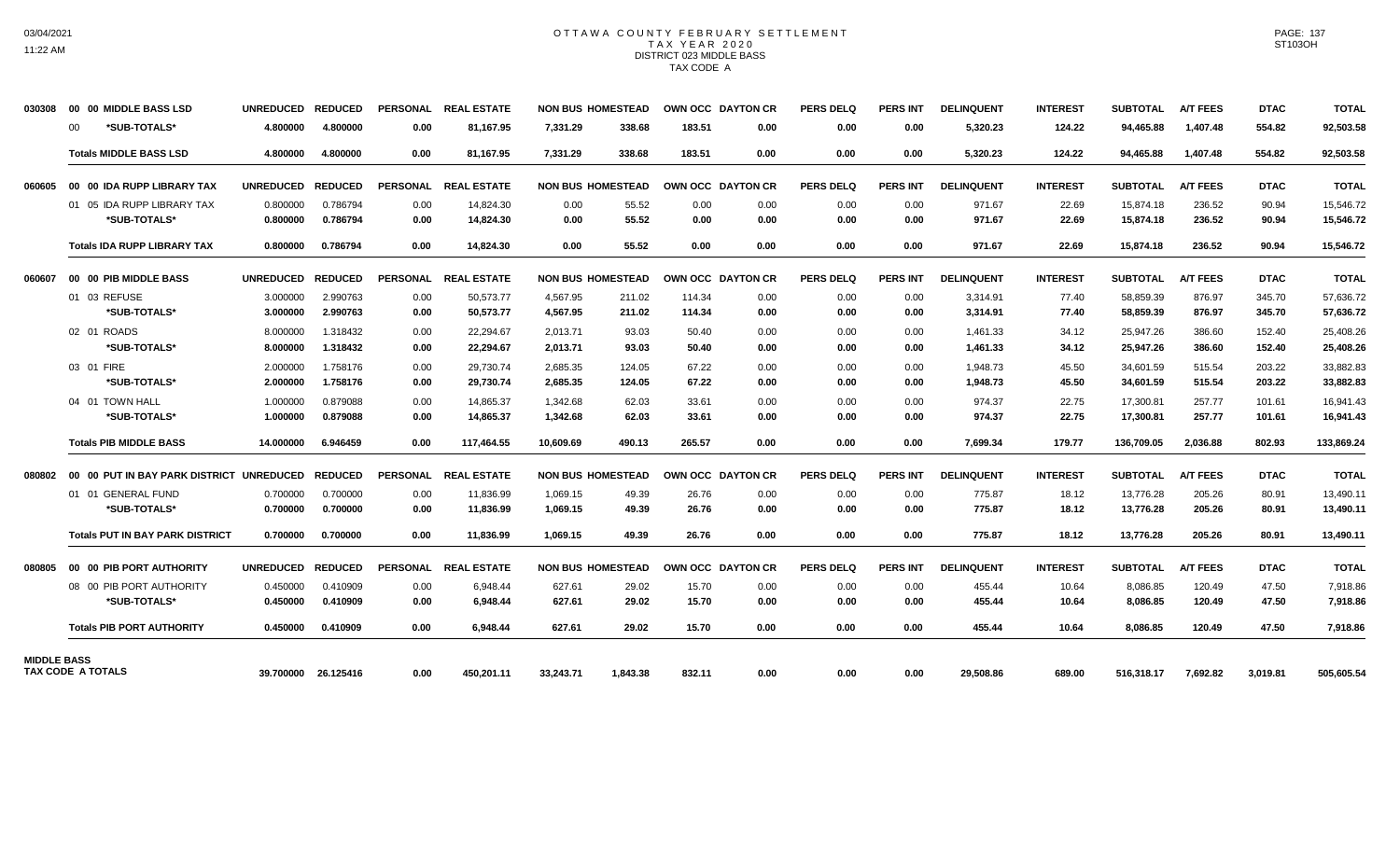# OTTAWA COUNTY FEBRUARY SETTLEMENT TAX YEAR 2020 DISTRICT 023 MIDDLE BASS TAX CODE B

| 010101 | 00 00 OTTAWA COUNTY                     | <b>UNREDUCED</b>     | <b>REDUCED</b>       | <b>PERSONAL</b>  | <b>REAL ESTATE</b>   | <b>NON BUS HOMESTEAD</b> |              |              | OWN OCC DAYTON CR | <b>PERS DELQ</b> | PERS INT        | <b>DELINQUENT</b> | <b>INTEREST</b> | <b>SUBTOTAL</b>      | <b>A/T FEES</b> | <b>DTAC</b>  | <b>TOTAL</b>         |
|--------|-----------------------------------------|----------------------|----------------------|------------------|----------------------|--------------------------|--------------|--------------|-------------------|------------------|-----------------|-------------------|-----------------|----------------------|-----------------|--------------|----------------------|
|        | 01 01 O.C.B.M.R.                        | 2.200000             | 1.883836             | 1.676.57         | 1,542.22             | 0.00                     | 0.00         | 0.00         | 0.00              | 0.00             | 0.00            | 177.28            | 2.96            | 3.399.03             | 50.64           | 18.02        | 3,330.37             |
|        | 02 O.C.B.M.R.                           | 1.400000             | 1.248331             | 1,066.91         | 1,021.96             | 0.00                     | 0.00         | 0.00         | 0.00              | 0.00             | 0.00            | 117.48            | 1.96            | 2,208.31             | 32.90           | 11.94        | 2,163.47             |
|        | 01 PARK DISTRICT                        | 0.600000             | 0.595592             | 457.25           | 487.59               | 0.00                     | 0.00         | 0.00         | 0.00              | 0.00             | 0.00            | 56.05             | 0.94            | 1,001.83             | 14.93           | 5.70         | 981.20               |
|        | *SUB-TOTALS*                            | 4.200000             | 3.727759             | 3,200.73         | 3,051.77             | 0.00                     | 0.00         | 0.00         | 0.00              | 0.00             | 0.00            | 350.81            | 5.86            | 6,609.17             | 98.47           | 35.66        | 6,475.04             |
|        | 02 01 NURSING HOME                      | 0.500000             | 0.485399             | 381.04           | 397.38               | 0.00                     | 0.00         | 0.00         | 0.00              | 0.00             | 0.00            | 45.68             | 0.76            | 824.86               | 12.29           | 4.64         | 807.93               |
|        | *SUB-TOTALS*                            | 0.500000             | 0.485399             | 381.04           | 397.38               | 0.00                     | 0.00         | 0.00         | 0.00              | 0.00             | 0.00            | 45.68             | 0.76            | 824.86               | 12.29           | 4.64         | 807.93               |
|        | 03 02 SENIOR PROGRAM                    | 0.300000             | 0.286012             | 228.62           | 234.15               | 0.00                     | 0.00         | 0.00         | 0.00              | 0.00             | 0.00            | 26.92             | 0.45            | 490.14               | 7.30            | 2.74         | 480.10               |
|        | 03 SENIOR PROGRAM                       | 0.200000             | 0.194640             | 152.42           | 159.34               | 0.00                     | 0.00         | 0.00         | 0.00              | 0.00             | 0.00            | 18.32             | 0.31            | 330.39               | 4.92            | 1.86         | 323.61               |
|        | *SUB-TOTALS*                            | 0.500000             | 0.480652             | 381.04           | 393.49               | 0.00                     | 0.00         | 0.00         | 0.00              | 0.00             | 0.00            | 45.24             | 0.76            | 820.53               | 12.22           | 4.60         | 803.71               |
|        | 04 01 INSIDE GENERAL                    | 2.000000             | 2.000000             | 1,524.15         | 1,637.32             | 0.00                     | 0.00         | 0.00         | 0.00              | 0.00             | 0.00            | 188.22            | 3.14            | 3,352.83             | 49.96           | 19.14        | 3,283.73             |
|        | *SUB-TOTALS*                            | 2.000000             | 2.000000             | 1,524.15         | 1,637.32             | 0.00                     | 0.00         | 0.00         | 0.00              | 0.00             | 0.00            | 188.22            | 3.14            | 3,352.83             | 49.96           | 19.14        | 3,283.73             |
|        | 07 01 MENTAL HEALTH                     | 0.700000             | 0.684293             | 533.45           | 560.20               | 0.00                     | 0.00         | 0.00         | 0.00              | 0.00             | 0.00            | 64.40             | 1.08            | 1,159.13             | 17.27           | 6.55         | 1,135.31             |
|        | 02 MENTAL HEALTH                        | 0.300000             | 0.293268             | 228.62           | 240.09               | 0.00                     | 0.00         | 0.00         | 0.00              | 0.00             | 0.00            | 27.60             | 0.46            | 496.77               | 7.40            | 2.81         | 486.56               |
|        | 03 MENTAL HEALTH                        | 0.200000             | 0.195512             | 152.42           | 160.06               | 0.00                     | 0.00         | 0.00         | 0.00              | 0.00             | 0.00            | 18.40             | 0.31            | 331.19               | 4.93            | 1.87         | 324.39               |
|        | *SUB-TOTALS*                            | 1.200000             | 1.173073             | 914.49           | 960.35               | 0.00                     | 0.00         | 0.00         | 0.00              | 0.00             | 0.00            | 110.40            | 1.85            | 1,987.09             | 29.60           | 11.23        | 1,946.26             |
|        | <b>Totals OTTAWA COUNTY</b>             | 8.400000             | 7.866883             | 6,401.45         | 6,440.31             | 0.00                     | 0.00         | 0.00         | 0.00              | 0.00             | 0.00            | 740.35            | 12.37           | 13,594.48            | 202.54          | 75.27        | 13,316.67            |
|        | 02021801 00 00 PUT IN BAY EXC CORP      | <b>UNREDUCED</b>     | <b>REDUCED</b>       | <b>PERSONAL</b>  | <b>REAL ESTATE</b>   | <b>NON BUS HOMESTEAD</b> |              |              | OWN OCC DAYTON CR | <b>PERS DELQ</b> | <b>PERS INT</b> | <b>DELINQUENT</b> | <b>INTEREST</b> | <b>SUBTOTAL</b>      | <b>A/T FEES</b> | <b>DTAC</b>  | <b>TOTAL</b>         |
|        | 01 01 GENERAL                           | 1.500000             | 1.146869             | 1,143.11         | 938.90               | 0.00                     | 0.00         | 0.00         | 0.00              | 0.00             | 0.00            | 107.93            | 1.80            | 2,191.74             | 32.66           | 10.97        | 2,148.11             |
|        | 03 ROADS                                | 0.800000             | 0.792380             | 609.66           | 648.69               | 0.00                     | 0.00         | 0.00         | 0.00              | 0.00             | 0.00            | 74.57             | 1.25            | 1,334.17             | 19.88           | 7.58         | 1,306.71             |
|        | *SUB-TOTALS*                            | 2.300000             | 1.939249             | 1,752.77         | 1,587.59             | 0.00                     | 0.00         | 0.00         | 0.00              | 0.00             | 0.00            | 182.50            | 3.05            | 3,525.91             | 52.54           | 18.55        | 3,454.82             |
|        | 02 01 ROADS                             | 3.000000             | 0.234663             | 2,286.23         | 192.11               | 0.00                     | 0.00         | 0.00         | 0.00              | 0.00             | 0.00            | 22.08             | 0.37            | 2,500.79             | 37.26           | 2.25         | 2,461.28             |
|        | 02 ROADS                                | 1.000000             | 0.140944             | 762.08           | 115.39               | 0.00                     | 0.00         | 0.00         | 0.00              | 0.00             | 0.00            | 13.26             | 0.22            | 890.95               | 13.27           | 1.35         | 876.33               |
|        | *SUB-TOTALS*                            | 4.000000             | 0.375607             | 3,048.31         | 307.50               | 0.00                     | 0.00         | 0.00         | 0.00              | 0.00             | 0.00            | 35.34             | 0.59            | 3,391.74             | 50.53           | 3.60         | 3,337.61             |
|        | 03 01 CEMETERY                          | 0.450000             | 0.423106             | 342.93           | 346.38               | 0.00                     | 0.00         | 0.00         | 0.00              | 0.00             | 0.00            | 39.82             | 0.66            | 729.79               | 10.87           | 4.05         | 714.87               |
|        | *SUB-TOTALS*                            | 0.450000             | 0.423106             | 342.93           | 346.38               | 0.00                     | 0.00         | 0.00         | 0.00              | 0.00             | 0.00            | 39.82             | 0.66            | 729.79               | 10.87           | 4.05         | 714.87               |
|        | 04 01 DOCTOR'S RESIDENCE                | 0.250000             | 0.237097             | 190.52           | 194.10               | 0.00                     | 0.00         | 0.00         | 0.00              | 0.00             | 0.00            | 22.31             | 0.37            | 407.30               | 6.07            | 2.27         | 398.96               |
|        | *SUB-TOTALS*                            | 0.250000             | 0.237097             | 190.52           | 194.10               | 0.00                     | 0.00         | 0.00         | 0.00              | 0.00             | 0.00            | 22.31             | 0.37            | 407.30               | 6.07            | 2.27         | 398.96               |
|        | 05 01 EMS                               | 1.300000             | 1.222306             | 990.70           | 1,000.66             | 0.00                     | 0.00         | 0.00         | 0.00              | 0.00             | 0.00            | 115.03            | 1.92            | 2,108.31             | 31.41           | 11.70        | 2,065.20             |
|        | *SUB-TOTALS*                            | 1.300000             | 1.222306             | 990.70           | 1,000.66             | 0.00                     | 0.00         | 0.00         | 0.00              | 0.00             | 0.00            | 115.03            | 1.92            | 2,108.31             | 31.41           | 11.70        | 2,065.20             |
|        | 06 01 INSIDE GENERAL                    | 0.300000             | 0.300000             | 228.62           | 245.60               | 0.00                     | 0.00         | 0.00         | 0.00              | 0.00             | 0.00            | 28.23             | 0.47            | 502.92               | 7.49            | 2.87         | 492.56               |
|        | *SUB-TOTALS*                            | 0.300000             | 0.300000             | 228.62           | 245.60               | 0.00                     | 0.00         | 0.00         | 0.00              | 0.00             | 0.00            | 28.23             | 0.47            | 502.92               | 7.49            | 2.87         | 492.56               |
|        | 07 02 INSIDE ROADS                      | 1.200000             | 1.200000             | 914.49           | 982.39               | 0.00                     | 0.00         | 0.00         | 0.00              | 0.00             | 0.00            | 112.93            | 1.89            | 2,011.70             | 29.97           | 11.48        | 1,970.25             |
|        | *SUB-TOTALS*                            | 1.200000             | 1.200000             | 914.49           | 982.39               | 0.00                     | 0.00         | 0.00         | 0.00              | 0.00             | 0.00            | 112.93            | 1.89            | 2,011.70             | 29.97           | 11.48        | 1,970.25             |
|        |                                         |                      |                      |                  |                      |                          |              |              |                   |                  |                 |                   |                 |                      |                 |              |                      |
|        | 08 03 EMERGENCY MEDICAL<br>*SUB-TOTALS* | 0.750000<br>0.750000 | 0.584279<br>0.584279 | 571.56<br>571.56 | 478.33<br>478.33     | 0.00<br>0.00             | 0.00<br>0.00 | 0.00<br>0.00 | 0.00<br>0.00      | 0.00<br>0.00     | 0.00<br>0.00    | 54.99<br>54.99    | 0.92<br>0.92    | 1,105.80<br>1,105.80 | 16.48<br>16.48  | 5.59<br>5.59 | 1,083.73<br>1,083.73 |
|        |                                         |                      |                      |                  |                      |                          |              |              |                   |                  |                 |                   |                 |                      |                 |              |                      |
|        | <b>Totals PUT IN BAY EXC CORP</b>       | 10.550000            | 6.281644             | 8.039.90         | 5,142.55             | 0.00                     | 0.00         | 0.00         | 0.00              | 0.00             | 0.00            | 591.15            | 9.87            | 13,783.47            | 205.36          | 60.11        | 13,518.00            |
| 030308 | 00 00 MIDDLE BASS LSD                   | <b>UNREDUCED</b>     | <b>REDUCED</b>       |                  | PERSONAL REAL ESTATE | <b>NON BUS HOMESTEAD</b> |              |              | OWN OCC DAYTON CR | <b>PERS DELQ</b> | <b>PERS INT</b> | <b>DELINQUENT</b> | <b>INTEREST</b> | <b>SUBTOTAL</b>      | <b>A/T FEES</b> | <b>DTAC</b>  | <b>TOTAL</b>         |
|        | 00 01 GENERAL                           | 4.800000             | 4.800000             | 3,657.97         | 3,929.58             | 0.00                     | 0.00         | 0.00         | 0.00              | 0.00             | 0.00            | 451.72            | 7.54            | 8,046.81             | 119.89          | 45.93        | 7,880.99             |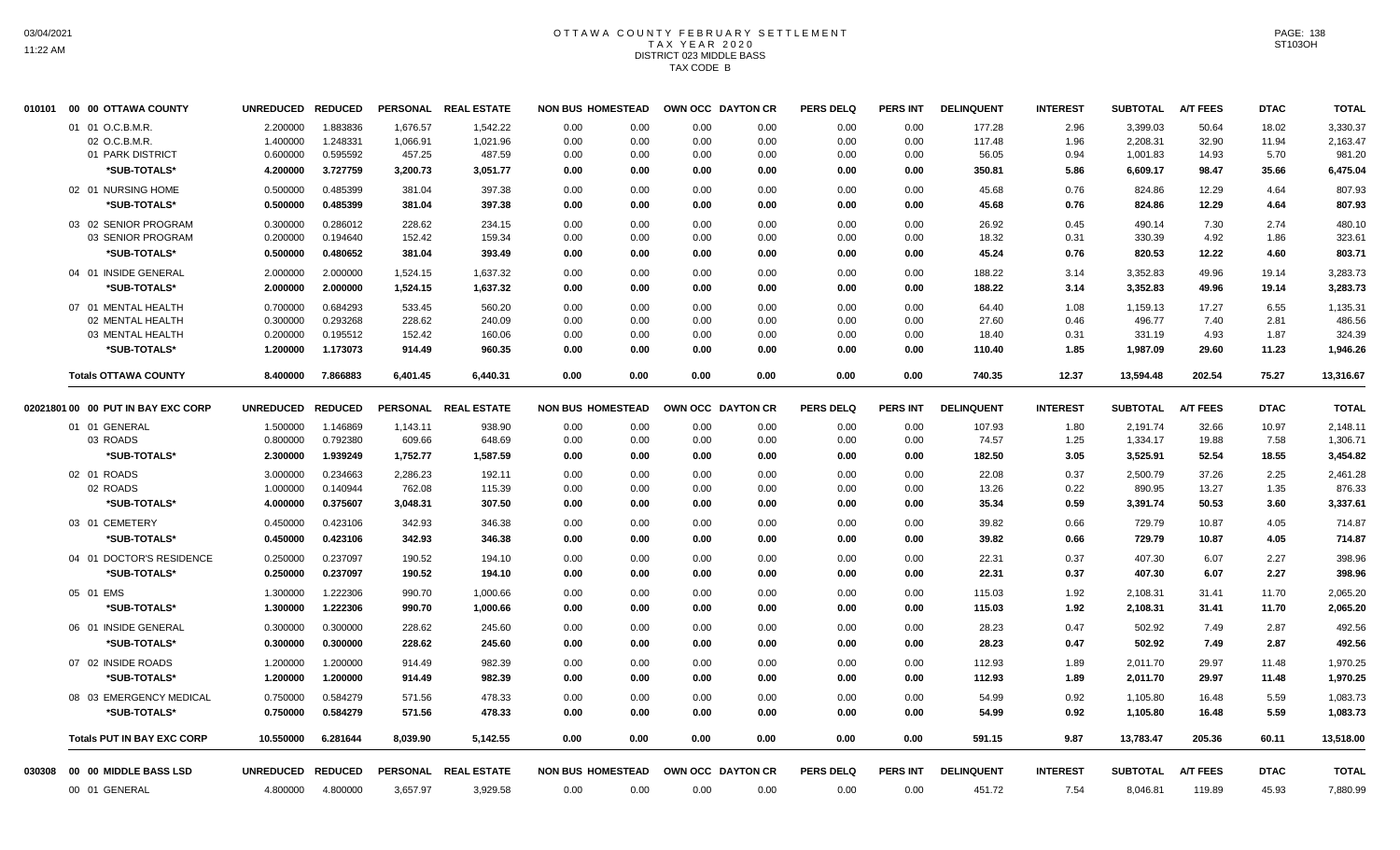### OTTAWA COUNTY FEBRUARY SETTLEMENT TAX YEAR 2020 DISTRICT 023 MIDDLE BASS TAX CODE B

| 030308             |         | 00 00 MIDDLE BASS LSD                    | UNREDUCED REDUCED |                |                 | PERSONAL REAL ESTATE |      | <b>NON BUS HOMESTEAD</b> |      | OWN OCC DAYTON CR | <b>PERS DELQ</b> | <b>PERS INT</b> | <b>DELINQUENT</b> | <b>INTEREST</b> | <b>SUBTOTAL</b> | <b>A/T FEES</b> | <b>DTAC</b> | <b>TOTAL</b> |
|--------------------|---------|------------------------------------------|-------------------|----------------|-----------------|----------------------|------|--------------------------|------|-------------------|------------------|-----------------|-------------------|-----------------|-----------------|-----------------|-------------|--------------|
|                    | $00 \,$ | *SUB-TOTALS*                             | 4.800000          | 4.800000       | 3,657.97        | 3,929.58             | 0.00 | 0.00                     | 0.00 | 0.00              | 0.00             | 0.00            | 451.72            | 7.54            | 8,046.81        | 119.89          | 45.93       | 7,880.99     |
|                    |         | <b>Totals MIDDLE BASS LSD</b>            | 4.800000          | 4.800000       | 3,657.97        | 3,929.58             | 0.00 | 0.00                     | 0.00 | 0.00              | 0.00             | 0.00            | 451.72            | 7.54            | 8,046.81        | 119.89          | 45.93       | 7,880.99     |
| 060605             |         | 00 00 IDA RUPP LIBRARY TAX               | <b>UNREDUCED</b>  | <b>REDUCED</b> | <b>PERSONAL</b> | <b>REAL ESTATE</b>   |      | <b>NON BUS HOMESTEAD</b> |      | OWN OCC DAYTON CR | <b>PERS DELQ</b> | <b>PERS INT</b> | <b>DELINQUENT</b> | <b>INTEREST</b> | <b>SUBTOTAL</b> | <b>A/T FEES</b> | <b>DTAC</b> | <b>TOTAL</b> |
|                    |         | 01 05 IDA RUPP LIBRARY TAX               | 0.800000          | 0.790610       | 609.66          | 647.24               | 0.00 | 0.00                     | 0.00 | 0.00              | 0.00             | 0.00            | 74.40             | 1.24            | 1,332.54        | 19.85           | 7.56        | 1,305.13     |
|                    |         | *SUB-TOTALS*                             | 0.800000          | 0.790610       | 609.66          | 647.24               | 0.00 | 0.00                     | 0.00 | 0.00              | 0.00             | 0.00            | 74.40             | 1.24            | 1,332.54        | 19.85           | 7.56        | 1,305.13     |
|                    |         | <b>Totals IDA RUPP LIBRARY TAX</b>       | 0.800000          | 0.790610       | 609.66          | 647.24               | 0.00 | 0.00                     | 0.00 | 0.00              | 0.00             | 0.00            | 74.40             | 1.24            | 1,332.54        | 19.85           | 7.56        | 1,305.13     |
| 060607             |         | 00 00 PIB MIDDLE BASS                    | <b>UNREDUCED</b>  | <b>REDUCED</b> |                 | PERSONAL REAL ESTATE |      | <b>NON BUS HOMESTEAD</b> |      | OWN OCC DAYTON CR | PERS DELO        | <b>PERS INT</b> | <b>DELINQUENT</b> | <b>INTEREST</b> | <b>SUBTOTAL</b> | <b>A/T FEES</b> | <b>DTAC</b> | <b>TOTAL</b> |
|                    |         | 01 03 REFUSE                             | 3.000000          | 2.844216       | 2,286.23        | 2,328.45             | 0.00 | 0.00                     | 0.00 | 0.00              | 0.00             | 0.00            | 267.66            | 4.47            | 4,886.81        | 72.81           | 27.21       | 4,786.79     |
|                    |         | *SUB-TOTALS*                             | 3.000000          | 2.844216       | 2,286.23        | 2,328.45             | 0.00 | 0.00                     | 0.00 | 0.00              | 0.00             | 0.00            | 267.66            | 4.47            | 4,886.81        | 72.81           | 27.21       | 4,786.79     |
|                    |         | 02 01 ROADS                              | 8.000000          | 1.886144       | 6,096.61        | 1,544.11             | 0.00 | 0.00                     | 0.00 | 0.00              | 0.00             | 0.00            | 177.50            | 2.96            | 7,821.18        | 116.53          | 18.05       | 7,686.60     |
|                    |         | *SUB-TOTALS*                             | 8.000000          | 1.886144       | 6,096.61        | 1,544.11             | 0.00 | 0.00                     | 0.00 | 0.00              | 0.00             | 0.00            | 177.50            | 2.96            | 7,821.18        | 116.53          | 18.05       | 7,686.60     |
|                    |         | 03 01 FIRE                               | 2.000000          | 1.896144       | 1,524.15        | 1,552.30             | 0.00 | 0.00                     | 0.00 | 0.00              | 0.00             | 0.00            | 178.44            | 2.98            | 3,257.87        | 48.54           | 18.14       | 3,191.19     |
|                    |         | *SUB-TOTALS*                             | 2.000000          | 1.896144       | 1,524.15        | 1,552.30             | 0.00 | 0.00                     | 0.00 | 0.00              | 0.00             | 0.00            | 178.44            | 2.98            | 3,257.87        | 48.54           | 18.14       | 3,191.19     |
|                    |         | 04 01 TOWN HALL                          | 1.000000          | 0.948072       | 762.08          | 776.15               | 0.00 | 0.00                     | 0.00 | 0.00              | 0.00             | 0.00            | 89.22             | 1.49            | 1,628.94        | 24.27           | 9.07        | 1,595.60     |
|                    |         | *SUB-TOTALS*                             | 1.000000          | 0.948072       | 762.08          | 776.15               | 0.00 | 0.00                     | 0.00 | 0.00              | 0.00             | 0.00            | 89.22             | 1.49            | 1,628.94        | 24.27           | 9.07        | 1,595.60     |
|                    |         | <b>Totals PIB MIDDLE BASS</b>            | 14.000000         | 7.574576       | 10.669.07       | 6,201.01             | 0.00 | 0.00                     | 0.00 | 0.00              | 0.00             | 0.00            | 712.82            | 11.90           | 17,594.80       | 262.15          | 72.47       | 17,260.18    |
| 080802             |         | 00 00 PUT IN BAY PARK DISTRICT UNREDUCED |                   | <b>REDUCED</b> |                 | PERSONAL REAL ESTATE |      | <b>NON BUS HOMESTEAD</b> |      | OWN OCC DAYTON CR | <b>PERS DELQ</b> | <b>PERS INT</b> | <b>DELINQUENT</b> | <b>INTEREST</b> | <b>SUBTOTAL</b> | <b>A/T FEES</b> | <b>DTAC</b> | <b>TOTAL</b> |
|                    |         | 01 01 GENERAL FUND                       | 0.700000          | 0.700000       | 533.45          | 573.06               | 0.00 | 0.00                     | 0.00 | 0.00              | 0.00             | 0.00            | 65.88             | 1.10            | 1,173.49        | 17.48           | 6.70        | 1,149.31     |
|                    |         | *SUB-TOTALS*                             | 0.700000          | 0.700000       | 533.45          | 573.06               | 0.00 | 0.00                     | 0.00 | 0.00              | 0.00             | 0.00            | 65.88             | 1.10            | 1,173.49        | 17.48           | 6.70        | 1,149.31     |
|                    |         | <b>Totals PUT IN BAY PARK DISTRICT</b>   | 0.700000          | 0.700000       | 533.45          | 573.06               | 0.00 | 0.00                     | 0.00 | 0.00              | 0.00             | 0.00            | 65.88             | 1.10            | 1,173.49        | 17.48           | 6.70        | 1,149.31     |
| 080805             |         | 00 00 PIB PORT AUTHORITY                 | <b>UNREDUCED</b>  | <b>REDUCED</b> |                 | PERSONAL REAL ESTATE |      | <b>NON BUS HOMESTEAD</b> |      | OWN OCC DAYTON CR | <b>PERS DELQ</b> | <b>PERS INT</b> | <b>DELINQUENT</b> | <b>INTEREST</b> | <b>SUBTOTAL</b> | <b>A/T FEES</b> | <b>DTAC</b> | <b>TOTAL</b> |
|                    |         | 08 00 PIB PORT AUTHORITY                 | 0.450000          | 0.423106       | 342.92          | 346.39               | 0.00 | 0.00                     | 0.00 | 0.00              | 0.00             | 0.00            | 39.80             | 0.67            | 729.78          | 10.87           | 4.05        | 714.86       |
|                    |         | *SUB-TOTALS*                             | 0.450000          | 0.423106       | 342.92          | 346.39               | 0.00 | 0.00                     | 0.00 | 0.00              | 0.00             | 0.00            | 39.80             | 0.67            | 729.78          | 10.87           | 4.05        | 714.86       |
|                    |         | <b>Totals PIB PORT AUTHORITY</b>         | 0.450000          | 0.423106       | 342.92          | 346.39               | 0.00 | 0.00                     | 0.00 | 0.00              | 0.00             | 0.00            | 39.80             | 0.67            | 729.78          | 10.87           | 4.05        | 714.86       |
| <b>MIDDLE BASS</b> |         |                                          |                   |                |                 |                      |      |                          |      |                   |                  |                 |                   |                 |                 |                 |             |              |
|                    |         | TAX CODE B TOTALS                        | 39.700000         | 28.436819      | 30,254.42       | 23,280.14            | 0.00 | 0.00                     | 0.00 | 0.00              | 0.00             | 0.00            | 2,676.12          | 44.69           | 56,255.37       | 838.14          | 272.09      | 55,145.14    |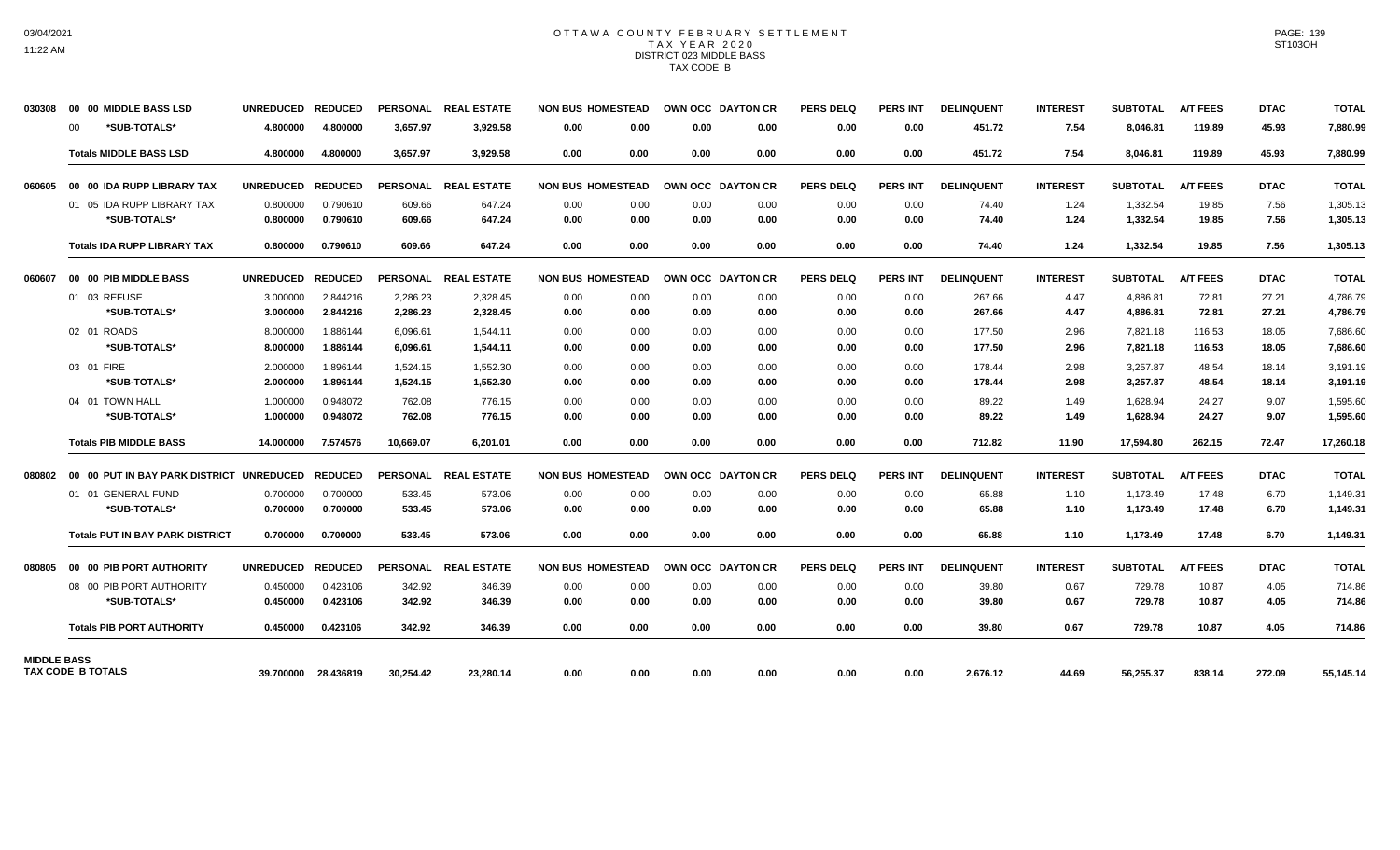## OTTAWA COUNTY FEBRUARY SETTLEMENT TAX YEAR 2020 DISTRICT 023 MIDDLE BASS **DISTRICT**

|        | 010101 00 00 OTTAWA COUNTY                            | UNREDUCED REDUCED | <b>PERSONAL</b>                | <b>REAL ESTATE</b>                  | <b>NON BUS HOMESTEAD</b>     |                         |                        | OWN OCC DAYTON CR    | <b>PERS DELQ</b>     | <b>PERS INT</b>      | <b>DELINQUENT</b>              | <b>INTEREST</b>         | <b>SUBTOTAL</b>                     | <b>A/T FEES</b>            | <b>DTAC</b>               | <b>TOTAL</b>                        |
|--------|-------------------------------------------------------|-------------------|--------------------------------|-------------------------------------|------------------------------|-------------------------|------------------------|----------------------|----------------------|----------------------|--------------------------------|-------------------------|-------------------------------------|----------------------------|---------------------------|-------------------------------------|
|        | 01 01 O.C.B.M.R.<br>02 O.C.B.M.R.<br>01 PARK DISTRICT |                   | 1.676.57<br>1,066.91<br>457.25 | 21,891.70<br>16,229.28<br>11,695.21 | 1.838.02<br>1,373.56<br>0.00 | 84.91<br>63.45<br>41.97 | 46.01<br>34.38<br>0.00 | 0.00<br>0.00<br>0.00 | 0.00<br>0.00<br>0.00 | 0.00<br>0.00<br>0.00 | 1.511.11<br>1,114.26<br>790.66 | 34.10<br>25.23<br>18.09 | 27.082.42<br>19,907.07<br>13,003.18 | 403.51<br>296.60<br>193.74 | 157.12<br>115.89<br>74.46 | 26,521.79<br>19,494.58<br>12,734.98 |
|        | *SUB-TOTALS*                                          |                   | 3,200.73                       | 49,816.19                           | 3,211.58                     | 190.33                  | 80.39                  | 0.00                 | 0.00                 | 0.00                 | 3,416.03                       | 77.42                   | 59,992.67                           | 893.85                     | 347.47                    | 58,751.35                           |
|        | 02 01 NURSING HOME<br>*SUB-TOTALS*                    |                   | 381.04<br>381.04               | 7,703.22<br>7,703.22                | 659.88<br>659.88             | 30.48<br>30.48          | 16.52<br>16.52         | 0.00<br>0.00         | 0.00<br>0.00         | 0.00<br>0.00         | 524.55<br>524.55               | 11.94<br>11.94          | 9,327.63<br>9,327.63                | 138.98<br>138.98           | 54.58<br>54.58            | 9,134.07<br>9,134.07                |
|        | 03 02 SENIOR PROGRAM<br>03 SENIOR PROGRAM             |                   | 228.62<br>152.42               | 4,017.96<br>3,423.61                | 341.76<br>0.00               | 15.79<br>12.22          | 8.55<br>0.00           | 0.00<br>0.00         | 0.00<br>0.00         | 0.00<br>0.00         | 274.93<br>232.28               | 6.24<br>5.31            | 4,893.85<br>3,825.84                | 72.91<br>57.00             | 28.60<br>21.89            | 4,792.34<br>3,746.95                |
|        | *SUB-TOTALS*                                          |                   | 381.04                         | 7,441.57                            | 341.76                       | 28.01                   | 8.55                   | 0.00                 | 0.00                 | 0.00                 | 507.21                         | 11.55                   | 8,719.69                            | 129.91                     | 50.49                     | 8,539.29                            |
|        | 04 01 INSIDE GENERAL<br>*SUB-TOTALS*                  |                   | 1,524.15<br>1,524.15           | 35,457.30<br>35,457.30              | 3,054.70<br>3,054.70         | 141.12<br>141.12        | 76.46<br>76.46         | 0.00<br>0.00         | 0.00<br>0.00         | 0.00<br>0.00         | 2,404.98<br>2,404.98           | 54.90<br>54.90          | 42,713.61<br>42,713.61              | 636.41<br>636.41           | 250.32<br>250.32          | 41,826.88<br>41,826.88              |
|        | 07 01 MENTAL HEALTH<br>02 MENTAL HEALTH               |                   | 533.45<br>228.62               | 11,276.08<br>4,832.61               | 967.88<br>414.81             | 44.71<br>19.16          | 24.23<br>10.38         | 0.00<br>0.00         | 0.00<br>0.00         | 0.00<br>0.00         | 766.78<br>328.62               | 17.48<br>7.49           | 13,630.61<br>5,841.69               | 203.09<br>87.04            | 79.80<br>34.20            | 13,347.72<br>5,720.45               |
|        | 03 MENTAL HEALTH<br>*SUB-TOTALS*                      |                   | 152.42<br>914.49               | 3,572.24<br>19,680.93               | 0.00<br>1,382.69             | 12.78<br>76.65          | 0.00<br>34.61          | 0.00<br>0.00         | 0.00<br>0.00         | 0.00<br>0.00         | 242.05<br>1,337.45             | 5.53<br>30.50           | 3,985.02<br>23,457.32               | 59.37<br>349.50            | 22.80<br>136.80           | 3,902.85<br>22,971.02               |
|        | <b>Totals OTTAWA COUNTY</b>                           |                   | 6,401.45                       | 120,099.21                          | 8,650.61                     | 466.59                  | 216.53                 | 0.00                 | 0.00                 | 0.00                 | 8,190.22                       | 186.31                  | 144,210.92                          | 2,148.65                   | 839.66                    | 141,222.61                          |
|        | 02021801 00 00 PUT IN BAY EXC CORP                    | UNREDUCED REDUCED |                                | PERSONAL REAL ESTATE                | <b>NON BUS HOMESTEAD</b>     |                         |                        | OWN OCC DAYTON CR    | <b>PERS DELQ</b>     | <b>PERS INT</b>      | <b>DELINQUENT</b>              | <b>INTEREST</b>         | <b>SUBTOTAL</b>                     | <b>A/T FEES</b>            | <b>DTAC</b>               | <b>TOTAL</b>                        |
|        | 01 01 GENERAL                                         |                   | 1,143.11                       | 18,008.10                           | 1,541.73                     | 71.22                   | 38.59                  | 0.00                 | 0.00                 | 0.00                 | 1,226.75                       | 27.92                   | 22,057.42                           | 328.65                     | 127.65                    | 21,601.12                           |
|        | 03 ROADS                                              |                   | 609.66                         | 15,672.22                           | 0.00                         | 56.26                   | 0.00                   | 0.00                 | 0.00                 | 0.00                 | 1,059.30                       | 24.24                   | 17,421.68                           | 259.57                     | 99.75                     | 17,062.36                           |
|        | *SUB-TOTALS*                                          |                   | 1,752.77                       | 33,680.32                           | 1,541.73                     | 127.48                  | 38.59                  | 0.00                 | 0.00                 | 0.00                 | 2,286.05                       | 52.16                   | 39,479.10                           | 588.22                     | 227.40                    | 38,663.48                           |
|        | 02 01 ROADS<br>02 ROADS                               |                   | 2,286.23<br>762.08             | 2,173.83<br>1,815.66                | 178.99<br>153.57             | 8.27<br>7.09            | 4.48<br>3.84           | 0.00<br>0.00         | 0.00<br>0.00         | 0.00<br>0.00         | 151.97<br>124.71               | 3.40<br>2.82            | 4,807.17<br>2,869.77                | 71.62<br>42.75             | 15.80<br>12.97            | 4,719.75<br>2,814.05                |
|        | *SUB-TOTALS*                                          |                   | 3,048.31                       | 3,989.49                            | 332.56                       | 15.36                   | 8.32                   | 0.00                 | 0.00                 | 0.00                 | 276.68                         | 6.22                    | 7,676.94                            | 114.37                     | 28.77                     | 7,533.80                            |
|        | 03 01 CEMETERY                                        |                   | 342.93                         | 8,088.48                            | 0.00                         | 28.99                   | 0.00                   | 0.00                 | 0.00                 | 0.00                 | 547.28                         | 12.51                   | 9,020.19                            | 134.39                     | 51.55                     | 8,834.25                            |
|        | *SUB-TOTALS*                                          |                   | 342.93                         | 8,088.48                            | 0.00                         | 28.99                   | 0.00                   | 0.00                 | 0.00                 | 0.00                 | 547.28                         | 12.51                   | 9,020.19                            | 134.39                     | 51.55                     | 8,834.25                            |
|        | 04 01 DOCTOR'S RESIDENCE                              |                   | 190.52                         | 4,499.32                            | 0.00                         | 16.12                   | 0.00                   | 0.00                 | 0.00                 | 0.00                 | 304.50                         | 6.96                    | 5,017.42                            | 74.76                      | 28.68                     | 4,913.98                            |
|        | *SUB-TOTALS*                                          |                   | 190.52                         | 4,499.32                            | 0.00                         | 16.12                   | 0.00                   | 0.00                 | 0.00                 | 0.00                 | 304.50                         | 6.96                    | 5,017.42                            | 74.76                      | 28.68                     | 4,913.98                            |
|        | 05 01 EMS                                             |                   | 990.70                         | 23,366.70                           | 0.00                         | 83.76                   | 0.00                   | 0.00                 | 0.00                 | 0.00                 | 1,581.03                       | 36.15                   | 26,058.34                           | 388.25                     | 148.91                    | 25,521.18                           |
|        | *SUB-TOTALS*                                          |                   | 990.70                         | 23,366.70                           | 0.00                         | 83.76                   | 0.00                   | 0.00                 | 0.00                 | 0.00                 | 1,581.03                       | 36.15                   | 26,058.34                           | 388.25                     | 148.91                    | 25,521.18                           |
|        | 06 01 INSIDE GENERAL                                  |                   | 228.62                         | 5,318.60                            | 458.21                       | 21.17                   | 11.47                  | 0.00                 | 0.00                 | 0.00                 | 360.74                         | 8.23                    | 6,407.04                            | 95.46                      | 37.55                     | 6,274.03                            |
|        | *SUB-TOTALS*                                          |                   | 228.62                         | 5,318.60                            | 458.21                       | 21.17                   | 11.47                  | 0.00                 | 0.00                 | 0.00                 | 360.74                         | 8.23                    | 6,407.04                            | 95.46                      | 37.55                     | 6,274.03                            |
|        | 07 02 INSIDE ROADS                                    |                   | 914.49                         | 21,274.38                           | 1,832.82                     | 84.67                   | 45.88                  | 0.00                 | 0.00                 | 0.00                 | 1,442.99                       | 32.95                   | 25,628.18                           | 381.84                     | 150.19                    | 25,096.15                           |
|        | *SUB-TOTALS*                                          |                   | 914.49                         | 21,274.38                           | 1,832.82                     | 84.67                   | 45.88                  | 0.00                 | 0.00                 | 0.00                 | 1,442.99                       | 32.95                   | 25,628.18                           | 381.84                     | 150.19                    | 25,096.15                           |
|        | 08 03 EMERGENCY MEDICAL<br>*SUB-TOTALS*               |                   | 571.56<br>571.56               | 9,225.24<br>9,225.24                | 790.04<br>790.04             | 36.50<br>36.50          | 19.78<br>19.78         | 0.00<br>0.00         | 0.00<br>0.00         | 0.00<br>0.00         | 628.32<br>628.32               | 14.31<br>14.31          | 11,285.75<br>11,285.75              | 168.15<br>168.15           | 65.38<br>65.38            | 11,052.22<br>11,052.22              |
|        | <b>Totals PUT IN BAY EXC CORP</b>                     |                   | 8,039.90                       | 109,442.53                          | 4,955.36                     | 414.05                  | 124.04                 | 0.00                 | 0.00                 | 0.00                 | 7,427.59                       | 169.49                  | 130,572.96                          | 1.945.44                   | 738.43                    | 127,889.09                          |
| 030308 | 00 00 MIDDLE BASS LSD                                 | UNREDUCED REDUCED |                                | PERSONAL REAL ESTATE                | <b>NON BUS HOMESTEAD</b>     |                         |                        | OWN OCC DAYTON CR    | <b>PERS DELQ</b>     | PERS INT             | <b>DELINQUENT</b>              | <b>INTEREST</b>         | <b>SUBTOTAL</b>                     | <b>A/T FEES</b>            | <b>DTAC</b>               | <b>TOTAL</b>                        |
|        | 00 01 GENERAL                                         |                   | 3,657.97                       | 85,097.53                           | 7,331.29                     | 338.68                  | 183.51                 | 0.00                 | 0.00                 | 0.00                 | 5,771.95                       | 131.76                  | 102,512.69                          | 1,527.37                   | 600.75                    | 100,384.57                          |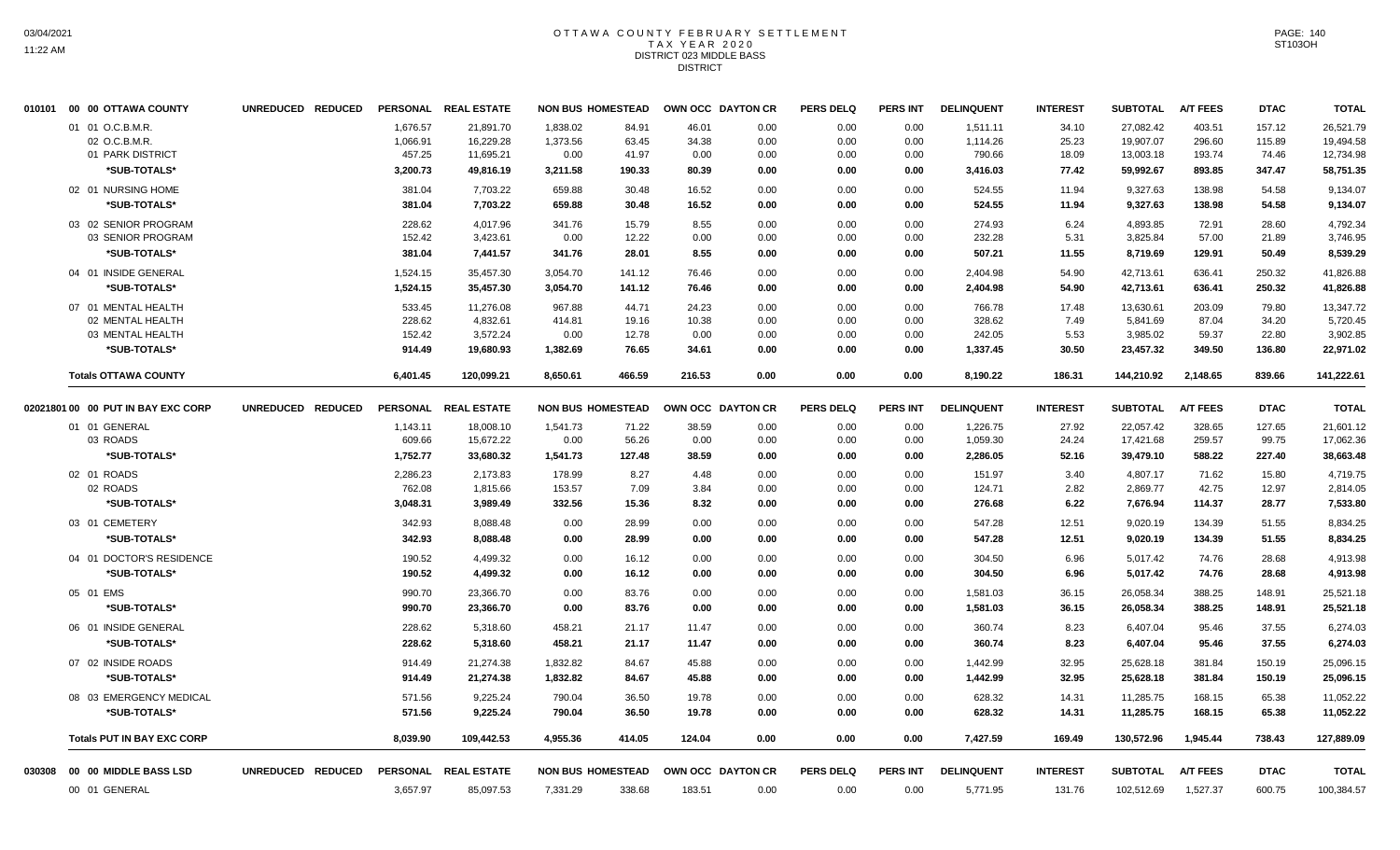### OTTAWA COUNTY FEBRUARY SETTLEMENT TAX YEAR 2020 DISTRICT 023 MIDDLE BASS **DISTRICT**

| 030308             | 00 00 MIDDLE BASS LSD                    | UNREDUCED REDUCED                  |                 | PERSONAL REAL ESTATE |           | <b>NON BUS HOMESTEAD</b> |        | OWN OCC DAYTON CR | <b>PERS DELQ</b> | <b>PERS INT</b> | <b>DELINQUENT</b> | <b>INTEREST</b> | SUBTOTAL        | <b>A/T FEES</b> | <b>DTAC</b> | <b>TOTAL</b> |
|--------------------|------------------------------------------|------------------------------------|-----------------|----------------------|-----------|--------------------------|--------|-------------------|------------------|-----------------|-------------------|-----------------|-----------------|-----------------|-------------|--------------|
|                    | *SUB-TOTALS*<br>00                       |                                    | 3.657.97        | 85.097.53            | 7,331.29  | 338.68                   | 183.51 | 0.00              | 0.00             | 0.00            | 5,771.95          | 131.76          | 102,512.69      | 1,527.37        | 600.75      | 100,384.57   |
|                    | <b>Totals MIDDLE BASS LSD</b>            |                                    | 3,657.97        | 85,097.53            | 7,331.29  | 338.68                   | 183.51 | 0.00              | 0.00             | 0.00            | 5,771.95          | 131.76          | 102,512.69      | 1,527.37        | 600.75      | 100,384.57   |
| 060605             | 00 00 IDA RUPP LIBRARY TAX               | <b>REDUCED</b><br><b>UNREDUCED</b> | <b>PERSONAL</b> | <b>REAL ESTATE</b>   |           | <b>NON BUS HOMESTEAD</b> |        | OWN OCC DAYTON CR | <b>PERS DELQ</b> | <b>PERS INT</b> | <b>DELINQUENT</b> | <b>INTEREST</b> | <b>SUBTOTAL</b> | <b>A/T FEES</b> | <b>DTAC</b> | <b>TOTAL</b> |
|                    | 01 05 IDA RUPP LIBRARY TAX               |                                    | 609.66          | 15,471.54            | 0.00      | 55.52                    | 0.00   | 0.00              | 0.00             | 0.00            | 1,046.07          | 23.93           | 17,206.72       | 256.37          | 98.50       | 16,851.85    |
|                    | *SUB-TOTALS*                             |                                    | 609.66          | 15.471.54            | 0.00      | 55.52                    | 0.00   | 0.00              | 0.00             | 0.00            | 1,046.07          | 23.93           | 17,206.72       | 256.37          | 98.50       | 16,851.85    |
|                    | <b>Totals IDA RUPP LIBRARY TAX</b>       |                                    | 609.66          | 15,471.54            | 0.00      | 55.52                    | 0.00   | 0.00              | 0.00             | 0.00            | 1,046.07          | 23.93           | 17,206.72       | 256.37          | 98.50       | 16,851.85    |
| 060607             | 00 00 PIB MIDDLE BASS                    | <b>UNREDUCED</b><br><b>REDUCED</b> |                 | PERSONAL REAL ESTATE |           | <b>NON BUS HOMESTEAD</b> |        | OWN OCC DAYTON CR | <b>PERS DELQ</b> | <b>PERS INT</b> | <b>DELINQUENT</b> | <b>INTEREST</b> | <b>SUBTOTAL</b> | <b>A/T FEES</b> | <b>DTAC</b> | <b>TOTAL</b> |
|                    | 01 03 REFUSE                             |                                    | 2,286.23        | 52,902.22            | 4,567.95  | 211.02                   | 114.34 | 0.00              | 0.00             | 0.00            | 3,582.57          | 81.87           | 63,746.20       | 949.78          | 372.91      | 62,423.51    |
|                    | *SUB-TOTALS*                             |                                    | 2,286.23        | 52,902.22            | 4,567.95  | 211.02                   | 114.34 | 0.00              | 0.00             | 0.00            | 3,582.57          | 81.87           | 63,746.20       | 949.78          | 372.91      | 62,423.51    |
|                    | 02 01 ROADS                              |                                    | 6.096.61        | 23.838.78            | 2,013.71  | 93.03                    | 50.40  | 0.00              | 0.00             | 0.00            | 1,638.83          | 37.08           | 33,768.44       | 503.13          | 170.45      | 33,094.86    |
|                    | *SUB-TOTALS*                             |                                    | 6,096.61        | 23,838.78            | 2,013.71  | 93.03                    | 50.40  | 0.00              | 0.00             | 0.00            | 1,638.83          | 37.08           | 33,768.44       | 503.13          | 170.45      | 33,094.86    |
|                    | 03 01 FIRE                               |                                    | 1,524.15        | 31,283.04            | 2,685.35  | 124.05                   | 67.22  | 0.00              | 0.00             | 0.00            | 2,127.17          | 48.48           | 37,859.46       | 564.08          | 221.36      | 37,074.02    |
|                    | *SUB-TOTALS*                             |                                    | 1,524.15        | 31,283.04            | 2,685.35  | 124.05                   | 67.22  | 0.00              | 0.00             | 0.00            | 2,127.17          | 48.48           | 37,859.46       | 564.08          | 221.36      | 37,074.02    |
|                    | 04 01 TOWN HALL                          |                                    | 762.08          | 15.641.52            | 1,342.68  | 62.03                    | 33.61  | 0.00              | 0.00             | 0.00            | 1,063.59          | 24.24           | 18,929.75       | 282.04          | 110.68      | 18,537.03    |
|                    | *SUB-TOTALS*                             |                                    | 762.08          | 15,641.52            | 1,342.68  | 62.03                    | 33.61  | 0.00              | 0.00             | 0.00            | 1,063.59          | 24.24           | 18,929.75       | 282.04          | 110.68      | 18,537.03    |
|                    | <b>Totals PIB MIDDLE BASS</b>            |                                    | 10,669.07       | 123,665.56           | 10,609.69 | 490.13                   | 265.57 | 0.00              | 0.00             | 0.00            | 8,412.16          | 191.67          | 154,303.85      | 2,299.03        | 875.40      | 151,129.42   |
| 080802             | 00 00 PUT IN BAY PARK DISTRICT UNREDUCED | <b>REDUCED</b>                     |                 | PERSONAL REAL ESTATE |           | <b>NON BUS HOMESTEAD</b> |        | OWN OCC DAYTON CR | <b>PERS DELQ</b> | PERS INT        | <b>DELINQUENT</b> | <b>INTEREST</b> | <b>SUBTOTAL</b> | <b>A/T FEES</b> | <b>DTAC</b> | <b>TOTAL</b> |
|                    | 01 01 GENERAL FUND                       |                                    | 533.45          | 12,410.05            | 1,069.15  | 49.39                    | 26.76  | 0.00              | 0.00             | 0.00            | 841.75            | 19.22           | 14,949.77       | 222.74          | 87.61       | 14,639.42    |
|                    | *SUB-TOTALS*                             |                                    | 533.45          | 12,410.05            | 1,069.15  | 49.39                    | 26.76  | 0.00              | 0.00             | 0.00            | 841.75            | 19.22           | 14,949.77       | 222.74          | 87.61       | 14,639.42    |
|                    | <b>Totals PUT IN BAY PARK DISTRICT</b>   |                                    | 533.45          | 12.410.05            | 1.069.15  | 49.39                    | 26.76  | 0.00              | 0.00             | 0.00            | 841.75            | 19.22           | 14,949.77       | 222.74          | 87.61       | 14,639.42    |
| 080805             | 00 00 PIB PORT AUTHORITY                 | <b>UNREDUCED</b><br><b>REDUCED</b> |                 | PERSONAL REAL ESTATE |           | <b>NON BUS HOMESTEAD</b> |        | OWN OCC DAYTON CR | <b>PERS DELQ</b> | <b>PERS INT</b> | <b>DELINQUENT</b> | <b>INTEREST</b> | SUBTOTAL        | <b>A/T FEES</b> | <b>DTAC</b> | <b>TOTAL</b> |
|                    | 08 00 PIB PORT AUTHORITY                 |                                    | 342.92          | 7,294.83             | 627.61    | 29.02                    | 15.70  | 0.00              | 0.00             | 0.00            | 495.24            | 11.31           | 8,816.63        | 131.36          | 51.55       | 8,633.72     |
|                    | *SUB-TOTALS*                             |                                    | 342.92          | 7,294.83             | 627.61    | 29.02                    | 15.70  | 0.00              | 0.00             | 0.00            | 495.24            | 11.31           | 8,816.63        | 131.36          | 51.55       | 8,633.72     |
|                    | <b>Totals PIB PORT AUTHORITY</b>         |                                    | 342.92          | 7.294.83             | 627.61    | 29.02                    | 15.70  | 0.00              | 0.00             | 0.00            | 495.24            | 11.31           | 8.816.63        | 131.36          | 51.55       | 8,633.72     |
| <b>MIDDLE BASS</b> |                                          |                                    |                 |                      |           |                          |        |                   |                  |                 |                   |                 |                 |                 |             |              |
|                    | <b>DISTRICT TOTALS</b>                   |                                    | 30,254.42       | 473,481.25           | 33,243.71 | 1,843.38                 | 832.11 | 0.00              | 0.00             | 0.00            | 32,184.98         | 733.69          | 572,573.54      | 8,530.96        | 3,291.90    | 560,750.68   |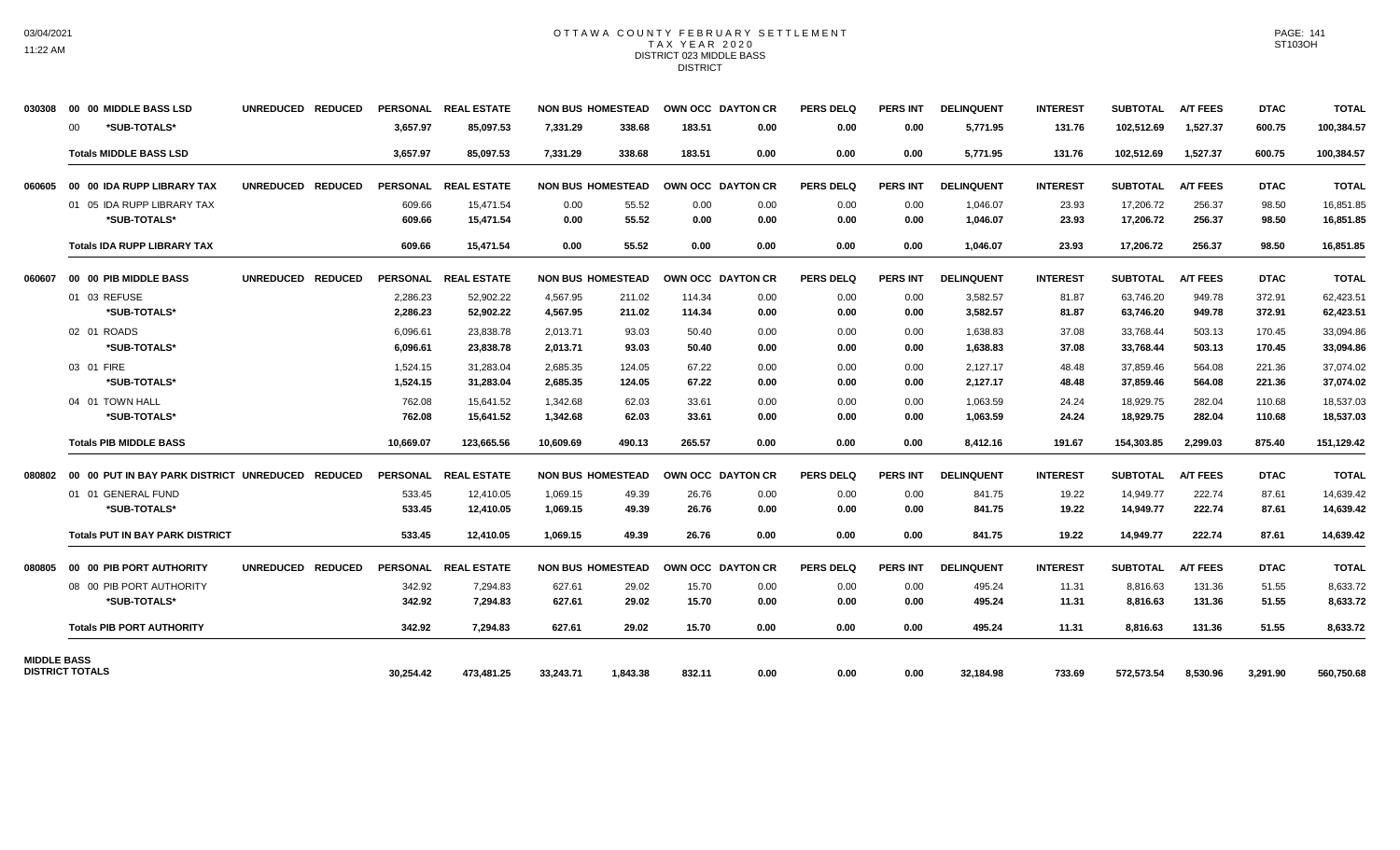## OTTAWA COUNTY FEBRUARY SETTLEMENT TAX YEAR 2020 DISTRICT 024 P.I.B.V.S. TAX CODE A

| 010101 | 00 00 OTTAWA COUNTY                | <b>UNREDUCED</b> | <b>REDUCED</b> |                 | PERSONAL REAL ESTATE | <b>NON BUS HOMESTEAD</b> |          |          | OWN OCC DAYTON CR | <b>PERS DELQ</b> | <b>PERS INT</b> | <b>DELINQUENT</b> | <b>INTEREST</b> | <b>SUBTOTAL</b> | <b>A/T FEES</b> | <b>DTAC</b> | <b>TOTAL</b> |
|--------|------------------------------------|------------------|----------------|-----------------|----------------------|--------------------------|----------|----------|-------------------|------------------|-----------------|-------------------|-----------------|-----------------|-----------------|-------------|--------------|
|        | 01 01 O.C.B.M.R.                   | 2.200000         | 1.203400       | 0.00            | 51,827.52            | 5,158.62                 | 281.11   | 233.28   | 0.00              | 0.00             | 0.00            | 1,575.89          | 11.66           | 59,088.08       | 880.37          | 160.96      | 58,046.75    |
|        | 02 O.C.B.M.R                       | 1.400000         | 0.899310       | 0.00            | 38,731.10            | 3,855.08                 | 210.08   | 174.33   | 0.00              | 0.00             | 0.00            | 1,177.68          | 8.71            | 44,156.98       | 657.91          | 120.29      | 43,378.78    |
|        | 01 PARK DISTRICT                   | 0.600000         | 0.594840       | 0.00            | 28,608.59            | 0.00                     | 138.95   | 0.00     | 0.00              | 0.00             | 0.00            | 869.89            | 6.43            | 29,623.86       | 441.38          | 79.56       | 29,102.92    |
|        | *SUB-TOTALS*                       | 4.200000         | 2.697550       | 0.00            | 119,167.21           | 9,013.70                 | 630.14   | 407.61   | 0.00              | 0.00             | 0.00            | 3,623.46          | 26.80           | 132,868.92      | 1,979.66        | 360.81      | 130,528.45   |
|        | 02 01 NURSING HOME                 | 0.500000         | 0.432043       | 0.00            | 18,607.04            | 1,852.04                 | 100.92   | 83.75    | 0.00              | 0.00             | 0.00            | 565.77            | 4.19            | 21,213.71       | 316.07          | 57.79       | 20,839.85    |
|        | *SUB-TOTALS*                       | 0.500000         | 0.432043       | 0.00            | 18,607.04            | 1,852.04                 | 100.92   | 83.75    | 0.00              | 0.00             | 0.00            | 565.77            | 4.19            | 21,213.71       | 316.07          | 57.79       | 20,839.85    |
|        | 03 02 SENIOR PROGRAM               | 0.300000         | 0.223762       | 0.00            | 9.636.89             | 959.20                   | 52.27    | 43.38    | 0.00              | 0.00             | 0.00            | 293.02            | 2.17            | 10.986.93       | 163.70          | 29.93       | 10,793.30    |
|        | 03 SENIOR PROGRAM                  | 0.200000         | 0.173250       | 0.00            | 8,332.39             | 0.00                     | 40.47    | 0.00     | 0.00              | 0.00             | 0.00            | 253.36            | 1.87            | 8,628.09        | 128.55          | 23.17       | 8,476.37     |
|        | *SUB-TOTALS*                       | 0.500000         | 0.397012       | 0.00            | 17,969.28            | 959.20                   | 92.74    | 43.38    | 0.00              | 0.00             | 0.00            | 546.38            | 4.04            | 19,615.02       | 292.25          | 53.10       | 19,269.67    |
|        | 04 01 INSIDE GENERAL               | 2.000000         | 2.000000       | 0.00            | 86,135.15            | 8,573.41                 | 467.20   | 387.69   | 0.00              | 0.00             | 0.00            | 2,619.07          | 19.37           | 98,201.89       | 1,463.15        | 267.51      | 96,471.23    |
|        | *SUB-TOTALS*                       | 2.000000         | 2.000000       | 0.00            | 86,135.15            | 8,573.41                 | 467.20   | 387.69   | 0.00              | 0.00             | 0.00            | 2,619.07          | 19.37           | 98,201.89       | 1,463.15        | 267.51      | 96,471.23    |
|        | 07 01 MENTAL HEALTH                | 0.700000         | 0.633701       | 0.00            | 27,291.96            | 2,716.49                 | 148.03   | 122.84   | 0.00              | 0.00             | 0.00            | 829.85            | 6.14            | 31,115.31       | 463.60          | 84.76       | 30,566.95    |
|        | 02 MENTAL HEALTH                   | 0.300000         | 0.271586       | 0.00            | 11,696.55            | 1,164.21                 | 63.44    | 52.65    | 0.00              | 0.00             | 0.00            | 355.65            | 2.63            | 13,335.13       | 198.68          | 36.33       | 13,100.12    |
|        | 03 MENTAL HEALTH                   | 0.200000         | 0.181100       | 0.00            | 8,709.93             | 0.00                     | 42.30    | 0.00     | 0.00              | 0.00             | 0.00            | 264.84            | 1.96            | 9,019.03        | 134.38          | 24.22       | 8,860.43     |
|        | *SUB-TOTALS*                       | 1.200000         | 1.086387       | 0.00            | 47,698.44            | 3,880.70                 | 253.77   | 175.49   | 0.00              | 0.00             | 0.00            | 1,450.34          | 10.73           | 53,469.47       | 796.66          | 145.31      | 52,527.50    |
|        | <b>Totals OTTAWA COUNTY</b>        | 8.400000         | 6.612992       | 0.00            | 289,577.12           | 24,279.05                | 1,544.77 | 1,097.92 | 0.00              | 0.00             | 0.00            | 8,805.02          | 65.13           | 325,369.01      | 4,847.79        | 884.52      | 319,636.70   |
|        | 02021801 00 00 PUT IN BAY EXC CORP | <b>UNREDUCED</b> | <b>REDUCED</b> | <b>PERSONAL</b> | <b>REAL ESTATE</b>   | <b>NON BUS HOMESTEAD</b> |          |          | OWN OCC DAYTON CR | <b>PERS DELQ</b> | <b>PERS INT</b> | <b>DELINQUENT</b> | <b>INTEREST</b> | <b>SUBTOTAL</b> | A/T FEES        | <b>DTAC</b> | <b>TOTAL</b> |
|        | 01 01 GENERAL                      | 1.500000         | 1.009415       | 0.00            | 43.473.05            | 4,327.07                 | 235.80   | 195.67   | 0.00              | 0.00             | 0.00            | 1,321.86          | 9.78            | 49.563.23       | 738.46          | 135.01      | 48,689.76    |
|        | 03 ROADS                           | 0.800000         | 0.797368       | 0.00            | 38,349.09            | 0.00                     | 186.26   | 0.00     | 0.00              | 0.00             | 0.00            | 1,166.06          | 8.63            | 39,710.04       | 591.65          | 106.65      | 39,011.74    |
|        | *SUB-TOTALS*                       | 2.300000         | 1.806783       | 0.00            | 81,822.14            | 4,327.07                 | 422.06   | 195.67   | 0.00              | 0.00             | 0.00            | 2,487.92          | 18.41           | 89,273.27       | 1,330.11        | 241.66      | 87,701.50    |
|        | 02 01 ROADS                        | 3.000000         | 0.117192       | 0.00            | 5,047.18             | 502.37                   | 27.38    | 22.72    | 0.00              | 0.00             | 0.00            | 153.47            | 1.14            | 5,754.26        | 85.73           | 15.68       | 5,652.85     |
|        | 02 ROADS                           | 1.000000         | 0.100548       | 0.00            | 4,330.36             | 431.02                   | 23.49    | 19.49    | 0.00              | 0.00             | 0.00            | 131.67            | 0.97            | 4,937.00        | 73.56           | 13.45       | 4,849.99     |
|        | *SUB-TOTALS*                       | 4.000000         | 0.217740       | 0.00            | 9,377.54             | 933.39                   | 50.87    | 42.21    | 0.00              | 0.00             | 0.00            | 285.14            | 2.11            | 10,691.26       | 159.29          | 29.13       | 10,502.84    |
|        | 03 01 CEMETERY                     | 0.450000         | 0.410909       | 0.00            | 19,762.50            | 0.00                     | 95.99    | 0.00     | 0.00              | 0.00             | 0.00            | 600.91            | 4.44            | 20,463.84       | 304.90          | 54.96       | 20,103.98    |
|        | *SUB-TOTALS*                       | 0.450000         | 0.410909       | 0.00            | 19,762.50            | 0.00                     | 95.99    | 0.00     | 0.00              | 0.00             | 0.00            | 600.91            | 4.44            | 20,463.84       | 304.90          | 54.96       | 20,103.98    |
|        | 04 01 DOCTOR'S RESIDENCE           | 0.250000         | 0.228498       | 0.00            | 10,989.52            | 0.00                     | 53.38    | 0.00     | 0.00              | 0.00             | 0.00            | 334.15            | 2.47            | 11,379.52       | 169.55          | 30.56       | 11,179.41    |
|        | *SUB-TOTALS*                       | 0.250000         | 0.228498       | 0.00            | 10,989.52            | 0.00                     | 53.38    | 0.00     | 0.00              | 0.00             | 0.00            | 334.15            | 2.47            | 11,379.52       | 169.55          | 30.56       | 11,179.41    |
|        | 05 01 EMS                          | 1.300000         | 1.187069       | 0.00            | 57,091.60            | 0.00                     | 277.30   | 0.00     | 0.00              | 0.00             | 0.00            | 1,735.95          | 12.84           | 59,117.69       | 880.82          | 158.77      | 58,078.10    |
|        | *SUB-TOTALS*                       | 1.300000         | 1.187069       | 0.00            | 57,091.60            | 0.00                     | 277.30   | 0.00     | 0.00              | 0.00             | 0.00            | 1,735.95          | 12.84           | 59,117.69       | 880.82          | 158.77      | 58,078.10    |
|        | 06 01 INSIDE GENERAL               | 0.300000         | 0.300000       | 0.00            | 12,920.27            | 1,286.01                 | 70.08    | 58.15    | 0.00              | 0.00             | 0.00            | 392.86            | 2.91            | 14,730.28       | 219.47          | 40.13       | 14,470.68    |
|        | *SUB-TOTALS*                       | 0.300000         | 0.300000       | 0.00            | 12,920.27            | 1,286.01                 | 70.08    | 58.15    | 0.00              | 0.00             | 0.00            | 392.86            | 2.91            | 14,730.28       | 219.47          | 40.13       | 14,470.68    |
|        | 07 02 INSIDE ROADS                 | 1.200000         | 1.200000       | 0.00            | 51.681.09            | 5,144.05                 | 280.32   | 232.62   | 0.00              | 0.00             | 0.00            | 1.571.44          | 11.62           | 58,921.14       | 877.89          | 160.50      | 57,882.75    |
|        | *SUB-TOTALS*                       | 1.200000         | 1.200000       | 0.00            | 51,681.09            | 5,144.05                 | 280.32   | 232.62   | 0.00              | 0.00             | 0.00            | 1,571.44          | 11.62           | 58,921.14       | 877.89          | 160.50      | 57,882.75    |
|        | 08 03 EMERGENCY MEDICAL            | 0.750000         | 0.517263       | 0.00            | 22,277.26            | 2,217.35                 | 120.83   | 100.27   | 0.00              | 0.00             | 0.00            | 677.37            | 5.01            | 25,398.09       | 378.42          | 69.19       | 24,950.48    |
|        | *SUB-TOTALS*                       | 0.750000         | 0.517263       | 0.00            | 22,277.26            | 2,217.35                 | 120.83   | 100.27   | 0.00              | 0.00             | 0.00            | 677.37            | 5.01            | 25,398.09       | 378.42          | 69.19       | 24,950.48    |
|        | <b>Totals PUT IN BAY EXC CORP</b>  | 10.550000        | 5.868262       | 0.00            | 265,921.92           | 13,907.87                | 1,370.83 | 628.92   | 0.00              | 0.00             | 0.00            | 8,085.74          | 59.81           | 289,975.09      | 4,320.45        | 784.90      | 284,869.74   |
| 030309 | 00 00 PUT IN BAY LSD               | <b>UNREDUCED</b> | <b>REDUCED</b> | <b>PERSONAL</b> | <b>REAL ESTATE</b>   | <b>NON BUS HOMESTEAD</b> |          |          | OWN OCC DAYTON CR | <b>PERS DELQ</b> | <b>PERS INT</b> | <b>DELINQUENT</b> | <b>INTEREST</b> | <b>SUBTOTAL</b> | <b>A/T FEES</b> | <b>DTAC</b> | <b>TOTAL</b> |
|        | 00 01 GENERAL                      | 3.400000         | 3.400000       | 0.00            | 146,429.75           | 14,574.80                | 794.23   | 659.08   | 0.00              | 0.00             | 0.00            | 4,452.41          | 32.93           | 166,943.20      | 2,487.35        | 454.76      | 164,001.09   |
|        | 02 PERMANENT IMPROVEMENT           | 1.000000         | 1.000000       | 0.00            | 43,067.57            | 4,286.71                 | 233.60   | 193.85   | 0.00              | 0.00             | 0.00            | 1,309.53          | 9.69            | 49,100.95       | 731.57          | 133.75      | 48,235.63    |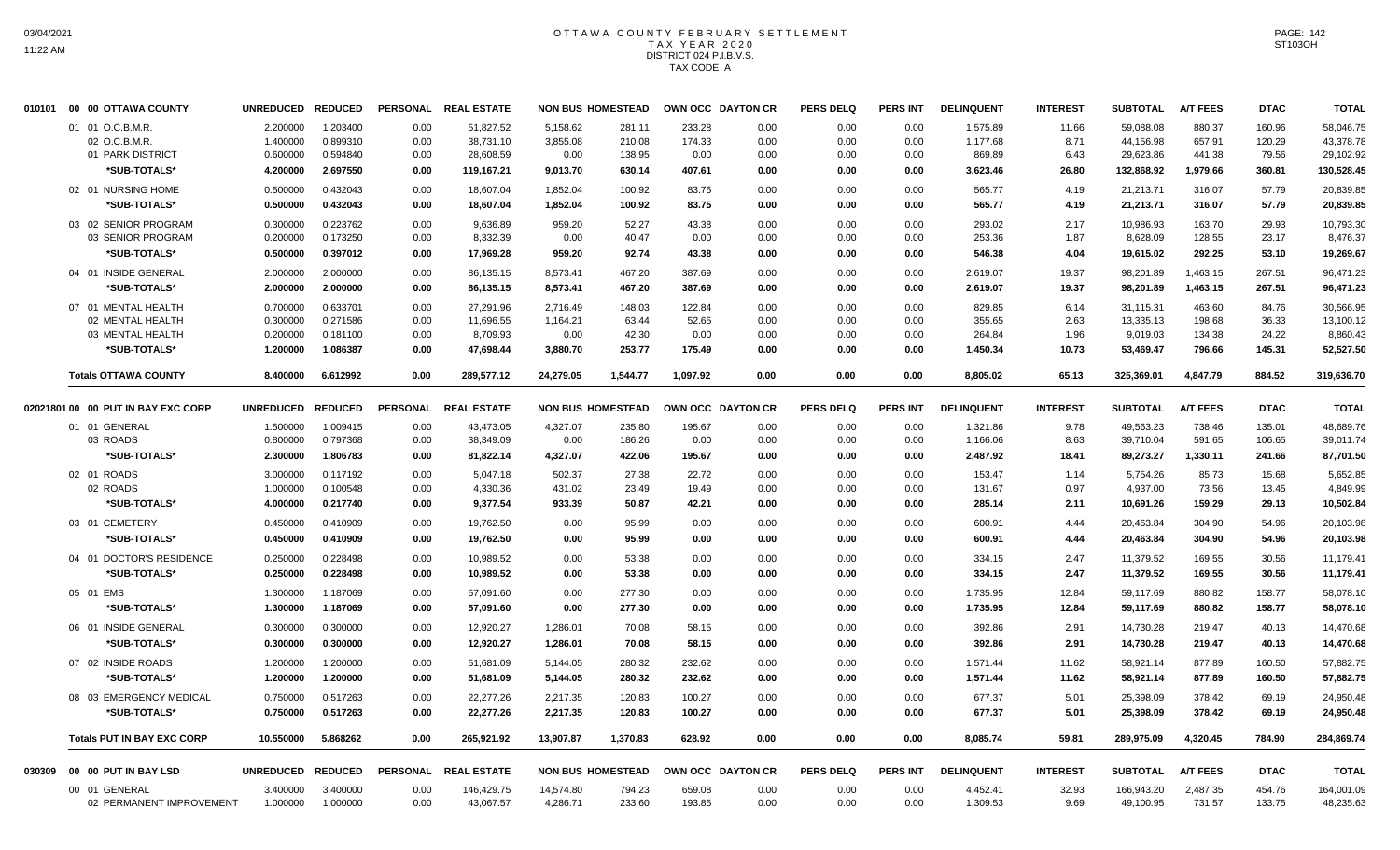## OTTAWA COUNTY FEBRUARY SETTLEMENT TAX YEAR 2020 DISTRICT 024 P.I.B.V.S. TAX CODE A

| 030309            |    | 00 00 PUT IN BAY LSD                                    | UNREDUCED REDUCED |                |                 | PERSONAL REAL ESTATE |            | <b>NON BUS HOMESTEAD</b> |          | OWN OCC DAYTON CR | <b>PERS DELQ</b> | <b>PERS INT</b> | <b>DELINQUENT</b> | <b>INTEREST</b> | <b>SUBTOTAL</b> | <b>A/T FEES</b> | <b>DTAC</b> | <b>TOTAL</b> |
|-------------------|----|---------------------------------------------------------|-------------------|----------------|-----------------|----------------------|------------|--------------------------|----------|-------------------|------------------|-----------------|-------------------|-----------------|-----------------|-----------------|-------------|--------------|
|                   | 00 | *SUB-TOTALS*                                            | 4.400000          | 4.400000       | 0.00            | 189,497.32           | 18.861.51  | 1.027.83                 | 852.93   | 0.00              | 0.00             | 0.00            | 5,761.94          | 42.62           | 216,044.15      | 3,218.92        | 588.51      | 212,236.72   |
|                   |    | 01 01 GENERAL                                           | 25.400000         | 16.600018      | 0.00            | 714,922.50           | 71,159.41  | 3,877.73                 | 3,217.86 | 0.00              | 0.00             | 0.00            | 21,738.27         | 160.80          | 815,076.57      | 12,144.12       | 2,220.31    | 800,712.14   |
|                   |    | *SUB-TOTALS*                                            | 25.400000         | 16.600018      | 0.00            | 714,922.50           | 71,159.41  | 3,877.73                 | 3,217.86 | 0.00              | 0.00             | 0.00            | 21,738.27         | 160.80          | 815,076.57      | 12,144.12       | 2,220.31    | 800,712.14   |
|                   |    | 02 01 RECREATION                                        | 0.500000          | 0.293937       | 0.00            | 12,659.15            | 1,260.02   | 68.66                    | 56.98    | 0.00              | 0.00             | 0.00            | 384.92            | 2.85            | 14,432.58       | 215.04          | 39.32       | 14,178.22    |
|                   |    | *SUB-TOTALS*                                            | 0.500000          | 0.293937       | 0.00            | 12,659.15            | 1,260.02   | 68.66                    | 56.98    | 0.00              | 0.00             | 0.00            | 384.92            | 2.85            | 14,432.58       | 215.04          | 39.32       | 14,178.22    |
|                   |    | <b>Totals PUT IN BAY LSD</b>                            | 30.300000         | 21.293955      | 0.00            | 917,078.97           | 91.280.94  | 4,974.22                 | 4.127.77 | 0.00              | 0.00             | 0.00            | 27,885.13         | 206.27          | 1,045,553.30    | 15,578.08       | 2.848.14    | 1,027,127.08 |
|                   |    | 060605 00 00 IDA RUPP LIBRARY TAX                       | UNREDUCED REDUCED |                | <b>PERSONAL</b> | <b>REAL ESTATE</b>   |            | <b>NON BUS HOMESTEAD</b> |          | OWN OCC DAYTON CR | <b>PERS DELQ</b> | <b>PERS INT</b> | <b>DELINQUENT</b> | <b>INTEREST</b> | <b>SUBTOTAL</b> | <b>A/T FEES</b> | <b>DTAC</b> | <b>TOTAL</b> |
|                   |    | 01 05 IDA RUPP LIBRARY TAX                              | 0.800000          | 0.786794       | 0.00            | 37.840.54            | 0.00       | 183.79                   | 0.00     | 0.00              | 0.00             | 0.00            | 1,150.60          | 8.51            | 39,183.44       | 583.81          | 105.24      | 38,494.39    |
|                   |    | *SUB-TOTALS*                                            | 0.800000          | 0.786794       | 0.00            | 37,840.54            | 0.00       | 183.79                   | 0.00     | 0.00              | 0.00             | 0.00            | 1,150.60          | 8.51            | 39,183.44       | 583.81          | 105.24      | 38,494.39    |
|                   |    | <b>Totals IDA RUPP LIBRARY TAX</b>                      | 0.800000          | 0.786794       | 0.00            | 37,840.54            | 0.00       | 183.79                   | 0.00     | 0.00              | 0.00             | 0.00            | 1,150.60          | 8.51            | 39,183.44       | 583.81          | 105.24      | 38,494.39    |
|                   |    | 060608 00 00 PIB SOUTH BASS                             | <b>UNREDUCED</b>  | <b>REDUCED</b> |                 | PERSONAL REAL ESTATE |            | <b>NON BUS HOMESTEAD</b> |          | OWN OCC DAYTON CR | <b>PERS DELQ</b> | <b>PERS INT</b> | <b>DELINQUENT</b> | <b>INTEREST</b> | <b>SUBTOTAL</b> | <b>A/T FEES</b> | <b>DTAC</b> | <b>TOTAL</b> |
|                   |    | 03 01 PARK                                              | 0.800000          | 0.040946       | 0.00            | 1,763.44             | 175.52     | 9.56                     | 7.94     | 0.00              | 0.00             | 0.00            | 53.62             | 0.40            | 2,010.48        | 29.95           | 5.48        | 1,975.05     |
|                   |    | *SUB-TOTALS*                                            | 0.800000          | 0.040946       | 0.00            | 1,763.44             | 175.52     | 9.56                     | 7.94     | 0.00              | 0.00             | 0.00            | 53.62             | 0.40            | 2.010.48        | 29.95           | 5.48        | 1,975.05     |
|                   |    | 05 02 FIRE                                              | 1.200000          | 1.008228       | 0.00            | 43,421.93            | 4,321.98   | 235.52                   | 195.44   | 0.00              | 0.00             | 0.00            | 1,320.31          | 9.77            | 49,504.95       | 737.59          | 134.85      | 48,632.51    |
|                   |    | *SUB-TOTALS*                                            | 1.200000          | 1.008228       | 0.00            | 43,421.93            | 4,321.98   | 235.52                   | 195.44   | 0.00              | 0.00             | 0.00            | 1,320.31          | 9.77            | 49.504.95       | 737.59          | 134.85      | 48,632.51    |
|                   |    | <b>Totals PIB SOUTH BASS</b>                            | 2.000000          | 1.049174       | 0.00            | 45,185.37            | 4,497.50   | 245.08                   | 203.38   | 0.00              | 0.00             | 0.00            | 1,373.93          | 10.17           | 51,515.43       | 767.54          | 140.33      | 50,607.56    |
|                   |    | 080802     00   00  PUT IN BAY PARK DISTRICT  UNREDUCED |                   | <b>REDUCED</b> | <b>PERSONAL</b> | <b>REAL ESTATE</b>   |            | <b>NON BUS HOMESTEAD</b> |          | OWN OCC DAYTON CR | <b>PERS DELQ</b> | <b>PERS INT</b> | <b>DELINQUENT</b> | <b>INTEREST</b> | <b>SUBTOTAL</b> | <b>A/T FEES</b> | <b>DTAC</b> | <b>TOTAL</b> |
|                   |    | 01 01 GENERAL FUND                                      | 0.700000          | 0.700000       | 0.00            | 30,147.30            | 3,000.69   | 163.52                   | 135.69   | 0.00              | 0.00             | 0.00            | 916.67            | 6.78            | 34,370.65       | 512.10          | 93.63       | 33,764.92    |
|                   |    | *SUB-TOTALS*                                            | 0.700000          | 0.700000       | 0.00            | 30,147.30            | 3,000.69   | 163.52                   | 135.69   | 0.00              | 0.00             | 0.00            | 916.67            | 6.78            | 34,370.65       | 512.10          | 93.63       | 33,764.92    |
|                   |    | <b>Totals PUT IN BAY PARK DISTRICT</b>                  | 0.700000          | 0.700000       | 0.00            | 30.147.30            | 3.000.69   | 163.52                   | 135.69   | 0.00              | 0.00             | 0.00            | 916.67            | 6.78            | 34,370.65       | 512.10          | 93.63       | 33,764.92    |
| 080805            |    | 00 00 PIB PORT AUTHORITY                                | <b>UNREDUCED</b>  | <b>REDUCED</b> | <b>PERSONAL</b> | <b>REAL ESTATE</b>   |            | <b>NON BUS HOMESTEAD</b> |          | OWN OCC DAYTON CR | <b>PERS DELQ</b> | <b>PERS INT</b> | <b>DELINQUENT</b> | <b>INTEREST</b> | <b>SUBTOTAL</b> | <b>A/T FEES</b> | <b>DTAC</b> | <b>TOTAL</b> |
|                   |    | 08 00 PIB PORT AUTHORITY                                | 0.450000          | 0.410909       | 0.00            | 17,696.87            | 1,761.47   | 95.99                    | 79.64    | 0.00              | 0.00             | 0.00            | 538.12            | 3.96            | 20,176.05       | 300.61          | 54.96       | 19,820.48    |
|                   |    | *SUB-TOTALS*                                            | 0.450000          | 0.410909       | 0.00            | 17,696.87            | 1,761.47   | 95.99                    | 79.64    | 0.00              | 0.00             | 0.00            | 538.12            | 3.96            | 20,176.05       | 300.61          | 54.96       | 19,820.48    |
|                   |    | <b>Totals PIB PORT AUTHORITY</b>                        | 0.450000          | 0.410909       | 0.00            | 17.696.87            | 1.761.47   | 95.99                    | 79.64    | 0.00              | 0.00             | 0.00            | 538.12            | 3.96            | 20.176.05       | 300.61          | 54.96       | 19,820.48    |
| <b>P.I.B.V.S.</b> |    |                                                         |                   |                |                 |                      |            |                          |          |                   |                  |                 |                   |                 |                 |                 |             |              |
|                   |    | TAX CODE A TOTALS                                       | 53.200000         | 36.722086      | 0.00            | 1,603,448.09         | 138,727.52 | 8,578.20                 | 6,273.32 | 0.00              | 0.00             | 0.00            | 48,755.21         | 360.63          | 1,806,142.97    | 26,910.38       | 4.911.72    | 1,774,320.87 |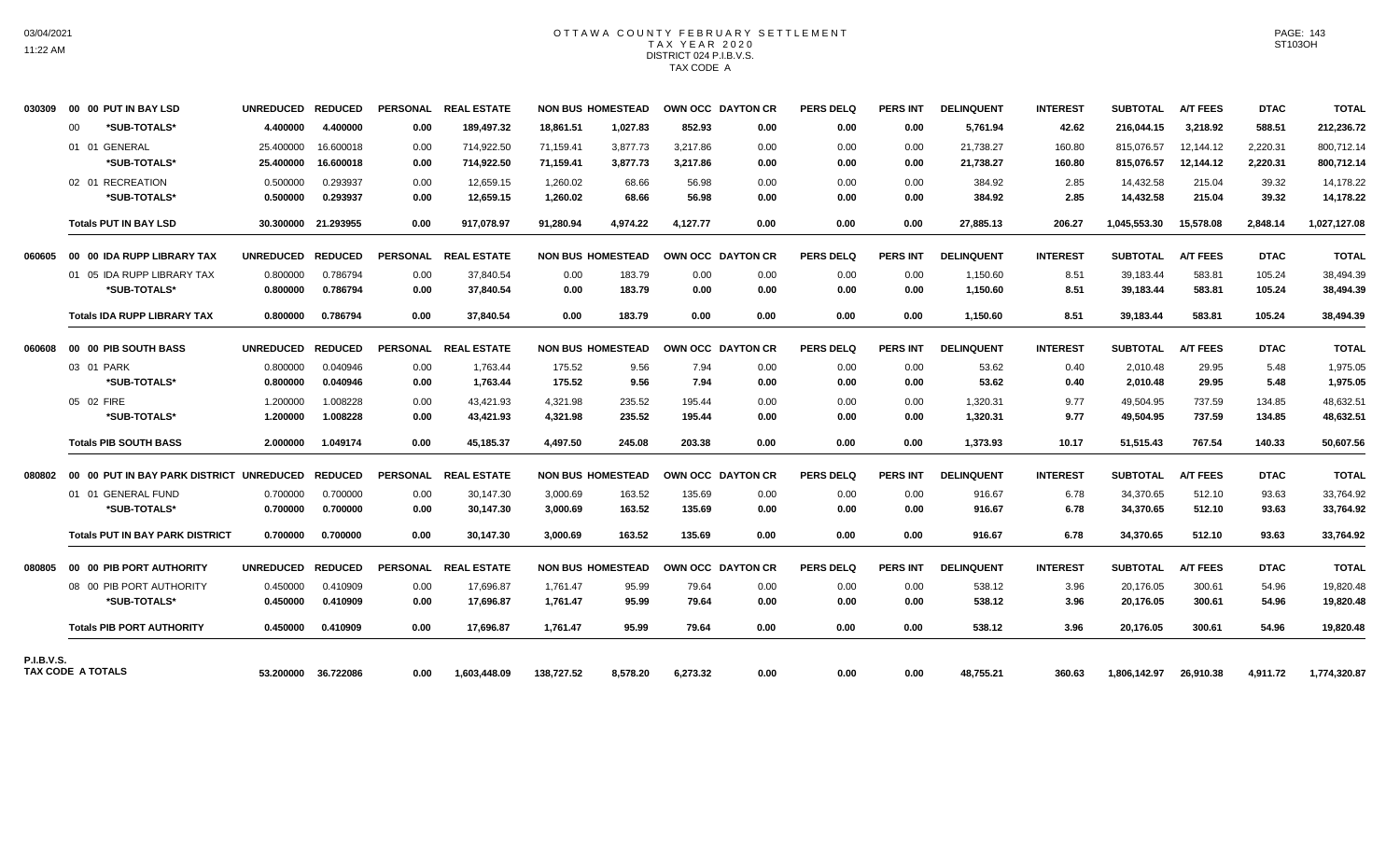# OTTAWA COUNTY FEBRUARY SETTLEMENT TAX YEAR 2020 DISTRICT 024 P.I.B.V.S. TAX CODE B

| 010101 | 00 00 OTTAWA COUNTY                | <b>UNREDUCED</b> | <b>REDUCED</b>       |           | PERSONAL REAL ESTATE | <b>NON BUS HOMESTEAD</b> |              | OWN OCC DAYTON CR    | <b>PERS DELQ</b> | <b>PERS INT</b> | <b>DELINQUENT</b> | <b>INTEREST</b> | <b>SUBTOTAL</b> | <b>A/T FEES</b> | <b>DTAC</b> | <b>TOTAL</b> |
|--------|------------------------------------|------------------|----------------------|-----------|----------------------|--------------------------|--------------|----------------------|------------------|-----------------|-------------------|-----------------|-----------------|-----------------|-------------|--------------|
|        | 01 01 O.C.B.M.R.                   | 2.200000         | 1.883836             | 4,171.96  | 5,832.57             | 0.00                     | 0.00         | 0.00<br>0.00         | 0.00             | 0.00            | 113.29            | 0.00            | 10,117.82       | 150.75          | 18.95       | 9,948.12     |
|        | 02 O.C.B.M.R                       | 1.400000         | 1.248331             | 2,654.88  | 3,864.98             | 0.00                     | 0.00         | 0.00<br>0.00         | 0.00             | 0.00            | 75.07             | 0.00            | 6,594.93        | 98.26           | 12.56       | 6,484.11     |
|        | 01 PARK DISTRICT                   | 0.600000         | 0.595592             | 1,137.81  | 1,844.02             | 0.00                     | 0.00         | 0.00<br>0.00         | 0.00             | 0.00            | 35.82             | 0.00            | 3,017.65        | 44.96           | 5.99        | 2,966.70     |
|        | *SUB-TOTALS*                       | 4.200000         | 3.727759             | 7,964.65  | 11,541.57            | 0.00                     | 0.00         | 0.00<br>0.00         | 0.00             | 0.00            | 224.18            | 0.00            | 19,730.40       | 293.97          | 37.50       | 19,398.93    |
|        | 02 01 NURSING HOME                 | 0.500000         | 0.485399             | 948.17    | 1,502.85             | 0.00                     | 0.00         | 0.00<br>0.00         | 0.00             | 0.00            | 29.19             | 0.00            | 2,480.21        | 36.95           | 4.88        | 2,438.38     |
|        | *SUB-TOTALS*                       | 0.500000         | 0.485399             | 948.17    | 1,502.85             | 0.00                     | 0.00         | 0.00<br>0.00         | 0.00             | 0.00            | 29.19             | 0.00            | 2,480.21        | 36.95           | 4.88        | 2,438.38     |
|        | 03 02 SENIOR PROGRAM               | 0.300000         | 0.286012             | 568.90    | 885.53               | 0.00                     | 0.00         | 0.00<br>0.00         | 0.00             | 0.00            | 17.20             | 0.00            | 1.471.63        | 21.93           | 2.88        | 1,446.82     |
|        | 03 SENIOR PROGRAM                  | 0.200000         | 0.194640             | 379.27    | 602.63               | 0.00                     | 0.00         | 0.00<br>0.00         | 0.00             | 0.00            | 11.71             | 0.00            | 993.61          | 14.80           | 1.96        | 976.85       |
|        | *SUB-TOTALS*                       | 0.500000         | 0.480652             | 948.17    | 1,488.16             | 0.00                     | 0.00         | 0.00<br>0.00         | 0.00             | 0.00            | 28.91             | 0.00            | 2,465.24        | 36.73           | 4.84        | 2,423.67     |
|        | 04 01 INSIDE GENERAL               | 2.000000         | 2.000000             | 3,792.69  | 6,192.23             | 0.00                     | 0.00         | 0.00<br>0.00         | 0.00             | 0.00            | 120.28            | 0.00            | 10,105.20       | 150.56          | 20.11       | 9,934.53     |
|        | *SUB-TOTALS*                       | 2.000000         | 2.000000             | 3,792.69  | 6,192.23             | 0.00                     | 0.00         | 0.00<br>0.00         | 0.00             | 0.00            | 120.28            | 0.00            | 10,105.20       | 150.56          | 20.11       | 9,934.53     |
|        | 07 01 MENTAL HEALTH                | 0.700000         | 0.684293             | 1,327.44  | 2,118.65             | 0.00                     | 0.00         | 0.00<br>0.00         | 0.00             | 0.00            | 41.15             | 0.00            | 3,487.24        | 51.96           | 6.88        | 3,428.40     |
|        | 02 MENTAL HEALTH                   | 0.300000         | 0.293268             | 568.90    | 907.99               | 0.00                     | 0.00         | 0.00<br>0.00         | 0.00             | 0.00            | 17.64             | 0.00            | 1,494.53        | 22.27           | 2.95        | 1,469.31     |
|        | 03 MENTAL HEALTH                   | 0.200000         | 0.195512             | 379.27    | 605.33               | 0.00                     | 0.00         | 0.00<br>0.00         | 0.00             | 0.00            | 11.76             | 0.00            | 996.36          | 14.85           | 1.97        | 979.54       |
|        | *SUB-TOTALS*                       | 1.200000         | 1.173073             | 2,275.61  | 3,631.97             | 0.00                     | 0.00         | 0.00                 | 0.00<br>0.00     | 0.00            | 70.55             | 0.00            | 5,978.13        | 89.08           | 11.80       | 5,877.25     |
|        | <b>Totals OTTAWA COUNTY</b>        | 8.400000         | 7.866883             | 15,929.29 | 24,356.78            | 0.00                     | 0.00         | 0.00<br>0.00         | 0.00             | 0.00            | 473.11            | 0.00            | 40,759.18       | 607.29          | 79.13       | 40,072.76    |
|        | 02021801 00 00 PUT IN BAY EXC CORP | <b>UNREDUCED</b> | <b>REDUCED</b>       |           | PERSONAL REAL ESTATE | <b>NON BUS HOMESTEAD</b> |              | OWN OCC DAYTON CR    | <b>PERS DELQ</b> | <b>PERS INT</b> | <b>DELINQUENT</b> | <b>INTEREST</b> | <b>SUBTOTAL</b> | <b>A/T FEES</b> | <b>DTAC</b> | <b>TOTAL</b> |
|        |                                    |                  |                      |           |                      |                          |              |                      |                  |                 |                   |                 |                 |                 |             |              |
|        | 01 01 GENERAL<br>03 ROADS          | 1.500000         | 1.146869<br>0.792380 | 2,844.52  | 3,550.84<br>2,453.30 | 0.00<br>0.00             | 0.00<br>0.00 | 0.00<br>0.00<br>0.00 | 0.00             | 0.00<br>0.00    | 68.97             | 0.00<br>0.00    | 6,464.33        | 96.31<br>59.87  | 11.53       | 6,356.49     |
|        |                                    | 0.800000         |                      | 1,517.08  |                      |                          |              | 0.00                 | 0.00             |                 | 47.65             |                 | 4,018.03        |                 | 7.97        | 3,950.19     |
|        | *SUB-TOTALS*                       | 2.300000         | 1.939249             | 4,361.60  | 6,004.14             | 0.00                     | 0.00         | 0.00<br>0.00         | 0.00             | 0.00            | 116.62            | 0.00            | 10,482.36       | 156.18          | 19.50       | 10,306.68    |
|        | 02 01 ROADS                        | 3.000000         | 0.234663             | 5,689.04  | 726.54               | 0.00                     | 0.00         | 0.00<br>0.00         | 0.00             | 0.00            | 14.11             | 0.00            | 6,429.69        | 95.80           | 2.36        | 6,331.53     |
|        | 02 ROADS                           | 1.000000         | 0.140944             | 1,896.35  | 436.38               | 0.00                     | 0.00         | 0.00<br>0.00         | 0.00             | 0.00            | 8.48              | 0.00            | 2,341.21        | 34.88           | 1.42        | 2,304.91     |
|        | *SUB-TOTALS*                       | 4.000000         | 0.375607             | 7,585.39  | 1,162.92             | 0.00                     | 0.00         | 0.00<br>0.00         | 0.00             | 0.00            | 22.59             | 0.00            | 8,770.90        | 130.68          | 3.78        | 8,636.44     |
|        | 03 01 CEMETERY                     | 0.450000         | 0.423106             | 853.36    | 1,309.98             | 0.00                     | 0.00         | 0.00<br>0.00         | 0.00             | 0.00            | 25.44             | 0.00            | 2,188.78        | 32.61           | 4.26        | 2,151.91     |
|        | *SUB-TOTALS*                       | 0.450000         | 0.423106             | 853.36    | 1,309.98             | 0.00                     | 0.00         | 0.00<br>0.00         | 0.00             | 0.00            | 25.44             | 0.00            | 2,188.78        | 32.61           | 4.26        | 2,151.91     |
|        | 04 01 DOCTOR'S RESIDENCE           | 0.250000         | 0.237097             | 474.09    | 734.08               | 0.00                     | 0.00         | 0.00<br>0.00         | 0.00             | 0.00            | 14.26             | 0.00            | 1,222.43        | 18.21           | 2.39        | 1,201.83     |
|        | *SUB-TOTALS*                       | 0.250000         | 0.237097             | 474.09    | 734.08               | 0.00                     | 0.00         | 0.00                 | 0.00<br>0.00     | 0.00            | 14.26             | 0.00            | 1,222.43        | 18.21           | 2.39        | 1,201.83     |
|        | 05 01 EMS                          | 1.300000         | 1.222306             | 2,465.25  | 3,784.40             | 0.00                     | 0.00         | 0.00<br>0.00         | 0.00             | 0.00            | 73.51             | 0.00            | 6,323.16        | 94.21           | 12.29       | 6,216.66     |
|        | *SUB-TOTALS*                       | 1.300000         | 1.222306             | 2,465.25  | 3,784.40             | 0.00                     | 0.00         | 0.00<br>0.00         | 0.00             | 0.00            | 73.51             | 0.00            | 6,323.16        | 94.21           | 12.29       | 6,216.66     |
|        | 06 01 INSIDE GENERAL               | 0.300000         | 0.300000             | 568.90    | 928.83               | 0.00                     | 0.00         | 0.00<br>0.00         | 0.00             | 0.00            | 18.04             | 0.00            | 1,515.77        | 22.58           | 3.02        | 1,490.17     |
|        | *SUB-TOTALS*                       | 0.300000         | 0.300000             | 568.90    | 928.83               | 0.00                     | 0.00         | 0.00<br>0.00         | 0.00             | 0.00            | 18.04             | 0.00            | 1,515.77        | 22.58           | 3.02        | 1,490.17     |
|        | 07 02 INSIDE ROADS                 | 1.200000         | 1.200000             | 2.275.61  | 3,715.34             | 0.00                     | 0.00         | 0.00<br>0.00         | 0.00             | 0.00            | 72.17             | 0.00            | 6,063.12        | 90.34           | 12.07       | 5.960.71     |
|        | *SUB-TOTALS*                       | 1.200000         | 1.200000             | 2,275.61  | 3,715.34             | 0.00                     | 0.00         | 0.00                 | 0.00<br>0.00     | 0.00            | 72.17             | 0.00            | 6,063.12        | 90.34           | 12.07       | 5,960.71     |
|        |                                    |                  |                      |           |                      |                          |              |                      |                  |                 |                   |                 |                 |                 |             |              |
|        | 08 03 EMERGENCY MEDICAL            | 0.750000         | 0.584279             | 1,422.26  | 1,809.00             | 0.00                     | 0.00         | 0.00<br>0.00         | 0.00             | 0.00            | 35.14             | 0.00            | 3,266.40        | 48.67           | 5.88        | 3,211.85     |
|        | *SUB-TOTALS*                       | 0.750000         | 0.584279             | 1,422.26  | 1,809.00             | 0.00                     | 0.00         | 0.00                 | 0.00<br>0.00     | 0.00            | 35.14             | 0.00            | 3,266.40        | 48.67           | 5.88        | 3,211.85     |
|        | <b>Totals PUT IN BAY EXC CORP</b>  | 10.550000        | 6.281644             | 20,006.46 | 19,448.69            | 0.00                     | 0.00         | 0.00<br>0.00         | 0.00             | 0.00            | 377.77            | 0.00            | 39,832.92       | 593.48          | 63.19       | 39,176.25    |
| 030309 | 00 00 PUT IN BAY LSD               | <b>UNREDUCED</b> | <b>REDUCED</b>       |           | PERSONAL REAL ESTATE | <b>NON BUS HOMESTEAD</b> |              | OWN OCC DAYTON CR    | <b>PERS DELQ</b> | <b>PERS INT</b> | <b>DELINQUENT</b> | <b>INTEREST</b> | <b>SUBTOTAL</b> | <b>A/T FEES</b> | <b>DTAC</b> | <b>TOTAL</b> |
|        | 00 01 GENERAL                      | 3.400000         | 3.400000             | 6,447.57  | 10,526.79            | 0.00                     | 0.00         | 0.00<br>0.00         | 0.00             | 0.00            | 204.47            | 0.00            | 17,178.83       | 255.95          | 34.19       | 16,888.69    |
|        | 02 PERMANENT IMPROVEMENT           | 1.000000         | 1.000000             | 1,896.35  | 3,096.12             | 0.00                     | 0.00         | 0.00<br>0.00         | 0.00             | 0.00            | 60.14             | 0.00            | 5,052.61        | 75.28           | 10.06       | 4,967.27     |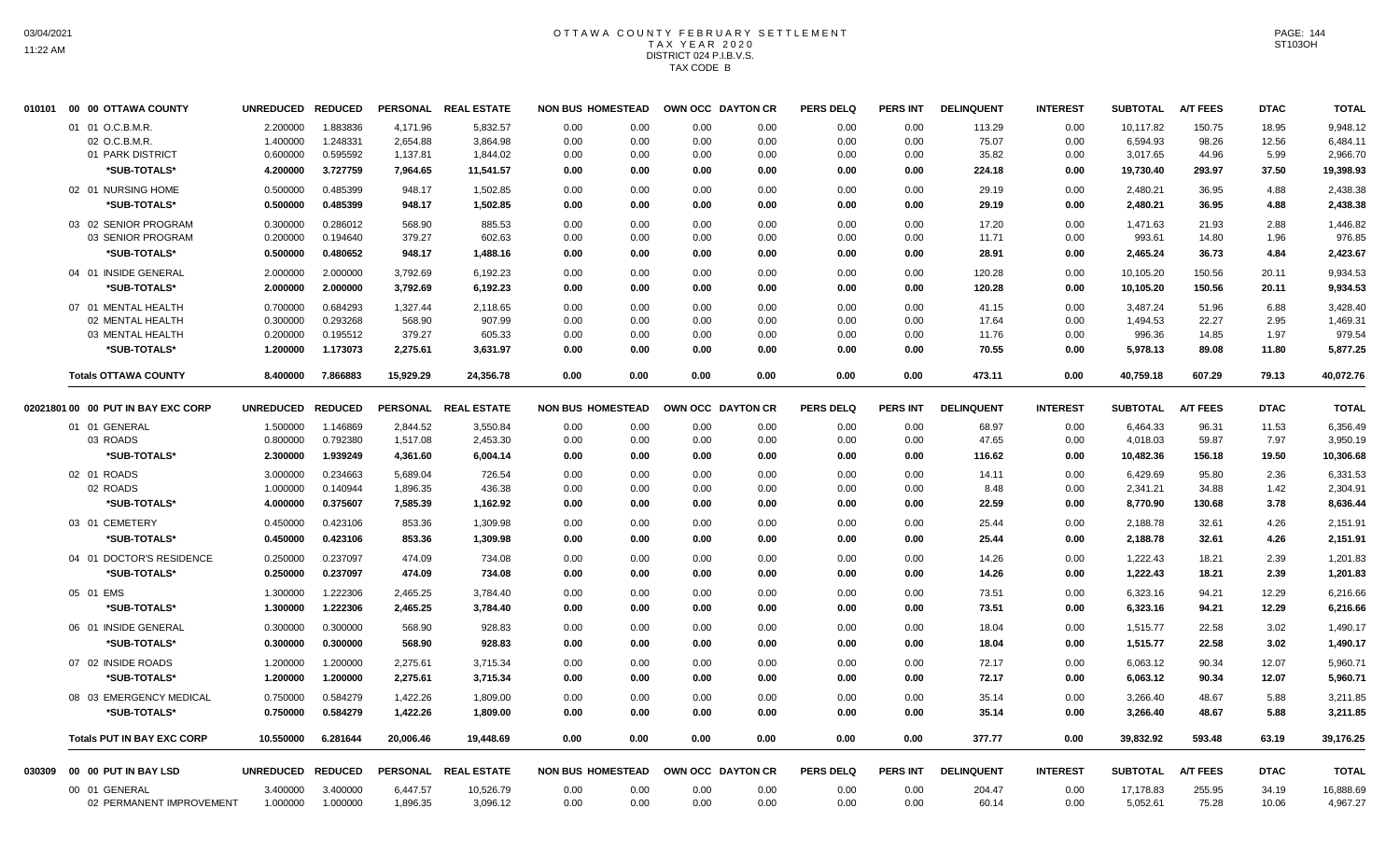### OTTAWA COUNTY FEBRUARY SETTLEMENT TAX YEAR 2020 DISTRICT 024 P.I.B.V.S. TAX CODE B

| 030309            |    | 00 00 PUT IN BAY LSD                               | UNREDUCED REDUCED |                     |                 | PERSONAL REAL ESTATE | <b>NON BUS HOMESTEAD</b> |      | OWN OCC DAYTON CR |      | <b>PERS DELQ</b> | <b>PERS INT</b> | <b>DELINQUENT</b> | <b>INTEREST</b> | <b>SUBTOTAL</b> | <b>A/T FEES</b> | <b>DTAC</b> | <b>TOTAL</b> |
|-------------------|----|----------------------------------------------------|-------------------|---------------------|-----------------|----------------------|--------------------------|------|-------------------|------|------------------|-----------------|-------------------|-----------------|-----------------|-----------------|-------------|--------------|
|                   | 00 | *SUB-TOTALS*                                       | 4.400000          | 4.400000            | 8,343.92        | 13,622.91            | 0.00                     | 0.00 | 0.00              | 0.00 | 0.00             | 0.00            | 264.61            | 0.00            | 22,231.44       | 331.23          | 44.25       | 21,855.96    |
|                   |    | 01 01 GENERAL                                      | 25.400000         | 16.600018           | 48,167.17       | 51,395.57            | 0.00                     | 0.00 | 0.00              | 0.00 | 0.00             | 0.00            | 998.29            | 0.00            | 100,561.03      | 1,498.29        | 166.95      | 98,895.79    |
|                   |    | *SUB-TOTALS*                                       | 25.400000         | 16.600018           | 48,167.17       | 51,395.57            | 0.00                     | 0.00 | 0.00              | 0.00 | 0.00             | 0.00            | 998.29            | 0.00            | 100,561.03      | 1,498.29        | 166.95      | 98,895.79    |
|                   |    | 02 01 RECREATION                                   | 0.500000          | 0.314637            | 948.17          | 974.15               | 0.00                     | 0.00 | 0.00              | 0.00 | 0.00             | 0.00            | 18.92             | 0.00            | 1,941.24        | 28.92           | 3.16        | 1,909.16     |
|                   |    | *SUB-TOTALS*                                       | 0.500000          | 0.314637            | 948.17          | 974.15               | 0.00                     | 0.00 | 0.00              | 0.00 | 0.00             | 0.00            | 18.92             | 0.00            | 1,941.24        | 28.92           | 3.16        | 1,909.16     |
|                   |    | <b>Totals PUT IN BAY LSD</b>                       |                   | 30.300000 21.314655 | 57,459.26       | 65.992.63            | 0.00                     | 0.00 | 0.00              | 0.00 | 0.00             | 0.00            | 1,281.82          | 0.00            | 124,733.71      | 1.858.44        | 214.36      | 122,660.91   |
| 060605            |    | 00 00 IDA RUPP LIBRARY TAX                         | UNREDUCED REDUCED |                     |                 | PERSONAL REAL ESTATE | <b>NON BUS HOMESTEAD</b> |      | OWN OCC DAYTON CR |      | <b>PERS DELQ</b> | <b>PERS INT</b> | <b>DELINQUENT</b> | <b>INTEREST</b> | <b>SUBTOTAL</b> | <b>A/T FEES</b> | <b>DTAC</b> | <b>TOTAL</b> |
|                   |    | 01 05 IDA RUPP LIBRARY TAX                         | 0.800000          | 0.790610            | 1,517.08        | 2,447.82             | 0.00                     | 0.00 | 0.00              | 0.00 | 0.00             | 0.00            | 47.55             | 0.00            | 4,012.45        | 59.78           | 7.95        | 3,944.72     |
|                   |    | *SUB-TOTALS*                                       | 0.800000          | 0.790610            | 1,517.08        | 2,447.82             | 0.00                     | 0.00 | 0.00              | 0.00 | 0.00             | 0.00            | 47.55             | 0.00            | 4,012.45        | 59.78           | 7.95        | 3,944.72     |
|                   |    | <b>Totals IDA RUPP LIBRARY TAX</b>                 | 0.800000          | 0.790610            | 1,517.08        | 2,447.82             | 0.00                     | 0.00 | 0.00              | 0.00 | 0.00             | 0.00            | 47.55             | 0.00            | 4,012.45        | 59.78           | 7.95        | 3,944.72     |
| 060608            |    | 00 00 PIB SOUTH BASS                               | <b>UNREDUCED</b>  | <b>REDUCED</b>      |                 | PERSONAL REAL ESTATE | <b>NON BUS HOMESTEAD</b> |      | OWN OCC DAYTON CR |      | <b>PERS DELQ</b> | <b>PERS INT</b> | <b>DELINQUENT</b> | <b>INTEREST</b> | <b>SUBTOTAL</b> | <b>A/T FEES</b> | <b>DTAC</b> | <b>TOTAL</b> |
|                   |    | 03 01 PARK                                         | 0.800000          | 0.048366            | 1,517.08        | 149.75               | 0.00                     | 0.00 | 0.00              | 0.00 | 0.00             | 0.00            | 2.91              | 0.00            | 1,669.74        | 24.88           | 0.49        | 1,644.37     |
|                   |    | *SUB-TOTALS*                                       | 0.800000          | 0.048366            | 1,517.08        | 149.75               | 0.00                     | 0.00 | 0.00              | 0.00 | 0.00             | 0.00            | 2.91              | 0.00            | 1,669.74        | 24.88           | 0.49        | 1,644.37     |
|                   |    | 05 02 FIRE                                         | 1.200000          | 1.081228            | 2.275.61        | 3.347.61             | 0.00                     | 0.00 | 0.00              | 0.00 | 0.00             | 0.00            | 65.02             | 0.00            | 5,688.24        | 84.75           | 10.87       | 5,592.62     |
|                   |    | *SUB-TOTALS*                                       | 1.200000          | 1.081228            | 2,275.61        | 3.347.61             | 0.00                     | 0.00 | 0.00              | 0.00 | 0.00             | 0.00            | 65.02             | 0.00            | 5,688.24        | 84.75           | 10.87       | 5,592.62     |
|                   |    | <b>Totals PIB SOUTH BASS</b>                       | 2.000000          | 1.129594            | 3,792.69        | 3,497.36             | 0.00                     | 0.00 | 0.00              | 0.00 | 0.00             | 0.00            | 67.93             | 0.00            | 7,357.98        | 109.63          | 11.36       | 7,236.99     |
|                   |    | 080802  00  00  PUT IN BAY PARK DISTRICT UNREDUCED |                   | <b>REDUCED</b>      | <b>PERSONAL</b> | <b>REAL ESTATE</b>   | <b>NON BUS HOMESTEAD</b> |      | OWN OCC DAYTON CR |      | <b>PERS DELQ</b> | <b>PERS INT</b> | <b>DELINQUENT</b> | <b>INTEREST</b> | <b>SUBTOTAL</b> | <b>A/T FEES</b> | <b>DTAC</b> | <b>TOTAL</b> |
|                   |    | 01 01 GENERAL FUND                                 | 0.700000          | 0.700000            | 1,327.44        | 2,167.28             | 0.00                     | 0.00 | 0.00              | 0.00 | 0.00             | 0.00            | 42.10             | 0.00            | 3,536.82        | 52.70           | 7.04        | 3,477.08     |
|                   |    | *SUB-TOTALS*                                       | 0.700000          | 0.700000            | 1,327.44        | 2,167.28             | 0.00                     | 0.00 | 0.00              | 0.00 | 0.00             | 0.00            | 42.10             | 0.00            | 3,536.82        | 52.70           | 7.04        | 3,477.08     |
|                   |    | <b>Totals PUT IN BAY PARK DISTRICT</b>             | 0.700000          | 0.700000            | 1.327.44        | 2.167.28             | 0.00                     | 0.00 | 0.00              | 0.00 | 0.00             | 0.00            | 42.10             | 0.00            | 3,536.82        | 52.70           | 7.04        | 3,477.08     |
| 080805            |    | 00 00 PIB PORT AUTHORITY                           | <b>UNREDUCED</b>  | <b>REDUCED</b>      |                 | PERSONAL REAL ESTATE | <b>NON BUS HOMESTEAD</b> |      | OWN OCC DAYTON CR |      | <b>PERS DELQ</b> | <b>PERS INT</b> | <b>DELINQUENT</b> | <b>INTEREST</b> | <b>SUBTOTAL</b> | <b>A/T FEES</b> | <b>DTAC</b> | <b>TOTAL</b> |
|                   |    | 08 00 PIB PORT AUTHORITY                           | 0.450000          | 0.423106            | 853.35          | 1,309.98             | 0.00                     | 0.00 | 0.00              | 0.00 | 0.00             | 0.00            | 25.43             | 0.00            | 2,188.76        | 32.61           | 4.26        | 2,151.89     |
|                   |    | *SUB-TOTALS*                                       | 0.450000          | 0.423106            | 853.35          | 1,309.98             | 0.00                     | 0.00 | 0.00              | 0.00 | 0.00             | 0.00            | 25.43             | 0.00            | 2,188.76        | 32.61           | 4.26        | 2,151.89     |
|                   |    | <b>Totals PIB PORT AUTHORITY</b>                   | 0.450000          | 0.423106            | 853.35          | 1.309.98             | 0.00                     | 0.00 | 0.00              | 0.00 | 0.00             | 0.00            | 25.43             | 0.00            | 2,188.76        | 32.61           | 4.26        | 2,151.89     |
| <b>P.I.B.V.S.</b> |    |                                                    |                   |                     |                 |                      |                          |      |                   |      |                  |                 |                   |                 |                 |                 |             |              |
| TAX CODE B TOTALS |    |                                                    |                   | 53.200000 38.506492 | 100,885.57      | 119,220.54           | 0.00                     | 0.00 | 0.00              | 0.00 | 0.00             | 0.00            | 2,315.71          | 0.00            | 222,421.82      | 3,313.93        | 387.29      | 218,720.60   |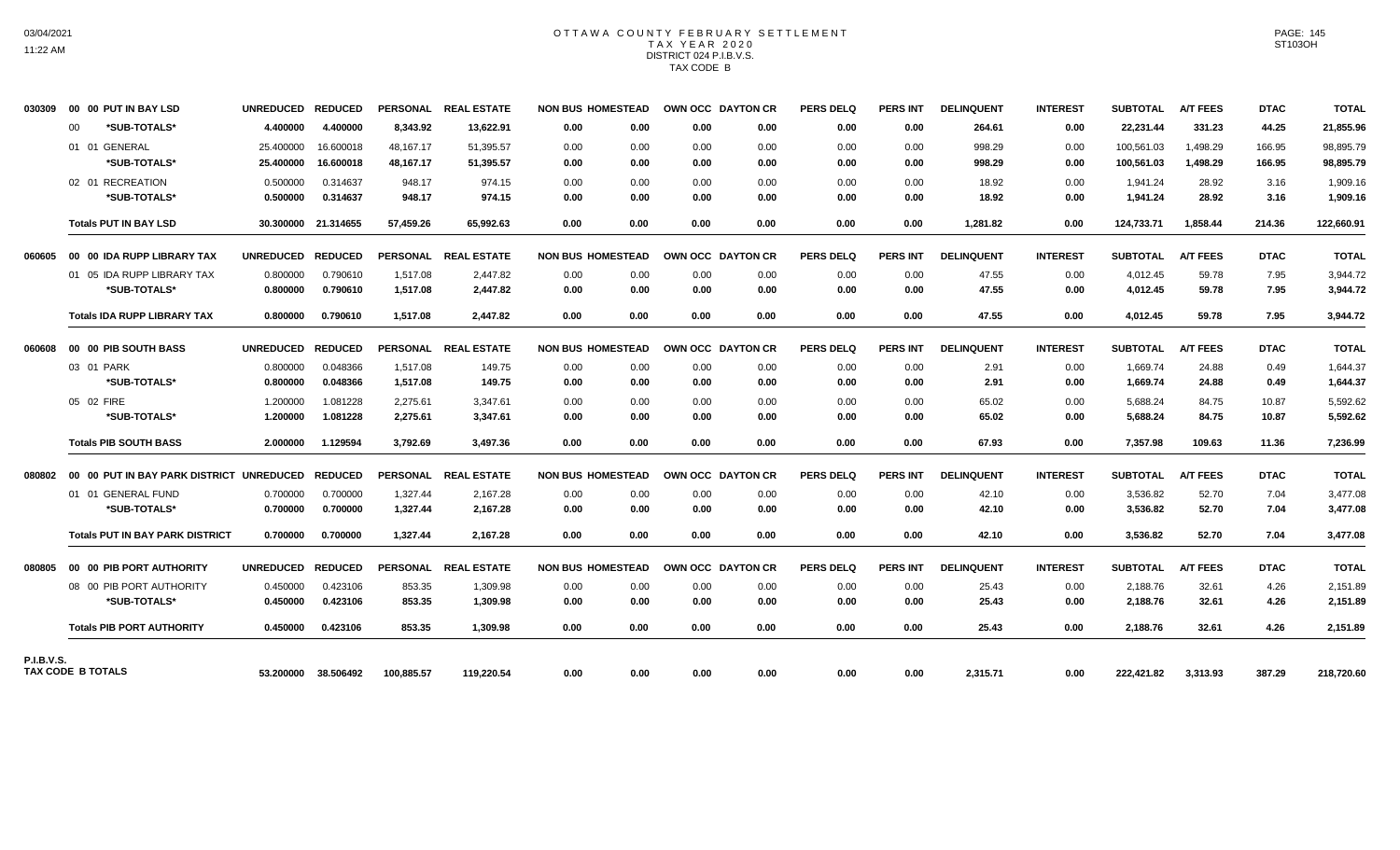#### OTTAWA COUNTY FEBRUARY SETTLEMENT TAX YEAR 2020 DISTRICT 024 P.I.B.V.S. **DISTRICT**

|        | 010101 00 00 OTTAWA COUNTY         | UNREDUCED REDUCED |                 | PERSONAL REAL ESTATE | <b>NON BUS HOMESTEAD</b> |          |          | OWN OCC DAYTON CR | <b>PERS DELQ</b> | <b>PERS INT</b> | <b>DELINQUENT</b> | <b>INTEREST</b> | <b>SUBTOTAL</b> | <b>A/T FEES</b> | <b>DTAC</b> | <b>TOTAL</b> |
|--------|------------------------------------|-------------------|-----------------|----------------------|--------------------------|----------|----------|-------------------|------------------|-----------------|-------------------|-----------------|-----------------|-----------------|-------------|--------------|
|        | 01 01 O.C.B.M.R.                   |                   | 4,171.96        | 57,660.09            | 5,158.62                 | 281.11   | 233.28   | 0.00              | 0.00             | 0.00            | 1,689.18          | 11.66           | 69,205.90       | 1,031.12        | 179.91      | 67,994.87    |
|        | 02 O.C.B.M.R                       |                   | 2,654.88        | 42,596.08            | 3,855.08                 | 210.08   | 174.33   | 0.00              | 0.00             | 0.00            | 1,252.75          | 8.71            | 50,751.91       | 756.17          | 132.85      | 49,862.89    |
|        | 01 PARK DISTRICT                   |                   | 1,137.81        | 30,452.61            | 0.00                     | 138.95   | 0.00     | 0.00              | 0.00             | 0.00            | 905.71            | 6.43            | 32,641.51       | 486.34          | 85.55       | 32,069.62    |
|        | *SUB-TOTALS*                       |                   | 7,964.65        | 130,708.78           | 9,013.70                 | 630.14   | 407.61   | 0.00              | 0.00             | 0.00            | 3,847.64          | 26.80           | 152,599.32      | 2,273.63        | 398.31      | 149,927.38   |
|        | 02 01 NURSING HOME                 |                   | 948.17          | 20,109.89            | 1,852.04                 | 100.92   | 83.75    | 0.00              | 0.00             | 0.00            | 594.96            | 4.19            | 23,693.92       | 353.02          | 62.67       | 23,278.23    |
|        | *SUB-TOTALS*                       |                   | 948.17          | 20.109.89            | 1,852.04                 | 100.92   | 83.75    | 0.00              | 0.00             | 0.00            | 594.96            | 4.19            | 23,693.92       | 353.02          | 62.67       | 23,278.23    |
|        | 03 02 SENIOR PROGRAM               |                   | 568.90          | 10.522.42            | 959.20                   | 52.27    | 43.38    | 0.00              | 0.00             | 0.00            | 310.22            | 2.17            | 12.458.56       | 185.63          | 32.81       | 12.240.12    |
|        | 03 SENIOR PROGRAM                  |                   | 379.27          | 8,935.02             | 0.00                     | 40.47    | 0.00     | 0.00              | 0.00             | 0.00            | 265.07            | 1.87            | 9,621.70        | 143.35          | 25.13       | 9,453.22     |
|        | *SUB-TOTALS*                       |                   | 948.17          | 19,457.44            | 959.20                   | 92.74    | 43.38    | 0.00              | 0.00             | 0.00            | 575.29            | 4.04            | 22,080.26       | 328.98          | 57.94       | 21,693.34    |
|        | 04 01 INSIDE GENERAL               |                   | 3,792.69        | 92,327.38            | 8,573.41                 | 467.20   | 387.69   | 0.00              | 0.00             | 0.00            | 2,739.35          | 19.37           | 108,307.09      | 1,613.71        | 287.62      | 106,405.76   |
|        | *SUB-TOTALS*                       |                   | 3,792.69        | 92,327.38            | 8,573.41                 | 467.20   | 387.69   | 0.00              | 0.00             | 0.00            | 2,739.35          | 19.37           | 108,307.09      | 1,613.71        | 287.62      | 106,405.76   |
|        | 07 01 MENTAL HEALTH                |                   | 1,327.44        | 29.410.61            | 2.716.49                 | 148.03   | 122.84   | 0.00              | 0.00             | 0.00            | 871.00            | 6.14            | 34.602.55       | 515.56          | 91.64       | 33,995.35    |
|        | 02 MENTAL HEALTH                   |                   | 568.90          | 12,604.54            | 1,164.21                 | 63.44    | 52.65    | 0.00              | 0.00             | 0.00            | 373.29            | 2.63            | 14,829.66       | 220.95          | 39.28       | 14,569.43    |
|        | 03 MENTAL HEALTH                   |                   | 379.27          | 9,315.26             | 0.00                     | 42.30    | 0.00     | 0.00              | 0.00             | 0.00            | 276.60            | 1.96            | 10,015.39       | 149.23          | 26.19       | 9,839.97     |
|        | *SUB-TOTALS*                       |                   | 2,275.61        | 51,330.41            | 3,880.70                 | 253.77   | 175.49   | 0.00              | 0.00             | 0.00            | 1,520.89          | 10.73           | 59,447.60       | 885.74          | 157.11      | 58,404.75    |
|        | <b>Totals OTTAWA COUNTY</b>        |                   | 15,929.29       | 313,933.90           | 24,279.05                | 1,544.77 | 1,097.92 | 0.00              | 0.00             | 0.00            | 9,278.13          | 65.13           | 366,128.19      | 5,455.08        | 963.65      | 359,709.46   |
|        | 02021801 00 00 PUT IN BAY EXC CORP | UNREDUCED REDUCED |                 | PERSONAL REAL ESTATE | <b>NON BUS HOMESTEAD</b> |          |          | OWN OCC DAYTON CR | <b>PERS DELQ</b> | <b>PERS INT</b> | <b>DELINQUENT</b> | <b>INTEREST</b> | <b>SUBTOTAL</b> | <b>A/T FEES</b> | <b>DTAC</b> | <b>TOTAL</b> |
|        | 01 01 GENERAL                      |                   | 2,844.52        | 47,023.89            | 4,327.07                 | 235.80   | 195.67   | 0.00              | 0.00             | 0.00            | 1,390.83          | 9.78            | 56,027.56       | 834.77          | 146.54      | 55,046.25    |
|        | 03 ROADS                           |                   | 1,517.08        | 40,802.39            | 0.00                     | 186.26   | 0.00     | 0.00              | 0.00             | 0.00            | 1,213.71          | 8.63            | 43,728.07       | 651.52          | 114.62      | 42,961.93    |
|        | *SUB-TOTALS*                       |                   | 4,361.60        | 87,826.28            | 4,327.07                 | 422.06   | 195.67   | 0.00              | 0.00             | 0.00            | 2,604.54          | 18.41           | 99,755.63       | 1,486.29        | 261.16      | 98,008.18    |
|        | 02 01 ROADS                        |                   | 5,689.04        | 5,773.72             | 502.37                   | 27.38    | 22.72    | 0.00              | 0.00             | 0.00            | 167.58            | 1.14            | 12,183.95       | 181.53          | 18.04       | 11,984.38    |
|        | 02 ROADS                           |                   | 1,896.35        | 4,766.74             | 431.02                   | 23.49    | 19.49    | 0.00              | 0.00             | 0.00            | 140.15            | 0.97            | 7,278.21        | 108.44          | 14.87       | 7,154.90     |
|        | *SUB-TOTALS*                       |                   | 7,585.39        | 10,540.46            | 933.39                   | 50.87    | 42.21    | 0.00              | 0.00             | 0.00            | 307.73            | 2.11            | 19,462.16       | 289.97          | 32.91       | 19,139.28    |
|        | 03 01 CEMETERY                     |                   | 853.36          | 21,072.48            | 0.00                     | 95.99    | 0.00     | 0.00              | 0.00             | 0.00            | 626.35            | 4.44            | 22,652.62       | 337.51          | 59.22       | 22,255.89    |
|        | *SUB-TOTALS*                       |                   | 853.36          | 21,072.48            | 0.00                     | 95.99    | 0.00     | 0.00              | 0.00             | 0.00            | 626.35            | 4.44            | 22,652.62       | 337.51          | 59.22       | 22,255.89    |
|        | 04 01 DOCTOR'S RESIDENCE           |                   | 474.09          | 11,723.60            | 0.00                     | 53.38    | 0.00     | 0.00              | 0.00             | 0.00            | 348.41            | 2.47            | 12,601.95       | 187.76          | 32.95       | 12,381.24    |
|        | *SUB-TOTALS*                       |                   | 474.09          | 11,723.60            | 0.00                     | 53.38    | 0.00     | 0.00              | 0.00             | 0.00            | 348.41            | 2.47            | 12,601.95       | 187.76          | 32.95       | 12,381.24    |
|        | 05 01 EMS                          |                   | 2,465.25        | 60,876.00            | 0.00                     | 277.30   | 0.00     | 0.00              | 0.00             | 0.00            | 1,809.46          | 12.84           | 65,440.85       | 975.03          | 171.06      | 64,294.76    |
|        | *SUB-TOTALS*                       |                   | 2,465.25        | 60,876.00            | 0.00                     | 277.30   | 0.00     | 0.00              | 0.00             | 0.00            | 1,809.46          | 12.84           | 65,440.85       | 975.03          | 171.06      | 64,294.76    |
|        | 06 01 INSIDE GENERAL               |                   | 568.90          | 13,849.10            | 1,286.01                 | 70.08    | 58.15    | 0.00              | 0.00             | 0.00            | 410.90            | 2.91            | 16,246.05       | 242.05          | 43.15       | 15,960.85    |
|        | *SUB-TOTALS*                       |                   | 568.90          | 13,849.10            | 1,286.01                 | 70.08    | 58.15    | 0.00              | 0.00             | 0.00            | 410.90            | 2.91            | 16,246.05       | 242.05          | 43.15       | 15,960.85    |
|        | 07 02 INSIDE ROADS                 |                   | 2,275.61        | 55,396.43            | 5,144.05                 | 280.32   | 232.62   | 0.00              | 0.00             | 0.00            | 1,643.61          | 11.62           | 64,984.26       | 968.23          | 172.57      | 63,843.46    |
|        | *SUB-TOTALS*                       |                   | 2,275.61        | 55,396.43            | 5,144.05                 | 280.32   | 232.62   | 0.00              | 0.00             | 0.00            | 1,643.61          | 11.62           | 64,984.26       | 968.23          | 172.57      | 63,843.46    |
|        | 08 03 EMERGENCY MEDICAL            |                   | 1,422.26        | 24,086.26            | 2,217.35                 | 120.83   | 100.27   | 0.00              | 0.00             | 0.00            | 712.51            | 5.01            | 28,664.49       | 427.09          | 75.07       | 28,162.33    |
|        | *SUB-TOTALS*                       |                   | 1,422.26        | 24,086.26            | 2,217.35                 | 120.83   | 100.27   | 0.00              | 0.00             | 0.00            | 712.51            | 5.01            | 28,664.49       | 427.09          | 75.07       | 28,162.33    |
|        | <b>Totals PUT IN BAY EXC CORP</b>  |                   | 20,006.46       | 285.370.61           | 13,907.87                | 1,370.83 | 628.92   | 0.00              | 0.00             | 0.00            | 8,463.51          | 59.81           | 329,808.01      | 4,913.93        | 848.09      | 324,045.99   |
| 030309 | 00 00 PUT IN BAY LSD               | UNREDUCED REDUCED | <b>PERSONAL</b> | <b>REAL ESTATE</b>   | <b>NON BUS HOMESTEAD</b> |          |          | OWN OCC DAYTON CR | <b>PERS DELQ</b> | <b>PERS INT</b> | <b>DELINQUENT</b> | <b>INTEREST</b> | <b>SUBTOTAL</b> | <b>A/T FEES</b> | <b>DTAC</b> | <b>TOTAL</b> |
|        | 00 01 GENERAL                      |                   | 6,447.57        | 156,956.54           | 14,574.80                | 794.23   | 659.08   | 0.00              | 0.00             | 0.00            | 4,656.88          | 32.93           | 184,122.03      | 2,743.30        | 488.95      | 180,889.78   |
|        | 02 PERMANENT IMPROVEMENT           |                   | 1,896.35        | 46,163.69            | 4,286.71                 | 233.60   | 193.85   | 0.00              | 0.00             | 0.00            | 1,369.67          | 9.69            | 54,153.56       | 806.85          | 143.81      | 53,202.90    |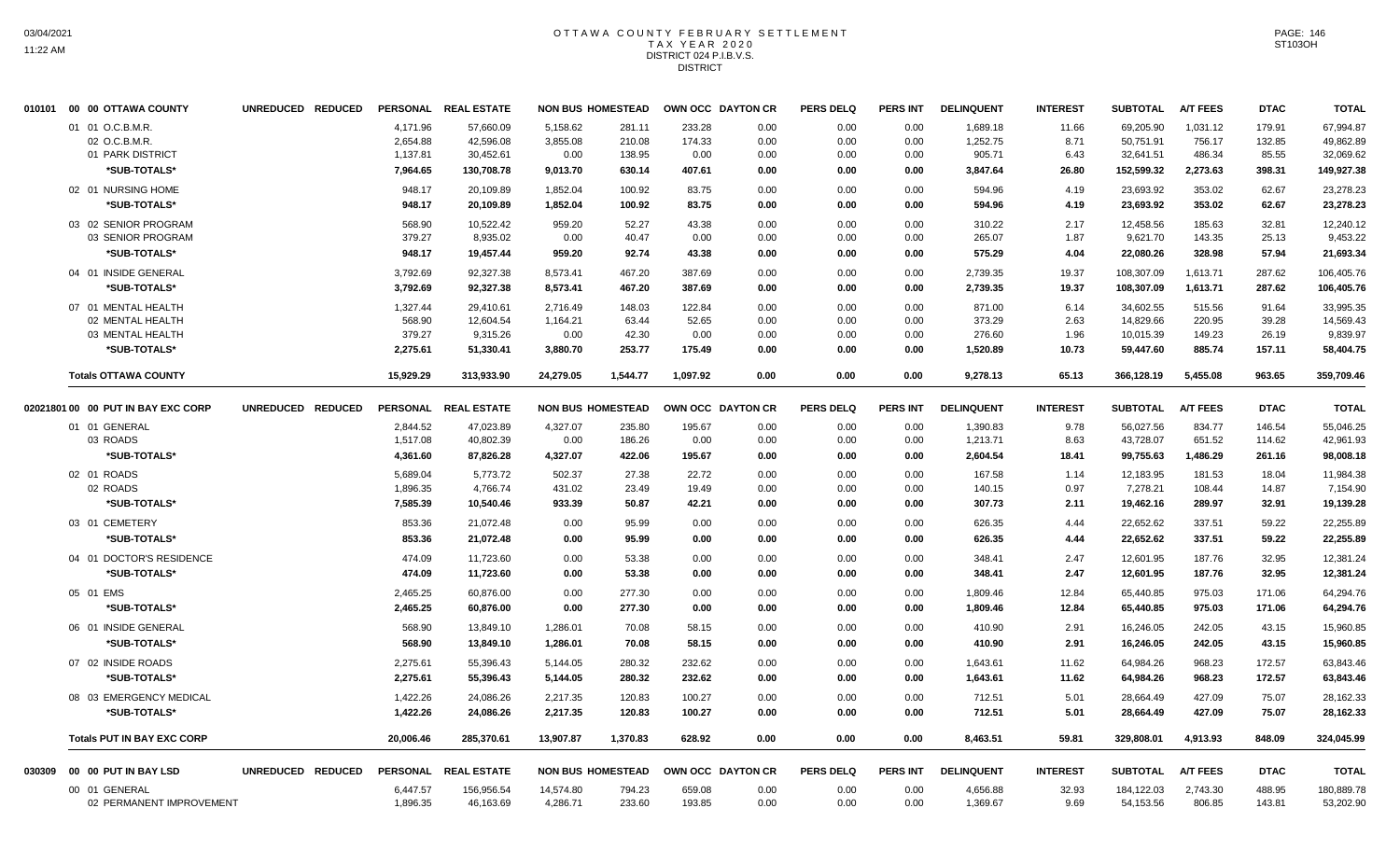#### OTTAWA COUNTY FEBRUARY SETTLEMENT TAX YEAR 2020 DISTRICT 024 P.I.B.V.S. **DISTRICT**

| 030309                 |    | 00 00 PUT IN BAY LSD                                    | UNREDUCED REDUCED |            | PERSONAL REAL ESTATE |            | <b>NON BUS HOMESTEAD</b> |          | OWN OCC DAYTON CR | <b>PERS DELQ</b> | <b>PERS INT</b> | <b>DELINQUENT</b> | <b>INTEREST</b> | <b>SUBTOTAL</b> | <b>A/T FEES</b> | <b>DTAC</b> | <b>TOTAL</b> |
|------------------------|----|---------------------------------------------------------|-------------------|------------|----------------------|------------|--------------------------|----------|-------------------|------------------|-----------------|-------------------|-----------------|-----------------|-----------------|-------------|--------------|
|                        | 00 | *SUB-TOTALS*                                            |                   | 8,343.92   | 203,120.23           | 18,861.51  | 1,027.83                 | 852.93   | 0.00              | 0.00             | 0.00            | 6,026.55          | 42.62           | 238,275.59      | 3,550.15        | 632.76      | 234,092.68   |
|                        |    | 01 01 GENERAL                                           |                   | 48,167.17  | 766,318.07           | 71,159.41  | 3,877.73                 | 3.217.86 | 0.00              | 0.00             | 0.00            | 22,736.56         | 160.80          | 915.637.60      | 13,642.41       | 2,387.26    | 899,607.93   |
|                        |    | *SUB-TOTALS*                                            |                   | 48,167.17  | 766,318.07           | 71,159.41  | 3,877.73                 | 3,217.86 | 0.00              | 0.00             | 0.00            | 22,736.56         | 160.80          | 915,637.60      | 13,642.41       | 2,387.26    | 899,607.93   |
|                        |    | 02 01 RECREATION                                        |                   | 948.17     | 13,633.30            | 1,260.02   | 68.66                    | 56.98    | 0.00              | 0.00             | 0.00            | 403.84            | 2.85            | 16,373.82       | 243.96          | 42.48       | 16,087.38    |
|                        |    | *SUB-TOTALS*                                            |                   | 948.17     | 13,633.30            | 1,260.02   | 68.66                    | 56.98    | 0.00              | 0.00             | 0.00            | 403.84            | 2.85            | 16,373.82       | 243.96          | 42.48       | 16,087.38    |
|                        |    | <b>Totals PUT IN BAY LSD</b>                            |                   | 57,459.26  | 983,071.60           | 91,280.94  | 4,974.22                 | 4,127.77 | 0.00              | 0.00             | 0.00            | 29,166.95         | 206.27          | 1,170,287.01    | 17,436.52       | 3,062.50    | 1,149,787.99 |
|                        |    | 060605 00 00 IDA RUPP LIBRARY TAX                       | UNREDUCED REDUCED |            | PERSONAL REAL ESTATE |            | <b>NON BUS HOMESTEAD</b> |          | OWN OCC DAYTON CR | <b>PERS DELQ</b> | <b>PERS INT</b> | <b>DELINQUENT</b> | <b>INTEREST</b> | <b>SUBTOTAL</b> | <b>A/T FEES</b> | <b>DTAC</b> | <b>TOTAL</b> |
|                        |    | 01 05 IDA RUPP LIBRARY TAX                              |                   | 1,517.08   | 40,288.36            | 0.00       | 183.79                   | 0.00     | 0.00              | 0.00             | 0.00            | 1,198.15          | 8.51            | 43,195.89       | 643.59          | 113.19      | 42,439.11    |
|                        |    | *SUB-TOTALS*                                            |                   | 1,517.08   | 40,288.36            | 0.00       | 183.79                   | 0.00     | 0.00              | 0.00             | 0.00            | 1,198.15          | 8.51            | 43,195.89       | 643.59          | 113.19      | 42,439.11    |
|                        |    | <b>Totals IDA RUPP LIBRARY TAX</b>                      |                   | 1,517.08   | 40,288.36            | 0.00       | 183.79                   | 0.00     | 0.00              | 0.00             | 0.00            | 1,198.15          | 8.51            | 43,195.89       | 643.59          | 113.19      | 42,439.11    |
| 060608                 |    | <b>00 00 PIB SOUTH BASS</b>                             | UNREDUCED REDUCED |            | PERSONAL REAL ESTATE |            | <b>NON BUS HOMESTEAD</b> |          | OWN OCC DAYTON CR | <b>PERS DELQ</b> | <b>PERS INT</b> | <b>DELINQUENT</b> | <b>INTEREST</b> | <b>SUBTOTAL</b> | <b>A/T FEES</b> | <b>DTAC</b> | <b>TOTAL</b> |
|                        |    | 03 01 PARK                                              |                   | 1,517.08   | 1,913.19             | 175.52     | 9.56                     | 7.94     | 0.00              | 0.00             | 0.00            | 56.53             | 0.40            | 3,680.22        | 54.83           | 5.97        | 3,619.42     |
|                        |    | *SUB-TOTALS*                                            |                   | 1,517.08   | 1,913.19             | 175.52     | 9.56                     | 7.94     | 0.00              | 0.00             | 0.00            | 56.53             | 0.40            | 3,680.22        | 54.83           | 5.97        | 3,619.42     |
|                        |    | 05 02 FIRE                                              |                   | 2,275.61   | 46,769.54            | 4,321.98   | 235.52                   | 195.44   | 0.00              | 0.00             | 0.00            | 1,385.33          | 9.77            | 55,193.19       | 822.34          | 145.72      | 54,225.13    |
|                        |    | *SUB-TOTALS*                                            |                   | 2,275.61   | 46,769.54            | 4,321.98   | 235.52                   | 195.44   | 0.00              | 0.00             | 0.00            | 1,385.33          | 9.77            | 55,193.19       | 822.34          | 145.72      | 54,225.13    |
|                        |    | <b>Totals PIB SOUTH BASS</b>                            |                   | 3,792.69   | 48,682.73            | 4.497.50   | 245.08                   | 203.38   | 0.00              | 0.00             | 0.00            | 1,441.86          | 10.17           | 58,873.41       | 877.17          | 151.69      | 57,844.55    |
|                        |    | 080802 00 00 PUT IN BAY PARK DISTRICT UNREDUCED REDUCED |                   |            | PERSONAL REAL ESTATE |            | <b>NON BUS HOMESTEAD</b> |          | OWN OCC DAYTON CR | <b>PERS DELQ</b> | <b>PERS INT</b> | <b>DELINQUENT</b> | <b>INTEREST</b> | <b>SUBTOTAL</b> | <b>A/T FEES</b> | <b>DTAC</b> | <b>TOTAL</b> |
|                        |    | 01 01 GENERAL FUND                                      |                   | 1,327.44   | 32,314.58            | 3,000.69   | 163.52                   | 135.69   | 0.00              | 0.00             | 0.00            | 958.77            | 6.78            | 37,907.47       | 564.80          | 100.67      | 37,242.00    |
|                        |    | *SUB-TOTALS*                                            |                   | 1,327.44   | 32,314.58            | 3,000.69   | 163.52                   | 135.69   | 0.00              | 0.00             | 0.00            | 958.77            | 6.78            | 37,907.47       | 564.80          | 100.67      | 37,242.00    |
|                        |    | <b>Totals PUT IN BAY PARK DISTRICT</b>                  |                   | 1,327.44   | 32,314.58            | 3.000.69   | 163.52                   | 135.69   | 0.00              | 0.00             | 0.00            | 958.77            | 6.78            | 37,907.47       | 564.80          | 100.67      | 37,242.00    |
| 080805                 |    | 00 00 PIB PORT AUTHORITY                                | UNREDUCED REDUCED |            | PERSONAL REAL ESTATE |            | <b>NON BUS HOMESTEAD</b> |          | OWN OCC DAYTON CR | <b>PERS DELQ</b> | <b>PERS INT</b> | <b>DELINQUENT</b> | <b>INTEREST</b> | SUBTOTAL        | <b>A/T FEES</b> | <b>DTAC</b> | <b>TOTAL</b> |
|                        |    | 08 00 PIB PORT AUTHORITY                                |                   | 853.35     | 19,006.85            | 1.761.47   | 95.99                    | 79.64    | 0.00              | 0.00             | 0.00            | 563.55            | 3.96            | 22,364.81       | 333.22          | 59.22       | 21,972.37    |
|                        |    | *SUB-TOTALS*                                            |                   | 853.35     | 19,006.85            | 1,761.47   | 95.99                    | 79.64    | 0.00              | 0.00             | 0.00            | 563.55            | 3.96            | 22,364.81       | 333.22          | 59.22       | 21,972.37    |
|                        |    | <b>Totals PIB PORT AUTHORITY</b>                        |                   | 853.35     | 19.006.85            | 1.761.47   | 95.99                    | 79.64    | 0.00              | 0.00             | 0.00            | 563.55            | 3.96            | 22,364.81       | 333.22          | 59.22       | 21,972.37    |
| <b>P.I.B.V.S.</b>      |    |                                                         |                   |            |                      |            |                          |          |                   |                  |                 |                   |                 |                 |                 |             |              |
| <b>DISTRICT TOTALS</b> |    |                                                         |                   | 100,885.57 | 1,722,668.63         | 138,727.52 | 8,578.20                 | 6,273.32 | 0.00              | 0.00             | 0.00            | 51,070.92         | 360.63          | 2,028,564.79    | 30,224.31       | 5,299.01    | 1,993,041.47 |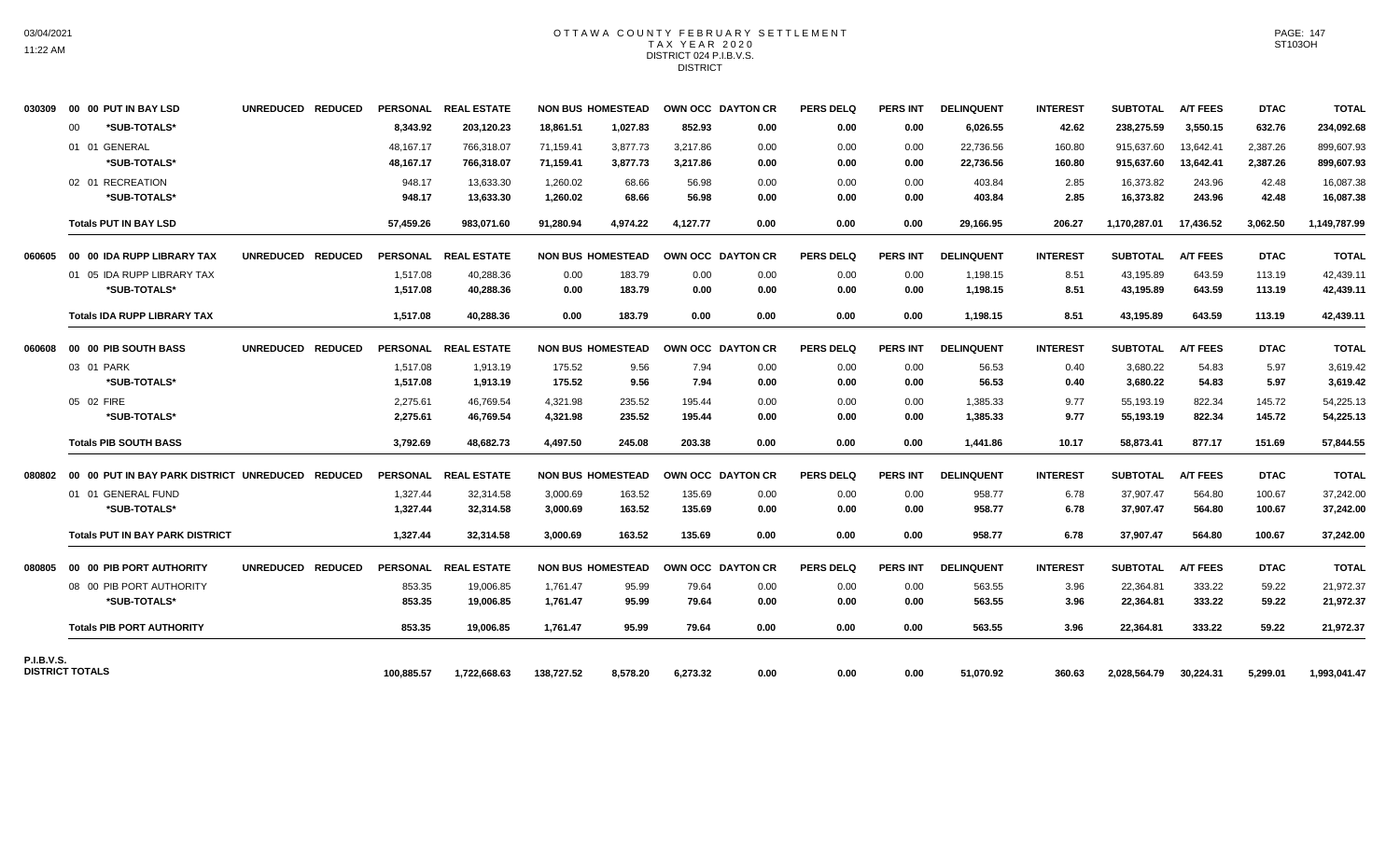# OTTAWA COUNTY FEBRUARY SETTLEMENT TAX YEAR 2020 DISTRICT 025 PUT IN BAY CORP. TAX CODE A

|        | 010101 00 00 OTTAWA COUNTY                                  | UNREDUCED REDUCED                |                                  |                      | PERSONAL REAL ESTATE              |                            | <b>NON BUS HOMESTEAD</b> | OWN OCC DAYTON CR      |                      | <b>PERS DELQ</b>     | <b>PERS INT</b>      | <b>DELINQUENT</b>            | <b>INTEREST</b>      | <b>SUBTOTAL</b>                    | <b>A/T FEES</b>            | <b>DTAC</b>              | <b>TOTAL</b>                       |
|--------|-------------------------------------------------------------|----------------------------------|----------------------------------|----------------------|-----------------------------------|----------------------------|--------------------------|------------------------|----------------------|----------------------|----------------------|------------------------------|----------------------|------------------------------------|----------------------------|--------------------------|------------------------------------|
|        | 01 01 O.C.B.M.R.<br>02 O.C.B.M.R.<br>01 PARK DISTRICT       | 2.200000<br>1.400000<br>0.600000 | 1.203400<br>0.899310<br>0.594840 | 0.00<br>0.00<br>0.00 | 12,516.69<br>9,353.81<br>6,900.29 | 1,286.57<br>961.46<br>0.00 | 65.54<br>48.97<br>32.39  | 43.37<br>32.41<br>0.00 | 0.00<br>0.00<br>0.00 | 0.00<br>0.00<br>0.00 | 0.00<br>0.00<br>0.00 | 1,265.58<br>945.78<br>697.70 | 4.12<br>3.08<br>2.27 | 15,181.87<br>11,345.51<br>7,632.65 | 226.20<br>169.04<br>113.72 | 128.38<br>95.94<br>63.46 | 14,827.29<br>11,080.53<br>7,455.47 |
|        | *SUB-TOTALS*                                                | 4.200000                         | 2.697550                         | 0.00                 | 28,770.79                         | 2,248.03                   | 146.90                   | 75.78                  | 0.00                 | 0.00                 | 0.00                 | 2,909.06                     | 9.47                 | 34,160.03                          | 508.96                     | 287.78                   | 33,363.29                          |
|        | 02 01 NURSING HOME<br>*SUB-TOTALS*                          | 0.500000<br>0.500000             | 0.432043<br>0.432043             | 0.00<br>0.00         | 4,493.72<br>4,493.72              | 461.90<br>461.90           | 23.53<br>23.53           | 15.57<br>15.57         | 0.00<br>0.00         | 0.00<br>0.00         | 0.00<br>0.00         | 454.37<br>454.37             | 1.48<br>1.48         | 5,450.57<br>5,450.57               | 81.21<br>81.21             | 46.09<br>46.09           | 5,323.27<br>5,323.27               |
|        | 03 02 SENIOR PROGRAM<br>03 SENIOR PROGRAM                   | 0.300000<br>0.200000             | 0.223762<br>0.173250             | 0.00<br>0.00         | 2.327.37<br>2.009.74              | 239.23<br>0.00             | 12.19<br>9.43            | 8.06<br>0.00           | 0.00<br>0.00         | 0.00<br>0.00         | 0.00<br>0.00         | 235.32<br>203.21             | 0.77<br>0.66         | 2,822.94<br>2.223.04               | 42.06<br>33.12             | 23.87<br>18.48           | 2.757.01<br>2.171.44               |
|        | *SUB-TOTALS*                                                | 0.500000                         | 0.397012                         | 0.00                 | 4,337.11                          | 239.23                     | 21.62                    | 8.06                   | 0.00                 | 0.00                 | 0.00                 | 438.53                       | 1.43                 | 5,045.98                           | 75.18                      | 42.35                    | 4,928.45                           |
|        | 04 01 INSIDE GENERAL<br>*SUB-TOTALS*                        | 2.000000<br>2.000000             | 2.000000<br>2.000000             | 0.00<br>0.00         | 20,802.20<br>20,802.20            | 2,138.23<br>2,138.23       | 108.92<br>108.92         | 72.08<br>72.08         | 0.00<br>0.00         | 0.00<br>0.00         | 0.00<br>0.00         | 2,103.34<br>2,103.34         | 6.85<br>6.85         | 25,231.62<br>25,231.62             | 375.93<br>375.93           | 213.36<br>213.36         | 24,642.33<br>24,642.33             |
|        | 07 01 MENTAL HEALTH<br>02 MENTAL HEALTH<br>03 MENTAL HEALTH | 0.700000<br>0.300000<br>0.200000 | 0.633701<br>0.271586<br>0.181100 | 0.00<br>0.00<br>0.00 | 6,591.19<br>2,824.79<br>2,100.80  | 677.50<br>290.36<br>0.00   | 34.51<br>14.79<br>9.86   | 22.84<br>9.79<br>0.00  | 0.00<br>0.00<br>0.00 | 0.00<br>0.00<br>0.00 | 0.00<br>0.00<br>0.00 | 666.44<br>285.62<br>212.42   | 2.17<br>0.93<br>0.69 | 7,994.65<br>3,426.28<br>2,323.77   | 119.12<br>51.05<br>34.62   | 67.60<br>28.97<br>19.32  | 7,807.93<br>3,346.26<br>2.269.83   |
|        | *SUB-TOTALS*                                                | 1.200000                         | 1.086387                         | 0.00                 | 11,516.78                         | 967.86                     | 59.16                    | 32.63                  | 0.00                 | 0.00                 | 0.00                 | 1,164.48                     | 3.79                 | 13,744.70                          | 204.79                     | 115.89                   | 13,424.02                          |
|        | <b>Totals OTTAWA COUNTY</b>                                 | 8.400000                         | 6.612992                         | 0.00                 | 69,920.60                         | 6,055.25                   | 360.13                   | 204.12                 | 0.00                 | 0.00                 | 0.00                 | 7,069.78                     | 23.02                | 83,632.90                          | 1,246.07                   | 705.47                   | 81,681.36                          |
|        | 02021802 00 00 PUT IN BAY INC CORP                          | <b>UNREDUCED</b>                 | <b>REDUCED</b>                   |                      | PERSONAL REAL ESTATE              |                            | <b>NON BUS HOMESTEAD</b> | OWN OCC DAYTON CR      |                      | <b>PERS DELQ</b>     | <b>PERS INT</b>      | <b>DELINQUENT</b>            | <b>INTEREST</b>      | <b>SUBTOTAL</b>                    | <b>A/T FEES</b>            | <b>DTAC</b>              | <b>TOTAL</b>                       |
|        | 01 01 GENERAL<br>*SUB-TOTALS*                               | 1.500000<br>1.500000             | 1.009415<br>1.009415             | 0.00<br>0.00         | 10.499.03<br>10,499.03            | 1,079.18<br>1,079.18       | 54.97<br>54.97           | 36.38<br>36.38         | 0.00<br>0.00         | 0.00<br>0.00         | 0.00<br>0.00         | 1,061.57<br>1,061.57         | 3.46<br>3.46         | 12,734.59<br>12,734.59             | 189.74<br>189.74           | 107.68<br>107.68         | 12,437.17<br>12,437.17             |
|        | 03 01 CEMETERY<br>*SUB-TOTALS*                              | 0.450000<br>0.450000             | 0.410909<br>0.410909             | 0.00<br>0.00         | 4,766.64<br>4,766.64              | 0.00<br>0.00               | 22.38<br>22.38           | 0.00<br>0.00           | 0.00<br>0.00         | 0.00<br>0.00         | 0.00<br>0.00         | 481.96<br>481.96             | 1.57<br>1.57         | 5,272.55<br>5,272.55               | 78.56<br>78.56             | 43.84<br>43.84           | 5,150.15<br>5.150.15               |
|        | 04 01 DOCTOR'S RESIDENCE<br>*SUB-TOTALS*                    | 0.250000<br>0.250000             | 0.228498<br>0.228498             | 0.00<br>0.00         | 2.650.63<br>2,650.63              | 0.00<br>0.00               | 12.44<br>12.44           | 0.00<br>0.00           | 0.00<br>0.00         | 0.00<br>0.00         | 0.00<br>0.00         | 268.01<br>268.01             | 0.87<br>0.87         | 2.931.95<br>2,931.95               | 43.68<br>43.68             | 24.38<br>24.38           | 2.863.89<br>2,863.89               |
|        | 05 01 EMS                                                   | 1.300000                         | 1.187069                         | 0.00                 | 13,770.29                         | 0.00                       | 64.65                    | 0.00                   | 0.00                 | 0.00                 | 0.00                 | 1,392.33                     | 4.54                 | 15,231.81                          | 226.94                     | 126.63                   | 14,878.24                          |
|        | *SUB-TOTALS*                                                | 1.300000                         | 1.187069<br>0.300000             | 0.00                 | 13,770.29                         | 0.00                       | 64.65                    | 0.00                   | 0.00                 | 0.00                 | 0.00                 | 1,392.33                     | 4.54                 | 15,231.81                          | 226.94                     | 126.63                   | 14,878.24                          |
|        | 06 01 INSIDE GENERAL<br>*SUB-TOTALS*                        | 0.300000<br>0.300000             | 0.300000                         | 0.00<br>0.00         | 3,120.33<br>3,120.33              | 320.73<br>320.73           | 16.34<br>16.34           | 10.81<br>10.81         | 0.00<br>0.00         | 0.00<br>0.00         | 0.00<br>0.00         | 315.50<br>315.50             | 1.03<br>1.03         | 3,784.74<br>3,784.74               | 56.39<br>56.39             | 32.00<br>32.00           | 3,696.35<br>3,696.35               |
|        | 08 03 EMERGENCY MECIAL<br>*SUB-TOTALS*                      | 0.750000<br>0.750000             | 0.517263<br>0.517263             | 0.00<br>0.00         | 5,380.11<br>5.380.11              | 553.01<br>553.01           | 28.17<br>28.17           | 18.64<br>18.64         | 0.00<br>0.00         | 0.00<br>0.00         | 0.00<br>0.00         | 543.99<br>543.99             | 1.77<br>1.77         | 6,525.69<br>6,525.69               | 97.23<br>97.23             | 55.18<br>55.18           | 6,373.28<br>6.373.28               |
|        | <b>Totals PUT IN BAY INC CORP</b>                           | 4.550000                         | 3.653154                         | 0.00                 | 40.187.03                         | 1,952.92                   | 198.95                   | 65.83                  | 0.00                 | 0.00                 | 0.00                 | 4,063.36                     | 13.24                | 46,481.33                          | 692.54                     | 389.71                   | 45,399.08                          |
| 030309 | 00 00 PUT IN BAY LSD                                        | UNREDUCED REDUCED                |                                  |                      | PERSONAL REAL ESTATE              |                            | <b>NON BUS HOMESTEAD</b> | OWN OCC DAYTON CR      |                      | <b>PERS DELQ</b>     | <b>PERS INT</b>      | <b>DELINQUENT</b>            | <b>INTEREST</b>      | <b>SUBTOTAL</b>                    | <b>A/T FEES</b>            | <b>DTAC</b>              | <b>TOTAL</b>                       |
|        | 00 01 GENERAL                                               | 3.400000                         | 3.400000                         | 0.00                 | 35,363.75                         | 3,634.99                   | 185.16                   | 122.54                 | 0.00                 | 0.00                 | 0.00                 | 3,575.68                     | 11.65                | 42,893.77                          | 639.09                     | 362.70                   | 41,891.98                          |
|        | 02 PERMANENT IMPROVEMENT<br>*SUB-TOTALS*                    | 1.000000<br>4.400000             | 1.000000<br>4.400000             | 0.00<br>0.00         | 10,401.10<br>45.764.85            | 1,069.11<br>4,704.10       | 54.46<br>239.62          | 36.04<br>158.58        | 0.00<br>0.00         | 0.00<br>0.00         | 0.00<br>0.00         | 1,051.67<br>4,627.35         | 3.43<br>15.08        | 12,615.81<br>55,509.58             | 187.97<br>827.06           | 106.68<br>469.38         | 12,321.16<br>54,213.14             |
|        | 01 01 GENERAL                                               | 25.400000                        | 16.600018                        | 0.00                 | 172,658.47                        | 17,747.31                  | 904.01                   | 598.28                 | 0.00                 | 0.00                 | 0.00                 | 17,457.73                    | 56.87                | 209,422.67                         | 3,120.26                   | 1,770.85                 | 204,531.56                         |
|        | *SUB-TOTALS*                                                | 25.400000                        | 16.600018                        | 0.00                 | 172,658.47                        | 17,747.31                  | 904.01                   | 598.28                 | 0.00                 | 0.00                 | 0.00                 | 17,457.73                    | 56.87                | 209,422.67                         | 3,120.26                   | 1,770.85                 | 204,531.56                         |
|        | 02 01 RECREATION<br>*SUB-TOTALS*                            | 0.500000<br>0.500000             | 0.293937<br>0.293937             | 0.00<br>0.00         | 3,057.27<br>3,057.27              | 314.25<br>314.25           | 16.01<br>16.01           | 10.59<br>10.59         | 0.00<br>0.00         | 0.00<br>0.00         | 0.00<br>0.00         | 309.12<br>309.12             | 1.01<br>1.01         | 3,708.25<br>3,708.25               | 55.25<br>55.25             | 31.36<br>31.36           | 3.621.64<br>3,621.64               |
|        |                                                             |                                  |                                  |                      |                                   |                            |                          |                        |                      |                      |                      |                              |                      |                                    |                            |                          |                                    |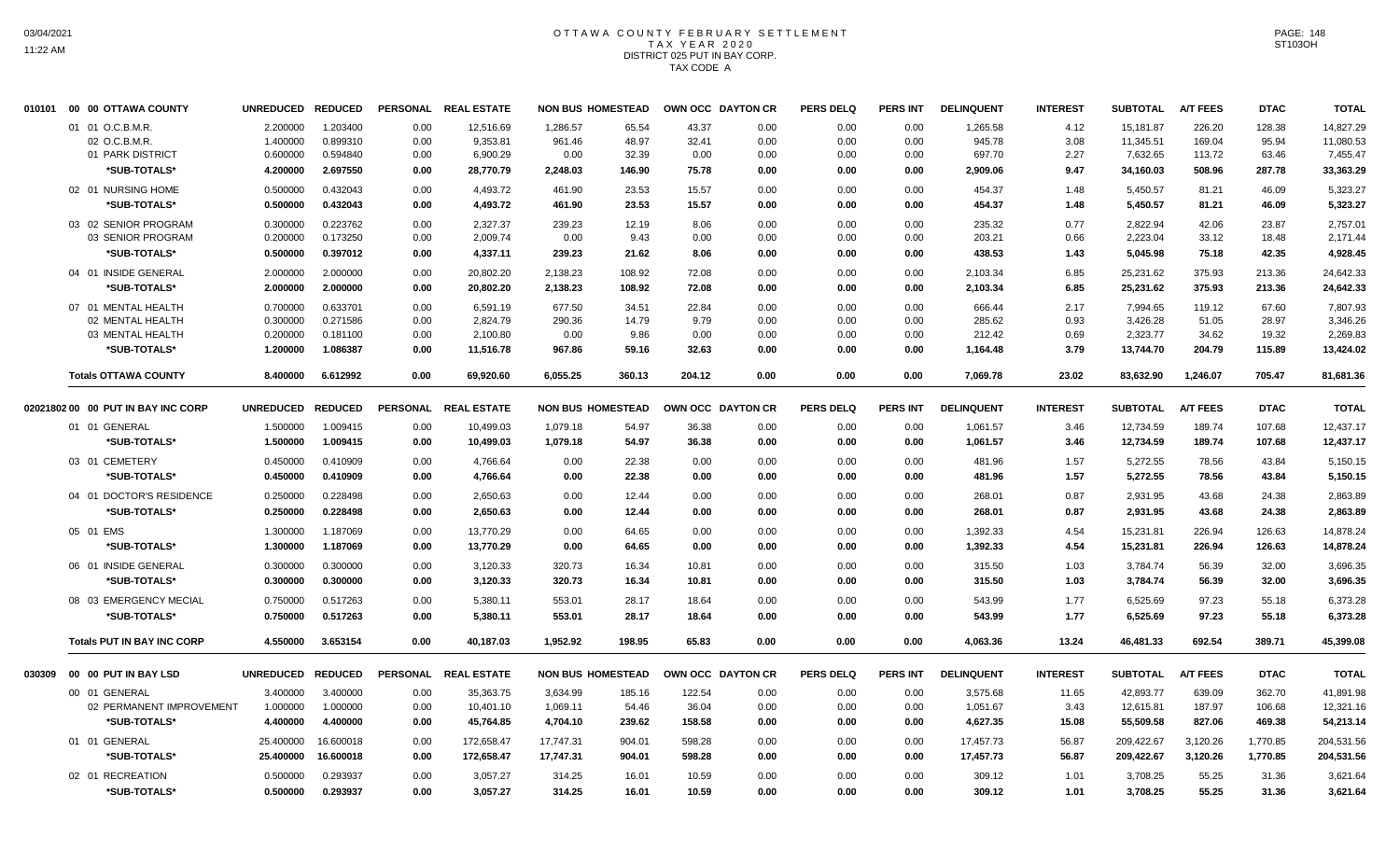## OTTAWA COUNTY FEBRUARY SETTLEMENT TAX YEAR 2020 DISTRICT 025 PUT IN BAY CORP. TAX CODE A

| 030309 | 00 00 PUT IN BAY LSD               | UNREDUCED REDUCED |                     | <b>PERSONAL</b> | <b>REAL ESTATE</b>   | <b>NON BUS HOMESTEAD</b> |          | OWN OCC DAYTON CR |      | <b>PERS DELQ</b> | <b>PERS INT</b> | <b>DELINQUENT</b> | <b>INTEREST</b> | <b>SUBTOTAL</b> | <b>A/T FEES</b> | <b>DTAC</b> | <b>TOTAL</b> |
|--------|------------------------------------|-------------------|---------------------|-----------------|----------------------|--------------------------|----------|-------------------|------|------------------|-----------------|-------------------|-----------------|-----------------|-----------------|-------------|--------------|
|        | <b>Totals PUT IN BAY LSD</b>       |                   | 30.300000 21.293955 | 0.00            | 221.480.59           | 22.765.66                | 1.159.64 | 767.45            | 0.00 | 0.00             | 0.00            | 22,394.20         | 72.96           | 268.640.50      | 4.002.57        | 2.271.59    | 262,366.34   |
| 040407 | 00 00 PUT IN BAY CORP.             | <b>UNREDUCED</b>  | <b>REDUCED</b>      | <b>PERSONAL</b> | <b>REAL ESTATE</b>   | <b>NON BUS HOMESTEAD</b> |          | OWN OCC DAYTON CR |      | <b>PERS DELQ</b> | <b>PERS INT</b> | <b>DELINQUENT</b> | <b>INTEREST</b> | <b>SUBTOTAL</b> | <b>A/T FEES</b> | <b>DTAC</b> | <b>TOTAL</b> |
|        | 00 01 INSIDE GENERAL               | 2.100000          | 2.100000            | 0.00            | 21.842.31            | 2,245.14                 | 114.36   | 75.69             | 0.00 | 0.00             | 0.00            | 2,208.51          | 7.20            | 26,493.21       | 394.73          | 224.02      | 25,874.46    |
|        | *SUB-TOTALS*                       | 2.100000          | 2.100000            | 0.00            | 21.842.31            | 2,245.14                 | 114.36   | 75.69             | 0.00 | 0.00             | 0.00            | 2.208.51          | 7.20            | 26,493.21       | 394.73          | 224.02      | 25,874.46    |
|        | <b>Totals PUT IN BAY CORP.</b>     | 2.100000          | 2.100000            | 0.00            | 21,842.31            | 2,245.14                 | 114.36   | 75.69             | 0.00 | 0.00             | 0.00            | 2,208.51          | 7.20            | 26,493.21       | 394.73          | 224.02      | 25,874.46    |
| 060605 | 00 00 IDA RUPP LIBRARY TAX         | <b>UNREDUCED</b>  | <b>REDUCED</b>      |                 | PERSONAL REAL ESTATE | <b>NON BUS HOMESTEAD</b> |          | OWN OCC DAYTON CR |      | <b>PERS DELQ</b> | <b>PERS INT</b> | <b>DELINQUENT</b> | <b>INTEREST</b> | <b>SUBTOTAL</b> | <b>A/T FEES</b> | <b>DTAC</b> | <b>TOTAL</b> |
|        | 01 05 IDA RUPP LIBRARY TAX         | 0.800000          | 0.786794            | 0.00            | 9,127.00             | 0.00                     | 42.85    | 0.00              | 0.00 | 0.00             | 0.00            | 922.84            | 3.01            | 10,095.70       | 150.42          | 83.93       | 9,861.35     |
|        | *SUB-TOTALS*                       | 0.800000          | 0.786794            | 0.00            | 9,127.00             | 0.00                     | 42.85    | 0.00              | 0.00 | 0.00             | 0.00            | 922.84            | 3.01            | 10,095.70       | 150.42          | 83.93       | 9,861.35     |
|        | <b>Totals IDA RUPP LIBRARY TAX</b> | 0.800000          | 0.786794            | 0.00            | 9.127.00             | 0.00                     | 42.85    | 0.00              | 0.00 | 0.00             | 0.00            | 922.84            | 3.01            | 10.095.70       | 150.42          | 83.93       | 9.861.35     |
| 060608 | 00 00 PIB SOUTH BASS               | <b>UNREDUCED</b>  | <b>REDUCED</b>      |                 | PERSONAL REAL ESTATE | <b>NON BUS HOMESTEAD</b> |          | OWN OCC DAYTON CR |      | <b>PERS DELQ</b> | <b>PERS INT</b> | <b>DELINQUENT</b> | <b>INTEREST</b> | <b>SUBTOTAL</b> | <b>A/T FEES</b> | <b>DTAC</b> | <b>TOTAL</b> |
|        | 03 01 PARK                         | 0.800000          | 0.040946            | 0.00            | 425.88               | 43.78                    | 2.23     | 1.48              | 0.00 | 0.00             | 0.00            | 43.06             | 0.14            | 516.57          | 7.70            | 4.37        | 504.50       |
|        | *SUB-TOTALS*                       | 0.800000          | 0.040946            | 0.00            | 425.88               | 43.78                    | 2.23     | 1.48              | 0.00 | 0.00             | 0.00            | 43.06             | 0.14            | 516.57          | 7.70            | 4.37        | 504.50       |
|        | 05 02 FIRE                         | 1.200000          | 1.008228            | 0.00            | 10,486.68            | 1,077.91                 | 54.91    | 36.34             | 0.00 | 0.00             | 0.00            | 1,060.32          | 3.45            | 12,719.61       | 189.51          | 107.56      | 12,422.54    |
|        | *SUB-TOTALS*                       | 1.200000          | 1.008228            | 0.00            | 10,486.68            | 1,077.91                 | 54.91    | 36.34             | 0.00 | 0.00             | 0.00            | 1,060.32          | 3.45            | 12,719.61       | 189.51          | 107.56      | 12,422.54    |
|        | <b>Totals PIB SOUTH BASS</b>       | 2.000000          | 1.049174            | 0.00            | 10,912.56            | 1,121.69                 | 57.14    | 37.82             | 0.00 | 0.00             | 0.00            | 1,103.38          | 3.59            | 13,236.18       | 197.21          | 111.93      | 12,927.04    |
|        | 0707071 00 00 PIB CORP NON UNIFORM | <b>UNREDUCED</b>  | <b>REDUCED</b>      | <b>PERSONAL</b> | <b>REAL ESTATE</b>   | <b>NON BUS HOMESTEAD</b> |          | OWN OCC DAYTON CR |      | <b>PERS DELQ</b> | <b>PERS INT</b> | <b>DELINQUENT</b> | <b>INTEREST</b> | <b>SUBTOTAL</b> | <b>A/T FEES</b> | <b>DTAC</b> | <b>TOTAL</b> |
|        | 01 01 INSIDE GENERAL NON UNIFORM   | 1.200000          | 1.200000            | 0.00            | 12.481.32            | 1,282.94                 | 65.35    | 43.25             | 0.00 | 0.00             | 0.00            | 1,262.00          | 4.11            | 15,138.97       | 225.56          | 128.01      | 14,785.40    |
|        | *SUB-TOTALS*                       | 1.200000          | 1.200000            | 0.00            | 12,481.32            | 1,282.94                 | 65.35    | 43.25             | 0.00 | 0.00             | 0.00            | 1,262.00          | 4.11            | 15,138.97       | 225.56          | 128.01      | 14,785.40    |
|        | <b>Totals PIB CORP NON UNIFORM</b> | 1.200000          | 1.200000            | 0.00            | 12,481.32            | 1,282.94                 | 65.35    | 43.25             | 0.00 | 0.00             | 0.00            | 1,262.00          | 4.11            | 15,138.97       | 225.56          | 128.01      | 14,785.40    |
| 080805 | 00 00 PIB PORT AUTHORITY           | <b>UNREDUCED</b>  | <b>REDUCED</b>      | PERSONAL        | <b>REAL ESTATE</b>   | <b>NON BUS HOMESTEAD</b> |          | OWN OCC DAYTON CR |      | <b>PERS DELQ</b> | <b>PERS INT</b> | <b>DELINQUENT</b> | <b>INTEREST</b> | <b>SUBTOTAL</b> | <b>A/T FEES</b> | <b>DTAC</b> | <b>TOTAL</b> |
|        | 08 00 PIB PORT AUTHORITY           | 0.450000          | 0.410909            | 0.00            | 4,273.92             | 439.31                   | 22.36    | 14.81             | 0.00 | 0.00             | 0.00            | 432.14            | 1.41            | 5,183.95        | 77.24           | 43.84       | 5,062.87     |
|        | *SUB-TOTALS*                       | 0.450000          | 0.410909            | 0.00            | 4,273.92             | 439.31                   | 22.36    | 14.81             | 0.00 | 0.00             | 0.00            | 432.14            | 1.41            | 5,183.95        | 77.24           | 43.84       | 5,062.87     |
|        | <b>Totals PIB PORT AUTHORITY</b>   | 0.450000          | 0.410909            | 0.00            | 4.273.92             | 439.31                   | 22.36    | 14.81             | 0.00 | 0.00             | 0.00            | 432.14            | 1.41            | 5.183.95        | 77.24           | 43.84       | 5,062.87     |
|        | PUT IN BAY CORP.                   |                   |                     |                 |                      |                          |          |                   |      |                  |                 |                   |                 |                 |                 |             |              |
|        | <b>TAX CODE A TOTALS</b>           |                   | 49.800000 37.106978 | 0.00            | 390,225.33           | 35,862.91                | 2.020.78 | 1.208.97          | 0.00 | 0.00             | 0.00            | 39,456.21         | 128.54          | 468.902.74      | 6.986.34        | 3,958.50    | 457,957.90   |

PAGE: 149 ST103OH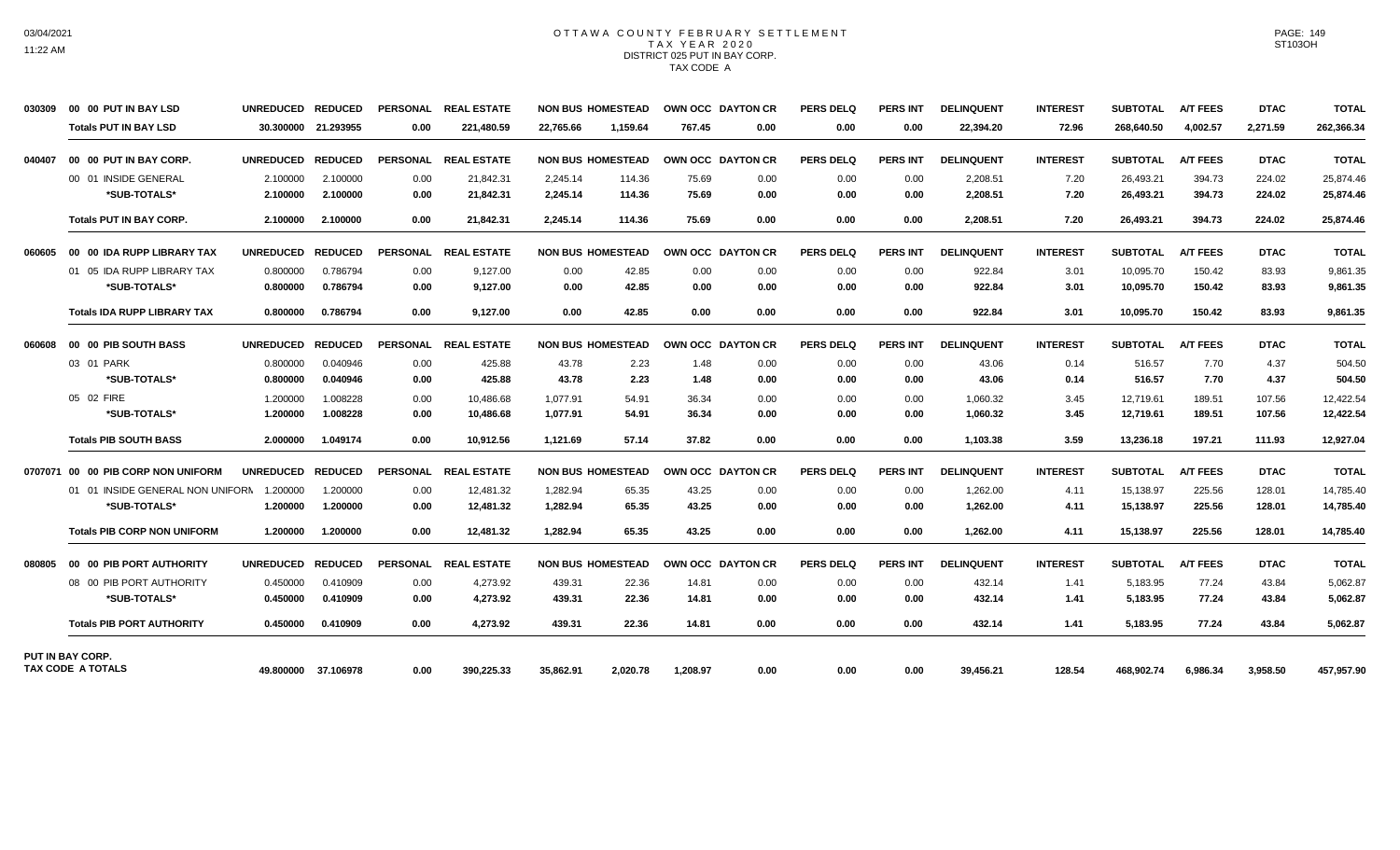#### OTTAWA COUNTY FEBRUARY SETTLEMENT T A X Y E A R 2 0 2 0 DISTRICT 025 PUT IN BAY CORP. TAX CODE B

|        | 010101 00 00 OTTAWA COUNTY                           | <b>UNREDUCED</b>                 | <b>REDUCED</b>                   |                                | PERSONAL REAL ESTATE             | <b>NON BUS HOMESTEAD</b> |                      |                      | OWN OCC DAYTON CR    | <b>PERS DELQ</b>     | <b>PERS INT</b>      | <b>DELINQUENT</b>          | <b>INTEREST</b>      | <b>SUBTOTAL</b>                  | <b>A/T FEES</b>          | <b>DTAC</b>             | <b>TOTAL</b>                       |
|--------|------------------------------------------------------|----------------------------------|----------------------------------|--------------------------------|----------------------------------|--------------------------|----------------------|----------------------|----------------------|----------------------|----------------------|----------------------------|----------------------|----------------------------------|--------------------------|-------------------------|------------------------------------|
|        | 01 01 O.C.B.M.R                                      | 2.200000                         | 1.883836                         | 1,484.82                       | 25,825.85                        | 0.00                     | 0.00                 | 16.58                | 0.00                 | 0.00                 | 0.00                 | 1,260.34                   | 0.00                 | 28,587.59                        | 425.94                   | 126.03                  | 28,035.62                          |
|        | 02 O.C.B.M.R.                                        | 1.400000                         | 1.248331                         | 944.89                         | 17,113.60                        | 0.00                     | 0.00                 | 10.99                | 0.00                 | 0.00                 | 0.00                 | 835.17                     | 0.00                 | 18,904.65                        | 281.67                   | 83.52                   | 18,539.46                          |
|        | 01 PARK DISTRICT                                     | 0.600000                         | 0.595592                         | 404.95                         | 8,165.08                         | 0.00                     | 0.00                 | 0.00                 | 0.00                 | 0.00                 | 0.00                 | 398.47                     | 0.00                 | 8,968.50                         | 133.62                   | 39.85                   | 8,795.03                           |
|        | *SUB-TOTALS*                                         | 4.200000                         | 3.727759                         | 2,834.66                       | 51,104.53                        | 0.00                     | 0.00                 | 27.57                | 0.00                 | 0.00                 | 0.00                 | 2,493.98                   | 0.00                 | 56,460.74                        | 841.23                   | 249.40                  | 55,370.11                          |
|        | 02 01 NURSING HOME                                   | 0.500000                         | 0.485399                         | 337.46                         | 6,654.42                         | 0.00                     | 0.00                 | 4.27                 | 0.00                 | 0.00                 | 0.00                 | 324.74                     | 0.00                 | 7,320.89                         | 109.08                   | 32.47                   | 7,179.34                           |
|        | *SUB-TOTALS*                                         | 0.500000                         | 0.485399                         | 337.46                         | 6,654.42                         | 0.00                     | 0.00                 | 4.27                 | 0.00                 | 0.00                 | 0.00                 | 324.74                     | 0.00                 | 7,320.89                         | 109.08                   | 32.47                   | 7,179.34                           |
|        | 03 02 SENIOR PROGRAM<br>03 SENIOR PROGRAM            | 0.300000<br>0.200000<br>0.500000 | 0.286012<br>0.194640<br>0.480652 | 202.48<br>134.98               | 3,920.99<br>2,668.36<br>6,589.35 | 0.00<br>0.00<br>0.00     | 0.00<br>0.00<br>0.00 | 2.52<br>0.00<br>2.52 | 0.00<br>0.00<br>0.00 | 0.00<br>0.00<br>0.00 | 0.00<br>0.00<br>0.00 | 191.35<br>130.22<br>321.57 | 0.00<br>0.00<br>0.00 | 4,317.34<br>2,933.56<br>7,250.90 | 64.33<br>43.71<br>108.04 | 19.14<br>13.02<br>32.16 | 4,233.87<br>2,876.83               |
|        | *SUB-TOTALS*<br>04 01 INSIDE GENERAL<br>*SUB-TOTALS* | 2.000000<br>2.000000             | 2.000000<br>2.000000             | 337.46<br>1,349.84<br>1,349.84 | 27,418.37<br>27,418.37           | 0.00<br>0.00             | 0.00<br>0.00         | 17.60<br>17.60       | 0.00<br>0.00         | 0.00<br>0.00         | 0.00<br>0.00         | 1,338.05<br>1,338.05       | 0.00<br>0.00         | 30,123.86<br>30,123.86           | 448.83<br>448.83         | 133.81<br>133.81        | 7,110.70<br>29,541.22<br>29,541.22 |
|        | 07 01 MENTAL HEALTH                                  | 0.700000                         | 0.684293                         | 472.44                         | 9,381.10                         | 0.00                     | 0.00                 | 6.02                 | 0.00                 | 0.00                 | 0.00                 | 457.81                     | 0.00                 | 10.317.37                        | 153.72                   | 45.78                   | 10.117.87                          |
|        | 02 MENTAL HEALTH                                     | 0.300000                         | 0.293268                         | 202.48                         | 4,020.46                         | 0.00                     | 0.00                 | 2.58                 | 0.00                 | 0.00                 | 0.00                 | 196.20                     | 0.00                 | 4,421.72                         | 65.88                    | 19.62                   | 4,336.22                           |
|        | 03 MENTAL HEALTH                                     | 0.200000                         | 0.195512                         | 134.98                         | 2,680.31                         | 0.00                     | 0.00                 | 0.00                 | 0.00                 | 0.00                 | 0.00                 | 130.80                     | 0.00                 | 2,946.09                         | 43.89                    | 13.08                   | 2,889.12                           |
|        | *SUB-TOTALS*                                         | 1.200000                         | 1.173073                         | 809.90                         | 16,081.87                        | 0.00                     | 0.00                 | 8.60                 | 0.00                 | 0.00                 | 0.00                 | 784.81                     | 0.00                 | 17,685.18                        | 263.49                   | 78.48                   | 17,343.21                          |
|        | <b>Totals OTTAWA COUNTY</b>                          | 8.400000                         | 7.866883                         | 5,669.32                       | 107,848.54                       | 0.00                     | 0.00                 | 60.56                | 0.00                 | 0.00                 | 0.00                 | 5,263.15                   | 0.00                 | 118,841.57                       | 1,770.67                 | 526.32                  | 116,544.58                         |
|        | 02021802 00 00 PUT IN BAY INC CORP                   | <b>UNREDUCED</b>                 | <b>REDUCED</b>                   | <b>PERSONAL</b>                | <b>REAL ESTATE</b>               | <b>NON BUS HOMESTEAD</b> |                      |                      | OWN OCC DAYTON CR    | <b>PERS DELQ</b>     | <b>PERS INT</b>      | <b>DELINQUENT</b>          | <b>INTEREST</b>      | <b>SUBTOTAL</b>                  | <b>A/T FEES</b>          | <b>DTAC</b>             | <b>TOTAL</b>                       |
|        | 01 01 GENERAL                                        | 1.500000                         | 1.146869                         | 1,012.38                       | 15,722.64                        | 0.00                     | 0.00                 | 10.09                | 0.00                 | 0.00                 | 0.00                 | 767.29                     | 0.00                 | 17,512.40                        | 260.92                   | 76.73                   | 17,174.75                          |
|        | *SUB-TOTALS*                                         | 1.500000                         | 1.146869                         | 1,012.38                       | 15,722.64                        | 0.00                     | 0.00                 | 10.09                | 0.00                 | 0.00                 | 0.00                 | 767.29                     | 0.00                 | 17,512.40                        | 260.92                   | 76.73                   | 17,174.75                          |
|        | 03 01 CEMETERY                                       | 0.450000                         | 0.423106                         | 303.71                         | 5,800.44                         | 0.00                     | 0.00                 | 0.00                 | 0.00                 | 0.00                 | 0.00                 | 283.07                     | 0.00                 | 6,387.22                         | 95.17                    | 28.31                   | 6,263.74                           |
|        | *SUB-TOTALS*                                         | 0.450000                         | 0.423106                         | 303.71                         | 5,800.44                         | 0.00                     | 0.00                 | 0.00                 | 0.00                 | 0.00                 | 0.00                 | 283.07                     | 0.00                 | 6,387.22                         | 95.17                    | 28.31                   | 6.263.74                           |
|        | 04 01 DOCTOR'S RESIDENCE                             | 0.250000                         | 0.237097                         | 168.73                         | 3,250.41                         | 0.00                     | 0.00                 | 0.00                 | 0.00                 | 0.00                 | 0.00                 | 158.62                     | 0.00                 | 3,577.76                         | 53.31                    | 15.86                   | 3,508.59                           |
|        | *SUB-TOTALS*                                         | 0.250000                         | 0.237097                         | 168.73                         | 3,250.41                         | 0.00                     | 0.00                 | 0.00                 | 0.00                 | 0.00                 | 0.00                 | 158.62                     | 0.00                 | 3,577.76                         | 53.31                    | 15.86                   | 3,508.59                           |
|        | 05 01 EMS                                            | 1.300000                         | 1.222306                         | 877.40                         | 16,756.82                        | 0.00                     | 0.00                 | 0.00                 | 0.00                 | 0.00                 | 0.00                 | 817.75                     | 0.00                 | 18,451.97                        | 274.92                   | 81.78                   | 18,095.27                          |
|        | *SUB-TOTALS*                                         | 1.300000                         | 1.222306                         | 877.40                         | 16,756.82                        | 0.00                     | 0.00                 | 0.00                 | 0.00                 | 0.00                 | 0.00                 | 817.75                     | 0.00                 | 18,451.97                        | 274.92                   | 81.78                   | 18,095.27                          |
|        | 06 01 INSIDE GENERAL                                 | 0.300000                         | 0.300000                         | 202.48                         | 4,112.75                         | 0.00                     | 0.00                 | 2.64                 | 0.00                 | 0.00                 | 0.00                 | 200.71                     | 0.00                 | 4,518.58                         | 67.32                    | 20.07                   | 4,431.19                           |
|        | *SUB-TOTALS*                                         | 0.300000                         | 0.300000                         | 202.48                         | 4,112.75                         | 0.00                     | 0.00                 | 2.64                 | 0.00                 | 0.00                 | 0.00                 | 200.71                     | 0.00                 | 4.518.58                         | 67.32                    | 20.07                   | 4,431.19                           |
|        | 08 03 EMERGENCY MECIAL                               | 0.750000                         | 0.584279                         | 506.19                         | 8,009.99                         | 0.00                     | 0.00                 | 5.14                 | 0.00                 | 0.00                 | 0.00                 | 390.90                     | 0.00                 | 8,912.22                         | 132.79                   | 39.09                   | 8,740.34                           |
|        | *SUB-TOTALS*                                         | 0.750000                         | 0.584279                         | 506.19                         | 8,009.99                         | 0.00                     | 0.00                 | 5.14                 | 0.00                 | 0.00                 | 0.00                 | 390.90                     | 0.00                 | 8,912.22                         | 132.79                   | 39.09                   | 8,740.34                           |
|        | <b>Totals PUT IN BAY INC CORP</b>                    | 4.550000                         | 3.913657                         | 3,070.89                       | 53,653.05                        | 0.00                     | 0.00                 | 17.87                | 0.00                 | 0.00                 | 0.00                 | 2,618.34                   | 0.00                 | 59,360.15                        | 884.43                   | 261.84                  | 58,213.88                          |
| 030309 | 00 00 PUT IN BAY LSD                                 | <b>UNREDUCED</b>                 | <b>REDUCED</b>                   |                                | PERSONAL REAL ESTATE             | <b>NON BUS HOMESTEAD</b> |                      |                      | OWN OCC DAYTON CR    | <b>PERS DELQ</b>     | <b>PERS INT</b>      | <b>DELINQUENT</b>          | <b>INTEREST</b>      | <b>SUBTOTAL</b>                  | <b>A/T FEES</b>          | <b>DTAC</b>             | <b>TOTAL</b>                       |
|        | 00 01 GENERAL                                        | 3.400000                         | 3.400000                         | 2,294.73                       | 46,611.22                        | 0.00                     | 0.00                 | 29.92                | 0.00                 | 0.00                 | 0.00                 | 2,274.69                   | 0.00                 | 51,210.56                        | 763.00                   | 227.47                  | 50,220.09                          |
|        | 02 PERMANENT IMPROVEMENT                             | 1.000000                         | 1.000000                         | 674.92                         | 13,709.18                        | 0.00                     | 0.00                 | 8.80                 | 0.00                 | 0.00                 | 0.00                 | 669.03                     | 0.00                 | 15,061.93                        | 224.41                   | 66.90                   | 14,770.62                          |
|        | *SUB-TOTALS*                                         | 4.400000                         | 4.400000                         | 2,969.65                       | 60,320.40                        | 0.00                     | 0.00                 | 38.72                | 0.00                 | 0.00                 | 0.00                 | 2,943.72                   | 0.00                 | 66,272.49                        | 987.41                   | 294.37                  | 64,990.71                          |
|        | 01 01 GENERAL                                        | 25.400000                        | 16.600018                        | 17.142.98                      | 227.572.68                       | 0.00                     | 0.00                 | 146.10               | 0.00                 | 0.00                 | 0.00                 | 11,105.84                  | 0.00                 | 255,967.60                       | 3,813.75                 | 1,110.58                | 251.043.27                         |
|        | *SUB-TOTALS*                                         | 25.400000                        | 16.600018                        | 17,142.98                      | 227,572.68                       | 0.00                     | 0.00                 | 146.10               | 0.00                 | 0.00                 | 0.00                 | 11,105.84                  | 0.00                 | 255,967.60                       | 3,813.75                 | 1,110.58                | 251,043.27                         |
|        | 02 01 RECREATION                                     | 0.500000                         | 0.314637                         | 337.46                         | 4,313.42                         | 0.00                     | 0.00                 | 2.77                 | 0.00                 | 0.00                 | 0.00                 | 210.50                     | 0.00                 | 4.864.15                         | 72.47                    | 21.05                   | 4,770.63                           |
|        | *SUB-TOTALS*                                         | 0.500000                         | 0.314637                         | 337.46                         | 4,313.42                         | 0.00                     | 0.00                 | 2.77                 | 0.00                 | 0.00                 | 0.00                 | 210.50                     | 0.00                 | 4.864.15                         | 72.47                    | 21.05                   | 4,770.63                           |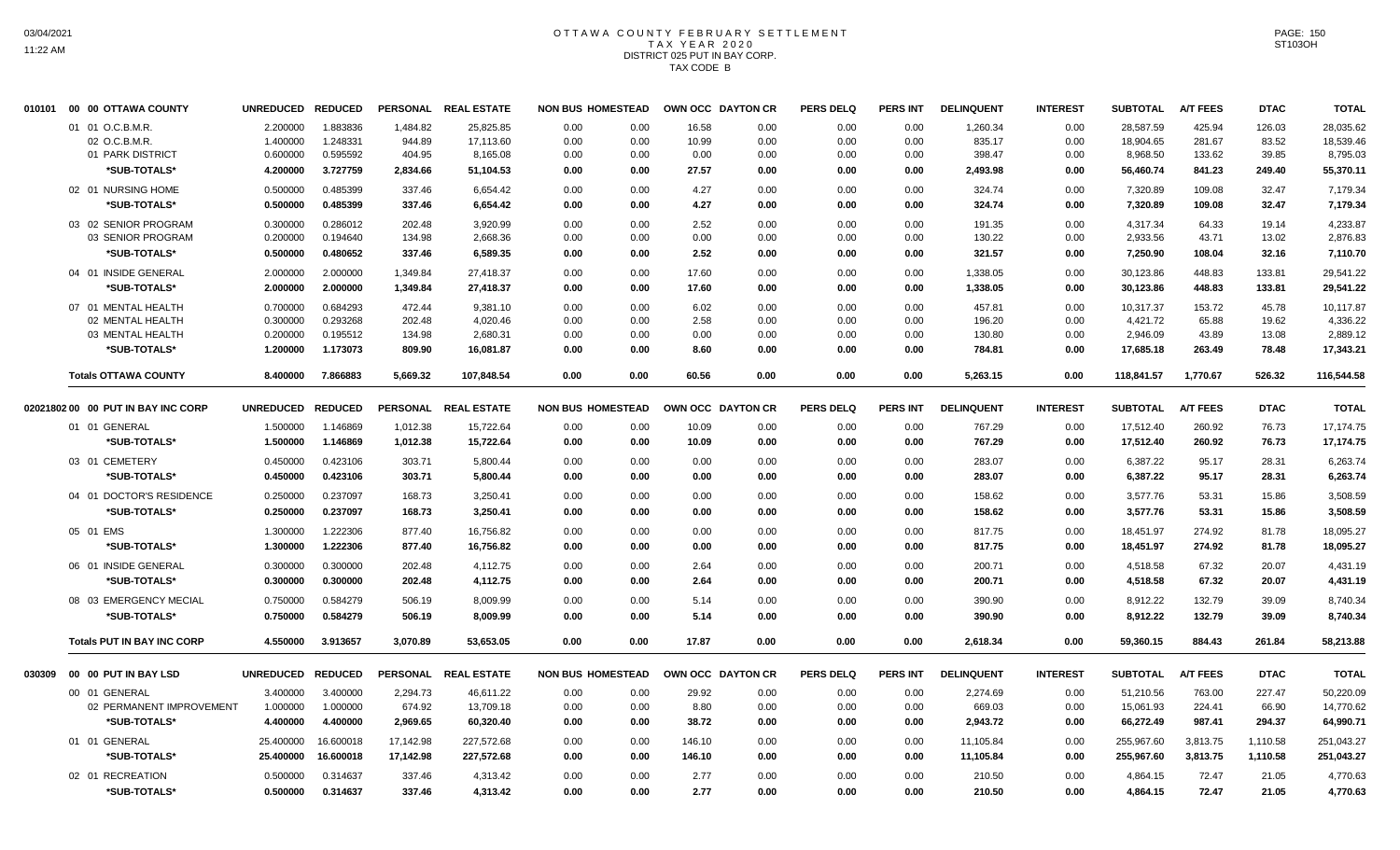### OTTAWA COUNTY FEBRUARY SETTLEMENT TAX YEAR 2020 DISTRICT 025 PUT IN BAY CORP. TAX CODE B

| 030309 | 00 00 PUT IN BAY LSD                                | UNREDUCED REDUCED |                | <b>PERSONAL</b> | <b>REAL ESTATE</b>   | <b>NON BUS HOMESTEAD</b> |        | OWN OCC DAYTON CR | <b>PERS DELQ</b> | <b>PERS INT</b> | <b>DELINQUENT</b> | <b>INTEREST</b> | <b>SUBTOTAL</b> | <b>A/T FEES</b> | <b>DTAC</b> | <b>TOTAL</b> |
|--------|-----------------------------------------------------|-------------------|----------------|-----------------|----------------------|--------------------------|--------|-------------------|------------------|-----------------|-------------------|-----------------|-----------------|-----------------|-------------|--------------|
|        | <b>Totals PUT IN BAY LSD</b>                        | 30.300000         | 21.314655      | 20.450.09       | 292.206.50           | 0.00<br>0.00             | 187.59 | 0.00              | 0.00             | 0.00            | 14,260.06         | 0.00            | 327.104.24      | 4,873.63        | 1.426.00    | 320,804.61   |
| 040407 | 00 00 PUT IN BAY CORP.                              | <b>UNREDUCED</b>  | <b>REDUCED</b> |                 | PERSONAL REAL ESTATE | <b>NON BUS HOMESTEAD</b> |        | OWN OCC DAYTON CR | <b>PERS DELQ</b> | <b>PERS INT</b> | <b>DELINQUENT</b> | <b>INTEREST</b> | <b>SUBTOTAL</b> | <b>A/T FEES</b> | <b>DTAC</b> | <b>TOTAL</b> |
|        | 00 01 INSIDE GENERAL                                | 2.100000          | 2.100000       | 1,417.33        | 28,789.28            | 0.00<br>0.00             | 18.48  | 0.00              | 0.00             | 0.00            | 1,404.95          | 0.00            | 31,630.04       | 471.27          | 140.50      | 31,018.27    |
|        | *SUB-TOTALS*                                        | 2.100000          | 2.100000       | 1,417.33        | 28,789.28            | 0.00<br>0.00             | 18.48  | 0.00              | 0.00             | 0.00            | 1,404.95          | 0.00            | 31,630.04       | 471.27          | 140.50      | 31,018.27    |
|        | <b>Totals PUT IN BAY CORP.</b>                      | 2.100000          | 2.100000       | 1.417.33        | 28,789.28            | 0.00<br>0.00             | 18.48  | 0.00              | 0.00             | 0.00            | 1.404.95          | 0.00            | 31,630.04       | 471.27          | 140.50      | 31,018.27    |
| 060605 | 00 00 IDA RUPP LIBRARY TAX                          | <b>UNREDUCED</b>  | <b>REDUCED</b> | <b>PERSONAL</b> | <b>REAL ESTATE</b>   | <b>NON BUS HOMESTEAD</b> |        | OWN OCC DAYTON CR | <b>PERS DELQ</b> | <b>PERS INT</b> | <b>DELINQUENT</b> | <b>INTEREST</b> | <b>SUBTOTAL</b> | <b>A/T FEES</b> | <b>DTAC</b> | <b>TOTAL</b> |
|        | 01 05 IDA RUPP LIBRARY TAX                          | 0.800000          | 0.790610       | 539.94          | 10,838.62            | 0.00<br>0.00             | 0.00   | 0.00              | 0.00             | 0.00            | 528.94            | 0.00            | 11,907.50       | 177.41          | 52.89       | 11,677.20    |
|        | *SUB-TOTALS*                                        | 0.800000          | 0.790610       | 539.94          | 10.838.62            | 0.00<br>0.00             | 0.00   | 0.00              | 0.00             | 0.00            | 528.94            | 0.00            | 11.907.50       | 177.41          | 52.89       | 11,677.20    |
|        | <b>Totals IDA RUPP LIBRARY TAX</b>                  | 0.800000          | 0.790610       | 539.94          | 10.838.62            | 0.00<br>0.00             | 0.00   | 0.00              | 0.00             | 0.00            | 528.94            | 0.00            | 11.907.50       | 177.41          | 52.89       | 11,677.20    |
| 060608 | 00 00 PIB SOUTH BASS                                | <b>UNREDUCED</b>  | <b>REDUCED</b> |                 | PERSONAL REAL ESTATE | <b>NON BUS HOMESTEAD</b> |        | OWN OCC DAYTON CR | <b>PERS DELQ</b> | <b>PERS INT</b> | <b>DELINQUENT</b> | <b>INTEREST</b> | <b>SUBTOTAL</b> | <b>A/T FEES</b> | <b>DTAC</b> | <b>TOTAL</b> |
|        | 03 01 PARK                                          | 0.800000          | 0.048366       | 539.94          | 663.06               | 0.00<br>0.00             | 0.43   | 0.00              | 0.00             | 0.00            | 32.36             | 0.00            | 1.235.79        | 18.41           | 3.24        | 1.214.14     |
|        | *SUB-TOTALS*                                        | 0.800000          | 0.048366       | 539.94          | 663.06               | 0.00<br>0.00             | 0.43   | 0.00              | 0.00             | 0.00            | 32.36             | 0.00            | 1.235.79        | 18.41           | 3.24        | 1,214.14     |
|        | 05 02 FIRE                                          | 1.200000          | 1.081228       | 809.90          | 14.822.75            | 0.00<br>0.00             | 9.52   | 0.00              | 0.00             | 0.00            | 723.37            | 0.00            | 16,365.54       | 243.84          | 72.34       | 16,049.36    |
|        | *SUB-TOTALS*                                        | 1.200000          | 1.081228       | 809.90          | 14,822.75            | 0.00<br>0.00             | 9.52   | 0.00              | 0.00             | 0.00            | 723.37            | 0.00            | 16,365.54       | 243.84          | 72.34       | 16,049.36    |
|        | <b>Totals PIB SOUTH BASS</b>                        | 2.000000          | 1.129594       | 1.349.84        | 15.485.81            | 0.00<br>0.00             | 9.95   | 0.00              | 0.00             | 0.00            | 755.73            | 0.00            | 17.601.33       | 262.25          | 75.58       | 17.263.50    |
|        | 0707071 00 00 PIB CORP NON UNIFORM                  | <b>UNREDUCED</b>  | <b>REDUCED</b> | <b>PERSONAL</b> | <b>REAL ESTATE</b>   | <b>NON BUS HOMESTEAD</b> |        | OWN OCC DAYTON CR | <b>PERS DELQ</b> | <b>PERS INT</b> | <b>DELINQUENT</b> | <b>INTEREST</b> | <b>SUBTOTAL</b> | <b>A/T FEES</b> | <b>DTAC</b> | <b>TOTAL</b> |
|        | 01 01 INSIDE GENERAL NON UNIFORM                    | 1.200000          | 1.200000       | 809.90          | 16,451.02            | 0.00<br>0.00             | 10.56  | 0.00              | 0.00             | 0.00            | 802.83            | 0.00            | 18,074.31       | 269.30          | 80.28       | 17,724.73    |
|        | *SUB-TOTALS*                                        | 1.200000          | 1.200000       | 809.90          | 16,451.02            | 0.00<br>0.00             | 10.56  | 0.00              | 0.00             | 0.00            | 802.83            | 0.00            | 18,074.31       | 269.30          | 80.28       | 17,724.73    |
|        | <b>Totals PIB CORP NON UNIFORM</b>                  | 1.200000          | 1.200000       | 809.90          | 16,451.02            | 0.00<br>0.00             | 10.56  | 0.00              | 0.00             | 0.00            | 802.83            | 0.00            | 18,074.31       | 269.30          | 80.28       | 17,724.73    |
| 080805 | 00 00 PIB PORT AUTHORITY                            | <b>UNREDUCED</b>  | <b>REDUCED</b> |                 | PERSONAL REAL ESTATE | <b>NON BUS HOMESTEAD</b> |        | OWN OCC DAYTON CR | <b>PERS DELQ</b> | <b>PERS INT</b> | <b>DELINQUENT</b> | <b>INTEREST</b> | <b>SUBTOTAL</b> | <b>A/T FEES</b> | <b>DTAC</b> | <b>TOTAL</b> |
|        | 08 00 PIB PORT AUTHORITY                            | 0.450000          | 0.423106       | 303.72          | 5.800.43             | 0.00<br>0.00             | 3.74   | 0.00              | 0.00             | 0.00            | 283.07            | 0.00            | 6.390.96        | 95.22           | 28.31       | 6.267.43     |
|        | *SUB-TOTALS*                                        | 0.450000          | 0.423106       | 303.72          | 5,800.43             | 0.00<br>0.00             | 3.74   | 0.00              | 0.00             | 0.00            | 283.07            | 0.00            | 6,390.96        | 95.22           | 28.31       | 6,267.43     |
|        | <b>Totals PIB PORT AUTHORITY</b>                    | 0.450000          | 0.423106       | 303.72          | 5.800.43             | 0.00<br>0.00             | 3.74   | 0.00              | 0.00             | 0.00            | 283.07            | 0.00            | 6,390.96        | 95.22           | 28.31       | 6,267.43     |
|        | <b>PUT IN BAY CORP.</b><br><b>TAX CODE B TOTALS</b> |                   |                |                 |                      |                          |        |                   |                  |                 |                   |                 |                 |                 |             |              |
|        |                                                     | 49.800000         | 38.738505      | 33,611.03       | 531,073.25           | 0.00<br>0.00             | 308.75 | 0.00              | 0.00             | 0.00            | 25,917.07         | 0.00            | 590,910.10      | 8,804.18        | 2,591.72    | 579,514.20   |

PAGE: 151 ST103OH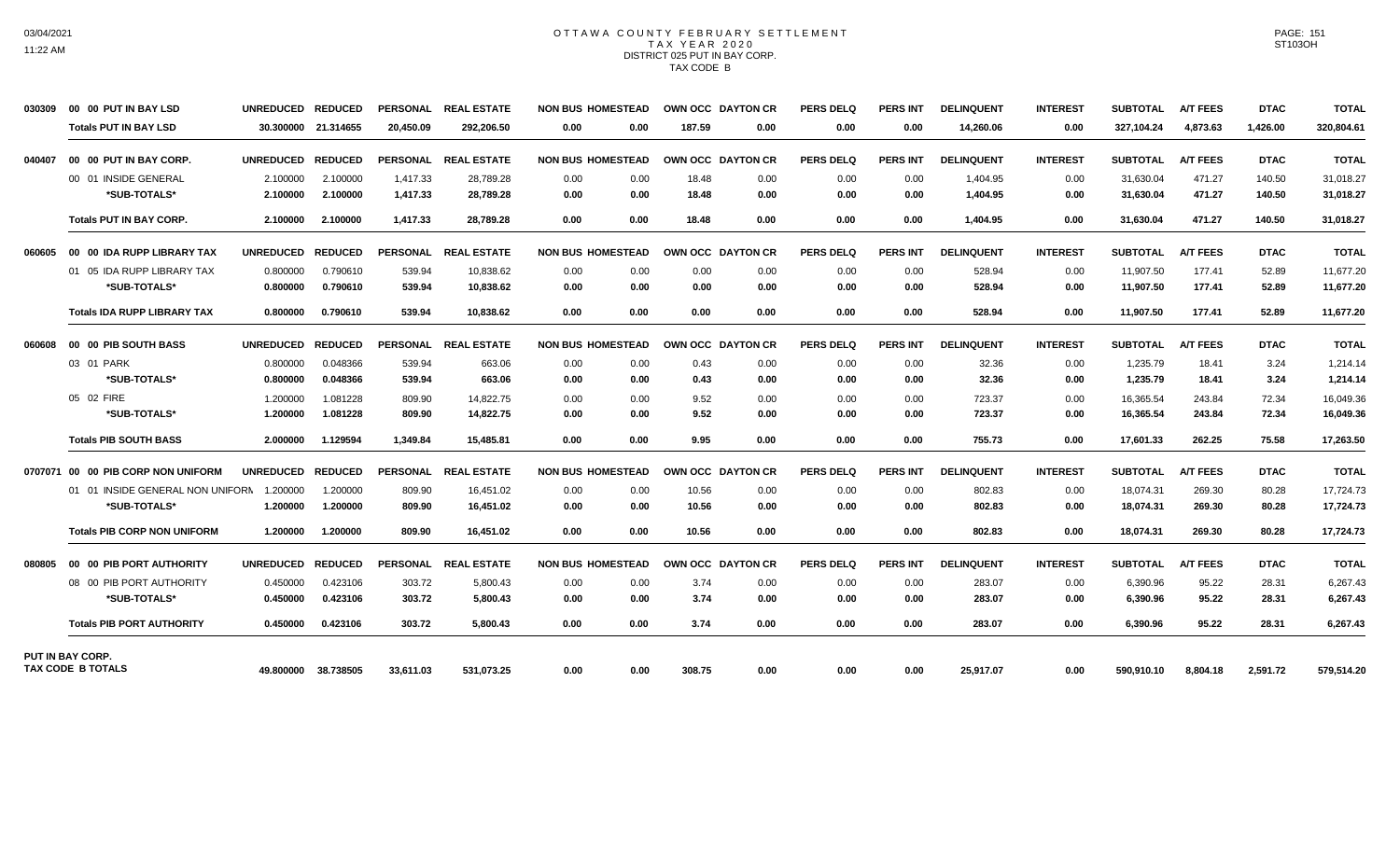## OTTAWA COUNTY FEBRUARY SETTLEMENT TAX YEAR 2020 DISTRICT 025 PUT IN BAY CORP. DISTRICT

| 010101 00 00 OTTAWA COUNTY                            | UNREDUCED REDUCED |                              | PERSONAL REAL ESTATE                |                            | <b>NON BUS HOMESTEAD</b> | OWN OCC DAYTON CR      |                      | <b>PERS DELQ</b>     | <b>PERS INT</b>      | <b>DELINQUENT</b>                | <b>INTEREST</b>      | <b>SUBTOTAL</b>                     | <b>A/T FEES</b>            | <b>DTAC</b>                | <b>TOTAL</b>                        |
|-------------------------------------------------------|-------------------|------------------------------|-------------------------------------|----------------------------|--------------------------|------------------------|----------------------|----------------------|----------------------|----------------------------------|----------------------|-------------------------------------|----------------------------|----------------------------|-------------------------------------|
| 01 01 O.C.B.M.R.<br>02 O.C.B.M.R.<br>01 PARK DISTRICT |                   | 1,484.82<br>944.89<br>404.95 | 38,342.54<br>26,467.41<br>15,065.37 | 1,286.57<br>961.46<br>0.00 | 65.54<br>48.97<br>32.39  | 59.95<br>43.40<br>0.00 | 0.00<br>0.00<br>0.00 | 0.00<br>0.00<br>0.00 | 0.00<br>0.00<br>0.00 | 2,525.92<br>1,780.95<br>1,096.17 | 4.12<br>3.08<br>2.27 | 43,769.46<br>30,250.16<br>16,601.15 | 652.14<br>450.71<br>247.34 | 254.41<br>179.46<br>103.31 | 42,862.91<br>29,619.99<br>16,250.50 |
| *SUB-TOTALS*                                          |                   | 2,834.66                     | 79,875.32                           | 2,248.03                   | 146.90                   | 103.35                 | 0.00                 | 0.00                 | 0.00                 | 5,403.04                         | 9.47                 | 90,620.77                           | 1,350.19                   | 537.18                     | 88,733.40                           |
| 02 01 NURSING HOME<br>*SUB-TOTALS*                    |                   | 337.46<br>337.46             | 11.148.14<br>11.148.14              | 461.90<br>461.90           | 23.53<br>23.53           | 19.84<br>19.84         | 0.00<br>0.00         | 0.00<br>0.00         | 0.00<br>0.00         | 779.11<br>779.11                 | 1.48<br>1.48         | 12,771.46<br>12,771.46              | 190.29<br>190.29           | 78.56<br>78.56             | 12,502.61<br>12.502.61              |
| 03 02 SENIOR PROGRAM<br>03 SENIOR PROGRAM             |                   | 202.48<br>134.98             | 6,248.36<br>4,678.10                | 239.23<br>0.00             | 12.19<br>9.43            | 10.58<br>0.00          | 0.00<br>0.00         | 0.00<br>0.00         | 0.00<br>0.00         | 426.67<br>333.43                 | 0.77<br>0.66         | 7,140.28<br>5,156.60                | 106.39<br>76.83            | 43.01<br>31.50             | 6,990.88<br>5,048.27                |
| *SUB-TOTALS*                                          |                   | 337.46                       | 10,926.46                           | 239.23                     | 21.62                    | 10.58                  | 0.00                 | 0.00                 | 0.00                 | 760.10                           | 1.43                 | 12,296.88                           | 183.22                     | 74.51                      | 12,039.15                           |
| 04 01 INSIDE GENERAL<br>*SUB-TOTALS*                  |                   | 1.349.84<br>1,349.84         | 48.220.57<br>48,220.57              | 2,138.23<br>2,138.23       | 108.92<br>108.92         | 89.68<br>89.68         | 0.00<br>0.00         | 0.00<br>0.00         | 0.00<br>0.00         | 3,441.39<br>3,441.39             | 6.85<br>6.85         | 55,355.48<br>55,355.48              | 824.76<br>824.76           | 347.17<br>347.17           | 54,183.55<br>54,183.55              |
| 07 01 MENTAL HEALTH<br>02 MENTAL HEALTH               |                   | 472.44<br>202.48             | 15.972.29<br>6,845.25               | 677.50<br>290.36           | 34.51<br>14.79           | 28.86<br>12.37         | 0.00<br>0.00         | 0.00<br>0.00         | 0.00<br>0.00         | 1.124.25<br>481.82               | 2.17<br>0.93         | 18.312.02<br>7,848.00               | 272.84<br>116.93           | 113.38<br>48.59            | 17,925.80<br>7,682.48               |
| 03 MENTAL HEALTH                                      |                   | 134.98                       | 4,781.11                            | 0.00                       | 9.86                     | 0.00                   | 0.00                 | 0.00                 | 0.00                 | 343.22                           | 0.69                 | 5,269.86                            | 78.51                      | 32.40                      | 5,158.95                            |
| *SUB-TOTALS*                                          |                   | 809.90                       | 27.598.65                           | 967.86                     | 59.16                    | 41.23                  | 0.00                 | 0.00                 | 0.00                 | 1,949.29                         | 3.79                 | 31,429.88                           | 468.28                     | 194.37                     | 30,767.23                           |
| <b>Totals OTTAWA COUNTY</b>                           |                   | 5,669.32                     | 177,769.14                          | 6,055.25                   | 360.13                   | 264.68                 | 0.00                 | 0.00                 | 0.00                 | 12,332.93                        | 23.02                | 202,474.47                          | 3,016.74                   | 1,231.79                   | 198,225.94                          |
| 02021802 00 00 PUT IN BAY INC CORP                    | UNREDUCED REDUCED |                              | PERSONAL REAL ESTATE                |                            | <b>NON BUS HOMESTEAD</b> | OWN OCC DAYTON CR      |                      | <b>PERS DELQ</b>     | <b>PERS INT</b>      | <b>DELINQUENT</b>                | <b>INTEREST</b>      | <b>SUBTOTAL</b>                     | <b>A/T FEES</b>            | <b>DTAC</b>                | <b>TOTAL</b>                        |
| 01 01 GENERAL<br>*SUB-TOTALS*                         |                   | 1,012.38<br>1,012.38         | 26,221.67<br>26,221.67              | 1,079.18<br>1,079.18       | 54.97<br>54.97           | 46.47<br>46.47         | 0.00<br>0.00         | 0.00<br>0.00         | 0.00<br>0.00         | 1,828.86<br>1,828.86             | 3.46<br>3.46         | 30,246.99<br>30,246.99              | 450.66<br>450.66           | 184.41<br>184.41           | 29,611.92<br>29,611.92              |
| 03 01 CEMETERY                                        |                   | 303.71                       | 10,567.08                           | 0.00                       | 22.38                    | 0.00                   | 0.00                 | 0.00                 | 0.00                 | 765.03                           | 1.57                 | 11,659.77                           | 173.73                     | 72.15                      | 11,413.89                           |
| *SUB-TOTALS*                                          |                   | 303.71                       | 10,567.08                           | 0.00                       | 22.38                    | 0.00                   | 0.00                 | 0.00                 | 0.00                 | 765.03                           | 1.57                 | 11,659.77                           | 173.73                     | 72.15                      | 11,413.89                           |
| 04 01 DOCTOR'S RESIDENCE                              |                   | 168.73                       | 5.901.04                            | 0.00                       | 12.44                    | 0.00                   | 0.00                 | 0.00                 | 0.00                 | 426.63                           | 0.87                 | 6,509.71                            | 96.99                      | 40.24                      | 6,372.48                            |
| *SUB-TOTALS*                                          |                   | 168.73                       | 5,901.04                            | 0.00                       | 12.44                    | 0.00                   | 0.00                 | 0.00                 | 0.00                 | 426.63                           | 0.87                 | 6,509.71                            | 96.99                      | 40.24                      | 6,372.48                            |
| 05 01 EMS<br>*SUB-TOTALS*                             |                   | 877.40<br>877.40             | 30,527.11<br>30.527.11              | 0.00<br>0.00               | 64.65<br>64.65           | 0.00<br>0.00           | 0.00<br>0.00         | 0.00<br>0.00         | 0.00<br>0.00         | 2,210.08<br>2,210.08             | 4.54<br>4.54         | 33,683.78<br>33,683.78              | 501.86<br>501.86           | 208.41<br>208.41           | 32,973.51<br>32,973.51              |
| 06 01 INSIDE GENERAL                                  |                   | 202.48                       | 7.233.08                            | 320.73                     | 16.34                    | 13.45                  | 0.00                 | 0.00                 | 0.00                 | 516.21                           | 1.03                 | 8.303.32                            | 123.71                     | 52.07                      | 8.127.54                            |
| *SUB-TOTALS*                                          |                   | 202.48                       | 7,233.08                            | 320.73                     | 16.34                    | 13.45                  | 0.00                 | 0.00                 | 0.00                 | 516.21                           | 1.03                 | 8,303.32                            | 123.71                     | 52.07                      | 8,127.54                            |
| 08 03 EMERGENCY MECIAL<br>*SUB-TOTALS*                |                   | 506.19<br>506.19             | 13,390.10<br>13,390.10              | 553.01<br>553.01           | 28.17<br>28.17           | 23.78<br>23.78         | 0.00<br>0.00         | 0.00<br>0.00         | 0.00<br>0.00         | 934.89<br>934.89                 | 1.77<br>1.77         | 15,437.91<br>15,437.91              | 230.02<br>230.02           | 94.27<br>94.27             | 15,113.62<br>15,113.62              |
| <b>Totals PUT IN BAY INC CORP</b>                     |                   | 3,070.89                     | 93.840.08                           | 1,952.92                   | 198.95                   | 83.70                  | 0.00                 | 0.00                 | 0.00                 | 6,681.70                         | 13.24                | 105,841.48                          | 1,576.97                   | 651.55                     | 103,612.96                          |
|                                                       | UNREDUCED REDUCED |                              | PERSONAL REAL ESTATE                |                            | <b>NON BUS HOMESTEAD</b> | OWN OCC DAYTON CR      |                      | <b>PERS DELQ</b>     | <b>PERS INT</b>      | <b>DELINQUENT</b>                | <b>INTEREST</b>      | <b>SUBTOTAL</b>                     | <b>A/T FEES</b>            | <b>DTAC</b>                | <b>TOTAL</b>                        |
| 00 01 GENERAL                                         |                   | 2.294.73                     | 81,974.97                           | 3.634.99                   | 185.16                   | 152.46                 | 0.00                 | 0.00                 | 0.00                 | 5,850.37                         | 11.65                | 94,104.33                           | 1.402.09                   | 590.17                     | 92.112.07                           |
| 02 PERMANENT IMPROVEMENT                              |                   | 674.92                       | 24,110.28                           | 1,069.11                   | 54.46                    | 44.84                  | 0.00                 | 0.00                 | 0.00                 | 1,720.70                         | 3.43                 | 27,677.74                           | 412.38                     | 173.58                     | 27,091.78                           |
| *SUB-TOTALS*                                          |                   | 2,969.65                     | 106,085.25                          | 4.704.10                   | 239.62                   | 197.30                 | 0.00                 | 0.00                 | 0.00                 | 7,571.07                         | 15.08                | 121,782.07                          | 1,814.47                   | 763.75                     | 119,203.85                          |
| 01 01 GENERAL<br>*SUB-TOTALS*                         |                   | 17,142.98<br>17,142.98       | 400,231.15<br>400,231.15            | 17,747.31<br>17,747.31     | 904.01<br>904.01         | 744.38<br>744.38       | 0.00<br>0.00         | 0.00<br>0.00         | 0.00<br>0.00         | 28,563.57<br>28,563.57           | 56.87<br>56.87       | 465,390.27<br>465,390.27            | 6,934.01<br>6,934.01       | 2,881.43<br>2,881.43       | 455,574.83<br>455,574.83            |
| 02 01 RECREATION                                      |                   | 337.46                       | 7,370.69                            | 314.25                     | 16.01                    | 13.36                  | 0.00                 | 0.00                 | 0.00                 | 519.62                           | 1.01                 | 8,572.40                            | 127.72                     | 52.41                      | 8.392.27                            |
| *SUB-TOTALS*                                          |                   | 337.46                       | 7,370.69                            | 314.25                     | 16.01                    | 13.36                  | 0.00                 | 0.00                 | 0.00                 | 519.62                           | 1.01                 | 8,572.40                            | 127.72                     | 52.41                      | 8,392.27                            |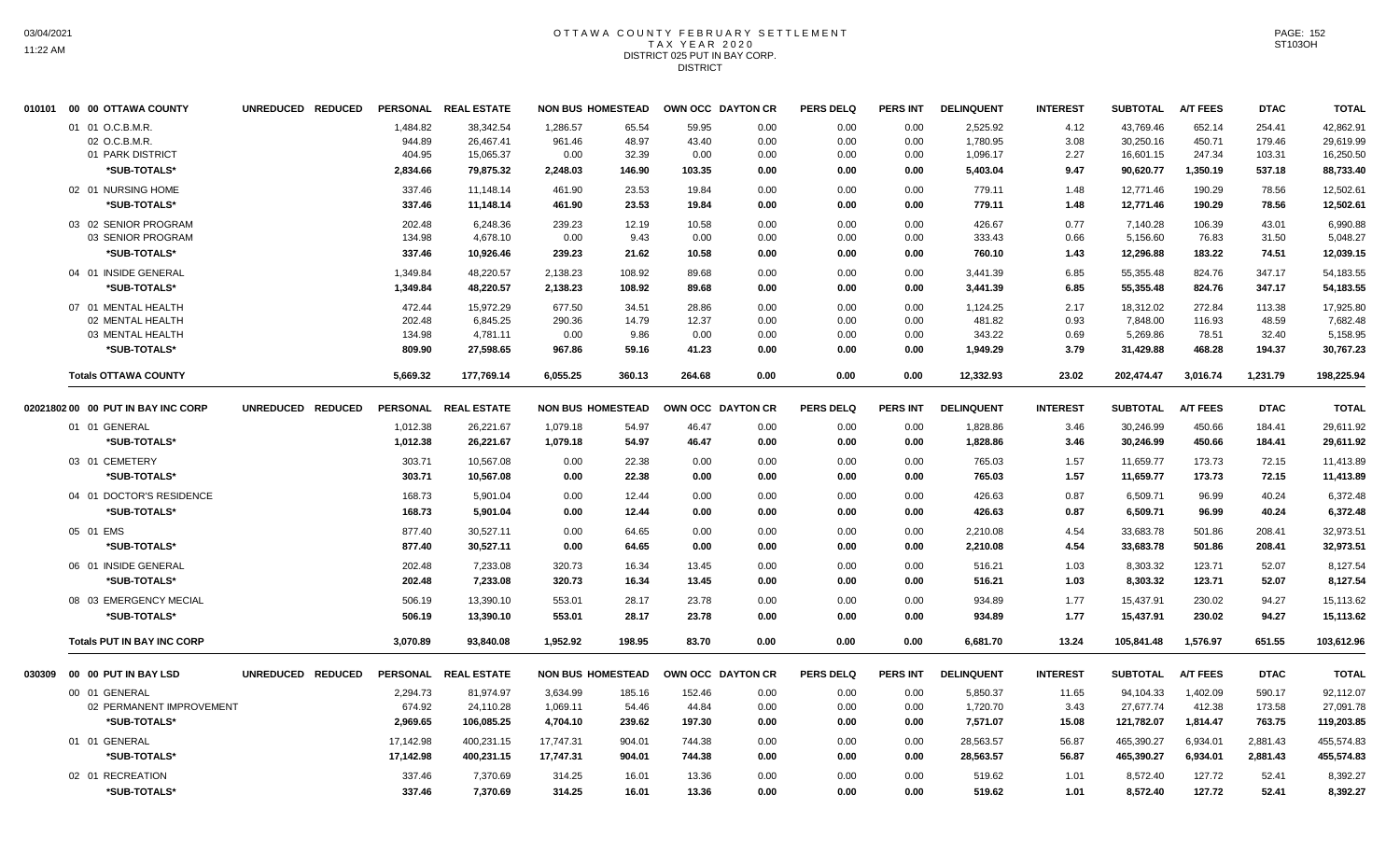## OTTAWA COUNTY FEBRUARY SETTLEMENT TAX YEAR 2020 DISTRICT 025 PUT IN BAY CORP. **DISTRICT**

| 030309 | 00 00 PUT IN BAY LSD               | UNREDUCED REDUCED                  | <b>PERSONAL</b> | <b>REAL ESTATE</b>   |           | <b>NON BUS HOMESTEAD</b> |          | OWN OCC DAYTON CR        | <b>PERS DELQ</b> | <b>PERS INT</b> | <b>DELINQUENT</b> | <b>INTEREST</b> | <b>SUBTOTAL</b> | <b>A/T FEES</b> | <b>DTAC</b> | <b>TOTAL</b> |
|--------|------------------------------------|------------------------------------|-----------------|----------------------|-----------|--------------------------|----------|--------------------------|------------------|-----------------|-------------------|-----------------|-----------------|-----------------|-------------|--------------|
|        | <b>Totals PUT IN BAY LSD</b>       |                                    | 20.450.09       | 513.687.09           | 22.765.66 | 1.159.64                 | 955.04   | 0.00                     | 0.00             | 0.00            | 36,654.26         | 72.96           | 595.744.74      | 8,876.20        | 3.697.59    | 583,170.95   |
| 040407 | 00 00 PUT IN BAY CORP.             | UNREDUCED REDUCED                  |                 | PERSONAL REAL ESTATE |           | <b>NON BUS HOMESTEAD</b> |          | <b>OWN OCC DAYTON CR</b> | <b>PERS DELQ</b> | <b>PERS INT</b> | <b>DELINQUENT</b> | <b>INTEREST</b> | <b>SUBTOTAL</b> | <b>A/T FEES</b> | <b>DTAC</b> | <b>TOTAL</b> |
|        | 00 01 INSIDE GENERAL               |                                    | 1,417.33        | 50,631.59            | 2,245.14  | 114.36                   | 94.17    | 0.00                     | 0.00             | 0.00            | 3,613.46          | 7.20            | 58,123.25       | 866.00          | 364.52      | 56,892.73    |
|        | *SUB-TOTALS*                       |                                    | 1,417.33        | 50,631.59            | 2,245.14  | 114.36                   | 94.17    | 0.00                     | 0.00             | 0.00            | 3,613.46          | 7.20            | 58,123.25       | 866.00          | 364.52      | 56,892.73    |
|        | <b>Totals PUT IN BAY CORP.</b>     |                                    | 1,417.33        | 50.631.59            | 2.245.14  | 114.36                   | 94.17    | 0.00                     | 0.00             | 0.00            | 3,613.46          | 7.20            | 58,123.25       | 866.00          | 364.52      | 56,892.73    |
| 060605 | 00 00 IDA RUPP LIBRARY TAX         | UNREDUCED REDUCED                  |                 | PERSONAL REAL ESTATE |           | <b>NON BUS HOMESTEAD</b> |          | OWN OCC DAYTON CR        | <b>PERS DELO</b> | <b>PERS INT</b> | <b>DELINQUENT</b> | <b>INTEREST</b> | <b>SUBTOTAL</b> | <b>A/T FEES</b> | <b>DTAC</b> | <b>TOTAL</b> |
|        | 01 05 IDA RUPP LIBRARY TAX         |                                    | 539.94          | 19,965.62            | 0.00      | 42.85                    | 0.00     | 0.00                     | 0.00             | 0.00            | 1,451.78          | 3.01            | 22,003.20       | 327.83          | 136.82      | 21,538.55    |
|        | *SUB-TOTALS*                       |                                    | 539.94          | 19,965.62            | 0.00      | 42.85                    | 0.00     | 0.00                     | 0.00             | 0.00            | 1,451.78          | 3.01            | 22,003.20       | 327.83          | 136.82      | 21,538.55    |
|        | <b>Totals IDA RUPP LIBRARY TAX</b> |                                    | 539.94          | 19,965.62            | 0.00      | 42.85                    | 0.00     | 0.00                     | 0.00             | 0.00            | 1,451.78          | 3.01            | 22,003.20       | 327.83          | 136.82      | 21,538.55    |
| 060608 | 00 00 PIB SOUTH BASS               | UNREDUCED REDUCED                  |                 | PERSONAL REAL ESTATE |           | <b>NON BUS HOMESTEAD</b> |          | <b>OWN OCC DAYTON CR</b> | <b>PERS DELQ</b> | <b>PERS INT</b> | <b>DELINQUENT</b> | <b>INTEREST</b> | <b>SUBTOTAL</b> | <b>A/T FEES</b> | <b>DTAC</b> | <b>TOTAL</b> |
|        | 03 01 PARK                         |                                    | 539.94          | 1,088.94             | 43.78     | 2.23                     | 1.91     | 0.00                     | 0.00             | 0.00            | 75.42             | 0.14            | 1,752.36        | 26.11           | 7.61        | 1,718.64     |
|        | *SUB-TOTALS*                       |                                    | 539.94          | 1,088.94             | 43.78     | 2.23                     | 1.91     | 0.00                     | 0.00             | 0.00            | 75.42             | 0.14            | 1,752.36        | 26.11           | 7.61        | 1,718.64     |
|        | 05 02 FIRE                         |                                    | 809.90          | 25.309.43            | 1.077.91  | 54.91                    | 45.86    | 0.00                     | 0.00             | 0.00            | 1.783.69          | 3.45            | 29.085.15       | 433.35          | 179.90      | 28.471.90    |
|        | *SUB-TOTALS*                       |                                    | 809.90          | 25,309.43            | 1,077.91  | 54.91                    | 45.86    | 0.00                     | 0.00             | 0.00            | 1,783.69          | 3.45            | 29,085.15       | 433.35          | 179.90      | 28,471.90    |
|        | <b>Totals PIB SOUTH BASS</b>       |                                    | 1.349.84        | 26,398.37            | 1,121.69  | 57.14                    | 47.77    | 0.00                     | 0.00             | 0.00            | 1,859.11          | 3.59            | 30,837.51       | 459.46          | 187.51      | 30,190.54    |
|        | 0707071 00 00 PIB CORP NON UNIFORM | <b>UNREDUCED</b><br><b>REDUCED</b> | <b>PERSONAL</b> | <b>REAL ESTATE</b>   |           | <b>NON BUS HOMESTEAD</b> |          | OWN OCC DAYTON CR        | <b>PERS DELQ</b> | <b>PERS INT</b> | <b>DELINQUENT</b> | <b>INTEREST</b> | <b>SUBTOTAL</b> | <b>A/T FEES</b> | <b>DTAC</b> | <b>TOTAL</b> |
|        | 01 01 INSIDE GENERAL NON UNIFORN   |                                    | 809.90          | 28,932.34            | 1,282.94  | 65.35                    | 53.81    | 0.00                     | 0.00             | 0.00            | 2,064.83          | 4.11            | 33,213.28       | 494.86          | 208.29      | 32,510.13    |
|        | *SUB-TOTALS*                       |                                    | 809.90          | 28,932.34            | 1,282.94  | 65.35                    | 53.81    | 0.00                     | 0.00             | 0.00            | 2.064.83          | 4.11            | 33,213.28       | 494.86          | 208.29      | 32,510.13    |
|        | <b>Totals PIB CORP NON UNIFORM</b> |                                    | 809.90          | 28,932.34            | 1,282.94  | 65.35                    | 53.81    | 0.00                     | 0.00             | 0.00            | 2,064.83          | 4.11            | 33,213.28       | 494.86          | 208.29      | 32,510.13    |
| 080805 | 00 00 PIB PORT AUTHORITY           | UNREDUCED REDUCED                  |                 | PERSONAL REAL ESTATE |           | <b>NON BUS HOMESTEAD</b> |          | <b>OWN OCC DAYTON CR</b> | <b>PERS DELQ</b> | <b>PERS INT</b> | <b>DELINQUENT</b> | <b>INTEREST</b> | <b>SUBTOTAL</b> | <b>A/T FEES</b> | <b>DTAC</b> | <b>TOTAL</b> |
|        | 08 00 PIB PORT AUTHORITY           |                                    | 303.72          | 10.074.35            | 439.31    | 22.36                    | 18.55    | 0.00                     | 0.00             | 0.00            | 715.21            | 1.41            | 11.574.91       | 172.46          | 72.15       | 11,330.30    |
|        | *SUB-TOTALS*                       |                                    | 303.72          | 10.074.35            | 439.31    | 22.36                    | 18.55    | 0.00                     | 0.00             | 0.00            | 715.21            | 1.41            | 11,574.91       | 172.46          | 72.15       | 11,330.30    |
|        | <b>Totals PIB PORT AUTHORITY</b>   |                                    | 303.72          | 10.074.35            | 439.31    | 22.36                    | 18.55    | 0.00                     | 0.00             | 0.00            | 715.21            | 1.41            | 11,574.91       | 172.46          | 72.15       | 11,330.30    |
|        | PUT IN BAY CORP.                   |                                    |                 |                      |           |                          |          |                          |                  |                 |                   |                 |                 |                 |             |              |
|        | <b>DISTRICT TOTALS</b>             |                                    | 33.611.03       | 921.298.58           | 35,862.91 | 2.020.78                 | 1.517.72 | 0.00                     | 0.00             | 0.00            | 65,373.28         | 128.54          | 1,059,812.84    | 15.790.52       | 6.550.22    | 1,037,472.10 |

PAGE: 153 ST103OH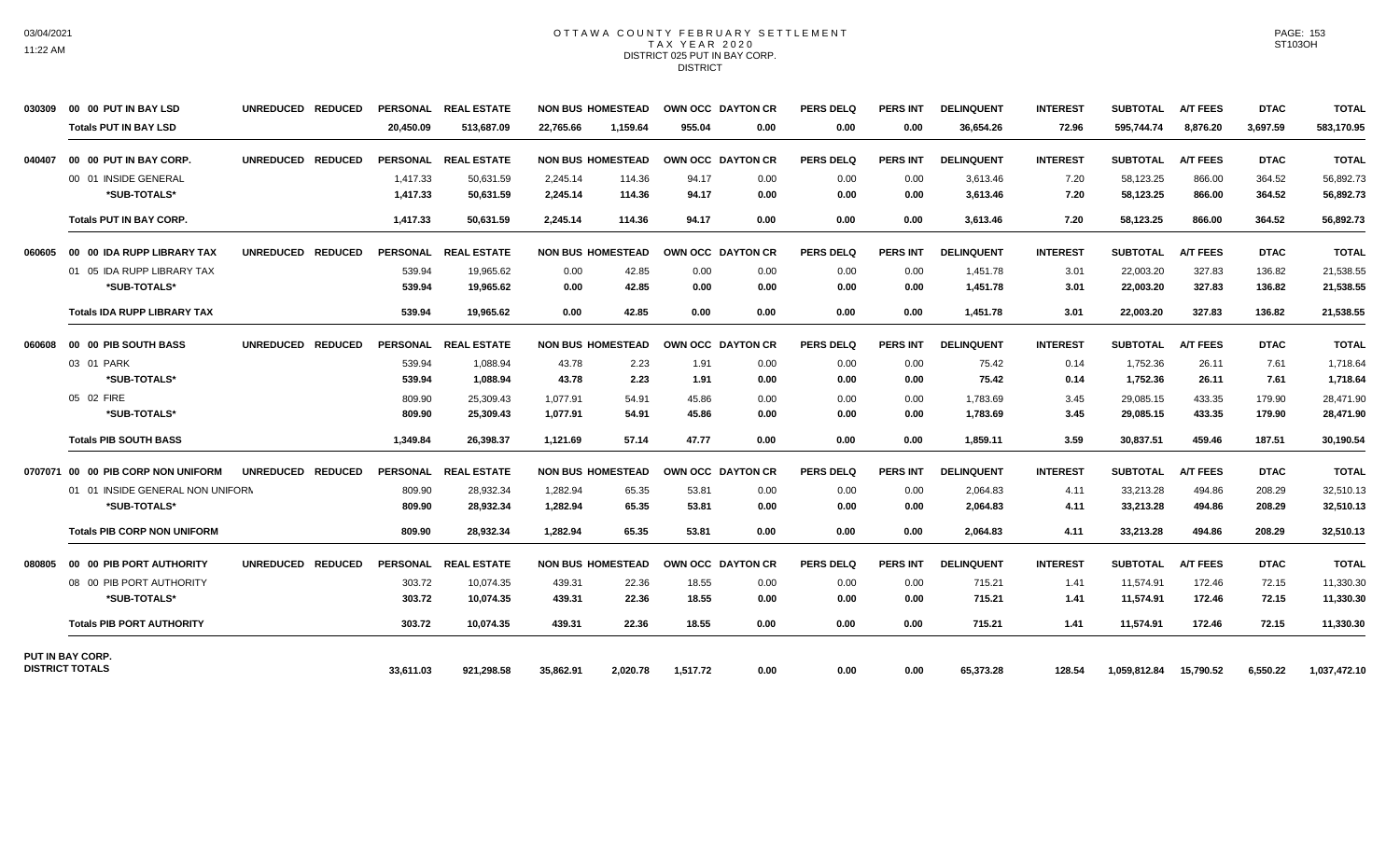# OTTAWA COUNTY FEBRUARY SETTLEMENT TAX YEAR 2020 DISTRICT 026 SALEM TOWNSHIP TAX CODE A

| 010101 | 00 OTTAWA COUNTY<br>00               | <b>UNREDUCED</b> | <b>REDUCED</b>      | <b>PERSONAL</b> | <b>REAL ESTATE</b> |           | <b>NON BUS HOMESTEAD</b> |          | OWN OCC DAYTON CR        | <b>PERS DELQ</b> | <b>PERS INT</b> | <b>DELINQUENT</b> | <b>INTEREST</b> | <b>SUBTOTAL</b> | <b>A/T FEES</b> | <b>DTAC</b> | <b>TOTAL</b> |
|--------|--------------------------------------|------------------|---------------------|-----------------|--------------------|-----------|--------------------------|----------|--------------------------|------------------|-----------------|-------------------|-----------------|-----------------|-----------------|-------------|--------------|
|        | 01 01 O.C.B.M.R.                     | 2.200000         | 1.203400            | 0.00            | 34,696.55          | 3,449.45  | 966.07                   | 412.78   | 0.00                     | 0.00             | 0.00            | 1,346.41          | 13.10           | 40,884.36       | 609.15          | 139.90      | 40,135.31    |
|        | 02 O.C.B.M.R                         | 1.400000         | 0.899310            | 0.00            | 25,929.00          | 2,577.80  | 721.95                   | 308.47   | 0.00                     | 0.00             | 0.00            | 1,006.18          | 9.79            | 30,553.19       | 455.22          | 104.55      | 29,993.42    |
|        | 01 PARK DISTRICT                     | 0.600000         | 0.594840            | 0.00            | 19,312.28          | 0.00      | 477.53                   | 0.00     | 0.00                     | 0.00             | 0.00            | 749.42            | 7.29            | 20,546.52       | 306.13          | 69.15       | 20,171.24    |
|        | *SUB-TOTALS*                         | 4.200000         | 2.697550            | 0.00            | 79,937.83          | 6,027.25  | 2,165.55                 | 721.25   | 0.00                     | 0.00             | 0.00            | 3,102.01          | 30.18           | 91,984.07       | 1,370.50        | 313.60      | 90,299.97    |
|        | 02 01 NURSING HOME                   | 0.500000         | 0.432043            | 0.00            | 12,456.71          | 1,238.42  | 346.84                   | 148.19   | 0.00                     | 0.00             | 0.00            | 483.39            | 4.70            | 14,678.25       | 218.70          | 50.23       | 14,409.32    |
|        | *SUB-TOTALS*                         | 0.500000         | 0.432043            | 0.00            | 12,456.71          | 1,238.42  | 346.84                   | 148.19   | 0.00                     | 0.00             | 0.00            | 483.39            | 4.70            | 14,678.25       | 218.70          | 50.23       | 14,409.32    |
|        |                                      |                  |                     |                 |                    |           |                          |          |                          |                  |                 |                   |                 |                 |                 |             |              |
|        | 03 02 SENIOR PROGRAM                 | 0.300000         | 0.223762            | 0.00            | 6,451.53           | 641.40    | 179.63                   | 76.75    | 0.00                     | 0.00             | 0.00            | 250.35            | 2.44            | 7,602.10        | 113.27          | 26.01       | 7,462.82     |
|        | 03 SENIOR PROGRAM                    | 0.200000         | 0.173250            | 0.00            | 5,624.79           | 0.00      | 139.08                   | 0.00     | 0.00                     | 0.00             | 0.00            | 218.27            | 2.12            | 5,984.26        | 89.16           | 20.14       | 5,874.96     |
|        | *SUB-TOTALS*                         | 0.500000         | 0.397012            | 0.00            | 12,076.32          | 641.40    | 318.71                   | 76.75    | 0.00                     | 0.00             | 0.00            | 468.62            | 4.56            | 13,586.36       | 202.43          | 46.15       | 13,337.78    |
|        | 04 01 INSIDE GENERAL                 | 2.000000         | 2.000000            | 0.00            | 57,664.21          | 5,732.83  | 1,605.56                 | 686.02   | 0.00                     | 0.00             | 0.00            | 2,237.67          | 21.77           | 67.948.06       | 1.012.38        | 232.51      | 66,703.17    |
|        | *SUB-TOTALS*                         | 2.000000         | 2.000000            | 0.00            | 57,664.21          | 5,732.83  | 1,605.56                 | 686.02   | 0.00                     | 0.00             | 0.00            | 2,237.67          | 21.77           | 67,948.06       | 1,012.38        | 232.51      | 66,703.17    |
|        | 07 01 MENTAL HEALTH                  | 0.700000         | 0.633701            | 0.00            | 18.270.93          | 1.816.45  | 508.72                   | 217.37   | 0.00                     | 0.00             | 0.00            | 709.01            | 6.90            | 21,529.38       | 320.77          | 73.67       | 21,134.94    |
|        | 02 MENTAL HEALTH                     | 0.300000         | 0.271586            | 0.00            | 7,830.40           | 778.48    | 218.02                   | 93.16    | 0.00                     | 0.00             | 0.00            | 303.86            | 2.96            | 9,226.88        | 137.47          | 31.57       | 9,057.84     |
|        | 03 MENTAL HEALTH                     | 0.200000         | 0.181100            | 0.00            | 5,879.66           | 0.00      | 145.38                   | 0.00     | 0.00                     | 0.00             | 0.00            | 228.16            | 2.22            | 6,255.42        | 93.20           | 21.05       | 6,141.17     |
|        | *SUB-TOTALS*                         | 1.200000         | 1.086387            | 0.00            | 31,980.99          | 2,594.93  | 872.12                   | 310.53   | 0.00                     | 0.00             | 0.00            | 1,241.03          | 12.08           | 37,011.68       | 551.44          | 126.29      | 36,333.95    |
|        | <b>Totals OTTAWA COUNTY</b>          | 8.400000         | 6.612992            | 0.00            | 194,116.06         | 16,234.83 | 5,308.78                 | 1,942.74 | 0.00                     | 0.00             | 0.00            | 7,532.72          | 73.29           | 225,208.42      | 3,355.45        | 768.78      | 221,084.19   |
|        | 02021601 00 00 SALEM EXC, CORP.      | <b>UNREDUCED</b> | <b>REDUCED</b>      | <b>PERSONAL</b> | <b>REAL ESTATE</b> |           | <b>NON BUS HOMESTEAD</b> |          | <b>OWN OCC DAYTON CR</b> | <b>PERS DELQ</b> | <b>PERS INT</b> | <b>DELINQUENT</b> | <b>INTEREST</b> | <b>SUBTOTAL</b> | <b>A/T FEES</b> | <b>DTAC</b> | <b>TOTAL</b> |
|        | 01 01 INSIDE GENERAL                 | 0.700000         | 0.700000            | 0.00            | 20,182.47          | 2,006.49  | 561.95                   | 240.11   | 0.00                     | 0.00             | 0.00            | 783.19            | 7.62            | 23,781.83       | 354.33          | 81.38       | 23,346.12    |
|        | *SUB-TOTALS*                         | 0.700000         | 0.700000            | 0.00            | 20,182.47          | 2,006.49  | 561.95                   | 240.11   | 0.00                     | 0.00             | 0.00            | 783.19            | 7.62            | 23,781.83       | 354.33          | 81.38       | 23,346.12    |
|        |                                      |                  |                     |                 |                    |           |                          |          |                          |                  | 0.00            |                   |                 |                 |                 |             |              |
|        | 02 02 INSIDE ROADS                   | 1.650000         | 1.650000            | 0.00            | 47,572.97          | 4,729.59  | 1,324.59                 | 565.97   | 0.00                     | 0.00             |                 | 1,846.08          | 17.96           | 56,057.16       | 835.22          | 191.82      | 55,030.12    |
|        | *SUB-TOTALS*                         | 1.650000         | 1.650000            | 0.00            | 47,572.97          | 4,729.59  | 1,324.59                 | 565.97   | 0.00                     | 0.00             | 0.00            | 1,846.08          | 17.96           | 56,057.16       | 835.22          | 191.82      | 55,030.12    |
|        | 03 01 CEMETERY                       | 0.800000         | 0.614809            | 0.00            | 17,726.24          | 1,762.30  | 493.56                   | 210.89   | 0.00                     | 0.00             | 0.00            | 687.87            | 6.69            | 20,887.55       | 311.21          | 71.48       | 20,504.86    |
|        | 02 CEMETARY                          | 0.200000         | 0.184761            | 0.00            | 5,998.51           | 0.00      | 148.32                   | 0.00     | 0.00                     | 0.00             | 0.00            | 232.77            | 2.26            | 6,381.86        | 95.09           | 21.48       | 6,265.29     |
|        | *SUB-TOTALS*                         | 1.000000         | 0.799570            | 0.00            | 23,724.75          | 1,762.30  | 641.88                   | 210.89   | 0.00                     | 0.00             | 0.00            | 920.64            | 8.95            | 27,269.41       | 406.30          | 92.96       | 26,770.15    |
|        | <b>Totals SALEM EXC. CORP.</b>       | 3.350000         | 3.149570            | 0.00            | 91.480.19          | 8.498.38  | 2,528.42                 | 1,016.97 | 0.00                     | 0.00             | 0.00            | 3,549.91          | 34.53           | 107,108.40      | 1.595.85        | 366.16      | 105,146.39   |
| 030303 | 00 00 BENTON CARROLL SALEM UNREDUCED |                  | <b>REDUCED</b>      | <b>PERSONAL</b> | <b>REAL ESTATE</b> |           | <b>NON BUS HOMESTEAD</b> |          | OWN OCC DAYTON CR        | <b>PERS DELQ</b> | <b>PERS INT</b> | <b>DELINQUENT</b> | <b>INTEREST</b> | <b>SUBTOTAL</b> | <b>A/T FEES</b> | <b>DTAC</b> | <b>TOTAL</b> |
|        | 00 01 GENERAL                        | 3.700000         | 3.700000            | 0.00            | 106,678.78         | 10,605.74 | 2,970.29                 | 1,269.13 | 0.00                     | 0.00             | 0.00            | 4,139.70          | 40.27           | 125,703.91      | 1,872.91        | 430.15      | 123,400.85   |
|        | 02 PERMANENT IMPROVEMENT             | 0.300000         | 0.300000            | 0.00            | 8,649.63           | 859.93    | 240.83                   | 102.90   | 0.00                     | 0.00             | 0.00            | 335.65            | 3.26            | 10,192.20       | 151.86          | 34.88       | 10,005.46    |
|        | *SUB-TOTALS*                         | 4.000000         | 4.000000            | 0.00            | 115,328.41         | 11,465.67 | 3,211.12                 | 1,372.03 | 0.00                     | 0.00             | 0.00            | 4,475.35          | 43.53           | 135,896.11      | 2,024.77        | 465.03      | 133,406.31   |
|        | 01 01 GENERAL                        | 20.700000        | 11.029271           | 0.00            | 317,997.08         | 31,614.49 | 8,854.09                 | 3,783.14 | 0.00                     | 0.00             | 0.00            | 12,339.96         | 120.03          | 374,708.79      | 5,582.92        | 1,282.23    | 367,843.64   |
|        | 02 GENERAL                           | 4.330000         | 2.529980            | 0.00            | 72,944.64          | 7,251.98  | 2,031.02                 | 867.81   | 0.00                     | 0.00             | 0.00            | 2,830.64          | 27.53           | 85,953.62       | 1,280.65        | 294.13      | 84,378.84    |
|        | 03 GENERAL                           | 3.900000         | 2.740764            | 0.00            | 79,021.99          | 7,856.17  | 2,200.23                 | 940.11   | 0.00                     | 0.00             | 0.00            | 3,066.47          | 29.83           | 93,114.80       | 1,387.35        | 318.63      | 91,408.82    |
|        | 04 EMERGENCY                         | 3.650000         | 3.650000            | 0.00            | 118,502.17         | 0.00      | 2,930.15                 | 0.00     | 0.00                     | 0.00             | 0.00            | 4,598.51          | 44.73           | 126,075.56      | 1,878.45        | 424.34      | 123,772.77   |
|        | 05 EMERGENCY                         | 3.900000         | 3.900000            | 0.00            | 126,618.75         | 0.00      | 3,130.85                 | 0.00     | 0.00                     | 0.00             | 0.00            | 4,913.47          | 47.79           | 134,710.86      | 2,007.11        | 453.40      | 132,250.35   |
|        | *SUB-TOTALS*                         | 36.480000        | 23.850015           | 0.00            | 715,084.63         | 46,722.64 | 19,146.34                | 5,591.06 | 0.00                     | 0.00             | 0.00            | 27,749.05         | 269.91          | 814,563.63      | 12,136.48       | 2,772.73    | 799,654.42   |
|        | 02 01 PERMANENT IMPROVEMENT          | 1.200000         | 0.335698            | 0.00            | 9,678.88           | 962.25    | 269.49                   | 115.15   | 0.00                     | 0.00             | 0.00            | 375.59            | 3.65            | 11,405.01       | 169.93          | 39.03       | 11,196.05    |
|        | *SUB-TOTALS*                         | 1.200000         | 0.335698            | 0.00            | 9,678.88           | 962.25    | 269.49                   | 115.15   | 0.00                     | 0.00             | 0.00            | 375.59            | 3.65            | 11,405.01       | 169.93          | 39.03       | 11,196.05    |
|        | <b>Totals BENTON CARROLL SALEM</b>   |                  | 41.680000 28.185713 | 0.00            | 840,091.92         | 59,150.56 | 22,626.95                | 7,078.24 | 0.00                     | 0.00             | 0.00            | 32,599.99         | 317.09          | 961,864.75      | 14,331.18       | 3,276.79    | 944,256.78   |
|        |                                      |                  |                     |                 |                    |           |                          |          |                          |                  |                 |                   |                 |                 |                 |             |              |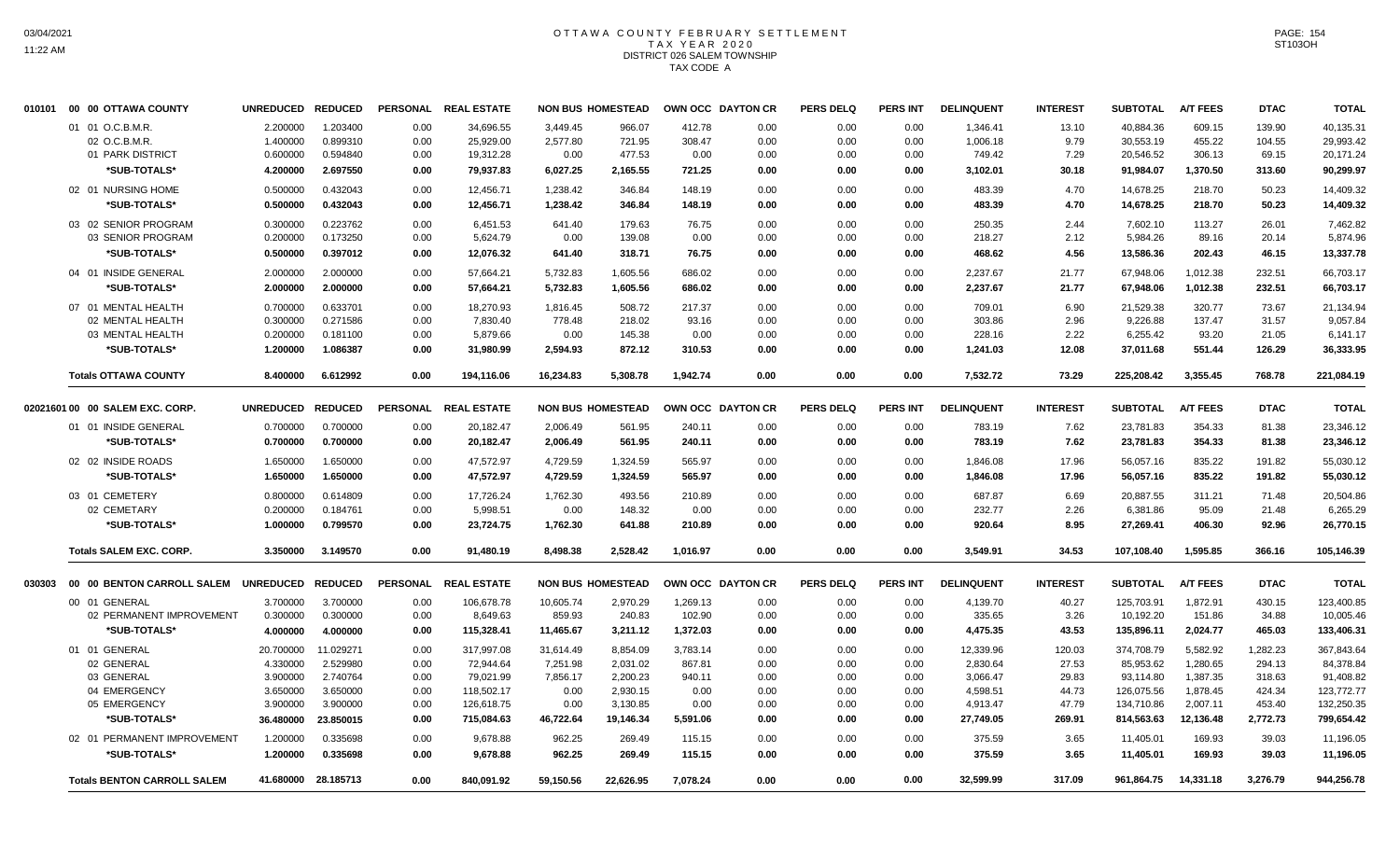## OTTAWA COUNTY FEBRUARY SETTLEMENT TAX YEAR 2020 DISTRICT 026 SALEM TOWNSHIP TAX CODE A

| 050501 | 00 00 PENTA COUNTY JVS                            | <b>UNREDUCED</b> | <b>REDUCED</b> |                 | PERSONAL REAL ESTATE |            | <b>NON BUS HOMESTEAD</b> |           | OWN OCC DAYTON CR | <b>PERS DELQ</b> | <b>PERS INT</b> | <b>DELINQUENT</b> | <b>INTEREST</b> | <b>SUBTOTAL</b> | <b>A/T FEES</b> | <b>DTAC</b> | <b>TOTAL</b> |
|--------|---------------------------------------------------|------------------|----------------|-----------------|----------------------|------------|--------------------------|-----------|-------------------|------------------|-----------------|-------------------|-----------------|-----------------|-----------------|-------------|--------------|
|        | 01 01 GENERAL                                     | 1.400000         | 1.272727       | 0.00            | 36.695.40            | 3.648.17   | 1.021.72                 | 436.56    | 0.00              | 0.00             | 0.00            | 1,423.97          | 13.85           | 43.239.67       | 644.24          | 147.96      | 42.447.47    |
|        | 02 GENERAL                                        | 0.800000         | 0.727273       | 0.00            | 20,968.81            | 2,084.67   | 583.84                   | 249.46    | 0.00              | 0.00             | 0.00            | 813.70            | 7.91            | 24,708.39       | 368.14          | 84.55       | 24,255.70    |
|        | 03 PERMANENT IMP.                                 | 1.000000         | 0.796351       | 0.00            | 22,960.47            | 2,282.67   | 639.30                   | 273.16    | 0.00              | 0.00             | 0.00            | 890.99            | 8.67            | 27,055.26       | 403.11          | 92.58       | 26,559.57    |
|        | *SUB-TOTALS*                                      | 3.200000         | 2.796351       | 0.00            | 80,624.68            | 8,015.51   | 2,244.86                 | 959.18    | 0.00              | 0.00             | 0.00            | 3,128.66          | 30.43           | 95,003.32       | 1,415.49        | 325.09      | 93,262.74    |
|        | <b>Totals PENTA COUNTY JVS</b>                    | 3.200000         | 2.796351       | 0.00            | 80.624.68            | 8.015.51   | 2.244.86                 | 959.18    | 0.00              | 0.00             | 0.00            | 3,128.66          | 30.43           | 95.003.32       | 1,415.49        | 325.09      | 93,262.74    |
| 060601 | 00 00 MID COUNTY EMS                              | <b>UNREDUCED</b> | <b>REDUCED</b> | <b>PERSONAL</b> | <b>REAL ESTATE</b>   |            | <b>NON BUS HOMESTEAD</b> |           | OWN OCC DAYTON CR | <b>PERS DELO</b> | <b>PERS INT</b> | <b>DELINQUENT</b> | <b>INTEREST</b> | <b>SUBTOTAL</b> | <b>A/T FEES</b> | <b>DTAC</b> | <b>TOTAL</b> |
|        | 01 01 MID COUNTY EMS                              | 1.000000         | 0.297825       | 0.00            | 8,586.92             | 853.69     | 239.09                   | 102.16    | 0.00              | 0.00             | 0.00            | 333.22            | 3.24            | 10,118.32       | 150.76          | 34.62       | 9,932.94     |
|        | 02 MID COUNTY EMS                                 | 0.250000         | 0.106916       | 0.00            | 3,082.61             | 306.47     | 85.83                    | 36.67     | 0.00              | 0.00             | 0.00            | 119.62            | 1.16            | 3,632.36        | 54.12           | 12.43       | 3,565.81     |
|        | 03 MID COUNTY EMS                                 | 0.750000         | 0.339888       | 0.00            | 9,799.69             | 974.26     | 272.86                   | 116.58    | 0.00              | 0.00             | 0.00            | 380.28            | 3.70            | 11,547.37       | 172.05          | 39.51       | 11,335.81    |
|        | 04 MID COUNTY EMS                                 | 1.000000         | 0.773080       | 0.00            | 22.289.52            | 2,215.97   | 620.61                   | 265.17    | 0.00              | 0.00             | 0.00            | 864.95            | 8.41            | 26,264.63       | 391.33          | 89.88       | 25,783.42    |
|        | 05 CURRENT EXPENSE                                | 2.000000         | 1.791252       | 0.00            | 58,155.41            | 0.00       | 1,437.98                 | 0.00      | 0.00              | 0.00             | 0.00            | 2,256.74          | 21.95           | 61,872.08       | 921.85          | 208.25      | 60.741.98    |
|        | *SUB-TOTALS*                                      | 5.000000         | 3.308961       | 0.00            | 101,914.15           | 4,350.39   | 2,656.37                 | 520.58    | 0.00              | 0.00             | 0.00            | 3,954.81          | 38.46           | 113,434.76      | 1,690.11        | 384.69      | 111,359.96   |
|        | <b>Totals MID COUNTY EMS</b>                      | 5.000000         | 3.308961       | 0.00            | 101,914.15           | 4,350.39   | 2,656.37                 | 520.58    | 0.00              | 0.00             | 0.00            | 3,954.81          | 38.46           | 113,434.76      | 1,690.11        | 384.69      | 111,359.96   |
| 060604 | 00 00 OAK HARBOR LIBRARY                          | <b>UNREDUCED</b> | <b>REDUCED</b> | <b>PERSONAL</b> | <b>REAL ESTATE</b>   |            | <b>NON BUS HOMESTEAD</b> |           | OWN OCC DAYTON CR | <b>PERS DELO</b> | <b>PERS INT</b> | <b>DELINQUENT</b> | <b>INTEREST</b> | <b>SUBTOTAL</b> | <b>A/T FEES</b> | <b>DTAC</b> | <b>TOTAL</b> |
|        | 01 04 OAK HARBOR LIBRARY                          | 1.000000         | 0.861811       | 0.00            | 27,979.85            | 0.00       | 691.85                   | 0.00      | 0.00              | 0.00             | 0.00            | 1,085.77          | 10.56           | 29,768.03       | 443.52          | 100.19      | 29,224.32    |
|        | *SUB-TOTALS*                                      | 1.000000         | 0.861811       | 0.00            | 27.979.85            | 0.00       | 691.85                   | 0.00      | 0.00              | 0.00             | 0.00            | 1.085.77          | 10.56           | 29,768.03       | 443.52          | 100.19      | 29,224.32    |
|        | <b>Totals OAK HARBOR LIBRARY</b>                  | 1.000000         | 0.861811       | 0.00            | 27,979.85            | 0.00       | 691.85                   | 0.00      | 0.00              | 0.00             | 0.00            | 1,085.77          | 10.56           | 29,768.03       | 443.52          | 100.19      | 29,224.32    |
| 070703 | 00 00 PORTAGE FIRE DISTRICT                       | <b>UNREDUCED</b> | <b>REDUCED</b> |                 | PERSONAL REAL ESTATE |            | <b>NON BUS HOMESTEAD</b> |           | OWN OCC DAYTON CR | <b>PERS DELQ</b> | <b>PERS INT</b> | <b>DELINQUENT</b> | <b>INTEREST</b> | <b>SUBTOTAL</b> | <b>A/T FEES</b> | <b>DTAC</b> | <b>TOTAL</b> |
|        | 01 01 GENERAL                                     | 3.000000         | 2.584923       | 0.00            | 74,528.77            | 7.409.47   | 2,075.13                 | 886.65    | 0.00              | 0.00             | 0.00            | 2,892.11          | 28.13           | 87,820.26       | 1,308.47        | 300.51      | 86,211.28    |
|        | *SUB-TOTALS*                                      | 3.000000         | 2.584923       | 0.00            | 74,528.77            | 7,409.47   | 2,075.13                 | 886.65    | 0.00              | 0.00             | 0.00            | 2,892.11          | 28.13           | 87,820.26       | 1,308.47        | 300.51      | 86,211.28    |
|        | <b>Totals PORTAGE FIRE DISTRICT</b>               | 3.000000         | 2.584923       | 0.00            | 74.528.77            | 7.409.47   | 2.075.13                 | 886.65    | 0.00              | 0.00             | 0.00            | 2.892.11          | 28.13           | 87.820.26       | 1.308.47        | 300.51      | 86.211.28    |
| 090901 | 00 00 SALEM TWP. NON UNIFORM UNREDUCED            |                  | <b>REDUCED</b> |                 | PERSONAL REAL ESTATE |            | <b>NON BUS HOMESTEAD</b> |           | OWN OCC DAYTON CR | <b>PERS DELQ</b> | <b>PERS INT</b> | <b>DELINQUENT</b> | <b>INTEREST</b> | <b>SUBTOTAL</b> | <b>A/T FEES</b> | <b>DTAC</b> | <b>TOTAL</b> |
|        | 01 02 INSIDE ROAD & BRIDGE NON UN                 | 1.650000         | 1.650000       | 0.00            | 47,572.96            | 4,729.58   | 1,324.59                 | 565.95    | 0.00              | 0.00             | 0.00            | 1,846.07          | 17.95           | 56,057.10       | 835.21          | 191.82      | 55,030.07    |
|        | *SUB-TOTALS*                                      | 1.650000         | 1.650000       | 0.00            | 47,572.96            | 4,729.58   | 1,324.59                 | 565.95    | 0.00              | 0.00             | 0.00            | 1,846.07          | 17.95           | 56,057.10       | 835.21          | 191.82      | 55,030.07    |
|        | <b>Totals SALEM TWP, NON UNIFORM</b>              | 1.650000         | 1.650000       | 0.00            | 47.572.96            | 4,729.58   | 1,324.59                 | 565.95    | 0.00              | 0.00             | 0.00            | 1.846.07          | 17.95           | 56,057.10       | 835.21          | 191.82      | 55,030.07    |
|        | <b>SALEM TOWNSHIP</b><br><b>TAX CODE A TOTALS</b> | 67.280000        | 49.150321      | 0.00            | 1.458.308.58         | 108.388.72 | 39.456.95                | 12.970.31 | 0.00              | 0.00             | 0.00            | 56.590.04         | 550.44          | 1.676.265.04    | 24.975.28       | 5.714.03    | 1,645,575.73 |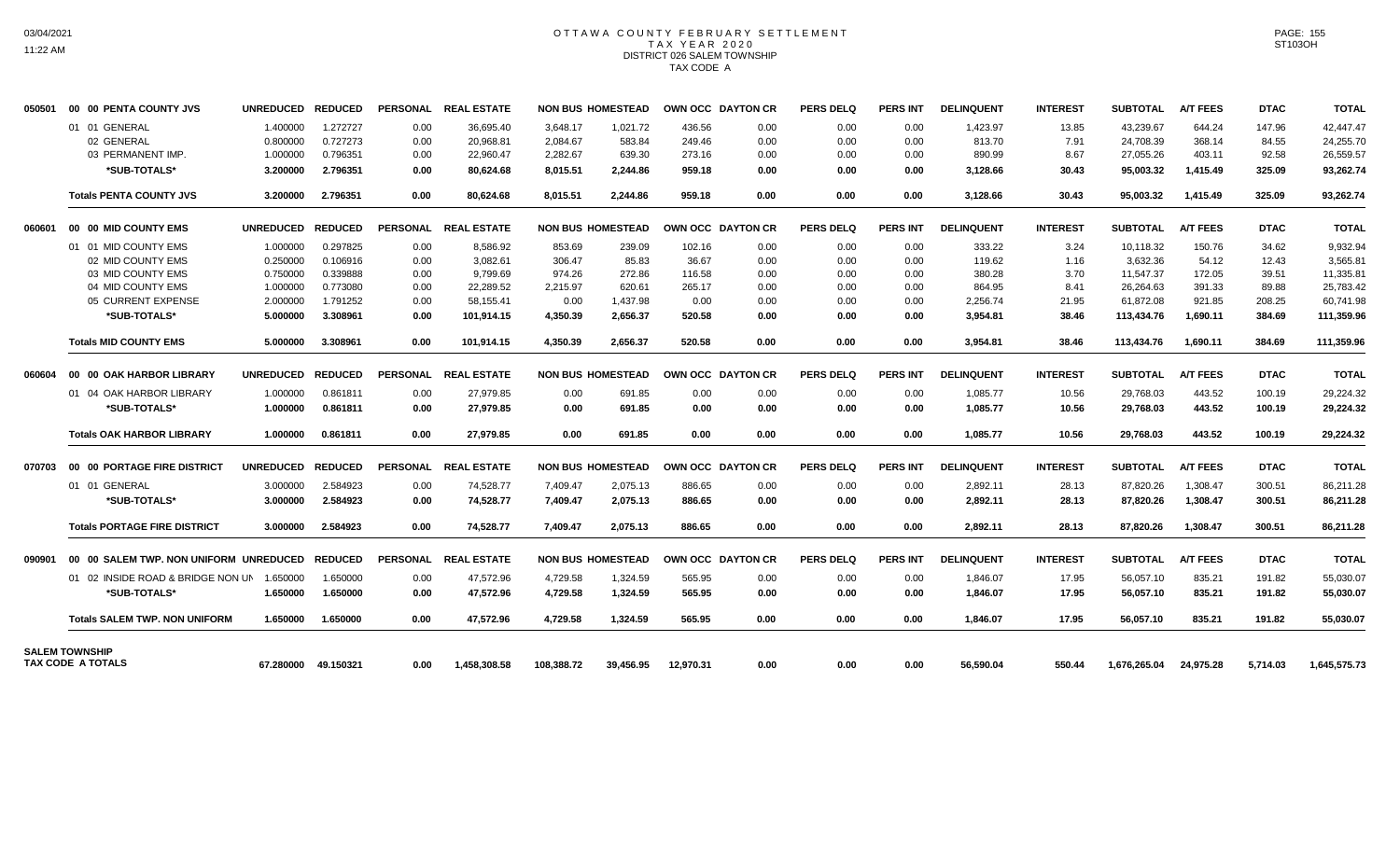#### OTTAWA COUNTY FEBRUARY SETTLEMENT T A X Y E A R 2 0 2 0 DISTRICT 026 SALEM TOWNSHIP TAX CODE B

| 010101 | 00 00 OTTAWA COUNTY                | <b>UNREDUCED</b> | <b>REDUCED</b>      | <b>PERSONAL</b> | <b>REAL ESTATE</b>   | <b>NON BUS HOMESTEAD</b> |        |       | OWN OCC DAYTON CR | <b>PERS DELQ</b> | <b>PERS INT</b> | <b>DELINQUENT</b> | <b>INTEREST</b> | <b>SUBTOTAL</b> | <b>A/T FEES</b> | <b>DTAC</b> | <b>TOTAL</b> |
|--------|------------------------------------|------------------|---------------------|-----------------|----------------------|--------------------------|--------|-------|-------------------|------------------|-----------------|-------------------|-----------------|-----------------|-----------------|-------------|--------------|
|        | 01 01 O.C.B.M.R.                   | 2.200000         | 1.883836            | 9,306.01        | 5,757.41             | 3.50                     | 16.16  | 2.06  | 0.00              | 326.98           | 0.00            | 0.10              | 0.00            | 15,412.22       | 229.63          | 32.63       | 15,149.96    |
|        | 02 O.C.B.M.R.                      | 1.400000         | 1.248331            | 5,922.01        | 3,815.17             | 2.32                     | 10.71  | 1.37  | 0.00              | 208.08           | 0.00            | 0.07              | 0.00            | 9,959.73        | 148.39          | 21.62       | 9,789.72     |
|        | 01 PARK DISTRICT                   | 0.600000         | 0.595592            | 2,538.00        | 1,820.26             | 0.00                     | 5.11   | 0.00  | 0.00              | 89.18            | 0.00            | 0.03              | 0.00            | 4,452.58        | 66.34           | 10.32       | 4,375.92     |
|        | *SUB-TOTALS*                       | 4.200000         | 3.727759            | 17,766.02       | 11,392.84            | 5.82                     | 31.98  | 3.43  | 0.00              | 624.24           | 0.00            | 0.20              | 0.00            | 29,824.53       | 444.36          | 64.57       | 29,315.60    |
|        | 02 01 NURSING HOME                 | 0.500000         | 0.485399            | 2,115.00        | 1,483.48             | 0.90                     | 4.16   | 0.53  | 0.00              | 74.31            | 0.00            | 0.03              | 0.00            | 3,678.41        | 54.81           | 8.41        | 3,615.19     |
|        | *SUB-TOTALS*                       | 0.500000         | 0.485399            | 2,115.00        | 1,483.48             | 0.90                     | 4.16   | 0.53  | 0.00              | 74.31            | 0.00            | 0.03              | 0.00            | 3,678.41        | 54.81           | 8.41        | 3,615.19     |
|        | 03 02 SENIOR PROGRAM               | 0.300000         | 0.286012            | 1,269.00        | 874.11               | 0.53                     | 2.45   | 0.31  | 0.00              | 44.59            | 0.00            | 0.02              | 0.00            | 2,191.01        | 32.64           | 4.95        | 2,153.42     |
|        | 03 SENIOR PROGRAM                  | 0.200000         | 0.194640            | 846.00          | 594.86               | 0.00                     | 1.67   | 0.00  | 0.00              | 29.73            | 0.00            | 0.01              | 0.00            | 1,472.27        | 21.94           | 3.37        | 1,446.96     |
|        | *SUB-TOTALS*                       | 0.500000         | 0.480652            | 2,115.00        | 1,468.97             | 0.53                     | 4.12   | 0.31  | 0.00              | 74.32            | 0.00            | 0.03              | 0.00            | 3,663.28        | 54.58           | 8.32        | 3,600.38     |
|        | 04 01 INSIDE GENERAL               | 2.000000         | 2.000000            | 8,460.01        | 6,112.43             | 3.72                     | 17.15  | 2.19  | 0.00              | 297.25           | 0.00            | 0.11              | 0.00            | 14,892.86       | 221.89          | 34.64       | 14,636.33    |
|        | *SUB-TOTALS*                       | 2.000000         | 2.000000            | 8,460.01        | 6,112.43             | 3.72                     | 17.15  | 2.19  | 0.00              | 297.25           | 0.00            | 0.11              | 0.00            | 14,892.86       | 221.89          | 34.64       | 14,636.33    |
|        | 07 01 MENTAL HEALTH                | 0.700000         | 0.684293            | 2,961.00        | 2,091.35             | 1.27                     | 5.87   | 0.75  | 0.00              | 104.04           | 0.00            | 0.04              | 0.00            | 5,164.32        | 76.95           | 11.85       | 5,075.52     |
|        | 02 MENTAL HEALTH                   | 0.300000         | 0.293268            | 1,269.00        | 896.29               | 0.55                     | 2.52   | 0.32  | 0.00              | 44.59            | 0.00            | 0.02              | 0.00            | 2,213.29        | 32.98           | 5.08        | 2,175.23     |
|        | 03 MENTAL HEALTH                   | 0.200000         | 0.195512            | 846.00          | 597.53               | 0.00                     | 1.68   | 0.00  | 0.00              | 29.73            | 0.00            | 0.01              | 0.00            | 1,474.95        | 21.98           | 3.39        | 1,449.58     |
|        | *SUB-TOTALS*                       | 1.200000         | 1.173073            | 5,076.00        | 3,585.17             | 1.82                     | 10.07  | 1.07  | 0.00              | 178.36           | 0.00            | 0.07              | 0.00            | 8,852.56        | 131.91          | 20.32       | 8,700.33     |
|        | <b>Totals OTTAWA COUNTY</b>        | 8.400000         | 7.866883            | 35,532.03       | 24,042.89            | 12.79                    | 67.48  | 7.53  | 0.00              | 1,248.48         | 0.00            | 0.44              | 0.00            | 60,911.64       | 907.55          | 136.26      | 59,867.83    |
|        | 02021601 00 00 SALEM EXC. CORP.    | <b>UNREDUCED</b> | <b>REDUCED</b>      | <b>PERSONAL</b> | <b>REAL ESTATE</b>   | <b>NON BUS HOMESTEAD</b> |        |       | OWN OCC DAYTON CR | <b>PERS DELQ</b> | <b>PERS INT</b> | <b>DELINQUENT</b> | <b>INTEREST</b> | <b>SUBTOTAL</b> | <b>A/T FEES</b> | <b>DTAC</b> | <b>TOTAL</b> |
|        | 01 01 INSIDE GENERAL               | 0.700000         | 0.700000            | 2,961.00        | 2,139.35             | 1.30                     | 6.00   | 0.77  | 0.00              | 104.04           | 0.00            | 0.04              | 0.00            | 5,212.50        | 77.66           | 12.12       | 5,122.72     |
|        | *SUB-TOTALS*                       | 0.700000         | 0.700000            | 2,961.00        | 2,139.35             | 1.30                     | 6.00   | 0.77  | 0.00              | 104.04           | 0.00            | 0.04              | 0.00            | 5,212.50        | 77.66           | 12.12       | 5,122.72     |
|        | 02 02 INSIDE ROADS                 | 1.650000         | 1.650000            | 6,979.51        | 5,042.76             | 3.07                     | 14.15  | 1.81  | 0.00              | 245.23           | 0.00            | 0.09              | 0.00            | 12,286.62       | 183.06          | 28.58       | 12,074.98    |
|        | *SUB-TOTALS*                       | 1.650000         | 1.650000            | 6,979.51        | 5,042.76             | 3.07                     | 14.15  | 1.81  | 0.00              | 245.23           | 0.00            | 0.09              | 0.00            | 12,286.62       | 183.06          | 28.58       | 12,074.98    |
|        | 03 01 CEMETERY                     | 0.800000         | 0.716047            | 3,384.00        | 2,188.40             | 1.33                     | 6.14   | 0.78  | 0.00              | 118.90           | 0.00            | 0.04              | 0.00            | 5,699.59        | 84.92           | 12.40       | 5.602.27     |
|        | 02 CEMETARY                        | 0.200000         | 0.196817            | 846.00          | 601.52               | 0.00                     | 1.69   | 0.00  | 0.00              | 29.73            | 0.00            | 0.01              | 0.00            | 1,478.95        | 22.04           | 3.41        | 1,453.50     |
|        | *SUB-TOTALS*                       | 1.000000         | 0.912864            | 4,230.00        | 2,789.92             | 1.33                     | 7.83   | 0.78  | 0.00              | 148.63           | 0.00            | 0.05              | 0.00            | 7,178.54        | 106.96          | 15.81       | 7,055.77     |
|        | <b>Totals SALEM EXC. CORP.</b>     | 3.350000         | 3.262864            | 14,170.51       | 9,972.03             | 5.70                     | 27.98  | 3.36  | 0.00              | 497.90           | 0.00            | 0.18              | 0.00            | 24,677.66       | 367.68          | 56.51       | 24,253.47    |
| 030303 | 00 00 BENTON CARROLL SALEM         | <b>UNREDUCED</b> | <b>REDUCED</b>      |                 | PERSONAL REAL ESTATE | <b>NON BUS HOMESTEAD</b> |        |       | OWN OCC DAYTON CR | <b>PERS DELQ</b> | <b>PERS INT</b> | <b>DELINQUENT</b> | <b>INTEREST</b> | <b>SUBTOTAL</b> | <b>A/T FEES</b> | <b>DTAC</b> | <b>TOTAL</b> |
|        | 00 01 GENERAL                      | 3.700000         | 3.700000            | 15,651.02       | 11,308.00            | 6.88                     | 31.73  | 4.06  | 0.00              | 549.92           | 0.00            | 0.20              | 0.00            | 27,551.81       | 410.50          | 64.08       | 27,077.23    |
|        | 02 PERMANENT IMPROVEMENT           | 0.300000         | 0.300000            | 1,269.00        | 916.87               | 0.56                     | 2.57   | 0.33  | 0.00              | 44.59            | 0.00            | 0.02              | 0.00            | 2,233.94        | 33.28           | 5.20        | 2,195.46     |
|        | *SUB-TOTALS*                       | 4.000000         | 4.000000            | 16,920.02       | 12,224.87            | 7.44                     | 34.30  | 4.39  | 0.00              | 594.51           | 0.00            | 0.22              | 0.00            | 29,785.75       | 443.78          | 69.28       | 29,272.69    |
|        | 01 01 GENERAL                      | 20.700000        | 14.248659           | 87,561.11       | 43,547.00            | 26.49                    | 122.19 | 15.62 | 0.00              | 3,076.58         | 0.00            | 0.78              | 0.00            | 134,349.77      | 2,001.73        | 246.79      | 132,101.25   |
|        | 02 GENERAL                         | 4.330000         | 3.711330            | 18,315.92       | 11,342.63            | 6.90                     | 31.83  | 4.07  | 0.00              | 643.56           | 0.00            | 0.20              | 0.00            | 30,345.11       | 452.12          | 64.28       | 29,828.71    |
|        | 03 GENERAL                         | 3.900000         | 3.867899            | 16,497.02       | 11,821.14            | 7.19                     | 33.17  | 4.24  | 0.00              | 579.65           | 0.00            | 0.21              | 0.00            | 28,942.62       | 431.23          | 66.99       | 28,444.40    |
|        | 04 EMERGENCY                       | 3.650000         | 3.650000            | 15,439.52       | 11,155.19            | 0.00                     | 31.30  | 0.00  | 0.00              | 542.49           | 0.00            | 0.20              | 0.00            | 27,168.70       | 404.80          | 63.22       | 26,700.68    |
|        | 05 EMERGENCY                       | 3.900000         | 3.900000            | 16,497.02       | 11,919.25            | 0.00                     | 33.45  | 0.00  | 0.00              | 579.65           | 0.00            | 0.21              | 0.00            | 29,029.58       | 432.52          | 67.55       | 28,529.51    |
|        | *SUB-TOTALS*                       | 36.480000        | 29.377888           | 154,310.59      | 89,785.21            | 40.58                    | 251.94 | 23.93 | 0.00              | 5,421.93         | 0.00            | 1.60              | 0.00            | 249,835.78      | 3,722.40        | 508.83      | 245,604.55   |
|        | 02 01 PERMANENT IMPROVEMENT        | 1.200000         | 0.651552            | 5,076.01        | 1,991.28             | 1.21                     | 5.59   | 0.71  | 0.00              | 178.35           | 0.00            | 0.04              | 0.00            | 7,253.19        | 108.07          | 11.29       | 7,133.83     |
|        | *SUB-TOTALS*                       | 1.200000         | 0.651552            | 5,076.01        | 1,991.28             | 1.21                     | 5.59   | 0.71  | 0.00              | 178.35           | 0.00            | 0.04              | 0.00            | 7,253.19        | 108.07          | 11.29       | 7,133.83     |
|        | <b>Totals BENTON CARROLL SALEM</b> |                  | 41.680000 34.029440 | 176,306.62      | 104,001.36           | 49.23                    | 291.83 | 29.03 | 0.00              | 6,194.79         | 0.00            | 1.86              | 0.00            | 286,874.72      | 4,274.25        | 589.40      | 282,011.07   |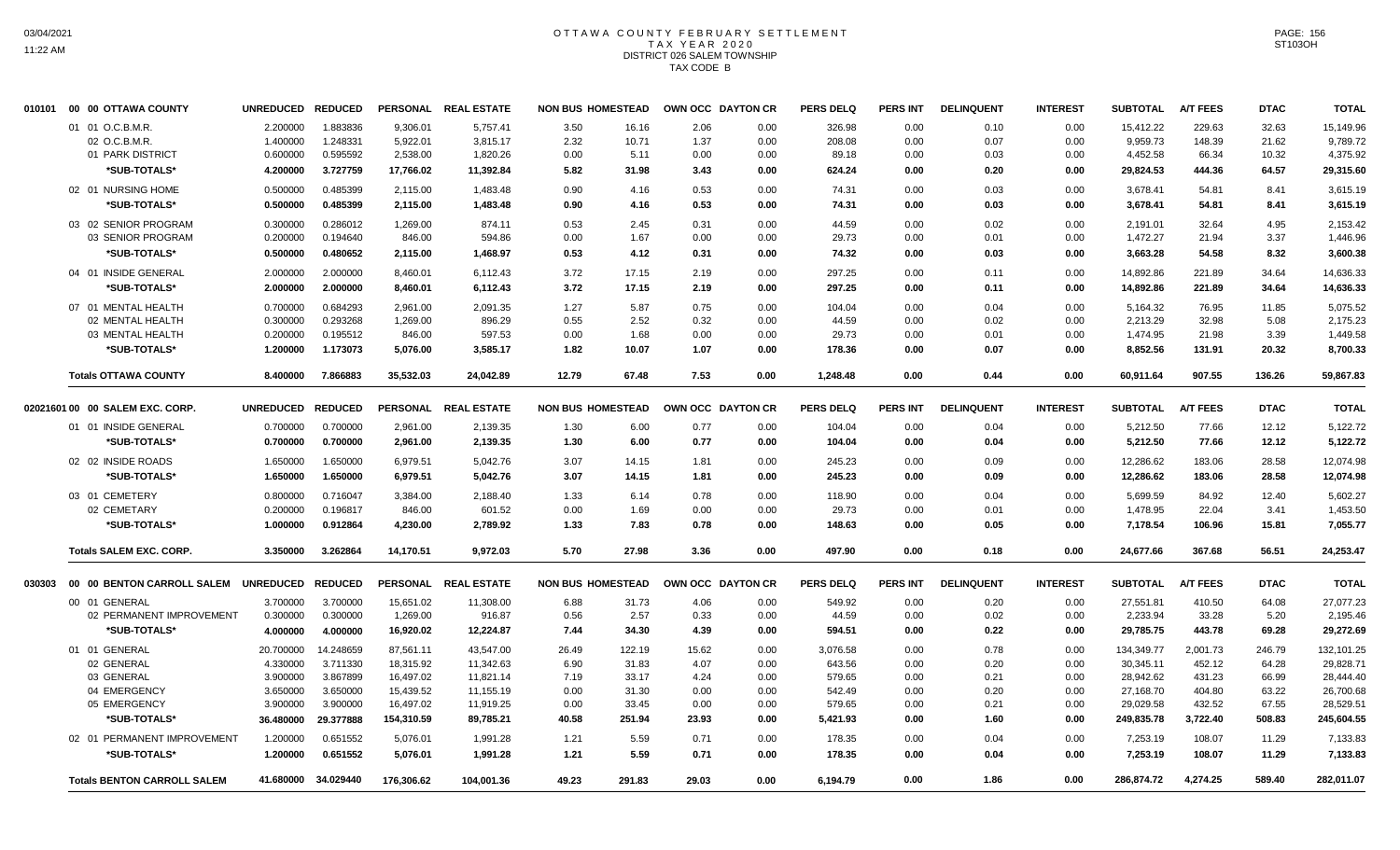## OTTAWA COUNTY FEBRUARY SETTLEMENT TAX YEAR 2020 DISTRICT 026 SALEM TOWNSHIP TAX CODE B

| 050501 | 00 00 PENTA COUNTY JVS                     | <b>UNREDUCED</b> | <b>REDUCED</b> |                 | PERSONAL REAL ESTATE |       | <b>NON BUS HOMESTEAD</b> | <b>OWN OCC DAYTON CR</b> |      | <b>PERS DELQ</b> | <b>PERS INT</b> | <b>DELINQUENT</b> | <b>INTEREST</b> | <b>SUBTOTAL</b> | <b>A/T FEES</b> | <b>DTAC</b> | <b>TOTAL</b> |
|--------|--------------------------------------------|------------------|----------------|-----------------|----------------------|-------|--------------------------|--------------------------|------|------------------|-----------------|-------------------|-----------------|-----------------|-----------------|-------------|--------------|
|        | 01 01 GENERAL                              | 1.400000         | 1.370355       | 5.922.01        | 4,188.10             | 2.55  | 11.75                    | 1.50                     | 0.00 | 208.08           | 0.00            | 0.07              | 0.00            | 10,334.06       | 153.97          | 23.73       | 10,156.36    |
|        | 02 GENERAL                                 | 0.800000         | 0.783060       | 3,384.00        | 2,393.20             | 1.46  | 6.72                     | 0.86                     | 0.00 | 118.90           | 0.00            | 0.04              | 0.00            | 5,905.18        | 87.98           | 13.56       | 5,803.64     |
|        | 03 PERMANENT IMP.                          | 1.000000         | 0.978825       | 4,230.01        | 2,991.50             | 1.82  | 8.39                     | 1.07                     | 0.00 | 148.63           | 0.00            | 0.05              | 0.00            | 7,381.47        | 109.98          | 16.95       | 7,254.54     |
|        | *SUB-TOTALS*                               | 3.200000         | 3.132240       | 13,536.02       | 9,572.80             | 5.83  | 26.86                    | 3.43                     | 0.00 | 475.61           | 0.00            | 0.16              | 0.00            | 23,620.71       | 351.93          | 54.24       | 23,214.54    |
|        | <b>Totals PENTA COUNTY JVS</b>             | 3.200000         | 3.132240       | 13,536.02       | 9,572.80             | 5.83  | 26.86                    | 3.43                     | 0.00 | 475.61           | 0.00            | 0.16              | 0.00            | 23,620.71       | 351.93          | 54.24       | 23,214.54    |
| 060601 | 00 00 MID COUNTY EMS                       | <b>UNREDUCED</b> | <b>REDUCED</b> | <b>PERSONAL</b> | <b>REAL ESTATE</b>   |       | <b>NON BUS HOMESTEAD</b> | OWN OCC DAYTON CR        |      | <b>PERS DELQ</b> | <b>PERS INT</b> | <b>DELINQUENT</b> | <b>INTEREST</b> | <b>SUBTOTAL</b> | <b>A/T FEES</b> | <b>DTAC</b> | <b>TOTAL</b> |
|        | 01 01 MID COUNTY EMS                       | 1.000000         | 0.429383       | 4,230.01        | 1,312.29             | 0.80  | 3.68                     | 0.47                     | 0.00 | 148.63           | 0.00            | 0.02              | 0.00            | 5.695.90        | 84.87           | 7.44        | 5.603.59     |
|        | 02 MID COUNTY EMS                          | 0.250000         | 0.153929       | 1.057.50        | 470.44               | 0.29  | 1.32                     | 0.17                     | 0.00 | 37.16            | 0.00            | 0.01              | 0.00            | 1.566.89        | 23.35           | 2.67        | 1,540.87     |
|        | 03 MID COUNTY EMS                          | 0.750000         | 0.519443       | 3,172.50        | 1,587.53             | 0.97  | 4.45                     | 0.57                     | 0.00 | 111.47           | 0.00            | 0.03              | 0.00            | 4,877.52        | 72.67           | 9.00        | 4,795.85     |
|        | 04 MID COUNTY EMS                          | 1.000000         | 0.896460       | 4.230.01        | 2.739.78             | 1.67  | 7.69                     | 0.98                     | 0.00 | 148.63           | 0.00            | 0.05              | 0.00            | 7,128.81        | 106.21          | 15.53       | 7,007.07     |
|        | 05 CURRENT EXPENSE                         | 2.000000         | 1.968478       | 8,460.01        | 6.016.10             | 0.00  | 16.88                    | 0.00                     | 0.00 | 297.25           | 0.00            | 0.11              | 0.00            | 14,790.35       | 220.37          | 34.09       | 14,535.89    |
|        | *SUB-TOTALS*                               | 5.000000         | 3.967693       | 21,150.03       | 12,126.14            | 3.73  | 34.02                    | 2.19                     | 0.00 | 743.14           | 0.00            | 0.22              | 0.00            | 34,059.47       | 507.47          | 68.73       | 33,483.27    |
|        | <b>Totals MID COUNTY EMS</b>               | 5.000000         | 3.967693       | 21,150.03       | 12,126.14            | 3.73  | 34.02                    | 2.19                     | 0.00 | 743.14           | 0.00            | 0.22              | 0.00            | 34,059.47       | 507.47          | 68.73       | 33,483.27    |
| 060604 | 00 00 OAK HARBOR LIBRARY                   | <b>UNREDUCED</b> | <b>REDUCED</b> |                 | PERSONAL REAL ESTATE |       | <b>NON BUS HOMESTEAD</b> | OWN OCC DAYTON CR        |      | <b>PERS DELQ</b> | <b>PERS INT</b> | <b>DELINQUENT</b> | <b>INTEREST</b> | <b>SUBTOTAL</b> | <b>A/T FEES</b> | <b>DTAC</b> | <b>TOTAL</b> |
|        | 01 04 OAK HARBOR LIBRARY                   | 1.000000         | 0.991769       | 4.230.01        | 3.031.06             | 0.00  | 8.51                     | 0.00                     | 0.00 | 148.63           | 0.00            | 0.05              | 0.00            | 7.418.26        | 110.53          | 17.18       | 7.290.55     |
|        | *SUB-TOTALS*                               | 1.000000         | 0.991769       | 4.230.01        | 3.031.06             | 0.00  | 8.51                     | 0.00                     | 0.00 | 148.63           | 0.00            | 0.05              | 0.00            | 7,418.26        | 110.53          | 17.18       | 7,290.55     |
|        | <b>Totals OAK HARBOR LIBRARY</b>           | 1.000000         | 0.991769       | 4.230.01        | 3.031.06             | 0.00  | 8.51                     | 0.00                     | 0.00 | 148.63           | 0.00            | 0.05              | 0.00            | 7.418.26        | 110.53          | 17.18       | 7.290.55     |
| 070703 | 00 00 PORTAGE FIRE DISTRICT                | <b>UNREDUCED</b> | <b>REDUCED</b> |                 | PERSONAL REAL ESTATE |       | <b>NON BUS HOMESTEAD</b> | OWN OCC DAYTON CR        |      | <b>PERS DELQ</b> | <b>PERS INT</b> | <b>DELINQUENT</b> | <b>INTEREST</b> | <b>SUBTOTAL</b> | <b>A/T FEES</b> | <b>DTAC</b> | <b>TOTAL</b> |
|        | 01 01 GENERAL                              | 3.000000         | 2.852214       | 12,690.02       | 8,716.99             | 5.30  | 24.46                    | 3.13                     | 0.00 | 445.88           | 0.00            | 0.16              | 0.00            | 21,885.94       | 326.09          | 49.40       | 21,510.45    |
|        | *SUB-TOTALS*                               | 3.000000         | 2.852214       | 12,690.02       | 8,716.99             | 5.30  | 24.46                    | 3.13                     | 0.00 | 445.88           | 0.00            | 0.16              | 0.00            | 21,885.94       | 326.09          | 49.40       | 21,510.45    |
|        | <b>Totals PORTAGE FIRE DISTRICT</b>        | 3.000000         | 2.852214       | 12,690.02       | 8,716.99             | 5.30  | 24.46                    | 3.13                     | 0.00 | 445.88           | 0.00            | 0.16              | 0.00            | 21,885.94       | 326.09          | 49.40       | 21,510.45    |
| 090901 | 00 00 SALEM TWP, NON UNIFORM UNREDUCED     |                  | <b>REDUCED</b> |                 | PERSONAL REAL ESTATE |       | <b>NON BUS HOMESTEAD</b> | OWN OCC DAYTON CR        |      | <b>PERS DELQ</b> | <b>PERS INT</b> | <b>DELINQUENT</b> | <b>INTEREST</b> | <b>SUBTOTAL</b> | <b>A/T FEES</b> | <b>DTAC</b> | <b>TOTAL</b> |
|        | 01 02 INSIDE ROAD & BRIDGE NON UN          | 1.650000         | 1.650000       | 6,979.52        | 5,042.76             | 3.04  | 14.14                    | 1.81                     | 0.00 | 245.21           | 0.00            | 0.09              | 0.00            | 12,286.57       | 183.06          | 28.58       | 12,074.93    |
|        | *SUB-TOTALS*                               | 1.650000         | 1.650000       | 6,979.52        | 5,042.76             | 3.04  | 14.14                    | 1.81                     | 0.00 | 245.21           | 0.00            | 0.09              | 0.00            | 12,286.57       | 183.06          | 28.58       | 12,074.93    |
|        | <b>Totals SALEM TWP, NON UNIFORM</b>       | 1.650000         | 1.650000       | 6.979.52        | 5.042.76             | 3.04  | 14.14                    | 1.81                     | 0.00 | 245.21           | 0.00            | 0.09              | 0.00            | 12,286.57       | 183.06          | 28.58       | 12,074.93    |
|        | <b>SALEM TOWNSHIP</b><br>TAX CODE B TOTALS | 67.280000        | 57.753103      | 284,594.76      | 176,506.03           | 85.62 | 495.28                   | 50.48                    | 0.00 | 9.999.64         | 0.00            | 3.16              | 0.00            | 471.734.97      | 7.028.56        | 1.000.30    | 463,706.11   |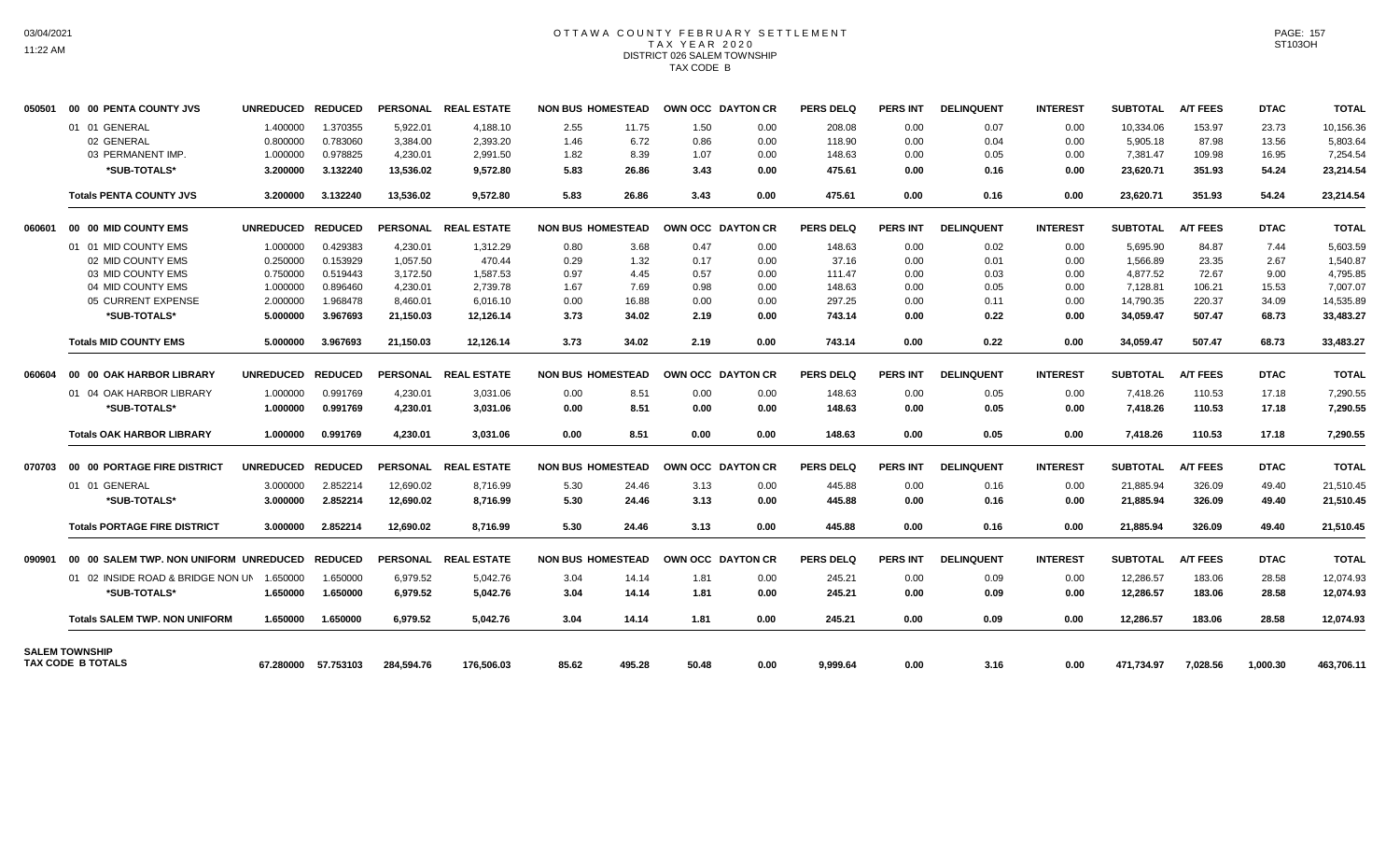#### OTTAWA COUNTY FEBRUARY SETTLEMENT T A X Y E A R 2 0 2 0 DISTRICT 026 SALEM TOWNSHIP DISTRICT

| 01 01 O.C.B.M.R.<br>9,306.01<br>40,453.96<br>3.452.95<br>982.23<br>414.84<br>0.00<br>326.98<br>0.00<br>1,346.51<br>13.10<br>56,296.58<br>838.78<br>172.53<br>55,285.27<br>2,580.12<br>732.66<br>309.84<br>208.08<br>40,512.92<br>603.61<br>126.17<br>02 O.C.B.M.R.<br>5,922.01<br>29,744.17<br>0.00<br>0.00<br>1,006.25<br>9.79<br>39,783.14<br>01 PARK DISTRICT<br>2,538.00<br>482.64<br>372.47<br>21,132.54<br>0.00<br>0.00<br>0.00<br>89.18<br>0.00<br>749.45<br>7.29<br>24,999.10<br>79.47<br>24,547.16<br>*SUB-TOTALS*<br>17,766.02<br>6,033.07<br>2,197.53<br>724.68<br>121,808.60<br>378.17<br>91,330.67<br>0.00<br>624.24<br>0.00<br>3,102.21<br>30.18<br>1,814.86<br>119,615.57<br>02 01 NURSING HOME<br>148.72<br>2,115.00<br>13,940.19<br>1,239.32<br>351.00<br>0.00<br>74.31<br>0.00<br>483.42<br>4.70<br>18,356.66<br>273.51<br>58.64<br>18,024.51<br>*SUB-TOTALS*<br>2,115.00<br>13,940.19<br>1,239.32<br>351.00<br>148.72<br>0.00<br>74.31<br>0.00<br>483.42<br>4.70<br>18,356.66<br>273.51<br>58.64<br>18,024.51<br>03 02 SENIOR PROGRAM<br>7,325.64<br>641.93<br>182.08<br>77.06<br>0.00<br>44.59<br>0.00<br>250.37<br>9,793.11<br>145.91<br>30.96<br>1,269.00<br>2.44<br>9,616.24<br>03 SENIOR PROGRAM<br>846.00<br>0.00<br>140.75<br>2.12<br>23.51<br>6,219.65<br>0.00<br>0.00<br>29.73<br>0.00<br>218.28<br>7,456.53<br>111.10<br>7,321.92<br>*SUB-TOTALS*<br>2,115.00<br>13,545.29<br>641.93<br>322.83<br>77.06<br>0.00<br>74.32<br>0.00<br>468.65<br>4.56<br>17,249.64<br>257.01<br>54.47<br>16,938.16<br>04 01 INSIDE GENERAL<br>63,776.64<br>297.25<br>2,237.78<br>1,234.27<br>267.15<br>8,460.01<br>5,736.55<br>1,622.71<br>688.21<br>0.00<br>0.00<br>21.77<br>82,840.92<br>81,339.50<br>*SUB-TOTALS*<br>8,460.01<br>63,776.64<br>5,736.55<br>1,622.71<br>688.21<br>0.00<br>297.25<br>0.00<br>2,237.78<br>21.77<br>82,840.92<br>1,234.27<br>267.15<br>81,339.50<br>07 01 MENTAL HEALTH<br>2,961.00<br>20,362.28<br>1,817.72<br>514.59<br>218.12<br>0.00<br>0.00<br>6.90<br>26,693.70<br>397.72<br>85.52<br>104.04<br>709.05<br>26,210.46<br>1,269.00<br>8,726.69<br>779.03<br>220.54<br>93.48<br>0.00<br>44.59<br>0.00<br>303.88<br>2.96<br>11,440.17<br>170.45<br>36.65<br>11,233.07<br>02 MENTAL HEALTH<br>6,477.19<br>03 MENTAL HEALTH<br>846.00<br>0.00<br>147.06<br>0.00<br>0.00<br>29.73<br>0.00<br>228.17<br>2.22<br>7,730.37<br>115.18<br>24.44<br>7,590.75<br>683.35<br>*SUB-TOTALS*<br>5,076.00<br>35,566.16<br>2,596.75<br>882.19<br>0.00<br>178.36<br>12.08<br>45,864.24<br>146.61<br>45.034.28<br>311.60<br>0.00<br>1.241.10<br>35,532.03<br>1,950.27<br>1,248.48<br><b>Totals OTTAWA COUNTY</b><br>218,158.95<br>16,247.62<br>5,376.26<br>0.00<br>0.00<br>7,533.16<br>73.29<br>286,120.06<br>4,263.00<br>905.04<br>280,952.02<br>PERSONAL REAL ESTATE<br><b>PERS DELQ</b><br>PERS INT<br><b>DELINQUENT</b><br><b>A/T FEES</b><br>02021601 00 00 SALEM EXC. CORP.<br>UNREDUCED REDUCED<br><b>NON BUS HOMESTEAD</b><br>OWN OCC DAYTON CR<br><b>INTEREST</b><br><b>SUBTOTAL</b><br><b>DTAC</b><br><b>TOTAL</b><br>22,321.82<br>2,007.79<br>567.95<br>7.62<br>28,994.33<br>431.99<br>93.50<br>01 01 INSIDE GENERAL<br>2,961.00<br>240.88<br>0.00<br>104.04<br>0.00<br>783.23<br>28,468.84<br>22,321.82<br>2,007.79<br>567.95<br>240.88<br>783.23<br>7.62<br>431.99<br>93.50<br>*SUB-TOTALS*<br>2,961.00<br>0.00<br>104.04<br>0.00<br>28,994.33<br>28,468.84<br>02 02 INSIDE ROADS<br>6,979.51<br>52,615.73<br>4,732.66<br>1,338.74<br>567.78<br>0.00<br>245.23<br>0.00<br>1,846.17<br>17.96<br>68,343.78<br>1,018.28<br>220.40<br>67,105.10<br>*SUB-TOTALS*<br>6,979.51<br>52,615.73<br>4,732.66<br>1,338.74<br>567.78<br>0.00<br>245.23<br>0.00<br>17.96<br>68,343.78<br>1,018.28<br>220.40<br>1,846.17<br>67,105.10<br>03 01 CEMETERY<br>3,384.00<br>19,914.64<br>1,763.63<br>499.70<br>211.67<br>0.00<br>118.90<br>0.00<br>687.91<br>6.69<br>26,587.14<br>396.13<br>83.88<br>26,107.13<br>02 CEMETARY<br>846.00<br>6,600.03<br>0.00<br>150.01<br>0.00<br>0.00<br>29.73<br>0.00<br>232.78<br>2.26<br>7,860.81<br>117.13<br>24.89<br>7,718.79<br>*SUB-TOTALS*<br>8.95<br>108.77<br>4,230.00<br>26,514.67<br>1,763.63<br>649.71<br>211.67<br>0.00<br>148.63<br>0.00<br>920.69<br>34,447.95<br>513.26<br>33,825.92<br><b>Totals SALEM EXC. CORP.</b><br>101,452.22<br>8.504.08<br>2.556.40<br>1.020.33<br>0.00<br>497.90<br>0.00<br>3,550.09<br>34.53<br>1.963.53<br>422.67<br>129,399.86<br>14,170.51<br>131,786.06<br><b>REAL ESTATE</b><br><b>NON BUS HOMESTEAD</b><br><b>PERS DELQ</b><br>PERS INT<br><b>DELINQUENT</b><br><b>SUBTOTAL</b><br><b>A/T FEES</b><br><b>DTAC</b><br>00 00 BENTON CARROLL SALEM UNREDUCED<br><b>REDUCED</b><br><b>PERSONAL</b><br>OWN OCC DAYTON CR<br><b>INTEREST</b><br><b>TOTAL</b><br>030303<br>494.23<br>117,986.78<br>10,612.62<br>3,002.02<br>1,273.19<br>549.92<br>40.27<br>153,255.72<br>2,283.41<br>150,478.08<br>00 01 GENERAL<br>15,651.02<br>0.00<br>0.00<br>4,139.90<br>02 PERMANENT IMPROVEMENT<br>1,269.00<br>9,566.50<br>860.49<br>243.40<br>103.23<br>44.59<br>335.67<br>3.26<br>12,426.14<br>185.14<br>40.08<br>0.00<br>0.00<br>12,200.92<br>2.468.55<br>*SUB-TOTALS*<br>16,920.02<br>127,553.28<br>11,473.11<br>3,245.42<br>1,376.42<br>0.00<br>594.51<br>0.00<br>4,475.57<br>43.53<br>165,681.86<br>534.31<br>162,679.00<br>3.798.76<br>7.584.65<br>1,529.02<br>01 01 GENERAL<br>87,561.11<br>361.544.08<br>31.640.98<br>8.976.28<br>0.00<br>3,076.58<br>0.00<br>12,340.74<br>120.03<br>509.058.56<br>499,944.89<br>02 GENERAL<br>18,315.92<br>84,287.27<br>7,258.88<br>2,062.85<br>871.88<br>0.00<br>643.56<br>0.00<br>2,830.84<br>27.53<br>116,298.73<br>1,732.77<br>358.41<br>114,207.55<br>90,843.13<br>7,863.36<br>2,233.40<br>122,057.42<br>1,818.58<br>385.62<br>03 GENERAL<br>16,497.02<br>944.35<br>0.00<br>579.65<br>0.00<br>3,066.68<br>29.83<br>119,853.22<br>153,244.26<br>04 EMERGENCY<br>15,439.52<br>129,657.36<br>0.00<br>2,961.45<br>0.00<br>0.00<br>542.49<br>0.00<br>4,598.71<br>44.73<br>2,283.25<br>487.56<br>150,473.45<br>05 EMERGENCY<br>16,497.02<br>138,538.00<br>0.00<br>3,164.30<br>47.79<br>163,740.44<br>2,439.63<br>520.95<br>160,779.86<br>0.00<br>0.00<br>579.65<br>0.00<br>4,913.68<br>*SUB-TOTALS*<br>15,858.88<br>154,310.59<br>804.869.84<br>46,763.22<br>19.398.28<br>5.614.99<br>0.00<br>5,421.93<br>0.00<br>27,750.65<br>269.91<br>1,064,399.41<br>3,281.56<br>1,045,258.97<br>02 01 PERMANENT IMPROVEMENT<br>11.670.16<br>963.46<br>275.08<br>115.86<br>0.00<br>178.35<br>0.00<br>375.63<br>3.65<br>18.658.20<br>278.00<br>50.32<br>18.329.88<br>5,076.01<br>18,658.20<br>50.32<br>*SUB-TOTALS*<br>5,076.01<br>11,670.16<br>963.46<br>275.08<br>115.86<br>0.00<br>178.35<br>0.00<br>375.63<br>3.65<br>278.00<br>18,329.88<br>7,107.27<br>18,605.43<br><b>Totals BENTON CARROLL SALEM</b><br>176,306.62<br>944,093.28<br>59,199.79<br>22,918.78<br>0.00<br>6,194.79<br>0.00<br>32,601.85<br>317.09<br>1,248,739.47<br>3,866.19<br>1,226,267.85 | 010101 00 00 OTTAWA COUNTY | UNREDUCED REDUCED | PERSONAL REAL ESTATE | <b>NON BUS HOMESTEAD</b> | OWN OCC DAYTON CR | <b>PERS DELQ</b> | <b>PERS INT</b> | <b>DELINQUENT</b> | <b>INTEREST</b> | <b>SUBTOTAL</b> | <b>A/T FEES</b> | <b>DTAC</b> | <b>TOTAL</b> |
|-------------------------------------------------------------------------------------------------------------------------------------------------------------------------------------------------------------------------------------------------------------------------------------------------------------------------------------------------------------------------------------------------------------------------------------------------------------------------------------------------------------------------------------------------------------------------------------------------------------------------------------------------------------------------------------------------------------------------------------------------------------------------------------------------------------------------------------------------------------------------------------------------------------------------------------------------------------------------------------------------------------------------------------------------------------------------------------------------------------------------------------------------------------------------------------------------------------------------------------------------------------------------------------------------------------------------------------------------------------------------------------------------------------------------------------------------------------------------------------------------------------------------------------------------------------------------------------------------------------------------------------------------------------------------------------------------------------------------------------------------------------------------------------------------------------------------------------------------------------------------------------------------------------------------------------------------------------------------------------------------------------------------------------------------------------------------------------------------------------------------------------------------------------------------------------------------------------------------------------------------------------------------------------------------------------------------------------------------------------------------------------------------------------------------------------------------------------------------------------------------------------------------------------------------------------------------------------------------------------------------------------------------------------------------------------------------------------------------------------------------------------------------------------------------------------------------------------------------------------------------------------------------------------------------------------------------------------------------------------------------------------------------------------------------------------------------------------------------------------------------------------------------------------------------------------------------------------------------------------------------------------------------------------------------------------------------------------------------------------------------------------------------------------------------------------------------------------------------------------------------------------------------------------------------------------------------------------------------------------------------------------------------------------------------------------------------------------------------------------------------------------------------------------------------------------------------------------------------------------------------------------------------------------------------------------------------------------------------------------------------------------------------------------------------------------------------------------------------------------------------------------------------------------------------------------------------------------------------------------------------------------------------------------------------------------------------------------------------------------------------------------------------------------------------------------------------------------------------------------------------------------------------------------------------------------------------------------------------------------------------------------------------------------------------------------------------------------------------------------------------------------------------------------------------------------------------------------------------------------------------------------------------------------------------------------------------------------------------------------------------------------------------------------------------------------------------------------------------------------------------------------------------------------------------------------------------------------------------------------------------------------------------------------------------------------------------------------------------------------------------------------------------------------------------------------------------------------------------------------------------------------------------------------------------------------------------------------------------------------------------------------------------------------------------------------------------------------------------------------------------------------------------------------------------------------------------------------------------------------------------------------------------------------------------------------------------------------------------------------------------------------------------------------------------------------------------------------------------------------------------------------------------------------------------------------------------------------------------------------------------------------------------------------------------------------------------------------------------------------------------------------------------------------------------------------------------------------------------------------------------------------------------------------------------------------------------------------------------------------------------------------------------------------------------------------------------------------------------------------------------------------------------------------------------------------------------------------------------------------------------------------------------------------------------------------------------------------------------------|----------------------------|-------------------|----------------------|--------------------------|-------------------|------------------|-----------------|-------------------|-----------------|-----------------|-----------------|-------------|--------------|
|                                                                                                                                                                                                                                                                                                                                                                                                                                                                                                                                                                                                                                                                                                                                                                                                                                                                                                                                                                                                                                                                                                                                                                                                                                                                                                                                                                                                                                                                                                                                                                                                                                                                                                                                                                                                                                                                                                                                                                                                                                                                                                                                                                                                                                                                                                                                                                                                                                                                                                                                                                                                                                                                                                                                                                                                                                                                                                                                                                                                                                                                                                                                                                                                                                                                                                                                                                                                                                                                                                                                                                                                                                                                                                                                                                                                                                                                                                                                                                                                                                                                                                                                                                                                                                                                                                                                                                                                                                                                                                                                                                                                                                                                                                                                                                                                                                                                                                                                                                                                                                                                                                                                                                                                                                                                                                                                                                                                                                                                                                                                                                                                                                                                                                                                                                                                                                                                                                                                                                                                                                                                                                                                                                                                                                                                                                                                                                                                                                                                                                                                                                                                                                                                                                                                                                                                                                                                                                                                                                               |                            |                   |                      |                          |                   |                  |                 |                   |                 |                 |                 |             |              |
|                                                                                                                                                                                                                                                                                                                                                                                                                                                                                                                                                                                                                                                                                                                                                                                                                                                                                                                                                                                                                                                                                                                                                                                                                                                                                                                                                                                                                                                                                                                                                                                                                                                                                                                                                                                                                                                                                                                                                                                                                                                                                                                                                                                                                                                                                                                                                                                                                                                                                                                                                                                                                                                                                                                                                                                                                                                                                                                                                                                                                                                                                                                                                                                                                                                                                                                                                                                                                                                                                                                                                                                                                                                                                                                                                                                                                                                                                                                                                                                                                                                                                                                                                                                                                                                                                                                                                                                                                                                                                                                                                                                                                                                                                                                                                                                                                                                                                                                                                                                                                                                                                                                                                                                                                                                                                                                                                                                                                                                                                                                                                                                                                                                                                                                                                                                                                                                                                                                                                                                                                                                                                                                                                                                                                                                                                                                                                                                                                                                                                                                                                                                                                                                                                                                                                                                                                                                                                                                                                                               |                            |                   |                      |                          |                   |                  |                 |                   |                 |                 |                 |             |              |
|                                                                                                                                                                                                                                                                                                                                                                                                                                                                                                                                                                                                                                                                                                                                                                                                                                                                                                                                                                                                                                                                                                                                                                                                                                                                                                                                                                                                                                                                                                                                                                                                                                                                                                                                                                                                                                                                                                                                                                                                                                                                                                                                                                                                                                                                                                                                                                                                                                                                                                                                                                                                                                                                                                                                                                                                                                                                                                                                                                                                                                                                                                                                                                                                                                                                                                                                                                                                                                                                                                                                                                                                                                                                                                                                                                                                                                                                                                                                                                                                                                                                                                                                                                                                                                                                                                                                                                                                                                                                                                                                                                                                                                                                                                                                                                                                                                                                                                                                                                                                                                                                                                                                                                                                                                                                                                                                                                                                                                                                                                                                                                                                                                                                                                                                                                                                                                                                                                                                                                                                                                                                                                                                                                                                                                                                                                                                                                                                                                                                                                                                                                                                                                                                                                                                                                                                                                                                                                                                                                               |                            |                   |                      |                          |                   |                  |                 |                   |                 |                 |                 |             |              |
|                                                                                                                                                                                                                                                                                                                                                                                                                                                                                                                                                                                                                                                                                                                                                                                                                                                                                                                                                                                                                                                                                                                                                                                                                                                                                                                                                                                                                                                                                                                                                                                                                                                                                                                                                                                                                                                                                                                                                                                                                                                                                                                                                                                                                                                                                                                                                                                                                                                                                                                                                                                                                                                                                                                                                                                                                                                                                                                                                                                                                                                                                                                                                                                                                                                                                                                                                                                                                                                                                                                                                                                                                                                                                                                                                                                                                                                                                                                                                                                                                                                                                                                                                                                                                                                                                                                                                                                                                                                                                                                                                                                                                                                                                                                                                                                                                                                                                                                                                                                                                                                                                                                                                                                                                                                                                                                                                                                                                                                                                                                                                                                                                                                                                                                                                                                                                                                                                                                                                                                                                                                                                                                                                                                                                                                                                                                                                                                                                                                                                                                                                                                                                                                                                                                                                                                                                                                                                                                                                                               |                            |                   |                      |                          |                   |                  |                 |                   |                 |                 |                 |             |              |
|                                                                                                                                                                                                                                                                                                                                                                                                                                                                                                                                                                                                                                                                                                                                                                                                                                                                                                                                                                                                                                                                                                                                                                                                                                                                                                                                                                                                                                                                                                                                                                                                                                                                                                                                                                                                                                                                                                                                                                                                                                                                                                                                                                                                                                                                                                                                                                                                                                                                                                                                                                                                                                                                                                                                                                                                                                                                                                                                                                                                                                                                                                                                                                                                                                                                                                                                                                                                                                                                                                                                                                                                                                                                                                                                                                                                                                                                                                                                                                                                                                                                                                                                                                                                                                                                                                                                                                                                                                                                                                                                                                                                                                                                                                                                                                                                                                                                                                                                                                                                                                                                                                                                                                                                                                                                                                                                                                                                                                                                                                                                                                                                                                                                                                                                                                                                                                                                                                                                                                                                                                                                                                                                                                                                                                                                                                                                                                                                                                                                                                                                                                                                                                                                                                                                                                                                                                                                                                                                                                               |                            |                   |                      |                          |                   |                  |                 |                   |                 |                 |                 |             |              |
|                                                                                                                                                                                                                                                                                                                                                                                                                                                                                                                                                                                                                                                                                                                                                                                                                                                                                                                                                                                                                                                                                                                                                                                                                                                                                                                                                                                                                                                                                                                                                                                                                                                                                                                                                                                                                                                                                                                                                                                                                                                                                                                                                                                                                                                                                                                                                                                                                                                                                                                                                                                                                                                                                                                                                                                                                                                                                                                                                                                                                                                                                                                                                                                                                                                                                                                                                                                                                                                                                                                                                                                                                                                                                                                                                                                                                                                                                                                                                                                                                                                                                                                                                                                                                                                                                                                                                                                                                                                                                                                                                                                                                                                                                                                                                                                                                                                                                                                                                                                                                                                                                                                                                                                                                                                                                                                                                                                                                                                                                                                                                                                                                                                                                                                                                                                                                                                                                                                                                                                                                                                                                                                                                                                                                                                                                                                                                                                                                                                                                                                                                                                                                                                                                                                                                                                                                                                                                                                                                                               |                            |                   |                      |                          |                   |                  |                 |                   |                 |                 |                 |             |              |
|                                                                                                                                                                                                                                                                                                                                                                                                                                                                                                                                                                                                                                                                                                                                                                                                                                                                                                                                                                                                                                                                                                                                                                                                                                                                                                                                                                                                                                                                                                                                                                                                                                                                                                                                                                                                                                                                                                                                                                                                                                                                                                                                                                                                                                                                                                                                                                                                                                                                                                                                                                                                                                                                                                                                                                                                                                                                                                                                                                                                                                                                                                                                                                                                                                                                                                                                                                                                                                                                                                                                                                                                                                                                                                                                                                                                                                                                                                                                                                                                                                                                                                                                                                                                                                                                                                                                                                                                                                                                                                                                                                                                                                                                                                                                                                                                                                                                                                                                                                                                                                                                                                                                                                                                                                                                                                                                                                                                                                                                                                                                                                                                                                                                                                                                                                                                                                                                                                                                                                                                                                                                                                                                                                                                                                                                                                                                                                                                                                                                                                                                                                                                                                                                                                                                                                                                                                                                                                                                                                               |                            |                   |                      |                          |                   |                  |                 |                   |                 |                 |                 |             |              |
|                                                                                                                                                                                                                                                                                                                                                                                                                                                                                                                                                                                                                                                                                                                                                                                                                                                                                                                                                                                                                                                                                                                                                                                                                                                                                                                                                                                                                                                                                                                                                                                                                                                                                                                                                                                                                                                                                                                                                                                                                                                                                                                                                                                                                                                                                                                                                                                                                                                                                                                                                                                                                                                                                                                                                                                                                                                                                                                                                                                                                                                                                                                                                                                                                                                                                                                                                                                                                                                                                                                                                                                                                                                                                                                                                                                                                                                                                                                                                                                                                                                                                                                                                                                                                                                                                                                                                                                                                                                                                                                                                                                                                                                                                                                                                                                                                                                                                                                                                                                                                                                                                                                                                                                                                                                                                                                                                                                                                                                                                                                                                                                                                                                                                                                                                                                                                                                                                                                                                                                                                                                                                                                                                                                                                                                                                                                                                                                                                                                                                                                                                                                                                                                                                                                                                                                                                                                                                                                                                                               |                            |                   |                      |                          |                   |                  |                 |                   |                 |                 |                 |             |              |
|                                                                                                                                                                                                                                                                                                                                                                                                                                                                                                                                                                                                                                                                                                                                                                                                                                                                                                                                                                                                                                                                                                                                                                                                                                                                                                                                                                                                                                                                                                                                                                                                                                                                                                                                                                                                                                                                                                                                                                                                                                                                                                                                                                                                                                                                                                                                                                                                                                                                                                                                                                                                                                                                                                                                                                                                                                                                                                                                                                                                                                                                                                                                                                                                                                                                                                                                                                                                                                                                                                                                                                                                                                                                                                                                                                                                                                                                                                                                                                                                                                                                                                                                                                                                                                                                                                                                                                                                                                                                                                                                                                                                                                                                                                                                                                                                                                                                                                                                                                                                                                                                                                                                                                                                                                                                                                                                                                                                                                                                                                                                                                                                                                                                                                                                                                                                                                                                                                                                                                                                                                                                                                                                                                                                                                                                                                                                                                                                                                                                                                                                                                                                                                                                                                                                                                                                                                                                                                                                                                               |                            |                   |                      |                          |                   |                  |                 |                   |                 |                 |                 |             |              |
|                                                                                                                                                                                                                                                                                                                                                                                                                                                                                                                                                                                                                                                                                                                                                                                                                                                                                                                                                                                                                                                                                                                                                                                                                                                                                                                                                                                                                                                                                                                                                                                                                                                                                                                                                                                                                                                                                                                                                                                                                                                                                                                                                                                                                                                                                                                                                                                                                                                                                                                                                                                                                                                                                                                                                                                                                                                                                                                                                                                                                                                                                                                                                                                                                                                                                                                                                                                                                                                                                                                                                                                                                                                                                                                                                                                                                                                                                                                                                                                                                                                                                                                                                                                                                                                                                                                                                                                                                                                                                                                                                                                                                                                                                                                                                                                                                                                                                                                                                                                                                                                                                                                                                                                                                                                                                                                                                                                                                                                                                                                                                                                                                                                                                                                                                                                                                                                                                                                                                                                                                                                                                                                                                                                                                                                                                                                                                                                                                                                                                                                                                                                                                                                                                                                                                                                                                                                                                                                                                                               |                            |                   |                      |                          |                   |                  |                 |                   |                 |                 |                 |             |              |
|                                                                                                                                                                                                                                                                                                                                                                                                                                                                                                                                                                                                                                                                                                                                                                                                                                                                                                                                                                                                                                                                                                                                                                                                                                                                                                                                                                                                                                                                                                                                                                                                                                                                                                                                                                                                                                                                                                                                                                                                                                                                                                                                                                                                                                                                                                                                                                                                                                                                                                                                                                                                                                                                                                                                                                                                                                                                                                                                                                                                                                                                                                                                                                                                                                                                                                                                                                                                                                                                                                                                                                                                                                                                                                                                                                                                                                                                                                                                                                                                                                                                                                                                                                                                                                                                                                                                                                                                                                                                                                                                                                                                                                                                                                                                                                                                                                                                                                                                                                                                                                                                                                                                                                                                                                                                                                                                                                                                                                                                                                                                                                                                                                                                                                                                                                                                                                                                                                                                                                                                                                                                                                                                                                                                                                                                                                                                                                                                                                                                                                                                                                                                                                                                                                                                                                                                                                                                                                                                                                               |                            |                   |                      |                          |                   |                  |                 |                   |                 |                 |                 |             |              |
|                                                                                                                                                                                                                                                                                                                                                                                                                                                                                                                                                                                                                                                                                                                                                                                                                                                                                                                                                                                                                                                                                                                                                                                                                                                                                                                                                                                                                                                                                                                                                                                                                                                                                                                                                                                                                                                                                                                                                                                                                                                                                                                                                                                                                                                                                                                                                                                                                                                                                                                                                                                                                                                                                                                                                                                                                                                                                                                                                                                                                                                                                                                                                                                                                                                                                                                                                                                                                                                                                                                                                                                                                                                                                                                                                                                                                                                                                                                                                                                                                                                                                                                                                                                                                                                                                                                                                                                                                                                                                                                                                                                                                                                                                                                                                                                                                                                                                                                                                                                                                                                                                                                                                                                                                                                                                                                                                                                                                                                                                                                                                                                                                                                                                                                                                                                                                                                                                                                                                                                                                                                                                                                                                                                                                                                                                                                                                                                                                                                                                                                                                                                                                                                                                                                                                                                                                                                                                                                                                                               |                            |                   |                      |                          |                   |                  |                 |                   |                 |                 |                 |             |              |
|                                                                                                                                                                                                                                                                                                                                                                                                                                                                                                                                                                                                                                                                                                                                                                                                                                                                                                                                                                                                                                                                                                                                                                                                                                                                                                                                                                                                                                                                                                                                                                                                                                                                                                                                                                                                                                                                                                                                                                                                                                                                                                                                                                                                                                                                                                                                                                                                                                                                                                                                                                                                                                                                                                                                                                                                                                                                                                                                                                                                                                                                                                                                                                                                                                                                                                                                                                                                                                                                                                                                                                                                                                                                                                                                                                                                                                                                                                                                                                                                                                                                                                                                                                                                                                                                                                                                                                                                                                                                                                                                                                                                                                                                                                                                                                                                                                                                                                                                                                                                                                                                                                                                                                                                                                                                                                                                                                                                                                                                                                                                                                                                                                                                                                                                                                                                                                                                                                                                                                                                                                                                                                                                                                                                                                                                                                                                                                                                                                                                                                                                                                                                                                                                                                                                                                                                                                                                                                                                                                               |                            |                   |                      |                          |                   |                  |                 |                   |                 |                 |                 |             |              |
|                                                                                                                                                                                                                                                                                                                                                                                                                                                                                                                                                                                                                                                                                                                                                                                                                                                                                                                                                                                                                                                                                                                                                                                                                                                                                                                                                                                                                                                                                                                                                                                                                                                                                                                                                                                                                                                                                                                                                                                                                                                                                                                                                                                                                                                                                                                                                                                                                                                                                                                                                                                                                                                                                                                                                                                                                                                                                                                                                                                                                                                                                                                                                                                                                                                                                                                                                                                                                                                                                                                                                                                                                                                                                                                                                                                                                                                                                                                                                                                                                                                                                                                                                                                                                                                                                                                                                                                                                                                                                                                                                                                                                                                                                                                                                                                                                                                                                                                                                                                                                                                                                                                                                                                                                                                                                                                                                                                                                                                                                                                                                                                                                                                                                                                                                                                                                                                                                                                                                                                                                                                                                                                                                                                                                                                                                                                                                                                                                                                                                                                                                                                                                                                                                                                                                                                                                                                                                                                                                                               |                            |                   |                      |                          |                   |                  |                 |                   |                 |                 |                 |             |              |
|                                                                                                                                                                                                                                                                                                                                                                                                                                                                                                                                                                                                                                                                                                                                                                                                                                                                                                                                                                                                                                                                                                                                                                                                                                                                                                                                                                                                                                                                                                                                                                                                                                                                                                                                                                                                                                                                                                                                                                                                                                                                                                                                                                                                                                                                                                                                                                                                                                                                                                                                                                                                                                                                                                                                                                                                                                                                                                                                                                                                                                                                                                                                                                                                                                                                                                                                                                                                                                                                                                                                                                                                                                                                                                                                                                                                                                                                                                                                                                                                                                                                                                                                                                                                                                                                                                                                                                                                                                                                                                                                                                                                                                                                                                                                                                                                                                                                                                                                                                                                                                                                                                                                                                                                                                                                                                                                                                                                                                                                                                                                                                                                                                                                                                                                                                                                                                                                                                                                                                                                                                                                                                                                                                                                                                                                                                                                                                                                                                                                                                                                                                                                                                                                                                                                                                                                                                                                                                                                                                               |                            |                   |                      |                          |                   |                  |                 |                   |                 |                 |                 |             |              |
|                                                                                                                                                                                                                                                                                                                                                                                                                                                                                                                                                                                                                                                                                                                                                                                                                                                                                                                                                                                                                                                                                                                                                                                                                                                                                                                                                                                                                                                                                                                                                                                                                                                                                                                                                                                                                                                                                                                                                                                                                                                                                                                                                                                                                                                                                                                                                                                                                                                                                                                                                                                                                                                                                                                                                                                                                                                                                                                                                                                                                                                                                                                                                                                                                                                                                                                                                                                                                                                                                                                                                                                                                                                                                                                                                                                                                                                                                                                                                                                                                                                                                                                                                                                                                                                                                                                                                                                                                                                                                                                                                                                                                                                                                                                                                                                                                                                                                                                                                                                                                                                                                                                                                                                                                                                                                                                                                                                                                                                                                                                                                                                                                                                                                                                                                                                                                                                                                                                                                                                                                                                                                                                                                                                                                                                                                                                                                                                                                                                                                                                                                                                                                                                                                                                                                                                                                                                                                                                                                                               |                            |                   |                      |                          |                   |                  |                 |                   |                 |                 |                 |             |              |
|                                                                                                                                                                                                                                                                                                                                                                                                                                                                                                                                                                                                                                                                                                                                                                                                                                                                                                                                                                                                                                                                                                                                                                                                                                                                                                                                                                                                                                                                                                                                                                                                                                                                                                                                                                                                                                                                                                                                                                                                                                                                                                                                                                                                                                                                                                                                                                                                                                                                                                                                                                                                                                                                                                                                                                                                                                                                                                                                                                                                                                                                                                                                                                                                                                                                                                                                                                                                                                                                                                                                                                                                                                                                                                                                                                                                                                                                                                                                                                                                                                                                                                                                                                                                                                                                                                                                                                                                                                                                                                                                                                                                                                                                                                                                                                                                                                                                                                                                                                                                                                                                                                                                                                                                                                                                                                                                                                                                                                                                                                                                                                                                                                                                                                                                                                                                                                                                                                                                                                                                                                                                                                                                                                                                                                                                                                                                                                                                                                                                                                                                                                                                                                                                                                                                                                                                                                                                                                                                                                               |                            |                   |                      |                          |                   |                  |                 |                   |                 |                 |                 |             |              |
|                                                                                                                                                                                                                                                                                                                                                                                                                                                                                                                                                                                                                                                                                                                                                                                                                                                                                                                                                                                                                                                                                                                                                                                                                                                                                                                                                                                                                                                                                                                                                                                                                                                                                                                                                                                                                                                                                                                                                                                                                                                                                                                                                                                                                                                                                                                                                                                                                                                                                                                                                                                                                                                                                                                                                                                                                                                                                                                                                                                                                                                                                                                                                                                                                                                                                                                                                                                                                                                                                                                                                                                                                                                                                                                                                                                                                                                                                                                                                                                                                                                                                                                                                                                                                                                                                                                                                                                                                                                                                                                                                                                                                                                                                                                                                                                                                                                                                                                                                                                                                                                                                                                                                                                                                                                                                                                                                                                                                                                                                                                                                                                                                                                                                                                                                                                                                                                                                                                                                                                                                                                                                                                                                                                                                                                                                                                                                                                                                                                                                                                                                                                                                                                                                                                                                                                                                                                                                                                                                                               |                            |                   |                      |                          |                   |                  |                 |                   |                 |                 |                 |             |              |
|                                                                                                                                                                                                                                                                                                                                                                                                                                                                                                                                                                                                                                                                                                                                                                                                                                                                                                                                                                                                                                                                                                                                                                                                                                                                                                                                                                                                                                                                                                                                                                                                                                                                                                                                                                                                                                                                                                                                                                                                                                                                                                                                                                                                                                                                                                                                                                                                                                                                                                                                                                                                                                                                                                                                                                                                                                                                                                                                                                                                                                                                                                                                                                                                                                                                                                                                                                                                                                                                                                                                                                                                                                                                                                                                                                                                                                                                                                                                                                                                                                                                                                                                                                                                                                                                                                                                                                                                                                                                                                                                                                                                                                                                                                                                                                                                                                                                                                                                                                                                                                                                                                                                                                                                                                                                                                                                                                                                                                                                                                                                                                                                                                                                                                                                                                                                                                                                                                                                                                                                                                                                                                                                                                                                                                                                                                                                                                                                                                                                                                                                                                                                                                                                                                                                                                                                                                                                                                                                                                               |                            |                   |                      |                          |                   |                  |                 |                   |                 |                 |                 |             |              |
|                                                                                                                                                                                                                                                                                                                                                                                                                                                                                                                                                                                                                                                                                                                                                                                                                                                                                                                                                                                                                                                                                                                                                                                                                                                                                                                                                                                                                                                                                                                                                                                                                                                                                                                                                                                                                                                                                                                                                                                                                                                                                                                                                                                                                                                                                                                                                                                                                                                                                                                                                                                                                                                                                                                                                                                                                                                                                                                                                                                                                                                                                                                                                                                                                                                                                                                                                                                                                                                                                                                                                                                                                                                                                                                                                                                                                                                                                                                                                                                                                                                                                                                                                                                                                                                                                                                                                                                                                                                                                                                                                                                                                                                                                                                                                                                                                                                                                                                                                                                                                                                                                                                                                                                                                                                                                                                                                                                                                                                                                                                                                                                                                                                                                                                                                                                                                                                                                                                                                                                                                                                                                                                                                                                                                                                                                                                                                                                                                                                                                                                                                                                                                                                                                                                                                                                                                                                                                                                                                                               |                            |                   |                      |                          |                   |                  |                 |                   |                 |                 |                 |             |              |
|                                                                                                                                                                                                                                                                                                                                                                                                                                                                                                                                                                                                                                                                                                                                                                                                                                                                                                                                                                                                                                                                                                                                                                                                                                                                                                                                                                                                                                                                                                                                                                                                                                                                                                                                                                                                                                                                                                                                                                                                                                                                                                                                                                                                                                                                                                                                                                                                                                                                                                                                                                                                                                                                                                                                                                                                                                                                                                                                                                                                                                                                                                                                                                                                                                                                                                                                                                                                                                                                                                                                                                                                                                                                                                                                                                                                                                                                                                                                                                                                                                                                                                                                                                                                                                                                                                                                                                                                                                                                                                                                                                                                                                                                                                                                                                                                                                                                                                                                                                                                                                                                                                                                                                                                                                                                                                                                                                                                                                                                                                                                                                                                                                                                                                                                                                                                                                                                                                                                                                                                                                                                                                                                                                                                                                                                                                                                                                                                                                                                                                                                                                                                                                                                                                                                                                                                                                                                                                                                                                               |                            |                   |                      |                          |                   |                  |                 |                   |                 |                 |                 |             |              |
|                                                                                                                                                                                                                                                                                                                                                                                                                                                                                                                                                                                                                                                                                                                                                                                                                                                                                                                                                                                                                                                                                                                                                                                                                                                                                                                                                                                                                                                                                                                                                                                                                                                                                                                                                                                                                                                                                                                                                                                                                                                                                                                                                                                                                                                                                                                                                                                                                                                                                                                                                                                                                                                                                                                                                                                                                                                                                                                                                                                                                                                                                                                                                                                                                                                                                                                                                                                                                                                                                                                                                                                                                                                                                                                                                                                                                                                                                                                                                                                                                                                                                                                                                                                                                                                                                                                                                                                                                                                                                                                                                                                                                                                                                                                                                                                                                                                                                                                                                                                                                                                                                                                                                                                                                                                                                                                                                                                                                                                                                                                                                                                                                                                                                                                                                                                                                                                                                                                                                                                                                                                                                                                                                                                                                                                                                                                                                                                                                                                                                                                                                                                                                                                                                                                                                                                                                                                                                                                                                                               |                            |                   |                      |                          |                   |                  |                 |                   |                 |                 |                 |             |              |
|                                                                                                                                                                                                                                                                                                                                                                                                                                                                                                                                                                                                                                                                                                                                                                                                                                                                                                                                                                                                                                                                                                                                                                                                                                                                                                                                                                                                                                                                                                                                                                                                                                                                                                                                                                                                                                                                                                                                                                                                                                                                                                                                                                                                                                                                                                                                                                                                                                                                                                                                                                                                                                                                                                                                                                                                                                                                                                                                                                                                                                                                                                                                                                                                                                                                                                                                                                                                                                                                                                                                                                                                                                                                                                                                                                                                                                                                                                                                                                                                                                                                                                                                                                                                                                                                                                                                                                                                                                                                                                                                                                                                                                                                                                                                                                                                                                                                                                                                                                                                                                                                                                                                                                                                                                                                                                                                                                                                                                                                                                                                                                                                                                                                                                                                                                                                                                                                                                                                                                                                                                                                                                                                                                                                                                                                                                                                                                                                                                                                                                                                                                                                                                                                                                                                                                                                                                                                                                                                                                               |                            |                   |                      |                          |                   |                  |                 |                   |                 |                 |                 |             |              |
|                                                                                                                                                                                                                                                                                                                                                                                                                                                                                                                                                                                                                                                                                                                                                                                                                                                                                                                                                                                                                                                                                                                                                                                                                                                                                                                                                                                                                                                                                                                                                                                                                                                                                                                                                                                                                                                                                                                                                                                                                                                                                                                                                                                                                                                                                                                                                                                                                                                                                                                                                                                                                                                                                                                                                                                                                                                                                                                                                                                                                                                                                                                                                                                                                                                                                                                                                                                                                                                                                                                                                                                                                                                                                                                                                                                                                                                                                                                                                                                                                                                                                                                                                                                                                                                                                                                                                                                                                                                                                                                                                                                                                                                                                                                                                                                                                                                                                                                                                                                                                                                                                                                                                                                                                                                                                                                                                                                                                                                                                                                                                                                                                                                                                                                                                                                                                                                                                                                                                                                                                                                                                                                                                                                                                                                                                                                                                                                                                                                                                                                                                                                                                                                                                                                                                                                                                                                                                                                                                                               |                            |                   |                      |                          |                   |                  |                 |                   |                 |                 |                 |             |              |
|                                                                                                                                                                                                                                                                                                                                                                                                                                                                                                                                                                                                                                                                                                                                                                                                                                                                                                                                                                                                                                                                                                                                                                                                                                                                                                                                                                                                                                                                                                                                                                                                                                                                                                                                                                                                                                                                                                                                                                                                                                                                                                                                                                                                                                                                                                                                                                                                                                                                                                                                                                                                                                                                                                                                                                                                                                                                                                                                                                                                                                                                                                                                                                                                                                                                                                                                                                                                                                                                                                                                                                                                                                                                                                                                                                                                                                                                                                                                                                                                                                                                                                                                                                                                                                                                                                                                                                                                                                                                                                                                                                                                                                                                                                                                                                                                                                                                                                                                                                                                                                                                                                                                                                                                                                                                                                                                                                                                                                                                                                                                                                                                                                                                                                                                                                                                                                                                                                                                                                                                                                                                                                                                                                                                                                                                                                                                                                                                                                                                                                                                                                                                                                                                                                                                                                                                                                                                                                                                                                               |                            |                   |                      |                          |                   |                  |                 |                   |                 |                 |                 |             |              |
|                                                                                                                                                                                                                                                                                                                                                                                                                                                                                                                                                                                                                                                                                                                                                                                                                                                                                                                                                                                                                                                                                                                                                                                                                                                                                                                                                                                                                                                                                                                                                                                                                                                                                                                                                                                                                                                                                                                                                                                                                                                                                                                                                                                                                                                                                                                                                                                                                                                                                                                                                                                                                                                                                                                                                                                                                                                                                                                                                                                                                                                                                                                                                                                                                                                                                                                                                                                                                                                                                                                                                                                                                                                                                                                                                                                                                                                                                                                                                                                                                                                                                                                                                                                                                                                                                                                                                                                                                                                                                                                                                                                                                                                                                                                                                                                                                                                                                                                                                                                                                                                                                                                                                                                                                                                                                                                                                                                                                                                                                                                                                                                                                                                                                                                                                                                                                                                                                                                                                                                                                                                                                                                                                                                                                                                                                                                                                                                                                                                                                                                                                                                                                                                                                                                                                                                                                                                                                                                                                                               |                            |                   |                      |                          |                   |                  |                 |                   |                 |                 |                 |             |              |
|                                                                                                                                                                                                                                                                                                                                                                                                                                                                                                                                                                                                                                                                                                                                                                                                                                                                                                                                                                                                                                                                                                                                                                                                                                                                                                                                                                                                                                                                                                                                                                                                                                                                                                                                                                                                                                                                                                                                                                                                                                                                                                                                                                                                                                                                                                                                                                                                                                                                                                                                                                                                                                                                                                                                                                                                                                                                                                                                                                                                                                                                                                                                                                                                                                                                                                                                                                                                                                                                                                                                                                                                                                                                                                                                                                                                                                                                                                                                                                                                                                                                                                                                                                                                                                                                                                                                                                                                                                                                                                                                                                                                                                                                                                                                                                                                                                                                                                                                                                                                                                                                                                                                                                                                                                                                                                                                                                                                                                                                                                                                                                                                                                                                                                                                                                                                                                                                                                                                                                                                                                                                                                                                                                                                                                                                                                                                                                                                                                                                                                                                                                                                                                                                                                                                                                                                                                                                                                                                                                               |                            |                   |                      |                          |                   |                  |                 |                   |                 |                 |                 |             |              |
|                                                                                                                                                                                                                                                                                                                                                                                                                                                                                                                                                                                                                                                                                                                                                                                                                                                                                                                                                                                                                                                                                                                                                                                                                                                                                                                                                                                                                                                                                                                                                                                                                                                                                                                                                                                                                                                                                                                                                                                                                                                                                                                                                                                                                                                                                                                                                                                                                                                                                                                                                                                                                                                                                                                                                                                                                                                                                                                                                                                                                                                                                                                                                                                                                                                                                                                                                                                                                                                                                                                                                                                                                                                                                                                                                                                                                                                                                                                                                                                                                                                                                                                                                                                                                                                                                                                                                                                                                                                                                                                                                                                                                                                                                                                                                                                                                                                                                                                                                                                                                                                                                                                                                                                                                                                                                                                                                                                                                                                                                                                                                                                                                                                                                                                                                                                                                                                                                                                                                                                                                                                                                                                                                                                                                                                                                                                                                                                                                                                                                                                                                                                                                                                                                                                                                                                                                                                                                                                                                                               |                            |                   |                      |                          |                   |                  |                 |                   |                 |                 |                 |             |              |
|                                                                                                                                                                                                                                                                                                                                                                                                                                                                                                                                                                                                                                                                                                                                                                                                                                                                                                                                                                                                                                                                                                                                                                                                                                                                                                                                                                                                                                                                                                                                                                                                                                                                                                                                                                                                                                                                                                                                                                                                                                                                                                                                                                                                                                                                                                                                                                                                                                                                                                                                                                                                                                                                                                                                                                                                                                                                                                                                                                                                                                                                                                                                                                                                                                                                                                                                                                                                                                                                                                                                                                                                                                                                                                                                                                                                                                                                                                                                                                                                                                                                                                                                                                                                                                                                                                                                                                                                                                                                                                                                                                                                                                                                                                                                                                                                                                                                                                                                                                                                                                                                                                                                                                                                                                                                                                                                                                                                                                                                                                                                                                                                                                                                                                                                                                                                                                                                                                                                                                                                                                                                                                                                                                                                                                                                                                                                                                                                                                                                                                                                                                                                                                                                                                                                                                                                                                                                                                                                                                               |                            |                   |                      |                          |                   |                  |                 |                   |                 |                 |                 |             |              |
|                                                                                                                                                                                                                                                                                                                                                                                                                                                                                                                                                                                                                                                                                                                                                                                                                                                                                                                                                                                                                                                                                                                                                                                                                                                                                                                                                                                                                                                                                                                                                                                                                                                                                                                                                                                                                                                                                                                                                                                                                                                                                                                                                                                                                                                                                                                                                                                                                                                                                                                                                                                                                                                                                                                                                                                                                                                                                                                                                                                                                                                                                                                                                                                                                                                                                                                                                                                                                                                                                                                                                                                                                                                                                                                                                                                                                                                                                                                                                                                                                                                                                                                                                                                                                                                                                                                                                                                                                                                                                                                                                                                                                                                                                                                                                                                                                                                                                                                                                                                                                                                                                                                                                                                                                                                                                                                                                                                                                                                                                                                                                                                                                                                                                                                                                                                                                                                                                                                                                                                                                                                                                                                                                                                                                                                                                                                                                                                                                                                                                                                                                                                                                                                                                                                                                                                                                                                                                                                                                                               |                            |                   |                      |                          |                   |                  |                 |                   |                 |                 |                 |             |              |
|                                                                                                                                                                                                                                                                                                                                                                                                                                                                                                                                                                                                                                                                                                                                                                                                                                                                                                                                                                                                                                                                                                                                                                                                                                                                                                                                                                                                                                                                                                                                                                                                                                                                                                                                                                                                                                                                                                                                                                                                                                                                                                                                                                                                                                                                                                                                                                                                                                                                                                                                                                                                                                                                                                                                                                                                                                                                                                                                                                                                                                                                                                                                                                                                                                                                                                                                                                                                                                                                                                                                                                                                                                                                                                                                                                                                                                                                                                                                                                                                                                                                                                                                                                                                                                                                                                                                                                                                                                                                                                                                                                                                                                                                                                                                                                                                                                                                                                                                                                                                                                                                                                                                                                                                                                                                                                                                                                                                                                                                                                                                                                                                                                                                                                                                                                                                                                                                                                                                                                                                                                                                                                                                                                                                                                                                                                                                                                                                                                                                                                                                                                                                                                                                                                                                                                                                                                                                                                                                                                               |                            |                   |                      |                          |                   |                  |                 |                   |                 |                 |                 |             |              |
|                                                                                                                                                                                                                                                                                                                                                                                                                                                                                                                                                                                                                                                                                                                                                                                                                                                                                                                                                                                                                                                                                                                                                                                                                                                                                                                                                                                                                                                                                                                                                                                                                                                                                                                                                                                                                                                                                                                                                                                                                                                                                                                                                                                                                                                                                                                                                                                                                                                                                                                                                                                                                                                                                                                                                                                                                                                                                                                                                                                                                                                                                                                                                                                                                                                                                                                                                                                                                                                                                                                                                                                                                                                                                                                                                                                                                                                                                                                                                                                                                                                                                                                                                                                                                                                                                                                                                                                                                                                                                                                                                                                                                                                                                                                                                                                                                                                                                                                                                                                                                                                                                                                                                                                                                                                                                                                                                                                                                                                                                                                                                                                                                                                                                                                                                                                                                                                                                                                                                                                                                                                                                                                                                                                                                                                                                                                                                                                                                                                                                                                                                                                                                                                                                                                                                                                                                                                                                                                                                                               |                            |                   |                      |                          |                   |                  |                 |                   |                 |                 |                 |             |              |
|                                                                                                                                                                                                                                                                                                                                                                                                                                                                                                                                                                                                                                                                                                                                                                                                                                                                                                                                                                                                                                                                                                                                                                                                                                                                                                                                                                                                                                                                                                                                                                                                                                                                                                                                                                                                                                                                                                                                                                                                                                                                                                                                                                                                                                                                                                                                                                                                                                                                                                                                                                                                                                                                                                                                                                                                                                                                                                                                                                                                                                                                                                                                                                                                                                                                                                                                                                                                                                                                                                                                                                                                                                                                                                                                                                                                                                                                                                                                                                                                                                                                                                                                                                                                                                                                                                                                                                                                                                                                                                                                                                                                                                                                                                                                                                                                                                                                                                                                                                                                                                                                                                                                                                                                                                                                                                                                                                                                                                                                                                                                                                                                                                                                                                                                                                                                                                                                                                                                                                                                                                                                                                                                                                                                                                                                                                                                                                                                                                                                                                                                                                                                                                                                                                                                                                                                                                                                                                                                                                               |                            |                   |                      |                          |                   |                  |                 |                   |                 |                 |                 |             |              |
|                                                                                                                                                                                                                                                                                                                                                                                                                                                                                                                                                                                                                                                                                                                                                                                                                                                                                                                                                                                                                                                                                                                                                                                                                                                                                                                                                                                                                                                                                                                                                                                                                                                                                                                                                                                                                                                                                                                                                                                                                                                                                                                                                                                                                                                                                                                                                                                                                                                                                                                                                                                                                                                                                                                                                                                                                                                                                                                                                                                                                                                                                                                                                                                                                                                                                                                                                                                                                                                                                                                                                                                                                                                                                                                                                                                                                                                                                                                                                                                                                                                                                                                                                                                                                                                                                                                                                                                                                                                                                                                                                                                                                                                                                                                                                                                                                                                                                                                                                                                                                                                                                                                                                                                                                                                                                                                                                                                                                                                                                                                                                                                                                                                                                                                                                                                                                                                                                                                                                                                                                                                                                                                                                                                                                                                                                                                                                                                                                                                                                                                                                                                                                                                                                                                                                                                                                                                                                                                                                                               |                            |                   |                      |                          |                   |                  |                 |                   |                 |                 |                 |             |              |
|                                                                                                                                                                                                                                                                                                                                                                                                                                                                                                                                                                                                                                                                                                                                                                                                                                                                                                                                                                                                                                                                                                                                                                                                                                                                                                                                                                                                                                                                                                                                                                                                                                                                                                                                                                                                                                                                                                                                                                                                                                                                                                                                                                                                                                                                                                                                                                                                                                                                                                                                                                                                                                                                                                                                                                                                                                                                                                                                                                                                                                                                                                                                                                                                                                                                                                                                                                                                                                                                                                                                                                                                                                                                                                                                                                                                                                                                                                                                                                                                                                                                                                                                                                                                                                                                                                                                                                                                                                                                                                                                                                                                                                                                                                                                                                                                                                                                                                                                                                                                                                                                                                                                                                                                                                                                                                                                                                                                                                                                                                                                                                                                                                                                                                                                                                                                                                                                                                                                                                                                                                                                                                                                                                                                                                                                                                                                                                                                                                                                                                                                                                                                                                                                                                                                                                                                                                                                                                                                                                               |                            |                   |                      |                          |                   |                  |                 |                   |                 |                 |                 |             |              |
|                                                                                                                                                                                                                                                                                                                                                                                                                                                                                                                                                                                                                                                                                                                                                                                                                                                                                                                                                                                                                                                                                                                                                                                                                                                                                                                                                                                                                                                                                                                                                                                                                                                                                                                                                                                                                                                                                                                                                                                                                                                                                                                                                                                                                                                                                                                                                                                                                                                                                                                                                                                                                                                                                                                                                                                                                                                                                                                                                                                                                                                                                                                                                                                                                                                                                                                                                                                                                                                                                                                                                                                                                                                                                                                                                                                                                                                                                                                                                                                                                                                                                                                                                                                                                                                                                                                                                                                                                                                                                                                                                                                                                                                                                                                                                                                                                                                                                                                                                                                                                                                                                                                                                                                                                                                                                                                                                                                                                                                                                                                                                                                                                                                                                                                                                                                                                                                                                                                                                                                                                                                                                                                                                                                                                                                                                                                                                                                                                                                                                                                                                                                                                                                                                                                                                                                                                                                                                                                                                                               |                            |                   |                      |                          |                   |                  |                 |                   |                 |                 |                 |             |              |
|                                                                                                                                                                                                                                                                                                                                                                                                                                                                                                                                                                                                                                                                                                                                                                                                                                                                                                                                                                                                                                                                                                                                                                                                                                                                                                                                                                                                                                                                                                                                                                                                                                                                                                                                                                                                                                                                                                                                                                                                                                                                                                                                                                                                                                                                                                                                                                                                                                                                                                                                                                                                                                                                                                                                                                                                                                                                                                                                                                                                                                                                                                                                                                                                                                                                                                                                                                                                                                                                                                                                                                                                                                                                                                                                                                                                                                                                                                                                                                                                                                                                                                                                                                                                                                                                                                                                                                                                                                                                                                                                                                                                                                                                                                                                                                                                                                                                                                                                                                                                                                                                                                                                                                                                                                                                                                                                                                                                                                                                                                                                                                                                                                                                                                                                                                                                                                                                                                                                                                                                                                                                                                                                                                                                                                                                                                                                                                                                                                                                                                                                                                                                                                                                                                                                                                                                                                                                                                                                                                               |                            |                   |                      |                          |                   |                  |                 |                   |                 |                 |                 |             |              |
|                                                                                                                                                                                                                                                                                                                                                                                                                                                                                                                                                                                                                                                                                                                                                                                                                                                                                                                                                                                                                                                                                                                                                                                                                                                                                                                                                                                                                                                                                                                                                                                                                                                                                                                                                                                                                                                                                                                                                                                                                                                                                                                                                                                                                                                                                                                                                                                                                                                                                                                                                                                                                                                                                                                                                                                                                                                                                                                                                                                                                                                                                                                                                                                                                                                                                                                                                                                                                                                                                                                                                                                                                                                                                                                                                                                                                                                                                                                                                                                                                                                                                                                                                                                                                                                                                                                                                                                                                                                                                                                                                                                                                                                                                                                                                                                                                                                                                                                                                                                                                                                                                                                                                                                                                                                                                                                                                                                                                                                                                                                                                                                                                                                                                                                                                                                                                                                                                                                                                                                                                                                                                                                                                                                                                                                                                                                                                                                                                                                                                                                                                                                                                                                                                                                                                                                                                                                                                                                                                                               |                            |                   |                      |                          |                   |                  |                 |                   |                 |                 |                 |             |              |
|                                                                                                                                                                                                                                                                                                                                                                                                                                                                                                                                                                                                                                                                                                                                                                                                                                                                                                                                                                                                                                                                                                                                                                                                                                                                                                                                                                                                                                                                                                                                                                                                                                                                                                                                                                                                                                                                                                                                                                                                                                                                                                                                                                                                                                                                                                                                                                                                                                                                                                                                                                                                                                                                                                                                                                                                                                                                                                                                                                                                                                                                                                                                                                                                                                                                                                                                                                                                                                                                                                                                                                                                                                                                                                                                                                                                                                                                                                                                                                                                                                                                                                                                                                                                                                                                                                                                                                                                                                                                                                                                                                                                                                                                                                                                                                                                                                                                                                                                                                                                                                                                                                                                                                                                                                                                                                                                                                                                                                                                                                                                                                                                                                                                                                                                                                                                                                                                                                                                                                                                                                                                                                                                                                                                                                                                                                                                                                                                                                                                                                                                                                                                                                                                                                                                                                                                                                                                                                                                                                               |                            |                   |                      |                          |                   |                  |                 |                   |                 |                 |                 |             |              |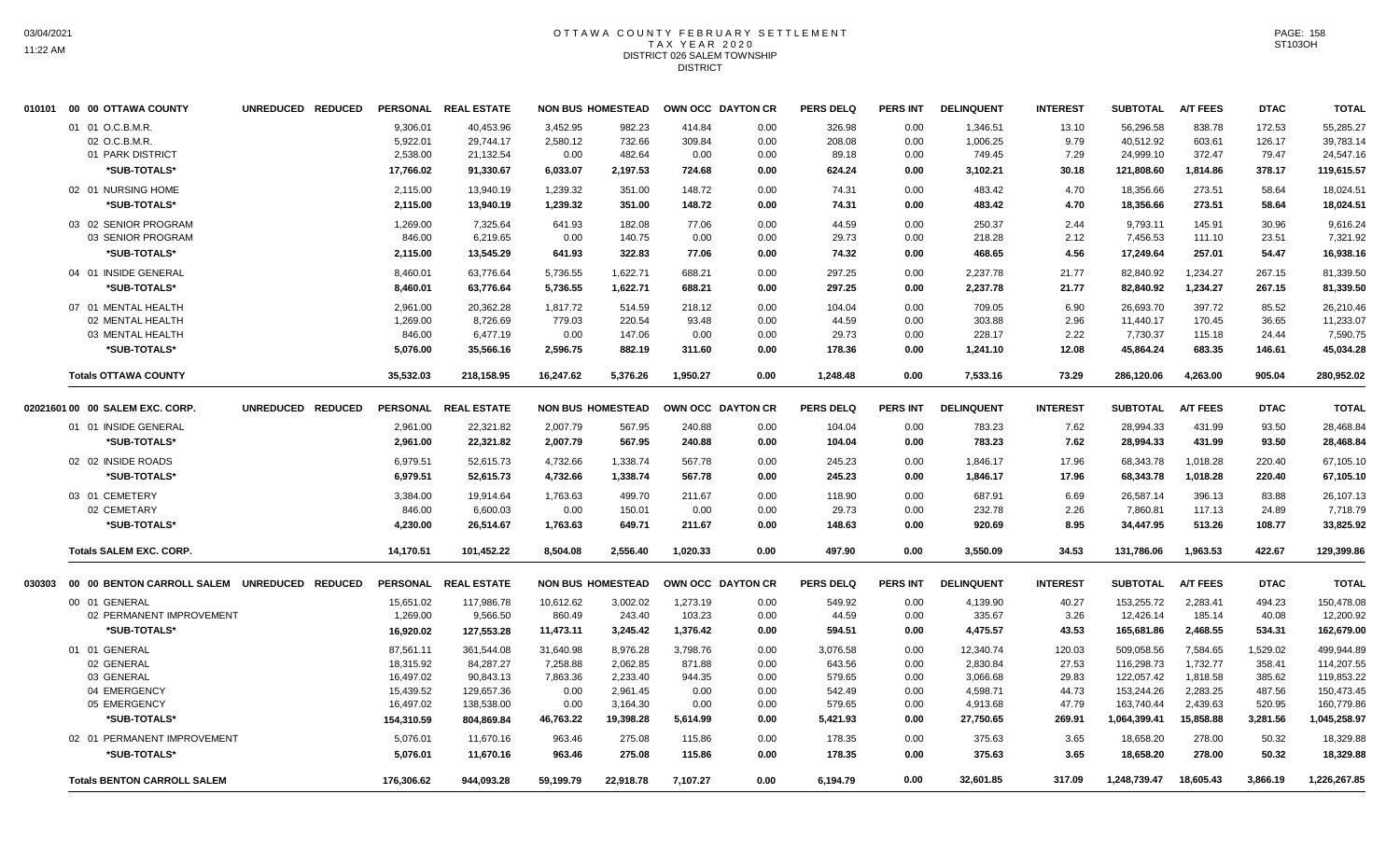## OTTAWA COUNTY FEBRUARY SETTLEMENT TAX YEAR 2020 DISTRICT 026 SALEM TOWNSHIP DISTRICT

| 050501 | 00 00 PENTA COUNTY JVS                          | UNREDUCED REDUCED                  |            | PERSONAL REAL ESTATE |            | <b>NON BUS HOMESTEAD</b> | OWN OCC DAYTON CR |      | <b>PERS DELQ</b> | <b>PERS INT</b> | <b>DELINQUENT</b> | <b>INTEREST</b> | <b>SUBTOTAL</b> | <b>A/T FEES</b> | <b>DTAC</b> | <b>TOTAL</b> |
|--------|-------------------------------------------------|------------------------------------|------------|----------------------|------------|--------------------------|-------------------|------|------------------|-----------------|-------------------|-----------------|-----------------|-----------------|-------------|--------------|
|        | 01 01 GENERAL                                   |                                    | 5,922.01   | 40,883.50            | 3,650.72   | 1,033.47                 | 438.06            | 0.00 | 208.08           | 0.00            | 1,424.04          | 13.85           | 53,573.73       | 798.21          | 171.69      | 52,603.83    |
|        | 02 GENERAL                                      |                                    | 3,384.00   | 23,362.01            | 2,086.13   | 590.56                   | 250.32            | 0.00 | 118.90           | 0.00            | 813.74            | 7.91            | 30,613.57       | 456.12          | 98.11       | 30,059.34    |
|        | 03 PERMANENT IMP.                               |                                    | 4,230.01   | 25,951.97            | 2,284.49   | 647.69                   | 274.23            | 0.00 | 148.63           | 0.00            | 891.04            | 8.67            | 34,436.73       | 513.09          | 109.53      | 33,814.11    |
|        | *SUB-TOTALS*                                    |                                    | 13.536.02  | 90.197.48            | 8,021.34   | 2.271.72                 | 962.61            | 0.00 | 475.61           | 0.00            | 3,128.82          | 30.43           | 118.624.03      | 1,767.42        | 379.33      | 116,477.28   |
|        | <b>Totals PENTA COUNTY JVS</b>                  |                                    | 13,536.02  | 90,197.48            | 8,021.34   | 2,271.72                 | 962.61            | 0.00 | 475.61           | 0.00            | 3,128.82          | 30.43           | 118,624.03      | 1,767.42        | 379.33      | 116,477.28   |
| 060601 | 00 00 MID COUNTY EMS                            | <b>UNREDUCED</b><br><b>REDUCED</b> |            | PERSONAL REAL ESTATE |            | <b>NON BUS HOMESTEAD</b> | OWN OCC DAYTON CR |      | PERS DELQ        | <b>PERS INT</b> | <b>DELINQUENT</b> | <b>INTEREST</b> | <b>SUBTOTAL</b> | <b>A/T FEES</b> | <b>DTAC</b> | <b>TOTAL</b> |
|        | 01 01 MID COUNTY EMS                            |                                    | 4.230.01   | 9.899.21             | 854.49     | 242.77                   | 102.63            | 0.00 | 148.63           | 0.00            | 333.24            | 3.24            | 15.814.22       | 235.63          | 42.06       | 15.536.53    |
|        | 02 MID COUNTY EMS                               |                                    | 1,057.50   | 3.553.05             | 306.76     | 87.15                    | 36.84             | 0.00 | 37.16            | 0.00            | 119.63            | 1.16            | 5,199.25        | 77.47           | 15.10       | 5.106.68     |
|        | 03 MID COUNTY EMS                               |                                    | 3.172.50   | 11.387.22            | 975.23     | 277.31                   | 117.15            | 0.00 | 111.47           | 0.00            | 380.31            | 3.70            | 16.424.89       | 244.72          | 48.51       | 16.131.66    |
|        | 04 MID COUNTY EMS                               |                                    | 4,230.01   | 25,029.30            | 2,217.64   | 628.30                   | 266.15            | 0.00 | 148.63           | 0.00            | 865.00            | 8.41            | 33,393.44       | 497.54          | 105.41      | 32,790.49    |
|        | 05 CURRENT EXPENSE                              |                                    | 8,460.01   | 64.171.51            | 0.00       | 1,454.86                 | 0.00              | 0.00 | 297.25           | 0.00            | 2,256.85          | 21.95           | 76.662.43       | 1,142.22        | 242.34      | 75,277.87    |
|        | *SUB-TOTALS*                                    |                                    | 21,150.03  | 114,040.29           | 4,354.12   | 2,690.39                 | 522.77            | 0.00 | 743.14           | 0.00            | 3,955.03          | 38.46           | 147,494.23      | 2,197.58        | 453.42      | 144,843.23   |
|        | <b>Totals MID COUNTY EMS</b>                    |                                    | 21.150.03  | 114.040.29           | 4.354.12   | 2.690.39                 | 522.77            | 0.00 | 743.14           | 0.00            | 3.955.03          | 38.46           | 147.494.23      | 2.197.58        | 453.42      | 144,843.23   |
| 060604 | 00 00 OAK HARBOR LIBRARY                        | UNREDUCED REDUCED                  |            | PERSONAL REAL ESTATE |            | <b>NON BUS HOMESTEAD</b> | OWN OCC DAYTON CR |      | <b>PERS DELQ</b> | <b>PERS INT</b> | <b>DELINQUENT</b> | <b>INTEREST</b> | <b>SUBTOTAL</b> | <b>A/T FEES</b> | <b>DTAC</b> | <b>TOTAL</b> |
|        | 01 04 OAK HARBOR LIBRARY                        |                                    | 4,230.01   | 31,010.91            | 0.00       | 700.36                   | 0.00              | 0.00 | 148.63           | 0.00            | 1,085.82          | 10.56           | 37,186.29       | 554.05          | 117.37      | 36,514.87    |
|        | *SUB-TOTALS*                                    |                                    | 4,230.01   | 31,010.91            | 0.00       | 700.36                   | 0.00              | 0.00 | 148.63           | 0.00            | 1,085.82          | 10.56           | 37,186.29       | 554.05          | 117.37      | 36,514.87    |
|        | <b>Totals OAK HARBOR LIBRARY</b>                |                                    | 4,230.01   | 31,010.91            | 0.00       | 700.36                   | 0.00              | 0.00 | 148.63           | 0.00            | 1,085.82          | 10.56           | 37,186.29       | 554.05          | 117.37      | 36,514.87    |
| 070703 | 00 00 PORTAGE FIRE DISTRICT                     | UNREDUCED REDUCED                  |            | PERSONAL REAL ESTATE |            | <b>NON BUS HOMESTEAD</b> | OWN OCC DAYTON CR |      | PERS DELO        | <b>PERS INT</b> | <b>DELINQUENT</b> | <b>INTEREST</b> | <b>SUBTOTAL</b> | <b>A/T FEES</b> | <b>DTAC</b> | <b>TOTAL</b> |
|        | 01 01 GENERAL                                   |                                    | 12,690.02  | 83.245.76            | 7.414.77   | 2.099.59                 | 889.78            | 0.00 | 445.88           | 0.00            | 2,892.27          | 28.13           | 109.706.20      | 1.634.56        | 349.91      | 107.721.73   |
|        | *SUB-TOTALS*                                    |                                    | 12,690.02  | 83,245.76            | 7,414.77   | 2,099.59                 | 889.78            | 0.00 | 445.88           | 0.00            | 2,892.27          | 28.13           | 109,706.20      | 1,634.56        | 349.91      | 107,721.73   |
|        | <b>Totals PORTAGE FIRE DISTRICT</b>             |                                    | 12,690.02  | 83,245.76            | 7,414.77   | 2,099.59                 | 889.78            | 0.00 | 445.88           | 0.00            | 2,892.27          | 28.13           | 109,706.20      | 1,634.56        | 349.91      | 107,721.73   |
| 090901 | 00 00 SALEM TWP. NON UNIFORM UNREDUCED REDUCED  |                                    |            | PERSONAL REAL ESTATE |            | <b>NON BUS HOMESTEAD</b> | OWN OCC DAYTON CR |      | <b>PERS DELQ</b> | <b>PERS INT</b> | <b>DELINQUENT</b> | <b>INTEREST</b> | <b>SUBTOTAL</b> | <b>A/T FEES</b> | <b>DTAC</b> | <b>TOTAL</b> |
|        | 01 02 INSIDE ROAD & BRIDGE NON UN               |                                    | 6,979.52   | 52,615.72            | 4,732.62   | 1,338.73                 | 567.76            | 0.00 | 245.21           | 0.00            | 1,846.16          | 17.95           | 68,343.67       | 1,018.27        | 220.40      | 67,105.00    |
|        | *SUB-TOTALS*                                    |                                    | 6,979.52   | 52,615.72            | 4,732.62   | 1,338.73                 | 567.76            | 0.00 | 245.21           | 0.00            | 1,846.16          | 17.95           | 68,343.67       | 1,018.27        | 220.40      | 67,105.00    |
|        | <b>Totals SALEM TWP, NON UNIFORM</b>            |                                    | 6,979.52   | 52,615.72            | 4,732.62   | 1,338.73                 | 567.76            | 0.00 | 245.21           | 0.00            | 1,846.16          | 17.95           | 68.343.67       | 1,018.27        | 220.40      | 67,105.00    |
|        | <b>SALEM TOWNSHIP</b><br><b>DISTRICT TOTALS</b> |                                    | 284.594.76 |                      | 108.474.34 | 39.952.23                | 13.020.79         | 0.00 | 9,999.64         | 0.00            |                   | 550.44          | 2.148.000.01    | 32,003.84       | 6.714.33    | 2,109,281.84 |
|        |                                                 |                                    |            | 1,634,814.61         |            |                          |                   |      |                  |                 | 56,593.20         |                 |                 |                 |             |              |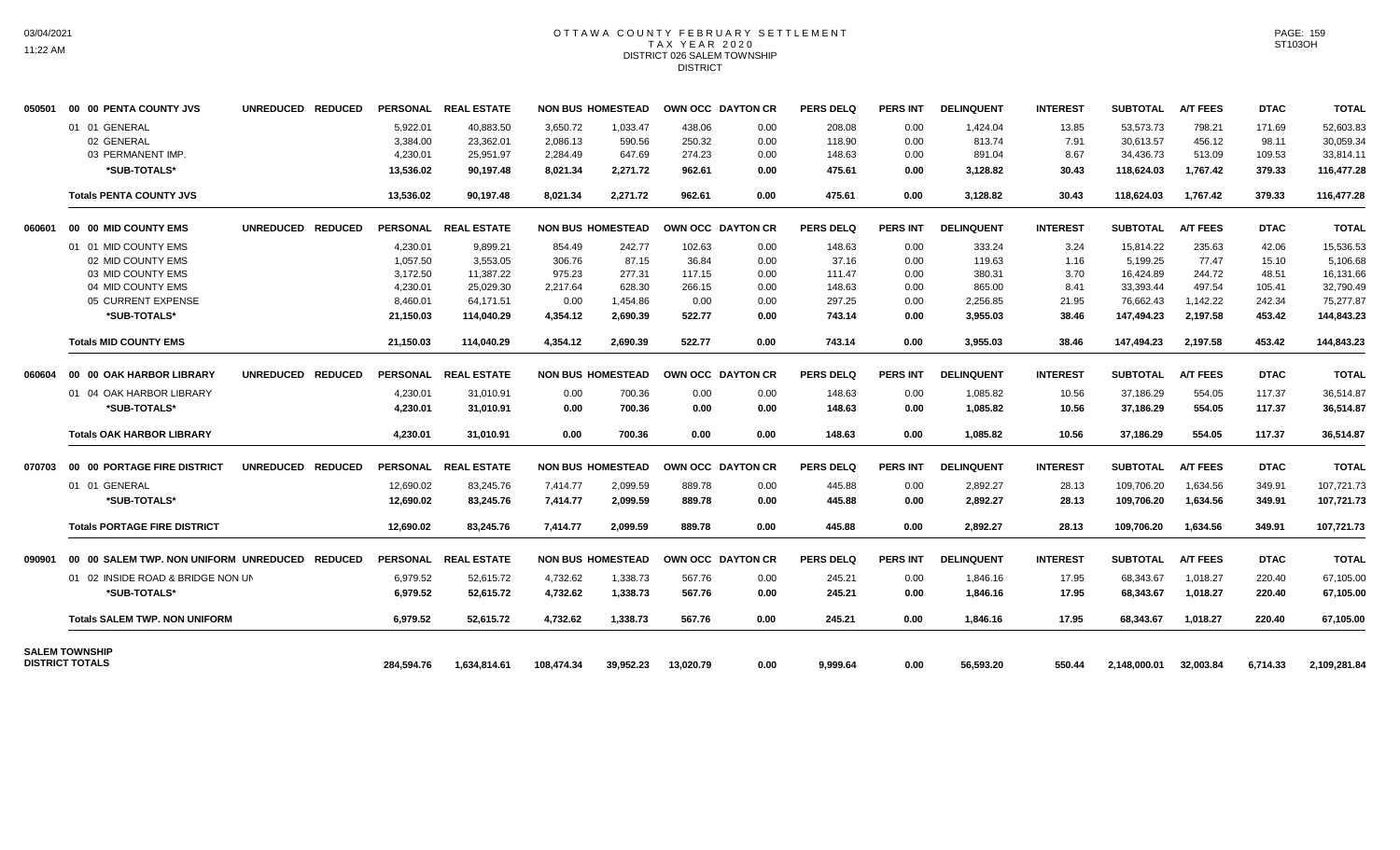# OTTAWA COUNTY FEBRUARY SETTLEMENT TAX YEAR 2020 DISTRICT 027 OAK HARBOR CORP. TAX CODE A

|        | 010101 00 00 OTTAWA COUNTY         | <b>UNREDUCED</b>  | <b>REDUCED</b> |      | PERSONAL REAL ESTATE |           | <b>NON BUS HOMESTEAD</b> | OWN OCC DAYTON CR |      | <b>PERS DELQ</b> | <b>PERS INT</b> | <b>DELINQUENT</b> | <b>INTEREST</b> | <b>SUBTOTAL</b> | <b>A/T FEES</b> | <b>DTAC</b> | <b>TOTAL</b> |
|--------|------------------------------------|-------------------|----------------|------|----------------------|-----------|--------------------------|-------------------|------|------------------|-----------------|-------------------|-----------------|-----------------|-----------------|-------------|--------------|
|        | 01 01 O.C.B.M.R.                   | 2.200000          | 1.203400       | 0.00 | 23.968.01            | 2.540.13  | 1.055.75                 | 379.34            | 0.00 | 0.00             | 0.00            | 807.39            | 14.40           | 28,765.02       | 428.58          | 86.06       | 28,250.38    |
|        | 02 O.C.B.M.R.                      | 1.400000          | 0.899310       | 0.00 | 17,911.47            | 1,898.26  | 788.97                   | 283.48            | 0.00 | 0.00             | 0.00            | 603.37            | 10.76           | 21,496.31       | 320.28          | 64.31       | 21,111.72    |
|        | 01 PARK DISTRICT                   | 0.600000          | 0.594840       | 0.00 | 13,385.57            | 0.00      | 521.86                   | 0.00              | 0.00 | 0.00             | 0.00            | 450.91            | 8.04            | 14,366.38       | 214.05          | 42.54       | 14,109.79    |
|        | *SUB-TOTALS*                       | 4.200000          | 2.697550       | 0.00 | 55,265.05            | 4,438.39  | 2,366.58                 | 662.82            | 0.00 | 0.00             | 0.00            | 1,861.67          | 33.20           | 64,627.71       | 962.91          | 192.91      | 63,471.89    |
|        | 02 01 NURSING HOME                 | 0.500000          | 0.432043       | 0.00 | 8,604.96             | 911.95    | 379.03                   | 136.19            | 0.00 | 0.00             | 0.00            | 289.87            | 5.17            | 10,327.17       | 153.87          | 30.90       | 10,142.40    |
|        | *SUB-TOTALS*                       | 0.500000          | 0.432043       | 0.00 | 8,604.96             | 911.95    | 379.03                   | 136.19            | 0.00 | 0.00             | 0.00            | 289.87            | 5.17            | 10,327.17       | 153.87          | 30.90       | 10,142.40    |
|        | 03 02 SENIOR PROGRAM               | 0.300000          | 0.223762       | 0.00 | 4,456.65             | 472.32    | 196.31                   | 70.53             | 0.00 | 0.00             | 0.00            | 150.13            | 2.68            | 5,348.62        | 79.69           | 16.00       | 5,252.93     |
|        | 03 SENIOR PROGRAM                  | 0.200000          | 0.173250       | 0.00 | 3,898.61             | 0.00      | 151.99                   | 0.00              | 0.00 | 0.00             | 0.00            | 131.33            | 2.34            | 4,184.27        | 62.34           | 12.39       | 4,109.54     |
|        | *SUB-TOTALS*                       | 0.500000          | 0.397012       | 0.00 | 8,355.26             | 472.32    | 348.30                   | 70.53             | 0.00 | 0.00             | 0.00            | 281.46            | 5.02            | 9,532.89        | 142.03          | 28.39       | 9,362.47     |
|        | 04 01 INSIDE GENERAL               | 2.000000          | 2.000000       | 0.00 | 39,833.81            | 4,221.59  | 1,754.61                 | 630.44            | 0.00 | 0.00             | 0.00            | 1,341.84          | 23.93           | 47,806.22       | 712.28          | 143.03      | 46,950.91    |
|        | *SUB-TOTALS*                       | 2.000000          | 2.000000       | 0.00 | 39,833.81            | 4,221.59  | 1,754.61                 | 630.44            | 0.00 | 0.00             | 0.00            | 1,341.84          | 23.93           | 47,806.22       | 712.28          | 143.03      | 46,950.91    |
|        | 07 01 MENTAL HEALTH                | 0.700000          | 0.633701       | 0.00 | 12,621.36            | 1,337.61  | 555.95                   | 199.76            | 0.00 | 0.00             | 0.00            | 425.16            | 7.58            | 15,147.42       | 225.69          | 45.32       | 14,876.41    |
|        | 02 MENTAL HEALTH                   | 0.300000          | 0.271586       | 0.00 | 5,409.15             | 573.26    | 238.26                   | 85.61             | 0.00 | 0.00             | 0.00            | 182.21            | 3.25            | 6,491.74        | 96.72           | 19.42       | 6,375.60     |
|        | 03 MENTAL HEALTH                   | 0.200000          | 0.181100       | 0.00 | 4,075.26             | 0.00      | 158.88                   | 0.00              | 0.00 | 0.00             | 0.00            | 137.28            | 2.45            | 4,373.87        | 65.17           | 12.95       | 4,295.75     |
|        | *SUB-TOTALS*                       | 1.200000          | 1.086387       | 0.00 | 22,105.77            | 1,910.87  | 953.09                   | 285.37            | 0.00 | 0.00             | 0.00            | 744.65            | 13.28           | 26,013.03       | 387.58          | 77.69       | 25,547.76    |
|        | <b>Totals OTTAWA COUNTY</b>        | 8.400000          | 6.612992       | 0.00 | 134,164.85           | 11,955.12 | 5,801.61                 | 1,785.35          | 0.00 | 0.00             | 0.00            | 4,519.49          | 80.60           | 158,307.02      | 2,358.67        | 472.92      | 155,475.43   |
|        | 02021602 00 00 SALEM INC. CORP.    | <b>UNREDUCED</b>  | <b>REDUCED</b> |      | PERSONAL REAL ESTATE |           | <b>NON BUS HOMESTEAD</b> | OWN OCC DAYTON CR |      | <b>PERS DELQ</b> | <b>PERS INT</b> | <b>DELINQUENT</b> | <b>INTEREST</b> | <b>SUBTOTAL</b> | <b>A/T FEES</b> | <b>DTAC</b> | <b>TOTAL</b> |
|        | 01 01 INSIDE GENERAL               | 0.700000          | 0.700000       | 0.00 | 13,941.83            | 1,477.56  | 614.11                   | 220.65            | 0.00 | 0.00             | 0.00            | 469.64            | 8.38            | 16,732.17       | 249.30          | 50.06       | 16,432.81    |
|        | *SUB-TOTALS*                       | 0.700000          | 0.700000       | 0.00 | 13,941.83            | 1,477.56  | 614.11                   | 220.65            | 0.00 | 0.00             | 0.00            | 469.64            | 8.38            | 16,732.17       | 249.30          | 50.06       | 16,432.81    |
|        | 03 01 CEMETERY                     | 0.800000          | 0.614809       | 0.00 | 12,245.09            | 1,297.73  | 539.38                   | 193.80            | 0.00 | 0.00             | 0.00            | 412.49            | 7.36            | 14,695.85       | 218.96          | 43.97       | 14,432.92    |
|        | 02 CEMETARY                        | 0.200000          | 0.184761       | 0.00 | 4,157.64             | 0.00      | 162.09                   | 0.00              | 0.00 | 0.00             | 0.00            | 140.05            | 2.50            | 4,462.28        | 66.49           | 13.21       | 4,382.58     |
|        | *SUB-TOTALS*                       | 1.000000          | 0.799570       | 0.00 | 16,402.73            | 1,297.73  | 701.47                   | 193.80            | 0.00 | 0.00             | 0.00            | 552.54            | 9.86            | 19,158.13       | 285.45          | 57.18       | 18,815.50    |
|        | <b>Totals SALEM INC. CORP.</b>     | 1.700000          | 1.499570       | 0.00 | 30,344.56            | 2,775.29  | 1,315.58                 | 414.45            | 0.00 | 0.00             | 0.00            | 1,022.18          | 18.24           | 35,890.30       | 534.75          | 107.24      | 35,248.31    |
|        |                                    |                   |                |      |                      |           |                          |                   |      |                  |                 |                   |                 |                 |                 |             |              |
| 030303 | 00 00 BENTON CARROLL SALEM         | <b>UNREDUCED</b>  | <b>REDUCED</b> |      | PERSONAL REAL ESTATE |           | <b>NON BUS HOMESTEAD</b> | OWN OCC DAYTON CR |      | <b>PERS DELQ</b> | <b>PERS INT</b> | <b>DELINQUENT</b> | <b>INTEREST</b> | <b>SUBTOTAL</b> | <b>A/T FEES</b> | <b>DTAC</b> | <b>TOTAL</b> |
|        | 00 01 GENERAL                      | 3.700000          | 3.700000       | 0.00 | 73,692.56            | 7,809.93  | 3,246.03                 | 1,166.31          | 0.00 | 0.00             | 0.00            | 2,482.40          | 44.27           | 88,441.50       | 1,317.72        | 264.60      | 86,859.18    |
|        | 02 PERMANENT IMPROVEMENT           | 0.300000          | 0.300000       | 0.00 | 5,975.07             | 633.24    | 263.19                   | 94.57             | 0.00 | 0.00             | 0.00            | 201.28            | 3.59            | 7,170.94        | 106.84          | 21.45       | 7,042.65     |
|        | *SUB-TOTALS*                       | 4.000000          | 4.000000       | 0.00 | 79,667.63            | 8,443.17  | 3,509.22                 | 1,260.88          | 0.00 | 0.00             | 0.00            | 2,683.68          | 47.86           | 95,612.44       | 1,424.56        | 286.05      | 93,901.83    |
|        | 01 01 GENERAL                      | 20.700000         | 11.029271      | 0.00 | 219,668.96           | 23,280.51 | 9,676.05                 | 3,476.65          | 0.00 | 0.00             | 0.00            | 7,399.76          | 131.96          | 263,633.89      | 3,927.98        | 788.75      | 258,917.16   |
|        | 02 GENERAL                         | 4.330000          | 2.529980       | 0.00 | 50,389.38            | 5,340.26  | 2,219.57                 | 797.50            | 0.00 | 0.00             | 0.00            | 1,697.41          | 30.27           | 60.474.39       | 901.03          | 180.93      | 59,392.43    |
|        | 03 GENERAL                         | 3.900000          | 2.740764       | 0.00 | 54,587.54            | 5,785.19  | 2,404.49                 | 863.94            | 0.00 | 0.00             | 0.00            | 1,838.83          | 32.79           | 65,512.78       | 976.10          | 196.00      | 64,340.68    |
|        | 04 EMERGENCY                       | 3.650000          | 3.650000       | 0.00 | 82,135.25            | 0.00      | 3,202.17                 | 0.00              | 0.00 | 0.00             | 0.00            | 2,766.81          | 49.34           | 88,153.57       | 1,313.43        | 261.03      | 86,579.11    |
|        | 05 EMERGENCY                       | 3.900000          | 3.900000       | 0.00 | 87,760.95            | 0.00      | 3,421.49                 | 0.00              | 0.00 | 0.00             | 0.00            | 2,956.31          | 52.72           | 94,191.47       | 1,403.39        | 278.90      | 92,509.18    |
|        | *SUB-TOTALS*                       | 36.480000         | 23.850015      | 0.00 | 494,542.08           | 34,405.96 | 20,923.77                | 5,138.09          | 0.00 | 0.00             | 0.00            | 16,659.12         | 297.08          | 571,966.10      | 8,521.93        | 1,705.61    | 561,738.56   |
|        | 02 01 PERMANENT IMPROVEMENT        | 1.200000          | 0.335698       | 0.00 | 6,686.07             | 708.59    | 294.51                   | 105.82            | 0.00 | 0.00             | 0.00            | 225.23            | 4.02            | 8,024.24        | 119.56          | 24.01       | 7,880.67     |
|        | *SUB-TOTALS*                       | 1.200000          | 0.335698       | 0.00 | 6,686.07             | 708.59    | 294.51                   | 105.82            | 0.00 | 0.00             | 0.00            | 225.23            | 4.02            | 8,024.24        | 119.56          | 24.01       | 7,880.67     |
|        | <b>Totals BENTON CARROLL SALEM</b> | 41.680000         | 28.185713      | 0.00 | 580,895.78           | 43,557.72 | 24,727.50                | 6.504.79          | 0.00 | 0.00             | 0.00            | 19,568.03         | 348.96          | 675,602.78      | 10,066.05       | 2,015.67    | 663,521.06   |
| 040408 | 00 00 OAK HARBOR CORP.             | UNREDUCED REDUCED |                |      | PERSONAL REAL ESTATE |           | <b>NON BUS HOMESTEAD</b> | OWN OCC DAYTON CR |      | <b>PERS DELQ</b> | <b>PERS INT</b> | <b>DELINQUENT</b> | <b>INTEREST</b> | <b>SUBTOTAL</b> | A/T FEES        | <b>DTAC</b> | <b>TOTAL</b> |
|        | 00 01 GENERAL                      | 1.650000          | 1.650000       | 0.00 | 32,862.90            | 3,482.81  | 1,447.56                 | 520.11            | 0.00 | 0.00             | 0.00            | 1,107.02          | 19.74           | 39,440.14       | 587.63          | 118.00      | 38,734.51    |
|        |                                    |                   |                |      |                      |           |                          |                   |      |                  |                 |                   |                 |                 |                 |             |              |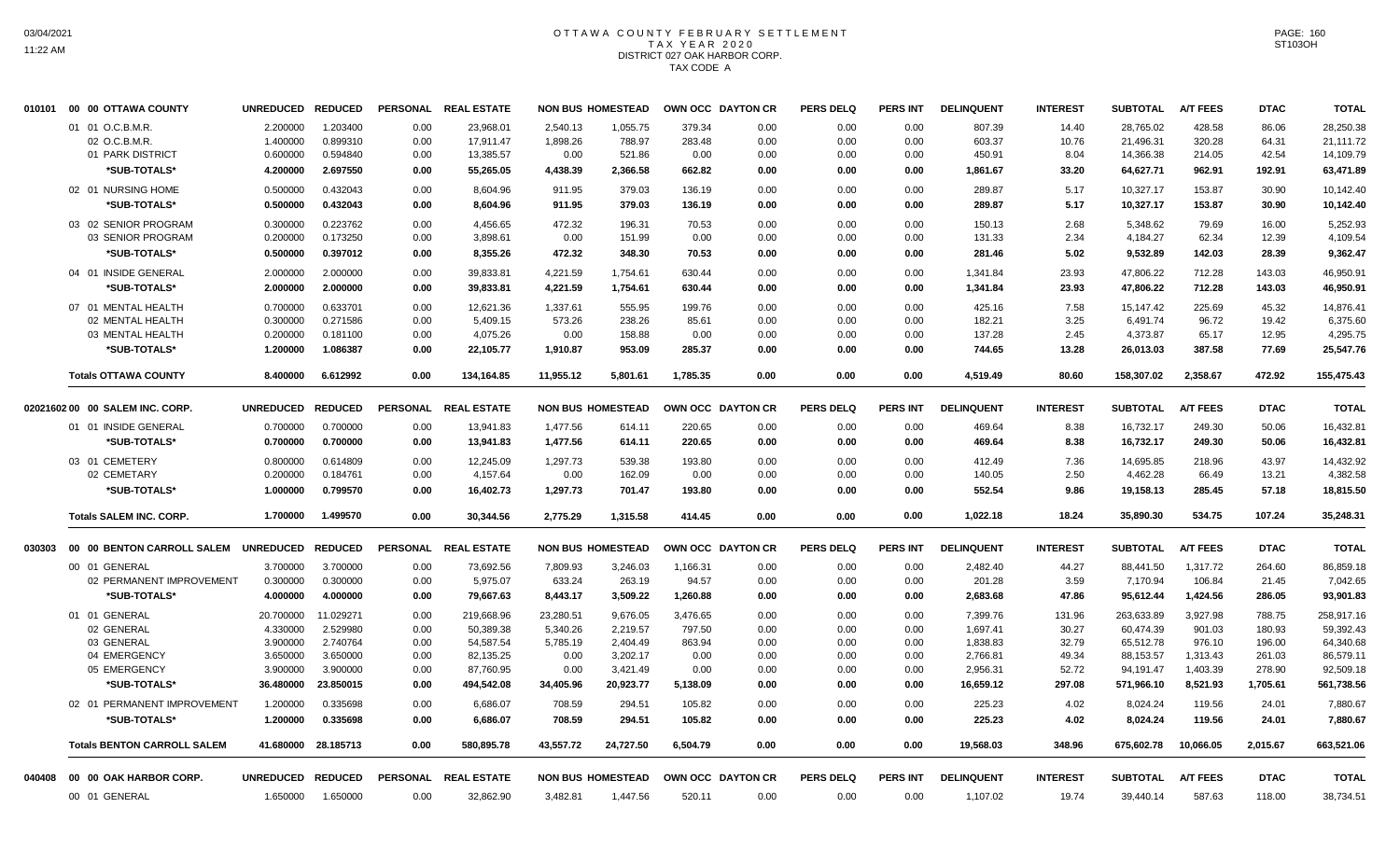## OTTAWA COUNTY FEBRUARY SETTLEMENT TAX YEAR 2020 DISTRICT 027 OAK HARBOR CORP. TAX CODE A

| 040408 | 00 00 OAK HARBOR CORP.                                  | <b>UNREDUCED</b> | <b>REDUCED</b>      | <b>PERSONAL</b> | <b>REAL ESTATE</b>   |           | <b>NON BUS HOMESTEAD</b> | OWN OCC DAYTON CR |                   | <b>PERS DELQ</b> | <b>PERS INT</b> | <b>DELINQUENT</b> | <b>INTEREST</b> | <b>SUBTOTAL</b> | <b>A/T FEES</b> | <b>DTAC</b> | <b>TOTAL</b> |
|--------|---------------------------------------------------------|------------------|---------------------|-----------------|----------------------|-----------|--------------------------|-------------------|-------------------|------------------|-----------------|-------------------|-----------------|-----------------|-----------------|-------------|--------------|
|        | *SUB-TOTALS*<br>00                                      | 1.650000         | 1.650000            | 0.00            | 32,862.90            | 3,482.81  | 1,447.56                 | 520.11            | 0.00              | 0.00             | 0.00            | 1,107.02          | 19.74           | 39,440.14       | 587.63          | 118.00      | 38,734.51    |
|        | 01 01 STREETS                                           | 5.000000         | 2.063385            | 0.00            | 41,096.25            | 4,355.38  | 1,810.22                 | 650.42            | 0.00              | 0.00             | 0.00            | 1,384.37          | 24.69           | 49,321.33       | 734.86          | 147.56      | 48,438.91    |
|        | *SUB-TOTALS*                                            | 5.000000         | 2.063385            | 0.00            | 41,096.25            | 4,355.38  | 1,810.22                 | 650.42            | 0.00              | 0.00             | 0.00            | 1,384.37          | 24.69           | 49,321.33       | 734.86          | 147.56      | 48,438.91    |
|        | 02 01 POLICE                                            | 2.870000         | 2.499891            | 0.00            | 56,254.57            | 0.00      | 2,193.17                 | 0.00              | 0.00              | 0.00             | 0.00            | 1,894.99          | 33.79           | 60,376.52       | 899.57          | 178.78      | 59,298.17    |
|        | *SUB-TOTALS*                                            | 2.870000         | 2.499891            | 0.00            | 56,254.57            | 0.00      | 2,193.17                 | 0.00              | 0.00              | 0.00             | 0.00            | 1,894.99          | 33.79           | 60,376.52       | 899.57          | 178.78      | 59,298.17    |
|        |                                                         |                  |                     |                 |                      |           |                          |                   |                   |                  |                 |                   |                 |                 |                 |             |              |
|        | <b>Totals OAK HARBOR CORP.</b>                          | 9.520000         | 6.213276            | 0.00            | 130,213.72           | 7,838.19  | 5,450.95                 | 1.170.53          | 0.00              | 0.00             | 0.00            | 4,386.38          | 78.22           | 149,137.99      | 2,222.06        | 444.34      | 146,471.59   |
| 050501 | 00 00 PENTA COUNTY JVS                                  | <b>UNREDUCED</b> | <b>REDUCED</b>      | <b>PERSONAL</b> | <b>REAL ESTATE</b>   |           | <b>NON BUS HOMESTEAD</b> |                   | OWN OCC DAYTON CR | <b>PERS DELO</b> | <b>PERS INT</b> | <b>DELINQUENT</b> | <b>INTEREST</b> | <b>SUBTOTAL</b> | <b>A/T FEES</b> | <b>DTAC</b> | <b>TOTAL</b> |
|        | 01 01 GENERAL                                           | 1.400000         | 1.272727            | 0.00            | 25,348.79            | 2,686.46  | 1,116.57                 | 401.19            | 0.00              | 0.00             | 0.00            | 853.90            | 15.23           | 30,422.14       | 453.27          | 91.02       | 29,877.85    |
|        | 02 GENERAL                                              | 0.800000         | 0.727273            | 0.00            | 14,485.03            | 1,535.12  | 638.04                   | 229.25            | 0.00              | 0.00             | 0.00            | 487.94            | 8.70            | 17,384.08       | 259.01          | 52.01       | 17,073.06    |
|        | 03 PERMANENT IMP.                                       | 1.000000         | 0.796351            | 0.00            | 15,860.85            | 1,680.93  | 698.64                   | 251.03            | 0.00              | 0.00             | 0.00            | 534.29            | 9.53            | 19,035.27       | 283.61          | 56.95       | 18,694.71    |
|        | *SUB-TOTALS*                                            | 3.200000         | 2.796351            | 0.00            | 55,694.67            | 5,902.51  | 2,453.25                 | 881.47            | 0.00              | 0.00             | 0.00            | 1,876.13          | 33.46           | 66,841.49       | 995.89          | 199.98      | 65,645.62    |
|        | <b>Totals PENTA COUNTY JVS</b>                          | 3.200000         | 2.796351            | 0.00            | 55,694.67            | 5,902.51  | 2,453.25                 | 881.47            | 0.00              | 0.00             | 0.00            | 1,876.13          | 33.46           | 66,841.49       | 995.89          | 199.98      | 65,645.62    |
| 060601 | 00 00 MID COUNTY EMS                                    | <b>UNREDUCED</b> | <b>REDUCED</b>      |                 | PERSONAL REAL ESTATE |           | <b>NON BUS HOMESTEAD</b> |                   | OWN OCC DAYTON CR | PERS DELO        | <b>PERS INT</b> | <b>DELINQUENT</b> | <b>INTEREST</b> | <b>SUBTOTAL</b> | <b>A/T FEES</b> | <b>DTAC</b> | <b>TOTAL</b> |
|        | 01 01 MID COUNTY EMS                                    | 1.000000         | 0.297825            | 0.00            | 5,931.75             | 628.65    | 261.28                   | 93.88             | 0.00              | 0.00             | 0.00            | 199.82            | 3.56            | 7,118.94        | 106.07          | 21.30       | 6,991.57     |
|        | 02 MID COUNTY EMS                                       | 0.250000         | 0.106916            | 0.00            | 2,129.44             | 225.68    | 93.80                    | 33.70             | 0.00              | 0.00             | 0.00            | 71.73             | 1.28            | 2,555.63        | 38.08           | 7.65        | 2,509.90     |
|        | 03 MID COUNTY EMS                                       | 0.750000         | 0.339888            | 0.00            | 6,769.52             | 717.43    | 298.19                   | 107.14            | 0.00              | 0.00             | 0.00            | 228.04            | 4.07            | 8,124.39        | 121.05          | 24.31       | 7,979.03     |
|        | 04 MID COUNTY EMS                                       | 1.000000         | 0.773080            | 0.00            | 15,397.36            | 1,631.81  | 678.23                   | 243.69            | 0.00              | 0.00             | 0.00            | 518.68            | 9.25            | 18,479.02       | 275.33          | 55.29       | 18,148.40    |
|        | 05 CURRENT EXPENSE                                      | 2.000000         | 1.791252            | 0.00            | 40,308.20            | 0.00      | 1,571.48                 | 0.00              | 0.00              | 0.00             | 0.00            | 1,357.82          | 24.21           | 43,261.71       | 644.57          | 128.10      | 42,489.04    |
|        | *SUB-TOTALS*                                            | 5.000000         | 3.308961            | 0.00            | 70,536.27            | 3,203.57  | 2,902.98                 | 478.41            | 0.00              | 0.00             | 0.00            | 2,376.09          | 42.37           | 79,539.69       | 1,185.10        | 236.65      | 78,117.94    |
|        | <b>Totals MID COUNTY EMS</b>                            | 5.000000         | 3.308961            | 0.00            | 70,536.27            | 3,203.57  | 2,902.98                 | 478.41            | 0.00              | 0.00             | 0.00            | 2,376.09          | 42.37           | 79,539.69       | 1,185.10        | 236.65      | 78,117.94    |
| 060604 | 00 00 OAK HARBOR LIBRARY                                | <b>UNREDUCED</b> | <b>REDUCED</b>      | <b>PERSONAL</b> | <b>REAL ESTATE</b>   |           | <b>NON BUS HOMESTEAD</b> |                   | OWN OCC DAYTON CR | <b>PERS DELQ</b> | <b>PERS INT</b> | <b>DELINQUENT</b> | <b>INTEREST</b> | <b>SUBTOTAL</b> | <b>A/T FEES</b> | <b>DTAC</b> | <b>TOTAL</b> |
|        | 01 04 OAK HARBOR LIBRARY                                | 1.000000         | 0.861811            | 0.00            | 19,393.17            | 0.00      | 756.07                   | 0.00              | 0.00              | 0.00             | 0.00            | 653.28            | 11.65           | 20,814.17       | 310.12          | 61.63       | 20,442.42    |
|        | *SUB-TOTALS*                                            | 1.000000         | 0.861811            |                 |                      | 0.00      | 756.07                   | 0.00              | 0.00              | 0.00             | 0.00            | 653.28            | 11.65           |                 | 310.12          | 61.63       | 20,442.42    |
|        |                                                         |                  |                     | 0.00            | 19,393.17            |           |                          |                   |                   |                  |                 |                   |                 | 20,814.17       |                 |             |              |
|        | <b>Totals OAK HARBOR LIBRARY</b>                        | 1.000000         | 0.861811            | 0.00            | 19,393.17            | 0.00      | 756.07                   | 0.00              | 0.00              | 0.00             | 0.00            | 653.28            | 11.65           | 20,814.17       | 310.12          | 61.63       | 20,442.42    |
| 070703 | 00 00 PORTAGE FIRE DISTRICT                             | <b>UNREDUCED</b> | <b>REDUCED</b>      | <b>PERSONAL</b> | <b>REAL ESTATE</b>   |           | <b>NON BUS HOMESTEAD</b> |                   | OWN OCC DAYTON CR | <b>PERS DELQ</b> | <b>PERS INT</b> | <b>DELINQUENT</b> | <b>INTEREST</b> | <b>SUBTOTAL</b> | <b>A/T FEES</b> | <b>DTAC</b> | <b>TOTAL</b> |
|        | 01 01 GENERAL                                           | 3.000000         | 2.584923            | 0.00            | 51,483.67            | 5,456.24  | 2,267.77                 | 814.82            | 0.00              | 0.00             | 0.00            | 1,734.28          | 30.93           | 61,787.71       | 920.60          | 184.86      | 60,682.25    |
|        | *SUB-TOTALS*                                            | 3.000000         | 2.584923            | 0.00            | 51,483.67            | 5,456.24  | 2,267.77                 | 814.82            | 0.00              | 0.00             | 0.00            | 1,734.28          | 30.93           | 61,787.71       | 920.60          | 184.86      | 60,682.25    |
|        | <b>Totals PORTAGE FIRE DISTRICT</b>                     | 3.000000         | 2.584923            | 0.00            | 51,483.67            | 5,456.24  | 2.267.77                 | 814.82            | 0.00              | 0.00             | 0.00            | 1,734.28          | 30.93           | 61,787.71       | 920.60          | 184.86      | 60,682.25    |
|        | 09090102 00 00 OAK HARBOR NON UNIFORN UNREDUCED REDUCED |                  |                     |                 | PERSONAL REAL ESTATE |           | <b>NON BUS HOMESTEAD</b> | OWN OCC DAYTON CR |                   | <b>PERS DELQ</b> | <b>PERS INT</b> | <b>DELINQUENT</b> | <b>INTEREST</b> | <b>SUBTOTAL</b> | <b>A/T FEES</b> | <b>DTAC</b> | <b>TOTAL</b> |
|        | OAK HARBOR NON UNIFORM                                  | 1.650000         | 1.650000            | 0.00            | 32,862.89            | 3,482.81  | 1,447.56                 | 520.11            | 0.00              | 0.00             | 0.00            | 1,107.00          | 19.73           | 39,440.10       | 587.63          | 118.00      | 38,734.47    |
|        | *SUB-TOTALS*                                            | 1.650000         | 1.650000            | 0.00            | 32,862.89            | 3,482.81  | 1,447.56                 | 520.11            | 0.00              | 0.00             | 0.00            | 1,107.00          | 19.73           | 39,440.10       | 587.63          | 118.00      | 38,734.47    |
|        |                                                         |                  |                     |                 |                      |           |                          |                   |                   |                  |                 |                   |                 |                 |                 |             |              |
|        | <b>Totals OAK HARBOR NON UNIFORM</b>                    | 1.650000         | 1.650000            | 0.00            | 32,862.89            | 3,482.81  | 1,447.56                 | 520.11            | 0.00              | 0.00             | 0.00            | 1,107.00          | 19.73           | 39,440.10       | 587.63          | 118.00      | 38,734.47    |
|        | OAK HARBOR CORP.                                        |                  |                     |                 |                      |           |                          |                   |                   |                  |                 |                   |                 |                 |                 |             |              |
|        | <b>TAX CODE A TOTALS</b>                                |                  | 75.150000 53.713597 | 0.00            | 1,105,589.58         | 84,171.45 | 47,123.27                | 12,569.93         | 0.00              | 0.00             | 0.00            | 37,242.86         | 664.16          | 1,287,361.25    | 19,180.87       | 3,841.29    | 1,264,339.09 |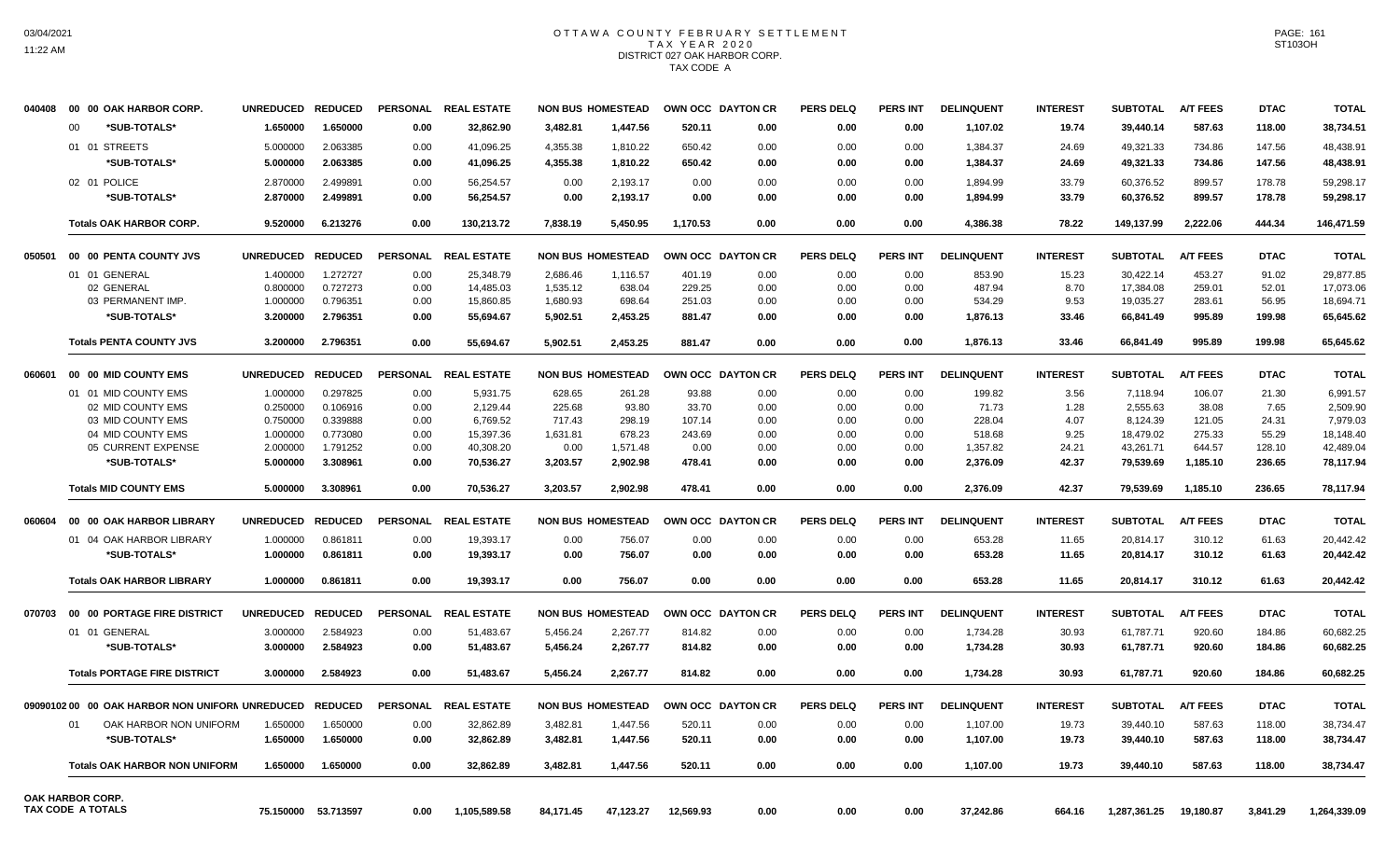# OTTAWA COUNTY FEBRUARY SETTLEMENT TAX YEAR 2020 DISTRICT 027 OAK HARBOR CORP. TAX CODE B

|        | 010101 00 00 OTTAWA COUNTY         | UNREDUCED REDUCED |           | <b>PERSONAL</b> | <b>REAL ESTATE</b>   | <b>NON BUS HOMESTEAD</b> |      | OWN OCC DAYTON CR |      | <b>PERS DELQ</b> | <b>PERS INT</b> | <b>DELINQUENT</b> | <b>INTEREST</b> | <b>SUBTOTAL</b> | <b>A/T FEES</b> | <b>DTAC</b> | <b>TOTAL</b> |
|--------|------------------------------------|-------------------|-----------|-----------------|----------------------|--------------------------|------|-------------------|------|------------------|-----------------|-------------------|-----------------|-----------------|-----------------|-------------|--------------|
|        | 01 01 O.C.B.M.R.                   | 2.200000          | 1.883836  | 908.15          | 7.777.85             | 0.00                     | 0.00 | 0.00              | 0.00 | 676.14           | 0.00            | 237.64            | 0.00            | 9.599.78        | 143.03          | 91.84       | 9,364.91     |
|        | 02 O.C.B.M.R.                      | 1.400000          | 1.248331  | 577.91          | 5,154.02             | 0.00                     | 0.00 | 0.00              | 0.00 | 430.27           | 0.00            | 157.48            | 0.00            | 6,319.68        | 94.16           | 60.86       | 6,164.66     |
|        | 01 PARK DISTRICT                   | 0.600000          | 0.595592  | 247.68          | 2,459.04             | 0.00                     | 0.00 | 0.00              | 0.00 | 184.40           | 0.00            | 75.13             | 0.00            | 2,966.25        | 44.20           | 29.04       | 2,893.01     |
|        | *SUB-TOTALS*                       | 4.200000          | 3.727759  | 1,733.74        | 15,390.91            | 0.00                     | 0.00 | 0.00              | 0.00 | 1,290.81         | 0.00            | 470.25            | 0.00            | 18,885.71       | 281.39          | 181.74      | 18,422.58    |
|        | 02 01 NURSING HOME                 | 0.500000          | 0.485399  | 206.40          | 2.004.08             | 0.00                     | 0.00 | 0.00              | 0.00 | 153.67           | 0.00            | 61.23             | 0.00            | 2,425.38        | 36.14           | 23.66       | 2,365.58     |
|        | *SUB-TOTALS*                       | 0.500000          | 0.485399  | 206.40          | 2,004.08             | 0.00                     | 0.00 | 0.00              | 0.00 | 153.67           | 0.00            | 61.23             | 0.00            | 2,425.38        | 36.14           | 23.66       | 2,365.58     |
|        | 03 02 SENIOR PROGRAM               | 0.300000          | 0.286012  | 123.84          | 1,180.87             | 0.00                     | 0.00 | 0.00              | 0.00 | 92.20            | 0.00            | 36.08             | 0.00            | 1,432.99        | 21.35           | 13.94       | 1,397.70     |
|        | 03 SENIOR PROGRAM                  | 0.200000          | 0.194640  | 82.56           | 803.62               | 0.00                     | 0.00 | 0.00              | 0.00 | 61.47            | 0.00            | 24.55             | 0.00            | 972.20          | 14.49           | 9.49        | 948.22       |
|        | *SUB-TOTALS*                       | 0.500000          | 0.480652  | 206.40          | 1,984.49             | 0.00                     | 0.00 | 0.00              | 0.00 | 153.67           | 0.00            | 60.63             | 0.00            | 2,405.19        | 35.84           | 23.43       | 2,345.92     |
|        | 04 01 INSIDE GENERAL               | 2.000000          | 2.000000  | 825.59          | 8,257.46             | 0.00                     | 0.00 | 0.00              | 0.00 | 614.67           | 0.00            | 252.30            | 0.00            | 9,950.02        | 148.25          | 97.51       | 9,704.26     |
|        | *SUB-TOTALS*                       | 2.000000          | 2.000000  | 825.59          | 8,257.46             | 0.00                     | 0.00 | 0.00              | 0.00 | 614.67           | 0.00            | 252.30            | 0.00            | 9,950.02        | 148.25          | 97.51       | 9,704.26     |
|        | 07 01 MENTAL HEALTH                | 0.700000          | 0.684293  | 288.96          | 2,825.26             | 0.00                     | 0.00 | 0.00              | 0.00 | 215.14           | 0.00            | 86.32             | 0.00            | 3,415.68        | 50.89           | 33.36       | 3,331.43     |
|        | 02 MENTAL HEALTH                   | 0.300000          | 0.293268  | 123.84          | 1,210.82             | 0.00                     | 0.00 | 0.00              | 0.00 | 92.20            | 0.00            | 37.00             | 0.00            | 1,463.86        | 21.81           | 14.30       | 1,427.75     |
|        | 03 MENTAL HEALTH                   | 0.200000          | 0.195512  | 82.56           | 807.22               | 0.00                     | 0.00 | 0.00              | 0.00 | 61.47            | 0.00            | 24.66             | 0.00            | 975.91          | 14.54           | 9.53        | 951.84       |
|        | *SUB-TOTALS*                       | 1.200000          | 1.173073  | 495.36          | 4,843.30             | 0.00                     | 0.00 | 0.00              | 0.00 | 368.81           | 0.00            | 147.98            | 0.00            | 5,855.45        | 87.24           | 57.19       | 5,711.02     |
|        | <b>Totals OTTAWA COUNTY</b>        | 8.400000          | 7.866883  | 3,467.49        | 32,480.24            | 0.00                     | 0.00 | 0.00              | 0.00 | 2,581.63         | 0.00            | 992.39            | 0.00            | 39,521.75       | 588.86          | 383.53      | 38,549.36    |
|        |                                    |                   |           |                 |                      |                          |      |                   |      |                  |                 |                   |                 |                 |                 |             |              |
|        | 0202160200 00 SALEM INC. CORP.     | UNREDUCED REDUCED |           |                 | PERSONAL REAL ESTATE | <b>NON BUS HOMESTEAD</b> |      | OWN OCC DAYTON CR |      | <b>PERS DELO</b> | <b>PERS INT</b> | <b>DELINQUENT</b> | <b>INTEREST</b> | <b>SUBTOTAL</b> | <b>A/T FEES</b> | <b>DTAC</b> | <b>TOTAL</b> |
|        | 01 01 INSIDE GENERAL               | 0.700000          | 0.700000  | 288.96          | 2,890.11             | 0.00                     | 0.00 | 0.00              | 0.00 | 215.14           | 0.00            | 88.30             | 0.00            | 3,482.51        | 51.89           | 34.13       | 3,396.49     |
|        | *SUB-TOTALS*                       | 0.700000          | 0.700000  | 288.96          | 2,890.11             | 0.00                     | 0.00 | 0.00              | 0.00 | 215.14           | 0.00            | 88.30             | 0.00            | 3,482.51        | 51.89           | 34.13       | 3,396.49     |
|        | 03 01 CEMETERY                     | 0.800000          | 0.716047  | 330.24          | 2,956.37             | 0.00                     | 0.00 | 0.00              | 0.00 | 245.87           | 0.00            | 90.33             | 0.00            | 3,622.81        | 53.98           | 34.91       | 3,533.92     |
|        | 02 CEMETARY                        | 0.200000          | 0.196817  | 82.56           | 812.60               | 0.00                     | 0.00 | 0.00              | 0.00 | 61.47            | 0.00            | 24.83             | 0.00            | 981.46          | 14.62           | 9.60        | 957.24       |
|        | *SUB-TOTALS*                       | 1.000000          | 0.912864  | 412.80          | 3,768.97             | 0.00                     | 0.00 | 0.00              | 0.00 | 307.34           | 0.00            | 115.16            | 0.00            | 4,604.27        | 68.60           | 44.51       | 4,491.16     |
|        | <b>Totals SALEM INC. CORP.</b>     | 1.700000          | 1.612864  | 701.76          | 6,659.08             | 0.00                     | 0.00 | 0.00              | 0.00 | 522.48           | 0.00            | 203.46            | 0.00            | 8,086.78        | 120.49          | 78.64       | 7,887.65     |
| 030303 | 00 00 BENTON CARROLL SALEM         | UNREDUCED REDUCED |           |                 | PERSONAL REAL ESTATE | <b>NON BUS HOMESTEAD</b> |      | OWN OCC DAYTON CR |      | <b>PERS DELQ</b> | <b>PERS INT</b> | <b>DELINQUENT</b> | <b>INTEREST</b> | <b>SUBTOTAL</b> | <b>A/T FEES</b> | <b>DTAC</b> | <b>TOTAL</b> |
|        | 00 01 GENERAL                      | 3.700000          | 3.700000  | 1,527.34        | 15,276.30            | 0.00                     | 0.00 | 0.00              | 0.00 | 1,137.15         | 0.00            | 466.75            | 0.00            | 18,407.54       | 274.26          | 180.38      | 17,952.90    |
|        | 02 PERMANENT IMPROVEMENT           | 0.300000          | 0.300000  | 123.84          | 1,238.62             | 0.00                     | 0.00 | 0.00              | 0.00 | 92.20            | 0.00            | 37.84             | 0.00            | 1,492.50        | 22.24           | 14.63       | 1,455.63     |
|        | *SUB-TOTALS*                       | 4.000000          | 4.000000  | 1,651.18        | 16,514.92            | 0.00                     | 0.00 | 0.00              | 0.00 | 1,229.35         | 0.00            | 504.59            | 0.00            | 19,900.04       | 296.50          | 195.01      | 19,408.53    |
|        | 01 01 GENERAL                      | 20.700000         | 14.248659 | 8,544.87        | 58,828.87            | 0.00                     | 0.00 | 0.00              | 0.00 | 6,361.87         | 0.00            | 1,797.45          | 0.00            | 75,533.06       | 1,125.39        | 694.66      | 73,713.01    |
|        | 02 GENERAL                         | 4.330000          | 3.711330  | 1,787.40        | 15,323.08            | 0.00                     | 0.00 | 0.00              | 0.00 | 1,330.77         | 0.00            | 468.18            | 0.00            | 18,909.43       | 281.74          | 180.94      | 18,446.75    |
|        | 03 GENERAL                         | 3.900000          | 3.867899  | 1,609.90        | 15,969.51            | 0.00                     | 0.00 | 0.00              | 0.00 | 1,198.61         | 0.00            | 487.93            | 0.00            | 19,265.95       | 287.05          | 188.57      | 18,790.33    |
|        | 04 EMERGENCY                       | 3.650000          | 3.650000  | 1,506.70        | 15,069.87            | 0.00                     | 0.00 | 0.00              | 0.00 | 1,121.78         | 0.00            | 460.44            | 0.00            | 18,158.79       | 270.55          | 177.95      | 17,710.29    |
|        | 05 EMERGENCY                       | 3.900000          | 3.900000  | 1,609.90        | 16,102.05            | 0.00                     | 0.00 | 0.00              | 0.00 | 1,198.61         | 0.00            | 491.98            | 0.00            | 19,402.54       | 289.09          | 190.13      | 18,923.32    |
|        | *SUB-TOTALS*                       | 36.480000         | 29.377888 | 15,058.77       | 121,293.38           | 0.00                     | 0.00 | 0.00              | 0.00 | 11,211.64        | 0.00            | 3,705.98          | 0.00            | 151,269.77      | 2,253.82        | 1,432.25    | 147,583.70   |
|        | 02 01 PERMANENT IMPROVEMENT        | 1.200000          | 0.651552  | 495.35          | 2.690.08             | 0.00                     | 0.00 | 0.00              | 0.00 | 368.80           | 0.00            | 82.19             | 0.00            | 3,636.42        | 54.18           | 31.77       | 3.550.47     |
|        | *SUB-TOTALS*                       | 1.200000          | 0.651552  | 495.35          | 2,690.08             | 0.00                     | 0.00 | 0.00              | 0.00 | 368.80           | 0.00            | 82.19             | 0.00            | 3,636.42        | 54.18           | 31.77       | 3,550.47     |
|        | <b>Totals BENTON CARROLL SALEM</b> | 41.680000         | 34.029440 | 17,205.30       | 140,498.38           | 0.00                     | 0.00 | 0.00              | 0.00 | 12,809.79        | 0.00            | 4,292.76          | 0.00            | 174,806.23      | 2.604.50        | 1,659.03    | 170,542.70   |
| 040408 | 00 00 OAK HARBOR CORP.             | UNREDUCED REDUCED |           |                 | PERSONAL REAL ESTATE | <b>NON BUS HOMESTEAD</b> |      | OWN OCC DAYTON CR |      | <b>PERS DELQ</b> | PERS INT        | <b>DELINQUENT</b> | <b>INTEREST</b> | <b>SUBTOTAL</b> | <b>A/T FEES</b> | <b>DTAC</b> | <b>TOTAL</b> |
|        | 00 01 GENERAL                      | 1.650000          | 1.650000  | 681.11          | 6,812.41             | 0.00                     | 0.00 | 0.00              | 0.00 | 507.11           | 0.00            | 208.15            | 0.00            | 8,208.78        | 122.31          | 80.44       | 8,006.03     |
|        |                                    |                   |           |                 |                      |                          |      |                   |      |                  |                 |                   |                 |                 |                 |             |              |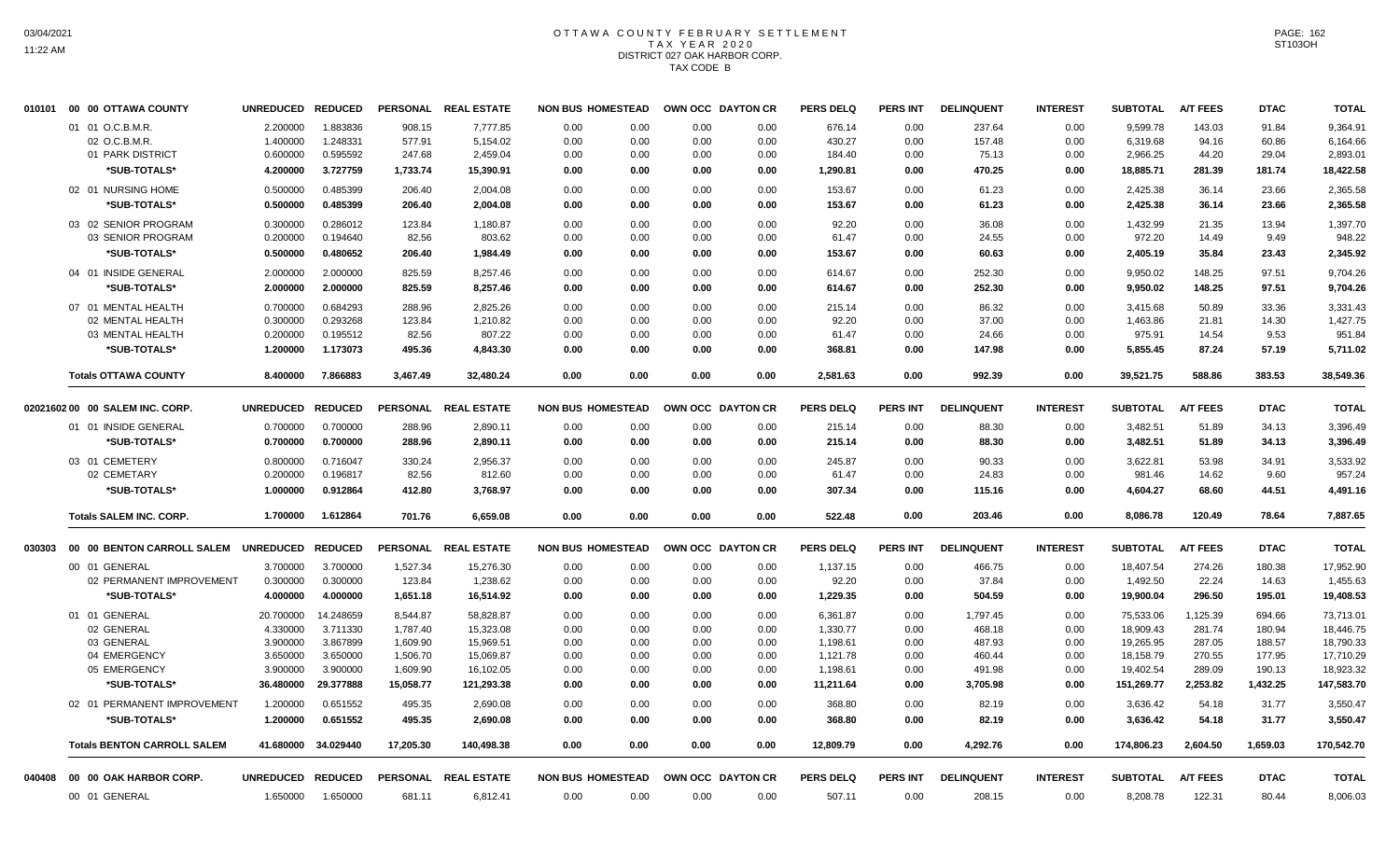## OTTAWA COUNTY FEBRUARY SETTLEMENT TAX YEAR 2020 DISTRICT 027 OAK HARBOR CORP. TAX CODE B

| 040408 | 00 00 OAK HARBOR CORP.                         | <b>UNREDUCED</b> | <b>REDUCED</b> |                 | PERSONAL REAL ESTATE |      | <b>NON BUS HOMESTEAD</b> |      | OWN OCC DAYTON CR | <b>PERS DELQ</b> | <b>PERS INT</b> | <b>DELINQUENT</b> | <b>INTEREST</b> | <b>SUBTOTAL</b> | <b>A/T FEES</b> | <b>DTAC</b> | <b>TOTAL</b> |
|--------|------------------------------------------------|------------------|----------------|-----------------|----------------------|------|--------------------------|------|-------------------|------------------|-----------------|-------------------|-----------------|-----------------|-----------------|-------------|--------------|
|        | 00<br>*SUB-TOTALS*                             | 1.650000         | 1.650000       | 681.11          | 6,812.41             | 0.00 | 0.00                     | 0.00 | 0.00              | 507.11           | 0.00            | 208.15            | 0.00            | 8,208.78        | 122.31          | 80.44       | 8,006.03     |
|        | 01 01 STREETS                                  | 5.000000         | 3.308805       | 2,063.98        | 13,661.16            | 0.00 | 0.00                     | 0.00 | 0.00              | 1,536.68         | 0.00            | 417.40            | 0.00            | 17,679.22       | 263.41          | 161.31      | 17,254.50    |
|        | *SUB-TOTALS*                                   | 5.000000         | 3.308805       | 2,063.98        | 13,661.16            | 0.00 | 0.00                     | 0.00 | 0.00              | 1,536.68         | 0.00            | 417.40            | 0.00            | 17,679.22       | 263.41          | 161.31      | 17,254.50    |
|        | 02 01 POLICE                                   | 2.870000         | 2.850407       | 1,184.72        | 11,768.56            | 0.00 | 0.00                     | 0.00 | 0.00              | 882.06           | 0.00            | 359.58            | 0.00            | 14,194.92       | 211.50          | 138.96      | 13,844.46    |
|        | *SUB-TOTALS*                                   | 2.870000         | 2.850407       | 1,184.72        | 11,768.56            | 0.00 | 0.00                     | 0.00 | 0.00              | 882.06           | 0.00            | 359.58            | 0.00            | 14,194.92       | 211.50          | 138.96      | 13,844.46    |
|        |                                                |                  |                |                 |                      |      |                          |      |                   |                  |                 |                   |                 |                 |                 |             |              |
|        | <b>Totals OAK HARBOR CORP.</b>                 | 9.520000         | 7.809212       | 3,929.81        | 32,242.13            | 0.00 | 0.00                     | 0.00 | 0.00              | 2,925.85         | 0.00            | 985.13            | 0.00            | 40,082.92       | 597.22          | 380.71      | 39,104.99    |
| 050501 | 00 00 PENTA COUNTY JVS                         | <b>UNREDUCED</b> | <b>REDUCED</b> | <b>PERSONAL</b> | <b>REAL ESTATE</b>   |      | <b>NON BUS HOMESTEAD</b> |      | OWN OCC DAYTON CR | <b>PERS DELQ</b> | <b>PERS INT</b> | <b>DELINQUENT</b> | <b>INTEREST</b> | <b>SUBTOTAL</b> | <b>A/T FEES</b> | <b>DTAC</b> | <b>TOTAL</b> |
|        | 01 01 GENERAL                                  | 1.400000         | 1.370355       | 577.91          | 5,657.83             | 0.00 | 0.00                     | 0.00 | 0.00              | 430.27           | 0.00            | 172.87            | 0.00            | 6,838.88        | 101.89          | 66.81       | 6,670.18     |
|        | 02 GENERAL                                     | 0.800000         | 0.783060       | 330.24          | 3,233.04             | 0.00 | 0.00                     | 0.00 | 0.00              | 245.87           | 0.00            | 98.78             | 0.00            | 3,907.93        | 58.23           | 38.18       | 3,811.52     |
|        | 03 PERMANENT IMP.                              | 1.000000         | 0.978825       | 412.80          | 4,041.30             | 0.00 | 0.00                     | 0.00 | 0.00              | 307.34           | 0.00            | 123.48            | 0.00            | 4,884.92        | 72.78           | 47.72       | 4,764.42     |
|        | *SUB-TOTALS*                                   | 3.200000         | 3.132240       | 1,320.95        | 12,932.17            | 0.00 | 0.00                     | 0.00 | 0.00              | 983.48           | 0.00            | 395.13            | 0.00            | 15,631.73       | 232.90          | 152.71      | 15,246.12    |
|        | <b>Totals PENTA COUNTY JVS</b>                 | 3.200000         | 3.132240       | 1.320.95        | 12.932.17            | 0.00 | 0.00                     | 0.00 | 0.00              | 983.48           | 0.00            | 395.13            | 0.00            | 15.631.73       | 232.90          | 152.71      | 15.246.12    |
|        |                                                |                  |                |                 |                      |      |                          |      |                   |                  |                 |                   |                 |                 |                 |             |              |
| 060601 | 00 00 MID COUNTY EMS                           | <b>UNREDUCED</b> | <b>REDUCED</b> |                 | PERSONAL REAL ESTATE |      | <b>NON BUS HOMESTEAD</b> |      | OWN OCC DAYTON CR | <b>PERS DELQ</b> | <b>PERS INT</b> | <b>DELINQUENT</b> | <b>INTEREST</b> | <b>SUBTOTAL</b> | <b>A/T FEES</b> | <b>DTAC</b> | <b>TOTAL</b> |
|        | 01 01 MID COUNTY EMS                           | 1.000000         | 0.429383       | 412.80          | 1,772.81             | 0.00 | 0.00                     | 0.00 | 0.00              | 307.34           | 0.00            | 54.17             | 0.00            | 2.547.12        | 37.95           | 20.93       | 2.488.24     |
|        | 02 MID COUNTY EMS                              | 0.250000         | 0.153929       | 103.20          | 635.53               | 0.00 | 0.00                     | 0.00 | 0.00              | 76.83            | 0.00            | 19.42             | 0.00            | 834.98          | 12.44           | 7.50        | 815.04       |
|        | 03 MID COUNTY EMS                              | 0.750000         | 0.519443       | 309.60          | 2,144.64             | 0.00 | 0.00                     | 0.00 | 0.00              | 230.50           | 0.00            | 65.53             | 0.00            | 2,750.27        | 40.98           | 25.32       | 2,683.97     |
|        | 04 MID COUNTY EMS                              | 1.000000         | 0.896460       | 412.80          | 3,701.24             | 0.00 | 0.00                     | 0.00 | 0.00              | 307.34           | 0.00            | 113.09            | 0.00            | 4,534.47        | 67.56           | 43.71       | 4,423.20     |
|        | 05 CURRENT EXPENSE                             | 2.000000         | 1.968478       | 825.59          | 8,127.32             | 0.00 | 0.00                     | 0.00 | 0.00              | 614.67           | 0.00            | 248.32            | 0.00            | 9,815.90        | 146.25          | 95.97       | 9,573.68     |
|        | *SUB-TOTALS*                                   | 5.000000         | 3.967693       | 2,063.99        | 16,381.54            | 0.00 | 0.00                     | 0.00 | 0.00              | 1,536.68         | 0.00            | 500.53            | 0.00            | 20,482.74       | 305.18          | 193.43      | 19,984.13    |
|        | <b>Totals MID COUNTY EMS</b>                   | 5.000000         | 3.967693       | 2.063.99        | 16.381.54            | 0.00 | 0.00                     | 0.00 | 0.00              | 1,536.68         | 0.00            | 500.53            | 0.00            | 20.482.74       | 305.18          | 193.43      | 19.984.13    |
| 060604 | 00 00 OAK HARBOR LIBRARY                       | <b>UNREDUCED</b> | <b>REDUCED</b> |                 | PERSONAL REAL ESTATE |      | <b>NON BUS HOMESTEAD</b> |      | OWN OCC DAYTON CR | <b>PERS DELQ</b> | <b>PERS INT</b> | <b>DELINQUENT</b> | <b>INTEREST</b> | <b>SUBTOTAL</b> | <b>A/T FEES</b> | <b>DTAC</b> | <b>TOTAL</b> |
|        | 01 04 OAK HARBOR LIBRARY                       | 1.000000         | 0.991769       | 412.80          | 4,094.75             | 0.00 | 0.00                     | 0.00 | 0.00              | 307.34           | 0.00            | 125.11            | 0.00            | 4,940.00        | 73.60           | 48.35       | 4.818.05     |
|        | *SUB-TOTALS*                                   | 1.000000         | 0.991769       | 412.80          | 4,094.75             | 0.00 | 0.00                     | 0.00 | 0.00              | 307.34           | 0.00            | 125.11            | 0.00            | 4,940.00        | 73.60           | 48.35       | 4,818.05     |
|        |                                                |                  |                |                 |                      |      |                          |      |                   |                  |                 |                   |                 |                 |                 |             |              |
|        | <b>Totals OAK HARBOR LIBRARY</b>               | 1.000000         | 0.991769       | 412.80          | 4,094.75             | 0.00 | 0.00                     | 0.00 | 0.00              | 307.34           | 0.00            | 125.11            | 0.00            | 4,940.00        | 73.60           | 48.35       | 4,818.05     |
| 070703 | 00 00 PORTAGE FIRE DISTRICT                    | <b>UNREDUCED</b> | <b>REDUCED</b> |                 | PERSONAL REAL ESTATE |      | <b>NON BUS HOMESTEAD</b> |      | OWN OCC DAYTON CR | <b>PERS DELQ</b> | <b>PERS INT</b> | <b>DELINQUENT</b> | <b>INTEREST</b> | <b>SUBTOTAL</b> | <b>A/T FEES</b> | <b>DTAC</b> | <b>TOTAL</b> |
|        | 01 01 GENERAL                                  | 3.000000         | 2.852214       | 1,238.39        | 11,776.02            | 0.00 | 0.00                     | 0.00 | 0.00              | 922.01           | 0.00            | 359.80            | 0.00            | 14,296.22       | 213.00          | 139.05      | 13,944.17    |
|        | *SUB-TOTALS*                                   | 3.000000         | 2.852214       | 1,238.39        | 11,776.02            | 0.00 | 0.00                     | 0.00 | 0.00              | 922.01           | 0.00            | 359.80            | 0.00            | 14,296.22       | 213.00          | 139.05      | 13,944.17    |
|        | <b>Totals PORTAGE FIRE DISTRICT</b>            | 3.000000         | 2.852214       | 1.238.39        | 11.776.02            | 0.00 | 0.00                     | 0.00 | 0.00              | 922.01           | 0.00            | 359.80            | 0.00            | 14.296.22       | 213.00          | 139.05      | 13,944.17    |
|        | 0909010200 00 OAK HARBOR NON UNIFORM UNREDUCED |                  | <b>REDUCED</b> |                 | PERSONAL REAL ESTATE |      | <b>NON BUS HOMESTEAD</b> |      | OWN OCC DAYTON CR | <b>PERS DELQ</b> | <b>PERS INT</b> | <b>DELINQUENT</b> | <b>INTEREST</b> | <b>SUBTOTAL</b> | <b>A/T FEES</b> | <b>DTAC</b> | <b>TOTAL</b> |
|        |                                                |                  |                |                 |                      |      |                          |      |                   |                  |                 |                   |                 |                 |                 |             |              |
|        | OAK HARBOR NON UNIFORM<br>01                   | 1.650000         | 1.650000       | 681.09          | 6,812.41             | 0.00 | 0.00                     | 0.00 | 0.00              | 507.08           | 0.00            | 208.16            | 0.00            | 8,208.74        | 122.30          | 80.44       | 8,006.00     |
|        | *SUB-TOTALS*                                   | 1.650000         | 1.650000       | 681.09          | 6,812.41             | 0.00 | 0.00                     | 0.00 | 0.00              | 507.08           | 0.00            | 208.16            | 0.00            | 8,208.74        | 122.30          | 80.44       | 8,006.00     |
|        | <b>Totals OAK HARBOR NON UNIFORM</b>           | 1.650000         | 1.650000       | 681.09          | 6.812.41             | 0.00 | 0.00                     | 0.00 | 0.00              | 507.08           | 0.00            | 208.16            | 0.00            | 8.208.74        | 122.30          | 80.44       | 8.006.00     |
|        | OAK HARBOR CORP.<br><b>TAX CODE B TOTALS</b>   | 75.150000        | 63.912315      | 31,021.58       | 263,876.72           | 0.00 | 0.00                     | 0.00 | 0.00              | 23,096.34        | 0.00            | 8,062.47          | 0.00            | 326,057.11      | 4,858.05        | 3,115.89    | 318,083.17   |
|        |                                                |                  |                |                 |                      |      |                          |      |                   |                  |                 |                   |                 |                 |                 |             |              |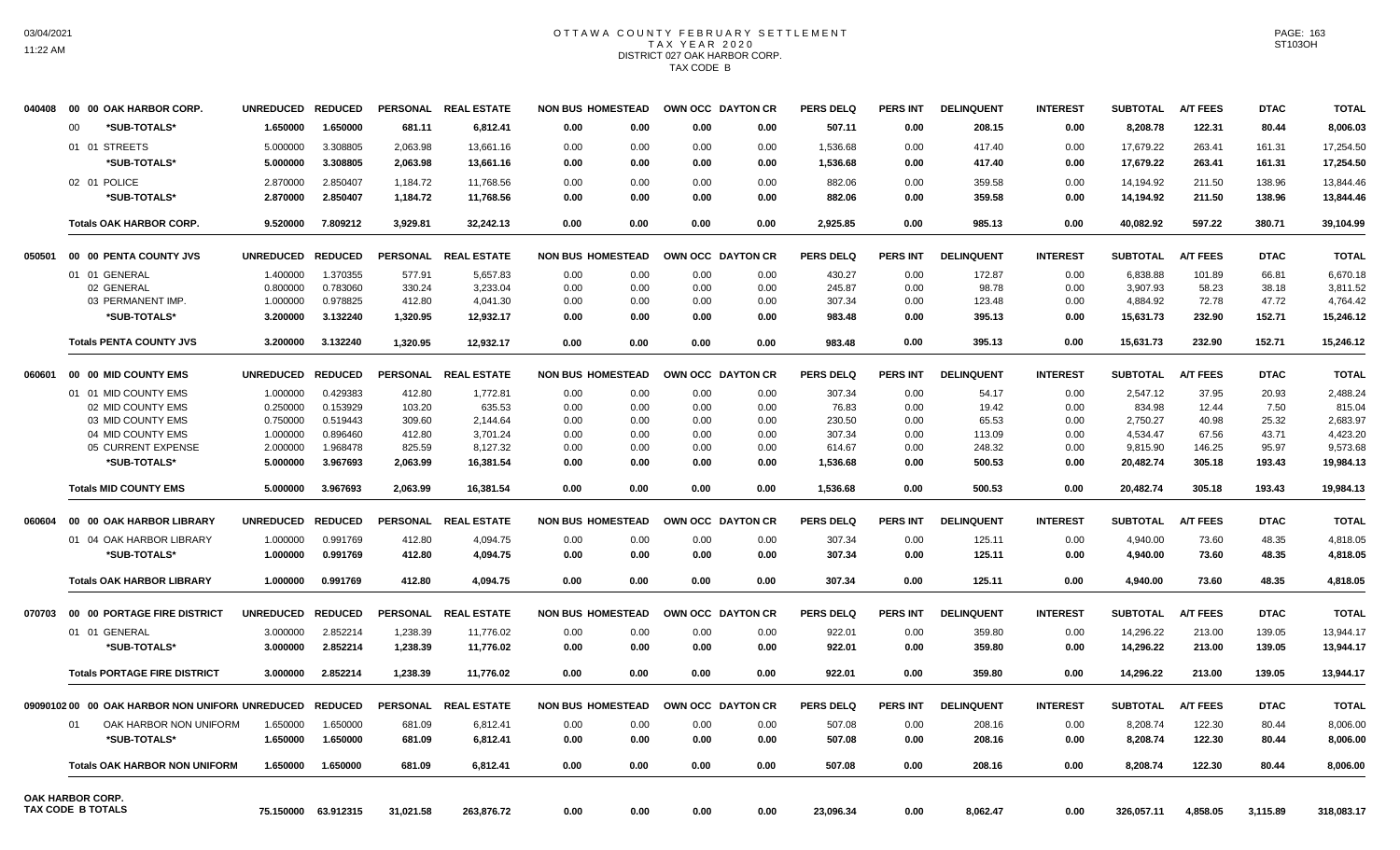# OTTAWA COUNTY FEBRUARY SETTLEMENT TAX YEAR 2020 DISTRICT 027 OAK HARBOR CORP. **DISTRICT**

|        | 010101 00 00 OTTAWA COUNTY         | UNREDUCED REDUCED PERSONAL REALESTATE               |                 |                      |           | <b>NON BUS HOMESTEAD</b> |          | OWN OCC DAYTON CR | <b>PERS DELQ</b> | PERS INT        | <b>DELINQUENT</b> | <b>INTEREST</b> | <b>SUBTOTAL</b> | <b>A/T FEES</b> | <b>DTAC</b> | <b>TOTAL</b> |
|--------|------------------------------------|-----------------------------------------------------|-----------------|----------------------|-----------|--------------------------|----------|-------------------|------------------|-----------------|-------------------|-----------------|-----------------|-----------------|-------------|--------------|
|        | 01 01 O.C.B.M.R.                   |                                                     | 908.15          | 31,745.86            | 2,540.13  | 1,055.75                 | 379.34   | 0.00              | 676.14           | 0.00            | 1,045.03          | 14.40           | 38,364.80       | 571.61          | 177.90      | 37,615.29    |
|        | 02 O.C.B.M.R.                      |                                                     | 577.91          | 23,065.49            | 1,898.26  | 788.97                   | 283.48   | 0.00              | 430.27           | 0.00            | 760.85            | 10.76           | 27,815.99       | 414.44          | 125.17      | 27,276.38    |
|        | 01 PARK DISTRICT                   |                                                     | 247.68          | 15,844.61            | 0.00      | 521.86                   | 0.00     | 0.00              | 184.40           | 0.00            | 526.04            | 8.04            | 17,332.63       | 258.25          | 71.58       | 17,002.80    |
|        | *SUB-TOTALS*                       |                                                     | 1,733.74        | 70,655.96            | 4,438.39  | 2,366.58                 | 662.82   | 0.00              | 1,290.81         | 0.00            | 2,331.92          | 33.20           | 83,513.42       | 1,244.30        | 374.65      | 81,894.47    |
|        | 02 01 NURSING HOME                 |                                                     | 206.40          | 10,609.04            | 911.95    | 379.03                   | 136.19   | 0.00              | 153.67           | 0.00            | 351.10            | 5.17            | 12,752.55       | 190.01          | 54.56       | 12,507.98    |
|        | *SUB-TOTALS*                       |                                                     | 206.40          | 10,609.04            | 911.95    | 379.03                   | 136.19   | 0.00              | 153.67           | 0.00            | 351.10            | 5.17            | 12,752.55       | 190.01          | 54.56       | 12,507.98    |
|        | 03 02 SENIOR PROGRAM               |                                                     | 123.84          | 5,637.52             | 472.32    | 196.31                   | 70.53    | 0.00              | 92.20            | 0.00            | 186.21            | 2.68            | 6,781.61        | 101.04          | 29.94       | 6,650.63     |
|        | 03 SENIOR PROGRAM                  |                                                     | 82.56           | 4,702.23             | 0.00      | 151.99                   | 0.00     | 0.00              | 61.47            | 0.00            | 155.88            | 2.34            | 5,156.47        | 76.83           | 21.88       | 5,057.76     |
|        | *SUB-TOTALS*                       |                                                     | 206.40          | 10,339.75            | 472.32    | 348.30                   | 70.53    | 0.00              | 153.67           | 0.00            | 342.09            | 5.02            | 11,938.08       | 177.87          | 51.82       | 11,708.39    |
|        | 04 01 INSIDE GENERAL               |                                                     | 825.59          | 48,091.27            | 4,221.59  | 1,754.61                 | 630.44   | 0.00              | 614.67           | 0.00            | 1,594.14          | 23.93           | 57,756.24       | 860.53          | 240.54      | 56,655.17    |
|        | *SUB-TOTALS*                       |                                                     | 825.59          | 48,091.27            | 4,221.59  | 1,754.61                 | 630.44   | 0.00              | 614.67           | 0.00            | 1,594.14          | 23.93           | 57,756.24       | 860.53          | 240.54      | 56,655.17    |
|        | 07 01 MENTAL HEALTH                |                                                     | 288.96          | 15.446.62            | 1,337.61  | 555.95                   | 199.76   | 0.00              | 215.14           | 0.00            | 511.48            | 7.58            | 18,563.10       | 276.58          | 78.68       | 18.207.84    |
|        | 02 MENTAL HEALTH                   |                                                     | 123.84          | 6,619.97             | 573.26    | 238.26                   | 85.61    | 0.00              | 92.20            | 0.00            | 219.21            | 3.25            | 7,955.60        | 118.53          | 33.72       | 7,803.35     |
|        | 03 MENTAL HEALTH                   |                                                     | 82.56           | 4,882.48             | 0.00      | 158.88                   | 0.00     | 0.00              | 61.47            | 0.00            | 161.94            | 2.45            | 5,349.78        | 79.71           | 22.48       | 5,247.59     |
|        | *SUB-TOTALS*                       |                                                     | 495.36          | 26,949.07            | 1,910.87  | 953.09                   | 285.37   | 0.00              | 368.81           | 0.00            | 892.63            | 13.28           | 31,868.48       | 474.82          | 134.88      | 31,258.78    |
|        | <b>Totals OTTAWA COUNTY</b>        |                                                     | 3,467.49        | 166,645.09           | 11,955.12 | 5,801.61                 | 1,785.35 | 0.00              | 2,581.63         | 0.00            | 5,511.88          | 80.60           | 197,828.77      | 2,947.53        | 856.45      | 194,024.79   |
|        | 02021602 00 00 SALEM INC. CORP.    | UNREDUCED REDUCED                                   | <b>PERSONAL</b> | <b>REAL ESTATE</b>   |           | <b>NON BUS HOMESTEAD</b> |          | OWN OCC DAYTON CR | <b>PERS DELQ</b> | <b>PERS INT</b> | <b>DELINQUENT</b> | <b>INTEREST</b> | <b>SUBTOTAL</b> | <b>A/T FEES</b> | <b>DTAC</b> | <b>TOTAL</b> |
|        | 01 01 INSIDE GENERAL               |                                                     | 288.96          | 16,831.94            | 1,477.56  | 614.11                   | 220.65   | 0.00              | 215.14           | 0.00            | 557.94            | 8.38            | 20,214.68       | 301.19          | 84.19       | 19,829.30    |
|        | *SUB-TOTALS*                       |                                                     | 288.96          | 16,831.94            | 1,477.56  | 614.11                   | 220.65   | 0.00              | 215.14           | 0.00            | 557.94            | 8.38            | 20,214.68       | 301.19          | 84.19       | 19,829.30    |
|        |                                    |                                                     |                 |                      |           |                          |          |                   |                  |                 |                   |                 |                 |                 |             |              |
|        | 03 01 CEMETERY                     |                                                     | 330.24          | 15,201.46            | 1,297.73  | 539.38                   | 193.80   | 0.00              | 245.87           | 0.00            | 502.82            | 7.36            | 18,318.66       | 272.94          | 78.88       | 17,966.84    |
|        | 02 CEMETARY                        |                                                     | 82.56           | 4,970.24             | 0.00      | 162.09                   | 0.00     | 0.00              | 61.47            | 0.00            | 164.88            | 2.50            | 5,443.74        | 81.11           | 22.81       | 5,339.82     |
|        | *SUB-TOTALS*                       |                                                     | 412.80          | 20,171.70            | 1,297.73  | 701.47                   | 193.80   | 0.00              | 307.34           | 0.00            | 667.70            | 9.86            | 23,762.40       | 354.05          | 101.69      | 23,306.66    |
|        | <b>Totals SALEM INC. CORP.</b>     |                                                     | 701.76          | 37,003.64            | 2,775.29  | 1,315.58                 | 414.45   | 0.00              | 522.48           | 0.00            | 1,225.64          | 18.24           | 43,977.08       | 655.24          | 185.88      | 43,135.96    |
|        |                                    | 030303 00 00 BENTON CARROLL SALEM UNREDUCED REDUCED |                 | PERSONAL REAL ESTATE |           | <b>NON BUS HOMESTEAD</b> |          | OWN OCC DAYTON CR | <b>PERS DELQ</b> | <b>PERS INT</b> | <b>DELINQUENT</b> | <b>INTEREST</b> | <b>SUBTOTAL</b> | <b>A/T FEES</b> | <b>DTAC</b> | <b>TOTAL</b> |
|        | 00 01 GENERAL                      |                                                     | 1,527.34        | 88,968.86            | 7,809.93  | 3,246.03                 | 1,166.31 | 0.00              | 1,137.15         | 0.00            | 2,949.15          | 44.27           | 106,849.04      | 1,591.98        | 444.98      | 104,812.08   |
|        | 02 PERMANENT IMPROVEMENT           |                                                     | 123.84          | 7,213.69             | 633.24    | 263.19                   | 94.57    | 0.00              | 92.20            | 0.00            | 239.12            | 3.59            | 8,663.44        | 129.08          | 36.08       | 8,498.28     |
|        | *SUB-TOTALS*                       |                                                     | 1,651.18        | 96,182.55            | 8,443.17  | 3,509.22                 | 1,260.88 | 0.00              | 1,229.35         | 0.00            | 3,188.27          | 47.86           | 115,512.48      | 1,721.06        | 481.06      | 113,310.36   |
|        | 01 01 GENERAL                      |                                                     | 8,544.87        | 278,497.83           | 23,280.51 | 9,676.05                 | 3,476.65 | 0.00              | 6,361.87         | 0.00            | 9,197.21          | 131.96          | 339,166.95      | 5,053.37        | 1,483.41    | 332,630.17   |
|        | 02 GENERAL                         |                                                     | 1,787.40        | 65,712.46            | 5,340.26  | 2,219.57                 | 797.50   | 0.00              | 1,330.77         | 0.00            | 2,165.59          | 30.27           | 79,383.82       | 1,182.77        | 361.87      | 77,839.18    |
|        | 03 GENERAL                         |                                                     | 1,609.90        | 70,557.05            | 5,785.19  | 2.404.49                 | 863.94   | 0.00              | 1,198.61         | 0.00            | 2,326.76          | 32.79           | 84,778.73       | 1,263.15        | 384.57      | 83,131.01    |
|        | 04 EMERGENCY                       |                                                     | 1,506.70        | 97,205.12            | 0.00      | 3,202.17                 | 0.00     | 0.00              | 1,121.78         | 0.00            | 3,227.25          | 49.34           | 106,312.36      | 1,583.98        | 438.98      | 104,289.40   |
|        | 05 EMERGENCY                       |                                                     | 1,609.90        | 103,863.00           | 0.00      | 3,421.49                 | 0.00     | 0.00              | 1,198.61         | 0.00            | 3,448.29          | 52.72           | 113,594.01      | 1,692.48        | 469.03      | 111,432.50   |
|        | *SUB-TOTALS*                       |                                                     | 15,058.77       | 615,835.46           | 34,405.96 | 20,923.77                | 5,138.09 | 0.00              | 11,211.64        | 0.00            | 20,365.10         | 297.08          | 723,235.87      | 10,775.75       | 3,137.86    | 709,322.26   |
|        | 02 01 PERMANENT IMPROVEMENT        |                                                     | 495.35          | 9,376.15             | 708.59    | 294.51                   | 105.82   | 0.00              | 368.80           | 0.00            | 307.42            | 4.02            | 11,660.66       | 173.74          | 55.78       | 11,431.14    |
|        | *SUB-TOTALS*                       |                                                     | 495.35          | 9,376.15             | 708.59    | 294.51                   | 105.82   | 0.00              | 368.80           | 0.00            | 307.42            | 4.02            | 11,660.66       | 173.74          | 55.78       | 11,431.14    |
|        | <b>Totals BENTON CARROLL SALEM</b> |                                                     | 17,205.30       | 721,394.16           | 43,557.72 | 24,727.50                | 6,504.79 | 0.00              | 12,809.79        | 0.00            | 23,860.79         | 348.96          | 850,409.01      | 12,670.55       | 3,674.70    | 834,063.76   |
| 040408 | 00 00 OAK HARBOR CORP.             | UNREDUCED REDUCED                                   |                 | PERSONAL REAL ESTATE |           | <b>NON BUS HOMESTEAD</b> |          | OWN OCC DAYTON CR | <b>PERS DELQ</b> | <b>PERS INT</b> | <b>DELINQUENT</b> | <b>INTEREST</b> | <b>SUBTOTAL</b> | <b>A/T FEES</b> | <b>DTAC</b> | <b>TOTAL</b> |
|        | 00 01 GENERAL                      |                                                     | 681.11          | 39,675.31            | 3,482.81  | 1,447.56                 | 520.11   | 0.00              | 507.11           | 0.00            | 1,315.17          | 19.74           | 47,648.92       | 709.94          | 198.44      | 46,740.54    |
|        |                                    |                                                     |                 |                      |           |                          |          |                   |                  |                 |                   |                 |                 |                 |             |              |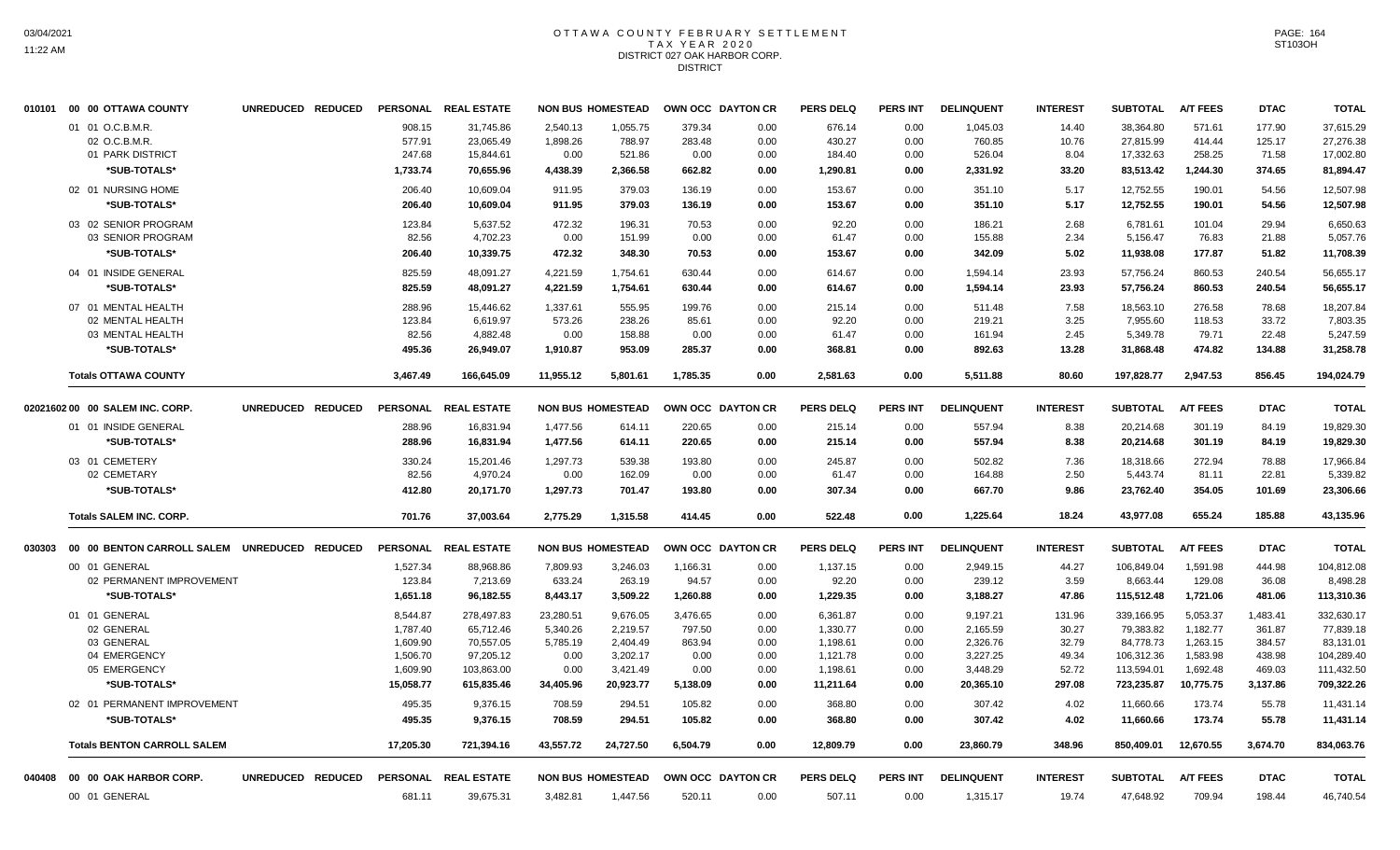# OTTAWA COUNTY FEBRUARY SETTLEMENT TAX YEAR 2020 DISTRICT 027 OAK HARBOR CORP. **DISTRICT**

| 040408 | 00 00 OAK HARBOR CORP.                                  | UNREDUCED REDUCED |           | PERSONAL REAL ESTATE |           | <b>NON BUS HOMESTEAD</b>            |           | OWN OCC DAYTON CR        | <b>PERS DELQ</b> | <b>PERS INT</b> | <b>DELINQUENT</b> | <b>INTEREST</b> | <b>SUBTOTAL</b> | <b>A/T FEES</b> | <b>DTAC</b> | <b>TOTAL</b> |
|--------|---------------------------------------------------------|-------------------|-----------|----------------------|-----------|-------------------------------------|-----------|--------------------------|------------------|-----------------|-------------------|-----------------|-----------------|-----------------|-------------|--------------|
|        | *SUB-TOTALS*<br>00                                      |                   | 681.11    | 39,675.31            | 3,482.81  | 1,447.56                            | 520.11    | 0.00                     | 507.11           | 0.00            | 1,315.17          | 19.74           | 47,648.92       | 709.94          | 198.44      | 46,740.54    |
|        | 01 01 STREETS                                           |                   | 2,063.98  | 54,757.41            | 4,355.38  | 1,810.22                            | 650.42    | 0.00                     | 1,536.68         | 0.00            | 1,801.77          | 24.69           | 67,000.55       | 998.27          | 308.87      | 65,693.41    |
|        | *SUB-TOTALS*                                            |                   | 2,063.98  | 54,757.41            | 4,355.38  | 1,810.22                            | 650.42    | 0.00                     | 1,536.68         | 0.00            | 1,801.77          | 24.69           | 67,000.55       | 998.27          | 308.87      | 65,693.41    |
|        | 02 01 POLICE                                            |                   | 1,184.72  | 68,023.13            | 0.00      | 2,193.17                            | 0.00      | 0.00                     | 882.06           | 0.00            | 2,254.57          | 33.79           | 74,571.44       | 1,111.07        | 317.74      | 73,142.63    |
|        | *SUB-TOTALS*                                            |                   | 1,184.72  | 68,023.13            | 0.00      | 2,193.17                            | 0.00      | 0.00                     | 882.06           | 0.00            | 2,254.57          | 33.79           | 74,571.44       | 1,111.07        | 317.74      | 73,142.63    |
|        | <b>Totals OAK HARBOR CORP.</b>                          |                   | 3,929.81  | 162,455.85           | 7,838.19  | 5,450.95                            | 1,170.53  | 0.00                     | 2,925.85         | 0.00            | 5,371.51          | 78.22           | 189,220.91      | 2.819.28        | 825.05      | 185,576.58   |
| 050501 | 00 00 PENTA COUNTY JVS                                  | UNREDUCED REDUCED |           | PERSONAL REAL ESTATE |           | <b>NON BUS HOMESTEAD</b>            |           | OWN OCC DAYTON CR        | <b>PERS DELQ</b> | <b>PERS INT</b> | <b>DELINQUENT</b> | <b>INTEREST</b> | <b>SUBTOTAL</b> | <b>A/T FEES</b> | <b>DTAC</b> | <b>TOTAL</b> |
|        | 01 01 GENERAL                                           |                   | 577.91    | 31,006.62            | 2,686.46  | 1,116.57                            | 401.19    | 0.00                     | 430.27           | 0.00            | 1,026.77          | 15.23           | 37,261.02       | 555.16          | 157.83      | 36,548.03    |
|        | 02 GENERAL                                              |                   | 330.24    | 17,718.07            | 1,535.12  | 638.04                              | 229.25    | 0.00                     | 245.87           | 0.00            | 586.72            | 8.70            | 21,292.01       | 317.24          | 90.19       | 20,884.58    |
|        | 03 PERMANENT IMP.                                       |                   | 412.80    | 19,902.15            | 1,680.93  | 698.64                              | 251.03    | 0.00                     | 307.34           | 0.00            | 657.77            | 9.53            | 23,920.19       | 356.39          | 104.67      | 23,459.13    |
|        | *SUB-TOTALS*                                            |                   | 1,320.95  | 68,626.84            | 5,902.51  | 2,453.25                            | 881.47    | 0.00                     | 983.48           | 0.00            | 2,271.26          | 33.46           | 82,473.22       | 1,228.79        | 352.69      | 80,891.74    |
|        | <b>Totals PENTA COUNTY JVS</b>                          |                   | 1,320.95  | 68,626.84            | 5,902.51  | 2,453.25                            | 881.47    | 0.00                     | 983.48           | 0.00            | 2,271.26          | 33.46           | 82,473.22       | 1,228.79        | 352.69      | 80,891.74    |
| 060601 | 00 00 MID COUNTY EMS                                    | UNREDUCED REDUCED |           | PERSONAL REAL ESTATE |           | <b>NON BUS HOMESTEAD</b>            |           | <b>OWN OCC DAYTON CR</b> | <b>PERS DELQ</b> | <b>PERS INT</b> | <b>DELINQUENT</b> | <b>INTEREST</b> | <b>SUBTOTAL</b> | <b>A/T FEES</b> | <b>DTAC</b> | <b>TOTAL</b> |
|        | 01 01 MID COUNTY EMS                                    |                   | 412.80    | 7,704.56             | 628.65    | 261.28                              | 93.88     | 0.00                     | 307.34           | 0.00            | 253.99            | 3.56            | 9,666.06        | 144.02          | 42.23       | 9,479.81     |
|        | 02 MID COUNTY EMS                                       |                   | 103.20    | 2,764.97             | 225.68    | 93.80                               | 33.70     | 0.00                     | 76.83            | 0.00            | 91.15             | 1.28            | 3,390.61        | 50.52           | 15.15       | 3,324.94     |
|        | 03 MID COUNTY EMS                                       |                   | 309.60    | 8,914.16             | 717.43    | 298.19                              | 107.14    | 0.00                     | 230.50           | 0.00            | 293.57            | 4.07            | 10,874.66       | 162.03          | 49.63       | 10,663.00    |
|        | 04 MID COUNTY EMS                                       |                   | 412.80    | 19,098.60            | 1,631.81  | 678.23                              | 243.69    | 0.00                     | 307.34           | 0.00            | 631.77            | 9.25            | 23,013.49       | 342.89          | 99.00       | 22,571.60    |
|        | 05 CURRENT EXPENSE                                      |                   | 825.59    | 48,435.52            | 0.00      | 1,571.48                            | 0.00      | 0.00                     | 614.67           | 0.00            | 1,606.14          | 24.21           | 53,077.61       | 790.82          | 224.07      | 52,062.72    |
|        | *SUB-TOTALS*                                            |                   | 2,063.99  | 86,917.81            | 3,203.57  | 2,902.98                            | 478.41    | 0.00                     | 1,536.68         | 0.00            | 2,876.62          | 42.37           | 100,022.43      | 1,490.28        | 430.08      | 98,102.07    |
|        | <b>Totals MID COUNTY EMS</b>                            |                   | 2,063.99  | 86,917.81            | 3,203.57  | 2,902.98                            | 478.41    | 0.00                     | 1,536.68         | 0.00            | 2,876.62          | 42.37           | 100,022.43      | 1,490.28        | 430.08      | 98,102.07    |
| 060604 | 00 00 OAK HARBOR LIBRARY                                | UNREDUCED REDUCED |           | PERSONAL REAL ESTATE |           | <b>NON BUS HOMESTEAD</b>            |           | OWN OCC DAYTON CR        | <b>PERS DELQ</b> | <b>PERS INT</b> | <b>DELINQUENT</b> | <b>INTEREST</b> | <b>SUBTOTAL</b> | <b>A/T FEES</b> | <b>DTAC</b> | <b>TOTAL</b> |
|        | 01 04 OAK HARBOR LIBRARY                                |                   | 412.80    | 23,487.92            | 0.00      | 756.07                              | 0.00      | 0.00                     | 307.34           | 0.00            | 778.39            | 11.65           | 25,754.17       | 383.72          | 109.98      | 25,260.47    |
|        | *SUB-TOTALS*                                            |                   | 412.80    | 23,487.92            | 0.00      | 756.07                              | 0.00      | 0.00                     | 307.34           | 0.00            | 778.39            | 11.65           | 25,754.17       | 383.72          | 109.98      | 25,260.47    |
|        | <b>Totals OAK HARBOR LIBRARY</b>                        |                   | 412.80    | 23,487.92            | 0.00      | 756.07                              | 0.00      | 0.00                     | 307.34           | 0.00            | 778.39            | 11.65           | 25,754.17       | 383.72          | 109.98      | 25,260.47    |
| 070703 | 00 00 PORTAGE FIRE DISTRICT                             | UNREDUCED REDUCED |           | PERSONAL REAL ESTATE |           | <b>NON BUS HOMESTEAD</b>            |           | <b>OWN OCC DAYTON CR</b> | <b>PERS DELQ</b> | <b>PERS INT</b> | <b>DELINQUENT</b> | <b>INTEREST</b> | <b>SUBTOTAL</b> | <b>A/T FEES</b> | <b>DTAC</b> | <b>TOTAL</b> |
|        | 01 01 GENERAL                                           |                   | 1,238.39  | 63,259.69            | 5,456.24  | 2,267.77                            | 814.82    | 0.00                     | 922.01           | 0.00            | 2,094.08          | 30.93           | 76,083.93       | 1,133.60        | 323.91      | 74,626.42    |
|        | *SUB-TOTALS*                                            |                   | 1,238.39  | 63,259.69            | 5,456.24  | 2,267.77                            | 814.82    | 0.00                     | 922.01           | 0.00            | 2,094.08          | 30.93           | 76,083.93       | 1,133.60        | 323.91      | 74,626.42    |
|        | <b>Totals PORTAGE FIRE DISTRICT</b>                     |                   | 1,238.39  | 63,259.69            | 5,456.24  | 2,267.77                            | 814.82    | 0.00                     | 922.01           | 0.00            | 2,094.08          | 30.93           | 76,083.93       | 1,133.60        | 323.91      | 74,626.42    |
|        | 09090102 00 00 OAK HARBOR NON UNIFORN UNREDUCED REDUCED |                   |           | PERSONAL REAL ESTATE |           | NON BUS HOMESTEAD OWN OCC DAYTON CR |           |                          | <b>PERS DELQ</b> | <b>PERS INT</b> | <b>DELINQUENT</b> | <b>INTEREST</b> | <b>SUBTOTAL</b> | <b>A/T FEES</b> | <b>DTAC</b> | <b>TOTAL</b> |
|        | OAK HARBOR NON UNIFORM                                  |                   | 681.09    | 39,675.30            | 3,482.81  | 1,447.56                            | 520.11    | 0.00                     | 507.08           | 0.00            | 1,315.16          | 19.73           | 47,648.84       | 709.93          | 198.44      | 46,740.47    |
|        | *SUB-TOTALS*                                            |                   | 681.09    | 39,675.30            | 3,482.81  | 1,447.56                            | 520.11    | 0.00                     | 507.08           | 0.00            | 1,315.16          | 19.73           | 47,648.84       | 709.93          | 198.44      | 46,740.47    |
|        | <b>Totals OAK HARBOR NON UNIFORM</b>                    |                   | 681.09    | 39,675.30            | 3,482.81  | 1,447.56                            | 520.11    | 0.00                     | 507.08           | 0.00            | 1,315.16          | 19.73           | 47,648.84       | 709.93          | 198.44      | 46,740.47    |
|        | OAK HARBOR CORP.                                        |                   |           |                      |           |                                     |           |                          |                  |                 |                   |                 |                 |                 |             |              |
|        | <b>DISTRICT TOTALS</b>                                  |                   | 31,021.58 | 1,369,466.30         | 84,171.45 | 47,123.27                           | 12,569.93 | 0.00                     | 23,096.34        | 0.00            | 45,305.33         | 664.16          | 1,613,418.36    | 24,038.92       | 6,957.18    | 1,582,422.26 |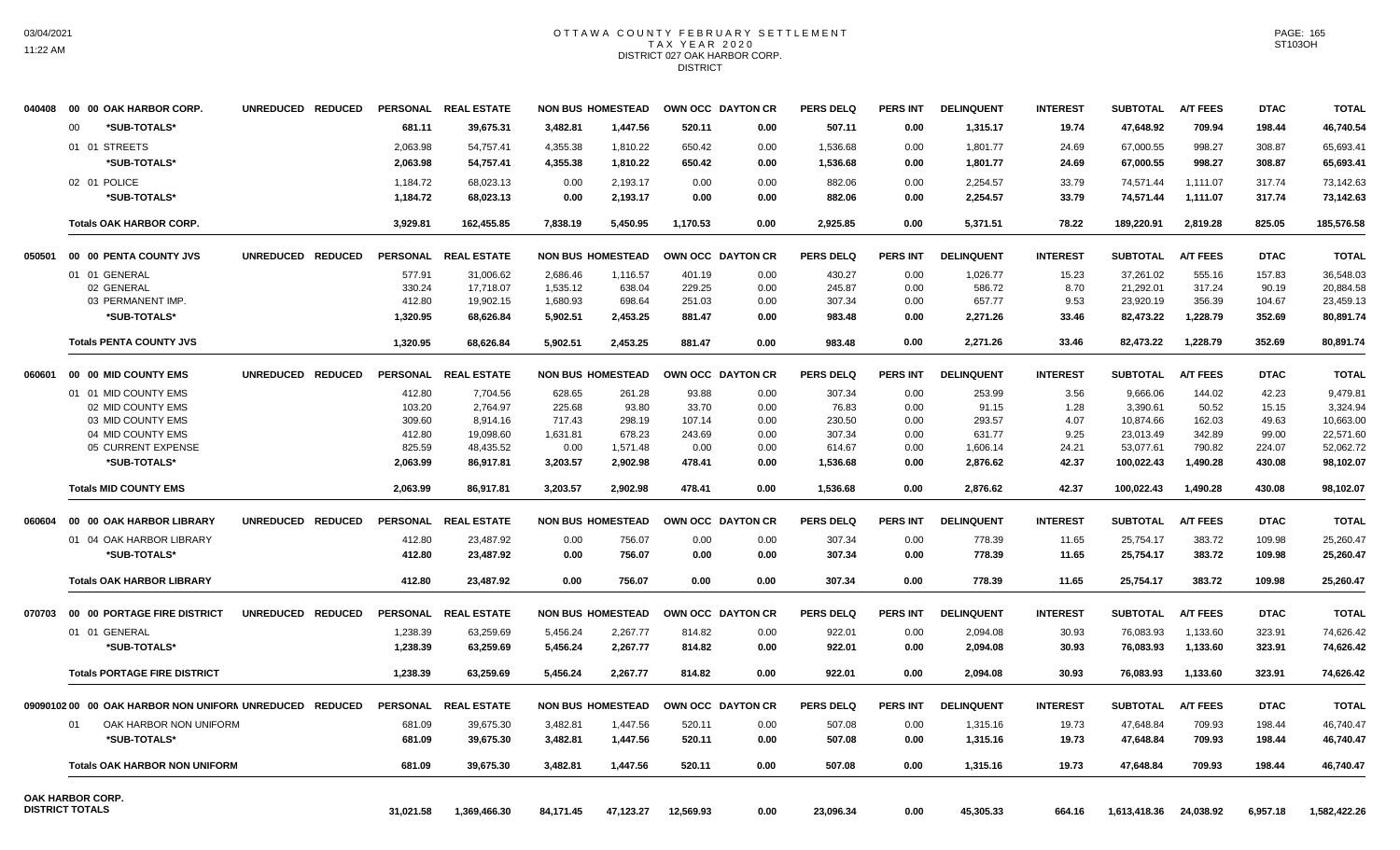## OTTAWA COUNTY FEBRUARY SETTLEMENT TAX YEAR 2020 DISTRICT 065 BAY-PC TAX CODE A

| 010101 | 00 00 OTTAWA COUNTY         | <b>UNREDUCED</b> | <b>REDUCED</b> | <b>PERSONAL</b> | <b>REAL ESTATE</b> | <b>NON BUS HOMESTEAD</b> |      |      | OWN OCC DAYTON CR | <b>PERS DELQ</b> | <b>PERS INT</b> | <b>DELINQUENT</b> | <b>INTEREST</b> | <b>SUBTOTAL</b> | <b>A/T FEES</b> | <b>DTAC</b> | <b>TOTAL</b> |
|--------|-----------------------------|------------------|----------------|-----------------|--------------------|--------------------------|------|------|-------------------|------------------|-----------------|-------------------|-----------------|-----------------|-----------------|-------------|--------------|
|        | 01 01 O.C.B.M.R.            | 2.200000         | 1.203400       | 0.00            | 0.00               | 0.00                     | 0.00 | 0.00 | 0.00              | 0.00             | 0.00            | 0.00              | 0.00            | 0.00            | 0.00            | 0.00        | 0.00         |
|        | 02 O.C.B.M.R.               | 1.400000         | 0.899310       | 0.00            | 0.00               | 0.00                     | 0.00 | 0.00 | 0.00              | 0.00             | 0.00            | 0.00              | 0.00            | 0.00            | 0.00            | 0.00        | 0.00         |
|        | 01 PARK DISTRICT            | 0.600000         | 0.594840       | 0.00            | 0.00               | 0.00                     | 0.00 | 0.00 | 0.00              | 0.00             | 0.00            | 0.00              | 0.00            | 0.00            | 0.00            | 0.00        | 0.00         |
|        | *SUB-TOTALS*                | 4.200000         | 2.697550       | 0.00            | 0.00               | 0.00                     | 0.00 | 0.00 | 0.00              | 0.00             | 0.00            | 0.00              | 0.00            | 0.00            | 0.00            | 0.00        | 0.00         |
|        | 02 01 NURSING HOME          | 0.500000         | 0.432043       | 0.00            | 0.00               | 0.00                     | 0.00 | 0.00 | 0.00              | 0.00             | 0.00            | 0.00              | 0.00            | 0.00            | 0.00            | 0.00        | 0.00         |
|        | *SUB-TOTALS*                | 0.500000         | 0.432043       | 0.00            | 0.00               | 0.00                     | 0.00 | 0.00 | 0.00              | 0.00             | 0.00            | 0.00              | 0.00            | 0.00            | 0.00            | 0.00        | 0.00         |
|        | 03 02 SENIOR PROGRAM        | 0.300000         | 0.223762       | 0.00            | 0.00               | 0.00                     | 0.00 | 0.00 | 0.00              | 0.00             | 0.00            | 0.00              | 0.00            | 0.00            | 0.00            | 0.00        | 0.00         |
|        | 03 SENIOR PROGRAM           | 0.200000         | 0.173250       | 0.00            | 0.00               | 0.00                     | 0.00 | 0.00 | 0.00              | 0.00             | 0.00            | 0.00              | 0.00            | 0.00            | 0.00            | 0.00        | 0.00         |
|        | *SUB-TOTALS*                | 0.500000         | 0.397012       | 0.00            | 0.00               | 0.00                     | 0.00 | 0.00 | 0.00              | 0.00             | 0.00            | 0.00              | 0.00            | 0.00            | 0.00            | 0.00        | 0.00         |
|        | 04 01 INSIDE GENERAL        | 2.000000         | 2.000000       | 0.00            | 0.00               | 0.00                     | 0.00 | 0.00 | 0.00              | 0.00             | 0.00            | 0.00              | 0.00            | 0.00            | 0.00            | 0.00        | 0.00         |
|        | *SUB-TOTALS*                | 2.000000         | 2.000000       | 0.00            | 0.00               | 0.00                     | 0.00 | 0.00 | 0.00              | 0.00             | 0.00            | 0.00              | 0.00            | 0.00            | 0.00            | 0.00        | 0.00         |
|        | 07 01 MENTAL HEALTH         | 0.700000         | 0.633701       | 0.00            | 0.00               | 0.00                     | 0.00 | 0.00 | 0.00              | 0.00             | 0.00            | 0.00              | 0.00            | 0.00            | 0.00            | 0.00        | 0.00         |
|        | 02 MENTAL HEALTH            | 0.300000         | 0.271586       | 0.00            | 0.00               | 0.00                     | 0.00 | 0.00 | 0.00              | 0.00             | 0.00            | 0.00              | 0.00            | 0.00            | 0.00            | 0.00        | 0.00         |
|        | 03 MENTAL HEALTH            | 0.200000         | 0.181100       | 0.00            | 0.00               | 0.00                     | 0.00 | 0.00 | 0.00              | 0.00             | 0.00            | 0.00              | 0.00            | 0.00            | 0.00            | 0.00        | 0.00         |
|        | *SUB-TOTALS*                | 1.200000         | 1.086387       | 0.00            | 0.00               | 0.00                     | 0.00 | 0.00 | 0.00              | 0.00             | 0.00            | 0.00              | 0.00            | 0.00            | 0.00            | 0.00        | 0.00         |
|        | <b>Totals OTTAWA COUNTY</b> | 8.400000         | 6.612992       | 0.00            | 0.00               | 0.00                     | 0.00 | 0.00 | 0.00              | 0.00             | 0.00            | 0.00              | 0.00            | 0.00            | 0.00            | 0.00        | 0.00         |
| 020205 | 00 00 BAY TOWNSHIP          | <b>UNREDUCED</b> | <b>REDUCED</b> | <b>PERSONAL</b> | <b>REAL ESTATE</b> | <b>NON BUS HOMESTEAD</b> |      |      | OWN OCC DAYTON CR | <b>PERS DELQ</b> | <b>PERS INT</b> | <b>DELINQUENT</b> | <b>INTEREST</b> | <b>SUBTOTAL</b> | <b>A/T FEES</b> | <b>DTAC</b> | <b>TOTAL</b> |
|        | 01 01 INSIDE GENERAL        | 0.794000         | 0.794000       | 0.00            | 0.00               | 0.00                     | 0.00 | 0.00 | 0.00              | 0.00             | 0.00            | 0.00              | 0.00            | 0.00            | 0.00            | 0.00        | 0.00         |
|        | *SUB-TOTALS*                | 0.794000         | 0.794000       | 0.00            | 0.00               | 0.00                     | 0.00 | 0.00 | 0.00              | 0.00             | 0.00            | 0.00              | 0.00            | 0.00            | 0.00            | 0.00        | 0.00         |
|        |                             |                  |                |                 |                    |                          |      |      |                   |                  |                 |                   |                 |                 |                 |             |              |
|        | 02 02 INSIDE ROADS          | 0.738000         | 0.738000       | 0.00            | 0.00               | 0.00                     | 0.00 | 0.00 | 0.00              | 0.00             | 0.00            | 0.00              | 0.00            | 0.00            | 0.00            | 0.00        | 0.00         |
|        | *SUB-TOTALS*                | 0.738000         | 0.738000       | 0.00            | 0.00               | 0.00                     | 0.00 | 0.00 | 0.00              | 0.00             | 0.00            | 0.00              | 0.00            | 0.00            | 0.00            | 0.00        | 0.00         |
|        | 03 03 INSIDE FIRE           | 0.568000         | 0.568000       | 0.00            | 0.00               | 0.00                     | 0.00 | 0.00 | 0.00              | 0.00             | 0.00            | 0.00              | 0.00            | 0.00            | 0.00            | 0.00        | 0.00         |
|        | *SUB-TOTALS*                | 0.568000         | 0.568000       | 0.00            | 0.00               | 0.00                     | 0.00 | 0.00 | 0.00              | 0.00             | 0.00            | 0.00              | 0.00            | 0.00            | 0.00            | 0.00        | 0.00         |
|        | 04 01 FIRE & EMS            | 2.000000         | 1.993050       | 0.00            | 0.00               | 0.00                     | 0.00 | 0.00 | 0.00              | 0.00             | 0.00            | 0.00              | 0.00            | 0.00            | 0.00            | 0.00        | 0.00         |
|        | *SUB-TOTALS*                | 2.000000         | 1.993050       | 0.00            | 0.00               | 0.00                     | 0.00 | 0.00 | 0.00              | 0.00             | 0.00            | 0.00              | 0.00            | 0.00            | 0.00            | 0.00        | 0.00         |
|        | <b>Totals BAY TOWNSHIP</b>  | 4.100000         | 4.093050       | 0.00            | 0.00               | 0.00                     | 0.00 | 0.00 | 0.00              | 0.00             | 0.00            | 0.00              | 0.00            | 0.00            | 0.00            | 0.00        | 0.00         |
| 030304 | 00 00 PORT CLINTON CSD      | <b>UNREDUCED</b> | <b>REDUCED</b> | <b>PERSONAL</b> | <b>REAL ESTATE</b> | <b>NON BUS HOMESTEAD</b> |      |      | OWN OCC DAYTON CR | <b>PERS DELQ</b> | <b>PERS INT</b> | <b>DELINQUENT</b> | <b>INTEREST</b> | <b>SUBTOTAL</b> | <b>A/T FEES</b> | <b>DTAC</b> | <b>TOTAL</b> |
|        | 00 01 GENERAL               | 2.800000         | 2.800000       | 0.00            | 0.00               | 0.00                     | 0.00 | 0.00 | 0.00              | 0.00             | 0.00            | 0.00              | 0.00            | 0.00            | 0.00            | 0.00        | 0.00         |
|        | 02 PERMANENT IMPROVEMENT    | 0.700000         | 0.700000       | 0.00            | 0.00               | 0.00                     | 0.00 | 0.00 | 0.00              | 0.00             | 0.00            | 0.00              | 0.00            | 0.00            | 0.00            | 0.00        | 0.00         |
|        | *SUB-TOTALS*                | 3.500000         | 3.500000       | 0.00            | 0.00               | 0.00                     | 0.00 | 0.00 | 0.00              | 0.00             | 0.00            | 0.00              | 0.00            | 0.00            | 0.00            | 0.00        | 0.00         |
|        | 01 01 GENERAL               | 27.900000        | 7.150575       | 0.00            | 0.00               | 0.00                     | 0.00 | 0.00 | 0.00              | 0.00             | 0.00            | 0.00              | 0.00            | 0.00            | 0.00            | 0.00        | 0.00         |
|        | 02 GENERAL                  | 5.900000         | 2.035075       | 0.00            | 0.00               | 0.00                     | 0.00 | 0.00 | 0.00              | 0.00             | 0.00            | 0.00              | 0.00            | 0.00            | 0.00            | 0.00        | 0.00         |
|        | 03 GENERAL                  | 3.900000         | 1.537236       | 0.00            | 0.00               | 0.00                     | 0.00 | 0.00 | 0.00              | 0.00             | 0.00            | 0.00              | 0.00            | 0.00            | 0.00            | 0.00        | 0.00         |
|        | 04 GENERAL                  | 4.900000         | 2.317685       | 0.00            | 0.00               | 0.00                     | 0.00 | 0.00 | 0.00              | 0.00             | 0.00            | 0.00              | 0.00            | 0.00            | 0.00            | 0.00        | 0.00         |
|        | 05 GENERAL                  | 6.900000         | 3.569970       | 0.00            | 0.00               | 0.00                     | 0.00 | 0.00 | 0.00              | 0.00             | 0.00            | 0.00              | 0.00            | 0.00            | 0.00            | 0.00        | 0.00         |
|        | *SUB-TOTALS*                | 49.500000        | 16.610541      | 0.00            | 0.00               | 0.00                     | 0.00 | 0.00 | 0.00              | 0.00             | 0.00            | 0.00              | 0.00            | 0.00            | 0.00            | 0.00        | 0.00         |
|        | 02 01 SUPPLIES              | 2.300000         | 0.589474       | 0.00            | 0.00               | 0.00                     | 0.00 | 0.00 | 0.00              | 0.00             | 0.00            | 0.00              | 0.00            | 0.00            | 0.00            | 0.00        | 0.00         |
|        | *SUB-TOTALS*                | 2.300000         | 0.589474       | 0.00            | 0.00               | 0.00                     | 0.00 | 0.00 | 0.00              | 0.00             | 0.00            | 0.00              | 0.00            | 0.00            | 0.00            | 0.00        | 0.00         |
|        | 04 01 PERMANENT IMPROVEMENT | 0.300000         | 0.300000       | 0.00            | 0.00               | 0.00                     | 0.00 | 0.00 | 0.00              | 0.00             | 0.00            | 0.00              | 0.00            | 0.00            | 0.00            | 0.00        | 0.00         |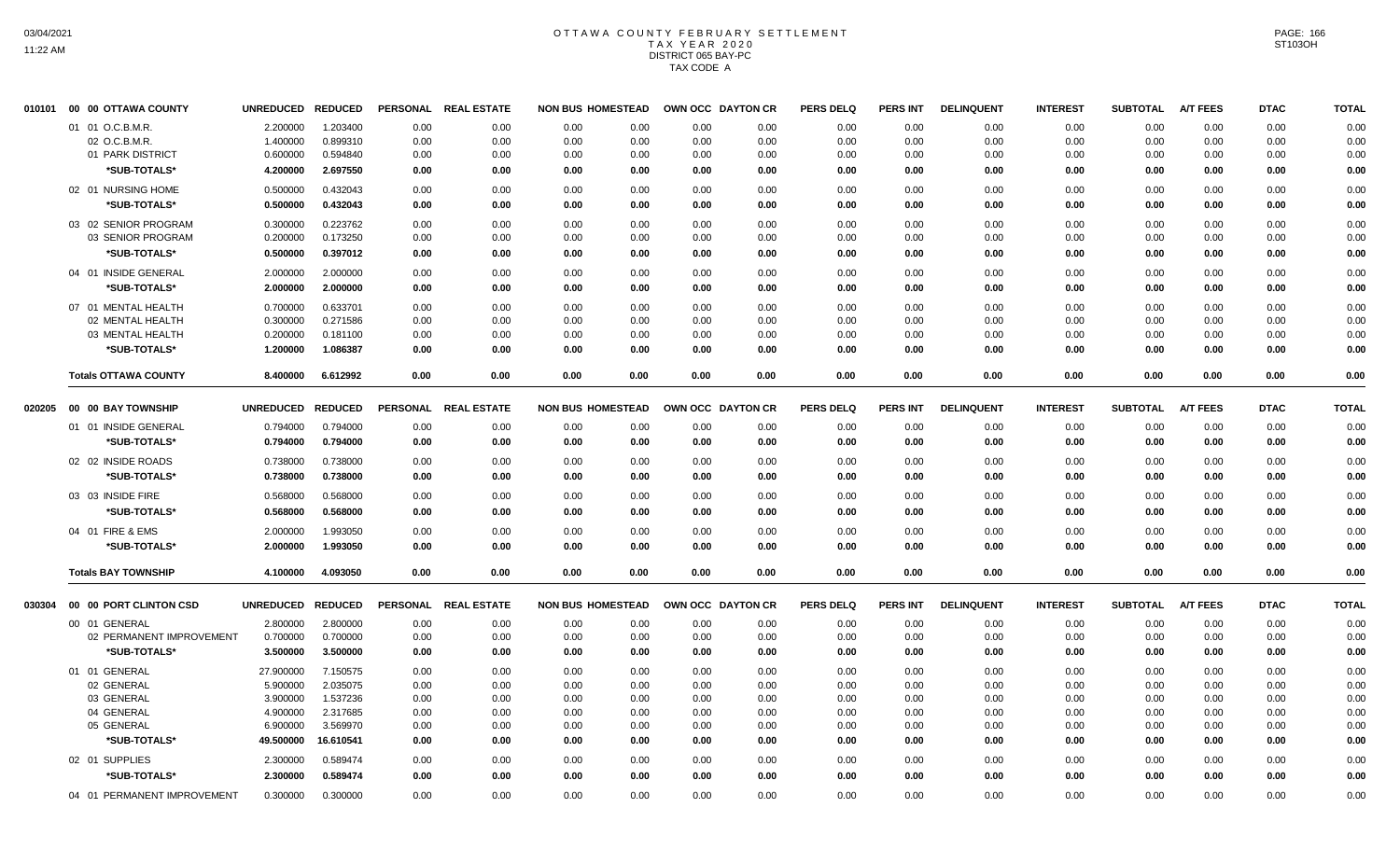## OTTAWA COUNTY FEBRUARY SETTLEMENT TAX YEAR 2020 DISTRICT 065 BAY-PC TAX CODE A

| 030304 |    | 00 00 PORT CLINTON CSD             | UNREDUCED REDUCED |                     |                 | PERSONAL REAL ESTATE | <b>NON BUS HOMESTEAD</b> |      | OWN OCC DAYTON CR |      | <b>PERS DELQ</b> | PERS INT        | <b>DELINQUENT</b> | <b>INTEREST</b> | <b>SUBTOTAL</b> | <b>A/T FEES</b> | <b>DTAC</b> | <b>TOTAL</b> |
|--------|----|------------------------------------|-------------------|---------------------|-----------------|----------------------|--------------------------|------|-------------------|------|------------------|-----------------|-------------------|-----------------|-----------------|-----------------|-------------|--------------|
|        | 04 | *SUB-TOTALS*                       | 0.300000          | 0.300000            | 0.00            | 0.00                 | 0.00                     | 0.00 | 0.00              | 0.00 | 0.00             | 0.00            | 0.00              | 0.00            | 0.00            | 0.00            | 0.00        | 0.00         |
|        |    | 07 01 EMERGENCY                    | 2.630000          | 2.630000            | 0.00            | 0.00                 | 0.00                     | 0.00 | 0.00              | 0.00 | 0.00             | 0.00            | 0.00              | 0.00            | 0.00            | 0.00            | 0.00        | 0.00         |
|        |    | *SUB-TOTALS*                       | 2.630000          | 2.630000            | 0.00            | 0.00                 | 0.00                     | 0.00 | 0.00              | 0.00 | 0.00             | 0.00            | 0.00              | 0.00            | 0.00            | 0.00            | 0.00        | 0.00         |
|        |    | 09 01 BOND                         | 3.450000          | 3.450000            | 0.00            | 0.00                 | 0.00                     | 0.00 | 0.00              | 0.00 | 0.00             | 0.00            | 0.00              | 0.00            | 0.00            | 0.00            | 0.00        | 0.00         |
|        |    | *SUB-TOTALS*                       | 3.450000          | 3.450000            | 0.00            | 0.00                 | 0.00                     | 0.00 | 0.00              | 0.00 | 0.00             | 0.00            | 0.00              | 0.00            | 0.00            | 0.00            | 0.00        | 0.00         |
|        |    | <b>Totals PORT CLINTON CSD</b>     |                   | 61.680000 27.080015 | 0.00            | 0.00                 | 0.00                     | 0.00 | 0.00              | 0.00 | 0.00             | 0.00            | 0.00              | 0.00            | 0.00            | 0.00            | 0.00        | 0.00         |
| 040406 |    | 00 00 PORT CLINTON CITY            | UNREDUCED REDUCED |                     | <b>PERSONAL</b> | <b>REAL ESTATE</b>   | <b>NON BUS HOMESTEAD</b> |      | OWN OCC DAYTON CR |      | <b>PERS DELQ</b> | <b>PERS INT</b> | <b>DELINQUENT</b> | <b>INTEREST</b> | <b>SUBTOTAL</b> | <b>A/T FEES</b> | <b>DTAC</b> | <b>TOTAL</b> |
|        |    | 00 01 GENERAL                      | 1.950000          | 1.950000            | 0.00            | 0.00                 | 0.00                     | 0.00 | 0.00              | 0.00 | 0.00             | 0.00            | 0.00              | 0.00            | 0.00            | 0.00            | 0.00        | 0.00         |
|        |    | *SUB-TOTALS*                       | 1.950000          | 1.950000            | 0.00            | 0.00                 | 0.00                     | 0.00 | 0.00              | 0.00 | 0.00             | 0.00            | 0.00              | 0.00            | 0.00            | 0.00            | 0.00        | 0.00         |
|        |    | 01 01 INSIDE POLICE PENSION        | 0.150000          | 0.150000            | 0.00            | 0.00                 | 0.00                     | 0.00 | 0.00              | 0.00 | 0.00             | 0.00            | 0.00              | 0.00            | 0.00            | 0.00            | 0.00        | 0.00         |
|        |    | *SUB-TOTALS*                       | 0.150000          | 0.150000            | 0.00            | 0.00                 | 0.00                     | 0.00 | 0.00              | 0.00 | 0.00             | 0.00            | 0.00              | 0.00            | 0.00            | 0.00            | 0.00        | 0.00         |
|        |    | 02 01 FIRE & EMS                   | 1.900000          | 1.747037            | 0.00            | 0.00                 | 0.00                     | 0.00 | 0.00              | 0.00 | 0.00             | 0.00            | 0.00              | 0.00            | 0.00            | 0.00            | 0.00        | 0.00         |
|        |    | *SUB-TOTALS*                       | 1.900000          | 1.747037            | 0.00            | 0.00                 | 0.00                     | 0.00 | 0.00              | 0.00 | 0.00             | 0.00            | 0.00              | 0.00            | 0.00            | 0.00            | 0.00        | 0.00         |
|        |    | <b>Totals PORT CLINTON CITY</b>    | 4.000000          | 3.847037            | 0.00            | 0.00                 | 0.00                     | 0.00 | 0.00              | 0.00 | 0.00             | 0.00            | 0.00              | 0.00            | 0.00            | 0.00            | 0.00        | 0.00         |
|        |    | 050502 00 00 VANGUARD JVS          | UNREDUCED REDUCED |                     | <b>PERSONAL</b> | <b>REAL ESTATE</b>   | <b>NON BUS HOMESTEAD</b> |      | OWN OCC DAYTON CR |      | <b>PERS DELQ</b> | PERS INT        | <b>DELINQUENT</b> | <b>INTEREST</b> | <b>SUBTOTAL</b> | <b>A/T FEES</b> | <b>DTAC</b> | <b>TOTAL</b> |
|        |    | 01 01 GENERAL                      | 1.600000          | 1.600000            | 0.00            | 0.00                 | 0.00                     | 0.00 | 0.00              | 0.00 | 0.00             | 0.00            | 0.00              | 0.00            | 0.00            | 0.00            | 0.00        | 0.00         |
|        |    | *SUB-TOTALS*                       | 1.600000          | 1.600000            | 0.00            | 0.00                 | 0.00                     | 0.00 | 0.00              | 0.00 | 0.00             | 0.00            | 0.00              | 0.00            | 0.00            | 0.00            | 0.00        | 0.00         |
|        |    | <b>Totals VANGUARD JVS</b>         | 1.600000          | 1.600000            | 0.00            | 0.00                 | 0.00                     | 0.00 | 0.00              | 0.00 | 0.00             | 0.00            | 0.00              | 0.00            | 0.00            | 0.00            | 0.00        | 0.00         |
| 060605 |    | 00 00 IDA RUPP LIBRARY TAX         | UNREDUCED REDUCED |                     | <b>PERSONAL</b> | <b>REAL ESTATE</b>   | <b>NON BUS HOMESTEAD</b> |      | OWN OCC DAYTON CR |      | <b>PERS DELQ</b> | PERS INT        | <b>DELINQUENT</b> | <b>INTEREST</b> | <b>SUBTOTAL</b> | <b>A/T FEES</b> | <b>DTAC</b> | <b>TOTAL</b> |
|        |    | 01 05 IDA RUPP LIBRARY TAX         | 0.800000          | 0.786794            | 0.00            | 0.00                 | 0.00                     | 0.00 | 0.00              | 0.00 | 0.00             | 0.00            | 0.00              | 0.00            | 0.00            | 0.00            | 0.00        | 0.00         |
|        |    | *SUB-TOTALS*                       | 0.800000          | 0.786794            | 0.00            | 0.00                 | 0.00                     | 0.00 | 0.00              | 0.00 | 0.00             | 0.00            | 0.00              | 0.00            | 0.00            | 0.00            | 0.00        | 0.00         |
|        |    | <b>Totals IDA RUPP LIBRARY TAX</b> | 0.800000          | 0.786794            | 0.00            | 0.00                 | 0.00                     | 0.00 | 0.00              | 0.00 | 0.00             | 0.00            | 0.00              | 0.00            | 0.00            | 0.00            | 0.00        | 0.00         |
| BAY-PC |    |                                    |                   |                     |                 |                      |                          |      |                   |      |                  |                 |                   |                 |                 |                 |             |              |
|        |    | TAX CODE A TOTALS                  |                   | 80.580000 44.019888 | 0.00            | 0.00                 | 0.00                     | 0.00 | 0.00              | 0.00 | 0.00             | 0.00            | 0.00              | 0.00            | 0.00            | 0.00            | 0.00        | 0.00         |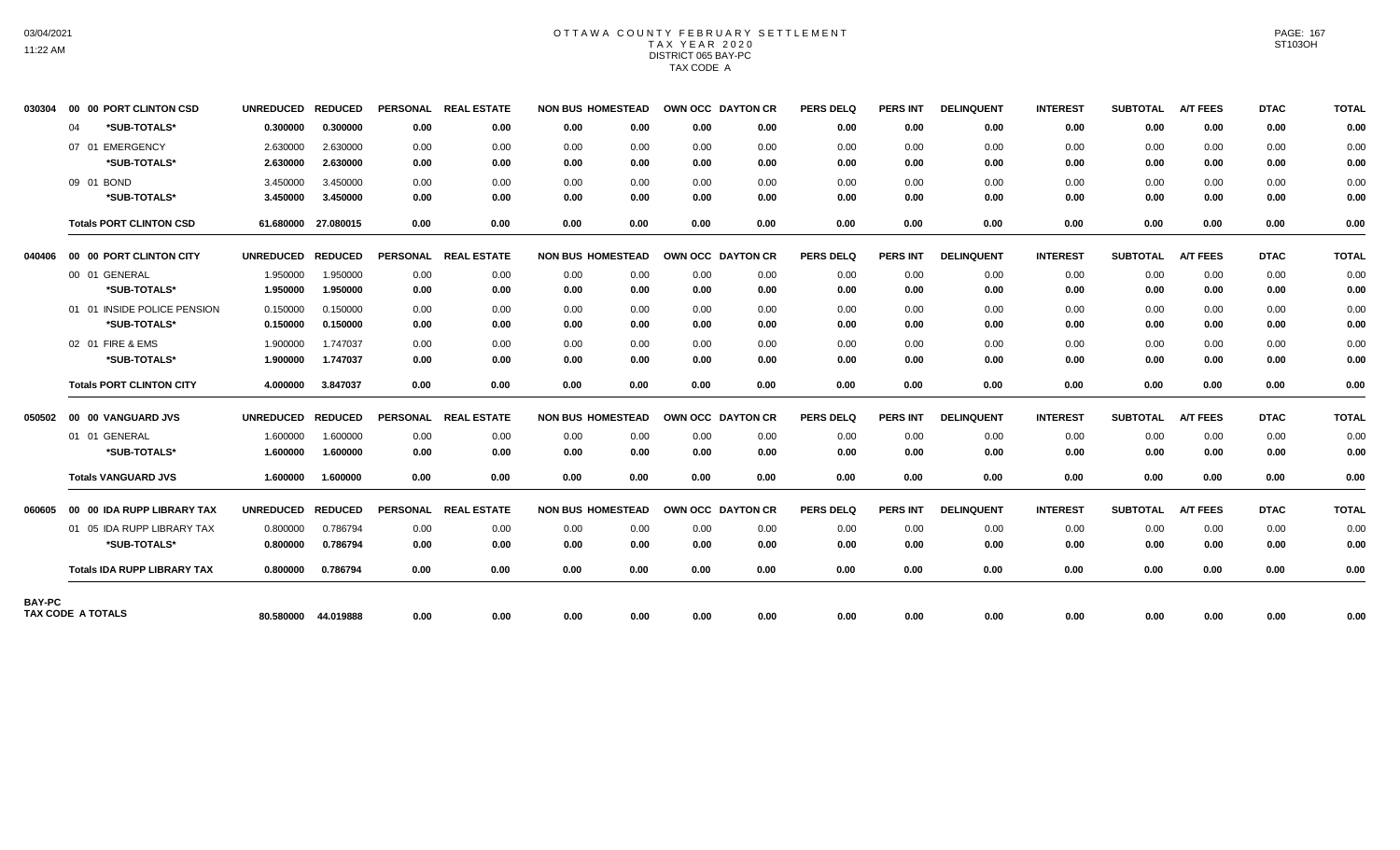#### OTTAWA COUNTY FEBRUARY SETTLEMENT T A X Y E A R 2 0 2 0 DISTRICT 065 BAY-PC TAX CODE B

|        | 010101 00 00 OTTAWA COUNTY  | <b>UNREDUCED</b>  | <b>REDUCED</b> | <b>PERSONAL</b> | <b>REAL ESTATE</b> | <b>NON BUS HOMESTEAD</b> |      |      | OWN OCC DAYTON CR | <b>PERS DELQ</b> | <b>PERS INT</b> | <b>DELINQUENT</b> | <b>INTEREST</b> | <b>SUBTOTAL</b> | <b>A/T FEES</b> | <b>DTAC</b> | <b>TOTAL</b> |
|--------|-----------------------------|-------------------|----------------|-----------------|--------------------|--------------------------|------|------|-------------------|------------------|-----------------|-------------------|-----------------|-----------------|-----------------|-------------|--------------|
|        | 01 01 O.C.B.M.R.            | 2.200000          | 1.883836       | 48.68           | 892.23             | 0.00                     | 0.00 | 0.00 | 0.00              | 0.00             | 0.00            | 0.00              | 0.00            | 940.91          | 14.02           | 0.00        | 926.89       |
|        | 02 O.C.B.M.R.               | 1.400000          | 1.248331       | 30.98           | 591.24             | 0.00                     | 0.00 | 0.00 | 0.00              | 0.00             | 0.00            | 0.00              | 0.00            | 622.22          | 9.27            | 0.00        | 612.95       |
|        | 01 PARK DISTRICT            | 0.600000          | 0.595592       | 13.28           | 282.09             | 0.00                     | 0.00 | 0.00 | 0.00              | 0.00             | 0.00            | 0.00              | 0.00            | 295.37          | 4.40            | 0.00        | 290.97       |
|        | *SUB-TOTALS*                | 4.200000          | 3.727759       | 92.94           | 1,765.56           | 0.00                     | 0.00 | 0.00 | 0.00              | 0.00             | 0.00            | 0.00              | 0.00            | 1,858.50        | 27.69           | 0.00        | 1,830.81     |
|        | 02 01 NURSING HOME          | 0.500000          | 0.485399       | 11.06           | 229.90             | 0.00                     | 0.00 | 0.00 | 0.00              | 0.00             | 0.00            | 0.00              | 0.00            | 240.96          | 3.59            | 0.00        | 237.37       |
|        | *SUB-TOTALS*                | 0.500000          | 0.485399       | 11.06           | 229.90             | 0.00                     | 0.00 | 0.00 | 0.00              | 0.00             | 0.00            | 0.00              | 0.00            | 240.96          | 3.59            | 0.00        | 237.37       |
|        | 03 02 SENIOR PROGRAM        | 0.300000          | 0.286012       | 6.64            | 135.46             | 0.00                     | 0.00 | 0.00 | 0.00              | 0.00             | 0.00            | 0.00              | 0.00            | 142.10          | 2.12            | 0.00        | 139.98       |
|        | 03 SENIOR PROGRAM           | 0.200000          | 0.194640       | 4.43            | 92.19              | 0.00                     | 0.00 | 0.00 | 0.00              | 0.00             | 0.00            | 0.00              | 0.00            | 96.62           | 1.44            | 0.00        | 95.18        |
|        | *SUB-TOTALS*                | 0.500000          | 0.480652       | 11.07           | 227.65             | 0.00                     | 0.00 | 0.00 | 0.00              | 0.00             | 0.00            | 0.00              | 0.00            | 238.72          | 3.56            | 0.00        | 235.16       |
|        | 04 01 INSIDE GENERAL        | 2.000000          | 2.000000       | 44.25           | 947.25             | 0.00                     | 0.00 | 0.00 | 0.00              | 0.00             | 0.00            | 0.00              | 0.00            | 991.50          | 14.77           | 0.00        | 976.73       |
|        | *SUB-TOTALS*                | 2.000000          | 2.000000       | 44.25           | 947.25             | 0.00                     | 0.00 | 0.00 | 0.00              | 0.00             | 0.00            | 0.00              | 0.00            | 991.50          | 14.77           | 0.00        | 976.73       |
|        | 07 01 MENTAL HEALTH         | 0.700000          | 0.684293       | 15.49           | 324.10             | 0.00                     | 0.00 | 0.00 | 0.00              | 0.00             | 0.00            | 0.00              | 0.00            | 339.59          | 5.06            | 0.00        | 334.53       |
|        | 02 MENTAL HEALTH            | 0.300000          | 0.293268       | 6.64            | 138.90             | 0.00                     | 0.00 | 0.00 | 0.00              | 0.00             | 0.00            | 0.00              | 0.00            | 145.54          | 2.17            | 0.00        | 143.37       |
|        | 03 MENTAL HEALTH            | 0.200000          | 0.195512       | 4.43            | 92.60              | 0.00                     | 0.00 | 0.00 | 0.00              | 0.00             | 0.00            | 0.00              | 0.00            | 97.03           | 1.45            | 0.00        | 95.58        |
|        | *SUB-TOTALS*                | 1.200000          | 1.173073       | 26.56           | 555.60             | 0.00                     | 0.00 | 0.00 | 0.00              | 0.00             | 0.00            | 0.00              | 0.00            | 582.16          | 8.68            | 0.00        | 573.48       |
|        | <b>Totals OTTAWA COUNTY</b> | 8.400000          | 7.866883       | 185.88          | 3,725.96           | 0.00                     | 0.00 | 0.00 | 0.00              | 0.00             | 0.00            | 0.00              | 0.00            | 3,911.84        | 58.29           | 0.00        | 3,853.55     |
| 020205 | 00 00 BAY TOWNSHIP          | <b>UNREDUCED</b>  | <b>REDUCED</b> | <b>PERSONAL</b> | <b>REAL ESTATE</b> | <b>NON BUS HOMESTEAD</b> |      |      | OWN OCC DAYTON CR | <b>PERS DELQ</b> | PERS INT        | <b>DELINQUENT</b> | <b>INTEREST</b> | <b>SUBTOTAL</b> | <b>A/T FEES</b> | <b>DTAC</b> | <b>TOTAL</b> |
|        | 01 01 INSIDE GENERAL        | 0.794000          | 0.794000       | 17.57           | 376.06             | 0.00                     | 0.00 | 0.00 | 0.00              | 0.00             | 0.00            | 0.00              | 0.00            | 393.63          | 5.86            | 0.00        | 387.77       |
|        | *SUB-TOTALS*                | 0.794000          | 0.794000       | 17.57           | 376.06             | 0.00                     | 0.00 | 0.00 | 0.00              | 0.00             | 0.00            | 0.00              | 0.00            | 393.63          | 5.86            | 0.00        | 387.77       |
|        |                             |                   |                |                 |                    |                          |      |      |                   |                  |                 |                   |                 |                 |                 |             |              |
|        | 02 02 INSIDE ROADS          | 0.738000          | 0.738000       | 16.33           | 349.54             | 0.00                     | 0.00 | 0.00 | 0.00              | 0.00             | 0.00            | 0.00              | 0.00            | 365.87          | 5.45            | 0.00        | 360.42       |
|        | *SUB-TOTALS*                | 0.738000          | 0.738000       | 16.33           | 349.54             | 0.00                     | 0.00 | 0.00 | 0.00              | 0.00             | 0.00            | 0.00              | 0.00            | 365.87          | 5.45            | 0.00        | 360.42       |
|        | 03 03 INSIDE FIRE           | 0.568000          | 0.568000       | 12.57           | 269.02             | 0.00                     | 0.00 | 0.00 | 0.00              | 0.00             | 0.00            | 0.00              | 0.00            | 281.59          | 4.20            | 0.00        | 277.39       |
|        | *SUB-TOTALS*                | 0.568000          | 0.568000       | 12.57           | 269.02             | 0.00                     | 0.00 | 0.00 | 0.00              | 0.00             | 0.00            | 0.00              | 0.00            | 281.59          | 4.20            | 0.00        | 277.39       |
|        | 04 01 FIRE & EMS            | 2.000000          | 2.000000       | 44.25           | 947.25             | 0.00                     | 0.00 | 0.00 | 0.00              | 0.00             | 0.00            | 0.00              | 0.00            | 991.50          | 14.77           | 0.00        | 976.73       |
|        | *SUB-TOTALS*                | 2.000000          | 2.000000       | 44.25           | 947.25             | 0.00                     | 0.00 | 0.00 | 0.00              | 0.00             | 0.00            | 0.00              | 0.00            | 991.50          | 14.77           | 0.00        | 976.73       |
|        | <b>Totals BAY TOWNSHIP</b>  | 4.100000          | 4.100000       | 90.72           | 1.941.87           | 0.00                     | 0.00 | 0.00 | 0.00              | 0.00             | 0.00            | 0.00              | 0.00            | 2,032.59        | 30.28           | 0.00        | 2,002.31     |
| 030304 | 00 00 PORT CLINTON CSD      | UNREDUCED REDUCED |                | <b>PERSONAL</b> | <b>REAL ESTATE</b> | <b>NON BUS HOMESTEAD</b> |      |      | OWN OCC DAYTON CR | <b>PERS DELQ</b> | <b>PERS INT</b> | <b>DELINQUENT</b> | <b>INTEREST</b> | <b>SUBTOTAL</b> | <b>A/T FEES</b> | <b>DTAC</b> | <b>TOTAL</b> |
|        | 00 01 GENERAL               | 2.800000          | 2.800000       | 61.95           | 1,326.15           | 0.00                     | 0.00 | 0.00 | 0.00              | 0.00             | 0.00            | 0.00              | 0.00            | 1,388.10        | 20.68           | 0.00        | 1,367.42     |
|        | 02 PERMANENT IMPROVEMENT    | 0.700000          | 0.700000       | 15.49           | 331.54             | 0.00                     | 0.00 | 0.00 | 0.00              | 0.00             | 0.00            | 0.00              | 0.00            | 347.03          | 5.17            | 0.00        | 341.86       |
|        | *SUB-TOTALS*                | 3.500000          | 3.500000       | 77.44           | 1,657.69           | 0.00                     | 0.00 | 0.00 | 0.00              | 0.00             | 0.00            | 0.00              | 0.00            | 1,735.13        | 25.85           | 0.00        | 1,709.28     |
|        | 01 01 GENERAL               | 27.900000         | 6.269716       | 617.29          | 2,969.50           | 0.00                     | 0.00 | 0.00 | 0.00              | 0.00             | 0.00            | 0.00              | 0.00            | 3,586.79        | 53.44           | 0.00        | 3,533.35     |
|        | 02 GENERAL                  | 5.900000          | 2.582259       | 130.54          | 1,223.02           | 0.00                     | 0.00 | 0.00 | 0.00              | 0.00             | 0.00            | 0.00              | 0.00            | 1,353.56        | 20.17           | 0.00        | 1,333.39     |
|        | 03 GENERAL                  | 3.900000          | 1.935313       | 86.29           | 916.61             | 0.00                     | 0.00 | 0.00 | 0.00              | 0.00             | 0.00            | 0.00              | 0.00            | 1,002.90        | 14.94           | 0.00        | 987.96       |
|        | 04 GENERAL                  | 4.900000          | 3.312694       | 108.41          | 1,568.98           | 0.00                     | 0.00 | 0.00 | 0.00              | 0.00             | 0.00            | 0.00              | 0.00            | 1,677.39        | 24.99           | 0.00        | 1,652.40     |
|        | 05 GENERAL                  | 6.900000          | 4.965516       | 152.66          | 2,351.79           | 0.00                     | 0.00 | 0.00 | 0.00              | 0.00             | 0.00            | 0.00              | 0.00            | 2,504.45        | 37.31           | 0.00        | 2,467.14     |
|        | *SUB-TOTALS*                | 49.500000         | 19.065498      | 1,095.19        | 9,029.90           | 0.00                     | 0.00 | 0.00 | 0.00              | 0.00             | 0.00            | 0.00              | 0.00            | 10,125.09       | 150.85          | 0.00        | 9,974.24     |
|        | 02 01 SUPPLIES              | 2.300000          | 0.516858       | 50.89           | 244.80             | 0.00                     | 0.00 | 0.00 | 0.00              | 0.00             | 0.00            | 0.00              | 0.00            | 295.69          | 4.41            | 0.00        | 291.28       |
|        | *SUB-TOTALS*                | 2.300000          | 0.516858       | 50.89           | 244.80             | 0.00                     | 0.00 | 0.00 | 0.00              | 0.00             | 0.00            | 0.00              | 0.00            | 295.69          | 4.41            | 0.00        | 291.28       |
|        | 04 01 PERMANENT IMPROVEMENT | 0.300000          | 0.300000       | 6.64            | 142.09             | 0.00                     | 0.00 | 0.00 | 0.00              | 0.00             | 0.00            | 0.00              | 0.00            | 148.73          | 2.22            | 0.00        | 146.51       |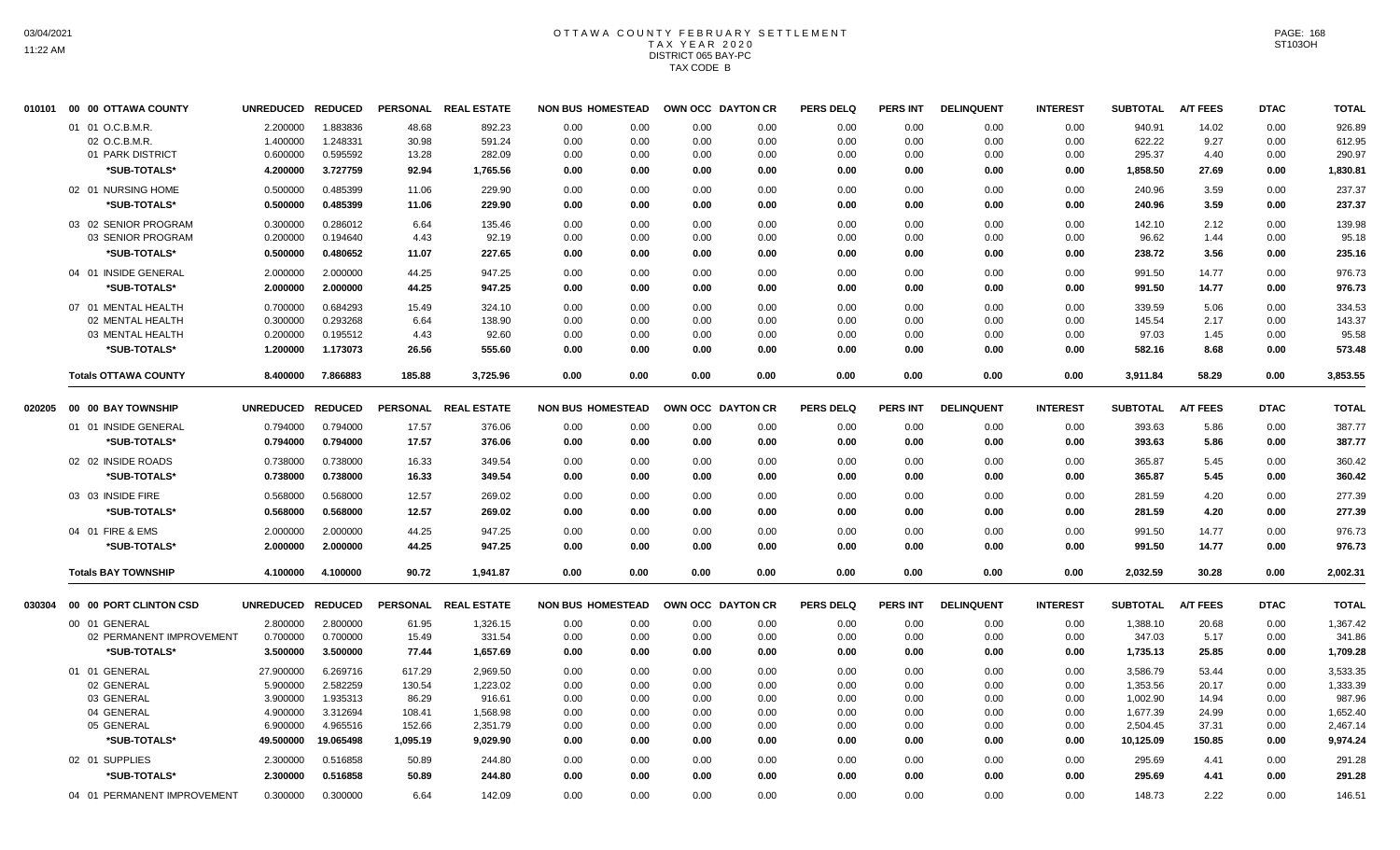### OTTAWA COUNTY FEBRUARY SETTLEMENT TAX YEAR 2020 DISTRICT 065 BAY-PC TAX CODE B

| 030304        |    | 00 00 PORT CLINTON CSD             | UNREDUCED REDUCED   |                     |          | PERSONAL REAL ESTATE | <b>NON BUS HOMESTEAD</b> |      | OWN OCC DAYTON CR |      | <b>PERS DELQ</b> | <b>PERS INT</b> | <b>DELINQUENT</b> | <b>INTEREST</b> | <b>SUBTOTAL</b> | <b>A/T FEES</b> | <b>DTAC</b> | <b>TOTAL</b> |
|---------------|----|------------------------------------|---------------------|---------------------|----------|----------------------|--------------------------|------|-------------------|------|------------------|-----------------|-------------------|-----------------|-----------------|-----------------|-------------|--------------|
|               | 04 | *SUB-TOTALS*                       | 0.300000            | 0.300000            | 6.64     | 142.09               | 0.00                     | 0.00 | 0.00              | 0.00 | 0.00             | 0.00            | 0.00              | 0.00            | 148.73          | 2.22            | 0.00        | 146.51       |
|               |    | 07 01 EMERGENCY                    | 2.630000            | 2.630000            | 58.19    | 1.245.63             | 0.00                     | 0.00 | 0.00              | 0.00 | 0.00             | 0.00            | 0.00              | 0.00            | 1,303.82        | 19.43           | 0.00        | 1,284.39     |
|               |    | *SUB-TOTALS*                       | 2.630000            | 2.630000            | 58.19    | 1,245.63             | 0.00                     | 0.00 | 0.00              | 0.00 | 0.00             | 0.00            | 0.00              | 0.00            | 1,303.82        | 19.43           | 0.00        | 1,284.39     |
|               |    | 09 01 BOND                         | 3.450000            | 3.450000            | 76.33    | 1.634.01             | 0.00                     | 0.00 | 0.00              | 0.00 | 0.00             | 0.00            | 0.00              | 0.00            | 1.710.34        | 25.48           | 0.00        | 1,684.86     |
|               |    | *SUB-TOTALS*                       | 3.450000            | 3.450000            | 76.33    | 1,634.01             | 0.00                     | 0.00 | 0.00              | 0.00 | 0.00             | 0.00            | 0.00              | 0.00            | 1,710.34        | 25.48           | 0.00        | 1,684.86     |
|               |    | <b>Totals PORT CLINTON CSD</b>     | 61.680000 29.462356 |                     | 1,364.68 | 13,954.12            | 0.00                     | 0.00 | 0.00              | 0.00 | 0.00             | 0.00            | 0.00              | 0.00            | 15,318.80       | 228.24          | 0.00        | 15,090.56    |
| 040406        |    | 00 00 PORT CLINTON CITY            | UNREDUCED REDUCED   |                     |          | PERSONAL REAL ESTATE | <b>NON BUS HOMESTEAD</b> |      | OWN OCC DAYTON CR |      | <b>PERS DELQ</b> | <b>PERS INT</b> | <b>DELINQUENT</b> | <b>INTEREST</b> | <b>SUBTOTAL</b> | <b>A/T FEES</b> | <b>DTAC</b> | <b>TOTAL</b> |
|               |    | 00 01 GENERAL                      | 1.950000            | 1.950000            | 43.14    | 923.57               | 0.00                     | 0.00 | 0.00              | 0.00 | 0.00             | 0.00            | 0.00              | 0.00            | 966.71          | 14.40           | 0.00        | 952.31       |
|               |    | *SUB-TOTALS*                       | 1.950000            | 1.950000            | 43.14    | 923.57               | 0.00                     | 0.00 | 0.00              | 0.00 | 0.00             | 0.00            | 0.00              | 0.00            | 966.71          | 14.40           | 0.00        | 952.31       |
|               |    | 01 01 INSIDE POLICE PENSION        | 0.150000            | 0.150000            | 3.32     | 71.04                | 0.00                     | 0.00 | 0.00              | 0.00 | 0.00             | 0.00            | 0.00              | 0.00            | 74.36           | 1.11            | 0.00        | 73.25        |
|               |    | *SUB-TOTALS*                       | 0.150000            | 0.150000            | 3.32     | 71.04                | 0.00                     | 0.00 | 0.00              | 0.00 | 0.00             | 0.00            | 0.00              | 0.00            | 74.36           | 1.11            | 0.00        | 73.25        |
|               |    | 02 01 FIRE & EMS                   | 1.900000            | 1.896267            | 42.04    | 898.12               | 0.00                     | 0.00 | 0.00              | 0.00 | 0.00             | 0.00            | 0.00              | 0.00            | 940.16          | 14.01           | 0.00        | 926.15       |
|               |    | *SUB-TOTALS*                       | 1.900000            | 1.896267            | 42.04    | 898.12               | 0.00                     | 0.00 | 0.00              | 0.00 | 0.00             | 0.00            | 0.00              | 0.00            | 940.16          | 14.01           | 0.00        | 926.15       |
|               |    | <b>Totals PORT CLINTON CITY</b>    | 4.000000            | 3.996267            | 88.50    | 1.892.73             | 0.00                     | 0.00 | 0.00              | 0.00 | 0.00             | 0.00            | 0.00              | 0.00            | 1.981.23        | 29.52           | 0.00        | 1,951.71     |
|               |    | 050502 00 00 VANGUARD JVS          | UNREDUCED REDUCED   |                     |          | PERSONAL REAL ESTATE | <b>NON BUS HOMESTEAD</b> |      | OWN OCC DAYTON CR |      | <b>PERS DELQ</b> | <b>PERS INT</b> | <b>DELINQUENT</b> | <b>INTEREST</b> | <b>SUBTOTAL</b> | <b>A/T FEES</b> | <b>DTAC</b> | <b>TOTAL</b> |
|               |    | 01 01 GENERAL                      | 1.600000            | 1.600000            | 35.36    | 757.80               | 0.00                     | 0.00 | 0.00              | 0.00 | 0.00             | 0.00            | 0.00              | 0.00            | 793.16          | 11.82           | 0.00        | 781.34       |
|               |    | *SUB-TOTALS*                       | 1.600000            | 1.600000            | 35.36    | 757.80               | 0.00                     | 0.00 | 0.00              | 0.00 | 0.00             | 0.00            | 0.00              | 0.00            | 793.16          | 11.82           | 0.00        | 781.34       |
|               |    | <b>Totals VANGUARD JVS</b>         | 1.600000            | 1.600000            | 35.36    | 757.80               | 0.00                     | 0.00 | 0.00              | 0.00 | 0.00             | 0.00            | 0.00              | 0.00            | 793.16          | 11.82           | 0.00        | 781.34       |
| 060605        |    | 00 00 IDA RUPP LIBRARY TAX         | UNREDUCED REDUCED   |                     |          | PERSONAL REAL ESTATE | <b>NON BUS HOMESTEAD</b> |      | OWN OCC DAYTON CR |      | <b>PERS DELQ</b> | <b>PERS INT</b> | <b>DELINQUENT</b> | <b>INTEREST</b> | SUBTOTAL        | <b>A/T FEES</b> | <b>DTAC</b> | <b>TOTAL</b> |
|               |    | 01 05 IDA RUPP LIBRARY TAX         | 0.800000            | 0.790610            | 17.70    | 374.45               | 0.00                     | 0.00 | 0.00              | 0.00 | 0.00             | 0.00            | 0.00              | 0.00            | 392.15          | 5.84            | 0.00        | 386.31       |
|               |    | *SUB-TOTALS*                       | 0.800000            | 0.790610            | 17.70    | 374.45               | 0.00                     | 0.00 | 0.00              | 0.00 | 0.00             | 0.00            | 0.00              | 0.00            | 392.15          | 5.84            | 0.00        | 386.31       |
|               |    | <b>Totals IDA RUPP LIBRARY TAX</b> | 0.800000            | 0.790610            | 17.70    | 374.45               | 0.00                     | 0.00 | 0.00              | 0.00 | 0.00             | 0.00            | 0.00              | 0.00            | 392.15          | 5.84            | 0.00        | 386.31       |
| <b>BAY-PC</b> |    |                                    |                     |                     |          |                      |                          |      |                   |      |                  |                 |                   |                 |                 |                 |             |              |
|               |    | <b>TAX CODE B TOTALS</b>           |                     | 80.580000 47.816116 | 1.782.84 | 22.646.93            | 0.00                     | 0.00 | 0.00              | 0.00 | 0.00             | 0.00            | 0.00              | 0.00            | 24,429.77       | 363.99          | 0.00        | 24,065.78    |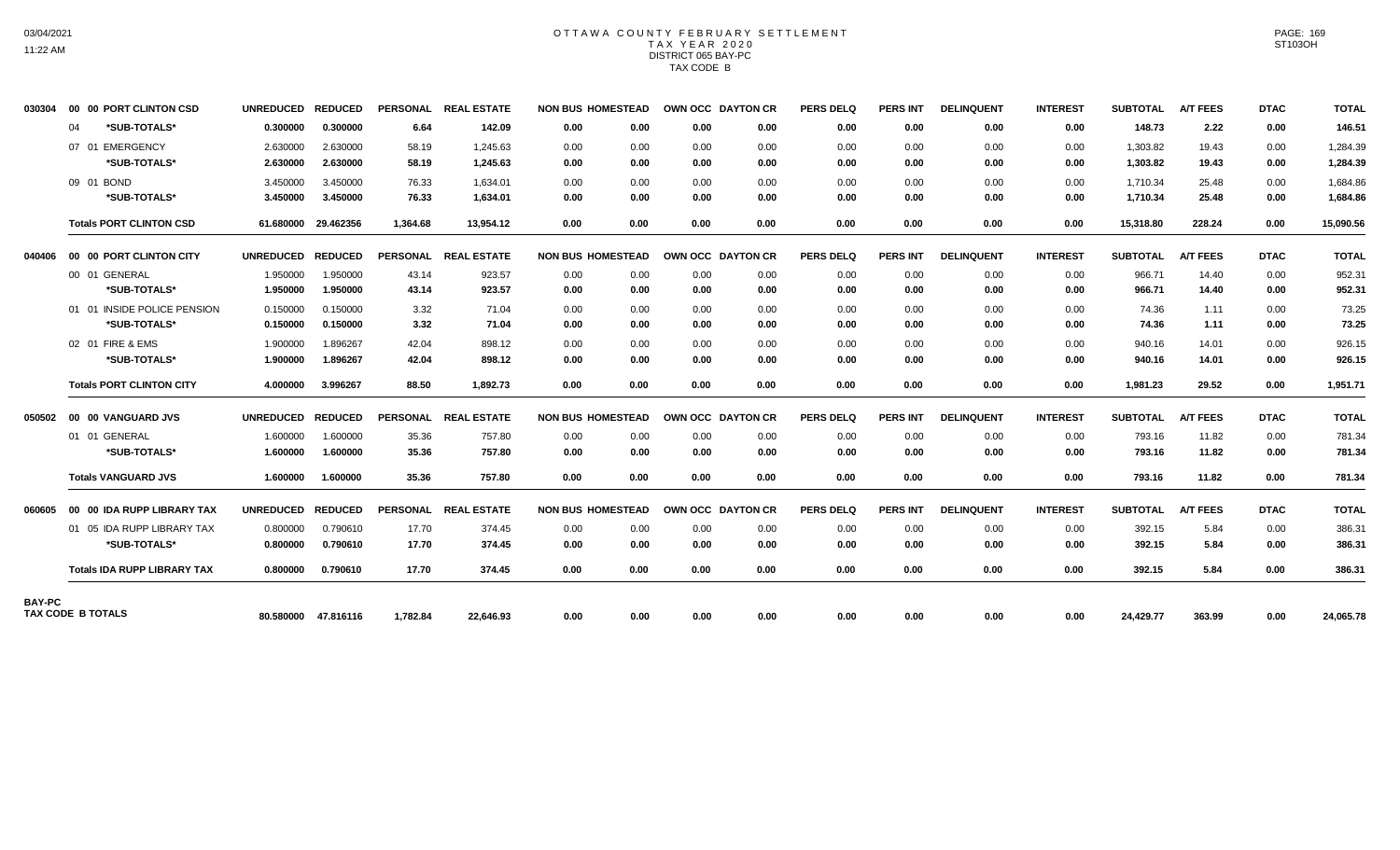#### OTTAWA COUNTY FEBRUARY SETTLEMENT T A X Y E A R 2 0 2 0 DISTRICT 065 BAY-PC DISTRICT

|        | 010101 00 00 OTTAWA COUNTY                | UNREDUCED REDUCED | <b>PERSONAL</b> | <b>REAL ESTATE</b> | <b>NON BUS HOMESTEAD</b> |      |      | OWN OCC DAYTON CR | <b>PERS DELQ</b> | <b>PERS INT</b> | <b>DELINQUENT</b> | <b>INTEREST</b> | <b>SUBTOTAL</b> | <b>A/T FEES</b> | <b>DTAC</b> | <b>TOTAL</b> |
|--------|-------------------------------------------|-------------------|-----------------|--------------------|--------------------------|------|------|-------------------|------------------|-----------------|-------------------|-----------------|-----------------|-----------------|-------------|--------------|
|        | 01 01 O.C.B.M.R.                          |                   | 48.68           | 892.23             | 0.00                     | 0.00 | 0.00 | 0.00              | 0.00             | 0.00            | 0.00              | 0.00            | 940.91          | 14.02           | 0.00        | 926.89       |
|        | 02 O.C.B.M.R.                             |                   | 30.98           | 591.24             | 0.00                     | 0.00 | 0.00 | 0.00              | 0.00             | 0.00            | 0.00              | 0.00            | 622.22          | 9.27            | 0.00        | 612.95       |
|        | 01 PARK DISTRICT                          |                   | 13.28           | 282.09             | 0.00                     | 0.00 | 0.00 | 0.00              | 0.00             | 0.00            | 0.00              | 0.00            | 295.37          | 4.40            | 0.00        | 290.97       |
|        | *SUB-TOTALS*                              |                   | 92.94           | 1,765.56           | 0.00                     | 0.00 | 0.00 | 0.00              | 0.00             | 0.00            | 0.00              | 0.00            | 1,858.50        | 27.69           | 0.00        | 1,830.81     |
|        | 02 01 NURSING HOME                        |                   | 11.06           | 229.90             | 0.00                     | 0.00 | 0.00 | 0.00              | 0.00             | 0.00            | 0.00              | 0.00            | 240.96          | 3.59            | 0.00        | 237.37       |
|        | *SUB-TOTALS*                              |                   | 11.06           | 229.90             | 0.00                     | 0.00 | 0.00 | 0.00              | 0.00             | 0.00            | 0.00              | 0.00            | 240.96          | 3.59            | 0.00        | 237.37       |
|        |                                           |                   |                 |                    |                          |      |      |                   |                  |                 |                   |                 |                 |                 |             |              |
|        | 03 02 SENIOR PROGRAM<br>03 SENIOR PROGRAM |                   | 6.64            | 135.46             | 0.00                     | 0.00 | 0.00 | 0.00              | 0.00             | 0.00            | 0.00              | 0.00            | 142.10          | 2.12<br>1.44    | 0.00        | 139.98       |
|        |                                           |                   | 4.43            | 92.19              | 0.00                     | 0.00 | 0.00 | 0.00              | 0.00             | 0.00            | 0.00              | 0.00            | 96.62           |                 | 0.00        | 95.18        |
|        | *SUB-TOTALS*                              |                   | 11.07           | 227.65             | 0.00                     | 0.00 | 0.00 | 0.00              | 0.00             | 0.00            | 0.00              | 0.00            | 238.72          | 3.56            | 0.00        | 235.16       |
|        | 04 01 INSIDE GENERAL                      |                   | 44.25           | 947.25             | 0.00                     | 0.00 | 0.00 | 0.00              | 0.00             | 0.00            | 0.00              | 0.00            | 991.50          | 14.77           | 0.00        | 976.73       |
|        | *SUB-TOTALS*                              |                   | 44.25           | 947.25             | 0.00                     | 0.00 | 0.00 | 0.00              | 0.00             | 0.00            | 0.00              | 0.00            | 991.50          | 14.77           | 0.00        | 976.73       |
|        | 07 01 MENTAL HEALTH                       |                   | 15.49           | 324.10             | 0.00                     | 0.00 | 0.00 | 0.00              | 0.00             | 0.00            | 0.00              | 0.00            | 339.59          | 5.06            | 0.00        | 334.53       |
|        | 02 MENTAL HEALTH                          |                   | 6.64            | 138.90             | 0.00                     | 0.00 | 0.00 | 0.00              | 0.00             | 0.00            | 0.00              | 0.00            | 145.54          | 2.17            | 0.00        | 143.37       |
|        | 03 MENTAL HEALTH                          |                   | 4.43            | 92.60              | 0.00                     | 0.00 | 0.00 | 0.00              | 0.00             | 0.00            | 0.00              | 0.00            | 97.03           | 1.45            | 0.00        | 95.58        |
|        | *SUB-TOTALS*                              |                   | 26.56           | 555.60             | 0.00                     | 0.00 | 0.00 | 0.00              | 0.00             | 0.00            | 0.00              | 0.00            | 582.16          | 8.68            | 0.00        | 573.48       |
|        | <b>Totals OTTAWA COUNTY</b>               |                   | 185.88          | 3,725.96           | 0.00                     | 0.00 | 0.00 | 0.00              | 0.00             | 0.00            | 0.00              | 0.00            | 3,911.84        | 58.29           | 0.00        | 3,853.55     |
| 020205 | 00 00 BAY TOWNSHIP                        | UNREDUCED REDUCED | <b>PERSONAL</b> | <b>REAL ESTATE</b> | <b>NON BUS HOMESTEAD</b> |      |      | OWN OCC DAYTON CR | <b>PERS DELQ</b> | <b>PERS INT</b> | <b>DELINQUENT</b> | <b>INTEREST</b> | <b>SUBTOTAL</b> | <b>A/T FEES</b> | <b>DTAC</b> | <b>TOTAL</b> |
|        | 01 01 INSIDE GENERAL                      |                   | 17.57           | 376.06             | 0.00                     | 0.00 | 0.00 | 0.00              | 0.00             | 0.00            | 0.00              | 0.00            | 393.63          | 5.86            | 0.00        | 387.77       |
|        | *SUB-TOTALS*                              |                   | 17.57           | 376.06             | 0.00                     | 0.00 | 0.00 | 0.00              | 0.00             | 0.00            | 0.00              | 0.00            | 393.63          | 5.86            | 0.00        | 387.77       |
|        |                                           |                   |                 |                    |                          |      |      |                   |                  |                 |                   |                 |                 |                 |             |              |
|        | 02 02 INSIDE ROADS                        |                   | 16.33           | 349.54             | 0.00                     | 0.00 | 0.00 | 0.00              | 0.00             | 0.00            | 0.00              | 0.00            | 365.87          | 5.45            | 0.00        | 360.42       |
|        | *SUB-TOTALS*                              |                   | 16.33           | 349.54             | 0.00                     | 0.00 | 0.00 | 0.00              | 0.00             | 0.00            | 0.00              | 0.00            | 365.87          | 5.45            | 0.00        | 360.42       |
|        | 03 03 INSIDE FIRE                         |                   | 12.57           | 269.02             | 0.00                     | 0.00 | 0.00 | 0.00              | 0.00             | 0.00            | 0.00              | 0.00            | 281.59          | 4.20            | 0.00        | 277.39       |
|        | *SUB-TOTALS*                              |                   | 12.57           | 269.02             | 0.00                     | 0.00 | 0.00 | 0.00              | 0.00             | 0.00            | 0.00              | 0.00            | 281.59          | 4.20            | 0.00        | 277.39       |
|        | 04 01 FIRE & EMS                          |                   | 44.25           | 947.25             | 0.00                     | 0.00 | 0.00 | 0.00              | 0.00             | 0.00            | 0.00              | 0.00            | 991.50          | 14.77           | 0.00        | 976.73       |
|        | *SUB-TOTALS*                              |                   | 44.25           | 947.25             | 0.00                     | 0.00 | 0.00 | 0.00              | 0.00             | 0.00            | 0.00              | 0.00            | 991.50          | 14.77           | 0.00        | 976.73       |
|        |                                           |                   |                 |                    |                          |      |      |                   |                  |                 |                   |                 |                 |                 |             |              |
|        | <b>Totals BAY TOWNSHIP</b>                |                   | 90.72           | 1.941.87           | 0.00                     | 0.00 | 0.00 | 0.00              | 0.00             | 0.00            | 0.00              | 0.00            | 2.032.59        | 30.28           | 0.00        | 2,002.31     |
| 030304 | 00 00 PORT CLINTON CSD                    | UNREDUCED REDUCED | <b>PERSONAL</b> | <b>REAL ESTATE</b> | <b>NON BUS HOMESTEAD</b> |      |      | OWN OCC DAYTON CR | <b>PERS DELQ</b> | <b>PERS INT</b> | <b>DELINQUENT</b> | <b>INTEREST</b> | <b>SUBTOTAL</b> | <b>A/T FEES</b> | <b>DTAC</b> | <b>TOTAL</b> |
|        | 00 01 GENERAL                             |                   | 61.95           | 1,326.15           | 0.00                     | 0.00 | 0.00 | 0.00              | 0.00             | 0.00            | 0.00              | 0.00            | 1,388.10        | 20.68           | 0.00        | 1,367.42     |
|        | 02 PERMANENT IMPROVEMENT                  |                   | 15.49           | 331.54             | 0.00                     | 0.00 | 0.00 | 0.00              | 0.00             | 0.00            | 0.00              | 0.00            | 347.03          | 5.17            | 0.00        | 341.86       |
|        | *SUB-TOTALS*                              |                   | 77.44           | 1,657.69           | 0.00                     | 0.00 | 0.00 | 0.00              | 0.00             | 0.00            | 0.00              | 0.00            | 1,735.13        | 25.85           | 0.00        | 1,709.28     |
|        | 01 01 GENERAL                             |                   | 617.29          | 2,969.50           | 0.00                     | 0.00 | 0.00 | 0.00              | 0.00             | 0.00            | 0.00              | 0.00            | 3,586.79        | 53.44           | 0.00        | 3,533.35     |
|        | 02 GENERAL                                |                   | 130.54          | 1,223.02           | 0.00                     | 0.00 | 0.00 | 0.00              | 0.00             | 0.00            | 0.00              | 0.00            | 1,353.56        | 20.17           | 0.00        | 1,333.39     |
|        | 03 GENERAL                                |                   | 86.29           | 916.61             | 0.00                     | 0.00 | 0.00 | 0.00              | 0.00             | 0.00            | 0.00              | 0.00            | 1,002.90        | 14.94           | 0.00        | 987.96       |
|        | 04 GENERAL                                |                   | 108.41          | 1,568.98           | 0.00                     | 0.00 | 0.00 | 0.00              | 0.00             | 0.00            | 0.00              | 0.00            | 1,677.39        | 24.99           | 0.00        | 1,652.40     |
|        | 05 GENERAL                                |                   | 152.66          | 2,351.79           | 0.00                     | 0.00 | 0.00 | 0.00              | 0.00             | 0.00            | 0.00              | 0.00            | 2,504.45        | 37.31           | 0.00        | 2,467.14     |
|        | *SUB-TOTALS*                              |                   | 1,095.19        | 9,029.90           | 0.00                     | 0.00 | 0.00 | 0.00              | 0.00             | 0.00            | 0.00              | 0.00            | 10,125.09       | 150.85          | 0.00        | 9,974.24     |
|        | 02 01 SUPPLIES                            |                   | 50.89           | 244.80             | 0.00                     | 0.00 | 0.00 | 0.00              | 0.00             | 0.00            | 0.00              | 0.00            | 295.69          | 4.41            | 0.00        | 291.28       |
|        |                                           |                   |                 |                    |                          |      |      |                   |                  |                 |                   |                 |                 |                 |             |              |
|        | *SUB-TOTALS*                              |                   | 50.89           | 244.80             | 0.00                     | 0.00 | 0.00 | 0.00              | 0.00             | 0.00            | 0.00              | 0.00            | 295.69          | 4.41            | 0.00        | 291.28       |
|        | 04 01 PERMANENT IMPROVEMENT               |                   | 6.64            | 142.09             | 0.00                     | 0.00 | 0.00 | 0.00              | 0.00             | 0.00            | 0.00              | 0.00            | 148.73          | 2.22            | 0.00        | 146.51       |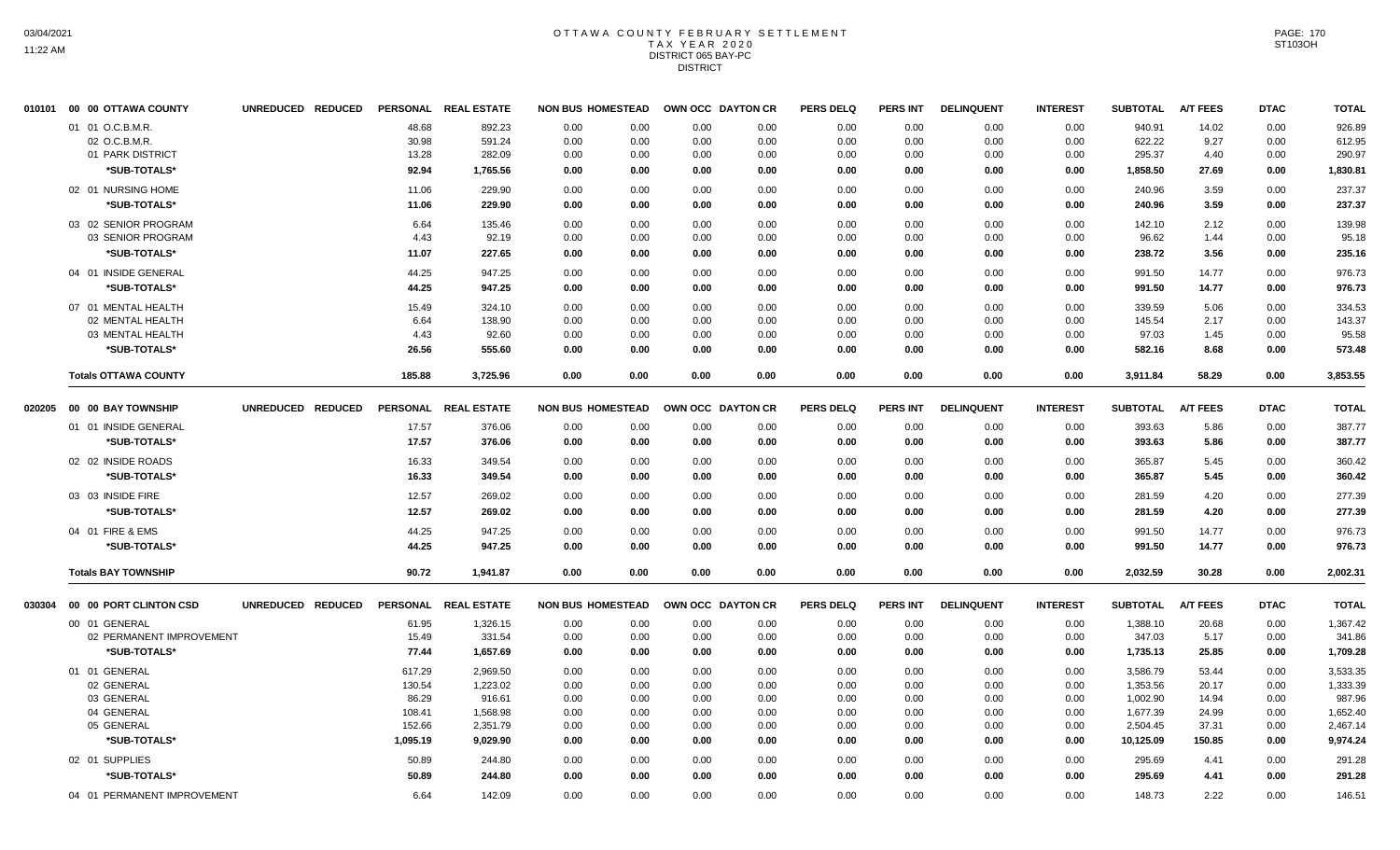## OTTAWA COUNTY FEBRUARY SETTLEMENT TAX YEAR 2020 DISTRICT 065 BAY-PC DISTRICT

| 030304                 |    | 00 00 PORT CLINTON CSD             | UNREDUCED REDUCED |          | PERSONAL REAL ESTATE | <b>NON BUS HOMESTEAD</b> |      | OWN OCC DAYTON CR |      | <b>PERS DELQ</b> | <b>PERS INT</b> | <b>DELINQUENT</b> | <b>INTEREST</b> | <b>SUBTOTAL</b> | <b>A/T FEES</b> | <b>DTAC</b> | <b>TOTAL</b> |
|------------------------|----|------------------------------------|-------------------|----------|----------------------|--------------------------|------|-------------------|------|------------------|-----------------|-------------------|-----------------|-----------------|-----------------|-------------|--------------|
|                        | 04 | *SUB-TOTALS*                       |                   | 6.64     | 142.09               | 0.00                     | 0.00 | 0.00              | 0.00 | 0.00             | 0.00            | 0.00              | 0.00            | 148.73          | 2.22            | 0.00        | 146.51       |
|                        |    | 07 01 EMERGENCY                    |                   | 58.19    | 1.245.63             | 0.00                     | 0.00 | 0.00              | 0.00 | 0.00             | 0.00            | 0.00              | 0.00            | 1,303.82        | 19.43           | 0.00        | 1,284.39     |
|                        |    | *SUB-TOTALS*                       |                   | 58.19    | 1,245.63             | 0.00                     | 0.00 | 0.00              | 0.00 | 0.00             | 0.00            | 0.00              | 0.00            | 1,303.82        | 19.43           | 0.00        | 1,284.39     |
|                        |    | 09 01 BOND                         |                   | 76.33    | 1.634.01             | 0.00                     | 0.00 | 0.00              | 0.00 | 0.00             | 0.00            | 0.00              | 0.00            | 1.710.34        | 25.48           | 0.00        | 1,684.86     |
|                        |    | *SUB-TOTALS*                       |                   | 76.33    | 1,634.01             | 0.00                     | 0.00 | 0.00              | 0.00 | 0.00             | 0.00            | 0.00              | 0.00            | 1,710.34        | 25.48           | 0.00        | 1,684.86     |
|                        |    | <b>Totals PORT CLINTON CSD</b>     |                   | 1,364.68 | 13,954.12            | 0.00                     | 0.00 | 0.00              | 0.00 | 0.00             | 0.00            | 0.00              | 0.00            | 15,318.80       | 228.24          | 0.00        | 15,090.56    |
| 040406                 |    | 00 00 PORT CLINTON CITY            | UNREDUCED REDUCED |          | PERSONAL REAL ESTATE | <b>NON BUS HOMESTEAD</b> |      | OWN OCC DAYTON CR |      | <b>PERS DELQ</b> | PERS INT        | <b>DELINQUENT</b> | <b>INTEREST</b> | <b>SUBTOTAL</b> | <b>A/T FEES</b> | <b>DTAC</b> | <b>TOTAL</b> |
|                        |    | 00 01 GENERAL                      |                   | 43.14    | 923.57               | 0.00                     | 0.00 | 0.00              | 0.00 | 0.00             | 0.00            | 0.00              | 0.00            | 966.71          | 14.40           | 0.00        | 952.31       |
|                        |    | *SUB-TOTALS*                       |                   | 43.14    | 923.57               | 0.00                     | 0.00 | 0.00              | 0.00 | 0.00             | 0.00            | 0.00              | 0.00            | 966.71          | 14.40           | 0.00        | 952.31       |
|                        |    | 01 01 INSIDE POLICE PENSION        |                   | 3.32     | 71.04                | 0.00                     | 0.00 | 0.00              | 0.00 | 0.00             | 0.00            | 0.00              | 0.00            | 74.36           | 1.11            | 0.00        | 73.25        |
|                        |    | *SUB-TOTALS*                       |                   | 3.32     | 71.04                | 0.00                     | 0.00 | 0.00              | 0.00 | 0.00             | 0.00            | 0.00              | 0.00            | 74.36           | 1.11            | 0.00        | 73.25        |
|                        |    | 02 01 FIRE & EMS                   |                   | 42.04    | 898.12               | 0.00                     | 0.00 | 0.00              | 0.00 | 0.00             | 0.00            | 0.00              | 0.00            | 940.16          | 14.01           | 0.00        | 926.15       |
|                        |    | *SUB-TOTALS*                       |                   | 42.04    | 898.12               | 0.00                     | 0.00 | 0.00              | 0.00 | 0.00             | 0.00            | 0.00              | 0.00            | 940.16          | 14.01           | 0.00        | 926.15       |
|                        |    | <b>Totals PORT CLINTON CITY</b>    |                   | 88.50    | 1,892.73             | 0.00                     | 0.00 | 0.00              | 0.00 | 0.00             | 0.00            | 0.00              | 0.00            | 1,981.23        | 29.52           | 0.00        | 1,951.71     |
|                        |    |                                    | UNREDUCED REDUCED |          | PERSONAL REAL ESTATE | <b>NON BUS HOMESTEAD</b> |      | OWN OCC DAYTON CR |      | <b>PERS DELQ</b> | <b>PERS INT</b> | <b>DELINQUENT</b> | <b>INTEREST</b> | <b>SUBTOTAL</b> | <b>A/T FEES</b> | <b>DTAC</b> | <b>TOTAL</b> |
|                        |    | 01 01 GENERAL                      |                   | 35.36    | 757.80               | 0.00                     | 0.00 | 0.00              | 0.00 | 0.00             | 0.00            | 0.00              | 0.00            | 793.16          | 11.82           | 0.00        | 781.34       |
|                        |    | *SUB-TOTALS*                       |                   | 35.36    | 757.80               | 0.00                     | 0.00 | 0.00              | 0.00 | 0.00             | 0.00            | 0.00              | 0.00            | 793.16          | 11.82           | 0.00        | 781.34       |
|                        |    | <b>Totals VANGUARD JVS</b>         |                   | 35.36    | 757.80               | 0.00                     | 0.00 | 0.00              | 0.00 | 0.00             | 0.00            | 0.00              | 0.00            | 793.16          | 11.82           | 0.00        | 781.34       |
| 060605                 |    | 00 00 IDA RUPP LIBRARY TAX         | UNREDUCED REDUCED |          | PERSONAL REAL ESTATE | <b>NON BUS HOMESTEAD</b> |      | OWN OCC DAYTON CR |      | <b>PERS DELQ</b> | <b>PERS INT</b> | <b>DELINQUENT</b> | <b>INTEREST</b> | <b>SUBTOTAL</b> | <b>A/T FEES</b> | <b>DTAC</b> | <b>TOTAL</b> |
|                        |    | 01 05 IDA RUPP LIBRARY TAX         |                   | 17.70    | 374.45               | 0.00                     | 0.00 | 0.00              | 0.00 | 0.00             | 0.00            | 0.00              | 0.00            | 392.15          | 5.84            | 0.00        | 386.31       |
|                        |    | *SUB-TOTALS*                       |                   | 17.70    | 374.45               | 0.00                     | 0.00 | 0.00              | 0.00 | 0.00             | 0.00            | 0.00              | 0.00            | 392.15          | 5.84            | 0.00        | 386.31       |
|                        |    | <b>Totals IDA RUPP LIBRARY TAX</b> |                   | 17.70    | 374.45               | 0.00                     | 0.00 | 0.00              | 0.00 | 0.00             | 0.00            | 0.00              | 0.00            | 392.15          | 5.84            | 0.00        | 386.31       |
| BAY-PC                 |    |                                    |                   |          |                      |                          |      |                   |      |                  |                 |                   |                 |                 |                 |             |              |
| <b>DISTRICT TOTALS</b> |    |                                    |                   | 1,782.84 | 22,646.93            | 0.00                     | 0.00 | 0.00              | 0.00 | 0.00             | 0.00            | 0.00              | 0.00            | 24,429.77       | 363.99          | 0.00        | 24,065.78    |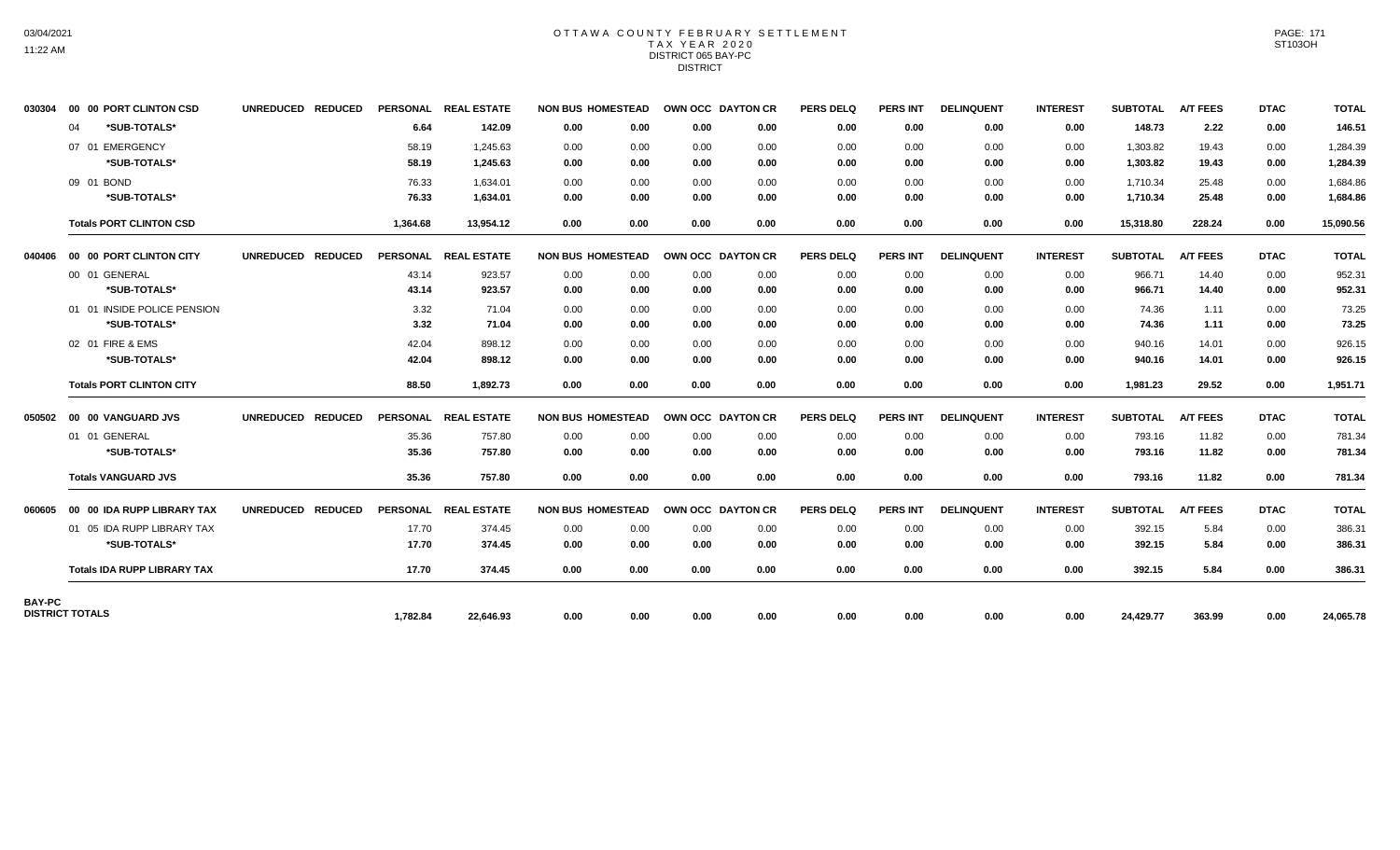## OTTAWA COUNTY FEBRUARY SETTLEMENT TAX YEAR 2020 DISTRICT 195 ELMORE-HARRIS TAX CODE A

|                    | <b>UNREDUCED</b>                                                                                                                                                                                                                                                                                                                                                                                                                                          | <b>REDUCED</b>                                           |                                                                                                                 |                      |                                                                                                 |                                      |                                                                                                                                                                                                                                                                                                                                                                                                                  | <b>PERS DELQ</b>                                                                    | PERS INT                     | <b>DELINQUENT</b>            | <b>INTEREST</b>      | <b>SUBTOTAL</b>      | A/T FEES                          | <b>DTAC</b>                  | <b>TOTAL</b>                 |
|--------------------|-----------------------------------------------------------------------------------------------------------------------------------------------------------------------------------------------------------------------------------------------------------------------------------------------------------------------------------------------------------------------------------------------------------------------------------------------------------|----------------------------------------------------------|-----------------------------------------------------------------------------------------------------------------|----------------------|-------------------------------------------------------------------------------------------------|--------------------------------------|------------------------------------------------------------------------------------------------------------------------------------------------------------------------------------------------------------------------------------------------------------------------------------------------------------------------------------------------------------------------------------------------------------------|-------------------------------------------------------------------------------------|------------------------------|------------------------------|----------------------|----------------------|-----------------------------------|------------------------------|------------------------------|
|                    | 2.200000                                                                                                                                                                                                                                                                                                                                                                                                                                                  | 1.203400                                                 | 0.00                                                                                                            | 85.16                | 9.57                                                                                            | 1.01                                 | 0.00                                                                                                                                                                                                                                                                                                                                                                                                             | 0.00                                                                                | 0.00                         | 0.00                         | 0.00                 | 95.74                | 1.43                              | 0.00                         | 94.31                        |
| 02 O.C.B.M.R       | 1.400000                                                                                                                                                                                                                                                                                                                                                                                                                                                  | 0.899310                                                 | 0.00                                                                                                            | 63.64                | 7.16                                                                                            | 0.76                                 | 0.00                                                                                                                                                                                                                                                                                                                                                                                                             | 0.00                                                                                | 0.00                         | 0.00                         | 0.00                 | 71.56                | 1.07                              | 0.00                         | 70.49                        |
| 01 PARK DISTRICT   | 0.600000                                                                                                                                                                                                                                                                                                                                                                                                                                                  | 0.594840                                                 | 0.00                                                                                                            | 47.33                | 0.00                                                                                            | 0.00                                 | 0.00                                                                                                                                                                                                                                                                                                                                                                                                             | 0.00                                                                                | 0.00                         | 0.00                         | 0.00                 | 47.33                | 0.71                              | 0.00                         | 46.62                        |
| *SUB-TOTALS*       | 4.200000                                                                                                                                                                                                                                                                                                                                                                                                                                                  | 2.697550                                                 | 0.00                                                                                                            | 196.13               | 16.73                                                                                           | 1.77                                 | 0.00                                                                                                                                                                                                                                                                                                                                                                                                             | 0.00                                                                                | 0.00                         | 0.00                         | 0.00                 | 214.63               | 3.21                              | 0.00                         | 211.42                       |
|                    | 0.500000                                                                                                                                                                                                                                                                                                                                                                                                                                                  | 0.432043                                                 | 0.00                                                                                                            | 30.57                | 3.44                                                                                            | 0.36                                 | 0.00                                                                                                                                                                                                                                                                                                                                                                                                             | 0.00                                                                                | 0.00                         | 0.00                         | 0.00                 | 34.37                | 0.51                              | 0.00                         | 33.86                        |
| *SUB-TOTALS*       | 0.500000                                                                                                                                                                                                                                                                                                                                                                                                                                                  | 0.432043                                                 | 0.00                                                                                                            | 30.57                | 3.44                                                                                            | 0.36                                 | 0.00                                                                                                                                                                                                                                                                                                                                                                                                             | 0.00                                                                                | 0.00                         | 0.00                         | 0.00                 | 34.37                | 0.51                              | 0.00                         | 33.86                        |
|                    | 0.300000                                                                                                                                                                                                                                                                                                                                                                                                                                                  | 0.223762                                                 | 0.00                                                                                                            | 15.83                | 1.78                                                                                            | 0.19                                 | 0.00                                                                                                                                                                                                                                                                                                                                                                                                             | 0.00                                                                                | 0.00                         | 0.00                         | 0.00                 | 17.80                | 0.27                              | 0.00                         | 17.53                        |
| 03 SENIOR PROGRAM  | 0.200000                                                                                                                                                                                                                                                                                                                                                                                                                                                  | 0.173250                                                 | 0.00                                                                                                            | 13.78                | 0.00                                                                                            | 0.00                                 | 0.00                                                                                                                                                                                                                                                                                                                                                                                                             | 0.00                                                                                | 0.00                         | 0.00                         | 0.00                 | 13.78                | 0.21                              | 0.00                         | 13.57                        |
| *SUB-TOTALS*       | 0.500000                                                                                                                                                                                                                                                                                                                                                                                                                                                  | 0.397012                                                 | 0.00                                                                                                            | 29.61                | 1.78                                                                                            | 0.19                                 | 0.00                                                                                                                                                                                                                                                                                                                                                                                                             | 0.00                                                                                | 0.00                         | 0.00                         | 0.00                 | 31.58                | 0.48                              | 0.00                         | 31.10                        |
|                    | 2.000000                                                                                                                                                                                                                                                                                                                                                                                                                                                  | 2.000000                                                 | 0.00                                                                                                            | 141.53               | 15.91                                                                                           | 1.68                                 | 0.00                                                                                                                                                                                                                                                                                                                                                                                                             | 0.00                                                                                | 0.00                         | 0.00                         | 0.00                 | 159.12               | 2.37                              | 0.00                         | 156.75                       |
| *SUB-TOTALS*       | 2.000000                                                                                                                                                                                                                                                                                                                                                                                                                                                  | 2.000000                                                 | 0.00                                                                                                            | 141.53               | 15.91                                                                                           | 1.68                                 | 0.00                                                                                                                                                                                                                                                                                                                                                                                                             | 0.00                                                                                | 0.00                         | 0.00                         | 0.00                 | 159.12               | 2.37                              | 0.00                         | 156.75                       |
|                    | 0.700000                                                                                                                                                                                                                                                                                                                                                                                                                                                  | 0.633701                                                 | 0.00                                                                                                            | 44.84                | 5.04                                                                                            |                                      | 0.00                                                                                                                                                                                                                                                                                                                                                                                                             | 0.00                                                                                | 0.00                         | 0.00                         | 0.00                 | 50.41                | 0.75                              | 0.00                         | 49.66                        |
| 02 MENTAL HEALTH   |                                                                                                                                                                                                                                                                                                                                                                                                                                                           |                                                          | 0.00                                                                                                            | 19.22                | 2.16                                                                                            |                                      | 0.00                                                                                                                                                                                                                                                                                                                                                                                                             |                                                                                     |                              | 0.00                         | 0.00                 | 21.61                | 0.32                              |                              | 21.29                        |
|                    |                                                                                                                                                                                                                                                                                                                                                                                                                                                           |                                                          |                                                                                                                 |                      |                                                                                                 |                                      |                                                                                                                                                                                                                                                                                                                                                                                                                  |                                                                                     |                              |                              |                      |                      |                                   |                              | 14.20                        |
| *SUB-TOTALS*       | 1.200000                                                                                                                                                                                                                                                                                                                                                                                                                                                  | 1.086387                                                 | 0.00                                                                                                            | 78.47                | 7.20                                                                                            | 0.76                                 | 0.00                                                                                                                                                                                                                                                                                                                                                                                                             | 0.00                                                                                | 0.00                         | 0.00                         | 0.00                 | 86.43                | 1.28                              | 0.00                         | 85.15                        |
|                    | 8.400000                                                                                                                                                                                                                                                                                                                                                                                                                                                  | 6.612992                                                 | 0.00                                                                                                            | 476.31               | 45.06                                                                                           | 4.76                                 | 0.00                                                                                                                                                                                                                                                                                                                                                                                                             | 0.00                                                                                | 0.00                         | 0.00                         | 0.00                 | 526.13               | 7.85                              | 0.00                         | 518.28                       |
|                    |                                                                                                                                                                                                                                                                                                                                                                                                                                                           |                                                          |                                                                                                                 |                      |                                                                                                 |                                      |                                                                                                                                                                                                                                                                                                                                                                                                                  | <b>PERS DELQ</b>                                                                    | PERS INT                     | <b>DELINQUENT</b>            | <b>INTEREST</b>      | <b>SUBTOTAL</b>      | <b>A/T FEES</b>                   | <b>DTAC</b>                  | <b>TOTAL</b>                 |
|                    |                                                                                                                                                                                                                                                                                                                                                                                                                                                           |                                                          |                                                                                                                 |                      |                                                                                                 |                                      |                                                                                                                                                                                                                                                                                                                                                                                                                  |                                                                                     |                              |                              |                      |                      |                                   |                              | 20.91                        |
|                    |                                                                                                                                                                                                                                                                                                                                                                                                                                                           |                                                          |                                                                                                                 |                      |                                                                                                 |                                      |                                                                                                                                                                                                                                                                                                                                                                                                                  |                                                                                     |                              |                              |                      |                      |                                   |                              |                              |
|                    |                                                                                                                                                                                                                                                                                                                                                                                                                                                           |                                                          |                                                                                                                 |                      |                                                                                                 |                                      |                                                                                                                                                                                                                                                                                                                                                                                                                  |                                                                                     |                              |                              |                      |                      |                                   |                              | 20.91                        |
| 02 02 INSIDE ROADS | 1.733000                                                                                                                                                                                                                                                                                                                                                                                                                                                  | 1.733000                                                 | 0.00                                                                                                            | 122.63               | 13.79                                                                                           | 1.46                                 | 0.00                                                                                                                                                                                                                                                                                                                                                                                                             | 0.00                                                                                | 0.00                         | 0.00                         | 0.00                 | 137.88               | 2.05                              | 0.00                         | 135.83                       |
|                    |                                                                                                                                                                                                                                                                                                                                                                                                                                                           |                                                          | 0.00                                                                                                            | 122.63               | 13.79                                                                                           | 1.46                                 | 0.00                                                                                                                                                                                                                                                                                                                                                                                                             | 0.00                                                                                | 0.00                         | 0.00                         | 0.00                 |                      |                                   | 0.00                         | 135.83                       |
|                    | 1.000000                                                                                                                                                                                                                                                                                                                                                                                                                                                  | 0.484612                                                 | 0.00                                                                                                            | 34.29                | 3.86                                                                                            | 0.41                                 | 0.00                                                                                                                                                                                                                                                                                                                                                                                                             | 0.00                                                                                | 0.00                         | 0.00                         | 0.00                 | 38.56                | 0.57                              | 0.00                         | 37.99                        |
| *SUB-TOTALS*       | 1.000000                                                                                                                                                                                                                                                                                                                                                                                                                                                  | 0.484612                                                 | 0.00                                                                                                            | 34.29                | 3.86                                                                                            | 0.41                                 | 0.00                                                                                                                                                                                                                                                                                                                                                                                                             | 0.00                                                                                | 0.00                         | 0.00                         | 0.00                 | 38.56                | 0.57                              | 0.00                         | 37.99                        |
|                    | 0.700000                                                                                                                                                                                                                                                                                                                                                                                                                                                  | 0.394050                                                 | 0.00                                                                                                            | 27.88                | 3.14                                                                                            | 0.33                                 | 0.00                                                                                                                                                                                                                                                                                                                                                                                                             | 0.00                                                                                | 0.00                         | 0.00                         | 0.00                 | 31.35                | 0.47                              | 0.00                         | 30.88                        |
| 02 CEMETERY        | 0.600000                                                                                                                                                                                                                                                                                                                                                                                                                                                  | 0.518792                                                 | 0.00                                                                                                            | 41.28                | 0.00                                                                                            | 0.00                                 | 0.00                                                                                                                                                                                                                                                                                                                                                                                                             | 0.00                                                                                | 0.00                         | 0.00                         | 0.00                 | 41.28                | 0.62                              | 0.00                         | 40.66                        |
| *SUB-TOTALS*       | 1.300000                                                                                                                                                                                                                                                                                                                                                                                                                                                  | 0.912842                                                 | 0.00                                                                                                            | 69.16                | 3.14                                                                                            | 0.33                                 | 0.00                                                                                                                                                                                                                                                                                                                                                                                                             | 0.00                                                                                | 0.00                         | 0.00                         | 0.00                 | 72.63                | 1.09                              | 0.00                         | 71.54                        |
|                    | 1.500000                                                                                                                                                                                                                                                                                                                                                                                                                                                  | 1.296045                                                 | 0.00                                                                                                            | 91.71                | 10.31                                                                                           | 1.09                                 | 0.00                                                                                                                                                                                                                                                                                                                                                                                                             | 0.00                                                                                | 0.00                         | 0.00                         | 0.00                 | 103.11               | 1.54                              | 0.00                         | 101.57                       |
| 02 FIRE & EMS      | 2.300000                                                                                                                                                                                                                                                                                                                                                                                                                                                  | 2.296989                                                 | 0.00                                                                                                            | 182.75               | 0.00                                                                                            | 0.00                                 | 0.00                                                                                                                                                                                                                                                                                                                                                                                                             | 0.00                                                                                | 0.00                         | 0.00                         | 0.00                 | 182.75               | 2.72                              | 0.00                         | 180.03                       |
| *SUB-TOTALS*       | 3.800000                                                                                                                                                                                                                                                                                                                                                                                                                                                  | 3.593034                                                 | 0.00                                                                                                            | 274.46               | 10.31                                                                                           | 1.09                                 | 0.00                                                                                                                                                                                                                                                                                                                                                                                                             | 0.00                                                                                | 0.00                         | 0.00                         | 0.00                 | 285.86               | 4.26                              | 0.00                         | 281.60                       |
|                    | 4.500000                                                                                                                                                                                                                                                                                                                                                                                                                                                  | 3.888135                                                 | 0.00                                                                                                            | 309.34               | 0.00                                                                                            | 0.00                                 | 0.00                                                                                                                                                                                                                                                                                                                                                                                                             | 0.00                                                                                | 0.00                         | 0.00                         | 0.00                 | 309.34               | 4.61                              | 0.00                         | 304.73                       |
| *SUB-TOTALS*       | 4.500000                                                                                                                                                                                                                                                                                                                                                                                                                                                  | 3.888135                                                 | 0.00                                                                                                            | 309.34               | 0.00                                                                                            | 0.00                                 | 0.00                                                                                                                                                                                                                                                                                                                                                                                                             | 0.00                                                                                | 0.00                         | 0.00                         | 0.00                 | 309.34               | 4.61                              | 0.00                         | 304.73                       |
|                    |                                                                                                                                                                                                                                                                                                                                                                                                                                                           | 10.878623                                                | 0.00                                                                                                            | 828.77               | 33.22                                                                                           | 3.51                                 | 0.00                                                                                                                                                                                                                                                                                                                                                                                                             | 0.00                                                                                | 0.00                         | 0.00                         | 0.00                 | 865.50               | 12.90                             | 0.00                         | 852.60                       |
|                    |                                                                                                                                                                                                                                                                                                                                                                                                                                                           |                                                          |                                                                                                                 |                      |                                                                                                 |                                      |                                                                                                                                                                                                                                                                                                                                                                                                                  | <b>PERS DELQ</b>                                                                    | PERS INT                     | <b>DELINQUENT</b>            | <b>INTEREST</b>      | <b>SUBTOTAL</b>      | <b>A/T FEES</b>                   | <b>DTAC</b>                  | <b>TOTAL</b>                 |
|                    | 4.000000                                                                                                                                                                                                                                                                                                                                                                                                                                                  | 4.000000                                                 | 0.00                                                                                                            | 283.05               | 31.83                                                                                           | 3.37                                 | 0.00                                                                                                                                                                                                                                                                                                                                                                                                             | 0.00                                                                                | 0.00                         | 0.00                         | 0.00                 | 318.25               | 4.74                              | 0.00                         | 313.51                       |
| *SUB-TOTALS*       | 4.000000                                                                                                                                                                                                                                                                                                                                                                                                                                                  | 4.000000                                                 | 0.00                                                                                                            | 283.05               | 31.83                                                                                           | 3.37                                 | 0.00                                                                                                                                                                                                                                                                                                                                                                                                             | 0.00                                                                                | 0.00                         | 0.00                         | 0.00                 | 318.25               | 4.74                              | 0.00                         | 313.51                       |
|                    | 23.200000                                                                                                                                                                                                                                                                                                                                                                                                                                                 | 10.703274                                                | 0.00                                                                                                            | 757.39               | 85.16                                                                                           | 9.00                                 | 0.00                                                                                                                                                                                                                                                                                                                                                                                                             | 0.00                                                                                | 0.00                         | 0.00                         | 0.00                 | 851.55               | 12.69                             | 0.00                         | 838.86                       |
| 02 GENERAL         | 6.500000                                                                                                                                                                                                                                                                                                                                                                                                                                                  | 3.564308                                                 | 0.00                                                                                                            | 252.22               | 28.36                                                                                           | 3.00                                 | 0.00                                                                                                                                                                                                                                                                                                                                                                                                             | 0.00                                                                                | 0.00                         | 0.00                         | 0.00                 | 283.58               | 4.23                              | 0.00                         | 279.35                       |
| 03 GENERAL         | 3.000000                                                                                                                                                                                                                                                                                                                                                                                                                                                  | 1.732434                                                 | 0.00                                                                                                            | 122.59               | 13.78                                                                                           | 1.46                                 | 0.00                                                                                                                                                                                                                                                                                                                                                                                                             | 0.00                                                                                | 0.00                         | 0.00                         | 0.00                 | 137.83               | 2.05                              | 0.00                         | 135.78                       |
| *SUB-TOTALS*       | 32.700000                                                                                                                                                                                                                                                                                                                                                                                                                                                 | 16.000016                                                | 0.00                                                                                                            | 1,132.20             | 127.30                                                                                          | 13.46                                | 0.00                                                                                                                                                                                                                                                                                                                                                                                                             | 0.00                                                                                | 0.00                         | 0.00                         | 0.00                 | 1,272.96             | 18.97                             | 0.00                         | 1,253.99                     |
|                    | 00 00 OTTAWA COUNTY<br>01 01 O.C.B.M.R.<br>02 01 NURSING HOME<br>03 02 SENIOR PROGRAM<br>04 01 INSIDE GENERAL<br>07 01 MENTAL HEALTH<br>03 MENTAL HEALTH<br><b>Totals OTTAWA COUNTY</b><br>02021301 00 00 HARRIS EXC. CORP.<br>01 01 INSIDE GENERAL<br>*SUB-TOTALS*<br>*SUB-TOTALS*<br>03 01 GENERAL<br>04 01 CEMETERY<br>05 01 FIRE & EMS<br>06 01 EMS<br><b>Totals HARRIS EXC. CORP.</b><br>030305 00 00 WOODMORE LSD<br>00 01 GENERAL<br>01 01 GENERAL | 0.300000<br>0.200000<br>0.267000<br>0.267000<br>1.733000 | 0.271586<br>0.181100<br>UNREDUCED REDUCED<br>0.267000<br>0.267000<br>1.733000<br>12.600000<br>UNREDUCED REDUCED | 0.00<br>0.00<br>0.00 | PERSONAL REAL ESTATE<br>14.41<br>PERSONAL REAL ESTATE<br>18.89<br>18.89<br>PERSONAL REAL ESTATE | 0.00<br>0.00<br>2.12<br>2.12<br>0.00 | <b>NON BUS HOMESTEAD</b><br>0.00<br>0.00<br>0.00<br>0.00<br>0.00<br>0.00<br>0.00<br>0.00<br>0.00<br>0.00<br>0.00<br>0.53<br>0.00<br>0.00<br>0.23<br>0.00<br>0.00<br>0.00<br><b>NON BUS HOMESTEAD</b><br>0.00<br>0.22<br>0.22<br>0.00<br>0.00<br>0.00<br>0.00<br>0.00<br>0.00<br>0.00<br>0.00<br>0.00<br>0.00<br>0.00<br>0.00<br>0.00<br><b>NON BUS HOMESTEAD</b><br>0.00<br>0.00<br>0.00<br>0.00<br>0.00<br>0.00 | OWN OCC DAYTON CR<br>0.00<br>OWN OCC DAYTON CR<br>0.00<br>0.00<br>OWN OCC DAYTON CR | 0.00<br>0.00<br>0.00<br>0.00 | 0.00<br>0.00<br>0.00<br>0.00 | 0.00<br>0.00<br>0.00 | 0.00<br>0.00<br>0.00 | 14.41<br>21.23<br>21.23<br>137.88 | 0.21<br>0.32<br>0.32<br>2.05 | 0.00<br>0.00<br>0.00<br>0.00 |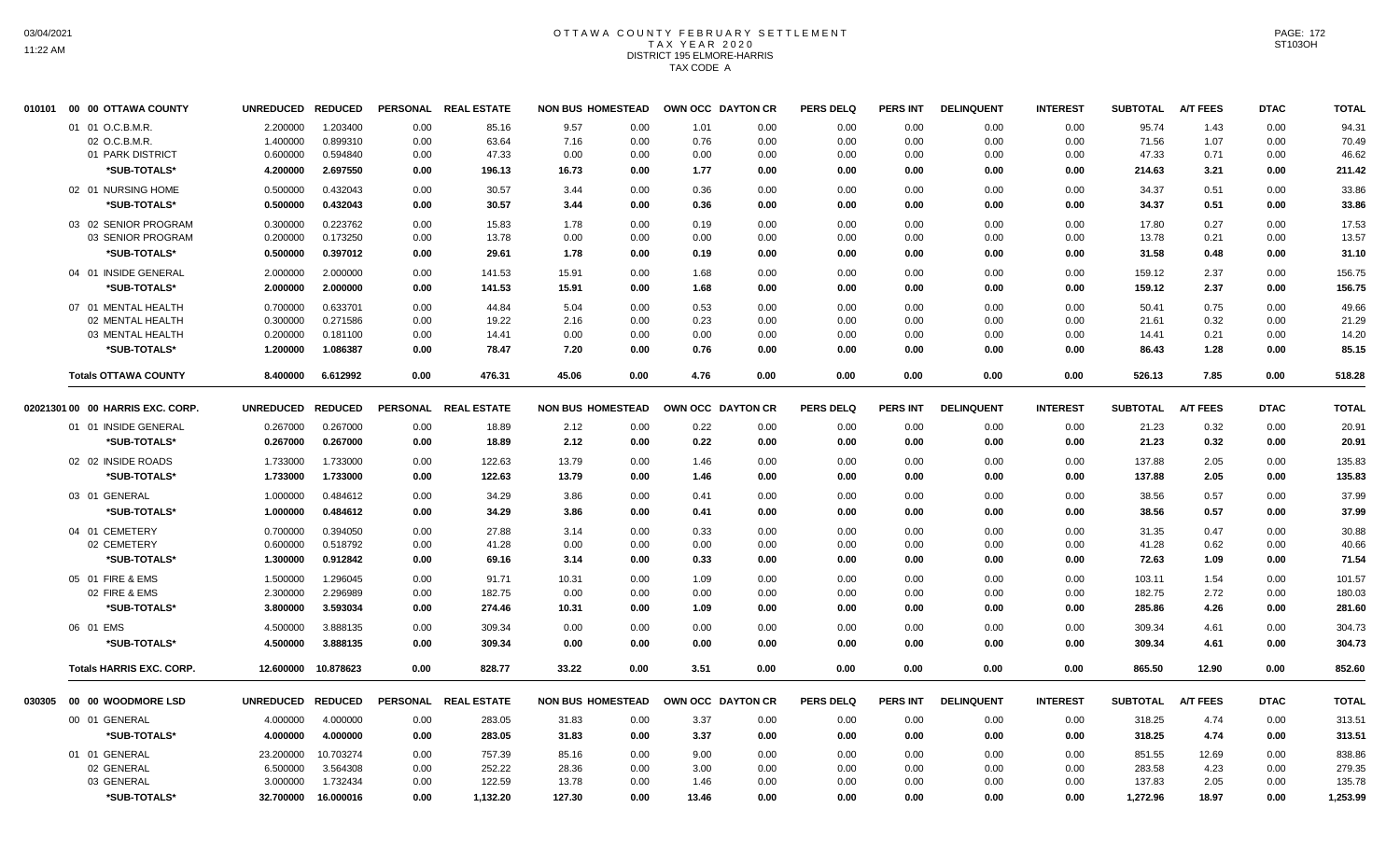## OTTAWA COUNTY FEBRUARY SETTLEMENT TAX YEAR 2020 DISTRICT 195 ELMORE-HARRIS TAX CODE A

| 030305 | 00 00 WOODMORE LSD                                      | UNREDUCED REDUCED |                     |                 | PERSONAL REAL ESTATE | <b>NON BUS HOMESTEAD</b> |      |       | OWN OCC DAYTON CR | <b>PERS DELQ</b> | <b>PERS INT</b> | <b>DELINQUENT</b> | <b>INTEREST</b> | <b>SUBTOTAL</b> | <b>A/T FEES</b> | <b>DTAC</b> | <b>TOTAL</b> |
|--------|---------------------------------------------------------|-------------------|---------------------|-----------------|----------------------|--------------------------|------|-------|-------------------|------------------|-----------------|-------------------|-----------------|-----------------|-----------------|-------------|--------------|
|        | 04 01 PERMANENT IMPROVEMENT                             | 3.000000          | 2.548659            | 0.00            | 180.35               | 20.28                    | 0.00 | 2.14  | 0.00              | 0.00             | 0.00            | 0.00              | 0.00            | 202.77          | 3.02            | 0.00        | 199.75       |
|        | 02 PERMANENT IMPROVEMENT                                | 0.500000          | 0.427956            | 0.00            | 30.28                | 3.41                     | 0.00 | 0.36  | 0.00              | 0.00             | 0.00            | 0.00              | 0.00            | 34.05           | 0.51            | 0.00        | 33.54        |
|        | *SUB-TOTALS*                                            | 3.500000          | 2.976615            | 0.00            | 210.63               | 23.69                    | 0.00 | 2.50  | 0.00              | 0.00             | 0.00            | 0.00              | 0.00            | 236.82          | 3.53            | 0.00        | 233.29       |
|        | 05 01 EMERGENCY                                         | 4.200000          | 4.200000            | 0.00            | 297.20               | 33.42                    | 0.00 | 3.53  | 0.00              | 0.00             | 0.00            | 0.00              | 0.00            | 334.15          | 4.98            | 0.00        | 329.17       |
|        | 02 EMERGENCY                                            | 3.000000          | 3.000000            | 0.00            | 212.29               | 23.87                    | 0.00 | 2.52  | 0.00              | 0.00             | 0.00            | 0.00              | 0.00            | 238.68          | 3.56            | 0.00        | 235.12       |
|        | *SUB-TOTALS*                                            | 7.200000          | 7.200000            | 0.00            | 509.49               | 57.29                    | 0.00 | 6.05  | 0.00              | 0.00             | 0.00            | 0.00              | 0.00            | 572.83          | 8.54            | 0.00        | 564.29       |
|        | 06 01 BOND (\$15,709,840)                               | 4.600000          | 4.600000            | 0.00            | 325.51               | 36.60                    | 0.00 | 3.87  | 0.00              | 0.00             | 0.00            | 0.00              | 0.00            | 365.98          | 5.45            | 0.00        | 360.53       |
|        | *SUB-TOTALS*                                            | 4.600000          | 4.600000            | 0.00            | 325.51               | 36.60                    | 0.00 | 3.87  | 0.00              | 0.00             | 0.00            | 0.00              | 0.00            | 365.98          | 5.45            | 0.00        | 360.53       |
|        | <b>Totals WOODMORE LSD</b>                              |                   | 52.000000 34.776631 | 0.00            | 2.460.88             | 276.71                   | 0.00 | 29.25 | 0.00              | 0.00             | 0.00            | 0.00              | 0.00            | 2,766.84        | 41.23           | 0.00        | 2,725.61     |
| 040405 | 00 00 ELMORE CORP.                                      | <b>UNREDUCED</b>  | <b>REDUCED</b>      | <b>PERSONAL</b> | <b>REAL ESTATE</b>   | <b>NON BUS HOMESTEAD</b> |      |       | OWN OCC DAYTON CR | <b>PERS DELQ</b> | <b>PERS INT</b> | <b>DELINQUENT</b> | <b>INTEREST</b> | <b>SUBTOTAL</b> | <b>A/T FEES</b> | <b>DTAC</b> | <b>TOTAL</b> |
|        | 00 01 GENERAL                                           | 2.000000          | 2.000000            | 0.00            | 141.53               | 15.91                    | 0.00 | 1.68  | 0.00              | 0.00             | 0.00            | 0.00              | 0.00            | 159.12          | 2.37            | 0.00        | 156.75       |
|        | *SUB-TOTALS*                                            | 2.000000          | 2.000000            | 0.00            | 141.53               | 15.91                    | 0.00 | 1.68  | 0.00              | 0.00             | 0.00            | 0.00              | 0.00            | 159.12          | 2.37            | 0.00        | 156.75       |
|        | 01 01 STREETS                                           | 2.500000          | 2.314348            | 0.00            | 163.77               | 18.41                    | 0.00 | 1.95  | 0.00              | 0.00             | 0.00            | 0.00              | 0.00            | 184.13          | 2.74            | 0.00        | 181.39       |
|        | 02 STREETS                                              | 3.000000          | 2.777217            | 0.00            | 196.52               | 22.10                    | 0.00 | 2.34  | 0.00              | 0.00             | 0.00            | 0.00              | 0.00            | 220.96          | 3.29            | 0.00        | 217.67       |
|        | *SUB-TOTALS*                                            | 5.500000          | 5.091565            | 0.00            | 360.29               | 40.51                    | 0.00 | 4.29  | 0.00              | 0.00             | 0.00            | 0.00              | 0.00            | 405.09          | 6.03            | 0.00        | 399.06       |
|        | 02 01 SOLID WASTE                                       | 3.000000          | 2.777217            | 0.00            | 196.52               | 22.10                    | 0.00 | 2.34  | 0.00              | 0.00             | 0.00            | 0.00              | 0.00            | 220.96          | 3.29            | 0.00        | 217.67       |
|        | *SUB-TOTALS*                                            | 3.000000          | 2.777217            | 0.00            | 196.52               | 22.10                    | 0.00 | 2.34  | 0.00              | 0.00             | 0.00            | 0.00              | 0.00            | 220.96          | 3.29            | 0.00        | 217.67       |
|        | 03 01 GENERAL                                           | 3.000000          | 2.587959            | 0.00            | 183.13               | 20.59                    | 0.00 | 2.18  | 0.00              | 0.00             | 0.00            | 0.00              | 0.00            | 205.90          | 3.07            | 0.00        | 202.83       |
|        | *SUB-TOTALS*                                            | 3.000000          | 2.587959            | 0.00            | 183.13               | 20.59                    | 0.00 | 2.18  | 0.00              | 0.00             | 0.00            | 0.00              | 0.00            | 205.90          | 3.07            | 0.00        | 202.83       |
|        | <b>Totals ELMORE CORP.</b>                              |                   | 13.500000 12.456741 | 0.00            | 881.47               | 99.11                    | 0.00 | 10.49 | 0.00              | 0.00             | 0.00            | 0.00              | 0.00            | 991.07          | 14.76           | 0.00        | 976.31       |
| 050501 | 00 00 PENTA COUNTY JVS                                  | UNREDUCED REDUCED |                     |                 | PERSONAL REAL ESTATE | <b>NON BUS HOMESTEAD</b> |      |       | OWN OCC DAYTON CR | <b>PERS DELQ</b> | <b>PERS INT</b> | <b>DELINQUENT</b> | <b>INTEREST</b> | <b>SUBTOTAL</b> | <b>A/T FEES</b> | <b>DTAC</b> | <b>TOTAL</b> |
|        | 01 01 GENERAL                                           | 1.400000          | 1.272727            | 0.00            | 90.06                | 10.13                    | 0.00 | 1.07  | 0.00              | 0.00             | 0.00            | 0.00              | 0.00            | 101.26          | 1.51            | 0.00        | 99.75        |
|        | 02 GENERAL                                              | 0.800000          | 0.727273            | 0.00            | 51.46                | 5.79                     | 0.00 | 0.61  | 0.00              | 0.00             | 0.00            | 0.00              | 0.00            | 57.86           | 0.86            | 0.00        | 57.00        |
|        | 03 PERMANENT IMP.                                       | 1.000000          | 0.796351            | 0.00            | 56.35                | 6.34                     | 0.00 | 0.67  | 0.00              | 0.00             | 0.00            | 0.00              | 0.00            | 63.36           | 0.94            | 0.00        | 62.42        |
|        | *SUB-TOTALS*                                            | 3.200000          | 2.796351            | 0.00            | 197.87               | 22.26                    | 0.00 | 2.35  | 0.00              | 0.00             | 0.00            | 0.00              | 0.00            | 222.48          | 3.31            | 0.00        | 219.17       |
|        | <b>Totals PENTA COUNTY JVS</b>                          | 3.200000          | 2.796351            | 0.00            | 197.87               | 22.26                    | 0.00 | 2.35  | 0.00              | 0.00             | 0.00            | 0.00              | 0.00            | 222.48          | 3.31            | 0.00        | 219.17       |
|        | 060602 00 00 HARRIS ELMORE PUBLIC LIE UNREDUCED REDUCED |                   |                     | <b>PERSONAL</b> | <b>REAL ESTATE</b>   | <b>NON BUS HOMESTEAD</b> |      |       | OWN OCC DAYTON CR | <b>PERS DELQ</b> | <b>PERS INT</b> | <b>DELINQUENT</b> | <b>INTEREST</b> | <b>SUBTOTAL</b> | <b>A/T FEES</b> | <b>DTAC</b> | <b>TOTAL</b> |
|        | 01 01 CURRENT EXPENSE                                   | 1.100000          | 0.916402            | 0.00            | 64.87                | 7.27                     | 0.00 | 0.78  | 0.00              | 0.00             | 0.00            | 0.00              | 0.00            | 72.92           | 1.09            | 0.00        | 71.83        |
|        | *SUB-TOTALS*                                            | 1.100000          | 0.916402            | 0.00            | 64.87                | 7.27                     | 0.00 | 0.78  | 0.00              | 0.00             | 0.00            | 0.00              | 0.00            | 72.92           | 1.09            | 0.00        | 71.83        |
|        | <b>Totals HARRIS ELMORE PUBLIC LIB</b>                  | 1.100000          | 0.916402            | 0.00            | 64.87                | 7.27                     | 0.00 | 0.78  | 0.00              | 0.00             | 0.00            | 0.00              | 0.00            | 72.92           | 1.09            | 0.00        | 71.83        |
|        | <b>ELMORE-HARRIS</b>                                    |                   |                     |                 |                      |                          |      |       |                   |                  |                 |                   |                 |                 |                 |             |              |
|        | TAX CODE A TOTALS                                       | 90.800000         | 68.437740           | 0.00            | 4,910.17             | 483.63                   | 0.00 | 51.14 | 0.00              | 0.00             | 0.00            | 0.00              | 0.00            | 5,444.94        | 81.14           | 0.00        | 5,363.80     |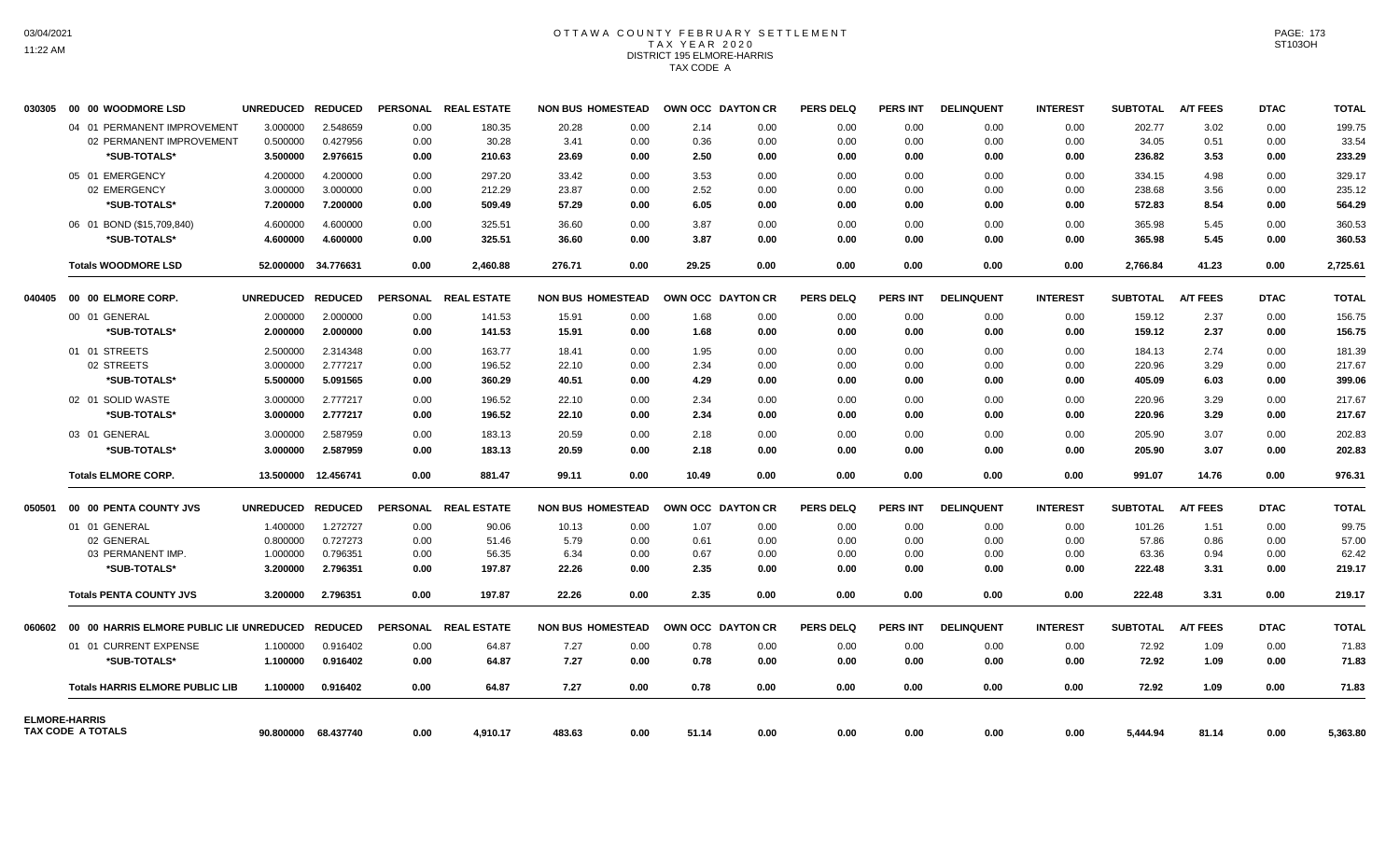## OTTAWA COUNTY FEBRUARY SETTLEMENT TAX YEAR 2020 DISTRICT 195 ELMORE-HARRIS TAX CODE B

| 010101 | 00 00 OTTAWA COUNTY              | UNREDUCED REDUCED |                     |      | PERSONAL REAL ESTATE | <b>NON BUS HOMESTEAD</b> | OWN OCC DAYTON CR |      | <b>PERS DELQ</b> | <b>PERS INT</b> | <b>DELINQUENT</b> | <b>INTEREST</b> | <b>SUBTOTAL</b> | A/T FEES        | <b>DTAC</b> | <b>TOTAL</b> |
|--------|----------------------------------|-------------------|---------------------|------|----------------------|--------------------------|-------------------|------|------------------|-----------------|-------------------|-----------------|-----------------|-----------------|-------------|--------------|
|        | 01 01 O.C.B.M.R.                 | 2.200000          | 1.883836            | 0.00 | 26.73                | 0.00<br>0.00             | 0.00              | 0.00 | 0.00             | 0.00            | 0.00              | 0.00            | 26.73           | 0.40            | 0.00        | 26.33        |
|        | 02 O.C.B.M.R                     | 1.400000          | 1.248331            | 0.00 | 17.71                | 0.00<br>0.00             | 0.00              | 0.00 | 0.00             | 0.00            | 0.00              | 0.00            | 17.71           | 0.26            | 0.00        | 17.45        |
|        | 01 PARK DISTRICT                 | 0.600000          | 0.595592            | 0.00 | 8.45                 | 0.00<br>0.00             | 0.00              | 0.00 | 0.00             | 0.00            | 0.00              | 0.00            | 8.45            | 0.13            | 0.00        | 8.32         |
|        | *SUB-TOTALS*                     | 4.200000          | 3.727759            | 0.00 | 52.89                | 0.00<br>0.00             | 0.00              | 0.00 | 0.00             | 0.00            | 0.00              | 0.00            | 52.89           | 0.79            | 0.00        | 52.10        |
|        | 02 01 NURSING HOME               | 0.500000          | 0.485399            | 0.00 | 6.89                 | 0.00<br>0.00             | 0.00              | 0.00 | 0.00             | 0.00            | 0.00              | 0.00            | 6.89            | 0.10            | 0.00        | 6.79         |
|        | *SUB-TOTALS*                     | 0.500000          | 0.485399            | 0.00 | 6.89                 | 0.00<br>0.00             | 0.00              | 0.00 | 0.00             | 0.00            | 0.00              | 0.00            | 6.89            | 0.10            | 0.00        | 6.79         |
|        | 03 02 SENIOR PROGRAM             | 0.300000          | 0.286012            | 0.00 | 4.06                 | 0.00<br>0.00             | 0.00              | 0.00 | 0.00             | 0.00            | 0.00              | 0.00            | 4.06            | 0.06            | 0.00        | 4.00         |
|        | 03 SENIOR PROGRAM                | 0.200000          | 0.194640            | 0.00 | 2.76                 | 0.00<br>0.00             | 0.00              | 0.00 | 0.00             | 0.00            | 0.00              | 0.00            | 2.76            | 0.04            | 0.00        | 2.72         |
|        | *SUB-TOTALS*                     | 0.500000          | 0.480652            | 0.00 | 6.82                 | 0.00<br>0.00             | 0.00              | 0.00 | 0.00             | 0.00            | 0.00              | 0.00            | 6.82            | 0.10            | 0.00        | 6.72         |
|        | 04 01 INSIDE GENERAL             | 2.000000          | 2.000000            | 0.00 | 28.38                | 0.00<br>0.00             | 0.00              | 0.00 | 0.00             | 0.00            | 0.00              | 0.00            | 28.38           | 0.42            | 0.00        | 27.96        |
|        | *SUB-TOTALS*                     | 2.000000          | 2.000000            | 0.00 | 28.38                | 0.00<br>0.00             | 0.00              | 0.00 | 0.00             | 0.00            | 0.00              | 0.00            | 28.38           | 0.42            | 0.00        | 27.96        |
|        | 07 01 MENTAL HEALTH              | 0.700000          | 0.684293            | 0.00 | 9.71                 | 0.00<br>0.00             | 0.00              | 0.00 | 0.00             | 0.00            | 0.00              | 0.00            | 9.71            | 0.14            | 0.00        | 9.57         |
|        | 02 MENTAL HEALTH                 | 0.300000          | 0.293268            | 0.00 | 4.16                 | 0.00<br>0.00             | 0.00              | 0.00 | 0.00             | 0.00            | 0.00              | 0.00            | 4.16            | 0.06            | 0.00        | 4.10         |
|        | 03 MENTAL HEALTH                 | 0.200000          | 0.195512            | 0.00 | 2.77                 | 0.00<br>0.00             | 0.00              | 0.00 | 0.00             | 0.00            | 0.00              | 0.00            | 2.77            | 0.04            | 0.00        | 2.73         |
|        | *SUB-TOTALS*                     | 1.200000          | 1.173073            | 0.00 | 16.64                | 0.00<br>0.00             | 0.00              | 0.00 | 0.00             | 0.00            | 0.00              | 0.00            | 16.64           | 0.24            | 0.00        | 16.40        |
|        | <b>Totals OTTAWA COUNTY</b>      | 8.400000          | 7.866883            | 0.00 | 111.62               | 0.00<br>0.00             | 0.00              | 0.00 | 0.00             | 0.00            | 0.00              | 0.00            | 111.62          | 1.65            | 0.00        | 109.97       |
|        |                                  |                   |                     |      |                      |                          |                   |      |                  |                 |                   |                 |                 |                 |             |              |
|        | 02021301 00 00 HARRIS EXC. CORP. | UNREDUCED REDUCED |                     |      | PERSONAL REAL ESTATE | <b>NON BUS HOMESTEAD</b> | OWN OCC DAYTON CR |      | <b>PERS DELQ</b> | <b>PERS INT</b> | <b>DELINQUENT</b> | <b>INTEREST</b> | <b>SUBTOTAL</b> | <b>A/T FEES</b> | <b>DTAC</b> | <b>TOTAL</b> |
|        | 01 01 INSIDE GENERAL             | 0.267000          | 0.267000            | 0.00 | 3.79                 | 0.00<br>0.00             | 0.00              | 0.00 | 0.00             | 0.00            | 0.00              | 0.00            | 3.79            | 0.06            | 0.00        | 3.73         |
|        | *SUB-TOTALS*                     | 0.267000          | 0.267000            | 0.00 | 3.79                 | 0.00<br>0.00             | 0.00              | 0.00 | 0.00             | 0.00            | 0.00              | 0.00            | 3.79            | 0.06            | 0.00        | 3.73         |
|        | 02 02 INSIDE ROADS               | 1.733000          | 1.733000            | 0.00 | 24.59                | 0.00<br>0.00             | 0.00              | 0.00 | 0.00             | 0.00            | 0.00              | 0.00            | 24.59           | 0.37            | 0.00        | 24.22        |
|        | *SUB-TOTALS*                     | 1.733000          | 1.733000            | 0.00 | 24.59                | 0.00<br>0.00             | 0.00              | 0.00 | 0.00             | 0.00            | 0.00              | 0.00            | 24.59           | 0.37            | 0.00        | 24.22        |
|        | 03 01 GENERAL                    | 1.000000          | 0.932491            | 0.00 | 13.23                | 0.00<br>0.00             | 0.00              | 0.00 | 0.00             | 0.00            | 0.00              | 0.00            | 13.23           | 0.20            | 0.00        | 13.03        |
|        | *SUB-TOTALS*                     | 1.000000          | 0.932491            | 0.00 | 13.23                | 0.00<br>0.00             | 0.00              | 0.00 | 0.00             | 0.00            | 0.00              | 0.00            | 13.23           | 0.20            | 0.00        | 13.03        |
|        | 04 01 CEMETERY                   | 0.700000          | 0.652744            | 0.00 | 9.26                 | 0.00<br>0.00             | 0.00              | 0.00 | 0.00             | 0.00            | 0.00              | 0.00            | 9.26            | 0.14            | 0.00        | 9.12         |
|        | 02 CEMETERY                      | 0.600000          | 0.559495            | 0.00 | 7.94                 | 0.00<br>0.00             | 0.00              | 0.00 | 0.00             | 0.00            | 0.00              | 0.00            | 7.94            | 0.12            | 0.00        | 7.82         |
|        | *SUB-TOTALS*                     | 1.300000          | 1.212239            | 0.00 | 17.20                | 0.00<br>0.00             | 0.00              | 0.00 | 0.00             | 0.00            | 0.00              | 0.00            | 17.20           | 0.26            | 0.00        | 16.94        |
|        | 05 01 FIRE & EMS                 | 1.500000          | 1.398737            | 0.00 | 19.85                | 0.00<br>0.00             | 0.00              | 0.00 | 0.00             | 0.00            | 0.00              | 0.00            | 19.85           | 0.30            | 0.00        | 19.55        |
|        | 02 FIRE & EMS                    | 2.300000          | 2.152703            | 0.00 | 30.55                | 0.00<br>0.00             | 0.00              | 0.00 | 0.00             | 0.00            | 0.00              | 0.00            | 30.55           | 0.46            | 0.00        | 30.09        |
|        | *SUB-TOTALS*                     | 3.800000          | 3.551440            | 0.00 | 50.40                | 0.00<br>0.00             | 0.00              | 0.00 | 0.00             | 0.00            | 0.00              | 0.00            | 50.40           | 0.76            | 0.00        | 49.64        |
|        | 06 01 EMS                        | 4.500000          | 4.196210            | 0.00 | 59.54                | 0.00<br>0.00             | 0.00              | 0.00 | 0.00             | 0.00            | 0.00              | 0.00            | 59.54           | 0.89            | 0.00        | 58.65        |
|        | *SUB-TOTALS*                     | 4.500000          | 4.196210            | 0.00 | 59.54                | 0.00<br>0.00             | 0.00              | 0.00 | 0.00             | 0.00            | 0.00              | 0.00            | 59.54           | 0.89            | 0.00        | 58.65        |
|        | <b>Totals HARRIS EXC. CORP.</b>  |                   | 12.600000 11.892380 | 0.00 | 168.75               | 0.00<br>0.00             | 0.00              | 0.00 | 0.00             | 0.00            | 0.00              | 0.00            | 168.75          | 2.54            | 0.00        | 166.21       |
|        | 030305 00 00 WOODMORE LSD        | UNREDUCED REDUCED |                     |      | PERSONAL REAL ESTATE | <b>NON BUS HOMESTEAD</b> | OWN OCC DAYTON CR |      | <b>PERS DELQ</b> | PERS INT        | <b>DELINQUENT</b> | <b>INTEREST</b> | <b>SUBTOTAL</b> | <b>A/T FEES</b> | <b>DTAC</b> | <b>TOTAL</b> |
|        | 00 01 GENERAL                    | 4.000000          | 4.000000            | 0.00 | 56.76                | 0.00<br>0.00             | 0.00              | 0.00 | 0.00             | 0.00            | 0.00              | 0.00            | 56.76           | 0.85            | 0.00        | 55.91        |
|        | *SUB-TOTALS*                     | 4.000000          | 4.000000            | 0.00 | 56.76                | 0.00<br>0.00             | 0.00              | 0.00 | 0.00             | 0.00            | 0.00              | 0.00            | 56.76           | 0.85            | 0.00        | 55.91        |
|        | 01 01 GENERAL                    | 23.200000         | 14.243431           | 0.00 | 202.11               | 0.00<br>0.00             | 0.00              | 0.00 | 0.00             | 0.00            | 0.00              | 0.00            | 202.11          | 3.01            | 0.00        | 199.10       |
|        | 02 GENERAL                       | 6.500000          | 5.593829            | 0.00 | 79.38                | 0.00<br>0.00             | 0.00              | 0.00 | 0.00             | 0.00            | 0.00              | 0.00            | 79.38           | 1.18            | 0.00        | 78.20        |
|        | 03 GENERAL                       | 3.000000          | 2.789190            | 0.00 | 39.58                | 0.00<br>0.00             | 0.00              | 0.00 | 0.00             | 0.00            | 0.00              | 0.00            | 39.58           | 0.59            | 0.00        | 38.99        |
|        | *SUB-TOTALS*                     | 32.700000         | 22.626450           | 0.00 | 321.07               | 0.00<br>0.00             | 0.00              | 0.00 | 0.00             | 0.00            | 0.00              | 0.00            | 321.07          | 4.78            | 0.00        | 316.29       |
|        |                                  |                   |                     |      |                      |                          |                   |      |                  |                 |                   |                 |                 |                 |             |              |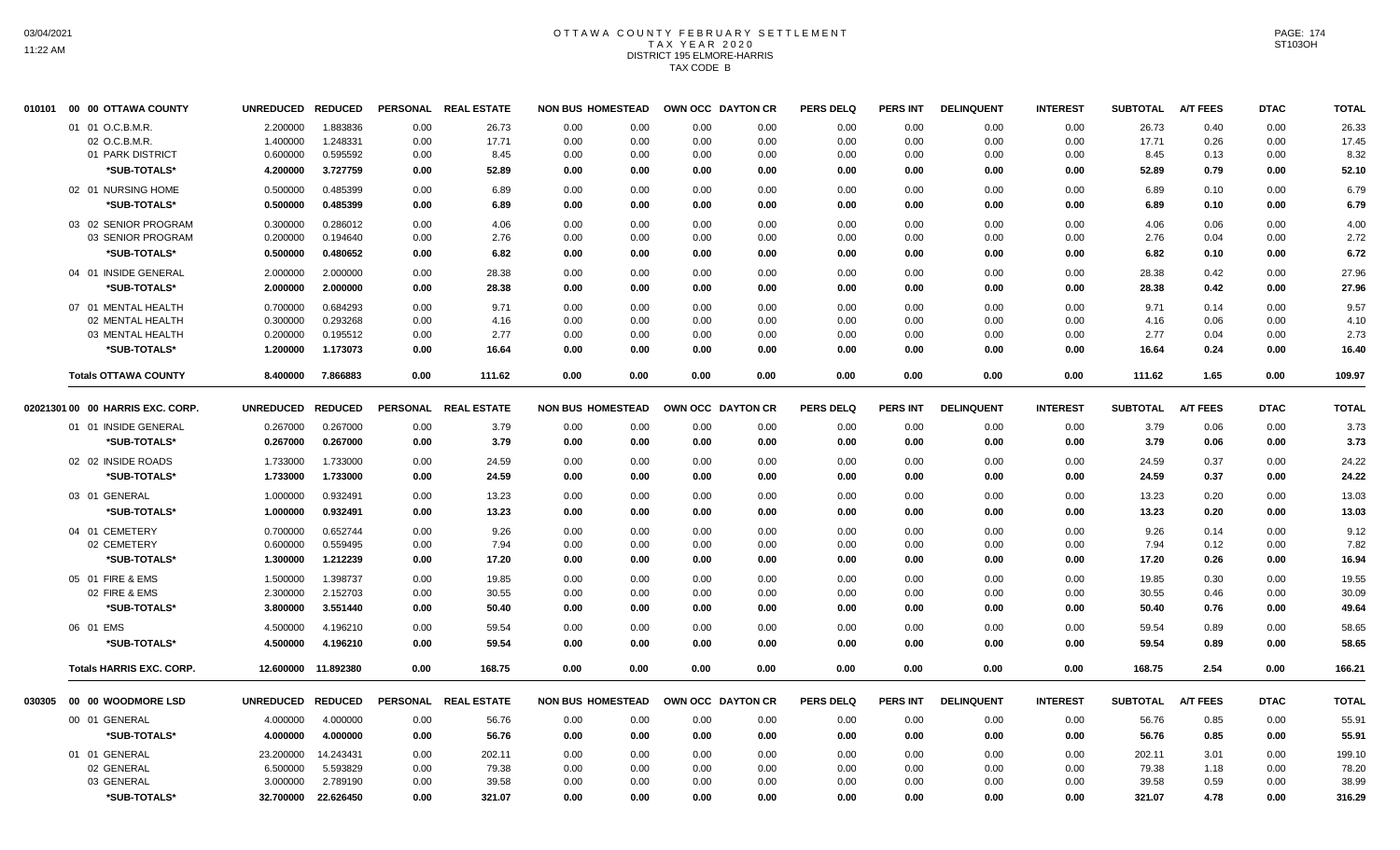## OTTAWA COUNTY FEBRUARY SETTLEMENT TAX YEAR 2020 DISTRICT 195 ELMORE-HARRIS TAX CODE B

|        |                                        | UNREDUCED REDUCED |                     |                 | PERSONAL REAL ESTATE | <b>NON BUS HOMESTEAD</b> |      | OWN OCC DAYTON CR | <b>PERS DELQ</b> | <b>PERS INT</b> | <b>DELINQUENT</b> | <b>INTEREST</b> | <b>SUBTOTAL</b> | <b>A/T FEES</b> | <b>DTAC</b> | <b>TOTAL</b> |
|--------|----------------------------------------|-------------------|---------------------|-----------------|----------------------|--------------------------|------|-------------------|------------------|-----------------|-------------------|-----------------|-----------------|-----------------|-------------|--------------|
|        | 04 01 PERMANENT IMPROVEMENT            | 3.000000          | 2.789190            | 0.00            | 39.58                | 0.00<br>0.00             | 0.00 | 0.00              | 0.00             | 0.00            | 0.00              | 0.00            | 39.58           | 0.59            | 0.00        | 38.99        |
|        | 02 PERMANENT IMPROVEMENT               | 0.500000          | 0.464865            | 0.00            | 6.60                 | 0.00<br>0.00             | 0.00 | 0.00              | 0.00             | 0.00            | 0.00              | 0.00            | 6.60            | 0.10            | 0.00        | 6.50         |
|        | *SUB-TOTALS*                           | 3.500000          | 3.254055            | 0.00            | 46.18                | 0.00<br>0.00             | 0.00 | 0.00              | 0.00             | 0.00            | 0.00              | 0.00            | 46.18           | 0.69            | 0.00        | 45.49        |
|        | 05 01 EMERGENCY                        | 4.200000          | 4.200000            | 0.00            | 59.60                | 0.00<br>0.00             | 0.00 | 0.00              | 0.00             | 0.00            | 0.00              | 0.00            | 59.60           | 0.89            | 0.00        | 58.71        |
|        | 02 EMERGENCY                           | 3.000000          | 3.000000            | 0.00            | 42.57                | 0.00<br>0.00             | 0.00 | 0.00              | 0.00             | 0.00            | 0.00              | 0.00            | 42.57           | 0.63            | 0.00        | 41.94        |
|        | *SUB-TOTALS*                           | 7.200000          | 7.200000            | 0.00            | 102.17               | 0.00<br>0.00             | 0.00 | 0.00              | 0.00             | 0.00            | 0.00              | 0.00            | 102.17          | 1.52            | 0.00        | 100.65       |
|        | 06 01 BOND (\$15,709,840)              | 4.600000          | 4.600000            | 0.00            | 65.27                | 0.00<br>0.00             | 0.00 | 0.00              | 0.00             | 0.00            | 0.00              | 0.00            | 65.27           | 0.97            | 0.00        | 64.30        |
|        | *SUB-TOTALS*                           | 4.600000          | 4.600000            | 0.00            | 65.27                | 0.00<br>0.00             | 0.00 | 0.00              | 0.00             | 0.00            | 0.00              | 0.00            | 65.27           | 0.97            | 0.00        | 64.30        |
|        | <b>Totals WOODMORE LSD</b>             | 52.000000         | 41.680505           | 0.00            | 591.45               | 0.00<br>0.00             | 0.00 | 0.00              | 0.00             | 0.00            | 0.00              | 0.00            | 591.45          | 8.81            | 0.00        | 582.64       |
|        |                                        | <b>UNREDUCED</b>  | <b>REDUCED</b>      | <b>PERSONAL</b> | <b>REAL ESTATE</b>   | <b>NON BUS HOMESTEAD</b> |      | OWN OCC DAYTON CR | <b>PERS DELQ</b> | <b>PERS INT</b> | <b>DELINQUENT</b> | <b>INTEREST</b> | <b>SUBTOTAL</b> | <b>A/T FEES</b> | <b>DTAC</b> | <b>TOTAL</b> |
|        | 00 01 GENERAL                          | 2.000000          | 2.000000            | 0.00            | 28.38                | 0.00<br>0.00             | 0.00 | 0.00              | 0.00             | 0.00            | 0.00              | 0.00            | 28.38           | 0.42            | 0.00        | 27.96        |
|        | *SUB-TOTALS*                           | 2.000000          | 2.000000            | 0.00            | 28.38                | 0.00<br>0.00             | 0.00 | 0.00              | 0.00             | 0.00            | 0.00              | 0.00            | 28.38           | 0.42            | 0.00        | 27.96        |
|        | 01 01 STREETS                          | 2.500000          | 2.018465            | 0.00            | 28.64                | 0.00<br>0.00             | 0.00 | 0.00              | 0.00             | 0.00            | 0.00              | 0.00            | 28.64           | 0.43            | 0.00        | 28.21        |
|        | 02 STREETS                             | 3.000000          | 2.422158            | 0.00            | 34.37                | 0.00<br>0.00             | 0.00 | 0.00              | 0.00             | 0.00            | 0.00              | 0.00            | 34.37           | 0.51            | 0.00        | 33.86        |
|        | *SUB-TOTALS*                           | 5.500000          | 4.440623            | 0.00            | 63.01                | 0.00<br>0.00             | 0.00 | 0.00              | 0.00             | 0.00            | 0.00              | 0.00            | 63.01           | 0.94            | 0.00        | 62.07        |
|        | 02 01 SOLID WASTE                      | 3.000000          | 2.422158            | 0.00            | 34.37                | 0.00<br>0.00             | 0.00 | 0.00              | 0.00             | 0.00            | 0.00              | 0.00            | 34.37           | 0.51            | 0.00        | 33.86        |
|        | *SUB-TOTALS*                           | 3.000000          | 2.422158            | 0.00            | 34.37                | 0.00<br>0.00             | 0.00 | 0.00              | 0.00             | 0.00            | 0.00              | 0.00            | 34.37           | 0.51            | 0.00        | 33.86        |
|        | 03 01 GENERAL                          | 3.000000          | 2.422158            | 0.00            | 34.37                | 0.00<br>0.00             | 0.00 | 0.00              | 0.00             | 0.00            | 0.00              | 0.00            | 34.37           | 0.51            | 0.00        | 33.86        |
|        | *SUB-TOTALS*                           | 3.000000          | 2.422158            | 0.00            | 34.37                | 0.00<br>0.00             | 0.00 | 0.00              | 0.00             | 0.00            | 0.00              | 0.00            | 34.37           | 0.51            | 0.00        | 33.86        |
|        | <b>Totals ELMORE CORP.</b>             |                   | 13.500000 11.284939 | 0.00            | 160.13               | 0.00<br>0.00             | 0.00 | 0.00              | 0.00             | 0.00            | 0.00              | 0.00            | 160.13          | 2.38            | 0.00        | 157.75       |
| 050501 | 00 00 PENTA COUNTY JVS                 | UNREDUCED REDUCED |                     |                 | PERSONAL REAL ESTATE | <b>NON BUS HOMESTEAD</b> |      | OWN OCC DAYTON CR | <b>PERS DELQ</b> | <b>PERS INT</b> | <b>DELINQUENT</b> | <b>INTEREST</b> | <b>SUBTOTAL</b> | <b>A/T FEES</b> | <b>DTAC</b> | <b>TOTAL</b> |
|        | 01 01 GENERAL                          | 1.400000          | 1.370355            | 0.00            | 19.45                | 0.00<br>0.00             | 0.00 | 0.00              | 0.00             | 0.00            | 0.00              | 0.00            | 19.45           | 0.29            | 0.00        | 19.16        |
|        | 02 GENERAL                             | 0.800000          | 0.783060            | 0.00            | 11.11                | 0.00<br>0.00             | 0.00 | 0.00              | 0.00             | 0.00            | 0.00              | 0.00            | 11.11           | 0.17            | 0.00        | 10.94        |
|        | 03 PERMANENT IMP.                      | 1.000000          | 0.978825            | 0.00            | 13.89                | 0.00<br>0.00             | 0.00 | 0.00              | 0.00             | 0.00            | 0.00              | 0.00            | 13.89           | 0.21            | 0.00        | 13.68        |
|        | *SUB-TOTALS*                           | 3.200000          | 3.132240            | 0.00            | 44.45                | 0.00<br>0.00             | 0.00 | 0.00              | 0.00             | 0.00            | 0.00              | 0.00            | 44.45           | 0.67            | 0.00        | 43.78        |
|        | <b>Totals PENTA COUNTY JVS</b>         | 3.200000          | 3.132240            | 0.00            | 44.45                | 0.00<br>0.00             | 0.00 | 0.00              | 0.00             | 0.00            | 0.00              | 0.00            | 44.45           | 0.67            | 0.00        | 43.78        |
|        |                                        |                   |                     | <b>PERSONAL</b> | <b>REAL ESTATE</b>   | <b>NON BUS HOMESTEAD</b> |      | OWN OCC DAYTON CR | <b>PERS DELQ</b> | <b>PERS INT</b> | <b>DELINQUENT</b> | <b>INTEREST</b> | <b>SUBTOTAL</b> | <b>A/T FEES</b> | <b>DTAC</b> | <b>TOTAL</b> |
|        | 01 01 CURRENT EXPENSE                  | 1.100000          | 1.060521            | 0.00            | 15.06                | 0.00<br>0.00             | 0.00 | 0.00              | 0.00             | 0.00            | 0.00              | 0.00            | 15.06           | 0.22            | 0.00        | 14.84        |
|        | *SUB-TOTALS*                           | 1.100000          | 1.060521            | 0.00            | 15.06                | 0.00<br>0.00             | 0.00 | 0.00              | 0.00             | 0.00            | 0.00              | 0.00            | 15.06           | 0.22            | 0.00        | 14.84        |
|        | <b>Totals HARRIS ELMORE PUBLIC LIB</b> | 1.100000          | 1.060521            | 0.00            | 15.06                | 0.00<br>0.00             | 0.00 | 0.00              | 0.00             | 0.00            | 0.00              | 0.00            | 15.06           | 0.22            | 0.00        | 14.84        |
|        | <b>ELMORE-HARRIS</b>                   |                   |                     |                 |                      |                          |      |                   |                  |                 |                   |                 |                 |                 |             |              |
|        | TAX CODE B TOTALS                      |                   | 90.800000 76.917468 | 0.00            | 1,091.46             | 0.00<br>0.00             | 0.00 | 0.00              | 0.00             | 0.00            | 0.00              | 0.00            | 1,091.46        | 16.27           | 0.00        | 1,075.19     |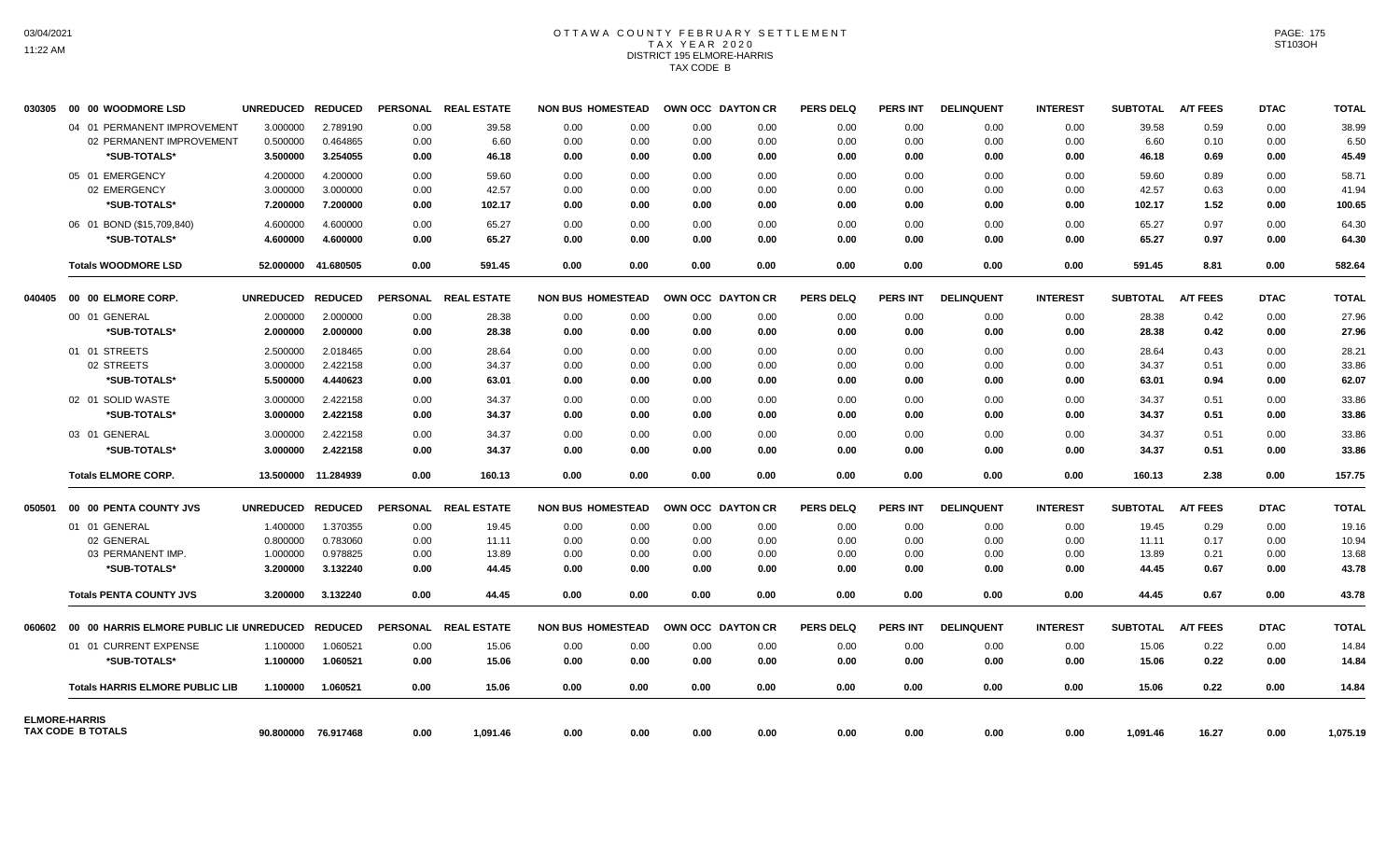#### OTTAWA COUNTY FEBRUARY SETTLEMENT T A X Y E A R 2 0 2 0 DISTRICT 195 ELMORE-HARRIS **DISTRICT**

|        | 010101 00 00 OTTAWA COUNTY       | UNREDUCED REDUCED |      | PERSONAL REAL ESTATE | <b>NON BUS HOMESTEAD</b> |      |       | OWN OCC DAYTON CR | <b>PERS DELQ</b> | <b>PERS INT</b> | <b>DELINQUENT</b> | <b>INTEREST</b> | <b>SUBTOTAL</b> | <b>A/T FEES</b> | <b>DTAC</b> | <b>TOTAL</b> |
|--------|----------------------------------|-------------------|------|----------------------|--------------------------|------|-------|-------------------|------------------|-----------------|-------------------|-----------------|-----------------|-----------------|-------------|--------------|
|        | 01 01 O.C.B.M.R.                 |                   | 0.00 | 111.89               | 9.57                     | 0.00 | 1.01  | 0.00              | 0.00             | 0.00            | 0.00              | 0.00            | 122.47          | 1.83            | 0.00        | 120.64       |
|        | 02 O.C.B.M.R.                    |                   | 0.00 | 81.35                | 7.16                     | 0.00 | 0.76  | 0.00              | 0.00             | 0.00            | 0.00              | 0.00            | 89.27           | 1.33            | 0.00        | 87.94        |
|        | 01 PARK DISTRICT                 |                   | 0.00 | 55.78                | 0.00                     | 0.00 | 0.00  | 0.00              | 0.00             | 0.00            | 0.00              | 0.00            | 55.78           | 0.84            | 0.00        | 54.94        |
|        | *SUB-TOTALS*                     |                   | 0.00 | 249.02               | 16.73                    | 0.00 | 1.77  | 0.00              | 0.00             | 0.00            | 0.00              | 0.00            | 267.52          | 4.00            | 0.00        | 263.52       |
|        | 02 01 NURSING HOME               |                   | 0.00 | 37.46                | 3.44                     | 0.00 | 0.36  | 0.00              | 0.00             | 0.00            | 0.00              | 0.00            | 41.26           | 0.61            | 0.00        | 40.65        |
|        | *SUB-TOTALS*                     |                   | 0.00 | 37.46                | 3.44                     | 0.00 | 0.36  | 0.00              | 0.00             | 0.00            | 0.00              | 0.00            | 41.26           | 0.61            | 0.00        | 40.65        |
|        | 03 02 SENIOR PROGRAM             |                   | 0.00 | 19.89                | 1.78                     | 0.00 | 0.19  | 0.00              | 0.00             | 0.00            | 0.00              | 0.00            | 21.86           | 0.33            | 0.00        | 21.53        |
|        | 03 SENIOR PROGRAM                |                   | 0.00 | 16.54                | 0.00                     | 0.00 | 0.00  | 0.00              | 0.00             | 0.00            | 0.00              | 0.00            | 16.54           | 0.25            | 0.00        | 16.29        |
|        | *SUB-TOTALS*                     |                   | 0.00 | 36.43                | 1.78                     | 0.00 | 0.19  | 0.00              | 0.00             | 0.00            | 0.00              | 0.00            | 38.40           | 0.58            | 0.00        | 37.82        |
|        | 04 01 INSIDE GENERAL             |                   | 0.00 | 169.91               | 15.91                    | 0.00 | 1.68  | 0.00              | 0.00             | 0.00            | 0.00              | 0.00            | 187.50          | 2.79            | 0.00        | 184.71       |
|        | *SUB-TOTALS*                     |                   | 0.00 | 169.91               | 15.91                    | 0.00 | 1.68  | 0.00              | 0.00             | 0.00            | 0.00              | 0.00            | 187.50          | 2.79            | 0.00        | 184.71       |
|        | 07 01 MENTAL HEALTH              |                   | 0.00 | 54.55                | 5.04                     | 0.00 | 0.53  | 0.00              | 0.00             | 0.00            | 0.00              | 0.00            | 60.12           | 0.89            | 0.00        | 59.23        |
|        | 02 MENTAL HEALTH                 |                   | 0.00 | 23.38                | 2.16                     | 0.00 | 0.23  | 0.00              | 0.00             | 0.00            | 0.00              | 0.00            | 25.77           | 0.38            | 0.00        | 25.39        |
|        | 03 MENTAL HEALTH                 |                   | 0.00 | 17.18                | 0.00                     | 0.00 | 0.00  | 0.00              | 0.00             | 0.00            | 0.00              | 0.00            | 17.18           | 0.25            | 0.00        | 16.93        |
|        | *SUB-TOTALS*                     |                   | 0.00 | 95.11                | 7.20                     | 0.00 | 0.76  | 0.00              | 0.00             | 0.00            | 0.00              | 0.00            | 103.07          | 1.52            | 0.00        | 101.55       |
|        | <b>Totals OTTAWA COUNTY</b>      |                   | 0.00 | 587.93               | 45.06                    | 0.00 | 4.76  | 0.00              | 0.00             | 0.00            | 0.00              | 0.00            | 637.75          | 9.50            | 0.00        | 628.25       |
|        | 02021301 00 00 HARRIS EXC. CORP. | UNREDUCED REDUCED |      | PERSONAL REAL ESTATE | <b>NON BUS HOMESTEAD</b> |      |       | OWN OCC DAYTON CR | <b>PERS DELQ</b> | <b>PERS INT</b> | <b>DELINQUENT</b> | <b>INTEREST</b> | <b>SUBTOTAL</b> | <b>A/T FEES</b> | <b>DTAC</b> | <b>TOTAL</b> |
|        | 01 01 INSIDE GENERAL             |                   | 0.00 | 22.68                | 2.12                     | 0.00 | 0.22  | 0.00              | 0.00             | 0.00            | 0.00              | 0.00            | 25.02           | 0.38            | 0.00        | 24.64        |
|        | *SUB-TOTALS*                     |                   | 0.00 | 22.68                | 2.12                     | 0.00 | 0.22  | 0.00              | 0.00             | 0.00            | 0.00              | 0.00            | 25.02           | 0.38            | 0.00        | 24.64        |
|        | 02 02 INSIDE ROADS               |                   | 0.00 | 147.22               | 13.79                    | 0.00 | 1.46  | 0.00              | 0.00             | 0.00            | 0.00              | 0.00            | 162.47          | 2.42            | 0.00        | 160.05       |
|        | *SUB-TOTALS*                     |                   | 0.00 | 147.22               | 13.79                    | 0.00 | 1.46  | 0.00              | 0.00             | 0.00            | 0.00              | 0.00            | 162.47          | 2.42            | 0.00        | 160.05       |
|        | 03 01 GENERAL                    |                   | 0.00 | 47.52                | 3.86                     | 0.00 | 0.41  | 0.00              | 0.00             | 0.00            | 0.00              | 0.00            | 51.79           | 0.77            | 0.00        | 51.02        |
|        | *SUB-TOTALS*                     |                   | 0.00 | 47.52                | 3.86                     | 0.00 | 0.41  | 0.00              | 0.00             | 0.00            | 0.00              | 0.00            | 51.79           | 0.77            | 0.00        | 51.02        |
|        | 04 01 CEMETERY                   |                   | 0.00 | 37.14                | 3.14                     | 0.00 | 0.33  | 0.00              | 0.00             | 0.00            | 0.00              | 0.00            | 40.61           | 0.61            | 0.00        | 40.00        |
|        | 02 CEMETERY                      |                   | 0.00 | 49.22                | 0.00                     | 0.00 | 0.00  | 0.00              | 0.00             | 0.00            | 0.00              | 0.00            | 49.22           | 0.74            | 0.00        | 48.48        |
|        | *SUB-TOTALS*                     |                   | 0.00 | 86.36                | 3.14                     | 0.00 | 0.33  | 0.00              | 0.00             | 0.00            | 0.00              | 0.00            | 89.83           | 1.35            | 0.00        | 88.48        |
|        | 05 01 FIRE & EMS                 |                   | 0.00 | 111.56               | 10.31                    | 0.00 | 1.09  | 0.00              | 0.00             | 0.00            | 0.00              | 0.00            | 122.96          | 1.84            | 0.00        | 121.12       |
|        | 02 FIRE & EMS                    |                   | 0.00 | 213.30               | 0.00                     | 0.00 | 0.00  | 0.00              | 0.00             | 0.00            | 0.00              | 0.00            | 213.30          | 3.18            | 0.00        | 210.12       |
|        | *SUB-TOTALS*                     |                   | 0.00 | 324.86               | 10.31                    | 0.00 | 1.09  | 0.00              | 0.00             | 0.00            | 0.00              | 0.00            | 336.26          | 5.02            | 0.00        | 331.24       |
|        | 06 01 EMS                        |                   | 0.00 | 368.88               | 0.00                     | 0.00 | 0.00  | 0.00              | 0.00             | 0.00            | 0.00              | 0.00            | 368.88          | 5.50            | 0.00        | 363.38       |
|        | *SUB-TOTALS*                     |                   | 0.00 | 368.88               | 0.00                     | 0.00 | 0.00  | 0.00              | 0.00             | 0.00            | 0.00              | 0.00            | 368.88          | 5.50            | 0.00        | 363.38       |
|        | <b>Totals HARRIS EXC. CORP.</b>  |                   | 0.00 | 997.52               | 33.22                    | 0.00 | 3.51  | 0.00              | 0.00             | 0.00            | 0.00              | 0.00            | 1,034.25        | 15.44           | 0.00        | 1,018.81     |
| 030305 | 00 00 WOODMORE LSD               | UNREDUCED REDUCED |      | PERSONAL REAL ESTATE | <b>NON BUS HOMESTEAD</b> |      |       | OWN OCC DAYTON CR | <b>PERS DELQ</b> | PERS INT        | <b>DELINQUENT</b> | <b>INTEREST</b> | <b>SUBTOTAL</b> | <b>A/T FEES</b> | <b>DTAC</b> | <b>TOTAL</b> |
|        | 00 01 GENERAL                    |                   | 0.00 | 339.81               | 31.83                    | 0.00 | 3.37  | 0.00              | 0.00             | 0.00            | 0.00              | 0.00            | 375.01          | 5.59            | 0.00        | 369.42       |
|        | *SUB-TOTALS*                     |                   | 0.00 | 339.81               | 31.83                    | 0.00 | 3.37  | 0.00              | 0.00             | 0.00            | 0.00              | 0.00            | 375.01          | 5.59            | 0.00        | 369.42       |
|        | 01 01 GENERAL                    |                   | 0.00 | 959.50               | 85.16                    | 0.00 | 9.00  | 0.00              | 0.00             | 0.00            | 0.00              | 0.00            | 1,053.66        | 15.70           | 0.00        | 1,037.96     |
|        | 02 GENERAL                       |                   | 0.00 | 331.60               | 28.36                    | 0.00 | 3.00  | 0.00              | 0.00             | 0.00            | 0.00              | 0.00            | 362.96          | 5.41            | 0.00        | 357.55       |
|        | 03 GENERAL                       |                   | 0.00 | 162.17               | 13.78                    | 0.00 | 1.46  | 0.00              | 0.00             | 0.00            | 0.00              | 0.00            | 177.41          | 2.64            | 0.00        | 174.77       |
|        | *SUB-TOTALS*                     |                   | 0.00 | 1,453.27             | 127.30                   | 0.00 | 13.46 | 0.00              | 0.00             | 0.00            | 0.00              | 0.00            | 1,594.03        | 23.75           | 0.00        | 1,570.28     |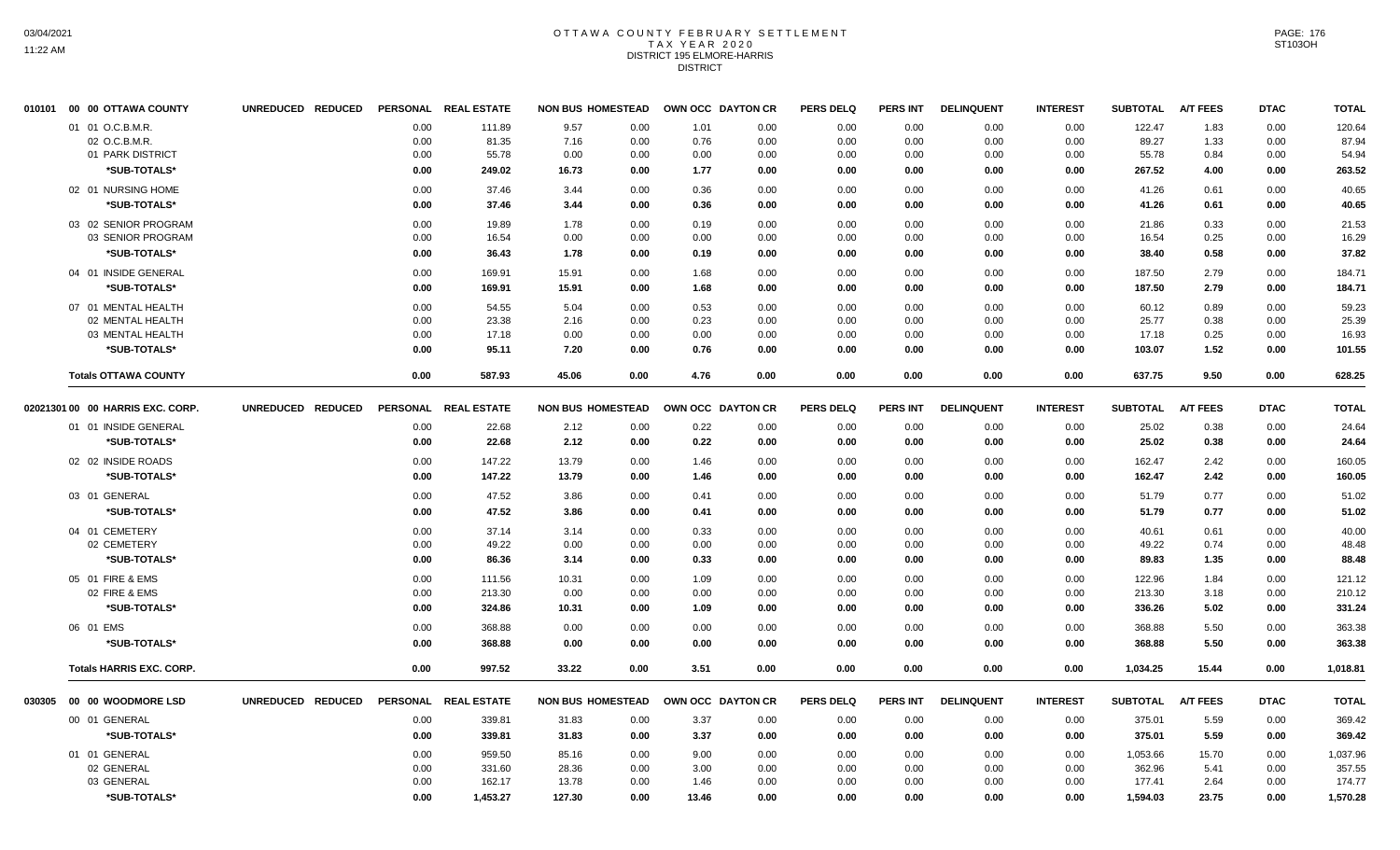## OTTAWA COUNTY FEBRUARY SETTLEMENT TAX YEAR 2020 DISTRICT 195 ELMORE-HARRIS DISTRICT

| 030305 | 00 00 WOODMORE LSD                                      | UNREDUCED REDUCED |      | PERSONAL REAL ESTATE |        | <b>NON BUS HOMESTEAD</b> | OWN OCC DAYTON CR |      | <b>PERS DELQ</b> | <b>PERS INT</b> | <b>DELINQUENT</b> | <b>INTEREST</b> | <b>SUBTOTAL</b> | <b>A/T FEES</b> | <b>DTAC</b> | <b>TOTAL</b> |
|--------|---------------------------------------------------------|-------------------|------|----------------------|--------|--------------------------|-------------------|------|------------------|-----------------|-------------------|-----------------|-----------------|-----------------|-------------|--------------|
|        | 04 01 PERMANENT IMPROVEMENT                             |                   | 0.00 | 219.93               | 20.28  | 0.00                     | 2.14              | 0.00 | 0.00             | 0.00            | 0.00              | 0.00            | 242.35          | 3.61            | 0.00        | 238.74       |
|        | 02 PERMANENT IMPROVEMENT                                |                   | 0.00 | 36.88                | 3.41   | 0.00                     | 0.36              | 0.00 | 0.00             | 0.00            | 0.00              | 0.00            | 40.65           | 0.61            | 0.00        | 40.04        |
|        | *SUB-TOTALS*                                            |                   | 0.00 | 256.81               | 23.69  | 0.00                     | 2.50              | 0.00 | 0.00             | 0.00            | 0.00              | 0.00            | 283.00          | 4.22            | 0.00        | 278.78       |
|        | 05 01 EMERGENCY                                         |                   | 0.00 | 356.80               | 33.42  | 0.00                     | 3.53              | 0.00 | 0.00             | 0.00            | 0.00              | 0.00            | 393.75          | 5.87            | 0.00        | 387.88       |
|        | 02 EMERGENCY                                            |                   | 0.00 | 254.86               | 23.87  | 0.00                     | 2.52              | 0.00 | 0.00             | 0.00            | 0.00              | 0.00            | 281.25          | 4.19            | 0.00        | 277.06       |
|        | *SUB-TOTALS*                                            |                   | 0.00 | 611.66               | 57.29  | 0.00                     | 6.05              | 0.00 | 0.00             | 0.00            | 0.00              | 0.00            | 675.00          | 10.06           | 0.00        | 664.94       |
|        | 06 01 BOND (\$15,709,840)                               |                   | 0.00 | 390.78               | 36.60  | 0.00                     | 3.87              | 0.00 | 0.00             | 0.00            | 0.00              | 0.00            | 431.25          | 6.42            | 0.00        | 424.83       |
|        | *SUB-TOTALS*                                            |                   | 0.00 | 390.78               | 36.60  | 0.00                     | 3.87              | 0.00 | 0.00             | 0.00            | 0.00              | 0.00            | 431.25          | 6.42            | 0.00        | 424.83       |
|        | <b>Totals WOODMORE LSD</b>                              |                   | 0.00 | 3,052.33             | 276.71 | 0.00                     | 29.25             | 0.00 | 0.00             | 0.00            | 0.00              | 0.00            | 3,358.29        | 50.04           | 0.00        | 3,308.25     |
|        |                                                         | UNREDUCED REDUCED |      | PERSONAL REAL ESTATE |        | <b>NON BUS HOMESTEAD</b> | OWN OCC DAYTON CR |      | <b>PERS DELQ</b> | <b>PERS INT</b> | <b>DELINQUENT</b> | <b>INTEREST</b> | <b>SUBTOTAL</b> | <b>A/T FEES</b> | <b>DTAC</b> | <b>TOTAL</b> |
|        | 00 01 GENERAL                                           |                   | 0.00 | 169.91               | 15.91  | 0.00                     | 1.68              | 0.00 | 0.00             | 0.00            | 0.00              | 0.00            | 187.50          | 2.79            | 0.00        | 184.71       |
|        | *SUB-TOTALS*                                            |                   | 0.00 | 169.91               | 15.91  | 0.00                     | 1.68              | 0.00 | 0.00             | 0.00            | 0.00              | 0.00            | 187.50          | 2.79            | 0.00        | 184.71       |
|        | 01 01 STREETS                                           |                   | 0.00 | 192.41               | 18.41  | 0.00                     | 1.95              | 0.00 | 0.00             | 0.00            | 0.00              | 0.00            | 212.77          | 3.17            | 0.00        | 209.60       |
|        | 02 STREETS                                              |                   | 0.00 | 230.89               | 22.10  | 0.00                     | 2.34              | 0.00 | 0.00             | 0.00            | 0.00              | 0.00            | 255.33          | 3.80            | 0.00        | 251.53       |
|        | *SUB-TOTALS*                                            |                   | 0.00 | 423.30               | 40.51  | 0.00                     | 4.29              | 0.00 | 0.00             | 0.00            | 0.00              | 0.00            | 468.10          | 6.97            | 0.00        | 461.13       |
|        | 02 01 SOLID WASTE                                       |                   | 0.00 | 230.89               | 22.10  | 0.00                     | 2.34              | 0.00 | 0.00             | 0.00            | 0.00              | 0.00            | 255.33          | 3.80            | 0.00        | 251.53       |
|        | *SUB-TOTALS*                                            |                   | 0.00 | 230.89               | 22.10  | 0.00                     | 2.34              | 0.00 | 0.00             | 0.00            | 0.00              | 0.00            | 255.33          | 3.80            | 0.00        | 251.53       |
|        | 03 01 GENERAL                                           |                   | 0.00 | 217.50               | 20.59  | 0.00                     | 2.18              | 0.00 | 0.00             | 0.00            | 0.00              | 0.00            | 240.27          | 3.58            | 0.00        | 236.69       |
|        | *SUB-TOTALS*                                            |                   | 0.00 | 217.50               | 20.59  | 0.00                     | 2.18              | 0.00 | 0.00             | 0.00            | 0.00              | 0.00            | 240.27          | 3.58            | 0.00        | 236.69       |
|        | <b>Totals ELMORE CORP.</b>                              |                   | 0.00 | 1,041.60             | 99.11  | 0.00                     | 10.49             | 0.00 | 0.00             | 0.00            | 0.00              | 0.00            | 1,151.20        | 17.14           | 0.00        | 1,134.06     |
| 050501 | 00 00 PENTA COUNTY JVS                                  | UNREDUCED REDUCED |      | PERSONAL REAL ESTATE |        | <b>NON BUS HOMESTEAD</b> | OWN OCC DAYTON CR |      | <b>PERS DELQ</b> | <b>PERS INT</b> | <b>DELINQUENT</b> | <b>INTEREST</b> | <b>SUBTOTAL</b> | <b>A/T FEES</b> | <b>DTAC</b> | <b>TOTAL</b> |
|        | 01 01 GENERAL                                           |                   | 0.00 | 109.51               | 10.13  | 0.00                     | 1.07              | 0.00 | 0.00             | 0.00            | 0.00              | 0.00            | 120.71          | 1.80            | 0.00        | 118.91       |
|        | 02 GENERAL                                              |                   | 0.00 | 62.57                | 5.79   | 0.00                     | 0.61              | 0.00 | 0.00             | 0.00            | 0.00              | 0.00            | 68.97           | 1.03            | 0.00        | 67.94        |
|        | 03 PERMANENT IMP.                                       |                   | 0.00 | 70.24                | 6.34   | 0.00                     | 0.67              | 0.00 | 0.00             | 0.00            | 0.00              | 0.00            | 77.25           | 1.15            | 0.00        | 76.10        |
|        | *SUB-TOTALS*                                            |                   | 0.00 | 242.32               | 22.26  | 0.00                     | 2.35              | 0.00 | 0.00             | 0.00            | 0.00              | 0.00            | 266.93          | 3.98            | 0.00        | 262.95       |
|        | <b>Totals PENTA COUNTY JVS</b>                          |                   | 0.00 | 242.32               | 22.26  | 0.00                     | 2.35              | 0.00 | 0.00             | 0.00            | 0.00              | 0.00            | 266.93          | 3.98            | 0.00        | 262.95       |
|        | 060602 00 00 HARRIS ELMORE PUBLIC LIE UNREDUCED REDUCED |                   |      | PERSONAL REAL ESTATE |        | <b>NON BUS HOMESTEAD</b> | OWN OCC DAYTON CR |      | <b>PERS DELQ</b> | <b>PERS INT</b> | <b>DELINQUENT</b> | <b>INTEREST</b> | <b>SUBTOTAL</b> | <b>A/T FEES</b> | <b>DTAC</b> | <b>TOTAL</b> |
|        | 01 01 CURRENT EXPENSE                                   |                   | 0.00 | 79.93                | 7.27   | 0.00                     | 0.78              | 0.00 | 0.00             | 0.00            | 0.00              | 0.00            | 87.98           | 1.31            | 0.00        | 86.67        |
|        | *SUB-TOTALS*                                            |                   | 0.00 | 79.93                | 7.27   | 0.00                     | 0.78              | 0.00 | 0.00             | 0.00            | 0.00              | 0.00            | 87.98           | 1.31            | 0.00        | 86.67        |
|        | <b>Totals HARRIS ELMORE PUBLIC LIB</b>                  |                   | 0.00 | 79.93                | 7.27   | 0.00                     | 0.78              | 0.00 | 0.00             | 0.00            | 0.00              | 0.00            | 87.98           | 1.31            | 0.00        | 86.67        |
|        | <b>ELMORE-HARRIS</b><br><b>DISTRICT TOTALS</b>          |                   |      |                      |        |                          |                   |      |                  |                 |                   |                 |                 |                 |             |              |
|        |                                                         |                   | 0.00 | 6,001.63             | 483.63 | 0.00                     | 51.14             | 0.00 | 0.00             | 0.00            | 0.00              | 0.00            | 6,536.40        | 97.41           | 0.00        | 6,438.99     |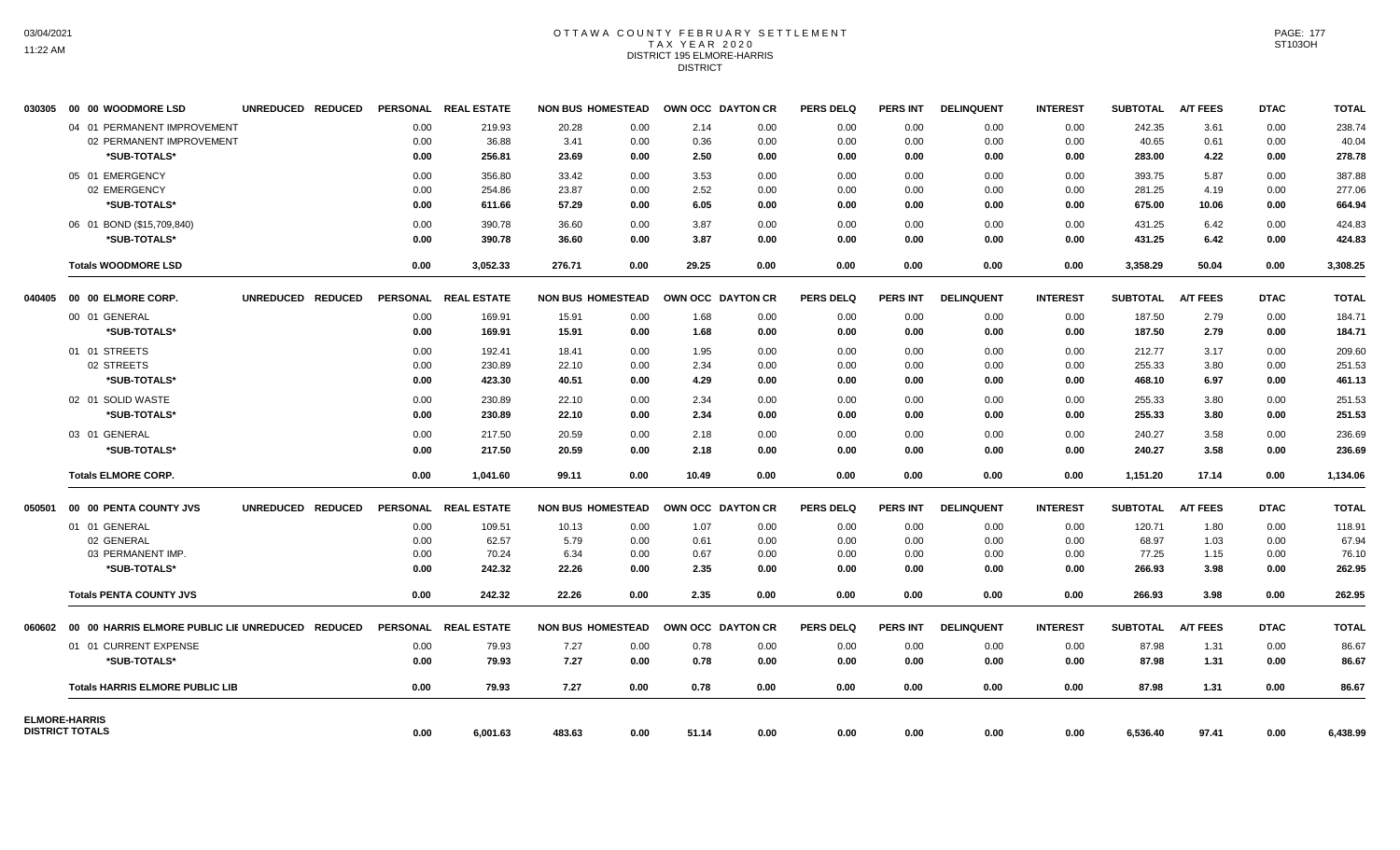# OTTAWA COUNTY FEBRUARY SETTLEMENT TAX YEAR 2020 DISTRICT 255 PIB S BASS TWP-VILLAGE TAX CODE A

| 010101 | 00 00 OTTAWA COUNTY                | <b>UNREDUCED</b> | <b>REDUCED</b> | <b>PERSONAL</b> | <b>REAL ESTATE</b> | <b>NON BUS HOMESTEAD</b> |      |      | OWN OCC DAYTON CR | <b>PERS DELQ</b> | <b>PERS INT</b> | <b>DELINQUENT</b> | <b>INTEREST</b> | <b>SUBTOTAL</b> | <b>A/T FEES</b> | <b>DTAC</b> | <b>TOTAL</b> |
|--------|------------------------------------|------------------|----------------|-----------------|--------------------|--------------------------|------|------|-------------------|------------------|-----------------|-------------------|-----------------|-----------------|-----------------|-------------|--------------|
|        | 01 01 O.C.B.M.R.                   | 2.200000         | 1.203400       | 0.00            | 84.90              | 9.43                     | 0.00 | 0.00 | 0.00              | 0.00             | 0.00            | 0.00              | 0.00            | 94.33           | 1.41            | 0.00        | 92.92        |
|        | 02 O.C.B.M.R.                      | 1.400000         | 0.899310       | 0.00            | 63.45              | 7.05                     | 0.00 | 0.00 | 0.00              | 0.00             | 0.00            | 0.00              | 0.00            | 70.50           | 1.05            | 0.00        | 69.45        |
|        | 01 PARK DISTRICT                   | 0.600000         | 0.594840       | 0.00            | 46.63              | 0.00                     | 0.00 | 0.00 | 0.00              | 0.00             | 0.00            | 0.00              | 0.00            | 46.63           | 0.69            | 0.00        | 45.94        |
|        | *SUB-TOTALS*                       | 4.200000         | 2.697550       | 0.00            | 194.98             | 16.48                    | 0.00 | 0.00 | 0.00              | 0.00             | 0.00            | 0.00              | 0.00            | 211.46          | 3.15            | 0.00        | 208.31       |
|        | 02 01 NURSING HOME                 | 0.500000         | 0.432043       | 0.00            | 30.48              | 3.39                     | 0.00 | 0.00 | 0.00              | 0.00             | 0.00            | 0.00              | 0.00            | 33.87           | 0.50            | 0.00        | 33.37        |
|        | *SUB-TOTALS*                       | 0.500000         | 0.432043       | 0.00            | 30.48              | 3.39                     | 0.00 | 0.00 | 0.00              | 0.00             | 0.00            | 0.00              | 0.00            | 33.87           | 0.50            | 0.00        | 33.37        |
|        | 03 02 SENIOR PROGRAM               | 0.300000         | 0.223762       | 0.00            | 15.79              | 1.75                     | 0.00 | 0.00 | 0.00              | 0.00             | 0.00            | 0.00              | 0.00            | 17.54           | 0.26            | 0.00        | 17.28        |
|        | 03 SENIOR PROGRAM                  | 0.200000         | 0.173250       | 0.00            | 13.58              | 0.00                     | 0.00 | 0.00 | 0.00              | 0.00             | 0.00            | 0.00              | 0.00            | 13.58           | 0.20            | 0.00        | 13.38        |
|        | *SUB-TOTALS*                       | 0.500000         | 0.397012       | 0.00            | 29.37              | 1.75                     | 0.00 | 0.00 | 0.00              | 0.00             | 0.00            | 0.00              | 0.00            | 31.12           | 0.46            | 0.00        | 30.66        |
|        | 04 01 INSIDE GENERAL               | 2.000000         | 2.000000       | 0.00            | 141.10             | 15.68                    | 0.00 | 0.00 | 0.00              | 0.00             | 0.00            | 0.00              | 0.00            | 156.78          | 2.34            | 0.00        | 154.44       |
|        | *SUB-TOTALS*                       | 2.000000         | 2.000000       | 0.00            | 141.10             | 15.68                    | 0.00 | 0.00 | 0.00              | 0.00             | 0.00            | 0.00              | 0.00            | 156.78          | 2.34            | 0.00        | 154.44       |
|        | 07 01 MENTAL HEALTH                | 0.700000         | 0.633701       | 0.00            | 44.71              | 4.97                     | 0.00 | 0.00 | 0.00              | 0.00             | 0.00            | 0.00              | 0.00            | 49.68           | 0.74            | 0.00        | 48.94        |
|        | 02 MENTAL HEALTH                   | 0.300000         | 0.271586       | 0.00            | 19.16              | 2.13                     | 0.00 | 0.00 | 0.00              | 0.00             | 0.00            | 0.00              | 0.00            | 21.29           | 0.32            | 0.00        | 20.97        |
|        | 03 MENTAL HEALTH                   | 0.200000         | 0.181100       | 0.00            | 14.20              | 0.00                     | 0.00 | 0.00 | 0.00              | 0.00             | 0.00            | 0.00              | 0.00            | 14.20           | 0.21            | 0.00        | 13.99        |
|        | *SUB-TOTALS*                       | 1.200000         | 1.086387       | 0.00            | 78.07              | 7.10                     | 0.00 | 0.00 | 0.00              | 0.00             | 0.00            | 0.00              | 0.00            | 85.17           | 1.27            | 0.00        | 83.90        |
|        | <b>Totals OTTAWA COUNTY</b>        | 8.400000         | 6.612992       | 0.00            | 474.00             | 44.40                    | 0.00 | 0.00 | 0.00              | 0.00             | 0.00            | 0.00              | 0.00            | 518.40          | 7.72            | 0.00        | 510.68       |
|        | 02021801 00 00 PUT IN BAY EXC CORP | <b>UNREDUCED</b> | <b>REDUCED</b> | <b>PERSONAL</b> | <b>REAL ESTATE</b> | <b>NON BUS HOMESTEAD</b> |      |      | OWN OCC DAYTON CR | <b>PERS DELQ</b> | PERS INT        | <b>DELINQUENT</b> | <b>INTEREST</b> | <b>SUBTOTAL</b> | <b>A/T FEES</b> | <b>DTAC</b> | <b>TOTAL</b> |
|        | 01 01 GENERAL                      | 1.500000         | 1.009415       | 0.00            | 71.21              | 7.91                     | 0.00 | 0.00 | 0.00              | 0.00             | 0.00            | 0.00              | 0.00            | 79.12           | 1.18            | 0.00        | 77.94        |
|        | 03 ROADS                           | 0.800000         | 0.797368       | 0.00            | 62.51              | 0.00                     | 0.00 | 0.00 | 0.00              | 0.00             | 0.00            | 0.00              | 0.00            | 62.51           | 0.93            | 0.00        | 61.58        |
|        | *SUB-TOTALS*                       | 2.300000         | 1.806783       | 0.00            | 133.72             | 7.91                     | 0.00 | 0.00 | 0.00              | 0.00             | 0.00            | 0.00              | 0.00            | 141.63          | 2.11            | 0.00        | 139.52       |
|        | 02 01 ROADS                        | 3.000000         | 0.117192       | 0.00            | 8.27               | 0.92                     | 0.00 | 0.00 | 0.00              | 0.00             | 0.00            | 0.00              | 0.00            | 9.19            | 0.14            | 0.00        | 9.05         |
|        | 02 ROADS                           | 1.000000         | 0.100548       | 0.00            | 7.09               | 0.79                     | 0.00 | 0.00 | 0.00              | 0.00             | 0.00            | 0.00              | 0.00            | 7.88            | 0.12            | 0.00        | 7.76         |
|        | *SUB-TOTALS*                       | 4.000000         | 0.217740       | 0.00            | 15.36              | 1.71                     | 0.00 | 0.00 | 0.00              | 0.00             | 0.00            | 0.00              | 0.00            | 17.07           | 0.26            | 0.00        | 16.81        |
|        | 03 01 CEMETERY                     | 0.450000         | 0.410909       | 0.00            | 32.21              | 0.00                     | 0.00 | 0.00 | 0.00              | 0.00             | 0.00            | 0.00              | 0.00            | 32.21           | 0.48            | 0.00        | 31.73        |
|        | *SUB-TOTALS*                       | 0.450000         | 0.410909       | 0.00            | 32.21              | 0.00                     | 0.00 | 0.00 | 0.00              | 0.00             | 0.00            | 0.00              | 0.00            | 32.21           | 0.48            | 0.00        | 31.73        |
|        | 04 01 DOCTOR'S RESIDENCE           | 0.250000         | 0.228498       | 0.00            | 17.91              | 0.00                     | 0.00 | 0.00 | 0.00              | 0.00             | 0.00            | 0.00              | 0.00            | 17.91           | 0.27            | 0.00        | 17.64        |
|        | *SUB-TOTALS*                       | 0.250000         | 0.228498       | 0.00            | 17.91              | 0.00                     | 0.00 | 0.00 | 0.00              | 0.00             | 0.00            | 0.00              | 0.00            | 17.91           | 0.27            | 0.00        | 17.64        |
|        | 05 01 EMS                          | 1.300000         | 1.187069       | 0.00            | 93.05              | 0.00                     | 0.00 | 0.00 | 0.00              | 0.00             | 0.00            | 0.00              | 0.00            | 93.05           | 1.39            | 0.00        | 91.66        |
|        | *SUB-TOTALS*                       | 1.300000         | 1.187069       | 0.00            | 93.05              | 0.00                     | 0.00 | 0.00 | 0.00              | 0.00             | 0.00            | 0.00              | 0.00            | 93.05           | 1.39            | 0.00        | 91.66        |
|        | 06 01 INSIDE GENERAL               | 0.300000         | 0.300000       | 0.00            | 21.17              | 2.35                     | 0.00 | 0.00 | 0.00              | 0.00             | 0.00            | 0.00              | 0.00            | 23.52           | 0.35            | 0.00        | 23.17        |
|        | *SUB-TOTALS*                       | 0.300000         | 0.300000       | 0.00            | 21.17              | 2.35                     | 0.00 | 0.00 | 0.00              | 0.00             | 0.00            | 0.00              | 0.00            | 23.52           | 0.35            | 0.00        | 23.17        |
|        | 07 02 INSIDE ROADS                 | 1.200000         | 1.200000       | 0.00            | 84.66              | 9.41                     | 0.00 | 0.00 | 0.00              | 0.00             | 0.00            | 0.00              | 0.00            | 94.07           | 1.40            | 0.00        | 92.67        |
|        | *SUB-TOTALS*                       | 1.200000         | 1.200000       | 0.00            | 84.66              | 9.41                     | 0.00 | 0.00 | 0.00              | 0.00             | 0.00            | 0.00              | 0.00            | 94.07           | 1.40            | 0.00        | 92.67        |
|        |                                    |                  |                |                 |                    |                          |      |      |                   |                  |                 |                   |                 |                 |                 |             |              |
|        | 08 03 EMERGENCY MEDICAL            | 0.750000         | 0.517263       | 0.00            | 36.49              | 4.05                     | 0.00 | 0.00 | 0.00              | 0.00             | 0.00            | 0.00              | 0.00            | 40.54           | 0.60            | 0.00        | 39.94        |
|        | *SUB-TOTALS*                       | 0.750000         | 0.517263       | 0.00            | 36.49              | 4.05                     | 0.00 | 0.00 | 0.00              | 0.00             | 0.00            | 0.00              | 0.00            | 40.54           | 0.60            | 0.00        | 39.94        |
|        | <b>Totals PUT IN BAY EXC CORP</b>  | 10.550000        | 5.868262       | 0.00            | 434.57             | 25.43                    | 0.00 | 0.00 | 0.00              | 0.00             | 0.00            | 0.00              | 0.00            | 460.00          | 6.86            | 0.00        | 453.14       |
| 030309 | 00 00 PUT IN BAY LSD               | <b>UNREDUCED</b> | <b>REDUCED</b> | <b>PERSONAL</b> | <b>REAL ESTATE</b> | <b>NON BUS HOMESTEAD</b> |      |      | OWN OCC DAYTON CR | <b>PERS DELQ</b> | <b>PERS INT</b> | <b>DELINQUENT</b> | <b>INTEREST</b> | <b>SUBTOTAL</b> | <b>A/T FEES</b> | <b>DTAC</b> | <b>TOTAL</b> |
|        | 00 01 GENERAL                      | 3.400000         | 3.400000       | 0.00            | 239.87             | 26.65                    | 0.00 | 0.00 | 0.00              | 0.00             | 0.00            | 0.00              | 0.00            | 266.52          | 3.97            | 0.00        | 262.55       |
|        | 02 PERMANENT IMPROVEMENT           | 1.000000         | 1.000000       | 0.00            | 70.55              | 7.84                     | 0.00 | 0.00 | 0.00              | 0.00             | 0.00            | 0.00              | 0.00            | 78.39           | 1.17            | 0.00        | 77.22        |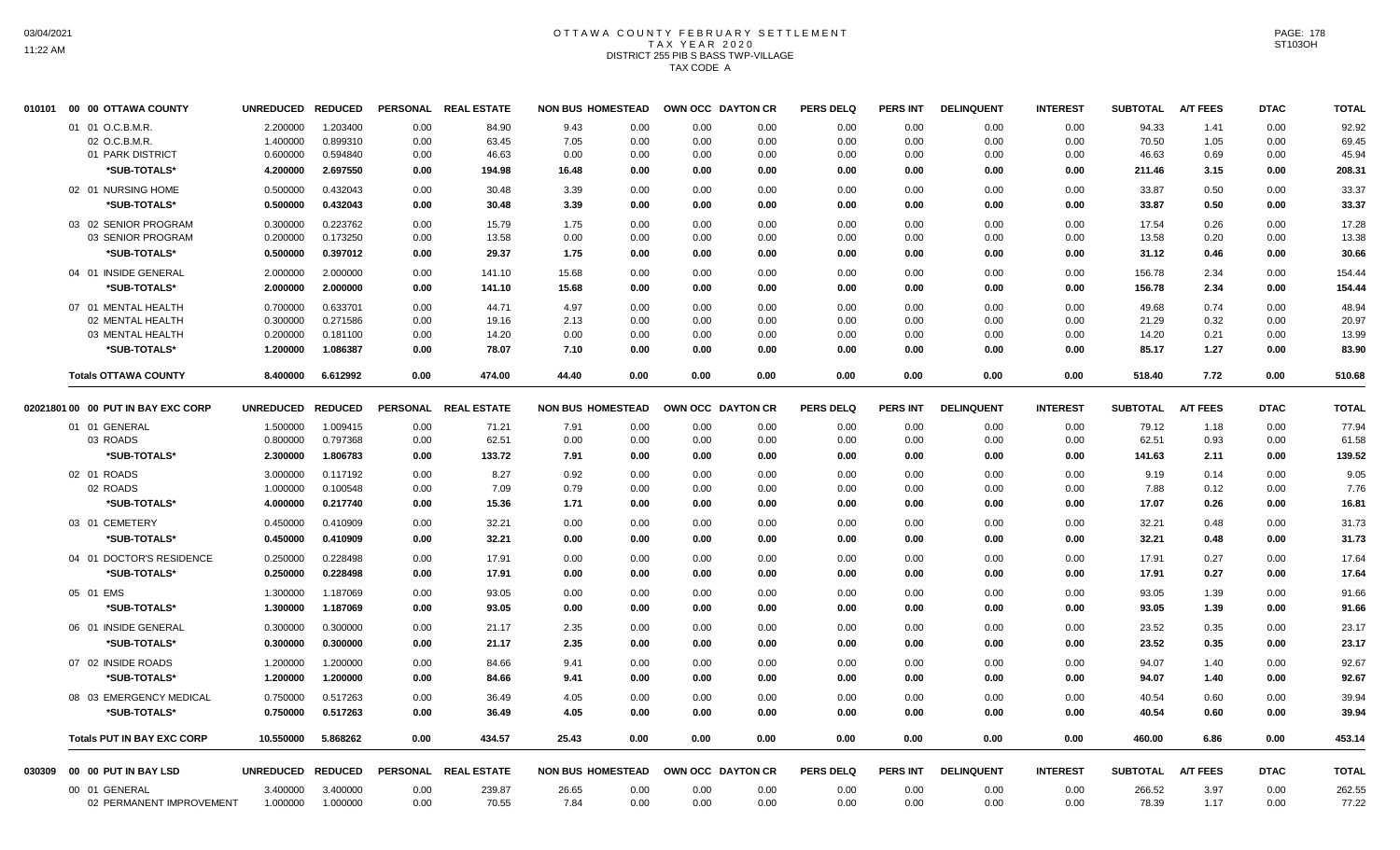## OTTAWA COUNTY FEBRUARY SETTLEMENT TAX YEAR 2020 DISTRICT 255 PIB S BASS TWP-VILLAGE TAX CODE A

| 030309                   |    | 00 00 PUT IN BAY LSD               | <b>UNREDUCED</b>  | <b>REDUCED</b>      | <b>PERSONAL</b> | <b>REAL ESTATE</b> | <b>NON BUS HOMESTEAD</b> |      |      | OWN OCC DAYTON CR | <b>PERS DELQ</b> | <b>PERS INT</b> | <b>DELINQUENT</b> | <b>INTEREST</b> | <b>SUBTOTAL</b> | <b>A/T FEES</b> | <b>DTAC</b> | <b>TOTAL</b> |
|--------------------------|----|------------------------------------|-------------------|---------------------|-----------------|--------------------|--------------------------|------|------|-------------------|------------------|-----------------|-------------------|-----------------|-----------------|-----------------|-------------|--------------|
|                          | 00 | *SUB-TOTALS*                       | 4.400000          | 4.400000            | 0.00            | 310.42             | 34.49                    | 0.00 | 0.00 | 0.00              | 0.00             | 0.00            | 0.00              | 0.00            | 344.91          | 5.14            | 0.00        | 339.77       |
|                          |    | 01 01 GENERAL                      | 25.400000         | 16.600018           | 0.00            | 1,171.14           | 130.13                   | 0.00 | 0.00 | 0.00              | 0.00             | 0.00            | 0.00              | 0.00            | 1,301.27        | 19.39           | 0.00        | 1,281.88     |
|                          |    | *SUB-TOTALS*                       | 25.400000         | 16.600018           | 0.00            | 1,171.14           | 130.13                   | 0.00 | 0.00 | 0.00              | 0.00             | 0.00            | 0.00              | 0.00            | 1,301.27        | 19.39           | 0.00        | 1,281.88     |
|                          |    | 02 01 RECREATION                   | 0.500000          | 0.293937            | 0.00            | 20.74              | 2.30                     | 0.00 | 0.00 | 0.00              | 0.00             | 0.00            | 0.00              | 0.00            | 23.04           | 0.34            | 0.00        | 22.70        |
|                          |    | *SUB-TOTALS*                       | 0.500000          | 0.293937            | 0.00            | 20.74              | 2.30                     | 0.00 | 0.00 | 0.00              | 0.00             | 0.00            | 0.00              | 0.00            | 23.04           | 0.34            | 0.00        | 22.70        |
|                          |    | <b>Totals PUT IN BAY LSD</b>       | 30.300000         | 21.293955           | 0.00            | 1,502.30           | 166.92                   | 0.00 | 0.00 | 0.00              | 0.00             | 0.00            | 0.00              | 0.00            | 1,669.22        | 24.87           | 0.00        | 1,644.35     |
| 040407                   |    | 00 00 PUT IN BAY CORP.             | <b>UNREDUCED</b>  | <b>REDUCED</b>      | <b>PERSONAL</b> | <b>REAL ESTATE</b> | <b>NON BUS HOMESTEAD</b> |      |      | OWN OCC DAYTON CR | <b>PERS DELQ</b> | <b>PERS INT</b> | <b>DELINQUENT</b> | <b>INTEREST</b> | <b>SUBTOTAL</b> | <b>A/T FEES</b> | <b>DTAC</b> | <b>TOTAL</b> |
|                          |    | 00 01 INSIDE GENERAL               | 2.100000          | 2.100000            | 0.00            | 148.16             | 16.46                    | 0.00 | 0.00 | 0.00              | 0.00             | 0.00            | 0.00              | 0.00            | 164.62          | 2.45            | 0.00        | 162.17       |
|                          |    | *SUB-TOTALS*                       | 2.100000          | 2.100000            | 0.00            | 148.16             | 16.46                    | 0.00 | 0.00 | 0.00              | 0.00             | 0.00            | 0.00              | 0.00            | 164.62          | 2.45            | 0.00        | 162.17       |
|                          |    | <b>Totals PUT IN BAY CORP.</b>     | 2.100000          | 2.100000            | 0.00            | 148.16             | 16.46                    | 0.00 | 0.00 | 0.00              | 0.00             | 0.00            | 0.00              | 0.00            | 164.62          | 2.45            | 0.00        | 162.17       |
| 060605                   |    | 00 00 IDA RUPP LIBRARY TAX         | <b>UNREDUCED</b>  | <b>REDUCED</b>      | <b>PERSONAL</b> | <b>REAL ESTATE</b> | <b>NON BUS HOMESTEAD</b> |      |      | OWN OCC DAYTON CR | <b>PERS DELO</b> | <b>PERS INT</b> | <b>DELINQUENT</b> | <b>INTEREST</b> | <b>SUBTOTAL</b> | <b>A/T FEES</b> | <b>DTAC</b> | <b>TOTAL</b> |
|                          |    | 01 05 IDA RUPP LIBRARY TAX         | 0.800000          | 0.786794            | 0.00            | 61.68              | 0.00                     | 0.00 | 0.00 | 0.00              | 0.00             | 0.00            | 0.00              | 0.00            | 61.68           | 0.92            | 0.00        | 60.76        |
|                          |    | *SUB-TOTALS*                       | 0.800000          | 0.786794            | 0.00            | 61.68              | 0.00                     | 0.00 | 0.00 | 0.00              | 0.00             | 0.00            | 0.00              | 0.00            | 61.68           | 0.92            | 0.00        | 60.76        |
|                          |    | <b>Totals IDA RUPP LIBRARY TAX</b> | 0.800000          | 0.786794            | 0.00            | 61.68              | 0.00                     | 0.00 | 0.00 | 0.00              | 0.00             | 0.00            | 0.00              | 0.00            | 61.68           | 0.92            | 0.00        | 60.76        |
| 060608                   |    | 00 00 PIB SOUTH BASS               | UNREDUCED REDUCED |                     | <b>PERSONAL</b> | <b>REAL ESTATE</b> | <b>NON BUS HOMESTEAD</b> |      |      | OWN OCC DAYTON CR | <b>PERS DELQ</b> | <b>PERS INT</b> | <b>DELINQUENT</b> | <b>INTEREST</b> | <b>SUBTOTAL</b> | <b>A/T FEES</b> | <b>DTAC</b> | <b>TOTAL</b> |
|                          |    | 03 01 PARK                         | 0.800000          | 0.040946            | 0.00            | 2.89               | 0.32                     | 0.00 | 0.00 | 0.00              | 0.00             | 0.00            | 0.00              | 0.00            | 3.21            | 0.05            | 0.00        | 3.16         |
|                          |    | *SUB-TOTALS*                       | 0.800000          | 0.040946            | 0.00            | 2.89               | 0.32                     | 0.00 | 0.00 | 0.00              | 0.00             | 0.00            | 0.00              | 0.00            | 3.21            | 0.05            | 0.00        | 3.16         |
|                          |    | 05 02 FIRE                         | 1.200000          | 1.008228            | 0.00            | 71.13              | 7.90                     | 0.00 | 0.00 | 0.00              | 0.00             | 0.00            | 0.00              | 0.00            | 79.03           | 1.18            | 0.00        | 77.85        |
|                          |    | *SUB-TOTALS*                       | 1.200000          | 1.008228            | 0.00            | 71.13              | 7.90                     | 0.00 | 0.00 | 0.00              | 0.00             | 0.00            | 0.00              | 0.00            | 79.03           | 1.18            | 0.00        | 77.85        |
|                          |    | <b>Totals PIB SOUTH BASS</b>       | 2.000000          | 1.049174            | 0.00            | 74.02              | 8.22                     | 0.00 | 0.00 | 0.00              | 0.00             | 0.00            | 0.00              | 0.00            | 82.24           | 1.23            | 0.00        | 81.01        |
| 080805                   |    | 00 00 PIB PORT AUTHORITY           | <b>UNREDUCED</b>  | <b>REDUCED</b>      | <b>PERSONAL</b> | <b>REAL ESTATE</b> | <b>NON BUS HOMESTEAD</b> |      |      | OWN OCC DAYTON CR | <b>PERS DELQ</b> | <b>PERS INT</b> | <b>DELINQUENT</b> | <b>INTEREST</b> | <b>SUBTOTAL</b> | <b>A/T FEES</b> | <b>DTAC</b> | <b>TOTAL</b> |
|                          |    | 08 00 PIB PORT AUTHORITY           | 0.450000          | 0.410909            | 0.00            | 28.99              | 3.23                     | 0.00 | 0.00 | 0.00              | 0.00             | 0.00            | 0.00              | 0.00            | 32.22           | 0.48            | 0.00        | 31.74        |
|                          |    | *SUB-TOTALS*                       | 0.450000          | 0.410909            | 0.00            | 28.99              | 3.23                     | 0.00 | 0.00 | 0.00              | 0.00             | 0.00            | 0.00              | 0.00            | 32.22           | 0.48            | 0.00        | 31.74        |
|                          |    | <b>Totals PIB PORT AUTHORITY</b>   | 0.450000          | 0.410909            | 0.00            | 28.99              | 3.23                     | 0.00 | 0.00 | 0.00              | 0.00             | 0.00            | 0.00              | 0.00            | 32.22           | 0.48            | 0.00        | 31.74        |
| <b>TAX CODE A TOTALS</b> |    | <b>PIB S BASS TWP-VILLAGE</b>      |                   | 54.600000 38.122086 | 0.00            | 2,723.72           | 264.66                   | 0.00 | 0.00 | 0.00              | 0.00             | 0.00            | 0.00              | 0.00            | 2,988.38        | 44.53           | 0.00        | 2,943.85     |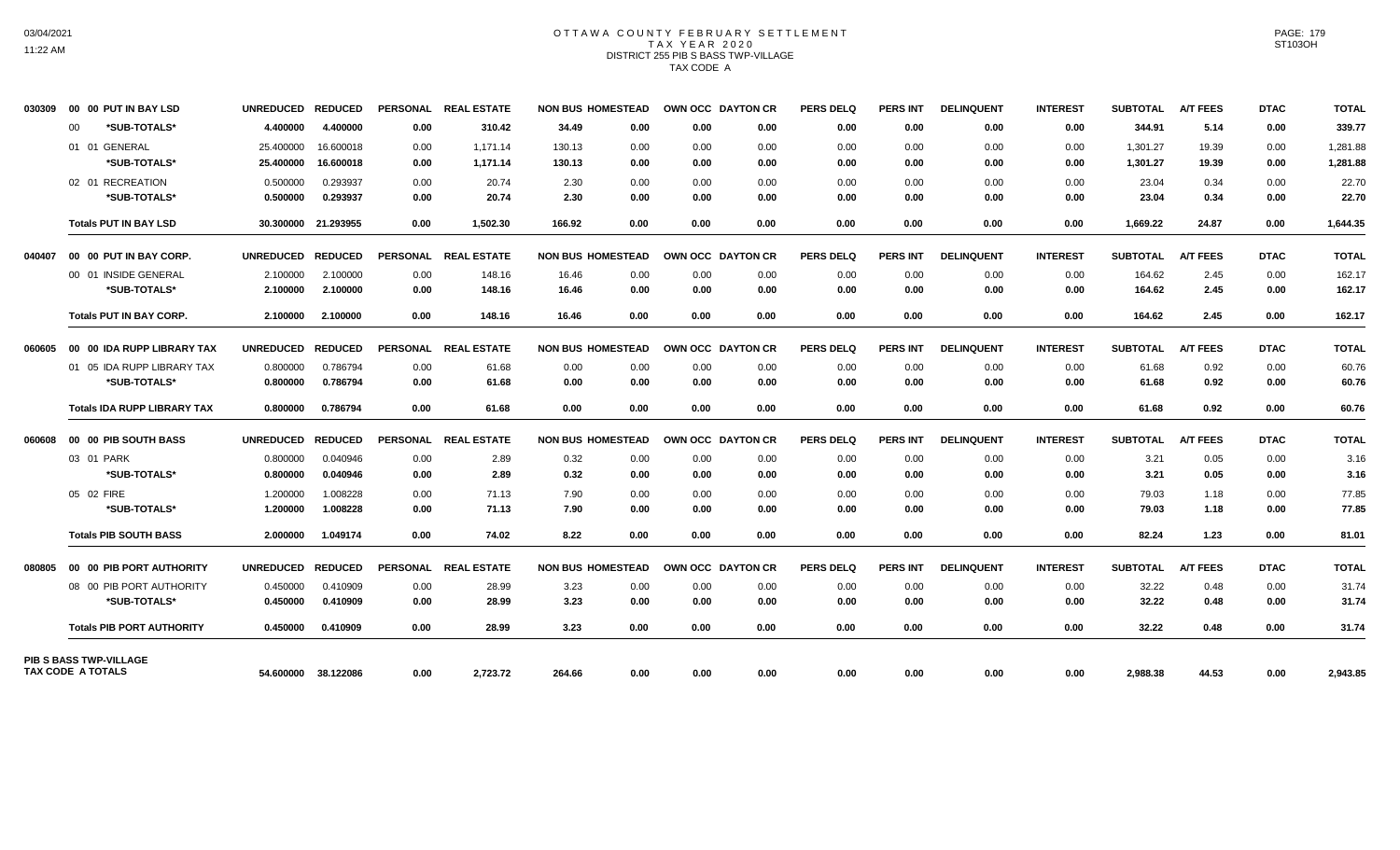# OTTAWA COUNTY FEBRUARY SETTLEMENT TAX YEAR 2020 DISTRICT 255 PIB S BASS TWP-VILLAGE TAX CODE B

| 010101 | 00<br>00 OTTAWA COUNTY             | <b>UNREDUCED</b> | <b>REDUCED</b> | <b>PERSONAL</b> | <b>REAL ESTATE</b> | <b>NON BUS HOMESTEAD</b> |      |      | OWN OCC DAYTON CR | <b>PERS DELQ</b> | <b>PERS INT</b> | <b>DELINQUENT</b> | <b>INTEREST</b> | <b>SUBTOTAL</b> | <b>A/T FEES</b> | <b>DTAC</b> | <b>TOTAL</b> |
|--------|------------------------------------|------------------|----------------|-----------------|--------------------|--------------------------|------|------|-------------------|------------------|-----------------|-------------------|-----------------|-----------------|-----------------|-------------|--------------|
|        | 01 01 O.C.B.M.R.                   | 2.200000         | 1.883836       | 25.42           | 0.00               | 0.00                     | 0.00 | 0.00 | 0.00              | 0.00             | 0.00            | 0.00              | 0.00            | 25.42           | 0.38            | 0.00        | 25.04        |
|        | 02 O.C.B.M.R.                      | 1.400000         | 1.248331       | 16.18           | 0.00               | 0.00                     | 0.00 | 0.00 | 0.00              | 0.00             | 0.00            | 0.00              | 0.00            | 16.18           | 0.24            | 0.00        | 15.94        |
|        | 01 PARK DISTRICT                   | 0.600000         | 0.595592       | 6.93            | 0.00               | 0.00                     | 0.00 | 0.00 | 0.00              | 0.00             | 0.00            | 0.00              | 0.00            | 6.93            | 0.10            | 0.00        | 6.83         |
|        | *SUB-TOTALS*                       | 4.200000         | 3.727759       | 48.53           | 0.00               | 0.00                     | 0.00 | 0.00 | 0.00              | 0.00             | 0.00            | 0.00              | 0.00            | 48.53           | 0.72            | 0.00        | 47.81        |
|        | 02 01 NURSING HOME                 | 0.500000         | 0.485399       | 5.78            | 0.00               | 0.00                     | 0.00 | 0.00 | 0.00              | 0.00             | 0.00            | 0.00              | 0.00            | 5.78            | 0.09            | 0.00        | 5.69         |
|        | *SUB-TOTALS*                       | 0.500000         | 0.485399       | 5.78            | 0.00               | 0.00                     | 0.00 | 0.00 | 0.00              | 0.00             | 0.00            | 0.00              | 0.00            | 5.78            | 0.09            | 0.00        | 5.69         |
|        | 03 02 SENIOR PROGRAM               | 0.300000         | 0.286012       | 3.47            | 0.00               | 0.00                     | 0.00 | 0.00 | 0.00              | 0.00             | 0.00            | 0.00              | 0.00            | 3.47            | 0.05            | 0.00        | 3.42         |
|        | 03 SENIOR PROGRAM                  | 0.200000         | 0.194640       | 2.31            | 0.00               | 0.00                     | 0.00 | 0.00 | 0.00              | 0.00             | 0.00            | 0.00              | 0.00            | 2.31            | 0.03            | 0.00        | 2.28         |
|        | *SUB-TOTALS*                       | 0.500000         | 0.480652       | 5.78            | 0.00               | 0.00                     | 0.00 | 0.00 | 0.00              | 0.00             | 0.00            | 0.00              | 0.00            | 5.78            | 0.08            | 0.00        | 5.70         |
|        | 04 01 INSIDE GENERAL               | 2.000000         | 2.000000       | 23.11           | 0.00               | 0.00                     | 0.00 | 0.00 | 0.00              | 0.00             | 0.00            | 0.00              | 0.00            | 23.11           | 0.34            | 0.00        | 22.77        |
|        | *SUB-TOTALS*                       | 2.000000         | 2.000000       | 23.11           | 0.00               | 0.00                     | 0.00 | 0.00 | 0.00              | 0.00             | 0.00            | 0.00              | 0.00            | 23.11           | 0.34            | 0.00        | 22.77        |
|        | 07 01 MENTAL HEALTH                | 0.700000         | 0.684293       | 8.09            | 0.00               | 0.00                     | 0.00 | 0.00 | 0.00              | 0.00             | 0.00            | 0.00              | 0.00            | 8.09            | 0.12            | 0.00        | 7.97         |
|        | 02 MENTAL HEALTH                   | 0.300000         | 0.293268       | 3.47            | 0.00               | 0.00                     | 0.00 | 0.00 | 0.00              | 0.00             | 0.00            | 0.00              | 0.00            | 3.47            | 0.05            | 0.00        | 3.42         |
|        | 03 MENTAL HEALTH                   | 0.200000         | 0.195512       | 2.31            | 0.00               | 0.00                     | 0.00 | 0.00 | 0.00              | 0.00             | 0.00            | 0.00              | 0.00            | 2.31            | 0.03            | 0.00        | 2.28         |
|        | *SUB-TOTALS*                       | 1.200000         | 1.173073       | 13.87           | 0.00               | 0.00                     | 0.00 | 0.00 | 0.00              | 0.00             | 0.00            | 0.00              | 0.00            | 13.87           | 0.20            | 0.00        | 13.67        |
|        | <b>Totals OTTAWA COUNTY</b>        | 8.400000         | 7.866883       | 97.07           | 0.00               | 0.00                     | 0.00 | 0.00 | 0.00              | 0.00             | 0.00            | 0.00              | 0.00            | 97.07           | 1.43            | 0.00        | 95.64        |
|        | 02021801 00 00 PUT IN BAY EXC CORP | <b>UNREDUCED</b> | <b>REDUCED</b> | <b>PERSONAL</b> | <b>REAL ESTATE</b> | <b>NON BUS HOMESTEAD</b> |      |      | OWN OCC DAYTON CR | <b>PERS DELQ</b> | PERS INT        | <b>DELINQUENT</b> | <b>INTEREST</b> | <b>SUBTOTAL</b> | <b>A/T FEES</b> | <b>DTAC</b> | <b>TOTAL</b> |
|        | 01 01 GENERAL                      | 1.500000         | 1.146869       | 17.33           | 0.00               | 0.00                     | 0.00 | 0.00 | 0.00              | 0.00             | 0.00            | 0.00              | 0.00            | 17.33           | 0.26            | 0.00        | 17.07        |
|        | 03 ROADS                           | 0.800000         | 0.792380       | 9.24            | 0.00               | 0.00                     | 0.00 | 0.00 | 0.00              | 0.00             | 0.00            | 0.00              | 0.00            | 9.24            | 0.14            | 0.00        | 9.10         |
|        | *SUB-TOTALS*                       | 2.300000         | 1.939249       | 26.57           | 0.00               | 0.00                     | 0.00 | 0.00 | 0.00              | 0.00             | 0.00            | 0.00              | 0.00            | 26.57           | 0.40            | 0.00        | 26.17        |
|        | 02 01 ROADS                        | 3.000000         | 0.234663       | 34.67           | 0.00               | 0.00                     | 0.00 | 0.00 | 0.00              | 0.00             | 0.00            | 0.00              | 0.00            | 34.67           | 0.52            | 0.00        | 34.15        |
|        | 02 ROADS                           | 1.000000         | 0.140944       | 11.56           | 0.00               | 0.00                     | 0.00 | 0.00 | 0.00              | 0.00             | 0.00            | 0.00              | 0.00            | 11.56           | 0.17            | 0.00        | 11.39        |
|        | *SUB-TOTALS*                       | 4.000000         | 0.375607       | 46.23           | 0.00               | 0.00                     | 0.00 | 0.00 | 0.00              | 0.00             | 0.00            | 0.00              | 0.00            | 46.23           | 0.69            | 0.00        | 45.54        |
|        | 03 01 CEMETERY                     | 0.450000         | 0.423106       | 5.20            | 0.00               | 0.00                     | 0.00 | 0.00 | 0.00              | 0.00             | 0.00            | 0.00              | 0.00            | 5.20            | 0.08            | 0.00        | 5.12         |
|        | *SUB-TOTALS*                       | 0.450000         | 0.423106       | 5.20            | 0.00               | 0.00                     | 0.00 | 0.00 | 0.00              | 0.00             | 0.00            | 0.00              | 0.00            | 5.20            | 0.08            | 0.00        | 5.12         |
|        | 04 01 DOCTOR'S RESIDENCE           | 0.250000         | 0.237097       | 2.89            | 0.00               | 0.00                     | 0.00 | 0.00 | 0.00              | 0.00             | 0.00            | 0.00              | 0.00            | 2.89            | 0.04            | 0.00        | 2.85         |
|        | *SUB-TOTALS*                       | 0.250000         | 0.237097       | 2.89            | 0.00               | 0.00                     | 0.00 | 0.00 | 0.00              | 0.00             | 0.00            | 0.00              | 0.00            | 2.89            | 0.04            | 0.00        | 2.85         |
|        | 05 01 EMS                          | 1.300000         | 1.222306       | 15.02           | 0.00               | 0.00                     | 0.00 | 0.00 | 0.00              | 0.00             | 0.00            | 0.00              | 0.00            | 15.02           | 0.22            | 0.00        | 14.80        |
|        | *SUB-TOTALS*                       | 1.300000         | 1.222306       | 15.02           | 0.00               | 0.00                     | 0.00 | 0.00 | 0.00              | 0.00             | 0.00            | 0.00              | 0.00            | 15.02           | 0.22            | 0.00        | 14.80        |
|        | 06 01 INSIDE GENERAL               | 0.300000         | 0.300000       | 3.47            | 0.00               | 0.00                     | 0.00 | 0.00 | 0.00              | 0.00             | 0.00            | 0.00              | 0.00            | 3.47            | 0.05            | 0.00        | 3.42         |
|        | *SUB-TOTALS*                       | 0.300000         | 0.300000       | 3.47            | 0.00               | 0.00                     | 0.00 | 0.00 | 0.00              | 0.00             | 0.00            | 0.00              | 0.00            | 3.47            | 0.05            | 0.00        | 3.42         |
|        | 07 02 INSIDE ROADS                 | 1.200000         | 1.200000       | 13.87           | 0.00               | 0.00                     | 0.00 | 0.00 | 0.00              | 0.00             | 0.00            | 0.00              | 0.00            | 13.87           | 0.21            | 0.00        | 13.66        |
|        | *SUB-TOTALS*                       | 1.200000         | 1.200000       | 13.87           | 0.00               | 0.00                     | 0.00 | 0.00 | 0.00              | 0.00             | 0.00            | 0.00              | 0.00            | 13.87           | 0.21            | 0.00        | 13.66        |
|        |                                    |                  |                |                 |                    |                          |      |      |                   |                  |                 |                   |                 |                 |                 |             |              |
|        | 08 03 EMERGENCY MEDICAL            | 0.750000         | 0.584279       | 8.67            | 0.00               | 0.00                     | 0.00 | 0.00 | 0.00              | 0.00             | 0.00            | 0.00              | 0.00            | 8.67            | 0.13            | 0.00        | 8.54         |
|        | *SUB-TOTALS*                       | 0.750000         | 0.584279       | 8.67            | 0.00               | 0.00                     | 0.00 | 0.00 | 0.00              | 0.00             | 0.00            | 0.00              | 0.00            | 8.67            | 0.13            | 0.00        | 8.54         |
|        | <b>Totals PUT IN BAY EXC CORP</b>  | 10.550000        | 6.281644       | 121.92          | 0.00               | 0.00                     | 0.00 | 0.00 | 0.00              | 0.00             | 0.00            | 0.00              | 0.00            | 121.92          | 1.82            | 0.00        | 120.10       |
| 030309 | 00 00 PUT IN BAY LSD               | <b>UNREDUCED</b> | <b>REDUCED</b> | <b>PERSONAL</b> | <b>REAL ESTATE</b> | <b>NON BUS HOMESTEAD</b> |      |      | OWN OCC DAYTON CR | <b>PERS DELQ</b> | <b>PERS INT</b> | <b>DELINQUENT</b> | <b>INTEREST</b> | <b>SUBTOTAL</b> | <b>A/T FEES</b> | <b>DTAC</b> | <b>TOTAL</b> |
|        | 00 01 GENERAL                      | 3.400000         | 3.400000       | 39.29           | 0.00               | 0.00                     | 0.00 | 0.00 | 0.00              | 0.00             | 0.00            | 0.00              | 0.00            | 39.29           | 0.59            | 0.00        | 38.70        |
|        | 02 PERMANENT IMPROVEMENT           | 1.000000         | 1.000000       | 11.56           | 0.00               | 0.00                     | 0.00 | 0.00 | 0.00              | 0.00             | 0.00            | 0.00              | 0.00            | 11.56           | 0.17            | 0.00        | 11.39        |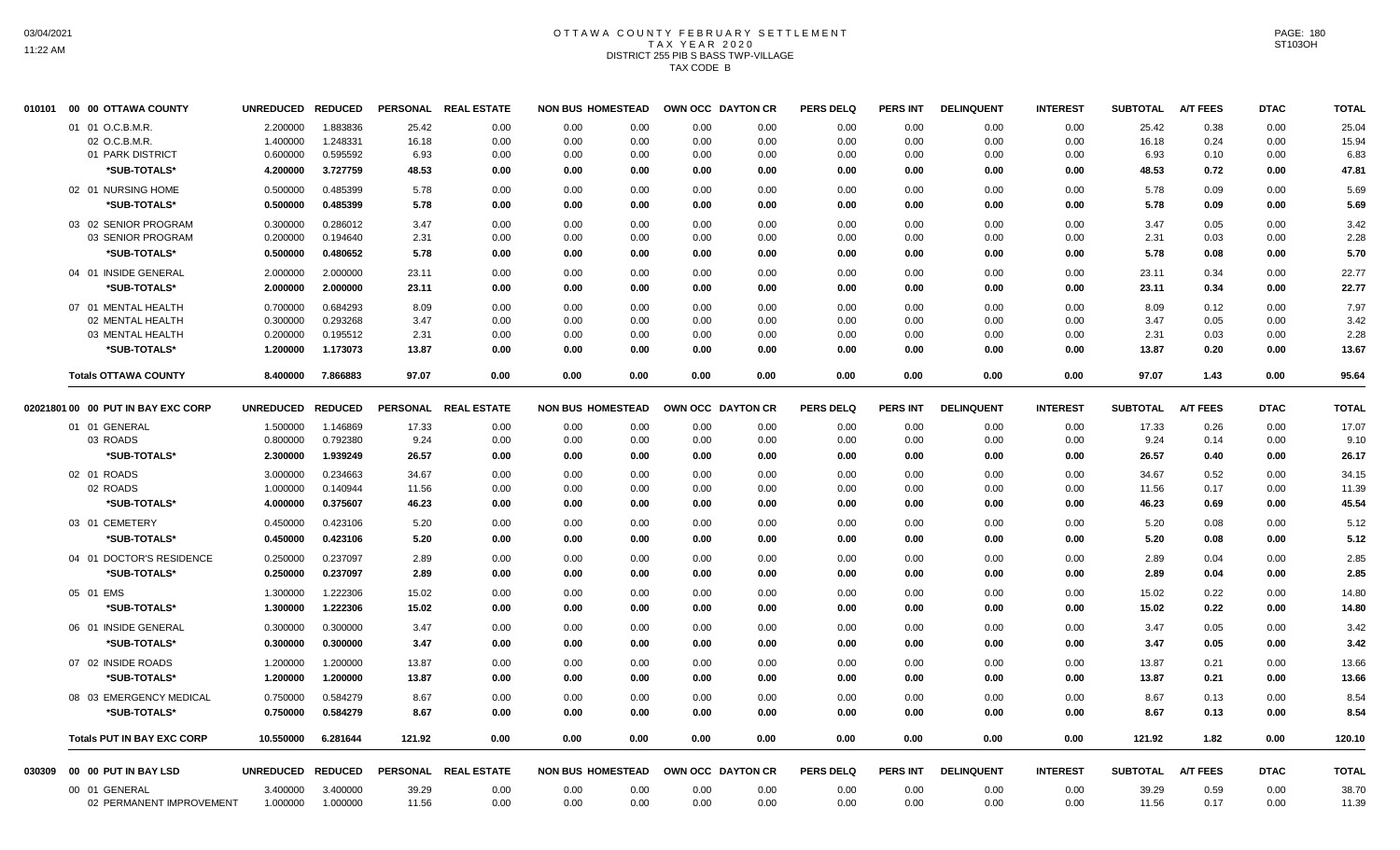# OTTAWA COUNTY FEBRUARY SETTLEMENT TAX YEAR 2020 DISTRICT 255 PIB S BASS TWP-VILLAGE TAX CODE B

| 030309 | 00 00 PUT IN BAY LSD                                      | <b>UNREDUCED</b> | <b>REDUCED</b>      | <b>PERSONAL</b> | <b>REAL ESTATE</b> | <b>NON BUS HOMESTEAD</b> |      | OWN OCC DAYTON CR |      | <b>PERS DELQ</b> | <b>PERS INT</b> | <b>DELINQUENT</b> | <b>INTEREST</b> | <b>SUBTOTAL</b> | <b>A/T FEES</b> | <b>DTAC</b> | <b>TOTAL</b> |
|--------|-----------------------------------------------------------|------------------|---------------------|-----------------|--------------------|--------------------------|------|-------------------|------|------------------|-----------------|-------------------|-----------------|-----------------|-----------------|-------------|--------------|
|        | *SUB-TOTALS*<br>00                                        | 4.400000         | 4.400000            | 50.85           | 0.00               | 0.00                     | 0.00 | 0.00              | 0.00 | 0.00             | 0.00            | 0.00              | 0.00            | 50.85           | 0.76            | 0.00        | 50.09        |
|        | 01 01 GENERAL                                             | 25.400000        | 16.600018           | 293.51          | 0.00               | 0.00                     | 0.00 | 0.00              | 0.00 | 0.00             | 0.00            | 0.00              | 0.00            | 293.51          | 4.37            | 0.00        | 289.14       |
|        | *SUB-TOTALS*                                              | 25.400000        | 16.600018           | 293.51          | 0.00               | 0.00                     | 0.00 | 0.00              | 0.00 | 0.00             | 0.00            | 0.00              | 0.00            | 293.51          | 4.37            | 0.00        | 289.14       |
|        | 02 01 RECREATION                                          | 0.500000         | 0.314637            | 5.78            | 0.00               | 0.00                     | 0.00 | 0.00              | 0.00 | 0.00             | 0.00            | 0.00              | 0.00            | 5.78            | 0.09            | 0.00        | 5.69         |
|        | *SUB-TOTALS*                                              | 0.500000         | 0.314637            | 5.78            | 0.00               | 0.00                     | 0.00 | 0.00              | 0.00 | 0.00             | 0.00            | 0.00              | 0.00            | 5.78            | 0.09            | 0.00        | 5.69         |
|        | <b>Totals PUT IN BAY LSD</b>                              |                  | 30.300000 21.314655 | 350.14          | 0.00               | 0.00                     | 0.00 | 0.00              | 0.00 | 0.00             | 0.00            | 0.00              | 0.00            | 350.14          | 5.22            | 0.00        | 344.92       |
| 040407 | 00 00 PUT IN BAY CORP.                                    | <b>UNREDUCED</b> | <b>REDUCED</b>      | <b>PERSONAL</b> | <b>REAL ESTATE</b> | <b>NON BUS HOMESTEAD</b> |      | OWN OCC DAYTON CR |      | <b>PERS DELQ</b> | <b>PERS INT</b> | <b>DELINQUENT</b> | <b>INTEREST</b> | <b>SUBTOTAL</b> | <b>A/T FEES</b> | <b>DTAC</b> | <b>TOTAL</b> |
|        | 00 01 INSIDE GENERAL                                      | 2.100000         | 2.100000            | 24.27           | 0.00               | 0.00                     | 0.00 | 0.00              | 0.00 | 0.00             | 0.00            | 0.00              | 0.00            | 24.27           | 0.36            | 0.00        | 23.91        |
|        | *SUB-TOTALS*                                              | 2.100000         | 2.100000            | 24.27           | 0.00               | 0.00                     | 0.00 | 0.00              | 0.00 | 0.00             | 0.00            | 0.00              | 0.00            | 24.27           | 0.36            | 0.00        | 23.91        |
|        | <b>Totals PUT IN BAY CORP.</b>                            | 2.100000         | 2.100000            | 24.27           | 0.00               | 0.00                     | 0.00 | 0.00              | 0.00 | 0.00             | 0.00            | 0.00              | 0.00            | 24.27           | 0.36            | 0.00        | 23.91        |
| 060605 | 00 00 IDA RUPP LIBRARY TAX                                | <b>UNREDUCED</b> | <b>REDUCED</b>      | <b>PERSONAL</b> | <b>REAL ESTATE</b> | <b>NON BUS HOMESTEAD</b> |      | OWN OCC DAYTON CR |      | <b>PERS DELO</b> | <b>PERS INT</b> | <b>DELINQUENT</b> | <b>INTEREST</b> | <b>SUBTOTAL</b> | <b>A/T FEES</b> | <b>DTAC</b> | <b>TOTAL</b> |
|        | 01 05 IDA RUPP LIBRARY TAX                                | 0.800000         | 0.790610            | 9.24            | 0.00               | 0.00                     | 0.00 | 0.00              | 0.00 | 0.00             | 0.00            | 0.00              | 0.00            | 9.24            | 0.14            | 0.00        | 9.10         |
|        | *SUB-TOTALS*                                              | 0.800000         | 0.790610            | 9.24            | 0.00               | 0.00                     | 0.00 | 0.00              | 0.00 | 0.00             | 0.00            | 0.00              | 0.00            | 9.24            | 0.14            | 0.00        | 9.10         |
|        | <b>Totals IDA RUPP LIBRARY TAX</b>                        | 0.800000         | 0.790610            | 9.24            | 0.00               | 0.00                     | 0.00 | 0.00              | 0.00 | 0.00             | 0.00            | 0.00              | 0.00            | 9.24            | 0.14            | 0.00        | 9.10         |
| 060608 | 00 00 PIB SOUTH BASS                                      | <b>UNREDUCED</b> | <b>REDUCED</b>      | <b>PERSONAL</b> | <b>REAL ESTATE</b> | <b>NON BUS HOMESTEAD</b> |      | OWN OCC DAYTON CR |      | <b>PERS DELQ</b> | <b>PERS INT</b> | <b>DELINQUENT</b> | <b>INTEREST</b> | <b>SUBTOTAL</b> | <b>A/T FEES</b> | <b>DTAC</b> | <b>TOTAL</b> |
|        | 03 01 PARK                                                | 0.800000         | 0.048366            | 9.24            | 0.00               | 0.00                     | 0.00 | 0.00              | 0.00 | 0.00             | 0.00            | 0.00              | 0.00            | 9.24            | 0.14            | 0.00        | 9.10         |
|        | *SUB-TOTALS*                                              | 0.800000         | 0.048366            | 9.24            | 0.00               | 0.00                     | 0.00 | 0.00              | 0.00 | 0.00             | 0.00            | 0.00              | 0.00            | 9.24            | 0.14            | 0.00        | 9.10         |
|        | 05 02 FIRE                                                | 1.200000         | 1.081228            | 13.87           | 0.00               | 0.00                     | 0.00 | 0.00              | 0.00 | 0.00             | 0.00            | 0.00              | 0.00            | 13.87           | 0.21            | 0.00        | 13.66        |
|        | *SUB-TOTALS*                                              | 1.200000         | 1.081228            | 13.87           | 0.00               | 0.00                     | 0.00 | 0.00              | 0.00 | 0.00             | 0.00            | 0.00              | 0.00            | 13.87           | 0.21            | 0.00        | 13.66        |
|        | <b>Totals PIB SOUTH BASS</b>                              | 2.000000         | 1.129594            | 23.11           | 0.00               | 0.00                     | 0.00 | 0.00              | 0.00 | 0.00             | 0.00            | 0.00              | 0.00            | 23.11           | 0.35            | 0.00        | 22.76        |
| 080805 | 00 00 PIB PORT AUTHORITY                                  | <b>UNREDUCED</b> | <b>REDUCED</b>      | <b>PERSONAL</b> | <b>REAL ESTATE</b> | <b>NON BUS HOMESTEAD</b> |      | OWN OCC DAYTON CR |      | <b>PERS DELO</b> | <b>PERS INT</b> | <b>DELINQUENT</b> | <b>INTEREST</b> | <b>SUBTOTAL</b> | <b>A/T FEES</b> | <b>DTAC</b> | <b>TOTAL</b> |
|        | 08 00 PIB PORT AUTHORITY                                  | 0.450000         | 0.423106            | 5.18            | 0.00               | 0.00                     | 0.00 | 0.00              | 0.00 | 0.00             | 0.00            | 0.00              | 0.00            | 5.18            | 0.08            | 0.00        | 5.10         |
|        | *SUB-TOTALS*                                              | 0.450000         | 0.423106            | 5.18            | 0.00               | 0.00                     | 0.00 | 0.00              | 0.00 | 0.00             | 0.00            | 0.00              | 0.00            | 5.18            | 0.08            | 0.00        | 5.10         |
|        | <b>Totals PIB PORT AUTHORITY</b>                          | 0.450000         | 0.423106            | 5.18            | 0.00               | 0.00                     | 0.00 | 0.00              | 0.00 | 0.00             | 0.00            | 0.00              | 0.00            | 5.18            | 0.08            | 0.00        | 5.10         |
|        | <b>PIB S BASS TWP-VILLAGE</b><br><b>TAX CODE B TOTALS</b> |                  | 54.600000 39.906492 | 630.93          | 0.00               | 0.00                     | 0.00 | 0.00              | 0.00 | 0.00             | 0.00            | 0.00              | 0.00            | 630.93          | 9.40            | 0.00        | 621.53       |
|        |                                                           |                  |                     |                 |                    |                          |      |                   |      |                  |                 |                   |                 |                 |                 |             |              |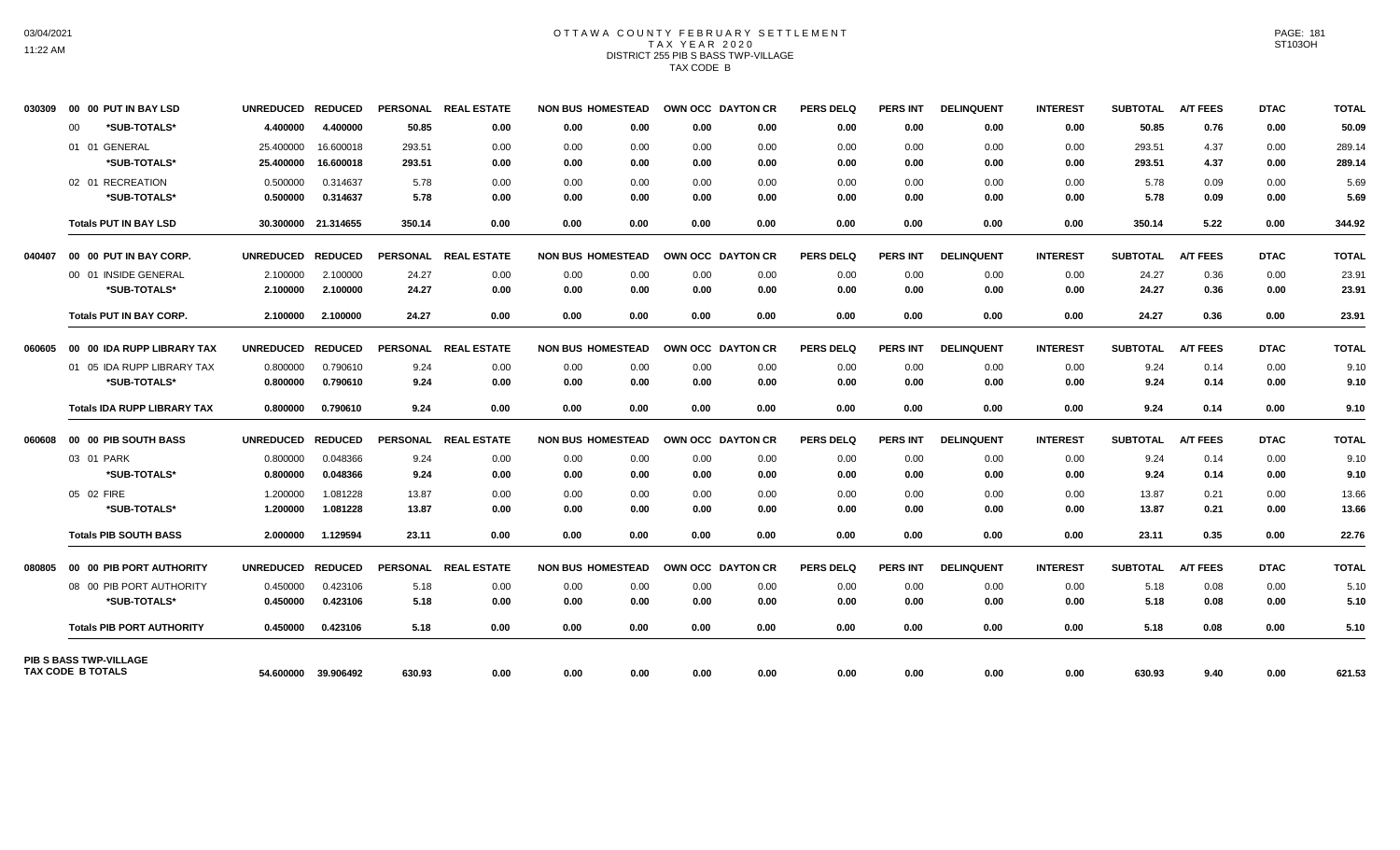# OTTAWA COUNTY FEBRUARY SETTLEMENT TAX YEAR 2020 DISTRICT 255 PIB S BASS TWP-VILLAGE DISTRICT

|        | 010101 00 00 OTTAWA COUNTY         | UNREDUCED REDUCED |                 | PERSONAL REAL ESTATE | <b>NON BUS HOMESTEAD</b> |      |      | OWN OCC DAYTON CR | <b>PERS DELQ</b> | <b>PERS INT</b> | <b>DELINQUENT</b> | <b>INTEREST</b> | <b>SUBTOTAL</b> | <b>A/T FEES</b> | <b>DTAC</b> | <b>TOTAL</b> |
|--------|------------------------------------|-------------------|-----------------|----------------------|--------------------------|------|------|-------------------|------------------|-----------------|-------------------|-----------------|-----------------|-----------------|-------------|--------------|
|        | 01 01 O.C.B.M.R.                   |                   | 25.42           | 84.90                | 9.43                     | 0.00 | 0.00 | 0.00              | 0.00             | 0.00            | 0.00              | 0.00            | 119.75          | 1.79            | 0.00        | 117.96       |
|        | 02 O.C.B.M.R.                      |                   | 16.18           | 63.45                | 7.05                     | 0.00 | 0.00 | 0.00              | 0.00             | 0.00            | 0.00              | 0.00            | 86.68           | 1.29            | 0.00        | 85.39        |
|        | 01 PARK DISTRICT                   |                   | 6.93            | 46.63                | 0.00                     | 0.00 | 0.00 | 0.00              | 0.00             | 0.00            | 0.00              | 0.00            | 53.56           | 0.79            | 0.00        | 52.77        |
|        | *SUB-TOTALS*                       |                   | 48.53           | 194.98               | 16.48                    | 0.00 | 0.00 | 0.00              | 0.00             | 0.00            | 0.00              | 0.00            | 259.99          | 3.87            | 0.00        | 256.12       |
|        | 02 01 NURSING HOME                 |                   | 5.78            | 30.48                | 3.39                     | 0.00 | 0.00 | 0.00              | 0.00             | 0.00            | 0.00              | 0.00            | 39.65           | 0.59            | 0.00        | 39.06        |
|        | *SUB-TOTALS*                       |                   | 5.78            | 30.48                | 3.39                     | 0.00 | 0.00 | 0.00              | 0.00             | 0.00            | 0.00              | 0.00            | 39.65           | 0.59            | 0.00        | 39.06        |
|        | 03 02 SENIOR PROGRAM               |                   | 3.47            | 15.79                | 1.75                     | 0.00 | 0.00 | 0.00              | 0.00             | 0.00            | 0.00              | 0.00            | 21.01           | 0.31            | 0.00        | 20.70        |
|        | 03 SENIOR PROGRAM                  |                   | 2.31            | 13.58                | 0.00                     | 0.00 | 0.00 | 0.00              | 0.00             | 0.00            | 0.00              | 0.00            | 15.89           | 0.23            | 0.00        | 15.66        |
|        | *SUB-TOTALS*                       |                   | 5.78            | 29.37                | 1.75                     | 0.00 | 0.00 | 0.00              | 0.00             | 0.00            | 0.00              | 0.00            | 36.90           | 0.54            | 0.00        | 36.36        |
|        |                                    |                   |                 |                      |                          |      |      |                   |                  |                 |                   |                 |                 |                 |             |              |
|        | 04 01 INSIDE GENERAL               |                   | 23.11           | 141.10               | 15.68                    | 0.00 | 0.00 | 0.00              | 0.00             | 0.00            | 0.00              | 0.00            | 179.89          | 2.68            | 0.00        | 177.21       |
|        | *SUB-TOTALS*                       |                   | 23.11           | 141.10               | 15.68                    | 0.00 | 0.00 | 0.00              | 0.00             | 0.00            | 0.00              | 0.00            | 179.89          | 2.68            | 0.00        | 177.21       |
|        | 07 01 MENTAL HEALTH                |                   | 8.09            | 44.71                | 4.97                     | 0.00 | 0.00 | 0.00              | 0.00             | 0.00            | 0.00              | 0.00            | 57.77           | 0.86            | 0.00        | 56.91        |
|        | 02 MENTAL HEALTH                   |                   | 3.47            | 19.16                | 2.13                     | 0.00 | 0.00 | 0.00              | 0.00             | 0.00            | 0.00              | 0.00            | 24.76           | 0.37            | 0.00        | 24.39        |
|        | 03 MENTAL HEALTH                   |                   | 2.31            | 14.20                | 0.00                     | 0.00 | 0.00 | 0.00              | 0.00             | 0.00            | 0.00              | 0.00            | 16.51           | 0.24            | 0.00        | 16.27        |
|        | *SUB-TOTALS*                       |                   | 13.87           | 78.07                | 7.10                     | 0.00 | 0.00 | 0.00              | 0.00             | 0.00            | 0.00              | 0.00            | 99.04           | 1.47            | 0.00        | 97.57        |
|        | <b>Totals OTTAWA COUNTY</b>        |                   | 97.07           | 474.00               | 44.40                    | 0.00 | 0.00 | 0.00              | 0.00             | 0.00            | 0.00              | 0.00            | 615.47          | 9.15            | 0.00        | 606.32       |
|        | 02021801 00 00 PUT IN BAY EXC CORP | UNREDUCED REDUCED | <b>PERSONAL</b> | <b>REAL ESTATE</b>   | <b>NON BUS HOMESTEAD</b> |      |      | OWN OCC DAYTON CR | <b>PERS DELQ</b> | <b>PERS INT</b> | <b>DELINQUENT</b> | <b>INTEREST</b> | <b>SUBTOTAL</b> | <b>A/T FEES</b> | <b>DTAC</b> | <b>TOTAL</b> |
|        | 01 01 GENERAL                      |                   | 17.33           | 71.21                | 7.91                     | 0.00 | 0.00 | 0.00              | 0.00             | 0.00            | 0.00              | 0.00            | 96.45           | 1.44            | 0.00        | 95.01        |
|        | 03 ROADS                           |                   | 9.24            | 62.51                | 0.00                     | 0.00 | 0.00 | 0.00              | 0.00             | 0.00            | 0.00              | 0.00            | 71.75           | 1.07            | 0.00        | 70.68        |
|        | *SUB-TOTALS*                       |                   | 26.57           | 133.72               | 7.91                     | 0.00 | 0.00 | 0.00              | 0.00             | 0.00            | 0.00              | 0.00            | 168.20          | 2.51            | 0.00        | 165.69       |
|        | 02 01 ROADS                        |                   | 34.67           | 8.27                 | 0.92                     | 0.00 | 0.00 | 0.00              | 0.00             | 0.00            | 0.00              | 0.00            | 43.86           | 0.66            | 0.00        | 43.20        |
|        | 02 ROADS                           |                   | 11.56           | 7.09                 | 0.79                     | 0.00 | 0.00 | 0.00              | 0.00             | 0.00            | 0.00              | 0.00            | 19.44           | 0.29            | 0.00        | 19.15        |
|        | *SUB-TOTALS*                       |                   | 46.23           | 15.36                | 1.71                     | 0.00 | 0.00 | 0.00              | 0.00             | 0.00            | 0.00              | 0.00            | 63.30           | 0.95            | 0.00        | 62.35        |
|        | 03 01 CEMETERY                     |                   | 5.20            | 32.21                | 0.00                     | 0.00 | 0.00 | 0.00              | 0.00             | 0.00            | 0.00              | 0.00            | 37.41           | 0.56            | 0.00        | 36.85        |
|        | *SUB-TOTALS*                       |                   | 5.20            | 32.21                | 0.00                     | 0.00 | 0.00 | 0.00              | 0.00             | 0.00            | 0.00              | 0.00            | 37.41           | 0.56            | 0.00        | 36.85        |
|        | 04 01 DOCTOR'S RESIDENCE           |                   | 2.89            | 17.91                | 0.00                     | 0.00 | 0.00 | 0.00              | 0.00             | 0.00            | 0.00              | 0.00            | 20.80           | 0.31            | 0.00        | 20.49        |
|        | *SUB-TOTALS*                       |                   | 2.89            | 17.91                | 0.00                     | 0.00 | 0.00 | 0.00              | 0.00             | 0.00            | 0.00              | 0.00            | 20.80           | 0.31            | 0.00        | 20.49        |
|        |                                    |                   |                 |                      |                          |      |      |                   |                  |                 |                   |                 |                 |                 |             |              |
|        | 05 01 EMS                          |                   | 15.02           | 93.05                | 0.00                     | 0.00 | 0.00 | 0.00              | 0.00             | 0.00            | 0.00              | 0.00            | 108.07          | 1.61            | 0.00        | 106.46       |
|        | *SUB-TOTALS*                       |                   | 15.02           | 93.05                | 0.00                     | 0.00 | 0.00 | 0.00              | 0.00             | 0.00            | 0.00              | 0.00            | 108.07          | 1.61            | 0.00        | 106.46       |
|        | 06 01 INSIDE GENERAL               |                   | 3.47            | 21.17                | 2.35                     | 0.00 | 0.00 | 0.00              | 0.00             | 0.00            | 0.00              | 0.00            | 26.99           | 0.40            | 0.00        | 26.59        |
|        | *SUB-TOTALS*                       |                   | 3.47            | 21.17                | 2.35                     | 0.00 | 0.00 | 0.00              | 0.00             | 0.00            | 0.00              | 0.00            | 26.99           | 0.40            | 0.00        | 26.59        |
|        | 07 02 INSIDE ROADS                 |                   | 13.87           | 84.66                | 9.41                     | 0.00 | 0.00 | 0.00              | 0.00             | 0.00            | 0.00              | 0.00            | 107.94          | 1.61            | 0.00        | 106.33       |
|        | *SUB-TOTALS*                       |                   | 13.87           | 84.66                | 9.41                     | 0.00 | 0.00 | 0.00              | 0.00             | 0.00            | 0.00              | 0.00            | 107.94          | 1.61            | 0.00        | 106.33       |
|        | 08 03 EMERGENCY MEDICAL            |                   | 8.67            | 36.49                | 4.05                     | 0.00 | 0.00 | 0.00              | 0.00             | 0.00            | 0.00              | 0.00            | 49.21           | 0.73            | 0.00        | 48.48        |
|        | *SUB-TOTALS*                       |                   | 8.67            | 36.49                | 4.05                     | 0.00 | 0.00 | 0.00              |                  | 0.00            | 0.00              | 0.00            | 49.21           | 0.73            | 0.00        | 48.48        |
|        |                                    |                   |                 |                      |                          |      |      |                   | 0.00             |                 |                   |                 |                 |                 |             |              |
|        | <b>Totals PUT IN BAY EXC CORP</b>  |                   | 121.92          | 434.57               | 25.43                    | 0.00 | 0.00 | 0.00              | 0.00             | 0.00            | 0.00              | 0.00            | 581.92          | 8.68            | 0.00        | 573.24       |
| 030309 | 00 00 PUT IN BAY LSD               | UNREDUCED REDUCED |                 | PERSONAL REAL ESTATE | <b>NON BUS HOMESTEAD</b> |      |      | OWN OCC DAYTON CR | <b>PERS DELQ</b> | <b>PERS INT</b> | <b>DELINQUENT</b> | <b>INTEREST</b> | <b>SUBTOTAL</b> | <b>A/T FEES</b> | <b>DTAC</b> | <b>TOTAL</b> |
|        | 00 01 GENERAL                      |                   | 39.29           | 239.87               | 26.65                    | 0.00 | 0.00 | 0.00              | 0.00             | 0.00            | 0.00              | 0.00            | 305.81          | 4.56            | 0.00        | 301.25       |
|        | 02 PERMANENT IMPROVEMENT           |                   | 11.56           | 70.55                | 7.84                     | 0.00 | 0.00 | 0.00              | 0.00             | 0.00            | 0.00              | 0.00            | 89.95           | 1.34            | 0.00        | 88.61        |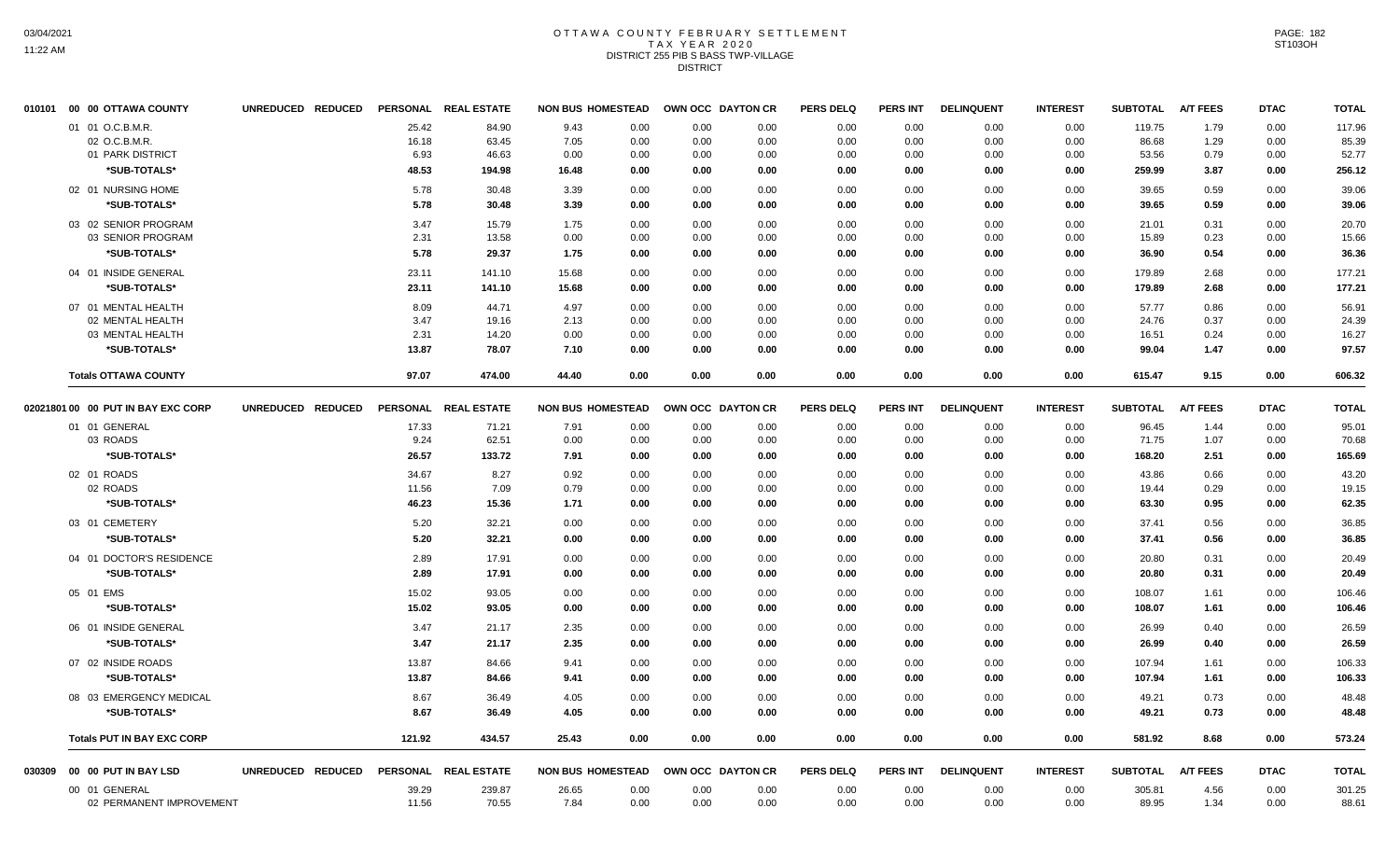# OTTAWA COUNTY FEBRUARY SETTLEMENT TAX YEAR 2020 DISTRICT 255 PIB S BASS TWP-VILLAGE DISTRICT

| 030309                 |    | 00 00 PUT IN BAY LSD               | UNREDUCED REDUCED |        | PERSONAL REAL ESTATE | <b>NON BUS HOMESTEAD</b> |      | OWN OCC DAYTON CR |      | <b>PERS DELQ</b> | <b>PERS INT</b> | <b>DELINQUENT</b> | <b>INTEREST</b> | <b>SUBTOTAL</b> | <b>A/T FEES</b> | <b>DTAC</b> | <b>TOTAL</b> |
|------------------------|----|------------------------------------|-------------------|--------|----------------------|--------------------------|------|-------------------|------|------------------|-----------------|-------------------|-----------------|-----------------|-----------------|-------------|--------------|
|                        | 00 | *SUB-TOTALS*                       |                   | 50.85  | 310.42               | 34.49                    | 0.00 | 0.00              | 0.00 | 0.00             | 0.00            | 0.00              | 0.00            | 395.76          | 5.90            | 0.00        | 389.86       |
|                        |    | 01 01 GENERAL                      |                   | 293.51 | 1,171.14             | 130.13                   | 0.00 | 0.00              | 0.00 | 0.00             | 0.00            | 0.00              | 0.00            | 1,594.78        | 23.76           | 0.00        | 1,571.02     |
|                        |    | *SUB-TOTALS*                       |                   | 293.51 | 1,171.14             | 130.13                   | 0.00 | 0.00              | 0.00 | 0.00             | 0.00            | 0.00              | 0.00            | 1,594.78        | 23.76           | 0.00        | 1,571.02     |
|                        |    | 02 01 RECREATION                   |                   | 5.78   | 20.74                | 2.30                     | 0.00 | 0.00              | 0.00 | 0.00             | 0.00            | 0.00              | 0.00            | 28.82           | 0.43            | 0.00        | 28.39        |
|                        |    | *SUB-TOTALS*                       |                   | 5.78   | 20.74                | 2.30                     | 0.00 | 0.00              | 0.00 | 0.00             | 0.00            | 0.00              | 0.00            | 28.82           | 0.43            | 0.00        | 28.39        |
|                        |    | <b>Totals PUT IN BAY LSD</b>       |                   | 350.14 | 1,502.30             | 166.92                   | 0.00 | 0.00              | 0.00 | 0.00             | 0.00            | 0.00              | 0.00            | 2,019.36        | 30.09           | 0.00        | 1,989.27     |
| 040407                 |    | 00 00 PUT IN BAY CORP.             | UNREDUCED REDUCED |        | PERSONAL REAL ESTATE | <b>NON BUS HOMESTEAD</b> |      | OWN OCC DAYTON CR |      | <b>PERS DELQ</b> | <b>PERS INT</b> | <b>DELINQUENT</b> | <b>INTEREST</b> | <b>SUBTOTAL</b> | <b>A/T FEES</b> | <b>DTAC</b> | <b>TOTAL</b> |
|                        |    | 00 01 INSIDE GENERAL               |                   | 24.27  | 148.16               | 16.46                    | 0.00 | 0.00              | 0.00 | 0.00             | 0.00            | 0.00              | 0.00            | 188.89          | 2.81            | 0.00        | 186.08       |
|                        |    | *SUB-TOTALS*                       |                   | 24.27  | 148.16               | 16.46                    | 0.00 | 0.00              | 0.00 | 0.00             | 0.00            | 0.00              | 0.00            | 188.89          | 2.81            | 0.00        | 186.08       |
|                        |    | <b>Totals PUT IN BAY CORP.</b>     |                   | 24.27  | 148.16               | 16.46                    | 0.00 | 0.00              | 0.00 | 0.00             | 0.00            | 0.00              | 0.00            | 188.89          | 2.81            | 0.00        | 186.08       |
| 060605                 |    | 00 00 IDA RUPP LIBRARY TAX         | UNREDUCED REDUCED |        | PERSONAL REAL ESTATE | <b>NON BUS HOMESTEAD</b> |      | OWN OCC DAYTON CR |      | <b>PERS DELQ</b> | <b>PERS INT</b> | <b>DELINQUENT</b> | <b>INTEREST</b> | <b>SUBTOTAL</b> | <b>A/T FEES</b> | <b>DTAC</b> | <b>TOTAL</b> |
|                        |    | 01 05 IDA RUPP LIBRARY TAX         |                   | 9.24   | 61.68                | 0.00                     | 0.00 | 0.00              | 0.00 | 0.00             | 0.00            | 0.00              | 0.00            | 70.92           | 1.06            | 0.00        | 69.86        |
|                        |    | *SUB-TOTALS*                       |                   | 9.24   | 61.68                | 0.00                     | 0.00 | 0.00              | 0.00 | 0.00             | 0.00            | 0.00              | 0.00            | 70.92           | 1.06            | 0.00        | 69.86        |
|                        |    | <b>Totals IDA RUPP LIBRARY TAX</b> |                   | 9.24   | 61.68                | 0.00                     | 0.00 | 0.00              | 0.00 | 0.00             | 0.00            | 0.00              | 0.00            | 70.92           | 1.06            | 0.00        | 69.86        |
| 060608                 |    | 00 00 PIB SOUTH BASS               | UNREDUCED REDUCED |        | PERSONAL REAL ESTATE | <b>NON BUS HOMESTEAD</b> |      | OWN OCC DAYTON CR |      | <b>PERS DELQ</b> | <b>PERS INT</b> | <b>DELINQUENT</b> | <b>INTEREST</b> | <b>SUBTOTAL</b> | <b>A/T FEES</b> | <b>DTAC</b> | <b>TOTAL</b> |
|                        |    | 03 01 PARK                         |                   | 9.24   | 2.89                 | 0.32                     | 0.00 | 0.00              | 0.00 | 0.00             | 0.00            | 0.00              | 0.00            | 12.45           | 0.19            | 0.00        | 12.26        |
|                        |    | *SUB-TOTALS*                       |                   | 9.24   | 2.89                 | 0.32                     | 0.00 | 0.00              | 0.00 | 0.00             | 0.00            | 0.00              | 0.00            | 12.45           | 0.19            | 0.00        | 12.26        |
|                        |    | 05 02 FIRE                         |                   | 13.87  | 71.13                | 7.90                     | 0.00 | 0.00              | 0.00 | 0.00             | 0.00            | 0.00              | 0.00            | 92.90           | 1.39            | 0.00        | 91.51        |
|                        |    | *SUB-TOTALS*                       |                   | 13.87  | 71.13                | 7.90                     | 0.00 | 0.00              | 0.00 | 0.00             | 0.00            | 0.00              | 0.00            | 92.90           | 1.39            | 0.00        | 91.51        |
|                        |    | <b>Totals PIB SOUTH BASS</b>       |                   | 23.11  | 74.02                | 8.22                     | 0.00 | 0.00              | 0.00 | 0.00             | 0.00            | 0.00              | 0.00            | 105.35          | 1.58            | 0.00        | 103.77       |
| 080805                 |    | 00 00 PIB PORT AUTHORITY           | UNREDUCED REDUCED |        | PERSONAL REAL ESTATE | <b>NON BUS HOMESTEAD</b> |      | OWN OCC DAYTON CR |      | <b>PERS DELQ</b> | <b>PERS INT</b> | <b>DELINQUENT</b> | <b>INTEREST</b> | <b>SUBTOTAL</b> | <b>A/T FEES</b> | <b>DTAC</b> | <b>TOTAL</b> |
|                        |    | 08 00 PIB PORT AUTHORITY           |                   | 5.18   | 28.99                | 3.23                     | 0.00 | 0.00              | 0.00 | 0.00             | 0.00            | 0.00              | 0.00            | 37.40           | 0.56            | 0.00        | 36.84        |
|                        |    | *SUB-TOTALS*                       |                   | 5.18   | 28.99                | 3.23                     | 0.00 | 0.00              | 0.00 | 0.00             | 0.00            | 0.00              | 0.00            | 37.40           | 0.56            | 0.00        | 36.84        |
|                        |    | <b>Totals PIB PORT AUTHORITY</b>   |                   | 5.18   | 28.99                | 3.23                     | 0.00 | 0.00              | 0.00 | 0.00             | 0.00            | 0.00              | 0.00            | 37.40           | 0.56            | 0.00        | 36.84        |
|                        |    | <b>PIB S BASS TWP-VILLAGE</b>      |                   |        |                      |                          |      |                   |      |                  |                 |                   |                 |                 |                 |             |              |
| <b>DISTRICT TOTALS</b> |    |                                    |                   | 630.93 | 2,723.72             | 264.66                   | 0.00 | 0.00              | 0.00 | 0.00             | 0.00            | 0.00              | 0.00            | 3,619.31        | 53.93           | 0.00        | 3,565.38     |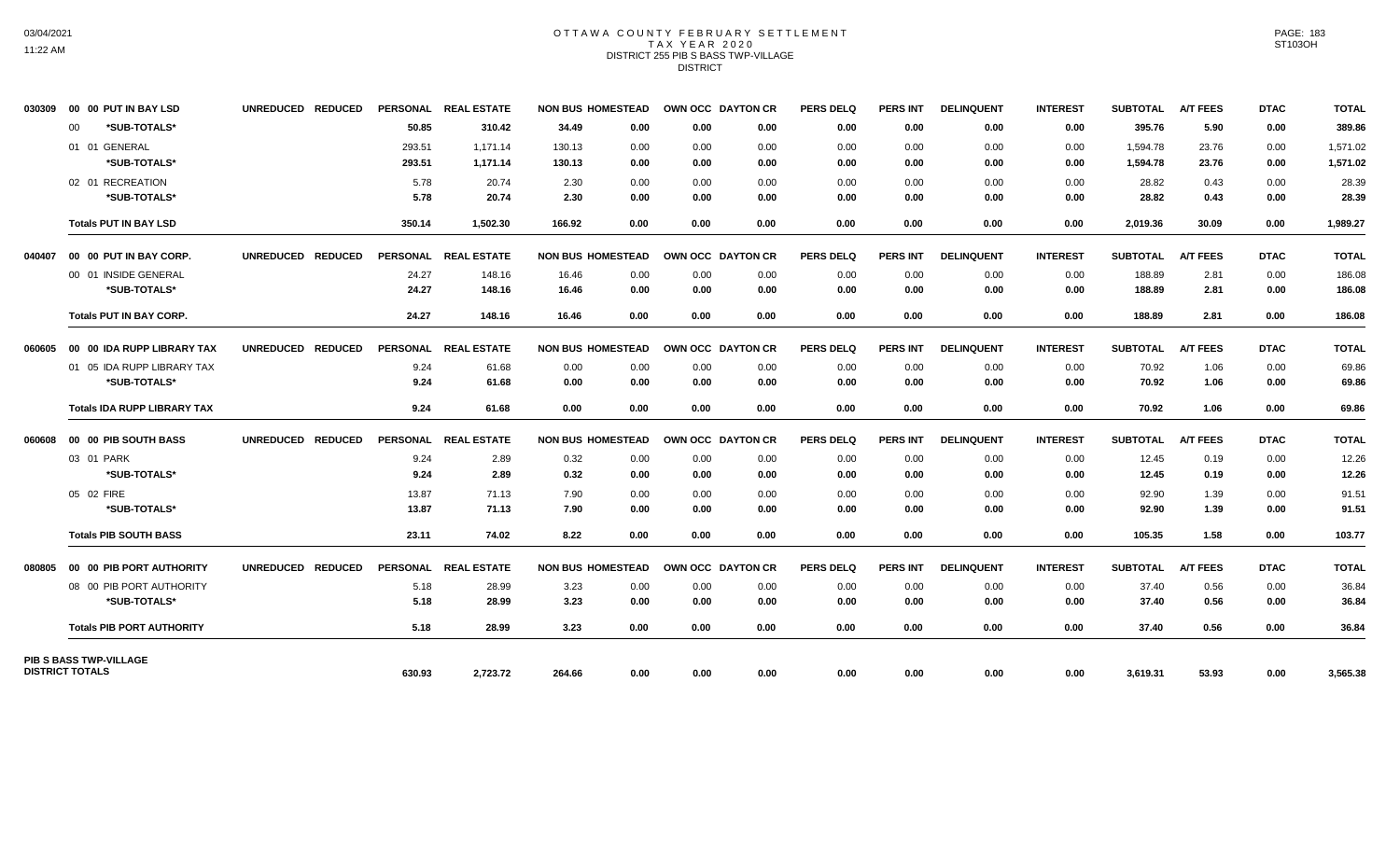# OTTAWA COUNTY FEBRUARY SETTLEMENT TAX YEAR 2020 DISTRICT 275 SALEM TWP./ OAK HARBOR TAX CODE A

|        | 010101 00 00 OTTAWA COUNTY         | <b>UNREDUCED</b>  | <b>REDUCED</b>      |      | PERSONAL REAL ESTATE | <b>NON BUS HOMESTEAD</b> |      | OWN OCC DAYTON CR |      | PERS DELQ        | <b>PERS INT</b> | <b>DELINQUENT</b> | <b>INTEREST</b> | <b>SUBTOTAL</b>   | <b>A/T FEES</b> | <b>DTAC</b> | <b>TOTAL</b> |
|--------|------------------------------------|-------------------|---------------------|------|----------------------|--------------------------|------|-------------------|------|------------------|-----------------|-------------------|-----------------|-------------------|-----------------|-------------|--------------|
|        | 01 01 O.C.B.M.R.                   | 2.200000          | 1.203400            | 0.00 | 117.58               | 6.75                     | 0.00 | 1.41              | 0.00 | 0.00             | 0.00            | 0.00              | 0.00            | 125.74            | 1.87            | 0.00        | 123.87       |
|        | 02 O.C.B.M.R.                      | 1.400000          | 0.899310            | 0.00 | 87.86                | 5.04                     | 0.00 | 1.05              | 0.00 | 0.00             | 0.00            | 0.00              | 0.00            | 93.95             | 1.40            | 0.00        | 92.55        |
|        | 01 PARK DISTRICT                   | 0.600000          | 0.594840            | 0.00 | 66.11                | 0.00                     | 0.00 | 0.00              | 0.00 | 0.00             | 0.00            | 0.00              | 0.00            | 66.11             | 0.98            | 0.00        | 65.13        |
|        | *SUB-TOTALS*                       | 4.200000          | 2.697550            | 0.00 | 271.55               | 11.79                    | 0.00 | 2.46              | 0.00 | 0.00             | 0.00            | 0.00              | 0.00            | 285.80            | 4.25            | 0.00        | 281.55       |
|        | 02 01 NURSING HOME                 | 0.500000          | 0.432043            | 0.00 | 42.21                | 2.42                     | 0.00 | 0.51              | 0.00 | 0.00             | 0.00            | 0.00              | 0.00            | 45.14             | 0.67            | 0.00        | 44.47        |
|        | *SUB-TOTALS*                       | 0.500000          | 0.432043            | 0.00 | 42.21                | 2.42                     | 0.00 | 0.51              | 0.00 | 0.00             | 0.00            | 0.00              | 0.00            | 45.14             | 0.67            | 0.00        | 44.47        |
|        | 03 02 SENIOR PROGRAM               | 0.300000          | 0.223762            | 0.00 | 21.86                | 1.25                     | 0.00 | 0.26              | 0.00 | 0.00             | 0.00            | 0.00              | 0.00            | 23.37             | 0.35            | 0.00        | 23.02        |
|        | 03 SENIOR PROGRAM                  | 0.200000          | 0.173250            | 0.00 | 19.25                | 0.00                     | 0.00 | 0.00              | 0.00 | 0.00             | 0.00            | 0.00              | 0.00            | 19.25             | 0.29            | 0.00        | 18.96        |
|        | *SUB-TOTALS*                       | 0.500000          | 0.397012            | 0.00 | 41.11                | 1.25                     | 0.00 | 0.26              | 0.00 | 0.00             | 0.00            | 0.00              | 0.00            | 42.62             | 0.64            | 0.00        | 41.98        |
|        | 04 01 INSIDE GENERAL               | 2.000000          | 2.000000            | 0.00 | 195.40               | 11.22                    | 0.00 | 2.34              | 0.00 | 0.00             | 0.00            | 0.00              | 0.00            | 208.96            | 3.11            | 0.00        | 205.85       |
|        | *SUB-TOTALS*                       | 2.000000          | 2.000000            | 0.00 | 195.40               | 11.22                    | 0.00 | 2.34              | 0.00 | 0.00             | 0.00            | 0.00              | 0.00            | 208.96            | 3.11            | 0.00        | 205.85       |
|        | 07 01 MENTAL HEALTH                | 0.700000          | 0.633701            | 0.00 | 61.91                | 3.55                     | 0.00 | 0.74              | 0.00 | 0.00             | 0.00            | 0.00              | 0.00            | 66.20             | 0.99            | 0.00        | 65.21        |
|        | 02 MENTAL HEALTH                   | 0.300000          | 0.271586            | 0.00 | 26.53                | 1.52                     | 0.00 | 0.32              | 0.00 | 0.00             | 0.00            | 0.00              | 0.00            | 28.37             | 0.42            | 0.00        | 27.95        |
|        | 03 MENTAL HEALTH                   | 0.200000          | 0.181100            | 0.00 | 20.13                | 0.00                     | 0.00 | 0.00              | 0.00 | 0.00             | 0.00            | 0.00              | 0.00            | 20.13             | 0.30            | 0.00        | 19.83        |
|        | *SUB-TOTALS*                       | 1.200000          | 1.086387            | 0.00 | 108.57               | 5.07                     | 0.00 | 1.06              | 0.00 | 0.00             | 0.00            | 0.00              | 0.00            | 114.70            | 1.71            | 0.00        | 112.99       |
|        | <b>Totals OTTAWA COUNTY</b>        | 8.400000          | 6.612992            | 0.00 | 658.84               | 31.75                    | 0.00 | 6.63              | 0.00 | 0.00             | 0.00            | 0.00              | 0.00            | 697.22            | 10.38           | 0.00        | 686.84       |
|        | 02021602 00 00 SALEM INC. CORP.    | <b>UNREDUCED</b>  | <b>REDUCED</b>      |      | PERSONAL REAL ESTATE | <b>NON BUS HOMESTEAD</b> |      | OWN OCC DAYTON CR |      | <b>PERS DELQ</b> | <b>PERS INT</b> | <b>DELINQUENT</b> | <b>INTEREST</b> | <b>SUBTOTAL</b>   | <b>A/T FEES</b> | <b>DTAC</b> | <b>TOTAL</b> |
|        | 01 01 INSIDE GENERAL               | 0.700000          | 0.700000            | 0.00 | 68.39                | 3.93                     | 0.00 | 0.82              | 0.00 | 0.00             | 0.00            |                   | 0.00            | 73.14             | 1.09            | 0.00        | 72.05        |
|        |                                    |                   |                     |      |                      |                          |      |                   |      |                  |                 | 0.00              |                 |                   |                 |             |              |
|        | *SUB-TOTALS*                       | 0.700000          | 0.700000            | 0.00 | 68.39                | 3.93                     | 0.00 | 0.82              | 0.00 | 0.00             | 0.00            | 0.00              | 0.00            | 73.14             | 1.09            | 0.00        | 72.05        |
|        | 03 01 CEMETERY                     | 0.800000          | 0.614809            | 0.00 | 60.07                | 3.45                     | 0.00 | 0.72              | 0.00 | 0.00             | 0.00            | 0.00              | 0.00            | 64.24             | 0.96            | 0.00        | 63.28        |
|        | 02 CEMETARY                        | 0.200000          | 0.184761            | 0.00 | 20.53                | 0.00                     | 0.00 | 0.00              | 0.00 | 0.00             | 0.00            | 0.00              | 0.00            | 20.53             | 0.31            | 0.00        | 20.22        |
|        | *SUB-TOTALS*                       | 1.000000          | 0.799570            | 0.00 | 80.60                | 3.45                     | 0.00 | 0.72              | 0.00 | 0.00             | 0.00            | 0.00              | 0.00            | 84.77             | 1.27            | 0.00        | 83.50        |
|        | <b>Totals SALEM INC. CORP.</b>     | 1.700000          | 1.499570            | 0.00 | 148.99               | 7.38                     | 0.00 | 1.54              | 0.00 | 0.00             | 0.00            | 0.00              | 0.00            | 157.91            | 2.36            | 0.00        | 155.55       |
| 030303 | 00 00 BENTON CARROLL SALEM         | UNREDUCED REDUCED |                     |      | PERSONAL REAL ESTATE | <b>NON BUS HOMESTEAD</b> |      | OWN OCC DAYTON CR |      | <b>PERS DELQ</b> | PERS INT        | <b>DELINQUENT</b> | <b>INTEREST</b> | SUBTOTAL A/T FEES |                 | <b>DTAC</b> | <b>TOTAL</b> |
|        | 00 01 GENERAL                      | 3.700000          | 3.700000            | 0.00 | 361.50               | 20.75                    | 0.00 | 4.33              | 0.00 | 0.00             | 0.00            | 0.00              | 0.00            | 386.58            | 5.76            | 0.00        | 380.82       |
|        | 02 PERMANENT IMPROVEMENT           | 0.300000          | 0.300000            | 0.00 | 29.31                | 1.68                     | 0.00 | 0.35              | 0.00 | 0.00             | 0.00            | 0.00              | 0.00            | 31.34             | 0.47            | 0.00        | 30.87        |
|        | *SUB-TOTALS*                       | 4.000000          | 4.000000            | 0.00 | 390.81               | 22.43                    | 0.00 | 4.68              | 0.00 | 0.00             | 0.00            | 0.00              | 0.00            | 417.92            | 6.23            | 0.00        | 411.69       |
|        | 01 01 GENERAL                      | 20.700000         | 11.029271           | 0.00 | 1,077.59             | 61.85                    | 0.00 | 12.90             | 0.00 | 0.00             | 0.00            | 0.00              | 0.00            | 1,152.34          | 17.17           | 0.00        | 1,135.17     |
|        | 02 GENERAL                         | 4.330000          | 2.529980            | 0.00 | 247.19               | 14.19                    | 0.00 | 2.96              | 0.00 | 0.00             | 0.00            | 0.00              | 0.00            | 264.34            | 3.94            | 0.00        | 260.40       |
|        | 03 GENERAL                         | 3.900000          | 2.740764            | 0.00 | 267.78               | 15.37                    | 0.00 | 3.21              | 0.00 | 0.00             | 0.00            | 0.00              | 0.00            | 286.36            | 4.27            | 0.00        | 282.09       |
|        | 04 EMERGENCY                       | 3.650000          | 3.650000            | 0.00 | 405.64               | 0.00                     | 0.00 | 0.00              | 0.00 | 0.00             | 0.00            | 0.00              | 0.00            | 405.64            | 6.04            | 0.00        | 399.60       |
|        | 05 EMERGENCY                       | 3.900000          | 3.900000            | 0.00 | 433.43               | 0.00                     | 0.00 | 0.00              | 0.00 | 0.00             | 0.00            | 0.00              | 0.00            | 433.43            | 6.46            | 0.00        | 426.97       |
|        | *SUB-TOTALS*                       | 36.480000         | 23.850015           | 0.00 | 2,431.63             | 91.41                    | 0.00 | 19.07             | 0.00 | 0.00             | 0.00            | 0.00              | 0.00            | 2,542.11          | 37.88           | 0.00        | 2,504.23     |
|        | 02 01 PERMANENT IMPROVEMENT        | 1.200000          | 0.335698            | 0.00 | 32.80                | 1.88                     | 0.00 | 0.39              | 0.00 | 0.00             | 0.00            | 0.00              | 0.00            | 35.07             | 0.52            | 0.00        | 34.55        |
|        | *SUB-TOTALS*                       | 1.200000          | 0.335698            | 0.00 | 32.80                | 1.88                     | 0.00 | 0.39              | 0.00 | 0.00             | 0.00            | 0.00              | 0.00            | 35.07             | 0.52            | 0.00        | 34.55        |
|        | <b>Totals BENTON CARROLL SALEM</b> |                   | 41.680000 28.185713 | 0.00 | 2,855.24             | 115.72                   | 0.00 | 24.14             | 0.00 | 0.00             | 0.00            | 0.00              | 0.00            | 2,995.10          | 44.63           | 0.00        | 2,950.47     |
| 040408 | 00 00 OAK HARBOR CORP.             | <b>UNREDUCED</b>  | <b>REDUCED</b>      |      | PERSONAL REAL ESTATE | <b>NON BUS HOMESTEAD</b> |      | OWN OCC DAYTON CR |      | <b>PERS DELQ</b> | <b>PERS INT</b> | <b>DELINQUENT</b> | <b>INTEREST</b> | <b>SUBTOTAL</b>   | <b>A/T FEES</b> | <b>DTAC</b> | <b>TOTAL</b> |
|        | 00 01 GENERAL                      | 1.650000          | 1.650000            | 0.00 | 161.21               | 9.25                     | 0.00 | 1.93              | 0.00 | 0.00             | 0.00            | 0.00              | 0.00            | 172.39            | 2.57            | 0.00        | 169.82       |
|        |                                    |                   |                     |      |                      |                          |      |                   |      |                  |                 |                   |                 |                   |                 |             |              |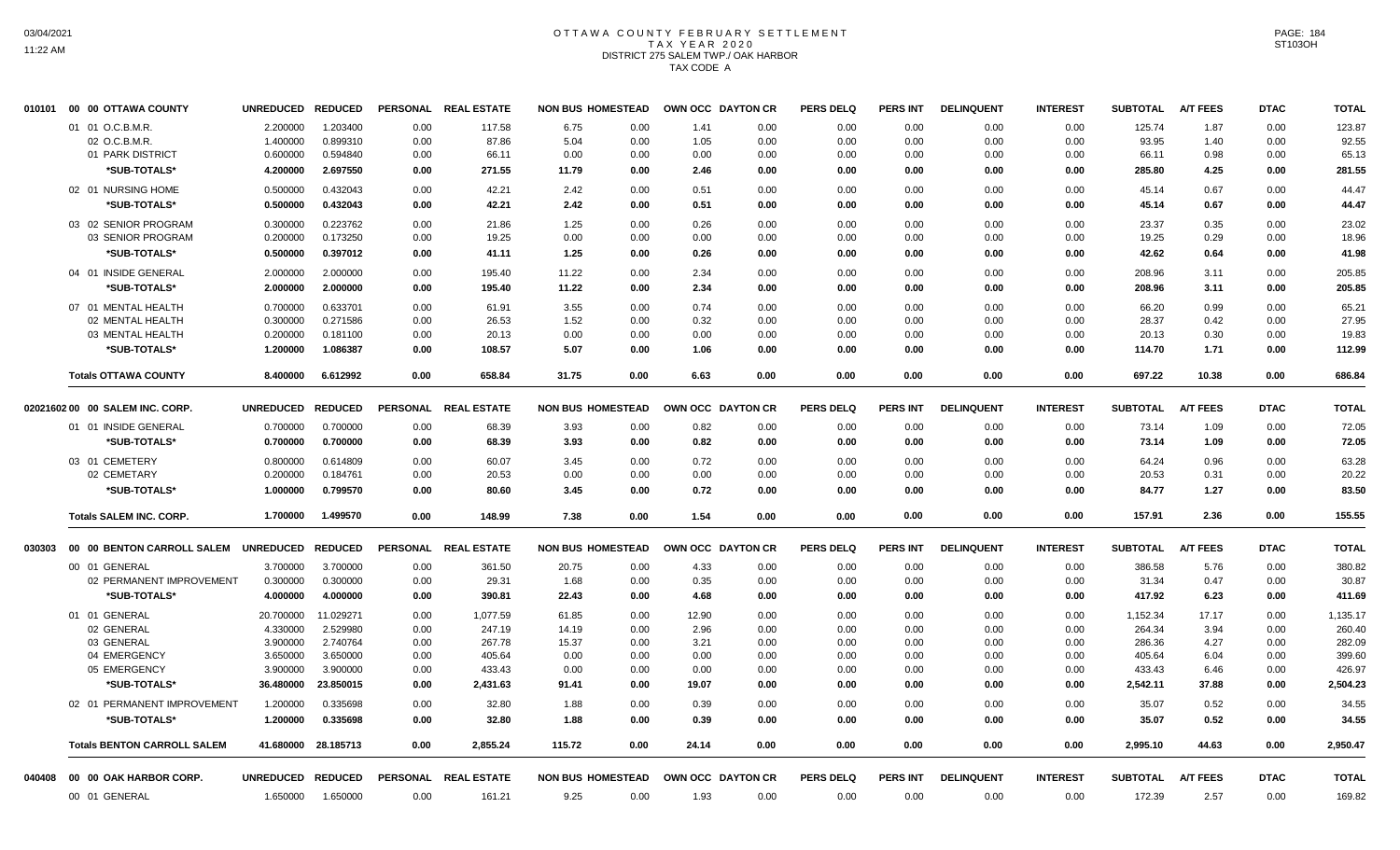# OTTAWA COUNTY FEBRUARY SETTLEMENT TAX YEAR 2020 DISTRICT 275 SALEM TWP./ OAK HARBOR TAX CODE A

| 040408 | 00 00 OAK HARBOR CORP.                                    | <b>UNREDUCED</b> | <b>REDUCED</b>      | <b>PERSONAL</b> | <b>REAL ESTATE</b> | <b>NON BUS HOMESTEAD</b> |      | OWN OCC DAYTON CR |      | <b>PERS DELQ</b> | <b>PERS INT</b> | <b>DELINQUENT</b> | <b>INTEREST</b> | <b>SUBTOTAL</b> | <b>A/T FEES</b> | <b>DTAC</b> | <b>TOTAL</b> |
|--------|-----------------------------------------------------------|------------------|---------------------|-----------------|--------------------|--------------------------|------|-------------------|------|------------------|-----------------|-------------------|-----------------|-----------------|-----------------|-------------|--------------|
|        | $00 \,$<br>*SUB-TOTALS*                                   | 1.650000         | 1.650000            | 0.00            | 161.21             | 9.25                     | 0.00 | 1.93              | 0.00 | 0.00             | 0.00            | 0.00              | 0.00            | 172.39          | 2.57            | 0.00        | 169.82       |
|        | 01 01 STREETS                                             | 5.000000         | 2.063385            | 0.00            | 201.60             | 11.57                    | 0.00 | 2.41              | 0.00 | 0.00             | 0.00            | 0.00              | 0.00            | 215.58          | 3.21            | 0.00        | 212.37       |
|        | *SUB-TOTALS*                                              | 5.000000         | 2.063385            | 0.00            | 201.60             | 11.57                    | 0.00 | 2.41              | 0.00 | 0.00             | 0.00            | 0.00              | 0.00            | 215.58          | 3.21            | 0.00        | 212.37       |
|        | 02 01 POLICE                                              | 2.870000         | 2.499891            | 0.00            | 277.83             | 0.00                     | 0.00 | 0.00              | 0.00 | 0.00             | 0.00            | 0.00              | 0.00            | 277.83          | 4.14            | 0.00        | 273.69       |
|        | *SUB-TOTALS*                                              | 2.870000         | 2.499891            | 0.00            | 277.83             | 0.00                     | 0.00 | 0.00              | 0.00 | 0.00             | 0.00            | 0.00              | 0.00            | 277.83          | 4.14            | 0.00        | 273.69       |
|        |                                                           |                  |                     |                 |                    |                          |      |                   |      |                  |                 |                   |                 |                 |                 |             |              |
|        | <b>Totals OAK HARBOR CORP.</b>                            | 9.520000         | 6.213276            | 0.00            | 640.64             | 20.82                    | 0.00 | 4.34              | 0.00 | 0.00             | 0.00            | 0.00              | 0.00            | 665.80          | 9.92            | 0.00        | 655.88       |
| 050501 | 00 00 PENTA COUNTY JVS                                    | <b>UNREDUCED</b> | <b>REDUCED</b>      | <b>PERSONAL</b> | <b>REAL ESTATE</b> | <b>NON BUS HOMESTEAD</b> |      | OWN OCC DAYTON CR |      | <b>PERS DELQ</b> | PERS INT        | <b>DELINQUENT</b> | <b>INTEREST</b> | <b>SUBTOTAL</b> | <b>A/T FEES</b> | <b>DTAC</b> | <b>TOTAL</b> |
|        | 01 01 GENERAL                                             | 1.400000         | 1.272727            | 0.00            | 124.35             | 7.14                     | 0.00 | 1.49              | 0.00 | 0.00             | 0.00            | 0.00              | 0.00            | 132.98          | 1.98            | 0.00        | 131.00       |
|        | 02 GENERAL                                                | 0.800000         | 0.727273            | 0.00            | 71.06              | 4.08                     | 0.00 | 0.85              | 0.00 | 0.00             | 0.00            | 0.00              | 0.00            | 75.99           | 1.13            | 0.00        | 74.86        |
|        | 03 PERMANENT IMP.                                         | 1.000000         | 0.796351            | 0.00            | 77.81              | 4.47                     | 0.00 | 0.93              | 0.00 | 0.00             | 0.00            | 0.00              | 0.00            | 83.21           | 1.24            | 0.00        | 81.97        |
|        | *SUB-TOTALS*                                              | 3.200000         | 2.796351            | 0.00            | 273.22             | 15.69                    | 0.00 | 3.27              | 0.00 | 0.00             | 0.00            | 0.00              | 0.00            | 292.18          | 4.35            | 0.00        | 287.83       |
|        | <b>Totals PENTA COUNTY JVS</b>                            | 3.200000         | 2.796351            | 0.00            | 273.22             | 15.69                    | 0.00 | 3.27              | 0.00 | 0.00             | 0.00            | 0.00              | 0.00            | 292.18          | 4.35            | 0.00        | 287.83       |
| 060601 | 00 00 MID COUNTY EMS                                      | <b>UNREDUCED</b> | <b>REDUCED</b>      | <b>PERSONAL</b> | <b>REAL ESTATE</b> | <b>NON BUS HOMESTEAD</b> |      | OWN OCC DAYTON CR |      | <b>PERS DELQ</b> | <b>PERS INT</b> | <b>DELINQUENT</b> | <b>INTEREST</b> | <b>SUBTOTAL</b> | <b>A/T FEES</b> | <b>DTAC</b> | <b>TOTAL</b> |
|        | 01 01 MID COUNTY EMS                                      | 1.000000         | 0.297825            | 0.00            | 29.10              | 1.67                     | 0.00 | 0.35              | 0.00 | 0.00             | 0.00            | 0.00              | 0.00            | 31.12           | 0.46            | 0.00        | 30.66        |
|        | 02 MID COUNTY EMS                                         | 0.250000         | 0.106916            | 0.00            | 10.45              | 0.60                     | 0.00 | 0.13              | 0.00 | 0.00             | 0.00            | 0.00              | 0.00            | 11.18           | 0.17            | 0.00        | 11.01        |
|        | 03 MID COUNTY EMS                                         | 0.750000         | 0.339888            | 0.00            | 33.21              | 1.91                     | 0.00 | 0.40              | 0.00 | 0.00             | 0.00            | 0.00              | 0.00            | 35.52           | 0.53            | 0.00        | 34.99        |
|        | 04 MID COUNTY EMS                                         | 1.000000         | 0.773080            | 0.00            | 75.53              | 4.34                     | 0.00 | 0.90              | 0.00 | 0.00             | 0.00            | 0.00              | 0.00            | 80.77           | 1.20            | 0.00        | 79.57        |
|        | 05 CURRENT EXPENSE                                        | 2.000000         | 1.791252            | 0.00            | 199.07             | 0.00                     | 0.00 | 0.00              | 0.00 | 0.00             | 0.00            | 0.00              | 0.00            | 199.07          | 2.97            | 0.00        | 196.10       |
|        | *SUB-TOTALS*                                              | 5.000000         | 3.308961            | 0.00            | 347.36             | 8.52                     | 0.00 | 1.78              | 0.00 | 0.00             | 0.00            | 0.00              | 0.00            | 357.66          | 5.33            | 0.00        | 352.33       |
|        | <b>Totals MID COUNTY EMS</b>                              | 5.000000         | 3.308961            | 0.00            | 347.36             | 8.52                     | 0.00 | 1.78              | 0.00 | 0.00             | 0.00            | 0.00              | 0.00            | 357.66          | 5.33            | 0.00        | 352.33       |
| 060604 | 00 00 OAK HARBOR LIBRARY                                  | <b>UNREDUCED</b> | <b>REDUCED</b>      | <b>PERSONAL</b> | <b>REAL ESTATE</b> | <b>NON BUS HOMESTEAD</b> |      | OWN OCC DAYTON CR |      | <b>PERS DELQ</b> | PERS INT        | <b>DELINQUENT</b> | <b>INTEREST</b> | <b>SUBTOTAL</b> | <b>A/T FEES</b> | <b>DTAC</b> | <b>TOTAL</b> |
|        | 01 04 OAK HARBOR LIBRARY                                  | 1.000000         | 0.861811            | 0.00            | 95.78              | 0.00                     | 0.00 | 0.00              | 0.00 | 0.00             | 0.00            | 0.00              | 0.00            | 95.78           | 1.43            | 0.00        | 94.35        |
|        | *SUB-TOTALS*                                              | 1.000000         | 0.861811            | 0.00            | 95.78              | 0.00                     | 0.00 | 0.00              | 0.00 | 0.00             | 0.00            | 0.00              | 0.00            | 95.78           | 1.43            | 0.00        | 94.35        |
|        | <b>Totals OAK HARBOR LIBRARY</b>                          | 1.000000         | 0.861811            | 0.00            | 95.78              | 0.00                     | 0.00 | 0.00              | 0.00 | 0.00             | 0.00            | 0.00              | 0.00            | 95.78           | 1.43            | 0.00        | 94.35        |
| 070703 | 00 00 PORTAGE FIRE DISTRICT                               | <b>UNREDUCED</b> | <b>REDUCED</b>      | <b>PERSONAL</b> | <b>REAL ESTATE</b> | <b>NON BUS HOMESTEAD</b> |      | OWN OCC DAYTON CR |      | <b>PERS DELQ</b> | <b>PERS INT</b> | <b>DELINQUENT</b> | <b>INTEREST</b> | <b>SUBTOTAL</b> | <b>A/T FEES</b> | <b>DTAC</b> | <b>TOTAL</b> |
|        | 01 01 GENERAL                                             | 3.000000         | 2.584923            | 0.00            | 252.55             | 14.50                    | 0.00 | 3.02              | 0.00 | 0.00             | 0.00            | 0.00              | 0.00            | 270.07          | 4.02            | 0.00        | 266.05       |
|        | *SUB-TOTALS*                                              | 3.000000         | 2.584923            | 0.00            | 252.55             | 14.50                    | 0.00 | 3.02              | 0.00 | 0.00             | 0.00            | 0.00              | 0.00            | 270.07          | 4.02            | 0.00        | 266.05       |
|        | <b>Totals PORTAGE FIRE DISTRICT</b>                       | 3.000000         | 2.584923            | 0.00            | 252.55             | 14.50                    | 0.00 | 3.02              | 0.00 | 0.00             | 0.00            | 0.00              | 0.00            | 270.07          | 4.02            | 0.00        | 266.05       |
| 090901 | 00 00 SALEM TWP. NON UNIFORM UNREDUCED                    |                  | <b>REDUCED</b>      | <b>PERSONAL</b> | <b>REAL ESTATE</b> | <b>NON BUS HOMESTEAD</b> |      | OWN OCC DAYTON CR |      | <b>PERS DELQ</b> | PERS INT        | <b>DELINQUENT</b> | <b>INTEREST</b> | <b>SUBTOTAL</b> | <b>A/T FEES</b> | <b>DTAC</b> | <b>TOTAL</b> |
|        | 01 02 INSIDE ROAD & BRIDGE NON UN                         | 1.650000         | 1.650000            | 0.00            | 161.20             | 9.23                     | 0.00 | 1.92              | 0.00 | 0.00             | 0.00            | 0.00              | 0.00            | 172.35          | 2.57            | 0.00        | 169.78       |
|        | *SUB-TOTALS*                                              | 1.650000         | 1.650000            | 0.00            | 161.20             | 9.23                     | 0.00 | 1.92              | 0.00 | 0.00             | 0.00            | 0.00              | 0.00            | 172.35          | 2.57            | 0.00        | 169.78       |
|        | <b>Totals SALEM TWP, NON UNIFORM</b>                      | 1.650000         | 1.650000            | 0.00            | 161.20             | 9.23                     | 0.00 | 1.92              | 0.00 | 0.00             | 0.00            | 0.00              | 0.00            | 172.35          | 2.57            | 0.00        | 169.78       |
|        |                                                           |                  |                     |                 |                    |                          |      |                   |      |                  |                 |                   |                 |                 |                 |             |              |
|        | <b>SALEM TWP./ OAK HARBOR</b><br><b>TAX CODE A TOTALS</b> |                  | 75.150000 53.713597 | 0.00            | 5,433.82           | 223.61                   | 0.00 | 46.64             | 0.00 | 0.00             | 0.00            | 0.00              | 0.00            | 5,704.07        | 84.99           | 0.00        | 5,619.08     |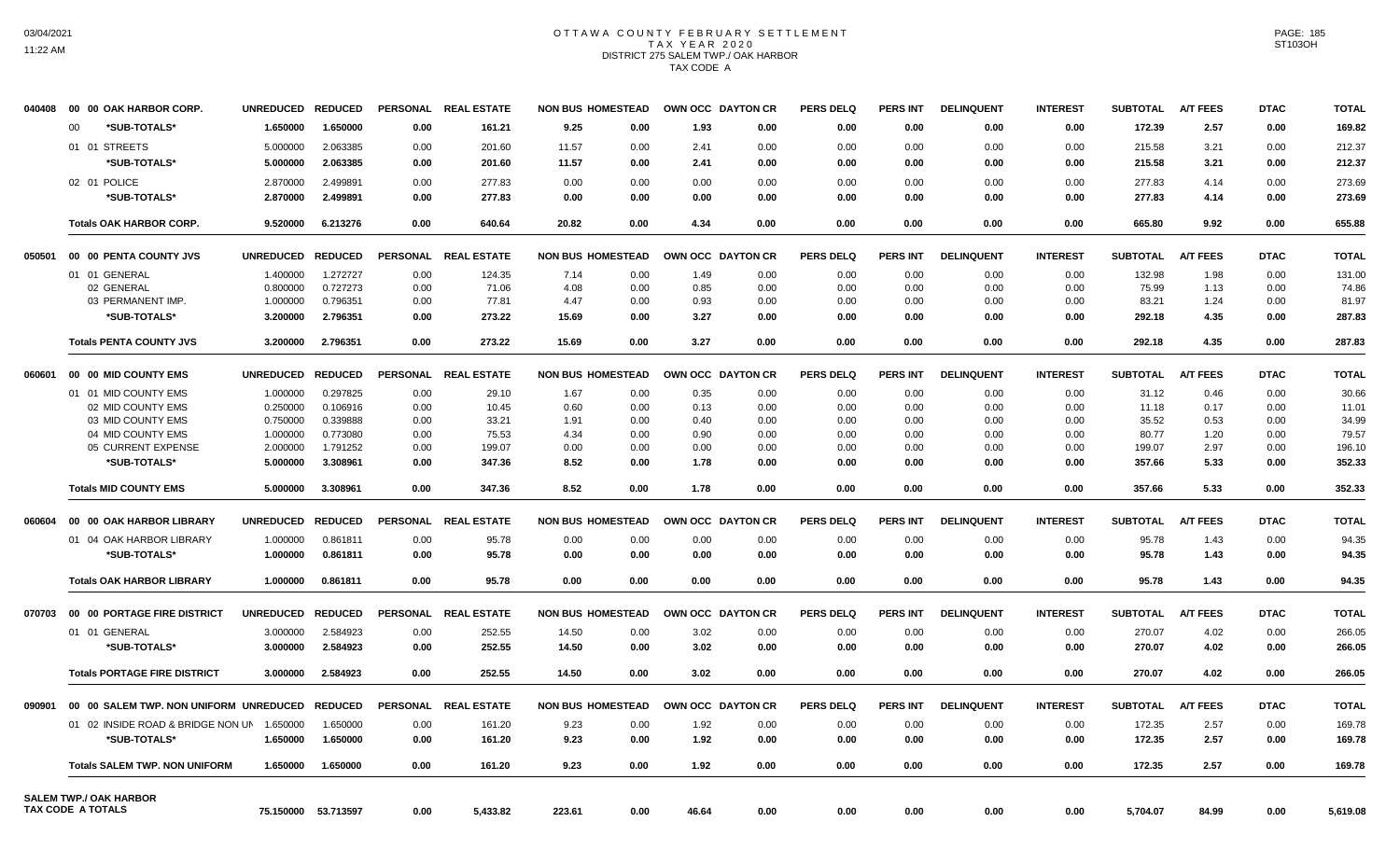# OTTAWA COUNTY FEBRUARY SETTLEMENT TAX YEAR 2020 DISTRICT 275 SALEM TWP./ OAK HARBOR TAX CODE B

| 010101 | 00 00 OTTAWA COUNTY                | UNREDUCED REDUCED |                | <b>PERSONAL</b> | <b>REAL ESTATE</b>   | <b>NON BUS HOMESTEAD</b> |      | OWN OCC DAYTON CR |      | <b>PERS DELQ</b> | <b>PERS INT</b> | <b>DELINQUENT</b> | <b>INTEREST</b> | <b>SUBTOTAL</b> | <b>A/T FEES</b> | <b>DTAC</b> | <b>TOTAL</b> |
|--------|------------------------------------|-------------------|----------------|-----------------|----------------------|--------------------------|------|-------------------|------|------------------|-----------------|-------------------|-----------------|-----------------|-----------------|-------------|--------------|
|        | 01 01 O.C.B.M.R.                   | 2.200000          | 1.883836       | 0.00            | 0.00                 | 0.00                     | 0.00 | 0.00              | 0.00 | 0.00             | 0.00            | 0.00              | 0.00            | 0.00            | 0.00            | 0.00        | 0.00         |
|        | 02 O.C.B.M.R.                      | 1.400000          | 1.248331       | 0.00            | 0.00                 | 0.00                     | 0.00 | 0.00              | 0.00 | 0.00             | 0.00            | 0.00              | 0.00            | 0.00            | 0.00            | 0.00        | 0.00         |
|        | 01 PARK DISTRICT                   | 0.600000          | 0.595592       | 0.00            | 0.00                 | 0.00                     | 0.00 | 0.00              | 0.00 | 0.00             | 0.00            | 0.00              | 0.00            | 0.00            | 0.00            | 0.00        | 0.00         |
|        | *SUB-TOTALS*                       | 4.200000          | 3.727759       | 0.00            | 0.00                 | 0.00                     | 0.00 | 0.00              | 0.00 | 0.00             | 0.00            | 0.00              | 0.00            | 0.00            | 0.00            | 0.00        | 0.00         |
|        | 02 01 NURSING HOME                 | 0.500000          | 0.485399       | 0.00            | 0.00                 | 0.00                     | 0.00 | 0.00              | 0.00 | 0.00             | 0.00            | 0.00              | 0.00            | 0.00            | 0.00            | 0.00        | 0.00         |
|        | *SUB-TOTALS*                       | 0.500000          | 0.485399       | 0.00            | 0.00                 | 0.00                     | 0.00 | 0.00              | 0.00 | 0.00             | 0.00            | 0.00              | 0.00            | 0.00            | 0.00            | 0.00        | 0.00         |
|        |                                    |                   |                |                 |                      |                          |      |                   |      |                  |                 |                   |                 |                 |                 |             |              |
|        | 03 02 SENIOR PROGRAM               | 0.300000          | 0.286012       | 0.00            | 0.00                 | 0.00                     | 0.00 | 0.00              | 0.00 | 0.00             | 0.00            | 0.00              | 0.00            | 0.00            | 0.00            | 0.00        | 0.00         |
|        | 03 SENIOR PROGRAM                  | 0.200000          | 0.194640       | 0.00            | 0.00                 | 0.00                     | 0.00 | 0.00              | 0.00 | 0.00             | 0.00            | 0.00              | 0.00            | 0.00            | 0.00            | 0.00        | 0.00         |
|        | *SUB-TOTALS*                       | 0.500000          | 0.480652       | 0.00            | 0.00                 | 0.00                     | 0.00 | 0.00              | 0.00 | 0.00             | 0.00            | 0.00              | 0.00            | 0.00            | 0.00            | 0.00        | 0.00         |
|        | 04 01 INSIDE GENERAL               | 2.000000          | 2.000000       | 0.00            | 0.00                 | 0.00                     | 0.00 | 0.00              | 0.00 | 0.00             | 0.00            | 0.00              | 0.00            | 0.00            | 0.00            | 0.00        | 0.00         |
|        | *SUB-TOTALS*                       | 2.000000          | 2.000000       | 0.00            | 0.00                 | 0.00                     | 0.00 | 0.00              | 0.00 | 0.00             | 0.00            | 0.00              | 0.00            | 0.00            | 0.00            | 0.00        | 0.00         |
|        | 07 01 MENTAL HEALTH                | 0.700000          | 0.684293       | 0.00            | 0.00                 | 0.00                     | 0.00 | 0.00              | 0.00 | 0.00             | 0.00            | 0.00              | 0.00            | 0.00            | 0.00            | 0.00        | 0.00         |
|        | 02 MENTAL HEALTH                   | 0.300000          | 0.293268       | 0.00            | 0.00                 | 0.00                     | 0.00 | 0.00              | 0.00 | 0.00             | 0.00            | 0.00              | 0.00            | 0.00            | 0.00            | 0.00        | 0.00         |
|        | 03 MENTAL HEALTH                   | 0.200000          | 0.195512       | 0.00            | 0.00                 | 0.00                     | 0.00 | 0.00              | 0.00 | 0.00             | 0.00            | 0.00              | 0.00            | 0.00            | 0.00            | 0.00        | 0.00         |
|        | *SUB-TOTALS*                       | 1.200000          | 1.173073       | 0.00            | 0.00                 | 0.00                     | 0.00 | 0.00              | 0.00 | 0.00             | 0.00            | 0.00              | 0.00            | 0.00            | 0.00            | 0.00        | 0.00         |
|        | <b>Totals OTTAWA COUNTY</b>        | 8.400000          | 7.866883       | 0.00            | 0.00                 | 0.00                     | 0.00 | 0.00              | 0.00 | 0.00             | 0.00            | 0.00              | 0.00            | 0.00            | 0.00            | 0.00        | 0.00         |
|        | 02021602 00 00 SALEM INC. CORP.    | <b>UNREDUCED</b>  | <b>REDUCED</b> | <b>PERSONAL</b> | <b>REAL ESTATE</b>   | <b>NON BUS HOMESTEAD</b> |      | OWN OCC DAYTON CR |      | <b>PERS DELQ</b> | <b>PERS INT</b> | <b>DELINQUENT</b> | <b>INTEREST</b> | <b>SUBTOTAL</b> | <b>A/T FEES</b> | <b>DTAC</b> | <b>TOTAL</b> |
|        | 01 01 INSIDE GENERAL               |                   |                |                 |                      |                          |      |                   |      |                  |                 |                   |                 |                 |                 |             |              |
|        | *SUB-TOTALS*                       | 0.700000          | 0.700000       | 0.00            | 0.00                 | 0.00                     | 0.00 | 0.00              | 0.00 | 0.00             | 0.00            | 0.00              | 0.00            | 0.00            | 0.00            | 0.00        | 0.00         |
|        |                                    | 0.700000          | 0.700000       | 0.00            | 0.00                 | 0.00                     | 0.00 | 0.00              | 0.00 | 0.00             | 0.00            | 0.00              | 0.00            | 0.00            | 0.00            | 0.00        | 0.00         |
|        | 03 01 CEMETERY                     | 0.800000          | 0.716047       | 0.00            | 0.00                 | 0.00                     | 0.00 | 0.00              | 0.00 | 0.00             | 0.00            | 0.00              | 0.00            | 0.00            | 0.00            | 0.00        | 0.00         |
|        | 02 CEMETARY                        | 0.200000          | 0.196817       | 0.00            | 0.00                 | 0.00                     | 0.00 | 0.00              | 0.00 | 0.00             | 0.00            | 0.00              | 0.00            | 0.00            | 0.00            | 0.00        | 0.00         |
|        | *SUB-TOTALS*                       | 1.000000          | 0.912864       | 0.00            | 0.00                 | 0.00                     | 0.00 | 0.00              | 0.00 | 0.00             | 0.00            | 0.00              | 0.00            | 0.00            | 0.00            | 0.00        | 0.00         |
|        | <b>Totals SALEM INC. CORP.</b>     | 1.700000          | 1.612864       | 0.00            | 0.00                 | 0.00                     | 0.00 | 0.00              | 0.00 | 0.00             | 0.00            | 0.00              | 0.00            | 0.00            | 0.00            | 0.00        | 0.00         |
| 030303 | 00 00 BENTON CARROLL SALEM         | UNREDUCED REDUCED |                | <b>PERSONAL</b> | <b>REAL ESTATE</b>   | <b>NON BUS HOMESTEAD</b> |      | OWN OCC DAYTON CR |      | <b>PERS DELQ</b> | <b>PERS INT</b> | <b>DELINQUENT</b> | <b>INTEREST</b> | <b>SUBTOTAL</b> | <b>A/T FEES</b> | <b>DTAC</b> | <b>TOTAL</b> |
|        | 00 01 GENERAL                      | 3.700000          | 3.700000       | 0.00            | 0.00                 | 0.00                     | 0.00 | 0.00              | 0.00 | 0.00             | 0.00            | 0.00              | 0.00            | 0.00            | 0.00            | 0.00        | 0.00         |
|        | 02 PERMANENT IMPROVEMENT           | 0.300000          | 0.300000       | 0.00            | 0.00                 | 0.00                     | 0.00 | 0.00              | 0.00 | 0.00             | 0.00            | 0.00              | 0.00            | 0.00            | 0.00            | 0.00        | 0.00         |
|        | *SUB-TOTALS*                       | 4.000000          | 4.000000       | 0.00            | 0.00                 | 0.00                     | 0.00 | 0.00              | 0.00 | 0.00             | 0.00            | 0.00              | 0.00            | 0.00            | 0.00            | 0.00        | 0.00         |
|        | 01 01 GENERAL                      | 20.700000         | 14.248659      | 0.00            | 0.00                 | 0.00                     | 0.00 | 0.00              | 0.00 | 0.00             | 0.00            | 0.00              | 0.00            | 0.00            | 0.00            | 0.00        | 0.00         |
|        | 02 GENERAL                         | 4.330000          | 3.711330       | 0.00            | 0.00                 | 0.00                     | 0.00 | 0.00              | 0.00 | 0.00             | 0.00            | 0.00              | 0.00            | 0.00            | 0.00            | 0.00        | 0.00         |
|        | 03 GENERAL                         | 3.900000          | 3.867899       | 0.00            | 0.00                 | 0.00                     | 0.00 | 0.00              | 0.00 | 0.00             | 0.00            | 0.00              | 0.00            | 0.00            | 0.00            | 0.00        | 0.00         |
|        | 04 EMERGENCY                       | 3.650000          | 3.650000       | 0.00            | 0.00                 | 0.00                     | 0.00 | 0.00              | 0.00 | 0.00             | 0.00            | 0.00              | 0.00            | 0.00            | 0.00            | 0.00        | 0.00         |
|        | 05 EMERGENCY                       | 3.900000          | 3.900000       | 0.00            | 0.00                 | 0.00                     | 0.00 | 0.00              | 0.00 | 0.00             | 0.00            | 0.00              | 0.00            | 0.00            | 0.00            | 0.00        | 0.00         |
|        | *SUB-TOTALS*                       | 36.480000         | 29.377888      | 0.00            | 0.00                 | 0.00                     | 0.00 | 0.00              | 0.00 | 0.00             | 0.00            | 0.00              | 0.00            | 0.00            | 0.00            | 0.00        | 0.00         |
|        | 02 01 PERMANENT IMPROVEMENT        | 1.200000          | 0.651552       | 0.00            | 0.00                 | 0.00                     | 0.00 | 0.00              | 0.00 | 0.00             | 0.00            | 0.00              | 0.00            | 0.00            | 0.00            | 0.00        | 0.00         |
|        | <b><i><b>SUB-TOTALS*</b></i></b>   | 1.200000          | 0.651552       | 0.00            | 0.00                 | 0.00                     | 0.00 | 0.00              | 0.00 | 0.00             | 0.00            | 0.00              | 0.00            | 0.00            | 0.00            | 0.00        | 0.00         |
|        | <b>Totals BENTON CARROLL SALEM</b> | 41.680000         | 34.029440      | 0.00            | 0.00                 | 0.00                     | 0.00 | 0.00              | 0.00 | 0.00             | 0.00            | 0.00              | 0.00            | 0.00            | 0.00            | 0.00        | 0.00         |
| 040408 | 00 00 OAK HARBOR CORP.             | UNREDUCED REDUCED |                |                 | PERSONAL REAL ESTATE | <b>NON BUS HOMESTEAD</b> |      | OWN OCC DAYTON CR |      | <b>PERS DELQ</b> | <b>PERS INT</b> | <b>DELINQUENT</b> | <b>INTEREST</b> | <b>SUBTOTAL</b> | <b>A/T FEES</b> | <b>DTAC</b> | <b>TOTAL</b> |
|        | 00 01 GENERAL                      | 1.650000          | 1.650000       | 0.00            | 0.00                 | 0.00                     | 0.00 | 0.00              | 0.00 | 0.00             | 0.00            | 0.00              | 0.00            | 0.00            | 0.00            | 0.00        | 0.00         |
|        |                                    |                   |                |                 |                      |                          |      |                   |      |                  |                 |                   |                 |                 |                 |             |              |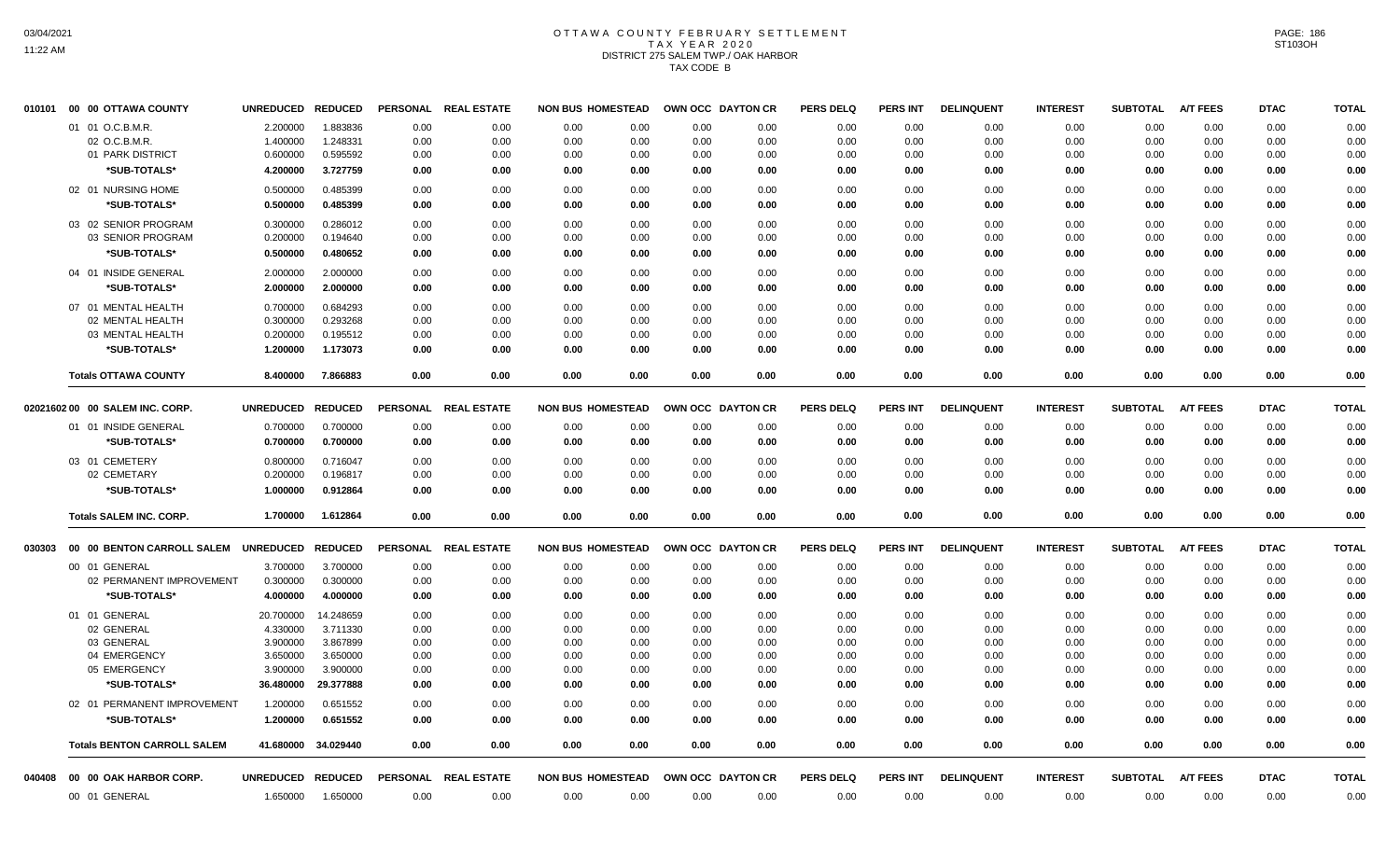# OTTAWA COUNTY FEBRUARY SETTLEMENT TAX YEAR 2020 DISTRICT 275 SALEM TWP./ OAK HARBOR TAX CODE B

| 040408 | 00 00 OAK HARBOR CORP.                             | <b>UNREDUCED</b> | <b>REDUCED</b>      | <b>PERSONAL</b> | <b>REAL ESTATE</b> | <b>NON BUS HOMESTEAD</b> |      | OWN OCC DAYTON CR |      | <b>PERS DELQ</b> | <b>PERS INT</b> | <b>DELINQUENT</b> | <b>INTEREST</b> | <b>SUBTOTAL</b> | <b>A/T FEES</b> | <b>DTAC</b> | <b>TOTAL</b> |
|--------|----------------------------------------------------|------------------|---------------------|-----------------|--------------------|--------------------------|------|-------------------|------|------------------|-----------------|-------------------|-----------------|-----------------|-----------------|-------------|--------------|
|        | *SUB-TOTALS*<br>00                                 | 1.650000         | 1.650000            | 0.00            | 0.00               | 0.00                     | 0.00 | 0.00              | 0.00 | 0.00             | 0.00            | 0.00              | 0.00            | 0.00            | 0.00            | 0.00        | 0.00         |
|        | 01 01 STREETS                                      | 5.000000         | 3.308805            | 0.00            | 0.00               | 0.00                     | 0.00 | 0.00              | 0.00 | 0.00             | 0.00            | 0.00              | 0.00            | 0.00            | 0.00            | 0.00        | 0.00         |
|        | *SUB-TOTALS*                                       | 5.000000         | 3.308805            | 0.00            | 0.00               | 0.00                     | 0.00 | 0.00              | 0.00 | 0.00             | 0.00            | 0.00              | 0.00            | 0.00            | 0.00            | 0.00        | 0.00         |
|        | 02 01 POLICE                                       | 2.870000         | 2.850407            | 0.00            | 0.00               | 0.00                     | 0.00 | 0.00              | 0.00 | 0.00             | 0.00            | 0.00              | 0.00            | 0.00            | 0.00            | 0.00        | 0.00         |
|        | *SUB-TOTALS*                                       | 2.870000         | 2.850407            | 0.00            | 0.00               | 0.00                     | 0.00 | 0.00              | 0.00 | 0.00             | 0.00            | 0.00              | 0.00            | 0.00            | 0.00            | 0.00        | 0.00         |
|        |                                                    |                  |                     |                 |                    |                          |      |                   |      |                  |                 |                   |                 |                 |                 |             |              |
|        | <b>Totals OAK HARBOR CORP.</b>                     | 9.520000         | 7.809212            | 0.00            | 0.00               | 0.00                     | 0.00 | 0.00              | 0.00 | 0.00             | 0.00            | 0.00              | 0.00            | 0.00            | 0.00            | 0.00        | 0.00         |
| 050501 | 00 00 PENTA COUNTY JVS                             | <b>UNREDUCED</b> | <b>REDUCED</b>      | <b>PERSONAL</b> | <b>REAL ESTATE</b> | <b>NON BUS HOMESTEAD</b> |      | OWN OCC DAYTON CR |      | <b>PERS DELQ</b> | <b>PERS INT</b> | <b>DELINQUENT</b> | <b>INTEREST</b> | <b>SUBTOTAL</b> | <b>A/T FEES</b> | <b>DTAC</b> | <b>TOTAL</b> |
|        | 01 01 GENERAL                                      | 1.400000         | 1.370355            | 0.00            | 0.00               | 0.00                     | 0.00 | 0.00              | 0.00 | 0.00             | 0.00            | 0.00              | 0.00            | 0.00            | 0.00            | 0.00        | 0.00         |
|        | 02 GENERAL                                         | 0.800000         | 0.783060            | 0.00            | 0.00               | 0.00                     | 0.00 | 0.00              | 0.00 | 0.00             | 0.00            | 0.00              | 0.00            | 0.00            | 0.00            | 0.00        | 0.00         |
|        | 03 PERMANENT IMP.                                  | 1.000000         | 0.978825            | 0.00            | 0.00               | 0.00                     | 0.00 | 0.00              | 0.00 | 0.00             | 0.00            | 0.00              | 0.00            | 0.00            | 0.00            | 0.00        | 0.00         |
|        | *SUB-TOTALS*                                       | 3.200000         | 3.132240            | 0.00            | 0.00               | 0.00                     | 0.00 | 0.00              | 0.00 | 0.00             | 0.00            | 0.00              | 0.00            | 0.00            | 0.00            | 0.00        | 0.00         |
|        |                                                    |                  |                     |                 |                    |                          |      |                   |      |                  |                 |                   |                 |                 |                 |             |              |
|        | <b>Totals PENTA COUNTY JVS</b>                     | 3.200000         | 3.132240            | 0.00            | 0.00               | 0.00                     | 0.00 | 0.00              | 0.00 | 0.00             | 0.00            | 0.00              | 0.00            | 0.00            | 0.00            | 0.00        | 0.00         |
| 060601 | 00 00 MID COUNTY EMS                               | <b>UNREDUCED</b> | <b>REDUCED</b>      | <b>PERSONAL</b> | <b>REAL ESTATE</b> | <b>NON BUS HOMESTEAD</b> |      | OWN OCC DAYTON CR |      | <b>PERS DELQ</b> | <b>PERS INT</b> | <b>DELINQUENT</b> | <b>INTEREST</b> | <b>SUBTOTAL</b> | <b>A/T FEES</b> | <b>DTAC</b> | <b>TOTAL</b> |
|        | 01 01 MID COUNTY EMS                               | 1.000000         | 0.429383            | 0.00            | 0.00               | 0.00                     | 0.00 | 0.00              | 0.00 | 0.00             | 0.00            | 0.00              | 0.00            | 0.00            | 0.00            | 0.00        | 0.00         |
|        | 02 MID COUNTY EMS                                  | 0.250000         | 0.153929            | 0.00            | 0.00               | 0.00                     | 0.00 | 0.00              | 0.00 | 0.00             | 0.00            | 0.00              | 0.00            | 0.00            | 0.00            | 0.00        | 0.00         |
|        | 03 MID COUNTY EMS                                  | 0.750000         | 0.519443            | 0.00            | 0.00               | 0.00                     | 0.00 | 0.00              | 0.00 | 0.00             | 0.00            | 0.00              | 0.00            | 0.00            | 0.00            | 0.00        | 0.00         |
|        | 04 MID COUNTY EMS                                  | 1.000000         | 0.896460            | 0.00            | 0.00               | 0.00                     | 0.00 | 0.00              | 0.00 | 0.00             | 0.00            | 0.00              | 0.00            | 0.00            | 0.00            | 0.00        | 0.00         |
|        | 05 CURRENT EXPENSE                                 | 2.000000         | 1.968478            | 0.00            | 0.00               | 0.00                     | 0.00 | 0.00              | 0.00 | 0.00             | 0.00            | 0.00              | 0.00            | 0.00            | 0.00            | 0.00        | 0.00         |
|        | *SUB-TOTALS*                                       | 5.000000         | 3.967693            | 0.00            | 0.00               | 0.00                     | 0.00 | 0.00              | 0.00 | 0.00             | 0.00            | 0.00              | 0.00            | 0.00            | 0.00            | 0.00        | 0.00         |
|        | <b>Totals MID COUNTY EMS</b>                       | 5.000000         | 3.967693            | 0.00            | 0.00               | 0.00                     | 0.00 | 0.00              | 0.00 | 0.00             | 0.00            | 0.00              | 0.00            | 0.00            | 0.00            | 0.00        | 0.00         |
| 060604 | 00 00 OAK HARBOR LIBRARY                           | <b>UNREDUCED</b> | <b>REDUCED</b>      | <b>PERSONAL</b> | <b>REAL ESTATE</b> | <b>NON BUS HOMESTEAD</b> |      | OWN OCC DAYTON CR |      | <b>PERS DELQ</b> | <b>PERS INT</b> | <b>DELINQUENT</b> | <b>INTEREST</b> | <b>SUBTOTAL</b> | <b>A/T FEES</b> | <b>DTAC</b> | <b>TOTAL</b> |
|        | 01 04 OAK HARBOR LIBRARY                           | 1.000000         | 0.991769            | 0.00            | 0.00               | 0.00                     | 0.00 | 0.00              | 0.00 | 0.00             | 0.00            | 0.00              | 0.00            | 0.00            | 0.00            | 0.00        | 0.00         |
|        | *SUB-TOTALS*                                       | 1.000000         | 0.991769            | 0.00            | 0.00               | 0.00                     | 0.00 | 0.00              | 0.00 | 0.00             | 0.00            | 0.00              | 0.00            | 0.00            | 0.00            | 0.00        | 0.00         |
|        | <b>Totals OAK HARBOR LIBRARY</b>                   | 1.000000         | 0.991769            | 0.00            | 0.00               | 0.00                     | 0.00 | 0.00              | 0.00 | 0.00             | 0.00            | 0.00              | 0.00            | 0.00            | 0.00            | 0.00        | 0.00         |
|        |                                                    |                  |                     |                 |                    |                          |      |                   |      |                  |                 |                   |                 |                 |                 |             |              |
| 070703 | 00 00 PORTAGE FIRE DISTRICT                        | <b>UNREDUCED</b> | <b>REDUCED</b>      | <b>PERSONAL</b> | <b>REAL ESTATE</b> | <b>NON BUS HOMESTEAD</b> |      | OWN OCC DAYTON CR |      | <b>PERS DELQ</b> | <b>PERS INT</b> | <b>DELINQUENT</b> | <b>INTEREST</b> | <b>SUBTOTAL</b> | <b>A/T FEES</b> | <b>DTAC</b> | <b>TOTAL</b> |
|        | 01 01 GENERAL                                      | 3.000000         | 2.852214            | 0.00            | 0.00               | 0.00                     | 0.00 | 0.00              | 0.00 | 0.00             | 0.00            | 0.00              | 0.00            | 0.00            | 0.00            | 0.00        | 0.00         |
|        | *SUB-TOTALS*                                       | 3.000000         | 2.852214            | 0.00            | 0.00               | 0.00                     | 0.00 | 0.00              | 0.00 | 0.00             | 0.00            | 0.00              | 0.00            | 0.00            | 0.00            | 0.00        | 0.00         |
|        | <b>Totals PORTAGE FIRE DISTRICT</b>                | 3.000000         | 2.852214            | 0.00            | 0.00               | 0.00                     | 0.00 | 0.00              | 0.00 | 0.00             | 0.00            | 0.00              | 0.00            | 0.00            | 0.00            | 0.00        | 0.00         |
| 090901 | 00 00 SALEM TWP, NON UNIFORM UNREDUCED             |                  | <b>REDUCED</b>      | <b>PERSONAL</b> | <b>REAL ESTATE</b> | <b>NON BUS HOMESTEAD</b> |      | OWN OCC DAYTON CR |      | <b>PERS DELQ</b> | <b>PERS INT</b> | <b>DELINQUENT</b> | <b>INTEREST</b> | <b>SUBTOTAL</b> | <b>A/T FEES</b> | <b>DTAC</b> | <b>TOTAL</b> |
|        | 01 02 INSIDE ROAD & BRIDGE NON UN                  | 1.650000         | 1.650000            | 0.00            | 0.00               | 0.00                     | 0.00 | 0.00              | 0.00 | 0.00             | 0.00            | 0.00              | 0.00            | 0.00            | 0.00            | 0.00        | 0.00         |
|        | *SUB-TOTALS*                                       | 1.650000         | 1.650000            | 0.00            | 0.00               | 0.00                     | 0.00 | 0.00              | 0.00 | 0.00             | 0.00            | 0.00              | 0.00            | 0.00            | 0.00            | 0.00        | 0.00         |
|        | <b>Totals SALEM TWP, NON UNIFORM</b>               | 1.650000         | 1.650000            | 0.00            | 0.00               | 0.00                     | 0.00 | 0.00              | 0.00 | 0.00             | 0.00            | 0.00              | 0.00            | 0.00            | 0.00            | 0.00        | 0.00         |
|        |                                                    |                  |                     |                 |                    |                          |      |                   |      |                  |                 |                   |                 |                 |                 |             |              |
|        | <b>SALEM TWP./ OAK HARBOR</b><br>TAX CODE B TOTALS |                  | 75.150000 63.912315 | 0.00            | 0.00               | 0.00                     | 0.00 | 0.00              | 0.00 | 0.00             | 0.00            | 0.00              | 0.00            | 0.00            | 0.00            | 0.00        | 0.00         |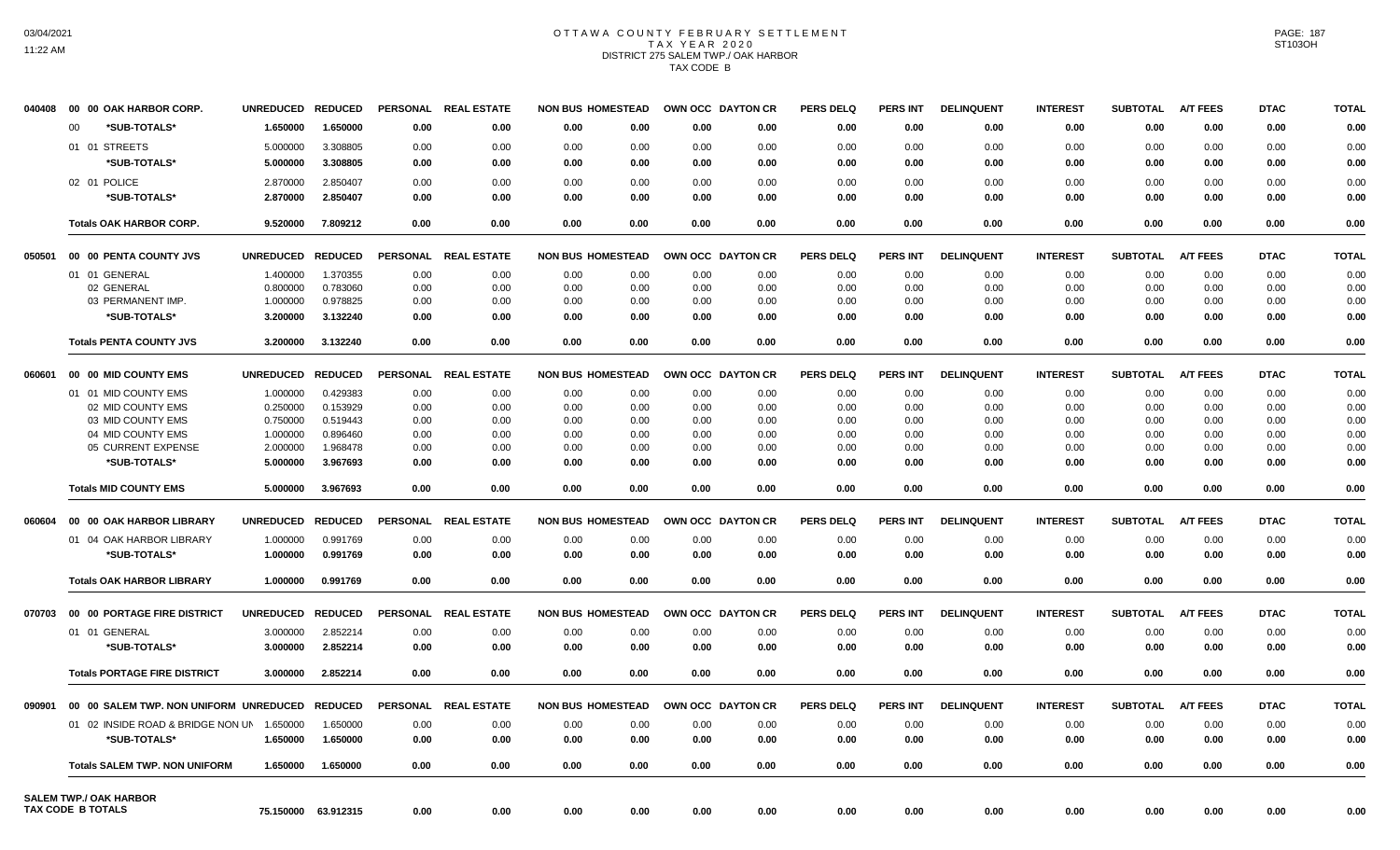# OTTAWA COUNTY FEBRUARY SETTLEMENT TAX YEAR 2020 DISTRICT 275 SALEM TWP./ OAK HARBOR DISTRICT

| 010101 | 00 00 OTTAWA COUNTY                          | UNREDUCED REDUCED |      | PERSONAL REAL ESTATE |        | <b>NON BUS HOMESTEAD</b> | OWN OCC DAYTON CR |      | <b>PERS DELQ</b> | <b>PERS INT</b> | <b>DELINQUENT</b> | <b>INTEREST</b> | <b>SUBTOTAL</b>   | <b>A/T FEES</b> | <b>DTAC</b> | <b>TOTAL</b> |
|--------|----------------------------------------------|-------------------|------|----------------------|--------|--------------------------|-------------------|------|------------------|-----------------|-------------------|-----------------|-------------------|-----------------|-------------|--------------|
|        | 01 01 O.C.B.M.R.                             |                   | 0.00 | 117.58               | 6.75   | 0.00                     | 1.41              | 0.00 | 0.00             | 0.00            | 0.00              | 0.00            | 125.74            | 1.87            | 0.00        | 123.87       |
|        | 02 O.C.B.M.R.                                |                   | 0.00 | 87.86                | 5.04   | 0.00                     | 1.05              | 0.00 | 0.00             | 0.00            | 0.00              | 0.00            | 93.95             | 1.40            | 0.00        | 92.55        |
|        | 01 PARK DISTRICT                             |                   | 0.00 | 66.11                | 0.00   | 0.00                     | 0.00              | 0.00 | 0.00             | 0.00            | 0.00              | 0.00            | 66.11             | 0.98            | 0.00        | 65.13        |
|        | *SUB-TOTALS*                                 |                   | 0.00 | 271.55               | 11.79  | 0.00                     | 2.46              | 0.00 | 0.00             | 0.00            | 0.00              | 0.00            | 285.80            | 4.25            | 0.00        | 281.55       |
|        | 02 01 NURSING HOME                           |                   | 0.00 | 42.21                | 2.42   | 0.00                     | 0.51              | 0.00 | 0.00             | 0.00            | 0.00              | 0.00            | 45.14             | 0.67            | 0.00        | 44.47        |
|        | *SUB-TOTALS*                                 |                   | 0.00 | 42.21                | 2.42   | 0.00                     | 0.51              | 0.00 | 0.00             | 0.00            | 0.00              | 0.00            | 45.14             | 0.67            | 0.00        | 44.47        |
|        | 03 02 SENIOR PROGRAM                         |                   | 0.00 | 21.86                | 1.25   | 0.00                     | 0.26              | 0.00 | 0.00             | 0.00            | 0.00              | 0.00            | 23.37             | 0.35            | 0.00        | 23.02        |
|        | 03 SENIOR PROGRAM                            |                   | 0.00 | 19.25                | 0.00   | 0.00                     | 0.00              | 0.00 | 0.00             | 0.00            | 0.00              | 0.00            | 19.25             | 0.29            | 0.00        | 18.96        |
|        | *SUB-TOTALS*                                 |                   | 0.00 | 41.11                | 1.25   | 0.00                     | 0.26              | 0.00 | 0.00             | 0.00            | 0.00              | 0.00            | 42.62             | 0.64            | 0.00        | 41.98        |
|        | 04 01 INSIDE GENERAL                         |                   | 0.00 | 195.40               | 11.22  | 0.00                     | 2.34              | 0.00 | 0.00             | 0.00            | 0.00              | 0.00            | 208.96            | 3.11            | 0.00        | 205.85       |
|        | *SUB-TOTALS*                                 |                   | 0.00 | 195.40               | 11.22  | 0.00                     | 2.34              | 0.00 | 0.00             | 0.00            | 0.00              | 0.00            | 208.96            | 3.11            | 0.00        | 205.85       |
|        | 07 01 MENTAL HEALTH                          |                   | 0.00 | 61.91                | 3.55   | 0.00                     | 0.74              | 0.00 | 0.00             | 0.00            | 0.00              | 0.00            | 66.20             | 0.99            | 0.00        | 65.21        |
|        | 02 MENTAL HEALTH                             |                   | 0.00 | 26.53                | 1.52   | 0.00                     | 0.32              | 0.00 | 0.00             | 0.00            | 0.00              | 0.00            | 28.37             | 0.42            | 0.00        | 27.95        |
|        | 03 MENTAL HEALTH                             |                   | 0.00 | 20.13                | 0.00   | 0.00                     | 0.00              | 0.00 | 0.00             | 0.00            | 0.00              | 0.00            | 20.13             | 0.30            | 0.00        | 19.83        |
|        | *SUB-TOTALS*                                 |                   | 0.00 | 108.57               | 5.07   | 0.00                     | 1.06              | 0.00 | 0.00             | 0.00            | 0.00              | 0.00            | 114.70            | 1.71            | 0.00        | 112.99       |
|        | <b>Totals OTTAWA COUNTY</b>                  |                   | 0.00 | 658.84               | 31.75  | 0.00                     | 6.63              | 0.00 | 0.00             | 0.00            | 0.00              | 0.00            | 697.22            | 10.38           | 0.00        | 686.84       |
|        | 02021602 00 00 SALEM INC. CORP.              | UNREDUCED REDUCED |      | PERSONAL REAL ESTATE |        | <b>NON BUS HOMESTEAD</b> | OWN OCC DAYTON CR |      | <b>PERS DELQ</b> | PERS INT        | <b>DELINQUENT</b> | <b>INTEREST</b> | <b>SUBTOTAL</b>   | <b>A/T FEES</b> | <b>DTAC</b> | <b>TOTAL</b> |
|        | 01 01 INSIDE GENERAL                         |                   | 0.00 | 68.39                | 3.93   | 0.00                     | 0.82              | 0.00 | 0.00             | 0.00            | 0.00              | 0.00            | 73.14             | 1.09            | 0.00        | 72.05        |
|        | *SUB-TOTALS*                                 |                   | 0.00 | 68.39                | 3.93   | 0.00                     | 0.82              | 0.00 | 0.00             | 0.00            | 0.00              | 0.00            | 73.14             | 1.09            | 0.00        | 72.05        |
|        |                                              |                   |      |                      |        |                          |                   |      |                  |                 |                   |                 |                   |                 |             |              |
|        | 03 01 CEMETERY                               |                   | 0.00 | 60.07                | 3.45   | 0.00                     | 0.72              | 0.00 | 0.00             | 0.00            | 0.00              | 0.00            | 64.24             | 0.96            | 0.00        | 63.28        |
|        | 02 CEMETARY                                  |                   | 0.00 | 20.53                | 0.00   | 0.00                     | 0.00              | 0.00 | 0.00             | 0.00            | 0.00              | 0.00            | 20.53             | 0.31            | 0.00        | 20.22        |
|        | *SUB-TOTALS*                                 |                   | 0.00 | 80.60                | 3.45   | 0.00                     | 0.72              | 0.00 | 0.00             | 0.00            | 0.00              | 0.00            | 84.77             | 1.27            | 0.00        | 83.50        |
|        | <b>Totals SALEM INC. CORP.</b>               |                   | 0.00 | 148.99               | 7.38   | 0.00                     | 1.54              | 0.00 | 0.00             | 0.00            | 0.00              | 0.00            | 157.91            | 2.36            | 0.00        | 155.55       |
| 030303 | 00 00 BENTON CARROLL SALEM UNREDUCED REDUCED |                   |      | PERSONAL REAL ESTATE |        | <b>NON BUS HOMESTEAD</b> | OWN OCC DAYTON CR |      | <b>PERS DELQ</b> | <b>PERS INT</b> | <b>DELINQUENT</b> | <b>INTEREST</b> | SUBTOTAL A/T FEES |                 | <b>DTAC</b> | <b>TOTAL</b> |
|        | 00 01 GENERAL                                |                   | 0.00 | 361.50               | 20.75  | 0.00                     | 4.33              | 0.00 | 0.00             | 0.00            | 0.00              | 0.00            | 386.58            | 5.76            | 0.00        | 380.82       |
|        | 02 PERMANENT IMPROVEMENT                     |                   | 0.00 | 29.31                | 1.68   | 0.00                     | 0.35              | 0.00 | 0.00             | 0.00            | 0.00              | 0.00            | 31.34             | 0.47            | 0.00        | 30.87        |
|        | *SUB-TOTALS*                                 |                   | 0.00 | 390.81               | 22.43  | 0.00                     | 4.68              | 0.00 | 0.00             | 0.00            | 0.00              | 0.00            | 417.92            | 6.23            | 0.00        | 411.69       |
|        | 01 01 GENERAL                                |                   | 0.00 | 1,077.59             | 61.85  | 0.00                     | 12.90             | 0.00 | 0.00             | 0.00            | 0.00              | 0.00            | 1,152.34          | 17.17           | 0.00        | 1,135.17     |
|        | 02 GENERAL                                   |                   | 0.00 | 247.19               | 14.19  | 0.00                     | 2.96              | 0.00 | 0.00             | 0.00            | 0.00              | 0.00            | 264.34            | 3.94            | 0.00        | 260.40       |
|        | 03 GENERAL                                   |                   | 0.00 | 267.78               | 15.37  | 0.00                     | 3.21              | 0.00 | 0.00             | 0.00            | 0.00              | 0.00            | 286.36            | 4.27            | 0.00        | 282.09       |
|        | 04 EMERGENCY                                 |                   | 0.00 | 405.64               | 0.00   | 0.00                     | 0.00              | 0.00 | 0.00             | 0.00            | 0.00              | 0.00            | 405.64            | 6.04            | 0.00        | 399.60       |
|        | 05 EMERGENCY                                 |                   | 0.00 | 433.43               | 0.00   | 0.00                     | 0.00              | 0.00 | 0.00             | 0.00            | 0.00              | 0.00            | 433.43            | 6.46            | 0.00        | 426.97       |
|        | *SUB-TOTALS*                                 |                   | 0.00 | 2,431.63             | 91.41  | 0.00                     | 19.07             | 0.00 | 0.00             | 0.00            | 0.00              | 0.00            | 2,542.11          | 37.88           | 0.00        | 2,504.23     |
|        | 02 01 PERMANENT IMPROVEMENT                  |                   | 0.00 | 32.80                | 1.88   | 0.00                     | 0.39              | 0.00 | 0.00             | 0.00            | 0.00              | 0.00            | 35.07             | 0.52            | 0.00        | 34.55        |
|        | *SUB-TOTALS*                                 |                   | 0.00 | 32.80                | 1.88   | 0.00                     | 0.39              | 0.00 | 0.00             | 0.00            | 0.00              | 0.00            | 35.07             | 0.52            | 0.00        | 34.55        |
|        | <b>Totals BENTON CARROLL SALEM</b>           |                   | 0.00 | 2,855.24             | 115.72 | 0.00                     | 24.14             | 0.00 | 0.00             | 0.00            | 0.00              | 0.00            | 2,995.10          | 44.63           | 0.00        | 2,950.47     |
| 040408 | 00 00 OAK HARBOR CORP.                       | UNREDUCED REDUCED |      | PERSONAL REAL ESTATE |        | <b>NON BUS HOMESTEAD</b> | OWN OCC DAYTON CR |      | <b>PERS DELQ</b> | PERS INT        | <b>DELINQUENT</b> | <b>INTEREST</b> | <b>SUBTOTAL</b>   | <b>A/T FEES</b> | <b>DTAC</b> | <b>TOTAL</b> |
|        | 00 01 GENERAL                                |                   | 0.00 | 161.21               | 9.25   | 0.00                     | 1.93              | 0.00 | 0.00             | 0.00            | 0.00              | 0.00            | 172.39            | 2.57            | 0.00        | 169.82       |
|        |                                              |                   |      |                      |        |                          |                   |      |                  |                 |                   |                 |                   |                 |             |              |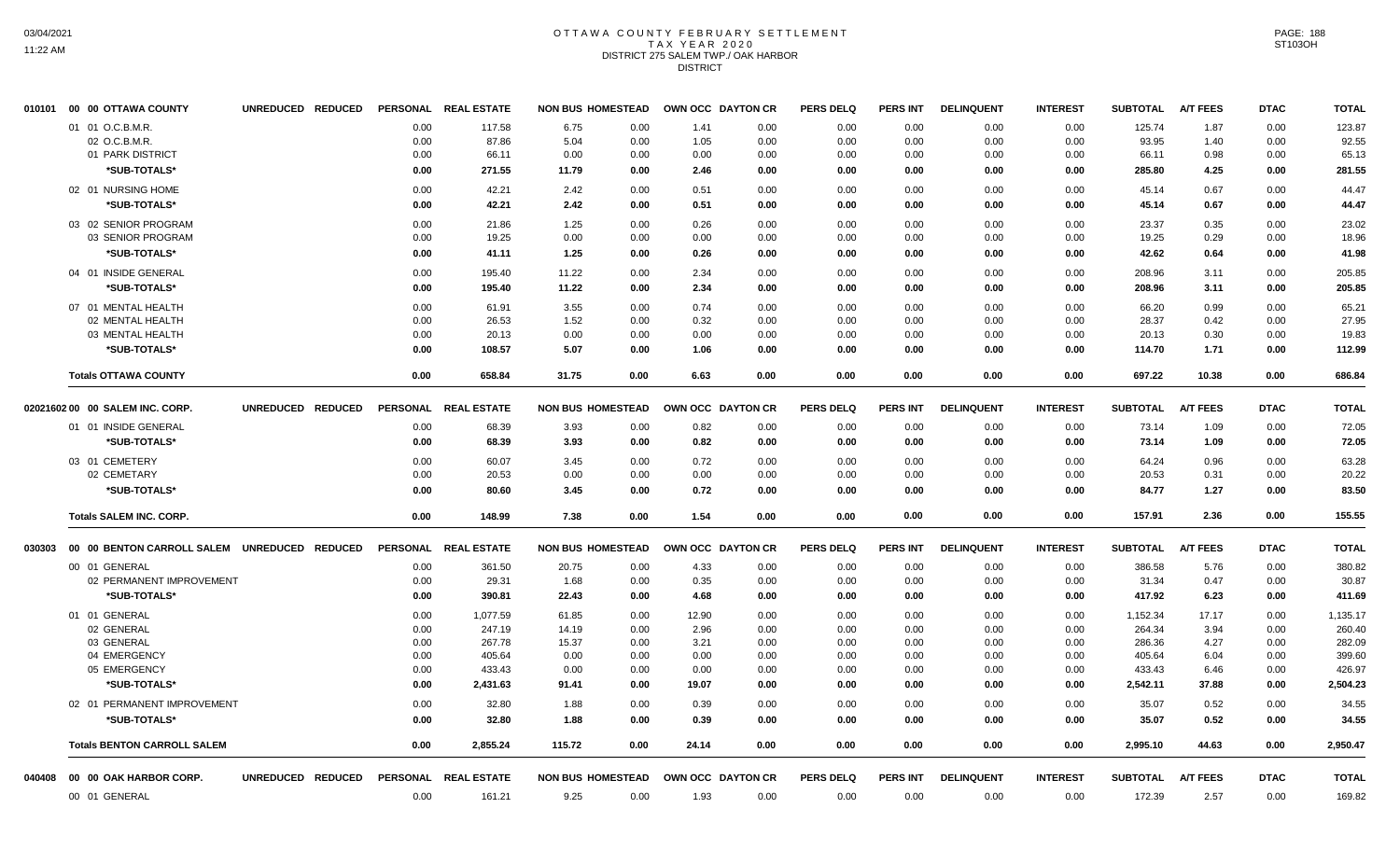# OTTAWA COUNTY FEBRUARY SETTLEMENT TAX YEAR 2020 DISTRICT 275 SALEM TWP./ OAK HARBOR DISTRICT

| 040408 | 00 00 OAK HARBOR CORP.                         | UNREDUCED REDUCED |                 | PERSONAL REAL ESTATE | <b>NON BUS HOMESTEAD</b> |      | OWN OCC DAYTON CR |      | <b>PERS DELQ</b> | <b>PERS INT</b> | <b>DELINQUENT</b> | <b>INTEREST</b> | <b>SUBTOTAL</b> | <b>A/T FEES</b> | <b>DTAC</b> | <b>TOTAL</b> |
|--------|------------------------------------------------|-------------------|-----------------|----------------------|--------------------------|------|-------------------|------|------------------|-----------------|-------------------|-----------------|-----------------|-----------------|-------------|--------------|
|        | *SUB-TOTALS*<br>$00 \,$                        |                   | 0.00            | 161.21               | 9.25                     | 0.00 | 1.93              | 0.00 | 0.00             | 0.00            | 0.00              | 0.00            | 172.39          | 2.57            | 0.00        | 169.82       |
|        | 01 01 STREETS                                  |                   | 0.00            | 201.60               | 11.57                    | 0.00 | 2.41              | 0.00 | 0.00             | 0.00            | 0.00              | 0.00            | 215.58          | 3.21            | 0.00        | 212.37       |
|        | *SUB-TOTALS*                                   |                   | 0.00            | 201.60               | 11.57                    | 0.00 | 2.41              | 0.00 | 0.00             | 0.00            | 0.00              | 0.00            | 215.58          | 3.21            | 0.00        | 212.37       |
|        |                                                |                   |                 |                      |                          |      |                   |      |                  |                 |                   |                 |                 |                 |             |              |
|        | 02 01 POLICE                                   |                   | 0.00            | 277.83               | 0.00                     | 0.00 | 0.00              | 0.00 | 0.00             | 0.00            | 0.00              | 0.00            | 277.83          | 4.14            | 0.00        | 273.69       |
|        | *SUB-TOTALS*                                   |                   | 0.00            | 277.83               | 0.00                     | 0.00 | 0.00              | 0.00 | 0.00             | 0.00            | 0.00              | 0.00            | 277.83          | 4.14            | 0.00        | 273.69       |
|        | <b>Totals OAK HARBOR CORP.</b>                 |                   | 0.00            | 640.64               | 20.82                    | 0.00 | 4.34              | 0.00 | 0.00             | 0.00            | 0.00              | 0.00            | 665.80          | 9.92            | 0.00        | 655.88       |
| 050501 | 00 00 PENTA COUNTY JVS                         | UNREDUCED REDUCED |                 | PERSONAL REAL ESTATE | <b>NON BUS HOMESTEAD</b> |      | OWN OCC DAYTON CR |      | <b>PERS DELQ</b> | <b>PERS INT</b> | <b>DELINQUENT</b> | <b>INTEREST</b> | <b>SUBTOTAL</b> | <b>A/T FEES</b> | <b>DTAC</b> | <b>TOTAL</b> |
|        | 01 01 GENERAL                                  |                   | 0.00            | 124.35               | 7.14                     | 0.00 | 1.49              | 0.00 | 0.00             | 0.00            | 0.00              | 0.00            | 132.98          | 1.98            | 0.00        | 131.00       |
|        | 02 GENERAL                                     |                   | 0.00            | 71.06                | 4.08                     | 0.00 | 0.85              | 0.00 | 0.00             | 0.00            | 0.00              | 0.00            | 75.99           | 1.13            | 0.00        | 74.86        |
|        | 03 PERMANENT IMP.                              |                   | 0.00            | 77.81                | 4.47                     | 0.00 | 0.93              | 0.00 | 0.00             | 0.00            | 0.00              | 0.00            | 83.21           | 1.24            | 0.00        | 81.97        |
|        | *SUB-TOTALS*                                   |                   | 0.00            | 273.22               | 15.69                    | 0.00 | 3.27              | 0.00 | 0.00             | 0.00            | 0.00              | 0.00            | 292.18          | 4.35            | 0.00        | 287.83       |
|        | <b>Totals PENTA COUNTY JVS</b>                 |                   | 0.00            | 273.22               | 15.69                    | 0.00 | 3.27              | 0.00 | 0.00             | 0.00            | 0.00              | 0.00            | 292.18          | 4.35            | 0.00        | 287.83       |
| 060601 | 00 00 MID COUNTY EMS                           | UNREDUCED REDUCED | <b>PERSONAL</b> | <b>REAL ESTATE</b>   | <b>NON BUS HOMESTEAD</b> |      | OWN OCC DAYTON CR |      | <b>PERS DELQ</b> | <b>PERS INT</b> | <b>DELINQUENT</b> | <b>INTEREST</b> | <b>SUBTOTAL</b> | <b>A/T FEES</b> | <b>DTAC</b> | <b>TOTAL</b> |
|        | 01 01 MID COUNTY EMS                           |                   | 0.00            | 29.10                | 1.67                     | 0.00 | 0.35              | 0.00 | 0.00             | 0.00            | 0.00              | 0.00            | 31.12           | 0.46            | 0.00        | 30.66        |
|        | 02 MID COUNTY EMS                              |                   | 0.00            | 10.45                | 0.60                     | 0.00 | 0.13              | 0.00 | 0.00             | 0.00            | 0.00              | 0.00            | 11.18           | 0.17            | 0.00        | 11.01        |
|        | 03 MID COUNTY EMS                              |                   | 0.00            | 33.21                | 1.91                     | 0.00 | 0.40              | 0.00 | 0.00             | 0.00            | 0.00              | 0.00            | 35.52           | 0.53            | 0.00        | 34.99        |
|        | 04 MID COUNTY EMS                              |                   | 0.00            | 75.53                | 4.34                     | 0.00 | 0.90              | 0.00 | 0.00             | 0.00            | 0.00              | 0.00            | 80.77           | 1.20            | 0.00        | 79.57        |
|        | 05 CURRENT EXPENSE                             |                   | 0.00            | 199.07               | 0.00                     | 0.00 | 0.00              | 0.00 | 0.00             | 0.00            | 0.00              | 0.00            | 199.07          | 2.97            | 0.00        | 196.10       |
|        | *SUB-TOTALS*                                   |                   | 0.00            | 347.36               | 8.52                     | 0.00 | 1.78              | 0.00 | 0.00             | 0.00            | 0.00              | 0.00            | 357.66          | 5.33            | 0.00        | 352.33       |
|        | <b>Totals MID COUNTY EMS</b>                   |                   | 0.00            | 347.36               | 8.52                     | 0.00 | 1.78              | 0.00 | 0.00             | 0.00            | 0.00              | 0.00            | 357.66          | 5.33            | 0.00        | 352.33       |
| 060604 | 00 00 OAK HARBOR LIBRARY                       | UNREDUCED REDUCED |                 | PERSONAL REAL ESTATE | <b>NON BUS HOMESTEAD</b> |      | OWN OCC DAYTON CR |      | <b>PERS DELQ</b> | <b>PERS INT</b> | <b>DELINQUENT</b> | <b>INTEREST</b> | <b>SUBTOTAL</b> | <b>A/T FEES</b> | <b>DTAC</b> | <b>TOTAL</b> |
|        | 01 04 OAK HARBOR LIBRARY                       |                   | 0.00            | 95.78                | 0.00                     | 0.00 | 0.00              | 0.00 | 0.00             | 0.00            | 0.00              | 0.00            | 95.78           | 1.43            | 0.00        | 94.35        |
|        | *SUB-TOTALS*                                   |                   | 0.00            | 95.78                | 0.00                     | 0.00 | 0.00              | 0.00 | 0.00             | 0.00            | 0.00              | 0.00            | 95.78           | 1.43            | 0.00        | 94.35        |
|        | <b>Totals OAK HARBOR LIBRARY</b>               |                   | 0.00            | 95.78                | 0.00                     | 0.00 | 0.00              | 0.00 | 0.00             | 0.00            | 0.00              | 0.00            | 95.78           | 1.43            | 0.00        | 94.35        |
|        |                                                |                   |                 |                      |                          |      |                   |      |                  |                 |                   |                 |                 |                 |             |              |
| 070703 | 00 00 PORTAGE FIRE DISTRICT                    | UNREDUCED REDUCED |                 | PERSONAL REAL ESTATE | <b>NON BUS HOMESTEAD</b> |      | OWN OCC DAYTON CR |      | <b>PERS DELQ</b> | <b>PERS INT</b> | <b>DELINQUENT</b> | <b>INTEREST</b> | <b>SUBTOTAL</b> | <b>A/T FEES</b> | <b>DTAC</b> | <b>TOTAL</b> |
|        | 01 01 GENERAL                                  |                   | 0.00            | 252.55               | 14.50                    | 0.00 | 3.02              | 0.00 | 0.00             | 0.00            | 0.00              | 0.00            | 270.07          | 4.02            | 0.00        | 266.05       |
|        | *SUB-TOTALS*                                   |                   | 0.00            | 252.55               | 14.50                    | 0.00 | 3.02              | 0.00 | 0.00             | 0.00            | 0.00              | 0.00            | 270.07          | 4.02            | 0.00        | 266.05       |
|        | <b>Totals PORTAGE FIRE DISTRICT</b>            |                   | 0.00            | 252.55               | 14.50                    | 0.00 | 3.02              | 0.00 | 0.00             | 0.00            | 0.00              | 0.00            | 270.07          | 4.02            | 0.00        | 266.05       |
| 090901 | 00 00 SALEM TWP. NON UNIFORM UNREDUCED REDUCED |                   |                 | PERSONAL REAL ESTATE | <b>NON BUS HOMESTEAD</b> |      | OWN OCC DAYTON CR |      | <b>PERS DELQ</b> | <b>PERS INT</b> | <b>DELINQUENT</b> | <b>INTEREST</b> | <b>SUBTOTAL</b> | <b>A/T FEES</b> | <b>DTAC</b> | <b>TOTAL</b> |
|        | 01 02 INSIDE ROAD & BRIDGE NON UN              |                   | 0.00            | 161.20               | 9.23                     | 0.00 | 1.92              | 0.00 | 0.00             | 0.00            | 0.00              | 0.00            | 172.35          | 2.57            | 0.00        | 169.78       |
|        | *SUB-TOTALS*                                   |                   | 0.00            | 161.20               | 9.23                     | 0.00 | 1.92              | 0.00 | 0.00             | 0.00            | 0.00              | 0.00            | 172.35          | 2.57            | 0.00        | 169.78       |
|        | <b>Totals SALEM TWP. NON UNIFORM</b>           |                   | 0.00            | 161.20               | 9.23                     | 0.00 | 1.92              | 0.00 | 0.00             | 0.00            | 0.00              | 0.00            | 172.35          | 2.57            | 0.00        | 169.78       |
|        | <b>SALEM TWP./ OAK HARBOR</b>                  |                   |                 |                      |                          |      |                   |      |                  |                 |                   |                 |                 |                 |             |              |
|        | <b>DISTRICT TOTALS</b>                         |                   | 0.00            | 5,433.82             | 223.61                   | 0.00 | 46.64             | 0.00 | 0.00             | 0.00            | 0.00              | 0.00            | 5,704.07        | 84.99           | 0.00        | 5,619.08     |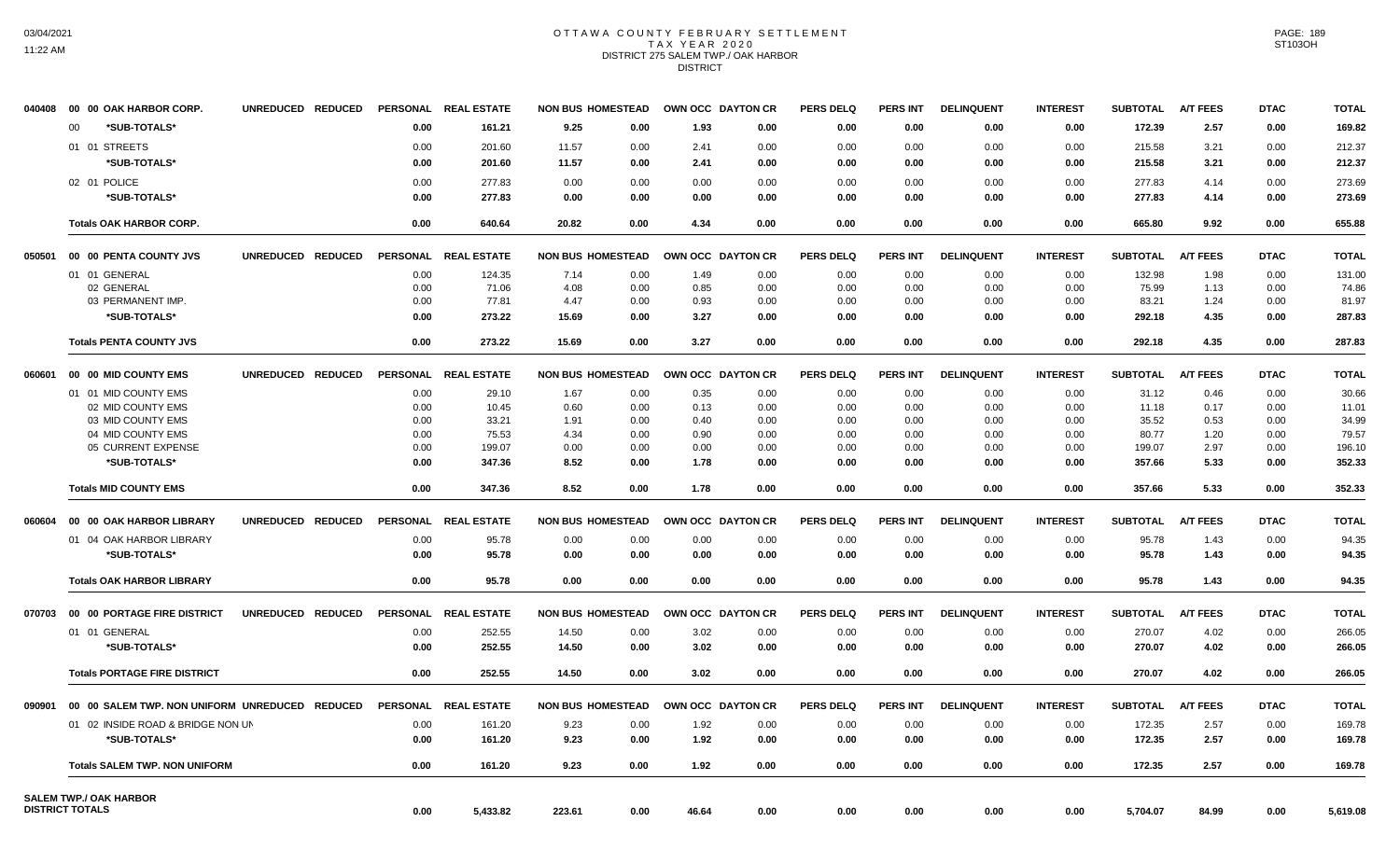| 010101 00 00 OTTAWA COUNTY                           | <b>PERSONAL</b>      | <b>REAL ESTATE</b>                     |                                | <b>NON BUS HOMESTEAD</b>           |                              | OWN OCC DAYTON CR        | <b>PERS DELQ</b>     | PERS INT             | <b>DELINQUENT</b>                   | <b>INTEREST</b>            | <b>SUBTOTAL</b>                          | <b>A/T FEES</b>                    | <b>DTAC</b>                      | <b>TOTAL</b>                             |
|------------------------------------------------------|----------------------|----------------------------------------|--------------------------------|------------------------------------|------------------------------|--------------------------|----------------------|----------------------|-------------------------------------|----------------------------|------------------------------------------|------------------------------------|----------------------------------|------------------------------------------|
| 01 01 O.C.B.M.R.<br>02 O.C.B.M.R<br>01 PARK DISTRICT | 0.00<br>0.00<br>0.00 | 998,920.10<br>746,500.59<br>553,690.19 | 98.602.52<br>73,686.44<br>0.00 | 18.429.52<br>13,772.51<br>9,109.71 | 8,189.48<br>6,120.03<br>0.00 | 0.00<br>0.00<br>0.00     | 0.00<br>0.00<br>0.00 | 0.00<br>0.00<br>0.00 | 41,671.77<br>31,141.63<br>23,094.40 | 452.23<br>337.92<br>250.83 | 1,166,265.62<br>871,559.12<br>586,145.13 | 17,376.60<br>12,985.69<br>8,733.20 | 4,335.24<br>3,239.77<br>2,142.89 | 1,144,553.78<br>855,333.66<br>575,269.04 |
| *SUB-TOTALS*                                         | 0.00                 | 2,299,110.88                           | 172,288.96                     | 41,311.74                          | 14,309.51                    | 0.00                     | 0.00                 | 0.00                 | 95,907.80                           | 1,040.98                   | 2,623,969.87                             | 39,095.49                          | 9,717.90                         | 2,575,156.48                             |
| 02 01 NURSING HOME<br>*SUB-TOTALS*                   | 0.00<br>0.00         | 358,630.87<br>358,630.87               | 35,400.16<br>35,400.16         | 6,616.53<br>6,616.53               | 2,940.16<br>2,940.16         | 0.00<br>0.00             | 0.00<br>0.00         | 0.00<br>0.00         | 14,960.93<br>14,960.93              | 162.37<br>162.37           | 418,711.02<br>418,711.02                 | 6,238.51<br>6,238.51               | 1,556.43<br>1,556.43             | 410,916.08<br>410,916.08                 |
| 03 02 SENIOR PROGRAM                                 | 0.00                 | 185.740.68                             | 18,334.29                      | 3,426.84                           | 1,522.77                     | 0.00                     | 0.00                 | 0.00                 | 7,748.50                            | 84.12                      | 216,857.20                               | 3,231.03                           | 806.10                           | 212,820.07                               |
| 03 SENIOR PROGRAM                                    | 0.00                 | 161,264.86                             | 0.00                           | 2,653.21                           | 0.00                         | 0.00                     | 0.00                 | 0.00                 | 6,726.35                            | 73.06                      | 170,717.48                               | 2,543.57                           | 624.15                           | 167,549.76                               |
| *SUB-TOTALS*                                         | 0.00                 | 347,005.54                             | 18,334.29                      | 6,080.05                           | 1,522.77                     | 0.00                     | 0.00                 | 0.00                 | 14,474.85                           | 157.18                     | 387,574.68                               | 5,774.60                           | 1,430.25                         | 380,369.83                               |
| 04 01 INSIDE GENERAL<br>*SUB-TOTALS*                 | 0.00<br>0.00         | 1,660,163.02<br>1,660,163.02           | 163,873.23<br>163,873.23       | 30,629.11<br>30,629.11             | 13,610.53<br>13,610.53       | 0.00<br>0.00             | 0.00<br>0.00         | 0.00<br>0.00         | 69,256.69<br>69,256.69              | 751.58<br>751.58           | 1,938,284.16<br>1,938,284.16             | 28,879.19<br>28,879.19             | 7,204.99<br>7,204.99             | 1,902,199.98<br>1,902,199.98             |
| 07 01 MENTAL HEALTH                                  | 0.00                 | 526,023.47                             | 51,923.32                      | 9,704.86                           | 4,312.52                     | 0.00                     | 0.00                 | 0.00                 | 21,943.99                           | 238.14                     | 614,146.30                               | 9,150.39                           | 2,282.87                         | 602,713.04                               |
| 02 MENTAL HEALTH                                     | 0.00                 | 225,438.52                             | 22,252.83                      | 4,159.19                           | 1,848.23                     | 0.00                     | 0.00                 | 0.00                 | 9,404.59                            | 102.06                     | 263,205.42                               | 3,921.58                           | 978.37                           | 258,305.47                               |
| 03 MENTAL HEALTH                                     | 0.00                 | 168.571.88                             | 0.00                           | 2.773.46                           | 0.00                         | 0.00                     | 0.00                 | 0.00                 | 7,031.12                            | 76.39                      | 178.452.85                               | 2.658.84                           | 652.40                           | 175,141.61                               |
| *SUB-TOTALS*                                         | 0.00                 | 920,033.87                             | 74,176.15                      | 16,637.51                          | 6,160.75                     | 0.00                     | 0.00                 | 0.00                 | 38,379.70                           | 416.59                     | 1,055,804.57                             | 15,730.81                          | 3,913.64                         | 1,036,160.12                             |
| <b>Totals OTTAWA COUNTY</b>                          | 0.00                 | 5,584,944.18                           | 464,072.79                     | 101,274.94                         | 38,543.72                    | 0.00                     | 0.00                 | 0.00                 | 232,979.97                          | 2,528.70                   | 6,424,344.30                             | 95,718.60                          | 23,823.21                        | 6,304,802.49                             |
| 02020101 00 00 ALLEN TOWNSHIP                        |                      | PERSONAL REAL ESTATE                   |                                | <b>NON BUS HOMESTEAD</b>           |                              | OWN OCC DAYTON CR        | <b>PERS DELQ</b>     | <b>PERS INT</b>      | <b>DELINQUENT</b>                   | <b>INTEREST</b>            | <b>SUBTOTAL</b>                          | <b>A/T FEES</b>                    | <b>DTAC</b>                      | <b>TOTAL</b>                             |
| 02 01 INSIDE GENERAL                                 | 0.00                 | 37,604.74                              | 3,978.97                       | 974.09                             | 518.48                       | 0.00                     | 0.00                 | 0.00                 | 1,612.71                            | 17.40                      | 44,706.39                                | 666.09                             | 166.36                           | 43,873.94                                |
| *SUB-TOTALS*                                         | 0.00                 | 37,604.74                              | 3,978.97                       | 974.09                             | 518.48                       | 0.00                     | 0.00                 | 0.00                 | 1,612.71                            | 17.40                      | 44,706.39                                | 666.09                             | 166.36                           | 43,873.94                                |
| 03 02 INSIDE ROADS                                   | 0.00                 | 83.566.11                              | 8,842.17                       | 2,164.64                           | 1,152.17                     | 0.00                     | 0.00                 | 0.00                 | 3,583.80                            | 38.66                      | 99,347.55                                | 1.480.21                           | 369.68                           | 97,497.66                                |
| *SUB-TOTALS*                                         | 0.00                 | 83,566.11                              | 8,842.17                       | 2,164.64                           | 1,152.17                     | 0.00                     | 0.00                 | 0.00                 | 3,583.80                            | 38.66                      | 99,347.55                                | 1,480.21                           | 369.68                           | 97,497.66                                |
| 04 02 POLICE                                         | 0.00                 | 24,440.16                              | 2,586.03                       | 633.08                             | 336.97                       | 0.00                     | 0.00                 | 0.00                 | 1,048.13                            | 11.31                      | 29,055.68                                | 432.92                             | 108.12                           | 28,514.64                                |
| *SUB-TOTALS*                                         | 0.00                 | 24,440.16                              | 2,586.03                       | 633.08                             | 336.97                       | 0.00                     | 0.00                 | 0.00                 | 1,048.13                            | 11.31                      | 29,055.68                                | 432.92                             | 108.12                           | 28,514.64                                |
| 05 02 CEMETERY                                       | 0.00                 | 16,255.07                              | 1,719.95                       | 421.06                             | 224.11                       | 0.00                     | 0.00                 | 0.00                 | 697.12                              | 7.52                       | 19,324.83                                | 287.93                             | 71.91                            | 18,964.99                                |
| *SUB-TOTALS*                                         | 0.00                 | 16.255.07                              | 1,719.95                       | 421.06                             | 224.11                       | 0.00                     | 0.00                 | 0.00                 | 697.12                              | 7.52                       | 19,324.83                                | 287.93                             | 71.91                            | 18,964.99                                |
| 06 02 CURRENT EXPENSES                               | 0.00                 | 70,539.19                              | 0.00                           | 1,620.71                           | 0.00                         | 0.00                     | 0.00                 | 0.00                 | 3,025.14                            | 32.63                      | 75,217.67                                | 1,120.69                           | 276.78                           | 73,820.20                                |
| *SUB-TOTALS*                                         | 0.00                 | 70,539.19                              | 0.00                           | 1,620.71                           | 0.00                         | 0.00                     | 0.00                 | 0.00                 | 3,025.14                            | 32.63                      | 75,217.67                                | 1,120.69                           | 276.78                           | 73,820.20                                |
| <b>Totals ALLEN TOWNSHIP</b>                         | 0.00                 | 232.405.27                             | 17.127.12                      | 5.813.58                           | 2.231.73                     | 0.00                     | 0.00                 | 0.00                 | 9.966.90                            | 107.52                     | 267.652.12                               | 3.987.84                           | 992.85                           | 262.671.43                               |
| 02020102 00 00 ALLEN TWP INC CORP.                   |                      | PERSONAL REAL ESTATE                   |                                | <b>NON BUS HOMESTEAD</b>           |                              | OWN OCC DAYTON CR        | <b>PERS DELQ</b>     | <b>PERS INT</b>      | <b>DELINQUENT</b>                   | <b>INTEREST</b>            | <b>SUBTOTAL</b>                          | <b>A/T FEES</b>                    | <b>DTAC</b>                      | <b>TOTAL</b>                             |
| 02 01 INSIDE GENERAL                                 | 0.00                 | 1,289.62                               | 145.81                         | 71.38                              | 14.18                        | 0.00                     | 0.00                 | 0.00                 | 102.08                              | 2.91                       | 1,625.98                                 | 24.23                              | 11.31                            | 1,590.44                                 |
| *SUB-TOTALS*                                         | 0.00                 | 1,289.62                               | 145.81                         | 71.38                              | 14.18                        | 0.00                     | 0.00                 | 0.00                 | 102.08                              | 2.91                       | 1,625.98                                 | 24.23                              | 11.31                            | 1,590.44                                 |
| 05 02 CEMETERY                                       | 0.00                 | 557.45                                 | 63.03                          | 30.85                              | 6.13                         | 0.00                     | 0.00                 | 0.00                 | 44.12                               | 1.26                       | 702.84                                   | 10.47                              | 4.89                             | 687.48                                   |
| *SUB-TOTALS*                                         | 0.00                 | 557.45                                 | 63.03                          | 30.85                              | 6.13                         | 0.00                     | 0.00                 | 0.00                 | 44.12                               | 1.26                       | 702.84                                   | 10.47                              | 4.89                             | 687.48                                   |
| 06 02 CURRENT EXPENSES                               | 0.00                 | 2,410.17                               | 0.00                           | 118.76                             | 0.00                         | 0.00                     | 0.00                 | 0.00                 | 190.77                              | 5.43                       | 2,725.13                                 | 40.60                              | 18.82                            | 2,665.71                                 |
| *SUB-TOTALS*                                         | 0.00                 | 2,410.17                               | 0.00                           | 118.76                             | 0.00                         | 0.00                     | 0.00                 | 0.00                 | 190.77                              | 5.43                       | 2,725.13                                 | 40.60                              | 18.82                            | 2.665.71                                 |
| <b>Totals ALLEN TWP INC CORP.</b>                    | 0.00                 | 4,257.24                               | 208.84                         | 220.99                             | 20.31                        | 0.00                     | 0.00                 | 0.00                 | 336.97                              | 9.60                       | 5,053.95                                 | 75.30                              | 35.02                            | 4,943.63                                 |
| 02020301 00 00 BENTON EXC CORP.                      |                      | PERSONAL REAL ESTATE                   |                                | <b>NON BUS HOMESTEAD</b>           |                              | <b>OWN OCC DAYTON CR</b> | <b>PERS DELQ</b>     | <b>PERS INT</b>      | <b>DELINQUENT</b>                   | <b>INTEREST</b>            | SUBTOTAL A/T FEES                        |                                    | <b>DTAC</b>                      | <b>TOTAL</b>                             |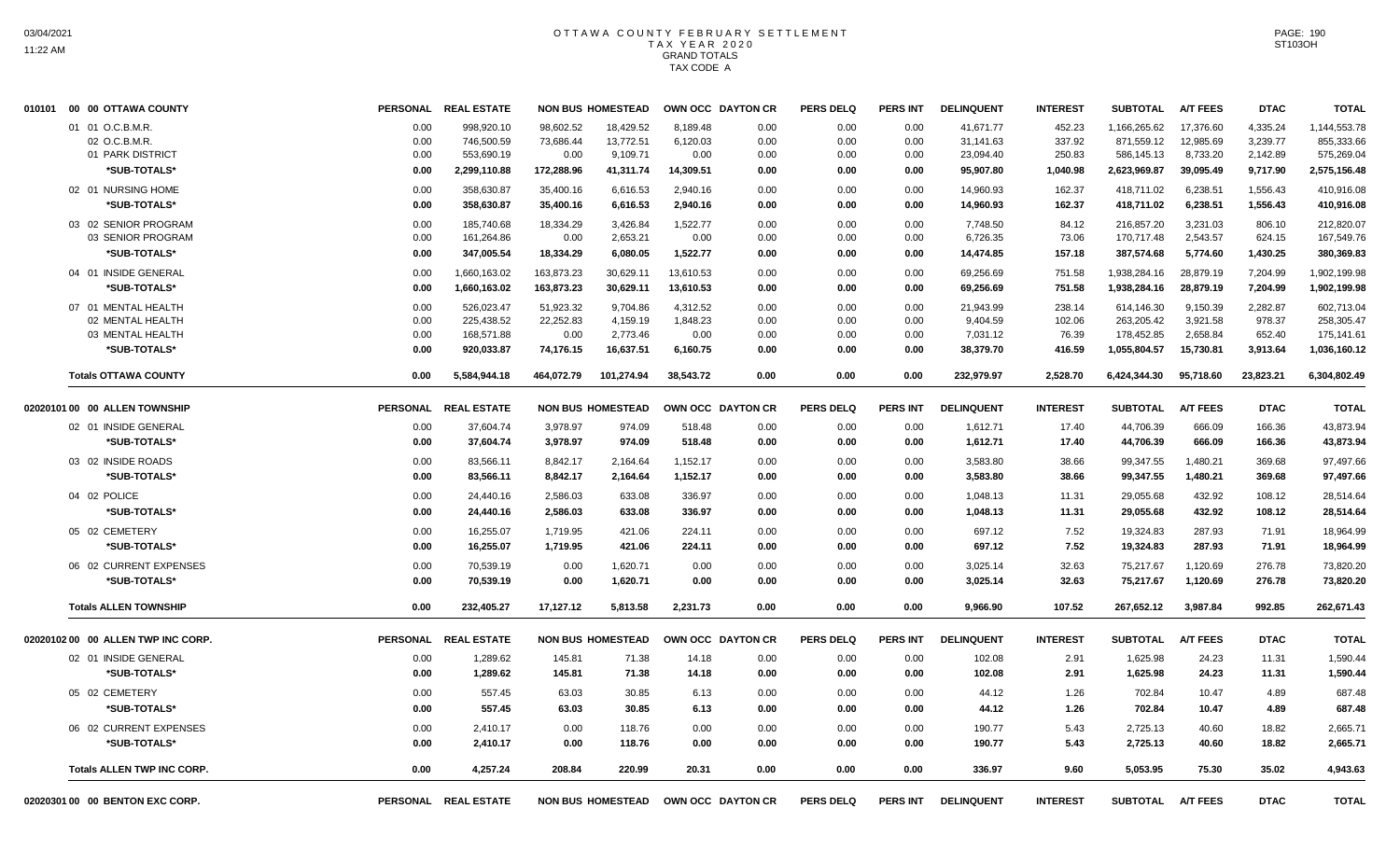|        | 02020301 00 00 BENTON EXC CORP. |      | PERSONAL REAL ESTATE | <b>NON BUS HOMESTEAD</b> |          |          | OWN OCC DAYTON CR | <b>PERS DELQ</b> | <b>PERS INT</b> | <b>DELINQUENT</b> | <b>INTEREST</b> | <b>SUBTOTAL</b> | <b>A/T FEES</b> | <b>DTAC</b> | <b>TOTAL</b> |
|--------|---------------------------------|------|----------------------|--------------------------|----------|----------|-------------------|------------------|-----------------|-------------------|-----------------|-----------------|-----------------|-------------|--------------|
|        | 01 01 CEMETERY                  | 0.00 | 12,066.80            | 1,160.13                 | 238.84   | 114.11   | 0.00              | 0.00             | 0.00            | 477.61            | 3.45            | 14,060.94       | 209.50          | 49.45       | 13,801.99    |
|        | *SUB-TOTALS*                    | 0.00 | 12,066.80            | 1,160.13                 | 238.84   | 114.11   | 0.00              | 0.00             | 0.00            | 477.61            | 3.45            | 14,060.94       | 209.50          | 49.45       | 13,801.99    |
|        | 02 01 GENERAL                   | 0.00 | 113,881.86           | 10,948.87                | 2,254.11 | 1,076.93 | 0.00              | 0.00             | 0.00            | 4,507.51          | 32.55           | 132,701.83      | 1,977.17        | 466.70      | 130,257.96   |
|        | 02 CURRENT EXPENSE              | 0.00 | 50,206.16            | 0.00                     | 884.64   | 0.00     | 0.00              | 0.00             | 0.00            | 1,987.19          | 14.35           | 53,092.34       | 791.04          | 183.16      | 52,118.14    |
|        | *SUB-TOTALS*                    | 0.00 | 164,088.02           | 10,948.87                | 3,138.75 | 1,076.93 | 0.00              | 0.00             | 0.00            | 6,494.70          | 46.90           | 185,794.17      | 2,768.21        | 649.86      | 182,376.10   |
|        | 03 01 INSIDE GENERAL            | 0.00 | 47,024.85            | 4,521.08                 | 930.78   | 444.69   | 0.00              | 0.00             | 0.00            | 1,861.27          | 13.44           | 54,796.11       | 816.43          | 192.71      | 53,786.97    |
|        | *SUB-TOTALS*                    | 0.00 | 47.024.85            | 4,521.08                 | 930.78   | 444.69   | 0.00              | 0.00             | 0.00            | 1,861.27          | 13.44           | 54,796.11       | 816.43          | 192.71      | 53,786.97    |
|        | 04 02 INSIDE ROADS              | 0.00 | 68.969.78            | 6,630.92                 | 1,365.15 | 652.22   | 0.00              | 0.00             | 0.00            | 2,729.87          | 19.72           | 80,367.66       | 1,197.43        | 282.64      | 78,887.59    |
|        | *SUB-TOTALS*                    | 0.00 | 68,969.78            | 6,630.92                 | 1,365.15 | 652.22   | 0.00              | 0.00             | 0.00            | 2,729.87          | 19.72           | 80,367.66       | 1,197.43        | 282.64      | 78,887.59    |
|        | <b>Totals BENTON EXC CORP.</b>  | 0.00 | 292,149.45           | 23,261.00                | 5,673.52 | 2,287.95 | 0.00              | 0.00             | 0.00            | 11,563.45         | 83.51           | 335,018.88      | 4,991.57        | 1.174.66    | 328,852.65   |
|        | 02020302 00 00 BENTON INC CORP. |      | PERSONAL REAL ESTATE | <b>NON BUS HOMESTEAD</b> |          |          | OWN OCC DAYTON CR | <b>PERS DELQ</b> | <b>PERS INT</b> | <b>DELINQUENT</b> | <b>INTEREST</b> | <b>SUBTOTAL</b> | <b>A/T FEES</b> | <b>DTAC</b> | <b>TOTAL</b> |
|        | 01 01 CEMETERY                  | 0.00 | 746.19               | 81.86                    | 38.58    | 8.23     | 0.00              | 0.00             | 0.00            | 66.24             | 0.09            | 941.19          | 14.02           | 6.85        | 920.32       |
|        | 02 CURRENT EXPENSE              | 0.00 | 3,105.59             | 0.00                     | 142.88   | 0.00     | 0.00              | 0.00             | 0.00            | 275.67            | 0.37            | 3,524.51        | 52.51           | 25.37       | 3,446.63     |
|        | *SUB-TOTALS*                    | 0.00 | 3,851.78             | 81.86                    | 181.46   | 8.23     | 0.00              | 0.00             | 0.00            | 341.91            | 0.46            | 4,465.70        | 66.53           | 32.22       | 4.366.95     |
|        | 03 01 INSIDE GENERAL            | 0.00 | 2,907.95             | 319.01                   | 150.33   | 32.06    | 0.00              | 0.00             | 0.00            | 258.13            | 0.35            | 3,667.83        | 54.65           | 26.70       | 3,586.48     |
|        | *SUB-TOTALS*                    | 0.00 | 2,907.95             | 319.01                   | 150.33   | 32.06    | 0.00              | 0.00             | 0.00            | 258.13            | 0.35            | 3,667.83        | 54.65           | 26.70       | 3,586.48     |
|        | <b>Totals BENTON INC CORP.</b>  | 0.00 | 6,759.73             | 400.87                   | 331.79   | 40.29    | 0.00              | 0.00             | 0.00            | 600.04            | 0.81            | 8,133.53        | 121.18          | 58.92       | 7,953.43     |
| 020205 | 00 00 BAY TOWNSHIP              |      | PERSONAL REAL ESTATE | <b>NON BUS HOMESTEAD</b> |          |          | OWN OCC DAYTON CR | <b>PERS DELQ</b> | <b>PERS INT</b> | <b>DELINQUENT</b> | <b>INTEREST</b> | <b>SUBTOTAL</b> | <b>A/T FEES</b> | <b>DTAC</b> | <b>TOTAL</b> |
|        | 01 01 INSIDE GENERAL            | 0.00 | 12,881.14            | 1,257.08                 | 402.26   | 120.78   | 0.00              | 0.00             | 0.00            | 443.18            | 7.03            | 15,111.47       | 225.15          | 61.33       | 14,824.99    |
|        | *SUB-TOTALS*                    | 0.00 | 12,881.14            | 1,257.08                 | 402.26   | 120.78   | 0.00              | 0.00             | 0.00            | 443.18            | 7.03            | 15,111.47       | 225.15          | 61.33       | 14,824.99    |
|        | 02 02 INSIDE ROADS              | 0.00 | 11,972.65            | 1,168.41                 | 373.89   | 112.25   | 0.00              | 0.00             | 0.00            | 411.92            | 6.54            | 14,045.66       | 209.27          | 57.00       | 13,779.39    |
|        | *SUB-TOTALS*                    | 0.00 | 11.972.65            | 1,168.41                 | 373.89   | 112.25   | 0.00              | 0.00             | 0.00            | 411.92            | 6.54            | 14,045.66       | 209.27          | 57.00       | 13,779.39    |
|        | 03 03 INSIDE FIRE               | 0.00 | 9,214.72             | 899.27                   | 287.76   | 86.39    | 0.00              | 0.00             | 0.00            | 317.04            | 5.03            | 10,810.21       | 161.06          | 43.87       | 10,605.28    |
|        | *SUB-TOTALS*                    | 0.00 | 9,214.72             | 899.27                   | 287.76   | 86.39    | 0.00              | 0.00             | 0.00            | 317.04            | 5.03            | 10,810.21       | 161.06          | 43.87       | 10,605.28    |
|        | 04 01 FIRE & EMS                | 0.00 | 36.313.80            | 0.00                     | 1,009.73 | 0.00     | 0.00              | 0.00             | 0.00            | 1.249.37          | 19.82           | 38.592.72       | 575.01          | 153.93      | 37,863.78    |
|        | *SUB-TOTALS*                    | 0.00 | 36,313.80            | 0.00                     | 1,009.73 | 0.00     | 0.00              | 0.00             | 0.00            | 1,249.37          | 19.82           | 38,592.72       | 575.01          | 153.93      | 37,863.78    |
|        | <b>Totals BAY TOWNSHIP</b>      | 0.00 | 70,382.31            | 3,324.76                 | 2,073.64 | 319.42   | 0.00              | 0.00             | 0.00            | 2,421.51          | 38.42           | 78,560.06       | 1,170.49        | 316.13      | 77,073.44    |
| 020206 | 00 00 CARROLL TWP.              |      | PERSONAL REAL ESTATE | <b>NON BUS HOMESTEAD</b> |          |          | OWN OCC DAYTON CR | <b>PERS DELQ</b> | <b>PERS INT</b> | <b>DELINQUENT</b> | <b>INTEREST</b> | <b>SUBTOTAL</b> | <b>A/T FEES</b> | <b>DTAC</b> | <b>TOTAL</b> |
|        | 01 01 INSIDE GENERAL            | 0.00 | 110,048.71           | 10,480.55                | 2,183.03 | 897.91   | 0.00              | 0.00             | 0.00            | 6,083.57          | 143.84          | 129,837.61      | 1,934.50        | 642.23      | 127,260.88   |
|        | *SUB-TOTALS*                    | 0.00 | 110.048.71           | 10,480.55                | 2,183.03 | 897.91   | 0.00              | 0.00             | 0.00            | 6.083.57          | 143.84          | 129,837.61      | 1,934.50        | 642.23      | 127,260.88   |
|        | 02 02 INSIDE ROADS              | 0.00 | 36,682.90            | 3,493.51                 | 727.68   | 299.31   | 0.00              | 0.00             | 0.00            | 2,027.86          | 47.95           | 43,279.21       | 644.83          | 214.08      | 42,420.30    |
|        | *SUB-TOTALS*                    | 0.00 | 36,682.90            | 3,493.51                 | 727.68   | 299.31   | 0.00              | 0.00             | 0.00            | 2,027.86          | 47.95           | 43,279.21       | 644.83          | 214.08      | 42,420.30    |
|        | 03 03 POLICE                    | 0.00 | 82,073.76            | 0.00                     | 1,451.32 | 0.00     | 0.00              | 0.00             | 0.00            | 4,537.16          | 107.30          | 88,169.54       | 1,313.67        | 426.97      | 86,428.90    |
|        | *SUB-TOTALS*                    | 0.00 | 82,073.76            | 0.00                     | 1,451.32 | 0.00     | 0.00              | 0.00             | 0.00            | 4,537.16          | 107.30          | 88,169.54       | 1,313.67        | 426.97      | 86,428.90    |
|        | <b>Totals CARROLL TWP.</b>      | 0.00 | 228,805.37           | 13,974.06                | 4,362.03 | 1,197.22 | 0.00              | 0.00             | 0.00            | 12,648.59         | 299.09          | 261,286.36      | 3,893.00        | 1,283.28    | 256,110.08   |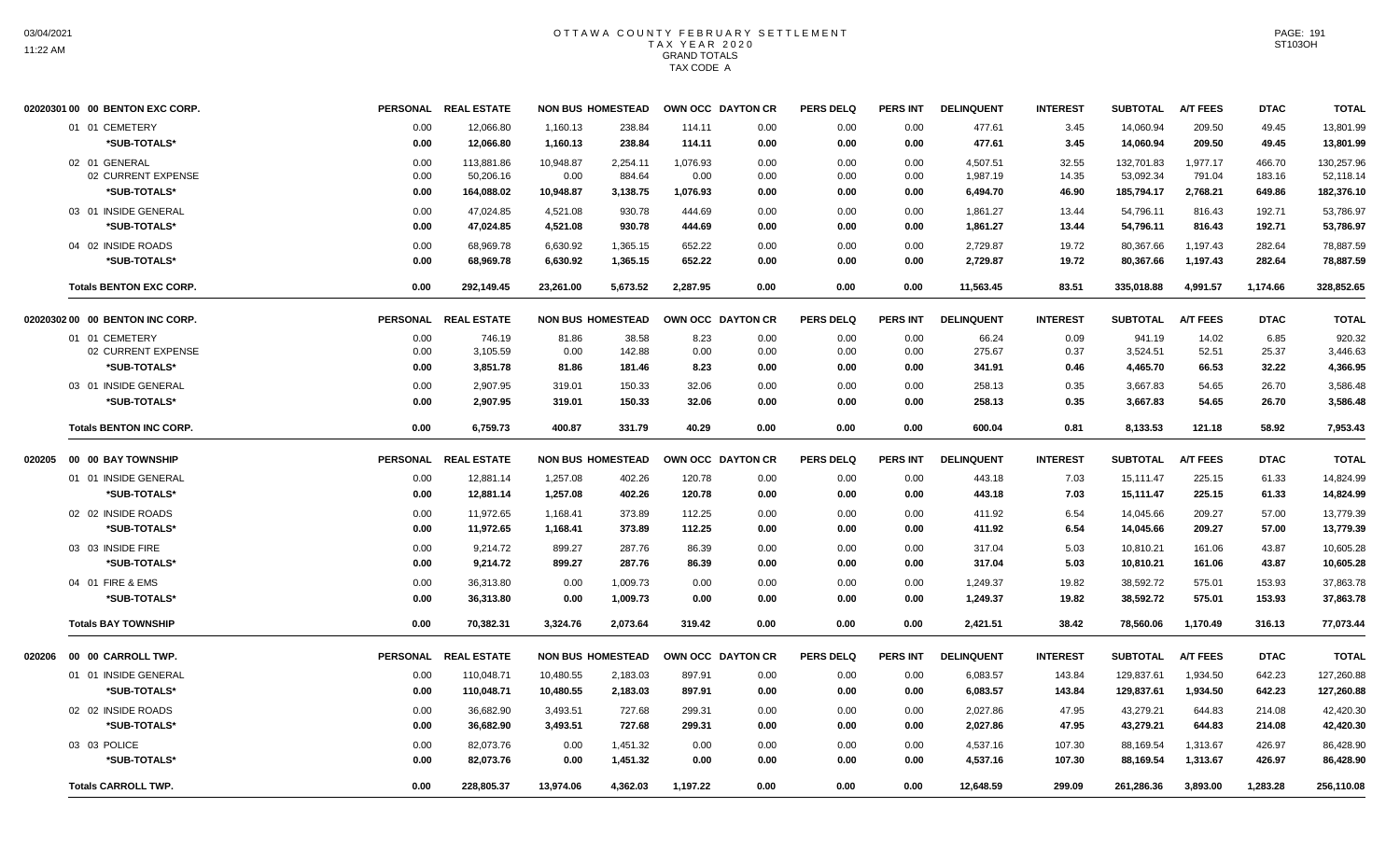|        | 02020701 00 00 CLAY TWP. EXC CORP. |                 | PERSONAL REAL ESTATE |           | <b>NON BUS HOMESTEAD</b> |          | OWN OCC DAYTON CR | <b>PERS DELQ</b> | PERS INT        | <b>DELINQUENT</b> | <b>INTEREST</b> | <b>SUBTOTAL</b> | <b>A/T FEES</b> | <b>DTAC</b> | <b>TOTAL</b> |
|--------|------------------------------------|-----------------|----------------------|-----------|--------------------------|----------|-------------------|------------------|-----------------|-------------------|-----------------|-----------------|-----------------|-------------|--------------|
|        | 02 01 POLICE                       | 0.00            | 32,766.34            | 3,418.83  | 1,246.05                 | 411.55   | 0.00              | 0.00             | 0.00            | 1,180.30          | 9.34            | 39,032.41       | 581.56          | 121.24      | 38,329.61    |
|        | 02 POLICE                          | 0.00            | 18,825.52            | 1,964.24  | 715.90                   | 236.45   | 0.00              | 0.00             | 0.00            | 678.13            | 5.36            | 22,425.60       | 334.12          | 69.66       | 22,021.82    |
|        | 03 POLICE                          | 0.00            | 54,610.58            | 5,698.04  | 2,076.76                 | 685.92   | 0.00              | 0.00             | 0.00            | 1,967.16          | 15.56           | 65,054.02       | 969.26          | 202.06      | 63,882.70    |
|        | 04 POLICE                          | 0.00            | 48,926.48            | 5,104.96  | 1,860.60                 | 614.53   | 0.00              | 0.00             | 0.00            | 1,762.41          | 13.94           | 58,282.92       | 868.38          | 181.03      | 57,233.51    |
|        | 05 POLICE                          | 0.00            | 60,958.50            | 0.00      | 2,058.61                 | 0.00     | 0.00              | 0.00             | 0.00            | 2,196.42          | 17.38           | 65,230.91       | 971.90          | 200.29      | 64,058.72    |
|        | *SUB-TOTALS*                       | 0.00            | 216,087.42           | 16,186.07 | 7,957.92                 | 1,948.45 | 0.00              | 0.00             | 0.00            | 7,784.42          | 61.58           | 250,025.86      | 3,725.22        | 774.28      | 245,526.36   |
|        | 03 02 CEMETERY                     | 0.00            | 11.779.45            | 1,229.06  | 447.96                   | 147.95   | 0.00              | 0.00             | 0.00            | 424.32            | 3.36            | 14,032.10       | 209.07          | 43.58       | 13,779.45    |
|        | *SUB-TOTALS*                       | 0.00            | 11,779.45            | 1,229.06  | 447.96                   | 147.95   | 0.00              | 0.00             | 0.00            | 424.32            | 3.36            | 14,032.10       | 209.07          | 43.58       | 13,779.45    |
|        | 05 01 INSIDE GENERAL               | 0.00            | 14.446.37            | 1,507.33  | 549.37                   | 181.45   | 0.00              | 0.00             | 0.00            | 520.38            | 4.12            | 17,209.02       | 256.41          | 53.45       | 16,899.16    |
|        | *SUB-TOTALS*                       | 0.00            | 14,446.37            | 1,507.33  | 549.37                   | 181.45   | 0.00              | 0.00             | 0.00            | 520.38            | 4.12            | 17,209.02       | 256.41          | 53.45       | 16,899.16    |
|        | 06 02 INSIDE ROADS                 | 0.00            | 69,342.55            | 7,235.15  | 2,636.99                 | 870.96   | 0.00              | 0.00             | 0.00            | 2,497.83          | 19.76           | 82,603.24       | 1,230.74        | 256.56      | 81,115.94    |
|        | *SUB-TOTALS*                       | 0.00            | 69,342.55            | 7,235.15  | 2,636.99                 | 870.96   | 0.00              | 0.00             | 0.00            | 2,497.83          | 19.76           | 82,603.24       | 1,230.74        | 256.56      | 81,115.94    |
|        | Totals CLAY TWP. EXC CORP.         | 0.00            | 311,655.79           | 26,157.61 | 11,592.24                | 3,148.81 | 0.00              | 0.00             | 0.00            | 11,226.95         | 88.82           | 363,870.22      | 5,421.44        | 1,127.87    | 357,320.91   |
|        | 02020702 00 00 CLAY TWP INC CORP   |                 | PERSONAL REAL ESTATE |           | <b>NON BUS HOMESTEAD</b> |          | OWN OCC DAYTON CR | <b>PERS DELO</b> | PERS INT        | <b>DELINQUENT</b> | <b>INTEREST</b> | <b>SUBTOTAL</b> | <b>A/T FEES</b> | <b>DTAC</b> | <b>TOTAL</b> |
|        | 03 02 CEMETERY                     | 0.00            | 5,122.67             | 575.23    | 228.21                   | 74.19    | 0.00              | 0.00             | 0.00            | 316.88            | 7.06            | 6,324.24        | 94.23           | 33.03       | 6,196.98     |
|        | *SUB-TOTALS*                       | 0.00            | 5,122.67             | 575.23    | 228.21                   | 74.19    | 0.00              | 0.00             | 0.00            | 316.88            | 7.06            | 6,324.24        | 94.23           | 33.03       | 6,196.98     |
|        | 05 01 INSIDE GENERAL               | 0.00            | 6,282.46             | 705.46    | 279.88                   | 90.99    | 0.00              | 0.00             | 0.00            | 388.62            | 8.66            | 7,756.07        | 115.56          | 40.51       | 7,600.00     |
|        | *SUB-TOTALS*                       | 0.00            | 6,282.46             | 705.46    | 279.88                   | 90.99    | 0.00              | 0.00             | 0.00            | 388.62            | 8.66            | 7,756.07        | 115.56          | 40.51       | 7,600.00     |
|        | <b>Totals CLAY TWP INC CORP</b>    | 0.00            | 11.405.13            | 1.280.69  | 508.09                   | 165.18   | 0.00              | 0.00             | 0.00            | 705.50            | 15.72           | 14,080.31       | 209.79          | 73.54       | 13,796.98    |
| 020209 | 00 00 CATAWBA TOWNSHIP             | <b>PERSONAL</b> | <b>REAL ESTATE</b>   |           | <b>NON BUS HOMESTEAD</b> |          | OWN OCC DAYTON CR | <b>PERS DELQ</b> | <b>PERS INT</b> | <b>DELINQUENT</b> | <b>INTEREST</b> | <b>SUBTOTAL</b> | <b>A/T FEES</b> | <b>DTAC</b> | <b>TOTAL</b> |
|        | 01 01 POLICE                       | 0.00            | 12,980.35            | 1,242.96  | 158.22                   | 99.16    | 0.00              | 0.00             | 0.00            | 561.21            | 2.67            | 15,044.57       | 224.15          | 56.87       | 14,763.55    |
|        | 02 POLICE                          | 0.00            | 20,722.60            | 1,984.34  | 252.59                   | 158.31   | 0.00              | 0.00             | 0.00            | 895.96            | 4.26            | 24,018.06       | 357.85          | 90.79       | 23,569.42    |
|        | 03 POLICE                          | 0.00            | 19,439.96            | 1,861.52  | 236.95                   | 148.51   | 0.00              | 0.00             | 0.00            | 840.50            | 4.00            | 22,531.44       | 335.70          | 85.17       | 22,110.57    |
|        | *SUB-TOTALS*                       | 0.00            | 53,142.91            | 5,088.82  | 647.76                   | 405.98   | 0.00              | 0.00             | 0.00            | 2,297.67          | 10.93           | 61,594.07       | 917.70          | 232.83      | 60,443.54    |
|        | 02 01 FIRE                         | 0.00            | 34,537.61            | 3,307.23  | 420.98                   | 263.85   | 0.00              | 0.00             | 0.00            | 1,493.26          | 7.11            | 40,030.04       | 596.42          | 151.32      | 39,282.30    |
|        | 02 FIRE                            | 0.00            | 19,439.96            | 1,861.52  | 236.95                   | 148.51   | 0.00              | 0.00             | 0.00            | 840.50            | 4.00            | 22,531.44       | 335.70          | 85.17       | 22,110.57    |
|        | *SUB-TOTALS*                       | 0.00            | 53,977.57            | 5,168.75  | 657.93                   | 412.36   | 0.00              | 0.00             | 0.00            | 2,333.76          | 11.11           | 62,561.48       | 932.12          | 236.49      | 61,392.87    |
|        | 03 01 INSIDE GENERAL               | 0.00            | 737,859.29           | 70,655.40 | 8,993.72                 | 5,636.85 | 0.00              | 0.00             | 0.00            | 31,901.85         | 151.79          | 855,198.90      | 12,741.92       | 3,232.72    | 839,224.26   |
|        | *SUB-TOTALS*                       | 0.00            | 737,859.29           | 70,655.40 | 8,993.72                 | 5,636.85 | 0.00              | 0.00             | 0.00            | 31,901.85         | 151.79          | 855,198.90      | 12,741.92       | 3,232.72    | 839,224.26   |
|        | <b>Totals CATAWBA TOWNSHIP</b>     | 0.00            | 844,979.77           | 80,912.97 | 10,299.41                | 6,455.19 | 0.00              | 0.00             | 0.00            | 36,533.28         | 173.83          | 979,354.45      | 14,591.74       | 3,702.04    | 961,060.67   |
|        | 02021001 00 00 DANBURY EXC CORP.   | <b>PERSONAL</b> | <b>REAL ESTATE</b>   |           | <b>NON BUS HOMESTEAD</b> |          | OWN OCC DAYTON CR | <b>PERS DELQ</b> | <b>PERS INT</b> | <b>DELINQUENT</b> | <b>INTEREST</b> | <b>SUBTOTAL</b> | <b>A/T FEES</b> | <b>DTAC</b> | <b>TOTAL</b> |
|        | 01 02 POLICE                       | 0.00            | 367,241.40           | 0.00      | 3,821.70                 | 0.00     | 0.00              | 0.00             | 0.00            | 14,757.27         | 86.69           | 385,907.06      | 5,749.77        | 1.389.12    | 378,768.17   |
|        | 03 POLICE                          | 0.00            | 174,199.73           | 16,776.34 | 2,026.97                 | 948.92   | 0.00              | 0.00             | 0.00            | 7,000.06          | 41.12           | 200,993.14      | 2,994.67        | 736.77      | 197,261.70   |
|        | 04 POLICE                          | 0.00            | 72,658.43            | 6,997.39  | 845.45                   | 395.79   | 0.00              | 0.00             | 0.00            | 2,919.71          | 17.15           | 83,833.92       | 1,249.07        | 307.30      | 82,277.55    |
|        | *SUB-TOTALS*                       | 0.00            | 614,099.56           | 23,773.73 | 6,694.12                 | 1,344.71 | 0.00              | 0.00             | 0.00            | 24,677.04         | 144.96          | 670,734.12      | 9,993.51        | 2,433.19    | 658,307.42   |
|        | 02 01 CURRENT EXPENSES             | 0.00            | 99,159.40            | 0.00      | 1,031.90                 | 0.00     | 0.00              | 0.00             | 0.00            | 3,984.63          | 23.41           | 104,199.34      | 1,552.50        | 375.08      | 102,271.76   |
|        | *SUB-TOTALS*                       | 0.00            | 99,159.40            | 0.00      | 1,031.90                 | 0.00     | 0.00              | 0.00             | 0.00            | 3,984.63          | 23.41           | 104,199.34      | 1,552.50        | 375.08      | 102,271.76   |
|        | 04 01 INSIDE GENERAL               | 0.00            | 66,781.19            | 6,431.38  | 777.06                   | 363.78   | 0.00              | 0.00             | 0.00            | 2,683.54          | 15.76           | 77,052.71       | 1,148.04        | 282.45      | 75,622.22    |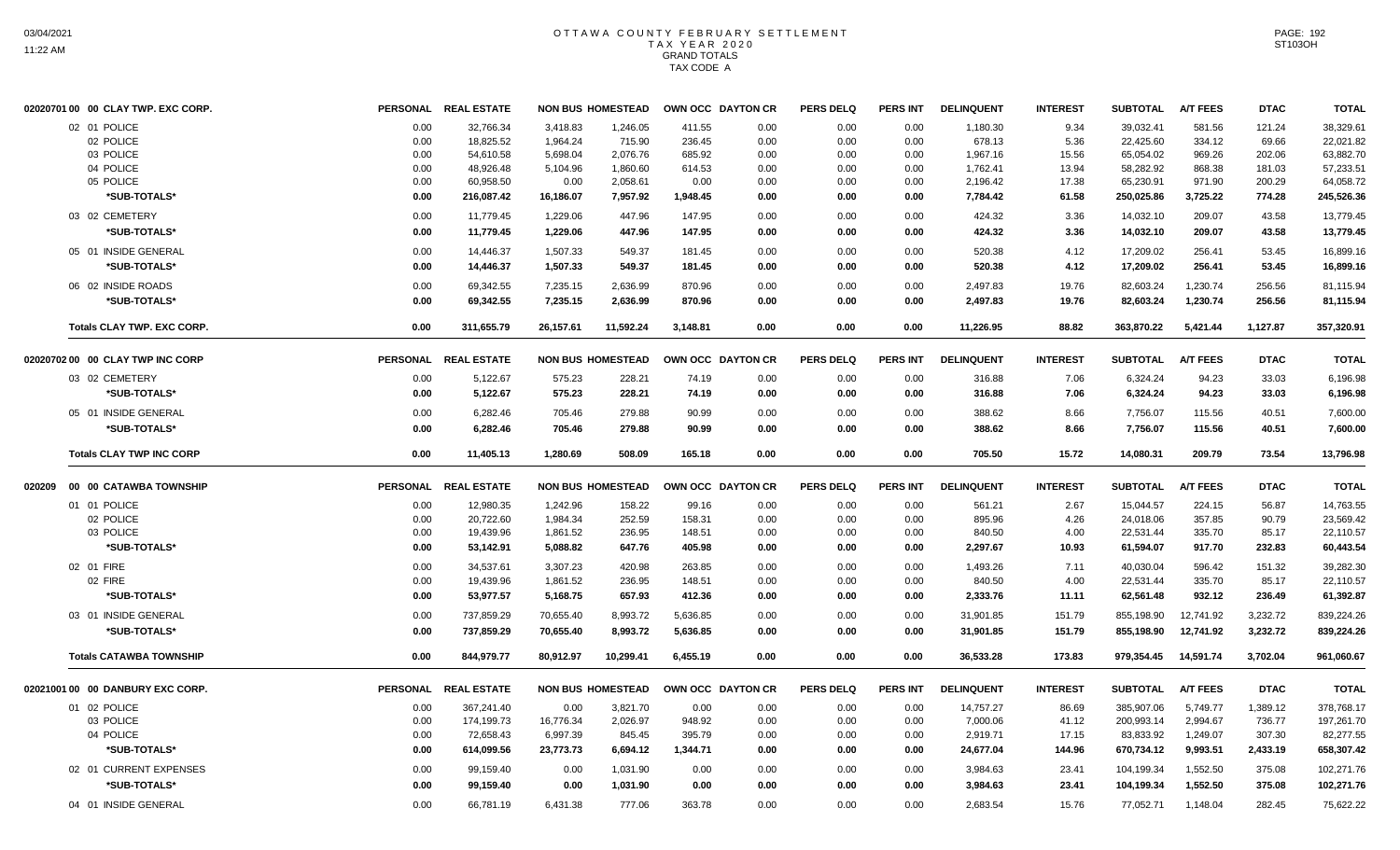| 02021001 00 00 DANBURY EXC CORP. |      | PERSONAL REAL ESTATE |           | <b>NON BUS HOMESTEAD</b> |          | OWN OCC DAYTON CR | <b>PERS DELQ</b> | <b>PERS INT</b> | <b>DELINQUENT</b> | <b>INTEREST</b> | <b>SUBTOTAL</b> | <b>A/T FEES</b> | <b>DTAC</b> | <b>TOTAL</b> |
|----------------------------------|------|----------------------|-----------|--------------------------|----------|-------------------|------------------|-----------------|-------------------|-----------------|-----------------|-----------------|-------------|--------------|
| 04<br>*SUB-TOTALS*               | 0.00 | 66,781.19            | 6,431.38  | 777.06                   | 363.78   | 0.00              | 0.00             | 0.00            | 2,683.54          | 15.76           | 77,052.71       | 1,148.04        | 282.45      | 75,622.22    |
| 05 02 INSIDE ROADS               | 0.00 | 233,734.15           | 22,509.82 | 2,719.70                 | 1,273.22 | 0.00              | 0.00             | 0.00            | 9,392.40          | 55.17           | 269,684.46      | 4,018.13        | 988.56      | 264,677.77   |
| *SUB-TOTALS*                     | 0.00 | 233,734.15           | 22,509.82 | 2,719.70                 | 1,273.22 | 0.00              | 0.00             | 0.00            | 9,392.40          | 55.17           | 269,684.46      | 4,018.13        | 988.56      | 264,677.77   |
| 06 02 FIRE & EMS                 | 0.00 | 247.898.42           | 0.00      | 2,579.76                 | 0.00     | 0.00              | 0.00             | 0.00            | 9,961.58          | 58.52           | 260,498.28      | 3,881.26        | 937.70      | 255,679.32   |
| 03 FIRE & EMS                    | 0.00 | 137.950.27           | 0.00      | 1.435.58                 | 0.00     | 0.00              | 0.00             | 0.00            | 5.543.41          | 32.56           | 144,961.82      | 2,159.84        | 521.81      | 142,280.17   |
| *SUB-TOTALS*                     | 0.00 | 385,848.69           | 0.00      | 4,015.34                 | 0.00     | 0.00              | 0.00             | 0.00            | 15,504.99         | 91.08           | 405,460.10      | 6,041.10        | 1,459.51    | 397,959.49   |
| <b>Totals DANBURY EXC CORP.</b>  | 0.00 | 1,399,622.99         | 52,714.93 | 15,238.12                | 2,981.71 | 0.00              | 0.00             | 0.00            | 56,242.60         | 330.38          | 1,527,130.73    | 22,753.28       | 5,538.79    | 1,498,838.66 |
| 02021002 00 00 DANBURY INC CORP. |      | PERSONAL REAL ESTATE |           | <b>NON BUS HOMESTEAD</b> |          | OWN OCC DAYTON CR | <b>PERS DELQ</b> | <b>PERS INT</b> | <b>DELINQUENT</b> | <b>INTEREST</b> | <b>SUBTOTAL</b> | <b>A/T FEES</b> | <b>DTAC</b> | <b>TOTAL</b> |
| 02 01 CURRENT EXPENSES           | 0.00 | 39,119.57            | 0.00      | 272.30                   | 0.00     | 0.00              | 0.00             | 0.00            | 1,709.57          | 10.46           | 41.111.90       | 612.54          | 156.94      | 40,342.42    |
| 05 FIRE & EMS                    | 0.00 | 97,798.88            | 0.00      | 680.75                   | 0.00     | 0.00              | 0.00             | 0.00            | 4,273.92          | 26.15           | 102,779.70      | 1,531.35        | 392.34      | 100,856.01   |
| 06 FIRE & EMS                    | 0.00 | 54,423.03            | 0.00      | 378.82                   | 0.00     | 0.00              | 0.00             | 0.00            | 2,378.35          | 14.55           | 57,194.75       | 852.17          | 218.33      | 56,124.25    |
| *SUB-TOTALS*                     | 0.00 | 191,341.48           | 0.00      | 1,331.87                 | 0.00     | 0.00              | 0.00             | 0.00            | 8,361.84          | 51.16           | 201,086.35      | 2,996.06        | 767.61      | 197,322.68   |
| 04 01 INSIDE GENERAL             | 0.00 | 26,344.41            | 2,635.36  | 205.05                   | 150.33   | 0.00              | 0.00             | 0.00            | 1,151.28          | 7.05            | 30,493.48       | 454.33          | 118.18      | 29,920.97    |
| *SUB-TOTALS*                     | 0.00 | 26,344.41            | 2,635.36  | 205.05                   | 150.33   | 0.00              | 0.00             | 0.00            | 1,151.28          | 7.05            | 30,493.48       | 454.33          | 118.18      | 29,920.97    |
| <b>Totals DANBURY INC CORP.</b>  | 0.00 | 217,685.89           | 2,635.36  | 1,536.92                 | 150.33   | 0.00              | 0.00             | 0.00            | 9,513.12          | 58.21           | 231,579.83      | 3,450.39        | 885.79      | 227,243.65   |
| 020212 00 00 ERIE TOWNSHIP       |      | PERSONAL REAL ESTATE |           | <b>NON BUS HOMESTEAD</b> |          | OWN OCC DAYTON CR | <b>PERS DELQ</b> | <b>PERS INT</b> | <b>DELINQUENT</b> | <b>INTEREST</b> | <b>SUBTOTAL</b> | <b>A/T FEES</b> | <b>DTAC</b> | <b>TOTAL</b> |
| 01 01 FIRE                       | 0.00 | 7,262.01             | 726.74    | 213.59                   | 52.11    | 0.00              | 0.00             | 0.00            | 254.41            | 1.60            | 8,510.46        | 126.80          | 25.86       | 8,357.80     |
| 02 FIRE                          | 0.00 | 32,544.90            | 0.00      | 854.62                   | 0.00     | 0.00              | 0.00             | 0.00            | 1,140.13          | 7.16            | 34,546.81       | 514.73          | 103.48      | 33,928.60    |
| *SUB-TOTALS*                     | 0.00 | 39,806.91            | 726.74    | 1,068.21                 | 52.11    | 0.00              | 0.00             | 0.00            | 1,394.54          | 8.76            | 43,057.27       | 641.53          | 129.34      | 42,286.40    |
| 02 01 INSIDE GENERAL             | 0.00 | 53.276.68            | 5,331.65  | 1.566.95                 | 382.30   | 0.00              | 0.00             | 0.00            | 1,866.41          | 11.72           | 62.435.71       | 930.25          | 189.73      | 61.315.73    |
| *SUB-TOTALS*                     | 0.00 | 53,276.68            | 5,331.65  | 1,566.95                 | 382.30   | 0.00              | 0.00             | 0.00            | 1,866.41          | 11.72           | 62,435.71       | 930.25          | 189.73      | 61,315.73    |
| 03 02 INSIDE ROADS               | 0.00 | 11,581.89            | 1,159.05  | 340.64                   | 83.11    | 0.00              | 0.00             | 0.00            | 405.74            | 2.55            | 13,572.98       | 202.23          | 41.25       | 13,329.50    |
| *SUB-TOTALS*                     | 0.00 | 11,581.89            | 1,159.05  | 340.64                   | 83.11    | 0.00              | 0.00             | 0.00            | 405.74            | 2.55            | 13,572.98       | 202.23          | 41.25       | 13,329.50    |
| <b>Totals ERIE TOWNSHIP</b>      | 0.00 | 104.665.48           | 7,217.44  | 2.975.80                 | 517.52   | 0.00              | 0.00             | 0.00            | 3,666.69          | 23.03           | 119.065.96      | 1,774.01        | 360.32      | 116,931.63   |
| 02021301 00 00 HARRIS EXC. CORP. |      | PERSONAL REAL ESTATE |           | <b>NON BUS HOMESTEAD</b> |          | OWN OCC DAYTON CR | <b>PERS DELQ</b> | <b>PERS INT</b> | <b>DELINQUENT</b> | <b>INTEREST</b> | <b>SUBTOTAL</b> | <b>A/T FEES</b> | <b>DTAC</b> | <b>TOTAL</b> |
| 01 01 INSIDE GENERAL             | 0.00 | 6,456.75             | 625.11    | 137.67                   | 65.42    | 0.00              | 0.00             | 0.00            | 117.81            | 2.22            | 7,404.98        | 110.33          | 12.25       | 7.282.40     |
| *SUB-TOTALS*                     | 0.00 | 6,456.75             | 625.11    | 137.67                   | 65.42    | 0.00              | 0.00             | 0.00            | 117.81            | 2.22            | 7,404.98        | 110.33          | 12.25       | 7,282.40     |
| 02 02 INSIDE ROADS               | 0.00 | 41,908.46            | 4,057.44  | 893.58                   | 424.61   | 0.00              | 0.00             | 0.00            | 764.60            | 14.38           | 48,063.07       | 716.10          | 79.54       | 47,267.43    |
| *SUB-TOTALS*                     | 0.00 | 41,908.46            | 4,057.44  | 893.58                   | 424.61   | 0.00              | 0.00             | 0.00            | 764.60            | 14.38           | 48,063.07       | 716.10          | 79.54       | 47,267.43    |
| 03 01 GENERAL                    | 0.00 | 11,719.18            | 1,134.62  | 249.88                   | 118.74   | 0.00              | 0.00             | 0.00            | 213.81            | 4.02            | 13,440.25       | 200.25          | 22.24       | 13,217.76    |
| *SUB-TOTALS*                     | 0.00 | 11,719.18            | 1,134.62  | 249.88                   | 118.74   | 0.00              | 0.00             | 0.00            | 213.81            | 4.02            | 13,440.25       | 200.25          | 22.24       | 13,217.76    |
| 04 01 CEMETERY                   | 0.00 | 9,529.15             | 922.58    | 203.18                   | 96.54    | 0.00              | 0.00             | 0.00            | 173.85            | 3.27            | 10,928.57       | 162.83          | 18.09       | 10,747.65    |
| 02 CEMETERY                      | 0.00 | 14,103.85            | 0.00      | 267.50                   | 0.00     | 0.00              | 0.00             | 0.00            | 257.33            | 4.84            | 14,633.52       | 218.04          | 23.82       | 14,391.66    |
| *SUB-TOTALS*                     | 0.00 | 23,633.00            | 922.58    | 470.68                   | 96.54    | 0.00              | 0.00             | 0.00            | 431.18            | 8.11            | 25,562.09       | 380.87          | 41.91       | 25,139.31    |
| 05 01 FIRE & EMS                 | 0.00 | 31,341.75            | 3,034.40  | 668.28                   | 317.55   | 0.00              | 0.00             | 0.00            | 571.82            | 10.75           | 35,944.55       | 535.55          | 59.48       | 35,349.52    |
| 02 FIRE & EMS                    | 0.00 | 62,445.79            | 0.00      | 1,184.39                 | 0.00     | 0.00              | 0.00             | 0.00            | 1,139.35          | 21.43           | 64,790.96       | 965.34          | 105.42      | 63,720.20    |
| *SUB-TOTALS*                     | 0.00 | 93,787.54            | 3,034.40  | 1,852.67                 | 317.55   | 0.00              | 0.00             | 0.00            | 1,711.17          | 32.18           | 100,735.51      | 1,500.89        | 164.90      | 99,069.72    |
|                                  |      |                      |           |                          |          |                   |                  |                 |                   |                 |                 |                 |             |              |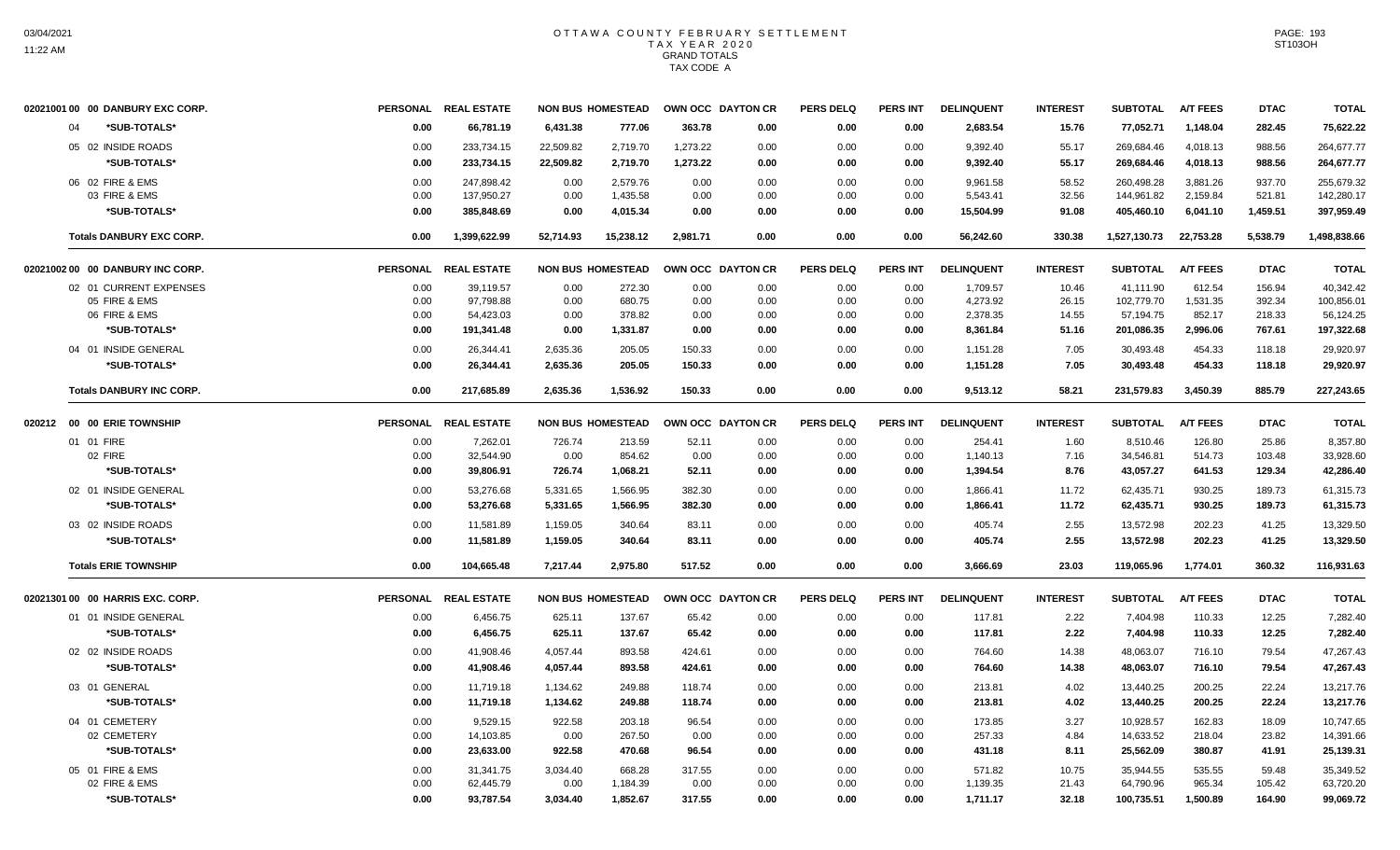| 02021301 00 00 HARRIS EXC. CORP. | <b>PERSONAL</b> | <b>REAL ESTATE</b>   | <b>NON BUS HOMESTEAD</b> |          |          | OWN OCC DAYTON CR                   | <b>PERS DELQ</b> | <b>PERS INT</b> | <b>DELINQUENT</b> | <b>INTEREST</b> | <b>SUBTOTAL</b> | <b>A/T FEES</b> | <b>DTAC</b> | <b>TOTAL</b> |
|----------------------------------|-----------------|----------------------|--------------------------|----------|----------|-------------------------------------|------------------|-----------------|-------------------|-----------------|-----------------|-----------------|-------------|--------------|
| 06 01 EMS                        | 0.00            | 105,702.58           | 0.00                     | 2,004.82 | 0.00     | 0.00                                | 0.00             | 0.00            | 1,928.60          | 36.27           | 109,672.27      | 1,634.05        | 178.46      | 107,859.76   |
| *SUB-TOTALS*                     | 0.00            | 105,702.58           | 0.00                     | 2.004.82 | 0.00     | 0.00                                | 0.00             | 0.00            | 1,928.60          | 36.27           | 109,672.27      | 1,634.05        | 178.46      | 107,859.76   |
| <b>Totals HARRIS EXC. CORP.</b>  | 0.00            | 283,207.51           | 9.774.15                 | 5,609.30 | 1,022.86 | 0.00                                | 0.00             | 0.00            | 5,167.17          | 97.18           | 304,878.17      | 4,542.49        | 499.30      | 299,836.38   |
| 02021302 00 00 HARRIS INC. CORP. | <b>PERSONAL</b> | <b>REAL ESTATE</b>   | <b>NON BUS HOMESTEAD</b> |          |          | OWN OCC DAYTON CR                   | <b>PERS DELQ</b> | <b>PERS INT</b> | <b>DELINQUENT</b> | <b>INTEREST</b> | <b>SUBTOTAL</b> | <b>A/T FEES</b> | <b>DTAC</b> | <b>TOTAL</b> |
| 01 01 INSIDE GENERAL             | 0.00            | 2,443.37             | 268.52                   | 117.44   | 39.24    | 0.00                                | 0.00             | 0.00            | 66.61             | 0.19            | 2,935.37        | 43.74           | 6.78        | 2,884.85     |
| *SUB-TOTALS*                     | 0.00            | 2,443.37             | 268.52                   | 117.44   | 39.24    | 0.00                                | 0.00             | 0.00            | 66.61             | 0.19            | 2,935.37        | 43.74           | 6.78        | 2,884.85     |
| 03 01 GENERAL                    | 0.00            | 4,434.79             | 487.36                   | 213.16   | 71.22    | 0.00                                | 0.00             | 0.00            | 120.91            | 0.34            | 5,327.78        | 79.38           | 12.30       | 5.236.10     |
| *SUB-TOTALS*                     | 0.00            | 4,434.79             | 487.36                   | 213.16   | 71.22    | 0.00                                | 0.00             | 0.00            | 120.91            | 0.34            | 5,327.78        | 79.38           | 12.30       | 5,236.10     |
| 04 01 CEMETERY                   | 0.00            | 3,606.04             | 396.29                   | 173.32   | 57.91    | 0.00                                | 0.00             | 0.00            | 98.31             | 0.27            | 4,332.14        | 64.55           | 10.00       | 4,257.59     |
| 02 CEMETERY                      | 0.00            | 5,362.11             | 0.00                     | 228.19   | 0.00     | 0.00                                | 0.00             | 0.00            | 146.19            | 0.41            | 5,736.90        | 85.48           | 13.17       | 5,638.25     |
| *SUB-TOTALS*                     | 0.00            | 8,968.15             | 396.29                   | 401.51   | 57.91    | 0.00                                | 0.00             | 0.00            | 244.50            | 0.68            | 10,069.04       | 150.03          | 23.17       | 9,895.84     |
| 05 01 FIRE & EMS                 | 0.00            | 11,860.39            | 1,303.41                 | 570.06   | 190.46   | 0.00                                | 0.00             | 0.00            | 323.35            | 0.90            | 14.248.57       | 212.29          | 32.90       | 14,003.38    |
| 02 FIRE & EMS                    | 0.00            | 23,741.14            | 0.00                     | 1,010.33 | 0.00     | 0.00                                | 0.00             | 0.00            | 647.26            | 1.80            | 25,400.53       | 378.45          | 58.30       | 24,963.78    |
| *SUB-TOTALS*                     | 0.00            | 35,601.53            | 1,303.41                 | 1,580.39 | 190.46   | 0.00                                | 0.00             | 0.00            | 970.61            | 2.70            | 39,649.10       | 590.74          | 91.20       | 38,967.16    |
| 06 01 EMS                        | 0.00            | 40.186.85            | 0.00                     | 1,710.19 | 0.00     | 0.00                                | 0.00             | 0.00            | 1.095.62          | 3.05            | 42.995.71       | 640.61          | 98.69       | 42.256.41    |
| *SUB-TOTALS*                     | 0.00            | 40,186.85            | 0.00                     | 1.710.19 | 0.00     | 0.00                                | 0.00             | 0.00            | 1.095.62          | 3.05            | 42.995.71       | 640.61          | 98.69       | 42.256.41    |
| <b>Totals HARRIS INC. CORP.</b>  | 0.00            | 91,634.69            | 2,455.58                 | 4,022.69 | 358.83   | 0.00                                | 0.00             | 0.00            | 2,498.25          | 6.96            | 100,977.00      | 1,504.50        | 232.14      | 99,240.36    |
| 020215 00 00 PORTAGE TWP.        | <b>PERSONAL</b> | <b>REAL ESTATE</b>   | <b>NON BUS HOMESTEAD</b> |          |          | OWN OCC DAYTON CR                   | <b>PERS DELO</b> | <b>PERS INT</b> | <b>DELINQUENT</b> | <b>INTEREST</b> | <b>SUBTOTAL</b> | <b>A/T FEES</b> | <b>DTAC</b> | <b>TOTAL</b> |
| 01 02 FIRE & EMS                 | 0.00            | 90.393.35            | 0.00                     | 1,315.56 | 0.00     | 0.00                                | 0.00             | 0.00            | 2,499.34          | 57.16           | 94,265.41       | 1.404.49        | 235.26      | 92,625.66    |
| *SUB-TOTALS*                     | 0.00            | 90,393.35            | 0.00                     | 1,315.56 | 0.00     | 0.00                                | 0.00             | 0.00            | 2,499.34          | 57.16           | 94,265.41       | 1,404.49        | 235.26      | 92,625.66    |
| 02 01 INSIDE GENERAL             | 0.00            | 68,605.88            | 6,665.93                 | 1,120.37 | 594.13   | 0.00                                | 0.00             | 0.00            | 1,896.92          | 43.38           | 78,926.61       | 1,175.96        | 200.36      | 77,550.29    |
| *SUB-TOTALS*                     | 0.00            | 68,605.88            | 6,665.93                 | 1,120.37 | 594.13   | 0.00                                | 0.00             | 0.00            | 1,896.92          | 43.38           | 78,926.61       | 1,175.96        | 200.36      | 77,550.29    |
| 03 02 INSIDE ROADS               | 0.00            | 68,605.88            | 6,665.93                 | 1,120.37 | 594.13   | 0.00                                | 0.00             | 0.00            | 1,896.92          | 43.38           | 78,926.61       | 1,175.96        | 200.36      | 77,550.29    |
| *SUB-TOTALS*                     | 0.00            | 68,605.88            | 6,665.93                 | 1,120.37 | 594.13   | 0.00                                | 0.00             | 0.00            | 1,896.92          | 43.38           | 78,926.61       | 1,175.96        | 200.36      | 77,550.29    |
| <b>Totals PORTAGE TWP.</b>       | 0.00            | 227.605.11           | 13.331.86                | 3.556.30 | 1.188.26 | 0.00                                | 0.00             | 0.00            | 6.293.18          | 143.92          | 252.118.63      | 3.756.41        | 635.98      | 247,726.24   |
| 02021601 00 00 SALEM EXC. CORP.  | <b>PERSONAL</b> | <b>REAL ESTATE</b>   | <b>NON BUS HOMESTEAD</b> |          |          | OWN OCC DAYTON CR                   | <b>PERS DELQ</b> | <b>PERS INT</b> | <b>DELINQUENT</b> | <b>INTEREST</b> | <b>SUBTOTAL</b> | <b>A/T FEES</b> | <b>DTAC</b> | <b>TOTAL</b> |
| 01 01 INSIDE GENERAL             | 0.00            | 20,182.47            | 2,006.49                 | 561.95   | 240.11   | 0.00                                | 0.00             | 0.00            | 783.19            | 7.62            | 23,781.83       | 354.33          | 81.38       | 23,346.12    |
| *SUB-TOTALS*                     | 0.00            | 20.182.47            | 2,006.49                 | 561.95   | 240.11   | 0.00                                | 0.00             | 0.00            | 783.19            | 7.62            | 23,781.83       | 354.33          | 81.38       | 23.346.12    |
| 02 02 INSIDE ROADS               | 0.00            | 47.572.97            | 4,729.59                 | 1,324.59 | 565.97   | 0.00                                | 0.00             | 0.00            | 1,846.08          | 17.96           | 56,057.16       | 835.22          | 191.82      | 55,030.12    |
| *SUB-TOTALS*                     | 0.00            | 47,572.97            | 4,729.59                 | 1,324.59 | 565.97   | 0.00                                | 0.00             | 0.00            | 1,846.08          | 17.96           | 56,057.16       | 835.22          | 191.82      | 55,030.12    |
| 03 01 CEMETERY                   | 0.00            | 17,726.24            | 1,762.30                 | 493.56   | 210.89   | 0.00                                | 0.00             | 0.00            | 687.87            | 6.69            | 20,887.55       | 311.21          | 71.48       | 20,504.86    |
| 02 CEMETARY                      | 0.00            | 5,998.51             | 0.00                     | 148.32   | 0.00     | 0.00                                | 0.00             | 0.00            | 232.77            | 2.26            | 6,381.86        | 95.09           | 21.48       | 6,265.29     |
| *SUB-TOTALS*                     | 0.00            | 23,724.75            | 1,762.30                 | 641.88   | 210.89   | 0.00                                | 0.00             | 0.00            | 920.64            | 8.95            | 27,269.41       | 406.30          | 92.96       | 26,770.15    |
| <b>Totals SALEM EXC. CORP.</b>   | 0.00            | 91,480.19            | 8,498.38                 | 2,528.42 | 1,016.97 | 0.00                                | 0.00             | 0.00            | 3,549.91          | 34.53           | 107,108.40      | 1,595.85        | 366.16      | 105,146.39   |
| 02021602 00 00 SALEM INC. CORP.  |                 | PERSONAL REAL ESTATE |                          |          |          | NON BUS HOMESTEAD OWN OCC DAYTON CR | <b>PERS DELQ</b> | PERS INT        | <b>DELINQUENT</b> | <b>INTEREST</b> | <b>SUBTOTAL</b> | <b>A/T FEES</b> | <b>DTAC</b> | <b>TOTAL</b> |

PAGE: 194 ST103OH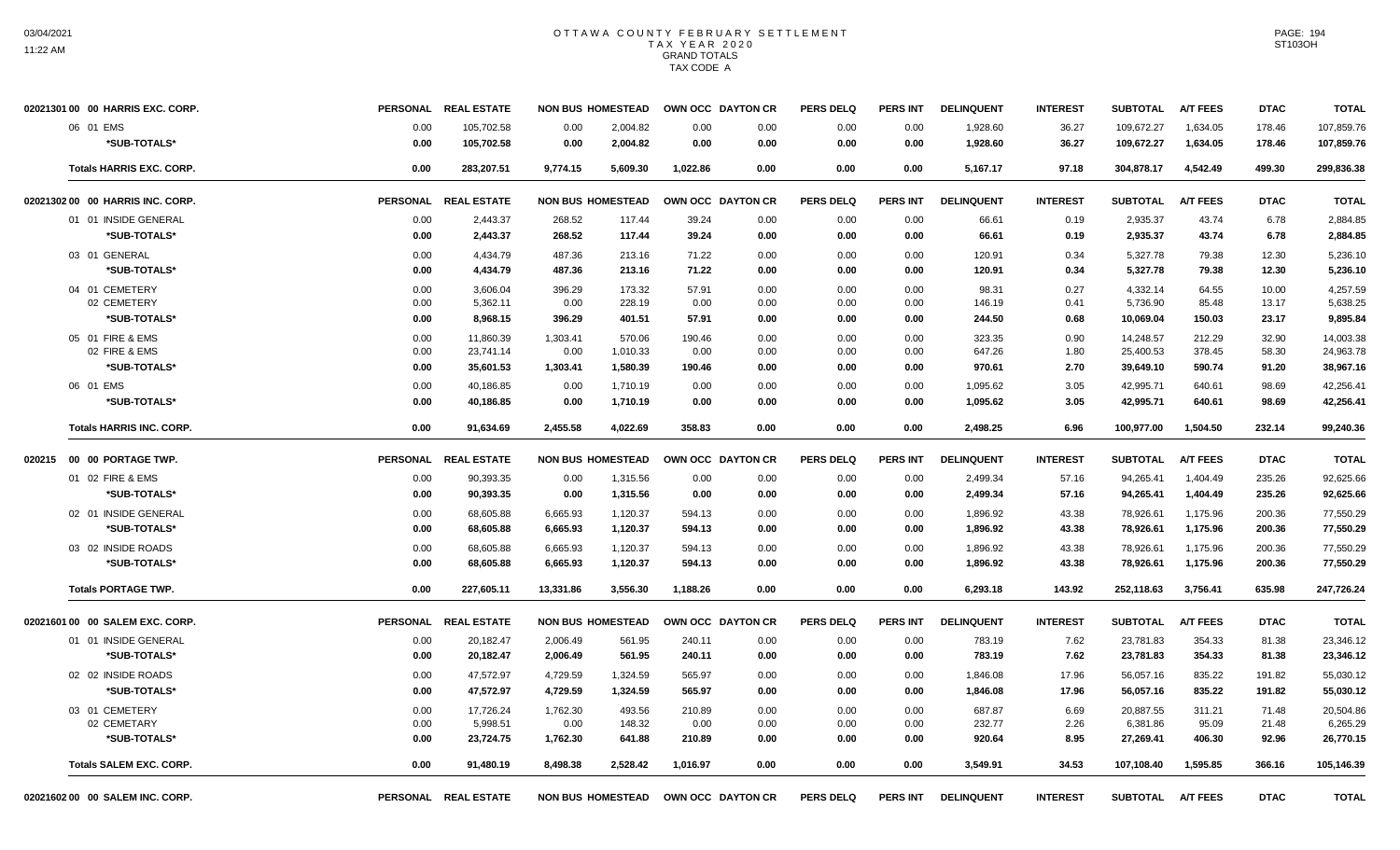| 02021602 00 00 SALEM INC. CORP.         |      | PERSONAL REAL ESTATE   | <b>NON BUS HOMESTEAD</b> |          |        | OWN OCC DAYTON CR | <b>PERS DELQ</b> | <b>PERS INT</b> | <b>DELINQUENT</b>    | <b>INTEREST</b> | <b>SUBTOTAL</b>        | <b>A/T FEES</b> | <b>DTAC</b> | <b>TOTAL</b>           |
|-----------------------------------------|------|------------------------|--------------------------|----------|--------|-------------------|------------------|-----------------|----------------------|-----------------|------------------------|-----------------|-------------|------------------------|
| 01 01 INSIDE GENERAL                    | 0.00 | 14,010.22              | 1,481.49                 | 614.11   | 221.47 | 0.00              | 0.00             | 0.00            | 469.64               | 8.38            | 16,805.31              | 250.39          | 50.06       | 16,504.86              |
| *SUB-TOTALS*                            | 0.00 | 14,010.22              | 1,481.49                 | 614.11   | 221.47 | 0.00              | 0.00             | 0.00            | 469.64               | 8.38            | 16,805.31              | 250.39          | 50.06       | 16,504.86              |
| 03 01 CEMETERY                          | 0.00 | 12,305.16              | 1,301.18                 | 539.38   | 194.52 | 0.00              | 0.00             | 0.00            | 412.49               | 7.36            | 14,760.09              | 219.92          | 43.97       | 14,496.20              |
| 02 CEMETARY                             | 0.00 | 4,178.17               | 0.00                     | 162.09   | 0.00   | 0.00              | 0.00             | 0.00            | 140.05               | 2.50            | 4,482.81               | 66.80           | 13.21       | 4,402.80               |
| *SUB-TOTALS*                            | 0.00 | 16,483.33              | 1,301.18                 | 701.47   | 194.52 | 0.00              | 0.00             | 0.00            | 552.54               | 9.86            | 19,242.90              | 286.72          | 57.18       | 18,899.00              |
| <b>Totals SALEM INC. CORP.</b>          | 0.00 | 30,493.55              | 2,782.67                 | 1,315.58 | 415.99 | 0.00              | 0.00             | 0.00            | 1,022.18             | 18.24           | 36,048.21              | 537.11          | 107.24      | 35,403.86              |
| 02021801 00 00 PUT IN BAY EXC CORP      |      | PERSONAL REAL ESTATE   | <b>NON BUS HOMESTEAD</b> |          |        | OWN OCC DAYTON CR | <b>PERS DELQ</b> | <b>PERS INT</b> | <b>DELINQUENT</b>    | <b>INTEREST</b> | <b>SUBTOTAL</b>        | <b>A/T FEES</b> | <b>DTAC</b> | <b>TOTAL</b>           |
| 01 01 GENERAL                           | 0.00 | 60.975.16              | 5.911.19                 | 318.82   | 236.74 | 0.00              | 0.00             | 0.00            | 2.465.79             | 35.90           | 69.943.60              | 1.042.12        | 254.24      | 68.647.24              |
| 03 ROADS                                | 0.00 | 53,755.16              | 0.00                     | 251.84   | 0.00   | 0.00              | 0.00             | 0.00            | 2,173.01             | 31.62           | 56,211.63              | 837.51          | 200.83      | 55,173.29              |
| *SUB-TOTALS*                            | 0.00 | 114,730.32             | 5,911.19                 | 570.66   | 236.74 | 0.00              | 0.00             | 0.00            | 4,638.80             | 67.52           | 126,155.23             | 1,879.63        | 455.07      | 123,820.53             |
| 02 01 ROADS                             | 0.00 | 7.079.16               | 686.28                   | 37.02    | 27.49  | 0.00              | 0.00             | 0.00            | 286.27               | 4.17            | 8.120.39               | 120.98          | 29.53       | 7.969.88               |
| 02 ROADS                                | 0.00 | 6,073.75               | 588.81                   | 31.76    | 23.58  | 0.00              | 0.00             | 0.00            | 245.62               | 3.57            | 6,967.09               | 103.81          | 25.32       | 6,837.96               |
| *SUB-TOTALS*                            | 0.00 | 13,152.91              | 1,275.09                 | 68.78    | 51.07  | 0.00              | 0.00             | 0.00            | 531.89               | 7.74            | 15,087.48              | 224.79          | 54.85       | 14,807.84              |
| 03 01 CEMETERY                          | 0.00 | 27,701.73              | 0.00                     | 129.78   | 0.00   | 0.00              | 0.00             | 0.00            | 1,119.82             | 16.29           | 28,967.62              | 431.60          | 103.50      | 28,432.52              |
| *SUB-TOTALS*                            | 0.00 | 27,701.73              | 0.00                     | 129.78   | 0.00   | 0.00              | 0.00             | 0.00            | 1,119.82             | 16.29           | 28,967.62              | 431.60          | 103.50      | 28,432.52              |
| 04 01 DOCTOR'S RESIDENCE                | 0.00 | 15,404.36              | 0.00                     | 72.17    | 0.00   | 0.00              | 0.00             | 0.00            | 622.71               | 9.06            | 16,108.30              | 240.01          | 57.55       | 15,810.74              |
| *SUB-TOTALS*                            | 0.00 | 15,404.36              | 0.00                     | 72.17    | 0.00   | 0.00              | 0.00             | 0.00            | 622.71               | 9.06            | 16,108.30              | 240.01          | 57.55       | 15,810.74              |
| 05 01 EMS                               | 0.00 | 80,027.12              | 0.00                     | 374.93   | 0.00   | 0.00              | 0.00             | 0.00            | 3,235.02             | 47.07           | 83,684.14              | 1,246.85        | 298.98      | 82,138.31              |
| *SUB-TOTALS*                            | 0.00 | 80,027.12              | 0.00                     | 374.93   | 0.00   | 0.00              | 0.00             | 0.00            | 3,235.02             | 47.07           | 83,684.14              | 1,246.85        | 298.98      | 82,138.31              |
| 06 01 INSIDE GENERAL                    | 0.00 | 18,121.94              | 1,756.82                 | 94.76    | 70.36  | 0.00              | 0.00             | 0.00            | 732.83               | 10.67           | 20,787.38              | 309.72          | 75.57       | 20,402.09              |
| *SUB-TOTALS*                            | 0.00 | 18,121.94              | 1,756.82                 | 94.76    | 70.36  | 0.00              | 0.00             | 0.00            | 732.83               | 10.67           | 20,787.38              | 309.72          | 75.57       | 20,402.09              |
| 07 02 INSIDE ROADS                      | 0.00 | 72,487.73              | 7,027.27                 | 379.01   | 281.45 | 0.00              | 0.00             | 0.00            | 2,931.35             | 42.68           | 83,149.49              | 1,238.87        | 302.24      | 81,608.38              |
| *SUB-TOTALS*                            | 0.00 | 72,487.73              | 7,027.27                 | 379.01   | 281.45 | 0.00              | 0.00             | 0.00            | 2,931.35             | 42.68           | 83,149.49              | 1,238.87        | 302.24      | 81,608.38              |
|                                         | 0.00 |                        | 3,029.11                 | 163.37   | 121.32 | 0.00              |                  |                 |                      |                 |                        | 534.02          | 130.29      |                        |
| 08 03 EMERGENCY MEDICAL<br>*SUB-TOTALS* | 0.00 | 31,246.01<br>31,246.01 | 3,029.11                 | 163.37   | 121.32 | 0.00              | 0.00<br>0.00     | 0.00<br>0.00    | 1,263.57<br>1,263.57 | 18.40<br>18.40  | 35,841.78<br>35,841.78 | 534.02          | 130.29      | 35,177.47<br>35,177.47 |
|                                         |      |                        |                          |          |        |                   |                  |                 |                      |                 |                        |                 |             |                        |
| <b>Totals PUT IN BAY EXC CORP</b>       | 0.00 | 372,872.12             | 18,999.48                | 1,853.46 | 760.94 | 0.00              | 0.00             | 0.00            | 15,075.99            | 219.43          | 409,781.42             | 6,105.49        | 1,478.05    | 402,197.88             |
| 02021802 00 00 PUT IN BAY INC CORP      |      | PERSONAL REAL ESTATE   | <b>NON BUS HOMESTEAD</b> |          |        | OWN OCC DAYTON CR | <b>PERS DELQ</b> | <b>PERS INT</b> | <b>DELINQUENT</b>    | <b>INTEREST</b> | <b>SUBTOTAL</b>        | <b>A/T FEES</b> | <b>DTAC</b> | <b>TOTAL</b>           |
| 01 01 GENERAL                           | 0.00 | 10,499.03              | 1,079.18                 | 54.97    | 36.38  | 0.00              | 0.00             | 0.00            | 1,061.57             | 3.46            | 12,734.59              | 189.74          | 107.68      | 12,437.17              |
| *SUB-TOTALS*                            | 0.00 | 10,499.03              | 1,079.18                 | 54.97    | 36.38  | 0.00              | 0.00             | 0.00            | 1,061.57             | 3.46            | 12,734.59              | 189.74          | 107.68      | 12,437.17              |
| 03 01 CEMETERY                          | 0.00 | 4.766.64               | 0.00                     | 22.38    | 0.00   | 0.00              | 0.00             | 0.00            | 481.96               | 1.57            | 5.272.55               | 78.56           | 43.84       | 5.150.15               |
| *SUB-TOTALS*                            | 0.00 | 4,766.64               | 0.00                     | 22.38    | 0.00   | 0.00              | 0.00             | 0.00            | 481.96               | 1.57            | 5,272.55               | 78.56           | 43.84       | 5,150.15               |
| 04 01 DOCTOR'S RESIDENCE                | 0.00 | 2,650.63               | 0.00                     | 12.44    | 0.00   | 0.00              | 0.00             | 0.00            | 268.01               | 0.87            | 2,931.95               | 43.68           | 24.38       | 2,863.89               |
| *SUB-TOTALS*                            | 0.00 | 2,650.63               | 0.00                     | 12.44    | 0.00   | 0.00              | 0.00             | 0.00            | 268.01               | 0.87            | 2,931.95               | 43.68           | 24.38       | 2,863.89               |
| 05 01 EMS                               | 0.00 | 13,770.29              | 0.00                     | 64.65    | 0.00   | 0.00              | 0.00             | 0.00            | 1,392.33             | 4.54            | 15,231.81              | 226.94          | 126.63      | 14,878.24              |
| *SUB-TOTALS*                            | 0.00 | 13,770.29              | 0.00                     | 64.65    | 0.00   | 0.00              | 0.00             | 0.00            | 1,392.33             | 4.54            | 15,231.81              | 226.94          | 126.63      | 14,878.24              |
|                                         |      |                        |                          |          |        |                   |                  |                 |                      |                 |                        |                 |             |                        |
| 06 01 INSIDE GENERAL                    | 0.00 | 3,120.33               | 320.73                   | 16.34    | 10.81  | 0.00              | 0.00             | 0.00            | 315.50               | 1.03            | 3,784.74               | 56.39           | 32.00       | 3,696.35               |
| *SUB-TOTALS*                            | 0.00 | 3,120.33               | 320.73                   | 16.34    | 10.81  | 0.00              | 0.00             | 0.00            | 315.50               | 1.03            | 3,784.74               | 56.39           | 32.00       | 3,696.35               |
| 08 03 EMERGENCY MECIAL                  | 0.00 | 5.380.11               | 553.01                   | 28.17    | 18.64  | 0.00              | 0.00             | 0.00            | 543.99               | 1.77            | 6.525.69               | 97.23           | 55.18       | 6,373.28               |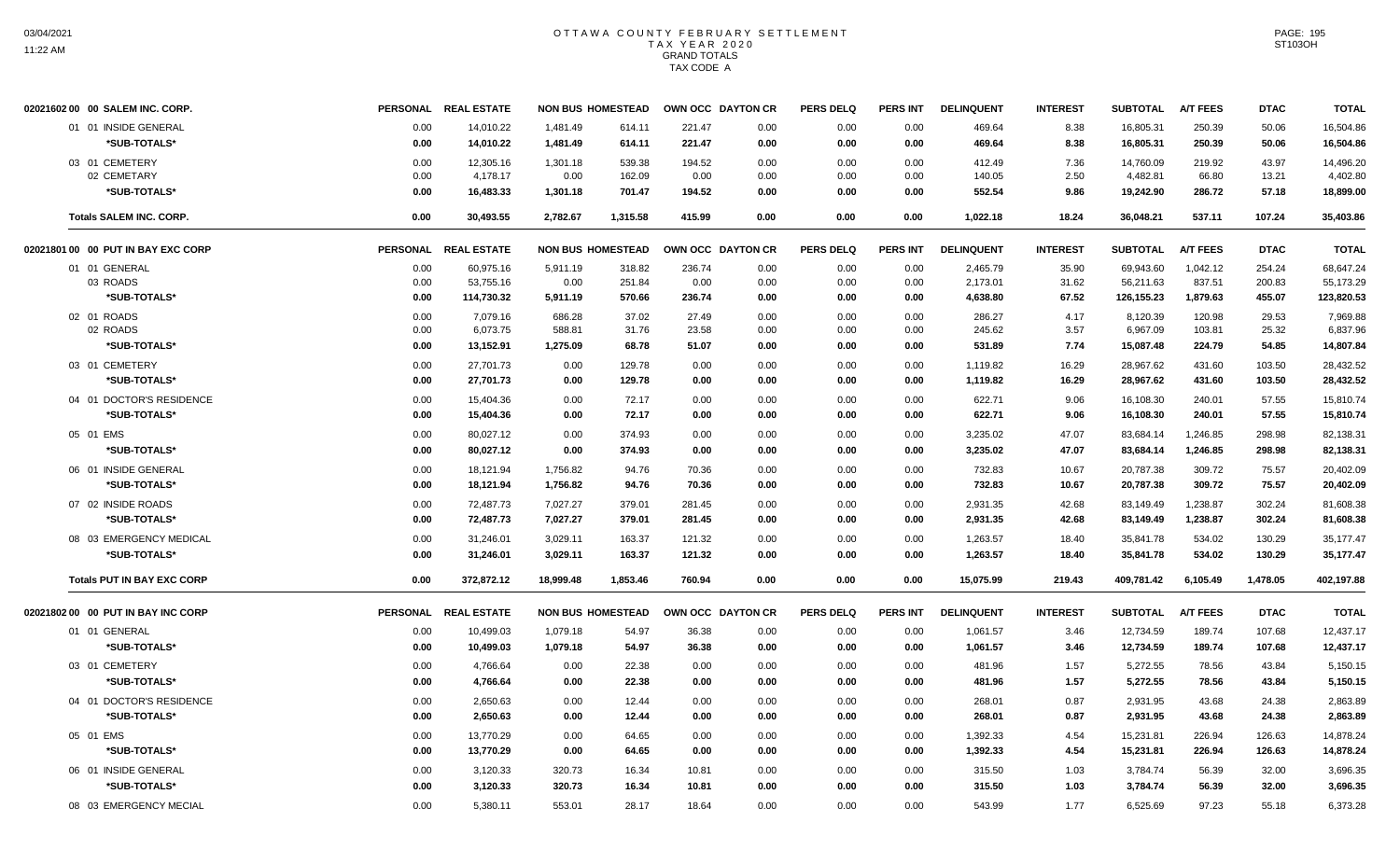|        | 02021802 00 00 PUT IN BAY INC CORP | <b>PERSONAL</b> | <b>REAL ESTATE</b> |            | <b>NON BUS HOMESTEAD</b> | OWN OCC DAYTON CR |      | <b>PERS DELQ</b> | <b>PERS INT</b> | <b>DELINQUENT</b> | <b>INTEREST</b> | <b>SUBTOTAL</b> | A/T FEES        | <b>DTAC</b> | <b>TOTAL</b> |
|--------|------------------------------------|-----------------|--------------------|------------|--------------------------|-------------------|------|------------------|-----------------|-------------------|-----------------|-----------------|-----------------|-------------|--------------|
|        | 08<br>*SUB-TOTALS*                 | 0.00            | 5,380.11           | 553.01     | 28.17                    | 18.64             | 0.00 | 0.00             | 0.00            | 543.99            | 1.77            | 6,525.69        | 97.23           | 55.18       | 6,373.28     |
|        | <b>Totals PUT IN BAY INC CORP</b>  | 0.00            | 40.187.03          | 1.952.92   | 198.95                   | 65.83             | 0.00 | 0.00             | 0.00            | 4.063.36          | 13.24           | 46,481.33       | 692.54          | 389.71      | 45,399.08    |
| 030301 | 00 00 GENOA AREA LSD               | <b>PERSONAL</b> | <b>REAL ESTATE</b> |            | <b>NON BUS HOMESTEAD</b> | OWN OCC DAYTON CR |      | <b>PERS DELQ</b> | <b>PERS INT</b> | <b>DELINQUENT</b> | <b>INTEREST</b> | <b>SUBTOTAL</b> | <b>A/T FEES</b> | <b>DTAC</b> | <b>TOTAL</b> |
|        | 00 01 GENERAL                      | 0.00            | 416.236.57         | 44.484.36  | 14,087.83                | 5,650.35          | 0.00 | 0.00             | 0.00            | 18,792.59         | 245.37          | 499.497.07      | 7.442.19        | 1,945.38    | 490,109.50   |
|        | *SUB-TOTALS*                       | 0.00            | 416,236.57         | 44,484.36  | 14,087.83                | 5,650.35          | 0.00 | 0.00             | 0.00            | 18,792.59         | 245.37          | 499,497.07      | 7,442.19        | 1,945.38    | 490,109.50   |
|        | 01 01 GENERAL                      | 0.00            | 376,204.74         | 40,206.03  | 12,732.91                | 5,106.93          | 0.00 | 0.00             | 0.00            | 16,985.18         | 221.77          | 451,457.56      | 6,726.43        | 1,758.28    | 442,972.85   |
|        | 02 GENERAL                         | 0.00            | 145,497.86         | 15,549.75  | 4,924.48                 | 1,975.10          | 0.00 | 0.00             | 0.00            | 6,569.06          | 85.77           | 174,602.02      | 2,601.46        | 680.02      | 171,320.54   |
|        | 03 GENERAL                         | 0.00            | 110.677.79         | 11,828.44  | 3.745.97                 | 1,502.44          | 0.00 | 0.00             | 0.00            | 4.996.98          | 65.25           | 132.816.87      | 1.978.88        | 517.29      | 130,320.70   |
|        | 04 GENERAL                         | 0.00            | 152,106.72         | 16,256.06  | 5,148.17                 | 2,064.83          | 0.00 | 0.00             | 0.00            | 6,867.43          | 89.68           | 182,532.89      | 2,719.62        | 710.91      | 179,102.36   |
|        | 05 GENERAL                         | 0.00            | 90,015.49          | 9,620.20   | 3,046.64                 | 1,221.96          | 0.00 | 0.00             | 0.00            | 4,064.09          | 53.06           | 108,021.44      | 1,609.45        | 420.71      | 105,991.28   |
|        | 06 GENERAL                         | 0.00            | 181,277.15         | 19,373.60  | 6,135.45                 | 2,460.81          | 0.00 | 0.00             | 0.00            | 8,184.44          | 106.86          | 217,538.31      | 3,241.19        | 847.25      | 213,449.87   |
|        | 07 CURRENT EXPENSE                 | 0.00            | 260,677.30         | 27,859.29  | 8,822.82                 | 3,538.66          | 0.00 | 0.00             | 0.00            | 11,769.26         | 153.68          | 312,821.01      | 4,660.84        | 1,218.33    | 306,941.84   |
|        | *SUB-TOTALS*                       | 0.00            | 1,316,457.05       | 140,693.37 | 44,556.44                | 17,870.73         | 0.00 | 0.00             | 0.00            | 59,436.44         | 776.07          | 1,579,790.10    | 23,537.87       | 6,152.79    | 1,550,099.44 |
|        | 02 01 PERMANENT IMPROVEMENT        | 0.00            | 107,279.60         | 11,465.27  | 3,630.95                 | 1,456.30          | 0.00 | 0.00             | 0.00            | 4,843.55          | 63.24           | 128,738.91      | 1,918.13        | 501.40      | 126,319.38   |
|        | 03 PERMANENT IMPROVEMENT           | 0.00            | 33,524.92          | 3,582.90   | 1,134.68                 | 455.09            | 0.00 | 0.00             | 0.00            | 1,513.60          | 19.76           | 40,230.95       | 599.42          | 156.69      | 39,474.84    |
|        | *SUB-TOTALS*                       | 0.00            | 140.804.52         | 15,048.17  | 4,765.63                 | 1,911.39          | 0.00 | 0.00             | 0.00            | 6,357.15          | 83.00           | 168,969.86      | 2.517.55        | 658.09      | 165,794.22   |
|        | 03 01 EDUCATION TECHNOLOGY         | 0.00            | 42,484.67          | 0.00       | 1,275.90                 | 0.00              | 0.00 | 0.00             | 0.00            | 1,918.10          | 25.05           | 45,703.72       | 680.95          | 176.18      | 44,846.59    |
|        | *SUB-TOTALS*                       | 0.00            | 42,484.67          | 0.00       | 1.275.90                 | 0.00              | 0.00 | 0.00             | 0.00            | 1,918.10          | 25.05           | 45,703.72       | 680.95          | 176.18      | 44,846.59    |
|        | 04 01 DEBT                         | 0.00            | 118,341.77         | 12,647.52  | 4,005.36                 | 1,606.47          | 0.00 | 0.00             | 0.00            | 5,342.99          | 69.76           | 142,013.87      | 2,115.91        | 553.09      | 139,344.87   |
|        | 02 DEBT                            | 0.00            | 146,907.03         | 15,700.36  | 4,972.18                 | 1,994.24          | 0.00 | 0.00             | 0.00            | 6,632.68          | 86.59           | 176,293.08      | 2,626.65        | 686.61      | 172,979.82   |
|        | *SUB-TOTALS*                       | 0.00            | 265,248.80         | 28,347.88  | 8,977.54                 | 3,600.71          | 0.00 | 0.00             | 0.00            | 11,975.67         | 156.35          | 318,306.95      | 4,742.56        | 1,239.70    | 312,324.69   |
|        | 05 01 SUBSTITUTE                   | 0.00            | 496.685.86         | 0.00       | 14,916.54                | 0.00              | 0.00 | 0.00             | 0.00            | 22,424.38         | 292.79          | 534.319.57      | 7.961.01        | 2,059.81    | 524,298.75   |
|        | *SUB-TOTALS*                       | 0.00            | 496,685.86         | 0.00       | 14,916.54                | 0.00              | 0.00 | 0.00             | 0.00            | 22,424.38         | 292.79          | 534,319.57      | 7,961.01        | 2,059.81    | 524,298.75   |
|        | <b>Totals GENOA AREA LSD</b>       | 0.00            | 2,677,917.47       | 228,573.78 | 88,579.88                | 29,033.18         | 0.00 | 0.00             | 0.00            | 120,904.33        | 1,578.63        | 3,146,587.27    | 46,882.13       | 12,231.95   | 3,087,473.19 |
| 030302 | 00 00 LAKE SCHOOL IN ALLEN         | <b>PERSONAL</b> | <b>REAL ESTATE</b> |            | <b>NON BUS HOMESTEAD</b> | OWN OCC DAYTON CR |      | <b>PERS DELQ</b> | <b>PERS INT</b> | <b>DELINQUENT</b> | <b>INTEREST</b> | <b>SUBTOTAL</b> | <b>A/T FEES</b> | <b>DTAC</b> | <b>TOTAL</b> |
|        | 00 01 GENERAL                      | 0.00            | 2,254.30           | 224.26     | 54.34                    | 33.40             | 0.00 | 0.00             | 0.00            | 116.78            | 0.00            | 2,683.08        | 39.98           | 11.75       | 2,631.35     |
|        | *SUB-TOTALS*                       | 0.00            | 2,254.30           | 224.26     | 54.34                    | 33.40             | 0.00 | 0.00             | 0.00            | 116.78            | 0.00            | 2.683.08        | 39.98           | 11.75       | 2,631.35     |
|        | 01 01 GENERAL                      | 0.00            | 2,356.47           | 234.43     | 56.80                    | 34.92             | 0.00 | 0.00             | 0.00            | 122.07            | 0.00            | 2,804.69        | 41.79           | 12.28       | 2,750.62     |
|        | 02 GENERAL                         | 0.00            | 524.43             | 52.17      | 12.64                    | 7.77              | 0.00 | 0.00             | 0.00            | 27.17             | 0.00            | 624.18          | 9.30            | 2.73        | 612.15       |
|        | 03 GENERAL                         | 0.00            | 566.85             | 56.39      | 13.66                    | 8.40              | 0.00 | 0.00             | 0.00            | 29.36             | 0.00            | 674.66          | 10.05           | 2.95        | 661.66       |
|        | 04 GENERAL                         | 0.00            | 954.09             | 94.92      | 23.00                    | 14.14             | 0.00 | 0.00             | 0.00            | 49.42             | 0.00            | 1,135.57        | 16.92           | 4.97        | 1,113.68     |
|        | 05 GENERAL                         | 0.00            | 2,186.22           | 217.49     | 52.70                    | 32.39             | 0.00 | 0.00             | 0.00            | 113.25            | 0.00            | 2,602.05        | 38.77           | 11.39       | 2,551.89     |
|        | 06 CURRENT EXPENSE                 | 0.00            | 2,606.95           | 259.35     | 62.84                    | 38.63             | 0.00 | 0.00             | 0.00            | 135.04            | 0.00            | 3,102.81        | 46.23           | 13.59       | 3,042.99     |
|        | 07 CURRENT EXPENSE                 | 0.00            | 2,654.13           | 264.04     | 63.98                    | 39.33             | 0.00 | 0.00             | 0.00            | 137.49            | 0.00            | 3,158.97        | 47.07           | 13.83       | 3,098.07     |
|        | *SUB-TOTALS*                       | 0.00            | 11,849.14          | 1,178.79   | 285.62                   | 175.58            | 0.00 | 0.00             | 0.00            | 613.80            | 0.00            | 14,102.93       | 210.13          | 61.74       | 13,831.06    |
|        | 02 01 PERMANENT IMPROVEMENT        | 0.00            | 497.08             | 49.45      | 11.98                    | 7.37              | 0.00 | 0.00             | 0.00            | 25.75             | 0.00            | 591.63          | 8.81            | 2.59        | 580.23       |
|        | *SUB-TOTALS*                       | 0.00            | 497.08             | 49.45      | 11.98                    | 7.37              | 0.00 | 0.00             | 0.00            | 25.75             | 0.00            | 591.63          | 8.81            | 2.59        | 580.23       |
|        | 03 02 DEBT                         | 0.00            | 1,582.80           | 157.46     | 38.15                    | 23.45             | 0.00 | 0.00             | 0.00            | 81.99             | 0.00            | 1,883.85        | 28.07           | 8.25        | 1,847.53     |
|        | *SUB-TOTALS*                       | 0.00            | 1,582.80           | 157.46     | 38.15                    | 23.45             | 0.00 | 0.00             | 0.00            | 81.99             | 0.00            | 1,883.85        | 28.07           | 8.25        | 1,847.53     |

PAGE: 196 ST103OH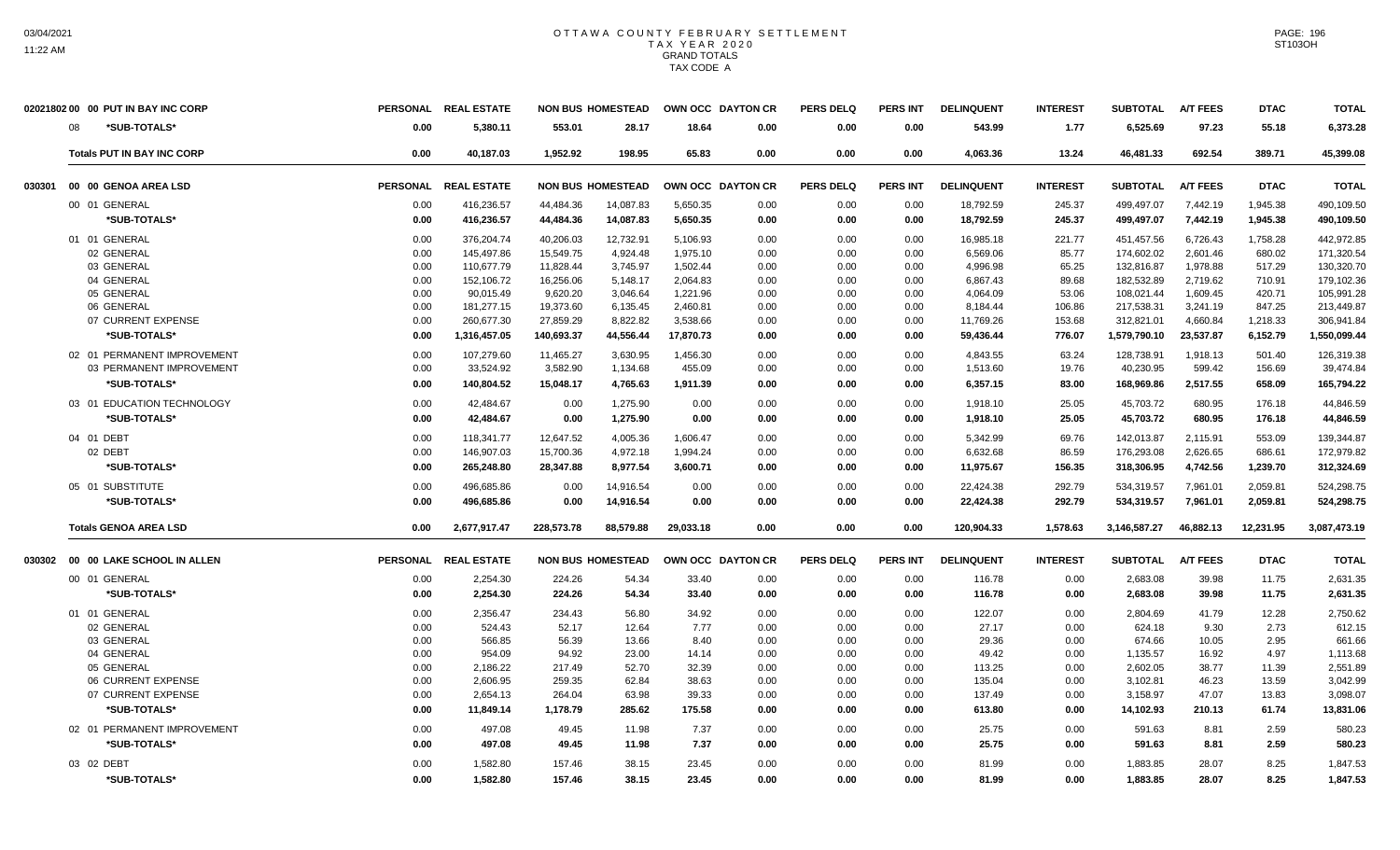|        | 030302 00 00 LAKE SCHOOL IN ALLEN  |                 | PERSONAL REAL ESTATE |            | <b>NON BUS HOMESTEAD</b> |           | OWN OCC DAYTON CR | <b>PERS DELQ</b> | <b>PERS INT</b> | <b>DELINQUENT</b> | <b>INTEREST</b> | <b>SUBTOTAL</b>         | <b>A/T FEES</b> | <b>DTAC</b> | <b>TOTAL</b> |
|--------|------------------------------------|-----------------|----------------------|------------|--------------------------|-----------|-------------------|------------------|-----------------|-------------------|-----------------|-------------------------|-----------------|-------------|--------------|
|        | <b>Totals LAKE SCHOOL IN ALLEN</b> | 0.00            | 16,183.32            | 1,609.96   | 390.09                   | 239.80    | 0.00              | 0.00             | 0.00            | 838.32            | 0.00            | 19,261.49               | 286.99          | 84.33       | 18,890.17    |
| 030303 | 00 00 BENTON CARROLL SALEM         | <b>PERSONAL</b> | <b>REAL ESTATE</b>   |            | <b>NON BUS HOMESTEAD</b> |           | OWN OCC DAYTON CR | PERS DELQ        | <b>PERS INT</b> | <b>DELINQUENT</b> | <b>INTEREST</b> | <b>SUBTOTAL</b>         | <b>A/T FEES</b> | <b>DTAC</b> | <b>TOTAL</b> |
|        | 00 01 GENERAL                      | 0.00            | 445,429.23           | 43,866.56  | 11,679.02                | 4,775.04  | 0.00              | 0.00             | 0.00            | 19,379.16         | 295.96          | 525,424.97              | 7,828.50        | 2,030.72    | 515,565.75   |
|        | 02 PERMANENT IMPROVEMENT           | 0.00            | 36,115.88            | 3,556.75   | 946.95                   | 387.17    | 0.00              | 0.00             | 0.00            | 1,571.29          | 24.00           | 42,602.04               | 634.75          | 164.65      | 41,802.64    |
|        | *SUB-TOTALS*                       | 0.00            | 481,545.11           | 47,423.31  | 12,625.97                | 5,162.21  | 0.00              | 0.00             | 0.00            | 20,950.45         | 319.96          | 568,027.01              | 8,463.25        | 2,195.37    | 557,368.39   |
|        | 01 01 GENERAL                      | 0.00            | 1,327,772.86         | 130,761.18 | 34,813.82                | 14.233.90 | 0.00              | 0.00             | 0.00            | 57,767.03         | 882.21          | 1,566,231.00            | 23,335.84       | 6,053.40    | 1,536,841.76 |
|        | 02 GENERAL                         | 0.00            | 304,574.88           | 29,995.02  | 7,985.86                 | 3,265.08  | 0.00              | 0.00             | 0.00            | 13,251.05         | 202.36          | 359,274.25              | 5,352.95        | 1,388.58    | 352,532.72   |
|        | 03 GENERAL                         | 0.00            | 329,950.37           | 32,494.04  | 8,651.21                 | 3,537.12  | 0.00              | 0.00             | 0.00            | 14,355.05         | 219.22          | 389,207.01              | 5,798.94        | 1,504.25    | 381,903.82   |
|        | 04 EMERGENCY                       | 0.00            | 494,160.27           | 0.00       | 11,521.20                | 0.00      | 0.00              | 0.00             | 0.00            | 21,490.92         | 328.11          | 527,500.50              | 7,859.43        | 2,003.30    | 517,637.77   |
|        | 05 EMERGENCY                       | 0.00            | 528,006.86           | 0.00       | 12,310.33                | 0.00      | 0.00              | 0.00             | 0.00            | 22,962.89         | 350.60          | 563,630.68              | 8,397.74        | 2,140.50    | 553,092.44   |
|        | *SUB-TOTALS*                       | 0.00            | 2,984,465.24         | 193,250.24 | 75,282.42                | 21,036.10 | 0.00              | 0.00             | 0.00            | 129,826.94        | 1,982.50        | 3,405,843.44            | 50,744.90       | 13,090.03   | 3,342,008.51 |
|        | 02 01 PERMANENT IMPROVEMENT        | 0.00            | 40.413.43            | 3.979.98   | 1.059.62                 | 433.23    | 0.00              | 0.00             | 0.00            | 1,758.25          | 26.86           | 47.671.37               | 710.28          | 184.27      | 46,776.82    |
|        | *SUB-TOTALS*                       | 0.00            | 40,413.43            | 3,979.98   | 1,059.62                 | 433.23    | 0.00              | 0.00             | 0.00            | 1,758.25          | 26.86           | 47,671.37               | 710.28          | 184.27      | 46,776.82    |
|        | <b>Totals BENTON CARROLL SALEM</b> | 0.00            | 3,506,423.78         | 244,653.53 | 88.968.01                | 26.631.54 | 0.00              | 0.00             | 0.00            | 152.535.64        | 2,329.32        | 4,021,541.82            | 59.918.43       | 15.469.67   | 3,946,153.72 |
| 030304 | 00 00 PORT CLINTON CSD             | <b>PERSONAL</b> | <b>REAL ESTATE</b>   |            | <b>NON BUS HOMESTEAD</b> |           | OWN OCC DAYTON CR | <b>PERS DELQ</b> | <b>PERS INT</b> | <b>DELINQUENT</b> | <b>INTEREST</b> | <b>SUBTOTAL</b>         | <b>A/T FEES</b> | <b>DTAC</b> | <b>TOTAL</b> |
|        | 00 01 GENERAL                      | 0.00            | 810,460.44           | 79,139.30  | 15,626.51                | 6,840.16  | 0.00              | 0.00             | 0.00            | 33,307.88         | 399.52          | 945,773.81              | 14,091.42       | 3,463.54    | 928,218.85   |
|        | 02 PERMANENT IMPROVEMENT           | 0.00            | 202,615.11           | 19,784.82  | 3,906.62                 | 1,710.03  | 0.00              | 0.00             | 0.00            | 8,326.97          | 99.88           | 236,443.43              | 3,522.86        | 865.90      | 232,054.67   |
|        | *SUB-TOTALS*                       | 0.00            | 1,013,075.55         | 98,924.12  | 19,533.13                | 8,550.19  | 0.00              | 0.00             | 0.00            | 41,634.85         | 499.40          | 1,182,217.24            | 17,614.28       | 4,329.44    | 1,160,273.52 |
|        | 01 01 GENERAL                      | 0.00            | 2,069,735.04         | 202,104.14 | 39,906.58                | 17,468.22 | 0.00              | 0.00             | 0.00            | 85,060.89         | 1,020.26        | 2,415,295.13            | 35,986.35       | 8,845.10    | 2,370,463.68 |
|        | 02 GENERAL                         | 0.00            | 589,052.77           | 57,519.45  | 11,357.53                | 4,971.51  | 0.00              | 0.00             | 0.00            | 24,208.59         | 290.36          | 687,400.21              | 10,241.82       | 2,517.34    | 674,641.05   |
|        | 03 GENERAL                         | 0.00            | 444,953.20           | 43,448.50  | 8,579.15                 | 3,755.33  | 0.00              | 0.00             | 0.00            | 18.286.46         | 219.34          | 519,241.98              | 7,736.38        | 1,901.54    | 509,604.06   |
|        | 04 GENERAL                         | 0.00            | 670,854.27           | 65,507.13  | 12,934.75                | 5,661.90  | 0.00              | 0.00             | 0.00            | 27,570.43         | 330.69          | 782,859.17              | 11,664.11       | 2,866.94    | 768,328.12   |
|        | 05 GENERAL                         | 0.00            | 1,033,328.37         | 100,901.76 | 19,923.61                | 8,721.13  | 0.00              | 0.00             | 0.00            | 42,467.20         | 509.37          | 1,205,851.44            | 17,966.42       | 4,415.98    | 1,183,469.04 |
|        | *SUB-TOTALS*                       | 0.00            | 4,807,923.65         | 469,480.98 | 92.701.62                | 40.578.09 | 0.00              | 0.00             | 0.00            | 197,593.57        | 2,370.02        | 5,610,647.93            | 83.595.08       | 20.546.90   | 5,506,505.95 |
|        | 02 01 SUPPLIES                     | 0.00            | 170,623.33           | 16,660.92  | 3,289.79                 | 1,440.03  | 0.00              | 0.00             | 0.00            | 7,012.19          | 84.10           | 199,110.36              | 2,966.61        | 729.18      | 195,414.57   |
|        | *SUB-TOTALS*                       | 0.00            | 170,623.33           | 16,660.92  | 3,289.79                 | 1,440.03  | 0.00              | 0.00             | 0.00            | 7,012.19          | 84.10           | 199,110.36              | 2,966.61        | 729.18      | 195,414.57   |
|        | 04 01 PERMANENT IMPROVEMENT        | 0.00            | 86,835.05            | 8,479.21   | 1,674.27                 | 732.87    | 0.00              | 0.00             | 0.00            | 3,568.70          | 42.81           | 101,332.91              | 1,509.80        | 371.10      | 99,452.01    |
|        | *SUB-TOTALS*                       | 0.00            | 86,835.05            | 8,479.21   | 1,674.27                 | 732.87    | 0.00              | 0.00             | 0.00            | 3,568.70          | 42.81           | 101,332.91              | 1,509.80        | 371.10      | 99,452.01    |
|        | 07 01 EMERGENCY                    | 0.00            | 761,253.91           | 74,334.43  | 14,677.75                | 6,424.86  | 0.00              | 0.00             | 0.00            | 31,285.63         | 375.25          | 888,351.83              | 13,235.88       | 3,253.25    | 871,862.70   |
|        | *SUB-TOTALS*                       | 0.00            | 761,253.91           | 74,334.43  | 14,677.75                | 6,424.86  | 0.00              | 0.00             | 0.00            | 31,285.63         | 375.25          | 888,351.83              | 13,235.88       | 3,253.25    | 871,862.70   |
|        | 09 01 BOND                         | 0.00            | 998,603.04           | 97,510.94  | 19,254.08                | 8,428.06  | 0.00              | 0.00             | 0.00            | 41,040.07         | 492.26          | 1,165,328.45            | 17,362.65       | 4,267.58    | 1,143,698.22 |
|        | *SUB-TOTALS*                       | 0.00            | 998,603.04           | 97,510.94  | 19,254.08                | 8,428.06  | 0.00              | 0.00             | 0.00            | 41,040.07         | 492.26          | 1,165,328.45            | 17,362.65       | 4,267.58    | 1,143,698.22 |
|        | <b>Totals PORT CLINTON CSD</b>     | 0.00            | 7,838,314.53         | 765,390.60 | 151,130.64               | 66.154.10 | 0.00              | 0.00             | 0.00            | 322,135.01        | 3,863.84        | 9,146,988.72 136,284.30 |                 | 33,497.45   | 8.977.206.97 |
| 030305 | 00 00 WOODMORE LSD                 |                 | PERSONAL REAL ESTATE |            | <b>NON BUS HOMESTEAD</b> |           | OWN OCC DAYTON CR | <b>PERS DELQ</b> | <b>PERS INT</b> | <b>DELINQUENT</b> | <b>INTEREST</b> | <b>SUBTOTAL</b>         | <b>A/T FEES</b> | <b>DTAC</b> | <b>TOTAL</b> |
|        | 00 01 GENERAL                      | 0.00            | 138,115.56           | 13.818.35  | 3.910.82                 | 1,603.81  | 0.00              | 0.00             | 0.00            | 2,815.51          | 35.97           | 160,300.02              | 2,388.37        | 290.41      | 157,621.24   |
|        | *SUB-TOTALS*                       | 0.00            | 138,115.56           | 13,818.35  | 3,910.82                 | 1,603.81  | 0.00              | 0.00             | 0.00            | 2,815.51          | 35.97           | 160,300.02              | 2,388.37        | 290.41      | 157,621.24   |
|        | 01 01 GENERAL                      | 0.00            | 369,572.20           | 36,975.37  | 10,464.64                | 4,291.47  | 0.00              | 0.00             | 0.00            | 7,533.80          | 96.25           | 428,933.73              | 6,390.85        | 777.09      | 421,765.79   |
|        | 02 GENERAL                         | 0.00            | 123,071.60           | 12,313.20  | 3,484.83                 | 1,429.11  | 0.00              | 0.00             | 0.00            | 2,508.84          | 32.05           | 142,839.63              | 2,128.22        | 258.79      | 140,452.62   |
|        | 03 GENERAL                         | 0.00            | 59,819.03            | 5,984.84   | 1,693.81                 | 694.62    | 0.00              | 0.00             | 0.00            | 1,219.42          | 15.57           | 69,427.29               | 1,034.42        | 125.78      | 68,267.09    |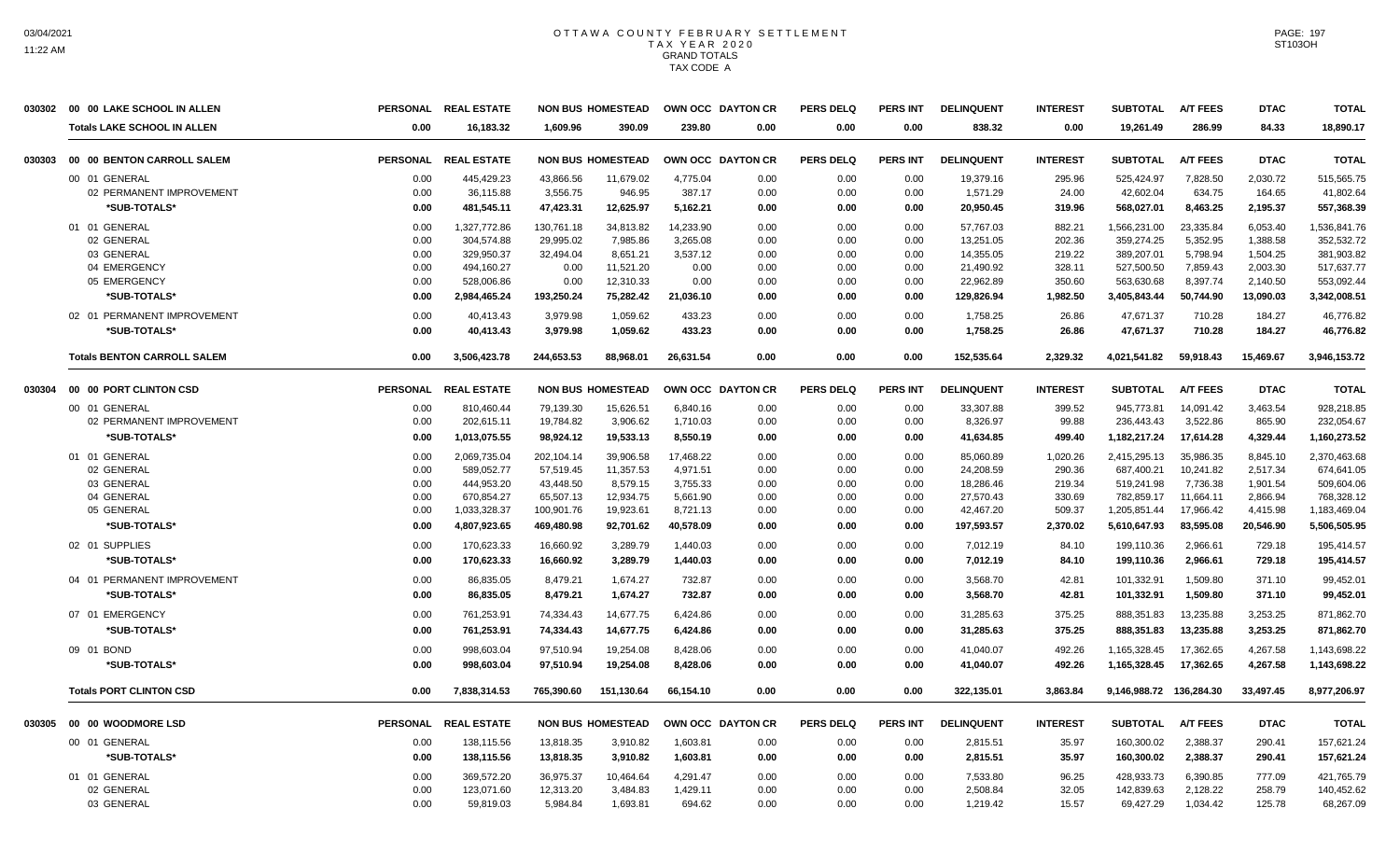|        | 030305 00 00 WOODMORE LSD     |                 | PERSONAL REAL ESTATE |            | <b>NON BUS HOMESTEAD</b> |           | OWN OCC DAYTON CR | <b>PERS DELQ</b> | <b>PERS INT</b> | <b>DELINQUENT</b> | <b>INTEREST</b> | <b>SUBTOTAL</b> | <b>A/T FEES</b> | <b>DTAC</b> | <b>TOTAL</b> |
|--------|-------------------------------|-----------------|----------------------|------------|--------------------------|-----------|-------------------|------------------|-----------------|-------------------|-----------------|-----------------|-----------------|-------------|--------------|
|        | 01<br>*SUB-TOTALS*            | 0.00            | 552,462.83           | 55,273.41  | 15,643.28                | 6,415.20  | 0.00              | 0.00             | 0.00            | 11,262.06         | 143.87          | 641,200.65      | 9,553.49        | 1,161.66    | 630,485.50   |
|        | 04 01 PERMANENT IMPROVEMENT   | 0.00            | 88.002.37            | 8,804.55   | 2,491.83                 | 1,021.88  | 0.00              | 0.00             | 0.00            | 1,793.94          | 22.92           | 102,137.49      | 1,521.78        | 185.04      | 100,430.67   |
|        | 02 PERMANENT IMPROVEMENT      | 0.00            | 14,776.85            | 1,478.42   | 418.42                   | 171.59    | 0.00              | 0.00             | 0.00            | 301.22            | 3.85            | 17,150.35       | 255.54          | 31.07       | 16,863.74    |
|        | *SUB-TOTALS*                  | 0.00            | 102,779.22           | 10,282.97  | 2,910.25                 | 1,193.47  | 0.00              | 0.00             | 0.00            | 2,095.16          | 26.77           | 119,287.84      | 1,777.32        | 216.11      | 117,294.41   |
|        | 05 01 EMERGENCY               | 0.00            | 145.021.35           | 14,509.26  | 4,106.36                 | 1,683.99  | 0.00              | 0.00             | 0.00            | 2,956.29          | 37.77           | 168,315.02      | 2,507.79        | 304.93      | 165,502.30   |
|        | 02 EMERGENCY                  | 0.00            | 103,586.68           | 10,363.76  | 2,933.12                 | 1,202.84  | 0.00              | 0.00             | 0.00            | 2,111.63          | 26.97           | 120,225.00      | 1,791.28        | 217.81      | 118,215.91   |
|        | *SUB-TOTALS*                  | 0.00            | 248,608.03           | 24,873.02  | 7,039.48                 | 2,886.83  | 0.00              | 0.00             | 0.00            | 5,067.92          | 64.74           | 288,540.02      | 4,299.07        | 522.74      | 283,718.21   |
|        | 06 01 BOND (\$15,709,840)     | 0.00            | 158,832.90           | 15,891.08  | 4,497.44                 | 1,844.36  | 0.00              | 0.00             | 0.00            | 3,237.83          | 41.37           | 184,344.98      | 2,746.63        | 333.97      | 181,264.38   |
|        | *SUB-TOTALS*                  | 0.00            | 158,832.90           | 15,891.08  | 4,497.44                 | 1,844.36  | 0.00              | 0.00             | 0.00            | 3,237.83          | 41.37           | 184,344.98      | 2,746.63        | 333.97      | 181,264.38   |
|        | <b>Totals WOODMORE LSD</b>    | 0.00            | 1.200.798.54         | 120,138.83 | 34,001.27                | 13,943.67 | 0.00              | 0.00             | 0.00            | 24,478.48         | 312.72          | 1,393,673.51    | 20,764.88       | 2,524.89    | 1,370,383.74 |
| 030306 | 00 00 DANBURY LSD             | <b>PERSONAL</b> | <b>REAL ESTATE</b>   |            | <b>NON BUS HOMESTEAD</b> |           | OWN OCC DAYTON CR | <b>PERS DELQ</b> | <b>PERS INT</b> | <b>DELINQUENT</b> | <b>INTEREST</b> | <b>SUBTOTAL</b> | <b>A/T FEES</b> | <b>DTAC</b> | <b>TOTAL</b> |
|        | 00 01 GENERAL                 | 0.00            | 1,187,351.38         | 115.600.94 | 12,521.88                | 6.554.84  | 0.00              | 0.00             | 0.00            | 48.893.99         | 290.81          | 1.371.213.84    | 20.430.21       | 5,107.96    | 1,345,675.67 |
|        | *SUB-TOTALS*                  | 0.00            | 1,187,351.38         | 115,600.94 | 12,521.88                | 6,554.84  | 0.00              | 0.00             | 0.00            | 48,893.99         | 290.81          | 1,371,213.84    | 20,430.21       | 5,107.96    | 1,345,675.67 |
|        | 01 01 GENERAL                 | 0.00            | 2,309,482.25         | 224,852.00 | 24,355.94                | 12,749.63 | 0.00              | 0.00             | 0.00            | 95,102.27         | 565.66          | 2,667,107.75    | 39,738.20       | 9,935.34    | 2,617,434.21 |
|        | 02 GENERAL                    | 0.00            | 704,342.19           | 68,575.01  | 7,428.04                 | 3,888.36  | 0.00              | 0.00             | 0.00            | 29,004.14         | 172.51          | 813,410.25      | 12,119.30       | 3,030.07    | 798,260.88   |
|        | 03 GENERAL                    | 0.00            | 289,453.22           | 28,181.26  | 3,052.59                 | 1,597.95  | 0.00              | 0.00             | 0.00            | 11,919.40         | 70.90           | 334,275.32      | 4,980.49        | 1,245.22    | 328,049.61   |
|        | 04 GENERAL                    | 0.00            | 165,659.27           | 16,128.65  | 1,747.05                 | 914.53    | 0.00              | 0.00             | 0.00            | 6,821.69          | 40.57           | 191,311.76      | 2,850.42        | 712.66      | 187,748.68   |
|        | 05 PERMANENT IMPROVEMENT      | 0.00            | 325,560.12           | 0.00       | 3,070.58                 | 0.00      | 0.00              | 0.00             | 0.00            | 13,406.26         | 79.74           | 342,116.70      | 5,097.32        | 1,252.56    | 335,766.82   |
|        | *SUB-TOTALS*                  | 0.00            | 3,794,497.05         | 337,736.92 | 39,654.20                | 19,150.47 | 0.00              | 0.00             | 0.00            | 156,253.76        | 929.38          | 4,348,221.78    | 64,785.73       | 16,175.85   | 4,267,260.20 |
|        | <b>Totals DANBURY LSD</b>     | 0.00            | 4,981,848.43         | 453,337.86 | 52,176.08                | 25,705.31 | 0.00              | 0.00             | 0.00            | 205,147.75        | 1,220.19        | 5,719,435.62    | 85,215.94       | 21,283.81   | 5,612,935.87 |
| 030307 | 00 00 NORTH BASS LSD          | <b>PERSONAL</b> | <b>REAL ESTATE</b>   |            | <b>NON BUS HOMESTEAD</b> |           | OWN OCC DAYTON CR | <b>PERS DELQ</b> | <b>PERS INT</b> | <b>DELINQUENT</b> | <b>INTEREST</b> | <b>SUBTOTAL</b> | <b>A/T FEES</b> | <b>DTAC</b> | <b>TOTAL</b> |
|        | 00 01 GENERAL                 | 0.00            | 2,006.62             | 191.31     | 65.44                    | 13.78     | 0.00              | 0.00             | 0.00            | 139.29            | 0.00            | 2,416.44        | 36.00           | 14.13       | 2,366.31     |
|        | *SUB-TOTALS*                  | 0.00            | 2,006.62             | 191.31     | 65.44                    | 13.78     | 0.00              | 0.00             | 0.00            | 139.29            | 0.00            | 2,416.44        | 36.00           | 14.13       | 2,366.31     |
|        | 01 01 GENERAL                 | 0.00            | 4,658.22             | 444.11     | 151.92                   | 32.00     | 0.00              | 0.00             | 0.00            | 323.35            | 0.00            | 5,609.60        | 83.58           | 32.81       | 5,493.21     |
|        | *SUB-TOTALS*                  | 0.00            | 4,658.22             | 444.11     | 151.92                   | 32.00     | 0.00              | 0.00             | 0.00            | 323.35            | 0.00            | 5,609.60        | 83.58           | 32.81       | 5,493.21     |
|        | <b>Totals NORTH BASS LSD</b>  | 0.00            | 6,664.84             | 635.42     | 217.36                   | 45.78     | 0.00              | 0.00             | 0.00            | 462.64            | 0.00            | 8,026.04        | 119.58          | 46.94       | 7,859.52     |
| 030308 | 00 00 MIDDLE BASS LSD         |                 | PERSONAL REAL ESTATE |            | <b>NON BUS HOMESTEAD</b> |           | OWN OCC DAYTON CR | <b>PERS DELQ</b> | <b>PERS INT</b> | <b>DELINQUENT</b> | <b>INTEREST</b> | <b>SUBTOTAL</b> | <b>A/T FEES</b> | <b>DTAC</b> | <b>TOTAL</b> |
|        | 00 01 GENERAL                 | 0.00            | 81,167.95            | 7,331.29   | 338.68                   | 183.51    | 0.00              | 0.00             | 0.00            | 5,320.23          | 124.22          | 94,465.88       | 1,407.48        | 554.82      | 92,503.58    |
|        | *SUB-TOTALS*                  | 0.00            | 81,167.95            | 7,331.29   | 338.68                   | 183.51    | 0.00              | 0.00             | 0.00            | 5,320.23          | 124.22          | 94,465.88       | 1,407.48        | 554.82      | 92,503.58    |
|        | <b>Totals MIDDLE BASS LSD</b> | 0.00            | 81,167.95            | 7,331.29   | 338.68                   | 183.51    | 0.00              | 0.00             | 0.00            | 5,320.23          | 124.22          | 94,465.88       | 1,407.48        | 554.82      | 92,503.58    |
| 030309 | 00 00 PUT IN BAY LSD          |                 | PERSONAL REAL ESTATE |            | <b>NON BUS HOMESTEAD</b> |           | OWN OCC DAYTON CR | <b>PERS DELQ</b> | <b>PERS INT</b> | <b>DELINQUENT</b> | <b>INTEREST</b> | <b>SUBTOTAL</b> | <b>A/T FEES</b> | <b>DTAC</b> | <b>TOTAL</b> |
|        | 00 01 GENERAL                 | 0.00            | 182,033.37           | 18.236.44  | 979.39                   | 781.62    | 0.00              | 0.00             | 0.00            | 8,028.09          | 44.58           | 210,103.49      | 3,130.41        | 817.46      | 206,155.62   |
|        | 02 PERMANENT IMPROVEMENT      | 0.00            | 53,539.22            | 5,363.66   | 288.06                   | 229.89    | 0.00              | 0.00             | 0.00            | 2,361.20          | 13.12           | 61,795.15       | 920.71          | 240.43      | 60,634.01    |
|        | *SUB-TOTALS*                  | 0.00            | 235,572.59           | 23,600.10  | 1,267.45                 | 1,011.51  | 0.00              | 0.00             | 0.00            | 10,389.29         | 57.70           | 271,898.64      | 4,051.12        | 1,057.89    | 266,789.63   |
|        | 01 01 GENERAL                 | 0.00            | 888,752.11           | 89,036.85  | 4,781.74                 | 3,816.14  | 0.00              | 0.00             | 0.00            | 39,196.00         | 217.67          | 1,025,800.51    | 15,283.77       | 3,991.16    | 1,006,525.58 |
|        | *SUB-TOTALS*                  | 0.00            | 888,752.11           | 89,036.85  | 4,781.74                 | 3,816.14  | 0.00              | 0.00             | 0.00            | 39,196.00         | 217.67          | 1,025,800.51    | 15,283.77       | 3,991.16    | 1,006,525.58 |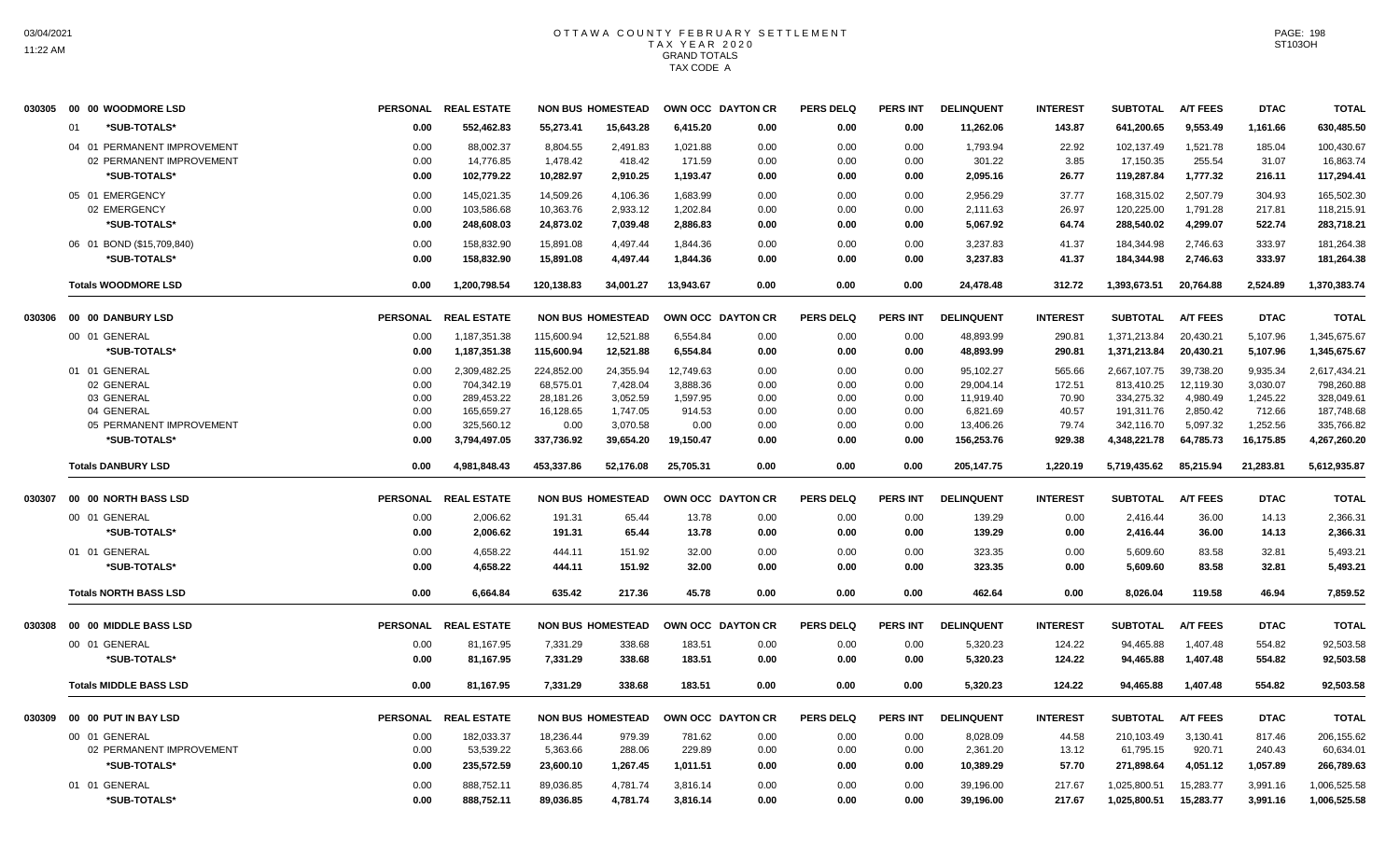|        | 030309 00 00 PUT IN BAY LSD     |                 | PERSONAL REAL ESTATE |                          | <b>NON BUS HOMESTEAD</b> | OWN OCC DAYTON CR |      | <b>PERS DELQ</b> | <b>PERS INT</b> | <b>DELINQUENT</b> | <b>INTEREST</b> | <b>SUBTOTAL</b> | <b>A/T FEES</b> | <b>DTAC</b> | <b>TOTAL</b> |
|--------|---------------------------------|-----------------|----------------------|--------------------------|--------------------------|-------------------|------|------------------|-----------------|-------------------|-----------------|-----------------|-----------------|-------------|--------------|
|        | 02 01 RECREATION                | 0.00            | 15,737.16            | 1,576.57                 | 84.67                    | 67.57             | 0.00 | 0.00             | 0.00            | 694.04            | 3.86            | 18,163.87       | 270.63          | 70.68       | 17,822.56    |
|        | *SUB-TOTALS*                    | 0.00            | 15,737.16            | 1,576.57                 | 84.67                    | 67.57             | 0.00 | 0.00             | 0.00            | 694.04            | 3.86            | 18,163.87       | 270.63          | 70.68       | 17,822.56    |
|        | <b>Totals PUT IN BAY LSD</b>    | 0.00            | 1,140,061.86         | 114,213.52               | 6,133.86                 | 4,895.22          | 0.00 | 0.00             | 0.00            | 50,279.33         | 279.23          | 1,315,863.02    | 19,605.52       | 5,119.73    | 1,291,137.77 |
| 040401 | 00 00 CLAY CENTER CORP.         | <b>PERSONAL</b> | <b>REAL ESTATE</b>   | <b>NON BUS HOMESTEAD</b> |                          | OWN OCC DAYTON CR |      | <b>PERS DELQ</b> | <b>PERS INT</b> | <b>DELINQUENT</b> | <b>INTEREST</b> | <b>SUBTOTAL</b> | <b>A/T FEES</b> | <b>DTAC</b> | <b>TOTAL</b> |
|        | 00 01 GENERAL                   | 0.00            | 2,865.82             | 324.02                   | 158.62                   | 31.52             | 0.00 | 0.00             | 0.00            | 226.84            | 6.46            | 3,613.28        | 53.84           | 25.13       | 3,534.31     |
|        | *SUB-TOTALS*                    | 0.00            | 2,865.82             | 324.02                   | 158.62                   | 31.52             | 0.00 | 0.00             | 0.00            | 226.84            | 6.46            | 3,613.28        | 53.84           | 25.13       | 3,534.31     |
|        | <b>Totals CLAY CENTER CORP.</b> | 0.00            | 2.865.82             | 324.02                   | 158.62                   | 31.52             | 0.00 | 0.00             | 0.00            | 226.84            | 6.46            | 3,613.28        | 53.84           | 25.13       | 3,534.31     |
|        | 040402 00 00 ROCKY RIDGE CORP.  | <b>PERSONAL</b> | <b>REAL ESTATE</b>   |                          | <b>NON BUS HOMESTEAD</b> | OWN OCC DAYTON CR |      | <b>PERS DELQ</b> | <b>PERS INT</b> | <b>DELINQUENT</b> | <b>INTEREST</b> | <b>SUBTOTAL</b> | <b>A/T FEES</b> | <b>DTAC</b> | <b>TOTAL</b> |
|        | 00 01 GENERAL                   | 0.00            | 3,877.26             | 425.35                   | 200.45                   | 42.75             | 0.00 | 0.00             | 0.00            | 344.17            | 0.46            | 4,890.44        | 72.86           | 35.60       | 4,781.98     |
|        | *SUB-TOTALS*                    | 0.00            | 3,877.26             | 425.35                   | 200.45                   | 42.75             | 0.00 | 0.00             | 0.00            | 344.17            | 0.46            | 4,890.44        | 72.86           | 35.60       | 4,781.98     |
|        | 01 01 POLICE                    | 0.00            | 437.00               | 47.94                    | 22.59                    | 4.82              | 0.00 | 0.00             | 0.00            | 38.79             | 0.05            | 551.19          | 8.21            | 4.01        | 538.97       |
|        | *SUB-TOTALS*                    | 0.00            | 437.00               | 47.94                    | 22.59                    | 4.82              | 0.00 | 0.00             | 0.00            | 38.79             | 0.05            | 551.19          | 8.21            | 4.01        | 538.97       |
|        |                                 |                 |                      |                          |                          |                   |      |                  |                 |                   |                 |                 |                 |             |              |
|        | <b>Totals ROCKY RIDGE CORP.</b> | 0.00            | 4,314.26             | 473.29                   | 223.04                   | 47.57             | 0.00 | 0.00             | 0.00            | 382.96            | 0.51            | 5,441.63        | 81.07           | 39.61       | 5,320.95     |
| 040403 | 00 00 GENOA CORP.               | <b>PERSONAL</b> | <b>REAL ESTATE</b>   |                          | <b>NON BUS HOMESTEAD</b> | OWN OCC DAYTON CR |      | <b>PERS DELQ</b> | <b>PERS INT</b> | <b>DELINQUENT</b> | <b>INTEREST</b> | <b>SUBTOTAL</b> | <b>A/T FEES</b> | <b>DTAC</b> | <b>TOTAL</b> |
|        | 00 01 GENERAL                   | 0.00            | 30,155.80            | 3,386.22                 | 1,343.41                 | 436.74            | 0.00 | 0.00             | 0.00            | 1,865.37          | 41.57           | 37,229.11       | 554.69          | 194.44      | 36,479.98    |
|        | *SUB-TOTALS*                    | 0.00            | 30,155.80            | 3,386.22                 | 1,343.41                 | 436.74            | 0.00 | 0.00             | 0.00            | 1,865.37          | 41.57           | 37,229.11       | 554.69          | 194.44      | 36,479.98    |
|        | 01 01 PARK                      | 0.00            | 14,172.27            | 1,591.42                 | 631.36                   | 205.25            | 0.00 | 0.00             | 0.00            | 876.66            | 19.53           | 17,496.49       | 260.69          | 91.38       | 17,144.42    |
|        | 02 PARK                         | 0.00            | 10,596.08            | 0.00                     | 418.75                   | 0.00              | 0.00 | 0.00             | 0.00            | 655.45            | 14.61           | 11,684.89       | 174.10          | 60.61       | 11,450.18    |
|        | *SUB-TOTALS*                    | 0.00            | 24,768.35            | 1,591.42                 | 1,050.11                 | 205.25            | 0.00 | 0.00             | 0.00            | 1,532.11          | 34.14           | 29,181.38       | 434.79          | 151.99      | 28,594.60    |
|        | <b>Totals GENOA CORP.</b>       | 0.00            | 54,924.15            | 4,977.64                 | 2,393.52                 | 641.99            | 0.00 | 0.00             | 0.00            | 3,397.48          | 75.71           | 66,410.49       | 989.48          | 346.43      | 65,074.58    |
| 040404 | 00 00 MARBLEHEAD CORP.          | <b>PERSONAL</b> | <b>REAL ESTATE</b>   |                          | <b>NON BUS HOMESTEAD</b> | OWN OCC DAYTON CR |      | <b>PERS DELQ</b> | <b>PERS INT</b> | <b>DELINQUENT</b> | <b>INTEREST</b> | <b>SUBTOTAL</b> | <b>A/T FEES</b> | <b>DTAC</b> | <b>TOTAL</b> |
|        | 00 01 GENERAL                   | 0.00            | 164,652.57           | 16,471.02                | 1,281.56                 | 939.55            | 0.00 | 0.00             | 0.00            | 7,195.51          | 44.03           | 190,584.24      | 2,839.58        | 738.61      | 187,006.05   |
|        | *SUB-TOTALS*                    | 0.00            | 164,652.57           | 16,471.02                | 1,281.56                 | 939.55            | 0.00 | 0.00             | 0.00            | 7,195.51          | 44.03           | 190,584.24      | 2,839.58        | 738.61      | 187,006.05   |
|        | 01 01 GENERAL                   | 0.00            | 107,179.60           | 10,721.71                | 834.23                   | 611.59            | 0.00 | 0.00             | 0.00            | 4,683.87          | 28.66           | 124,059.66      | 1.848.41        | 480.79      | 121.730.46   |
|        | 02 GENERAL                      | 0.00            | 13,314.87            | 0.00                     | 92.68                    | 0.00              | 0.00 | 0.00             | 0.00            | 581.88            | 3.56            | 13,992.99       | 208.49          | 53.42       | 13,731.08    |
|        | *SUB-TOTALS*                    | 0.00            | 120,494.47           | 10,721.71                | 926.91                   | 611.59            | 0.00 | 0.00             | 0.00            | 5,265.75          | 32.22           | 138,052.65      | 2,056.90        | 534.21      | 135,461.54   |
|        | <b>Totals MARBLEHEAD CORP.</b>  | 0.00            | 285,147.04           | 27,192.73                | 2,208.47                 | 1,551.14          | 0.00 | 0.00             | 0.00            | 12,461.26         | 76.25           | 328,636.89      | 4,896.48        | 1,272.82    | 322,467.59   |
|        | 040405 00 00 ELMORE CORP.       | <b>PERSONAL</b> | <b>REAL ESTATE</b>   | <b>NON BUS HOMESTEAD</b> |                          | OWN OCC DAYTON CR |      | <b>PERS DELQ</b> | <b>PERS INT</b> | <b>DELINQUENT</b> | <b>INTEREST</b> | <b>SUBTOTAL</b> | <b>A/T FEES</b> | <b>DTAC</b> | <b>TOTAL</b> |
|        | 00 01 GENERAL                   | 0.00            | 18,443.96            | 2,027.27                 | 879.70                   | 295.59            | 0.00 | 0.00             | 0.00            | 498.98            | 1.39            | 22,146.89       | 329.97          | 50.76       | 21,766.16    |
|        | *SUB-TOTALS*                    | 0.00            | 18,443.96            | 2,027.27                 | 879.70                   | 295.59            | 0.00 | 0.00             | 0.00            | 498.98            | 1.39            | 22,146.89       | 329.97          | 50.76       | 21,766.16    |
|        | 01 01 STREETS                   | 0.00            | 21,342.87            | 2,345.90                 | 1,017.96                 | 342.06            | 0.00 | 0.00             | 0.00            | 577.41            | 1.61            | 25,627.81       | 381.83          | 58.74       | 25,187.24    |
|        | 02 STREETS                      | 0.00            | 25,611.43            | 2,815.09                 | 1,221.55                 | 410.47            | 0.00 | 0.00             | 0.00            | 692.89            | 1.93            | 30,753.36       | 458.20          | 70.49       | 30,224.67    |
|        | *SUB-TOTALS*                    | 0.00            | 46,954.30            | 5,160.99                 | 2,239.51                 | 752.53            | 0.00 | 0.00             | 0.00            | 1,270.30          | 3.54            | 56,381.17       | 840.03          | 129.23      | 55,411.91    |
|        | 02 01 SOLID WASTE               | 0.00            | 25,611.43            | 2,815.09                 | 1,221.55                 | 410.47            | 0.00 | 0.00             | 0.00            | 692.89            | 1.93            | 30,753.36       | 458.20          | 70.49       | 30,224.67    |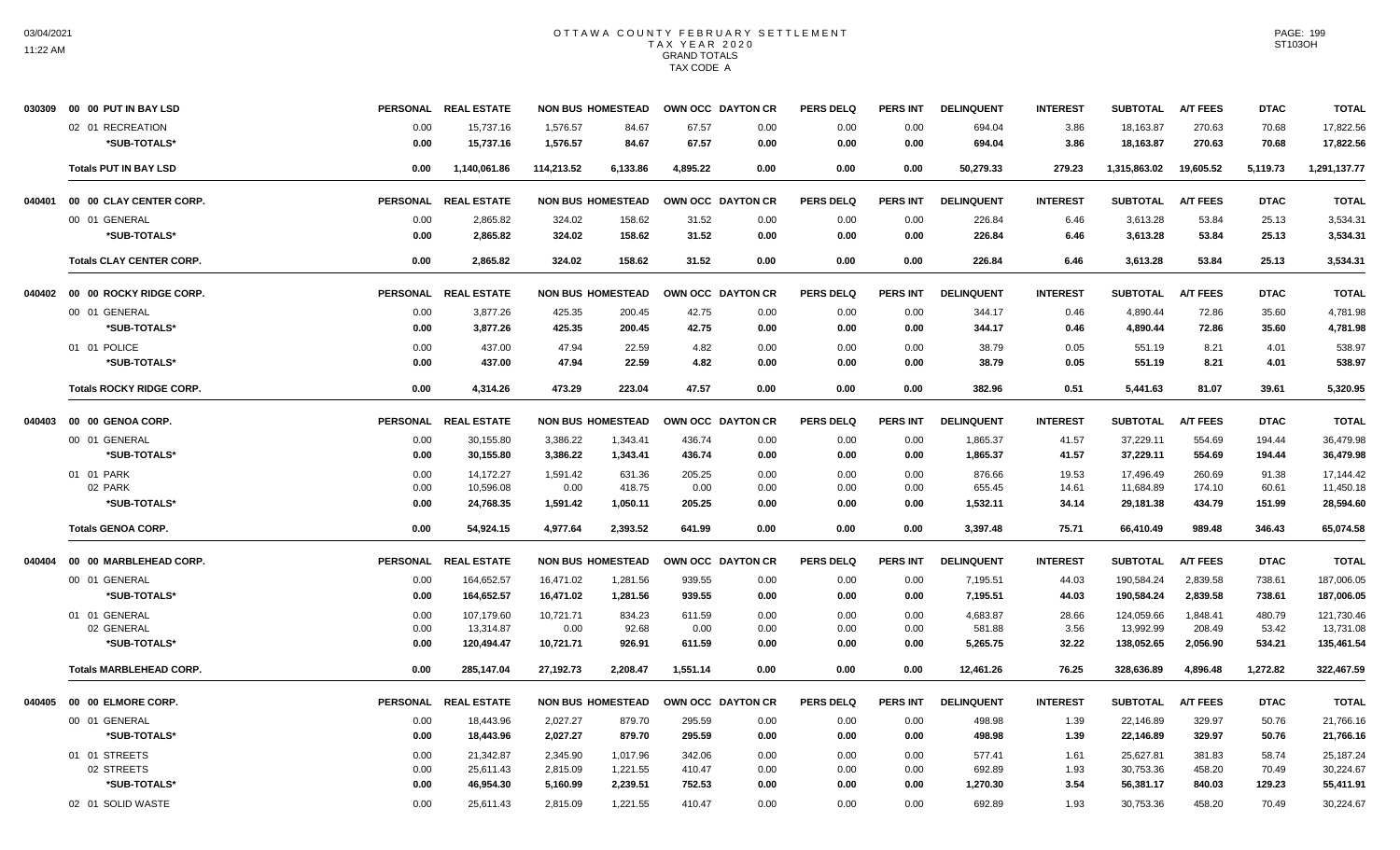| 040405 | 00 00 ELMORE CORP.              |                 | PERSONAL REAL ESTATE | <b>NON BUS HOMESTEAD</b> |           | OWN OCC DAYTON CR |      | <b>PERS DELQ</b> | <b>PERS INT</b> | <b>DELINQUENT</b> | <b>INTEREST</b> | <b>SUBTOTAL</b> | <b>A/T FEES</b> | <b>DTAC</b> | <b>TOTAL</b> |
|--------|---------------------------------|-----------------|----------------------|--------------------------|-----------|-------------------|------|------------------|-----------------|-------------------|-----------------|-----------------|-----------------|-------------|--------------|
|        | *SUB-TOTALS*<br>02              | 0.00            | 25,611.43            | 2.815.09                 | 1,221.55  | 410.47            | 0.00 | 0.00             | 0.00            | 692.89            | 1.93            | 30,753.36       | 458.20          | 70.49       | 30,224.67    |
|        | 03 01 GENERAL                   | 0.00            | 23,866.10            | 2,623.25                 | 1,138.31  | 382.50            | 0.00 | 0.00             | 0.00            | 645.67            | 1.80            | 28,657.63       | 426.98          | 65.69       | 28,164.96    |
|        | *SUB-TOTALS*                    | 0.00            | 23,866.10            | 2,623.25                 | 1,138.31  | 382.50            | 0.00 | 0.00             | 0.00            | 645.67            | 1.80            | 28,657.63       | 426.98          | 65.69       | 28,164.96    |
|        | <b>Totals ELMORE CORP.</b>      | 0.00            | 114,875.79           | 12,626.60                | 5,479.07  | 1,841.09          | 0.00 | 0.00             | 0.00            | 3,107.84          | 8.66            | 137,939.05      | 2,055.18        | 316.17      | 135,567.70   |
| 040406 | 00 00 PORT CLINTON CITY         | <b>PERSONAL</b> | <b>REAL ESTATE</b>   | <b>NON BUS HOMESTEAD</b> |           | OWN OCC DAYTON CR |      | <b>PERS DELQ</b> | <b>PERS INT</b> | <b>DELINQUENT</b> | <b>INTEREST</b> | <b>SUBTOTAL</b> | <b>A/T FEES</b> | <b>DTAC</b> | <b>TOTAL</b> |
|        | 00 01 GENERAL                   | 0.00            | 96,756.13            | 10,062.59                | 3,800.90  | 1,084.71          | 0.00 | 0.00             | 0.00            | 4,493.09          | 143.58          | 116,341.00      | 1,733.41        | 468.63      | 114,138.96   |
|        | *SUB-TOTALS*                    | 0.00            | 96,756.13            | 10,062.59                | 3,800.90  | 1,084.71          | 0.00 | 0.00             | 0.00            | 4,493.09          | 143.58          | 116,341.00      | 1,733.41        | 468.63      | 114,138.96   |
|        | 01 01 INSIDE POLICE PENSION     | 0.00            | 7,442.78             | 774.05                   | 292.38    | 83.44             | 0.00 | 0.00             | 0.00            | 345.62            | 11.04           | 8,949.31        | 133.34          | 36.05       | 8,779.92     |
|        | *SUB-TOTALS*                    | 0.00            | 7,442.78             | 774.05                   | 292.38    | 83.44             | 0.00 | 0.00             | 0.00            | 345.62            | 11.04           | 8,949.31        | 133.34          | 36.05       | 8,779.92     |
|        | 02 01 FIRE & EMS                | 0.00            | 86,685.41            | 9,015.24                 | 3,405.28  | 971.81            | 0.00 | 0.00             | 0.00            | 4,025.43          | 128.64          | 104,231.81      | 1,552.99        | 419.86      | 102,258.96   |
|        | *SUB-TOTALS*                    | 0.00            | 86,685.41            | 9,015.24                 | 3,405.28  | 971.81            | 0.00 | 0.00             | 0.00            | 4,025.43          | 128.64          | 104,231.81      | 1,552.99        | 419.86      | 102,258.96   |
|        | <b>Totals PORT CLINTON CITY</b> | 0.00            | 190,884.32           | 19,851.88                | 7,498.56  | 2,139.96          | 0.00 | 0.00             | 0.00            | 8,864.14          | 283.26          | 229,522.12      | 3,419.74        | 924.54      | 225,177.84   |
| 040407 | 00 00 PUT IN BAY CORP.          | <b>PERSONAL</b> | <b>REAL ESTATE</b>   | <b>NON BUS HOMESTEAD</b> |           | OWN OCC DAYTON CR |      | <b>PERS DELQ</b> | <b>PERS INT</b> | <b>DELINQUENT</b> | <b>INTEREST</b> | <b>SUBTOTAL</b> | <b>A/T FEES</b> | <b>DTAC</b> | <b>TOTAL</b> |
|        | 00 01 INSIDE GENERAL            | 0.00            | 21,990.47            | 2,261.60                 | 114.36    | 75.69             | 0.00 | 0.00             | 0.00            | 2,208.51          | 7.20            | 26,657.83       | 397.18          | 224.02      | 26,036.63    |
|        | *SUB-TOTALS*                    | 0.00            | 21,990.47            | 2,261.60                 | 114.36    | 75.69             | 0.00 | 0.00             | 0.00            | 2,208.51          | 7.20            | 26,657.83       | 397.18          | 224.02      | 26,036.63    |
|        | <b>Totals PUT IN BAY CORP.</b>  | 0.00            | 21,990.47            | 2,261.60                 | 114.36    | 75.69             | 0.00 | 0.00             | 0.00            | 2,208.51          | 7.20            | 26,657.83       | 397.18          | 224.02      | 26,036.63    |
| 040408 | 00 00 OAK HARBOR CORP.          | <b>PERSONAL</b> | <b>REAL ESTATE</b>   | <b>NON BUS HOMESTEAD</b> |           | OWN OCC DAYTON CR |      | <b>PERS DELQ</b> | <b>PERS INT</b> | <b>DELINQUENT</b> | <b>INTEREST</b> | <b>SUBTOTAL</b> | <b>A/T FEES</b> | <b>DTAC</b> | <b>TOTAL</b> |
|        | 00 01 GENERAL                   | 0.00            | 33,024.11            | 3,492.06                 | 1,447.56  | 522.04            | 0.00 | 0.00             | 0.00            | 1,107.02          | 19.74           | 39,612.53       | 590.20          | 118.00      | 38,904.33    |
|        | *SUB-TOTALS*                    | 0.00            | 33,024.11            | 3,492.06                 | 1,447.56  | 522.04            | 0.00 | 0.00             | 0.00            | 1,107.02          | 19.74           | 39,612.53       | 590.20          | 118.00      | 38,904.33    |
|        | 01 01 STREETS                   | 0.00            | 41,297.85            | 4,366.95                 | 1,810.22  | 652.83            | 0.00 | 0.00             | 0.00            | 1,384.37          | 24.69           | 49,536.91       | 738.07          | 147.56      | 48,651.28    |
|        | *SUB-TOTALS*                    | 0.00            | 41,297.85            | 4,366.95                 | 1,810.22  | 652.83            | 0.00 | 0.00             | 0.00            | 1,384.37          | 24.69           | 49,536.91       | 738.07          | 147.56      | 48,651.28    |
|        | 02 01 POLICE                    | 0.00            | 56.532.40            | 0.00                     | 2,193.17  | 0.00              | 0.00 | 0.00             | 0.00            | 1,894.99          | 33.79           | 60,654.35       | 903.71          | 178.78      | 59,571.86    |
|        | *SUB-TOTALS*                    | 0.00            | 56.532.40            | 0.00                     | 2,193.17  | 0.00              | 0.00 | 0.00             | 0.00            | 1.894.99          | 33.79           | 60,654.35       | 903.71          | 178.78      | 59,571.86    |
|        | <b>Totals OAK HARBOR CORP.</b>  | 0.00            | 130,854.36           | 7,859.01                 | 5,450.95  | 1,174.87          | 0.00 | 0.00             | 0.00            | 4,386.38          | 78.22           | 149,803.79      | 2,231.98        | 444.34      | 147, 127. 47 |
| 050501 | 00 00 PENTA COUNTY JVS          | <b>PERSONAL</b> | <b>REAL ESTATE</b>   | <b>NON BUS HOMESTEAD</b> |           | OWN OCC DAYTON CR |      | <b>PERS DELQ</b> | <b>PERS INT</b> | <b>DELINQUENT</b> | <b>INTEREST</b> | <b>SUBTOTAL</b> | <b>A/T FEES</b> | <b>DTAC</b> | <b>TOTAL</b> |
|        | 01 01 GENERAL                   | 0.00            | 301,648.81           | 30,647.98                | 8,792.10  | 3,571.96          | 0.00 | 0.00             | 0.00            | 12,283.28         | 174.47          | 357,118.60      | 5,320.85        | 1,279.59    | 350,518.16   |
|        | 02 GENERAL                      | 0.00            | 172,370.85           | 17,513.15                | 5,024.06  | 2,041.11          | 0.00 | 0.00             | 0.00            | 7,019.03          | 99.71           | 204,067.91      | 3,040.48        | 731.20      | 200,296.23   |
|        | 03 PERMANENT IMP.               | 0.00            | 188,742.99           | 19,176.56                | 5,501.25  | 2,234.97          | 0.00 | 0.00             | 0.00            | 7,685.72          | 109.15          | 223,450.64      | 3,329.28        | 800.65      | 219,320.71   |
|        | *SUB-TOTALS*                    | 0.00            | 662,762.65           | 67,337.69                | 19,317.41 | 7,848.04          | 0.00 | 0.00             | 0.00            | 26,988.03         | 383.33          | 784,637.15      | 11,690.61       | 2,811.44    | 770,135.10   |
|        | <b>Totals PENTA COUNTY JVS</b>  | 0.00            | 662,762.65           | 67,337.69                | 19,317.41 | 7.848.04          | 0.00 | 0.00             | 0.00            | 26,988.03         | 383.33          | 784,637.15      | 11,690.61       | 2,811.44    | 770,135.10   |
| 050502 | 00 00 VANGUARD JVS              | <b>PERSONAL</b> | <b>REAL ESTATE</b>   | <b>NON BUS HOMESTEAD</b> |           | OWN OCC DAYTON CR |      | <b>PERS DELQ</b> | <b>PERS INT</b> | <b>DELINQUENT</b> | <b>INTEREST</b> | <b>SUBTOTAL</b> | <b>A/T FEES</b> | <b>DTAC</b> | <b>TOTAL</b> |
|        | 01 01 GENERAL                   | 0.00            | 463,120.24           | 45,222.49                | 8,929.39  | 3,908.66          | 0.00 | 0.00             | 0.00            | 19,033.05         | 228.30          | 540,442.13      | 8,052.24        | 1,979.16    | 530,410.73   |
|        | *SUB-TOTALS*                    | 0.00            | 463,120.24           | 45.222.49                | 8,929.39  | 3,908.66          | 0.00 | 0.00             | 0.00            | 19,033.05         | 228.30          | 540,442.13      | 8,052.24        | 1,979.16    | 530,410.73   |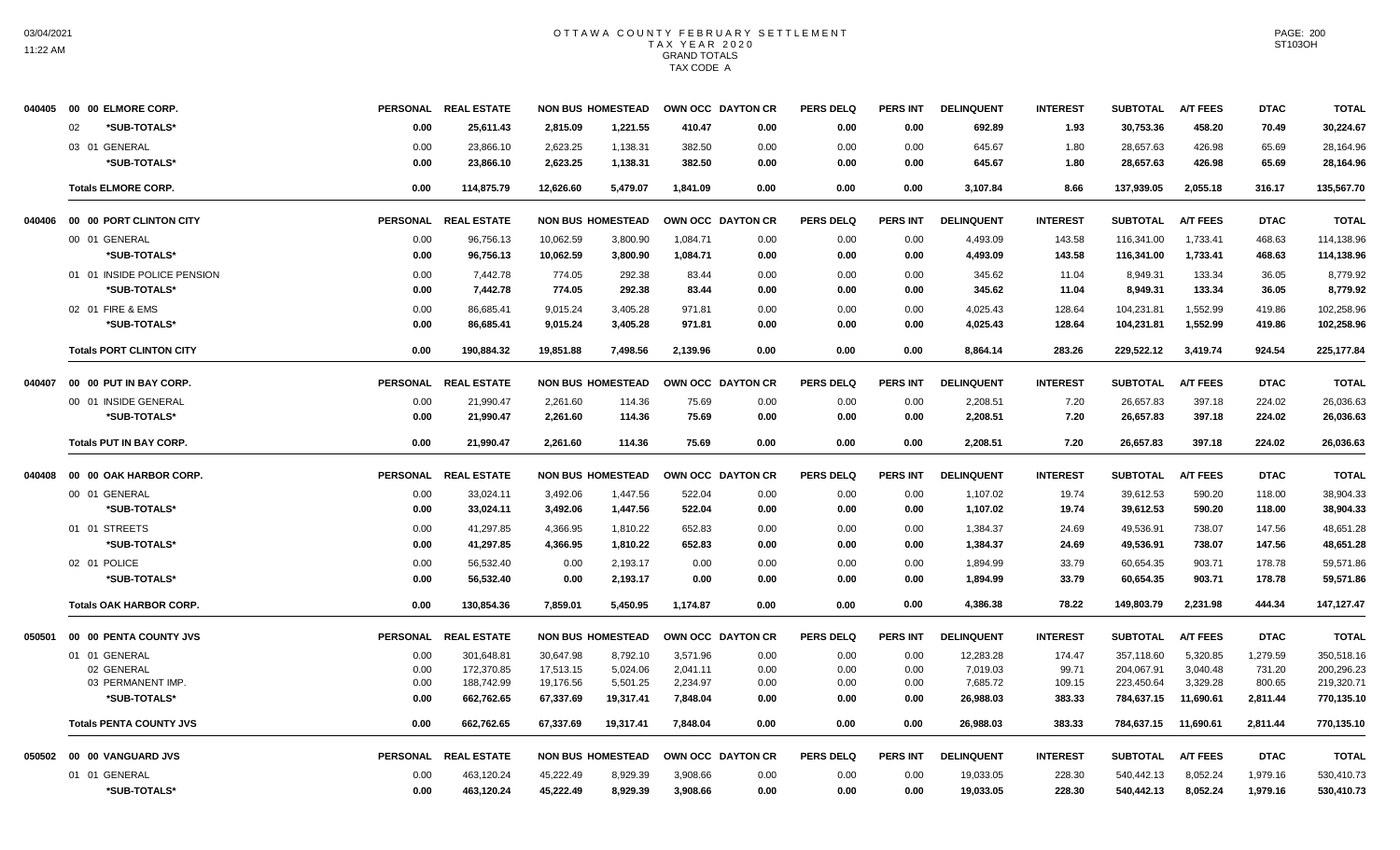| 050502 | 00 00 VANGUARD JVS                     | <b>PERSONAL</b> | <b>REAL ESTATE</b> | <b>NON BUS HOMESTEAD</b> |          | OWN OCC DAYTON CR |      | <b>PERS DELQ</b> | <b>PERS INT</b> | <b>DELINQUENT</b> | <b>INTEREST</b> | <b>SUBTOTAL</b> | <b>A/T FEES</b> | <b>DTAC</b> | TOTAL        |
|--------|----------------------------------------|-----------------|--------------------|--------------------------|----------|-------------------|------|------------------|-----------------|-------------------|-----------------|-----------------|-----------------|-------------|--------------|
|        | <b>Totals VANGUARD JVS</b>             | 0.00            | 463,120.24         | 45.222.49                | 8.929.39 | 3.908.66          | 0.00 | 0.00             | 0.00            | 19,033.05         | 228.30          | 540,442.13      | 8.052.24        | 1,979.16    | 530,410.73   |
| 050503 | 00 00 EHOVE JVS                        | <b>PERSONAL</b> | <b>REAL ESTATE</b> | <b>NON BUS HOMESTEAD</b> |          | OWN OCC DAYTON CR |      | <b>PERS DELQ</b> | <b>PERS INT</b> | <b>DELINQUENT</b> | <b>INTEREST</b> | <b>SUBTOTAL</b> | <b>A/T FEES</b> | <b>DTAC</b> | <b>TOTAL</b> |
|        | 01 01 GENERAL                          | 0.00            | 196,504.79         | 19,131.77                | 2,072.35 | 1,084.82          | 0.00 | 0.00             | 0.00            | 8,091.88          | 48.13           | 226,933.74      | 3,381.17        | 845.36      | 222,707.21   |
|        | 02 GENERAL                             | 0.00            | 117,063.01         | 0.00                     | 1,104.10 | 0.00              | 0.00 | 0.00             | 0.00            | 4,820.54          | 28.68           | 123,016.33      | 1,832.87        | 450.39      | 120,733.07   |
|        | 03 GENERAL                             | 0.00            | 313,950.84         | 30,566.37                | 3,310.95 | 1,733.17          | 0.00 | 0.00             | 0.00            | 12,928.19         | 76.91           | 362,566.43      | 5,402.01        | 1,350.61    | 355,813.81   |
|        | *SUB-TOTALS*                           | 0.00            | 627,518.64         | 49,698.14                | 6,487.40 | 2,817.99          | 0.00 | 0.00             | 0.00            | 25,840.61         | 153.72          | 712,516.50      | 10,616.05       | 2,646.36    | 699,254.09   |
|        | 02 01 PERMANENT IMPROVEMENT            | 0.00            | 123.907.91         | 0.00                     | 1.168.66 | 0.00              | 0.00 | 0.00             | 0.00            | 5,102.42          | 30.34           | 130.209.33      | 1.940.03        | 476.73      | 127.792.57   |
|        | *SUB-TOTALS*                           | 0.00            | 123,907.91         | 0.00                     | 1,168.66 | 0.00              | 0.00 | 0.00             | 0.00            | 5,102.42          | 30.34           | 130,209.33      | 1,940.03        | 476.73      | 127,792.57   |
|        | <b>Totals EHOVE JVS</b>                | 0.00            | 751.426.55         | 49,698.14                | 7.656.06 | 2.817.99          | 0.00 | 0.00             | 0.00            | 30.943.03         | 184.06          | 842.725.83      | 12.556.08       | 3,123.09    | 827,046.66   |
| 060601 | 00 00 MID COUNTY EMS                   | <b>PERSONAL</b> | <b>REAL ESTATE</b> | <b>NON BUS HOMESTEAD</b> |          | OWN OCC DAYTON CR |      | <b>PERS DELQ</b> | <b>PERS INT</b> | <b>DELINQUENT</b> | <b>INTEREST</b> | <b>SUBTOTAL</b> | <b>A/T FEES</b> | <b>DTAC</b> | <b>TOTAL</b> |
|        | 01 01 MID COUNTY EMS                   | 0.00            | 15,125.14          | 1,547.35                 | 530.22   | 202.76            | 0.00 | 0.00             | 0.00            | 584.29            | 6.87            | 17,996.63       | 268.14          | 61.22       | 17.667.27    |
|        | 02 MID COUNTY EMS                      | 0.00            | 5,429.77           | 555.49                   | 190.35   | 72.79             | 0.00 | 0.00             | 0.00            | 209.75            | 2.46            | 6,460.61        | 96.27           | 21.98       | 6,342.36     |
|        | 03 MID COUNTY EMS                      | 0.00            | 17,261.34          | 1,765.89                 | 605.11   | 231.38            | 0.00 | 0.00             | 0.00            | 666.81            | 7.85            | 20,538.38       | 306.01          | 69.87       | 20,162.50    |
|        | 04 MID COUNTY EMS                      | 0.00            | 39,261.14          | 4,016.55                 | 1,376.32 | 526.29            | 0.00 | 0.00             | 0.00            | 1,516.64          | 17.83           | 46,714.77       | 696.04          | 158.93      | 45,859.80    |
|        | 05 CURRENT EXPENSE                     | 0.00            | 102,564.71         | 0.00                     | 3,188.98 | 0.00              | 0.00 | 0.00             | 0.00            | 3,960.93          | 46.62           | 109,761.24      | 1,635.37        | 368.23      | 107,757.64   |
|        | *SUB-TOTALS*                           | 0.00            | 179.642.10         | 7,885.28                 | 5.890.98 | 1.033.22          | 0.00 | 0.00             | 0.00            | 6.938.42          | 81.63           | 201.471.63      | 3.001.83        | 680.23      | 197.789.57   |
|        | <b>Totals MID COUNTY EMS</b>           | 0.00            | 179,642.10         | 7,885.28                 | 5,890.98 | 1,033.22          | 0.00 | 0.00             | 0.00            | 6,938.42          | 81.63           | 201,471.63      | 3,001.83        | 680.23      | 197,789.57   |
| 060602 | 00 00 HARRIS ELMORE PUBLIC LIE         | <b>PERSONAL</b> | <b>REAL ESTATE</b> | <b>NON BUS HOMESTEAD</b> |          | OWN OCC DAYTON CR |      | <b>PERS DELQ</b> | <b>PERS INT</b> | <b>DELINQUENT</b> | <b>INTEREST</b> | <b>SUBTOTAL</b> | <b>A/T FEES</b> | <b>DTAC</b> | <b>TOTAL</b> |
|        | 01 01 CURRENT EXPENSE                  | 0.00            | 106,434.52         | 11,159.02                | 3,427.37 | 1,382.73          | 0.00 | 0.00             | 0.00            | 4,021.80          | 52.33           | 126,477.77      | 1,884.44        | 416.10      | 124, 177. 23 |
|        | *SUB-TOTALS*                           | 0.00            | 106,434.52         | 11,159.02                | 3,427.37 | 1,382.73          | 0.00 | 0.00             | 0.00            | 4,021.80          | 52.33           | 126,477.77      | 1,884.44        | 416.10      | 124,177.23   |
|        | <b>Totals HARRIS ELMORE PUBLIC LIB</b> | 0.00            | 106,434.52         | 11,159.02                | 3,427.37 | 1,382.73          | 0.00 | 0.00             | 0.00            | 4,021.80          | 52.33           | 126,477.77      | 1,884.44        | 416.10      | 124, 177.23  |
| 060603 | 00 00 DANBURY FIRE DISTRICT            | PERSONAL        | <b>REAL ESTATE</b> | <b>NON BUS HOMESTEAD</b> |          | OWN OCC DAYTON CR |      | <b>PERS DELQ</b> | <b>PERS INT</b> | <b>DELINQUENT</b> | <b>INTEREST</b> | <b>SUBTOTAL</b> | <b>A/T FEES</b> | <b>DTAC</b> | <b>TOTAL</b> |
|        | 01 01 DANBURY FIRE DISTRICT            | 0.00            | 16,765.60          | 1,614.62                 | 195.09   | 91.34             | 0.00 | 0.00             | 0.00            | 673.71            | 3.97            | 19,344.33       | 288.22          | 70.91       | 18,985.20    |
|        | *SUB-TOTALS*                           | 0.00            | 16,765.60          | 1.614.62                 | 195.09   | 91.34             | 0.00 | 0.00             | 0.00            | 673.71            | 3.97            | 19,344.33       | 288.22          | 70.91       | 18,985.20    |
|        | <b>Totals DANBURY FIRE DISTRICT</b>    | 0.00            | 16.765.60          | 1.614.62                 | 195.09   | 91.34             | 0.00 | 0.00             | 0.00            | 673.71            | 3.97            | 19.344.33       | 288.22          | 70.91       | 18.985.20    |
| 060604 | 00 00 OAK HARBOR LIBRARY               | <b>PERSONAL</b> | <b>REAL ESTATE</b> | <b>NON BUS HOMESTEAD</b> |          | OWN OCC DAYTON CR |      | <b>PERS DELQ</b> | <b>PERS INT</b> | <b>DELINQUENT</b> | <b>INTEREST</b> | <b>SUBTOTAL</b> | <b>A/T FEES</b> | <b>DTAC</b> | <b>TOTAL</b> |
|        | 01 04 OAK HARBOR LIBRARY               | 0.00            | 116,677.46         | 0.00                     | 2,720.30 | 0.00              | 0.00 | 0.00             | 0.00            | 5,074.27          | 77.47           | 124,549.50      | 1,855.69        | 473.00      | 122,220.81   |
|        | *SUB-TOTALS*                           | 0.00            | 116,677.46         | 0.00                     | 2,720.30 | 0.00              | 0.00 | 0.00             | 0.00            | 5,074.27          | 77.47           | 124,549.50      | 1,855.69        | 473.00      | 122,220.81   |
|        | <b>Totals OAK HARBOR LIBRARY</b>       | 0.00            | 116.677.46         | 0.00                     | 2.720.30 | 0.00              | 0.00 | 0.00             | 0.00            | 5.074.27          | 77.47           | 124.549.50      | 1.855.69        | 473.00      | 122.220.81   |
| 060605 | 00 00 IDA RUPP LIBRARY TAX             | <b>PERSONAL</b> | <b>REAL ESTATE</b> | <b>NON BUS HOMESTEAD</b> |          | OWN OCC DAYTON CR |      | <b>PERS DELQ</b> | <b>PERS INT</b> | <b>DELINQUENT</b> | <b>INTEREST</b> | <b>SUBTOTAL</b> | <b>A/T FEES</b> | <b>DTAC</b> | <b>TOTAL</b> |
|        | 01 05 IDA RUPP LIBRARY TAX             | 0.00            | 522,472.83         | 0.00                     | 6,614.15 | 0.00              | 0.00 | 0.00             | 0.00            | 22,001.33         | 210.46          | 551,298.77      | 8,214.02        | 2,043.36    | 541,041.39   |
|        | *SUB-TOTALS*                           | 0.00            | 522,472.83         | 0.00                     | 6,614.15 | 0.00              | 0.00 | 0.00             | 0.00            | 22,001.33         | 210.46          | 551,298.77      | 8,214.02        | 2,043.36    | 541,041.39   |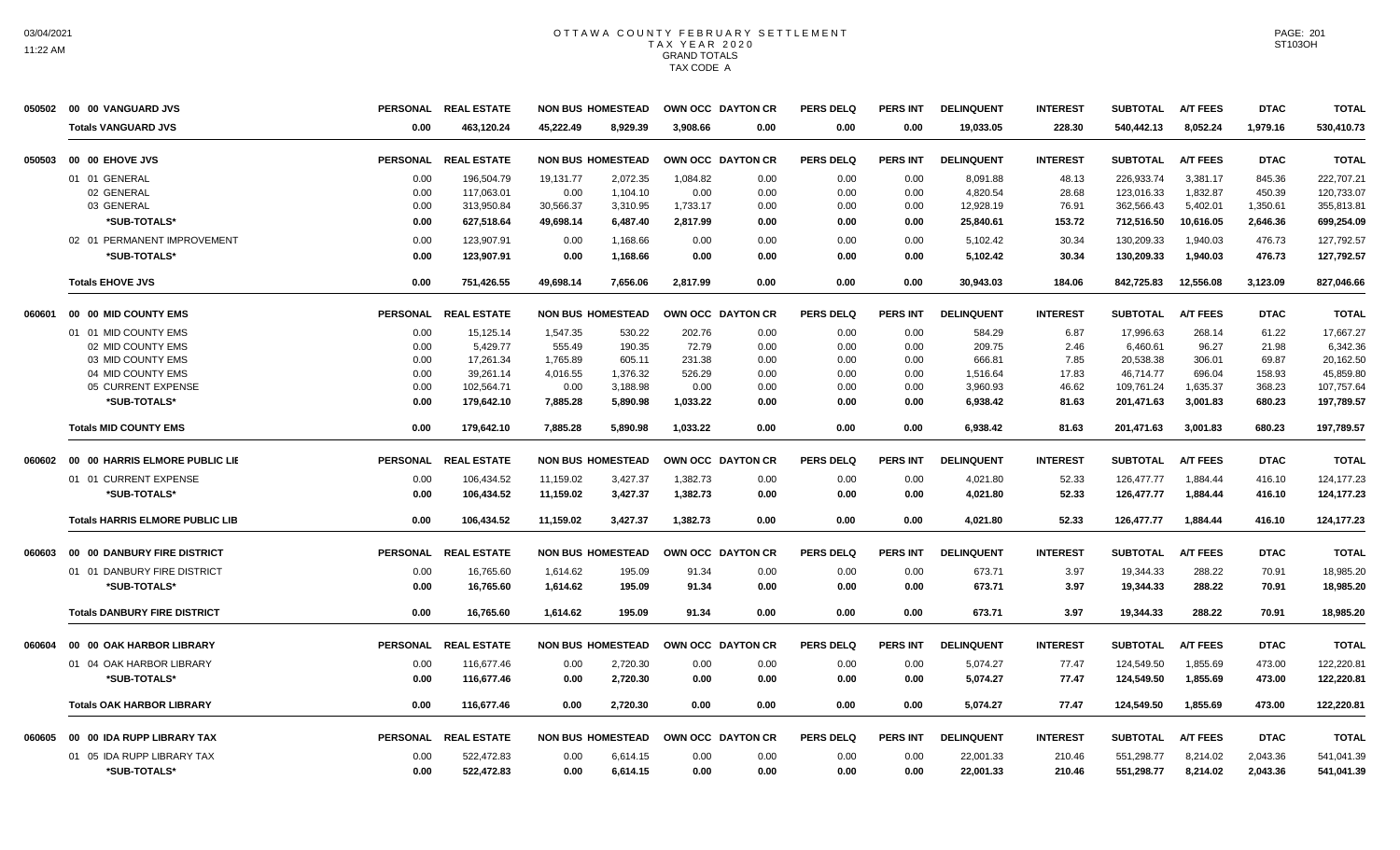|        | 060605 00 00 IDA RUPP LIBRARY TAX      | <b>PERSONAL</b> | <b>REAL ESTATE</b>   | <b>NON BUS HOMESTEAD</b> |          | OWN OCC DAYTON CR |      | <b>PERS DELQ</b> | <b>PERS INT</b> | <b>DELINQUENT</b> | <b>INTEREST</b> | <b>SUBTOTAL</b> | <b>A/T FEES</b> | <b>DTAC</b> | <b>TOTAL</b> |
|--------|----------------------------------------|-----------------|----------------------|--------------------------|----------|-------------------|------|------------------|-----------------|-------------------|-----------------|-----------------|-----------------|-------------|--------------|
|        | <b>Totals IDA RUPP LIBRARY TAX</b>     | 0.00            | 522,472.83           | 0.00                     | 6,614.15 | 0.00              | 0.00 | 0.00             | 0.00            | 22,001.33         | 210.46          | 551,298.77      | 8,214.02        | 2,043.36    | 541,041.39   |
| 060606 | 00 00 PIB - NORTH BASS                 |                 | PERSONAL REAL ESTATE | <b>NON BUS HOMESTEAD</b> |          | OWN OCC DAYTON CR |      | <b>PERS DELQ</b> | <b>PERS INT</b> | <b>DELINQUENT</b> | <b>INTEREST</b> | <b>SUBTOTAL</b> | <b>A/T FEES</b> | <b>DTAC</b> | <b>TOTAL</b> |
|        | 01 01 REFUSE                           | 0.00            | 984.72               | 93.88                    | 32.11    | 6.76              | 0.00 | 0.00             | 0.00            | 68.35             | 0.00            | 1,185.82        | 17.67           | 6.94        | 1,161.21     |
|        | *SUB-TOTALS*                           | 0.00            | 984.72               | 93.88                    | 32.11    | 6.76              | 0.00 | 0.00             | 0.00            | 68.35             | 0.00            | 1,185.82        | 17.67           | 6.94        | 1,161.21     |
|        | <b>Totals PIB - NORTH BASS</b>         | 0.00            | 984.72               | 93.88                    | 32.11    | 6.76              | 0.00 | 0.00             | 0.00            | 68.35             | 0.00            | 1,185.82        | 17.67           | 6.94        | 1,161.21     |
| 060607 | 00 00 PIB MIDDLE BASS                  | <b>PERSONAL</b> | <b>REAL ESTATE</b>   | <b>NON BUS HOMESTEAD</b> |          | OWN OCC DAYTON CR |      | <b>PERS DELQ</b> | <b>PERS INT</b> | <b>DELINQUENT</b> | <b>INTEREST</b> | <b>SUBTOTAL</b> | <b>A/T FEES</b> | <b>DTAC</b> | <b>TOTAL</b> |
|        | 01 03 REFUSE                           | 0.00            | 50,573.77            | 4,567.95                 | 211.02   | 114.34            | 0.00 | 0.00             | 0.00            | 3,314.91          | 77.40           | 58,859.39       | 876.97          | 345.70      | 57,636.72    |
|        | *SUB-TOTALS*                           | 0.00            | 50,573.77            | 4,567.95                 | 211.02   | 114.34            | 0.00 | 0.00             | 0.00            | 3,314.91          | 77.40           | 58,859.39       | 876.97          | 345.70      | 57,636.72    |
|        | 02 01 ROADS                            | 0.00            | 22,294.67            | 2,013.71                 | 93.03    | 50.40             | 0.00 | 0.00             | 0.00            | 1,461.33          | 34.12           | 25,947.26       | 386.60          | 152.40      | 25,408.26    |
|        | *SUB-TOTALS*                           | 0.00            | 22.294.67            | 2,013.71                 | 93.03    | 50.40             | 0.00 | 0.00             | 0.00            | 1,461.33          | 34.12           | 25,947.26       | 386.60          | 152.40      | 25,408.26    |
|        | 03 01 FIRE                             | 0.00            | 29,730.74            | 2,685.35                 | 124.05   | 67.22             | 0.00 | 0.00             | 0.00            | 1,948.73          | 45.50           | 34,601.59       | 515.54          | 203.22      | 33,882.83    |
|        | *SUB-TOTALS*                           | 0.00            | 29,730.74            | 2,685.35                 | 124.05   | 67.22             | 0.00 | 0.00             | 0.00            | 1,948.73          | 45.50           | 34,601.59       | 515.54          | 203.22      | 33,882.83    |
|        | 04 01 TOWN HALL                        | 0.00            | 14,865.37            | 1,342.68                 | 62.03    | 33.61             | 0.00 | 0.00             | 0.00            | 974.37            | 22.75           | 17,300.81       | 257.77          | 101.61      | 16,941.43    |
|        | *SUB-TOTALS*                           | 0.00            | 14,865.37            | 1,342.68                 | 62.03    | 33.61             | 0.00 | 0.00             | 0.00            | 974.37            | 22.75           | 17,300.81       | 257.77          | 101.61      | 16,941.43    |
|        | <b>Totals PIB MIDDLE BASS</b>          | 0.00            | 117,464.55           | 10,609.69                | 490.13   | 265.57            | 0.00 | 0.00             | 0.00            | 7,699.34          | 179.77          | 136,709.05      | 2,036.88        | 802.93      | 133,869.24   |
| 060608 | 00 00 PIB SOUTH BASS                   | <b>PERSONAL</b> | <b>REAL ESTATE</b>   | <b>NON BUS HOMESTEAD</b> |          | OWN OCC DAYTON CR |      | <b>PERS DELQ</b> | <b>PERS INT</b> | <b>DELINQUENT</b> | <b>INTEREST</b> | <b>SUBTOTAL</b> | <b>A/T FEES</b> | <b>DTAC</b> | <b>TOTAL</b> |
|        | 03 01 PARK                             | 0.00            | 2,192.21             | 219.62                   | 11.79    | 9.42              | 0.00 | 0.00             | 0.00            | 96.68             | 0.54            | 2,530.26        | 37.70           | 9.85        | 2,482.71     |
|        | *SUB-TOTALS*                           | 0.00            | 2,192.21             | 219.62                   | 11.79    | 9.42              | 0.00 | 0.00             | 0.00            | 96.68             | 0.54            | 2,530.26        | 37.70           | 9.85        | 2,482.71     |
|        | 05 02 FIRE                             | 0.00            | 53,979.74            | 5,407.79                 | 290.43   | 231.78            | 0.00 | 0.00             | 0.00            | 2,380.63          | 13.22           | 62,303.59       | 928.28          | 242.41      | 61,132.90    |
|        | *SUB-TOTALS*                           | 0.00            | 53,979.74            | 5,407.79                 | 290.43   | 231.78            | 0.00 | 0.00             | 0.00            | 2,380.63          | 13.22           | 62,303.59       | 928.28          | 242.41      | 61,132.90    |
|        | <b>Totals PIB SOUTH BASS</b>           | 0.00            | 56,171.95            | 5,627.41                 | 302.22   | 241.20            | 0.00 | 0.00             | 0.00            | 2,477.31          | 13.76           | 64,833.85       | 965.98          | 252.26      | 63,615.61    |
| 070703 | 00 00 PORTAGE FIRE DISTRICT            |                 | PERSONAL REAL ESTATE | <b>NON BUS HOMESTEAD</b> |          | OWN OCC DAYTON CR |      | <b>PERS DELQ</b> | <b>PERS INT</b> | <b>DELINQUENT</b> | <b>INTEREST</b> | <b>SUBTOTAL</b> | <b>A/T FEES</b> | <b>DTAC</b> | <b>TOTAL</b> |
|        | 01 01 GENERAL                          | 0.00            | 126,264.99           | 12,880.21                | 4,342.90 | 1,704.49          | 0.00 | 0.00             | 0.00            | 4,626.39          | 59.06           | 149,878.04      | 2,233.09        | 485.37      | 147,159.58   |
|        | *SUB-TOTALS*                           | 0.00            | 126,264.99           | 12,880.21                | 4,342.90 | 1,704.49          | 0.00 | 0.00             | 0.00            | 4,626.39          | 59.06           | 149,878.04      | 2,233.09        | 485.37      | 147,159.58   |
|        | <b>Totals PORTAGE FIRE DISTRICT</b>    | 0.00            | 126,264.99           | 12,880.21                | 4,342.90 | 1,704.49          | 0.00 | 0.00             | 0.00            | 4,626.39          | 59.06           | 149,878.04      | 2,233.09        | 485.37      | 147,159.58   |
|        | 0707061 00 00 PORT CLINTON CITY NON UN | <b>PERSONAL</b> | <b>REAL ESTATE</b>   | <b>NON BUS HOMESTEAD</b> |          | OWN OCC DAYTON CR |      | <b>PERS DELQ</b> | <b>PERS INT</b> | <b>DELINQUENT</b> | <b>INTEREST</b> | <b>SUBTOTAL</b> | <b>A/T FEES</b> | <b>DTAC</b> | <b>TOTAL</b> |
|        | 01 01 INSIDE GENERAL NON UNIFORN       | 0.00            | 96,756.13            | 10,062.59                | 3,800.90 | 1,084.71          | 0.00 | 0.00             | 0.00            | 4,493.09          | 143.58          | 116,341.00      | 1,733.41        | 468.63      | 114,138.96   |
|        | 02 INSIDE POLICE PENSION NON U         | 0.00            | 7,442.79             | 774.06                   | 292.37   | 83.46             | 0.00 | 0.00             | 0.00            | 345.64            | 11.04           | 8,949.36        | 133.34          | 36.05       | 8,779.97     |
|        | *SUB-TOTALS*                           | 0.00            | 104,198.92           | 10,836.65                | 4,093.27 | 1,168.17          | 0.00 | 0.00             | 0.00            | 4,838.73          | 154.62          | 125,290.36      | 1,866.75        | 504.68      | 122,918.93   |
|        | <b>Totals PORT CLINTON CITY NON UN</b> | 0.00            | 104,198.92           | 10,836.65                | 4,093.27 | 1,168.17          | 0.00 | 0.00             | 0.00            | 4,838.73          | 154.62          | 125,290.36      | 1,866.75        | 504.68      | 122,918.93   |
|        | 0707071 00 00 PIB CORP NON UNIFORM     |                 | PERSONAL REAL ESTATE | <b>NON BUS HOMESTEAD</b> |          | OWN OCC DAYTON CR |      | <b>PERS DELQ</b> | <b>PERS INT</b> | <b>DELINQUENT</b> | <b>INTEREST</b> | <b>SUBTOTAL</b> | <b>A/T FEES</b> | <b>DTAC</b> | <b>TOTAL</b> |
|        | 01 01 INSIDE GENERAL NON UNIFORM       | 0.00            | 12,481.32            | 1,282.94                 | 65.35    | 43.25             | 0.00 | 0.00             | 0.00            | 1,262.00          | 4.11            | 15,138.97       | 225.56          | 128.01      | 14,785.40    |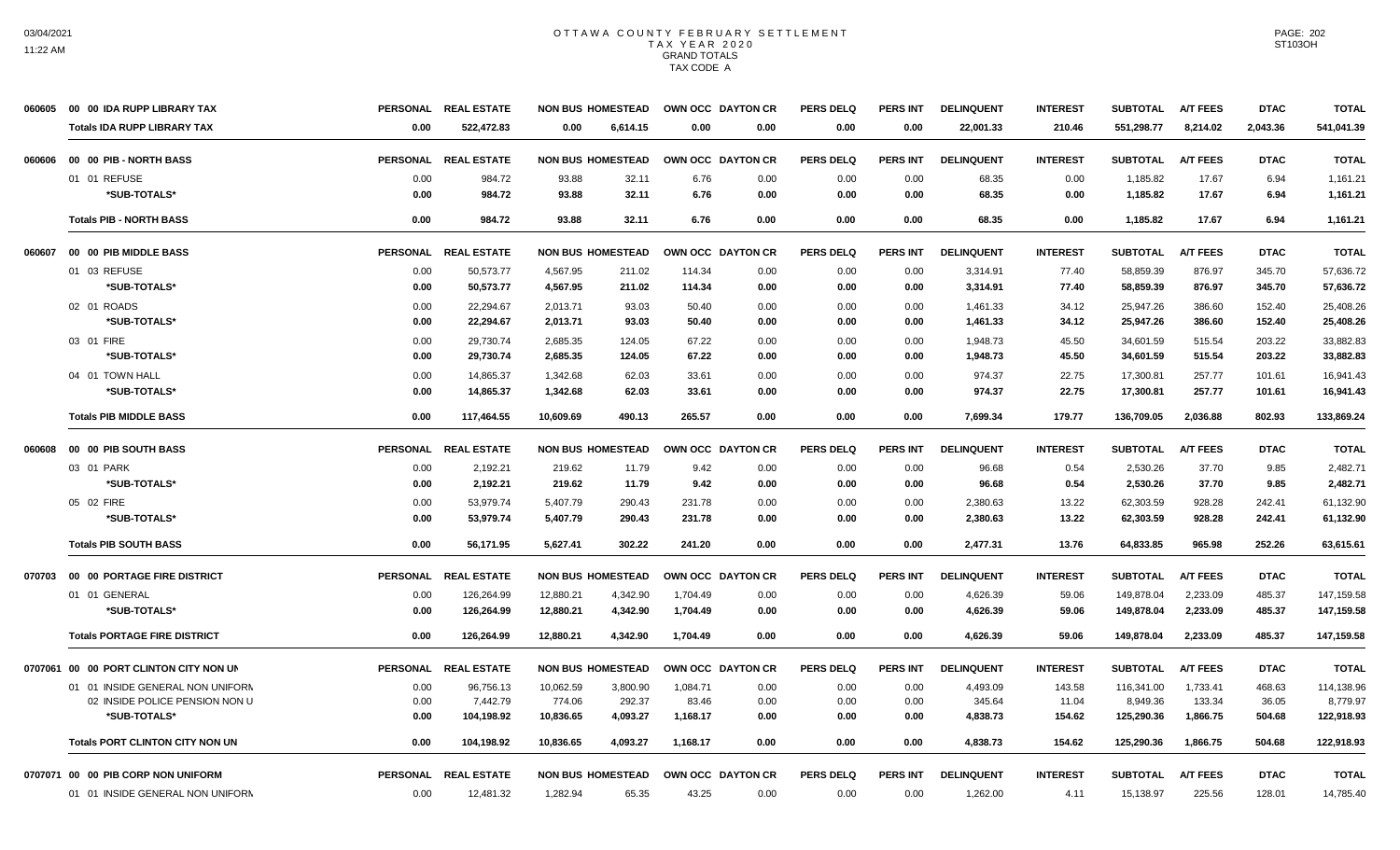|        | 0707071 00 00 PIB CORP NON UNIFORM         | <b>PERSONAL</b> | <b>REAL ESTATE</b>    |                      | <b>NON BUS HOMESTEAD</b> | OWN OCC DAYTON CR |                  | <b>PERS DELQ</b> | <b>PERS INT</b> | <b>DELINQUENT</b>    | <b>INTEREST</b> | <b>SUBTOTAL</b>       | <b>A/T FEES</b>  | <b>DTAC</b>     | <b>TOTAL</b>          |
|--------|--------------------------------------------|-----------------|-----------------------|----------------------|--------------------------|-------------------|------------------|------------------|-----------------|----------------------|-----------------|-----------------------|------------------|-----------------|-----------------------|
|        | *SUB-TOTALS*<br>01                         | 0.00            | 12,481.32             | 1,282.94             | 65.35                    | 43.25             | 0.00             | 0.00             | 0.00            | 1,262.00             | 4.11            | 15,138.97             | 225.56           | 128.01          | 14,785.40             |
|        | <b>Totals PIB CORP NON UNIFORM</b>         | 0.00            | 12,481.32             | 1.282.94             | 65.35                    | 43.25             | 0.00             | 0.00             | 0.00            | 1,262.00             | 4.11            | 15,138.97             | 225.56           | 128.01          | 14,785.40             |
|        | 07071303 00 00 HARRIS INC NON UNIFORM II   | <b>PERSONAL</b> | <b>REAL ESTATE</b>    |                      | <b>NON BUS HOMESTEAD</b> | <b>OWN OCC</b>    | <b>DAYTON CR</b> | <b>PERS DELQ</b> | <b>PERS INT</b> | <b>DELINQUENT</b>    | <b>INTEREST</b> | <b>SUBTOTAL</b>       | <b>A/T FEES</b>  | <b>DTAC</b>     | <b>TOTAL</b>          |
|        | 01 01 NON UNIFORM GENERAL INSIDE           | 0.00            | 4,423.99              | 444.09               | 127.07                   | 52.02             | 0.00             | 0.00             | 0.00            | 91.86                | 1.19            | 5,140.22              | 76.59            | 9.49            | 5,054.14              |
|        | *SUB-TOTALS*                               | 0.00            | 4,423.99              | 444.09               | 127.07                   | 52.02             | 0.00             | 0.00             | 0.00            | 91.86                | 1.19            | 5,140.22              | 76.59            | 9.49            | 5,054.14              |
|        | <b>Totals HARRIS INC NON UNIFORM IN</b>    | 0.00            | 4.423.99              | 444.09               | 127.07                   | 52.02             | 0.00             | 0.00             | 0.00            | 91.86                | 1.19            | 5.140.22              | 76.59            | 9.49            | 5.054.14              |
| 080801 | 00 00 BAY TOWNSHIP NON UNIFOR              | <b>PERSONAL</b> | <b>REAL ESTATE</b>    |                      | <b>NON BUS HOMESTEAD</b> | OWN OCC DAYTON CR |                  | PERS DELO        | <b>PERS INT</b> | <b>DELINQUENT</b>    | <b>INTEREST</b> | <b>SUBTOTAL</b>       | <b>A/T FEES</b>  | <b>DTAC</b>     | <b>TOTAL</b>          |
|        | 01 01 INSIDE GENERAL NON UNIFORM           | 0.00            | 9.814.98              | 957.85               | 306.51                   | 92.02             | 0.00             | 0.00             | 0.00            | 337.68               | 5.36            | 11.514.40             | 171.55           | 46.73           | 11,296.12             |
|        | 02 INSIDE ROAD AND BRIDGE NON              | 0.00            | 9.117.38              | 889.78               | 284.72                   | 85.49             | 0.00             | 0.00             | 0.00            | 313.69               | 4.98            | 10,696.04             | 159.37           | 43.41           | 10,493.26             |
|        | 03 INSIDE FIRE NON UNIFORM<br>*SUB-TOTALS* | 0.00<br>0.00    | 7,008.37<br>25,940.73 | 683.97<br>2,531.60   | 218.85<br>810.08         | 65.72<br>243.23   | 0.00<br>0.00     | 0.00<br>0.00     | 0.00<br>0.00    | 241.08<br>892.45     | 3.82<br>14.16   | 8,221.81<br>30,432.25 | 122.50<br>453.42 | 33.36<br>123.50 | 8,065.95<br>29.855.33 |
|        | <b>Totals BAY TOWNSHIP NON UNIFOR</b>      | 0.00            | 25,940.73             | 2,531.60             | 810.08                   | 243.23            | 0.00             | 0.00             | 0.00            | 892.45               | 14.16           | 30,432.25             | 453.42           | 123.50          | 29,855.33             |
| 080802 | 00 00 PUT IN BAY PARK DISTRICT             | <b>PERSONAL</b> | <b>REAL ESTATE</b>    |                      | <b>NON BUS HOMESTEAD</b> | OWN OCC DAYTON CR |                  | <b>PERS DELQ</b> | <b>PERS INT</b> | <b>DELINQUENT</b>    | <b>INTEREST</b> | <b>SUBTOTAL</b>       | <b>A/T FEES</b>  | <b>DTAC</b>     | <b>TOTAL</b>          |
|        | 01 01 GENERAL FUND                         | 0.00            | 42,235.12             |                      |                          | 164.17            | 0.00             |                  | 0.00            |                      |                 | 48.448.98             |                  | 176.31          | 47,550.81             |
|        | *SUB-TOTALS*                               | 0.00            | 42,235.12             | 4,093.75<br>4,093.75 | 221.09<br>221.09         | 164.17            | 0.00             | 0.00<br>0.00     | 0.00            | 1,709.95<br>1,709.95 | 24.90<br>24.90  | 48,448.98             | 721.86<br>721.86 | 176.31          | 47,550.81             |
|        |                                            |                 |                       |                      |                          |                   |                  |                  |                 |                      |                 |                       |                  |                 |                       |
|        | <b>Totals PUT IN BAY PARK DISTRICT</b>     | 0.00            | 42,235.12             | 4,093.75             | 221.09                   | 164.17            | 0.00             | 0.00             | 0.00            | 1,709.95             | 24.90           | 48,448.98             | 721.86           | 176.31          | 47,550.81             |
| 080805 | 00 00 PIB PORT AUTHORITY                   | <b>PERSONAL</b> | <b>REAL ESTATE</b>    |                      | <b>NON BUS HOMESTEAD</b> | OWN OCC DAYTON CR |                  | <b>PERS DELQ</b> | PERS INT        | <b>DELINQUENT</b>    | <b>INTEREST</b> | <b>SUBTOTAL</b>       | <b>A/T FEES</b>  | <b>DTAC</b>     | <b>TOTAL</b>          |
|        | 08 00 PIB PORT AUTHORITY                   | 0.00            | 29,095.44             | 2,845.69             | 152.19                   | 111.19            | 0.00             | 0.00             | 0.00            | 1,435.91             | 16.01           | 33,656.43             | 501.46           | 147.34          | 33,007.63             |
|        | *SUB-TOTALS*                               | 0.00            | 29,095.44             | 2,845.69             | 152.19                   | 111.19            | 0.00             | 0.00             | 0.00            | 1,435.91             | 16.01           | 33,656.43             | 501.46           | 147.34          | 33,007.63             |
|        | <b>Totals PIB PORT AUTHORITY</b>           | 0.00            | 29,095.44             | 2.845.69             | 152.19                   | 111.19            | 0.00             | 0.00             | 0.00            | 1,435.91             | 16.01           | 33,656.43             | 501.46           | 147.34          | 33,007.63             |
|        | 0808051 00 00 ELMORE NON UNIFORM           | <b>PERSONAL</b> | <b>REAL ESTATE</b>    |                      | <b>NON BUS HOMESTEAD</b> | OWN OCC DAYTON CR |                  | <b>PERS DELQ</b> | PERS INT        | <b>DELINQUENT</b>    | <b>INTEREST</b> | <b>SUBTOTAL</b>       | <b>A/T FEES</b>  | <b>DTAC</b>     | <b>TOTAL</b>          |
|        | 01 01 INSIDE GENERAL NON UNIFORM           | 0.00            | 13,726.83             | 1,508.51             | 659.75                   | 220.44            | 0.00             | 0.00             | 0.00            | 374.23               | 1.03            | 16,490.79             | 245.70           | 38.07           | 16,207.02             |
|        | *SUB-TOTALS*                               | 0.00            | 13,726.83             | 1,508.51             | 659.75                   | 220.44            | 0.00             | 0.00             | 0.00            | 374.23               | 1.03            | 16,490.79             | 245.70           | 38.07           | 16,207.02             |
|        | <b>Totals ELMORE NON UNIFORM</b>           | 0.00            | 13,726.83             | 1,508.51             | 659.75                   | 220.44            | 0.00             | 0.00             | 0.00            | 374.23               | 1.03            | 16,490.79             | 245.70           | 38.07           | 16,207.02             |
| 080806 | 00 00 ALLEN CLAY FIRE DIST                 | <b>PERSONAL</b> | <b>REAL ESTATE</b>    |                      | <b>NON BUS HOMESTEAD</b> | <b>OWN OCC</b>    | <b>DAYTON CR</b> | <b>PERS DELQ</b> | <b>PERS INT</b> | <b>DELINQUENT</b>    | <b>INTEREST</b> | <b>SUBTOTAL</b>       | <b>A/T FEES</b>  | <b>DTAC</b>     | <b>TOTAL</b>          |
|        | 01 01 GENERAL                              | 0.00            | 347,792.18            | 37.002.58            | 11,583.54                | 4.669.09          | 0.00             | 0.00             | 0.00            | 15.293.32            | 197.63          | 416.538.34            | 6.206.18         | 1.582.67        | 408.749.49            |
|        | *SUB-TOTALS*                               | 0.00            | 347,792.18            | 37,002.58            | 11,583.54                | 4.669.09          | 0.00             | 0.00             | 0.00            | 15.293.32            | 197.63          | 416,538.34            | 6,206.18         | 1,582.67        | 408,749.49            |
|        | <b>Totals ALLEN CLAY FIRE DIST</b>         | 0.00            | 347,792.18            | 37.002.58            | 11.583.54                | 4.669.09          | 0.00             | 0.00             | 0.00            | 15.293.32            | 197.63          | 416.538.34            | 6.206.18         | 1.582.67        | 408.749.49            |
|        | 08081304 00 00 NON UNIFORM HARRIS INC      | <b>PERSONAL</b> | <b>REAL ESTATE</b>    |                      | <b>NON BUS HOMESTEAD</b> | OWN OCC DAYTON CR |                  | <b>PERS DELQ</b> | <b>PERS INT</b> | <b>DELINQUENT</b>    | <b>INTEREST</b> | <b>SUBTOTAL</b>       | <b>A/T FEES</b>  | <b>DTAC</b>     | <b>TOTAL</b>          |
|        | 01 01 ROAD AND BRIDGE INSIDE               | 0.00            | 20,904.98             | 2,023.00             | 447.06                   | 211.69            | 0.00             | 0.00             | 0.00            | 382.50               | 7.21            | 23,976.44             | 357.24           | 39.80           | 23,579.40             |
|        | *SUB-TOTALS*                               | 0.00            | 20,904.98             | 2,023.00             | 447.06                   | 211.69            | 0.00             | 0.00             | 0.00            | 382.50               | 7.21            | 23,976.44             | 357.24           | 39.80           | 23,579.40             |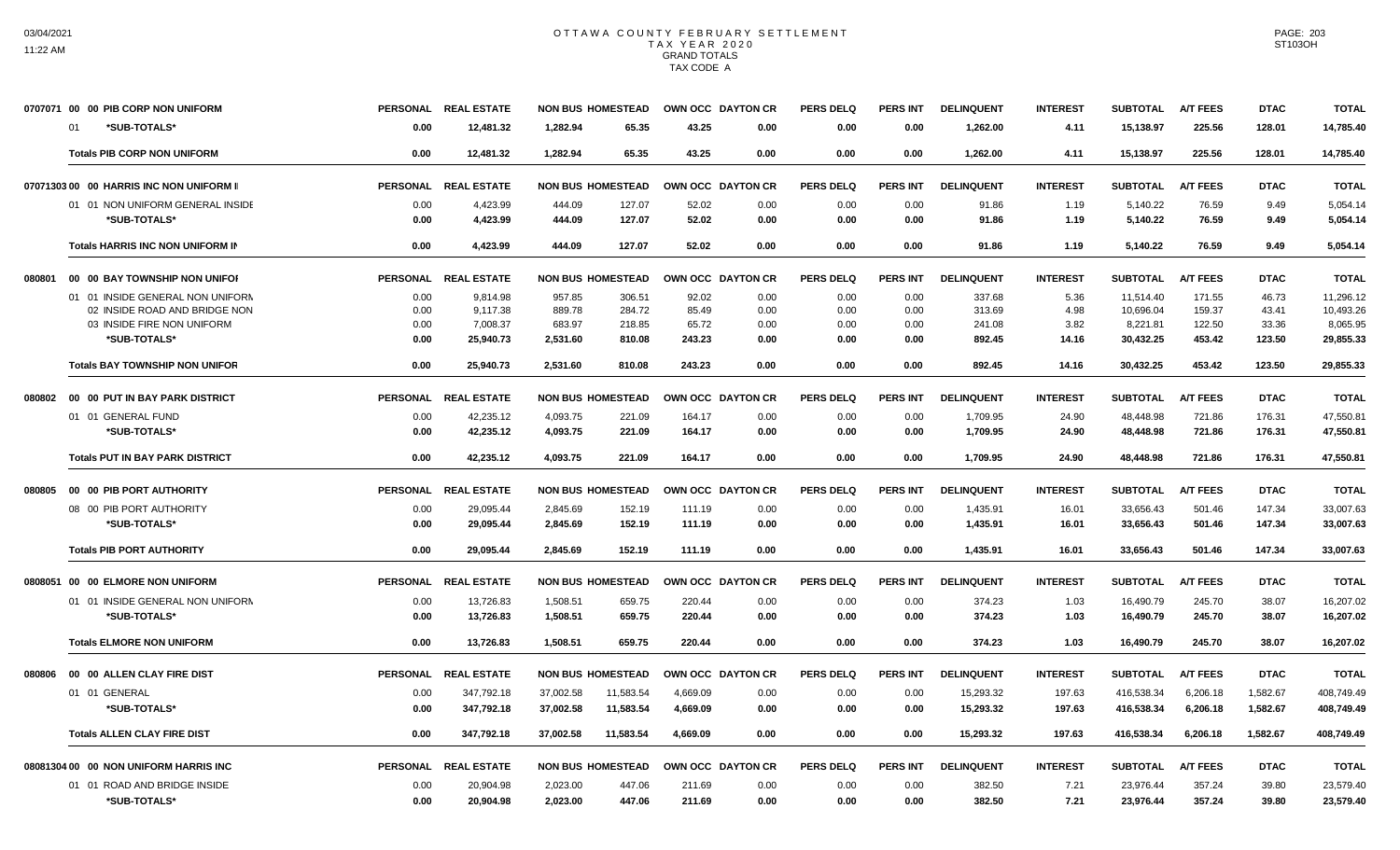|        | 08081304 00 00 NON UNIFORM HARRIS INC | <b>PERSONAL</b> | REAI<br>. ESTATE             |              | <b>NON BUS HOMESTEAD</b> |            | OWN OCC DAYTON CR | <b>PERS DELQ</b> | <b>PERS INT</b> | <b>DELINQUENT</b> | <b>INTEREST</b> | <b>SUBTOTAL</b> | <b>A/T FEES</b> | <b>DTAC</b> | <b>TOTAL</b>  |
|--------|---------------------------------------|-----------------|------------------------------|--------------|--------------------------|------------|-------------------|------------------|-----------------|-------------------|-----------------|-----------------|-----------------|-------------|---------------|
|        | <b>Totals NON UNIFORM HARRIS INC</b>  | 0.00            | 20,904.98                    | 2,023.00     | 447.06                   | 211.69     | 0.00              | 0.00             | 0.00            | 382.50            | 7.21            | 23,976.44       | 357.24          | 39.80       | 23,579.40     |
| 090901 | 00 00 SALEM TWP, NON UNIFORM          | <b>PERSONAL</b> | <b>REAL</b><br>. ESTATE      |              | <b>NON BUS HOMESTEAD</b> |            | OWN OCC DAYTON CR | <b>PERS DELQ</b> | <b>PERS INT</b> | <b>DELINQUENT</b> | <b>INTEREST</b> | <b>SUBTOTAL</b> | <b>A/T FEES</b> | <b>DTAC</b> | <b>TOTAL</b>  |
|        | 01 02 INSIDE ROAD & BRIDGE NON UN     | 0.00            | 47,734.16                    | 4,738.81     | 1,324.59                 | 567.87     | 0.00              | 0.00             | 0.00            | 1,846.07          | 17.95           | 56,229.45       | 837.78          | 191.82      | 55,199.85     |
|        | *SUB-TOTALS*                          | 0.00            | 47,734.16                    | 4,738.81     | 1,324.59                 | 567.87     | 0.00              | 0.00             | 0.00            | 1,846.07          | 17.95           | 56,229.45       | 837.78          | 191.82      | 55,199.85     |
|        | <b>Totals SALEM TWP, NON UNIFORM</b>  | 0.00            | 47,734.16                    | 4,738.81     | 1,324.59                 | 567.87     | 0.00              | 0.00             | 0.00            | 1,846.07          | 17.95           | 56,229.45       | 837.78          | 191.82      | 55,199.85     |
|        | 09090102 00 00 OAK HARBOR NON UNIFORM | <b>PERSONAL</b> | <b>ESTATE</b><br><b>REAL</b> |              | <b>NON BUS HOMESTEAD</b> |            | OWN OCC DAYTON CR | <b>PERS DELQ</b> | <b>PERS INT</b> | <b>DELINQUENT</b> | <b>INTEREST</b> | <b>SUBTOTAL</b> | <b>A/T FEES</b> | <b>DTAC</b> | <b>TOTAL</b>  |
|        | OAK HARBOR NON UNIFORM<br>01          | 0.00            | 32,862.89                    | 3,482.81     | 1,447.56                 | 520.11     | 0.00              | 0.00             | 0.00            | 1,107.00          | 19.73           | 39,440.10       | 587.63          | 118.00      | 38,734.47     |
|        | *SUB-TOTALS*                          | 0.00            | 32,862.89                    | 3,482.81     | 1,447.56                 | 520.11     | 0.00              | 0.00             | 0.00            | 1,107.00          | 19.73           | 39,440.10       | 587.63          | 118.00      | 38,734.47     |
|        | <b>Totals OAK HARBOR NON UNIFORM</b>  | 0.00            | 32,862.89                    | 3,482.81     | 1,447.56                 | 520.11     | 0.00              | 0.00             | 0.00            | 1,107.00          | 19.73           | 39,440.10       | 587.63          | 118.00      | 38,734.47     |
|        | TAX CODE A TOTALS                     | 0.00            | 36,504,020.45                | 3,045,453.90 | 707,297.89               | 264,496.23 | 0.00              | 0.00             | 0.00            | 1,502,991.80      | 16,468.24       | 42,040,728.51   | 626,380.14      | 153,692.13  | 41,260,656.24 |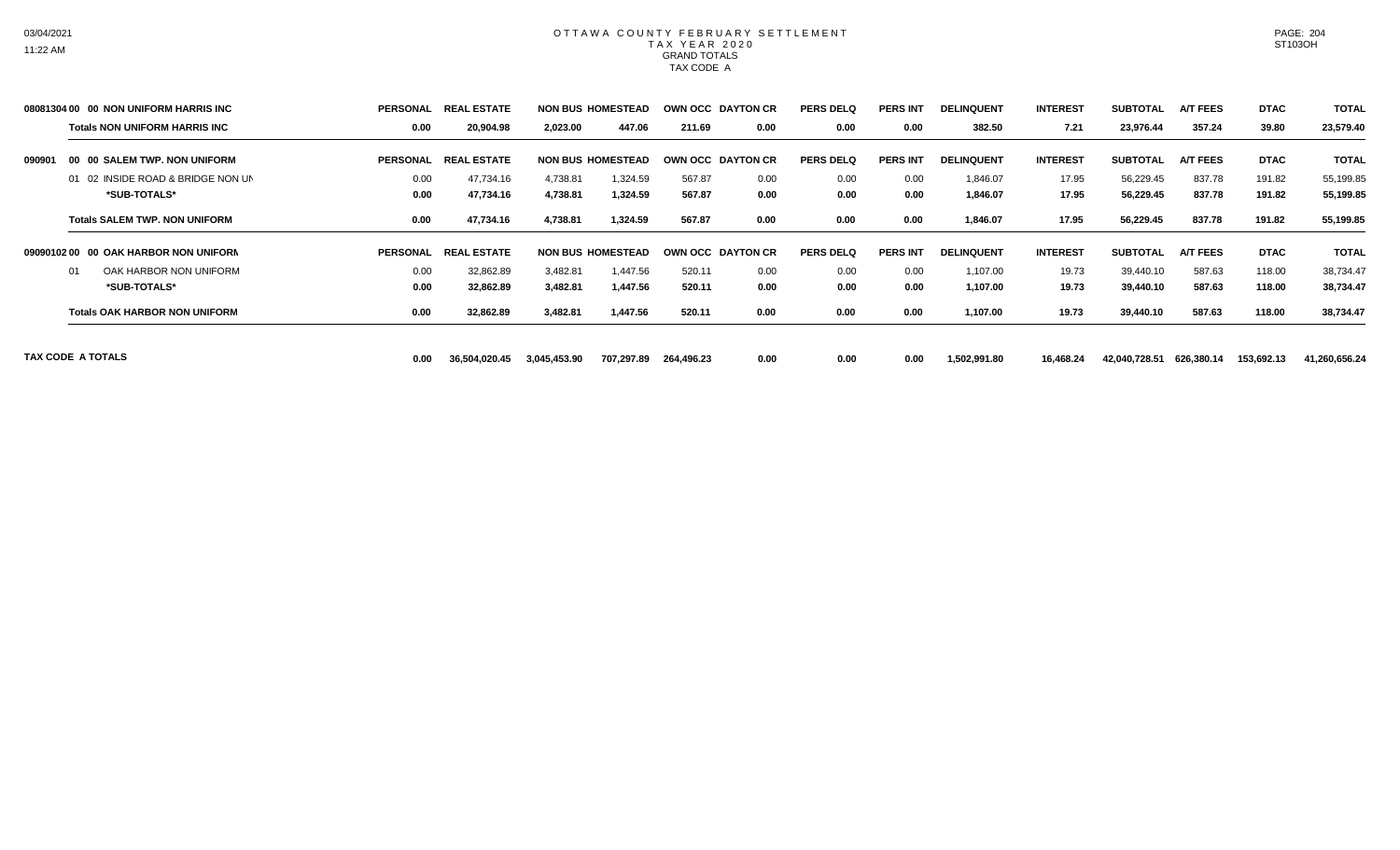| 010101 00 00 OTTAWA COUNTY         | <b>PERSONAL</b> | <b>REAL ESTATE</b>   | <b>NON BUS HOMESTEAD</b> | OWN OCC DAYTON CR |      | <b>PERS DELQ</b> | <b>PERS INT</b> | <b>DELINQUENT</b> | <b>INTEREST</b> | <b>SUBTOTAL</b> | <b>A/T FEES</b> | <b>DTAC</b> | <b>TOTAL</b> |
|------------------------------------|-----------------|----------------------|--------------------------|-------------------|------|------------------|-----------------|-------------------|-----------------|-----------------|-----------------|-------------|--------------|
| 01 01 O.C.B.M.R.                   | 186,339.49      | 263.440.38           | 3.50<br>169.79           | 64.52             | 0.00 | 7,796.63         | 0.00            | 13,365.83         | 195.39          | 471,375.53      | 7,023.21        | 2,435.31    | 461,917.01   |
| 02 O.C.B.M.R.                      | 118,579.69      | 174,569.78           | 2.32<br>112.52           | 42.74             | 0.00 | 4,961.48         | 0.00            | 8,856.93          | 129.47          | 307,254.93      | 4,577.91        | 1,613.78    | 301,063.24   |
| 01 PARK DISTRICT                   | 50,819.87       | 83,289.09            | 53.69<br>0.00            | 0.00              | 0.00 | 2,126.36         | 0.00            | 4,225.72          | 61.78           | 140,576.51      | 2,094.50        | 769.96      | 137,712.05   |
| *SUB-TOTALS*                       | 355,739.05      | 521,299.25           | 5.82<br>336.00           | 107.26            | 0.00 | 14,884.47        | 0.00            | 26,448.48         | 386.64          | 919,206.97      | 13,695.62       | 4,819.05    | 900,692.30   |
| 02 01 NURSING HOME                 | 42,349.91       | 67,879.43            | 0.90<br>43.76            | 16.62             | 0.00 | 1,771.96         | 0.00            | 3,443.90          | 50.34           | 115,556.82      | 1,721.74        | 627.50      | 113,207.58   |
| *SUB-TOTALS*                       | 42,349.91       | 67,879.43            | 0.90<br>43.76            | 16.62             | 0.00 | 1,771.96         | 0.00            | 3,443.90          | 50.34           | 115,556.82      | 1,721.74        | 627.50      | 113,207.58   |
| 03 02 SENIOR PROGRAM               | 25,409.92       | 39,996.66            | 0.53<br>25.77            | 9.81              | 0.00 | 1,063.17         | 0.00            | 2,029.28          | 29.69           | 68,564.83       | 1,021.59        | 369.74      | 67,173.50    |
| 03 SENIOR PROGRAM                  | 16,939.96       | 27,218.96            | 17.55<br>0.00            | 0.00              | 0.00 | 708.78           | 0.00            | 1,380.96          | 20.18           | 46,286.39       | 689.63          | 251.62      | 45,345.14    |
| *SUB-TOTALS*                       | 42,349.88       | 67,215.62            | 0.53<br>43.32            | 9.81              | 0.00 | 1,771.95         | 0.00            | 3,410.24          | 49.87           | 114,851.22      | 1,711.22        | 621.36      | 112,518.64   |
| 04 01 INSIDE GENERAL               | 169,399.53      | 279,685.05           | 3.72<br>180.26           | 68.50             | 0.00 | 7,087.85         | 0.00            | 14,190.02         | 207.42          | 470,822.35      | 7,014.93        | 2,585.49    | 461,221.93   |
| *SUB-TOTALS*                       | 169,399.53      | 279,685.05           | 3.72<br>180.26           | 68.50             | 0.00 | 7,087.85         | 0.00            | 14,190.02         | 207.42          | 470,822.35      | 7,014.93        | 2,585.49    | 461,221.93   |
| 07 01 MENTAL HEALTH                | 59,289.86       | 95,693.26            | 1.27<br>61.68            | 23.45             | 0.00 | 2,480.75         | 0.00            | 4,855.05          | 70.99           | 162,476.31      | 2,420.77        | 884.62      | 159,170.92   |
| 02 MENTAL HEALTH                   | 25,409.92       | 41,011.36            | 0.55<br>26.43            | 10.05             | 0.00 | 1,063.17         | 0.00            | 2,080.75          | 30.43           | 69,632.66       | 1,037.50        | 379.14      | 68,216.02    |
| 03 MENTAL HEALTH                   | 16,939.96       | 27,340.90            | 0.00<br>17.64            | 0.00              | 0.00 | 708.78           | 0.00            | 1,387.15          | 20.26           | 46,414.69       | 691.55          | 252.74      | 45,470.40    |
| *SUB-TOTALS*                       | 101,639.74      | 164,045.52           | 1.82<br>105.75           | 33.50             | 0.00 | 4,252.70         | 0.00            | 8,322.95          | 121.68          | 278,523.66      | 4,149.82        | 1,516.50    | 272,857.34   |
| <b>Totals OTTAWA COUNTY</b>        | 711,478.11      | 1,100,124.87         | 12.79<br>709.09          | 235.69            | 0.00 | 29,768.93        | 0.00            | 55,815.59         | 815.95          | 1,898,961.02    | 28,293.33       | 10,169.90   | 1,860,497.79 |
| 02020101 00 00 ALLEN TOWNSHIP      |                 | PERSONAL REAL ESTATE | <b>NON BUS HOMESTEAD</b> | OWN OCC DAYTON CR |      | <b>PERS DELQ</b> | <b>PERS INT</b> | <b>DELINQUENT</b> | <b>INTEREST</b> | <b>SUBTOTAL</b> | <b>A/T FEES</b> | <b>DTAC</b> | <b>TOTAL</b> |
| 02 01 INSIDE GENERAL               | 1,780.91        | 1,491.53             | 0.00<br>0.00             | 0.51              | 0.00 | 116.59           | 0.00            | 91.37             | 1.22            | 3,482.13        | 51.88           | 26.34       | 3,403.91     |
| *SUB-TOTALS*                       | 1,780.91        | 1,491.53             | 0.00<br>0.00             | 0.51              | 0.00 | 116.59           | 0.00            | 91.37             | 1.22            | 3,482.13        | 51.88           | 26.34       | 3,403.91     |
| 03 02 INSIDE ROADS                 | 3,957.58        | 3,314.51             | 0.00<br>0.00             | 1.13              | 0.00 | 259.09           | 0.00            | 203.04            | 2.70            | 7,738.05        | 115.29          | 58.53       | 7,564.23     |
| *SUB-TOTALS*                       | 3,957.58        | 3,314.51             | 0.00<br>0.00             | 1.13              | 0.00 | 259.09           | 0.00            | 203.04            | 2.70            | 7,738.05        | 115.29          | 58.53       | 7,564.23     |
| 04 02 POLICE                       | 2,968.19        | 1,302.99             | 0.00<br>0.00             | 0.44              | 0.00 | 194.32           | 0.00            | 79.82             | 1.06            | 4,546.82        | 67.75           | 23.00       | 4,456.07     |
| *SUB-TOTALS*                       | 2,968.19        | 1,302.99             | 0.00<br>0.00             | 0.44              | 0.00 | 194.32           | 0.00            | 79.82             | 1.06            | 4,546.82        | 67.75           | 23.00       | 4,456.07     |
| 05 02 CEMETERY                     | 930.03          | 696.14               | 0.00<br>0.00             | 0.24              | 0.00 | 60.88            | 0.00            | 42.64             | 0.57            | 1,730.50        | 25.79           | 12.29       | 1,692.42     |
| *SUB-TOTALS*                       | 930.03          | 696.14               | 0.00<br>0.00             | 0.24              | 0.00 | 60.88            | 0.00            | 42.64             | 0.57            | 1,730.50        | 25.79           | 12.29       | 1,692.42     |
| 06 02 CURRENT EXPENSES             | 2,968.19        | 2,485.89             | 0.00<br>0.00             | 0.00              | 0.00 | 194.32           | 0.00            | 152.28            | 2.03            | 5,802.71        | 86.46           | 43.89       | 5,672.36     |
| *SUB-TOTALS*                       | 2,968.19        | 2,485.89             | 0.00<br>0.00             | 0.00              | 0.00 | 194.32           | 0.00            | 152.28            | 2.03            | 5,802.71        | 86.46           | 43.89       | 5,672.36     |
| <b>Totals ALLEN TOWNSHIP</b>       | 12,604.90       | 9,291.06             | 0.00<br>0.00             | 2.32              | 0.00 | 825.20           | 0.00            | 569.15            | 7.58            | 23,300.21       | 347.17          | 164.05      | 22,788.99    |
| 02020102 00 00 ALLEN TWP INC CORP. | <b>PERSONAL</b> | <b>REAL ESTATE</b>   | <b>NON BUS HOMESTEAD</b> | OWN OCC DAYTON CR |      | <b>PERS DELQ</b> | <b>PERS INT</b> | <b>DELINQUENT</b> | <b>INTEREST</b> | <b>SUBTOTAL</b> | A/T FEES        | <b>DTAC</b> | <b>TOTAL</b> |
| 02 01 INSIDE GENERAL               | 90.42           | 209.44               | 0.00<br>0.00             | 0.00              | 0.00 | 13.92            | 0.00            | 0.00              | 0.00            | 313.78          | 4.68            | 2.01        | 307.09       |
| *SUB-TOTALS*                       | 90.42           | 209.44               | 0.00<br>0.00             | 0.00              | 0.00 | 13.92            | 0.00            | 0.00              | 0.00            | 313.78          | 4.68            | 2.01        | 307.09       |
| 05 02 CEMETERY                     | 47.22           | 97.75                | 0.00<br>0.00             | 0.00              | 0.00 | 7.27             | 0.00            | 0.00              | 0.00            | 152.24          | 2.27            | 0.94        | 149.03       |
| *SUB-TOTALS*                       | 47.22           | 97.75                | 0.00<br>0.00             | 0.00              | 0.00 | 7.27             | 0.00            | 0.00              | 0.00            | 152.24          | 2.27            | 0.94        | 149.03       |
| 06 02 CURRENT EXPENSES             | 150.71          | 349.07               | 0.00<br>0.00             | 0.00              | 0.00 | 23.20            | 0.00            | 0.00              | 0.00            | 522.98          | 7.79            | 3.35        | 511.84       |
| *SUB-TOTALS*                       | 150.71          | 349.07               | 0.00<br>0.00             | 0.00              | 0.00 | 23.20            | 0.00            | 0.00              | 0.00            | 522.98          | 7.79            | 3.35        | 511.84       |
| <b>Totals ALLEN TWP INC CORP.</b>  | 288.35          | 656.26               | 0.00<br>0.00             | 0.00              | 0.00 | 44.39            | 0.00            | 0.00              | 0.00            | 989.00          | 14.74           | 6.30        | 967.96       |
| 02020301 00 00 BENTON EXC CORP.    |                 | PERSONAL REAL ESTATE | <b>NON BUS HOMESTEAD</b> | OWN OCC DAYTON CR |      | <b>PERS DELQ</b> | <b>PERS INT</b> | <b>DELINQUENT</b> | <b>INTEREST</b> | <b>SUBTOTAL</b> | <b>A/T FEES</b> | <b>DTAC</b> | <b>TOTAL</b> |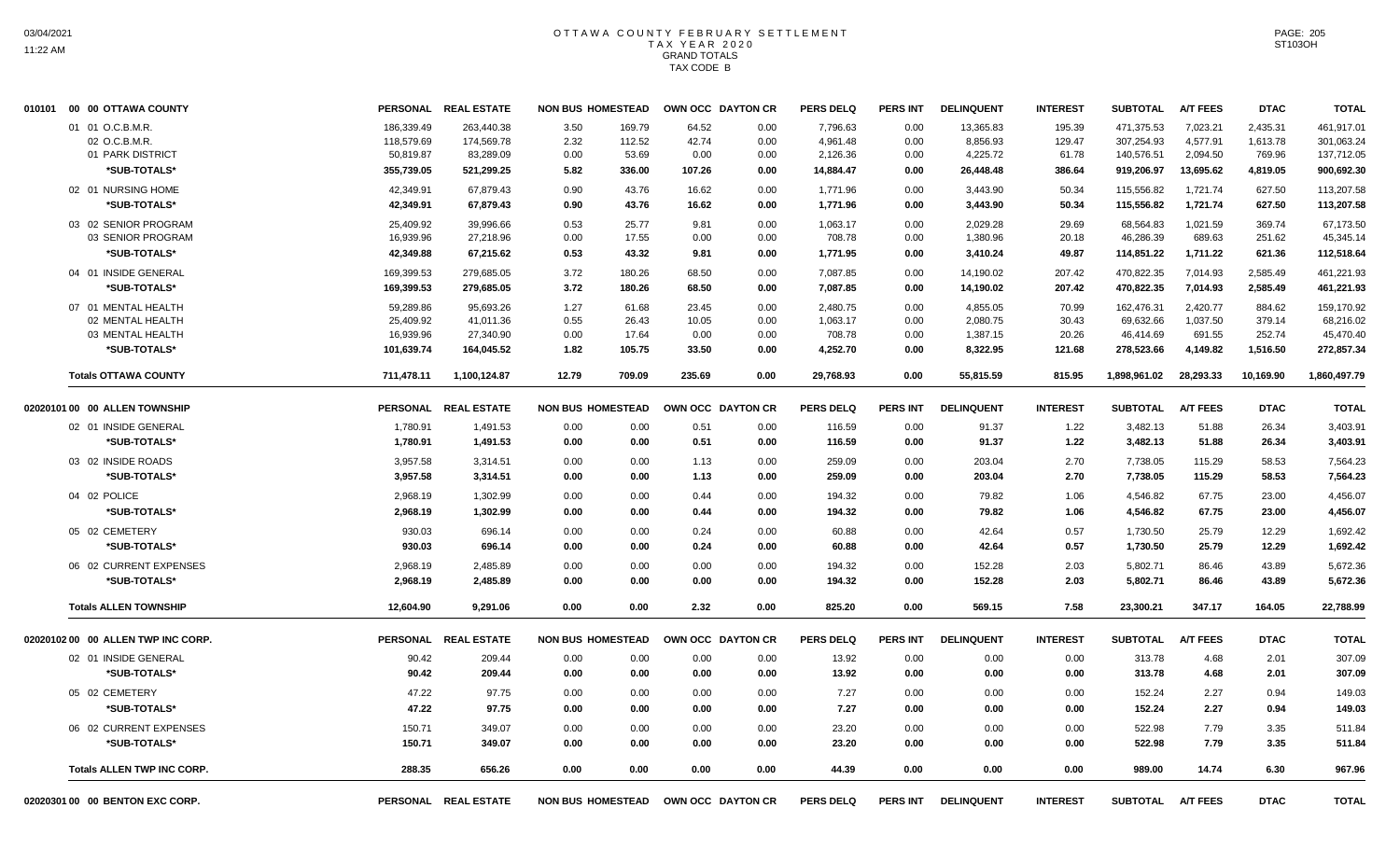|        | 02020301 00 00 BENTON EXC CORP. |            | PERSONAL REAL ESTATE | <b>NON BUS HOMESTEAD</b> |      | OWN OCC DAYTON CR | <b>PERS DELQ</b> | <b>PERS INT</b> | <b>DELINQUENT</b> | <b>INTEREST</b> | <b>SUBTOTAL</b> | <b>A/T FEES</b> | <b>DTAC</b> | <b>TOTAL</b> |
|--------|---------------------------------|------------|----------------------|--------------------------|------|-------------------|------------------|-----------------|-------------------|-----------------|-----------------|-----------------|-------------|--------------|
|        | 01 01 CEMETERY                  | 838.59     | 238.93               | 0.00<br>0.00             | 0.16 | 0.00              | 0.06             | 0.00            | 0.00              | 0.00            | 1,077.74        | 16.06           | 0.01        | 1,061.67     |
|        | *SUB-TOTALS*                    | 838.59     | 238.93               | 0.00<br>0.00             | 0.16 | 0.00              | 0.06             | 0.00            | 0.00              | 0.00            | 1,077.74        | 16.06           | 0.01        | 1,061.67     |
|        | 02 01 GENERAL                   | 9,224.49   | 2,455.56             | 0.00<br>0.00             | 1.67 | 0.00              | 0.66             | 0.00            | 0.00              | 0.00            | 11,682.38       | 174.06          | 0.06        | 11,508.26    |
|        | 02 CURRENT EXPENSE              | 2,515.77   | 870.99               | 0.00<br>0.00             | 0.00 | 0.00              | 0.18             | 0.00            | 0.00              | 0.00            | 3,386.94        | 50.46           | 0.02        | 3,336.46     |
|        | *SUB-TOTALS*                    | 11,740.26  | 3,326.55             | 0.00<br>0.00             | 1.67 | 0.00              | 0.84             | 0.00            | 0.00              | 0.00            | 15,069.32       | 224.52          | 0.08        | 14,844.72    |
|        | 03 01 INSIDE GENERAL            | 2,515.77   | 889.53               | 0.00<br>0.00             | 0.60 | 0.00              | 0.18             | 0.00            | 0.00              | 0.00            | 3,406.08        | 50.75           | 0.02        | 3,355.31     |
|        | *SUB-TOTALS*                    | 2,515.77   | 889.53               | 0.00<br>0.00             | 0.60 | 0.00              | 0.18             | 0.00            | 0.00              | 0.00            | 3,406.08        | 50.75           | 0.02        | 3,355.31     |
|        | 04 02 INSIDE ROADS              | 3,689.80   | 1,304.64             | 0.00<br>0.00             | 0.89 | 0.00              | 0.26             | 0.00            | 0.00              | 0.00            | 4,995.59        | 74.43           | 0.03        | 4,921.13     |
|        | *SUB-TOTALS*                    | 3,689.80   | 1,304.64             | 0.00<br>0.00             | 0.89 | 0.00              | 0.26             | 0.00            | 0.00              | 0.00            | 4,995.59        | 74.43           | 0.03        | 4,921.13     |
|        | <b>Totals BENTON EXC CORP.</b>  | 18,784.42  | 5,759.65             | 0.00<br>0.00             | 3.32 | 0.00              | 1.34             | 0.00            | 0.00              | 0.00            | 24,548.73       | 365.76          | 0.14        | 24,182.83    |
|        | 02020302 00 00 BENTON INC CORP. |            | PERSONAL REAL ESTATE | <b>NON BUS HOMESTEAD</b> |      | OWN OCC DAYTON CR | <b>PERS DELQ</b> | <b>PERS INT</b> | <b>DELINQUENT</b> | <b>INTEREST</b> | <b>SUBTOTAL</b> | <b>A/T FEES</b> | <b>DTAC</b> | <b>TOTAL</b> |
|        | 01 01 CEMETERY                  | 47.90      | 38.54                | 0.00<br>0.00             | 0.00 | 0.00              | 0.00             | 0.00            | 9.15              | 0.33            | 95.92           | 1.43            | 0.95        | 93.54        |
|        | 02 CURRENT EXPENSE              | 143.71     | 140.48               | 0.00<br>0.00             | 0.00 | 0.00              | 0.00             | 0.00            | 33.34             | 1.21            | 318.74          | 4.75            | 3.46        | 310.53       |
|        | *SUB-TOTALS*                    | 191.61     | 179.02               | 0.00<br>0.00             | 0.00 | 0.00              | 0.00             | 0.00            | 42.49             | 1.54            | 414.66          | 6.18            | 4.41        | 404.07       |
|        | 03 01 INSIDE GENERAL            | 143.71     | 143.47               | 0.00<br>0.00             | 0.00 | 0.00              | 0.00             | 0.00            | 34.05             | 1.24            | 322.47          | 4.80            | 3.53        | 314.14       |
|        | *SUB-TOTALS*                    | 143.71     | 143.47               | 0.00<br>0.00             | 0.00 | 0.00              | 0.00             | 0.00            | 34.05             | 1.24            | 322.47          | 4.80            | 3.53        | 314.14       |
|        | <b>Totals BENTON INC CORP.</b>  | 335.32     | 322.49               | 0.00<br>0.00             | 0.00 | 0.00              | 0.00             | 0.00            | 76.54             | 2.78            | 737.13          | 10.98           | 7.94        | 718.21       |
| 020205 | 00 00 BAY TOWNSHIP              |            | PERSONAL REAL ESTATE | <b>NON BUS HOMESTEAD</b> |      | OWN OCC DAYTON CR | <b>PERS DELQ</b> | <b>PERS INT</b> | <b>DELINQUENT</b> | <b>INTEREST</b> | <b>SUBTOTAL</b> | <b>A/T FEES</b> | <b>DTAC</b> | <b>TOTAL</b> |
|        | 01 01 INSIDE GENERAL            | 1,395.74   | 2,428.65             | 0.00<br>0.00             | 0.09 | 0.00              | 45.77            | 0.00            | $-25.57$          | 0.00            | 3,844.68        | 57.28           | 8.00        | 3,779.40     |
|        | *SUB-TOTALS*                    | 1,395.74   | 2,428.65             | 0.00<br>0.00             | 0.09 | 0.00              | 45.77            | 0.00            | $-25.57$          | 0.00            | 3,844.68        | 57.28           | 8.00        | 3,779.40     |
|        | 02 02 INSIDE ROADS              | 1,297.30   | 2,257.37             | 0.00<br>0.00             | 0.08 | 0.00              | 42.54            | 0.00            | $-23.77$          | 0.00            | 3,573.52        | 53.24           | 7.44        | 3,512.84     |
|        | *SUB-TOTALS*                    | 1,297.30   | 2,257.37             | 0.00<br>0.00             | 0.08 | 0.00              | 42.54            | 0.00            | $-23.77$          | 0.00            | 3,573.52        | 53.24           | 7.44        | 3,512.84     |
|        | 03 03 INSIDE FIRE               | 998.47     | 1,737.37             | 0.00<br>0.00             | 0.06 | 0.00              | 32.74            | 0.00            | $-18.29$          | 0.00            | 2,750.35        | 40.98           | 5.73        | 2,703.64     |
|        | *SUB-TOTALS*                    | 998.47     | 1,737.37             | 0.00<br>0.00             | 0.06 | 0.00              | 32.74            | 0.00            | $-18.29$          | 0.00            | 2,750.35        | 40.98           | 5.73        | 2,703.64     |
|        | 04 01 FIRE & EMS                | 3,515.72   | 6,117.51             | 0.00<br>0.00             | 0.00 | 0.00              | 115.29           | 0.00            | -64.41            | 0.00            | 9.684.11        | 144.29          | 20.16       | 9,519.66     |
|        | *SUB-TOTALS*                    | 3,515.72   | 6,117.51             | 0.00<br>0.00             | 0.00 | 0.00              | 115.29           | 0.00            | $-64.41$          | 0.00            | 9,684.11        | 144.29          | 20.16       | 9,519.66     |
|        | <b>Totals BAY TOWNSHIP</b>      | 7,207.23   | 12,540.90            | 0.00<br>0.00             | 0.23 | 0.00              | 236.34           | 0.00            | $-132.04$         | 0.00            | 19,852.66       | 295.79          | 41.33       | 19,515.54    |
| 020206 | 00 00 CARROLL TWP.              |            | PERSONAL REAL ESTATE | <b>NON BUS HOMESTEAD</b> |      | OWN OCC DAYTON CR | <b>PERS DELQ</b> | <b>PERS INT</b> | <b>DELINQUENT</b> | <b>INTEREST</b> | <b>SUBTOTAL</b> | <b>A/T FEES</b> | <b>DTAC</b> | <b>TOTAL</b> |
|        | 01 01 INSIDE GENERAL            | 140,926.74 | 74,592.96            | 0.00<br>0.00             | 0.58 | 0.00              | 0.00             | 0.00            | 466.00            | 17.05           | 216,003.33      | 3,218.31        | 58.65       | 212,726.37   |
|        | *SUB-TOTALS*                    | 140,926.74 | 74,592.96            | 0.00<br>0.00             | 0.58 | 0.00              | 0.00             | 0.00            | 466.00            | 17.05           | 216,003.33      | 3,218.31        | 58.65       | 212,726.37   |
|        | 02 02 INSIDE ROADS              | 46,975.58  | 24,864.32            | 0.00<br>0.00             | 0.19 | 0.00              | 0.00             | 0.00            | 155.33            | 5.68            | 72,001.10       | 1,072.77        | 19.55       | 70,908.78    |
|        | *SUB-TOTALS*                    | 46,975.58  | 24,864.32            | 0.00<br>0.00             | 0.19 | 0.00              | 0.00             | 0.00            | 155.33            | 5.68            | 72,001.10       | 1,072.77        | 19.55       | 70,908.78    |
|        | 03 03 POLICE                    | 93,951.16  | 49,587.21            | 0.00<br>0.00             | 0.00 | 0.00              | 0.00             | 0.00            | 309.79            | 11.34           | 143,859.50      | 2,143.42        | 38.99       | 141,677.09   |
|        | *SUB-TOTALS*                    | 93,951.16  | 49,587.21            | 0.00<br>0.00             | 0.00 | 0.00              | 0.00             | 0.00            | 309.79            | 11.34           | 143,859.50      | 2,143.42        | 38.99       | 141,677.09   |
|        | <b>Totals CARROLL TWP.</b>      | 281,853.48 | 149,044.49           | 0.00<br>0.00             | 0.77 | 0.00              | 0.00             | 0.00            | 931.12            | 34.07           | 431,863.93      | 6,434.50        | 117.19      | 425,312.24   |
|        |                                 |            |                      |                          |      |                   |                  |                 |                   |                 |                 |                 |             |              |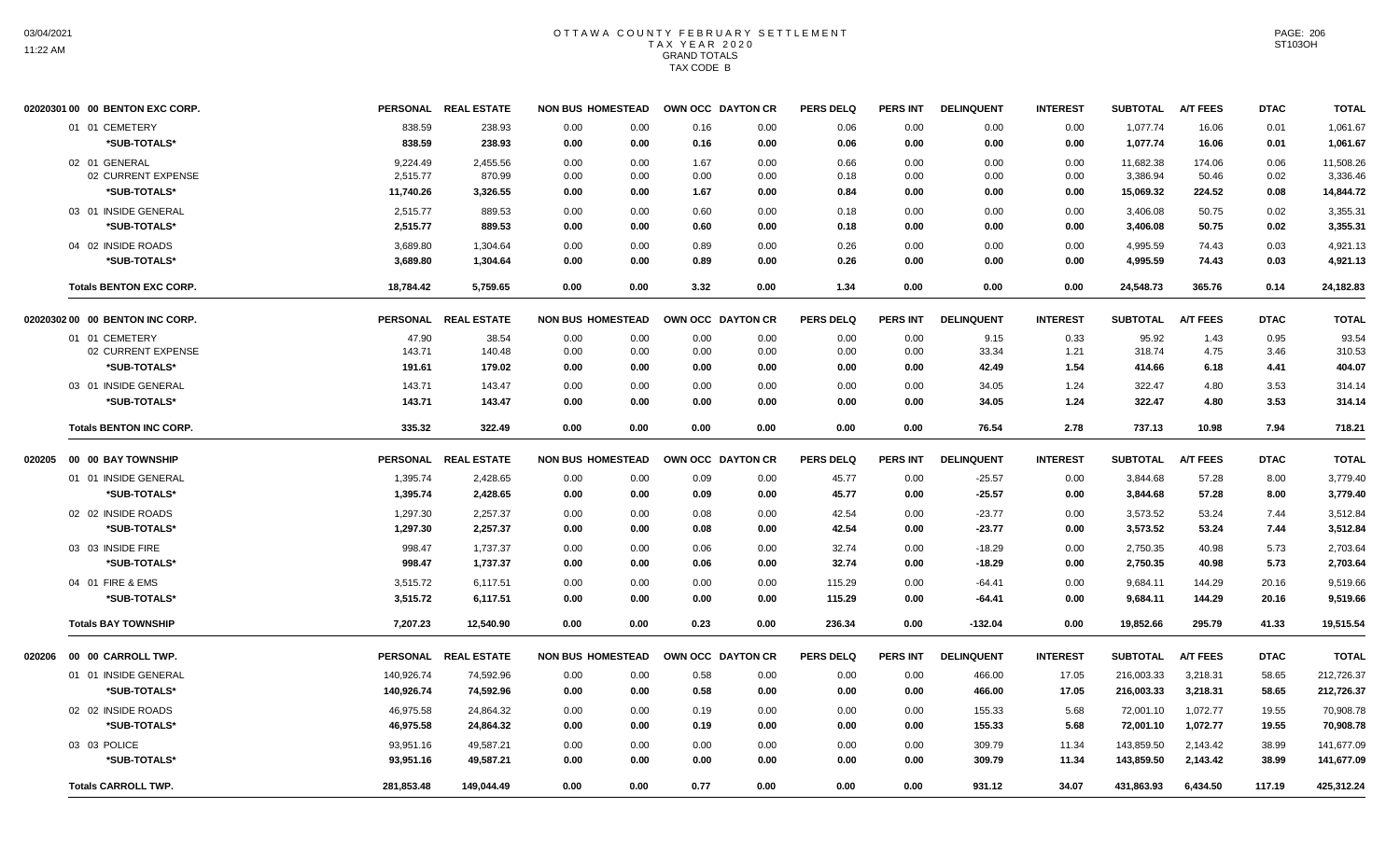| 02020701 00 00 CLAY TWP. EXC CORP. |           | PERSONAL REAL ESTATE | <b>NON BUS HOMESTEAD</b> |        | OWN OCC DAYTON CR |      | <b>PERS DELQ</b> | <b>PERS INT</b> | <b>DELINQUENT</b> | <b>INTEREST</b> | <b>SUBTOTAL</b> | <b>A/T FEES</b> | <b>DTAC</b> | <b>TOTAL</b> |
|------------------------------------|-----------|----------------------|--------------------------|--------|-------------------|------|------------------|-----------------|-------------------|-----------------|-----------------|-----------------|-------------|--------------|
| 02 01 POLICE                       | 3.541.52  | 2,288.96             | 0.00                     | 5.84   | 1.40              | 0.00 | 208.91           | 0.00            | 91.21             | 7.01            | 6.144.85        | 91.55           | 36.65       | 6,016.65     |
| 02 POLICE                          | 3,541.52  | 1,850.37             | 0.00                     | 4.72   | 1.13              | 0.00 | 208.91           | 0.00            | 73.73             | 5.67            | 5,686.05        | 84.72           | 29.63       | 5,571.70     |
| 03 POLICE                          | 5,902.53  | 3,814.93             | 0.00                     | 9.73   | 2.34              | 0.00 | 348.20           | 0.00            | 152.01            | 11.68           | 10,241.42       | 152.59          | 61.09       | 10,027.74    |
| 04 POLICE                          | 6,610.83  | 4,046.51             | 0.00                     | 10.32  | 2.48              | 0.00 | 389.97           | 0.00            | 161.24            | 12.39           | 11,233.74       | 167.37          | 64.80       | 11,001.57    |
| 05 POLICE                          | 4,722.02  | 3,349.77             | 0.00                     | 8.55   | 0.00              | 0.00 | 278.55           | 0.00            | 133.48            | 10.26           | 8,502.63        | 126.69          | 53.64       | 8,322.30     |
| *SUB-TOTALS*                       | 24,318.42 | 15,350.54            | 0.00                     | 39.16  | 7.35              | 0.00 | 1,434.54         | 0.00            | 611.67            | 47.01           | 41,808.69       | 622.92          | 245.81      | 40,939.96    |
| 03 02 CEMETERY                     | 1,180.51  | 810.95               | 0.00                     | 2.07   | 0.50              | 0.00 | 69.64            | 0.00            | 32.31             | 2.48            | 2,098.46        | 31.26           | 12.99       | 2,054.21     |
| *SUB-TOTALS*                       | 1,180.51  | 810.95               | 0.00                     | 2.07   | 0.50              | 0.00 | 69.64            | 0.00            | 32.31             | 2.48            | 2,098.46        | 31.26           | 12.99       | 2,054.21     |
| 05 01 INSIDE GENERAL               | 1,180.51  | 838.81               | 0.00                     | 2.14   | 0.51              | 0.00 | 69.64            | 0.00            | 33.42             | 2.57            | 2,127.60        | 31.70           | 13.43       | 2,082.47     |
| *SUB-TOTALS*                       | 1,180.51  | 838.81               | 0.00                     | 2.14   | 0.51              | 0.00 | 69.64            | 0.00            | 33.42             | 2.57            | 2,127.60        | 31.70           | 13.43       | 2,082.47     |
| 06 02 INSIDE ROADS                 | 5,666.43  | 4,026.27             | 0.00                     | 10.27  | 2.47              | 0.00 | 334.27           | 0.00            | 160.43            | 12.33           | 10,212.47       | 152.16          | 64.47       | 9,995.84     |
| *SUB-TOTALS*                       | 5,666.43  | 4.026.27             | 0.00                     | 10.27  | 2.47              | 0.00 | 334.27           | 0.00            | 160.43            | 12.33           | 10,212.47       | 152.16          | 64.47       | 9.995.84     |
| <b>Totals CLAY TWP, EXC CORP.</b>  | 32.345.87 | 21.026.57            | 0.00                     | 53.64  | 10.83             | 0.00 | 1,908.09         | 0.00            | 837.83            | 64.39           | 56.247.22       | 838.04          | 336.70      | 55,072.48    |
| 02020702 00 00 CLAY TWP INC CORP   |           | PERSONAL REAL ESTATE | <b>NON BUS HOMESTEAD</b> |        | OWN OCC DAYTON CR |      | <b>PERS DELQ</b> | <b>PERS INT</b> | <b>DELINQUENT</b> | <b>INTEREST</b> | <b>SUBTOTAL</b> | <b>A/T FEES</b> | <b>DTAC</b> | <b>TOTAL</b> |
| 03 02 CEMETERY                     | 244.98    | 2,219.80             | 0.00                     | 0.00   | 0.00              | 0.00 | 118.74           | 0.00            | 284.61            | 3.09            | 2,871.22        | 42.78           | 45.30       | 2,783.14     |
| *SUB-TOTALS*                       | 244.98    | 2,219.80             | 0.00                     | 0.00   | 0.00              | 0.00 | 118.74           | 0.00            | 284.61            | 3.09            | 2,871.22        | 42.78           | 45.30       | 2,783.14     |
| 05 01 INSIDE GENERAL               | 244.98    | 2,296.05             | 0.00                     | 0.00   | 0.00              | 0.00 | 118.74           | 0.00            | 294.39            | 3.19            | 2,957.35        | 44.06           | 46.86       | 2,866.43     |
| *SUB-TOTALS*                       | 244.98    | 2,296.05             | 0.00                     | 0.00   | 0.00              | 0.00 | 118.74           | 0.00            | 294.39            | 3.19            | 2,957.35        | 44.06           | 46.86       | 2,866.43     |
| <b>Totals CLAY TWP INC CORP</b>    | 489.96    | 4,515.85             | 0.00                     | 0.00   | 0.00              | 0.00 | 237.48           | 0.00            | 579.00            | 6.28            | 5,828.57        | 86.84           | 92.16       | 5,649.57     |
| 020209 00 00 CATAWBA TOWNSHIP      |           | PERSONAL REAL ESTATE | <b>NON BUS HOMESTEAD</b> |        | OWN OCC DAYTON CR |      | <b>PERS DELQ</b> | PERS INT        | <b>DELINQUENT</b> | <b>INTEREST</b> | <b>SUBTOTAL</b> | <b>A/T FEES</b> | <b>DTAC</b> | <b>TOTAL</b> |
| 01 01 POLICE                       | 3,858.97  | 844.88               | 0.00                     | 0.58   | 0.06              | 0.00 | 393.66           | 0.00            | 17.06             | 0.00            | 5,115.21        | 76.21           | 7.12        | 5,031.88     |
| 02 POLICE                          | 3,858.97  | 1,746.59             | 0.00                     | 1.20   | 0.12              | 0.00 | 393.66           | 0.00            | 35.27             | 0.00            | 6,035.81        | 89.93           | 14.72       | 5,931.16     |
| 03 POLICE                          | 2,143.87  | 1,528.71             | 0.00                     | 1.05   | 0.11              | 0.00 | 218.70           | 0.00            | 30.87             | 0.00            | 3,923.31        | 58.45           | 12.88       | 3,851.98     |
| *SUB-TOTALS*                       | 9,861.81  | 4,120.18             | 0.00                     | 2.83   | 0.29              | 0.00 | 1,006.02         | 0.00            | 83.20             | 0.00            | 15,074.33       | 224.59          | 34.72       | 14,815.02    |
| 02 01 FIRE                         | 6,431.62  | 2.910.98             | 0.00                     | 2.01   | 0.20              | 0.00 | 656.10           | 0.00            | 58.78             | 0.00            | 10,059.69       | 149.88          | 24.53       | 9.885.28     |
| 02 FIRE                            | 2,143.87  | 1,528.71             | 0.00                     | 1.05   | 0.11              | 0.00 | 218.70           | 0.00            | 30.87             | 0.00            | 3,923.31        | 58.45           | 12.88       | 3,851.98     |
| *SUB-TOTALS*                       | 8,575.49  | 4,439.69             | 0.00                     | 3.06   | 0.31              | 0.00 | 874.80           | 0.00            | 89.65             | 0.00            | 13,983.00       | 208.33          | 37.41       | 13,737.26    |
| 03 01 INSIDE GENERAL               | 18,008.53 | 52,050.11            | 0.00                     | 35.87  | 3.66              | 0.00 | 1,837.08         | 0.00            | 1,051.10          | 0.00            | 72,986.35       | 1,087.45        | 438.59      | 71,460.31    |
| *SUB-TOTALS*                       | 18,008.53 | 52,050.11            | 0.00                     | 35.87  | 3.66              | 0.00 | 1,837.08         | 0.00            | 1,051.10          | 0.00            | 72,986.35       | 1,087.45        | 438.59      | 71,460.31    |
| <b>Totals CATAWBA TOWNSHIP</b>     | 36,445.83 | 60,609.98            | 0.00                     | 41.76  | 4.26              | 0.00 | 3,717.90         | 0.00            | 1,223.95          | 0.00            | 102,043.68      | 1,520.37        | 510.72      | 100,012.59   |
| 02021001 00 00 DANBURY EXC CORP.   |           | PERSONAL REAL ESTATE | <b>NON BUS HOMESTEAD</b> |        | OWN OCC DAYTON CR |      | <b>PERS DELQ</b> | <b>PERS INT</b> | <b>DELINQUENT</b> | <b>INTEREST</b> | <b>SUBTOTAL</b> | <b>A/T FEES</b> | <b>DTAC</b> | <b>TOTAL</b> |
| 01 02 POLICE                       | 10,704.58 | 41,072.61            | 0.00                     | 51.00  | 0.00              | 0.00 | 1,446.15         | 0.00            | 6,481.70          | 146.37          | 59,902.41       | 892.51          | 895.68      | 58,114.22    |
| 03 POLICE                          | 8,028.44  | 26,190.07            | 0.00                     | 32.52  | 12.15             | 0.00 | 1,084.61         | 0.00            | 4,133.07          | 93.33           | 39,574.19       | 589.63          | 571.13      | 38,413.43    |
| 04 POLICE                          | 5,352.29  | 14,287.96            | 0.00                     | 17.74  | 6.63              | 0.00 | 723.07           | 0.00            | 2,254.79          | 50.92           | 22,693.40       | 338.12          | 311.58      | 22,043.70    |
| *SUB-TOTALS*                       | 24,085.31 | 81,550.64            | 0.00                     | 101.26 | 18.78             | 0.00 | 3,253.83         | 0.00            | 12,869.56         | 290.62          | 122,170.00      | 1,820.26        | 1,778.39    | 118,571.35   |
| 02 01 CURRENT EXPENSES             | 3,211.37  | 11,784.39            | 0.00                     | 14.63  | 0.00              | 0.00 | 433.84           | 0.00            | 1,859.70          | 42.00           | 17,345.93       | 258.44          | 256.98      | 16,830.51    |
| *SUB-TOTALS*                       | 3,211.37  | 11,784.39            | 0.00                     | 14.63  | 0.00              | 0.00 | 433.84           | 0.00            | 1,859.70          | 42.00           | 17,345.93       | 258.44          | 256.98      | 16,830.51    |
| 04 01 INSIDE GENERAL               | 2,140.92  | 8,289.19             | 0.00                     | 10.29  | 3.85              | 0.00 | 289.23           | 0.00            | 1,308.12          | 29.54           | 12,071.14       | 179.85          | 180.76      | 11,710.53    |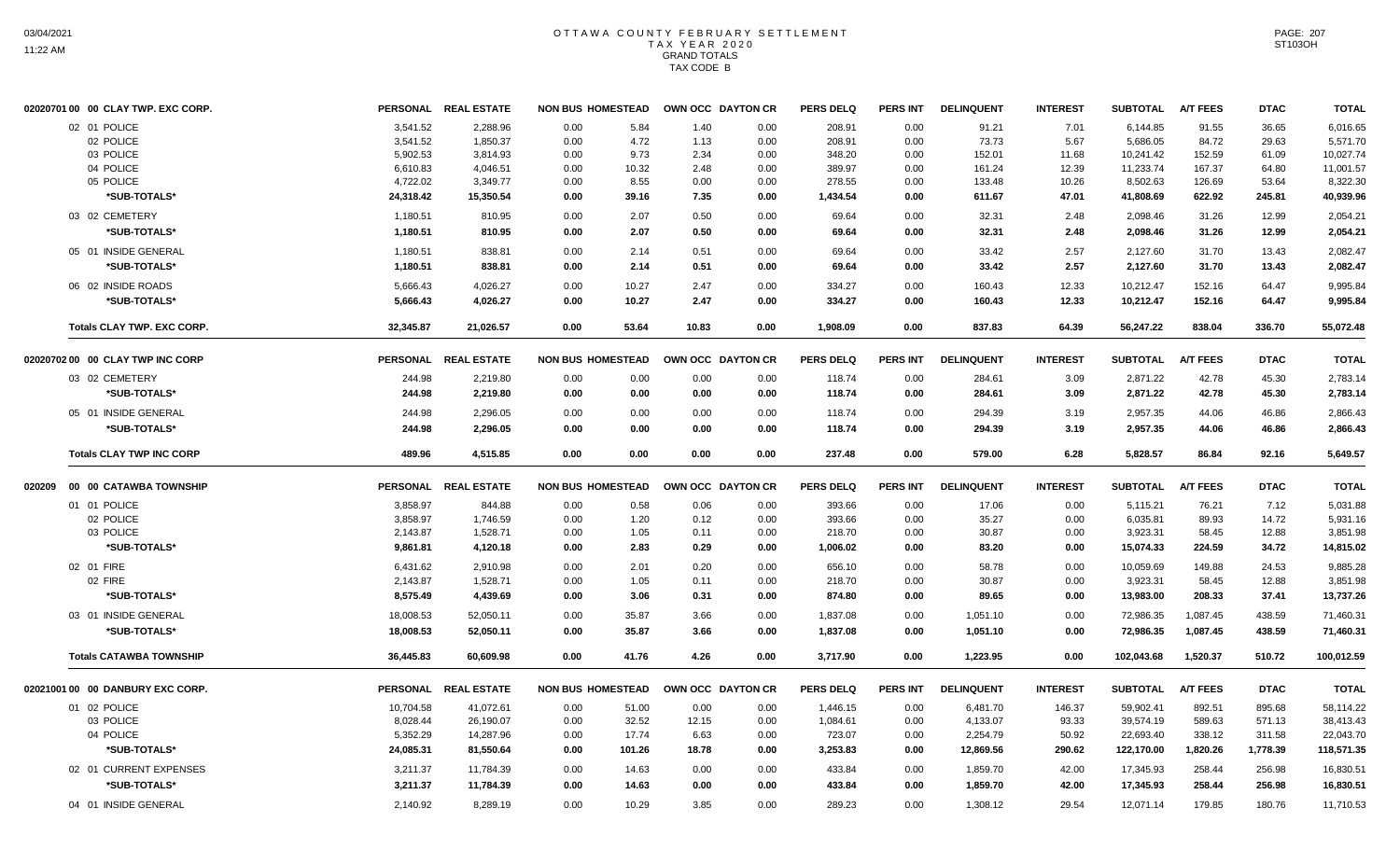|        | 02021001 00 00 DANBURY EXC CORP. |           | PERSONAL REAL ESTATE | <b>NON BUS HOMESTEAD</b> |        |       | OWN OCC DAYTON CR | <b>PERS DELQ</b> | <b>PERS INT</b> | <b>DELINQUENT</b> | <b>INTEREST</b> | <b>SUBTOTAL</b> | <b>A/T FEES</b> | <b>DTAC</b> | <b>TOTAL</b> |
|--------|----------------------------------|-----------|----------------------|--------------------------|--------|-------|-------------------|------------------|-----------------|-------------------|-----------------|-----------------|-----------------|-------------|--------------|
|        | *SUB-TOTALS*<br>04               | 2.140.92  | 8,289.19             | 0.00                     | 10.29  | 3.85  | 0.00              | 289.23           | 0.00            | 1,308.12          | 29.54           | 12,071.14       | 179.85          | 180.76      | 11,710.53    |
|        | 05 02 INSIDE ROADS               | 7,493.21  | 29,012.17            | 0.00                     | 36.03  | 13.46 | 0.00              | 1,012.30         | 0.00            | 4,578.43          | 103.39          | 42,248.99       | 629.48          | 632.67      | 40,986.84    |
|        | *SUB-TOTALS*                     | 7,493.21  | 29,012.17            | 0.00                     | 36.03  | 13.46 | 0.00              | 1,012.30         | 0.00            | 4,578.43          | 103.39          | 42,248.99       | 629.48          | 632.67      | 40,986.84    |
|        | 06 02 FIRE & EMS                 | 8,028.44  | 29,460.97            | 0.00                     | 36.58  | 0.00  | 0.00              | 1,084.61         | 0.00            | 4,649.26          | 104.99          | 43,364.85       | 646.11          | 642.46      | 42,076.28    |
|        | 03 FIRE & EMS                    | 4,014.22  | 15,327.46            | 0.00                     | 19.03  | 0.00  | 0.00              | 542.30           | 0.00            | 2,418.84          | 54.62           | 22,376.47       | 333.40          | 334.25      | 21,708.82    |
|        | *SUB-TOTALS*                     | 12,042.66 | 44,788.43            | 0.00                     | 55.61  | 0.00  | 0.00              | 1,626.91         | 0.00            | 7,068.10          | 159.61          | 65,741.32       | 979.51          | 976.71      | 63,785.10    |
|        | <b>Totals DANBURY EXC CORP.</b>  | 48,973.47 | 175,424.82           | 0.00                     | 217.82 | 36.09 | 0.00              | 6,616.11         | 0.00            | 27,683.91         | 625.16          | 259,577.38      | 3,867.54        | 3,825.51    | 251,884.33   |
|        | 02021002 00 00 DANBURY INC CORP. |           | PERSONAL REAL ESTATE | <b>NON BUS HOMESTEAD</b> |        |       | OWN OCC DAYTON CR | <b>PERS DELQ</b> | <b>PERS INT</b> | <b>DELINQUENT</b> | <b>INTEREST</b> | <b>SUBTOTAL</b> | <b>A/T FEES</b> | <b>DTAC</b> | <b>TOTAL</b> |
|        | 02 01 CURRENT EXPENSES           | 540.27    | 2,627.73             | 0.00                     | 4.87   | 0.00  | 0.00              | 78.67            | 0.00            | 89.23             | 0.09            | 3,340.86        | 49.78           | 21.05       | 3,270.03     |
|        | 05 FIRE & EMS                    | 1,350.68  | 6,569.33             | 0.00                     | 12.18  | 0.00  | 0.00              | 196.68           | 0.00            | 223.07            | 0.23            | 8,352.17        | 124.44          | 52.63       | 8,175.10     |
|        | 06 FIRE & EMS                    | 675.34    | 3,417.78             | 0.00                     | 6.34   | 0.00  | 0.00              | 98.34            | 0.00            | 116.05            | 0.12            | 4,313.97        | 64.28           | 27.38       | 4,222.31     |
|        | *SUB-TOTALS*                     | 2,566.29  | 12,614.84            | 0.00                     | 23.39  | 0.00  | 0.00              | 373.69           | 0.00            | 428.35            | 0.44            | 16,007.00       | 238.50          | 101.06      | 15,667.44    |
|        | 04 01 INSIDE GENERAL             | 360.18    | 1,848.36             | 0.00                     | 3.43   | 1.32  | 0.00              | 52.45            | 0.00            | 62.76             | 0.06            | 2,328.56        | 34.69           | 14.81       | 2,279.06     |
|        | *SUB-TOTALS*                     | 360.18    | 1,848.36             | 0.00                     | 3.43   | 1.32  | 0.00              | 52.45            | 0.00            | 62.76             | 0.06            | 2,328.56        | 34.69           | 14.81       | 2,279.06     |
|        | <b>Totals DANBURY INC CORP.</b>  | 2,926.47  | 14,463.20            | 0.00                     | 26.82  | 1.32  | 0.00              | 426.14           | 0.00            | 491.11            | 0.50            | 18,335.56       | 273.19          | 115.87      | 17,946.50    |
| 020212 | 00 00 ERIE TOWNSHIP              |           | PERSONAL REAL ESTATE | <b>NON BUS HOMESTEAD</b> |        |       | OWN OCC DAYTON CR | <b>PERS DELQ</b> | <b>PERS INT</b> | <b>DELINQUENT</b> | <b>INTEREST</b> | <b>SUBTOTAL</b> | <b>A/T FEES</b> | <b>DTAC</b> | <b>TOTAL</b> |
|        | 01 01 FIRE                       | 2,304.12  | 3,641.22             | 0.00                     | 10.70  | 0.61  | 0.00              | 129.85           | 0.00            | 148.63            | 0.18            | 6,235.31        | 92.90           | 28.06       | 6,114.35     |
|        | 02 FIRE                          | 3,072.16  | 7,979.61             | 0.00                     | 23.44  | 0.00  | 0.00              | 173.13           | 0.00            | 325.71            | 0.40            | 11,574.45       | 172.45          | 61.49       | 11,340.51    |
|        | *SUB-TOTALS*                     | 5,376.28  | 11,620.83            | 0.00                     | 34.14  | 0.61  | 0.00              | 302.98           | 0.00            | 474.34            | 0.58            | 17,809.76       | 265.35          | 89.55       | 17,454.86    |
|        | 02 01 INSIDE GENERAL             | 5,299.48  | 14,153.32            | 0.00                     | 41.58  | 2.35  | 0.00              | 298.65           | 0.00            | 577.70            | 0.71            | 20,373.79       | 303.56          | 109.06      | 19,961.17    |
|        | *SUB-TOTALS*                     | 5,299.48  | 14,153.32            | 0.00                     | 41.58  | 2.35  | 0.00              | 298.65           | 0.00            | 577.70            | 0.71            | 20,373.79       | 303.56          | 109.06      | 19,961.17    |
|        | 03 02 INSIDE ROADS               | 1,152.06  | 3,076.81             | 0.00                     | 9.04   | 0.51  | 0.00              | 64.92            | 0.00            | 125.59            | 0.15            | 4,429.08        | 65.99           | 23.71       | 4,339.38     |
|        | *SUB-TOTALS*                     | 1,152.06  | 3,076.81             | 0.00                     | 9.04   | 0.51  | 0.00              | 64.92            | 0.00            | 125.59            | 0.15            | 4,429.08        | 65.99           | 23.71       | 4,339.38     |
|        | <b>Totals ERIE TOWNSHIP</b>      | 11,827.82 | 28,850.96            | 0.00                     | 84.76  | 3.47  | 0.00              | 666.55           | 0.00            | 1,177.63          | 1.44            | 42,612.63       | 634.90          | 222.32      | 41,755.41    |
|        | 02021301 00 00 HARRIS EXC. CORP. |           | PERSONAL REAL ESTATE | <b>NON BUS HOMESTEAD</b> |        |       | OWN OCC DAYTON CR | <b>PERS DELQ</b> | <b>PERS INT</b> | <b>DELINQUENT</b> | <b>INTEREST</b> | <b>SUBTOTAL</b> | A/T FEES        | <b>DTAC</b> | <b>TOTAL</b> |
|        | 01 01 INSIDE GENERAL             | 368.97    | 86.03                | 0.00                     | 0.00   | 0.03  | 0.00              | 10.73            | 0.00            | 24.77             | 1.34            | 491.87          | 7.33            | 3.87        | 480.67       |
|        | *SUB-TOTALS*                     | 368.97    | 86.03                | 0.00                     | 0.00   | 0.03  | 0.00              | 10.73            | 0.00            | 24.77             | 1.34            | 491.87          | 7.33            | 3.87        | 480.67       |
|        | 02 02 INSIDE ROADS               | 2,394.85  | 558.38               | 0.00                     | 0.00   | 0.18  | 0.00              | 69.63            | 0.00            | 160.75            | 8.72            | 3,192.51        | 47.57           | 25.10       | 3,119.84     |
|        | *SUB-TOTALS*                     | 2.394.85  | 558.38               | 0.00                     | 0.00   | 0.18  | 0.00              | 69.63            | 0.00            | 160.75            | 8.72            | 3,192.51        | 47.57           | 25.10       | 3,119.84     |
|        | 03 01 GENERAL                    | 1,381.91  | 300.45               | 0.00                     | 0.00   | 0.09  | 0.00              | 40.17            | 0.00            | 86.49             | 4.69            | 1,813.80        | 27.02           | 13.50       | 1,773.28     |
|        | *SUB-TOTALS*                     | 1,381.91  | 300.45               | 0.00                     | 0.00   | 0.09  | 0.00              | 40.17            | 0.00            | 86.49             | 4.69            | 1,813.80        | 27.02           | 13.50       | 1,773.28     |
|        | 04 01 CEMETERY                   | 967.33    | 210.32               | 0.00                     | 0.00   | 0.07  | 0.00              | 28.13            | 0.00            | 60.55             | 3.29            | 1,269.69        | 18.92           | 9.45        | 1,241.32     |
|        | 02 CEMETERY                      | 829.14    | 180.28               | 0.00                     | 0.00   | 0.00  | 0.00              | 24.10            | 0.00            | 51.90             | 2.82            | 1,088.24        | 16.22           | 8.10        | 1,063.92     |
|        | *SUB-TOTALS*                     | 1,796.47  | 390.60               | 0.00                     | 0.00   | 0.07  | 0.00              | 52.23            | 0.00            | 112.45            | 6.11            | 2,357.93        | 35.14           | 17.55       | 2,305.24     |
|        | 05 01 FIRE & EMS                 | 2,072.86  | 450.69               | 0.00                     | 0.00   | 0.14  | 0.00              | 60.27            | 0.00            | 129.74            | 7.04            | 2,720.74        | 40.54           | 20.25       | 2,659.95     |
|        | 02 FIRE & EMS                    | 3,178.38  | 693.62               | 0.00                     | 0.00   | 0.00  | 0.00              | 92.41            | 0.00            | 199.68            | 10.84           | 4,174.93        | 62.21           | 31.18       | 4,081.54     |
|        | *SUB-TOTALS*                     | 5,251.24  | 1,144.31             | 0.00                     | 0.00   | 0.14  | 0.00              | 152.68           | 0.00            | 329.42            | 17.88           | 6,895.67        | 102.75          | 51.43       | 6,741.49     |
|        |                                  |           |                      |                          |        |       |                   |                  |                 |                   |                 |                 |                 |             |              |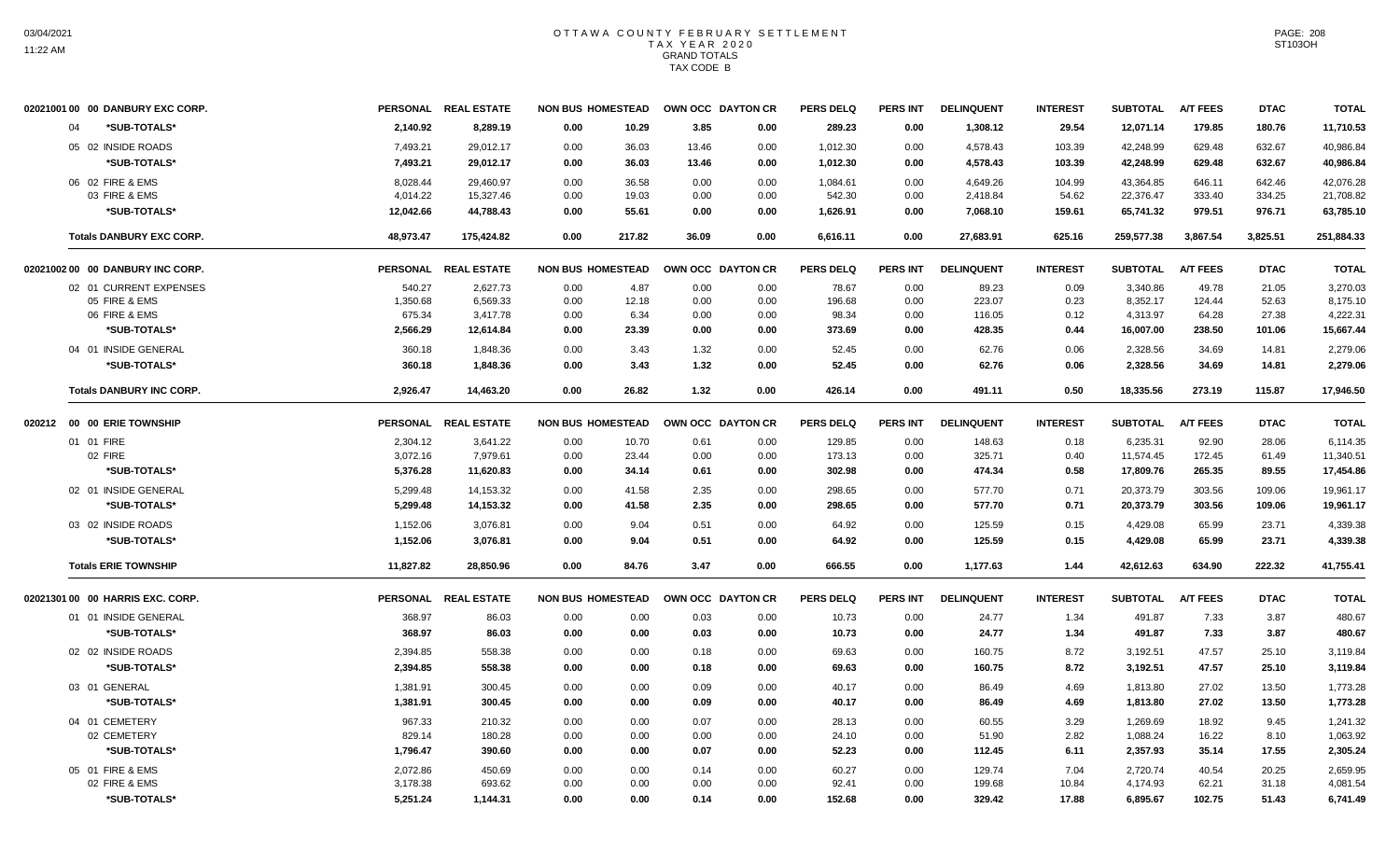| 02021301 00 00 HARRIS EXC. CORP. |           | PERSONAL REAL ESTATE | <b>NON BUS HOMESTEAD</b>            | OWN OCC DAYTON CR |      | <b>PERS DELQ</b> | <b>PERS INT</b> | <b>DELINQUENT</b> | <b>INTEREST</b> | <b>SUBTOTAL</b>   | <b>A/T FEES</b> | <b>DTAC</b> | <b>TOTAL</b> |
|----------------------------------|-----------|----------------------|-------------------------------------|-------------------|------|------------------|-----------------|-------------------|-----------------|-------------------|-----------------|-------------|--------------|
| 06 01 EMS                        | 6,218.58  | 1,352.05             | 0.00<br>0.00                        | 0.00              | 0.00 | 180.80           | 0.00            | 389.22            | 21.12           | 8,161.77          | 121.61          | 60.76       | 7,979.40     |
| *SUB-TOTALS*                     | 6,218.58  | 1,352.05             | 0.00<br>0.00                        | 0.00              | 0.00 | 180.80           | 0.00            | 389.22            | 21.12           | 8,161.77          | 121.61          | 60.76       | 7,979.40     |
| <b>Totals HARRIS EXC. CORP.</b>  | 17,412.02 | 3,831.82             | 0.00<br>0.00                        | 0.51              | 0.00 | 506.24           | 0.00            | 1,103.10          | 59.86           | 22,913.55         | 341.42          | 172.21      | 22,399.92    |
| 02021302 00 00 HARRIS INC. CORP. |           | PERSONAL REAL ESTATE | <b>NON BUS HOMESTEAD</b>            | OWN OCC DAYTON CR |      | <b>PERS DELQ</b> | <b>PERS INT</b> | <b>DELINQUENT</b> | <b>INTEREST</b> | <b>SUBTOTAL</b>   | <b>A/T FEES</b> | <b>DTAC</b> | <b>TOTAL</b> |
| 01 01 INSIDE GENERAL             | 67.56     | 447.59               | 0.00<br>0.00                        | 0.00              | 0.00 | 52.51            | 0.00            | 134.28            | 0.00            | 701.94            | 10.46           | 19.63       | 671.85       |
| *SUB-TOTALS*                     | 67.56     | 447.59               | 0.00<br>0.00                        | 0.00              | 0.00 | 52.51            | 0.00            | 134.28            | 0.00            | 701.94            | 10.46           | 19.63       | 671.85       |
| 03 01 GENERAL                    | 253.02    | 1,563.21             | 0.00<br>0.00                        | 0.00              | 0.00 | 196.68           | 0.00            | 468.98            | 0.00            | 2,481.89          | 36.98           | 68.55       | 2,376.36     |
| *SUB-TOTALS*                     | 253.02    | 1,563.21             | 0.00<br>0.00                        | 0.00              | 0.00 | 196.68           | 0.00            | 468.98            | 0.00            | 2,481.89          | 36.98           | 68.55       | 2,376.36     |
| 04 01 CEMETERY                   | 177.11    | 1.094.25             | 0.00<br>0.00                        | 0.00              | 0.00 | 137.67           | 0.00            | 328.28            | 0.00            | 1,737.31          | 25.88           | 47.99       | 1.663.44     |
| 02 CEMETERY                      | 151.81    | 937.93               | 0.00<br>0.00                        | 0.00              | 0.00 | 118.01           | 0.00            | 281.39            | 0.00            | 1,489.14          | 22.19           | 41.13       | 1,425.82     |
| *SUB-TOTALS*                     | 328.92    | 2,032.18             | 0.00<br>0.00                        | 0.00              | 0.00 | 255.68           | 0.00            | 609.67            | 0.00            | 3,226.45          | 48.07           | 89.12       | 3,089.26     |
| 05 01 FIRE & EMS                 | 379.52    | 2,344.82             | 0.00<br>0.00                        | 0.00              | 0.00 | 295.01           | 0.00            | 703.47            | 0.00            | 3,722.82          | 55.47           | 102.83      | 3,564.52     |
| 02 FIRE & EMS                    | 581.94    | 3,608.76             | 0.00<br>0.00                        | 0.00              | 0.00 | 452.35           | 0.00            | 1,082.66          | 0.00            | 5,725.71          | 85.31           | 158.26      | 5,482.14     |
| *SUB-TOTALS*                     | 961.46    | 5,953.58             | 0.00<br>0.00                        | 0.00              | 0.00 | 747.36           | 0.00            | 1,786.13          | 0.00            | 9,448.53          | 140.78          | 261.09      | 9,046.66     |
| 06 01 EMS                        | 1,138.57  | 7,034.47             | 0.00<br>0.00                        | 0.00              | 0.00 | 885.04           | 0.00            | 2,110.40          | 0.00            | 11,168.48         | 166.40          | 308.48      | 10,693.60    |
| *SUB-TOTALS*                     | 1,138.57  | 7,034.47             | 0.00<br>0.00                        | 0.00              | 0.00 | 885.04           | 0.00            | 2,110.40          | 0.00            | 11,168.48         | 166.40          | 308.48      | 10,693.60    |
| <b>Totals HARRIS INC. CORP.</b>  | 2,749.53  | 17,031.03            | 0.00<br>0.00                        | 0.00              | 0.00 | 2,137.27         | 0.00            | 5,109.46          | 0.00            | 27,027.29         | 402.69          | 746.87      | 25,877.73    |
| 020215  00  00  PORTAGE TWP.     |           | PERSONAL REAL ESTATE | <b>NON BUS HOMESTEAD</b>            | OWN OCC DAYTON CR |      | <b>PERS DELQ</b> | <b>PERS INT</b> | <b>DELINQUENT</b> | <b>INTEREST</b> | <b>SUBTOTAL</b>   | <b>A/T FEES</b> | <b>DTAC</b> | <b>TOTAL</b> |
| 01 02 FIRE & EMS                 | 5,508.35  | 44,847.57            | 0.00<br>31.76                       | 0.00              | 0.00 | 431.70           | 0.00            | 754.16            | 8.63            | 51,582.17         | 768.54          | 149.25      | 50,664.38    |
| *SUB-TOTALS*                     | 5,508.35  | 44,847.57            | 0.00<br>31.76                       | 0.00              | 0.00 | 431.70           | 0.00            | 754.16            | 8.63            | 51,582.17         | 768.54          | 149.25      | 50,664.38    |
| 02 01 INSIDE GENERAL             | 4,627.01  | 38,037.12            | 0.00<br>26.94                       | 4.75              | 0.00 | 362.62           | 0.00            | 639.64            | 7.32            | 43,705.40         | 651.18          | 126.58      | 42,927.64    |
| *SUB-TOTALS*                     | 4,627.01  | 38,037.12            | 0.00<br>26.94                       | 4.75              | 0.00 | 362.62           | 0.00            | 639.64            | 7.32            | 43,705.40         | 651.18          | 126.58      | 42,927.64    |
| 03 02 INSIDE ROADS               | 4,627.01  | 38,037.12            | 0.00<br>26.94                       | 4.75              | 0.00 | 362.62           | 0.00            | 639.64            | 7.32            | 43,705.40         | 651.18          | 126.58      | 42,927.64    |
| *SUB-TOTALS*                     | 4,627.01  | 38,037.12            | 0.00<br>26.94                       | 4.75              | 0.00 | 362.62           | 0.00            | 639.64            | 7.32            | 43,705.40         | 651.18          | 126.58      | 42,927.64    |
| <b>Totals PORTAGE TWP.</b>       | 14,762.37 | 120,921.81           | 0.00<br>85.64                       | 9.50              | 0.00 | 1,156.94         | 0.00            | 2,033.44          | 23.27           | 138,992.97        | 2,070.90        | 402.41      | 136,519.66   |
| 02021601 00 00 SALEM EXC. CORP.  |           | PERSONAL REAL ESTATE | <b>NON BUS HOMESTEAD</b>            | OWN OCC DAYTON CR |      | <b>PERS DELQ</b> | <b>PERS INT</b> | <b>DELINQUENT</b> | <b>INTEREST</b> | <b>SUBTOTAL</b>   | <b>A/T FEES</b> | <b>DTAC</b> | <b>TOTAL</b> |
| 01 01 INSIDE GENERAL             | 2,961.00  | 2,139.35             | 6.00<br>1.30                        | 0.77              | 0.00 | 104.04           | 0.00            | 0.04              | 0.00            | 5,212.50          | 77.66           | 12.12       | 5,122.72     |
| *SUB-TOTALS*                     | 2,961.00  | 2,139.35             | 6.00<br>1.30                        | 0.77              | 0.00 | 104.04           | 0.00            | 0.04              | 0.00            | 5,212.50          | 77.66           | 12.12       | 5,122.72     |
| 02 02 INSIDE ROADS               | 6,979.51  | 5,042.76             | 3.07<br>14.15                       | 1.81              | 0.00 | 245.23           | 0.00            | 0.09              | 0.00            | 12,286.62         | 183.06          | 28.58       | 12,074.98    |
| *SUB-TOTALS*                     | 6,979.51  | 5,042.76             | 3.07<br>14.15                       | 1.81              | 0.00 | 245.23           | 0.00            | 0.09              | 0.00            | 12,286.62         | 183.06          | 28.58       | 12,074.98    |
| 03 01 CEMETERY                   | 3,384.00  | 2,188.40             | 1.33<br>6.14                        | 0.78              | 0.00 | 118.90           | 0.00            | 0.04              | 0.00            | 5,699.59          | 84.92           | 12.40       | 5,602.27     |
| 02 CEMETARY                      | 846.00    | 601.52               | 1.69<br>0.00                        | 0.00              | 0.00 | 29.73            | 0.00            | 0.01              | 0.00            | 1,478.95          | 22.04           | 3.41        | 1,453.50     |
| *SUB-TOTALS*                     | 4,230.00  | 2,789.92             | 7.83<br>1.33                        | 0.78              | 0.00 | 148.63           | 0.00            | 0.05              | 0.00            | 7,178.54          | 106.96          | 15.81       | 7,055.77     |
| <b>Totals SALEM EXC. CORP.</b>   | 14,170.51 | 9.972.03             | 5.70<br>27.98                       | 3.36              | 0.00 | 497.90           | 0.00            | 0.18              | 0.00            | 24,677.66         | 367.68          | 56.51       | 24,253.47    |
| 02021602 00 00 SALEM INC. CORP.  |           | PERSONAL REAL ESTATE | NON BUS HOMESTEAD OWN OCC DAYTON CR |                   |      | <b>PERS DELQ</b> | <b>PERS INT</b> | <b>DELINQUENT</b> | <b>INTEREST</b> | SUBTOTAL A/T FEES |                 | <b>DTAC</b> | <b>TOTAL</b> |

PAGE: 209 ST103OH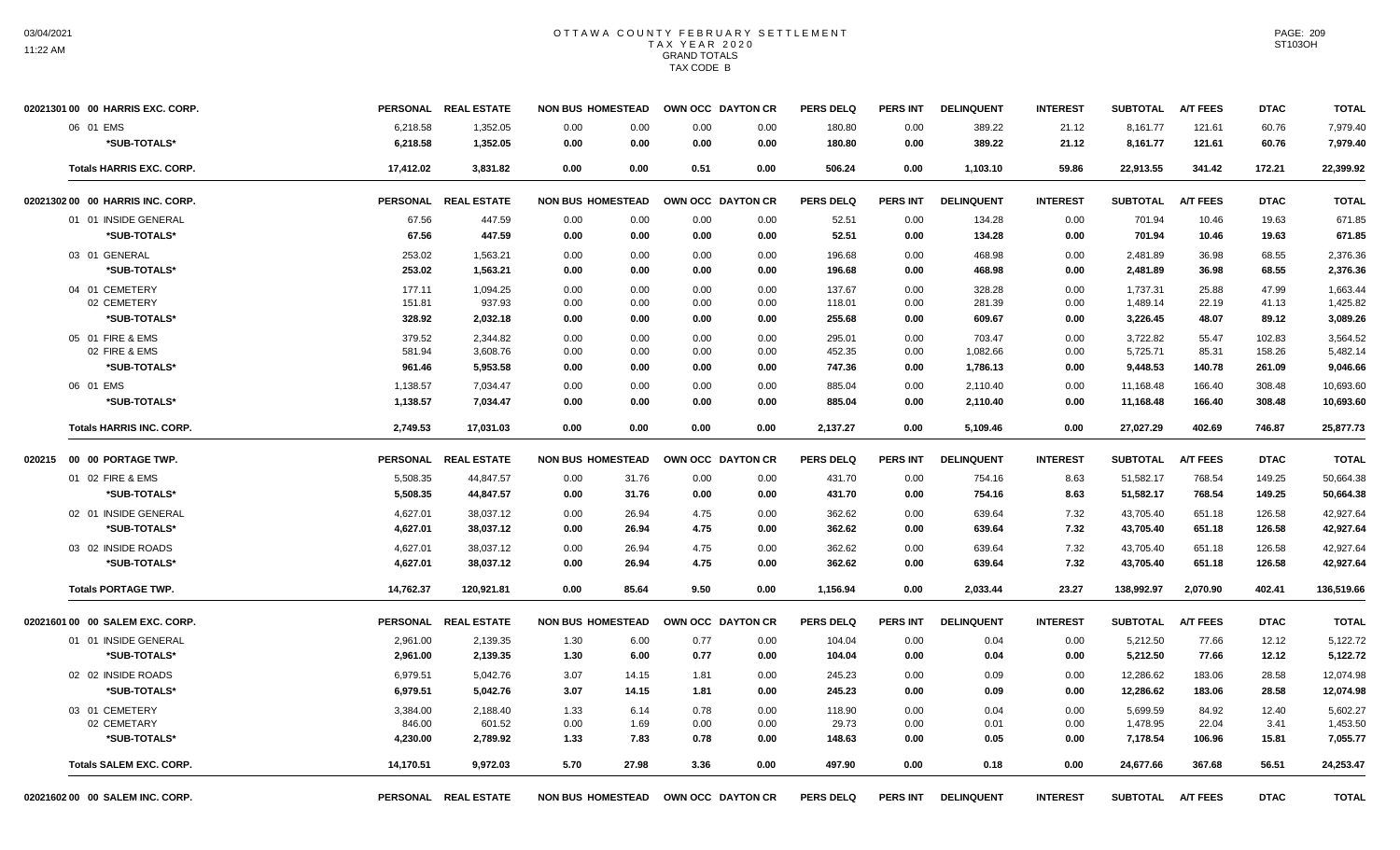| 02021602 00 00 SALEM INC. CORP.    |           | PERSONAL REAL ESTATE | <b>NON BUS HOMESTEAD</b> |      |       | OWN OCC DAYTON CR | <b>PERS DELQ</b> | <b>PERS INT</b> | <b>DELINQUENT</b> | <b>INTEREST</b> | <b>SUBTOTAL</b> | <b>A/T FEES</b> | <b>DTAC</b> | <b>TOTAL</b> |
|------------------------------------|-----------|----------------------|--------------------------|------|-------|-------------------|------------------|-----------------|-------------------|-----------------|-----------------|-----------------|-------------|--------------|
| 01 01 INSIDE GENERAL               | 288.96    | 2,890.11             | 0.00                     | 0.00 | 0.00  | 0.00              | 215.14           | 0.00            | 88.30             | 0.00            | 3,482.51        | 51.89           | 34.13       | 3,396.49     |
| *SUB-TOTALS*                       | 288.96    | 2,890.11             | 0.00                     | 0.00 | 0.00  | 0.00              | 215.14           | 0.00            | 88.30             | 0.00            | 3,482.51        | 51.89           | 34.13       | 3,396.49     |
| 03 01 CEMETERY                     | 330.24    | 2,956.37             | 0.00                     | 0.00 | 0.00  | 0.00              | 245.87           | 0.00            | 90.33             | 0.00            | 3,622.81        | 53.98           | 34.91       | 3,533.92     |
| 02 CEMETARY                        | 82.56     | 812.60               | 0.00                     | 0.00 | 0.00  | 0.00              | 61.47            | 0.00            | 24.83             | 0.00            | 981.46          | 14.62           | 9.60        | 957.24       |
| *SUB-TOTALS*                       | 412.80    | 3,768.97             | 0.00                     | 0.00 | 0.00  | 0.00              | 307.34           | 0.00            | 115.16            | 0.00            | 4,604.27        | 68.60           | 44.51       | 4,491.16     |
| <b>Totals SALEM INC. CORP.</b>     | 701.76    | 6,659.08             | 0.00                     | 0.00 | 0.00  | 0.00              | 522.48           | 0.00            | 203.46            | 0.00            | 8,086.78        | 120.49          | 78.64       | 7,887.65     |
| 02021801 00 00 PUT IN BAY EXC CORP |           | PERSONAL REAL ESTATE | <b>NON BUS HOMESTEAD</b> |      |       | OWN OCC DAYTON CR | <b>PERS DELQ</b> | <b>PERS INT</b> | <b>DELINQUENT</b> | <b>INTEREST</b> | <b>SUBTOTAL</b> | <b>A/T FEES</b> | <b>DTAC</b> | <b>TOTAL</b> |
| 01 01 GENERAL                      | 4,071.22  | 4,489.74             | 0.00                     | 0.00 | 0.00  | 0.00              | 0.00             | 0.00            | 176.90            | 1.80            | 8,739.66        | 130.22          | 22.50       | 8,586.94     |
| 03 ROADS                           | 2,171.32  | 3,101.99             | 0.00                     | 0.00 | 0.00  | 0.00              | 0.00             | 0.00            | 122.22            | 1.25            | 5,396.78        | 80.42           | 15.55       | 5,300.81     |
| *SUB-TOTALS*                       | 6,242.54  | 7,591.73             | 0.00                     | 0.00 | 0.00  | 0.00              | 0.00             | 0.00            | 299.12            | 3.05            | 14,136.44       | 210.64          | 38.05       | 13,887.75    |
| 02 01 ROADS                        | 8,142.45  | 918.65               | 0.00                     | 0.00 | 0.00  | 0.00              | 0.00             | 0.00            | 36.19             | 0.37            | 9,097.66        | 135.55          | 4.61        | 8,957.50     |
| 02 ROADS                           | 2,714.16  | 551.77               | 0.00                     | 0.00 | 0.00  | 0.00              | 0.00             | 0.00            | 21.74             | 0.22            | 3,287.89        | 48.98           | 2.77        | 3,236.14     |
| *SUB-TOTALS*                       | 10,856.61 | 1,470.42             | 0.00                     | 0.00 | 0.00  | 0.00              | 0.00             | 0.00            | 57.93             | 0.59            | 12,385.55       | 184.53          | 7.38        | 12,193.64    |
| 03 01 CEMETERY                     | 1,221.37  | 1,656.36             | 0.00                     | 0.00 | 0.00  | 0.00              | 0.00             | 0.00            | 65.26             | 0.66            | 2.943.65        | 43.86           | 8.31        | 2,891.48     |
| *SUB-TOTALS*                       | 1,221.37  | 1,656.36             | 0.00                     | 0.00 | 0.00  | 0.00              | 0.00             | 0.00            | 65.26             | 0.66            | 2,943.65        | 43.86           | 8.31        | 2,891.48     |
| 04 01 DOCTOR'S RESIDENCE           | 678.54    | 928.18               | 0.00                     | 0.00 | 0.00  | 0.00              | 0.00             | 0.00            | 36.57             | 0.37            | 1,643.66        | 24.48           | 4.66        | 1,614.52     |
| *SUB-TOTALS*                       | 678.54    | 928.18               | 0.00                     | 0.00 | 0.00  | 0.00              | 0.00             | 0.00            | 36.57             | 0.37            | 1,643.66        | 24.48           | 4.66        | 1,614.52     |
| 05 01 EMS                          | 3,528.39  | 4,785.06             | 0.00                     | 0.00 | 0.00  | 0.00              | 0.00             | 0.00            | 188.54            | 1.92            | 8,503.91        | 126.70          | 23.99       | 8,353.22     |
| *SUB-TOTALS*                       | 3,528.39  | 4,785.06             | 0.00                     | 0.00 | 0.00  | 0.00              | 0.00             | 0.00            | 188.54            | 1.92            | 8,503.91        | 126.70          | 23.99       | 8,353.22     |
| 06 01 INSIDE GENERAL               | 814.24    | 1,174.43             | 0.00                     | 0.00 | 0.00  | 0.00              | 0.00             | 0.00            | 46.27             | 0.47            | 2,035.41        | 30.32           | 5.89        | 1,999.20     |
| *SUB-TOTALS*                       | 814.24    | 1,174.43             | 0.00                     | 0.00 | 0.00  | 0.00              | 0.00             | 0.00            | 46.27             | 0.47            | 2,035.41        | 30.32           | 5.89        | 1,999.20     |
| 07 02 INSIDE ROADS                 | 3,256.97  | 4,697.73             | 0.00                     | 0.00 | 0.00  | 0.00              | 0.00             | 0.00            | 185.10            | 1.89            | 8,141.69        | 121.31          | 23.55       | 7,996.83     |
| *SUB-TOTALS*                       | 3,256.97  | 4,697.73             | 0.00                     | 0.00 | 0.00  | 0.00              | 0.00             | 0.00            | 185.10            | 1.89            | 8,141.69        | 121.31          | 23.55       | 7,996.83     |
| 08 03 EMERGENCY MEDICAL            | 2,035.62  | 2,287.33             | 0.00                     | 0.00 | 0.00  | 0.00              | 0.00             | 0.00            | 90.13             | 0.92            | 4,414.00        | 65.77           | 11.47       | 4,336.76     |
| *SUB-TOTALS*                       | 2,035.62  | 2,287.33             | 0.00                     | 0.00 | 0.00  | 0.00              | 0.00             | 0.00            | 90.13             | 0.92            | 4,414.00        | 65.77           | 11.47       | 4,336.76     |
| <b>Totals PUT IN BAY EXC CORP</b>  | 28,634.28 | 24,591.24            | 0.00                     | 0.00 | 0.00  | 0.00              | 0.00             | 0.00            | 968.92            | 9.87            | 54,204.31       | 807.61          | 123.30      | 53,273.40    |
| 02021802 00 00 PUT IN BAY INC CORP |           | PERSONAL REAL ESTATE | <b>NON BUS HOMESTEAD</b> |      |       | OWN OCC DAYTON CR | <b>PERS DELQ</b> | <b>PERS INT</b> | <b>DELINQUENT</b> | <b>INTEREST</b> | <b>SUBTOTAL</b> | <b>A/T FEES</b> | <b>DTAC</b> | <b>TOTAL</b> |
| 01 01 GENERAL                      | 1,012.38  | 15,722.64            | 0.00                     | 0.00 | 10.09 | 0.00              | 0.00             | 0.00            | 767.29            | 0.00            | 17,512.40       | 260.92          | 76.73       | 17,174.75    |
| *SUB-TOTALS*                       | 1,012.38  | 15,722.64            | 0.00                     | 0.00 | 10.09 | 0.00              | 0.00             | 0.00            | 767.29            | 0.00            | 17,512.40       | 260.92          | 76.73       | 17,174.75    |
| 03 01 CEMETERY                     | 303.71    | 5,800.44             | 0.00                     | 0.00 | 0.00  | 0.00              | 0.00             | 0.00            | 283.07            | 0.00            | 6,387.22        | 95.17           | 28.31       | 6,263.74     |
| *SUB-TOTALS*                       | 303.71    | 5,800.44             | 0.00                     | 0.00 | 0.00  | 0.00              | 0.00             | 0.00            | 283.07            | 0.00            | 6,387.22        | 95.17           | 28.31       | 6,263.74     |
| 04 01 DOCTOR'S RESIDENCE           | 168.73    | 3,250.41             | 0.00                     | 0.00 | 0.00  | 0.00              | 0.00             | 0.00            | 158.62            | 0.00            | 3,577.76        | 53.31           | 15.86       | 3,508.59     |
| *SUB-TOTALS*                       | 168.73    | 3,250.41             | 0.00                     | 0.00 | 0.00  | 0.00              | 0.00             | 0.00            | 158.62            | 0.00            | 3,577.76        | 53.31           | 15.86       | 3,508.59     |
|                                    |           |                      |                          |      |       |                   |                  |                 |                   |                 |                 |                 |             |              |
| 05 01 EMS                          | 877.40    | 16,756.82            | 0.00                     | 0.00 | 0.00  | 0.00              | 0.00             | 0.00            | 817.75            | 0.00            | 18,451.97       | 274.92          | 81.78       | 18,095.27    |
| *SUB-TOTALS*                       | 877.40    | 16,756.82            | 0.00                     | 0.00 | 0.00  | 0.00              | 0.00             | 0.00            | 817.75            | 0.00            | 18,451.97       | 274.92          | 81.78       | 18,095.27    |
| 06 01 INSIDE GENERAL               | 202.48    | 4,112.75             | 0.00                     | 0.00 | 2.64  | 0.00              | 0.00             | 0.00            | 200.71            | 0.00            | 4,518.58        | 67.32           | 20.07       | 4,431.19     |
| *SUB-TOTALS*                       | 202.48    | 4,112.75             | 0.00                     | 0.00 | 2.64  | 0.00              | 0.00             | 0.00            | 200.71            | 0.00            | 4,518.58        | 67.32           | 20.07       | 4,431.19     |
| 08 03 EMERGENCY MECIAL             | 506.19    | 8.009.99             | 0.00                     | 0.00 | 5.14  | 0.00              | 0.00             | 0.00            | 390.90            | 0.00            | 8.912.22        | 132.79          | 39.09       | 8.740.34     |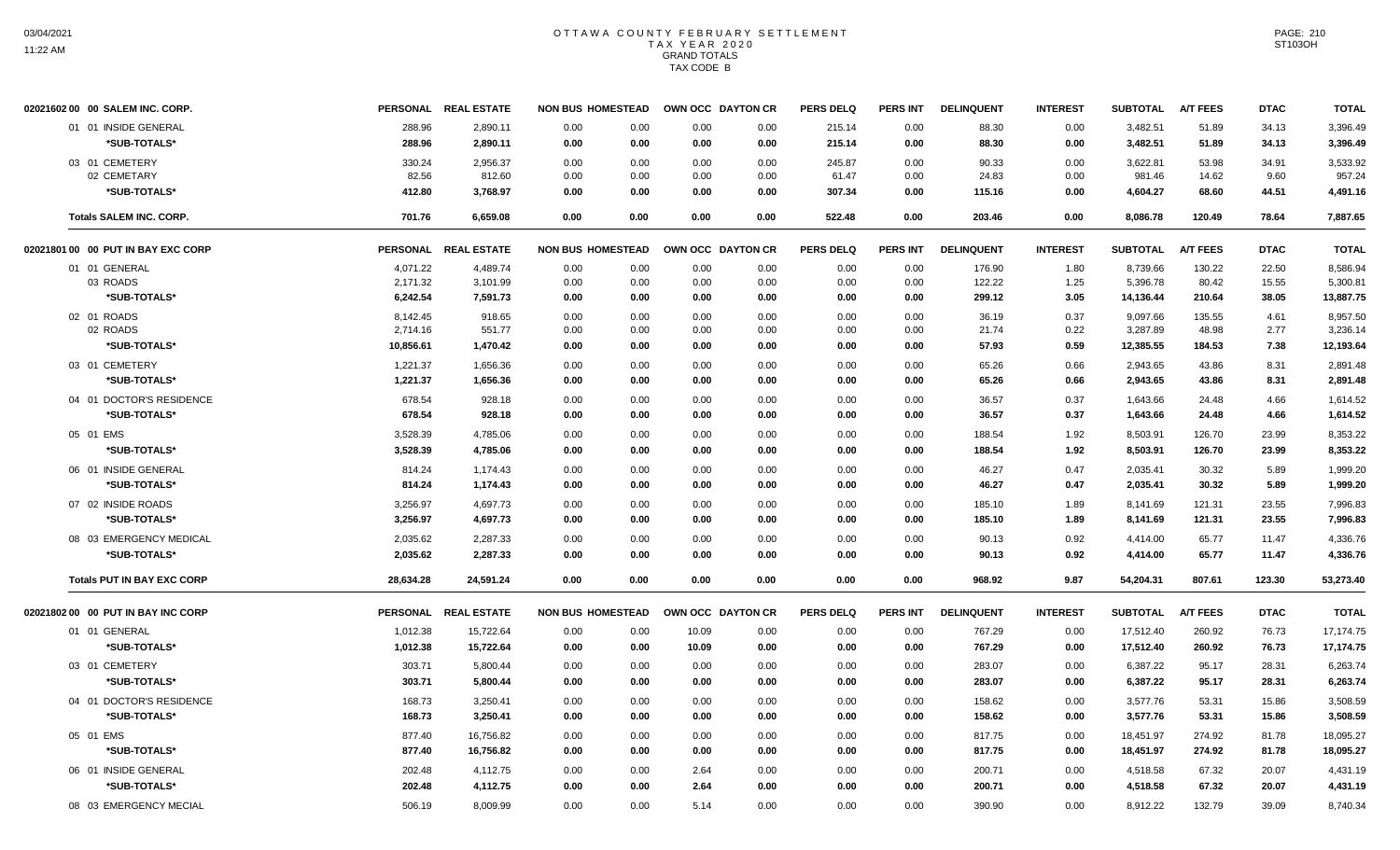| *SUB-TOTALS*<br>506.19<br>8,009.99<br>0.00<br>0.00<br>5.14<br>0.00<br>0.00<br>390.90<br>0.00<br>8,912.22<br>132.79<br>39.09<br>08<br>0.00<br>3.070.89<br>53.653.05<br>17.87<br>0.00<br>0.00<br>59.360.15<br>884.43<br>261.84<br><b>Totals PUT IN BAY INC CORP</b><br>0.00<br>0.00<br>0.00<br>0.00<br>2.618.34<br><b>REAL ESTATE</b><br><b>PERS INT</b><br><b>A/T FEES</b><br><b>PERSONAL</b><br><b>NON BUS HOMESTEAD</b><br>OWN OCC DAYTON CR<br><b>PERS DELQ</b><br><b>DELINQUENT</b><br><b>INTEREST</b><br><b>SUBTOTAL</b><br><b>DTAC</b><br>00 00 GENOA AREA LSD<br>030301<br>775.02<br>00 01 GENERAL<br>23,361.61<br>41,433.41<br>21.83<br>8.12<br>2,656.34<br>3,861.44<br>65.67<br>71,408.42<br>1,063.93<br>0.00<br>0.00<br>0.00<br>*SUB-TOTALS*<br>2,656.34<br>65.67<br>71,408.42<br>775.02<br>23,361.61<br>41,433.41<br>0.00<br>21.83<br>8.12<br>0.00<br>3,861.44<br>1,063.93<br>0.00<br>14,375.48<br>221,460.95<br>3,299.63<br>01 01 GENERAL<br>126,427.53<br>73,626.35<br>0.00<br>38.78<br>14.42<br>0.00<br>0.00<br>6,861.70<br>116.69<br>1,377.18<br>02 GENERAL<br>26,568.10<br>0.00<br>4.15<br>3,020.94<br>1,975.04<br>33.59<br>52,805.32<br>786.77<br>396.41<br>21,192.34<br>11.16<br>0.00<br>0.00<br>03 GENERAL<br>35,279.25<br>16,032.48<br>15,904.82<br>0.00<br>8.38<br>1,822.98<br>1,482.27<br>525.63<br>297.49<br>3.11<br>0.00<br>0.00<br>25.21<br>04 GENERAL<br>22,467.20<br>2,213.62<br>2,093.85<br>46,294.53<br>689.76<br>420.24<br>19,468.01<br>0.00<br>11.84<br>4.40<br>0.00<br>0.00<br>35.61<br>05 GENERAL<br>13,236.78<br>11,451.77<br>0.00<br>6.97<br>2.59<br>1,302.13<br>1,233.62<br>20.98<br>27,254.84<br>406.08<br>247.59<br>0.00<br>0.00<br>06 GENERAL<br>22,903.54<br>30,177.75<br>0.00<br>15.90<br>5.92<br>0.00<br>2,604.25<br>0.00<br>2,812.45<br>47.82<br>58,567.63<br>872.63<br>564.47<br>07 CURRENT EXPENSE<br>17,864.76<br>29,940.28<br>0.00<br>15.77<br>5.87<br>0.00<br>2,031.32<br>0.00<br>2,790.32<br>47.45<br>52,695.77<br>785.13<br>560.02<br>*SUB-TOTALS*<br>240,716.19<br>206,545.52<br>0.00<br>108.80<br>40.46<br>27,370.72<br>19,249.25<br>327.35<br>494,358.29<br>7,365.63<br>3,863.40<br>0.00<br>0.00<br>02 01 PERMANENT IMPROVEMENT<br>12,384.46<br>6.52<br>21,729.74<br>7,329.14<br>0.00<br>2.43<br>0.00<br>833.37<br>0.00<br>1,154.19<br>19.63<br>323.76<br>231.66 | 02021802 00 00 PUT IN BAY INC CORP |          | PERSONAL REAL ESTATE | <b>NON BUS HOMESTEAD</b> |      |      | OWN OCC DAYTON CR | <b>PERS DELQ</b> | <b>PERS INT</b> | <b>DELINQUENT</b> | <b>INTEREST</b> | <b>SUBTOTAL</b> | <b>A/T FEES</b> | <b>DTAC</b> | <b>TOTAL</b> |
|----------------------------------------------------------------------------------------------------------------------------------------------------------------------------------------------------------------------------------------------------------------------------------------------------------------------------------------------------------------------------------------------------------------------------------------------------------------------------------------------------------------------------------------------------------------------------------------------------------------------------------------------------------------------------------------------------------------------------------------------------------------------------------------------------------------------------------------------------------------------------------------------------------------------------------------------------------------------------------------------------------------------------------------------------------------------------------------------------------------------------------------------------------------------------------------------------------------------------------------------------------------------------------------------------------------------------------------------------------------------------------------------------------------------------------------------------------------------------------------------------------------------------------------------------------------------------------------------------------------------------------------------------------------------------------------------------------------------------------------------------------------------------------------------------------------------------------------------------------------------------------------------------------------------------------------------------------------------------------------------------------------------------------------------------------------------------------------------------------------------------------------------------------------------------------------------------------------------------------------------------------------------------------------------------------------------|------------------------------------|----------|----------------------|--------------------------|------|------|-------------------|------------------|-----------------|-------------------|-----------------|-----------------|-----------------|-------------|--------------|
|                                                                                                                                                                                                                                                                                                                                                                                                                                                                                                                                                                                                                                                                                                                                                                                                                                                                                                                                                                                                                                                                                                                                                                                                                                                                                                                                                                                                                                                                                                                                                                                                                                                                                                                                                                                                                                                                                                                                                                                                                                                                                                                                                                                                                                                                                                                      |                                    |          |                      |                          |      |      |                   |                  |                 |                   |                 |                 |                 |             | 8,740.34     |
|                                                                                                                                                                                                                                                                                                                                                                                                                                                                                                                                                                                                                                                                                                                                                                                                                                                                                                                                                                                                                                                                                                                                                                                                                                                                                                                                                                                                                                                                                                                                                                                                                                                                                                                                                                                                                                                                                                                                                                                                                                                                                                                                                                                                                                                                                                                      |                                    |          |                      |                          |      |      |                   |                  |                 |                   |                 |                 |                 |             | 58,213.88    |
|                                                                                                                                                                                                                                                                                                                                                                                                                                                                                                                                                                                                                                                                                                                                                                                                                                                                                                                                                                                                                                                                                                                                                                                                                                                                                                                                                                                                                                                                                                                                                                                                                                                                                                                                                                                                                                                                                                                                                                                                                                                                                                                                                                                                                                                                                                                      |                                    |          |                      |                          |      |      |                   |                  |                 |                   |                 |                 |                 |             | <b>TOTAL</b> |
|                                                                                                                                                                                                                                                                                                                                                                                                                                                                                                                                                                                                                                                                                                                                                                                                                                                                                                                                                                                                                                                                                                                                                                                                                                                                                                                                                                                                                                                                                                                                                                                                                                                                                                                                                                                                                                                                                                                                                                                                                                                                                                                                                                                                                                                                                                                      |                                    |          |                      |                          |      |      |                   |                  |                 |                   |                 |                 |                 |             | 69,569.47    |
|                                                                                                                                                                                                                                                                                                                                                                                                                                                                                                                                                                                                                                                                                                                                                                                                                                                                                                                                                                                                                                                                                                                                                                                                                                                                                                                                                                                                                                                                                                                                                                                                                                                                                                                                                                                                                                                                                                                                                                                                                                                                                                                                                                                                                                                                                                                      |                                    |          |                      |                          |      |      |                   |                  |                 |                   |                 |                 |                 |             | 69,569.47    |
|                                                                                                                                                                                                                                                                                                                                                                                                                                                                                                                                                                                                                                                                                                                                                                                                                                                                                                                                                                                                                                                                                                                                                                                                                                                                                                                                                                                                                                                                                                                                                                                                                                                                                                                                                                                                                                                                                                                                                                                                                                                                                                                                                                                                                                                                                                                      |                                    |          |                      |                          |      |      |                   |                  |                 |                   |                 |                 |                 |             | 216,784.14   |
|                                                                                                                                                                                                                                                                                                                                                                                                                                                                                                                                                                                                                                                                                                                                                                                                                                                                                                                                                                                                                                                                                                                                                                                                                                                                                                                                                                                                                                                                                                                                                                                                                                                                                                                                                                                                                                                                                                                                                                                                                                                                                                                                                                                                                                                                                                                      |                                    |          |                      |                          |      |      |                   |                  |                 |                   |                 |                 |                 |             | 51,622.14    |
|                                                                                                                                                                                                                                                                                                                                                                                                                                                                                                                                                                                                                                                                                                                                                                                                                                                                                                                                                                                                                                                                                                                                                                                                                                                                                                                                                                                                                                                                                                                                                                                                                                                                                                                                                                                                                                                                                                                                                                                                                                                                                                                                                                                                                                                                                                                      |                                    |          |                      |                          |      |      |                   |                  |                 |                   |                 |                 |                 |             | 34,456.13    |
|                                                                                                                                                                                                                                                                                                                                                                                                                                                                                                                                                                                                                                                                                                                                                                                                                                                                                                                                                                                                                                                                                                                                                                                                                                                                                                                                                                                                                                                                                                                                                                                                                                                                                                                                                                                                                                                                                                                                                                                                                                                                                                                                                                                                                                                                                                                      |                                    |          |                      |                          |      |      |                   |                  |                 |                   |                 |                 |                 |             | 45,184.53    |
|                                                                                                                                                                                                                                                                                                                                                                                                                                                                                                                                                                                                                                                                                                                                                                                                                                                                                                                                                                                                                                                                                                                                                                                                                                                                                                                                                                                                                                                                                                                                                                                                                                                                                                                                                                                                                                                                                                                                                                                                                                                                                                                                                                                                                                                                                                                      |                                    |          |                      |                          |      |      |                   |                  |                 |                   |                 |                 |                 |             | 26,601.17    |
|                                                                                                                                                                                                                                                                                                                                                                                                                                                                                                                                                                                                                                                                                                                                                                                                                                                                                                                                                                                                                                                                                                                                                                                                                                                                                                                                                                                                                                                                                                                                                                                                                                                                                                                                                                                                                                                                                                                                                                                                                                                                                                                                                                                                                                                                                                                      |                                    |          |                      |                          |      |      |                   |                  |                 |                   |                 |                 |                 |             | 57,130.53    |
|                                                                                                                                                                                                                                                                                                                                                                                                                                                                                                                                                                                                                                                                                                                                                                                                                                                                                                                                                                                                                                                                                                                                                                                                                                                                                                                                                                                                                                                                                                                                                                                                                                                                                                                                                                                                                                                                                                                                                                                                                                                                                                                                                                                                                                                                                                                      |                                    |          |                      |                          |      |      |                   |                  |                 |                   |                 |                 |                 |             | 51,350.62    |
|                                                                                                                                                                                                                                                                                                                                                                                                                                                                                                                                                                                                                                                                                                                                                                                                                                                                                                                                                                                                                                                                                                                                                                                                                                                                                                                                                                                                                                                                                                                                                                                                                                                                                                                                                                                                                                                                                                                                                                                                                                                                                                                                                                                                                                                                                                                      |                                    |          |                      |                          |      |      |                   |                  |                 |                   |                 |                 |                 |             | 483,129.26   |
|                                                                                                                                                                                                                                                                                                                                                                                                                                                                                                                                                                                                                                                                                                                                                                                                                                                                                                                                                                                                                                                                                                                                                                                                                                                                                                                                                                                                                                                                                                                                                                                                                                                                                                                                                                                                                                                                                                                                                                                                                                                                                                                                                                                                                                                                                                                      |                                    |          |                      |                          |      |      |                   |                  |                 |                   |                 |                 |                 |             | 21,174.32    |
|                                                                                                                                                                                                                                                                                                                                                                                                                                                                                                                                                                                                                                                                                                                                                                                                                                                                                                                                                                                                                                                                                                                                                                                                                                                                                                                                                                                                                                                                                                                                                                                                                                                                                                                                                                                                                                                                                                                                                                                                                                                                                                                                                                                                                                                                                                                      | 03 PERMANENT IMPROVEMENT           | 2,290.36 | 3,870.15             | 0.00                     | 2.04 | 0.76 | 0.00              | 260.42           | 0.00            | 360.68            | 6.13            | 6,790.54        | 101.18          | 72.39       | 6,616.97     |
| *SUB-TOTALS*<br>8.56<br>9,619.50<br>16,254.61<br>0.00<br>3.19<br>0.00<br>1,093.79<br>0.00<br>1,514.87<br>25.76<br>28,520.28<br>424.94<br>304.05                                                                                                                                                                                                                                                                                                                                                                                                                                                                                                                                                                                                                                                                                                                                                                                                                                                                                                                                                                                                                                                                                                                                                                                                                                                                                                                                                                                                                                                                                                                                                                                                                                                                                                                                                                                                                                                                                                                                                                                                                                                                                                                                                                      |                                    |          |                      |                          |      |      |                   |                  |                 |                   |                 |                 |                 |             | 27,791.29    |
|                                                                                                                                                                                                                                                                                                                                                                                                                                                                                                                                                                                                                                                                                                                                                                                                                                                                                                                                                                                                                                                                                                                                                                                                                                                                                                                                                                                                                                                                                                                                                                                                                                                                                                                                                                                                                                                                                                                                                                                                                                                                                                                                                                                                                                                                                                                      |                                    |          |                      |                          |      |      |                   |                  |                 |                   |                 |                 |                 |             |              |
| 03 01 EDUCATION TECHNOLOGY<br>2.290.36<br>4,057.14<br>0.00<br>2.14<br>0.00<br>0.00<br>260.42<br>0.00<br>378.11<br>6.44<br>6.994.61<br>104.22<br>75.89                                                                                                                                                                                                                                                                                                                                                                                                                                                                                                                                                                                                                                                                                                                                                                                                                                                                                                                                                                                                                                                                                                                                                                                                                                                                                                                                                                                                                                                                                                                                                                                                                                                                                                                                                                                                                                                                                                                                                                                                                                                                                                                                                                |                                    |          |                      |                          |      |      |                   |                  |                 |                   |                 |                 |                 |             | 6.814.50     |
| *SUB-TOTALS*<br>2,290.36<br>4,057.14<br>0.00<br>2.14<br>0.00<br>0.00<br>260.42<br>0.00<br>378.11<br>6.44<br>6,994.61<br>104.22<br>75.89                                                                                                                                                                                                                                                                                                                                                                                                                                                                                                                                                                                                                                                                                                                                                                                                                                                                                                                                                                                                                                                                                                                                                                                                                                                                                                                                                                                                                                                                                                                                                                                                                                                                                                                                                                                                                                                                                                                                                                                                                                                                                                                                                                              |                                    |          |                      |                          |      |      |                   |                  |                 |                   |                 |                 |                 |             | 6,814.50     |
| 04 01 DEBT<br>6.642.03<br>11.780.08<br>0.00<br>6.21<br>0.00<br>755.23<br>1.097.87<br>18.67<br>20.302.40<br>302.48<br>220.35<br>2.31<br>0.00                                                                                                                                                                                                                                                                                                                                                                                                                                                                                                                                                                                                                                                                                                                                                                                                                                                                                                                                                                                                                                                                                                                                                                                                                                                                                                                                                                                                                                                                                                                                                                                                                                                                                                                                                                                                                                                                                                                                                                                                                                                                                                                                                                          |                                    |          |                      |                          |      |      |                   |                  |                 |                   |                 |                 |                 |             | 19.779.57    |
| 02 DEBT<br>7.70<br>2.87<br>937.53<br>25,202.98<br>375.52<br>273.54<br>8,245.28<br>14,623.56<br>0.00<br>0.00<br>0.00<br>1,362.86<br>23.18                                                                                                                                                                                                                                                                                                                                                                                                                                                                                                                                                                                                                                                                                                                                                                                                                                                                                                                                                                                                                                                                                                                                                                                                                                                                                                                                                                                                                                                                                                                                                                                                                                                                                                                                                                                                                                                                                                                                                                                                                                                                                                                                                                             |                                    |          |                      |                          |      |      |                   |                  |                 |                   |                 |                 |                 |             | 24,553.92    |
| 45,505.38<br>*SUB-TOTALS*<br>14,887.31<br>26,403.64<br>0.00<br>13.91<br>5.18<br>0.00<br>1,692.76<br>0.00<br>2,460.73<br>41.85<br>678.00<br>493.89                                                                                                                                                                                                                                                                                                                                                                                                                                                                                                                                                                                                                                                                                                                                                                                                                                                                                                                                                                                                                                                                                                                                                                                                                                                                                                                                                                                                                                                                                                                                                                                                                                                                                                                                                                                                                                                                                                                                                                                                                                                                                                                                                                    |                                    |          |                      |                          |      |      |                   |                  |                 |                   |                 |                 |                 |             | 44,333.49    |
| 05 01 SUBSTITUTE<br>24,735.83<br>43,870.68<br>2,812.61<br>4,088.59<br>69.53<br>75,600.35<br>1,126.39<br>820.61<br>0.00<br>23.11<br>0.00<br>0.00<br>0.00                                                                                                                                                                                                                                                                                                                                                                                                                                                                                                                                                                                                                                                                                                                                                                                                                                                                                                                                                                                                                                                                                                                                                                                                                                                                                                                                                                                                                                                                                                                                                                                                                                                                                                                                                                                                                                                                                                                                                                                                                                                                                                                                                              |                                    |          |                      |                          |      |      |                   |                  |                 |                   |                 |                 |                 |             | 73,653.35    |
| *SUB-TOTALS*<br>24,735.83<br>23.11<br>69.53<br>75,600.35<br>1,126.39<br>820.61<br>43,870.68<br>0.00<br>0.00<br>0.00<br>2,812.61<br>0.00<br>4,088.59                                                                                                                                                                                                                                                                                                                                                                                                                                                                                                                                                                                                                                                                                                                                                                                                                                                                                                                                                                                                                                                                                                                                                                                                                                                                                                                                                                                                                                                                                                                                                                                                                                                                                                                                                                                                                                                                                                                                                                                                                                                                                                                                                                  |                                    |          |                      |                          |      |      |                   |                  |                 |                   |                 |                 |                 |             | 73,653.35    |
| 178.35<br>10,763.11<br>6.332.86<br><b>Totals GENOA AREA LSD</b><br>315,610.80<br>338.565.00<br>0.00<br>56.95<br>35,886.64<br>31,552.99<br>536.60<br>722,387.33<br>0.00<br>0.00                                                                                                                                                                                                                                                                                                                                                                                                                                                                                                                                                                                                                                                                                                                                                                                                                                                                                                                                                                                                                                                                                                                                                                                                                                                                                                                                                                                                                                                                                                                                                                                                                                                                                                                                                                                                                                                                                                                                                                                                                                                                                                                                       |                                    |          |                      |                          |      |      |                   |                  |                 |                   |                 |                 |                 |             | 705,291.36   |
| A/T FEES<br><b>SUBTOTAL</b><br><b>DTAC</b><br>00 00 LAKE SCHOOL IN ALLEN<br><b>PERSONAL</b><br><b>REAL ESTATE</b><br><b>NON BUS HOMESTEAD</b><br>OWN OCC DAYTON CR<br><b>PERS DELQ</b><br><b>PERS INT</b><br><b>DELINQUENT</b><br><b>INTEREST</b><br>030302                                                                                                                                                                                                                                                                                                                                                                                                                                                                                                                                                                                                                                                                                                                                                                                                                                                                                                                                                                                                                                                                                                                                                                                                                                                                                                                                                                                                                                                                                                                                                                                                                                                                                                                                                                                                                                                                                                                                                                                                                                                          |                                    |          |                      |                          |      |      |                   |                  |                 |                   |                 |                 |                 |             | <b>TOTAL</b> |
| 00 01 GENERAL<br>161.59<br>0.00<br>0.56<br>0.00<br>0.00<br>0.00<br>0.00<br>0.00<br>4.24<br>0.00<br>0.00<br>165.83<br>2.47                                                                                                                                                                                                                                                                                                                                                                                                                                                                                                                                                                                                                                                                                                                                                                                                                                                                                                                                                                                                                                                                                                                                                                                                                                                                                                                                                                                                                                                                                                                                                                                                                                                                                                                                                                                                                                                                                                                                                                                                                                                                                                                                                                                            |                                    |          |                      |                          |      |      |                   |                  |                 |                   |                 |                 |                 |             | 162.80       |
| *SUB-TOTALS*<br>161.59<br>2.47<br>0.56<br>0.00<br>0.00<br>0.00<br>0.00<br>0.00<br>4.24<br>0.00<br>0.00<br>0.00<br>165.83                                                                                                                                                                                                                                                                                                                                                                                                                                                                                                                                                                                                                                                                                                                                                                                                                                                                                                                                                                                                                                                                                                                                                                                                                                                                                                                                                                                                                                                                                                                                                                                                                                                                                                                                                                                                                                                                                                                                                                                                                                                                                                                                                                                             |                                    |          |                      |                          |      |      |                   |                  |                 |                   |                 |                 |                 |             | 162.80       |
| 01 01 GENERAL<br>704.80<br>0.00<br>0.00<br>0.00<br>0.00<br>0.00<br>18.47<br>0.00<br>0.00<br>0.00<br>723.27<br>10.78<br>0.98                                                                                                                                                                                                                                                                                                                                                                                                                                                                                                                                                                                                                                                                                                                                                                                                                                                                                                                                                                                                                                                                                                                                                                                                                                                                                                                                                                                                                                                                                                                                                                                                                                                                                                                                                                                                                                                                                                                                                                                                                                                                                                                                                                                          |                                    |          |                      |                          |      |      |                   |                  |                 |                   |                 |                 |                 |             | 711.51       |
| 02 GENERAL<br>154.71<br>0.00<br>0.00<br>0.00<br>0.00<br>0.00<br>4.05<br>0.00<br>0.00<br>0.00<br>158.76<br>2.37<br>0.22                                                                                                                                                                                                                                                                                                                                                                                                                                                                                                                                                                                                                                                                                                                                                                                                                                                                                                                                                                                                                                                                                                                                                                                                                                                                                                                                                                                                                                                                                                                                                                                                                                                                                                                                                                                                                                                                                                                                                                                                                                                                                                                                                                                               |                                    |          |                      |                          |      |      |                   |                  |                 |                   |                 |                 |                 |             | 156.17       |
| 147.84<br>0.23<br>03 GENERAL<br>0.00<br>0.00<br>0.00<br>0.00<br>0.00<br>3.87<br>0.00<br>0.00<br>0.00<br>151.71<br>2.26                                                                                                                                                                                                                                                                                                                                                                                                                                                                                                                                                                                                                                                                                                                                                                                                                                                                                                                                                                                                                                                                                                                                                                                                                                                                                                                                                                                                                                                                                                                                                                                                                                                                                                                                                                                                                                                                                                                                                                                                                                                                                                                                                                                               |                                    |          |                      |                          |      |      |                   |                  |                 |                   |                 |                 |                 |             | 149.22       |
| 04 GENERAL<br>154.71<br>0.00<br>0.00<br>0.00<br>0.00<br>4.05<br>0.00<br>158.76<br>2.37<br>0.42<br>0.00<br>0.00<br>0.00                                                                                                                                                                                                                                                                                                                                                                                                                                                                                                                                                                                                                                                                                                                                                                                                                                                                                                                                                                                                                                                                                                                                                                                                                                                                                                                                                                                                                                                                                                                                                                                                                                                                                                                                                                                                                                                                                                                                                                                                                                                                                                                                                                                               |                                    |          |                      |                          |      |      |                   |                  |                 |                   |                 |                 |                 |             | 155.97       |
| 2.92<br>05 GENERAL<br>191.15<br>0.00<br>0.00<br>0.00<br>0.00<br>0.00<br>5.01<br>0.00<br>0.00<br>196.16<br>0.63<br>0.00                                                                                                                                                                                                                                                                                                                                                                                                                                                                                                                                                                                                                                                                                                                                                                                                                                                                                                                                                                                                                                                                                                                                                                                                                                                                                                                                                                                                                                                                                                                                                                                                                                                                                                                                                                                                                                                                                                                                                                                                                                                                                                                                                                                               |                                    |          |                      |                          |      |      |                   |                  |                 |                   |                 |                 |                 |             | 192.61       |
| 06 CURRENT EXPENSE<br>227.94<br>0.00<br>0.00<br>0.00<br>233.91<br>3.49<br>0.76<br>0.00<br>0.00<br>0.00<br>5.97<br>0.00<br>0.00                                                                                                                                                                                                                                                                                                                                                                                                                                                                                                                                                                                                                                                                                                                                                                                                                                                                                                                                                                                                                                                                                                                                                                                                                                                                                                                                                                                                                                                                                                                                                                                                                                                                                                                                                                                                                                                                                                                                                                                                                                                                                                                                                                                       |                                    |          |                      |                          |      |      |                   |                  |                 |                   |                 |                 |                 |             | 229.66       |
| 07 CURRENT EXPENSE<br>232.07<br>0.00<br>0.00<br>0.00<br>0.00<br>0.00<br>6.08<br>0.00<br>0.00<br>0.00<br>238.15<br>3.55<br>0.77                                                                                                                                                                                                                                                                                                                                                                                                                                                                                                                                                                                                                                                                                                                                                                                                                                                                                                                                                                                                                                                                                                                                                                                                                                                                                                                                                                                                                                                                                                                                                                                                                                                                                                                                                                                                                                                                                                                                                                                                                                                                                                                                                                                       |                                    |          |                      |                          |      |      |                   |                  |                 |                   |                 |                 |                 |             | 233.83       |
| *SUB-TOTALS*<br>1,813.22<br>0.00<br>0.00<br>0.00<br>0.00<br>47.50<br>0.00<br>0.00<br>0.00<br>1,860.72<br>27.74<br>4.01<br>0.00                                                                                                                                                                                                                                                                                                                                                                                                                                                                                                                                                                                                                                                                                                                                                                                                                                                                                                                                                                                                                                                                                                                                                                                                                                                                                                                                                                                                                                                                                                                                                                                                                                                                                                                                                                                                                                                                                                                                                                                                                                                                                                                                                                                       |                                    |          |                      |                          |      |      |                   |                  |                 |                   |                 |                 |                 |             | 1,828.97     |
| 02 01 PERMANENT IMPROVEMENT<br>48.13<br>0.00<br>0.00<br>0.00<br>0.00<br>0.00<br>1.26<br>0.00<br>0.00<br>49.39<br>0.74<br>0.00<br>0.16                                                                                                                                                                                                                                                                                                                                                                                                                                                                                                                                                                                                                                                                                                                                                                                                                                                                                                                                                                                                                                                                                                                                                                                                                                                                                                                                                                                                                                                                                                                                                                                                                                                                                                                                                                                                                                                                                                                                                                                                                                                                                                                                                                                |                                    |          |                      |                          |      |      |                   |                  |                 |                   |                 |                 |                 |             | 48.49        |
| *SUB-TOTALS*<br>48.13<br>0.00<br>0.00<br>0.00<br>0.00<br>0.00<br>1.26<br>0.00<br>0.00<br>0.00<br>49.39<br>0.74<br>0.16                                                                                                                                                                                                                                                                                                                                                                                                                                                                                                                                                                                                                                                                                                                                                                                                                                                                                                                                                                                                                                                                                                                                                                                                                                                                                                                                                                                                                                                                                                                                                                                                                                                                                                                                                                                                                                                                                                                                                                                                                                                                                                                                                                                               |                                    |          |                      |                          |      |      |                   |                  |                 |                   |                 |                 |                 |             | 48.49        |
| 03 02 DEBT<br>1.73<br>0.39<br>113.46<br>0.00<br>0.00<br>0.00<br>0.00<br>0.00<br>2.97<br>0.00<br>0.00<br>0.00<br>116.43                                                                                                                                                                                                                                                                                                                                                                                                                                                                                                                                                                                                                                                                                                                                                                                                                                                                                                                                                                                                                                                                                                                                                                                                                                                                                                                                                                                                                                                                                                                                                                                                                                                                                                                                                                                                                                                                                                                                                                                                                                                                                                                                                                                               |                                    |          |                      |                          |      |      |                   |                  |                 |                   |                 |                 |                 |             | 114.31       |
| *SUB-TOTALS*<br>113.46<br>0.00<br>0.00<br>0.00<br>2.97<br>0.00<br>0.00<br>116.43<br>1.73<br>0.39<br>0.00<br>0.00<br>0.00                                                                                                                                                                                                                                                                                                                                                                                                                                                                                                                                                                                                                                                                                                                                                                                                                                                                                                                                                                                                                                                                                                                                                                                                                                                                                                                                                                                                                                                                                                                                                                                                                                                                                                                                                                                                                                                                                                                                                                                                                                                                                                                                                                                             |                                    |          |                      |                          |      |      |                   |                  |                 |                   |                 |                 |                 |             | 114.31       |

PAGE: 211 ST103OH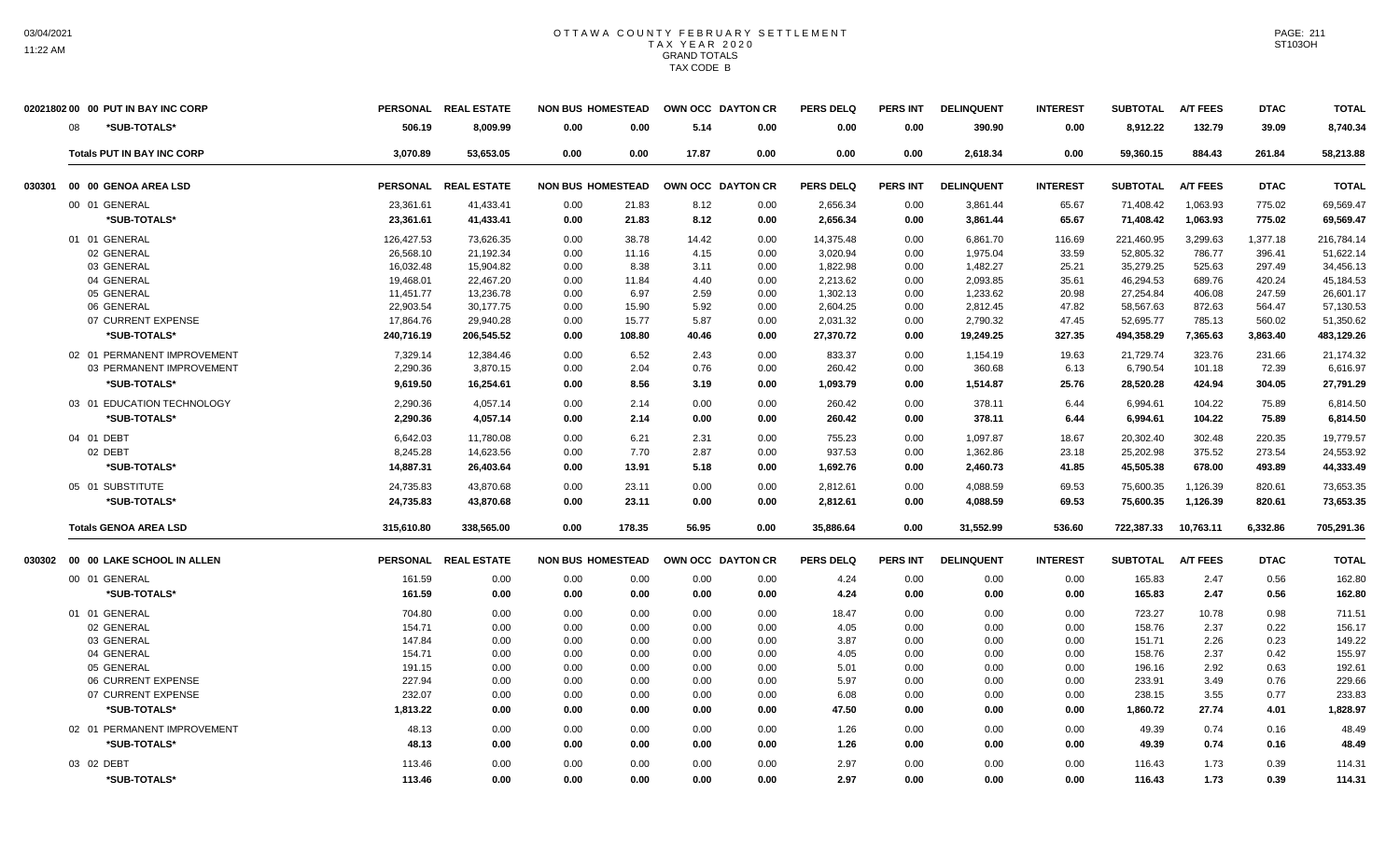|        | 030302 00 00 LAKE SCHOOL IN ALLEN  |              | PERSONAL REAL ESTATE | <b>NON BUS HOMESTEAD</b> |          | OWN OCC DAYTON CR |      | <b>PERS DELQ</b> | <b>PERS INT</b> | <b>DELINQUENT</b> | <b>INTEREST</b> | <b>SUBTOTAL</b> | <b>A/T FEES</b> | <b>DTAC</b> | <b>TOTAL</b> |
|--------|------------------------------------|--------------|----------------------|--------------------------|----------|-------------------|------|------------------|-----------------|-------------------|-----------------|-----------------|-----------------|-------------|--------------|
|        | <b>Totals LAKE SCHOOL IN ALLEN</b> | 2.136.40     | 0.00                 | 0.00                     | 0.00     | 0.00              | 0.00 | 55.97            | 0.00            | 0.00              | 0.00            | 2.192.37        | 32.68           | 5.12        | 2,154.57     |
| 030303 | 00 00 BENTON CARROLL SALEM         |              | PERSONAL REAL ESTATE | <b>NON BUS HOMESTEAD</b> |          | OWN OCC DAYTON CR |      | <b>PERS DELQ</b> | <b>PERS INT</b> | <b>DELINQUENT</b> | <b>INTEREST</b> | <b>SUBTOTAL</b> | <b>A/T FEES</b> | <b>DTAC</b> | <b>TOTAL</b> |
|        | 00 01 GENERAL                      | 198,057.12   | 121,226.34           | 6.88                     | 31.73    | 6.27              | 0.00 | 1,721.38         | 0.00            | 1,125.69          | 24.08           | 322,199.49      | 4,800.56        | 329.45      | 317,069.48   |
|        | 02 PERMANENT IMPROVEMENT           | 16,058.68    | 9,829.16             | 0.56                     | 2.57     | 0.51              | 0.00 | 139.58           | 0.00            | 91.27             | 1.96            | 26,124.29       | 389.23          | 26.72       | 25,708.34    |
|        | *SUB-TOTALS*                       | 214,115.80   | 131,055.50           | 7.44                     | 34.30    | 6.78              | 0.00 | 1,860.96         | 0.00            | 1,216.96          | 26.04           | 348,323.78      | 5,189.79        | 356.17      | 342,777.82   |
|        | 01 01 GENERAL                      | 1,108,049.33 | 466,841.28           | 26.49                    | 122.19   | 24.12             | 0.00 | 9,630.37         | 0.00            | 4,335.03          | 92.74           | 1,589,121.55    | 23,676.89       | 1,268.75    | 1,564,175.91 |
|        | 02 GENERAL                         | 231,780.35   | 121,597.54           | 6.90                     | 31.83    | 6.28              | 0.00 | 2,014.48         | 0.00            | 1,129.14          | 24.16           | 356,590.68      | 5,312.97        | 330.47      | 350,947.24   |
|        | 03 GENERAL                         | 208.762.91   | 126.727.36           | 7.19                     | 33.17    | 6.55              | 0.00 | 1.814.43         | 0.00            | 1.176.77          | 25.18           | 338.553.56      | 5.044.22        | 344.41      | 333.164.93   |
|        | 04 EMERGENCY                       | 195,380.68   | 119,588.14           | 0.00                     | 31.30    | 0.00              | 0.00 | 1,698.11         | 0.00            | 1,110.48          | 23.76           | 317,832.47      | 4,735.51        | 325.02      | 312,771.94   |
|        | 05 EMERGENCY                       | 208,762.91   | 127,779.13           | 0.00                     | 33.45    | 0.00              | 0.00 | 1,814.43         | 0.00            | 1,186.53          | 25.38           | 339,601.83      | 5,059.84        | 347.28      | 334,194.71   |
|        | *SUB-TOTALS*                       | 1,952,736.18 | 962,533.45           | 40.58                    | 251.94   | 36.95             | 0.00 | 16,971.82        | 0.00            | 8,937.95          | 191.22          | 2,941,700.09    | 43,829.43       | 2,615.93    | 2,895,254.73 |
|        | 02 01 PERMANENT IMPROVEMENT        | 64.234.75    | 21.347.36            | 1.21                     | 5.59     | 1.10              | 0.00 | 558.27           | 0.00            | 198.23            | 4.24            | 86,350.75       | 1.286.57        | 58.03       | 85,006.15    |
|        | *SUB-TOTALS*                       | 64,234.75    | 21,347.36            | 1.21                     | 5.59     | 1.10              | 0.00 | 558.27           | 0.00            | 198.23            | 4.24            | 86,350.75       | 1,286.57        | 58.03       | 85,006.15    |
|        | <b>Totals BENTON CARROLL SALEM</b> | 2,231,086.73 | 1,114,936.31         | 49.23                    | 291.83   | 44.83             | 0.00 | 19.391.05        | 0.00            | 10,353.14         | 221.50          | 3,376,374.62    | 50,305.79       | 3.030.13    | 3,323,038.70 |
| 030304 | 00 00 PORT CLINTON CSD             |              | PERSONAL REAL ESTATE | <b>NON BUS HOMESTEAD</b> |          | OWN OCC DAYTON CR |      | <b>PERS DELQ</b> | <b>PERS INT</b> | <b>DELINQUENT</b> | <b>INTEREST</b> | <b>SUBTOTAL</b> | <b>A/T FEES</b> | <b>DTAC</b> | <b>TOTAL</b> |
|        | 00 01 GENERAL                      | 42,108.80    | 151,139.77           | 0.00                     | 120.33   | 25.59             | 0.00 | 4,129.77         | 0.00            | 3,324.85          | 10.40           | 200,859.51      | 2,992.67        | 1,089.75    | 196,777.09   |
|        | 02 PERMANENT IMPROVEMENT           | 10,527.21    | 37,784.95            | 0.00                     | 30.09    | 6.40              | 0.00 | 1,032.44         | 0.00            | 831.21            | 2.60            | 50,214.90       | 748.17          | 272.44      | 49,194.29    |
|        | *SUB-TOTALS*                       | 52,636.01    | 188,924.72           | 0.00                     | 150.42   | 31.99             | 0.00 | 5,162.21         | 0.00            | 4,156.06          | 13.00           | 251,074.41      | 3,740.84        | 1,362.19    | 245,971.38   |
|        | 01 01 GENERAL                      | 419,584.09   | 338,429.81           | 0.00                     | 269.44   | 57.30             | 0.00 | 41,150.27        | 0.00            | 7,444.96          | 23.29           | 806,959.16      | 12,023.17       | 2,440.16    | 792,495.83   |
|        | 02 GENERAL                         | 88,729.27    | 139,386.44           | 0.00                     | 110.96   | 23.59             | 0.00 | 8,702.02         | 0.00            | 3,066.30          | 9.60            | 240,028.18      | 3,576.27        | 1,005.00    | 235,446.91   |
|        | 03 GENERAL                         | 58,651.56    | 104,465.28           | 0.00                     | 83.17    | 17.68             | 0.00 | 5,752.20         | 0.00            | 2,298.09          | 7.20            | 171,275.18      | 2,551.88        | 753.23      | 167,970.07   |
|        | 04 GENERAL                         | 73,690.40    | 178,814.23           | 0.00                     | 142.36   | 30.27             | 0.00 | 7,227.11         | 0.00            | 3,933.65          | 12.31           | 263,850.33      | 3,931.20        | 1,289.29    | 258,629.84   |
|        | 05 GENERAL                         | 103,768.11   | 268,031.05           | 0.00                     | 213.40   | 45.37             | 0.00 | 10,176.95        | 0.00            | 5,896.30          | 18.46           | 388,149.64      | 5,783.18        | 1,932.58    | 380,433.88   |
|        | *SUB-TOTALS*                       | 744,423.43   | 1,029,126.81         | 0.00                     | 819.33   | 174.21            | 0.00 | 73,008.55        | 0.00            | 22,639.30         | 70.86           | 1,870,262.49    | 27,865.70       | 7,420.26    | 1,834,976.53 |
|        | 02 01 SUPPLIES                     | 34,589.37    | 27,899.21            | 0.00                     | 22.21    | 4.72              | 0.00 | 3,392.32         | 0.00            | 613.75            | 1.92            | 66,523.50       | 991.17          | 201.16      | 65,331.17    |
|        | *SUB-TOTALS*                       | 34,589.37    | 27,899.21            | 0.00                     | 22.21    | 4.72              | 0.00 | 3,392.32         | 0.00            | 613.75            | 1.92            | 66,523.50       | 991.17          | 201.16      | 65,331.17    |
|        | 04 01 PERMANENT IMPROVEMENT        | 4.511.65     | 16.193.54            | 0.00                     | 12.90    | 2.73              | 0.00 | 442.47           | 0.00            | 356.24            | 1.12            | 21,520.65       | 320.65          | 116.75      | 21.083.25    |
|        | *SUB-TOTALS*                       | 4,511.65     | 16,193.54            | 0.00                     | 12.90    | 2.73              | 0.00 | 442.47           | 0.00            | 356.24            | 1.12            | 21,520.65       | 320.65          | 116.75      | 21,083.25    |
|        | 07 01 EMERGENCY                    | 39,552.19    | 141,963.42           | 0.00                     | 113.03   | 24.03             | 0.00 | 3,879.04         | 0.00            | 3,122.98          | 9.78            | 188,664.47      | 2,810.99        | 1,023.59    | 184,829.89   |
|        | *SUB-TOTALS*                       | 39,552.19    | 141.963.42           | 0.00                     | 113.03   | 24.03             | 0.00 | 3.879.04         | 0.00            | 3,122.98          | 9.78            | 188.664.47      | 2.810.99        | 1,023.59    | 184,829.89   |
|        | 09 01 BOND                         | 51,884.05    | 186.225.80           | 0.00                     | 148.26   | 31.53             | 0.00 | 5,088.48         | 0.00            | 4,096.69          | 12.82           | 247,487.63      | 3.687.41        | 1,342.74    | 242,457.48   |
|        | *SUB-TOTALS*                       | 51,884.05    | 186,225.80           | 0.00                     | 148.26   | 31.53             | 0.00 | 5,088.48         | 0.00            | 4,096.69          | 12.82           | 247,487.63      | 3,687.41        | 1,342.74    | 242,457.48   |
|        | <b>Totals PORT CLINTON CSD</b>     | 927,596.70   | 1,590,333.50         | 0.00                     | 1,266.15 | 269.21            | 0.00 | 90,973.07        | 0.00            | 34,985.02         | 109.50          | 2,645,533.15    | 39,416.76       | 11,466.69   | 2,594,649.70 |
| 030305 | 00 00 WOODMORE LSD                 |              | PERSONAL REAL ESTATE | <b>NON BUS HOMESTEAD</b> |          | OWN OCC DAYTON CR |      | <b>PERS DELQ</b> | <b>PERS INT</b> | <b>DELINQUENT</b> | <b>INTEREST</b> | <b>SUBTOTAL</b> | <b>A/T FEES</b> | <b>DTAC</b> | <b>TOTAL</b> |
|        | 00 01 GENERAL                      | 7,500.28     | 8,032.51             | 0.00                     | 0.00     | 0.40              | 0.00 | 911.26           | 0.00            | 2,382.74          | 20.14           | 18,847.33       | 280.82          | 347.82      | 18,218.69    |
|        | *SUB-TOTALS*                       | 7,500.28     | 8,032.51             | 0.00                     | 0.00     | 0.40              | 0.00 | 911.26           | 0.00            | 2,382.74          | 20.14           | 18,847.33       | 280.82          | 347.82      | 18,218.69    |
|        | 01 01 GENERAL                      | 43,501.68    | 28,602.63            | 0.00                     | 0.00     | 1.44              | 0.00 | 5,285.32         | 0.00            | 8,484.62          | 71.70           | 85,947.39       | 1,280.56        | 1,238.51    | 83,428.32    |
|        | 02 GENERAL                         | 12,187.97    | 11,233.13            | 0.00                     | 0.00     | 0.57              | 0.00 | 1,480.80         | 0.00            | 3,332.16          | 28.16           | 28,262.79       | 421.09          | 486.40      | 27,355.30    |
|        | 03 GENERAL                         | 5,625.22     | 5,601.05             | 0.00                     | 0.00     | 0.28              | 0.00 | 683.45           | 0.00            | 1,661.48          | 14.04           | 13,585.52       | 202.42          | 242.54      | 13,140.56    |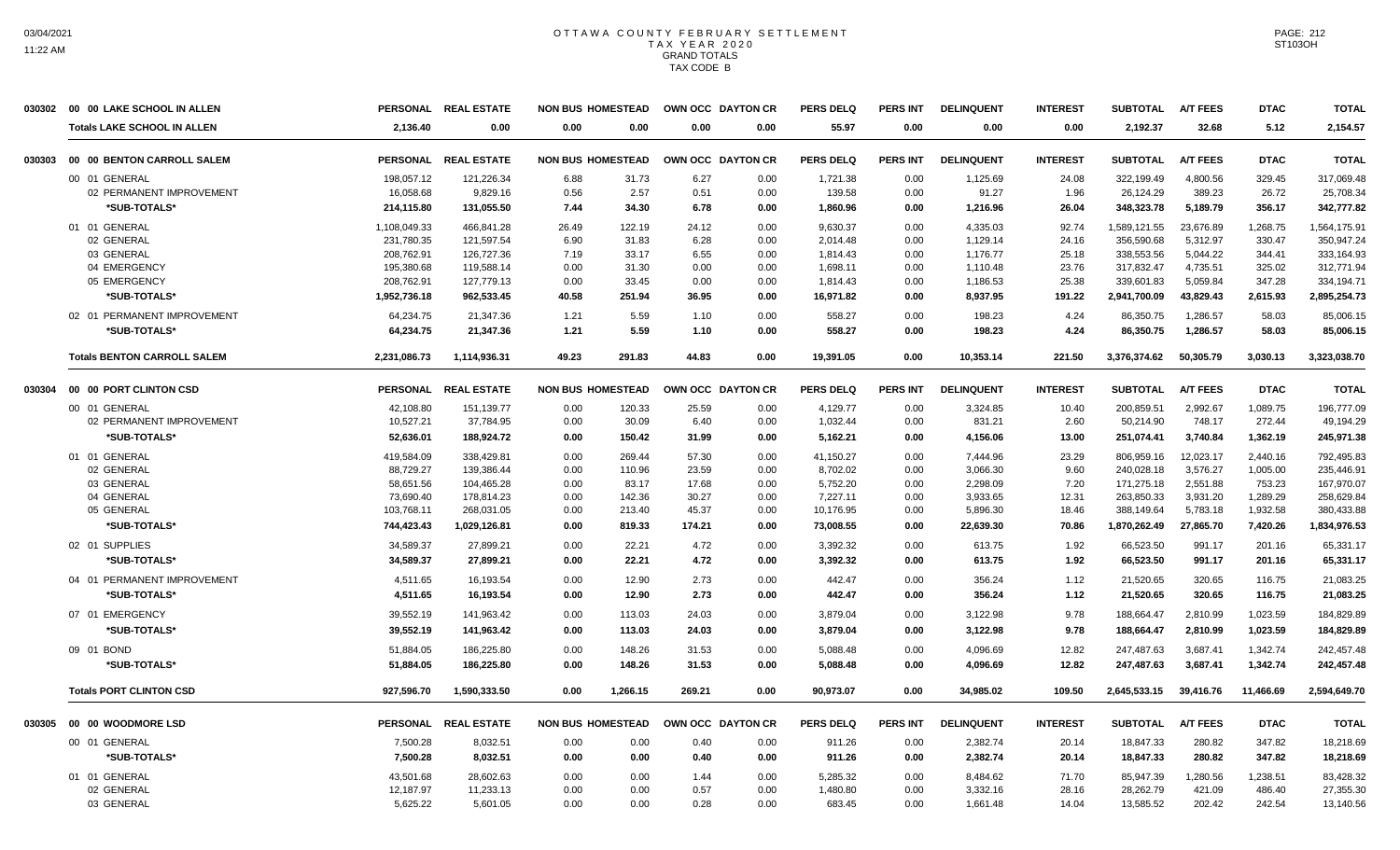| 030305 | 00 00 WOODMORE LSD            |                 | PERSONAL REAL ESTATE | <b>NON BUS HOMESTEAD</b> |       |        | OWN OCC DAYTON CR | <b>PERS DELQ</b> | <b>PERS INT</b> | <b>DELINQUENT</b> | <b>INTEREST</b> | <b>SUBTOTAL</b> | <b>A/T FEES</b> | <b>DTAC</b> | <b>TOTAL</b> |
|--------|-------------------------------|-----------------|----------------------|--------------------------|-------|--------|-------------------|------------------|-----------------|-------------------|-----------------|-----------------|-----------------|-------------|--------------|
|        | *SUB-TOTALS*<br>01            | 61,314.87       | 45,436.81            | 0.00                     | 0.00  | 2.29   | 0.00              | 7,449.57         | 0.00            | 13,478.26         | 113.90          | 127,795.70      | 1,904.07        | 1,967.45    | 123,924.18   |
|        | 04 01 PERMANENT IMPROVEMENT   | 5,625.22        | 5,601.05             | 0.00                     | 0.00  | 0.28   | 0.00              | 683.45           | 0.00            | 1,661.48          | 14.04           | 13,585.52       | 202.42          | 242.54      | 13,140.56    |
|        | 02 PERMANENT IMPROVEMENT      | 937.54          | 933.51               | 0.00                     | 0.00  | 0.05   | 0.00              | 113.91           | 0.00            | 276.91            | 2.34            | 2,264.26        | 33.73           | 40.42       | 2,190.11     |
|        | *SUB-TOTALS*                  | 6,562.76        | 6,534.56             | 0.00                     | 0.00  | 0.33   | 0.00              | 797.36           | 0.00            | 1,938.39          | 16.38           | 15,849.78       | 236.15          | 282.96      | 15,330.67    |
|        | 05 01 EMERGENCY               | 7.875.30        | 8,434.14             | 0.00                     | 0.00  | 0.42   | 0.00              | 956.82           | 0.00            | 2,501.88          | 21.14           | 19,789.70       | 294.86          | 365.20      | 19,129.64    |
|        | 02 EMERGENCY                  | 5,625.22        | 6,024.39             | 0.00                     | 0.00  | 0.30   | 0.00              | 683.45           | 0.00            | 1,787.06          | 15.10           | 14,135.52       | 210.60          | 260.87      | 13,664.05    |
|        | *SUB-TOTALS*                  | 13,500.52       | 14,458.53            | 0.00                     | 0.00  | 0.72   | 0.00              | 1,640.27         | 0.00            | 4,288.94          | 36.24           | 33,925.22       | 505.46          | 626.07      | 32,793.69    |
|        | 06 01 BOND (\$15,709,840)     | 8,625.33        | 9,237.38             | 0.00                     | 0.00  | 0.47   | 0.00              | 1,047.95         | 0.00            | 2,740.16          | 23.16           | 21,674.45       | 322.93          | 399.99      | 20,951.53    |
|        | <b>*SUB-TOTALS*</b>           | 8,625.33        | 9,237.38             | 0.00                     | 0.00  | 0.47   | 0.00              | 1,047.95         | 0.00            | 2,740.16          | 23.16           | 21,674.45       | 322.93          | 399.99      | 20,951.53    |
|        | <b>Totals WOODMORE LSD</b>    | 97.503.76       | 83.699.79            | 0.00                     | 0.00  | 4.21   | 0.00              | 11.846.41        | 0.00            | 24.828.49         | 209.82          | 218.092.48      | 3.249.43        | 3.624.29    | 211.218.76   |
| 030306 | 00 00 DANBURY LSD             | <b>PERSONAL</b> | <b>REAL ESTATE</b>   | <b>NON BUS HOMESTEAD</b> |       |        | OWN OCC DAYTON CR | <b>PERS DELQ</b> | <b>PERS INT</b> | <b>DELINQUENT</b> | <b>INTEREST</b> | <b>SUBTOTAL</b> | <b>A/T FEES</b> | <b>DTAC</b> | <b>TOTAL</b> |
|        | 00 01 GENERAL                 | 31.888.99       | 129.253.76           | 174.94<br>0.00           |       | 65.91  | 0.00              | 4.356.40         | 0.00            | 17.478.80         | 377.44          | 183.596.24      | 2.735.47        | 2.493.55    | 178,367.22   |
|        | *SUB-TOTALS*                  | 31,888.99       | 129,253.76           | 0.00<br>174.94           |       | 65.91  | 0.00              | 4,356.40         | 0.00            | 17,478.80         | 377.44          | 183,596.24      | 2,735.47        | 2,493.55    | 178,367.22   |
|        | 01 01 GENERAL                 | 164,447.13      | 242,057.42           | 0.00<br>327.62           |       | 123.43 | 0.00              | 22,465.35        | 0.00            | 32,733.08         | 706.85          | 462,860.88      | 6,896.33        | 4,669.75    | 451,294.80   |
|        | 02 GENERAL                    | 46,895.57       | 82,025.96            | 0.00<br>111.02           |       | 41.83  | 0.00              | 6,406.47         | 0.00            | 11,092.26         | 239.53          | 146,812.64      | 2,187.41        | 1,582.44    | 143,042.79   |
|        | 03 GENERAL                    | 18,758.22       | 33,727.93            | 0.00                     | 45.65 | 17.20  | 0.00              | 2,562.59         | 0.00            | 4,560.98          | 98.49           | 59,771.06       | 890.55          | 650.68      | 58,229.83    |
|        | 04 GENERAL                    | 9,379.12        | 19,812.86            | 0.00                     | 26.82 | 10.11  | 0.00              | 1,281.29         | 0.00            | 2,679.26          | 57.85           | 33,247.31       | 495.37          | 382.22      | 32,369.72    |
|        | 05 PERMANENT IMPROVEMENT      | 9,379.12        | 34,919.17            | 0.00                     | 47.27 | 0.00   | 0.00              | 1,281.29         | 0.00            | 4,722.07          | 101.97          | 50,450.89       | 751.69          | 673.66      | 49,025.54    |
|        | *SUB-TOTALS*                  | 248,859.16      | 412,543.34           | 0.00<br>558.38           |       | 192.57 | 0.00              | 33,996.99        | 0.00            | 55,787.65         | 1,204.69        | 753,142.78      | 11,221.35       | 7,958.75    | 733,962.68   |
|        | <b>Totals DANBURY LSD</b>     | 280,748.15      | 541,797.10           | 0.00<br>733.32           |       | 258.48 | 0.00              | 38,353.39        | 0.00            | 73,266.45         | 1,582.13        | 936,739.02      | 13,956.82       | 10,452.30   | 912,329.90   |
| 030307 | 00 00 NORTH BASS LSD          |                 | PERSONAL REAL ESTATE | <b>NON BUS HOMESTEAD</b> |       |        | OWN OCC DAYTON CR | PERS DELO        | <b>PERS INT</b> | <b>DELINQUENT</b> | <b>INTEREST</b> | <b>SUBTOTAL</b> | <b>A/T FEES</b> | <b>DTAC</b> | <b>TOTAL</b> |
|        | 00 01 GENERAL                 | 247.35          | 0.00                 | 0.00                     | 0.00  | 0.00   | 0.00              | 0.00             | 0.00            | 0.00              | 0.00            | 247.35          | 3.69            | 0.00        | 243.66       |
|        | *SUB-TOTALS*                  | 247.35          | 0.00                 | 0.00                     | 0.00  | 0.00   | 0.00              | 0.00             | 0.00            | 0.00              | 0.00            | 247.35          | 3.69            | 0.00        | 243.66       |
|        | 01 01 GENERAL                 | 574.21          | 0.00                 | 0.00                     | 0.00  | 0.00   | 0.00              | 0.00             | 0.00            | 0.00              | 0.00            | 574.21          | 8.56            | 0.00        | 565.65       |
|        | *SUB-TOTALS*                  | 574.21          | 0.00                 | 0.00                     | 0.00  | 0.00   | 0.00              | 0.00             | 0.00            | 0.00              | 0.00            | 574.21          | 8.56            | 0.00        | 565.65       |
|        | <b>Totals NORTH BASS LSD</b>  | 821.56          | 0.00                 | 0.00                     | 0.00  | 0.00   | 0.00              | 0.00             | 0.00            | 0.00              | 0.00            | 821.56          | 12.25           | 0.00        | 809.31       |
| 030308 | 00 00 MIDDLE BASS LSD         |                 | PERSONAL REAL ESTATE | <b>NON BUS HOMESTEAD</b> |       |        | OWN OCC DAYTON CR | <b>PERS DELQ</b> | PERS INT        | <b>DELINQUENT</b> | <b>INTEREST</b> | <b>SUBTOTAL</b> | <b>A/T FEES</b> | <b>DTAC</b> | <b>TOTAL</b> |
|        | 00 01 GENERAL                 | 3,657.97        | 3,929.58             | 0.00                     | 0.00  | 0.00   | 0.00              | 0.00             | 0.00            | 451.72            | 7.54            | 8,046.81        | 119.89          | 45.93       | 7,880.99     |
|        | *SUB-TOTALS*                  | 3.657.97        | 3,929.58             | 0.00                     | 0.00  | 0.00   | 0.00              | 0.00             | 0.00            | 451.72            | 7.54            | 8,046.81        | 119.89          | 45.93       | 7,880.99     |
|        | <b>Totals MIDDLE BASS LSD</b> | 3.657.97        | 3,929.58             | 0.00                     | 0.00  | 0.00   | 0.00              | 0.00             | 0.00            | 451.72            | 7.54            | 8,046.81        | 119.89          | 45.93       | 7,880.99     |
| 030309 | 00 00 PUT IN BAY LSD          |                 | PERSONAL REAL ESTATE | <b>NON BUS HOMESTEAD</b> |       |        | OWN OCC DAYTON CR | <b>PERS DELQ</b> | <b>PERS INT</b> | <b>DELINQUENT</b> | <b>INTEREST</b> | <b>SUBTOTAL</b> | A/T FEES        | <b>DTAC</b> | <b>TOTAL</b> |
|        | 00 01 GENERAL                 | 8,781.59        | 57,138.01            | 0.00                     | 0.00  | 29.92  | 0.00              | 0.00             | 0.00            | 2,479.16          | 0.00            | 68,428.68       | 1,019.54        | 261.66      | 67,147.48    |
|        | 02 PERMANENT IMPROVEMENT      | 2,582.83        | 16,805.30            | 0.00                     | 0.00  | 8.80   | 0.00              | 0.00             | 0.00            | 729.17            | 0.00            | 20,126.10       | 299.86          | 76.96       | 19,749.28    |
|        | *SUB-TOTALS*                  | 11,364.42       | 73,943.31            | 0.00                     | 0.00  | 38.72  | 0.00              | 0.00             | 0.00            | 3,208.33          | 0.00            | 88,554.78       | 1,319.40        | 338.62      | 86,896.76    |
|        | 01 01 GENERAL                 | 65,603.66       | 278,968.25           | 0.00                     | 0.00  | 146.10 | 0.00              | 0.00             | 0.00            | 12,104.13         | 0.00            | 356,822.14      | 5,316.41        | 1,277.53    | 350,228.20   |
|        | *SUB-TOTALS*                  | 65,603.66       | 278.968.25           | 0.00                     | 0.00  | 146.10 | 0.00              | 0.00             | 0.00            | 12,104.13         | 0.00            | 356,822.14      | 5,316.41        | 1,277.53    | 350,228.20   |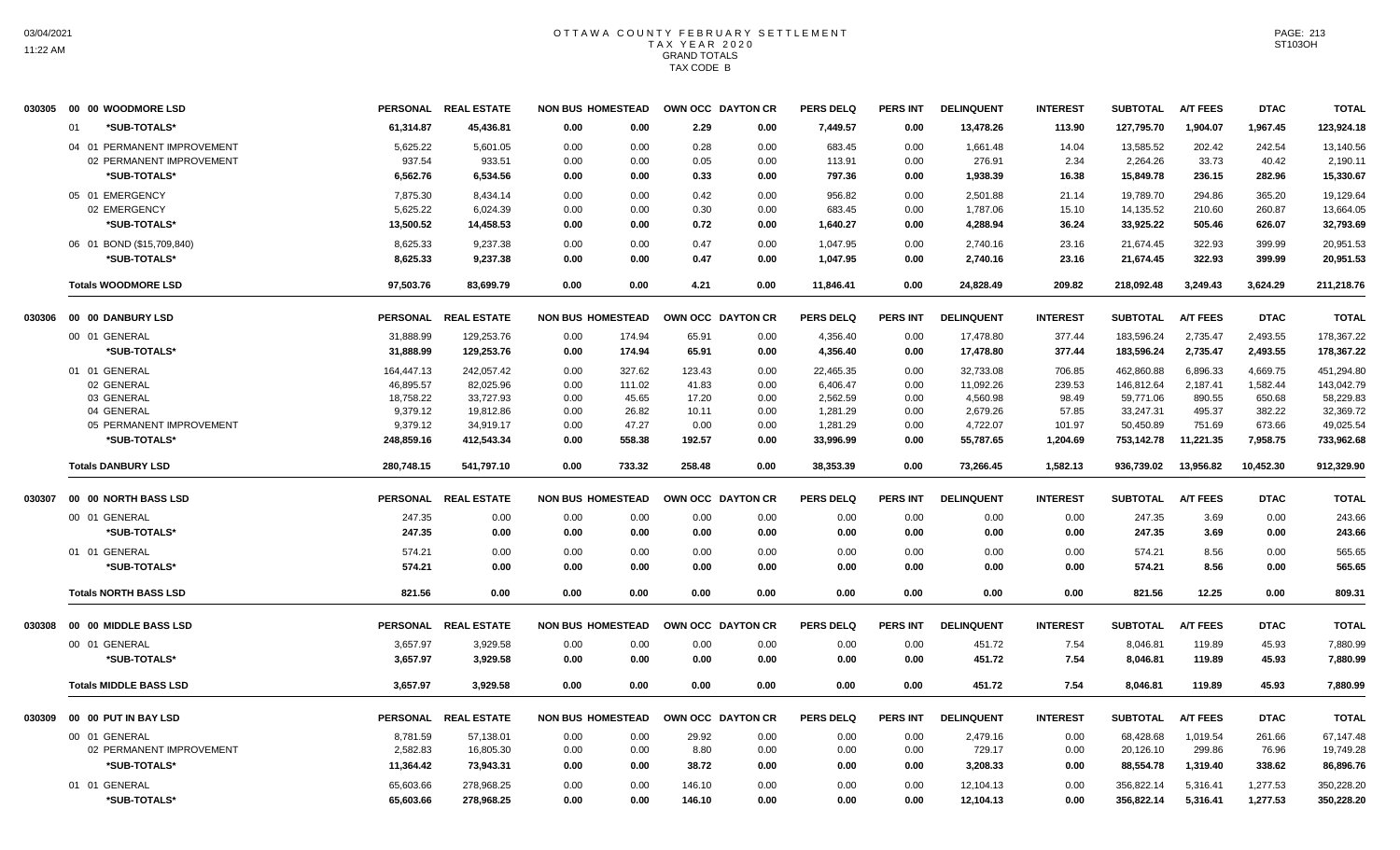|        | 030309 00 00 PUT IN BAY LSD     |           | PERSONAL REAL ESTATE | <b>NON BUS HOMESTEAD</b> |       | OWN OCC DAYTON CR |      | <b>PERS DELQ</b> | <b>PERS INT</b> | <b>DELINQUENT</b> | <b>INTEREST</b> | <b>SUBTOTAL</b> | <b>A/T FEES</b> | <b>DTAC</b> | <b>TOTAL</b> |
|--------|---------------------------------|-----------|----------------------|--------------------------|-------|-------------------|------|------------------|-----------------|-------------------|-----------------|-----------------|-----------------|-------------|--------------|
|        | 02 01 RECREATION                | 1,291.41  | 5,287.57             | 0.00                     | 0.00  | 2.77              | 0.00 | 0.00             | 0.00            | 229.42            | 0.00            | 6,811.17        | 101.48          | 24.21       | 6,685.48     |
|        | *SUB-TOTALS*                    | 1,291.41  | 5,287.57             | 0.00                     | 0.00  | 2.77              | 0.00 | 0.00             | 0.00            | 229.42            | 0.00            | 6,811.17        | 101.48          | 24.21       | 6,685.48     |
|        | <b>Totals PUT IN BAY LSD</b>    | 78,259.49 | 358,199.13           | 0.00                     | 0.00  | 187.59            | 0.00 | 0.00             | 0.00            | 15,541.88         | 0.00            | 452,188.09      | 6,737.29        | 1,640.36    | 443,810.44   |
| 040401 | 00 00 CLAY CENTER CORP.         |           | PERSONAL REAL ESTATE | <b>NON BUS HOMESTEAD</b> |       | OWN OCC DAYTON CR |      | <b>PERS DELQ</b> | <b>PERS INT</b> | <b>DELINQUENT</b> | <b>INTEREST</b> | <b>SUBTOTAL</b> | <b>A/T FEES</b> | <b>DTAC</b> | <b>TOTAL</b> |
|        | 00 01 GENERAL                   | 200.94    | 465.42               | 0.00                     | 0.00  | 0.00              | 0.00 | 30.93            | 0.00            | 0.00              | 0.00            | 697.29          | 10.39           | 4.47        | 682.43       |
|        | *SUB-TOTALS*                    | 200.94    | 465.42               | 0.00                     | 0.00  | 0.00              | 0.00 | 30.93            | 0.00            | 0.00              | 0.00            | 697.29          | 10.39           | 4.47        | 682.43       |
|        | <b>Totals CLAY CENTER CORP.</b> | 200.94    | 465.42               | 0.00                     | 0.00  | 0.00              | 0.00 | 30.93            | 0.00            | 0.00              | 0.00            | 697.29          | 10.39           | 4.47        | 682.43       |
|        | 040402 00 00 ROCKY RIDGE CORP.  |           | PERSONAL REAL ESTATE | <b>NON BUS HOMESTEAD</b> |       | OWN OCC DAYTON CR |      | <b>PERS DELQ</b> | <b>PERS INT</b> | <b>DELINQUENT</b> | <b>INTEREST</b> | <b>SUBTOTAL</b> | <b>A/T FEES</b> | <b>DTAC</b> | <b>TOTAL</b> |
|        | 00 01 GENERAL                   | 191.61    | 191.29               | 0.00                     | 0.00  | 0.00              | 0.00 | 0.00             | 0.00            | 45.41             | 1.65            | 429.96          | 6.41            | 4.71        | 418.84       |
|        | *SUB-TOTALS*                    | 191.61    | 191.29               | 0.00                     | 0.00  | 0.00              | 0.00 | 0.00             | 0.00            | 45.41             | 1.65            | 429.96          | 6.41            | 4.71        | 418.84       |
|        | 01 01 POLICE                    | 47.90     | 43.45                | 0.00                     | 0.00  | 0.00              | 0.00 | 0.00             | 0.00            | 10.31             | 0.37            | 102.03          | 1.52            | 1.07        | 99.44        |
|        | *SUB-TOTALS*                    | 47.90     | 43.45                | 0.00                     | 0.00  | 0.00              | 0.00 | 0.00             | 0.00            | 10.31             | 0.37            | 102.03          | 1.52            | 1.07        | 99.44        |
|        | <b>Totals ROCKY RIDGE CORP.</b> | 239.51    | 234.74               | 0.00                     | 0.00  | 0.00              | 0.00 | 0.00             | 0.00            | 55.72             | 2.02            | 531.99          | 7.93            | 5.78        | 518.28       |
|        | 040403 00 00 GENOA CORP.        |           | PERSONAL REAL ESTATE | <b>NON BUS HOMESTEAD</b> |       | OWN OCC DAYTON CR |      | <b>PERS DELQ</b> | <b>PERS INT</b> | <b>DELINQUENT</b> | <b>INTEREST</b> | <b>SUBTOTAL</b> | <b>A/T FEES</b> | <b>DTAC</b> | <b>TOTAL</b> |
|        | 00 01 GENERAL                   | 1,175.92  | 11,021.04            | 0.00                     | 0.00  | 0.00              | 0.00 | 569.95           | 0.00            | 1,413.06          | 15.33           | 14,195.30       | 211.50          | 224.93      | 13,758.87    |
|        | *SUB-TOTALS*                    | 1,175.92  | 11,021.04            | 0.00                     | 0.00  | 0.00              | 0.00 | 569.95           | 0.00            | 1,413.06          | 15.33           | 14,195.30       | 211.50          | 224.93      | 13,758.87    |
|        | 01 01 PARK                      | 636.96    | 5,882.47             | 0.00                     | 0.00  | 0.00              | 0.00 | 308.72           | 0.00            | 754.22            | 8.18            | 7,590.55        | 113.09          | 120.06      | 7,357.40     |
|        | 02 PARK                         | 367.47    | 3,444.07             | 0.00                     | 0.00  | 0.00              | 0.00 | 178.11           | 0.00            | 441.58            | 4.79            | 4,436.02        | 66.09           | 70.29       | 4.299.64     |
|        | *SUB-TOTALS*                    | 1,004.43  | 9,326.54             | 0.00                     | 0.00  | 0.00              | 0.00 | 486.83           | 0.00            | 1,195.80          | 12.97           | 12,026.57       | 179.18          | 190.35      | 11,657.04    |
|        | <b>Totals GENOA CORP.</b>       | 2,180.35  | 20,347.58            | 0.00                     | 0.00  | 0.00              | 0.00 | 1,056.78         | 0.00            | 2,608.86          | 28.30           | 26,221.87       | 390.68          | 415.28      | 25,415.91    |
|        | 040404 00 00 MARBLEHEAD CORP.   |           | PERSONAL REAL ESTATE | <b>NON BUS HOMESTEAD</b> |       | OWN OCC DAYTON CR |      | <b>PERS DELQ</b> | <b>PERS INT</b> | <b>DELINQUENT</b> | <b>INTEREST</b> | <b>SUBTOTAL</b> | <b>A/T FEES</b> | <b>DTAC</b> | <b>TOTAL</b> |
|        | 00 01 GENERAL                   | 2,251.13  | 11,552.24            | 0.00                     | 21.42 | 8.27              | 0.00 | 327.81           | 0.00            | 392.27            | 0.40            | 14,553.54       | 216.84          | 92.56       | 14.244.14    |
|        | *SUB-TOTALS*                    | 2,251.13  | 11,552.24            | 0.00                     | 21.42 | 8.27              | 0.00 | 327.81           | 0.00            | 392.27            | 0.40            | 14,553.54       | 216.84          | 92.56       | 14,244.14    |
|        | 01 01 GENERAL                   | 1,800.90  | 8,568.13             | 0.00                     | 15.89 | 6.13              | 0.00 | 262.25           | 0.00            | 290.94            | 0.29            | 10.944.53       | 163.07          | 68.65       | 10.712.81    |
|        | 02 GENERAL                      | 180.09    | 871.85               | 0.00                     | 1.62  | 0.00              | 0.00 | 26.22            | 0.00            | 29.60             | 0.03            | 1,109.41        | 16.53           | 6.99        | 1,085.89     |
|        | *SUB-TOTALS*                    | 1,980.99  | 9,439.98             | 0.00                     | 17.51 | 6.13              | 0.00 | 288.47           | 0.00            | 320.54            | 0.32            | 12,053.94       | 179.60          | 75.64       | 11,798.70    |
|        | <b>Totals MARBLEHEAD CORP.</b>  | 4,232.12  | 20,992.22            | 0.00                     | 38.93 | 14.40             | 0.00 | 616.28           | 0.00            | 712.81            | 0.72            | 26,607.48       | 396.44          | 168.20      | 26,042.84    |
|        | 040405 00 00 ELMORE CORP.       |           | PERSONAL REAL ESTATE | <b>NON BUS HOMESTEAD</b> |       | OWN OCC DAYTON CR |      | <b>PERS DELQ</b> | <b>PERS INT</b> | <b>DELINQUENT</b> | <b>INTEREST</b> | <b>SUBTOTAL</b> | <b>A/T FEES</b> | <b>DTAC</b> | <b>TOTAL</b> |
|        | 00 01 GENERAL                   | 506.03    | 3,381.15             | 0.00                     | 0.00  | 0.00              | 0.00 | 393.35           | 0.00            | 1,005.86          | 0.00            | 5,286.39        | 78.76           | 147.03      | 5,060.60     |
|        | *SUB-TOTALS*                    | 506.03    | 3,381.15             | 0.00                     | 0.00  | 0.00              | 0.00 | 393.35           | 0.00            | 1,005.86          | 0.00            | 5,286.39        | 78.76           | 147.03      | 5,060.60     |
|        | 01 01 STREETS                   | 632.54    | 3,412.37             | 0.00                     | 0.00  | 0.00              | 0.00 | 491.69           | 0.00            | 1,015.15          | 0.00            | 5,551.75        | 82.72           | 148.39      | 5,320.64     |
|        | 02 STREETS                      | 759.05    | 4,094.84             | 0.00                     | 0.00  | 0.00              | 0.00 | 590.03           | 0.00            | 1,218.18          | 0.00            | 6,662.10        | 99.26           | 178.07      | 6,384.77     |
|        | *SUB-TOTALS*                    | 1,391.59  | 7,507.21             | 0.00                     | 0.00  | 0.00              | 0.00 | 1,081.72         | 0.00            | 2,233.33          | 0.00            | 12,213.85       | 181.98          | 326.46      | 11,705.41    |
|        | 02 01 SOLID WASTE               | 759.05    | 4.094.84             | 0.00                     | 0.00  | 0.00              | 0.00 | 590.03           | 0.00            | 1,218.18          | 0.00            | 6,662.10        | 99.26           | 178.07      | 6.384.77     |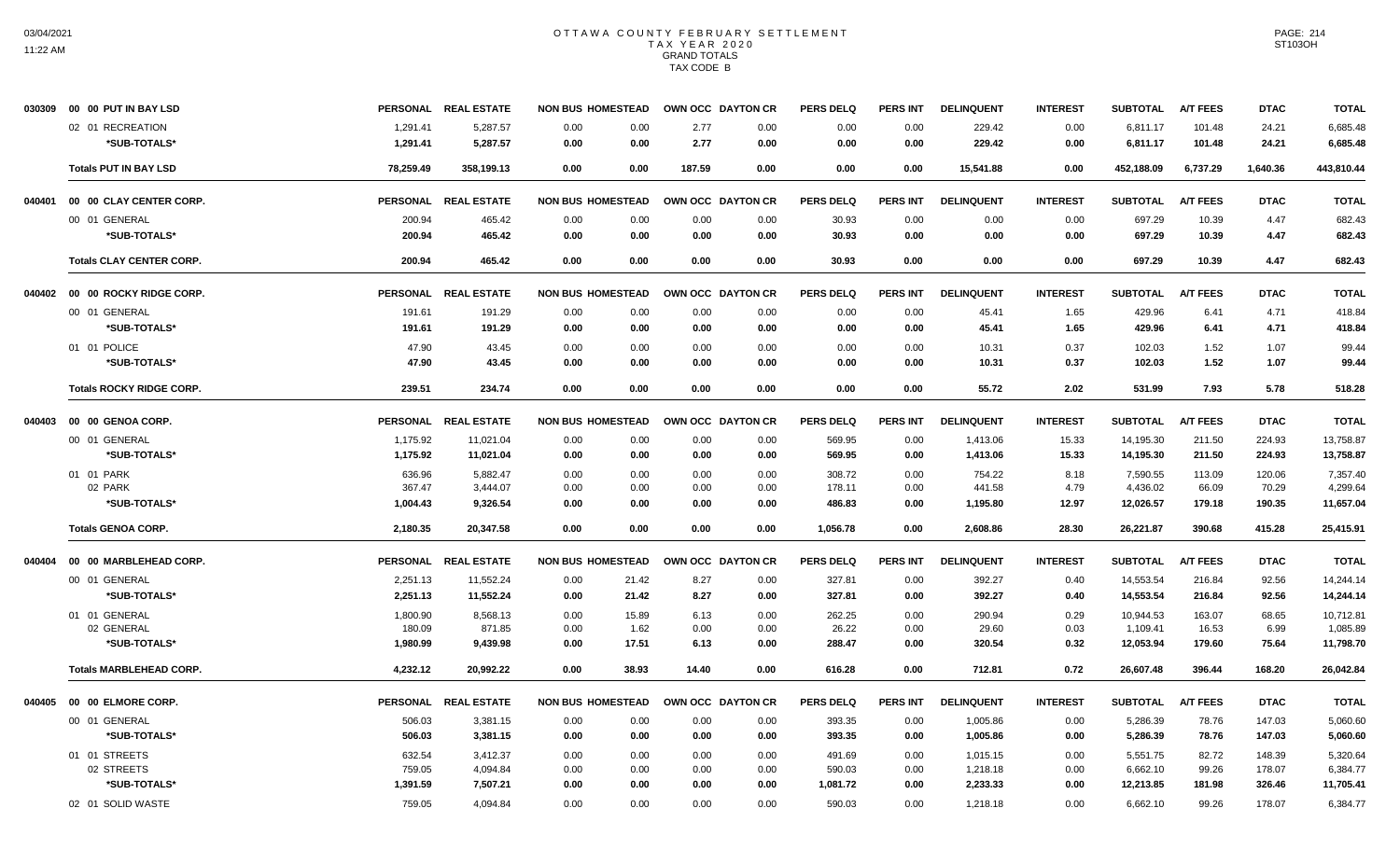11:22 AM

|        | 040405  00  00  ELMORE CORP.    |                 | PERSONAL REAL ESTATE | <b>NON BUS HOMESTEAD</b> | OWN OCC DAYTON CR |                   | <b>PERS DELQ</b> | <b>PERS INT</b> | <b>DELINQUENT</b> | <b>INTEREST</b> | <b>SUBTOTAL</b> | <b>A/T FEES</b> | <b>DTAC</b> | <b>TOTAL</b> |
|--------|---------------------------------|-----------------|----------------------|--------------------------|-------------------|-------------------|------------------|-----------------|-------------------|-----------------|-----------------|-----------------|-------------|--------------|
|        | *SUB-TOTALS*<br>02              | 759.05          | 4,094.84             | 0.00<br>0.00             | 0.00              | 0.00              | 590.03           | 0.00            | 1,218.18          | 0.00            | 6,662.10        | 99.26           | 178.07      | 6,384.77     |
|        | 03 01 GENERAL                   | 759.05          | 4,094.84             | 0.00<br>0.00             | 0.00              | 0.00              | 590.03           | 0.00            | 1,218.18          | 0.00            | 6,662.10        | 99.26           | 178.07      | 6,384.77     |
|        | *SUB-TOTALS*                    | 759.05          | 4.094.84             | 0.00<br>0.00             | 0.00              | 0.00              | 590.03           | 0.00            | 1,218.18          | 0.00            | 6,662.10        | 99.26           | 178.07      | 6.384.77     |
|        | <b>Totals ELMORE CORP.</b>      | 3,415.72        | 19.078.04            | 0.00<br>0.00             | 0.00              | 0.00              | 2,655.13         | 0.00            | 5,675.55          | 0.00            | 30,824.44       | 459.26          | 829.63      | 29,535.55    |
|        | 040406 00 00 PORT CLINTON CITY  |                 | PERSONAL REAL ESTATE | <b>NON BUS HOMESTEAD</b> |                   | OWN OCC DAYTON CR | <b>PERS DELQ</b> | <b>PERS INT</b> | <b>DELINQUENT</b> | <b>INTEREST</b> | <b>SUBTOTAL</b> | <b>A/T FEES</b> | <b>DTAC</b> | <b>TOTAL</b> |
|        | 00 01 GENERAL                   | 10,410.15       | 32.731.05            | 0.00<br>18.63            | 10.16             | 0.00              | 1,405.43         | 0.00            | 969.84            | 0.05            | 45.545.31       | 678.59          | 356.49      | 44,510.23    |
|        | *SUB-TOTALS*                    | 10,410.15       | 32,731.05            | 0.00<br>18.63            | 10.16             | 0.00              | 1,405.43         | 0.00            | 969.84            | 0.05            | 45,545.31       | 678.59          | 356.49      | 44,510.23    |
|        | 01 01 INSIDE POLICE PENSION     | 800.78          | 2,517.77             | 0.00<br>1.43             | 0.78              | 0.00              | 108.11           | 0.00            | 74.60             | 0.00            | 3,503.47        | 52.20           | 27.42       | 3,423.85     |
|        | *SUB-TOTALS*                    | 800.78          | 2,517.77             | 1.43<br>0.00             | 0.78              | 0.00              | 108.11           | 0.00            | 74.60             | 0.00            | 3,503.47        | 52.20           | 27.42       | 3,423.85     |
|        | 02 01 FIRE & EMS                | 10,143.23       | 31,829.13            | 0.00<br>18.12            | 9.88              | 0.00              | 1,369.39         | 0.00            | 943.11            | 0.05            | 44,312.91       | 660.24          | 346.67      | 43,306.00    |
|        | *SUB-TOTALS*                    | 10,143.23       | 31,829.13            | 0.00<br>18.12            | 9.88              | 0.00              | 1,369.39         | 0.00            | 943.11            | 0.05            | 44,312.91       | 660.24          | 346.67      | 43,306.00    |
|        | <b>Totals PORT CLINTON CITY</b> | 21,354.16       | 67.077.95            | 0.00<br>38.18            | 20.82             | 0.00              | 2,882.93         | 0.00            | 1,987.55          | 0.10            | 93,361.69       | 1,391.03        | 730.58      | 91,240.08    |
| 040407 | 00 00 PUT IN BAY CORP.          |                 | PERSONAL REAL ESTATE | <b>NON BUS HOMESTEAD</b> |                   | OWN OCC DAYTON CR | <b>PERS DELQ</b> | <b>PERS INT</b> | <b>DELINQUENT</b> | <b>INTEREST</b> | <b>SUBTOTAL</b> | <b>A/T FEES</b> | <b>DTAC</b> | <b>TOTAL</b> |
|        | 00 01 INSIDE GENERAL            | 1,441.60        | 28,789.28            | 0.00<br>0.00             | 18.48             | 0.00              | 0.00             | 0.00            | 1,404.95          | 0.00            | 31,654.31       | 471.63          | 140.50      | 31,042.18    |
|        | *SUB-TOTALS*                    | 1,441.60        | 28.789.28            | 0.00<br>0.00             | 18.48             | 0.00              | 0.00             | 0.00            | 1,404.95          | 0.00            | 31,654.31       | 471.63          | 140.50      | 31,042.18    |
|        | <b>Totals PUT IN BAY CORP.</b>  | 1,441.60        | 28,789.28            | 0.00<br>0.00             | 18.48             | 0.00              | 0.00             | 0.00            | 1,404.95          | 0.00            | 31,654.31       | 471.63          | 140.50      | 31,042.18    |
| 040408 | 00 00 OAK HARBOR CORP.          | <b>PERSONAL</b> | <b>REAL ESTATE</b>   | <b>NON BUS HOMESTEAD</b> |                   | OWN OCC DAYTON CR | <b>PERS DELQ</b> | <b>PERS INT</b> | <b>DELINQUENT</b> | <b>INTEREST</b> | <b>SUBTOTAL</b> | <b>A/T FEES</b> | <b>DTAC</b> | <b>TOTAL</b> |
|        | 00 01 GENERAL                   | 681.11          | 6,812.41             | 0.00<br>0.00             | 0.00              | 0.00              | 507.11           | 0.00            | 208.15            | 0.00            | 8,208.78        | 122.31          | 80.44       | 8,006.03     |
|        | *SUB-TOTALS*                    | 681.11          | 6,812.41             | 0.00<br>0.00             | 0.00              | 0.00              | 507.11           | 0.00            | 208.15            | 0.00            | 8,208.78        | 122.31          | 80.44       | 8,006.03     |
|        | 01 01 STREETS                   | 2,063.98        | 13,661.16            | 0.00<br>0.00             | 0.00              | 0.00              | 1,536.68         | 0.00            | 417.40            | 0.00            | 17,679.22       | 263.41          | 161.31      | 17,254.50    |
|        | *SUB-TOTALS*                    | 2,063.98        | 13,661.16            | 0.00<br>0.00             | 0.00              | 0.00              | 1,536.68         | 0.00            | 417.40            | 0.00            | 17,679.22       | 263.41          | 161.31      | 17,254.50    |
|        | 02 01 POLICE                    | 1,184.72        | 11,768.56            | 0.00<br>0.00             | 0.00              | 0.00              | 882.06           | 0.00            | 359.58            | 0.00            | 14,194.92       | 211.50          | 138.96      | 13.844.46    |
|        | *SUB-TOTALS*                    | 1,184.72        | 11,768.56            | 0.00<br>0.00             | 0.00              | 0.00              | 882.06           | 0.00            | 359.58            | 0.00            | 14,194.92       | 211.50          | 138.96      | 13,844.46    |
|        | <b>Totals OAK HARBOR CORP.</b>  | 3.929.81        | 32.242.13            | 0.00<br>0.00             | 0.00              | 0.00              | 2.925.85         | 0.00            | 985.13            | 0.00            | 40.082.92       | 597.22          | 380.71      | 39.104.99    |
| 050501 | 00 00 PENTA COUNTY JVS          |                 | PERSONAL REAL ESTATE | <b>NON BUS HOMESTEAD</b> |                   | OWN OCC DAYTON CR | <b>PERS DELQ</b> | <b>PERS INT</b> | <b>DELINQUENT</b> | <b>INTEREST</b> | <b>SUBTOTAL</b> | <b>A/T FEES</b> | <b>DTAC</b> | <b>TOTAL</b> |
|        | 01 01 GENERAL                   | 84,026.75       | 58,783.05            | 2.55<br>17.61            | 4.64              | 0.00              | 1,700.72         | 0.00            | 2,270.76          | 33.46           | 146,839.54      | 2,187.82        | 449.57      | 144,202.15   |
|        | 02 GENERAL                      | 48,015.27       | 33,590.30            | 1.46<br>10.07            | 2.65              | 0.00              | 971.84           | 0.00            | 1,297.58          | 19.12           | 83,908.29       | 1,250.19        | 256.91      | 82,401.19    |
|        | 03 PERMANENT IMP                | 60,019.15       | 41,987.87            | 1.82<br>12.58            | 3.31              | 0.00              | 1,214.78         | 0.00            | 1,621.98          | 23.88           | 104,885.37      | 1,562.71        | 321.14      | 103,001.52   |
|        | *SUB-TOTALS*                    | 192,061.17      | 134,361.22           | 5.83<br>40.26            | 10.60             | 0.00              | 3,887.34         | 0.00            | 5,190.32          | 76.46           | 335,633.20      | 5,000.72        | 1,027.62    | 329,604.86   |
|        | <b>Totals PENTA COUNTY JVS</b>  | 192,061.17      | 134,361.22           | 5.83<br>40.26            | 10.60             | 0.00              | 3,887.34         | 0.00            | 5,190.32          | 76.46           | 335,633.20      | 5,000.72        | 1,027.62    | 329,604.86   |
|        | 050502 00 00 VANGUARD JVS       |                 | PERSONAL REAL ESTATE | <b>NON BUS HOMESTEAD</b> |                   | OWN OCC DAYTON CR | <b>PERS DELQ</b> | <b>PERS INT</b> | <b>DELINQUENT</b> | <b>INTEREST</b> | <b>SUBTOTAL</b> | <b>A/T FEES</b> | <b>DTAC</b> | <b>TOTAL</b> |
|        | 01 01 GENERAL                   | 24,062.14       | 86,365.57            | 68.78<br>0.00            | 14.61             | 0.00              | 2,359.87         | 0.00            | 1,899.92          | 5.91            | 114,776.80      | 1,710.11        | 622.71      | 112,443.98   |
|        | *SUB-TOTALS*                    | 24,062.14       | 86,365.57            | 0.00<br>68.78            | 14.61             | 0.00              | 2,359.87         | 0.00            | 1,899.92          | 5.91            | 114,776.80      | 1,710.11        | 622.71      | 112,443.98   |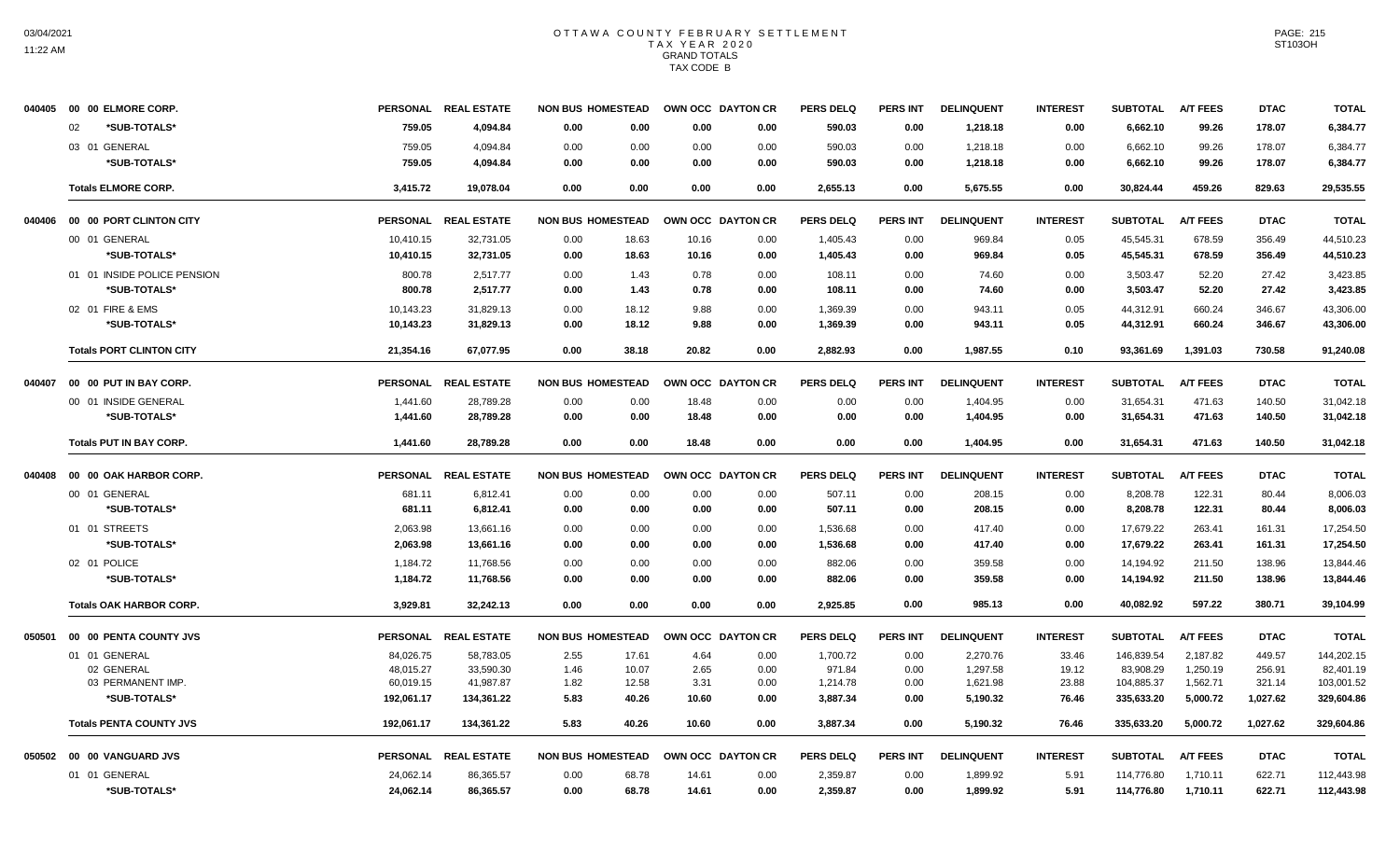| 050502 | 00 00 VANGUARD JVS                     |                 | PERSONAL REAL ESTATE | <b>NON BUS HOMESTEAD</b> | OWN OCC DAYTON CR |      | <b>PERS DELQ</b> | <b>PERS INT</b> | <b>DELINQUENT</b> | <b>INTEREST</b> | <b>SUBTOTAL</b> | <b>A/T FEES</b> | <b>DTAC</b> | <b>TOTAL</b> |
|--------|----------------------------------------|-----------------|----------------------|--------------------------|-------------------|------|------------------|-----------------|-------------------|-----------------|-----------------|-----------------|-------------|--------------|
|        | <b>Totals VANGUARD JVS</b>             | 24.062.14       | 86.365.57            | 68.78<br>0.00            | 14.61             | 0.00 | 2,359.87         | 0.00            | 1,899.92          | 5.91            | 114,776.80      | 1,710.11        | 622.71      | 112,443.98   |
| 050503 | 00 00 EHOVE JVS                        |                 | PERSONAL REAL ESTATE | <b>NON BUS HOMESTEAD</b> | OWN OCC DAYTON CR |      | <b>PERS DELQ</b> | <b>PERS INT</b> | <b>DELINQUENT</b> | <b>INTEREST</b> | <b>SUBTOTAL</b> | <b>A/T FEES</b> | <b>DTAC</b> | <b>TOTAL</b> |
|        | 01 01 GENERAL                          | 12,192.85       | 19,469.57            | 26.35<br>0.00            | 9.93              | 0.00 | 1,665.68         | 0.00            | 2,632.84          | 56.85           | 36,054.07       | 537.19          | 375.60      | 35,141.28    |
|        | 02 GENERAL                             | 3,126.38        | 12,283.19            | 16.62<br>0.00            | 0.00              | 0.00 | 427.10           | 0.00            | 1,661.04          | 35.87           | 17,550.20       | 261.49          | 236.96      | 17,051.75    |
|        | 03 GENERAL                             | 9,379.08        | 36,849.51            | 49.88<br>0.00            | 18.79             | 0.00 | 1,281.31         | 0.00            | 4,983.12          | 107.59          | 52,669.28       | 784.74          | 710.90      | 51,173.64    |
|        | *SUB-TOTALS*                           | 24,698.31       | 68,602.27            | 0.00<br>92.85            | 28.72             | 0.00 | 3,374.09         | 0.00            | 9,277.00          | 200.31          | 106,273.55      | 1,583.42        | 1,323.46    | 103,366.67   |
|        | 02 01 PERMANENT IMPROVEMENT            | 3,126.38        | 12,440.47            | 0.00<br>16.84            | 0.00              | 0.00 | 427.10           | 0.00            | 1,682.31          | 36.33           | 17,729.43       | 264.16          | 240.00      | 17,225.27    |
|        | *SUB-TOTALS*                           | 3,126.38        | 12,440.47            | 16.84<br>0.00            | 0.00              | 0.00 | 427.10           | 0.00            | 1,682.31          | 36.33           | 17,729.43       | 264.16          | 240.00      | 17,225.27    |
|        | <b>Totals EHOVE JVS</b>                | 27,824.69       | 81.042.74            | 0.00<br>109.69           | 28.72             | 0.00 | 3,801.19         | 0.00            | 10,959.31         | 236.64          | 124,002.98      | 1,847.58        | 1,563.46    | 120,591.94   |
| 060601 | 00 00 MID COUNTY EMS                   |                 | PERSONAL REAL ESTATE | <b>NON BUS HOMESTEAD</b> | OWN OCC DAYTON CR |      | <b>PERS DELQ</b> | <b>PERS INT</b> | <b>DELINQUENT</b> | <b>INTEREST</b> | <b>SUBTOTAL</b> | <b>A/T FEES</b> | <b>DTAC</b> | <b>TOTAL</b> |
|        | 01 01 MID COUNTY EMS                   | 4.738.62        | 3,126.17             | 3.68<br>0.80             | 0.47              | 0.00 | 455.97           | 0.00            | 63.94             | 0.35            | 8,390.00        | 125.01          | 29.38       | 8.235.61     |
|        | 02 MID COUNTY EMS                      | 1,184.65        | 1,120.69             | 0.29<br>1.32             | 0.17              | 0.00 | 113.99           | 0.00            | 22.92             | 0.13            | 2,444.16        | 36.42           | 10.53       | 2,397.21     |
|        | 03 MID COUNTY EMS                      | 3,553.95        | 3,781.85             | 0.97<br>4.45             | 0.57              | 0.00 | 341.97           | 0.00            | 77.35             | 0.43            | 7,761.54        | 115.64          | 35.54       | 7,610.36     |
|        | 04 MID COUNTY EMS                      | 4,738.62        | 6,526.73             | 1.67<br>7.69             | 0.98              | 0.00 | 455.97           | 0.00            | 133.49            | 0.72            | 11,865.87       | 176.79          | 61.35       | 11,627.73    |
|        | 05 CURRENT EXPENSE                     | 9,477.21        | 14,331.70            | 16.88<br>0.00            | 0.00              | 0.00 | 911.92           | 0.00            | 293.12            | 1.62            | 25,032.45       | 372.97          | 134.69      | 24,524.79    |
|        | *SUB-TOTALS*                           | 23,693.05       | 28,887.14            | 3.73<br>34.02            | 2.19              | 0.00 | 2,279.82         | 0.00            | 590.82            | 3.25            | 55,494.02       | 826.83          | 271.49      | 54,395.70    |
|        | <b>Totals MID COUNTY EMS</b>           | 23,693.05       | 28,887.14            | 3.73<br>34.02            | 2.19              | 0.00 | 2,279.82         | 0.00            | 590.82            | 3.25            | 55,494.02       | 826.83          | 271.49      | 54,395.70    |
| 060602 | 00 00 HARRIS ELMORE PUBLIC LIE         |                 | PERSONAL REAL ESTATE | <b>NON BUS HOMESTEAD</b> | OWN OCC DAYTON CR |      | <b>PERS DELQ</b> | <b>PERS INT</b> | <b>DELINQUENT</b> | <b>INTEREST</b> | <b>SUBTOTAL</b> | <b>A/T FEES</b> | <b>DTAC</b> | <b>TOTAL</b> |
|        | 01 01 CURRENT EXPENSE                  | 7,101.37        | 10,745.56            | 4.54<br>0.00             | 1.80              | 0.00 | 823.54           | 0.00            | 1,434.71          | 18.99           | 20,130.51       | 299.94          | 253.37      | 19,577.20    |
|        | *SUB-TOTALS*                           | 7.101.37        | 10.745.56            | 4.54<br>0.00             | 1.80              | 0.00 | 823.54           | 0.00            | 1,434.71          | 18.99           | 20.130.51       | 299.94          | 253.37      | 19.577.20    |
|        | <b>Totals HARRIS ELMORE PUBLIC LIB</b> | 7,101.37        | 10,745.56            | 0.00<br>4.54             | 1.80              | 0.00 | 823.54           | 0.00            | 1,434.71          | 18.99           | 20,130.51       | 299.94          | 253.37      | 19,577.20    |
| 060603 | 00 00 DANBURY FIRE DISTRICT            |                 | PERSONAL REAL ESTATE | <b>NON BUS HOMESTEAD</b> | OWN OCC DAYTON CR |      | <b>PERS DELQ</b> | <b>PERS INT</b> | <b>DELINQUENT</b> | <b>INTEREST</b> | <b>SUBTOTAL</b> | <b>A/T FEES</b> | <b>DTAC</b> | <b>TOTAL</b> |
|        | 01 01 DANBURY FIRE DISTRICT            | 1,605.66        | 3,113.01             | 3.86<br>0.00             | 1.44              | 0.00 | 216.93           | 0.00            | 491.27            | 11.09           | 5,443.26        | 81.10           | 67.89       | 5,294.27     |
|        | *SUB-TOTALS*                           | 1,605.66        | 3,113.01             | 0.00<br>3.86             | 1.44              | 0.00 | 216.93           | 0.00            | 491.27            | 11.09           | 5,443.26        | 81.10           | 67.89       | 5,294.27     |
|        | <b>Totals DANBURY FIRE DISTRICT</b>    | 1,605.66        | 3,113.01             | 3.86<br>0.00             | 1.44              | 0.00 | 216.93           | 0.00            | 491.27            | 11.09           | 5,443.26        | 81.10           | 67.89       | 5,294.27     |
| 060604 | 00 00 OAK HARBOR LIBRARY               | <b>PERSONAL</b> | <b>REAL ESTATE</b>   | <b>NON BUS HOMESTEAD</b> | OWN OCC DAYTON CR |      | <b>PERS DELQ</b> | PERS INT        | <b>DELINQUENT</b> | <b>INTEREST</b> | <b>SUBTOTAL</b> | <b>A/T FEES</b> | <b>DTAC</b> | <b>TOTAL</b> |
|        | 01 04 OAK HARBOR LIBRARY               | 53,528.97       | 32,494.19            | 0.00<br>8.51             | 0.00              | 0.00 | 465.24           | 0.00            | 301.74            | 6.46            | 86,805.11       | 1,293.34        | 88.31       | 85,423.46    |
|        | *SUB-TOTALS*                           | 53,528.97       | 32.494.19            | 8.51<br>0.00             | 0.00              | 0.00 | 465.24           | 0.00            | 301.74            | 6.46            | 86,805.11       | 1,293.34        | 88.31       | 85,423.46    |
|        | <b>Totals OAK HARBOR LIBRARY</b>       | 53,528.97       | 32.494.19            | 0.00<br>8.51             | 0.00              | 0.00 | 465.24           | 0.00            | 301.74            | 6.46            | 86,805.11       | 1.293.34        | 88.31       | 85,423.46    |
| 060605 | 00 00 IDA RUPP LIBRARY TAX             | <b>PERSONAL</b> | <b>REAL ESTATE</b>   | <b>NON BUS HOMESTEAD</b> | OWN OCC DAYTON CR |      | <b>PERS DELQ</b> | <b>PERS INT</b> | <b>DELINQUENT</b> | <b>INTEREST</b> | <b>SUBTOTAL</b> | <b>A/T FEES</b> | <b>DTAC</b> | <b>TOTAL</b> |
|        | 01 05 IDA RUPP LIBRARY TAX             | 19,744.53       | 76,646.75            | 61.09<br>0.00            | 0.00              | 0.00 | 1,863.30         | 0.00            | 4,299.29          | 62.70           | 102,677.66      | 1,529.81        | 762.66      | 100,385.19   |
|        | *SUB-TOTALS*                           | 19,744.53       | 76,646.75            | 0.00<br>61.09            | 0.00              | 0.00 | 1,863.30         | 0.00            | 4.299.29          | 62.70           | 102,677.66      | 1,529.81        | 762.66      | 100,385.19   |
|        |                                        |                 |                      |                          |                   |      |                  |                 |                   |                 |                 |                 |             |              |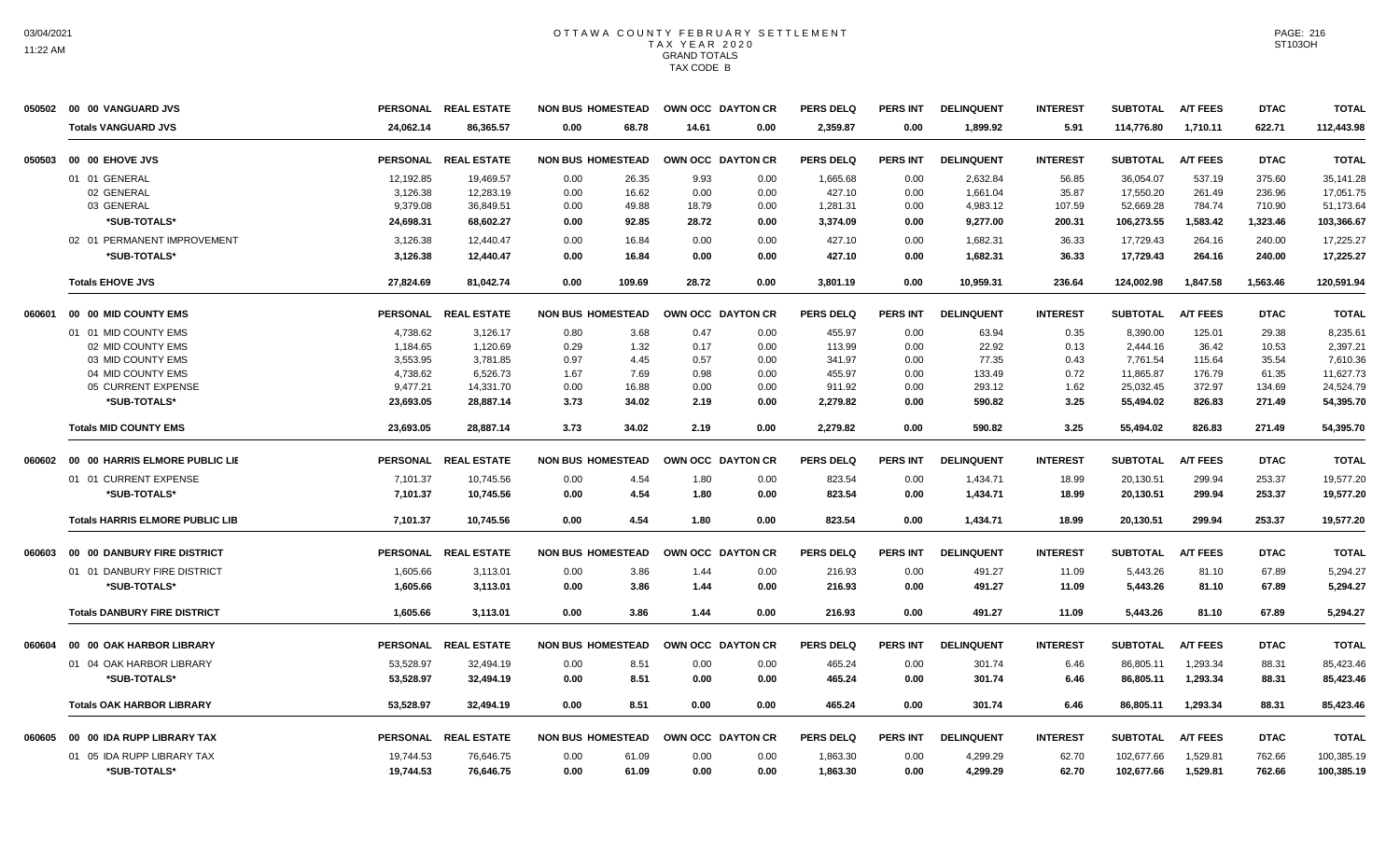| 060605 | 00 00 IDA RUPP LIBRARY TAX             |                 | PERSONAL REAL ESTATE | <b>NON BUS HOMESTEAD</b> | OWN OCC DAYTON CR |      | <b>PERS DELQ</b> | <b>PERS INT</b> | <b>DELINQUENT</b> | <b>INTEREST</b> | <b>SUBTOTAL</b> | <b>A/T FEES</b> | <b>DTAC</b> | <b>TOTAL</b> |
|--------|----------------------------------------|-----------------|----------------------|--------------------------|-------------------|------|------------------|-----------------|-------------------|-----------------|-----------------|-----------------|-------------|--------------|
|        | <b>Totals IDA RUPP LIBRARY TAX</b>     | 19,744.53       | 76,646.75            | 0.00<br>61.09            | 0.00              | 0.00 | 1,863.30         | 0.00            | 4,299.29          | 62.70           | 102,677.66      | 1,529.81        | 762.66      | 100,385.19   |
| 060606 | 00 00 PIB - NORTH BASS                 |                 | PERSONAL REAL ESTATE | <b>NON BUS HOMESTEAD</b> | OWN OCC DAYTON CR |      | <b>PERS DELQ</b> | PERS INT        | <b>DELINQUENT</b> | <b>INTEREST</b> | <b>SUBTOTAL</b> | <b>A/T FEES</b> | <b>DTAC</b> | <b>TOTAL</b> |
|        | 01 01 REFUSE                           | 132.51          | 0.00                 | 0.00<br>0.00             | 0.00              | 0.00 | 0.00             | 0.00            | 0.00              | 0.00            | 132.51          | 1.97            | 0.00        | 130.54       |
|        | *SUB-TOTALS*                           | 132.51          | 0.00                 | 0.00<br>0.00             | 0.00              | 0.00 | 0.00             | 0.00            | 0.00              | 0.00            | 132.51          | 1.97            | 0.00        | 130.54       |
|        | <b>Totals PIB - NORTH BASS</b>         | 132.51          | 0.00                 | 0.00<br>0.00             | 0.00              | 0.00 | 0.00             | 0.00            | 0.00              | 0.00            | 132.51          | 1.97            | 0.00        | 130.54       |
| 060607 | 00 00 PIB MIDDLE BASS                  |                 | PERSONAL REAL ESTATE | <b>NON BUS HOMESTEAD</b> | OWN OCC DAYTON CR |      | <b>PERS DELQ</b> | <b>PERS INT</b> | <b>DELINQUENT</b> | <b>INTEREST</b> | <b>SUBTOTAL</b> | <b>A/T FEES</b> | <b>DTAC</b> | <b>TOTAL</b> |
|        | 01 03 REFUSE                           | 2,286.23        | 2,328.45             | 0.00<br>0.00             | 0.00              | 0.00 | 0.00             | 0.00            | 267.66            | 4.47            | 4,886.81        | 72.81           | 27.21       | 4,786.79     |
|        | *SUB-TOTALS*                           | 2,286.23        | 2,328.45             | 0.00<br>0.00             | 0.00              | 0.00 | 0.00             | 0.00            | 267.66            | 4.47            | 4,886.81        | 72.81           | 27.21       | 4,786.79     |
|        | 02 01 ROADS                            | 6,096.61        | 1,544.11             | 0.00<br>0.00             | 0.00              | 0.00 | 0.00             | 0.00            | 177.50            | 2.96            | 7,821.18        | 116.53          | 18.05       | 7,686.60     |
|        | *SUB-TOTALS*                           | 6,096.61        | 1,544.11             | 0.00<br>0.00             | 0.00              | 0.00 | 0.00             | 0.00            | 177.50            | 2.96            | 7,821.18        | 116.53          | 18.05       | 7,686.60     |
|        | 03 01 FIRE                             | 1,524.15        | 1,552.30             | 0.00<br>0.00             | 0.00              | 0.00 | 0.00             | 0.00            | 178.44            | 2.98            | 3,257.87        | 48.54           | 18.14       | 3,191.19     |
|        | *SUB-TOTALS*                           | 1,524.15        | 1,552.30             | 0.00<br>0.00             | 0.00              | 0.00 | 0.00             | 0.00            | 178.44            | 2.98            | 3,257.87        | 48.54           | 18.14       | 3,191.19     |
|        | 04 01 TOWN HALL                        | 762.08          | 776.15               | 0.00<br>0.00             | 0.00              | 0.00 | 0.00             | 0.00            | 89.22             | 1.49            | 1,628.94        | 24.27           | 9.07        | 1,595.60     |
|        | *SUB-TOTALS*                           | 762.08          | 776.15               | 0.00<br>0.00             | 0.00              | 0.00 | 0.00             | 0.00            | 89.22             | 1.49            | 1,628.94        | 24.27           | 9.07        | 1,595.60     |
|        | <b>Totals PIB MIDDLE BASS</b>          | 10,669.07       | 6,201.01             | 0.00<br>0.00             | 0.00              | 0.00 | 0.00             | 0.00            | 712.82            | 11.90           | 17,594.80       | 262.15          | 72.47       | 17,260.18    |
| 060608 | 00 00 PIB SOUTH BASS                   |                 | PERSONAL REAL ESTATE | <b>NON BUS HOMESTEAD</b> | OWN OCC DAYTON CR |      | <b>PERS DELQ</b> | <b>PERS INT</b> | <b>DELINQUENT</b> | <b>INTEREST</b> | <b>SUBTOTAL</b> | <b>A/T FEES</b> | <b>DTAC</b> | <b>TOTAL</b> |
|        | 03 01 PARK                             | 2,066.26        | 812.81               | 0.00<br>0.00             | 0.43              | 0.00 | 0.00             | 0.00            | 35.27             | 0.00            | 2,914.77        | 43.43           | 3.73        | 2,867.61     |
|        | *SUB-TOTALS*                           | 2.066.26        | 812.81               | 0.00<br>0.00             | 0.43              | 0.00 | 0.00             | 0.00            | 35.27             | 0.00            | 2,914.77        | 43.43           | 3.73        | 2.867.61     |
|        | 05 02 FIRE                             | 3,099.38        | 18,170.36            | 0.00<br>0.00             | 9.52              | 0.00 | 0.00             | 0.00            | 788.39            | 0.00            | 22,067.65       | 328.80          | 83.21       | 21,655.64    |
|        | *SUB-TOTALS*                           | 3,099.38        | 18,170.36            | 0.00<br>0.00             | 9.52              | 0.00 | 0.00             | 0.00            | 788.39            | 0.00            | 22,067.65       | 328.80          | 83.21       | 21,655.64    |
|        | <b>Totals PIB SOUTH BASS</b>           | 5,165.64        | 18.983.17            | 0.00<br>0.00             | 9.95              | 0.00 | 0.00             | 0.00            | 823.66            | 0.00            | 24,982.42       | 372.23          | 86.94       | 24,523.25    |
| 070703 | 00 00 PORTAGE FIRE DISTRICT            | <b>PERSONAL</b> | <b>REAL ESTATE</b>   | <b>NON BUS HOMESTEAD</b> | OWN OCC DAYTON CR |      | <b>PERS DELQ</b> | <b>PERS INT</b> | <b>DELINQUENT</b> | <b>INTEREST</b> | <b>SUBTOTAL</b> | <b>A/T FEES</b> | <b>DTAC</b> | <b>TOTAL</b> |
|        | 01 01 GENERAL                          | 13,928.41       | 20,493.01            | 5.30<br>24.46            | 3.13              | 0.00 | 1,367.89         | 0.00            | 359.96            | 0.00            | 36,182.16       | 539.09          | 188.45      | 35,454.62    |
|        | *SUB-TOTALS*                           | 13,928.41       | 20,493.01            | 5.30<br>24.46            | 3.13              | 0.00 | 1,367.89         | 0.00            | 359.96            | 0.00            | 36,182.16       | 539.09          | 188.45      | 35.454.62    |
|        | <b>Totals PORTAGE FIRE DISTRICT</b>    | 13,928.41       | 20.493.01            | 5.30<br>24.46            | 3.13              | 0.00 | 1,367.89         | 0.00            | 359.96            | 0.00            | 36,182.16       | 539.09          | 188.45      | 35,454.62    |
|        | 0707061 00 00 PORT CLINTON CITY NON UN | <b>PERSONAL</b> | <b>REAL ESTATE</b>   | <b>NON BUS HOMESTEAD</b> | OWN OCC DAYTON CR |      | <b>PERS DELQ</b> | <b>PERS INT</b> | <b>DELINQUENT</b> | <b>INTEREST</b> | <b>SUBTOTAL</b> | <b>A/T FEES</b> | <b>DTAC</b> | <b>TOTAL</b> |
|        | 01 01 INSIDE GENERAL NON UNIFORM       | 10,367.01       | 31,807.48            | 0.00<br>18.63            | 10.16             | 0.00 | 1,405.43         | 0.00            | 969.84            | 0.05            | 44,578.60       | 664.19          | 356.49      | 43,557.92    |
|        | 02 INSIDE POLICE PENSION NON U         | 797.51          | 2,446.72             | 1.44<br>0.00             | 0.79              | 0.00 | 108.08           | 0.00            | 74.61             | $-0.01$         | 3,429.14        | 51.09           | 27.42       | 3,350.63     |
|        | *SUB-TOTALS*                           | 11,164.52       | 34,254.20            | 0.00<br>20.07            | 10.95             | 0.00 | 1,513.51         | 0.00            | 1,044.45          | 0.04            | 48,007.74       | 715.28          | 383.91      | 46,908.55    |
|        | <b>Totals PORT CLINTON CITY NON UN</b> | 11.164.52       | 34.254.20            | 0.00<br>20.07            | 10.95             | 0.00 | 1.513.51         | 0.00            | 1.044.45          | 0.04            | 48.007.74       | 715.28          | 383.91      | 46.908.55    |
|        | 0707071 00 00 PIB CORP NON UNIFORM     |                 | PERSONAL REAL ESTATE | <b>NON BUS HOMESTEAD</b> | OWN OCC DAYTON CR |      | <b>PERS DELQ</b> | PERS INT        | <b>DELINQUENT</b> | <b>INTEREST</b> | <b>SUBTOTAL</b> | <b>A/T FEES</b> | <b>DTAC</b> | <b>TOTAL</b> |
|        | 01 01 INSIDE GENERAL NON UNIFORN       | 809.90          | 16,451.02            | 0.00<br>0.00             | 10.56             | 0.00 | 0.00             | 0.00            | 802.83            | 0.00            | 18,074.31       | 269.30          | 80.28       | 17,724.73    |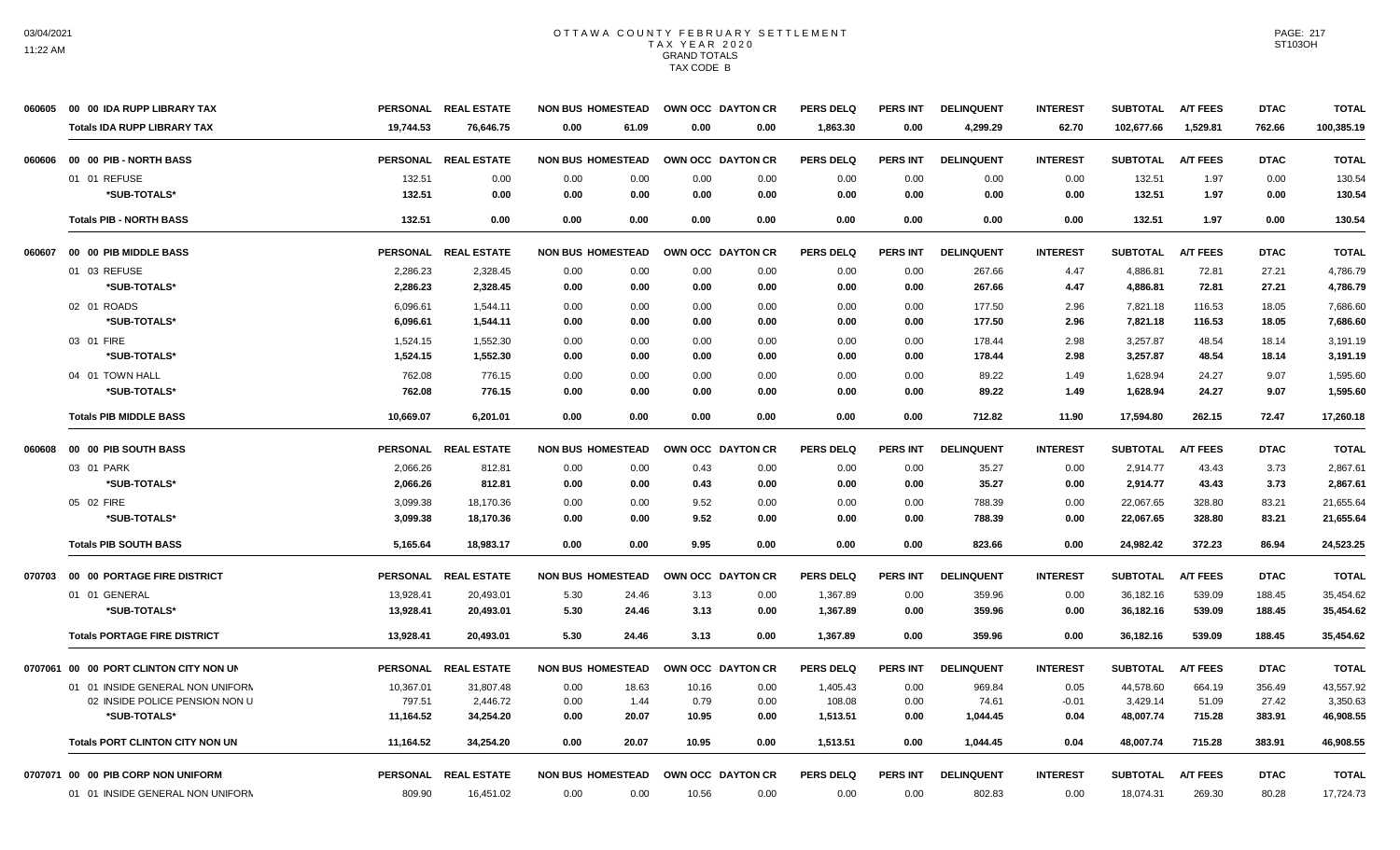|        | 0707071 00 00 PIB CORP NON UNIFORM         |                    | PERSONAL REAL ESTATE | <b>NON BUS HOMESTEAD</b>     |              | OWN OCC DAYTON CR | <b>PERS DELQ</b> | <b>PERS INT</b> | <b>DELINQUENT</b>    | <b>INTEREST</b> | <b>SUBTOTAL</b>      | <b>A/T FEES</b> | <b>DTAC</b>   | <b>TOTAL</b>         |
|--------|--------------------------------------------|--------------------|----------------------|------------------------------|--------------|-------------------|------------------|-----------------|----------------------|-----------------|----------------------|-----------------|---------------|----------------------|
|        | *SUB-TOTALS*<br>01                         | 809.90             | 16,451.02            | 0.00<br>0.00                 | 10.56        | 0.00              | 0.00             | 0.00            | 802.83               | 0.00            | 18,074.31            | 269.30          | 80.28         | 17,724.73            |
|        | <b>Totals PIB CORP NON UNIFORM</b>         | 809.90             | 16.451.02            | 0.00<br>0.00                 | 10.56        | 0.00              | 0.00             | 0.00            | 802.83               | 0.00            | 18,074.31            | 269.30          | 80.28         | 17,724.73            |
|        | 07071303 00 00 HARRIS INC NON UNIFORM II   |                    | PERSONAL REAL ESTATE | <b>NON BUS HOMESTEAD</b>     |              | OWN OCC DAYTON CR | <b>PERS DELQ</b> | <b>PERS INT</b> | <b>DELINQUENT</b>    | <b>INTEREST</b> | <b>SUBTOTAL</b>      | <b>A/T FEES</b> | <b>DTAC</b>   | <b>TOTAL</b>         |
|        | 01 01 NON UNIFORM GENERAL INSIDE           | 217.45             | 263.93               | 0.00<br>0.00                 | 0.01         | 0.00              | 31.50            | 0.00            | 79.23                | 0.67            | 592.79               | 8.83            | 11.71         | 572.25               |
|        | *SUB-TOTALS*                               | 217.45             | 263.93               | 0.00<br>0.00                 | 0.01         | 0.00              | 31.50            | 0.00            | 79.23                | 0.67            | 592.79               | 8.83            | 11.71         | 572.25               |
|        | Totals HARRIS INC NON UNIFORM IN           | 217.45             | 263.93               | 0.00<br>0.00                 | 0.01         | 0.00              | 31.50            | 0.00            | 79.23                | 0.67            | 592.79               | 8.83            | 11.71         | 572.25               |
| 080801 | 00 00 BAY TOWNSHIP NON UNIFOR              |                    | PERSONAL REAL ESTATE | <b>NON BUS HOMESTEAD</b>     |              | OWN OCC DAYTON CR | <b>PERS DELQ</b> | <b>PERS INT</b> | <b>DELINQUENT</b>    | <b>INTEREST</b> | <b>SUBTOTAL</b>      | <b>A/T FEES</b> | <b>DTAC</b>   | <b>TOTAL</b>         |
|        | 01 01 INSIDE GENERAL NON UNIFORN           | 1,050.12           | 1,564.00             | 0.00<br>0.00                 | 0.07         | 0.00              | 34.87            | 0.00            | $-19.48$             | 0.00            | 2,629.58             | 39.17           | 6.10          | 2.584.31             |
|        | 02 INSIDE ROAD AND BRIDGE NON              | 975.48             | 1,452.84             | 0.00<br>0.00                 | 0.06         | 0.00              | 32.40            | 0.00            | $-18.10$             | 0.00            | 2,442.68             | 36.39           | 5.67          | 2,400.62             |
|        | 03 INSIDE FIRE NON UNIFORM<br>*SUB-TOTALS* | 749.78<br>2,775.38 | 1,116.80<br>4,133.64 | 0.00<br>0.00<br>0.00<br>0.00 | 0.06<br>0.19 | 0.00<br>0.00      | 24.88<br>92.15   | 0.00<br>0.00    | $-13.92$<br>$-51.50$ | 0.00<br>0.00    | 1,877.60<br>6,949.86 | 27.97<br>103.53 | 4.36<br>16.13 | 1,845.27<br>6,830.20 |
|        | <b>Totals BAY TOWNSHIP NON UNIFOR</b>      | 2,775.38           | 4,133.64             | 0.00<br>0.00                 | 0.19         | 0.00              | 92.15            | 0.00            | $-51.50$             | 0.00            | 6,949.86             | 103.53          | 16.13         | 6,830.20             |
|        |                                            |                    |                      |                              |              |                   |                  |                 |                      |                 |                      |                 |               |                      |
| 080802 | 00 00 PUT IN BAY PARK DISTRICT             |                    | PERSONAL REAL ESTATE | <b>NON BUS HOMESTEAD</b>     |              | OWN OCC DAYTON CR | <b>PERS DELQ</b> | <b>PERS INT</b> | <b>DELINQUENT</b>    | <b>INTEREST</b> | <b>SUBTOTAL</b>      | <b>A/T FEES</b> | <b>DTAC</b>   | <b>TOTAL</b>         |
|        | 01 01 GENERAL FUND                         | 1,891.81           | 2,740.34             | 0.00<br>0.00                 | 0.00         | 0.00              | 0.00             | 0.00            | 107.98               | 1.10            | 4,741.23             | 70.64           | 13.74         | 4,656.85             |
|        | *SUB-TOTALS*                               | 1,891.81           | 2,740.34             | 0.00<br>0.00                 | 0.00         | 0.00              | 0.00             | 0.00            | 107.98               | 1.10            | 4,741.23             | 70.64           | 13.74         | 4,656.85             |
|        | <b>Totals PUT IN BAY PARK DISTRICT</b>     | 1,891.81           | 2,740.34             | 0.00<br>0.00                 | 0.00         | 0.00              | 0.00             | 0.00            | 107.98               | 1.10            | 4,741.23             | 70.64           | 13.74         | 4,656.85             |
|        | 080805 00 00 PIB PORT AUTHORITY            |                    | PERSONAL REAL ESTATE | <b>NON BUS HOMESTEAD</b>     |              | OWN OCC DAYTON CR | <b>PERS DELQ</b> | <b>PERS INT</b> | <b>DELINQUENT</b>    | <b>INTEREST</b> | <b>SUBTOTAL</b>      | <b>A/T FEES</b> | <b>DTAC</b>   | <b>TOTAL</b>         |
|        | 08 00 PIB PORT AUTHORITY                   | 1.525.05           | 7,456.80             | 0.00<br>0.00                 | 3.74         | 0.00              | 0.00             | 0.00            | 348.30               | 0.67            | 9.334.56             | 139.08          | 36.62         | 9.158.86             |
|        | *SUB-TOTALS*                               | 1,525.05           | 7,456.80             | 0.00<br>0.00                 | 3.74         | 0.00              | 0.00             | 0.00            | 348.30               | 0.67            | 9,334.56             | 139.08          | 36.62         | 9,158.86             |
|        | <b>Totals PIB PORT AUTHORITY</b>           | 1,525.05           | 7.456.80             | 0.00<br>0.00                 | 3.74         | 0.00              | 0.00             | 0.00            | 348.30               | 0.67            | 9.334.56             | 139.08          | 36.62         | 9.158.86             |
|        | 0808051 00 00 ELMORE NON UNIFORM           |                    | PERSONAL REAL ESTATE | <b>NON BUS HOMESTEAD</b>     |              | OWN OCC DAYTON CR | <b>PERS DELQ</b> | <b>PERS INT</b> | <b>DELINQUENT</b>    | <b>INTEREST</b> | <b>SUBTOTAL</b>      | <b>A/T FEES</b> | <b>DTAC</b>   | <b>TOTAL</b>         |
|        | 01 01 INSIDE GENERAL NON UNIFORM           | 379.51             | 2,514.59             | 0.00<br>0.00                 | 0.00         | 0.00              | 294.96           | 0.00            | 754.38               | 0.00            | 3,943.44             | 58.75           | 110.27        | 3,774.42             |
|        | *SUB-TOTALS*                               | 379.51             | 2,514.59             | 0.00<br>0.00                 | 0.00         | 0.00              | 294.96           | 0.00            | 754.38               | 0.00            | 3,943.44             | 58.75           | 110.27        | 3,774.42             |
|        | <b>Totals ELMORE NON UNIFORM</b>           | 379.51             | 2.514.59             | 0.00<br>0.00                 | 0.00         | 0.00              | 294.96           | 0.00            | 754.38               | 0.00            | 3,943.44             | 58.75           | 110.27        | 3,774.42             |
| 080806 | 00 00 ALLEN CLAY FIRE DIST                 |                    | PERSONAL REAL ESTATE | <b>NON BUS HOMESTEAD</b>     |              | OWN OCC DAYTON CR | <b>PERS DELQ</b> | <b>PERS INT</b> | <b>DELINQUENT</b>    | <b>INTEREST</b> | <b>SUBTOTAL</b>      | <b>A/T FEES</b> | <b>DTAC</b>   | <b>TOTAL</b>         |
|        | 01 01 GENERAL                              | 24,651.18          | 38,848.51            | 20.37<br>0.00                | 7.59         | 0.00              | 2,608.89         | 0.00            | 3,604.80             | 61.35           | 69,802.69            | 1,040.01        | 724.08        | 68,038.60            |
|        | *SUB-TOTALS*                               | 24,651.18          | 38.848.51            | 0.00<br>20.37                | 7.59         | 0.00              | 2,608.89         | 0.00            | 3,604.80             | 61.35           | 69,802.69            | 1,040.01        | 724.08        | 68,038.60            |
|        | <b>Totals ALLEN CLAY FIRE DIST</b>         | 24,651.18          | 38,848.51            | 0.00<br>20.37                | 7.59         | 0.00              | 2,608.89         | 0.00            | 3,604.80             | 61.35           | 69,802.69            | 1,040.01        | 724.08        | 68,038.60            |
|        | 08081304 00 00 NON UNIFORM HARRIS INC      |                    | PERSONAL REAL ESTATE | <b>NON BUS HOMESTEAD</b>     |              | OWN OCC DAYTON CR | <b>PERS DELQ</b> | <b>PERS INT</b> | <b>DELINQUENT</b>    | <b>INTEREST</b> | <b>SUBTOTAL</b>      | <b>A/T FEES</b> | <b>DTAC</b>   | <b>TOTAL</b>         |
|        | 01 01 ROAD AND BRIDGE INSIDE               | 1,198.15           | 267.05               | 0.00<br>0.00                 | 0.08         | 0.00              | 34.88            | 0.00            | 80.44                | 4.37            | 1.584.97             | 23.61           | 12.55         | 1,548.81             |
|        | *SUB-TOTALS*                               | 1,198.15           | 267.05               | 0.00<br>0.00                 | 0.08         | 0.00              | 34.88            | 0.00            | 80.44                | 4.37            | 1,584.97             | 23.61           | 12.55         | 1,548.81             |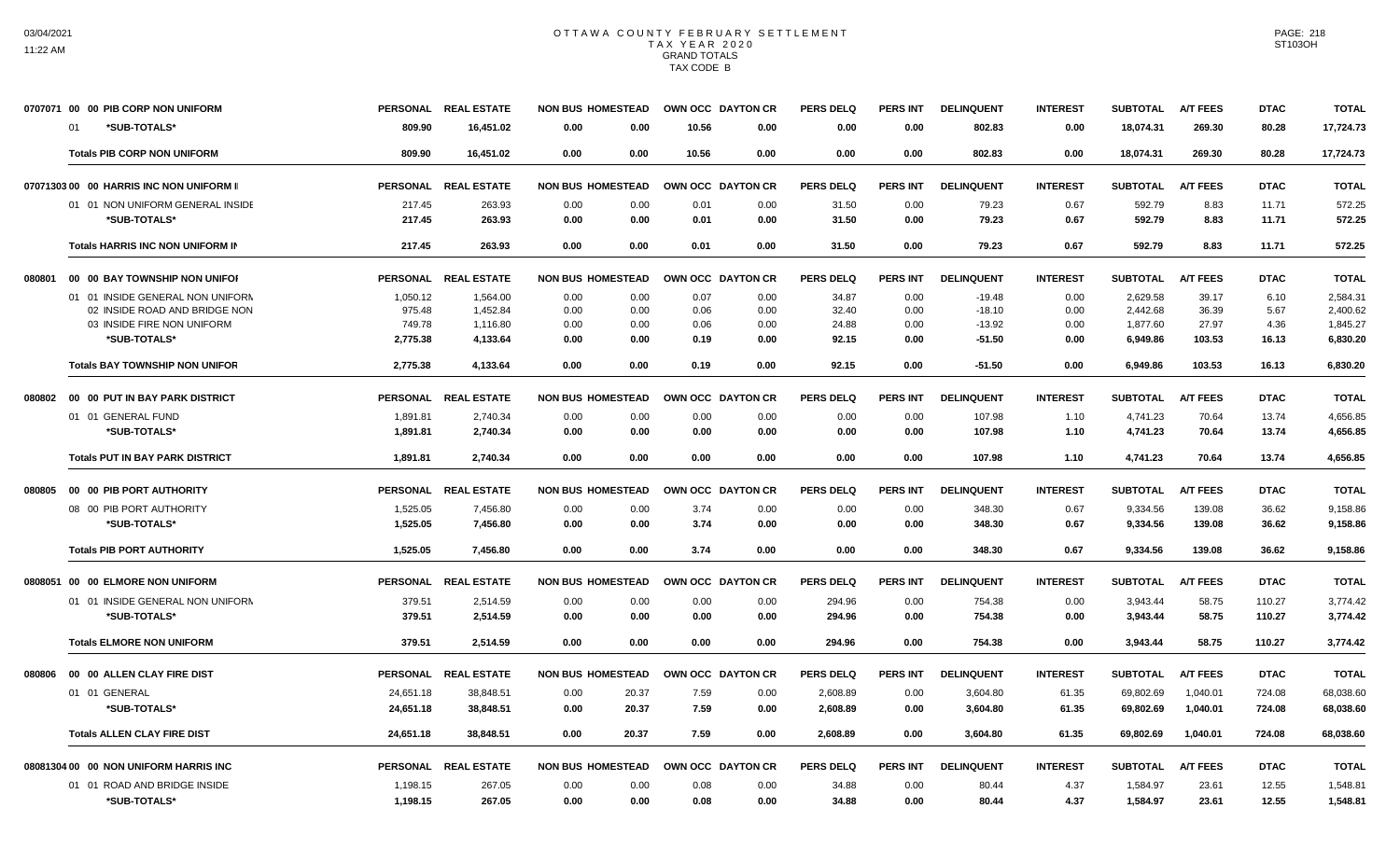|        | 08081304 00 00 NON UNIFORM HARRIS INC | <b>PERSONAL</b> | <b>REAL ESTATE</b>             | <b>NON BUS HOMESTEAD</b> |          | OWN OCC DAYTON CR        |      | <b>PERS DELQ</b> | <b>PERS INT</b> | <b>DELINQUENT</b> | <b>INTEREST</b> | <b>SUBTOTAL</b> | <b>A/T FEES</b> | <b>DTAC</b> | <b>TOTAL</b>  |
|--------|---------------------------------------|-----------------|--------------------------------|--------------------------|----------|--------------------------|------|------------------|-----------------|-------------------|-----------------|-----------------|-----------------|-------------|---------------|
|        | <b>Totals NON UNIFORM HARRIS INC</b>  | 1,198.15        | 267.05                         | 0.00                     | 0.00     | 0.08                     | 0.00 | 34.88            | 0.00            | 80.44             | 4.37            | 1,584.97        | 23.61           | 12.55       | 1,548.81      |
| 090901 | 00 00 SALEM TWP. NON UNIFORM          | <b>PERSONAL</b> | <b>L ESTATE</b><br><b>REAL</b> | <b>NON BUS HOMESTEAD</b> |          | <b>OWN OCC DAYTON CR</b> |      | <b>PERS DELQ</b> | <b>PERS INT</b> | <b>DELINQUENT</b> | <b>INTEREST</b> | <b>SUBTOTAL</b> | <b>A/T FEES</b> | <b>DTAC</b> | <b>TOTAL</b>  |
|        | 01 02 INSIDE ROAD & BRIDGE NON UN     | 6,979.52        | 5,042.76                       | 3.04                     | 14.14    | 1.81                     | 0.00 | 245.21           | 0.00            | 0.09              | 0.00            | 12,286.57       | 183.06          | 28.58       | 12,074.93     |
|        | *SUB-TOTALS*                          | 6,979.52        | 5,042.76                       | 3.04                     | 14.14    | 1.81                     | 0.00 | 245.21           | 0.00            | 0.09              | 0.00            | 12,286.57       | 183.06          | 28.58       | 12,074.93     |
|        | <b>Totals SALEM TWP, NON UNIFORM</b>  | 6,979.52        | 5,042.76                       | 3.04                     | 14.14    | 1.81                     | 0.00 | 245.21           | 0.00            | 0.09              | 0.00            | 12,286.57       | 183.06          | 28.58       | 12,074.93     |
|        | 09090102 00 00 OAK HARBOR NON UNIFORN | <b>PERSONAL</b> | <b>REAL ESTATE</b>             | <b>NON BUS HOMESTEAD</b> |          | <b>OWN OCC DAYTON CR</b> |      | <b>PERS DELQ</b> | <b>PERS INT</b> | <b>DELINQUENT</b> | <b>INTEREST</b> | <b>SUBTOTAL</b> | <b>A/T FEES</b> | <b>DTAC</b> | <b>TOTAL</b>  |
|        | OAK HARBOR NON UNIFORM<br>01          | 681.09          | 6,812.41                       | 0.00                     | 0.00     | 0.00                     | 0.00 | 507.08           | 0.00            | 208.16            | 0.00            | 8,208.74        | 122.30          | 80.44       | 8,006.00      |
|        | *SUB-TOTALS*                          | 681.09          | 6,812.41                       | 0.00                     | 0.00     | 0.00                     | 0.00 | 507.08           | 0.00            | 208.16            | 0.00            | 8,208.74        | 122.30          | 80.44       | 8,006.00      |
|        | <b>Totals OAK HARBOR NON UNIFORM</b>  | 681.09          | 6,812.41                       | 0.00                     | 0.00     | 0.00                     | 0.00 | 507.08           | 0.00            | 208.16            | 0.00            | 8,208.74        | 122.30          | 80.44       | 8,006.00      |
|        | TAX CODE B TOTALS                     | 5,653,269.13    | 6,658,097.55                   | 85.62                    | 4,204.06 | 1,311.88                 | 0.00 | 278,337.03       | 0.00            | 339,743.93        | 4,850.98        | 12,939,900.18   | 192,796.23      | 63,228.42   | 12,683,875.53 |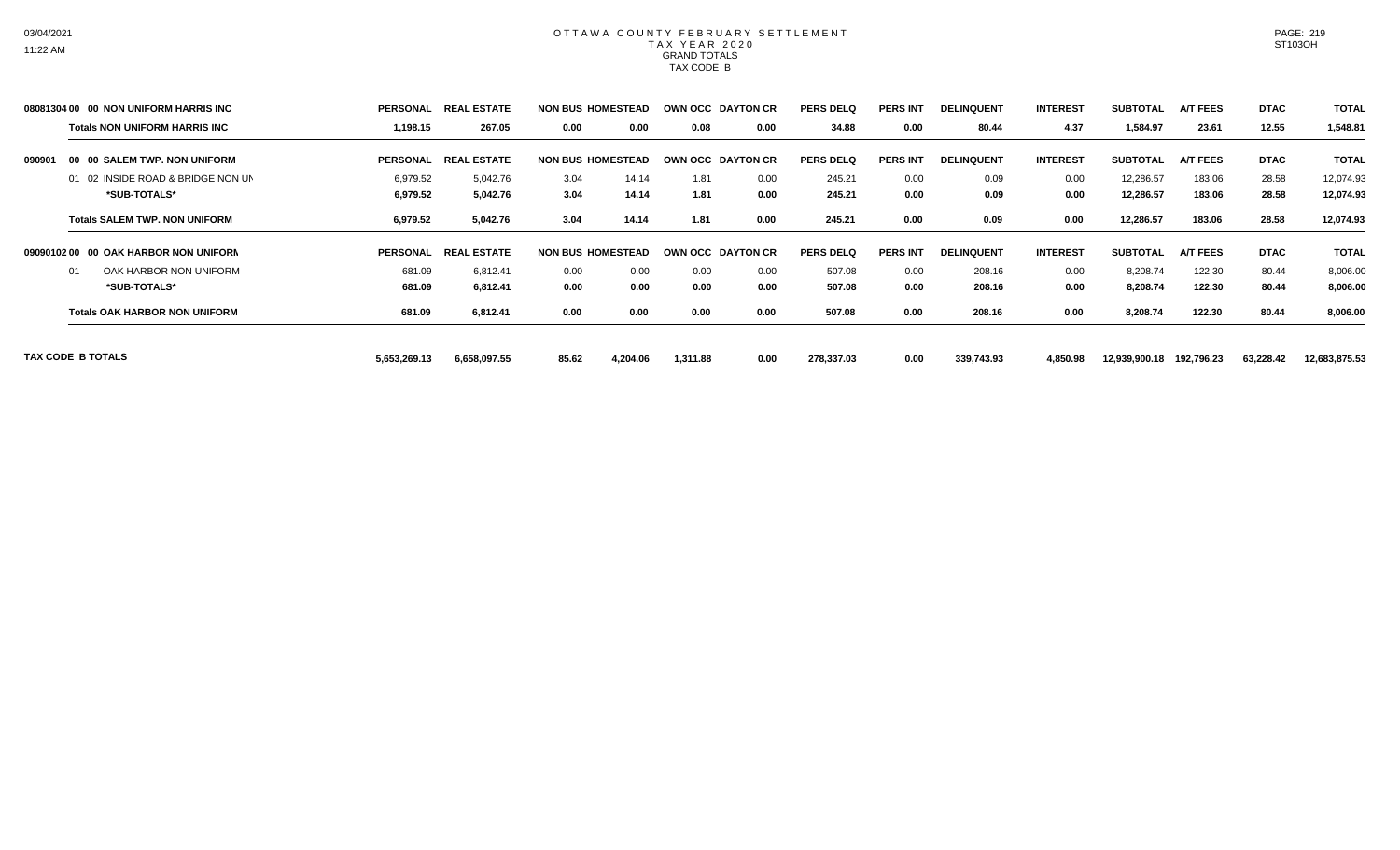| 010101 00 00 OTTAWA COUNTY         |                          | PERSONAL REAL ESTATE       |                        | <b>NON BUS HOMESTEAD</b>            |                      | OWN OCC DAYTON CR | <b>PERS DELQ</b>     | PERS INT        | <b>DELINQUENT</b>      | <b>INTEREST</b>  | <b>SUBTOTAL</b>              | <b>A/T FEES</b>        | <b>DTAC</b>          | <b>TOTAL</b>                 |
|------------------------------------|--------------------------|----------------------------|------------------------|-------------------------------------|----------------------|-------------------|----------------------|-----------------|------------------------|------------------|------------------------------|------------------------|----------------------|------------------------------|
| 01 01 O.C.B.M.R.<br>02 O.C.B.M.R.  | 186,339.49<br>118,579.69 | 1,262,360.48<br>921,070.37 | 98,606.02<br>73,688.76 | 18,599.31<br>13,885.03              | 8,254.00<br>6,162.77 | 0.00<br>0.00      | 7,796.63<br>4,961.48 | 0.00<br>0.00    | 55,037.60<br>39,998.56 | 647.62<br>467.39 | 1,637,641.15<br>1,178,814.05 | 24,399.81<br>17,563.60 | 6,770.55<br>4,853.55 | 1,606,470.79<br>1,156,396.90 |
| 01 PARK DISTRICT                   | 50,819.87                | 636,979.28                 | 0.00                   | 9,163.40                            | 0.00                 | 0.00              | 2,126.36             | 0.00            | 27,320.12              | 312.61           | 726,721.64                   | 10,827.70              | 2,912.85             | 712,981.09                   |
| *SUB-TOTALS*                       | 355,739.05               | 2,820,410.13               | 172,294.78             | 41,647.74                           | 14,416.77            | 0.00              | 14,884.47            | 0.00            | 122,356.28             | 1,427.62         | 3,543,176.84                 | 52,791.11              | 14,536.95            | 3,475,848.78                 |
| 02 01 NURSING HOME                 | 42,349.91                | 426,510.30                 | 35,401.06              | 6,660.29                            | 2,956.78             | 0.00              | 1,771.96             | 0.00            | 18,404.83              | 212.71           | 534,267.84                   | 7,960.25               | 2,183.93             | 524,123.66                   |
| *SUB-TOTALS*                       | 42,349.91                | 426,510.30                 | 35,401.06              | 6,660.29                            | 2,956.78             | 0.00              | 1,771.96             | 0.00            | 18,404.83              | 212.71           | 534,267.84                   | 7,960.25               | 2,183.93             | 524,123.66                   |
| 03 02 SENIOR PROGRAM               | 25,409.92                | 225,737.34                 | 18,334.82              | 3,452.61                            | 1,532.58             | 0.00              | 1,063.17             | 0.00            | 9,777.78               | 113.81           | 285,422.03                   | 4,252.62               | 1,175.84             | 279,993.57                   |
| 03 SENIOR PROGRAM                  | 16,939.96                | 188,483.82                 | 0.00                   | 2,670.76                            | 0.00                 | 0.00              | 708.78               | 0.00            | 8,107.31               | 93.24            | 217,003.87                   | 3,233.20               | 875.77               | 212,894.90                   |
| *SUB-TOTALS*                       | 42,349.88                | 414,221.16                 | 18,334.82              | 6,123.37                            | 1,532.58             | 0.00              | 1,771.95             | 0.00            | 17,885.09              | 207.05           | 502,425.90                   | 7,485.82               | 2,051.61             | 492,888.47                   |
| 04 01 INSIDE GENERAL               | 169,399.53               | 1,939,848.07               | 163,876.95             | 30,809.37                           | 13,679.03            | 0.00              | 7,087.85             | 0.00            | 83,446.71              | 959.00           | 2,409,106.51                 | 35,894.12              | 9,790.48             | 2,363,421.91                 |
| *SUB-TOTALS*                       | 169,399.53               | 1,939,848.07               | 163,876.95             | 30,809.37                           | 13,679.03            | 0.00              | 7,087.85             | 0.00            | 83,446.71              | 959.00           | 2,409,106.51                 | 35,894.12              | 9,790.48             | 2,363,421.91                 |
| 07 01 MENTAL HEALTH                | 59,289.86                | 621,716.73                 | 51,924.59              | 9,766.54                            | 4,335.97             | 0.00              | 2,480.75             | 0.00            | 26,799.04              | 309.13           | 776,622.61                   | 11,571.16              | 3,167.49             | 761,883.96                   |
| 02 MENTAL HEALTH                   | 25,409.92                | 266,449.88                 | 22,253.38              | 4,185.62                            | 1,858.28             | 0.00              | 1,063.17             | 0.00            | 11,485.34              | 132.49           | 332,838.08                   | 4,959.08               | 1,357.51             | 326,521.49                   |
| 03 MENTAL HEALTH                   | 16,939.96                | 195,912.78                 | 0.00                   | 2,791.10                            | 0.00                 | 0.00              | 708.78               | 0.00            | 8,418.27               | 96.65            | 224,867.54                   | 3,350.39               | 905.14               | 220,612.01                   |
| *SUB-TOTALS*                       | 101,639.74               | 1,084,079.39               | 74,177.97              | 16,743.26                           | 6,194.25             | 0.00              | 4,252.70             | 0.00            | 46,702.65              | 538.27           | 1,334,328.23                 | 19,880.63              | 5,430.14             | 1,309,017.46                 |
| <b>Totals OTTAWA COUNTY</b>        | 711,478.11               | 6,685,069.05               | 464,085.58             | 101,984.03                          | 38.779.41            | 0.00              | 29,768.93            | 0.00            | 288,795.56             | 3,344.65         | 8,323,305.32 124,011.93      |                        | 33,993.11            | 8,165,300.28                 |
| 02020101 00 00 ALLEN TOWNSHIP      |                          | PERSONAL REAL ESTATE       |                        | <b>NON BUS HOMESTEAD</b>            |                      | OWN OCC DAYTON CR | <b>PERS DELQ</b>     | <b>PERS INT</b> | <b>DELINQUENT</b>      | <b>INTEREST</b>  | <b>SUBTOTAL</b>              | <b>A/T FEES</b>        | <b>DTAC</b>          | <b>TOTAL</b>                 |
| 02 01 INSIDE GENERAL               | 1,780.91                 | 39,096.27                  | 3,978.97               | 974.09                              | 518.99               | 0.00              | 116.59               | 0.00            | 1,704.08               | 18.62            | 48,188.52                    | 717.97                 | 192.70               | 47,277.85                    |
| *SUB-TOTALS*                       | 1,780.91                 | 39,096.27                  | 3,978.97               | 974.09                              | 518.99               | 0.00              | 116.59               | 0.00            | 1,704.08               | 18.62            | 48,188.52                    | 717.97                 | 192.70               | 47,277.85                    |
| 03 02 INSIDE ROADS                 | 3,957.58                 | 86,880.62                  | 8,842.17               | 2,164.64                            | 1,153.30             | 0.00              | 259.09               | 0.00            | 3,786.84               | 41.36            | 107,085.60                   | 1,595.50               | 428.21               | 105,061.89                   |
| *SUB-TOTALS*                       | 3,957.58                 | 86,880.62                  | 8,842.17               | 2,164.64                            | 1,153.30             | 0.00              | 259.09               | 0.00            | 3,786.84               | 41.36            | 107,085.60                   | 1,595.50               | 428.21               | 105,061.89                   |
| 04 02 POLICE                       | 2,968.19                 | 25,743.15                  | 2,586.03               | 633.08                              | 337.41               | 0.00              | 194.32               | 0.00            | 1,127.95               | 12.37            | 33,602.50                    | 500.67                 | 131.12               | 32,970.71                    |
| *SUB-TOTALS*                       | 2,968.19                 | 25,743.15                  | 2,586.03               | 633.08                              | 337.41               | 0.00              | 194.32               | 0.00            | 1,127.95               | 12.37            | 33,602.50                    | 500.67                 | 131.12               | 32,970.71                    |
| 05 02 CEMETERY                     | 930.03                   | 16,951.21                  | 1,719.95               | 421.06                              | 224.35               | 0.00              | 60.88                | 0.00            | 739.76                 | 8.09             | 21,055.33                    | 313.72                 | 84.20                | 20,657.41                    |
| *SUB-TOTALS*                       | 930.03                   | 16,951.21                  | 1,719.95               | 421.06                              | 224.35               | 0.00              | 60.88                | 0.00            | 739.76                 | 8.09             | 21,055.33                    | 313.72                 | 84.20                | 20,657.41                    |
| 06 02 CURRENT EXPENSES             | 2,968.19                 | 73,025.08                  | 0.00                   | 1,620.71                            | 0.00                 | 0.00              | 194.32               | 0.00            | 3,177.42               | 34.66            | 81,020.38                    | 1,207.15               | 320.67               | 79,492.56                    |
| *SUB-TOTALS*                       | 2,968.19                 | 73,025.08                  | 0.00                   | 1,620.71                            | 0.00                 | 0.00              | 194.32               | 0.00            | 3,177.42               | 34.66            | 81,020.38                    | 1,207.15               | 320.67               | 79,492.56                    |
| <b>Totals ALLEN TOWNSHIP</b>       | 12,604.90                | 241,696.33                 | 17,127.12              | 5,813.58                            | 2,234.05             | 0.00              | 825.20               | 0.00            | 10,536.05              | 115.10           | 290,952.33                   | 4,335.01               | 1,156.90             | 285,460.42                   |
| 02020102 00 00 ALLEN TWP INC CORP. |                          | PERSONAL REAL ESTATE       |                        | <b>NON BUS HOMESTEAD</b>            |                      | OWN OCC DAYTON CR | <b>PERS DELQ</b>     | <b>PERS INT</b> | <b>DELINQUENT</b>      | <b>INTEREST</b>  | <b>SUBTOTAL</b>              | <b>A/T FEES</b>        | <b>DTAC</b>          | <b>TOTAL</b>                 |
| 02 01 INSIDE GENERAL               | 90.42                    | 1,499.06                   | 145.81                 | 71.38                               | 14.18                | 0.00              | 13.92                | 0.00            | 102.08                 | 2.91             | 1,939.76                     | 28.91                  | 13.32                | 1,897.53                     |
| *SUB-TOTALS*                       | 90.42                    | 1,499.06                   | 145.81                 | 71.38                               | 14.18                | 0.00              | 13.92                | 0.00            | 102.08                 | 2.91             | 1,939.76                     | 28.91                  | 13.32                | 1,897.53                     |
| 05 02 CEMETERY                     | 47.22                    | 655.20                     | 63.03                  | 30.85                               | 6.13                 | 0.00              | 7.27                 | 0.00            | 44.12                  | 1.26             | 855.08                       | 12.74                  | 5.83                 | 836.51                       |
| *SUB-TOTALS*                       | 47.22                    | 655.20                     | 63.03                  | 30.85                               | 6.13                 | 0.00              | 7.27                 | 0.00            | 44.12                  | 1.26             | 855.08                       | 12.74                  | 5.83                 | 836.51                       |
| 06 02 CURRENT EXPENSES             | 150.71                   | 2,759.24                   | 0.00                   | 118.76                              | 0.00                 | 0.00              | 23.20                | 0.00            | 190.77                 | 5.43             | 3,248.11                     | 48.39                  | 22.17                | 3,177.55                     |
| *SUB-TOTALS*                       | 150.71                   | 2,759.24                   | 0.00                   | 118.76                              | 0.00                 | 0.00              | 23.20                | 0.00            | 190.77                 | 5.43             | 3,248.11                     | 48.39                  | 22.17                | 3,177.55                     |
| <b>Totals ALLEN TWP INC CORP.</b>  | 288.35                   | 4,913.50                   | 208.84                 | 220.99                              | 20.31                | 0.00              | 44.39                | 0.00            | 336.97                 | 9.60             | 6,042.95                     | 90.04                  | 41.32                | 5,911.59                     |
| 02020301 00 00 BENTON EXC CORP.    |                          | PERSONAL REAL ESTATE       |                        | NON BUS HOMESTEAD OWN OCC DAYTON CR |                      |                   | <b>PERS DELQ</b>     | <b>PERS INT</b> | <b>DELINQUENT</b>      | <b>INTEREST</b>  | <b>SUBTOTAL</b>              | <b>A/T FEES</b>        | <b>DTAC</b>          | <b>TOTAL</b>                 |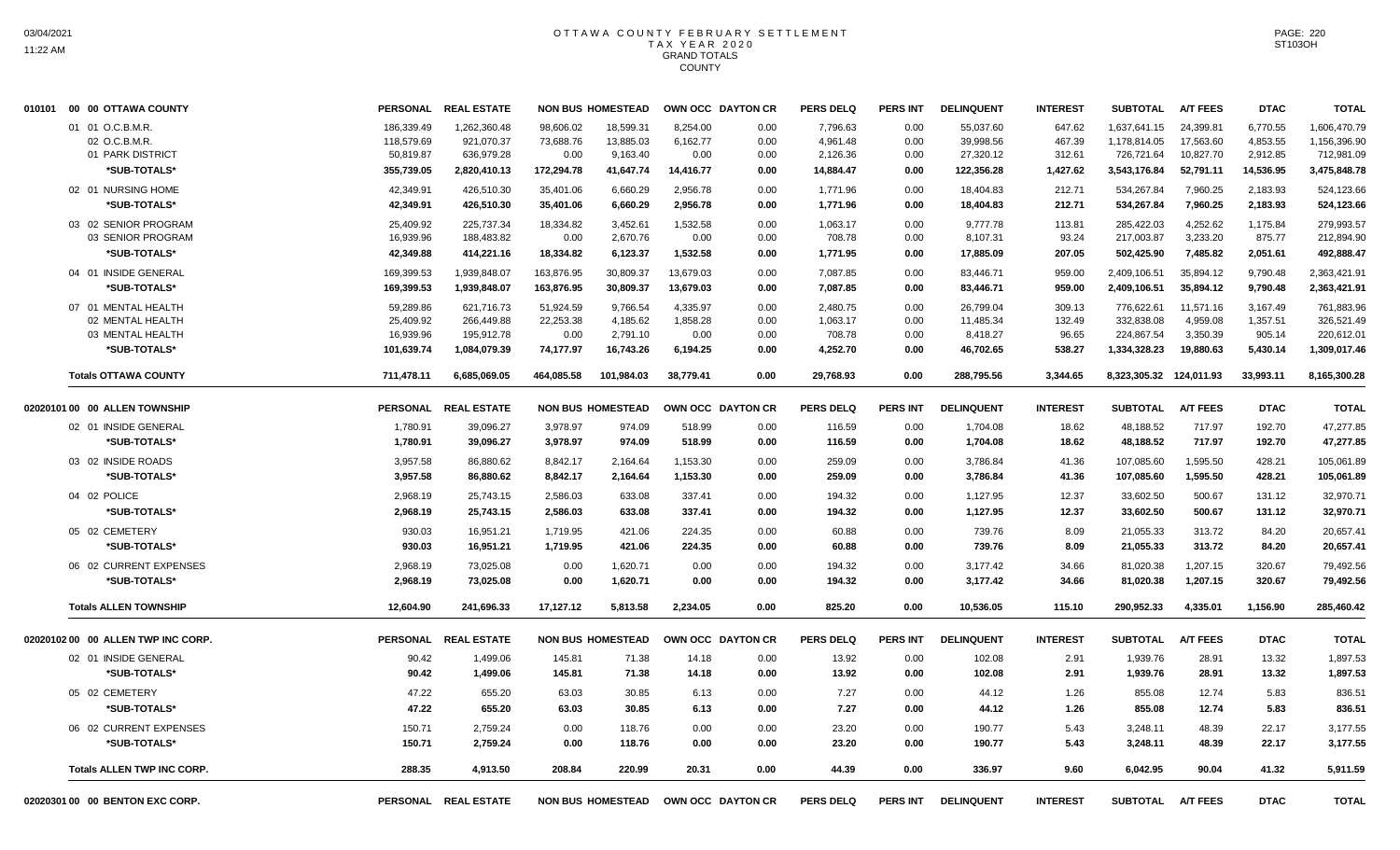| 838.59<br>12,305.73<br>15,138.68<br>225.56<br>49.46<br>01 01 CEMETERY<br>1,160.13<br>238.84<br>114.27<br>0.00<br>0.06<br>0.00<br>477.61<br>3.45<br>838.59<br>12,305.73<br>114.27<br>3.45<br>225.56<br>*SUB-TOTALS*<br>1,160.13<br>238.84<br>0.00<br>0.06<br>0.00<br>477.61<br>15,138.68<br>49.46<br>02 01 GENERAL<br>9.224.49<br>116,337.42<br>10,948.87<br>2,254.11<br>1,078.60<br>0.00<br>0.00<br>4,507.51<br>32.55<br>144,384.21<br>2,151.23<br>466.76<br>0.66<br>02 CURRENT EXPENSE<br>2,515.77<br>51,077.15<br>0.00<br>884.64<br>0.00<br>0.00<br>0.18<br>0.00<br>1,987.19<br>14.35<br>56,479.28<br>841.50<br>183.18<br>*SUB-TOTALS*<br>167,414.57<br>10,948.87<br>3,138.75<br>1,078.60<br>0.84<br>46.90<br>200,863.49<br>2,992.73<br>649.94<br>11,740.26<br>0.00<br>0.00<br>6,494.70<br>03 01 INSIDE GENERAL<br>2,515.77<br>445.29<br>58,202.19<br>867.18<br>192.73<br>47,914.38<br>4,521.08<br>930.78<br>0.00<br>0.18<br>0.00<br>1,861.27<br>13.44<br>*SUB-TOTALS*<br>2,515.77<br>47,914.38<br>13.44<br>58,202.19<br>867.18<br>192.73<br>4,521.08<br>930.78<br>445.29<br>0.00<br>0.18<br>0.00<br>1,861.27<br>04 02 INSIDE ROADS<br>282.67<br>3.689.80<br>70.274.42<br>6.630.92<br>1.365.15<br>653.11<br>0.00<br>0.26<br>0.00<br>2.729.87<br>19.72<br>85.363.25<br>1.271.86<br>*SUB-TOTALS*<br>3,689.80<br>70,274.42<br>6,630.92<br>1,365.15<br>653.11<br>0.00<br>2,729.87<br>19.72<br>85,363.25<br>1,271.86<br>282.67<br>0.26<br>0.00<br>18,784.42<br>5,673.52<br>2,291.27<br>1.34<br>11,563.45<br>83.51<br>359,567.61<br>5,357.33<br>1,174.80<br><b>Totals BENTON EXC CORP.</b><br>297,909.10<br>23,261.00<br>0.00<br>0.00 |                  |
|-----------------------------------------------------------------------------------------------------------------------------------------------------------------------------------------------------------------------------------------------------------------------------------------------------------------------------------------------------------------------------------------------------------------------------------------------------------------------------------------------------------------------------------------------------------------------------------------------------------------------------------------------------------------------------------------------------------------------------------------------------------------------------------------------------------------------------------------------------------------------------------------------------------------------------------------------------------------------------------------------------------------------------------------------------------------------------------------------------------------------------------------------------------------------------------------------------------------------------------------------------------------------------------------------------------------------------------------------------------------------------------------------------------------------------------------------------------------------------------------------------------------------------------------------------------------------------------------------------------------------------------|------------------|
|                                                                                                                                                                                                                                                                                                                                                                                                                                                                                                                                                                                                                                                                                                                                                                                                                                                                                                                                                                                                                                                                                                                                                                                                                                                                                                                                                                                                                                                                                                                                                                                                                                   | 14,863.66        |
|                                                                                                                                                                                                                                                                                                                                                                                                                                                                                                                                                                                                                                                                                                                                                                                                                                                                                                                                                                                                                                                                                                                                                                                                                                                                                                                                                                                                                                                                                                                                                                                                                                   | 14,863.66        |
|                                                                                                                                                                                                                                                                                                                                                                                                                                                                                                                                                                                                                                                                                                                                                                                                                                                                                                                                                                                                                                                                                                                                                                                                                                                                                                                                                                                                                                                                                                                                                                                                                                   | 141,766.22       |
|                                                                                                                                                                                                                                                                                                                                                                                                                                                                                                                                                                                                                                                                                                                                                                                                                                                                                                                                                                                                                                                                                                                                                                                                                                                                                                                                                                                                                                                                                                                                                                                                                                   | 55,454.60        |
|                                                                                                                                                                                                                                                                                                                                                                                                                                                                                                                                                                                                                                                                                                                                                                                                                                                                                                                                                                                                                                                                                                                                                                                                                                                                                                                                                                                                                                                                                                                                                                                                                                   | 197,220.82       |
|                                                                                                                                                                                                                                                                                                                                                                                                                                                                                                                                                                                                                                                                                                                                                                                                                                                                                                                                                                                                                                                                                                                                                                                                                                                                                                                                                                                                                                                                                                                                                                                                                                   | 57,142.28        |
|                                                                                                                                                                                                                                                                                                                                                                                                                                                                                                                                                                                                                                                                                                                                                                                                                                                                                                                                                                                                                                                                                                                                                                                                                                                                                                                                                                                                                                                                                                                                                                                                                                   | 57,142.28        |
|                                                                                                                                                                                                                                                                                                                                                                                                                                                                                                                                                                                                                                                                                                                                                                                                                                                                                                                                                                                                                                                                                                                                                                                                                                                                                                                                                                                                                                                                                                                                                                                                                                   | 83.808.72        |
|                                                                                                                                                                                                                                                                                                                                                                                                                                                                                                                                                                                                                                                                                                                                                                                                                                                                                                                                                                                                                                                                                                                                                                                                                                                                                                                                                                                                                                                                                                                                                                                                                                   | 83,808.72        |
|                                                                                                                                                                                                                                                                                                                                                                                                                                                                                                                                                                                                                                                                                                                                                                                                                                                                                                                                                                                                                                                                                                                                                                                                                                                                                                                                                                                                                                                                                                                                                                                                                                   | 353,035.48       |
| PERSONAL REAL ESTATE<br><b>NON BUS HOMESTEAD</b><br><b>PERS INT</b><br>02020302 00 00 BENTON INC CORP.<br>OWN OCC DAYTON CR<br><b>PERS DELQ</b><br><b>DELINQUENT</b><br><b>INTEREST</b><br><b>SUBTOTAL</b><br><b>A/T FEES</b><br><b>DTAC</b>                                                                                                                                                                                                                                                                                                                                                                                                                                                                                                                                                                                                                                                                                                                                                                                                                                                                                                                                                                                                                                                                                                                                                                                                                                                                                                                                                                                      | <b>TOTAL</b>     |
| 01 01 CEMETERY<br>47.90<br>38.58<br>0.42<br>1,037.11<br>15.45<br>784.73<br>81.86<br>8.23<br>0.00<br>0.00<br>0.00<br>75.39                                                                                                                                                                                                                                                                                                                                                                                                                                                                                                                                                                                                                                                                                                                                                                                                                                                                                                                                                                                                                                                                                                                                                                                                                                                                                                                                                                                                                                                                                                         | 7.80<br>1.013.86 |
| 02 CURRENT EXPENSE<br>143.71<br>3,246.07<br>0.00<br>142.88<br>0.00<br>0.00<br>0.00<br>309.01<br>1.58<br>3,843.25<br>57.26<br>28.83<br>0.00                                                                                                                                                                                                                                                                                                                                                                                                                                                                                                                                                                                                                                                                                                                                                                                                                                                                                                                                                                                                                                                                                                                                                                                                                                                                                                                                                                                                                                                                                        | 3,757.16         |
| *SUB-TOTALS*<br>191.61<br>4,030.80<br>81.86<br>8.23<br>0.00<br>0.00<br>384.40<br>2.00<br>4,880.36<br>72.71<br>36.63<br>181.46<br>0.00                                                                                                                                                                                                                                                                                                                                                                                                                                                                                                                                                                                                                                                                                                                                                                                                                                                                                                                                                                                                                                                                                                                                                                                                                                                                                                                                                                                                                                                                                             | 4,771.02         |
| 03 01 INSIDE GENERAL<br>3,051.42<br>1.59<br>3,990.30<br>59.45<br>143.71<br>319.01<br>150.33<br>32.06<br>0.00<br>0.00<br>0.00<br>292.18<br>30.23                                                                                                                                                                                                                                                                                                                                                                                                                                                                                                                                                                                                                                                                                                                                                                                                                                                                                                                                                                                                                                                                                                                                                                                                                                                                                                                                                                                                                                                                                   | 3,900.62         |
| *SUB-TOTALS*<br>143.71<br>3,051.42<br>319.01<br>150.33<br>32.06<br>0.00<br>0.00<br>0.00<br>292.18<br>1.59<br>3,990.30<br>59.45<br>30.23                                                                                                                                                                                                                                                                                                                                                                                                                                                                                                                                                                                                                                                                                                                                                                                                                                                                                                                                                                                                                                                                                                                                                                                                                                                                                                                                                                                                                                                                                           | 3,900.62         |
| <b>Totals BENTON INC CORP.</b><br>335.32<br>7,082.22<br>400.87<br>331.79<br>40.29<br>0.00<br>0.00<br>0.00<br>676.58<br>3.59<br>8,870.66<br>132.16<br>66.86                                                                                                                                                                                                                                                                                                                                                                                                                                                                                                                                                                                                                                                                                                                                                                                                                                                                                                                                                                                                                                                                                                                                                                                                                                                                                                                                                                                                                                                                        | 8,671.64         |
| <b>A/T FEES</b><br>PERSONAL REAL ESTATE<br><b>NON BUS HOMESTEAD</b><br>OWN OCC DAYTON CR<br><b>PERS DELQ</b><br>PERS INT<br><b>DELINQUENT</b><br><b>INTEREST</b><br><b>SUBTOTAL</b><br><b>DTAC</b><br>00 00 BAY TOWNSHIP<br>020205                                                                                                                                                                                                                                                                                                                                                                                                                                                                                                                                                                                                                                                                                                                                                                                                                                                                                                                                                                                                                                                                                                                                                                                                                                                                                                                                                                                                | <b>TOTAL</b>     |
| 18,956.15<br>01 01 INSIDE GENERAL<br>1,395.74<br>15,309.79<br>1,257.08<br>402.26<br>120.87<br>0.00<br>45.77<br>417.61<br>7.03<br>282.43<br>69.33<br>0.00                                                                                                                                                                                                                                                                                                                                                                                                                                                                                                                                                                                                                                                                                                                                                                                                                                                                                                                                                                                                                                                                                                                                                                                                                                                                                                                                                                                                                                                                          | 18,604.39        |
| *SUB-TOTALS*<br>1,395.74<br>15,309.79<br>1,257.08<br>402.26<br>120.87<br>0.00<br>45.77<br>0.00<br>417.61<br>7.03<br>18,956.15<br>282.43<br>69.33                                                                                                                                                                                                                                                                                                                                                                                                                                                                                                                                                                                                                                                                                                                                                                                                                                                                                                                                                                                                                                                                                                                                                                                                                                                                                                                                                                                                                                                                                  | 18,604.39        |
| 42.54<br>02 02 INSIDE ROADS<br>1,297.30<br>14,230.02<br>1,168.41<br>373.89<br>112.33<br>388.15<br>6.54<br>17,619.18<br>262.51<br>0.00<br>0.00<br>64.44                                                                                                                                                                                                                                                                                                                                                                                                                                                                                                                                                                                                                                                                                                                                                                                                                                                                                                                                                                                                                                                                                                                                                                                                                                                                                                                                                                                                                                                                            | 17,292.23        |
| *SUB-TOTALS*<br>1,297.30<br>14,230.02<br>1,168.41<br>373.89<br>112.33<br>0.00<br>42.54<br>0.00<br>388.15<br>6.54<br>17,619.18<br>262.51<br>64.44                                                                                                                                                                                                                                                                                                                                                                                                                                                                                                                                                                                                                                                                                                                                                                                                                                                                                                                                                                                                                                                                                                                                                                                                                                                                                                                                                                                                                                                                                  | 17,292.23        |
| 03 03 INSIDE FIRE<br>998.47<br>10,952.09<br>287.76<br>13,560.56<br>202.04<br>49.60<br>899.27<br>86.45<br>0.00<br>32.74<br>0.00<br>298.75<br>5.03                                                                                                                                                                                                                                                                                                                                                                                                                                                                                                                                                                                                                                                                                                                                                                                                                                                                                                                                                                                                                                                                                                                                                                                                                                                                                                                                                                                                                                                                                  | 13,308.92        |
| *SUB-TOTALS*<br>998.47<br>10,952.09<br>899.27<br>287.76<br>32.74<br>298.75<br>5.03<br>13,560.56<br>202.04<br>49.60<br>86.45<br>0.00<br>0.00                                                                                                                                                                                                                                                                                                                                                                                                                                                                                                                                                                                                                                                                                                                                                                                                                                                                                                                                                                                                                                                                                                                                                                                                                                                                                                                                                                                                                                                                                       | 13,308.92        |
| 04 01 FIRE & EMS<br>3,515.72<br>42,431.31<br>1,009.73<br>115.29<br>1,184.96<br>19.82<br>48,276.83<br>719.30<br>174.09<br>0.00<br>0.00<br>0.00<br>0.00                                                                                                                                                                                                                                                                                                                                                                                                                                                                                                                                                                                                                                                                                                                                                                                                                                                                                                                                                                                                                                                                                                                                                                                                                                                                                                                                                                                                                                                                             | 47,383.44        |
| *SUB-TOTALS*<br>3,515.72<br>42,431.31<br>0.00<br>1,009.73<br>115.29<br>1,184.96<br>19.82<br>48,276.83<br>719.30<br>174.09<br>0.00<br>0.00<br>0.00                                                                                                                                                                                                                                                                                                                                                                                                                                                                                                                                                                                                                                                                                                                                                                                                                                                                                                                                                                                                                                                                                                                                                                                                                                                                                                                                                                                                                                                                                 | 47,383.44        |
| <b>Totals BAY TOWNSHIP</b><br>7,207.23<br>82,923.21<br>2,073.64<br>0.00<br>236.34<br>2,289.47<br>98,412.72<br>1,466.28<br>357.46<br>3,324.76<br>319.65<br>0.00<br>38.42                                                                                                                                                                                                                                                                                                                                                                                                                                                                                                                                                                                                                                                                                                                                                                                                                                                                                                                                                                                                                                                                                                                                                                                                                                                                                                                                                                                                                                                           | 96,588.98        |
| PERSONAL REAL ESTATE<br><b>NON BUS HOMESTEAD</b><br>OWN OCC DAYTON CR<br><b>PERS DELQ</b><br><b>PERS INT</b><br><b>DELINQUENT</b><br><b>INTEREST</b><br><b>SUBTOTAL</b><br><b>A/T FEES</b><br><b>DTAC</b><br>00 00 CARROLL TWP.<br>020206                                                                                                                                                                                                                                                                                                                                                                                                                                                                                                                                                                                                                                                                                                                                                                                                                                                                                                                                                                                                                                                                                                                                                                                                                                                                                                                                                                                         | <b>TOTAL</b>     |
| 01 01 INSIDE GENERAL<br>140,926.74<br>10,480.55<br>2,183.03<br>898.49<br>6,549.57<br>345,840.94<br>5,152.81<br>700.88<br>184,641.67<br>0.00<br>0.00<br>0.00<br>160.89                                                                                                                                                                                                                                                                                                                                                                                                                                                                                                                                                                                                                                                                                                                                                                                                                                                                                                                                                                                                                                                                                                                                                                                                                                                                                                                                                                                                                                                             | 339,987.25       |
| *SUB-TOTALS*<br>10,480.55<br>6,549.57<br>345,840.94<br>5,152.81<br>140,926.74<br>184,641.67<br>2,183.03<br>898.49<br>0.00<br>0.00<br>0.00<br>160.89<br>700.88                                                                                                                                                                                                                                                                                                                                                                                                                                                                                                                                                                                                                                                                                                                                                                                                                                                                                                                                                                                                                                                                                                                                                                                                                                                                                                                                                                                                                                                                     |                  |
| 02 02 INSIDE ROADS<br>46,975.58<br>3,493.51<br>727.68<br>115,280.31<br>1,717.60<br>61,547.22<br>299.50<br>0.00<br>0.00<br>0.00<br>2,183.19<br>53.63<br>233.63                                                                                                                                                                                                                                                                                                                                                                                                                                                                                                                                                                                                                                                                                                                                                                                                                                                                                                                                                                                                                                                                                                                                                                                                                                                                                                                                                                                                                                                                     | 339,987.25       |
| *SUB-TOTALS*<br>46,975.58<br>61,547.22<br>3,493.51<br>727.68<br>299.50<br>0.00<br>2,183.19<br>53.63<br>115,280.31<br>1,717.60<br>233.63<br>0.00<br>0.00                                                                                                                                                                                                                                                                                                                                                                                                                                                                                                                                                                                                                                                                                                                                                                                                                                                                                                                                                                                                                                                                                                                                                                                                                                                                                                                                                                                                                                                                           | 113,329.08       |
| 03 03 POLICE<br>93,951.16<br>131,660.97<br>0.00<br>1,451.32<br>0.00<br>0.00<br>0.00<br>4,846.95<br>118.64<br>232,029.04<br>3,457.09<br>465.96<br>0.00                                                                                                                                                                                                                                                                                                                                                                                                                                                                                                                                                                                                                                                                                                                                                                                                                                                                                                                                                                                                                                                                                                                                                                                                                                                                                                                                                                                                                                                                             | 113,329.08       |
| *SUB-TOTALS*<br>93,951.16<br>131,660.97<br>0.00<br>1,451.32<br>0.00<br>4,846.95<br>118.64<br>232,029.04<br>3,457.09<br>465.96<br>0.00<br>0.00<br>0.00                                                                                                                                                                                                                                                                                                                                                                                                                                                                                                                                                                                                                                                                                                                                                                                                                                                                                                                                                                                                                                                                                                                                                                                                                                                                                                                                                                                                                                                                             | 228,105.99       |
| <b>Totals CARROLL TWP.</b><br>281,853.48<br>377,849.86<br>13.974.06<br>4,362.03<br>1,197.99<br>0.00<br>13,579.71<br>333.16<br>693,150.29<br>10,327.50<br>1,400.47<br>0.00<br>0.00                                                                                                                                                                                                                                                                                                                                                                                                                                                                                                                                                                                                                                                                                                                                                                                                                                                                                                                                                                                                                                                                                                                                                                                                                                                                                                                                                                                                                                                 | 228,105.99       |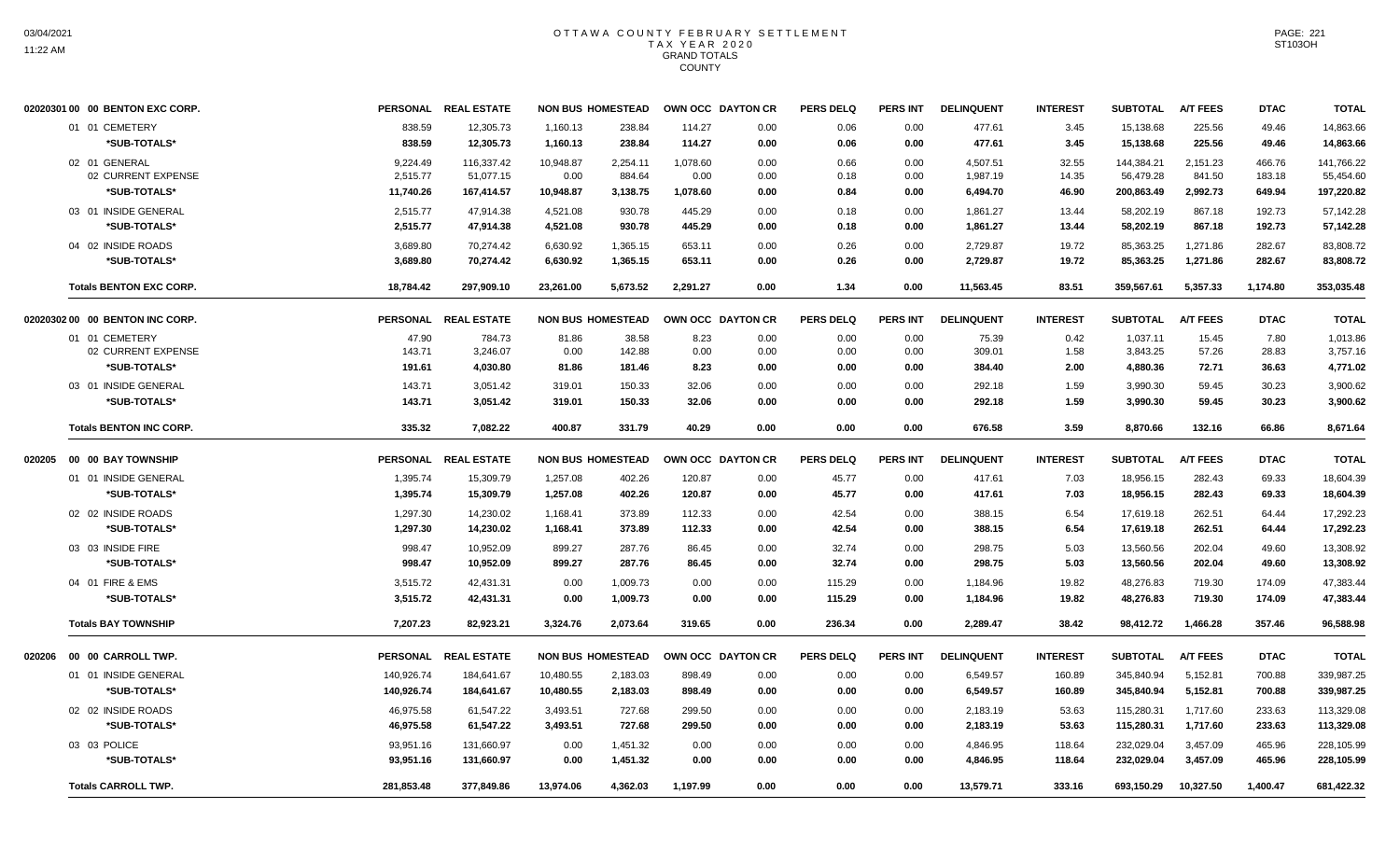| 02020701 00 00 CLAY TWP. EXC CORP. |                 | PERSONAL REAL ESTATE |           | <b>NON BUS HOMESTEAD</b> |          | OWN OCC DAYTON CR | <b>PERS DELQ</b> | <b>PERS INT</b> | <b>DELINQUENT</b> | <b>INTEREST</b> | <b>SUBTOTAL</b> | <b>A/T FEES</b> | <b>DTAC</b> | <b>TOTAL</b> |
|------------------------------------|-----------------|----------------------|-----------|--------------------------|----------|-------------------|------------------|-----------------|-------------------|-----------------|-----------------|-----------------|-------------|--------------|
| 02 01 POLICE                       | 3,541.52        | 35,055.30            | 3,418.83  | 1,251.89                 | 412.95   | 0.00              | 208.91           | 0.00            | 1,271.51          | 16.35           | 45,177.26       | 673.11          | 157.89      | 44,346.26    |
| 02 POLICE                          | 3,541.52        | 20,675.89            | 1,964.24  | 720.62                   | 237.58   | 0.00              | 208.91           | 0.00            | 751.86            | 11.03           | 28,111.65       | 418.84          | 99.29       | 27,593.52    |
| 03 POLICE                          | 5,902.53        | 58,425.51            | 5,698.04  | 2,086.49                 | 688.26   | 0.00              | 348.20           | 0.00            | 2,119.17          | 27.24           | 75,295.44       | 1,121.85        | 263.15      | 73,910.44    |
| 04 POLICE                          | 6,610.83        | 52,972.99            | 5,104.96  | 1,870.92                 | 617.01   | 0.00              | 389.97           | 0.00            | 1,923.65          | 26.33           | 69,516.66       | 1,035.75        | 245.83      | 68,235.08    |
| 05 POLICE                          | 4,722.02        | 64,308.27            | 0.00      | 2,067.16                 | 0.00     | 0.00              | 278.55           | 0.00            | 2,329.90          | 27.64           | 73,733.54       | 1,098.59        | 253.93      | 72,381.02    |
| *SUB-TOTALS*                       | 24,318.42       | 231,437.96           | 16,186.07 | 7,997.08                 | 1,955.80 | 0.00              | 1,434.54         | 0.00            | 8,396.09          | 108.59          | 291,834.55      | 4,348.14        | 1,020.09    | 286,466.32   |
| 03 02 CEMETERY                     | 1,180.51        | 12,590.40            | 1,229.06  | 450.03                   | 148.45   | 0.00              | 69.64            | 0.00            | 456.63            | 5.84            | 16,130.56       | 240.33          | 56.57       | 15,833.66    |
| *SUB-TOTALS*                       | 1,180.51        | 12,590.40            | 1,229.06  | 450.03                   | 148.45   | 0.00              | 69.64            | 0.00            | 456.63            | 5.84            | 16,130.56       | 240.33          | 56.57       | 15,833.66    |
| 05 01 INSIDE GENERAL               | 1,180.51        | 15,285.18            | 1,507.33  | 551.51                   | 181.96   | 0.00              | 69.64            | 0.00            | 553.80            | 6.69            | 19,336.62       | 288.11          | 66.88       | 18,981.63    |
| *SUB-TOTALS*                       | 1,180.51        | 15,285.18            | 1,507.33  | 551.51                   | 181.96   | 0.00              | 69.64            | 0.00            | 553.80            | 6.69            | 19,336.62       | 288.11          | 66.88       | 18,981.63    |
| 06 02 INSIDE ROADS                 | 5,666.43        | 73,368.82            | 7,235.15  | 2,647.26                 | 873.43   | 0.00              | 334.27           | 0.00            | 2,658.26          | 32.09           | 92,815.71       | 1,382.90        | 321.03      | 91,111.78    |
| *SUB-TOTALS*                       | 5,666.43        | 73,368.82            | 7,235.15  | 2,647.26                 | 873.43   | 0.00              | 334.27           | 0.00            | 2,658.26          | 32.09           | 92,815.71       | 1,382.90        | 321.03      | 91,111.78    |
| <b>Totals CLAY TWP, EXC CORP.</b>  | 32,345.87       | 332,682.36           | 26,157.61 | 11,645.88                | 3,159.64 | 0.00              | 1,908.09         | 0.00            | 12,064.78         | 153.21          | 420,117.44      | 6,259.48        | 1.464.57    | 412,393.39   |
| 02020702 00 00 CLAY TWP INC CORP   |                 | PERSONAL REAL ESTATE |           | <b>NON BUS HOMESTEAD</b> |          | OWN OCC DAYTON CR | <b>PERS DELQ</b> | <b>PERS INT</b> | <b>DELINQUENT</b> | <b>INTEREST</b> | <b>SUBTOTAL</b> | <b>A/T FEES</b> | <b>DTAC</b> | <b>TOTAL</b> |
| 03 02 CEMETERY                     | 244.98          | 7,342.47             | 575.23    | 228.21                   | 74.19    | 0.00              | 118.74           | 0.00            | 601.49            | 10.15           | 9,195.46        | 137.01          | 78.33       | 8,980.12     |
| *SUB-TOTALS*                       | 244.98          | 7,342.47             | 575.23    | 228.21                   | 74.19    | 0.00              | 118.74           | 0.00            | 601.49            | 10.15           | 9,195.46        | 137.01          | 78.33       | 8,980.12     |
| 05 01 INSIDE GENERAL               | 244.98          | 8,578.51             | 705.46    | 279.88                   | 90.99    | 0.00              | 118.74           | 0.00            | 683.01            | 11.85           | 10,713.42       | 159.62          | 87.37       | 10,466.43    |
| *SUB-TOTALS*                       | 244.98          | 8,578.51             | 705.46    | 279.88                   | 90.99    | 0.00              | 118.74           | 0.00            | 683.01            | 11.85           | 10,713.42       | 159.62          | 87.37       | 10,466.43    |
| <b>Totals CLAY TWP INC CORP</b>    | 489.96          | 15,920.98            | 1,280.69  | 508.09                   | 165.18   | 0.00              | 237.48           | 0.00            | 1,284.50          | 22.00           | 19,908.88       | 296.63          | 165.70      | 19,446.55    |
| 020209 00 00 CATAWBA TOWNSHIP      |                 | PERSONAL REAL ESTATE |           | <b>NON BUS HOMESTEAD</b> |          | OWN OCC DAYTON CR | <b>PERS DELQ</b> | <b>PERS INT</b> | <b>DELINQUENT</b> | <b>INTEREST</b> | <b>SUBTOTAL</b> | <b>A/T FEES</b> | <b>DTAC</b> | <b>TOTAL</b> |
| 01 01 POLICE                       | 3,858.97        | 13,825.23            | 1,242.96  | 158.80                   | 99.22    | 0.00              | 393.66           | 0.00            | 578.27            | 2.67            | 20,159.78       | 300.36          | 63.99       | 19,795.43    |
| 02 POLICE                          | 3,858.97        | 22,469.19            | 1,984.34  | 253.79                   | 158.43   | 0.00              | 393.66           | 0.00            | 931.23            | 4.26            | 30,053.87       | 447.78          | 105.51      | 29,500.58    |
| 03 POLICE                          | 2,143.87        | 20,968.67            | 1,861.52  | 238.00                   | 148.62   | 0.00              | 218.70           | 0.00            | 871.37            | 4.00            | 26,454.75       | 394.15          | 98.05       | 25,962.55    |
| *SUB-TOTALS*                       | 9,861.81        | 57,263.09            | 5,088.82  | 650.59                   | 406.27   | 0.00              | 1,006.02         | 0.00            | 2,380.87          | 10.93           | 76,668.40       | 1,142.29        | 267.55      | 75,258.56    |
| 02 01 FIRE                         | 6,431.62        | 37,448.59            | 3,307.23  | 422.99                   | 264.05   | 0.00              | 656.10           | 0.00            | 1,552.04          | 7.11            | 50,089.73       | 746.30          | 175.85      | 49,167.58    |
| 02 FIRE                            | 2,143.87        | 20,968.67            | 1,861.52  | 238.00                   | 148.62   | 0.00              | 218.70           | 0.00            | 871.37            | 4.00            | 26,454.75       | 394.15          | 98.05       | 25,962.55    |
| *SUB-TOTALS*                       | 8,575.49        | 58,417.26            | 5,168.75  | 660.99                   | 412.67   | 0.00              | 874.80           | 0.00            | 2,423.41          | 11.11           | 76,544.48       | 1,140.45        | 273.90      | 75,130.13    |
| 03 01 INSIDE GENERAL               | 18,008.53       | 789,909.40           | 70.655.40 | 9.029.59                 | 5,640.51 | 0.00              | 1,837.08         | 0.00            | 32,952.95         | 151.79          | 928.185.25      | 13,829.37       | 3,671.31    | 910.684.57   |
| *SUB-TOTALS*                       | 18,008.53       | 789,909.40           | 70,655.40 | 9,029.59                 | 5,640.51 | 0.00              | 1,837.08         | 0.00            | 32,952.95         | 151.79          | 928,185.25      | 13,829.37       | 3,671.31    | 910,684.57   |
| <b>Totals CATAWBA TOWNSHIP</b>     | 36,445.83       | 905,589.75           | 80.912.97 | 10,341.17                | 6,459.45 | 0.00              | 3,717.90         | 0.00            | 37,757.23         | 173.83          | 1,081,398.13    | 16,112.11       | 4,212.76    | 1,061,073.26 |
| 02021001 00 00 DANBURY EXC CORP.   | <b>PERSONAL</b> | <b>REAL ESTATE</b>   |           | <b>NON BUS HOMESTEAD</b> |          | OWN OCC DAYTON CR | <b>PERS DELQ</b> | <b>PERS INT</b> | <b>DELINQUENT</b> | <b>INTEREST</b> | <b>SUBTOTAL</b> | <b>A/T FEES</b> | <b>DTAC</b> | <b>TOTAL</b> |
| 01 02 POLICE                       | 10,704.58       | 408,314.01           | 0.00      | 3,872.70                 | 0.00     | 0.00              | 1,446.15         | 0.00            | 21,238.97         | 233.06          | 445,809.47      | 6,642.28        | 2,284.80    | 436,882.39   |
| 03 POLICE                          | 8,028.44        | 200,389.80           | 16,776.34 | 2,059.49                 | 961.07   | 0.00              | 1,084.61         | 0.00            | 11,133.13         | 134.45          | 240,567.33      | 3,584.30        | 1,307.90    | 235,675.13   |
| 04 POLICE                          | 5,352.29        | 86,946.39            | 6,997.39  | 863.19                   | 402.42   | 0.00              | 723.07           | 0.00            | 5,174.50          | 68.07           | 106,527.32      | 1,587.19        | 618.88      | 104,321.25   |
| *SUB-TOTALS*                       | 24,085.31       | 695,650.20           | 23,773.73 | 6,795.38                 | 1,363.49 | 0.00              | 3,253.83         | 0.00            | 37,546.60         | 435.58          | 792,904.12      | 11,813.77       | 4,211.58    | 776,878.77   |
| 02 01 CURRENT EXPENSES             | 3,211.37        | 110,943.79           | 0.00      | 1,046.53                 | 0.00     | 0.00              | 433.84           | 0.00            | 5,844.33          | 65.41           | 121,545.27      | 1,810.94        | 632.06      | 119,102.27   |
| *SUB-TOTALS*                       | 3,211.37        | 110,943.79           | 0.00      | 1,046.53                 | 0.00     | 0.00              | 433.84           | 0.00            | 5,844.33          | 65.41           | 121,545.27      | 1.810.94        | 632.06      | 119,102.27   |
| 04 01 INSIDE GENERAL               | 2,140.92        | 75,070.38            | 6,431.38  | 787.35                   | 367.63   | 0.00              | 289.23           | 0.00            | 3.991.66          | 45.30           | 89,123.85       | 1,327.89        | 463.21      | 87,332.75    |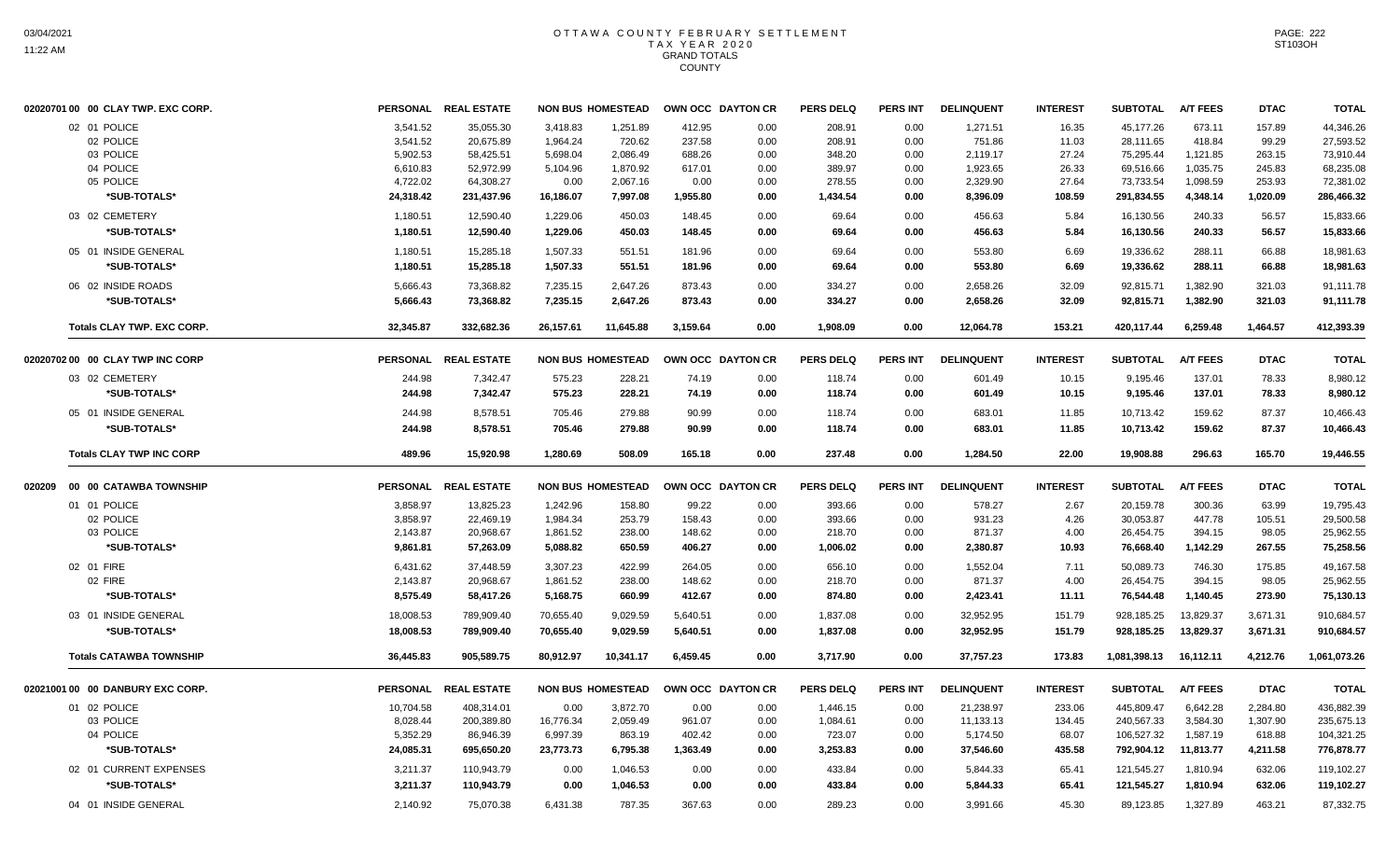| 02021001 00 00 DANBURY EXC CORP. |           | PERSONAL REAL ESTATE |           | <b>NON BUS HOMESTEAD</b> |          | OWN OCC DAYTON CR | <b>PERS DELQ</b> | <b>PERS INT</b> | <b>DELINQUENT</b> | <b>INTEREST</b> | <b>SUBTOTAL</b> | <b>A/T FEES</b> | <b>DTAC</b> | <b>TOTAL</b> |
|----------------------------------|-----------|----------------------|-----------|--------------------------|----------|-------------------|------------------|-----------------|-------------------|-----------------|-----------------|-----------------|-------------|--------------|
| *SUB-TOTALS*<br>04               | 2,140.92  | 75,070.38            | 6,431.38  | 787.35                   | 367.63   | 0.00              | 289.23           | 0.00            | 3,991.66          | 45.30           | 89,123.85       | 1,327.89        | 463.21      | 87,332.75    |
| 05 02 INSIDE ROADS               | 7,493.21  | 262,746.32           | 22,509.82 | 2,755.73                 | 1,286.68 | 0.00              | 1,012.30         | 0.00            | 13,970.83         | 158.56          | 311,933.45      | 4,647.61        | 1,621.23    | 305,664.61   |
| *SUB-TOTALS*                     | 7,493.21  | 262,746.32           | 22,509.82 | 2,755.73                 | 1,286.68 | 0.00              | 1,012.30         | 0.00            | 13,970.83         | 158.56          | 311,933.45      | 4,647.61        | 1,621.23    | 305,664.61   |
| 06 02 FIRE & EMS                 | 8,028.44  | 277,359.39           | 0.00      | 2,616.34                 | 0.00     | 0.00              | 1,084.61         | 0.00            | 14,610.84         | 163.51          | 303,863.13      | 4,527.37        | 1,580.16    | 297,755.60   |
| 03 FIRE & EMS                    | 4,014.22  | 153,277.73           | 0.00      | 1,454.61                 | 0.00     | 0.00              | 542.30           | 0.00            | 7,962.25          | 87.18           | 167,338.29      | 2,493.24        | 856.06      | 163,988.99   |
| *SUB-TOTALS*                     | 12,042.66 | 430,637.12           | 0.00      | 4.070.95                 | 0.00     | 0.00              | 1,626.91         | 0.00            | 22,573.09         | 250.69          | 471,201.42      | 7,020.61        | 2,436.22    | 461,744.59   |
| <b>Totals DANBURY EXC CORP.</b>  | 48,973.47 | 1,575,047.81         | 52,714.93 | 15,455.94                | 3,017.80 | 0.00              | 6,616.11         | 0.00            | 83,926.51         | 955.54          | 1,786,708.11    | 26,620.82       | 9,364.30    | 1,750,722.99 |
| 02021002 00 00 DANBURY INC CORP. |           | PERSONAL REAL ESTATE |           | <b>NON BUS HOMESTEAD</b> |          | OWN OCC DAYTON CR | <b>PERS DELQ</b> | <b>PERS INT</b> | <b>DELINQUENT</b> | <b>INTEREST</b> | <b>SUBTOTAL</b> | <b>A/T FEES</b> | <b>DTAC</b> | <b>TOTAL</b> |
| 02 01 CURRENT EXPENSES           | 540.27    | 41,747.30            | 0.00      | 277.17                   | 0.00     | 0.00              | 78.67            | 0.00            | 1,798.80          | 10.55           | 44,452.76       | 662.32          | 177.99      | 43,612.45    |
| 05 FIRE & EMS                    | 1,350.68  | 104,368.21           | 0.00      | 692.93                   | 0.00     | 0.00              | 196.68           | 0.00            | 4,496.99          | 26.38           | 111,131.87      | 1,655.79        | 444.97      | 109,031.11   |
| 06 FIRE & EMS                    | 675.34    | 57,840.81            | 0.00      | 385.16                   | 0.00     | 0.00              | 98.34            | 0.00            | 2,494.40          | 14.67           | 61,508.72       | 916.45          | 245.71      | 60,346.56    |
| *SUB-TOTALS*                     | 2,566.29  | 203,956.32           | 0.00      | 1,355.26                 | 0.00     | 0.00              | 373.69           | 0.00            | 8,790.19          | 51.60           | 217,093.35      | 3,234.56        | 868.67      | 212,990.12   |
| 04 01 INSIDE GENERAL             | 360.18    | 28,192.77            | 2,635.36  | 208.48                   | 151.65   | 0.00              | 52.45            | 0.00            | 1,214.04          | 7.11            | 32,822.04       | 489.02          | 132.99      | 32,200.03    |
| *SUB-TOTALS*                     | 360.18    | 28,192.77            | 2,635.36  | 208.48                   | 151.65   | 0.00              | 52.45            | 0.00            | 1,214.04          | 7.11            | 32,822.04       | 489.02          | 132.99      | 32.200.03    |
| <b>Totals DANBURY INC CORP.</b>  | 2,926.47  | 232,149.09           | 2,635.36  | 1,563.74                 | 151.65   | 0.00              | 426.14           | 0.00            | 10,004.23         | 58.71           | 249,915.39      | 3,723.58        | 1,001.66    | 245,190.15   |
| 020212 00 00 ERIE TOWNSHIP       |           | PERSONAL REAL ESTATE |           | <b>NON BUS HOMESTEAD</b> |          | OWN OCC DAYTON CR | <b>PERS DELQ</b> | <b>PERS INT</b> | <b>DELINQUENT</b> | <b>INTEREST</b> | <b>SUBTOTAL</b> | <b>A/T FEES</b> | <b>DTAC</b> | <b>TOTAL</b> |
| 01 01 FIRE                       | 2,304.12  | 10,903.23            | 726.74    | 224.29                   | 52.72    | 0.00              | 129.85           | 0.00            | 403.04            | 1.78            | 14,745.77       | 219.70          | 53.92       | 14,472.15    |
| 02 FIRE                          | 3,072.16  | 40,524.51            | 0.00      | 878.06                   | 0.00     | 0.00              | 173.13           | 0.00            | 1,465.84          | 7.56            | 46,121.26       | 687.18          | 164.97      | 45,269.11    |
| *SUB-TOTALS*                     | 5,376.28  | 51,427.74            | 726.74    | 1,102.35                 | 52.72    | 0.00              | 302.98           | 0.00            | 1,868.88          | 9.34            | 60,867.03       | 906.88          | 218.89      | 59,741.26    |
| 02 01 INSIDE GENERAL             | 5.299.48  | 67.430.00            | 5,331.65  | 1.608.53                 | 384.65   | 0.00              | 298.65           | 0.00            | 2,444.11          | 12.43           | 82.809.50       | 1.233.81        | 298.79      | 81.276.90    |
| *SUB-TOTALS*                     | 5,299.48  | 67,430.00            | 5,331.65  | 1,608.53                 | 384.65   | 0.00              | 298.65           | 0.00            | 2,444.11          | 12.43           | 82,809.50       | 1,233.81        | 298.79      | 81,276.90    |
| 03 02 INSIDE ROADS               | 1,152.06  | 14,658.70            | 1,159.05  | 349.68                   | 83.62    | 0.00              | 64.92            | 0.00            | 531.33            | 2.70            | 18,002.06       | 268.22          | 64.96       | 17,668.88    |
| *SUB-TOTALS*                     | 1,152.06  | 14,658.70            | 1,159.05  | 349.68                   | 83.62    | 0.00              | 64.92            | 0.00            | 531.33            | 2.70            | 18,002.06       | 268.22          | 64.96       | 17,668.88    |
| <b>Totals ERIE TOWNSHIP</b>      | 11,827.82 | 133,516.44           | 7,217.44  | 3,060.56                 | 520.99   | 0.00              | 666.55           | 0.00            | 4,844.32          | 24.47           | 161,678.59      | 2,408.91        | 582.64      | 158,687.04   |
| 02021301 00 00 HARRIS EXC. CORP. |           | PERSONAL REAL ESTATE |           | <b>NON BUS HOMESTEAD</b> |          | OWN OCC DAYTON CR | <b>PERS DELQ</b> | <b>PERS INT</b> | <b>DELINQUENT</b> | <b>INTEREST</b> | <b>SUBTOTAL</b> | <b>A/T FEES</b> | <b>DTAC</b> | <b>TOTAL</b> |
| 01 01 INSIDE GENERAL             | 368.97    | 6,542.78             | 625.11    | 137.67                   | 65.45    | 0.00              | 10.73            | 0.00            | 142.58            | 3.56            | 7,896.85        | 117.66          | 16.12       | 7,763.07     |
| *SUB-TOTALS*                     | 368.97    | 6,542.78             | 625.11    | 137.67                   | 65.45    | 0.00              | 10.73            | 0.00            | 142.58            | 3.56            | 7,896.85        | 117.66          | 16.12       | 7,763.07     |
| 02 02 INSIDE ROADS               | 2.394.85  | 42.466.84            | 4.057.44  | 893.58                   | 424.79   | 0.00              | 69.63            | 0.00            | 925.35            | 23.10           | 51,255.58       | 763.67          | 104.64      | 50,387.27    |
| *SUB-TOTALS*                     | 2,394.85  | 42,466.84            | 4,057.44  | 893.58                   | 424.79   | 0.00              | 69.63            | 0.00            | 925.35            | 23.10           | 51,255.58       | 763.67          | 104.64      | 50,387.27    |
| 03 01 GENERAL                    | 1,381.91  | 12,019.63            | 1,134.62  | 249.88                   | 118.83   | 0.00              | 40.17            | 0.00            | 300.30            | 8.71            | 15,254.05       | 227.27          | 35.74       | 14,991.04    |
| *SUB-TOTALS*                     | 1,381.91  | 12,019.63            | 1,134.62  | 249.88                   | 118.83   | 0.00              | 40.17            | 0.00            | 300.30            | 8.71            | 15,254.05       | 227.27          | 35.74       | 14,991.04    |
| 04 01 CEMETERY                   | 967.33    | 9,739.47             | 922.58    | 203.18                   | 96.61    | 0.00              | 28.13            | 0.00            | 234.40            | 6.56            | 12,198.26       | 181.75          | 27.54       | 11,988.97    |
| 02 CEMETERY                      | 829.14    | 14,284.13            | 0.00      | 267.50                   | 0.00     | 0.00              | 24.10            | 0.00            | 309.23            | 7.66            | 15,721.76       | 234.26          | 31.92       | 15,455.58    |
| *SUB-TOTALS*                     | 1,796.47  | 24,023.60            | 922.58    | 470.68                   | 96.61    | 0.00              | 52.23            | 0.00            | 543.63            | 14.22           | 27,920.02       | 416.01          | 59.46       | 27,444.55    |
| 05 01 FIRE & EMS                 | 2,072.86  | 31,792.44            | 3,034.40  | 668.28                   | 317.69   | 0.00              | 60.27            | 0.00            | 701.56            | 17.79           | 38,665.29       | 576.09          | 79.73       | 38.009.47    |
| 02 FIRE & EMS                    | 3,178.38  | 63,139.41            | 0.00      | 1,184.39                 | 0.00     | 0.00              | 92.41            | 0.00            | 1,339.03          | 32.27           | 68,965.89       | 1,027.55        | 136.60      | 67,801.74    |
| *SUB-TOTALS*                     | 5,251.24  | 94,931.85            | 3,034.40  | 1,852.67                 | 317.69   | 0.00              | 152.68           | 0.00            | 2.040.59          | 50.06           | 107,631.18      | 1,603.64        | 216.33      | 105,811.21   |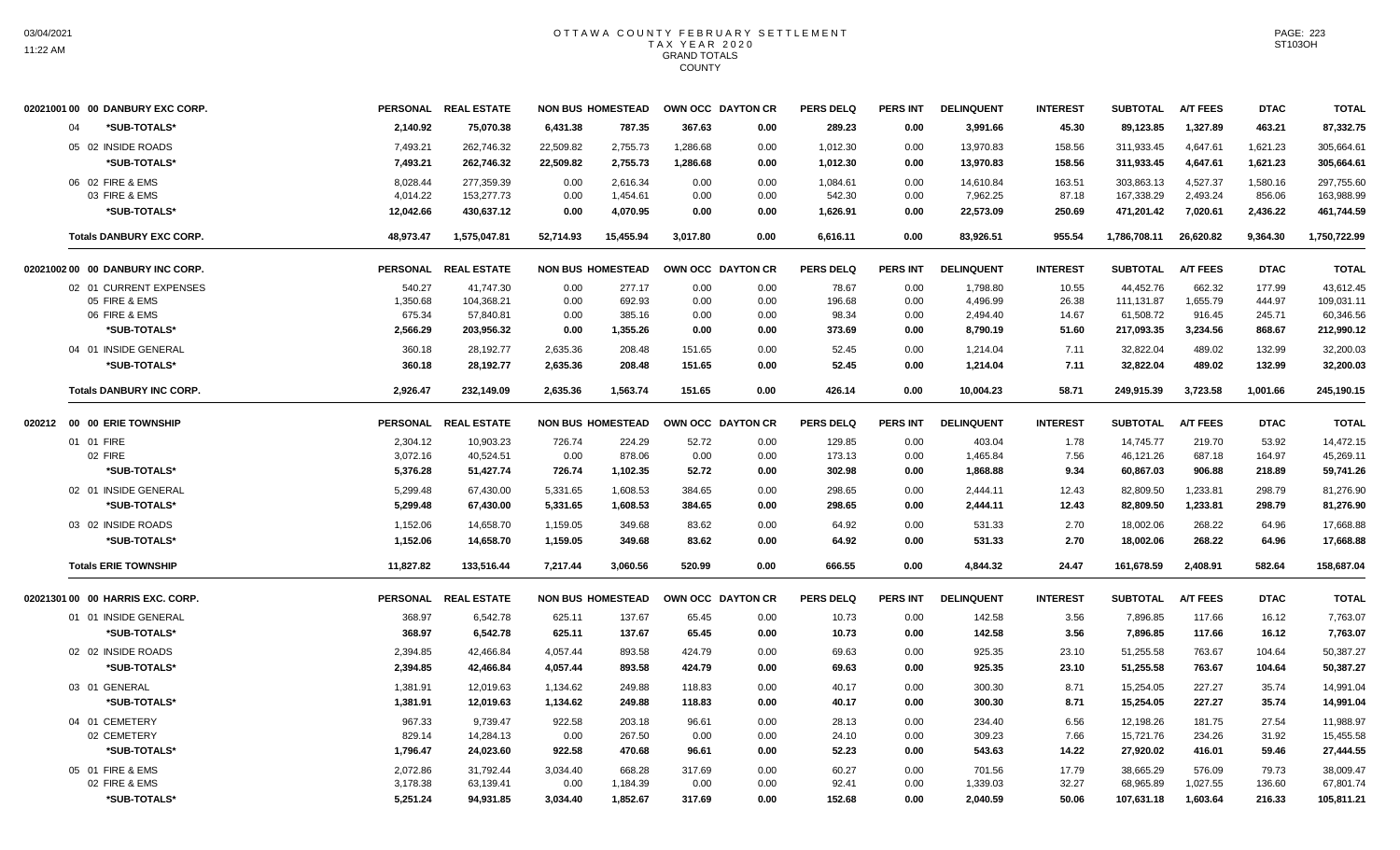| 02021301 00 00 HARRIS EXC. CORP.                                                | PERSONAL REAL ESTATE                |                              | <b>NON BUS HOMESTEAD</b>       |                          | OWN OCC DAYTON CR    | <b>PERS DELQ</b>           | <b>PERS INT</b>      | <b>DELINQUENT</b>                | <b>INTEREST</b>      | <b>SUBTOTAL</b>                     | <b>A/T FEES</b>            | <b>DTAC</b>                | <b>TOTAL</b>                        |
|---------------------------------------------------------------------------------|-------------------------------------|------------------------------|--------------------------------|--------------------------|----------------------|----------------------------|----------------------|----------------------------------|----------------------|-------------------------------------|----------------------------|----------------------------|-------------------------------------|
| 06 01 EMS<br>6,218.58<br>*SUB-TOTALS*<br>6,218.58                               | 107,054.63<br>107,054.63            | 0.00<br>0.00                 | 2,004.82<br>2,004.82           | 0.00<br>0.00             | 0.00<br>0.00         | 180.80<br>180.80           | 0.00<br>0.00         | 2,317.82<br>2,317.82             | 57.39<br>57.39       | 117,834.04<br>117,834.04            | 1,755.66<br>1,755.66       | 239.22<br>239.22           | 115,839.16<br>115,839.16            |
| <b>Totals HARRIS EXC. CORP.</b><br>17,412.02                                    | 287,039.33                          | 9,774.15                     | 5,609.30                       | 1,023.37                 | 0.00                 | 506.24                     | 0.00                 | 6,270.27                         | 157.04               | 327,791.72                          | 4,883.91                   | 671.51                     | 322,236.30                          |
| 02021302 00 00 HARRIS INC. CORP.<br><b>PERSONAL</b>                             | <b>REAL ESTATE</b>                  | <b>NON BUS HOMESTEAD</b>     |                                |                          | OWN OCC DAYTON CR    | <b>PERS DELQ</b>           | <b>PERS INT</b>      | <b>DELINQUENT</b>                | <b>INTEREST</b>      | <b>SUBTOTAL</b>                     | <b>A/T FEES</b>            | <b>DTAC</b>                | <b>TOTAL</b>                        |
| 01 01 INSIDE GENERAL<br>67.56<br>*SUB-TOTALS*<br>67.56                          | 2,890.96<br>2,890.96                | 268.52<br>268.52             | 117.44<br>117.44               | 39.24<br>39.24           | 0.00<br>0.00         | 52.51<br>52.51             | 0.00<br>0.00         | 200.89<br>200.89                 | 0.19<br>0.19         | 3,637.31<br>3,637.31                | 54.20<br>54.20             | 26.41<br>26.41             | 3,556.70<br>3,556.70                |
| 03 01 GENERAL<br>253.02<br>*SUB-TOTALS*<br>253.02                               | 5,998.00<br>5,998.00                | 487.36<br>487.36             | 213.16<br>213.16               | 71.22<br>71.22           | 0.00<br>0.00         | 196.68<br>196.68           | 0.00<br>0.00         | 589.89<br>589.89                 | 0.34<br>0.34         | 7,809.67<br>7,809.67                | 116.36<br>116.36           | 80.85<br>80.85             | 7,612.46<br>7,612.46                |
| 04 01 CEMETERY<br>177.11<br>02 CEMETERY<br>151.81                               | 4.700.29<br>6,300.04                | 396.29<br>0.00               | 173.32<br>228.19               | 57.91<br>0.00            | 0.00<br>0.00         | 137.67<br>118.01           | 0.00<br>0.00         | 426.59<br>427.58                 | 0.27<br>0.41         | 6.069.45<br>7,226.04                | 90.43<br>107.67            | 57.99<br>54.30             | 5,921.03<br>7,064.07                |
| *SUB-TOTALS*<br>328.92                                                          | 11,000.33                           | 396.29                       | 401.51                         | 57.91                    | 0.00                 | 255.68                     | 0.00                 | 854.17                           | 0.68                 | 13,295.49                           | 198.10                     | 112.29                     | 12,985.10                           |
| 05 01 FIRE & EMS<br>379.52<br>02 FIRE & EMS<br>581.94<br>*SUB-TOTALS*<br>961.46 | 14,205.21<br>27,349.90<br>41,555.11 | 1,303.41<br>0.00<br>1,303.41 | 570.06<br>1,010.33<br>1,580.39 | 190.46<br>0.00<br>190.46 | 0.00<br>0.00<br>0.00 | 295.01<br>452.35<br>747.36 | 0.00<br>0.00<br>0.00 | 1,026.82<br>1,729.92<br>2,756.74 | 0.90<br>1.80<br>2.70 | 17,971.39<br>31,126.24<br>49,097.63 | 267.76<br>463.76<br>731.52 | 135.73<br>216.56<br>352.29 | 17,567.90<br>30,445.92<br>48,013.82 |
| 06 01 EMS<br>1,138.57<br>*SUB-TOTALS*<br>1,138.57                               | 47,221.32<br>47,221.32              | 0.00<br>0.00                 | 1,710.19<br>1.710.19           | 0.00<br>0.00             | 0.00<br>0.00         | 885.04<br>885.04           | 0.00<br>0.00         | 3,206.02<br>3,206.02             | 3.05<br>3.05         | 54,164.19<br>54,164.19              | 807.01<br>807.01           | 407.17<br>407.17           | 52,950.01<br>52.950.01              |
| <b>Totals HARRIS INC. CORP.</b><br>2,749.53                                     | 108,665.72                          | 2,455.58                     | 4,022.69                       | 358.83                   | 0.00                 | 2,137.27                   | 0.00                 | 7,607.71                         | 6.96                 | 128,004.29                          | 1,907.19                   | 979.01                     | 125,118.09                          |
| <b>PERSONAL</b><br>020215 00 00 PORTAGE TWP.                                    | <b>REAL ESTATE</b>                  |                              | <b>NON BUS HOMESTEAD</b>       |                          | OWN OCC DAYTON CR    | <b>PERS DELQ</b>           | PERS INT             | <b>DELINQUENT</b>                | <b>INTEREST</b>      | <b>SUBTOTAL</b>                     | <b>A/T FEES</b>            | <b>DTAC</b>                | <b>TOTAL</b>                        |
| 01 02 FIRE & EMS<br>5,508.35<br>*SUB-TOTALS*<br>5,508.35                        | 135,240.92<br>135,240.92            | 0.00<br>0.00                 | 1,347.32<br>1,347.32           | 0.00<br>0.00             | 0.00<br>0.00         | 431.70<br>431.70           | 0.00<br>0.00         | 3,253.50<br>3,253.50             | 65.79<br>65.79       | 145,847.58<br>145,847.58            | 2,173.03<br>2,173.03       | 384.51<br>384.51           | 143,290.04<br>143,290.04            |
| 02 01 INSIDE GENERAL<br>4,627.01<br>*SUB-TOTALS*<br>4,627.01                    | 106,643.00<br>106,643.00            | 6,665.93<br>6,665.93         | 1,147.31<br>1,147.31           | 598.88<br>598.88         | 0.00<br>0.00         | 362.62<br>362.62           | 0.00<br>0.00         | 2,536.56<br>2,536.56             | 50.70<br>50.70       | 122,632.01<br>122,632.01            | 1,827.14<br>1,827.14       | 326.94<br>326.94           | 120,477.93<br>120,477.93            |
| 03 02 INSIDE ROADS<br>4,627.01<br>4,627.01<br>*SUB-TOTALS*                      | 106,643.00<br>106,643.00            | 6,665.93<br>6,665.93         | 1,147.31<br>1,147.31           | 598.88<br>598.88         | 0.00<br>0.00         | 362.62<br>362.62           | 0.00<br>0.00         | 2,536.56<br>2,536.56             | 50.70<br>50.70       | 122,632.01<br>122,632.01            | 1,827.14<br>1,827.14       | 326.94<br>326.94           | 120,477.93<br>120,477.93            |
| <b>Totals PORTAGE TWP.</b><br>14,762.37                                         | 348,526.92                          | 13,331.86                    | 3,641.94                       | 1,197.76                 | 0.00                 | 1,156.94                   | 0.00                 | 8,326.62                         | 167.19               | 391,111.60                          | 5,827.31                   | 1,038.39                   | 384,245.90                          |
| 02021601 00 00 SALEM EXC, CORP.<br><b>PERSONAL</b>                              | <b>REAL ESTATE</b>                  |                              | <b>NON BUS HOMESTEAD</b>       |                          | OWN OCC DAYTON CR    | <b>PERS DELQ</b>           | <b>PERS INT</b>      | <b>DELINQUENT</b>                | <b>INTEREST</b>      | <b>SUBTOTAL</b>                     | <b>A/T FEES</b>            | <b>DTAC</b>                | <b>TOTAL</b>                        |
| 01 01 INSIDE GENERAL<br>2,961.00<br>*SUB-TOTALS*<br>2,961.00                    | 22,321.82<br>22,321.82              | 2,007.79<br>2,007.79         | 567.95<br>567.95               | 240.88<br>240.88         | 0.00<br>0.00         | 104.04<br>104.04           | 0.00<br>0.00         | 783.23<br>783.23                 | 7.62<br>7.62         | 28,994.33<br>28,994.33              | 431.99<br>431.99           | 93.50<br>93.50             | 28,468.84<br>28,468.84              |
| 02 02 INSIDE ROADS<br>6,979.51<br>*SUB-TOTALS*<br>6,979.51                      | 52,615.73<br>52,615.73              | 4,732.66<br>4,732.66         | 1,338.74<br>1,338.74           | 567.78<br>567.78         | 0.00<br>0.00         | 245.23<br>245.23           | 0.00<br>0.00         | 1,846.17<br>1,846.17             | 17.96<br>17.96       | 68,343.78<br>68,343.78              | 1,018.28<br>1,018.28       | 220.40<br>220.40           | 67,105.10<br>67,105.10              |
| 03 01 CEMETERY<br>3.384.00<br>02 CEMETARY<br>846.00<br>*SUB-TOTALS*<br>4,230.00 | 19.914.64<br>6,600.03<br>26,514.67  | 1,763.63<br>0.00<br>1,763.63 | 499.70<br>150.01<br>649.71     | 211.67<br>0.00<br>211.67 | 0.00<br>0.00<br>0.00 | 118.90<br>29.73<br>148.63  | 0.00<br>0.00<br>0.00 | 687.91<br>232.78<br>920.69       | 6.69<br>2.26<br>8.95 | 26.587.14<br>7,860.81<br>34,447.95  | 396.13<br>117.13<br>513.26 | 83.88<br>24.89<br>108.77   | 26,107.13<br>7,718.79<br>33,825.92  |
| <b>Totals SALEM EXC. CORP.</b><br>14,170.51                                     | 101,452.22                          | 8.504.08                     | 2.556.40                       | 1.020.33                 | 0.00                 | 497.90                     | 0.00                 | 3,550.09                         | 34.53                | 131,786.06                          | 1.963.53                   | 422.67                     | 129,399.86                          |
| 0202160200 00 SALEM INC. CORP.                                                  | PERSONAL REAL ESTATE                |                              | <b>NON BUS HOMESTEAD</b>       |                          | OWN OCC DAYTON CR    | <b>PERS DELQ</b>           | <b>PERS INT</b>      | <b>DELINQUENT</b>                | <b>INTEREST</b>      | <b>SUBTOTAL</b>                     | <b>A/T FEES</b>            | <b>DTAC</b>                | <b>TOTAL</b>                        |

PAGE: 224 ST103OH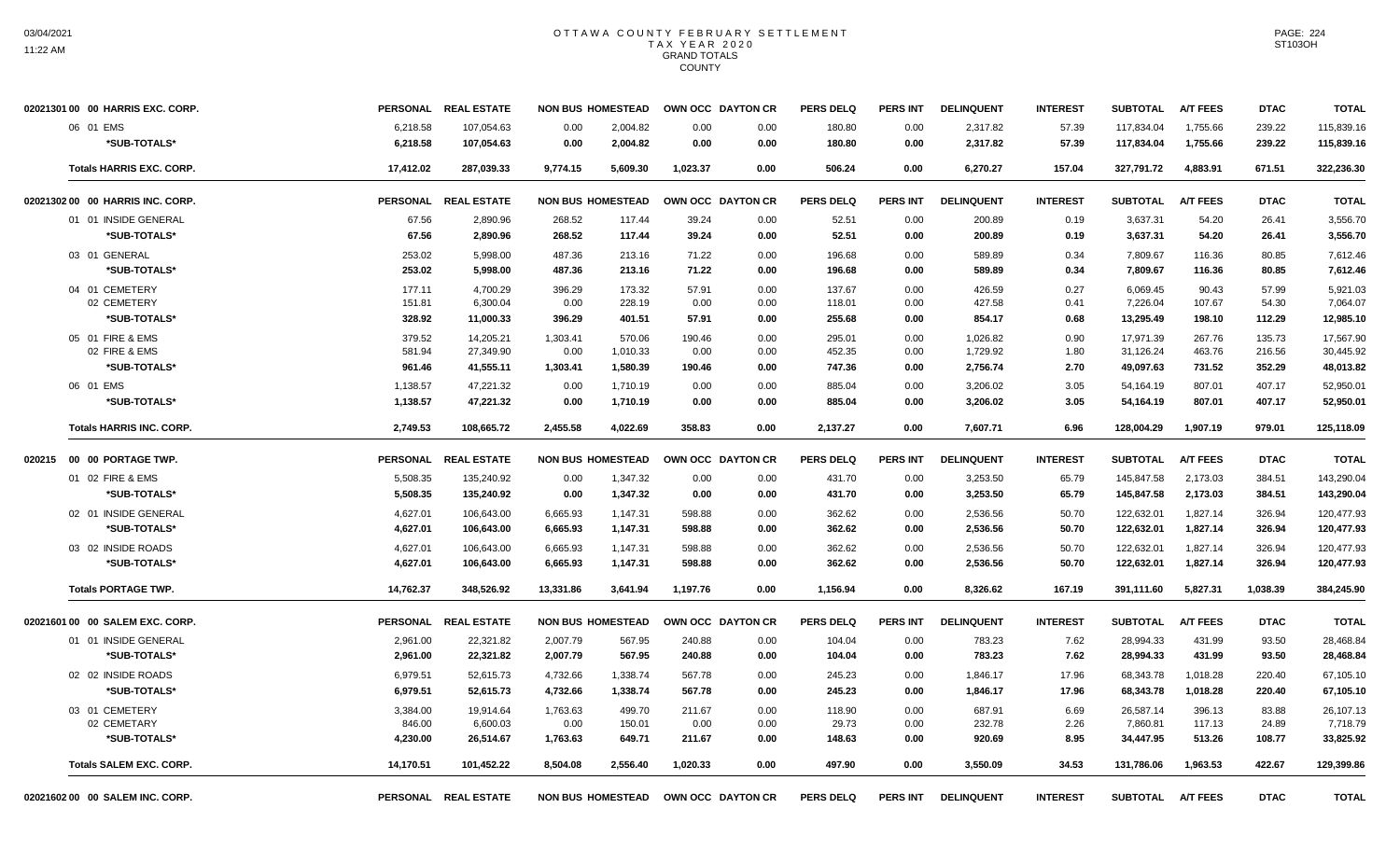| 02021602 00 00 SALEM INC. CORP.    |           | PERSONAL REAL ESTATE | <b>NON BUS HOMESTEAD</b> |          | OWN OCC DAYTON CR |      | <b>PERS DELQ</b> | PERS INT | <b>DELINQUENT</b> | <b>INTEREST</b> | <b>SUBTOTAL</b> | <b>A/T FEES</b> | <b>DTAC</b> | <b>TOTAL</b> |
|------------------------------------|-----------|----------------------|--------------------------|----------|-------------------|------|------------------|----------|-------------------|-----------------|-----------------|-----------------|-------------|--------------|
| 01 01 INSIDE GENERAL               | 288.96    | 16,900.33            | 1,481.49                 | 614.11   | 221.47            | 0.00 | 215.14           | 0.00     | 557.94            | 8.38            | 20,287.82       | 302.28          | 84.19       | 19,901.35    |
| *SUB-TOTALS*                       | 288.96    | 16,900.33            | 1,481.49                 | 614.11   | 221.47            | 0.00 | 215.14           | 0.00     | 557.94            | 8.38            | 20,287.82       | 302.28          | 84.19       | 19,901.35    |
| 03 01 CEMETERY                     | 330.24    | 15,261.53            | 1,301.18                 | 539.38   | 194.52            | 0.00 | 245.87           | 0.00     | 502.82            | 7.36            | 18,382.90       | 273.90          | 78.88       | 18,030.12    |
| 02 CEMETARY                        | 82.56     | 4,990.77             | 0.00                     | 162.09   | 0.00              | 0.00 | 61.47            | 0.00     | 164.88            | 2.50            | 5,464.27        | 81.42           | 22.81       | 5,360.04     |
| *SUB-TOTALS*                       | 412.80    | 20.252.30            | 1,301.18                 | 701.47   | 194.52            | 0.00 | 307.34           | 0.00     | 667.70            | 9.86            | 23,847.17       | 355.32          | 101.69      | 23,390.16    |
| <b>Totals SALEM INC. CORP.</b>     | 701.76    | 37,152.63            | 2,782.67                 | 1,315.58 | 415.99            | 0.00 | 522.48           | 0.00     | 1,225.64          | 18.24           | 44,134.99       | 657.60          | 185.88      | 43,291.51    |
| 02021801 00 00 PUT IN BAY EXC CORP |           | PERSONAL REAL ESTATE | <b>NON BUS HOMESTEAD</b> |          | OWN OCC DAYTON CR |      | <b>PERS DELQ</b> | PERS INT | <b>DELINQUENT</b> | <b>INTEREST</b> | <b>SUBTOTAL</b> | <b>A/T FEES</b> | <b>DTAC</b> | <b>TOTAL</b> |
| 01 01 GENERAL                      | 4,071.22  | 65,464.90            | 5,911.19                 | 318.82   | 236.74            | 0.00 | 0.00             | 0.00     | 2,642.69          | 37.70           | 78,683.26       | 1,172.34        | 276.74      | 77,234.18    |
| 03 ROADS                           | 2,171.32  | 56,857.15            | 0.00                     | 251.84   | 0.00              | 0.00 | 0.00             | 0.00     | 2,295.23          | 32.87           | 61,608.41       | 917.93          | 216.38      | 60,474.10    |
| *SUB-TOTALS*                       | 6,242.54  | 122,322.05           | 5,911.19                 | 570.66   | 236.74            | 0.00 | 0.00             | 0.00     | 4,937.92          | 70.57           | 140,291.67      | 2,090.27        | 493.12      | 137,708.28   |
| 02 01 ROADS                        | 8.142.45  | 7.997.81             | 686.28                   | 37.02    | 27.49             | 0.00 | 0.00             | 0.00     | 322.46            | 4.54            | 17,218.05       | 256.53          | 34.14       | 16,927.38    |
| 02 ROADS                           | 2,714.16  | 6,625.52             | 588.81                   | 31.76    | 23.58             | 0.00 | 0.00             | 0.00     | 267.36            | 3.79            | 10,254.98       | 152.79          | 28.09       | 10,074.10    |
| *SUB-TOTALS*                       | 10,856.61 | 14,623.33            | 1,275.09                 | 68.78    | 51.07             | 0.00 | 0.00             | 0.00     | 589.82            | 8.33            | 27,473.03       | 409.32          | 62.23       | 27,001.48    |
| 03 01 CEMETERY                     | 1,221.37  | 29,358.09            | 0.00                     | 129.78   | 0.00              | 0.00 | 0.00             | 0.00     | 1,185.08          | 16.95           | 31,911.27       | 475.46          | 111.81      | 31,324.00    |
| *SUB-TOTALS*                       | 1,221.37  | 29,358.09            | 0.00                     | 129.78   | 0.00              | 0.00 | 0.00             | 0.00     | 1,185.08          | 16.95           | 31,911.27       | 475.46          | 111.81      | 31,324.00    |
| 04 01 DOCTOR'S RESIDENCE           | 678.54    | 16,332.54            | 0.00                     | 72.17    | 0.00              | 0.00 | 0.00             | 0.00     | 659.28            | 9.43            | 17,751.96       | 264.49          | 62.21       | 17,425.26    |
| *SUB-TOTALS*                       | 678.54    | 16,332.54            | 0.00                     | 72.17    | 0.00              | 0.00 | 0.00             | 0.00     | 659.28            | 9.43            | 17,751.96       | 264.49          | 62.21       | 17,425.26    |
| 05 01 EMS                          | 3,528.39  | 84,812.18            | 0.00                     | 374.93   | 0.00              | 0.00 | 0.00             | 0.00     | 3,423.56          | 48.99           | 92,188.05       | 1,373.55        | 322.97      | 90,491.53    |
| *SUB-TOTALS*                       | 3,528.39  | 84,812.18            | 0.00                     | 374.93   | 0.00              | 0.00 | 0.00             | 0.00     | 3,423.56          | 48.99           | 92,188.05       | 1,373.55        | 322.97      | 90,491.53    |
| 06 01 INSIDE GENERAL               | 814.24    | 19.296.37            | 1,756.82                 | 94.76    | 70.36             | 0.00 | 0.00             | 0.00     | 779.10            | 11.14           | 22,822.79       | 340.04          | 81.46       | 22,401.29    |
| *SUB-TOTALS*                       | 814.24    | 19,296.37            | 1,756.82                 | 94.76    | 70.36             | 0.00 | 0.00             | 0.00     | 779.10            | 11.14           | 22,822.79       | 340.04          | 81.46       | 22,401.29    |
| 07 02 INSIDE ROADS                 | 3,256.97  | 77,185.46            | 7,027.27                 | 379.01   | 281.45            | 0.00 | 0.00             | 0.00     | 3,116.45          | 44.57           | 91,291.18       | 1,360.18        | 325.79      | 89,605.21    |
| *SUB-TOTALS*                       | 3,256.97  | 77,185.46            | 7,027.27                 | 379.01   | 281.45            | 0.00 | 0.00             | 0.00     | 3,116.45          | 44.57           | 91,291.18       | 1,360.18        | 325.79      | 89,605.21    |
| 08 03 EMERGENCY MEDICAL            | 2,035.62  | 33,533.34            | 3,029.11                 | 163.37   | 121.32            | 0.00 | 0.00             | 0.00     | 1,353.70          | 19.32           | 40,255.78       | 599.79          | 141.76      | 39,514.23    |
| *SUB-TOTALS*                       | 2,035.62  | 33,533.34            | 3,029.11                 | 163.37   | 121.32            | 0.00 | 0.00             | 0.00     | 1,353.70          | 19.32           | 40,255.78       | 599.79          | 141.76      | 39,514.23    |
| <b>Totals PUT IN BAY EXC CORP</b>  | 28,634.28 | 397,463.36           | 18,999.48                | 1,853.46 | 760.94            | 0.00 | 0.00             | 0.00     | 16,044.91         | 229.30          | 463,985.73      | 6,913.10        | 1,601.35    | 455,471.28   |
| 02021802 00 00 PUT IN BAY INC CORP |           | PERSONAL REAL ESTATE | <b>NON BUS HOMESTEAD</b> |          | OWN OCC DAYTON CR |      | <b>PERS DELQ</b> | PERS INT | <b>DELINQUENT</b> | <b>INTEREST</b> | <b>SUBTOTAL</b> | <b>A/T FEES</b> | <b>DTAC</b> | <b>TOTAL</b> |
| 01 01 GENERAL                      | 1,012.38  | 26,221.67            | 1,079.18                 | 54.97    | 46.47             | 0.00 | 0.00             | 0.00     | 1,828.86          | 3.46            | 30,246.99       | 450.66          | 184.41      | 29,611.92    |
| *SUB-TOTALS*                       | 1,012.38  | 26,221.67            | 1,079.18                 | 54.97    | 46.47             | 0.00 | 0.00             | 0.00     | 1,828.86          | 3.46            | 30,246.99       | 450.66          | 184.41      | 29,611.92    |
| 03 01 CEMETERY                     | 303.71    | 10,567.08            | 0.00                     | 22.38    | 0.00              | 0.00 | 0.00             | 0.00     | 765.03            | 1.57            | 11,659.77       | 173.73          | 72.15       | 11,413.89    |
| *SUB-TOTALS*                       | 303.71    | 10,567.08            | 0.00                     | 22.38    | 0.00              | 0.00 | 0.00             | 0.00     | 765.03            | 1.57            | 11,659.77       | 173.73          | 72.15       | 11,413.89    |
|                                    |           |                      |                          |          |                   |      |                  |          |                   |                 |                 |                 |             |              |
| 04 01 DOCTOR'S RESIDENCE           | 168.73    | 5,901.04             | 0.00                     | 12.44    | 0.00              | 0.00 | 0.00             | 0.00     | 426.63            | 0.87            | 6,509.71        | 96.99           | 40.24       | 6,372.48     |
| *SUB-TOTALS*                       | 168.73    | 5,901.04             | 0.00                     | 12.44    | 0.00              | 0.00 | 0.00             | 0.00     | 426.63            | 0.87            | 6,509.71        | 96.99           | 40.24       | 6,372.48     |
| 05 01 EMS                          | 877.40    | 30,527.11            | 0.00                     | 64.65    | 0.00              | 0.00 | 0.00             | 0.00     | 2,210.08          | 4.54            | 33,683.78       | 501.86          | 208.41      | 32,973.51    |
| *SUB-TOTALS*                       | 877.40    | 30,527.11            | 0.00                     | 64.65    | 0.00              | 0.00 | 0.00             | 0.00     | 2,210.08          | 4.54            | 33,683.78       | 501.86          | 208.41      | 32,973.51    |
| 06 01 INSIDE GENERAL               | 202.48    | 7,233.08             | 320.73                   | 16.34    | 13.45             | 0.00 | 0.00             | 0.00     | 516.21            | 1.03            | 8,303.32        | 123.71          | 52.07       | 8,127.54     |
| *SUB-TOTALS*                       | 202.48    | 7,233.08             | 320.73                   | 16.34    | 13.45             | 0.00 | 0.00             | 0.00     | 516.21            | 1.03            | 8.303.32        | 123.71          | 52.07       | 8,127.54     |
| 08 03 EMERGENCY MECIAL             | 506.19    | 13.390.10            | 553.01                   | 28.17    | 23.78             | 0.00 | 0.00             | 0.00     | 934.89            | 1.77            | 15.437.91       | 230.02          | 94.27       | 15,113.62    |
|                                    |           |                      |                          |          |                   |      |                  |          |                   |                 |                 |                 |             |              |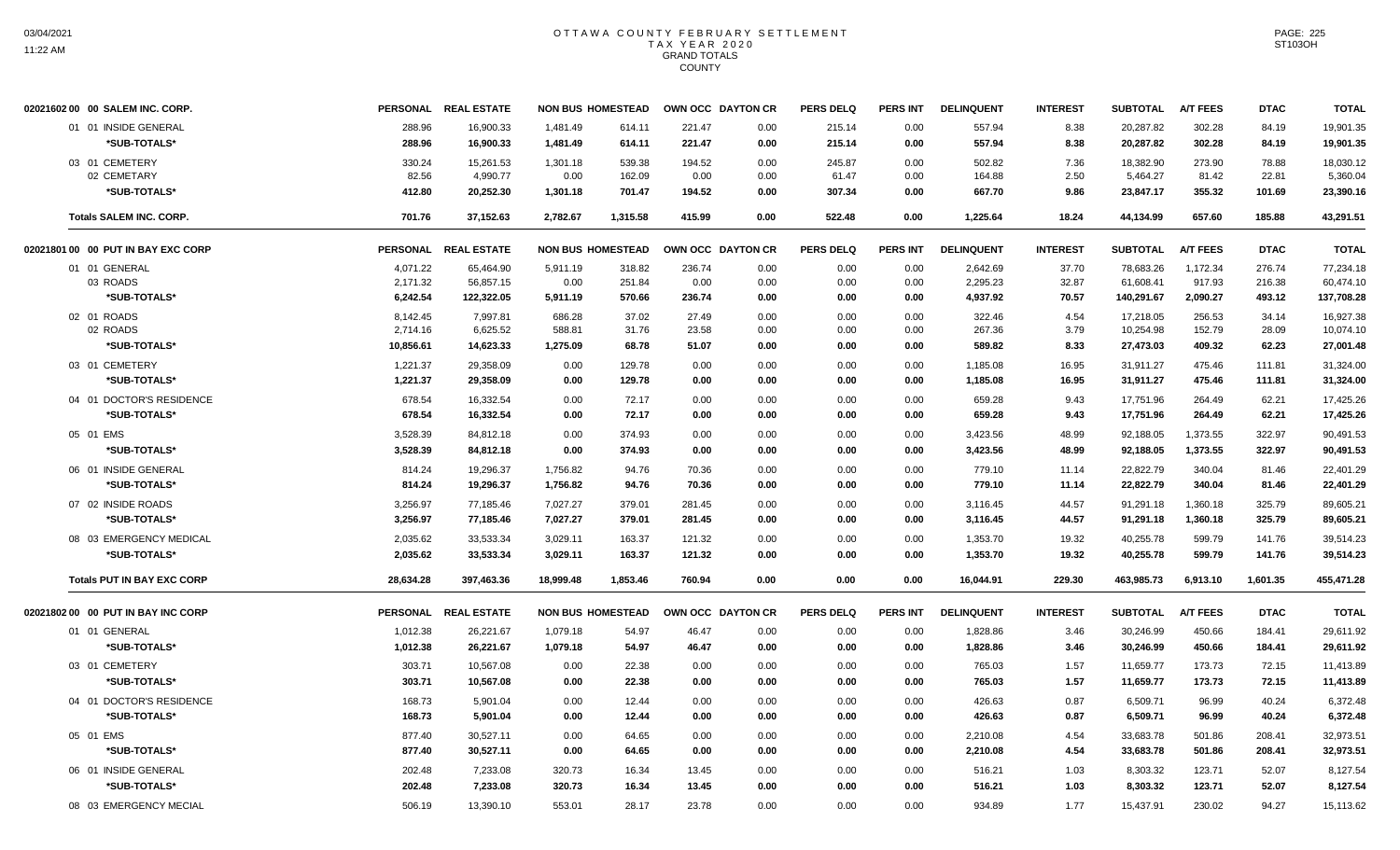|        | 02021802 00 00 PUT IN BAY INC CORP | <b>PERSONAL</b> | <b>REAL ESTATE</b> |            | <b>NON BUS HOMESTEAD</b> |           | OWN OCC DAYTON CR | <b>PERS DELQ</b> | <b>PERS INT</b> | <b>DELINQUENT</b> | <b>INTEREST</b> | <b>SUBTOTAL</b> | <b>A/T FEES</b> | <b>DTAC</b> | <b>TOTAL</b> |
|--------|------------------------------------|-----------------|--------------------|------------|--------------------------|-----------|-------------------|------------------|-----------------|-------------------|-----------------|-----------------|-----------------|-------------|--------------|
|        | *SUB-TOTALS*<br>08                 | 506.19          | 13,390.10          | 553.01     | 28.17                    | 23.78     | 0.00              | 0.00             | 0.00            | 934.89            | 1.77            | 15,437.91       | 230.02          | 94.27       | 15,113.62    |
|        | <b>Totals PUT IN BAY INC CORP</b>  | 3,070.89        | 93,840.08          | 1,952.92   | 198.95                   | 83.70     | 0.00              | 0.00             | 0.00            | 6,681.70          | 13.24           | 105,841.48      | 1,576.97        | 651.55      | 103,612.96   |
| 030301 | 00 00 GENOA AREA LSD               | <b>PERSONAL</b> | <b>REAL ESTATE</b> |            | <b>NON BUS HOMESTEAD</b> |           | OWN OCC DAYTON CR | <b>PERS DELQ</b> | <b>PERS INT</b> | <b>DELINQUENT</b> | <b>INTEREST</b> | <b>SUBTOTAL</b> | <b>A/T FEES</b> | <b>DTAC</b> | <b>TOTAL</b> |
|        | 00 01 GENERAL                      | 23,361.61       | 457,669.98         | 44,484.36  | 14,109.66                | 5,658.47  | 0.00              | 2,656.34         | 0.00            | 22,654.03         | 311.04          | 570,905.49      | 8,506.12        | 2,720.40    | 559,678.97   |
|        | *SUB-TOTALS*                       | 23,361.61       | 457,669.98         | 44,484.36  | 14,109.66                | 5,658.47  | 0.00              | 2,656.34         | 0.00            | 22,654.03         | 311.04          | 570,905.49      | 8,506.12        | 2,720.40    | 559,678.97   |
|        | 01 01 GENERAL                      | 126,427.53      | 449,831.09         | 40,206.03  | 12,771.69                | 5,121.35  | 0.00              | 14,375.48        | 0.00            | 23,846.88         | 338.46          | 672,918.51      | 10,026.06       | 3,135.46    | 659,756.99   |
|        | 02 GENERAL                         | 26,568.10       | 166,690.20         | 15,549.75  | 4,935.64                 | 1,979.25  | 0.00              | 3,020.94         | 0.00            | 8.544.10          | 119.36          | 227,407.34      | 3,388.23        | 1,076.43    | 222,942.68   |
|        | 03 GENERAL                         | 16,032.48       | 126,582.61         | 11,828.44  | 3,754.35                 | 1,505.55  | 0.00              | 1,822.98         | 0.00            | 6,479.25          | 90.46           | 168,096.12      | 2,504.51        | 814.78      | 164,776.83   |
|        | 04 GENERAL                         | 19,468.01       | 174,573.92         | 16,256.06  | 5,160.01                 | 2,069.23  | 0.00              | 2,213.62         | 0.00            | 8,961.28          | 125.29          | 228,827.42      | 3,409.38        | 1,131.15    | 224,286.89   |
|        | 05 GENERAL                         | 11,451.77       | 103,252.27         | 9,620.20   | 3,053.61                 | 1,224.55  | 0.00              | 1,302.13         | 0.00            | 5,297.71          | 74.04           | 135,276.28      | 2,015.53        | 668.30      | 132,592.45   |
|        | 06 GENERAL                         | 22,903.54       | 211,454.90         | 19,373.60  | 6,151.35                 | 2,466.73  | 0.00              | 2,604.25         | 0.00            | 10,996.89         | 154.68          | 276,105.94      | 4,113.82        | 1,411.72    | 270,580.40   |
|        | 07 CURRENT EXPENSE                 | 17,864.76       | 290,617.58         | 27,859.29  | 8,838.59                 | 3,544.53  | 0.00              | 2,031.32         | 0.00            | 14,559.58         | 201.13          | 365,516.78      | 5,445.97        | 1,778.35    | 358,292.46   |
|        | *SUB-TOTALS*                       | 240,716.19      | 1,523,002.57       | 140,693.37 | 44,665.24                | 17,911.19 | 0.00              | 27,370.72        | 0.00            | 78,685.69         | 1,103.42        | 2,074,148.39    | 30,903.50       | 10,016.19   | 2,033,228.70 |
|        | 02 01 PERMANENT IMPROVEMENT        | 7.329.14        | 119.664.06         | 11.465.27  | 3.637.47                 | 1.458.73  | 0.00              | 833.37           | 0.00            | 5.997.74          | 82.87           | 150.468.65      | 2.241.89        | 733.06      | 147,493.70   |
|        | 03 PERMANENT IMPROVEMENT           | 2,290.36        | 37,395.07          | 3,582.90   | 1,136.72                 | 455.85    | 0.00              | 260.42           | 0.00            | 1,874.28          | 25.89           | 47,021.49       | 700.60          | 229.08      | 46,091.81    |
|        | *SUB-TOTALS*                       | 9,619.50        | 157,059.13         | 15,048.17  | 4,774.19                 | 1,914.58  | 0.00              | 1,093.79         | 0.00            | 7,872.02          | 108.76          | 197,490.14      | 2,942.49        | 962.14      | 193,585.51   |
|        | 03 01 EDUCATION TECHNOLOGY         | 2.290.36        | 46.541.81          | 0.00       | 1.278.04                 | 0.00      | 0.00              | 260.42           | 0.00            | 2,296.21          | 31.49           | 52.698.33       | 785.17          | 252.07      | 51,661.09    |
|        | *SUB-TOTALS*                       | 2,290.36        | 46,541.81          | 0.00       | 1,278.04                 | 0.00      | 0.00              | 260.42           | 0.00            | 2,296.21          | 31.49           | 52,698.33       | 785.17          | 252.07      | 51,661.09    |
|        | 04 01 DEBT                         | 6.642.03        | 130.121.85         | 12.647.52  | 4.011.57                 | 1.608.78  | 0.00              | 755.23           | 0.00            | 6.440.86          | 88.43           | 162.316.27      | 2.418.39        | 773.44      | 159.124.44   |
|        | 02 DEBT                            | 8.245.28        | 161,530.59         | 15,700.36  | 4,979.88                 | 1,997.11  | 0.00              | 937.53           | 0.00            | 7,995.54          | 109.77          | 201,496.06      | 3,002.17        | 960.15      | 197,533.74   |
|        | *SUB-TOTALS*                       | 14,887.31       | 291,652.44         | 28,347.88  | 8,991.45                 | 3,605.89  | 0.00              | 1,692.76         | 0.00            | 14,436.40         | 198.20          | 363,812.33      | 5,420.56        | 1,733.59    | 356,658.18   |
|        | 05 01 SUBSTITUTE                   | 24.735.83       | 540.556.54         | 0.00       | 14.939.65                | 0.00      | 0.00              | 2,812.61         | 0.00            | 26.512.97         | 362.32          | 609.919.92      | 9.087.40        | 2,880.42    | 597,952.10   |
|        | *SUB-TOTALS*                       | 24,735.83       | 540,556.54         | 0.00       | 14,939.65                | 0.00      | 0.00              | 2,812.61         | 0.00            | 26,512.97         | 362.32          | 609,919.92      | 9,087.40        | 2,880.42    | 597,952.10   |
|        | <b>Totals GENOA AREA LSD</b>       | 315,610.80      | 3,016,482.47       | 228,573.78 | 88,758.23                | 29,090.13 | 0.00              | 35,886.64        | 0.00            | 152,457.32        | 2,115.23        | 3,868,974.60    | 57,645.24       | 18,564.81   | 3,792,764.55 |
| 030302 | 00 00 LAKE SCHOOL IN ALLEN         | <b>PERSONAL</b> | <b>REAL ESTATE</b> |            | <b>NON BUS HOMESTEAD</b> |           | OWN OCC DAYTON CR | <b>PERS DELQ</b> | <b>PERS INT</b> | <b>DELINQUENT</b> | <b>INTEREST</b> | <b>SUBTOTAL</b> | <b>A/T FEES</b> | <b>DTAC</b> | <b>TOTAL</b> |
|        | 00 01 GENERAL                      | 161.59          | 2,254.30           | 224.26     | 54.34                    | 33.40     | 0.00              | 4.24             | 0.00            | 116.78            | 0.00            | 2.848.91        | 42.45           | 12.31       | 2,794.15     |
|        | *SUB-TOTALS*                       | 161.59          | 2,254.30           | 224.26     | 54.34                    | 33.40     | 0.00              | 4.24             | 0.00            | 116.78            | 0.00            | 2,848.91        | 42.45           | 12.31       | 2,794.15     |
|        | 01 01 GENERAL                      | 704.80          | 2,356.47           | 234.43     | 56.80                    | 34.92     | 0.00              | 18.47            | 0.00            | 122.07            | 0.00            | 3,527.96        | 52.57           | 13.26       | 3,462.13     |
|        | 02 GENERAL                         | 154.71          | 524.43             | 52.17      | 12.64                    | 7.77      | 0.00              | 4.05             | 0.00            | 27.17             | 0.00            | 782.94          | 11.67           | 2.95        | 768.32       |
|        | 03 GENERAL                         | 147.84          | 566.85             | 56.39      | 13.66                    | 8.40      | 0.00              | 3.87             | 0.00            | 29.36             | 0.00            | 826.37          | 12.31           | 3.18        | 810.88       |
|        | 04 GENERAL                         | 154.71          | 954.09             | 94.92      | 23.00                    | 14.14     | 0.00              | 4.05             | 0.00            | 49.42             | 0.00            | 1,294.33        | 19.29           | 5.39        | 1,269.65     |
|        | 05 GENERAL                         | 191.15          | 2,186.22           | 217.49     | 52.70                    | 32.39     | 0.00              | 5.01             | 0.00            | 113.25            | 0.00            | 2,798.21        | 41.69           | 12.02       | 2,744.50     |
|        | 06 CURRENT EXPENSE                 | 227.94          | 2,606.95           | 259.35     | 62.84                    | 38.63     | 0.00              | 5.97             | 0.00            | 135.04            | 0.00            | 3,336.72        | 49.72           | 14.35       | 3,272.65     |
|        | 07 CURRENT EXPENSE                 | 232.07          | 2,654.13           | 264.04     | 63.98                    | 39.33     | 0.00              | 6.08             | 0.00            | 137.49            | 0.00            | 3,397.12        | 50.62           | 14.60       | 3,331.90     |
|        | *SUB-TOTALS*                       | 1,813.22        | 11.849.14          | 1.178.79   | 285.62                   | 175.58    | 0.00              | 47.50            | 0.00            | 613.80            | 0.00            | 15.963.65       | 237.87          | 65.75       | 15,660.03    |
|        | 02 01 PERMANENT IMPROVEMENT        | 48.13           | 497.08             | 49.45      | 11.98                    | 7.37      | 0.00              | 1.26             | 0.00            | 25.75             | 0.00            | 641.02          | 9.55            | 2.75        | 628.72       |
|        | *SUB-TOTALS*                       | 48.13           | 497.08             | 49.45      | 11.98                    | 7.37      | 0.00              | 1.26             | 0.00            | 25.75             | 0.00            | 641.02          | 9.55            | 2.75        | 628.72       |
|        | 03 02 DEBT                         | 113.46          | 1,582.80           | 157.46     | 38.15                    | 23.45     | 0.00              | 2.97             | 0.00            | 81.99             | 0.00            | 2,000.28        | 29.80           | 8.64        | 1,961.84     |
|        | *SUB-TOTALS*                       | 113.46          | 1,582.80           | 157.46     | 38.15                    | 23.45     | 0.00              | 2.97             | 0.00            | 81.99             | 0.00            | 2.000.28        | 29.80           | 8.64        | 1,961.84     |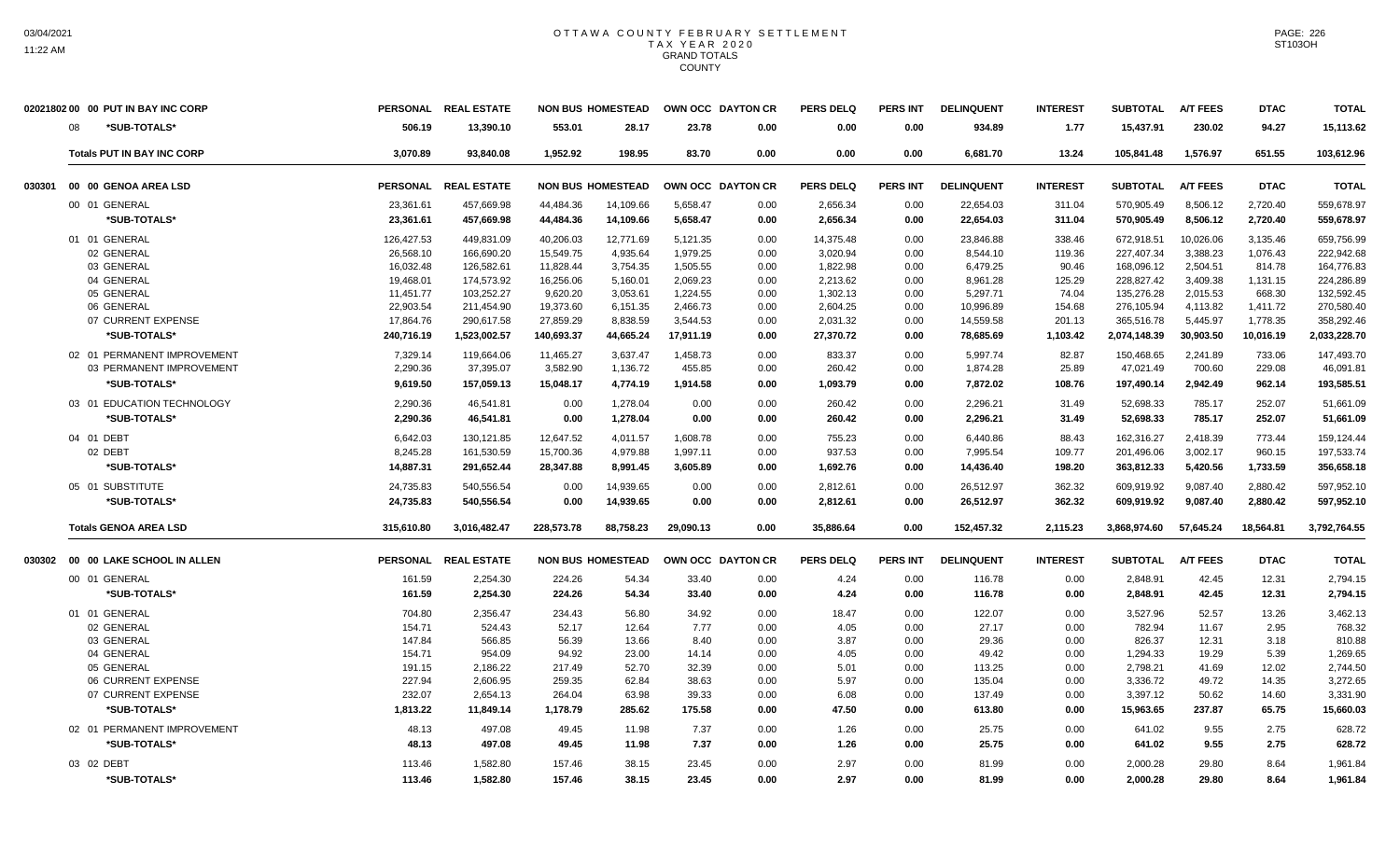|        | 030302 00 00 LAKE SCHOOL IN ALLEN  | <b>PERSONAL</b> | <b>REAL ESTATE</b>   |            | <b>NON BUS HOMESTEAD</b> |           | OWN OCC DAYTON CR | <b>PERS DELQ</b> | <b>PERS INT</b> | <b>DELINQUENT</b> | <b>INTEREST</b> | <b>SUBTOTAL</b>          | <b>A/T FEES</b> | <b>DTAC</b> | <b>TOTAL</b>  |
|--------|------------------------------------|-----------------|----------------------|------------|--------------------------|-----------|-------------------|------------------|-----------------|-------------------|-----------------|--------------------------|-----------------|-------------|---------------|
|        | <b>Totals LAKE SCHOOL IN ALLEN</b> | 2.136.40        | 16.183.32            | 1.609.96   | 390.09                   | 239.80    | 0.00              | 55.97            | 0.00            | 838.32            | 0.00            | 21,453.86                | 319.67          | 89.45       | 21,044.74     |
| 030303 | 00 00 BENTON CARROLL SALEM         |                 | PERSONAL REAL ESTATE |            | <b>NON BUS HOMESTEAD</b> |           | OWN OCC DAYTON CR | <b>PERS DELQ</b> | PERS INT        | <b>DELINQUENT</b> | <b>INTEREST</b> | <b>SUBTOTAL</b>          | <b>A/T FEES</b> | <b>DTAC</b> | <b>TOTAL</b>  |
|        | 00 01 GENERAL                      | 198,057.12      | 566,655.57           | 43,873.44  | 11,710.75                | 4,781.31  | 0.00              | 1,721.38         | 0.00            | 20,504.85         | 320.04          | 847,624.46               | 12,629.06       | 2,360.17    | 832,635.23    |
|        | 02 PERMANENT IMPROVEMENT           | 16,058.68       | 45,945.04            | 3,557.31   | 949.52                   | 387.68    | 0.00              | 139.58           | 0.00            | 1,662.56          | 25.96           | 68,726.33                | 1,023.98        | 191.37      | 67,510.98     |
|        | *SUB-TOTALS*                       | 214,115.80      | 612,600.61           | 47,430.75  | 12,660.27                | 5,168.99  | 0.00              | 1,860.96         | 0.00            | 22,167.41         | 346.00          | 916,350.79               | 13,653.04       | 2,551.54    | 900,146.21    |
|        | 01 01 GENERAL                      | 1,108,049.33    | 1,794,614.14         | 130,787.67 | 34,936.01                | 14,258.02 | 0.00              | 9,630.37         | 0.00            | 62,102.06         | 974.95          | 3,155,352.55             | 47,012.73       | 7,322.15    | 3,101,017.67  |
|        | 02 GENERAL                         | 231,780.35      | 426,172.42           | 30,001.92  | 8,017.69                 | 3.271.36  | 0.00              | 2,014.48         | 0.00            | 14,380.19         | 226.52          | 715,864.93               | 10,665.92       | 1,719.05    | 703,479.96    |
|        | 03 GENERAL                         | 208.762.91      | 456.677.73           | 32.501.23  | 8.684.38                 | 3.543.67  | 0.00              | 1.814.43         | 0.00            | 15.531.82         | 244.40          | 727.760.57               | 10.843.16       | 1.848.66    | 715.068.75    |
|        | 04 EMERGENCY                       | 195,380.68      | 613,748.41           | 0.00       | 11,552.50                | 0.00      | 0.00              | 1,698.11         | 0.00            | 22,601.40         | 351.87          | 845,332.97               | 12,594.94       | 2,328.32    | 830,409.71    |
|        | 05 EMERGENCY                       | 208,762.91      | 655,785.99           | 0.00       | 12,343.78                | 0.00      | 0.00              | 1,814.43         | 0.00            | 24,149.42         | 375.98          | 903,232.51               | 13,457.58       | 2,487.78    | 887,287.15    |
|        | *SUB-TOTALS*                       | 1,952,736.18    | 3,946,998.69         | 193,290.82 | 75,534.36                | 21,073.05 | 0.00              | 16,971.82        | 0.00            | 138,764.89        | 2,173.72        | 6,347,543.53             | 94,574.33       | 15,705.96   | 6,237,263.24  |
|        | 02 01 PERMANENT IMPROVEMENT        | 64.234.75       | 61.760.79            | 3,981.19   | 1.065.21                 | 434.33    | 0.00              | 558.27           | 0.00            | 1.956.48          | 31.10           | 134.022.12               | 1.996.85        | 242.30      | 131.782.97    |
|        | *SUB-TOTALS*                       | 64,234.75       | 61,760.79            | 3,981.19   | 1,065.21                 | 434.33    | 0.00              | 558.27           | 0.00            | 1,956.48          | 31.10           | 134,022.12               | 1,996.85        | 242.30      | 131,782.97    |
|        | <b>Totals BENTON CARROLL SALEM</b> | 2,231,086.73    | 4.621.360.09         | 244.702.76 | 89.259.84                | 26.676.37 | 0.00              | 19.391.05        | 0.00            | 162.888.78        | 2,550.82        | 7,397,916.44 110,224.22  |                 | 18,499.80   | 7,269,192.42  |
| 030304 | 00 00 PORT CLINTON CSD             |                 | PERSONAL REAL ESTATE |            | <b>NON BUS HOMESTEAD</b> |           | OWN OCC DAYTON CR | <b>PERS DELQ</b> | <b>PERS INT</b> | <b>DELINQUENT</b> | <b>INTEREST</b> | <b>SUBTOTAL</b>          | <b>A/T FEES</b> | <b>DTAC</b> | <b>TOTAL</b>  |
|        | 00 01 GENERAL                      | 42,108.80       | 961,600.21           | 79,139.30  | 15,746.84                | 6,865.75  | 0.00              | 4,129.77         | 0.00            | 36,632.73         | 409.92          | 1,146,633.32             | 17,084.09       | 4,553.29    | 1,124,995.94  |
|        | 02 PERMANENT IMPROVEMENT           | 10,527.21       | 240,400.06           | 19,784.82  | 3,936.71                 | 1,716.43  | 0.00              | 1,032.44         | 0.00            | 9,158.18          | 102.48          | 286,658.33               | 4,271.03        | 1,138.34    | 281,248.96    |
|        | *SUB-TOTALS*                       | 52,636.01       | 1,202,000.27         | 98,924.12  | 19,683.55                | 8,582.18  | 0.00              | 5,162.21         | 0.00            | 45,790.91         | 512.40          | 1,433,291.65             | 21,355.12       | 5,691.63    | 1,406,244.90  |
|        | 01 01 GENERAL                      | 419,584.09      | 2,408,164.85         | 202,104.14 | 40,176.02                | 17,525.52 | 0.00              | 41,150.27        | 0.00            | 92,505.85         | 1,043.55        | 3,222,254.29             | 48,009.52       | 11,285.26   | 3,162,959.51  |
|        | 02 GENERAL                         | 88,729.27       | 728,439.21           | 57,519.45  | 11,468.49                | 4,995.10  | 0.00              | 8,702.02         | 0.00            | 27,274.89         | 299.96          | 927,428.39               | 13,818.09       | 3,522.34    | 910,087.96    |
|        | 03 GENERAL                         | 58,651.56       | 549,418.48           | 43,448.50  | 8,662.32                 | 3,773.01  | 0.00              | 5,752.20         | 0.00            | 20,584.55         | 226.54          | 690,517.16               | 10,288.26       | 2,654.77    | 677,574.13    |
|        | 04 GENERAL                         | 73,690.40       | 849,668.50           | 65,507.13  | 13,077.11                | 5,692.17  | 0.00              | 7,227.11         | 0.00            | 31,504.08         | 343.00          | 1,046,709.50             | 15,595.31       | 4,156.23    | 1,026,957.96  |
|        | 05 GENERAL                         | 103,768.11      | 1,301,359.42         | 100,901.76 | 20,137.01                | 8,766.50  | 0.00              | 10,176.95        | 0.00            | 48,363.50         | 527.83          | 1,594,001.08             | 23,749.60       | 6,348.56    | 1,563,902.92  |
|        | *SUB-TOTALS*                       | 744,423.43      | 5,837,050.46         | 469,480.98 | 93,520.95                | 40,752.30 | 0.00              | 73,008.55        | 0.00            | 220,232.87        | 2,440.88        | 7,480,910.42             | 111,460.78      | 27,967.16   | 7,341,482.48  |
|        | 02 01 SUPPLIES                     | 34,589.37       | 198.522.54           | 16,660.92  | 3,312.00                 | 1.444.75  | 0.00              | 3,392.32         | 0.00            | 7,625.94          | 86.02           | 265,633.86               | 3,957.78        | 930.34      | 260,745.74    |
|        | *SUB-TOTALS*                       | 34,589.37       | 198,522.54           | 16,660.92  | 3,312.00                 | 1,444.75  | 0.00              | 3,392.32         | 0.00            | 7,625.94          | 86.02           | 265,633.86               | 3,957.78        | 930.34      | 260,745.74    |
|        | 04 01 PERMANENT IMPROVEMENT        | 4.511.65        | 103.028.59           | 8.479.21   | 1.687.17                 | 735.60    | 0.00              | 442.47           | 0.00            | 3.924.94          | 43.93           | 122.853.56               | 1.830.45        | 487.85      | 120.535.26    |
|        | *SUB-TOTALS*                       | 4,511.65        | 103,028.59           | 8,479.21   | 1,687.17                 | 735.60    | 0.00              | 442.47           | 0.00            | 3,924.94          | 43.93           | 122,853.56               | 1,830.45        | 487.85      | 120,535.26    |
|        | 07 01 EMERGENCY                    | 39,552.19       | 903,217.33           | 74,334.43  | 14,790.78                | 6,448.89  | 0.00              | 3,879.04         | 0.00            | 34,408.61         | 385.03          | 1,077,016.30             | 16,046.87       | 4,276.84    | 1,056,692.59  |
|        | *SUB-TOTALS*                       | 39.552.19       | 903.217.33           | 74.334.43  | 14.790.78                | 6.448.89  | 0.00              | 3.879.04         | 0.00            | 34,408.61         | 385.03          | 1.077.016.30             | 16.046.87       | 4,276.84    | 1.056,692.59  |
|        | 09 01 BOND                         | 51,884.05       | 1,184,828.84         | 97.510.94  | 19.402.34                | 8,459.59  | 0.00              | 5,088.48         | 0.00            | 45,136.76         | 505.08          | 1,412,816.08             | 21.050.06       | 5,610.32    | 1,386,155.70  |
|        | *SUB-TOTALS*                       | 51,884.05       | 1,184,828.84         | 97,510.94  | 19,402.34                | 8,459.59  | 0.00              | 5,088.48         | 0.00            | 45,136.76         | 505.08          | 1,412,816.08             | 21,050.06       | 5,610.32    | 1,386,155.70  |
|        | <b>Totals PORT CLINTON CSD</b>     | 927,596.70      | 9,428,648.03         | 765,390.60 | 152,396.79               | 66,423.31 | 0.00              | 90,973.07        | 0.00            | 357,120.03        | 3,973.34        | 11,792,521.87 175,701.06 |                 | 44,964.14   | 11,571,856.67 |
| 030305 | 00 00 WOODMORE LSD                 | <b>PERSONAL</b> | <b>REAL ESTATE</b>   |            | <b>NON BUS HOMESTEAD</b> |           | OWN OCC DAYTON CR | <b>PERS DELQ</b> | <b>PERS INT</b> | <b>DELINQUENT</b> | <b>INTEREST</b> | <b>SUBTOTAL</b>          | <b>A/T FEES</b> | <b>DTAC</b> | <b>TOTAL</b>  |
|        | 00 01 GENERAL                      | 7,500.28        | 146,148.07           | 13,818.35  | 3,910.82                 | 1,604.21  | 0.00              | 911.26           | 0.00            | 5,198.25          | 56.11           | 179.147.35               | 2.669.19        | 638.23      | 175,839.93    |
|        | *SUB-TOTALS*                       | 7,500.28        | 146,148.07           | 13,818.35  | 3,910.82                 | 1,604.21  | 0.00              | 911.26           | 0.00            | 5,198.25          | 56.11           | 179,147.35               | 2,669.19        | 638.23      | 175,839.93    |
|        | 01 01 GENERAL                      | 43,501.68       | 398,174.83           | 36,975.37  | 10,464.64                | 4,292.91  | 0.00              | 5,285.32         | 0.00            | 16,018.42         | 167.95          | 514,881.12               | 7,671.41        | 2,015.60    | 505,194.11    |
|        | 02 GENERAL                         | 12,187.97       | 134,304.73           | 12,313.20  | 3,484.83                 | 1,429.68  | 0.00              | 1,480.80         | 0.00            | 5,841.00          | 60.21           | 171,102.42               | 2,549.31        | 745.19      | 167,807.92    |
|        | 03 GENERAL                         | 5,625.22        | 65,420.08            | 5,984.84   | 1,693.81                 | 694.90    | 0.00              | 683.45           | 0.00            | 2,880.90          | 29.61           | 83,012.81                | 1,236.84        | 368.32      | 81,407.65     |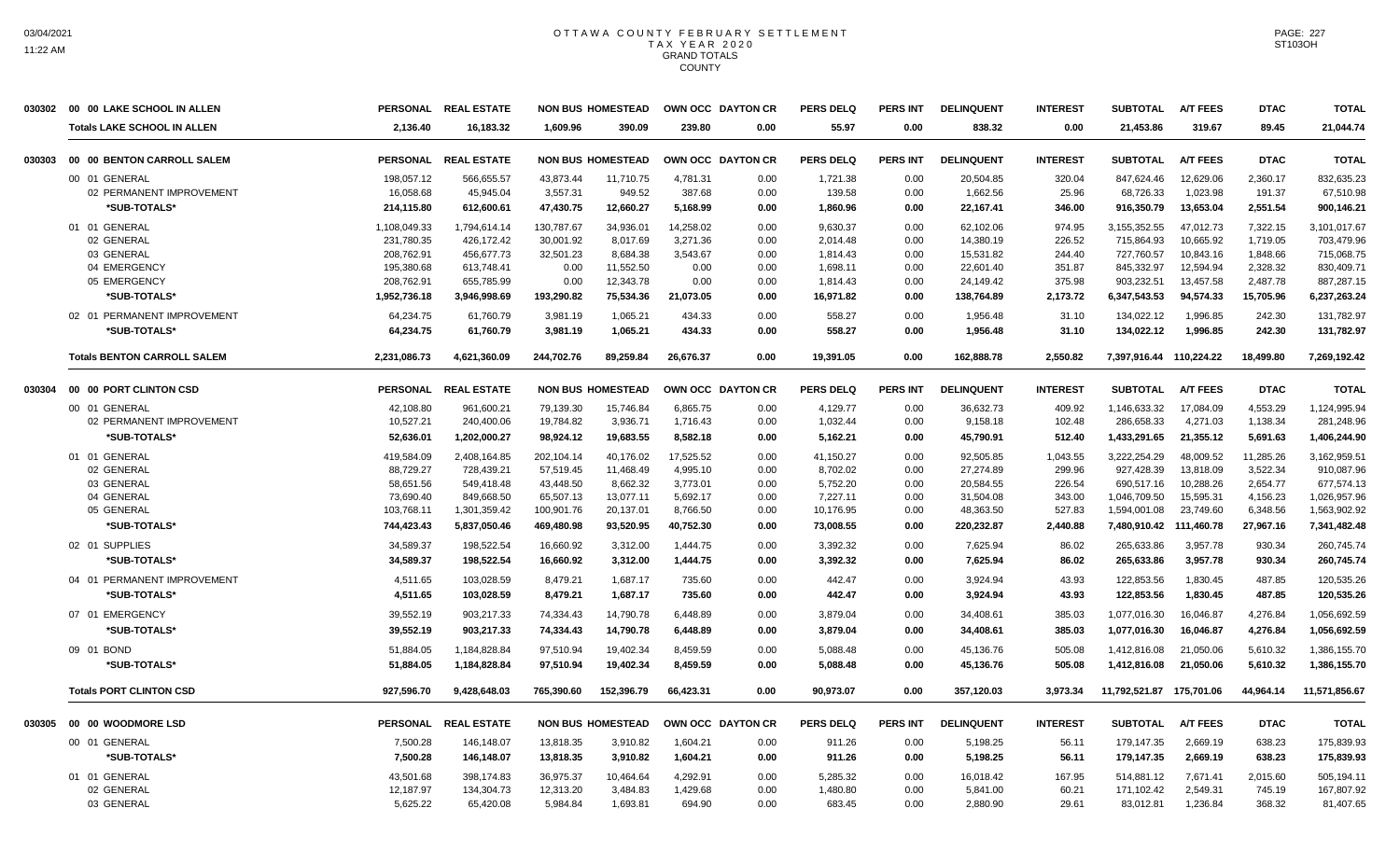| 030305 | 00 00 WOODMORE LSD            | <b>PERSONAL</b> | <b>REAL ESTATE</b> |            | <b>NON BUS HOMESTEAD</b> |           | OWN OCC DAYTON CR | <b>PERS DELQ</b> | <b>PERS INT</b> | <b>DELINQUENT</b> | <b>INTEREST</b> | <b>SUBTOTAL</b> | <b>A/T FEES</b> | <b>DTAC</b> | <b>TOTAL</b> |
|--------|-------------------------------|-----------------|--------------------|------------|--------------------------|-----------|-------------------|------------------|-----------------|-------------------|-----------------|-----------------|-----------------|-------------|--------------|
|        | *SUB-TOTALS*<br>01            | 61,314.87       | 597,899.64         | 55,273.41  | 15,643.28                | 6,417.49  | 0.00              | 7,449.57         | 0.00            | 24,740.32         | 257.77          | 768,996.35      | 11,457.56       | 3,129.11    | 754,409.68   |
|        | 04 01 PERMANENT IMPROVEMENT   | 5,625.22        | 93,603.42          | 8,804.55   | 2,491.83                 | 1,022.16  | 0.00              | 683.45           | 0.00            | 3,455.42          | 36.96           | 115,723.01      | 1,724.20        | 427.58      | 113,571.23   |
|        | 02 PERMANENT IMPROVEMENT      | 937.54          | 15,710.36          | 1,478.42   | 418.42                   | 171.64    | 0.00              | 113.91           | 0.00            | 578.13            | 6.19            | 19,414.61       | 289.27          | 71.49       | 19,053.85    |
|        | *SUB-TOTALS*                  | 6,562.76        | 109,313.78         | 10,282.97  | 2,910.25                 | 1,193.80  | 0.00              | 797.36           | 0.00            | 4,033.55          | 43.15           | 135,137.62      | 2,013.47        | 499.07      | 132,625.08   |
|        | 05 01 EMERGENCY               | 7,875.30        | 153,455.49         | 14,509.26  | 4,106.36                 | 1,684.41  | 0.00              | 956.82           | 0.00            | 5,458.17          | 58.91           | 188,104.72      | 2,802.65        | 670.13      | 184,631.94   |
|        | 02 EMERGENCY                  | 5,625.22        | 109,611.07         | 10,363.76  | 2,933.12                 | 1,203.14  | 0.00              | 683.45           | 0.00            | 3,898.69          | 42.07           | 134,360.52      | 2,001.88        | 478.68      | 131,879.96   |
|        | *SUB-TOTALS*                  | 13,500.52       | 263,066.56         | 24,873.02  | 7,039.48                 | 2,887.55  | 0.00              | 1,640.27         | 0.00            | 9,356.86          | 100.98          | 322,465.24      | 4,804.53        | 1,148.81    | 316,511.90   |
|        | 06 01 BOND (\$15,709,840)     | 8,625.33        | 168,070.28         | 15,891.08  | 4,497.44                 | 1.844.83  | 0.00              | 1,047.95         | 0.00            | 5,977.99          | 64.53           | 206,019.43      | 3,069.56        | 733.96      | 202,215.91   |
|        | *SUB-TOTALS*                  | 8,625.33        | 168,070.28         | 15,891.08  | 4,497.44                 | 1,844.83  | 0.00              | 1,047.95         | 0.00            | 5,977.99          | 64.53           | 206,019.43      | 3,069.56        | 733.96      | 202,215.91   |
|        | <b>Totals WOODMORE LSD</b>    | 97,503.76       | 1,284,498.33       | 120,138.83 | 34,001.27                | 13.947.88 | 0.00              | 11,846.41        | 0.00            | 49,306.97         | 522.54          | 1,611,765.99    | 24,014.31       | 6,149.18    | 1,581,602.50 |
| 030306 | 00 00 DANBURY LSD             | <b>PERSONAL</b> | <b>REAL ESTATE</b> |            | <b>NON BUS HOMESTEAD</b> |           | OWN OCC DAYTON CR | <b>PERS DELQ</b> | <b>PERS INT</b> | <b>DELINQUENT</b> | <b>INTEREST</b> | <b>SUBTOTAL</b> | <b>A/T FEES</b> | <b>DTAC</b> | <b>TOTAL</b> |
|        | 00 01 GENERAL                 | 31,888.99       | 1,316,605.14       | 115,600.94 | 12,696.82                | 6,620.75  | 0.00              | 4,356.40         | 0.00            | 66,372.79         | 668.25          | 1,554,810.08    | 23,165.68       | 7,601.51    | 1,524,042.89 |
|        | *SUB-TOTALS*                  | 31,888.99       | 1,316,605.14       | 115,600.94 | 12,696.82                | 6,620.75  | 0.00              | 4,356.40         | 0.00            | 66,372.79         | 668.25          | 1,554,810.08    | 23,165.68       | 7.601.51    | 1,524,042.89 |
|        | 01 01 GENERAL                 | 164,447.13      | 2,551,539.67       | 224,852.00 | 24,683.56                | 12,873.06 | 0.00              | 22,465.35        | 0.00            | 127,835.35        | 1,272.51        | 3,129,968.63    | 46,634.53       | 14,605.09   | 3,068,729.01 |
|        | 02 GENERAL                    | 46,895.57       | 786,368.15         | 68,575.01  | 7,539.06                 | 3,930.19  | 0.00              | 6,406.47         | 0.00            | 40,096.40         | 412.04          | 960,222.89      | 14,306.71       | 4,612.51    | 941,303.67   |
|        | 03 GENERAL                    | 18,758.22       | 323,181.15         | 28,181.26  | 3,098.24                 | 1,615.15  | 0.00              | 2,562.59         | 0.00            | 16,480.38         | 169.39          | 394,046.38      | 5,871.04        | 1,895.90    | 386,279.44   |
|        | 04 GENERAL                    | 9,379.12        | 185,472.13         | 16,128.65  | 1,773.87                 | 924.64    | 0.00              | 1,281.29         | 0.00            | 9,500.95          | 98.42           | 224,559.07      | 3,345.79        | 1,094.88    | 220,118.40   |
|        | 05 PERMANENT IMPROVEMENT      | 9,379.12        | 360,479.29         | 0.00       | 3,117.85                 | 0.00      | 0.00              | 1,281.29         | 0.00            | 18,128.33         | 181.71          | 392,567.59      | 5,849.01        | 1,926.22    | 384,792.36   |
|        | *SUB-TOTALS*                  | 248,859.16      | 4,207,040.39       | 337,736.92 | 40,212.58                | 19,343.04 | 0.00              | 33.996.99        | 0.00            | 212,041.41        | 2,134.07        | 5,101,364.56    | 76,007.08       | 24,134.60   | 5,001,222.88 |
|        | <b>Totals DANBURY LSD</b>     | 280.748.15      | 5.523.645.53       | 453.337.86 | 52.909.40                | 25.963.79 | 0.00              | 38.353.39        | 0.00            | 278.414.20        | 2.802.32        | 6,656,174.64    | 99.172.76       | 31.736.11   | 6,525,265.77 |
| 030307 | 00 00 NORTH BASS LSD          | <b>PERSONAL</b> | <b>REAL ESTATE</b> |            | <b>NON BUS HOMESTEAD</b> |           | OWN OCC DAYTON CR | <b>PERS DELQ</b> | <b>PERS INT</b> | <b>DELINQUENT</b> | <b>INTEREST</b> | <b>SUBTOTAL</b> | <b>A/T FEES</b> | <b>DTAC</b> | <b>TOTAL</b> |
|        | 00 01 GENERAL                 | 247.35          | 2,006.62           | 191.31     | 65.44                    | 13.78     | 0.00              | 0.00             | 0.00            | 139.29            | 0.00            | 2,663.79        | 39.69           | 14.13       | 2,609.97     |
|        | *SUB-TOTALS*                  | 247.35          | 2,006.62           | 191.31     | 65.44                    | 13.78     | 0.00              | 0.00             | 0.00            | 139.29            | 0.00            | 2,663.79        | 39.69           | 14.13       | 2,609.97     |
|        | 01 01 GENERAL                 | 574.21          | 4,658.22           | 444.11     | 151.92                   | 32.00     | 0.00              | 0.00             | 0.00            | 323.35            | 0.00            | 6,183.81        | 92.14           | 32.81       | 6,058.86     |
|        | *SUB-TOTALS*                  | 574.21          | 4,658.22           | 444.11     | 151.92                   | 32.00     | 0.00              | 0.00             | 0.00            | 323.35            | 0.00            | 6,183.81        | 92.14           | 32.81       | 6,058.86     |
|        |                               |                 |                    |            |                          |           |                   |                  |                 |                   |                 |                 |                 |             |              |
|        | <b>Totals NORTH BASS LSD</b>  | 821.56          | 6,664.84           | 635.42     | 217.36                   | 45.78     | 0.00              | 0.00             | 0.00            | 462.64            | 0.00            | 8,847.60        | 131.83          | 46.94       | 8,668.83     |
| 030308 | 00 00 MIDDLE BASS LSD         | <b>PERSONAL</b> | <b>REAL ESTATE</b> |            | <b>NON BUS HOMESTEAD</b> |           | OWN OCC DAYTON CR | <b>PERS DELQ</b> | <b>PERS INT</b> | <b>DELINQUENT</b> | <b>INTEREST</b> | <b>SUBTOTAL</b> | <b>A/T FEES</b> | <b>DTAC</b> | <b>TOTAL</b> |
|        | 00 01 GENERAL                 | 3,657.97        | 85,097.53          | 7,331.29   | 338.68                   | 183.51    | 0.00              | 0.00             | 0.00            | 5,771.95          | 131.76          | 102,512.69      | 1,527.37        | 600.75      | 100,384.57   |
|        | *SUB-TOTALS*                  | 3,657.97        | 85,097.53          | 7,331.29   | 338.68                   | 183.51    | 0.00              | 0.00             | 0.00            | 5,771.95          | 131.76          | 102,512.69      | 1,527.37        | 600.75      | 100,384.57   |
|        | <b>Totals MIDDLE BASS LSD</b> | 3,657.97        | 85,097.53          | 7,331.29   | 338.68                   | 183.51    | 0.00              | 0.00             | 0.00            | 5,771.95          | 131.76          | 102,512.69      | 1,527.37        | 600.75      | 100,384.57   |
| 030309 | 00 00 PUT IN BAY LSD          | <b>PERSONAL</b> | <b>REAL ESTATE</b> |            | <b>NON BUS HOMESTEAD</b> |           | OWN OCC DAYTON CR | <b>PERS DELQ</b> | <b>PERS INT</b> | <b>DELINQUENT</b> | <b>INTEREST</b> | <b>SUBTOTAL</b> | <b>A/T FEES</b> | <b>DTAC</b> | <b>TOTAL</b> |
|        | 00 01 GENERAL                 | 8,781.59        | 239,171.38         | 18,236.44  | 979.39                   | 811.54    | 0.00              | 0.00             | 0.00            | 10,507.25         | 44.58           | 278,532.17      | 4,149.95        | 1,079.12    | 273,303.10   |
|        | 02 PERMANENT IMPROVEMENT      | 2,582.83        | 70,344.52          | 5,363.66   | 288.06                   | 238.69    | 0.00              | 0.00             | 0.00            | 3,090.37          | 13.12           | 81,921.25       | 1,220.57        | 317.39      | 80,383.29    |
|        | *SUB-TOTALS*                  | 11,364.42       | 309,515.90         | 23,600.10  | 1,267.45                 | 1,050.23  | 0.00              | 0.00             | 0.00            | 13,597.62         | 57.70           | 360,453.42      | 5,370.52        | 1,396.51    | 353,686.39   |
|        |                               |                 |                    |            |                          |           |                   |                  |                 |                   |                 |                 |                 |             |              |
|        | 01 01 GENERAL                 | 65,603.66       | 1,167,720.36       | 89,036.85  | 4,781.74                 | 3,962.24  | 0.00              | 0.00             | 0.00            | 51,300.13         | 217.67          | 1,382,622.65    | 20,600.18       | 5,268.69    | 1,356,753.78 |
|        | *SUB-TOTALS*                  | 65,603.66       | 1,167,720.36       | 89,036.85  | 4,781.74                 | 3,962.24  | 0.00              | 0.00             | 0.00            | 51,300.13         | 217.67          | 1,382,622.65    | 20,600.18       | 5,268.69    | 1,356,753.78 |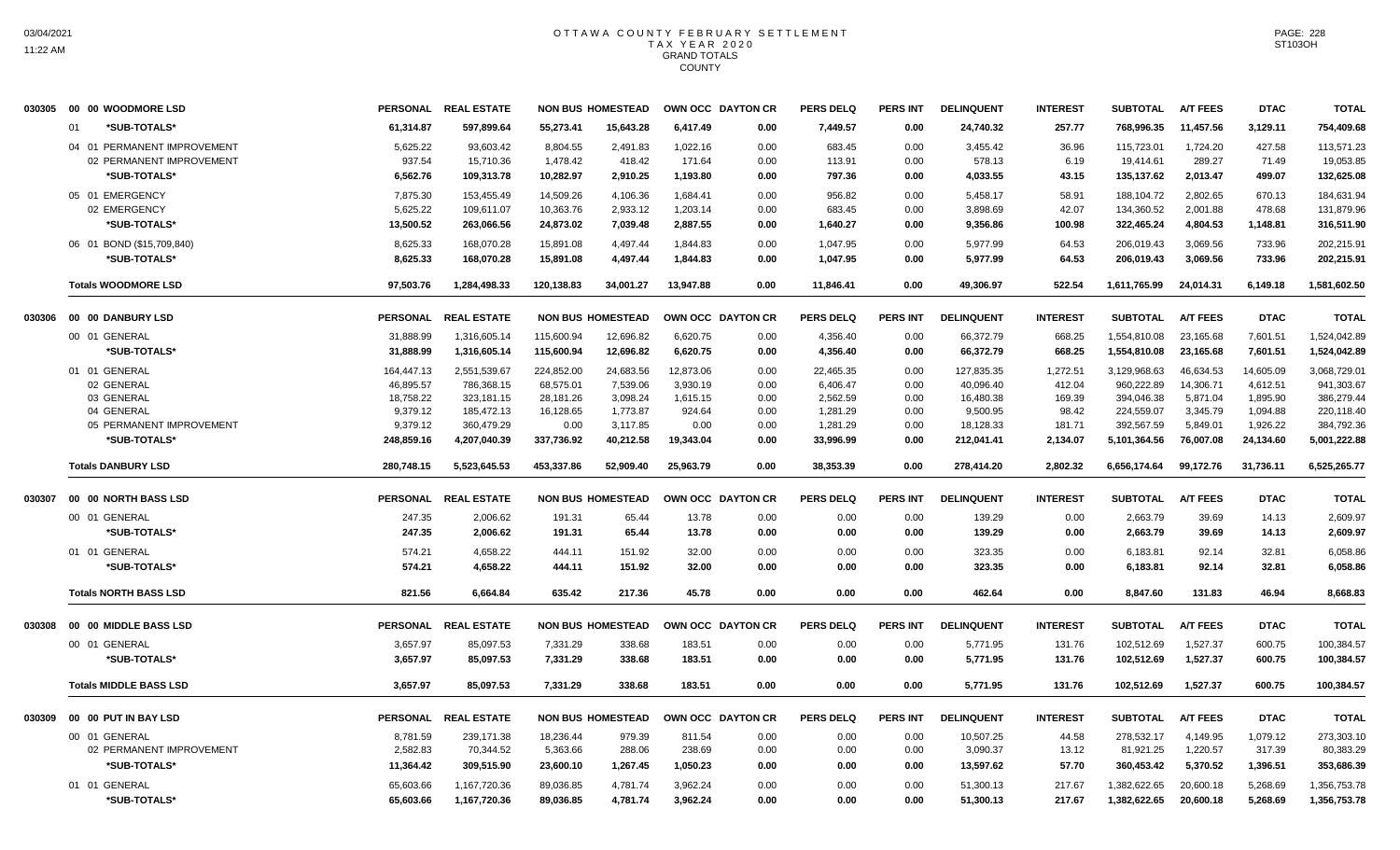|        | 030309 00 00 PUT IN BAY LSD     |           | PERSONAL REAL ESTATE |            | <b>NON BUS HOMESTEAD</b> | OWN OCC DAYTON CR |                   | <b>PERS DELQ</b> | <b>PERS INT</b> | <b>DELINQUENT</b> | <b>INTEREST</b> | <b>SUBTOTAL</b> | <b>A/T FEES</b> | <b>DTAC</b> | TOTAL        |
|--------|---------------------------------|-----------|----------------------|------------|--------------------------|-------------------|-------------------|------------------|-----------------|-------------------|-----------------|-----------------|-----------------|-------------|--------------|
|        | 02 01 RECREATION                | 1,291.41  | 21,024.73            | 1,576.57   | 84.67                    | 70.34             | 0.00              | 0.00             | 0.00            | 923.46            | 3.86            | 24,975.04       | 372.11          | 94.89       | 24,508.04    |
|        | *SUB-TOTALS*                    | 1,291.41  | 21,024.73            | 1,576.57   | 84.67                    | 70.34             | 0.00              | 0.00             | 0.00            | 923.46            | 3.86            | 24,975.04       | 372.11          | 94.89       | 24,508.04    |
|        | <b>Totals PUT IN BAY LSD</b>    | 78,259.49 | 1,498,260.99         | 114,213.52 | 6,133.86                 | 5,082.81          | 0.00              | 0.00             | 0.00            | 65,821.21         | 279.23          | 1,768,051.11    | 26,342.81       | 6,760.09    | 1,734,948.21 |
| 040401 | 00 00 CLAY CENTER CORP.         |           | PERSONAL REAL ESTATE |            | <b>NON BUS HOMESTEAD</b> |                   | OWN OCC DAYTON CR | <b>PERS DELQ</b> | <b>PERS INT</b> | <b>DELINQUENT</b> | <b>INTEREST</b> | <b>SUBTOTAL</b> | <b>A/T FEES</b> | <b>DTAC</b> | <b>TOTAL</b> |
|        | 00 01 GENERAL                   | 200.94    | 3,331.24             | 324.02     | 158.62                   | 31.52             | 0.00              | 30.93            | 0.00            | 226.84            | 6.46            | 4,310.57        | 64.23           | 29.60       | 4,216.74     |
|        | *SUB-TOTALS*                    | 200.94    | 3,331.24             | 324.02     | 158.62                   | 31.52             | 0.00              | 30.93            | 0.00            | 226.84            | 6.46            | 4,310.57        | 64.23           | 29.60       | 4,216.74     |
|        | <b>Totals CLAY CENTER CORP.</b> | 200.94    | 3,331.24             | 324.02     | 158.62                   | 31.52             | 0.00              | 30.93            | 0.00            | 226.84            | 6.46            | 4,310.57        | 64.23           | 29.60       | 4,216.74     |
|        | 040402 00 00 ROCKY RIDGE CORP.  |           | PERSONAL REAL ESTATE |            | <b>NON BUS HOMESTEAD</b> |                   | OWN OCC DAYTON CR | <b>PERS DELQ</b> | <b>PERS INT</b> | <b>DELINQUENT</b> | <b>INTEREST</b> | <b>SUBTOTAL</b> | <b>A/T FEES</b> | <b>DTAC</b> | <b>TOTAL</b> |
|        | 00 01 GENERAL                   | 191.61    | 4,068.55             | 425.35     | 200.45                   | 42.75             | 0.00              | 0.00             | 0.00            | 389.58            | 2.11            | 5,320.40        | 79.27           | 40.31       | 5,200.82     |
|        | *SUB-TOTALS*                    | 191.61    | 4,068.55             | 425.35     | 200.45                   | 42.75             | 0.00              | 0.00             | 0.00            | 389.58            | 2.11            | 5,320.40        | 79.27           | 40.31       | 5,200.82     |
|        | 01 01 POLICE                    | 47.90     | 480.45               | 47.94      | 22.59                    | 4.82              | 0.00              | 0.00             | 0.00            | 49.10             | 0.42            | 653.22          | 9.73            | 5.08        | 638.41       |
|        | *SUB-TOTALS*                    | 47.90     | 480.45               | 47.94      | 22.59                    | 4.82              | 0.00              | 0.00             | 0.00            | 49.10             | 0.42            | 653.22          | 9.73            | 5.08        | 638.41       |
|        | <b>Totals ROCKY RIDGE CORP.</b> | 239.51    | 4,549.00             | 473.29     | 223.04                   | 47.57             | 0.00              | 0.00             | 0.00            | 438.68            | 2.53            | 5,973.62        | 89.00           | 45.39       | 5,839.23     |
| 040403 | 00 00 GENOA CORP.               |           | PERSONAL REAL ESTATE |            | <b>NON BUS HOMESTEAD</b> |                   | OWN OCC DAYTON CR | <b>PERS DELQ</b> | <b>PERS INT</b> | <b>DELINQUENT</b> | <b>INTEREST</b> | <b>SUBTOTAL</b> | <b>A/T FEES</b> | <b>DTAC</b> | <b>TOTAL</b> |
|        | 00 01 GENERAL                   | 1,175.92  | 41,176.84            | 3,386.22   | 1,343.41                 | 436.74            | 0.00              | 569.95           | 0.00            | 3,278.43          | 56.90           | 51,424.41       | 766.19          | 419.37      | 50,238.85    |
|        | *SUB-TOTALS*                    | 1,175.92  | 41,176.84            | 3,386.22   | 1,343.41                 | 436.74            | 0.00              | 569.95           | 0.00            | 3,278.43          | 56.90           | 51,424.41       | 766.19          | 419.37      | 50,238.85    |
|        | 01 01 PARK                      | 636.96    | 20,054.74            | 1,591.42   | 631.36                   | 205.25            | 0.00              | 308.72           | 0.00            | 1,630.88          | 27.71           | 25,087.04       | 373.78          | 211.44      | 24,501.82    |
|        | 02 PARK                         | 367.47    | 14,040.15            | 0.00       | 418.75                   | 0.00              | 0.00              | 178.11           | 0.00            | 1,097.03          | 19.40           | 16,120.91       | 240.19          | 130.90      | 15,749.82    |
|        | *SUB-TOTALS*                    | 1,004.43  | 34,094.89            | 1,591.42   | 1,050.11                 | 205.25            | 0.00              | 486.83           | 0.00            | 2,727.91          | 47.11           | 41,207.95       | 613.97          | 342.34      | 40,251.64    |
|        | <b>Totals GENOA CORP.</b>       | 2,180.35  | 75.271.73            | 4.977.64   | 2.393.52                 | 641.99            | 0.00              | 1,056.78         | 0.00            | 6.006.34          | 104.01          | 92,632.36       | 1.380.16        | 761.71      | 90.490.49    |
| 040404 | 00 00 MARBLEHEAD CORP.          |           | PERSONAL REAL ESTATE |            | <b>NON BUS HOMESTEAD</b> |                   | OWN OCC DAYTON CR | <b>PERS DELQ</b> | <b>PERS INT</b> | <b>DELINQUENT</b> | <b>INTEREST</b> | <b>SUBTOTAL</b> | <b>A/T FEES</b> | <b>DTAC</b> | <b>TOTAL</b> |
|        | 00 01 GENERAL                   | 2,251.13  | 176,204.81           | 16,471.02  | 1,302.98                 | 947.82            | 0.00              | 327.81           | 0.00            | 7,587.78          | 44.43           | 205, 137.78     | 3,056.42        | 831.17      | 201,250.19   |
|        | *SUB-TOTALS*                    | 2,251.13  | 176,204.81           | 16,471.02  | 1,302.98                 | 947.82            | 0.00              | 327.81           | 0.00            | 7,587.78          | 44.43           | 205, 137. 78    | 3,056.42        | 831.17      | 201,250.19   |
|        | 01 01 GENERAL                   | 1,800.90  | 115,747.73           | 10,721.71  | 850.12                   | 617.72            | 0.00              | 262.25           | 0.00            | 4.974.81          | 28.95           | 135,004.19      | 2,011.48        | 549.44      | 132.443.27   |
|        | 02 GENERAL                      | 180.09    | 14,186.72            | 0.00       | 94.30                    | 0.00              | 0.00              | 26.22            | 0.00            | 611.48            | 3.59            | 15,102.40       | 225.02          | 60.41       | 14,816.97    |
|        | *SUB-TOTALS*                    | 1,980.99  | 129,934.45           | 10,721.71  | 944.42                   | 617.72            | 0.00              | 288.47           | 0.00            | 5,586.29          | 32.54           | 150,106.59      | 2,236.50        | 609.85      | 147,260.24   |
|        | <b>Totals MARBLEHEAD CORP.</b>  | 4,232.12  | 306,139.26           | 27,192.73  | 2,247.40                 | 1,565.54          | 0.00              | 616.28           | 0.00            | 13,174.07         | 76.97           | 355,244.37      | 5,292.92        | 1,441.02    | 348,510.43   |
| 040405 | 00 00 ELMORE CORP.              |           | PERSONAL REAL ESTATE |            | <b>NON BUS HOMESTEAD</b> |                   | OWN OCC DAYTON CR | <b>PERS DELQ</b> | <b>PERS INT</b> | <b>DELINQUENT</b> | <b>INTEREST</b> | <b>SUBTOTAL</b> | <b>A/T FEES</b> | <b>DTAC</b> | <b>TOTAL</b> |
|        | 00 01 GENERAL                   | 506.03    | 21,825.11            | 2,027.27   | 879.70                   | 295.59            | 0.00              | 393.35           | 0.00            | 1,504.84          | 1.39            | 27,433.28       | 408.73          | 197.79      | 26,826.76    |
|        | *SUB-TOTALS*                    | 506.03    | 21.825.11            | 2.027.27   | 879.70                   | 295.59            | 0.00              | 393.35           | 0.00            | 1,504.84          | 1.39            | 27,433.28       | 408.73          | 197.79      | 26,826.76    |
|        | 01 01 STREETS                   | 632.54    | 24.755.24            | 2,345.90   | 1.017.96                 | 342.06            | 0.00              | 491.69           | 0.00            | 1,592.56          | 1.61            | 31.179.56       | 464.55          | 207.13      | 30,507.88    |
|        | 02 STREETS                      | 759.05    | 29,706.27            | 2,815.09   | 1,221.55                 | 410.47            | 0.00              | 590.03           | 0.00            | 1,911.07          | 1.93            | 37,415.46       | 557.46          | 248.56      | 36,609.44    |
|        | *SUB-TOTALS*                    | 1,391.59  | 54,461.51            | 5,160.99   | 2,239.51                 | 752.53            | 0.00              | 1,081.72         | 0.00            | 3,503.63          | 3.54            | 68,595.02       | 1,022.01        | 455.69      | 67,117.32    |
|        | 02 01 SOLID WASTE               | 759.05    | 29,706.27            | 2,815.09   | 1,221.55                 | 410.47            | 0.00              | 590.03           | 0.00            | 1,911.07          | 1.93            | 37,415.46       | 557.46          | 248.56      | 36,609.44    |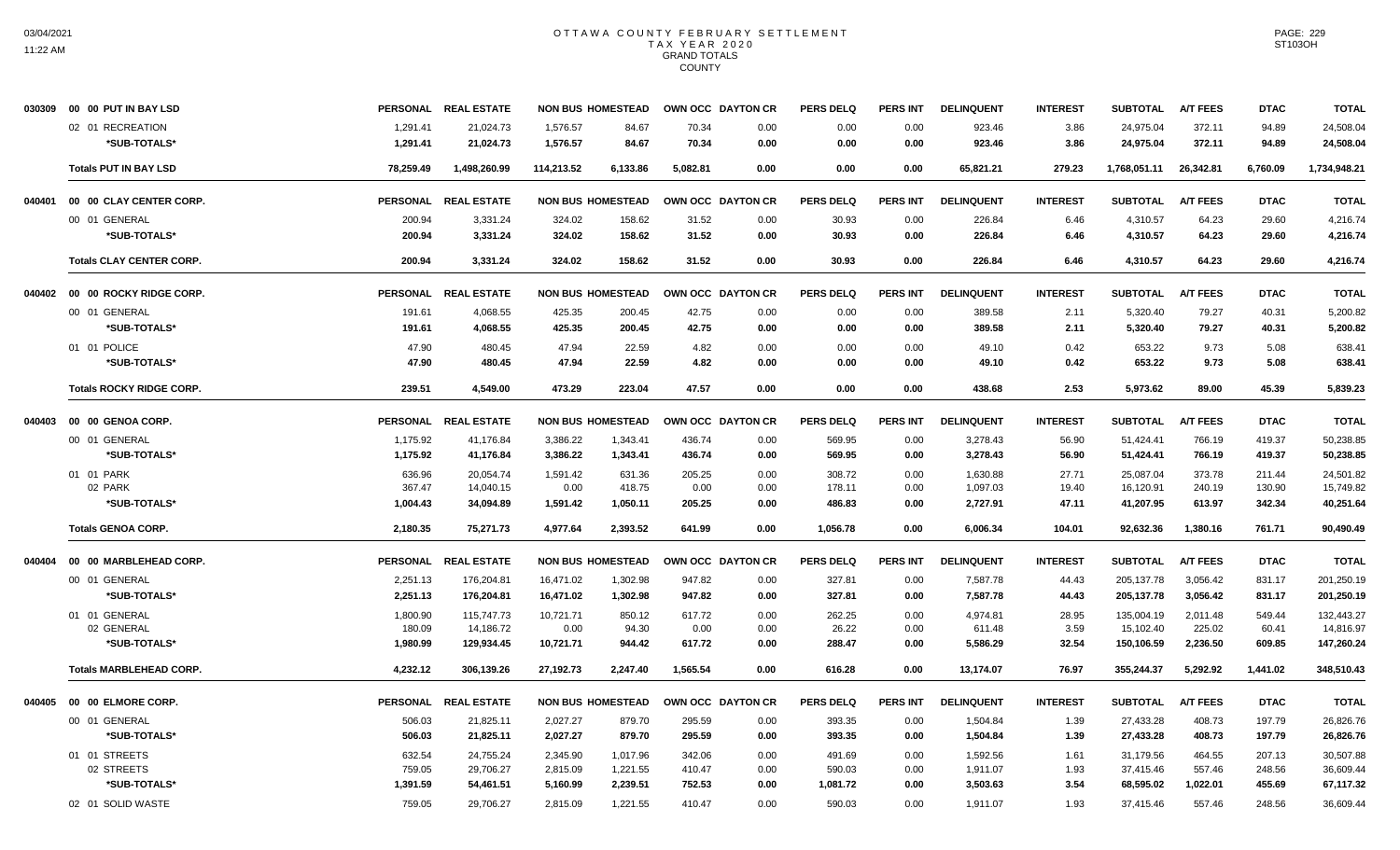|        | 040405  00  00  ELMORE CORP.    |                 | PERSONAL REAL ESTATE |           | <b>NON BUS HOMESTEAD</b> | OWN OCC DAYTON CR |      | <b>PERS DELQ</b> | <b>PERS INT</b> | <b>DELINQUENT</b> | <b>INTEREST</b> | <b>SUBTOTAL</b> | <b>A/T FEES</b> | <b>DTAC</b> | <b>TOTAL</b> |
|--------|---------------------------------|-----------------|----------------------|-----------|--------------------------|-------------------|------|------------------|-----------------|-------------------|-----------------|-----------------|-----------------|-------------|--------------|
|        | *SUB-TOTALS*<br>02              | 759.05          | 29,706.27            | 2,815.09  | 1,221.55                 | 410.47            | 0.00 | 590.03           | 0.00            | 1,911.07          | 1.93            | 37,415.46       | 557.46          | 248.56      | 36,609.44    |
|        | 03 01 GENERAL                   | 759.05          | 27,960.94            | 2,623.25  | 1,138.31                 | 382.50            | 0.00 | 590.03           | 0.00            | 1,863.85          | 1.80            | 35,319.73       | 526.24          | 243.76      | 34,549.73    |
|        | *SUB-TOTALS*                    | 759.05          | 27.960.94            | 2.623.25  | 1,138.31                 | 382.50            | 0.00 | 590.03           | 0.00            | 1.863.85          | 1.80            | 35.319.73       | 526.24          | 243.76      | 34.549.73    |
|        | <b>Totals ELMORE CORP.</b>      | 3,415.72        | 133.953.83           | 12.626.60 | 5.479.07                 | 1.841.09          | 0.00 | 2,655.13         | 0.00            | 8,783.39          | 8.66            | 168,763.49      | 2,514.44        | 1.145.80    | 165,103.25   |
| 040406 | 00 00 PORT CLINTON CITY         | <b>PERSONAL</b> | <b>REAL ESTATE</b>   |           | <b>NON BUS HOMESTEAD</b> | OWN OCC DAYTON CR |      | <b>PERS DELQ</b> | <b>PERS INT</b> | <b>DELINQUENT</b> | <b>INTEREST</b> | <b>SUBTOTAL</b> | <b>A/T FEES</b> | <b>DTAC</b> | <b>TOTAL</b> |
|        | 00 01 GENERAL                   | 10.410.15       | 129.487.18           | 10.062.59 | 3.819.53                 | 1.094.87          | 0.00 | 1,405.43         | 0.00            | 5,462.93          | 143.63          | 161.886.31      | 2.412.00        | 825.12      | 158.649.19   |
|        | *SUB-TOTALS*                    | 10,410.15       | 129,487.18           | 10,062.59 | 3,819.53                 | 1,094.87          | 0.00 | 1,405.43         | 0.00            | 5,462.93          | 143.63          | 161,886.31      | 2,412.00        | 825.12      | 158,649.19   |
|        | 01 01 INSIDE POLICE PENSION     | 800.78          | 9,960.55             | 774.05    | 293.81                   | 84.22             | 0.00 | 108.11           | 0.00            | 420.22            | 11.04           | 12,452.78       | 185.54          | 63.47       | 12,203.77    |
|        | *SUB-TOTALS*                    | 800.78          | 9,960.55             | 774.05    | 293.81                   | 84.22             | 0.00 | 108.11           | 0.00            | 420.22            | 11.04           | 12,452.78       | 185.54          | 63.47       | 12,203.77    |
|        | 02 01 FIRE & EMS                | 10,143.23       | 118,514.54           | 9,015.24  | 3,423.40                 | 981.69            | 0.00 | 1,369.39         | 0.00            | 4,968.54          | 128.69          | 148,544.72      | 2,213.23        | 766.53      | 145,564.96   |
|        | *SUB-TOTALS*                    | 10,143.23       | 118.514.54           | 9,015.24  | 3,423.40                 | 981.69            | 0.00 | 1,369.39         | 0.00            | 4,968.54          | 128.69          | 148,544.72      | 2,213.23        | 766.53      | 145.564.96   |
|        | <b>Totals PORT CLINTON CITY</b> | 21,354.16       | 257,962.27           | 19,851.88 | 7,536.74                 | 2,160.78          | 0.00 | 2,882.93         | 0.00            | 10,851.69         | 283.36          | 322,883.81      | 4,810.77        | 1,655.12    | 316,417.92   |
| 040407 | 00 00 PUT IN BAY CORP.          |                 | PERSONAL REAL ESTATE |           | <b>NON BUS HOMESTEAD</b> | OWN OCC DAYTON CR |      | <b>PERS DELQ</b> | <b>PERS INT</b> | <b>DELINQUENT</b> | <b>INTEREST</b> | <b>SUBTOTAL</b> | <b>A/T FEES</b> | <b>DTAC</b> | <b>TOTAL</b> |
|        | 00 01 INSIDE GENERAL            | 1,441.60        | 50,779.75            | 2,261.60  | 114.36                   | 94.17             | 0.00 | 0.00             | 0.00            | 3,613.46          | 7.20            | 58,312.14       | 868.81          | 364.52      | 57,078.81    |
|        | *SUB-TOTALS*                    | 1,441.60        | 50,779.75            | 2,261.60  | 114.36                   | 94.17             | 0.00 | 0.00             | 0.00            | 3,613.46          | 7.20            | 58,312.14       | 868.81          | 364.52      | 57,078.81    |
|        | <b>Totals PUT IN BAY CORP.</b>  | 1.441.60        | 50.779.75            | 2.261.60  | 114.36                   | 94.17             | 0.00 | 0.00             | 0.00            | 3.613.46          | 7.20            | 58.312.14       | 868.81          | 364.52      | 57.078.81    |
| 040408 | 00 00 OAK HARBOR CORP.          | <b>PERSONAL</b> | <b>REAL ESTATE</b>   |           | <b>NON BUS HOMESTEAD</b> | OWN OCC DAYTON CR |      | PERS DELO        | <b>PERS INT</b> | <b>DELINQUENT</b> | <b>INTEREST</b> | <b>SUBTOTAL</b> | <b>A/T FEES</b> | <b>DTAC</b> | <b>TOTAL</b> |
|        | 00 01 GENERAL                   | 681.11          | 39,836.52            | 3,492.06  | 1,447.56                 | 522.04            | 0.00 | 507.11           | 0.00            | 1,315.17          | 19.74           | 47,821.31       | 712.51          | 198.44      | 46,910.36    |
|        | *SUB-TOTALS*                    | 681.11          | 39,836.52            | 3,492.06  | 1,447.56                 | 522.04            | 0.00 | 507.11           | 0.00            | 1,315.17          | 19.74           | 47,821.31       | 712.51          | 198.44      | 46,910.36    |
|        | 01 01 STREETS                   | 2.063.98        | 54.959.01            | 4.366.95  | 1.810.22                 | 652.83            | 0.00 | 1.536.68         | 0.00            | 1.801.77          | 24.69           | 67.216.13       | 1.001.48        | 308.87      | 65.905.78    |
|        | *SUB-TOTALS*                    | 2,063.98        | 54,959.01            | 4,366.95  | 1,810.22                 | 652.83            | 0.00 | 1,536.68         | 0.00            | 1,801.77          | 24.69           | 67,216.13       | 1,001.48        | 308.87      | 65,905.78    |
|        | 02 01 POLICE                    | 1,184.72        | 68,300.96            | 0.00      | 2,193.17                 | 0.00              | 0.00 | 882.06           | 0.00            | 2,254.57          | 33.79           | 74,849.27       | 1,115.21        | 317.74      | 73,416.32    |
|        | *SUB-TOTALS*                    | 1,184.72        | 68.300.96            | 0.00      | 2.193.17                 | 0.00              | 0.00 | 882.06           | 0.00            | 2.254.57          | 33.79           | 74.849.27       | 1,115.21        | 317.74      | 73.416.32    |
|        | <b>Totals OAK HARBOR CORP.</b>  | 3,929.81        | 163.096.49           | 7,859.01  | 5,450.95                 | 1,174.87          | 0.00 | 2,925.85         | 0.00            | 5,371.51          | 78.22           | 189,886.71      | 2,829.20        | 825.05      | 186,232.46   |
| 050501 | 00 00 PENTA COUNTY JVS          |                 | PERSONAL REAL ESTATE |           | <b>NON BUS HOMESTEAD</b> | OWN OCC DAYTON CR |      | <b>PERS DELQ</b> | PERS INT        | <b>DELINQUENT</b> | <b>INTEREST</b> | <b>SUBTOTAL</b> | <b>A/T FEES</b> | <b>DTAC</b> | <b>TOTAL</b> |
|        | 01 01 GENERAL                   | 84,026.75       | 360,431.86           | 30,650.53 | 8,809.71                 | 3,576.60          | 0.00 | 1,700.72         | 0.00            | 14,554.04         | 207.93          | 503,958.14      | 7,508.67        | 1,729.16    | 494,720.31   |
|        | 02 GENERAL                      | 48,015.27       | 205,961.15           | 17,514.61 | 5,034.13                 | 2,043.76          | 0.00 | 971.84           | 0.00            | 8,316.61          | 118.83          | 287,976.20      | 4,290.67        | 988.11      | 282,697.42   |
|        | 03 PERMANENT IMP.               | 60,019.15       | 230,730.86           | 19,178.38 | 5,513.83                 | 2,238.28          | 0.00 | 1,214.78         | 0.00            | 9,307.70          | 133.03          | 328,336.01      | 4,891.99        | 1,121.79    | 322,322.23   |
|        | *SUB-TOTALS*                    | 192,061.17      | 797,123.87           | 67,343.52 | 19,357.67                | 7,858.64          | 0.00 | 3,887.34         | 0.00            | 32,178.35         | 459.79          | 1,120,270.35    | 16,691.33       | 3,839.06    | 1,099,739.96 |
|        | <b>Totals PENTA COUNTY JVS</b>  | 192,061.17      | 797,123.87           | 67.343.52 | 19,357.67                | 7.858.64          | 0.00 | 3,887.34         | 0.00            | 32,178.35         | 459.79          | 1,120,270.35    | 16,691.33       | 3.839.06    | 1,099,739.96 |
|        | 050502 00 00 VANGUARD JVS       |                 | PERSONAL REAL ESTATE |           | <b>NON BUS HOMESTEAD</b> | OWN OCC DAYTON CR |      | <b>PERS DELQ</b> | <b>PERS INT</b> | <b>DELINQUENT</b> | <b>INTEREST</b> | <b>SUBTOTAL</b> | <b>A/T FEES</b> | <b>DTAC</b> | <b>TOTAL</b> |
|        | 01 01 GENERAL                   | 24,062.14       | 549,485.81           | 45,222.49 | 8,998.17                 | 3,923.27          | 0.00 | 2,359.87         | 0.00            | 20,932.97         | 234.21          | 655,218.93      | 9,762.35        | 2,601.87    | 642,854.71   |
|        | *SUB-TOTALS*                    | 24,062.14       | 549,485.81           | 45,222.49 | 8,998.17                 | 3,923.27          | 0.00 | 2,359.87         | 0.00            | 20,932.97         | 234.21          | 655,218.93      | 9,762.35        | 2,601.87    | 642,854.71   |

PAGE: 230 ST103OH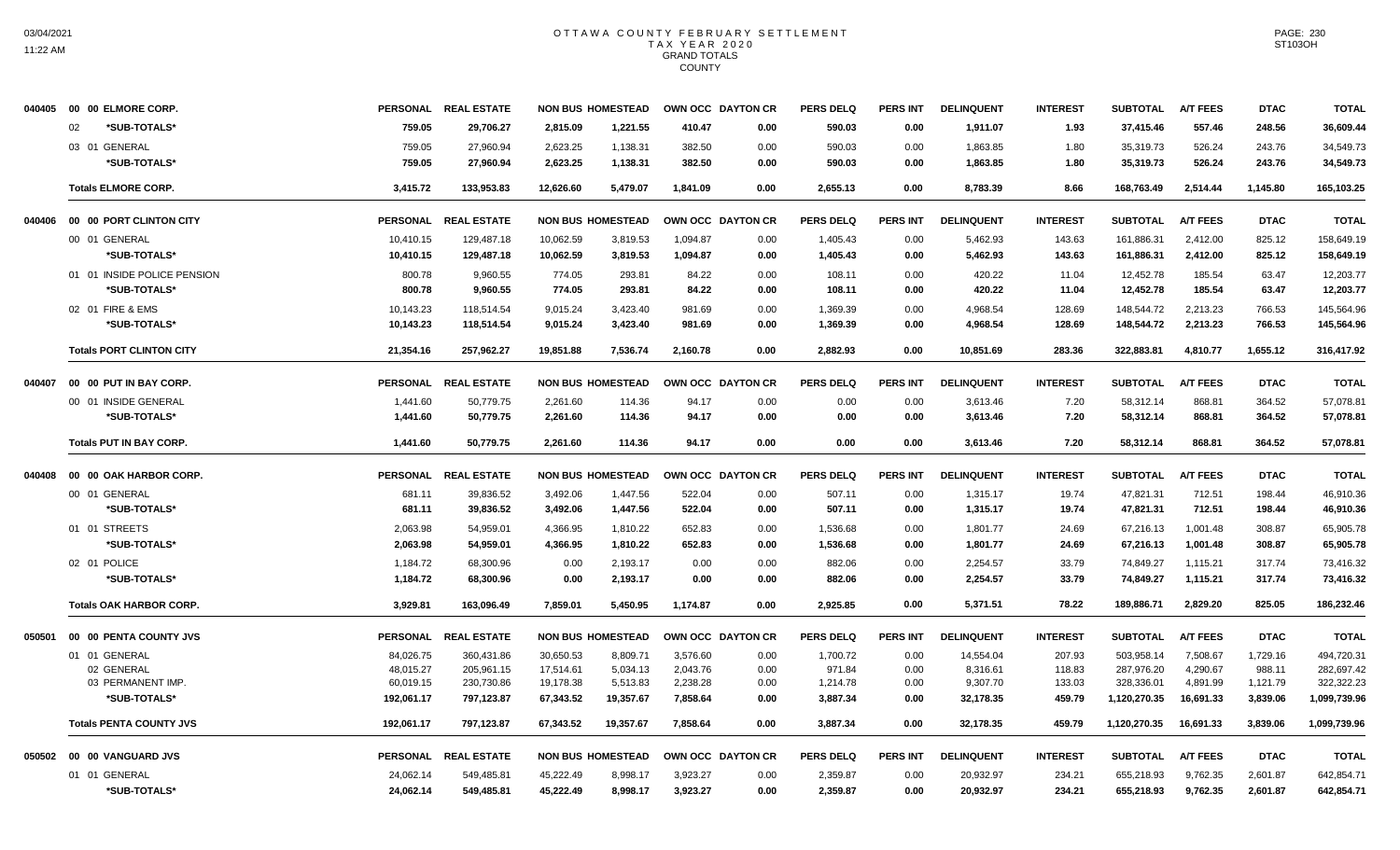| 050502 | 00 00 VANGUARD JVS                     |                 | PERSONAL REAL ESTATE | <b>NON BUS HOMESTEAD</b> |          | OWN OCC DAYTON CR |      | <b>PERS DELQ</b> | <b>PERS INT</b> | <b>DELINQUENT</b> | <b>INTEREST</b> | <b>SUBTOTAL</b> | <b>A/T FEES</b> | <b>DTAC</b> | <b>TOTAL</b> |
|--------|----------------------------------------|-----------------|----------------------|--------------------------|----------|-------------------|------|------------------|-----------------|-------------------|-----------------|-----------------|-----------------|-------------|--------------|
|        | <b>Totals VANGUARD JVS</b>             | 24,062.14       | 549,485.81           | 45,222.49                | 8,998.17 | 3,923.27          | 0.00 | 2,359.87         | 0.00            | 20,932.97         | 234.21          | 655,218.93      | 9,762.35        | 2,601.87    | 642,854.71   |
| 050503 | 00 00 EHOVE JVS                        | <b>PERSONAL</b> | <b>REAL ESTATE</b>   | <b>NON BUS HOMESTEAD</b> |          | OWN OCC DAYTON CR |      | <b>PERS DELQ</b> | <b>PERS INT</b> | <b>DELINQUENT</b> | <b>INTEREST</b> | <b>SUBTOTAL</b> | <b>A/T FEES</b> | <b>DTAC</b> | <b>TOTAL</b> |
|        | 01 01 GENERAL                          | 12,192.85       | 215,974.36           | 19,131.77                | 2,098.70 | 1,094.75          | 0.00 | 1,665.68         | 0.00            | 10,724.72         | 104.98          | 262,987.81      | 3,918.36        | 1,220.96    | 257,848.49   |
|        | 02 GENERAL                             | 3,126.38        | 129,346.20           | 0.00                     | 1,120.72 | 0.00              | 0.00 | 427.10           | 0.00            | 6,481.58          | 64.55           | 140,566.53      | 2,094.36        | 687.35      | 137,784.82   |
|        | 03 GENERAL                             | 9,379.08        | 350,800.35           | 30,566.37                | 3,360.83 | 1,751.96          | 0.00 | 1,281.31         | 0.00            | 17,911.31         | 184.50          | 415,235.71      | 6,186.75        | 2,061.51    | 406,987.45   |
|        | *SUB-TOTALS*                           | 24,698.31       | 696,120.91           | 49,698.14                | 6,580.25 | 2,846.71          | 0.00 | 3,374.09         | 0.00            | 35,117.61         | 354.03          | 818,790.05      | 12,199.47       | 3,969.82    | 802,620.76   |
|        | 02 01 PERMANENT IMPROVEMENT            | 3,126.38        | 136,348.38           | 0.00                     | 1,185.50 | 0.00              | 0.00 | 427.10           | 0.00            | 6,784.73          | 66.67           | 147,938.76      | 2,204.19        | 716.73      | 145,017.84   |
|        | *SUB-TOTALS*                           | 3,126.38        | 136,348.38           | 0.00                     | 1,185.50 | 0.00              | 0.00 | 427.10           | 0.00            | 6,784.73          | 66.67           | 147,938.76      | 2,204.19        | 716.73      | 145,017.84   |
|        | <b>Totals EHOVE JVS</b>                | 27,824.69       | 832,469.29           | 49,698.14                | 7,765.75 | 2,846.71          | 0.00 | 3,801.19         | 0.00            | 41,902.34         | 420.70          | 966,728.81      | 14,403.66       | 4,686.55    | 947,638.60   |
| 060601 | 00 00 MID COUNTY EMS                   |                 | PERSONAL REAL ESTATE | <b>NON BUS HOMESTEAD</b> |          | OWN OCC DAYTON CR |      | <b>PERS DELQ</b> | <b>PERS INT</b> | <b>DELINQUENT</b> | <b>INTEREST</b> | <b>SUBTOTAL</b> | <b>A/T FEES</b> | <b>DTAC</b> | <b>TOTAL</b> |
|        | 01 01 MID COUNTY EMS                   | 4,738.62        | 18,251.31            | 1,548.15                 | 533.90   | 203.23            | 0.00 | 455.97           | 0.00            | 648.23            | 7.22            | 26,386.63       | 393.15          | 90.60       | 25.902.88    |
|        | 02 MID COUNTY EMS                      | 1.184.65        | 6.550.46             | 555.78                   | 191.67   | 72.96             | 0.00 | 113.99           | 0.00            | 232.67            | 2.59            | 8.904.77        | 132.69          | 32.51       | 8.739.57     |
|        | 03 MID COUNTY EMS                      | 3,553.95        | 21,043.19            | 1,766.86                 | 609.56   | 231.95            | 0.00 | 341.97           | 0.00            | 744.16            | 8.28            | 28,299.92       | 421.65          | 105.41      | 27,772.86    |
|        | 04 MID COUNTY EMS                      | 4,738.62        | 45,787.87            | 4,018.22                 | 1,384.01 | 527.27            | 0.00 | 455.97           | 0.00            | 1,650.13          | 18.55           | 58,580.64       | 872.83          | 220.28      | 57,487.53    |
|        | 05 CURRENT EXPENSE                     | 9,477.21        | 116,896.41           | 0.00                     | 3,205.86 | 0.00              | 0.00 | 911.92           | 0.00            | 4,254.05          | 48.24           | 134,793.69      | 2,008.34        | 502.92      | 132,282.43   |
|        | *SUB-TOTALS*                           | 23,693.05       | 208.529.24           | 7,889.01                 | 5.925.00 | 1.035.41          | 0.00 | 2,279.82         | 0.00            | 7.529.24          | 84.88           | 256.965.65      | 3.828.66        | 951.72      | 252,185.27   |
|        | <b>Totals MID COUNTY EMS</b>           | 23,693.05       | 208,529.24           | 7,889.01                 | 5,925.00 | 1,035.41          | 0.00 | 2,279.82         | 0.00            | 7,529.24          | 84.88           | 256,965.65      | 3,828.66        | 951.72      | 252,185.27   |
| 060602 | 00 00 HARRIS ELMORE PUBLIC LIE         |                 | PERSONAL REAL ESTATE | <b>NON BUS HOMESTEAD</b> |          | OWN OCC DAYTON CR |      | <b>PERS DELQ</b> | <b>PERS INT</b> | <b>DELINQUENT</b> | <b>INTEREST</b> | <b>SUBTOTAL</b> | <b>A/T FEES</b> | <b>DTAC</b> | <b>TOTAL</b> |
|        | 01 01 CURRENT EXPENSE                  | 7,101.37        | 117,180.08           | 11,159.02                | 3,431.91 | 1,384.53          | 0.00 | 823.54           | 0.00            | 5,456.51          | 71.32           | 146,608.28      | 2,184.38        | 669.47      | 143,754.43   |
|        | *SUB-TOTALS*                           | 7,101.37        | 117,180.08           | 11,159.02                | 3,431.91 | 1,384.53          | 0.00 | 823.54           | 0.00            | 5,456.51          | 71.32           | 146,608.28      | 2,184.38        | 669.47      | 143,754.43   |
|        | <b>Totals HARRIS ELMORE PUBLIC LIB</b> | 7,101.37        | 117,180.08           | 11,159.02                | 3,431.91 | 1.384.53          | 0.00 | 823.54           | 0.00            | 5,456.51          | 71.32           | 146,608.28      | 2,184.38        | 669.47      | 143,754.43   |
| 060603 | 00 00 DANBURY FIRE DISTRICT            |                 | PERSONAL REAL ESTATE | <b>NON BUS HOMESTEAD</b> |          | OWN OCC DAYTON CR |      | <b>PERS DELQ</b> | <b>PERS INT</b> | <b>DELINQUENT</b> | <b>INTEREST</b> | <b>SUBTOTAL</b> | <b>A/T FEES</b> | <b>DTAC</b> | <b>TOTAL</b> |
|        | 01 01 DANBURY FIRE DISTRICT            | 1,605.66        | 19,878.61            | 1,614.62                 | 198.95   | 92.78             | 0.00 | 216.93           | 0.00            | 1,164.98          | 15.06           | 24,787.59       | 369.32          | 138.80      | 24,279.47    |
|        | *SUB-TOTALS*                           | 1,605.66        | 19,878.61            | 1,614.62                 | 198.95   | 92.78             | 0.00 | 216.93           | 0.00            | 1,164.98          | 15.06           | 24,787.59       | 369.32          | 138.80      | 24,279.47    |
|        | <b>Totals DANBURY FIRE DISTRICT</b>    | 1,605.66        | 19,878.61            | 1,614.62                 | 198.95   | 92.78             | 0.00 | 216.93           | 0.00            | 1,164.98          | 15.06           | 24,787.59       | 369.32          | 138.80      | 24,279.47    |
| 060604 | 00 00 OAK HARBOR LIBRARY               | <b>PERSONAL</b> | <b>REAL ESTATE</b>   | <b>NON BUS HOMESTEAD</b> |          | OWN OCC DAYTON CR |      | <b>PERS DELQ</b> | <b>PERS INT</b> | <b>DELINQUENT</b> | <b>INTEREST</b> | <b>SUBTOTAL</b> | <b>A/T FEES</b> | <b>DTAC</b> | <b>TOTAL</b> |
|        | 01 04 OAK HARBOR LIBRARY               | 53,528.97       | 149.171.65           | 0.00                     | 2,728.81 | 0.00              | 0.00 | 465.24           | 0.00            | 5,376.01          | 83.93           | 211,354.61      | 3,149.03        | 561.31      | 207,644.27   |
|        | *SUB-TOTALS*                           | 53,528.97       | 149,171.65           | 0.00                     | 2,728.81 | 0.00              | 0.00 | 465.24           | 0.00            | 5,376.01          | 83.93           | 211,354.61      | 3,149.03        | 561.31      | 207,644.27   |
|        | <b>Totals OAK HARBOR LIBRARY</b>       | 53,528.97       | 149.171.65           | 0.00                     | 2,728.81 | 0.00              | 0.00 | 465.24           | 0.00            | 5.376.01          | 83.93           | 211,354.61      | 3.149.03        | 561.31      | 207,644.27   |
| 060605 | 00 00 IDA RUPP LIBRARY TAX             | <b>PERSONAL</b> | <b>REAL ESTATE</b>   | <b>NON BUS HOMESTEAD</b> |          | OWN OCC DAYTON CR |      | <b>PERS DELQ</b> | <b>PERS INT</b> | <b>DELINQUENT</b> | <b>INTEREST</b> | <b>SUBTOTAL</b> | <b>A/T FEES</b> | <b>DTAC</b> | <b>TOTAL</b> |
|        | 01 05 IDA RUPP LIBRARY TAX             | 19.744.53       | 599,119.58           | 0.00                     | 6.675.24 | 0.00              | 0.00 | 1,863.30         | 0.00            | 26,300.62         | 273.16          | 653.976.43      | 9.743.83        | 2,806.02    | 641,426.58   |
|        | *SUB-TOTALS*                           | 19,744.53       | 599,119.58           | 0.00                     | 6,675.24 | 0.00              | 0.00 | 1,863.30         | 0.00            | 26,300.62         | 273.16          | 653,976.43      | 9,743.83        | 2,806.02    | 641,426.58   |
|        |                                        |                 |                      |                          |          |                   |      |                  |                 |                   |                 |                 |                 |             |              |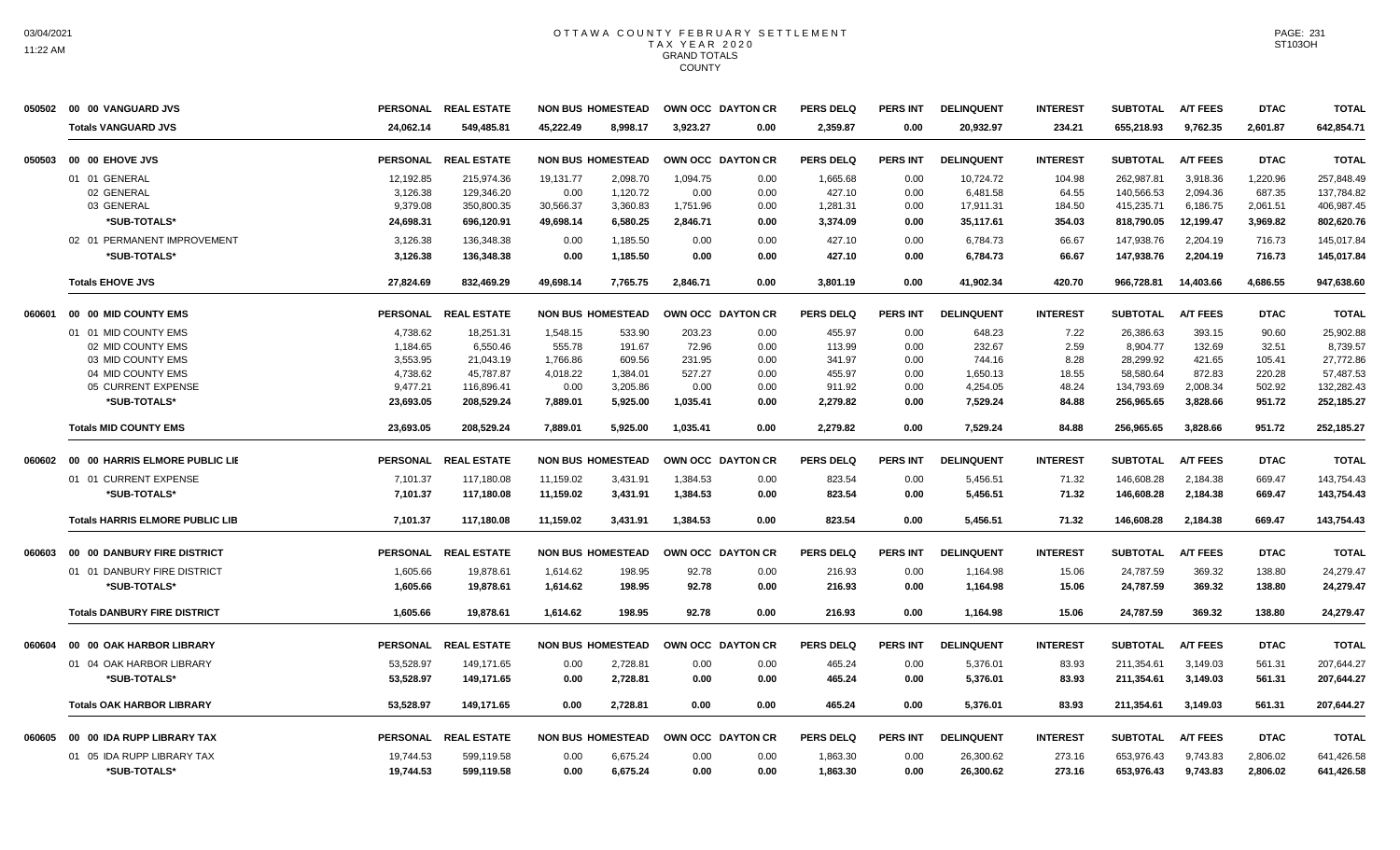|        | 060605 00 00 IDA RUPP LIBRARY TAX      |                 | PERSONAL REAL ESTATE |           | <b>NON BUS HOMESTEAD</b> | OWN OCC DAYTON CR |      | <b>PERS DELQ</b> | <b>PERS INT</b> | <b>DELINQUENT</b> | <b>INTEREST</b> | <b>SUBTOTAL</b> | <b>A/T FEES</b> | <b>DTAC</b> | <b>TOTAL</b> |
|--------|----------------------------------------|-----------------|----------------------|-----------|--------------------------|-------------------|------|------------------|-----------------|-------------------|-----------------|-----------------|-----------------|-------------|--------------|
|        | <b>Totals IDA RUPP LIBRARY TAX</b>     | 19.744.53       | 599,119.58           | 0.00      | 6,675.24                 | 0.00              | 0.00 | 1,863.30         | 0.00            | 26,300.62         | 273.16          | 653,976.43      | 9,743.83        | 2,806.02    | 641,426.58   |
| 060606 | 00 00 PIB - NORTH BASS                 |                 | PERSONAL REAL ESTATE |           | <b>NON BUS HOMESTEAD</b> | OWN OCC DAYTON CR |      | <b>PERS DELQ</b> | <b>PERS INT</b> | <b>DELINQUENT</b> | <b>INTEREST</b> | <b>SUBTOTAL</b> | <b>A/T FEES</b> | <b>DTAC</b> | <b>TOTAL</b> |
|        | 01 01 REFUSE                           | 132.51          | 984.72               | 93.88     | 32.11                    | 6.76              | 0.00 | 0.00             | 0.00            | 68.35             | 0.00            | 1,318.33        | 19.64           | 6.94        | 1,291.75     |
|        | *SUB-TOTALS*                           | 132.51          | 984.72               | 93.88     | 32.11                    | 6.76              | 0.00 | 0.00             | 0.00            | 68.35             | 0.00            | 1,318.33        | 19.64           | 6.94        | 1,291.75     |
|        | <b>Totals PIB - NORTH BASS</b>         | 132.51          | 984.72               | 93.88     | 32.11                    | 6.76              | 0.00 | 0.00             | 0.00            | 68.35             | 0.00            | 1,318.33        | 19.64           | 6.94        | 1,291.75     |
| 060607 | 00 00 PIB MIDDLE BASS                  |                 | PERSONAL REAL ESTATE |           | <b>NON BUS HOMESTEAD</b> | OWN OCC DAYTON CR |      | <b>PERS DELQ</b> | <b>PERS INT</b> | <b>DELINQUENT</b> | <b>INTEREST</b> | <b>SUBTOTAL</b> | <b>A/T FEES</b> | <b>DTAC</b> | <b>TOTAL</b> |
|        | 01 03 REFUSE                           | 2,286.23        | 52,902.22            | 4,567.95  | 211.02                   | 114.34            | 0.00 | 0.00             | 0.00            | 3,582.57          | 81.87           | 63,746.20       | 949.78          | 372.91      | 62,423.51    |
|        | *SUB-TOTALS*                           | 2,286.23        | 52,902.22            | 4,567.95  | 211.02                   | 114.34            | 0.00 | 0.00             | 0.00            | 3,582.57          | 81.87           | 63,746.20       | 949.78          | 372.91      | 62,423.51    |
|        | 02 01 ROADS                            | 6,096.61        | 23,838.78            | 2,013.71  | 93.03                    | 50.40             | 0.00 | 0.00             | 0.00            | 1,638.83          | 37.08           | 33,768.44       | 503.13          | 170.45      | 33,094.86    |
|        | *SUB-TOTALS*                           | 6,096.61        | 23,838,78            | 2,013.71  | 93.03                    | 50.40             | 0.00 | 0.00             | 0.00            | 1,638.83          | 37.08           | 33,768.44       | 503.13          | 170.45      | 33,094.86    |
|        | 03 01 FIRE                             | 1,524.15        | 31,283.04            | 2,685.35  | 124.05                   | 67.22             | 0.00 | 0.00             | 0.00            | 2,127.17          | 48.48           | 37,859.46       | 564.08          | 221.36      | 37,074.02    |
|        | *SUB-TOTALS*                           | 1,524.15        | 31,283.04            | 2.685.35  | 124.05                   | 67.22             | 0.00 | 0.00             | 0.00            | 2,127.17          | 48.48           | 37,859.46       | 564.08          | 221.36      | 37.074.02    |
|        | 04 01 TOWN HALL                        | 762.08          | 15,641.52            | 1,342.68  | 62.03                    | 33.61             | 0.00 | 0.00             | 0.00            | 1,063.59          | 24.24           | 18,929.75       | 282.04          | 110.68      | 18,537.03    |
|        | *SUB-TOTALS*                           | 762.08          | 15,641.52            | 1,342.68  | 62.03                    | 33.61             | 0.00 | 0.00             | 0.00            | 1,063.59          | 24.24           | 18,929.75       | 282.04          | 110.68      | 18,537.03    |
|        | <b>Totals PIB MIDDLE BASS</b>          | 10,669.07       | 123,665.56           | 10,609.69 | 490.13                   | 265.57            | 0.00 | 0.00             | 0.00            | 8,412.16          | 191.67          | 154,303.85      | 2,299.03        | 875.40      | 151,129.42   |
| 060608 | 00 00 PIB SOUTH BASS                   |                 | PERSONAL REAL ESTATE |           | <b>NON BUS HOMESTEAD</b> | OWN OCC DAYTON CR |      | <b>PERS DELQ</b> | <b>PERS INT</b> | <b>DELINQUENT</b> | <b>INTEREST</b> | <b>SUBTOTAL</b> | <b>A/T FEES</b> | <b>DTAC</b> | <b>TOTAL</b> |
|        | 03 01 PARK                             | 2,066.26        | 3,005.02             | 219.62    | 11.79                    | 9.85              | 0.00 | 0.00             | 0.00            | 131.95            | 0.54            | 5,445.03        | 81.13           | 13.58       | 5,350.32     |
|        | *SUB-TOTALS*                           | 2,066.26        | 3,005.02             | 219.62    | 11.79                    | 9.85              | 0.00 | 0.00             | 0.00            | 131.95            | 0.54            | 5,445.03        | 81.13           | 13.58       | 5,350.32     |
|        | 05 02 FIRE                             | 3,099.38        | 72,150.10            | 5,407.79  | 290.43                   | 241.30            | 0.00 | 0.00             | 0.00            | 3,169.02          | 13.22           | 84,371.24       | 1,257.08        | 325.62      | 82,788.54    |
|        | *SUB-TOTALS*                           | 3,099.38        | 72,150.10            | 5,407.79  | 290.43                   | 241.30            | 0.00 | 0.00             | 0.00            | 3,169.02          | 13.22           | 84,371.24       | 1,257.08        | 325.62      | 82,788.54    |
|        | <b>Totals PIB SOUTH BASS</b>           | 5,165.64        | 75,155.12            | 5,627.41  | 302.22                   | 251.15            | 0.00 | 0.00             | 0.00            | 3,300.97          | 13.76           | 89,816.27       | 1,338.21        | 339.20      | 88,138.86    |
| 070703 | 00 00 PORTAGE FIRE DISTRICT            |                 | PERSONAL REAL ESTATE |           | <b>NON BUS HOMESTEAD</b> | OWN OCC DAYTON CR |      | <b>PERS DELQ</b> | PERS INT        | <b>DELINQUENT</b> | <b>INTEREST</b> | <b>SUBTOTAL</b> | <b>A/T FEES</b> | <b>DTAC</b> | <b>TOTAL</b> |
|        | 01 01 GENERAL                          | 13,928.41       | 146,758.00           | 12,885.51 | 4,367.36                 | 1,707.62          | 0.00 | 1,367.89         | 0.00            | 4,986.35          | 59.06           | 186,060.20      | 2,772.18        | 673.82      | 182,614.20   |
|        | *SUB-TOTALS*                           | 13,928.41       | 146,758.00           | 12,885.51 | 4,367.36                 | 1,707.62          | 0.00 | 1,367.89         | 0.00            | 4,986.35          | 59.06           | 186,060.20      | 2,772.18        | 673.82      | 182,614.20   |
|        | <b>Totals PORTAGE FIRE DISTRICT</b>    | 13,928.41       | 146,758.00           | 12,885.51 | 4,367.36                 | 1,707.62          | 0.00 | 1,367.89         | 0.00            | 4,986.35          | 59.06           | 186,060.20      | 2,772.18        | 673.82      | 182,614.20   |
|        | 0707061 00 00 PORT CLINTON CITY NON UN | <b>PERSONAL</b> | <b>REAL ESTATE</b>   |           | <b>NON BUS HOMESTEAD</b> | OWN OCC DAYTON CR |      | <b>PERS DELQ</b> | <b>PERS INT</b> | <b>DELINQUENT</b> | <b>INTEREST</b> | <b>SUBTOTAL</b> | <b>A/T FEES</b> | <b>DTAC</b> | <b>TOTAL</b> |
|        | 01 01 INSIDE GENERAL NON UNIFORN       | 10,367.01       | 128,563.61           | 10,062.59 | 3,819.53                 | 1,094.87          | 0.00 | 1,405.43         | 0.00            | 5,462.93          | 143.63          | 160,919.60      | 2,397.60        | 825.12      | 157,696.88   |
|        | 02 INSIDE POLICE PENSION NON U         | 797.51          | 9,889.51             | 774.06    | 293.81                   | 84.25             | 0.00 | 108.08           | 0.00            | 420.25            | 11.03           | 12,378.50       | 184.43          | 63.47       | 12,130.60    |
|        | *SUB-TOTALS*                           | 11,164.52       | 138,453.12           | 10,836.65 | 4,113.34                 | 1,179.12          | 0.00 | 1,513.51         | 0.00            | 5,883.18          | 154.66          | 173,298.10      | 2,582.03        | 888.59      | 169,827.48   |
|        | <b>Totals PORT CLINTON CITY NON UN</b> | 11,164.52       | 138,453.12           | 10,836.65 | 4,113.34                 | 1,179.12          | 0.00 | 1,513.51         | 0.00            | 5,883.18          | 154.66          | 173,298.10      | 2,582.03        | 888.59      | 169,827.48   |
|        | 0707071 00 00 PIB CORP NON UNIFORM     |                 | PERSONAL REAL ESTATE |           | <b>NON BUS HOMESTEAD</b> | OWN OCC DAYTON CR |      | <b>PERS DELQ</b> | <b>PERS INT</b> | <b>DELINQUENT</b> | <b>INTEREST</b> | <b>SUBTOTAL</b> | <b>A/T FEES</b> | <b>DTAC</b> | <b>TOTAL</b> |
|        | 01 01 INSIDE GENERAL NON UNIFORN       | 809.90          | 28,932.34            | 1,282.94  | 65.35                    | 53.81             | 0.00 | 0.00             | 0.00            | 2,064.83          | 4.11            | 33,213.28       | 494.86          | 208.29      | 32,510.13    |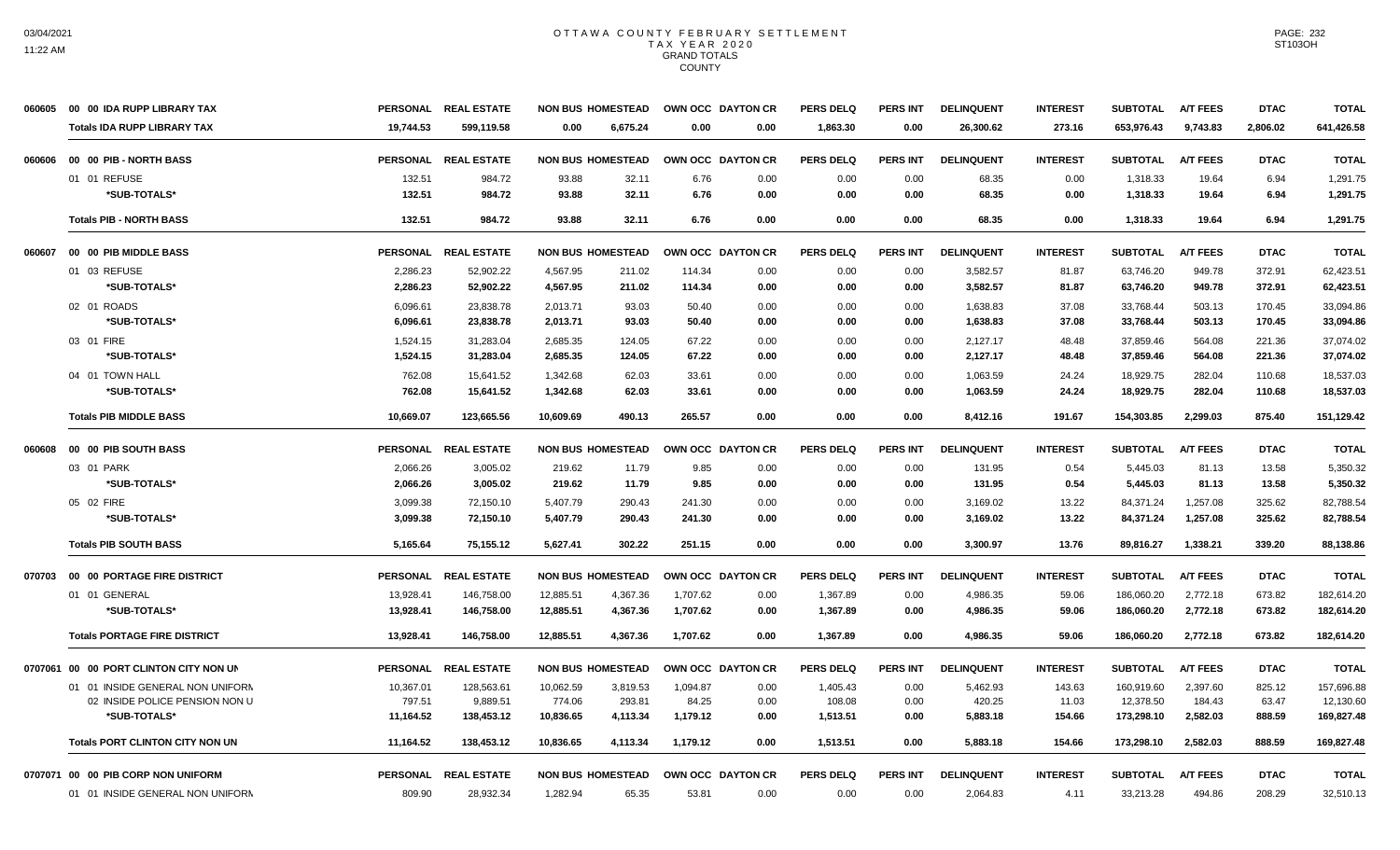|                                          | 0707071 00 00 PIB CORP NON UNIFORM         |                    | PERSONAL REAL ESTATE  | <b>NON BUS HOMESTEAD</b> |                  |                 | OWN OCC DAYTON CR | <b>PERS DELQ</b> | <b>PERS INT</b> | <b>DELINQUENT</b> | <b>INTEREST</b> | <b>SUBTOTAL</b>        | <b>A/T FEES</b>  | <b>DTAC</b>     | <b>TOTAL</b>          |
|------------------------------------------|--------------------------------------------|--------------------|-----------------------|--------------------------|------------------|-----------------|-------------------|------------------|-----------------|-------------------|-----------------|------------------------|------------------|-----------------|-----------------------|
|                                          | *SUB-TOTALS*<br>01                         | 809.90             | 28,932.34             | 1.282.94                 | 65.35            | 53.81           | 0.00              | 0.00             | 0.00            | 2,064.83          | 4.11            | 33,213.28              | 494.86           | 208.29          | 32,510.13             |
|                                          | <b>Totals PIB CORP NON UNIFORM</b>         | 809.90             | 28.932.34             | 1.282.94                 | 65.35            | 53.81           | 0.00              | 0.00             | 0.00            | 2.064.83          | 4.11            | 33,213.28              | 494.86           | 208.29          | 32.510.13             |
| 07071303 00 00 HARRIS INC NON UNIFORM II |                                            |                    | PERSONAL REAL ESTATE  | <b>NON BUS HOMESTEAD</b> |                  |                 | OWN OCC DAYTON CR | <b>PERS DELQ</b> | <b>PERS INT</b> | <b>DELINQUENT</b> | <b>INTEREST</b> | <b>SUBTOTAL</b>        | <b>A/T FEES</b>  | <b>DTAC</b>     | <b>TOTAL</b>          |
|                                          | 01 01 NON UNIFORM GENERAL INSIDE           | 217.45             | 4,687.92              | 444.09                   | 127.07           | 52.03           | 0.00              | 31.50            | 0.00            | 171.09            | 1.86            | 5,733.01               | 85.42            | 21.20           | 5,626.39              |
|                                          | *SUB-TOTALS*                               | 217.45             | 4,687.92              | 444.09                   | 127.07           | 52.03           | 0.00              | 31.50            | 0.00            | 171.09            | 1.86            | 5,733.01               | 85.42            | 21.20           | 5,626.39              |
|                                          | Totals HARRIS INC NON UNIFORM IN           | 217.45             | 4.687.92              | 444.09                   | 127.07           | 52.03           | 0.00              | 31.50            | 0.00            | 171.09            | 1.86            | 5,733.01               | 85.42            | 21.20           | 5,626.39              |
| 080801                                   | 00 00 BAY TOWNSHIP NON UNIFOR              |                    | PERSONAL REAL ESTATE  | <b>NON BUS HOMESTEAD</b> |                  |                 | OWN OCC DAYTON CR | <b>PERS DELQ</b> | <b>PERS INT</b> | <b>DELINQUENT</b> | <b>INTEREST</b> | <b>SUBTOTAL</b>        | <b>A/T FEES</b>  | <b>DTAC</b>     | <b>TOTAL</b>          |
|                                          | 01 01 INSIDE GENERAL NON UNIFORN           | 1,050.12           | 11,378.98             | 957.85                   | 306.51           | 92.09           | 0.00              | 34.87            | 0.00            | 318.20            | 5.36            | 14,143.98              | 210.72           | 52.83           | 13,880.43             |
|                                          | 02 INSIDE ROAD AND BRIDGE NON              | 975.48             | 10.570.22             | 889.78                   | 284.72           | 85.55           | 0.00              | 32.40            | 0.00            | 295.59            | 4.98            | 13,138.72              | 195.76           | 49.08           | 12.893.88             |
|                                          | 03 INSIDE FIRE NON UNIFORM<br>*SUB-TOTALS* | 749.78<br>2.775.38 | 8,125.17<br>30.074.37 | 683.97<br>2.531.60       | 218.85<br>810.08 | 65.78<br>243.42 | 0.00<br>0.00      | 24.88<br>92.15   | 0.00<br>0.00    | 227.16<br>840.95  | 3.82<br>14.16   | 10,099.41<br>37,382.11 | 150.47<br>556.95 | 37.72<br>139.63 | 9,911.22<br>36.685.53 |
|                                          | <b>Totals BAY TOWNSHIP NON UNIFOR</b>      | 2,775.38           | 30,074.37             | 2,531.60                 | 810.08           | 243.42          | 0.00              | 92.15            | 0.00            | 840.95            | 14.16           | 37,382.11              | 556.95           | 139.63          | 36,685.53             |
| 080802                                   | 00 00 PUT IN BAY PARK DISTRICT             |                    | PERSONAL REAL ESTATE  | <b>NON BUS HOMESTEAD</b> |                  |                 | OWN OCC DAYTON CR | <b>PERS DELQ</b> | <b>PERS INT</b> | <b>DELINQUENT</b> | <b>INTEREST</b> | <b>SUBTOTAL</b>        | <b>A/T FEES</b>  | <b>DTAC</b>     | <b>TOTAL</b>          |
|                                          | 01 01 GENERAL FUND                         | 1,891.81           | 44,975.46             | 4.093.75                 | 221.09           | 164.17          | 0.00              | 0.00             | 0.00            | 1,817.93          | 26.00           | 53,190.21              | 792.50           | 190.05          | 52.207.66             |
|                                          | *SUB-TOTALS*                               | 1,891.81           | 44,975.46             | 4,093.75                 | 221.09           | 164.17          | 0.00              | 0.00             | 0.00            | 1,817.93          | 26.00           | 53,190.21              | 792.50           | 190.05          | 52,207.66             |
|                                          | <b>Totals PUT IN BAY PARK DISTRICT</b>     | 1,891.81           | 44,975.46             | 4,093.75                 | 221.09           | 164.17          | 0.00              | 0.00             | 0.00            | 1,817.93          | 26.00           | 53,190.21              | 792.50           | 190.05          | 52,207.66             |
| 080805                                   | 00 00 PIB PORT AUTHORITY                   |                    | PERSONAL REAL ESTATE  | <b>NON BUS HOMESTEAD</b> |                  |                 | OWN OCC DAYTON CR | <b>PERS DELQ</b> | <b>PERS INT</b> | <b>DELINQUENT</b> | <b>INTEREST</b> | <b>SUBTOTAL</b>        | <b>A/T FEES</b>  | <b>DTAC</b>     | <b>TOTAL</b>          |
|                                          | 08 00 PIB PORT AUTHORITY                   | 1,525.05           | 36,552.24             | 2,845.69                 | 152.19           | 114.93          | 0.00              | 0.00             | 0.00            | 1,784.21          | 16.68           | 42,990.99              | 640.54           | 183.96          | 42,166.49             |
|                                          | *SUB-TOTALS*                               | 1,525.05           | 36,552.24             | 2,845.69                 | 152.19           | 114.93          | 0.00              | 0.00             | 0.00            | 1,784.21          | 16.68           | 42,990.99              | 640.54           | 183.96          | 42,166.49             |
|                                          | <b>Totals PIB PORT AUTHORITY</b>           | 1,525.05           | 36,552.24             | 2,845.69                 | 152.19           | 114.93          | 0.00              | 0.00             | 0.00            | 1,784.21          | 16.68           | 42,990.99              | 640.54           | 183.96          | 42,166.49             |
|                                          | 0808051 00 00 ELMORE NON UNIFORM           |                    | PERSONAL REAL ESTATE  | <b>NON BUS HOMESTEAD</b> |                  |                 | OWN OCC DAYTON CR | PERS DELO        | <b>PERS INT</b> | <b>DELINQUENT</b> | <b>INTEREST</b> | <b>SUBTOTAL</b>        | <b>A/T FEES</b>  | <b>DTAC</b>     | <b>TOTAL</b>          |
|                                          | 01 01 INSIDE GENERAL NON UNIFORM           | 379.51             | 16,241.42             | 1,508.51                 | 659.75           | 220.44          | 0.00              | 294.96           | 0.00            | 1,128.61          | 1.03            | 20,434.23              | 304.45           | 148.34          | 19,981.44             |
|                                          | *SUB-TOTALS*                               | 379.51             | 16,241.42             | 1,508.51                 | 659.75           | 220.44          | 0.00              | 294.96           | 0.00            | 1,128.61          | 1.03            | 20,434.23              | 304.45           | 148.34          | 19,981.44             |
|                                          | <b>Totals ELMORE NON UNIFORM</b>           | 379.51             | 16.241.42             | 1.508.51                 | 659.75           | 220.44          | 0.00              | 294.96           | 0.00            | 1,128.61          | 1.03            | 20,434.23              | 304.45           | 148.34          | 19.981.44             |
| 080806                                   | 00 00 ALLEN CLAY FIRE DIST                 | <b>PERSONAL</b>    | <b>REAL ESTATE</b>    | <b>NON BUS HOMESTEAD</b> |                  |                 | OWN OCC DAYTON CR | <b>PERS DELQ</b> | <b>PERS INT</b> | <b>DELINQUENT</b> | <b>INTEREST</b> | <b>SUBTOTAL</b>        | <b>A/T FEES</b>  | <b>DTAC</b>     | <b>TOTAL</b>          |
|                                          | 01 01 GENERAL                              | 24,651.18          | 386,640.69            | 37,002.58                | 11,603.91        | 4,676.68        | 0.00              | 2,608.89         | 0.00            | 18,898.12         | 258.98          | 486,341.03             | 7,246.19         | 2,306.75        | 476,788.09            |
|                                          | *SUB-TOTALS*                               | 24,651.18          | 386,640.69            | 37,002.58                | 11,603.91        | 4,676.68        | 0.00              | 2,608.89         | 0.00            | 18,898.12         | 258.98          | 486,341.03             | 7,246.19         | 2,306.75        | 476,788.09            |
|                                          | <b>Totals ALLEN CLAY FIRE DIST</b>         | 24,651.18          | 386,640.69            | 37,002.58                | 11,603.91        | 4.676.68        | 0.00              | 2,608.89         | 0.00            | 18,898.12         | 258.98          | 486.341.03             | 7.246.19         | 2,306.75        | 476,788.09            |
|                                          | 08081304 00 00 NON UNIFORM HARRIS INC      |                    | PERSONAL REAL ESTATE  | <b>NON BUS HOMESTEAD</b> |                  |                 | OWN OCC DAYTON CR | <b>PERS DELQ</b> | <b>PERS INT</b> | <b>DELINQUENT</b> | <b>INTEREST</b> | <b>SUBTOTAL</b>        | <b>A/T FEES</b>  | <b>DTAC</b>     | <b>TOTAL</b>          |
|                                          | 01 01 ROAD AND BRIDGE INSIDE               | 1,198.15           | 21,172.03             | 2,023.00                 | 447.06           | 211.77          | 0.00              | 34.88            | 0.00            | 462.94            | 11.58           | 25,561.41              | 380.85           | 52.35           | 25,128.21             |
|                                          | *SUB-TOTALS*                               | 1,198.15           | 21,172.03             | 2,023.00                 | 447.06           | 211.77          | 0.00              | 34.88            | 0.00            | 462.94            | 11.58           | 25,561.41              | 380.85           | 52.35           | 25,128.21             |